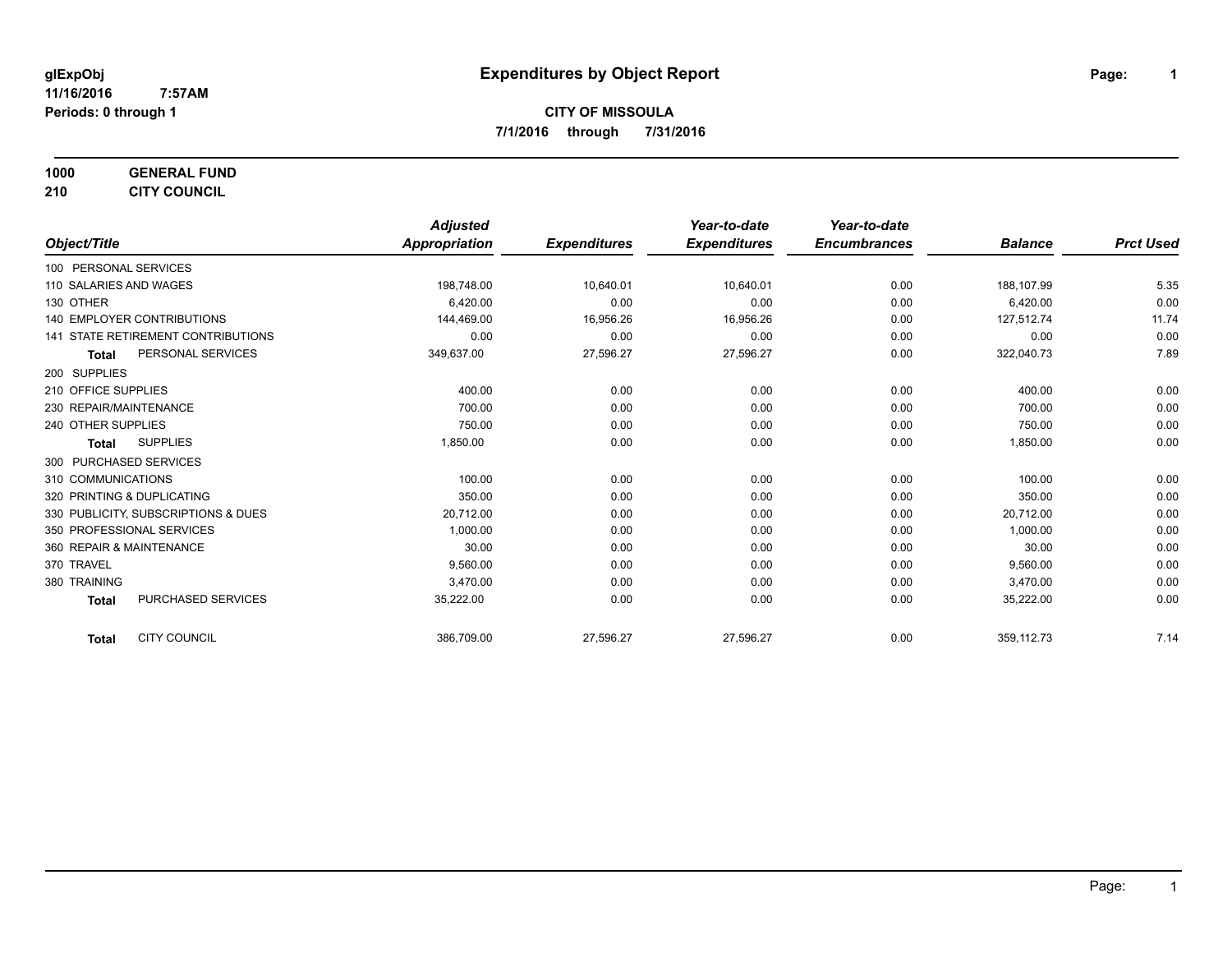**1000 GENERAL FUND**

**220 MAYOR**

|                                     | <b>Adjusted</b> |                     | Year-to-date        | Year-to-date        |                |                  |
|-------------------------------------|-----------------|---------------------|---------------------|---------------------|----------------|------------------|
| Object/Title                        | Appropriation   | <b>Expenditures</b> | <b>Expenditures</b> | <b>Encumbrances</b> | <b>Balance</b> | <b>Prct Used</b> |
| 100 PERSONAL SERVICES               |                 |                     |                     |                     |                |                  |
| 110 SALARIES AND WAGES              | 391,772.00      | 23,781.91           | 23,781.91           | 0.00                | 367,990.09     | 6.07             |
| 120 OVERTIME/TERMINATION            | 500.00          | 0.00                | 0.00                | 0.00                | 500.00         | 0.00             |
| 130 OTHER                           | 6.600.00        | 0.00                | 0.00                | 0.00                | 6,600.00       | 0.00             |
| <b>140 EMPLOYER CONTRIBUTIONS</b>   | 118,554.00      | 11,928.96           | 11,928.96           | 0.00                | 106,625.04     | 10.06            |
| 141 STATE RETIREMENT CONTRIBUTIONS  | 0.00            | 0.00                | 0.00                | 0.00                | 0.00           | 0.00             |
| PERSONAL SERVICES<br><b>Total</b>   | 517,426.00      | 35,710.87           | 35,710.87           | 0.00                | 481,715.13     | 6.90             |
| 200 SUPPLIES                        |                 |                     |                     |                     |                |                  |
| 210 OFFICE SUPPLIES                 | 1.004.00        | 2.58                | 2.58                | 0.00                | 1.001.42       | 0.26             |
| 220 OPERATING SUPPLIES              | 1,120.00        | 0.00                | 0.00                | 0.00                | 1,120.00       | 0.00             |
| 230 REPAIR/MAINTENANCE              | 100.00          | 0.00                | 0.00                | 0.00                | 100.00         | 0.00             |
| 231 GASOLINE                        | 107.00          | 0.00                | 0.00                | 0.00                | 107.00         | 0.00             |
| 240 OTHER SUPPLIES                  | 400.00          | 0.00                | 0.00                | 0.00                | 400.00         | 0.00             |
| <b>SUPPLIES</b><br><b>Total</b>     | 2,731.00        | 2.58                | 2.58                | 0.00                | 2,728.42       | 0.09             |
| 300 PURCHASED SERVICES              |                 |                     |                     |                     |                |                  |
| 310 COMMUNICATIONS                  | 890.00          | 8.61                | 8.61                | 0.00                | 881.39         | 0.97             |
| 320 PRINTING & DUPLICATING          | 3.056.00        | 0.00                | 0.00                | 0.00                | 3,056.00       | 0.00             |
| 330 PUBLICITY, SUBSCRIPTIONS & DUES | 10,196.00       | 1,347.35            | 1,347.35            | 0.00                | 8,848.65       | 13.21            |
| 344 TELEPHONE SERVICE               | 6.076.00        | 0.00                | 0.00                | 0.00                | 6,076.00       | 0.00             |
| 350 PROFESSIONAL SERVICES           | 3,307.00        | 0.00                | 0.00                | 0.00                | 3,307.00       | 0.00             |
| 360 REPAIR & MAINTENANCE            | 605.00          | 100.00              | 100.00              | 0.00                | 505.00         | 16.53            |
| 370 TRAVEL                          | 2,508.00        | 0.00                | 0.00                | 0.00                | 2,508.00       | 0.00             |
| 380 TRAINING                        | 2.320.00        | 0.00                | 0.00                | 0.00                | 2,320.00       | 0.00             |
| 390 OTHER PURCHASED SERVICES        | 1,250.00        | 0.00                | 0.00                | 0.00                | 1,250.00       | 0.00             |
| PURCHASED SERVICES<br><b>Total</b>  | 30,208.00       | 1,455.96            | 1,455.96            | 0.00                | 28,752.04      | 4.82             |
| <b>MAYOR</b><br><b>Total</b>        | 550,365.00      | 37,169.41           | 37,169.41           | 0.00                | 513,195.59     | 6.75             |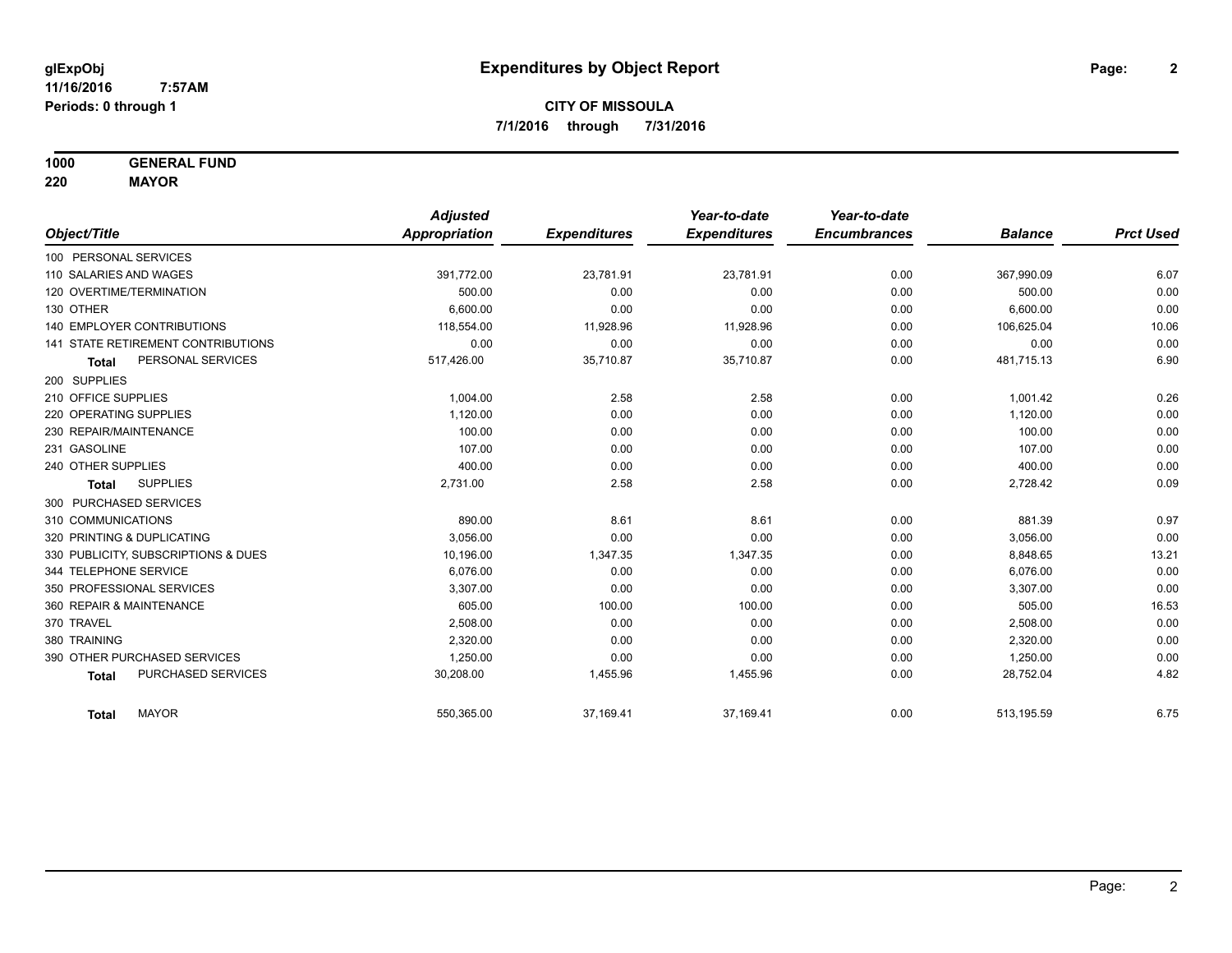## **1000 GENERAL FUND**

**221 HUMAN RESOURCES**

|                                           | <b>Adjusted</b>      |                     | Year-to-date        | Year-to-date        |                |                  |
|-------------------------------------------|----------------------|---------------------|---------------------|---------------------|----------------|------------------|
| Object/Title                              | <b>Appropriation</b> | <b>Expenditures</b> | <b>Expenditures</b> | <b>Encumbrances</b> | <b>Balance</b> | <b>Prct Used</b> |
| 100 PERSONAL SERVICES                     |                      |                     |                     |                     |                |                  |
| 110 SALARIES AND WAGES                    | 209,238.00           | 12,577.87           | 12,577.87           | 0.00                | 196,660.13     | 6.01             |
| <b>140 EMPLOYER CONTRIBUTIONS</b>         | 75,092.00            | 8,367.51            | 8,367.51            | 0.00                | 66,724.49      | 11.14            |
| <b>141 STATE RETIREMENT CONTRIBUTIONS</b> | 0.00                 | 0.00                | 0.00                | 0.00                | 0.00           | 0.00             |
| PERSONAL SERVICES<br><b>Total</b>         | 284,330.00           | 20,945.38           | 20,945.38           | 0.00                | 263,384.62     | 7.37             |
| 200 SUPPLIES                              |                      |                     |                     |                     |                |                  |
| 210 OFFICE SUPPLIES                       | 3,115.00             | 10.19               | 10.19               | 0.00                | 3,104.81       | 0.33             |
| 220 OPERATING SUPPLIES                    | 0.00                 | 0.00                | 0.00                | 0.00                | 0.00           | 0.00             |
| <b>SUPPLIES</b><br><b>Total</b>           | 3,115.00             | 10.19               | 10.19               | 0.00                | 3,104.81       | 0.33             |
| 300 PURCHASED SERVICES                    |                      |                     |                     |                     |                |                  |
| 310 COMMUNICATIONS                        | 450.00               | 23.34               | 23.34               | 0.00                | 426.66         | 5.19             |
| 320 PRINTING & DUPLICATING                | 1,632.00             | 0.00                | 0.00                | 0.00                | 1,632.00       | 0.00             |
| 330 PUBLICITY, SUBSCRIPTIONS & DUES       | 2.091.00             | 0.00                | 0.00                | 0.00                | 2,091.00       | 0.00             |
| 344 TELEPHONE SERVICE                     | 190.00               | 0.00                | 0.00                | 0.00                | 190.00         | 0.00             |
| 350 PROFESSIONAL SERVICES                 | 11,000.00            | 0.00                | 0.00                | 0.00                | 11,000.00      | 0.00             |
| 360 REPAIR & MAINTENANCE                  | 3.992.00             | 0.00                | 0.00                | 0.00                | 3,992.00       | 0.00             |
| 370 TRAVEL                                | 3,088.00             | 0.00                | 0.00                | 0.00                | 3,088.00       | 0.00             |
| 380 TRAINING                              | 3,050.00             | 0.00                | 0.00                | 0.00                | 3,050.00       | 0.00             |
| 390 OTHER PURCHASED SERVICES              | 17,490.00            | 0.00                | 0.00                | 0.00                | 17,490.00      | 0.00             |
| PURCHASED SERVICES<br>Total               | 42,983.00            | 23.34               | 23.34               | 0.00                | 42,959.66      | 0.05             |
| 900 CAPITAL OUTLAY                        |                      |                     |                     |                     |                |                  |
| 940 MACHINERY & EQUIPMENT                 | 0.00                 | 0.00                | 0.00                | 0.00                | 0.00           | 0.00             |
| <b>CAPITAL OUTLAY</b><br><b>Total</b>     | 0.00                 | 0.00                | 0.00                | 0.00                | 0.00           | 0.00             |
|                                           |                      |                     |                     |                     |                |                  |
| <b>HUMAN RESOURCES</b><br><b>Total</b>    | 330,428.00           | 20,978.91           | 20,978.91           | 0.00                | 309,449.09     | 6.35             |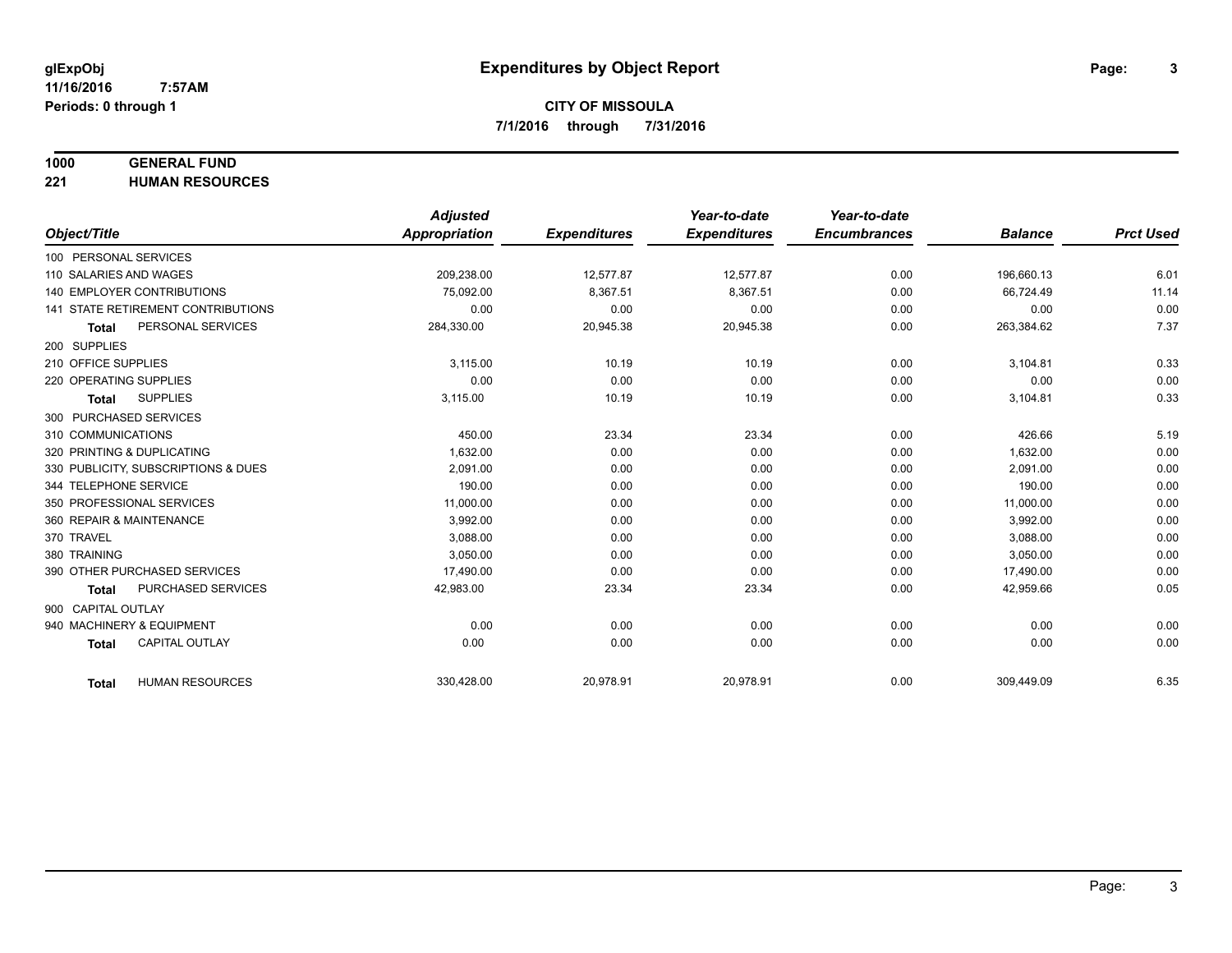#### **1000 GENERAL FUND**

**223 CITY CLERK**

|                                            | <b>Adjusted</b>      |                     | Year-to-date        | Year-to-date        |                |                  |
|--------------------------------------------|----------------------|---------------------|---------------------|---------------------|----------------|------------------|
| Object/Title                               | <b>Appropriation</b> | <b>Expenditures</b> | <b>Expenditures</b> | <b>Encumbrances</b> | <b>Balance</b> | <b>Prct Used</b> |
| 100 PERSONAL SERVICES                      |                      |                     |                     |                     |                |                  |
| 110 SALARIES AND WAGES                     | 230,295.00           | 13,600.77           | 13,600.77           | 0.00                | 216,694.23     | 5.91             |
| 120 OVERTIME/TERMINATION                   | 0.00                 | 0.00                | 0.00                | 0.00                | 0.00           | 0.00             |
| 140 EMPLOYER CONTRIBUTIONS                 | 88,446.00            | 10,156.42           | 10,156.42           | 0.00                | 78,289.58      | 11.48            |
| 141 STATE RETIREMENT CONTRIBUTIONS         | 0.00                 | 0.00                | 0.00                | 0.00                | 0.00           | 0.00             |
| PERSONAL SERVICES<br>Total                 | 318,741.00           | 23,757.19           | 23,757.19           | 0.00                | 294,983.81     | 7.45             |
| 200 SUPPLIES                               |                      |                     |                     |                     |                |                  |
| 210 OFFICE SUPPLIES                        | 5,301.00             | 0.00                | 0.00                | 0.00                | 5,301.00       | 0.00             |
| 220 OPERATING SUPPLIES                     | 250.00               | 0.00                | 0.00                | 0.00                | 250.00         | 0.00             |
| 230 REPAIR/MAINTENANCE                     | 0.00                 | 0.00                | 0.00                | 0.00                | 0.00           | 0.00             |
| 231 GASOLINE                               | 250.00               | 0.00                | 0.00                | 0.00                | 250.00         | 0.00             |
| 240 OTHER SUPPLIES                         | 225.00               | 0.00                | 0.00                | 0.00                | 225.00         | 0.00             |
| <b>SUPPLIES</b><br><b>Total</b>            | 6,026.00             | 0.00                | 0.00                | 0.00                | 6,026.00       | 0.00             |
| 300 PURCHASED SERVICES                     |                      |                     |                     |                     |                |                  |
| 310 COMMUNICATIONS                         | 19,554.00            | 9,610.55            | 9,610.55            | 0.00                | 9,943.45       | 49.15            |
| 320 PRINTING & DUPLICATING                 | 700.00               | 0.00                | 0.00                | 0.00                | 700.00         | 0.00             |
| 330 PUBLICITY, SUBSCRIPTIONS & DUES        | 1,925.00             | 231.00              | 231.00              | 0.00                | 1,694.00       | 12.00            |
| 344 TELEPHONE SERVICE                      | 200.00               | 0.00                | 0.00                | 0.00                | 200.00         | 0.00             |
| 350 PROFESSIONAL SERVICES                  | 20,300.00            | 1,008.00            | 1,008.00            | 0.00                | 19,292.00      | 4.97             |
| 360 REPAIR & MAINTENANCE                   | 1,450.00             | 100.00              | 100.00              | 0.00                | 1,350.00       | 6.90             |
| 370 TRAVEL                                 | 5,150.00             | 0.00                | 0.00                | 0.00                | 5,150.00       | 0.00             |
| 380 TRAINING                               | 4,620.00             | 0.00                | 0.00                | 0.00                | 4,620.00       | 0.00             |
| 390 OTHER PURCHASED SERVICES               | 3,500.00             | 0.00                | 0.00                | 0.00                | 3,500.00       | 0.00             |
| PURCHASED SERVICES<br><b>Total</b>         | 57,399.00            | 10,949.55           | 10,949.55           | 0.00                | 46,449.45      | 19.08            |
| 500 FIXED CHARGES                          |                      |                     |                     |                     |                |                  |
| 500 FIXED CHARGES                          | 0.00                 | 0.00                | 0.00                | 0.00                | 0.00           | 0.00             |
| <b>FIXED CHARGES</b><br>Total              | 0.00                 | 0.00                | 0.00                | 0.00                | 0.00           | 0.00             |
| 700 GRANTS & CONTRIBUTIONS                 |                      |                     |                     |                     |                |                  |
| 700 GRANTS & CONTRIBUTIONS                 | 64,580.00            | 561.62              | 561.62              | 0.00                | 64,018.38      | 0.87             |
| <b>GRANTS &amp; CONTRIBUTIONS</b><br>Total | 64,580.00            | 561.62              | 561.62              | 0.00                | 64,018.38      | 0.87             |
| 800 OTHER OBJECTS                          |                      |                     |                     |                     |                |                  |
| 845 CONTINGENCY                            | 0.00                 | 0.00                | 0.00                | 0.00                | 0.00           | 0.00             |
| OTHER OBJECTS<br><b>Total</b>              | 0.00                 | 0.00                | 0.00                | 0.00                | 0.00           | 0.00             |
|                                            |                      |                     |                     |                     |                |                  |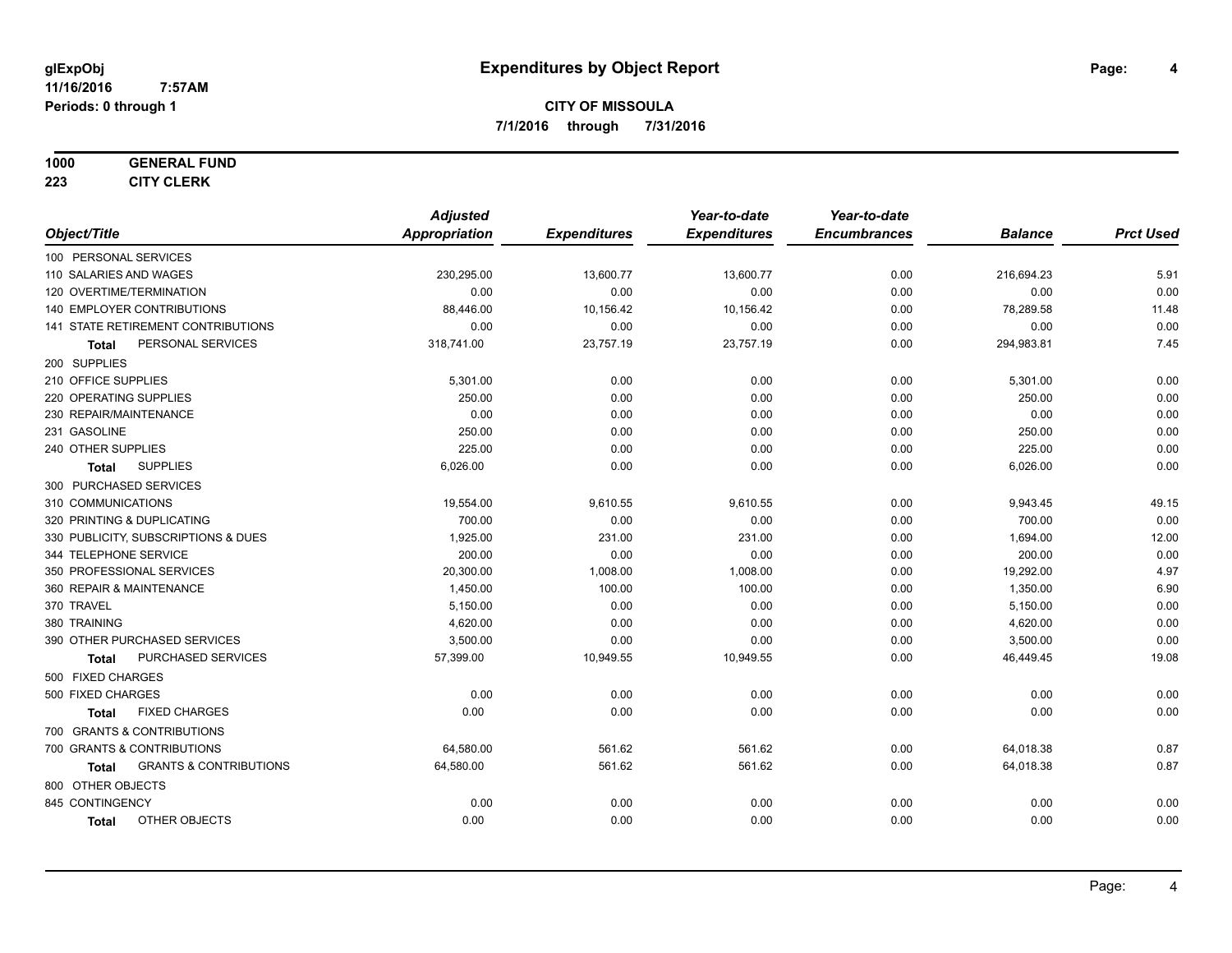#### **11/16/2016 7:57AM Periods: 0 through 1**

**CITY OF MISSOULA 7/1/2016 through 7/31/2016**

# **1000 GENERAL FUND**

**223 CITY CLERK**

| Object/Title                          | <b>Adjusted</b><br>Appropriation | <b>Expenditures</b> | Year-to-date<br><b>Expenditures</b> | Year-to-date<br><b>Encumbrances</b> | <b>Balance</b> | <b>Prct Used</b> |
|---------------------------------------|----------------------------------|---------------------|-------------------------------------|-------------------------------------|----------------|------------------|
| 900 CAPITAL OUTLAY                    |                                  |                     |                                     |                                     |                |                  |
| 930 IMPROVEMENTS                      | 0.00                             | 0.00                | 0.00                                | 0.00                                | 0.00           | 0.00             |
| 940 MACHINERY & EQUIPMENT             | 0.00                             | 0.00                | 0.00                                | 0.00                                | 0.00           | 0.00             |
| <b>CAPITAL OUTLAY</b><br><b>Total</b> | 0.00                             | 0.00                | 0.00                                | 0.00                                | 0.00           | 0.00             |
| <b>CITY CLERK</b><br><b>Total</b>     | 446,746.00                       | 35,268.36           | 35,268.36                           | 0.00                                | 411.477.64     | 7.89             |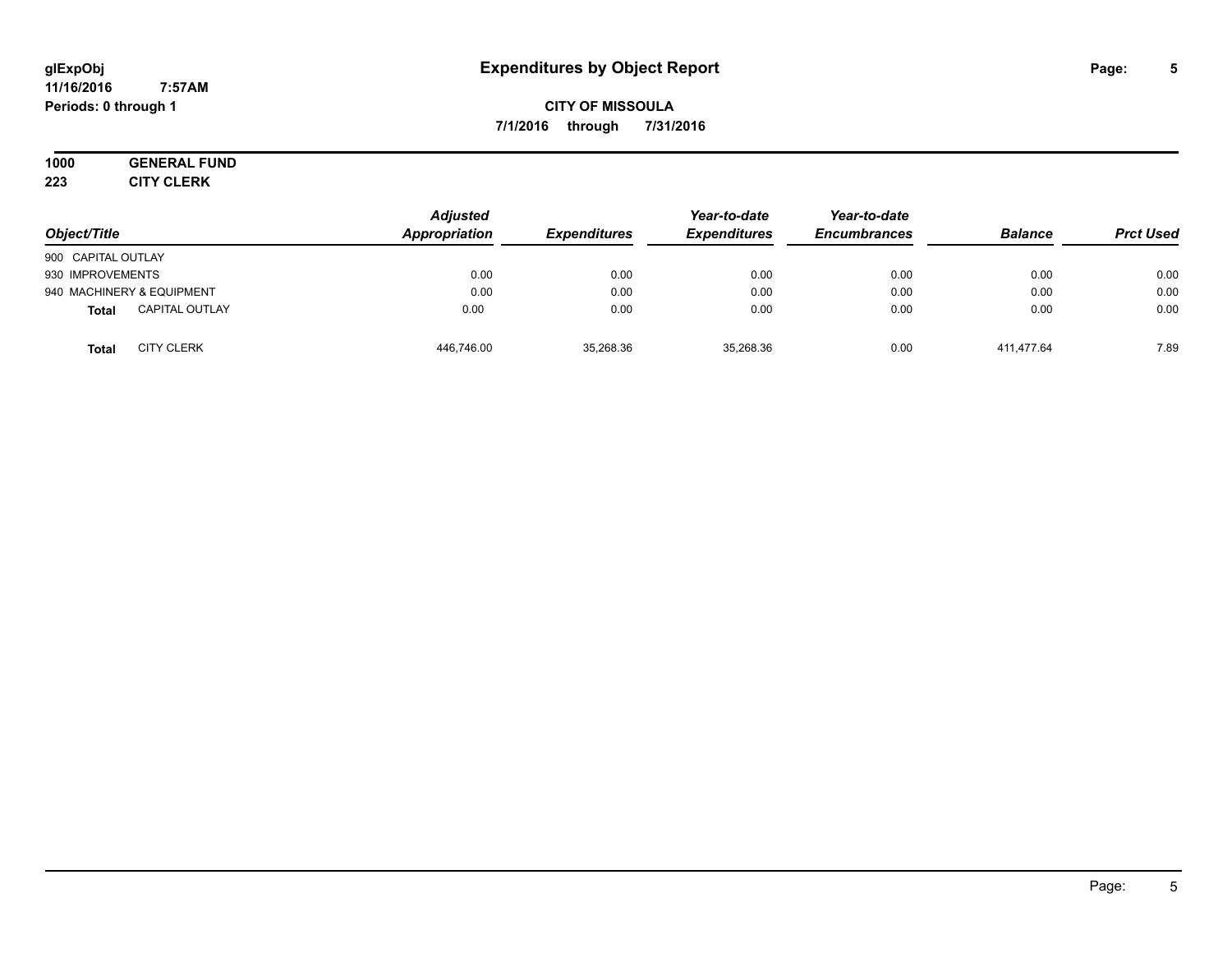#### **1000 GENERAL FUND**

**224 INFORMATION SERVICES**

|                                       | <b>Adjusted</b>      |                     | Year-to-date        | Year-to-date        |                |                  |
|---------------------------------------|----------------------|---------------------|---------------------|---------------------|----------------|------------------|
| Object/Title                          | <b>Appropriation</b> | <b>Expenditures</b> | <b>Expenditures</b> | <b>Encumbrances</b> | <b>Balance</b> | <b>Prct Used</b> |
| 100 PERSONAL SERVICES                 |                      |                     |                     |                     |                |                  |
| 110 SALARIES AND WAGES                | 447,450.00           | 27,007.86           | 27,007.86           | 0.00                | 420,442.14     | 6.04             |
| 120 OVERTIME/TERMINATION              | 0.00                 | 0.00                | 0.00                | 0.00                | 0.00           | 0.00             |
| 130 OTHER                             | 5,400.00             | 0.00                | 0.00                | 0.00                | 5,400.00       | 0.00             |
| 140 EMPLOYER CONTRIBUTIONS            | 156,408.00           | 17,132.71           | 17,132.71           | 0.00                | 139,275.29     | 10.95            |
| 141 STATE RETIREMENT CONTRIBUTIONS    | 0.00                 | 0.00                | 0.00                | 0.00                | 0.00           | 0.00             |
| PERSONAL SERVICES<br>Total            | 609,258.00           | 44,140.57           | 44,140.57           | 0.00                | 565,117.43     | 7.24             |
| 200 SUPPLIES                          |                      |                     |                     |                     |                |                  |
| 210 OFFICE SUPPLIES                   | 5,235.00             | 0.00                | 0.00                | 0.00                | 5,235.00       | 0.00             |
| 220 OPERATING SUPPLIES                | 13,209.00            | 0.00                | 0.00                | 0.00                | 13,209.00      | 0.00             |
| 230 REPAIR/MAINTENANCE                | 5,140.00             | 0.00                | 0.00                | 0.00                | 5,140.00       | 0.00             |
| 231 GASOLINE                          | 750.00               | 0.00                | 0.00                | 0.00                | 750.00         | 0.00             |
| 240 OTHER SUPPLIES                    | 2,900.00             | 0.00                | 0.00                | 0.00                | 2,900.00       | 0.00             |
| <b>SUPPLIES</b><br>Total              | 27,234.00            | 0.00                | 0.00                | 0.00                | 27,234.00      | 0.00             |
| 300 PURCHASED SERVICES                |                      |                     |                     |                     |                |                  |
| 310 COMMUNICATIONS                    | 100.00               | 0.00                | 0.00                | 0.00                | 100.00         | 0.00             |
| 320 PRINTING & DUPLICATING            | 350.00               | 0.00                | 0.00                | 0.00                | 350.00         | 0.00             |
| 330 PUBLICITY, SUBSCRIPTIONS & DUES   | 500.00               | 0.00                | 0.00                | 0.00                | 500.00         | 0.00             |
| 344 TELEPHONE SERVICE                 | 131,045.00           | 7,291.78            | 7,291.78            | 0.00                | 123,753.22     | 5.56             |
| 350 PROFESSIONAL SERVICES             | 4,380.00             | 0.00                | 0.00                | 0.00                | 4,380.00       | 0.00             |
| 360 REPAIR & MAINTENANCE              | 420,449.00           | 18,924.40           | 18,924.40           | 0.00                | 401,524.60     | 4.50             |
| 370 TRAVEL                            | 9,259.00             | 0.00                | 0.00                | 0.00                | 9,259.00       | 0.00             |
| 380 TRAINING                          | 14,406.00            | 0.00                | 0.00                | 0.00                | 14,406.00      | 0.00             |
| 390 OTHER PURCHASED SERVICES          | 3,700.00             | 0.00                | 0.00                | 0.00                | 3,700.00       | 0.00             |
| PURCHASED SERVICES<br><b>Total</b>    | 584,189.00           | 26,216.18           | 26,216.18           | 0.00                | 557,972.82     | 4.49             |
| 500 FIXED CHARGES                     |                      |                     |                     |                     |                |                  |
| 500 FIXED CHARGES                     | 0.00                 | 0.00                | 0.00                | 0.00                | 0.00           | 0.00             |
| <b>FIXED CHARGES</b><br>Total         | 0.00                 | 0.00                | 0.00                | 0.00                | 0.00           | 0.00             |
| 900 CAPITAL OUTLAY                    |                      |                     |                     |                     |                |                  |
| 940 MACHINERY & EQUIPMENT             | 0.00                 | 0.00                | 0.00                | 0.00                | 0.00           | 0.00             |
| <b>CAPITAL OUTLAY</b><br><b>Total</b> | 0.00                 | 0.00                | 0.00                | 0.00                | 0.00           | 0.00             |
|                                       |                      |                     |                     |                     |                |                  |
| <b>INFORMATION SERVICES</b><br>Total  | 1,220,681.00         | 70,356.75           | 70,356.75           | 0.00                | 1,150,324.25   | 5.76             |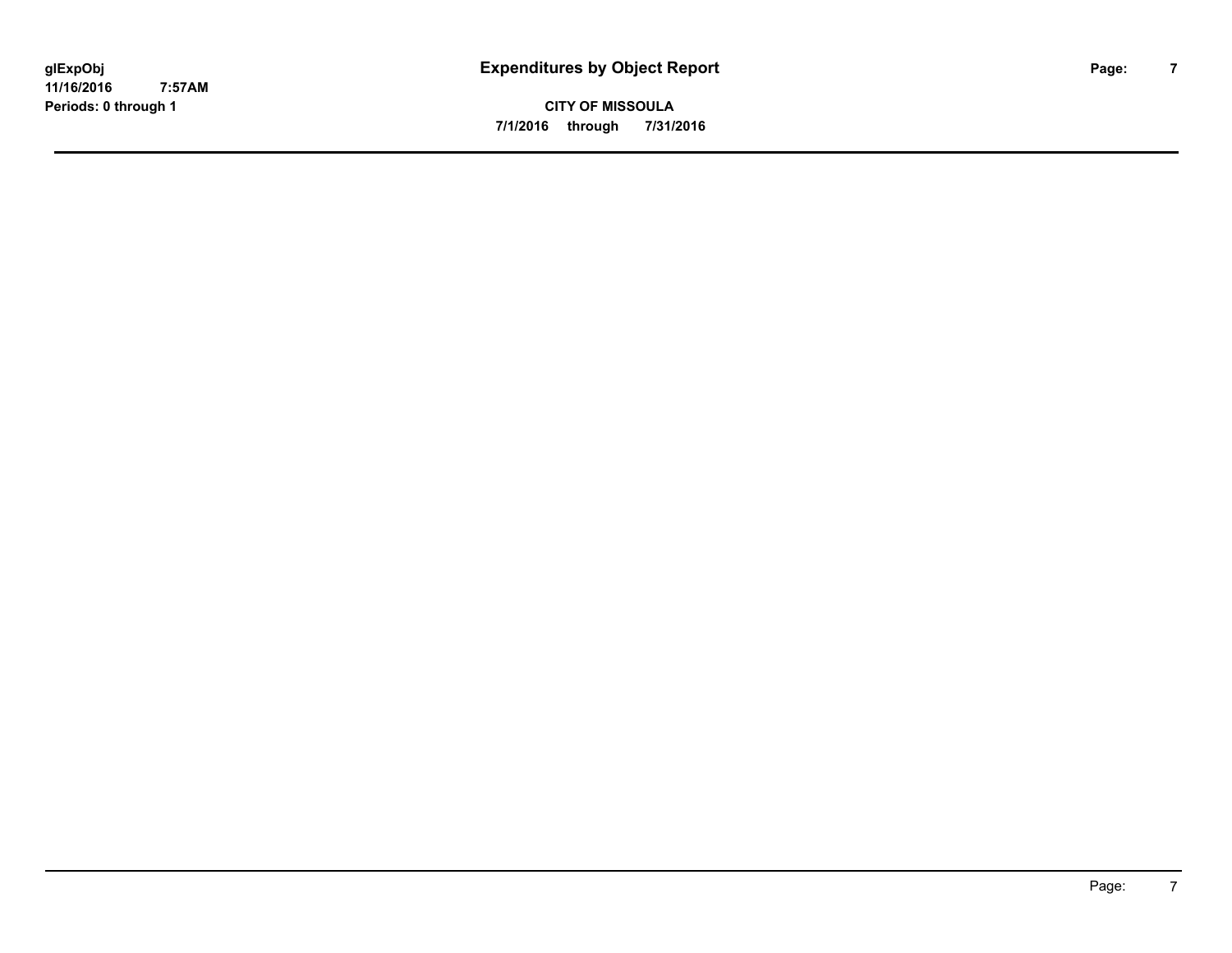## **1000 GENERAL FUND**

**230 MUNICIPAL COURT**

| <b>Appropriation</b><br><b>Expenditures</b><br>Object/Title<br><b>Expenditures</b><br><b>Encumbrances</b><br><b>Balance</b><br><b>Prct Used</b><br>100 PERSONAL SERVICES<br>5.36<br>110 SALARIES AND WAGES<br>853,094.00<br>45,697.76<br>45,697.76<br>0.00<br>807,396.24<br>379.70<br>3.80<br>120 OVERTIME/TERMINATION<br>10.000.00<br>379.70<br>9,620.30<br>0.00<br>140 EMPLOYER CONTRIBUTIONS<br>301,661.15<br>9.71<br>334,107.00<br>32,445.85<br>32,445.85<br>0.00<br>0.00<br>0.00<br>141 STATE RETIREMENT CONTRIBUTIONS<br>0.00<br>0.00<br>0.00<br>0.00<br>6.56<br>PERSONAL SERVICES<br>1,197,201.00<br>78,523.31<br>78,523.31<br>1,118,677.69<br>0.00<br>Total<br>200 SUPPLIES<br>210 OFFICE SUPPLIES<br>6,181.00<br>0.00<br>0.00<br>0.00<br>0.00<br>6,181.00<br>220 OPERATING SUPPLIES<br>4,972.00<br>0.00<br>0.00<br>4,972.00<br>0.00<br>0.00<br>0.00<br>0.00<br>230 REPAIR/MAINTENANCE<br>0.00<br>0.00<br>0.00<br>0.00<br>240 OTHER SUPPLIES<br>6,496.00<br>0.00<br>6,496.00<br>0.00<br>0.00<br>0.00<br>0.00<br><b>SUPPLIES</b><br>17,649.00<br>0.00<br>0.00<br>0.00<br>17,649.00<br>Total<br>300 PURCHASED SERVICES<br>310 COMMUNICATIONS<br>825.53<br>0.00<br>6.93<br>11,911.00<br>825.53<br>11,085.47<br>0.00<br>0.00<br>320 PRINTING & DUPLICATING<br>1,187.00<br>0.00<br>0.00<br>1,187.00<br>3.92<br>330 PUBLICITY, SUBSCRIPTIONS & DUES<br>10,196.00<br>400.00<br>0.00<br>9,796.00<br>400.00<br>0.00<br>0.00<br>0.00<br>344 TELEPHONE SERVICE<br>1,584.00<br>0.00<br>1,584.00<br>0.55<br>350 PROFESSIONAL SERVICES<br>188,969.00<br>1,034.85<br>1,034.85<br>0.00<br>187,934.15<br>3,790.00<br>0.00<br>0.00<br>360 REPAIR & MAINTENANCE<br>0.00<br>0.00<br>3,790.00<br>0.00<br>370 TRAVEL<br>5,174.00<br>0.00<br>0.00<br>0.00<br>5,174.00 |
|--------------------------------------------------------------------------------------------------------------------------------------------------------------------------------------------------------------------------------------------------------------------------------------------------------------------------------------------------------------------------------------------------------------------------------------------------------------------------------------------------------------------------------------------------------------------------------------------------------------------------------------------------------------------------------------------------------------------------------------------------------------------------------------------------------------------------------------------------------------------------------------------------------------------------------------------------------------------------------------------------------------------------------------------------------------------------------------------------------------------------------------------------------------------------------------------------------------------------------------------------------------------------------------------------------------------------------------------------------------------------------------------------------------------------------------------------------------------------------------------------------------------------------------------------------------------------------------------------------------------------------------------------------------------------------------------------------------------------------------------------------|
|                                                                                                                                                                                                                                                                                                                                                                                                                                                                                                                                                                                                                                                                                                                                                                                                                                                                                                                                                                                                                                                                                                                                                                                                                                                                                                                                                                                                                                                                                                                                                                                                                                                                                                                                                        |
|                                                                                                                                                                                                                                                                                                                                                                                                                                                                                                                                                                                                                                                                                                                                                                                                                                                                                                                                                                                                                                                                                                                                                                                                                                                                                                                                                                                                                                                                                                                                                                                                                                                                                                                                                        |
|                                                                                                                                                                                                                                                                                                                                                                                                                                                                                                                                                                                                                                                                                                                                                                                                                                                                                                                                                                                                                                                                                                                                                                                                                                                                                                                                                                                                                                                                                                                                                                                                                                                                                                                                                        |
|                                                                                                                                                                                                                                                                                                                                                                                                                                                                                                                                                                                                                                                                                                                                                                                                                                                                                                                                                                                                                                                                                                                                                                                                                                                                                                                                                                                                                                                                                                                                                                                                                                                                                                                                                        |
|                                                                                                                                                                                                                                                                                                                                                                                                                                                                                                                                                                                                                                                                                                                                                                                                                                                                                                                                                                                                                                                                                                                                                                                                                                                                                                                                                                                                                                                                                                                                                                                                                                                                                                                                                        |
|                                                                                                                                                                                                                                                                                                                                                                                                                                                                                                                                                                                                                                                                                                                                                                                                                                                                                                                                                                                                                                                                                                                                                                                                                                                                                                                                                                                                                                                                                                                                                                                                                                                                                                                                                        |
|                                                                                                                                                                                                                                                                                                                                                                                                                                                                                                                                                                                                                                                                                                                                                                                                                                                                                                                                                                                                                                                                                                                                                                                                                                                                                                                                                                                                                                                                                                                                                                                                                                                                                                                                                        |
|                                                                                                                                                                                                                                                                                                                                                                                                                                                                                                                                                                                                                                                                                                                                                                                                                                                                                                                                                                                                                                                                                                                                                                                                                                                                                                                                                                                                                                                                                                                                                                                                                                                                                                                                                        |
|                                                                                                                                                                                                                                                                                                                                                                                                                                                                                                                                                                                                                                                                                                                                                                                                                                                                                                                                                                                                                                                                                                                                                                                                                                                                                                                                                                                                                                                                                                                                                                                                                                                                                                                                                        |
|                                                                                                                                                                                                                                                                                                                                                                                                                                                                                                                                                                                                                                                                                                                                                                                                                                                                                                                                                                                                                                                                                                                                                                                                                                                                                                                                                                                                                                                                                                                                                                                                                                                                                                                                                        |
|                                                                                                                                                                                                                                                                                                                                                                                                                                                                                                                                                                                                                                                                                                                                                                                                                                                                                                                                                                                                                                                                                                                                                                                                                                                                                                                                                                                                                                                                                                                                                                                                                                                                                                                                                        |
|                                                                                                                                                                                                                                                                                                                                                                                                                                                                                                                                                                                                                                                                                                                                                                                                                                                                                                                                                                                                                                                                                                                                                                                                                                                                                                                                                                                                                                                                                                                                                                                                                                                                                                                                                        |
|                                                                                                                                                                                                                                                                                                                                                                                                                                                                                                                                                                                                                                                                                                                                                                                                                                                                                                                                                                                                                                                                                                                                                                                                                                                                                                                                                                                                                                                                                                                                                                                                                                                                                                                                                        |
|                                                                                                                                                                                                                                                                                                                                                                                                                                                                                                                                                                                                                                                                                                                                                                                                                                                                                                                                                                                                                                                                                                                                                                                                                                                                                                                                                                                                                                                                                                                                                                                                                                                                                                                                                        |
|                                                                                                                                                                                                                                                                                                                                                                                                                                                                                                                                                                                                                                                                                                                                                                                                                                                                                                                                                                                                                                                                                                                                                                                                                                                                                                                                                                                                                                                                                                                                                                                                                                                                                                                                                        |
|                                                                                                                                                                                                                                                                                                                                                                                                                                                                                                                                                                                                                                                                                                                                                                                                                                                                                                                                                                                                                                                                                                                                                                                                                                                                                                                                                                                                                                                                                                                                                                                                                                                                                                                                                        |
|                                                                                                                                                                                                                                                                                                                                                                                                                                                                                                                                                                                                                                                                                                                                                                                                                                                                                                                                                                                                                                                                                                                                                                                                                                                                                                                                                                                                                                                                                                                                                                                                                                                                                                                                                        |
|                                                                                                                                                                                                                                                                                                                                                                                                                                                                                                                                                                                                                                                                                                                                                                                                                                                                                                                                                                                                                                                                                                                                                                                                                                                                                                                                                                                                                                                                                                                                                                                                                                                                                                                                                        |
|                                                                                                                                                                                                                                                                                                                                                                                                                                                                                                                                                                                                                                                                                                                                                                                                                                                                                                                                                                                                                                                                                                                                                                                                                                                                                                                                                                                                                                                                                                                                                                                                                                                                                                                                                        |
|                                                                                                                                                                                                                                                                                                                                                                                                                                                                                                                                                                                                                                                                                                                                                                                                                                                                                                                                                                                                                                                                                                                                                                                                                                                                                                                                                                                                                                                                                                                                                                                                                                                                                                                                                        |
|                                                                                                                                                                                                                                                                                                                                                                                                                                                                                                                                                                                                                                                                                                                                                                                                                                                                                                                                                                                                                                                                                                                                                                                                                                                                                                                                                                                                                                                                                                                                                                                                                                                                                                                                                        |
| 8.56<br>380 TRAINING<br>9,000.00<br>770.00<br>770.00<br>0.00<br>8,230.00                                                                                                                                                                                                                                                                                                                                                                                                                                                                                                                                                                                                                                                                                                                                                                                                                                                                                                                                                                                                                                                                                                                                                                                                                                                                                                                                                                                                                                                                                                                                                                                                                                                                               |
| 0.00<br>0.00<br>0.00<br>390 OTHER PURCHASED SERVICES<br>74,663.00<br>0.00<br>74,663.00                                                                                                                                                                                                                                                                                                                                                                                                                                                                                                                                                                                                                                                                                                                                                                                                                                                                                                                                                                                                                                                                                                                                                                                                                                                                                                                                                                                                                                                                                                                                                                                                                                                                 |
| 0.99<br>PURCHASED SERVICES<br>306,474.00<br>3,030.38<br>3,030.38<br>0.00<br>303,443.62<br>Total                                                                                                                                                                                                                                                                                                                                                                                                                                                                                                                                                                                                                                                                                                                                                                                                                                                                                                                                                                                                                                                                                                                                                                                                                                                                                                                                                                                                                                                                                                                                                                                                                                                        |
| 500 FIXED CHARGES                                                                                                                                                                                                                                                                                                                                                                                                                                                                                                                                                                                                                                                                                                                                                                                                                                                                                                                                                                                                                                                                                                                                                                                                                                                                                                                                                                                                                                                                                                                                                                                                                                                                                                                                      |
| 0.00<br>500 FIXED CHARGES<br>0.00<br>0.00<br>0.00<br>0.00<br>0.00                                                                                                                                                                                                                                                                                                                                                                                                                                                                                                                                                                                                                                                                                                                                                                                                                                                                                                                                                                                                                                                                                                                                                                                                                                                                                                                                                                                                                                                                                                                                                                                                                                                                                      |
| 0.00<br><b>FIXED CHARGES</b><br>0.00<br>0.00<br>0.00<br>0.00<br>0.00<br><b>Total</b>                                                                                                                                                                                                                                                                                                                                                                                                                                                                                                                                                                                                                                                                                                                                                                                                                                                                                                                                                                                                                                                                                                                                                                                                                                                                                                                                                                                                                                                                                                                                                                                                                                                                   |
| 700 GRANTS & CONTRIBUTIONS                                                                                                                                                                                                                                                                                                                                                                                                                                                                                                                                                                                                                                                                                                                                                                                                                                                                                                                                                                                                                                                                                                                                                                                                                                                                                                                                                                                                                                                                                                                                                                                                                                                                                                                             |
| 700 GRANTS & CONTRIBUTIONS<br>0.00<br>2,500.00<br>0.00<br>0.00<br>0.00<br>2,500.00                                                                                                                                                                                                                                                                                                                                                                                                                                                                                                                                                                                                                                                                                                                                                                                                                                                                                                                                                                                                                                                                                                                                                                                                                                                                                                                                                                                                                                                                                                                                                                                                                                                                     |
| <b>GRANTS &amp; CONTRIBUTIONS</b><br>2,500.00<br>0.00<br>0.00<br>0.00<br>2,500.00<br>0.00<br><b>Total</b>                                                                                                                                                                                                                                                                                                                                                                                                                                                                                                                                                                                                                                                                                                                                                                                                                                                                                                                                                                                                                                                                                                                                                                                                                                                                                                                                                                                                                                                                                                                                                                                                                                              |
| 900 CAPITAL OUTLAY                                                                                                                                                                                                                                                                                                                                                                                                                                                                                                                                                                                                                                                                                                                                                                                                                                                                                                                                                                                                                                                                                                                                                                                                                                                                                                                                                                                                                                                                                                                                                                                                                                                                                                                                     |
| 940 MACHINERY & EQUIPMENT<br>0.00<br>0.00<br>0.00<br>0.00<br>0.00<br>0.00                                                                                                                                                                                                                                                                                                                                                                                                                                                                                                                                                                                                                                                                                                                                                                                                                                                                                                                                                                                                                                                                                                                                                                                                                                                                                                                                                                                                                                                                                                                                                                                                                                                                              |
| CAPITAL OUTLAY<br>0.00<br>0.00<br>0.00<br>0.00<br>0.00<br>0.00<br><b>Total</b>                                                                                                                                                                                                                                                                                                                                                                                                                                                                                                                                                                                                                                                                                                                                                                                                                                                                                                                                                                                                                                                                                                                                                                                                                                                                                                                                                                                                                                                                                                                                                                                                                                                                         |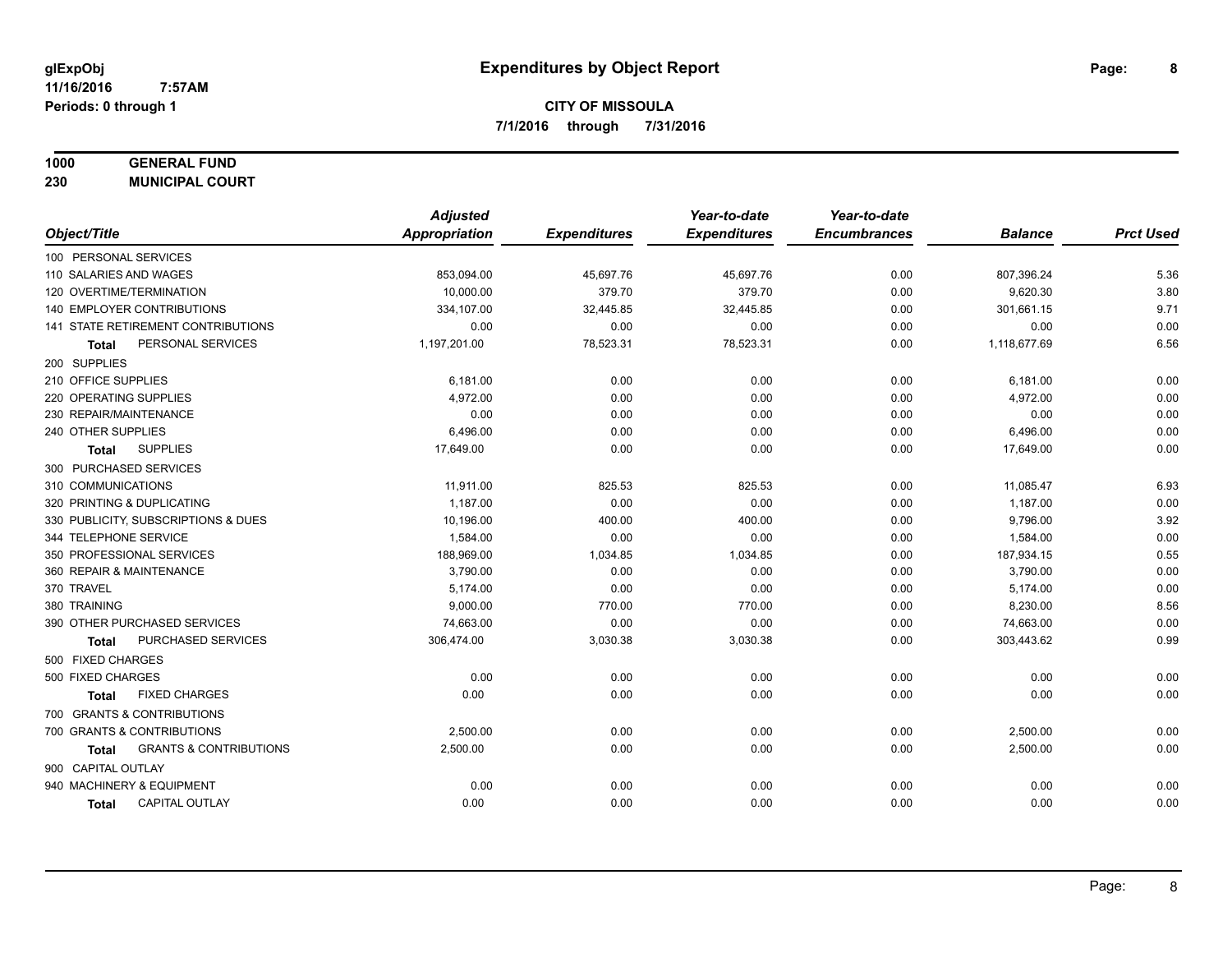| glExpObj             |        |  |
|----------------------|--------|--|
| 11/16/2016           | 7:57AM |  |
| Periods: 0 through 1 |        |  |

| 1000  | . FUND<br><b>GENERAL</b>      |            |           |                                                                                                                                                                                                                                                 |      |             |      |
|-------|-------------------------------|------------|-----------|-------------------------------------------------------------------------------------------------------------------------------------------------------------------------------------------------------------------------------------------------|------|-------------|------|
| Total | . COURT<br><i>I</i> IUNICIPAL | 523,824.00 | 81,553.69 | 81,553.69<br>$\mathcal{L}$ . The contract of the contract of the contract of the contract of the contract of the contract of the contract of the contract of the contract of the contract of the contract of the contract of the contract of th | 0.00 | ,442,270.31 | 5.35 |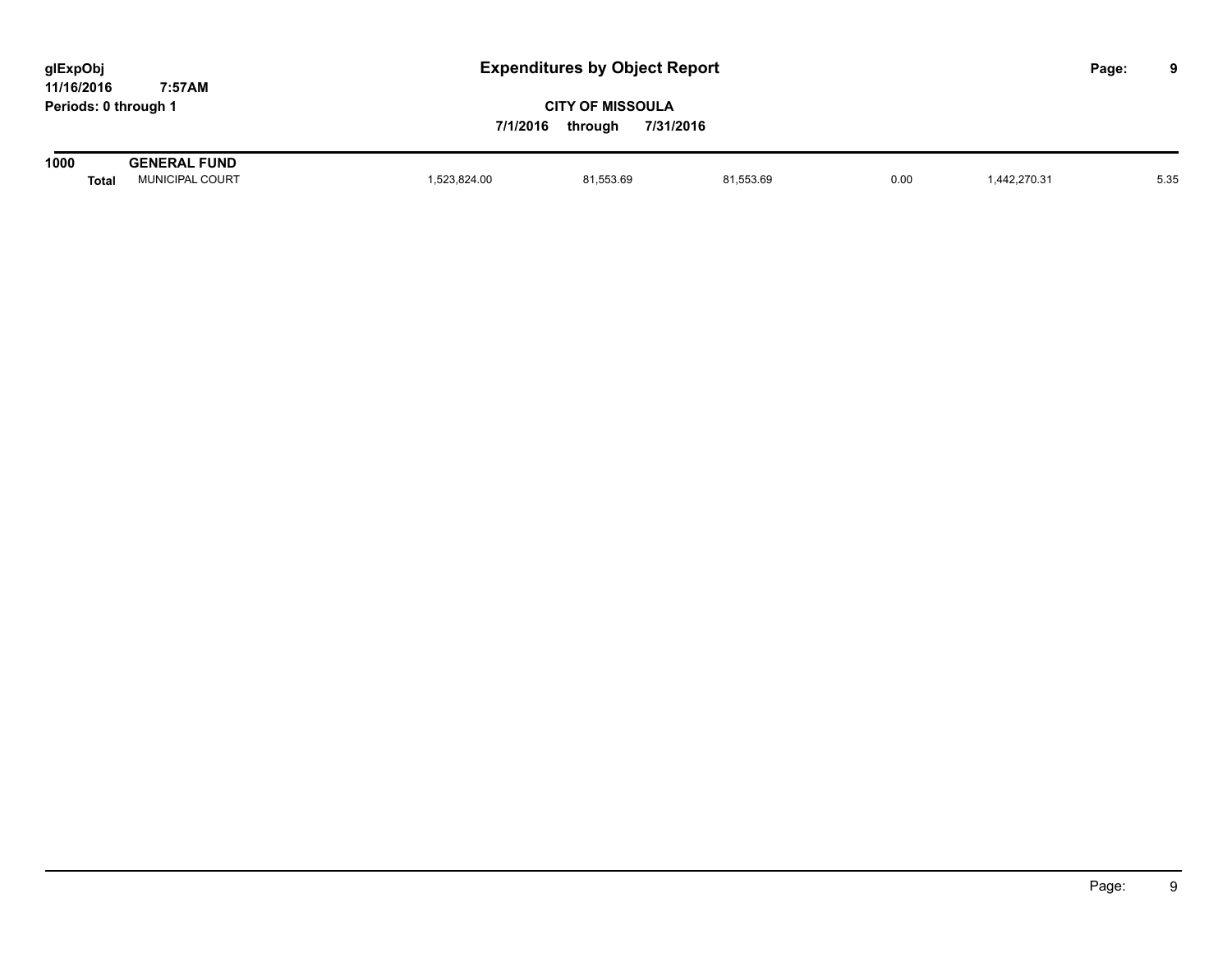**1000 GENERAL FUND**

**240 FINANCE**

|                            |                                     | <b>Adjusted</b> |                     | Year-to-date        | Year-to-date        |                |                  |
|----------------------------|-------------------------------------|-----------------|---------------------|---------------------|---------------------|----------------|------------------|
| Object/Title               |                                     | Appropriation   | <b>Expenditures</b> | <b>Expenditures</b> | <b>Encumbrances</b> | <b>Balance</b> | <b>Prct Used</b> |
| 100 PERSONAL SERVICES      |                                     |                 |                     |                     |                     |                |                  |
| 110 SALARIES AND WAGES     |                                     | 742,096.00      | 41,158.35           | 41,158.35           | 0.00                | 700,937.65     | 5.55             |
| 120 OVERTIME/TERMINATION   |                                     | 1,000.00        | 0.00                | 0.00                | 0.00                | 1,000.00       | 0.00             |
|                            | 140 EMPLOYER CONTRIBUTIONS          | 279,894.00      | 27,819.51           | 27,819.51           | 0.00                | 252,074.49     | 9.94             |
|                            | 141 STATE RETIREMENT CONTRIBUTIONS  | 0.00            | 0.00                | 0.00                | 0.00                | 0.00           | 0.00             |
| <b>Total</b>               | PERSONAL SERVICES                   | 1,022,990.00    | 68,977.86           | 68,977.86           | 0.00                | 954,012.14     | 6.74             |
| 200 SUPPLIES               |                                     |                 |                     |                     |                     |                |                  |
| 210 OFFICE SUPPLIES        |                                     | 4,065.00        | 99.99               | 99.99               | 0.00                | 3,965.01       | 2.46             |
| 220 OPERATING SUPPLIES     |                                     | 3,042.00        | 379.90              | 379.90              | 0.00                | 2,662.10       | 12.49            |
| 230 REPAIR/MAINTENANCE     |                                     | 300.00          | 0.00                | 0.00                | 0.00                | 300.00         | 0.00             |
| 231 GASOLINE               |                                     | 92.00           | 0.00                | 0.00                | 0.00                | 92.00          | 0.00             |
| 240 OTHER SUPPLIES         |                                     | 500.00          | 0.00                | 0.00                | 0.00                | 500.00         | 0.00             |
| Total                      | <b>SUPPLIES</b>                     | 7,999.00        | 479.89              | 479.89              | 0.00                | 7,519.11       | 6.00             |
| 300 PURCHASED SERVICES     |                                     |                 |                     |                     |                     |                |                  |
| 310 COMMUNICATIONS         |                                     | 42,109.00       | 17,088.39           | 17,088.39           | 0.00                | 25,020.61      | 40.58            |
| 320 PRINTING & DUPLICATING |                                     | 5,480.00        | 0.00                | 0.00                | 0.00                | 5,480.00       | 0.00             |
|                            | 330 PUBLICITY, SUBSCRIPTIONS & DUES | 3,410.00        | 0.00                | 0.00                | 0.00                | 3,410.00       | 0.00             |
| 344 TELEPHONE SERVICE      |                                     | 1,225.00        | 0.00                | 0.00                | 0.00                | 1,225.00       | 0.00             |
|                            | 350 PROFESSIONAL SERVICES           | 315,395.00      | 0.00                | 0.00                | 0.00                | 315,395.00     | 0.00             |
| 360 REPAIR & MAINTENANCE   |                                     | 700.00          | 0.00                | 0.00                | 0.00                | 700.00         | 0.00             |
| 370 TRAVEL                 |                                     | 8,245.00        | 0.00                | 0.00                | 0.00                | 8,245.00       | 0.00             |
| 380 TRAINING               |                                     | 7,330.00        | 0.00                | 0.00                | 0.00                | 7,330.00       | 0.00             |
|                            | 390 OTHER PURCHASED SERVICES        | 0.00            | 0.00                | 0.00                | 0.00                | 0.00           | 0.00             |
| <b>Total</b>               | <b>PURCHASED SERVICES</b>           | 383,894.00      | 17,088.39           | 17,088.39           | 0.00                | 366,805.61     | 4.45             |
| 500 FIXED CHARGES          |                                     |                 |                     |                     |                     |                |                  |
| 500 FIXED CHARGES          |                                     | 500.00          | 0.00                | 0.00                | 0.00                | 500.00         | 0.00             |
| <b>Total</b>               | <b>FIXED CHARGES</b>                | 500.00          | 0.00                | 0.00                | 0.00                | 500.00         | 0.00             |
| 900 CAPITAL OUTLAY         |                                     |                 |                     |                     |                     |                |                  |
|                            | 940 MACHINERY & EQUIPMENT           | 0.00            | 0.00                | 0.00                | 0.00                | 0.00           | 0.00             |
| <b>Total</b>               | <b>CAPITAL OUTLAY</b>               | 0.00            | 0.00                | 0.00                | 0.00                | 0.00           | 0.00             |
| <b>Total</b>               | <b>FINANCE</b>                      | 1,415,383.00    | 86,546.14           | 86,546.14           | 0.00                | 1,328,836.86   | 6.11             |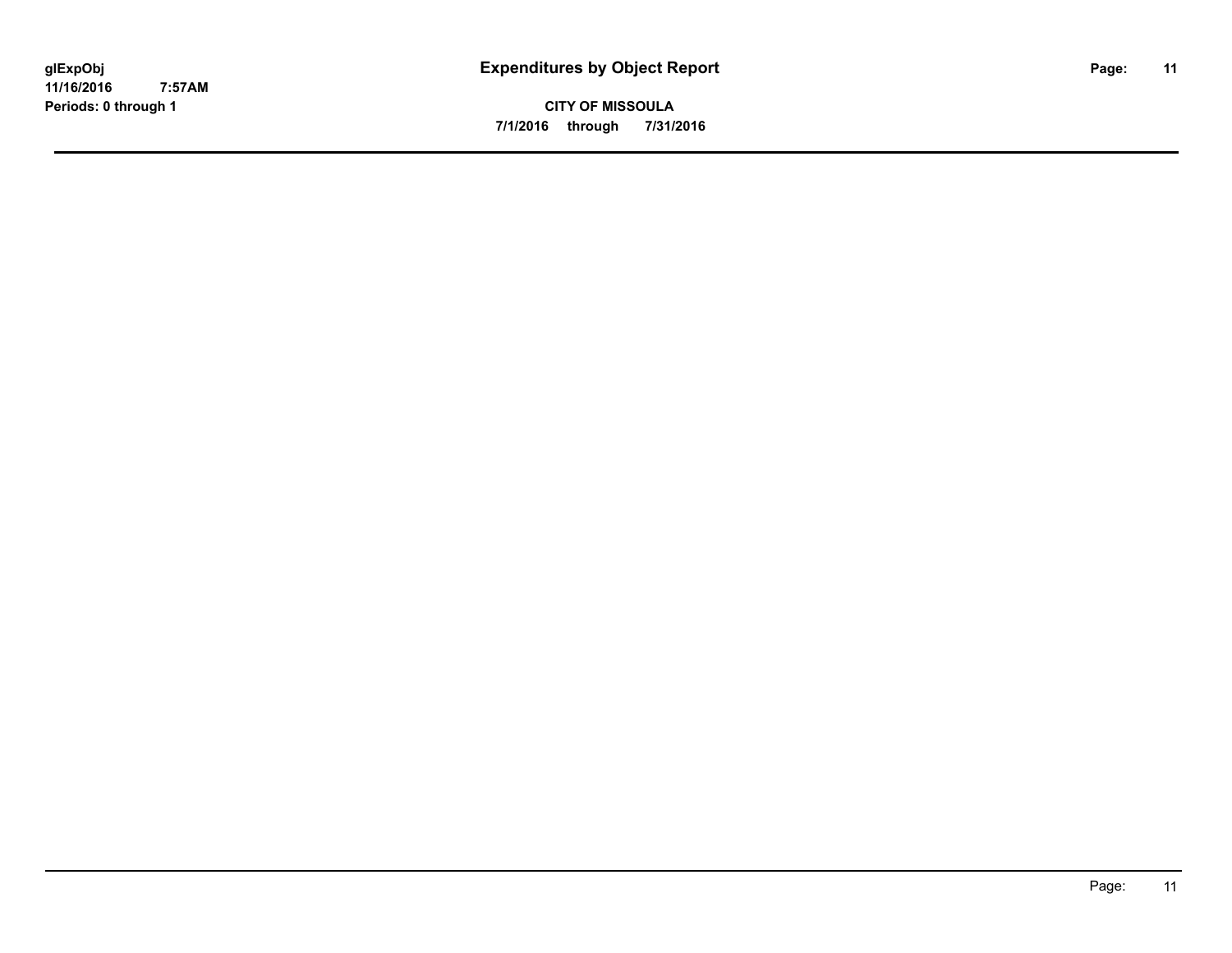#### **1000 GENERAL FUND**

**245 CENTRALIZED SERVICES**

|                                                   | <b>Adjusted</b>      |                     | Year-to-date        | Year-to-date        |                |                  |
|---------------------------------------------------|----------------------|---------------------|---------------------|---------------------|----------------|------------------|
| Object/Title                                      | <b>Appropriation</b> | <b>Expenditures</b> | <b>Expenditures</b> | <b>Encumbrances</b> | <b>Balance</b> | <b>Prct Used</b> |
| 100 PERSONAL SERVICES                             |                      |                     |                     |                     |                |                  |
| 110 SALARIES AND WAGES                            | 242,541.00           | 15,824.53           | 15,824.53           | 0.00                | 226,716.47     | 6.52             |
| 140 EMPLOYER CONTRIBUTIONS                        | 78,399.00            | 7,860.44            | 7,860.44            | 0.00                | 70,538.56      | 10.03            |
| 141 STATE RETIREMENT CONTRIBUTIONS                | 0.00                 | 0.00                | 0.00                | 0.00                | 0.00           | 0.00             |
| PERSONAL SERVICES<br><b>Total</b>                 | 320,940.00           | 23,684.97           | 23,684.97           | 0.00                | 297,255.03     | 7.38             |
| 200 SUPPLIES                                      |                      |                     |                     |                     |                |                  |
| 210 OFFICE SUPPLIES                               | 1,200.00             | 0.00                | 0.00                | 0.00                | 1,200.00       | 0.00             |
| 220 OPERATING SUPPLIES                            | 1.000.00             | 0.00                | 0.00                | 0.00                | 1,000.00       | 0.00             |
| 231 GASOLINE                                      | 522.00               | 0.00                | 0.00                | 0.00                | 522.00         | 0.00             |
| <b>SUPPLIES</b><br><b>Total</b>                   | 2,722.00             | 0.00                | 0.00                | 0.00                | 2,722.00       | 0.00             |
| 300 PURCHASED SERVICES                            |                      |                     |                     |                     |                |                  |
| 310 COMMUNICATIONS                                | 400.00               | 0.00                | 0.00                | 0.00                | 400.00         | 0.00             |
| 320 PRINTING & DUPLICATING                        | 550.00               | 0.00                | 0.00                | 0.00                | 550.00         | 0.00             |
| 330 PUBLICITY, SUBSCRIPTIONS & DUES               | 550.00               | 1,150.00            | 1,150.00            | 0.00                | $-600.00$      | 209.09           |
| 344 TELEPHONE SERVICE                             | 845.00               | 0.00                | 0.00                | 0.00                | 845.00         | 0.00             |
| 350 PROFESSIONAL SERVICES                         | 51,500.00            | 0.00                | 0.00                | 0.00                | 51,500.00      | 0.00             |
| 370 TRAVEL                                        | 2,000.00             | 0.00                | 0.00                | 0.00                | 2,000.00       | 0.00             |
| 380 TRAINING                                      | 3,000.00             | 0.00                | 0.00                | 0.00                | 3,000.00       | 0.00             |
| 390 OTHER PURCHASED SERVICES                      | 0.00                 | 0.00                | 0.00                | 0.00                | 0.00           | 0.00             |
| <b>PURCHASED SERVICES</b><br><b>Total</b>         | 58,845.00            | 1,150.00            | 1,150.00            | 0.00                | 57,695.00      | 1.95             |
| 700 GRANTS & CONTRIBUTIONS                        |                      |                     |                     |                     |                |                  |
| 700 GRANTS & CONTRIBUTIONS                        | 5,000.00             | 0.00                | 0.00                | 0.00                | 5,000.00       | 0.00             |
| <b>GRANTS &amp; CONTRIBUTIONS</b><br><b>Total</b> | 5,000.00             | 0.00                | 0.00                | 0.00                | 5,000.00       | 0.00             |
|                                                   |                      |                     |                     |                     |                |                  |
| <b>CENTRALIZED SERVICES</b><br><b>Total</b>       | 387,507.00           | 24,834.97           | 24,834.97           | 0.00                | 362,672.03     | 6.41             |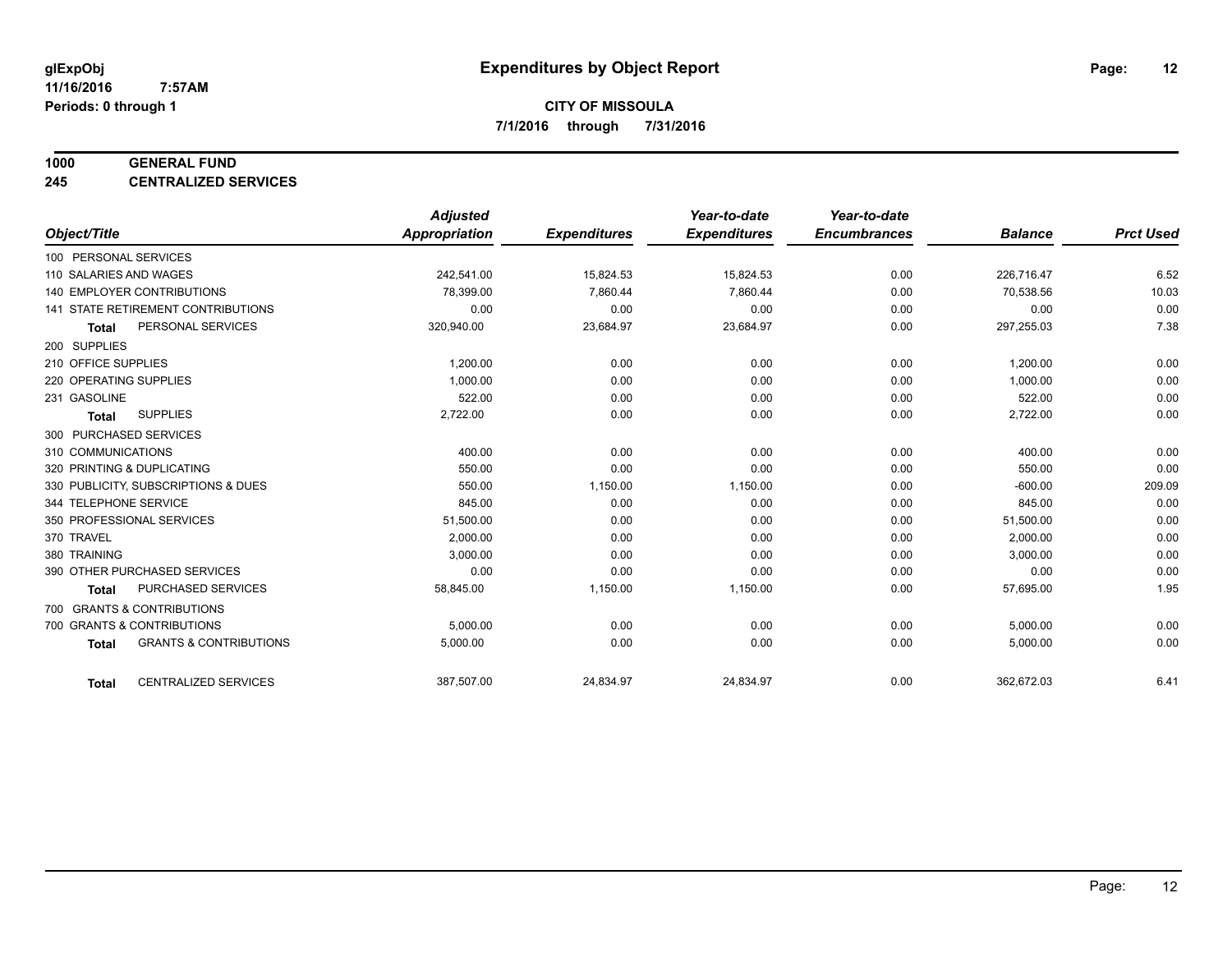#### **1000 GENERAL FUND**

**250 DEVELOPMENT SERVICES**

|                                                   | <b>Adjusted</b>      |                     | Year-to-date        | Year-to-date        |                |                  |
|---------------------------------------------------|----------------------|---------------------|---------------------|---------------------|----------------|------------------|
| Object/Title                                      | <b>Appropriation</b> | <b>Expenditures</b> | <b>Expenditures</b> | <b>Encumbrances</b> | <b>Balance</b> | <b>Prct Used</b> |
| 100 PERSONAL SERVICES                             |                      |                     |                     |                     |                |                  |
| 110 SALARIES AND WAGES                            | 1,271,247.00         | 79,841.06           | 79,841.06           | 0.00                | 1,191,405.94   | 6.28             |
| 120 OVERTIME/TERMINATION                          | 4,276.00             | 0.00                | 0.00                | 0.00                | 4,276.00       | 0.00             |
| 130 OTHER                                         | 0.00                 | 0.00                | 0.00                | 0.00                | 0.00           | 0.00             |
| <b>140 EMPLOYER CONTRIBUTIONS</b>                 | 431,218.00           | 53,202.80           | 53,202.80           | 0.00                | 378,015.20     | 12.34            |
| 141 STATE RETIREMENT CONTRIBUTIONS                | 0.00                 | 0.00                | 0.00                | 0.00                | 0.00           | 0.00             |
| PERSONAL SERVICES<br><b>Total</b>                 | 1,706,741.00         | 133,043.86          | 133,043.86          | 0.00                | 1,573,697.14   | 7.80             |
| 200 SUPPLIES                                      |                      |                     |                     |                     |                |                  |
| 210 OFFICE SUPPLIES                               | 13,521.00            | 122.76              | 122.76              | 0.00                | 13,398.24      | 0.91             |
| 220 OPERATING SUPPLIES                            | 1,406.00             | 0.00                | 0.00                | 0.00                | 1,406.00       | 0.00             |
| 230 REPAIR/MAINTENANCE                            | 3,000.00             | 0.00                | 0.00                | 0.00                | 3,000.00       | 0.00             |
| 231 GASOLINE                                      | 14,325.00            | 0.00                | 0.00                | 0.00                | 14,325.00      | 0.00             |
| 240 OTHER SUPPLIES                                | 1,255.00             | 7.74                | 7.74                | 0.00                | 1,247.26       | 0.62             |
| <b>SUPPLIES</b><br>Total                          | 33,507.00            | 130.50              | 130.50              | 0.00                | 33,376.50      | 0.39             |
| 300 PURCHASED SERVICES                            |                      |                     |                     |                     |                |                  |
| 310 COMMUNICATIONS                                | 15,488.00            | 809.34              | 809.34              | 0.00                | 14,678.66      | 5.23             |
| 320 PRINTING & DUPLICATING                        | 7,324.00             | 0.00                | 0.00                | 0.00                | 7,324.00       | 0.00             |
| 330 PUBLICITY, SUBSCRIPTIONS & DUES               | 11,375.00            | 0.00                | 0.00                | 0.00                | 11,375.00      | 0.00             |
| 341 ELECTRICITY & NATURAL GAS                     | 0.00                 | 0.00                | 0.00                | 0.00                | 0.00           | 0.00             |
| 344 TELEPHONE SERVICE                             | 11,470.00            | 0.00                | 0.00                | 0.00                | 11,470.00      | 0.00             |
| 350 PROFESSIONAL SERVICES                         | 198,936.00           | 914.27              | 914.27              | 0.00                | 198,021.73     | 0.46             |
| 360 REPAIR & MAINTENANCE                          | 2,655.00             | 0.00                | 0.00                | 0.00                | 2,655.00       | 0.00             |
| 370 TRAVEL                                        | 13,723.00            | 0.00                | 0.00                | 0.00                | 13,723.00      | 0.00             |
| 380 TRAINING                                      | 12,239.00            | 0.00                | 0.00                | 0.00                | 12,239.00      | 0.00             |
| 390 OTHER PURCHASED SERVICES                      | 170,259.00           | 0.00                | 0.00                | 0.00                | 170,259.00     | 0.00             |
| PURCHASED SERVICES<br>Total                       | 443,469.00           | 1,723.61            | 1,723.61            | 0.00                | 441,745.39     | 0.39             |
| 500 FIXED CHARGES                                 |                      |                     |                     |                     |                |                  |
| 500 FIXED CHARGES                                 | 0.00                 | 0.00                | 0.00                | 0.00                | 0.00           | 0.00             |
| 550 MERCHANT SERVICE FEES                         | 0.00                 | 0.00                | 0.00                | 0.00                | 0.00           | 0.00             |
| <b>FIXED CHARGES</b><br><b>Total</b>              | 0.00                 | 0.00                | 0.00                | 0.00                | 0.00           | 0.00             |
| 700 GRANTS & CONTRIBUTIONS                        |                      |                     |                     |                     |                |                  |
| 700 GRANTS & CONTRIBUTIONS                        | 110,780.00           | 0.00                | 0.00                | 0.00                | 110,780.00     | 0.00             |
| <b>GRANTS &amp; CONTRIBUTIONS</b><br><b>Total</b> | 110,780.00           | 0.00                | 0.00                | 0.00                | 110,780.00     | 0.00             |
|                                                   |                      |                     |                     |                     |                |                  |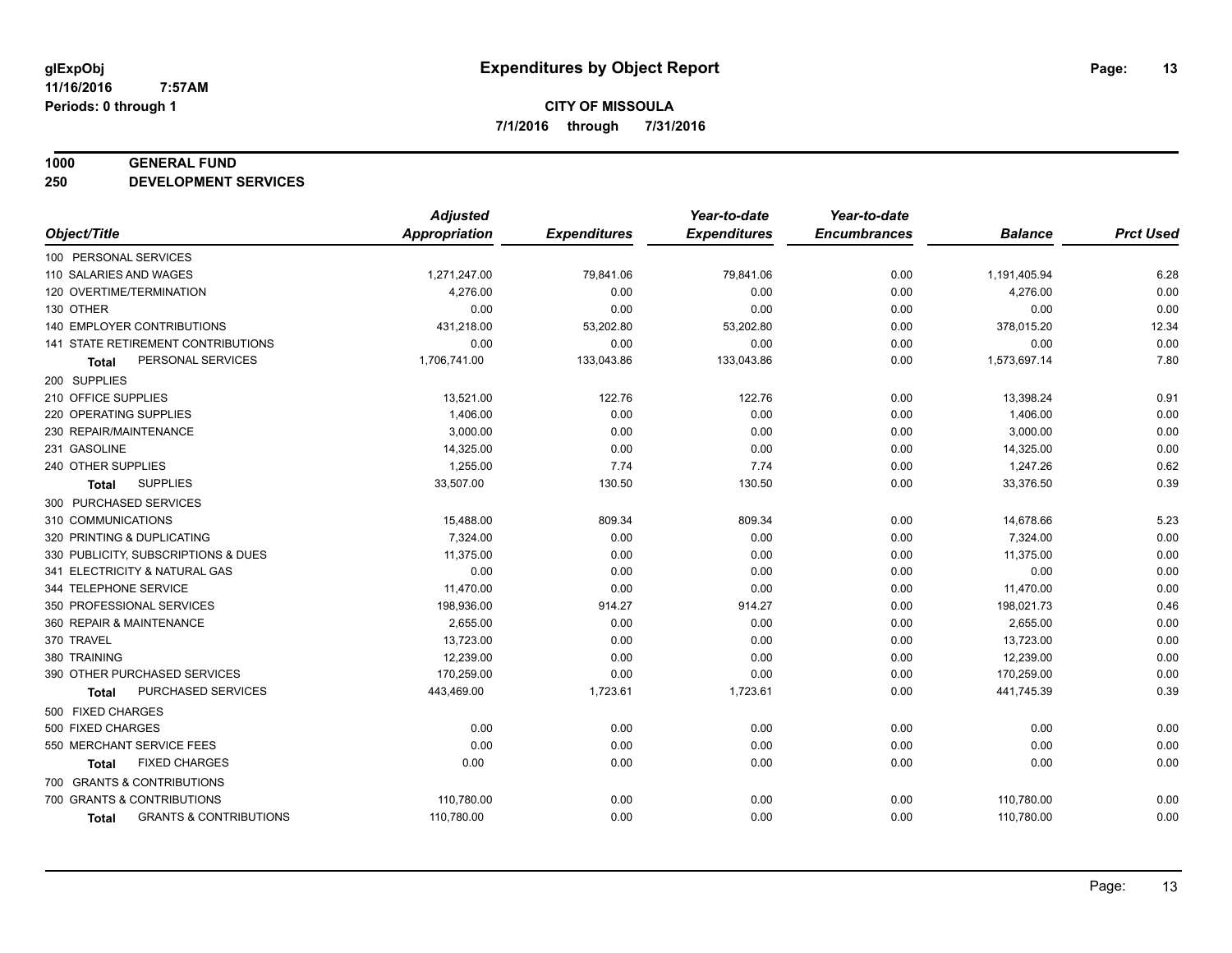## **1000 GENERAL FUND**

**250 DEVELOPMENT SERVICES**

| Object/Title              |                              | <b>Adjusted</b><br>Appropriation | <b>Expenditures</b> | Year-to-date<br><b>Expenditures</b> | Year-to-date<br><b>Encumbrances</b> | <b>Balance</b> | <b>Prct Used</b> |
|---------------------------|------------------------------|----------------------------------|---------------------|-------------------------------------|-------------------------------------|----------------|------------------|
| 800 OTHER OBJECTS         |                              |                                  |                     |                                     |                                     |                |                  |
|                           | 820 TRANSFERS TO OTHER FUNDS | 175.720.00                       | 0.00                | 0.00                                | 0.00                                | 175.720.00     | 0.00             |
| <b>Total</b>              | OTHER OBJECTS                | 175.720.00                       | 0.00                | 0.00                                | 0.00                                | 175.720.00     | 0.00             |
| 900 CAPITAL OUTLAY        |                              |                                  |                     |                                     |                                     |                |                  |
| 940 MACHINERY & EQUIPMENT |                              | 0.00                             | 0.00                | 0.00                                | 0.00                                | 0.00           | 0.00             |
| <b>Total</b>              | <b>CAPITAL OUTLAY</b>        | 0.00                             | 0.00                | 0.00                                | 0.00                                | 0.00           | 0.00             |
| <b>Total</b>              | <b>DEVELOPMENT SERVICES</b>  | 2.470.217.00                     | 134.897.97          | 134.897.97                          | 0.00                                | 2,335,319.03   | 5.46             |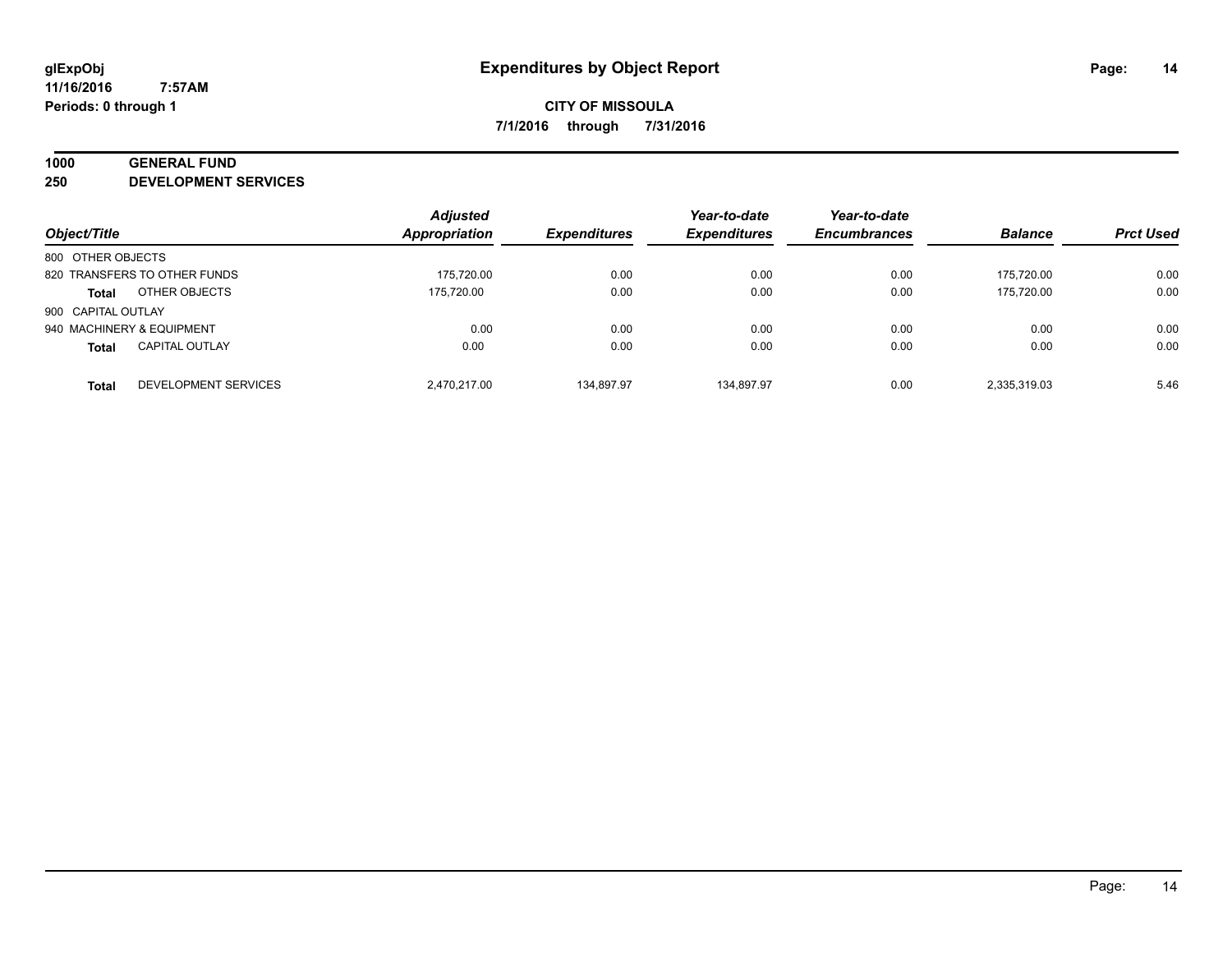**11/16/2016 7:57AM Periods: 0 through 1**

#### **1000 GENERAL FUND**

#### **255 HOUSING & COMMUNITY DEVELOPMENT**

|                                                    | <b>Adjusted</b> |                     | Year-to-date        | Year-to-date        |                |                  |
|----------------------------------------------------|-----------------|---------------------|---------------------|---------------------|----------------|------------------|
| Object/Title                                       | Appropriation   | <b>Expenditures</b> | <b>Expenditures</b> | <b>Encumbrances</b> | <b>Balance</b> | <b>Prct Used</b> |
| 100 PERSONAL SERVICES                              |                 |                     |                     |                     |                |                  |
| 110 SALARIES AND WAGES                             | 0.00            | 1,239.49            | 1,239.49            | 0.00                | $-1,239.49$    | 0.00             |
| 120 OVERTIME/TERMINATION                           | 0.00            | 0.00                | 0.00                | 0.00                | 0.00           | 0.00             |
| 140 EMPLOYER CONTRIBUTIONS                         | 0.00            | 207.40              | 207.40              | 0.00                | $-207.40$      | 0.00             |
| 141 STATE RETIREMENT CONTRIBUTIONS                 | 0.00            | 0.00                | 0.00                | 0.00                | 0.00           | 0.00             |
| PERSONAL SERVICES<br>Total                         | 0.00            | 1,446.89            | 1,446.89            | 0.00                | $-1,446.89$    | 0.00             |
| 200 SUPPLIES                                       |                 |                     |                     |                     |                |                  |
| 210 OFFICE SUPPLIES                                | 0.00            | 0.00                | 0.00                | 0.00                | 0.00           | 0.00             |
| 220 OPERATING SUPPLIES                             | 0.00            | 0.00                | 0.00                | 0.00                | 0.00           | 0.00             |
| 230 REPAIR/MAINTENANCE                             | 0.00            | 0.00                | 0.00                | 0.00                | 0.00           | 0.00             |
| 231 GASOLINE                                       | 0.00            | 0.00                | 0.00                | 0.00                | 0.00           | 0.00             |
| 240 OTHER SUPPLIES                                 | 0.00            | 0.00                | 0.00                | 0.00                | 0.00           | 0.00             |
| <b>SUPPLIES</b><br>Total                           | 0.00            | 0.00                | 0.00                | 0.00                | 0.00           | 0.00             |
| 300 PURCHASED SERVICES                             |                 |                     |                     |                     |                |                  |
| 310 COMMUNICATIONS                                 | 0.00            | 0.00                | 0.00                | 0.00                | 0.00           | 0.00             |
| 320 PRINTING & DUPLICATING                         | 0.00            | 0.00                | 0.00                | 0.00                | 0.00           | 0.00             |
| 330 PUBLICITY, SUBSCRIPTIONS & DUES                | 0.00            | 0.00                | 0.00                | 0.00                | 0.00           | 0.00             |
| 344 TELEPHONE SERVICE                              | 0.00            | 0.00                | 0.00                | 0.00                | 0.00           | 0.00             |
| 350 PROFESSIONAL SERVICES                          | 0.00            | 0.00                | 0.00                | 0.00                | 0.00           | 0.00             |
| 360 REPAIR & MAINTENANCE                           | 0.00            | 0.00                | 0.00                | 0.00                | 0.00           | 0.00             |
| 370 TRAVEL                                         | 0.00            | 0.00                | 0.00                | 0.00                | 0.00           | 0.00             |
| 380 TRAINING                                       | 0.00            | 0.00                | 0.00                | 0.00                | 0.00           | 0.00             |
| 390 OTHER PURCHASED SERVICES                       | 0.00            | 0.00                | 0.00                | 0.00                | 0.00           | 0.00             |
| PURCHASED SERVICES<br><b>Total</b>                 | 0.00            | 0.00                | 0.00                | 0.00                | 0.00           | 0.00             |
| 500 FIXED CHARGES                                  |                 |                     |                     |                     |                |                  |
| 500 FIXED CHARGES                                  | 0.00            | 0.00                | 0.00                | 0.00                | 0.00           | 0.00             |
| <b>FIXED CHARGES</b><br><b>Total</b>               | 0.00            | 0.00                | 0.00                | 0.00                | 0.00           | 0.00             |
| 700 GRANTS & CONTRIBUTIONS                         |                 |                     |                     |                     |                |                  |
| 700 GRANTS & CONTRIBUTIONS                         | 0.00            | 0.00                | 0.00                | 0.00                | 0.00           | 0.00             |
| <b>GRANTS &amp; CONTRIBUTIONS</b><br><b>Total</b>  | 0.00            | 0.00                | 0.00                | 0.00                | 0.00           | 0.00             |
|                                                    |                 |                     |                     |                     |                |                  |
| <b>HOUSING &amp; COMMUNITY DEVELOPMEN</b><br>Total | 0.00            | 1,446.89            | 1,446.89            | 0.00                | $-1,446.89$    | 0.00             |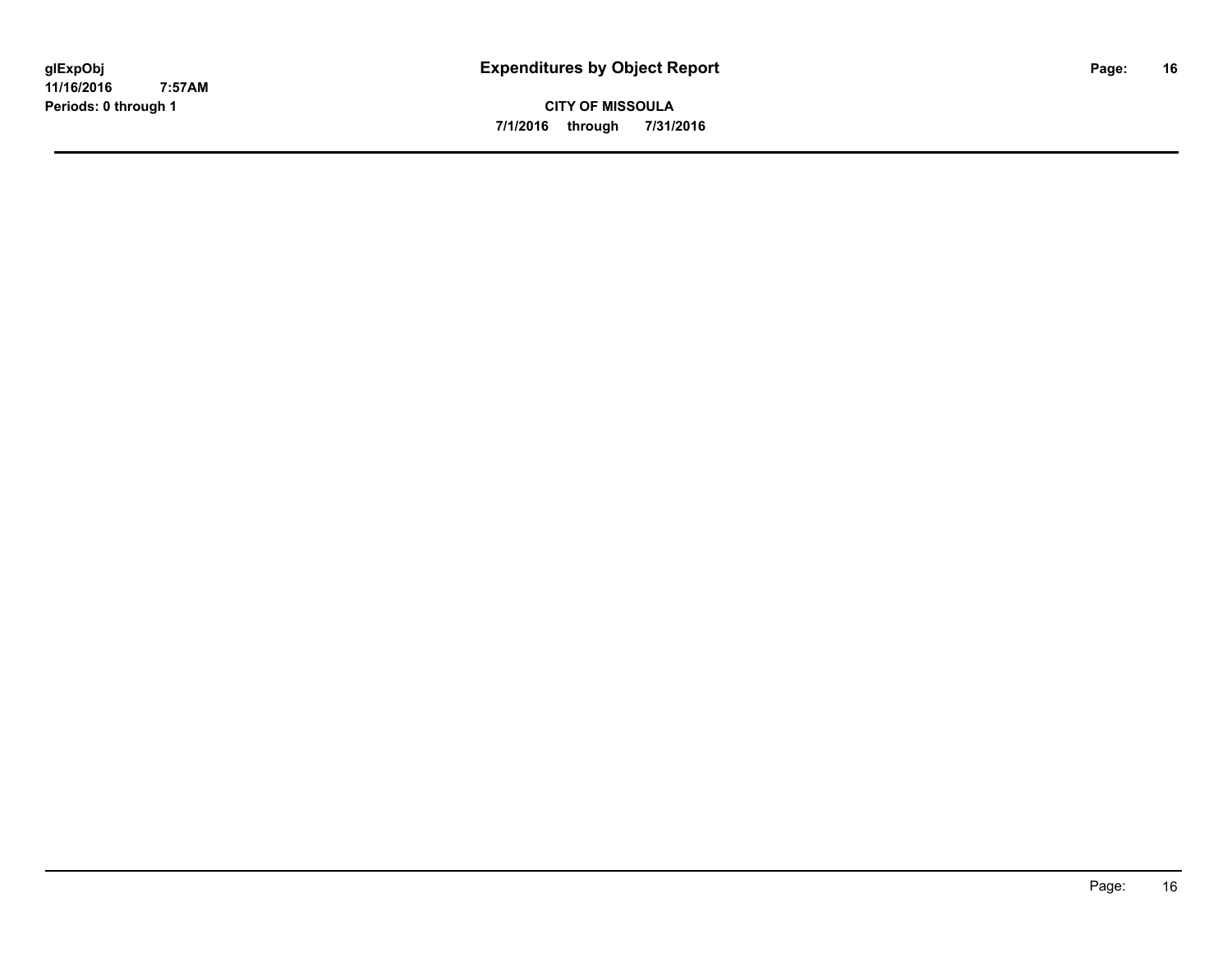# **1000 GENERAL FUND**

**270 CITY ATTORNEY**

|                                            | <b>Adjusted</b> |                     | Year-to-date        | Year-to-date        |                |                  |
|--------------------------------------------|-----------------|---------------------|---------------------|---------------------|----------------|------------------|
| Object/Title                               | Appropriation   | <b>Expenditures</b> | <b>Expenditures</b> | <b>Encumbrances</b> | <b>Balance</b> | <b>Prct Used</b> |
| 100 PERSONAL SERVICES                      |                 |                     |                     |                     |                |                  |
| 110 SALARIES AND WAGES                     | 967,266.00      | 55,821.49           | 55,821.49           | 0.00                | 911,444.51     | 5.77             |
| 120 OVERTIME/TERMINATION                   | 5,000.00        | 429.00              | 429.00              | 0.00                | 4,571.00       | 8.58             |
| 140 EMPLOYER CONTRIBUTIONS                 | 318,282.00      | 32,709.80           | 32,709.80           | 0.00                | 285,572.20     | 10.28            |
| 141 STATE RETIREMENT CONTRIBUTIONS         | 0.00            | 0.00                | 0.00                | 0.00                | 0.00           | 0.00             |
| PERSONAL SERVICES<br>Total                 | 1,290,548.00    | 88,960.29           | 88,960.29           | 0.00                | 1,201,587.71   | 6.89             |
| 200 SUPPLIES                               |                 |                     |                     |                     |                |                  |
| 210 OFFICE SUPPLIES                        | 6,118.00        | 65.80               | 65.80               | 0.00                | 6,052.20       | 1.08             |
| 220 OPERATING SUPPLIES                     | 1,250.00        | 0.00                | 0.00                | 0.00                | 1,250.00       | 0.00             |
| 231 GASOLINE                               | 263.00          | 0.00                | 0.00                | 0.00                | 263.00         | 0.00             |
| <b>SUPPLIES</b><br><b>Total</b>            | 7,631.00        | 65.80               | 65.80               | 0.00                | 7,565.20       | 0.86             |
| 300 PURCHASED SERVICES                     |                 |                     |                     |                     |                |                  |
| 310 COMMUNICATIONS                         | 1,350.00        | 106.10              | 106.10              | 0.00                | 1,243.90       | 7.86             |
| 320 PRINTING & DUPLICATING                 | 550.00          | 0.00                | 0.00                | 0.00                | 550.00         | 0.00             |
| 330 PUBLICITY, SUBSCRIPTIONS & DUES        | 13,000.00       | 0.00                | 0.00                | 0.00                | 13,000.00      | 0.00             |
| 344 TELEPHONE SERVICE                      | 264.00          | 0.00                | 0.00                | 0.00                | 264.00         | 0.00             |
| 350 PROFESSIONAL SERVICES                  | 3,250.00        | 45.20               | 45.20               | 0.00                | 3,204.80       | 1.39             |
| 360 REPAIR & MAINTENANCE                   | 19,447.00       | 17,977.00           | 17,977.00           | 0.00                | 1,470.00       | 92.44            |
| 370 TRAVEL                                 | 6,000.00        | $-48.00$            | $-48.00$            | 0.00                | 6,048.00       | $-0.80$          |
| 380 TRAINING                               | 9,000.00        | 0.00                | 0.00                | 0.00                | 9,000.00       | 0.00             |
| 390 OTHER PURCHASED SERVICES               | 0.00            | 0.00                | 0.00                | 0.00                | 0.00           | 0.00             |
| PURCHASED SERVICES<br>Total                | 52,861.00       | 18,080.30           | 18,080.30           | 0.00                | 34,780.70      | 34.20            |
| 500 FIXED CHARGES                          |                 |                     |                     |                     |                |                  |
| 500 FIXED CHARGES                          | 0.00            | 0.00                | 0.00                | 0.00                | 0.00           | 0.00             |
| <b>FIXED CHARGES</b><br><b>Total</b>       | 0.00            | 0.00                | 0.00                | 0.00                | 0.00           | 0.00             |
| 700 GRANTS & CONTRIBUTIONS                 |                 |                     |                     |                     |                |                  |
| 700 GRANTS & CONTRIBUTIONS                 | 167,818.00      | 0.00                | 0.00                | 0.00                | 167,818.00     | 0.00             |
| <b>GRANTS &amp; CONTRIBUTIONS</b><br>Total | 167,818.00      | 0.00                | 0.00                | 0.00                | 167,818.00     | 0.00             |
| 800 OTHER OBJECTS                          |                 |                     |                     |                     |                |                  |
| 845 CONTINGENCY                            | 0.00            | 0.00                | 0.00                | 0.00                | 0.00           | 0.00             |
| OTHER OBJECTS<br><b>Total</b>              | 0.00            | 0.00                | 0.00                | 0.00                | 0.00           | 0.00             |
| 900 CAPITAL OUTLAY                         |                 |                     |                     |                     |                |                  |
| 920 BUILDINGS                              | 0.00            | 0.00                | 0.00                | 0.00                | 0.00           | 0.00             |
|                                            |                 |                     |                     |                     |                |                  |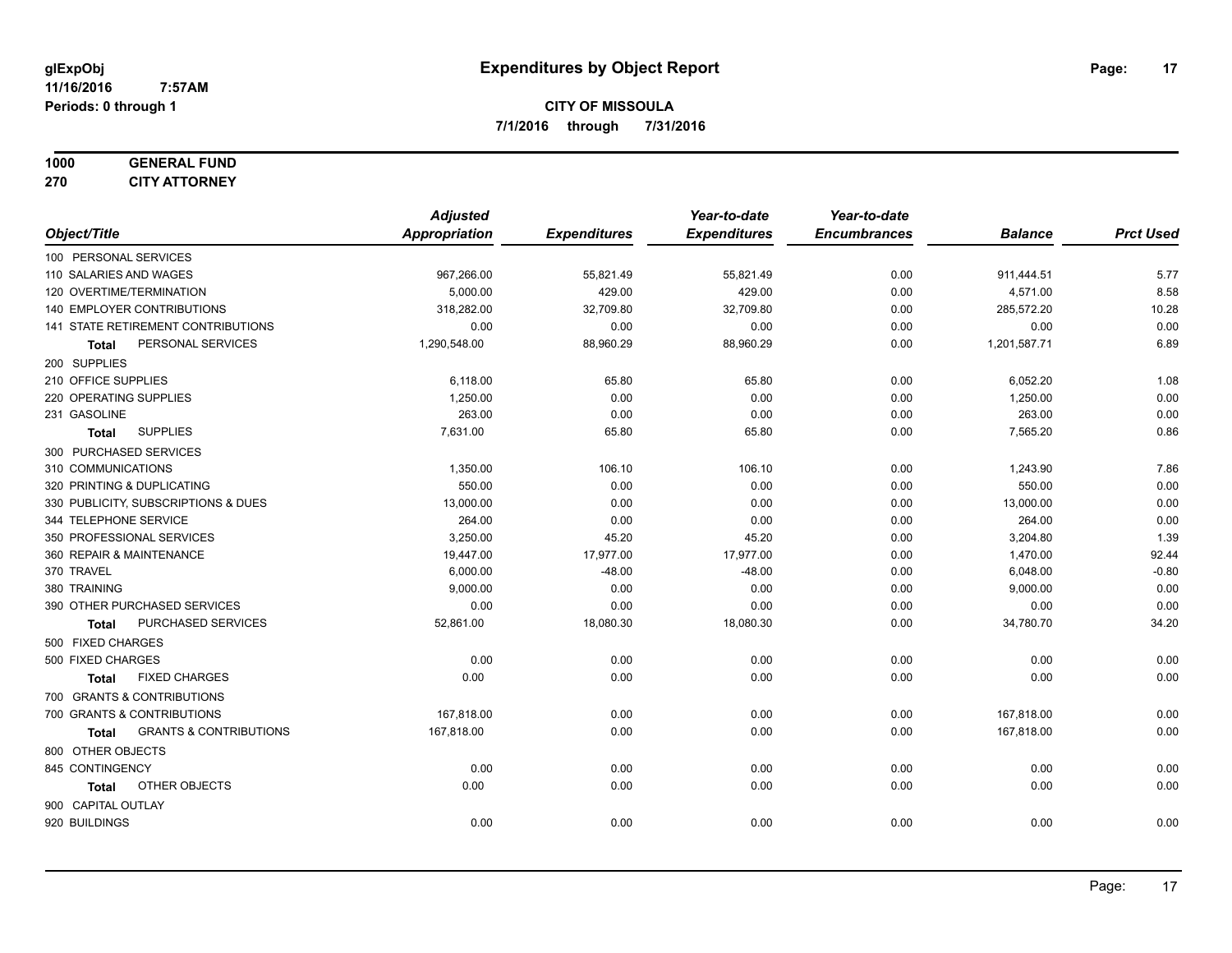#### **11/16/2016 7:57AM Periods: 0 through 1**

## **CITY OF MISSOULA 7/1/2016 through 7/31/2016**

#### **1000 GENERAL FUND 270 CITY ATTORNEY**

| Object/Title |                           | <b>Adjusted</b><br>Appropriation | <i><b>Expenditures</b></i> | Year-to-date<br><b>Expenditures</b> | Year-to-date<br><b>Encumbrances</b> | <b>Balance</b> | <b>Prct Used</b> |
|--------------|---------------------------|----------------------------------|----------------------------|-------------------------------------|-------------------------------------|----------------|------------------|
|              | 940 MACHINERY & EQUIPMENT | 0.00                             | 0.00                       | 0.00                                | 0.00                                | 0.00           | 0.00             |
| <b>Total</b> | <b>CAPITAL OUTLAY</b>     | 0.00                             | 0.00                       | 0.00                                | 0.00                                | 0.00           | 0.00             |
| <b>Total</b> | <b>CITY ATTORNEY</b>      | .518.858.00                      | 107,106.39                 | 107,106.39                          | 0.00                                | 1,411,751.61   | 7.05             |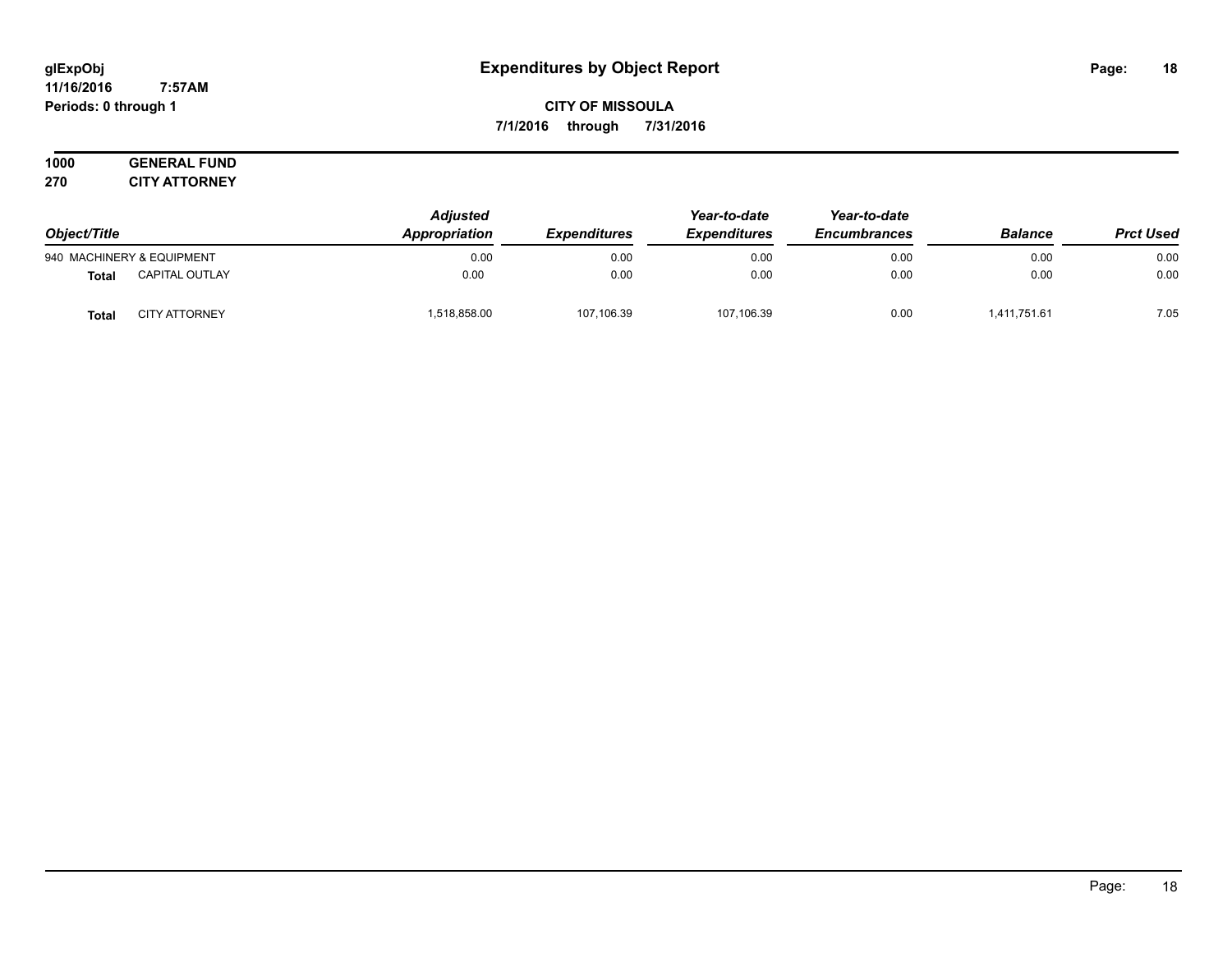#### **1000 GENERAL FUND**

**280 PUBLIC WORKS OPERATIONS**

| <b>Appropriation</b><br>Object/Title<br><b>Expenditures</b><br><b>Expenditures</b><br><b>Encumbrances</b><br><b>Prct Used</b><br><b>Balance</b><br>100 PERSONAL SERVICES<br>32,872.48<br>0.00<br>6.46<br>110 SALARIES AND WAGES<br>508,546.00<br>32,872.48<br>475,673.52<br>0.00<br>120 OVERTIME/TERMINATION<br>3.668.00<br>0.00<br>0.00<br>0.00<br>3,668.00<br>0.14<br>130 OTHER<br>15,236.00<br>21.00<br>21.00<br>0.00<br>15,215.00<br>8.92<br><b>140 EMPLOYER CONTRIBUTIONS</b><br>232,013.00<br>20,692.55<br>20,692.55<br>0.00<br>211,320.45<br>0.00<br>141 STATE RETIREMENT CONTRIBUTIONS<br>0.00<br>0.00<br>0.00<br>0.00<br>0.00<br>7.06<br>53,586.03<br>PERSONAL SERVICES<br>759,463.00<br>53,586.03<br>0.00<br>705,876.97<br>Total<br>200 SUPPLIES<br>210 OFFICE SUPPLIES<br>1,150.00<br>0.00<br>0.00<br>0.00<br>1,150.00<br>0.00<br>4.96<br>220 OPERATING SUPPLIES<br>1,935.00<br>95.94<br>0.00<br>1,839.06<br>95.94<br>0.08<br>230 REPAIR/MAINTENANCE<br>59,860.00<br>49.76<br>49.76<br>0.00<br>59,810.24<br>0.00<br>231 GASOLINE<br>9,280.00<br>0.00<br>0.00<br>0.00<br>9,280.00<br>31,090.00<br>92.64<br>30,997.36<br>0.30<br>240 OTHER SUPPLIES<br>92.64<br>0.00<br>0.23<br>103,315.00<br>238.34<br>238.34<br>0.00<br>103,076.66<br><b>SUPPLIES</b><br>Total<br>300 PURCHASED SERVICES<br>310 COMMUNICATIONS<br>300.00<br>0.00<br>0.00<br>0.00<br>0.00<br>300.00<br>200.00<br>0.00<br>0.00<br>200.00<br>0.00<br>320 PRINTING & DUPLICATING<br>0.00<br>0.00<br>1,100.00<br>0.00<br>330 PUBLICITY, SUBSCRIPTIONS & DUES<br>0.00<br>0.00<br>1,100.00<br>0.04<br>341 ELECTRICITY & NATURAL GAS<br>141,209.00<br>59.85<br>59.85<br>0.00<br>141,149.15<br>7.26<br>344 TELEPHONE SERVICE<br>1,804.00<br>131.05<br>131.05<br>0.00<br>1,672.95<br>3.28<br>475.00<br>345 GARBAGE<br>15.60<br>15.60<br>0.00<br>459.40<br>0.00<br>350 PROFESSIONAL SERVICES<br>757.00<br>0.00<br>757.00<br>0.00<br>0.00<br>0.00<br>360 REPAIR & MAINTENANCE<br>15,900.00<br>0.00<br>0.00<br>0.00<br>15,900.00<br>370 TRAVEL<br>1,550.00<br>0.00<br>0.00<br>0.00<br>0.00<br>1,550.00<br>0.00<br>380 TRAINING<br>2,200.00<br>0.00<br>0.00<br>0.00<br>2,200.00<br>0.12<br>PURCHASED SERVICES<br>206.50<br>165,288.50<br>165,495.00<br>206.50<br>0.00<br><b>Total</b><br>500 FIXED CHARGES<br>0.00<br>0.00<br>500 FIXED CHARGES<br>0.00<br>0.00<br>0.00<br>0.00<br>0.00<br><b>FIXED CHARGES</b><br>0.00<br>0.00<br>0.00<br>0.00<br>0.00<br>Total<br>800 OTHER OBJECTS<br>850 SALARY SAVINGS<br>0.00<br>0.00<br>0.00<br>0.00<br>0.00<br>0.00<br>0.00<br>OTHER OBJECTS<br>0.00<br>0.00<br>0.00<br>0.00<br>0.00<br>Total | <b>Adjusted</b> | Year-to-date | Year-to-date |  |
|----------------------------------------------------------------------------------------------------------------------------------------------------------------------------------------------------------------------------------------------------------------------------------------------------------------------------------------------------------------------------------------------------------------------------------------------------------------------------------------------------------------------------------------------------------------------------------------------------------------------------------------------------------------------------------------------------------------------------------------------------------------------------------------------------------------------------------------------------------------------------------------------------------------------------------------------------------------------------------------------------------------------------------------------------------------------------------------------------------------------------------------------------------------------------------------------------------------------------------------------------------------------------------------------------------------------------------------------------------------------------------------------------------------------------------------------------------------------------------------------------------------------------------------------------------------------------------------------------------------------------------------------------------------------------------------------------------------------------------------------------------------------------------------------------------------------------------------------------------------------------------------------------------------------------------------------------------------------------------------------------------------------------------------------------------------------------------------------------------------------------------------------------------------------------------------------------------------------------------------------------------------------------------------------------------------------------------------------------------------------------------------------------------------------------------------------------------------------------------------------------------------------------------------------------------------------------------------------------|-----------------|--------------|--------------|--|
|                                                                                                                                                                                                                                                                                                                                                                                                                                                                                                                                                                                                                                                                                                                                                                                                                                                                                                                                                                                                                                                                                                                                                                                                                                                                                                                                                                                                                                                                                                                                                                                                                                                                                                                                                                                                                                                                                                                                                                                                                                                                                                                                                                                                                                                                                                                                                                                                                                                                                                                                                                                                    |                 |              |              |  |
|                                                                                                                                                                                                                                                                                                                                                                                                                                                                                                                                                                                                                                                                                                                                                                                                                                                                                                                                                                                                                                                                                                                                                                                                                                                                                                                                                                                                                                                                                                                                                                                                                                                                                                                                                                                                                                                                                                                                                                                                                                                                                                                                                                                                                                                                                                                                                                                                                                                                                                                                                                                                    |                 |              |              |  |
|                                                                                                                                                                                                                                                                                                                                                                                                                                                                                                                                                                                                                                                                                                                                                                                                                                                                                                                                                                                                                                                                                                                                                                                                                                                                                                                                                                                                                                                                                                                                                                                                                                                                                                                                                                                                                                                                                                                                                                                                                                                                                                                                                                                                                                                                                                                                                                                                                                                                                                                                                                                                    |                 |              |              |  |
|                                                                                                                                                                                                                                                                                                                                                                                                                                                                                                                                                                                                                                                                                                                                                                                                                                                                                                                                                                                                                                                                                                                                                                                                                                                                                                                                                                                                                                                                                                                                                                                                                                                                                                                                                                                                                                                                                                                                                                                                                                                                                                                                                                                                                                                                                                                                                                                                                                                                                                                                                                                                    |                 |              |              |  |
|                                                                                                                                                                                                                                                                                                                                                                                                                                                                                                                                                                                                                                                                                                                                                                                                                                                                                                                                                                                                                                                                                                                                                                                                                                                                                                                                                                                                                                                                                                                                                                                                                                                                                                                                                                                                                                                                                                                                                                                                                                                                                                                                                                                                                                                                                                                                                                                                                                                                                                                                                                                                    |                 |              |              |  |
|                                                                                                                                                                                                                                                                                                                                                                                                                                                                                                                                                                                                                                                                                                                                                                                                                                                                                                                                                                                                                                                                                                                                                                                                                                                                                                                                                                                                                                                                                                                                                                                                                                                                                                                                                                                                                                                                                                                                                                                                                                                                                                                                                                                                                                                                                                                                                                                                                                                                                                                                                                                                    |                 |              |              |  |
|                                                                                                                                                                                                                                                                                                                                                                                                                                                                                                                                                                                                                                                                                                                                                                                                                                                                                                                                                                                                                                                                                                                                                                                                                                                                                                                                                                                                                                                                                                                                                                                                                                                                                                                                                                                                                                                                                                                                                                                                                                                                                                                                                                                                                                                                                                                                                                                                                                                                                                                                                                                                    |                 |              |              |  |
|                                                                                                                                                                                                                                                                                                                                                                                                                                                                                                                                                                                                                                                                                                                                                                                                                                                                                                                                                                                                                                                                                                                                                                                                                                                                                                                                                                                                                                                                                                                                                                                                                                                                                                                                                                                                                                                                                                                                                                                                                                                                                                                                                                                                                                                                                                                                                                                                                                                                                                                                                                                                    |                 |              |              |  |
|                                                                                                                                                                                                                                                                                                                                                                                                                                                                                                                                                                                                                                                                                                                                                                                                                                                                                                                                                                                                                                                                                                                                                                                                                                                                                                                                                                                                                                                                                                                                                                                                                                                                                                                                                                                                                                                                                                                                                                                                                                                                                                                                                                                                                                                                                                                                                                                                                                                                                                                                                                                                    |                 |              |              |  |
|                                                                                                                                                                                                                                                                                                                                                                                                                                                                                                                                                                                                                                                                                                                                                                                                                                                                                                                                                                                                                                                                                                                                                                                                                                                                                                                                                                                                                                                                                                                                                                                                                                                                                                                                                                                                                                                                                                                                                                                                                                                                                                                                                                                                                                                                                                                                                                                                                                                                                                                                                                                                    |                 |              |              |  |
|                                                                                                                                                                                                                                                                                                                                                                                                                                                                                                                                                                                                                                                                                                                                                                                                                                                                                                                                                                                                                                                                                                                                                                                                                                                                                                                                                                                                                                                                                                                                                                                                                                                                                                                                                                                                                                                                                                                                                                                                                                                                                                                                                                                                                                                                                                                                                                                                                                                                                                                                                                                                    |                 |              |              |  |
|                                                                                                                                                                                                                                                                                                                                                                                                                                                                                                                                                                                                                                                                                                                                                                                                                                                                                                                                                                                                                                                                                                                                                                                                                                                                                                                                                                                                                                                                                                                                                                                                                                                                                                                                                                                                                                                                                                                                                                                                                                                                                                                                                                                                                                                                                                                                                                                                                                                                                                                                                                                                    |                 |              |              |  |
|                                                                                                                                                                                                                                                                                                                                                                                                                                                                                                                                                                                                                                                                                                                                                                                                                                                                                                                                                                                                                                                                                                                                                                                                                                                                                                                                                                                                                                                                                                                                                                                                                                                                                                                                                                                                                                                                                                                                                                                                                                                                                                                                                                                                                                                                                                                                                                                                                                                                                                                                                                                                    |                 |              |              |  |
|                                                                                                                                                                                                                                                                                                                                                                                                                                                                                                                                                                                                                                                                                                                                                                                                                                                                                                                                                                                                                                                                                                                                                                                                                                                                                                                                                                                                                                                                                                                                                                                                                                                                                                                                                                                                                                                                                                                                                                                                                                                                                                                                                                                                                                                                                                                                                                                                                                                                                                                                                                                                    |                 |              |              |  |
|                                                                                                                                                                                                                                                                                                                                                                                                                                                                                                                                                                                                                                                                                                                                                                                                                                                                                                                                                                                                                                                                                                                                                                                                                                                                                                                                                                                                                                                                                                                                                                                                                                                                                                                                                                                                                                                                                                                                                                                                                                                                                                                                                                                                                                                                                                                                                                                                                                                                                                                                                                                                    |                 |              |              |  |
|                                                                                                                                                                                                                                                                                                                                                                                                                                                                                                                                                                                                                                                                                                                                                                                                                                                                                                                                                                                                                                                                                                                                                                                                                                                                                                                                                                                                                                                                                                                                                                                                                                                                                                                                                                                                                                                                                                                                                                                                                                                                                                                                                                                                                                                                                                                                                                                                                                                                                                                                                                                                    |                 |              |              |  |
|                                                                                                                                                                                                                                                                                                                                                                                                                                                                                                                                                                                                                                                                                                                                                                                                                                                                                                                                                                                                                                                                                                                                                                                                                                                                                                                                                                                                                                                                                                                                                                                                                                                                                                                                                                                                                                                                                                                                                                                                                                                                                                                                                                                                                                                                                                                                                                                                                                                                                                                                                                                                    |                 |              |              |  |
|                                                                                                                                                                                                                                                                                                                                                                                                                                                                                                                                                                                                                                                                                                                                                                                                                                                                                                                                                                                                                                                                                                                                                                                                                                                                                                                                                                                                                                                                                                                                                                                                                                                                                                                                                                                                                                                                                                                                                                                                                                                                                                                                                                                                                                                                                                                                                                                                                                                                                                                                                                                                    |                 |              |              |  |
|                                                                                                                                                                                                                                                                                                                                                                                                                                                                                                                                                                                                                                                                                                                                                                                                                                                                                                                                                                                                                                                                                                                                                                                                                                                                                                                                                                                                                                                                                                                                                                                                                                                                                                                                                                                                                                                                                                                                                                                                                                                                                                                                                                                                                                                                                                                                                                                                                                                                                                                                                                                                    |                 |              |              |  |
|                                                                                                                                                                                                                                                                                                                                                                                                                                                                                                                                                                                                                                                                                                                                                                                                                                                                                                                                                                                                                                                                                                                                                                                                                                                                                                                                                                                                                                                                                                                                                                                                                                                                                                                                                                                                                                                                                                                                                                                                                                                                                                                                                                                                                                                                                                                                                                                                                                                                                                                                                                                                    |                 |              |              |  |
|                                                                                                                                                                                                                                                                                                                                                                                                                                                                                                                                                                                                                                                                                                                                                                                                                                                                                                                                                                                                                                                                                                                                                                                                                                                                                                                                                                                                                                                                                                                                                                                                                                                                                                                                                                                                                                                                                                                                                                                                                                                                                                                                                                                                                                                                                                                                                                                                                                                                                                                                                                                                    |                 |              |              |  |
|                                                                                                                                                                                                                                                                                                                                                                                                                                                                                                                                                                                                                                                                                                                                                                                                                                                                                                                                                                                                                                                                                                                                                                                                                                                                                                                                                                                                                                                                                                                                                                                                                                                                                                                                                                                                                                                                                                                                                                                                                                                                                                                                                                                                                                                                                                                                                                                                                                                                                                                                                                                                    |                 |              |              |  |
|                                                                                                                                                                                                                                                                                                                                                                                                                                                                                                                                                                                                                                                                                                                                                                                                                                                                                                                                                                                                                                                                                                                                                                                                                                                                                                                                                                                                                                                                                                                                                                                                                                                                                                                                                                                                                                                                                                                                                                                                                                                                                                                                                                                                                                                                                                                                                                                                                                                                                                                                                                                                    |                 |              |              |  |
|                                                                                                                                                                                                                                                                                                                                                                                                                                                                                                                                                                                                                                                                                                                                                                                                                                                                                                                                                                                                                                                                                                                                                                                                                                                                                                                                                                                                                                                                                                                                                                                                                                                                                                                                                                                                                                                                                                                                                                                                                                                                                                                                                                                                                                                                                                                                                                                                                                                                                                                                                                                                    |                 |              |              |  |
|                                                                                                                                                                                                                                                                                                                                                                                                                                                                                                                                                                                                                                                                                                                                                                                                                                                                                                                                                                                                                                                                                                                                                                                                                                                                                                                                                                                                                                                                                                                                                                                                                                                                                                                                                                                                                                                                                                                                                                                                                                                                                                                                                                                                                                                                                                                                                                                                                                                                                                                                                                                                    |                 |              |              |  |
|                                                                                                                                                                                                                                                                                                                                                                                                                                                                                                                                                                                                                                                                                                                                                                                                                                                                                                                                                                                                                                                                                                                                                                                                                                                                                                                                                                                                                                                                                                                                                                                                                                                                                                                                                                                                                                                                                                                                                                                                                                                                                                                                                                                                                                                                                                                                                                                                                                                                                                                                                                                                    |                 |              |              |  |
|                                                                                                                                                                                                                                                                                                                                                                                                                                                                                                                                                                                                                                                                                                                                                                                                                                                                                                                                                                                                                                                                                                                                                                                                                                                                                                                                                                                                                                                                                                                                                                                                                                                                                                                                                                                                                                                                                                                                                                                                                                                                                                                                                                                                                                                                                                                                                                                                                                                                                                                                                                                                    |                 |              |              |  |
|                                                                                                                                                                                                                                                                                                                                                                                                                                                                                                                                                                                                                                                                                                                                                                                                                                                                                                                                                                                                                                                                                                                                                                                                                                                                                                                                                                                                                                                                                                                                                                                                                                                                                                                                                                                                                                                                                                                                                                                                                                                                                                                                                                                                                                                                                                                                                                                                                                                                                                                                                                                                    |                 |              |              |  |
|                                                                                                                                                                                                                                                                                                                                                                                                                                                                                                                                                                                                                                                                                                                                                                                                                                                                                                                                                                                                                                                                                                                                                                                                                                                                                                                                                                                                                                                                                                                                                                                                                                                                                                                                                                                                                                                                                                                                                                                                                                                                                                                                                                                                                                                                                                                                                                                                                                                                                                                                                                                                    |                 |              |              |  |
|                                                                                                                                                                                                                                                                                                                                                                                                                                                                                                                                                                                                                                                                                                                                                                                                                                                                                                                                                                                                                                                                                                                                                                                                                                                                                                                                                                                                                                                                                                                                                                                                                                                                                                                                                                                                                                                                                                                                                                                                                                                                                                                                                                                                                                                                                                                                                                                                                                                                                                                                                                                                    |                 |              |              |  |
|                                                                                                                                                                                                                                                                                                                                                                                                                                                                                                                                                                                                                                                                                                                                                                                                                                                                                                                                                                                                                                                                                                                                                                                                                                                                                                                                                                                                                                                                                                                                                                                                                                                                                                                                                                                                                                                                                                                                                                                                                                                                                                                                                                                                                                                                                                                                                                                                                                                                                                                                                                                                    |                 |              |              |  |
|                                                                                                                                                                                                                                                                                                                                                                                                                                                                                                                                                                                                                                                                                                                                                                                                                                                                                                                                                                                                                                                                                                                                                                                                                                                                                                                                                                                                                                                                                                                                                                                                                                                                                                                                                                                                                                                                                                                                                                                                                                                                                                                                                                                                                                                                                                                                                                                                                                                                                                                                                                                                    |                 |              |              |  |
|                                                                                                                                                                                                                                                                                                                                                                                                                                                                                                                                                                                                                                                                                                                                                                                                                                                                                                                                                                                                                                                                                                                                                                                                                                                                                                                                                                                                                                                                                                                                                                                                                                                                                                                                                                                                                                                                                                                                                                                                                                                                                                                                                                                                                                                                                                                                                                                                                                                                                                                                                                                                    |                 |              |              |  |
| 900 CAPITAL OUTLAY                                                                                                                                                                                                                                                                                                                                                                                                                                                                                                                                                                                                                                                                                                                                                                                                                                                                                                                                                                                                                                                                                                                                                                                                                                                                                                                                                                                                                                                                                                                                                                                                                                                                                                                                                                                                                                                                                                                                                                                                                                                                                                                                                                                                                                                                                                                                                                                                                                                                                                                                                                                 |                 |              |              |  |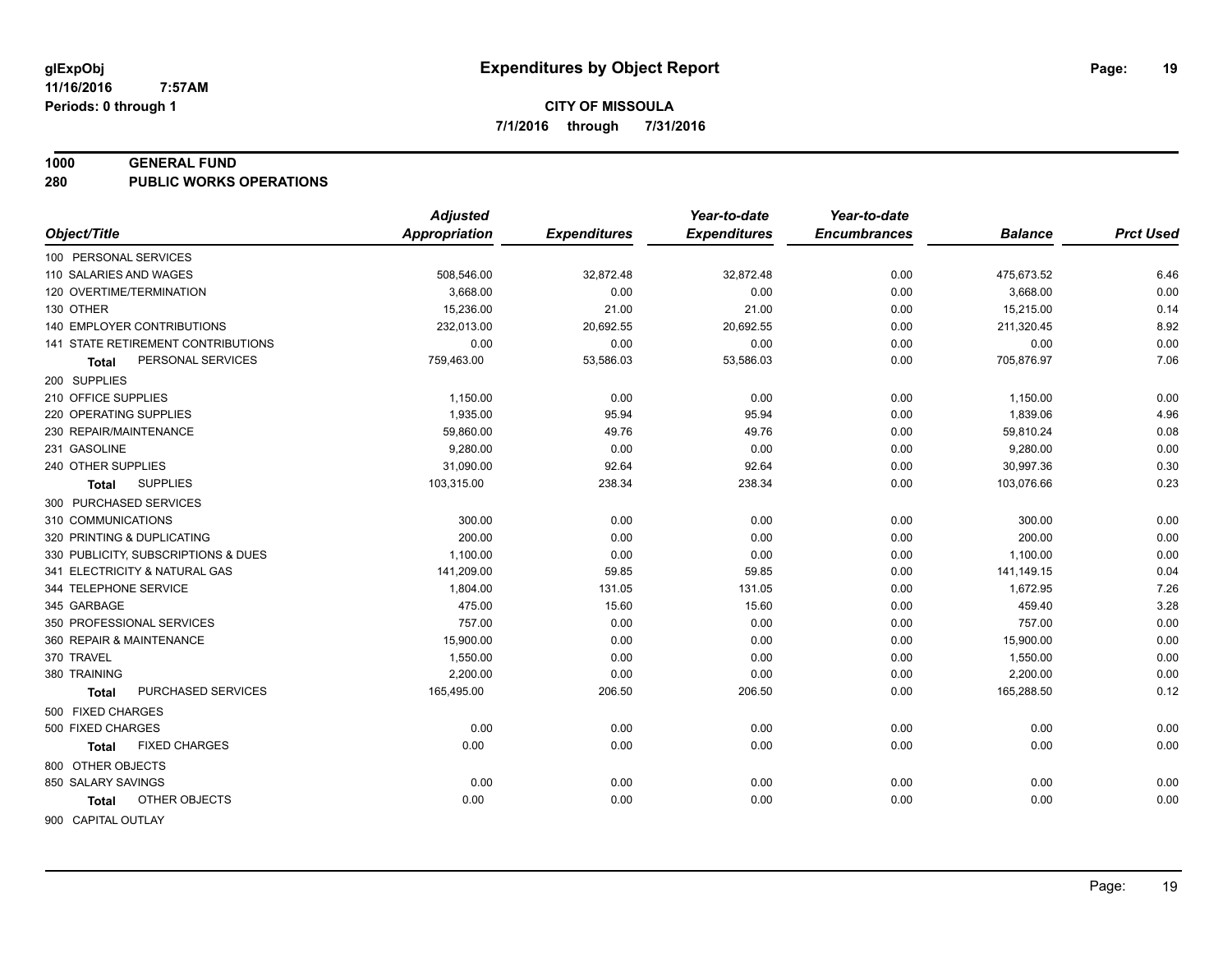**11/16/2016 7:57AM Periods: 0 through 1**

**CITY OF MISSOULA 7/1/2016 through 7/31/2016**

#### **1000 GENERAL FUND**

**280 PUBLIC WORKS OPERATIONS**

| Object/Title |                           | <b>Adjusted</b><br>Appropriation | <i><b>Expenditures</b></i> | Year-to-date<br><b>Expenditures</b> | Year-to-date<br><b>Encumbrances</b> | <b>Balance</b> | <b>Prct Used</b> |
|--------------|---------------------------|----------------------------------|----------------------------|-------------------------------------|-------------------------------------|----------------|------------------|
|              | 940 MACHINERY & EQUIPMENT | 0.00                             | 0.00                       | 0.00                                | 0.00                                | 0.00           | 0.00             |
| <b>Total</b> | <b>CAPITAL OUTLAY</b>     | 0.00                             | 0.00                       | 0.00                                | 0.00                                | 0.00           | 0.00             |
| <b>Total</b> | PUBLIC WORKS OPERATIONS   | 1,028,273.00                     | 54,030.87                  | 54.030.87                           | 0.00                                | 974.242.13     | 5.25             |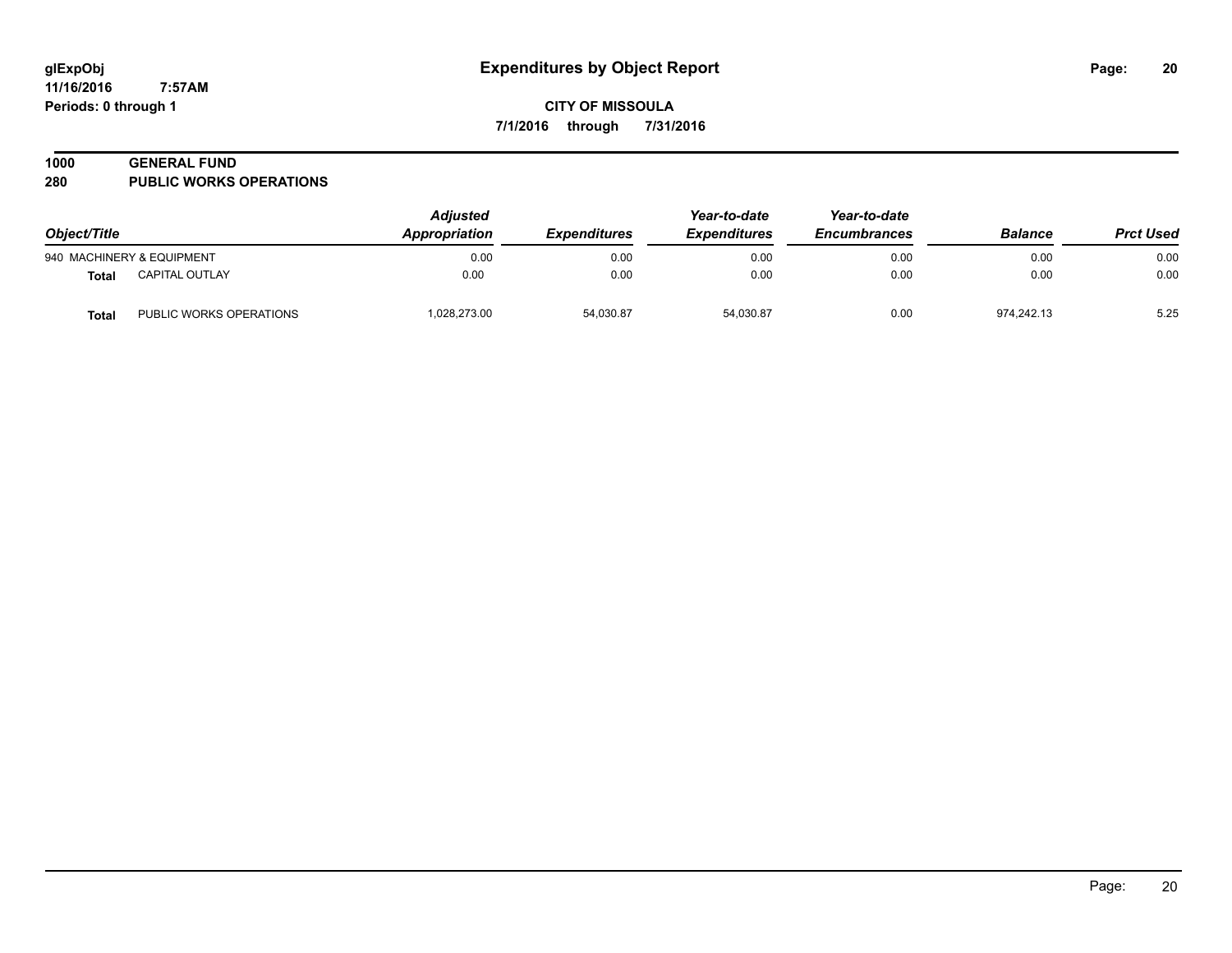**1000 GENERAL FUND**

**290 POLICE**

|                                       | <b>Adjusted</b> |                     | Year-to-date        | Year-to-date        |                |                  |
|---------------------------------------|-----------------|---------------------|---------------------|---------------------|----------------|------------------|
| Object/Title                          | Appropriation   | <b>Expenditures</b> | <b>Expenditures</b> | <b>Encumbrances</b> | <b>Balance</b> | <b>Prct Used</b> |
| 100 PERSONAL SERVICES                 |                 |                     |                     |                     |                |                  |
| 110 SALARIES AND WAGES                | 8,587,025.00    | 492,745.05          | 492,745.05          | 0.00                | 8,094,279.95   | 5.74             |
| 115 SALARIES/HEALTH INSURANCE BENEFIT | 0.00            | 20,638.80           | 20,638.80           | 0.00                | $-20,638.80$   | 0.00             |
| 120 OVERTIME/TERMINATION              | 269,683.00      | 22,666.91           | 22,666.91           | 0.00                | 247,016.09     | 8.41             |
| 121 OUTSIDE HIRE OVERTIME             | 75,000.00       | 8,101.50            | 8,101.50            | 0.00                | 66,898.50      | 10.80            |
| 122 COURT & CELL PHONE OT             | 23,342.00       | 1,539.81            | 1,539.81            | 0.00                | 21,802.19      | 6.60             |
| 123 CELL PHONE OVERTIME               | 60,690.00       | 0.00                | 0.00                | 0.00                | 60,690.00      | 0.00             |
| 130 OTHER                             | 74,199.00       | 0.00                | 0.00                | 0.00                | 74,199.00      | 0.00             |
| 133 EDUCATION COMPENSATION            | 0.00            | 1,032.00            | 1,032.00            | 0.00                | $-1,032.00$    | 0.00             |
| 140 EMPLOYER CONTRIBUTIONS            | 5,693,221.00    | 166,549.24          | 166,549.24          | 0.00                | 5,526,671.76   | 2.93             |
| 141 STATE RETIREMENT CONTRIBUTIONS    | 0.00            | 167,843.75          | 167,843.75          | 0.00                | $-167,843.75$  | 0.00             |
| PERSONAL SERVICES<br>Total            | 14,783,160.00   | 881,117.06          | 881,117.06          | 0.00                | 13,902,042.94  | 5.96             |
| 200 SUPPLIES                          |                 |                     |                     |                     |                |                  |
| 210 OFFICE SUPPLIES                   | 20,924.00       | 100.00              | 100.00              | 0.00                | 20,824.00      | 0.48             |
| 220 OPERATING SUPPLIES                | 113,887.00      | 1,480.43            | 1,480.43            | 0.00                | 112,406.57     | 1.30             |
| 230 REPAIR/MAINTENANCE                | 47,235.00       | $-1,304.37$         | $-1,304.37$         | 0.00                | 48,539.37      | $-2.76$          |
| 231 GASOLINE                          | 177,121.00      | 0.00                | 0.00                | 0.00                | 177,121.00     | 0.00             |
| <b>SUPPLIES</b><br>Total              | 359,167.00      | 276.06              | 276.06              | 0.00                | 358,890.94     | 0.08             |
| 300 PURCHASED SERVICES                |                 |                     |                     |                     |                |                  |
| 310 COMMUNICATIONS                    | 21,896.00       | 17,282.00           | 17,282.00           | 0.00                | 4,614.00       | 78.93            |
| 320 PRINTING & DUPLICATING            | 11,364.00       | 0.00                | 0.00                | 0.00                | 11,364.00      | 0.00             |
| 330 PUBLICITY, SUBSCRIPTIONS & DUES   | 14,938.00       | 6,938.00            | 6,938.00            | 0.00                | 8,000.00       | 46.45            |
| 344 TELEPHONE SERVICE                 | 48,372.00       | 0.00                | 0.00                | 0.00                | 48,372.00      | 0.00             |
| 350 PROFESSIONAL SERVICES             | 71,155.00       | 1,386.36            | 1,386.36            | 0.00                | 69,768.64      | 1.95             |
| 360 REPAIR & MAINTENANCE              | 90,845.00       | 63,578.36           | 63,578.36           | 0.00                | 27,266.64      | 69.99            |
| 370 TRAVEL                            | 29,500.00       | 296.00              | 296.00              | 0.00                | 29,204.00      | 1.00             |
| 380 TRAINING                          | 35,200.00       | 1,090.00            | 1,090.00            | 0.00                | 34,110.00      | 3.10             |
| 390 OTHER PURCHASED SERVICES          | 25,000.00       | 1,274.00            | 1,274.00            | 0.00                | 23,726.00      | 5.10             |
| 392 DONATIONS AND SALES               | 0.00            | $-167.00$           | $-167.00$           | 0.00                | 167.00         | 0.00             |
| PURCHASED SERVICES<br>Total           | 348,270.00      | 91,677.72           | 91,677.72           | 0.00                | 256,592.28     | 26.32            |
| 500 FIXED CHARGES                     |                 |                     |                     |                     |                |                  |
| 500 FIXED CHARGES                     | 71,864.00       | 12,221.94           | 12,221.94           | 0.00                | 59,642.06      | 17.01            |
| <b>FIXED CHARGES</b><br>Total         | 71,864.00       | 12,221.94           | 12,221.94           | 0.00                | 59,642.06      | 17.01            |
| 700 GRANTS & CONTRIBUTIONS            |                 |                     |                     |                     |                |                  |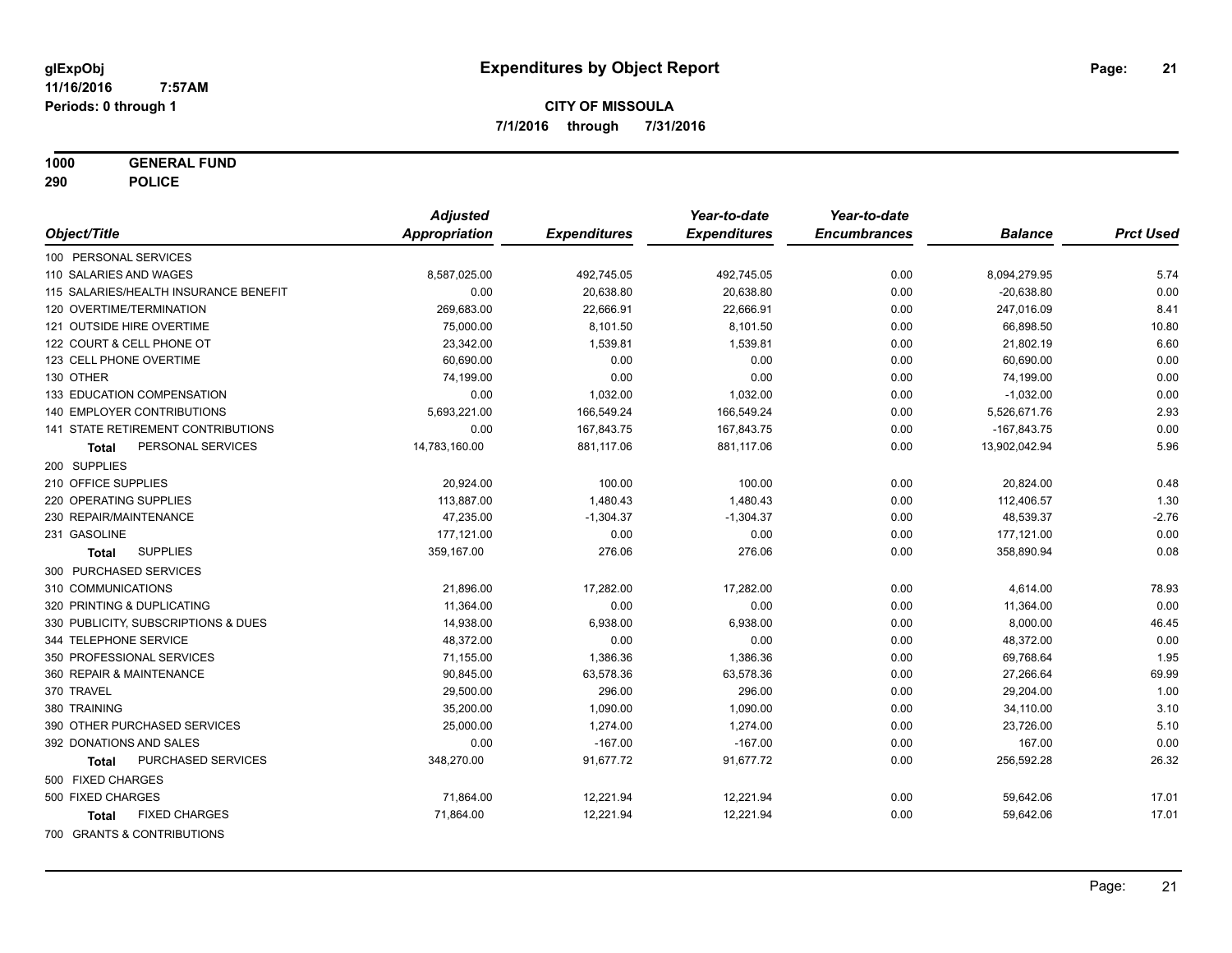**1000 GENERAL FUND 290 POLICE**

| Object/Title       |                                   | <b>Adjusted</b><br>Appropriation | <b>Expenditures</b> | Year-to-date<br><b>Expenditures</b> | Year-to-date<br><b>Encumbrances</b> | <b>Balance</b> | <b>Prct Used</b> |
|--------------------|-----------------------------------|----------------------------------|---------------------|-------------------------------------|-------------------------------------|----------------|------------------|
|                    | 700 GRANTS & CONTRIBUTIONS        | 4.000.00                         | 0.00                | 0.00                                | 0.00                                | 4,000.00       | 0.00             |
| <b>Total</b>       | <b>GRANTS &amp; CONTRIBUTIONS</b> | 4,000.00                         | 0.00                | 0.00                                | 0.00                                | 4,000.00       | 0.00             |
| 800 OTHER OBJECTS  |                                   |                                  |                     |                                     |                                     |                |                  |
|                    | 820 TRANSFERS TO OTHER FUNDS      | 6,000.00                         | 0.00                | 0.00                                | 0.00                                | 6,000.00       | 0.00             |
| 850 SALARY SAVINGS |                                   | 0.00                             | 0.00                | 0.00                                | 0.00                                | 0.00           | 0.00             |
| Total              | OTHER OBJECTS                     | 6.000.00                         | 0.00                | 0.00                                | 0.00                                | 6,000.00       | 0.00             |
| 900 CAPITAL OUTLAY |                                   |                                  |                     |                                     |                                     |                |                  |
|                    | 940 MACHINERY & EQUIPMENT         | 0.00                             | 0.00                | 0.00                                | 0.00                                | 0.00           | 0.00             |
| <b>Total</b>       | <b>CAPITAL OUTLAY</b>             | 0.00                             | 0.00                | 0.00                                | 0.00                                | 0.00           | 0.00             |
| <b>Total</b>       | <b>POLICE</b>                     | 15.572.461.00                    | 985.292.78          | 985.292.78                          | 0.00                                | 14.587.168.22  | 6.33             |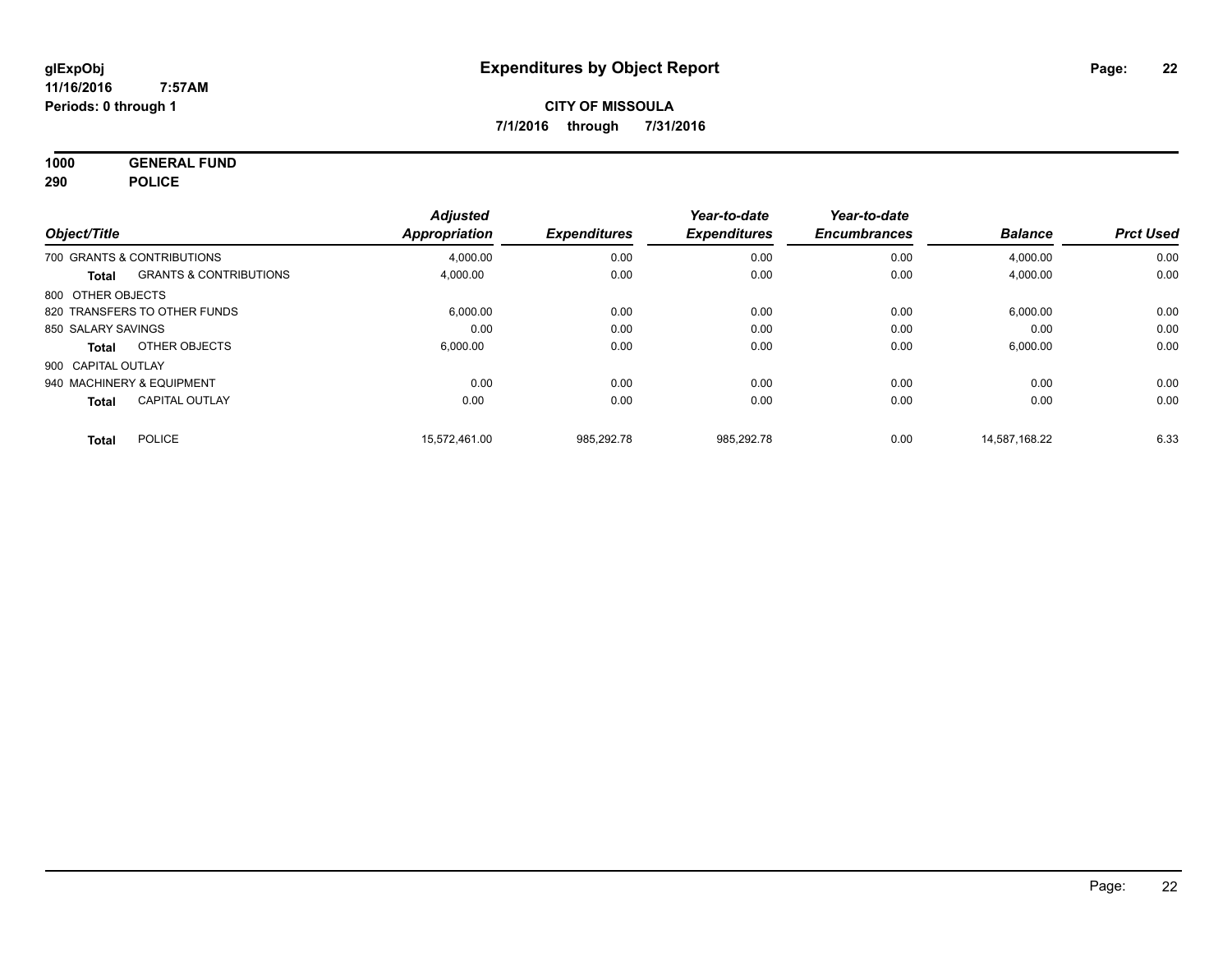**1000 GENERAL FUND 300 FIRE**

|                                       | <b>Adjusted</b> |                     | Year-to-date        | Year-to-date        |                |                  |
|---------------------------------------|-----------------|---------------------|---------------------|---------------------|----------------|------------------|
| Object/Title                          | Appropriation   | <b>Expenditures</b> | <b>Expenditures</b> | <b>Encumbrances</b> | <b>Balance</b> | <b>Prct Used</b> |
| 100 PERSONAL SERVICES                 |                 |                     |                     |                     |                |                  |
| 110 SALARIES AND WAGES                | 6,855,260.00    | 424,339.20          | 424,339.20          | 0.00                | 6,430,920.80   | 6.19             |
| 115 SALARIES/HEALTH INSURANCE BENEFIT | 775,431.00      | 31,519.80           | 31,519.80           | 0.00                | 743,911.20     | 4.06             |
| 120 OVERTIME/TERMINATION              | 830,972.00      | 40,513.67           | 40,513.67           | 0.00                | 790,458.33     | 4.88             |
| 130 OTHER                             | 57,500.00       | 0.00                | 0.00                | 0.00                | 57,500.00      | 0.00             |
| 140 EMPLOYER CONTRIBUTIONS            | 1,687,063.00    | 109,489.44          | 109,489.44          | 0.00                | 1,577,573.56   | 6.49             |
| 141 STATE RETIREMENT CONTRIBUTIONS    | 2,439,433.00    | 181,893.15          | 181,893.15          | 0.00                | 2,257,539.85   | 7.46             |
| PERSONAL SERVICES<br>Total            | 12,645,659.00   | 787,755.26          | 787,755.26          | 0.00                | 11,857,903.74  | 6.23             |
| 200 SUPPLIES                          |                 |                     |                     |                     |                |                  |
| 210 OFFICE SUPPLIES                   | 16,004.00       | 0.00                | 0.00                | 0.00                | 16,004.00      | 0.00             |
| 220 OPERATING SUPPLIES                | 216,944.00      | 1,513.83            | 1,513.83            | 0.00                | 215,430.17     | 0.70             |
| 230 REPAIR/MAINTENANCE                | 61,500.00       | 683.34              | 683.34              | 0.00                | 60,816.66      | 1.11             |
| 231 GASOLINE                          | 61,827.00       | 0.00                | 0.00                | 0.00                | 61,827.00      | 0.00             |
| 240 OTHER SUPPLIES                    | 593.00          | 0.00                | 0.00                | 0.00                | 593.00         | 0.00             |
| <b>SUPPLIES</b><br>Total              | 356,868.00      | 2,197.17            | 2,197.17            | 0.00                | 354,670.83     | 0.62             |
| 300 PURCHASED SERVICES                |                 |                     |                     |                     |                |                  |
| 310 COMMUNICATIONS                    | 577.00          | 16.03               | 16.03               | 0.00                | 560.97         | 2.78             |
| 320 PRINTING & DUPLICATING            | 1,488.00        | 0.00                | 0.00                | 0.00                | 1,488.00       | 0.00             |
| 330 PUBLICITY, SUBSCRIPTIONS & DUES   | 10,863.00       | 1,305.00            | 1,305.00            | 0.00                | 9,558.00       | 12.01            |
| 340 SEWER                             | 1,429.00        | 549.60              | 549.60              | 0.00                | 879.40         | 38.46            |
| 341 ELECTRICITY & NATURAL GAS         | 69,567.00       | 0.00                | 0.00                | 0.00                | 69,567.00      | 0.00             |
| 343 WATER CHARGES                     | 14,677.00       | 0.00                | 0.00                | 0.00                | 14,677.00      | 0.00             |
| 344 TELEPHONE SERVICE                 | 19,484.00       | 0.00                | 0.00                | 0.00                | 19,484.00      | 0.00             |
| 345 GARBAGE                           | 5,680.00        | 454.55              | 454.55              | 0.00                | 5,225.45       | 8.00             |
| 350 PROFESSIONAL SERVICES             | 24,272.00       | 192.00              | 192.00              | 0.00                | 24,080.00      | 0.79             |
| 360 REPAIR & MAINTENANCE              | 67,035.00       | 1,613.93            | 1,613.93            | 0.00                | 65,421.07      | 2.41             |
| 370 TRAVEL                            | 20,017.00       | 0.00                | 0.00                | 0.00                | 20,017.00      | 0.00             |
| 380 TRAINING                          | 14,016.00       | 0.00                | 0.00                | 0.00                | 14,016.00      | 0.00             |
| 390 OTHER PURCHASED SERVICES          | 11,580.00       | 0.00                | 0.00                | 0.00                | 11,580.00      | 0.00             |
| PURCHASED SERVICES<br><b>Total</b>    | 260,685.00      | 4,131.11            | 4,131.11            | 0.00                | 256,553.89     | 1.58             |
| 500 FIXED CHARGES                     |                 |                     |                     |                     |                |                  |
| 500 FIXED CHARGES                     | 226.00          | 0.00                | 0.00                | 0.00                | 226.00         | 0.00             |
| 530 EQUIPMENT RENTAL                  | 0.00            | 0.00                | 0.00                | 0.00                | 0.00           | 0.00             |
| <b>FIXED CHARGES</b><br>Total         | 226.00          | 0.00                | 0.00                | 0.00                | 226.00         | 0.00             |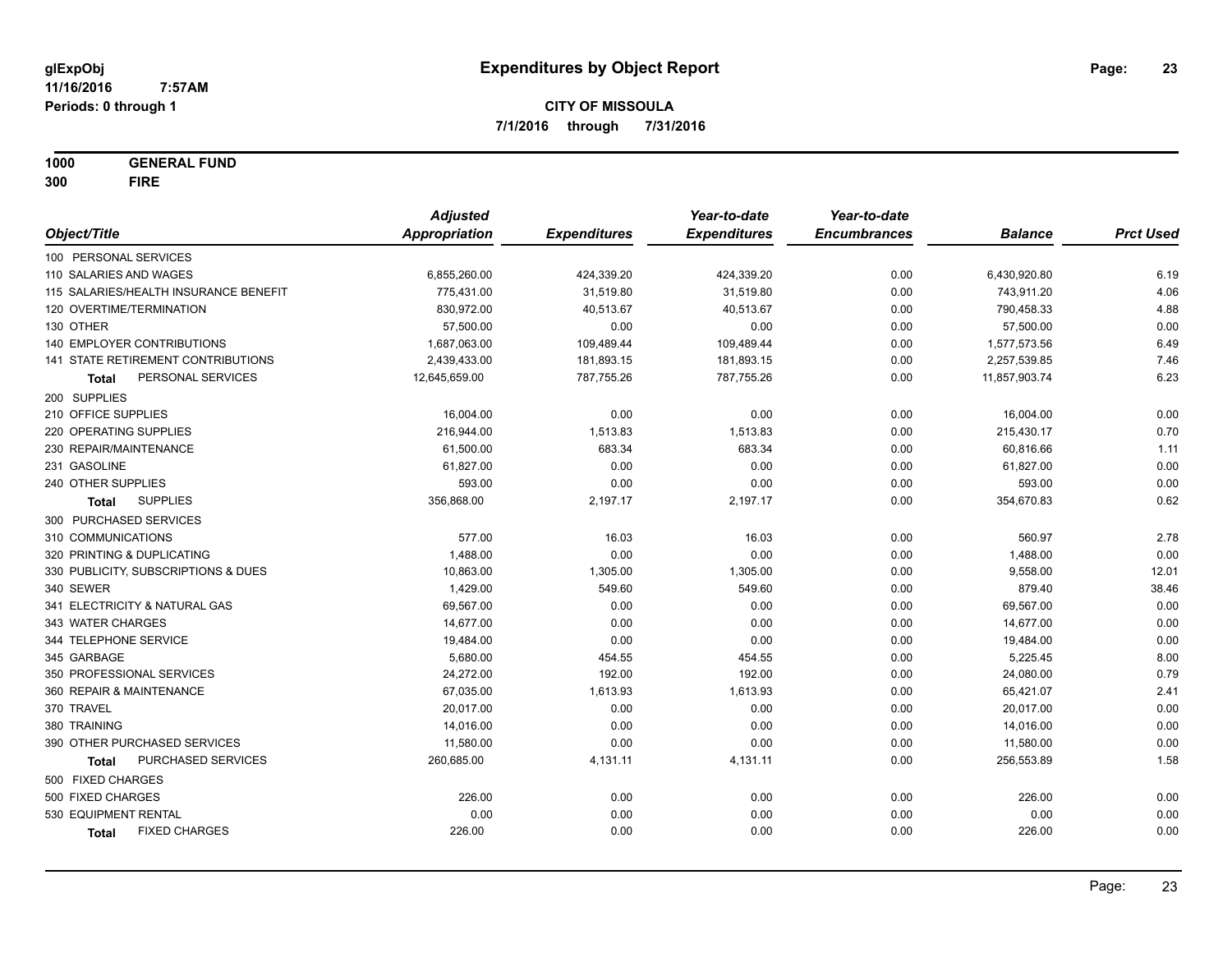**1000 GENERAL FUND 300 FIRE**

| Object/Title       |                                   | <b>Adjusted</b><br><b>Appropriation</b> | <b>Expenditures</b> | Year-to-date<br><b>Expenditures</b> | Year-to-date<br><b>Encumbrances</b> | <b>Balance</b> | <b>Prct Used</b> |
|--------------------|-----------------------------------|-----------------------------------------|---------------------|-------------------------------------|-------------------------------------|----------------|------------------|
|                    |                                   |                                         |                     |                                     |                                     |                |                  |
|                    | 700 GRANTS & CONTRIBUTIONS        |                                         |                     |                                     |                                     |                |                  |
|                    | 700 GRANTS & CONTRIBUTIONS        | 2,700.00                                | 0.00                | 0.00                                | 0.00                                | 2,700.00       | 0.00             |
| <b>Total</b>       | <b>GRANTS &amp; CONTRIBUTIONS</b> | 2,700.00                                | 0.00                | 0.00                                | 0.00                                | 2,700.00       | 0.00             |
| 800 OTHER OBJECTS  |                                   |                                         |                     |                                     |                                     |                |                  |
|                    | 820 TRANSFERS TO OTHER FUNDS      | 0.00                                    | 0.00                | 0.00                                | 0.00                                | 0.00           | 0.00             |
| 850 SALARY SAVINGS |                                   | 0.00                                    | 0.00                | 0.00                                | 0.00                                | 0.00           | 0.00             |
| <b>Total</b>       | OTHER OBJECTS                     | 0.00                                    | 0.00                | 0.00                                | 0.00                                | 0.00           | 0.00             |
| 900 CAPITAL OUTLAY |                                   |                                         |                     |                                     |                                     |                |                  |
|                    | 940 MACHINERY & EQUIPMENT         | 0.00                                    | 0.00                | 0.00                                | 0.00                                | 0.00           | 0.00             |
| <b>Total</b>       | <b>CAPITAL OUTLAY</b>             | 0.00                                    | 0.00                | 0.00                                | 0.00                                | 0.00           | 0.00             |
| <b>Total</b>       | <b>FIRE</b>                       | 13.266.138.00                           | 794,083.54          | 794,083.54                          | 0.00                                | 12,472,054.46  | 5.99             |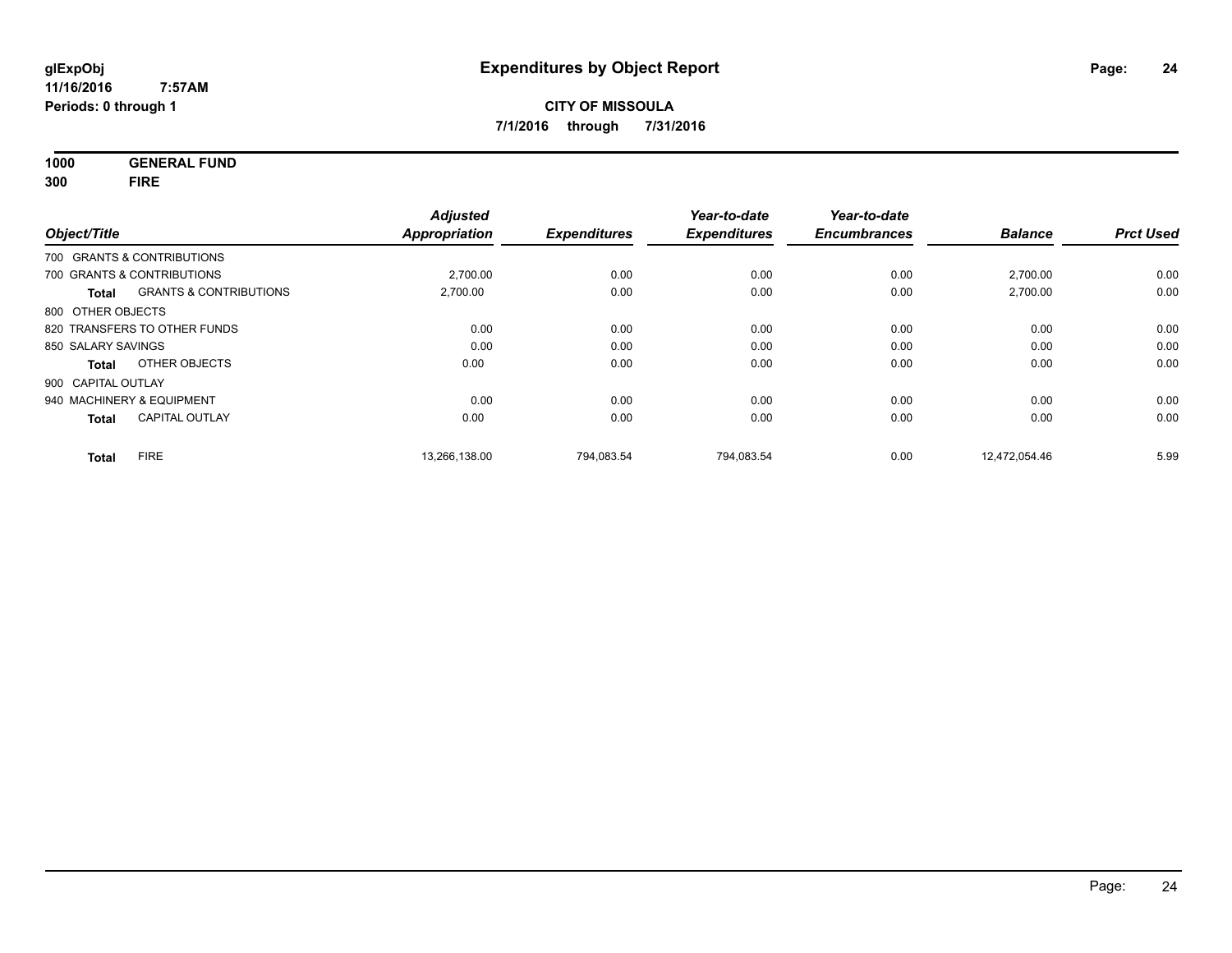#### **1000 GENERAL FUND**

**320 STREET MAINTENANCE**

|                                           | <b>Adjusted</b>      |                     | Year-to-date        | Year-to-date        |                |                  |
|-------------------------------------------|----------------------|---------------------|---------------------|---------------------|----------------|------------------|
| Object/Title                              | <b>Appropriation</b> | <b>Expenditures</b> | <b>Expenditures</b> | <b>Encumbrances</b> | <b>Balance</b> | <b>Prct Used</b> |
| 100 PERSONAL SERVICES                     |                      |                     |                     |                     |                |                  |
| 110 SALARIES AND WAGES                    | 1,434,541.00         | 89,013.27           | 89,013.27           | 0.00                | 1,345,527.73   | 6.21             |
| 120 OVERTIME/TERMINATION                  | 15,000.00            | 0.00                | 0.00                | 0.00                | 15,000.00      | 0.00             |
| 130 OTHER                                 | 6,000.00             | 272.74              | 272.74              | 0.00                | 5,727.26       | 4.55             |
| 140 EMPLOYER CONTRIBUTIONS                | 805,036.00           | 74,376.26           | 74,376.26           | 0.00                | 730,659.74     | 9.24             |
| <b>141 STATE RETIREMENT CONTRIBUTIONS</b> | 0.00                 | 0.00                | 0.00                | 0.00                | 0.00           | 0.00             |
| PERSONAL SERVICES<br>Total                | 2,260,577.00         | 163,662.27          | 163,662.27          | 0.00                | 2,096,914.73   | 7.24             |
| 200 SUPPLIES                              |                      |                     |                     |                     |                |                  |
| 210 OFFICE SUPPLIES                       | 1,600.00             | 0.00                | 0.00                | 0.00                | 1,600.00       | 0.00             |
| 220 OPERATING SUPPLIES                    | 170,318.00           | 68.63               | 68.63               | 0.00                | 170,249.37     | 0.04             |
| 230 REPAIR/MAINTENANCE                    | 84,215.00            | 1,415.00            | 1,415.00            | 0.00                | 82,800.00      | 1.68             |
| 231 GASOLINE                              | 218,603.00           | 78.87               | 78.87               | 0.00                | 218,524.13     | 0.04             |
| 240 OTHER SUPPLIES                        | 0.00                 | 0.00                | 0.00                | 0.00                | 0.00           | 0.00             |
| 250 SUPPLIES FOR RESALE                   | 0.00                 | 0.00                | 0.00                | 0.00                | 0.00           | 0.00             |
| <b>SUPPLIES</b><br><b>Total</b>           | 474,736.00           | 1,562.50            | 1,562.50            | 0.00                | 473,173.50     | 0.33             |
| 300 PURCHASED SERVICES                    |                      |                     |                     |                     |                |                  |
| 310 COMMUNICATIONS                        | 0.00                 | 0.00                | 0.00                | 0.00                | 0.00           | 0.00             |
| 320 PRINTING & DUPLICATING                | 7,000.00             | 0.00                | 0.00                | 0.00                | 7,000.00       | 0.00             |
| 330 PUBLICITY, SUBSCRIPTIONS & DUES       | 3,000.00             | 0.00                | 0.00                | 0.00                | 3,000.00       | 0.00             |
| 341 ELECTRICITY & NATURAL GAS             | 0.00                 | 0.00                | 0.00                | 0.00                | 0.00           | 0.00             |
| 343 WATER CHARGES                         | 0.00                 | 0.00                | 0.00                | 0.00                | 0.00           | 0.00             |
| 344 TELEPHONE SERVICE                     | 7.000.00             | 0.00                | 0.00                | 0.00                | 7,000.00       | 0.00             |
| 345 GARBAGE                               | 9,392.00             | 0.00                | 0.00                | 0.00                | 9,392.00       | 0.00             |
| 350 PROFESSIONAL SERVICES                 | 3,500.00             | 0.00                | 0.00                | 0.00                | 3,500.00       | 0.00             |
| 360 REPAIR & MAINTENANCE                  | 22,650.00            | 0.00                | 0.00                | 0.00                | 22,650.00      | 0.00             |
| 370 TRAVEL                                | 2,300.00             | 0.00                | 0.00                | 0.00                | 2,300.00       | 0.00             |
| 380 TRAINING                              | 1,500.00             | 0.00                | 0.00                | 0.00                | 1,500.00       | 0.00             |
| PURCHASED SERVICES<br><b>Total</b>        | 56,342.00            | 0.00                | 0.00                | 0.00                | 56,342.00      | 0.00             |
| 400 BUILDING MATERIALS                    |                      |                     |                     |                     |                |                  |
| <b>400 BUILDING MATERIALS</b>             | 62,263.00            | 0.00                | 0.00                | 0.00                | 62,263.00      | 0.00             |
| <b>BUILDING MATERIALS</b><br><b>Total</b> | 62,263.00            | 0.00                | 0.00                | 0.00                | 62,263.00      | 0.00             |
| 500 FIXED CHARGES                         |                      |                     |                     |                     |                |                  |
| 500 FIXED CHARGES                         | 30,500.00            | 0.00                | 0.00                | 0.00                | 30,500.00      | 0.00             |
|                                           |                      |                     |                     |                     |                |                  |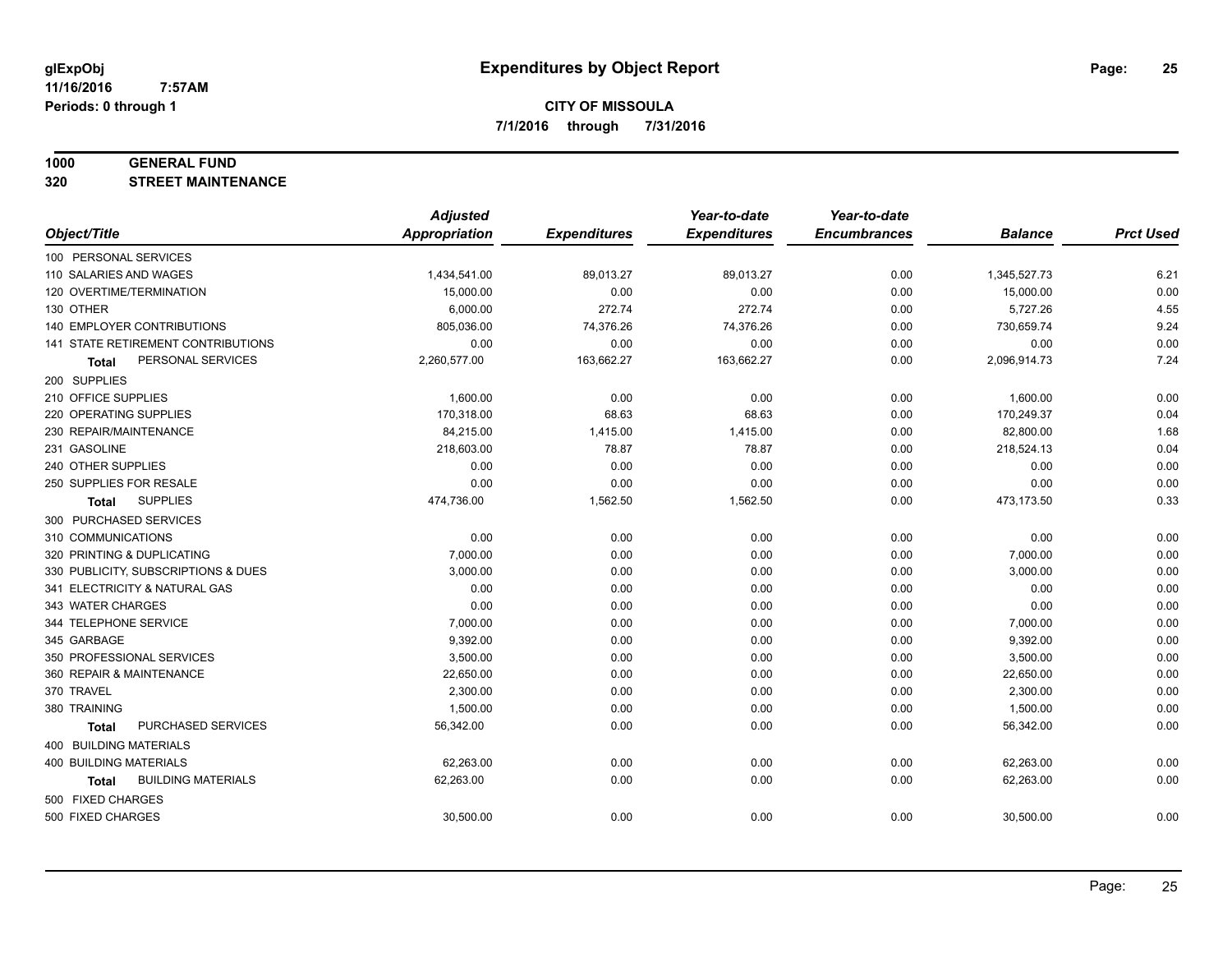#### **1000 GENERAL FUND**

**320 STREET MAINTENANCE**

|                    |                             | <b>Adjusted</b> |                     | Year-to-date        | Year-to-date        |                |                  |
|--------------------|-----------------------------|-----------------|---------------------|---------------------|---------------------|----------------|------------------|
| Object/Title       |                             | Appropriation   | <b>Expenditures</b> | <b>Expenditures</b> | <b>Encumbrances</b> | <b>Balance</b> | <b>Prct Used</b> |
| <b>Total</b>       | <b>FIXED CHARGES</b>        | 30,500.00       | 0.00                | 0.00                | 0.00                | 30,500.00      | 0.00             |
| 600 DEBT SERVICE   |                             |                 |                     |                     |                     |                |                  |
| 610 PRINCIPAL      |                             | 0.00            | 0.00                | 0.00                | 0.00                | 0.00           | 0.00             |
|                    | 620 INTEREST / SERVICE FEES | 0.00            | 0.00                | 0.00                | 0.00                | 0.00           | 0.00             |
| Total              | <b>DEBT SERVICE</b>         | 0.00            | 0.00                | 0.00                | 0.00                | 0.00           | 0.00             |
| 900 CAPITAL OUTLAY |                             |                 |                     |                     |                     |                |                  |
| 930 IMPROVEMENTS   |                             | 104.814.00      | 0.00                | 0.00                | 0.00                | 104.814.00     | 0.00             |
|                    | 940 MACHINERY & EQUIPMENT   | 0.00            | 0.00                | 0.00                | 0.00                | 0.00           | 0.00             |
| <b>Total</b>       | <b>CAPITAL OUTLAY</b>       | 104,814.00      | 0.00                | 0.00                | 0.00                | 104,814.00     | 0.00             |
| <b>Total</b>       | <b>STREET MAINTENANCE</b>   | 2,989,232.00    | 165.224.77          | 165.224.77          | 0.00                | 2.824.007.23   | 5.53             |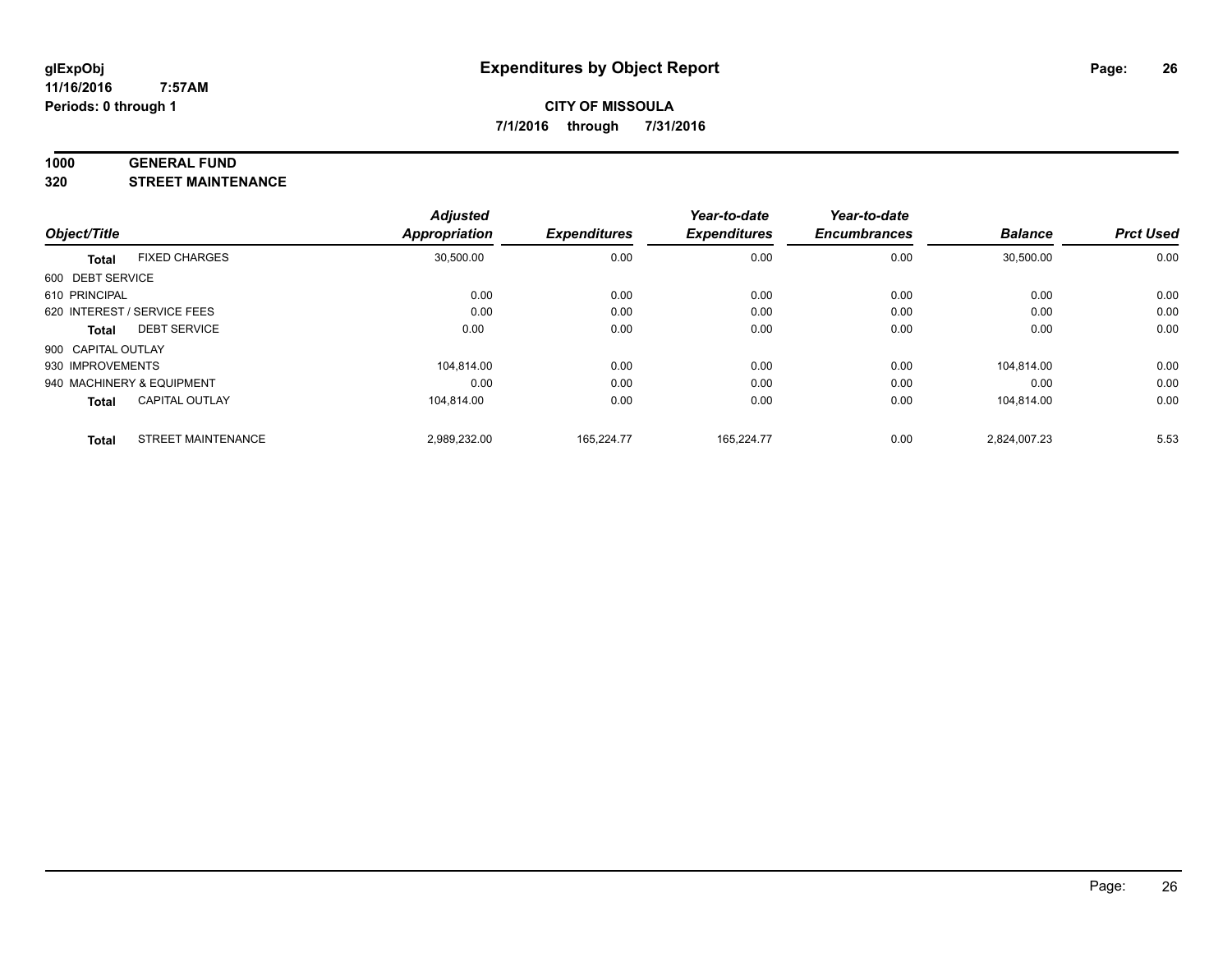#### **1000 GENERAL FUND**

**321 FACIITIES MAINTENANCE**

|                                     | <b>Adjusted</b>      |                     | Year-to-date        | Year-to-date        |                |                  |
|-------------------------------------|----------------------|---------------------|---------------------|---------------------|----------------|------------------|
| Object/Title                        | <b>Appropriation</b> | <b>Expenditures</b> | <b>Expenditures</b> | <b>Encumbrances</b> | <b>Balance</b> | <b>Prct Used</b> |
| 100 PERSONAL SERVICES               |                      |                     |                     |                     |                |                  |
| 110 SALARIES AND WAGES              | 650,701.00           | 38,460.99           | 38,460.99           | 0.00                | 612,240.01     | 5.91             |
| 120 OVERTIME/TERMINATION            | 2,000.00             | 0.00                | 0.00                | 0.00                | 2,000.00       | 0.00             |
| 130 OTHER                           | 2,480.00             | 84.00               | 84.00               | 0.00                | 2,396.00       | 3.39             |
| <b>140 EMPLOYER CONTRIBUTIONS</b>   | 290,779.00           | 26,316.60           | 26,316.60           | 0.00                | 264,462.40     | 9.05             |
| 141 STATE RETIREMENT CONTRIBUTIONS  | 0.00                 | 0.00                | 0.00                | 0.00                | 0.00           | 0.00             |
| PERSONAL SERVICES<br>Total          | 945,960.00           | 64,861.59           | 64,861.59           | 0.00                | 881,098.41     | 6.86             |
| 200 SUPPLIES                        |                      |                     |                     |                     |                |                  |
| 210 OFFICE SUPPLIES                 | 1,000.00             | 3.17                | 3.17                | 0.00                | 996.83         | 0.32             |
| 220 OPERATING SUPPLIES              | 34,892.00            | 1,263.44            | 1,263.44            | 0.00                | 33,628.56      | 3.62             |
| 230 REPAIR/MAINTENANCE              | 39,399.00            | 398.29              | 398.29              | 0.00                | 39,000.71      | 1.01             |
| 231 GASOLINE                        | 3,202.00             | 0.00                | 0.00                | 0.00                | 3,202.00       | 0.00             |
| 240 OTHER SUPPLIES                  | 11,010.00            | 49.53               | 49.53               | 0.00                | 10,960.47      | 0.45             |
| <b>SUPPLIES</b><br>Total            | 89,503.00            | 1,714.43            | 1,714.43            | 0.00                | 87,788.57      | 1.92             |
| 300 PURCHASED SERVICES              |                      |                     |                     |                     |                |                  |
| 310 COMMUNICATIONS                  | 150.00               | 0.00                | 0.00                | 0.00                | 150.00         | 0.00             |
| 320 PRINTING & DUPLICATING          | 350.00               | 0.00                | 0.00                | 0.00                | 350.00         | 0.00             |
| 330 PUBLICITY, SUBSCRIPTIONS & DUES | 230.00               | 0.00                | 0.00                | 0.00                | 230.00         | 0.00             |
| 340 SEWER                           | 2,803.00             | 719.14              | 719.14              | 0.00                | 2,083.86       | 25.66            |
| 341 ELECTRICITY & NATURAL GAS       | 209,433.00           | 0.00                | 0.00                | 0.00                | 209,433.00     | 0.00             |
| 343 WATER CHARGES                   | 12,356.00            | 0.00                | 0.00                | 0.00                | 12,356.00      | 0.00             |
| 344 TELEPHONE SERVICE               | 2,590.00             | 0.00                | 0.00                | 0.00                | 2,590.00       | 0.00             |
| 345 GARBAGE                         | 13,253.00            | 713.70              | 713.70              | 0.00                | 12,539.30      | 5.39             |
| 350 PROFESSIONAL SERVICES           | 14,644.00            | 1,500.00            | 1,500.00            | 0.00                | 13,144.00      | 10.24            |
| 360 REPAIR & MAINTENANCE            | 269,346.00           | 15,668.81           | 15,668.81           | 0.00                | 253,677.19     | 5.82             |
| 370 TRAVEL                          | 1,050.00             | 0.00                | 0.00                | 0.00                | 1,050.00       | 0.00             |
| 380 TRAINING                        | 850.00               | 0.00                | 0.00                | 0.00                | 850.00         | 0.00             |
| PURCHASED SERVICES<br><b>Total</b>  | 527,055.00           | 18,601.65           | 18,601.65           | 0.00                | 508,453.35     | 3.53             |
| 800 OTHER OBJECTS                   |                      |                     |                     |                     |                |                  |
| 845 CONTINGENCY                     | 0.00                 | 0.00                | 0.00                | 0.00                | 0.00           | 0.00             |
| OTHER OBJECTS<br>Total              | 0.00                 | 0.00                | 0.00                | 0.00                | 0.00           | 0.00             |
| 900 CAPITAL OUTLAY                  |                      |                     |                     |                     |                |                  |
| 940 MACHINERY & EQUIPMENT           | 0.00                 | 0.00                | 0.00                | 0.00                | 0.00           | 0.00             |
|                                     |                      |                     |                     |                     |                |                  |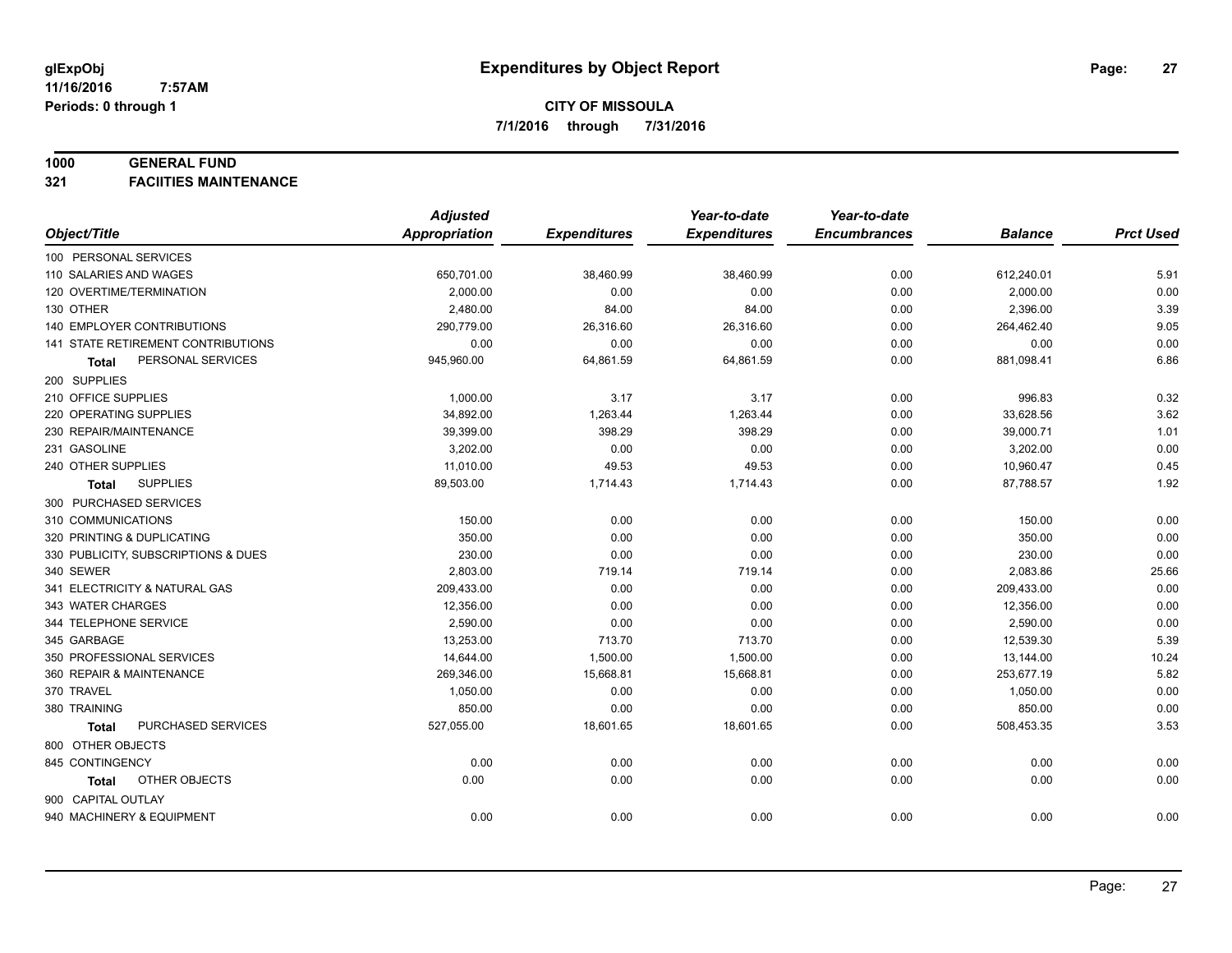#### **11/16/2016 7:57AM Periods: 0 through 1**

## **CITY OF MISSOULA 7/1/2016 through 7/31/2016**

# **1000 GENERAL FUND**

**321 FACIITIES MAINTENANCE**

| Object/Title |                              | <b>Adjusted</b><br>Appropriation | <b>Expenditures</b> | Year-to-date<br><b>Expenditures</b> | Year-to-date<br><b>Encumbrances</b> | <b>Balance</b> | <b>Prct Used</b> |
|--------------|------------------------------|----------------------------------|---------------------|-------------------------------------|-------------------------------------|----------------|------------------|
| Total        | <b>CAPITAL OUTLAY</b>        | 0.00                             | 0.00                | 0.00                                | 0.00                                | 0.00           | 0.00             |
| <b>Total</b> | <b>FACIITIES MAINTENANCE</b> | .562,518.00                      | 85,177.67           | 85.177.67                           | 0.00                                | 1,477,340.33   | 5.45             |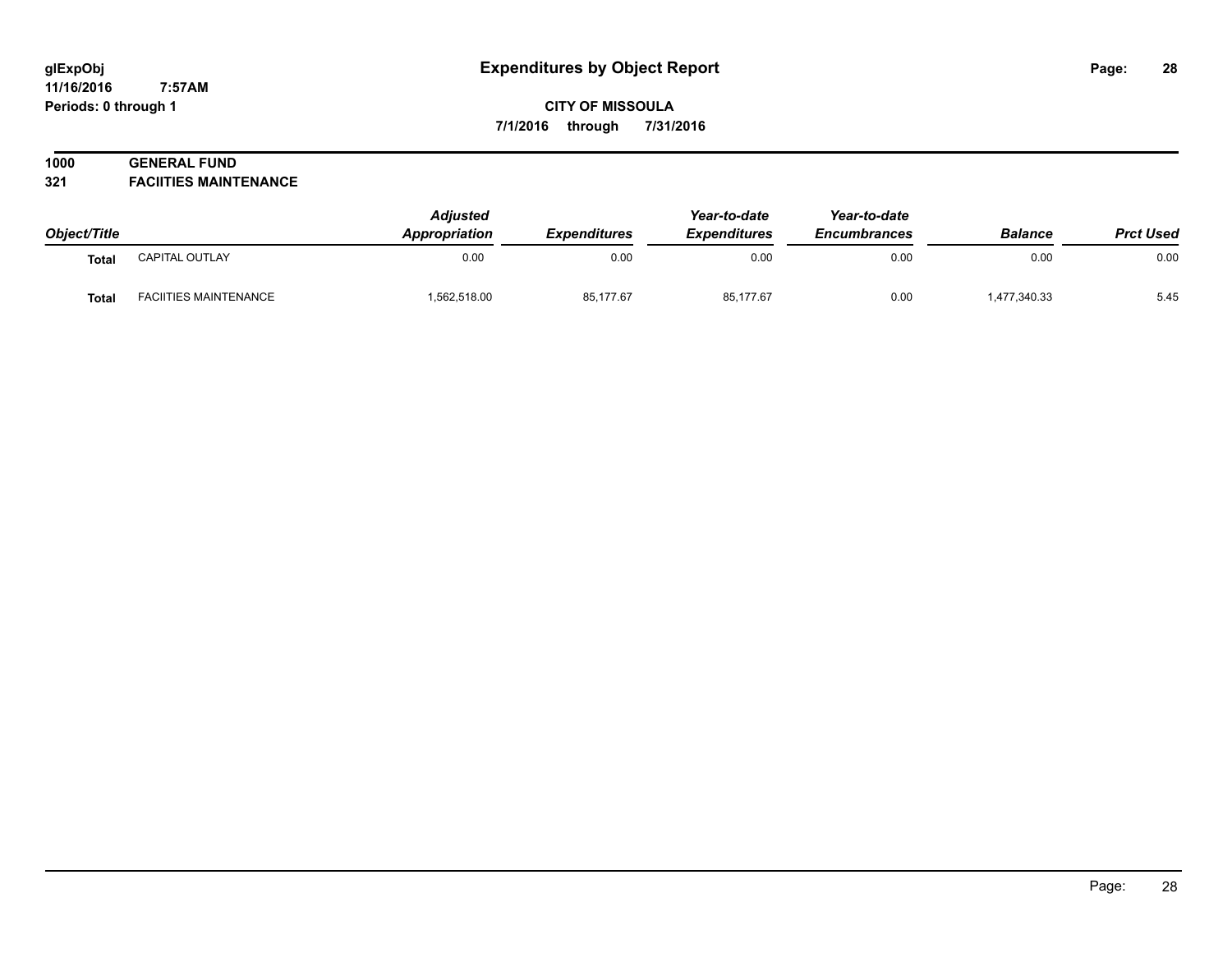# **1000 GENERAL FUND**

**340 CEMETERY**

|                                           | <b>Adjusted</b> |                     | Year-to-date        | Year-to-date        |                |                  |
|-------------------------------------------|-----------------|---------------------|---------------------|---------------------|----------------|------------------|
| Object/Title                              | Appropriation   | <b>Expenditures</b> | <b>Expenditures</b> | <b>Encumbrances</b> | <b>Balance</b> | <b>Prct Used</b> |
| 100 PERSONAL SERVICES                     |                 |                     |                     |                     |                |                  |
| 110 SALARIES AND WAGES                    | 368,304.00      | 23,982.35           | 23,982.35           | 0.00                | 344,321.65     | 6.51             |
| 120 OVERTIME/TERMINATION                  | 5,000.00        | 0.00                | 0.00                | 0.00                | 5,000.00       | 0.00             |
| 140 EMPLOYER CONTRIBUTIONS                | 158,619.00      | 18,603.31           | 18,603.31           | 0.00                | 140,015.69     | 11.73            |
| 141 STATE RETIREMENT CONTRIBUTIONS        | 0.00            | 0.00                | 0.00                | 0.00                | 0.00           | 0.00             |
| PERSONAL SERVICES<br>Total                | 531,923.00      | 42,585.66           | 42,585.66           | 0.00                | 489,337.34     | 8.01             |
| 200 SUPPLIES                              |                 |                     |                     |                     |                |                  |
| 210 OFFICE SUPPLIES                       | 2,770.00        | 0.00                | 0.00                | 0.00                | 2,770.00       | 0.00             |
| 220 OPERATING SUPPLIES                    | 35,802.00       | 186.27              | 186.27              | 0.00                | 35,615.73      | 0.52             |
| 230 REPAIR/MAINTENANCE                    | 20,120.00       | 1,890.70            | 1,890.70            | 0.00                | 18,229.30      | 9.40             |
| 231 GASOLINE                              | 14,398.00       | 0.00                | 0.00                | 0.00                | 14,398.00      | 0.00             |
| 240 OTHER SUPPLIES                        | 0.00            | 0.00                | 0.00                | 0.00                | 0.00           | 0.00             |
| 250 SUPPLIES FOR RESALE                   | 0.00            | 0.00                | 0.00                | 0.00                | 0.00           | 0.00             |
| <b>SUPPLIES</b><br>Total                  | 73,090.00       | 2,076.97            | 2,076.97            | 0.00                | 71,013.03      | 2.84             |
| 300 PURCHASED SERVICES                    |                 |                     |                     |                     |                |                  |
| 310 COMMUNICATIONS                        | 1,933.00        | 24.77               | 24.77               | 0.00                | 1,908.23       | 1.28             |
| 320 PRINTING & DUPLICATING                | 775.00          | 0.00                | 0.00                | 0.00                | 775.00         | 0.00             |
| 330 PUBLICITY, SUBSCRIPTIONS & DUES       | 813.00          | 0.00                | 0.00                | 0.00                | 813.00         | 0.00             |
| 341 ELECTRICITY & NATURAL GAS             | 18,580.00       | 0.00                | 0.00                | 0.00                | 18,580.00      | 0.00             |
| 343 WATER CHARGES                         | 1,082.00        | 0.00                | 0.00                | 0.00                | 1,082.00       | 0.00             |
| 344 TELEPHONE SERVICE                     | 2,400.00        | 154.76              | 154.76              | 0.00                | 2,245.24       | 6.45             |
| 345 GARBAGE                               | 1,286.00        | 81.15               | 81.15               | 0.00                | 1,204.85       | 6.31             |
| 350 PROFESSIONAL SERVICES                 | 1,000.00        | 0.00                | 0.00                | 0.00                | 1,000.00       | 0.00             |
| 360 REPAIR & MAINTENANCE                  | 3,700.00        | 0.00                | 0.00                | 0.00                | 3,700.00       | 0.00             |
| 370 TRAVEL                                | 500.00          | 0.00                | 0.00                | 0.00                | 500.00         | 0.00             |
| 380 TRAINING                              | 6,006.00        | 0.00                | 0.00                | 0.00                | 6,006.00       | 0.00             |
| 390 OTHER PURCHASED SERVICES              | 3,342.00        | 120.00              | 120.00              | 0.00                | 3,222.00       | 3.59             |
| PURCHASED SERVICES<br><b>Total</b>        | 41,417.00       | 380.68              | 380.68              | 0.00                | 41,036.32      | 0.92             |
| 400 BUILDING MATERIALS                    |                 |                     |                     |                     |                |                  |
| <b>400 BUILDING MATERIALS</b>             | 0.00            | 0.00                | 0.00                | 0.00                | 0.00           | 0.00             |
| <b>BUILDING MATERIALS</b><br><b>Total</b> | 0.00            | 0.00                | 0.00                | 0.00                | 0.00           | 0.00             |
| 500 FIXED CHARGES                         |                 |                     |                     |                     |                |                  |
| 500 FIXED CHARGES                         | 0.00            | 0.00                | 0.00                | 0.00                | 0.00           | 0.00             |
| 530 EQUIPMENT RENTAL                      | 500.00          | 0.00                | 0.00                | 0.00                | 500.00         | 0.00             |
|                                           |                 |                     |                     |                     |                |                  |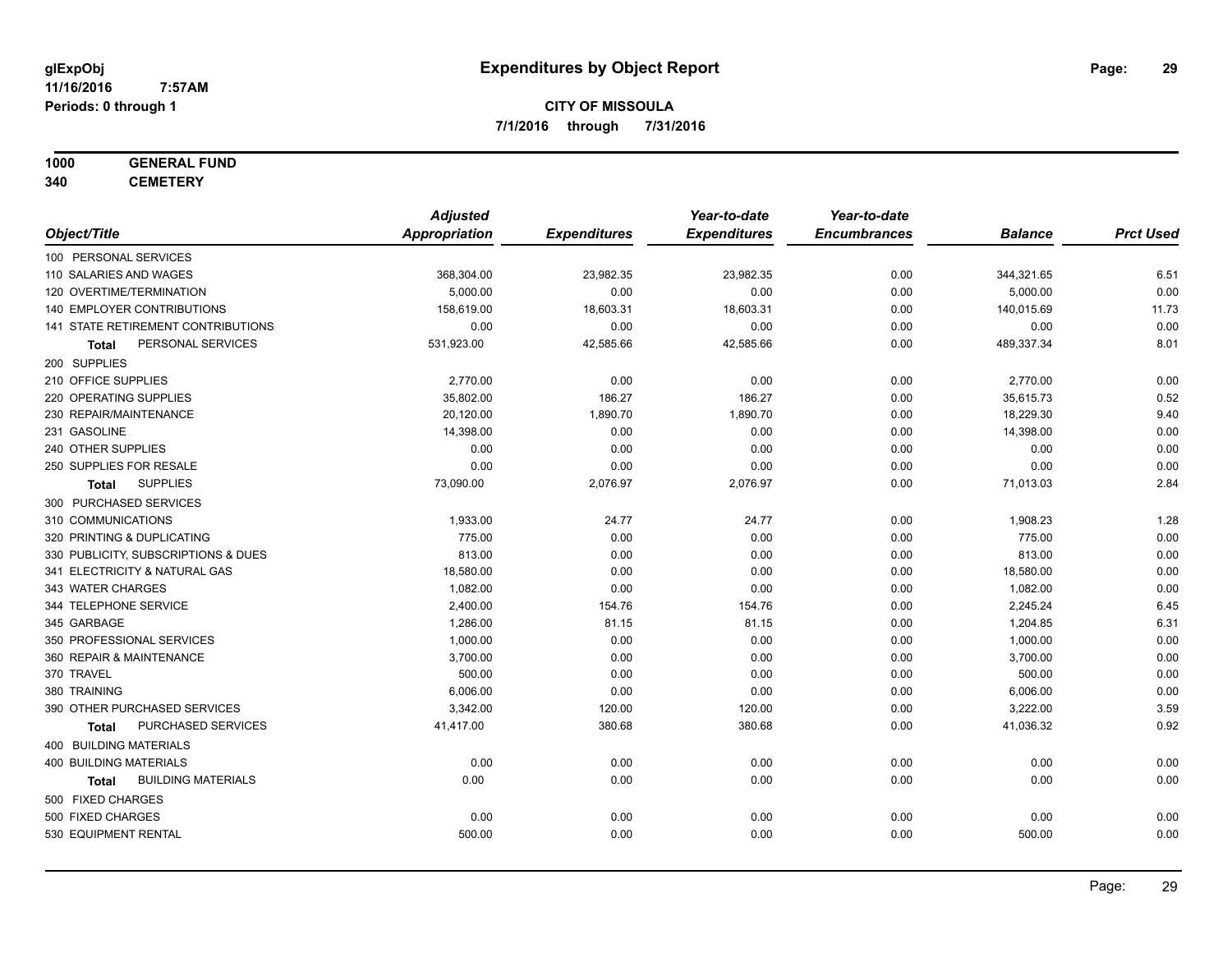#### **11/16/2016 7:57AM Periods: 0 through 1**

## **CITY OF MISSOULA 7/1/2016 through 7/31/2016**

#### **1000 GENERAL FUND 340 CEMETERY**

|                                       | <b>Adjusted</b>      |                     | Year-to-date        | Year-to-date        |                |                  |
|---------------------------------------|----------------------|---------------------|---------------------|---------------------|----------------|------------------|
| Object/Title                          | <b>Appropriation</b> | <b>Expenditures</b> | <b>Expenditures</b> | <b>Encumbrances</b> | <b>Balance</b> | <b>Prct Used</b> |
| <b>FIXED CHARGES</b><br><b>Total</b>  | 500.00               | 0.00                | 0.00                | 0.00                | 500.00         | 0.00             |
| 800 OTHER OBJECTS                     |                      |                     |                     |                     |                |                  |
| 845 CONTINGENCY                       | 8,185.00             | 0.00                | 0.00                | 0.00                | 8,185.00       | 0.00             |
| 850 SALARY SAVINGS                    | 0.00                 | 0.00                | 0.00                | 0.00                | 0.00           | 0.00             |
| OTHER OBJECTS<br><b>Total</b>         | 8,185.00             | 0.00                | 0.00                | 0.00                | 8,185.00       | 0.00             |
| 900 CAPITAL OUTLAY                    |                      |                     |                     |                     |                |                  |
| 920 BUILDINGS                         | 0.00                 | 0.00                | 0.00                | 0.00                | 0.00           | 0.00             |
| 930 IMPROVEMENTS                      | 0.00                 | 0.00                | 0.00                | 0.00                | 0.00           | 0.00             |
| 940 MACHINERY & EQUIPMENT             | 0.00                 | 0.00                | 0.00                | 0.00                | 0.00           | 0.00             |
| <b>CAPITAL OUTLAY</b><br><b>Total</b> | 0.00                 | 0.00                | 0.00                | 0.00                | 0.00           | 0.00             |
| <b>CEMETERY</b><br><b>Total</b>       | 655,115.00           | 45,043.31           | 45,043.31           | 0.00                | 610,071.69     | 6.88             |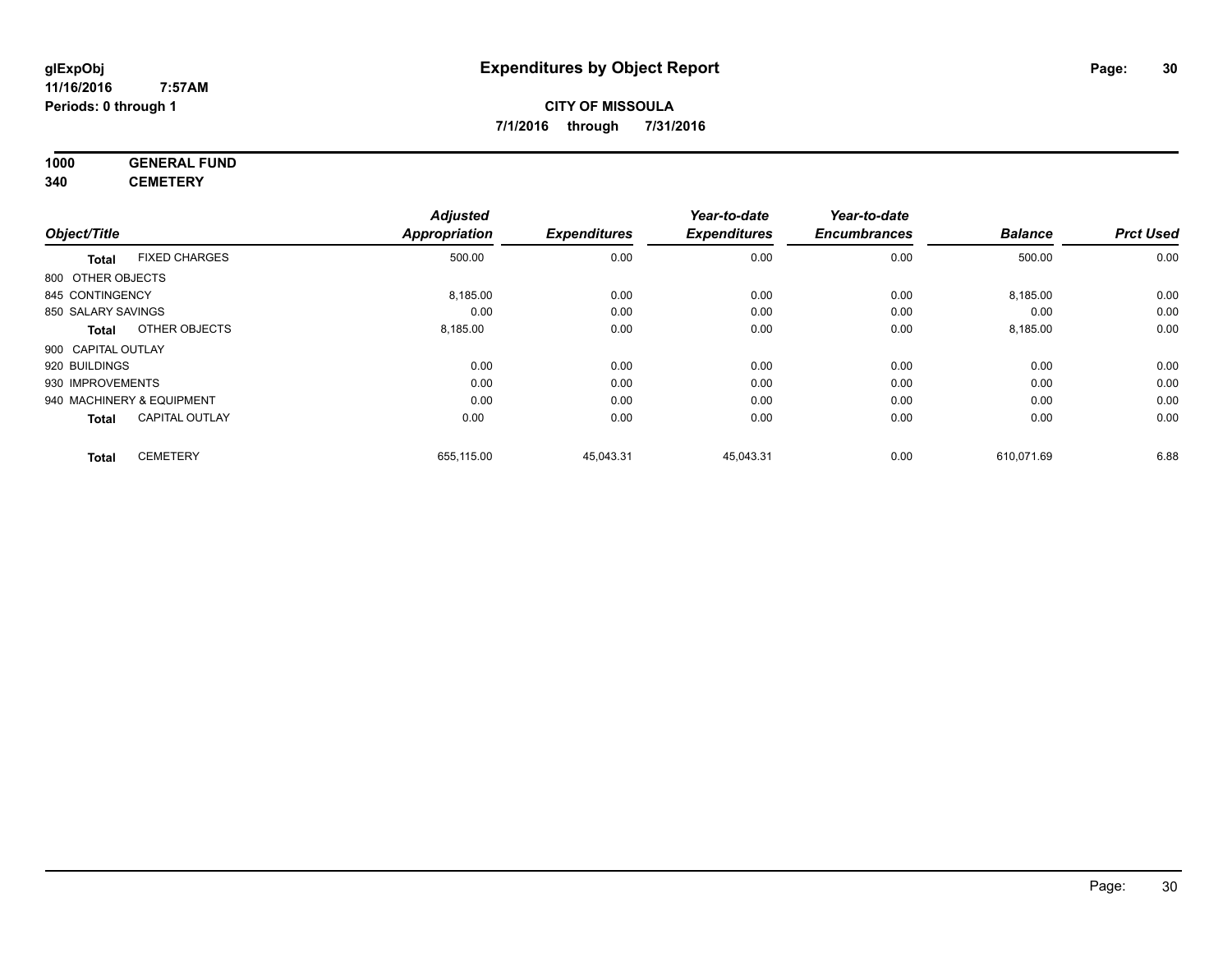#### **1000 GENERAL FUND**

**370 PARKS & RECREATION**

|                                     | <b>Adjusted</b> |                     | Year-to-date        | Year-to-date        |                |                  |
|-------------------------------------|-----------------|---------------------|---------------------|---------------------|----------------|------------------|
| Object/Title                        | Appropriation   | <b>Expenditures</b> | <b>Expenditures</b> | <b>Encumbrances</b> | <b>Balance</b> | <b>Prct Used</b> |
| 100 PERSONAL SERVICES               |                 |                     |                     |                     |                |                  |
| 110 SALARIES AND WAGES              | 2,236,515.00    | 178,096.55          | 178,096.55          | 0.00                | 2,058,418.45   | 7.96             |
| 120 OVERTIME/TERMINATION            | 7,000.00        | 989.02              | 989.02              | 0.00                | 6,010.98       | 14.13            |
| 130 OTHER                           | 12,760.00       | 0.00                | 0.00                | 0.00                | 12,760.00      | 0.00             |
| 140 EMPLOYER CONTRIBUTIONS          | 782,871.00      | 90,545.60           | 90,545.60           | 0.00                | 692,325.40     | 11.57            |
| 141 STATE RETIREMENT CONTRIBUTIONS  | 0.00            | 0.00                | 0.00                | 0.00                | 0.00           | 0.00             |
| PERSONAL SERVICES<br>Total          | 3,039,146.00    | 269,631.17          | 269,631.17          | 0.00                | 2,769,514.83   | 8.87             |
| 200 SUPPLIES                        |                 |                     |                     |                     |                |                  |
| 210 OFFICE SUPPLIES                 | 5,465.00        | 24.45               | 24.45               | 0.00                | 5,440.55       | 0.45             |
| 220 OPERATING SUPPLIES              | 101,401.00      | 14,146.86           | 14,146.86           | 0.00                | 87,254.14      | 13.95            |
| 230 REPAIR/MAINTENANCE              | 68,649.00       | 0.00                | 0.00                | 0.00                | 68,649.00      | 0.00             |
| 231 GASOLINE                        | 79,836.00       | 0.00                | 0.00                | 0.00                | 79,836.00      | 0.00             |
| 240 OTHER SUPPLIES                  | 0.00            | 0.00                | 0.00                | 0.00                | 0.00           | 0.00             |
| <b>SUPPLIES</b><br>Total            | 255,351.00      | 14,171.31           | 14,171.31           | 0.00                | 241,179.69     | 5.55             |
| 300 PURCHASED SERVICES              |                 |                     |                     |                     |                |                  |
| 310 COMMUNICATIONS                  | 4,368.00        | 332.46              | 332.46              | 0.00                | 4,035.54       | 7.61             |
| 320 PRINTING & DUPLICATING          | 8,700.00        | 0.00                | 0.00                | 0.00                | 8,700.00       | 0.00             |
| 330 PUBLICITY, SUBSCRIPTIONS & DUES | 9,140.00        | 168.03              | 168.03              | 0.00                | 8,971.97       | 1.84             |
| 340 SEWER                           | 2,208.00        | 942.92              | 942.92              | 0.00                | 1,265.08       | 42.70            |
| 341 ELECTRICITY & NATURAL GAS       | 109,632.00      | 0.00                | 0.00                | 0.00                | 109,632.00     | 0.00             |
| 343 WATER CHARGES                   | 156,800.00      | 0.00                | 0.00                | 0.00                | 156,800.00     | 0.00             |
| 344 TELEPHONE SERVICE               | 20,021.00       | 9.61                | 9.61                | 0.00                | 20,011.39      | 0.05             |
| 345 GARBAGE                         | 29,414.00       | 3,368.67            | 3,368.67            | 0.00                | 26,045.33      | 11.45            |
| 350 PROFESSIONAL SERVICES           | 60,750.00       | 494.20              | 494.20              | 0.00                | 60,255.80      | 0.81             |
| 360 REPAIR & MAINTENANCE            | 47,756.00       | 817.00              | 817.00              | 0.00                | 46,939.00      | 1.71             |
| 370 TRAVEL                          | 6,194.00        | 0.00                | 0.00                | 0.00                | 6,194.00       | 0.00             |
| 380 TRAINING                        | 5,236.00        | 0.00                | 0.00                | 0.00                | 5,236.00       | 0.00             |
| 390 OTHER PURCHASED SERVICES        | 43,371.00       | 390.00              | 390.00              | 0.00                | 42,981.00      | 0.90             |
| PURCHASED SERVICES<br><b>Total</b>  | 503,590.00      | 6,522.89            | 6,522.89            | 0.00                | 497,067.11     | 1.30             |
| 800 OTHER OBJECTS                   |                 |                     |                     |                     |                |                  |
| 820 TRANSFERS TO OTHER FUNDS        | 17,810.00       | 0.00                | 0.00                | 0.00                | 17,810.00      | 0.00             |
| OTHER OBJECTS<br>Total              | 17,810.00       | 0.00                | 0.00                | 0.00                | 17,810.00      | 0.00             |
| 900 CAPITAL OUTLAY                  |                 |                     |                     |                     |                |                  |
| 930 IMPROVEMENTS                    | 0.00            | 0.00                | 0.00                | 0.00                | 0.00           | 0.00             |
|                                     |                 |                     |                     |                     |                |                  |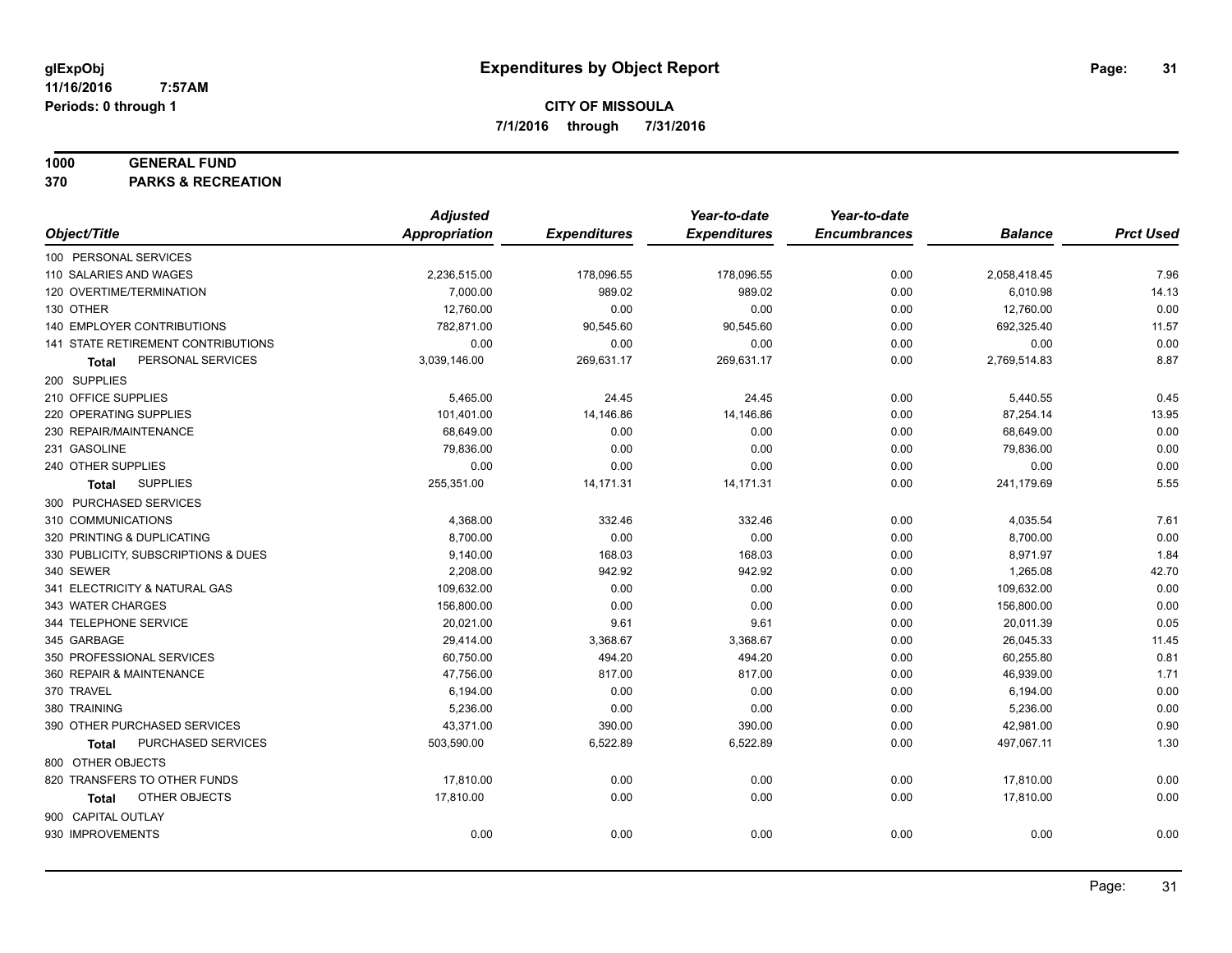#### **11/16/2016 7:57AM Periods: 0 through 1**

## **CITY OF MISSOULA 7/1/2016 through 7/31/2016**

# **1000 GENERAL FUND**

**370 PARKS & RECREATION**

| Object/Title |                           | <b>Adjusted</b><br>Appropriation | <i><b>Expenditures</b></i> | Year-to-date<br><b>Expenditures</b> | Year-to-date<br><b>Encumbrances</b> | <b>Balance</b> | <b>Prct Used</b> |
|--------------|---------------------------|----------------------------------|----------------------------|-------------------------------------|-------------------------------------|----------------|------------------|
|              | 940 MACHINERY & EQUIPMENT | 0.00                             | 0.00                       | 0.00                                | 0.00                                | 0.00           | 0.00             |
| <b>Total</b> | <b>CAPITAL OUTLAY</b>     | 0.00                             | 0.00                       | 0.00                                | 0.00                                | 0.00           | 0.00             |
| <b>Total</b> | PARKS & RECREATION        | 3.815.897.00                     | 290,325.37                 | 290,325.37                          | 0.00                                | 3,525,571.63   | 7.61             |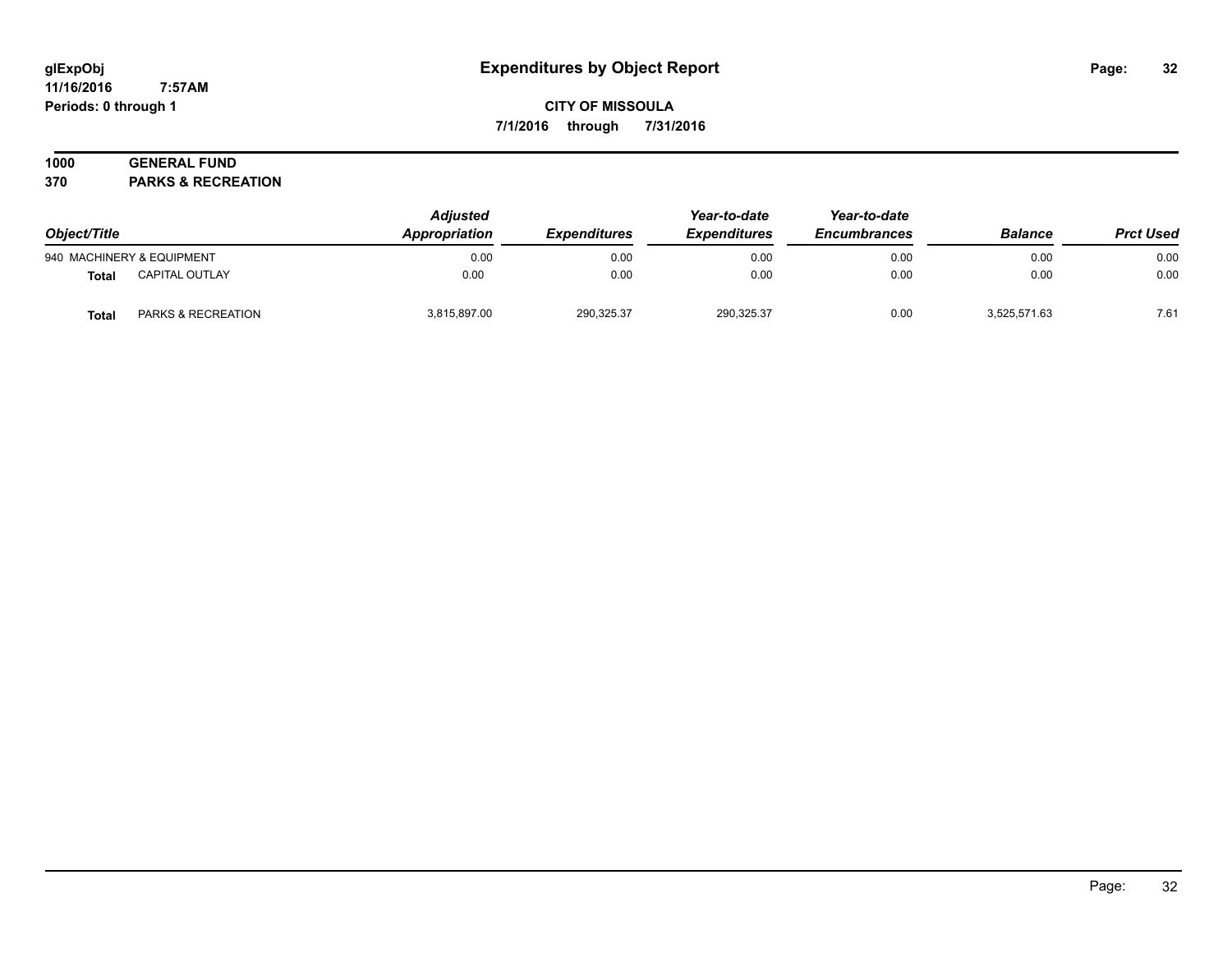#### **1000 GENERAL FUND**

**390 NON-DEPARTMENTAL**

|                                            | <b>Adjusted</b> |                     | Year-to-date        | Year-to-date        |                |                  |
|--------------------------------------------|-----------------|---------------------|---------------------|---------------------|----------------|------------------|
| Object/Title                               | Appropriation   | <b>Expenditures</b> | <b>Expenditures</b> | <b>Encumbrances</b> | <b>Balance</b> | <b>Prct Used</b> |
| 100 PERSONAL SERVICES                      |                 |                     |                     |                     |                |                  |
| 110 SALARIES AND WAGES                     | 223,805.00      | 0.00                | 0.00                | 0.00                | 223,805.00     | 0.00             |
| 120 OVERTIME/TERMINATION                   | 22,270.00       | 0.00                | 0.00                | 0.00                | 22,270.00      | 0.00             |
| 130 OTHER                                  | 0.00            | 0.00                | 0.00                | 0.00                | 0.00           | 0.00             |
| 140 EMPLOYER CONTRIBUTIONS                 | $-46,098.00$    | $-2.00$             | $-2.00$             | 0.00                | $-46,096.00$   | 0.00             |
| PERSONAL SERVICES<br><b>Total</b>          | 199,977.00      | $-2.00$             | $-2.00$             | 0.00                | 199,979.00     | 0.00             |
| 200 SUPPLIES                               |                 |                     |                     |                     |                |                  |
| 220 OPERATING SUPPLIES                     | 0.00            | 0.00                | 0.00                | 0.00                | 0.00           | 0.00             |
| 230 REPAIR/MAINTENANCE                     | 50,000.00       | 0.00                | 0.00                | 0.00                | 50,000.00      | 0.00             |
| 240 OTHER SUPPLIES                         | 65,000.00       | 0.00                | 0.00                | 0.00                | 65,000.00      | 0.00             |
| <b>SUPPLIES</b><br>Total                   | 115,000.00      | 0.00                | 0.00                | 0.00                | 115,000.00     | 0.00             |
| 300 PURCHASED SERVICES                     |                 |                     |                     |                     |                |                  |
| 341 ELECTRICITY & NATURAL GAS              | 0.00            | 0.00                | 0.00                | 0.00                | 0.00           | 0.00             |
| 342 STORM WATER                            | 22,023.00       | 0.00                | 0.00                | 0.00                | 22,023.00      | 0.00             |
| 350 PROFESSIONAL SERVICES                  | 33,000.00       | 0.00                | 0.00                | 0.00                | 33,000.00      | 0.00             |
| 360 REPAIR & MAINTENANCE                   | 0.00            | 0.00                | 0.00                | 0.00                | 0.00           | 0.00             |
| 390 OTHER PURCHASED SERVICES               | 0.00            | 0.00                | 0.00                | 0.00                | 0.00           | 0.00             |
| PURCHASED SERVICES<br><b>Total</b>         | 55,023.00       | 0.00                | 0.00                | 0.00                | 55,023.00      | 0.00             |
| 500 FIXED CHARGES                          |                 |                     |                     |                     |                |                  |
| 500 FIXED CHARGES                          | 1,029,863.00    | 414,000.50          | 414,000.50          | 0.00                | 615,862.50     | 40.20            |
| 550 MERCHANT SERVICE FEES                  | 29,700.00       | 0.00                | 0.00                | 0.00                | 29,700.00      | 0.00             |
| <b>FIXED CHARGES</b><br><b>Total</b>       | 1,059,563.00    | 414,000.50          | 414,000.50          | 0.00                | 645,562.50     | 39.07            |
| 600 DEBT SERVICE                           |                 |                     |                     |                     |                |                  |
| 610 PRINCIPAL                              | 575,801.00      | 46,441.23           | 46,441.23           | 0.00                | 529,359.77     | 8.07             |
| 620 INTEREST / SERVICE FEES                | 14.524.00       | 3,771.78            | 3,771.78            | 0.00                | 10,752.22      | 25.97            |
| <b>DEBT SERVICE</b><br>Total               | 590,325.00      | 50,213.01           | 50,213.01           | 0.00                | 540,111.99     | 8.51             |
| 700 GRANTS & CONTRIBUTIONS                 |                 |                     |                     |                     |                |                  |
| 700 GRANTS & CONTRIBUTIONS                 | 1,929,519.00    | 0.00                | 0.00                | 0.00                | 1,929,519.00   | 0.00             |
| <b>GRANTS &amp; CONTRIBUTIONS</b><br>Total | 1,929,519.00    | 0.00                | 0.00                | 0.00                | 1,929,519.00   | 0.00             |
| 800 OTHER OBJECTS                          |                 |                     |                     |                     |                |                  |
| 820 TRANSFERS TO OTHER FUNDS               | 1,973,341.00    | 11,927.29           | 11,927.29           | 0.00                | 1,961,413.71   | 0.60             |
| 845 CONTINGENCY                            | 128,496.00      | 0.00                | 0.00                | 0.00                | 128,496.00     | 0.00             |
| 850 SALARY SAVINGS                         | $-135,000.00$   | 0.00                | 0.00                | 0.00                | $-135,000.00$  | 0.00             |
|                                            |                 |                     |                     |                     |                |                  |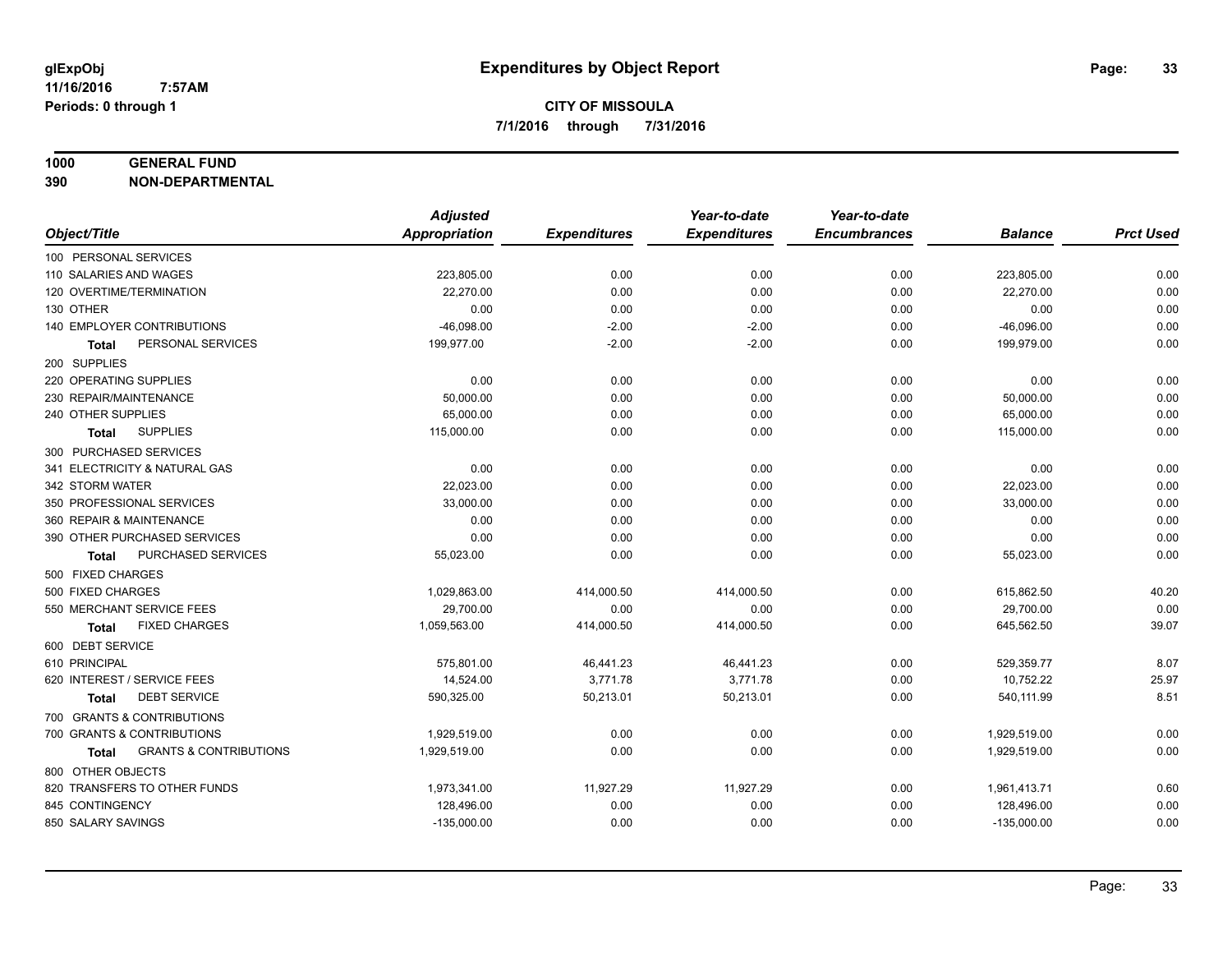# **1000 GENERAL FUND**

**390 NON-DEPARTMENTAL**

|                           |                       | <b>Adjusted</b> | Year-to-date        | Year-to-date        |                     |                |                  |
|---------------------------|-----------------------|-----------------|---------------------|---------------------|---------------------|----------------|------------------|
| Object/Title              |                       | Appropriation   | <b>Expenditures</b> | <b>Expenditures</b> | <b>Encumbrances</b> | <b>Balance</b> | <b>Prct Used</b> |
| <b>Total</b>              | OTHER OBJECTS         | 1,966,837.00    | 11.927.29           | 11.927.29           | 0.00                | 1,954,909.71   | 0.61             |
| 900 CAPITAL OUTLAY        |                       |                 |                     |                     |                     |                |                  |
| 940 MACHINERY & EQUIPMENT |                       | 0.00            | 0.00                | 0.00                | 0.00                | 0.00           | 0.00             |
| <b>Total</b>              | <b>CAPITAL OUTLAY</b> | 0.00            | 0.00                | 0.00                | 0.00                | 0.00           | 0.00             |
| Total                     | NON-DEPARTMENTAL      | 5,916,244.00    | 476,138.80          | 476,138.80          | 0.00                | 5,440,105.20   | 8.05             |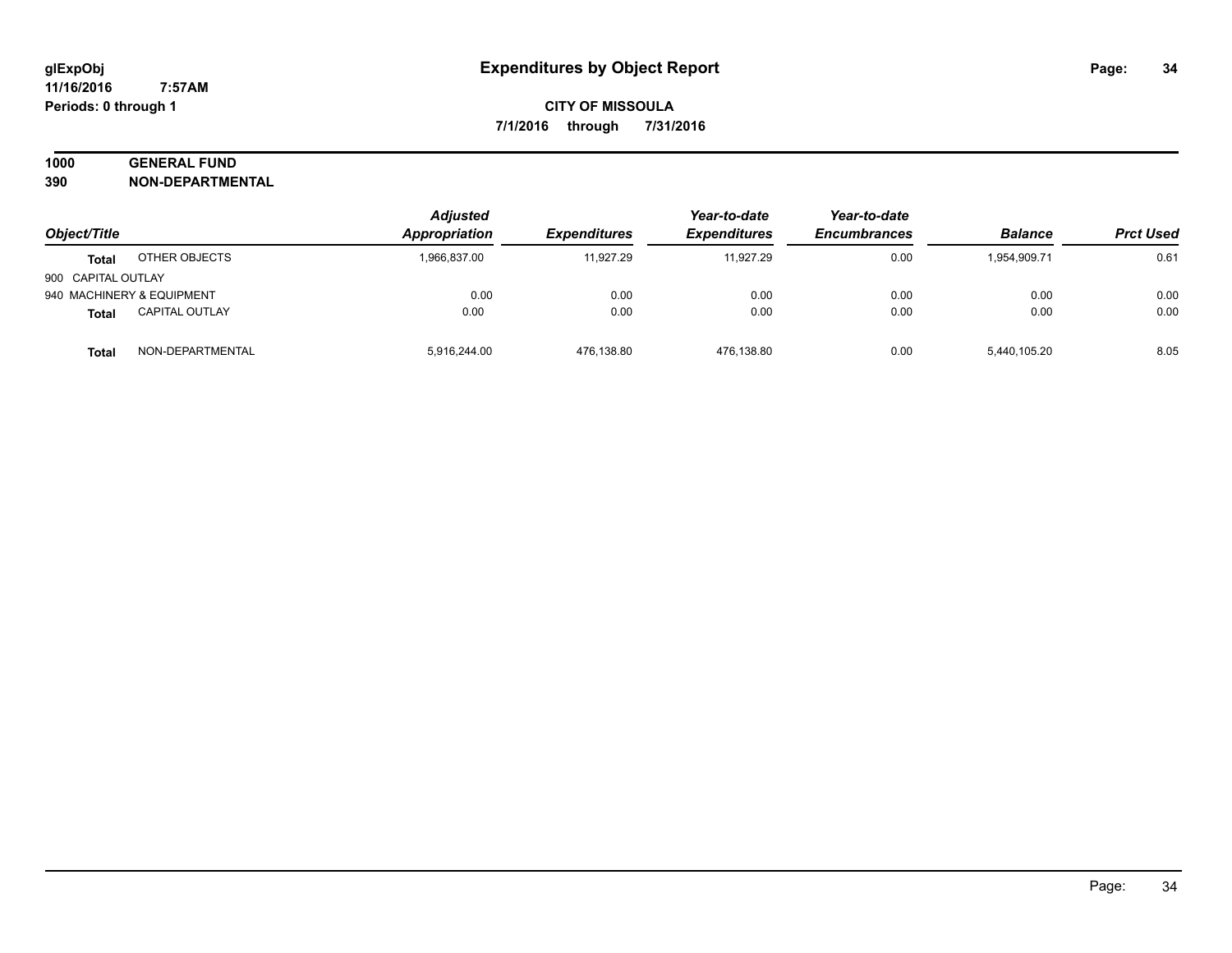**1000 GENERAL FUND**

|                                       | <b>Adjusted</b>      |                     | Year-to-date        | Year-to-date        |                |                  |
|---------------------------------------|----------------------|---------------------|---------------------|---------------------|----------------|------------------|
| Object/Title                          | <b>Appropriation</b> | <b>Expenditures</b> | <b>Expenditures</b> | <b>Encumbrances</b> | <b>Balance</b> | <b>Prct Used</b> |
| 100 PERSONAL SERVICES                 |                      |                     |                     |                     |                |                  |
| 110 SALARIES AND WAGES                | 26,418,444.00        | 1,606,700.99        | 1,606,700.99        | 0.00                | 24,811,743.01  | 6.08             |
| 115 SALARIES/HEALTH INSURANCE BENEFIT | 775,431.00           | 52,158.60           | 52,158.60           | 0.00                | 723,272.40     | 6.73             |
| 120 OVERTIME/TERMINATION              | 1,176,369.00         | 64,978.30           | 64,978.30           | 0.00                | 1,111,390.70   | 5.52             |
| 121 OUTSIDE HIRE OVERTIME             | 75,000.00            | 8,101.50            | 8,101.50            | 0.00                | 66,898.50      | 10.80            |
| 122 COURT & CELL PHONE OT             | 23,342.00            | 1,539.81            | 1,539.81            | 0.00                | 21,802.19      | 6.60             |
| 123 CELL PHONE OVERTIME               | 60,690.00            | 0.00                | 0.00                | 0.00                | 60,690.00      | 0.00             |
| 130 OTHER                             | 186,595.00           | 377.74              | 377.74              | 0.00                | 186,217.26     | 0.20             |
| 133 EDUCATION COMPENSATION            | 0.00                 | 1,032.00            | 1,032.00            | 0.00                | $-1,032.00$    | 0.00             |
| 140 EMPLOYER CONTRIBUTIONS            | 11,628,373.00        | 725,358.66          | 725,358.66          | 0.00                | 10,903,014.34  | 6.24             |
| 141 STATE RETIREMENT CONTRIBUTIONS    | 2,439,433.00         | 349,736.90          | 349,736.90          | 0.00                | 2,089,696.10   | 14.34            |
| PERSONAL SERVICES<br>Total            | 42,783,677.00        | 2,809,984.50        | 2,809,984.50        | 0.00                | 39,973,692.50  | 6.57             |
| 200 SUPPLIES                          |                      |                     |                     |                     |                |                  |
| 210 OFFICE SUPPLIES                   | 95,053.00            | 428.94              | 428.94              | 0.00                | 94,624.06      | 0.45             |
| 220 OPERATING SUPPLIES                | 701,428.00           | 19,135.30           | 19,135.30           | 0.00                | 682,292.70     | 2.73             |
| 230 REPAIR/MAINTENANCE                | 440,218.00           | 3,132.72            | 3,132.72            | 0.00                | 437,085.28     | 0.71             |
| 231 GASOLINE                          | 580,576.00           | 78.87               | 78.87               | 0.00                | 580,497.13     | 0.01             |
| 240 OTHER SUPPLIES                    | 120,219.00           | 149.91              | 149.91              | 0.00                | 120,069.09     | 0.12             |
| 250 SUPPLIES FOR RESALE               | 0.00                 | 0.00                | 0.00                | 0.00                | 0.00           | 0.00             |
| <b>SUPPLIES</b><br>Total              | 1,937,494.00         | 22,925.74           | 22,925.74           | 0.00                | 1,914,568.26   | 1.18             |
| 300 PURCHASED SERVICES                |                      |                     |                     |                     |                |                  |
| 310 COMMUNICATIONS                    | 121,576.00           | 46,127.12           | 46,127.12           | 0.00                | 75,448.88      | 37.94            |
| 320 PRINTING & DUPLICATING            | 51,056.00            | 0.00                | 0.00                | 0.00                | 51,056.00      | 0.00             |
| 330 PUBLICITY, SUBSCRIPTIONS & DUES   | 114,039.00           | 11,539.38           | 11,539.38           | 0.00                | 102,499.62     | 10.12            |
| 340 SEWER                             | 6,440.00             | 2,211.66            | 2,211.66            | 0.00                | 4,228.34       | 34.34            |
| 341 ELECTRICITY & NATURAL GAS         | 548,421.00           | 59.85               | 59.85               | 0.00                | 548,361.15     | 0.01             |
| 342 STORM WATER                       | 22,023.00            | 0.00                | 0.00                | 0.00                | 22,023.00      | 0.00             |
| 343 WATER CHARGES                     | 184,915.00           | 0.00                | 0.00                | 0.00                | 184,915.00     | 0.00             |
| 344 TELEPHONE SERVICE                 | 254,570.00           | 7,587.20            | 7,587.20            | 0.00                | 246,982.80     | 2.98             |
| 345 GARBAGE                           | 59,500.00            | 4,633.67            | 4,633.67            | 0.00                | 54,866.33      | 7.79             |
| 350 PROFESSIONAL SERVICES             | 1,007,115.00         | 6,574.88            | 6,574.88            | 0.00                | 1,000,540.12   | 0.65             |
| 360 REPAIR & MAINTENANCE              | 970,350.00           | 118,779.50          | 118,779.50          | 0.00                | 851,570.50     | 12.24            |
| 370 TRAVEL                            | 125,818.00           | 248.00              | 248.00              | 0.00                | 125,570.00     | 0.20             |
| 380 TRAINING                          | 133,443.00           | 1,860.00            | 1,860.00            | 0.00                | 131,583.00     | 1.39             |
| 390 OTHER PURCHASED SERVICES          | 354,155.00           | 1,784.00            | 1,784.00            | 0.00                | 352,371.00     | 0.50             |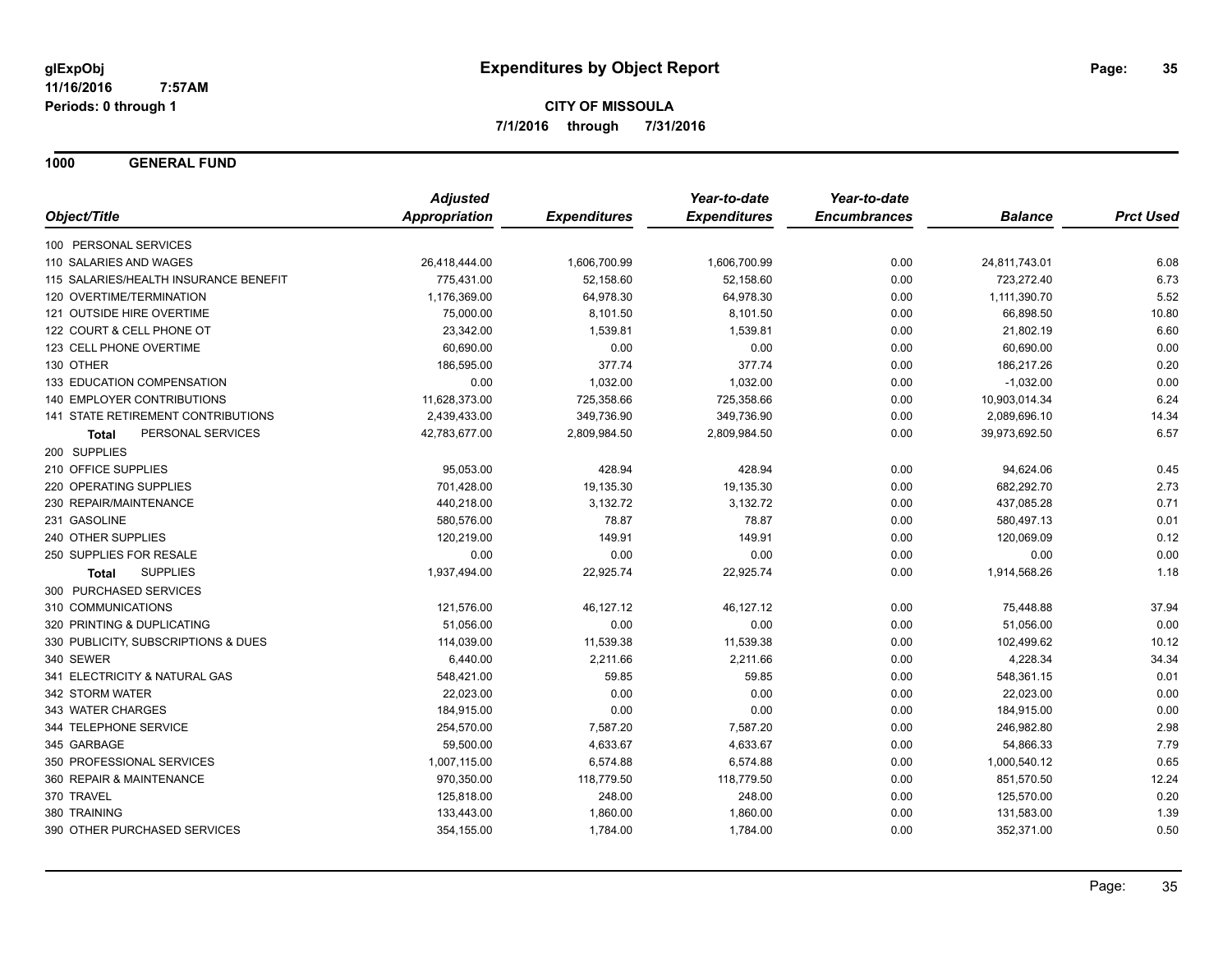**1000 GENERAL FUND**

| Object/Title                  |                                   | <b>Adjusted</b><br>Appropriation | <b>Expenditures</b> | Year-to-date<br><b>Expenditures</b> | Year-to-date<br><b>Encumbrances</b> | <b>Balance</b> | <b>Prct Used</b> |
|-------------------------------|-----------------------------------|----------------------------------|---------------------|-------------------------------------|-------------------------------------|----------------|------------------|
|                               | 392 DONATIONS AND SALES           | 0.00                             | $-167.00$           | $-167.00$                           | 0.00                                | 167.00         | 0.00             |
| <b>Total</b>                  | PURCHASED SERVICES                | 3,953,421.00                     | 201,238.26          | 201,238.26                          | 0.00                                | 3,752,182.74   | 5.09             |
| 400 BUILDING MATERIALS        |                                   |                                  |                     |                                     |                                     |                |                  |
| <b>400 BUILDING MATERIALS</b> |                                   | 62,263.00                        | 0.00                | 0.00                                | 0.00                                | 62,263.00      | 0.00             |
| <b>Total</b>                  | <b>BUILDING MATERIALS</b>         | 62,263.00                        | 0.00                | 0.00                                | 0.00                                | 62,263.00      | 0.00             |
| 500 FIXED CHARGES             |                                   |                                  |                     |                                     |                                     |                |                  |
| 500 FIXED CHARGES             |                                   | 1,132,953.00                     | 426,222.44          | 426,222.44                          | 0.00                                | 706,730.56     | 37.62            |
| 530 EQUIPMENT RENTAL          |                                   | 500.00                           | 0.00                | 0.00                                | 0.00                                | 500.00         | 0.00             |
|                               | 550 MERCHANT SERVICE FEES         | 29,700.00                        | 0.00                | 0.00                                | 0.00                                | 29,700.00      | 0.00             |
| <b>Total</b>                  | <b>FIXED CHARGES</b>              | 1,163,153.00                     | 426,222.44          | 426,222.44                          | 0.00                                | 736,930.56     | 36.64            |
| 600 DEBT SERVICE              |                                   |                                  |                     |                                     |                                     |                |                  |
| 610 PRINCIPAL                 |                                   | 575,801.00                       | 46,441.23           | 46,441.23                           | 0.00                                | 529,359.77     | 8.07             |
|                               | 620 INTEREST / SERVICE FEES       | 14,524.00                        | 3.771.78            | 3,771.78                            | 0.00                                | 10,752.22      | 25.97            |
| <b>Total</b>                  | <b>DEBT SERVICE</b>               | 590,325.00                       | 50,213.01           | 50,213.01                           | 0.00                                | 540,111.99     | 8.51             |
|                               | 700 GRANTS & CONTRIBUTIONS        |                                  |                     |                                     |                                     |                |                  |
|                               | 700 GRANTS & CONTRIBUTIONS        | 2,286,897.00                     | 561.62              | 561.62                              | 0.00                                | 2,286,335.38   | 0.02             |
| Total                         | <b>GRANTS &amp; CONTRIBUTIONS</b> | 2,286,897.00                     | 561.62              | 561.62                              | 0.00                                | 2,286,335.38   | 0.02             |
| 800 OTHER OBJECTS             |                                   |                                  |                     |                                     |                                     |                |                  |
|                               | 820 TRANSFERS TO OTHER FUNDS      | 2,172,871.00                     | 11,927.29           | 11,927.29                           | 0.00                                | 2,160,943.71   | 0.55             |
| 845 CONTINGENCY               |                                   | 136,681.00                       | 0.00                | 0.00                                | 0.00                                | 136,681.00     | 0.00             |
| 850 SALARY SAVINGS            |                                   | $-135.000.00$                    | 0.00                | 0.00                                | 0.00                                | $-135.000.00$  | 0.00             |
| <b>Total</b>                  | OTHER OBJECTS                     | 2,174,552.00                     | 11,927.29           | 11,927.29                           | 0.00                                | 2,162,624.71   | 0.55             |
| 900 CAPITAL OUTLAY            |                                   |                                  |                     |                                     |                                     |                |                  |
| 920 BUILDINGS                 |                                   | 0.00                             | 0.00                | 0.00                                | 0.00                                | 0.00           | 0.00             |
| 930 IMPROVEMENTS              |                                   | 104,814.00                       | 0.00                | 0.00                                | 0.00                                | 104,814.00     | 0.00             |
|                               | 940 MACHINERY & EQUIPMENT         | 0.00                             | 0.00                | 0.00                                | 0.00                                | 0.00           | 0.00             |
| <b>Total</b>                  | <b>CAPITAL OUTLAY</b>             | 104,814.00                       | 0.00                | 0.00                                | 0.00                                | 104,814.00     | 0.00             |
| <b>Total</b>                  | <b>GENERAL FUND</b>               | 55,056,596.00                    | 3,523,072.86        | 3,523,072.86                        | 0.00                                | 51,533,523.14  | 6.40             |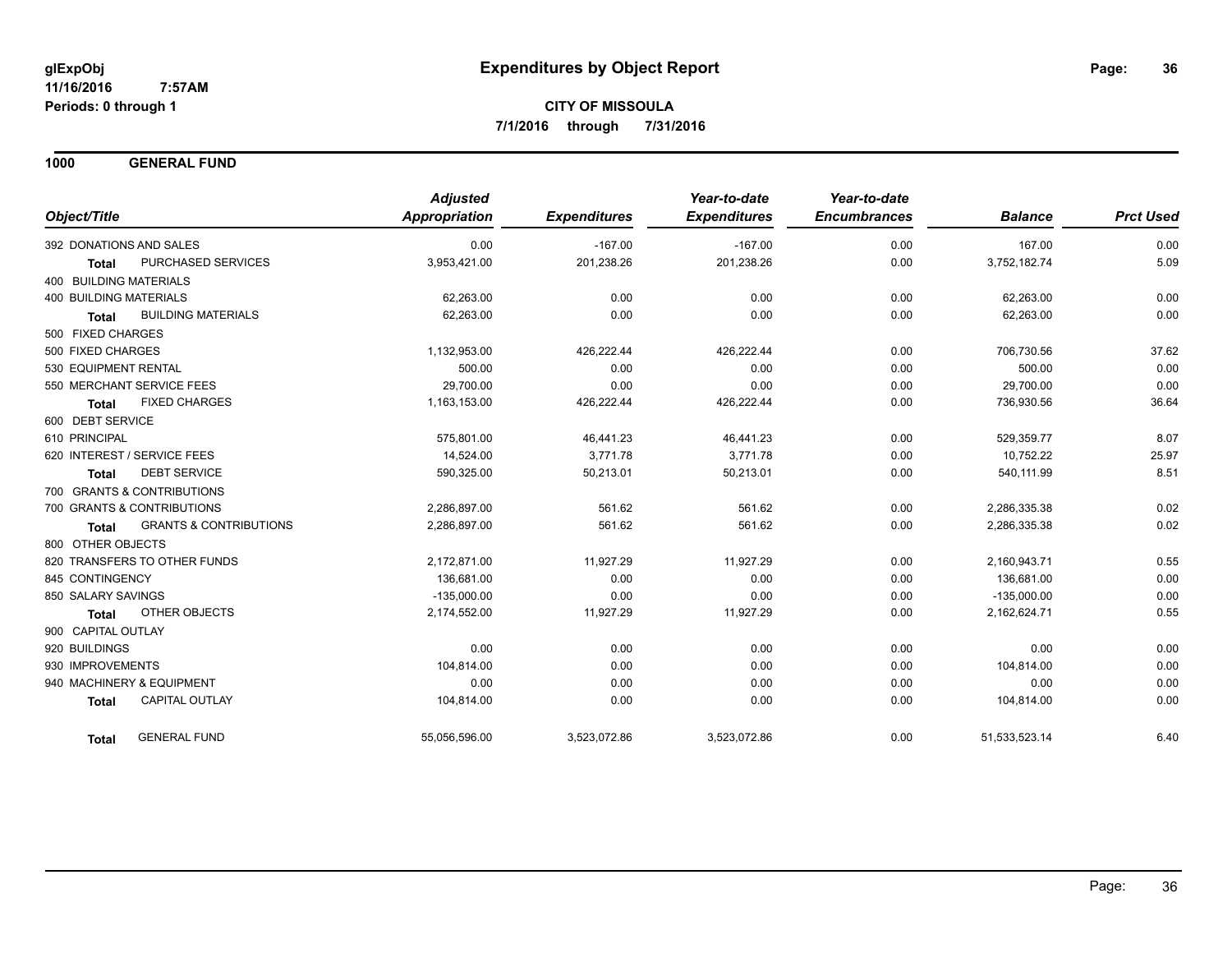## **CITY OF MISSOULA 7/1/2016 through 7/31/2016**

### **1211 PARK ACQUISITION & DEVELOPMENT**

**370 PARKS & RECREATION**

|                           |                              | <b>Adjusted</b>      |                     | Year-to-date        | Year-to-date        |                |                  |
|---------------------------|------------------------------|----------------------|---------------------|---------------------|---------------------|----------------|------------------|
| Object/Title              |                              | <b>Appropriation</b> | <b>Expenditures</b> | <b>Expenditures</b> | <b>Encumbrances</b> | <b>Balance</b> | <b>Prct Used</b> |
| 200 SUPPLIES              |                              |                      |                     |                     |                     |                |                  |
| 220 OPERATING SUPPLIES    |                              | 0.00                 | 0.00                | 0.00                | 0.00                | 0.00           | 0.00             |
| <b>Total</b>              | <b>SUPPLIES</b>              | 0.00                 | 0.00                | 0.00                | 0.00                | 0.00           | 0.00             |
| 300 PURCHASED SERVICES    |                              |                      |                     |                     |                     |                |                  |
| 350 PROFESSIONAL SERVICES |                              | 0.00                 | 0.00                | 0.00                | 0.00                | 0.00           | 0.00             |
| 360 REPAIR & MAINTENANCE  |                              | 0.00                 | 0.00                | 0.00                | 0.00                | 0.00           | 0.00             |
|                           | 390 OTHER PURCHASED SERVICES | 0.00                 | 0.00                | 0.00                | 0.00                | 0.00           | 0.00             |
| <b>Total</b>              | PURCHASED SERVICES           | 0.00                 | 0.00                | 0.00                | 0.00                | 0.00           | 0.00             |
| 500 FIXED CHARGES         |                              |                      |                     |                     |                     |                |                  |
| 550 MERCHANT SERVICE FEES |                              | 0.00                 | 0.00                | 0.00                | 0.00                | 0.00           | 0.00             |
| <b>Total</b>              | <b>FIXED CHARGES</b>         | 0.00                 | 0.00                | 0.00                | 0.00                | 0.00           | 0.00             |
| 800 OTHER OBJECTS         |                              |                      |                     |                     |                     |                |                  |
|                           | 820 TRANSFERS TO OTHER FUNDS | 0.00                 | 0.00                | 0.00                | 0.00                | 0.00           | 0.00             |
| <b>Total</b>              | OTHER OBJECTS                | 0.00                 | 0.00                | 0.00                | 0.00                | 0.00           | 0.00             |
| 900 CAPITAL OUTLAY        |                              |                      |                     |                     |                     |                |                  |
| 930 IMPROVEMENTS          |                              | 0.00                 | 0.00                | 0.00                | 0.00                | 0.00           | 0.00             |
| <b>Total</b>              | <b>CAPITAL OUTLAY</b>        | 0.00                 | 0.00                | 0.00                | 0.00                | 0.00           | 0.00             |
| <b>Total</b>              | PARKS & RECREATION           | 0.00                 | 0.00                | 0.00                | 0.00                | 0.00           | 0.00             |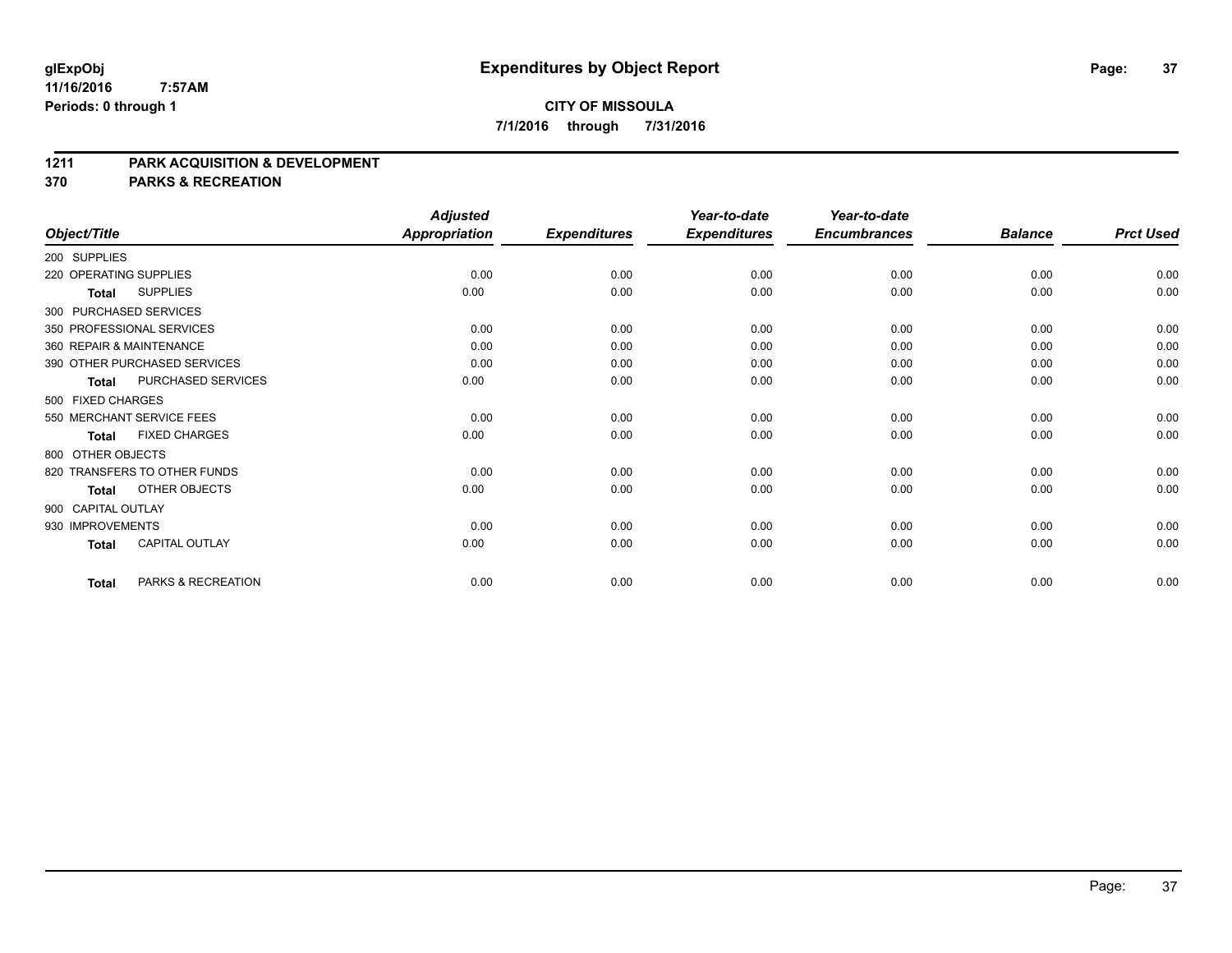# **1211 PARK ACQUISITION & DEVELOPMENT**

| Object/Title           |                                | <b>Adjusted</b><br><b>Appropriation</b> | <b>Expenditures</b> | Year-to-date<br><b>Expenditures</b> | Year-to-date<br><b>Encumbrances</b> | <b>Balance</b> | <b>Prct Used</b> |
|------------------------|--------------------------------|-----------------------------------------|---------------------|-------------------------------------|-------------------------------------|----------------|------------------|
|                        |                                |                                         |                     |                                     |                                     |                |                  |
| 200 SUPPLIES           |                                |                                         |                     |                                     |                                     |                |                  |
| 220 OPERATING SUPPLIES |                                | 0.00                                    | 0.00                | 0.00                                | 0.00                                | 0.00           | 0.00             |
| <b>Total</b>           | <b>SUPPLIES</b>                | 0.00                                    | 0.00                | 0.00                                | 0.00                                | 0.00           | 0.00             |
|                        | 300 PURCHASED SERVICES         |                                         |                     |                                     |                                     |                |                  |
|                        | 350 PROFESSIONAL SERVICES      | 0.00                                    | 0.00                | 0.00                                | 0.00                                | 0.00           | 0.00             |
|                        | 360 REPAIR & MAINTENANCE       | 0.00                                    | 0.00                | 0.00                                | 0.00                                | 0.00           | 0.00             |
|                        | 390 OTHER PURCHASED SERVICES   | 0.00                                    | 0.00                | 0.00                                | 0.00                                | 0.00           | 0.00             |
| <b>Total</b>           | PURCHASED SERVICES             | 0.00                                    | 0.00                | 0.00                                | 0.00                                | 0.00           | 0.00             |
| 500 FIXED CHARGES      |                                |                                         |                     |                                     |                                     |                |                  |
|                        | 550 MERCHANT SERVICE FEES      | 0.00                                    | 0.00                | 0.00                                | 0.00                                | 0.00           | 0.00             |
| <b>Total</b>           | <b>FIXED CHARGES</b>           | 0.00                                    | 0.00                | 0.00                                | 0.00                                | 0.00           | 0.00             |
| 800 OTHER OBJECTS      |                                |                                         |                     |                                     |                                     |                |                  |
|                        | 820 TRANSFERS TO OTHER FUNDS   | 0.00                                    | 0.00                | 0.00                                | 0.00                                | 0.00           | 0.00             |
| <b>Total</b>           | OTHER OBJECTS                  | 0.00                                    | 0.00                | 0.00                                | 0.00                                | 0.00           | 0.00             |
| 900 CAPITAL OUTLAY     |                                |                                         |                     |                                     |                                     |                |                  |
| 930 IMPROVEMENTS       |                                | 0.00                                    | 0.00                | 0.00                                | 0.00                                | 0.00           | 0.00             |
| <b>Total</b>           | CAPITAL OUTLAY                 | 0.00                                    | 0.00                | 0.00                                | 0.00                                | 0.00           | 0.00             |
| <b>Total</b>           | PARK ACQUISITION & DEVELOPMENT | 0.00                                    | 0.00                | 0.00                                | 0.00                                | 0.00           | 0.00             |

Page: 38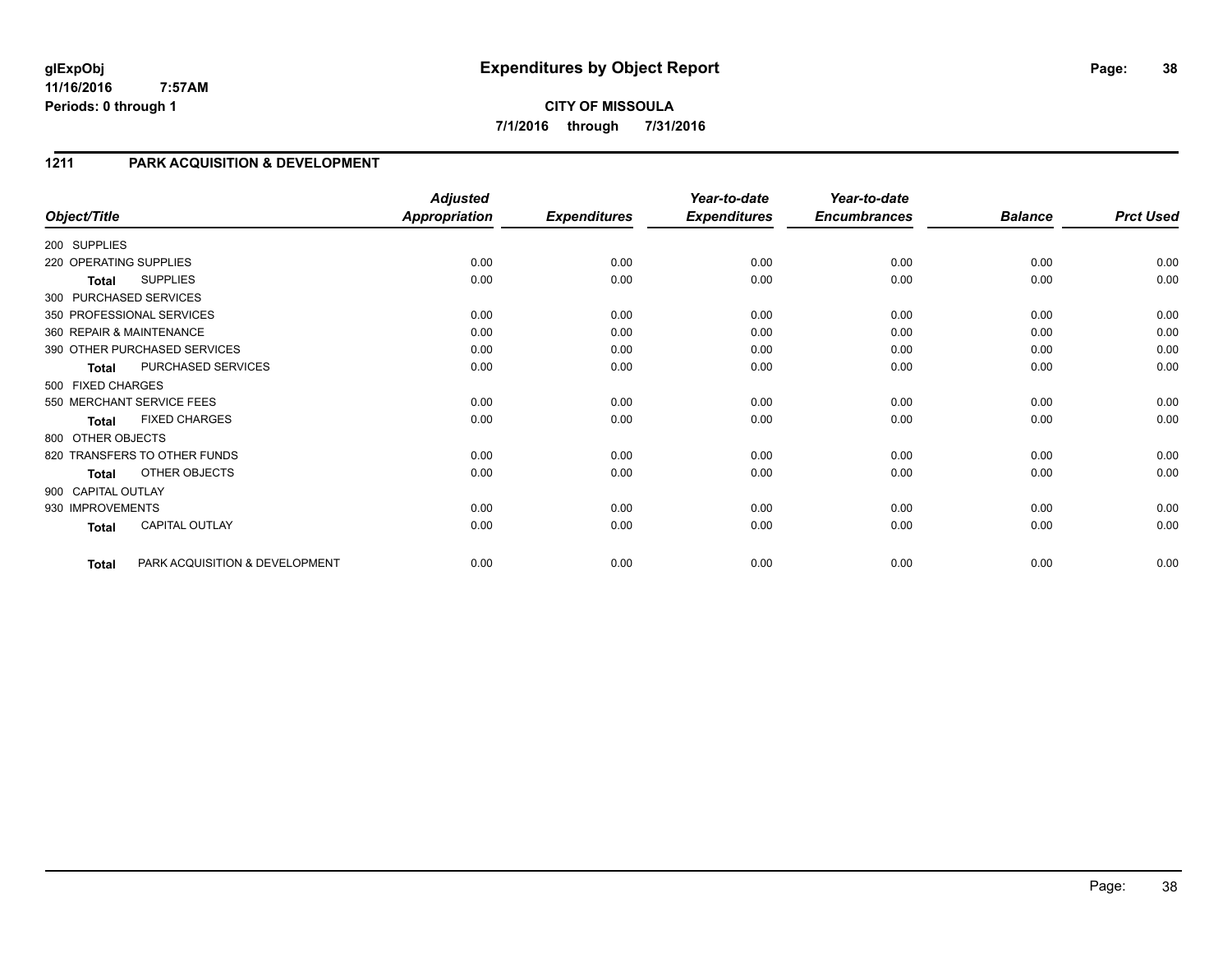### **1212 PARK ENTERPRISE FUND**

**370 PARKS & RECREATION**

|                                       | <b>Adjusted</b> |                     | Year-to-date        | Year-to-date        |                |                  |
|---------------------------------------|-----------------|---------------------|---------------------|---------------------|----------------|------------------|
| Object/Title                          | Appropriation   | <b>Expenditures</b> | <b>Expenditures</b> | <b>Encumbrances</b> | <b>Balance</b> | <b>Prct Used</b> |
| 200 SUPPLIES                          |                 |                     |                     |                     |                |                  |
| 210 OFFICE SUPPLIES                   | 0.00            | 0.00                | 0.00                | 0.00                | 0.00           | 0.00             |
| 220 OPERATING SUPPLIES                | 0.00            | 0.00                | 0.00                | 0.00                | 0.00           | 0.00             |
| 230 REPAIR/MAINTENANCE                | 0.00            | 0.00                | 0.00                | 0.00                | 0.00           | 0.00             |
| 240 OTHER SUPPLIES                    | 0.00            | 0.00                | 0.00                | 0.00                | 0.00           | 0.00             |
| <b>SUPPLIES</b><br><b>Total</b>       | 0.00            | 0.00                | 0.00                | 0.00                | 0.00           | 0.00             |
| 300 PURCHASED SERVICES                |                 |                     |                     |                     |                |                  |
| 350 PROFESSIONAL SERVICES             | 0.00            | 0.00                | 0.00                | 0.00                | 0.00           | 0.00             |
| 360 REPAIR & MAINTENANCE              | 0.00            | 0.00                | 0.00                | 0.00                | 0.00           | 0.00             |
| 390 OTHER PURCHASED SERVICES          | 0.00            | 0.00                | 0.00                | 0.00                | 0.00           | 0.00             |
| PURCHASED SERVICES<br><b>Total</b>    | 0.00            | 0.00                | 0.00                | 0.00                | 0.00           | 0.00             |
| 500 FIXED CHARGES                     |                 |                     |                     |                     |                |                  |
| 550 MERCHANT SERVICE FEES             | 0.00            | 0.00                | 0.00                | 0.00                | 0.00           | 0.00             |
| <b>FIXED CHARGES</b><br><b>Total</b>  | 0.00            | 0.00                | 0.00                | 0.00                | 0.00           | 0.00             |
| 800 OTHER OBJECTS                     |                 |                     |                     |                     |                |                  |
| 820 TRANSFERS TO OTHER FUNDS          | 0.00            | 0.00                | 0.00                | 0.00                | 0.00           | 0.00             |
| OTHER OBJECTS<br><b>Total</b>         | 0.00            | 0.00                | 0.00                | 0.00                | 0.00           | 0.00             |
| 900 CAPITAL OUTLAY                    |                 |                     |                     |                     |                |                  |
| 930 IMPROVEMENTS                      | 0.00            | 0.00                | 0.00                | 0.00                | 0.00           | 0.00             |
| 940 MACHINERY & EQUIPMENT             | 0.00            | 0.00                | 0.00                | 0.00                | 0.00           | 0.00             |
| <b>CAPITAL OUTLAY</b><br><b>Total</b> | 0.00            | 0.00                | 0.00                | 0.00                | 0.00           | 0.00             |
|                                       |                 |                     |                     |                     |                |                  |
| PARKS & RECREATION<br><b>Total</b>    | 0.00            | 0.00                | 0.00                | 0.00                | 0.00           | 0.00             |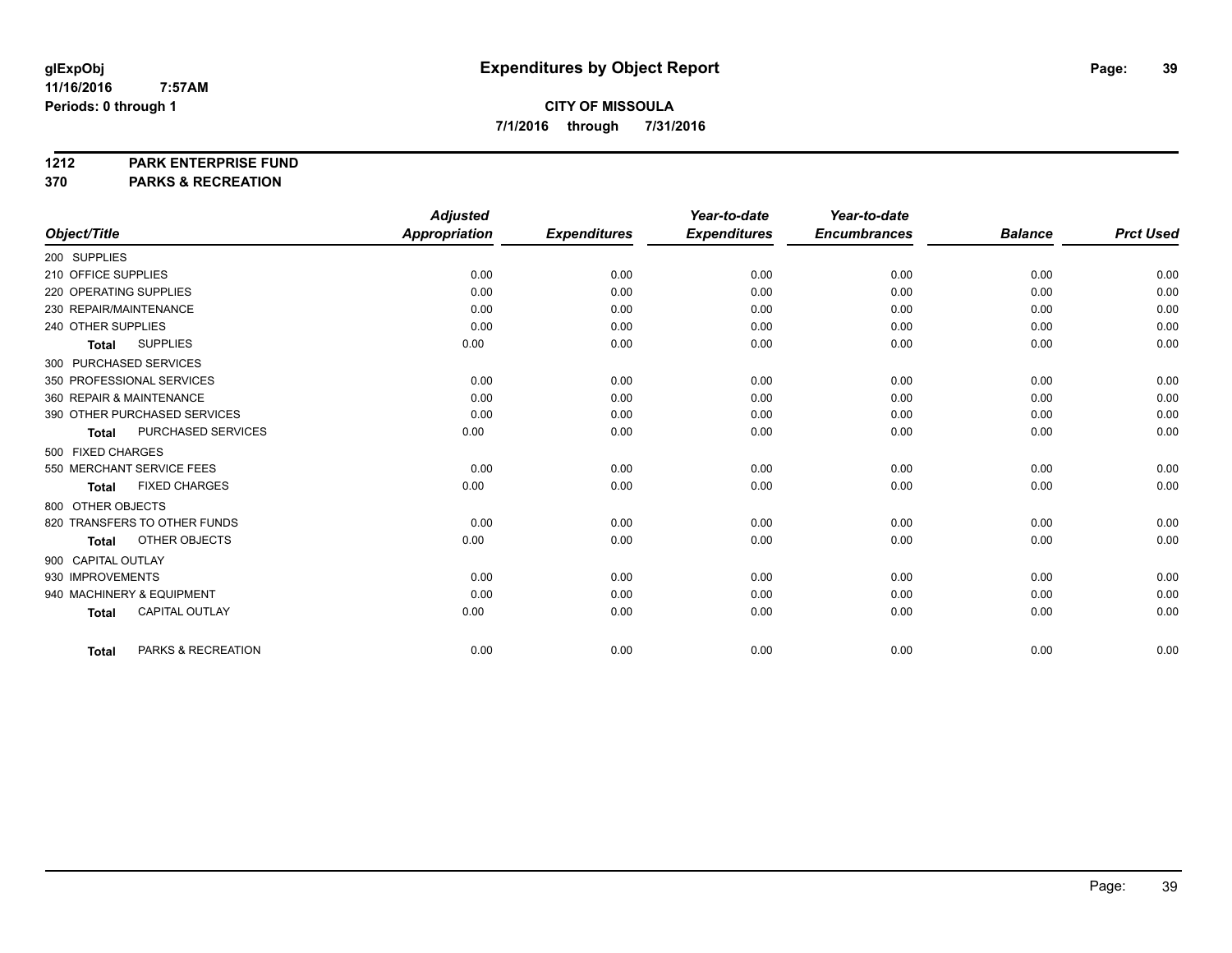**CITY OF MISSOULA 7/1/2016 through 7/31/2016**

### **1212 PARK ENTERPRISE FUND**

|                          |                              | <b>Adjusted</b>      |                     | Year-to-date        | Year-to-date        |                |                  |
|--------------------------|------------------------------|----------------------|---------------------|---------------------|---------------------|----------------|------------------|
| Object/Title             |                              | <b>Appropriation</b> | <b>Expenditures</b> | <b>Expenditures</b> | <b>Encumbrances</b> | <b>Balance</b> | <b>Prct Used</b> |
| 200 SUPPLIES             |                              |                      |                     |                     |                     |                |                  |
| 210 OFFICE SUPPLIES      |                              | 0.00                 | 0.00                | 0.00                | 0.00                | 0.00           | 0.00             |
| 220 OPERATING SUPPLIES   |                              | 0.00                 | 0.00                | 0.00                | 0.00                | 0.00           | 0.00             |
| 230 REPAIR/MAINTENANCE   |                              | 0.00                 | 0.00                | 0.00                | 0.00                | 0.00           | 0.00             |
| 240 OTHER SUPPLIES       |                              | 0.00                 | 0.00                | 0.00                | 0.00                | 0.00           | 0.00             |
| <b>Total</b>             | <b>SUPPLIES</b>              | 0.00                 | 0.00                | 0.00                | 0.00                | 0.00           | 0.00             |
| 300 PURCHASED SERVICES   |                              |                      |                     |                     |                     |                |                  |
|                          | 350 PROFESSIONAL SERVICES    | 0.00                 | 0.00                | 0.00                | 0.00                | 0.00           | 0.00             |
| 360 REPAIR & MAINTENANCE |                              | 0.00                 | 0.00                | 0.00                | 0.00                | 0.00           | 0.00             |
|                          | 390 OTHER PURCHASED SERVICES | 0.00                 | 0.00                | 0.00                | 0.00                | 0.00           | 0.00             |
| <b>Total</b>             | PURCHASED SERVICES           | 0.00                 | 0.00                | 0.00                | 0.00                | 0.00           | 0.00             |
| 500 FIXED CHARGES        |                              |                      |                     |                     |                     |                |                  |
|                          | 550 MERCHANT SERVICE FEES    | 0.00                 | 0.00                | 0.00                | 0.00                | 0.00           | 0.00             |
| <b>Total</b>             | <b>FIXED CHARGES</b>         | 0.00                 | 0.00                | 0.00                | 0.00                | 0.00           | 0.00             |
| 800 OTHER OBJECTS        |                              |                      |                     |                     |                     |                |                  |
|                          | 820 TRANSFERS TO OTHER FUNDS | 0.00                 | 0.00                | 0.00                | 0.00                | 0.00           | 0.00             |
| <b>Total</b>             | OTHER OBJECTS                | 0.00                 | 0.00                | 0.00                | 0.00                | 0.00           | 0.00             |
| 900 CAPITAL OUTLAY       |                              |                      |                     |                     |                     |                |                  |
| 930 IMPROVEMENTS         |                              | 0.00                 | 0.00                | 0.00                | 0.00                | 0.00           | 0.00             |
|                          | 940 MACHINERY & EQUIPMENT    | 0.00                 | 0.00                | 0.00                | 0.00                | 0.00           | 0.00             |
| <b>Total</b>             | <b>CAPITAL OUTLAY</b>        | 0.00                 | 0.00                | 0.00                | 0.00                | 0.00           | 0.00             |
|                          |                              |                      |                     |                     |                     |                |                  |
| <b>Total</b>             | PARK ENTERPRISE FUND         | 0.00                 | 0.00                | 0.00                | 0.00                | 0.00           | 0.00             |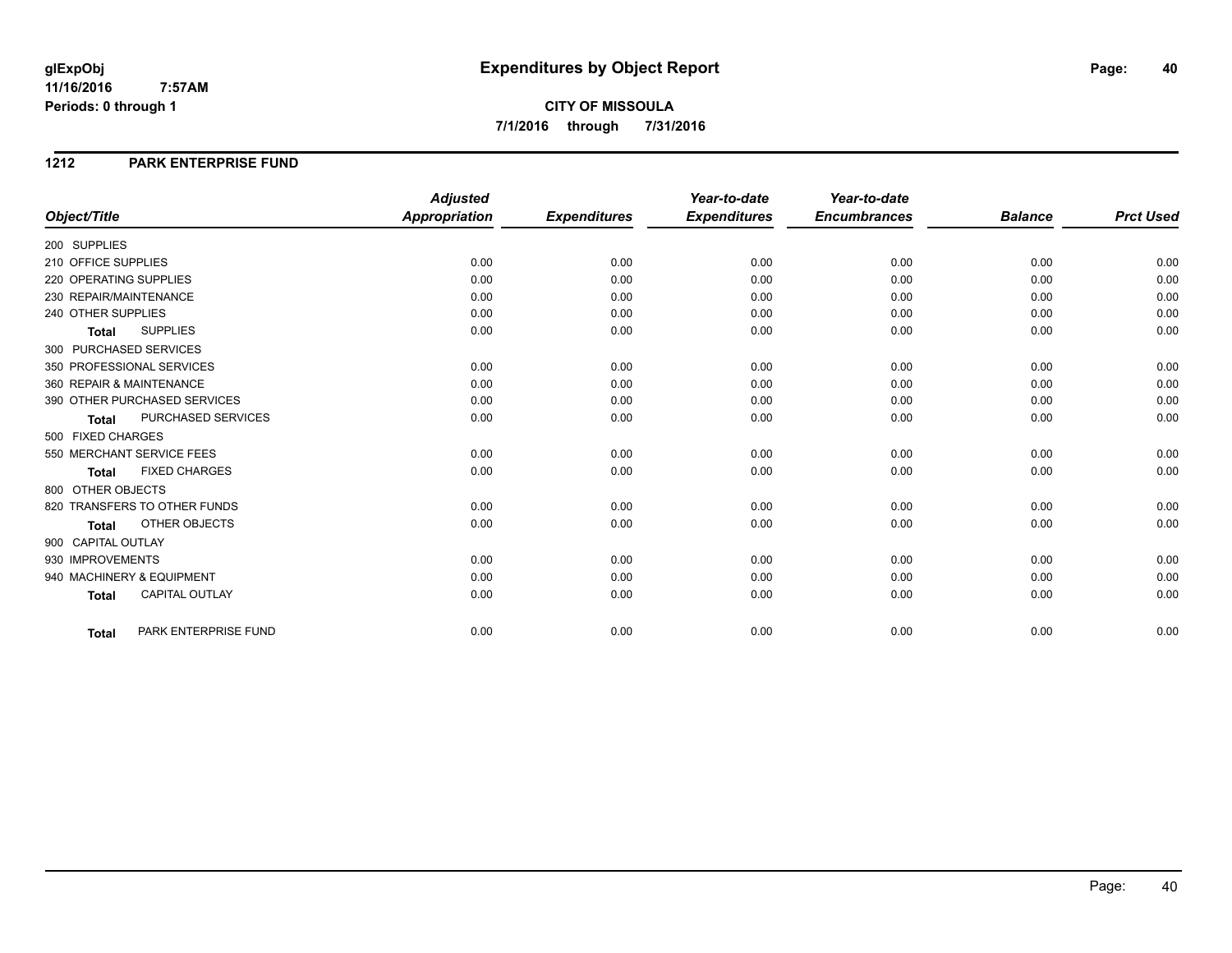**1216 PARKS & REC TRAILS, DEV**

**370 PARKS & RECREATION**

|                                            | <b>Adjusted</b>      |                     | Year-to-date        | Year-to-date        |                |                  |
|--------------------------------------------|----------------------|---------------------|---------------------|---------------------|----------------|------------------|
| Object/Title                               | <b>Appropriation</b> | <b>Expenditures</b> | <b>Expenditures</b> | <b>Encumbrances</b> | <b>Balance</b> | <b>Prct Used</b> |
| 100 PERSONAL SERVICES                      |                      |                     |                     |                     |                |                  |
| 110 SALARIES AND WAGES                     | 0.00                 | 3,446.28            | 3,446.28            | 0.00                | $-3,446.28$    | 0.00             |
| 120 OVERTIME/TERMINATION                   | 0.00                 | 0.00                | 0.00                | 0.00                | 0.00           | 0.00             |
| 130 OTHER                                  | 0.00                 | 0.00                | 0.00                | 0.00                | 0.00           | 0.00             |
| 140 EMPLOYER CONTRIBUTIONS                 | 0.00                 | 485.68              | 485.68              | 0.00                | $-485.68$      | 0.00             |
| <b>141 STATE RETIREMENT CONTRIBUTIONS</b>  | 0.00                 | 0.00                | 0.00                | 0.00                | 0.00           | 0.00             |
| PERSONAL SERVICES<br>Total                 | 0.00                 | 3,931.96            | 3,931.96            | 0.00                | $-3,931.96$    | 0.00             |
| 200 SUPPLIES                               |                      |                     |                     |                     |                |                  |
| 210 OFFICE SUPPLIES                        | 0.00                 | 0.00                | 0.00                | 0.00                | 0.00           | 0.00             |
| 220 OPERATING SUPPLIES                     | 0.00                 | 600.00              | 600.00              | 0.00                | $-600.00$      | 0.00             |
| 230 REPAIR/MAINTENANCE                     | 0.00                 | 0.00                | 0.00                | 0.00                | 0.00           | 0.00             |
| 240 OTHER SUPPLIES                         | 0.00                 | 0.00                | 0.00                | 0.00                | 0.00           | 0.00             |
| <b>SUPPLIES</b><br><b>Total</b>            | 0.00                 | 600.00              | 600.00              | 0.00                | $-600.00$      | 0.00             |
| 300 PURCHASED SERVICES                     |                      |                     |                     |                     |                |                  |
| 330 PUBLICITY, SUBSCRIPTIONS & DUES        | 0.00                 | 0.00                | 0.00                | 0.00                | 0.00           | 0.00             |
| 341 ELECTRICITY & NATURAL GAS              | 0.00                 | 0.00                | 0.00                | 0.00                | 0.00           | 0.00             |
| 350 PROFESSIONAL SERVICES                  | 0.00                 | 2,160.32            | 2,160.32            | 0.00                | $-2,160.32$    | 0.00             |
| 360 REPAIR & MAINTENANCE                   | 0.00                 | 0.00                | 0.00                | 0.00                | 0.00           | 0.00             |
| 370 TRAVEL                                 | 0.00                 | 0.00                | 0.00                | 0.00                | 0.00           | 0.00             |
| 380 TRAINING                               | 0.00                 | 0.00                | 0.00                | 0.00                | 0.00           | 0.00             |
| 390 OTHER PURCHASED SERVICES               | 0.00                 | 0.00                | 0.00                | 0.00                | 0.00           | 0.00             |
| PURCHASED SERVICES<br>Total                | 0.00                 | 2,160.32            | 2,160.32            | 0.00                | $-2,160.32$    | 0.00             |
| 500 FIXED CHARGES                          |                      |                     |                     |                     |                |                  |
| 550 MERCHANT SERVICE FEES                  | 0.00                 | 0.00                | 0.00                | 0.00                | 0.00           | 0.00             |
| <b>FIXED CHARGES</b><br>Total              | 0.00                 | 0.00                | 0.00                | 0.00                | 0.00           | 0.00             |
| 700 GRANTS & CONTRIBUTIONS                 |                      |                     |                     |                     |                |                  |
| 700 GRANTS & CONTRIBUTIONS                 | 0.00                 | 0.00                | 0.00                | 0.00                | 0.00           | 0.00             |
| 751 RECREATION SCHOLARSHIPS                | 0.00                 | 0.00                | 0.00                | 0.00                | 0.00           | 0.00             |
| <b>GRANTS &amp; CONTRIBUTIONS</b><br>Total | 0.00                 | 0.00                | 0.00                | 0.00                | 0.00           | 0.00             |
| 800 OTHER OBJECTS                          |                      |                     |                     |                     |                |                  |
| 820 TRANSFERS TO OTHER FUNDS               | 0.00                 | 0.00                | 0.00                | 0.00                | 0.00           | 0.00             |
| 845 CONTINGENCY                            | 0.00                 | 0.00                | 0.00                | 0.00                | 0.00           | 0.00             |
| OTHER OBJECTS<br><b>Total</b>              | 0.00                 | 0.00                | 0.00                | 0.00                | 0.00           | 0.00             |
|                                            |                      |                     |                     |                     |                |                  |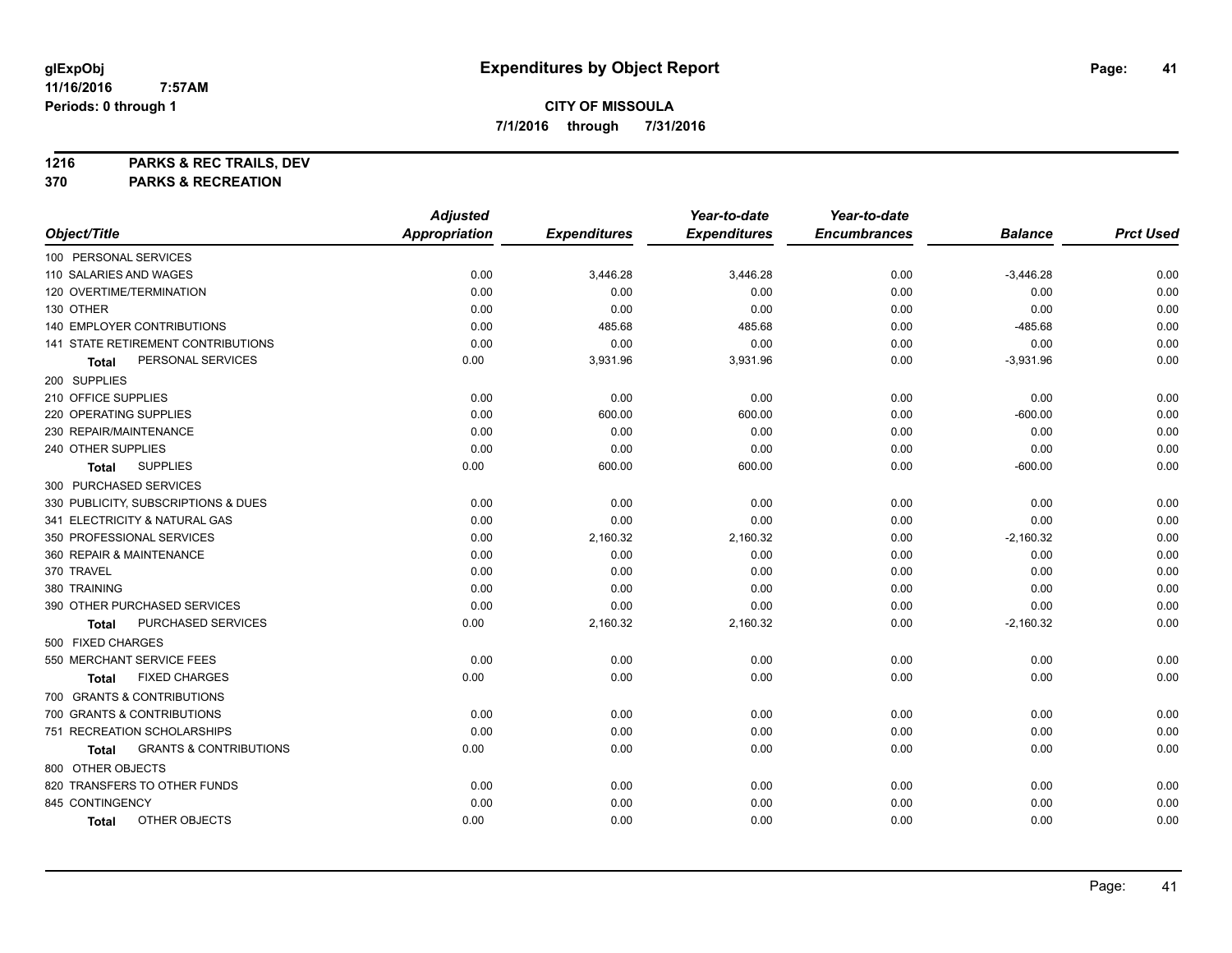**1216 PARKS & REC TRAILS, DEV**

**370 PARKS & RECREATION**

| Object/Title       |                           | <b>Adjusted</b><br>Appropriation |                     | Year-to-date<br><b>Expenditures</b> | Year-to-date<br><b>Encumbrances</b> | <b>Balance</b> |                  |
|--------------------|---------------------------|----------------------------------|---------------------|-------------------------------------|-------------------------------------|----------------|------------------|
|                    |                           |                                  | <b>Expenditures</b> |                                     |                                     |                | <b>Prct Used</b> |
| 900 CAPITAL OUTLAY |                           |                                  |                     |                                     |                                     |                |                  |
| 920 BUILDINGS      |                           | 0.00                             | 0.00                | 0.00                                | 0.00                                | 0.00           | 0.00             |
| 930 IMPROVEMENTS   |                           | 0.00                             | 0.00                | 0.00                                | 0.00                                | 0.00           | 0.00             |
|                    | 940 MACHINERY & EQUIPMENT | 0.00                             | 0.00                | 0.00                                | 0.00                                | 0.00           | 0.00             |
| <b>Total</b>       | <b>CAPITAL OUTLAY</b>     | 0.00                             | 0.00                | 0.00                                | 0.00                                | 0.00           | 0.00             |
| Total              | PARKS & RECREATION        | 0.00                             | 6.692.28            | 6.692.28                            | 0.00                                | $-6.692.28$    | 0.00             |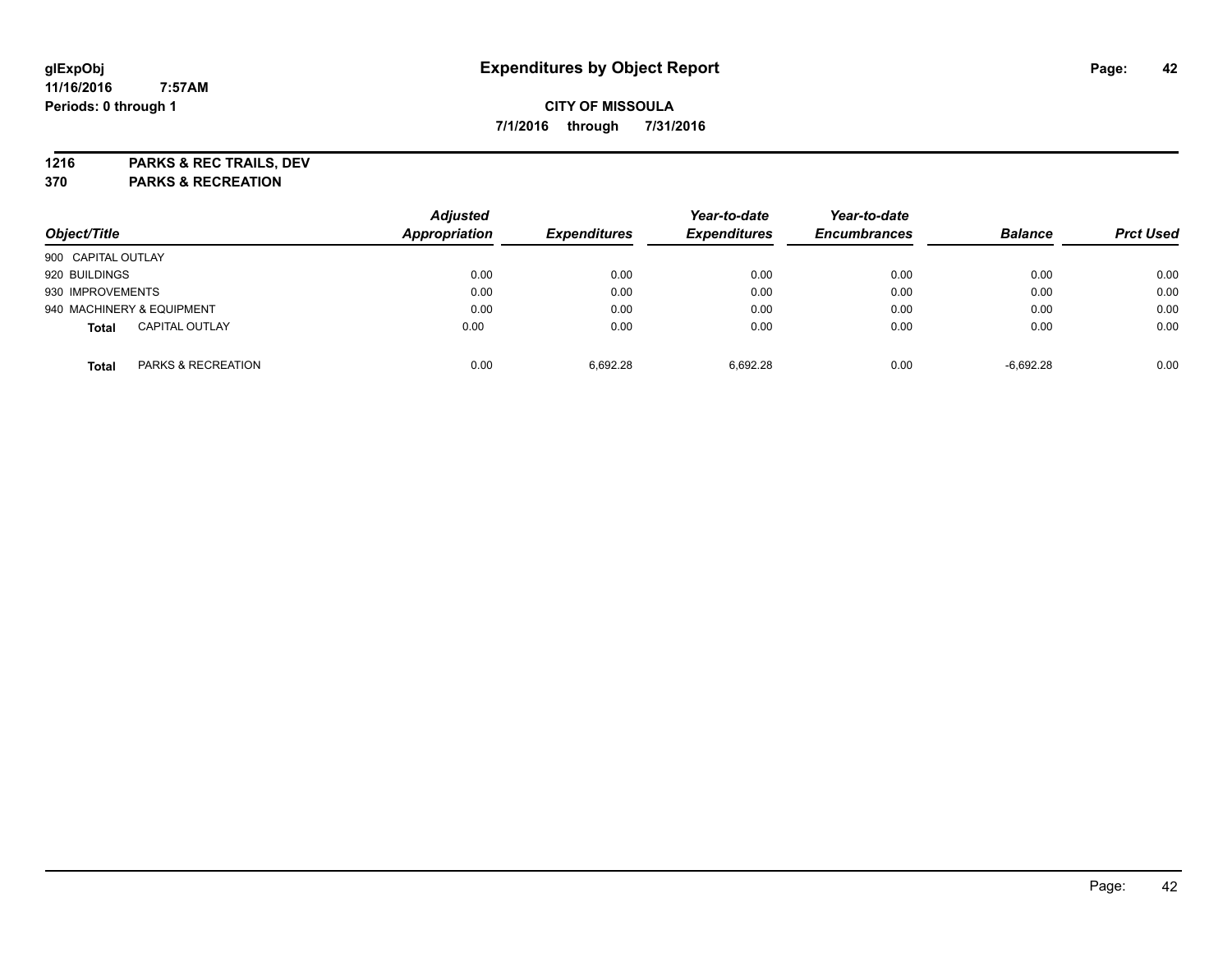**7/1/2016 through 7/31/2016**

### **1216 PARKS & REC TRAILS, DEV**

|                                            | <b>Adjusted</b>      |                     | Year-to-date        | Year-to-date        |                |                  |
|--------------------------------------------|----------------------|---------------------|---------------------|---------------------|----------------|------------------|
| Object/Title                               | <b>Appropriation</b> | <b>Expenditures</b> | <b>Expenditures</b> | <b>Encumbrances</b> | <b>Balance</b> | <b>Prct Used</b> |
| 100 PERSONAL SERVICES                      |                      |                     |                     |                     |                |                  |
| 110 SALARIES AND WAGES                     | 0.00                 | 3,446.28            | 3,446.28            | 0.00                | $-3,446.28$    | 0.00             |
| 120 OVERTIME/TERMINATION                   | 0.00                 | 0.00                | 0.00                | 0.00                | 0.00           | 0.00             |
| 130 OTHER                                  | 0.00                 | 0.00                | 0.00                | 0.00                | 0.00           | 0.00             |
| 140 EMPLOYER CONTRIBUTIONS                 | 0.00                 | 485.68              | 485.68              | 0.00                | $-485.68$      | 0.00             |
| 141 STATE RETIREMENT CONTRIBUTIONS         | 0.00                 | 0.00                | 0.00                | 0.00                | 0.00           | 0.00             |
| PERSONAL SERVICES<br><b>Total</b>          | 0.00                 | 3,931.96            | 3,931.96            | 0.00                | $-3,931.96$    | 0.00             |
| 200 SUPPLIES                               |                      |                     |                     |                     |                |                  |
| 210 OFFICE SUPPLIES                        | 0.00                 | 0.00                | 0.00                | 0.00                | 0.00           | 0.00             |
| 220 OPERATING SUPPLIES                     | 0.00                 | 600.00              | 600.00              | 0.00                | $-600.00$      | 0.00             |
| 230 REPAIR/MAINTENANCE                     | 0.00                 | 0.00                | 0.00                | 0.00                | 0.00           | 0.00             |
| 240 OTHER SUPPLIES                         | 0.00                 | 0.00                | 0.00                | 0.00                | 0.00           | 0.00             |
| <b>SUPPLIES</b><br><b>Total</b>            | 0.00                 | 600.00              | 600.00              | 0.00                | $-600.00$      | 0.00             |
| 300 PURCHASED SERVICES                     |                      |                     |                     |                     |                |                  |
| 330 PUBLICITY, SUBSCRIPTIONS & DUES        | 0.00                 | 0.00                | 0.00                | 0.00                | 0.00           | 0.00             |
| 341 ELECTRICITY & NATURAL GAS              | 0.00                 | 0.00                | 0.00                | 0.00                | 0.00           | 0.00             |
| 350 PROFESSIONAL SERVICES                  | 0.00                 | 2,160.32            | 2,160.32            | 0.00                | $-2,160.32$    | 0.00             |
| 360 REPAIR & MAINTENANCE                   | 0.00                 | 0.00                | 0.00                | 0.00                | 0.00           | 0.00             |
| 370 TRAVEL                                 | 0.00                 | 0.00                | 0.00                | 0.00                | 0.00           | 0.00             |
| 380 TRAINING                               | 0.00                 | 0.00                | 0.00                | 0.00                | 0.00           | 0.00             |
| 390 OTHER PURCHASED SERVICES               | 0.00                 | 0.00                | 0.00                | 0.00                | 0.00           | 0.00             |
| PURCHASED SERVICES<br>Total                | 0.00                 | 2,160.32            | 2,160.32            | 0.00                | $-2,160.32$    | 0.00             |
| 500 FIXED CHARGES                          |                      |                     |                     |                     |                |                  |
| 550 MERCHANT SERVICE FEES                  | 0.00                 | 0.00                | 0.00                | 0.00                | 0.00           | 0.00             |
| <b>FIXED CHARGES</b><br><b>Total</b>       | 0.00                 | 0.00                | 0.00                | 0.00                | 0.00           | 0.00             |
| 700 GRANTS & CONTRIBUTIONS                 |                      |                     |                     |                     |                |                  |
| 700 GRANTS & CONTRIBUTIONS                 | 0.00                 | 0.00                | 0.00                | 0.00                | 0.00           | 0.00             |
| 751 RECREATION SCHOLARSHIPS                | 0.00                 | 0.00                | 0.00                | 0.00                | 0.00           | 0.00             |
| <b>GRANTS &amp; CONTRIBUTIONS</b><br>Total | 0.00                 | 0.00                | 0.00                | 0.00                | 0.00           | 0.00             |
| 800 OTHER OBJECTS                          |                      |                     |                     |                     |                |                  |
| 820 TRANSFERS TO OTHER FUNDS               | 0.00                 | 0.00                | 0.00                | 0.00                | 0.00           | 0.00             |
| 845 CONTINGENCY                            | 0.00                 | 0.00                | 0.00                | 0.00                | 0.00           | 0.00             |
| OTHER OBJECTS<br><b>Total</b>              | 0.00                 | 0.00                | 0.00                | 0.00                | 0.00           | 0.00             |
| 900 CAPITAL OUTLAY                         |                      |                     |                     |                     |                |                  |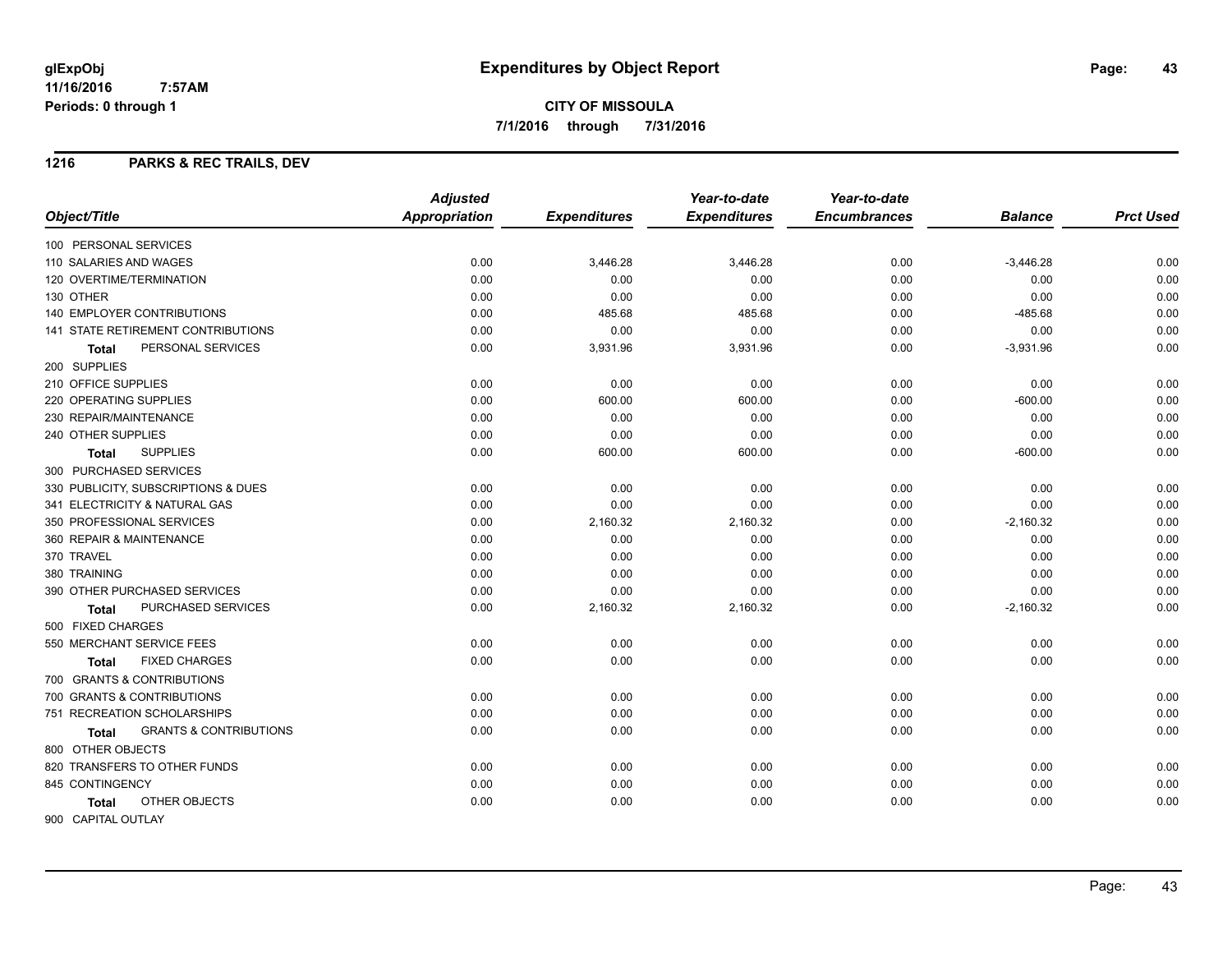# **glExpObj Expenditures by Object Report Page: 44**

**11/16/2016 7:57AM Periods: 0 through 1**

**CITY OF MISSOULA 7/1/2016 through 7/31/2016**

### **1216 PARKS & REC TRAILS, DEV**

| Object/Title                            | <b>Adjusted</b><br>Appropriation | <i><b>Expenditures</b></i> | Year-to-date<br><b>Expenditures</b> | Year-to-date<br><b>Encumbrances</b> | <b>Balance</b> | <b>Prct Used</b> |
|-----------------------------------------|----------------------------------|----------------------------|-------------------------------------|-------------------------------------|----------------|------------------|
| 920 BUILDINGS                           | 0.00                             | 0.00                       | 0.00                                | 0.00                                | 0.00           | 0.00             |
| 930 IMPROVEMENTS                        | 0.00                             | 0.00                       | 0.00                                | 0.00                                | 0.00           | 0.00             |
| 940 MACHINERY & EQUIPMENT               | 0.00                             | 0.00                       | 0.00                                | 0.00                                | 0.00           | 0.00             |
| CAPITAL OUTLAY<br><b>Total</b>          | 0.00                             | 0.00                       | 0.00                                | 0.00                                | 0.00           | 0.00             |
| PARKS & REC TRAILS, DEV<br><b>Total</b> | 0.00                             | 6.692.28                   | 6.692.28                            | 0.00                                | $-6,692.28$    | 0.00             |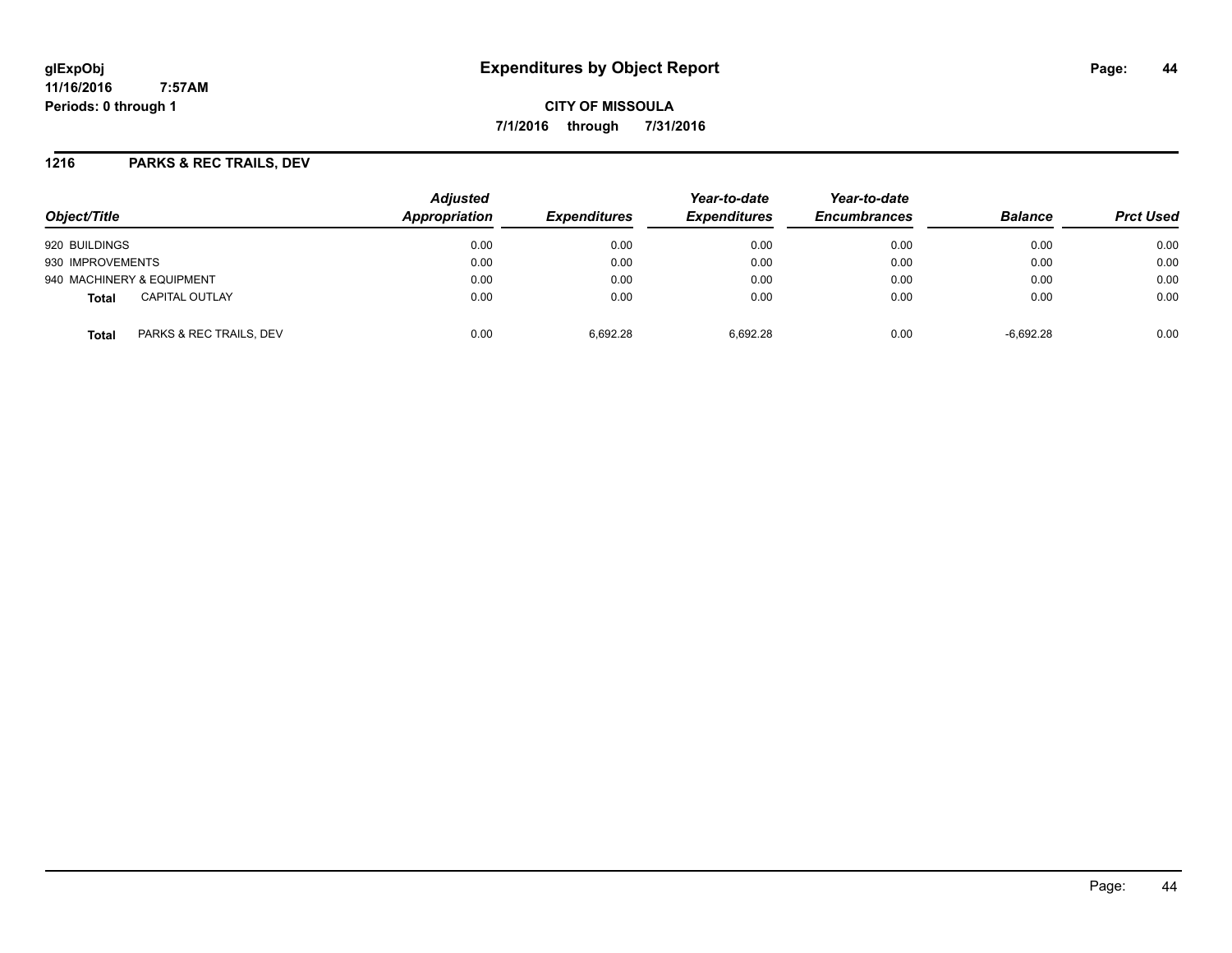# **1217 PARKS CITY LIFE GYM LEASE**

# **370 PARKS & RECREATION**

|                                           | <b>Adjusted</b>      |                     | Year-to-date        | Year-to-date        |                |                  |
|-------------------------------------------|----------------------|---------------------|---------------------|---------------------|----------------|------------------|
| Object/Title                              | <b>Appropriation</b> | <b>Expenditures</b> | <b>Expenditures</b> | <b>Encumbrances</b> | <b>Balance</b> | <b>Prct Used</b> |
| 100 PERSONAL SERVICES                     |                      |                     |                     |                     |                |                  |
| 110 SALARIES AND WAGES                    | 0.00                 | 0.00                | 0.00                | 0.00                | 0.00           | 0.00             |
| 120 OVERTIME/TERMINATION                  | 0.00                 | 0.00                | 0.00                | 0.00                | 0.00           | 0.00             |
| <b>140 EMPLOYER CONTRIBUTIONS</b>         | 0.00                 | 0.00                | 0.00                | 0.00                | 0.00           | 0.00             |
| <b>141 STATE RETIREMENT CONTRIBUTIONS</b> | 0.00                 | 0.00                | 0.00                | 0.00                | 0.00           | 0.00             |
| PERSONAL SERVICES<br><b>Total</b>         | 0.00                 | 0.00                | 0.00                | 0.00                | 0.00           | 0.00             |
| 200 SUPPLIES                              |                      |                     |                     |                     |                |                  |
| 210 OFFICE SUPPLIES                       | 0.00                 | 0.00                | 0.00                | 0.00                | 0.00           | 0.00             |
| 220 OPERATING SUPPLIES                    | 0.00                 | 0.00                | 0.00                | 0.00                | 0.00           | 0.00             |
| 230 REPAIR/MAINTENANCE                    | 0.00                 | 0.00                | 0.00                | 0.00                | 0.00           | 0.00             |
| <b>SUPPLIES</b><br><b>Total</b>           | 0.00                 | 0.00                | 0.00                | 0.00                | 0.00           | 0.00             |
| 300 PURCHASED SERVICES                    |                      |                     |                     |                     |                |                  |
| 320 PRINTING & DUPLICATING                | 0.00                 | 0.00                | 0.00                | 0.00                | 0.00           | 0.00             |
| 330 PUBLICITY, SUBSCRIPTIONS & DUES       | 0.00                 | 0.00                | 0.00                | 0.00                | 0.00           | 0.00             |
| PURCHASED SERVICES<br><b>Total</b>        | 0.00                 | 0.00                | 0.00                | 0.00                | 0.00           | 0.00             |
| 500 FIXED CHARGES                         |                      |                     |                     |                     |                |                  |
| 500 FIXED CHARGES                         | 0.00                 | 4,000.00            | 4,000.00            | 0.00                | $-4,000.00$    | 0.00             |
| 550 MERCHANT SERVICE FEES                 | 0.00                 | 0.00                | 0.00                | 0.00                | 0.00           | 0.00             |
| <b>FIXED CHARGES</b><br>Total             | 0.00                 | 4,000.00            | 4,000.00            | 0.00                | $-4,000.00$    | 0.00             |
| 900 CAPITAL OUTLAY                        |                      |                     |                     |                     |                |                  |
| 930 IMPROVEMENTS                          | 0.00                 | 0.00                | 0.00                | 0.00                | 0.00           | 0.00             |
| <b>CAPITAL OUTLAY</b><br><b>Total</b>     | 0.00                 | 0.00                | 0.00                | 0.00                | 0.00           | 0.00             |
|                                           |                      |                     |                     |                     |                |                  |
| PARKS & RECREATION<br>Total               | 0.00                 | 4,000.00            | 4,000.00            | 0.00                | $-4,000.00$    | 0.00             |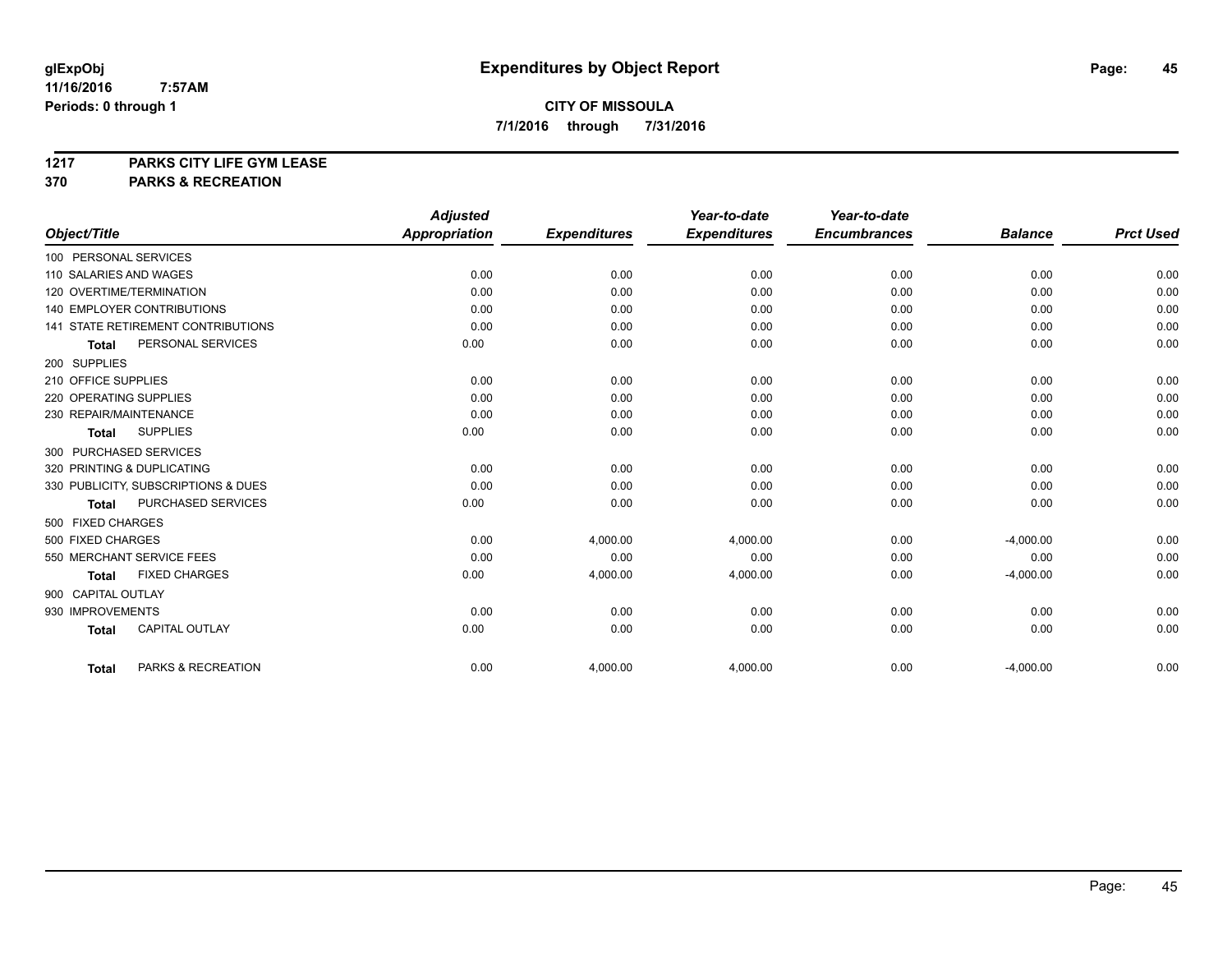**CITY OF MISSOULA 7/1/2016 through 7/31/2016**

### **1217 PARKS CITY LIFE GYM LEASE**

|                                           | <b>Adjusted</b>      |                     | Year-to-date        | Year-to-date        |                |                  |
|-------------------------------------------|----------------------|---------------------|---------------------|---------------------|----------------|------------------|
| Object/Title                              | <b>Appropriation</b> | <b>Expenditures</b> | <b>Expenditures</b> | <b>Encumbrances</b> | <b>Balance</b> | <b>Prct Used</b> |
| 100 PERSONAL SERVICES                     |                      |                     |                     |                     |                |                  |
| 110 SALARIES AND WAGES                    | 0.00                 | 0.00                | 0.00                | 0.00                | 0.00           | 0.00             |
| 120 OVERTIME/TERMINATION                  | 0.00                 | 0.00                | 0.00                | 0.00                | 0.00           | 0.00             |
| <b>140 EMPLOYER CONTRIBUTIONS</b>         | 0.00                 | 0.00                | 0.00                | 0.00                | 0.00           | 0.00             |
| <b>141 STATE RETIREMENT CONTRIBUTIONS</b> | 0.00                 | 0.00                | 0.00                | 0.00                | 0.00           | 0.00             |
| PERSONAL SERVICES<br><b>Total</b>         | 0.00                 | 0.00                | 0.00                | 0.00                | 0.00           | 0.00             |
| 200 SUPPLIES                              |                      |                     |                     |                     |                |                  |
| 210 OFFICE SUPPLIES                       | 0.00                 | 0.00                | 0.00                | 0.00                | 0.00           | 0.00             |
| 220 OPERATING SUPPLIES                    | 0.00                 | 0.00                | 0.00                | 0.00                | 0.00           | 0.00             |
| 230 REPAIR/MAINTENANCE                    | 0.00                 | 0.00                | 0.00                | 0.00                | 0.00           | 0.00             |
| <b>SUPPLIES</b><br><b>Total</b>           | 0.00                 | 0.00                | 0.00                | 0.00                | 0.00           | 0.00             |
| 300 PURCHASED SERVICES                    |                      |                     |                     |                     |                |                  |
| 320 PRINTING & DUPLICATING                | 0.00                 | 0.00                | 0.00                | 0.00                | 0.00           | 0.00             |
| 330 PUBLICITY, SUBSCRIPTIONS & DUES       | 0.00                 | 0.00                | 0.00                | 0.00                | 0.00           | 0.00             |
| PURCHASED SERVICES<br><b>Total</b>        | 0.00                 | 0.00                | 0.00                | 0.00                | 0.00           | 0.00             |
| 500 FIXED CHARGES                         |                      |                     |                     |                     |                |                  |
| 500 FIXED CHARGES                         | 0.00                 | 4,000.00            | 4,000.00            | 0.00                | $-4,000.00$    | 0.00             |
| 550 MERCHANT SERVICE FEES                 | 0.00                 | 0.00                | 0.00                | 0.00                | 0.00           | 0.00             |
| <b>FIXED CHARGES</b><br><b>Total</b>      | 0.00                 | 4,000.00            | 4,000.00            | 0.00                | $-4,000.00$    | 0.00             |
| 900 CAPITAL OUTLAY                        |                      |                     |                     |                     |                |                  |
| 930 IMPROVEMENTS                          | 0.00                 | 0.00                | 0.00                | 0.00                | 0.00           | 0.00             |
| CAPITAL OUTLAY<br><b>Total</b>            | 0.00                 | 0.00                | 0.00                | 0.00                | 0.00           | 0.00             |
| PARKS CITY LIFE GYM LEASE<br><b>Total</b> | 0.00                 | 4,000.00            | 4,000.00            | 0.00                | $-4,000.00$    | 0.00             |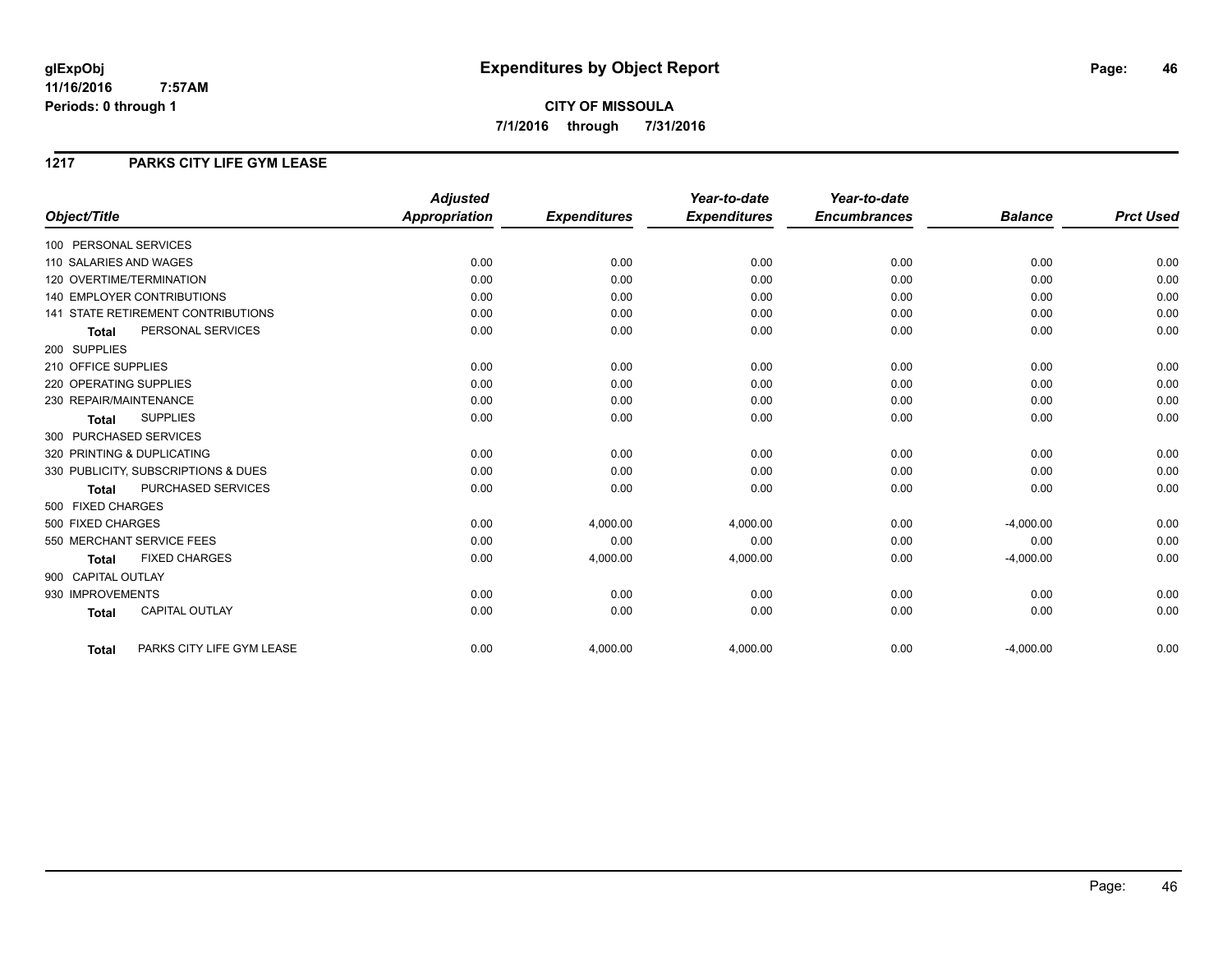**1218 ALL ABILITIES PLAYGROUND**

**370 PARKS & RECREATION**

|                  |                | Year-to-date        | Year-to-date        |                     | <b>Adjusted</b>      |                                       |
|------------------|----------------|---------------------|---------------------|---------------------|----------------------|---------------------------------------|
| <b>Prct Used</b> | <b>Balance</b> | <b>Encumbrances</b> | <b>Expenditures</b> | <b>Expenditures</b> | <b>Appropriation</b> | Object/Title                          |
|                  |                |                     |                     |                     |                      | 300 PURCHASED SERVICES                |
| 0.00             | 0.00           | 0.00                | 0.00                | 0.00                | 0.00                 | 350 PROFESSIONAL SERVICES             |
| 0.00             | 0.00           | 0.00                | 0.00                | 0.00                | 0.00                 | 360 REPAIR & MAINTENANCE              |
| 0.00             | 0.00           | 0.00                | 0.00                | 0.00                | 0.00                 | <b>PURCHASED SERVICES</b><br>Total    |
|                  |                |                     |                     |                     |                      | 500 FIXED CHARGES                     |
| 0.00             | 0.00           | 0.00                | 0.00                | 0.00                | 0.00                 | 550 MERCHANT SERVICE FEES             |
| 0.00             | 0.00           | 0.00                | 0.00                | 0.00                | 0.00                 | <b>FIXED CHARGES</b><br><b>Total</b>  |
|                  |                |                     |                     |                     |                      | 900 CAPITAL OUTLAY                    |
| 0.00             | 0.00           | 0.00                | 0.00                | 0.00                | 0.00                 | 930 IMPROVEMENTS                      |
| 0.00             | 0.00           | 0.00                | 0.00                | 0.00                | 0.00                 | <b>CAPITAL OUTLAY</b><br><b>Total</b> |
| 0.00             | 0.00           | 0.00                | 0.00                | 0.00                | 0.00                 | <b>PARKS &amp; RECREATION</b>         |
|                  |                |                     |                     |                     |                      | <b>Total</b>                          |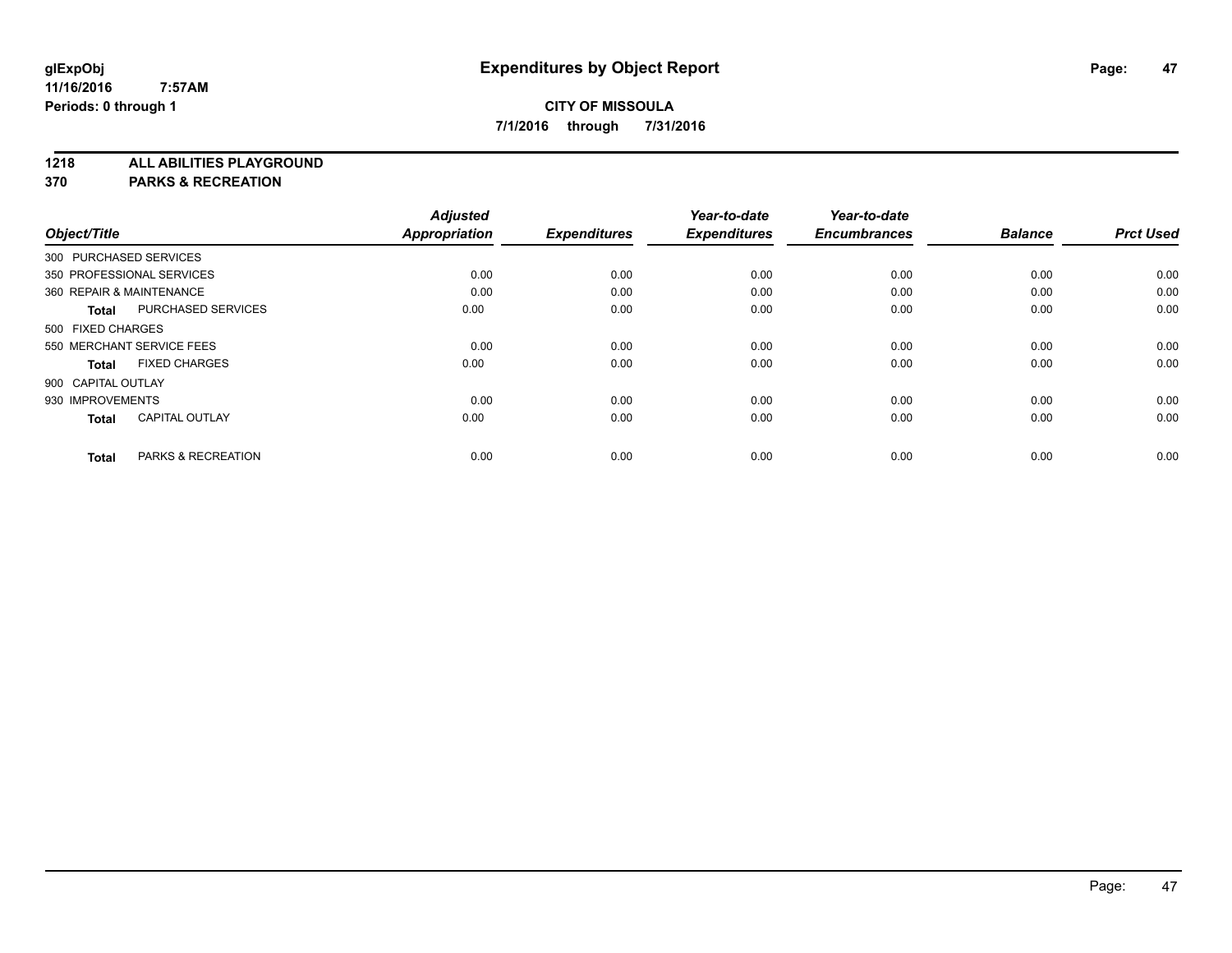### **1218 ALL ABILITIES PLAYGROUND**

| Object/Title              |                          | <b>Adjusted</b><br>Appropriation | <b>Expenditures</b> | Year-to-date<br><b>Expenditures</b> | Year-to-date<br><b>Encumbrances</b> | <b>Balance</b> | <b>Prct Used</b> |
|---------------------------|--------------------------|----------------------------------|---------------------|-------------------------------------|-------------------------------------|----------------|------------------|
| 300 PURCHASED SERVICES    |                          |                                  |                     |                                     |                                     |                |                  |
| 350 PROFESSIONAL SERVICES |                          | 0.00                             | 0.00                | 0.00                                | 0.00                                | 0.00           | 0.00             |
| 360 REPAIR & MAINTENANCE  |                          | 0.00                             | 0.00                | 0.00                                | 0.00                                | 0.00           | 0.00             |
| <b>Total</b>              | PURCHASED SERVICES       | 0.00                             | 0.00                | 0.00                                | 0.00                                | 0.00           | 0.00             |
| 500 FIXED CHARGES         |                          |                                  |                     |                                     |                                     |                |                  |
| 550 MERCHANT SERVICE FEES |                          | 0.00                             | 0.00                | 0.00                                | 0.00                                | 0.00           | 0.00             |
| <b>Total</b>              | <b>FIXED CHARGES</b>     | 0.00                             | 0.00                | 0.00                                | 0.00                                | 0.00           | 0.00             |
| 900 CAPITAL OUTLAY        |                          |                                  |                     |                                     |                                     |                |                  |
| 930 IMPROVEMENTS          |                          | 0.00                             | 0.00                | 0.00                                | 0.00                                | 0.00           | 0.00             |
| <b>Total</b>              | <b>CAPITAL OUTLAY</b>    | 0.00                             | 0.00                | 0.00                                | 0.00                                | 0.00           | 0.00             |
| <b>Total</b>              | ALL ABILITIES PLAYGROUND | 0.00                             | 0.00                | 0.00                                | 0.00                                | 0.00           | 0.00             |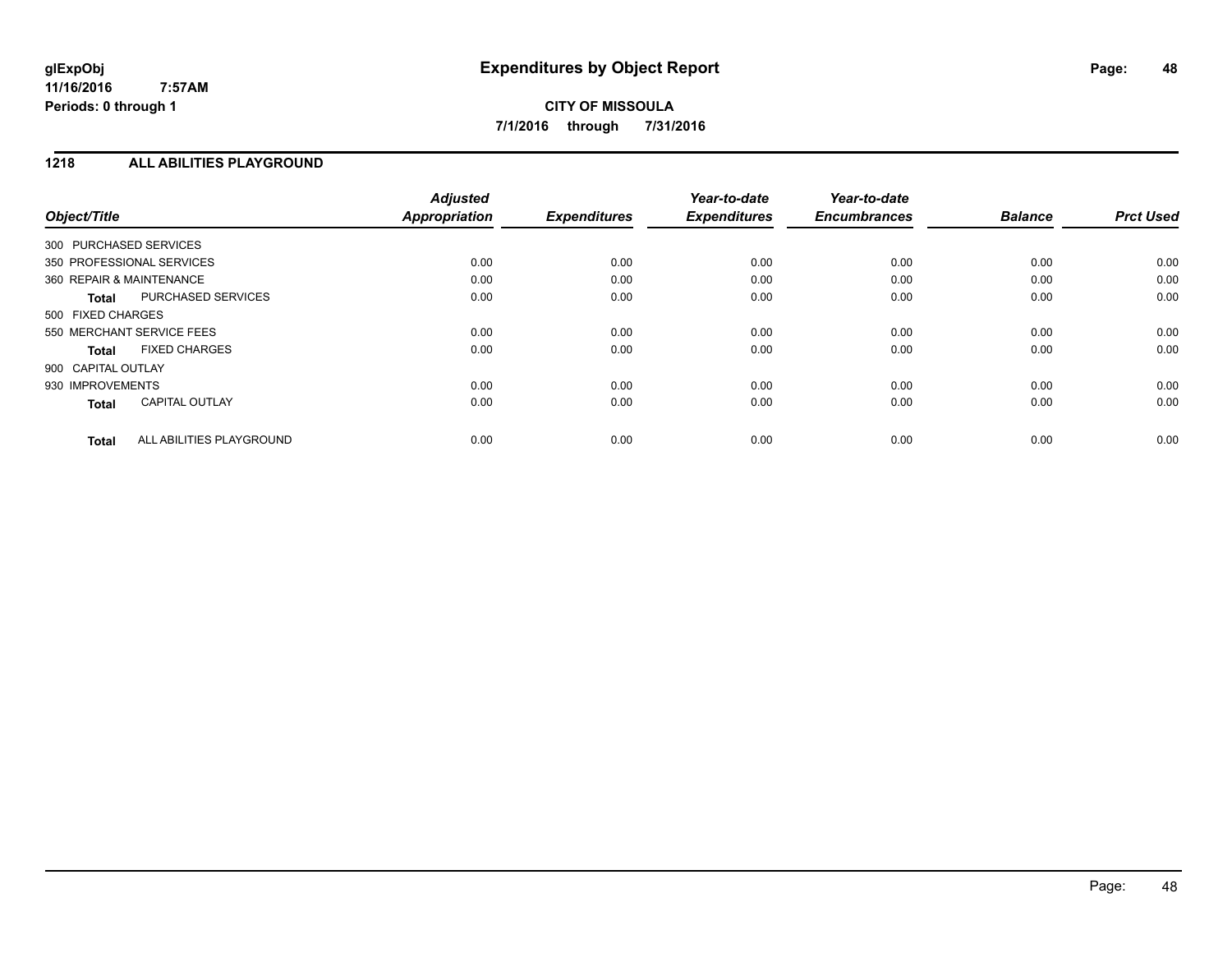### **1219 FT MISSOULA REGIONAL PARK**

**370 PARKS & RECREATION**

|                                       | <b>Adjusted</b>      |                     | Year-to-date        | Year-to-date        |                |                  |
|---------------------------------------|----------------------|---------------------|---------------------|---------------------|----------------|------------------|
| Object/Title                          | <b>Appropriation</b> | <b>Expenditures</b> | <b>Expenditures</b> | <b>Encumbrances</b> | <b>Balance</b> | <b>Prct Used</b> |
| 100 PERSONAL SERVICES                 |                      |                     |                     |                     |                |                  |
| 110 SALARIES AND WAGES                | 0.00                 | 5,794.17            | 5,794.17            | 0.00                | $-5,794.17$    | 0.00             |
| 140 EMPLOYER CONTRIBUTIONS            | 0.00                 | 2,440.08            | 2,440.08            | 0.00                | $-2,440.08$    | 0.00             |
| PERSONAL SERVICES<br><b>Total</b>     | 0.00                 | 8,234.25            | 8,234.25            | 0.00                | $-8,234.25$    | 0.00             |
| 200 SUPPLIES                          |                      |                     |                     |                     |                |                  |
| 220 OPERATING SUPPLIES                | 0.00                 | 0.00                | 0.00                | 0.00                | 0.00           | 0.00             |
| 230 REPAIR/MAINTENANCE                | 0.00                 | 0.00                | 0.00                | 0.00                | 0.00           | 0.00             |
| 240 OTHER SUPPLIES                    | 0.00                 | 0.00                | 0.00                | 0.00                | 0.00           | 0.00             |
| 250 SUPPLIES FOR RESALE               | 0.00                 | 0.00                | 0.00                | 0.00                | 0.00           | 0.00             |
| <b>SUPPLIES</b><br><b>Total</b>       | 0.00                 | 0.00                | 0.00                | 0.00                | 0.00           | 0.00             |
| 300 PURCHASED SERVICES                |                      |                     |                     |                     |                |                  |
| 310 COMMUNICATIONS                    | 0.00                 | 0.00                | 0.00                | 0.00                | 0.00           | 0.00             |
| 320 PRINTING & DUPLICATING            | 0.00                 | 0.00                | 0.00                | 0.00                | 0.00           | 0.00             |
| 330 PUBLICITY, SUBSCRIPTIONS & DUES   | 0.00                 | 0.00                | 0.00                | 0.00                | 0.00           | 0.00             |
| 340 SEWER                             | 0.00                 | 0.00                | 0.00                | 0.00                | 0.00           | 0.00             |
| 341 ELECTRICITY & NATURAL GAS         | 0.00                 | 0.00                | 0.00                | 0.00                | 0.00           | 0.00             |
| 343 WATER CHARGES                     | 0.00                 | 0.00                | 0.00                | 0.00                | 0.00           | 0.00             |
| 344 TELEPHONE SERVICE                 | 0.00                 | 0.00                | 0.00                | 0.00                | 0.00           | 0.00             |
| 350 PROFESSIONAL SERVICES             | 0.00                 | 0.00                | 0.00                | 0.00                | 0.00           | 0.00             |
| 360 REPAIR & MAINTENANCE              | 0.00                 | 0.00                | 0.00                | 0.00                | 0.00           | 0.00             |
| 370 TRAVEL                            | 0.00                 | 0.00                | 0.00                | 0.00                | 0.00           | 0.00             |
| 380 TRAINING                          | 0.00                 | 0.00                | 0.00                | 0.00                | 0.00           | 0.00             |
| PURCHASED SERVICES<br><b>Total</b>    | 0.00                 | 0.00                | 0.00                | 0.00                | 0.00           | 0.00             |
| 500 FIXED CHARGES                     |                      |                     |                     |                     |                |                  |
| 550 MERCHANT SERVICE FEES             | 0.00                 | 0.00                | 0.00                | 0.00                | 0.00           | 0.00             |
| <b>FIXED CHARGES</b><br>Total         | 0.00                 | 0.00                | 0.00                | 0.00                | 0.00           | 0.00             |
| 900 CAPITAL OUTLAY                    |                      |                     |                     |                     |                |                  |
| 930 IMPROVEMENTS                      | 0.00                 | 0.00                | 0.00                | 0.00                | 0.00           | 0.00             |
| 940 MACHINERY & EQUIPMENT             | 0.00                 | 0.00                | 0.00                | 0.00                | 0.00           | 0.00             |
| <b>CAPITAL OUTLAY</b><br><b>Total</b> | 0.00                 | 0.00                | 0.00                | 0.00                | 0.00           | 0.00             |
| PARKS & RECREATION<br><b>Total</b>    | 0.00                 | 8,234.25            | 8,234.25            | 0.00                | $-8,234.25$    | 0.00             |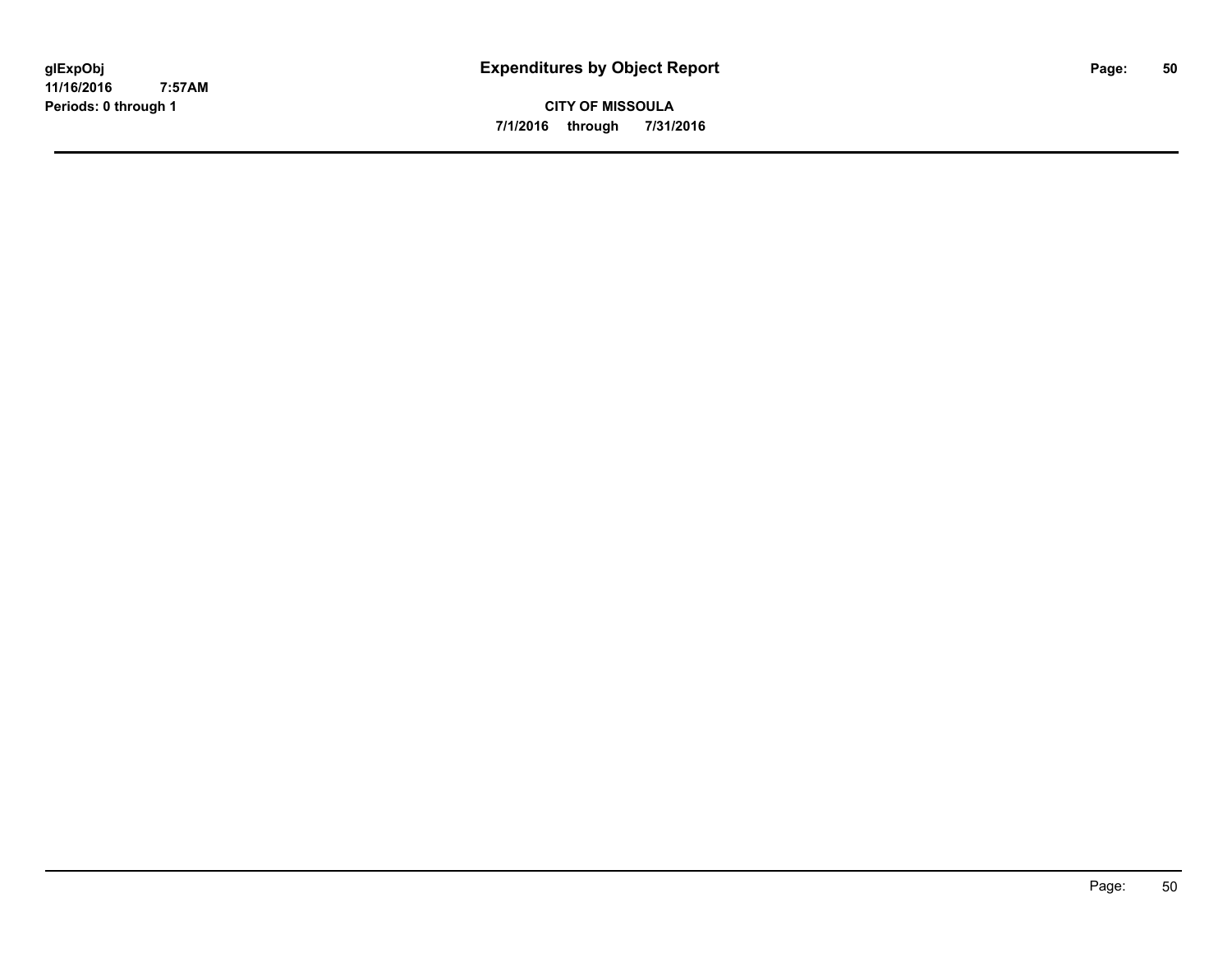**7/1/2016 through 7/31/2016**

### **1219 FT MISSOULA REGIONAL PARK**

|                                           | <b>Adjusted</b>      |                     | Year-to-date        | Year-to-date        |                |                  |
|-------------------------------------------|----------------------|---------------------|---------------------|---------------------|----------------|------------------|
| Object/Title                              | <b>Appropriation</b> | <b>Expenditures</b> | <b>Expenditures</b> | <b>Encumbrances</b> | <b>Balance</b> | <b>Prct Used</b> |
| 100 PERSONAL SERVICES                     |                      |                     |                     |                     |                |                  |
| 110 SALARIES AND WAGES                    | 0.00                 | 5,794.17            | 5,794.17            | 0.00                | $-5,794.17$    | 0.00             |
| 140 EMPLOYER CONTRIBUTIONS                | 0.00                 | 2,440.08            | 2,440.08            | 0.00                | $-2,440.08$    | 0.00             |
| PERSONAL SERVICES<br><b>Total</b>         | 0.00                 | 8,234.25            | 8,234.25            | 0.00                | $-8,234.25$    | 0.00             |
| 200 SUPPLIES                              |                      |                     |                     |                     |                |                  |
| 220 OPERATING SUPPLIES                    | 0.00                 | 0.00                | 0.00                | 0.00                | 0.00           | 0.00             |
| 230 REPAIR/MAINTENANCE                    | 0.00                 | 0.00                | 0.00                | 0.00                | 0.00           | 0.00             |
| 240 OTHER SUPPLIES                        | 0.00                 | 0.00                | 0.00                | 0.00                | 0.00           | 0.00             |
| 250 SUPPLIES FOR RESALE                   | 0.00                 | 0.00                | 0.00                | 0.00                | 0.00           | 0.00             |
| <b>SUPPLIES</b><br><b>Total</b>           | 0.00                 | 0.00                | 0.00                | 0.00                | 0.00           | 0.00             |
| 300 PURCHASED SERVICES                    |                      |                     |                     |                     |                |                  |
| 310 COMMUNICATIONS                        | 0.00                 | 0.00                | 0.00                | 0.00                | 0.00           | 0.00             |
| 320 PRINTING & DUPLICATING                | 0.00                 | 0.00                | 0.00                | 0.00                | 0.00           | 0.00             |
| 330 PUBLICITY, SUBSCRIPTIONS & DUES       | 0.00                 | 0.00                | 0.00                | 0.00                | 0.00           | 0.00             |
| 340 SEWER                                 | 0.00                 | 0.00                | 0.00                | 0.00                | 0.00           | 0.00             |
| 341 ELECTRICITY & NATURAL GAS             | 0.00                 | 0.00                | 0.00                | 0.00                | 0.00           | 0.00             |
| 343 WATER CHARGES                         | 0.00                 | 0.00                | 0.00                | 0.00                | 0.00           | 0.00             |
| 344 TELEPHONE SERVICE                     | 0.00                 | 0.00                | 0.00                | 0.00                | 0.00           | 0.00             |
| 350 PROFESSIONAL SERVICES                 | 0.00                 | 0.00                | 0.00                | 0.00                | 0.00           | 0.00             |
| 360 REPAIR & MAINTENANCE                  | 0.00                 | 0.00                | 0.00                | 0.00                | 0.00           | 0.00             |
| 370 TRAVEL                                | 0.00                 | 0.00                | 0.00                | 0.00                | 0.00           | 0.00             |
| 380 TRAINING                              | 0.00                 | 0.00                | 0.00                | 0.00                | 0.00           | 0.00             |
| PURCHASED SERVICES<br><b>Total</b>        | 0.00                 | 0.00                | 0.00                | 0.00                | 0.00           | 0.00             |
| 500 FIXED CHARGES                         |                      |                     |                     |                     |                |                  |
| 550 MERCHANT SERVICE FEES                 | 0.00                 | 0.00                | 0.00                | 0.00                | 0.00           | 0.00             |
| <b>FIXED CHARGES</b><br><b>Total</b>      | 0.00                 | 0.00                | 0.00                | 0.00                | 0.00           | 0.00             |
| 900 CAPITAL OUTLAY                        |                      |                     |                     |                     |                |                  |
| 930 IMPROVEMENTS                          | 0.00                 | 0.00                | 0.00                | 0.00                | 0.00           | 0.00             |
| 940 MACHINERY & EQUIPMENT                 | 0.00                 | 0.00                | 0.00                | 0.00                | 0.00           | 0.00             |
| <b>CAPITAL OUTLAY</b><br><b>Total</b>     | 0.00                 | 0.00                | 0.00                | 0.00                | 0.00           | 0.00             |
| FT MISSOULA REGIONAL PARK<br><b>Total</b> | 0.00                 | 8,234.25            | 8,234.25            | 0.00                | $-8,234.25$    | 0.00             |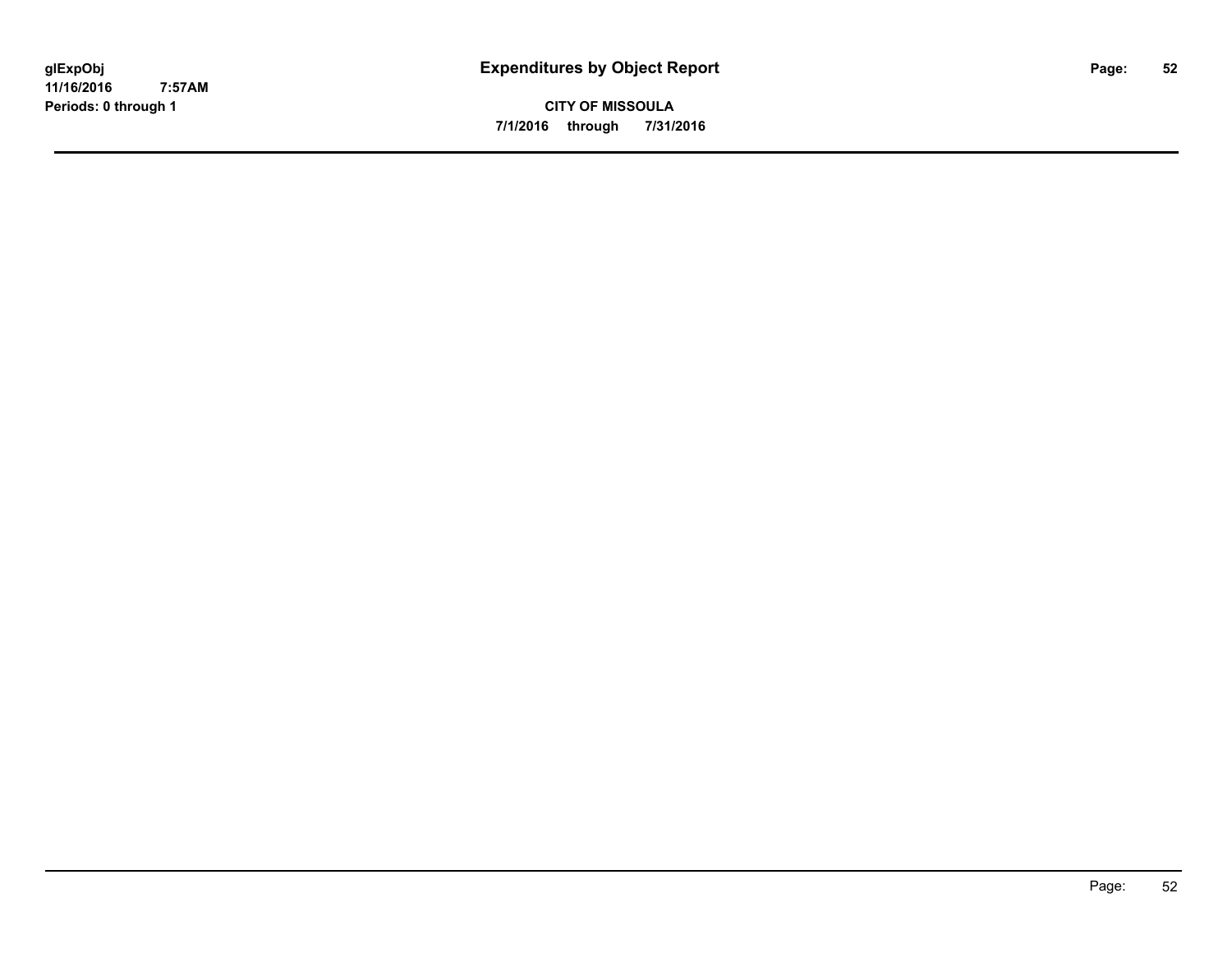# **CITY OF MISSOULA 7/1/2016 through 7/31/2016**

### **1241 CREMAIN WALL & CEMETERY DONATIONS FUND**

**340 CEMETERY**

| Object/Title              |                       | <b>Adjusted</b><br>Appropriation | <b>Expenditures</b> | Year-to-date<br><b>Expenditures</b> | Year-to-date<br><b>Encumbrances</b> | <b>Balance</b> | <b>Prct Used</b> |
|---------------------------|-----------------------|----------------------------------|---------------------|-------------------------------------|-------------------------------------|----------------|------------------|
| 500 FIXED CHARGES         |                       |                                  |                     |                                     |                                     |                |                  |
| 550 MERCHANT SERVICE FEES |                       | 0.00                             | 0.00                | 0.00                                | 0.00                                | 0.00           | 0.00             |
| <b>Total</b>              | <b>FIXED CHARGES</b>  | 0.00                             | 0.00                | 0.00                                | 0.00                                | 0.00           | 0.00             |
| 900 CAPITAL OUTLAY        |                       |                                  |                     |                                     |                                     |                |                  |
| 930 IMPROVEMENTS          |                       | 0.00                             | 178.00              | 178.00                              | 0.00                                | $-178.00$      | 0.00             |
| <b>Total</b>              | <b>CAPITAL OUTLAY</b> | 0.00                             | 178.00              | 178.00                              | 0.00                                | $-178.00$      | 0.00             |
| <b>Total</b>              | <b>CEMETERY</b>       | 0.00                             | 178.00              | 178.00                              | 0.00                                | $-178.00$      | 0.00             |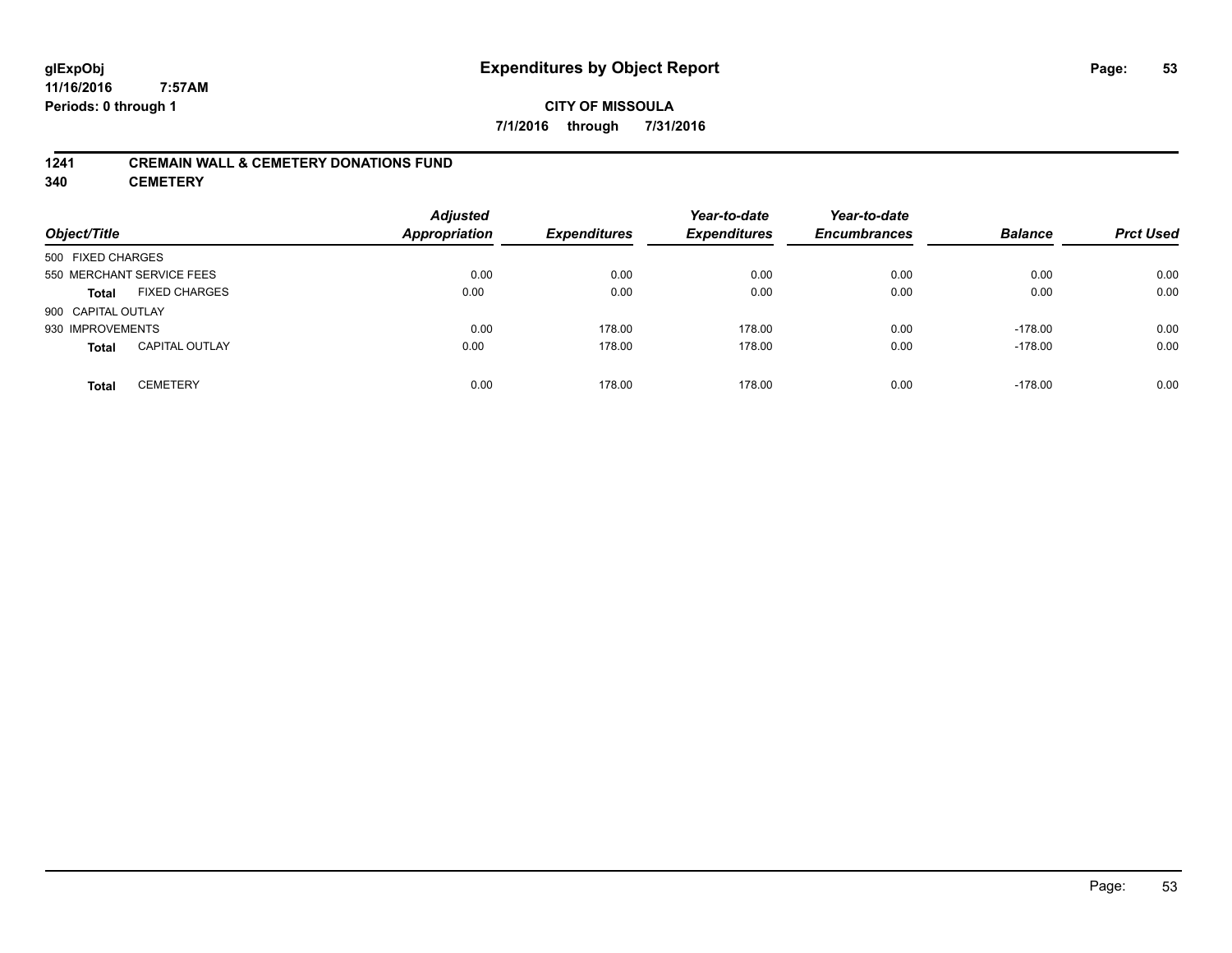**CITY OF MISSOULA 7/1/2016 through 7/31/2016**

### **1241 CREMAIN WALL & CEMETERY DONATIONS FUND**

| Object/Title       |                                             | <b>Adjusted</b><br><b>Appropriation</b> | <b>Expenditures</b> | Year-to-date<br><b>Expenditures</b> | Year-to-date<br><b>Encumbrances</b> | <b>Balance</b> | <b>Prct Used</b> |
|--------------------|---------------------------------------------|-----------------------------------------|---------------------|-------------------------------------|-------------------------------------|----------------|------------------|
| 500 FIXED CHARGES  |                                             |                                         |                     |                                     |                                     |                |                  |
|                    | 550 MERCHANT SERVICE FEES                   | 0.00                                    | 0.00                | 0.00                                | 0.00                                | 0.00           | 0.00             |
| <b>Total</b>       | <b>FIXED CHARGES</b>                        | 0.00                                    | 0.00                | 0.00                                | 0.00                                | 0.00           | 0.00             |
| 900 CAPITAL OUTLAY |                                             |                                         |                     |                                     |                                     |                |                  |
| 930 IMPROVEMENTS   |                                             | 0.00                                    | 178.00              | 178.00                              | 0.00                                | $-178.00$      | 0.00             |
| <b>Total</b>       | <b>CAPITAL OUTLAY</b>                       | 0.00                                    | 178.00              | 178.00                              | 0.00                                | $-178.00$      | 0.00             |
| <b>Total</b>       | <b>CREMAIN WALL &amp; CEMETERY DONATION</b> | 0.00                                    | 178.00              | 178.00                              | 0.00                                | $-178.00$      | 0.00             |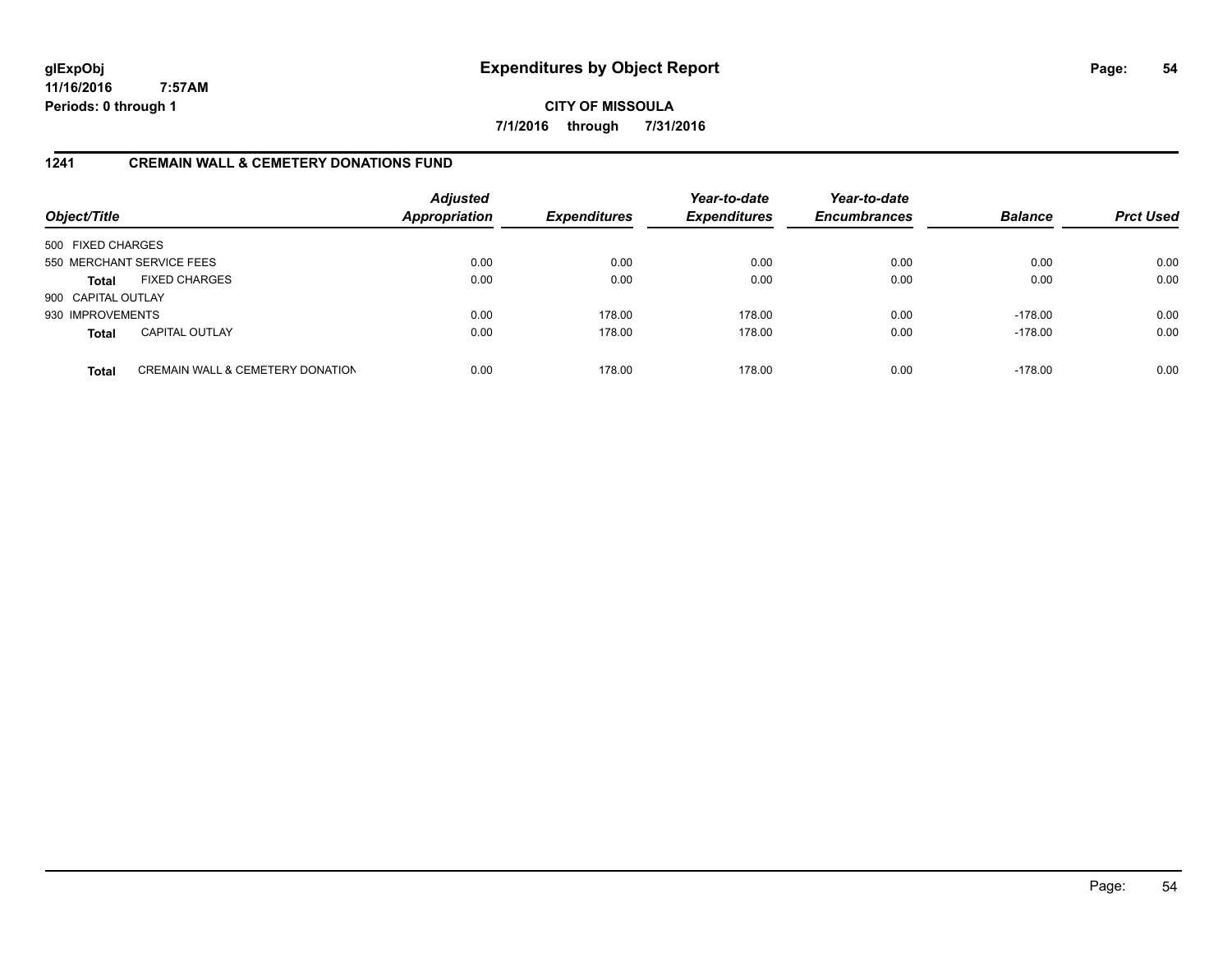# **CITY OF MISSOULA 7/1/2016 through 7/31/2016**

# **1242 CEMETERY CARE FUND**

**340 CEMETERY**

|                                       | <b>Adjusted</b>      |                     | Year-to-date        | Year-to-date        |                |                  |
|---------------------------------------|----------------------|---------------------|---------------------|---------------------|----------------|------------------|
| Object/Title                          | <b>Appropriation</b> | <b>Expenditures</b> | <b>Expenditures</b> | <b>Encumbrances</b> | <b>Balance</b> | <b>Prct Used</b> |
| 500 FIXED CHARGES                     |                      |                     |                     |                     |                |                  |
| 550 MERCHANT SERVICE FEES             | 0.00                 | 0.00                | 0.00                | 0.00                | 0.00           | 0.00             |
| <b>FIXED CHARGES</b><br><b>Total</b>  | 0.00                 | 0.00                | 0.00                | 0.00                | 0.00           | 0.00             |
| 800 OTHER OBJECTS                     |                      |                     |                     |                     |                |                  |
| 820 TRANSFERS TO OTHER FUNDS          | 0.00                 | 0.00                | 0.00                | 0.00                | 0.00           | 0.00             |
| 845 CONTINGENCY                       | 0.00                 | 0.00                | 0.00                | 0.00                | 0.00           | 0.00             |
| OTHER OBJECTS<br>Total                | 0.00                 | 0.00                | 0.00                | 0.00                | 0.00           | 0.00             |
| 900 CAPITAL OUTLAY                    |                      |                     |                     |                     |                |                  |
| 930 IMPROVEMENTS                      | 0.00                 | 0.00                | 0.00                | 0.00                | 0.00           | 0.00             |
| 940 MACHINERY & EQUIPMENT             | 0.00                 | 0.00                | 0.00                | 0.00                | 0.00           | 0.00             |
| <b>CAPITAL OUTLAY</b><br><b>Total</b> | 0.00                 | 0.00                | 0.00                | 0.00                | 0.00           | 0.00             |
| <b>CEMETERY</b><br><b>Total</b>       | 0.00                 | 0.00                | 0.00                | 0.00                | 0.00           | 0.00             |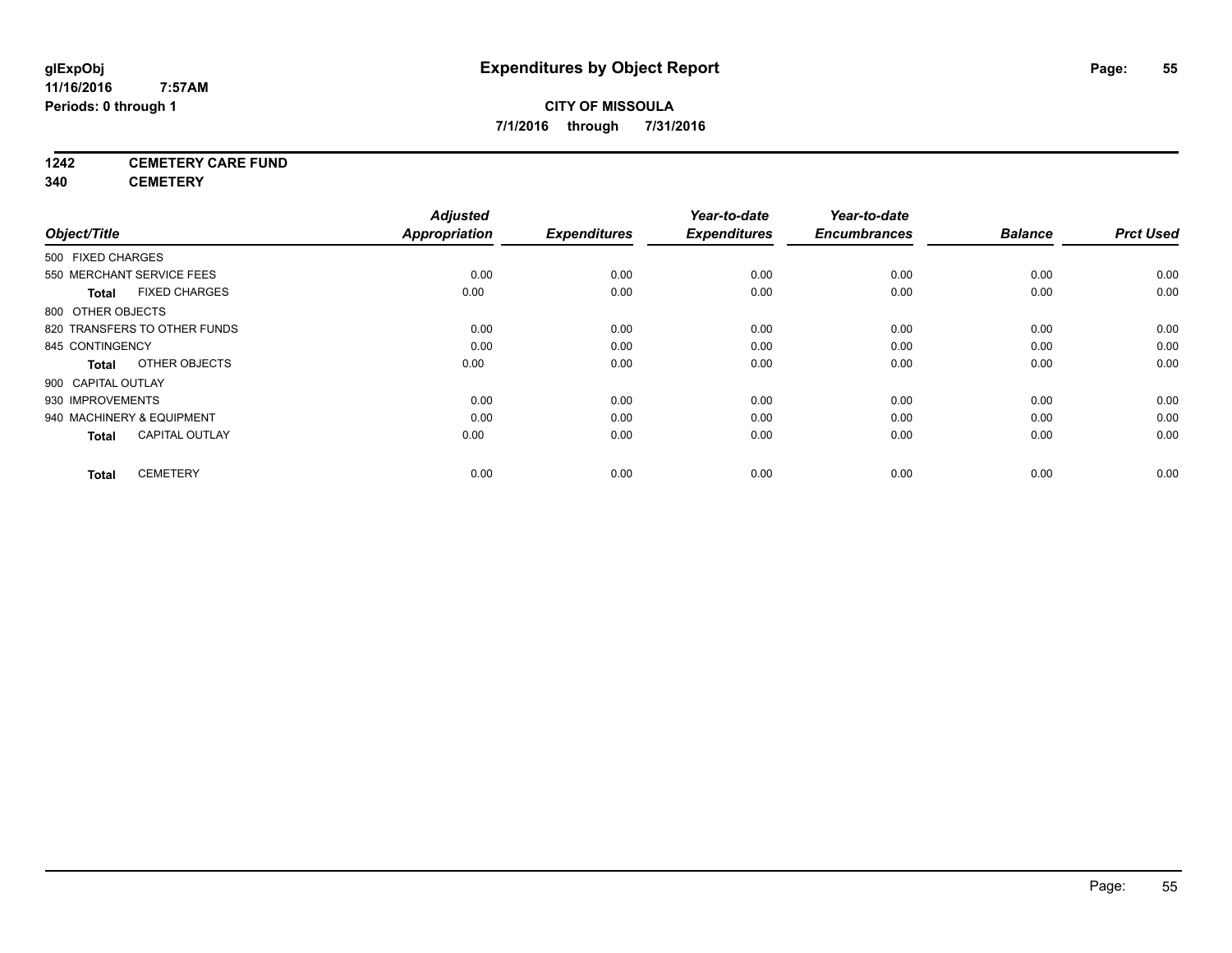# **CITY OF MISSOULA 7/1/2016 through 7/31/2016**

# **1242 CEMETERY CARE FUND**

|                           |                              | <b>Adjusted</b>      |                     | Year-to-date        | Year-to-date        |                |                  |
|---------------------------|------------------------------|----------------------|---------------------|---------------------|---------------------|----------------|------------------|
| Object/Title              |                              | <b>Appropriation</b> | <b>Expenditures</b> | <b>Expenditures</b> | <b>Encumbrances</b> | <b>Balance</b> | <b>Prct Used</b> |
| 500 FIXED CHARGES         |                              |                      |                     |                     |                     |                |                  |
|                           | 550 MERCHANT SERVICE FEES    | 0.00                 | 0.00                | 0.00                | 0.00                | 0.00           | 0.00             |
| <b>Total</b>              | <b>FIXED CHARGES</b>         | 0.00                 | 0.00                | 0.00                | 0.00                | 0.00           | 0.00             |
| 800 OTHER OBJECTS         |                              |                      |                     |                     |                     |                |                  |
|                           | 820 TRANSFERS TO OTHER FUNDS | 0.00                 | 0.00                | 0.00                | 0.00                | 0.00           | 0.00             |
| 845 CONTINGENCY           |                              | 0.00                 | 0.00                | 0.00                | 0.00                | 0.00           | 0.00             |
| <b>Total</b>              | OTHER OBJECTS                | 0.00                 | 0.00                | 0.00                | 0.00                | 0.00           | 0.00             |
| 900 CAPITAL OUTLAY        |                              |                      |                     |                     |                     |                |                  |
| 930 IMPROVEMENTS          |                              | 0.00                 | 0.00                | 0.00                | 0.00                | 0.00           | 0.00             |
| 940 MACHINERY & EQUIPMENT |                              | 0.00                 | 0.00                | 0.00                | 0.00                | 0.00           | 0.00             |
| <b>Total</b>              | <b>CAPITAL OUTLAY</b>        | 0.00                 | 0.00                | 0.00                | 0.00                | 0.00           | 0.00             |
| <b>Total</b>              | <b>CEMETERY CARE FUND</b>    | 0.00                 | 0.00                | 0.00                | 0.00                | 0.00           | 0.00             |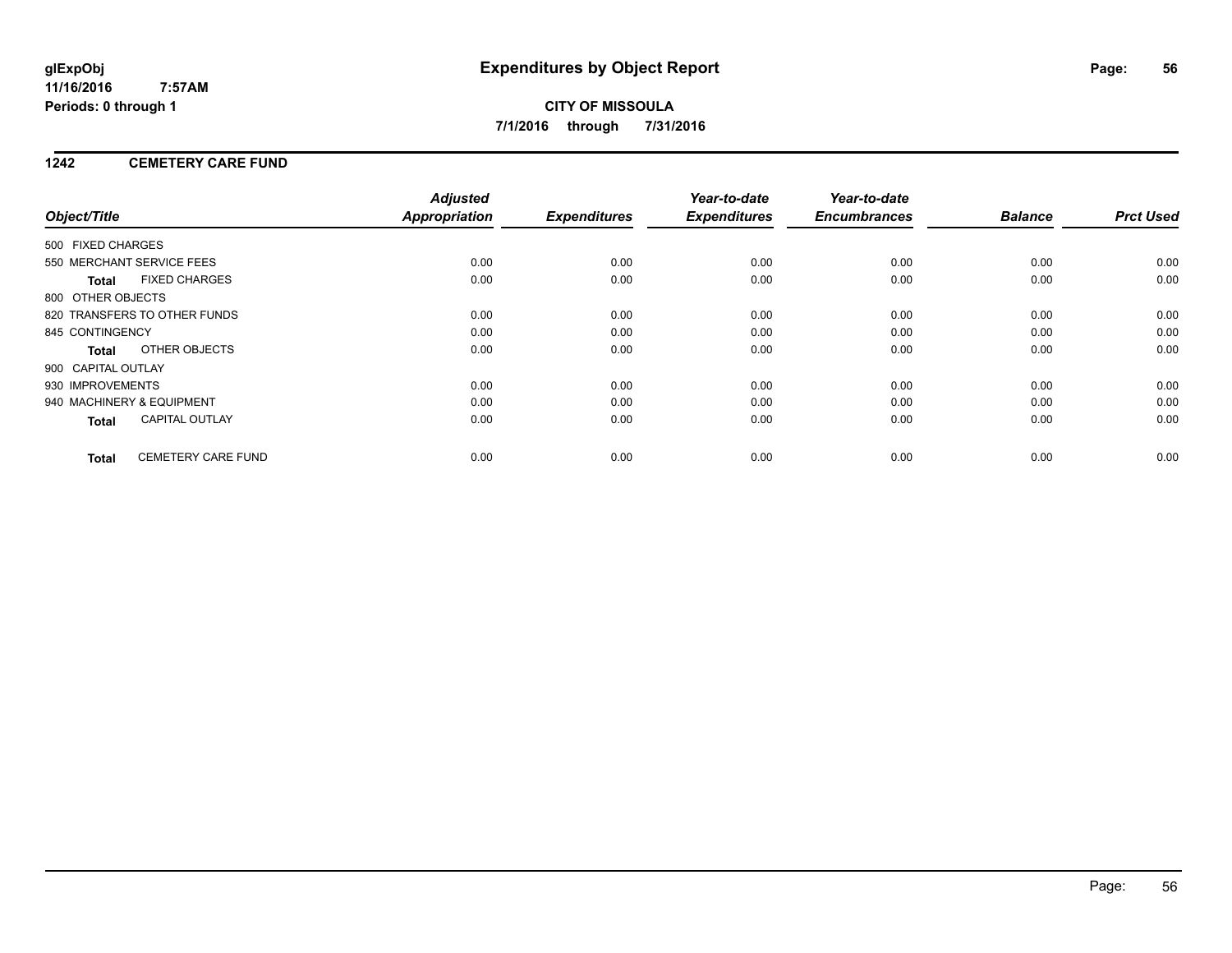# **CITY OF MISSOULA 7/1/2016 through 7/31/2016**

### **1243 CEMETERY MEMORIAL FUND**

**340 CEMETERY**

| Object/Title                          | <b>Adjusted</b><br><b>Appropriation</b> | <b>Expenditures</b> | Year-to-date<br><b>Expenditures</b> | Year-to-date<br><b>Encumbrances</b> | <b>Balance</b> | <b>Prct Used</b> |
|---------------------------------------|-----------------------------------------|---------------------|-------------------------------------|-------------------------------------|----------------|------------------|
| 500 FIXED CHARGES                     |                                         |                     |                                     |                                     |                |                  |
| 550 MERCHANT SERVICE FEES             | 0.00                                    | 0.00                | 0.00                                | 0.00                                | 0.00           | 0.00             |
| <b>FIXED CHARGES</b><br><b>Total</b>  | 0.00                                    | 0.00                | 0.00                                | 0.00                                | 0.00           | 0.00             |
| 900 CAPITAL OUTLAY                    |                                         |                     |                                     |                                     |                |                  |
| 930 IMPROVEMENTS                      | 0.00                                    | 0.00                | 0.00                                | 0.00                                | 0.00           | 0.00             |
| <b>CAPITAL OUTLAY</b><br><b>Total</b> | 0.00                                    | 0.00                | 0.00                                | 0.00                                | 0.00           | 0.00             |
| <b>CEMETERY</b><br><b>Total</b>       | 0.00                                    | 0.00                | 0.00                                | 0.00                                | 0.00           | 0.00             |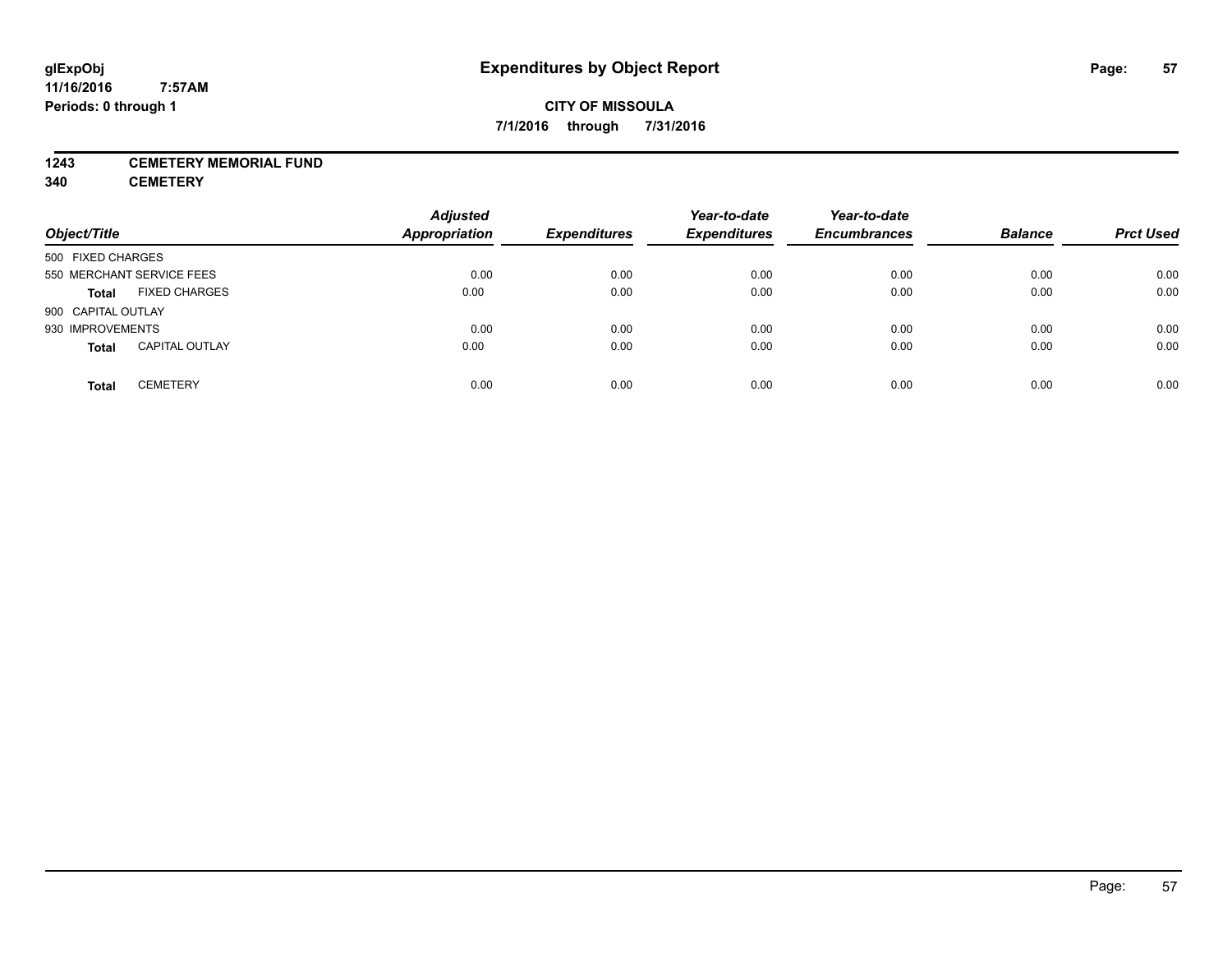### **1243 CEMETERY MEMORIAL FUND**

| Object/Title              |                               | <b>Adjusted</b><br>Appropriation | <b>Expenditures</b> | Year-to-date<br><b>Expenditures</b> | Year-to-date<br><b>Encumbrances</b> | <b>Balance</b> | <b>Prct Used</b> |
|---------------------------|-------------------------------|----------------------------------|---------------------|-------------------------------------|-------------------------------------|----------------|------------------|
| 500 FIXED CHARGES         |                               |                                  |                     |                                     |                                     |                |                  |
| 550 MERCHANT SERVICE FEES |                               | 0.00                             | 0.00                | 0.00                                | 0.00                                | 0.00           | 0.00             |
| <b>Total</b>              | <b>FIXED CHARGES</b>          | 0.00                             | 0.00                | 0.00                                | 0.00                                | 0.00           | 0.00             |
| 900 CAPITAL OUTLAY        |                               |                                  |                     |                                     |                                     |                |                  |
| 930 IMPROVEMENTS          |                               | 0.00                             | 0.00                | 0.00                                | 0.00                                | 0.00           | 0.00             |
| <b>Total</b>              | <b>CAPITAL OUTLAY</b>         | 0.00                             | 0.00                | 0.00                                | 0.00                                | 0.00           | 0.00             |
| <b>Total</b>              | <b>CEMETERY MEMORIAL FUND</b> | 0.00                             | 0.00                | 0.00                                | 0.00                                | 0.00           | 0.00             |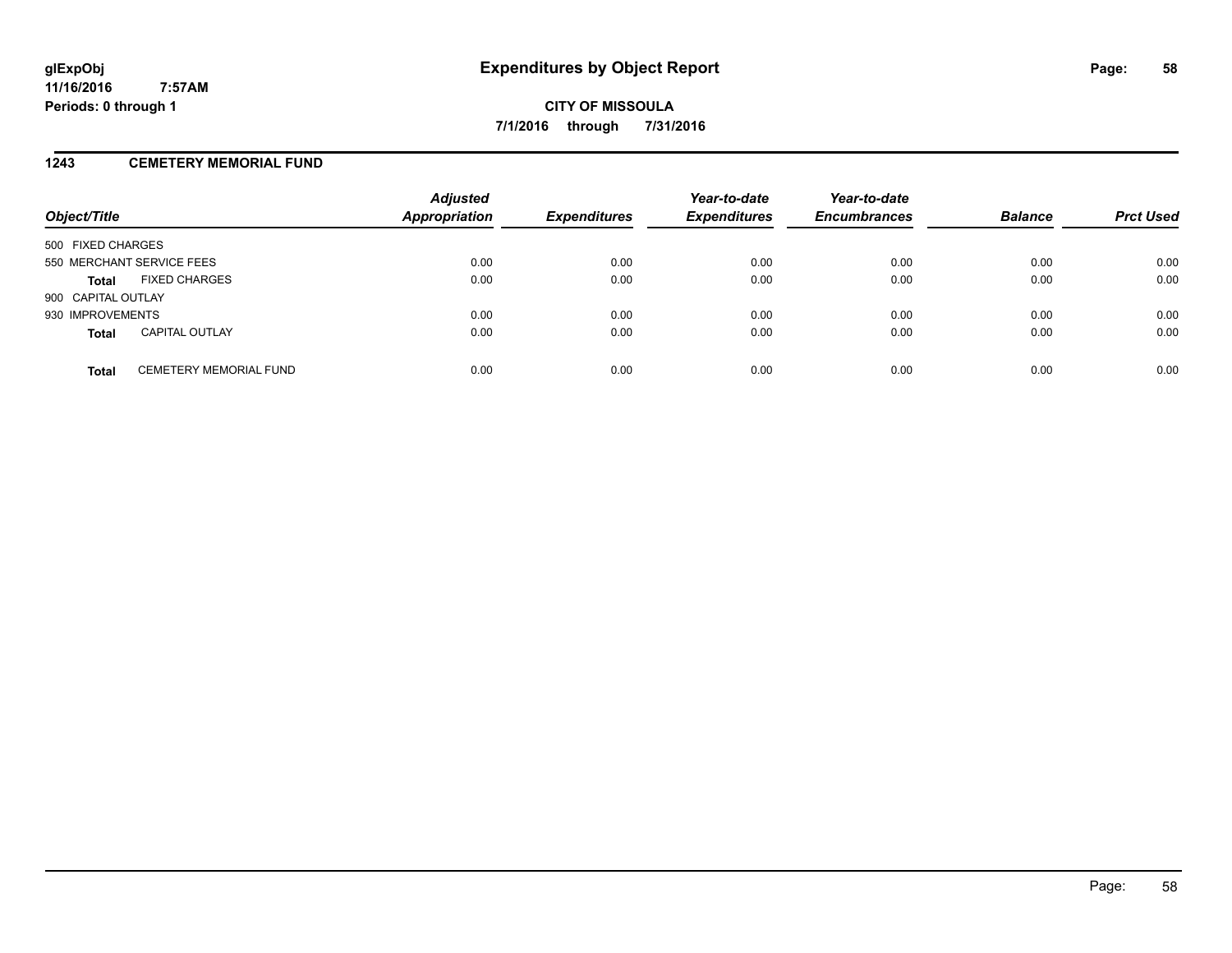# **1265 TITLE 1 PROJECTS FUND**

**240 FINANCE**

| Object/Title    |                                                   | <b>Adjusted</b><br><b>Appropriation</b> | <b>Expenditures</b> | Year-to-date<br><b>Expenditures</b> | Year-to-date<br><b>Encumbrances</b> | <b>Balance</b> | <b>Prct Used</b> |
|-----------------|---------------------------------------------------|-----------------------------------------|---------------------|-------------------------------------|-------------------------------------|----------------|------------------|
|                 |                                                   |                                         |                     |                                     |                                     |                |                  |
|                 | 500 FIXED CHARGES                                 |                                         |                     |                                     |                                     |                |                  |
|                 | 500 FIXED CHARGES                                 | 0.00                                    | 0.00                | 0.00                                | 0.00                                | 0.00           | 0.00             |
|                 | 550 MERCHANT SERVICE FEES                         | 0.00                                    | 0.00                | 0.00                                | 0.00                                | 0.00           | 0.00             |
|                 | <b>FIXED CHARGES</b><br><b>Total</b>              | 0.00                                    | 0.00                | 0.00                                | 0.00                                | 0.00           | 0.00             |
|                 | 700 GRANTS & CONTRIBUTIONS                        |                                         |                     |                                     |                                     |                |                  |
|                 | 700 GRANTS & CONTRIBUTIONS                        | 0.00                                    | 0.00                | 0.00                                | 0.00                                | 0.00           | 0.00             |
|                 | <b>GRANTS &amp; CONTRIBUTIONS</b><br><b>Total</b> | 0.00                                    | 0.00                | 0.00                                | 0.00                                | 0.00           | 0.00             |
|                 | 800 OTHER OBJECTS                                 |                                         |                     |                                     |                                     |                |                  |
|                 | 820 TRANSFERS TO OTHER FUNDS                      | 0.00                                    | 0.00                | 0.00                                | 0.00                                | 0.00           | 0.00             |
| 845 CONTINGENCY |                                                   | 0.00                                    | 0.00                | 0.00                                | 0.00                                | 0.00           | 0.00             |
|                 | OTHER OBJECTS<br><b>Total</b>                     | 0.00                                    | 0.00                | 0.00                                | 0.00                                | 0.00           | 0.00             |
|                 | <b>FINANCE</b><br><b>Total</b>                    | 0.00                                    | 0.00                | 0.00                                | 0.00                                | 0.00           | 0.00             |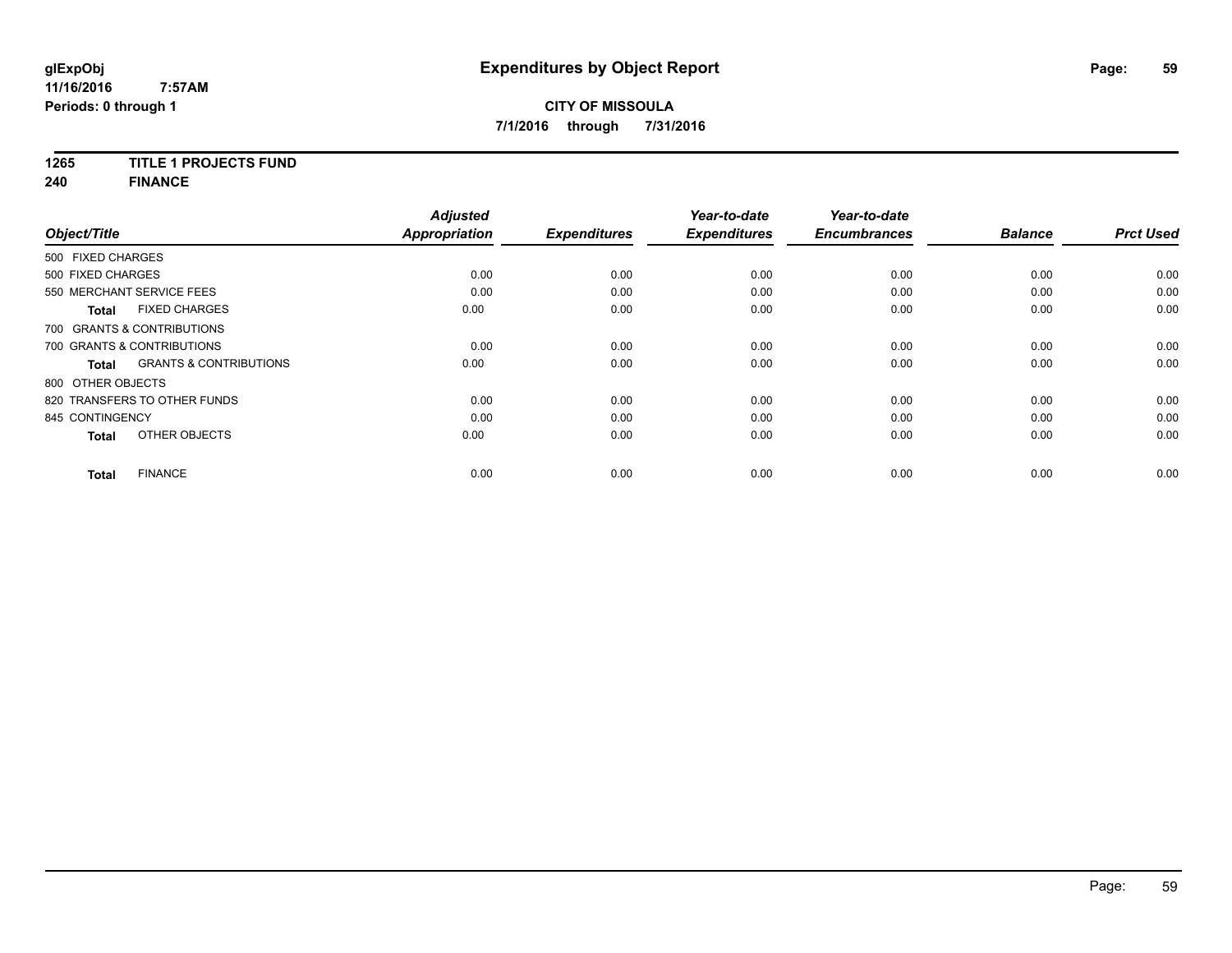# **CITY OF MISSOULA 7/1/2016 through 7/31/2016**

### **1265 TITLE 1 PROJECTS FUND**

| Object/Title               |                                   | <b>Adjusted</b><br>Appropriation | <b>Expenditures</b> | Year-to-date<br><b>Expenditures</b> | Year-to-date<br><b>Encumbrances</b> | <b>Balance</b> | <b>Prct Used</b> |
|----------------------------|-----------------------------------|----------------------------------|---------------------|-------------------------------------|-------------------------------------|----------------|------------------|
|                            |                                   |                                  |                     |                                     |                                     |                |                  |
| 500 FIXED CHARGES          |                                   |                                  |                     |                                     |                                     |                |                  |
| 500 FIXED CHARGES          |                                   | 0.00                             | 0.00                | 0.00                                | 0.00                                | 0.00           | 0.00             |
| 550 MERCHANT SERVICE FEES  |                                   | 0.00                             | 0.00                | 0.00                                | 0.00                                | 0.00           | 0.00             |
| <b>Total</b>               | <b>FIXED CHARGES</b>              | 0.00                             | 0.00                | 0.00                                | 0.00                                | 0.00           | 0.00             |
| 700 GRANTS & CONTRIBUTIONS |                                   |                                  |                     |                                     |                                     |                |                  |
| 700 GRANTS & CONTRIBUTIONS |                                   | 0.00                             | 0.00                | 0.00                                | 0.00                                | 0.00           | 0.00             |
| <b>Total</b>               | <b>GRANTS &amp; CONTRIBUTIONS</b> | 0.00                             | 0.00                | 0.00                                | 0.00                                | 0.00           | 0.00             |
| 800 OTHER OBJECTS          |                                   |                                  |                     |                                     |                                     |                |                  |
|                            | 820 TRANSFERS TO OTHER FUNDS      | 0.00                             | 0.00                | 0.00                                | 0.00                                | 0.00           | 0.00             |
| 845 CONTINGENCY            |                                   | 0.00                             | 0.00                | 0.00                                | 0.00                                | 0.00           | 0.00             |
| Total                      | OTHER OBJECTS                     | 0.00                             | 0.00                | 0.00                                | 0.00                                | 0.00           | 0.00             |
| <b>Total</b>               | <b>TITLE 1 PROJECTS FUND</b>      | 0.00                             | 0.00                | 0.00                                | 0.00                                | 0.00           | 0.00             |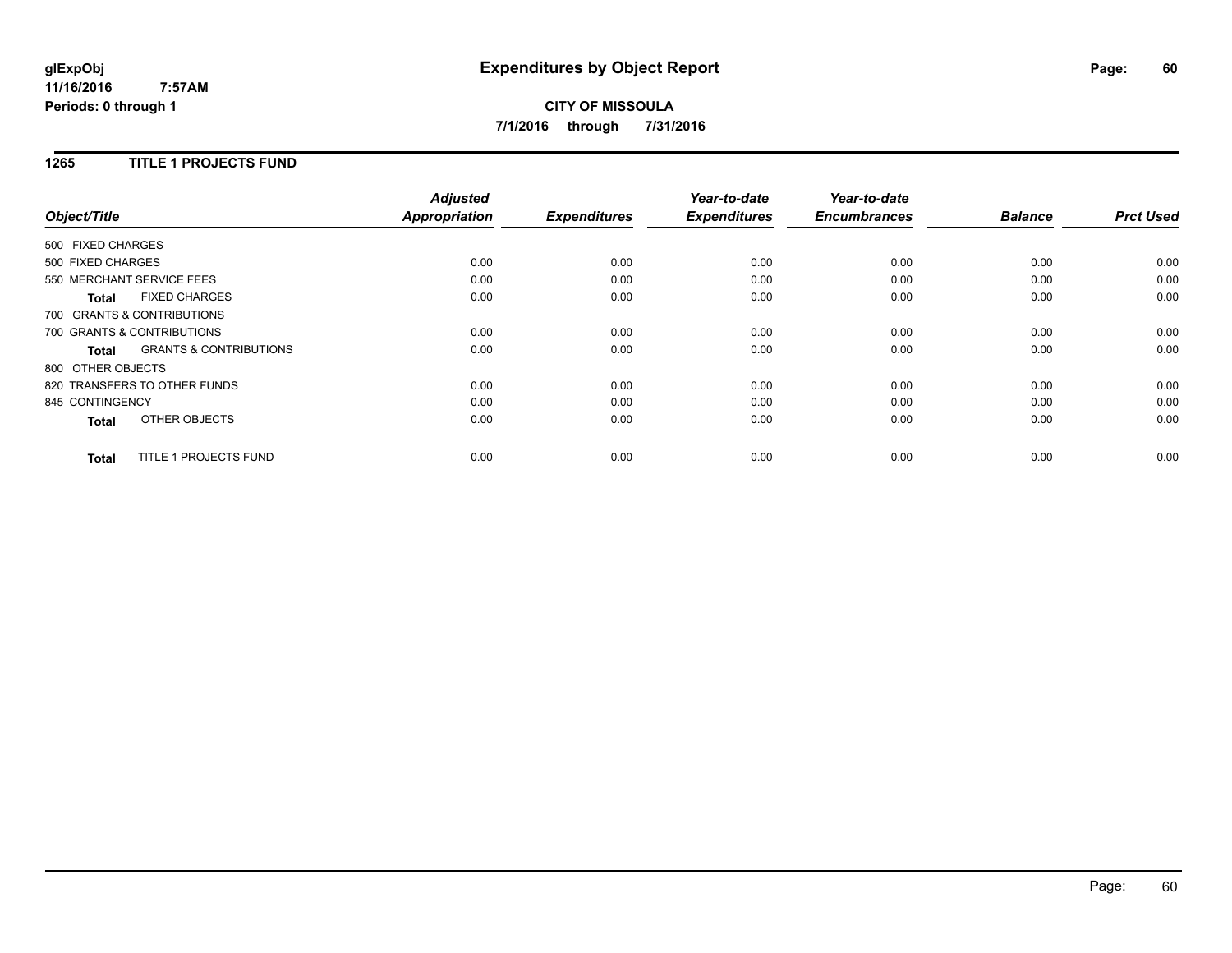### **1396 PROGRAM INCOME REVOLVING LOAN PROGRAM**

**390 NON-DEPARTMENTAL**

| Object/Title      |                                   | <b>Adjusted</b><br><b>Appropriation</b> | <b>Expenditures</b> | Year-to-date<br><b>Expenditures</b> | Year-to-date<br><b>Encumbrances</b> | <b>Balance</b> | <b>Prct Used</b> |
|-------------------|-----------------------------------|-----------------------------------------|---------------------|-------------------------------------|-------------------------------------|----------------|------------------|
|                   | 300 PURCHASED SERVICES            |                                         |                     |                                     |                                     |                |                  |
|                   | 350 PROFESSIONAL SERVICES         | 0.00                                    | 0.00                | 0.00                                | 0.00                                | 0.00           | 0.00             |
| Total             | <b>PURCHASED SERVICES</b>         | 0.00                                    | 0.00                | 0.00                                | 0.00                                | 0.00           | 0.00             |
| 500 FIXED CHARGES |                                   |                                         |                     |                                     |                                     |                |                  |
|                   | 550 MERCHANT SERVICE FEES         | 0.00                                    | 0.00                | 0.00                                | 0.00                                | 0.00           | 0.00             |
| <b>Total</b>      | <b>FIXED CHARGES</b>              | 0.00                                    | 0.00                | 0.00                                | 0.00                                | 0.00           | 0.00             |
|                   | 700 GRANTS & CONTRIBUTIONS        |                                         |                     |                                     |                                     |                |                  |
|                   | 700 GRANTS & CONTRIBUTIONS        | 0.00                                    | 0.00                | 0.00                                | 0.00                                | 0.00           | 0.00             |
| <b>Total</b>      | <b>GRANTS &amp; CONTRIBUTIONS</b> | 0.00                                    | 0.00                | 0.00                                | 0.00                                | 0.00           | 0.00             |
| <b>Total</b>      | NON-DEPARTMENTAL                  | 0.00                                    | 0.00                | 0.00                                | 0.00                                | 0.00           | 0.00             |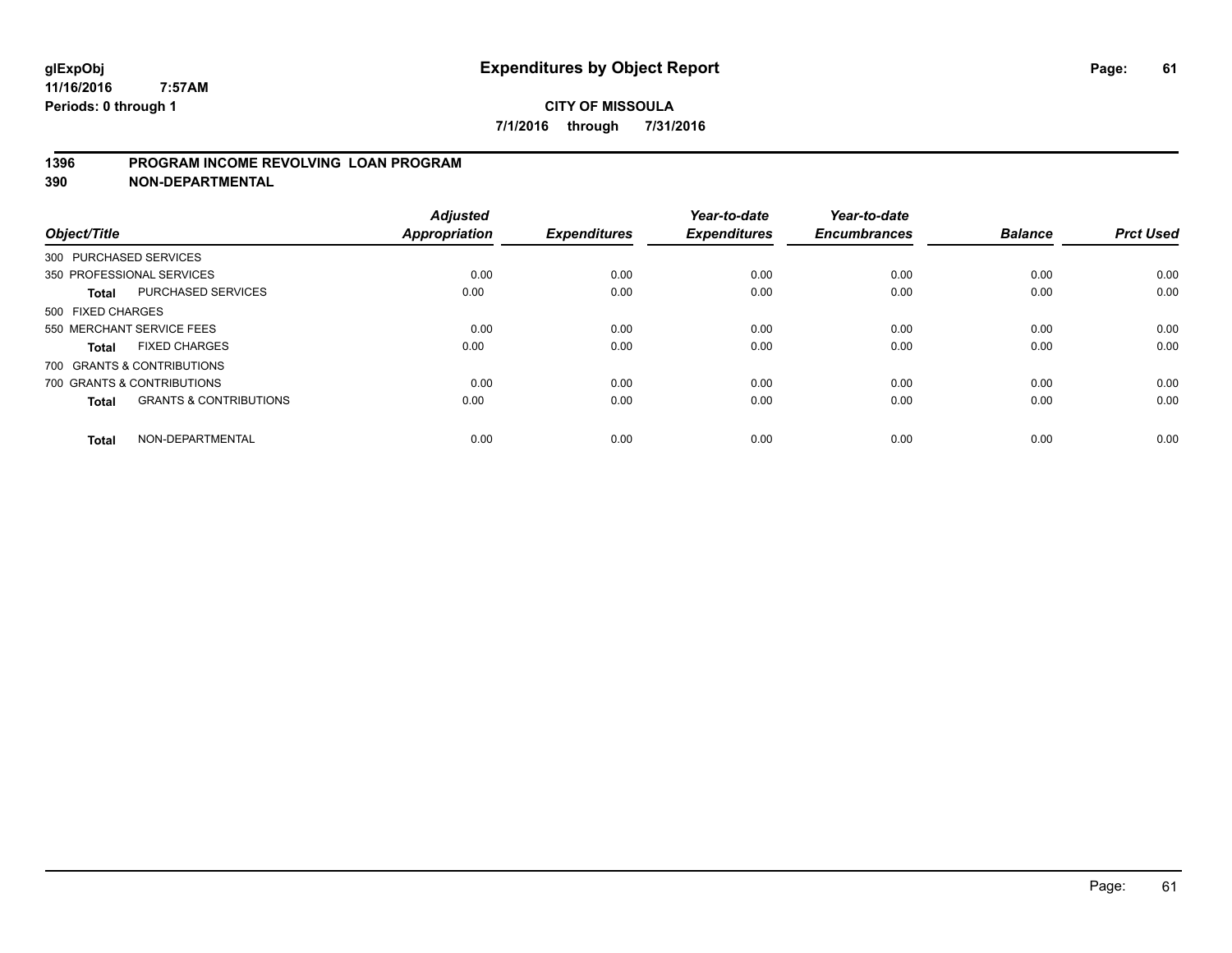**CITY OF MISSOULA 7/1/2016 through 7/31/2016**

# **1396 PROGRAM INCOME REVOLVING LOAN PROGRAM**

| Object/Title           |                                   | <b>Adjusted</b><br>Appropriation | <b>Expenditures</b> | Year-to-date<br><b>Expenditures</b> | Year-to-date<br><b>Encumbrances</b> | <b>Balance</b> | <b>Prct Used</b> |
|------------------------|-----------------------------------|----------------------------------|---------------------|-------------------------------------|-------------------------------------|----------------|------------------|
| 300 PURCHASED SERVICES |                                   |                                  |                     |                                     |                                     |                |                  |
|                        | 350 PROFESSIONAL SERVICES         | 0.00                             | 0.00                | 0.00                                | 0.00                                | 0.00           | 0.00             |
| Total                  | PURCHASED SERVICES                | 0.00                             | 0.00                | 0.00                                | 0.00                                | 0.00           | 0.00             |
| 500 FIXED CHARGES      |                                   |                                  |                     |                                     |                                     |                |                  |
|                        | 550 MERCHANT SERVICE FEES         | 0.00                             | 0.00                | 0.00                                | 0.00                                | 0.00           | 0.00             |
| Total                  | <b>FIXED CHARGES</b>              | 0.00                             | 0.00                | 0.00                                | 0.00                                | 0.00           | 0.00             |
|                        | 700 GRANTS & CONTRIBUTIONS        |                                  |                     |                                     |                                     |                |                  |
|                        | 700 GRANTS & CONTRIBUTIONS        | 0.00                             | 0.00                | 0.00                                | 0.00                                | 0.00           | 0.00             |
| <b>Total</b>           | <b>GRANTS &amp; CONTRIBUTIONS</b> | 0.00                             | 0.00                | 0.00                                | 0.00                                | 0.00           | 0.00             |
| <b>Total</b>           | PROGRAM INCOME REVOLVING LOAN P   | 0.00                             | 0.00                | 0.00                                | 0.00                                | 0.00           | 0.00             |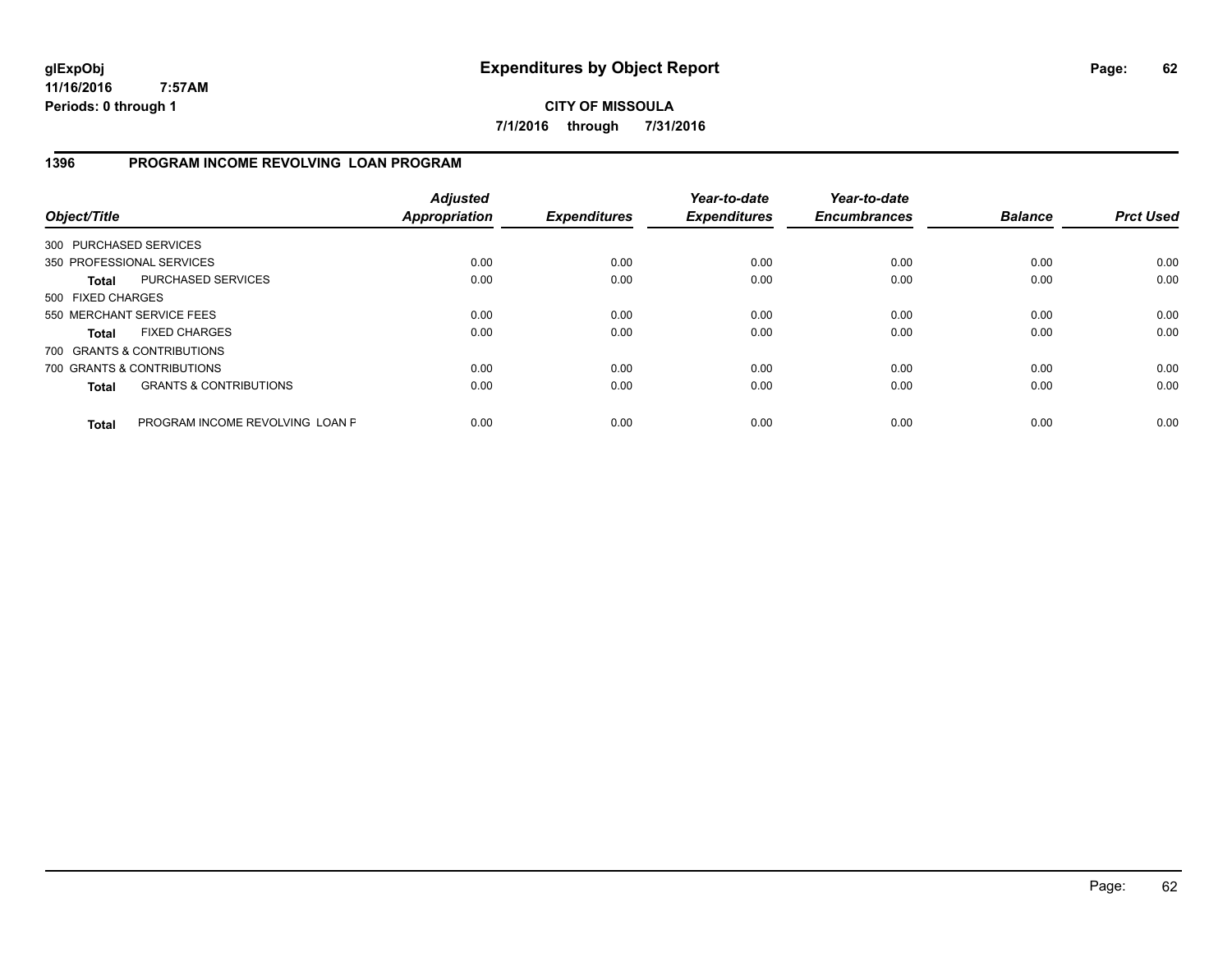#### **1397 STATE HOME PROGRAM INCOME**

**390 NON-DEPARTMENTAL**

| Object/Title                              | <b>Adjusted</b><br><b>Appropriation</b> | <b>Expenditures</b> | Year-to-date<br><b>Expenditures</b> | Year-to-date<br><b>Encumbrances</b> | <b>Balance</b> | <b>Prct Used</b> |
|-------------------------------------------|-----------------------------------------|---------------------|-------------------------------------|-------------------------------------|----------------|------------------|
| 300 PURCHASED SERVICES                    |                                         |                     |                                     |                                     |                |                  |
| 350 PROFESSIONAL SERVICES                 | 0.00                                    | 0.00                | 0.00                                | 0.00                                | 0.00           | 0.00             |
| <b>PURCHASED SERVICES</b><br><b>Total</b> | 0.00                                    | 0.00                | 0.00                                | 0.00                                | 0.00           | 0.00             |
| 500 FIXED CHARGES                         |                                         |                     |                                     |                                     |                |                  |
| 550 MERCHANT SERVICE FEES                 | 0.00                                    | 0.00                | 0.00                                | 0.00                                | 0.00           | 0.00             |
| <b>FIXED CHARGES</b><br><b>Total</b>      | 0.00                                    | 0.00                | 0.00                                | 0.00                                | 0.00           | 0.00             |
| NON-DEPARTMENTAL<br><b>Total</b>          | 0.00                                    | 0.00                | 0.00                                | 0.00                                | 0.00           | 0.00             |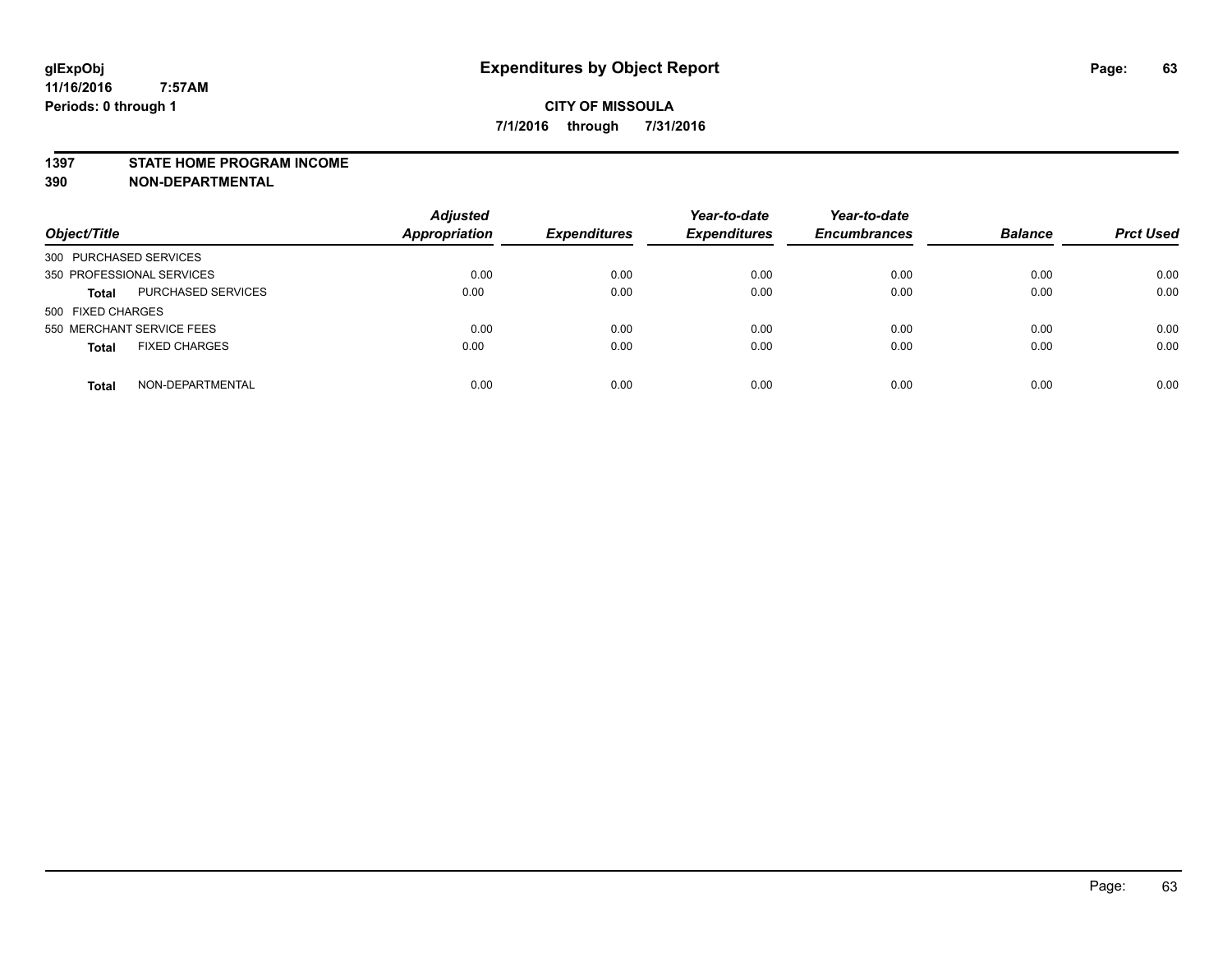### **1397 STATE HOME PROGRAM INCOME**

| Object/Title                              | <b>Adjusted</b><br>Appropriation | <b>Expenditures</b> | Year-to-date<br><b>Expenditures</b> | Year-to-date<br><b>Encumbrances</b> | <b>Balance</b> | <b>Prct Used</b> |
|-------------------------------------------|----------------------------------|---------------------|-------------------------------------|-------------------------------------|----------------|------------------|
| 300 PURCHASED SERVICES                    |                                  |                     |                                     |                                     |                |                  |
| 350 PROFESSIONAL SERVICES                 | 0.00                             | 0.00                | 0.00                                | 0.00                                | 0.00           | 0.00             |
| PURCHASED SERVICES<br><b>Total</b>        | 0.00                             | 0.00                | 0.00                                | 0.00                                | 0.00           | 0.00             |
| 500 FIXED CHARGES                         |                                  |                     |                                     |                                     |                |                  |
| 550 MERCHANT SERVICE FEES                 | 0.00                             | 0.00                | 0.00                                | 0.00                                | 0.00           | 0.00             |
| <b>FIXED CHARGES</b><br><b>Total</b>      | 0.00                             | 0.00                | 0.00                                | 0.00                                | 0.00           | 0.00             |
| STATE HOME PROGRAM INCOME<br><b>Total</b> | 0.00                             | 0.00                | 0.00                                | 0.00                                | 0.00           | 0.00             |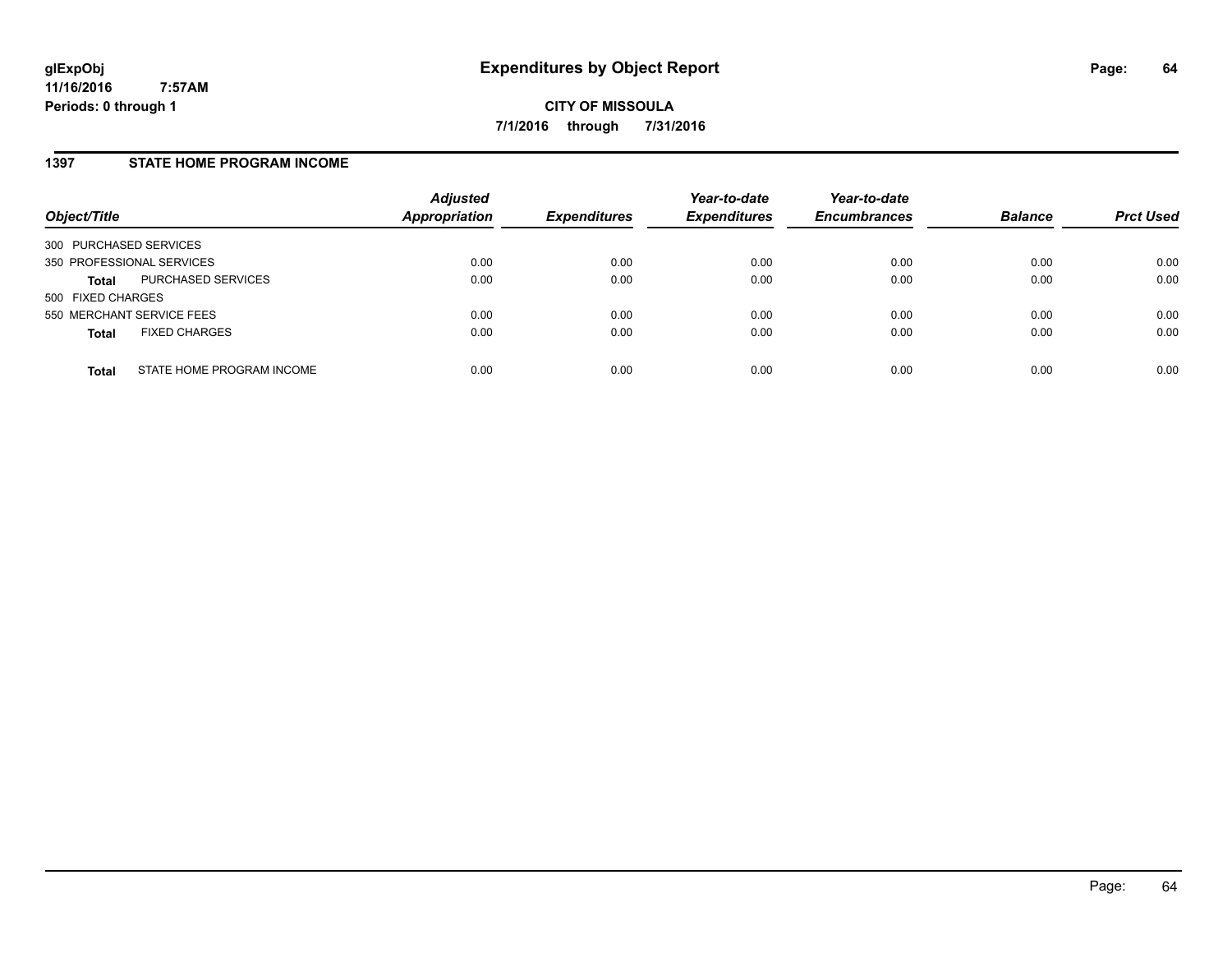#### **2250 PLANNING FUND**

**250 DEVELOPMENT SERVICES**

|                                      | <b>Adjusted</b>      |                     | Year-to-date        | Year-to-date        |                |                  |
|--------------------------------------|----------------------|---------------------|---------------------|---------------------|----------------|------------------|
| Object/Title                         | <b>Appropriation</b> | <b>Expenditures</b> | <b>Expenditures</b> | <b>Encumbrances</b> | <b>Balance</b> | <b>Prct Used</b> |
| 100 PERSONAL SERVICES                |                      |                     |                     |                     |                |                  |
| 110 SALARIES AND WAGES               | 263,697.00           | 15,762.55           | 15,762.55           | 0.00                | 247,934.45     | 5.98             |
| <b>140 EMPLOYER CONTRIBUTIONS</b>    | 86,784.00            | 10,443.39           | 10,443.39           | 0.00                | 76,340.61      | 12.03            |
| 141 STATE RETIREMENT CONTRIBUTIONS   | 0.00                 | 0.00                | 0.00                | 0.00                | 0.00           | 0.00             |
| PERSONAL SERVICES<br>Total           | 350,481.00           | 26,205.94           | 26,205.94           | 0.00                | 324,275.06     | 7.48             |
| 200 SUPPLIES                         |                      |                     |                     |                     |                |                  |
| 210 OFFICE SUPPLIES                  | 2,050.00             | 0.00                | 0.00                | 0.00                | 2,050.00       | 0.00             |
| 220 OPERATING SUPPLIES               | 900.00               | 0.00                | 0.00                | 0.00                | 900.00         | 0.00             |
| 231 GASOLINE                         | 100.00               | 0.00                | 0.00                | 0.00                | 100.00         | 0.00             |
| 240 OTHER SUPPLIES                   | 800.00               | 0.00                | 0.00                | 0.00                | 800.00         | 0.00             |
| <b>SUPPLIES</b><br>Total             | 3,850.00             | 0.00                | 0.00                | 0.00                | 3,850.00       | 0.00             |
| 300 PURCHASED SERVICES               |                      |                     |                     |                     |                |                  |
| 310 COMMUNICATIONS                   | 1,000.00             | 0.00                | 0.00                | 0.00                | 1,000.00       | 0.00             |
| 320 PRINTING & DUPLICATING           | 5,500.00             | 0.00                | 0.00                | 0.00                | 5,500.00       | 0.00             |
| 330 PUBLICITY, SUBSCRIPTIONS & DUES  | 4,100.00             | 0.00                | 0.00                | 0.00                | 4,100.00       | 0.00             |
| 344 TELEPHONE SERVICE                | 125.00               | 0.00                | 0.00                | 0.00                | 125.00         | 0.00             |
| 350 PROFESSIONAL SERVICES            | 50,000.00            | 0.00                | 0.00                | 0.00                | 50,000.00      | 0.00             |
| 360 REPAIR & MAINTENANCE             | 1,200.00             | 0.00                | 0.00                | 0.00                | 1,200.00       | 0.00             |
| 370 TRAVEL                           | 5,185.00             | 0.00                | 0.00                | 0.00                | 5,185.00       | 0.00             |
| 380 TRAINING                         | 5,200.00             | 0.00                | 0.00                | 0.00                | 5,200.00       | 0.00             |
| 390 OTHER PURCHASED SERVICES         | 8,000.00             | 0.00                | 0.00                | 0.00                | 8,000.00       | 0.00             |
| PURCHASED SERVICES<br>Total          | 80,310.00            | 0.00                | 0.00                | 0.00                | 80,310.00      | 0.00             |
| 500 FIXED CHARGES                    |                      |                     |                     |                     |                |                  |
| 500 FIXED CHARGES                    | 24,000.00            | 0.00                | 0.00                | 0.00                | 24,000.00      | 0.00             |
| 550 MERCHANT SERVICE FEES            | 0.00                 | 0.00                | 0.00                | 0.00                | 0.00           | 0.00             |
| <b>FIXED CHARGES</b><br>Total        | 24,000.00            | 0.00                | 0.00                | 0.00                | 24,000.00      | 0.00             |
| 800 OTHER OBJECTS                    |                      |                     |                     |                     |                |                  |
| 820 TRANSFERS TO OTHER FUNDS         | 0.00                 | 0.00                | 0.00                | 0.00                | 0.00           | 0.00             |
| 845 CONTINGENCY                      | 0.00                 | 0.00                | 0.00                | 0.00                | 0.00           | 0.00             |
| OTHER OBJECTS<br><b>Total</b>        | 0.00                 | 0.00                | 0.00                | 0.00                | 0.00           | 0.00             |
| DEVELOPMENT SERVICES<br><b>Total</b> | 458,641.00           | 26,205.94           | 26,205.94           | 0.00                | 432,435.06     | 5.71             |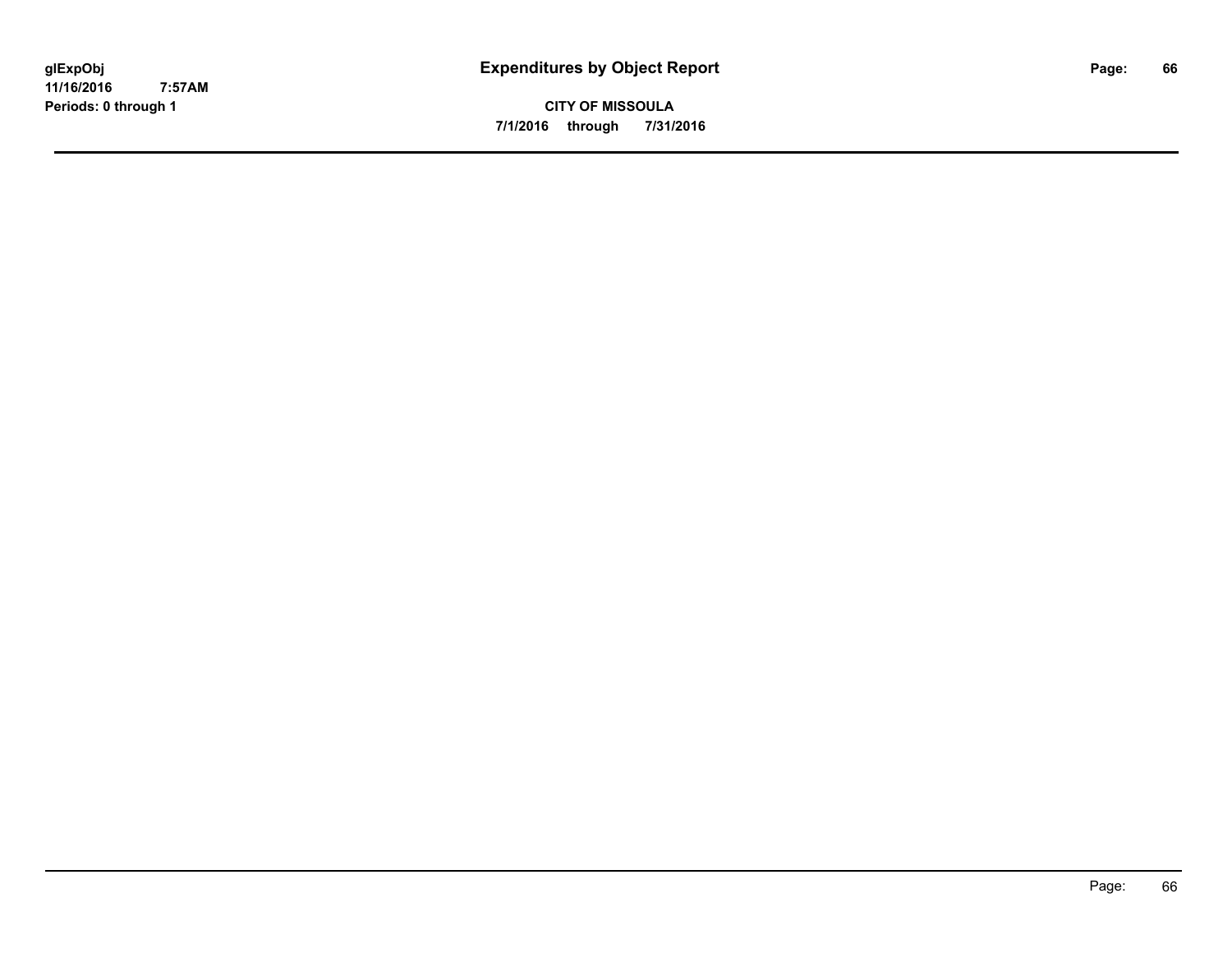**2250 PLANNING FUND**

|                                           | <b>Adjusted</b>      |                     | Year-to-date        | Year-to-date        |                |                  |
|-------------------------------------------|----------------------|---------------------|---------------------|---------------------|----------------|------------------|
| Object/Title                              | <b>Appropriation</b> | <b>Expenditures</b> | <b>Expenditures</b> | <b>Encumbrances</b> | <b>Balance</b> | <b>Prct Used</b> |
| 100 PERSONAL SERVICES                     |                      |                     |                     |                     |                |                  |
| 110 SALARIES AND WAGES                    | 263,697.00           | 15,762.55           | 15,762.55           | 0.00                | 247,934.45     | 5.98             |
| 140 EMPLOYER CONTRIBUTIONS                | 86,784.00            | 10,443.39           | 10,443.39           | 0.00                | 76,340.61      | 12.03            |
| <b>141 STATE RETIREMENT CONTRIBUTIONS</b> | 0.00                 | 0.00                | 0.00                | 0.00                | 0.00           | 0.00             |
| PERSONAL SERVICES<br><b>Total</b>         | 350,481.00           | 26,205.94           | 26,205.94           | 0.00                | 324,275.06     | 7.48             |
| 200 SUPPLIES                              |                      |                     |                     |                     |                |                  |
| 210 OFFICE SUPPLIES                       | 2,050.00             | 0.00                | 0.00                | 0.00                | 2,050.00       | 0.00             |
| 220 OPERATING SUPPLIES                    | 900.00               | 0.00                | 0.00                | 0.00                | 900.00         | 0.00             |
| 231 GASOLINE                              | 100.00               | 0.00                | 0.00                | 0.00                | 100.00         | 0.00             |
| 240 OTHER SUPPLIES                        | 800.00               | 0.00                | 0.00                | 0.00                | 800.00         | 0.00             |
| <b>SUPPLIES</b><br><b>Total</b>           | 3,850.00             | 0.00                | 0.00                | 0.00                | 3,850.00       | 0.00             |
| 300 PURCHASED SERVICES                    |                      |                     |                     |                     |                |                  |
| 310 COMMUNICATIONS                        | 1,000.00             | 0.00                | 0.00                | 0.00                | 1,000.00       | 0.00             |
| 320 PRINTING & DUPLICATING                | 5,500.00             | 0.00                | 0.00                | 0.00                | 5,500.00       | 0.00             |
| 330 PUBLICITY, SUBSCRIPTIONS & DUES       | 4,100.00             | 0.00                | 0.00                | 0.00                | 4,100.00       | 0.00             |
| 344 TELEPHONE SERVICE                     | 125.00               | 0.00                | 0.00                | 0.00                | 125.00         | 0.00             |
| 350 PROFESSIONAL SERVICES                 | 50,000.00            | 0.00                | 0.00                | 0.00                | 50,000.00      | 0.00             |
| 360 REPAIR & MAINTENANCE                  | 1,200.00             | 0.00                | 0.00                | 0.00                | 1,200.00       | 0.00             |
| 370 TRAVEL                                | 5,185.00             | 0.00                | 0.00                | 0.00                | 5,185.00       | 0.00             |
| 380 TRAINING                              | 5,200.00             | 0.00                | 0.00                | 0.00                | 5,200.00       | 0.00             |
| 390 OTHER PURCHASED SERVICES              | 8,000.00             | 0.00                | 0.00                | 0.00                | 8,000.00       | 0.00             |
| PURCHASED SERVICES<br>Total               | 80,310.00            | 0.00                | 0.00                | 0.00                | 80,310.00      | 0.00             |
| 500 FIXED CHARGES                         |                      |                     |                     |                     |                |                  |
| 500 FIXED CHARGES                         | 24,000.00            | 0.00                | 0.00                | 0.00                | 24,000.00      | 0.00             |
| 550 MERCHANT SERVICE FEES                 | 0.00                 | 0.00                | 0.00                | 0.00                | 0.00           | 0.00             |
| <b>FIXED CHARGES</b><br><b>Total</b>      | 24,000.00            | 0.00                | 0.00                | 0.00                | 24,000.00      | 0.00             |
| 800 OTHER OBJECTS                         |                      |                     |                     |                     |                |                  |
| 820 TRANSFERS TO OTHER FUNDS              | 0.00                 | 0.00                | 0.00                | 0.00                | 0.00           | 0.00             |
| 845 CONTINGENCY                           | 0.00                 | 0.00                | 0.00                | 0.00                | 0.00           | 0.00             |
| OTHER OBJECTS<br><b>Total</b>             | 0.00                 | 0.00                | 0.00                | 0.00                | 0.00           | 0.00             |
| PLANNING FUND<br><b>Total</b>             | 458,641.00           | 26,205.94           | 26,205.94           | 0.00                | 432,435.06     | 5.71             |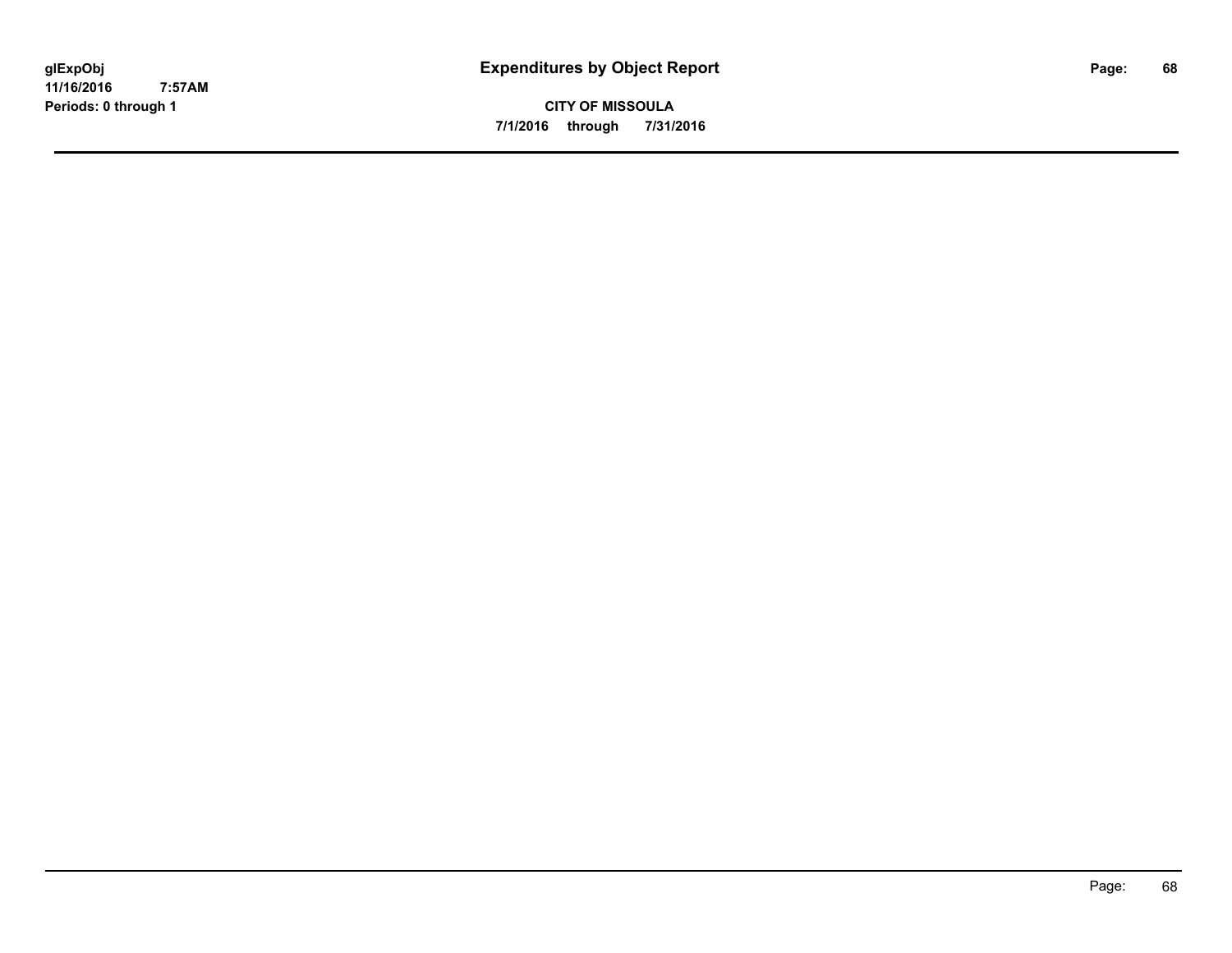#### **2310 PUBLIC SAFETY INFORMATION SYSTEMS**

**310 BUILDING INSPECTION**

|                        |                            | <b>Adjusted</b> |                     | Year-to-date        | Year-to-date        |                |                  |
|------------------------|----------------------------|-----------------|---------------------|---------------------|---------------------|----------------|------------------|
| Object/Title           |                            | Appropriation   | <b>Expenditures</b> | <b>Expenditures</b> | <b>Encumbrances</b> | <b>Balance</b> | <b>Prct Used</b> |
| 200 SUPPLIES           |                            |                 |                     |                     |                     |                |                  |
| 210 OFFICE SUPPLIES    |                            | 0.00            | 0.00                | 0.00                | 0.00                | 0.00           | 0.00             |
| 220 OPERATING SUPPLIES |                            | 0.00            | 0.00                | 0.00                | 0.00                | 0.00           | 0.00             |
| <b>Total</b>           | <b>SUPPLIES</b>            | 0.00            | 0.00                | 0.00                | 0.00                | 0.00           | 0.00             |
| 500 FIXED CHARGES      |                            |                 |                     |                     |                     |                |                  |
|                        | 550 MERCHANT SERVICE FEES  | 0.00            | 0.00                | 0.00                | 0.00                | 0.00           | 0.00             |
| <b>Total</b>           | <b>FIXED CHARGES</b>       | 0.00            | 0.00                | 0.00                | 0.00                | 0.00           | 0.00             |
| 800 OTHER OBJECTS      |                            |                 |                     |                     |                     |                |                  |
| 845 CONTINGENCY        |                            | 0.00            | 0.00                | 0.00                | 0.00                | 0.00           | 0.00             |
| <b>Total</b>           | OTHER OBJECTS              | 0.00            | 0.00                | 0.00                | 0.00                | 0.00           | 0.00             |
| 900 CAPITAL OUTLAY     |                            |                 |                     |                     |                     |                |                  |
|                        | 940 MACHINERY & EQUIPMENT  | 0.00            | 0.00                | 0.00                | 0.00                | 0.00           | 0.00             |
| <b>Total</b>           | <b>CAPITAL OUTLAY</b>      | 0.00            | 0.00                | 0.00                | 0.00                | 0.00           | 0.00             |
| <b>Total</b>           | <b>BUILDING INSPECTION</b> | 0.00            | 0.00                | 0.00                | 0.00                | 0.00           | 0.00             |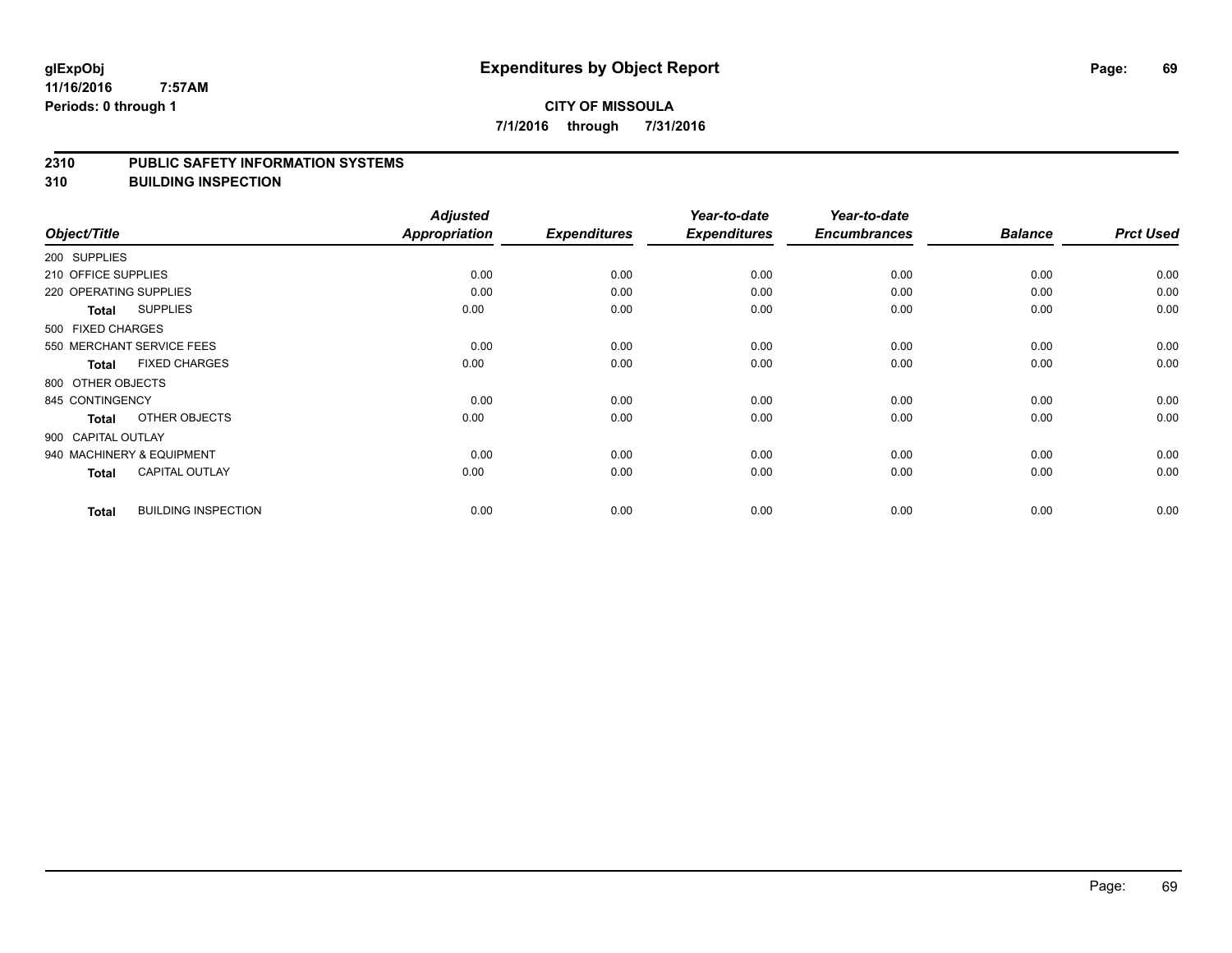**CITY OF MISSOULA 7/1/2016 through 7/31/2016**

# **2310 PUBLIC SAFETY INFORMATION SYSTEMS**

| Object/Title           |                                   | <b>Adjusted</b><br><b>Appropriation</b> | <b>Expenditures</b> | Year-to-date<br><b>Expenditures</b> | Year-to-date<br><b>Encumbrances</b> | <b>Balance</b> | <b>Prct Used</b> |
|------------------------|-----------------------------------|-----------------------------------------|---------------------|-------------------------------------|-------------------------------------|----------------|------------------|
| 200 SUPPLIES           |                                   |                                         |                     |                                     |                                     |                |                  |
| 210 OFFICE SUPPLIES    |                                   | 0.00                                    | 0.00                | 0.00                                | 0.00                                | 0.00           | 0.00             |
| 220 OPERATING SUPPLIES |                                   | 0.00                                    | 0.00                | 0.00                                | 0.00                                | 0.00           | 0.00             |
| Total                  | <b>SUPPLIES</b>                   | 0.00                                    | 0.00                | 0.00                                | 0.00                                | 0.00           | 0.00             |
| 500 FIXED CHARGES      |                                   |                                         |                     |                                     |                                     |                |                  |
|                        | 550 MERCHANT SERVICE FEES         | 0.00                                    | 0.00                | 0.00                                | 0.00                                | 0.00           | 0.00             |
| <b>Total</b>           | <b>FIXED CHARGES</b>              | 0.00                                    | 0.00                | 0.00                                | 0.00                                | 0.00           | 0.00             |
| 800 OTHER OBJECTS      |                                   |                                         |                     |                                     |                                     |                |                  |
| 845 CONTINGENCY        |                                   | 0.00                                    | 0.00                | 0.00                                | 0.00                                | 0.00           | 0.00             |
| <b>Total</b>           | OTHER OBJECTS                     | 0.00                                    | 0.00                | 0.00                                | 0.00                                | 0.00           | 0.00             |
| 900 CAPITAL OUTLAY     |                                   |                                         |                     |                                     |                                     |                |                  |
|                        | 940 MACHINERY & EQUIPMENT         | 0.00                                    | 0.00                | 0.00                                | 0.00                                | 0.00           | 0.00             |
| Total                  | <b>CAPITAL OUTLAY</b>             | 0.00                                    | 0.00                | 0.00                                | 0.00                                | 0.00           | 0.00             |
| <b>Total</b>           | PUBLIC SAFETY INFORMATION SYSTEM! | 0.00                                    | 0.00                | 0.00                                | 0.00                                | 0.00           | 0.00             |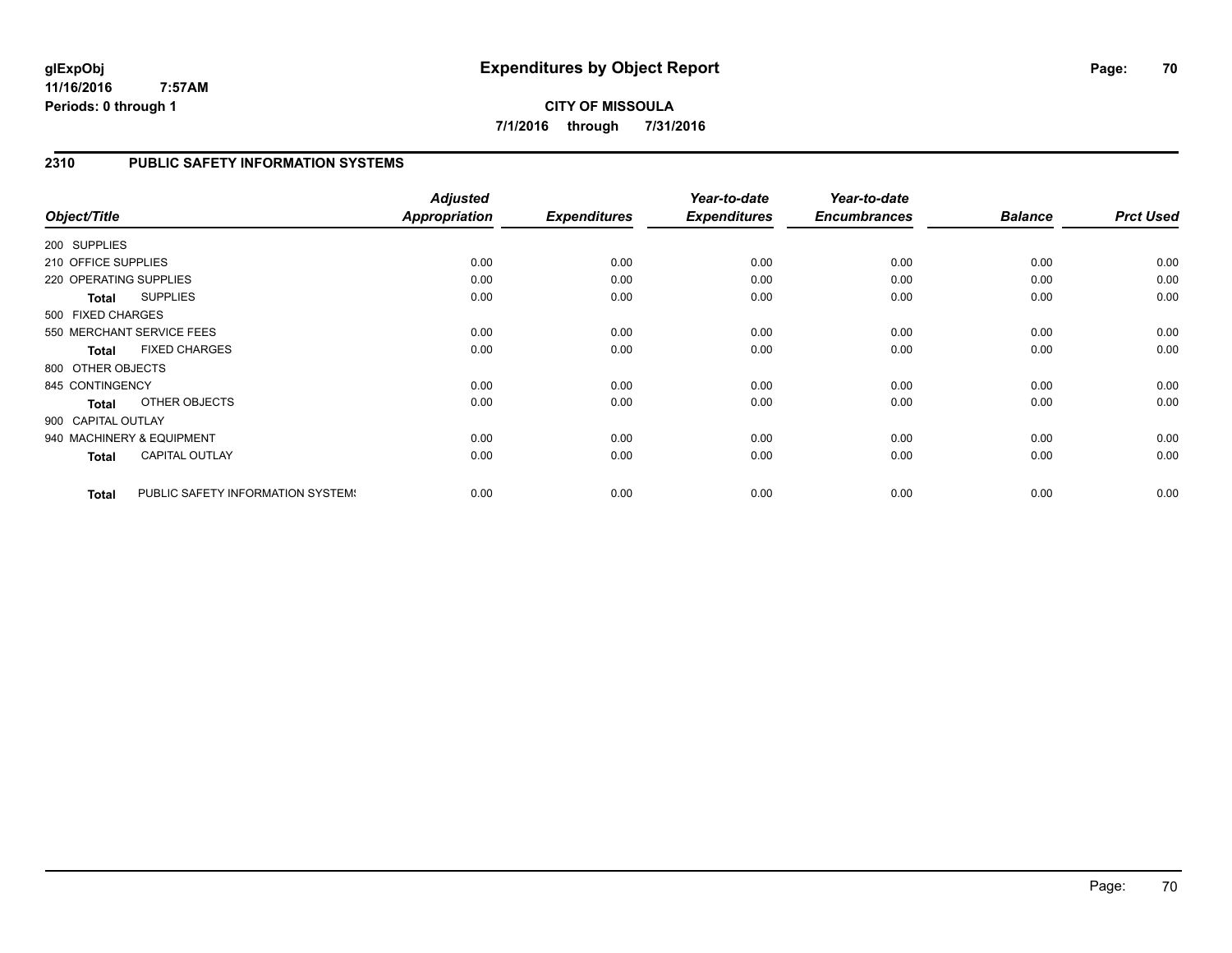### **2321 IMPACT FEE FUND**

**390 NON-DEPARTMENTAL**

|                        |                                   | <b>Adjusted</b>      |                     | Year-to-date        | Year-to-date        |                |                  |
|------------------------|-----------------------------------|----------------------|---------------------|---------------------|---------------------|----------------|------------------|
| Object/Title           |                                   | <b>Appropriation</b> | <b>Expenditures</b> | <b>Expenditures</b> | <b>Encumbrances</b> | <b>Balance</b> | <b>Prct Used</b> |
| 100 PERSONAL SERVICES  |                                   |                      |                     |                     |                     |                |                  |
| 110 SALARIES AND WAGES |                                   | 0.00                 | 0.00                | 0.00                | 0.00                | 0.00           | 0.00             |
|                        | <b>140 EMPLOYER CONTRIBUTIONS</b> | 0.00                 | 0.00                | 0.00                | 0.00                | 0.00           | 0.00             |
| <b>Total</b>           | PERSONAL SERVICES                 | 0.00                 | 0.00                | 0.00                | 0.00                | 0.00           | 0.00             |
|                        | 300 PURCHASED SERVICES            |                      |                     |                     |                     |                |                  |
|                        | 350 PROFESSIONAL SERVICES         | 0.00                 | 0.00                | 0.00                | 0.00                | 0.00           | 0.00             |
|                        | 390 OTHER PURCHASED SERVICES      | 0.00                 | 0.00                | 0.00                | 0.00                | 0.00           | 0.00             |
| <b>Total</b>           | PURCHASED SERVICES                | 0.00                 | 0.00                | 0.00                | 0.00                | 0.00           | 0.00             |
| 500 FIXED CHARGES      |                                   |                      |                     |                     |                     |                |                  |
|                        | 550 MERCHANT SERVICE FEES         | 0.00                 | 0.00                | 0.00                | 0.00                | 0.00           | 0.00             |
| <b>Total</b>           | <b>FIXED CHARGES</b>              | 0.00                 | 0.00                | 0.00                | 0.00                | 0.00           | 0.00             |
| 800 OTHER OBJECTS      |                                   |                      |                     |                     |                     |                |                  |
|                        | 820 TRANSFERS TO OTHER FUNDS      | 0.00                 | 0.00                | 0.00                | 0.00                | 0.00           | 0.00             |
| <b>Total</b>           | OTHER OBJECTS                     | 0.00                 | 0.00                | 0.00                | 0.00                | 0.00           | 0.00             |
| 900 CAPITAL OUTLAY     |                                   |                      |                     |                     |                     |                |                  |
| 930 IMPROVEMENTS       |                                   | 0.00                 | 67,647.12           | 67,647.12           | 0.00                | $-67,647.12$   | 0.00             |
| <b>Total</b>           | CAPITAL OUTLAY                    | 0.00                 | 67,647.12           | 67,647.12           | 0.00                | $-67,647.12$   | 0.00             |
| Total                  | NON-DEPARTMENTAL                  | 0.00                 | 67,647.12           | 67,647.12           | 0.00                | $-67,647.12$   | 0.00             |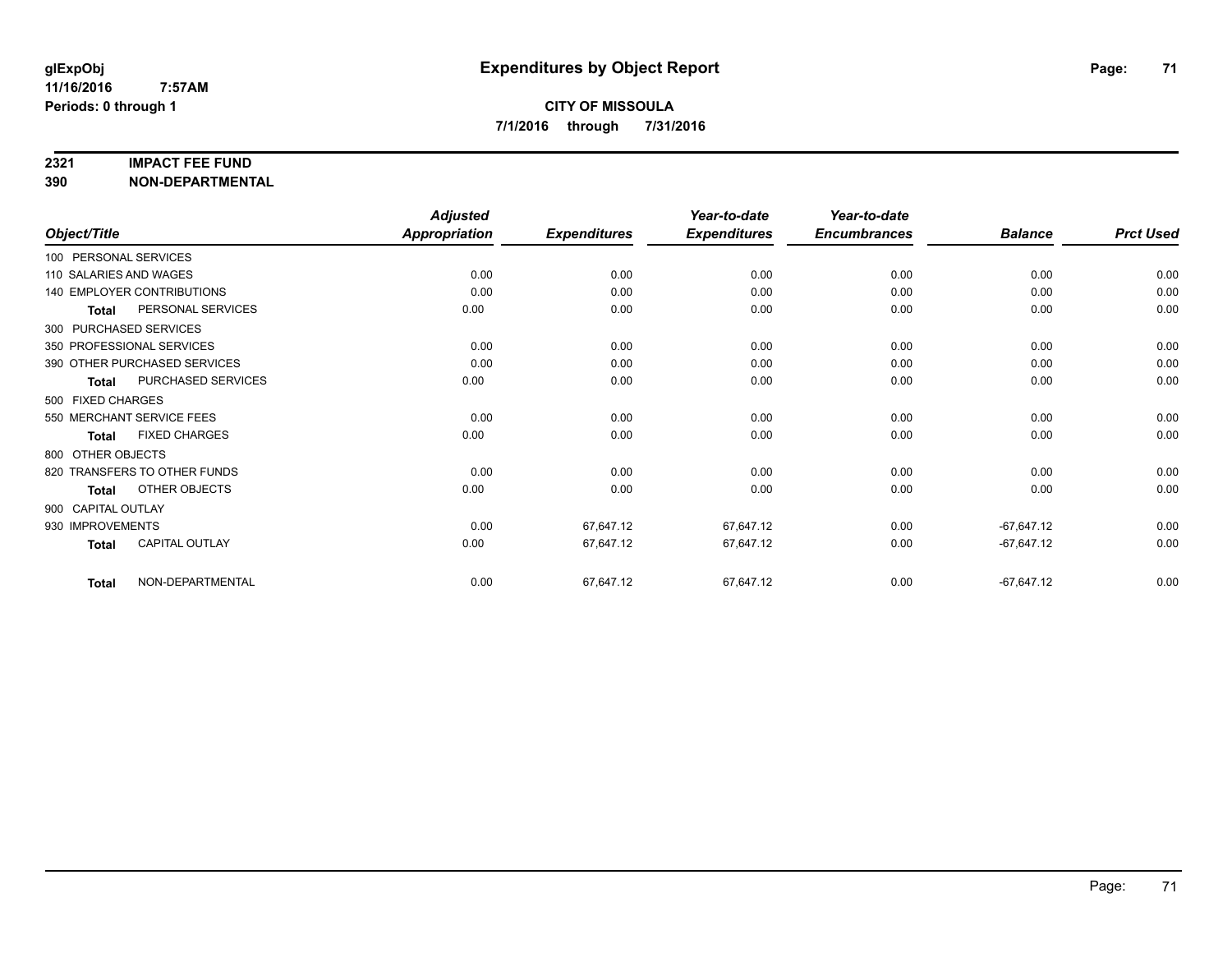### **2321 IMPACT FEE FUND**

|                                        | <b>Adjusted</b>      |                     | Year-to-date        | Year-to-date        |                |                  |
|----------------------------------------|----------------------|---------------------|---------------------|---------------------|----------------|------------------|
| Object/Title                           | <b>Appropriation</b> | <b>Expenditures</b> | <b>Expenditures</b> | <b>Encumbrances</b> | <b>Balance</b> | <b>Prct Used</b> |
| 100 PERSONAL SERVICES                  |                      |                     |                     |                     |                |                  |
| 110 SALARIES AND WAGES                 | 0.00                 | 0.00                | 0.00                | 0.00                | 0.00           | 0.00             |
| 140 EMPLOYER CONTRIBUTIONS             | 0.00                 | 0.00                | 0.00                | 0.00                | 0.00           | 0.00             |
| PERSONAL SERVICES<br><b>Total</b>      | 0.00                 | 0.00                | 0.00                | 0.00                | 0.00           | 0.00             |
| 300 PURCHASED SERVICES                 |                      |                     |                     |                     |                |                  |
| 350 PROFESSIONAL SERVICES              | 0.00                 | 0.00                | 0.00                | 0.00                | 0.00           | 0.00             |
| 390 OTHER PURCHASED SERVICES           | 0.00                 | 0.00                | 0.00                | 0.00                | 0.00           | 0.00             |
| PURCHASED SERVICES<br><b>Total</b>     | 0.00                 | 0.00                | 0.00                | 0.00                | 0.00           | 0.00             |
| 500 FIXED CHARGES                      |                      |                     |                     |                     |                |                  |
| 550 MERCHANT SERVICE FEES              | 0.00                 | 0.00                | 0.00                | 0.00                | 0.00           | 0.00             |
| <b>FIXED CHARGES</b><br><b>Total</b>   | 0.00                 | 0.00                | 0.00                | 0.00                | 0.00           | 0.00             |
| 800 OTHER OBJECTS                      |                      |                     |                     |                     |                |                  |
| 820 TRANSFERS TO OTHER FUNDS           | 0.00                 | 0.00                | 0.00                | 0.00                | 0.00           | 0.00             |
| OTHER OBJECTS<br><b>Total</b>          | 0.00                 | 0.00                | 0.00                | 0.00                | 0.00           | 0.00             |
| 900 CAPITAL OUTLAY                     |                      |                     |                     |                     |                |                  |
| 930 IMPROVEMENTS                       | 0.00                 | 67,647.12           | 67,647.12           | 0.00                | $-67,647.12$   | 0.00             |
| <b>CAPITAL OUTLAY</b><br><b>Total</b>  | 0.00                 | 67,647.12           | 67,647.12           | 0.00                | $-67,647.12$   | 0.00             |
| <b>IMPACT FEE FUND</b><br><b>Total</b> | 0.00                 | 67,647.12           | 67,647.12           | 0.00                | $-67,647.12$   | 0.00             |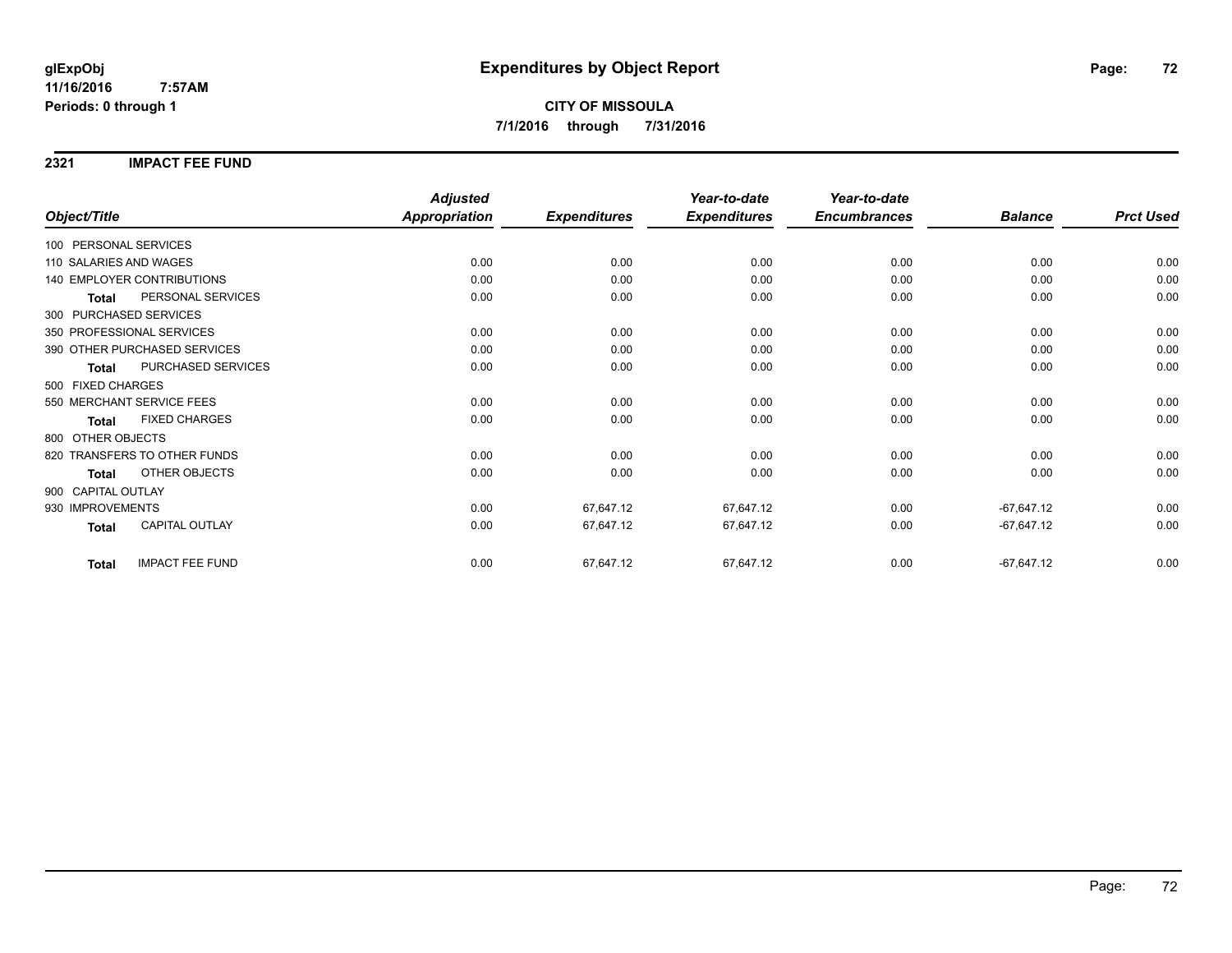#### **2322 GEORGE ELMER/CATTLE DR INTERSECTION**

| Object/Title           |                              | <b>Adjusted</b><br>Appropriation | <b>Expenditures</b> | Year-to-date<br><b>Expenditures</b> | Year-to-date<br><b>Encumbrances</b> | <b>Balance</b> | <b>Prct Used</b> |
|------------------------|------------------------------|----------------------------------|---------------------|-------------------------------------|-------------------------------------|----------------|------------------|
| 300 PURCHASED SERVICES |                              |                                  |                     |                                     |                                     |                |                  |
|                        | 350 PROFESSIONAL SERVICES    | 0.00                             | 0.00                | 0.00                                | 0.00                                | 0.00           | 0.00             |
| <b>Total</b>           | PURCHASED SERVICES           | 0.00                             | 0.00                | 0.00                                | 0.00                                | 0.00           | 0.00             |
| 500 FIXED CHARGES      |                              |                                  |                     |                                     |                                     |                |                  |
|                        | 550 MERCHANT SERVICE FEES    | 0.00                             | 0.00                | 0.00                                | 0.00                                | 0.00           | 0.00             |
| Total                  | <b>FIXED CHARGES</b>         | 0.00                             | 0.00                | 0.00                                | 0.00                                | 0.00           | 0.00             |
| 800 OTHER OBJECTS      |                              |                                  |                     |                                     |                                     |                |                  |
|                        | 820 TRANSFERS TO OTHER FUNDS | 0.00                             | 0.00                | 0.00                                | 0.00                                | 0.00           | 0.00             |
| <b>Total</b>           | OTHER OBJECTS                | 0.00                             | 0.00                | 0.00                                | 0.00                                | 0.00           | 0.00             |
| 900 CAPITAL OUTLAY     |                              |                                  |                     |                                     |                                     |                |                  |
| 930 IMPROVEMENTS       |                              | 0.00                             | 0.00                | 0.00                                | 0.00                                | 0.00           | 0.00             |
| <b>Total</b>           | <b>CAPITAL OUTLAY</b>        | 0.00                             | 0.00                | 0.00                                | 0.00                                | 0.00           | 0.00             |
| <b>Total</b>           | NON-DEPARTMENTAL             | 0.00                             | 0.00                | 0.00                                | 0.00                                | 0.00           | 0.00             |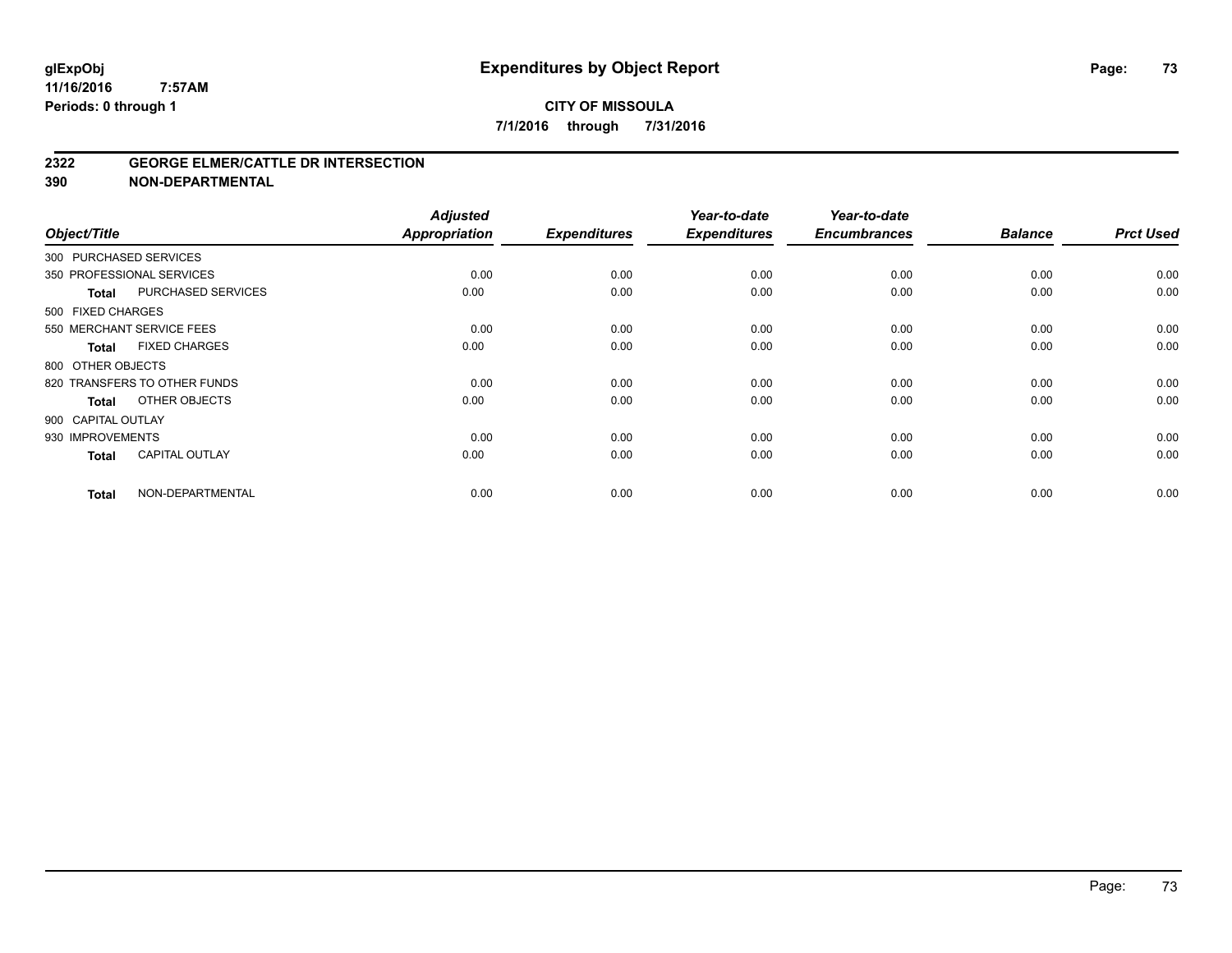**CITY OF MISSOULA 7/1/2016 through 7/31/2016**

# **2322 GEORGE ELMER/CATTLE DR INTERSECTION**

| Object/Title           |                                         | <b>Adjusted</b><br>Appropriation | <b>Expenditures</b> | Year-to-date<br><b>Expenditures</b> | Year-to-date<br><b>Encumbrances</b> | <b>Balance</b> | <b>Prct Used</b> |
|------------------------|-----------------------------------------|----------------------------------|---------------------|-------------------------------------|-------------------------------------|----------------|------------------|
| 300 PURCHASED SERVICES |                                         |                                  |                     |                                     |                                     |                |                  |
|                        | 350 PROFESSIONAL SERVICES               | 0.00                             | 0.00                | 0.00                                | 0.00                                | 0.00           | 0.00             |
| <b>Total</b>           | PURCHASED SERVICES                      | 0.00                             | 0.00                | 0.00                                | 0.00                                | 0.00           | 0.00             |
| 500 FIXED CHARGES      |                                         |                                  |                     |                                     |                                     |                |                  |
|                        | 550 MERCHANT SERVICE FEES               | 0.00                             | 0.00                | 0.00                                | 0.00                                | 0.00           | 0.00             |
| <b>Total</b>           | <b>FIXED CHARGES</b>                    | 0.00                             | 0.00                | 0.00                                | 0.00                                | 0.00           | 0.00             |
| 800 OTHER OBJECTS      |                                         |                                  |                     |                                     |                                     |                |                  |
|                        | 820 TRANSFERS TO OTHER FUNDS            | 0.00                             | 0.00                | 0.00                                | 0.00                                | 0.00           | 0.00             |
| Total                  | OTHER OBJECTS                           | 0.00                             | 0.00                | 0.00                                | 0.00                                | 0.00           | 0.00             |
| 900 CAPITAL OUTLAY     |                                         |                                  |                     |                                     |                                     |                |                  |
| 930 IMPROVEMENTS       |                                         | 0.00                             | 0.00                | 0.00                                | 0.00                                | 0.00           | 0.00             |
| <b>Total</b>           | <b>CAPITAL OUTLAY</b>                   | 0.00                             | 0.00                | 0.00                                | 0.00                                | 0.00           | 0.00             |
| <b>Total</b>           | <b>GEORGE ELMER/CATTLE DR INTERSECT</b> | 0.00                             | 0.00                | 0.00                                | 0.00                                | 0.00           | 0.00             |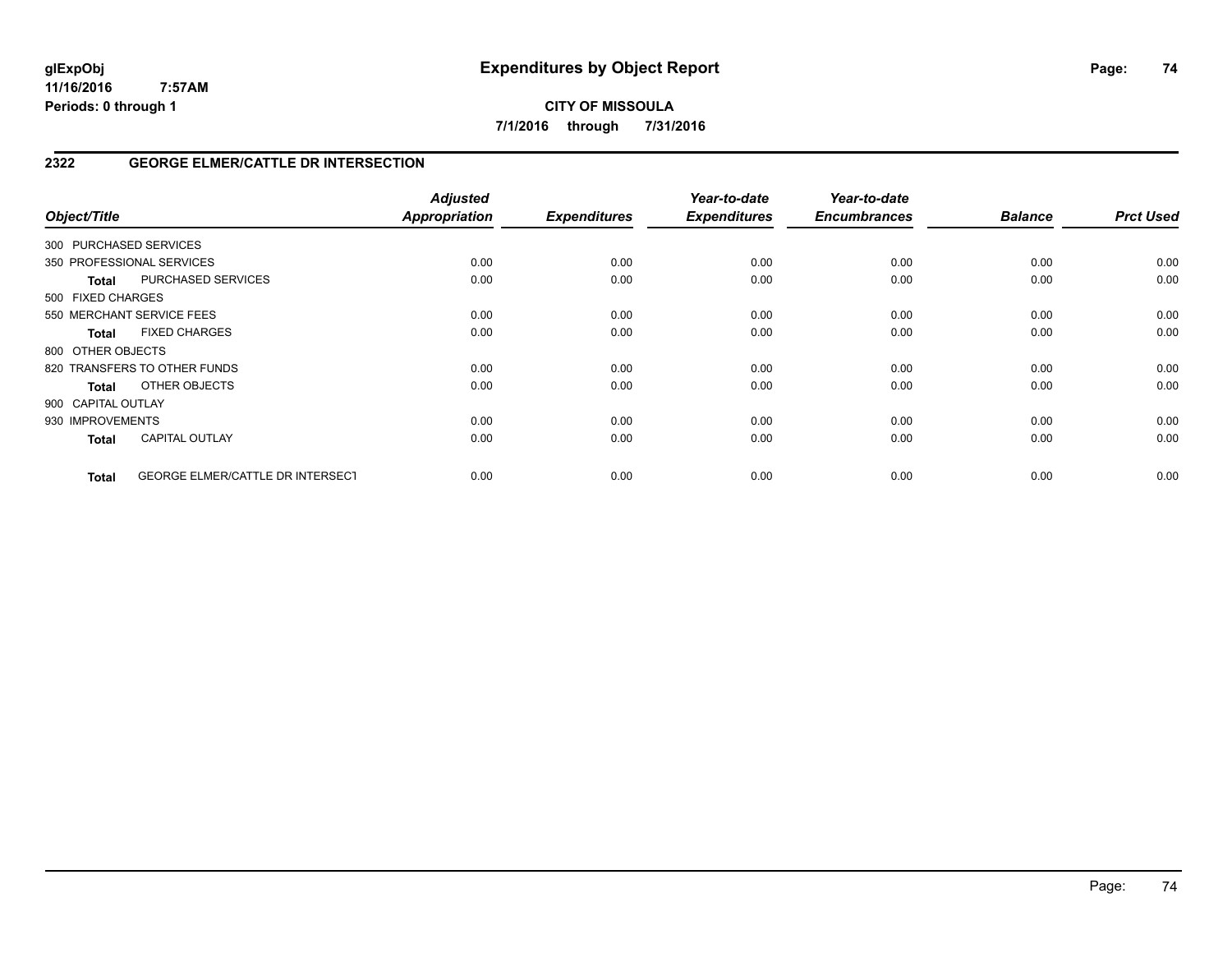**2365 PUBLIC ART FUND**

**220 MAYOR**

|                        |                           | <b>Adjusted</b>      |                     | Year-to-date        | Year-to-date        |                |                  |
|------------------------|---------------------------|----------------------|---------------------|---------------------|---------------------|----------------|------------------|
| Object/Title           |                           | <b>Appropriation</b> | <b>Expenditures</b> | <b>Expenditures</b> | <b>Encumbrances</b> | <b>Balance</b> | <b>Prct Used</b> |
| 300 PURCHASED SERVICES |                           |                      |                     |                     |                     |                |                  |
|                        | 350 PROFESSIONAL SERVICES | 0.00                 | 0.00                | 0.00                | 0.00                | 0.00           | 0.00             |
| <b>Total</b>           | <b>PURCHASED SERVICES</b> | 0.00                 | 0.00                | 0.00                | 0.00                | 0.00           | 0.00             |
| 500 FIXED CHARGES      |                           |                      |                     |                     |                     |                |                  |
|                        | 550 MERCHANT SERVICE FEES | 0.00                 | 0.00                | 0.00                | 0.00                | 0.00           | 0.00             |
| <b>Total</b>           | <b>FIXED CHARGES</b>      | 0.00                 | 0.00                | 0.00                | 0.00                | 0.00           | 0.00             |
| 800 OTHER OBJECTS      |                           |                      |                     |                     |                     |                |                  |
| 845 CONTINGENCY        |                           | 0.00                 | 0.00                | 0.00                | 0.00                | 0.00           | 0.00             |
| <b>Total</b>           | OTHER OBJECTS             | 0.00                 | 0.00                | 0.00                | 0.00                | 0.00           | 0.00             |
| 900 CAPITAL OUTLAY     |                           |                      |                     |                     |                     |                |                  |
| 930 IMPROVEMENTS       |                           | 0.00                 | 0.00                | 0.00                | 0.00                | 0.00           | 0.00             |
| <b>Total</b>           | <b>CAPITAL OUTLAY</b>     | 0.00                 | 0.00                | 0.00                | 0.00                | 0.00           | 0.00             |
| <b>Total</b>           | <b>MAYOR</b>              | 0.00                 | 0.00                | 0.00                | 0.00                | 0.00           | 0.00             |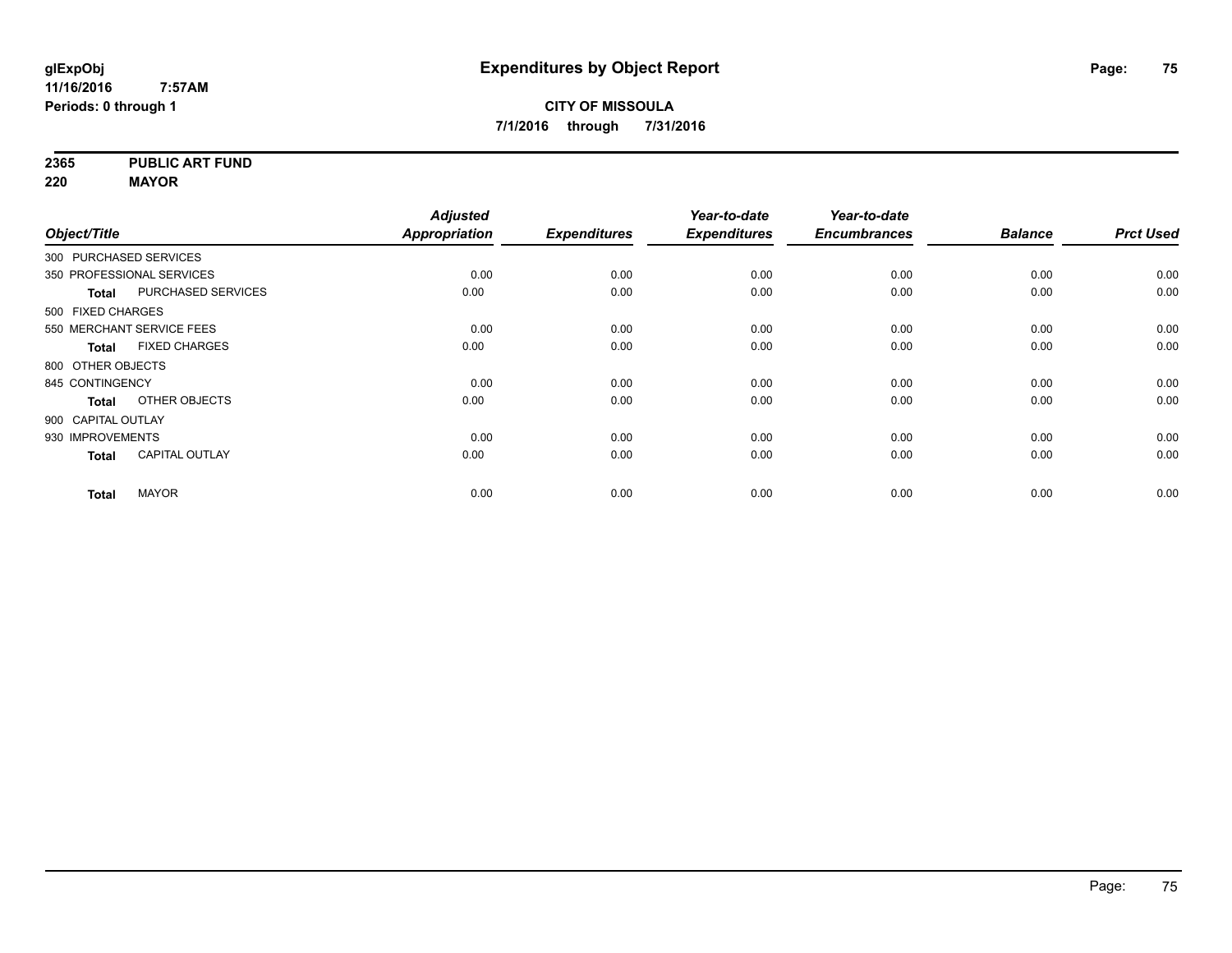## **2365 PUBLIC ART FUND**

| Object/Title              |                       | <b>Adjusted</b><br><b>Appropriation</b> | <b>Expenditures</b> | Year-to-date<br><b>Expenditures</b> | Year-to-date<br><b>Encumbrances</b> | <b>Balance</b> | <b>Prct Used</b> |
|---------------------------|-----------------------|-----------------------------------------|---------------------|-------------------------------------|-------------------------------------|----------------|------------------|
| 300 PURCHASED SERVICES    |                       |                                         |                     |                                     |                                     |                |                  |
|                           |                       |                                         |                     |                                     |                                     |                |                  |
| 350 PROFESSIONAL SERVICES |                       | 0.00                                    | 0.00                | 0.00                                | 0.00                                | 0.00           | 0.00             |
| <b>Total</b>              | PURCHASED SERVICES    | 0.00                                    | 0.00                | 0.00                                | 0.00                                | 0.00           | 0.00             |
| 500 FIXED CHARGES         |                       |                                         |                     |                                     |                                     |                |                  |
| 550 MERCHANT SERVICE FEES |                       | 0.00                                    | 0.00                | 0.00                                | 0.00                                | 0.00           | 0.00             |
| <b>Total</b>              | <b>FIXED CHARGES</b>  | 0.00                                    | 0.00                | 0.00                                | 0.00                                | 0.00           | 0.00             |
| 800 OTHER OBJECTS         |                       |                                         |                     |                                     |                                     |                |                  |
| 845 CONTINGENCY           |                       | 0.00                                    | 0.00                | 0.00                                | 0.00                                | 0.00           | 0.00             |
| <b>Total</b>              | OTHER OBJECTS         | 0.00                                    | 0.00                | 0.00                                | 0.00                                | 0.00           | 0.00             |
| 900 CAPITAL OUTLAY        |                       |                                         |                     |                                     |                                     |                |                  |
| 930 IMPROVEMENTS          |                       | 0.00                                    | 0.00                | 0.00                                | 0.00                                | 0.00           | 0.00             |
| <b>Total</b>              | <b>CAPITAL OUTLAY</b> | 0.00                                    | 0.00                | 0.00                                | 0.00                                | 0.00           | 0.00             |
| <b>Total</b>              | PUBLIC ART FUND       | 0.00                                    | 0.00                | 0.00                                | 0.00                                | 0.00           | 0.00             |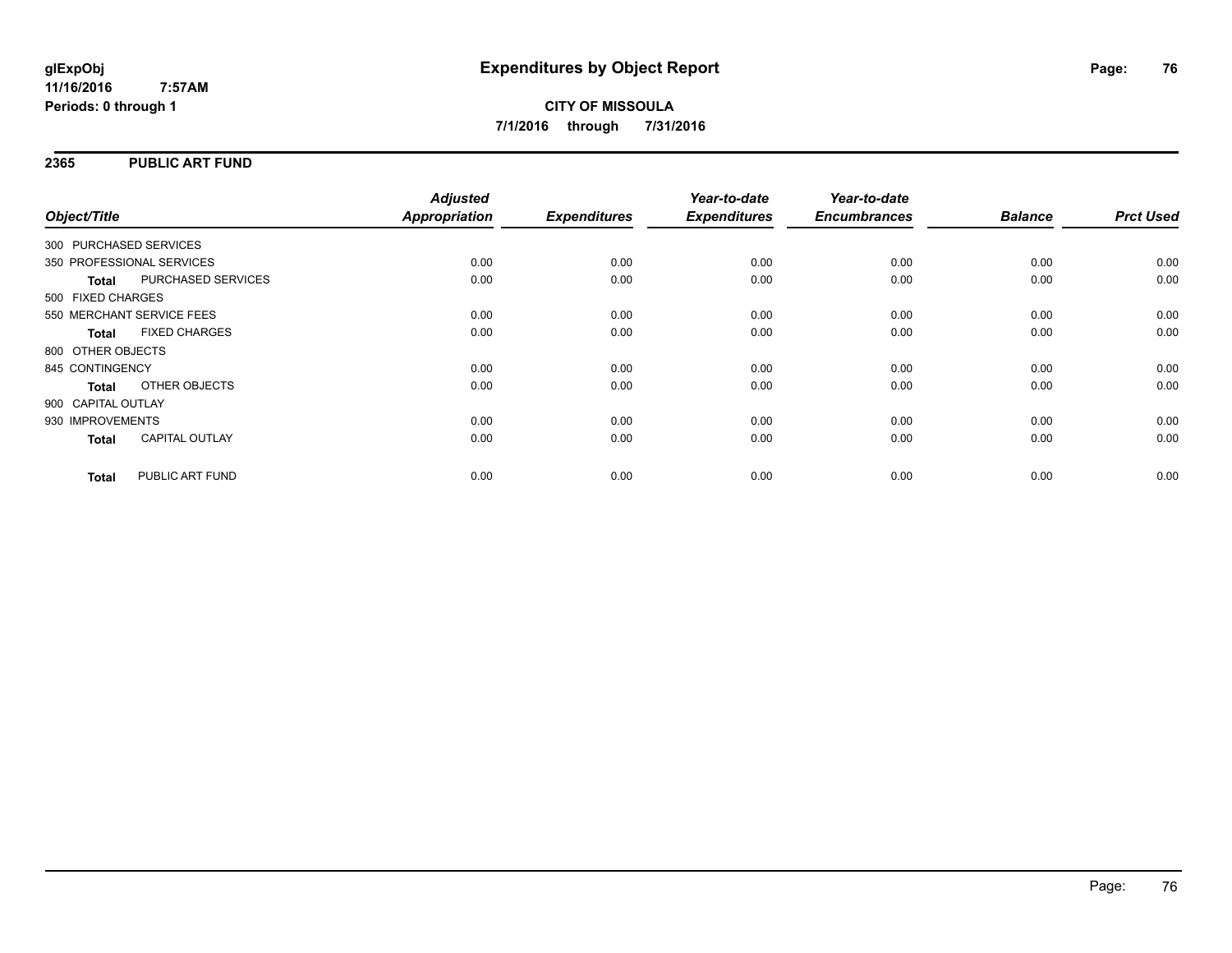## **2371 EMPLOYEE HEALTH INSURANCE LEVY FUND**

| Object/Title                         | <b>Adjusted</b><br><b>Appropriation</b> | <b>Expenditures</b> | Year-to-date<br><b>Expenditures</b> | Year-to-date<br><b>Encumbrances</b> | <b>Balance</b> | <b>Prct Used</b> |
|--------------------------------------|-----------------------------------------|---------------------|-------------------------------------|-------------------------------------|----------------|------------------|
| 500 FIXED CHARGES                    |                                         |                     |                                     |                                     |                |                  |
| 550 MERCHANT SERVICE FEES            | 0.00                                    | 0.00                | 0.00                                | 0.00                                | 0.00           | 0.00             |
| <b>FIXED CHARGES</b><br><b>Total</b> | 0.00                                    | 0.00                | 0.00                                | 0.00                                | 0.00           | 0.00             |
| 800 OTHER OBJECTS                    |                                         |                     |                                     |                                     |                |                  |
| 820 TRANSFERS TO OTHER FUNDS         | 0.00                                    | 0.00                | 0.00                                | 0.00                                | 0.00           | 0.00             |
| OTHER OBJECTS<br><b>Total</b>        | 0.00                                    | 0.00                | 0.00                                | 0.00                                | 0.00           | 0.00             |
| NON-DEPARTMENTAL<br><b>Total</b>     | 0.00                                    | 0.00                | 0.00                                | 0.00                                | 0.00           | 0.00             |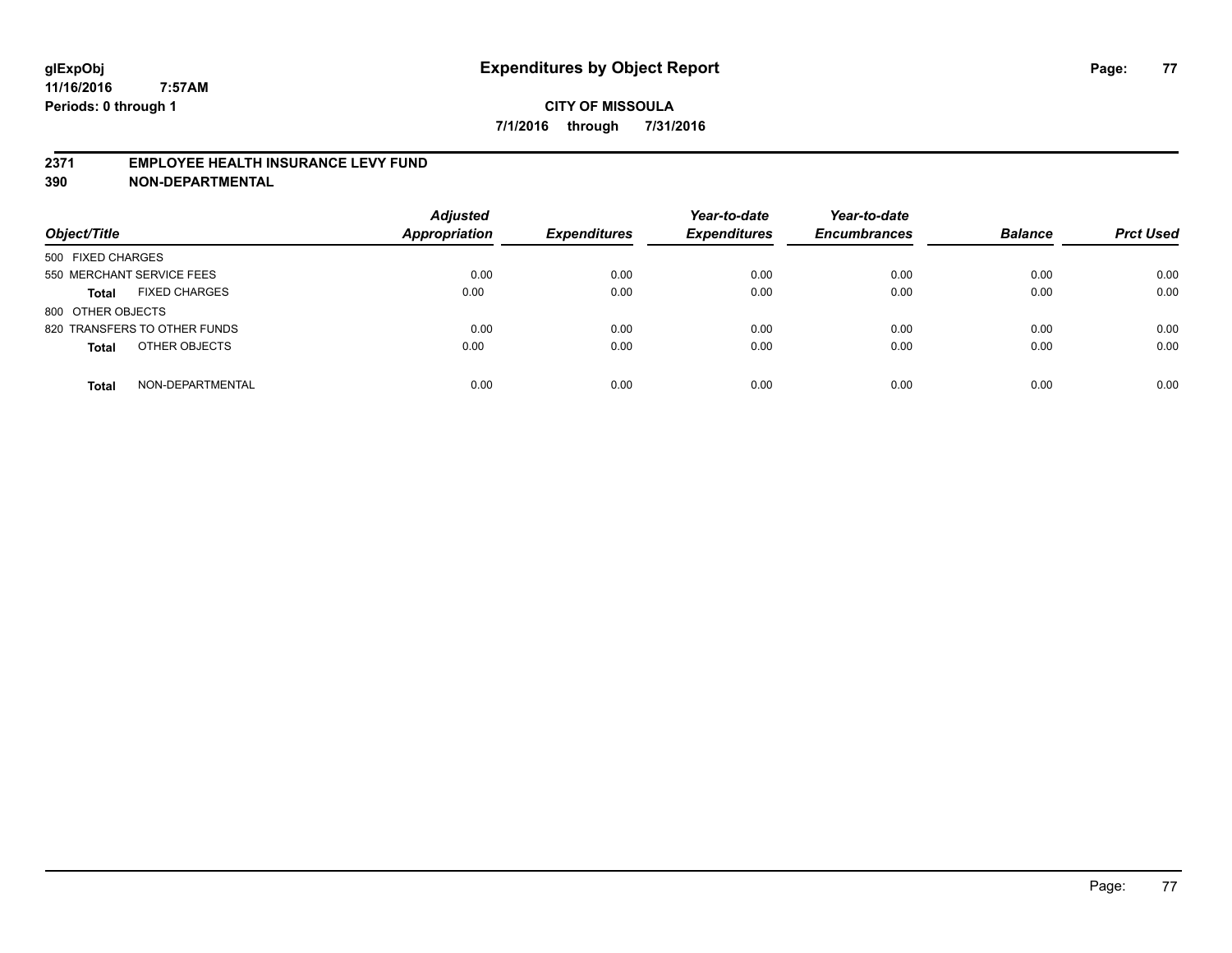**CITY OF MISSOULA 7/1/2016 through 7/31/2016**

# **2371 EMPLOYEE HEALTH INSURANCE LEVY FUND**

| Object/Title              |                                  | <b>Adjusted</b><br>Appropriation | <b>Expenditures</b> | Year-to-date<br><b>Expenditures</b> | Year-to-date<br><b>Encumbrances</b> | <b>Balance</b> | <b>Prct Used</b> |
|---------------------------|----------------------------------|----------------------------------|---------------------|-------------------------------------|-------------------------------------|----------------|------------------|
| 500 FIXED CHARGES         |                                  |                                  |                     |                                     |                                     |                |                  |
| 550 MERCHANT SERVICE FEES |                                  | 0.00                             | 0.00                | 0.00                                | 0.00                                | 0.00           | 0.00             |
| Total                     | <b>FIXED CHARGES</b>             | 0.00                             | 0.00                | 0.00                                | 0.00                                | 0.00           | 0.00             |
| 800 OTHER OBJECTS         |                                  |                                  |                     |                                     |                                     |                |                  |
|                           | 820 TRANSFERS TO OTHER FUNDS     | 0.00                             | 0.00                | 0.00                                | 0.00                                | 0.00           | 0.00             |
| <b>Total</b>              | OTHER OBJECTS                    | 0.00                             | 0.00                | 0.00                                | 0.00                                | 0.00           | 0.00             |
| <b>Total</b>              | EMPLOYEE HEALTH INSURANCE LEVY F | 0.00                             | 0.00                | 0.00                                | 0.00                                | 0.00           | 0.00             |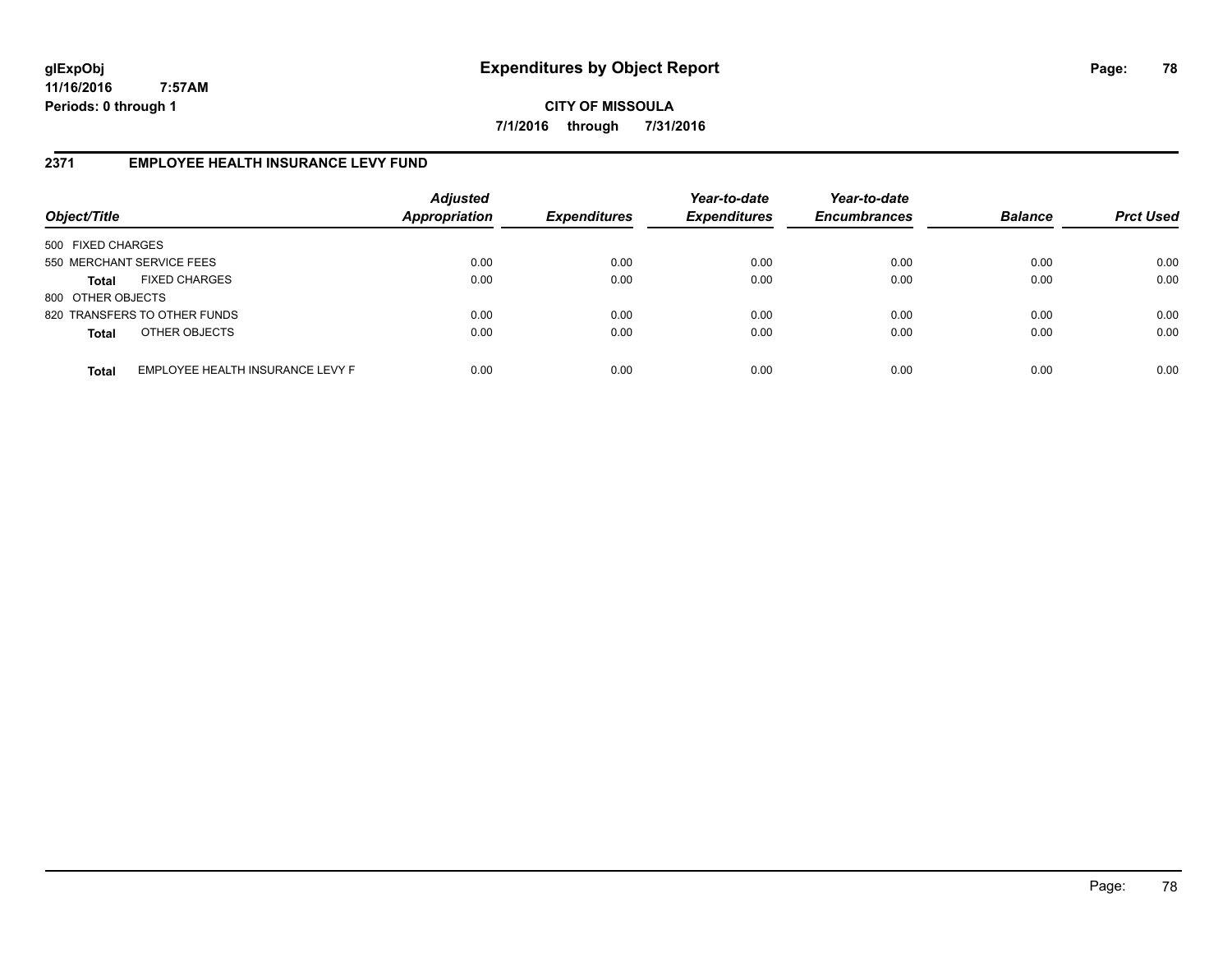**2372 PERMISSIVE MEDICAL LEVY**

| Object/Title                         | <b>Adjusted</b><br><b>Appropriation</b> | <b>Expenditures</b> | Year-to-date<br><b>Expenditures</b> | Year-to-date<br><b>Encumbrances</b> | <b>Balance</b> | <b>Prct Used</b> |
|--------------------------------------|-----------------------------------------|---------------------|-------------------------------------|-------------------------------------|----------------|------------------|
| 500 FIXED CHARGES                    |                                         |                     |                                     |                                     |                |                  |
| 550 MERCHANT SERVICE FEES            | 0.00                                    | 0.00                | 0.00                                | 0.00                                | 0.00           | 0.00             |
| <b>FIXED CHARGES</b><br><b>Total</b> | 0.00                                    | 0.00                | 0.00                                | 0.00                                | 0.00           | 0.00             |
| 800 OTHER OBJECTS                    |                                         |                     |                                     |                                     |                |                  |
| 820 TRANSFERS TO OTHER FUNDS         | 0.00                                    | 0.00                | 0.00                                | 0.00                                | 0.00           | 0.00             |
| OTHER OBJECTS<br><b>Total</b>        | 0.00                                    | 0.00                | 0.00                                | 0.00                                | 0.00           | 0.00             |
| NON-DEPARTMENTAL<br><b>Total</b>     | 0.00                                    | 0.00                | 0.00                                | 0.00                                | 0.00           | 0.00             |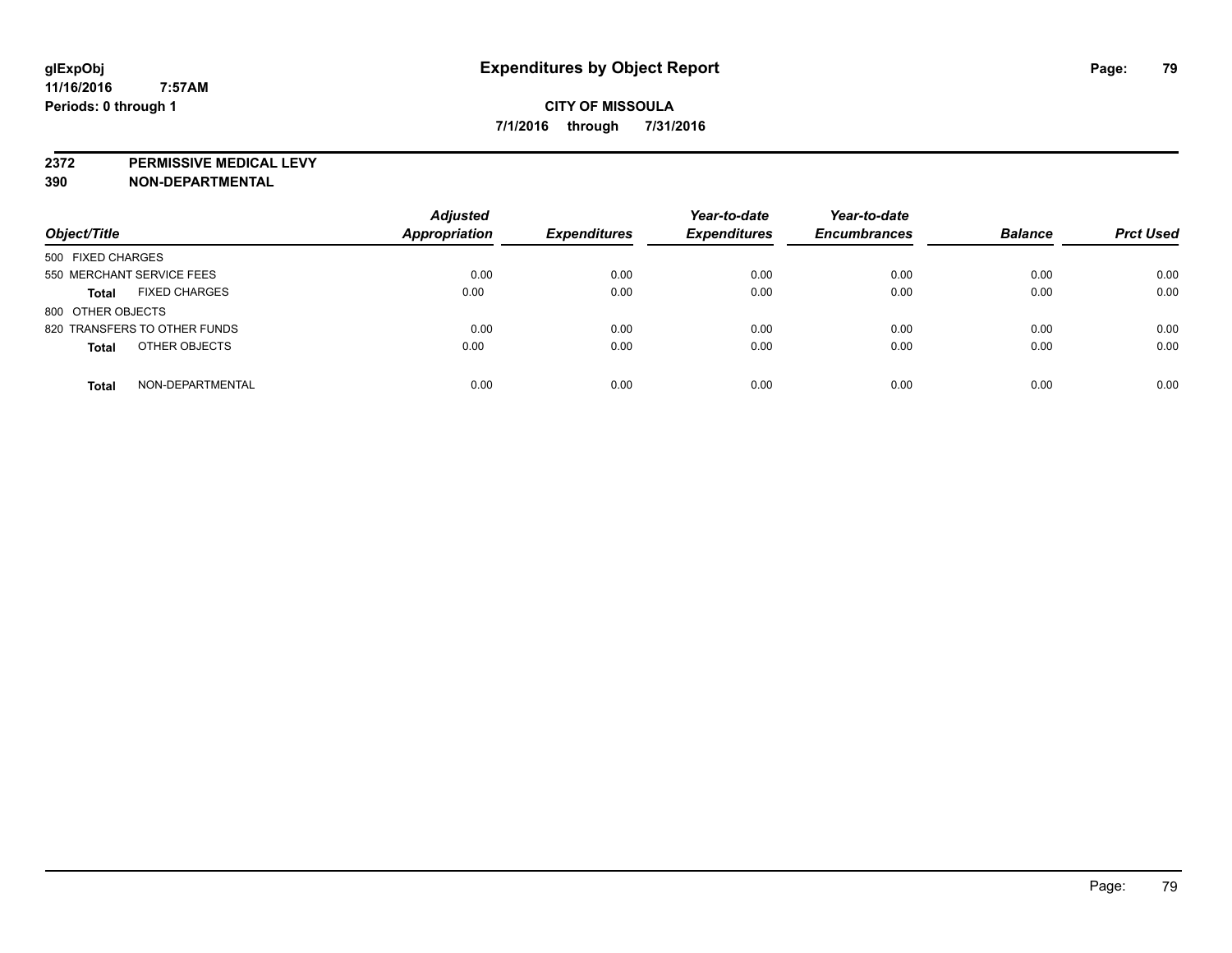## **2372 PERMISSIVE MEDICAL LEVY**

| Object/Title              |                              | <b>Adjusted</b><br><b>Appropriation</b> | <b>Expenditures</b> | Year-to-date<br><b>Expenditures</b> | Year-to-date<br><b>Encumbrances</b> | <b>Balance</b> | <b>Prct Used</b> |
|---------------------------|------------------------------|-----------------------------------------|---------------------|-------------------------------------|-------------------------------------|----------------|------------------|
| 500 FIXED CHARGES         |                              |                                         |                     |                                     |                                     |                |                  |
| 550 MERCHANT SERVICE FEES |                              | 0.00                                    | 0.00                | 0.00                                | 0.00                                | 0.00           | 0.00             |
| <b>Total</b>              | <b>FIXED CHARGES</b>         | 0.00                                    | 0.00                | 0.00                                | 0.00                                | 0.00           | 0.00             |
| 800 OTHER OBJECTS         |                              |                                         |                     |                                     |                                     |                |                  |
|                           | 820 TRANSFERS TO OTHER FUNDS | 0.00                                    | 0.00                | 0.00                                | 0.00                                | 0.00           | 0.00             |
| <b>Total</b>              | OTHER OBJECTS                | 0.00                                    | 0.00                | 0.00                                | 0.00                                | 0.00           | 0.00             |
| <b>Total</b>              | PERMISSIVE MEDICAL LEVY      | 0.00                                    | 0.00                | 0.00                                | 0.00                                | 0.00           | 0.00             |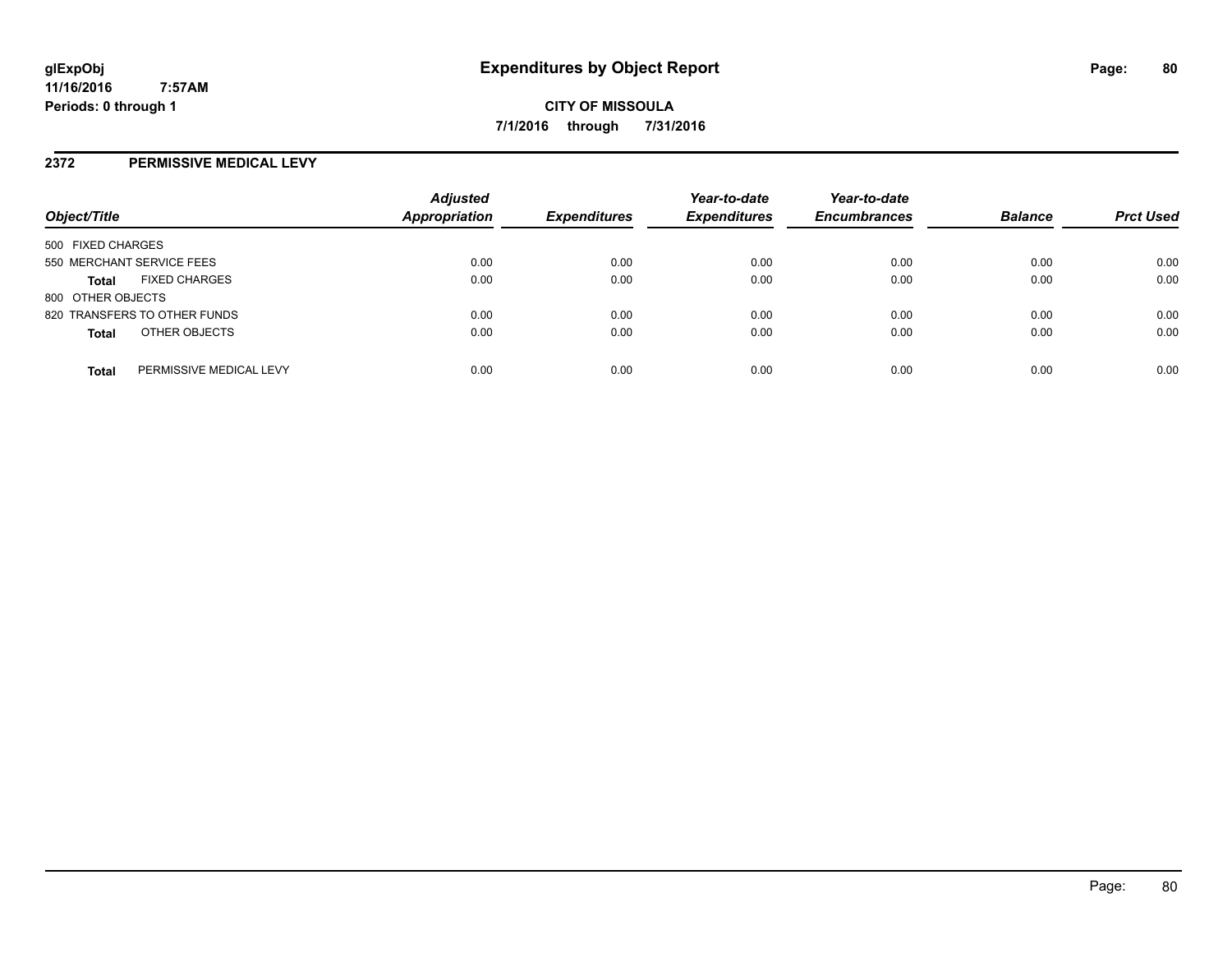#### **2389 CABLE TELEVISION FRANCHISE FUND**

|                            |                                     | <b>Adjusted</b>      |                     | Year-to-date        | Year-to-date        |                |                  |
|----------------------------|-------------------------------------|----------------------|---------------------|---------------------|---------------------|----------------|------------------|
| Object/Title               |                                     | <b>Appropriation</b> | <b>Expenditures</b> | <b>Expenditures</b> | <b>Encumbrances</b> | <b>Balance</b> | <b>Prct Used</b> |
| 300 PURCHASED SERVICES     |                                     |                      |                     |                     |                     |                |                  |
|                            | 330 PUBLICITY, SUBSCRIPTIONS & DUES | 0.00                 | 0.00                | 0.00                | 0.00                | 0.00           | 0.00             |
| 350 PROFESSIONAL SERVICES  |                                     | 0.00                 | 0.00                | 0.00                | 0.00                | 0.00           | 0.00             |
| 360 REPAIR & MAINTENANCE   |                                     | 0.00                 | 0.00                | 0.00                | 0.00                | 0.00           | 0.00             |
| 370 TRAVEL                 |                                     | 0.00                 | 0.00                | 0.00                | 0.00                | 0.00           | 0.00             |
| 380 TRAINING               |                                     | 0.00                 | 0.00                | 0.00                | 0.00                | 0.00           | 0.00             |
| <b>Total</b>               | <b>PURCHASED SERVICES</b>           | 0.00                 | 0.00                | 0.00                | 0.00                | 0.00           | 0.00             |
| 500 FIXED CHARGES          |                                     |                      |                     |                     |                     |                |                  |
| 550 MERCHANT SERVICE FEES  |                                     | 0.00                 | 0.00                | 0.00                | 0.00                | 0.00           | 0.00             |
| <b>Total</b>               | <b>FIXED CHARGES</b>                | 0.00                 | 0.00                | 0.00                | 0.00                | 0.00           | 0.00             |
| 700 GRANTS & CONTRIBUTIONS |                                     |                      |                     |                     |                     |                |                  |
| 700 GRANTS & CONTRIBUTIONS |                                     | 0.00                 | 0.00                | 0.00                | 0.00                | 0.00           | 0.00             |
| <b>Total</b>               | <b>GRANTS &amp; CONTRIBUTIONS</b>   | 0.00                 | 0.00                | 0.00                | 0.00                | 0.00           | 0.00             |
| 800 OTHER OBJECTS          |                                     |                      |                     |                     |                     |                |                  |
|                            | 820 TRANSFERS TO OTHER FUNDS        | 0.00                 | 0.00                | 0.00                | 0.00                | 0.00           | 0.00             |
| 845 CONTINGENCY            |                                     | 0.00                 | 0.00                | 0.00                | 0.00                | 0.00           | 0.00             |
| <b>Total</b>               | OTHER OBJECTS                       | 0.00                 | 0.00                | 0.00                | 0.00                | 0.00           | 0.00             |
| 900 CAPITAL OUTLAY         |                                     |                      |                     |                     |                     |                |                  |
| 940 MACHINERY & EQUIPMENT  |                                     | 0.00                 | 0.00                | 0.00                | 0.00                | 0.00           | 0.00             |
| <b>Total</b>               | <b>CAPITAL OUTLAY</b>               | 0.00                 | 0.00                | 0.00                | 0.00                | 0.00           | 0.00             |
| <b>Total</b>               | NON-DEPARTMENTAL                    | 0.00                 | 0.00                | 0.00                | 0.00                | 0.00           | 0.00             |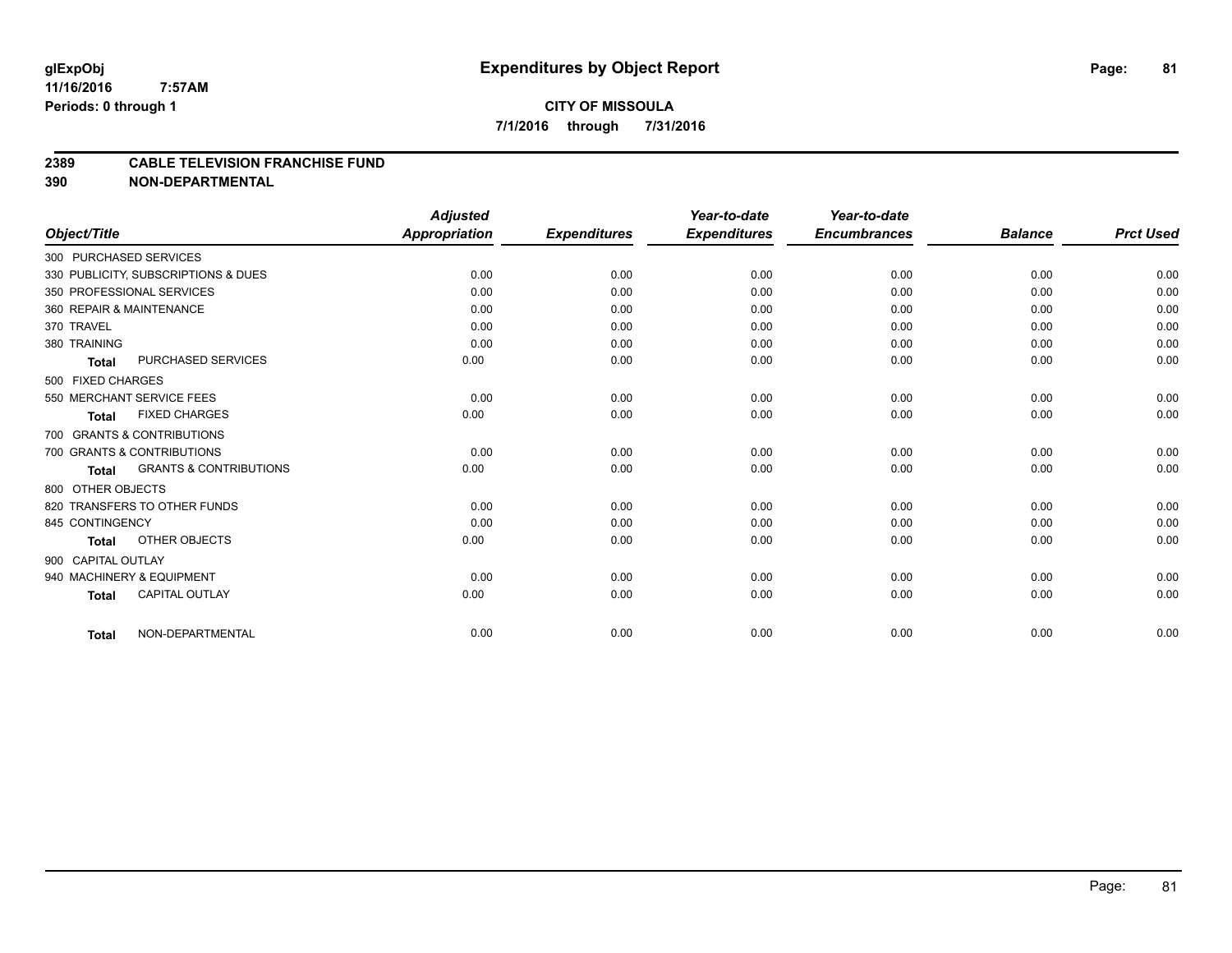# **2389 CABLE TELEVISION FRANCHISE FUND**

| Object/Title                                      | <b>Adjusted</b><br><b>Appropriation</b>        | <b>Expenditures</b> | Year-to-date<br><b>Expenditures</b> | Year-to-date<br><b>Encumbrances</b> | <b>Balance</b> | <b>Prct Used</b> |
|---------------------------------------------------|------------------------------------------------|---------------------|-------------------------------------|-------------------------------------|----------------|------------------|
|                                                   |                                                |                     |                                     |                                     |                |                  |
| 300 PURCHASED SERVICES                            |                                                |                     |                                     |                                     |                |                  |
| 330 PUBLICITY, SUBSCRIPTIONS & DUES               | 0.00                                           | 0.00                | 0.00                                | 0.00                                | 0.00           | 0.00             |
| 350 PROFESSIONAL SERVICES                         | 0.00                                           | 0.00                | 0.00                                | 0.00                                | 0.00           | 0.00             |
| 360 REPAIR & MAINTENANCE                          | 0.00                                           | 0.00                | 0.00                                | 0.00                                | 0.00           | 0.00             |
| 370 TRAVEL                                        | 0.00                                           | 0.00                | 0.00                                | 0.00                                | 0.00           | 0.00             |
| 380 TRAINING                                      | 0.00                                           | 0.00                | 0.00                                | 0.00                                | 0.00           | 0.00             |
| PURCHASED SERVICES<br><b>Total</b>                | 0.00                                           | 0.00                | 0.00                                | 0.00                                | 0.00           | 0.00             |
| 500 FIXED CHARGES                                 |                                                |                     |                                     |                                     |                |                  |
| 550 MERCHANT SERVICE FEES                         | 0.00                                           | 0.00                | 0.00                                | 0.00                                | 0.00           | 0.00             |
| <b>FIXED CHARGES</b><br><b>Total</b>              | 0.00                                           | 0.00                | 0.00                                | 0.00                                | 0.00           | 0.00             |
| 700 GRANTS & CONTRIBUTIONS                        |                                                |                     |                                     |                                     |                |                  |
| 700 GRANTS & CONTRIBUTIONS                        | 0.00                                           | 0.00                | 0.00                                | 0.00                                | 0.00           | 0.00             |
| <b>GRANTS &amp; CONTRIBUTIONS</b><br><b>Total</b> | 0.00                                           | 0.00                | 0.00                                | 0.00                                | 0.00           | 0.00             |
| 800 OTHER OBJECTS                                 |                                                |                     |                                     |                                     |                |                  |
| 820 TRANSFERS TO OTHER FUNDS                      | 0.00                                           | 0.00                | 0.00                                | 0.00                                | 0.00           | 0.00             |
| 845 CONTINGENCY                                   | 0.00                                           | 0.00                | 0.00                                | 0.00                                | 0.00           | 0.00             |
| <b>OTHER OBJECTS</b><br><b>Total</b>              | 0.00                                           | 0.00                | 0.00                                | 0.00                                | 0.00           | 0.00             |
| 900 CAPITAL OUTLAY                                |                                                |                     |                                     |                                     |                |                  |
| 940 MACHINERY & EQUIPMENT                         | 0.00                                           | 0.00                | 0.00                                | 0.00                                | 0.00           | 0.00             |
| <b>CAPITAL OUTLAY</b><br><b>Total</b>             | 0.00                                           | 0.00                | 0.00                                | 0.00                                | 0.00           | 0.00             |
|                                                   |                                                |                     |                                     |                                     |                |                  |
| <b>Total</b>                                      | <b>CABLE TELEVISION FRANCHISE FUND</b><br>0.00 | 0.00                | 0.00                                | 0.00                                | 0.00           | 0.00             |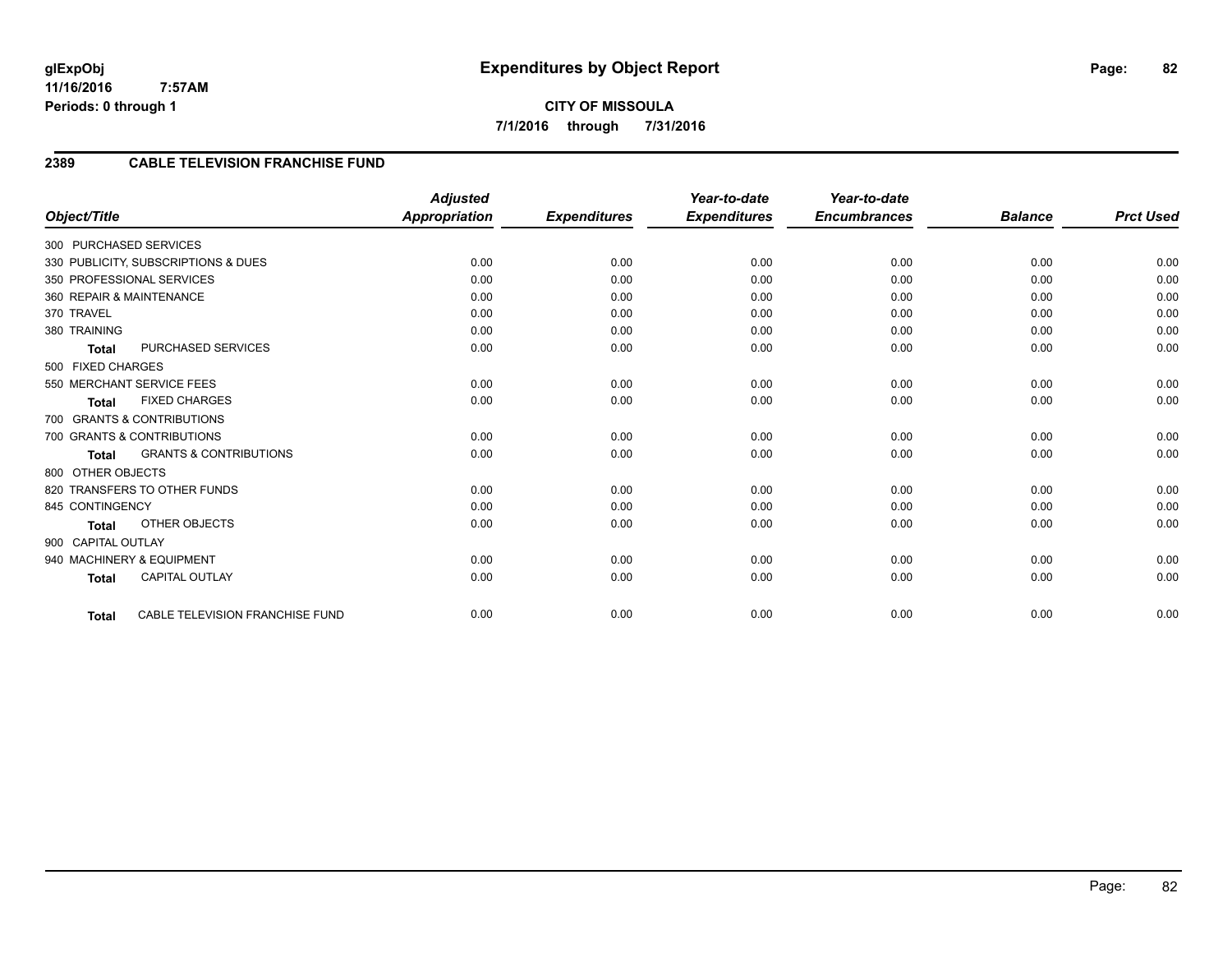# **CITY OF MISSOULA 7/1/2016 through 7/31/2016**

# **2390 DRUG FORFEITURE FUND**

**290 POLICE**

|                                            | <b>Adjusted</b> |                     | Year-to-date        | Year-to-date        |                |                  |
|--------------------------------------------|-----------------|---------------------|---------------------|---------------------|----------------|------------------|
| Object/Title                               | Appropriation   | <b>Expenditures</b> | <b>Expenditures</b> | <b>Encumbrances</b> | <b>Balance</b> | <b>Prct Used</b> |
| 100 PERSONAL SERVICES                      |                 |                     |                     |                     |                |                  |
| 110 SALARIES AND WAGES                     | 0.00            | 0.00                | 0.00                | 0.00                | 0.00           | 0.00             |
| 120 OVERTIME/TERMINATION                   | 0.00            | 0.00                | 0.00                | 0.00                | 0.00           | 0.00             |
| 140 EMPLOYER CONTRIBUTIONS                 | 0.00            | 0.00                | 0.00                | 0.00                | 0.00           | 0.00             |
| PERSONAL SERVICES<br>Total                 | 0.00            | 0.00                | 0.00                | 0.00                | 0.00           | 0.00             |
| 200 SUPPLIES                               |                 |                     |                     |                     |                |                  |
| 210 OFFICE SUPPLIES                        | 0.00            | 0.00                | 0.00                | 0.00                | 0.00           | 0.00             |
| 220 OPERATING SUPPLIES                     | 0.00            | 82.98               | 82.98               | 0.00                | $-82.98$       | 0.00             |
| 230 REPAIR/MAINTENANCE                     | 0.00            | 0.00                | 0.00                | 0.00                | 0.00           | 0.00             |
| 231 GASOLINE                               | 0.00            | 0.00                | 0.00                | 0.00                | 0.00           | 0.00             |
| 240 OTHER SUPPLIES                         | 0.00            | 0.00                | 0.00                | 0.00                | 0.00           | 0.00             |
| <b>SUPPLIES</b><br>Total                   | 0.00            | 82.98               | 82.98               | 0.00                | $-82.98$       | 0.00             |
| 300 PURCHASED SERVICES                     |                 |                     |                     |                     |                |                  |
| 310 COMMUNICATIONS                         | 0.00            | 0.00                | 0.00                | 0.00                | 0.00           | 0.00             |
| 320 PRINTING & DUPLICATING                 | 0.00            | 0.00                | 0.00                | 0.00                | 0.00           | 0.00             |
| 330 PUBLICITY, SUBSCRIPTIONS & DUES        | 0.00            | 0.00                | 0.00                | 0.00                | 0.00           | 0.00             |
| 344 TELEPHONE SERVICE                      | 0.00            | 0.00                | 0.00                | 0.00                | 0.00           | 0.00             |
| 350 PROFESSIONAL SERVICES                  | 0.00            | 0.00                | 0.00                | 0.00                | 0.00           | 0.00             |
| 360 REPAIR & MAINTENANCE                   | 0.00            | 0.00                | 0.00                | 0.00                | 0.00           | 0.00             |
| 370 TRAVEL                                 | 0.00            | 0.00                | 0.00                | 0.00                | 0.00           | 0.00             |
| 380 TRAINING                               | 0.00            | 0.00                | 0.00                | 0.00                | 0.00           | 0.00             |
| 390 OTHER PURCHASED SERVICES               | 0.00            | 0.00                | 0.00                | 0.00                | 0.00           | 0.00             |
| PURCHASED SERVICES<br><b>Total</b>         | 0.00            | 0.00                | 0.00                | 0.00                | 0.00           | 0.00             |
| 500 FIXED CHARGES                          |                 |                     |                     |                     |                |                  |
| 500 FIXED CHARGES                          | 0.00            | 0.00                | 0.00                | 0.00                | 0.00           | 0.00             |
| 550 MERCHANT SERVICE FEES                  | 0.00            | 0.00                | 0.00                | 0.00                | 0.00           | 0.00             |
| <b>FIXED CHARGES</b><br>Total              | 0.00            | 0.00                | 0.00                | 0.00                | 0.00           | 0.00             |
| 700 GRANTS & CONTRIBUTIONS                 |                 |                     |                     |                     |                |                  |
| 700 GRANTS & CONTRIBUTIONS                 | 0.00            | 0.00                | 0.00                | 0.00                | 0.00           | 0.00             |
| <b>GRANTS &amp; CONTRIBUTIONS</b><br>Total | 0.00            | 0.00                | 0.00                | 0.00                | 0.00           | 0.00             |
| 800 OTHER OBJECTS                          |                 |                     |                     |                     |                |                  |
| 820 TRANSFERS TO OTHER FUNDS               | 0.00            | 0.00                | 0.00                | 0.00                | 0.00           | 0.00             |
| 845 CONTINGENCY                            | 0.00            | 0.00                | 0.00                | 0.00                | 0.00           | 0.00             |
|                                            |                 |                     |                     |                     |                |                  |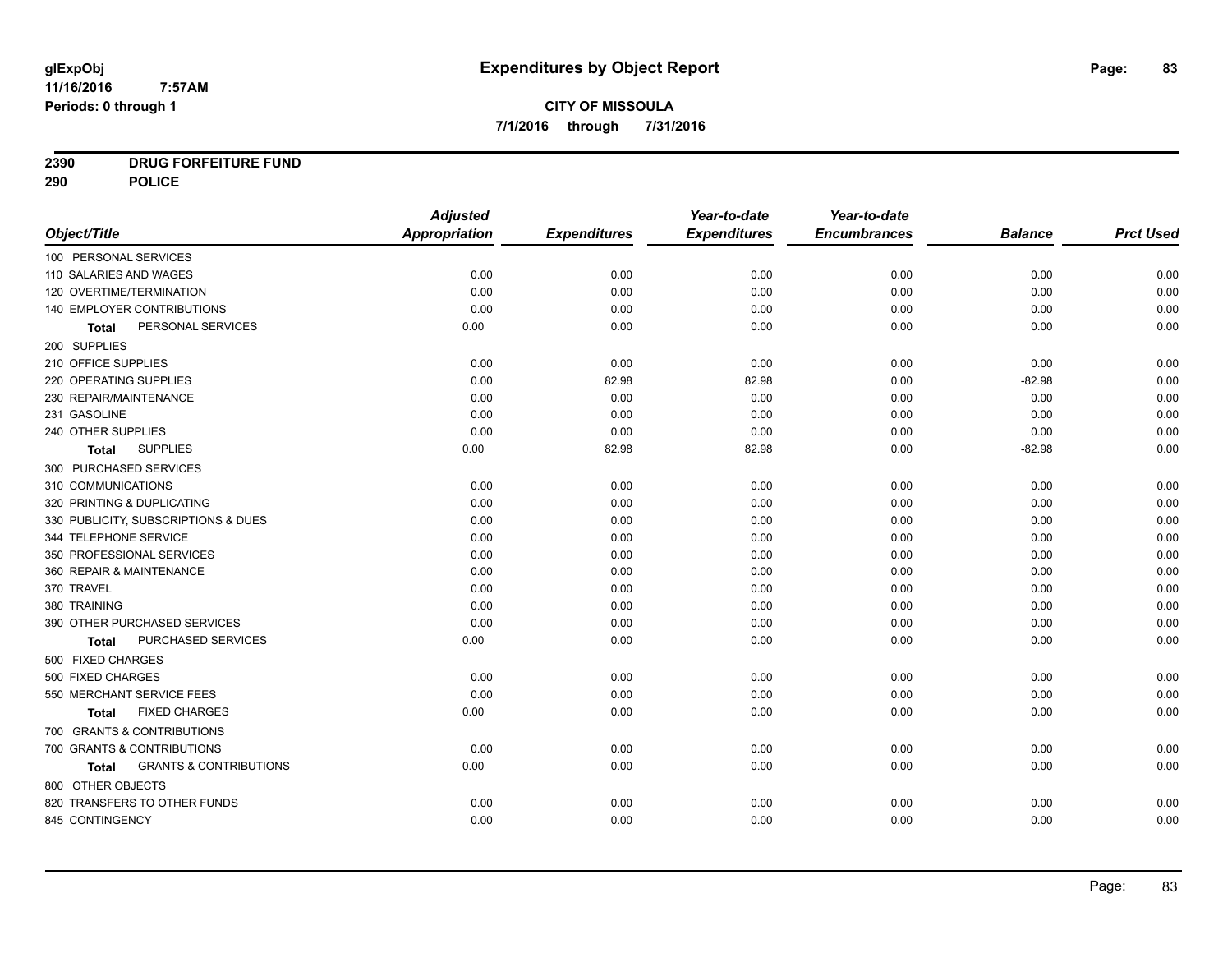**CITY OF MISSOULA 7/1/2016 through 7/31/2016**

# **2390 DRUG FORFEITURE FUND**

**290 POLICE**

| Object/Title              |                       | <b>Adjusted</b><br><b>Appropriation</b><br><b>Expenditures</b> |       | Year-to-date<br><b>Expenditures</b> | Year-to-date<br><b>Encumbrances</b> | <b>Balance</b> | <b>Prct Used</b> |
|---------------------------|-----------------------|----------------------------------------------------------------|-------|-------------------------------------|-------------------------------------|----------------|------------------|
| <b>Total</b>              | OTHER OBJECTS         | 0.00                                                           | 0.00  | 0.00                                | 0.00                                | 0.00           | 0.00             |
| 900 CAPITAL OUTLAY        |                       |                                                                |       |                                     |                                     |                |                  |
| 930 IMPROVEMENTS          |                       | 0.00                                                           | 0.00  | 0.00                                | 0.00                                | 0.00           | 0.00             |
| 940 MACHINERY & EQUIPMENT |                       | 0.00                                                           | 0.00  | 0.00                                | 0.00                                | 0.00           | 0.00             |
| <b>Total</b>              | <b>CAPITAL OUTLAY</b> | 0.00                                                           | 0.00  | 0.00                                | 0.00                                | 0.00           | 0.00             |
| Total                     | <b>POLICE</b>         | 0.00                                                           | 82.98 | 82.98                               | 0.00                                | $-82.98$       | 0.00             |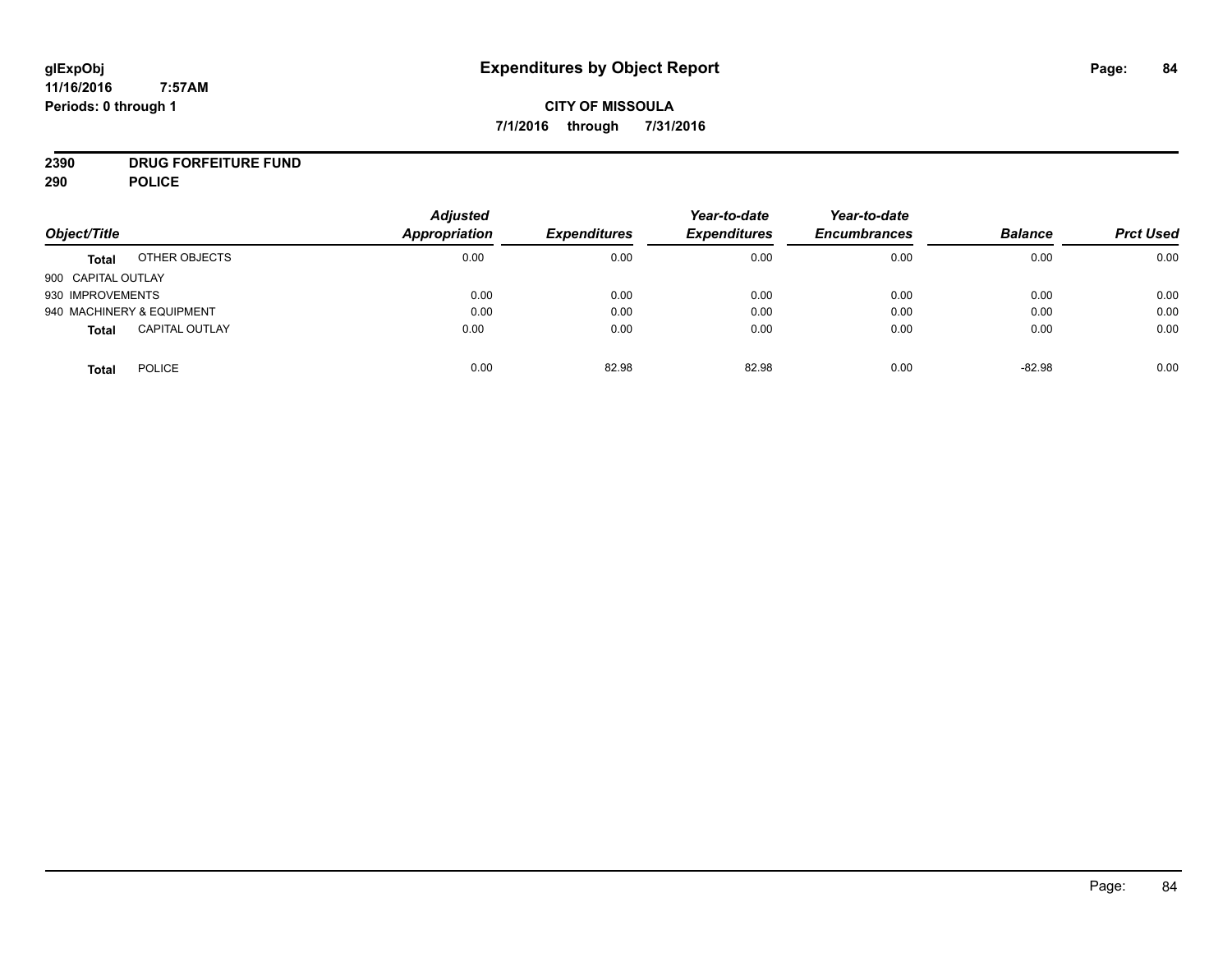## **2390 DRUG FORFEITURE FUND**

|                                                   | <b>Adjusted</b>      |                     | Year-to-date        | Year-to-date        |                |                  |
|---------------------------------------------------|----------------------|---------------------|---------------------|---------------------|----------------|------------------|
| Object/Title                                      | <b>Appropriation</b> | <b>Expenditures</b> | <b>Expenditures</b> | <b>Encumbrances</b> | <b>Balance</b> | <b>Prct Used</b> |
| 100 PERSONAL SERVICES                             |                      |                     |                     |                     |                |                  |
| 110 SALARIES AND WAGES                            | 0.00                 | 0.00                | 0.00                | 0.00                | 0.00           | 0.00             |
| 120 OVERTIME/TERMINATION                          | 0.00                 | 0.00                | 0.00                | 0.00                | 0.00           | 0.00             |
| 140 EMPLOYER CONTRIBUTIONS                        | 0.00                 | 0.00                | 0.00                | 0.00                | 0.00           | 0.00             |
| PERSONAL SERVICES<br><b>Total</b>                 | 0.00                 | 0.00                | 0.00                | 0.00                | 0.00           | 0.00             |
| 200 SUPPLIES                                      |                      |                     |                     |                     |                |                  |
| 210 OFFICE SUPPLIES                               | 0.00                 | 0.00                | 0.00                | 0.00                | 0.00           | 0.00             |
| 220 OPERATING SUPPLIES                            | 0.00                 | 82.98               | 82.98               | 0.00                | $-82.98$       | 0.00             |
| 230 REPAIR/MAINTENANCE                            | 0.00                 | 0.00                | 0.00                | 0.00                | 0.00           | 0.00             |
| 231 GASOLINE                                      | 0.00                 | 0.00                | 0.00                | 0.00                | 0.00           | 0.00             |
| 240 OTHER SUPPLIES                                | 0.00                 | 0.00                | 0.00                | 0.00                | 0.00           | 0.00             |
| <b>SUPPLIES</b><br>Total                          | 0.00                 | 82.98               | 82.98               | 0.00                | $-82.98$       | 0.00             |
| 300 PURCHASED SERVICES                            |                      |                     |                     |                     |                |                  |
| 310 COMMUNICATIONS                                | 0.00                 | 0.00                | 0.00                | 0.00                | 0.00           | 0.00             |
| 320 PRINTING & DUPLICATING                        | 0.00                 | 0.00                | 0.00                | 0.00                | 0.00           | 0.00             |
| 330 PUBLICITY, SUBSCRIPTIONS & DUES               | 0.00                 | 0.00                | 0.00                | 0.00                | 0.00           | 0.00             |
| 344 TELEPHONE SERVICE                             | 0.00                 | 0.00                | 0.00                | 0.00                | 0.00           | 0.00             |
| 350 PROFESSIONAL SERVICES                         | 0.00                 | 0.00                | 0.00                | 0.00                | 0.00           | 0.00             |
| 360 REPAIR & MAINTENANCE                          | 0.00                 | 0.00                | 0.00                | 0.00                | 0.00           | 0.00             |
| 370 TRAVEL                                        | 0.00                 | 0.00                | 0.00                | 0.00                | 0.00           | 0.00             |
| 380 TRAINING                                      | 0.00                 | 0.00                | 0.00                | 0.00                | 0.00           | 0.00             |
| 390 OTHER PURCHASED SERVICES                      | 0.00                 | 0.00                | 0.00                | 0.00                | 0.00           | 0.00             |
| PURCHASED SERVICES<br>Total                       | 0.00                 | 0.00                | 0.00                | 0.00                | 0.00           | 0.00             |
| 500 FIXED CHARGES                                 |                      |                     |                     |                     |                |                  |
| 500 FIXED CHARGES                                 | 0.00                 | 0.00                | 0.00                | 0.00                | 0.00           | 0.00             |
| 550 MERCHANT SERVICE FEES                         | 0.00                 | 0.00                | 0.00                | 0.00                | 0.00           | 0.00             |
| <b>FIXED CHARGES</b><br><b>Total</b>              | 0.00                 | 0.00                | 0.00                | 0.00                | 0.00           | 0.00             |
| 700 GRANTS & CONTRIBUTIONS                        |                      |                     |                     |                     |                |                  |
| 700 GRANTS & CONTRIBUTIONS                        | 0.00                 | 0.00                | 0.00                | 0.00                | 0.00           | 0.00             |
| <b>GRANTS &amp; CONTRIBUTIONS</b><br><b>Total</b> | 0.00                 | 0.00                | 0.00                | 0.00                | 0.00           | 0.00             |
| 800 OTHER OBJECTS                                 |                      |                     |                     |                     |                |                  |
| 820 TRANSFERS TO OTHER FUNDS                      | 0.00                 | 0.00                | 0.00                | 0.00                | 0.00           | 0.00             |
| 845 CONTINGENCY                                   | 0.00                 | 0.00                | 0.00                | 0.00                | 0.00           | 0.00             |
| OTHER OBJECTS<br>Total                            | 0.00                 | 0.00                | 0.00                | 0.00                | 0.00           | 0.00             |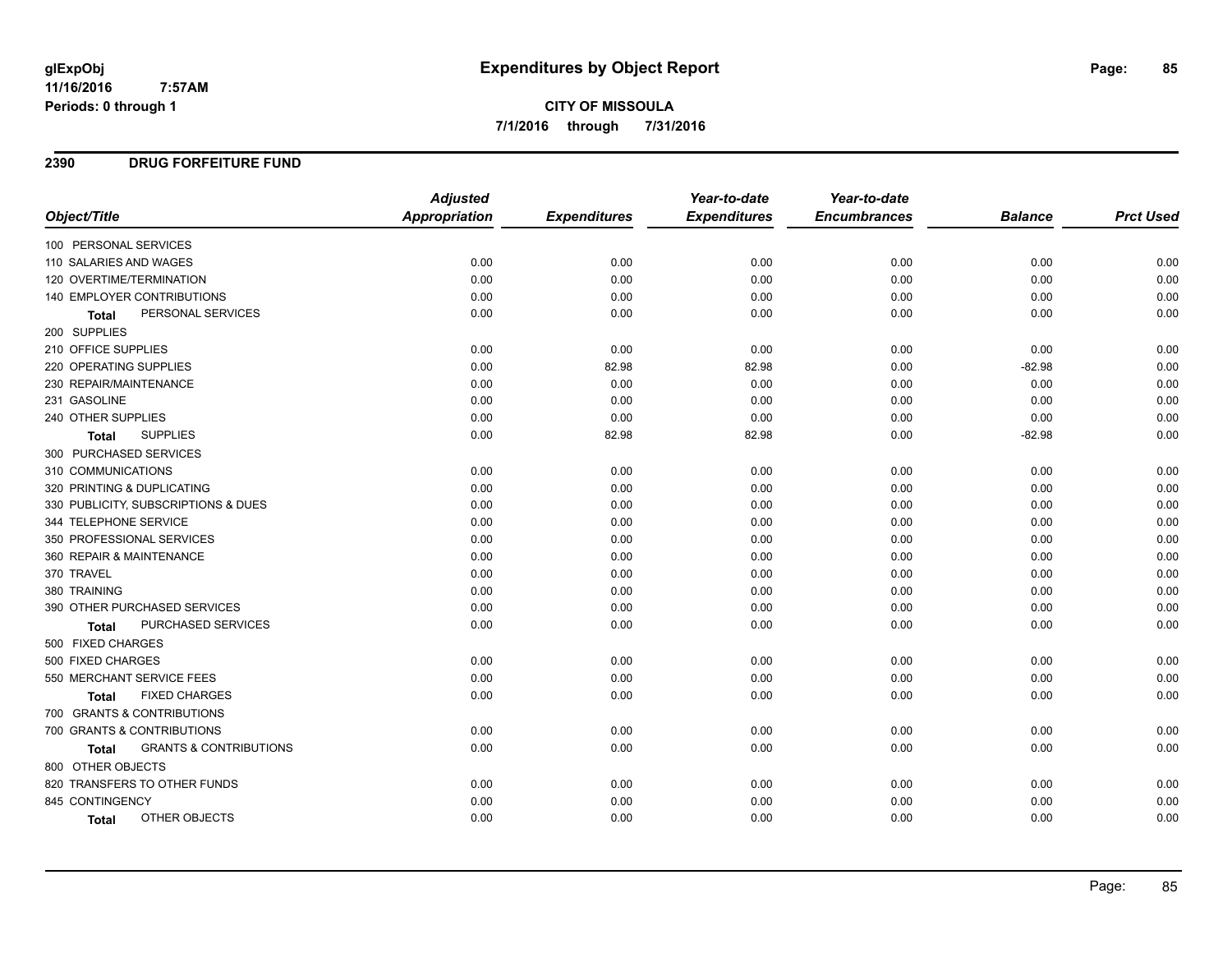**CITY OF MISSOULA 7/1/2016 through 7/31/2016**

## **2390 DRUG FORFEITURE FUND**

| Object/Title                          | <b>Adjusted</b><br>Appropriation | <b>Expenditures</b> | Year-to-date<br><b>Expenditures</b> | Year-to-date<br><b>Encumbrances</b> | <b>Balance</b> | <b>Prct Used</b> |
|---------------------------------------|----------------------------------|---------------------|-------------------------------------|-------------------------------------|----------------|------------------|
| 900 CAPITAL OUTLAY                    |                                  |                     |                                     |                                     |                |                  |
| 930 IMPROVEMENTS                      | 0.00                             | 0.00                | 0.00                                | 0.00                                | 0.00           | 0.00             |
| 940 MACHINERY & EQUIPMENT             | 0.00                             | 0.00                | 0.00                                | 0.00                                | 0.00           | 0.00             |
| <b>CAPITAL OUTLAY</b><br><b>Total</b> | 0.00                             | 0.00                | 0.00                                | 0.00                                | 0.00           | 0.00             |
| DRUG FORFEITURE FUND<br>Total         | 0.00                             | 82.98               | 82.98                               | 0.00                                | $-82.98$       | 0.00             |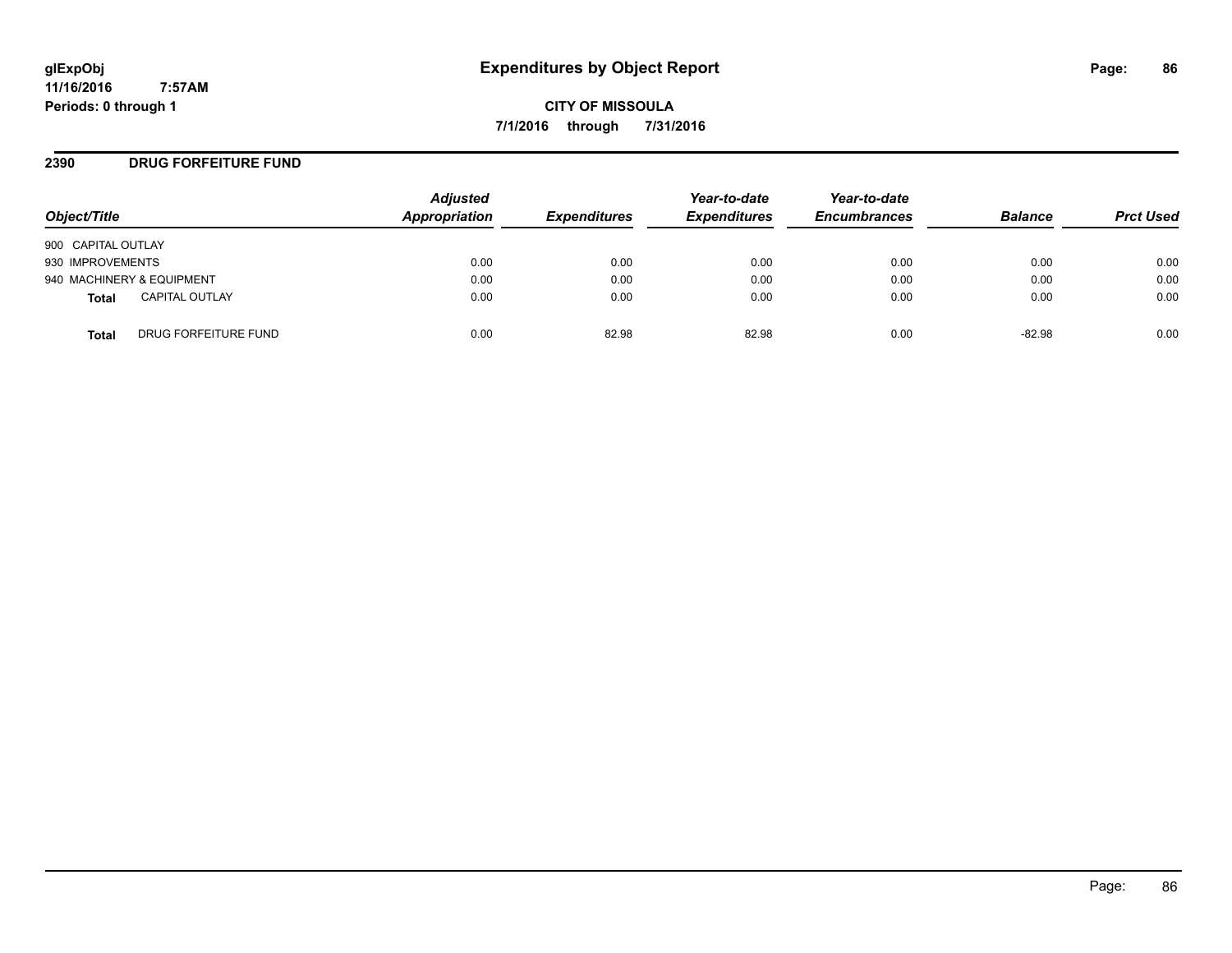**2394 BUILDING INSPECTION FUND**

**310 BUILDING INSPECTION**

|                                           | <b>Adjusted</b>      |                     | Year-to-date        | Year-to-date        |                |                  |
|-------------------------------------------|----------------------|---------------------|---------------------|---------------------|----------------|------------------|
| Object/Title                              | <b>Appropriation</b> | <b>Expenditures</b> | <b>Expenditures</b> | <b>Encumbrances</b> | <b>Balance</b> | <b>Prct Used</b> |
| 100 PERSONAL SERVICES                     |                      |                     |                     |                     |                |                  |
| 110 SALARIES AND WAGES                    | 700,628.00           | 36,130.55           | 36,130.55           | 0.00                | 664,497.45     | 5.16             |
| 115 SALARIES/HEALTH INSURANCE BENEFIT     | 0.00                 | 0.00                | 0.00                | 0.00                | 0.00           | 0.00             |
| 120 OVERTIME/TERMINATION                  | 500.00               | 0.00                | 0.00                | 0.00                | 500.00         | 0.00             |
| 130 OTHER                                 | 19,912.00            | 0.00                | 0.00                | 0.00                | 19,912.00      | 0.00             |
| <b>140 EMPLOYER CONTRIBUTIONS</b>         | 242,010.00           | 21,464.99           | 21,464.99           | 0.00                | 220,545.01     | 8.87             |
| <b>141 STATE RETIREMENT CONTRIBUTIONS</b> | 0.00                 | 0.00                | 0.00                | 0.00                | 0.00           | 0.00             |
| PERSONAL SERVICES<br>Total                | 963,050.00           | 57,595.54           | 57,595.54           | 0.00                | 905,454.46     | 5.98             |
| 200 SUPPLIES                              |                      |                     |                     |                     |                |                  |
| 210 OFFICE SUPPLIES                       | 2,750.00             | 0.00                | 0.00                | 0.00                | 2,750.00       | 0.00             |
| 220 OPERATING SUPPLIES                    | 0.00                 | 0.00                | 0.00                | 0.00                | 0.00           | 0.00             |
| 230 REPAIR/MAINTENANCE                    | 3,000.00             | 0.00                | 0.00                | 0.00                | 3,000.00       | 0.00             |
| 231 GASOLINE                              | 11,475.00            | 0.00                | 0.00                | 0.00                | 11,475.00      | 0.00             |
| 250 SUPPLIES FOR RESALE                   | 500.00               | 0.00                | 0.00                | 0.00                | 500.00         | 0.00             |
| <b>SUPPLIES</b><br>Total                  | 17,725.00            | 0.00                | 0.00                | 0.00                | 17,725.00      | 0.00             |
| 300 PURCHASED SERVICES                    |                      |                     |                     |                     |                |                  |
| 310 COMMUNICATIONS                        | 1,000.00             | 0.00                | 0.00                | 0.00                | 1,000.00       | 0.00             |
| 320 PRINTING & DUPLICATING                | 7,600.00             | 0.00                | 0.00                | 0.00                | 7,600.00       | 0.00             |
| 330 PUBLICITY, SUBSCRIPTIONS & DUES       | 2,100.00             | 0.00                | 0.00                | 0.00                | 2,100.00       | 0.00             |
| 344 TELEPHONE SERVICE                     | 13,548.00            | 0.00                | 0.00                | 0.00                | 13,548.00      | 0.00             |
| 350 PROFESSIONAL SERVICES                 | 14,600.00            | 0.00                | 0.00                | 0.00                | 14,600.00      | 0.00             |
| 360 REPAIR & MAINTENANCE                  | 33,378.00            | 0.00                | 0.00                | 0.00                | 33,378.00      | 0.00             |
| 370 TRAVEL                                | 5,025.00             | 0.00                | 0.00                | 0.00                | 5,025.00       | 0.00             |
| 380 TRAINING                              | 6,500.00             | 0.00                | 0.00                | 0.00                | 6,500.00       | 0.00             |
| PURCHASED SERVICES<br>Total               | 83,751.00            | 0.00                | 0.00                | 0.00                | 83,751.00      | 0.00             |
| 500 FIXED CHARGES                         |                      |                     |                     |                     |                |                  |
| 500 FIXED CHARGES                         | 363,860.00           | 0.00                | 0.00                | 0.00                | 363,860.00     | 0.00             |
| 550 MERCHANT SERVICE FEES                 | 15,400.00            | 0.00                | 0.00                | 0.00                | 15,400.00      | 0.00             |
| <b>FIXED CHARGES</b><br>Total             | 379,260.00           | 0.00                | 0.00                | 0.00                | 379,260.00     | 0.00             |
| 600 DEBT SERVICE                          |                      |                     |                     |                     |                |                  |
| 620 INTEREST / SERVICE FEES               | 0.00                 | 0.00                | 0.00                | 0.00                | 0.00           | 0.00             |
| <b>DEBT SERVICE</b><br>Total              | 0.00                 | 0.00                | 0.00                | 0.00                | 0.00           | 0.00             |
| 900 CAPITAL OUTLAY                        |                      |                     |                     |                     |                |                  |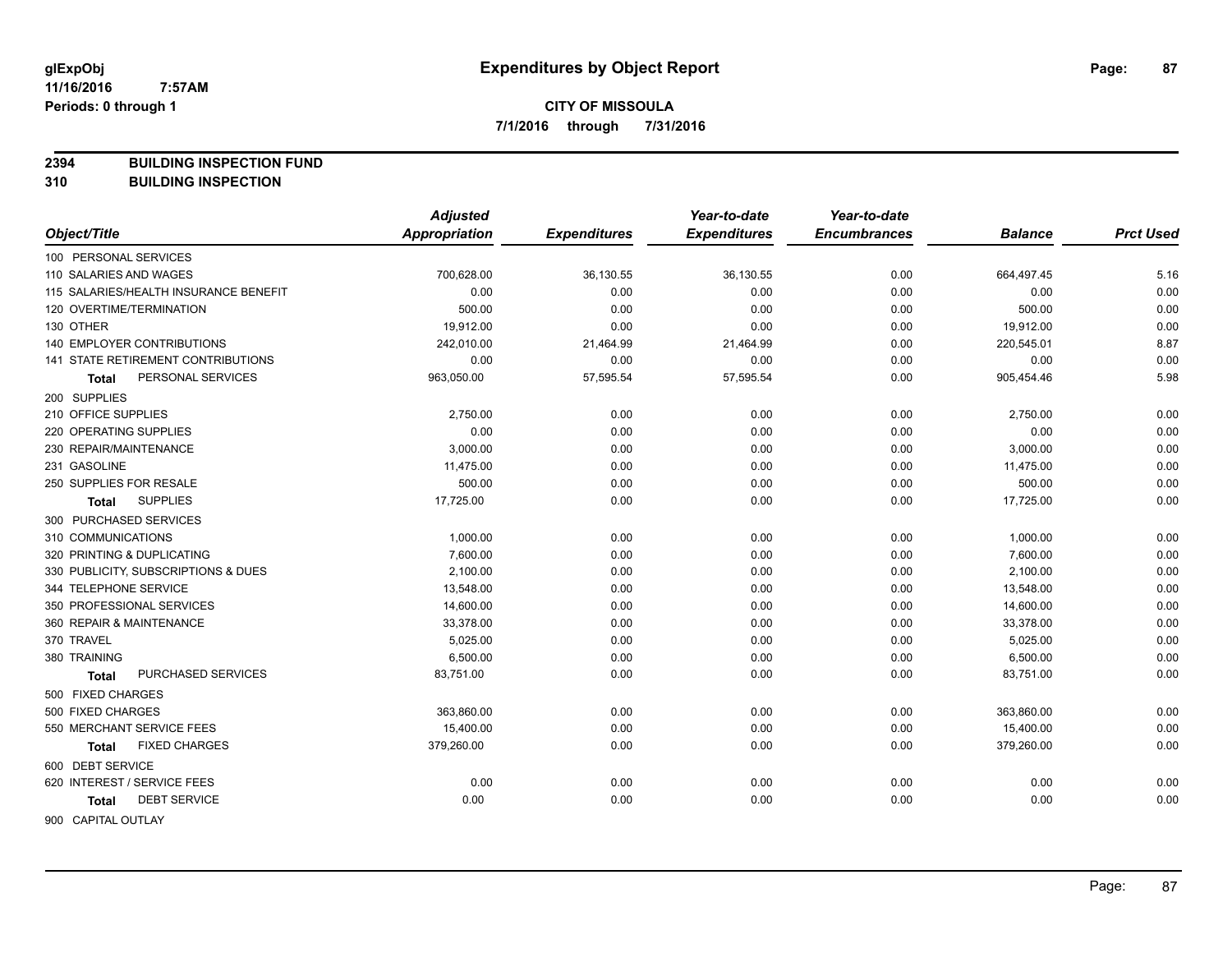# **CITY OF MISSOULA 7/1/2016 through 7/31/2016**

**2394 BUILDING INSPECTION FUND**

**310 BUILDING INSPECTION**

| Object/Title |                            | <b>Adjusted</b><br>Appropriation | <b>Expenditures</b> | Year-to-date<br><b>Expenditures</b> | Year-to-date<br><b>Encumbrances</b> | <b>Balance</b> | <b>Prct Used</b> |
|--------------|----------------------------|----------------------------------|---------------------|-------------------------------------|-------------------------------------|----------------|------------------|
|              | 940 MACHINERY & EQUIPMENT  | 0.00                             | 0.00                | 0.00                                | 0.00                                | 0.00           | 0.00             |
| <b>Total</b> | CAPITAL OUTLAY             | 0.00                             | 0.00                | 0.00                                | 0.00                                | 0.00           | 0.00             |
| <b>Total</b> | <b>BUILDING INSPECTION</b> | 1,443,786.00                     | 57,595.54           | 57,595.54                           | 0.00                                | 1,386,190.46   | 3.99             |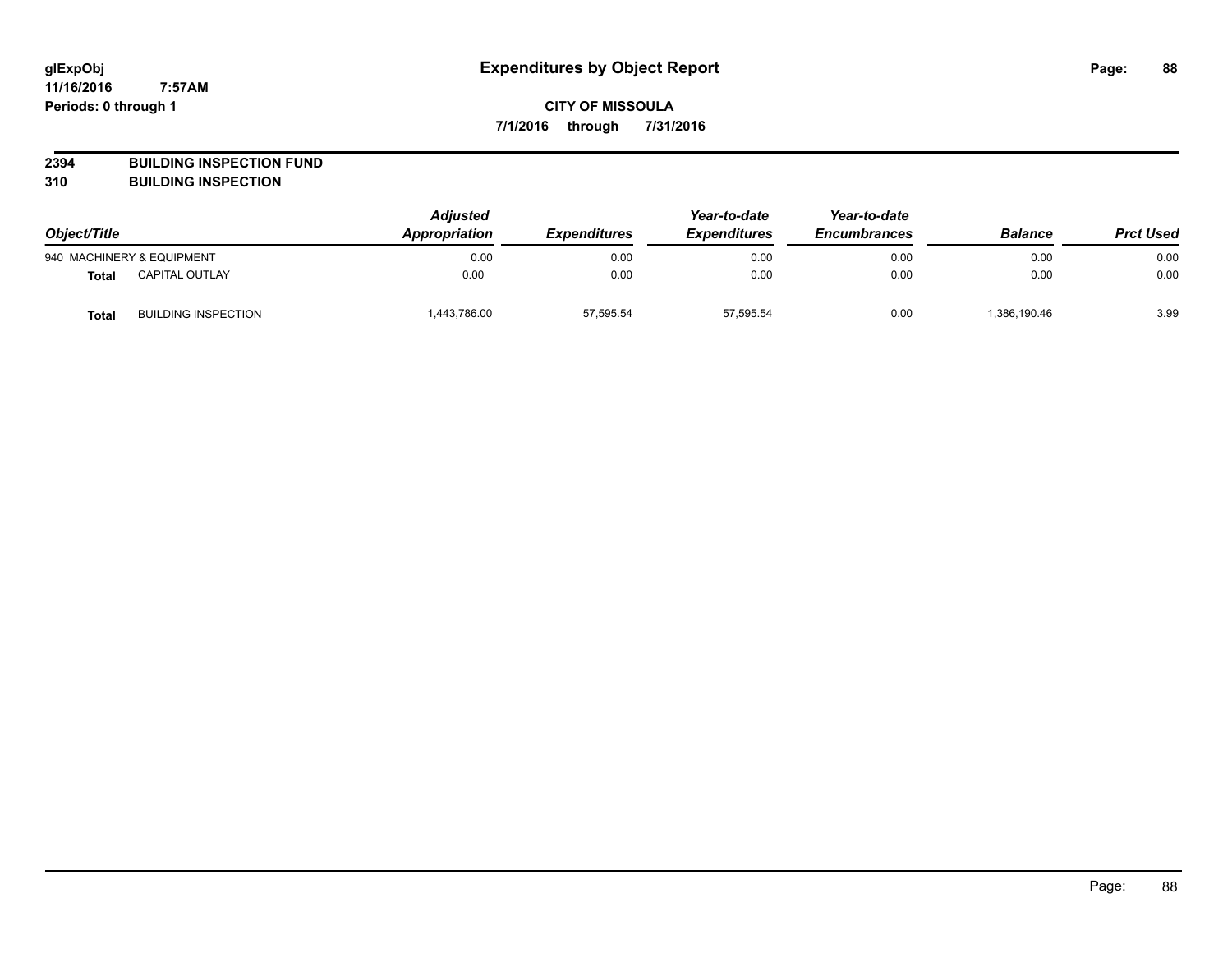# **CITY OF MISSOULA 7/1/2016 through 7/31/2016**

## **2394 BUILDING INSPECTION FUND**

|                                           | <b>Adjusted</b>      |                     | Year-to-date        | Year-to-date        |                |                  |
|-------------------------------------------|----------------------|---------------------|---------------------|---------------------|----------------|------------------|
| Object/Title                              | <b>Appropriation</b> | <b>Expenditures</b> | <b>Expenditures</b> | <b>Encumbrances</b> | <b>Balance</b> | <b>Prct Used</b> |
| 100 PERSONAL SERVICES                     |                      |                     |                     |                     |                |                  |
| 110 SALARIES AND WAGES                    | 700,628.00           | 36,130.55           | 36,130.55           | 0.00                | 664,497.45     | 5.16             |
| 115 SALARIES/HEALTH INSURANCE BENEFIT     | 0.00                 | 0.00                | 0.00                | 0.00                | 0.00           | 0.00             |
| 120 OVERTIME/TERMINATION                  | 500.00               | 0.00                | 0.00                | 0.00                | 500.00         | 0.00             |
| 130 OTHER                                 | 19,912.00            | 0.00                | 0.00                | 0.00                | 19,912.00      | 0.00             |
| <b>140 EMPLOYER CONTRIBUTIONS</b>         | 242,010.00           | 21,464.99           | 21,464.99           | 0.00                | 220,545.01     | 8.87             |
| <b>141 STATE RETIREMENT CONTRIBUTIONS</b> | 0.00                 | 0.00                | 0.00                | 0.00                | 0.00           | 0.00             |
| PERSONAL SERVICES<br><b>Total</b>         | 963,050.00           | 57,595.54           | 57,595.54           | 0.00                | 905,454.46     | 5.98             |
| 200 SUPPLIES                              |                      |                     |                     |                     |                |                  |
| 210 OFFICE SUPPLIES                       | 2,750.00             | 0.00                | 0.00                | 0.00                | 2,750.00       | 0.00             |
| 220 OPERATING SUPPLIES                    | 0.00                 | 0.00                | 0.00                | 0.00                | 0.00           | 0.00             |
| 230 REPAIR/MAINTENANCE                    | 3,000.00             | 0.00                | 0.00                | 0.00                | 3,000.00       | 0.00             |
| 231 GASOLINE                              | 11,475.00            | 0.00                | 0.00                | 0.00                | 11,475.00      | 0.00             |
| 250 SUPPLIES FOR RESALE                   | 500.00               | 0.00                | 0.00                | 0.00                | 500.00         | 0.00             |
| <b>SUPPLIES</b><br>Total                  | 17,725.00            | 0.00                | 0.00                | 0.00                | 17,725.00      | 0.00             |
| 300 PURCHASED SERVICES                    |                      |                     |                     |                     |                |                  |
| 310 COMMUNICATIONS                        | 1,000.00             | 0.00                | 0.00                | 0.00                | 1,000.00       | 0.00             |
| 320 PRINTING & DUPLICATING                | 7,600.00             | 0.00                | 0.00                | 0.00                | 7,600.00       | 0.00             |
| 330 PUBLICITY, SUBSCRIPTIONS & DUES       | 2,100.00             | 0.00                | 0.00                | 0.00                | 2,100.00       | 0.00             |
| 344 TELEPHONE SERVICE                     | 13,548.00            | 0.00                | 0.00                | 0.00                | 13,548.00      | 0.00             |
| 350 PROFESSIONAL SERVICES                 | 14,600.00            | 0.00                | 0.00                | 0.00                | 14,600.00      | 0.00             |
| 360 REPAIR & MAINTENANCE                  | 33,378.00            | 0.00                | 0.00                | 0.00                | 33,378.00      | 0.00             |
| 370 TRAVEL                                | 5,025.00             | 0.00                | 0.00                | 0.00                | 5,025.00       | 0.00             |
| 380 TRAINING                              | 6,500.00             | 0.00                | 0.00                | 0.00                | 6,500.00       | 0.00             |
| PURCHASED SERVICES<br>Total               | 83,751.00            | 0.00                | 0.00                | 0.00                | 83,751.00      | 0.00             |
| 500 FIXED CHARGES                         |                      |                     |                     |                     |                |                  |
| 500 FIXED CHARGES                         | 363,860.00           | 0.00                | 0.00                | 0.00                | 363,860.00     | 0.00             |
| 550 MERCHANT SERVICE FEES                 | 15,400.00            | 0.00                | 0.00                | 0.00                | 15,400.00      | 0.00             |
| <b>FIXED CHARGES</b><br>Total             | 379,260.00           | 0.00                | 0.00                | 0.00                | 379,260.00     | 0.00             |
| 600 DEBT SERVICE                          |                      |                     |                     |                     |                |                  |
| 620 INTEREST / SERVICE FEES               | 0.00                 | 0.00                | 0.00                | 0.00                | 0.00           | 0.00             |
| <b>DEBT SERVICE</b><br><b>Total</b>       | 0.00                 | 0.00                | 0.00                | 0.00                | 0.00           | 0.00             |
| 900 CAPITAL OUTLAY                        |                      |                     |                     |                     |                |                  |
| 940 MACHINERY & EQUIPMENT                 | 0.00                 | 0.00                | 0.00                | 0.00                | 0.00           | 0.00             |
|                                           |                      |                     |                     |                     |                |                  |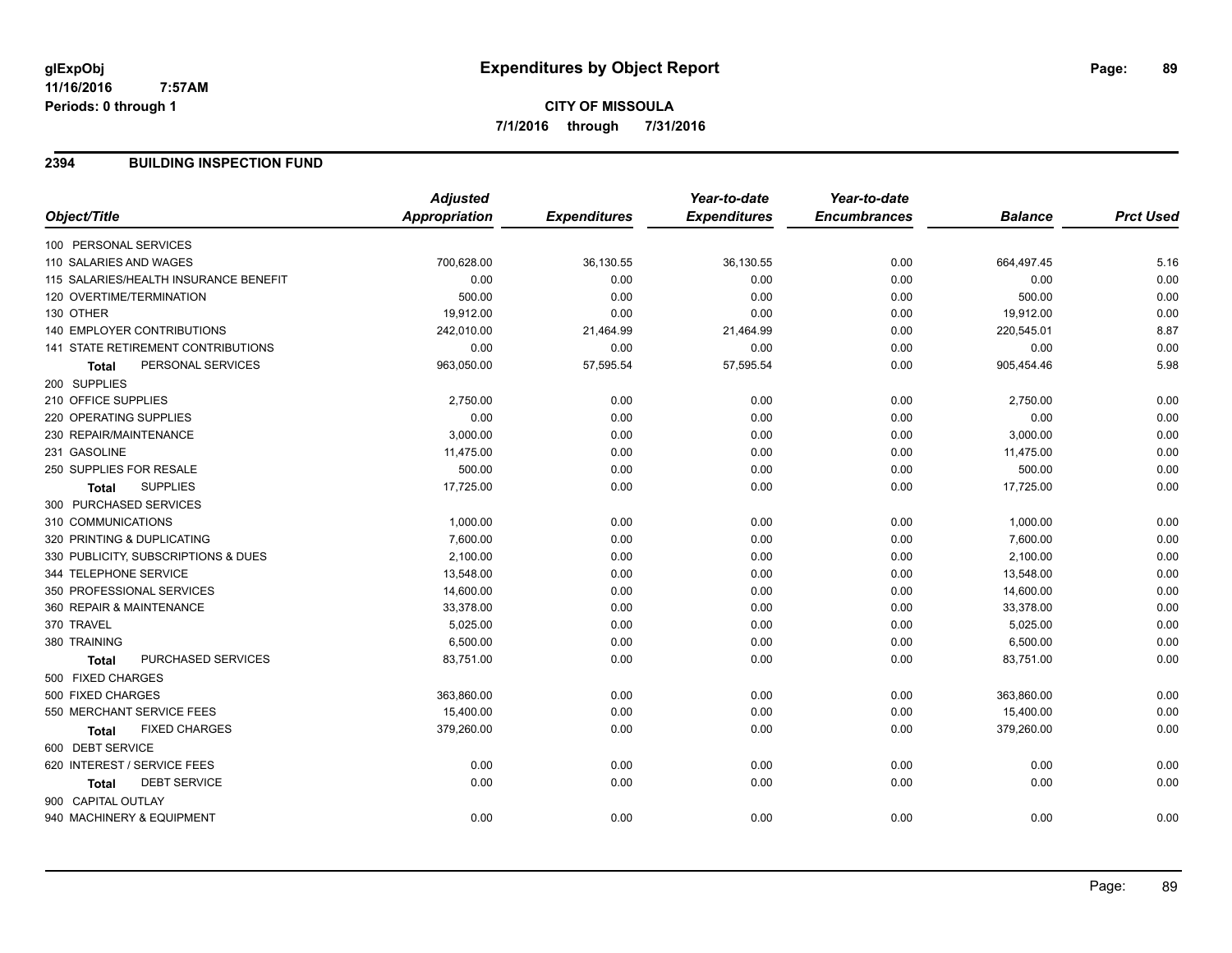**CITY OF MISSOULA 7/1/2016 through 7/31/2016**

## **2394 BUILDING INSPECTION FUND**

| Object/Title |                          | <b>Adjusted</b><br><b>Appropriation</b> | <b>Expenditures</b> | Year-to-date<br><b>Expenditures</b> | Year-to-date<br><b>Encumbrances</b> | <b>Balance</b> | <b>Prct Used</b> |
|--------------|--------------------------|-----------------------------------------|---------------------|-------------------------------------|-------------------------------------|----------------|------------------|
| <b>Total</b> | CAPITAL OUTLAY           | 0.00                                    | 0.00                | 0.00                                | 0.00                                | 0.00           | 0.00             |
| Total        | BUILDING INSPECTION FUND | 443,786.00                              | 57,595.54           | 57,595.54                           | 0.00                                | ,386,190.46    | 3.99             |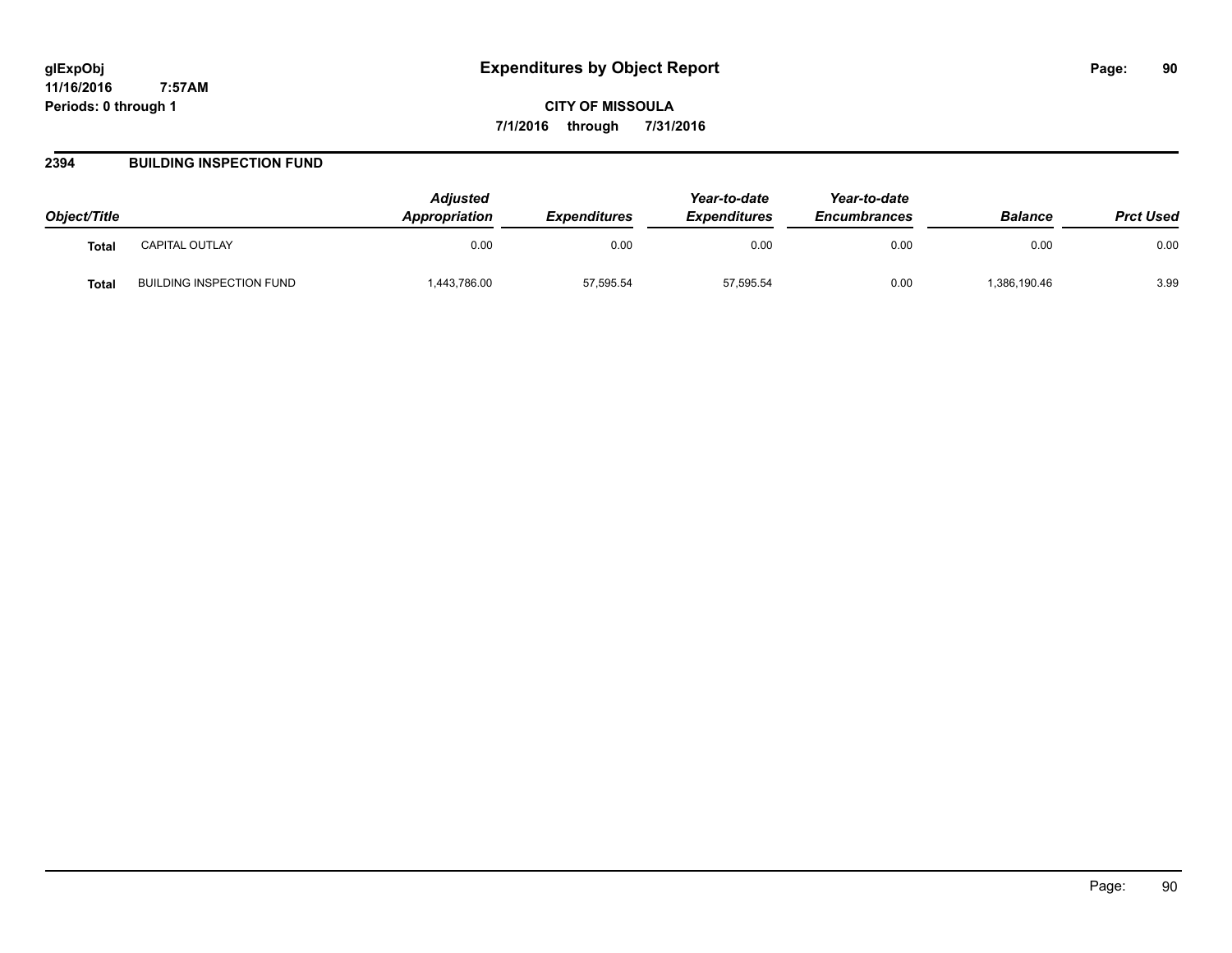#### **2395 CITY GRANTS & PROGRAM INCOME FUND**

| Object/Title           |                                   | <b>Adjusted</b><br>Appropriation | <b>Expenditures</b> | Year-to-date<br><b>Expenditures</b> | Year-to-date<br><b>Encumbrances</b> | <b>Balance</b> | <b>Prct Used</b> |
|------------------------|-----------------------------------|----------------------------------|---------------------|-------------------------------------|-------------------------------------|----------------|------------------|
| 300 PURCHASED SERVICES |                                   |                                  |                     |                                     |                                     |                |                  |
|                        | 350 PROFESSIONAL SERVICES         | 0.00                             | 0.00                | 0.00                                | 0.00                                | 0.00           | 0.00             |
| <b>Total</b>           | PURCHASED SERVICES                | 0.00                             | 0.00                | 0.00                                | 0.00                                | 0.00           | 0.00             |
| 500 FIXED CHARGES      |                                   |                                  |                     |                                     |                                     |                |                  |
|                        | 550 MERCHANT SERVICE FEES         | 0.00                             | 0.00                | 0.00                                | 0.00                                | 0.00           | 0.00             |
| <b>Total</b>           | <b>FIXED CHARGES</b>              | 0.00                             | 0.00                | 0.00                                | 0.00                                | 0.00           | 0.00             |
|                        | 700 GRANTS & CONTRIBUTIONS        |                                  |                     |                                     |                                     |                |                  |
|                        | 700 GRANTS & CONTRIBUTIONS        | 0.00                             | 0.00                | 0.00                                | 0.00                                | 0.00           | 0.00             |
| <b>Total</b>           | <b>GRANTS &amp; CONTRIBUTIONS</b> | 0.00                             | 0.00                | 0.00                                | 0.00                                | 0.00           | 0.00             |
| 800 OTHER OBJECTS      |                                   |                                  |                     |                                     |                                     |                |                  |
|                        | 820 TRANSFERS TO OTHER FUNDS      | 0.00                             | 0.00                | 0.00                                | 0.00                                | 0.00           | 0.00             |
| 845 CONTINGENCY        |                                   | 0.00                             | 0.00                | 0.00                                | 0.00                                | 0.00           | 0.00             |
| <b>Total</b>           | OTHER OBJECTS                     | 0.00                             | 0.00                | 0.00                                | 0.00                                | 0.00           | 0.00             |
| <b>Total</b>           | NON-DEPARTMENTAL                  | 0.00                             | 0.00                | 0.00                                | 0.00                                | 0.00           | 0.00             |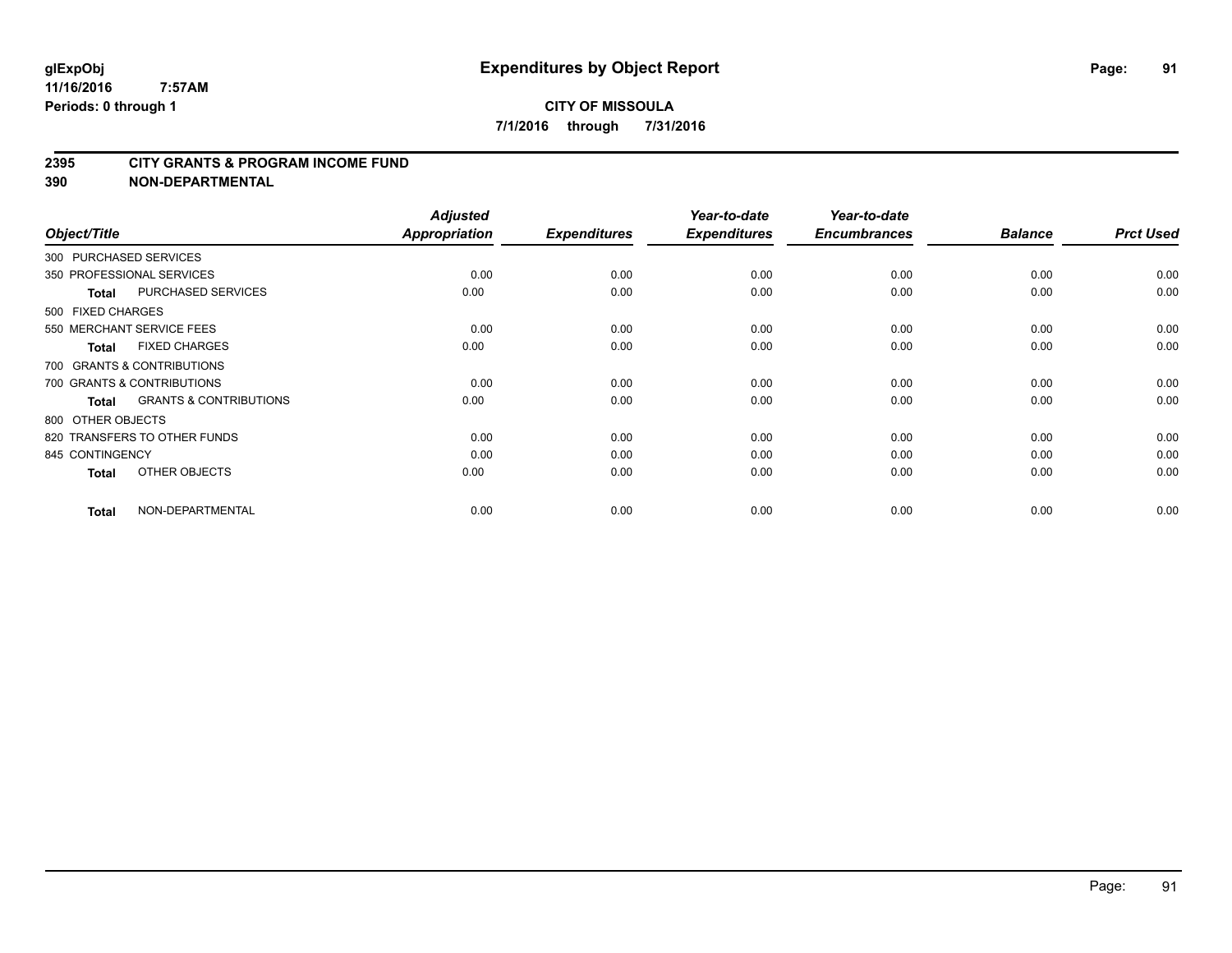**CITY OF MISSOULA 7/1/2016 through 7/31/2016**

# **2395 CITY GRANTS & PROGRAM INCOME FUND**

| Object/Title      |                                   | <b>Adjusted</b><br>Appropriation | <b>Expenditures</b> | Year-to-date<br><b>Expenditures</b> | Year-to-date<br><b>Encumbrances</b> | <b>Balance</b> | <b>Prct Used</b> |
|-------------------|-----------------------------------|----------------------------------|---------------------|-------------------------------------|-------------------------------------|----------------|------------------|
|                   | 300 PURCHASED SERVICES            |                                  |                     |                                     |                                     |                |                  |
|                   | 350 PROFESSIONAL SERVICES         | 0.00                             | 0.00                | 0.00                                | 0.00                                | 0.00           | 0.00             |
| <b>Total</b>      | PURCHASED SERVICES                | 0.00                             | 0.00                | 0.00                                | 0.00                                | 0.00           | 0.00             |
| 500 FIXED CHARGES |                                   |                                  |                     |                                     |                                     |                |                  |
|                   | 550 MERCHANT SERVICE FEES         | 0.00                             | 0.00                | 0.00                                | 0.00                                | 0.00           | 0.00             |
| <b>Total</b>      | <b>FIXED CHARGES</b>              | 0.00                             | 0.00                | 0.00                                | 0.00                                | 0.00           | 0.00             |
|                   | 700 GRANTS & CONTRIBUTIONS        |                                  |                     |                                     |                                     |                |                  |
|                   | 700 GRANTS & CONTRIBUTIONS        | 0.00                             | 0.00                | 0.00                                | 0.00                                | 0.00           | 0.00             |
| <b>Total</b>      | <b>GRANTS &amp; CONTRIBUTIONS</b> | 0.00                             | 0.00                | 0.00                                | 0.00                                | 0.00           | 0.00             |
| 800 OTHER OBJECTS |                                   |                                  |                     |                                     |                                     |                |                  |
|                   | 820 TRANSFERS TO OTHER FUNDS      | 0.00                             | 0.00                | 0.00                                | 0.00                                | 0.00           | 0.00             |
| 845 CONTINGENCY   |                                   | 0.00                             | 0.00                | 0.00                                | 0.00                                | 0.00           | 0.00             |
| <b>Total</b>      | OTHER OBJECTS                     | 0.00                             | 0.00                | 0.00                                | 0.00                                | 0.00           | 0.00             |
| Total             | CITY GRANTS & PROGRAM INCOME FUN  | 0.00                             | 0.00                | 0.00                                | 0.00                                | 0.00           | 0.00             |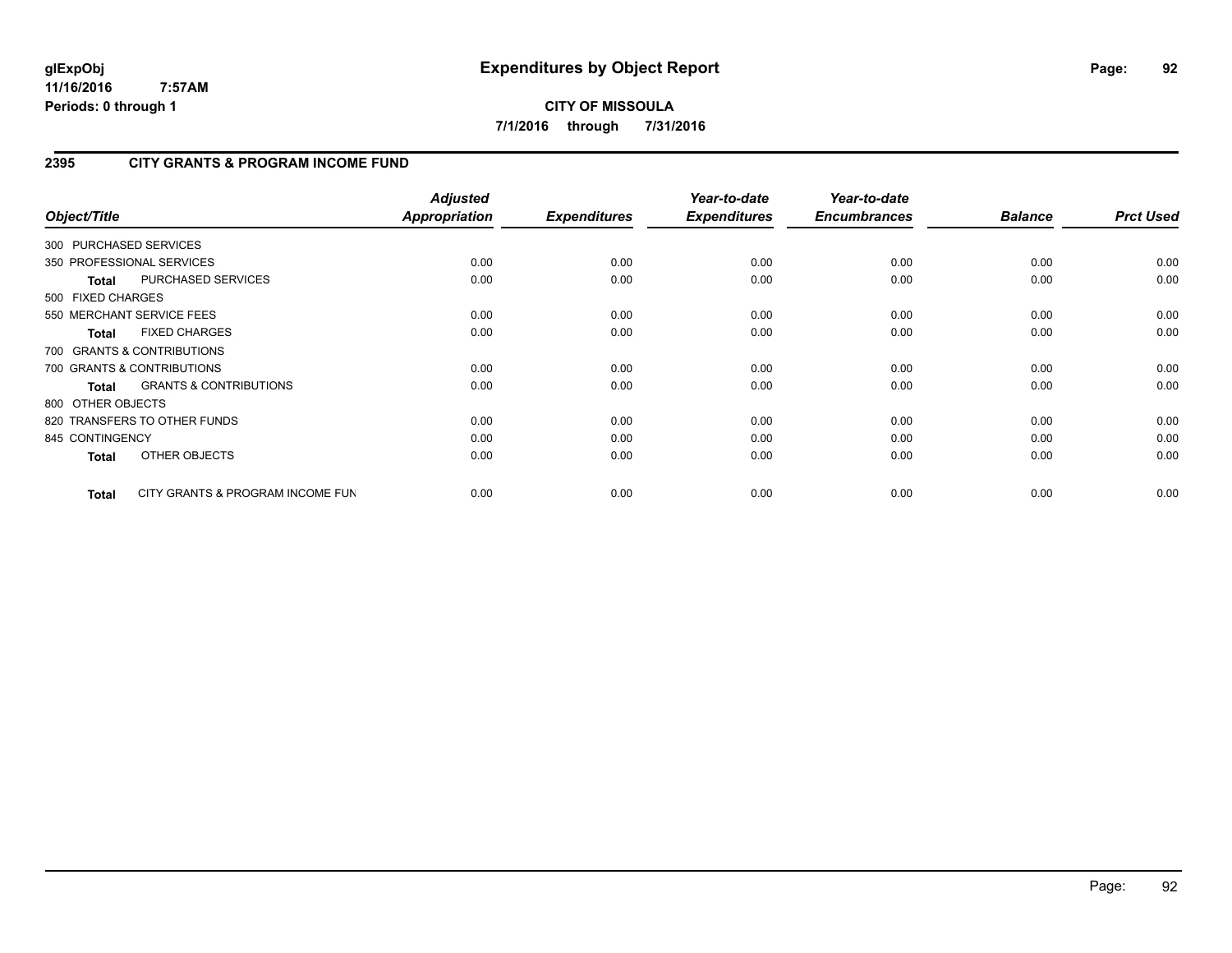### **2396 ENERGY EFFICIENCY REVOLVING LOAN FUND**

| Object/Title |                                   | <b>Adjusted</b><br>Appropriation | <b>Expenditures</b> | Year-to-date<br><b>Expenditures</b> | Year-to-date<br><b>Encumbrances</b> | <b>Balance</b> | <b>Prct Used</b> |
|--------------|-----------------------------------|----------------------------------|---------------------|-------------------------------------|-------------------------------------|----------------|------------------|
|              | 700 GRANTS & CONTRIBUTIONS        |                                  |                     |                                     |                                     |                |                  |
|              | 700 GRANTS & CONTRIBUTIONS        | 0.00                             | 0.00                | 0.00                                | 0.00                                | 0.00           | 0.00             |
| <b>Total</b> | <b>GRANTS &amp; CONTRIBUTIONS</b> | 0.00                             | 0.00                | 0.00                                | 0.00                                | 0.00           | 0.00             |
| <b>Total</b> | NON-DEPARTMENTAL                  | 0.00                             | 0.00                | 0.00                                | 0.00                                | 0.00           | 0.00             |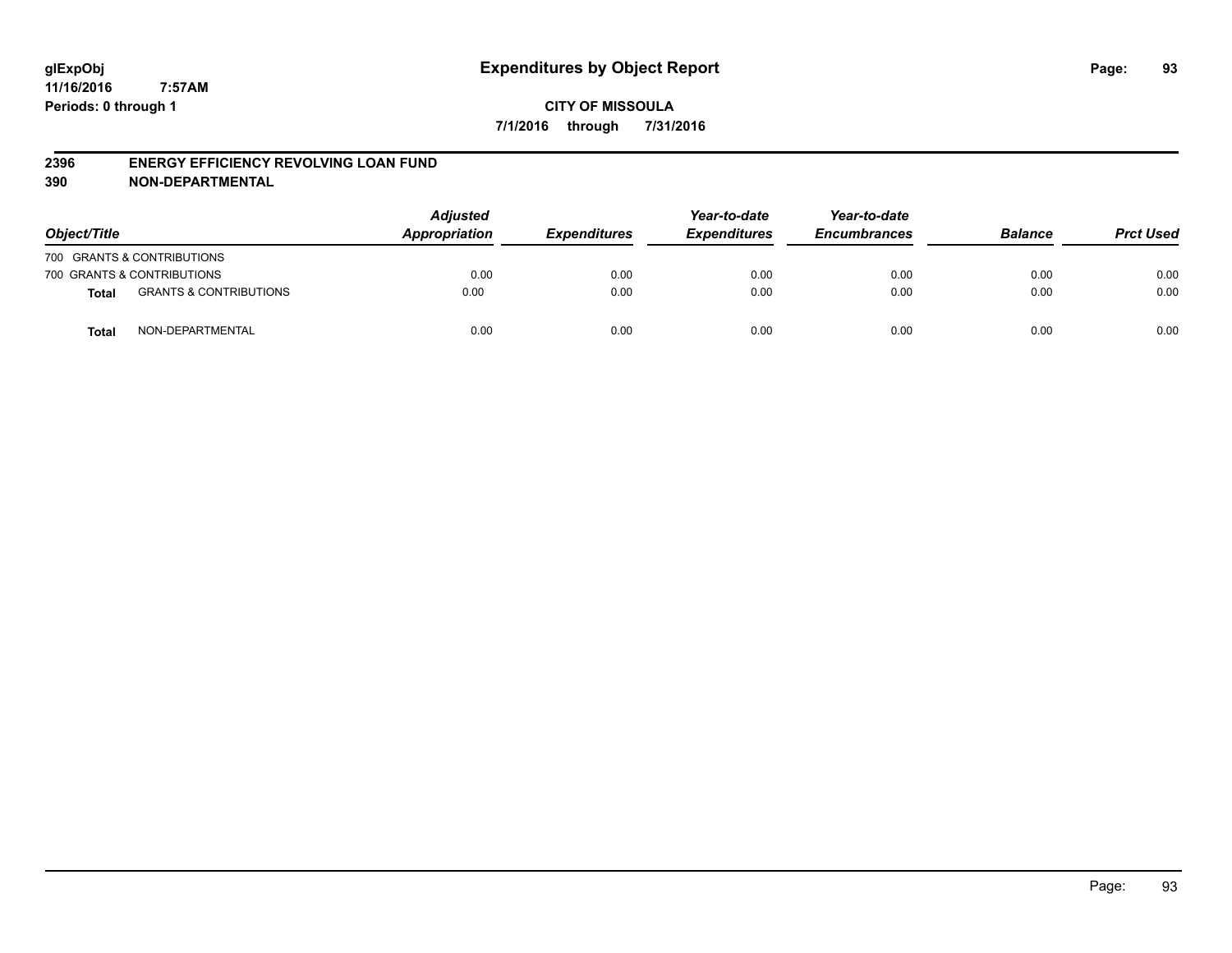# **glExpObj Expenditures by Object Report Page: 94**

**11/16/2016 7:57AM Periods: 0 through 1**

**CITY OF MISSOULA 7/1/2016 through 7/31/2016**

## **2396 ENERGY EFFICIENCY REVOLVING LOAN FUND**

| Object/Title                                     | <b>Adjusted</b><br>Appropriation | <i><b>Expenditures</b></i> | Year-to-date<br><b>Expenditures</b> | Year-to-date<br><b>Encumbrances</b> | <b>Balance</b> | <b>Prct Used</b> |
|--------------------------------------------------|----------------------------------|----------------------------|-------------------------------------|-------------------------------------|----------------|------------------|
| 700 GRANTS & CONTRIBUTIONS                       |                                  |                            |                                     |                                     |                |                  |
| 700 GRANTS & CONTRIBUTIONS                       | 0.00                             | 0.00                       | 0.00                                | 0.00                                | 0.00           | 0.00             |
| <b>GRANTS &amp; CONTRIBUTIONS</b><br>Total       | 0.00                             | 0.00                       | 0.00                                | 0.00                                | 0.00           | 0.00             |
| ENERGY EFFICIENCY REVOLVING LOAN<br><b>Total</b> | 0.00                             | 0.00                       | 0.00                                | 0.00                                | 0.00           | 0.00             |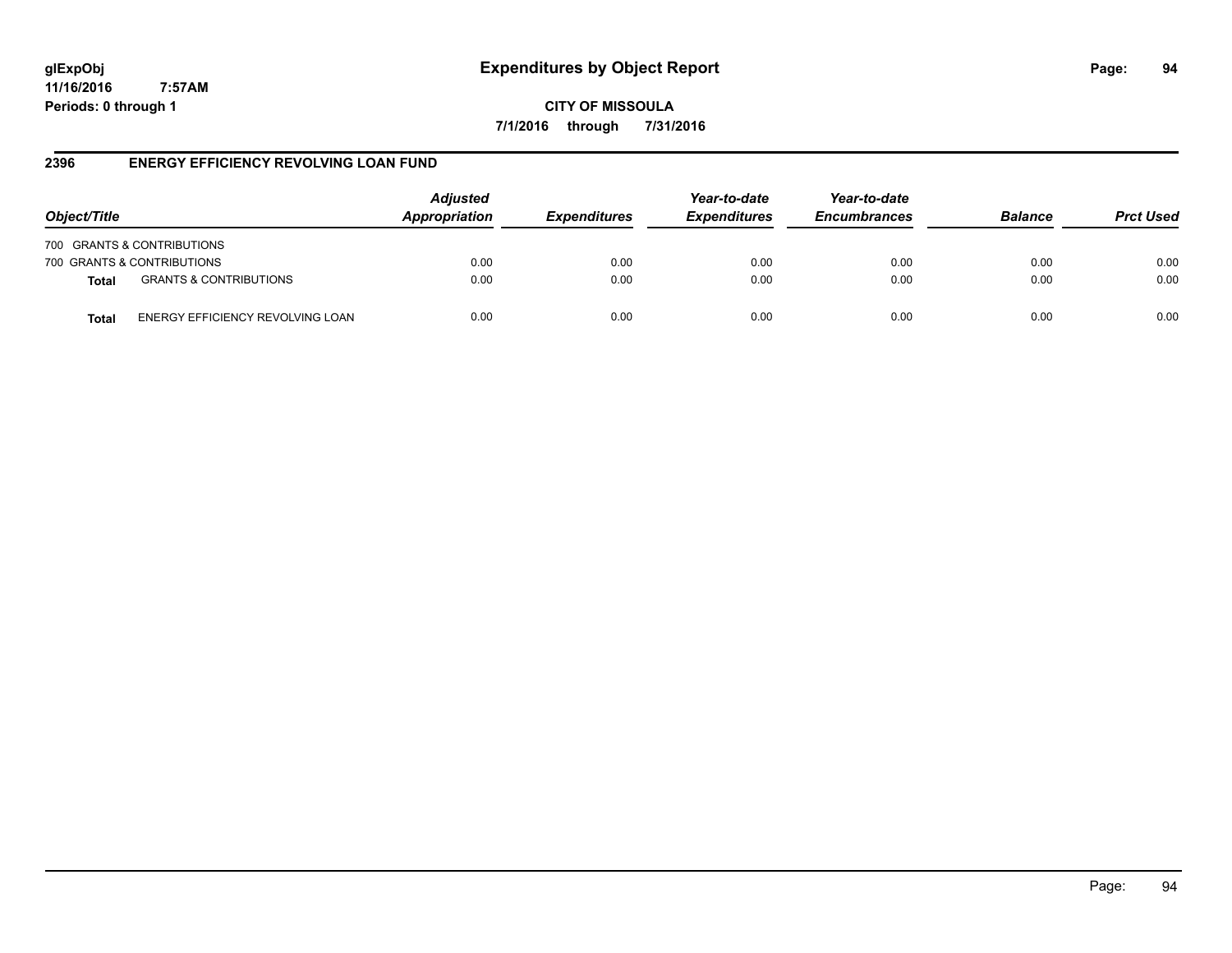## **2399 DANGEROUS BUILDING DEMOLITION & REPAIR F**

**310 BUILDING INSPECTION**

| Object/Title      |                            | <b>Adjusted</b><br><b>Appropriation</b> | <b>Expenditures</b> | Year-to-date<br><b>Expenditures</b> | Year-to-date<br><b>Encumbrances</b> | <b>Balance</b> | <b>Prct Used</b> |
|-------------------|----------------------------|-----------------------------------------|---------------------|-------------------------------------|-------------------------------------|----------------|------------------|
| 500 FIXED CHARGES |                            |                                         |                     |                                     |                                     |                |                  |
|                   | 550 MERCHANT SERVICE FEES  | 0.00                                    | 0.00                | 0.00                                | 0.00                                | 0.00           | 0.00             |
| <b>Total</b>      | <b>FIXED CHARGES</b>       | 0.00                                    | 0.00                | 0.00                                | 0.00                                | 0.00           | 0.00             |
| 800 OTHER OBJECTS |                            |                                         |                     |                                     |                                     |                |                  |
| 845 CONTINGENCY   |                            | 0.00                                    | 0.00                | 0.00                                | 0.00                                | 0.00           | 0.00             |
| <b>Total</b>      | OTHER OBJECTS              | 0.00                                    | 0.00                | 0.00                                | 0.00                                | 0.00           | 0.00             |
| <b>Total</b>      | <b>BUILDING INSPECTION</b> | 0.00                                    | 0.00                | 0.00                                | 0.00                                | 0.00           | 0.00             |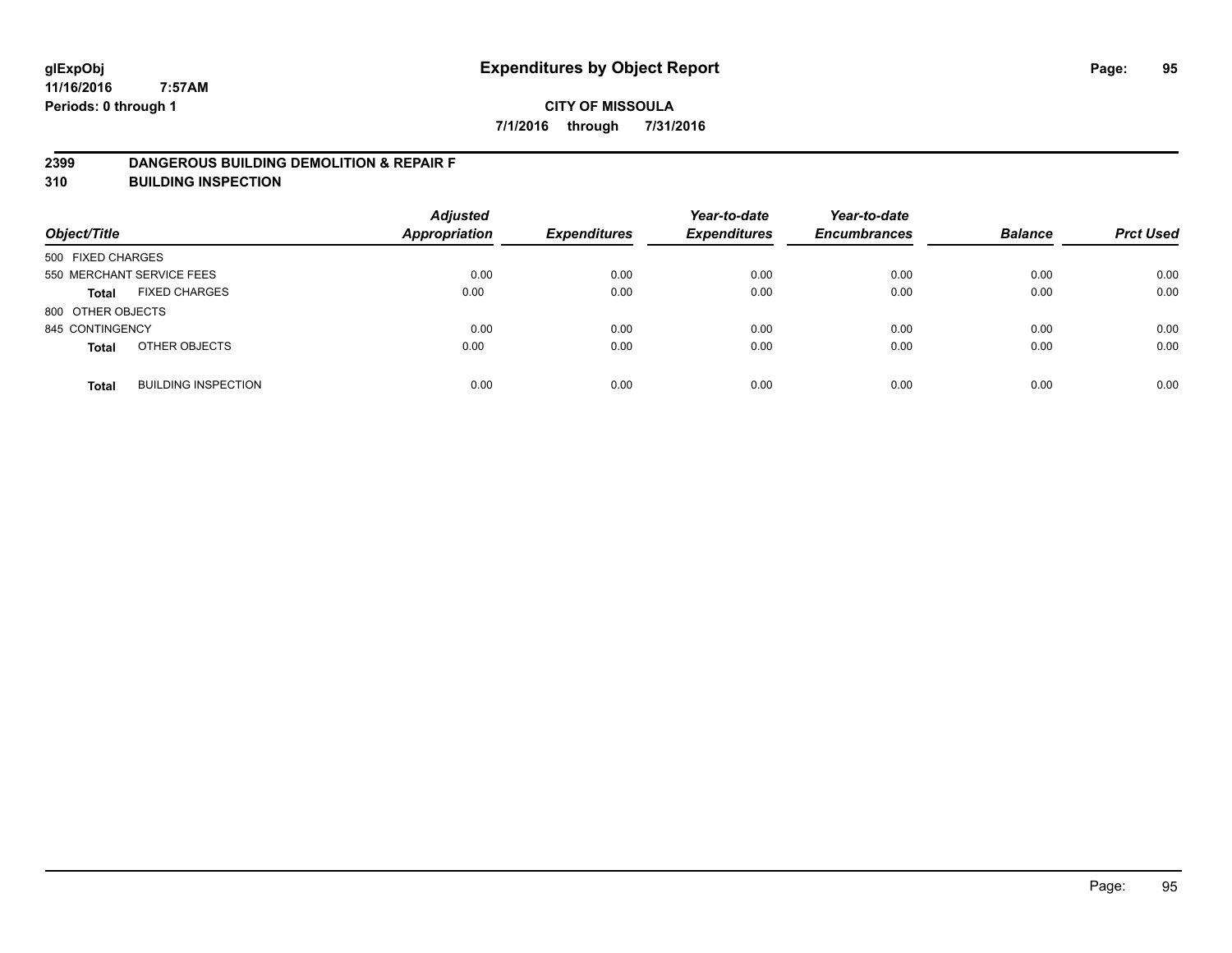**CITY OF MISSOULA 7/1/2016 through 7/31/2016**

## **2399 DANGEROUS BUILDING DEMOLITION & REPAIR F**

| Object/Title      |                                   | <b>Adjusted</b><br>Appropriation | <b>Expenditures</b> | Year-to-date<br><b>Expenditures</b> | Year-to-date<br><b>Encumbrances</b> | <b>Balance</b> | <b>Prct Used</b> |
|-------------------|-----------------------------------|----------------------------------|---------------------|-------------------------------------|-------------------------------------|----------------|------------------|
| 500 FIXED CHARGES |                                   |                                  |                     |                                     |                                     |                |                  |
|                   | 550 MERCHANT SERVICE FEES         | 0.00                             | 0.00                | 0.00                                | 0.00                                | 0.00           | 0.00             |
| <b>Total</b>      | <b>FIXED CHARGES</b>              | 0.00                             | 0.00                | 0.00                                | 0.00                                | 0.00           | 0.00             |
| 800 OTHER OBJECTS |                                   |                                  |                     |                                     |                                     |                |                  |
| 845 CONTINGENCY   |                                   | 0.00                             | 0.00                | 0.00                                | 0.00                                | 0.00           | 0.00             |
| <b>Total</b>      | OTHER OBJECTS                     | 0.00                             | 0.00                | 0.00                                | 0.00                                | 0.00           | 0.00             |
| <b>Total</b>      | DANGEROUS BUILDING DEMOLITION & F | 0.00                             | 0.00                | 0.00                                | 0.00                                | 0.00           | 0.00             |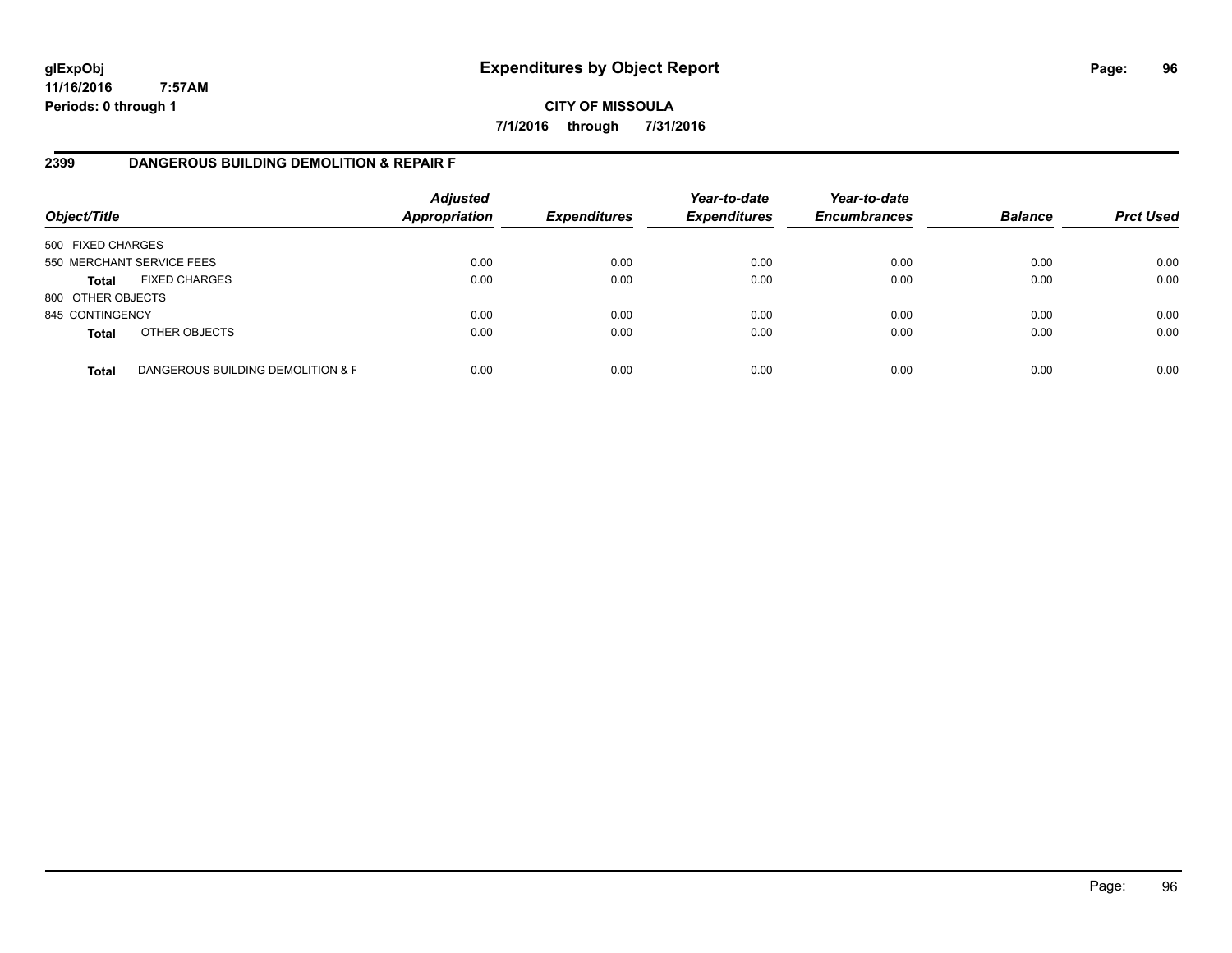#### **2400 STREET LIGHTING ASSESSMENTS FUND**

#### **280 PUBLIC WORKS OPERATIONS**

| Object/Title              |                               | <b>Adjusted</b><br><b>Appropriation</b> | <b>Expenditures</b> | Year-to-date<br><b>Expenditures</b> | Year-to-date<br><b>Encumbrances</b> | <b>Balance</b> | <b>Prct Used</b> |
|---------------------------|-------------------------------|-----------------------------------------|---------------------|-------------------------------------|-------------------------------------|----------------|------------------|
| 300 PURCHASED SERVICES    |                               |                                         |                     |                                     |                                     |                |                  |
|                           | 341 ELECTRICITY & NATURAL GAS | 0.00                                    | 0.00                | 0.00                                | 0.00                                | 0.00           | 0.00             |
| 350 PROFESSIONAL SERVICES |                               | 0.00                                    | 0.00                | 0.00                                | 0.00                                | 0.00           | 0.00             |
| 360 REPAIR & MAINTENANCE  |                               | 0.00                                    | 0.00                | 0.00                                | 0.00                                | 0.00           | 0.00             |
| Total                     | <b>PURCHASED SERVICES</b>     | 0.00                                    | 0.00                | 0.00                                | 0.00                                | 0.00           | 0.00             |
| 500 FIXED CHARGES         |                               |                                         |                     |                                     |                                     |                |                  |
| 550 MERCHANT SERVICE FEES |                               | 0.00                                    | 0.00                | 0.00                                | 0.00                                | 0.00           | 0.00             |
| <b>Total</b>              | <b>FIXED CHARGES</b>          | 0.00                                    | 0.00                | 0.00                                | 0.00                                | 0.00           | 0.00             |
|                           |                               |                                         |                     |                                     |                                     |                |                  |
| <b>Total</b>              | PUBLIC WORKS OPERATIONS       | 0.00                                    | 0.00                | 0.00                                | 0.00                                | 0.00           | 0.00             |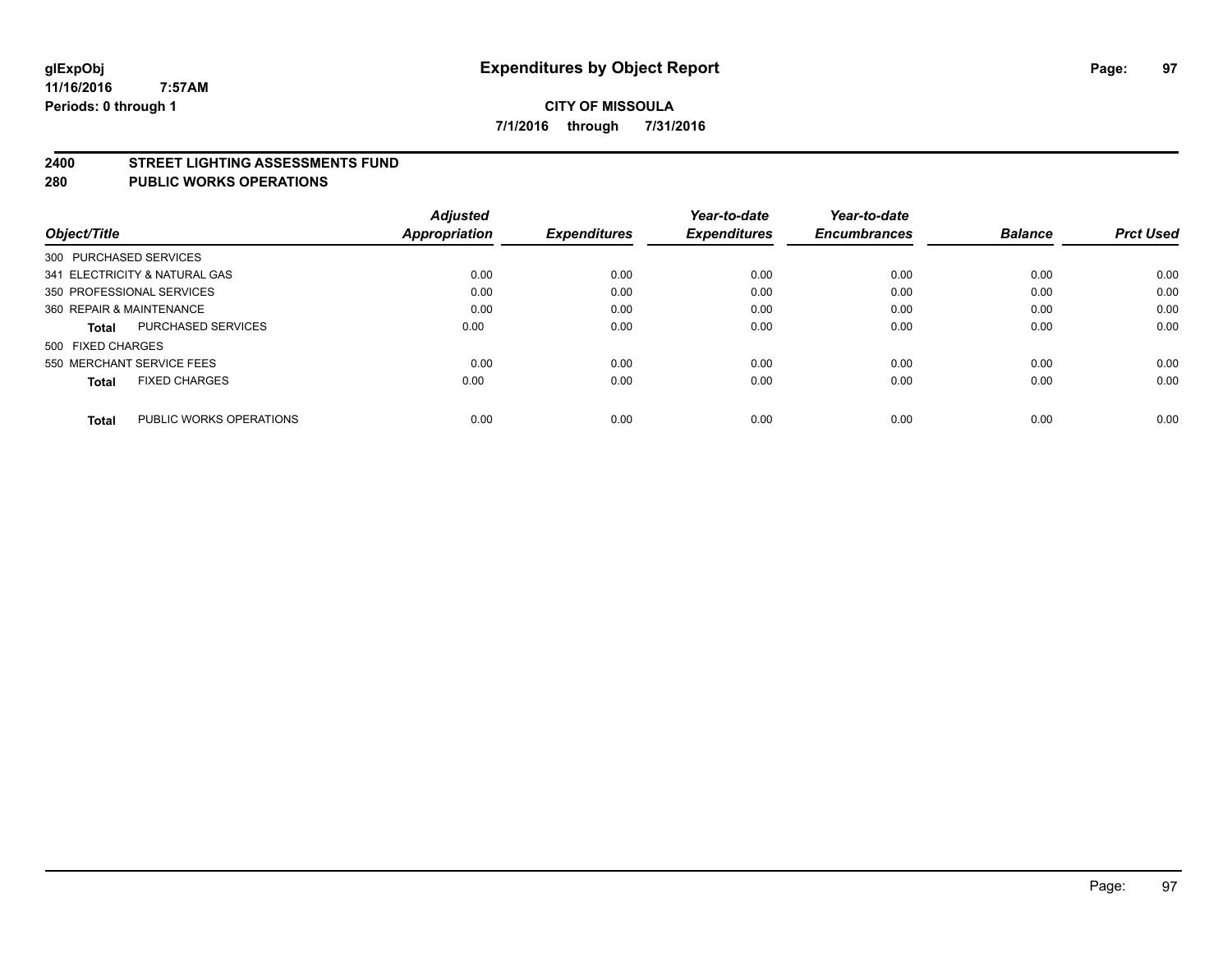**CITY OF MISSOULA 7/1/2016 through 7/31/2016**

# **2400 STREET LIGHTING ASSESSMENTS FUND**

| Object/Title              |                                  | <b>Adjusted</b><br><b>Appropriation</b> | <b>Expenditures</b> | Year-to-date<br><b>Expenditures</b> | Year-to-date<br><b>Encumbrances</b> | <b>Balance</b> | <b>Prct Used</b> |
|---------------------------|----------------------------------|-----------------------------------------|---------------------|-------------------------------------|-------------------------------------|----------------|------------------|
| 300 PURCHASED SERVICES    |                                  |                                         |                     |                                     |                                     |                |                  |
|                           | 341 ELECTRICITY & NATURAL GAS    | 0.00                                    | 0.00                | 0.00                                | 0.00                                | 0.00           | 0.00             |
| 350 PROFESSIONAL SERVICES |                                  | 0.00                                    | 0.00                | 0.00                                | 0.00                                | 0.00           | 0.00             |
| 360 REPAIR & MAINTENANCE  |                                  | 0.00                                    | 0.00                | 0.00                                | 0.00                                | 0.00           | 0.00             |
| <b>Total</b>              | PURCHASED SERVICES               | 0.00                                    | 0.00                | 0.00                                | 0.00                                | 0.00           | 0.00             |
| 500 FIXED CHARGES         |                                  |                                         |                     |                                     |                                     |                |                  |
| 550 MERCHANT SERVICE FEES |                                  | 0.00                                    | 0.00                | 0.00                                | 0.00                                | 0.00           | 0.00             |
| <b>Total</b>              | <b>FIXED CHARGES</b>             | 0.00                                    | 0.00                | 0.00                                | 0.00                                | 0.00           | 0.00             |
| <b>Total</b>              | STREET LIGHTING ASSESSMENTS FUND | 0.00                                    | 0.00                | 0.00                                | 0.00                                | 0.00           | 0.00             |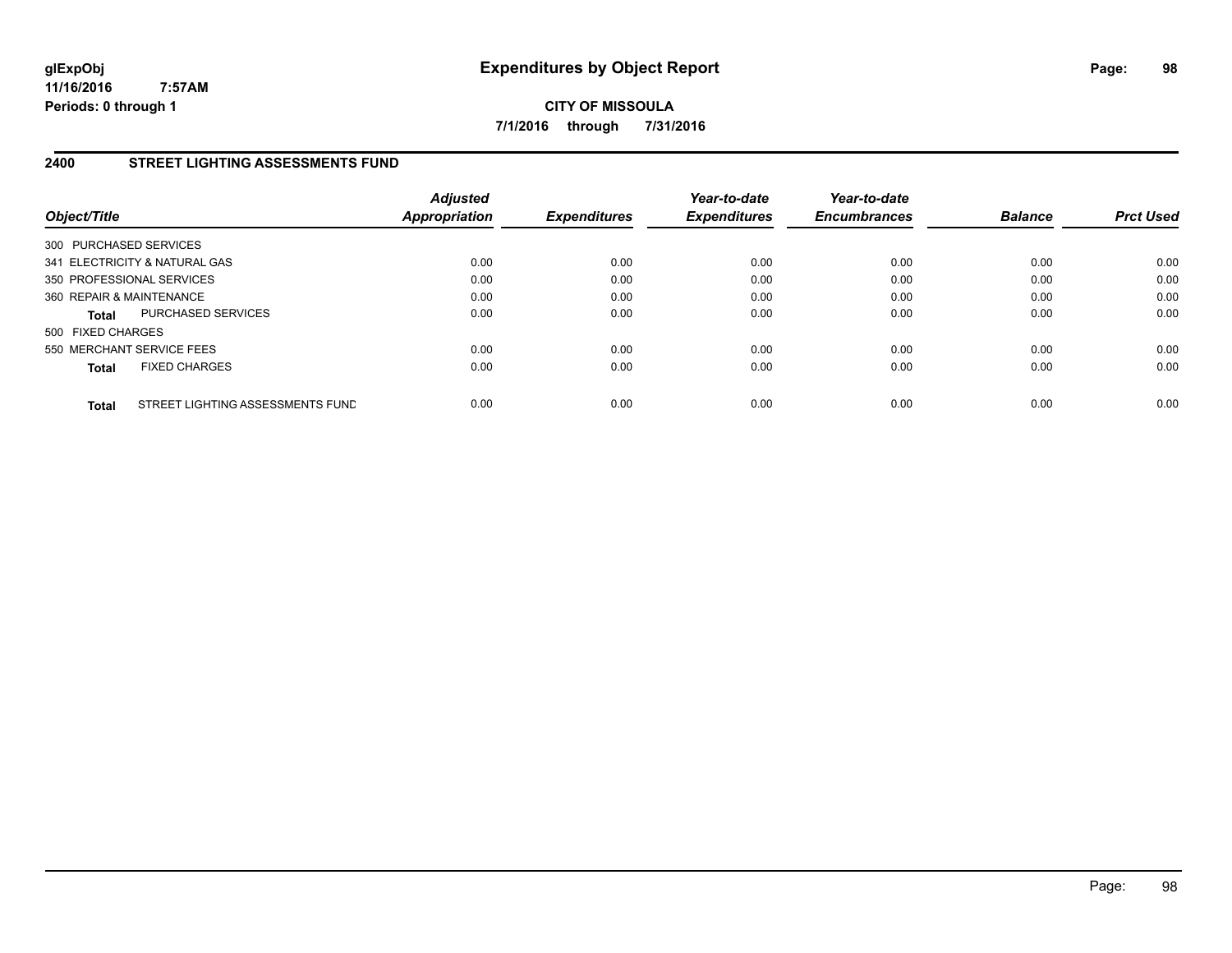#### **2500 STREET MAINTENANCE ASSESSMENT FUND**

| Object/Title           |                              | <b>Adjusted</b><br>Appropriation | <b>Expenditures</b> | Year-to-date<br><b>Expenditures</b> | Year-to-date<br><b>Encumbrances</b> | <b>Balance</b> | <b>Prct Used</b> |
|------------------------|------------------------------|----------------------------------|---------------------|-------------------------------------|-------------------------------------|----------------|------------------|
| 300 PURCHASED SERVICES |                              |                                  |                     |                                     |                                     |                |                  |
| 345 GARBAGE            |                              | 0.00                             | 2,011.77            | 2,011.77                            | 0.00                                | $-2,011.77$    | 0.00             |
| <b>Total</b>           | <b>PURCHASED SERVICES</b>    | 0.00                             | 2,011.77            | 2,011.77                            | 0.00                                | $-2,011.77$    | 0.00             |
| 500 FIXED CHARGES      |                              |                                  |                     |                                     |                                     |                |                  |
|                        | 550 MERCHANT SERVICE FEES    | 0.00                             | 0.00                | 0.00                                | 0.00                                | 0.00           | 0.00             |
| <b>Total</b>           | <b>FIXED CHARGES</b>         | 0.00                             | 0.00                | 0.00                                | 0.00                                | 0.00           | 0.00             |
| 800 OTHER OBJECTS      |                              |                                  |                     |                                     |                                     |                |                  |
|                        | 820 TRANSFERS TO OTHER FUNDS | 0.00                             | 0.00                | 0.00                                | 0.00                                | 0.00           | 0.00             |
| <b>Total</b>           | OTHER OBJECTS                | 0.00                             | 0.00                | 0.00                                | 0.00                                | 0.00           | 0.00             |
| <b>Total</b>           | NON-DEPARTMENTAL             | 0.00                             | 2.011.77            | 2.011.77                            | 0.00                                | $-2.011.77$    | 0.00             |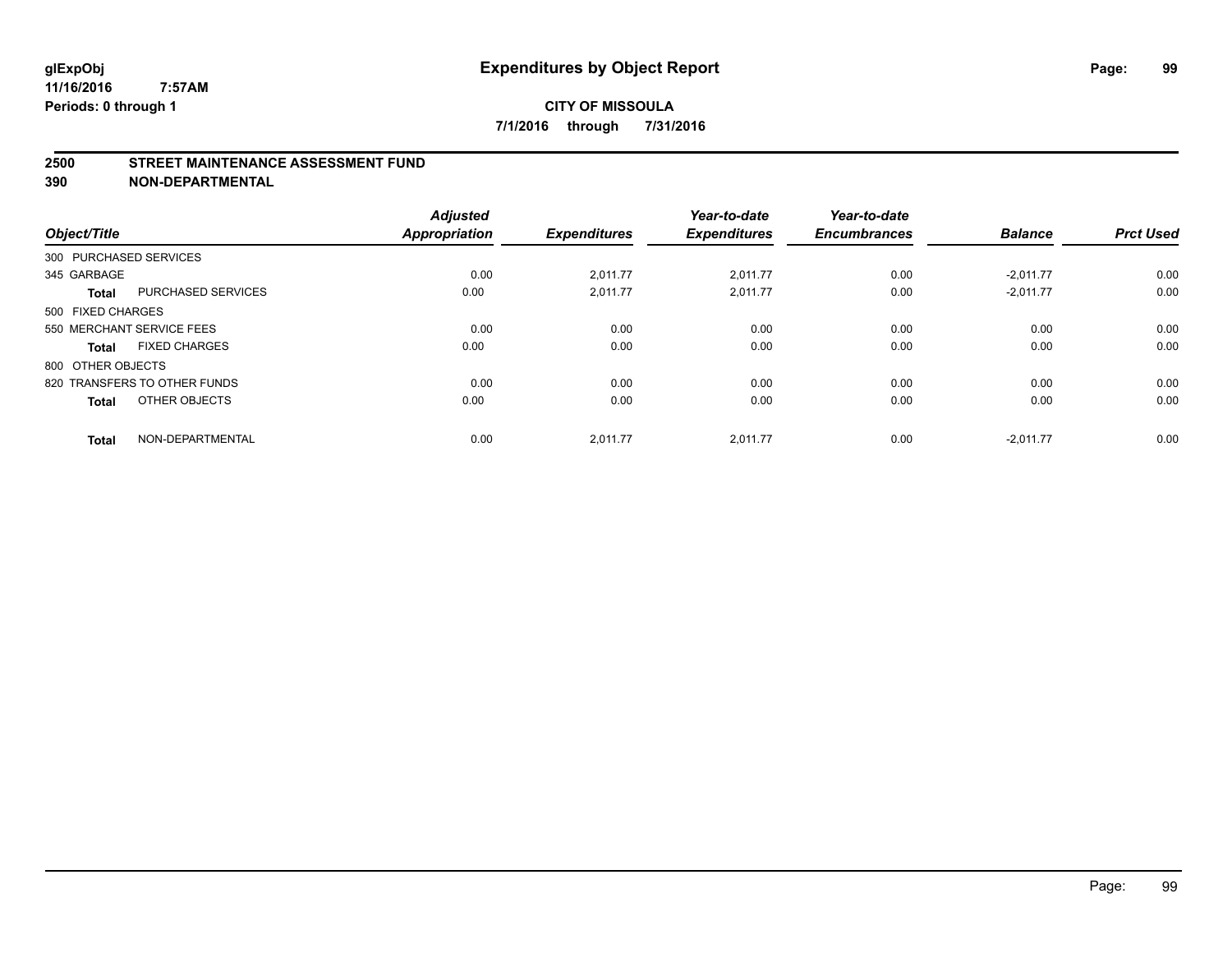**CITY OF MISSOULA 7/1/2016 through 7/31/2016**

# **2500 STREET MAINTENANCE ASSESSMENT FUND**

| Object/Title           |                                  | <b>Adjusted</b><br><b>Appropriation</b> | <b>Expenditures</b> | Year-to-date<br><b>Expenditures</b> | Year-to-date<br><b>Encumbrances</b> | <b>Balance</b> | <b>Prct Used</b> |
|------------------------|----------------------------------|-----------------------------------------|---------------------|-------------------------------------|-------------------------------------|----------------|------------------|
| 300 PURCHASED SERVICES |                                  |                                         |                     |                                     |                                     |                |                  |
| 345 GARBAGE            |                                  | 0.00                                    | 2,011.77            | 2,011.77                            | 0.00                                | $-2,011.77$    | 0.00             |
| Total                  | PURCHASED SERVICES               | 0.00                                    | 2,011.77            | 2,011.77                            | 0.00                                | $-2,011.77$    | 0.00             |
| 500 FIXED CHARGES      |                                  |                                         |                     |                                     |                                     |                |                  |
|                        | 550 MERCHANT SERVICE FEES        | 0.00                                    | 0.00                | 0.00                                | 0.00                                | 0.00           | 0.00             |
| <b>Total</b>           | <b>FIXED CHARGES</b>             | 0.00                                    | 0.00                | 0.00                                | 0.00                                | 0.00           | 0.00             |
| 800 OTHER OBJECTS      |                                  |                                         |                     |                                     |                                     |                |                  |
|                        | 820 TRANSFERS TO OTHER FUNDS     | 0.00                                    | 0.00                | 0.00                                | 0.00                                | 0.00           | 0.00             |
| <b>Total</b>           | <b>OTHER OBJECTS</b>             | 0.00                                    | 0.00                | 0.00                                | 0.00                                | 0.00           | 0.00             |
| <b>Total</b>           | STREET MAINTENANCE ASSESSMENT FI | 0.00                                    | 2.011.77            | 2.011.77                            | 0.00                                | $-2.011.77$    | 0.00             |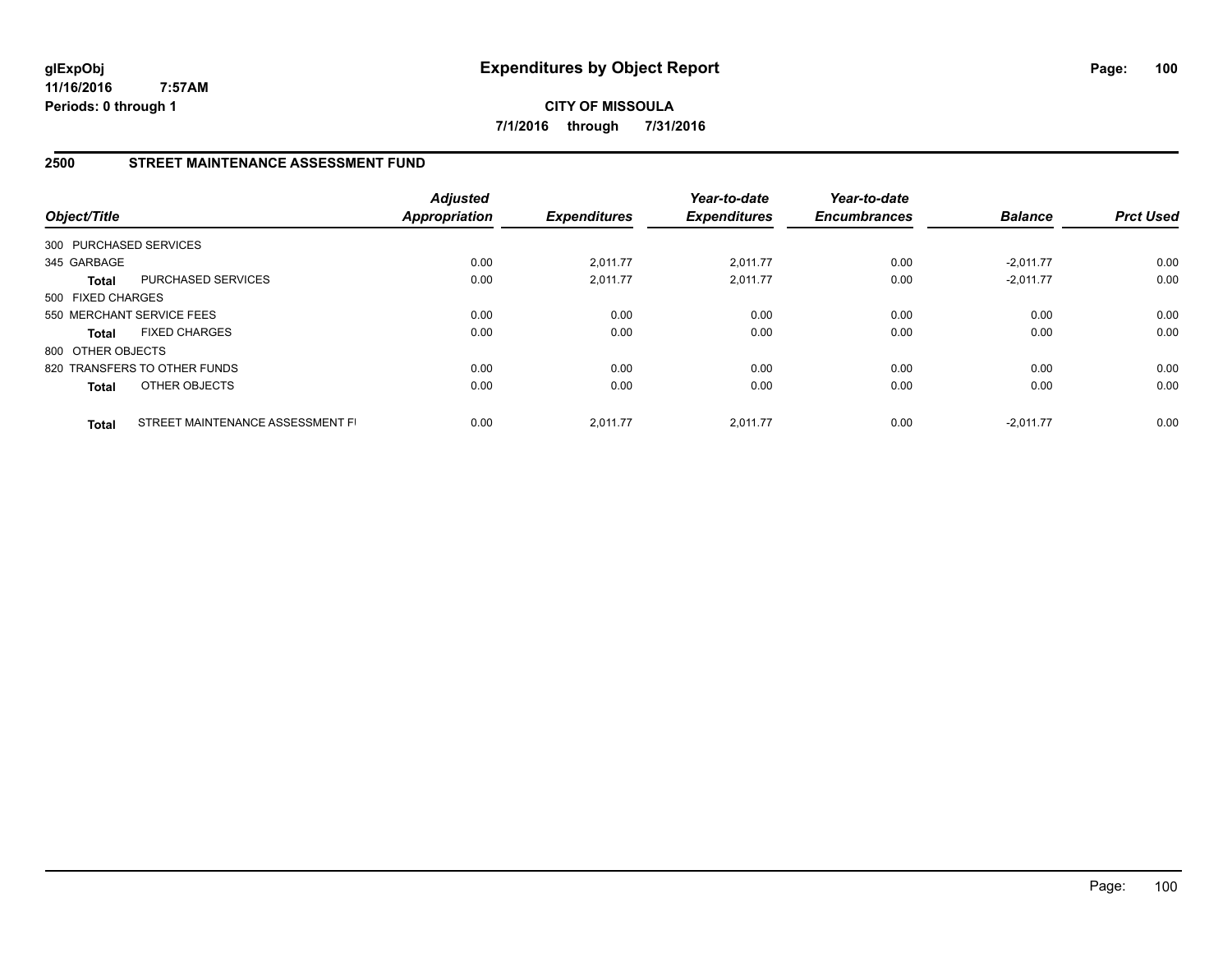## **2510 RUSSELL PARK MAINTENANCE ASSESSMENT FUND**

**370 PARKS & RECREATION**

| Object/Title                         | <b>Adjusted</b><br>Appropriation | <b>Expenditures</b> | Year-to-date<br><b>Expenditures</b> | Year-to-date<br><b>Encumbrances</b> | <b>Balance</b> | <b>Prct Used</b> |
|--------------------------------------|----------------------------------|---------------------|-------------------------------------|-------------------------------------|----------------|------------------|
| 500 FIXED CHARGES                    |                                  |                     |                                     |                                     |                |                  |
| 550 MERCHANT SERVICE FEES            | 0.00                             | 0.00                | 0.00                                | 0.00                                | 0.00           | 0.00             |
| <b>FIXED CHARGES</b><br><b>Total</b> | 0.00                             | 0.00                | 0.00                                | 0.00                                | 0.00           | 0.00             |
| 800 OTHER OBJECTS                    |                                  |                     |                                     |                                     |                |                  |
| 820 TRANSFERS TO OTHER FUNDS         | 0.00                             | 0.00                | 0.00                                | 0.00                                | 0.00           | 0.00             |
| OTHER OBJECTS<br><b>Total</b>        | 0.00                             | 0.00                | 0.00                                | 0.00                                | 0.00           | 0.00             |
| PARKS & RECREATION<br><b>Total</b>   | 0.00                             | 0.00                | 0.00                                | 0.00                                | 0.00           | 0.00             |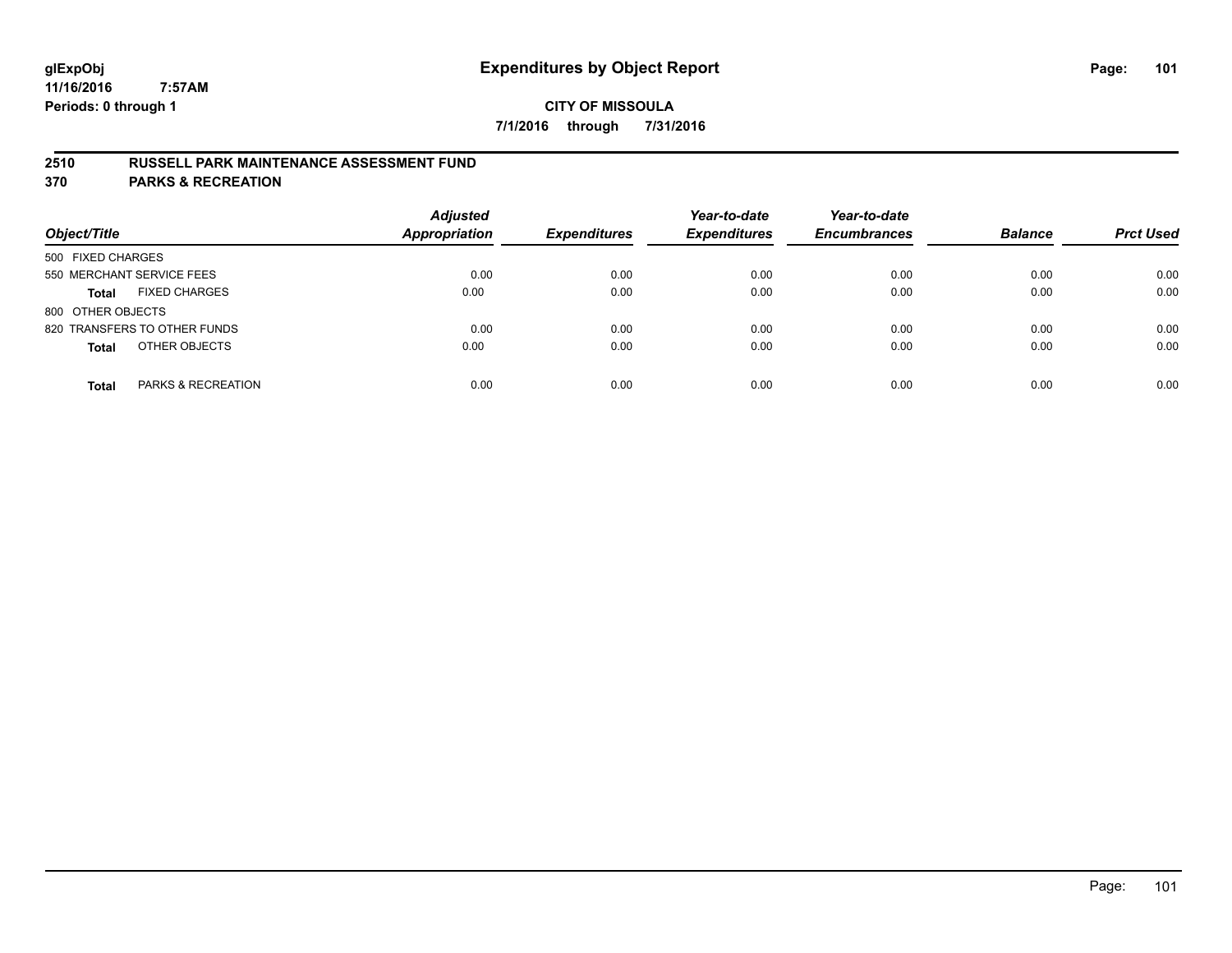**CITY OF MISSOULA 7/1/2016 through 7/31/2016**

## **2510 RUSSELL PARK MAINTENANCE ASSESSMENT FUND**

| Object/Title              |                                  | <b>Adjusted</b><br><b>Appropriation</b><br><b>Expenditures</b> | Year-to-date<br><b>Expenditures</b> | Year-to-date<br><b>Encumbrances</b> | <b>Balance</b> | <b>Prct Used</b> |      |
|---------------------------|----------------------------------|----------------------------------------------------------------|-------------------------------------|-------------------------------------|----------------|------------------|------|
| 500 FIXED CHARGES         |                                  |                                                                |                                     |                                     |                |                  |      |
| 550 MERCHANT SERVICE FEES |                                  | 0.00                                                           | 0.00                                | 0.00                                | 0.00           | 0.00             | 0.00 |
| <b>Total</b>              | <b>FIXED CHARGES</b>             | 0.00                                                           | 0.00                                | 0.00                                | 0.00           | 0.00             | 0.00 |
| 800 OTHER OBJECTS         |                                  |                                                                |                                     |                                     |                |                  |      |
|                           | 820 TRANSFERS TO OTHER FUNDS     | 0.00                                                           | 0.00                                | 0.00                                | 0.00           | 0.00             | 0.00 |
| <b>Total</b>              | OTHER OBJECTS                    | 0.00                                                           | 0.00                                | 0.00                                | 0.00           | 0.00             | 0.00 |
| <b>Total</b>              | RUSSELL PARK MAINTENANCE ASSESSN | 0.00                                                           | 0.00                                | 0.00                                | 0.00           | 0.00             | 0.00 |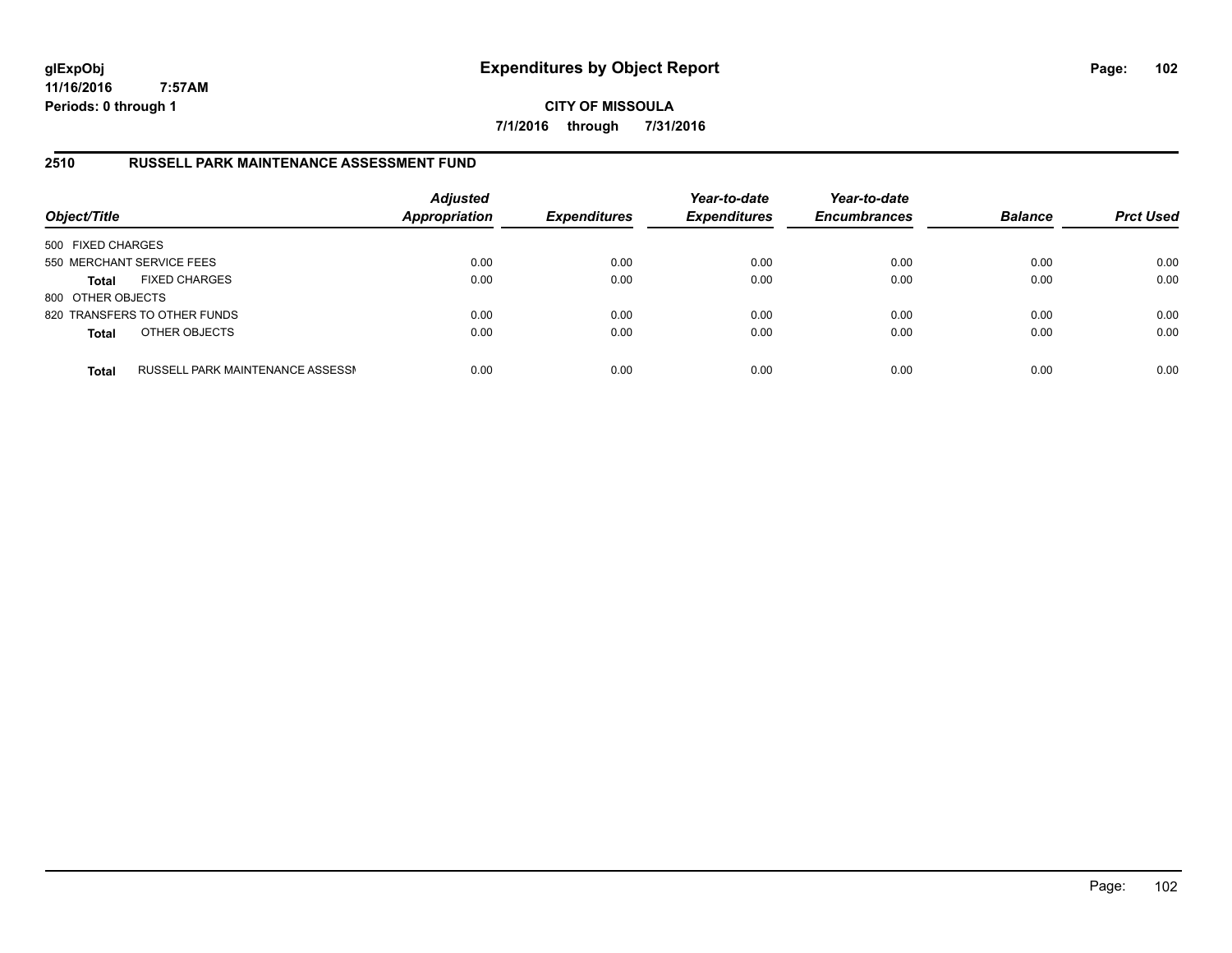# **2511 WILLOWWOOD PARK MAINTENANCE ASSESSMENT F**

**370 PARKS & RECREATION**

| Object/Title                |                               | <b>Adjusted</b><br><b>Appropriation</b> | <b>Expenditures</b> | Year-to-date<br><b>Expenditures</b> | Year-to-date<br><b>Encumbrances</b> | <b>Balance</b> | <b>Prct Used</b> |
|-----------------------------|-------------------------------|-----------------------------------------|---------------------|-------------------------------------|-------------------------------------|----------------|------------------|
| 500 FIXED CHARGES           |                               |                                         |                     |                                     |                                     |                |                  |
|                             | 550 MERCHANT SERVICE FEES     | 0.00                                    | 0.00                | 0.00                                | 0.00                                | 0.00           | 0.00             |
| <b>Total</b>                | <b>FIXED CHARGES</b>          | 0.00                                    | 0.00                | 0.00                                | 0.00                                | 0.00           | 0.00             |
| 600 DEBT SERVICE            |                               |                                         |                     |                                     |                                     |                |                  |
| 620 INTEREST / SERVICE FEES |                               | 0.00                                    | 0.00                | 0.00                                | 0.00                                | 0.00           | 0.00             |
| Total                       | <b>DEBT SERVICE</b>           | 0.00                                    | 0.00                | 0.00                                | 0.00                                | 0.00           | 0.00             |
| 800 OTHER OBJECTS           |                               |                                         |                     |                                     |                                     |                |                  |
|                             | 820 TRANSFERS TO OTHER FUNDS  | 0.00                                    | 0.00                | 0.00                                | 0.00                                | 0.00           | 0.00             |
| Total                       | OTHER OBJECTS                 | 0.00                                    | 0.00                | 0.00                                | 0.00                                | 0.00           | 0.00             |
|                             |                               |                                         |                     |                                     |                                     |                |                  |
| <b>Total</b>                | <b>PARKS &amp; RECREATION</b> | 0.00                                    | 0.00                | 0.00                                | 0.00                                | 0.00           | 0.00             |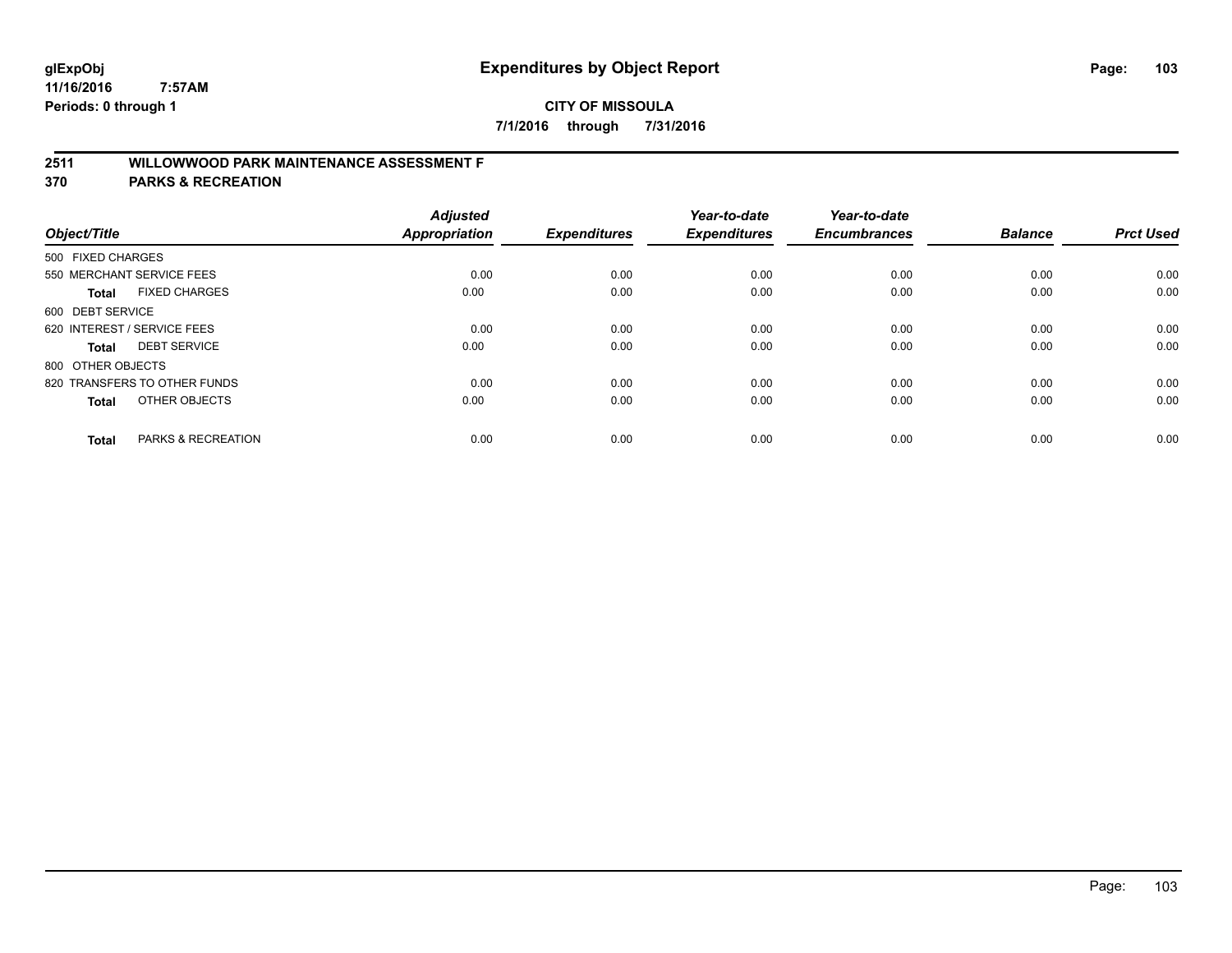**CITY OF MISSOULA 7/1/2016 through 7/31/2016**

# **2511 WILLOWWOOD PARK MAINTENANCE ASSESSMENT F**

| Object/Title      |                                 | <b>Adjusted</b><br>Appropriation | <b>Expenditures</b> | Year-to-date<br><b>Expenditures</b> | Year-to-date<br><b>Encumbrances</b> | <b>Balance</b> | <b>Prct Used</b> |
|-------------------|---------------------------------|----------------------------------|---------------------|-------------------------------------|-------------------------------------|----------------|------------------|
| 500 FIXED CHARGES |                                 |                                  |                     |                                     |                                     |                |                  |
|                   | 550 MERCHANT SERVICE FEES       | 0.00                             | 0.00                | 0.00                                | 0.00                                | 0.00           | 0.00             |
| Total             | <b>FIXED CHARGES</b>            | 0.00                             | 0.00                | 0.00                                | 0.00                                | 0.00           | 0.00             |
| 600 DEBT SERVICE  |                                 |                                  |                     |                                     |                                     |                |                  |
|                   | 620 INTEREST / SERVICE FEES     | 0.00                             | 0.00                | 0.00                                | 0.00                                | 0.00           | 0.00             |
| Total             | <b>DEBT SERVICE</b>             | 0.00                             | 0.00                | 0.00                                | 0.00                                | 0.00           | 0.00             |
| 800 OTHER OBJECTS |                                 |                                  |                     |                                     |                                     |                |                  |
|                   | 820 TRANSFERS TO OTHER FUNDS    | 0.00                             | 0.00                | 0.00                                | 0.00                                | 0.00           | 0.00             |
| <b>Total</b>      | OTHER OBJECTS                   | 0.00                             | 0.00                | 0.00                                | 0.00                                | 0.00           | 0.00             |
| <b>Total</b>      | WILLOWWOOD PARK MAINTENANCE ASS | 0.00                             | 0.00                | 0.00                                | 0.00                                | 0.00           | 0.00             |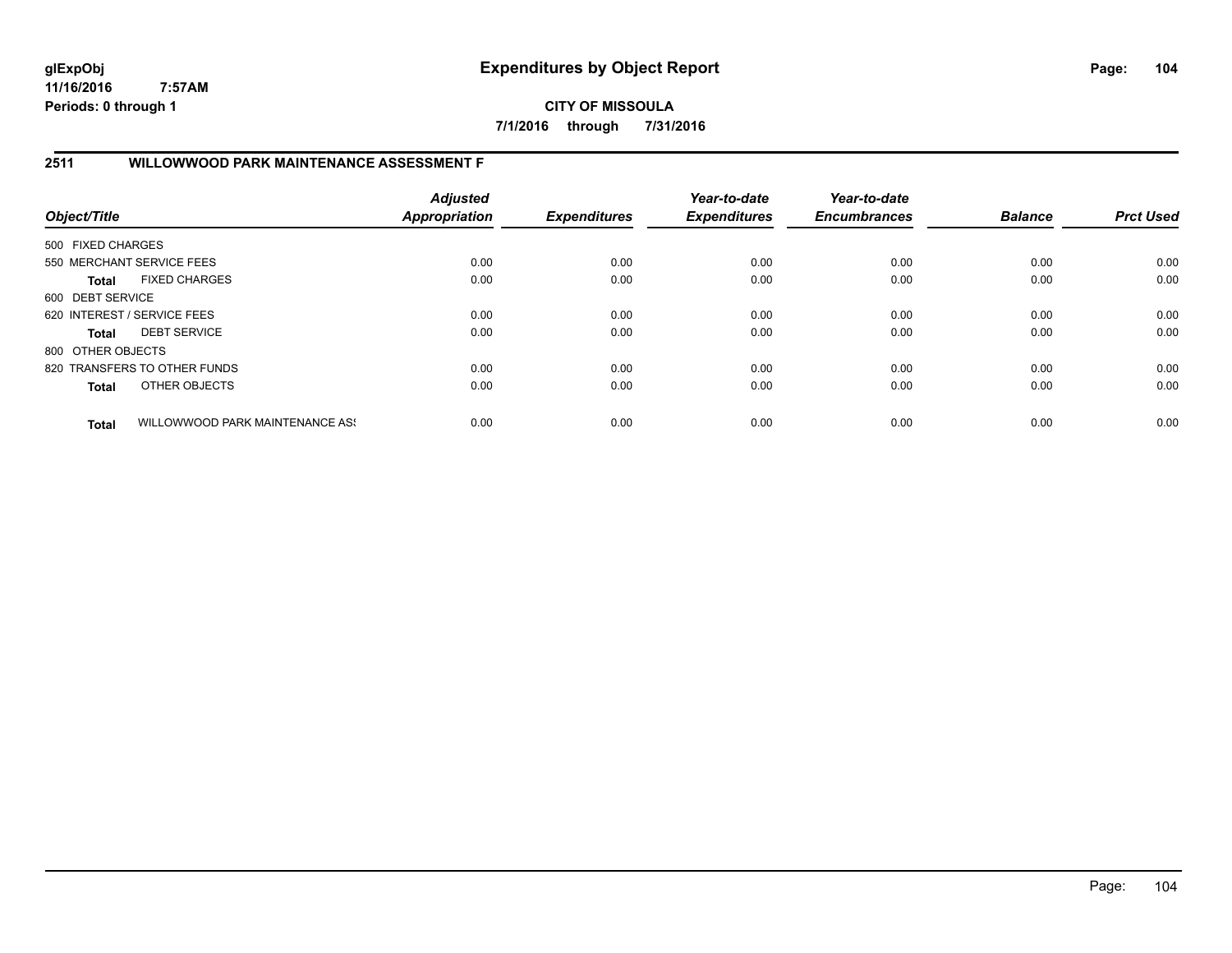## **2512 ROAD DISTRICT #1**

**320 STREET MAINTENANCE**

|                                           | <b>Adjusted</b>      |                     | Year-to-date        | Year-to-date        |                |                  |
|-------------------------------------------|----------------------|---------------------|---------------------|---------------------|----------------|------------------|
| Object/Title                              | <b>Appropriation</b> | <b>Expenditures</b> | <b>Expenditures</b> | <b>Encumbrances</b> | <b>Balance</b> | <b>Prct Used</b> |
| 100 PERSONAL SERVICES                     |                      |                     |                     |                     |                |                  |
| 110 SALARIES AND WAGES                    | 0.00                 | 994.63              | 994.63              | 0.00                | $-994.63$      | 0.00             |
| 130 OTHER                                 | 0.00                 | 0.00                | 0.00                | 0.00                | 0.00           | 0.00             |
| <b>140 EMPLOYER CONTRIBUTIONS</b>         | 0.00                 | 175.40              | 175.40              | 0.00                | $-175.40$      | 0.00             |
| 141 STATE RETIREMENT CONTRIBUTIONS        | 0.00                 | 0.00                | 0.00                | 0.00                | 0.00           | 0.00             |
| PERSONAL SERVICES<br>Total                | 0.00                 | 1,170.03            | 1,170.03            | 0.00                | $-1,170.03$    | 0.00             |
| 200 SUPPLIES                              |                      |                     |                     |                     |                |                  |
| 210 OFFICE SUPPLIES                       | 0.00                 | 0.00                | 0.00                | 0.00                | 0.00           | 0.00             |
| 220 OPERATING SUPPLIES                    | 0.00                 | 0.00                | 0.00                | 0.00                | 0.00           | 0.00             |
| 230 REPAIR/MAINTENANCE                    | 0.00                 | 0.00                | 0.00                | 0.00                | 0.00           | 0.00             |
| 231 GASOLINE                              | 0.00                 | 0.00                | 0.00                | 0.00                | 0.00           | 0.00             |
| 240 OTHER SUPPLIES                        | 0.00                 | 0.00                | 0.00                | 0.00                | 0.00           | 0.00             |
| <b>SUPPLIES</b><br>Total                  | 0.00                 | 0.00                | 0.00                | 0.00                | 0.00           | 0.00             |
| 300 PURCHASED SERVICES                    |                      |                     |                     |                     |                |                  |
| 310 COMMUNICATIONS                        | 0.00                 | 0.00                | 0.00                | 0.00                | 0.00           | 0.00             |
| 330 PUBLICITY, SUBSCRIPTIONS & DUES       | 0.00                 | 0.00                | 0.00                | 0.00                | 0.00           | 0.00             |
| 343 WATER CHARGES                         | 0.00                 | 0.00                | 0.00                | 0.00                | 0.00           | 0.00             |
| 350 PROFESSIONAL SERVICES                 | 0.00                 | 0.00                | 0.00                | 0.00                | 0.00           | 0.00             |
| 370 TRAVEL                                | 0.00                 | 0.00                | 0.00                | 0.00                | 0.00           | 0.00             |
| 380 TRAINING                              | 0.00                 | 0.00                | 0.00                | 0.00                | 0.00           | 0.00             |
| PURCHASED SERVICES<br><b>Total</b>        | 0.00                 | 0.00                | 0.00                | 0.00                | 0.00           | 0.00             |
| 400 BUILDING MATERIALS                    |                      |                     |                     |                     |                |                  |
| <b>400 BUILDING MATERIALS</b>             | 0.00                 | 5,046.79            | 5,046.79            | 0.00                | $-5,046.79$    | 0.00             |
| <b>BUILDING MATERIALS</b><br><b>Total</b> | 0.00                 | 5,046.79            | 5,046.79            | 0.00                | $-5,046.79$    | 0.00             |
| 500 FIXED CHARGES                         |                      |                     |                     |                     |                |                  |
| 500 FIXED CHARGES                         | 0.00                 | 0.00                | 0.00                | 0.00                | 0.00           | 0.00             |
| 550 MERCHANT SERVICE FEES                 | 0.00                 | 0.00                | 0.00                | 0.00                | 0.00           | 0.00             |
| <b>FIXED CHARGES</b><br><b>Total</b>      | 0.00                 | 0.00                | 0.00                | 0.00                | 0.00           | 0.00             |
| 600 DEBT SERVICE                          |                      |                     |                     |                     |                |                  |
| 610 PRINCIPAL                             | 0.00                 | 0.00                | 0.00                | 0.00                | 0.00           | 0.00             |
| 620 INTEREST / SERVICE FEES               | 0.00                 | 0.00                | 0.00                | 0.00                | 0.00           | 0.00             |
| <b>DEBT SERVICE</b><br><b>Total</b>       | 0.00                 | 0.00                | 0.00                | 0.00                | 0.00           | 0.00             |
| 800 OTHER OBJECTS                         |                      |                     |                     |                     |                |                  |

Page: 105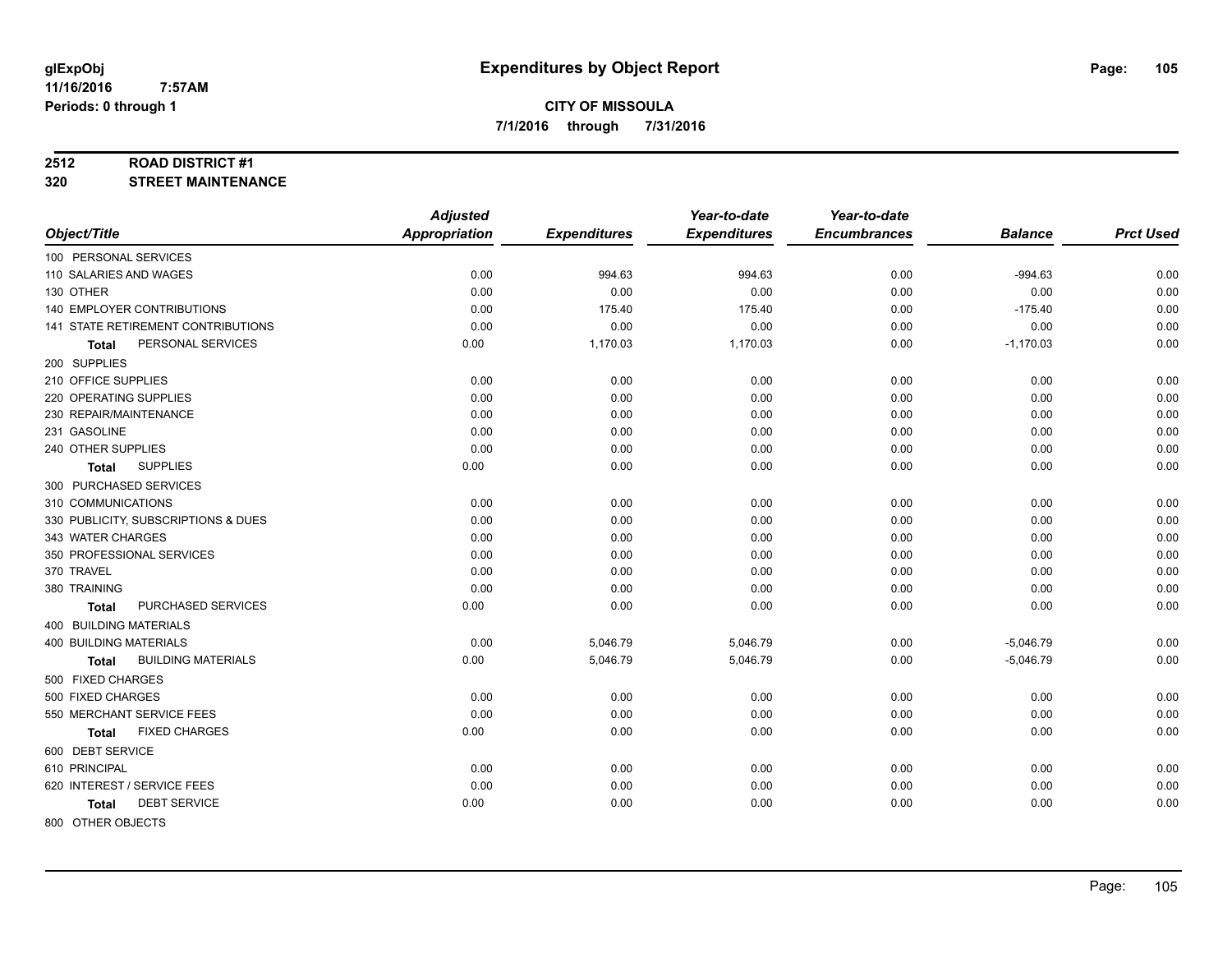## **2512 ROAD DISTRICT #1**

**320 STREET MAINTENANCE**

| Object/Title                              | <b>Adjusted</b><br><b>Appropriation</b> | <b>Expenditures</b> | Year-to-date<br><b>Expenditures</b> | Year-to-date<br><b>Encumbrances</b> | <b>Balance</b> | <b>Prct Used</b> |
|-------------------------------------------|-----------------------------------------|---------------------|-------------------------------------|-------------------------------------|----------------|------------------|
| 820 TRANSFERS TO OTHER FUNDS              | 0.00                                    | 0.00                | 0.00                                | 0.00                                | 0.00           | 0.00             |
| 845 CONTINGENCY                           | 0.00                                    | 0.00                | 0.00                                | 0.00                                | 0.00           | 0.00             |
| OTHER OBJECTS<br><b>Total</b>             | 0.00                                    | 0.00                | 0.00                                | 0.00                                | 0.00           | 0.00             |
| 900 CAPITAL OUTLAY                        |                                         |                     |                                     |                                     |                |                  |
| 930 IMPROVEMENTS                          | 0.00                                    | 0.00                | 0.00                                | 0.00                                | 0.00           | 0.00             |
| <b>CAPITAL OUTLAY</b><br><b>Total</b>     | 0.00                                    | 0.00                | 0.00                                | 0.00                                | 0.00           | 0.00             |
| <b>STREET MAINTENANCE</b><br><b>Total</b> | 0.00                                    | 6.216.82            | 6.216.82                            | 0.00                                | $-6.216.82$    | 0.00             |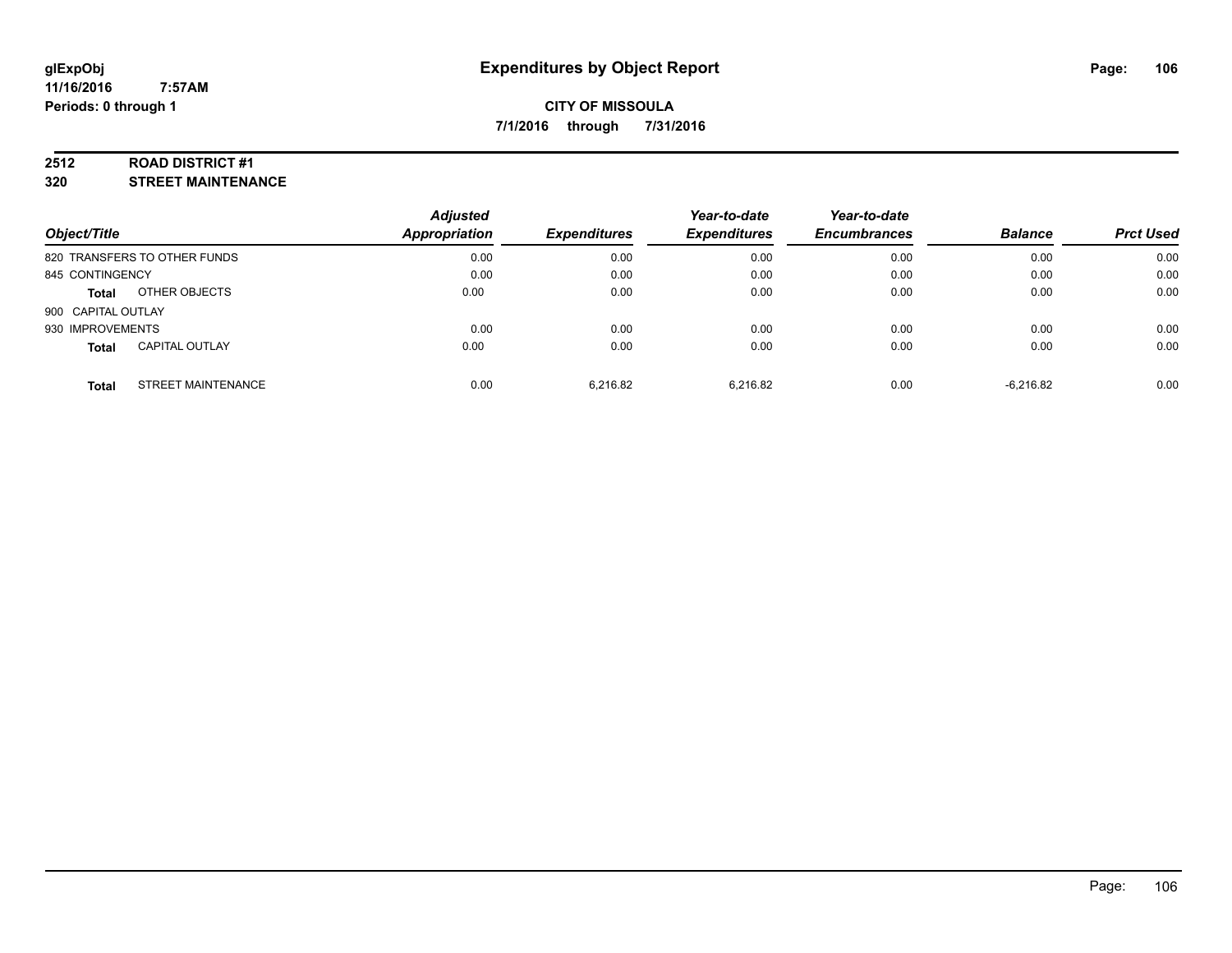# **2512 ROAD DISTRICT #1**

| Object/Title      |                      | <b>Adjusted</b><br>Appropriation | <b>Expenditures</b> | Year-to-date<br><b>Expenditures</b> | Year-to-date<br><b>Encumbrances</b> | <b>Balance</b> | <b>Prct Used</b> |
|-------------------|----------------------|----------------------------------|---------------------|-------------------------------------|-------------------------------------|----------------|------------------|
| 500 FIXED CHARGES |                      |                                  |                     |                                     |                                     |                |                  |
| 500 FIXED CHARGES |                      | 0.00                             | 0.00                | 0.00                                | 0.00                                | 0.00           | 0.00             |
| <b>Total</b>      | <b>FIXED CHARGES</b> | 0.00                             | 0.00                | 0.00                                | 0.00                                | 0.00           | 0.00             |
| Tota              | NON-DEPARTMENTAL     | 0.00                             | 0.00                | 0.00                                | 0.00                                | 0.00           | 0.00             |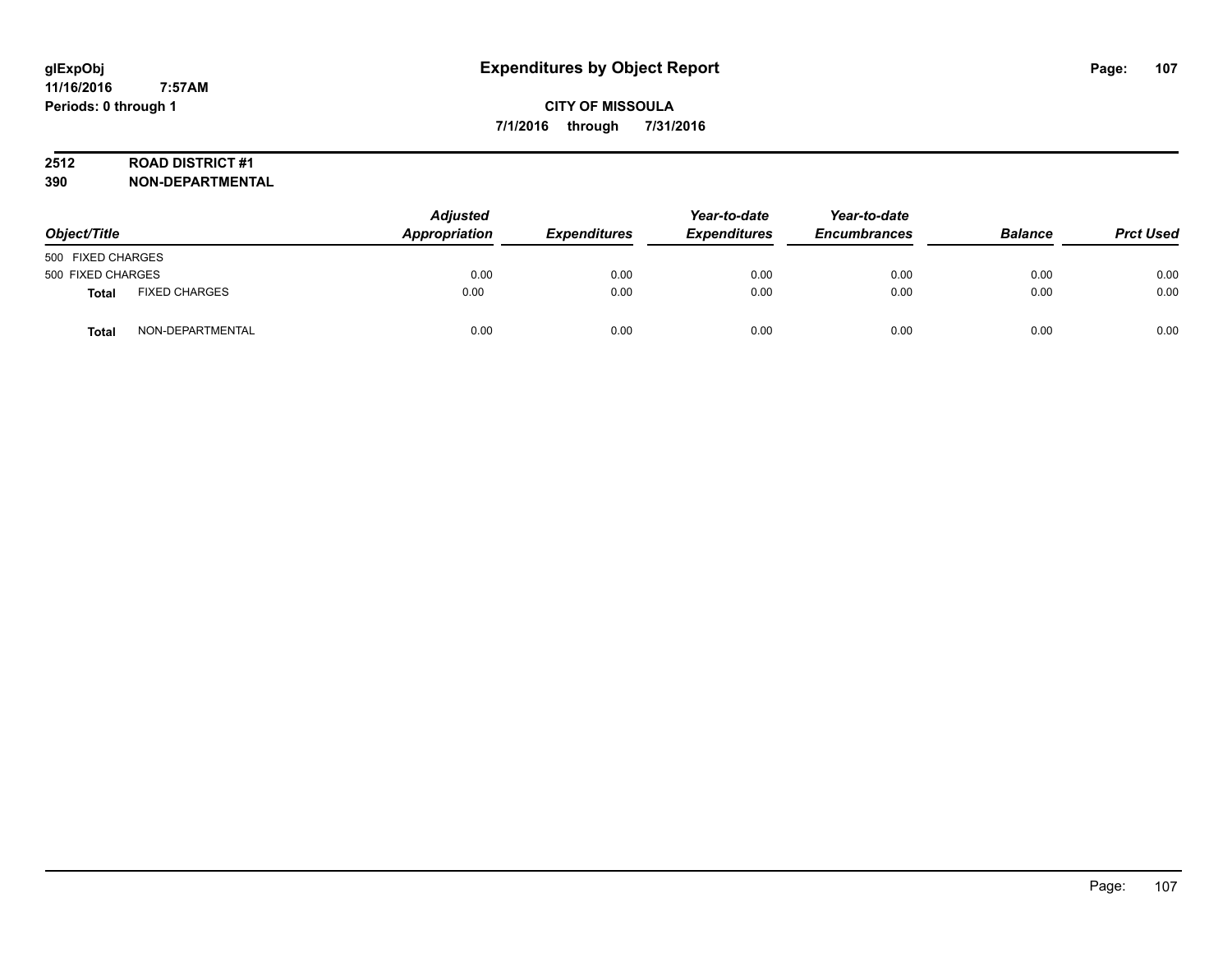# **2512 ROAD DISTRICT #1**

|                                      | <b>Adjusted</b>      |                     | Year-to-date        | Year-to-date        |                |                  |
|--------------------------------------|----------------------|---------------------|---------------------|---------------------|----------------|------------------|
| Object/Title                         | <b>Appropriation</b> | <b>Expenditures</b> | <b>Expenditures</b> | <b>Encumbrances</b> | <b>Balance</b> | <b>Prct Used</b> |
| 100 PERSONAL SERVICES                |                      |                     |                     |                     |                |                  |
| 110 SALARIES AND WAGES               | 0.00                 | 994.63              | 994.63              | 0.00                | $-994.63$      | 0.00             |
| 130 OTHER                            | 0.00                 | 0.00                | 0.00                | 0.00                | 0.00           | 0.00             |
| <b>140 EMPLOYER CONTRIBUTIONS</b>    | 0.00                 | 175.40              | 175.40              | 0.00                | $-175.40$      | 0.00             |
| 141 STATE RETIREMENT CONTRIBUTIONS   | 0.00                 | 0.00                | 0.00                | 0.00                | 0.00           | 0.00             |
| PERSONAL SERVICES<br><b>Total</b>    | 0.00                 | 1,170.03            | 1,170.03            | 0.00                | $-1,170.03$    | 0.00             |
| 200 SUPPLIES                         |                      |                     |                     |                     |                |                  |
| 210 OFFICE SUPPLIES                  | 0.00                 | 0.00                | 0.00                | 0.00                | 0.00           | 0.00             |
| 220 OPERATING SUPPLIES               | 0.00                 | 0.00                | 0.00                | 0.00                | 0.00           | 0.00             |
| 230 REPAIR/MAINTENANCE               | 0.00                 | 0.00                | 0.00                | 0.00                | 0.00           | 0.00             |
| 231 GASOLINE                         | 0.00                 | 0.00                | 0.00                | 0.00                | 0.00           | 0.00             |
| 240 OTHER SUPPLIES                   | 0.00                 | 0.00                | 0.00                | 0.00                | 0.00           | 0.00             |
| <b>SUPPLIES</b><br>Total             | 0.00                 | 0.00                | 0.00                | 0.00                | 0.00           | 0.00             |
| 300 PURCHASED SERVICES               |                      |                     |                     |                     |                |                  |
| 310 COMMUNICATIONS                   | 0.00                 | 0.00                | 0.00                | 0.00                | 0.00           | 0.00             |
| 330 PUBLICITY, SUBSCRIPTIONS & DUES  | 0.00                 | 0.00                | 0.00                | 0.00                | 0.00           | 0.00             |
| 343 WATER CHARGES                    | 0.00                 | 0.00                | 0.00                | 0.00                | 0.00           | 0.00             |
| 350 PROFESSIONAL SERVICES            | 0.00                 | 0.00                | 0.00                | 0.00                | 0.00           | 0.00             |
| 370 TRAVEL                           | 0.00                 | 0.00                | 0.00                | 0.00                | 0.00           | 0.00             |
| 380 TRAINING                         | 0.00                 | 0.00                | 0.00                | 0.00                | 0.00           | 0.00             |
| PURCHASED SERVICES<br><b>Total</b>   | 0.00                 | 0.00                | 0.00                | 0.00                | 0.00           | 0.00             |
| 400 BUILDING MATERIALS               |                      |                     |                     |                     |                |                  |
| <b>400 BUILDING MATERIALS</b>        | 0.00                 | 5,046.79            | 5,046.79            | 0.00                | $-5,046.79$    | 0.00             |
| <b>BUILDING MATERIALS</b><br>Total   | 0.00                 | 5,046.79            | 5,046.79            | 0.00                | $-5,046.79$    | 0.00             |
| 500 FIXED CHARGES                    |                      |                     |                     |                     |                |                  |
| 500 FIXED CHARGES                    | 0.00                 | 0.00                | 0.00                | 0.00                | 0.00           | 0.00             |
| 550 MERCHANT SERVICE FEES            | 0.00                 | 0.00                | 0.00                | 0.00                | 0.00           | 0.00             |
| <b>FIXED CHARGES</b><br><b>Total</b> | 0.00                 | 0.00                | 0.00                | 0.00                | 0.00           | 0.00             |
| 600 DEBT SERVICE                     |                      |                     |                     |                     |                |                  |
| 610 PRINCIPAL                        | 0.00                 | 0.00                | 0.00                | 0.00                | 0.00           | 0.00             |
| 620 INTEREST / SERVICE FEES          | 0.00                 | 0.00                | 0.00                | 0.00                | 0.00           | 0.00             |
| <b>DEBT SERVICE</b><br><b>Total</b>  | 0.00                 | 0.00                | 0.00                | 0.00                | 0.00           | 0.00             |
| 800 OTHER OBJECTS                    |                      |                     |                     |                     |                |                  |
| 820 TRANSFERS TO OTHER FUNDS         | 0.00                 | 0.00                | 0.00                | 0.00                | 0.00           | 0.00             |
|                                      |                      |                     |                     |                     |                |                  |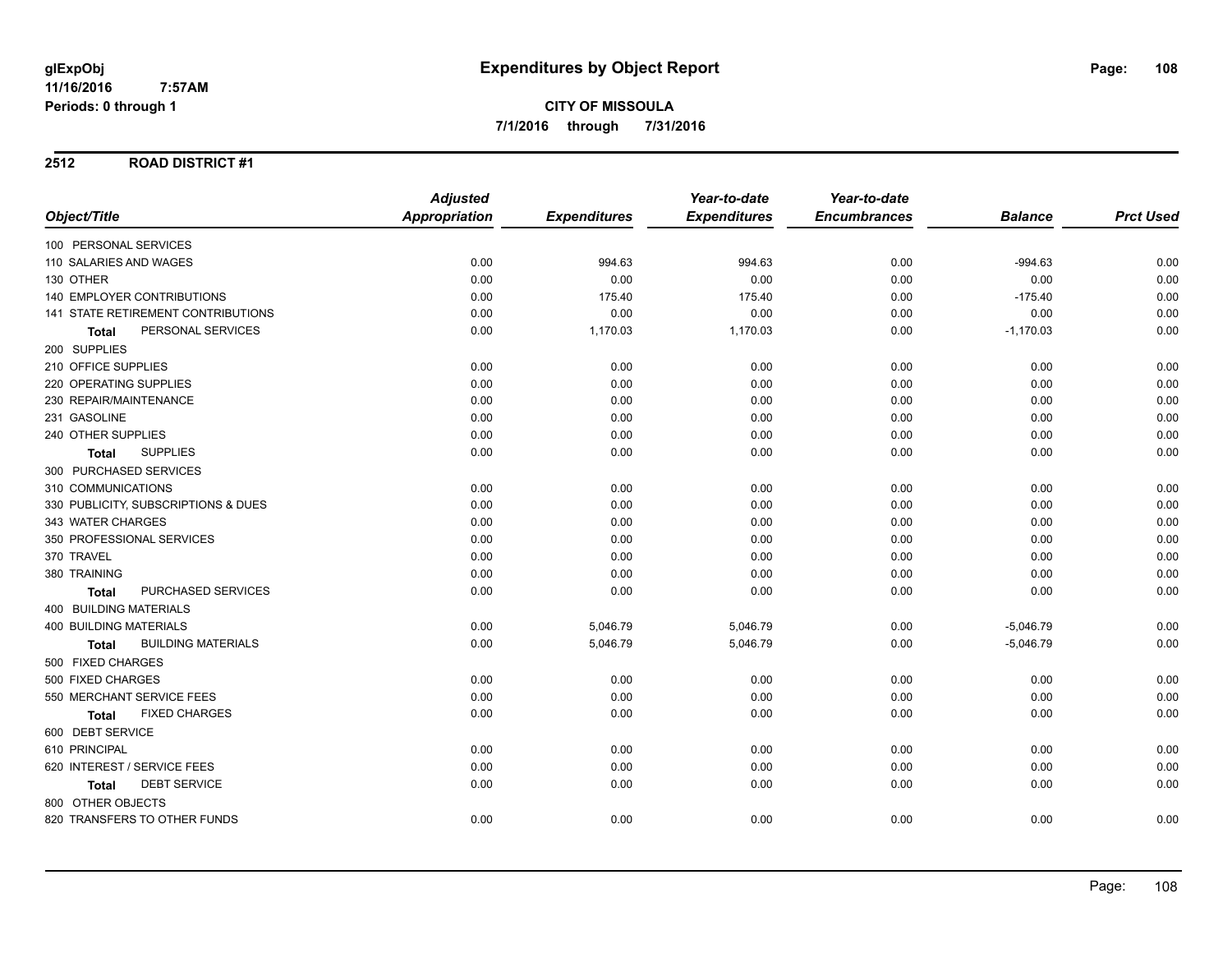# **2512 ROAD DISTRICT #1**

| Object/Title       |                        | <b>Adjusted</b><br>Appropriation | <b>Expenditures</b> | Year-to-date<br><b>Expenditures</b> | Year-to-date<br><b>Encumbrances</b> | <b>Balance</b> | <b>Prct Used</b> |
|--------------------|------------------------|----------------------------------|---------------------|-------------------------------------|-------------------------------------|----------------|------------------|
|                    |                        |                                  |                     |                                     |                                     |                |                  |
| 845 CONTINGENCY    |                        | 0.00                             | 0.00                | 0.00                                | 0.00                                | 0.00           | 0.00             |
| <b>Total</b>       | OTHER OBJECTS          | 0.00                             | 0.00                | 0.00                                | 0.00                                | 0.00           | 0.00             |
| 900 CAPITAL OUTLAY |                        |                                  |                     |                                     |                                     |                |                  |
| 930 IMPROVEMENTS   |                        | 0.00                             | 0.00                | 0.00                                | 0.00                                | 0.00           | 0.00             |
| <b>Total</b>       | <b>CAPITAL OUTLAY</b>  | 0.00                             | 0.00                | 0.00                                | 0.00                                | 0.00           | 0.00             |
| <b>Total</b>       | <b>ROAD DISTRICT#1</b> | 0.00                             | 6.216.82            | 6.216.82                            | 0.00                                | $-6.216.82$    | 0.00             |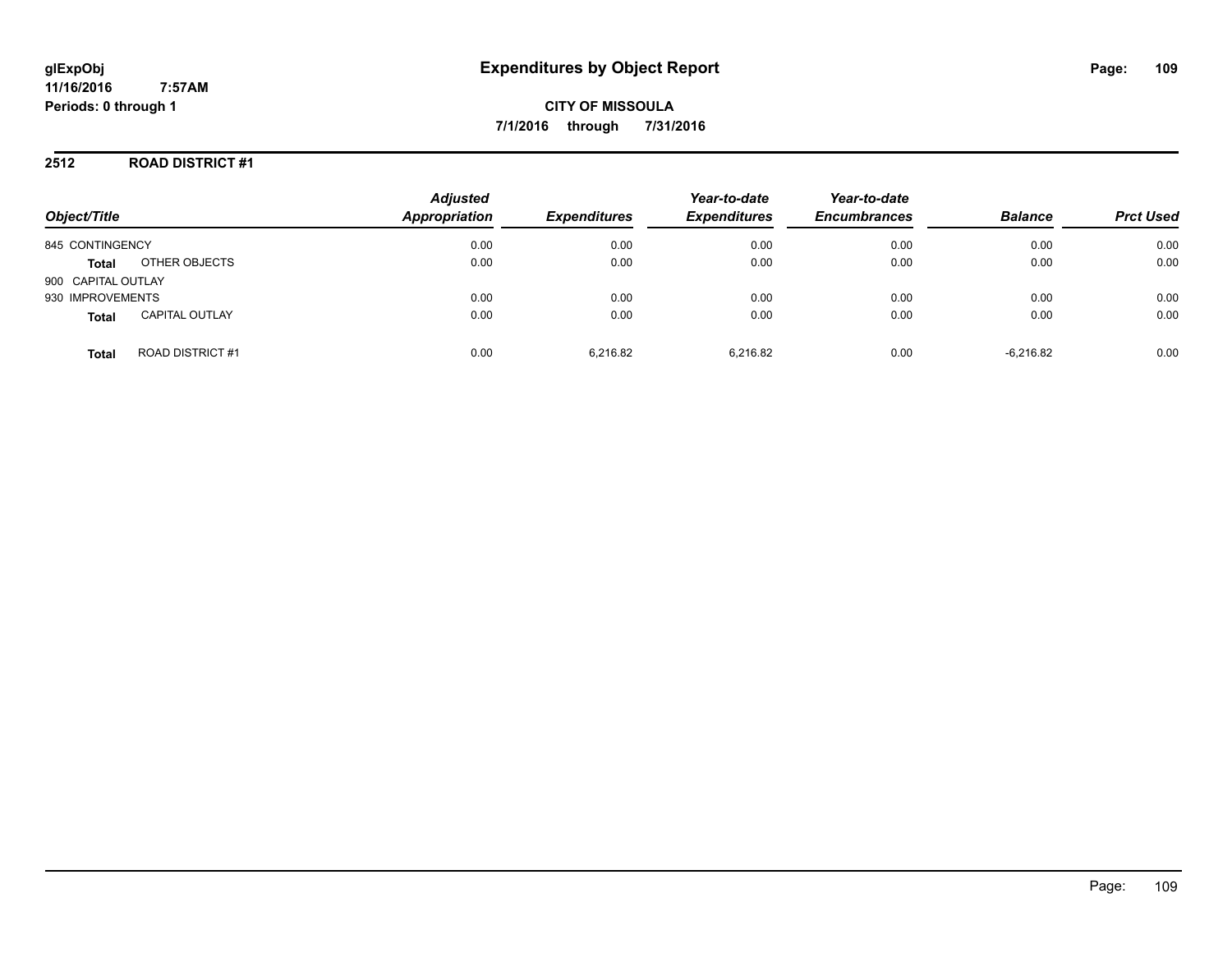#### **2513 PARK DISTRICT #1**

**370 PARKS & RECREATION**

|                                      | <b>Adjusted</b>      |                     | Year-to-date        | Year-to-date        |                |                  |
|--------------------------------------|----------------------|---------------------|---------------------|---------------------|----------------|------------------|
| Object/Title                         | <b>Appropriation</b> | <b>Expenditures</b> | <b>Expenditures</b> | <b>Encumbrances</b> | <b>Balance</b> | <b>Prct Used</b> |
| 100 PERSONAL SERVICES                |                      |                     |                     |                     |                |                  |
| 110 SALARIES AND WAGES               | 0.00                 | 12,279.32           | 12,279.32           | 0.00                | $-12,279.32$   | 0.00             |
| 120 OVERTIME/TERMINATION             | 0.00                 | 0.00                | 0.00                | 0.00                | 0.00           | 0.00             |
| 140 EMPLOYER CONTRIBUTIONS           | 0.00                 | 7,850.35            | 7,850.35            | 0.00                | $-7,850.35$    | 0.00             |
| 141 STATE RETIREMENT CONTRIBUTIONS   | 0.00                 | 0.00                | 0.00                | 0.00                | 0.00           | 0.00             |
| PERSONAL SERVICES<br>Total           | 0.00                 | 20,129.67           | 20,129.67           | 0.00                | $-20,129.67$   | 0.00             |
| 200 SUPPLIES                         |                      |                     |                     |                     |                |                  |
| 220 OPERATING SUPPLIES               | 0.00                 | 9,602.71            | 9,602.71            | 0.00                | $-9,602.71$    | 0.00             |
| 230 REPAIR/MAINTENANCE               | 0.00                 | 1,326.88            | 1,326.88            | 0.00                | $-1,326.88$    | 0.00             |
| 231 GASOLINE                         | 0.00                 | 0.00                | 0.00                | 0.00                | 0.00           | 0.00             |
| <b>SUPPLIES</b><br>Total             | 0.00                 | 10,929.59           | 10,929.59           | 0.00                | $-10,929.59$   | 0.00             |
| 300 PURCHASED SERVICES               |                      |                     |                     |                     |                |                  |
| 320 PRINTING & DUPLICATING           | 0.00                 | 0.00                | 0.00                | 0.00                | 0.00           | 0.00             |
| 330 PUBLICITY, SUBSCRIPTIONS & DUES  | 0.00                 | 0.00                | 0.00                | 0.00                | 0.00           | 0.00             |
| 341 ELECTRICITY & NATURAL GAS        | 0.00                 | 0.00                | 0.00                | 0.00                | 0.00           | 0.00             |
| 343 WATER CHARGES                    | 0.00                 | 0.00                | 0.00                | 0.00                | 0.00           | 0.00             |
| 344 TELEPHONE SERVICE                | 0.00                 | 0.00                | 0.00                | 0.00                | 0.00           | 0.00             |
| 345 GARBAGE                          | 0.00                 | 228.61              | 228.61              | 0.00                | $-228.61$      | 0.00             |
| 350 PROFESSIONAL SERVICES            | 0.00                 | 2,036.52            | 2,036.52            | 0.00                | $-2,036.52$    | 0.00             |
| 360 REPAIR & MAINTENANCE             | 0.00                 | 2,977.60            | 2,977.60            | 0.00                | $-2,977.60$    | 0.00             |
| 370 TRAVEL                           | 0.00                 | 0.00                | 0.00                | 0.00                | 0.00           | 0.00             |
| 380 TRAINING                         | 0.00                 | 0.00                | 0.00                | 0.00                | 0.00           | 0.00             |
| PURCHASED SERVICES<br><b>Total</b>   | 0.00                 | 5,242.73            | 5,242.73            | 0.00                | $-5,242.73$    | 0.00             |
| 500 FIXED CHARGES                    |                      |                     |                     |                     |                |                  |
| 550 MERCHANT SERVICE FEES            | 0.00                 | 0.00                | 0.00                | 0.00                | 0.00           | 0.00             |
| <b>FIXED CHARGES</b><br><b>Total</b> | 0.00                 | 0.00                | 0.00                | 0.00                | 0.00           | 0.00             |
| 600 DEBT SERVICE                     |                      |                     |                     |                     |                |                  |
| 610 PRINCIPAL                        | 0.00                 | 0.00                | 0.00                | 0.00                | 0.00           | 0.00             |
| 620 INTEREST / SERVICE FEES          | 0.00                 | 0.00                | 0.00                | 0.00                | 0.00           | 0.00             |
| <b>DEBT SERVICE</b><br><b>Total</b>  | 0.00                 | 0.00                | 0.00                | 0.00                | 0.00           | 0.00             |
| 900 CAPITAL OUTLAY                   |                      |                     |                     |                     |                |                  |
| 930 IMPROVEMENTS                     | 0.00                 | 0.00                | 0.00                | 0.00                | 0.00           | 0.00             |
| 940 MACHINERY & EQUIPMENT            | 0.00                 | 0.00                | 0.00                | 0.00                | 0.00           | 0.00             |
|                                      |                      |                     |                     |                     |                |                  |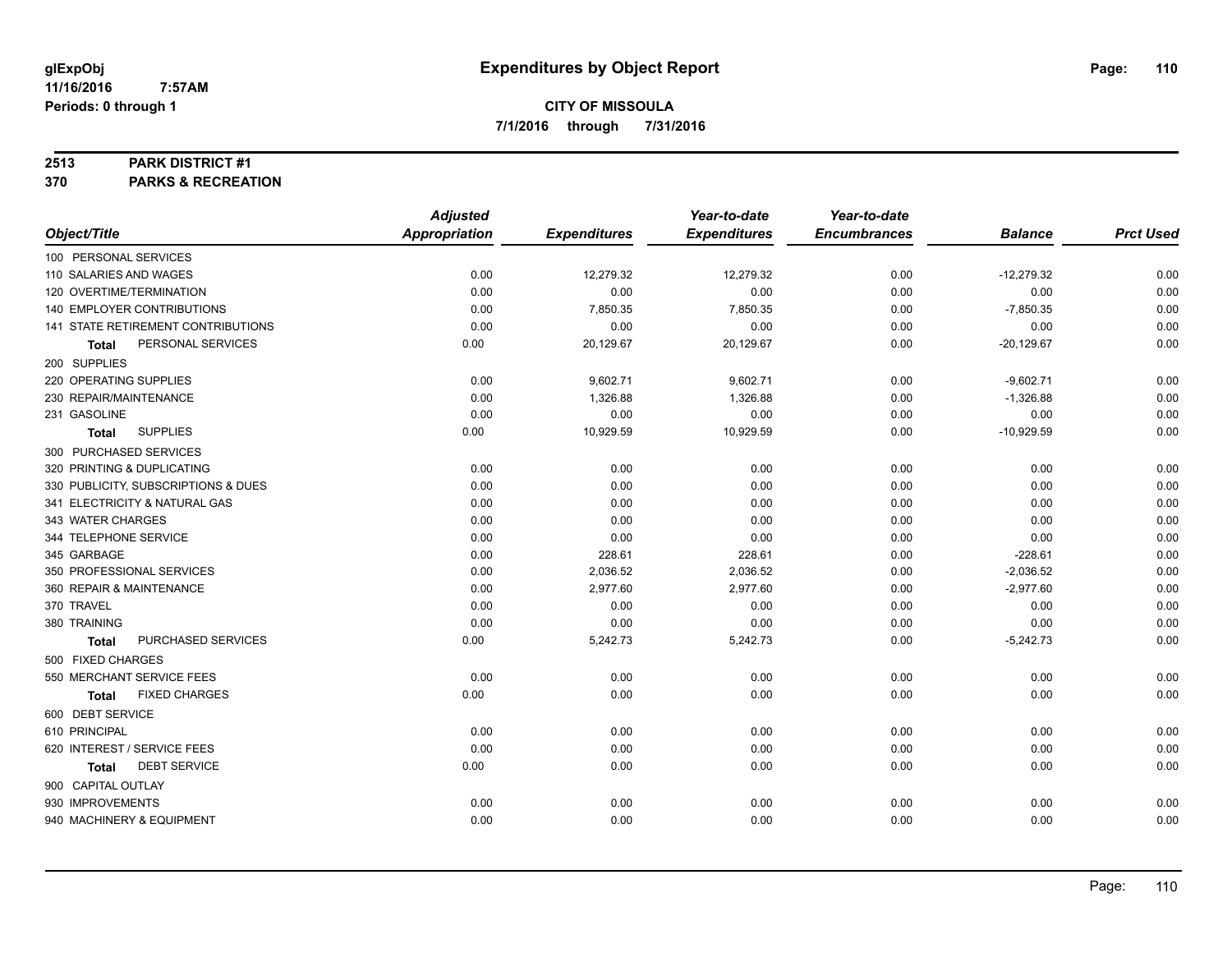**CITY OF MISSOULA 7/1/2016 through 7/31/2016**

## **2513 PARK DISTRICT #1**

**370 PARKS & RECREATION**

| Object/Title |                    | <b>Adjusted</b><br><b>Appropriation</b> | <b>Expenditures</b> | Year-to-date<br><b>Expenditures</b> | Year-to-date<br><b>Encumbrances</b> | <b>Balance</b> | <b>Prct Used</b> |
|--------------|--------------------|-----------------------------------------|---------------------|-------------------------------------|-------------------------------------|----------------|------------------|
| Total        | CAPITAL OUTLAY     | 0.00                                    | 0.00                | 0.00                                | 0.00                                | 0.00           | 0.00             |
| <b>Total</b> | PARKS & RECREATION | 0.00                                    | 36,301.99           | 36,301.99                           | 0.00                                | $-36,301.99$   | 0.00             |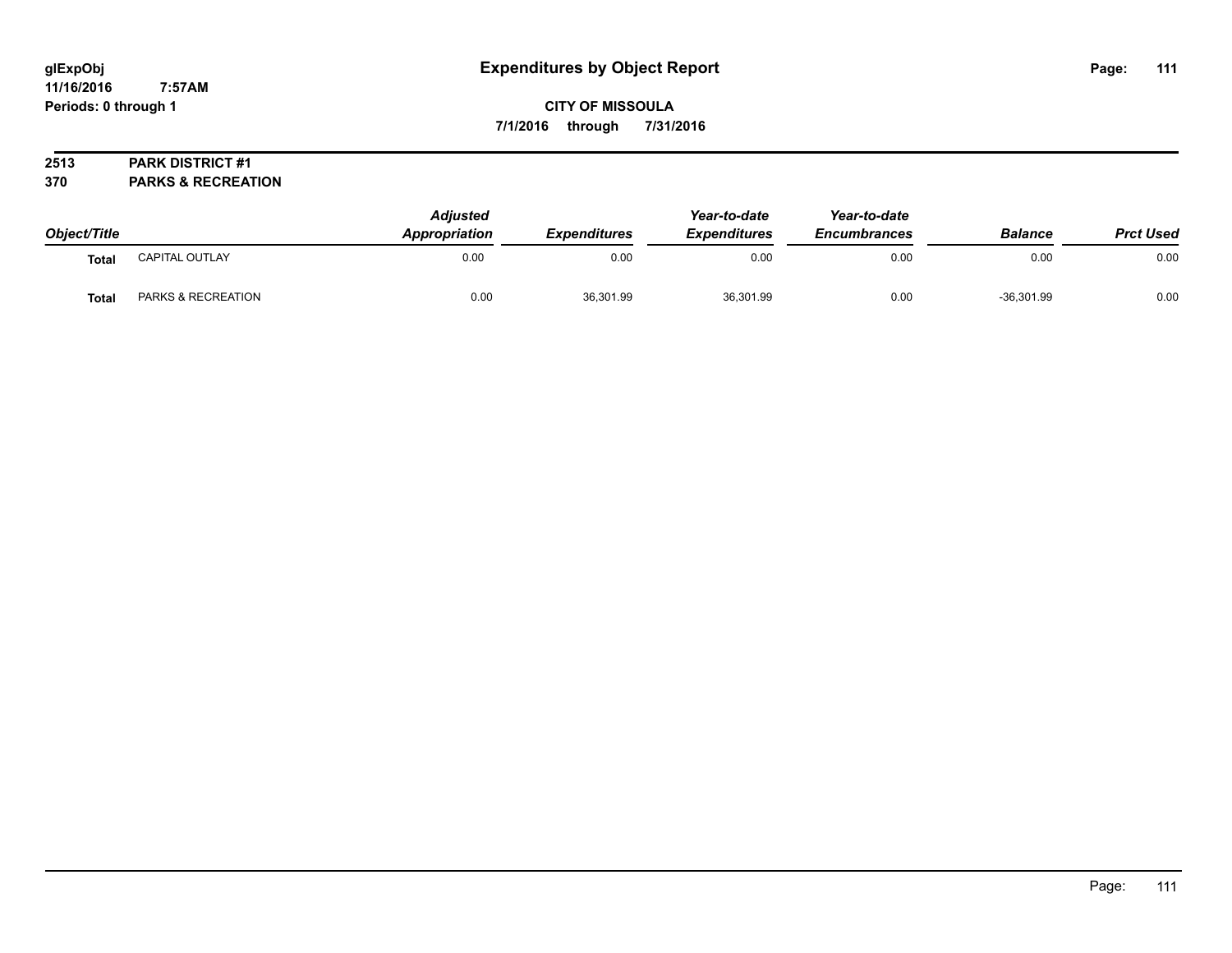### **2513 PARK DISTRICT #1**

|                                           | <b>Adjusted</b>      |                     | Year-to-date        | Year-to-date        |                |                  |
|-------------------------------------------|----------------------|---------------------|---------------------|---------------------|----------------|------------------|
| Object/Title                              | <b>Appropriation</b> | <b>Expenditures</b> | <b>Expenditures</b> | <b>Encumbrances</b> | <b>Balance</b> | <b>Prct Used</b> |
| 100 PERSONAL SERVICES                     |                      |                     |                     |                     |                |                  |
| 110 SALARIES AND WAGES                    | 0.00                 | 12,279.32           | 12,279.32           | 0.00                | $-12,279.32$   | 0.00             |
| 120 OVERTIME/TERMINATION                  | 0.00                 | 0.00                | 0.00                | 0.00                | 0.00           | 0.00             |
| <b>140 EMPLOYER CONTRIBUTIONS</b>         | 0.00                 | 7,850.35            | 7,850.35            | 0.00                | $-7,850.35$    | 0.00             |
| <b>141 STATE RETIREMENT CONTRIBUTIONS</b> | 0.00                 | 0.00                | 0.00                | 0.00                | 0.00           | 0.00             |
| PERSONAL SERVICES<br>Total                | 0.00                 | 20,129.67           | 20,129.67           | 0.00                | $-20,129.67$   | 0.00             |
| 200 SUPPLIES                              |                      |                     |                     |                     |                |                  |
| 220 OPERATING SUPPLIES                    | 0.00                 | 9,602.71            | 9,602.71            | 0.00                | $-9,602.71$    | 0.00             |
| 230 REPAIR/MAINTENANCE                    | 0.00                 | 1,326.88            | 1,326.88            | 0.00                | $-1,326.88$    | 0.00             |
| 231 GASOLINE                              | 0.00                 | 0.00                | 0.00                | 0.00                | 0.00           | 0.00             |
| <b>SUPPLIES</b><br><b>Total</b>           | 0.00                 | 10,929.59           | 10,929.59           | 0.00                | $-10,929.59$   | 0.00             |
| 300 PURCHASED SERVICES                    |                      |                     |                     |                     |                |                  |
| 320 PRINTING & DUPLICATING                | 0.00                 | 0.00                | 0.00                | 0.00                | 0.00           | 0.00             |
| 330 PUBLICITY, SUBSCRIPTIONS & DUES       | 0.00                 | 0.00                | 0.00                | 0.00                | 0.00           | 0.00             |
| 341 ELECTRICITY & NATURAL GAS             | 0.00                 | 0.00                | 0.00                | 0.00                | 0.00           | 0.00             |
| 343 WATER CHARGES                         | 0.00                 | 0.00                | 0.00                | 0.00                | 0.00           | 0.00             |
| 344 TELEPHONE SERVICE                     | 0.00                 | 0.00                | 0.00                | 0.00                | 0.00           | 0.00             |
| 345 GARBAGE                               | 0.00                 | 228.61              | 228.61              | 0.00                | $-228.61$      | 0.00             |
| 350 PROFESSIONAL SERVICES                 | 0.00                 | 2,036.52            | 2,036.52            | 0.00                | $-2,036.52$    | 0.00             |
| 360 REPAIR & MAINTENANCE                  | 0.00                 | 2,977.60            | 2,977.60            | 0.00                | $-2,977.60$    | 0.00             |
| 370 TRAVEL                                | 0.00                 | 0.00                | 0.00                | 0.00                | 0.00           | 0.00             |
| 380 TRAINING                              | 0.00                 | 0.00                | 0.00                | 0.00                | 0.00           | 0.00             |
| PURCHASED SERVICES<br><b>Total</b>        | 0.00                 | 5,242.73            | 5,242.73            | 0.00                | $-5,242.73$    | 0.00             |
| 500 FIXED CHARGES                         |                      |                     |                     |                     |                |                  |
| 550 MERCHANT SERVICE FEES                 | 0.00                 | 0.00                | 0.00                | 0.00                | 0.00           | 0.00             |
| <b>FIXED CHARGES</b><br>Total             | 0.00                 | 0.00                | 0.00                | 0.00                | 0.00           | 0.00             |
| 600 DEBT SERVICE                          |                      |                     |                     |                     |                |                  |
| 610 PRINCIPAL                             | 0.00                 | 0.00                | 0.00                | 0.00                | 0.00           | 0.00             |
| 620 INTEREST / SERVICE FEES               | 0.00                 | 0.00                | 0.00                | 0.00                | 0.00           | 0.00             |
| <b>DEBT SERVICE</b><br>Total              | 0.00                 | 0.00                | 0.00                | 0.00                | 0.00           | 0.00             |
| 900 CAPITAL OUTLAY                        |                      |                     |                     |                     |                |                  |
| 930 IMPROVEMENTS                          | 0.00                 | 0.00                | 0.00                | 0.00                | 0.00           | 0.00             |
| 940 MACHINERY & EQUIPMENT                 | 0.00                 | 0.00                | 0.00                | 0.00                | 0.00           | 0.00             |
| <b>CAPITAL OUTLAY</b><br>Total            | 0.00                 | 0.00                | 0.00                | 0.00                | 0.00           | 0.00             |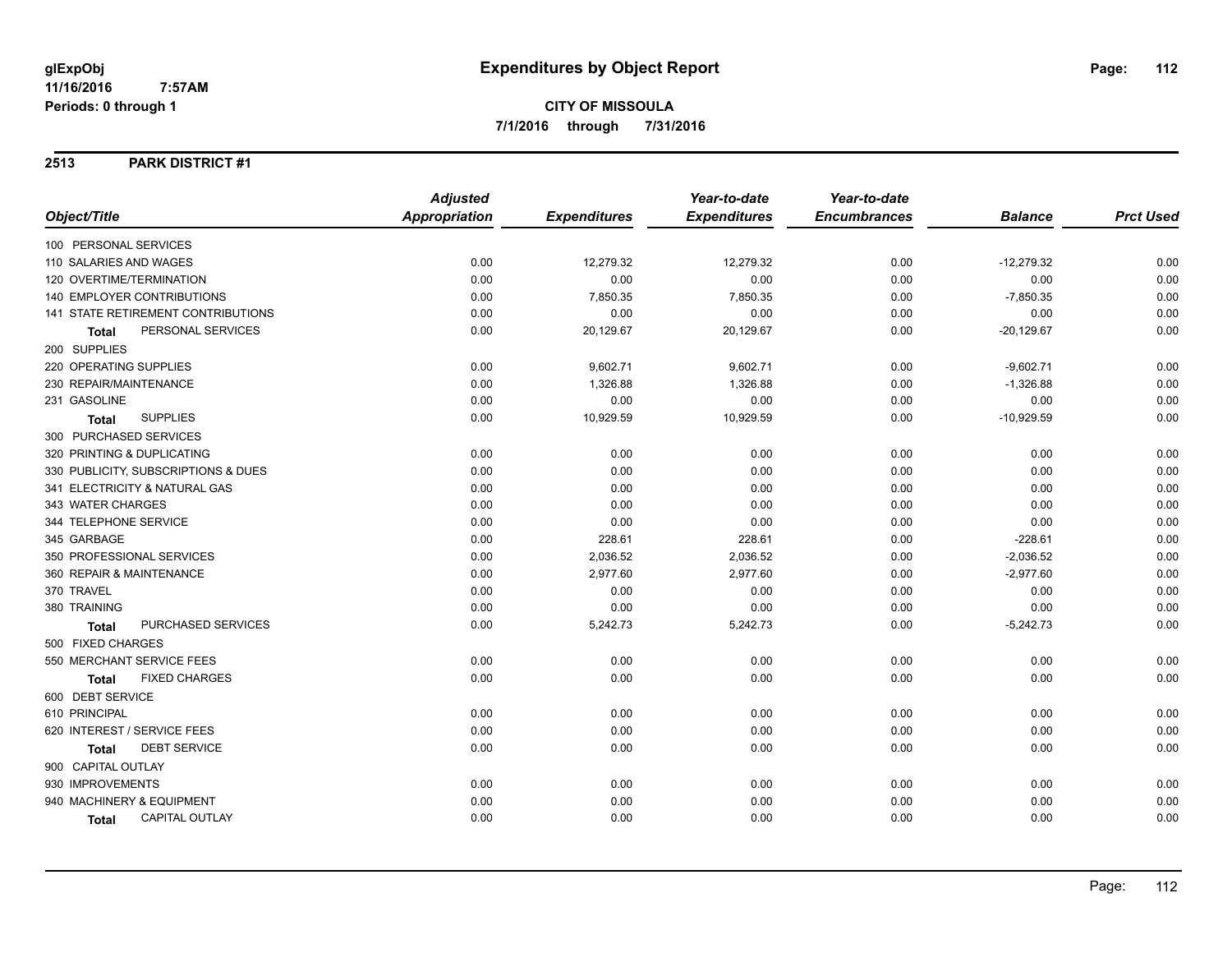| glExpObj<br>11/16/2016 | 7:57AM           |          | <b>Expenditures by Object Report</b>            |           |      |              |  | 113  |
|------------------------|------------------|----------|-------------------------------------------------|-----------|------|--------------|--|------|
| Periods: 0 through 1   |                  | 7/1/2016 | <b>CITY OF MISSOULA</b><br>7/31/2016<br>through |           |      |              |  |      |
| <b>Total</b>           | PARK DISTRICT #1 | 0.00     | 36,301.99                                       | 36,301.99 | 0.00 | $-36,301.99$ |  | 0.00 |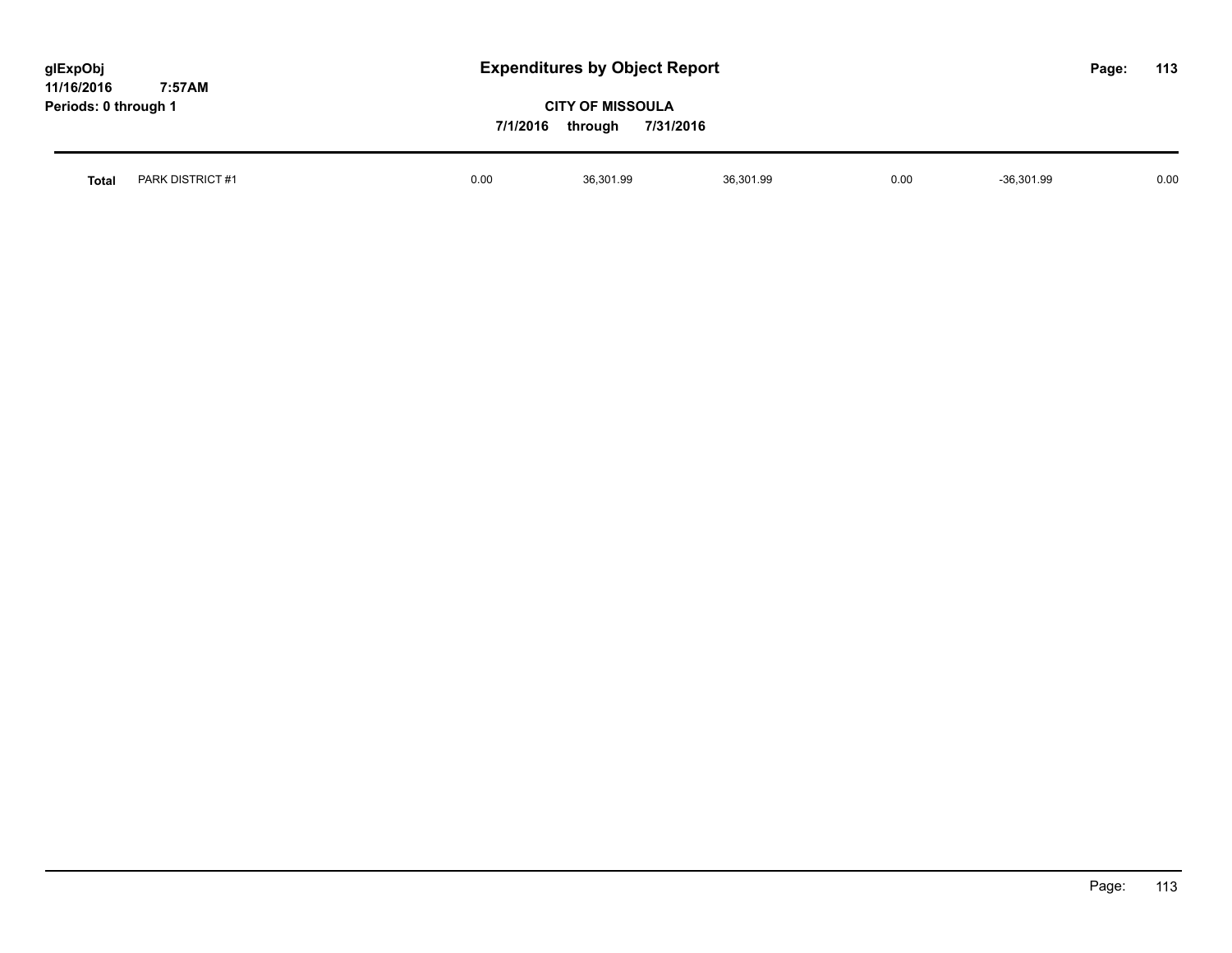#### **2514 PUBLIC SAFETY & JUSTICE DISTRICT**

**297 PUBLIC SAFETY/JUSTICE**

| Object/Title                          | <b>Adjusted</b><br><b>Appropriation</b> | <b>Expenditures</b> | Year-to-date<br><b>Expenditures</b> | Year-to-date<br><b>Encumbrances</b> | <b>Balance</b> | <b>Prct Used</b> |
|---------------------------------------|-----------------------------------------|---------------------|-------------------------------------|-------------------------------------|----------------|------------------|
| 300 PURCHASED SERVICES                |                                         |                     |                                     |                                     |                |                  |
| 310 COMMUNICATIONS                    | 0.00                                    | 0.00                | 0.00                                | 0.00                                | 0.00           | 0.00             |
| PURCHASED SERVICES<br><b>Total</b>    | 0.00                                    | 0.00                | 0.00                                | 0.00                                | 0.00           | 0.00             |
| 500 FIXED CHARGES                     |                                         |                     |                                     |                                     |                |                  |
| 550 MERCHANT SERVICE FEES             | 0.00                                    | 0.00                | 0.00                                | 0.00                                | 0.00           | 0.00             |
| <b>FIXED CHARGES</b><br><b>Total</b>  | 0.00                                    | 0.00                | 0.00                                | 0.00                                | 0.00           | 0.00             |
| PUBLIC SAFETY/JUSTICE<br><b>Total</b> | 0.00                                    | 0.00                | 0.00                                | 0.00                                | 0.00           | 0.00             |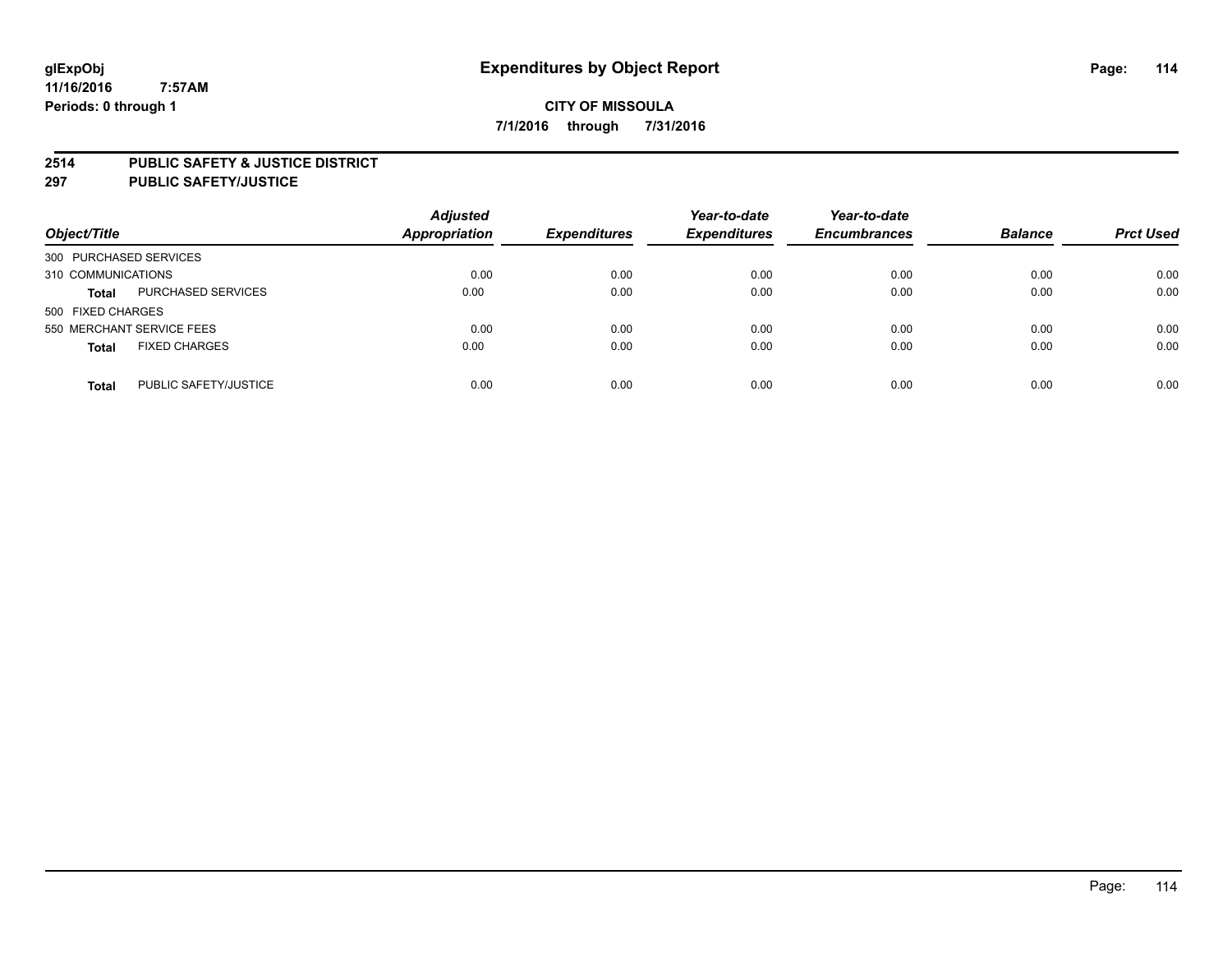# **2514 PUBLIC SAFETY & JUSTICE DISTRICT**

| Object/Title                                     | <b>Adjusted</b><br><b>Appropriation</b> | <b>Expenditures</b> | Year-to-date<br><b>Expenditures</b> | Year-to-date<br><b>Encumbrances</b> | <b>Balance</b> | <b>Prct Used</b> |
|--------------------------------------------------|-----------------------------------------|---------------------|-------------------------------------|-------------------------------------|----------------|------------------|
| 300 PURCHASED SERVICES                           |                                         |                     |                                     |                                     |                |                  |
| 310 COMMUNICATIONS                               | 0.00                                    | 0.00                | 0.00                                | 0.00                                | 0.00           | 0.00             |
| PURCHASED SERVICES<br><b>Total</b>               | 0.00                                    | 0.00                | 0.00                                | 0.00                                | 0.00           | 0.00             |
| 500 FIXED CHARGES                                |                                         |                     |                                     |                                     |                |                  |
| 550 MERCHANT SERVICE FEES                        | 0.00                                    | 0.00                | 0.00                                | 0.00                                | 0.00           | 0.00             |
| <b>FIXED CHARGES</b><br><b>Total</b>             | 0.00                                    | 0.00                | 0.00                                | 0.00                                | 0.00           | 0.00             |
| PUBLIC SAFETY & JUSTICE DISTRICT<br><b>Total</b> | 0.00                                    | 0.00                | 0.00                                | 0.00                                | 0.00           | 0.00             |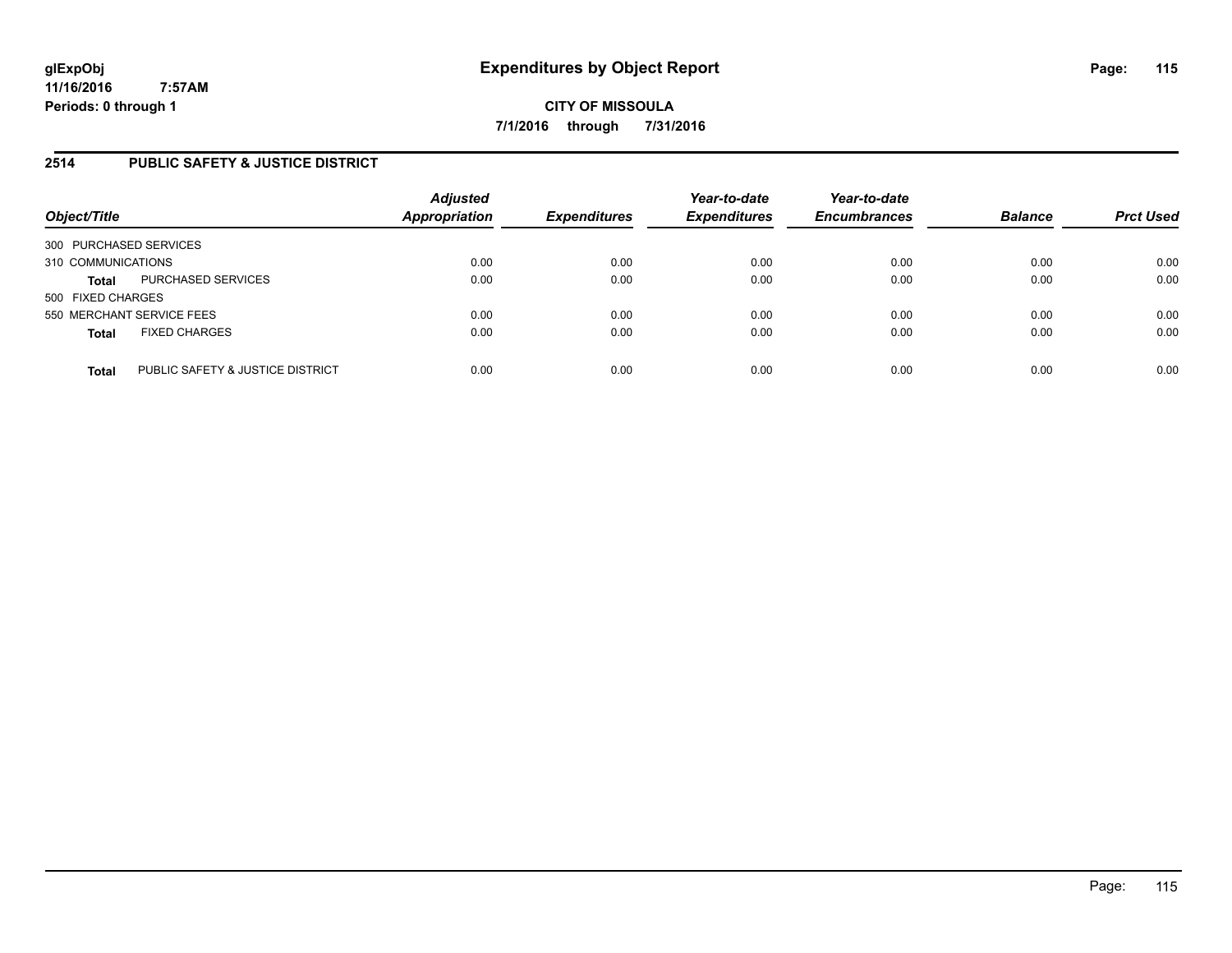# **CITY OF MISSOULA 7/1/2016 through 7/31/2016**

#### **2820 STATE GAS TAX FUND**

**280 PUBLIC WORKS OPERATIONS**

| Object/Title           |                              | <b>Adjusted</b><br><b>Appropriation</b> | <b>Expenditures</b> | Year-to-date<br><b>Expenditures</b> | Year-to-date<br><b>Encumbrances</b> | <b>Balance</b> | <b>Prct Used</b> |
|------------------------|------------------------------|-----------------------------------------|---------------------|-------------------------------------|-------------------------------------|----------------|------------------|
| 300 PURCHASED SERVICES |                              |                                         |                     |                                     |                                     |                |                  |
|                        | 350 PROFESSIONAL SERVICES    | 0.00                                    | 0.00                | 0.00                                | 0.00                                | 0.00           | 0.00             |
| <b>Total</b>           | PURCHASED SERVICES           | 0.00                                    | 0.00                | 0.00                                | 0.00                                | 0.00           | 0.00             |
| 500 FIXED CHARGES      |                              |                                         |                     |                                     |                                     |                |                  |
| 500 FIXED CHARGES      |                              | 0.00                                    | 0.00                | 0.00                                | 0.00                                | 0.00           | 0.00             |
|                        | 550 MERCHANT SERVICE FEES    | 0.00                                    | 0.00                | 0.00                                | 0.00                                | 0.00           | 0.00             |
| <b>Total</b>           | <b>FIXED CHARGES</b>         | 0.00                                    | 0.00                | 0.00                                | 0.00                                | 0.00           | 0.00             |
| 800 OTHER OBJECTS      |                              |                                         |                     |                                     |                                     |                |                  |
|                        | 820 TRANSFERS TO OTHER FUNDS | 0.00                                    | 0.00                | 0.00                                | 0.00                                | 0.00           | 0.00             |
| <b>Total</b>           | OTHER OBJECTS                | 0.00                                    | 0.00                | 0.00                                | 0.00                                | 0.00           | 0.00             |
| 900 CAPITAL OUTLAY     |                              |                                         |                     |                                     |                                     |                |                  |
| 930 IMPROVEMENTS       |                              | 0.00                                    | 2,767.00            | 2,767.00                            | 0.00                                | $-2,767.00$    | 0.00             |
| <b>Total</b>           | CAPITAL OUTLAY               | 0.00                                    | 2,767.00            | 2,767.00                            | 0.00                                | $-2,767.00$    | 0.00             |
| <b>Total</b>           | PUBLIC WORKS OPERATIONS      | 0.00                                    | 2,767.00            | 2,767.00                            | 0.00                                | $-2,767.00$    | 0.00             |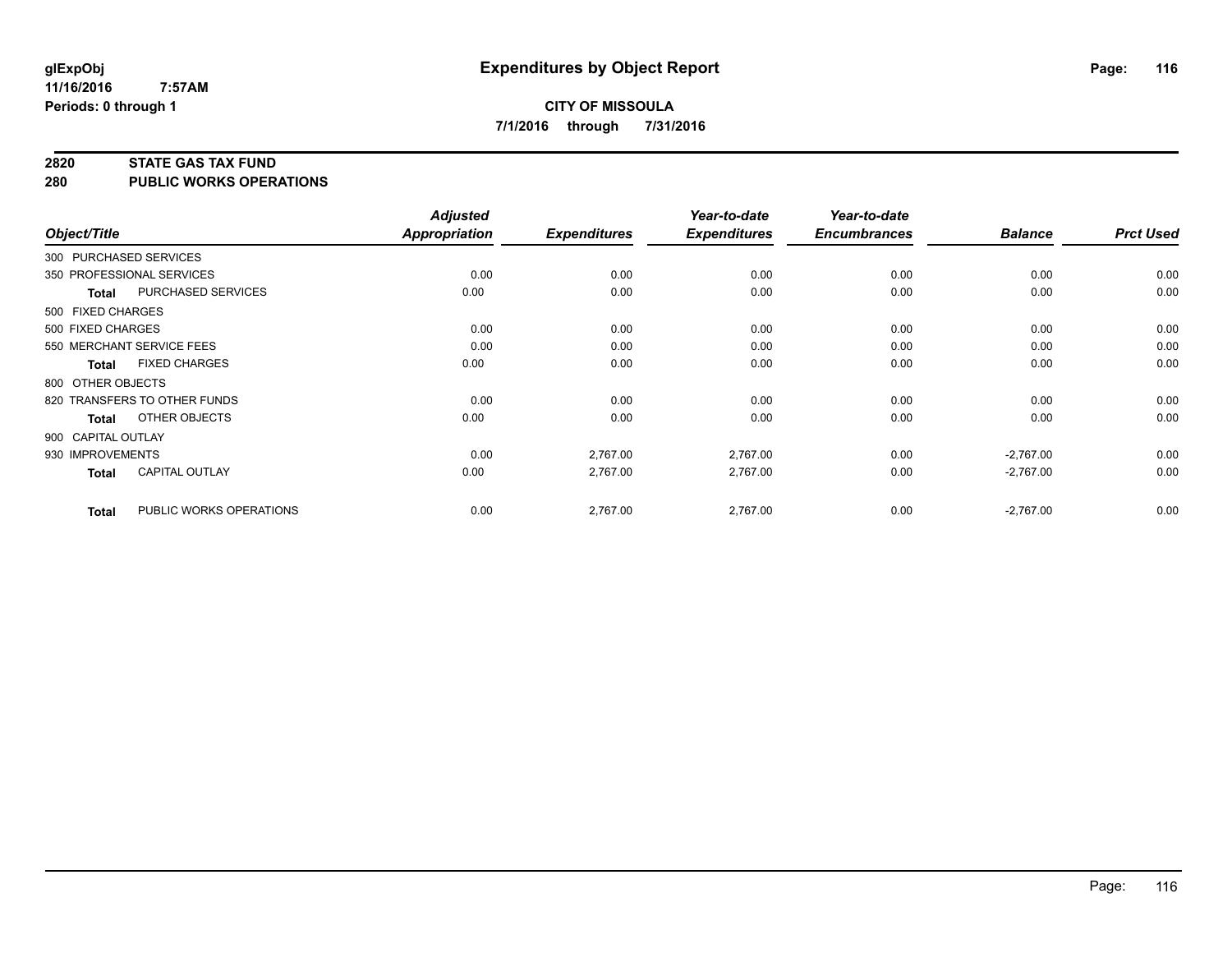## **2820 STATE GAS TAX FUND**

| Object/Title           |                              | <b>Adjusted</b><br>Appropriation | <b>Expenditures</b> | Year-to-date<br><b>Expenditures</b> | Year-to-date<br><b>Encumbrances</b> | <b>Balance</b> | <b>Prct Used</b> |
|------------------------|------------------------------|----------------------------------|---------------------|-------------------------------------|-------------------------------------|----------------|------------------|
|                        |                              |                                  |                     |                                     |                                     |                |                  |
| 300 PURCHASED SERVICES |                              |                                  |                     |                                     |                                     |                |                  |
|                        | 350 PROFESSIONAL SERVICES    | 0.00                             | 0.00                | 0.00                                | 0.00                                | 0.00           | 0.00             |
| <b>Total</b>           | <b>PURCHASED SERVICES</b>    | 0.00                             | 0.00                | 0.00                                | 0.00                                | 0.00           | 0.00             |
| 500 FIXED CHARGES      |                              |                                  |                     |                                     |                                     |                |                  |
| 500 FIXED CHARGES      |                              | 0.00                             | 0.00                | 0.00                                | 0.00                                | 0.00           | 0.00             |
|                        | 550 MERCHANT SERVICE FEES    | 0.00                             | 0.00                | 0.00                                | 0.00                                | 0.00           | 0.00             |
| <b>Total</b>           | <b>FIXED CHARGES</b>         | 0.00                             | 0.00                | 0.00                                | 0.00                                | 0.00           | 0.00             |
| 800 OTHER OBJECTS      |                              |                                  |                     |                                     |                                     |                |                  |
|                        | 820 TRANSFERS TO OTHER FUNDS | 0.00                             | 0.00                | 0.00                                | 0.00                                | 0.00           | 0.00             |
| Total                  | OTHER OBJECTS                | 0.00                             | 0.00                | 0.00                                | 0.00                                | 0.00           | 0.00             |
| 900 CAPITAL OUTLAY     |                              |                                  |                     |                                     |                                     |                |                  |
| 930 IMPROVEMENTS       |                              | 0.00                             | 2,767.00            | 2,767.00                            | 0.00                                | $-2,767.00$    | 0.00             |
| Total                  | CAPITAL OUTLAY               | 0.00                             | 2,767.00            | 2,767.00                            | 0.00                                | $-2,767.00$    | 0.00             |
| <b>Total</b>           | <b>STATE GAS TAX FUND</b>    | 0.00                             | 2,767.00            | 2,767.00                            | 0.00                                | $-2,767.00$    | 0.00             |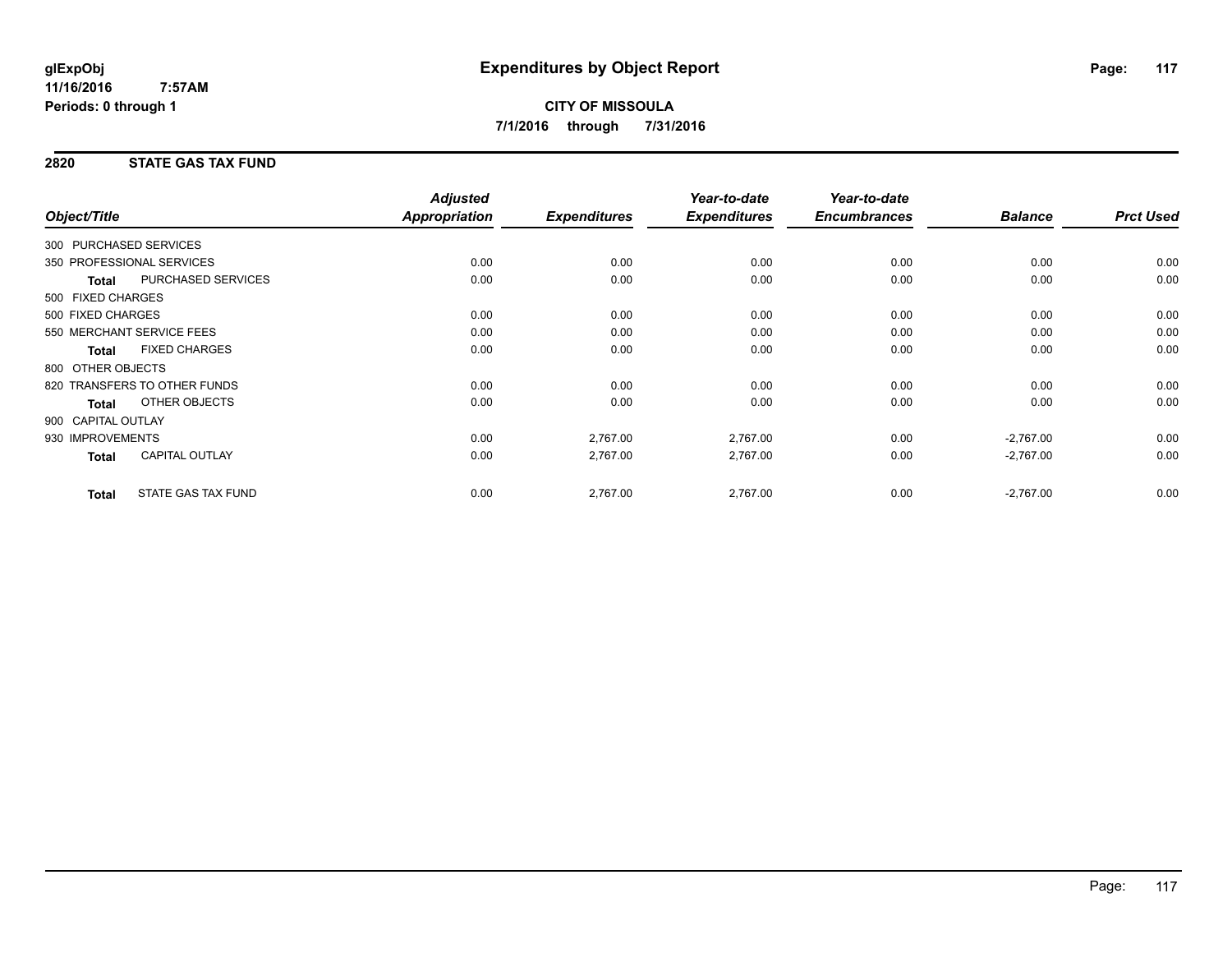**2917 CRIME VICTIM SURCHARGE**

**390 NON-DEPARTMENTAL**

| Object/Title                         | <b>Adjusted</b><br>Appropriation | <b>Expenditures</b> | Year-to-date<br><b>Expenditures</b> | Year-to-date<br><b>Encumbrances</b> | <b>Balance</b> | <b>Prct Used</b> |
|--------------------------------------|----------------------------------|---------------------|-------------------------------------|-------------------------------------|----------------|------------------|
| 500 FIXED CHARGES                    |                                  |                     |                                     |                                     |                |                  |
| 550 MERCHANT SERVICE FEES            | 0.00                             | 0.00                | 0.00                                | 0.00                                | 0.00           | 0.00             |
| <b>FIXED CHARGES</b><br><b>Total</b> | 0.00                             | 0.00                | 0.00                                | 0.00                                | 0.00           | 0.00             |
| NON-DEPARTMENTAL<br><b>Total</b>     | 0.00                             | 0.00                | 0.00                                | 0.00                                | 0.00           | 0.00             |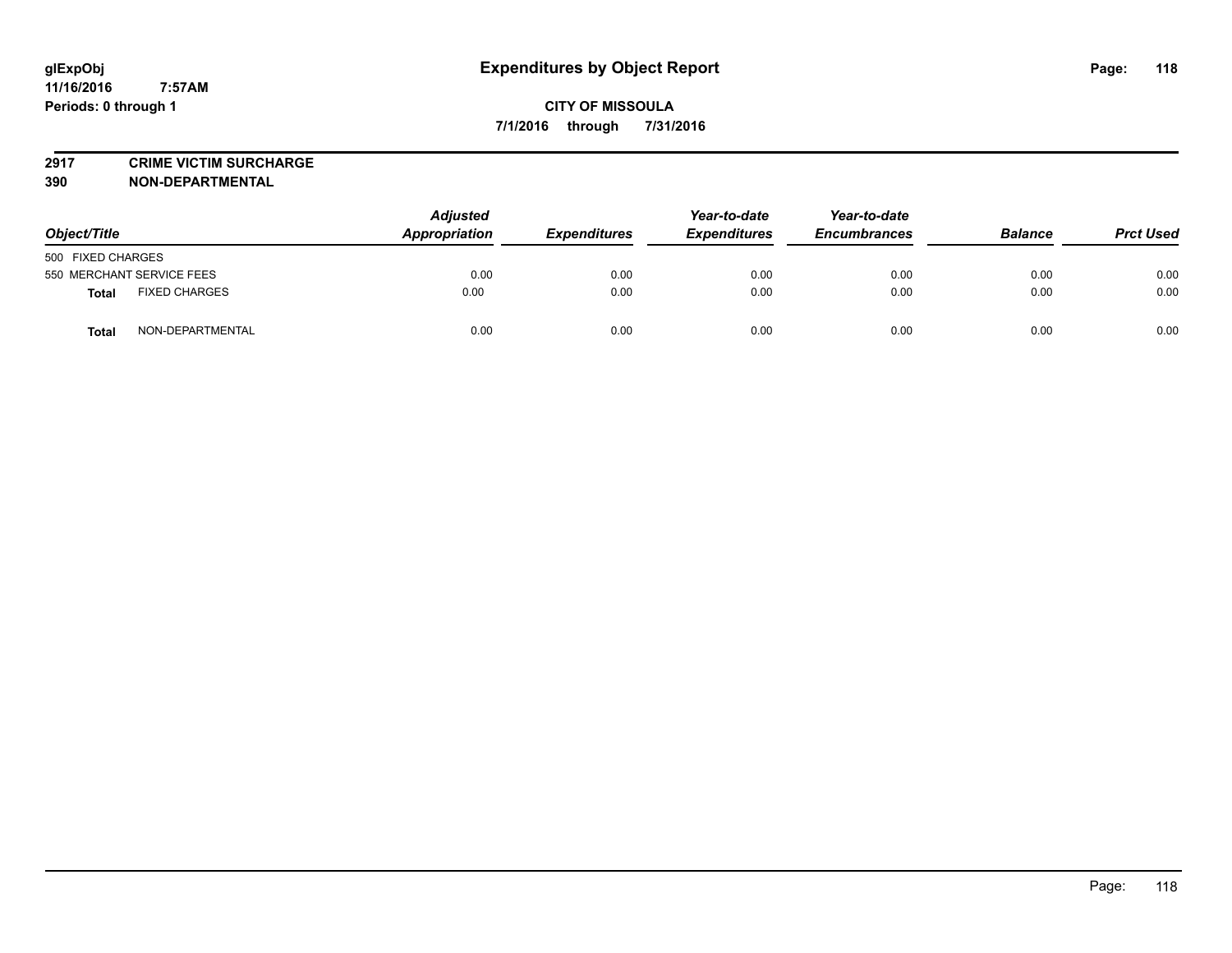**CITY OF MISSOULA 7/1/2016 through 7/31/2016**

### **2917 CRIME VICTIM SURCHARGE**

| Object/Title                           | <b>Adjusted</b><br>Appropriation | <b>Expenditures</b> | Year-to-date<br><b>Expenditures</b> | Year-to-date<br><b>Encumbrances</b> | <b>Balance</b> | <b>Prct Used</b> |
|----------------------------------------|----------------------------------|---------------------|-------------------------------------|-------------------------------------|----------------|------------------|
| 500 FIXED CHARGES                      |                                  |                     |                                     |                                     |                |                  |
| 550 MERCHANT SERVICE FEES              | 0.00                             | 0.00                | 0.00                                | 0.00                                | 0.00           | 0.00             |
| <b>FIXED CHARGES</b><br>Total          | 0.00                             | 0.00                | 0.00                                | 0.00                                | 0.00           | 0.00             |
| <b>CRIME VICTIM SURCHARGE</b><br>Total | 0.00                             | 0.00                | 0.00                                | 0.00                                | 0.00           | 0.00             |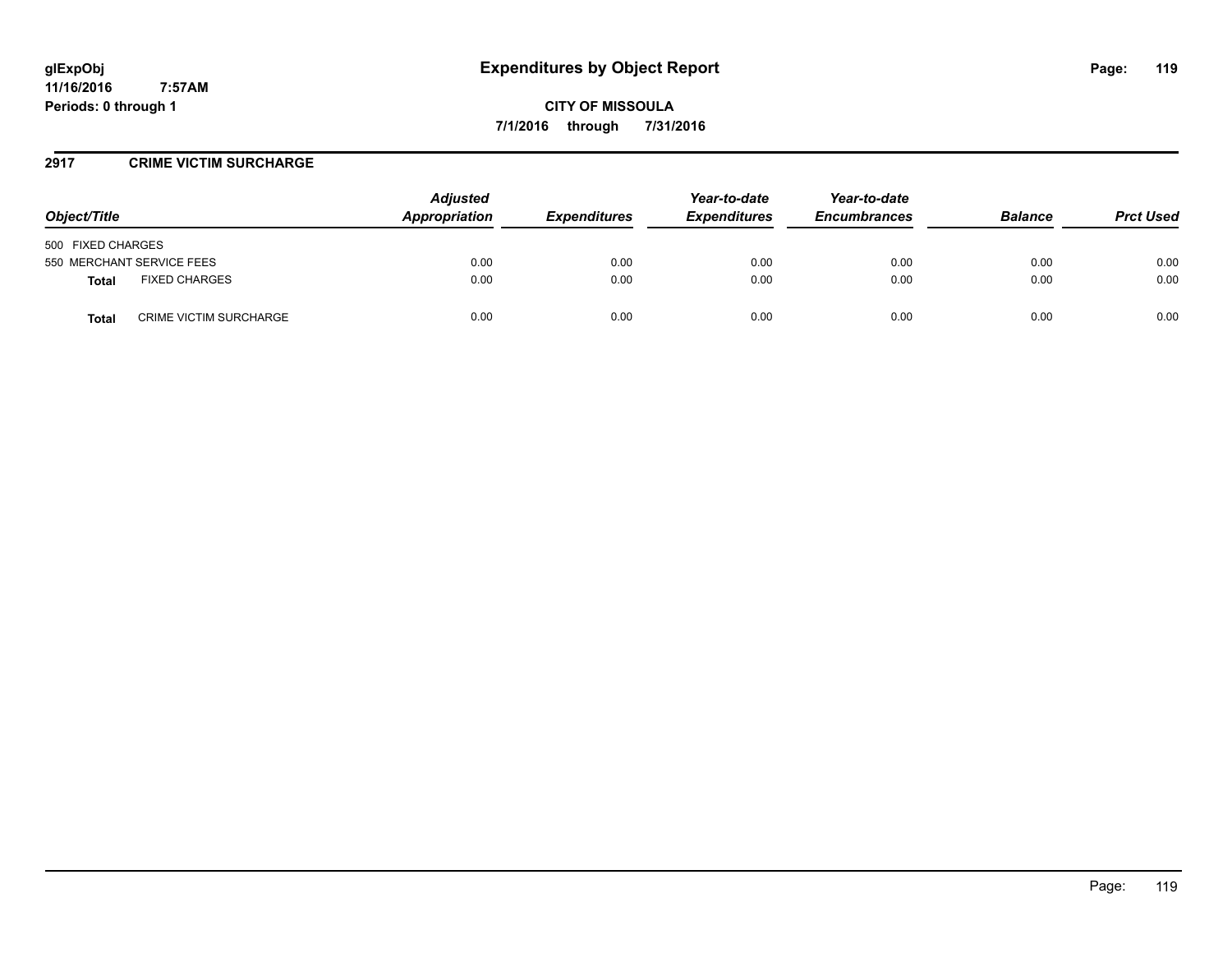## **CITY OF MISSOULA 7/1/2016 through 7/31/2016**

### **2918 LAW ENFORCEMENT BLOCK GRANT FUND**

**290 POLICE**

|                                                   | <b>Adjusted</b> |                     | Year-to-date        | Year-to-date        |                |                  |
|---------------------------------------------------|-----------------|---------------------|---------------------|---------------------|----------------|------------------|
| Object/Title                                      | Appropriation   | <b>Expenditures</b> | <b>Expenditures</b> | <b>Encumbrances</b> | <b>Balance</b> | <b>Prct Used</b> |
| 100 PERSONAL SERVICES                             |                 |                     |                     |                     |                |                  |
| 110 SALARIES AND WAGES                            | 0.00            | 0.00                | 0.00                | 0.00                | 0.00           | 0.00             |
| 115 SALARIES/HEALTH INSURANCE BENEFIT             | 0.00            | 0.00                | 0.00                | 0.00                | 0.00           | 0.00             |
| 120 OVERTIME/TERMINATION                          | 0.00            | 0.00                | 0.00                | 0.00                | 0.00           | 0.00             |
| 140 EMPLOYER CONTRIBUTIONS                        | 0.00            | 0.00                | 0.00                | 0.00                | 0.00           | 0.00             |
| <b>141 STATE RETIREMENT CONTRIBUTIONS</b>         | 0.00            | 0.00                | 0.00                | 0.00                | 0.00           | 0.00             |
| PERSONAL SERVICES<br><b>Total</b>                 | 0.00            | 0.00                | 0.00                | 0.00                | 0.00           | 0.00             |
| 200 SUPPLIES                                      |                 |                     |                     |                     |                |                  |
| 210 OFFICE SUPPLIES                               | 0.00            | 0.00                | 0.00                | 0.00                | 0.00           | 0.00             |
| 220 OPERATING SUPPLIES                            | 0.00            | 0.00                | 0.00                | 0.00                | 0.00           | 0.00             |
| <b>SUPPLIES</b><br><b>Total</b>                   | 0.00            | 0.00                | 0.00                | 0.00                | 0.00           | 0.00             |
| 300 PURCHASED SERVICES                            |                 |                     |                     |                     |                |                  |
| 320 PRINTING & DUPLICATING                        | 0.00            | 0.00                | 0.00                | 0.00                | 0.00           | 0.00             |
| 344 TELEPHONE SERVICE                             | 0.00            | 0.00                | 0.00                | 0.00                | 0.00           | 0.00             |
| 350 PROFESSIONAL SERVICES                         | 0.00            | 0.00                | 0.00                | 0.00                | 0.00           | 0.00             |
| 370 TRAVEL                                        | 0.00            | 0.00                | 0.00                | 0.00                | 0.00           | 0.00             |
| 380 TRAINING                                      | 0.00            | 0.00                | 0.00                | 0.00                | 0.00           | 0.00             |
| PURCHASED SERVICES<br><b>Total</b>                | 0.00            | 0.00                | 0.00                | 0.00                | 0.00           | 0.00             |
| 500 FIXED CHARGES                                 |                 |                     |                     |                     |                |                  |
| 550 MERCHANT SERVICE FEES                         | 0.00            | 0.00                | 0.00                | 0.00                | 0.00           | 0.00             |
| <b>FIXED CHARGES</b><br><b>Total</b>              | 0.00            | 0.00                | 0.00                | 0.00                | 0.00           | 0.00             |
| 700 GRANTS & CONTRIBUTIONS                        |                 |                     |                     |                     |                |                  |
| 700 GRANTS & CONTRIBUTIONS                        | 0.00            | 0.00                | 0.00                | 0.00                | 0.00           | 0.00             |
| <b>GRANTS &amp; CONTRIBUTIONS</b><br><b>Total</b> | 0.00            | 0.00                | 0.00                | 0.00                | 0.00           | 0.00             |
| 900 CAPITAL OUTLAY                                |                 |                     |                     |                     |                |                  |
| 940 MACHINERY & EQUIPMENT                         | 0.00            | 0.00                | 0.00                | 0.00                | 0.00           | 0.00             |
| <b>CAPITAL OUTLAY</b><br><b>Total</b>             | 0.00            | 0.00                | 0.00                | 0.00                | 0.00           | 0.00             |
|                                                   |                 |                     |                     |                     |                |                  |
| <b>POLICE</b><br><b>Total</b>                     | 0.00            | 0.00                | 0.00                | 0.00                | 0.00           | 0.00             |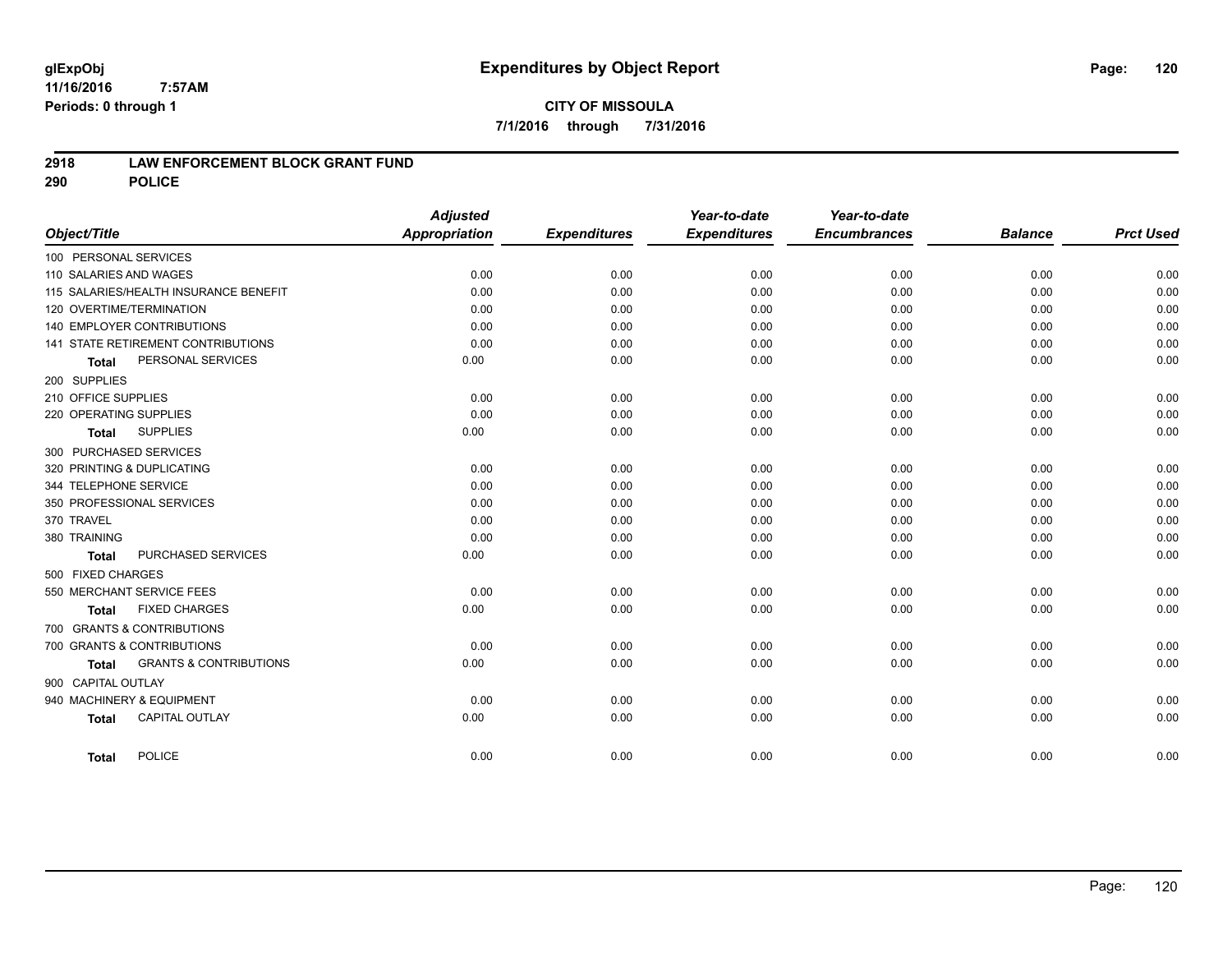#### **2918 LAW ENFORCEMENT BLOCK GRANT FUND**

**390 NON-DEPARTMENTAL**

|                           |                      | <b>Adjusted</b> |                     | Year-to-date        | Year-to-date<br><b>Encumbrances</b> | <b>Balance</b> | <b>Prct Used</b> |
|---------------------------|----------------------|-----------------|---------------------|---------------------|-------------------------------------|----------------|------------------|
| Object/Title              |                      | Appropriation   | <b>Expenditures</b> | <b>Expenditures</b> |                                     |                |                  |
| 300 PURCHASED SERVICES    |                      |                 |                     |                     |                                     |                |                  |
| 350 PROFESSIONAL SERVICES |                      | 0.00            | 0.00                | 0.00                | 0.00                                | 0.00           | 0.00             |
| Total                     | PURCHASED SERVICES   | 0.00            | 0.00                | 0.00                | 0.00                                | 0.00           | 0.00             |
| 500 FIXED CHARGES         |                      |                 |                     |                     |                                     |                |                  |
| 500 FIXED CHARGES         |                      | 0.00            | 0.00                | 0.00                | 0.00                                | 0.00           | 0.00             |
| 550 MERCHANT SERVICE FEES |                      | 0.00            | 0.00                | 0.00                | 0.00                                | 0.00           | 0.00             |
| <b>Total</b>              | <b>FIXED CHARGES</b> | 0.00            | 0.00                | 0.00                | 0.00                                | 0.00           | 0.00             |
| <b>Total</b>              | NON-DEPARTMENTAL     | 0.00            | 0.00                | 0.00                | 0.00                                | 0.00           | 0.00             |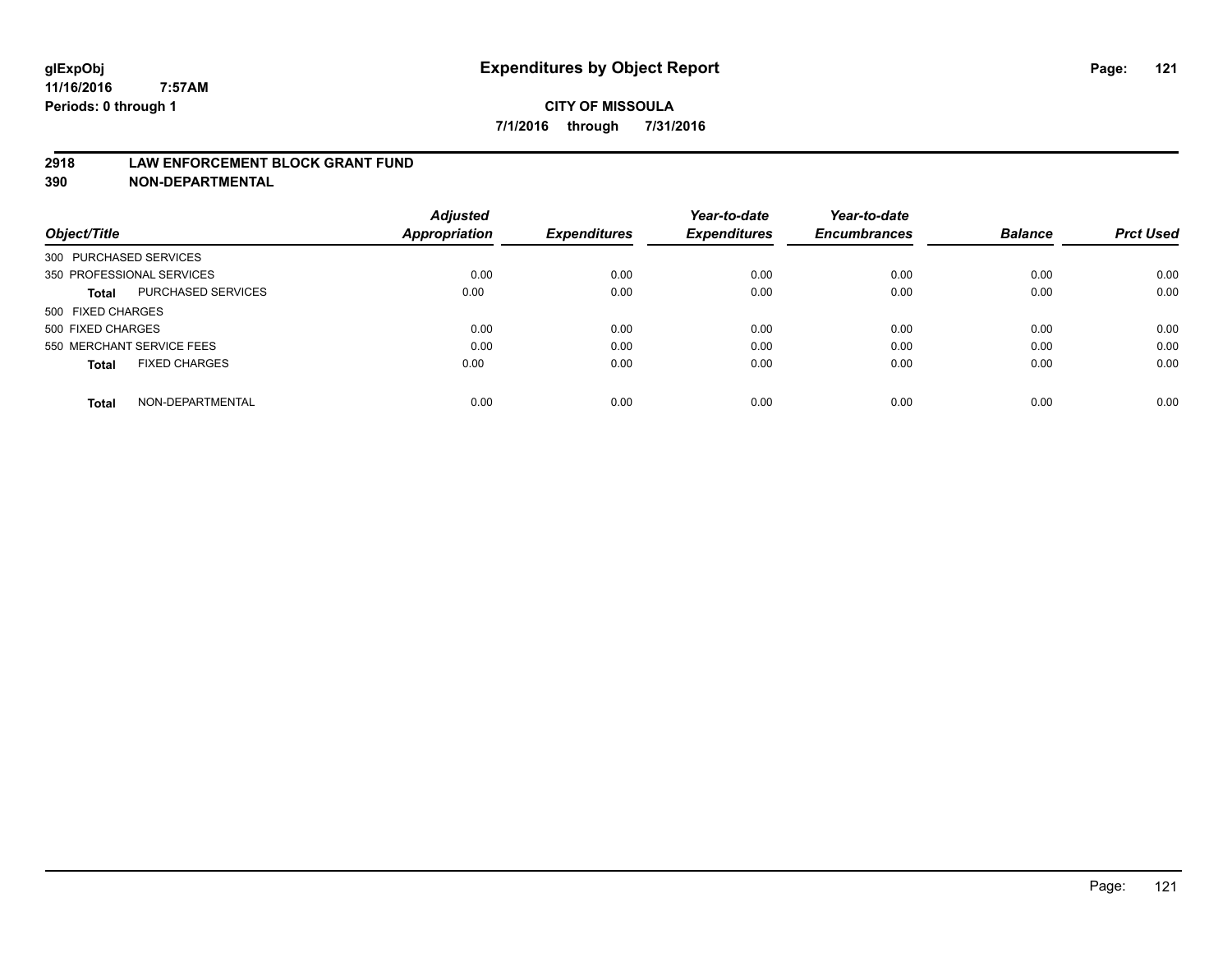**7/1/2016 through 7/31/2016**

# **2918 LAW ENFORCEMENT BLOCK GRANT FUND**

| Object/Title           |                                       | <b>Adjusted</b><br>Appropriation | <b>Expenditures</b> | Year-to-date<br><b>Expenditures</b> | Year-to-date<br><b>Encumbrances</b> | <b>Balance</b> | <b>Prct Used</b> |
|------------------------|---------------------------------------|----------------------------------|---------------------|-------------------------------------|-------------------------------------|----------------|------------------|
| 100 PERSONAL SERVICES  |                                       |                                  |                     |                                     |                                     |                |                  |
| 110 SALARIES AND WAGES |                                       | 0.00                             | 0.00                | 0.00                                | 0.00                                | 0.00           | 0.00             |
|                        | 115 SALARIES/HEALTH INSURANCE BENEFIT | 0.00                             | 0.00                | 0.00                                | 0.00                                | 0.00           | 0.00             |
|                        | 120 OVERTIME/TERMINATION              | 0.00                             | 0.00                | 0.00                                | 0.00                                | 0.00           | 0.00             |
|                        | <b>140 EMPLOYER CONTRIBUTIONS</b>     | 0.00                             | 0.00                | 0.00                                | 0.00                                | 0.00           | 0.00             |
|                        | 141 STATE RETIREMENT CONTRIBUTIONS    | 0.00                             | 0.00                | 0.00                                | 0.00                                | 0.00           | 0.00             |
| <b>Total</b>           | PERSONAL SERVICES                     | 0.00                             | 0.00                | 0.00                                | 0.00                                | 0.00           | 0.00             |
| 200 SUPPLIES           |                                       |                                  |                     |                                     |                                     |                |                  |
| 210 OFFICE SUPPLIES    |                                       | 0.00                             | 0.00                | 0.00                                | 0.00                                | 0.00           | 0.00             |
| 220 OPERATING SUPPLIES |                                       | 0.00                             | 0.00                | 0.00                                | 0.00                                | 0.00           | 0.00             |
| <b>Total</b>           | <b>SUPPLIES</b>                       | 0.00                             | 0.00                | 0.00                                | 0.00                                | 0.00           | 0.00             |
| 300 PURCHASED SERVICES |                                       |                                  |                     |                                     |                                     |                |                  |
|                        | 320 PRINTING & DUPLICATING            | 0.00                             | 0.00                | 0.00                                | 0.00                                | 0.00           | 0.00             |
| 344 TELEPHONE SERVICE  |                                       | 0.00                             | 0.00                | 0.00                                | 0.00                                | 0.00           | 0.00             |
|                        | 350 PROFESSIONAL SERVICES             | 0.00                             | 0.00                | 0.00                                | 0.00                                | 0.00           | 0.00             |
| 370 TRAVEL             |                                       | 0.00                             | 0.00                | 0.00                                | 0.00                                | 0.00           | 0.00             |
| 380 TRAINING           |                                       | 0.00                             | 0.00                | 0.00                                | 0.00                                | 0.00           | 0.00             |
| <b>Total</b>           | PURCHASED SERVICES                    | 0.00                             | 0.00                | 0.00                                | 0.00                                | 0.00           | 0.00             |
| 500 FIXED CHARGES      |                                       |                                  |                     |                                     |                                     |                |                  |
| 500 FIXED CHARGES      |                                       | 0.00                             | 0.00                | 0.00                                | 0.00                                | 0.00           | 0.00             |
|                        | 550 MERCHANT SERVICE FEES             | 0.00                             | 0.00                | 0.00                                | 0.00                                | 0.00           | 0.00             |
| <b>Total</b>           | <b>FIXED CHARGES</b>                  | 0.00                             | 0.00                | 0.00                                | 0.00                                | 0.00           | 0.00             |
|                        | 700 GRANTS & CONTRIBUTIONS            |                                  |                     |                                     |                                     |                |                  |
|                        | 700 GRANTS & CONTRIBUTIONS            | 0.00                             | 0.00                | 0.00                                | 0.00                                | 0.00           | 0.00             |
| <b>Total</b>           | <b>GRANTS &amp; CONTRIBUTIONS</b>     | 0.00                             | 0.00                | 0.00                                | 0.00                                | 0.00           | 0.00             |
| 900 CAPITAL OUTLAY     |                                       |                                  |                     |                                     |                                     |                |                  |
|                        | 940 MACHINERY & EQUIPMENT             | 0.00                             | 0.00                | 0.00                                | 0.00                                | 0.00           | 0.00             |
| <b>Total</b>           | <b>CAPITAL OUTLAY</b>                 | 0.00                             | 0.00                | 0.00                                | 0.00                                | 0.00           | 0.00             |
| <b>Total</b>           | LAW ENFORCEMENT BLOCK GRANT FUN       | 0.00                             | 0.00                | 0.00                                | 0.00                                | 0.00           | 0.00             |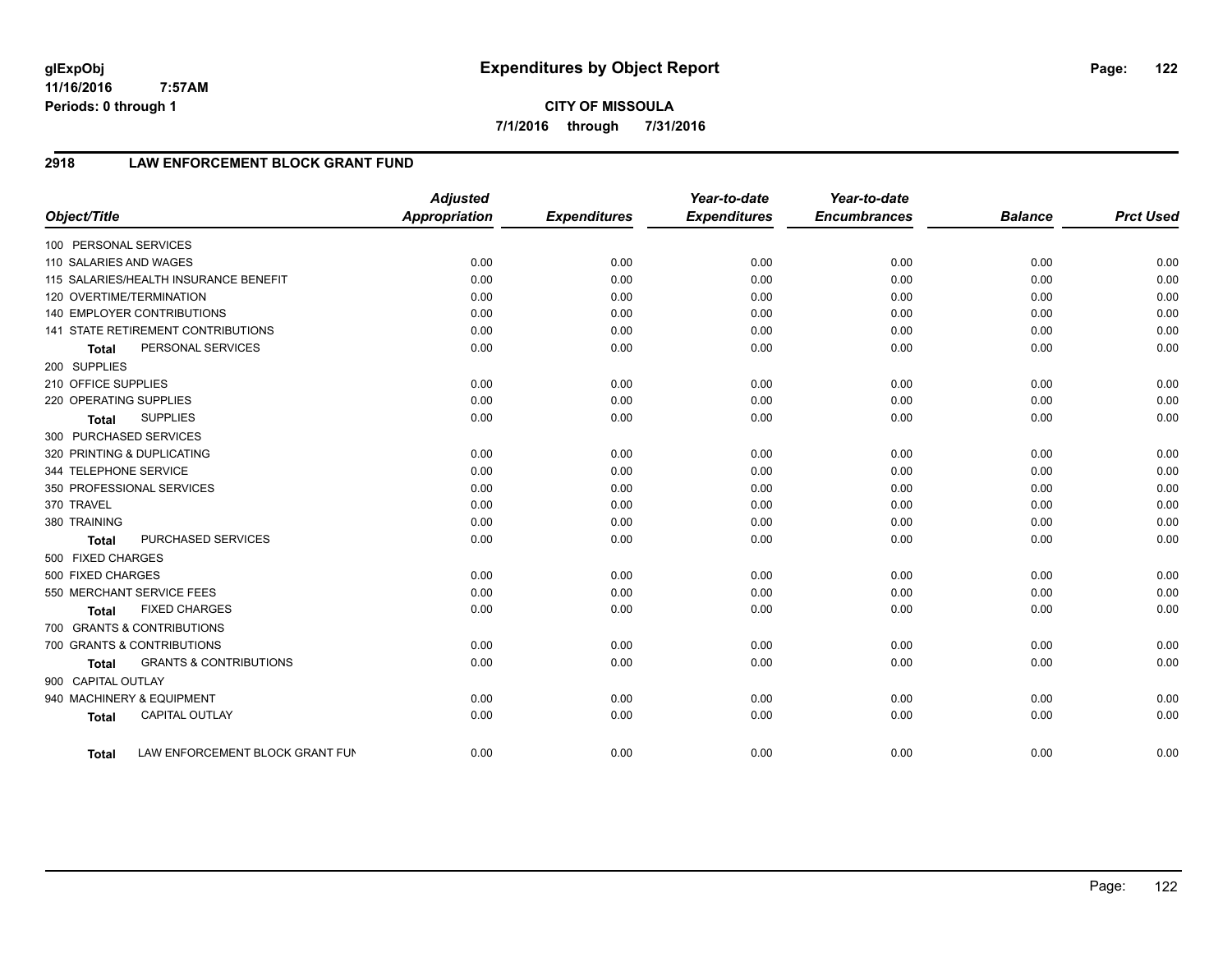### **2919 HIDTA FUND**

**290 POLICE**

|                                                   | <b>Adjusted</b> |                     | Year-to-date        | Year-to-date        |                |                  |
|---------------------------------------------------|-----------------|---------------------|---------------------|---------------------|----------------|------------------|
| Object/Title                                      | Appropriation   | <b>Expenditures</b> | <b>Expenditures</b> | <b>Encumbrances</b> | <b>Balance</b> | <b>Prct Used</b> |
| 100 PERSONAL SERVICES                             |                 |                     |                     |                     |                |                  |
| 120 OVERTIME/TERMINATION                          | 0.00            | 0.00                | 0.00                | 0.00                | 0.00           | 0.00             |
| 140 EMPLOYER CONTRIBUTIONS                        | 0.00            | 0.00                | 0.00                | 0.00                | 0.00           | 0.00             |
| 141 STATE RETIREMENT CONTRIBUTIONS                | 0.00            | 0.00                | 0.00                | 0.00                | 0.00           | 0.00             |
| PERSONAL SERVICES<br><b>Total</b>                 | 0.00            | 0.00                | 0.00                | 0.00                | 0.00           | 0.00             |
| 200 SUPPLIES                                      |                 |                     |                     |                     |                |                  |
| 210 OFFICE SUPPLIES                               | 0.00            | 0.00                | 0.00                | 0.00                | 0.00           | 0.00             |
| 220 OPERATING SUPPLIES                            | 0.00            | 0.00                | 0.00                | 0.00                | 0.00           | 0.00             |
| <b>SUPPLIES</b><br><b>Total</b>                   | 0.00            | 0.00                | 0.00                | 0.00                | 0.00           | 0.00             |
| 300 PURCHASED SERVICES                            |                 |                     |                     |                     |                |                  |
| 341 ELECTRICITY & NATURAL GAS                     | 0.00            | 0.00                | 0.00                | 0.00                | 0.00           | 0.00             |
| 344 TELEPHONE SERVICE                             | 0.00            | 0.00                | 0.00                | 0.00                | 0.00           | 0.00             |
| 350 PROFESSIONAL SERVICES                         | 0.00            | 67.50               | 67.50               | 0.00                | $-67.50$       | 0.00             |
| 360 REPAIR & MAINTENANCE                          | 0.00            | 0.00                | 0.00                | 0.00                | 0.00           | 0.00             |
| 370 TRAVEL                                        | 0.00            | 0.00                | 0.00                | 0.00                | 0.00           | 0.00             |
| 380 TRAINING                                      | 0.00            | 0.00                | 0.00                | 0.00                | 0.00           | 0.00             |
| 390 OTHER PURCHASED SERVICES                      | 0.00            | 0.00                | 0.00                | 0.00                | 0.00           | 0.00             |
| PURCHASED SERVICES<br><b>Total</b>                | 0.00            | 67.50               | 67.50               | 0.00                | $-67.50$       | 0.00             |
| 500 FIXED CHARGES                                 |                 |                     |                     |                     |                |                  |
| 500 FIXED CHARGES                                 | 0.00            | 3,439.74            | 3,439.74            | 0.00                | $-3,439.74$    | 0.00             |
| 550 MERCHANT SERVICE FEES                         | 0.00            | 0.00                | 0.00                | 0.00                | 0.00           | 0.00             |
| <b>FIXED CHARGES</b><br><b>Total</b>              | 0.00            | 3,439.74            | 3,439.74            | 0.00                | $-3,439.74$    | 0.00             |
| 700 GRANTS & CONTRIBUTIONS                        |                 |                     |                     |                     |                |                  |
| 700 GRANTS & CONTRIBUTIONS                        | 0.00            | 0.00                | 0.00                | 0.00                | 0.00           | 0.00             |
| <b>GRANTS &amp; CONTRIBUTIONS</b><br><b>Total</b> | 0.00            | 0.00                | 0.00                | 0.00                | 0.00           | 0.00             |
| 900 CAPITAL OUTLAY                                |                 |                     |                     |                     |                |                  |
| 920 BUILDINGS                                     | 0.00            | 0.00                | 0.00                | 0.00                | 0.00           | 0.00             |
| 940 MACHINERY & EQUIPMENT                         | 0.00            | 0.00                | 0.00                | 0.00                | 0.00           | 0.00             |
| <b>CAPITAL OUTLAY</b><br><b>Total</b>             | 0.00            | 0.00                | 0.00                | 0.00                | 0.00           | 0.00             |
| POLICE<br><b>Total</b>                            | 0.00            | 3,507.24            | 3,507.24            | 0.00                | $-3,507.24$    | 0.00             |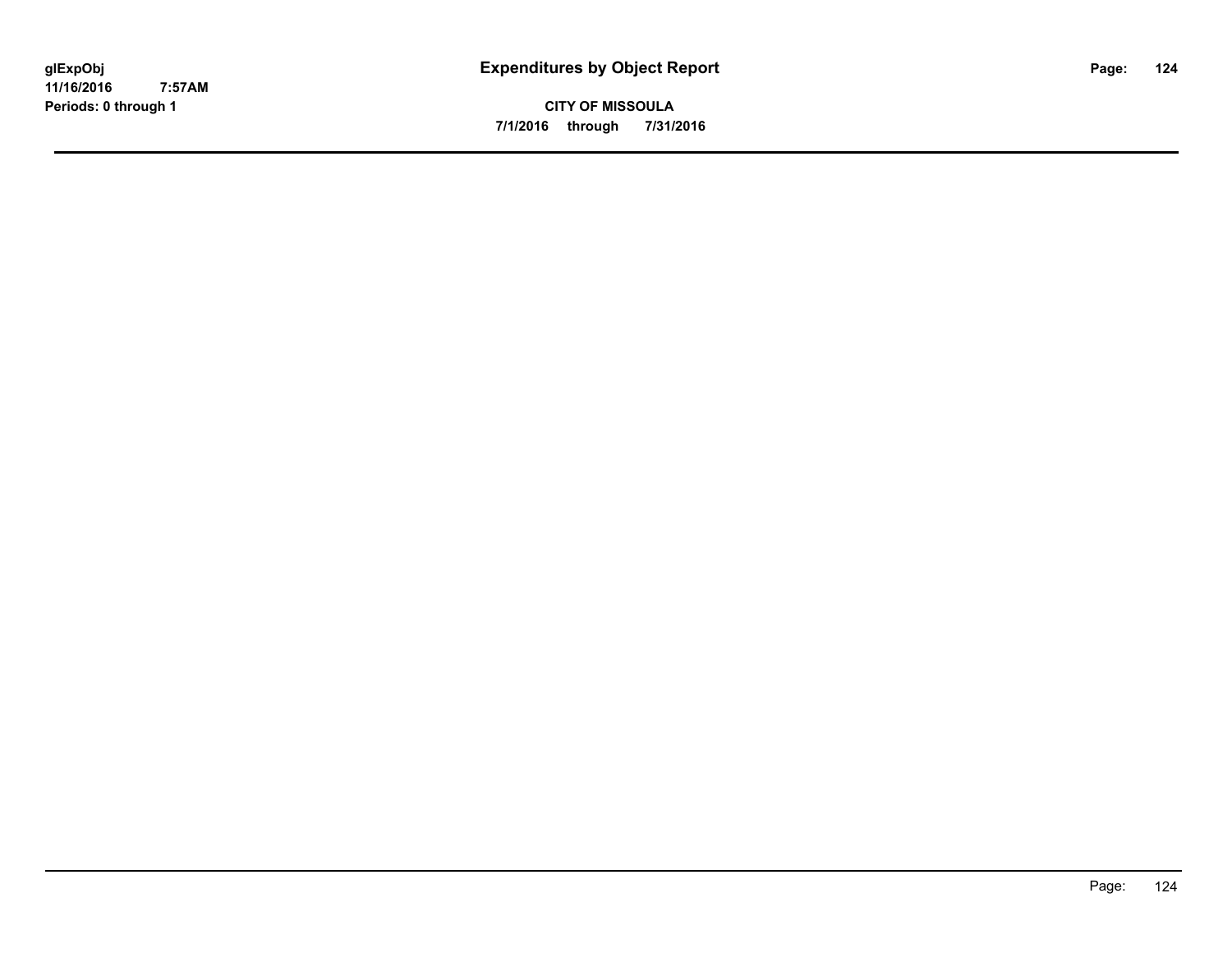**2919 HIDTA FUND**

|                                                   | <b>Adjusted</b>      |                     | Year-to-date        | Year-to-date        |                |                  |
|---------------------------------------------------|----------------------|---------------------|---------------------|---------------------|----------------|------------------|
| Object/Title                                      | <b>Appropriation</b> | <b>Expenditures</b> | <b>Expenditures</b> | <b>Encumbrances</b> | <b>Balance</b> | <b>Prct Used</b> |
| 100 PERSONAL SERVICES                             |                      |                     |                     |                     |                |                  |
| 120 OVERTIME/TERMINATION                          | 0.00                 | 0.00                | 0.00                | 0.00                | 0.00           | 0.00             |
| 140 EMPLOYER CONTRIBUTIONS                        | 0.00                 | 0.00                | 0.00                | 0.00                | 0.00           | 0.00             |
| <b>141 STATE RETIREMENT CONTRIBUTIONS</b>         | 0.00                 | 0.00                | 0.00                | 0.00                | 0.00           | 0.00             |
| PERSONAL SERVICES<br><b>Total</b>                 | 0.00                 | 0.00                | 0.00                | 0.00                | 0.00           | 0.00             |
| 200 SUPPLIES                                      |                      |                     |                     |                     |                |                  |
| 210 OFFICE SUPPLIES                               | 0.00                 | 0.00                | 0.00                | 0.00                | 0.00           | 0.00             |
| 220 OPERATING SUPPLIES                            | 0.00                 | 0.00                | 0.00                | 0.00                | 0.00           | 0.00             |
| <b>SUPPLIES</b><br><b>Total</b>                   | 0.00                 | 0.00                | 0.00                | 0.00                | 0.00           | 0.00             |
| 300 PURCHASED SERVICES                            |                      |                     |                     |                     |                |                  |
| 341 ELECTRICITY & NATURAL GAS                     | 0.00                 | 0.00                | 0.00                | 0.00                | 0.00           | 0.00             |
| 344 TELEPHONE SERVICE                             | 0.00                 | 0.00                | 0.00                | 0.00                | 0.00           | 0.00             |
| 350 PROFESSIONAL SERVICES                         | 0.00                 | 67.50               | 67.50               | 0.00                | $-67.50$       | 0.00             |
| 360 REPAIR & MAINTENANCE                          | 0.00                 | 0.00                | 0.00                | 0.00                | 0.00           | 0.00             |
| 370 TRAVEL                                        | 0.00                 | 0.00                | 0.00                | 0.00                | 0.00           | 0.00             |
| 380 TRAINING                                      | 0.00                 | 0.00                | 0.00                | 0.00                | 0.00           | 0.00             |
| 390 OTHER PURCHASED SERVICES                      | 0.00                 | 0.00                | 0.00                | 0.00                | 0.00           | 0.00             |
| PURCHASED SERVICES<br><b>Total</b>                | 0.00                 | 67.50               | 67.50               | 0.00                | $-67.50$       | 0.00             |
| 500 FIXED CHARGES                                 |                      |                     |                     |                     |                |                  |
| 500 FIXED CHARGES                                 | 0.00                 | 3,439.74            | 3,439.74            | 0.00                | $-3,439.74$    | 0.00             |
| 550 MERCHANT SERVICE FEES                         | 0.00                 | 0.00                | 0.00                | 0.00                | 0.00           | 0.00             |
| <b>FIXED CHARGES</b><br><b>Total</b>              | 0.00                 | 3,439.74            | 3,439.74            | 0.00                | $-3,439.74$    | 0.00             |
| 700 GRANTS & CONTRIBUTIONS                        |                      |                     |                     |                     |                |                  |
| 700 GRANTS & CONTRIBUTIONS                        | 0.00                 | 0.00                | 0.00                | 0.00                | 0.00           | 0.00             |
| <b>GRANTS &amp; CONTRIBUTIONS</b><br><b>Total</b> | 0.00                 | 0.00                | 0.00                | 0.00                | 0.00           | 0.00             |
| 900 CAPITAL OUTLAY                                |                      |                     |                     |                     |                |                  |
| 920 BUILDINGS                                     | 0.00                 | 0.00                | 0.00                | 0.00                | 0.00           | 0.00             |
| 940 MACHINERY & EQUIPMENT                         | 0.00                 | 0.00                | 0.00                | 0.00                | 0.00           | 0.00             |
| CAPITAL OUTLAY<br><b>Total</b>                    | 0.00                 | 0.00                | 0.00                | 0.00                | 0.00           | 0.00             |
| <b>HIDTA FUND</b><br><b>Total</b>                 | 0.00                 | 3,507.24            | 3,507.24            | 0.00                | $-3,507.24$    | 0.00             |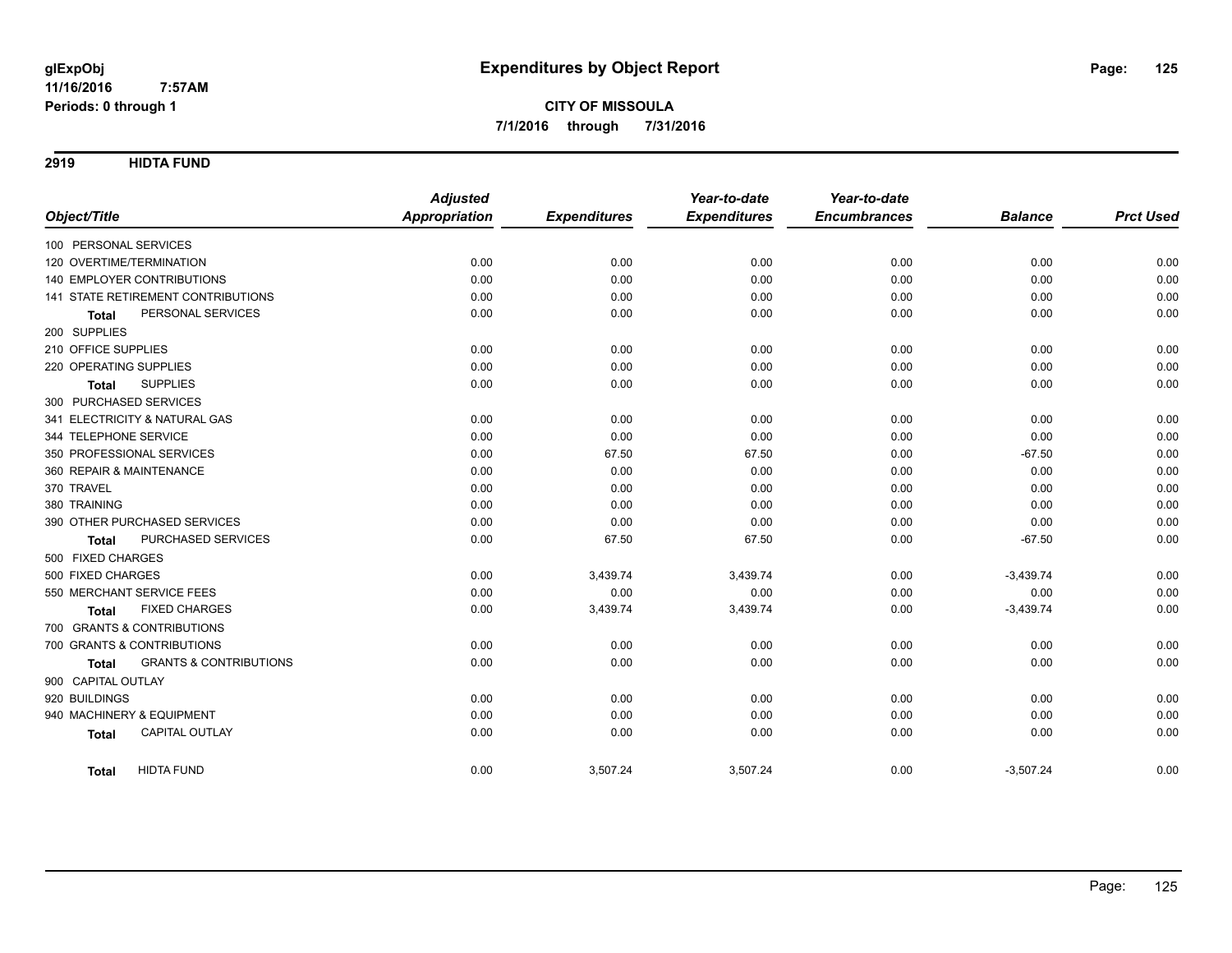#### **2939 CDBG PROGRAM INCOME ACCOUNT**

**400 ENTITLEMENT GRANTS**

|                                           | <b>Adjusted</b>      |                     | Year-to-date        | Year-to-date        |                |                  |
|-------------------------------------------|----------------------|---------------------|---------------------|---------------------|----------------|------------------|
| Object/Title                              | <b>Appropriation</b> | <b>Expenditures</b> | <b>Expenditures</b> | <b>Encumbrances</b> | <b>Balance</b> | <b>Prct Used</b> |
| 300 PURCHASED SERVICES                    |                      |                     |                     |                     |                |                  |
| 350 PROFESSIONAL SERVICES                 | 0.00                 | 0.00                | 0.00                | 0.00                | 0.00           | 0.00             |
| <b>PURCHASED SERVICES</b><br><b>Total</b> | 0.00                 | 0.00                | 0.00                | 0.00                | 0.00           | 0.00             |
| 500 FIXED CHARGES                         |                      |                     |                     |                     |                |                  |
| 550 MERCHANT SERVICE FEES                 | 0.00                 | 0.00                | 0.00                | 0.00                | 0.00           | 0.00             |
| <b>FIXED CHARGES</b><br><b>Total</b>      | 0.00                 | 0.00                | 0.00                | 0.00                | 0.00           | 0.00             |
| 800 OTHER OBJECTS                         |                      |                     |                     |                     |                |                  |
| 820 TRANSFERS TO OTHER FUNDS              | 0.00                 | 0.00                | 0.00                | 0.00                | 0.00           | 0.00             |
| OTHER OBJECTS<br>Total                    | 0.00                 | 0.00                | 0.00                | 0.00                | 0.00           | 0.00             |
| <b>ENTITLEMENT GRANTS</b><br><b>Total</b> | 0.00                 | 0.00                | 0.00                | 0.00                | 0.00           | 0.00             |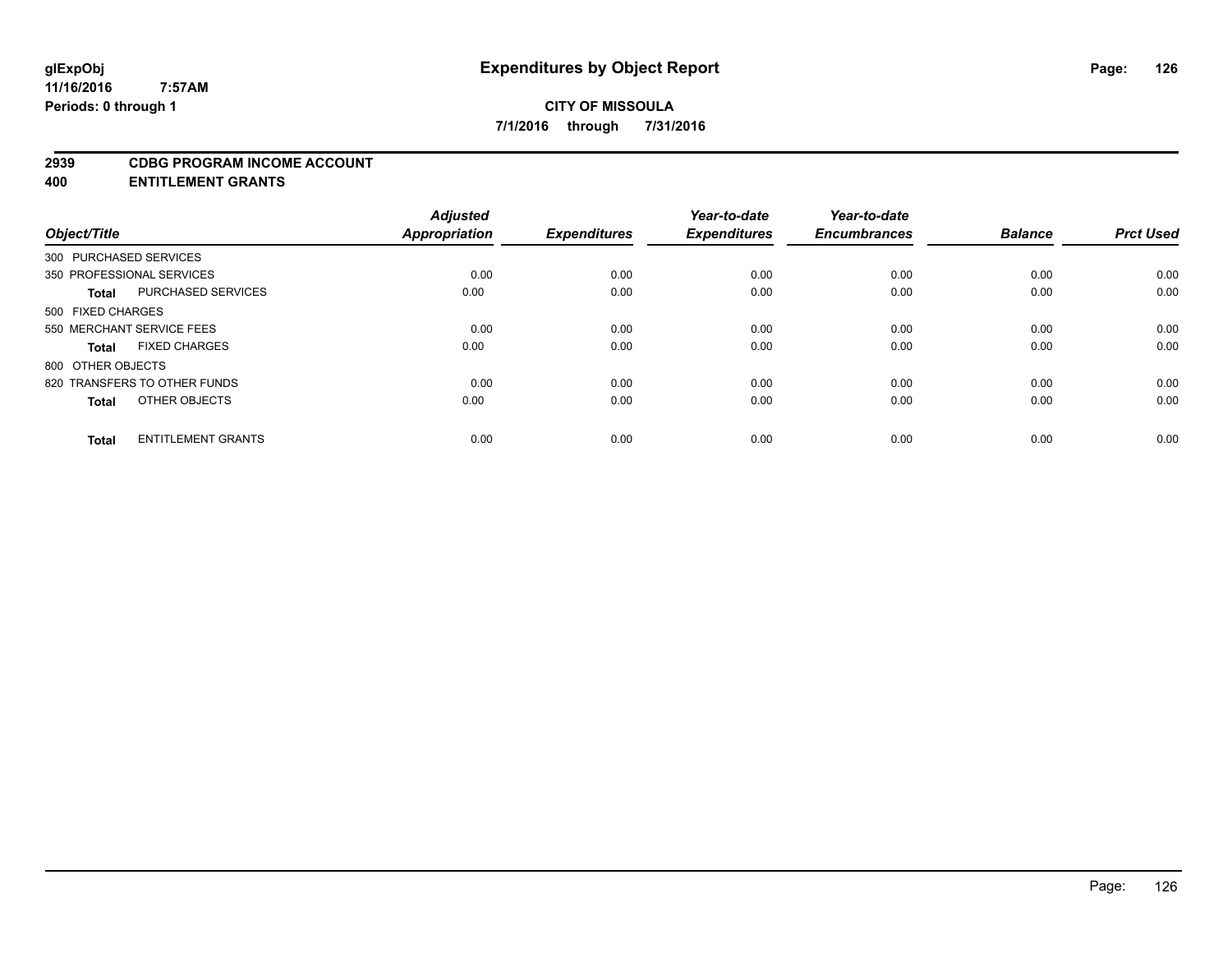**CITY OF MISSOULA 7/1/2016 through 7/31/2016**

### **2939 CDBG PROGRAM INCOME ACCOUNT**

| Object/Title      |                              | <b>Adjusted</b><br>Appropriation | <b>Expenditures</b> | Year-to-date<br><b>Expenditures</b> | Year-to-date<br><b>Encumbrances</b> | <b>Balance</b> | <b>Prct Used</b> |
|-------------------|------------------------------|----------------------------------|---------------------|-------------------------------------|-------------------------------------|----------------|------------------|
|                   | 300 PURCHASED SERVICES       |                                  |                     |                                     |                                     |                |                  |
|                   | 350 PROFESSIONAL SERVICES    | 0.00                             | 0.00                | 0.00                                | 0.00                                | 0.00           | 0.00             |
| <b>Total</b>      | PURCHASED SERVICES           | 0.00                             | 0.00                | 0.00                                | 0.00                                | 0.00           | 0.00             |
| 500 FIXED CHARGES |                              |                                  |                     |                                     |                                     |                |                  |
|                   | 550 MERCHANT SERVICE FEES    | 0.00                             | 0.00                | 0.00                                | 0.00                                | 0.00           | 0.00             |
| <b>Total</b>      | <b>FIXED CHARGES</b>         | 0.00                             | 0.00                | 0.00                                | 0.00                                | 0.00           | 0.00             |
| 800 OTHER OBJECTS |                              |                                  |                     |                                     |                                     |                |                  |
|                   | 820 TRANSFERS TO OTHER FUNDS | 0.00                             | 0.00                | 0.00                                | 0.00                                | 0.00           | 0.00             |
| <b>Total</b>      | OTHER OBJECTS                | 0.00                             | 0.00                | 0.00                                | 0.00                                | 0.00           | 0.00             |
| <b>Total</b>      | CDBG PROGRAM INCOME ACCOUNT  | 0.00                             | 0.00                | 0.00                                | 0.00                                | 0.00           | 0.00             |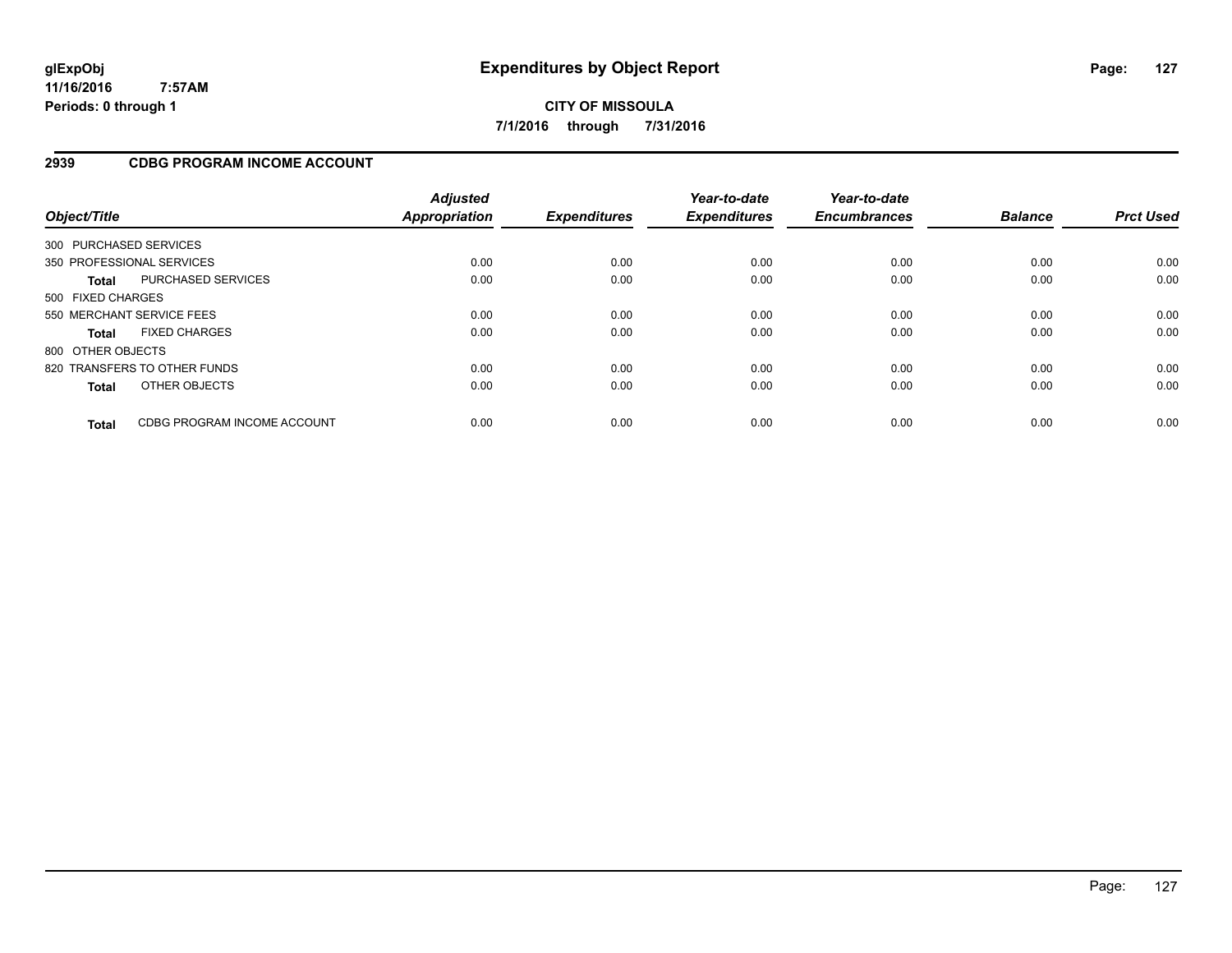# **2940 CDBG FUND**

**400 ENTITLEMENT GRANTS**

| Object/Title           |                                   | <b>Adjusted</b><br>Appropriation | <b>Expenditures</b> | Year-to-date<br><b>Expenditures</b> | Year-to-date<br><b>Encumbrances</b> | <b>Balance</b> | <b>Prct Used</b> |
|------------------------|-----------------------------------|----------------------------------|---------------------|-------------------------------------|-------------------------------------|----------------|------------------|
| 300 PURCHASED SERVICES |                                   |                                  |                     |                                     |                                     |                |                  |
|                        | 350 PROFESSIONAL SERVICES         | 0.00                             | 0.00                | 0.00                                | 0.00                                | 0.00           | 0.00             |
| <b>Total</b>           | PURCHASED SERVICES                | 0.00                             | 0.00                | 0.00                                | 0.00                                | 0.00           | 0.00             |
| 500 FIXED CHARGES      |                                   |                                  |                     |                                     |                                     |                |                  |
|                        | 550 MERCHANT SERVICE FEES         | 0.00                             | 0.00                | 0.00                                | 0.00                                | 0.00           | 0.00             |
| <b>Total</b>           | <b>FIXED CHARGES</b>              | 0.00                             | 0.00                | 0.00                                | 0.00                                | 0.00           | 0.00             |
|                        | 700 GRANTS & CONTRIBUTIONS        |                                  |                     |                                     |                                     |                |                  |
|                        | 700 GRANTS & CONTRIBUTIONS        | 0.00                             | 0.00                | 0.00                                | 0.00                                | 0.00           | 0.00             |
| <b>Total</b>           | <b>GRANTS &amp; CONTRIBUTIONS</b> | 0.00                             | 0.00                | 0.00                                | 0.00                                | 0.00           | 0.00             |
| 800 OTHER OBJECTS      |                                   |                                  |                     |                                     |                                     |                |                  |
|                        | 820 TRANSFERS TO OTHER FUNDS      | 0.00                             | 0.00                | 0.00                                | 0.00                                | 0.00           | 0.00             |
| <b>Total</b>           | OTHER OBJECTS                     | 0.00                             | 0.00                | 0.00                                | 0.00                                | 0.00           | 0.00             |
| <b>Total</b>           | <b>ENTITLEMENT GRANTS</b>         | 0.00                             | 0.00                | 0.00                                | 0.00                                | 0.00           | 0.00             |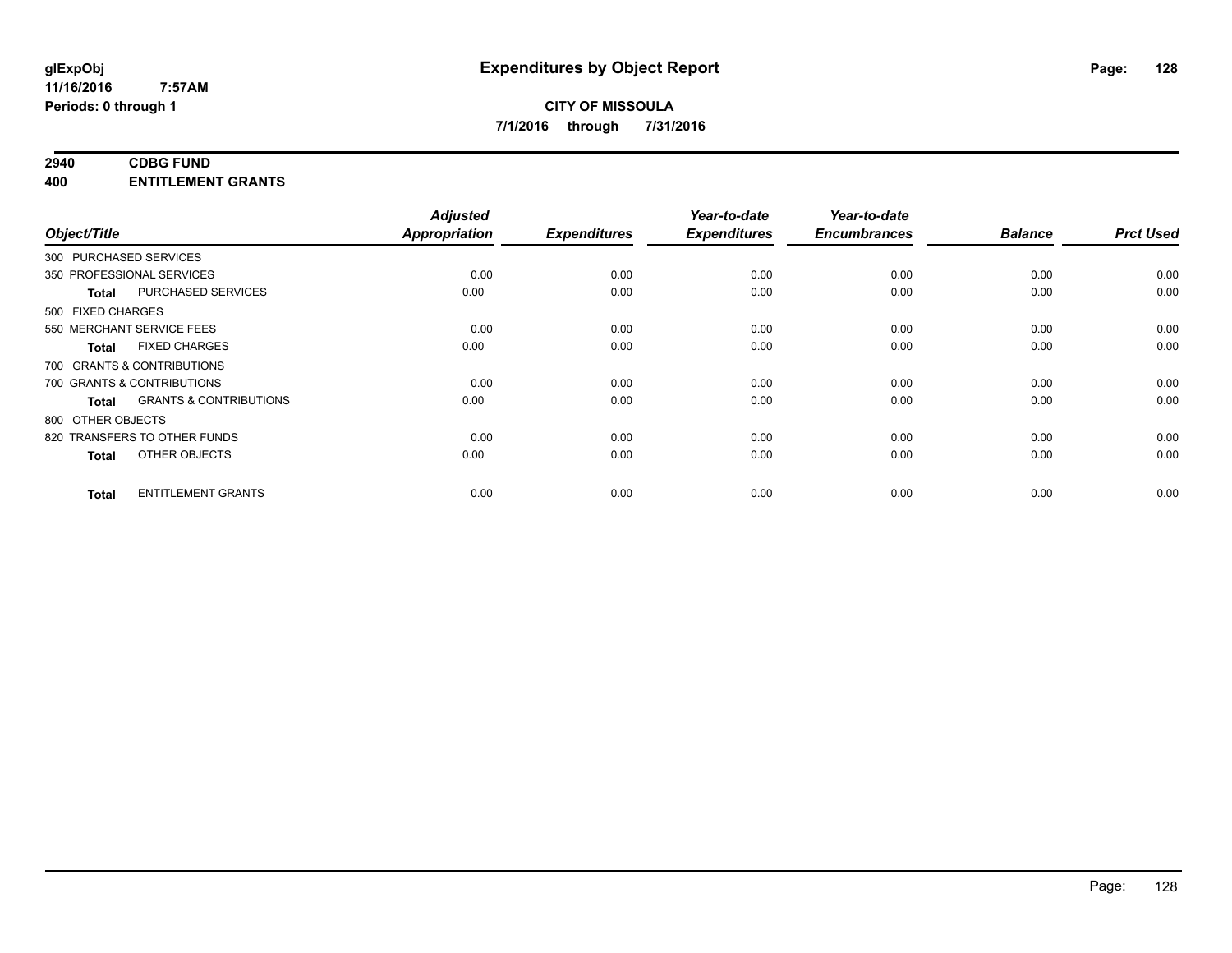**2940 CDBG FUND**

| Object/Title           |                                   | <b>Adjusted</b><br><b>Appropriation</b> | <b>Expenditures</b> | Year-to-date<br><b>Expenditures</b> | Year-to-date<br><b>Encumbrances</b> | <b>Balance</b> | <b>Prct Used</b> |
|------------------------|-----------------------------------|-----------------------------------------|---------------------|-------------------------------------|-------------------------------------|----------------|------------------|
| 300 PURCHASED SERVICES |                                   |                                         |                     |                                     |                                     |                |                  |
|                        | 350 PROFESSIONAL SERVICES         | 0.00                                    | 0.00                | 0.00                                | 0.00                                | 0.00           | 0.00             |
| <b>Total</b>           | PURCHASED SERVICES                | 0.00                                    | 0.00                | 0.00                                | 0.00                                | 0.00           | 0.00             |
| 500 FIXED CHARGES      |                                   |                                         |                     |                                     |                                     |                |                  |
|                        | 550 MERCHANT SERVICE FEES         | 0.00                                    | 0.00                | 0.00                                | 0.00                                | 0.00           | 0.00             |
| <b>Total</b>           | <b>FIXED CHARGES</b>              | 0.00                                    | 0.00                | 0.00                                | 0.00                                | 0.00           | 0.00             |
|                        | 700 GRANTS & CONTRIBUTIONS        |                                         |                     |                                     |                                     |                |                  |
|                        | 700 GRANTS & CONTRIBUTIONS        | 0.00                                    | 0.00                | 0.00                                | 0.00                                | 0.00           | 0.00             |
| <b>Total</b>           | <b>GRANTS &amp; CONTRIBUTIONS</b> | 0.00                                    | 0.00                | 0.00                                | 0.00                                | 0.00           | 0.00             |
| 800 OTHER OBJECTS      |                                   |                                         |                     |                                     |                                     |                |                  |
|                        | 820 TRANSFERS TO OTHER FUNDS      | 0.00                                    | 0.00                | 0.00                                | 0.00                                | 0.00           | 0.00             |
| <b>Total</b>           | OTHER OBJECTS                     | 0.00                                    | 0.00                | 0.00                                | 0.00                                | 0.00           | 0.00             |
| <b>Total</b>           | <b>CDBG FUND</b>                  | 0.00                                    | 0.00                | 0.00                                | 0.00                                | 0.00           | 0.00             |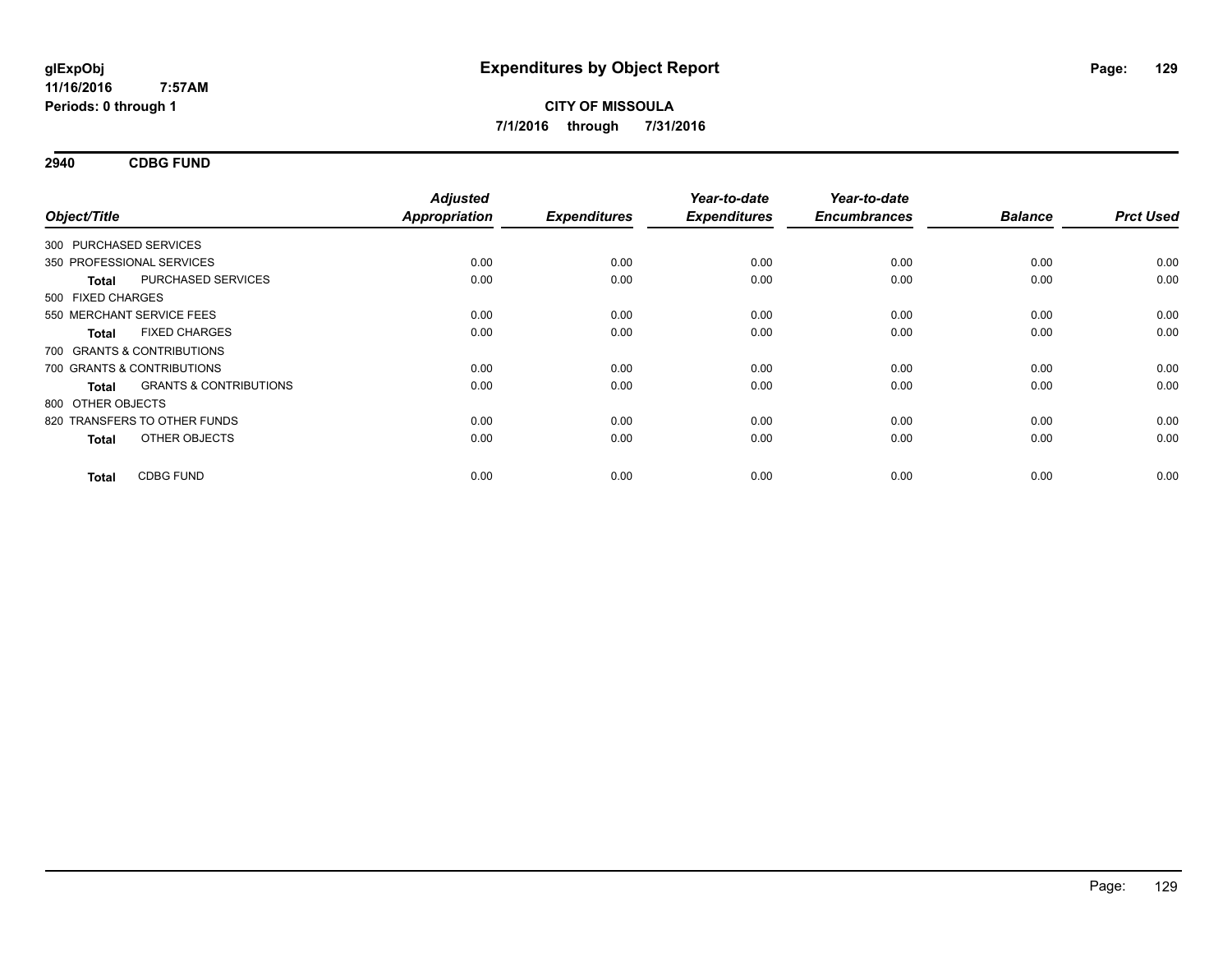#### **2941 HOME FUND**

**400 ENTITLEMENT GRANTS**

| Object/Title              |                                   | <b>Adjusted</b><br><b>Appropriation</b> | <b>Expenditures</b> | Year-to-date<br><b>Expenditures</b> | Year-to-date<br><b>Encumbrances</b> | <b>Balance</b> | <b>Prct Used</b> |
|---------------------------|-----------------------------------|-----------------------------------------|---------------------|-------------------------------------|-------------------------------------|----------------|------------------|
| 300 PURCHASED SERVICES    |                                   |                                         |                     |                                     |                                     |                |                  |
| 350 PROFESSIONAL SERVICES |                                   | 0.00                                    | 0.00                | 0.00                                | 0.00                                | 0.00           | 0.00             |
| <b>Total</b>              | <b>PURCHASED SERVICES</b>         | 0.00                                    | 0.00                | 0.00                                | 0.00                                | 0.00           | 0.00             |
| 500 FIXED CHARGES         |                                   |                                         |                     |                                     |                                     |                |                  |
| 550 MERCHANT SERVICE FEES |                                   | 0.00                                    | 0.00                | 0.00                                | 0.00                                | 0.00           | 0.00             |
| <b>Total</b>              | <b>FIXED CHARGES</b>              | 0.00                                    | 0.00                | 0.00                                | 0.00                                | 0.00           | 0.00             |
|                           | 700 GRANTS & CONTRIBUTIONS        |                                         |                     |                                     |                                     |                |                  |
|                           | 700 GRANTS & CONTRIBUTIONS        | 0.00                                    | 0.00                | 0.00                                | 0.00                                | 0.00           | 0.00             |
| <b>Total</b>              | <b>GRANTS &amp; CONTRIBUTIONS</b> | 0.00                                    | 0.00                | 0.00                                | 0.00                                | 0.00           | 0.00             |
| 800 OTHER OBJECTS         |                                   |                                         |                     |                                     |                                     |                |                  |
|                           | 820 TRANSFERS TO OTHER FUNDS      | 0.00                                    | 0.00                | 0.00                                | 0.00                                | 0.00           | 0.00             |
| 845 CONTINGENCY           |                                   | 0.00                                    | 0.00                | 0.00                                | 0.00                                | 0.00           | 0.00             |
| <b>Total</b>              | OTHER OBJECTS                     | 0.00                                    | 0.00                | 0.00                                | 0.00                                | 0.00           | 0.00             |
| <b>Total</b>              | <b>ENTITLEMENT GRANTS</b>         | 0.00                                    | 0.00                | 0.00                                | 0.00                                | 0.00           | 0.00             |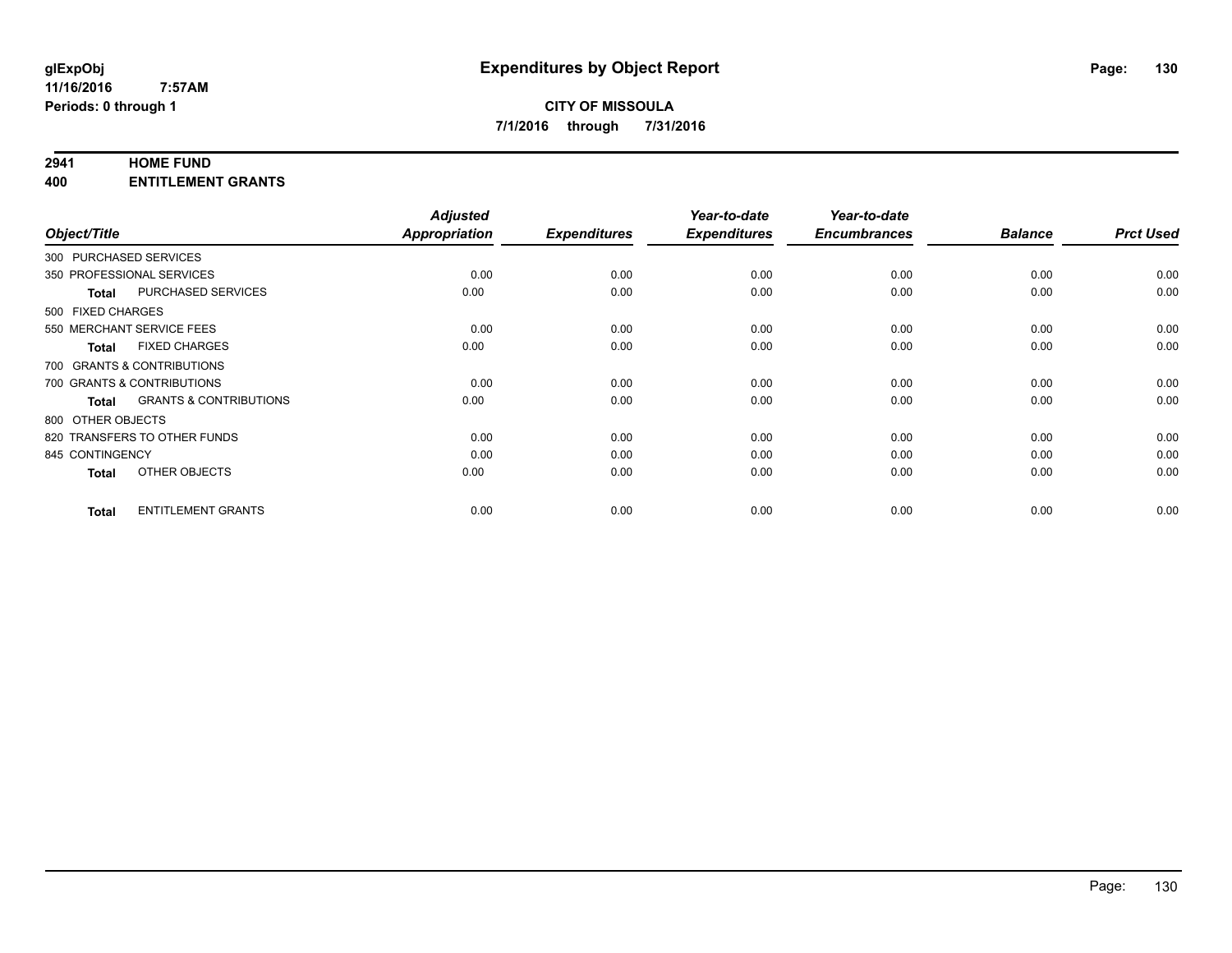**2941 HOME FUND**

|                                   | <b>Adjusted</b> |                     | Year-to-date        | Year-to-date        |                |                  |
|-----------------------------------|-----------------|---------------------|---------------------|---------------------|----------------|------------------|
|                                   | Appropriation   | <b>Expenditures</b> | <b>Expenditures</b> | <b>Encumbrances</b> | <b>Balance</b> | <b>Prct Used</b> |
| 300 PURCHASED SERVICES            |                 |                     |                     |                     |                |                  |
| 350 PROFESSIONAL SERVICES         | 0.00            | 0.00                | 0.00                | 0.00                | 0.00           | 0.00             |
| <b>PURCHASED SERVICES</b>         | 0.00            | 0.00                | 0.00                | 0.00                | 0.00           | 0.00             |
| 500 FIXED CHARGES                 |                 |                     |                     |                     |                |                  |
| 550 MERCHANT SERVICE FEES         | 0.00            | 0.00                | 0.00                | 0.00                | 0.00           | 0.00             |
| <b>FIXED CHARGES</b>              | 0.00            | 0.00                | 0.00                | 0.00                | 0.00           | 0.00             |
| 700 GRANTS & CONTRIBUTIONS        |                 |                     |                     |                     |                |                  |
| 700 GRANTS & CONTRIBUTIONS        | 0.00            | 0.00                | 0.00                | 0.00                | 0.00           | 0.00             |
| <b>GRANTS &amp; CONTRIBUTIONS</b> | 0.00            | 0.00                | 0.00                | 0.00                | 0.00           | 0.00             |
| 800 OTHER OBJECTS                 |                 |                     |                     |                     |                |                  |
| 820 TRANSFERS TO OTHER FUNDS      | 0.00            | 0.00                | 0.00                | 0.00                | 0.00           | 0.00             |
| 845 CONTINGENCY                   | 0.00            | 0.00                | 0.00                | 0.00                | 0.00           | 0.00             |
| OTHER OBJECTS                     | 0.00            | 0.00                | 0.00                | 0.00                | 0.00           | 0.00             |
| <b>HOME FUND</b>                  | 0.00            | 0.00                | 0.00                | 0.00                | 0.00           | 0.00             |
|                                   |                 |                     |                     |                     |                |                  |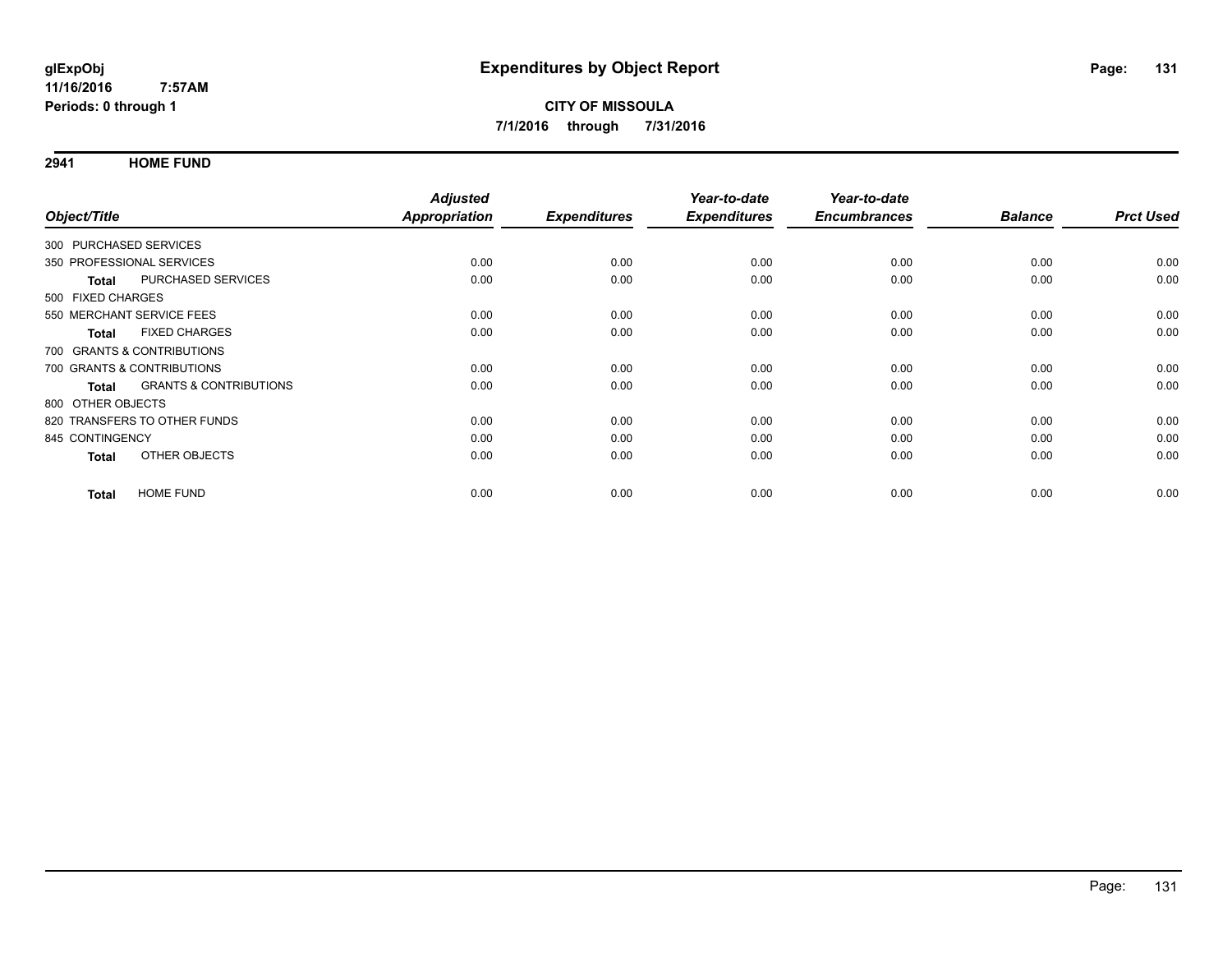#### **2955 TRANSPORTATION**

**250 DEVELOPMENT SERVICES**

|                                            | <b>Adjusted</b>      |                     | Year-to-date        | Year-to-date        |                |                  |
|--------------------------------------------|----------------------|---------------------|---------------------|---------------------|----------------|------------------|
| Object/Title                               | <b>Appropriation</b> | <b>Expenditures</b> | <b>Expenditures</b> | <b>Encumbrances</b> | <b>Balance</b> | <b>Prct Used</b> |
| 100 PERSONAL SERVICES                      |                      |                     |                     |                     |                |                  |
| 110 SALARIES AND WAGES                     | 467,712.00           | 24,049.70           | 24,049.70           | 0.00                | 443,662.30     | 5.14             |
| 120 OVERTIME/TERMINATION                   | 0.00                 | 969.58              | 969.58              | 0.00                | $-969.58$      | 0.00             |
| 140 EMPLOYER CONTRIBUTIONS                 | 167,767.00           | 15,604.88           | 15,604.88           | 0.00                | 152,162.12     | 9.30             |
| 141 STATE RETIREMENT CONTRIBUTIONS         | 0.00                 | 0.00                | 0.00                | 0.00                | 0.00           | 0.00             |
| PERSONAL SERVICES<br>Total                 | 635,479.00           | 40,624.16           | 40,624.16           | 0.00                | 594,854.84     | 6.39             |
| 200 SUPPLIES                               |                      |                     |                     |                     |                |                  |
| 210 OFFICE SUPPLIES                        | 8,000.00             | 50.53               | 50.53               | 0.00                | 7,949.47       | 0.63             |
| 220 OPERATING SUPPLIES                     | 36,300.00            | 0.00                | 0.00                | 0.00                | 36,300.00      | 0.00             |
| 230 REPAIR/MAINTENANCE                     | 0.00                 | 0.00                | 0.00                | 0.00                | 0.00           | 0.00             |
| 231 GASOLINE                               | 0.00                 | 0.00                | 0.00                | 0.00                | 0.00           | 0.00             |
| 240 OTHER SUPPLIES                         | 360.00               | 0.00                | 0.00                | 0.00                | 360.00         | 0.00             |
| <b>SUPPLIES</b><br><b>Total</b>            | 44,660.00            | 50.53               | 50.53               | 0.00                | 44,609.47      | 0.11             |
| 300 PURCHASED SERVICES                     |                      |                     |                     |                     |                |                  |
| 310 COMMUNICATIONS                         | 1,700.00             | 4.77                | 4.77                | 0.00                | 1,695.23       | 0.28             |
| 320 PRINTING & DUPLICATING                 | 10,125.00            | 0.00                | 0.00                | 0.00                | 10,125.00      | 0.00             |
| 330 PUBLICITY, SUBSCRIPTIONS & DUES        | 28,395.00            | 0.00                | 0.00                | 0.00                | 28,395.00      | 0.00             |
| 344 TELEPHONE SERVICE                      | 579.00               | 0.00                | 0.00                | 0.00                | 579.00         | 0.00             |
| 350 PROFESSIONAL SERVICES                  | 68,211.00            | 532.44              | 532.44              | 0.00                | 67,678.56      | 0.78             |
| 360 REPAIR & MAINTENANCE                   | 8,900.00             | 0.00                | 0.00                | 0.00                | 8,900.00       | 0.00             |
| 370 TRAVEL                                 | 13,200.00            | 0.00                | 0.00                | 0.00                | 13,200.00      | 0.00             |
| 380 TRAINING                               | 11,300.00            | 0.00                | 0.00                | 0.00                | 11,300.00      | 0.00             |
| 390 OTHER PURCHASED SERVICES               | 24,500.00            | 0.00                | 0.00                | 0.00                | 24,500.00      | 0.00             |
| PURCHASED SERVICES<br>Total                | 166,910.00           | 537.21              | 537.21              | 0.00                | 166,372.79     | 0.32             |
| 500 FIXED CHARGES                          |                      |                     |                     |                     |                |                  |
| 500 FIXED CHARGES                          | 38,592.00            | 0.00                | 0.00                | 0.00                | 38,592.00      | 0.00             |
| 550 MERCHANT SERVICE FEES                  | 0.00                 | 0.00                | 0.00                | 0.00                | 0.00           | 0.00             |
| <b>FIXED CHARGES</b><br><b>Total</b>       | 38,592.00            | 0.00                | 0.00                | 0.00                | 38,592.00      | 0.00             |
| 700 GRANTS & CONTRIBUTIONS                 |                      |                     |                     |                     |                |                  |
| 700 GRANTS & CONTRIBUTIONS                 | 146,728.00           | 0.00                | 0.00                | 0.00                | 146,728.00     | 0.00             |
| <b>GRANTS &amp; CONTRIBUTIONS</b><br>Total | 146,728.00           | 0.00                | 0.00                | 0.00                | 146,728.00     | 0.00             |
| 800 OTHER OBJECTS                          |                      |                     |                     |                     |                |                  |
| 820 TRANSFERS TO OTHER FUNDS               | 0.00                 | 0.00                | 0.00                | 0.00                | 0.00           | 0.00             |
|                                            |                      |                     |                     |                     |                |                  |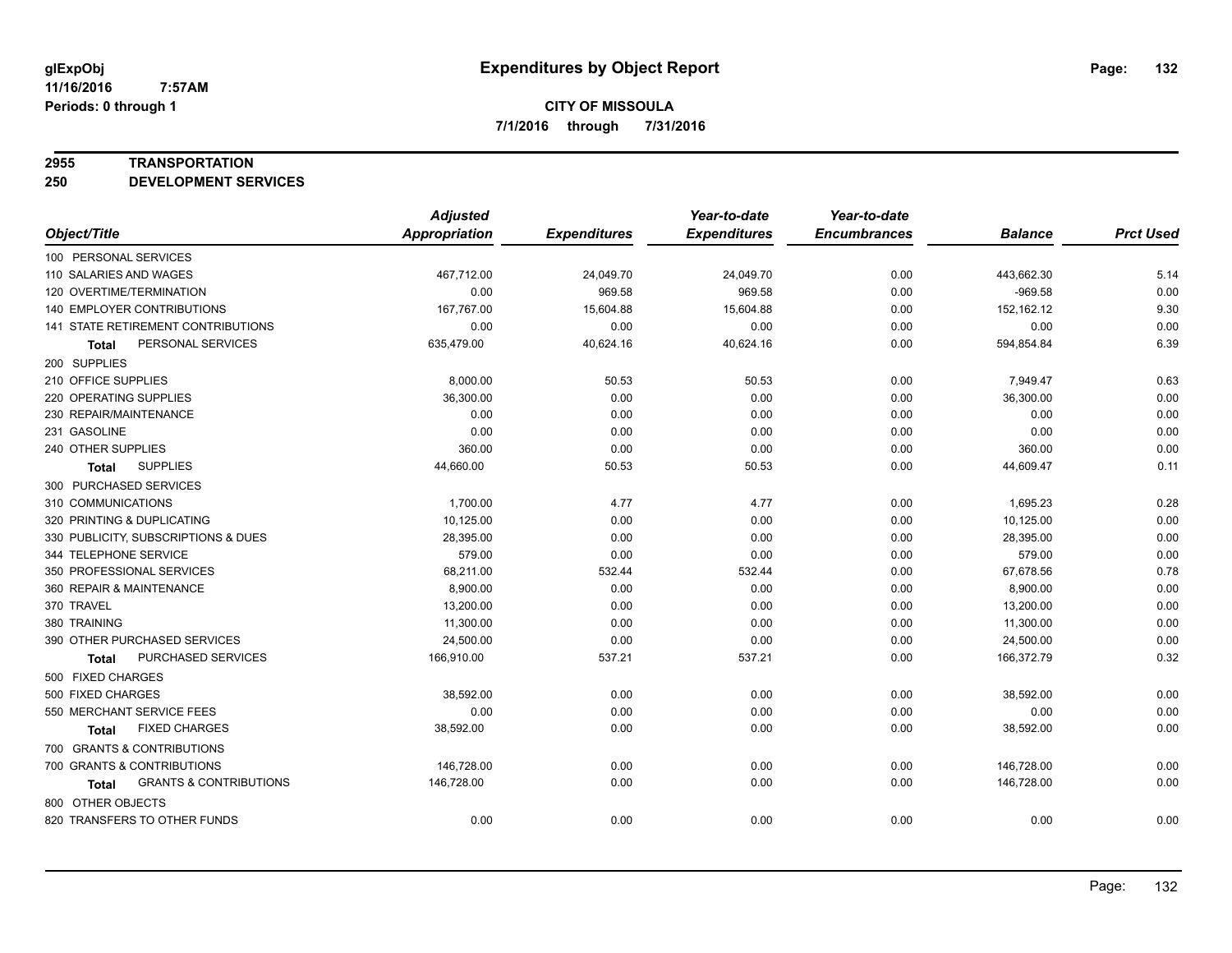#### **2955 TRANSPORTATION**

**250 DEVELOPMENT SERVICES**

| Object/Title       |                           | <b>Adjusted</b><br><b>Appropriation</b> | <b>Expenditures</b> | Year-to-date<br><b>Expenditures</b> | Year-to-date<br><b>Encumbrances</b> | <b>Balance</b> | <b>Prct Used</b> |
|--------------------|---------------------------|-----------------------------------------|---------------------|-------------------------------------|-------------------------------------|----------------|------------------|
|                    |                           |                                         |                     |                                     |                                     |                |                  |
| 845 CONTINGENCY    |                           | 223,369.00                              | 0.00                | 0.00                                | 0.00                                | 223.369.00     | 0.00             |
| <b>Total</b>       | OTHER OBJECTS             | 223,369.00                              | 0.00                | 0.00                                | 0.00                                | 223,369.00     | 0.00             |
| 900 CAPITAL OUTLAY |                           |                                         |                     |                                     |                                     |                |                  |
|                    | 940 MACHINERY & EQUIPMENT | 0.00                                    | 0.00                | 0.00                                | 0.00                                | 0.00           | 0.00             |
| Total              | <b>CAPITAL OUTLAY</b>     | 0.00                                    | 0.00                | 0.00                                | 0.00                                | 0.00           | 0.00             |
| <b>Total</b>       | DEVELOPMENT SERVICES      | 1,255,738.00                            | 41,211.90           | 41.211.90                           | 0.00                                | 1,214,526.10   | 3.28             |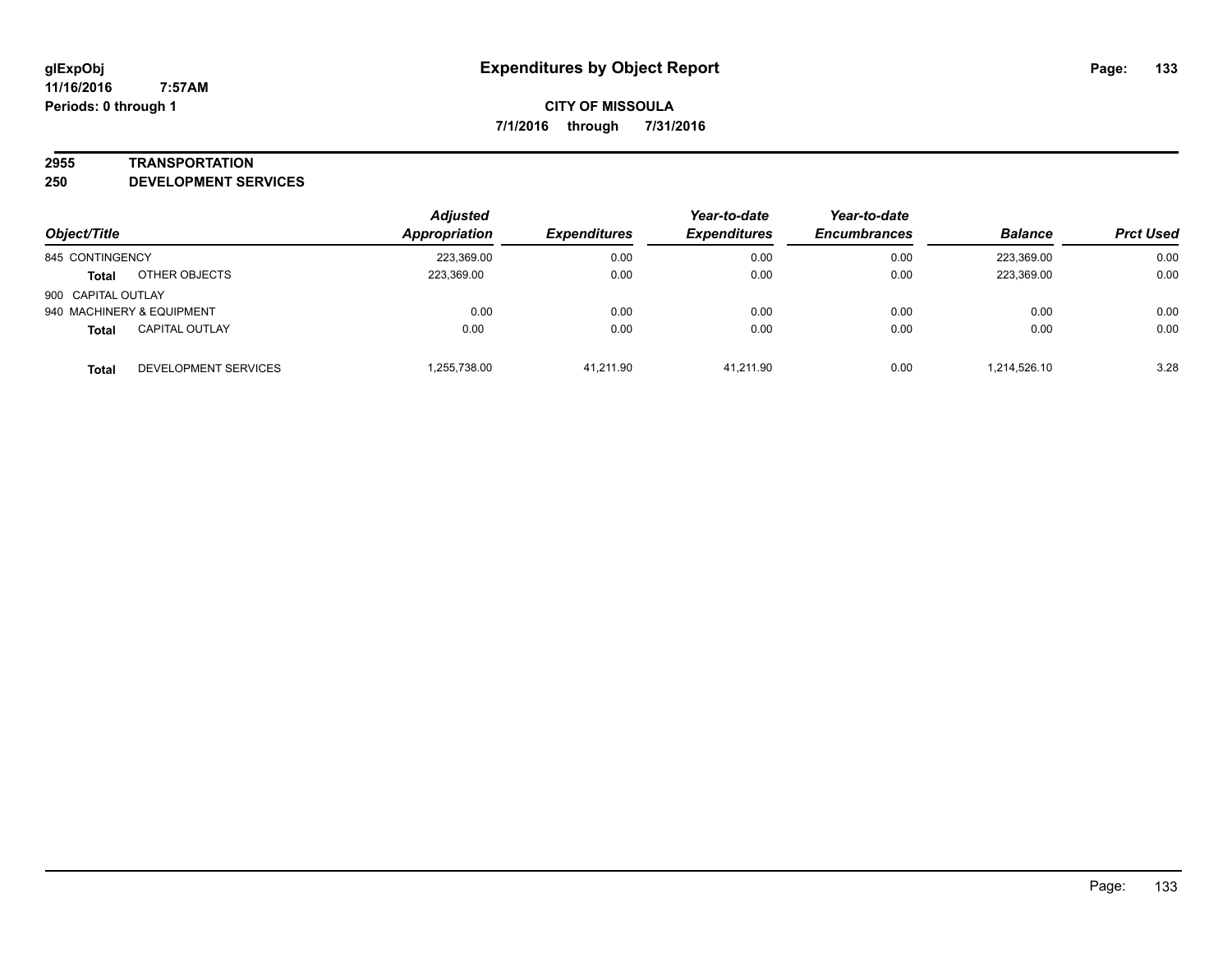### **2955 TRANSPORTATION**

|                                                   | <b>Adjusted</b> |                     | Year-to-date        | Year-to-date        |                |                  |
|---------------------------------------------------|-----------------|---------------------|---------------------|---------------------|----------------|------------------|
| Object/Title                                      | Appropriation   | <b>Expenditures</b> | <b>Expenditures</b> | <b>Encumbrances</b> | <b>Balance</b> | <b>Prct Used</b> |
| 100 PERSONAL SERVICES                             |                 |                     |                     |                     |                |                  |
| 110 SALARIES AND WAGES                            | 467,712.00      | 24,049.70           | 24,049.70           | 0.00                | 443,662.30     | 5.14             |
| 120 OVERTIME/TERMINATION                          | 0.00            | 969.58              | 969.58              | 0.00                | $-969.58$      | 0.00             |
| <b>140 EMPLOYER CONTRIBUTIONS</b>                 | 167,767.00      | 15,604.88           | 15,604.88           | 0.00                | 152,162.12     | 9.30             |
| <b>141 STATE RETIREMENT CONTRIBUTIONS</b>         | 0.00            | 0.00                | 0.00                | 0.00                | 0.00           | 0.00             |
| PERSONAL SERVICES<br>Total                        | 635,479.00      | 40,624.16           | 40,624.16           | 0.00                | 594,854.84     | 6.39             |
| 200 SUPPLIES                                      |                 |                     |                     |                     |                |                  |
| 210 OFFICE SUPPLIES                               | 8,000.00        | 50.53               | 50.53               | 0.00                | 7,949.47       | 0.63             |
| <b>220 OPERATING SUPPLIES</b>                     | 36,300.00       | 0.00                | 0.00                | 0.00                | 36,300.00      | 0.00             |
| 230 REPAIR/MAINTENANCE                            | 0.00            | 0.00                | 0.00                | 0.00                | 0.00           | 0.00             |
| 231 GASOLINE                                      | 0.00            | 0.00                | 0.00                | 0.00                | 0.00           | 0.00             |
| 240 OTHER SUPPLIES                                | 360.00          | 0.00                | 0.00                | 0.00                | 360.00         | 0.00             |
| <b>SUPPLIES</b><br><b>Total</b>                   | 44,660.00       | 50.53               | 50.53               | 0.00                | 44,609.47      | 0.11             |
| 300 PURCHASED SERVICES                            |                 |                     |                     |                     |                |                  |
| 310 COMMUNICATIONS                                | 1,700.00        | 4.77                | 4.77                | 0.00                | 1,695.23       | 0.28             |
| 320 PRINTING & DUPLICATING                        | 10,125.00       | 0.00                | 0.00                | 0.00                | 10,125.00      | 0.00             |
| 330 PUBLICITY, SUBSCRIPTIONS & DUES               | 28,395.00       | 0.00                | 0.00                | 0.00                | 28,395.00      | 0.00             |
| 344 TELEPHONE SERVICE                             | 579.00          | 0.00                | 0.00                | 0.00                | 579.00         | 0.00             |
| 350 PROFESSIONAL SERVICES                         | 68,211.00       | 532.44              | 532.44              | 0.00                | 67,678.56      | 0.78             |
| 360 REPAIR & MAINTENANCE                          | 8,900.00        | 0.00                | 0.00                | 0.00                | 8,900.00       | 0.00             |
| 370 TRAVEL                                        | 13,200.00       | 0.00                | 0.00                | 0.00                | 13,200.00      | 0.00             |
| 380 TRAINING                                      | 11,300.00       | 0.00                | 0.00                | 0.00                | 11,300.00      | 0.00             |
| 390 OTHER PURCHASED SERVICES                      | 24,500.00       | 0.00                | 0.00                | 0.00                | 24,500.00      | 0.00             |
| PURCHASED SERVICES<br><b>Total</b>                | 166,910.00      | 537.21              | 537.21              | 0.00                | 166,372.79     | 0.32             |
| 500 FIXED CHARGES                                 |                 |                     |                     |                     |                |                  |
| 500 FIXED CHARGES                                 | 38,592.00       | 0.00                | 0.00                | 0.00                | 38,592.00      | 0.00             |
| 550 MERCHANT SERVICE FEES                         | 0.00            | 0.00                | 0.00                | 0.00                | 0.00           | 0.00             |
| <b>FIXED CHARGES</b><br>Total                     | 38,592.00       | 0.00                | 0.00                | 0.00                | 38,592.00      | 0.00             |
| 700 GRANTS & CONTRIBUTIONS                        |                 |                     |                     |                     |                |                  |
| 700 GRANTS & CONTRIBUTIONS                        | 146,728.00      | 0.00                | 0.00                | 0.00                | 146,728.00     | 0.00             |
| <b>GRANTS &amp; CONTRIBUTIONS</b><br><b>Total</b> | 146,728.00      | 0.00                | 0.00                | 0.00                | 146,728.00     | 0.00             |
| 800 OTHER OBJECTS                                 |                 |                     |                     |                     |                |                  |
| 820 TRANSFERS TO OTHER FUNDS                      | 0.00            | 0.00                | 0.00                | 0.00                | 0.00           | 0.00             |
| 845 CONTINGENCY                                   | 223,369.00      | 0.00                | 0.00                | 0.00                | 223,369.00     | 0.00             |
|                                                   |                 |                     |                     |                     |                |                  |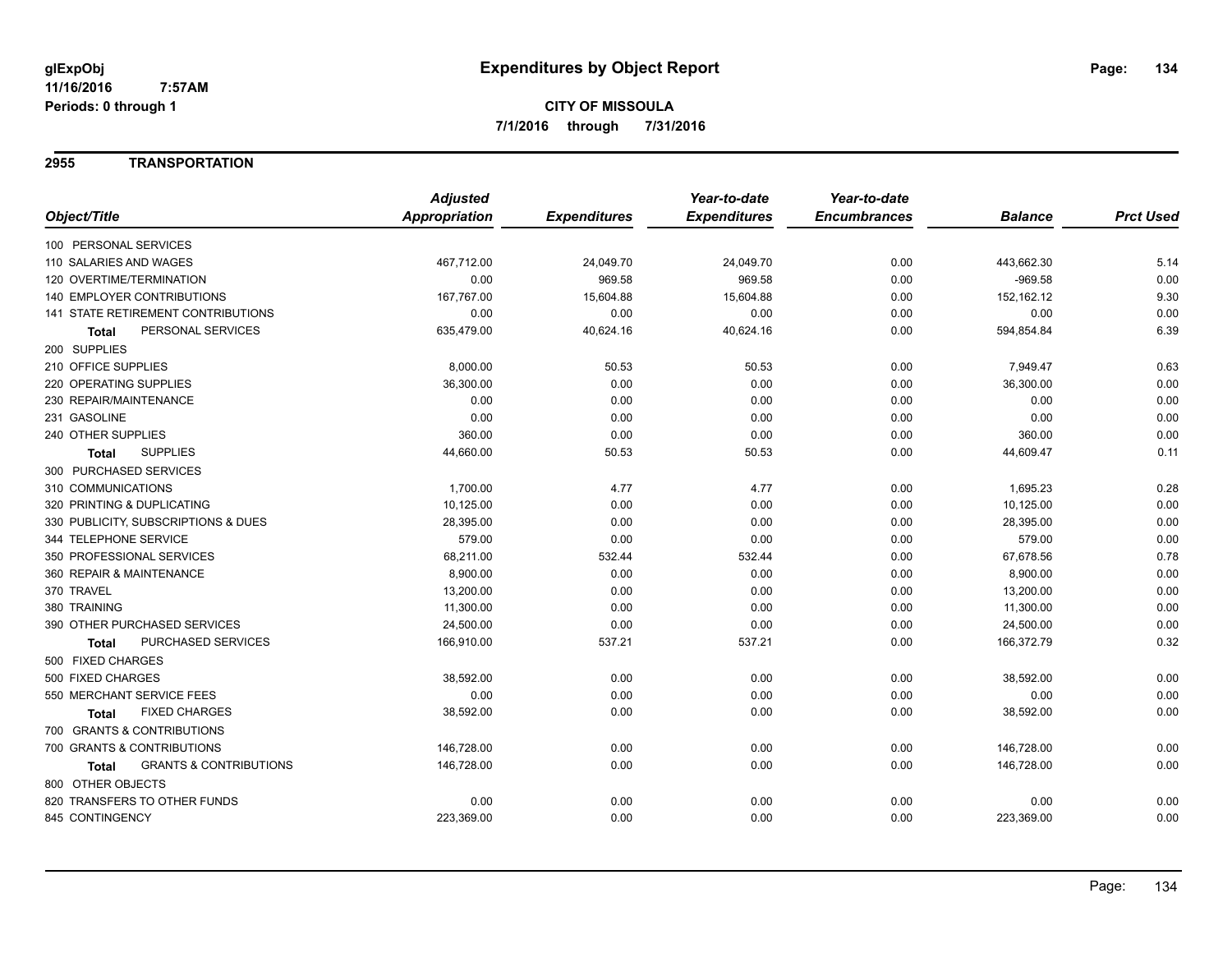### **2955 TRANSPORTATION**

| Object/Title                          | <b>Adjusted</b><br><b>Appropriation</b> | <i><b>Expenditures</b></i> | Year-to-date<br><b>Expenditures</b> | Year-to-date<br><b>Encumbrances</b> | <b>Balance</b> | <b>Prct Used</b> |
|---------------------------------------|-----------------------------------------|----------------------------|-------------------------------------|-------------------------------------|----------------|------------------|
| OTHER OBJECTS<br><b>Total</b>         | 223,369.00                              | 0.00                       | 0.00                                | 0.00                                | 223.369.00     | 0.00             |
| 900 CAPITAL OUTLAY                    |                                         |                            |                                     |                                     |                |                  |
| 940 MACHINERY & EQUIPMENT             | 0.00                                    | 0.00                       | 0.00                                | 0.00                                | 0.00           | 0.00             |
| <b>CAPITAL OUTLAY</b><br><b>Total</b> | 0.00                                    | 0.00                       | 0.00                                | 0.00                                | 0.00           | 0.00             |
| <b>TRANSPORTATION</b><br>Total        | 1,255,738.00                            | 41.211.90                  | 41.211.90                           | 0.00                                | 1,214,526.10   | 3.28             |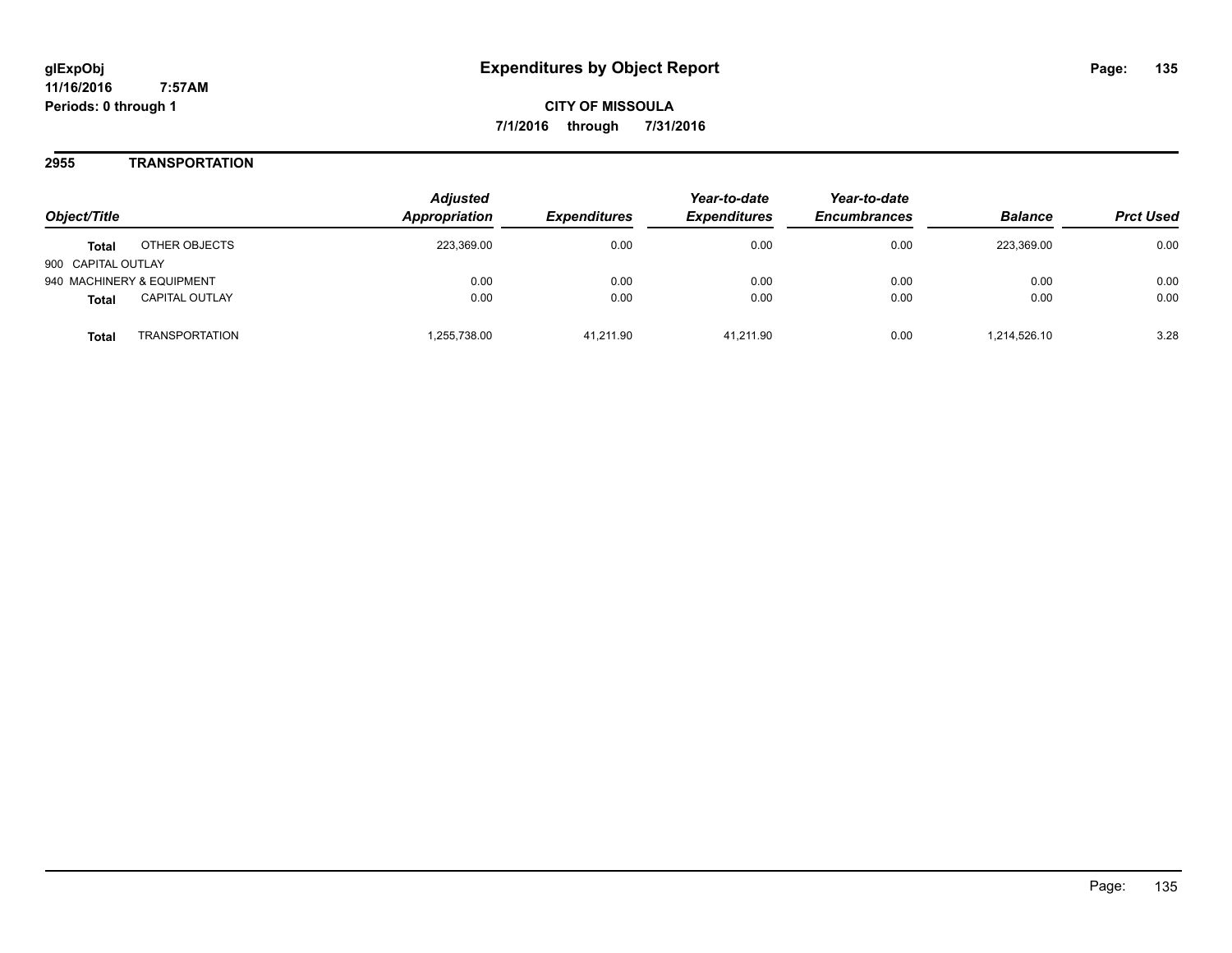#### **2987 FEDERAL TRANSPORTATION FUND**

**370 PARKS & RECREATION**

|                                      |                               | <b>Adjusted</b> |                     | Year-to-date        | Year-to-date        |                |                  |
|--------------------------------------|-------------------------------|-----------------|---------------------|---------------------|---------------------|----------------|------------------|
| Object/Title                         |                               | Appropriation   | <b>Expenditures</b> | <b>Expenditures</b> | <b>Encumbrances</b> | <b>Balance</b> | <b>Prct Used</b> |
| 100 PERSONAL SERVICES                |                               |                 |                     |                     |                     |                |                  |
| 110 SALARIES AND WAGES               |                               | 0.00            | 0.00                | 0.00                | 0.00                | 0.00           | 0.00             |
| 140 EMPLOYER CONTRIBUTIONS           |                               | 0.00            | 0.00                | 0.00                | 0.00                | 0.00           | 0.00             |
| <b>Total</b>                         | PERSONAL SERVICES             | 0.00            | 0.00                | 0.00                | 0.00                | 0.00           | 0.00             |
| 500 FIXED CHARGES                    |                               |                 |                     |                     |                     |                |                  |
| 550 MERCHANT SERVICE FEES            |                               | 0.00            | 0.00                | 0.00                | 0.00                | 0.00           | 0.00             |
| <b>FIXED CHARGES</b><br><b>Total</b> |                               | 0.00            | 0.00                | 0.00                | 0.00                | 0.00           | 0.00             |
| Total                                | <b>PARKS &amp; RECREATION</b> | 0.00            | 0.00                | 0.00                | 0.00                | 0.00           | 0.00             |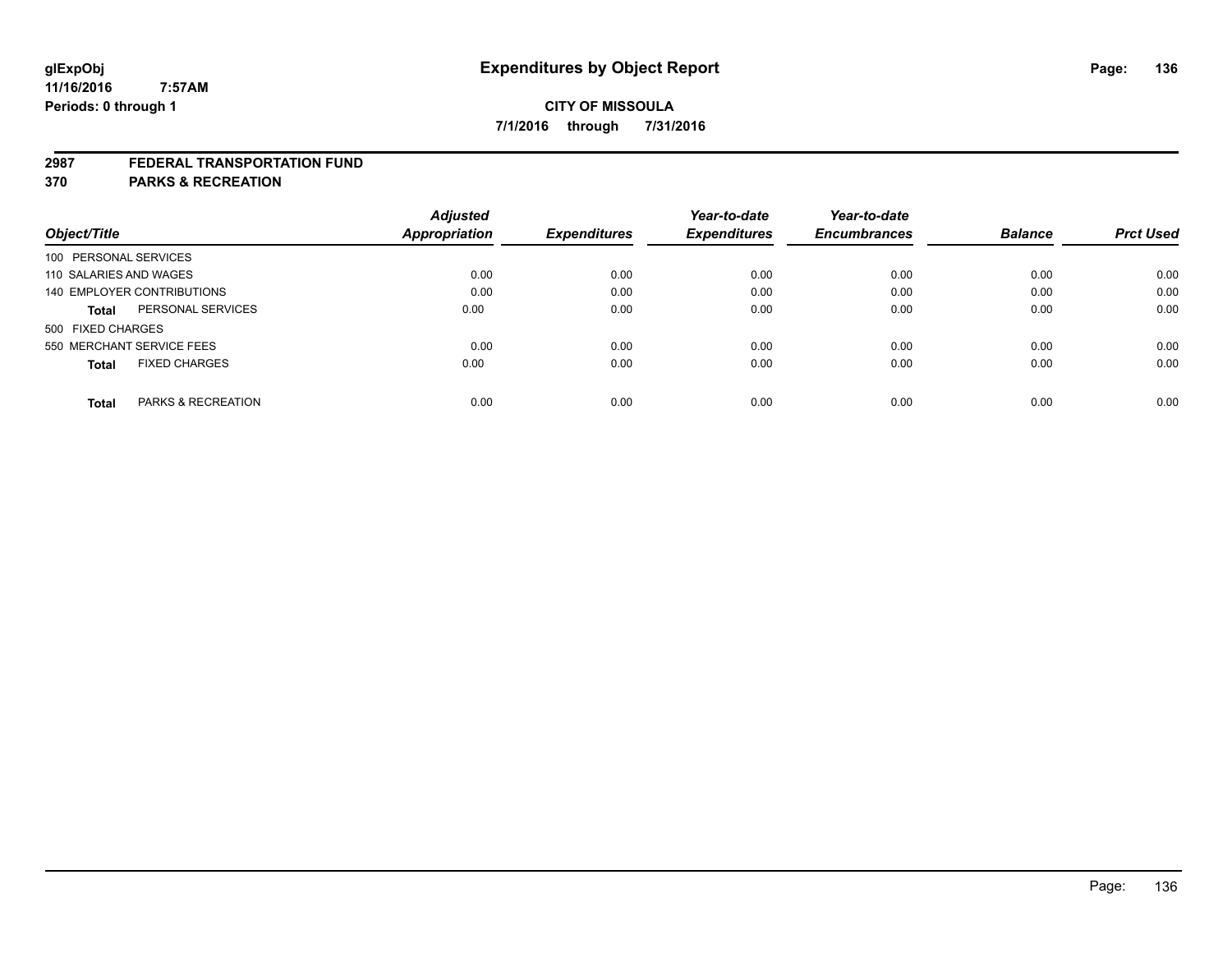#### **2987 FEDERAL TRANSPORTATION FUND**

**390 NON-DEPARTMENTAL**

| Object/Title     |                                   | <b>Adjusted</b><br>Appropriation | <b>Expenditures</b> | Year-to-date<br><b>Expenditures</b> | Year-to-date<br><b>Encumbrances</b> | <b>Balance</b> | <b>Prct Used</b> |
|------------------|-----------------------------------|----------------------------------|---------------------|-------------------------------------|-------------------------------------|----------------|------------------|
|                  | 100 PERSONAL SERVICES             |                                  |                     |                                     |                                     |                |                  |
|                  |                                   |                                  |                     |                                     |                                     |                |                  |
|                  | 110 SALARIES AND WAGES            | 0.00                             | 0.00                | 0.00                                | 0.00                                | 0.00           | 0.00             |
|                  | 120 OVERTIME/TERMINATION          | 0.00                             | 0.00                | 0.00                                | 0.00                                | 0.00           | 0.00             |
|                  | <b>140 EMPLOYER CONTRIBUTIONS</b> | 0.00                             | 0.00                | 0.00                                | 0.00                                | 0.00           | 0.00             |
| <b>Total</b>     | PERSONAL SERVICES                 | 0.00                             | 0.00                | 0.00                                | 0.00                                | 0.00           | 0.00             |
|                  | 500 FIXED CHARGES                 |                                  |                     |                                     |                                     |                |                  |
|                  | 550 MERCHANT SERVICE FEES         | 0.00                             | 0.00                | 0.00                                | 0.00                                | 0.00           | 0.00             |
| <b>Total</b>     | <b>FIXED CHARGES</b>              | 0.00                             | 0.00                | 0.00                                | 0.00                                | 0.00           | 0.00             |
|                  | 800 OTHER OBJECTS                 |                                  |                     |                                     |                                     |                |                  |
|                  | 820 TRANSFERS TO OTHER FUNDS      | 0.00                             | 0.00                | 0.00                                | 0.00                                | 0.00           | 0.00             |
| Total            | OTHER OBJECTS                     | 0.00                             | 0.00                | 0.00                                | 0.00                                | 0.00           | 0.00             |
|                  | 900 CAPITAL OUTLAY                |                                  |                     |                                     |                                     |                |                  |
| 930 IMPROVEMENTS |                                   | 0.00                             | 0.00                | 0.00                                | 0.00                                | 0.00           | 0.00             |
| <b>Total</b>     | <b>CAPITAL OUTLAY</b>             | 0.00                             | 0.00                | 0.00                                | 0.00                                | 0.00           | 0.00             |
| <b>Total</b>     | NON-DEPARTMENTAL                  | 0.00                             | 0.00                | 0.00                                | 0.00                                | 0.00           | 0.00             |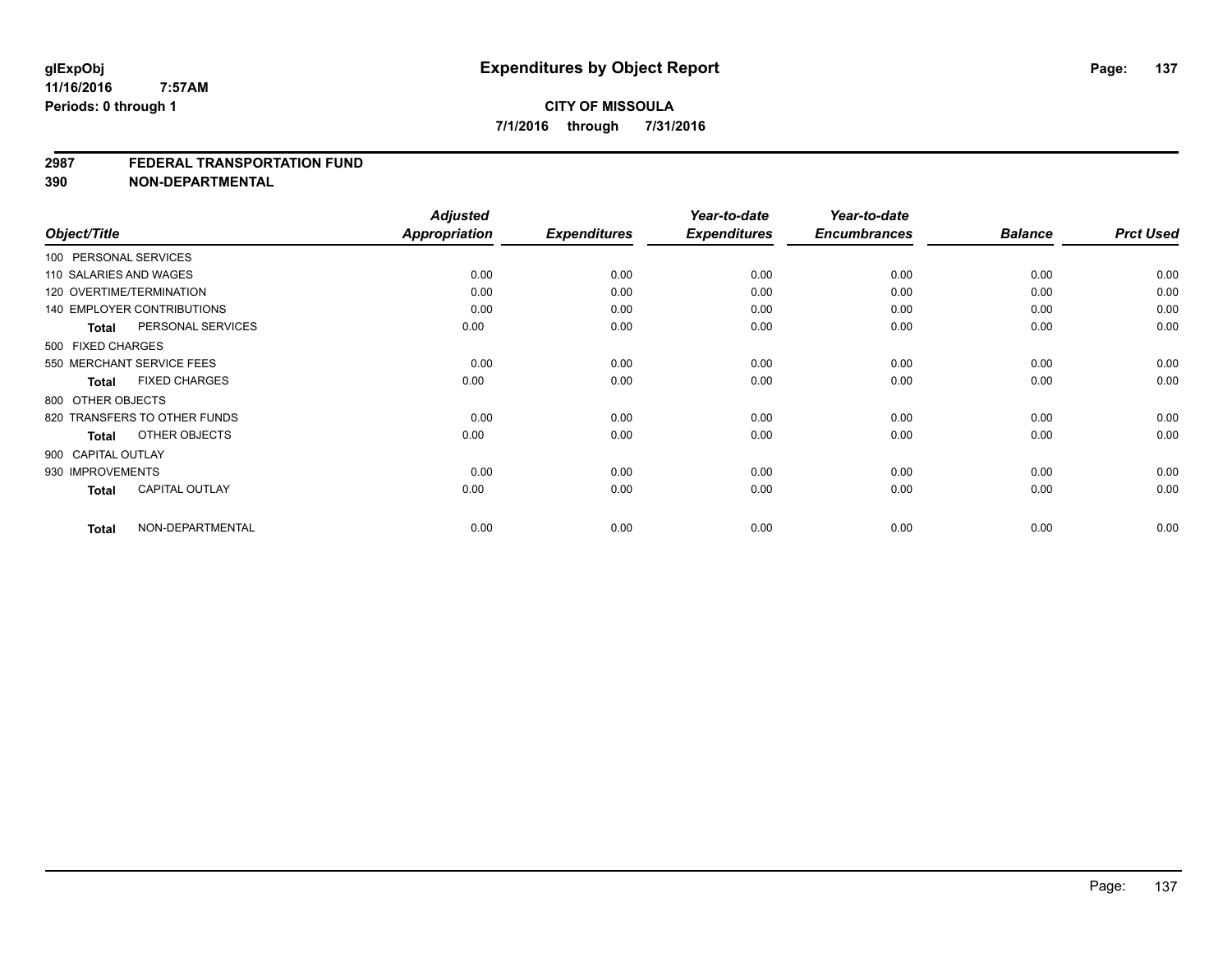**CITY OF MISSOULA 7/1/2016 through 7/31/2016**

## **2987 FEDERAL TRANSPORTATION FUND**

| Object/Title       |                                   | <b>Adjusted</b><br><b>Appropriation</b> | <b>Expenditures</b> | Year-to-date<br><b>Expenditures</b> | Year-to-date<br><b>Encumbrances</b> | <b>Balance</b> | <b>Prct Used</b> |
|--------------------|-----------------------------------|-----------------------------------------|---------------------|-------------------------------------|-------------------------------------|----------------|------------------|
|                    | 100 PERSONAL SERVICES             |                                         |                     |                                     |                                     |                |                  |
|                    | 110 SALARIES AND WAGES            | 0.00                                    | 0.00                | 0.00                                | 0.00                                | 0.00           | 0.00             |
|                    | 120 OVERTIME/TERMINATION          | 0.00                                    | 0.00                | 0.00                                | 0.00                                | 0.00           | 0.00             |
|                    | <b>140 EMPLOYER CONTRIBUTIONS</b> | 0.00                                    | 0.00                | 0.00                                | 0.00                                | 0.00           | 0.00             |
| Total              | PERSONAL SERVICES                 | 0.00                                    | 0.00                | 0.00                                | 0.00                                | 0.00           | 0.00             |
| 500 FIXED CHARGES  |                                   |                                         |                     |                                     |                                     |                |                  |
|                    | 550 MERCHANT SERVICE FEES         | 0.00                                    | 0.00                | 0.00                                | 0.00                                | 0.00           | 0.00             |
| <b>Total</b>       | <b>FIXED CHARGES</b>              | 0.00                                    | 0.00                | 0.00                                | 0.00                                | 0.00           | 0.00             |
| 800 OTHER OBJECTS  |                                   |                                         |                     |                                     |                                     |                |                  |
|                    | 820 TRANSFERS TO OTHER FUNDS      | 0.00                                    | 0.00                | 0.00                                | 0.00                                | 0.00           | 0.00             |
| <b>Total</b>       | OTHER OBJECTS                     | 0.00                                    | 0.00                | 0.00                                | 0.00                                | 0.00           | 0.00             |
| 900 CAPITAL OUTLAY |                                   |                                         |                     |                                     |                                     |                |                  |
| 930 IMPROVEMENTS   |                                   | 0.00                                    | 0.00                | 0.00                                | 0.00                                | 0.00           | 0.00             |
| <b>Total</b>       | CAPITAL OUTLAY                    | 0.00                                    | 0.00                | 0.00                                | 0.00                                | 0.00           | 0.00             |
|                    |                                   |                                         |                     |                                     |                                     |                |                  |
| <b>Total</b>       | FEDERAL TRANSPORTATION FUND       | 0.00                                    | 0.00                | 0.00                                | 0.00                                | 0.00           | 0.00             |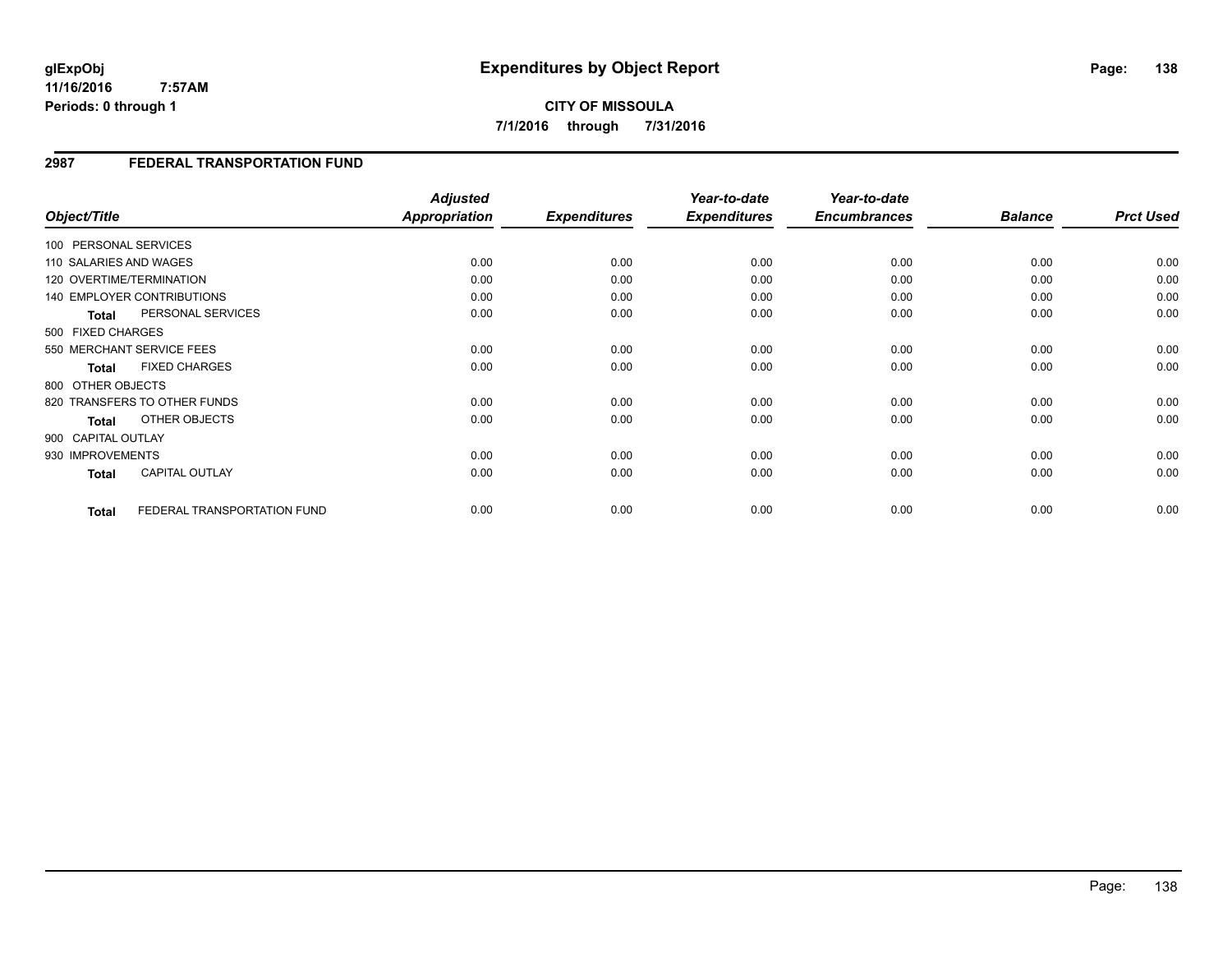# **CITY OF MISSOULA 7/1/2016 through 7/31/2016**

### **2988 GRANTS & DONATIONS FUND**

**223 CITY CLERK**

| Object/Title                         | <b>Adjusted</b><br><b>Appropriation</b> | <b>Expenditures</b> | Year-to-date<br><b>Expenditures</b> | Year-to-date<br><b>Encumbrances</b> | <b>Balance</b> | <b>Prct Used</b> |
|--------------------------------------|-----------------------------------------|---------------------|-------------------------------------|-------------------------------------|----------------|------------------|
| 200 SUPPLIES                         |                                         |                     |                                     |                                     |                |                  |
| 210 OFFICE SUPPLIES                  | 0.00                                    | 0.00                | 0.00                                | 0.00                                | 0.00           | 0.00             |
| <b>SUPPLIES</b><br><b>Total</b>      | 0.00                                    | 0.00                | 0.00                                | 0.00                                | 0.00           | 0.00             |
| 500 FIXED CHARGES                    |                                         |                     |                                     |                                     |                |                  |
| 550 MERCHANT SERVICE FEES            | 0.00                                    | 0.00                | 0.00                                | 0.00                                | 0.00           | 0.00             |
| <b>FIXED CHARGES</b><br><b>Total</b> | 0.00                                    | 0.00                | 0.00                                | 0.00                                | 0.00           | 0.00             |
| <b>CITY CLERK</b><br><b>Total</b>    | 0.00                                    | 0.00                | 0.00                                | 0.00                                | 0.00           | 0.00             |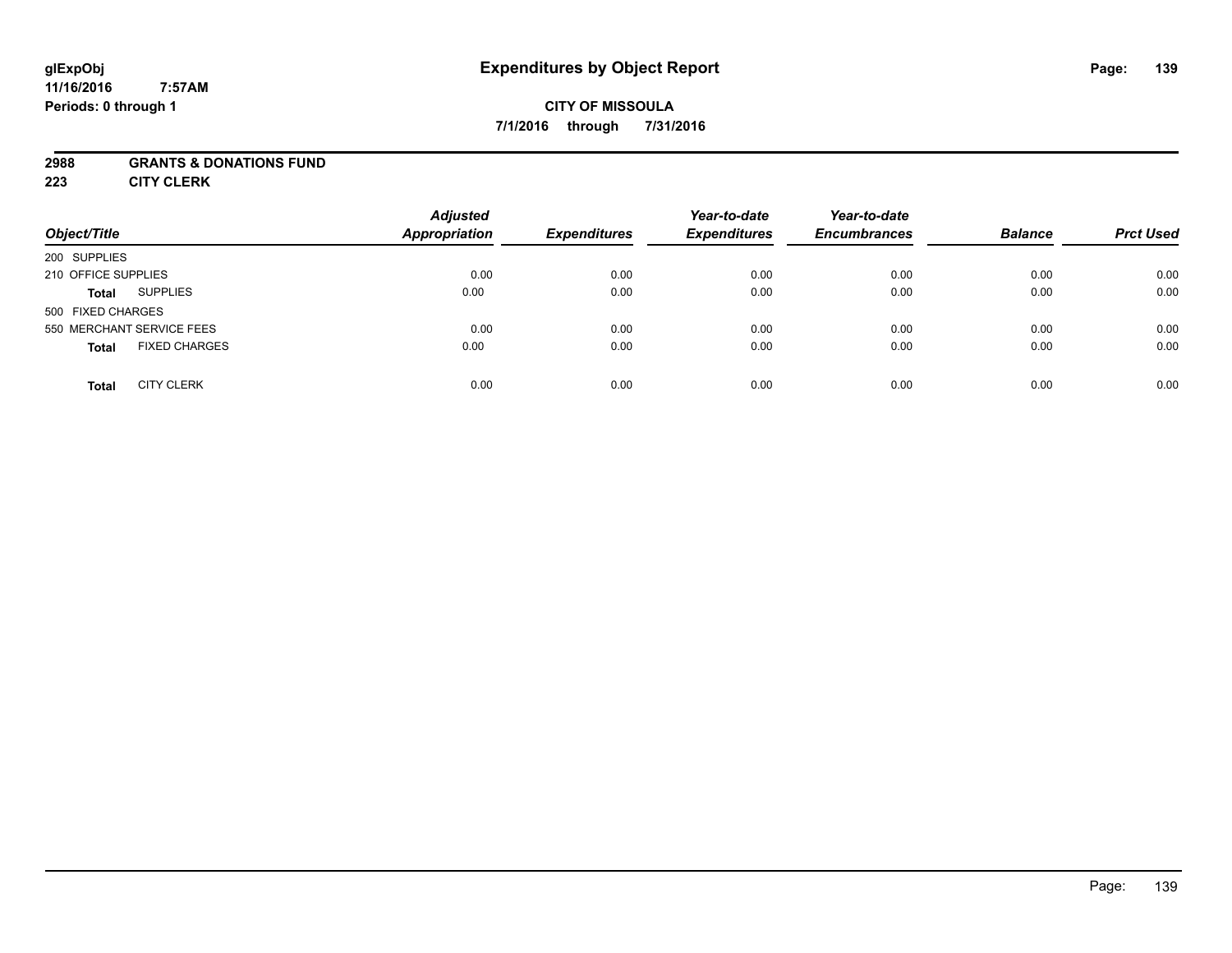#### **2988 GRANTS & DONATIONS FUND**

**270 CITY ATTORNEY**

| Object/Title           |                                    | <b>Adjusted</b><br><b>Appropriation</b> | <b>Expenditures</b> | Year-to-date<br><b>Expenditures</b> | Year-to-date<br><b>Encumbrances</b> | <b>Balance</b> | <b>Prct Used</b> |
|------------------------|------------------------------------|-----------------------------------------|---------------------|-------------------------------------|-------------------------------------|----------------|------------------|
| 100 PERSONAL SERVICES  |                                    |                                         |                     |                                     |                                     |                |                  |
| 110 SALARIES AND WAGES |                                    | 0.00                                    | 0.00                | 0.00                                | 0.00                                | 0.00           | 0.00             |
|                        | 140 EMPLOYER CONTRIBUTIONS         | 0.00                                    | 0.00                | 0.00                                | 0.00                                | 0.00           | 0.00             |
|                        | 141 STATE RETIREMENT CONTRIBUTIONS | 0.00                                    | 0.00                | 0.00                                | 0.00                                | 0.00           | 0.00             |
| <b>Total</b>           | PERSONAL SERVICES                  | 0.00                                    | 0.00                | 0.00                                | 0.00                                | 0.00           | 0.00             |
| 300 PURCHASED SERVICES |                                    |                                         |                     |                                     |                                     |                |                  |
|                        | 390 OTHER PURCHASED SERVICES       | 0.00                                    | 0.00                | 0.00                                | 0.00                                | 0.00           | 0.00             |
| <b>Total</b>           | <b>PURCHASED SERVICES</b>          | 0.00                                    | 0.00                | 0.00                                | 0.00                                | 0.00           | 0.00             |
| Total                  | <b>CITY ATTORNEY</b>               | 0.00                                    | 0.00                | 0.00                                | 0.00                                | 0.00           | 0.00             |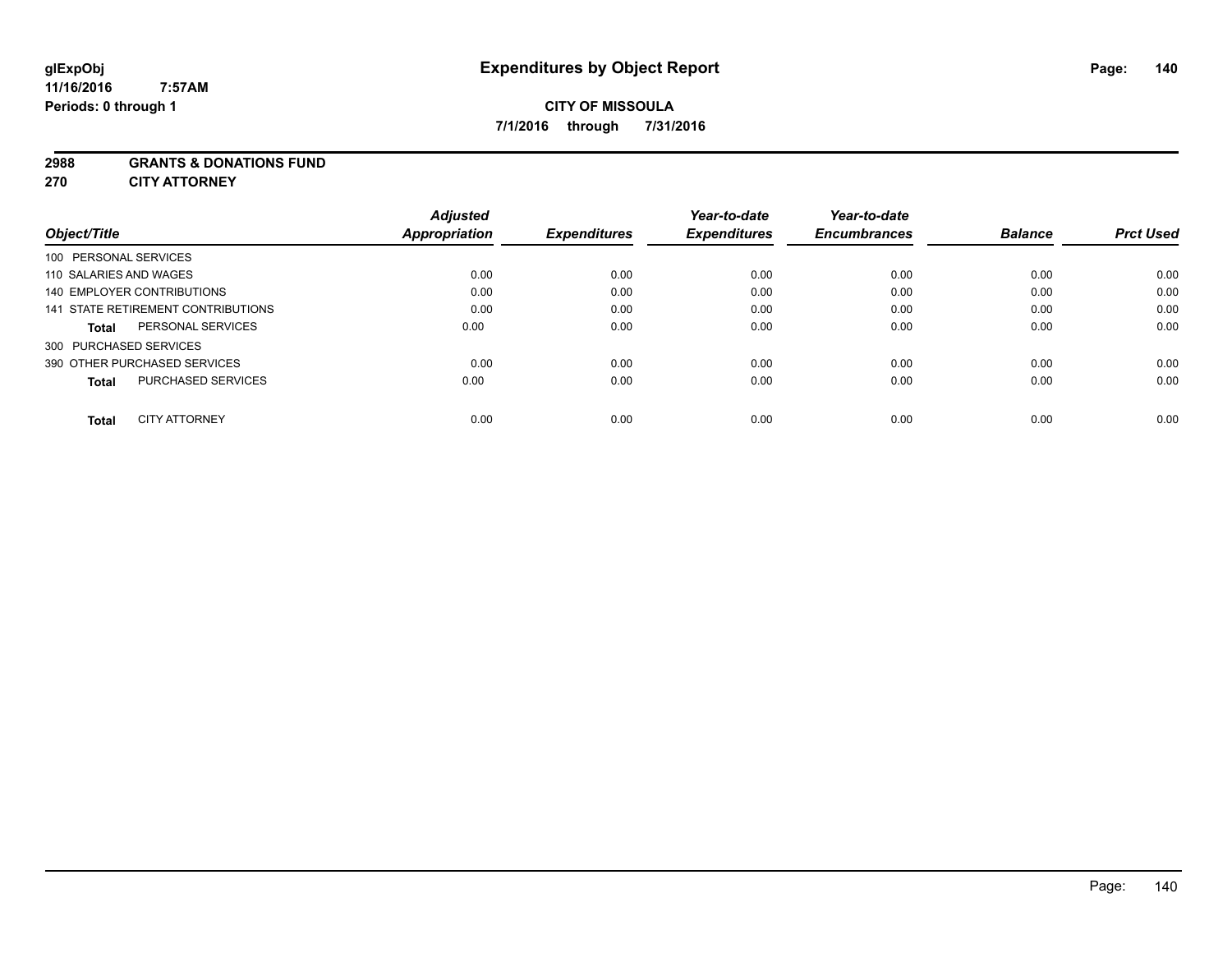### **2988 GRANTS & DONATIONS FUND**

**290 POLICE**

|                                       | <b>Adjusted</b>      |                     | Year-to-date        | Year-to-date        |                |                  |
|---------------------------------------|----------------------|---------------------|---------------------|---------------------|----------------|------------------|
| Object/Title                          | <b>Appropriation</b> | <b>Expenditures</b> | <b>Expenditures</b> | <b>Encumbrances</b> | <b>Balance</b> | <b>Prct Used</b> |
| 100 PERSONAL SERVICES                 |                      |                     |                     |                     |                |                  |
| 120 OVERTIME/TERMINATION              | 0.00                 | 0.00                | 0.00                | 0.00                | 0.00           | 0.00             |
| <b>140 EMPLOYER CONTRIBUTIONS</b>     | 0.00                 | 0.00                | 0.00                | 0.00                | 0.00           | 0.00             |
| PERSONAL SERVICES<br><b>Total</b>     | 0.00                 | 0.00                | 0.00                | 0.00                | 0.00           | 0.00             |
| 200 SUPPLIES                          |                      |                     |                     |                     |                |                  |
| 210 OFFICE SUPPLIES                   | 0.00                 | 0.00                | 0.00                | 0.00                | 0.00           | 0.00             |
| <b>SUPPLIES</b><br>Total              | 0.00                 | 0.00                | 0.00                | 0.00                | 0.00           | 0.00             |
| 300 PURCHASED SERVICES                |                      |                     |                     |                     |                |                  |
| 350 PROFESSIONAL SERVICES             | 0.00                 | 0.00                | 0.00                | 0.00                | 0.00           | 0.00             |
| PURCHASED SERVICES<br><b>Total</b>    | 0.00                 | 0.00                | 0.00                | 0.00                | 0.00           | 0.00             |
| 900 CAPITAL OUTLAY                    |                      |                     |                     |                     |                |                  |
| 940 MACHINERY & EQUIPMENT             | 0.00                 | 0.00                | 0.00                | 0.00                | 0.00           | 0.00             |
| <b>CAPITAL OUTLAY</b><br><b>Total</b> | 0.00                 | 0.00                | 0.00                | 0.00                | 0.00           | 0.00             |
| <b>POLICE</b><br><b>Total</b>         | 0.00                 | 0.00                | 0.00                | 0.00                | 0.00           | 0.00             |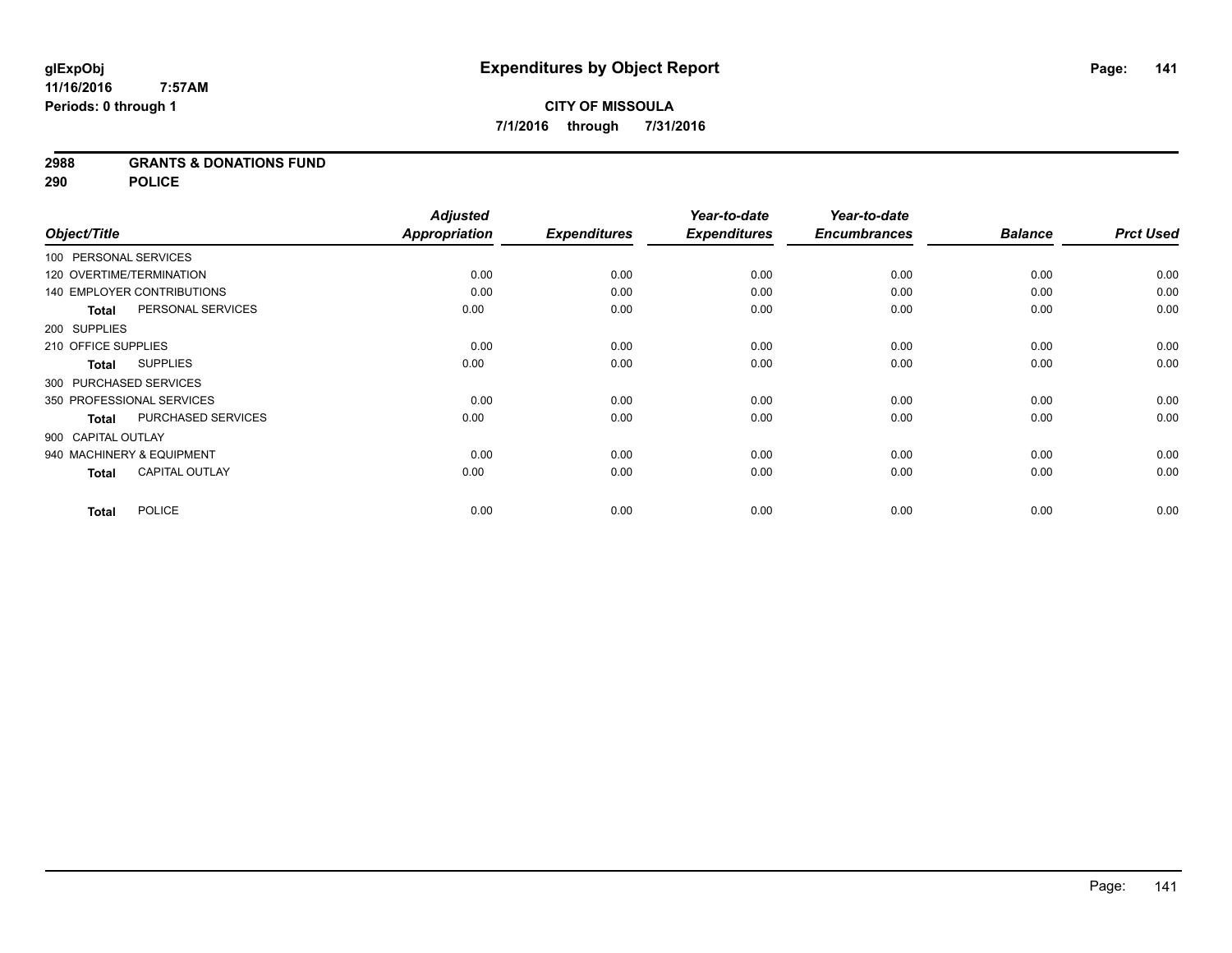# **CITY OF MISSOULA 7/1/2016 through 7/31/2016**

## **2988 GRANTS & DONATIONS FUND**

**300 FIRE**

| Object/Title                |                       | <b>Adjusted</b><br>Appropriation | <b>Expenditures</b> | Year-to-date<br><b>Expenditures</b> | Year-to-date<br><b>Encumbrances</b> | <b>Balance</b> | <b>Prct Used</b> |
|-----------------------------|-----------------------|----------------------------------|---------------------|-------------------------------------|-------------------------------------|----------------|------------------|
|                             |                       |                                  |                     |                                     |                                     |                |                  |
| 900 CAPITAL OUTLAY          |                       |                                  |                     |                                     |                                     |                |                  |
| 940 MACHINERY & EQUIPMENT   |                       | 0.00                             | 0.00                | 0.00                                | 0.00                                | 0.00           | 0.00             |
| <b>Total</b>                | <b>CAPITAL OUTLAY</b> | 0.00                             | 0.00                | 0.00                                | 0.00                                | 0.00           | 0.00             |
| <b>FIRE</b><br><b>Total</b> |                       | 0.00                             | 0.00                | 0.00                                | 0.00                                | 0.00           | 0.00             |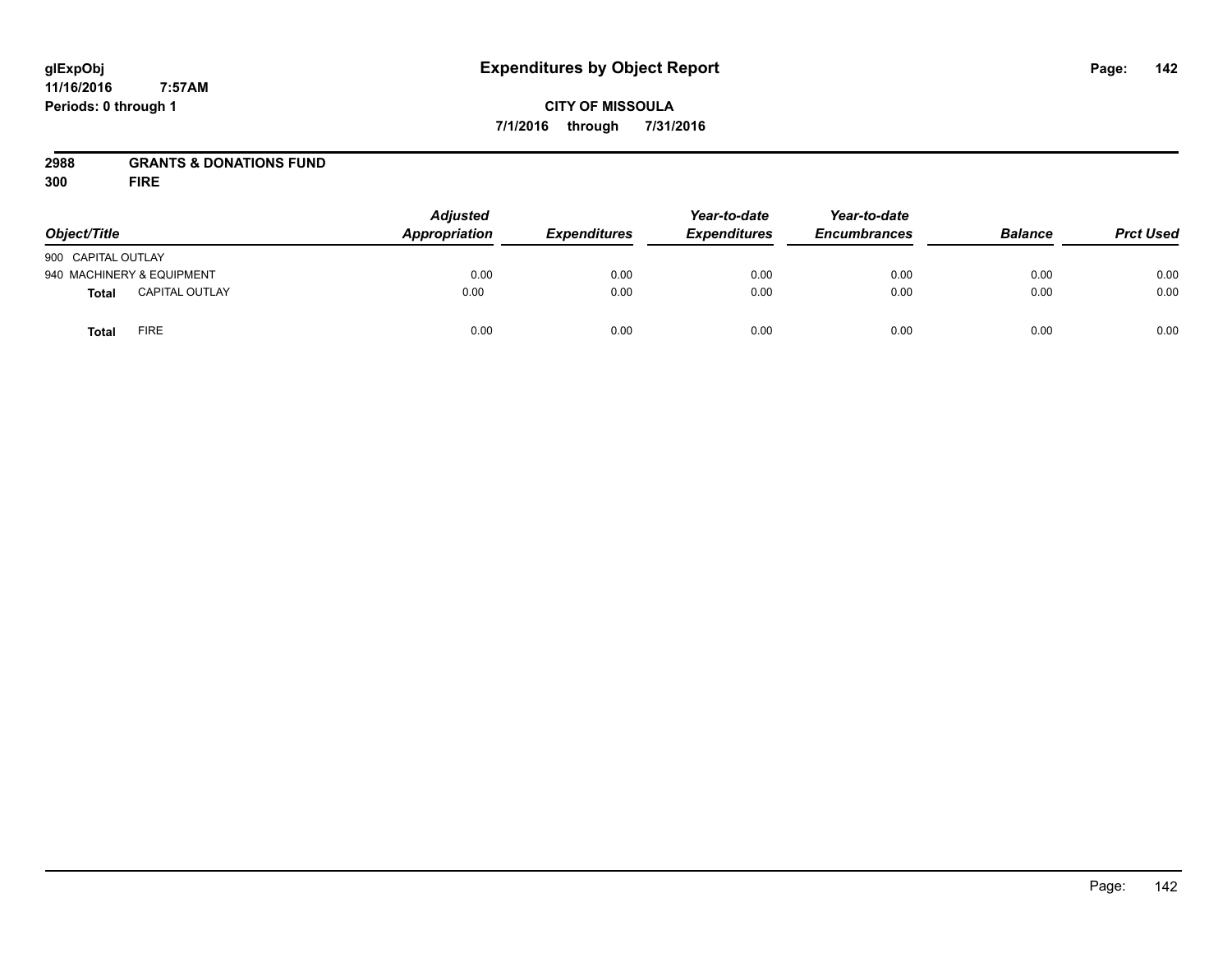**2988 GRANTS & DONATIONS FUND**

**390 NON-DEPARTMENTAL**

|                                           | <b>Adjusted</b>      |                     | Year-to-date        | Year-to-date        |                |                  |
|-------------------------------------------|----------------------|---------------------|---------------------|---------------------|----------------|------------------|
| Object/Title                              | <b>Appropriation</b> | <b>Expenditures</b> | <b>Expenditures</b> | <b>Encumbrances</b> | <b>Balance</b> | <b>Prct Used</b> |
| 100 PERSONAL SERVICES                     |                      |                     |                     |                     |                |                  |
| 110 SALARIES AND WAGES                    | 0.00                 | 4,260.60            | 4,260.60            | 0.00                | $-4,260.60$    | 0.00             |
| 115 SALARIES/HEALTH INSURANCE BENEFIT     | 0.00                 | 210.60              | 210.60              | 0.00                | $-210.60$      | 0.00             |
| 120 OVERTIME/TERMINATION                  | 0.00                 | 675.82              | 675.82              | 0.00                | $-675.82$      | 0.00             |
| 130 OTHER                                 | 0.00                 | 0.00                | 0.00                | 0.00                | 0.00           | 0.00             |
| 133 EDUCATION COMPENSATION                | 0.00                 | 0.00                | 0.00                | 0.00                | 0.00           | 0.00             |
| 140 EMPLOYER CONTRIBUTIONS                | 0.00                 | 1,200.61            | 1,200.61            | 0.00                | $-1,200.61$    | 0.00             |
| 141 STATE RETIREMENT CONTRIBUTIONS        | 0.00                 | 0.00                | 0.00                | 0.00                | 0.00           | 0.00             |
| PERSONAL SERVICES<br>Total                | 0.00                 | 6,347.63            | 6,347.63            | 0.00                | $-6,347.63$    | 0.00             |
| 200 SUPPLIES                              |                      |                     |                     |                     |                |                  |
| 210 OFFICE SUPPLIES                       | 0.00                 | 0.00                | 0.00                | 0.00                | 0.00           | 0.00             |
| 220 OPERATING SUPPLIES                    | 0.00                 | 0.00                | 0.00                | 0.00                | 0.00           | 0.00             |
| 230 REPAIR/MAINTENANCE                    | 0.00                 | 0.00                | 0.00                | 0.00                | 0.00           | 0.00             |
| 231 GASOLINE                              | 0.00                 | 0.00                | 0.00                | 0.00                | 0.00           | 0.00             |
| <b>SUPPLIES</b><br>Total                  | 0.00                 | 0.00                | 0.00                | 0.00                | 0.00           | 0.00             |
| 300 PURCHASED SERVICES                    |                      |                     |                     |                     |                |                  |
| 310 COMMUNICATIONS                        | 0.00                 | 0.00                | 0.00                | 0.00                | 0.00           | 0.00             |
| 341 ELECTRICITY & NATURAL GAS             | 0.00                 | 0.00                | 0.00                | 0.00                | 0.00           | 0.00             |
| 344 TELEPHONE SERVICE                     | 0.00                 | 0.00                | 0.00                | 0.00                | 0.00           | 0.00             |
| 350 PROFESSIONAL SERVICES                 | 0.00                 | 51.00               | 51.00               | 0.00                | $-51.00$       | 0.00             |
| 360 REPAIR & MAINTENANCE                  | 0.00                 | 0.00                | 0.00                | 0.00                | 0.00           | 0.00             |
| 370 TRAVEL                                | 0.00                 | 0.00                | 0.00                | 0.00                | 0.00           | 0.00             |
| 380 TRAINING                              | 0.00                 | 0.00                | 0.00                | 0.00                | 0.00           | 0.00             |
| 390 OTHER PURCHASED SERVICES              | 0.00                 | 0.00                | 0.00                | 0.00                | 0.00           | 0.00             |
| PURCHASED SERVICES<br><b>Total</b>        | 0.00                 | 51.00               | 51.00               | 0.00                | $-51.00$       | 0.00             |
| 400 BUILDING MATERIALS                    |                      |                     |                     |                     |                |                  |
| <b>400 BUILDING MATERIALS</b>             | 0.00                 | 0.00                | 0.00                | 0.00                | 0.00           | 0.00             |
| <b>BUILDING MATERIALS</b><br><b>Total</b> | 0.00                 | 0.00                | 0.00                | 0.00                | 0.00           | 0.00             |
| 500 FIXED CHARGES                         |                      |                     |                     |                     |                |                  |
| 500 FIXED CHARGES                         | 0.00                 | 5,669.70            | 5,669.70            | 0.00                | $-5,669.70$    | 0.00             |
| <b>FIXED CHARGES</b><br>Total             | 0.00                 | 5,669.70            | 5,669.70            | 0.00                | $-5,669.70$    | 0.00             |
| 700 GRANTS & CONTRIBUTIONS                |                      |                     |                     |                     |                |                  |
| 700 GRANTS & CONTRIBUTIONS                | 0.00                 | 0.00                | 0.00                | 0.00                | 0.00           | 0.00             |
|                                           |                      |                     |                     |                     |                |                  |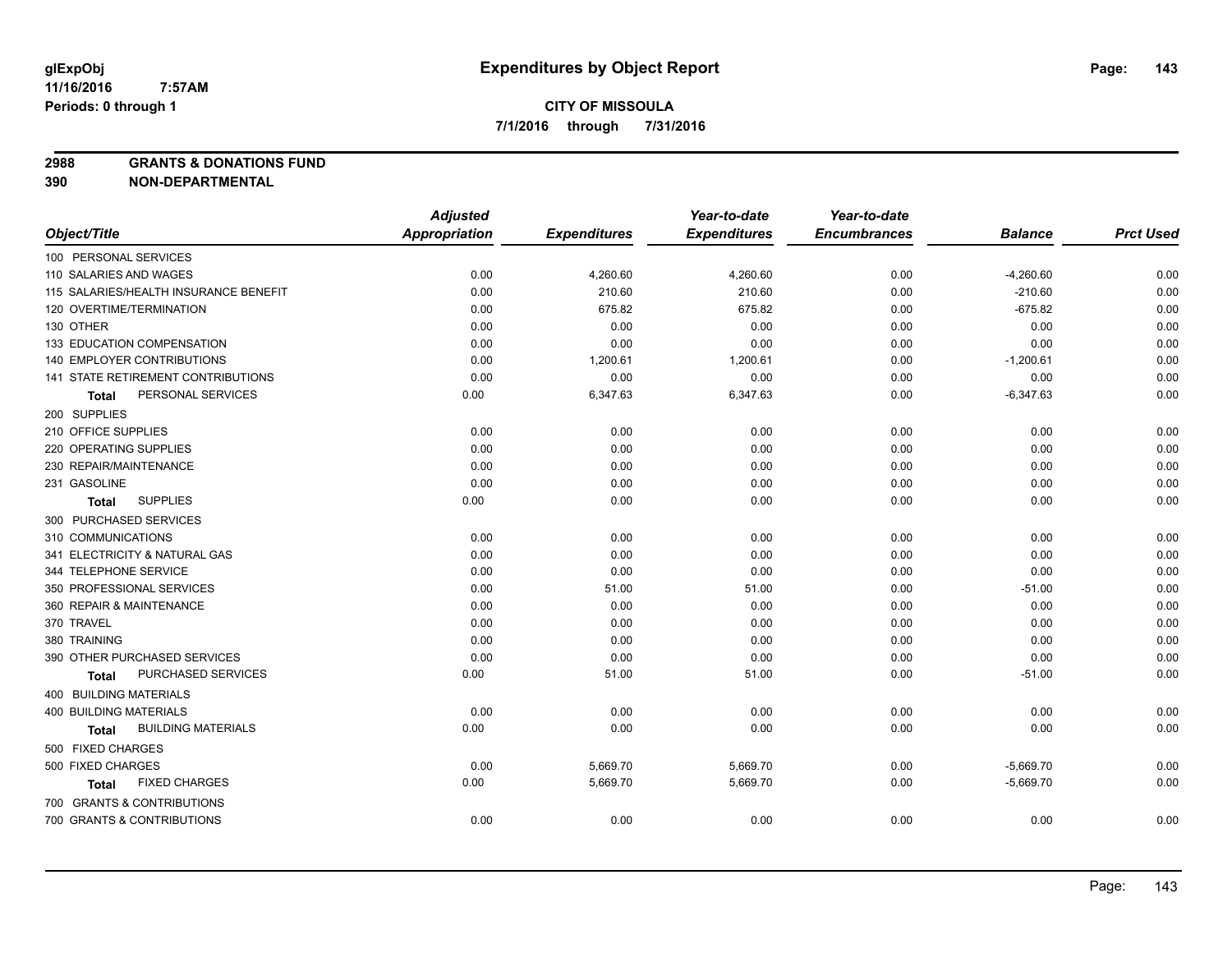**2988 GRANTS & DONATIONS FUND**

**390 NON-DEPARTMENTAL**

|                    |                                   | <b>Adjusted</b> |                     | Year-to-date        | Year-to-date        |                |                  |
|--------------------|-----------------------------------|-----------------|---------------------|---------------------|---------------------|----------------|------------------|
| Object/Title       |                                   | Appropriation   | <b>Expenditures</b> | <b>Expenditures</b> | <b>Encumbrances</b> | <b>Balance</b> | <b>Prct Used</b> |
| <b>Total</b>       | <b>GRANTS &amp; CONTRIBUTIONS</b> | 0.00            | 0.00                | 0.00                | 0.00                | 0.00           | 0.00             |
| 800 OTHER OBJECTS  |                                   |                 |                     |                     |                     |                |                  |
|                    | 820 TRANSFERS TO OTHER FUNDS      | 0.00            | 0.00                | 0.00                | 0.00                | 0.00           | 0.00             |
| 845 CONTINGENCY    |                                   | 0.00            | 0.00                | 0.00                | 0.00                | 0.00           | 0.00             |
| Total              | OTHER OBJECTS                     | 0.00            | 0.00                | 0.00                | 0.00                | 0.00           | 0.00             |
| 900 CAPITAL OUTLAY |                                   |                 |                     |                     |                     |                |                  |
| 930 IMPROVEMENTS   |                                   | 0.00            | 0.00                | 0.00                | 0.00                | 0.00           | 0.00             |
|                    | 940 MACHINERY & EQUIPMENT         | 0.00            | 0.00                | 0.00                | 0.00                | 0.00           | 0.00             |
| <b>Total</b>       | <b>CAPITAL OUTLAY</b>             | 0.00            | 0.00                | 0.00                | 0.00                | 0.00           | 0.00             |
| <b>Total</b>       | NON-DEPARTMENTAL                  | 0.00            | 12,068.33           | 12,068.33           | 0.00                | $-12.068.33$   | 0.00             |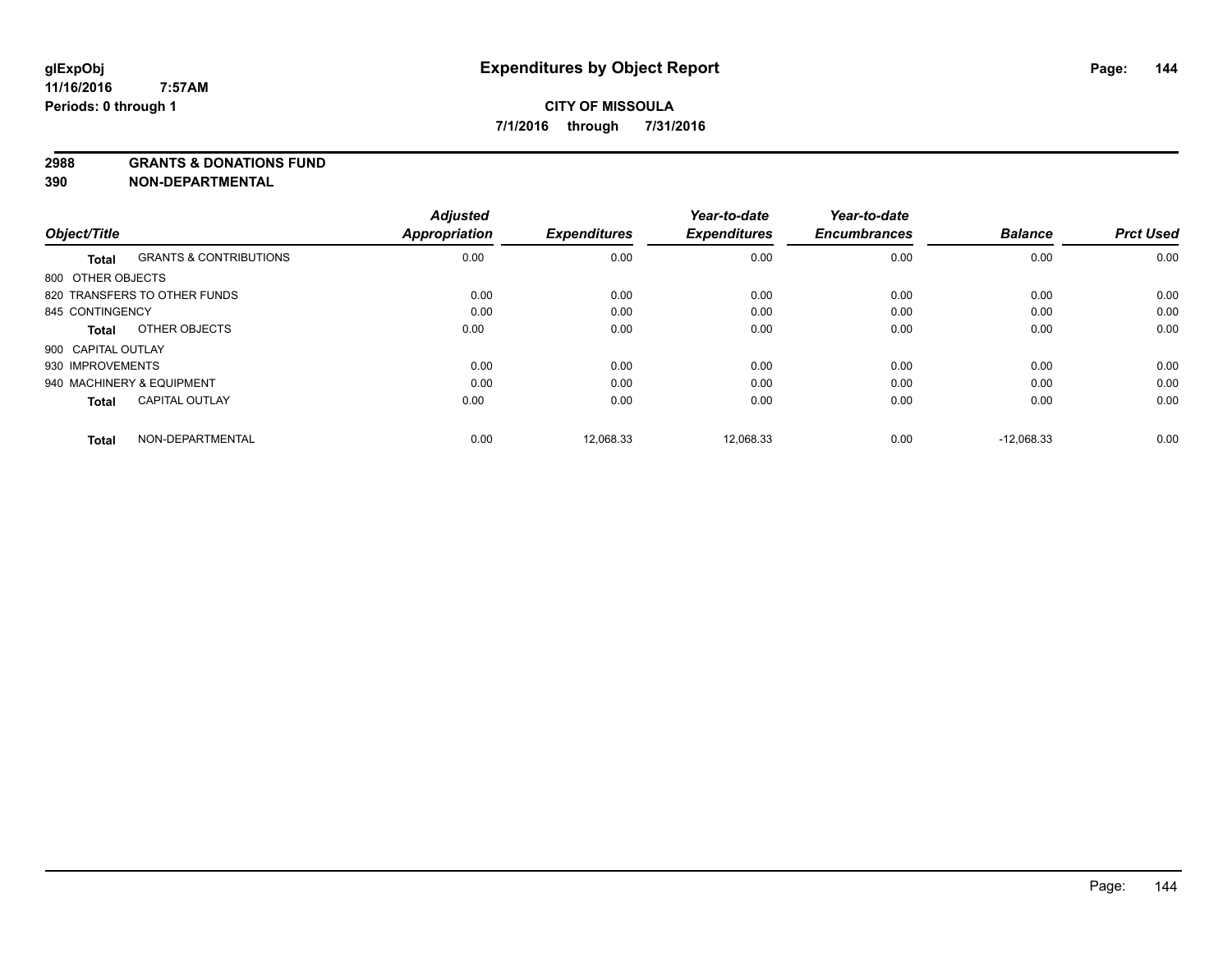# **2988 GRANTS & DONATIONS FUND**

**400 ENTITLEMENT GRANTS**

| Object/Title |                                   | <b>Adjusted</b><br>Appropriation | <b>Expenditures</b> | Year-to-date<br><b>Expenditures</b> | Year-to-date<br><b>Encumbrances</b> | <b>Balance</b> | <b>Prct Used</b> |
|--------------|-----------------------------------|----------------------------------|---------------------|-------------------------------------|-------------------------------------|----------------|------------------|
|              | 700 GRANTS & CONTRIBUTIONS        |                                  |                     |                                     |                                     |                |                  |
|              | 700 GRANTS & CONTRIBUTIONS        | 0.00                             | 0.00                | 0.00                                | 0.00                                | 0.00           | 0.00             |
| Total        | <b>GRANTS &amp; CONTRIBUTIONS</b> | 0.00                             | 0.00                | 0.00                                | 0.00                                | 0.00           | 0.00             |
| <b>Total</b> | <b>ENTITLEMENT GRANTS</b>         | 0.00                             | 0.00                | 0.00                                | 0.00                                | 0.00           | 0.00             |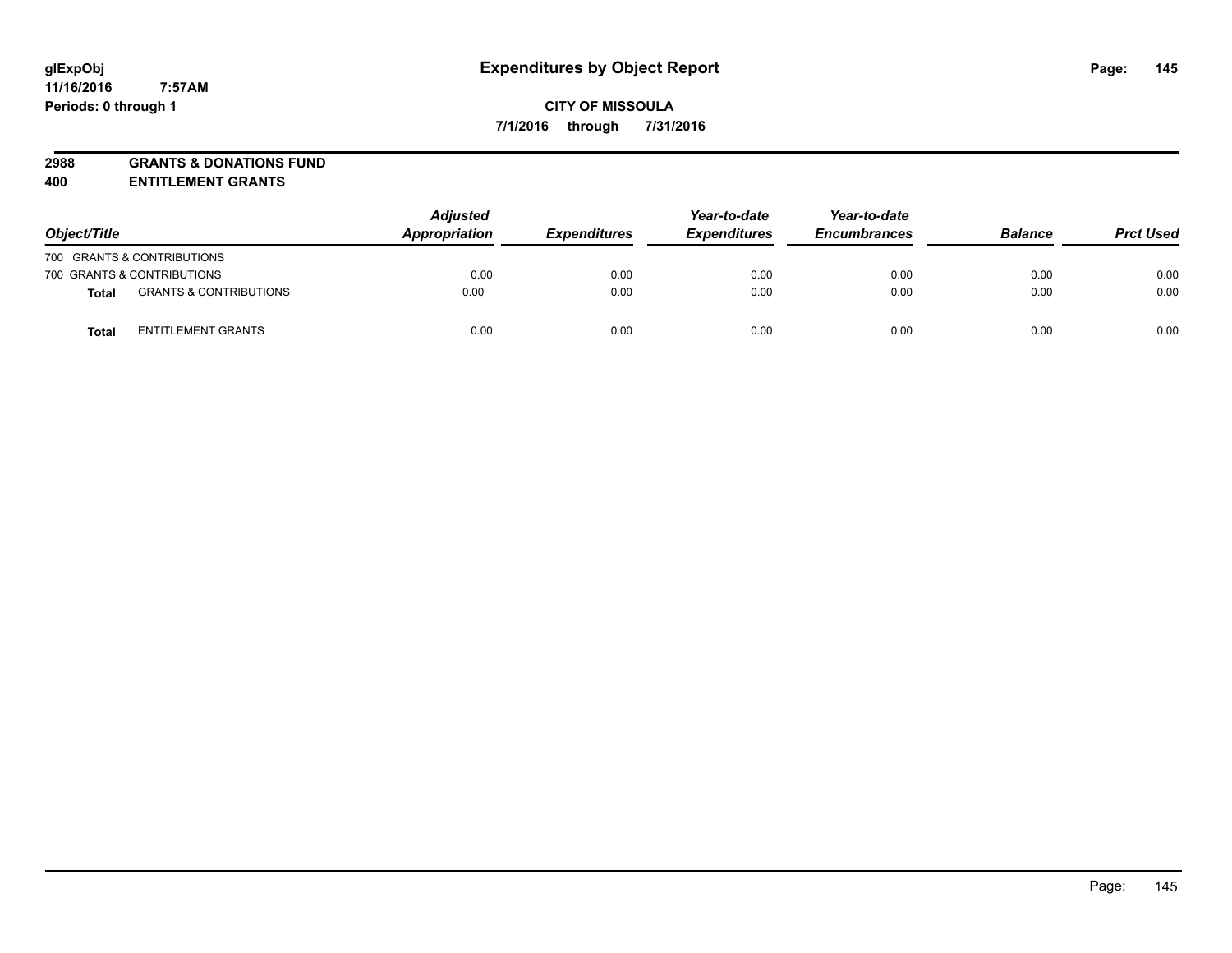#### **2988 GRANTS & DONATIONS FUND**

|                                           | <b>Adjusted</b> |                     | Year-to-date        | Year-to-date        |                |                  |
|-------------------------------------------|-----------------|---------------------|---------------------|---------------------|----------------|------------------|
| Object/Title                              | Appropriation   | <b>Expenditures</b> | <b>Expenditures</b> | <b>Encumbrances</b> | <b>Balance</b> | <b>Prct Used</b> |
| 100 PERSONAL SERVICES                     |                 |                     |                     |                     |                |                  |
| 110 SALARIES AND WAGES                    | 0.00            | 4,260.60            | 4,260.60            | 0.00                | $-4,260.60$    | 0.00             |
| 115 SALARIES/HEALTH INSURANCE BENEFIT     | 0.00            | 210.60              | 210.60              | 0.00                | $-210.60$      | 0.00             |
| 120 OVERTIME/TERMINATION                  | 0.00            | 675.82              | 675.82              | 0.00                | $-675.82$      | 0.00             |
| 130 OTHER                                 | 0.00            | 0.00                | 0.00                | 0.00                | 0.00           | 0.00             |
| 133 EDUCATION COMPENSATION                | 0.00            | 0.00                | 0.00                | 0.00                | 0.00           | 0.00             |
| 140 EMPLOYER CONTRIBUTIONS                | 0.00            | 1,200.61            | 1,200.61            | 0.00                | $-1,200.61$    | 0.00             |
| 141 STATE RETIREMENT CONTRIBUTIONS        | 0.00            | 0.00                | 0.00                | 0.00                | 0.00           | 0.00             |
| PERSONAL SERVICES<br><b>Total</b>         | 0.00            | 6,347.63            | 6,347.63            | 0.00                | $-6,347.63$    | 0.00             |
| 200 SUPPLIES                              |                 |                     |                     |                     |                |                  |
| 210 OFFICE SUPPLIES                       | 0.00            | 0.00                | 0.00                | 0.00                | 0.00           | 0.00             |
| 220 OPERATING SUPPLIES                    | 0.00            | 0.00                | 0.00                | 0.00                | 0.00           | 0.00             |
| 230 REPAIR/MAINTENANCE                    | 0.00            | 0.00                | 0.00                | 0.00                | 0.00           | 0.00             |
| 231 GASOLINE                              | 0.00            | 0.00                | 0.00                | 0.00                | 0.00           | 0.00             |
| <b>SUPPLIES</b><br><b>Total</b>           | 0.00            | 0.00                | 0.00                | 0.00                | 0.00           | 0.00             |
| 300 PURCHASED SERVICES                    |                 |                     |                     |                     |                |                  |
| 310 COMMUNICATIONS                        | 0.00            | 0.00                | 0.00                | 0.00                | 0.00           | 0.00             |
| 341 ELECTRICITY & NATURAL GAS             | 0.00            | 0.00                | 0.00                | 0.00                | 0.00           | 0.00             |
| 344 TELEPHONE SERVICE                     | 0.00            | 0.00                | 0.00                | 0.00                | 0.00           | 0.00             |
| 350 PROFESSIONAL SERVICES                 | 0.00            | 51.00               | 51.00               | 0.00                | $-51.00$       | 0.00             |
| 360 REPAIR & MAINTENANCE                  | 0.00            | 0.00                | 0.00                | 0.00                | 0.00           | 0.00             |
| 370 TRAVEL                                | 0.00            | 0.00                | 0.00                | 0.00                | 0.00           | 0.00             |
| 380 TRAINING                              | 0.00            | 0.00                | 0.00                | 0.00                | 0.00           | 0.00             |
| 390 OTHER PURCHASED SERVICES              | 0.00            | 0.00                | 0.00                | 0.00                | 0.00           | 0.00             |
| PURCHASED SERVICES<br><b>Total</b>        | 0.00            | 51.00               | 51.00               | 0.00                | $-51.00$       | 0.00             |
| <b>400 BUILDING MATERIALS</b>             |                 |                     |                     |                     |                |                  |
| <b>400 BUILDING MATERIALS</b>             | 0.00            | 0.00                | 0.00                | 0.00                | 0.00           | 0.00             |
| <b>BUILDING MATERIALS</b><br><b>Total</b> | 0.00            | 0.00                | 0.00                | 0.00                | 0.00           | 0.00             |
| 500 FIXED CHARGES                         |                 |                     |                     |                     |                |                  |
| 500 FIXED CHARGES                         | 0.00            | 5,669.70            | 5,669.70            | 0.00                | $-5,669.70$    | 0.00             |
| 550 MERCHANT SERVICE FEES                 | 0.00            | 0.00                | 0.00                | 0.00                | 0.00           | 0.00             |
| <b>FIXED CHARGES</b><br><b>Total</b>      | 0.00            | 5,669.70            | 5,669.70            | 0.00                | $-5,669.70$    | 0.00             |
| 700 GRANTS & CONTRIBUTIONS                |                 |                     |                     |                     |                |                  |
| 700 GRANTS & CONTRIBUTIONS                | 0.00            | 0.00                | 0.00                | 0.00                | 0.00           | 0.00             |
|                                           |                 |                     |                     |                     |                |                  |

Page: 146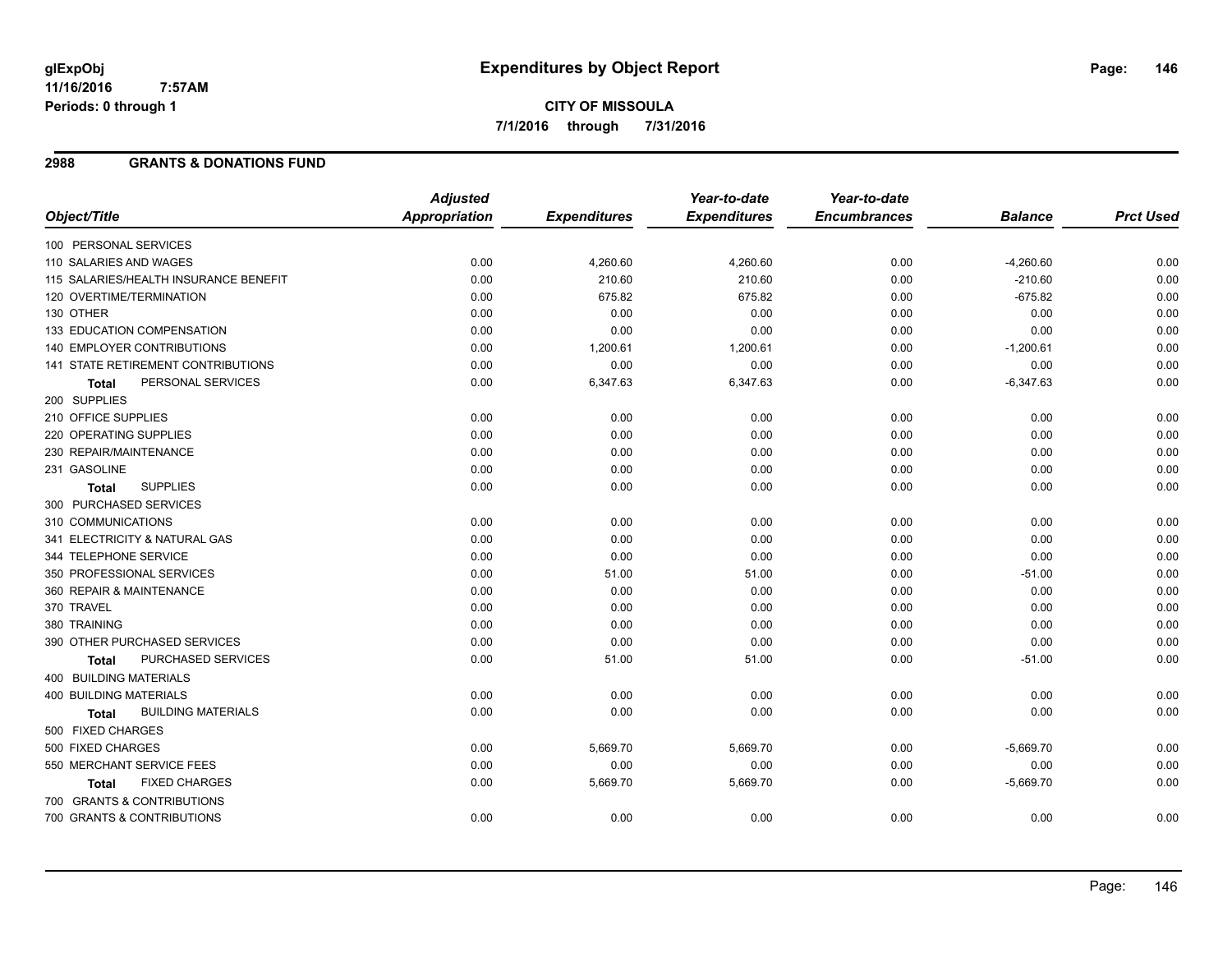#### **2988 GRANTS & DONATIONS FUND**

| Object/Title       |                                    | <b>Adjusted</b><br>Appropriation | <b>Expenditures</b> | Year-to-date<br><b>Expenditures</b> | Year-to-date<br><b>Encumbrances</b> | <b>Balance</b> | <b>Prct Used</b> |
|--------------------|------------------------------------|----------------------------------|---------------------|-------------------------------------|-------------------------------------|----------------|------------------|
| <b>Total</b>       | <b>GRANTS &amp; CONTRIBUTIONS</b>  | 0.00                             | 0.00                | 0.00                                | 0.00                                | 0.00           | 0.00             |
| 800 OTHER OBJECTS  |                                    |                                  |                     |                                     |                                     |                |                  |
|                    | 820 TRANSFERS TO OTHER FUNDS       | 0.00                             | 0.00                | 0.00                                | 0.00                                | 0.00           | 0.00             |
| 845 CONTINGENCY    |                                    | 0.00                             | 0.00                | 0.00                                | 0.00                                | 0.00           | 0.00             |
| Total              | OTHER OBJECTS                      | 0.00                             | 0.00                | 0.00                                | 0.00                                | 0.00           | 0.00             |
| 900 CAPITAL OUTLAY |                                    |                                  |                     |                                     |                                     |                |                  |
| 930 IMPROVEMENTS   |                                    | 0.00                             | 0.00                | 0.00                                | 0.00                                | 0.00           | 0.00             |
|                    | 940 MACHINERY & EQUIPMENT          | 0.00                             | 0.00                | 0.00                                | 0.00                                | 0.00           | 0.00             |
| <b>Total</b>       | <b>CAPITAL OUTLAY</b>              | 0.00                             | 0.00                | 0.00                                | 0.00                                | 0.00           | 0.00             |
| <b>Total</b>       | <b>GRANTS &amp; DONATIONS FUND</b> | 0.00                             | 12,068.33           | 12.068.33                           | 0.00                                | $-12.068.33$   | 0.00             |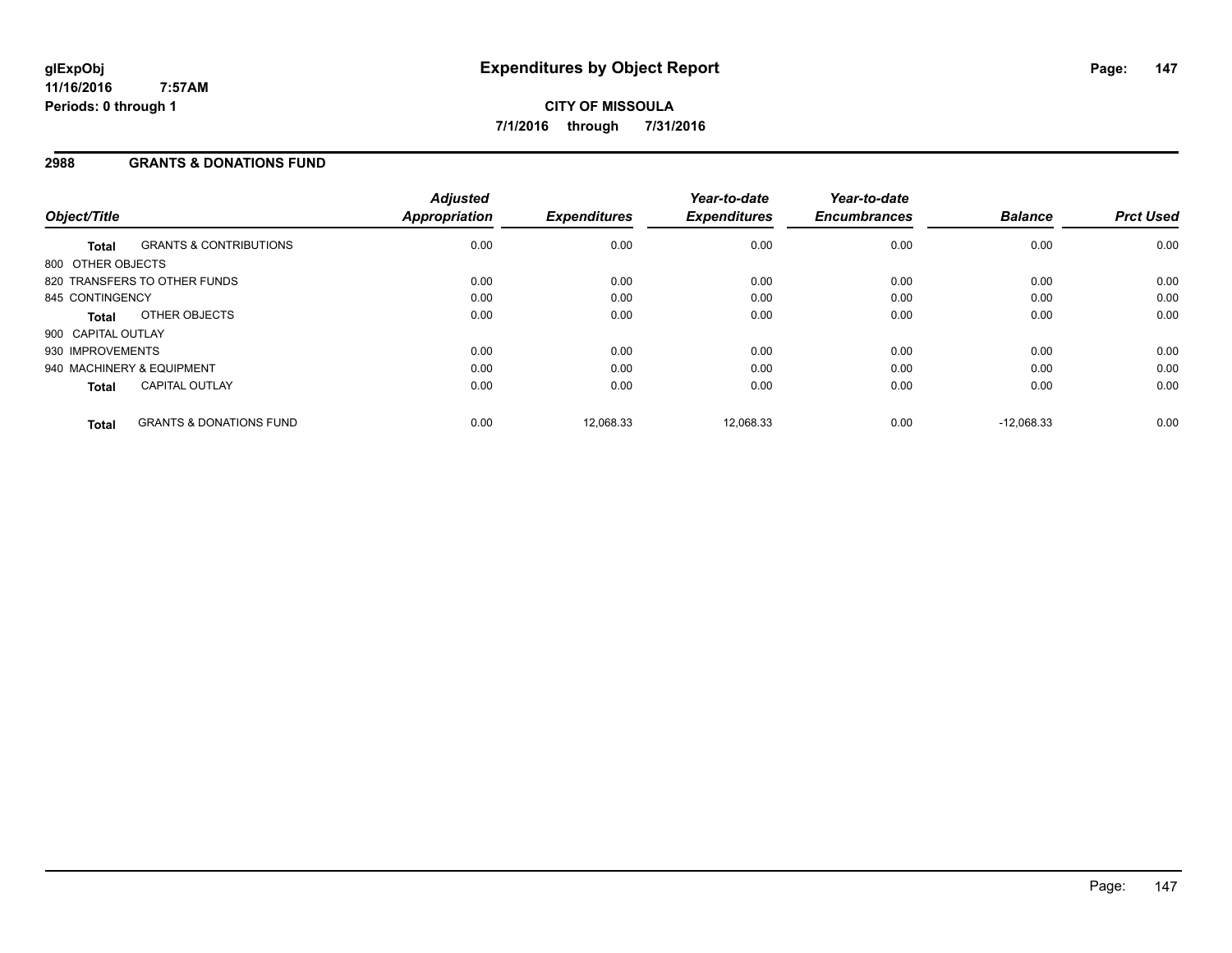#### **2989 POLICE GRANTS & DONATIONS**

**290 POLICE**

|                        |                                       | <b>Adjusted</b>      |                     | Year-to-date        | Year-to-date        |                |                  |
|------------------------|---------------------------------------|----------------------|---------------------|---------------------|---------------------|----------------|------------------|
| Object/Title           |                                       | <b>Appropriation</b> | <b>Expenditures</b> | <b>Expenditures</b> | <b>Encumbrances</b> | <b>Balance</b> | <b>Prct Used</b> |
| 100 PERSONAL SERVICES  |                                       |                      |                     |                     |                     |                |                  |
| 110 SALARIES AND WAGES |                                       | 0.00                 | 248.53              | 248.53              | 0.00                | $-248.53$      | 0.00             |
|                        | 115 SALARIES/HEALTH INSURANCE BENEFIT | 0.00                 | 0.00                | 0.00                | 0.00                | 0.00           | 0.00             |
|                        | 120 OVERTIME/TERMINATION              | 0.00                 | 1,875.41            | 1,875.41            | 0.00                | $-1,875.41$    | 0.00             |
| 130 OTHER              |                                       | 0.00                 | 0.00                | 0.00                | 0.00                | 0.00           | 0.00             |
|                        | 133 EDUCATION COMPENSATION            | 0.00                 | 0.00                | 0.00                | 0.00                | 0.00           | 0.00             |
|                        | 140 EMPLOYER CONTRIBUTIONS            | 0.00                 | 143.83              | 143.83              | 0.00                | $-143.83$      | 0.00             |
| <b>Total</b>           | PERSONAL SERVICES                     | 0.00                 | 2,267.77            | 2,267.77            | 0.00                | $-2,267.77$    | 0.00             |
| 200 SUPPLIES           |                                       |                      |                     |                     |                     |                |                  |
| 210 OFFICE SUPPLIES    |                                       | 0.00                 | 0.00                | 0.00                | 0.00                | 0.00           | 0.00             |
| 220 OPERATING SUPPLIES |                                       | 0.00                 | 0.00                | 0.00                | 0.00                | 0.00           | 0.00             |
| <b>Total</b>           | <b>SUPPLIES</b>                       | 0.00                 | 0.00                | 0.00                | 0.00                | 0.00           | 0.00             |
| 300 PURCHASED SERVICES |                                       |                      |                     |                     |                     |                |                  |
| 344 TELEPHONE SERVICE  |                                       | 0.00                 | 0.00                | 0.00                | 0.00                | 0.00           | 0.00             |
|                        | 350 PROFESSIONAL SERVICES             | 0.00                 | 0.00                | 0.00                | 0.00                | 0.00           | 0.00             |
|                        | 360 REPAIR & MAINTENANCE              | 0.00                 | 0.00                | 0.00                | 0.00                | 0.00           | 0.00             |
| 370 TRAVEL             |                                       | 0.00                 | 0.00                | 0.00                | 0.00                | 0.00           | 0.00             |
| <b>Total</b>           | PURCHASED SERVICES                    | 0.00                 | 0.00                | 0.00                | 0.00                | 0.00           | 0.00             |
| 500 FIXED CHARGES      |                                       |                      |                     |                     |                     |                |                  |
| 500 FIXED CHARGES      |                                       | 0.00                 | 5,669.70            | 5,669.70            | 0.00                | $-5,669.70$    | 0.00             |
| <b>Total</b>           | <b>FIXED CHARGES</b>                  | 0.00                 | 5,669.70            | 5,669.70            | 0.00                | $-5,669.70$    | 0.00             |
|                        | 700 GRANTS & CONTRIBUTIONS            |                      |                     |                     |                     |                |                  |
|                        | 700 GRANTS & CONTRIBUTIONS            | 0.00                 | 0.00                | 0.00                | 0.00                | 0.00           | 0.00             |
| <b>Total</b>           | <b>GRANTS &amp; CONTRIBUTIONS</b>     | 0.00                 | 0.00                | 0.00                | 0.00                | 0.00           | 0.00             |
|                        |                                       |                      |                     |                     |                     |                |                  |
| <b>Total</b>           | <b>POLICE</b>                         | 0.00                 | 7,937.47            | 7,937.47            | 0.00                | $-7,937.47$    | 0.00             |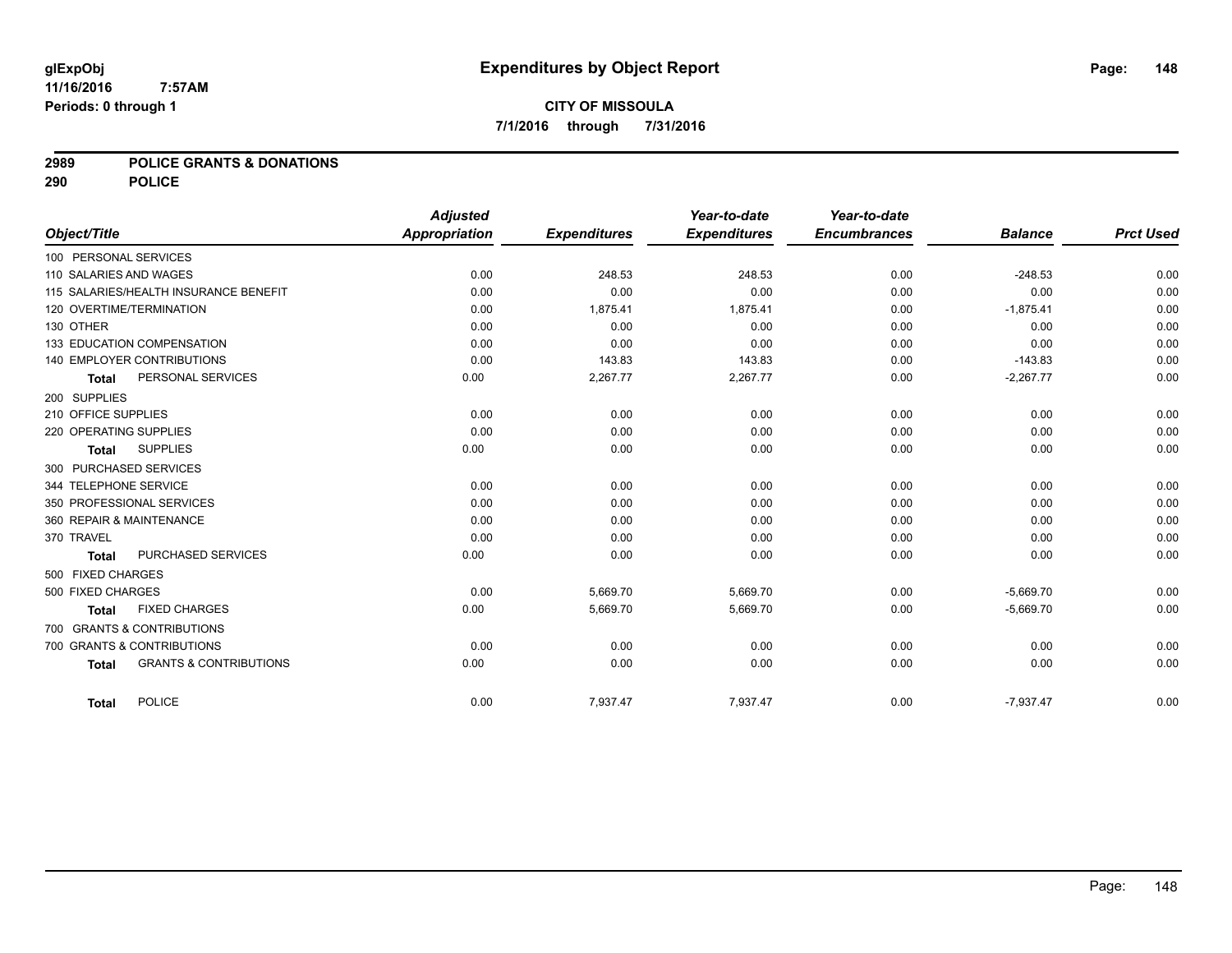#### **2989 POLICE GRANTS & DONATIONS**

|                        |                                       | <b>Adjusted</b>      |                     | Year-to-date        | Year-to-date        |                |                  |
|------------------------|---------------------------------------|----------------------|---------------------|---------------------|---------------------|----------------|------------------|
| Object/Title           |                                       | <b>Appropriation</b> | <b>Expenditures</b> | <b>Expenditures</b> | <b>Encumbrances</b> | <b>Balance</b> | <b>Prct Used</b> |
| 100 PERSONAL SERVICES  |                                       |                      |                     |                     |                     |                |                  |
| 110 SALARIES AND WAGES |                                       | 0.00                 | 248.53              | 248.53              | 0.00                | $-248.53$      | 0.00             |
|                        | 115 SALARIES/HEALTH INSURANCE BENEFIT | 0.00                 | 0.00                | 0.00                | 0.00                | 0.00           | 0.00             |
|                        | 120 OVERTIME/TERMINATION              | 0.00                 | 1,875.41            | 1,875.41            | 0.00                | $-1,875.41$    | 0.00             |
| 130 OTHER              |                                       | 0.00                 | 0.00                | 0.00                | 0.00                | 0.00           | 0.00             |
|                        | 133 EDUCATION COMPENSATION            | 0.00                 | 0.00                | 0.00                | 0.00                | 0.00           | 0.00             |
|                        | 140 EMPLOYER CONTRIBUTIONS            | 0.00                 | 143.83              | 143.83              | 0.00                | $-143.83$      | 0.00             |
| <b>Total</b>           | PERSONAL SERVICES                     | 0.00                 | 2,267.77            | 2,267.77            | 0.00                | $-2,267.77$    | 0.00             |
| 200 SUPPLIES           |                                       |                      |                     |                     |                     |                |                  |
| 210 OFFICE SUPPLIES    |                                       | 0.00                 | 0.00                | 0.00                | 0.00                | 0.00           | 0.00             |
| 220 OPERATING SUPPLIES |                                       | 0.00                 | 0.00                | 0.00                | 0.00                | 0.00           | 0.00             |
| Total                  | <b>SUPPLIES</b>                       | 0.00                 | 0.00                | 0.00                | 0.00                | 0.00           | 0.00             |
| 300 PURCHASED SERVICES |                                       |                      |                     |                     |                     |                |                  |
| 344 TELEPHONE SERVICE  |                                       | 0.00                 | 0.00                | 0.00                | 0.00                | 0.00           | 0.00             |
|                        | 350 PROFESSIONAL SERVICES             | 0.00                 | 0.00                | 0.00                | 0.00                | 0.00           | 0.00             |
|                        | 360 REPAIR & MAINTENANCE              | 0.00                 | 0.00                | 0.00                | 0.00                | 0.00           | 0.00             |
| 370 TRAVEL             |                                       | 0.00                 | 0.00                | 0.00                | 0.00                | 0.00           | 0.00             |
| <b>Total</b>           | PURCHASED SERVICES                    | 0.00                 | 0.00                | 0.00                | 0.00                | 0.00           | 0.00             |
| 500 FIXED CHARGES      |                                       |                      |                     |                     |                     |                |                  |
| 500 FIXED CHARGES      |                                       | 0.00                 | 5,669.70            | 5,669.70            | 0.00                | $-5,669.70$    | 0.00             |
| <b>Total</b>           | <b>FIXED CHARGES</b>                  | 0.00                 | 5,669.70            | 5,669.70            | 0.00                | $-5,669.70$    | 0.00             |
|                        | 700 GRANTS & CONTRIBUTIONS            |                      |                     |                     |                     |                |                  |
|                        | 700 GRANTS & CONTRIBUTIONS            | 0.00                 | 0.00                | 0.00                | 0.00                | 0.00           | 0.00             |
| <b>Total</b>           | <b>GRANTS &amp; CONTRIBUTIONS</b>     | 0.00                 | 0.00                | 0.00                | 0.00                | 0.00           | 0.00             |
|                        |                                       |                      |                     |                     |                     |                |                  |
| Total                  | POLICE GRANTS & DONATIONS             | 0.00                 | 7,937.47            | 7,937.47            | 0.00                | $-7,937.47$    | 0.00             |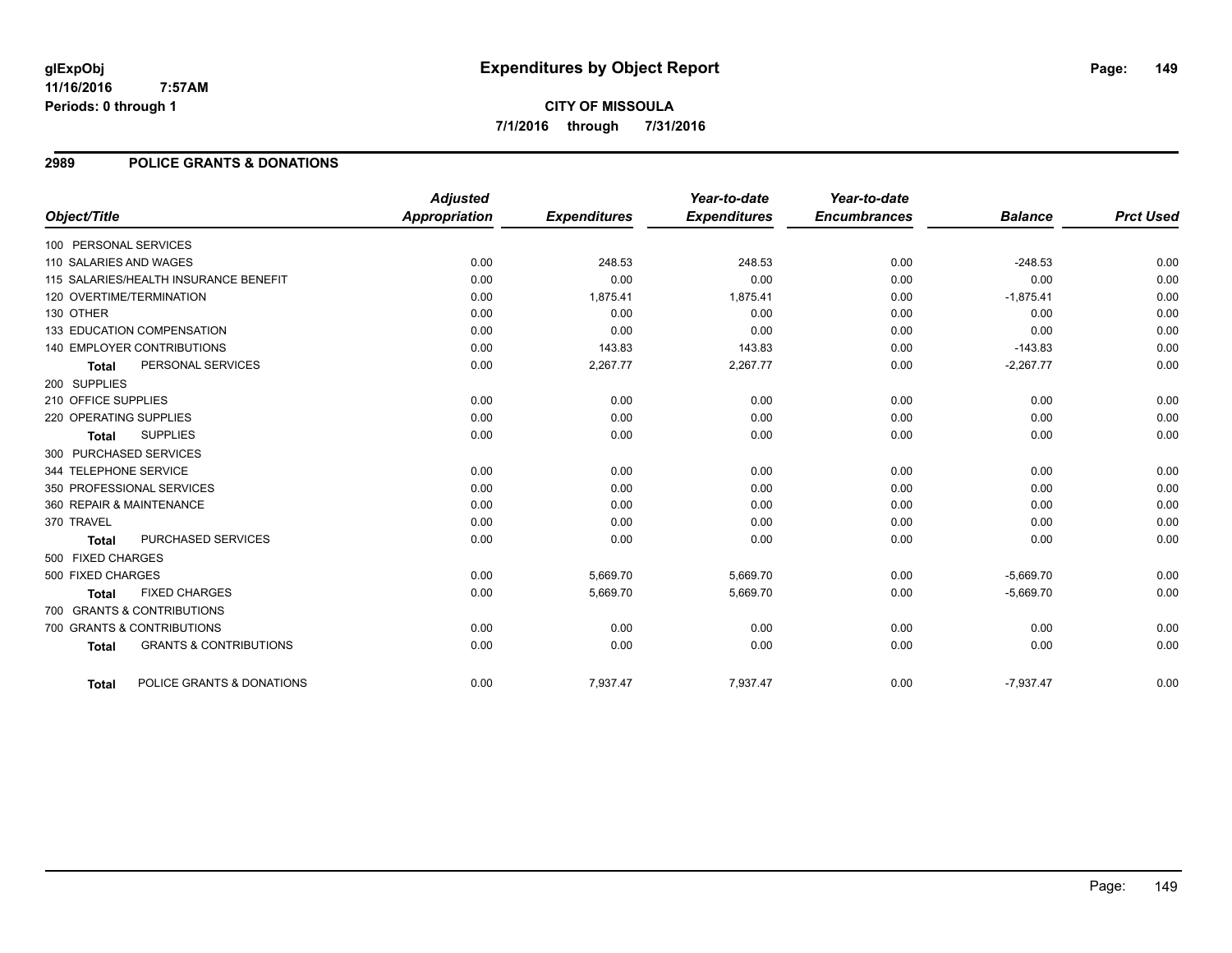# **3000 SID REVOLVING FUND**

| Object/Title                         | <b>Adjusted</b><br><b>Appropriation</b> | <b>Expenditures</b> | Year-to-date<br><b>Expenditures</b> | Year-to-date<br><b>Encumbrances</b> | <b>Balance</b> | <b>Prct Used</b> |
|--------------------------------------|-----------------------------------------|---------------------|-------------------------------------|-------------------------------------|----------------|------------------|
| 500 FIXED CHARGES                    |                                         |                     |                                     |                                     |                |                  |
| 550 MERCHANT SERVICE FEES            | 0.00                                    | 0.00                | 0.00                                | 0.00                                | 0.00           | 0.00             |
| <b>FIXED CHARGES</b><br><b>Total</b> | 0.00                                    | 0.00                | 0.00                                | 0.00                                | 0.00           | 0.00             |
| 800 OTHER OBJECTS                    |                                         |                     |                                     |                                     |                |                  |
| 820 TRANSFERS TO OTHER FUNDS         | 0.00                                    | 0.00                | 0.00                                | 0.00                                | 0.00           | 0.00             |
| OTHER OBJECTS<br><b>Total</b>        | 0.00                                    | 0.00                | 0.00                                | 0.00                                | 0.00           | 0.00             |
| NON-DEPARTMENTAL<br><b>Total</b>     | 0.00                                    | 0.00                | 0.00                                | 0.00                                | 0.00           | 0.00             |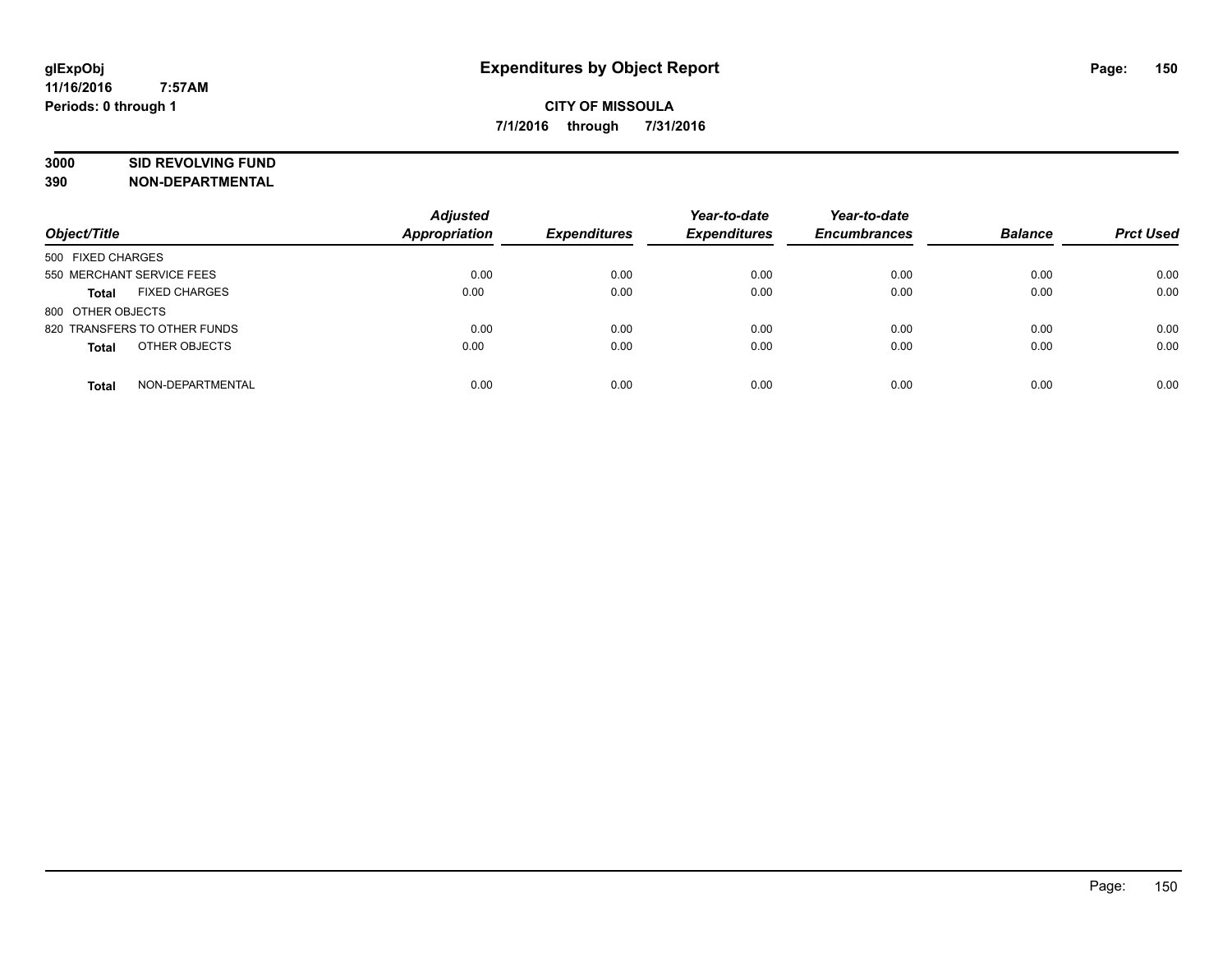**CITY OF MISSOULA 7/1/2016 through 7/31/2016**

#### **3000 SID REVOLVING FUND**

| Object/Title                       | <b>Adjusted</b><br>Appropriation | <b>Expenditures</b> | Year-to-date<br><b>Expenditures</b> | Year-to-date<br><b>Encumbrances</b> | <b>Balance</b> | <b>Prct Used</b> |
|------------------------------------|----------------------------------|---------------------|-------------------------------------|-------------------------------------|----------------|------------------|
|                                    |                                  |                     |                                     |                                     |                |                  |
| 500 FIXED CHARGES                  |                                  |                     |                                     |                                     |                |                  |
| 550 MERCHANT SERVICE FEES          | 0.00                             | 0.00                | 0.00                                | 0.00                                | 0.00           | 0.00             |
| <b>FIXED CHARGES</b><br>Total      | 0.00                             | 0.00                | 0.00                                | 0.00                                | 0.00           | 0.00             |
| 800 OTHER OBJECTS                  |                                  |                     |                                     |                                     |                |                  |
| 820 TRANSFERS TO OTHER FUNDS       | 0.00                             | 0.00                | 0.00                                | 0.00                                | 0.00           | 0.00             |
| OTHER OBJECTS<br><b>Total</b>      | 0.00                             | 0.00                | 0.00                                | 0.00                                | 0.00           | 0.00             |
|                                    |                                  |                     |                                     |                                     |                |                  |
| SID REVOLVING FUND<br><b>Total</b> | 0.00                             | 0.00                | 0.00                                | 0.00                                | 0.00           | 0.00             |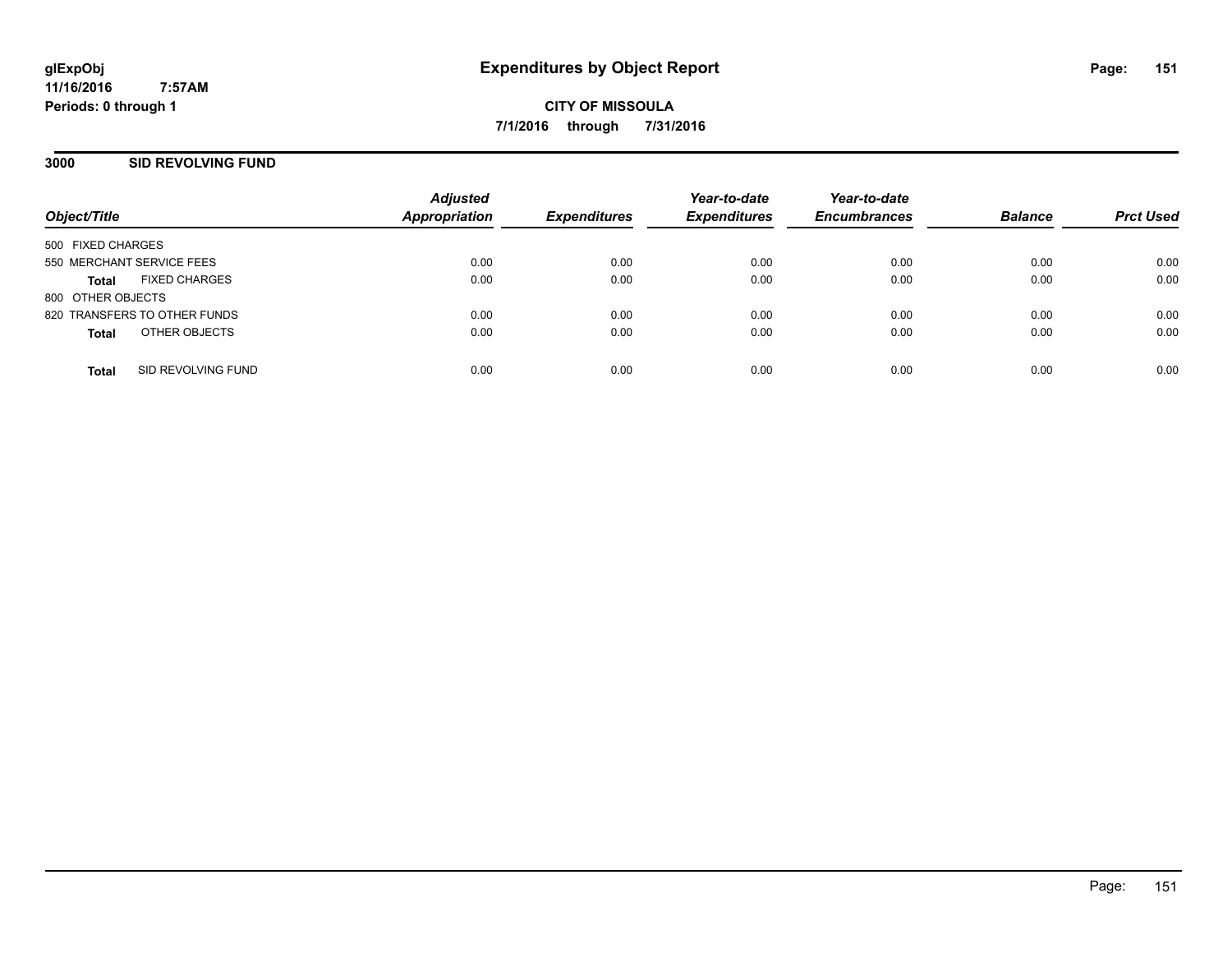# **3005 SID REBATES**

| Object/Title              |                      | <b>Adjusted</b><br>Appropriation<br><b>Expenditures</b> | Year-to-date<br><b>Expenditures</b> | Year-to-date<br><b>Encumbrances</b> | <b>Balance</b> | <b>Prct Used</b> |      |
|---------------------------|----------------------|---------------------------------------------------------|-------------------------------------|-------------------------------------|----------------|------------------|------|
| 500 FIXED CHARGES         |                      |                                                         |                                     |                                     |                |                  |      |
| 550 MERCHANT SERVICE FEES |                      | 0.00                                                    | 0.00                                | 0.00                                | 0.00           | 0.00             | 0.00 |
| <b>Total</b>              | <b>FIXED CHARGES</b> | 0.00                                                    | 0.00                                | 0.00                                | 0.00           | 0.00             | 0.00 |
| <b>Total</b>              | NON-DEPARTMENTAL     | 0.00                                                    | 0.00                                | 0.00                                | 0.00           | 0.00             | 0.00 |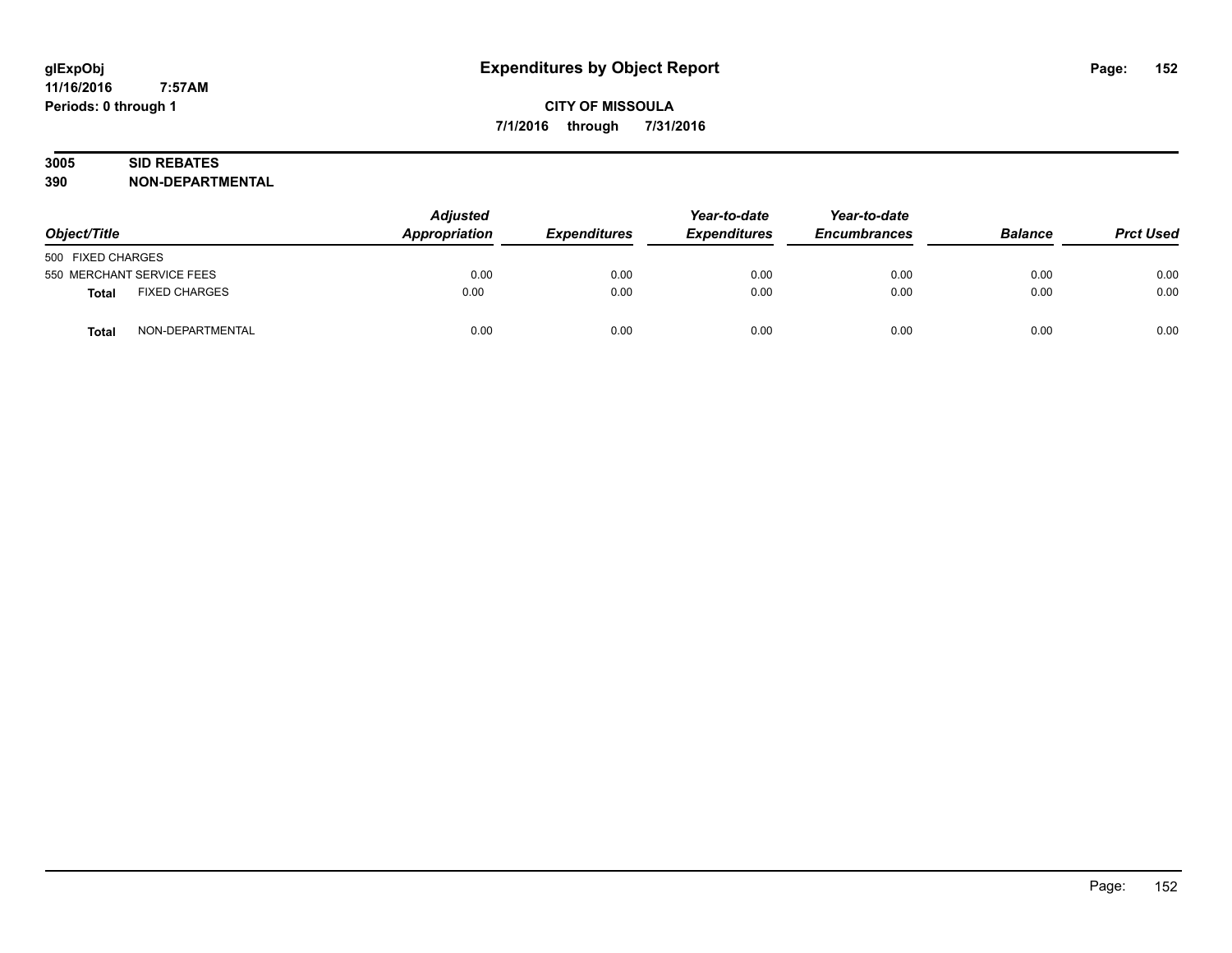**3005 SID REBATES**

| Object/Title                         | <b>Adjusted</b><br>Appropriation | <i><b>Expenditures</b></i> | Year-to-date<br><b>Expenditures</b> | Year-to-date<br><b>Encumbrances</b> | <b>Balance</b> | <b>Prct Used</b> |
|--------------------------------------|----------------------------------|----------------------------|-------------------------------------|-------------------------------------|----------------|------------------|
| 500 FIXED CHARGES                    |                                  |                            |                                     |                                     |                |                  |
| 550 MERCHANT SERVICE FEES            | 0.00                             | 0.00                       | 0.00                                | 0.00                                | 0.00           | 0.00             |
| <b>FIXED CHARGES</b><br><b>Total</b> | 0.00                             | 0.00                       | 0.00                                | 0.00                                | 0.00           | 0.00             |
| SID REBATES<br>Total                 | 0.00                             | 0.00                       | 0.00                                | 0.00                                | 0.00           | 0.00             |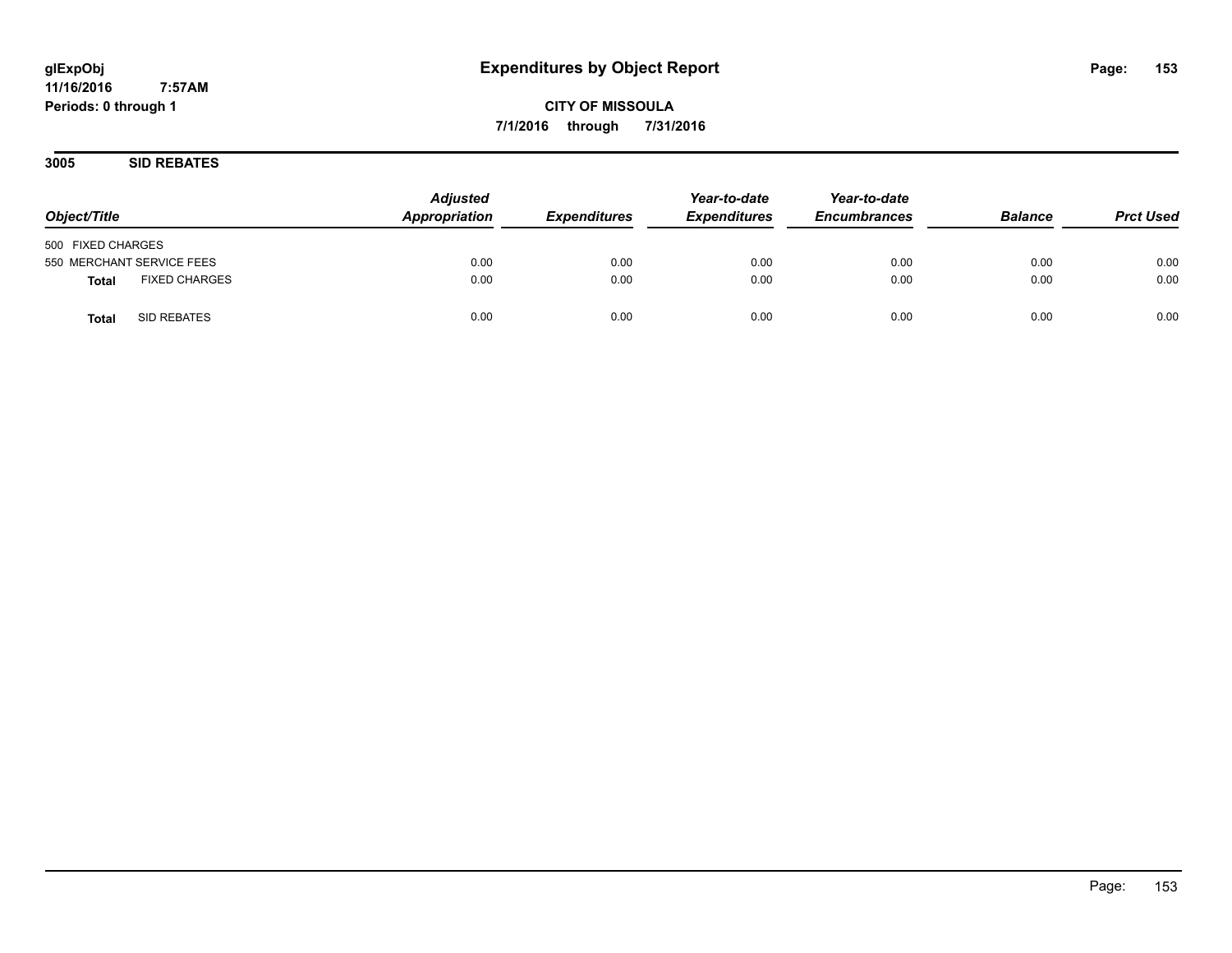# **glExpObj Expenditures by Object Report Page: 154**

**11/16/2016 7:57AM Periods: 0 through 1**

#### **3065 1998 PUBLIC SAFETY G O BONDS FUND**

**000 \*\*\* Title Not Found \*\*\***

| Object/Title                            | <b>Adjusted</b><br>Appropriation | <b>Expenditures</b> | Year-to-date<br><b>Expenditures</b> | Year-to-date<br><b>Encumbrances</b> | <b>Balance</b> | <b>Prct Used</b> |
|-----------------------------------------|----------------------------------|---------------------|-------------------------------------|-------------------------------------|----------------|------------------|
| 800 OTHER OBJECTS                       |                                  |                     |                                     |                                     |                |                  |
| 820 TRANSFERS TO OTHER FUNDS            | 0.00                             | 0.00                | 0.00                                | 0.00                                | 0.00           | 0.00             |
| OTHER OBJECTS<br>Total                  | 0.00                             | 0.00                | 0.00                                | 0.00                                | 0.00           | 0.00             |
| *** Title Not Found ***<br><b>Total</b> | 0.00                             | 0.00                | 0.00                                | 0.00                                | 0.00           | 0.00             |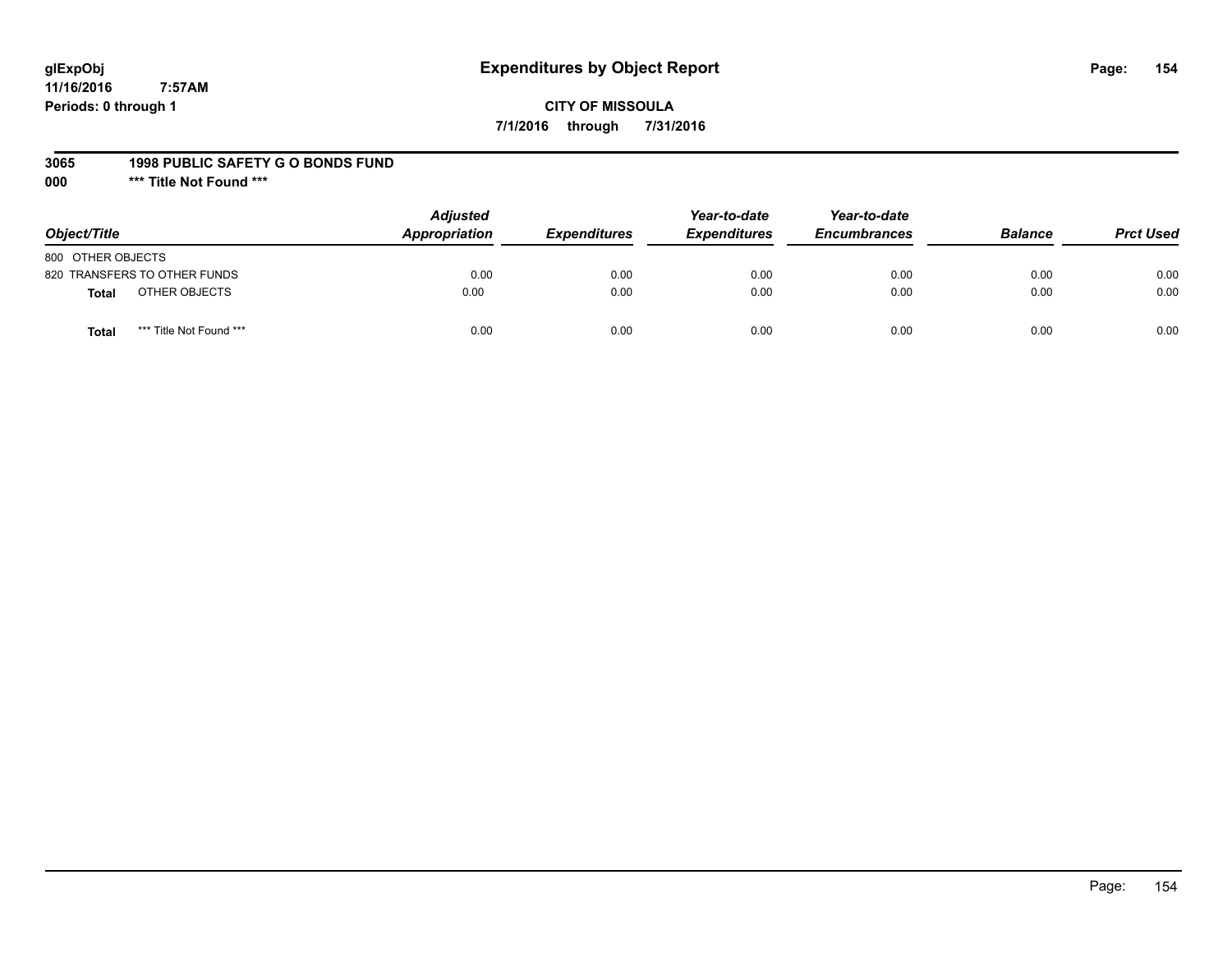#### **3065 1998 PUBLIC SAFETY G O BONDS FUND**

| Object/Title      |                           | <b>Adjusted</b><br>Appropriation | <b>Expenditures</b> | Year-to-date<br><b>Expenditures</b> | Year-to-date<br><b>Encumbrances</b> | <b>Balance</b> | <b>Prct Used</b> |
|-------------------|---------------------------|----------------------------------|---------------------|-------------------------------------|-------------------------------------|----------------|------------------|
| 500 FIXED CHARGES |                           |                                  |                     |                                     |                                     |                |                  |
|                   | 550 MERCHANT SERVICE FEES | 0.00                             | 0.00                | 0.00                                | 0.00                                | 0.00           | 0.00             |
| <b>Total</b>      | <b>FIXED CHARGES</b>      | 0.00                             | 0.00                | 0.00                                | 0.00                                | 0.00           | 0.00             |
| Total             | NON-DEPARTMENTAL          | 0.00                             | 0.00                | 0.00                                | 0.00                                | 0.00           | 0.00             |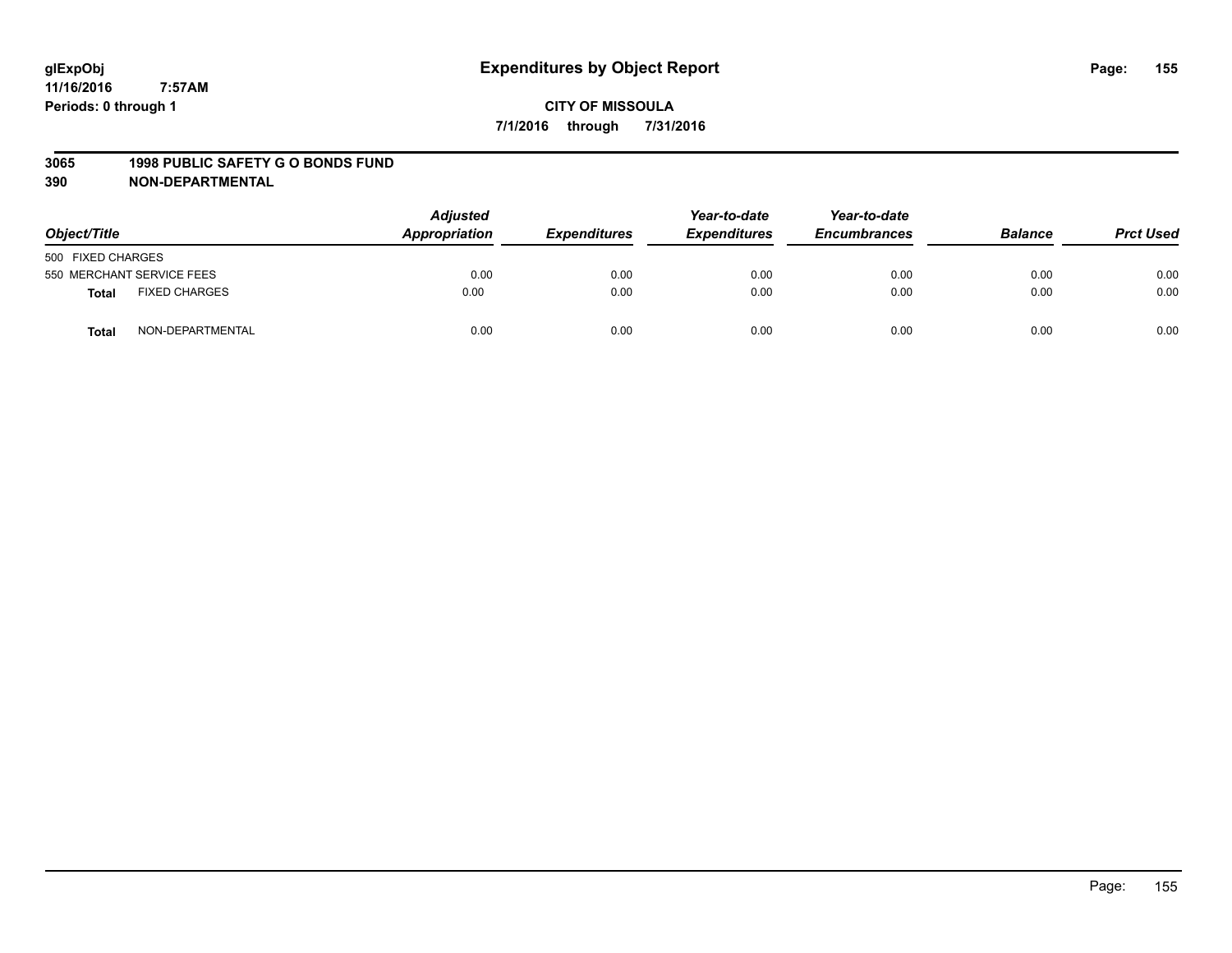**CITY OF MISSOULA 7/1/2016 through 7/31/2016**

### **3065 1998 PUBLIC SAFETY G O BONDS FUND**

| Object/Title              |                                   | <b>Adjusted</b><br><b>Appropriation</b> | <b>Expenditures</b> | Year-to-date<br><b>Expenditures</b> | Year-to-date<br><b>Encumbrances</b> | <b>Balance</b> | <b>Prct Used</b> |
|---------------------------|-----------------------------------|-----------------------------------------|---------------------|-------------------------------------|-------------------------------------|----------------|------------------|
| 500 FIXED CHARGES         |                                   |                                         |                     |                                     |                                     |                |                  |
| 550 MERCHANT SERVICE FEES |                                   | 0.00                                    | 0.00                | 0.00                                | 0.00                                | 0.00           | 0.00             |
| <b>Total</b>              | <b>FIXED CHARGES</b>              | 0.00                                    | 0.00                | 0.00                                | 0.00                                | 0.00           | 0.00             |
| 800 OTHER OBJECTS         |                                   |                                         |                     |                                     |                                     |                |                  |
|                           | 820 TRANSFERS TO OTHER FUNDS      | 0.00                                    | 0.00                | 0.00                                | 0.00                                | 0.00           | 0.00             |
| <b>Total</b>              | OTHER OBJECTS                     | 0.00                                    | 0.00                | 0.00                                | 0.00                                | 0.00           | 0.00             |
| <b>Total</b>              | 1998 PUBLIC SAFETY G O BONDS FUND | 0.00                                    | 0.00                | 0.00                                | 0.00                                | 0.00           | 0.00             |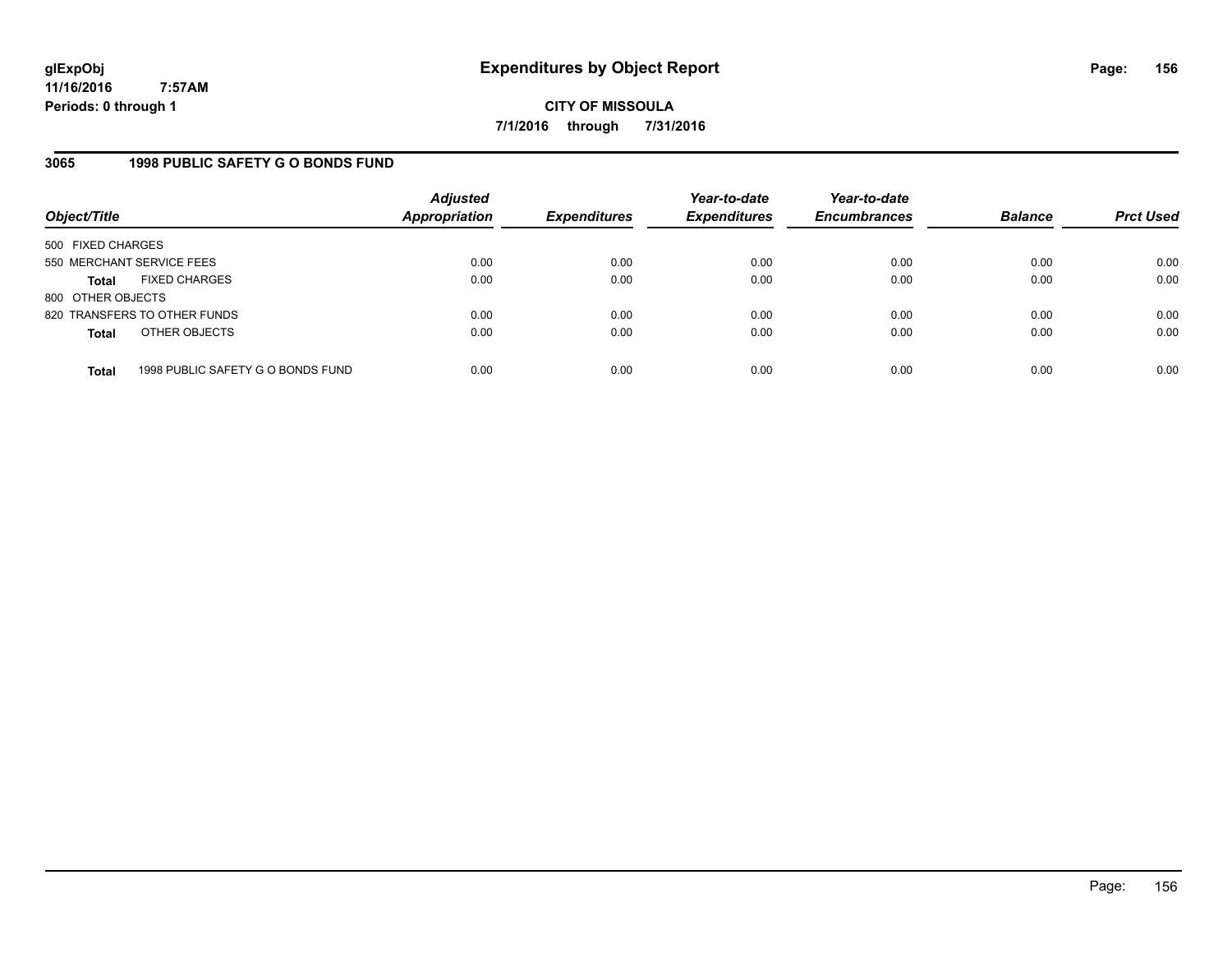#### **3070 1996 OPEN SPACE GO BONDS**

| Object/Title                         | <b>Adjusted</b><br>Appropriation | <b>Expenditures</b> | Year-to-date<br><b>Expenditures</b> | Year-to-date<br><b>Encumbrances</b> | <b>Balance</b> | <b>Prct Used</b> |
|--------------------------------------|----------------------------------|---------------------|-------------------------------------|-------------------------------------|----------------|------------------|
| 500 FIXED CHARGES                    |                                  |                     |                                     |                                     |                |                  |
| 550 MERCHANT SERVICE FEES            | 0.00                             | 0.00                | 0.00                                | 0.00                                | 0.00           | 0.00             |
| <b>FIXED CHARGES</b><br><b>Total</b> | 0.00                             | 0.00                | 0.00                                | 0.00                                | 0.00           | 0.00             |
| 800 OTHER OBJECTS                    |                                  |                     |                                     |                                     |                |                  |
| 820 TRANSFERS TO OTHER FUNDS         | 0.00                             | 0.00                | 0.00                                | 0.00                                | 0.00           | 0.00             |
| OTHER OBJECTS<br><b>Total</b>        | 0.00                             | 0.00                | 0.00                                | 0.00                                | 0.00           | 0.00             |
| NON-DEPARTMENTAL<br><b>Total</b>     | 0.00                             | 0.00                | 0.00                                | 0.00                                | 0.00           | 0.00             |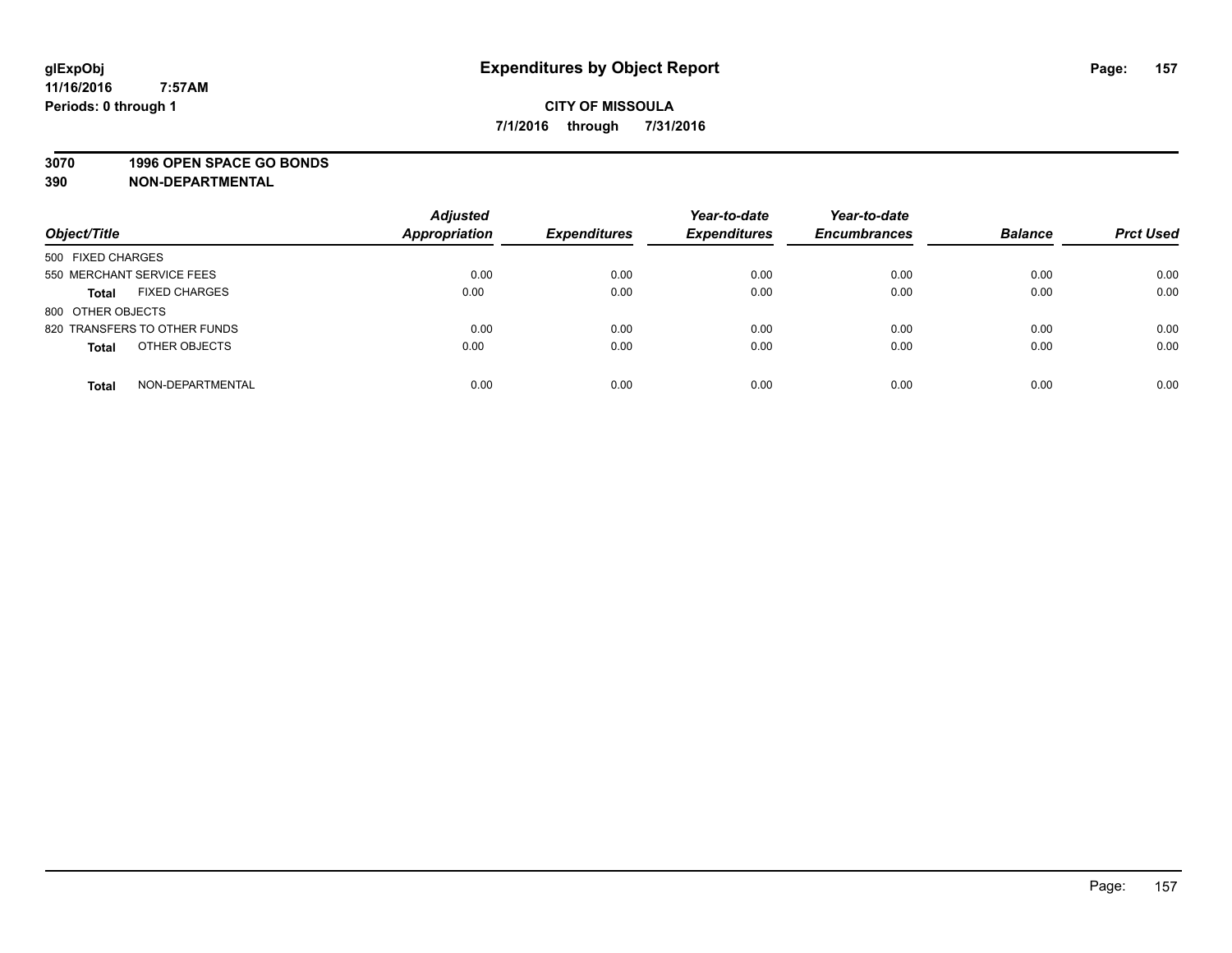#### **3070 1996 OPEN SPACE GO BONDS**

| Object/Title              |                              | <b>Adjusted</b><br>Appropriation | <b>Expenditures</b> | Year-to-date<br><b>Expenditures</b> | Year-to-date<br><b>Encumbrances</b> | <b>Balance</b> | <b>Prct Used</b> |
|---------------------------|------------------------------|----------------------------------|---------------------|-------------------------------------|-------------------------------------|----------------|------------------|
| 500 FIXED CHARGES         |                              |                                  |                     |                                     |                                     |                |                  |
| 550 MERCHANT SERVICE FEES |                              | 0.00                             | 0.00                | 0.00                                | 0.00                                | 0.00           | 0.00             |
| Total                     | <b>FIXED CHARGES</b>         | 0.00                             | 0.00                | 0.00                                | 0.00                                | 0.00           | 0.00             |
| 800 OTHER OBJECTS         |                              |                                  |                     |                                     |                                     |                |                  |
|                           | 820 TRANSFERS TO OTHER FUNDS | 0.00                             | 0.00                | 0.00                                | 0.00                                | 0.00           | 0.00             |
| <b>Total</b>              | OTHER OBJECTS                | 0.00                             | 0.00                | 0.00                                | 0.00                                | 0.00           | 0.00             |
| <b>Total</b>              | 1996 OPEN SPACE GO BONDS     | 0.00                             | 0.00                | 0.00                                | 0.00                                | 0.00           | 0.00             |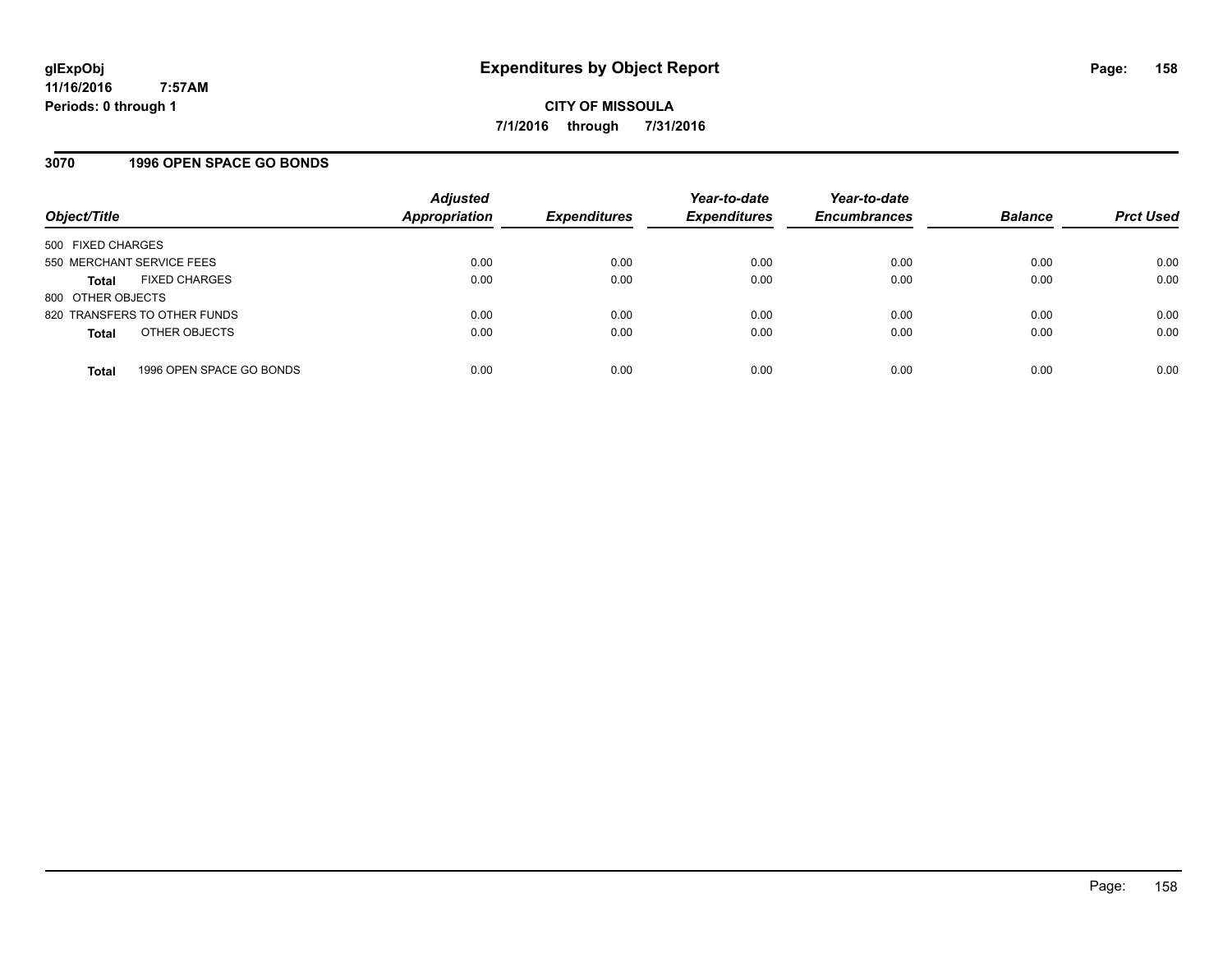#### **3075 1997 OPEN SPACE G O BOND FUND**

| Object/Title                         | <b>Adjusted</b><br>Appropriation | <b>Expenditures</b> | Year-to-date<br><b>Expenditures</b> | Year-to-date<br><b>Encumbrances</b> | <b>Balance</b> | <b>Prct Used</b> |
|--------------------------------------|----------------------------------|---------------------|-------------------------------------|-------------------------------------|----------------|------------------|
| 500 FIXED CHARGES                    |                                  |                     |                                     |                                     |                |                  |
| 550 MERCHANT SERVICE FEES            | 0.00                             | 0.00                | 0.00                                | 0.00                                | 0.00           | 0.00             |
| <b>FIXED CHARGES</b><br><b>Total</b> | 0.00                             | 0.00                | 0.00                                | 0.00                                | 0.00           | 0.00             |
| 800 OTHER OBJECTS                    |                                  |                     |                                     |                                     |                |                  |
| 820 TRANSFERS TO OTHER FUNDS         | 0.00                             | 0.00                | 0.00                                | 0.00                                | 0.00           | 0.00             |
| OTHER OBJECTS<br><b>Total</b>        | 0.00                             | 0.00                | 0.00                                | 0.00                                | 0.00           | 0.00             |
| NON-DEPARTMENTAL<br><b>Total</b>     | 0.00                             | 0.00                | 0.00                                | 0.00                                | 0.00           | 0.00             |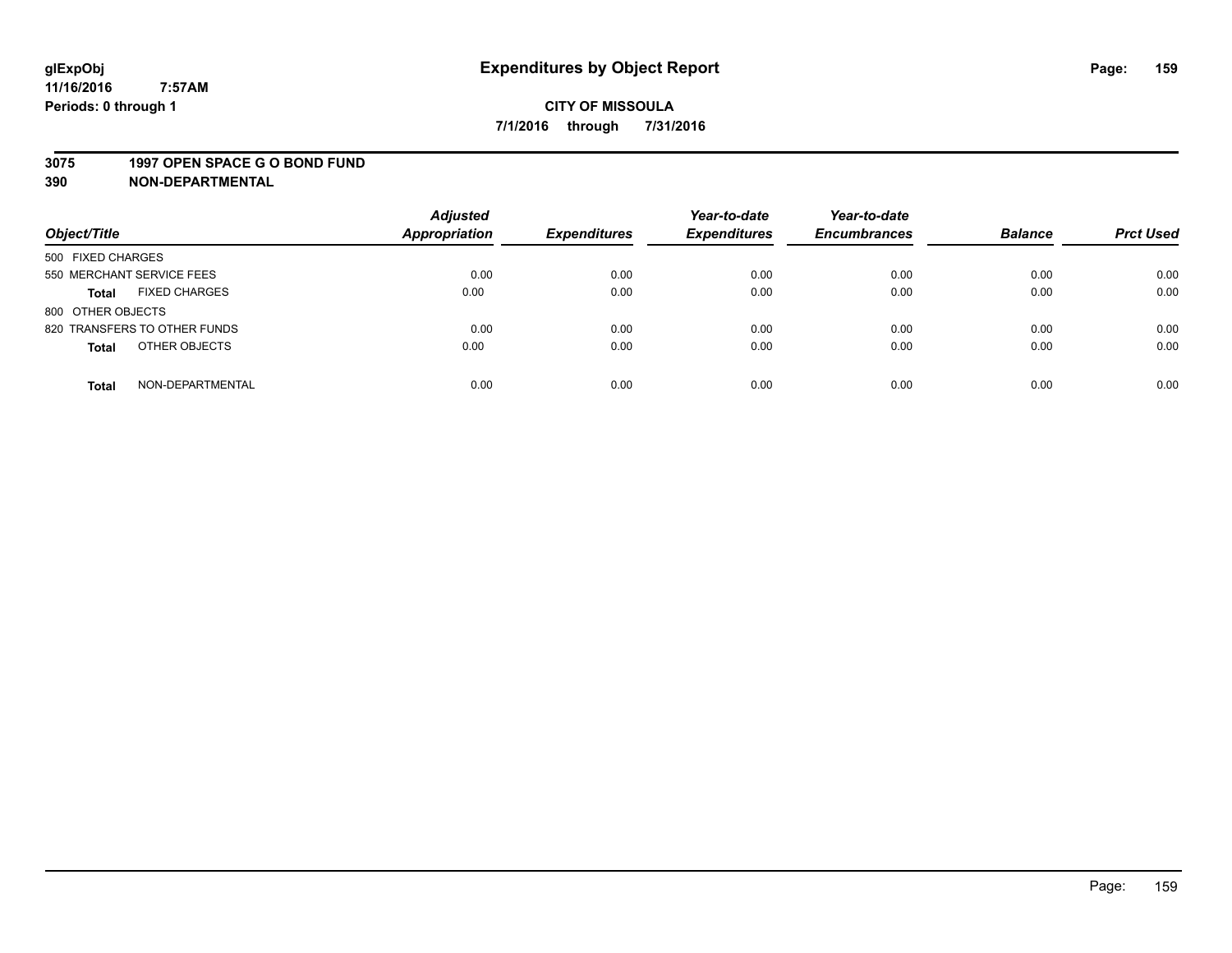### **3075 1997 OPEN SPACE G O BOND FUND**

| Object/Title              |                               | <b>Adjusted</b><br>Appropriation | <b>Expenditures</b> | Year-to-date<br><b>Expenditures</b> | Year-to-date<br><b>Encumbrances</b> | <b>Balance</b> | <b>Prct Used</b> |
|---------------------------|-------------------------------|----------------------------------|---------------------|-------------------------------------|-------------------------------------|----------------|------------------|
| 500 FIXED CHARGES         |                               |                                  |                     |                                     |                                     |                |                  |
| 550 MERCHANT SERVICE FEES |                               | 0.00                             | 0.00                | 0.00                                | 0.00                                | 0.00           | 0.00             |
| <b>Total</b>              | <b>FIXED CHARGES</b>          | 0.00                             | 0.00                | 0.00                                | 0.00                                | 0.00           | 0.00             |
| 800 OTHER OBJECTS         |                               |                                  |                     |                                     |                                     |                |                  |
|                           | 820 TRANSFERS TO OTHER FUNDS  | 0.00                             | 0.00                | 0.00                                | 0.00                                | 0.00           | 0.00             |
| <b>Total</b>              | OTHER OBJECTS                 | 0.00                             | 0.00                | 0.00                                | 0.00                                | 0.00           | 0.00             |
| <b>Total</b>              | 1997 OPEN SPACE G O BOND FUND | 0.00                             | 0.00                | 0.00                                | 0.00                                | 0.00           | 0.00             |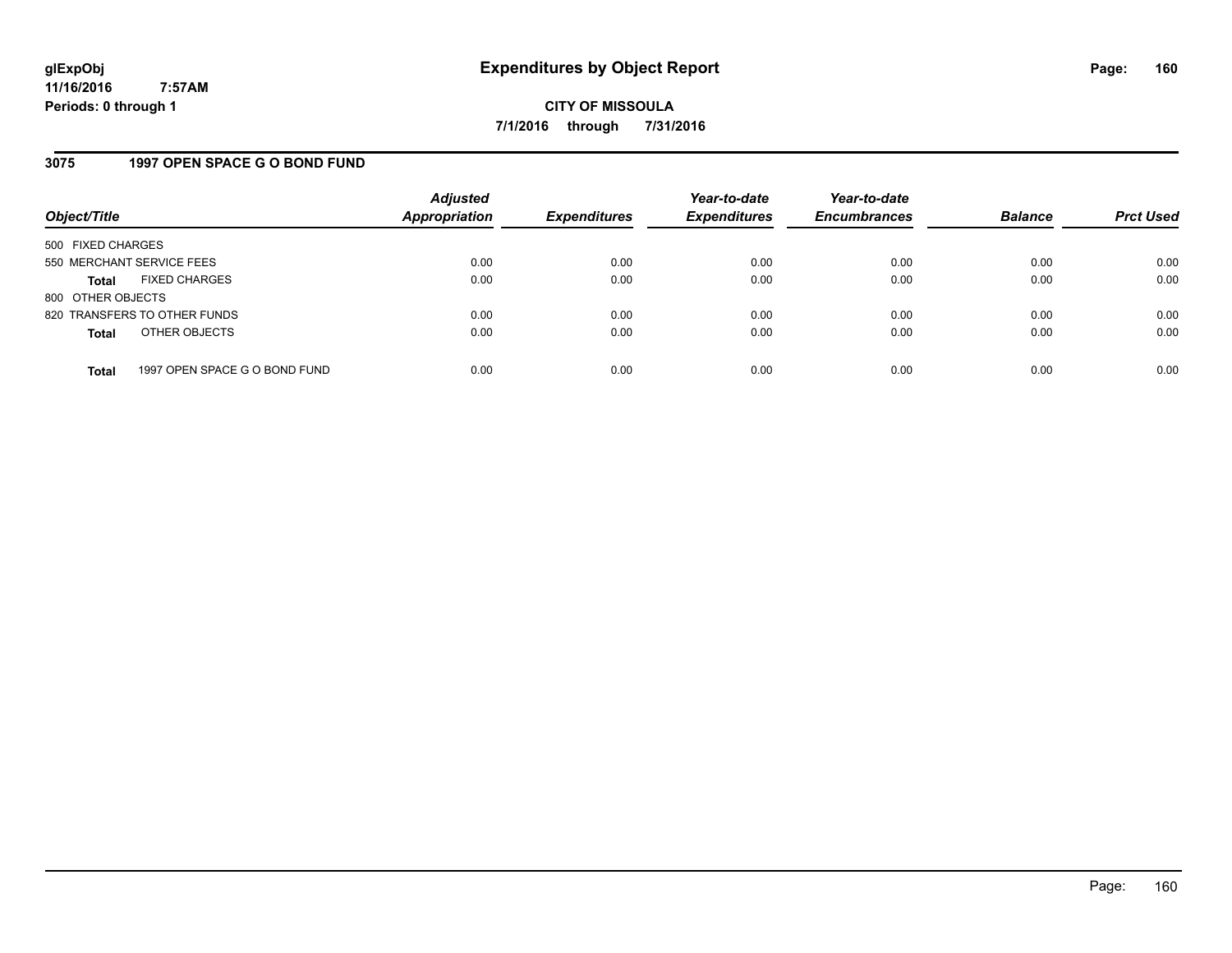#### **3080 1994 FIRE EQUIP/CITY HALLS REFUND BOND F**

| Object/Title                |                              | <b>Adjusted</b><br>Appropriation | <b>Expenditures</b> | Year-to-date<br><b>Expenditures</b> | Year-to-date<br><b>Encumbrances</b> | <b>Balance</b> | <b>Prct Used</b> |
|-----------------------------|------------------------------|----------------------------------|---------------------|-------------------------------------|-------------------------------------|----------------|------------------|
| 500 FIXED CHARGES           |                              |                                  |                     |                                     |                                     |                |                  |
|                             | 550 MERCHANT SERVICE FEES    | 0.00                             | 0.00                | 0.00                                | 0.00                                | 0.00           | 0.00             |
| <b>Total</b>                | <b>FIXED CHARGES</b>         | 0.00                             | 0.00                | 0.00                                | 0.00                                | 0.00           | 0.00             |
| 600 DEBT SERVICE            |                              |                                  |                     |                                     |                                     |                |                  |
| 620 INTEREST / SERVICE FEES |                              | 0.00                             | 0.00                | 0.00                                | 0.00                                | 0.00           | 0.00             |
| <b>Total</b>                | <b>DEBT SERVICE</b>          | 0.00                             | 0.00                | 0.00                                | 0.00                                | 0.00           | 0.00             |
| 800 OTHER OBJECTS           |                              |                                  |                     |                                     |                                     |                |                  |
|                             | 820 TRANSFERS TO OTHER FUNDS | 0.00                             | 0.00                | 0.00                                | 0.00                                | 0.00           | 0.00             |
| <b>Total</b>                | OTHER OBJECTS                | 0.00                             | 0.00                | 0.00                                | 0.00                                | 0.00           | 0.00             |
| <b>Total</b>                | NON-DEPARTMENTAL             | 0.00                             | 0.00                | 0.00                                | 0.00                                | 0.00           | 0.00             |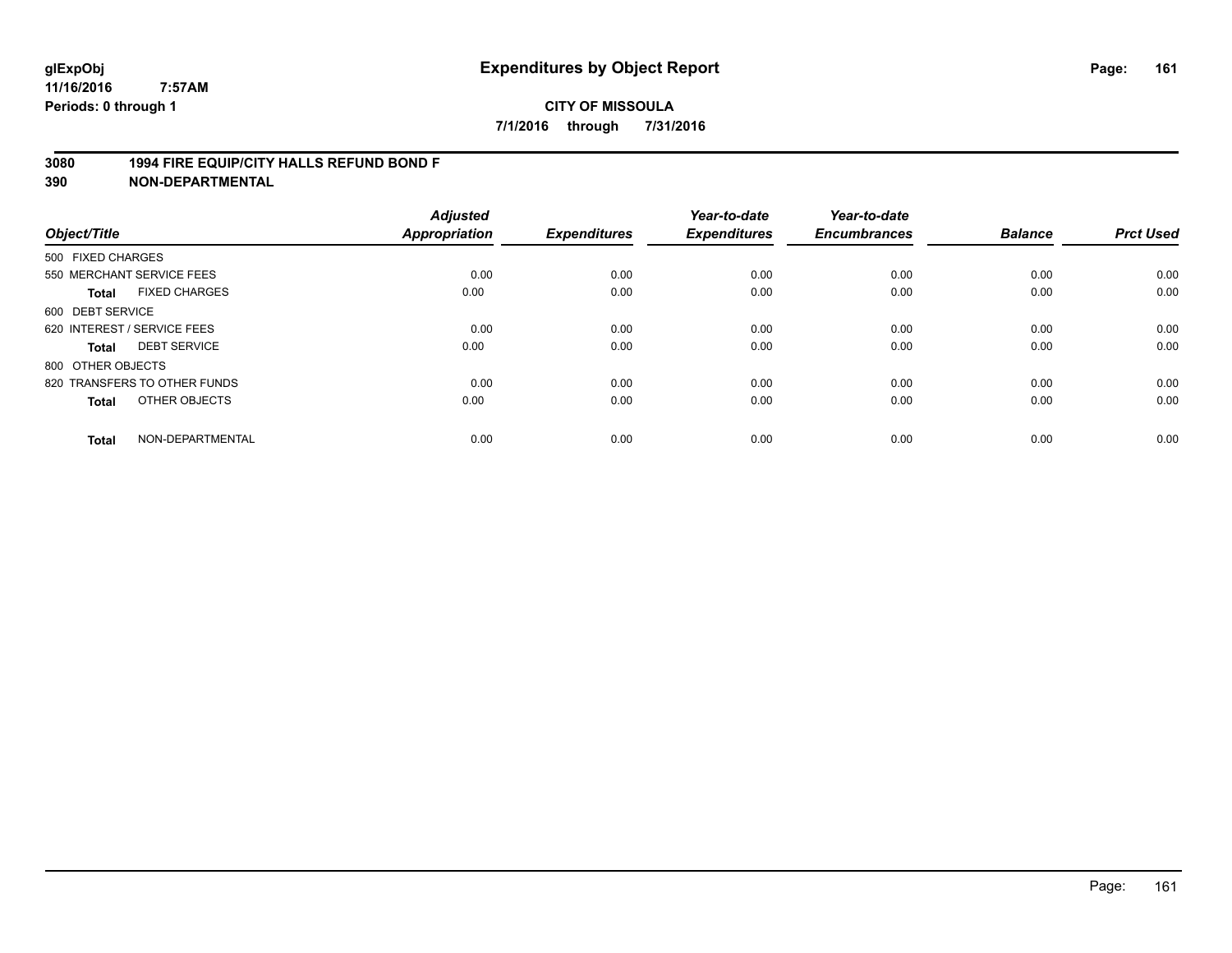**CITY OF MISSOULA 7/1/2016 through 7/31/2016**

### **3080 1994 FIRE EQUIP/CITY HALLS REFUND BOND F**

| Object/Title                |                                     | <b>Adjusted</b><br>Appropriation | <b>Expenditures</b> | Year-to-date<br><b>Expenditures</b> | Year-to-date<br><b>Encumbrances</b> | <b>Balance</b> | <b>Prct Used</b> |
|-----------------------------|-------------------------------------|----------------------------------|---------------------|-------------------------------------|-------------------------------------|----------------|------------------|
| 500 FIXED CHARGES           |                                     |                                  |                     |                                     |                                     |                |                  |
| 550 MERCHANT SERVICE FEES   |                                     | 0.00                             | 0.00                | 0.00                                | 0.00                                | 0.00           | 0.00             |
| <b>Total</b>                | <b>FIXED CHARGES</b>                | 0.00                             | 0.00                | 0.00                                | 0.00                                | 0.00           | 0.00             |
| 600 DEBT SERVICE            |                                     |                                  |                     |                                     |                                     |                |                  |
| 620 INTEREST / SERVICE FEES |                                     | 0.00                             | 0.00                | 0.00                                | 0.00                                | 0.00           | 0.00             |
| <b>Total</b>                | <b>DEBT SERVICE</b>                 | 0.00                             | 0.00                | 0.00                                | 0.00                                | 0.00           | 0.00             |
| 800 OTHER OBJECTS           |                                     |                                  |                     |                                     |                                     |                |                  |
|                             | 820 TRANSFERS TO OTHER FUNDS        | 0.00                             | 0.00                | 0.00                                | 0.00                                | 0.00           | 0.00             |
| <b>Total</b>                | OTHER OBJECTS                       | 0.00                             | 0.00                | 0.00                                | 0.00                                | 0.00           | 0.00             |
| <b>Total</b>                | 1994 FIRE EQUIP/CITY HALLS REFUND B | 0.00                             | 0.00                | 0.00                                | 0.00                                | 0.00           | 0.00             |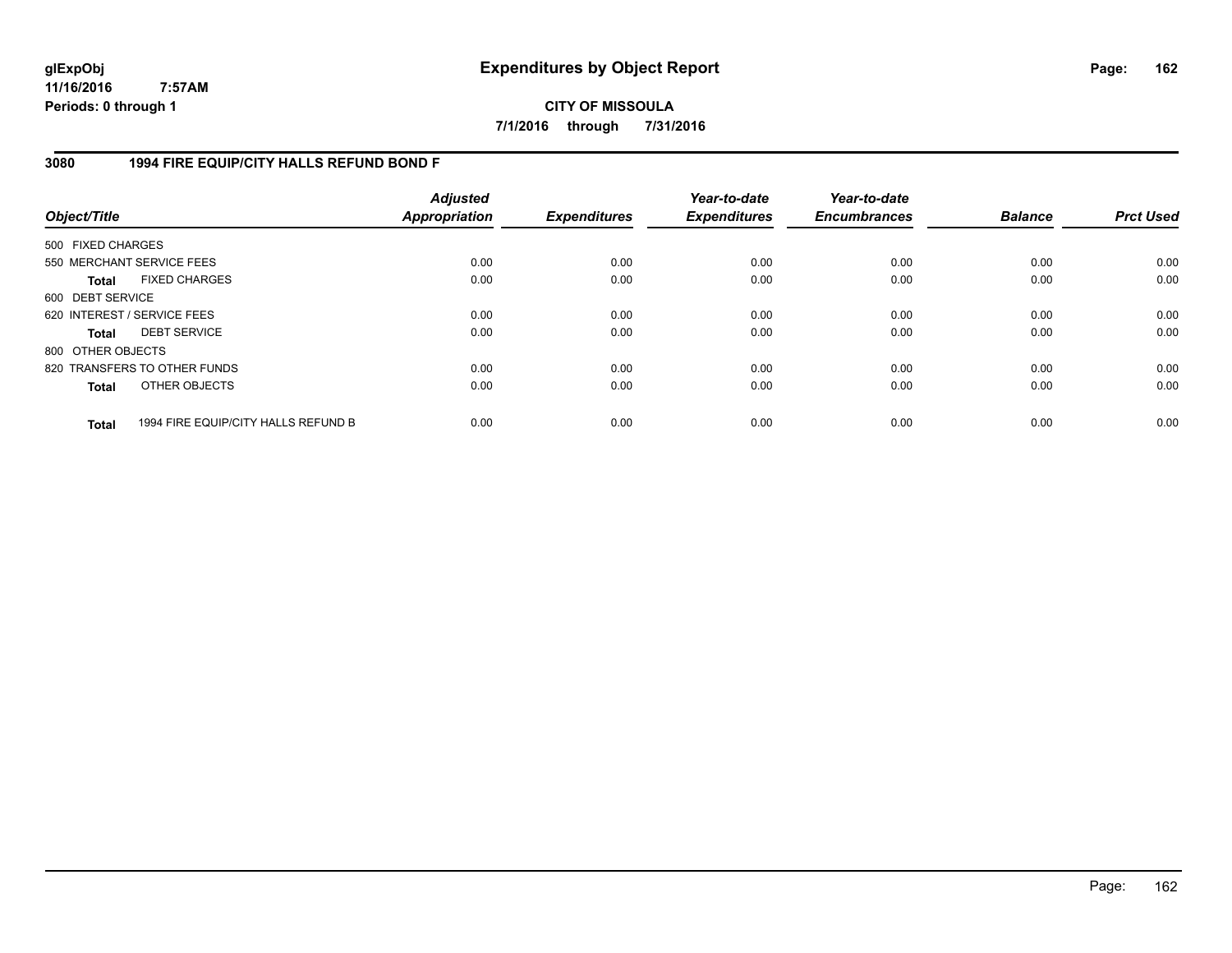#### **3085 1993 FIRE STATION G O BOND FUND**

| Object/Title                         | <b>Adjusted</b><br><b>Appropriation</b> | <b>Expenditures</b> | Year-to-date<br><b>Expenditures</b> | Year-to-date<br><b>Encumbrances</b> | <b>Balance</b> | <b>Prct Used</b> |
|--------------------------------------|-----------------------------------------|---------------------|-------------------------------------|-------------------------------------|----------------|------------------|
| 500 FIXED CHARGES                    |                                         |                     |                                     |                                     |                |                  |
| 550 MERCHANT SERVICE FEES            | 0.00                                    | 0.00                | 0.00                                | 0.00                                | 0.00           | 0.00             |
| <b>FIXED CHARGES</b><br><b>Total</b> | 0.00                                    | 0.00                | 0.00                                | 0.00                                | 0.00           | 0.00             |
| 800 OTHER OBJECTS                    |                                         |                     |                                     |                                     |                |                  |
| 820 TRANSFERS TO OTHER FUNDS         | 0.00                                    | 0.00                | 0.00                                | 0.00                                | 0.00           | 0.00             |
| OTHER OBJECTS<br><b>Total</b>        | 0.00                                    | 0.00                | 0.00                                | 0.00                                | 0.00           | 0.00             |
| NON-DEPARTMENTAL<br><b>Total</b>     | 0.00                                    | 0.00                | 0.00                                | 0.00                                | 0.00           | 0.00             |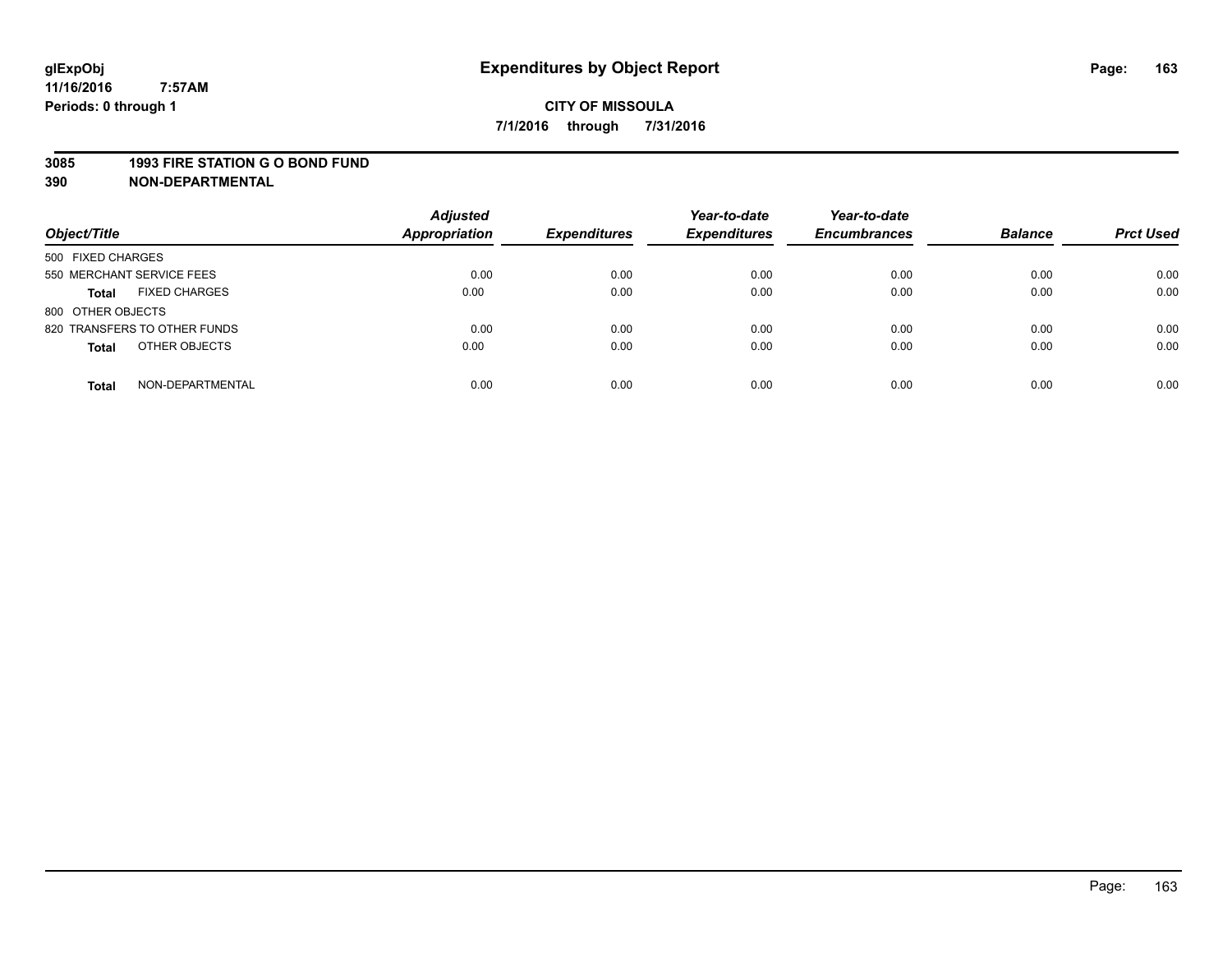# **3085 1993 FIRE STATION G O BOND FUND**

| Object/Title              |                                 | <b>Adjusted</b><br>Appropriation | <b>Expenditures</b> | Year-to-date<br><b>Expenditures</b> | Year-to-date<br><b>Encumbrances</b> | <b>Balance</b> | <b>Prct Used</b> |
|---------------------------|---------------------------------|----------------------------------|---------------------|-------------------------------------|-------------------------------------|----------------|------------------|
| 500 FIXED CHARGES         |                                 |                                  |                     |                                     |                                     |                |                  |
| 550 MERCHANT SERVICE FEES |                                 | 0.00                             | 0.00                | 0.00                                | 0.00                                | 0.00           | 0.00             |
| Total                     | <b>FIXED CHARGES</b>            | 0.00                             | 0.00                | 0.00                                | 0.00                                | 0.00           | 0.00             |
| 800 OTHER OBJECTS         |                                 |                                  |                     |                                     |                                     |                |                  |
|                           | 820 TRANSFERS TO OTHER FUNDS    | 0.00                             | 0.00                | 0.00                                | 0.00                                | 0.00           | 0.00             |
| <b>Total</b>              | OTHER OBJECTS                   | 0.00                             | 0.00                | 0.00                                | 0.00                                | 0.00           | 0.00             |
|                           |                                 |                                  |                     |                                     |                                     |                |                  |
| <b>Total</b>              | 1993 FIRE STATION G O BOND FUND | 0.00                             | 0.00                | 0.00                                | 0.00                                | 0.00           | 0.00             |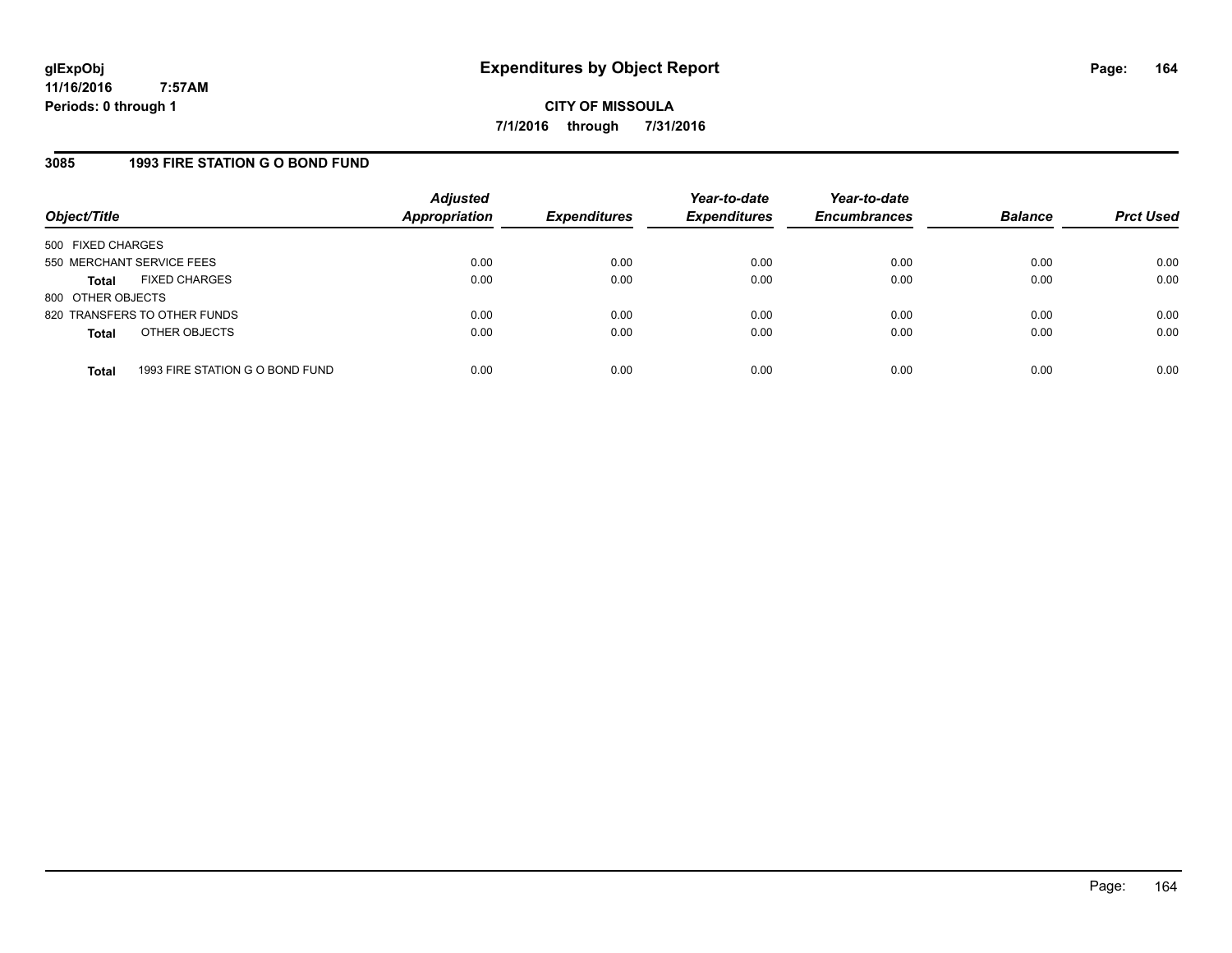# **3090 2004 AQUATICS BOND**

| Object/Title                         | <b>Adjusted</b><br><b>Appropriation</b> | <b>Expenditures</b> | Year-to-date<br><b>Expenditures</b> | Year-to-date<br><b>Encumbrances</b> | <b>Balance</b> | <b>Prct Used</b> |
|--------------------------------------|-----------------------------------------|---------------------|-------------------------------------|-------------------------------------|----------------|------------------|
| 500 FIXED CHARGES                    |                                         |                     |                                     |                                     |                |                  |
| 550 MERCHANT SERVICE FEES            | 0.00                                    | 0.00                | 0.00                                | 0.00                                | 0.00           | 0.00             |
| <b>FIXED CHARGES</b><br><b>Total</b> | 0.00                                    | 0.00                | 0.00                                | 0.00                                | 0.00           | 0.00             |
| 600 DEBT SERVICE                     |                                         |                     |                                     |                                     |                |                  |
| 610 PRINCIPAL                        | 0.00                                    | 0.00                | 0.00                                | 0.00                                | 0.00           | 0.00             |
| 620 INTEREST / SERVICE FEES          | 0.00                                    | 0.00                | 0.00                                | 0.00                                | 0.00           | 0.00             |
| <b>DEBT SERVICE</b><br><b>Total</b>  | 0.00                                    | 0.00                | 0.00                                | 0.00                                | 0.00           | 0.00             |
| 800 OTHER OBJECTS                    |                                         |                     |                                     |                                     |                |                  |
| 820 TRANSFERS TO OTHER FUNDS         | 0.00                                    | 0.00                | 0.00                                | 0.00                                | 0.00           | 0.00             |
| OTHER OBJECTS<br><b>Total</b>        | 0.00                                    | 0.00                | 0.00                                | 0.00                                | 0.00           | 0.00             |
|                                      |                                         |                     |                                     |                                     |                |                  |
| NON-DEPARTMENTAL<br><b>Total</b>     | 0.00                                    | 0.00                | 0.00                                | 0.00                                | 0.00           | 0.00             |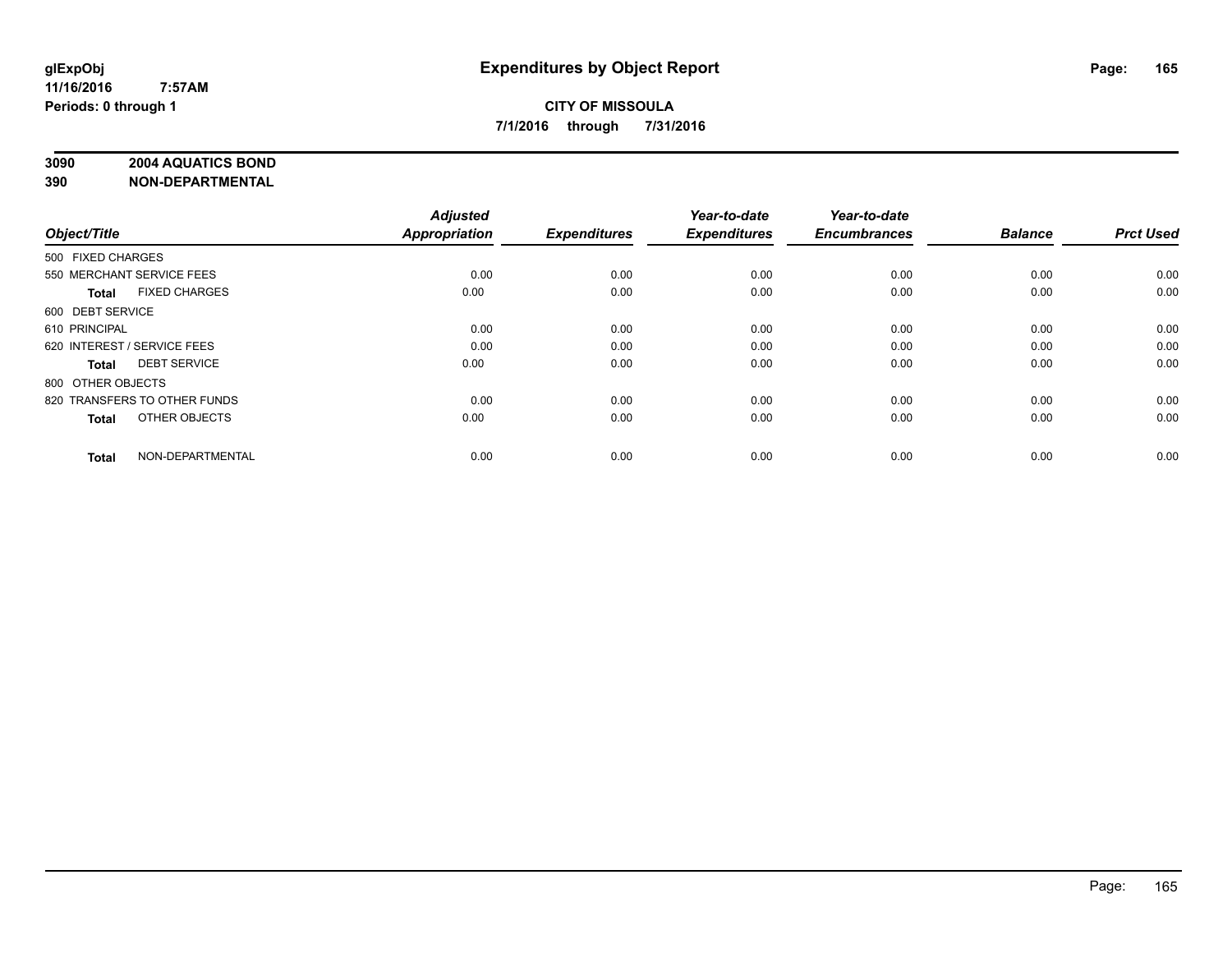# **CITY OF MISSOULA 7/1/2016 through 7/31/2016**

### **3090 2004 AQUATICS BOND**

|                                      | <b>Adjusted</b>      |                     | Year-to-date        | Year-to-date        |                |                  |
|--------------------------------------|----------------------|---------------------|---------------------|---------------------|----------------|------------------|
| Object/Title                         | <b>Appropriation</b> | <b>Expenditures</b> | <b>Expenditures</b> | <b>Encumbrances</b> | <b>Balance</b> | <b>Prct Used</b> |
| 500 FIXED CHARGES                    |                      |                     |                     |                     |                |                  |
| 550 MERCHANT SERVICE FEES            | 0.00                 | 0.00                | 0.00                | 0.00                | 0.00           | 0.00             |
| <b>FIXED CHARGES</b><br><b>Total</b> | 0.00                 | 0.00                | 0.00                | 0.00                | 0.00           | 0.00             |
| 600 DEBT SERVICE                     |                      |                     |                     |                     |                |                  |
| 610 PRINCIPAL                        | 0.00                 | 0.00                | 0.00                | 0.00                | 0.00           | 0.00             |
| 620 INTEREST / SERVICE FEES          | 0.00                 | 0.00                | 0.00                | 0.00                | 0.00           | 0.00             |
| <b>DEBT SERVICE</b><br><b>Total</b>  | 0.00                 | 0.00                | 0.00                | 0.00                | 0.00           | 0.00             |
| 800 OTHER OBJECTS                    |                      |                     |                     |                     |                |                  |
| 820 TRANSFERS TO OTHER FUNDS         | 0.00                 | 0.00                | 0.00                | 0.00                | 0.00           | 0.00             |
| <b>OTHER OBJECTS</b><br><b>Total</b> | 0.00                 | 0.00                | 0.00                | 0.00                | 0.00           | 0.00             |
| 2004 AQUATICS BOND<br><b>Total</b>   | 0.00                 | 0.00                | 0.00                | 0.00                | 0.00           | 0.00             |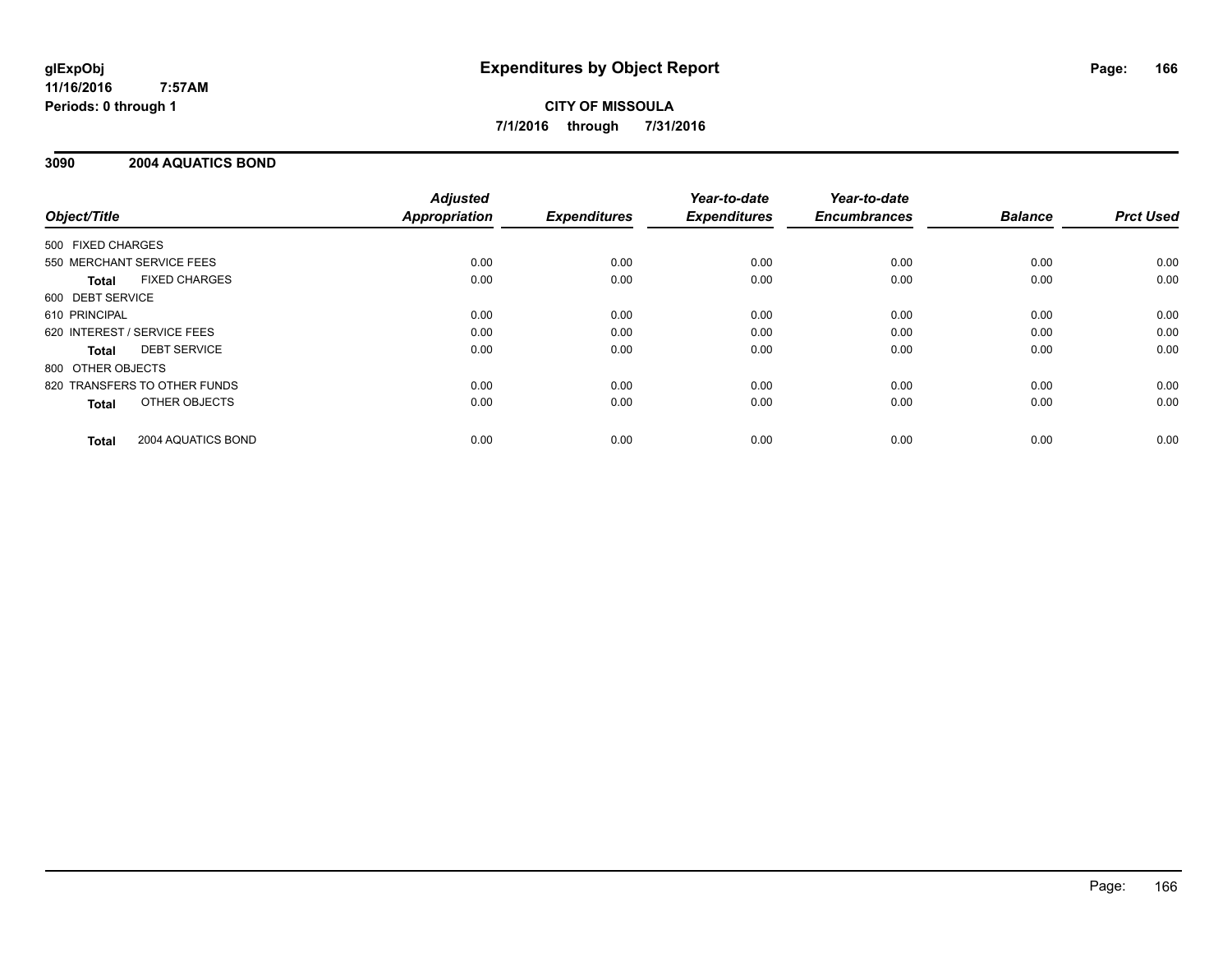#### **3091 SERIES 2012A AQUATICS REFUNDING BOND**

| Object/Title                         | <b>Adjusted</b><br><b>Appropriation</b> | <b>Expenditures</b> | Year-to-date<br><b>Expenditures</b> | Year-to-date<br><b>Encumbrances</b> | <b>Balance</b> | <b>Prct Used</b> |
|--------------------------------------|-----------------------------------------|---------------------|-------------------------------------|-------------------------------------|----------------|------------------|
| 500 FIXED CHARGES                    |                                         |                     |                                     |                                     |                |                  |
| 550 MERCHANT SERVICE FEES            | 0.00                                    | 0.00                | 0.00                                | 0.00                                | 0.00           | 0.00             |
| <b>FIXED CHARGES</b><br><b>Total</b> | 0.00                                    | 0.00                | 0.00                                | 0.00                                | 0.00           | 0.00             |
| 600 DEBT SERVICE                     |                                         |                     |                                     |                                     |                |                  |
| 610 PRINCIPAL                        | 0.00                                    | 0.00                | 0.00                                | 0.00                                | 0.00           | 0.00             |
| 620 INTEREST / SERVICE FEES          | 0.00                                    | 0.00                | 0.00                                | 0.00                                | 0.00           | 0.00             |
| <b>DEBT SERVICE</b><br><b>Total</b>  | 0.00                                    | 0.00                | 0.00                                | 0.00                                | 0.00           | 0.00             |
| 800 OTHER OBJECTS                    |                                         |                     |                                     |                                     |                |                  |
| 820 TRANSFERS TO OTHER FUNDS         | 0.00                                    | 0.00                | 0.00                                | 0.00                                | 0.00           | 0.00             |
| OTHER OBJECTS<br><b>Total</b>        | 0.00                                    | 0.00                | 0.00                                | 0.00                                | 0.00           | 0.00             |
|                                      |                                         |                     |                                     |                                     |                |                  |
| NON-DEPARTMENTAL<br><b>Total</b>     | 0.00                                    | 0.00                | 0.00                                | 0.00                                | 0.00           | 0.00             |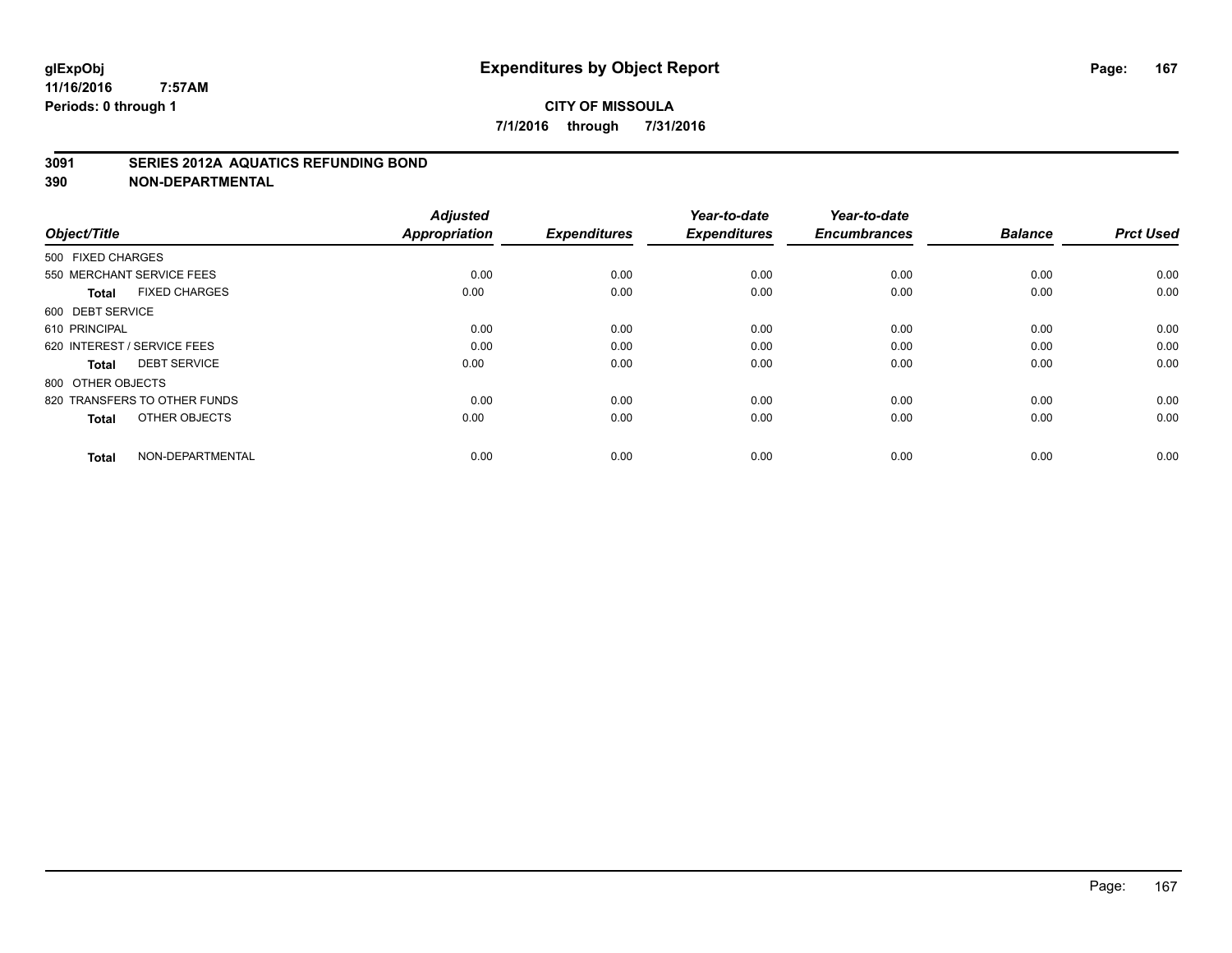**CITY OF MISSOULA 7/1/2016 through 7/31/2016**

### **3091 SERIES 2012A AQUATICS REFUNDING BOND**

| Object/Title      |                                   | <b>Adjusted</b><br><b>Appropriation</b> | <b>Expenditures</b> | Year-to-date<br><b>Expenditures</b> | Year-to-date<br><b>Encumbrances</b> | <b>Balance</b> | <b>Prct Used</b> |
|-------------------|-----------------------------------|-----------------------------------------|---------------------|-------------------------------------|-------------------------------------|----------------|------------------|
| 500 FIXED CHARGES |                                   |                                         |                     |                                     |                                     |                |                  |
|                   | 550 MERCHANT SERVICE FEES         | 0.00                                    | 0.00                | 0.00                                | 0.00                                | 0.00           | 0.00             |
| <b>Total</b>      | <b>FIXED CHARGES</b>              | 0.00                                    | 0.00                | 0.00                                | 0.00                                | 0.00           | 0.00             |
| 600 DEBT SERVICE  |                                   |                                         |                     |                                     |                                     |                |                  |
| 610 PRINCIPAL     |                                   | 0.00                                    | 0.00                | 0.00                                | 0.00                                | 0.00           | 0.00             |
|                   | 620 INTEREST / SERVICE FEES       | 0.00                                    | 0.00                | 0.00                                | 0.00                                | 0.00           | 0.00             |
| <b>Total</b>      | <b>DEBT SERVICE</b>               | 0.00                                    | 0.00                | 0.00                                | 0.00                                | 0.00           | 0.00             |
| 800 OTHER OBJECTS |                                   |                                         |                     |                                     |                                     |                |                  |
|                   | 820 TRANSFERS TO OTHER FUNDS      | 0.00                                    | 0.00                | 0.00                                | 0.00                                | 0.00           | 0.00             |
| <b>Total</b>      | OTHER OBJECTS                     | 0.00                                    | 0.00                | 0.00                                | 0.00                                | 0.00           | 0.00             |
| <b>Total</b>      | SERIES 2012A AQUATICS REFUNDING B | 0.00                                    | 0.00                | 0.00                                | 0.00                                | 0.00           | 0.00             |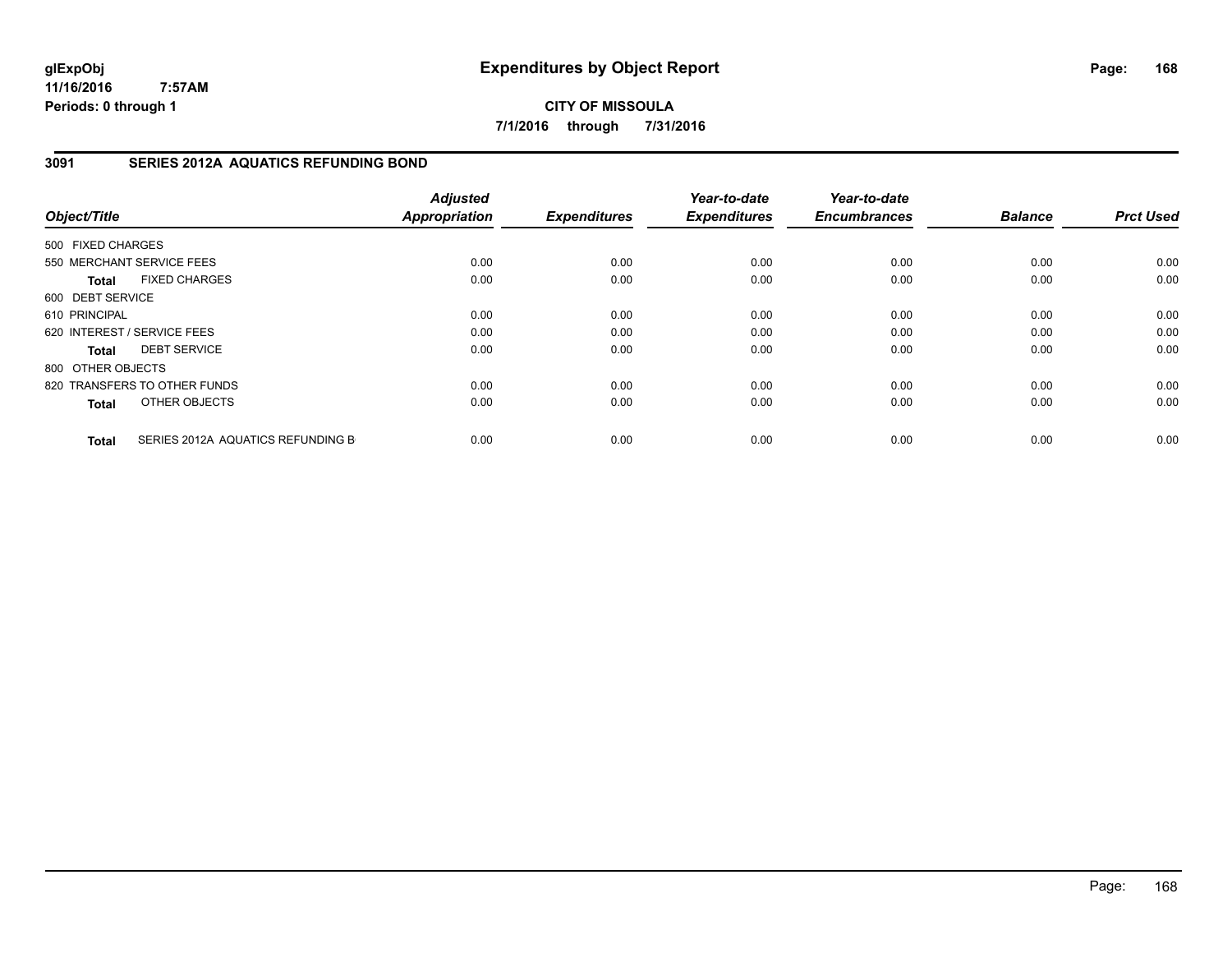#### **3092 Series 2013A GO REFUNDING BONDS**

| Object/Title                         | <b>Adjusted</b><br><b>Appropriation</b> | <b>Expenditures</b> | Year-to-date<br><b>Expenditures</b> | Year-to-date<br><b>Encumbrances</b> | <b>Balance</b> | <b>Prct Used</b> |
|--------------------------------------|-----------------------------------------|---------------------|-------------------------------------|-------------------------------------|----------------|------------------|
| 500 FIXED CHARGES                    |                                         |                     |                                     |                                     |                |                  |
| 550 MERCHANT SERVICE FEES            | 0.00                                    | 0.00                | 0.00                                | 0.00                                | 0.00           | 0.00             |
| <b>FIXED CHARGES</b><br><b>Total</b> | 0.00                                    | 0.00                | 0.00                                | 0.00                                | 0.00           | 0.00             |
| 600 DEBT SERVICE                     |                                         |                     |                                     |                                     |                |                  |
| 610 PRINCIPAL                        | 0.00                                    | 0.00                | 0.00                                | 0.00                                | 0.00           | 0.00             |
| 620 INTEREST / SERVICE FEES          | 0.00                                    | 0.00                | 0.00                                | 0.00                                | 0.00           | 0.00             |
| <b>DEBT SERVICE</b><br><b>Total</b>  | 0.00                                    | 0.00                | 0.00                                | 0.00                                | 0.00           | 0.00             |
| 800 OTHER OBJECTS                    |                                         |                     |                                     |                                     |                |                  |
| 820 TRANSFERS TO OTHER FUNDS         | 0.00                                    | 0.00                | 0.00                                | 0.00                                | 0.00           | 0.00             |
| OTHER OBJECTS<br><b>Total</b>        | 0.00                                    | 0.00                | 0.00                                | 0.00                                | 0.00           | 0.00             |
|                                      |                                         |                     |                                     |                                     |                |                  |
| NON-DEPARTMENTAL<br><b>Total</b>     | 0.00                                    | 0.00                | 0.00                                | 0.00                                | 0.00           | 0.00             |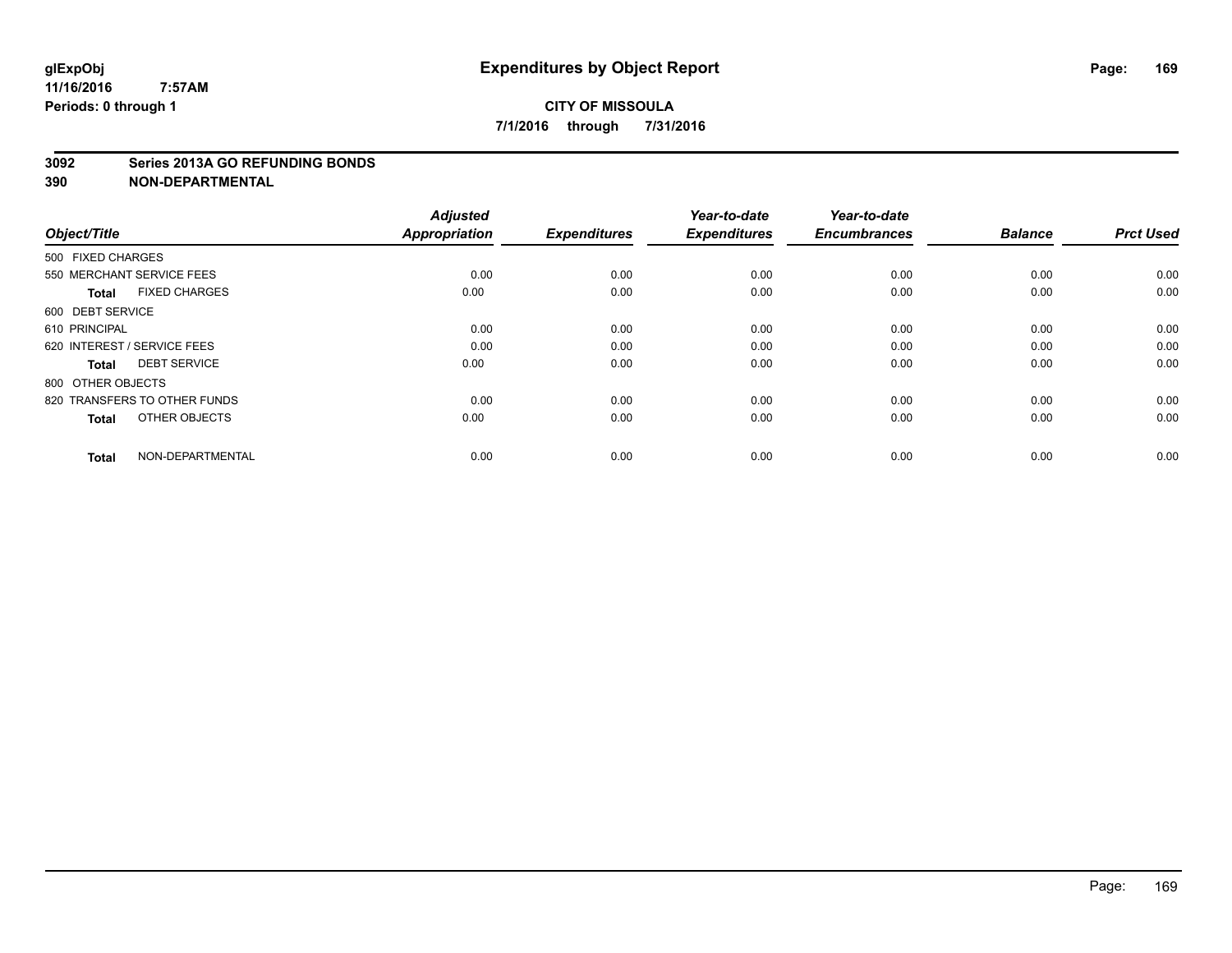**CITY OF MISSOULA 7/1/2016 through 7/31/2016**

# **3092 Series 2013A GO REFUNDING BONDS**

| Object/Title      |                                 | <b>Adjusted</b><br><b>Appropriation</b> | <b>Expenditures</b> | Year-to-date<br><b>Expenditures</b> | Year-to-date<br><b>Encumbrances</b> | <b>Balance</b> | <b>Prct Used</b> |
|-------------------|---------------------------------|-----------------------------------------|---------------------|-------------------------------------|-------------------------------------|----------------|------------------|
| 500 FIXED CHARGES |                                 |                                         |                     |                                     |                                     |                |                  |
|                   | 550 MERCHANT SERVICE FEES       | 0.00                                    | 0.00                | 0.00                                | 0.00                                | 0.00           | 0.00             |
| <b>Total</b>      | <b>FIXED CHARGES</b>            | 0.00                                    | 0.00                | 0.00                                | 0.00                                | 0.00           | 0.00             |
| 600 DEBT SERVICE  |                                 |                                         |                     |                                     |                                     |                |                  |
| 610 PRINCIPAL     |                                 | 0.00                                    | 0.00                | 0.00                                | 0.00                                | 0.00           | 0.00             |
|                   | 620 INTEREST / SERVICE FEES     | 0.00                                    | 0.00                | 0.00                                | 0.00                                | 0.00           | 0.00             |
| <b>Total</b>      | <b>DEBT SERVICE</b>             | 0.00                                    | 0.00                | 0.00                                | 0.00                                | 0.00           | 0.00             |
| 800 OTHER OBJECTS |                                 |                                         |                     |                                     |                                     |                |                  |
|                   | 820 TRANSFERS TO OTHER FUNDS    | 0.00                                    | 0.00                | 0.00                                | 0.00                                | 0.00           | 0.00             |
| <b>Total</b>      | OTHER OBJECTS                   | 0.00                                    | 0.00                | 0.00                                | 0.00                                | 0.00           | 0.00             |
| <b>Total</b>      | Series 2013A GO REFUNDING BONDS | 0.00                                    | 0.00                | 0.00                                | 0.00                                | 0.00           | 0.00             |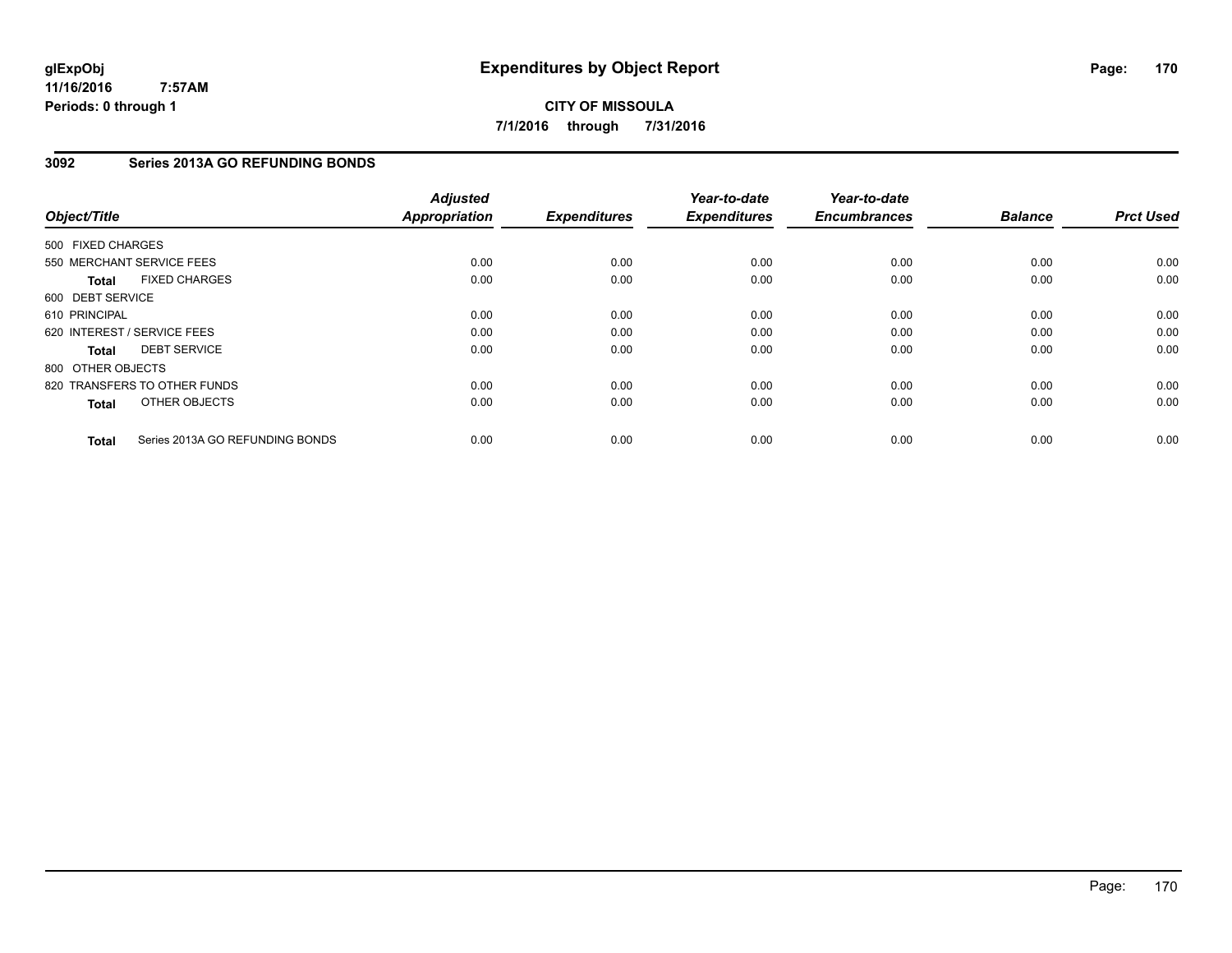#### **3095 2004 REFUNDING BONDS DEBT SERVICE**

|                                      | <b>Adjusted</b>      |                     | Year-to-date        | Year-to-date        |                |                  |
|--------------------------------------|----------------------|---------------------|---------------------|---------------------|----------------|------------------|
| Object/Title                         | <b>Appropriation</b> | <b>Expenditures</b> | <b>Expenditures</b> | <b>Encumbrances</b> | <b>Balance</b> | <b>Prct Used</b> |
| 500 FIXED CHARGES                    |                      |                     |                     |                     |                |                  |
| 550 MERCHANT SERVICE FEES            | 0.00                 | 0.00                | 0.00                | 0.00                | 0.00           | 0.00             |
| <b>FIXED CHARGES</b><br><b>Total</b> | 0.00                 | 0.00                | 0.00                | 0.00                | 0.00           | 0.00             |
| 600 DEBT SERVICE                     |                      |                     |                     |                     |                |                  |
| 610 PRINCIPAL                        | 0.00                 | 0.00                | 0.00                | 0.00                | 0.00           | 0.00             |
| 620 INTEREST / SERVICE FEES          | 0.00                 | 0.00                | 0.00                | 0.00                | 0.00           | 0.00             |
| <b>DEBT SERVICE</b><br><b>Total</b>  | 0.00                 | 0.00                | 0.00                | 0.00                | 0.00           | 0.00             |
| NON-DEPARTMENTAL<br><b>Total</b>     | 0.00                 | 0.00                | 0.00                | 0.00                | 0.00           | 0.00             |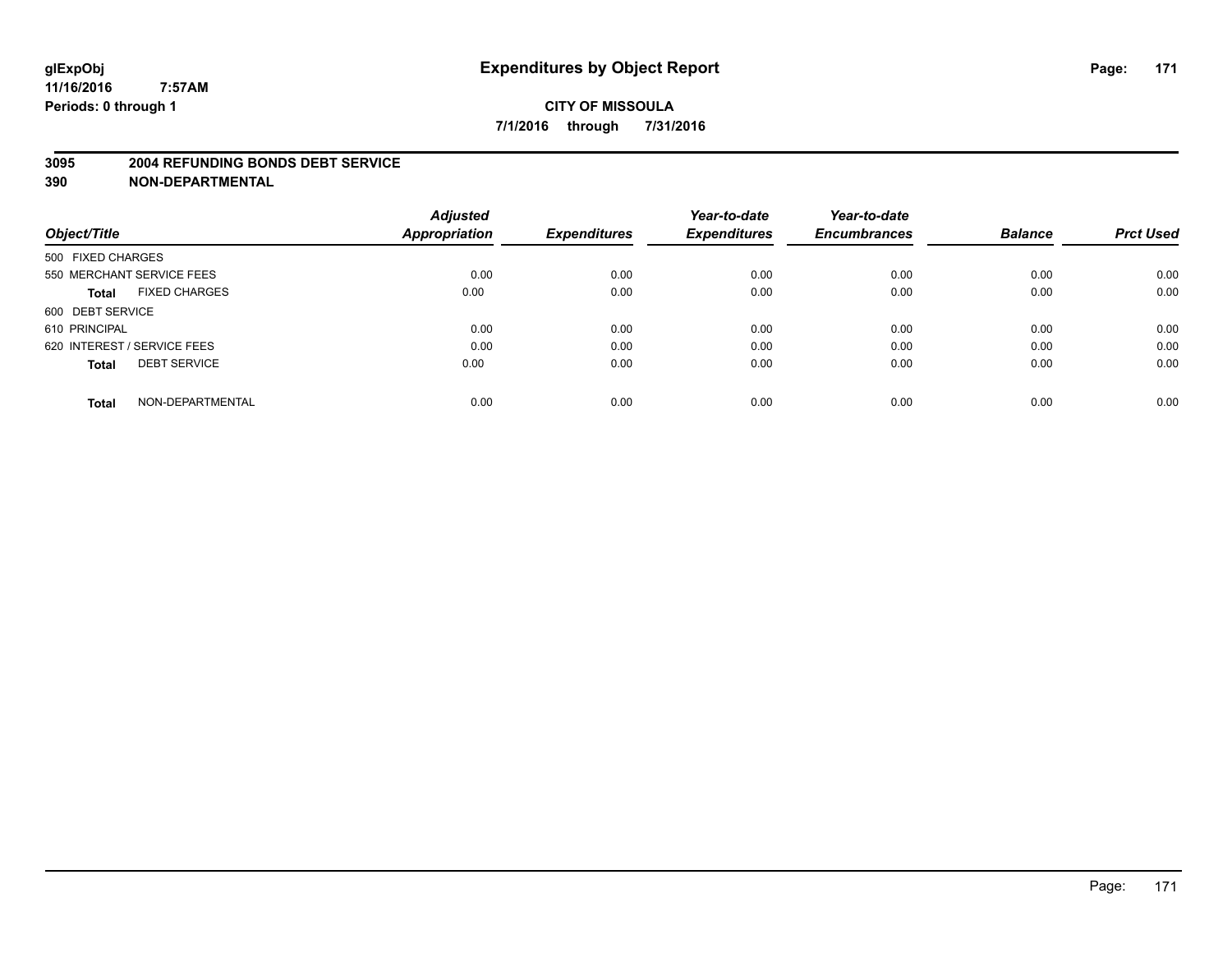**CITY OF MISSOULA 7/1/2016 through 7/31/2016**

# **3095 2004 REFUNDING BONDS DEBT SERVICE**

| Object/Title                |                                   | <b>Adjusted</b><br><b>Appropriation</b> | <b>Expenditures</b> | Year-to-date<br><b>Expenditures</b> | Year-to-date<br><b>Encumbrances</b> | <b>Balance</b> | <b>Prct Used</b> |
|-----------------------------|-----------------------------------|-----------------------------------------|---------------------|-------------------------------------|-------------------------------------|----------------|------------------|
| 500 FIXED CHARGES           |                                   |                                         |                     |                                     |                                     |                |                  |
| 550 MERCHANT SERVICE FEES   |                                   | 0.00                                    | 0.00                | 0.00                                | 0.00                                | 0.00           | 0.00             |
| <b>Total</b>                | <b>FIXED CHARGES</b>              | 0.00                                    | 0.00                | 0.00                                | 0.00                                | 0.00           | 0.00             |
| 600 DEBT SERVICE            |                                   |                                         |                     |                                     |                                     |                |                  |
| 610 PRINCIPAL               |                                   | 0.00                                    | 0.00                | 0.00                                | 0.00                                | 0.00           | 0.00             |
| 620 INTEREST / SERVICE FEES |                                   | 0.00                                    | 0.00                | 0.00                                | 0.00                                | 0.00           | 0.00             |
| <b>Total</b>                | <b>DEBT SERVICE</b>               | 0.00                                    | 0.00                | 0.00                                | 0.00                                | 0.00           | 0.00             |
| <b>Total</b>                | 2004 REFUNDING BONDS DEBT SERVICE | 0.00                                    | 0.00                | 0.00                                | 0.00                                | 0.00           | 0.00             |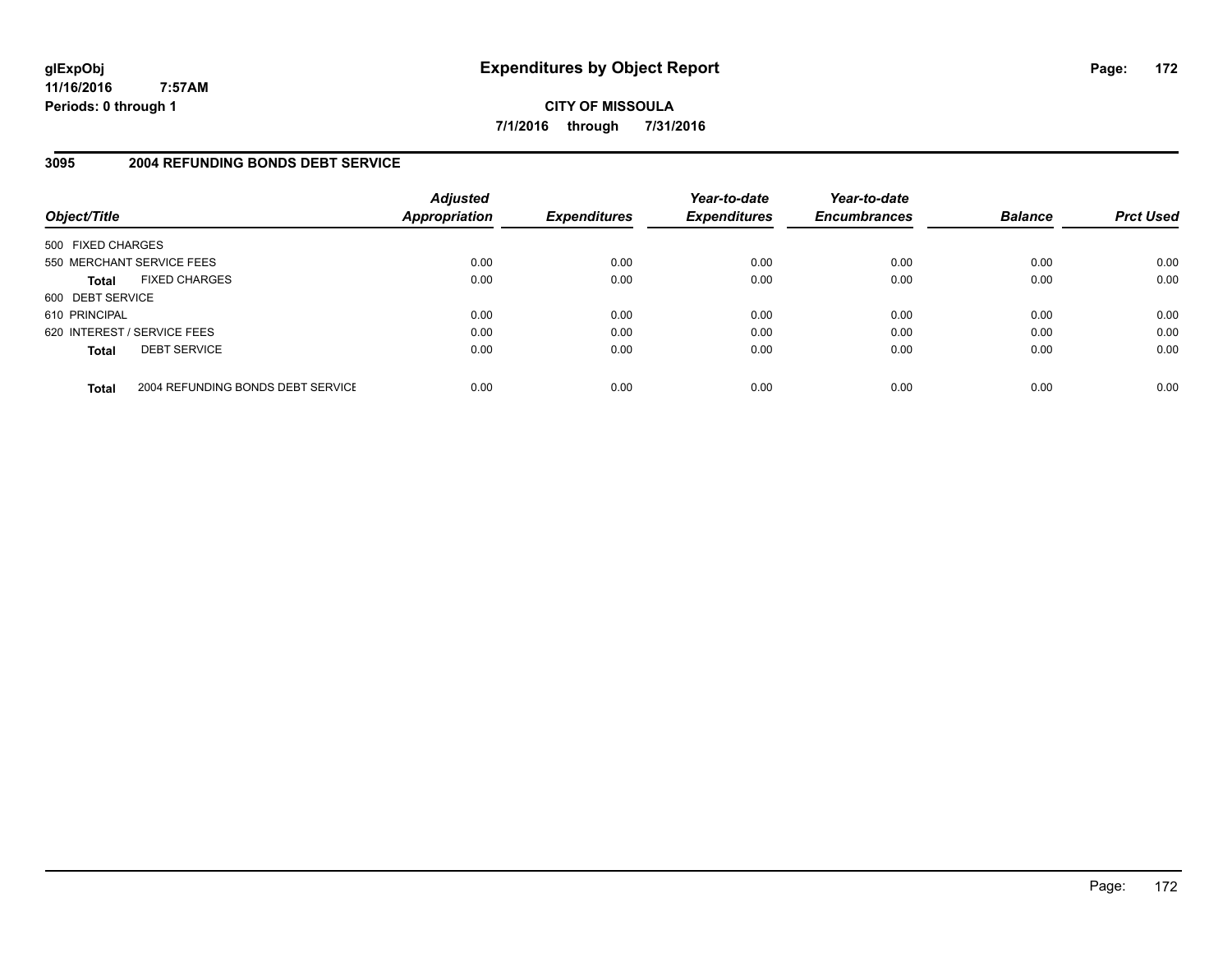#### **3096 NEW FIRE STATION GO BOND**

| Object/Title                |                              | <b>Adjusted</b><br><b>Appropriation</b> | <b>Expenditures</b> | Year-to-date<br><b>Expenditures</b> | Year-to-date<br><b>Encumbrances</b> | <b>Balance</b> | <b>Prct Used</b> |
|-----------------------------|------------------------------|-----------------------------------------|---------------------|-------------------------------------|-------------------------------------|----------------|------------------|
| 500 FIXED CHARGES           |                              |                                         |                     |                                     |                                     |                |                  |
| 550 MERCHANT SERVICE FEES   |                              | 0.00                                    | 0.00                | 0.00                                | 0.00                                | 0.00           | 0.00             |
| <b>Total</b>                | <b>FIXED CHARGES</b>         | 0.00                                    | 0.00                | 0.00                                | 0.00                                | 0.00           | 0.00             |
| 600 DEBT SERVICE            |                              |                                         |                     |                                     |                                     |                |                  |
| 610 PRINCIPAL               |                              | 0.00                                    | 0.00                | 0.00                                | 0.00                                | 0.00           | 0.00             |
| 620 INTEREST / SERVICE FEES |                              | 0.00                                    | 0.00                | 0.00                                | 0.00                                | 0.00           | 0.00             |
| <b>Total</b>                | <b>DEBT SERVICE</b>          | 0.00                                    | 0.00                | 0.00                                | 0.00                                | 0.00           | 0.00             |
| 800 OTHER OBJECTS           |                              |                                         |                     |                                     |                                     |                |                  |
|                             | 820 TRANSFERS TO OTHER FUNDS | 0.00                                    | 0.00                | 0.00                                | 0.00                                | 0.00           | 0.00             |
| <b>Total</b>                | OTHER OBJECTS                | 0.00                                    | 0.00                | 0.00                                | 0.00                                | 0.00           | 0.00             |
|                             |                              |                                         |                     |                                     |                                     |                |                  |
| <b>Total</b>                | NON-DEPARTMENTAL             | 0.00                                    | 0.00                | 0.00                                | 0.00                                | 0.00           | 0.00             |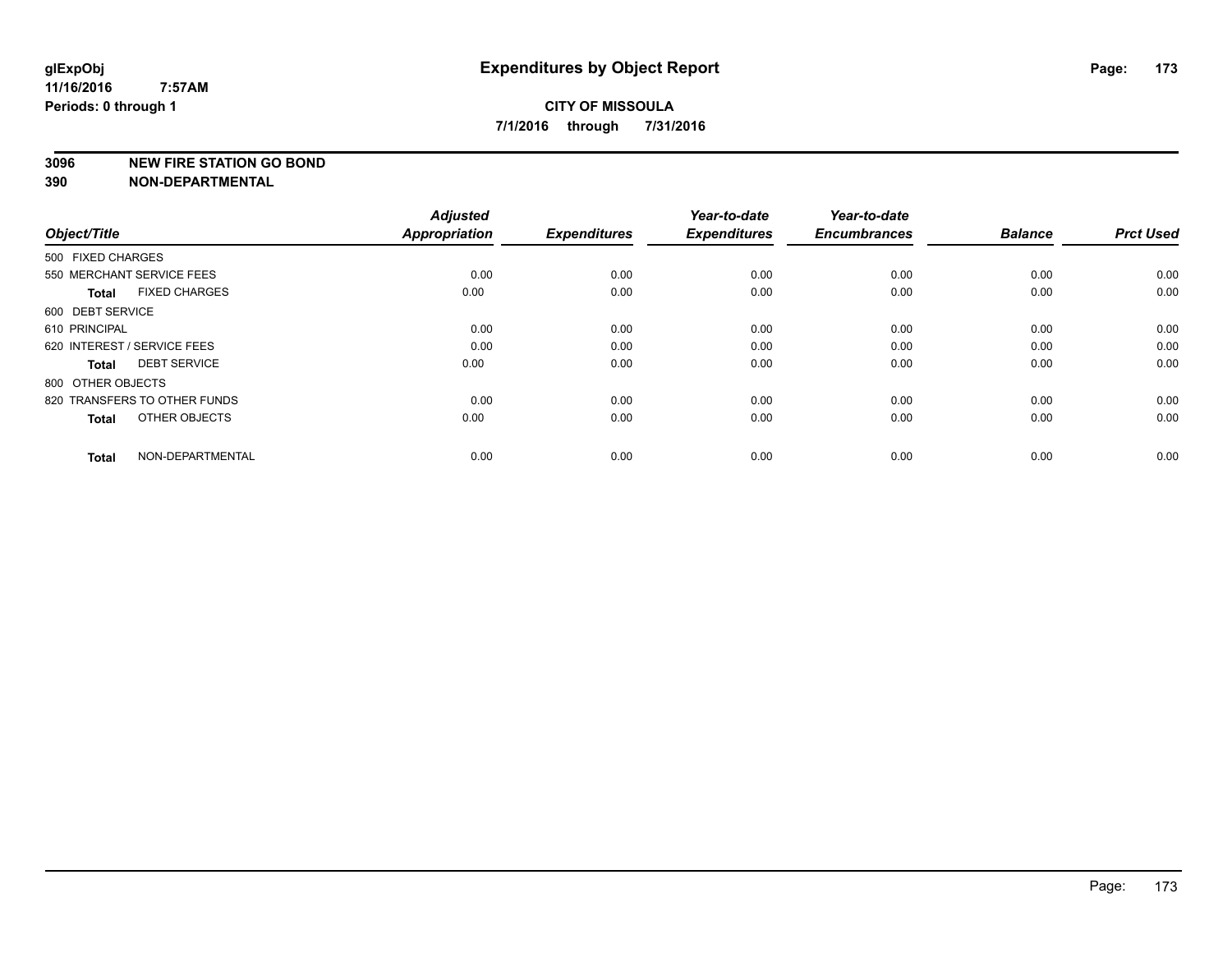### **3096 NEW FIRE STATION GO BOND**

| Object/Title      |                              | <b>Adjusted</b><br>Appropriation | <b>Expenditures</b> | Year-to-date<br><b>Expenditures</b> | Year-to-date<br><b>Encumbrances</b> | <b>Balance</b> | <b>Prct Used</b> |
|-------------------|------------------------------|----------------------------------|---------------------|-------------------------------------|-------------------------------------|----------------|------------------|
| 500 FIXED CHARGES |                              |                                  |                     |                                     |                                     |                |                  |
|                   | 550 MERCHANT SERVICE FEES    | 0.00                             | 0.00                | 0.00                                | 0.00                                | 0.00           | 0.00             |
| <b>Total</b>      | <b>FIXED CHARGES</b>         | 0.00                             | 0.00                | 0.00                                | 0.00                                | 0.00           | 0.00             |
| 600 DEBT SERVICE  |                              |                                  |                     |                                     |                                     |                |                  |
| 610 PRINCIPAL     |                              | 0.00                             | 0.00                | 0.00                                | 0.00                                | 0.00           | 0.00             |
|                   | 620 INTEREST / SERVICE FEES  | 0.00                             | 0.00                | 0.00                                | 0.00                                | 0.00           | 0.00             |
| Total             | <b>DEBT SERVICE</b>          | 0.00                             | 0.00                | 0.00                                | 0.00                                | 0.00           | 0.00             |
| 800 OTHER OBJECTS |                              |                                  |                     |                                     |                                     |                |                  |
|                   | 820 TRANSFERS TO OTHER FUNDS | 0.00                             | 0.00                | 0.00                                | 0.00                                | 0.00           | 0.00             |
| <b>Total</b>      | OTHER OBJECTS                | 0.00                             | 0.00                | 0.00                                | 0.00                                | 0.00           | 0.00             |
| <b>Total</b>      | NEW FIRE STATION GO BOND     | 0.00                             | 0.00                | 0.00                                | 0.00                                | 0.00           | 0.00             |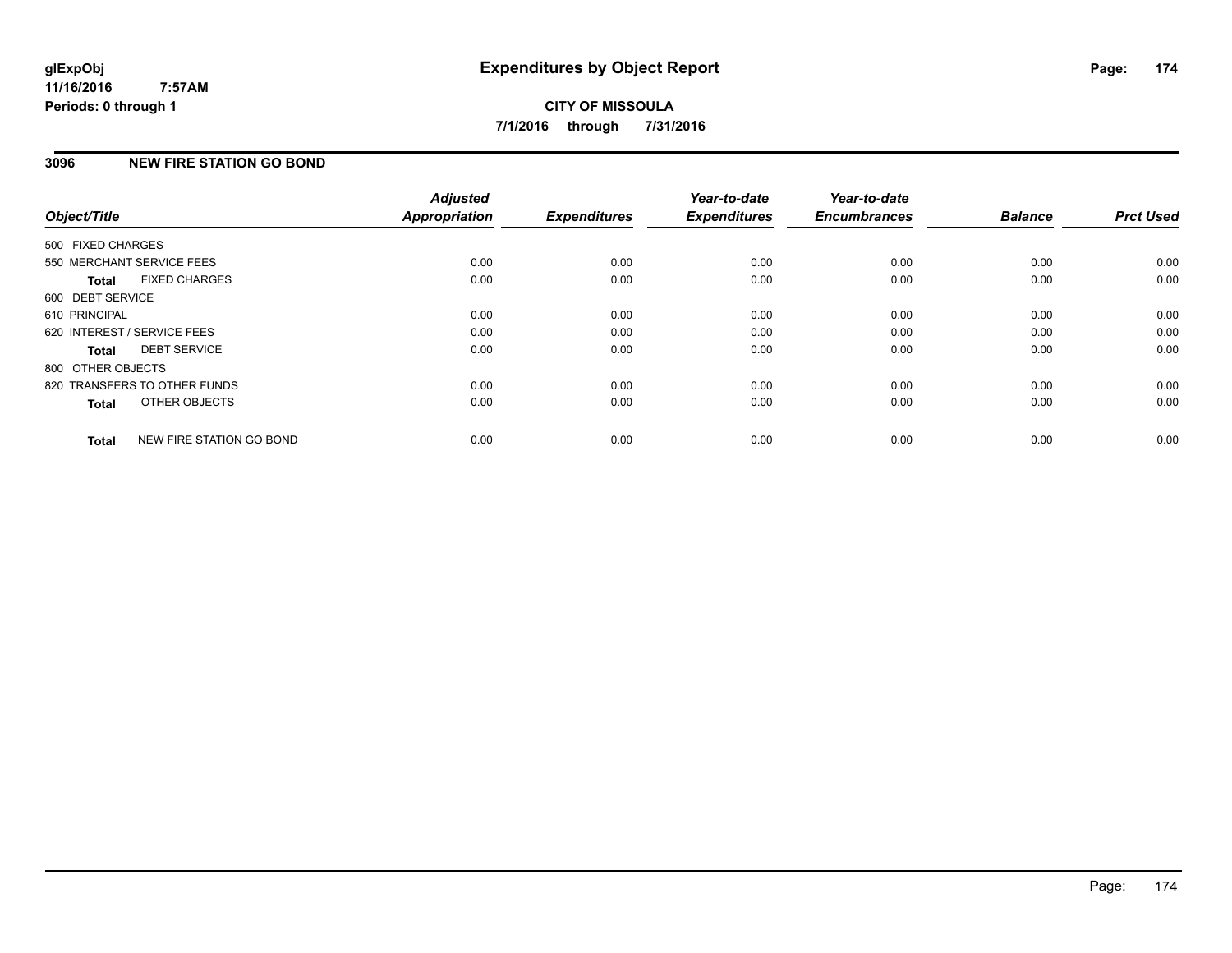**3097 2007 REFUNDING BONDS**

| Object/Title                         | <b>Adjusted</b><br><b>Appropriation</b> | <b>Expenditures</b> | Year-to-date<br><b>Expenditures</b> | Year-to-date<br><b>Encumbrances</b> | <b>Balance</b> | <b>Prct Used</b> |
|--------------------------------------|-----------------------------------------|---------------------|-------------------------------------|-------------------------------------|----------------|------------------|
| 500 FIXED CHARGES                    |                                         |                     |                                     |                                     |                |                  |
| 500 FIXED CHARGES                    | 0.00                                    | 0.00                | 0.00                                | 0.00                                | 0.00           | 0.00             |
| 550 MERCHANT SERVICE FEES            | 0.00                                    | 0.00                | 0.00                                | 0.00                                | 0.00           | 0.00             |
| <b>FIXED CHARGES</b><br><b>Total</b> | 0.00                                    | 0.00                | 0.00                                | 0.00                                | 0.00           | 0.00             |
| 600 DEBT SERVICE                     |                                         |                     |                                     |                                     |                |                  |
| 610 PRINCIPAL                        | 0.00                                    | 0.00                | 0.00                                | 0.00                                | 0.00           | 0.00             |
| 620 INTEREST / SERVICE FEES          | 0.00                                    | 0.00                | 0.00                                | 0.00                                | 0.00           | 0.00             |
| <b>DEBT SERVICE</b><br><b>Total</b>  | 0.00                                    | 0.00                | 0.00                                | 0.00                                | 0.00           | 0.00             |
| NON-DEPARTMENTAL<br><b>Total</b>     | 0.00                                    | 0.00                | 0.00                                | 0.00                                | 0.00           | 0.00             |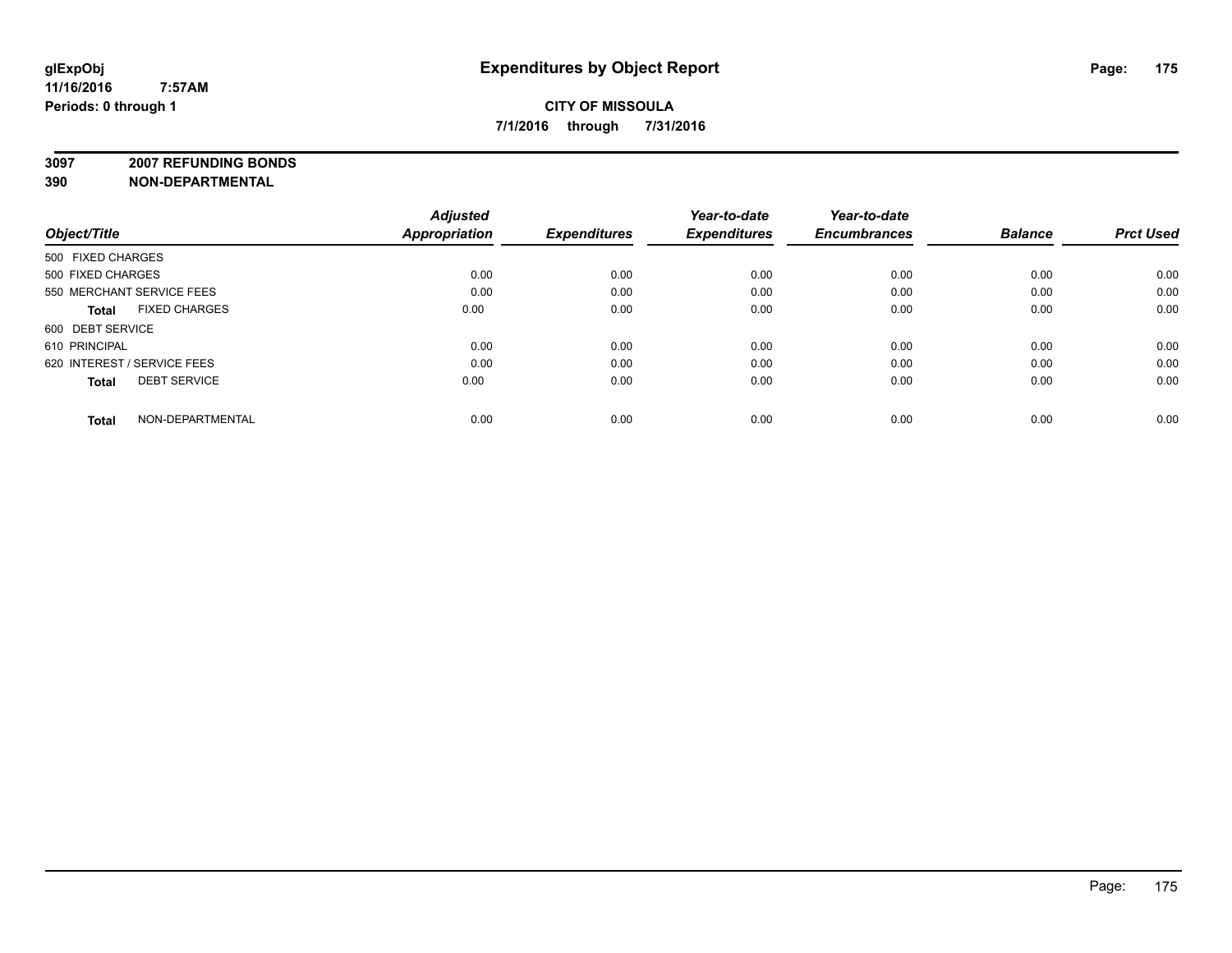**CITY OF MISSOULA 7/1/2016 through 7/31/2016**

#### **3097 2007 REFUNDING BONDS**

| Object/Title                |                      | <b>Adjusted</b><br><b>Appropriation</b> | <b>Expenditures</b> | Year-to-date<br><b>Expenditures</b> | Year-to-date<br><b>Encumbrances</b> | <b>Balance</b> | <b>Prct Used</b> |
|-----------------------------|----------------------|-----------------------------------------|---------------------|-------------------------------------|-------------------------------------|----------------|------------------|
| 500 FIXED CHARGES           |                      |                                         |                     |                                     |                                     |                |                  |
| 500 FIXED CHARGES           |                      | 0.00                                    | 0.00                | 0.00                                | 0.00                                | 0.00           | 0.00             |
| 550 MERCHANT SERVICE FEES   |                      | 0.00                                    | 0.00                | 0.00                                | 0.00                                | 0.00           | 0.00             |
| <b>Total</b>                | <b>FIXED CHARGES</b> | 0.00                                    | 0.00                | 0.00                                | 0.00                                | 0.00           | 0.00             |
| 600 DEBT SERVICE            |                      |                                         |                     |                                     |                                     |                |                  |
| 610 PRINCIPAL               |                      | 0.00                                    | 0.00                | 0.00                                | 0.00                                | 0.00           | 0.00             |
| 620 INTEREST / SERVICE FEES |                      | 0.00                                    | 0.00                | 0.00                                | 0.00                                | 0.00           | 0.00             |
| <b>Total</b>                | <b>DEBT SERVICE</b>  | 0.00                                    | 0.00                | 0.00                                | 0.00                                | 0.00           | 0.00             |
| <b>Total</b>                | 2007 REFUNDING BONDS | 0.00                                    | 0.00                | 0.00                                | 0.00                                | 0.00           | 0.00             |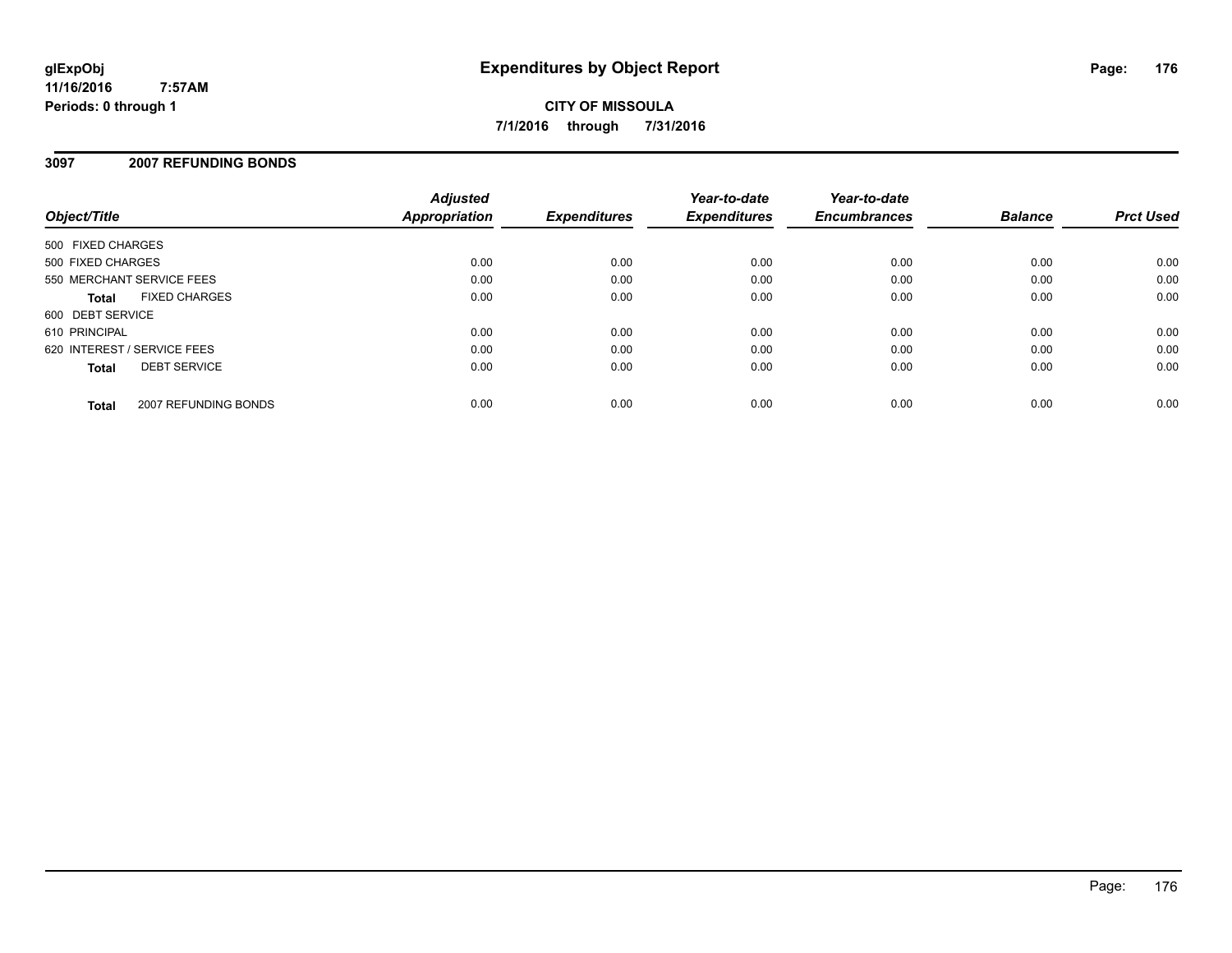#### **3100 SIDEWALK & CURB WARRANTS FUND**

| Object/Title                         | <b>Adjusted</b><br><b>Appropriation</b> | <b>Expenditures</b> | Year-to-date<br><b>Expenditures</b> | Year-to-date<br><b>Encumbrances</b> | <b>Balance</b> | <b>Prct Used</b> |
|--------------------------------------|-----------------------------------------|---------------------|-------------------------------------|-------------------------------------|----------------|------------------|
| 500 FIXED CHARGES                    |                                         |                     |                                     |                                     |                |                  |
| 550 MERCHANT SERVICE FEES            | 0.00                                    | 0.00                | 0.00                                | 0.00                                | 0.00           | 0.00             |
| <b>FIXED CHARGES</b><br><b>Total</b> | 0.00                                    | 0.00                | 0.00                                | 0.00                                | 0.00           | 0.00             |
| 600 DEBT SERVICE                     |                                         |                     |                                     |                                     |                |                  |
| 610 PRINCIPAL                        | 0.00                                    | 0.00                | 0.00                                | 0.00                                | 0.00           | 0.00             |
| 620 INTEREST / SERVICE FEES          | 0.00                                    | 0.00                | 0.00                                | 0.00                                | 0.00           | 0.00             |
| <b>DEBT SERVICE</b><br><b>Total</b>  | 0.00                                    | 0.00                | 0.00                                | 0.00                                | 0.00           | 0.00             |
| 800 OTHER OBJECTS                    |                                         |                     |                                     |                                     |                |                  |
| 820 TRANSFERS TO OTHER FUNDS         | 0.00                                    | 0.00                | 0.00                                | 0.00                                | 0.00           | 0.00             |
| OTHER OBJECTS<br><b>Total</b>        | 0.00                                    | 0.00                | 0.00                                | 0.00                                | 0.00           | 0.00             |
|                                      |                                         |                     |                                     |                                     |                |                  |
| NON-DEPARTMENTAL<br><b>Total</b>     | 0.00                                    | 0.00                | 0.00                                | 0.00                                | 0.00           | 0.00             |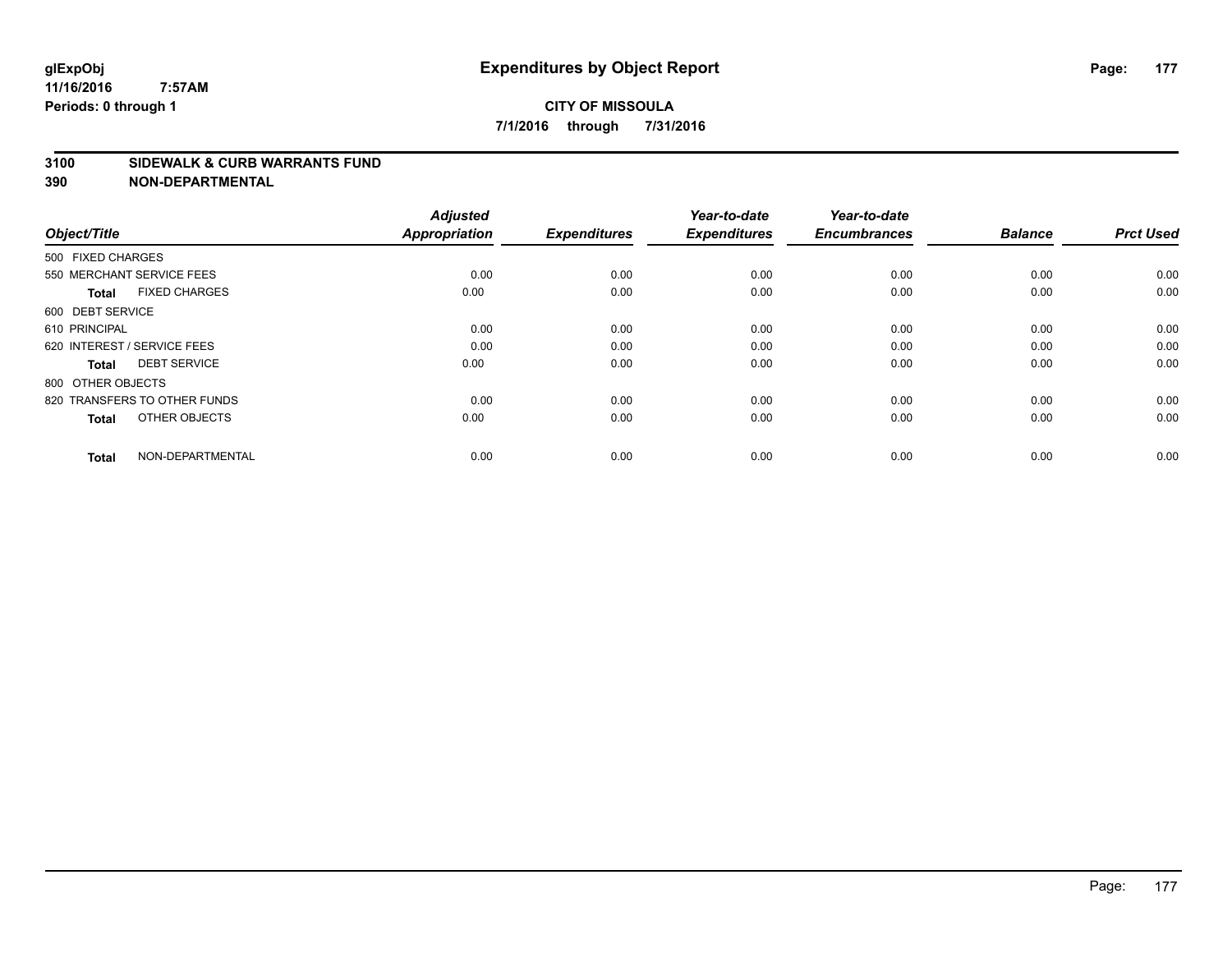**CITY OF MISSOULA 7/1/2016 through 7/31/2016**

### **3100 SIDEWALK & CURB WARRANTS FUND**

| Object/Title                |                               | <b>Adjusted</b><br><b>Appropriation</b> | <b>Expenditures</b> | Year-to-date<br><b>Expenditures</b> | Year-to-date<br><b>Encumbrances</b> | <b>Balance</b> | <b>Prct Used</b> |
|-----------------------------|-------------------------------|-----------------------------------------|---------------------|-------------------------------------|-------------------------------------|----------------|------------------|
| 500 FIXED CHARGES           |                               |                                         |                     |                                     |                                     |                |                  |
| 550 MERCHANT SERVICE FEES   |                               | 0.00                                    | 0.00                | 0.00                                | 0.00                                | 0.00           | 0.00             |
| <b>Total</b>                | <b>FIXED CHARGES</b>          | 0.00                                    | 0.00                | 0.00                                | 0.00                                | 0.00           | 0.00             |
| 600 DEBT SERVICE            |                               |                                         |                     |                                     |                                     |                |                  |
| 610 PRINCIPAL               |                               | 0.00                                    | 0.00                | 0.00                                | 0.00                                | 0.00           | 0.00             |
| 620 INTEREST / SERVICE FEES |                               | 0.00                                    | 0.00                | 0.00                                | 0.00                                | 0.00           | 0.00             |
| <b>Total</b>                | <b>DEBT SERVICE</b>           | 0.00                                    | 0.00                | 0.00                                | 0.00                                | 0.00           | 0.00             |
| 800 OTHER OBJECTS           |                               |                                         |                     |                                     |                                     |                |                  |
|                             | 820 TRANSFERS TO OTHER FUNDS  | 0.00                                    | 0.00                | 0.00                                | 0.00                                | 0.00           | 0.00             |
| <b>Total</b>                | OTHER OBJECTS                 | 0.00                                    | 0.00                | 0.00                                | 0.00                                | 0.00           | 0.00             |
| <b>Total</b>                | SIDEWALK & CURB WARRANTS FUND | 0.00                                    | 0.00                | 0.00                                | 0.00                                | 0.00           | 0.00             |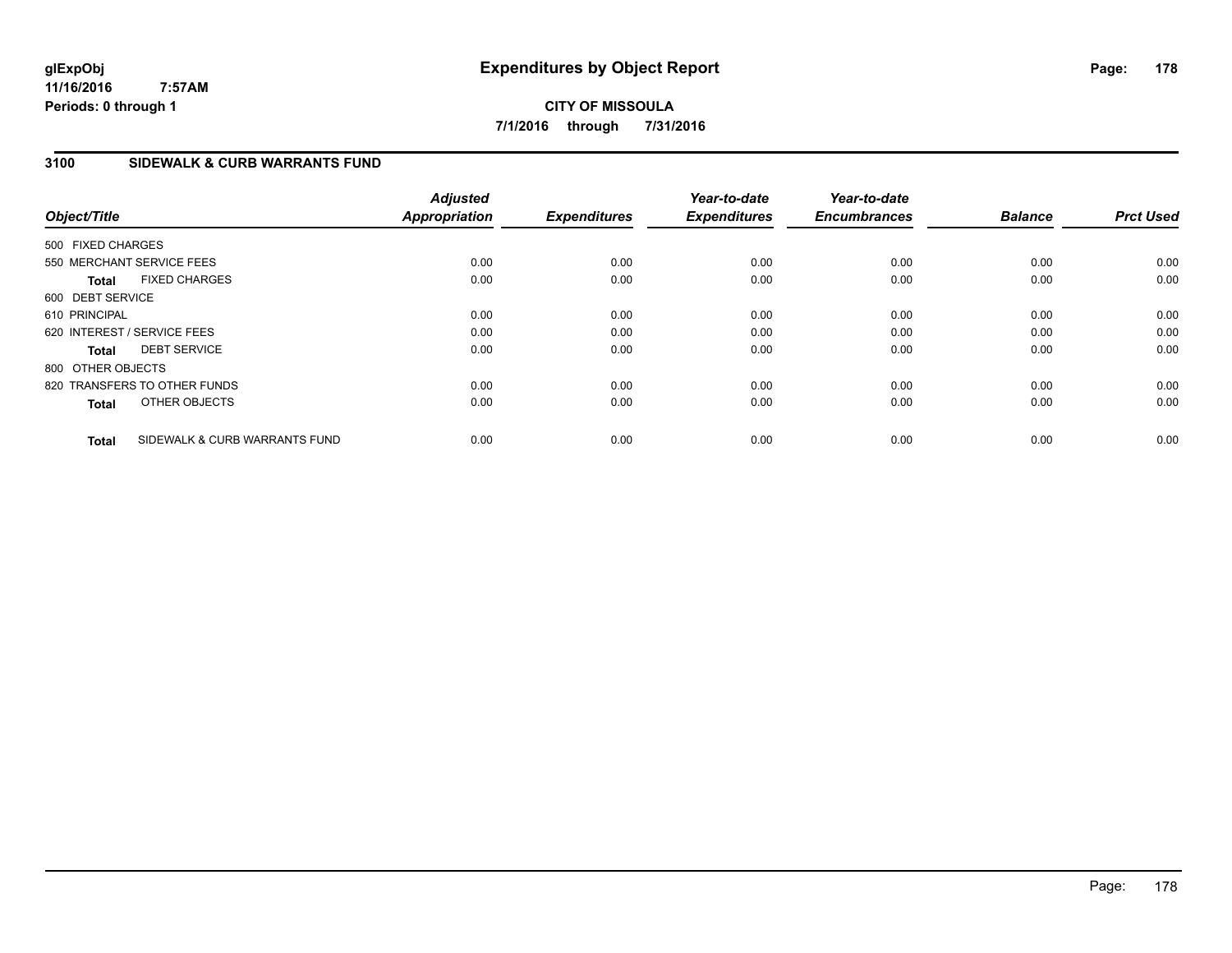#### **3200 FY99 SIDEWALK & CURB DEBT SERVICE FUND**

| Object/Title                         | <b>Adjusted</b><br>Appropriation | <b>Expenditures</b> | Year-to-date<br><b>Expenditures</b> | Year-to-date<br><b>Encumbrances</b> | <b>Balance</b> | <b>Prct Used</b> |
|--------------------------------------|----------------------------------|---------------------|-------------------------------------|-------------------------------------|----------------|------------------|
| 500 FIXED CHARGES                    |                                  |                     |                                     |                                     |                |                  |
| 550 MERCHANT SERVICE FEES            | 0.00                             | 0.00                | 0.00                                | 0.00                                | 0.00           | 0.00             |
| <b>FIXED CHARGES</b><br><b>Total</b> | 0.00                             | 0.00                | 0.00                                | 0.00                                | 0.00           | 0.00             |
| 600 DEBT SERVICE                     |                                  |                     |                                     |                                     |                |                  |
| 610 PRINCIPAL                        | 0.00                             | 0.00                | 0.00                                | 0.00                                | 0.00           | 0.00             |
| 620 INTEREST / SERVICE FEES          | 0.00                             | 0.00                | 0.00                                | 0.00                                | 0.00           | 0.00             |
| <b>DEBT SERVICE</b><br><b>Total</b>  | 0.00                             | 0.00                | 0.00                                | 0.00                                | 0.00           | 0.00             |
| 800 OTHER OBJECTS                    |                                  |                     |                                     |                                     |                |                  |
| 820 TRANSFERS TO OTHER FUNDS         | 0.00                             | 0.00                | 0.00                                | 0.00                                | 0.00           | 0.00             |
| OTHER OBJECTS<br><b>Total</b>        | 0.00                             | 0.00                | 0.00                                | 0.00                                | 0.00           | 0.00             |
|                                      |                                  |                     |                                     |                                     |                |                  |
| NON-DEPARTMENTAL<br><b>Total</b>     | 0.00                             | 0.00                | 0.00                                | 0.00                                | 0.00           | 0.00             |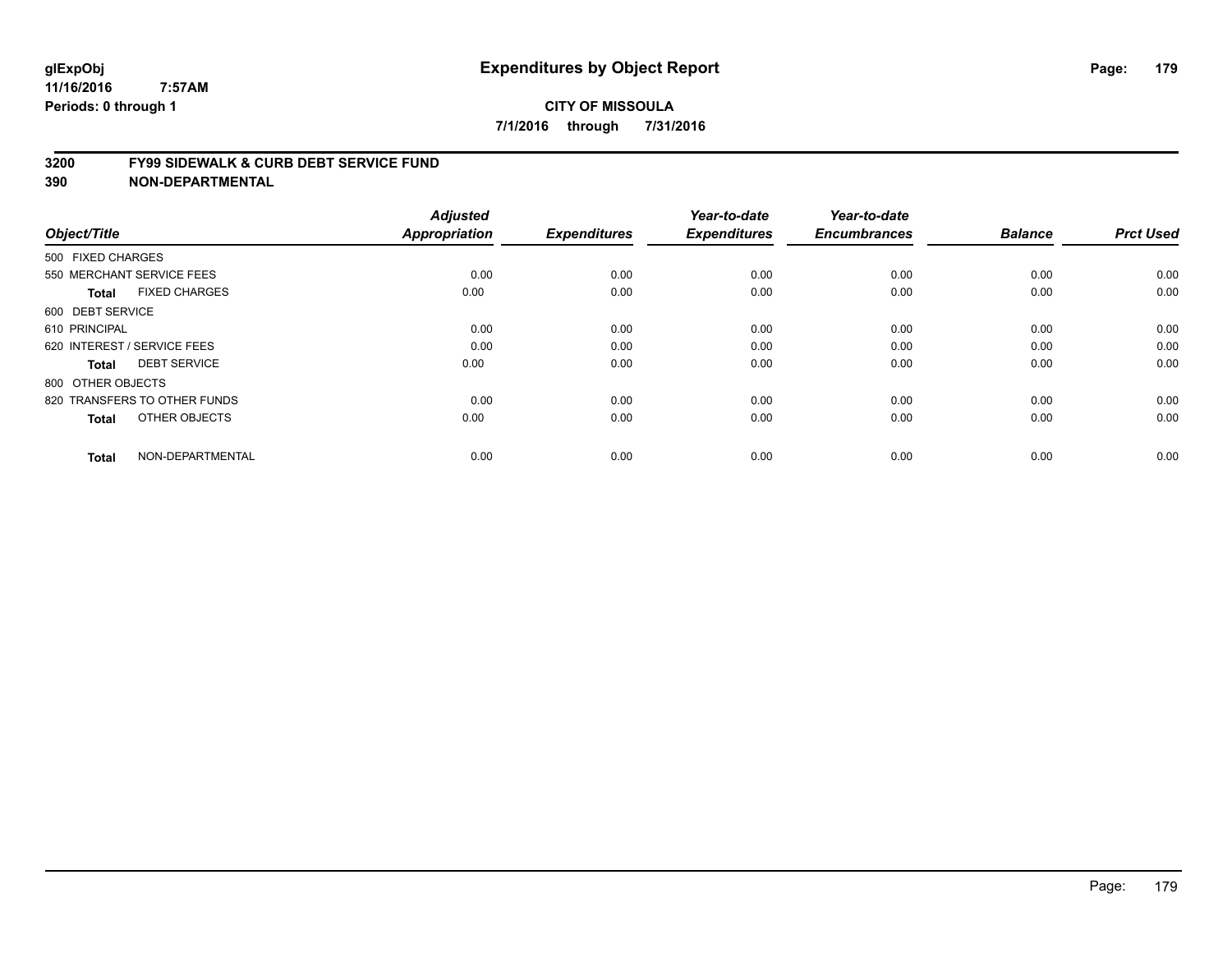**CITY OF MISSOULA 7/1/2016 through 7/31/2016**

### **3200 FY99 SIDEWALK & CURB DEBT SERVICE FUND**

| Object/Title      |                                              | <b>Adjusted</b><br><b>Appropriation</b> | <b>Expenditures</b> | Year-to-date<br><b>Expenditures</b> | Year-to-date<br><b>Encumbrances</b> | <b>Balance</b> | <b>Prct Used</b> |
|-------------------|----------------------------------------------|-----------------------------------------|---------------------|-------------------------------------|-------------------------------------|----------------|------------------|
| 500 FIXED CHARGES |                                              |                                         |                     |                                     |                                     |                |                  |
|                   | 550 MERCHANT SERVICE FEES                    | 0.00                                    | 0.00                | 0.00                                | 0.00                                | 0.00           | 0.00             |
|                   |                                              |                                         |                     |                                     |                                     |                |                  |
| Total             | <b>FIXED CHARGES</b>                         | 0.00                                    | 0.00                | 0.00                                | 0.00                                | 0.00           | 0.00             |
| 600 DEBT SERVICE  |                                              |                                         |                     |                                     |                                     |                |                  |
| 610 PRINCIPAL     |                                              | 0.00                                    | 0.00                | 0.00                                | 0.00                                | 0.00           | 0.00             |
|                   | 620 INTEREST / SERVICE FEES                  | 0.00                                    | 0.00                | 0.00                                | 0.00                                | 0.00           | 0.00             |
| Total             | <b>DEBT SERVICE</b>                          | 0.00                                    | 0.00                | 0.00                                | 0.00                                | 0.00           | 0.00             |
| 800 OTHER OBJECTS |                                              |                                         |                     |                                     |                                     |                |                  |
|                   | 820 TRANSFERS TO OTHER FUNDS                 | 0.00                                    | 0.00                | 0.00                                | 0.00                                | 0.00           | 0.00             |
| <b>Total</b>      | OTHER OBJECTS                                | 0.00                                    | 0.00                | 0.00                                | 0.00                                | 0.00           | 0.00             |
| <b>Total</b>      | <b>FY99 SIDEWALK &amp; CURB DEBT SERVICE</b> | 0.00                                    | 0.00                | 0.00                                | 0.00                                | 0.00           | 0.00             |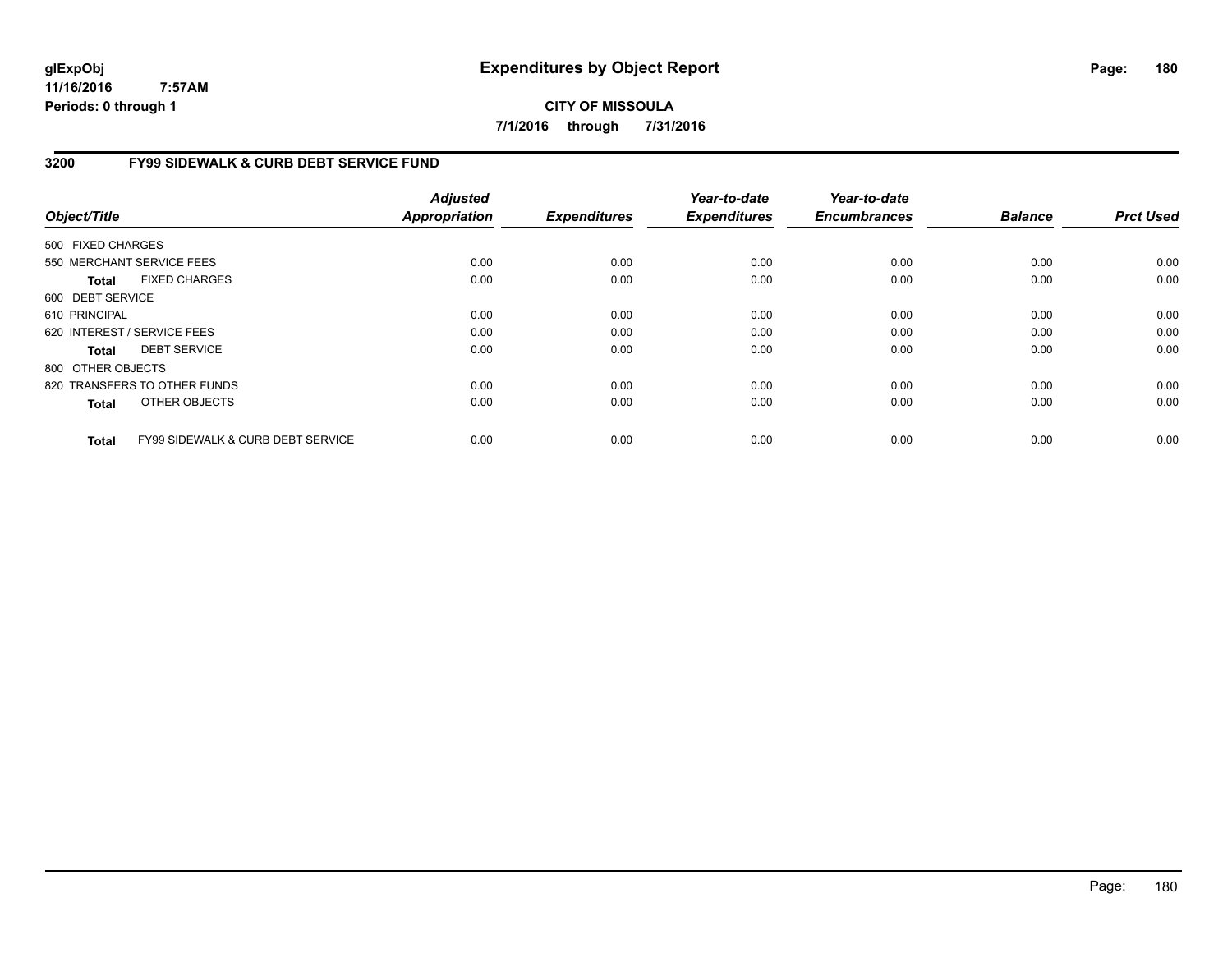#### **3300 FY00 SIDEWALK & CURB DEBT SERVICE FUND**

| Object/Title                        | <b>Adjusted</b><br><b>Appropriation</b> | <b>Expenditures</b> | Year-to-date<br><b>Expenditures</b> | Year-to-date<br><b>Encumbrances</b> | <b>Balance</b> | <b>Prct Used</b> |
|-------------------------------------|-----------------------------------------|---------------------|-------------------------------------|-------------------------------------|----------------|------------------|
|                                     |                                         |                     |                                     |                                     |                |                  |
| 500 FIXED CHARGES                   |                                         |                     |                                     |                                     |                |                  |
| 550 MERCHANT SERVICE FEES           | 0.00                                    | 0.00                | 0.00                                | 0.00                                | 0.00           | 0.00             |
| <b>FIXED CHARGES</b><br>Total       | 0.00                                    | 0.00                | 0.00                                | 0.00                                | 0.00           | 0.00             |
| 600 DEBT SERVICE                    |                                         |                     |                                     |                                     |                |                  |
| 610 PRINCIPAL                       | 0.00                                    | 0.00                | 0.00                                | 0.00                                | 0.00           | 0.00             |
| 620 INTEREST / SERVICE FEES         | 0.00                                    | 0.00                | 0.00                                | 0.00                                | 0.00           | 0.00             |
| <b>DEBT SERVICE</b><br><b>Total</b> | 0.00                                    | 0.00                | 0.00                                | 0.00                                | 0.00           | 0.00             |
| NON-DEPARTMENTAL<br><b>Total</b>    | 0.00                                    | 0.00                | 0.00                                | 0.00                                | 0.00           | 0.00             |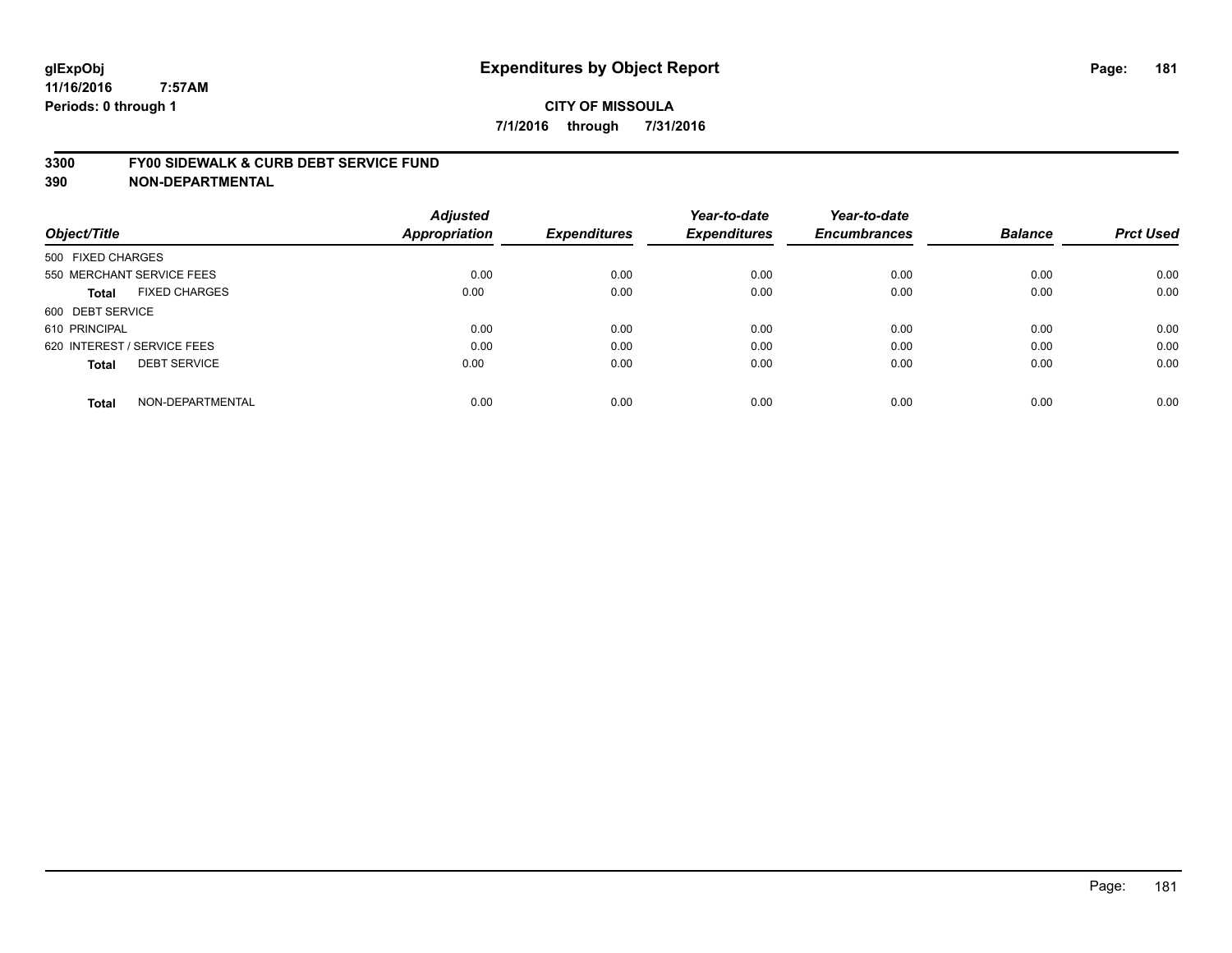**CITY OF MISSOULA 7/1/2016 through 7/31/2016**

# **3300 FY00 SIDEWALK & CURB DEBT SERVICE FUND**

| Object/Title                |                                              | <b>Adjusted</b><br><b>Appropriation</b> | <b>Expenditures</b> | Year-to-date<br><b>Expenditures</b> | Year-to-date<br><b>Encumbrances</b> | <b>Balance</b> | <b>Prct Used</b> |
|-----------------------------|----------------------------------------------|-----------------------------------------|---------------------|-------------------------------------|-------------------------------------|----------------|------------------|
| 500 FIXED CHARGES           |                                              |                                         |                     |                                     |                                     |                |                  |
|                             | 550 MERCHANT SERVICE FEES                    | 0.00                                    | 0.00                | 0.00                                | 0.00                                | 0.00           | 0.00             |
| <b>Total</b>                | <b>FIXED CHARGES</b>                         | 0.00                                    | 0.00                | 0.00                                | 0.00                                | 0.00           | 0.00             |
| 600 DEBT SERVICE            |                                              |                                         |                     |                                     |                                     |                |                  |
| 610 PRINCIPAL               |                                              | 0.00                                    | 0.00                | 0.00                                | 0.00                                | 0.00           | 0.00             |
| 620 INTEREST / SERVICE FEES |                                              | 0.00                                    | 0.00                | 0.00                                | 0.00                                | 0.00           | 0.00             |
| <b>Total</b>                | <b>DEBT SERVICE</b>                          | 0.00                                    | 0.00                | 0.00                                | 0.00                                | 0.00           | 0.00             |
| <b>Total</b>                | <b>FY00 SIDEWALK &amp; CURB DEBT SERVICE</b> | 0.00                                    | 0.00                | 0.00                                | 0.00                                | 0.00           | 0.00             |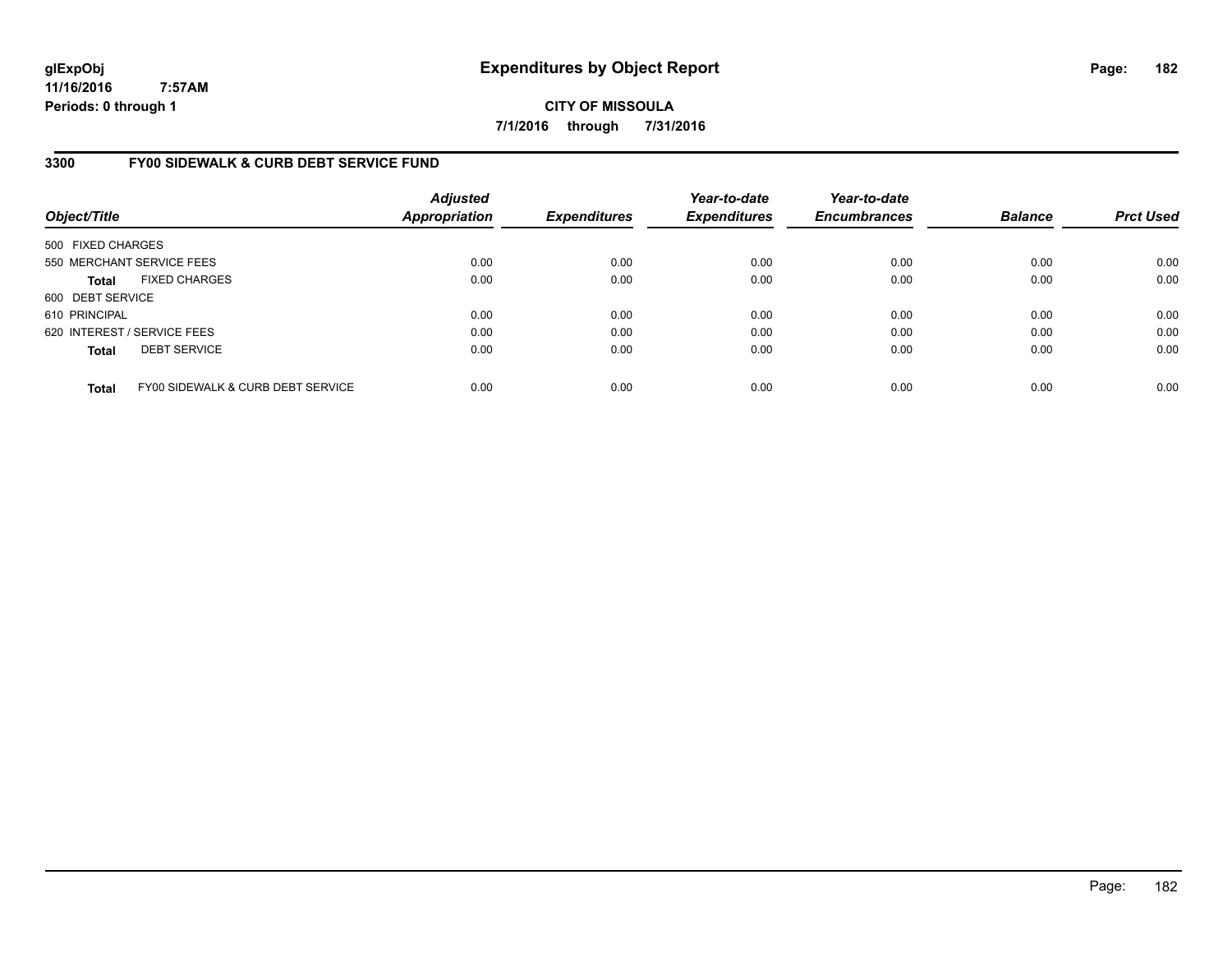# **3305 JUDGMENT LEVIES**

| Object/Title                   | <b>Adjusted</b><br><b>Appropriation</b> | <b>Expenditures</b> | Year-to-date<br><b>Expenditures</b> | Year-to-date<br><b>Encumbrances</b> | <b>Balance</b> | <b>Prct Used</b> |
|--------------------------------|-----------------------------------------|---------------------|-------------------------------------|-------------------------------------|----------------|------------------|
| 600 DEBT SERVICE               |                                         |                     |                                     |                                     |                |                  |
| 615 JUDGMENT LEVY DEBT PAYMENT | 0.00                                    | 0.00                | 0.00                                | 0.00                                | 0.00           | 0.00             |
| <b>DEBT SERVICE</b><br>Total   | 0.00                                    | 0.00                | 0.00                                | 0.00                                | 0.00           | 0.00             |
| 800 OTHER OBJECTS              |                                         |                     |                                     |                                     |                |                  |
| 820 TRANSFERS TO OTHER FUNDS   | 0.00                                    | 0.00                | 0.00                                | 0.00                                | 0.00           | 0.00             |
| OTHER OBJECTS<br><b>Total</b>  | 0.00                                    | 0.00                | 0.00                                | 0.00                                | 0.00           | 0.00             |
| NON-DEPARTMENTAL<br>Total      | 0.00                                    | 0.00                | 0.00                                | 0.00                                | 0.00           | 0.00             |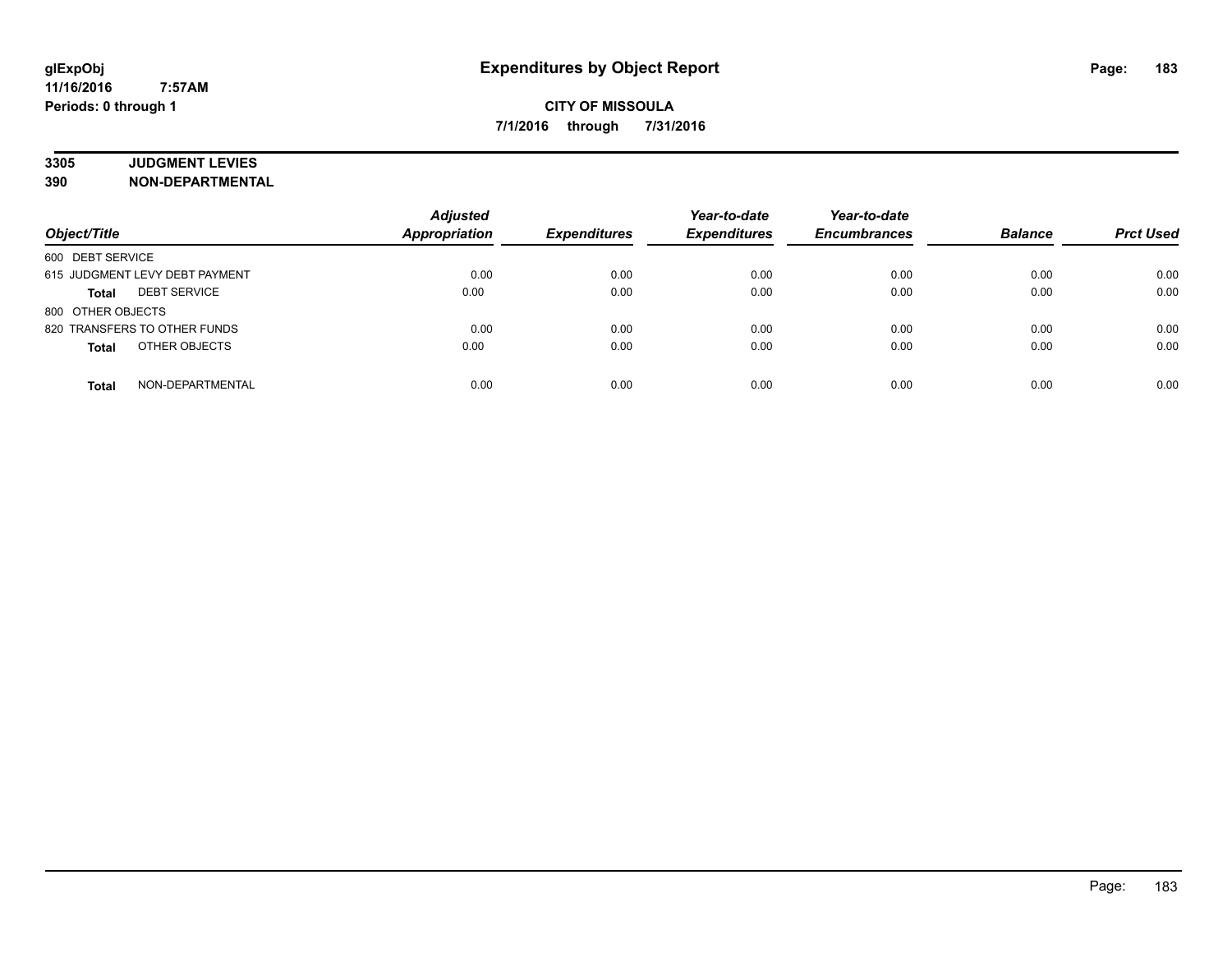**CITY OF MISSOULA 7/1/2016 through 7/31/2016**

**3305 JUDGMENT LEVIES**

| Object/Title                           | <b>Adjusted</b><br>Appropriation | <b>Expenditures</b> | Year-to-date<br><b>Expenditures</b> | Year-to-date<br><b>Encumbrances</b> | <b>Balance</b> | <b>Prct Used</b> |
|----------------------------------------|----------------------------------|---------------------|-------------------------------------|-------------------------------------|----------------|------------------|
| 600 DEBT SERVICE                       |                                  |                     |                                     |                                     |                |                  |
| 615 JUDGMENT LEVY DEBT PAYMENT         | 0.00                             | 0.00                | 0.00                                | 0.00                                | 0.00           | 0.00             |
| <b>DEBT SERVICE</b><br><b>Total</b>    | 0.00                             | 0.00                | 0.00                                | 0.00                                | 0.00           | 0.00             |
| 800 OTHER OBJECTS                      |                                  |                     |                                     |                                     |                |                  |
| 820 TRANSFERS TO OTHER FUNDS           | 0.00                             | 0.00                | 0.00                                | 0.00                                | 0.00           | 0.00             |
| OTHER OBJECTS<br><b>Total</b>          | 0.00                             | 0.00                | 0.00                                | 0.00                                | 0.00           | 0.00             |
|                                        |                                  |                     |                                     |                                     |                |                  |
| <b>JUDGMENT LEVIES</b><br><b>Total</b> | 0.00                             | 0.00                | 0.00                                | 0.00                                | 0.00           | 0.00             |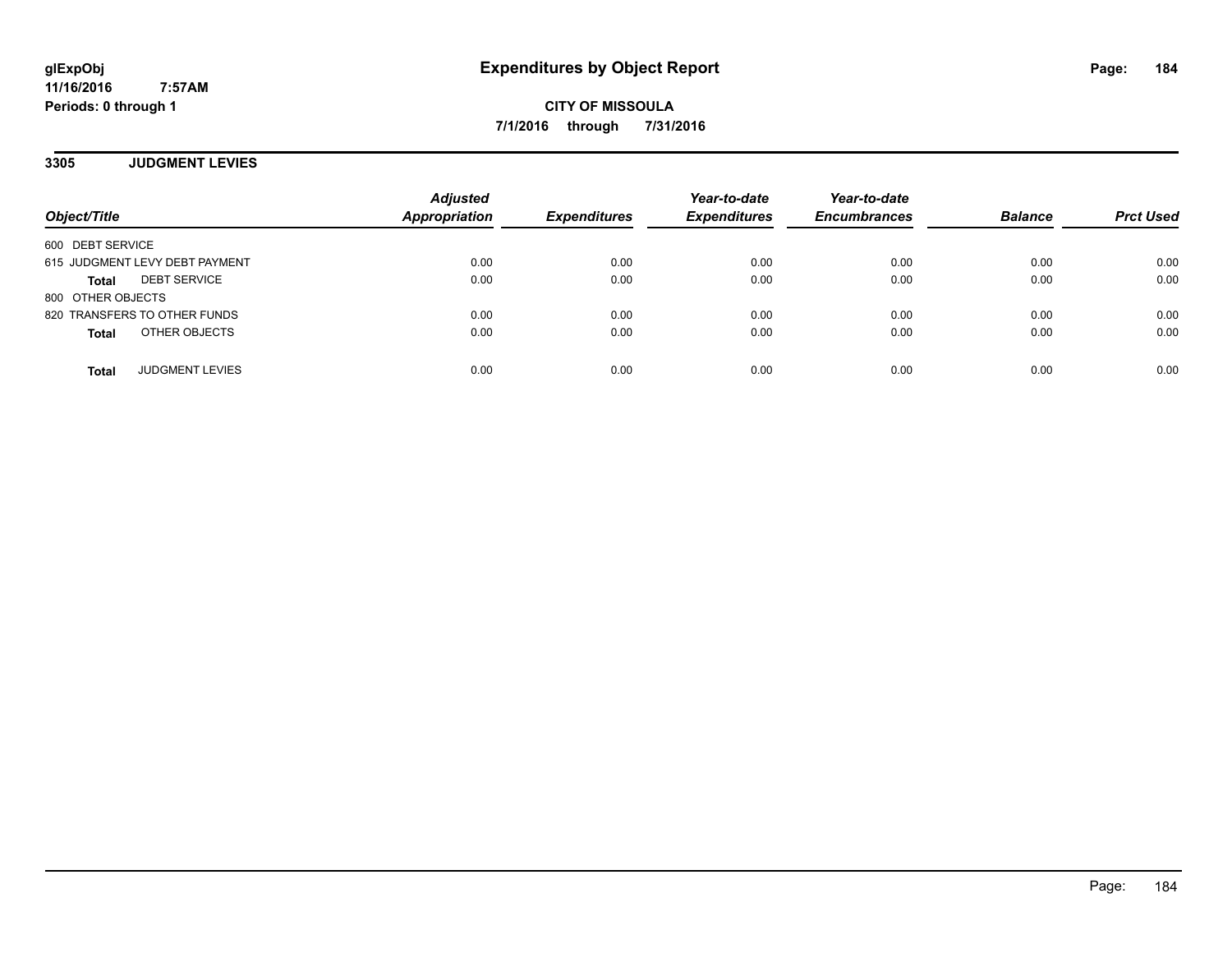# **glExpObj Expenditures by Object Report Page: 185**

**11/16/2016 7:57AM Periods: 0 through 1**

### **3400 FY01 SIDEWALK & CURB DEBT SERVICE FUND**

**000 \*\*\* Title Not Found \*\*\***

| Object/Title                            | <b>Adjusted</b><br>Appropriation | <i><b>Expenditures</b></i> | Year-to-date<br><b>Expenditures</b> | Year-to-date<br><b>Encumbrances</b> | <b>Balance</b> | <b>Prct Used</b> |
|-----------------------------------------|----------------------------------|----------------------------|-------------------------------------|-------------------------------------|----------------|------------------|
| 800 OTHER OBJECTS                       |                                  |                            |                                     |                                     |                |                  |
| 820 TRANSFERS TO OTHER FUNDS            | 0.00                             | 0.00                       | 0.00                                | 0.00                                | 0.00           | 0.00             |
| OTHER OBJECTS<br>Total                  | 0.00                             | 0.00                       | 0.00                                | 0.00                                | 0.00           | 0.00             |
| *** Title Not Found ***<br><b>Total</b> | 0.00                             | 0.00                       | 0.00                                | 0.00                                | 0.00           | 0.00             |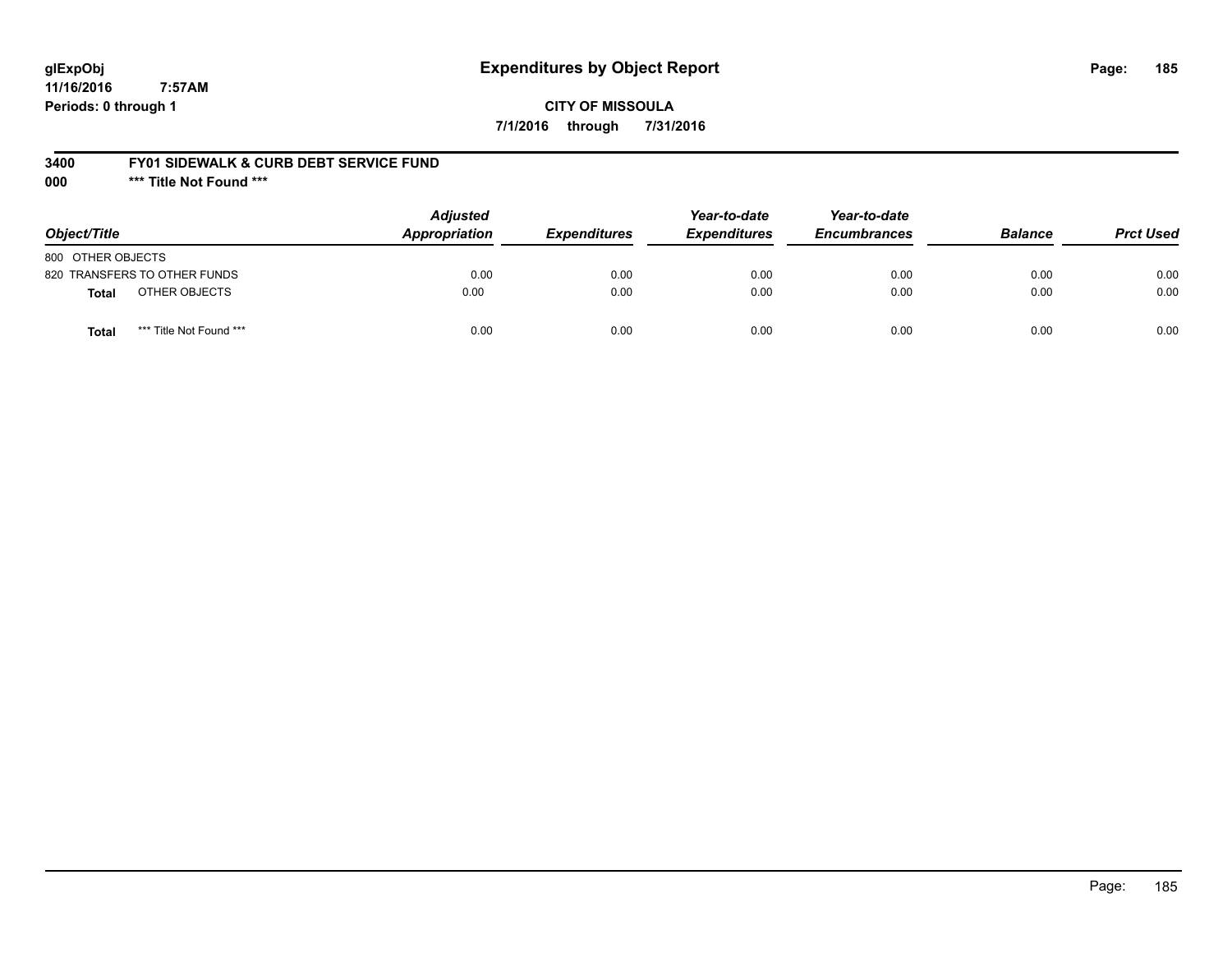#### **3400 FY01 SIDEWALK & CURB DEBT SERVICE FUND**

| Object/Title                         | <b>Adjusted</b><br>Appropriation | <b>Expenditures</b> | Year-to-date<br><b>Expenditures</b> | Year-to-date<br><b>Encumbrances</b> | <b>Balance</b> | <b>Prct Used</b> |
|--------------------------------------|----------------------------------|---------------------|-------------------------------------|-------------------------------------|----------------|------------------|
| 500 FIXED CHARGES                    |                                  |                     |                                     |                                     |                |                  |
|                                      |                                  |                     |                                     |                                     |                |                  |
| 550 MERCHANT SERVICE FEES            | 0.00                             | 0.00                | 0.00                                | 0.00                                | 0.00           | 0.00             |
| <b>FIXED CHARGES</b><br><b>Total</b> | 0.00                             | 0.00                | 0.00                                | 0.00                                | 0.00           | 0.00             |
| 600 DEBT SERVICE                     |                                  |                     |                                     |                                     |                |                  |
| 610 PRINCIPAL                        | 0.00                             | 0.00                | 0.00                                | 0.00                                | 0.00           | 0.00             |
| 620 INTEREST / SERVICE FEES          | 0.00                             | 0.00                | 0.00                                | 0.00                                | 0.00           | 0.00             |
| <b>DEBT SERVICE</b><br><b>Total</b>  | 0.00                             | 0.00                | 0.00                                | 0.00                                | 0.00           | 0.00             |
| 800 OTHER OBJECTS                    |                                  |                     |                                     |                                     |                |                  |
| 820 TRANSFERS TO OTHER FUNDS         | 0.00                             | 0.00                | 0.00                                | 0.00                                | 0.00           | 0.00             |
| OTHER OBJECTS<br><b>Total</b>        | 0.00                             | 0.00                | 0.00                                | 0.00                                | 0.00           | 0.00             |
|                                      |                                  |                     |                                     |                                     |                |                  |
| NON-DEPARTMENTAL<br><b>Total</b>     | 0.00                             | 0.00                | 0.00                                | 0.00                                | 0.00           | 0.00             |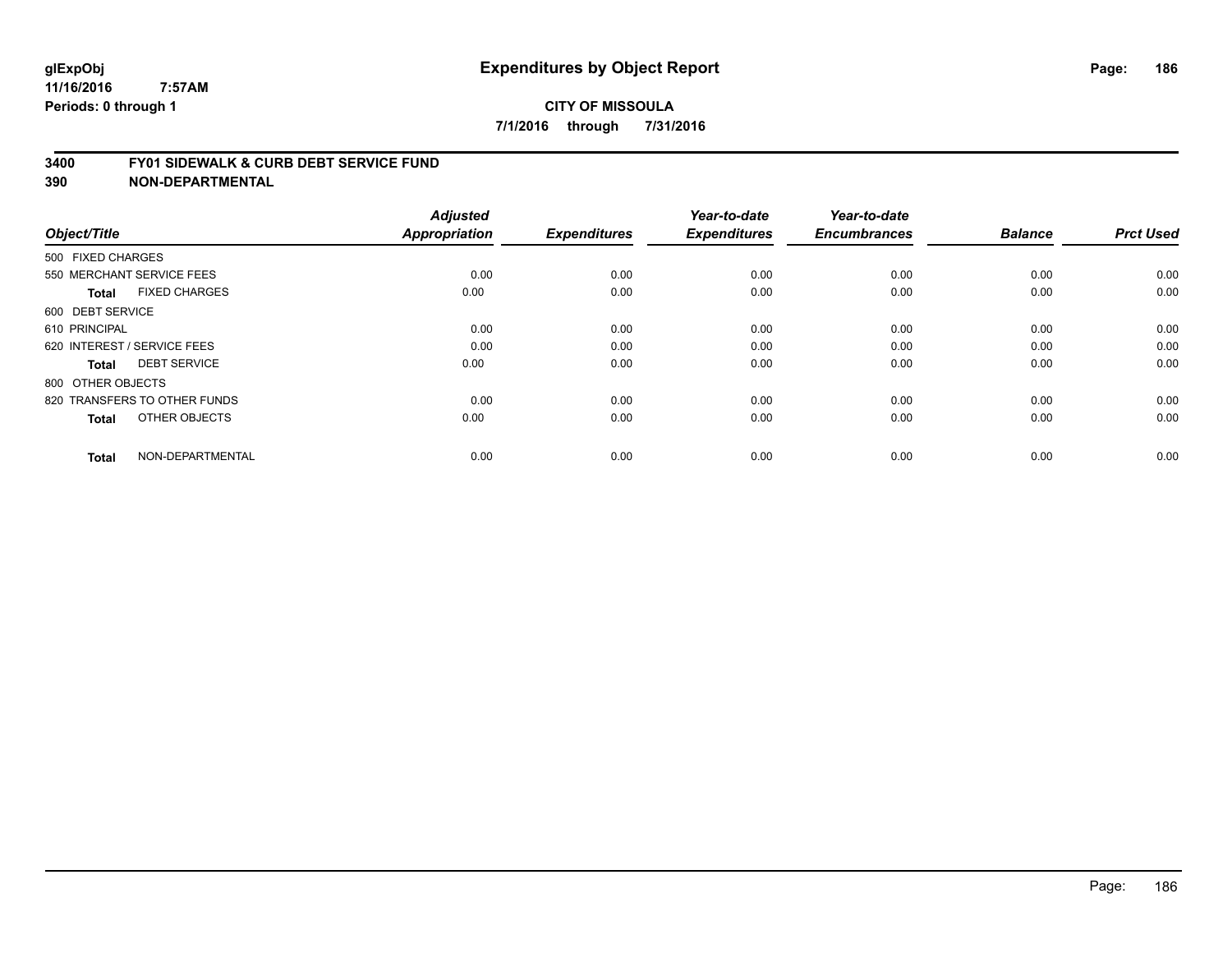**CITY OF MISSOULA 7/1/2016 through 7/31/2016**

# **3400 FY01 SIDEWALK & CURB DEBT SERVICE FUND**

| Object/Title      |                                              | <b>Adjusted</b><br><b>Appropriation</b> | <b>Expenditures</b> | Year-to-date<br><b>Expenditures</b> | Year-to-date<br><b>Encumbrances</b> | <b>Balance</b> | <b>Prct Used</b> |
|-------------------|----------------------------------------------|-----------------------------------------|---------------------|-------------------------------------|-------------------------------------|----------------|------------------|
| 500 FIXED CHARGES |                                              |                                         |                     |                                     |                                     |                |                  |
|                   | 550 MERCHANT SERVICE FEES                    | 0.00                                    | 0.00                | 0.00                                | 0.00                                | 0.00           | 0.00             |
|                   |                                              |                                         |                     |                                     |                                     |                |                  |
| Total             | <b>FIXED CHARGES</b>                         | 0.00                                    | 0.00                | 0.00                                | 0.00                                | 0.00           | 0.00             |
| 600 DEBT SERVICE  |                                              |                                         |                     |                                     |                                     |                |                  |
| 610 PRINCIPAL     |                                              | 0.00                                    | 0.00                | 0.00                                | 0.00                                | 0.00           | 0.00             |
|                   | 620 INTEREST / SERVICE FEES                  | 0.00                                    | 0.00                | 0.00                                | 0.00                                | 0.00           | 0.00             |
| Total             | <b>DEBT SERVICE</b>                          | 0.00                                    | 0.00                | 0.00                                | 0.00                                | 0.00           | 0.00             |
| 800 OTHER OBJECTS |                                              |                                         |                     |                                     |                                     |                |                  |
|                   | 820 TRANSFERS TO OTHER FUNDS                 | 0.00                                    | 0.00                | 0.00                                | 0.00                                | 0.00           | 0.00             |
| <b>Total</b>      | OTHER OBJECTS                                | 0.00                                    | 0.00                | 0.00                                | 0.00                                | 0.00           | 0.00             |
| <b>Total</b>      | <b>FY01 SIDEWALK &amp; CURB DEBT SERVICE</b> | 0.00                                    | 0.00                | 0.00                                | 0.00                                | 0.00           | 0.00             |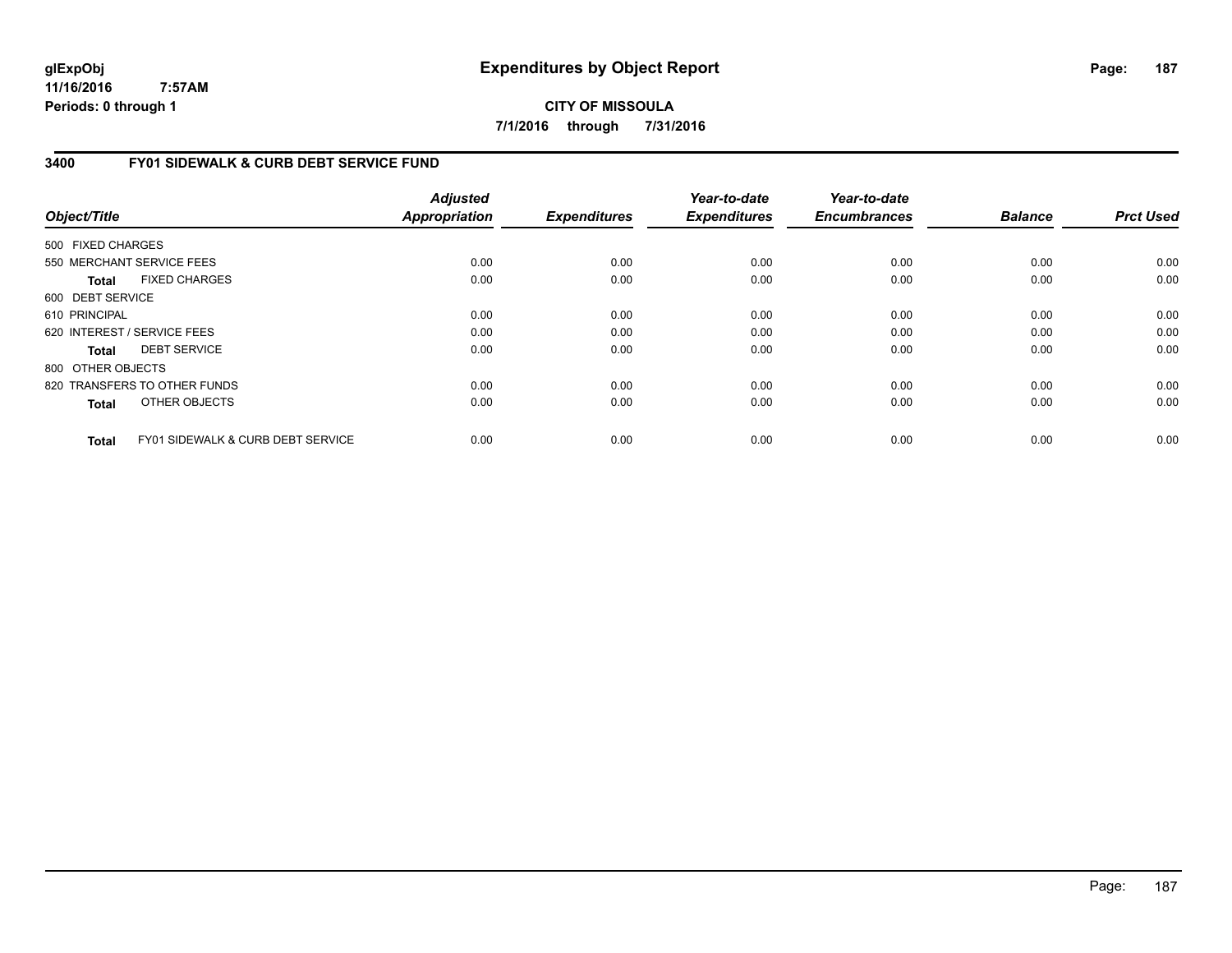# **glExpObj Expenditures by Object Report Page: 188**

**11/16/2016 7:57AM Periods: 0 through 1**

### **3410 FY02 SIDEWALK & CURB DEBT SERVICE FUND**

**000 \*\*\* Title Not Found \*\*\***

| Object/Title                            | <b>Adjusted</b><br><b>Appropriation</b> | <b>Expenditures</b> | Year-to-date<br><b>Expenditures</b> | Year-to-date<br><b>Encumbrances</b> | <b>Balance</b> | <b>Prct Used</b> |
|-----------------------------------------|-----------------------------------------|---------------------|-------------------------------------|-------------------------------------|----------------|------------------|
| 800 OTHER OBJECTS                       |                                         |                     |                                     |                                     |                |                  |
| 820 TRANSFERS TO OTHER FUNDS            | 0.00                                    | 0.00                | 0.00                                | 0.00                                | 0.00           | 0.00             |
| OTHER OBJECTS<br>Total                  | 0.00                                    | 0.00                | 0.00                                | 0.00                                | 0.00           | 0.00             |
| *** Title Not Found ***<br><b>Total</b> | 0.00                                    | 0.00                | 0.00                                | 0.00                                | 0.00           | 0.00             |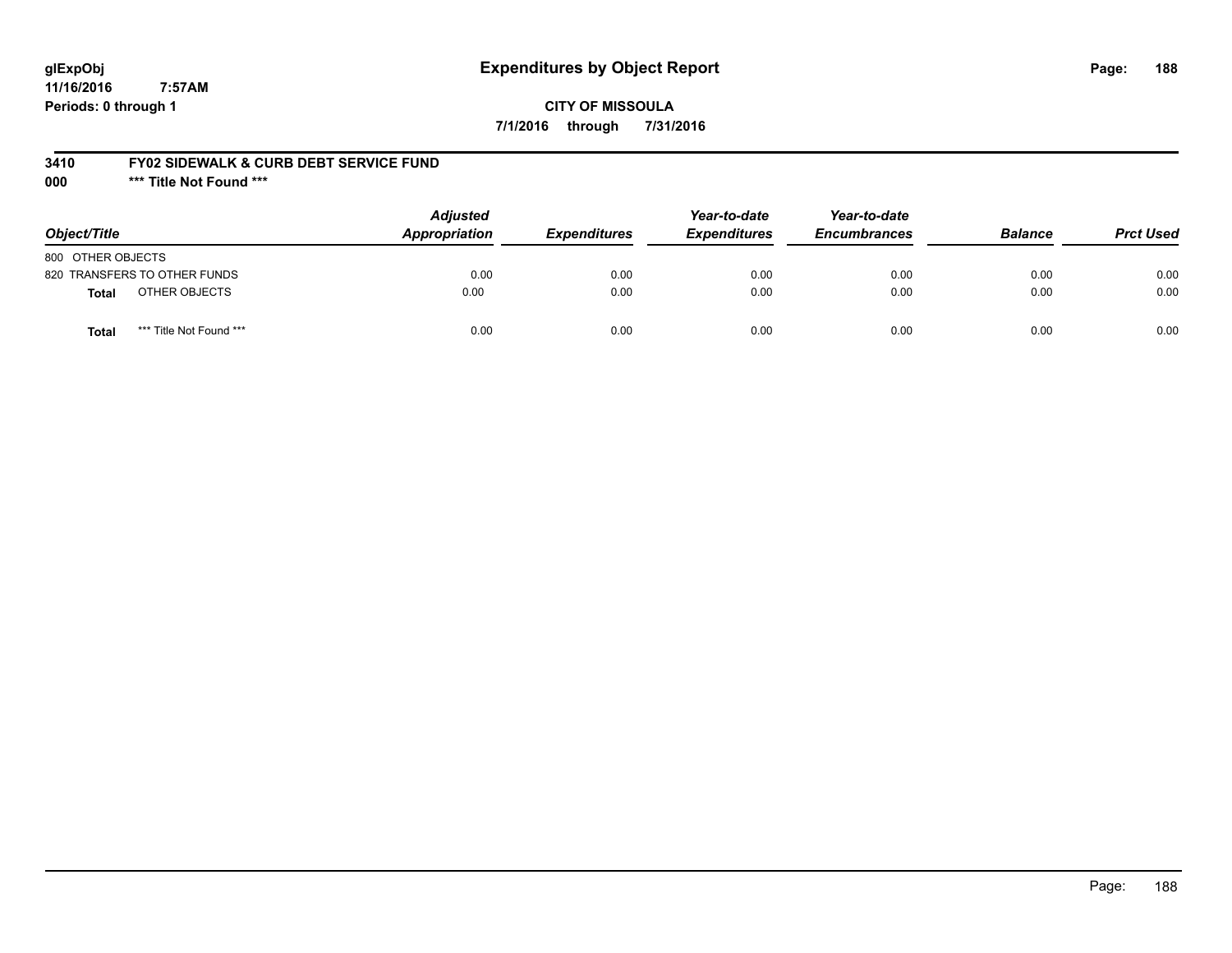### **3410 FY02 SIDEWALK & CURB DEBT SERVICE FUND**

| Object/Title                |                           | <b>Adjusted</b><br>Appropriation | <b>Expenditures</b> | Year-to-date<br><b>Expenditures</b> | Year-to-date<br><b>Encumbrances</b> | <b>Balance</b> | <b>Prct Used</b> |
|-----------------------------|---------------------------|----------------------------------|---------------------|-------------------------------------|-------------------------------------|----------------|------------------|
| 500 FIXED CHARGES           |                           |                                  |                     |                                     |                                     |                |                  |
|                             | 550 MERCHANT SERVICE FEES | 0.00                             | 0.00                | 0.00                                | 0.00                                | 0.00           | 0.00             |
| <b>Total</b>                | <b>FIXED CHARGES</b>      | 0.00                             | 0.00                | 0.00                                | 0.00                                | 0.00           | 0.00             |
| 600 DEBT SERVICE            |                           |                                  |                     |                                     |                                     |                |                  |
| 610 PRINCIPAL               |                           | 0.00                             | 0.00                | 0.00                                | 0.00                                | 0.00           | 0.00             |
| 620 INTEREST / SERVICE FEES |                           | 0.00                             | 0.00                | 0.00                                | 0.00                                | 0.00           | 0.00             |
| <b>Total</b>                | <b>DEBT SERVICE</b>       | 0.00                             | 0.00                | 0.00                                | 0.00                                | 0.00           | 0.00             |
| <b>Total</b>                | NON-DEPARTMENTAL          | 0.00                             | 0.00                | 0.00                                | 0.00                                | 0.00           | 0.00             |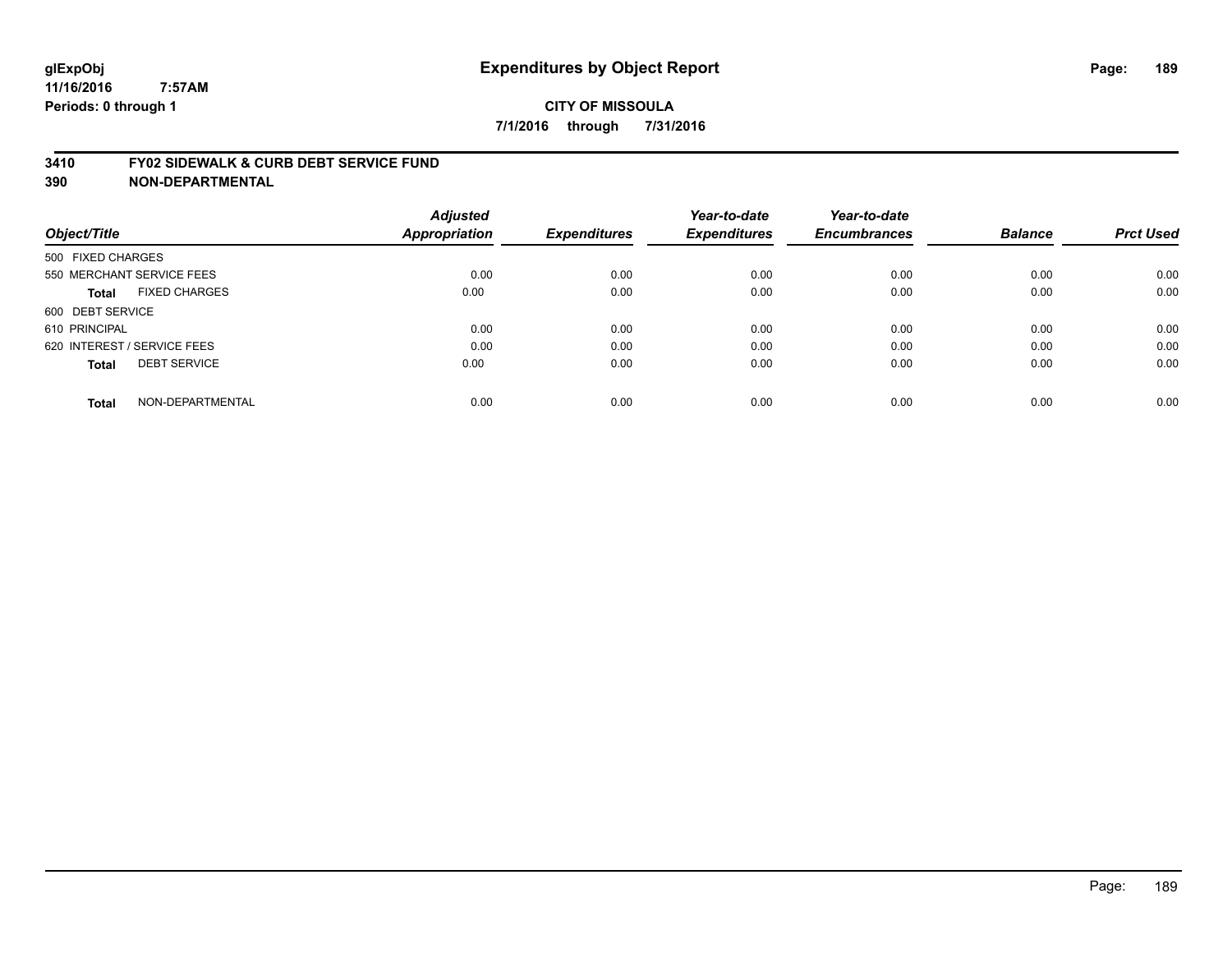**CITY OF MISSOULA 7/1/2016 through 7/31/2016**

### **3410 FY02 SIDEWALK & CURB DEBT SERVICE FUND**

|                   |                                              | <b>Adjusted</b> |                     | Year-to-date        | Year-to-date        |                |                  |
|-------------------|----------------------------------------------|-----------------|---------------------|---------------------|---------------------|----------------|------------------|
| Object/Title      |                                              | Appropriation   | <b>Expenditures</b> | <b>Expenditures</b> | <b>Encumbrances</b> | <b>Balance</b> | <b>Prct Used</b> |
| 500 FIXED CHARGES |                                              |                 |                     |                     |                     |                |                  |
|                   | 550 MERCHANT SERVICE FEES                    | 0.00            | 0.00                | 0.00                | 0.00                | 0.00           | 0.00             |
| Total             | <b>FIXED CHARGES</b>                         | 0.00            | 0.00                | 0.00                | 0.00                | 0.00           | 0.00             |
| 600 DEBT SERVICE  |                                              |                 |                     |                     |                     |                |                  |
| 610 PRINCIPAL     |                                              | 0.00            | 0.00                | 0.00                | 0.00                | 0.00           | 0.00             |
|                   | 620 INTEREST / SERVICE FEES                  | 0.00            | 0.00                | 0.00                | 0.00                | 0.00           | 0.00             |
| Total             | <b>DEBT SERVICE</b>                          | 0.00            | 0.00                | 0.00                | 0.00                | 0.00           | 0.00             |
| 800 OTHER OBJECTS |                                              |                 |                     |                     |                     |                |                  |
|                   | 820 TRANSFERS TO OTHER FUNDS                 | 0.00            | 0.00                | 0.00                | 0.00                | 0.00           | 0.00             |
| Total             | OTHER OBJECTS                                | 0.00            | 0.00                | 0.00                | 0.00                | 0.00           | 0.00             |
| Total             | <b>FY02 SIDEWALK &amp; CURB DEBT SERVICE</b> | 0.00            | 0.00                | 0.00                | 0.00                | 0.00           | 0.00             |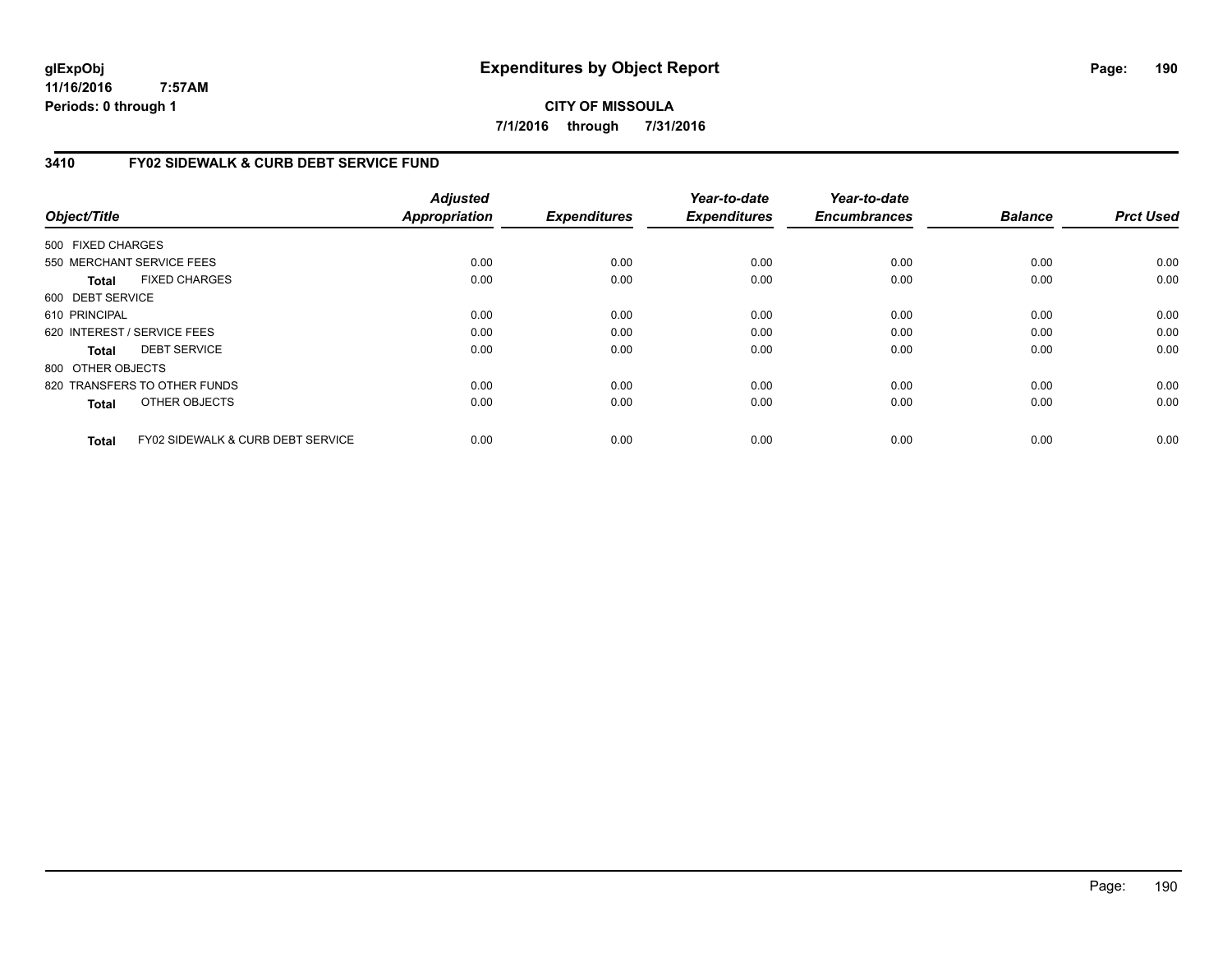#### **3420 FY03 SIDEWALK & CURB DEBT SERVICE**

|                                     | <b>Adjusted</b>      |                     | Year-to-date        | Year-to-date<br><b>Encumbrances</b> | <b>Balance</b> | <b>Prct Used</b> |
|-------------------------------------|----------------------|---------------------|---------------------|-------------------------------------|----------------|------------------|
| Object/Title                        | <b>Appropriation</b> | <b>Expenditures</b> | <b>Expenditures</b> |                                     |                |                  |
| 500 FIXED CHARGES                   |                      |                     |                     |                                     |                |                  |
| 550 MERCHANT SERVICE FEES           | 0.00                 | 0.00                | 0.00                | 0.00                                | 0.00           | 0.00             |
| <b>FIXED CHARGES</b><br>Total       | 0.00                 | 0.00                | 0.00                | 0.00                                | 0.00           | 0.00             |
| 600 DEBT SERVICE                    |                      |                     |                     |                                     |                |                  |
| 610 PRINCIPAL                       | 0.00                 | 0.00                | 0.00                | 0.00                                | 0.00           | 0.00             |
| 620 INTEREST / SERVICE FEES         | 0.00                 | 350.00              | 350.00              | 0.00                                | $-350.00$      | 0.00             |
| <b>DEBT SERVICE</b><br><b>Total</b> | 0.00                 | 350.00              | 350.00              | 0.00                                | $-350.00$      | 0.00             |
| NON-DEPARTMENTAL<br><b>Total</b>    | 0.00                 | 350.00              | 350.00              | 0.00                                | $-350.00$      | 0.00             |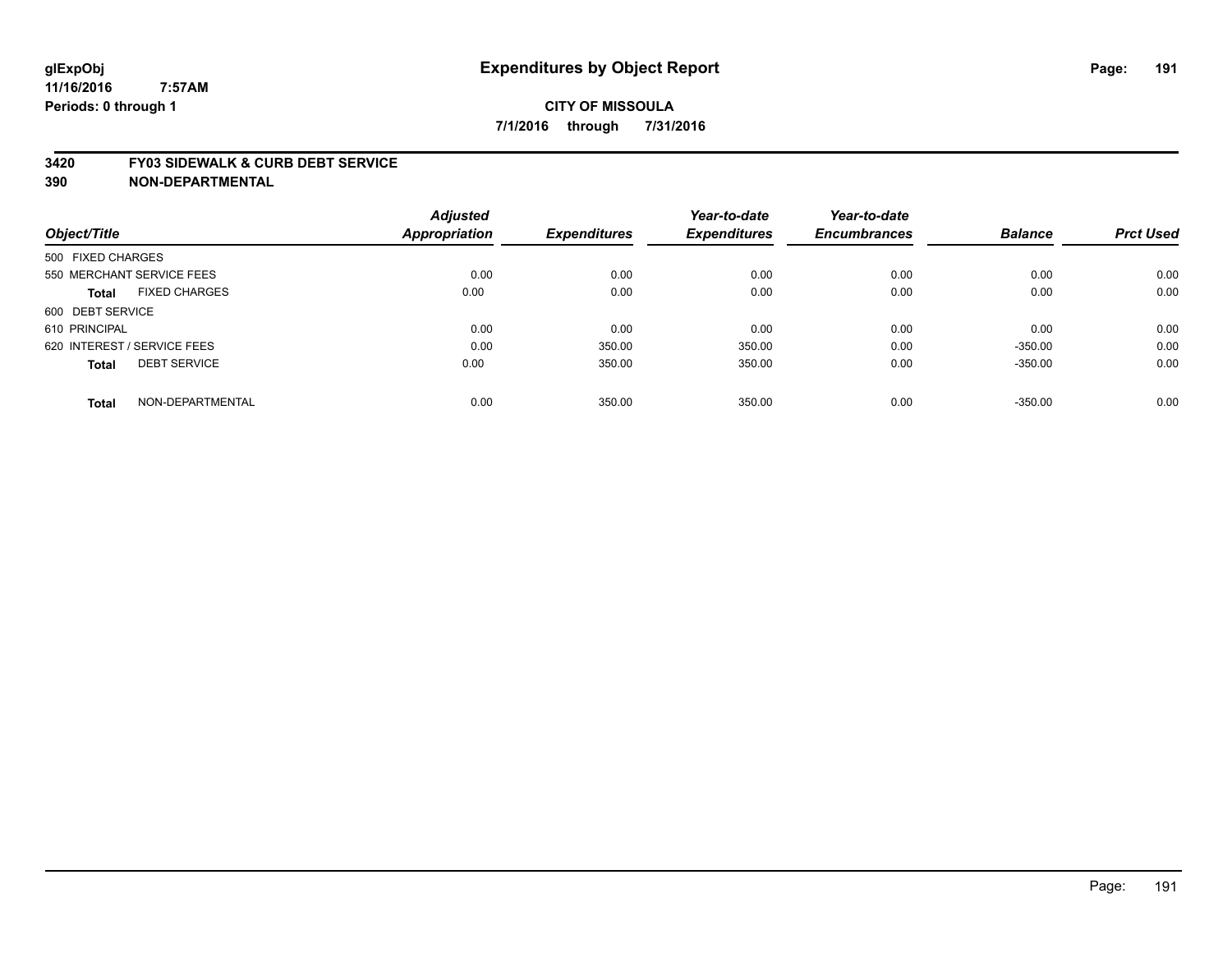**CITY OF MISSOULA 7/1/2016 through 7/31/2016**

# **3420 FY03 SIDEWALK & CURB DEBT SERVICE**

| Object/Title      |                                   | <b>Adjusted</b><br>Appropriation | <b>Expenditures</b> | Year-to-date<br><b>Expenditures</b> | Year-to-date<br><b>Encumbrances</b> | <b>Balance</b> | <b>Prct Used</b> |
|-------------------|-----------------------------------|----------------------------------|---------------------|-------------------------------------|-------------------------------------|----------------|------------------|
| 500 FIXED CHARGES |                                   |                                  |                     |                                     |                                     |                |                  |
|                   | 550 MERCHANT SERVICE FEES         | 0.00                             | 0.00                | 0.00                                | 0.00                                | 0.00           | 0.00             |
| <b>Total</b>      | <b>FIXED CHARGES</b>              | 0.00                             | 0.00                | 0.00                                | 0.00                                | 0.00           | 0.00             |
| 600 DEBT SERVICE  |                                   |                                  |                     |                                     |                                     |                |                  |
| 610 PRINCIPAL     |                                   | 0.00                             | 0.00                | 0.00                                | 0.00                                | 0.00           | 0.00             |
|                   | 620 INTEREST / SERVICE FEES       | 0.00                             | 350.00              | 350.00                              | 0.00                                | $-350.00$      | 0.00             |
| <b>Total</b>      | <b>DEBT SERVICE</b>               | 0.00                             | 350.00              | 350.00                              | 0.00                                | $-350.00$      | 0.00             |
| <b>Total</b>      | FY03 SIDEWALK & CURB DEBT SERVICE | 0.00                             | 350.00              | 350.00                              | 0.00                                | $-350.00$      | 0.00             |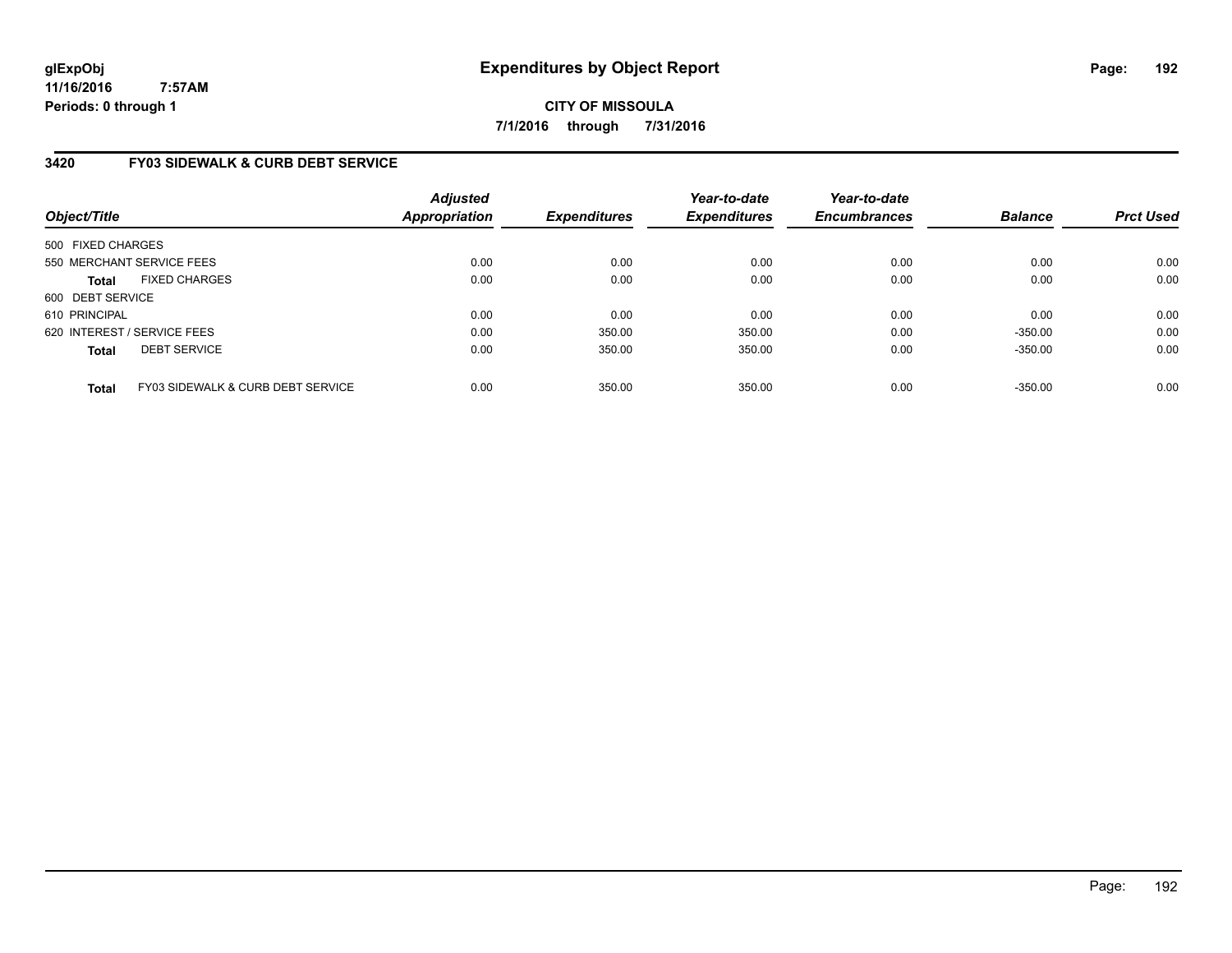#### **3430 FY04 SIDEWALK CURB DEBT SERVICE**

|                                     | <b>Adjusted</b>      |                     | Year-to-date        | Year-to-date        |                |                  |
|-------------------------------------|----------------------|---------------------|---------------------|---------------------|----------------|------------------|
| Object/Title                        | <b>Appropriation</b> | <b>Expenditures</b> | <b>Expenditures</b> | <b>Encumbrances</b> | <b>Balance</b> | <b>Prct Used</b> |
| 500 FIXED CHARGES                   |                      |                     |                     |                     |                |                  |
| 550 MERCHANT SERVICE FEES           | 0.00                 | 0.00                | 0.00                | 0.00                | 0.00           | 0.00             |
| <b>FIXED CHARGES</b><br>Total       | 0.00                 | 0.00                | 0.00                | 0.00                | 0.00           | 0.00             |
| 600 DEBT SERVICE                    |                      |                     |                     |                     |                |                  |
| 610 PRINCIPAL                       | 0.00                 | 0.00                | 0.00                | 0.00                | 0.00           | 0.00             |
| 620 INTEREST / SERVICE FEES         | 0.00                 | 0.00                | 0.00                | 0.00                | 0.00           | 0.00             |
| <b>DEBT SERVICE</b><br><b>Total</b> | 0.00                 | 0.00                | 0.00                | 0.00                | 0.00           | 0.00             |
| NON-DEPARTMENTAL<br><b>Total</b>    | 0.00                 | 0.00                | 0.00                | 0.00                | 0.00           | 0.00             |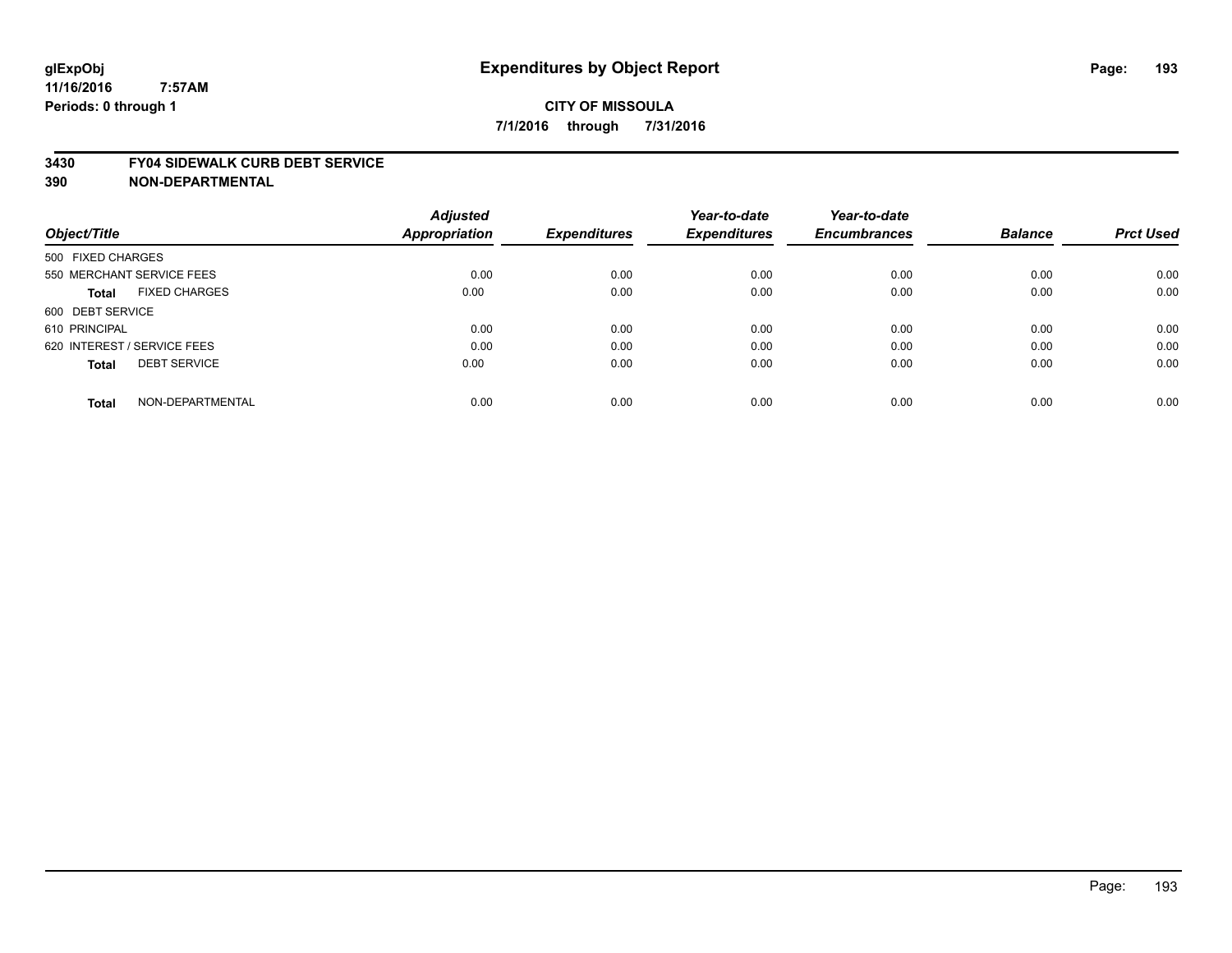**CITY OF MISSOULA 7/1/2016 through 7/31/2016**

# **3430 FY04 SIDEWALK CURB DEBT SERVICE**

| Object/Title      |                                        | <b>Adjusted</b><br><b>Appropriation</b> | <b>Expenditures</b> | Year-to-date<br><b>Expenditures</b> | Year-to-date<br><b>Encumbrances</b> | <b>Balance</b> | <b>Prct Used</b> |
|-------------------|----------------------------------------|-----------------------------------------|---------------------|-------------------------------------|-------------------------------------|----------------|------------------|
| 500 FIXED CHARGES |                                        |                                         |                     |                                     |                                     |                |                  |
|                   | 550 MERCHANT SERVICE FEES              | 0.00                                    | 0.00                | 0.00                                | 0.00                                | 0.00           | 0.00             |
| <b>Total</b>      | <b>FIXED CHARGES</b>                   | 0.00                                    | 0.00                | 0.00                                | 0.00                                | 0.00           | 0.00             |
| 600 DEBT SERVICE  |                                        |                                         |                     |                                     |                                     |                |                  |
| 610 PRINCIPAL     |                                        | 0.00                                    | 0.00                | 0.00                                | 0.00                                | 0.00           | 0.00             |
|                   | 620 INTEREST / SERVICE FEES            | 0.00                                    | 0.00                | 0.00                                | 0.00                                | 0.00           | 0.00             |
| <b>Total</b>      | <b>DEBT SERVICE</b>                    | 0.00                                    | 0.00                | 0.00                                | 0.00                                | 0.00           | 0.00             |
| <b>Total</b>      | <b>FY04 SIDEWALK CURB DEBT SERVICE</b> | 0.00                                    | 0.00                | 0.00                                | 0.00                                | 0.00           | 0.00             |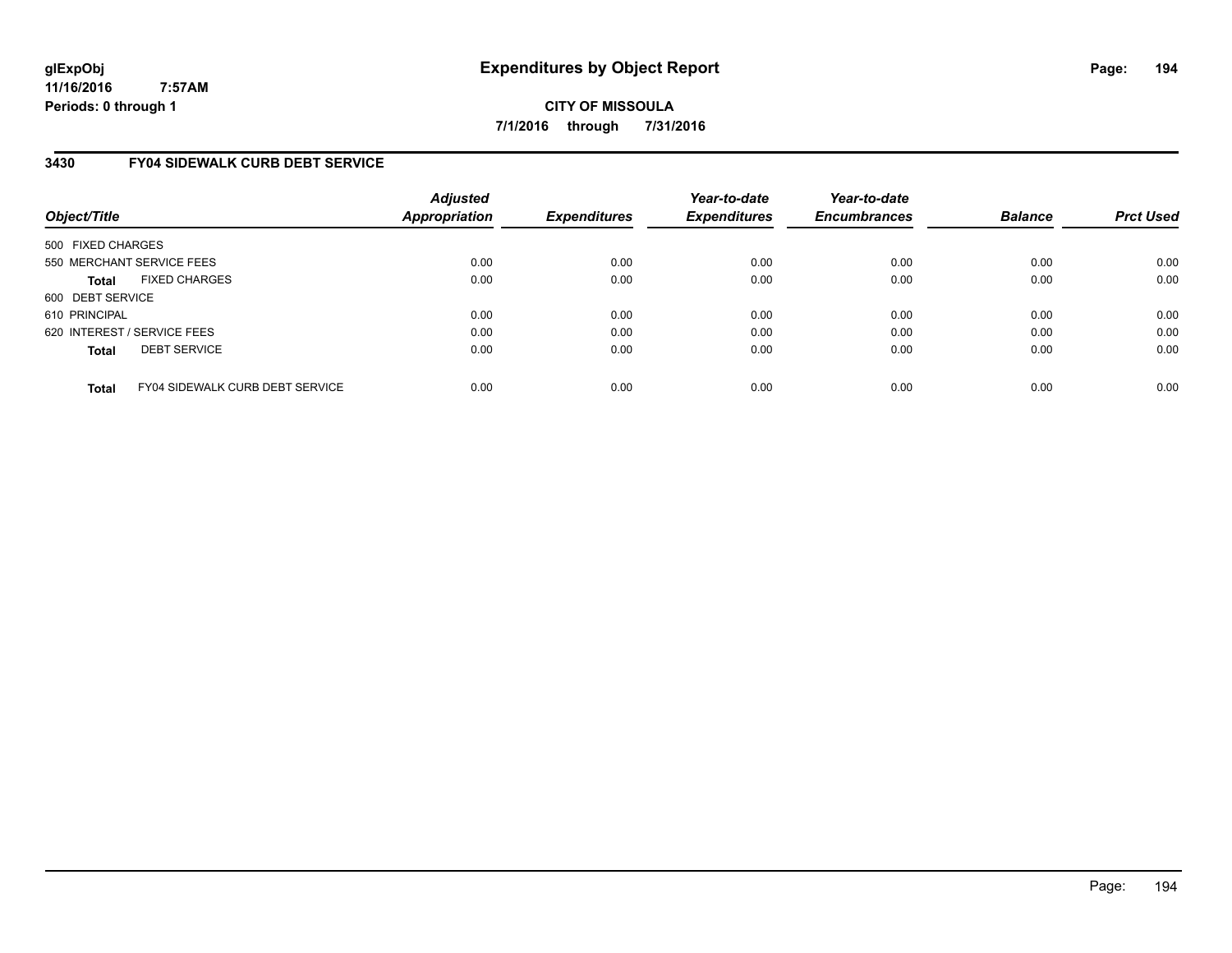**3440 FY 05 SIDEWALK AND CURB**

| Object/Title                         |  | <b>Adjusted</b><br>Appropriation | <b>Expenditures</b> | Year-to-date<br><b>Expenditures</b> | Year-to-date<br><b>Encumbrances</b> | <b>Balance</b> | <b>Prct Used</b> |
|--------------------------------------|--|----------------------------------|---------------------|-------------------------------------|-------------------------------------|----------------|------------------|
|                                      |  |                                  |                     |                                     |                                     |                |                  |
| 550 MERCHANT SERVICE FEES            |  | 0.00                             | 0.00                | 0.00                                | 0.00                                | 0.00           | 0.00             |
| <b>FIXED CHARGES</b><br><b>Total</b> |  | 0.00                             | 0.00                | 0.00                                | 0.00                                | 0.00           | 0.00             |
| 600 DEBT SERVICE                     |  |                                  |                     |                                     |                                     |                |                  |
| 610 PRINCIPAL                        |  | 0.00                             | 0.00                | 0.00                                | 0.00                                | 0.00           | 0.00             |
| 620 INTEREST / SERVICE FEES          |  | 0.00                             | 0.00                | 0.00                                | 0.00                                | 0.00           | 0.00             |
| <b>DEBT SERVICE</b><br><b>Total</b>  |  | 0.00                             | 0.00                | 0.00                                | 0.00                                | 0.00           | 0.00             |
| NON-DEPARTMENTAL<br><b>Total</b>     |  | 0.00                             | 0.00                | 0.00                                | 0.00                                | 0.00           | 0.00             |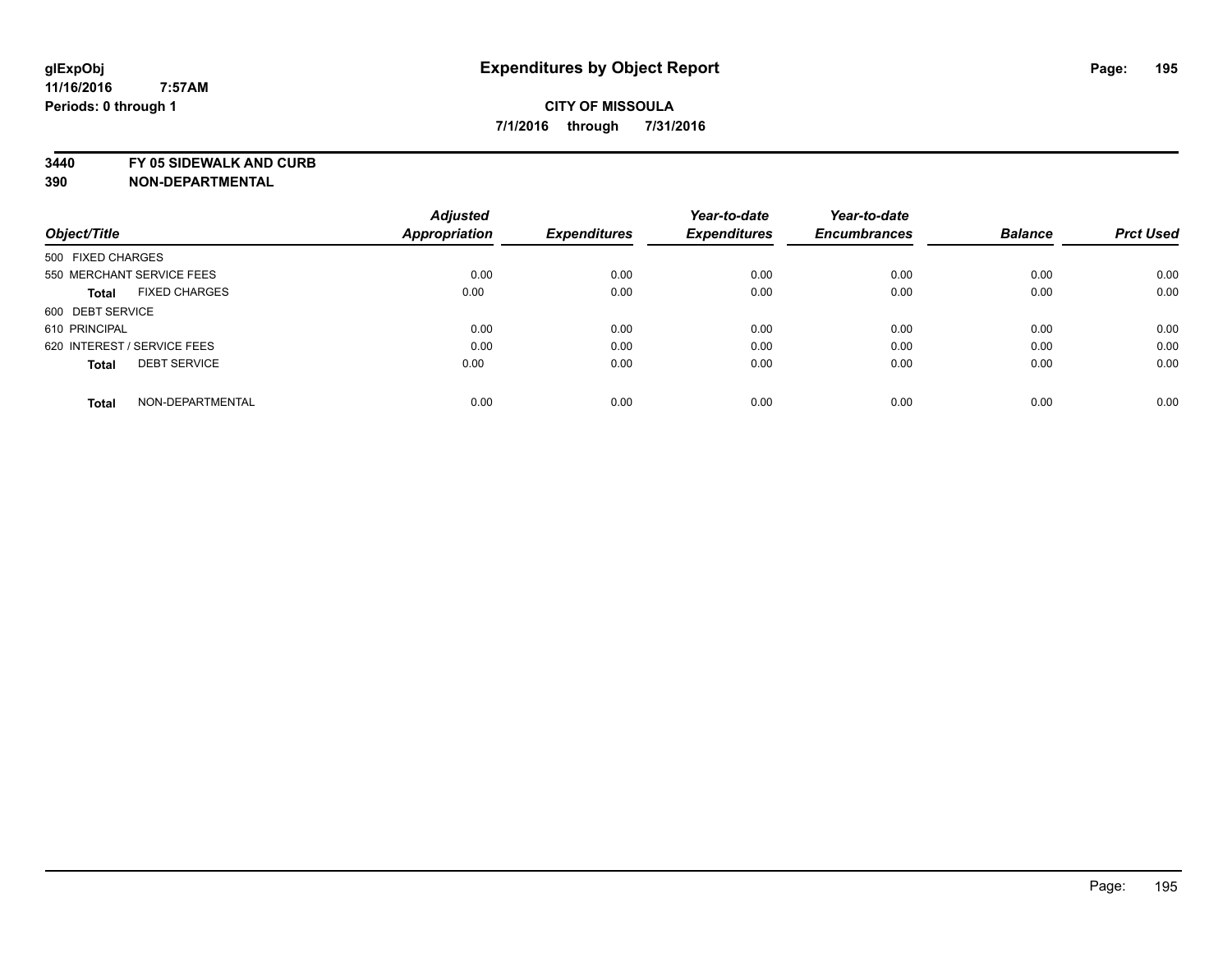### **3440 FY 05 SIDEWALK AND CURB**

| Object/Title                            | <b>Adjusted</b><br>Appropriation | <b>Expenditures</b> | Year-to-date<br><b>Expenditures</b> | Year-to-date<br><b>Encumbrances</b> | <b>Balance</b> | <b>Prct Used</b> |
|-----------------------------------------|----------------------------------|---------------------|-------------------------------------|-------------------------------------|----------------|------------------|
| 500 FIXED CHARGES                       |                                  |                     |                                     |                                     |                |                  |
| 550 MERCHANT SERVICE FEES               | 0.00                             | 0.00                | 0.00                                | 0.00                                | 0.00           | 0.00             |
| <b>FIXED CHARGES</b><br><b>Total</b>    | 0.00                             | 0.00                | 0.00                                | 0.00                                | 0.00           | 0.00             |
| 600 DEBT SERVICE                        |                                  |                     |                                     |                                     |                |                  |
| 610 PRINCIPAL                           | 0.00                             | 0.00                | 0.00                                | 0.00                                | 0.00           | 0.00             |
| 620 INTEREST / SERVICE FEES             | 0.00                             | 0.00                | 0.00                                | 0.00                                | 0.00           | 0.00             |
| <b>DEBT SERVICE</b><br><b>Total</b>     | 0.00                             | 0.00                | 0.00                                | 0.00                                | 0.00           | 0.00             |
| FY 05 SIDEWALK AND CURB<br><b>Total</b> | 0.00                             | 0.00                | 0.00                                | 0.00                                | 0.00           | 0.00             |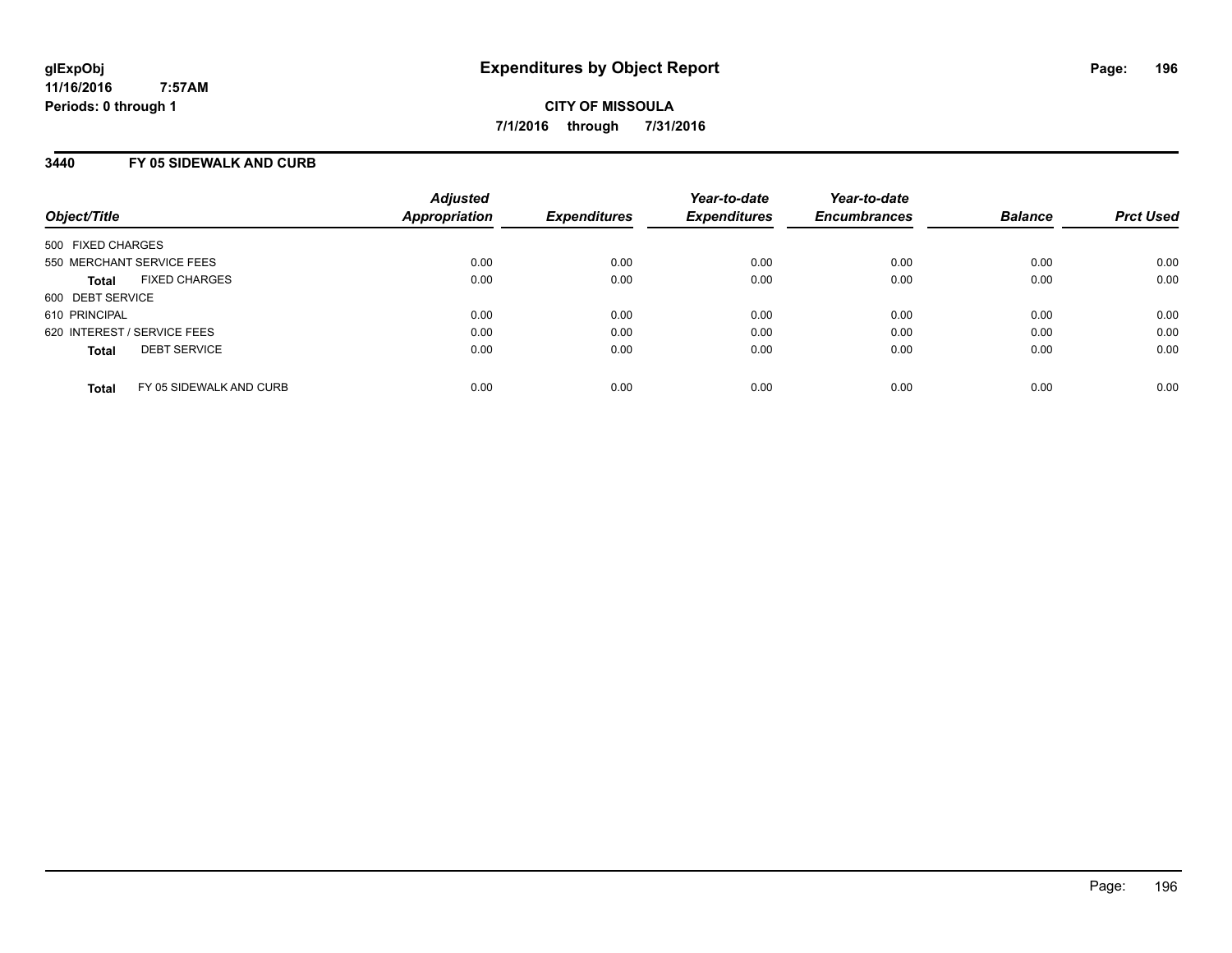**3450 FY 06 SIDEWALK AND CURB**

|                                      | <b>Adjusted</b>      |                     | Year-to-date        | Year-to-date        |                |                  |
|--------------------------------------|----------------------|---------------------|---------------------|---------------------|----------------|------------------|
| Object/Title                         | <b>Appropriation</b> | <b>Expenditures</b> | <b>Expenditures</b> | <b>Encumbrances</b> | <b>Balance</b> | <b>Prct Used</b> |
| 500 FIXED CHARGES                    |                      |                     |                     |                     |                |                  |
| 550 MERCHANT SERVICE FEES            | 0.00                 | 0.00                | 0.00                | 0.00                | 0.00           | 0.00             |
| <b>FIXED CHARGES</b><br><b>Total</b> | 0.00                 | 0.00                | 0.00                | 0.00                | 0.00           | 0.00             |
| 600 DEBT SERVICE                     |                      |                     |                     |                     |                |                  |
| 610 PRINCIPAL                        | 0.00                 | 0.00                | 0.00                | 0.00                | 0.00           | 0.00             |
| 620 INTEREST / SERVICE FEES          | 0.00                 | 0.00                | 0.00                | 0.00                | 0.00           | 0.00             |
| <b>DEBT SERVICE</b><br><b>Total</b>  | 0.00                 | 0.00                | 0.00                | 0.00                | 0.00           | 0.00             |
| NON-DEPARTMENTAL<br><b>Total</b>     | 0.00                 | 0.00                | 0.00                | 0.00                | 0.00           | 0.00             |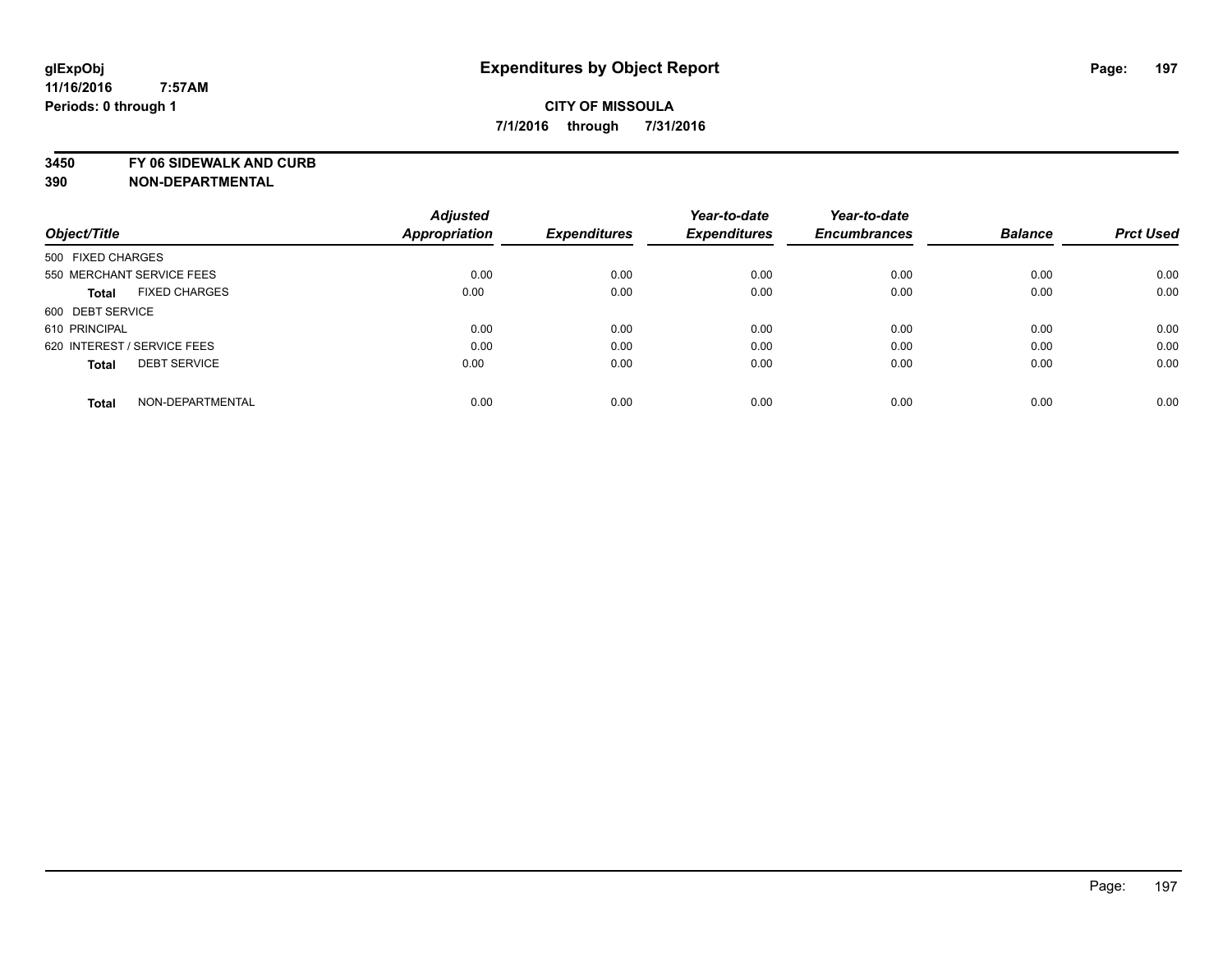### **3450 FY 06 SIDEWALK AND CURB**

| Object/Title                            | <b>Adjusted</b><br>Appropriation | <b>Expenditures</b> | Year-to-date<br><b>Expenditures</b> | Year-to-date<br><b>Encumbrances</b> | <b>Balance</b> | <b>Prct Used</b> |
|-----------------------------------------|----------------------------------|---------------------|-------------------------------------|-------------------------------------|----------------|------------------|
| 500 FIXED CHARGES                       |                                  |                     |                                     |                                     |                |                  |
| 550 MERCHANT SERVICE FEES               | 0.00                             | 0.00                | 0.00                                | 0.00                                | 0.00           | 0.00             |
| <b>FIXED CHARGES</b><br><b>Total</b>    | 0.00                             | 0.00                | 0.00                                | 0.00                                | 0.00           | 0.00             |
| 600 DEBT SERVICE                        |                                  |                     |                                     |                                     |                |                  |
| 610 PRINCIPAL                           | 0.00                             | 0.00                | 0.00                                | 0.00                                | 0.00           | 0.00             |
| 620 INTEREST / SERVICE FEES             | 0.00                             | 0.00                | 0.00                                | 0.00                                | 0.00           | 0.00             |
| <b>DEBT SERVICE</b><br><b>Total</b>     | 0.00                             | 0.00                | 0.00                                | 0.00                                | 0.00           | 0.00             |
| FY 06 SIDEWALK AND CURB<br><b>Total</b> | 0.00                             | 0.00                | 0.00                                | 0.00                                | 0.00           | 0.00             |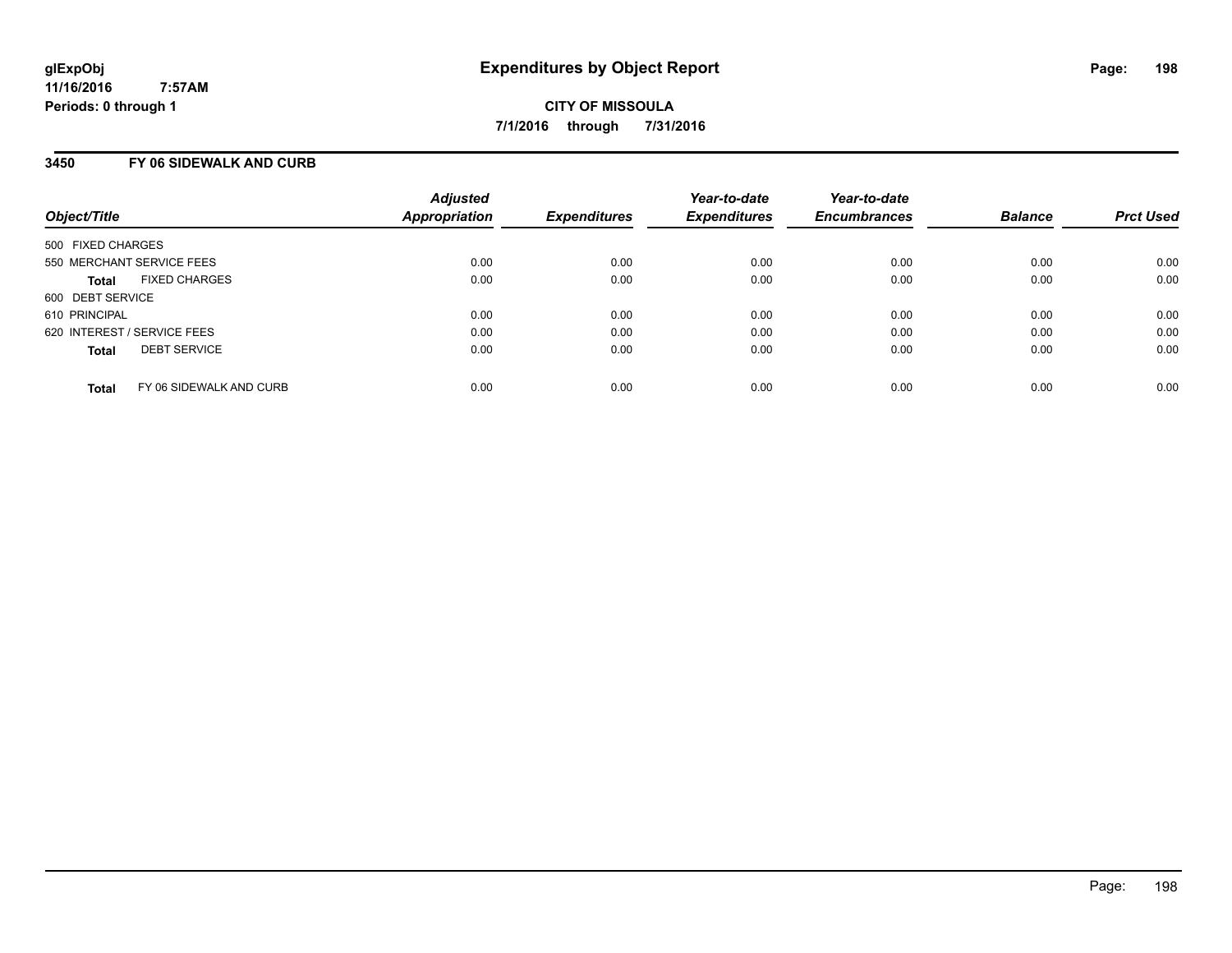#### **3460 FY07 SIDEWALK AND CURB DEBT**

|                                     | <b>Adjusted</b>      |                     | Year-to-date        | Year-to-date        |                |                  |
|-------------------------------------|----------------------|---------------------|---------------------|---------------------|----------------|------------------|
| Object/Title                        | <b>Appropriation</b> | <b>Expenditures</b> | <b>Expenditures</b> | <b>Encumbrances</b> | <b>Balance</b> | <b>Prct Used</b> |
| 500 FIXED CHARGES                   |                      |                     |                     |                     |                |                  |
| 550 MERCHANT SERVICE FEES           | 0.00                 | 0.00                | 0.00                | 0.00                | 0.00           | 0.00             |
| <b>FIXED CHARGES</b><br>Total       | 0.00                 | 0.00                | 0.00                | 0.00                | 0.00           | 0.00             |
| 600 DEBT SERVICE                    |                      |                     |                     |                     |                |                  |
| 610 PRINCIPAL                       | 0.00                 | 0.00                | 0.00                | 0.00                | 0.00           | 0.00             |
| 620 INTEREST / SERVICE FEES         | 0.00                 | 0.00                | 0.00                | 0.00                | 0.00           | 0.00             |
| <b>DEBT SERVICE</b><br><b>Total</b> | 0.00                 | 0.00                | 0.00                | 0.00                | 0.00           | 0.00             |
| NON-DEPARTMENTAL<br><b>Total</b>    | 0.00                 | 0.00                | 0.00                | 0.00                | 0.00           | 0.00             |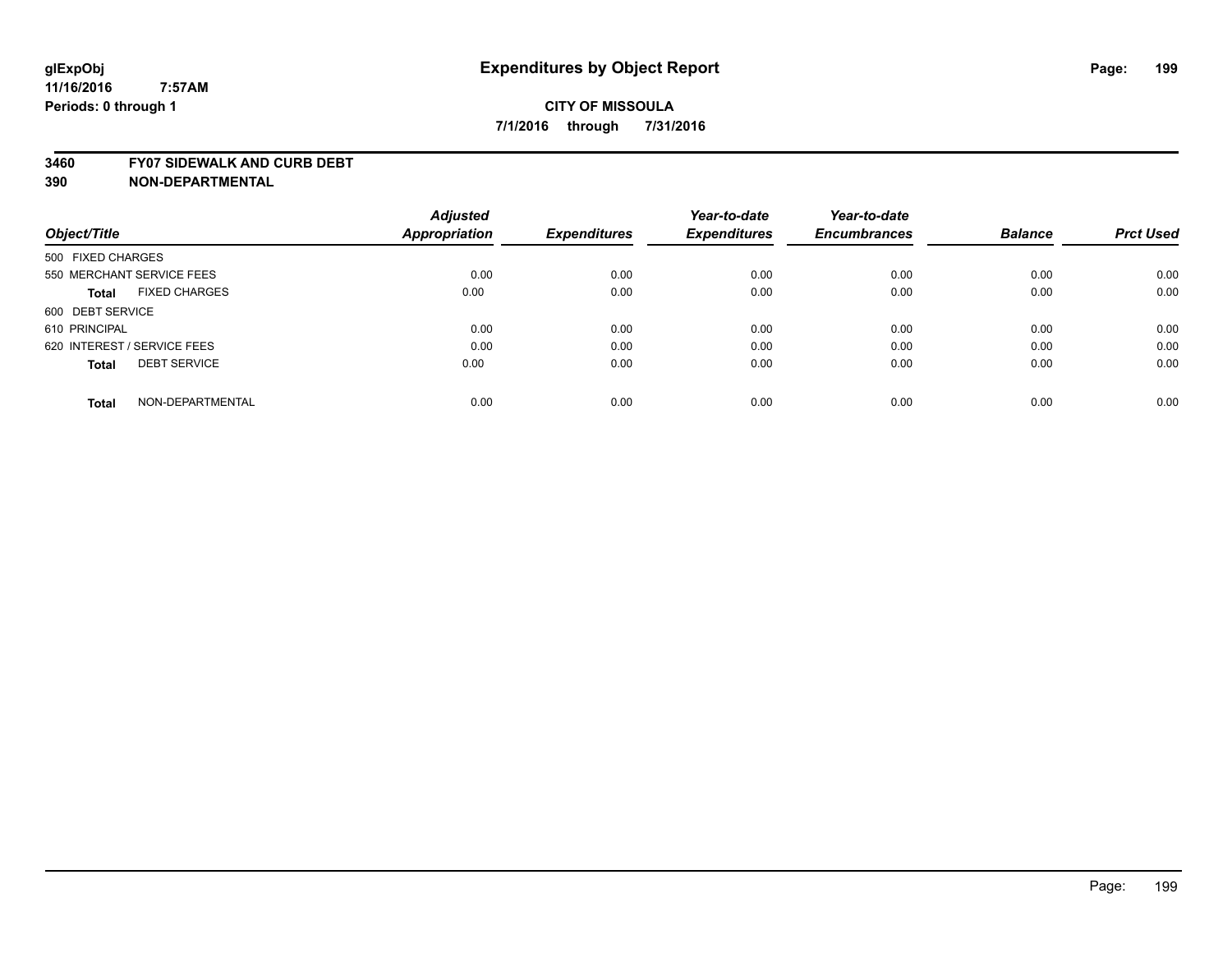**CITY OF MISSOULA 7/1/2016 through 7/31/2016**

### **3460 FY07 SIDEWALK AND CURB DEBT**

| Object/Title                                       | <b>Adjusted</b><br><b>Appropriation</b> | <b>Expenditures</b> | Year-to-date<br><b>Expenditures</b> | Year-to-date<br><b>Encumbrances</b> | <b>Balance</b> | <b>Prct Used</b> |
|----------------------------------------------------|-----------------------------------------|---------------------|-------------------------------------|-------------------------------------|----------------|------------------|
| 500 FIXED CHARGES                                  |                                         |                     |                                     |                                     |                |                  |
| 550 MERCHANT SERVICE FEES                          | 0.00                                    | 0.00                | 0.00                                | 0.00                                | 0.00           | 0.00             |
| <b>FIXED CHARGES</b><br><b>Total</b>               | 0.00                                    | 0.00                | 0.00                                | 0.00                                | 0.00           | 0.00             |
| 600 DEBT SERVICE                                   |                                         |                     |                                     |                                     |                |                  |
| 610 PRINCIPAL                                      | 0.00                                    | 0.00                | 0.00                                | 0.00                                | 0.00           | 0.00             |
| 620 INTEREST / SERVICE FEES                        | 0.00                                    | 0.00                | 0.00                                | 0.00                                | 0.00           | 0.00             |
| <b>DEBT SERVICE</b><br><b>Total</b>                | 0.00                                    | 0.00                | 0.00                                | 0.00                                | 0.00           | 0.00             |
| <b>FY07 SIDEWALK AND CURB DEBT</b><br><b>Total</b> | 0.00                                    | 0.00                | 0.00                                | 0.00                                | 0.00           | 0.00             |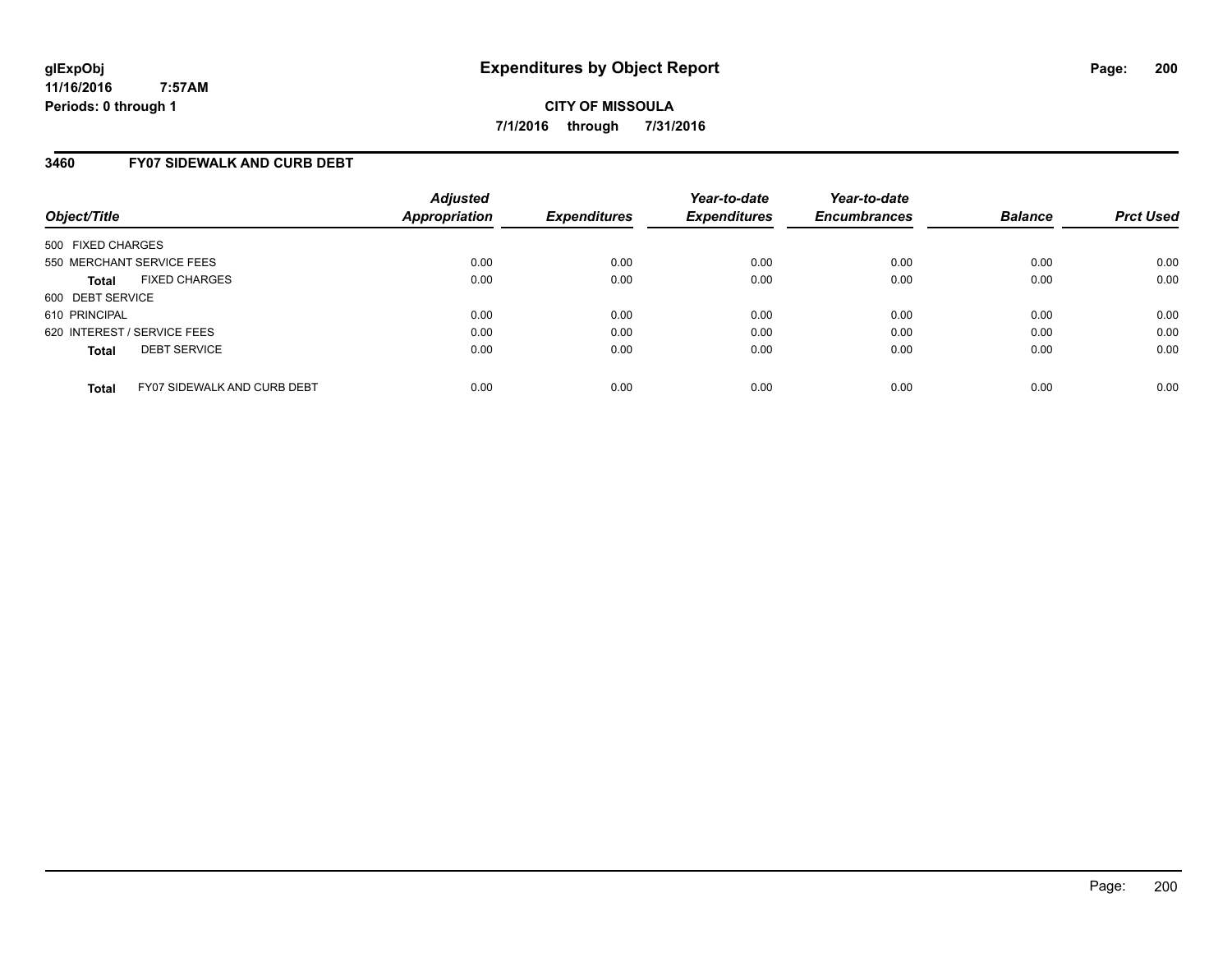#### **3461 SERIES 2008A SIDEWALK AND CURB**

#### **280 PUBLIC WORKS OPERATIONS**

| Object/Title                            | <b>Adjusted</b><br>Appropriation | <b>Expenditures</b> | Year-to-date<br><b>Expenditures</b> | Year-to-date<br><b>Encumbrances</b> | <b>Balance</b> | <b>Prct Used</b> |
|-----------------------------------------|----------------------------------|---------------------|-------------------------------------|-------------------------------------|----------------|------------------|
| 500 FIXED CHARGES                       |                                  |                     |                                     |                                     |                |                  |
| 550 MERCHANT SERVICE FEES               | 0.00                             | 0.00                | 0.00                                | 0.00                                | 0.00           | 0.00             |
| <b>FIXED CHARGES</b><br><b>Total</b>    | 0.00                             | 0.00                | 0.00                                | 0.00                                | 0.00           | 0.00             |
| 800 OTHER OBJECTS                       |                                  |                     |                                     |                                     |                |                  |
| 820 TRANSFERS TO OTHER FUNDS            | 0.00                             | 0.00                | 0.00                                | 0.00                                | 0.00           | 0.00             |
| OTHER OBJECTS<br><b>Total</b>           | 0.00                             | 0.00                | 0.00                                | 0.00                                | 0.00           | 0.00             |
| PUBLIC WORKS OPERATIONS<br><b>Total</b> | 0.00                             | 0.00                | 0.00                                | 0.00                                | 0.00           | 0.00             |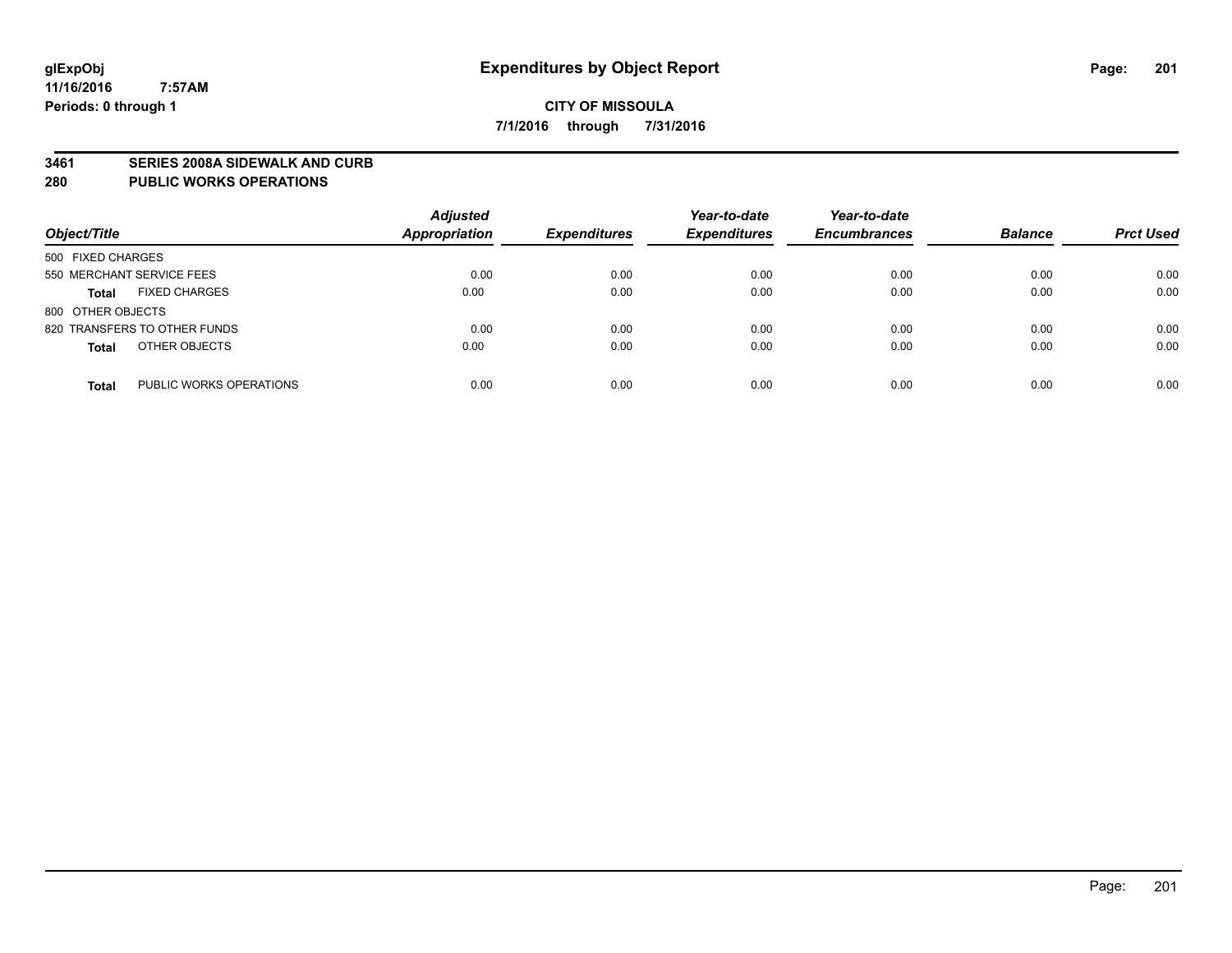#### **3461 SERIES 2008A SIDEWALK AND CURB**

| Object/Title                         | <b>Adjusted</b><br><b>Appropriation</b> | <b>Expenditures</b> | Year-to-date<br><b>Expenditures</b> | Year-to-date<br><b>Encumbrances</b> | <b>Balance</b> | <b>Prct Used</b> |
|--------------------------------------|-----------------------------------------|---------------------|-------------------------------------|-------------------------------------|----------------|------------------|
| 500 FIXED CHARGES                    |                                         |                     |                                     |                                     |                |                  |
| 550 MERCHANT SERVICE FEES            | 0.00                                    | 0.00                | 0.00                                | 0.00                                | 0.00           | 0.00             |
| <b>FIXED CHARGES</b><br><b>Total</b> | 0.00                                    | 0.00                | 0.00                                | 0.00                                | 0.00           | 0.00             |
| 600 DEBT SERVICE                     |                                         |                     |                                     |                                     |                |                  |
| 610 PRINCIPAL                        | 0.00                                    | 0.00                | 0.00                                | 0.00                                | 0.00           | 0.00             |
| 620 INTEREST / SERVICE FEES          | 0.00                                    | 0.00                | 0.00                                | 0.00                                | 0.00           | 0.00             |
| <b>DEBT SERVICE</b><br><b>Total</b>  | 0.00                                    | 0.00                | 0.00                                | 0.00                                | 0.00           | 0.00             |
| 800 OTHER OBJECTS                    |                                         |                     |                                     |                                     |                |                  |
| 820 TRANSFERS TO OTHER FUNDS         | 0.00                                    | 0.00                | 0.00                                | 0.00                                | 0.00           | 0.00             |
| OTHER OBJECTS<br><b>Total</b>        | 0.00                                    | 0.00                | 0.00                                | 0.00                                | 0.00           | 0.00             |
|                                      |                                         |                     |                                     |                                     |                |                  |
| NON-DEPARTMENTAL<br><b>Total</b>     | 0.00                                    | 0.00                | 0.00                                | 0.00                                | 0.00           | 0.00             |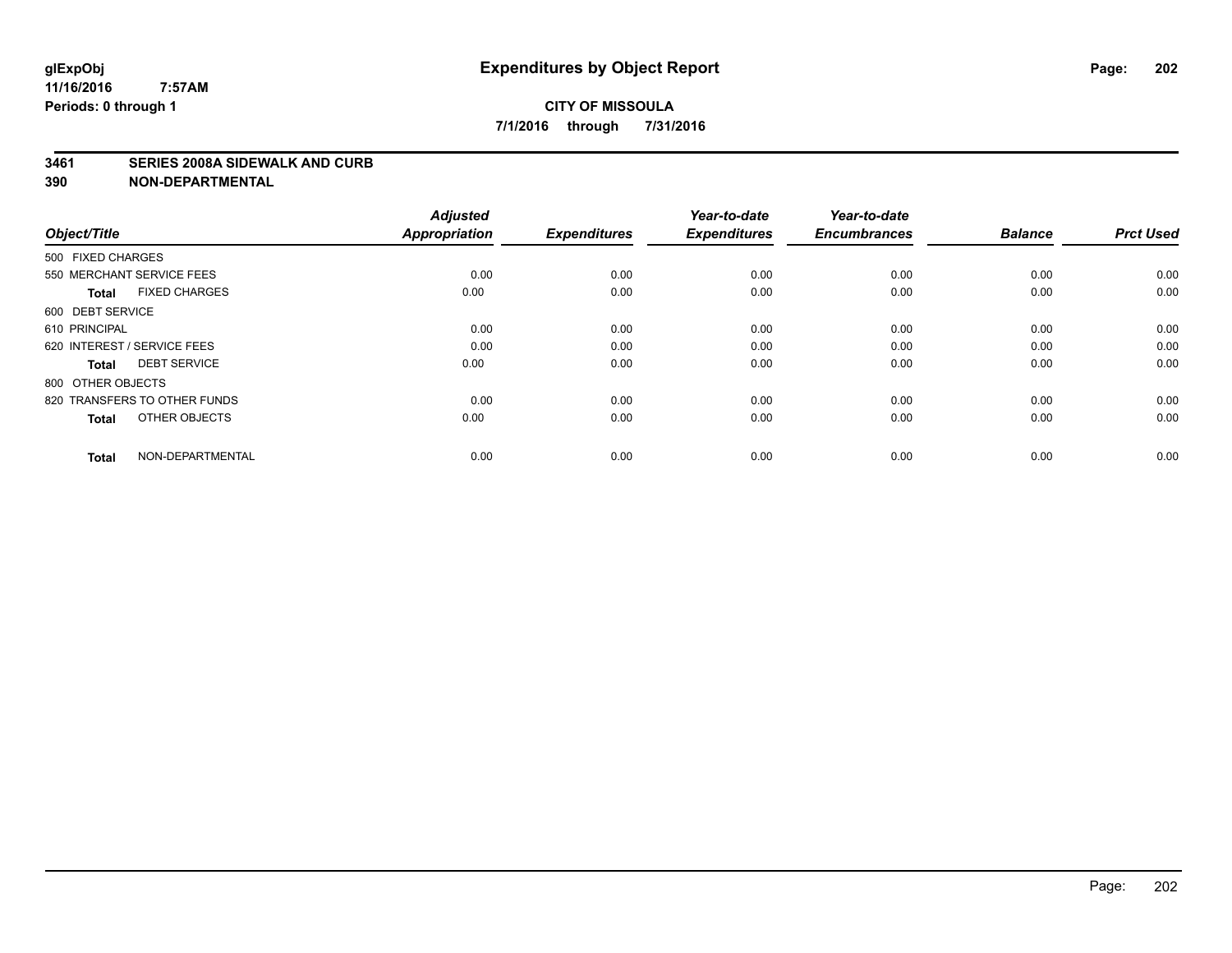**CITY OF MISSOULA 7/1/2016 through 7/31/2016**

### **3461 SERIES 2008A SIDEWALK AND CURB**

| Object/Title      |                                | <b>Adjusted</b><br><b>Appropriation</b> | <b>Expenditures</b> | Year-to-date<br><b>Expenditures</b> | Year-to-date<br><b>Encumbrances</b> | <b>Balance</b> | <b>Prct Used</b> |
|-------------------|--------------------------------|-----------------------------------------|---------------------|-------------------------------------|-------------------------------------|----------------|------------------|
| 500 FIXED CHARGES |                                |                                         |                     |                                     |                                     |                |                  |
|                   | 550 MERCHANT SERVICE FEES      | 0.00                                    | 0.00                | 0.00                                | 0.00                                | 0.00           | 0.00             |
| <b>Total</b>      | <b>FIXED CHARGES</b>           | 0.00                                    | 0.00                | 0.00                                | 0.00                                | 0.00           | 0.00             |
| 600 DEBT SERVICE  |                                |                                         |                     |                                     |                                     |                |                  |
| 610 PRINCIPAL     |                                | 0.00                                    | 0.00                | 0.00                                | 0.00                                | 0.00           | 0.00             |
|                   | 620 INTEREST / SERVICE FEES    | 0.00                                    | 0.00                | 0.00                                | 0.00                                | 0.00           | 0.00             |
| Total             | <b>DEBT SERVICE</b>            | 0.00                                    | 0.00                | 0.00                                | 0.00                                | 0.00           | 0.00             |
| 800 OTHER OBJECTS |                                |                                         |                     |                                     |                                     |                |                  |
|                   | 820 TRANSFERS TO OTHER FUNDS   | 0.00                                    | 0.00                | 0.00                                | 0.00                                | 0.00           | 0.00             |
| <b>Total</b>      | OTHER OBJECTS                  | 0.00                                    | 0.00                | 0.00                                | 0.00                                | 0.00           | 0.00             |
| <b>Total</b>      | SERIES 2008A SIDEWALK AND CURB | 0.00                                    | 0.00                | 0.00                                | 0.00                                | 0.00           | 0.00             |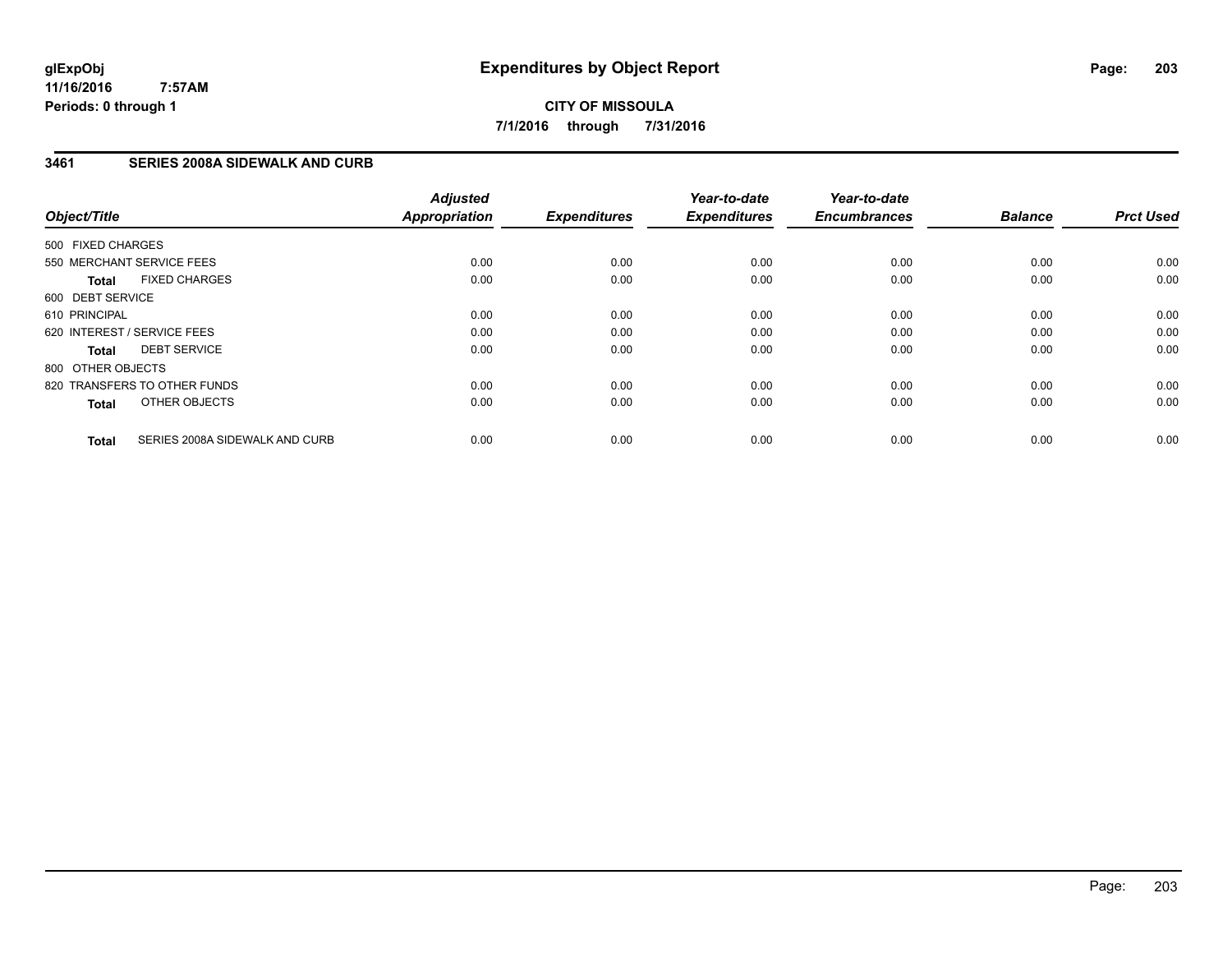#### **3462 SERIES 2009 SIDEWALK AND CURB**

| Object/Title                         | <b>Adjusted</b><br><b>Appropriation</b> | <b>Expenditures</b> | Year-to-date<br><b>Expenditures</b> | Year-to-date<br><b>Encumbrances</b> | <b>Balance</b> | <b>Prct Used</b> |
|--------------------------------------|-----------------------------------------|---------------------|-------------------------------------|-------------------------------------|----------------|------------------|
| 500 FIXED CHARGES                    |                                         |                     |                                     |                                     |                |                  |
| 550 MERCHANT SERVICE FEES            | 0.00                                    | 0.00                | 0.00                                | 0.00                                | 0.00           | 0.00             |
| <b>FIXED CHARGES</b><br><b>Total</b> | 0.00                                    | 0.00                | 0.00                                | 0.00                                | 0.00           | 0.00             |
| 600 DEBT SERVICE                     |                                         |                     |                                     |                                     |                |                  |
| 610 PRINCIPAL                        | 0.00                                    | 0.00                | 0.00                                | 0.00                                | 0.00           | 0.00             |
| 620 INTEREST / SERVICE FEES          | 0.00                                    | 0.00                | 0.00                                | 0.00                                | 0.00           | 0.00             |
| <b>DEBT SERVICE</b><br><b>Total</b>  | 0.00                                    | 0.00                | 0.00                                | 0.00                                | 0.00           | 0.00             |
| 800 OTHER OBJECTS                    |                                         |                     |                                     |                                     |                |                  |
| 820 TRANSFERS TO OTHER FUNDS         | 0.00                                    | 0.00                | 0.00                                | 0.00                                | 0.00           | 0.00             |
| OTHER OBJECTS<br><b>Total</b>        | 0.00                                    | 0.00                | 0.00                                | 0.00                                | 0.00           | 0.00             |
|                                      |                                         |                     |                                     |                                     |                |                  |
| NON-DEPARTMENTAL<br><b>Total</b>     | 0.00                                    | 0.00                | 0.00                                | 0.00                                | 0.00           | 0.00             |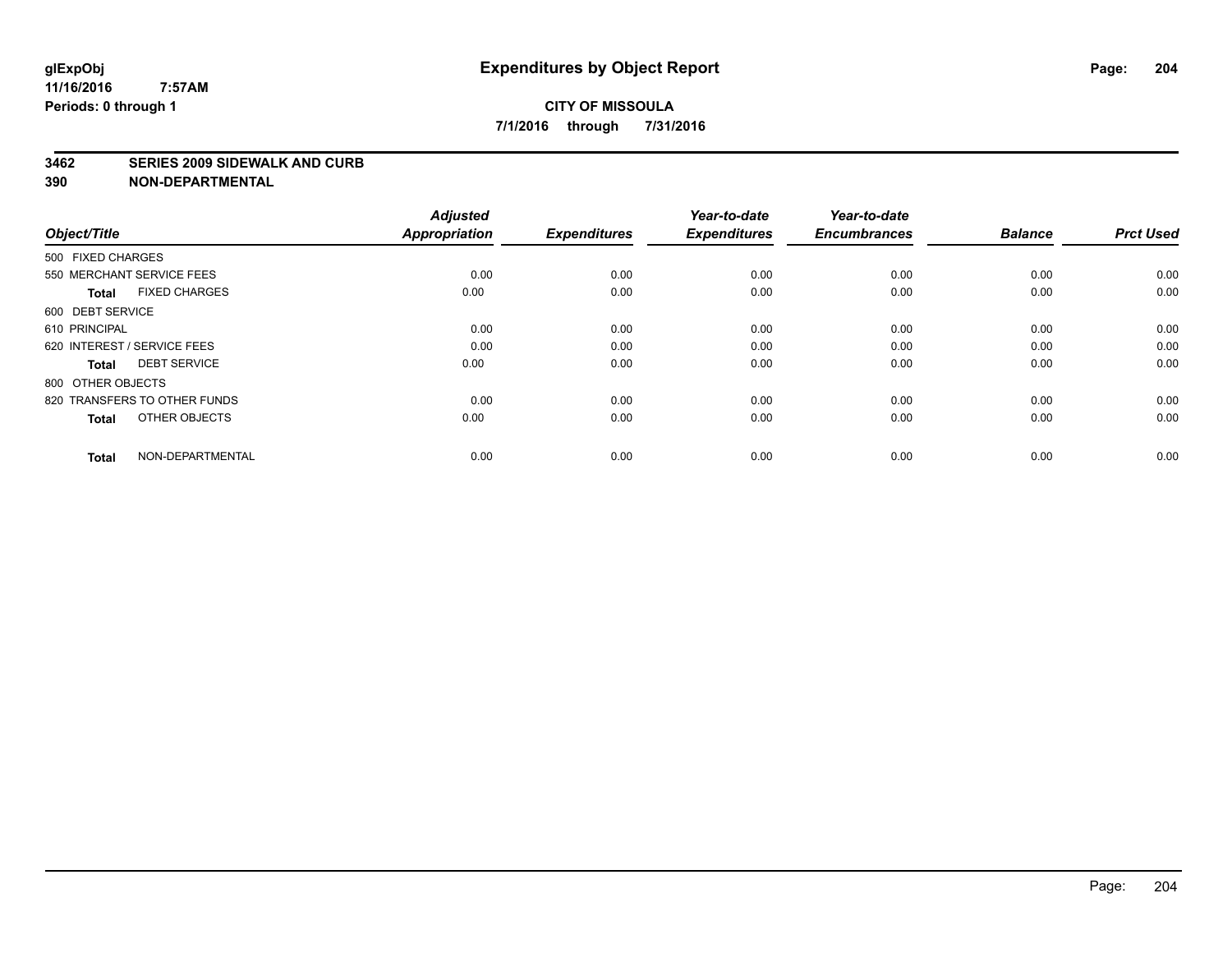**CITY OF MISSOULA 7/1/2016 through 7/31/2016**

### **3462 SERIES 2009 SIDEWALK AND CURB**

| Object/Title                                  | <b>Adjusted</b><br><b>Appropriation</b> | <b>Expenditures</b> | Year-to-date<br><b>Expenditures</b> | Year-to-date<br><b>Encumbrances</b> | <b>Balance</b> | <b>Prct Used</b> |
|-----------------------------------------------|-----------------------------------------|---------------------|-------------------------------------|-------------------------------------|----------------|------------------|
| 500 FIXED CHARGES                             |                                         |                     |                                     |                                     |                |                  |
| 550 MERCHANT SERVICE FEES                     | 0.00                                    | 0.00                | 0.00                                | 0.00                                | 0.00           | 0.00             |
| <b>FIXED CHARGES</b><br>Total                 | 0.00                                    | 0.00                | 0.00                                | 0.00                                | 0.00           | 0.00             |
| 600 DEBT SERVICE                              |                                         |                     |                                     |                                     |                |                  |
| 610 PRINCIPAL                                 | 0.00                                    | 0.00                | 0.00                                | 0.00                                | 0.00           | 0.00             |
| 620 INTEREST / SERVICE FEES                   | 0.00                                    | 0.00                | 0.00                                | 0.00                                | 0.00           | 0.00             |
| <b>DEBT SERVICE</b><br>Total                  | 0.00                                    | 0.00                | 0.00                                | 0.00                                | 0.00           | 0.00             |
| 800 OTHER OBJECTS                             |                                         |                     |                                     |                                     |                |                  |
| 820 TRANSFERS TO OTHER FUNDS                  | 0.00                                    | 0.00                | 0.00                                | 0.00                                | 0.00           | 0.00             |
| OTHER OBJECTS<br><b>Total</b>                 | 0.00                                    | 0.00                | 0.00                                | 0.00                                | 0.00           | 0.00             |
| SERIES 2009 SIDEWALK AND CURB<br><b>Total</b> | 0.00                                    | 0.00                | 0.00                                | 0.00                                | 0.00           | 0.00             |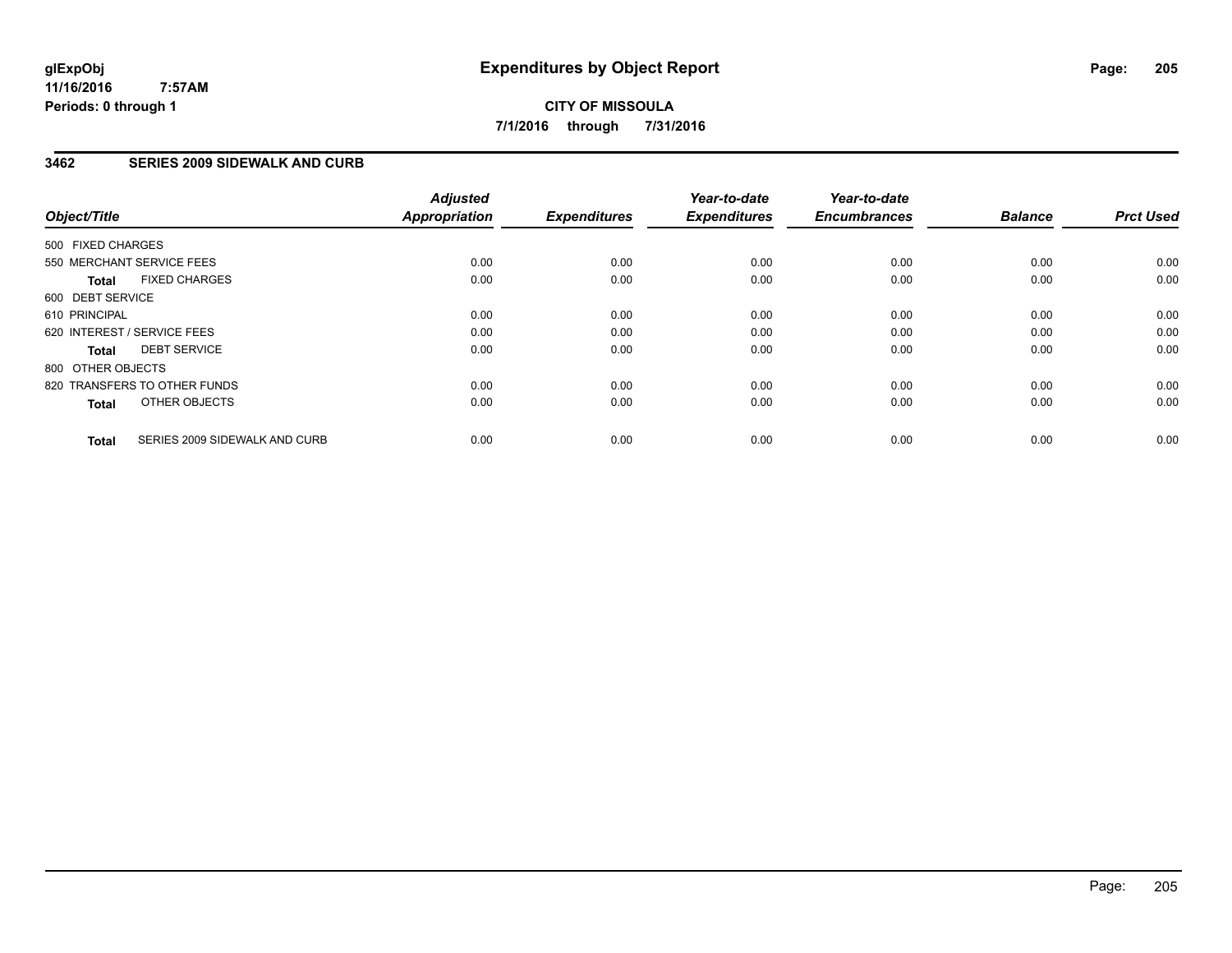#### **3463 SERIES 2010 SIDEWALK AND CURB**

|                                     | <b>Adjusted</b>      |                     | Year-to-date        | Year-to-date        |                |                  |
|-------------------------------------|----------------------|---------------------|---------------------|---------------------|----------------|------------------|
| Object/Title                        | <b>Appropriation</b> | <b>Expenditures</b> | <b>Expenditures</b> | <b>Encumbrances</b> | <b>Balance</b> | <b>Prct Used</b> |
| 500 FIXED CHARGES                   |                      |                     |                     |                     |                |                  |
| 550 MERCHANT SERVICE FEES           | 0.00                 | 0.00                | 0.00                | 0.00                | 0.00           | 0.00             |
| <b>FIXED CHARGES</b><br>Total       | 0.00                 | 0.00                | 0.00                | 0.00                | 0.00           | 0.00             |
| 600 DEBT SERVICE                    |                      |                     |                     |                     |                |                  |
| 610 PRINCIPAL                       | 0.00                 | 0.00                | 0.00                | 0.00                | 0.00           | 0.00             |
| 620 INTEREST / SERVICE FEES         | 0.00                 | 0.00                | 0.00                | 0.00                | 0.00           | 0.00             |
| <b>DEBT SERVICE</b><br><b>Total</b> | 0.00                 | 0.00                | 0.00                | 0.00                | 0.00           | 0.00             |
| NON-DEPARTMENTAL<br><b>Total</b>    | 0.00                 | 0.00                | 0.00                | 0.00                | 0.00           | 0.00             |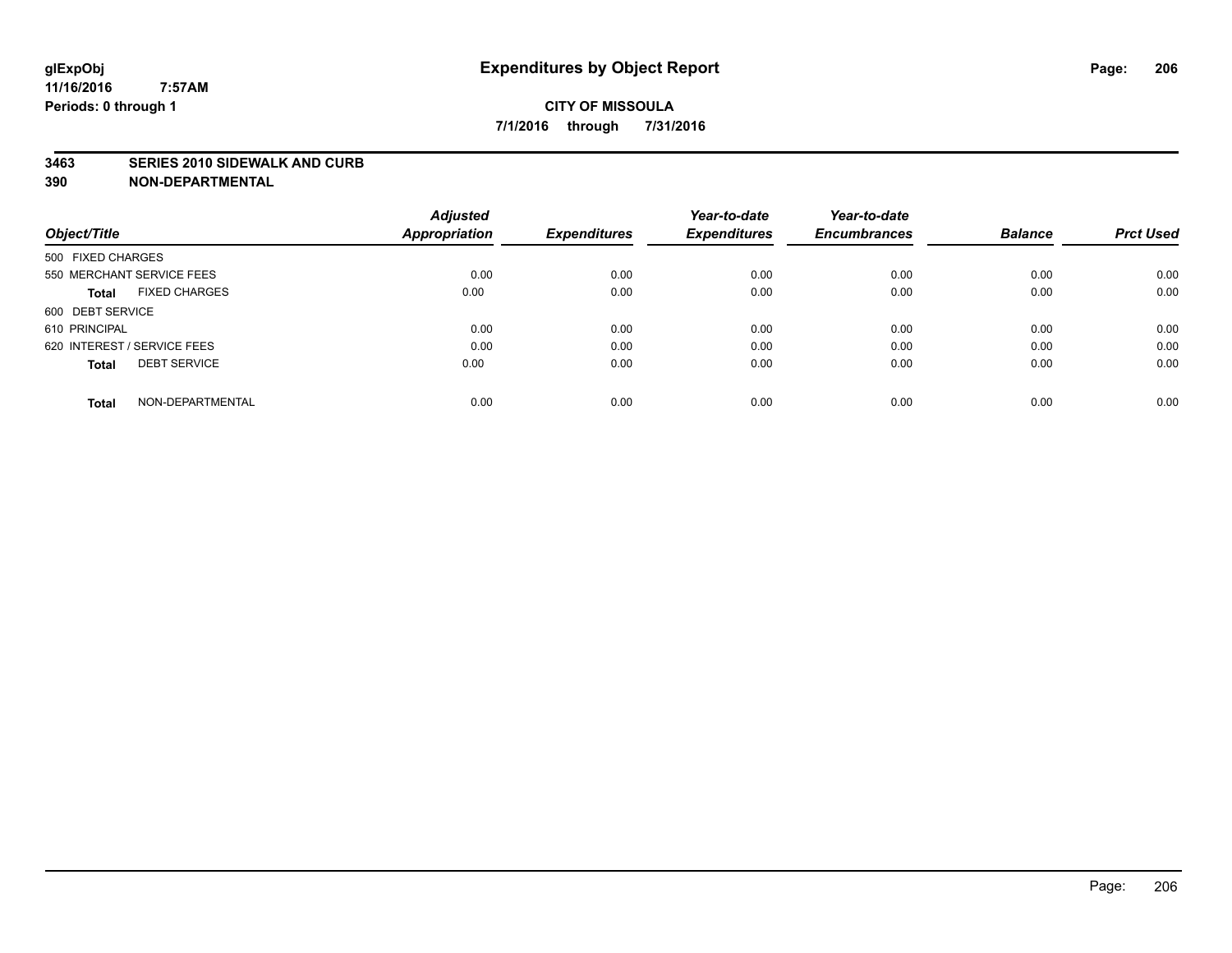**CITY OF MISSOULA 7/1/2016 through 7/31/2016**

### **3463 SERIES 2010 SIDEWALK AND CURB**

| Object/Title                                  | <b>Adjusted</b><br>Appropriation | <b>Expenditures</b> | Year-to-date<br><b>Expenditures</b> | Year-to-date<br><b>Encumbrances</b> | <b>Balance</b> | <b>Prct Used</b> |
|-----------------------------------------------|----------------------------------|---------------------|-------------------------------------|-------------------------------------|----------------|------------------|
| 500 FIXED CHARGES                             |                                  |                     |                                     |                                     |                |                  |
| 550 MERCHANT SERVICE FEES                     | 0.00                             | 0.00                | 0.00                                | 0.00                                | 0.00           | 0.00             |
| <b>FIXED CHARGES</b><br><b>Total</b>          | 0.00                             | 0.00                | 0.00                                | 0.00                                | 0.00           | 0.00             |
| 600 DEBT SERVICE                              |                                  |                     |                                     |                                     |                |                  |
| 610 PRINCIPAL                                 | 0.00                             | 0.00                | 0.00                                | 0.00                                | 0.00           | 0.00             |
| 620 INTEREST / SERVICE FEES                   | 0.00                             | 0.00                | 0.00                                | 0.00                                | 0.00           | 0.00             |
| <b>DEBT SERVICE</b><br><b>Total</b>           | 0.00                             | 0.00                | 0.00                                | 0.00                                | 0.00           | 0.00             |
| SERIES 2010 SIDEWALK AND CURB<br><b>Total</b> | 0.00                             | 0.00                | 0.00                                | 0.00                                | 0.00           | 0.00             |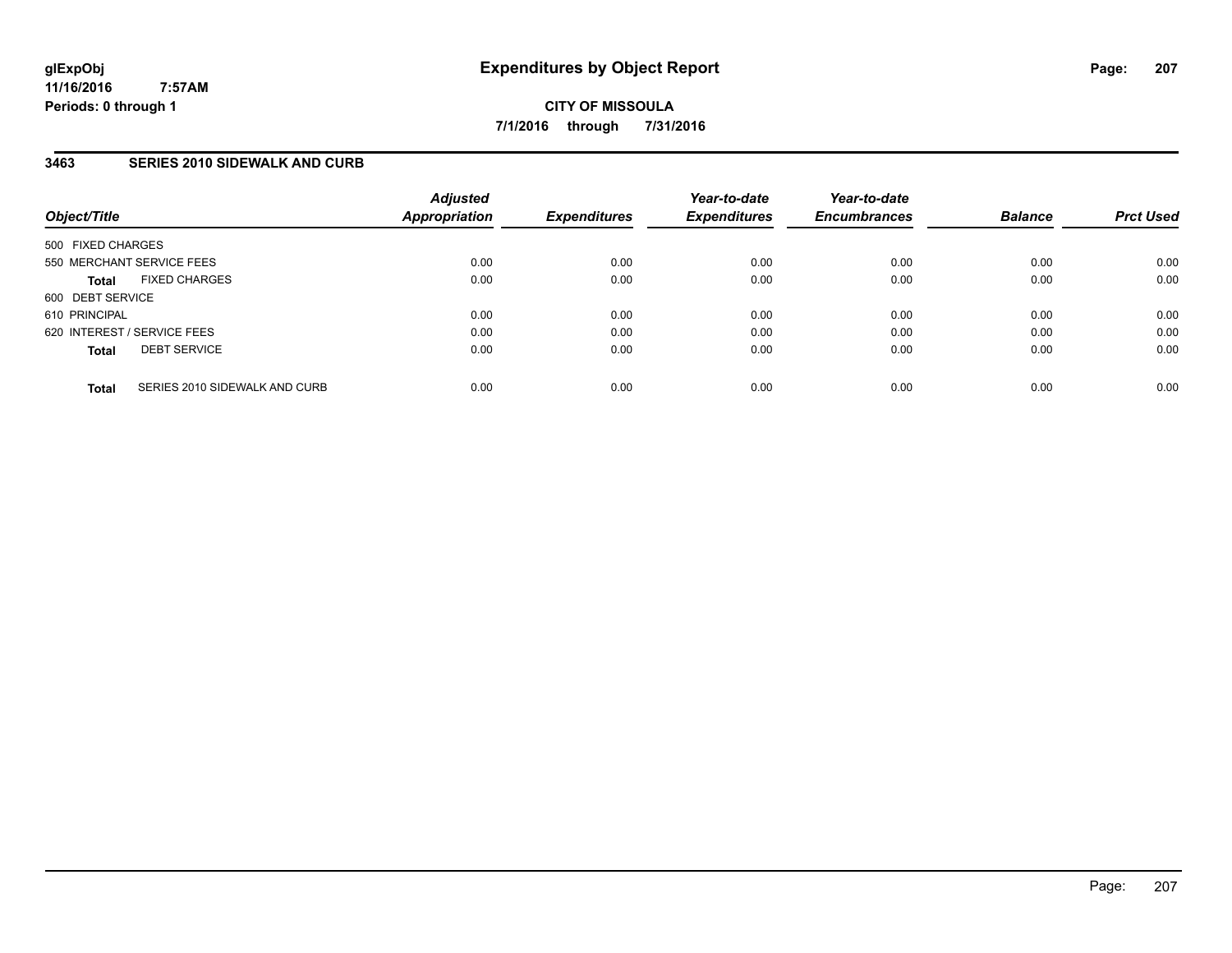#### **3464 FY12 S/C DEBT SERVICE**

|                                      | <b>Adjusted</b> |                     | Year-to-date        | Year-to-date        |                |                  |
|--------------------------------------|-----------------|---------------------|---------------------|---------------------|----------------|------------------|
| Object/Title                         | Appropriation   | <b>Expenditures</b> | <b>Expenditures</b> | <b>Encumbrances</b> | <b>Balance</b> | <b>Prct Used</b> |
| 500 FIXED CHARGES                    |                 |                     |                     |                     |                |                  |
| 550 MERCHANT SERVICE FEES            | 0.00            | 0.00                | 0.00                | 0.00                | 0.00           | 0.00             |
| <b>FIXED CHARGES</b><br><b>Total</b> | 0.00            | 0.00                | 0.00                | 0.00                | 0.00           | 0.00             |
| 600 DEBT SERVICE                     |                 |                     |                     |                     |                |                  |
| 610 PRINCIPAL                        | 0.00            | 0.00                | 0.00                | 0.00                | 0.00           | 0.00             |
| 620 INTEREST / SERVICE FEES          | 0.00            | 0.00                | 0.00                | 0.00                | 0.00           | 0.00             |
| <b>DEBT SERVICE</b><br><b>Total</b>  | 0.00            | 0.00                | 0.00                | 0.00                | 0.00           | 0.00             |
| NON-DEPARTMENTAL<br><b>Total</b>     | 0.00            | 0.00                | 0.00                | 0.00                | 0.00           | 0.00             |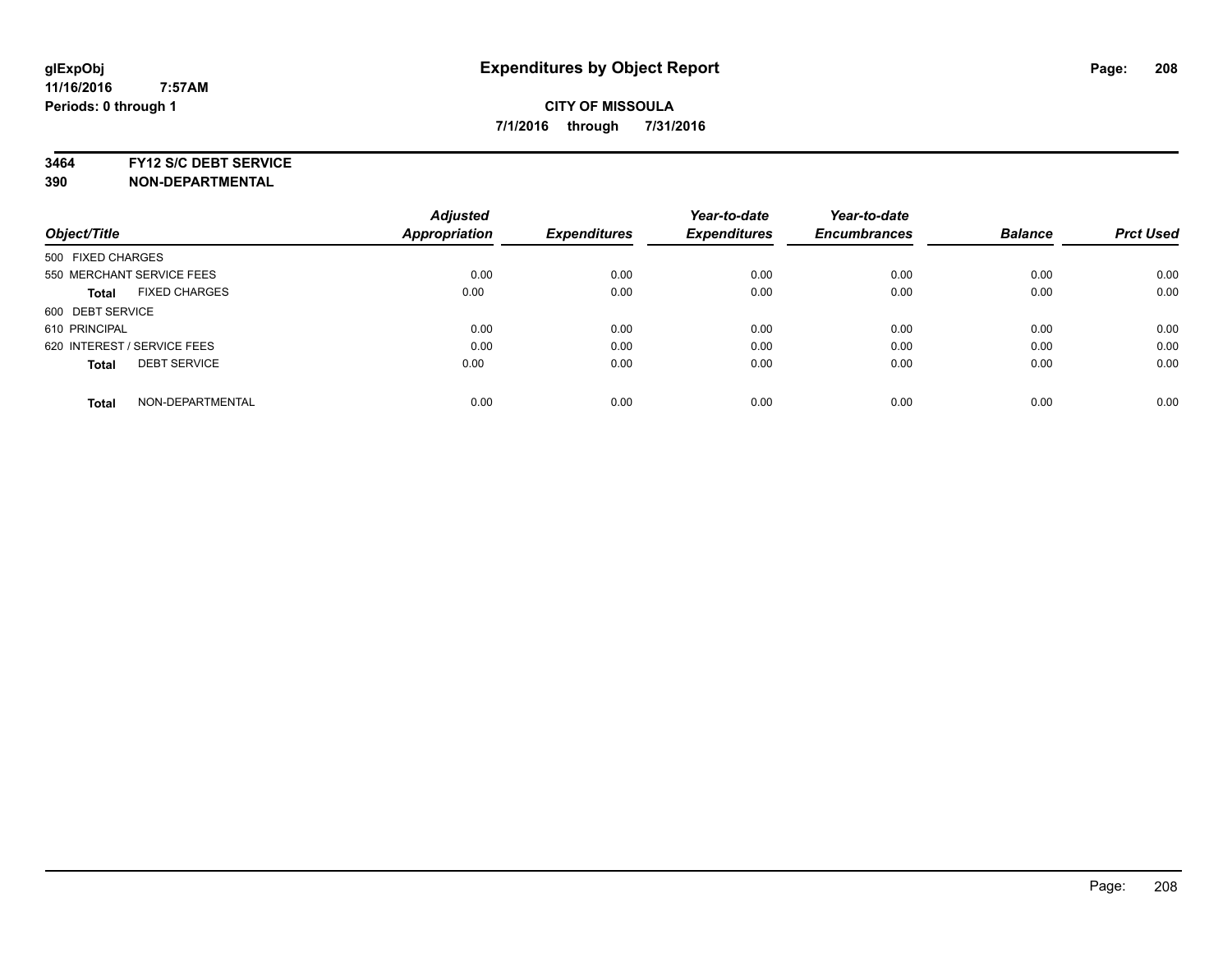**CITY OF MISSOULA 7/1/2016 through 7/31/2016**

### **3464 FY12 S/C DEBT SERVICE**

| Object/Title                          | <b>Adjusted</b><br>Appropriation | <b>Expenditures</b> | Year-to-date<br><b>Expenditures</b> | Year-to-date<br><b>Encumbrances</b> | <b>Balance</b> | <b>Prct Used</b> |
|---------------------------------------|----------------------------------|---------------------|-------------------------------------|-------------------------------------|----------------|------------------|
| 500 FIXED CHARGES                     |                                  |                     |                                     |                                     |                |                  |
| 550 MERCHANT SERVICE FEES             | 0.00                             | 0.00                | 0.00                                | 0.00                                | 0.00           | 0.00             |
| <b>FIXED CHARGES</b><br><b>Total</b>  | 0.00                             | 0.00                | 0.00                                | 0.00                                | 0.00           | 0.00             |
| 600 DEBT SERVICE                      |                                  |                     |                                     |                                     |                |                  |
| 610 PRINCIPAL                         | 0.00                             | 0.00                | 0.00                                | 0.00                                | 0.00           | 0.00             |
| 620 INTEREST / SERVICE FEES           | 0.00                             | 0.00                | 0.00                                | 0.00                                | 0.00           | 0.00             |
| <b>DEBT SERVICE</b><br><b>Total</b>   | 0.00                             | 0.00                | 0.00                                | 0.00                                | 0.00           | 0.00             |
| FY12 S/C DEBT SERVICE<br><b>Total</b> | 0.00                             | 0.00                | 0.00                                | 0.00                                | 0.00           | 0.00             |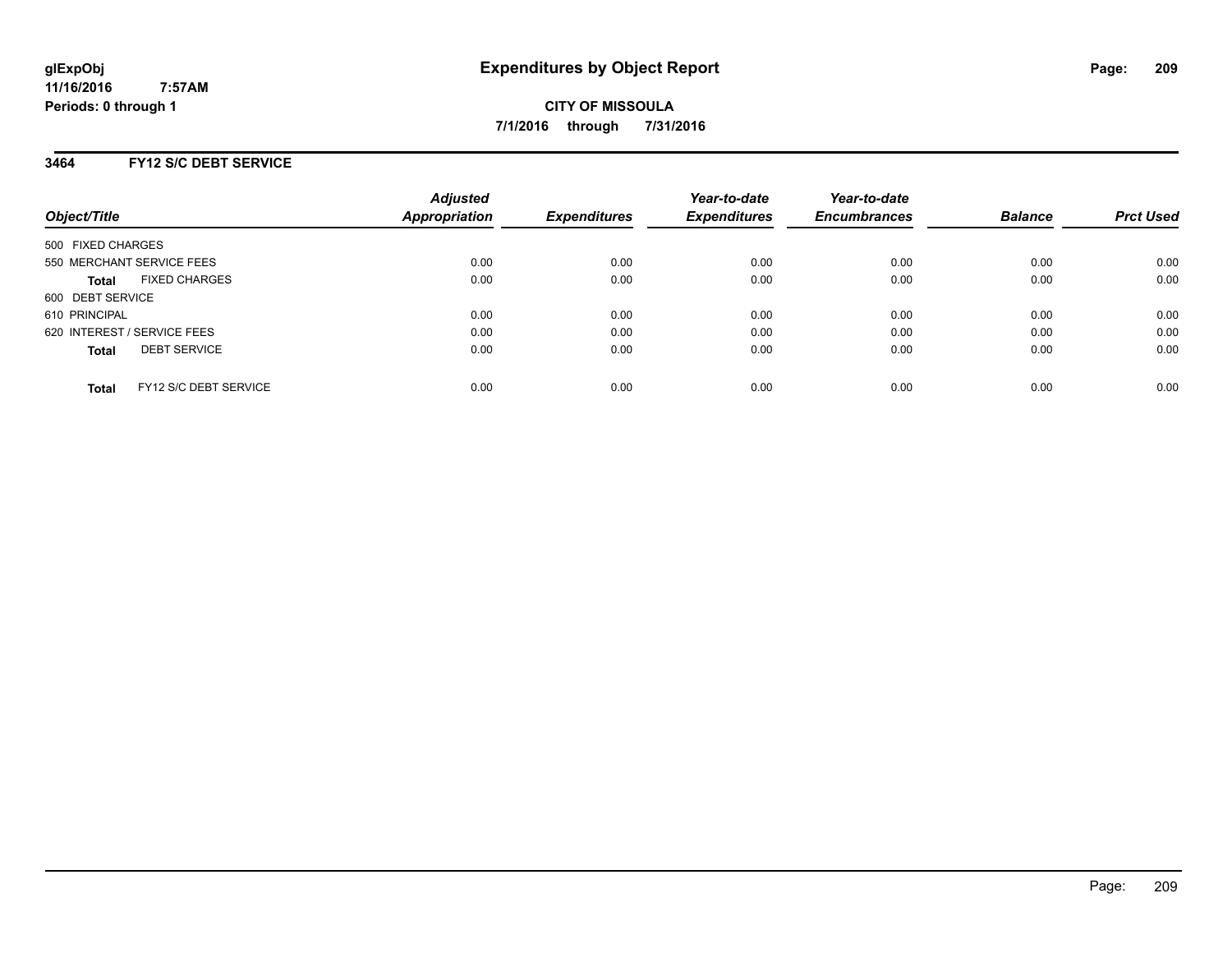#### **3465 FY13 SIDEWALK/CURB DEBT SERVICE**

|                                     | <b>Adjusted</b>      |                     | Year-to-date        | Year-to-date        |                |                  |
|-------------------------------------|----------------------|---------------------|---------------------|---------------------|----------------|------------------|
| Object/Title                        | <b>Appropriation</b> | <b>Expenditures</b> | <b>Expenditures</b> | <b>Encumbrances</b> | <b>Balance</b> | <b>Prct Used</b> |
| 500 FIXED CHARGES                   |                      |                     |                     |                     |                |                  |
| 550 MERCHANT SERVICE FEES           | 0.00                 | 0.00                | 0.00                | 0.00                | 0.00           | 0.00             |
| <b>FIXED CHARGES</b><br>Total       | 0.00                 | 0.00                | 0.00                | 0.00                | 0.00           | 0.00             |
| 600 DEBT SERVICE                    |                      |                     |                     |                     |                |                  |
| 610 PRINCIPAL                       | 0.00                 | 0.00                | 0.00                | 0.00                | 0.00           | 0.00             |
| 620 INTEREST / SERVICE FEES         | 0.00                 | 0.00                | 0.00                | 0.00                | 0.00           | 0.00             |
| <b>DEBT SERVICE</b><br><b>Total</b> | 0.00                 | 0.00                | 0.00                | 0.00                | 0.00           | 0.00             |
| NON-DEPARTMENTAL<br><b>Total</b>    | 0.00                 | 0.00                | 0.00                | 0.00                | 0.00           | 0.00             |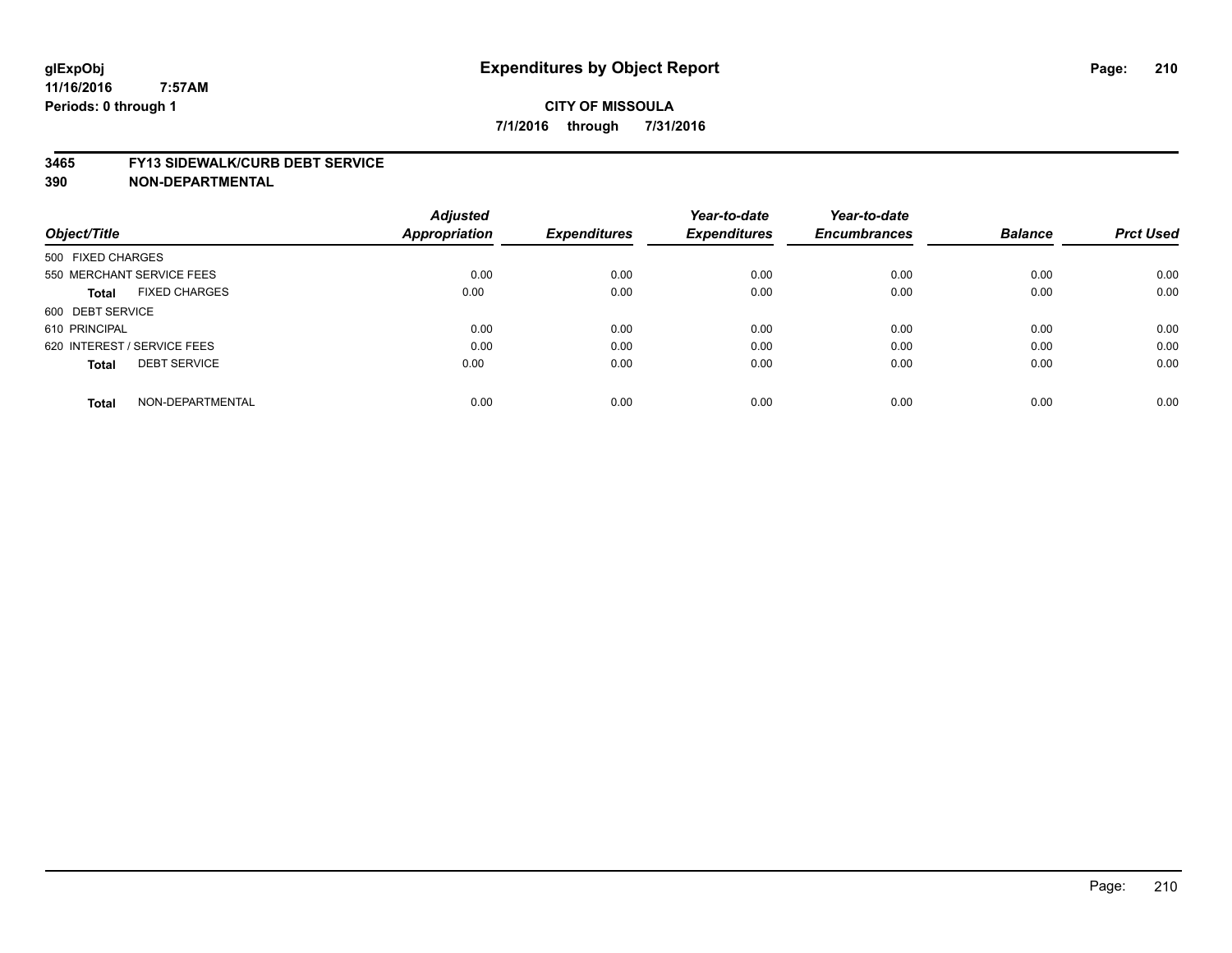**CITY OF MISSOULA 7/1/2016 through 7/31/2016**

# **3465 FY13 SIDEWALK/CURB DEBT SERVICE**

| Object/Title      |                                 | <b>Adjusted</b><br><b>Appropriation</b> | <b>Expenditures</b> | Year-to-date<br><b>Expenditures</b> | Year-to-date<br><b>Encumbrances</b> | <b>Balance</b> | <b>Prct Used</b> |
|-------------------|---------------------------------|-----------------------------------------|---------------------|-------------------------------------|-------------------------------------|----------------|------------------|
| 500 FIXED CHARGES |                                 |                                         |                     |                                     |                                     |                |                  |
|                   | 550 MERCHANT SERVICE FEES       | 0.00                                    | 0.00                | 0.00                                | 0.00                                | 0.00           | 0.00             |
| <b>Total</b>      | <b>FIXED CHARGES</b>            | 0.00                                    | 0.00                | 0.00                                | 0.00                                | 0.00           | 0.00             |
| 600 DEBT SERVICE  |                                 |                                         |                     |                                     |                                     |                |                  |
| 610 PRINCIPAL     |                                 | 0.00                                    | 0.00                | 0.00                                | 0.00                                | 0.00           | 0.00             |
|                   | 620 INTEREST / SERVICE FEES     | 0.00                                    | 0.00                | 0.00                                | 0.00                                | 0.00           | 0.00             |
| <b>Total</b>      | <b>DEBT SERVICE</b>             | 0.00                                    | 0.00                | 0.00                                | 0.00                                | 0.00           | 0.00             |
| <b>Total</b>      | FY13 SIDEWALK/CURB DEBT SERVICE | 0.00                                    | 0.00                | 0.00                                | 0.00                                | 0.00           | 0.00             |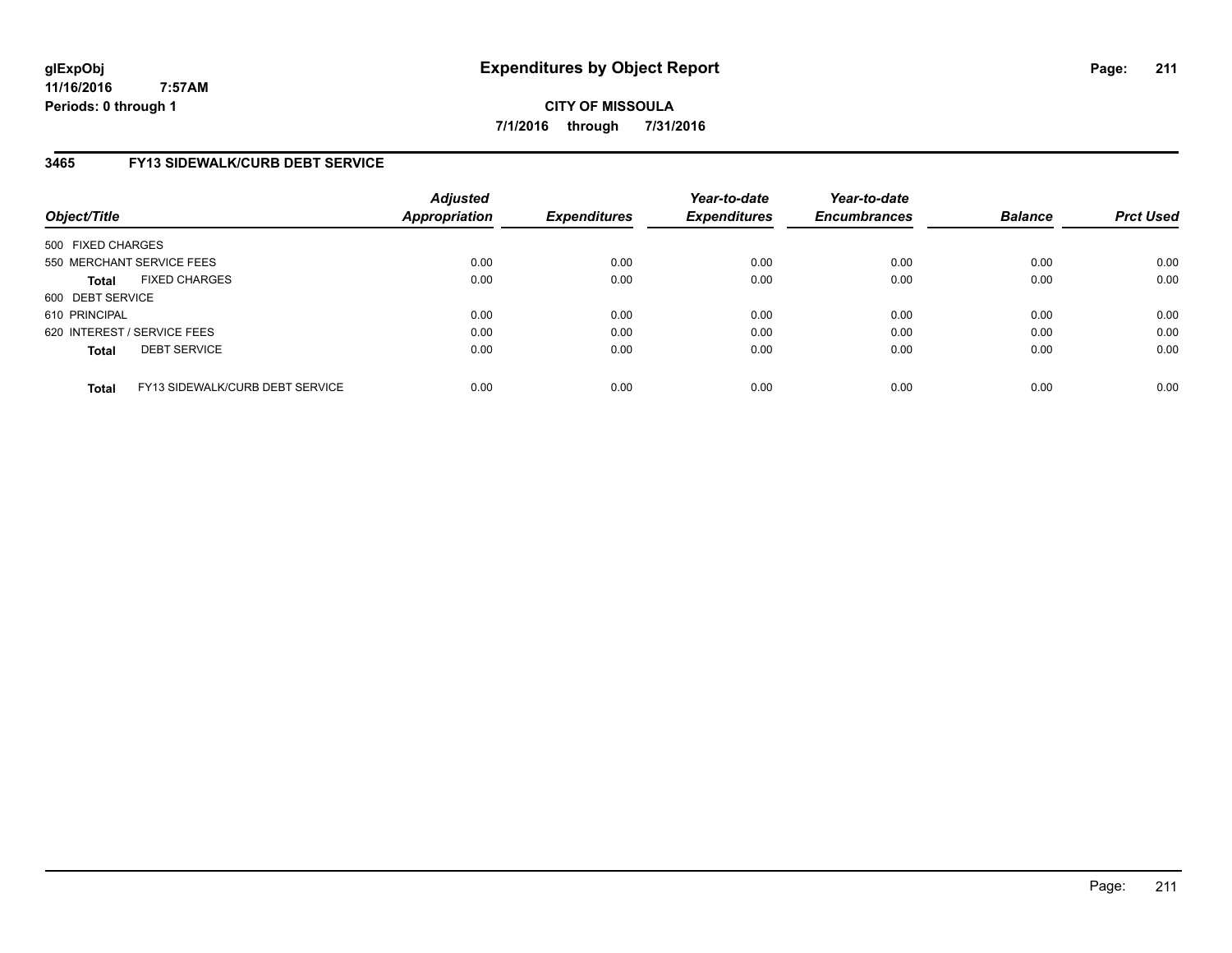#### **3466 FY15 SIDEWALK/CURB DEBT SERVICE**

| Object/Title                |                           | <b>Adjusted</b><br>Appropriation | <b>Expenditures</b> | Year-to-date<br><b>Expenditures</b> | Year-to-date<br><b>Encumbrances</b> | <b>Balance</b> | <b>Prct Used</b> |
|-----------------------------|---------------------------|----------------------------------|---------------------|-------------------------------------|-------------------------------------|----------------|------------------|
| 300 PURCHASED SERVICES      |                           |                                  |                     |                                     |                                     |                |                  |
| 350 PROFESSIONAL SERVICES   |                           | 0.00                             | 0.00                | 0.00                                | 0.00                                | 0.00           | 0.00             |
| <b>Total</b>                | <b>PURCHASED SERVICES</b> | 0.00                             | 0.00                | 0.00                                | 0.00                                | 0.00           | 0.00             |
| 500 FIXED CHARGES           |                           |                                  |                     |                                     |                                     |                |                  |
| 550 MERCHANT SERVICE FEES   |                           | 0.00                             | 0.00                | 0.00                                | 0.00                                | 0.00           | 0.00             |
| <b>Total</b>                | <b>FIXED CHARGES</b>      | 0.00                             | 0.00                | 0.00                                | 0.00                                | 0.00           | 0.00             |
| 600 DEBT SERVICE            |                           |                                  |                     |                                     |                                     |                |                  |
| 610 PRINCIPAL               |                           | 0.00                             | 0.00                | 0.00                                | 0.00                                | 0.00           | 0.00             |
| 620 INTEREST / SERVICE FEES |                           | 0.00                             | 0.00                | 0.00                                | 0.00                                | 0.00           | 0.00             |
| <b>Total</b>                | <b>DEBT SERVICE</b>       | 0.00                             | 0.00                | 0.00                                | 0.00                                | 0.00           | 0.00             |
|                             |                           |                                  |                     |                                     |                                     |                |                  |
| <b>Total</b>                | NON-DEPARTMENTAL          | 0.00                             | 0.00                | 0.00                                | 0.00                                | 0.00           | 0.00             |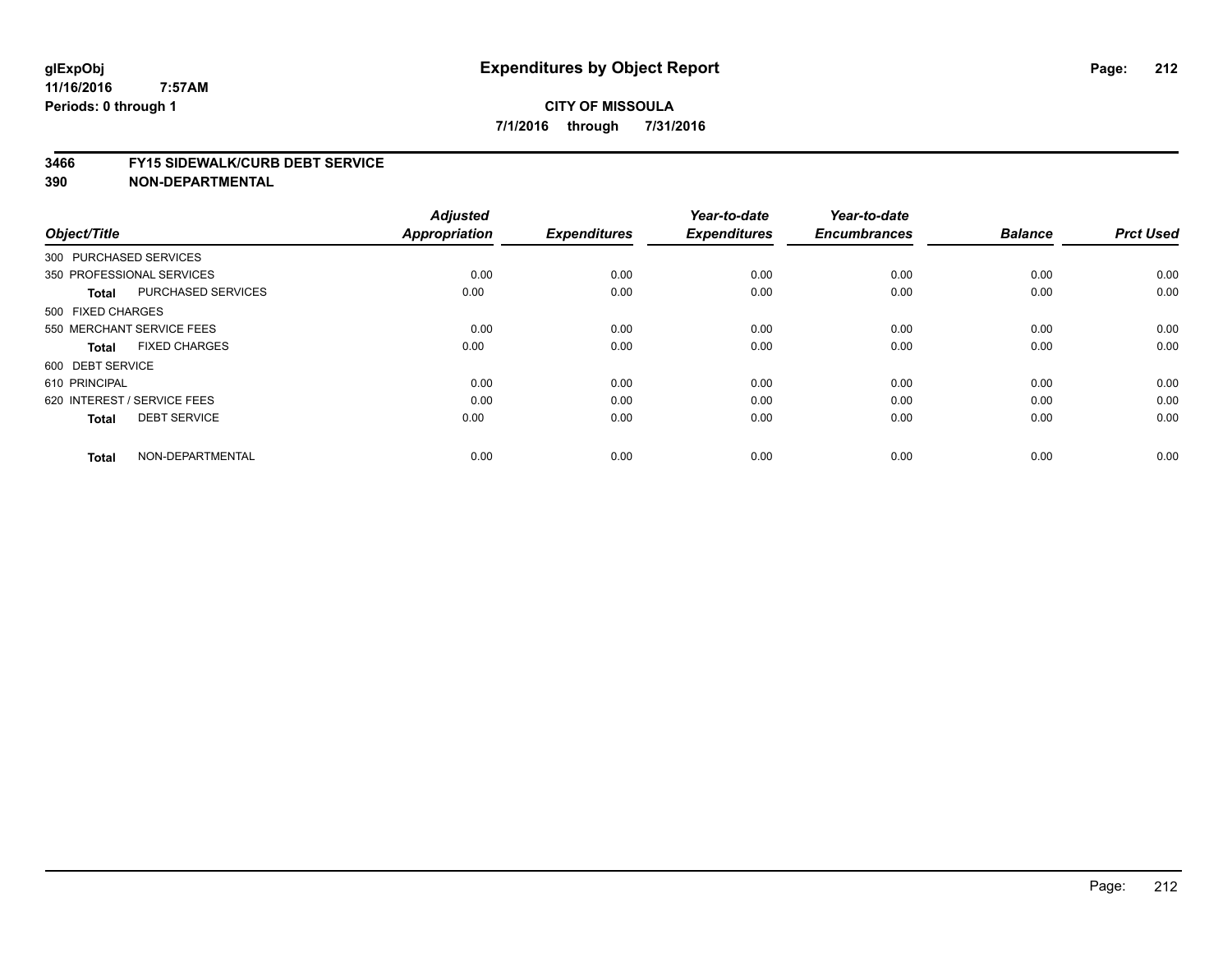**CITY OF MISSOULA 7/1/2016 through 7/31/2016**

# **3466 FY15 SIDEWALK/CURB DEBT SERVICE**

| Object/Title           |                                 | <b>Adjusted</b><br><b>Appropriation</b> | <b>Expenditures</b> | Year-to-date<br><b>Expenditures</b> | Year-to-date<br><b>Encumbrances</b> | <b>Balance</b> | <b>Prct Used</b> |
|------------------------|---------------------------------|-----------------------------------------|---------------------|-------------------------------------|-------------------------------------|----------------|------------------|
|                        |                                 |                                         |                     |                                     |                                     |                |                  |
| 300 PURCHASED SERVICES |                                 |                                         |                     |                                     |                                     |                |                  |
|                        | 350 PROFESSIONAL SERVICES       | 0.00                                    | 0.00                | 0.00                                | 0.00                                | 0.00           | 0.00             |
| Total                  | PURCHASED SERVICES              | 0.00                                    | 0.00                | 0.00                                | 0.00                                | 0.00           | 0.00             |
| 500 FIXED CHARGES      |                                 |                                         |                     |                                     |                                     |                |                  |
|                        | 550 MERCHANT SERVICE FEES       | 0.00                                    | 0.00                | 0.00                                | 0.00                                | 0.00           | 0.00             |
| <b>Total</b>           | <b>FIXED CHARGES</b>            | 0.00                                    | 0.00                | 0.00                                | 0.00                                | 0.00           | 0.00             |
| 600 DEBT SERVICE       |                                 |                                         |                     |                                     |                                     |                |                  |
| 610 PRINCIPAL          |                                 | 0.00                                    | 0.00                | 0.00                                | 0.00                                | 0.00           | 0.00             |
|                        | 620 INTEREST / SERVICE FEES     | 0.00                                    | 0.00                | 0.00                                | 0.00                                | 0.00           | 0.00             |
| <b>Total</b>           | <b>DEBT SERVICE</b>             | 0.00                                    | 0.00                | 0.00                                | 0.00                                | 0.00           | 0.00             |
|                        |                                 |                                         |                     |                                     |                                     |                |                  |
| <b>Total</b>           | FY15 SIDEWALK/CURB DEBT SERVICE | 0.00                                    | 0.00                | 0.00                                | 0.00                                | 0.00           | 0.00             |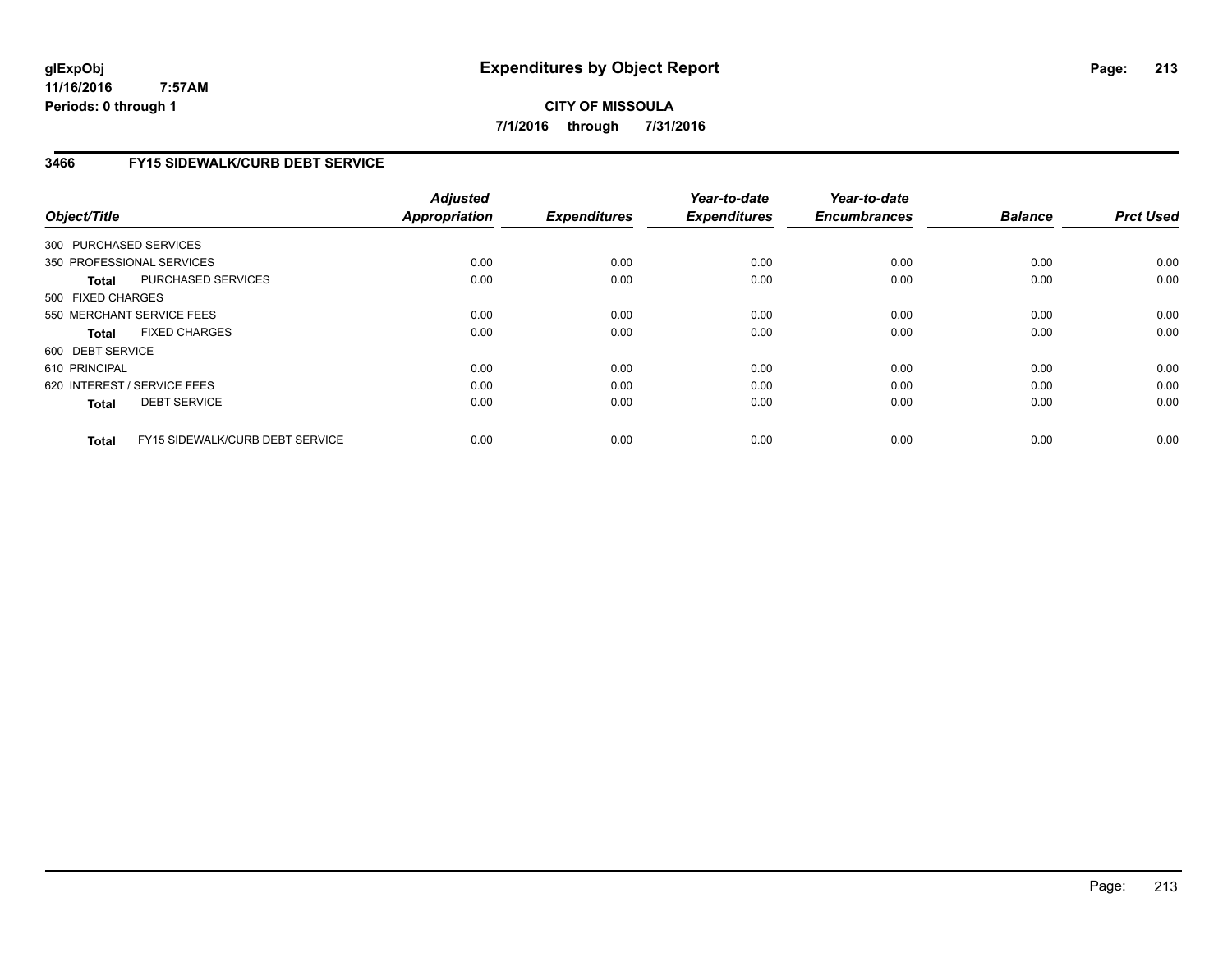#### **3467 FY16 SIDEWALK/CURB DEBT SERVICE**

| Object/Title           |                             | <b>Adjusted</b><br><b>Appropriation</b> | <b>Expenditures</b> | Year-to-date<br><b>Expenditures</b> | Year-to-date<br><b>Encumbrances</b> | <b>Balance</b> | <b>Prct Used</b> |
|------------------------|-----------------------------|-----------------------------------------|---------------------|-------------------------------------|-------------------------------------|----------------|------------------|
| 300 PURCHASED SERVICES |                             |                                         |                     |                                     |                                     |                |                  |
|                        | 350 PROFESSIONAL SERVICES   | 0.00                                    | 0.00                | 0.00                                | 0.00                                | 0.00           | 0.00             |
| <b>Total</b>           | <b>PURCHASED SERVICES</b>   | 0.00                                    | 0.00                | 0.00                                | 0.00                                | 0.00           | 0.00             |
| 500 FIXED CHARGES      |                             |                                         |                     |                                     |                                     |                |                  |
|                        | 550 MERCHANT SERVICE FEES   | 0.00                                    | 0.00                | 0.00                                | 0.00                                | 0.00           | 0.00             |
| Total                  | <b>FIXED CHARGES</b>        | 0.00                                    | 0.00                | 0.00                                | 0.00                                | 0.00           | 0.00             |
| 600 DEBT SERVICE       |                             |                                         |                     |                                     |                                     |                |                  |
| 610 PRINCIPAL          |                             | 0.00                                    | 0.00                | 0.00                                | 0.00                                | 0.00           | 0.00             |
|                        | 620 INTEREST / SERVICE FEES | 0.00                                    | 0.00                | 0.00                                | 0.00                                | 0.00           | 0.00             |
| <b>Total</b>           | <b>DEBT SERVICE</b>         | 0.00                                    | 0.00                | 0.00                                | 0.00                                | 0.00           | 0.00             |
| <b>Total</b>           | NON-DEPARTMENTAL            | 0.00                                    | 0.00                | 0.00                                | 0.00                                | 0.00           | 0.00             |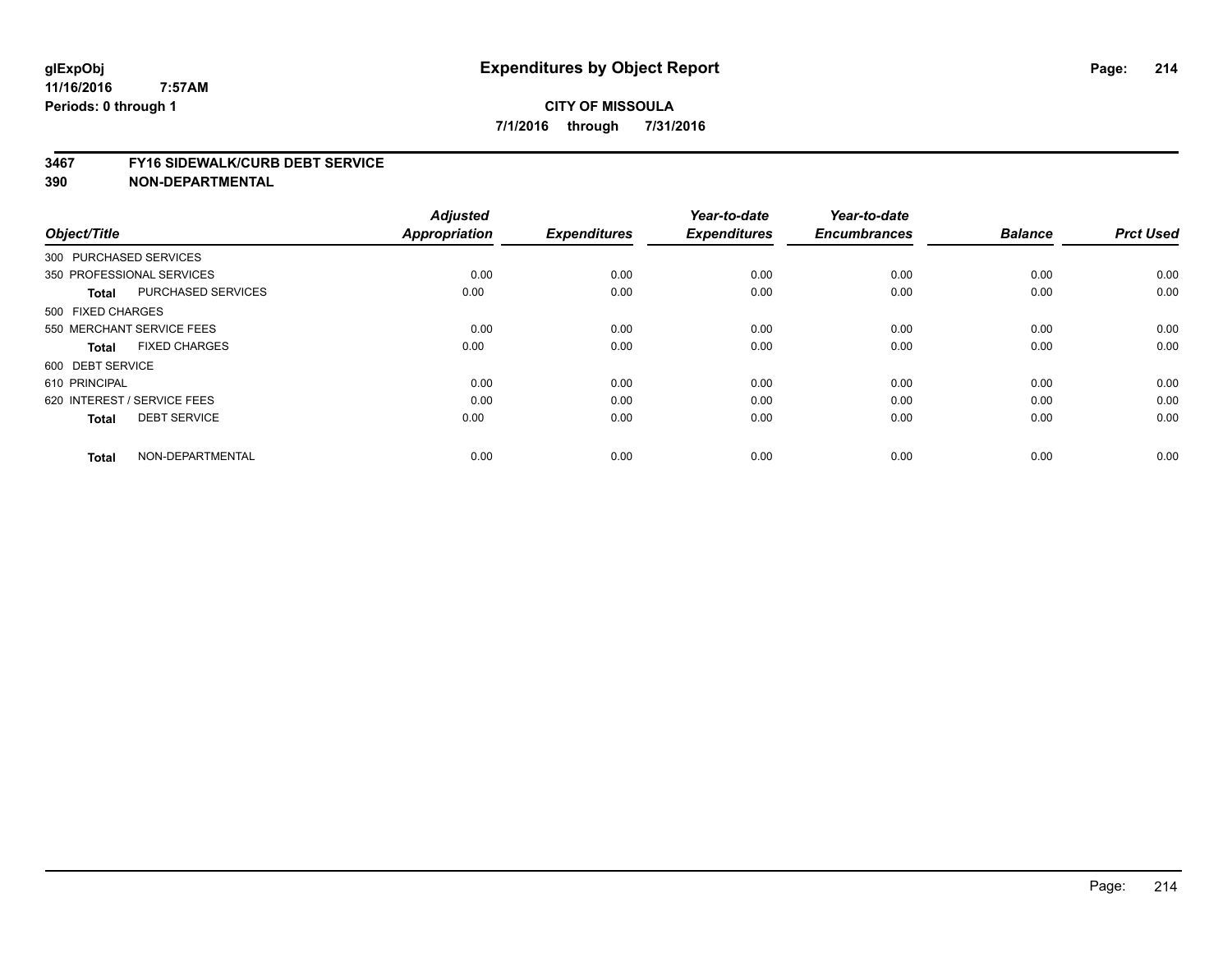**CITY OF MISSOULA 7/1/2016 through 7/31/2016**

# **3467 FY16 SIDEWALK/CURB DEBT SERVICE**

| Object/Title      |                                 | <b>Adjusted</b><br><b>Appropriation</b> | <b>Expenditures</b> | Year-to-date<br><b>Expenditures</b> | Year-to-date<br><b>Encumbrances</b> | <b>Balance</b> | <b>Prct Used</b> |
|-------------------|---------------------------------|-----------------------------------------|---------------------|-------------------------------------|-------------------------------------|----------------|------------------|
|                   | 300 PURCHASED SERVICES          |                                         |                     |                                     |                                     |                |                  |
|                   | 350 PROFESSIONAL SERVICES       | 0.00                                    | 0.00                | 0.00                                | 0.00                                | 0.00           | 0.00             |
| Total             | PURCHASED SERVICES              | 0.00                                    | 0.00                | 0.00                                | 0.00                                | 0.00           | 0.00             |
| 500 FIXED CHARGES |                                 |                                         |                     |                                     |                                     |                |                  |
|                   | 550 MERCHANT SERVICE FEES       | 0.00                                    | 0.00                | 0.00                                | 0.00                                | 0.00           | 0.00             |
| <b>Total</b>      | <b>FIXED CHARGES</b>            | 0.00                                    | 0.00                | 0.00                                | 0.00                                | 0.00           | 0.00             |
| 600 DEBT SERVICE  |                                 |                                         |                     |                                     |                                     |                |                  |
| 610 PRINCIPAL     |                                 | 0.00                                    | 0.00                | 0.00                                | 0.00                                | 0.00           | 0.00             |
|                   | 620 INTEREST / SERVICE FEES     | 0.00                                    | 0.00                | 0.00                                | 0.00                                | 0.00           | 0.00             |
| <b>Total</b>      | <b>DEBT SERVICE</b>             | 0.00                                    | 0.00                | 0.00                                | 0.00                                | 0.00           | 0.00             |
| <b>Total</b>      | FY16 SIDEWALK/CURB DEBT SERVICE | 0.00                                    | 0.00                | 0.00                                | 0.00                                | 0.00           | 0.00             |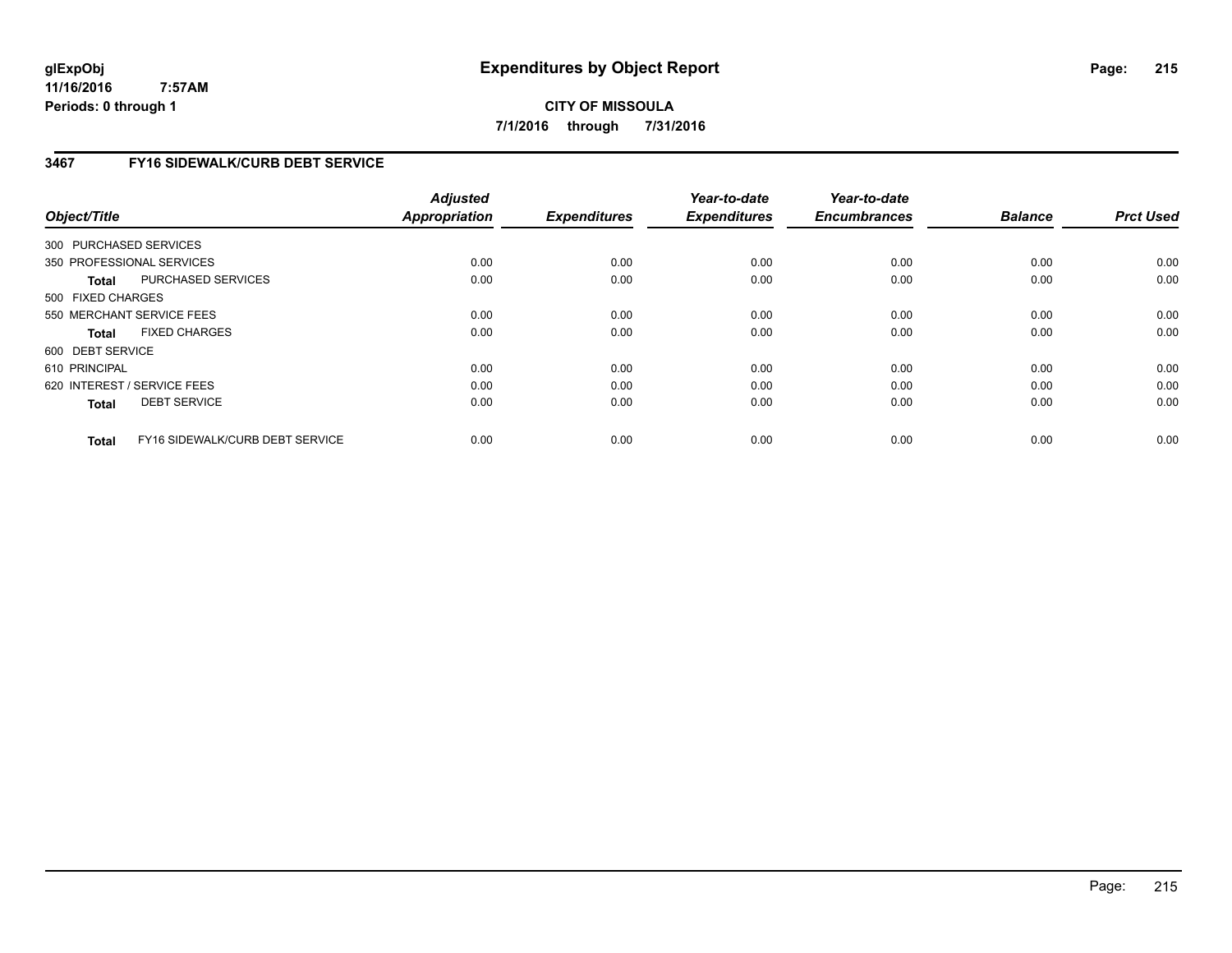### **3491 SID 491 DEBT SERVICE FUND**

| Object/Title                 | <b>Adjusted</b><br>Appropriation | Year-to-date<br><b>Expenditures</b><br><b>Expenditures</b> |      | Year-to-date<br><b>Encumbrances</b> | <b>Balance</b> | <b>Prct Used</b> |
|------------------------------|----------------------------------|------------------------------------------------------------|------|-------------------------------------|----------------|------------------|
| 600 DEBT SERVICE             |                                  |                                                            |      |                                     |                |                  |
| 620 INTEREST / SERVICE FEES  | 0.00                             | 0.00                                                       | 0.00 | 0.00                                | 0.00           | 0.00             |
| <b>DEBT SERVICE</b><br>Total | 0.00                             | 0.00                                                       | 0.00 | 0.00                                | 0.00           | 0.00             |
| NON-DEPARTMENTAL<br>Total    | 0.00                             | 0.00                                                       | 0.00 | 0.00                                | 0.00           | 0.00             |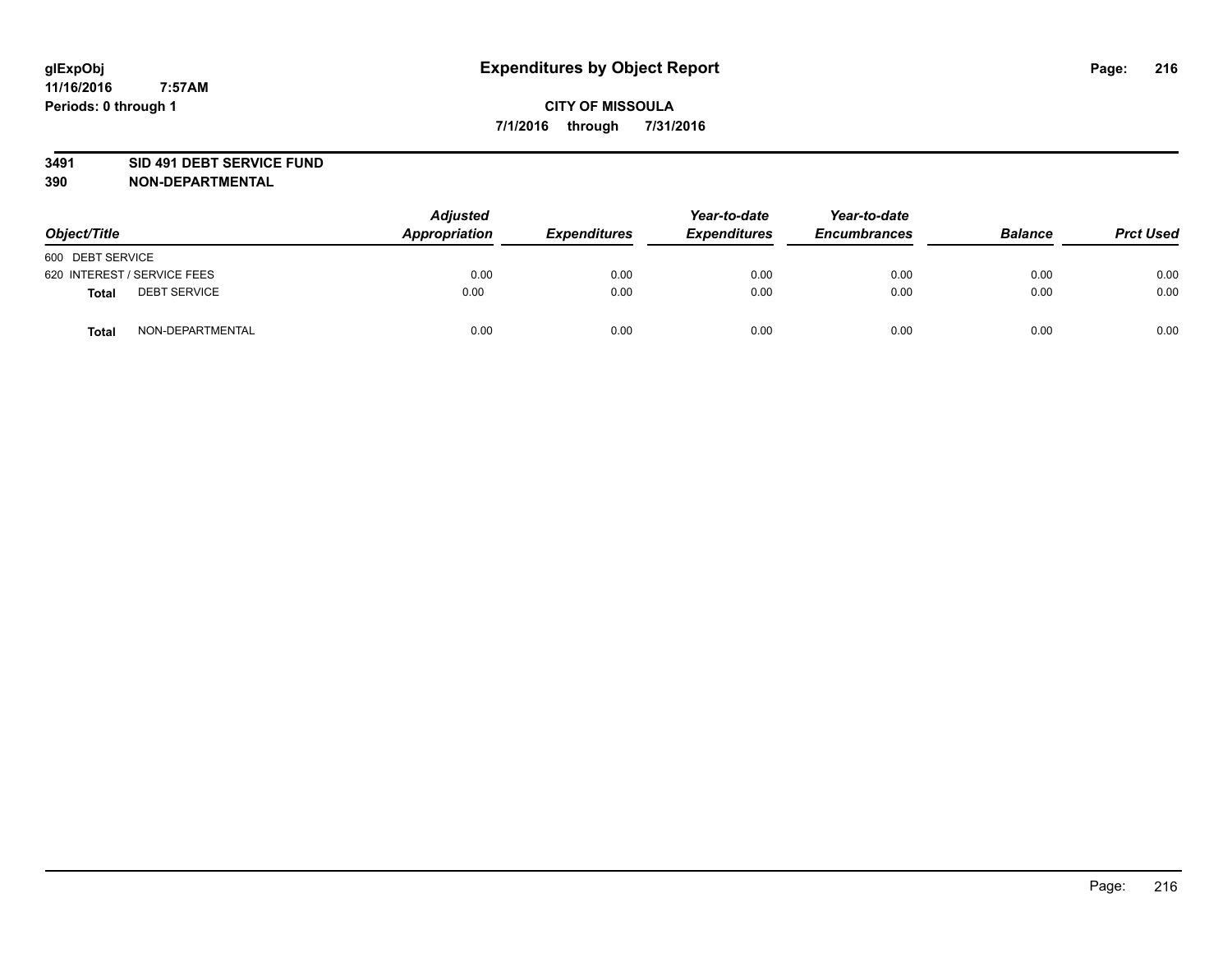### **3491 SID 491 DEBT SERVICE FUND**

| Object/Title                       | <b>Adjusted</b><br>Appropriation | <b>Expenditures</b> | Year-to-date<br><b>Expenditures</b> | Year-to-date<br><b>Encumbrances</b> | <b>Balance</b> | <b>Prct Used</b> |
|------------------------------------|----------------------------------|---------------------|-------------------------------------|-------------------------------------|----------------|------------------|
| 600 DEBT SERVICE                   |                                  |                     |                                     |                                     |                |                  |
| 620 INTEREST / SERVICE FEES        | 0.00                             | 0.00                | 0.00                                | 0.00                                | 0.00           | 0.00             |
| <b>DEBT SERVICE</b><br>Total       | 0.00                             | 0.00                | 0.00                                | 0.00                                | 0.00           | 0.00             |
| SID 491 DEBT SERVICE FUND<br>Total | 0.00                             | 0.00                | 0.00                                | 0.00                                | 0.00           | 0.00             |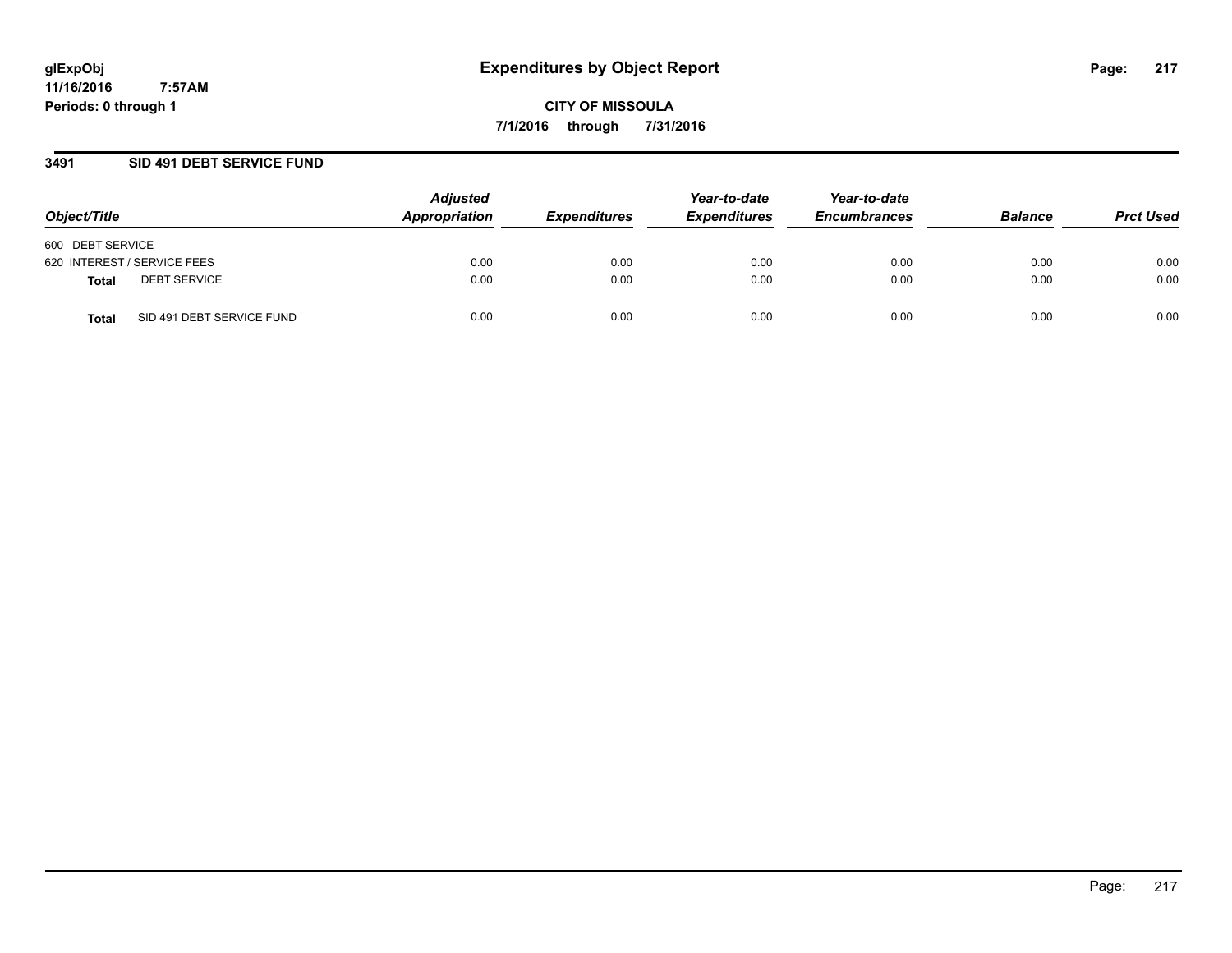# **CITY OF MISSOULA 7/1/2016 through 7/31/2016**

**3495 SID 495 DEBT SERVICE FUND**

| Object/Title      |                              | <b>Adjusted</b><br>Appropriation | <b>Expenditures</b> | Year-to-date<br><b>Expenditures</b> | Year-to-date<br><b>Encumbrances</b> | <b>Balance</b> | <b>Prct Used</b> |
|-------------------|------------------------------|----------------------------------|---------------------|-------------------------------------|-------------------------------------|----------------|------------------|
| 800 OTHER OBJECTS |                              |                                  |                     |                                     |                                     |                |                  |
|                   | 820 TRANSFERS TO OTHER FUNDS | 0.00                             | 0.00                | 0.00                                | 0.00                                | 0.00           | 0.00             |
| Total             | OTHER OBJECTS                | 0.00                             | 0.00                | 0.00                                | 0.00                                | 0.00           | 0.00             |
| Tota              | *** Title Not Found ***      | 0.00                             | 0.00                | 0.00                                | 0.00                                | 0.00           | 0.00             |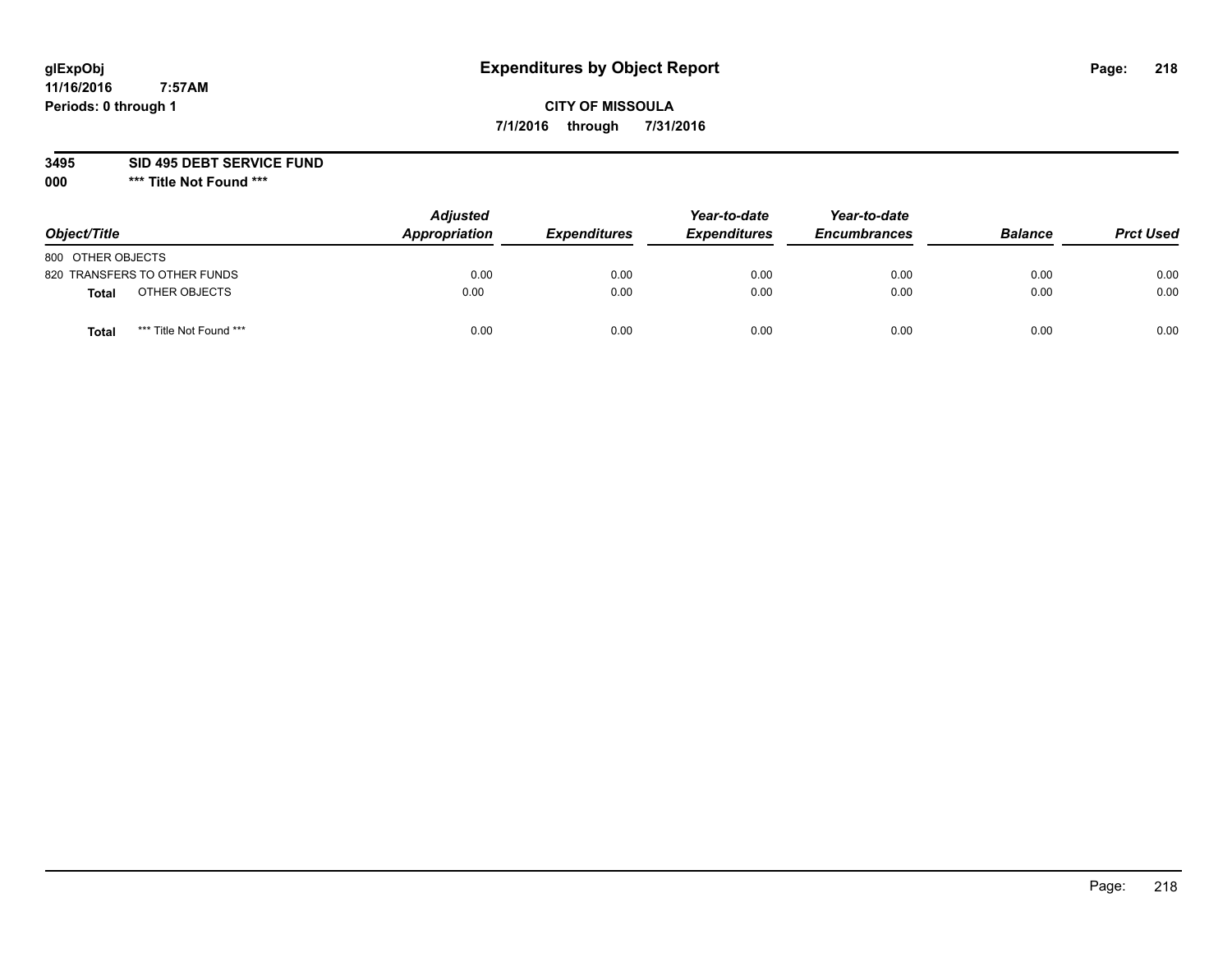### **3495 SID 495 DEBT SERVICE FUND**

| Object/Title                 |                      | <b>Adjusted</b><br><b>Appropriation</b> | <b>Expenditures</b> | Year-to-date<br><b>Expenditures</b> | Year-to-date<br><b>Encumbrances</b> | <b>Balance</b> | <b>Prct Used</b> |
|------------------------------|----------------------|-----------------------------------------|---------------------|-------------------------------------|-------------------------------------|----------------|------------------|
| 500 FIXED CHARGES            |                      |                                         |                     |                                     |                                     |                |                  |
| 550 MERCHANT SERVICE FEES    |                      | 0.00                                    | 0.00                | 0.00                                | 0.00                                | 0.00           | 0.00             |
| <b>Total</b>                 | <b>FIXED CHARGES</b> | 0.00                                    | 0.00                | 0.00                                | 0.00                                | 0.00           | 0.00             |
| 800 OTHER OBJECTS            |                      |                                         |                     |                                     |                                     |                |                  |
| 820 TRANSFERS TO OTHER FUNDS |                      | 0.00                                    | 0.00                | 0.00                                | 0.00                                | 0.00           | 0.00             |
| <b>Total</b>                 | OTHER OBJECTS        | 0.00                                    | 0.00                | 0.00                                | 0.00                                | 0.00           | 0.00             |
| <b>Total</b>                 | NON-DEPARTMENTAL     | 0.00                                    | 0.00                | 0.00                                | 0.00                                | 0.00           | 0.00             |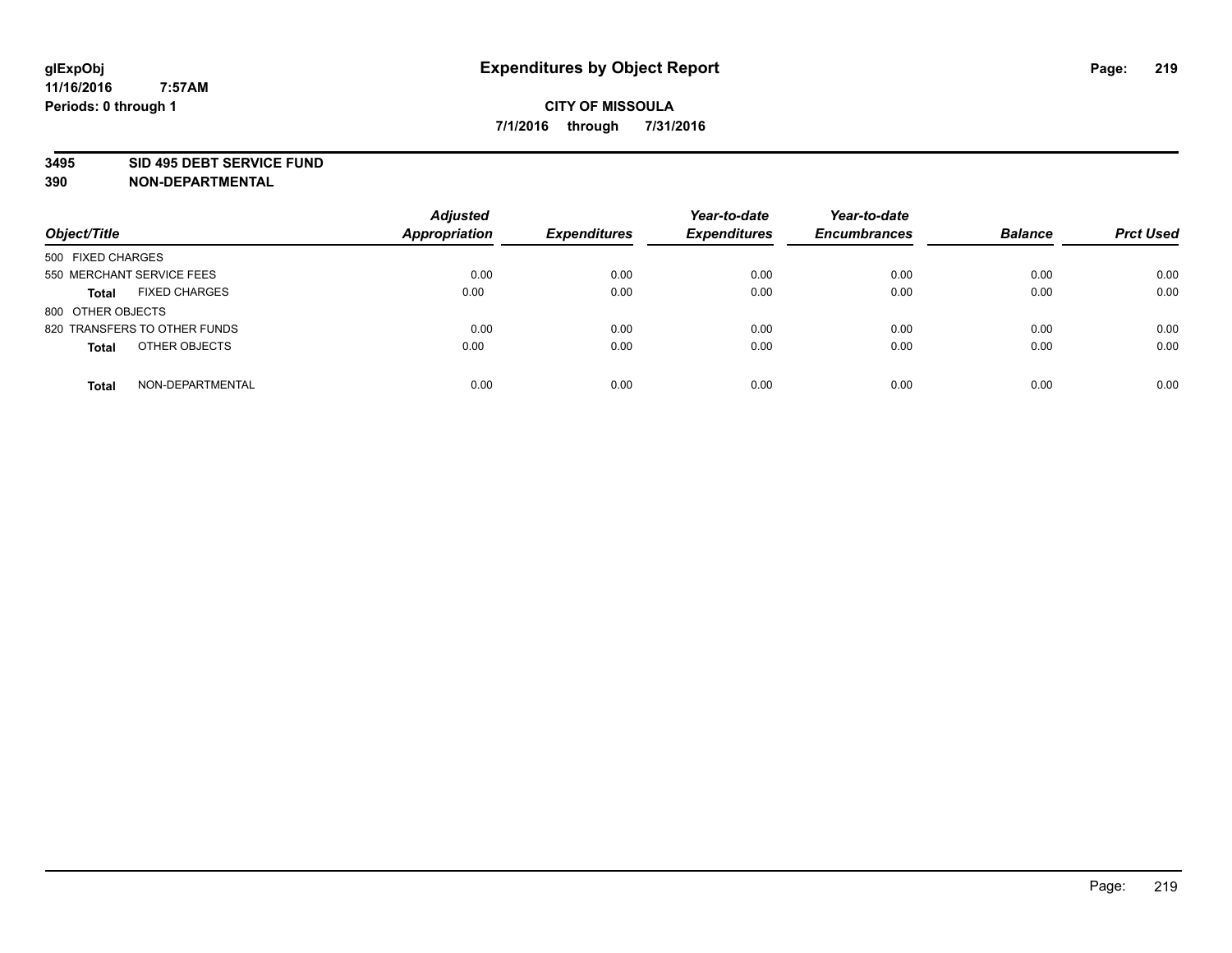### **3495 SID 495 DEBT SERVICE FUND**

| Object/Title                              | <b>Adjusted</b><br><b>Appropriation</b> | <i><b>Expenditures</b></i> | Year-to-date<br><b>Expenditures</b> | Year-to-date<br><b>Encumbrances</b> | <b>Balance</b> | <b>Prct Used</b> |
|-------------------------------------------|-----------------------------------------|----------------------------|-------------------------------------|-------------------------------------|----------------|------------------|
| 500 FIXED CHARGES                         |                                         |                            |                                     |                                     |                |                  |
| 550 MERCHANT SERVICE FEES                 | 0.00                                    | 0.00                       | 0.00                                | 0.00                                | 0.00           | 0.00             |
| <b>FIXED CHARGES</b><br><b>Total</b>      | 0.00                                    | 0.00                       | 0.00                                | 0.00                                | 0.00           | 0.00             |
| 800 OTHER OBJECTS                         |                                         |                            |                                     |                                     |                |                  |
| 820 TRANSFERS TO OTHER FUNDS              | 0.00                                    | 0.00                       | 0.00                                | 0.00                                | 0.00           | 0.00             |
| OTHER OBJECTS<br><b>Total</b>             | 0.00                                    | 0.00                       | 0.00                                | 0.00                                | 0.00           | 0.00             |
| SID 495 DEBT SERVICE FUND<br><b>Total</b> | 0.00                                    | 0.00                       | 0.00                                | 0.00                                | 0.00           | 0.00             |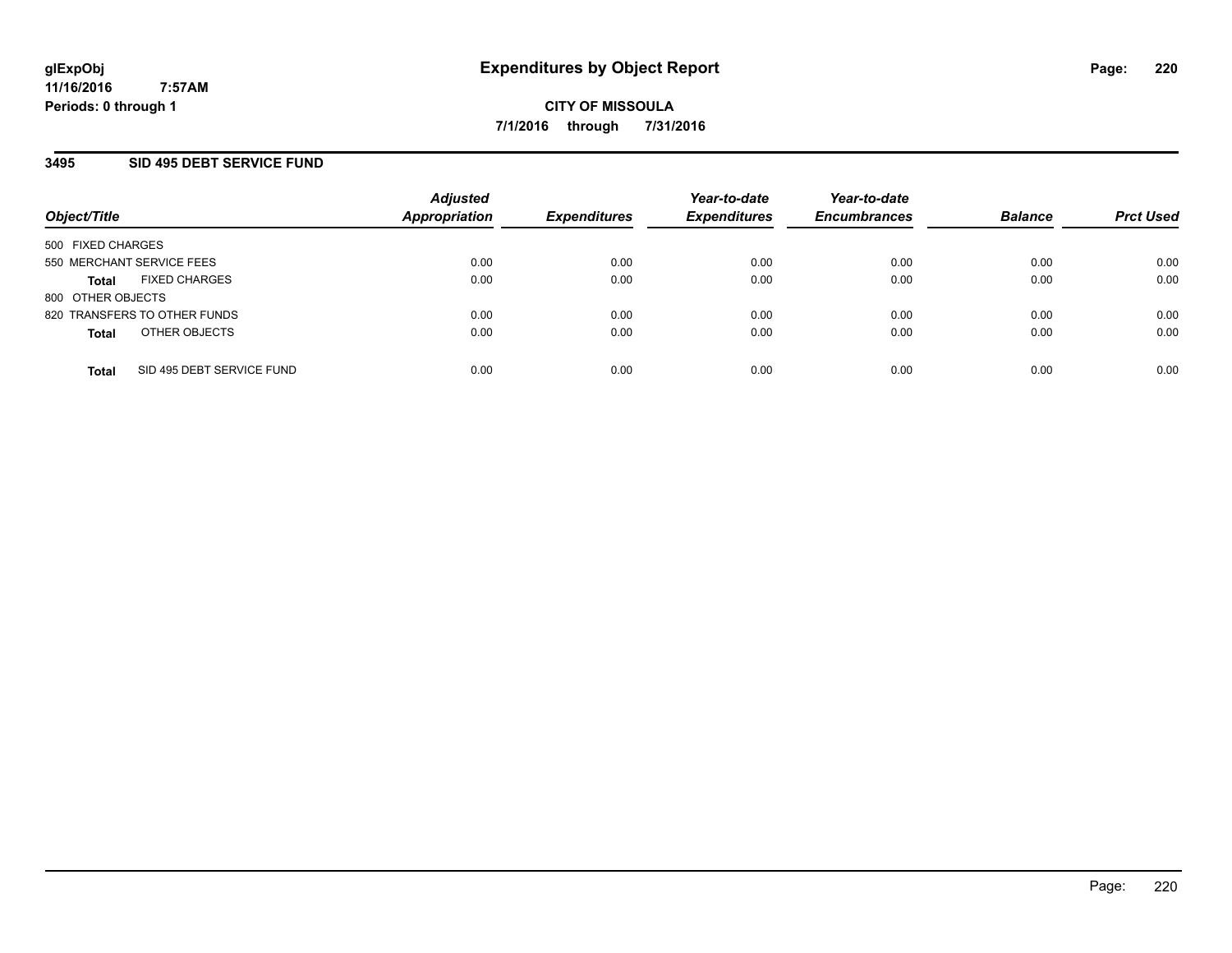# **CITY OF MISSOULA 7/1/2016 through 7/31/2016**

**3497 SID 497 DEBT SERVICE FUND**

| Object/Title                            | <b>Adjusted</b><br>Appropriation | <b>Expenditures</b> | Year-to-date<br><b>Expenditures</b> | Year-to-date<br><b>Encumbrances</b> | <b>Balance</b> | <b>Prct Used</b> |
|-----------------------------------------|----------------------------------|---------------------|-------------------------------------|-------------------------------------|----------------|------------------|
| 800 OTHER OBJECTS                       |                                  |                     |                                     |                                     |                |                  |
| 820 TRANSFERS TO OTHER FUNDS            | 0.00                             | 0.00                | 0.00                                | 0.00                                | 0.00           | 0.00             |
| OTHER OBJECTS<br>Total                  | 0.00                             | 0.00                | 0.00                                | 0.00                                | 0.00           | 0.00             |
| *** Title Not Found ***<br><b>Total</b> | 0.00                             | 0.00                | 0.00                                | 0.00                                | 0.00           | 0.00             |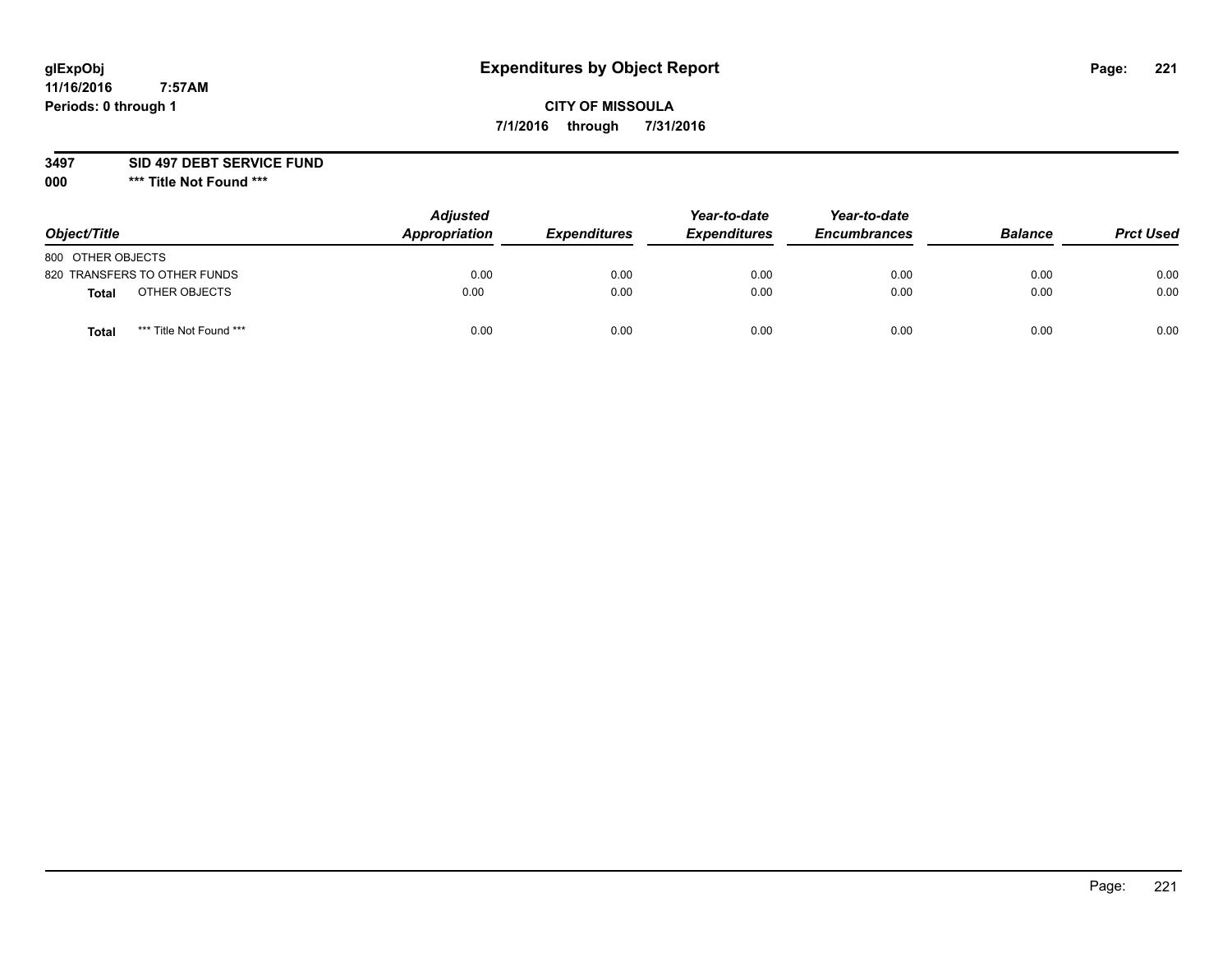### **3497 SID 497 DEBT SERVICE FUND**

| Object/Title                         | <b>Adjusted</b><br><b>Appropriation</b> | <b>Expenditures</b> | Year-to-date<br><b>Expenditures</b> | Year-to-date<br><b>Encumbrances</b> | <b>Balance</b> | <b>Prct Used</b> |
|--------------------------------------|-----------------------------------------|---------------------|-------------------------------------|-------------------------------------|----------------|------------------|
| 500 FIXED CHARGES                    |                                         |                     |                                     |                                     |                |                  |
| 550 MERCHANT SERVICE FEES            | 0.00                                    | 0.00                | 0.00                                | 0.00                                | 0.00           | 0.00             |
| <b>FIXED CHARGES</b><br><b>Total</b> | 0.00                                    | 0.00                | 0.00                                | 0.00                                | 0.00           | 0.00             |
| 600 DEBT SERVICE                     |                                         |                     |                                     |                                     |                |                  |
| 620 INTEREST / SERVICE FEES          | 0.00                                    | 0.00                | 0.00                                | 0.00                                | 0.00           | 0.00             |
| <b>DEBT SERVICE</b><br><b>Total</b>  | 0.00                                    | 0.00                | 0.00                                | 0.00                                | 0.00           | 0.00             |
| 800 OTHER OBJECTS                    |                                         |                     |                                     |                                     |                |                  |
| 800 OTHER OBJECTS                    | 0.00                                    | 0.00                | 0.00                                | 0.00                                | 0.00           | 0.00             |
| 820 TRANSFERS TO OTHER FUNDS         | 0.00                                    | 0.00                | 0.00                                | 0.00                                | 0.00           | 0.00             |
| OTHER OBJECTS<br><b>Total</b>        | 0.00                                    | 0.00                | 0.00                                | 0.00                                | 0.00           | 0.00             |
|                                      |                                         |                     |                                     |                                     |                |                  |
| NON-DEPARTMENTAL<br><b>Total</b>     | 0.00                                    | 0.00                | 0.00                                | 0.00                                | 0.00           | 0.00             |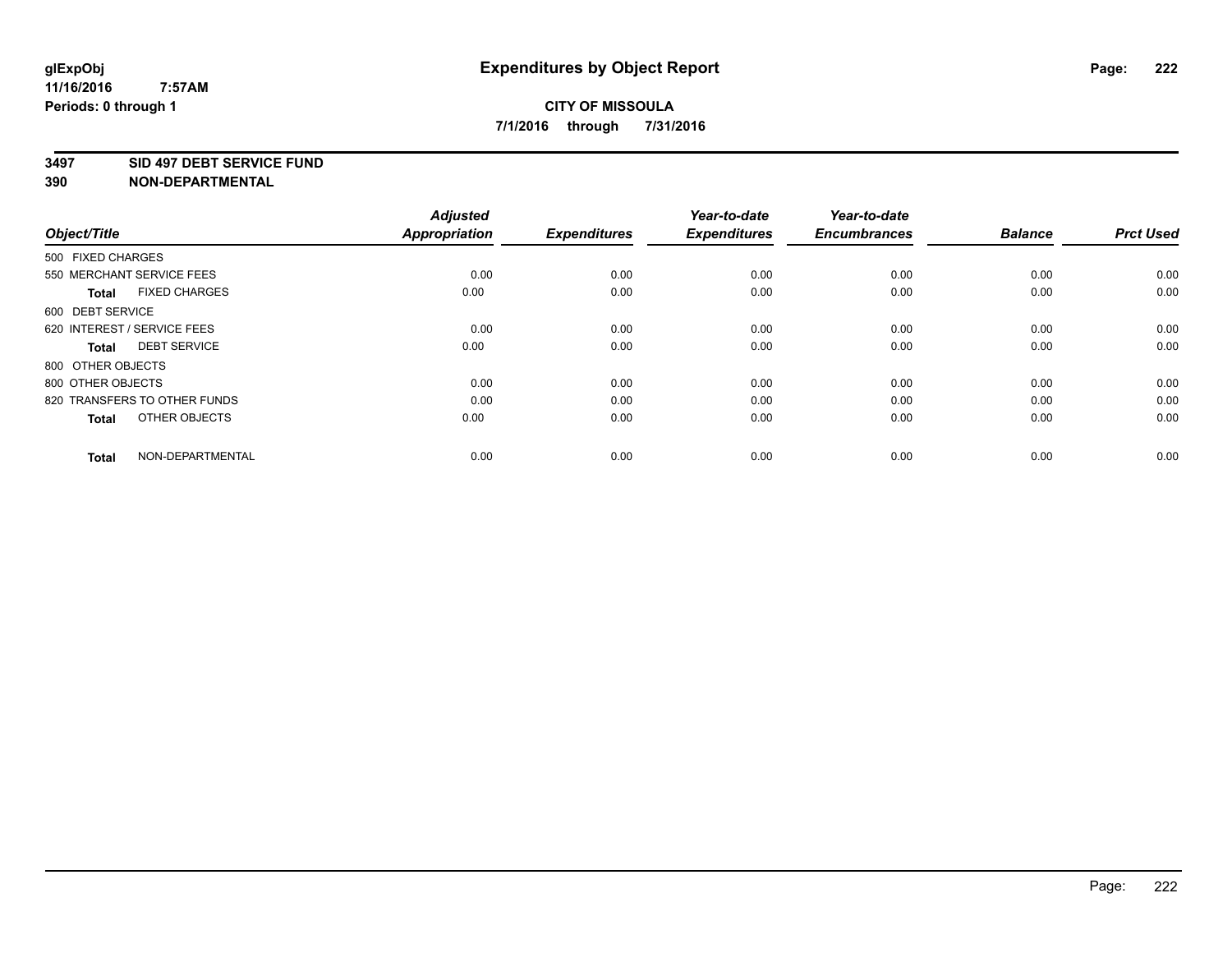## **3497 SID 497 DEBT SERVICE FUND**

|                                           | <b>Adjusted</b>      | <b>Expenditures</b> | Year-to-date<br><b>Expenditures</b> | Year-to-date<br><b>Encumbrances</b> | <b>Balance</b> | <b>Prct Used</b> |
|-------------------------------------------|----------------------|---------------------|-------------------------------------|-------------------------------------|----------------|------------------|
| Object/Title                              | <b>Appropriation</b> |                     |                                     |                                     |                |                  |
| 500 FIXED CHARGES                         |                      |                     |                                     |                                     |                |                  |
| 550 MERCHANT SERVICE FEES                 | 0.00                 | 0.00                | 0.00                                | 0.00                                | 0.00           | 0.00             |
| <b>FIXED CHARGES</b><br>Total             | 0.00                 | 0.00                | 0.00                                | 0.00                                | 0.00           | 0.00             |
| 600 DEBT SERVICE                          |                      |                     |                                     |                                     |                |                  |
| 620 INTEREST / SERVICE FEES               | 0.00                 | 0.00                | 0.00                                | 0.00                                | 0.00           | 0.00             |
| <b>DEBT SERVICE</b><br>Total              | 0.00                 | 0.00                | 0.00                                | 0.00                                | 0.00           | 0.00             |
| 800 OTHER OBJECTS                         |                      |                     |                                     |                                     |                |                  |
| 800 OTHER OBJECTS                         | 0.00                 | 0.00                | 0.00                                | 0.00                                | 0.00           | 0.00             |
| 820 TRANSFERS TO OTHER FUNDS              | 0.00                 | 0.00                | 0.00                                | 0.00                                | 0.00           | 0.00             |
| OTHER OBJECTS<br><b>Total</b>             | 0.00                 | 0.00                | 0.00                                | 0.00                                | 0.00           | 0.00             |
|                                           |                      |                     |                                     |                                     |                |                  |
| SID 497 DEBT SERVICE FUND<br><b>Total</b> | 0.00                 | 0.00                | 0.00                                | 0.00                                | 0.00           | 0.00             |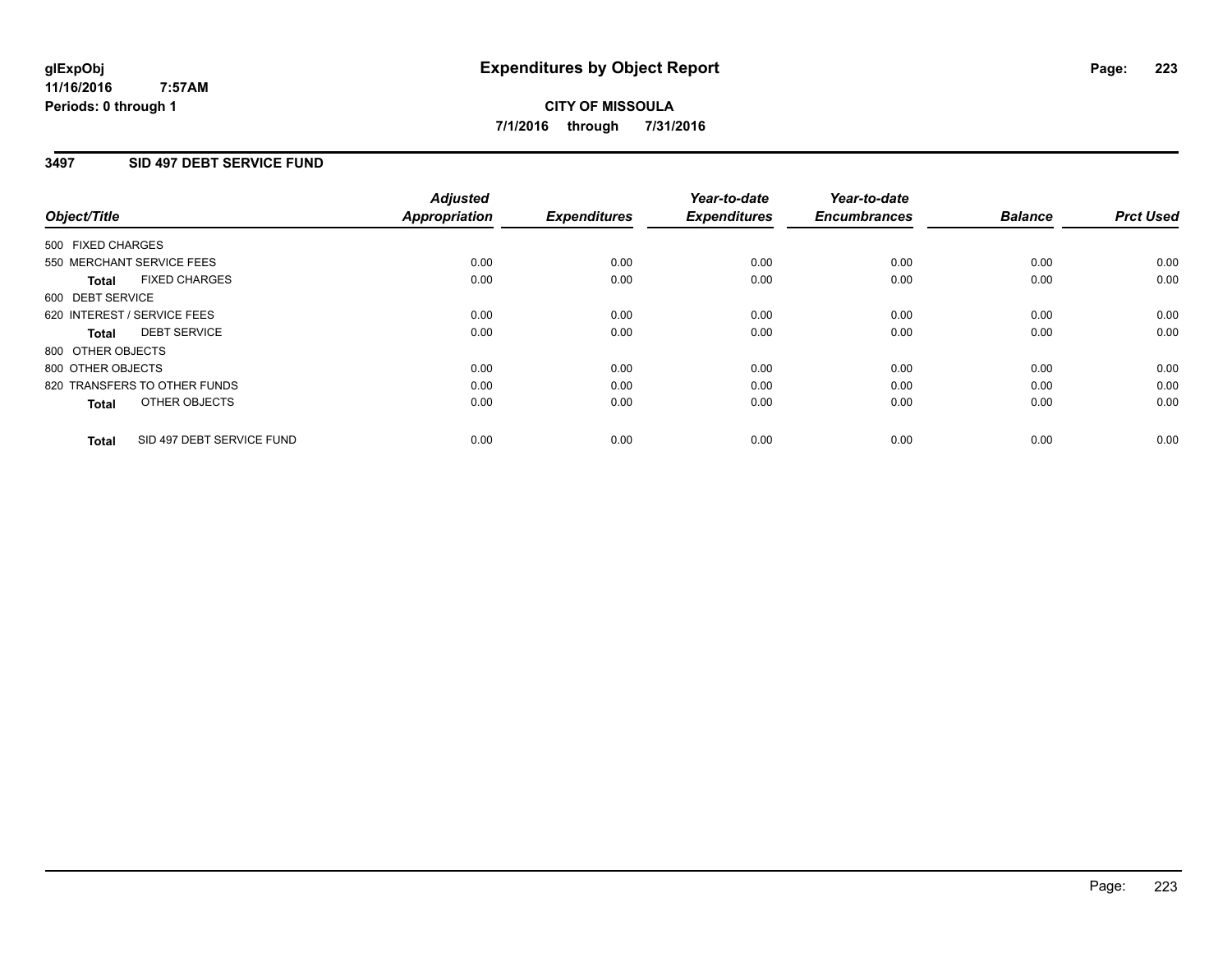# **CITY OF MISSOULA 7/1/2016 through 7/31/2016**

**3498 SID 498 DEBT SERVICE FUND**

| Object/Title                     | <b>Adjusted</b><br>Appropriation | <b>Expenditures</b> | Year-to-date<br><b>Expenditures</b> | Year-to-date<br><b>Encumbrances</b> | <b>Balance</b> | <b>Prct Used</b> |
|----------------------------------|----------------------------------|---------------------|-------------------------------------|-------------------------------------|----------------|------------------|
| 800 OTHER OBJECTS                |                                  |                     |                                     |                                     |                |                  |
| 820 TRANSFERS TO OTHER FUNDS     | 0.00                             | 0.00                | 0.00                                | 0.00                                | 0.00           | 0.00             |
| OTHER OBJECTS<br><b>Total</b>    | 0.00                             | 0.00                | 0.00                                | 0.00                                | 0.00           | 0.00             |
| *** Title Not Found ***<br>Total | 0.00                             | 0.00                | 0.00                                | 0.00                                | 0.00           | 0.00             |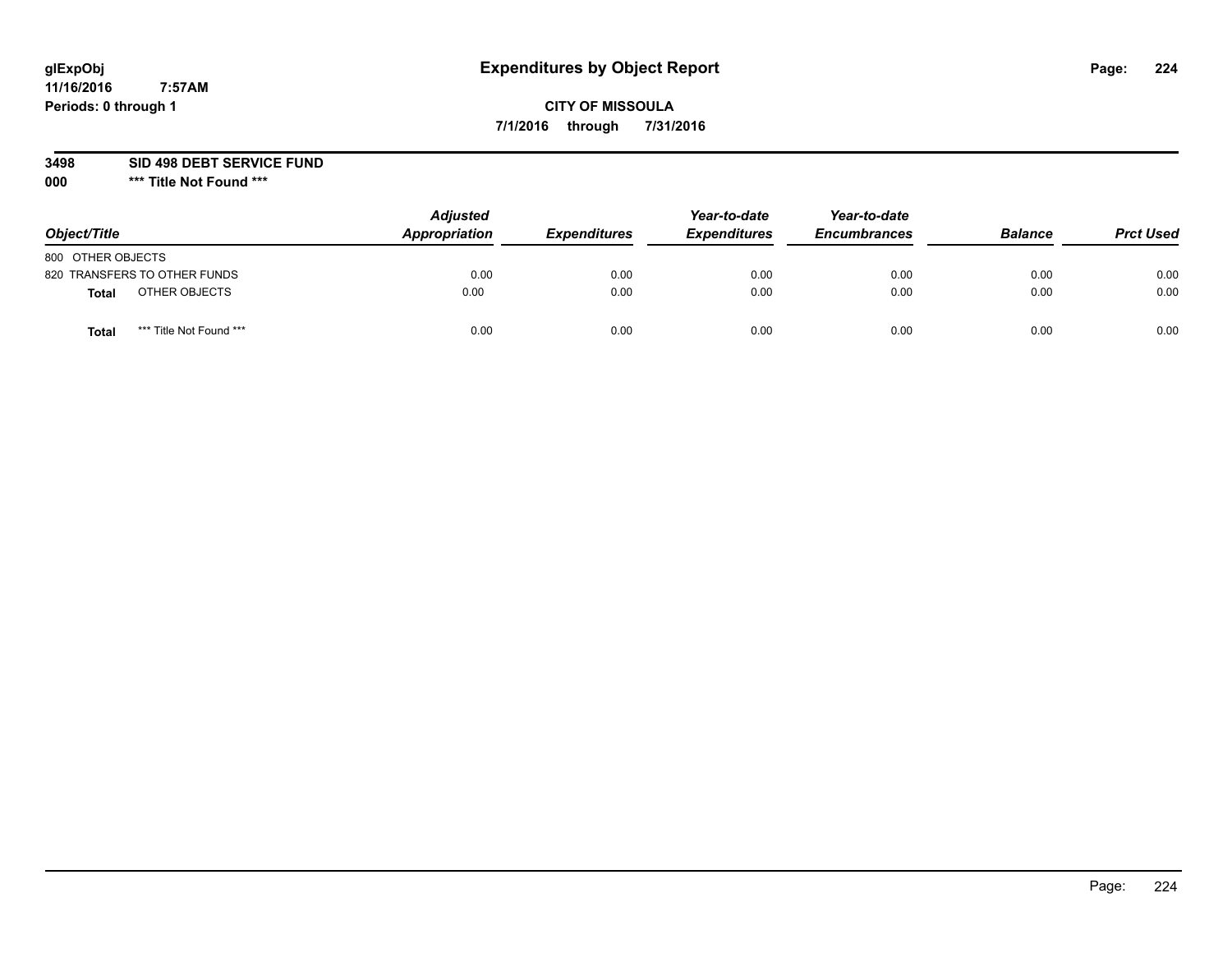### **3498 SID 498 DEBT SERVICE FUND**

| Object/Title                         | <b>Adjusted</b><br><b>Appropriation</b> | <b>Expenditures</b> | Year-to-date<br><b>Expenditures</b> | Year-to-date<br><b>Encumbrances</b> | <b>Balance</b> | <b>Prct Used</b> |
|--------------------------------------|-----------------------------------------|---------------------|-------------------------------------|-------------------------------------|----------------|------------------|
|                                      |                                         |                     |                                     |                                     |                |                  |
| 500 FIXED CHARGES                    |                                         |                     |                                     |                                     |                |                  |
| 550 MERCHANT SERVICE FEES            | 0.00                                    | 0.00                | 0.00                                | 0.00                                | 0.00           | 0.00             |
| <b>FIXED CHARGES</b><br><b>Total</b> | 0.00                                    | 0.00                | 0.00                                | 0.00                                | 0.00           | 0.00             |
| 600 DEBT SERVICE                     |                                         |                     |                                     |                                     |                |                  |
| 610 PRINCIPAL                        | 0.00                                    | 0.00                | 0.00                                | 0.00                                | 0.00           | 0.00             |
| 620 INTEREST / SERVICE FEES          | 0.00                                    | 0.00                | 0.00                                | 0.00                                | 0.00           | 0.00             |
| <b>DEBT SERVICE</b><br><b>Total</b>  | 0.00                                    | 0.00                | 0.00                                | 0.00                                | 0.00           | 0.00             |
|                                      |                                         |                     |                                     |                                     |                |                  |
| NON-DEPARTMENTAL<br><b>Total</b>     | 0.00                                    | 0.00                | 0.00                                | 0.00                                | 0.00           | 0.00             |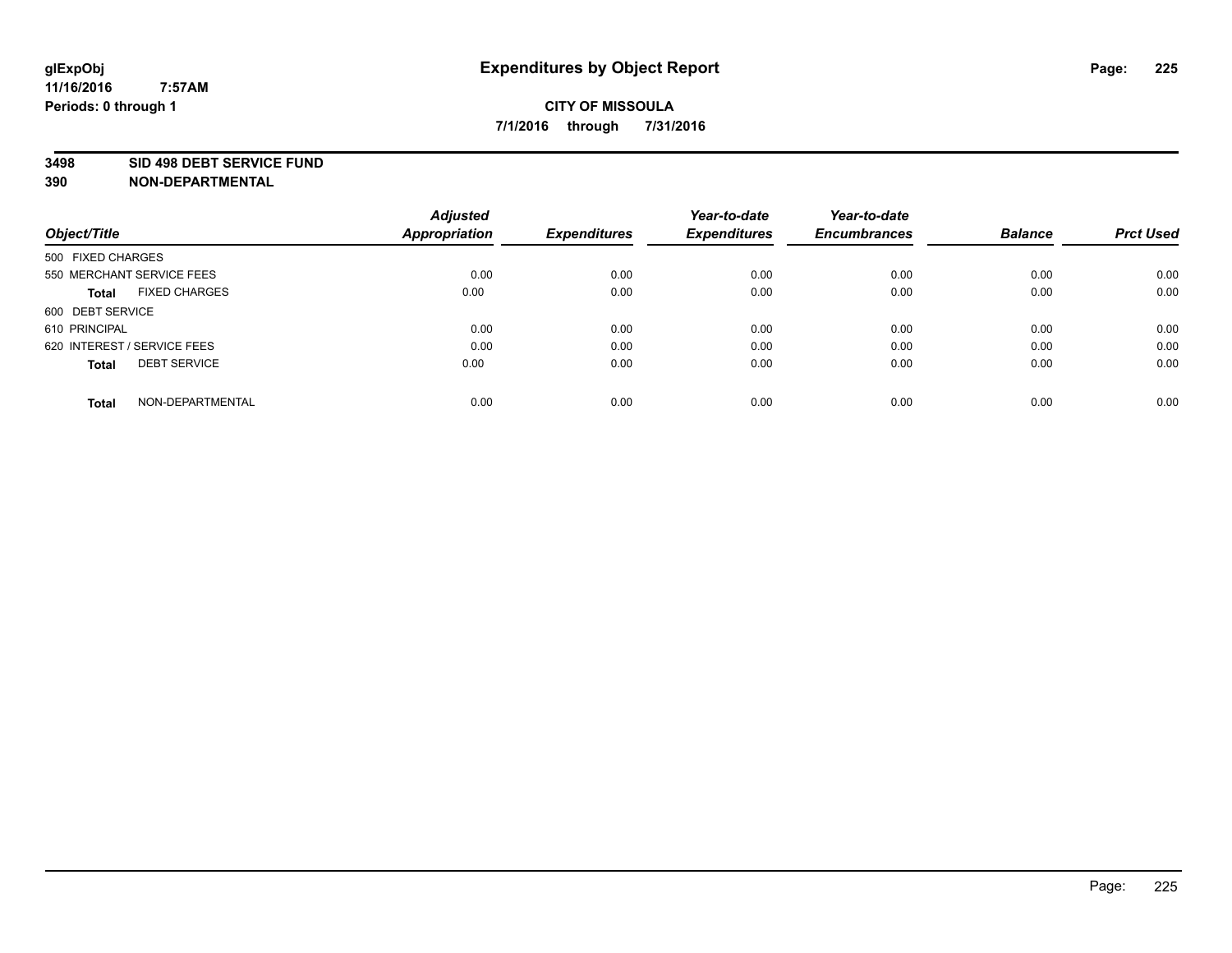## **3498 SID 498 DEBT SERVICE FUND**

|                                           | <b>Adjusted</b>      | <b>Expenditures</b> | Year-to-date<br><b>Expenditures</b> | Year-to-date<br><b>Encumbrances</b> | <b>Balance</b> | <b>Prct Used</b> |
|-------------------------------------------|----------------------|---------------------|-------------------------------------|-------------------------------------|----------------|------------------|
| Object/Title                              | <b>Appropriation</b> |                     |                                     |                                     |                |                  |
| 500 FIXED CHARGES                         |                      |                     |                                     |                                     |                |                  |
| 550 MERCHANT SERVICE FEES                 | 0.00                 | 0.00                | 0.00                                | 0.00                                | 0.00           | 0.00             |
| <b>FIXED CHARGES</b><br><b>Total</b>      | 0.00                 | 0.00                | 0.00                                | 0.00                                | 0.00           | 0.00             |
| 600 DEBT SERVICE                          |                      |                     |                                     |                                     |                |                  |
| 610 PRINCIPAL                             | 0.00                 | 0.00                | 0.00                                | 0.00                                | 0.00           | 0.00             |
| 620 INTEREST / SERVICE FEES               | 0.00                 | 0.00                | 0.00                                | 0.00                                | 0.00           | 0.00             |
| <b>DEBT SERVICE</b><br><b>Total</b>       | 0.00                 | 0.00                | 0.00                                | 0.00                                | 0.00           | 0.00             |
| 800 OTHER OBJECTS                         |                      |                     |                                     |                                     |                |                  |
| 820 TRANSFERS TO OTHER FUNDS              | 0.00                 | 0.00                | 0.00                                | 0.00                                | 0.00           | 0.00             |
| <b>OTHER OBJECTS</b><br><b>Total</b>      | 0.00                 | 0.00                | 0.00                                | 0.00                                | 0.00           | 0.00             |
| SID 498 DEBT SERVICE FUND<br><b>Total</b> | 0.00                 | 0.00                | 0.00                                | 0.00                                | 0.00           | 0.00             |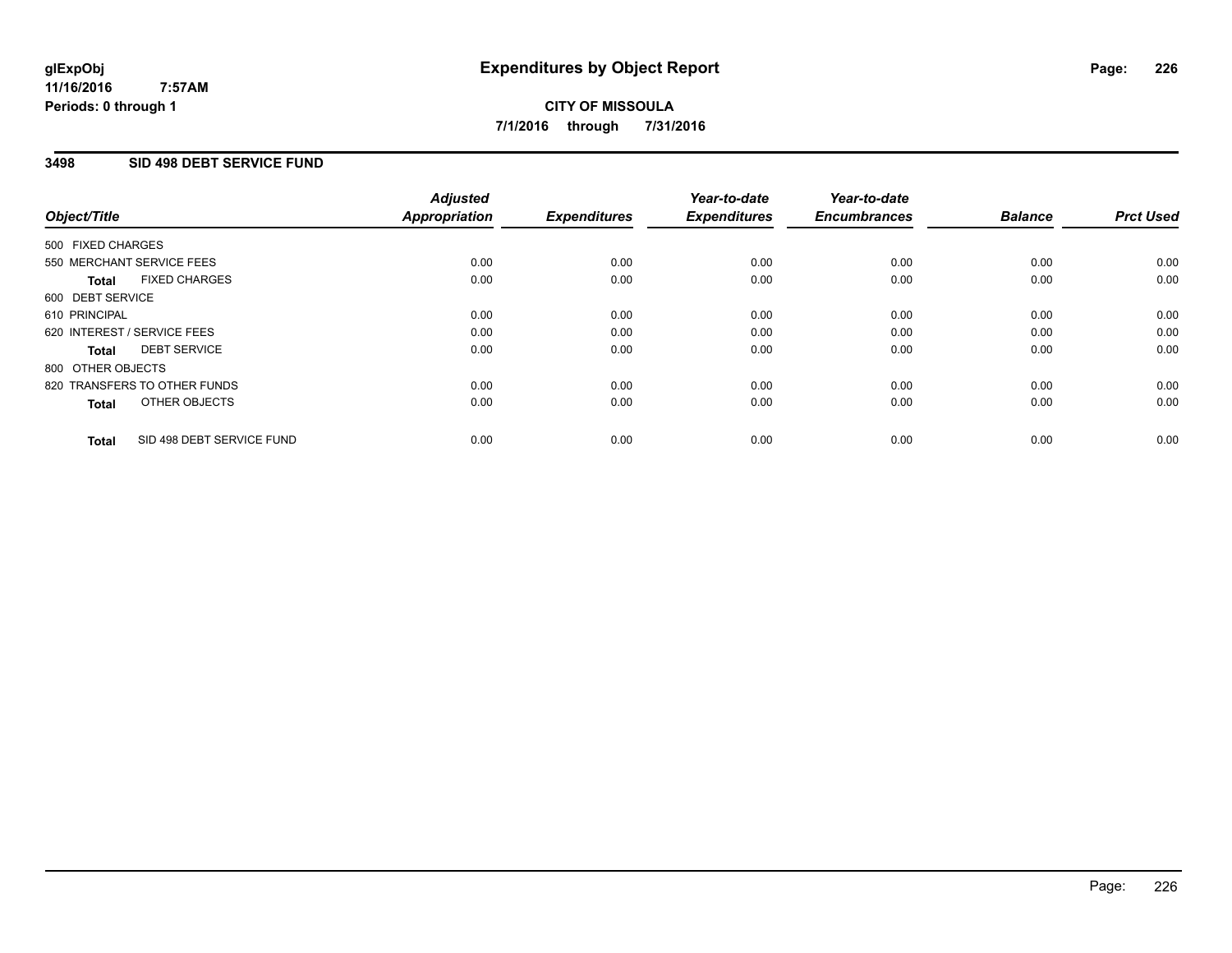#### **3500 SID 500 DEBT SERVICE FUND**

| Object/Title                        | <b>Adjusted</b><br><b>Appropriation</b> | <b>Expenditures</b> | Year-to-date<br><b>Expenditures</b> | Year-to-date<br><b>Encumbrances</b> | <b>Balance</b> | <b>Prct Used</b> |
|-------------------------------------|-----------------------------------------|---------------------|-------------------------------------|-------------------------------------|----------------|------------------|
| 600 DEBT SERVICE                    |                                         |                     |                                     |                                     |                |                  |
| 620 INTEREST / SERVICE FEES         | 0.00                                    | 0.00                | 0.00                                | 0.00                                | 0.00           | 0.00             |
| <b>DEBT SERVICE</b><br><b>Total</b> | 0.00                                    | 0.00                | 0.00                                | 0.00                                | 0.00           | 0.00             |
| 800 OTHER OBJECTS                   |                                         |                     |                                     |                                     |                |                  |
| 820 TRANSFERS TO OTHER FUNDS        | 0.00                                    | 0.00                | 0.00                                | 0.00                                | 0.00           | 0.00             |
| OTHER OBJECTS<br><b>Total</b>       | 0.00                                    | 0.00                | 0.00                                | 0.00                                | 0.00           | 0.00             |
| NON-DEPARTMENTAL<br><b>Total</b>    | 0.00                                    | 0.00                | 0.00                                | 0.00                                | 0.00           | 0.00             |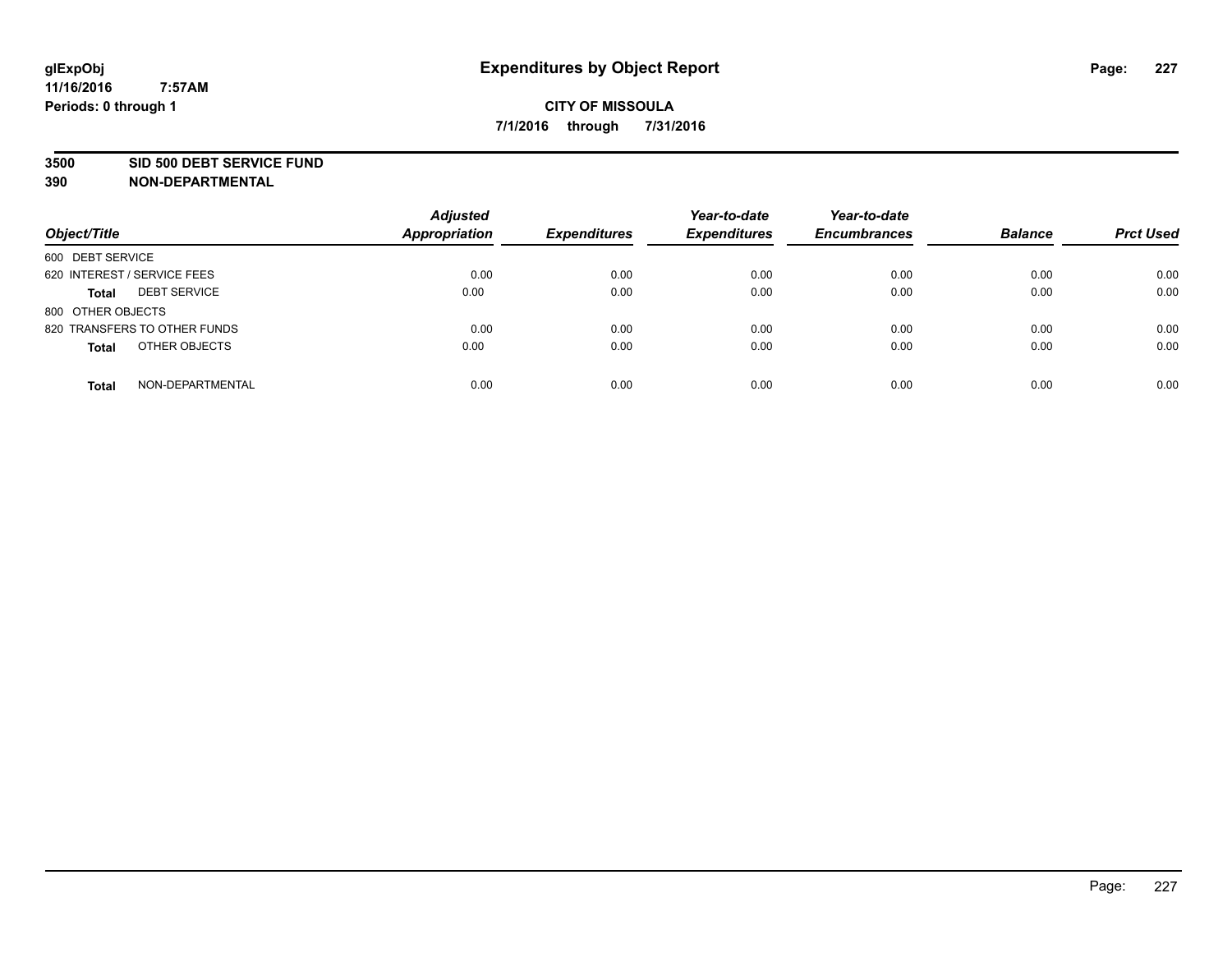### **3500 SID 500 DEBT SERVICE FUND**

| Object/Title                |                              | <b>Adjusted</b><br><b>Appropriation</b> | <b>Expenditures</b> | Year-to-date<br><b>Expenditures</b> | Year-to-date<br><b>Encumbrances</b> | <b>Balance</b> | <b>Prct Used</b> |
|-----------------------------|------------------------------|-----------------------------------------|---------------------|-------------------------------------|-------------------------------------|----------------|------------------|
| 600 DEBT SERVICE            |                              |                                         |                     |                                     |                                     |                |                  |
| 620 INTEREST / SERVICE FEES |                              | 0.00                                    | 0.00                | 0.00                                | 0.00                                | 0.00           | 0.00             |
| <b>Total</b>                | <b>DEBT SERVICE</b>          | 0.00                                    | 0.00                | 0.00                                | 0.00                                | 0.00           | 0.00             |
| 800 OTHER OBJECTS           |                              |                                         |                     |                                     |                                     |                |                  |
|                             | 820 TRANSFERS TO OTHER FUNDS | 0.00                                    | 0.00                | 0.00                                | 0.00                                | 0.00           | 0.00             |
| <b>Total</b>                | OTHER OBJECTS                | 0.00                                    | 0.00                | 0.00                                | 0.00                                | 0.00           | 0.00             |
| <b>Total</b>                | SID 500 DEBT SERVICE FUND    | 0.00                                    | 0.00                | 0.00                                | 0.00                                | 0.00           | 0.00             |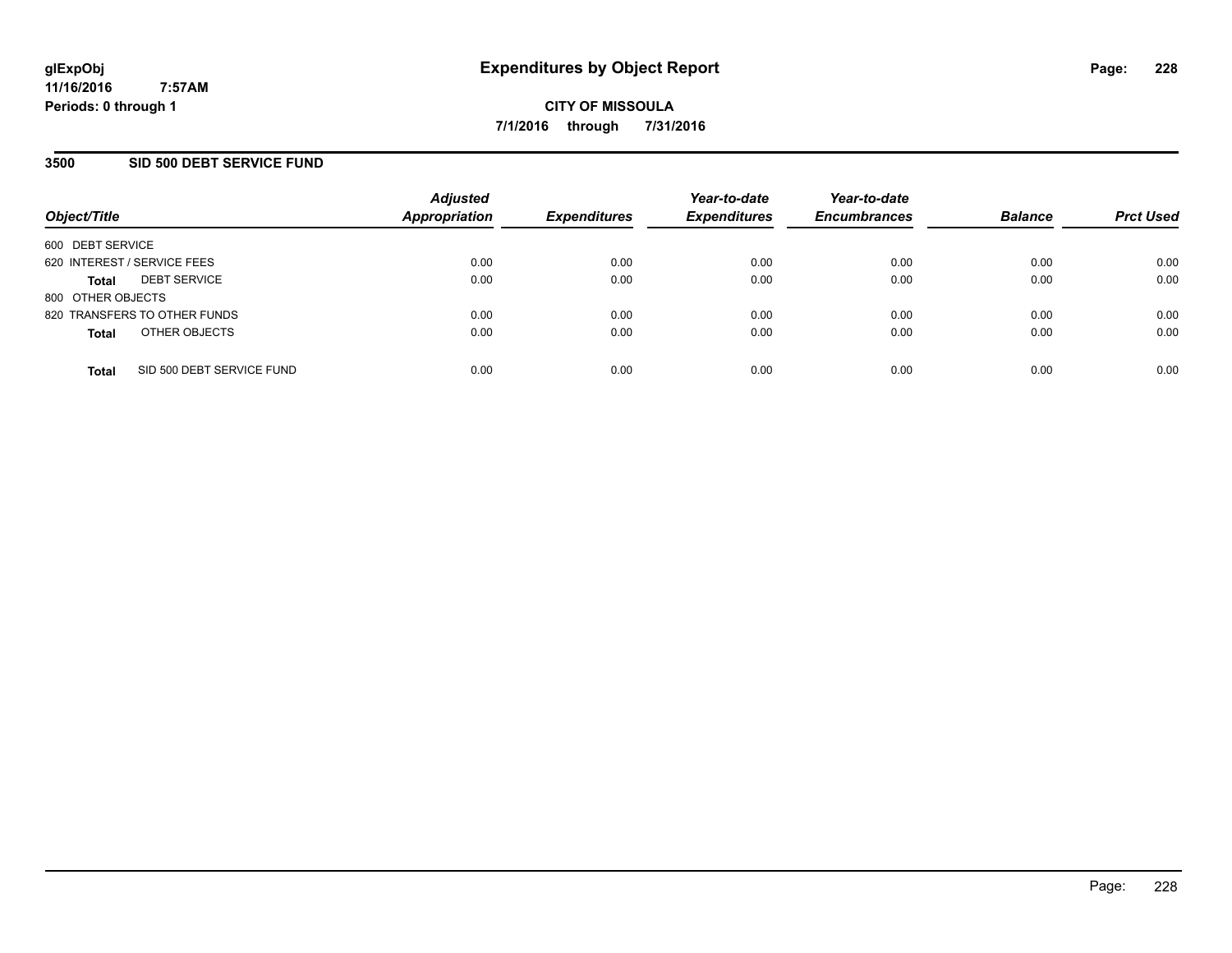# **CITY OF MISSOULA 7/1/2016 through 7/31/2016**

**3501 SID 501 DEBT SERVICE FUND**

| Object/Title                            | <b>Adjusted</b><br>Appropriation | <b>Expenditures</b> | Year-to-date<br><b>Expenditures</b> | Year-to-date<br><b>Encumbrances</b> | <b>Balance</b> | <b>Prct Used</b> |
|-----------------------------------------|----------------------------------|---------------------|-------------------------------------|-------------------------------------|----------------|------------------|
| 800 OTHER OBJECTS                       |                                  |                     |                                     |                                     |                |                  |
| 820 TRANSFERS TO OTHER FUNDS            | 0.00                             | 0.00                | 0.00                                | 0.00                                | 0.00           | 0.00             |
| OTHER OBJECTS<br><b>Total</b>           | 0.00                             | 0.00                | 0.00                                | 0.00                                | 0.00           | 0.00             |
| *** Title Not Found ***<br><b>Total</b> | 0.00                             | 0.00                | 0.00                                | 0.00                                | 0.00           | 0.00             |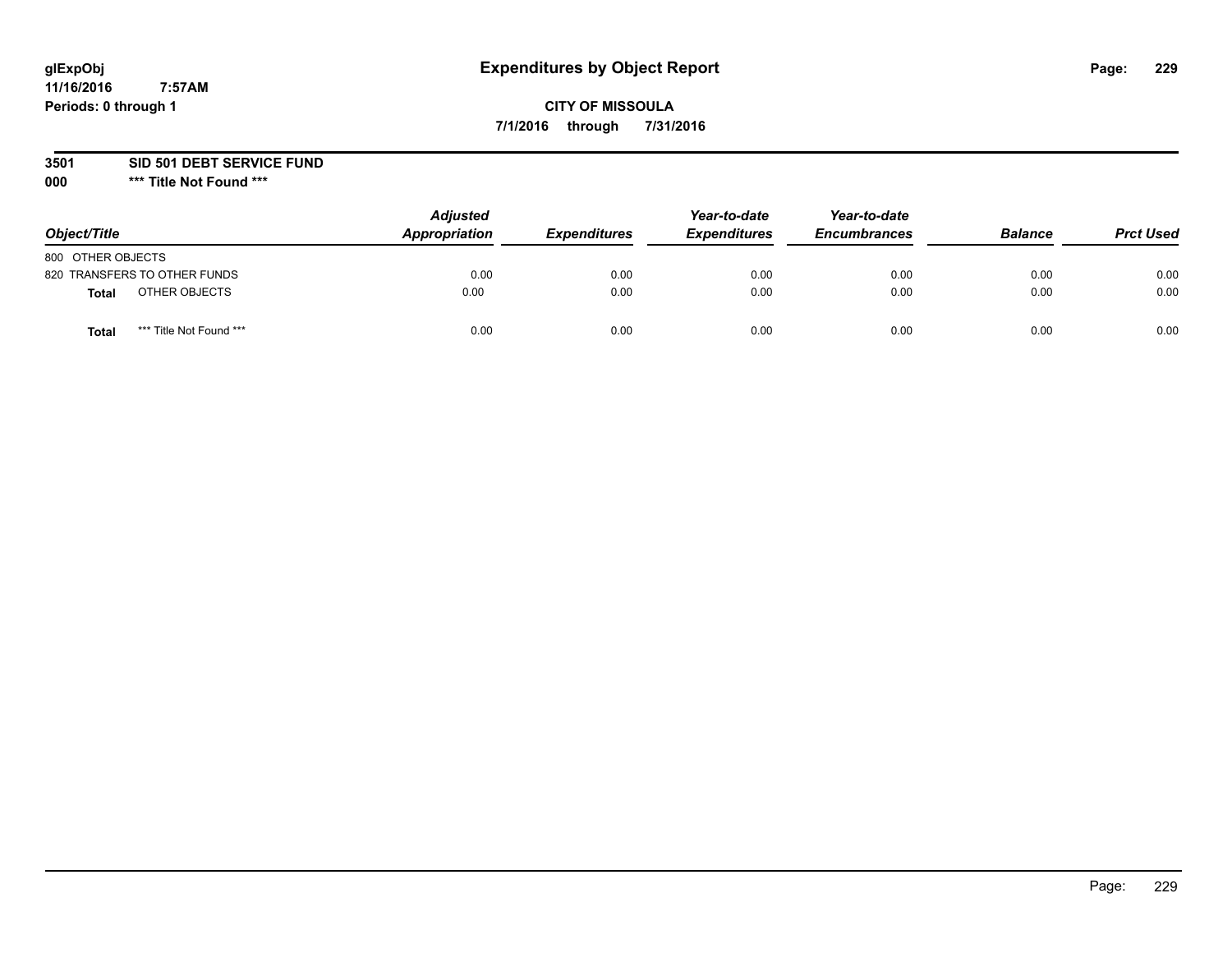### **3501 SID 501 DEBT SERVICE FUND**

| Object/Title                         | <b>Adjusted</b><br><b>Appropriation</b> | <b>Expenditures</b> | Year-to-date<br><b>Expenditures</b> | Year-to-date<br><b>Encumbrances</b> | <b>Balance</b> | <b>Prct Used</b> |
|--------------------------------------|-----------------------------------------|---------------------|-------------------------------------|-------------------------------------|----------------|------------------|
|                                      |                                         |                     |                                     |                                     |                |                  |
| 500 FIXED CHARGES                    |                                         |                     |                                     |                                     |                |                  |
| 550 MERCHANT SERVICE FEES            | 0.00                                    | 0.00                | 0.00                                | 0.00                                | 0.00           | 0.00             |
| <b>FIXED CHARGES</b><br><b>Total</b> | 0.00                                    | 0.00                | 0.00                                | 0.00                                | 0.00           | 0.00             |
| 600 DEBT SERVICE                     |                                         |                     |                                     |                                     |                |                  |
| 610 PRINCIPAL                        | 0.00                                    | 0.00                | 0.00                                | 0.00                                | 0.00           | 0.00             |
| 620 INTEREST / SERVICE FEES          | 0.00                                    | 0.00                | 0.00                                | 0.00                                | 0.00           | 0.00             |
| <b>DEBT SERVICE</b><br>Total         | 0.00                                    | 0.00                | 0.00                                | 0.00                                | 0.00           | 0.00             |
|                                      |                                         |                     |                                     |                                     |                |                  |
| NON-DEPARTMENTAL<br><b>Total</b>     | 0.00                                    | 0.00                | 0.00                                | 0.00                                | 0.00           | 0.00             |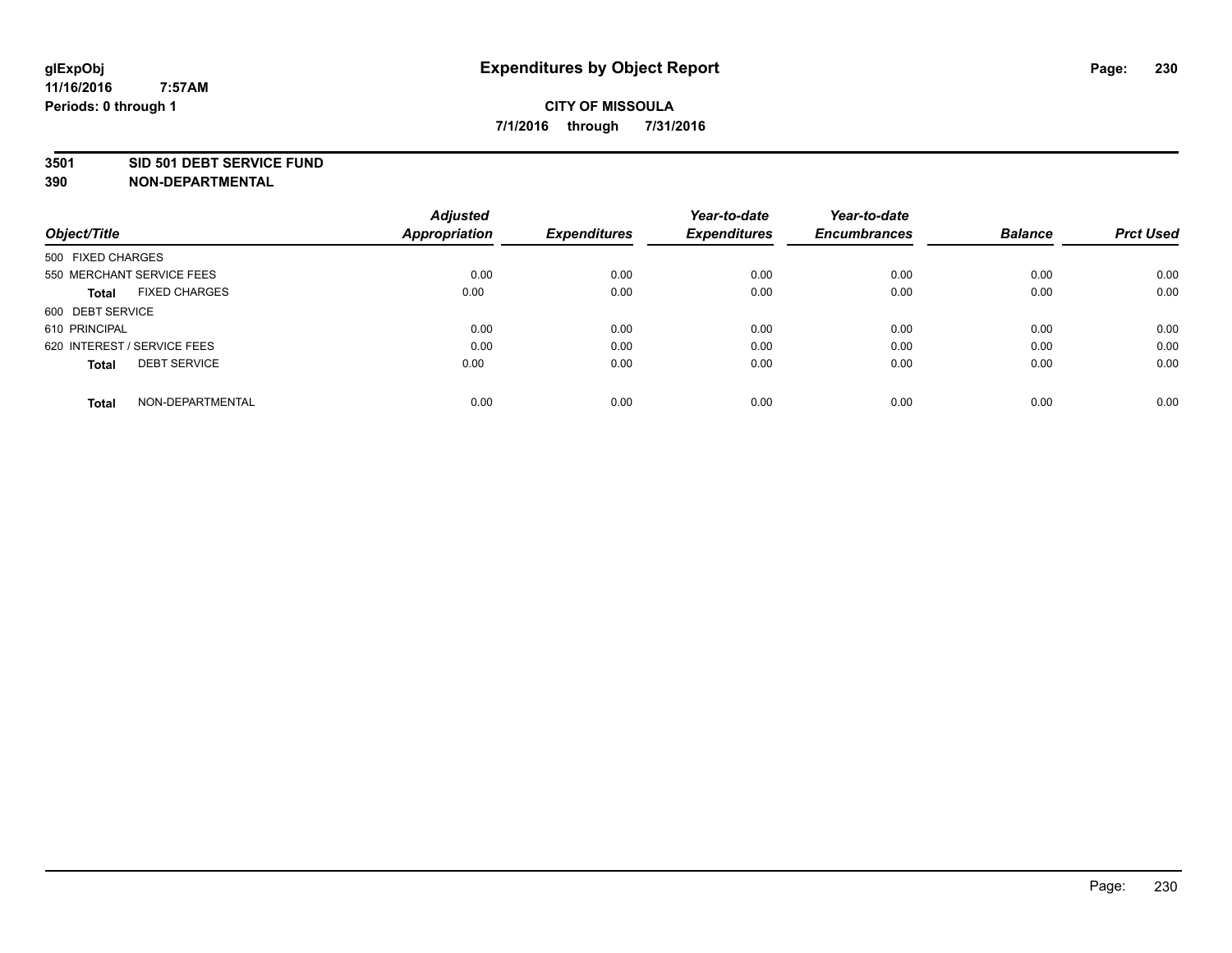## **3501 SID 501 DEBT SERVICE FUND**

| Object/Title                              | <b>Adjusted</b><br><b>Appropriation</b> | <b>Expenditures</b> | Year-to-date<br><b>Expenditures</b> | Year-to-date<br><b>Encumbrances</b> | <b>Balance</b> | <b>Prct Used</b> |
|-------------------------------------------|-----------------------------------------|---------------------|-------------------------------------|-------------------------------------|----------------|------------------|
|                                           |                                         |                     |                                     |                                     |                |                  |
| 500 FIXED CHARGES                         |                                         |                     |                                     |                                     |                |                  |
| 550 MERCHANT SERVICE FEES                 | 0.00                                    | 0.00                | 0.00                                | 0.00                                | 0.00           | 0.00             |
| <b>FIXED CHARGES</b><br>Total             | 0.00                                    | 0.00                | 0.00                                | 0.00                                | 0.00           | 0.00             |
| 600 DEBT SERVICE                          |                                         |                     |                                     |                                     |                |                  |
| 610 PRINCIPAL                             | 0.00                                    | 0.00                | 0.00                                | 0.00                                | 0.00           | 0.00             |
| 620 INTEREST / SERVICE FEES               | 0.00                                    | 0.00                | 0.00                                | 0.00                                | 0.00           | 0.00             |
| <b>DEBT SERVICE</b><br>Total              | 0.00                                    | 0.00                | 0.00                                | 0.00                                | 0.00           | 0.00             |
| 800 OTHER OBJECTS                         |                                         |                     |                                     |                                     |                |                  |
| 820 TRANSFERS TO OTHER FUNDS              | 0.00                                    | 0.00                | 0.00                                | 0.00                                | 0.00           | 0.00             |
| OTHER OBJECTS<br><b>Total</b>             | 0.00                                    | 0.00                | 0.00                                | 0.00                                | 0.00           | 0.00             |
|                                           |                                         |                     |                                     |                                     |                |                  |
| SID 501 DEBT SERVICE FUND<br><b>Total</b> | 0.00                                    | 0.00                | 0.00                                | 0.00                                | 0.00           | 0.00             |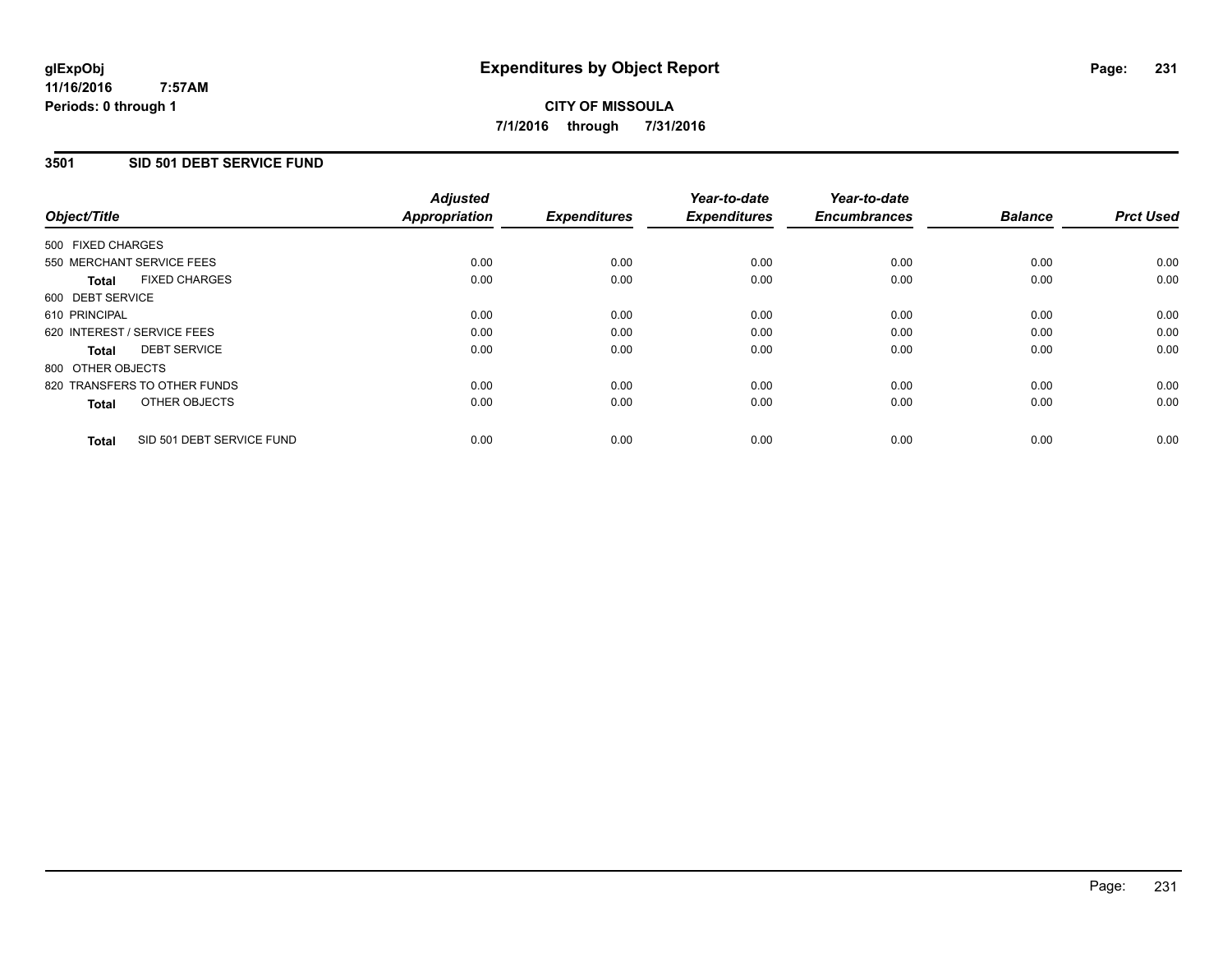# **CITY OF MISSOULA 7/1/2016 through 7/31/2016**

**3503 SID 503 DEBT SERVICE FUND**

| Object/Title                    | <b>Adjusted</b><br>Appropriation | <b>Expenditures</b> | Year-to-date<br><b>Expenditures</b> | Year-to-date<br><b>Encumbrances</b> | <b>Balance</b> | <b>Prct Used</b> |
|---------------------------------|----------------------------------|---------------------|-------------------------------------|-------------------------------------|----------------|------------------|
| 800 OTHER OBJECTS               |                                  |                     |                                     |                                     |                |                  |
| 820 TRANSFERS TO OTHER FUNDS    | 0.00                             | 0.00                | 0.00                                | 0.00                                | 0.00           | 0.00             |
| OTHER OBJECTS<br><b>Total</b>   | 0.00                             | 0.00                | 0.00                                | 0.00                                | 0.00           | 0.00             |
| *** Title Not Found ***<br>Tota | 0.00                             | 0.00                | 0.00                                | 0.00                                | 0.00           | 0.00             |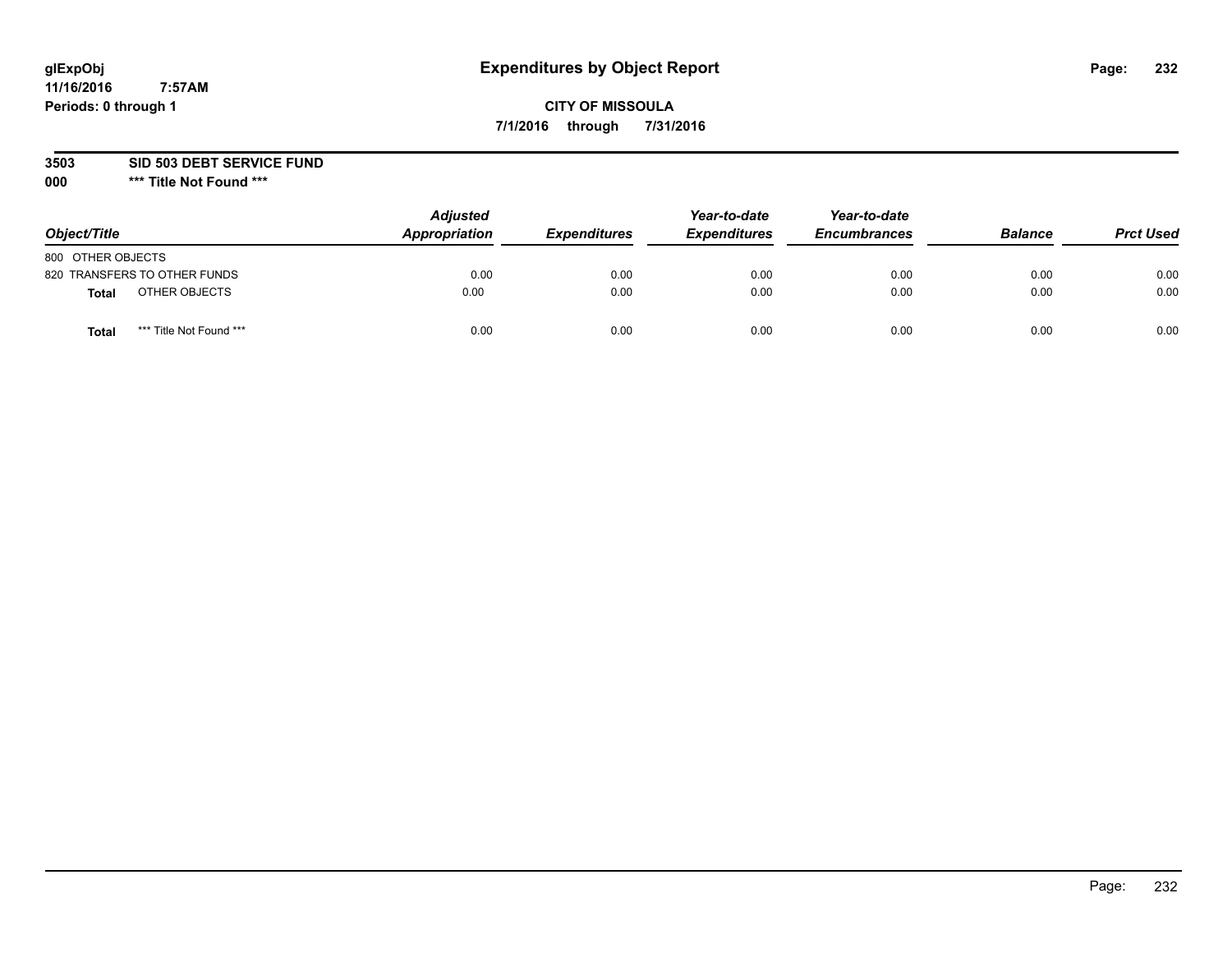### **3503 SID 503 DEBT SERVICE FUND**

| Object/Title                         | <b>Adjusted</b><br><b>Appropriation</b> | <b>Expenditures</b> | Year-to-date<br><b>Expenditures</b> | Year-to-date<br><b>Encumbrances</b> | <b>Balance</b> | <b>Prct Used</b> |
|--------------------------------------|-----------------------------------------|---------------------|-------------------------------------|-------------------------------------|----------------|------------------|
|                                      |                                         |                     |                                     |                                     |                |                  |
| 500 FIXED CHARGES                    |                                         |                     |                                     |                                     |                |                  |
| 550 MERCHANT SERVICE FEES            | 0.00                                    | 0.00                | 0.00                                | 0.00                                | 0.00           | 0.00             |
| <b>FIXED CHARGES</b><br><b>Total</b> | 0.00                                    | 0.00                | 0.00                                | 0.00                                | 0.00           | 0.00             |
| 600 DEBT SERVICE                     |                                         |                     |                                     |                                     |                |                  |
| 610 PRINCIPAL                        | 0.00                                    | 0.00                | 0.00                                | 0.00                                | 0.00           | 0.00             |
| 620 INTEREST / SERVICE FEES          | 0.00                                    | 0.00                | 0.00                                | 0.00                                | 0.00           | 0.00             |
| <b>DEBT SERVICE</b><br>Total         | 0.00                                    | 0.00                | 0.00                                | 0.00                                | 0.00           | 0.00             |
|                                      |                                         |                     |                                     |                                     |                |                  |
| NON-DEPARTMENTAL<br><b>Total</b>     | 0.00                                    | 0.00                | 0.00                                | 0.00                                | 0.00           | 0.00             |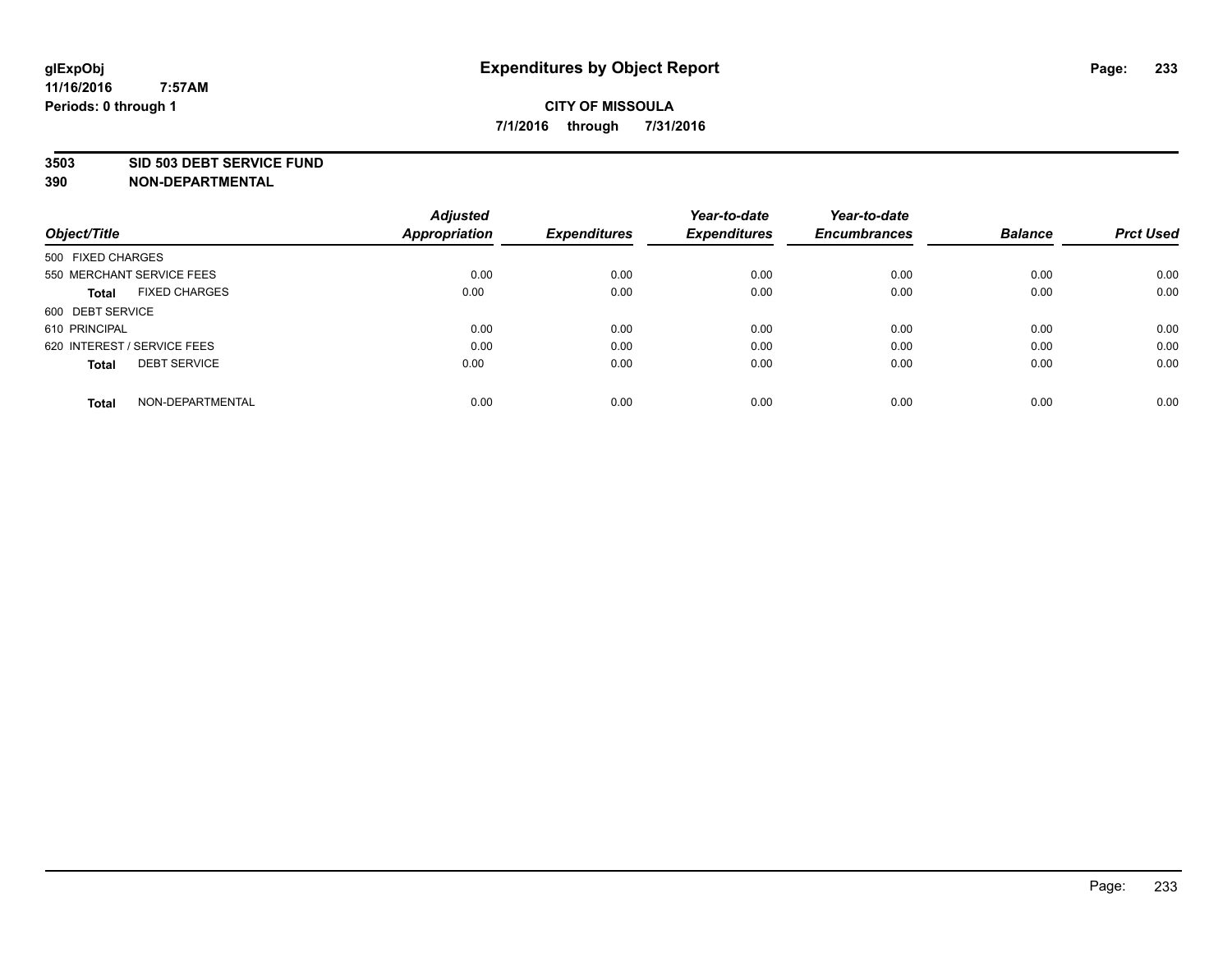### **11/16/2016 7:57AM Periods: 0 through 1**

# **CITY OF MISSOULA 7/1/2016 through 7/31/2016**

## **3503 SID 503 DEBT SERVICE FUND**

| Object/Title                              | <b>Adjusted</b><br><b>Appropriation</b> | <b>Expenditures</b> | Year-to-date<br><b>Expenditures</b> | Year-to-date<br><b>Encumbrances</b> | <b>Balance</b> | <b>Prct Used</b> |
|-------------------------------------------|-----------------------------------------|---------------------|-------------------------------------|-------------------------------------|----------------|------------------|
|                                           |                                         |                     |                                     |                                     |                |                  |
| 500 FIXED CHARGES                         |                                         |                     |                                     |                                     |                |                  |
| 550 MERCHANT SERVICE FEES                 | 0.00                                    | 0.00                | 0.00                                | 0.00                                | 0.00           | 0.00             |
| <b>FIXED CHARGES</b><br>Total             | 0.00                                    | 0.00                | 0.00                                | 0.00                                | 0.00           | 0.00             |
| 600 DEBT SERVICE                          |                                         |                     |                                     |                                     |                |                  |
| 610 PRINCIPAL                             | 0.00                                    | 0.00                | 0.00                                | 0.00                                | 0.00           | 0.00             |
| 620 INTEREST / SERVICE FEES               | 0.00                                    | 0.00                | 0.00                                | 0.00                                | 0.00           | 0.00             |
| <b>DEBT SERVICE</b><br><b>Total</b>       | 0.00                                    | 0.00                | 0.00                                | 0.00                                | 0.00           | 0.00             |
| 800 OTHER OBJECTS                         |                                         |                     |                                     |                                     |                |                  |
| 820 TRANSFERS TO OTHER FUNDS              | 0.00                                    | 0.00                | 0.00                                | 0.00                                | 0.00           | 0.00             |
| OTHER OBJECTS<br><b>Total</b>             | 0.00                                    | 0.00                | 0.00                                | 0.00                                | 0.00           | 0.00             |
|                                           |                                         |                     |                                     |                                     |                |                  |
| SID 503 DEBT SERVICE FUND<br><b>Total</b> | 0.00                                    | 0.00                | 0.00                                | 0.00                                | 0.00           | 0.00             |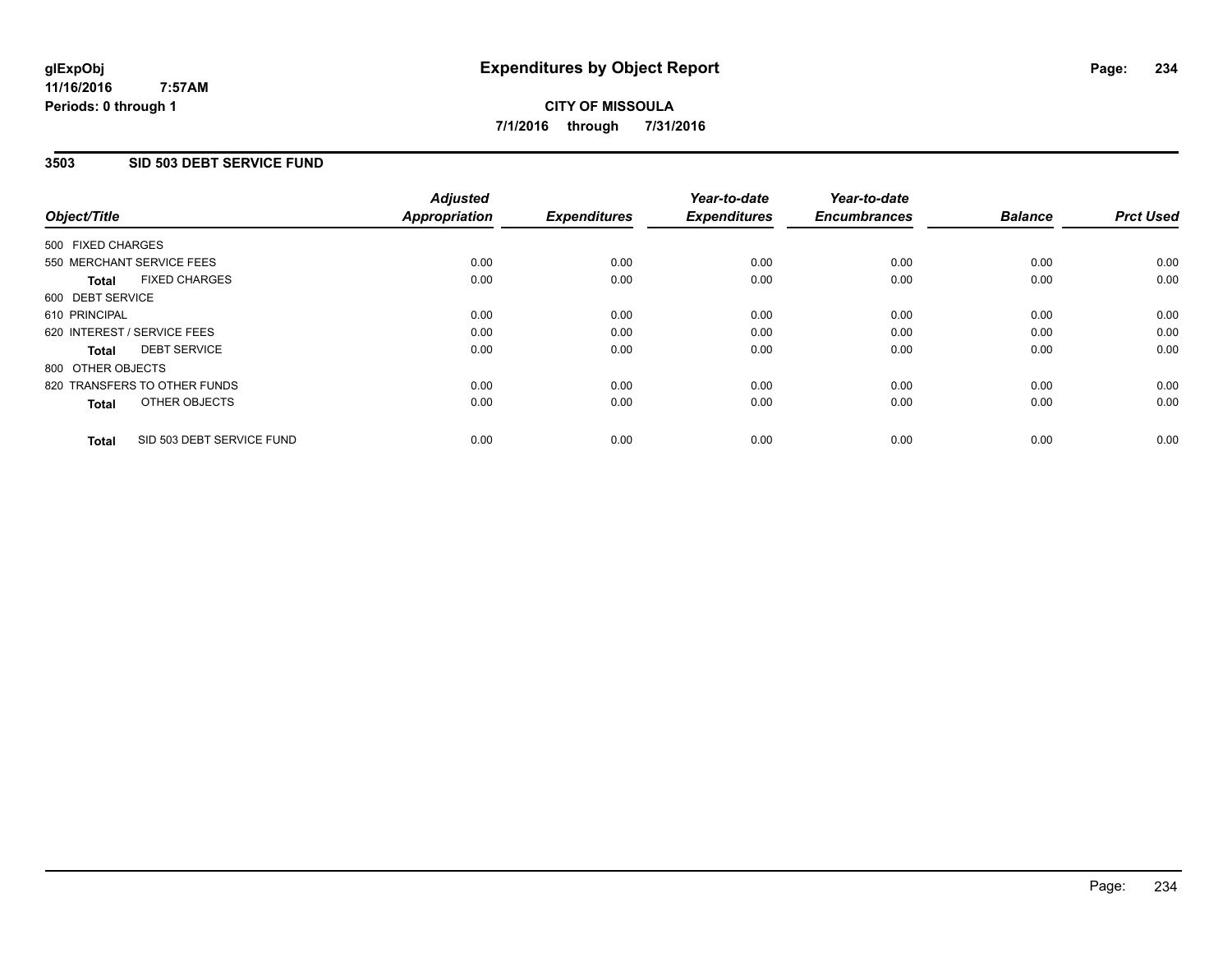# **CITY OF MISSOULA 7/1/2016 through 7/31/2016**

**3505 SID 505 DEBT SERVICE FUND**

| Object/Title      |                              | <b>Adjusted</b><br>Appropriation | <b>Expenditures</b> | Year-to-date<br><b>Expenditures</b> | Year-to-date<br><b>Encumbrances</b> | <b>Balance</b> | <b>Prct Used</b> |
|-------------------|------------------------------|----------------------------------|---------------------|-------------------------------------|-------------------------------------|----------------|------------------|
| 800 OTHER OBJECTS |                              |                                  |                     |                                     |                                     |                |                  |
|                   | 820 TRANSFERS TO OTHER FUNDS | 0.00                             | 0.00                | 0.00                                | 0.00                                | 0.00           | 0.00             |
| Total             | OTHER OBJECTS                | 0.00                             | 0.00                | 0.00                                | 0.00                                | 0.00           | 0.00             |
| Tota              | *** Title Not Found ***      | 0.00                             | 0.00                | 0.00                                | 0.00                                | 0.00           | 0.00             |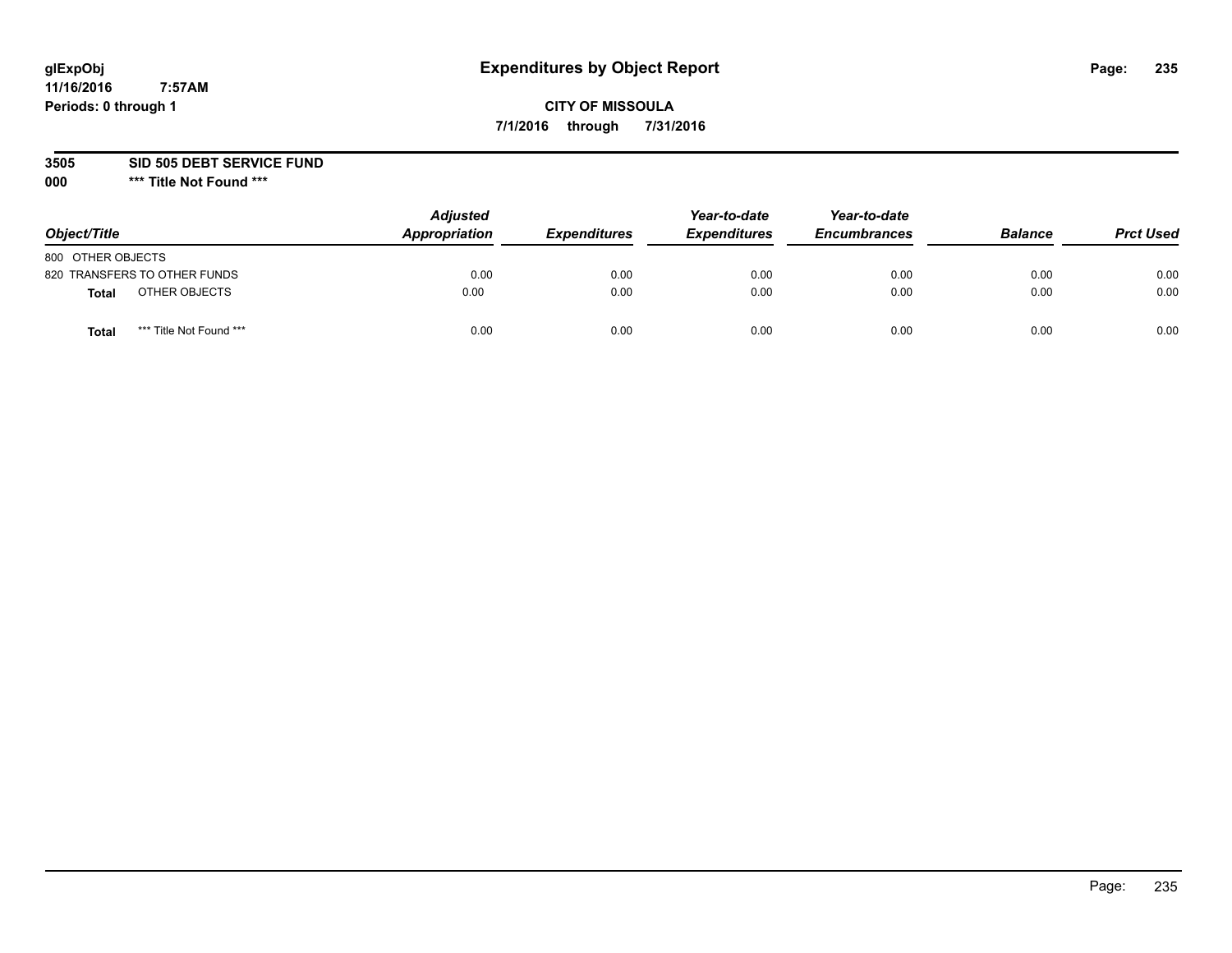### **3505 SID 505 DEBT SERVICE FUND**

| Object/Title                         | <b>Adjusted</b><br><b>Appropriation</b> | <b>Expenditures</b> | Year-to-date<br><b>Expenditures</b> | Year-to-date<br><b>Encumbrances</b> | <b>Balance</b> | <b>Prct Used</b> |
|--------------------------------------|-----------------------------------------|---------------------|-------------------------------------|-------------------------------------|----------------|------------------|
|                                      |                                         |                     |                                     |                                     |                |                  |
| 500 FIXED CHARGES                    |                                         |                     |                                     |                                     |                |                  |
| 550 MERCHANT SERVICE FEES            | 0.00                                    | 0.00                | 0.00                                | 0.00                                | 0.00           | 0.00             |
| <b>FIXED CHARGES</b><br><b>Total</b> | 0.00                                    | 0.00                | 0.00                                | 0.00                                | 0.00           | 0.00             |
| 600 DEBT SERVICE                     |                                         |                     |                                     |                                     |                |                  |
| 610 PRINCIPAL                        | 0.00                                    | 0.00                | 0.00                                | 0.00                                | 0.00           | 0.00             |
| 620 INTEREST / SERVICE FEES          | 0.00                                    | 0.00                | 0.00                                | 0.00                                | 0.00           | 0.00             |
| <b>DEBT SERVICE</b><br>Total         | 0.00                                    | 0.00                | 0.00                                | 0.00                                | 0.00           | 0.00             |
|                                      |                                         |                     |                                     |                                     |                |                  |
| NON-DEPARTMENTAL<br><b>Total</b>     | 0.00                                    | 0.00                | 0.00                                | 0.00                                | 0.00           | 0.00             |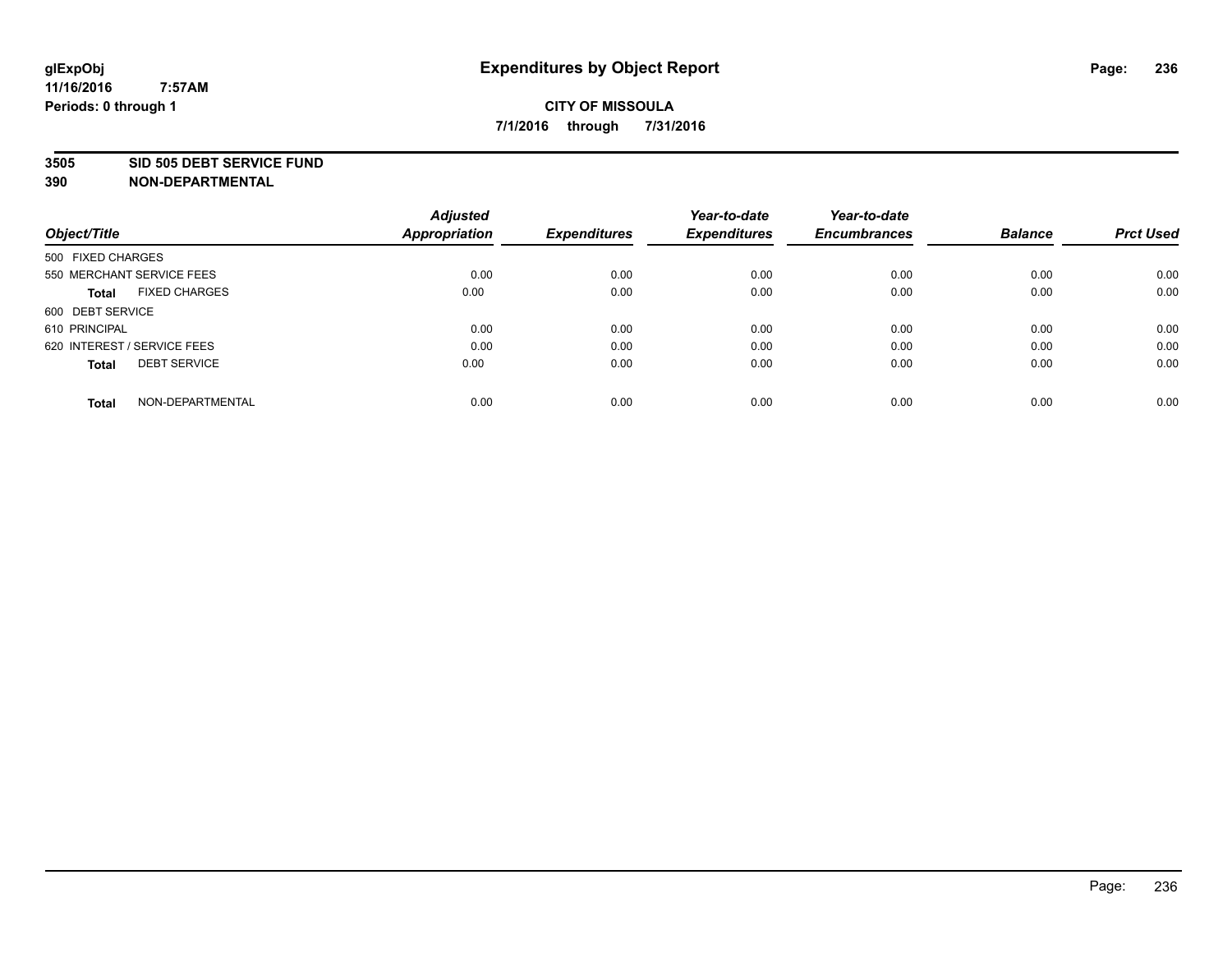### **11/16/2016 7:57AM Periods: 0 through 1**

# **CITY OF MISSOULA 7/1/2016 through 7/31/2016**

## **3505 SID 505 DEBT SERVICE FUND**

| Object/Title                              | <b>Adjusted</b><br><b>Appropriation</b> | <b>Expenditures</b> | Year-to-date<br><b>Expenditures</b> | Year-to-date<br><b>Encumbrances</b> | <b>Balance</b> | <b>Prct Used</b> |
|-------------------------------------------|-----------------------------------------|---------------------|-------------------------------------|-------------------------------------|----------------|------------------|
|                                           |                                         |                     |                                     |                                     |                |                  |
| 500 FIXED CHARGES                         |                                         |                     |                                     |                                     |                |                  |
| 550 MERCHANT SERVICE FEES                 | 0.00                                    | 0.00                | 0.00                                | 0.00                                | 0.00           | 0.00             |
| <b>FIXED CHARGES</b><br>Total             | 0.00                                    | 0.00                | 0.00                                | 0.00                                | 0.00           | 0.00             |
| 600 DEBT SERVICE                          |                                         |                     |                                     |                                     |                |                  |
| 610 PRINCIPAL                             | 0.00                                    | 0.00                | 0.00                                | 0.00                                | 0.00           | 0.00             |
| 620 INTEREST / SERVICE FEES               | 0.00                                    | 0.00                | 0.00                                | 0.00                                | 0.00           | 0.00             |
| <b>DEBT SERVICE</b><br><b>Total</b>       | 0.00                                    | 0.00                | 0.00                                | 0.00                                | 0.00           | 0.00             |
| 800 OTHER OBJECTS                         |                                         |                     |                                     |                                     |                |                  |
| 820 TRANSFERS TO OTHER FUNDS              | 0.00                                    | 0.00                | 0.00                                | 0.00                                | 0.00           | 0.00             |
| OTHER OBJECTS<br><b>Total</b>             | 0.00                                    | 0.00                | 0.00                                | 0.00                                | 0.00           | 0.00             |
|                                           |                                         |                     |                                     |                                     |                |                  |
| SID 505 DEBT SERVICE FUND<br><b>Total</b> | 0.00                                    | 0.00                | 0.00                                | 0.00                                | 0.00           | 0.00             |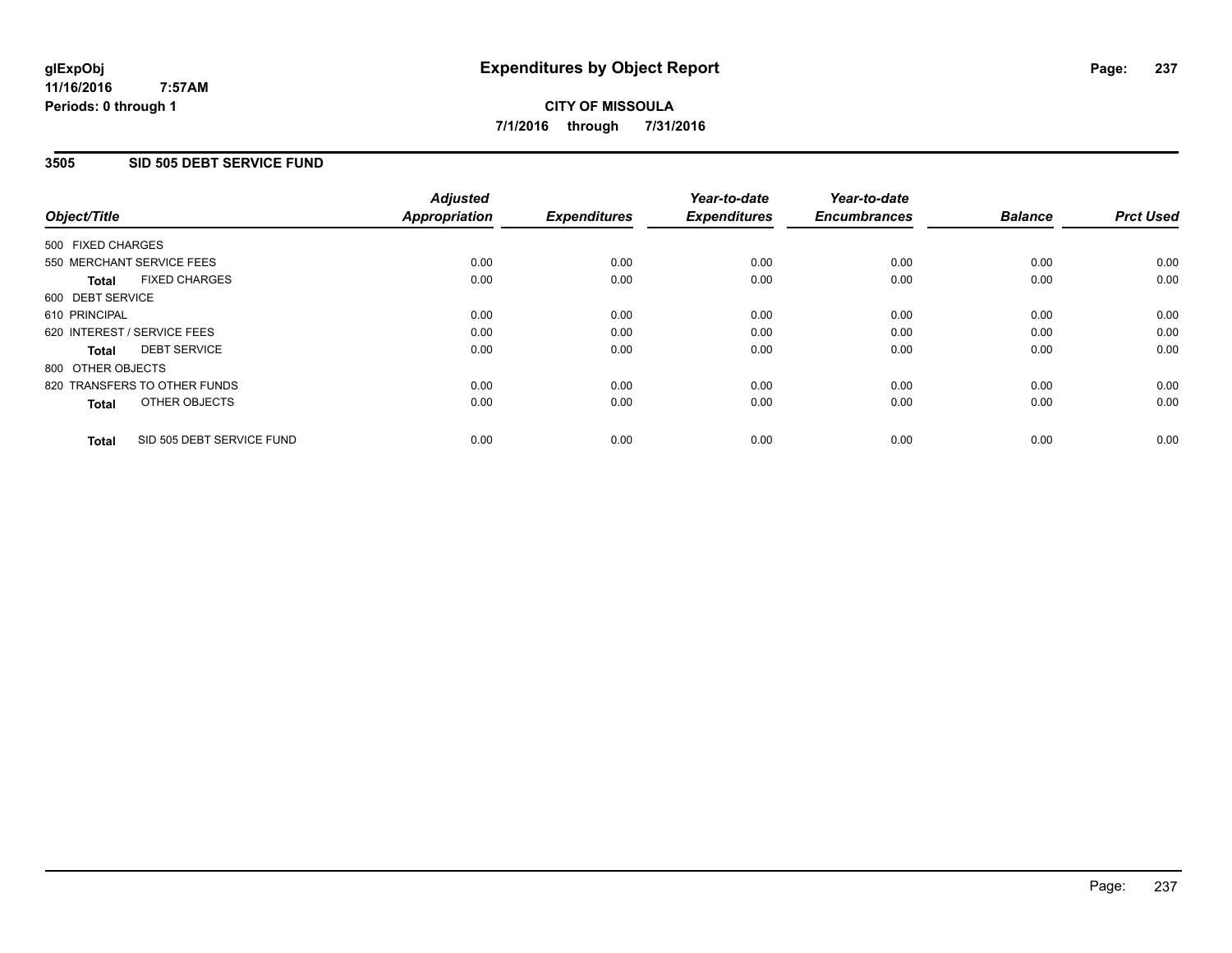# **CITY OF MISSOULA 7/1/2016 through 7/31/2016**

**3506 SID 506 DEBT SERVICE FUND**

| Object/Title                 |                         | <b>Adjusted</b><br>Appropriation | <b>Expenditures</b> | Year-to-date<br><b>Expenditures</b> | Year-to-date<br><b>Encumbrances</b> | <b>Balance</b> | <b>Prct Used</b> |
|------------------------------|-------------------------|----------------------------------|---------------------|-------------------------------------|-------------------------------------|----------------|------------------|
| 800 OTHER OBJECTS            |                         |                                  |                     |                                     |                                     |                |                  |
| 820 TRANSFERS TO OTHER FUNDS |                         | 0.00                             | 0.00                | 0.00                                | 0.00                                | 0.00           | 0.00             |
| <b>Total</b>                 | OTHER OBJECTS           | 0.00                             | 0.00                | 0.00                                | 0.00                                | 0.00           | 0.00             |
| Total                        | *** Title Not Found *** | 0.00                             | 0.00                | 0.00                                | 0.00                                | 0.00           | 0.00             |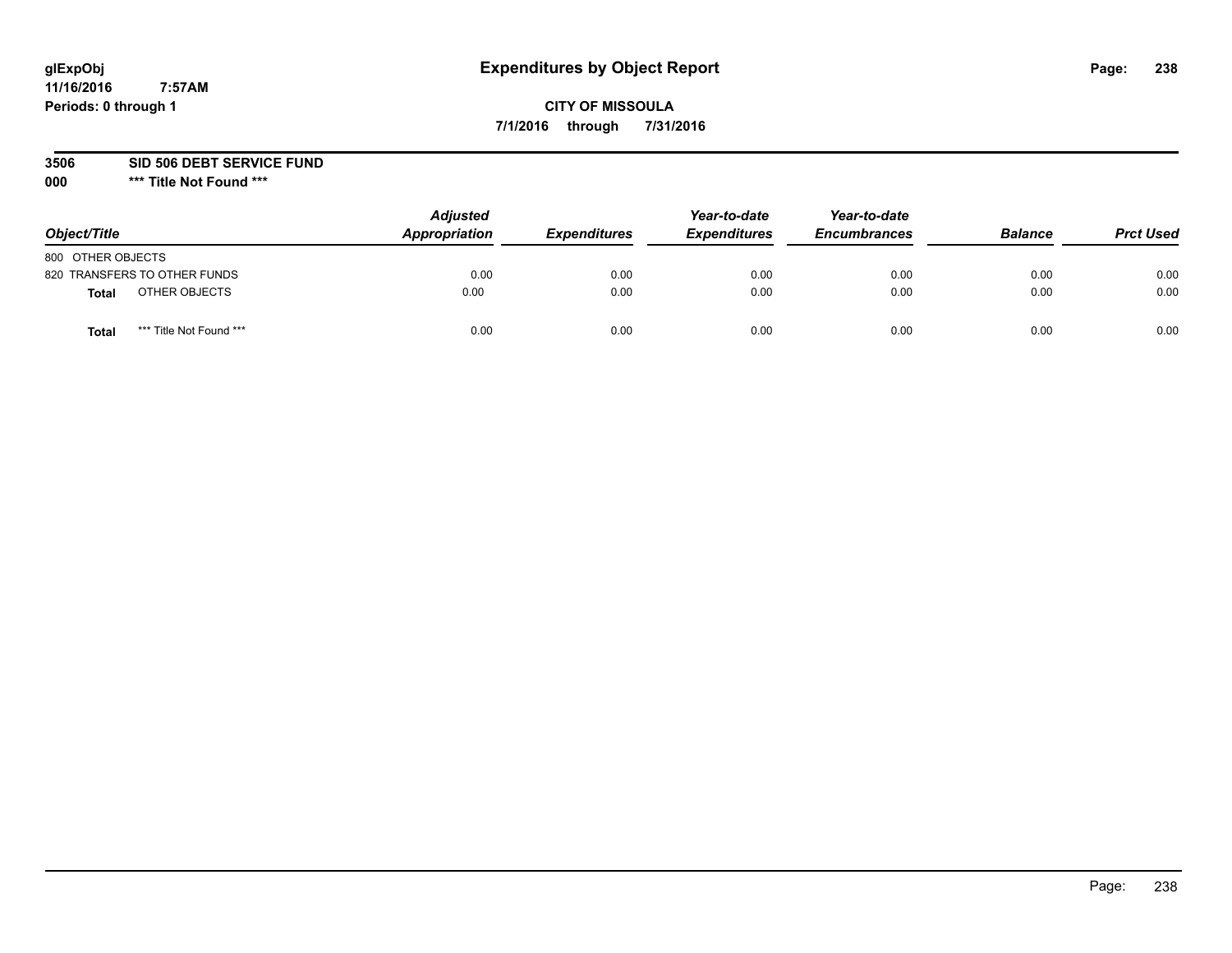### **3506 SID 506 DEBT SERVICE FUND**

| Object/Title                         | <b>Adjusted</b><br><b>Appropriation</b> | <b>Expenditures</b> | Year-to-date<br><b>Expenditures</b> | Year-to-date<br><b>Encumbrances</b> | <b>Balance</b> | <b>Prct Used</b> |
|--------------------------------------|-----------------------------------------|---------------------|-------------------------------------|-------------------------------------|----------------|------------------|
| 500 FIXED CHARGES                    |                                         |                     |                                     |                                     |                |                  |
| 550 MERCHANT SERVICE FEES            | 0.00                                    | 0.00                | 0.00                                | 0.00                                | 0.00           | 0.00             |
| <b>FIXED CHARGES</b><br><b>Total</b> | 0.00                                    | 0.00                | 0.00                                | 0.00                                | 0.00           | 0.00             |
| 600 DEBT SERVICE                     |                                         |                     |                                     |                                     |                |                  |
| 610 PRINCIPAL                        | 0.00                                    | 0.00                | 0.00                                | 0.00                                | 0.00           | 0.00             |
| 620 INTEREST / SERVICE FEES          | 0.00                                    | 0.00                | 0.00                                | 0.00                                | 0.00           | 0.00             |
| <b>DEBT SERVICE</b><br><b>Total</b>  | 0.00                                    | 0.00                | 0.00                                | 0.00                                | 0.00           | 0.00             |
| NON-DEPARTMENTAL<br><b>Total</b>     | 0.00                                    | 0.00                | 0.00                                | 0.00                                | 0.00           | 0.00             |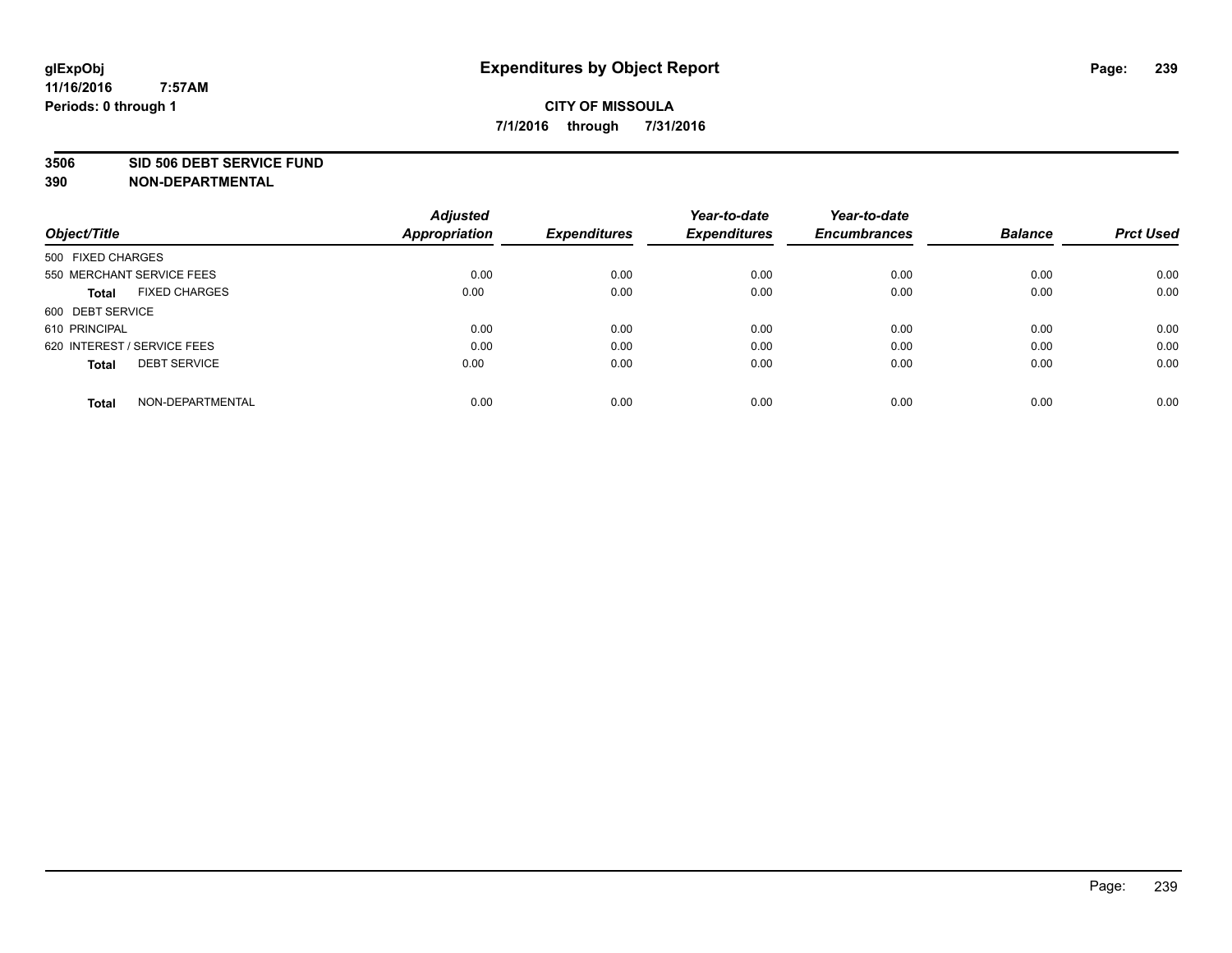### **11/16/2016 7:57AM Periods: 0 through 1**

# **CITY OF MISSOULA 7/1/2016 through 7/31/2016**

## **3506 SID 506 DEBT SERVICE FUND**

| Object/Title      |                              | <b>Adjusted</b><br>Appropriation | <b>Expenditures</b> | Year-to-date<br><b>Expenditures</b> | Year-to-date<br><b>Encumbrances</b> | <b>Balance</b> | <b>Prct Used</b> |
|-------------------|------------------------------|----------------------------------|---------------------|-------------------------------------|-------------------------------------|----------------|------------------|
| 500 FIXED CHARGES |                              |                                  |                     |                                     |                                     |                |                  |
|                   | 550 MERCHANT SERVICE FEES    | 0.00                             | 0.00                | 0.00                                | 0.00                                | 0.00           | 0.00             |
| <b>Total</b>      | <b>FIXED CHARGES</b>         | 0.00                             | 0.00                | 0.00                                | 0.00                                | 0.00           | 0.00             |
| 600 DEBT SERVICE  |                              |                                  |                     |                                     |                                     |                |                  |
| 610 PRINCIPAL     |                              | 0.00                             | 0.00                | 0.00                                | 0.00                                | 0.00           | 0.00             |
|                   | 620 INTEREST / SERVICE FEES  | 0.00                             | 0.00                | 0.00                                | 0.00                                | 0.00           | 0.00             |
| Total             | <b>DEBT SERVICE</b>          | 0.00                             | 0.00                | 0.00                                | 0.00                                | 0.00           | 0.00             |
| 800 OTHER OBJECTS |                              |                                  |                     |                                     |                                     |                |                  |
|                   | 820 TRANSFERS TO OTHER FUNDS | 0.00                             | 0.00                | 0.00                                | 0.00                                | 0.00           | 0.00             |
| <b>Total</b>      | OTHER OBJECTS                | 0.00                             | 0.00                | 0.00                                | 0.00                                | 0.00           | 0.00             |
| <b>Total</b>      | SID 506 DEBT SERVICE FUND    | 0.00                             | 0.00                | 0.00                                | 0.00                                | 0.00           | 0.00             |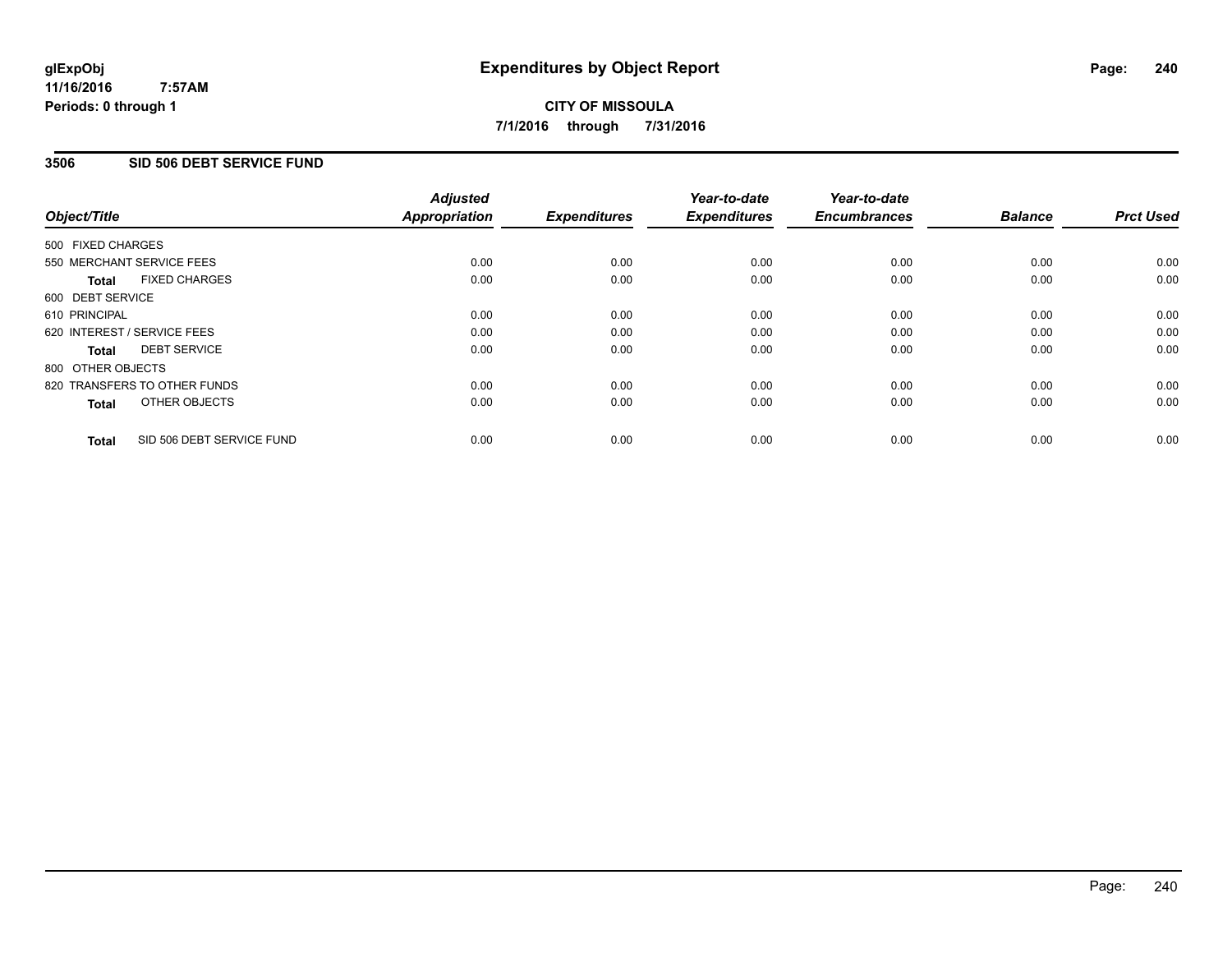# **CITY OF MISSOULA 7/1/2016 through 7/31/2016**

**3507 SID 507 DEBT SERVICE FUND**

| Object/Title                            | <b>Adjusted</b><br>Appropriation | <b>Expenditures</b> | Year-to-date<br><b>Expenditures</b> | Year-to-date<br><b>Encumbrances</b> | <b>Balance</b> | <b>Prct Used</b> |
|-----------------------------------------|----------------------------------|---------------------|-------------------------------------|-------------------------------------|----------------|------------------|
| 800 OTHER OBJECTS                       |                                  |                     |                                     |                                     |                |                  |
| 820 TRANSFERS TO OTHER FUNDS            | 0.00                             | 0.00                | 0.00                                | 0.00                                | 0.00           | 0.00             |
| OTHER OBJECTS<br><b>Total</b>           | 0.00                             | 0.00                | 0.00                                | 0.00                                | 0.00           | 0.00             |
| *** Title Not Found ***<br><b>Total</b> | 0.00                             | 0.00                | 0.00                                | 0.00                                | 0.00           | 0.00             |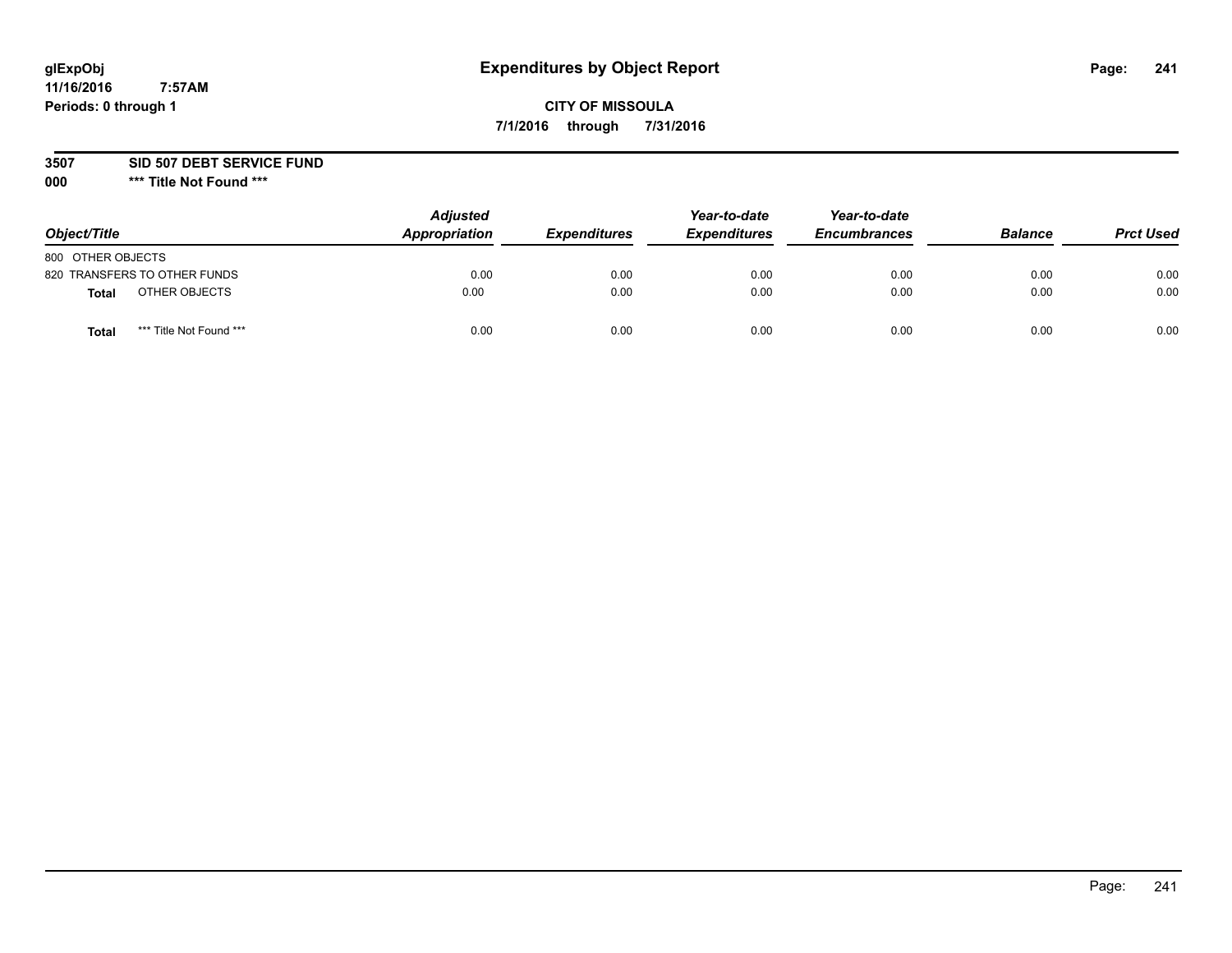### **3507 SID 507 DEBT SERVICE FUND**

| Object/Title      |                           | <b>Adjusted</b><br>Appropriation | <b>Expenditures</b> | Year-to-date<br><b>Expenditures</b> | Year-to-date<br><b>Encumbrances</b> | <b>Balance</b> | <b>Prct Used</b> |
|-------------------|---------------------------|----------------------------------|---------------------|-------------------------------------|-------------------------------------|----------------|------------------|
| 500 FIXED CHARGES |                           |                                  |                     |                                     |                                     |                |                  |
|                   | 550 MERCHANT SERVICE FEES | 0.00                             | 0.00                | 0.00                                | 0.00                                | 0.00           | 0.00             |
| <b>Total</b>      | <b>FIXED CHARGES</b>      | 0.00                             | 0.00                | 0.00                                | 0.00                                | 0.00           | 0.00             |
| <b>Total</b>      | NON-DEPARTMENTAL          | 0.00                             | 0.00                | 0.00                                | 0.00                                | 0.00           | 0.00             |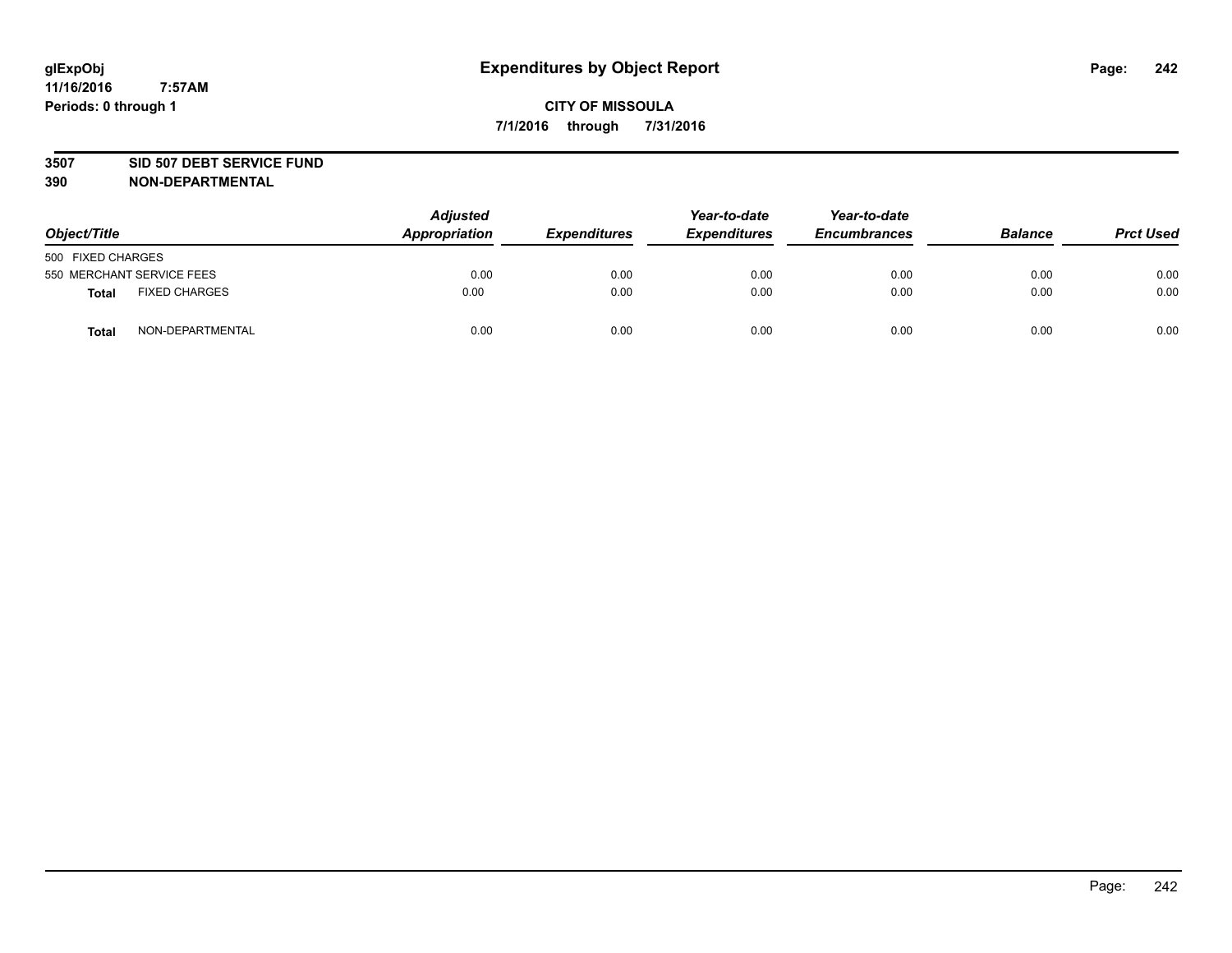## **3507 SID 507 DEBT SERVICE FUND**

| Object/Title              |                              | <b>Adjusted</b><br><b>Appropriation</b> | <b>Expenditures</b> | Year-to-date<br><b>Expenditures</b> | Year-to-date<br><b>Encumbrances</b> | <b>Balance</b> | <b>Prct Used</b> |
|---------------------------|------------------------------|-----------------------------------------|---------------------|-------------------------------------|-------------------------------------|----------------|------------------|
| 500 FIXED CHARGES         |                              |                                         |                     |                                     |                                     |                |                  |
| 550 MERCHANT SERVICE FEES |                              | 0.00                                    | 0.00                | 0.00                                | 0.00                                | 0.00           | 0.00             |
| <b>Total</b>              | <b>FIXED CHARGES</b>         | 0.00                                    | 0.00                | 0.00                                | 0.00                                | 0.00           | 0.00             |
| 800 OTHER OBJECTS         |                              |                                         |                     |                                     |                                     |                |                  |
|                           | 820 TRANSFERS TO OTHER FUNDS | 0.00                                    | 0.00                | 0.00                                | 0.00                                | 0.00           | 0.00             |
| <b>Total</b>              | OTHER OBJECTS                | 0.00                                    | 0.00                | 0.00                                | 0.00                                | 0.00           | 0.00             |
| <b>Total</b>              | SID 507 DEBT SERVICE FUND    | 0.00                                    | 0.00                | 0.00                                | 0.00                                | 0.00           | 0.00             |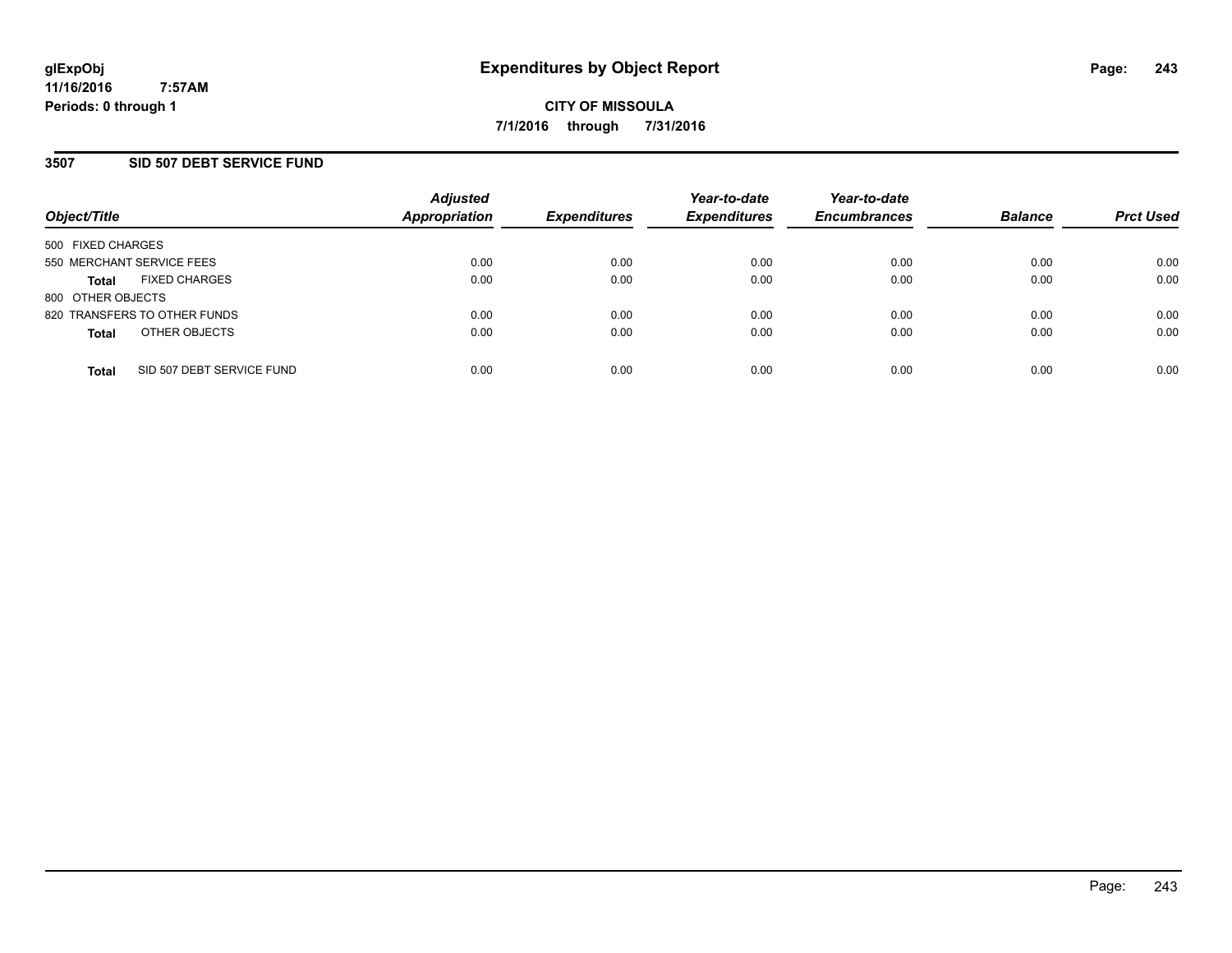# **CITY OF MISSOULA 7/1/2016 through 7/31/2016**

**3508 SID 508 DEBT SERVICE FUND**

| Object/Title                     | <b>Adjusted</b><br>Appropriation | <b>Expenditures</b> | Year-to-date<br><b>Expenditures</b> | Year-to-date<br><b>Encumbrances</b> | <b>Balance</b> | <b>Prct Used</b> |
|----------------------------------|----------------------------------|---------------------|-------------------------------------|-------------------------------------|----------------|------------------|
| 800 OTHER OBJECTS                |                                  |                     |                                     |                                     |                |                  |
| 820 TRANSFERS TO OTHER FUNDS     | 0.00                             | 0.00                | 0.00                                | 0.00                                | 0.00           | 0.00             |
| OTHER OBJECTS<br><b>Total</b>    | 0.00                             | 0.00                | 0.00                                | 0.00                                | 0.00           | 0.00             |
| *** Title Not Found ***<br>Total | 0.00                             | 0.00                | 0.00                                | 0.00                                | 0.00           | 0.00             |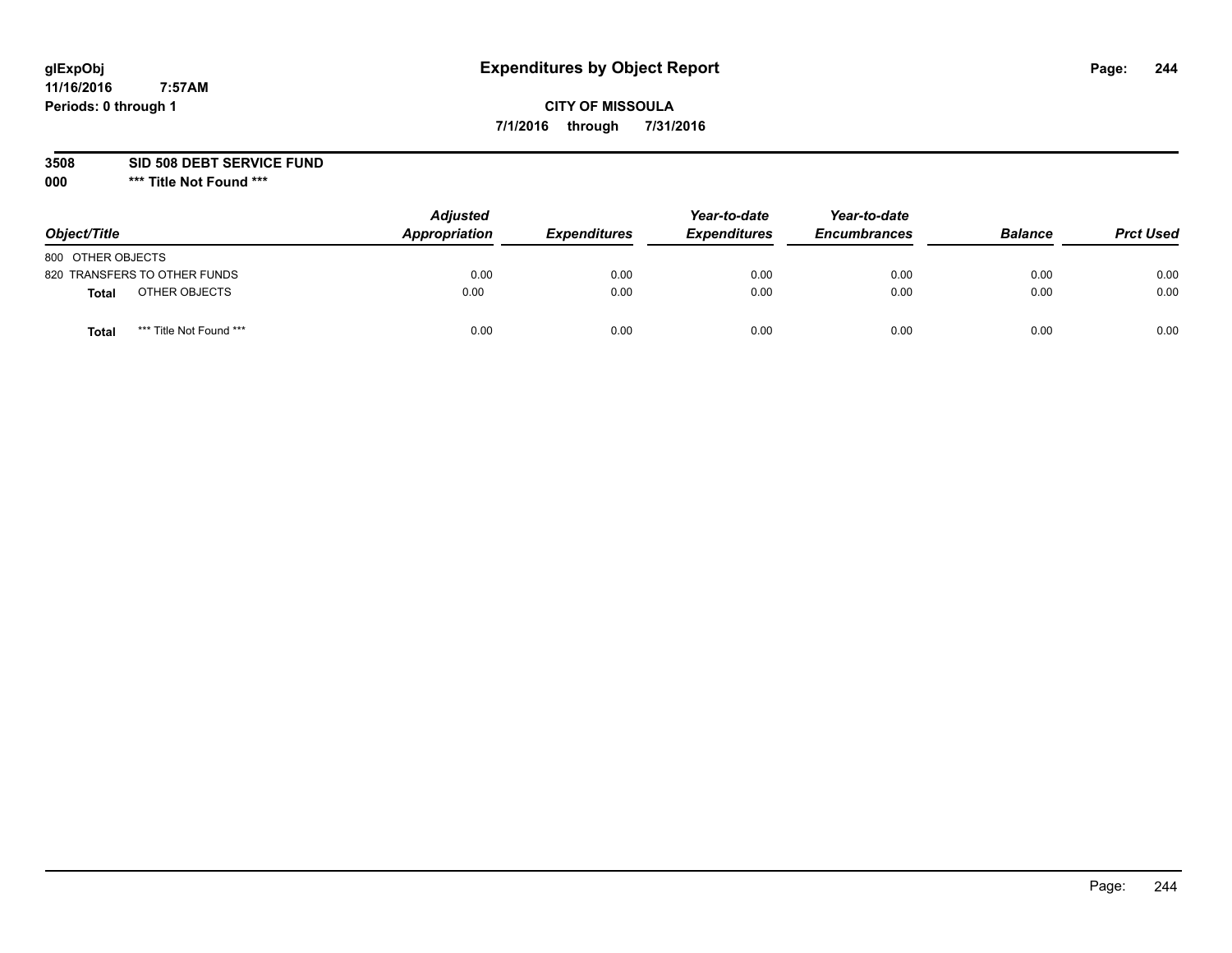### **3508 SID 508 DEBT SERVICE FUND**

| Object/Title                         | <b>Adjusted</b><br>Appropriation | <b>Expenditures</b> | Year-to-date<br><b>Expenditures</b> | Year-to-date<br><b>Encumbrances</b> | <b>Balance</b> | <b>Prct Used</b> |
|--------------------------------------|----------------------------------|---------------------|-------------------------------------|-------------------------------------|----------------|------------------|
| 500 FIXED CHARGES                    |                                  |                     |                                     |                                     |                |                  |
| 550 MERCHANT SERVICE FEES            | 0.00                             | 0.00                | 0.00                                | 0.00                                | 0.00           | 0.00             |
| <b>FIXED CHARGES</b><br><b>Total</b> | 0.00                             | 0.00                | 0.00                                | 0.00                                | 0.00           | 0.00             |
| NON-DEPARTMENTAL<br>Total            | 0.00                             | 0.00                | 0.00                                | 0.00                                | 0.00           | 0.00             |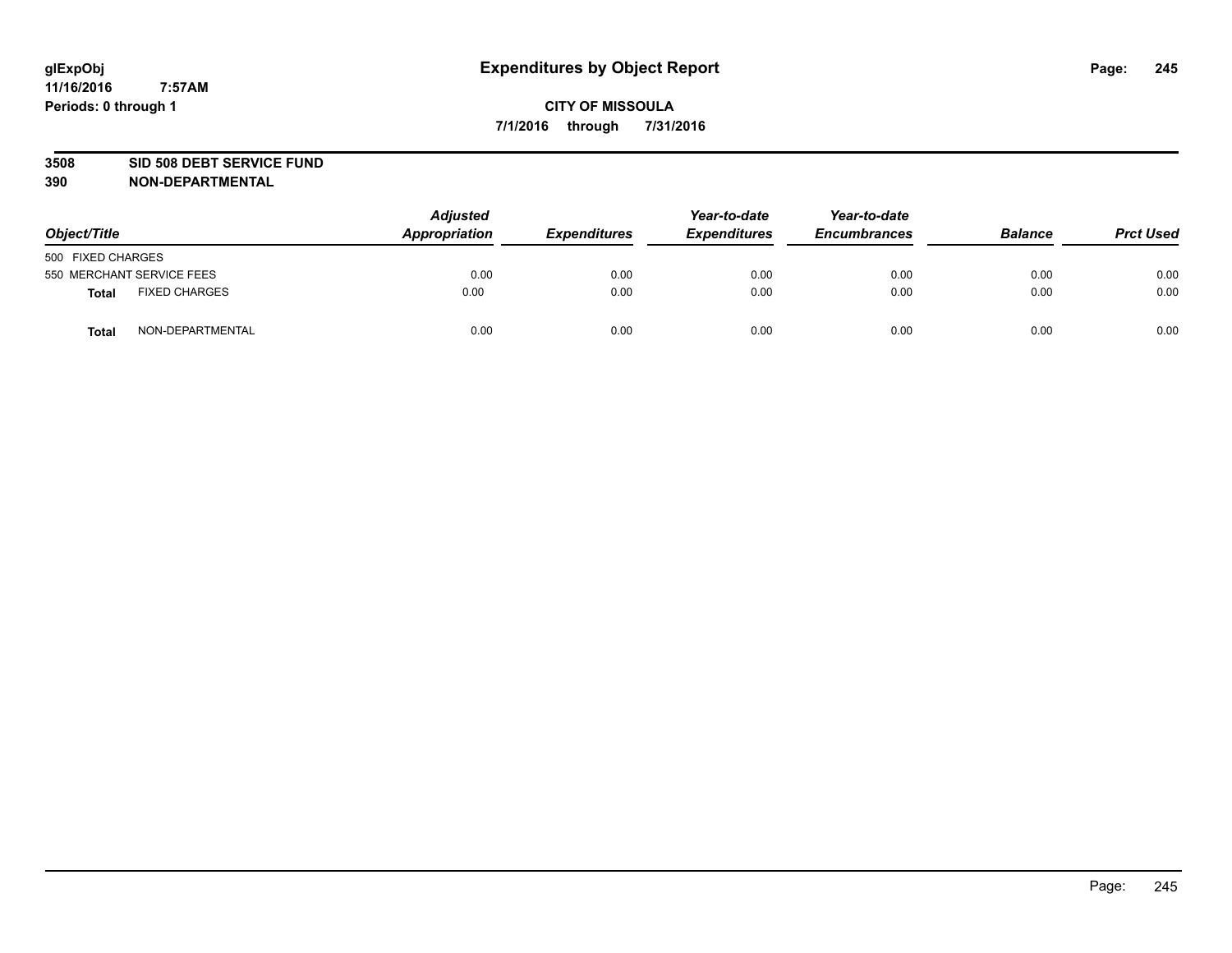## **3508 SID 508 DEBT SERVICE FUND**

| Object/Title                              | <b>Adjusted</b><br><b>Appropriation</b> | <b>Expenditures</b> | Year-to-date<br><b>Expenditures</b> | Year-to-date<br><b>Encumbrances</b> | <b>Balance</b> | <b>Prct Used</b> |
|-------------------------------------------|-----------------------------------------|---------------------|-------------------------------------|-------------------------------------|----------------|------------------|
| 500 FIXED CHARGES                         |                                         |                     |                                     |                                     |                |                  |
| 550 MERCHANT SERVICE FEES                 | 0.00                                    | 0.00                | 0.00                                | 0.00                                | 0.00           | 0.00             |
| <b>FIXED CHARGES</b><br><b>Total</b>      | 0.00                                    | 0.00                | 0.00                                | 0.00                                | 0.00           | 0.00             |
| 800 OTHER OBJECTS                         |                                         |                     |                                     |                                     |                |                  |
| 820 TRANSFERS TO OTHER FUNDS              | 0.00                                    | 0.00                | 0.00                                | 0.00                                | 0.00           | 0.00             |
| OTHER OBJECTS<br><b>Total</b>             | 0.00                                    | 0.00                | 0.00                                | 0.00                                | 0.00           | 0.00             |
| SID 508 DEBT SERVICE FUND<br><b>Total</b> | 0.00                                    | 0.00                | 0.00                                | 0.00                                | 0.00           | 0.00             |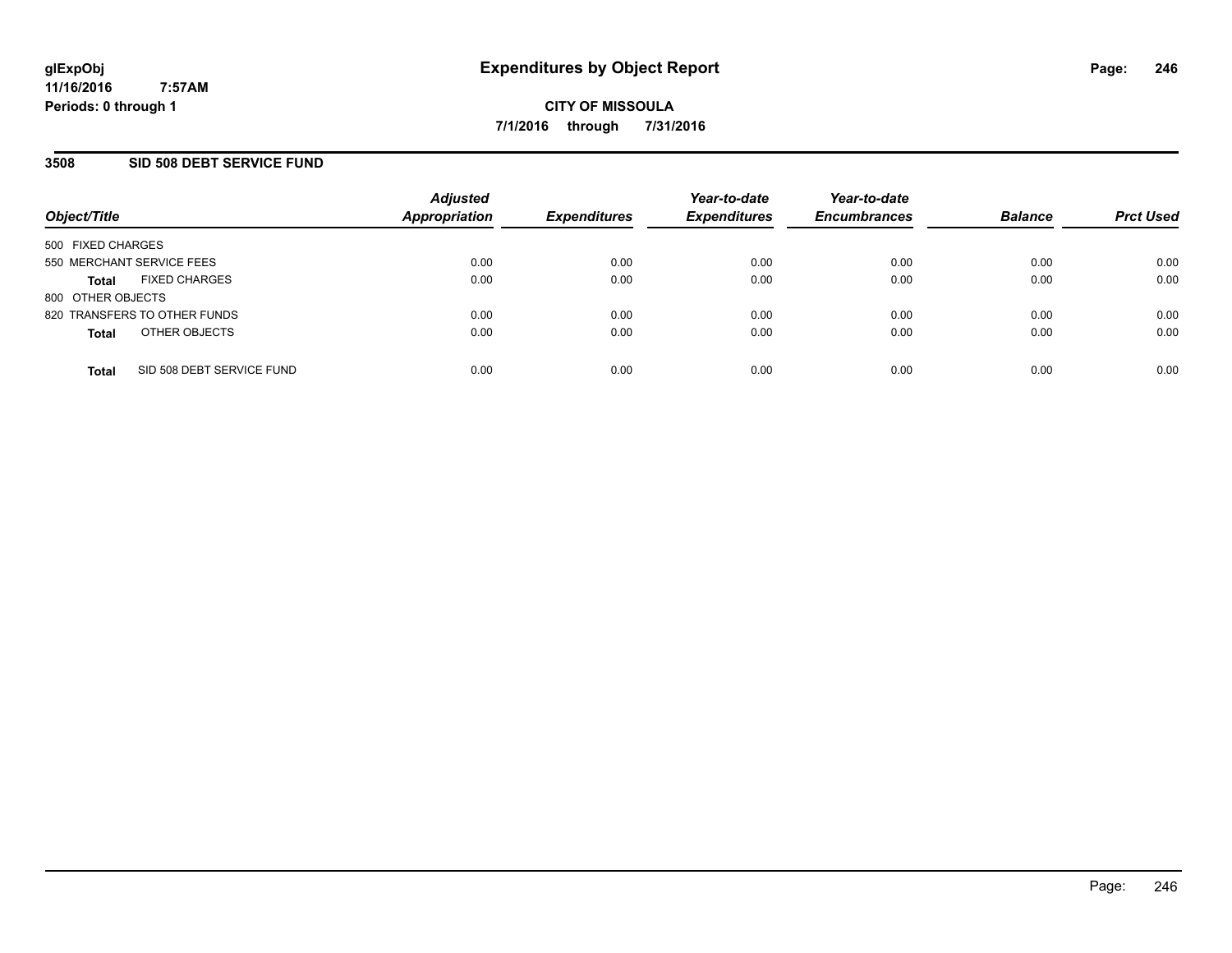# **CITY OF MISSOULA 7/1/2016 through 7/31/2016**

**3510 SID 510 DEBT SERVICE FUND**

| Object/Title                            | <b>Adjusted</b><br>Appropriation | <b>Expenditures</b> | Year-to-date<br><b>Expenditures</b> | Year-to-date<br><b>Encumbrances</b> | <b>Balance</b> | <b>Prct Used</b> |
|-----------------------------------------|----------------------------------|---------------------|-------------------------------------|-------------------------------------|----------------|------------------|
| 800 OTHER OBJECTS                       |                                  |                     |                                     |                                     |                |                  |
| 820 TRANSFERS TO OTHER FUNDS            | 0.00                             | 0.00                | 0.00                                | 0.00                                | 0.00           | 0.00             |
| OTHER OBJECTS<br><b>Total</b>           | 0.00                             | 0.00                | 0.00                                | 0.00                                | 0.00           | 0.00             |
| *** Title Not Found ***<br><b>Total</b> | 0.00                             | 0.00                | 0.00                                | 0.00                                | 0.00           | 0.00             |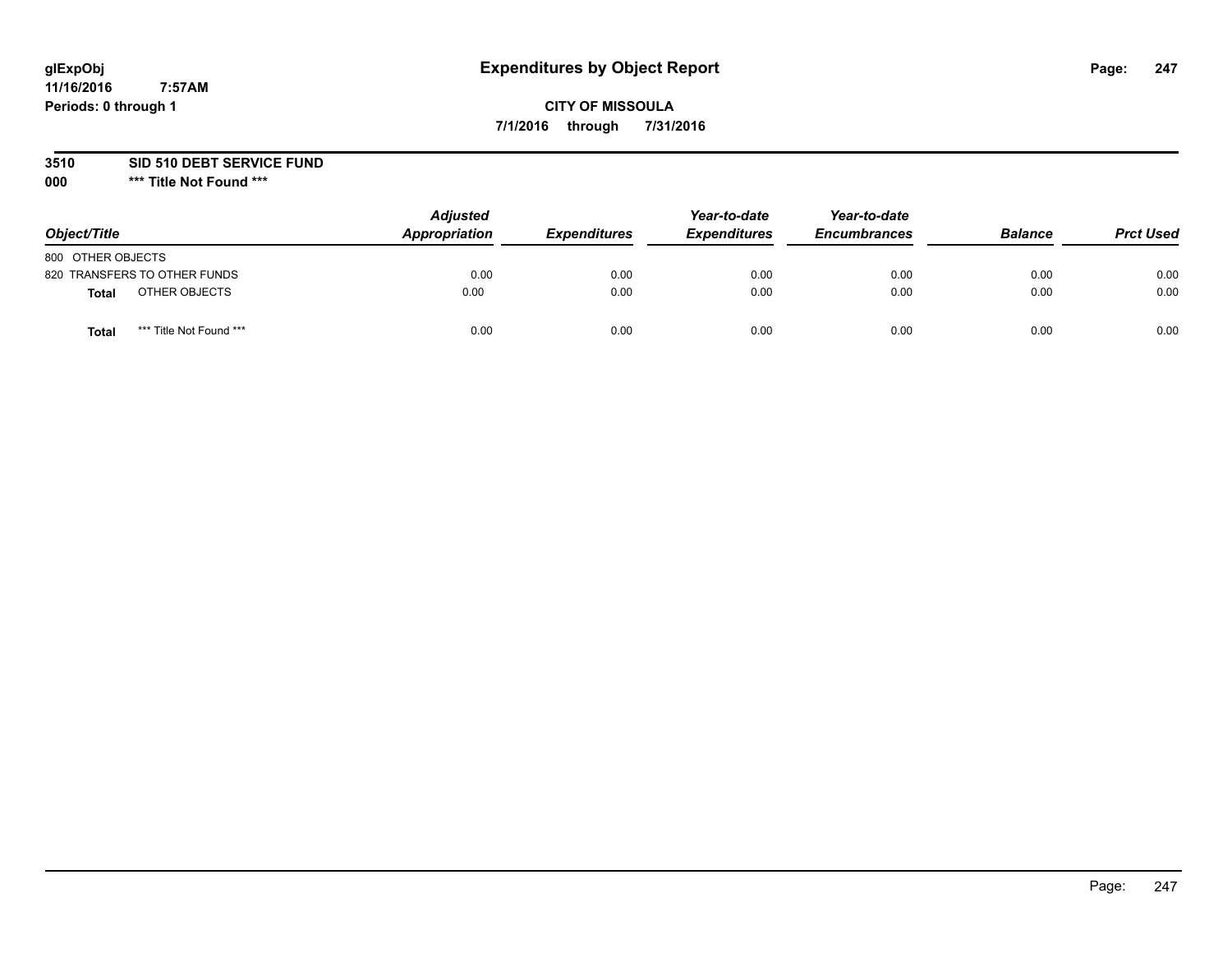### **3510 SID 510 DEBT SERVICE FUND**

| Object/Title                        | <b>Adjusted</b><br><b>Appropriation</b> | <b>Expenditures</b> | Year-to-date<br><b>Expenditures</b> | Year-to-date<br><b>Encumbrances</b> | <b>Balance</b> | <b>Prct Used</b> |
|-------------------------------------|-----------------------------------------|---------------------|-------------------------------------|-------------------------------------|----------------|------------------|
|                                     |                                         |                     |                                     |                                     |                |                  |
| 500 FIXED CHARGES                   |                                         |                     |                                     |                                     |                |                  |
| 550 MERCHANT SERVICE FEES           | 0.00                                    | 0.00                | 0.00                                | 0.00                                | 0.00           | 0.00             |
| <b>FIXED CHARGES</b><br>Total       | 0.00                                    | 0.00                | 0.00                                | 0.00                                | 0.00           | 0.00             |
| 600 DEBT SERVICE                    |                                         |                     |                                     |                                     |                |                  |
| 610 PRINCIPAL                       | 0.00                                    | 0.00                | 0.00                                | 0.00                                | 0.00           | 0.00             |
| 620 INTEREST / SERVICE FEES         | 0.00                                    | 0.00                | 0.00                                | 0.00                                | 0.00           | 0.00             |
| <b>DEBT SERVICE</b><br><b>Total</b> | 0.00                                    | 0.00                | 0.00                                | 0.00                                | 0.00           | 0.00             |
| NON-DEPARTMENTAL<br><b>Total</b>    | 0.00                                    | 0.00                | 0.00                                | 0.00                                | 0.00           | 0.00             |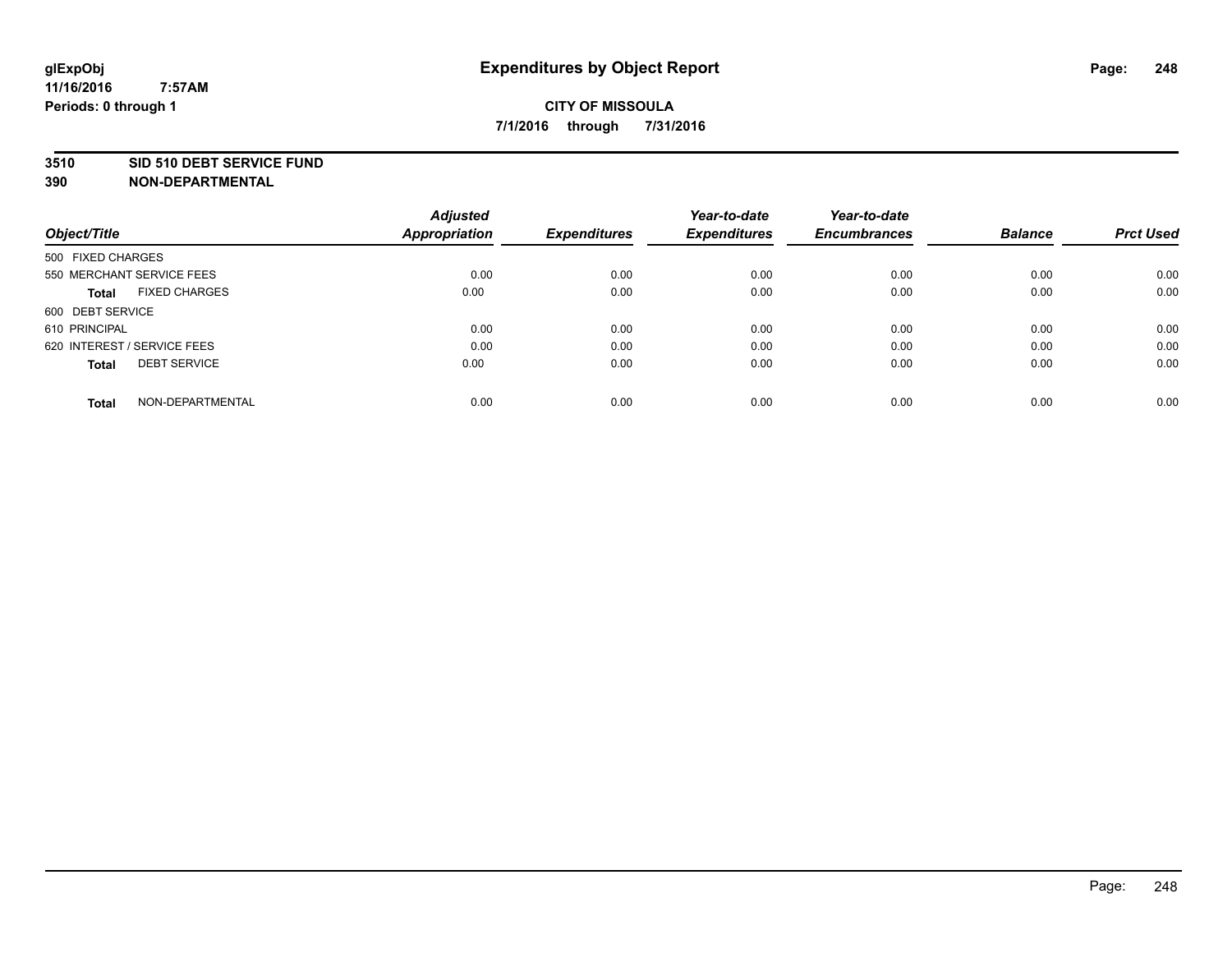## **3510 SID 510 DEBT SERVICE FUND**

| Object/Title      |                              | <b>Adjusted</b><br>Appropriation | <b>Expenditures</b> | Year-to-date<br><b>Expenditures</b> | Year-to-date<br><b>Encumbrances</b> | <b>Balance</b> | <b>Prct Used</b> |
|-------------------|------------------------------|----------------------------------|---------------------|-------------------------------------|-------------------------------------|----------------|------------------|
| 500 FIXED CHARGES |                              |                                  |                     |                                     |                                     |                |                  |
|                   | 550 MERCHANT SERVICE FEES    | 0.00                             | 0.00                | 0.00                                | 0.00                                | 0.00           | 0.00             |
| <b>Total</b>      | <b>FIXED CHARGES</b>         | 0.00                             | 0.00                | 0.00                                | 0.00                                | 0.00           | 0.00             |
| 600 DEBT SERVICE  |                              |                                  |                     |                                     |                                     |                |                  |
| 610 PRINCIPAL     |                              | 0.00                             | 0.00                | 0.00                                | 0.00                                | 0.00           | 0.00             |
|                   | 620 INTEREST / SERVICE FEES  | 0.00                             | 0.00                | 0.00                                | 0.00                                | 0.00           | 0.00             |
| Total             | <b>DEBT SERVICE</b>          | 0.00                             | 0.00                | 0.00                                | 0.00                                | 0.00           | 0.00             |
| 800 OTHER OBJECTS |                              |                                  |                     |                                     |                                     |                |                  |
|                   | 820 TRANSFERS TO OTHER FUNDS | 0.00                             | 0.00                | 0.00                                | 0.00                                | 0.00           | 0.00             |
| <b>Total</b>      | OTHER OBJECTS                | 0.00                             | 0.00                | 0.00                                | 0.00                                | 0.00           | 0.00             |
| <b>Total</b>      | SID 510 DEBT SERVICE FUND    | 0.00                             | 0.00                | 0.00                                | 0.00                                | 0.00           | 0.00             |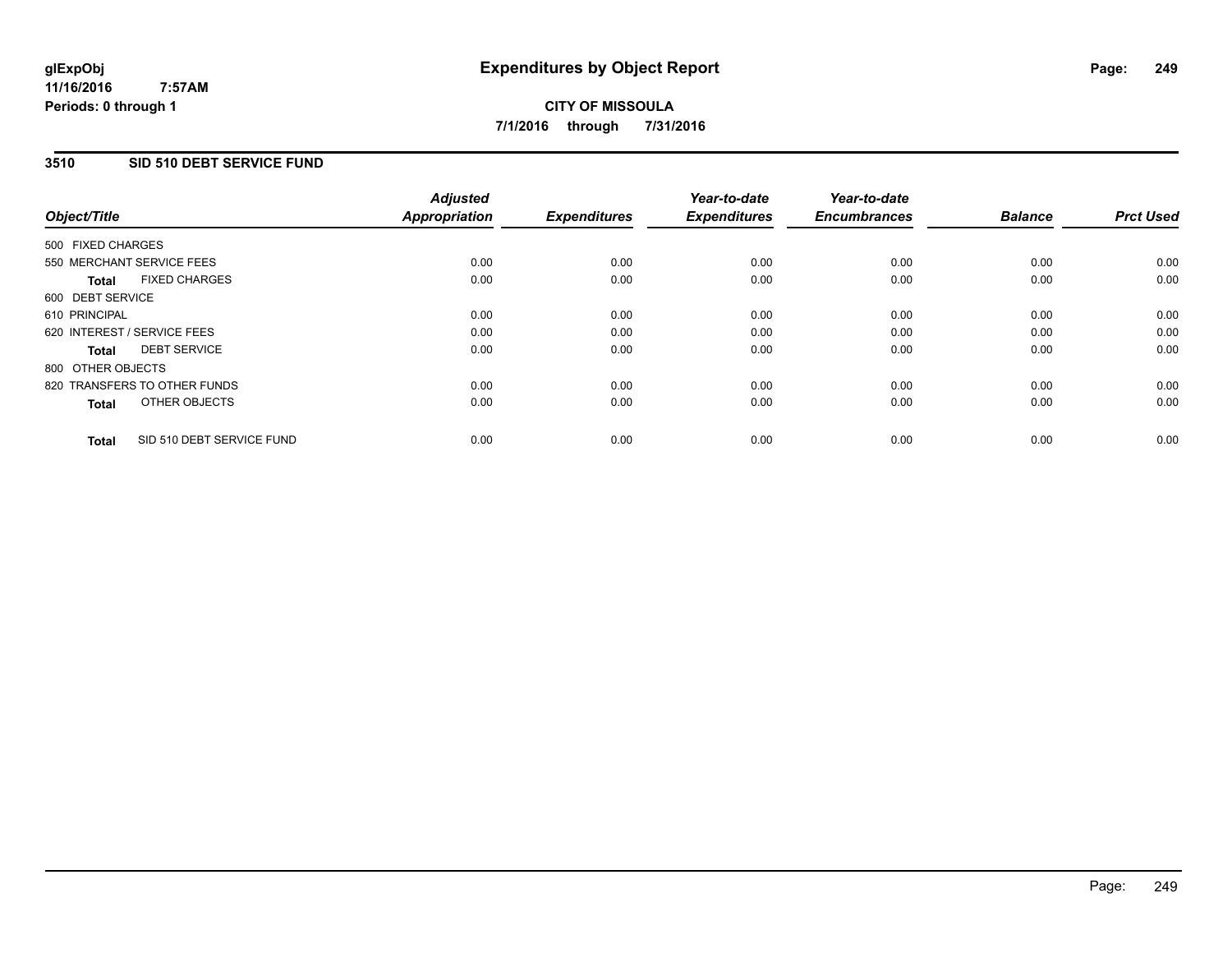# **CITY OF MISSOULA 7/1/2016 through 7/31/2016**

**3511 SID 511 DEBT SERVICE FUND**

| Object/Title                     | <b>Adjusted</b><br>Appropriation | <b>Expenditures</b> | Year-to-date<br><b>Expenditures</b> | Year-to-date<br><b>Encumbrances</b> | <b>Balance</b> | <b>Prct Used</b> |
|----------------------------------|----------------------------------|---------------------|-------------------------------------|-------------------------------------|----------------|------------------|
| 800 OTHER OBJECTS                |                                  |                     |                                     |                                     |                |                  |
| 820 TRANSFERS TO OTHER FUNDS     | 0.00                             | 0.00                | 0.00                                | 0.00                                | 0.00           | 0.00             |
| OTHER OBJECTS<br><b>Total</b>    | 0.00                             | 0.00                | 0.00                                | 0.00                                | 0.00           | 0.00             |
| *** Title Not Found ***<br>Total | 0.00                             | 0.00                | 0.00                                | 0.00                                | 0.00           | 0.00             |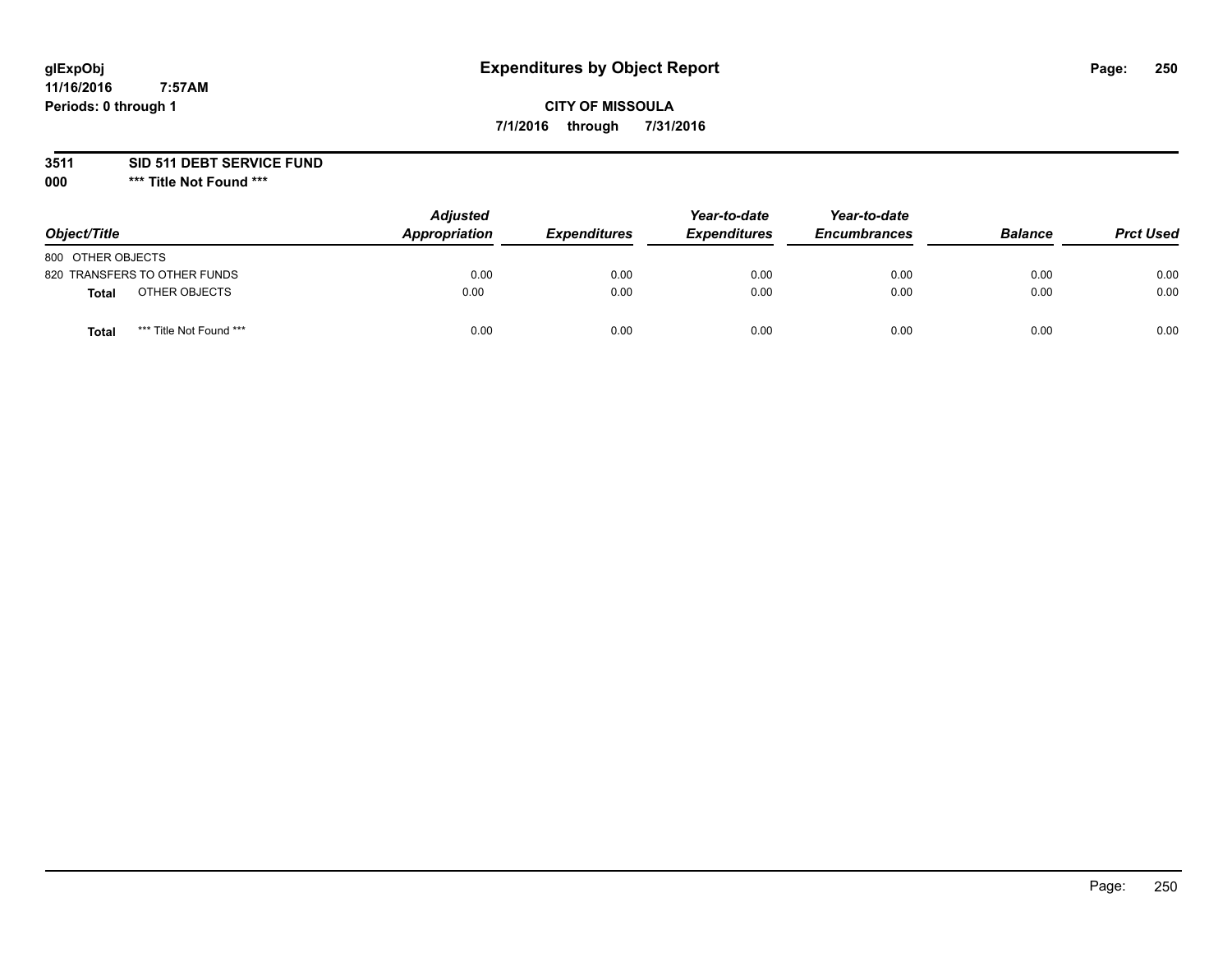### **3511 SID 511 DEBT SERVICE FUND**

| Object/Title                         | <b>Adjusted</b><br><b>Appropriation</b> | <b>Expenditures</b> | Year-to-date<br><b>Expenditures</b> | Year-to-date<br><b>Encumbrances</b> | <b>Balance</b> | <b>Prct Used</b> |
|--------------------------------------|-----------------------------------------|---------------------|-------------------------------------|-------------------------------------|----------------|------------------|
|                                      |                                         |                     |                                     |                                     |                |                  |
| 500 FIXED CHARGES                    |                                         |                     |                                     |                                     |                |                  |
| 550 MERCHANT SERVICE FEES            | 0.00                                    | 0.00                | 0.00                                | 0.00                                | 0.00           | 0.00             |
| <b>FIXED CHARGES</b><br><b>Total</b> | 0.00                                    | 0.00                | 0.00                                | 0.00                                | 0.00           | 0.00             |
| 600 DEBT SERVICE                     |                                         |                     |                                     |                                     |                |                  |
| 610 PRINCIPAL                        | 0.00                                    | 0.00                | 0.00                                | 0.00                                | 0.00           | 0.00             |
| 620 INTEREST / SERVICE FEES          | 0.00                                    | 0.00                | 0.00                                | 0.00                                | 0.00           | 0.00             |
| <b>DEBT SERVICE</b><br><b>Total</b>  | 0.00                                    | 0.00                | 0.00                                | 0.00                                | 0.00           | 0.00             |
|                                      |                                         |                     |                                     |                                     |                |                  |
| NON-DEPARTMENTAL<br><b>Total</b>     | 0.00                                    | 0.00                | 0.00                                | 0.00                                | 0.00           | 0.00             |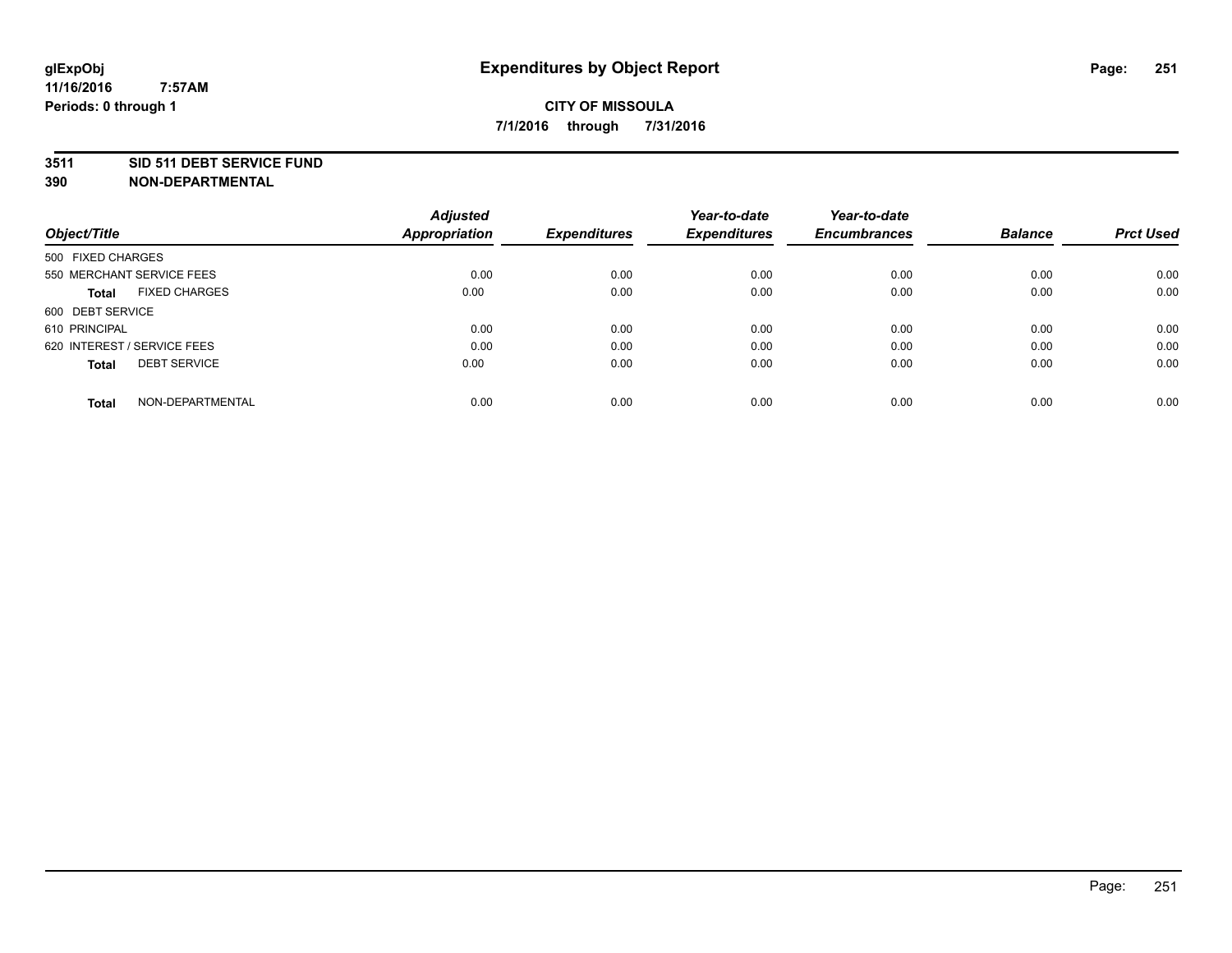### **3511 SID 511 DEBT SERVICE FUND**

| Object/Title      |                              | <b>Adjusted</b><br>Appropriation | <b>Expenditures</b> | Year-to-date<br><b>Expenditures</b> | Year-to-date<br><b>Encumbrances</b> | <b>Balance</b> | <b>Prct Used</b> |
|-------------------|------------------------------|----------------------------------|---------------------|-------------------------------------|-------------------------------------|----------------|------------------|
| 500 FIXED CHARGES |                              |                                  |                     |                                     |                                     |                |                  |
|                   | 550 MERCHANT SERVICE FEES    | 0.00                             | 0.00                | 0.00                                | 0.00                                | 0.00           | 0.00             |
| <b>Total</b>      | <b>FIXED CHARGES</b>         | 0.00                             | 0.00                | 0.00                                | 0.00                                | 0.00           | 0.00             |
| 600 DEBT SERVICE  |                              |                                  |                     |                                     |                                     |                |                  |
| 610 PRINCIPAL     |                              | 0.00                             | 0.00                | 0.00                                | 0.00                                | 0.00           | 0.00             |
|                   | 620 INTEREST / SERVICE FEES  | 0.00                             | 0.00                | 0.00                                | 0.00                                | 0.00           | 0.00             |
| Total             | <b>DEBT SERVICE</b>          | 0.00                             | 0.00                | 0.00                                | 0.00                                | 0.00           | 0.00             |
| 800 OTHER OBJECTS |                              |                                  |                     |                                     |                                     |                |                  |
|                   | 820 TRANSFERS TO OTHER FUNDS | 0.00                             | 0.00                | 0.00                                | 0.00                                | 0.00           | 0.00             |
| <b>Total</b>      | OTHER OBJECTS                | 0.00                             | 0.00                | 0.00                                | 0.00                                | 0.00           | 0.00             |
| <b>Total</b>      | SID 511 DEBT SERVICE FUND    | 0.00                             | 0.00                | 0.00                                | 0.00                                | 0.00           | 0.00             |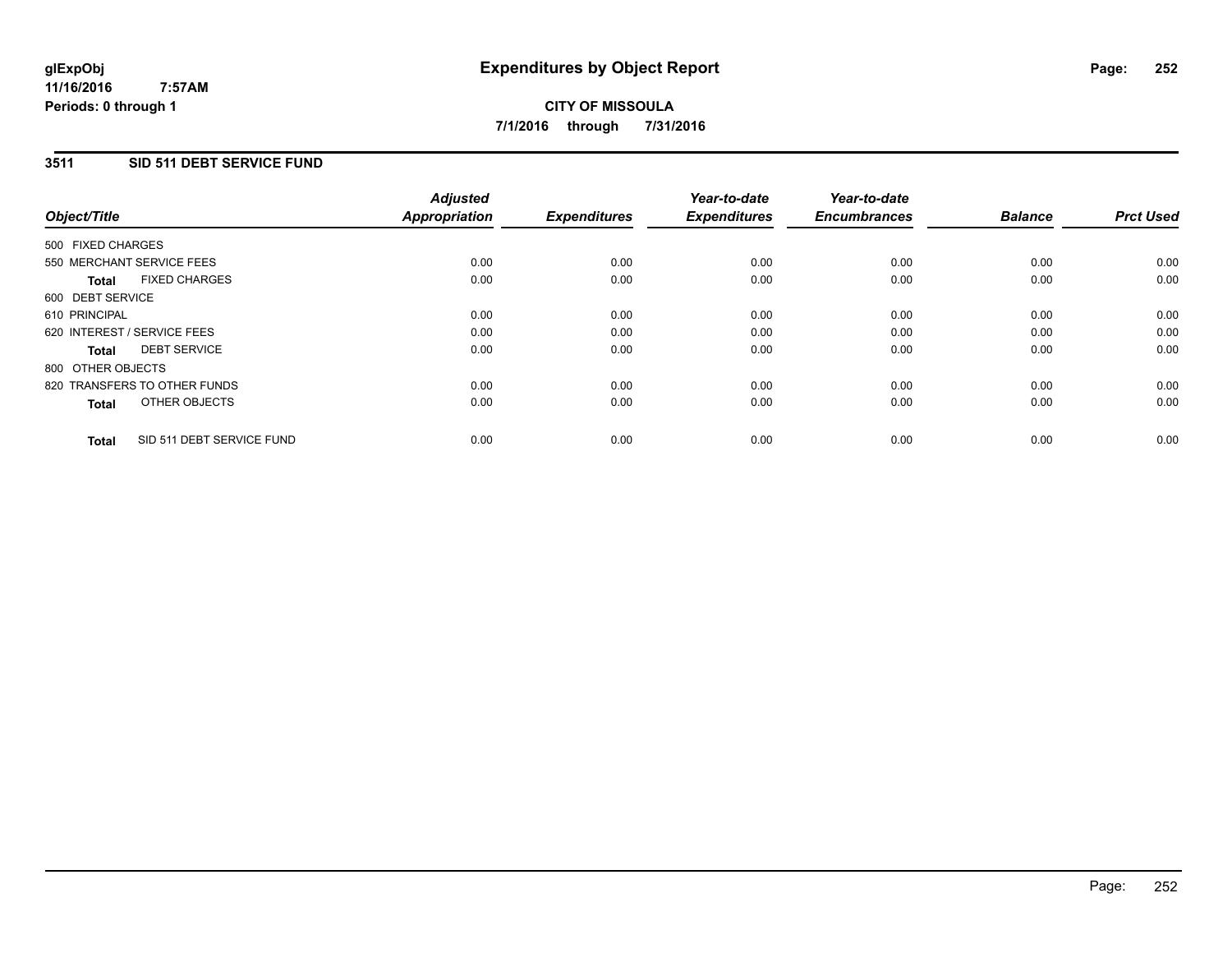## **3512 SID 512 DEBT SERVICE FUND**

|                                      | <b>Adjusted</b>      |                     | Year-to-date        | Year-to-date        | <b>Balance</b> |                  |
|--------------------------------------|----------------------|---------------------|---------------------|---------------------|----------------|------------------|
| Object/Title                         | <b>Appropriation</b> | <b>Expenditures</b> | <b>Expenditures</b> | <b>Encumbrances</b> |                | <b>Prct Used</b> |
| 500 FIXED CHARGES                    |                      |                     |                     |                     |                |                  |
| 550 MERCHANT SERVICE FEES            | 0.00                 | 0.00                | 0.00                | 0.00                | 0.00           | 0.00             |
| <b>FIXED CHARGES</b><br><b>Total</b> | 0.00                 | 0.00                | 0.00                | 0.00                | 0.00           | 0.00             |
| 600 DEBT SERVICE                     |                      |                     |                     |                     |                |                  |
| 610 PRINCIPAL                        | 0.00                 | 0.00                | 0.00                | 0.00                | 0.00           | 0.00             |
| 620 INTEREST / SERVICE FEES          | 0.00                 | 0.00                | 0.00                | 0.00                | 0.00           | 0.00             |
| <b>DEBT SERVICE</b><br><b>Total</b>  | 0.00                 | 0.00                | 0.00                | 0.00                | 0.00           | 0.00             |
| NON-DEPARTMENTAL<br><b>Total</b>     | 0.00                 | 0.00                | 0.00                | 0.00                | 0.00           | 0.00             |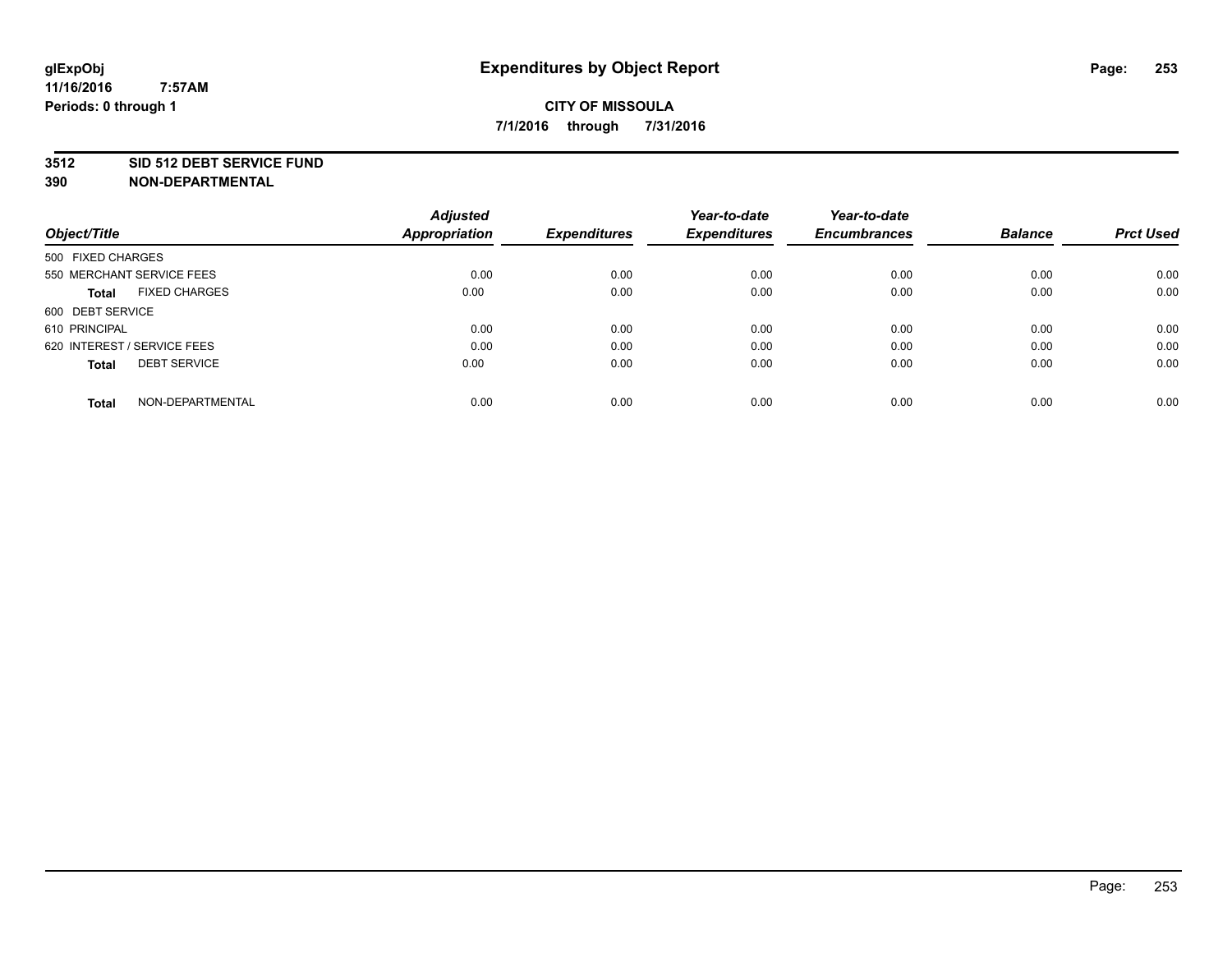## **3512 SID 512 DEBT SERVICE FUND**

| Object/Title                              | <b>Adjusted</b><br>Appropriation | <b>Expenditures</b> | Year-to-date<br><b>Expenditures</b> | Year-to-date<br><b>Encumbrances</b> | <b>Balance</b> | <b>Prct Used</b> |
|-------------------------------------------|----------------------------------|---------------------|-------------------------------------|-------------------------------------|----------------|------------------|
| 500 FIXED CHARGES                         |                                  |                     |                                     |                                     |                |                  |
| 550 MERCHANT SERVICE FEES                 | 0.00                             | 0.00                | 0.00                                | 0.00                                | 0.00           | 0.00             |
| <b>FIXED CHARGES</b><br><b>Total</b>      | 0.00                             | 0.00                | 0.00                                | 0.00                                | 0.00           | 0.00             |
| 600 DEBT SERVICE                          |                                  |                     |                                     |                                     |                |                  |
| 610 PRINCIPAL                             | 0.00                             | 0.00                | 0.00                                | 0.00                                | 0.00           | 0.00             |
| 620 INTEREST / SERVICE FEES               | 0.00                             | 0.00                | 0.00                                | 0.00                                | 0.00           | 0.00             |
| <b>DEBT SERVICE</b><br><b>Total</b>       | 0.00                             | 0.00                | 0.00                                | 0.00                                | 0.00           | 0.00             |
| SID 512 DEBT SERVICE FUND<br><b>Total</b> | 0.00                             | 0.00                | 0.00                                | 0.00                                | 0.00           | 0.00             |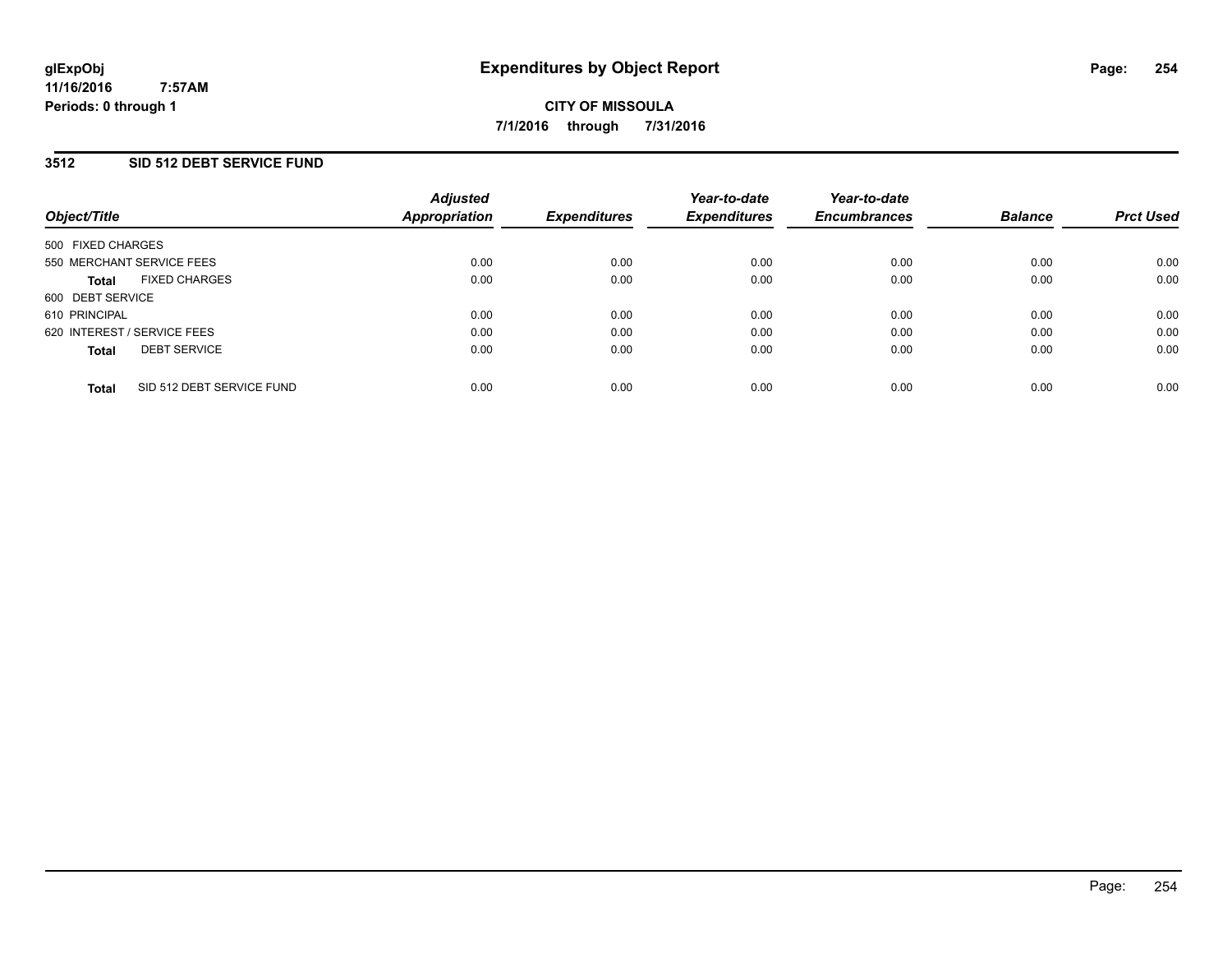## **3513 SID 513 DEBT SERVICE FUND**

**280 PUBLIC WORKS OPERATIONS**

| Object/Title                            | <b>Adjusted</b><br>Appropriation | <b>Expenditures</b> | Year-to-date<br><b>Expenditures</b> | Year-to-date<br><b>Encumbrances</b> | <b>Balance</b> | <b>Prct Used</b> |
|-----------------------------------------|----------------------------------|---------------------|-------------------------------------|-------------------------------------|----------------|------------------|
| 500 FIXED CHARGES                       |                                  |                     |                                     |                                     |                |                  |
| 550 MERCHANT SERVICE FEES               | 0.00                             | 0.00                | 0.00                                | 0.00                                | 0.00           | 0.00             |
| <b>FIXED CHARGES</b><br><b>Total</b>    | 0.00                             | 0.00                | 0.00                                | 0.00                                | 0.00           | 0.00             |
| 800 OTHER OBJECTS                       |                                  |                     |                                     |                                     |                |                  |
| 820 TRANSFERS TO OTHER FUNDS            | 0.00                             | 0.00                | 0.00                                | 0.00                                | 0.00           | 0.00             |
| OTHER OBJECTS<br><b>Total</b>           | 0.00                             | 0.00                | 0.00                                | 0.00                                | 0.00           | 0.00             |
| PUBLIC WORKS OPERATIONS<br><b>Total</b> | 0.00                             | 0.00                | 0.00                                | 0.00                                | 0.00           | 0.00             |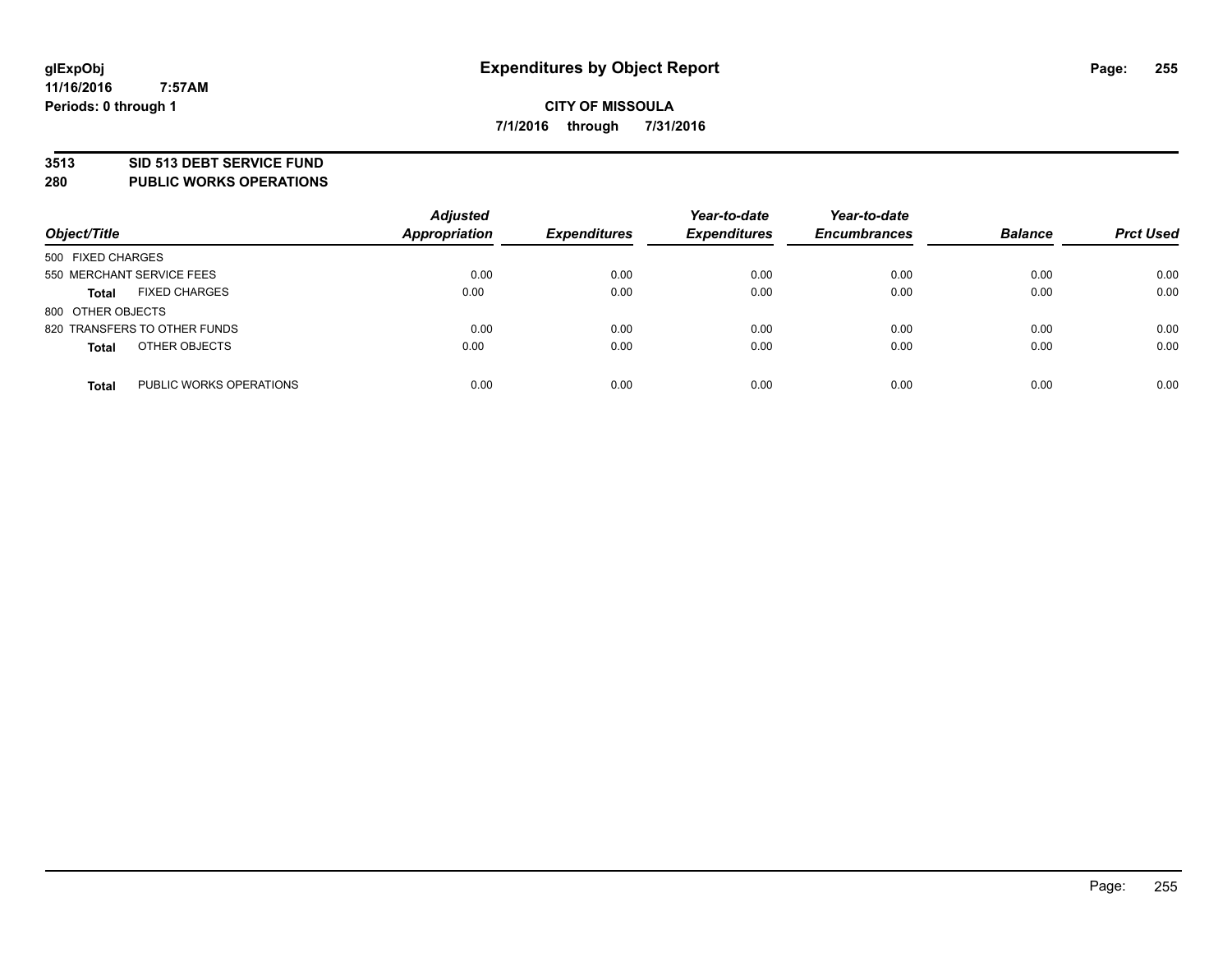## **3513 SID 513 DEBT SERVICE FUND**

| Object/Title                         | <b>Adjusted</b><br>Appropriation | <b>Expenditures</b> | Year-to-date<br><b>Expenditures</b> | Year-to-date<br><b>Encumbrances</b> | <b>Balance</b> | <b>Prct Used</b> |
|--------------------------------------|----------------------------------|---------------------|-------------------------------------|-------------------------------------|----------------|------------------|
| 500 FIXED CHARGES                    |                                  |                     |                                     |                                     |                |                  |
| 550 MERCHANT SERVICE FEES            | 0.00                             | 0.00                | 0.00                                | 0.00                                | 0.00           | 0.00             |
| <b>FIXED CHARGES</b><br><b>Total</b> | 0.00                             | 0.00                | 0.00                                | 0.00                                | 0.00           | 0.00             |
| 600 DEBT SERVICE                     |                                  |                     |                                     |                                     |                |                  |
| 610 PRINCIPAL                        | 0.00                             | 0.00                | 0.00                                | 0.00                                | 0.00           | 0.00             |
| 620 INTEREST / SERVICE FEES          | 0.00                             | 0.00                | 0.00                                | 0.00                                | 0.00           | 0.00             |
| <b>DEBT SERVICE</b><br><b>Total</b>  | 0.00                             | 0.00                | 0.00                                | 0.00                                | 0.00           | 0.00             |
| 800 OTHER OBJECTS                    |                                  |                     |                                     |                                     |                |                  |
| 820 TRANSFERS TO OTHER FUNDS         | 0.00                             | 0.00                | 0.00                                | 0.00                                | 0.00           | 0.00             |
| OTHER OBJECTS<br><b>Total</b>        | 0.00                             | 0.00                | 0.00                                | 0.00                                | 0.00           | 0.00             |
|                                      |                                  |                     |                                     |                                     |                |                  |
| NON-DEPARTMENTAL<br><b>Total</b>     | 0.00                             | 0.00                | 0.00                                | 0.00                                | 0.00           | 0.00             |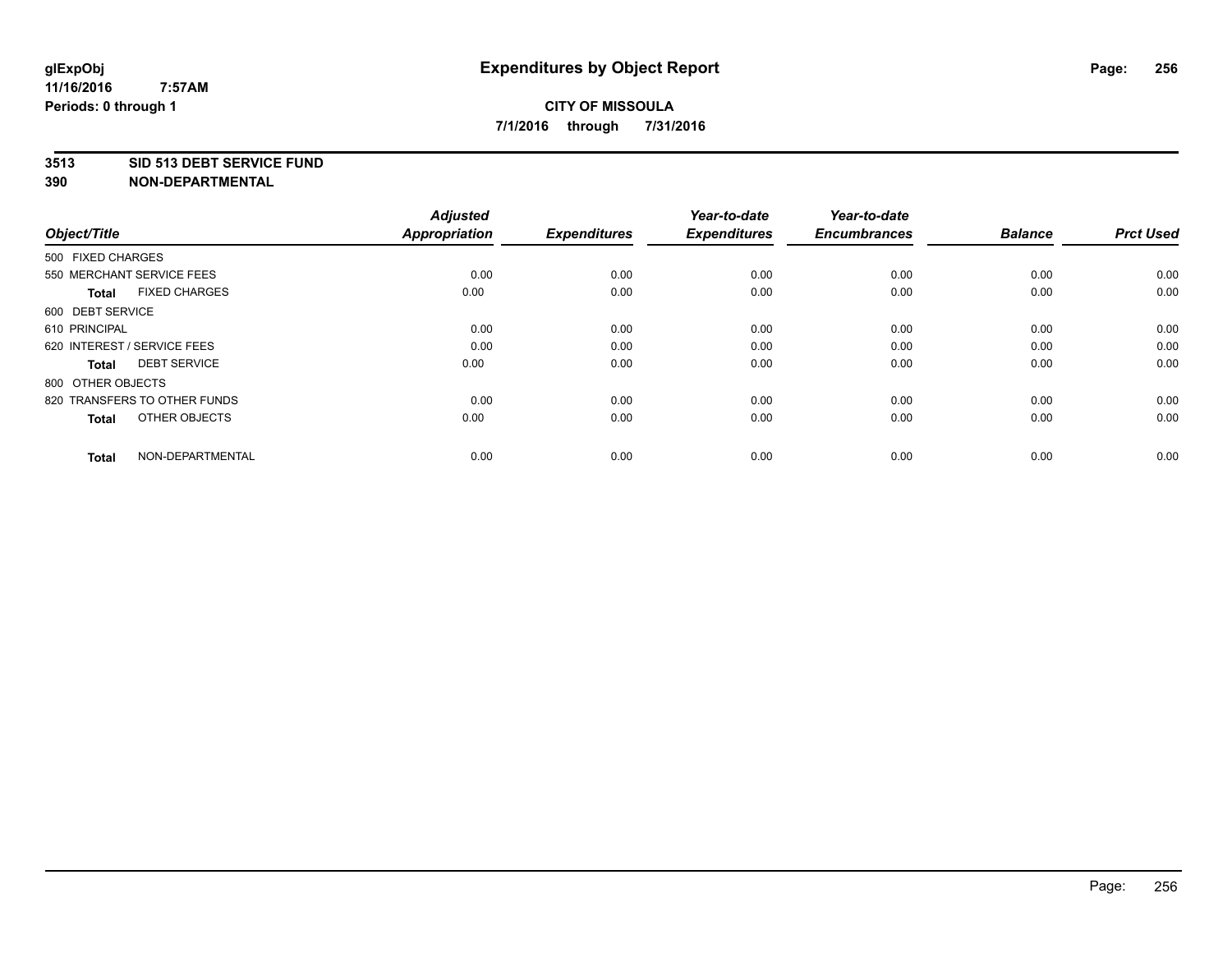### **11/16/2016 7:57AM Periods: 0 through 1**

# **CITY OF MISSOULA 7/1/2016 through 7/31/2016**

# **3513 SID 513 DEBT SERVICE FUND**

|                                           | <b>Adjusted</b>      | <b>Expenditures</b> | Year-to-date<br><b>Expenditures</b> | Year-to-date<br><b>Encumbrances</b> | <b>Balance</b> |                  |
|-------------------------------------------|----------------------|---------------------|-------------------------------------|-------------------------------------|----------------|------------------|
| Object/Title                              | <b>Appropriation</b> |                     |                                     |                                     |                | <b>Prct Used</b> |
| 500 FIXED CHARGES                         |                      |                     |                                     |                                     |                |                  |
| 550 MERCHANT SERVICE FEES                 | 0.00                 | 0.00                | 0.00                                | 0.00                                | 0.00           | 0.00             |
| <b>FIXED CHARGES</b><br><b>Total</b>      | 0.00                 | 0.00                | 0.00                                | 0.00                                | 0.00           | 0.00             |
| 600 DEBT SERVICE                          |                      |                     |                                     |                                     |                |                  |
| 610 PRINCIPAL                             | 0.00                 | 0.00                | 0.00                                | 0.00                                | 0.00           | 0.00             |
| 620 INTEREST / SERVICE FEES               | 0.00                 | 0.00                | 0.00                                | 0.00                                | 0.00           | 0.00             |
| <b>DEBT SERVICE</b><br><b>Total</b>       | 0.00                 | 0.00                | 0.00                                | 0.00                                | 0.00           | 0.00             |
| 800 OTHER OBJECTS                         |                      |                     |                                     |                                     |                |                  |
| 820 TRANSFERS TO OTHER FUNDS              | 0.00                 | 0.00                | 0.00                                | 0.00                                | 0.00           | 0.00             |
| OTHER OBJECTS<br><b>Total</b>             | 0.00                 | 0.00                | 0.00                                | 0.00                                | 0.00           | 0.00             |
|                                           |                      |                     |                                     |                                     |                |                  |
| SID 513 DEBT SERVICE FUND<br><b>Total</b> | 0.00                 | 0.00                | 0.00                                | 0.00                                | 0.00           | 0.00             |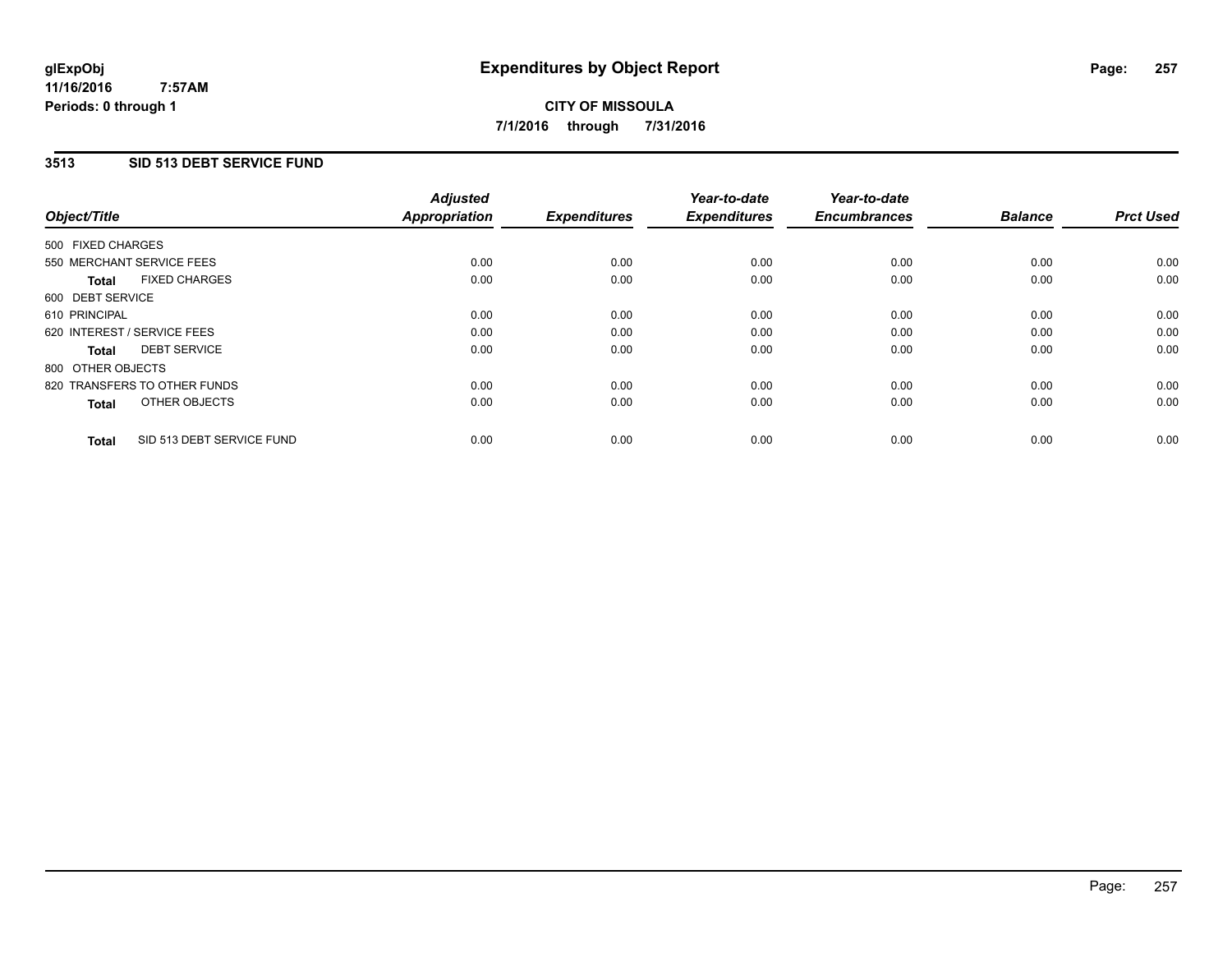# **glExpObj Expenditures by Object Report Page: 258**

# **CITY OF MISSOULA 7/1/2016 through 7/31/2016**

**3514 SID 514 DEBT SERVICE FUND**

**000 \*\*\* Title Not Found \*\*\***

| Object/Title                     | <b>Adjusted</b><br>Appropriation | <b>Expenditures</b> | Year-to-date<br><b>Expenditures</b> | Year-to-date<br><b>Encumbrances</b> | <b>Balance</b> | <b>Prct Used</b> |
|----------------------------------|----------------------------------|---------------------|-------------------------------------|-------------------------------------|----------------|------------------|
| 800 OTHER OBJECTS                |                                  |                     |                                     |                                     |                |                  |
| 820 TRANSFERS TO OTHER FUNDS     | 0.00                             | 0.00                | 0.00                                | 0.00                                | 0.00           | 0.00             |
| OTHER OBJECTS<br><b>Total</b>    | 0.00                             | 0.00                | 0.00                                | 0.00                                | 0.00           | 0.00             |
| *** Title Not Found ***<br>Total | 0.00                             | 0.00                | 0.00                                | 0.00                                | 0.00           | 0.00             |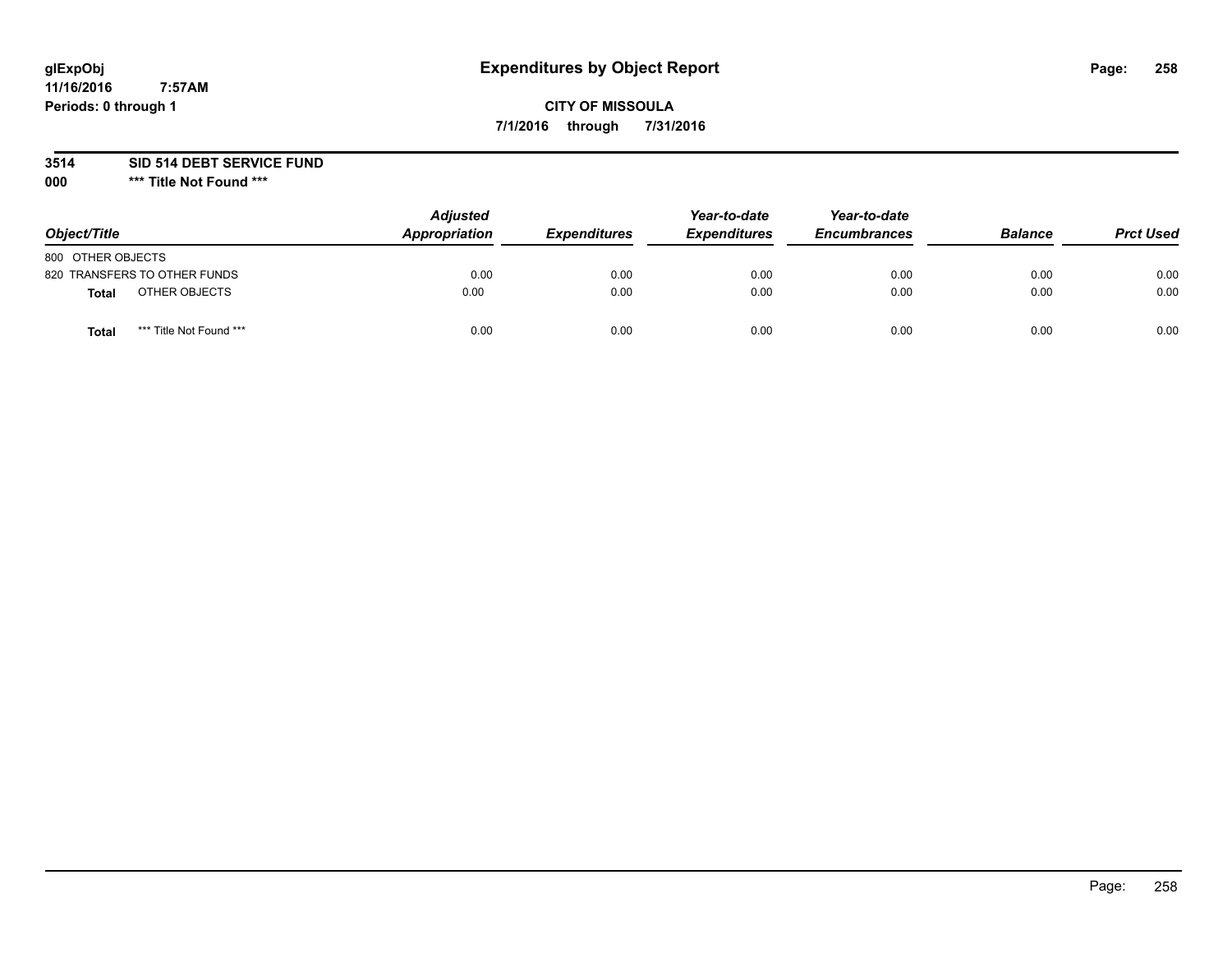## **3514 SID 514 DEBT SERVICE FUND**

| Object/Title                         | <b>Adjusted</b><br><b>Appropriation</b> | <b>Expenditures</b> | Year-to-date<br><b>Expenditures</b> | Year-to-date<br><b>Encumbrances</b> | <b>Balance</b> | <b>Prct Used</b> |
|--------------------------------------|-----------------------------------------|---------------------|-------------------------------------|-------------------------------------|----------------|------------------|
|                                      |                                         |                     |                                     |                                     |                |                  |
| 500 FIXED CHARGES                    |                                         |                     |                                     |                                     |                |                  |
| 550 MERCHANT SERVICE FEES            | 0.00                                    | 0.00                | 0.00                                | 0.00                                | 0.00           | 0.00             |
| <b>FIXED CHARGES</b><br><b>Total</b> | 0.00                                    | 0.00                | 0.00                                | 0.00                                | 0.00           | 0.00             |
| 600 DEBT SERVICE                     |                                         |                     |                                     |                                     |                |                  |
| 610 PRINCIPAL                        | 0.00                                    | 0.00                | 0.00                                | 0.00                                | 0.00           | 0.00             |
| 620 INTEREST / SERVICE FEES          | 0.00                                    | 0.00                | 0.00                                | 0.00                                | 0.00           | 0.00             |
| <b>DEBT SERVICE</b><br><b>Total</b>  | 0.00                                    | 0.00                | 0.00                                | 0.00                                | 0.00           | 0.00             |
| NON-DEPARTMENTAL<br><b>Total</b>     | 0.00                                    | 0.00                | 0.00                                | 0.00                                | 0.00           | 0.00             |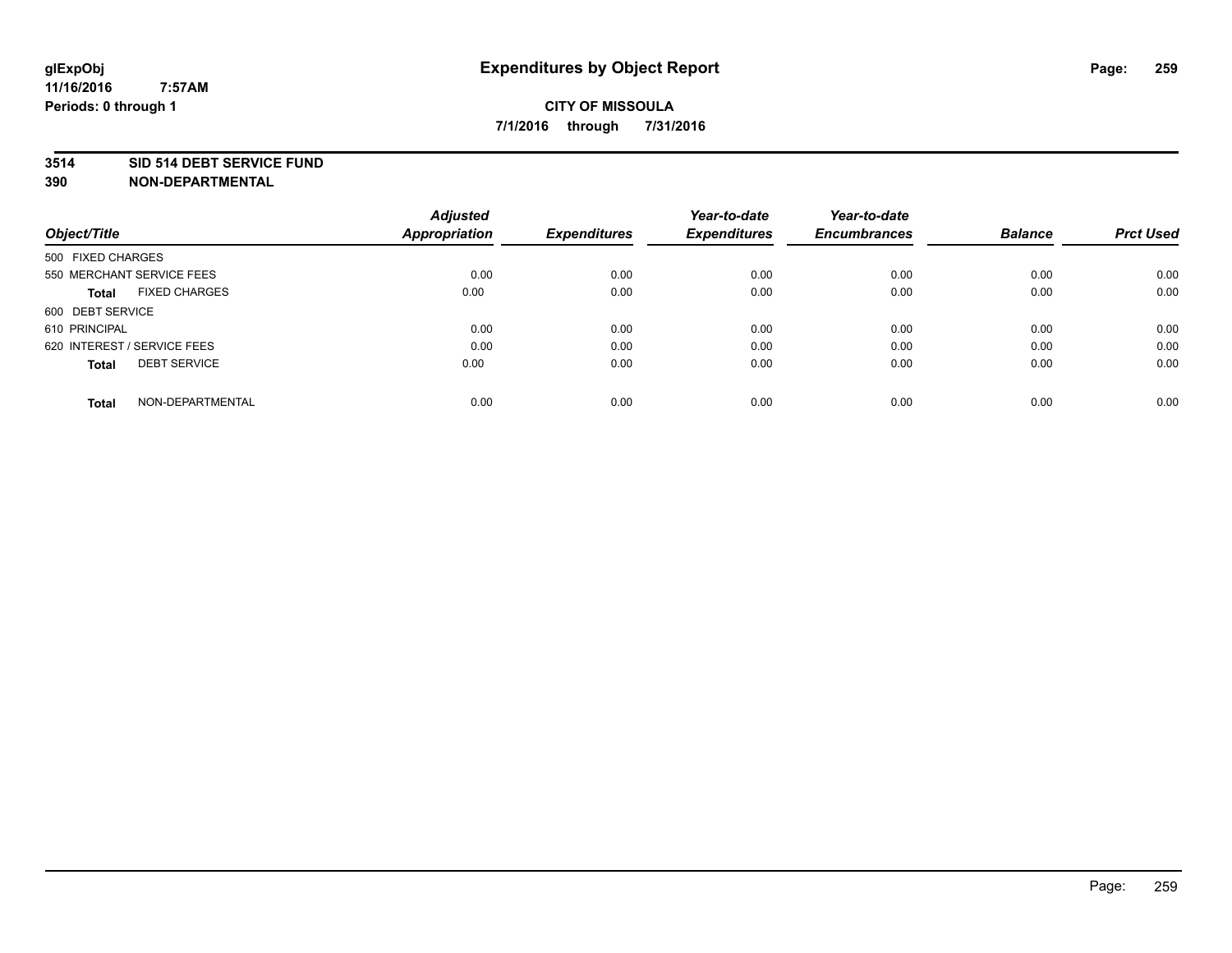### **11/16/2016 7:57AM Periods: 0 through 1**

# **CITY OF MISSOULA 7/1/2016 through 7/31/2016**

## **3514 SID 514 DEBT SERVICE FUND**

| Object/Title                              | <b>Adjusted</b><br><b>Appropriation</b> | <b>Expenditures</b> | Year-to-date<br><b>Expenditures</b> | Year-to-date<br><b>Encumbrances</b> | <b>Balance</b> | <b>Prct Used</b> |
|-------------------------------------------|-----------------------------------------|---------------------|-------------------------------------|-------------------------------------|----------------|------------------|
|                                           |                                         |                     |                                     |                                     |                |                  |
| 500 FIXED CHARGES                         |                                         |                     |                                     |                                     |                |                  |
| 550 MERCHANT SERVICE FEES                 | 0.00                                    | 0.00                | 0.00                                | 0.00                                | 0.00           | 0.00             |
| <b>FIXED CHARGES</b><br>Total             | 0.00                                    | 0.00                | 0.00                                | 0.00                                | 0.00           | 0.00             |
| 600 DEBT SERVICE                          |                                         |                     |                                     |                                     |                |                  |
| 610 PRINCIPAL                             | 0.00                                    | 0.00                | 0.00                                | 0.00                                | 0.00           | 0.00             |
| 620 INTEREST / SERVICE FEES               | 0.00                                    | 0.00                | 0.00                                | 0.00                                | 0.00           | 0.00             |
| <b>DEBT SERVICE</b><br><b>Total</b>       | 0.00                                    | 0.00                | 0.00                                | 0.00                                | 0.00           | 0.00             |
| 800 OTHER OBJECTS                         |                                         |                     |                                     |                                     |                |                  |
| 820 TRANSFERS TO OTHER FUNDS              | 0.00                                    | 0.00                | 0.00                                | 0.00                                | 0.00           | 0.00             |
| OTHER OBJECTS<br><b>Total</b>             | 0.00                                    | 0.00                | 0.00                                | 0.00                                | 0.00           | 0.00             |
|                                           |                                         |                     |                                     |                                     |                |                  |
| SID 514 DEBT SERVICE FUND<br><b>Total</b> | 0.00                                    | 0.00                | 0.00                                | 0.00                                | 0.00           | 0.00             |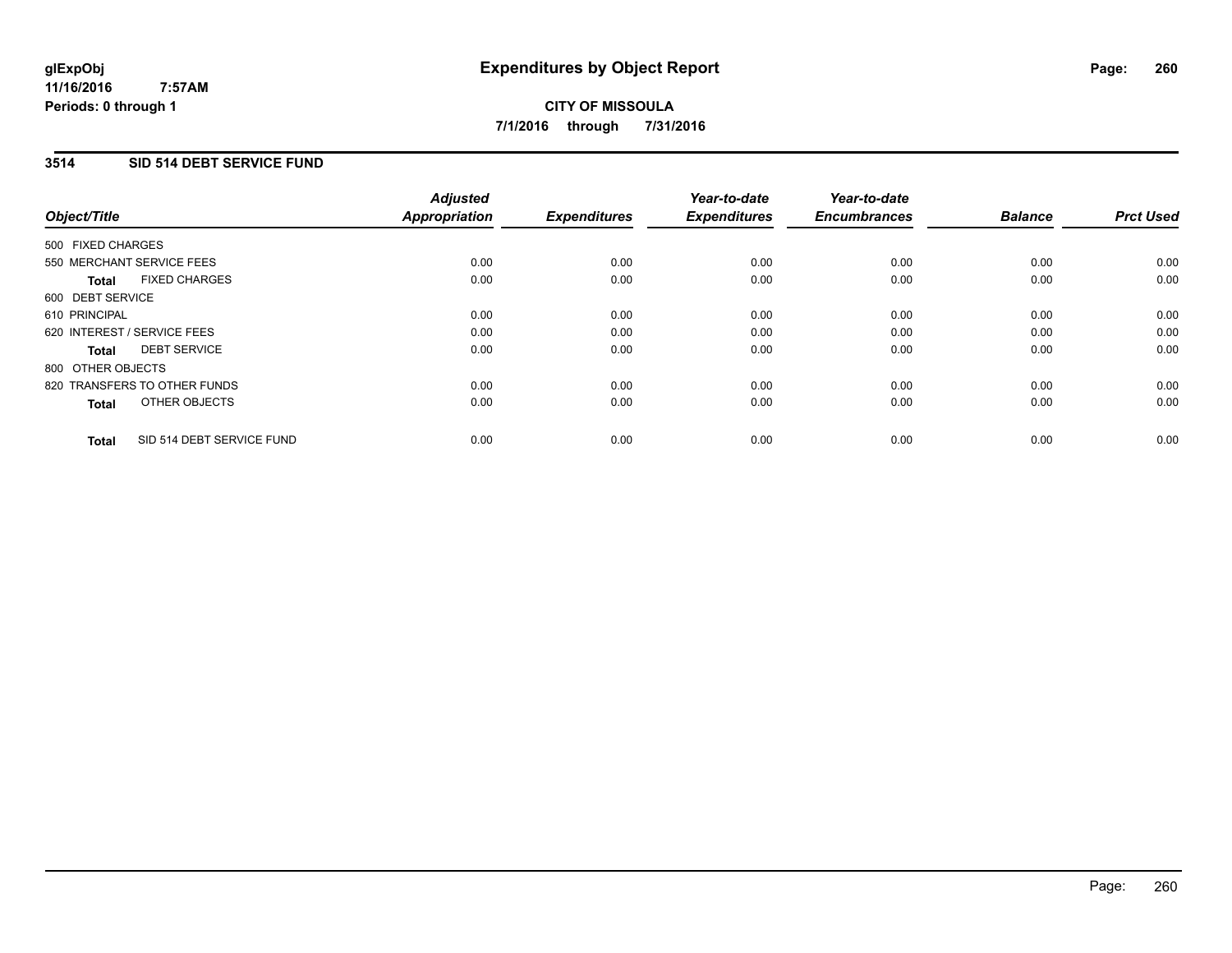## **3515 SID 515 DEBT SERVICE FUND**

| Object/Title                         | <b>Adjusted</b><br>Appropriation | <b>Expenditures</b> | Year-to-date<br><b>Expenditures</b> | Year-to-date<br><b>Encumbrances</b> | <b>Balance</b> | <b>Prct Used</b> |
|--------------------------------------|----------------------------------|---------------------|-------------------------------------|-------------------------------------|----------------|------------------|
| 500 FIXED CHARGES                    |                                  |                     |                                     |                                     |                |                  |
| 550 MERCHANT SERVICE FEES            | 0.00                             | 0.00                | 0.00                                | 0.00                                | 0.00           | 0.00             |
| <b>FIXED CHARGES</b><br><b>Total</b> | 0.00                             | 0.00                | 0.00                                | 0.00                                | 0.00           | 0.00             |
| 600 DEBT SERVICE                     |                                  |                     |                                     |                                     |                |                  |
| 610 PRINCIPAL                        | 0.00                             | 0.00                | 0.00                                | 0.00                                | 0.00           | 0.00             |
| 620 INTEREST / SERVICE FEES          | 0.00                             | 0.00                | 0.00                                | 0.00                                | 0.00           | 0.00             |
| <b>DEBT SERVICE</b><br><b>Total</b>  | 0.00                             | 0.00                | 0.00                                | 0.00                                | 0.00           | 0.00             |
| 800 OTHER OBJECTS                    |                                  |                     |                                     |                                     |                |                  |
| 820 TRANSFERS TO OTHER FUNDS         | 0.00                             | 0.00                | 0.00                                | 0.00                                | 0.00           | 0.00             |
| OTHER OBJECTS<br><b>Total</b>        | 0.00                             | 0.00                | 0.00                                | 0.00                                | 0.00           | 0.00             |
|                                      |                                  |                     |                                     |                                     |                |                  |
| NON-DEPARTMENTAL<br><b>Total</b>     | 0.00                             | 0.00                | 0.00                                | 0.00                                | 0.00           | 0.00             |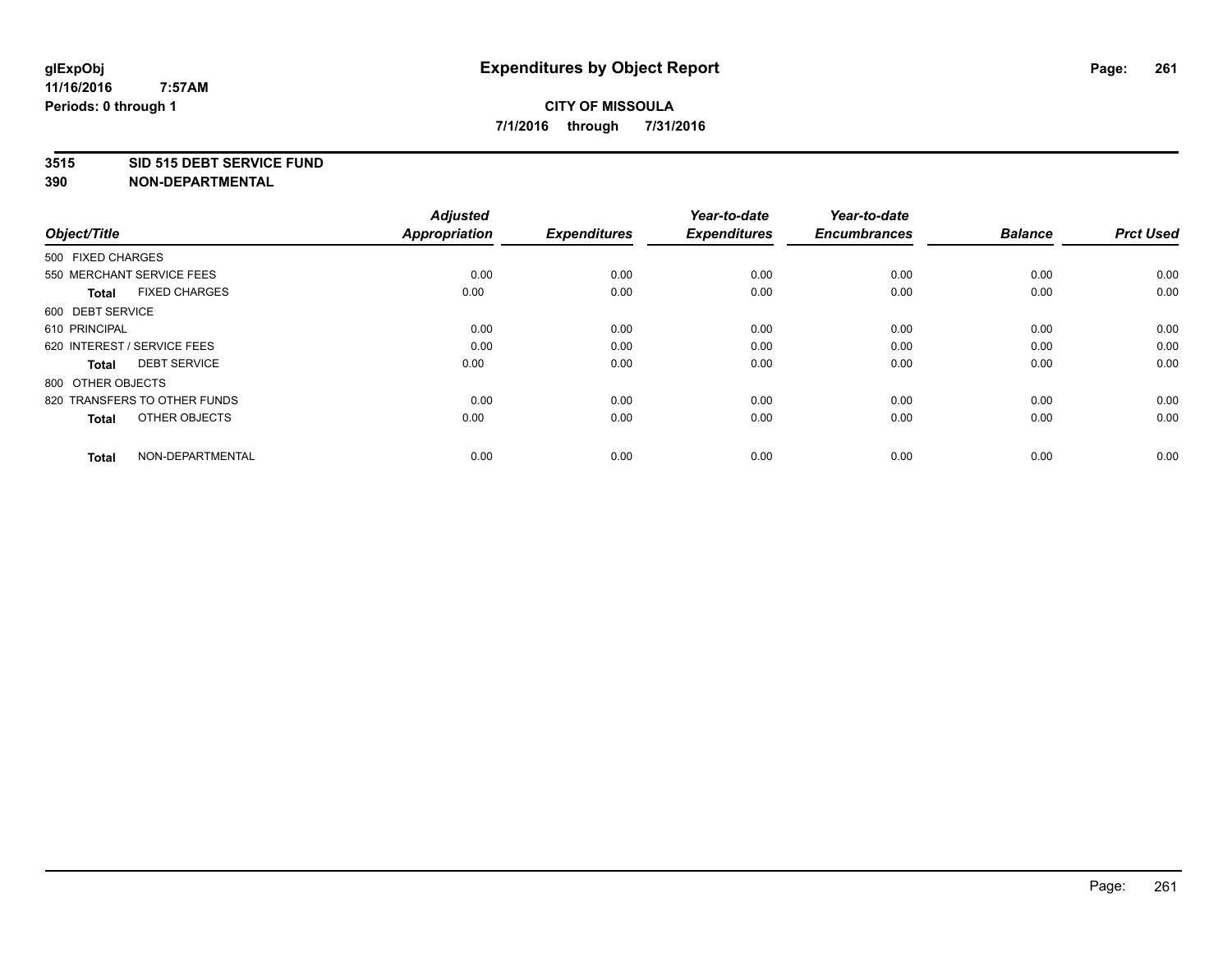### **11/16/2016 7:57AM Periods: 0 through 1**

# **CITY OF MISSOULA 7/1/2016 through 7/31/2016**

# **3515 SID 515 DEBT SERVICE FUND**

| Object/Title                              | <b>Adjusted</b><br><b>Appropriation</b> | <b>Expenditures</b> | Year-to-date<br><b>Expenditures</b> | Year-to-date<br><b>Encumbrances</b> | <b>Balance</b> | <b>Prct Used</b> |
|-------------------------------------------|-----------------------------------------|---------------------|-------------------------------------|-------------------------------------|----------------|------------------|
|                                           |                                         |                     |                                     |                                     |                |                  |
| 500 FIXED CHARGES                         |                                         |                     |                                     |                                     |                |                  |
| 550 MERCHANT SERVICE FEES                 | 0.00                                    | 0.00                | 0.00                                | 0.00                                | 0.00           | 0.00             |
| <b>FIXED CHARGES</b><br>Total             | 0.00                                    | 0.00                | 0.00                                | 0.00                                | 0.00           | 0.00             |
| 600 DEBT SERVICE                          |                                         |                     |                                     |                                     |                |                  |
| 610 PRINCIPAL                             | 0.00                                    | 0.00                | 0.00                                | 0.00                                | 0.00           | 0.00             |
| 620 INTEREST / SERVICE FEES               | 0.00                                    | 0.00                | 0.00                                | 0.00                                | 0.00           | 0.00             |
| <b>DEBT SERVICE</b><br><b>Total</b>       | 0.00                                    | 0.00                | 0.00                                | 0.00                                | 0.00           | 0.00             |
| 800 OTHER OBJECTS                         |                                         |                     |                                     |                                     |                |                  |
| 820 TRANSFERS TO OTHER FUNDS              | 0.00                                    | 0.00                | 0.00                                | 0.00                                | 0.00           | 0.00             |
| OTHER OBJECTS<br><b>Total</b>             | 0.00                                    | 0.00                | 0.00                                | 0.00                                | 0.00           | 0.00             |
|                                           |                                         |                     |                                     |                                     |                |                  |
| SID 515 DEBT SERVICE FUND<br><b>Total</b> | 0.00                                    | 0.00                | 0.00                                | 0.00                                | 0.00           | 0.00             |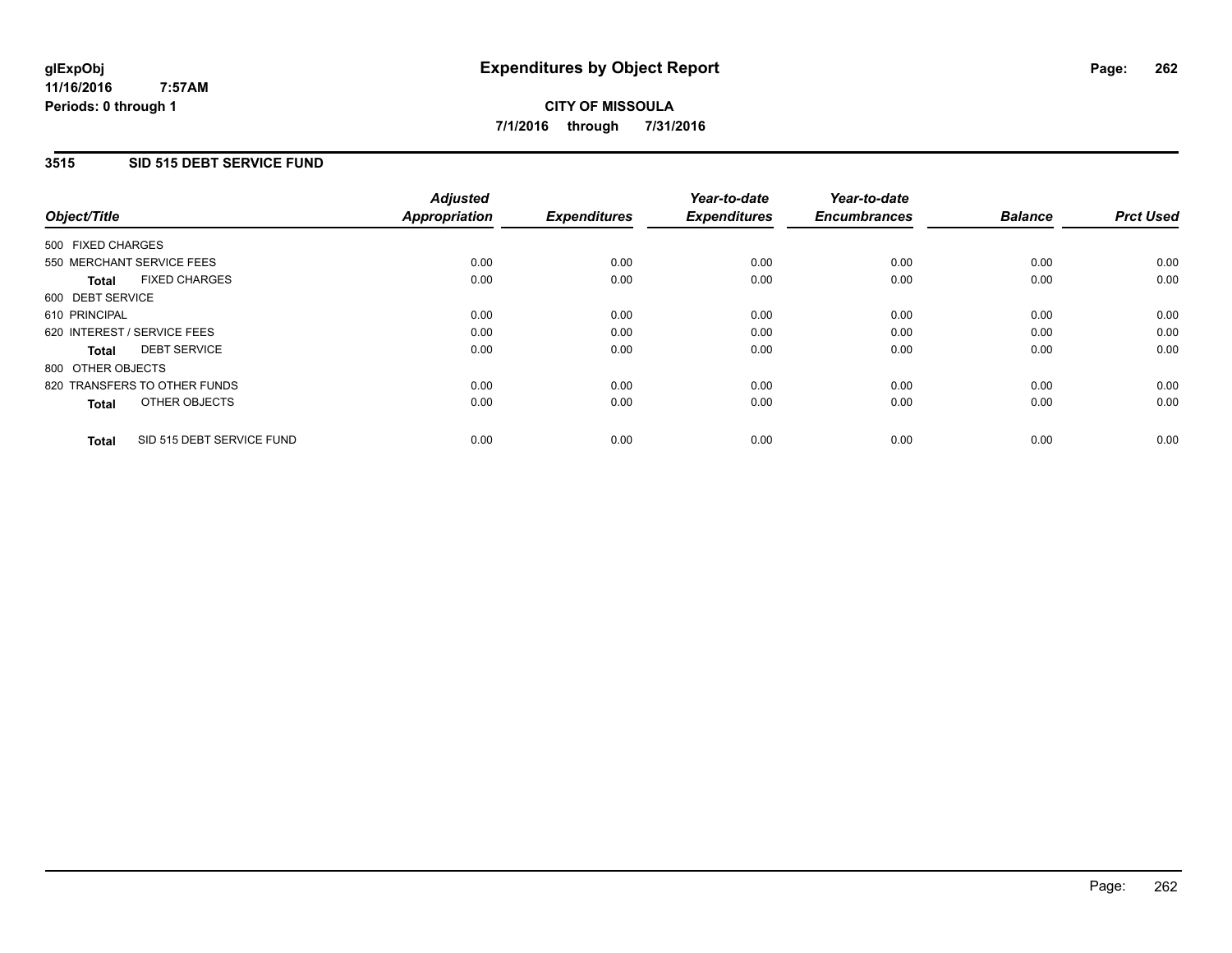# **glExpObj Expenditures by Object Report Page: 263**

# **CITY OF MISSOULA 7/1/2016 through 7/31/2016**

## **3517 SID 517 DEBT SERVICE FUND**

**000 \*\*\* Title Not Found \*\*\***

| Object/Title                            | <b>Adjusted</b><br>Appropriation | <b>Expenditures</b> | Year-to-date<br><b>Expenditures</b> | Year-to-date<br><b>Encumbrances</b> | <b>Balance</b> | <b>Prct Used</b> |
|-----------------------------------------|----------------------------------|---------------------|-------------------------------------|-------------------------------------|----------------|------------------|
| 800 OTHER OBJECTS                       |                                  |                     |                                     |                                     |                |                  |
| 820 TRANSFERS TO OTHER FUNDS            | 0.00                             | 0.00                | 0.00                                | 0.00                                | 0.00           | 0.00             |
| OTHER OBJECTS<br><b>Total</b>           | 0.00                             | 0.00                | 0.00                                | 0.00                                | 0.00           | 0.00             |
| *** Title Not Found ***<br><b>Total</b> | 0.00                             | 0.00                | 0.00                                | 0.00                                | 0.00           | 0.00             |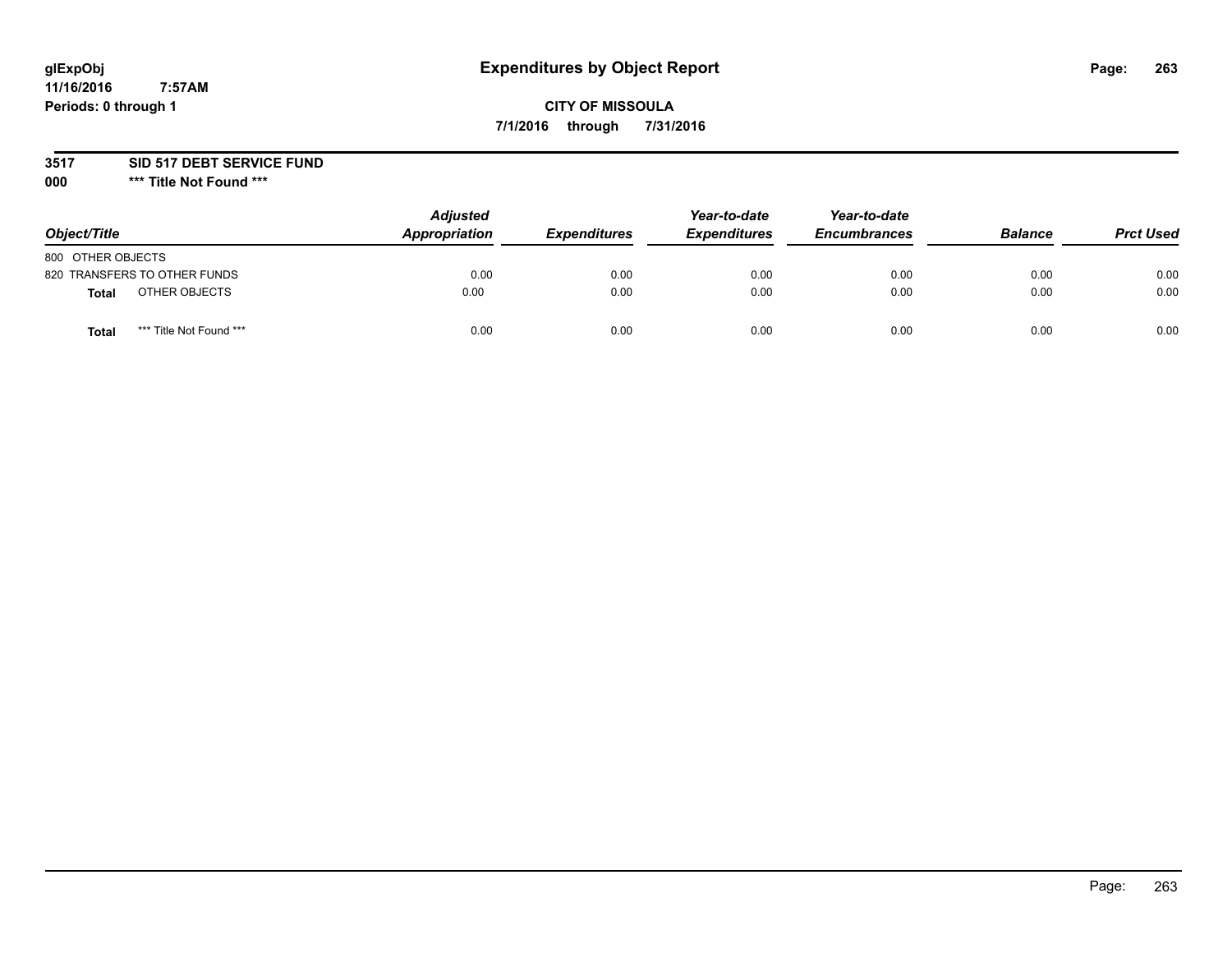## **3517 SID 517 DEBT SERVICE FUND**

| Object/Title                         | <b>Adjusted</b><br><b>Appropriation</b> | <b>Expenditures</b> | Year-to-date<br><b>Expenditures</b> | Year-to-date<br><b>Encumbrances</b> | <b>Balance</b> | <b>Prct Used</b> |
|--------------------------------------|-----------------------------------------|---------------------|-------------------------------------|-------------------------------------|----------------|------------------|
|                                      |                                         |                     |                                     |                                     |                |                  |
| 500 FIXED CHARGES                    |                                         |                     |                                     |                                     |                |                  |
| 550 MERCHANT SERVICE FEES            | 0.00                                    | 0.00                | 0.00                                | 0.00                                | 0.00           | 0.00             |
| <b>FIXED CHARGES</b><br><b>Total</b> | 0.00                                    | 0.00                | 0.00                                | 0.00                                | 0.00           | 0.00             |
| 600 DEBT SERVICE                     |                                         |                     |                                     |                                     |                |                  |
| 610 PRINCIPAL                        | 0.00                                    | 0.00                | 0.00                                | 0.00                                | 0.00           | 0.00             |
| 620 INTEREST / SERVICE FEES          | 0.00                                    | 0.00                | 0.00                                | 0.00                                | 0.00           | 0.00             |
| <b>DEBT SERVICE</b><br><b>Total</b>  | 0.00                                    | 0.00                | 0.00                                | 0.00                                | 0.00           | 0.00             |
|                                      |                                         |                     |                                     |                                     |                |                  |
| NON-DEPARTMENTAL<br><b>Total</b>     | 0.00                                    | 0.00                | 0.00                                | 0.00                                | 0.00           | 0.00             |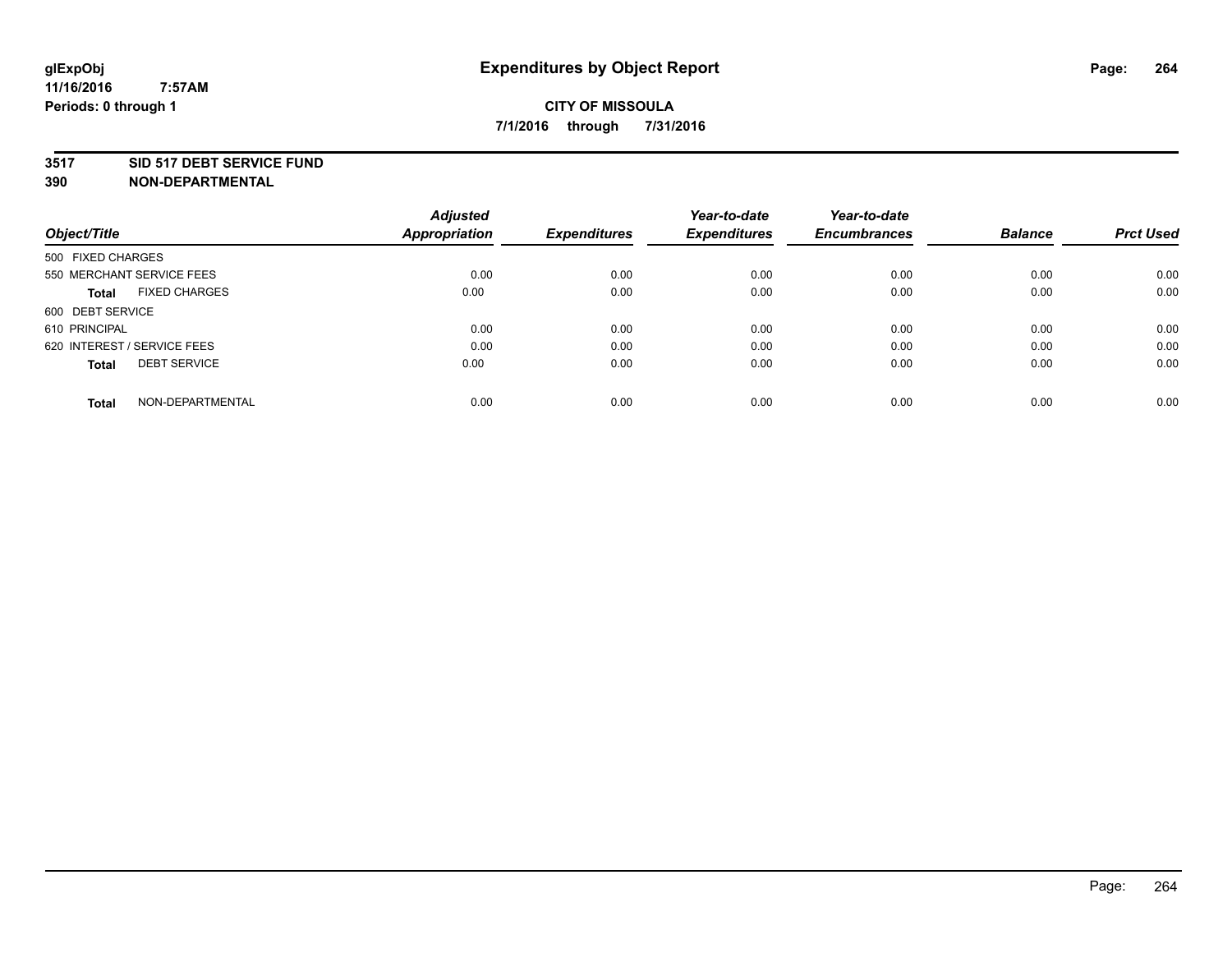## **3517 SID 517 DEBT SERVICE FUND**

| Object/Title                              | <b>Adjusted</b><br><b>Appropriation</b> | <b>Expenditures</b> | Year-to-date<br><b>Expenditures</b> | Year-to-date<br><b>Encumbrances</b> | <b>Balance</b> | <b>Prct Used</b> |
|-------------------------------------------|-----------------------------------------|---------------------|-------------------------------------|-------------------------------------|----------------|------------------|
|                                           |                                         |                     |                                     |                                     |                |                  |
| 500 FIXED CHARGES                         |                                         |                     |                                     |                                     |                |                  |
| 550 MERCHANT SERVICE FEES                 | 0.00                                    | 0.00                | 0.00                                | 0.00                                | 0.00           | 0.00             |
| <b>FIXED CHARGES</b><br>Total             | 0.00                                    | 0.00                | 0.00                                | 0.00                                | 0.00           | 0.00             |
| 600 DEBT SERVICE                          |                                         |                     |                                     |                                     |                |                  |
| 610 PRINCIPAL                             | 0.00                                    | 0.00                | 0.00                                | 0.00                                | 0.00           | 0.00             |
| 620 INTEREST / SERVICE FEES               | 0.00                                    | 0.00                | 0.00                                | 0.00                                | 0.00           | 0.00             |
| <b>DEBT SERVICE</b><br><b>Total</b>       | 0.00                                    | 0.00                | 0.00                                | 0.00                                | 0.00           | 0.00             |
| 800 OTHER OBJECTS                         |                                         |                     |                                     |                                     |                |                  |
| 820 TRANSFERS TO OTHER FUNDS              | 0.00                                    | 0.00                | 0.00                                | 0.00                                | 0.00           | 0.00             |
| OTHER OBJECTS<br><b>Total</b>             | 0.00                                    | 0.00                | 0.00                                | 0.00                                | 0.00           | 0.00             |
|                                           |                                         |                     |                                     |                                     |                |                  |
| SID 517 DEBT SERVICE FUND<br><b>Total</b> | 0.00                                    | 0.00                | 0.00                                | 0.00                                | 0.00           | 0.00             |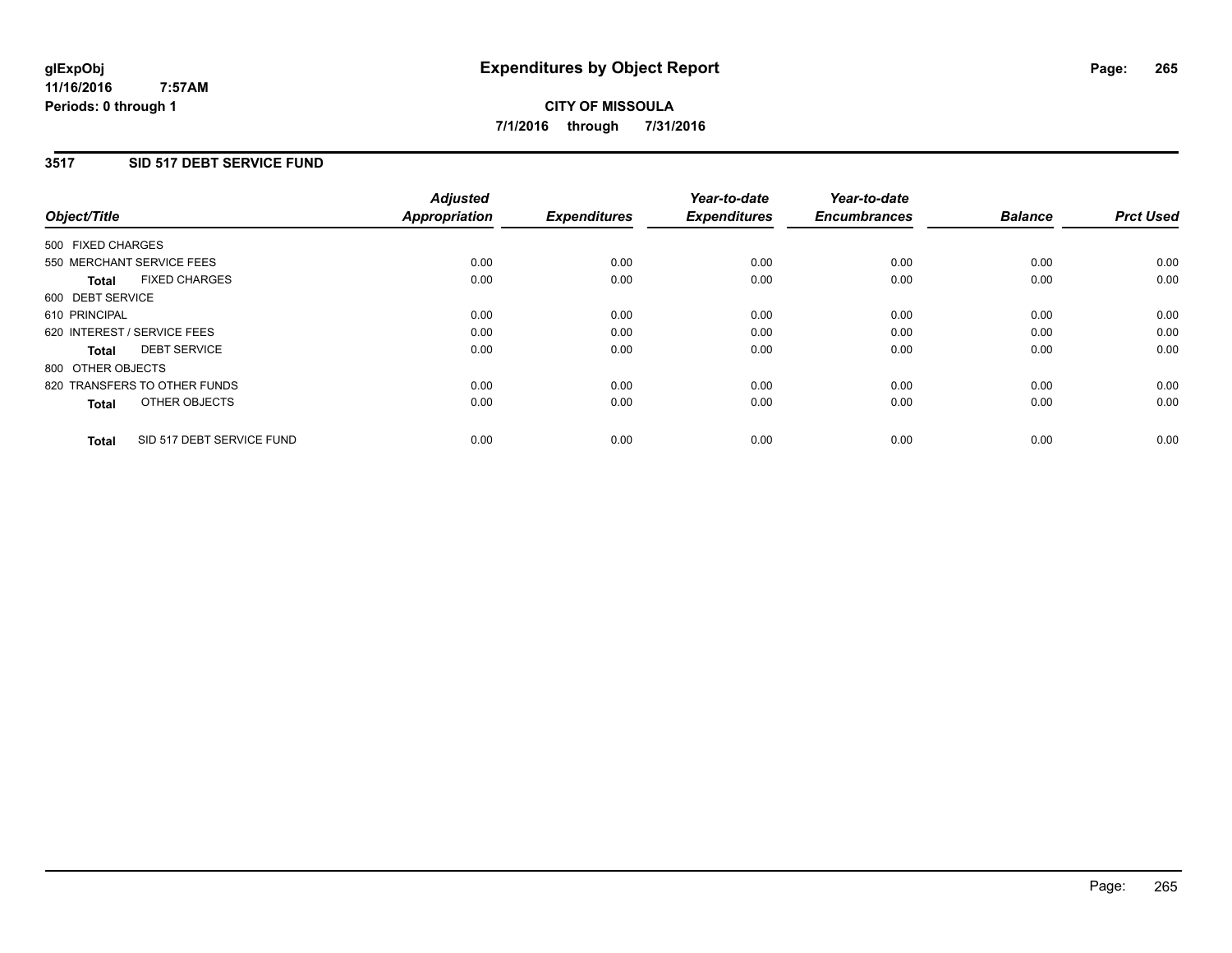# **glExpObj Expenditures by Object Report Page: 266**

# **CITY OF MISSOULA 7/1/2016 through 7/31/2016**

**3518 SID 518 DEBT SERVICE FUND**

**000 \*\*\* Title Not Found \*\*\***

| Object/Title                     | <b>Adjusted</b><br>Appropriation | <b>Expenditures</b> | Year-to-date<br><b>Expenditures</b> | Year-to-date<br><b>Encumbrances</b> | <b>Balance</b> | <b>Prct Used</b> |
|----------------------------------|----------------------------------|---------------------|-------------------------------------|-------------------------------------|----------------|------------------|
| 800 OTHER OBJECTS                |                                  |                     |                                     |                                     |                |                  |
| 820 TRANSFERS TO OTHER FUNDS     | 0.00                             | 0.00                | 0.00                                | 0.00                                | 0.00           | 0.00             |
| OTHER OBJECTS<br>Total           | 0.00                             | 0.00                | 0.00                                | 0.00                                | 0.00           | 0.00             |
| *** Title Not Found ***<br>Total | 0.00                             | 0.00                | 0.00                                | 0.00                                | 0.00           | 0.00             |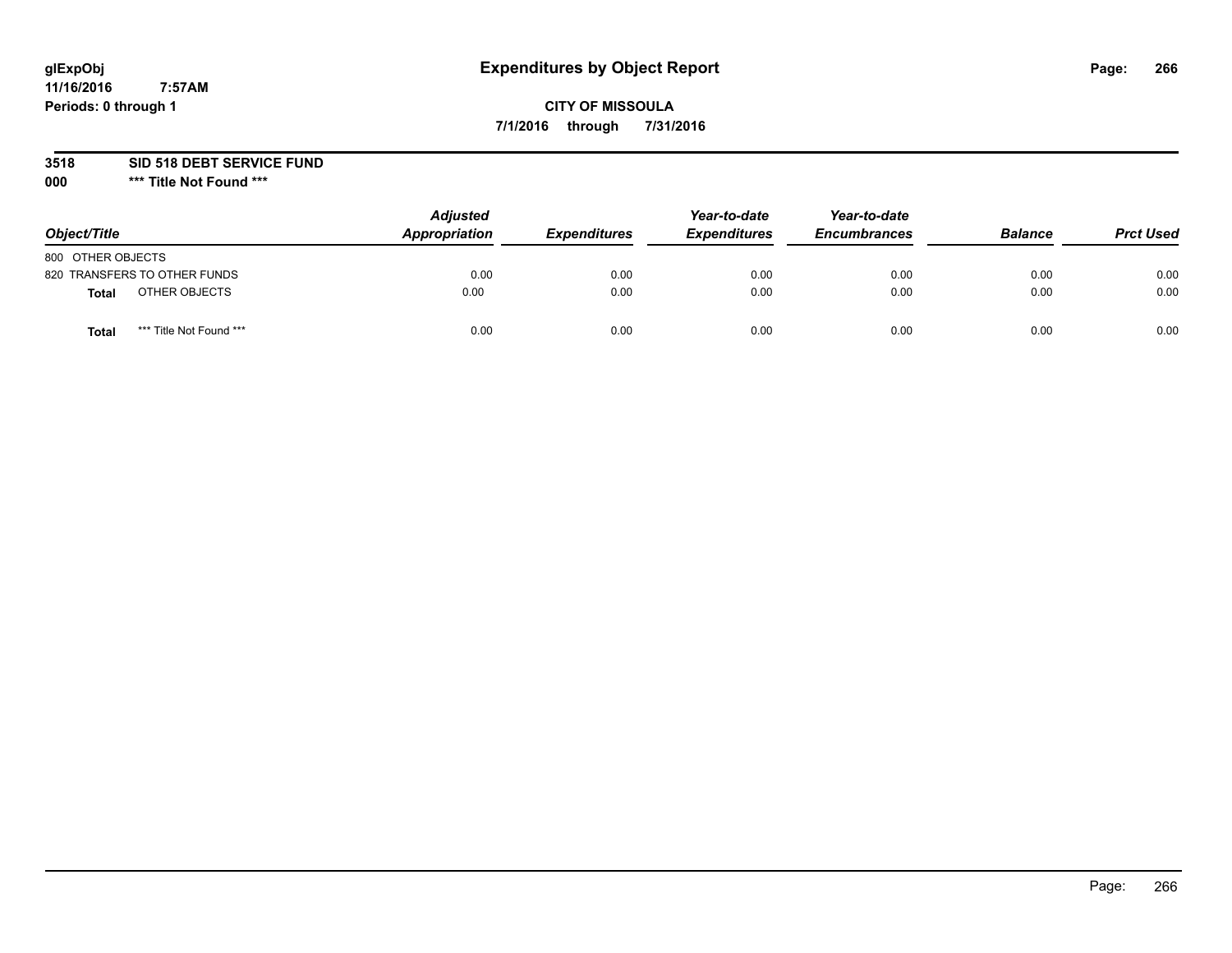## **3518 SID 518 DEBT SERVICE FUND**

| Object/Title                         | <b>Adjusted</b><br><b>Appropriation</b> | <b>Expenditures</b> | Year-to-date<br><b>Expenditures</b> | Year-to-date<br><b>Encumbrances</b> | <b>Balance</b> | <b>Prct Used</b> |
|--------------------------------------|-----------------------------------------|---------------------|-------------------------------------|-------------------------------------|----------------|------------------|
| 500 FIXED CHARGES                    |                                         |                     |                                     |                                     |                |                  |
| 550 MERCHANT SERVICE FEES            | 0.00                                    | 0.00                | 0.00                                | 0.00                                | 0.00           | 0.00             |
| <b>FIXED CHARGES</b><br><b>Total</b> | 0.00                                    | 0.00                | 0.00                                | 0.00                                | 0.00           | 0.00             |
| 600 DEBT SERVICE                     |                                         |                     |                                     |                                     |                |                  |
| 610 PRINCIPAL                        | 0.00                                    | 0.00                | 0.00                                | 0.00                                | 0.00           | 0.00             |
| 620 INTEREST / SERVICE FEES          | 0.00                                    | 0.00                | 0.00                                | 0.00                                | 0.00           | 0.00             |
| <b>DEBT SERVICE</b><br><b>Total</b>  | 0.00                                    | 0.00                | 0.00                                | 0.00                                | 0.00           | 0.00             |
| 800 OTHER OBJECTS                    |                                         |                     |                                     |                                     |                |                  |
| 820 TRANSFERS TO OTHER FUNDS         | 0.00                                    | 0.00                | 0.00                                | 0.00                                | 0.00           | 0.00             |
| OTHER OBJECTS<br><b>Total</b>        | 0.00                                    | 0.00                | 0.00                                | 0.00                                | 0.00           | 0.00             |
|                                      |                                         |                     |                                     |                                     |                |                  |
| NON-DEPARTMENTAL<br><b>Total</b>     | 0.00                                    | 0.00                | 0.00                                | 0.00                                | 0.00           | 0.00             |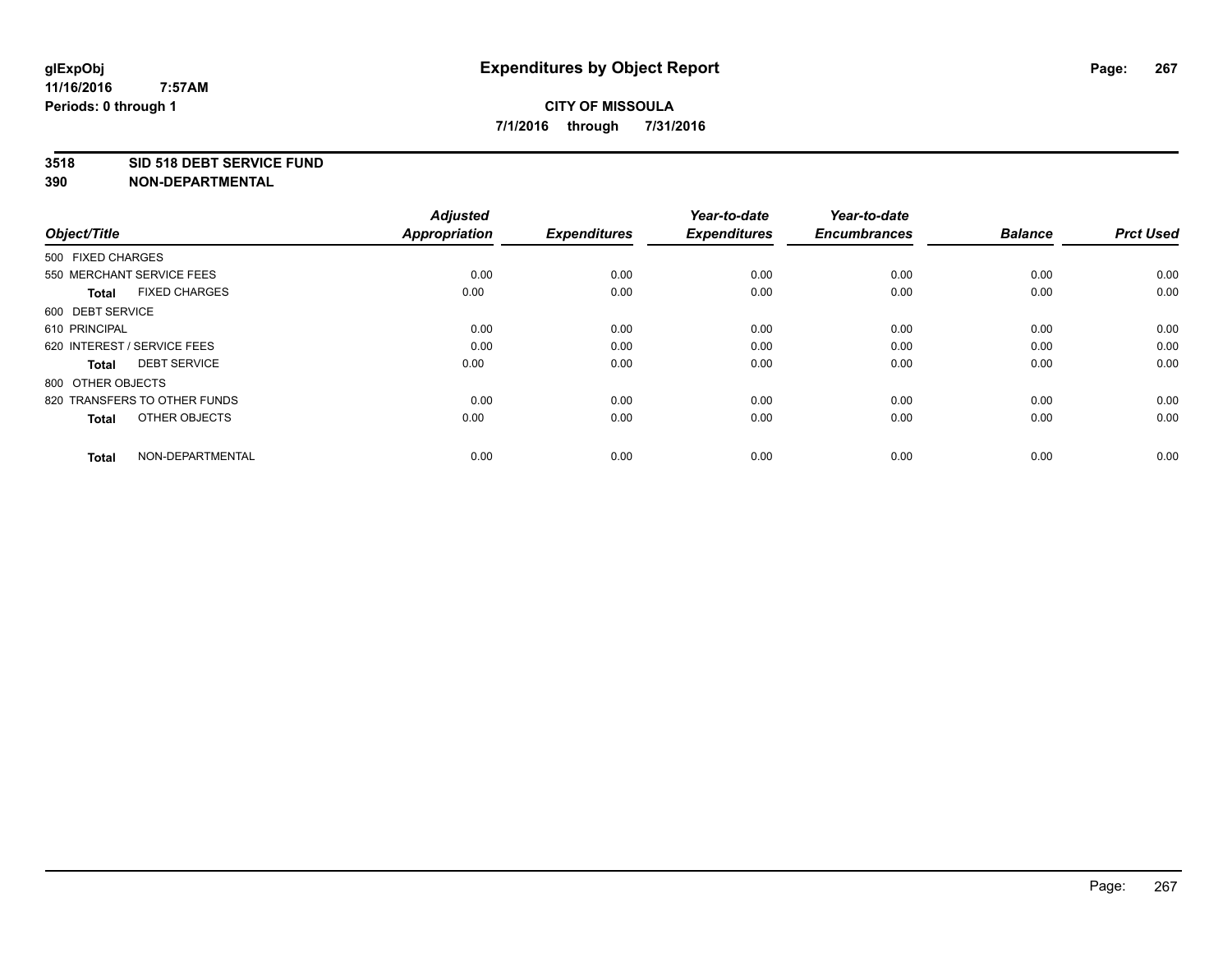### **11/16/2016 7:57AM Periods: 0 through 1**

# **CITY OF MISSOULA 7/1/2016 through 7/31/2016**

# **3518 SID 518 DEBT SERVICE FUND**

| Object/Title                              | <b>Adjusted</b><br><b>Appropriation</b> | <b>Expenditures</b> | Year-to-date<br><b>Expenditures</b> | Year-to-date<br><b>Encumbrances</b> | <b>Balance</b> | <b>Prct Used</b> |
|-------------------------------------------|-----------------------------------------|---------------------|-------------------------------------|-------------------------------------|----------------|------------------|
|                                           |                                         |                     |                                     |                                     |                |                  |
| 500 FIXED CHARGES                         |                                         |                     |                                     |                                     |                |                  |
| 550 MERCHANT SERVICE FEES                 | 0.00                                    | 0.00                | 0.00                                | 0.00                                | 0.00           | 0.00             |
| <b>FIXED CHARGES</b><br>Total             | 0.00                                    | 0.00                | 0.00                                | 0.00                                | 0.00           | 0.00             |
| 600 DEBT SERVICE                          |                                         |                     |                                     |                                     |                |                  |
| 610 PRINCIPAL                             | 0.00                                    | 0.00                | 0.00                                | 0.00                                | 0.00           | 0.00             |
| 620 INTEREST / SERVICE FEES               | 0.00                                    | 0.00                | 0.00                                | 0.00                                | 0.00           | 0.00             |
| <b>DEBT SERVICE</b><br><b>Total</b>       | 0.00                                    | 0.00                | 0.00                                | 0.00                                | 0.00           | 0.00             |
| 800 OTHER OBJECTS                         |                                         |                     |                                     |                                     |                |                  |
| 820 TRANSFERS TO OTHER FUNDS              | 0.00                                    | 0.00                | 0.00                                | 0.00                                | 0.00           | 0.00             |
| OTHER OBJECTS<br><b>Total</b>             | 0.00                                    | 0.00                | 0.00                                | 0.00                                | 0.00           | 0.00             |
|                                           |                                         |                     |                                     |                                     |                |                  |
| SID 518 DEBT SERVICE FUND<br><b>Total</b> | 0.00                                    | 0.00                | 0.00                                | 0.00                                | 0.00           | 0.00             |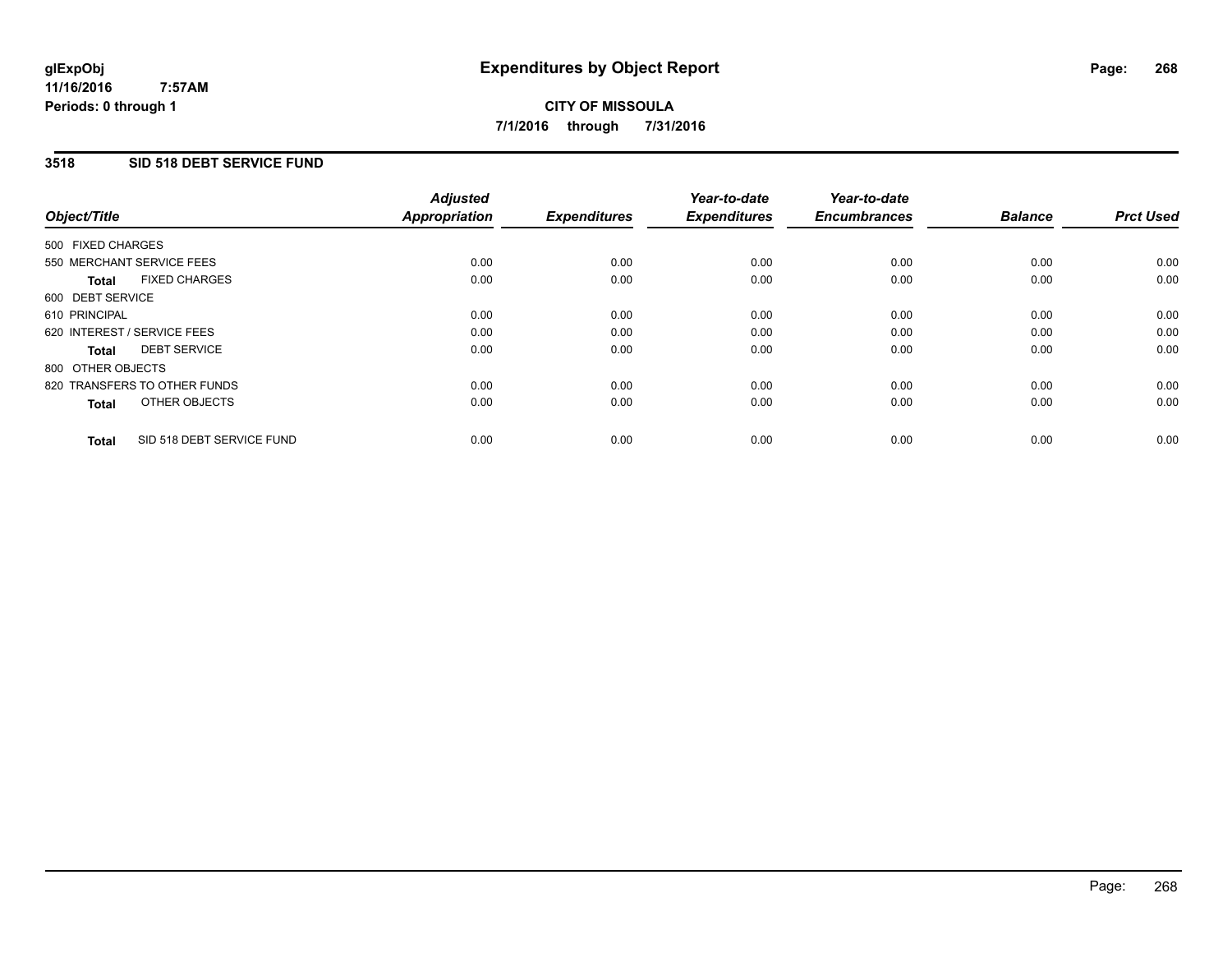## **3519 SID 519 DEBT SERVICE FUND**

| Object/Title                         | <b>Adjusted</b><br>Appropriation | <b>Expenditures</b> | Year-to-date<br><b>Expenditures</b> | Year-to-date<br><b>Encumbrances</b> | <b>Balance</b> | <b>Prct Used</b> |
|--------------------------------------|----------------------------------|---------------------|-------------------------------------|-------------------------------------|----------------|------------------|
| 500 FIXED CHARGES                    |                                  |                     |                                     |                                     |                |                  |
| 550 MERCHANT SERVICE FEES            | 0.00                             | 0.00                | 0.00                                | 0.00                                | 0.00           | 0.00             |
| <b>FIXED CHARGES</b><br><b>Total</b> | 0.00                             | 0.00                | 0.00                                | 0.00                                | 0.00           | 0.00             |
| 600 DEBT SERVICE                     |                                  |                     |                                     |                                     |                |                  |
| 610 PRINCIPAL                        | 0.00                             | 0.00                | 0.00                                | 0.00                                | 0.00           | 0.00             |
| 620 INTEREST / SERVICE FEES          | 0.00                             | 0.00                | 0.00                                | 0.00                                | 0.00           | 0.00             |
| <b>DEBT SERVICE</b><br><b>Total</b>  | 0.00                             | 0.00                | 0.00                                | 0.00                                | 0.00           | 0.00             |
| 800 OTHER OBJECTS                    |                                  |                     |                                     |                                     |                |                  |
| 820 TRANSFERS TO OTHER FUNDS         | 0.00                             | 0.00                | 0.00                                | 0.00                                | 0.00           | 0.00             |
| OTHER OBJECTS<br><b>Total</b>        | 0.00                             | 0.00                | 0.00                                | 0.00                                | 0.00           | 0.00             |
|                                      |                                  |                     |                                     |                                     |                |                  |
| NON-DEPARTMENTAL<br><b>Total</b>     | 0.00                             | 0.00                | 0.00                                | 0.00                                | 0.00           | 0.00             |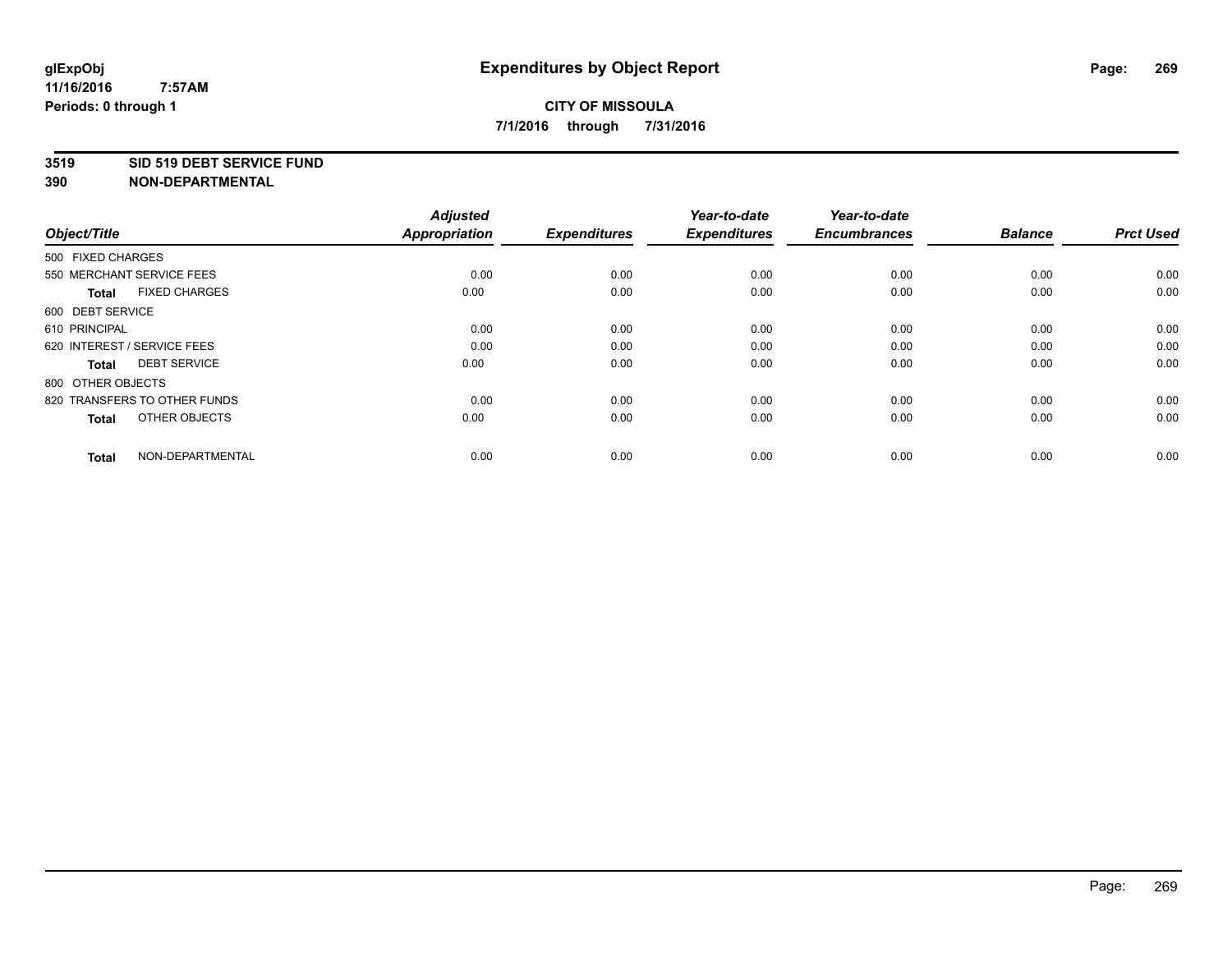### **11/16/2016 7:57AM Periods: 0 through 1**

# **CITY OF MISSOULA 7/1/2016 through 7/31/2016**

## **3519 SID 519 DEBT SERVICE FUND**

| Object/Title                              | <b>Adjusted</b><br><b>Appropriation</b> | <b>Expenditures</b> | Year-to-date<br><b>Expenditures</b> | Year-to-date<br><b>Encumbrances</b> | <b>Balance</b> | <b>Prct Used</b> |
|-------------------------------------------|-----------------------------------------|---------------------|-------------------------------------|-------------------------------------|----------------|------------------|
|                                           |                                         |                     |                                     |                                     |                |                  |
| 500 FIXED CHARGES                         |                                         |                     |                                     |                                     |                |                  |
| 550 MERCHANT SERVICE FEES                 | 0.00                                    | 0.00                | 0.00                                | 0.00                                | 0.00           | 0.00             |
| <b>FIXED CHARGES</b><br>Total             | 0.00                                    | 0.00                | 0.00                                | 0.00                                | 0.00           | 0.00             |
| 600 DEBT SERVICE                          |                                         |                     |                                     |                                     |                |                  |
| 610 PRINCIPAL                             | 0.00                                    | 0.00                | 0.00                                | 0.00                                | 0.00           | 0.00             |
| 620 INTEREST / SERVICE FEES               | 0.00                                    | 0.00                | 0.00                                | 0.00                                | 0.00           | 0.00             |
| <b>DEBT SERVICE</b><br><b>Total</b>       | 0.00                                    | 0.00                | 0.00                                | 0.00                                | 0.00           | 0.00             |
| 800 OTHER OBJECTS                         |                                         |                     |                                     |                                     |                |                  |
| 820 TRANSFERS TO OTHER FUNDS              | 0.00                                    | 0.00                | 0.00                                | 0.00                                | 0.00           | 0.00             |
| OTHER OBJECTS<br><b>Total</b>             | 0.00                                    | 0.00                | 0.00                                | 0.00                                | 0.00           | 0.00             |
|                                           |                                         |                     |                                     |                                     |                |                  |
| SID 519 DEBT SERVICE FUND<br><b>Total</b> | 0.00                                    | 0.00                | 0.00                                | 0.00                                | 0.00           | 0.00             |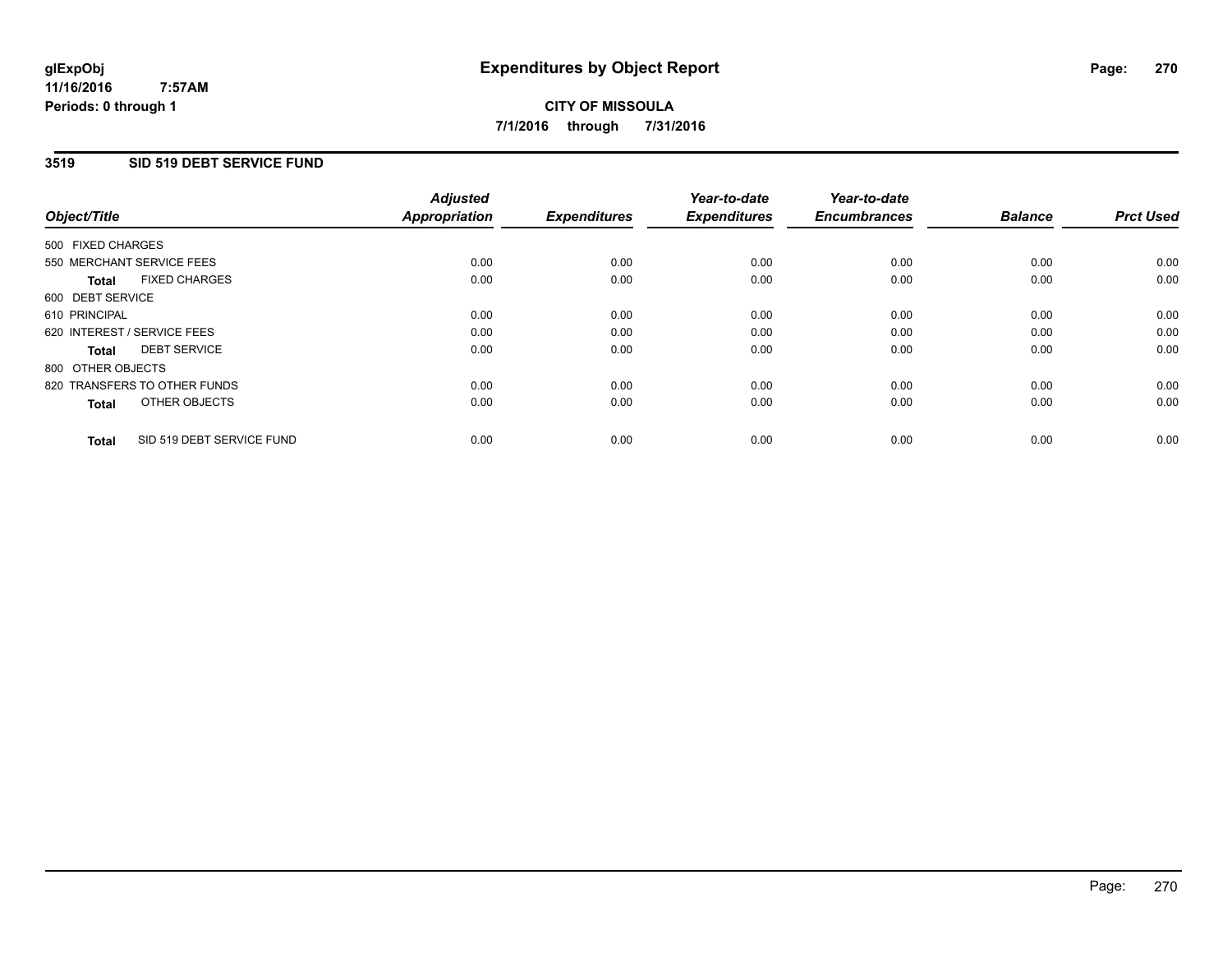#### **3520 SID 520 DEBT SERVICE FUND**

| Object/Title                         | <b>Adjusted</b><br><b>Appropriation</b> | <b>Expenditures</b> | Year-to-date<br><b>Expenditures</b> | Year-to-date<br><b>Encumbrances</b> | <b>Balance</b> | <b>Prct Used</b> |
|--------------------------------------|-----------------------------------------|---------------------|-------------------------------------|-------------------------------------|----------------|------------------|
| 500 FIXED CHARGES                    |                                         |                     |                                     |                                     |                |                  |
| 550 MERCHANT SERVICE FEES            | 0.00                                    | 0.00                | 0.00                                | 0.00                                | 0.00           | 0.00             |
| <b>FIXED CHARGES</b><br><b>Total</b> | 0.00                                    | 0.00                | 0.00                                | 0.00                                | 0.00           | 0.00             |
| 600 DEBT SERVICE                     |                                         |                     |                                     |                                     |                |                  |
| 610 PRINCIPAL                        | 0.00                                    | 0.00                | 0.00                                | 0.00                                | 0.00           | 0.00             |
| 620 INTEREST / SERVICE FEES          | 0.00                                    | 0.00                | 0.00                                | 0.00                                | 0.00           | 0.00             |
| <b>DEBT SERVICE</b><br><b>Total</b>  | 0.00                                    | 0.00                | 0.00                                | 0.00                                | 0.00           | 0.00             |
| NON-DEPARTMENTAL<br><b>Total</b>     | 0.00                                    | 0.00                | 0.00                                | 0.00                                | 0.00           | 0.00             |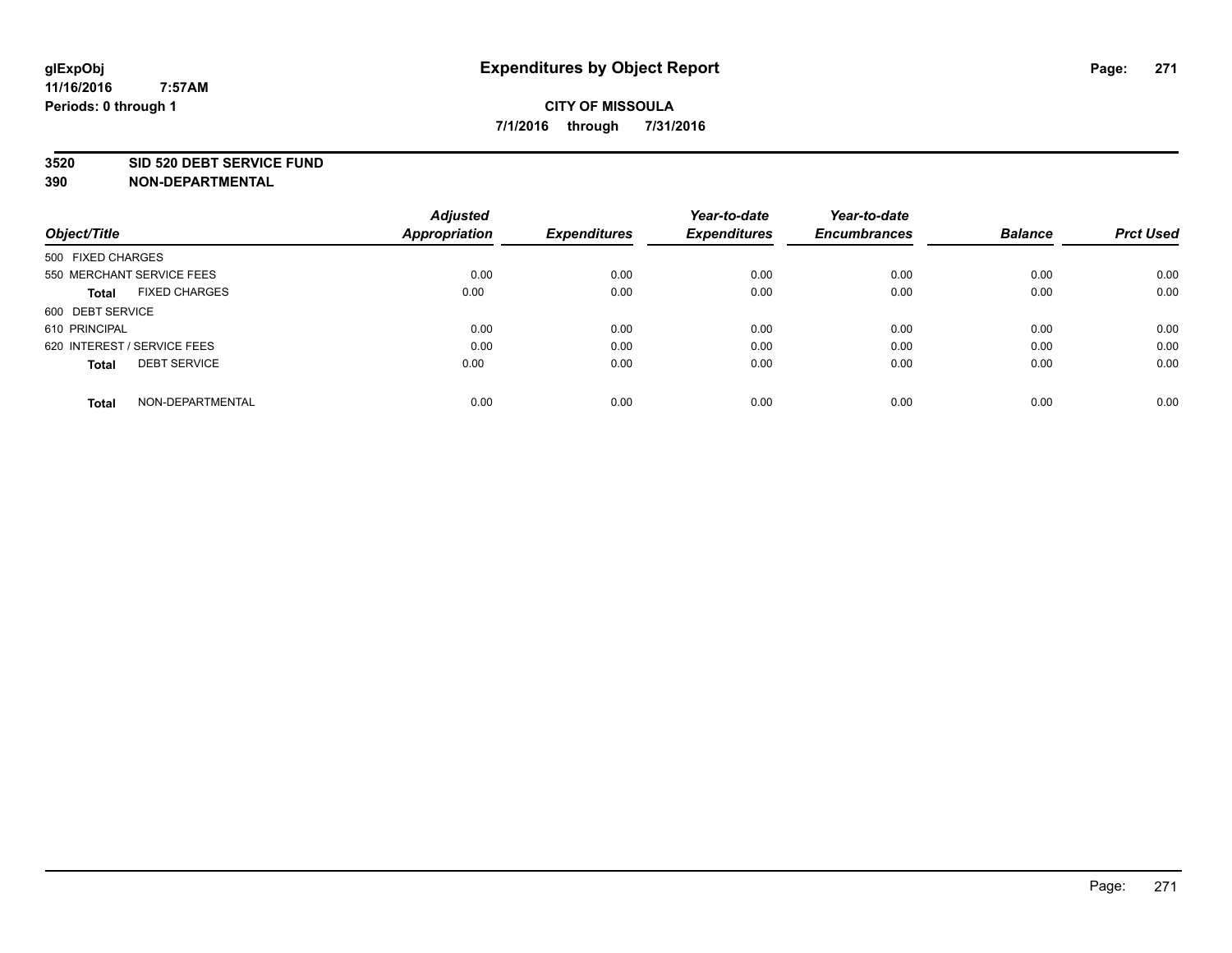# **3520 SID 520 DEBT SERVICE FUND**

| Object/Title                              | <b>Adjusted</b><br>Appropriation | <b>Expenditures</b> | Year-to-date<br><b>Expenditures</b> | Year-to-date<br><b>Encumbrances</b> | <b>Balance</b> | <b>Prct Used</b> |
|-------------------------------------------|----------------------------------|---------------------|-------------------------------------|-------------------------------------|----------------|------------------|
| 500 FIXED CHARGES                         |                                  |                     |                                     |                                     |                |                  |
| 550 MERCHANT SERVICE FEES                 | 0.00                             | 0.00                | 0.00                                | 0.00                                | 0.00           | 0.00             |
| <b>FIXED CHARGES</b><br><b>Total</b>      | 0.00                             | 0.00                | 0.00                                | 0.00                                | 0.00           | 0.00             |
| 600 DEBT SERVICE                          |                                  |                     |                                     |                                     |                |                  |
| 610 PRINCIPAL                             | 0.00                             | 0.00                | 0.00                                | 0.00                                | 0.00           | 0.00             |
| 620 INTEREST / SERVICE FEES               | 0.00                             | 0.00                | 0.00                                | 0.00                                | 0.00           | 0.00             |
| <b>DEBT SERVICE</b><br><b>Total</b>       | 0.00                             | 0.00                | 0.00                                | 0.00                                | 0.00           | 0.00             |
| SID 520 DEBT SERVICE FUND<br><b>Total</b> | 0.00                             | 0.00                | 0.00                                | 0.00                                | 0.00           | 0.00             |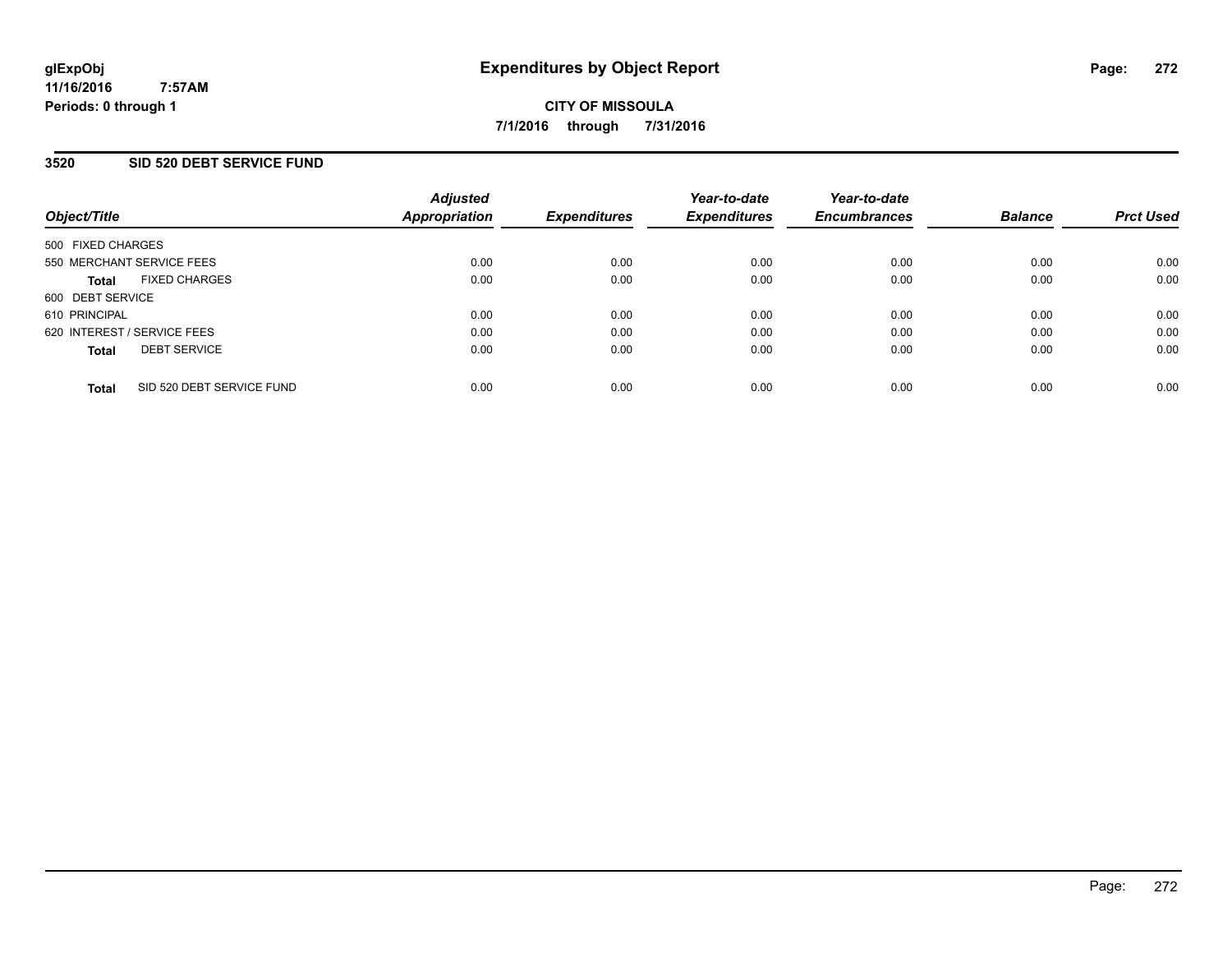## **3521 SID 521 DEBT SERVICE FUND**

| Object/Title                         | <b>Adjusted</b><br><b>Appropriation</b> | <b>Expenditures</b> | Year-to-date<br><b>Expenditures</b> | Year-to-date<br><b>Encumbrances</b> | <b>Balance</b> | <b>Prct Used</b> |
|--------------------------------------|-----------------------------------------|---------------------|-------------------------------------|-------------------------------------|----------------|------------------|
|                                      |                                         |                     |                                     |                                     |                |                  |
| 500 FIXED CHARGES                    |                                         |                     |                                     |                                     |                |                  |
| 550 MERCHANT SERVICE FEES            | 0.00                                    | 0.00                | 0.00                                | 0.00                                | 0.00           | 0.00             |
| <b>FIXED CHARGES</b><br><b>Total</b> | 0.00                                    | 0.00                | 0.00                                | 0.00                                | 0.00           | 0.00             |
| 600 DEBT SERVICE                     |                                         |                     |                                     |                                     |                |                  |
| 610 PRINCIPAL                        | 0.00                                    | 0.00                | 0.00                                | 0.00                                | 0.00           | 0.00             |
| 620 INTEREST / SERVICE FEES          | 0.00                                    | 0.00                | 0.00                                | 0.00                                | 0.00           | 0.00             |
| <b>DEBT SERVICE</b><br><b>Total</b>  | 0.00                                    | 0.00                | 0.00                                | 0.00                                | 0.00           | 0.00             |
| NON-DEPARTMENTAL<br><b>Total</b>     | 0.00                                    | 0.00                | 0.00                                | 0.00                                | 0.00           | 0.00             |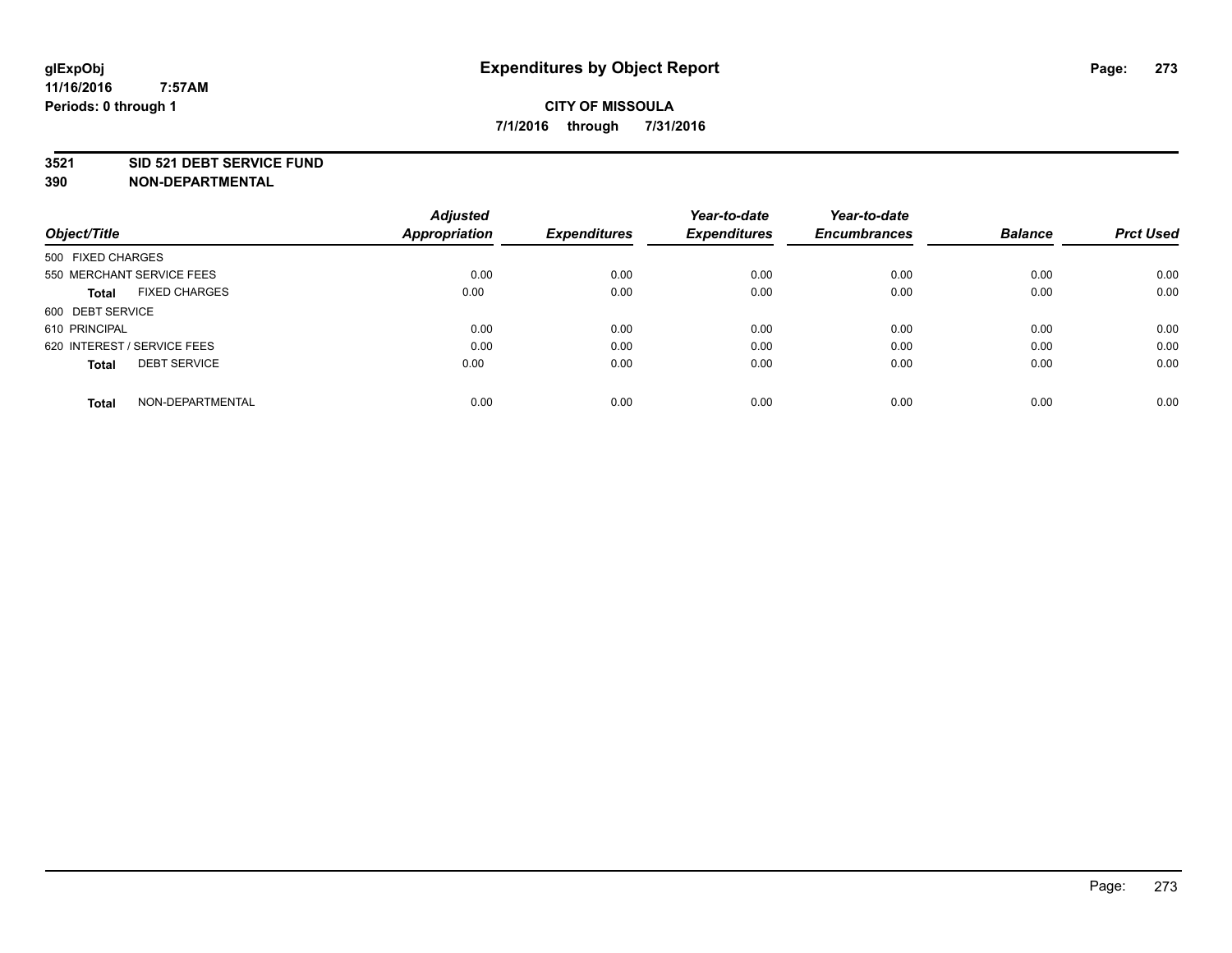## **3521 SID 521 DEBT SERVICE FUND**

| Object/Title                              | <b>Adjusted</b><br>Appropriation | <b>Expenditures</b> | Year-to-date<br><b>Expenditures</b> | Year-to-date<br><b>Encumbrances</b> | <b>Balance</b> | <b>Prct Used</b> |
|-------------------------------------------|----------------------------------|---------------------|-------------------------------------|-------------------------------------|----------------|------------------|
| 500 FIXED CHARGES                         |                                  |                     |                                     |                                     |                |                  |
| 550 MERCHANT SERVICE FEES                 | 0.00                             | 0.00                | 0.00                                | 0.00                                | 0.00           | 0.00             |
| <b>FIXED CHARGES</b><br><b>Total</b>      | 0.00                             | 0.00                | 0.00                                | 0.00                                | 0.00           | 0.00             |
| 600 DEBT SERVICE                          |                                  |                     |                                     |                                     |                |                  |
| 610 PRINCIPAL                             | 0.00                             | 0.00                | 0.00                                | 0.00                                | 0.00           | 0.00             |
| 620 INTEREST / SERVICE FEES               | 0.00                             | 0.00                | 0.00                                | 0.00                                | 0.00           | 0.00             |
| <b>DEBT SERVICE</b><br><b>Total</b>       | 0.00                             | 0.00                | 0.00                                | 0.00                                | 0.00           | 0.00             |
| SID 521 DEBT SERVICE FUND<br><b>Total</b> | 0.00                             | 0.00                | 0.00                                | 0.00                                | 0.00           | 0.00             |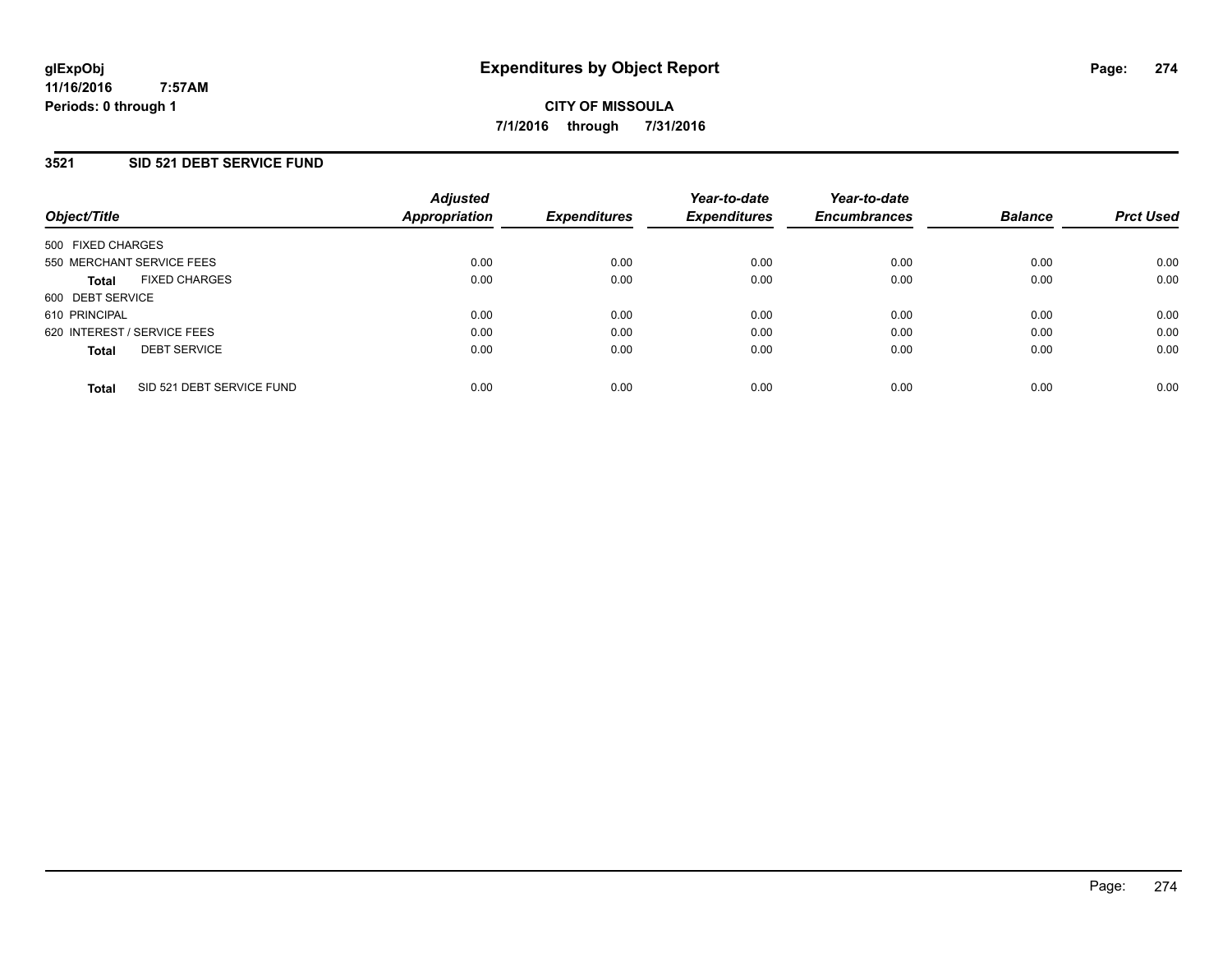### **3522 SID 522 DEBT SERVICE FUND**

| Object/Title                         | <b>Adjusted</b><br><b>Appropriation</b> | <b>Expenditures</b> | Year-to-date<br><b>Expenditures</b> | Year-to-date<br><b>Encumbrances</b> | <b>Balance</b> | <b>Prct Used</b> |
|--------------------------------------|-----------------------------------------|---------------------|-------------------------------------|-------------------------------------|----------------|------------------|
|                                      |                                         |                     |                                     |                                     |                |                  |
| 500 FIXED CHARGES                    |                                         |                     |                                     |                                     |                |                  |
| 550 MERCHANT SERVICE FEES            | 0.00                                    | 0.00                | 0.00                                | 0.00                                | 0.00           | 0.00             |
| <b>FIXED CHARGES</b><br><b>Total</b> | 0.00                                    | 0.00                | 0.00                                | 0.00                                | 0.00           | 0.00             |
| 600 DEBT SERVICE                     |                                         |                     |                                     |                                     |                |                  |
| 610 PRINCIPAL                        | 0.00                                    | 0.00                | 0.00                                | 0.00                                | 0.00           | 0.00             |
| 620 INTEREST / SERVICE FEES          | 0.00                                    | 0.00                | 0.00                                | 0.00                                | 0.00           | 0.00             |
| <b>DEBT SERVICE</b><br><b>Total</b>  | 0.00                                    | 0.00                | 0.00                                | 0.00                                | 0.00           | 0.00             |
|                                      |                                         |                     |                                     |                                     |                |                  |
| NON-DEPARTMENTAL<br><b>Total</b>     | 0.00                                    | 0.00                | 0.00                                | 0.00                                | 0.00           | 0.00             |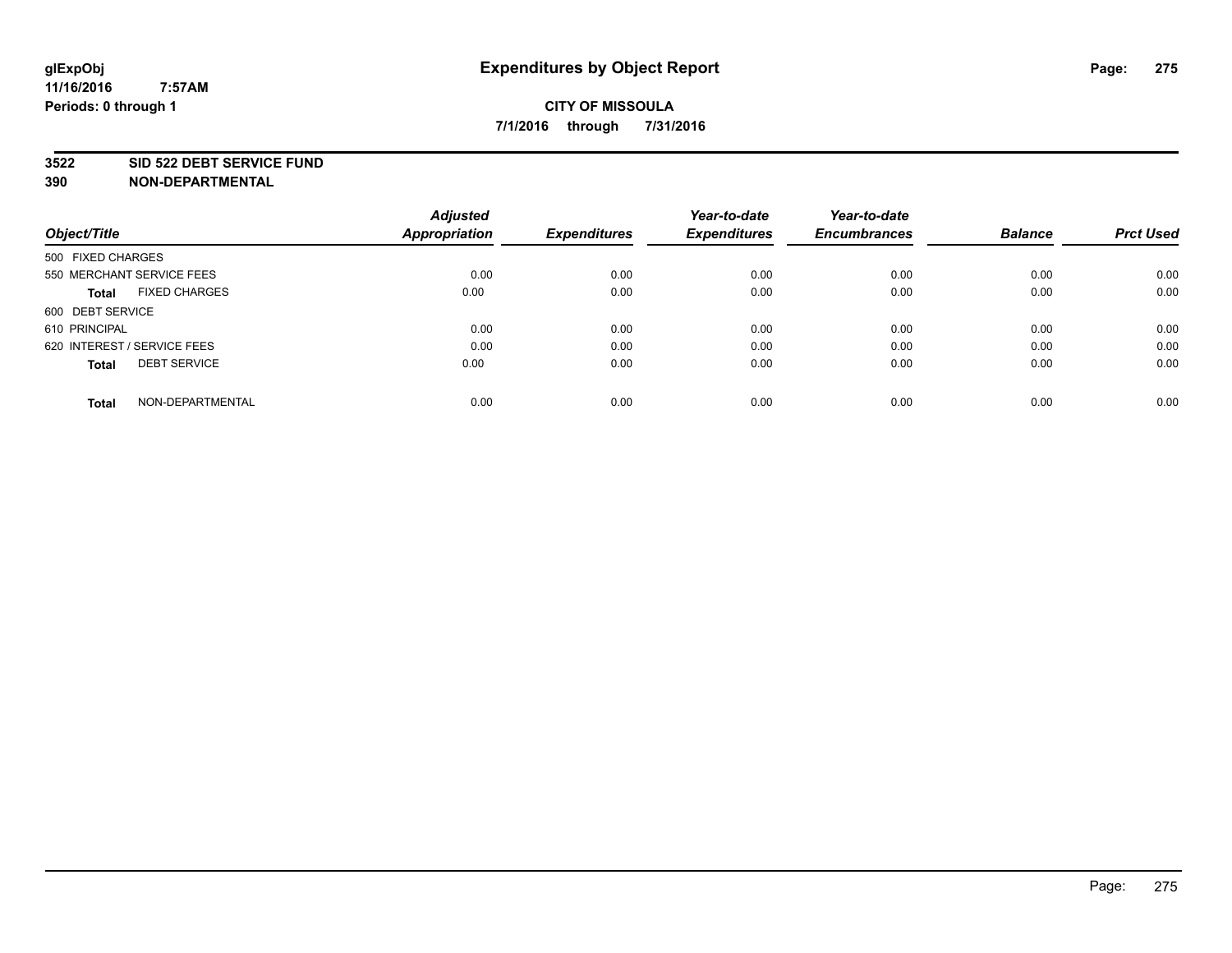## **3522 SID 522 DEBT SERVICE FUND**

| Object/Title                              | <b>Adjusted</b><br>Appropriation | <b>Expenditures</b> | Year-to-date<br><b>Expenditures</b> | Year-to-date<br><b>Encumbrances</b> | <b>Balance</b> | <b>Prct Used</b> |
|-------------------------------------------|----------------------------------|---------------------|-------------------------------------|-------------------------------------|----------------|------------------|
| 500 FIXED CHARGES                         |                                  |                     |                                     |                                     |                |                  |
| 550 MERCHANT SERVICE FEES                 | 0.00                             | 0.00                | 0.00                                | 0.00                                | 0.00           | 0.00             |
| <b>FIXED CHARGES</b><br><b>Total</b>      | 0.00                             | 0.00                | 0.00                                | 0.00                                | 0.00           | 0.00             |
| 600 DEBT SERVICE                          |                                  |                     |                                     |                                     |                |                  |
| 610 PRINCIPAL                             | 0.00                             | 0.00                | 0.00                                | 0.00                                | 0.00           | 0.00             |
| 620 INTEREST / SERVICE FEES               | 0.00                             | 0.00                | 0.00                                | 0.00                                | 0.00           | 0.00             |
| <b>DEBT SERVICE</b><br><b>Total</b>       | 0.00                             | 0.00                | 0.00                                | 0.00                                | 0.00           | 0.00             |
| SID 522 DEBT SERVICE FUND<br><b>Total</b> | 0.00                             | 0.00                | 0.00                                | 0.00                                | 0.00           | 0.00             |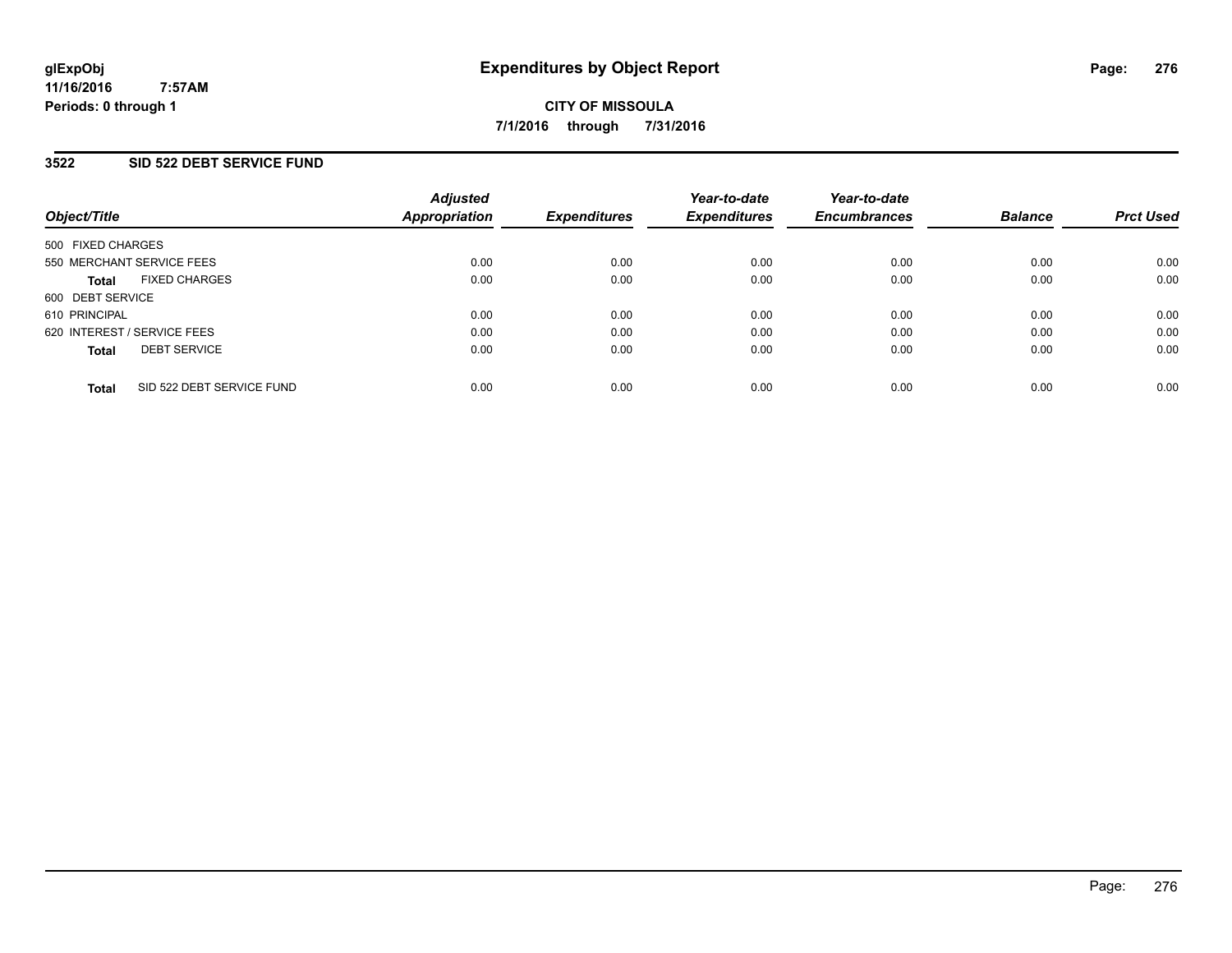## **3524 SID 524 DEBT SERVICE FUND**

| Object/Title                         | <b>Adjusted</b><br><b>Appropriation</b> | <b>Expenditures</b> | Year-to-date<br><b>Expenditures</b> | Year-to-date<br><b>Encumbrances</b> | <b>Balance</b> | <b>Prct Used</b> |
|--------------------------------------|-----------------------------------------|---------------------|-------------------------------------|-------------------------------------|----------------|------------------|
|                                      |                                         |                     |                                     |                                     |                |                  |
| 500 FIXED CHARGES                    |                                         |                     |                                     |                                     |                |                  |
| 550 MERCHANT SERVICE FEES            | 0.00                                    | 0.00                | 0.00                                | 0.00                                | 0.00           | 0.00             |
| <b>FIXED CHARGES</b><br><b>Total</b> | 0.00                                    | 0.00                | 0.00                                | 0.00                                | 0.00           | 0.00             |
| 600 DEBT SERVICE                     |                                         |                     |                                     |                                     |                |                  |
| 610 PRINCIPAL                        | 0.00                                    | 0.00                | 0.00                                | 0.00                                | 0.00           | 0.00             |
| 620 INTEREST / SERVICE FEES          | 0.00                                    | 0.00                | 0.00                                | 0.00                                | 0.00           | 0.00             |
| <b>DEBT SERVICE</b><br><b>Total</b>  | 0.00                                    | 0.00                | 0.00                                | 0.00                                | 0.00           | 0.00             |
| NON-DEPARTMENTAL<br><b>Total</b>     | 0.00                                    | 0.00                | 0.00                                | 0.00                                | 0.00           | 0.00             |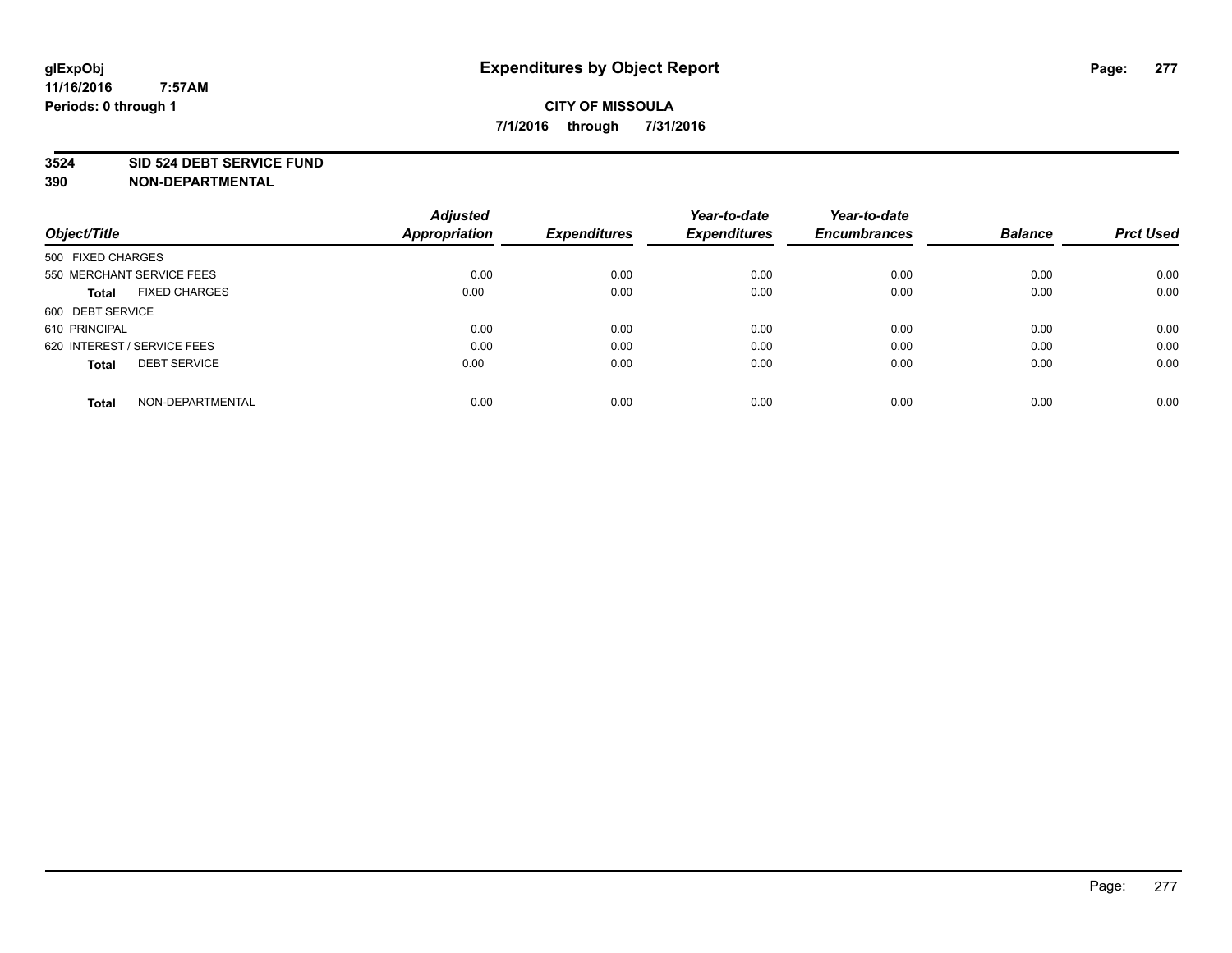## **3524 SID 524 DEBT SERVICE FUND**

| Object/Title                              | <b>Adjusted</b><br>Appropriation | <b>Expenditures</b> | Year-to-date<br><b>Expenditures</b> | Year-to-date<br><b>Encumbrances</b> | <b>Balance</b> | <b>Prct Used</b> |
|-------------------------------------------|----------------------------------|---------------------|-------------------------------------|-------------------------------------|----------------|------------------|
| 500 FIXED CHARGES                         |                                  |                     |                                     |                                     |                |                  |
| 550 MERCHANT SERVICE FEES                 | 0.00                             | 0.00                | 0.00                                | 0.00                                | 0.00           | 0.00             |
| <b>FIXED CHARGES</b><br><b>Total</b>      | 0.00                             | 0.00                | 0.00                                | 0.00                                | 0.00           | 0.00             |
| 600 DEBT SERVICE                          |                                  |                     |                                     |                                     |                |                  |
| 610 PRINCIPAL                             | 0.00                             | 0.00                | 0.00                                | 0.00                                | 0.00           | 0.00             |
| 620 INTEREST / SERVICE FEES               | 0.00                             | 0.00                | 0.00                                | 0.00                                | 0.00           | 0.00             |
| <b>DEBT SERVICE</b><br><b>Total</b>       | 0.00                             | 0.00                | 0.00                                | 0.00                                | 0.00           | 0.00             |
| SID 524 DEBT SERVICE FUND<br><b>Total</b> | 0.00                             | 0.00                | 0.00                                | 0.00                                | 0.00           | 0.00             |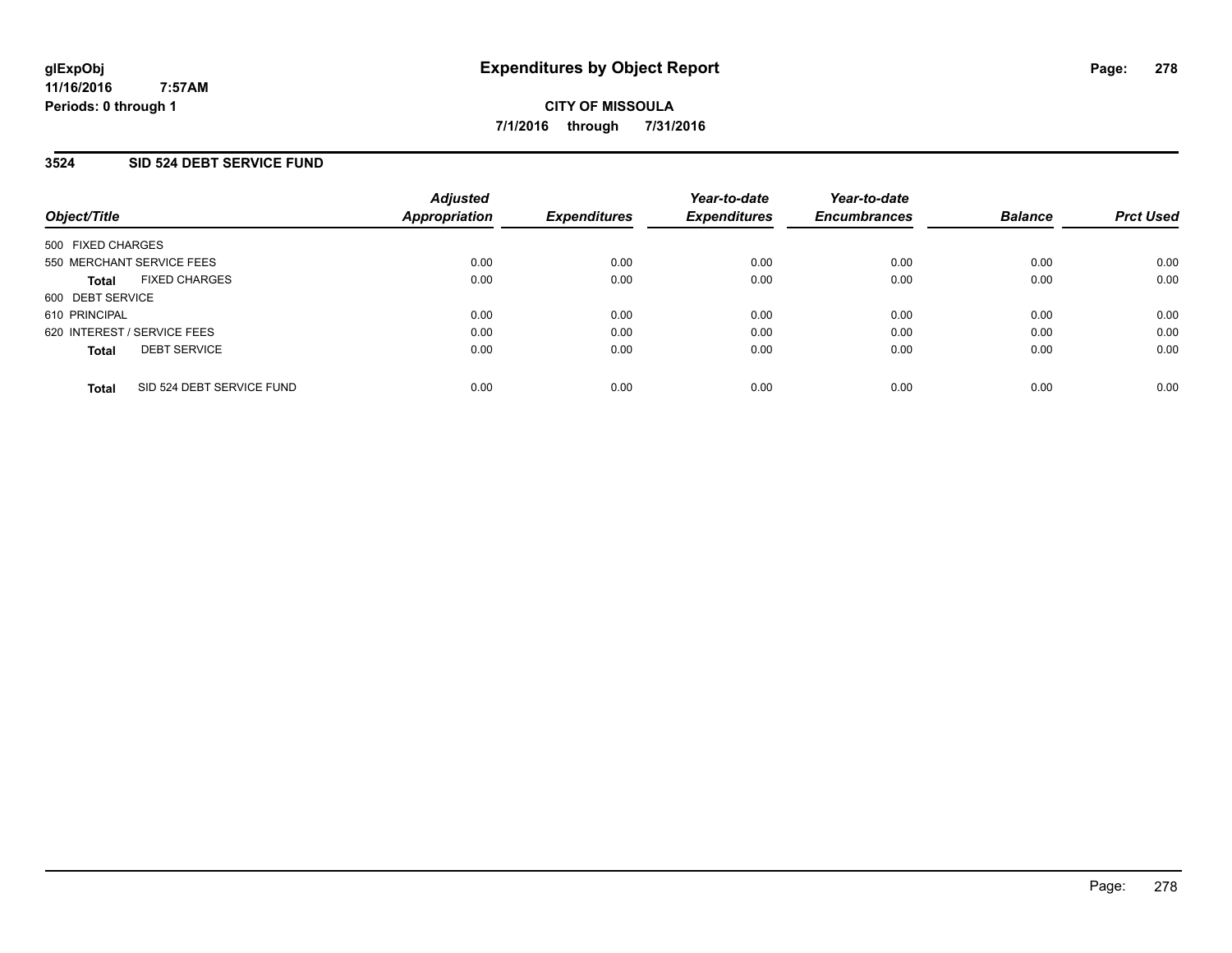## **3525 SID 525 DEBT SERVICE FUND**

| Object/Title                         | <b>Adjusted</b><br><b>Appropriation</b> | <b>Expenditures</b> | Year-to-date<br><b>Expenditures</b> | Year-to-date<br><b>Encumbrances</b> | <b>Balance</b> | <b>Prct Used</b> |
|--------------------------------------|-----------------------------------------|---------------------|-------------------------------------|-------------------------------------|----------------|------------------|
|                                      |                                         |                     |                                     |                                     |                |                  |
| 500 FIXED CHARGES                    |                                         |                     |                                     |                                     |                |                  |
| 550 MERCHANT SERVICE FEES            | 0.00                                    | 0.00                | 0.00                                | 0.00                                | 0.00           | 0.00             |
| <b>FIXED CHARGES</b><br><b>Total</b> | 0.00                                    | 0.00                | 0.00                                | 0.00                                | 0.00           | 0.00             |
| 600 DEBT SERVICE                     |                                         |                     |                                     |                                     |                |                  |
| 610 PRINCIPAL                        | 0.00                                    | 0.00                | 0.00                                | 0.00                                | 0.00           | 0.00             |
| 620 INTEREST / SERVICE FEES          | 0.00                                    | 0.00                | 0.00                                | 0.00                                | 0.00           | 0.00             |
| <b>DEBT SERVICE</b><br><b>Total</b>  | 0.00                                    | 0.00                | 0.00                                | 0.00                                | 0.00           | 0.00             |
|                                      |                                         |                     |                                     |                                     |                |                  |
| NON-DEPARTMENTAL<br><b>Total</b>     | 0.00                                    | 0.00                | 0.00                                | 0.00                                | 0.00           | 0.00             |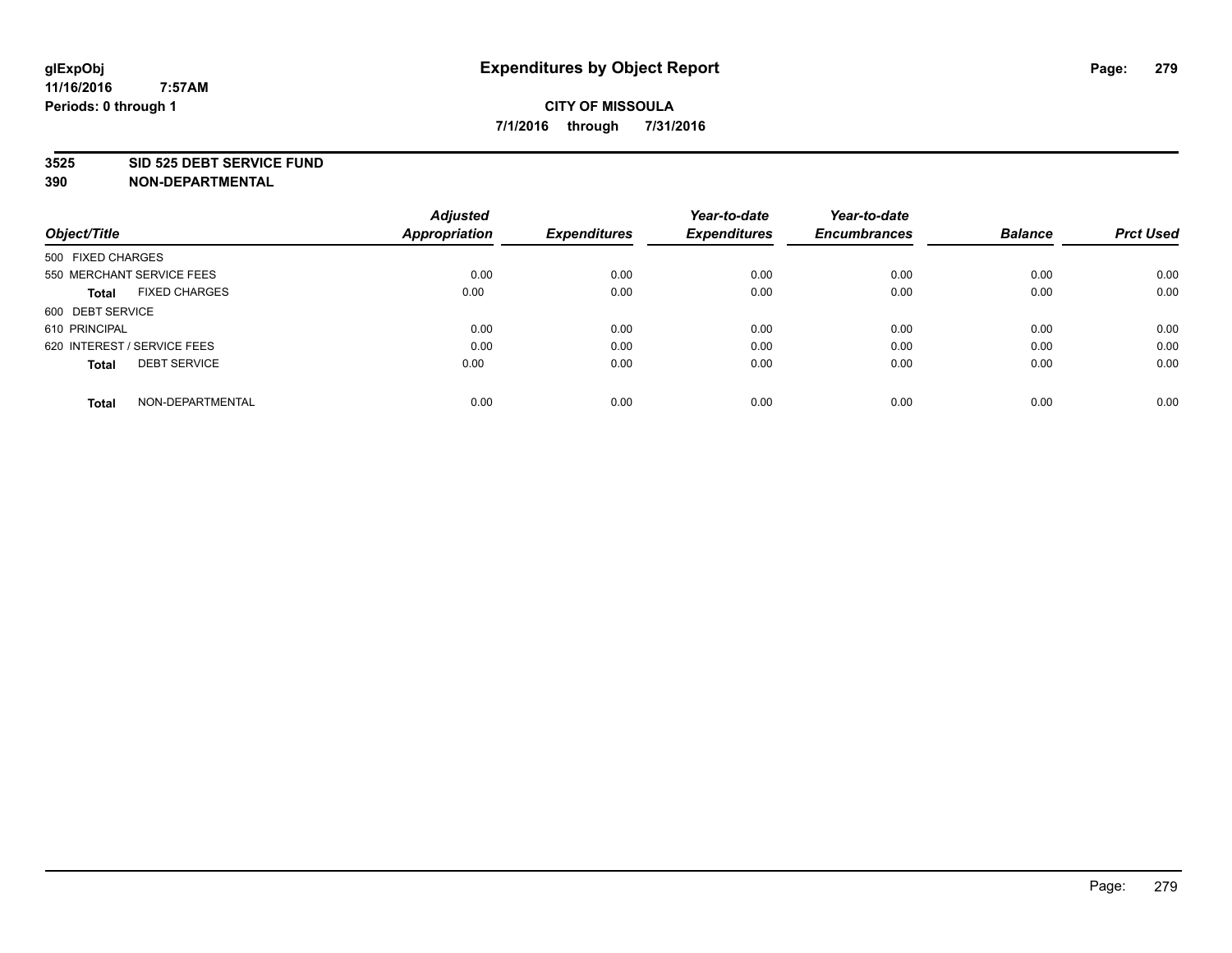## **3525 SID 525 DEBT SERVICE FUND**

| Object/Title                              | <b>Adjusted</b><br><b>Appropriation</b> | <b>Expenditures</b> | Year-to-date<br><b>Expenditures</b> | Year-to-date<br><b>Encumbrances</b> | <b>Balance</b> | <b>Prct Used</b> |
|-------------------------------------------|-----------------------------------------|---------------------|-------------------------------------|-------------------------------------|----------------|------------------|
| 500 FIXED CHARGES                         |                                         |                     |                                     |                                     |                |                  |
| 550 MERCHANT SERVICE FEES                 | 0.00                                    | 0.00                | 0.00                                | 0.00                                | 0.00           | 0.00             |
| <b>FIXED CHARGES</b><br><b>Total</b>      | 0.00                                    | 0.00                | 0.00                                | 0.00                                | 0.00           | 0.00             |
| 600 DEBT SERVICE                          |                                         |                     |                                     |                                     |                |                  |
| 610 PRINCIPAL                             | 0.00                                    | 0.00                | 0.00                                | 0.00                                | 0.00           | 0.00             |
| 620 INTEREST / SERVICE FEES               | 0.00                                    | 0.00                | 0.00                                | 0.00                                | 0.00           | 0.00             |
| <b>DEBT SERVICE</b><br><b>Total</b>       | 0.00                                    | 0.00                | 0.00                                | 0.00                                | 0.00           | 0.00             |
| SID 525 DEBT SERVICE FUND<br><b>Total</b> | 0.00                                    | 0.00                | 0.00                                | 0.00                                | 0.00           | 0.00             |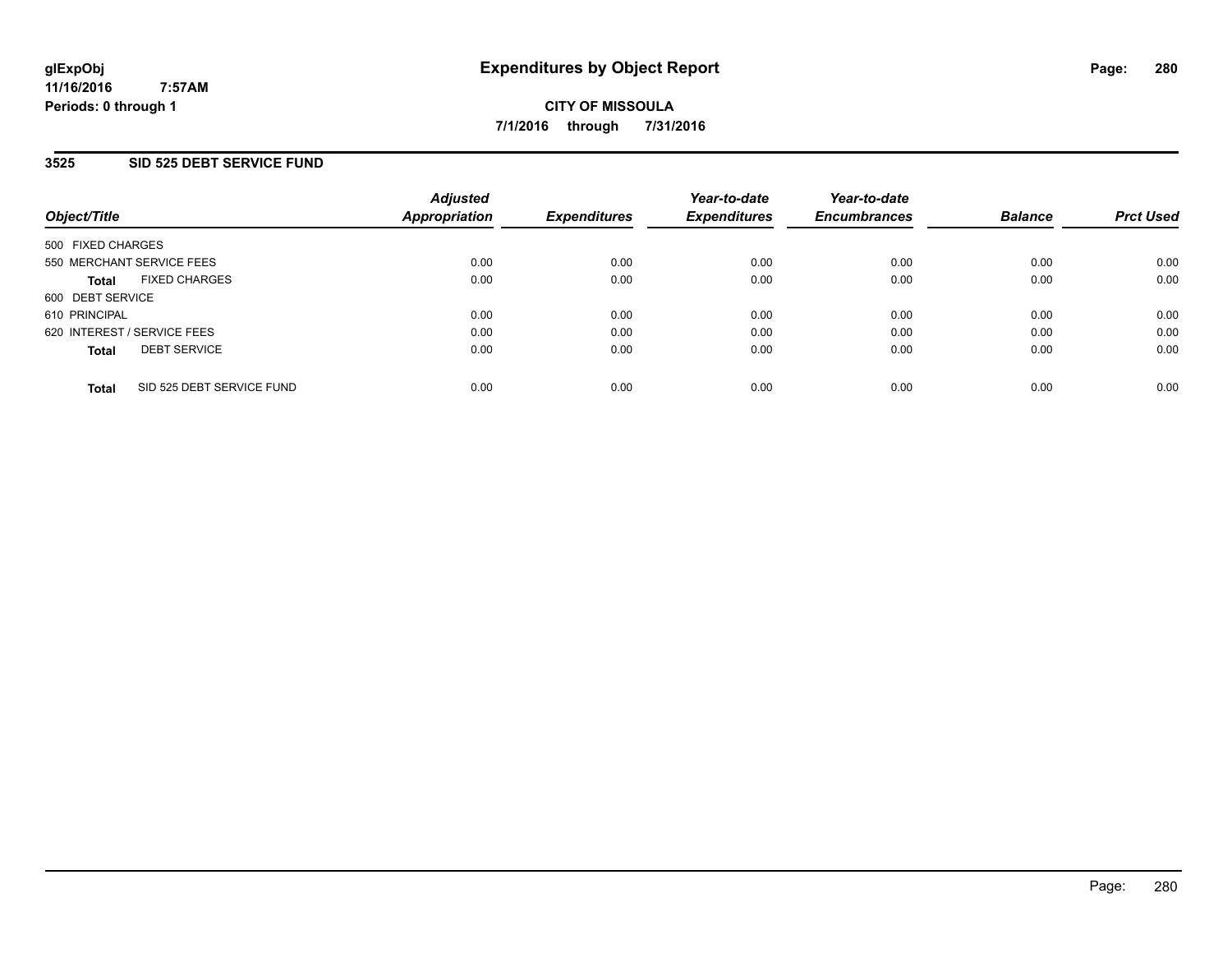#### **3526 SID 526 DEBT SERVICE FUND**

| Object/Title                         | <b>Adjusted</b><br><b>Appropriation</b> | <b>Expenditures</b> | Year-to-date<br><b>Expenditures</b> | Year-to-date<br><b>Encumbrances</b> | <b>Balance</b> | <b>Prct Used</b> |
|--------------------------------------|-----------------------------------------|---------------------|-------------------------------------|-------------------------------------|----------------|------------------|
| 500 FIXED CHARGES                    |                                         |                     |                                     |                                     |                |                  |
| 550 MERCHANT SERVICE FEES            | 0.00                                    | 0.00                | 0.00                                | 0.00                                | 0.00           | 0.00             |
| <b>FIXED CHARGES</b><br><b>Total</b> | 0.00                                    | 0.00                | 0.00                                | 0.00                                | 0.00           | 0.00             |
| 600 DEBT SERVICE                     |                                         |                     |                                     |                                     |                |                  |
| 610 PRINCIPAL                        | 0.00                                    | 0.00                | 0.00                                | 0.00                                | 0.00           | 0.00             |
| 620 INTEREST / SERVICE FEES          | 0.00                                    | 0.00                | 0.00                                | 0.00                                | 0.00           | 0.00             |
| <b>DEBT SERVICE</b><br><b>Total</b>  | 0.00                                    | 0.00                | 0.00                                | 0.00                                | 0.00           | 0.00             |
| NON-DEPARTMENTAL<br><b>Total</b>     | 0.00                                    | 0.00                | 0.00                                | 0.00                                | 0.00           | 0.00             |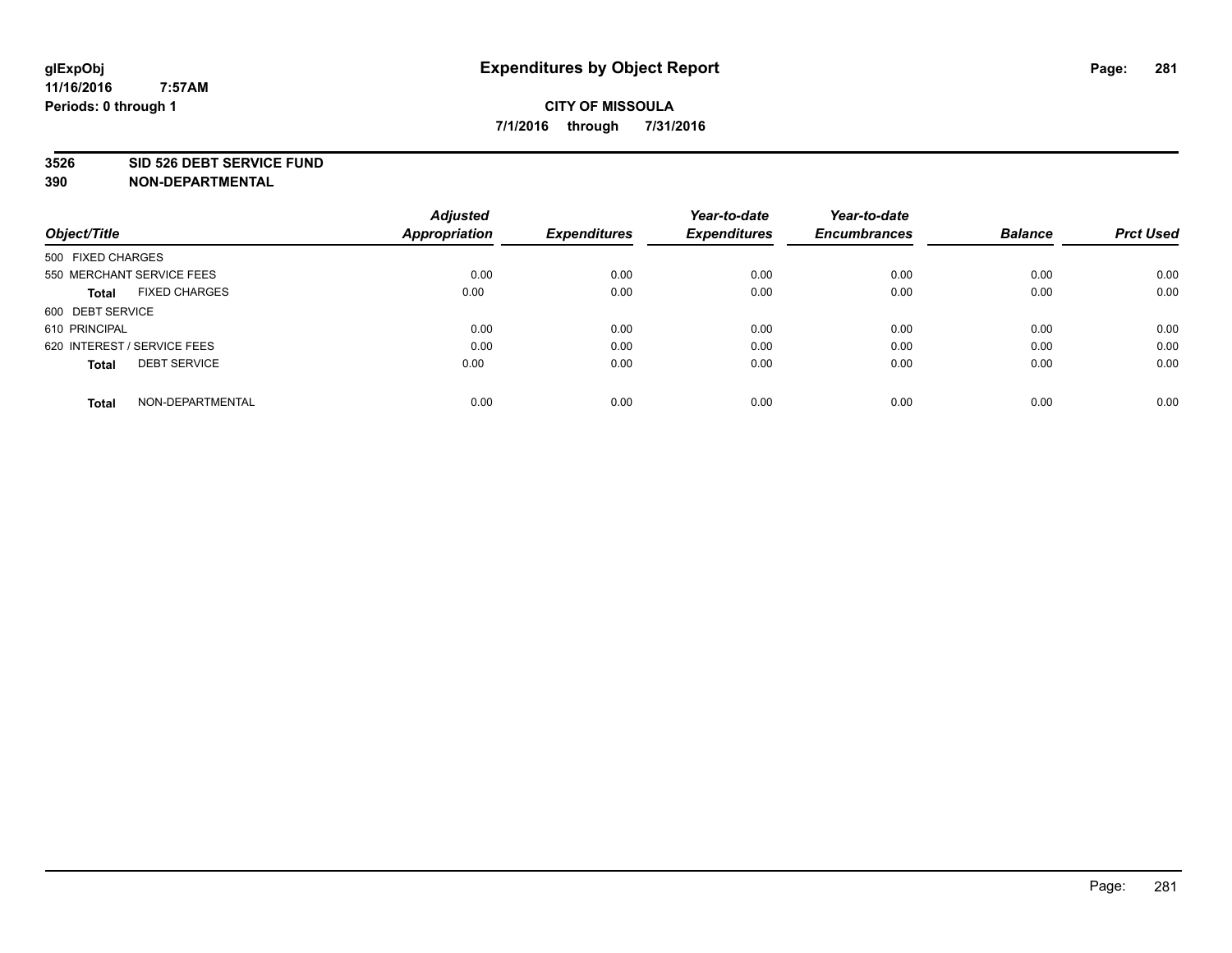## **3526 SID 526 DEBT SERVICE FUND**

| Object/Title                              | <b>Adjusted</b><br><b>Appropriation</b> | <b>Expenditures</b> | Year-to-date<br><b>Expenditures</b> | Year-to-date<br><b>Encumbrances</b> | <b>Balance</b> | <b>Prct Used</b> |
|-------------------------------------------|-----------------------------------------|---------------------|-------------------------------------|-------------------------------------|----------------|------------------|
| 500 FIXED CHARGES                         |                                         |                     |                                     |                                     |                |                  |
| 550 MERCHANT SERVICE FEES                 | 0.00                                    | 0.00                | 0.00                                | 0.00                                | 0.00           | 0.00             |
| <b>FIXED CHARGES</b><br><b>Total</b>      | 0.00                                    | 0.00                | 0.00                                | 0.00                                | 0.00           | 0.00             |
| 600 DEBT SERVICE                          |                                         |                     |                                     |                                     |                |                  |
| 610 PRINCIPAL                             | 0.00                                    | 0.00                | 0.00                                | 0.00                                | 0.00           | 0.00             |
| 620 INTEREST / SERVICE FEES               | 0.00                                    | 0.00                | 0.00                                | 0.00                                | 0.00           | 0.00             |
| <b>DEBT SERVICE</b><br><b>Total</b>       | 0.00                                    | 0.00                | 0.00                                | 0.00                                | 0.00           | 0.00             |
| SID 526 DEBT SERVICE FUND<br><b>Total</b> | 0.00                                    | 0.00                | 0.00                                | 0.00                                | 0.00           | 0.00             |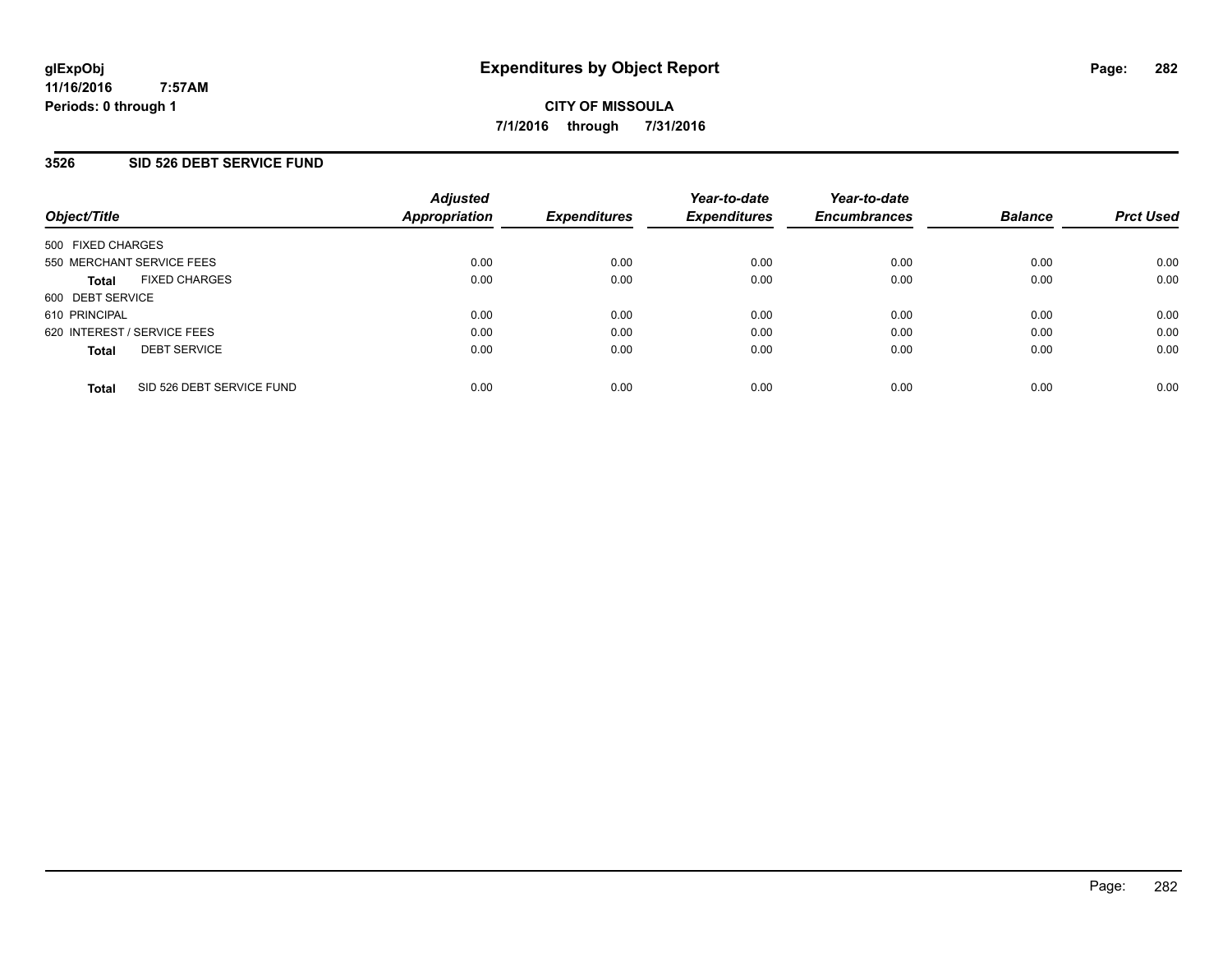# **glExpObj Expenditures by Object Report Page: 283**

# **CITY OF MISSOULA 7/1/2016 through 7/31/2016**

**3527 SID 527 DEBT SERVICE FUND**

**000 \*\*\* Title Not Found \*\*\***

| Object/Title                            | <b>Adjusted</b><br>Appropriation | <b>Expenditures</b> | Year-to-date<br><b>Expenditures</b> | Year-to-date<br><b>Encumbrances</b> | <b>Balance</b> | <b>Prct Used</b> |
|-----------------------------------------|----------------------------------|---------------------|-------------------------------------|-------------------------------------|----------------|------------------|
| 800 OTHER OBJECTS                       |                                  |                     |                                     |                                     |                |                  |
| 820 TRANSFERS TO OTHER FUNDS            | 0.00                             | 0.00                | 0.00                                | 0.00                                | 0.00           | 0.00             |
| OTHER OBJECTS<br>Total                  | 0.00                             | 0.00                | 0.00                                | 0.00                                | 0.00           | 0.00             |
| *** Title Not Found ***<br><b>Total</b> | 0.00                             | 0.00                | 0.00                                | 0.00                                | 0.00           | 0.00             |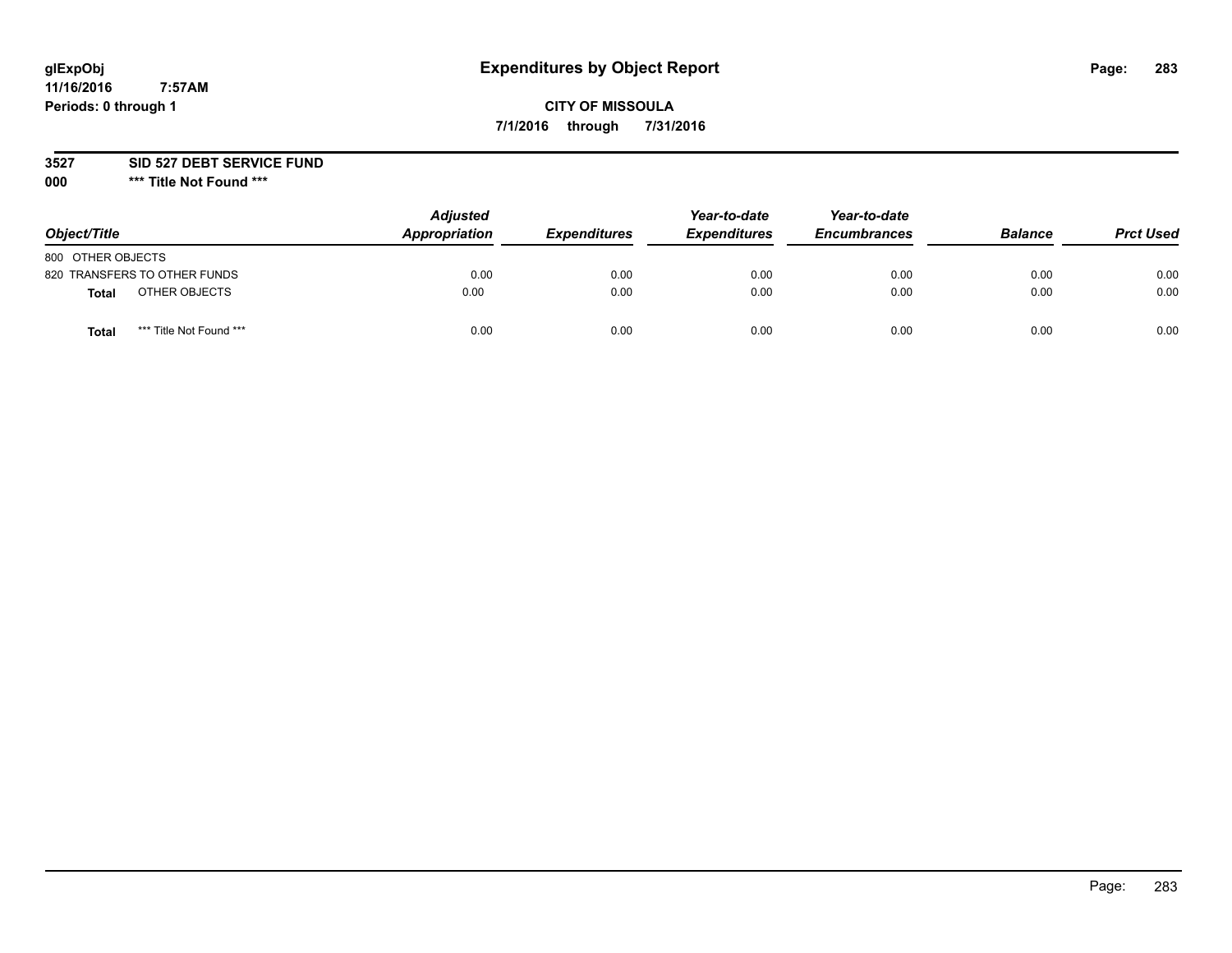### **3527 SID 527 DEBT SERVICE FUND**

| Object/Title                         | <b>Adjusted</b><br><b>Appropriation</b> | <b>Expenditures</b> | Year-to-date<br><b>Expenditures</b> | Year-to-date<br><b>Encumbrances</b> | <b>Balance</b> | <b>Prct Used</b> |
|--------------------------------------|-----------------------------------------|---------------------|-------------------------------------|-------------------------------------|----------------|------------------|
|                                      |                                         |                     |                                     |                                     |                |                  |
| 500 FIXED CHARGES                    |                                         |                     |                                     |                                     |                |                  |
| 550 MERCHANT SERVICE FEES            | 0.00                                    | 0.00                | 0.00                                | 0.00                                | 0.00           | 0.00             |
| <b>FIXED CHARGES</b><br><b>Total</b> | 0.00                                    | 0.00                | 0.00                                | 0.00                                | 0.00           | 0.00             |
| 600 DEBT SERVICE                     |                                         |                     |                                     |                                     |                |                  |
| 610 PRINCIPAL                        | 0.00                                    | 0.00                | 0.00                                | 0.00                                | 0.00           | 0.00             |
| 620 INTEREST / SERVICE FEES          | 0.00                                    | 0.00                | 0.00                                | 0.00                                | 0.00           | 0.00             |
| <b>DEBT SERVICE</b><br><b>Total</b>  | 0.00                                    | 0.00                | 0.00                                | 0.00                                | 0.00           | 0.00             |
|                                      |                                         |                     |                                     |                                     |                |                  |
| NON-DEPARTMENTAL<br><b>Total</b>     | 0.00                                    | 0.00                | 0.00                                | 0.00                                | 0.00           | 0.00             |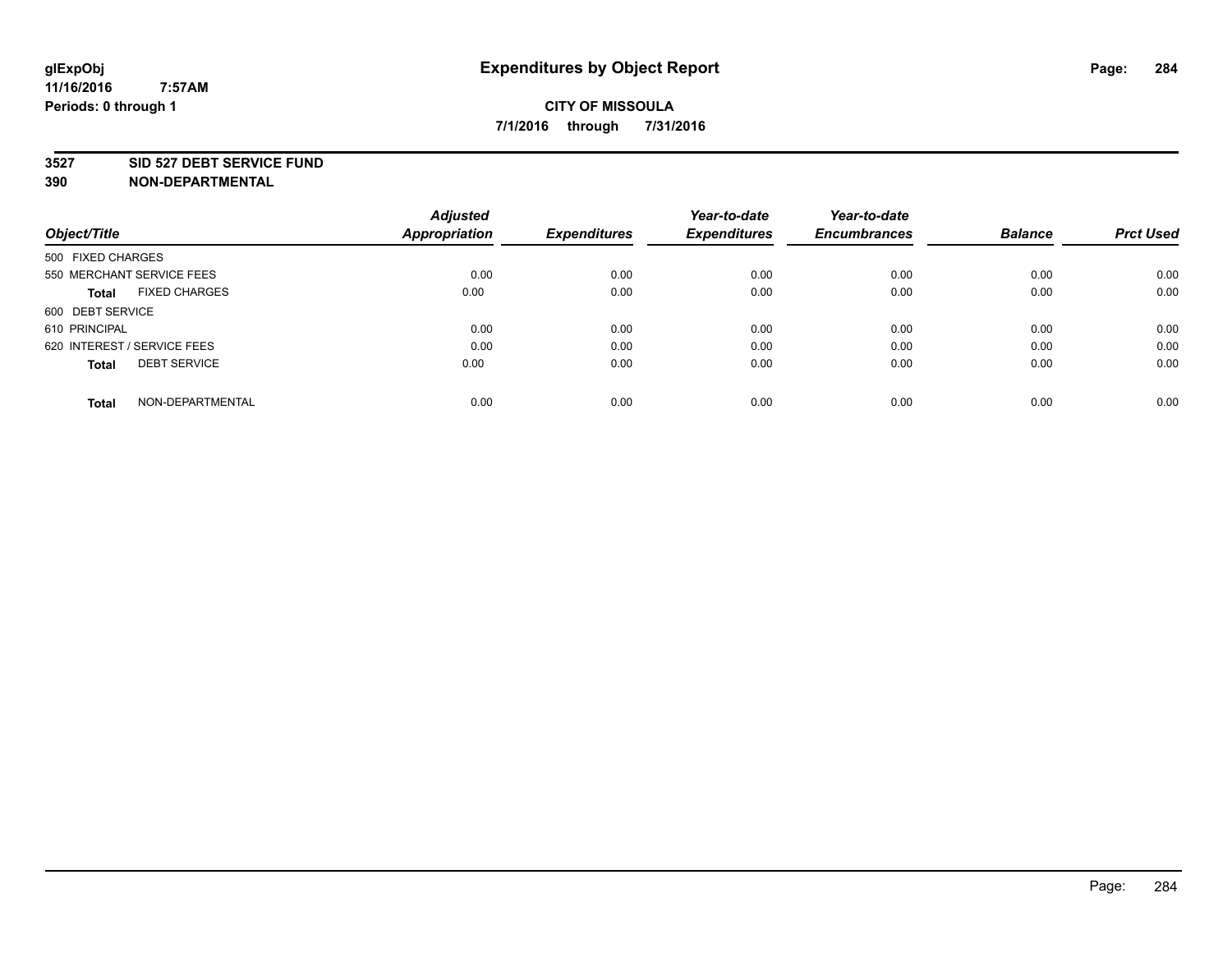# **3527 SID 527 DEBT SERVICE FUND**

| Object/Title      |                              | <b>Adjusted</b><br>Appropriation | <b>Expenditures</b> | Year-to-date<br><b>Expenditures</b> | Year-to-date<br><b>Encumbrances</b> | <b>Balance</b> | <b>Prct Used</b> |
|-------------------|------------------------------|----------------------------------|---------------------|-------------------------------------|-------------------------------------|----------------|------------------|
| 500 FIXED CHARGES |                              |                                  |                     |                                     |                                     |                |                  |
|                   | 550 MERCHANT SERVICE FEES    | 0.00                             | 0.00                | 0.00                                | 0.00                                | 0.00           | 0.00             |
| <b>Total</b>      | <b>FIXED CHARGES</b>         | 0.00                             | 0.00                | 0.00                                | 0.00                                | 0.00           | 0.00             |
| 600 DEBT SERVICE  |                              |                                  |                     |                                     |                                     |                |                  |
| 610 PRINCIPAL     |                              | 0.00                             | 0.00                | 0.00                                | 0.00                                | 0.00           | 0.00             |
|                   | 620 INTEREST / SERVICE FEES  | 0.00                             | 0.00                | 0.00                                | 0.00                                | 0.00           | 0.00             |
| Total             | <b>DEBT SERVICE</b>          | 0.00                             | 0.00                | 0.00                                | 0.00                                | 0.00           | 0.00             |
| 800 OTHER OBJECTS |                              |                                  |                     |                                     |                                     |                |                  |
|                   | 820 TRANSFERS TO OTHER FUNDS | 0.00                             | 0.00                | 0.00                                | 0.00                                | 0.00           | 0.00             |
| <b>Total</b>      | OTHER OBJECTS                | 0.00                             | 0.00                | 0.00                                | 0.00                                | 0.00           | 0.00             |
| <b>Total</b>      | SID 527 DEBT SERVICE FUND    | 0.00                             | 0.00                | 0.00                                | 0.00                                | 0.00           | 0.00             |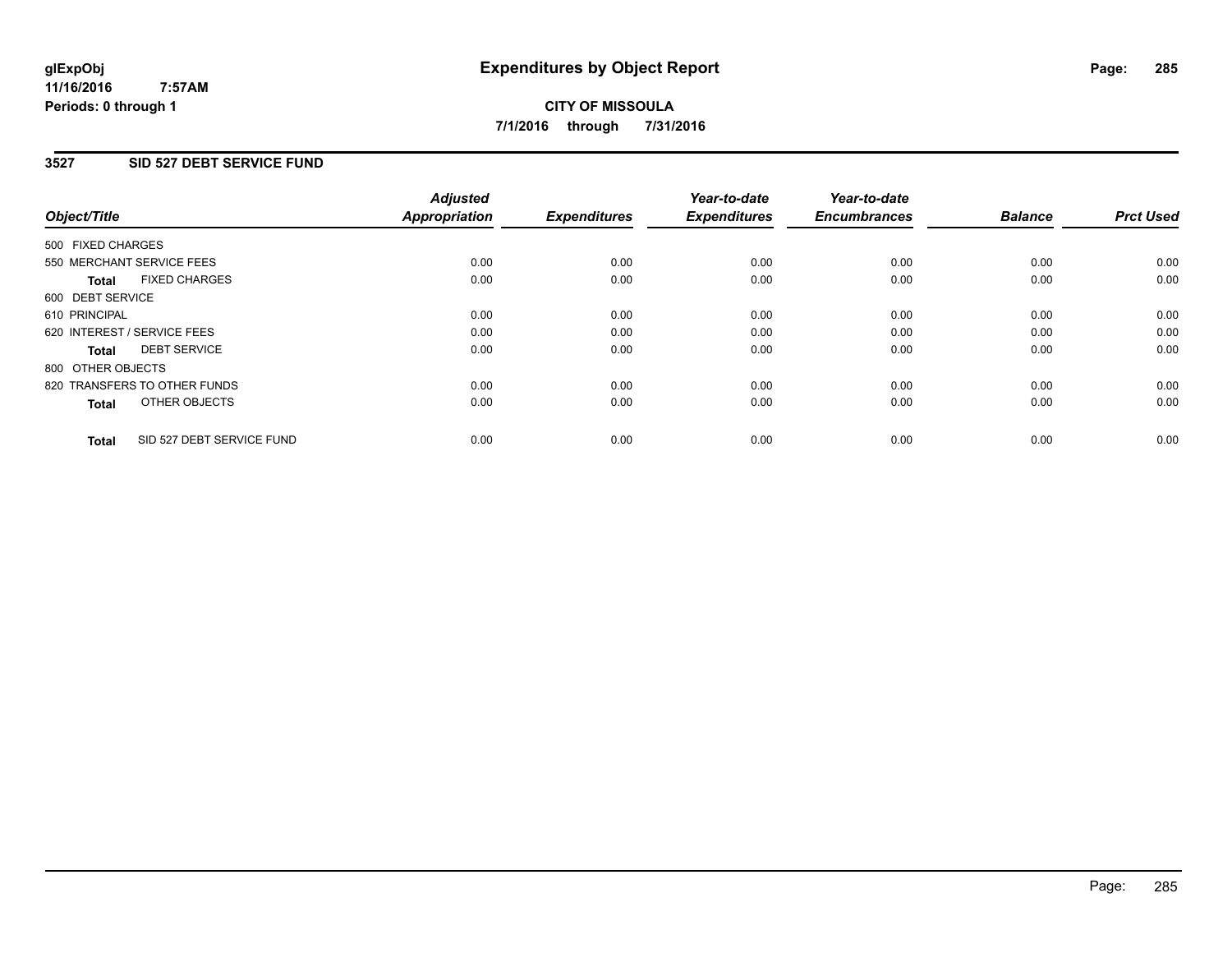### **3530 SID 530 DEBT SERVICE FUND**

| Object/Title                         | <b>Adjusted</b><br><b>Appropriation</b> | <b>Expenditures</b> | Year-to-date<br><b>Expenditures</b> | Year-to-date<br><b>Encumbrances</b> | <b>Balance</b> | <b>Prct Used</b> |
|--------------------------------------|-----------------------------------------|---------------------|-------------------------------------|-------------------------------------|----------------|------------------|
| 500 FIXED CHARGES                    |                                         |                     |                                     |                                     |                |                  |
| 550 MERCHANT SERVICE FEES            | 0.00                                    | 0.00                | 0.00                                | 0.00                                | 0.00           | 0.00             |
| <b>FIXED CHARGES</b><br><b>Total</b> | 0.00                                    | 0.00                | 0.00                                | 0.00                                | 0.00           | 0.00             |
| 600 DEBT SERVICE                     |                                         |                     |                                     |                                     |                |                  |
| 610 PRINCIPAL                        | 0.00                                    | 0.00                | 0.00                                | 0.00                                | 0.00           | 0.00             |
| 620 INTEREST / SERVICE FEES          | 0.00                                    | 0.00                | 0.00                                | 0.00                                | 0.00           | 0.00             |
| <b>DEBT SERVICE</b><br><b>Total</b>  | 0.00                                    | 0.00                | 0.00                                | 0.00                                | 0.00           | 0.00             |
| 800 OTHER OBJECTS                    |                                         |                     |                                     |                                     |                |                  |
| 820 TRANSFERS TO OTHER FUNDS         | 0.00                                    | 0.00                | 0.00                                | 0.00                                | 0.00           | 0.00             |
| OTHER OBJECTS<br><b>Total</b>        | 0.00                                    | 0.00                | 0.00                                | 0.00                                | 0.00           | 0.00             |
|                                      |                                         |                     |                                     |                                     |                |                  |
| NON-DEPARTMENTAL<br><b>Total</b>     | 0.00                                    | 0.00                | 0.00                                | 0.00                                | 0.00           | 0.00             |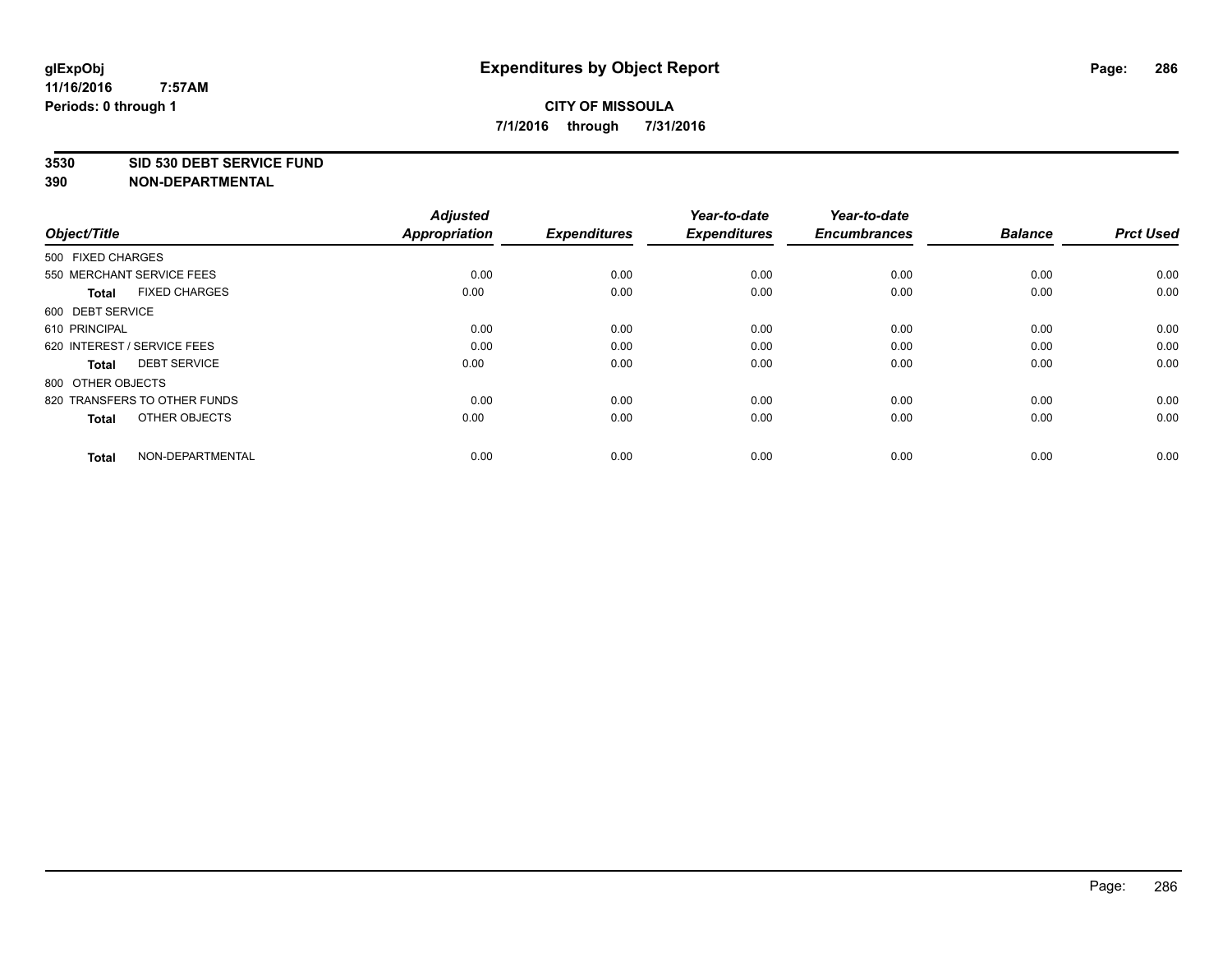### **11/16/2016 7:57AM Periods: 0 through 1**

# **CITY OF MISSOULA 7/1/2016 through 7/31/2016**

# **3530 SID 530 DEBT SERVICE FUND**

| Object/Title      |                              | <b>Adjusted</b><br>Appropriation | <b>Expenditures</b> | Year-to-date<br><b>Expenditures</b> | Year-to-date<br><b>Encumbrances</b> | <b>Balance</b> | <b>Prct Used</b> |
|-------------------|------------------------------|----------------------------------|---------------------|-------------------------------------|-------------------------------------|----------------|------------------|
| 500 FIXED CHARGES |                              |                                  |                     |                                     |                                     |                |                  |
|                   | 550 MERCHANT SERVICE FEES    | 0.00                             | 0.00                | 0.00                                | 0.00                                | 0.00           | 0.00             |
| <b>Total</b>      | <b>FIXED CHARGES</b>         | 0.00                             | 0.00                | 0.00                                | 0.00                                | 0.00           | 0.00             |
| 600 DEBT SERVICE  |                              |                                  |                     |                                     |                                     |                |                  |
| 610 PRINCIPAL     |                              | 0.00                             | 0.00                | 0.00                                | 0.00                                | 0.00           | 0.00             |
|                   | 620 INTEREST / SERVICE FEES  | 0.00                             | 0.00                | 0.00                                | 0.00                                | 0.00           | 0.00             |
| Total             | <b>DEBT SERVICE</b>          | 0.00                             | 0.00                | 0.00                                | 0.00                                | 0.00           | 0.00             |
| 800 OTHER OBJECTS |                              |                                  |                     |                                     |                                     |                |                  |
|                   | 820 TRANSFERS TO OTHER FUNDS | 0.00                             | 0.00                | 0.00                                | 0.00                                | 0.00           | 0.00             |
| <b>Total</b>      | OTHER OBJECTS                | 0.00                             | 0.00                | 0.00                                | 0.00                                | 0.00           | 0.00             |
| <b>Total</b>      | SID 530 DEBT SERVICE FUND    | 0.00                             | 0.00                | 0.00                                | 0.00                                | 0.00           | 0.00             |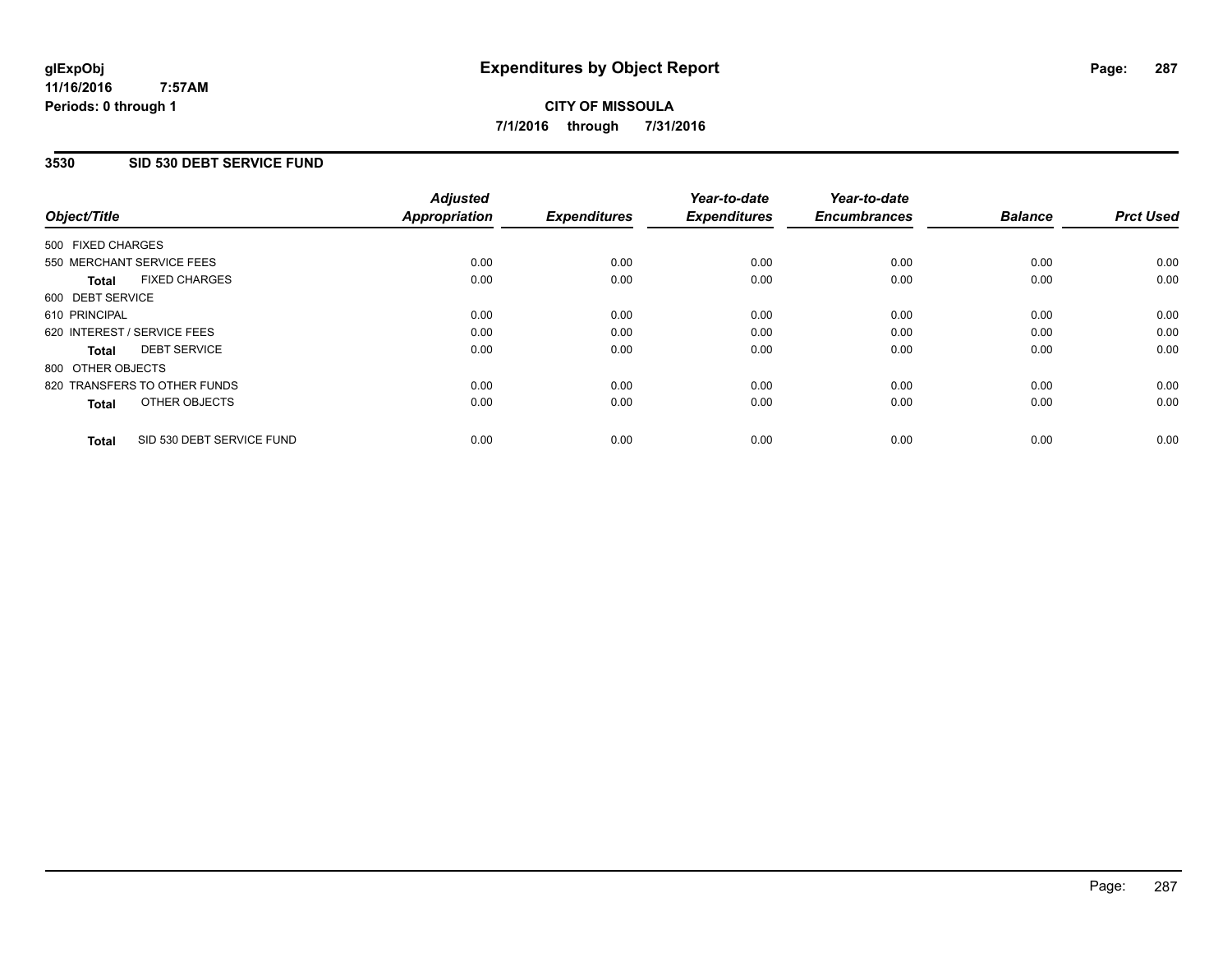## **3531 SID 531 HICKORY ST CALMING**

| Object/Title                         | <b>Adjusted</b><br><b>Appropriation</b> | <b>Expenditures</b> | Year-to-date<br><b>Expenditures</b> | Year-to-date<br><b>Encumbrances</b> | <b>Balance</b> | <b>Prct Used</b> |
|--------------------------------------|-----------------------------------------|---------------------|-------------------------------------|-------------------------------------|----------------|------------------|
| 500 FIXED CHARGES                    |                                         |                     |                                     |                                     |                |                  |
| 550 MERCHANT SERVICE FEES            | 0.00                                    | 0.00                | 0.00                                | 0.00                                | 0.00           | 0.00             |
| <b>FIXED CHARGES</b><br><b>Total</b> | 0.00                                    | 0.00                | 0.00                                | 0.00                                | 0.00           | 0.00             |
| 800 OTHER OBJECTS                    |                                         |                     |                                     |                                     |                |                  |
| 820 TRANSFERS TO OTHER FUNDS         | 0.00                                    | 0.00                | 0.00                                | 0.00                                | 0.00           | 0.00             |
| OTHER OBJECTS<br><b>Total</b>        | 0.00                                    | 0.00                | 0.00                                | 0.00                                | 0.00           | 0.00             |
| NON-DEPARTMENTAL<br><b>Total</b>     | 0.00                                    | 0.00                | 0.00                                | 0.00                                | 0.00           | 0.00             |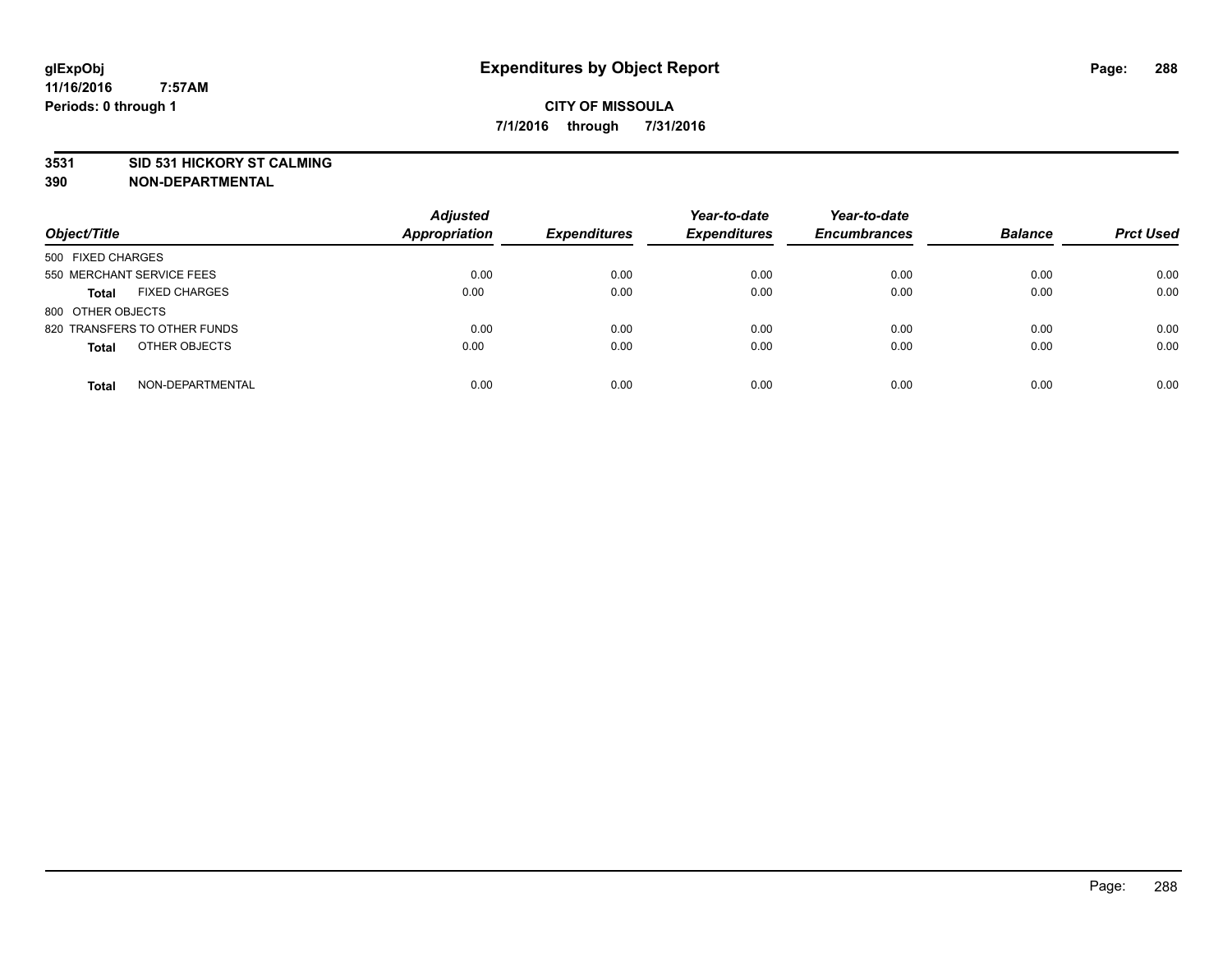### **3531 SID 531 HICKORY ST CALMING**

| Object/Title                         |                            | <b>Adjusted</b><br><b>Appropriation</b> | <b>Expenditures</b> | Year-to-date<br><b>Expenditures</b> | Year-to-date<br><b>Encumbrances</b> | <b>Balance</b> | <b>Prct Used</b> |
|--------------------------------------|----------------------------|-----------------------------------------|---------------------|-------------------------------------|-------------------------------------|----------------|------------------|
| 500 FIXED CHARGES                    |                            |                                         |                     |                                     |                                     |                |                  |
| 550 MERCHANT SERVICE FEES            |                            | 0.00                                    | 0.00                | 0.00                                | 0.00                                | 0.00           | 0.00             |
| <b>FIXED CHARGES</b><br><b>Total</b> |                            | 0.00                                    | 0.00                | 0.00                                | 0.00                                | 0.00           | 0.00             |
| 800 OTHER OBJECTS                    |                            |                                         |                     |                                     |                                     |                |                  |
| 820 TRANSFERS TO OTHER FUNDS         |                            | 0.00                                    | 0.00                | 0.00                                | 0.00                                | 0.00           | 0.00             |
| OTHER OBJECTS<br><b>Total</b>        |                            | 0.00                                    | 0.00                | 0.00                                | 0.00                                | 0.00           | 0.00             |
| <b>Total</b>                         | SID 531 HICKORY ST CALMING | 0.00                                    | 0.00                | 0.00                                | 0.00                                | 0.00           | 0.00             |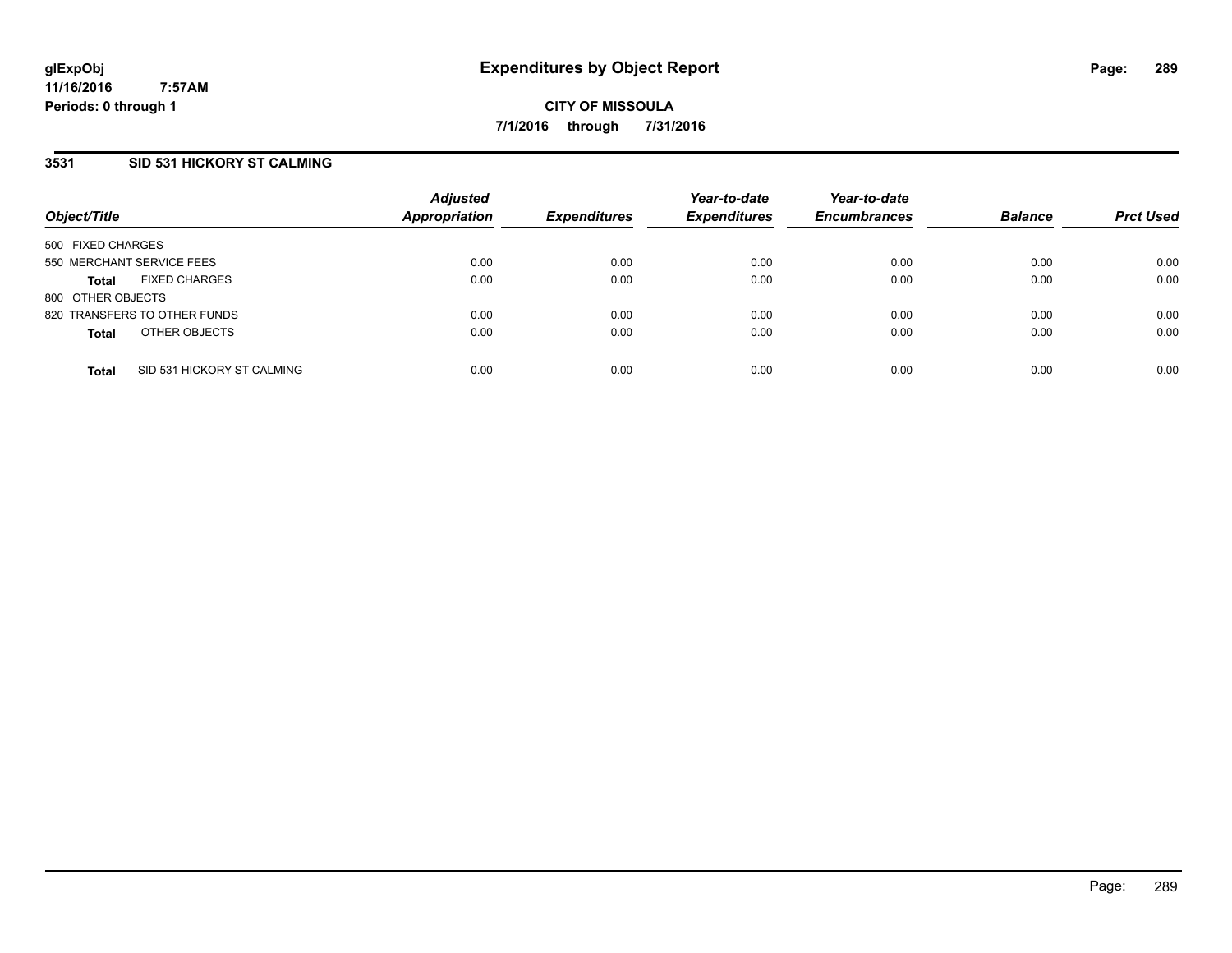#### **3532 SID 532 DEBT SERVICE FUND**

| Object/Title                         | <b>Adjusted</b><br><b>Appropriation</b> | <b>Expenditures</b> | Year-to-date<br><b>Expenditures</b> | Year-to-date<br><b>Encumbrances</b> | <b>Balance</b> | <b>Prct Used</b> |
|--------------------------------------|-----------------------------------------|---------------------|-------------------------------------|-------------------------------------|----------------|------------------|
|                                      |                                         |                     |                                     |                                     |                |                  |
| 500 FIXED CHARGES                    |                                         |                     |                                     |                                     |                |                  |
| 550 MERCHANT SERVICE FEES            | 0.00                                    | 0.00                | 0.00                                | 0.00                                | 0.00           | 0.00             |
| <b>FIXED CHARGES</b><br><b>Total</b> | 0.00                                    | 0.00                | 0.00                                | 0.00                                | 0.00           | 0.00             |
| 600 DEBT SERVICE                     |                                         |                     |                                     |                                     |                |                  |
| 610 PRINCIPAL                        | 0.00                                    | 0.00                | 0.00                                | 0.00                                | 0.00           | 0.00             |
| 620 INTEREST / SERVICE FEES          | 0.00                                    | 0.00                | 0.00                                | 0.00                                | 0.00           | 0.00             |
| <b>DEBT SERVICE</b><br><b>Total</b>  | 0.00                                    | 0.00                | 0.00                                | 0.00                                | 0.00           | 0.00             |
|                                      |                                         |                     |                                     |                                     |                |                  |
| NON-DEPARTMENTAL<br><b>Total</b>     | 0.00                                    | 0.00                | 0.00                                | 0.00                                | 0.00           | 0.00             |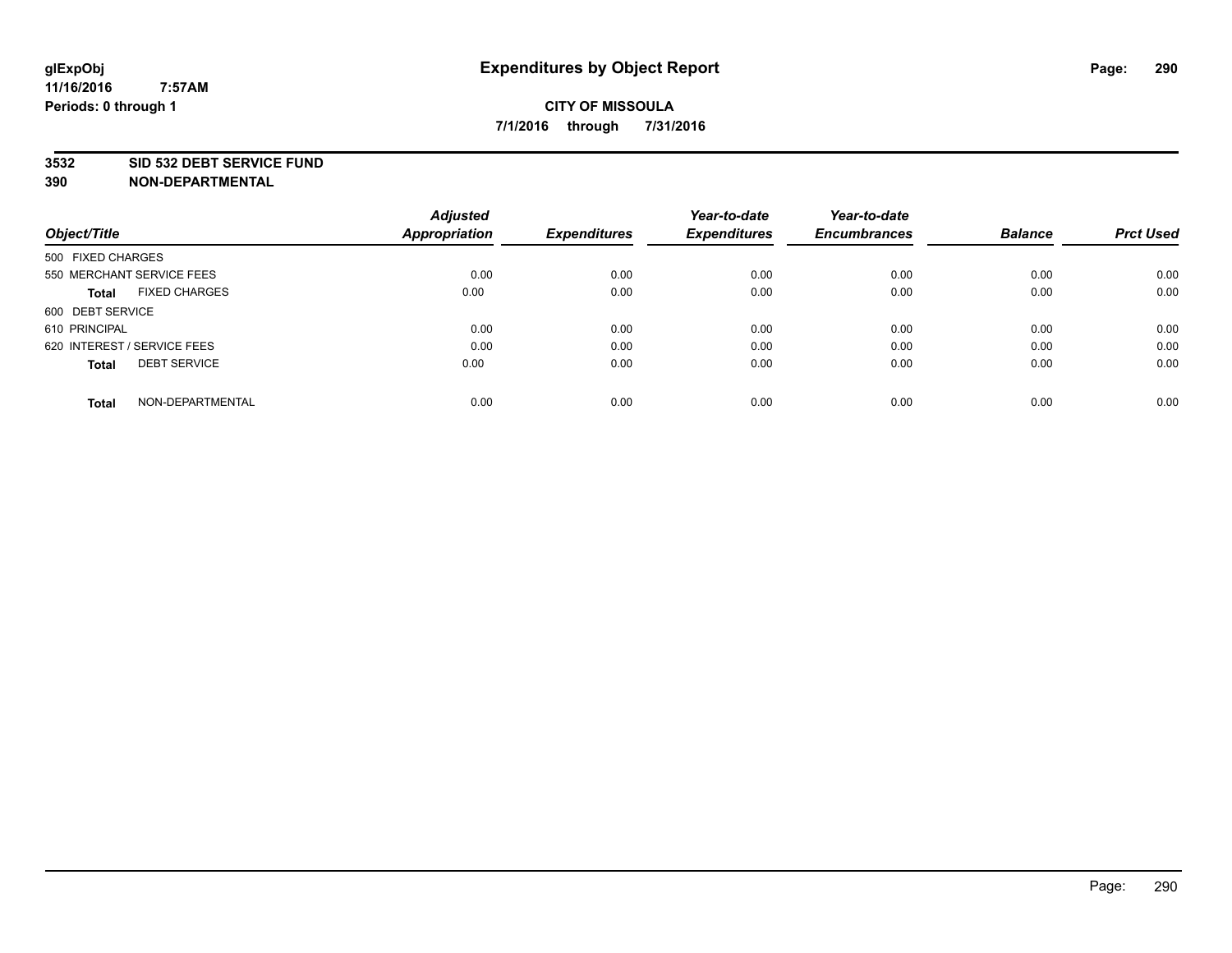### **3532 SID 532 DEBT SERVICE FUND**

| Object/Title                              | <b>Adjusted</b><br>Appropriation | <b>Expenditures</b> | Year-to-date<br><b>Expenditures</b> | Year-to-date<br><b>Encumbrances</b> | <b>Balance</b> | <b>Prct Used</b> |
|-------------------------------------------|----------------------------------|---------------------|-------------------------------------|-------------------------------------|----------------|------------------|
| 500 FIXED CHARGES                         |                                  |                     |                                     |                                     |                |                  |
| 550 MERCHANT SERVICE FEES                 | 0.00                             | 0.00                | 0.00                                | 0.00                                | 0.00           | 0.00             |
| <b>FIXED CHARGES</b><br><b>Total</b>      | 0.00                             | 0.00                | 0.00                                | 0.00                                | 0.00           | 0.00             |
| 600 DEBT SERVICE                          |                                  |                     |                                     |                                     |                |                  |
| 610 PRINCIPAL                             | 0.00                             | 0.00                | 0.00                                | 0.00                                | 0.00           | 0.00             |
| 620 INTEREST / SERVICE FEES               | 0.00                             | 0.00                | 0.00                                | 0.00                                | 0.00           | 0.00             |
| <b>DEBT SERVICE</b><br><b>Total</b>       | 0.00                             | 0.00                | 0.00                                | 0.00                                | 0.00           | 0.00             |
| SID 532 DEBT SERVICE FUND<br><b>Total</b> | 0.00                             | 0.00                | 0.00                                | 0.00                                | 0.00           | 0.00             |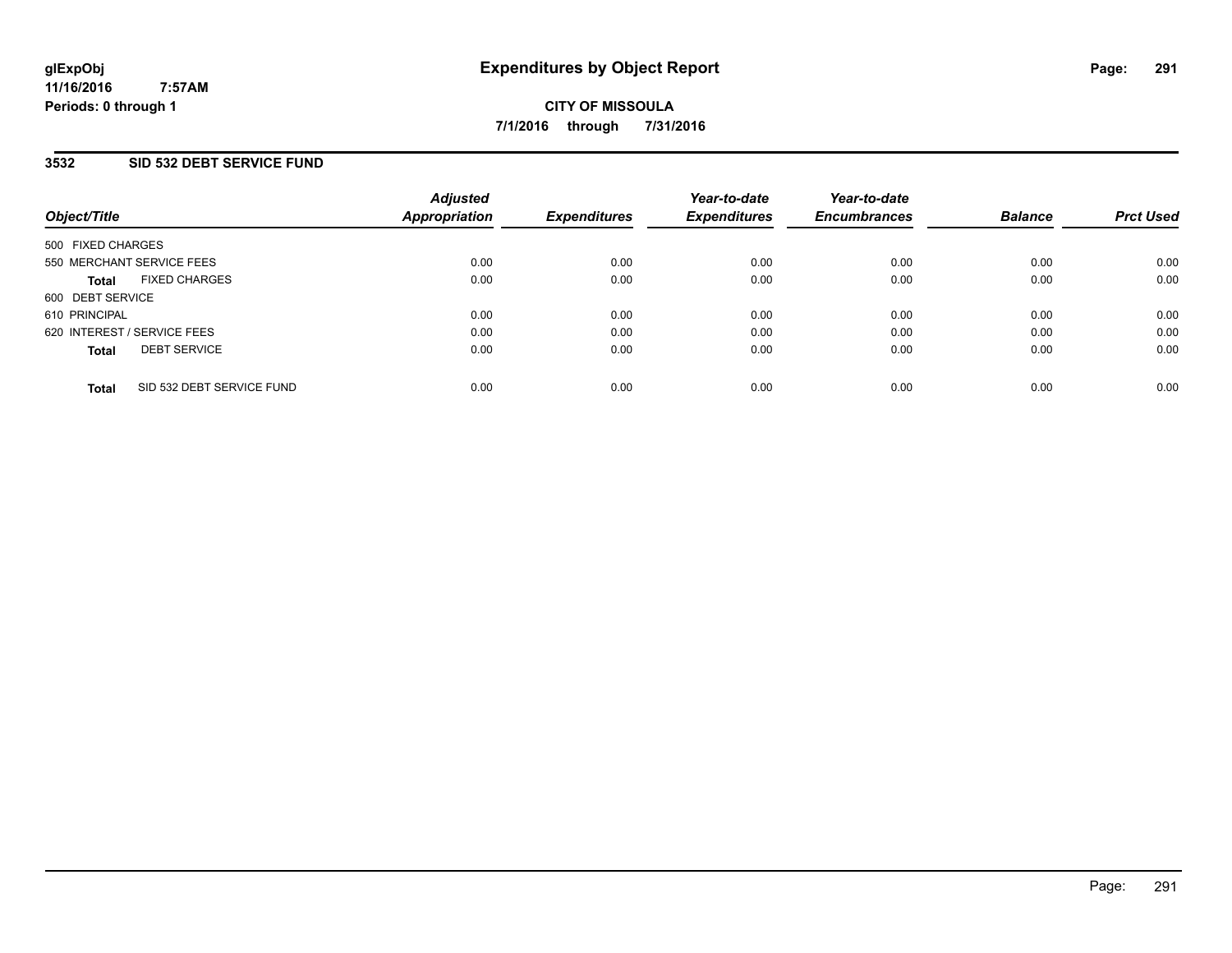# **CITY OF MISSOULA 7/1/2016 through 7/31/2016**

#### **3533 GILBERT ST SEWER SID DEBT FUND**

**330 WASTEWATER**

| Object/Title      |                           | <b>Adjusted</b><br>Appropriation | <b>Expenditures</b> | Year-to-date<br><b>Expenditures</b> | Year-to-date<br><b>Encumbrances</b> | <b>Balance</b> | <b>Prct Used</b> |
|-------------------|---------------------------|----------------------------------|---------------------|-------------------------------------|-------------------------------------|----------------|------------------|
| 500 FIXED CHARGES |                           |                                  |                     |                                     |                                     |                |                  |
|                   | 550 MERCHANT SERVICE FEES | 0.00                             | 0.00                | 0.00                                | 0.00                                | 0.00           | 0.00             |
| <b>Total</b>      | <b>FIXED CHARGES</b>      | 0.00                             | 0.00                | 0.00                                | 0.00                                | 0.00           | 0.00             |
| <b>Total</b>      | <b>WASTEWATER</b>         | 0.00                             | 0.00                | 0.00                                | 0.00                                | 0.00           | 0.00             |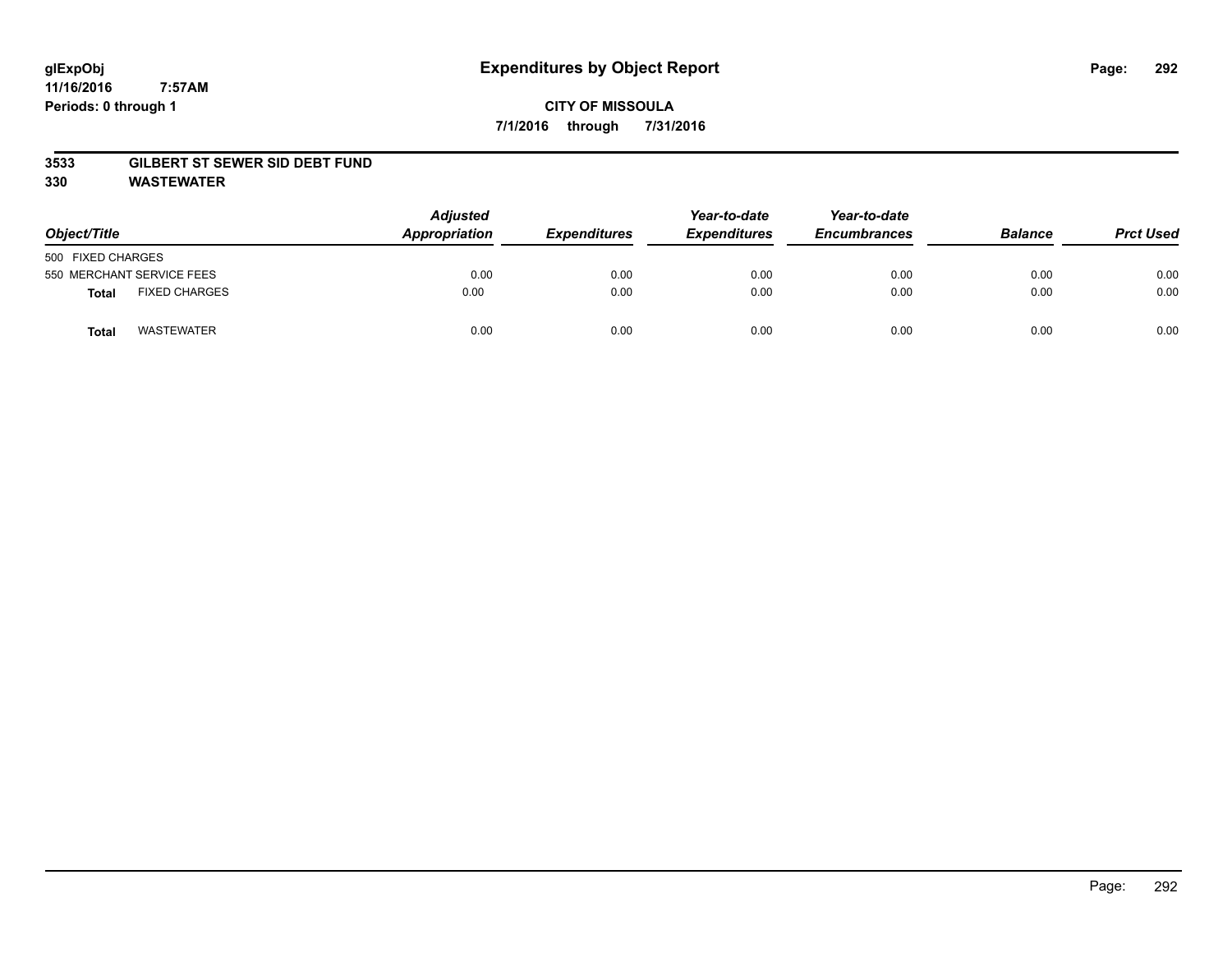#### **3533 GILBERT ST SEWER SID DEBT FUND**

|                                      | <b>Adjusted</b> |                     | Year-to-date        | Year-to-date        |                |                  |
|--------------------------------------|-----------------|---------------------|---------------------|---------------------|----------------|------------------|
| Object/Title                         | Appropriation   | <b>Expenditures</b> | <b>Expenditures</b> | <b>Encumbrances</b> | <b>Balance</b> | <b>Prct Used</b> |
| 500 FIXED CHARGES                    |                 |                     |                     |                     |                |                  |
| 500 FIXED CHARGES                    | 0.00            | 0.00                | 0.00                | 0.00                | 0.00           | 0.00             |
| 550 MERCHANT SERVICE FEES            | 0.00            | 0.00                | 0.00                | 0.00                | 0.00           | 0.00             |
| <b>FIXED CHARGES</b><br><b>Total</b> | 0.00            | 0.00                | 0.00                | 0.00                | 0.00           | 0.00             |
| 600 DEBT SERVICE                     |                 |                     |                     |                     |                |                  |
| 610 PRINCIPAL                        | 0.00            | 0.00                | 0.00                | 0.00                | 0.00           | 0.00             |
| 620 INTEREST / SERVICE FEES          | 0.00            | 0.00                | 0.00                | 0.00                | 0.00           | 0.00             |
| <b>DEBT SERVICE</b><br><b>Total</b>  | 0.00            | 0.00                | 0.00                | 0.00                | 0.00           | 0.00             |
| 800 OTHER OBJECTS                    |                 |                     |                     |                     |                |                  |
| 820 TRANSFERS TO OTHER FUNDS         | 0.00            | 0.00                | 0.00                | 0.00                | 0.00           | 0.00             |
| OTHER OBJECTS<br><b>Total</b>        | 0.00            | 0.00                | 0.00                | 0.00                | 0.00           | 0.00             |
| NON-DEPARTMENTAL<br><b>Total</b>     | 0.00            | 0.00                | 0.00                | 0.00                | 0.00           | 0.00             |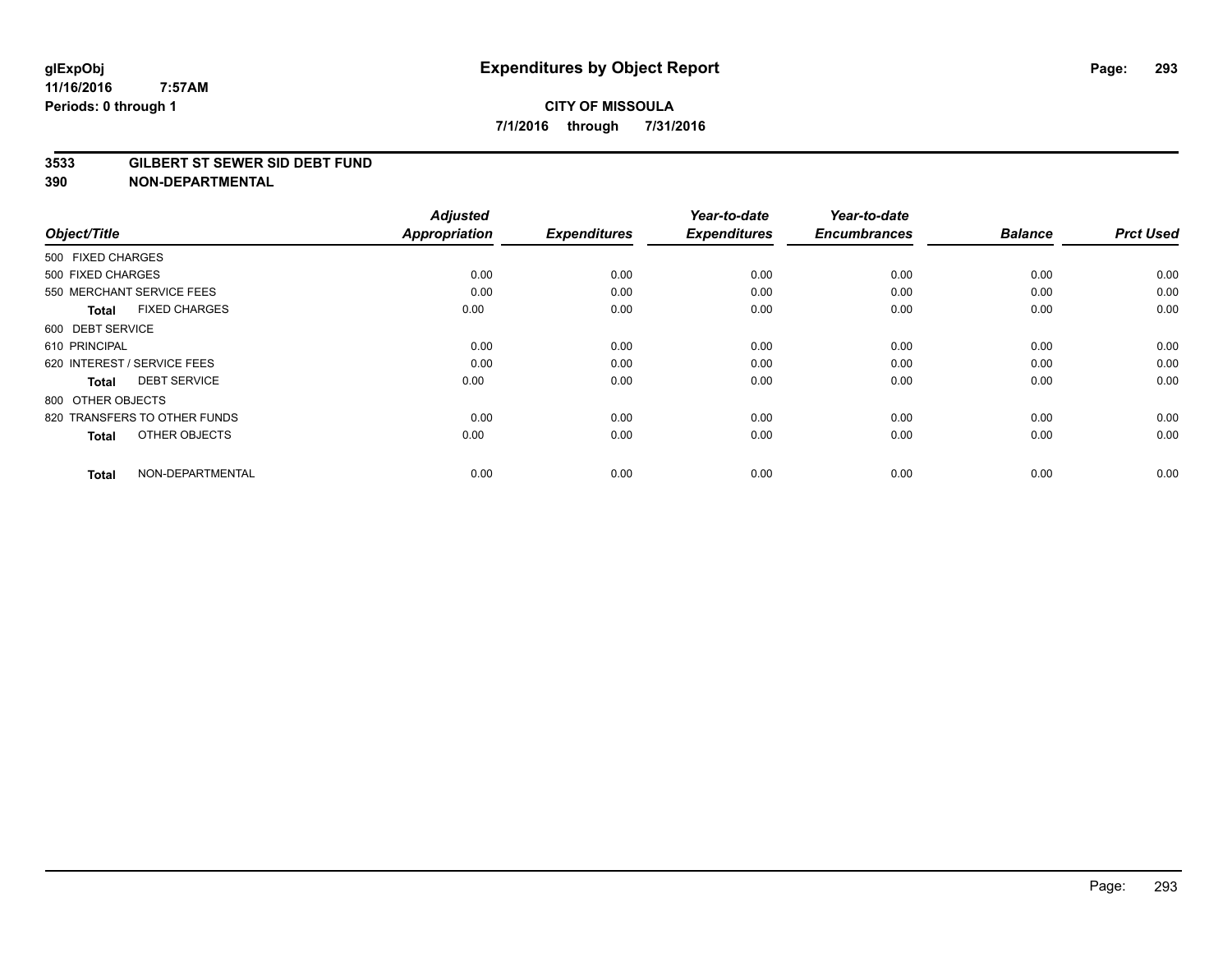**CITY OF MISSOULA 7/1/2016 through 7/31/2016**

### **3533 GILBERT ST SEWER SID DEBT FUND**

| Object/Title                                   | <b>Adjusted</b><br>Appropriation | <b>Expenditures</b> | Year-to-date<br><b>Expenditures</b> | Year-to-date<br><b>Encumbrances</b> | <b>Balance</b> | <b>Prct Used</b> |
|------------------------------------------------|----------------------------------|---------------------|-------------------------------------|-------------------------------------|----------------|------------------|
|                                                |                                  |                     |                                     |                                     |                |                  |
| 500 FIXED CHARGES                              |                                  |                     |                                     |                                     |                |                  |
| 500 FIXED CHARGES                              | 0.00                             | 0.00                | 0.00                                | 0.00                                | 0.00           | 0.00             |
| 550 MERCHANT SERVICE FEES                      | 0.00                             | 0.00                | 0.00                                | 0.00                                | 0.00           | 0.00             |
| <b>FIXED CHARGES</b><br><b>Total</b>           | 0.00                             | 0.00                | 0.00                                | 0.00                                | 0.00           | 0.00             |
| 600 DEBT SERVICE                               |                                  |                     |                                     |                                     |                |                  |
| 610 PRINCIPAL                                  | 0.00                             | 0.00                | 0.00                                | 0.00                                | 0.00           | 0.00             |
| 620 INTEREST / SERVICE FEES                    | 0.00                             | 0.00                | 0.00                                | 0.00                                | 0.00           | 0.00             |
| <b>DEBT SERVICE</b><br>Total                   | 0.00                             | 0.00                | 0.00                                | 0.00                                | 0.00           | 0.00             |
| 800 OTHER OBJECTS                              |                                  |                     |                                     |                                     |                |                  |
| 820 TRANSFERS TO OTHER FUNDS                   | 0.00                             | 0.00                | 0.00                                | 0.00                                | 0.00           | 0.00             |
| OTHER OBJECTS<br>Total                         | 0.00                             | 0.00                | 0.00                                | 0.00                                | 0.00           | 0.00             |
| GILBERT ST SEWER SID DEBT FUND<br><b>Total</b> | 0.00                             | 0.00                | 0.00                                | 0.00                                | 0.00           | 0.00             |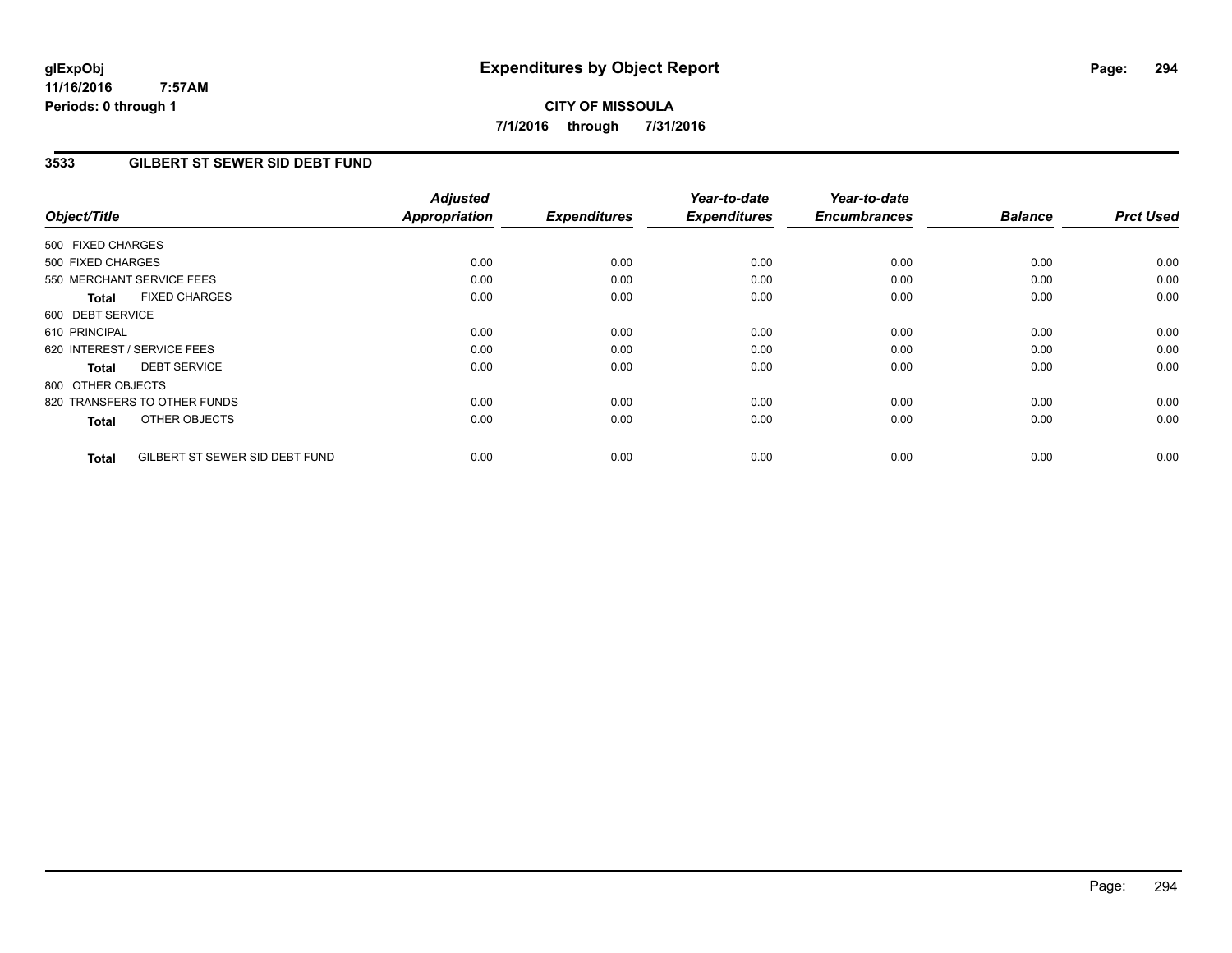#### **3534 LINCOLNWOOD SEWER PHASE I**

| Object/Title                         | <b>Adjusted</b><br><b>Appropriation</b> | <b>Expenditures</b> | Year-to-date<br><b>Expenditures</b> | Year-to-date<br><b>Encumbrances</b> | <b>Balance</b> | <b>Prct Used</b> |
|--------------------------------------|-----------------------------------------|---------------------|-------------------------------------|-------------------------------------|----------------|------------------|
|                                      |                                         |                     |                                     |                                     |                |                  |
| 500 FIXED CHARGES                    |                                         |                     |                                     |                                     |                |                  |
| 550 MERCHANT SERVICE FEES            | 0.00                                    | 0.00                | 0.00                                | 0.00                                | 0.00           | 0.00             |
| <b>FIXED CHARGES</b><br><b>Total</b> | 0.00                                    | 0.00                | 0.00                                | 0.00                                | 0.00           | 0.00             |
| 600 DEBT SERVICE                     |                                         |                     |                                     |                                     |                |                  |
| 610 PRINCIPAL                        | 0.00                                    | 0.00                | 0.00                                | 0.00                                | 0.00           | 0.00             |
| 620 INTEREST / SERVICE FEES          | 0.00                                    | 0.00                | 0.00                                | 0.00                                | 0.00           | 0.00             |
| <b>DEBT SERVICE</b><br><b>Total</b>  | 0.00                                    | 0.00                | 0.00                                | 0.00                                | 0.00           | 0.00             |
| NON-DEPARTMENTAL<br><b>Total</b>     | 0.00                                    | 0.00                | 0.00                                | 0.00                                | 0.00           | 0.00             |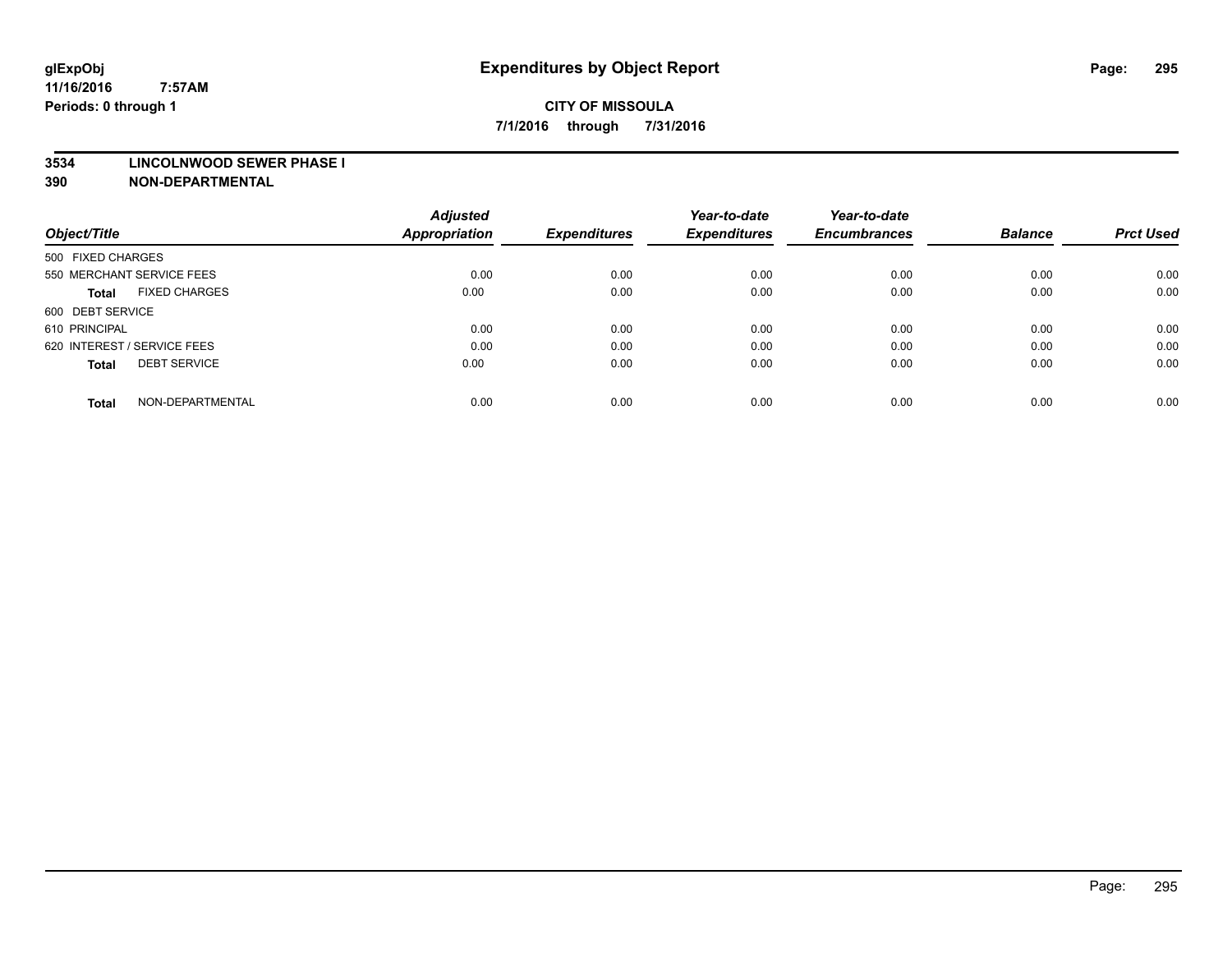### **3534 LINCOLNWOOD SEWER PHASE I**

| Object/Title                              | <b>Adjusted</b><br>Appropriation | <b>Expenditures</b> | Year-to-date<br><b>Expenditures</b> | Year-to-date<br><b>Encumbrances</b> | <b>Balance</b> | <b>Prct Used</b> |
|-------------------------------------------|----------------------------------|---------------------|-------------------------------------|-------------------------------------|----------------|------------------|
| 500 FIXED CHARGES                         |                                  |                     |                                     |                                     |                |                  |
| 550 MERCHANT SERVICE FEES                 | 0.00                             | 0.00                | 0.00                                | 0.00                                | 0.00           | 0.00             |
| <b>FIXED CHARGES</b><br><b>Total</b>      | 0.00                             | 0.00                | 0.00                                | 0.00                                | 0.00           | 0.00             |
| 600 DEBT SERVICE                          |                                  |                     |                                     |                                     |                |                  |
| 610 PRINCIPAL                             | 0.00                             | 0.00                | 0.00                                | 0.00                                | 0.00           | 0.00             |
| 620 INTEREST / SERVICE FEES               | 0.00                             | 0.00                | 0.00                                | 0.00                                | 0.00           | 0.00             |
| <b>DEBT SERVICE</b><br><b>Total</b>       | 0.00                             | 0.00                | 0.00                                | 0.00                                | 0.00           | 0.00             |
| LINCOLNWOOD SEWER PHASE I<br><b>Total</b> | 0.00                             | 0.00                | 0.00                                | 0.00                                | 0.00           | 0.00             |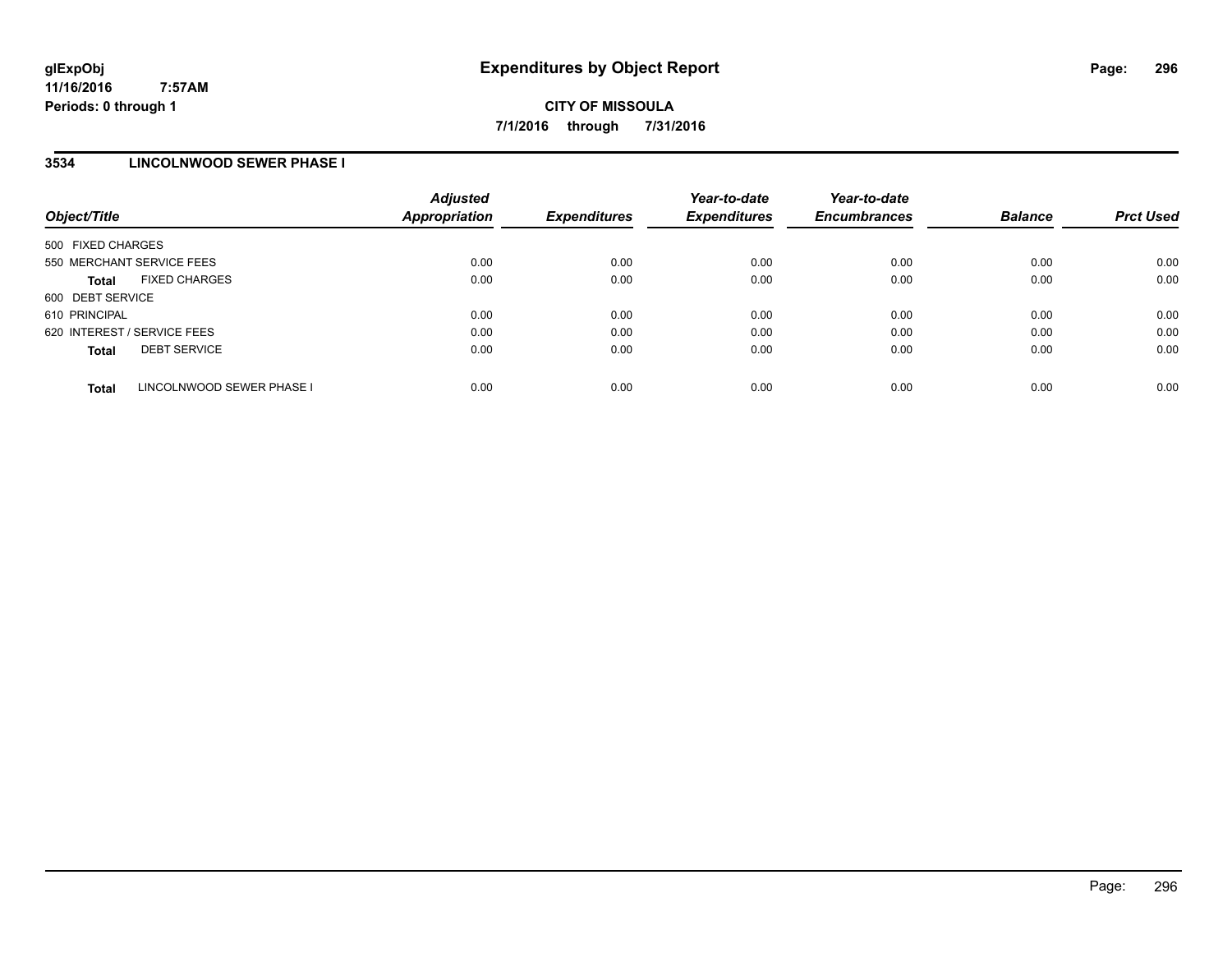#### **3535 SLANT STREET TRAFFIC CALMING**

| Object/Title                         | <b>Adjusted</b><br>Appropriation | <b>Expenditures</b> | Year-to-date<br><b>Expenditures</b> | Year-to-date<br><b>Encumbrances</b> | <b>Balance</b> | <b>Prct Used</b> |
|--------------------------------------|----------------------------------|---------------------|-------------------------------------|-------------------------------------|----------------|------------------|
| 500 FIXED CHARGES                    |                                  |                     |                                     |                                     |                |                  |
| 550 MERCHANT SERVICE FEES            | 0.00                             | 0.00                | 0.00                                | 0.00                                | 0.00           | 0.00             |
| <b>FIXED CHARGES</b><br><b>Total</b> | 0.00                             | 0.00                | 0.00                                | 0.00                                | 0.00           | 0.00             |
| 800 OTHER OBJECTS                    |                                  |                     |                                     |                                     |                |                  |
| 820 TRANSFERS TO OTHER FUNDS         | 0.00                             | 0.00                | 0.00                                | 0.00                                | 0.00           | 0.00             |
| OTHER OBJECTS<br><b>Total</b>        | 0.00                             | 0.00                | 0.00                                | 0.00                                | 0.00           | 0.00             |
| NON-DEPARTMENTAL<br><b>Total</b>     | 0.00                             | 0.00                | 0.00                                | 0.00                                | 0.00           | 0.00             |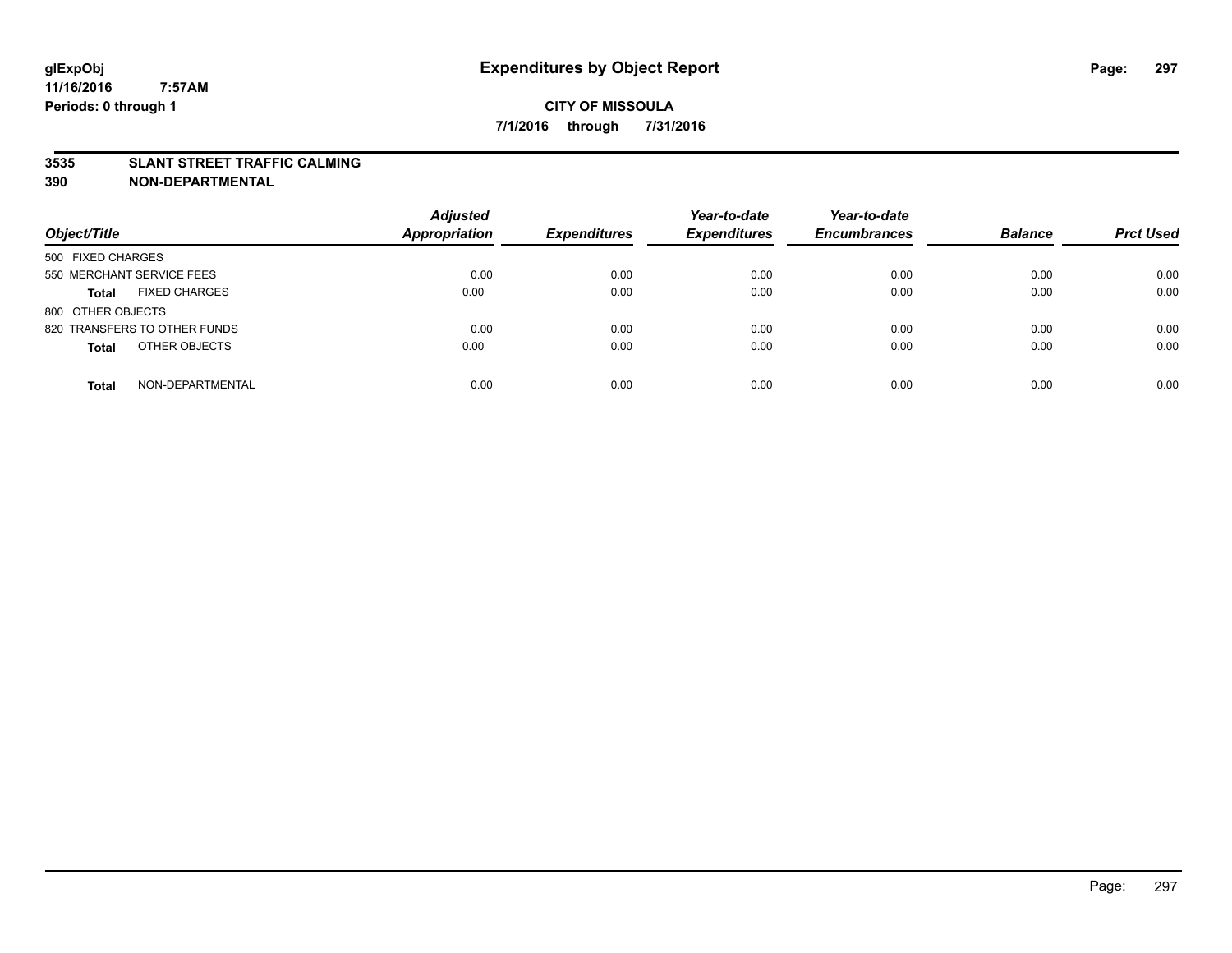### **3535 SLANT STREET TRAFFIC CALMING**

| Object/Title                                 | <b>Adjusted</b><br><b>Appropriation</b> | <b>Expenditures</b> | Year-to-date<br><b>Expenditures</b> | Year-to-date<br><b>Encumbrances</b> | <b>Balance</b> | <b>Prct Used</b> |
|----------------------------------------------|-----------------------------------------|---------------------|-------------------------------------|-------------------------------------|----------------|------------------|
| 500 FIXED CHARGES                            |                                         |                     |                                     |                                     |                |                  |
| 550 MERCHANT SERVICE FEES                    | 0.00                                    | 0.00                | 0.00                                | 0.00                                | 0.00           | 0.00             |
| <b>FIXED CHARGES</b><br><b>Total</b>         | 0.00                                    | 0.00                | 0.00                                | 0.00                                | 0.00           | 0.00             |
| 800 OTHER OBJECTS                            |                                         |                     |                                     |                                     |                |                  |
| 820 TRANSFERS TO OTHER FUNDS                 | 0.00                                    | 0.00                | 0.00                                | 0.00                                | 0.00           | 0.00             |
| OTHER OBJECTS<br><b>Total</b>                | 0.00                                    | 0.00                | 0.00                                | 0.00                                | 0.00           | 0.00             |
| SLANT STREET TRAFFIC CALMING<br><b>Total</b> | 0.00                                    | 0.00                | 0.00                                | 0.00                                | 0.00           | 0.00             |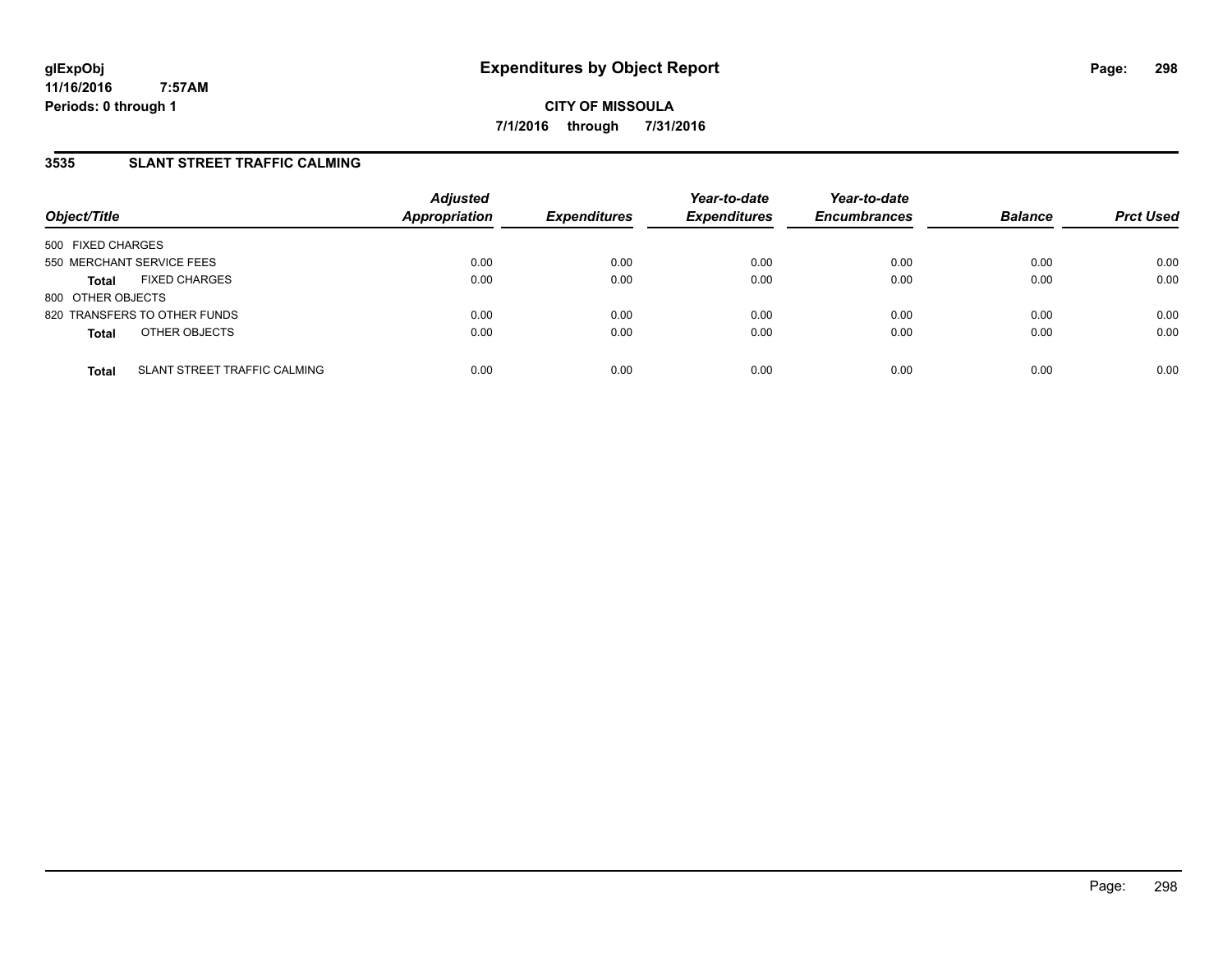#### **3536 LINCOLNWOOD SEWER PHASE II**

|                                      | <b>Adjusted</b>      |                     | Year-to-date        | Year-to-date        |                |                  |
|--------------------------------------|----------------------|---------------------|---------------------|---------------------|----------------|------------------|
| Object/Title                         | <b>Appropriation</b> | <b>Expenditures</b> | <b>Expenditures</b> | <b>Encumbrances</b> | <b>Balance</b> | <b>Prct Used</b> |
| 500 FIXED CHARGES                    |                      |                     |                     |                     |                |                  |
| 550 MERCHANT SERVICE FEES            | 0.00                 | 0.00                | 0.00                | 0.00                | 0.00           | 0.00             |
| <b>FIXED CHARGES</b><br><b>Total</b> | 0.00                 | 0.00                | 0.00                | 0.00                | 0.00           | 0.00             |
| 600 DEBT SERVICE                     |                      |                     |                     |                     |                |                  |
| 610 PRINCIPAL                        | 0.00                 | 0.00                | 0.00                | 0.00                | 0.00           | 0.00             |
| 620 INTEREST / SERVICE FEES          | 0.00                 | 0.00                | 0.00                | 0.00                | 0.00           | 0.00             |
| <b>DEBT SERVICE</b><br><b>Total</b>  | 0.00                 | 0.00                | 0.00                | 0.00                | 0.00           | 0.00             |
| NON-DEPARTMENTAL<br><b>Total</b>     | 0.00                 | 0.00                | 0.00                | 0.00                | 0.00           | 0.00             |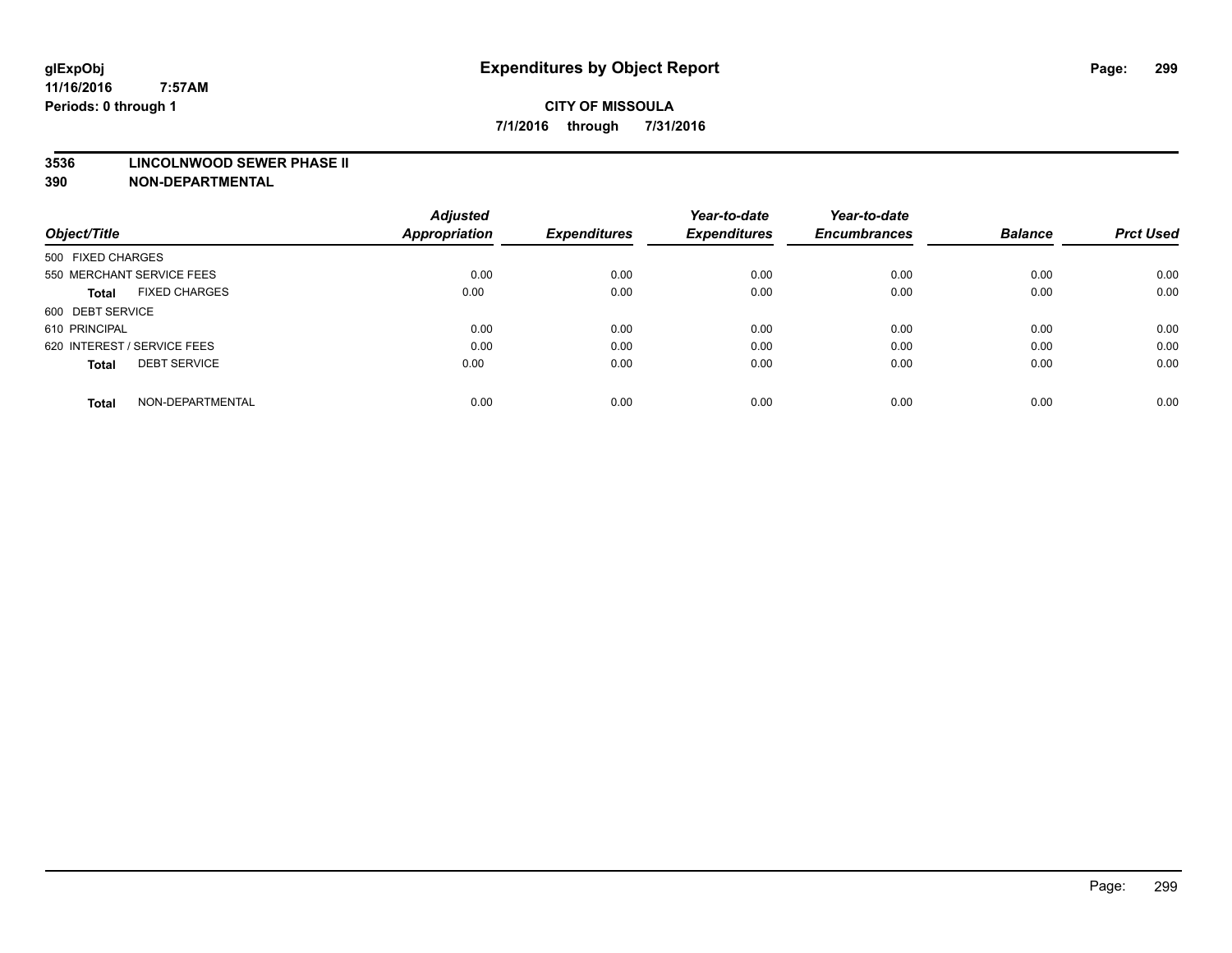### **3536 LINCOLNWOOD SEWER PHASE II**

| Object/Title      |                             | <b>Adjusted</b><br><b>Appropriation</b> | <b>Expenditures</b> | Year-to-date<br><b>Expenditures</b> | Year-to-date<br><b>Encumbrances</b> | <b>Balance</b> | <b>Prct Used</b> |
|-------------------|-----------------------------|-----------------------------------------|---------------------|-------------------------------------|-------------------------------------|----------------|------------------|
| 500 FIXED CHARGES |                             |                                         |                     |                                     |                                     |                |                  |
|                   | 550 MERCHANT SERVICE FEES   | 0.00                                    | 0.00                | 0.00                                | 0.00                                | 0.00           | 0.00             |
| <b>Total</b>      | <b>FIXED CHARGES</b>        | 0.00                                    | 0.00                | 0.00                                | 0.00                                | 0.00           | 0.00             |
| 600 DEBT SERVICE  |                             |                                         |                     |                                     |                                     |                |                  |
| 610 PRINCIPAL     |                             | 0.00                                    | 0.00                | 0.00                                | 0.00                                | 0.00           | 0.00             |
|                   | 620 INTEREST / SERVICE FEES | 0.00                                    | 0.00                | 0.00                                | 0.00                                | 0.00           | 0.00             |
| <b>Total</b>      | <b>DEBT SERVICE</b>         | 0.00                                    | 0.00                | 0.00                                | 0.00                                | 0.00           | 0.00             |
| <b>Total</b>      | LINCOLNWOOD SEWER PHASE II  | 0.00                                    | 0.00                | 0.00                                | 0.00                                | 0.00           | 0.00             |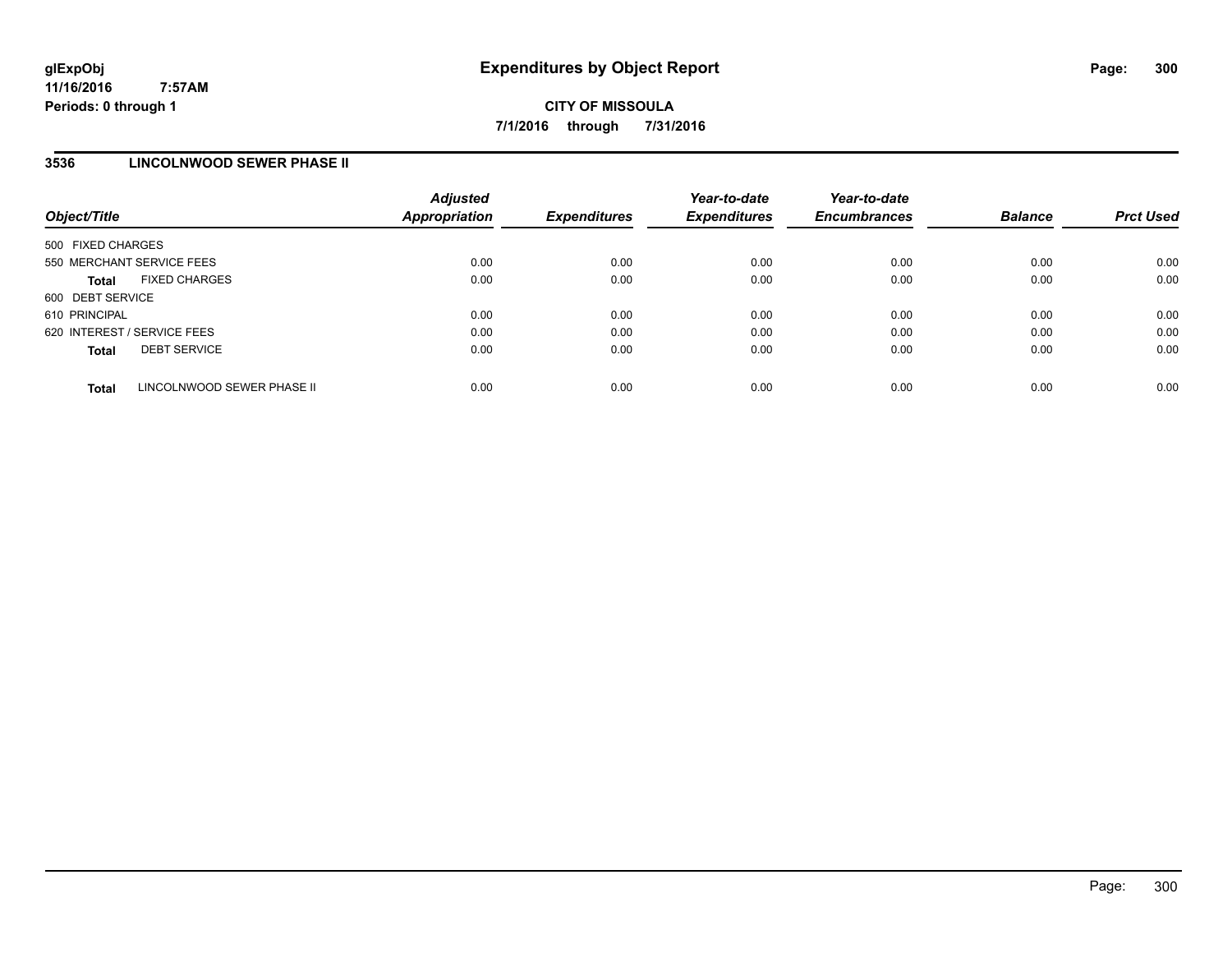#### **3539 SOUTH 4TH STREET W TRAFFIC**

| Object/Title                         | <b>Adjusted</b><br><b>Appropriation</b> | <b>Expenditures</b> | Year-to-date<br><b>Expenditures</b> | Year-to-date<br><b>Encumbrances</b> | <b>Balance</b> | <b>Prct Used</b> |
|--------------------------------------|-----------------------------------------|---------------------|-------------------------------------|-------------------------------------|----------------|------------------|
| 500 FIXED CHARGES                    |                                         |                     |                                     |                                     |                |                  |
| 550 MERCHANT SERVICE FEES            | 0.00                                    | 0.00                | 0.00                                | 0.00                                | 0.00           | 0.00             |
| <b>FIXED CHARGES</b><br><b>Total</b> | 0.00                                    | 0.00                | 0.00                                | 0.00                                | 0.00           | 0.00             |
| 800 OTHER OBJECTS                    |                                         |                     |                                     |                                     |                |                  |
| 820 TRANSFERS TO OTHER FUNDS         | 0.00                                    | 0.00                | 0.00                                | 0.00                                | 0.00           | 0.00             |
| OTHER OBJECTS<br><b>Total</b>        | 0.00                                    | 0.00                | 0.00                                | 0.00                                | 0.00           | 0.00             |
| NON-DEPARTMENTAL<br><b>Total</b>     | 0.00                                    | 0.00                | 0.00                                | 0.00                                | 0.00           | 0.00             |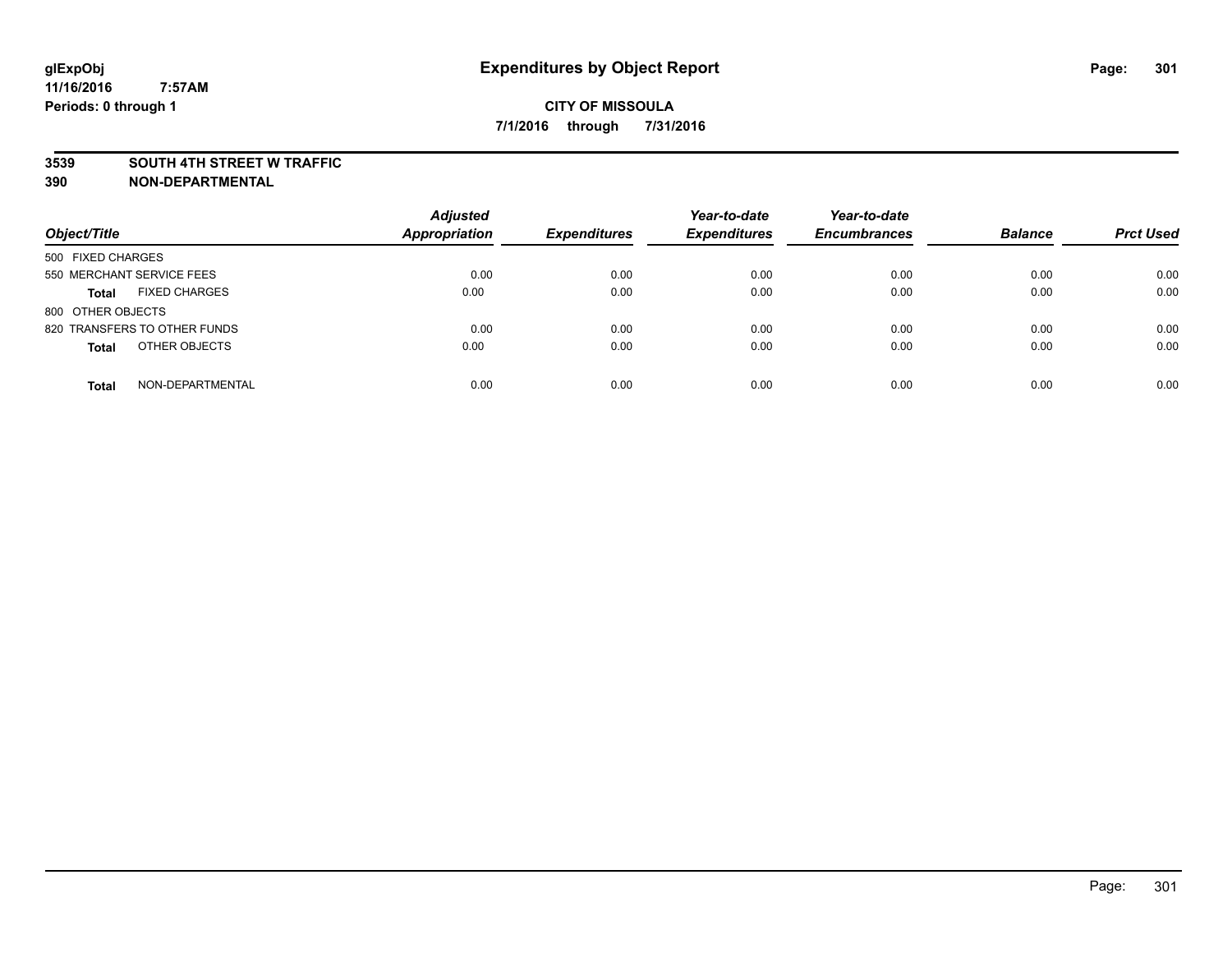### **3539 SOUTH 4TH STREET W TRAFFIC**

| Object/Title                               | <b>Adjusted</b><br><b>Appropriation</b> | <b>Expenditures</b> | Year-to-date<br><b>Expenditures</b> | Year-to-date<br><b>Encumbrances</b> | <b>Balance</b> | <b>Prct Used</b> |
|--------------------------------------------|-----------------------------------------|---------------------|-------------------------------------|-------------------------------------|----------------|------------------|
| 500 FIXED CHARGES                          |                                         |                     |                                     |                                     |                |                  |
| 550 MERCHANT SERVICE FEES                  | 0.00                                    | 0.00                | 0.00                                | 0.00                                | 0.00           | 0.00             |
| <b>FIXED CHARGES</b><br><b>Total</b>       | 0.00                                    | 0.00                | 0.00                                | 0.00                                | 0.00           | 0.00             |
| 800 OTHER OBJECTS                          |                                         |                     |                                     |                                     |                |                  |
| 820 TRANSFERS TO OTHER FUNDS               | 0.00                                    | 0.00                | 0.00                                | 0.00                                | 0.00           | 0.00             |
| OTHER OBJECTS<br><b>Total</b>              | 0.00                                    | 0.00                | 0.00                                | 0.00                                | 0.00           | 0.00             |
| SOUTH 4TH STREET W TRAFFIC<br><b>Total</b> | 0.00                                    | 0.00                | 0.00                                | 0.00                                | 0.00           | 0.00             |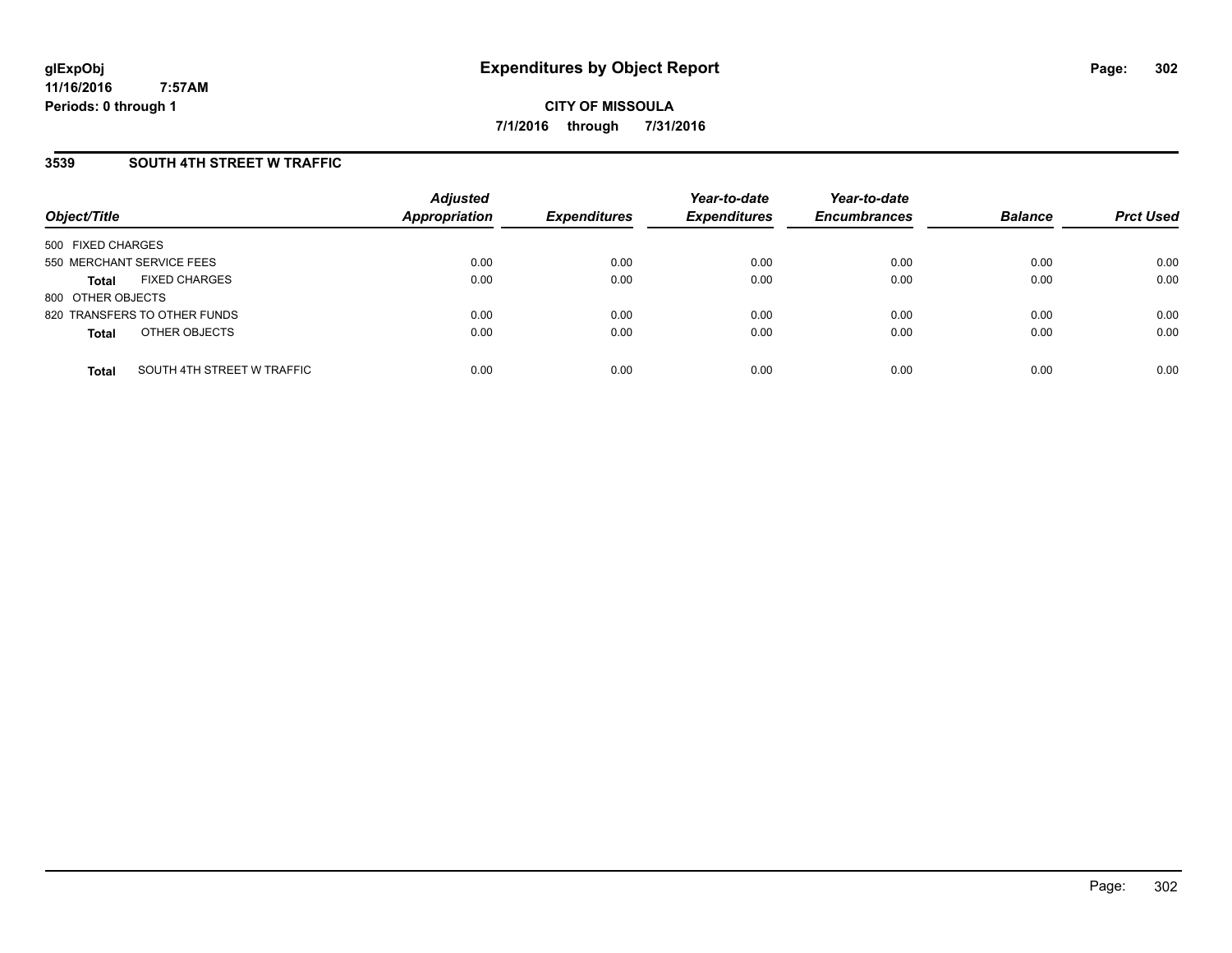#### **3540 SID 540 DEBT SERVICE FUND**

**390 NON-DEPARTMENTAL**

**11/16/2016**

| Object/Title           |                             | <b>Adjusted</b><br><b>Appropriation</b> | <b>Expenditures</b> | Year-to-date<br><b>Expenditures</b> | Year-to-date<br><b>Encumbrances</b> | <b>Balance</b> | <b>Prct Used</b> |
|------------------------|-----------------------------|-----------------------------------------|---------------------|-------------------------------------|-------------------------------------|----------------|------------------|
| 300 PURCHASED SERVICES |                             |                                         |                     |                                     |                                     |                |                  |
|                        | 350 PROFESSIONAL SERVICES   | 0.00                                    | 0.00                | 0.00                                | 0.00                                | 0.00           | 0.00             |
| <b>Total</b>           | PURCHASED SERVICES          | 0.00                                    | 0.00                | 0.00                                | 0.00                                | 0.00           | 0.00             |
| 500 FIXED CHARGES      |                             |                                         |                     |                                     |                                     |                |                  |
|                        | 550 MERCHANT SERVICE FEES   | 0.00                                    | 0.00                | 0.00                                | 0.00                                | 0.00           | 0.00             |
| <b>Total</b>           | <b>FIXED CHARGES</b>        | 0.00                                    | 0.00                | 0.00                                | 0.00                                | 0.00           | 0.00             |
| 600 DEBT SERVICE       |                             |                                         |                     |                                     |                                     |                |                  |
| 610 PRINCIPAL          |                             | 0.00                                    | 0.00                | 0.00                                | 0.00                                | 0.00           | 0.00             |
|                        | 620 INTEREST / SERVICE FEES | 0.00                                    | 0.00                | 0.00                                | 0.00                                | 0.00           | 0.00             |
| <b>Total</b>           | <b>DEBT SERVICE</b>         | 0.00                                    | 0.00                | 0.00                                | 0.00                                | 0.00           | 0.00             |
| <b>Total</b>           | NON-DEPARTMENTAL            | 0.00                                    | 0.00                | 0.00                                | 0.00                                | 0.00           | 0.00             |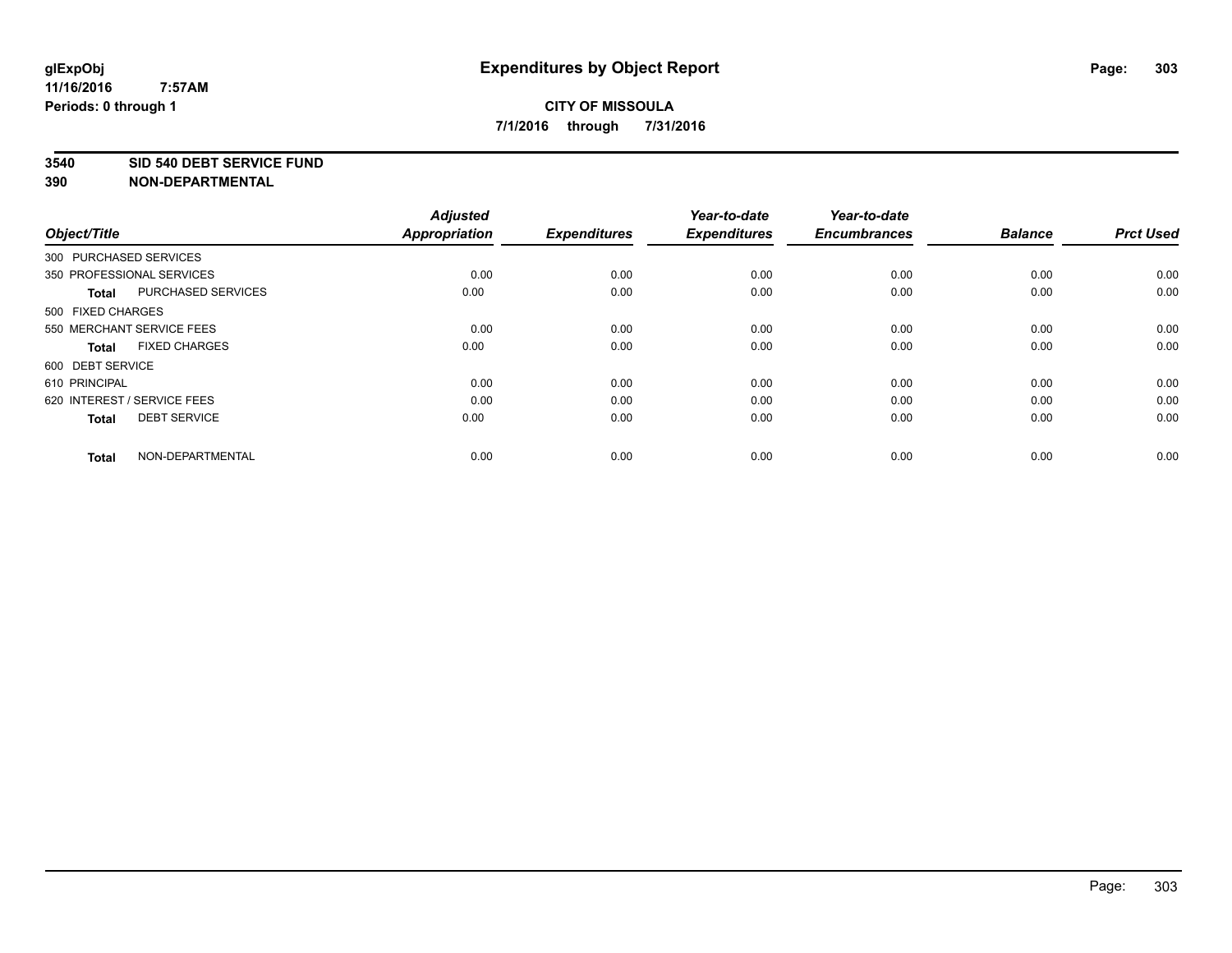### **3540 SID 540 DEBT SERVICE FUND**

| Object/Title                              | <b>Adjusted</b><br><b>Appropriation</b> | <b>Expenditures</b> | Year-to-date<br><b>Expenditures</b> | Year-to-date<br><b>Encumbrances</b> | <b>Balance</b> | <b>Prct Used</b> |
|-------------------------------------------|-----------------------------------------|---------------------|-------------------------------------|-------------------------------------|----------------|------------------|
|                                           |                                         |                     |                                     |                                     |                |                  |
| 300 PURCHASED SERVICES                    |                                         |                     |                                     |                                     |                |                  |
| 350 PROFESSIONAL SERVICES                 | 0.00                                    | 0.00                | 0.00                                | 0.00                                | 0.00           | 0.00             |
| PURCHASED SERVICES<br>Total               | 0.00                                    | 0.00                | 0.00                                | 0.00                                | 0.00           | 0.00             |
| 500 FIXED CHARGES                         |                                         |                     |                                     |                                     |                |                  |
| 550 MERCHANT SERVICE FEES                 | 0.00                                    | 0.00                | 0.00                                | 0.00                                | 0.00           | 0.00             |
| <b>FIXED CHARGES</b><br><b>Total</b>      | 0.00                                    | 0.00                | 0.00                                | 0.00                                | 0.00           | 0.00             |
| 600 DEBT SERVICE                          |                                         |                     |                                     |                                     |                |                  |
| 610 PRINCIPAL                             | 0.00                                    | 0.00                | 0.00                                | 0.00                                | 0.00           | 0.00             |
| 620 INTEREST / SERVICE FEES               | 0.00                                    | 0.00                | 0.00                                | 0.00                                | 0.00           | 0.00             |
| <b>DEBT SERVICE</b><br><b>Total</b>       | 0.00                                    | 0.00                | 0.00                                | 0.00                                | 0.00           | 0.00             |
|                                           |                                         |                     |                                     |                                     |                |                  |
| SID 540 DEBT SERVICE FUND<br><b>Total</b> | 0.00                                    | 0.00                | 0.00                                | 0.00                                | 0.00           | 0.00             |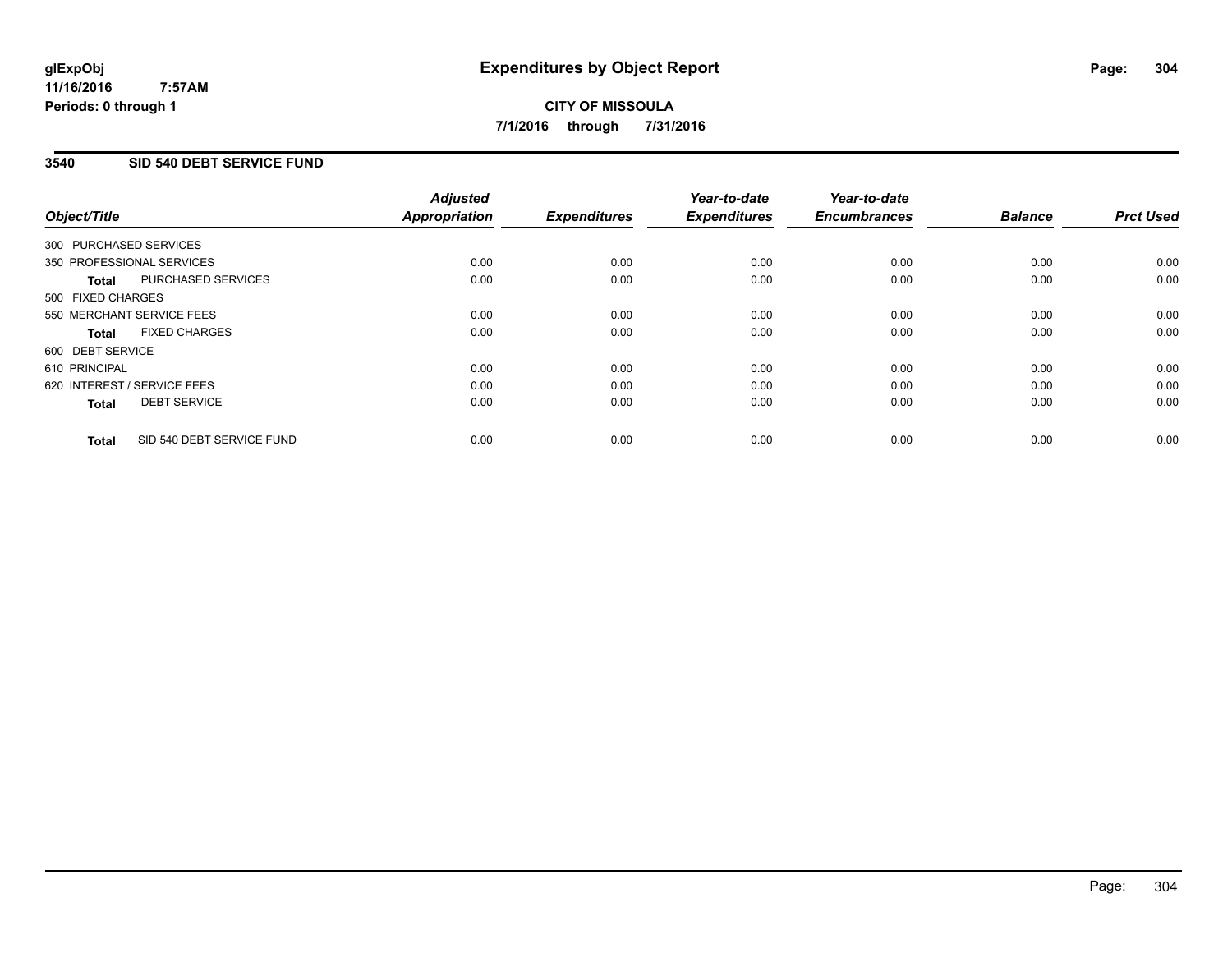#### **3541 SID 541 DEBT SERVICE**

|                                      | <b>Adjusted</b> |                     | Year-to-date        | Year-to-date<br><b>Encumbrances</b> | <b>Balance</b> | <b>Prct Used</b> |
|--------------------------------------|-----------------|---------------------|---------------------|-------------------------------------|----------------|------------------|
| Object/Title                         | Appropriation   | <b>Expenditures</b> | <b>Expenditures</b> |                                     |                |                  |
| 500 FIXED CHARGES                    |                 |                     |                     |                                     |                |                  |
| 550 MERCHANT SERVICE FEES            | 0.00            | 0.00                | 0.00                | 0.00                                | 0.00           | 0.00             |
| <b>FIXED CHARGES</b><br><b>Total</b> | 0.00            | 0.00                | 0.00                | 0.00                                | 0.00           | 0.00             |
| 600 DEBT SERVICE                     |                 |                     |                     |                                     |                |                  |
| 610 PRINCIPAL                        | 0.00            | 0.00                | 0.00                | 0.00                                | 0.00           | 0.00             |
| 620 INTEREST / SERVICE FEES          | 0.00            | 0.00                | 0.00                | 0.00                                | 0.00           | 0.00             |
| <b>DEBT SERVICE</b><br><b>Total</b>  | 0.00            | 0.00                | 0.00                | 0.00                                | 0.00           | 0.00             |
| NON-DEPARTMENTAL<br><b>Total</b>     | 0.00            | 0.00                | 0.00                | 0.00                                | 0.00           | 0.00             |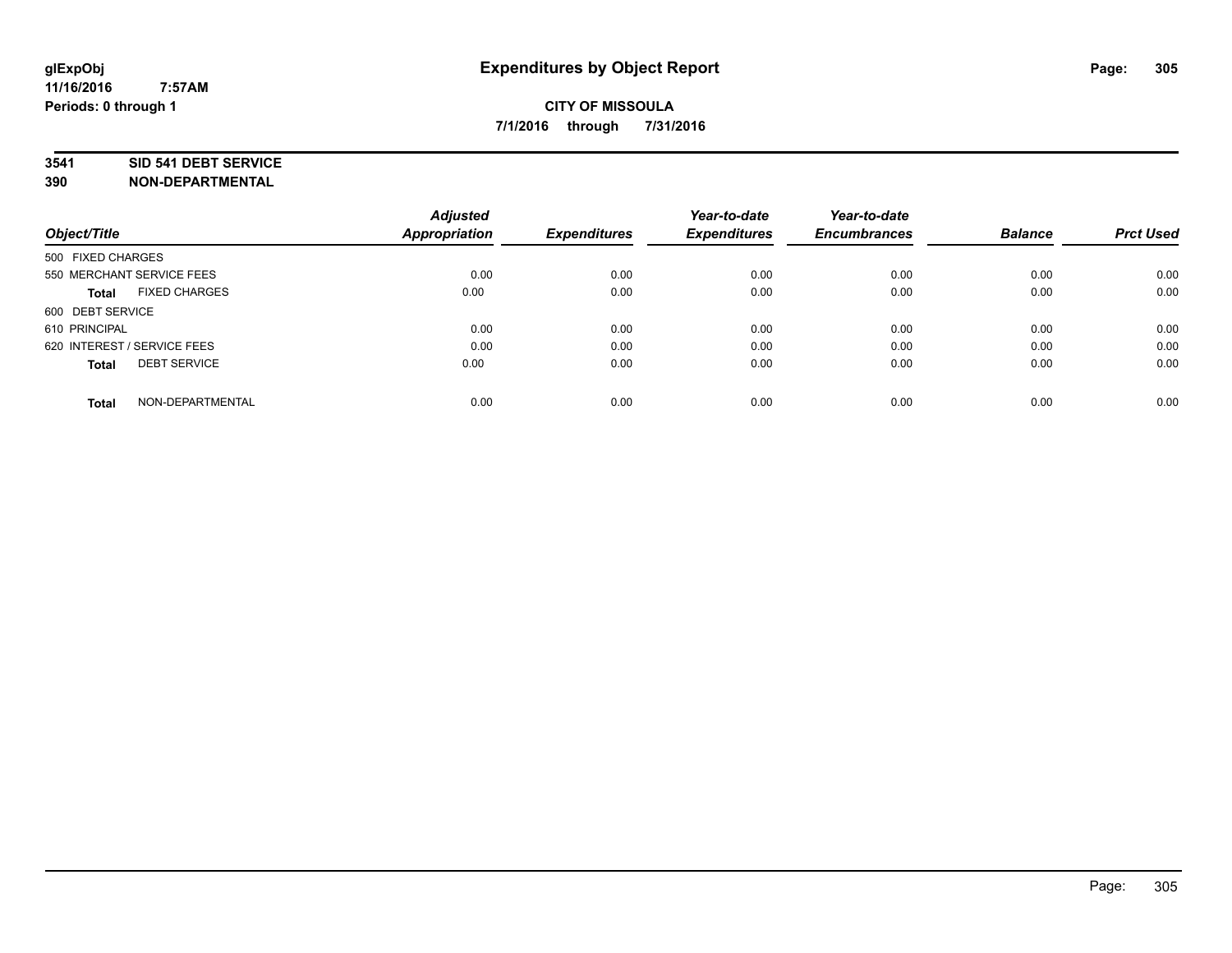# **3541 SID 541 DEBT SERVICE**

| Object/Title                         | <b>Adjusted</b><br><b>Appropriation</b> | <b>Expenditures</b> | Year-to-date<br><b>Expenditures</b> | Year-to-date<br><b>Encumbrances</b> | <b>Balance</b> | <b>Prct Used</b> |
|--------------------------------------|-----------------------------------------|---------------------|-------------------------------------|-------------------------------------|----------------|------------------|
| 500 FIXED CHARGES                    |                                         |                     |                                     |                                     |                |                  |
| 550 MERCHANT SERVICE FEES            | 0.00                                    | 0.00                | 0.00                                | 0.00                                | 0.00           | 0.00             |
| <b>FIXED CHARGES</b><br><b>Total</b> | 0.00                                    | 0.00                | 0.00                                | 0.00                                | 0.00           | 0.00             |
| 600 DEBT SERVICE                     |                                         |                     |                                     |                                     |                |                  |
| 610 PRINCIPAL                        | 0.00                                    | 0.00                | 0.00                                | 0.00                                | 0.00           | 0.00             |
| 620 INTEREST / SERVICE FEES          | 0.00                                    | 0.00                | 0.00                                | 0.00                                | 0.00           | 0.00             |
| <b>DEBT SERVICE</b><br><b>Total</b>  | 0.00                                    | 0.00                | 0.00                                | 0.00                                | 0.00           | 0.00             |
| SID 541 DEBT SERVICE<br><b>Total</b> | 0.00                                    | 0.00                | 0.00                                | 0.00                                | 0.00           | 0.00             |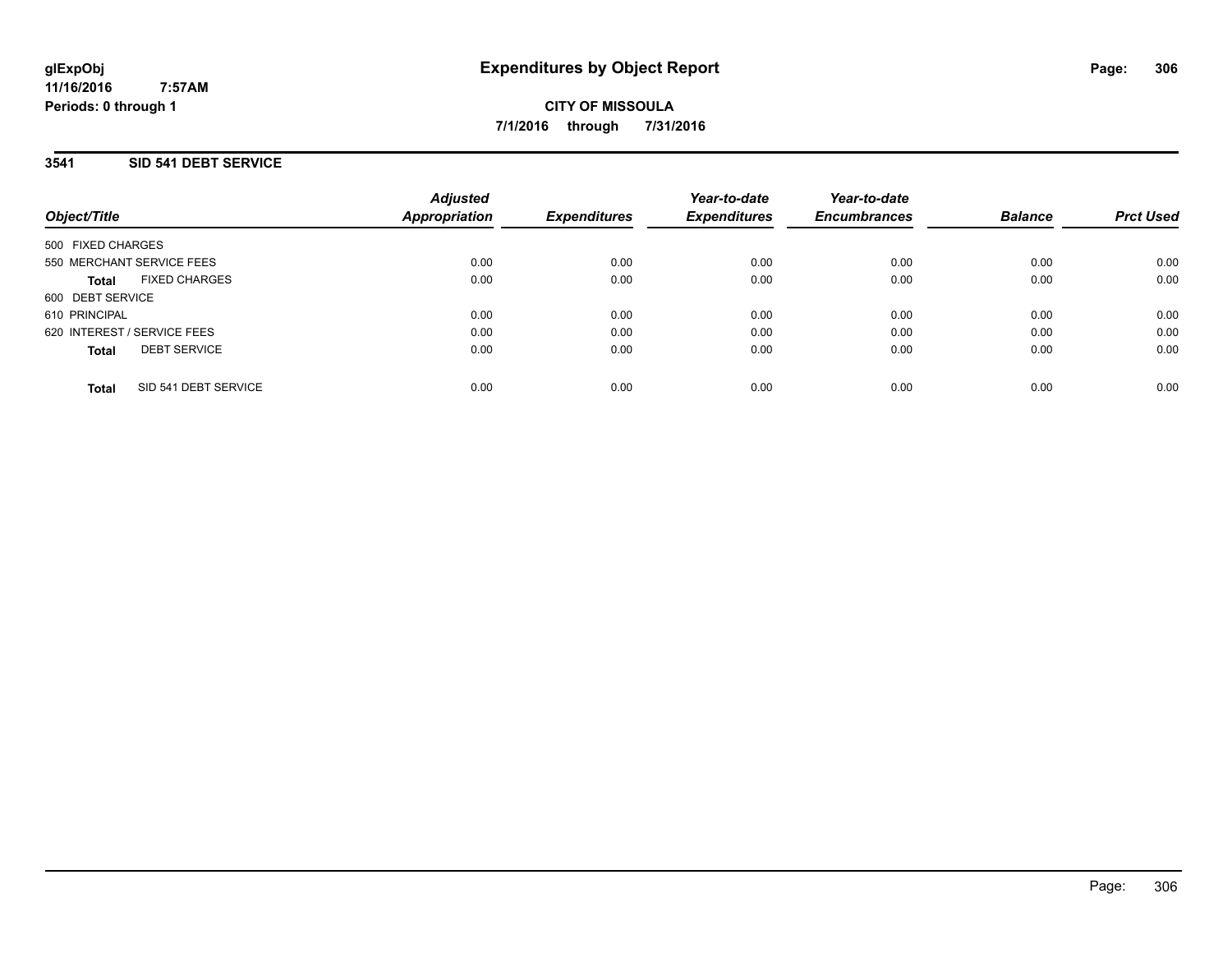#### **3543 SID 543 DEBT SERVICE**

| Object/Title                         | <b>Adjusted</b><br><b>Appropriation</b> | <b>Expenditures</b> | Year-to-date<br><b>Expenditures</b> | Year-to-date<br><b>Encumbrances</b> | <b>Balance</b> | <b>Prct Used</b> |
|--------------------------------------|-----------------------------------------|---------------------|-------------------------------------|-------------------------------------|----------------|------------------|
| 500 FIXED CHARGES                    |                                         |                     |                                     |                                     |                |                  |
| 550 MERCHANT SERVICE FEES            | 0.00                                    | 0.00                | 0.00                                | 0.00                                | 0.00           | 0.00             |
| <b>FIXED CHARGES</b><br><b>Total</b> | 0.00                                    | 0.00                | 0.00                                | 0.00                                | 0.00           | 0.00             |
| 600 DEBT SERVICE                     |                                         |                     |                                     |                                     |                |                  |
| 610 PRINCIPAL                        | 0.00                                    | 0.00                | 0.00                                | 0.00                                | 0.00           | 0.00             |
| 620 INTEREST / SERVICE FEES          | 0.00                                    | 0.00                | 0.00                                | 0.00                                | 0.00           | 0.00             |
| <b>DEBT SERVICE</b><br><b>Total</b>  | 0.00                                    | 0.00                | 0.00                                | 0.00                                | 0.00           | 0.00             |
| 800 OTHER OBJECTS                    |                                         |                     |                                     |                                     |                |                  |
| 820 TRANSFERS TO OTHER FUNDS         | 0.00                                    | 0.00                | 0.00                                | 0.00                                | 0.00           | 0.00             |
| OTHER OBJECTS<br><b>Total</b>        | 0.00                                    | 0.00                | 0.00                                | 0.00                                | 0.00           | 0.00             |
|                                      |                                         |                     |                                     |                                     |                |                  |
| NON-DEPARTMENTAL<br><b>Total</b>     | 0.00                                    | 0.00                | 0.00                                | 0.00                                | 0.00           | 0.00             |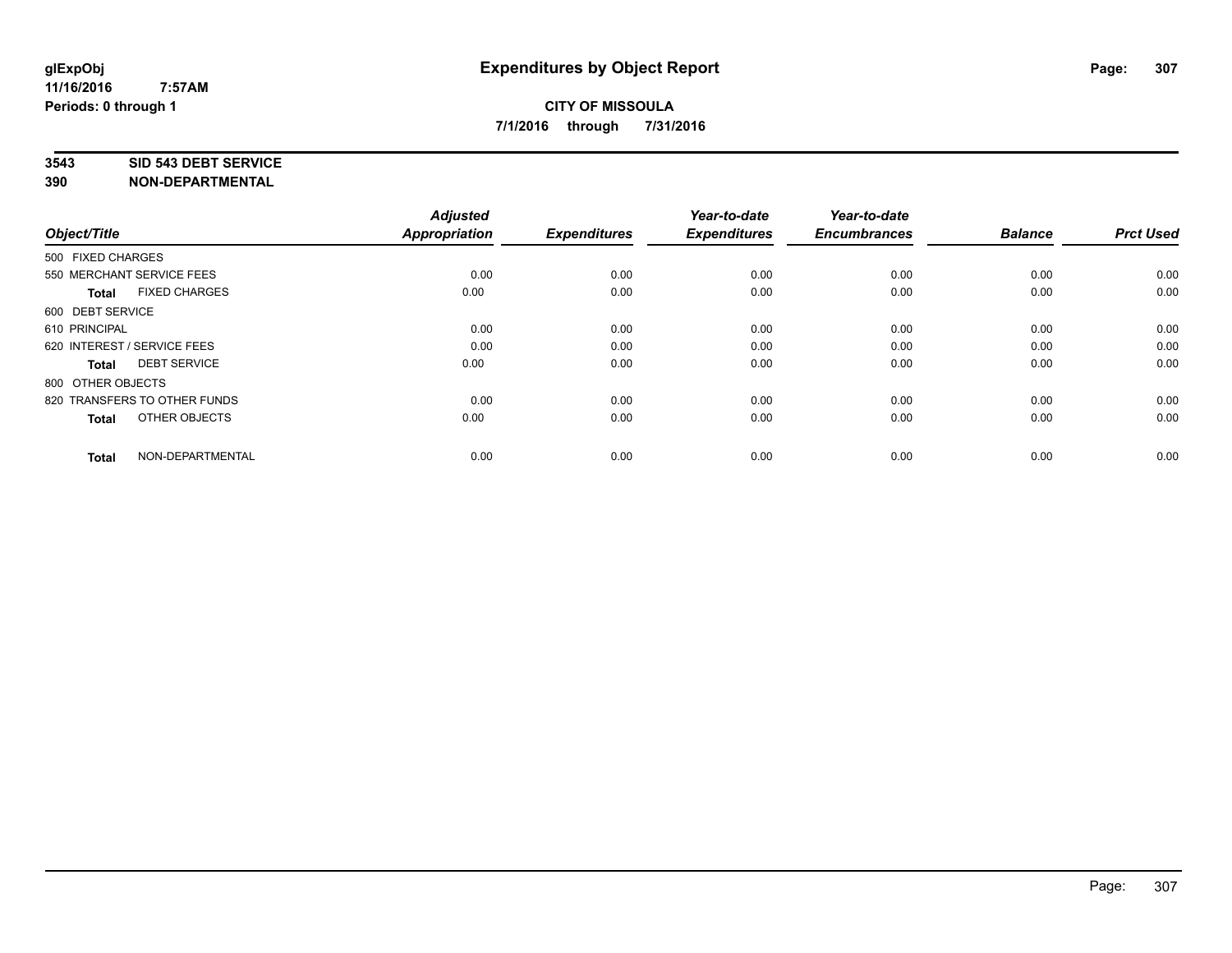**CITY OF MISSOULA 7/1/2016 through 7/31/2016**

### **3543 SID 543 DEBT SERVICE**

|                                      | <b>Adjusted</b>      |                     | Year-to-date        | Year-to-date        |                |                  |
|--------------------------------------|----------------------|---------------------|---------------------|---------------------|----------------|------------------|
| Object/Title                         | <b>Appropriation</b> | <b>Expenditures</b> | <b>Expenditures</b> | <b>Encumbrances</b> | <b>Balance</b> | <b>Prct Used</b> |
| 500 FIXED CHARGES                    |                      |                     |                     |                     |                |                  |
| 550 MERCHANT SERVICE FEES            | 0.00                 | 0.00                | 0.00                | 0.00                | 0.00           | 0.00             |
| <b>FIXED CHARGES</b><br><b>Total</b> | 0.00                 | 0.00                | 0.00                | 0.00                | 0.00           | 0.00             |
| 600 DEBT SERVICE                     |                      |                     |                     |                     |                |                  |
| 610 PRINCIPAL                        | 0.00                 | 0.00                | 0.00                | 0.00                | 0.00           | 0.00             |
| 620 INTEREST / SERVICE FEES          | 0.00                 | 0.00                | 0.00                | 0.00                | 0.00           | 0.00             |
| <b>DEBT SERVICE</b><br><b>Total</b>  | 0.00                 | 0.00                | 0.00                | 0.00                | 0.00           | 0.00             |
| 800 OTHER OBJECTS                    |                      |                     |                     |                     |                |                  |
| 820 TRANSFERS TO OTHER FUNDS         | 0.00                 | 0.00                | 0.00                | 0.00                | 0.00           | 0.00             |
| OTHER OBJECTS<br><b>Total</b>        | 0.00                 | 0.00                | 0.00                | 0.00                | 0.00           | 0.00             |
| SID 543 DEBT SERVICE<br><b>Total</b> | 0.00                 | 0.00                | 0.00                | 0.00                | 0.00           | 0.00             |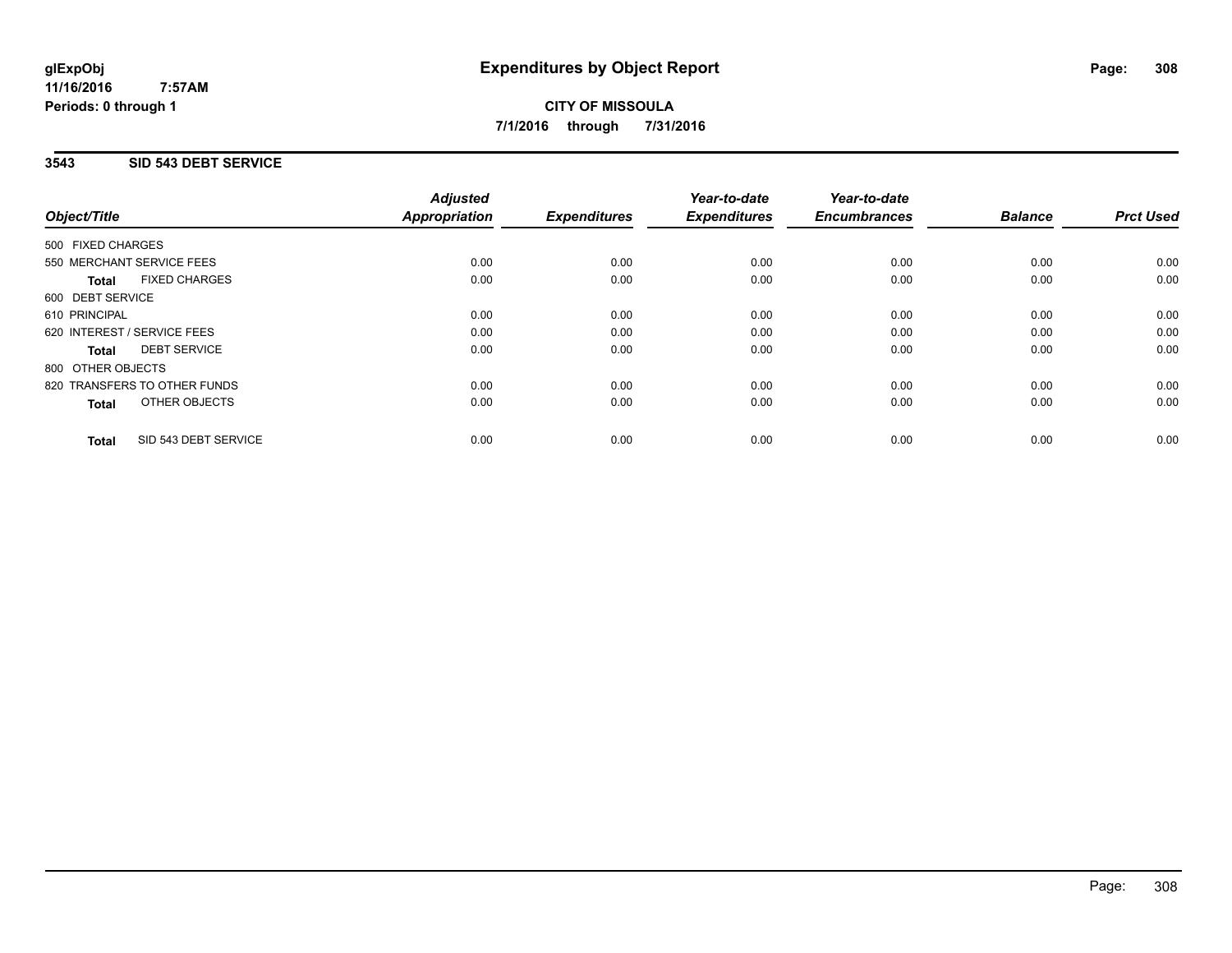#### **3544 SID 544 RATTLESNAKE DEBT SERVICE**

| Object/Title                        | <b>Adjusted</b><br><b>Appropriation</b> | <b>Expenditures</b> | Year-to-date<br><b>Expenditures</b> | Year-to-date<br><b>Encumbrances</b> | <b>Balance</b> | <b>Prct Used</b> |
|-------------------------------------|-----------------------------------------|---------------------|-------------------------------------|-------------------------------------|----------------|------------------|
| 600 DEBT SERVICE                    |                                         |                     |                                     |                                     |                |                  |
| 610 PRINCIPAL                       | 0.00                                    | 0.00                | 0.00                                | 0.00                                | 0.00           | 0.00             |
| 620 INTEREST / SERVICE FEES         | 0.00                                    | 0.00                | 0.00                                | 0.00                                | 0.00           | 0.00             |
| <b>DEBT SERVICE</b><br><b>Total</b> | 0.00                                    | 0.00                | 0.00                                | 0.00                                | 0.00           | 0.00             |
| NON-DEPARTMENTAL<br><b>Total</b>    | 0.00                                    | 0.00                | 0.00                                | 0.00                                | 0.00           | 0.00             |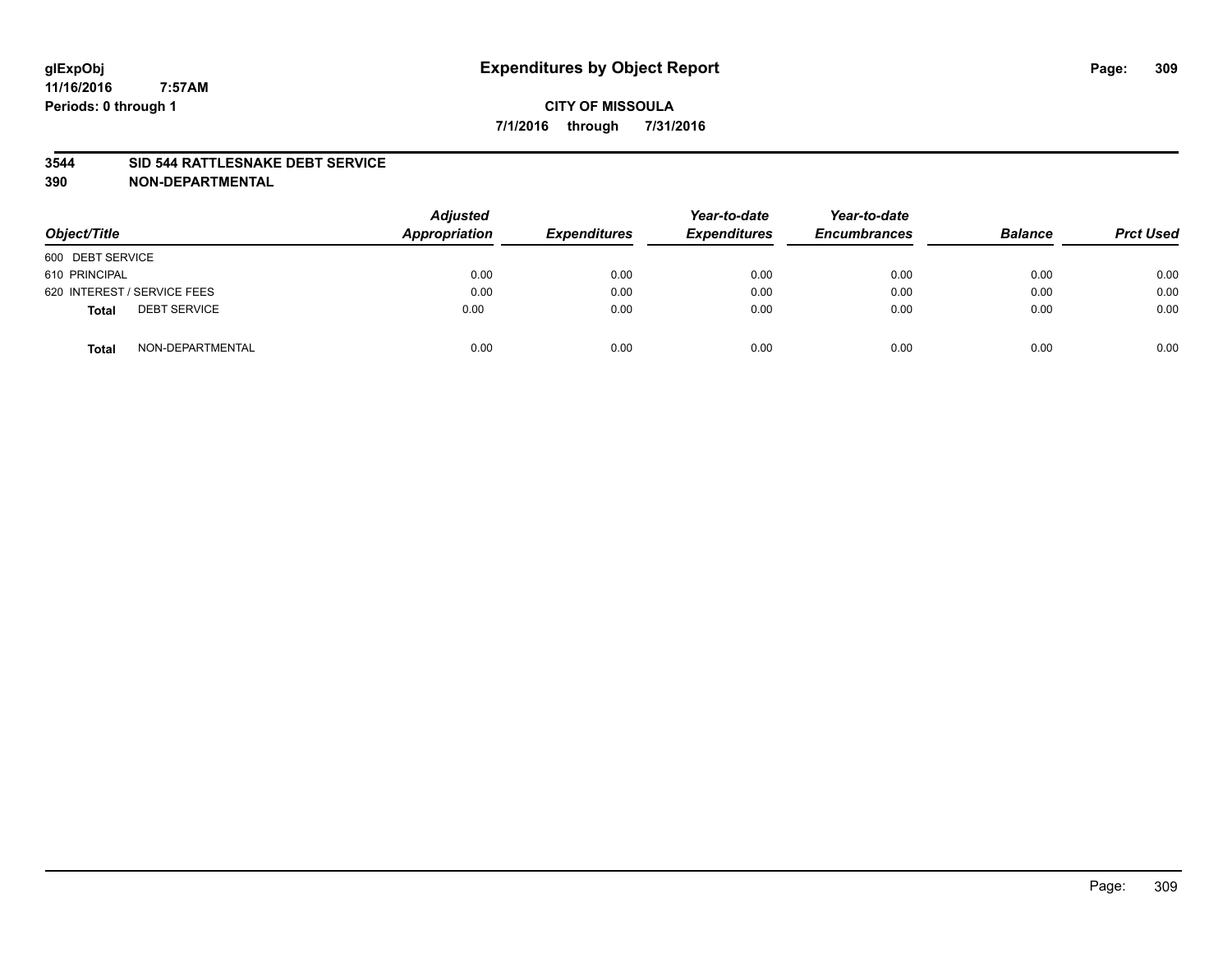# **glExpObj Expenditures by Object Report Page: 310**

**11/16/2016 7:57AM Periods: 0 through 1**

#### **3544 SID 544 RATTLESNAKE DEBT SERVICE**

**550 SID 544 PROJECT**

| Object/Title                        | <b>Adjusted</b><br>Appropriation | <b>Expenditures</b> | Year-to-date<br><b>Expenditures</b> | Year-to-date<br><b>Encumbrances</b> | <b>Balance</b> | <b>Prct Used</b> |
|-------------------------------------|----------------------------------|---------------------|-------------------------------------|-------------------------------------|----------------|------------------|
| 600 DEBT SERVICE                    |                                  |                     |                                     |                                     |                |                  |
| 610 PRINCIPAL                       | 0.00                             | 0.00                | 0.00                                | 0.00                                | 0.00           | 0.00             |
| 620 INTEREST / SERVICE FEES         | 0.00                             | 0.00                | 0.00                                | 0.00                                | 0.00           | 0.00             |
| <b>DEBT SERVICE</b><br><b>Total</b> | 0.00                             | 0.00                | 0.00                                | 0.00                                | 0.00           | 0.00             |
| SID 544 PROJECT<br><b>Total</b>     | 0.00                             | 0.00                | 0.00                                | 0.00                                | 0.00           | 0.00             |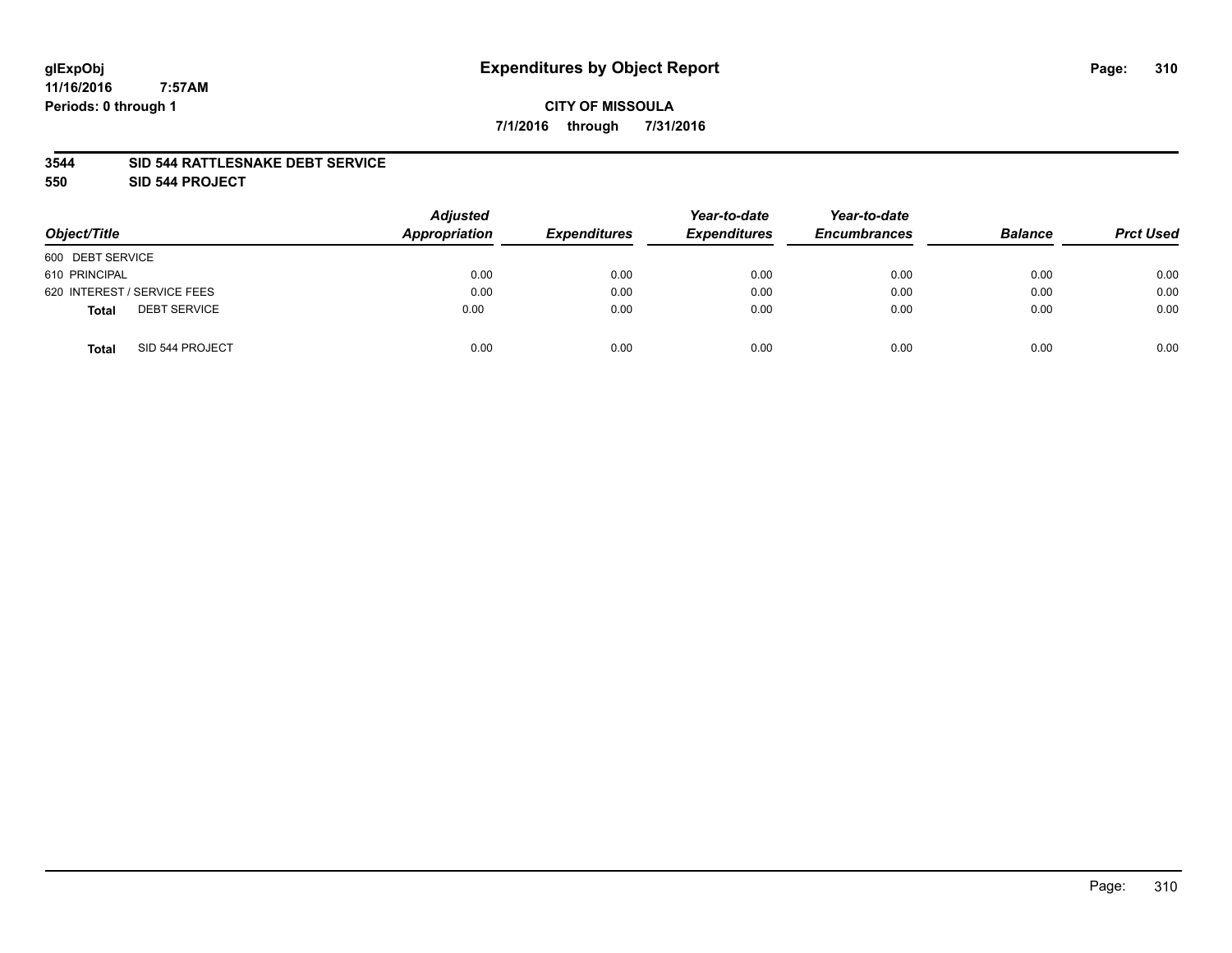#### **3544 SID 544 RATTLESNAKE DEBT SERVICE**

**555 LOLO STREET PROJECT**

|                                            | <b>Adjusted</b> |                     | Year-to-date        | Year-to-date        |                |                  |
|--------------------------------------------|-----------------|---------------------|---------------------|---------------------|----------------|------------------|
| Object/Title                               | Appropriation   | <b>Expenditures</b> | <b>Expenditures</b> | <b>Encumbrances</b> | <b>Balance</b> | <b>Prct Used</b> |
| 500 FIXED CHARGES                          |                 |                     |                     |                     |                |                  |
| 550 MERCHANT SERVICE FEES                  | 0.00            | 0.00                | 0.00                | 0.00                | 0.00           | 0.00             |
| <b>FIXED CHARGES</b><br><b>Total</b>       | 0.00            | 0.00                | 0.00                | 0.00                | 0.00           | 0.00             |
| 600 DEBT SERVICE                           |                 |                     |                     |                     |                |                  |
| 610 PRINCIPAL                              | 0.00            | 0.00                | 0.00                | 0.00                | 0.00           | 0.00             |
| 620 INTEREST / SERVICE FEES                | 0.00            | 0.00                | 0.00                | 0.00                | 0.00           | 0.00             |
| <b>DEBT SERVICE</b><br><b>Total</b>        | 0.00            | 0.00                | 0.00                | 0.00                | 0.00           | 0.00             |
| <b>LOLO STREET PROJECT</b><br><b>Total</b> | 0.00            | 0.00                | 0.00                | 0.00                | 0.00           | 0.00             |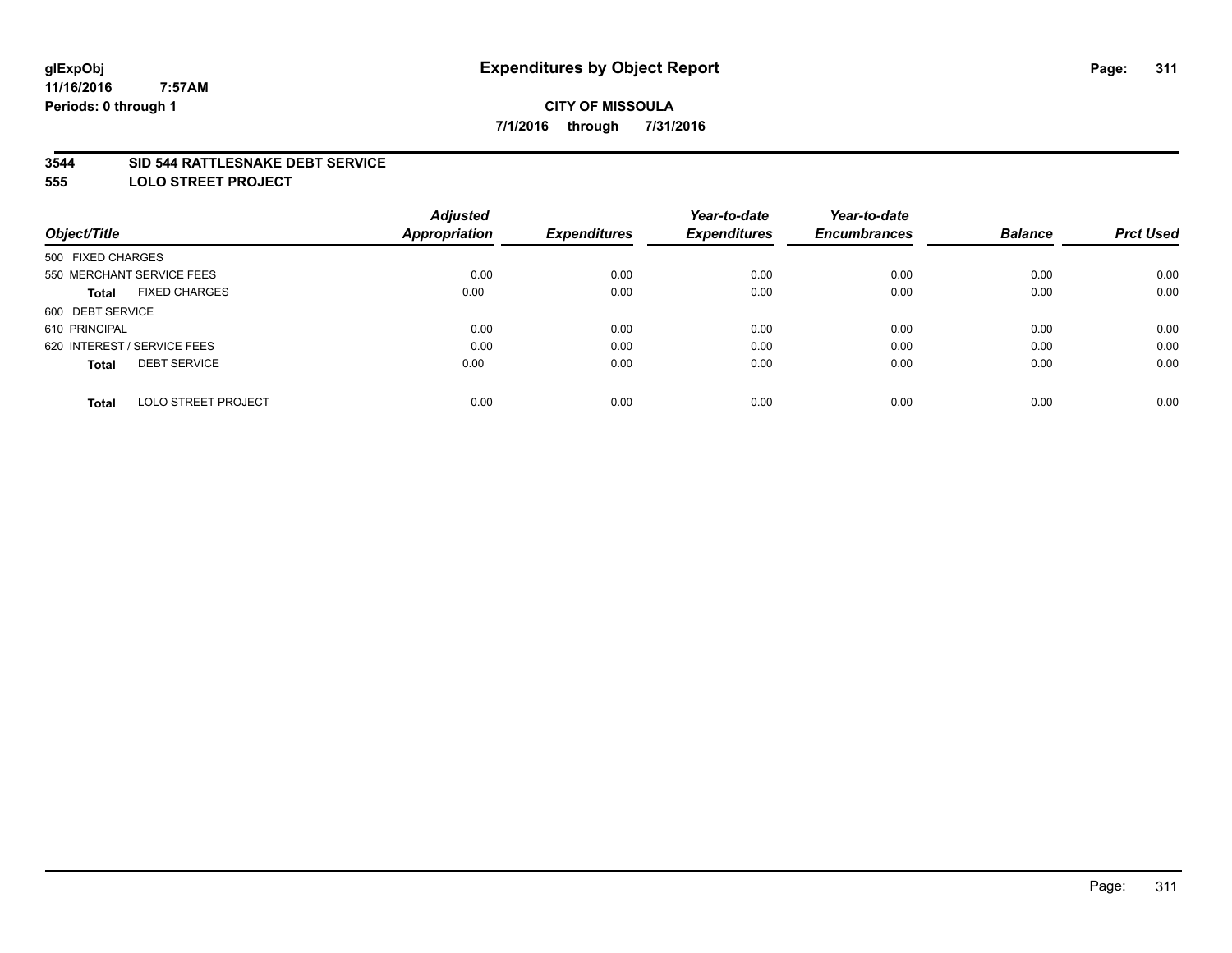**CITY OF MISSOULA 7/1/2016 through 7/31/2016**

### **3544 SID 544 RATTLESNAKE DEBT SERVICE**

| Object/Title      |                                  | <b>Adjusted</b><br>Appropriation | <b>Expenditures</b> | Year-to-date<br><b>Expenditures</b> | Year-to-date<br><b>Encumbrances</b> | <b>Balance</b> | <b>Prct Used</b> |
|-------------------|----------------------------------|----------------------------------|---------------------|-------------------------------------|-------------------------------------|----------------|------------------|
| 500 FIXED CHARGES |                                  |                                  |                     |                                     |                                     |                |                  |
|                   | 550 MERCHANT SERVICE FEES        | 0.00                             | 0.00                | 0.00                                | 0.00                                | 0.00           | 0.00             |
| <b>Total</b>      | <b>FIXED CHARGES</b>             | 0.00                             | 0.00                | 0.00                                | 0.00                                | 0.00           | 0.00             |
| 600 DEBT SERVICE  |                                  |                                  |                     |                                     |                                     |                |                  |
| 610 PRINCIPAL     |                                  | 0.00                             | 0.00                | 0.00                                | 0.00                                | 0.00           | 0.00             |
|                   | 620 INTEREST / SERVICE FEES      | 0.00                             | 0.00                | 0.00                                | 0.00                                | 0.00           | 0.00             |
| <b>Total</b>      | <b>DEBT SERVICE</b>              | 0.00                             | 0.00                | 0.00                                | 0.00                                | 0.00           | 0.00             |
| <b>Total</b>      | SID 544 RATTLESNAKE DEBT SERVICE | 0.00                             | 0.00                | 0.00                                | 0.00                                | 0.00           | 0.00             |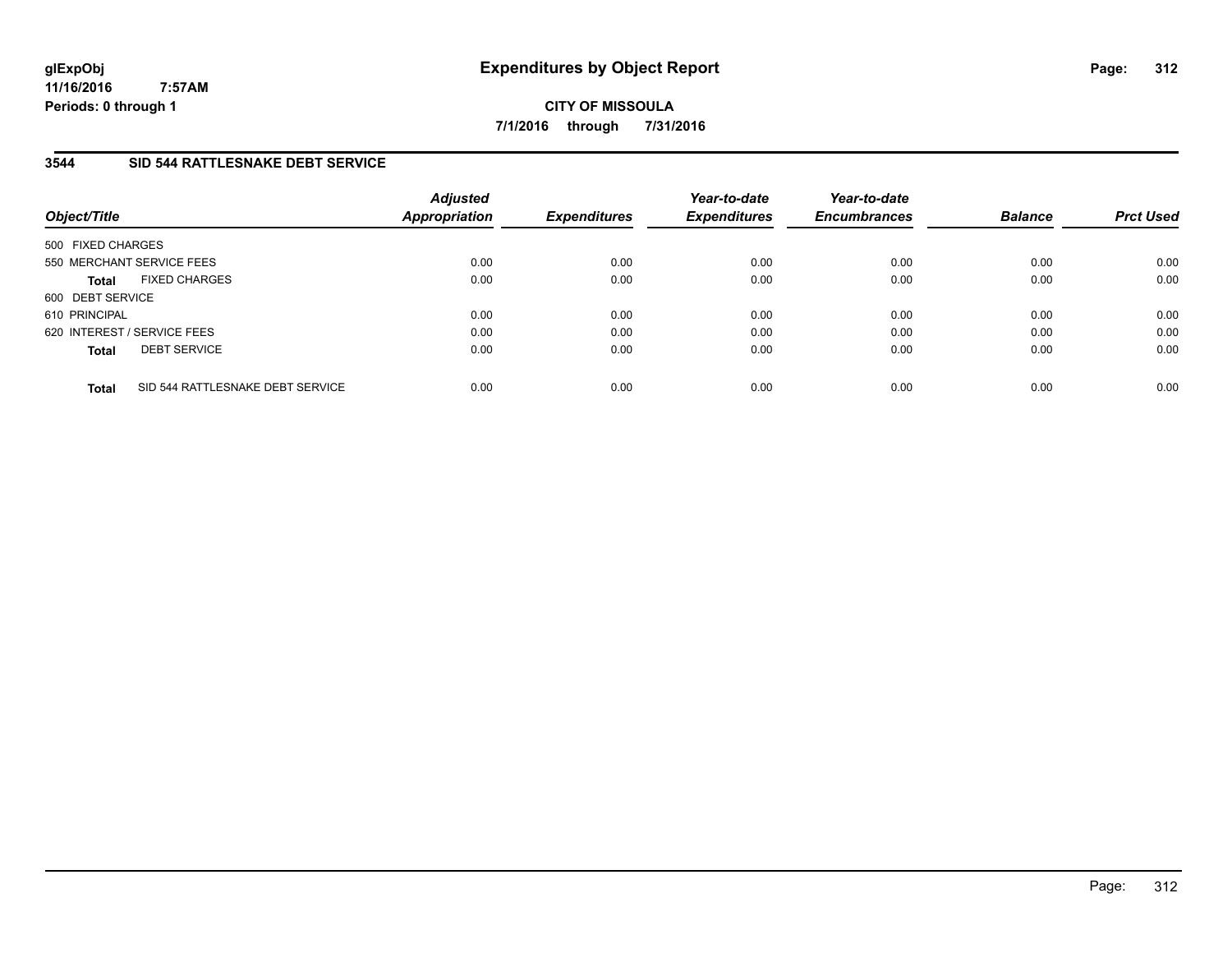#### **3545 SID 545 DEBT SERVICE**

| Object/Title                         | <b>Adjusted</b><br><b>Appropriation</b> | <b>Expenditures</b> | Year-to-date<br><b>Expenditures</b> | Year-to-date<br><b>Encumbrances</b> | <b>Balance</b> | <b>Prct Used</b> |
|--------------------------------------|-----------------------------------------|---------------------|-------------------------------------|-------------------------------------|----------------|------------------|
| 500 FIXED CHARGES                    |                                         |                     |                                     |                                     |                |                  |
| 550 MERCHANT SERVICE FEES            | 0.00                                    | 0.00                | 0.00                                | 0.00                                | 0.00           | 0.00             |
| <b>FIXED CHARGES</b><br><b>Total</b> | 0.00                                    | 0.00                | 0.00                                | 0.00                                | 0.00           | 0.00             |
| 600 DEBT SERVICE                     |                                         |                     |                                     |                                     |                |                  |
| 610 PRINCIPAL                        | 0.00                                    | 0.00                | 0.00                                | 0.00                                | 0.00           | 0.00             |
| 620 INTEREST / SERVICE FEES          | 0.00                                    | 0.00                | 0.00                                | 0.00                                | 0.00           | 0.00             |
| <b>DEBT SERVICE</b><br><b>Total</b>  | 0.00                                    | 0.00                | 0.00                                | 0.00                                | 0.00           | 0.00             |
| 800 OTHER OBJECTS                    |                                         |                     |                                     |                                     |                |                  |
| 820 TRANSFERS TO OTHER FUNDS         | 0.00                                    | 0.00                | 0.00                                | 0.00                                | 0.00           | 0.00             |
| OTHER OBJECTS<br><b>Total</b>        | 0.00                                    | 0.00                | 0.00                                | 0.00                                | 0.00           | 0.00             |
|                                      |                                         |                     |                                     |                                     |                |                  |
| NON-DEPARTMENTAL<br><b>Total</b>     | 0.00                                    | 0.00                | 0.00                                | 0.00                                | 0.00           | 0.00             |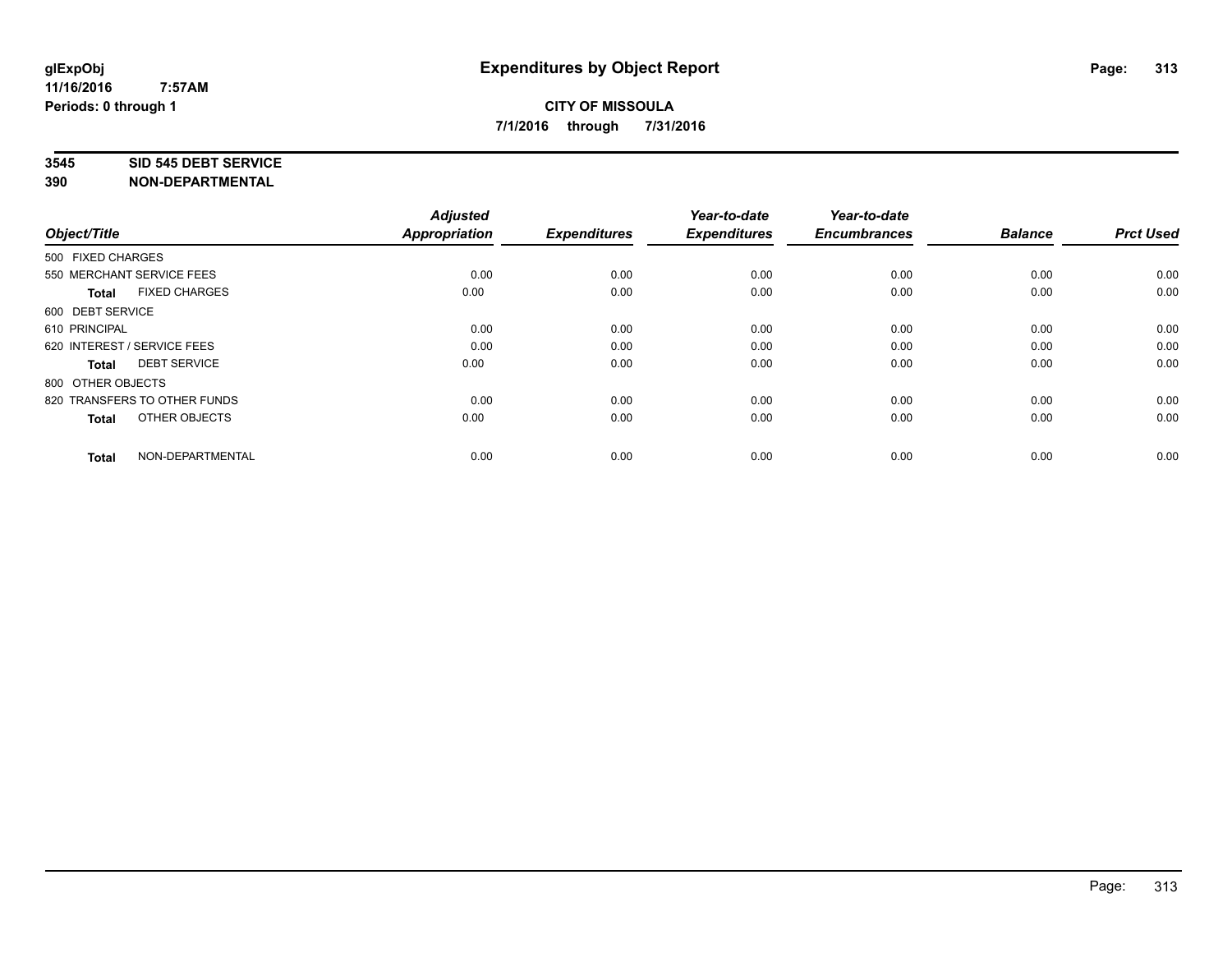**CITY OF MISSOULA 7/1/2016 through 7/31/2016**

### **3545 SID 545 DEBT SERVICE**

|                                      | <b>Adjusted</b>      |                     | Year-to-date        | Year-to-date        |                |                  |
|--------------------------------------|----------------------|---------------------|---------------------|---------------------|----------------|------------------|
| Object/Title                         | <b>Appropriation</b> | <b>Expenditures</b> | <b>Expenditures</b> | <b>Encumbrances</b> | <b>Balance</b> | <b>Prct Used</b> |
| 500 FIXED CHARGES                    |                      |                     |                     |                     |                |                  |
| 550 MERCHANT SERVICE FEES            | 0.00                 | 0.00                | 0.00                | 0.00                | 0.00           | 0.00             |
| <b>FIXED CHARGES</b><br><b>Total</b> | 0.00                 | 0.00                | 0.00                | 0.00                | 0.00           | 0.00             |
| 600 DEBT SERVICE                     |                      |                     |                     |                     |                |                  |
| 610 PRINCIPAL                        | 0.00                 | 0.00                | 0.00                | 0.00                | 0.00           | 0.00             |
| 620 INTEREST / SERVICE FEES          | 0.00                 | 0.00                | 0.00                | 0.00                | 0.00           | 0.00             |
| <b>DEBT SERVICE</b><br><b>Total</b>  | 0.00                 | 0.00                | 0.00                | 0.00                | 0.00           | 0.00             |
| 800 OTHER OBJECTS                    |                      |                     |                     |                     |                |                  |
| 820 TRANSFERS TO OTHER FUNDS         | 0.00                 | 0.00                | 0.00                | 0.00                | 0.00           | 0.00             |
| <b>OTHER OBJECTS</b><br><b>Total</b> | 0.00                 | 0.00                | 0.00                | 0.00                | 0.00           | 0.00             |
| SID 545 DEBT SERVICE<br><b>Total</b> | 0.00                 | 0.00                | 0.00                | 0.00                | 0.00           | 0.00             |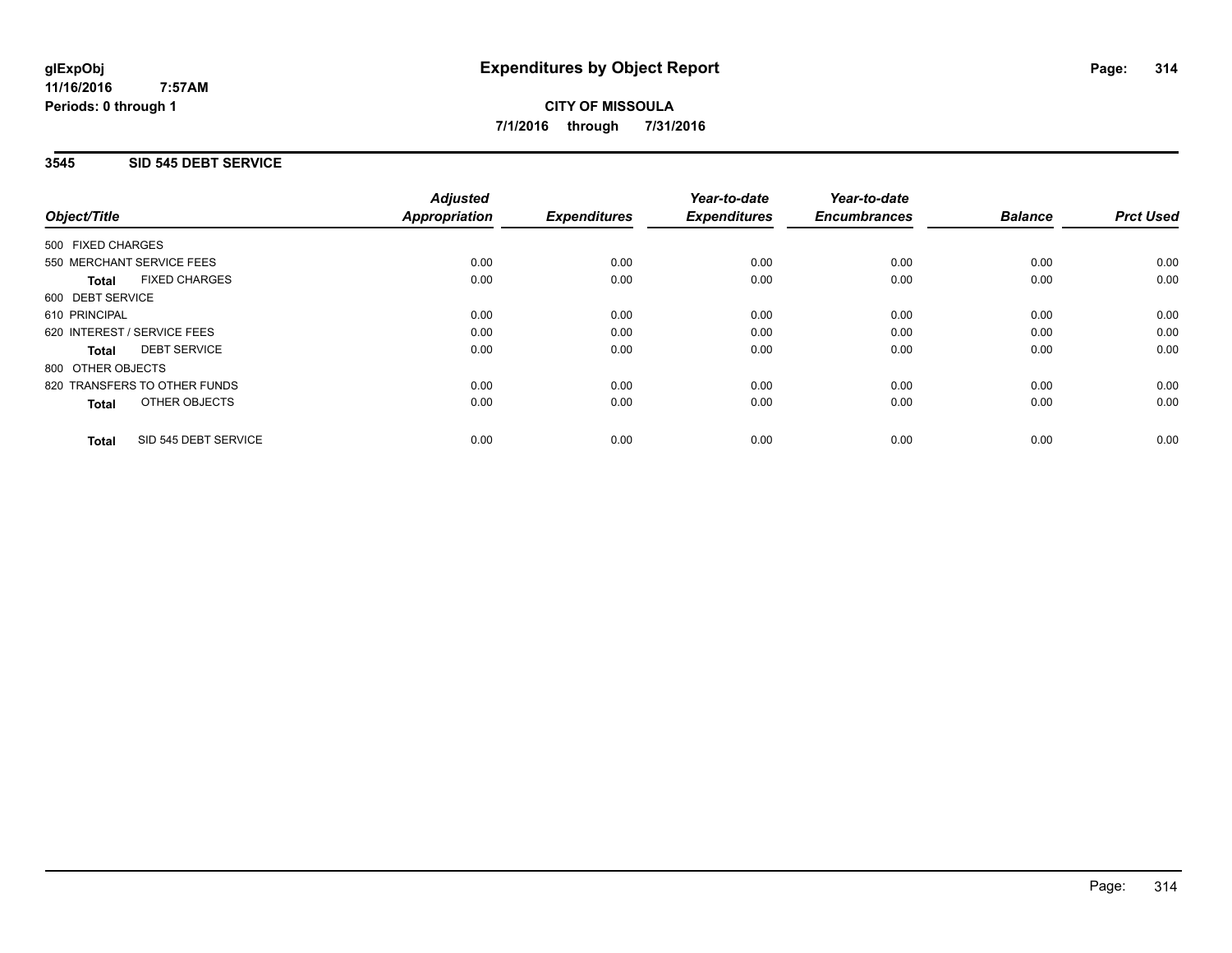#### **3546 SID 546 DEBT SERVICE**

| Object/Title                         | <b>Adjusted</b><br><b>Appropriation</b> | <b>Expenditures</b> | Year-to-date<br><b>Expenditures</b> | Year-to-date<br><b>Encumbrances</b> | <b>Balance</b> | <b>Prct Used</b> |
|--------------------------------------|-----------------------------------------|---------------------|-------------------------------------|-------------------------------------|----------------|------------------|
| 500 FIXED CHARGES                    |                                         |                     |                                     |                                     |                |                  |
| 550 MERCHANT SERVICE FEES            | 0.00                                    | 0.00                | 0.00                                | 0.00                                | 0.00           | 0.00             |
| <b>FIXED CHARGES</b><br><b>Total</b> | 0.00                                    | 0.00                | 0.00                                | 0.00                                | 0.00           | 0.00             |
| 600 DEBT SERVICE                     |                                         |                     |                                     |                                     |                |                  |
| 610 PRINCIPAL                        | 0.00                                    | 0.00                | 0.00                                | 0.00                                | 0.00           | 0.00             |
| 620 INTEREST / SERVICE FEES          | 0.00                                    | 0.00                | 0.00                                | 0.00                                | 0.00           | 0.00             |
| <b>DEBT SERVICE</b><br><b>Total</b>  | 0.00                                    | 0.00                | 0.00                                | 0.00                                | 0.00           | 0.00             |
| 800 OTHER OBJECTS                    |                                         |                     |                                     |                                     |                |                  |
| 820 TRANSFERS TO OTHER FUNDS         | 0.00                                    | 0.00                | 0.00                                | 0.00                                | 0.00           | 0.00             |
| OTHER OBJECTS<br><b>Total</b>        | 0.00                                    | 0.00                | 0.00                                | 0.00                                | 0.00           | 0.00             |
|                                      |                                         |                     |                                     |                                     |                |                  |
| NON-DEPARTMENTAL<br><b>Total</b>     | 0.00                                    | 0.00                | 0.00                                | 0.00                                | 0.00           | 0.00             |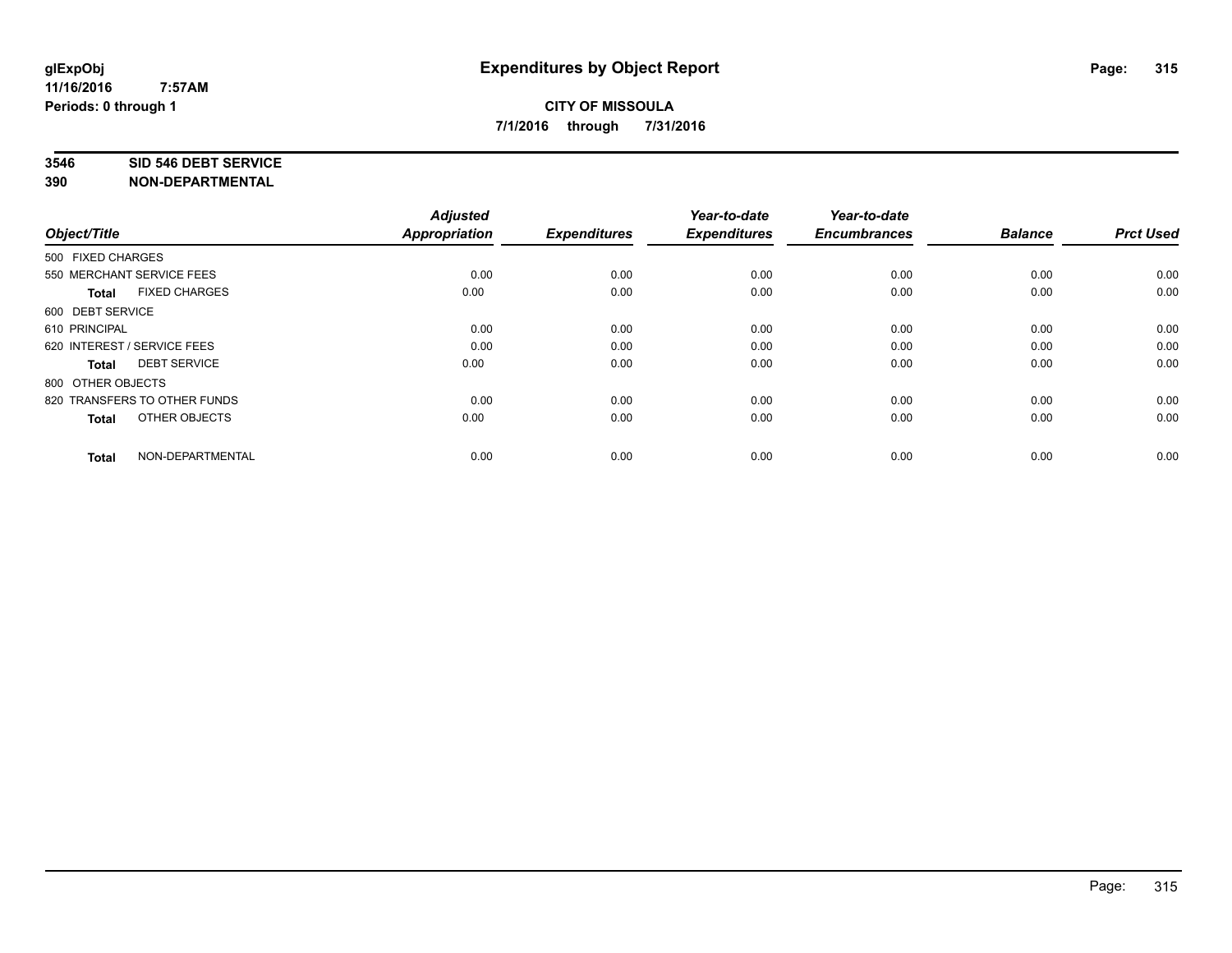**CITY OF MISSOULA 7/1/2016 through 7/31/2016**

### **3546 SID 546 DEBT SERVICE**

|                                      | <b>Adjusted</b>      |                     | Year-to-date        | Year-to-date<br><b>Encumbrances</b> | <b>Balance</b> | <b>Prct Used</b> |
|--------------------------------------|----------------------|---------------------|---------------------|-------------------------------------|----------------|------------------|
| Object/Title                         | <b>Appropriation</b> | <b>Expenditures</b> | <b>Expenditures</b> |                                     |                |                  |
| 500 FIXED CHARGES                    |                      |                     |                     |                                     |                |                  |
| 550 MERCHANT SERVICE FEES            | 0.00                 | 0.00                | 0.00                | 0.00                                | 0.00           | 0.00             |
| <b>FIXED CHARGES</b><br><b>Total</b> | 0.00                 | 0.00                | 0.00                | 0.00                                | 0.00           | 0.00             |
| 600 DEBT SERVICE                     |                      |                     |                     |                                     |                |                  |
| 610 PRINCIPAL                        | 0.00                 | 0.00                | 0.00                | 0.00                                | 0.00           | 0.00             |
| 620 INTEREST / SERVICE FEES          | 0.00                 | 0.00                | 0.00                | 0.00                                | 0.00           | 0.00             |
| <b>DEBT SERVICE</b><br><b>Total</b>  | 0.00                 | 0.00                | 0.00                | 0.00                                | 0.00           | 0.00             |
| 800 OTHER OBJECTS                    |                      |                     |                     |                                     |                |                  |
| 820 TRANSFERS TO OTHER FUNDS         | 0.00                 | 0.00                | 0.00                | 0.00                                | 0.00           | 0.00             |
| <b>OTHER OBJECTS</b><br><b>Total</b> | 0.00                 | 0.00                | 0.00                | 0.00                                | 0.00           | 0.00             |
| SID 546 DEBT SERVICE<br><b>Total</b> | 0.00                 | 0.00                | 0.00                | 0.00                                | 0.00           | 0.00             |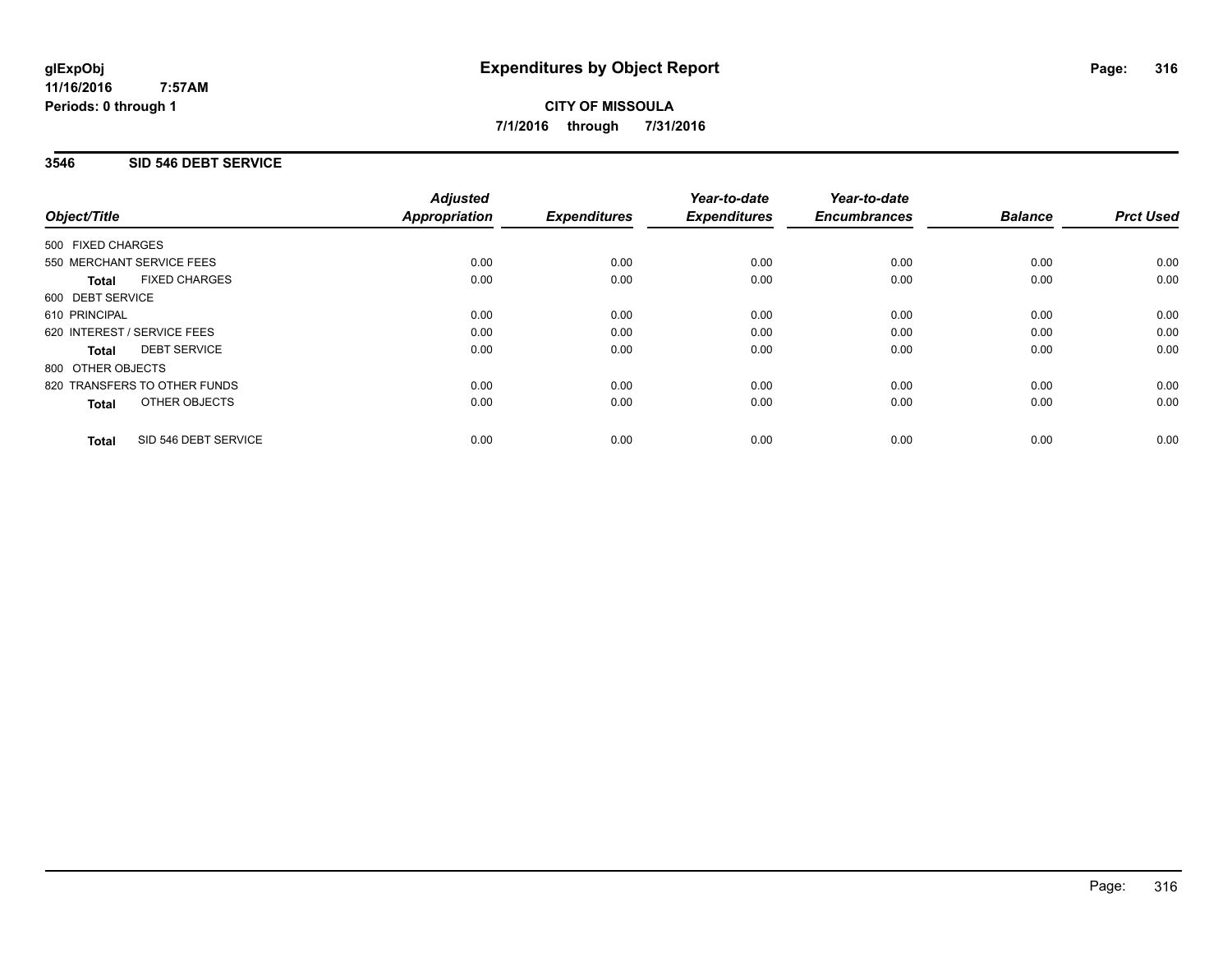**3548 SID 548-5TH, 6TH & ARTHUR**

|                                      | <b>Adjusted</b>      |                     | Year-to-date        | Year-to-date        |                |                  |
|--------------------------------------|----------------------|---------------------|---------------------|---------------------|----------------|------------------|
| Object/Title                         | <b>Appropriation</b> | <b>Expenditures</b> | <b>Expenditures</b> | <b>Encumbrances</b> | <b>Balance</b> | <b>Prct Used</b> |
| 500 FIXED CHARGES                    |                      |                     |                     |                     |                |                  |
| 550 MERCHANT SERVICE FEES            | 0.00                 | 0.00                | 0.00                | 0.00                | 0.00           | 0.00             |
| <b>FIXED CHARGES</b><br><b>Total</b> | 0.00                 | 0.00                | 0.00                | 0.00                | 0.00           | 0.00             |
| 600 DEBT SERVICE                     |                      |                     |                     |                     |                |                  |
| 610 PRINCIPAL                        | 0.00                 | 0.00                | 0.00                | 0.00                | 0.00           | 0.00             |
| 620 INTEREST / SERVICE FEES          | 0.00                 | 0.00                | 0.00                | 0.00                | 0.00           | 0.00             |
| <b>DEBT SERVICE</b><br><b>Total</b>  | 0.00                 | 0.00                | 0.00                | 0.00                | 0.00           | 0.00             |
| NON-DEPARTMENTAL<br><b>Total</b>     | 0.00                 | 0.00                | 0.00                | 0.00                | 0.00           | 0.00             |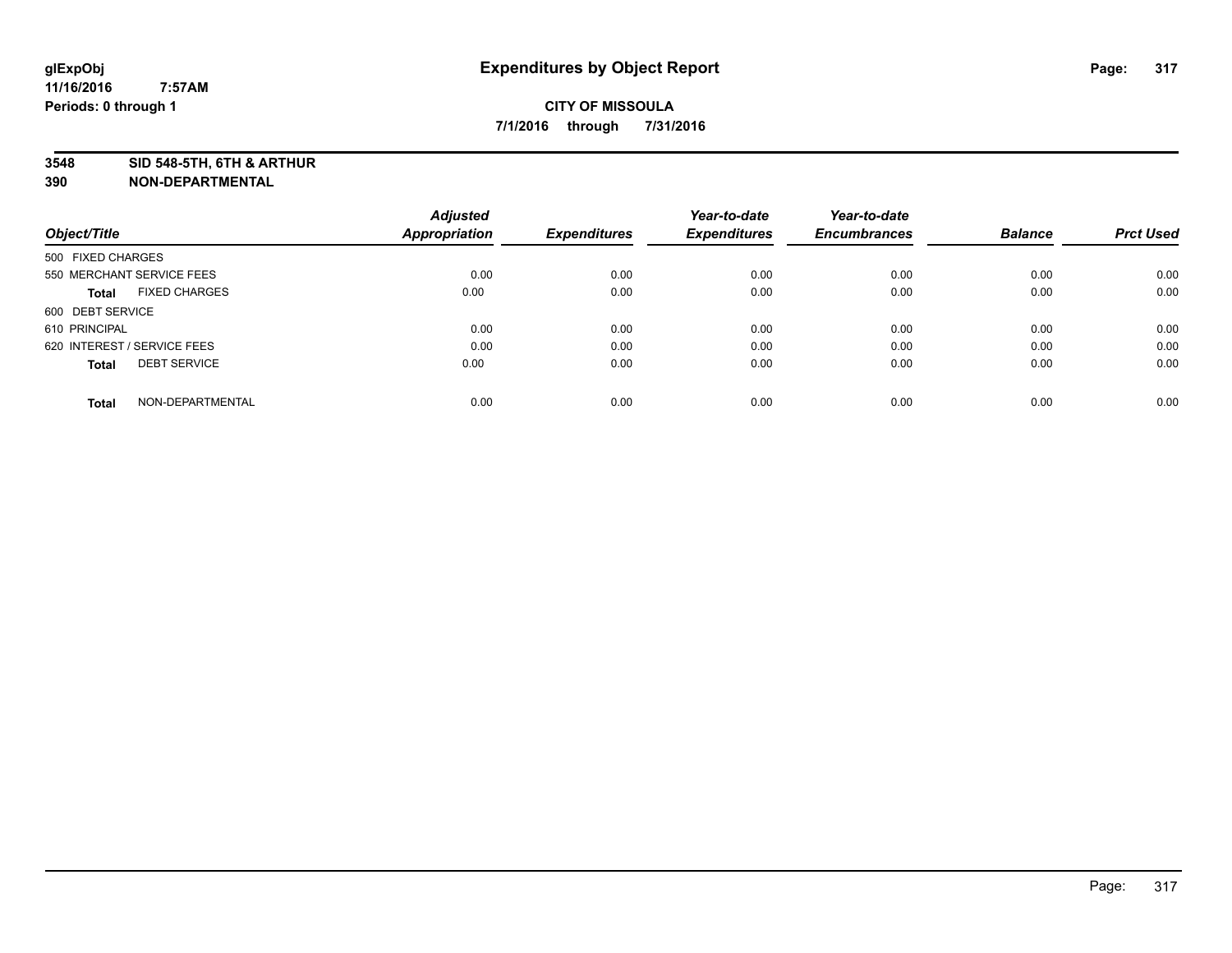### **3548 SID 548-5TH, 6TH & ARTHUR**

| Object/Title                              | <b>Adjusted</b><br>Appropriation | <b>Expenditures</b> | Year-to-date<br><b>Expenditures</b> | Year-to-date<br><b>Encumbrances</b> | <b>Balance</b> | <b>Prct Used</b> |
|-------------------------------------------|----------------------------------|---------------------|-------------------------------------|-------------------------------------|----------------|------------------|
| 500 FIXED CHARGES                         |                                  |                     |                                     |                                     |                |                  |
| 550 MERCHANT SERVICE FEES                 | 0.00                             | 0.00                | 0.00                                | 0.00                                | 0.00           | 0.00             |
| <b>FIXED CHARGES</b><br><b>Total</b>      | 0.00                             | 0.00                | 0.00                                | 0.00                                | 0.00           | 0.00             |
| 600 DEBT SERVICE                          |                                  |                     |                                     |                                     |                |                  |
| 610 PRINCIPAL                             | 0.00                             | 0.00                | 0.00                                | 0.00                                | 0.00           | 0.00             |
| 620 INTEREST / SERVICE FEES               | 0.00                             | 0.00                | 0.00                                | 0.00                                | 0.00           | 0.00             |
| <b>DEBT SERVICE</b><br><b>Total</b>       | 0.00                             | 0.00                | 0.00                                | 0.00                                | 0.00           | 0.00             |
| SID 548-5TH, 6TH & ARTHUR<br><b>Total</b> | 0.00                             | 0.00                | 0.00                                | 0.00                                | 0.00           | 0.00             |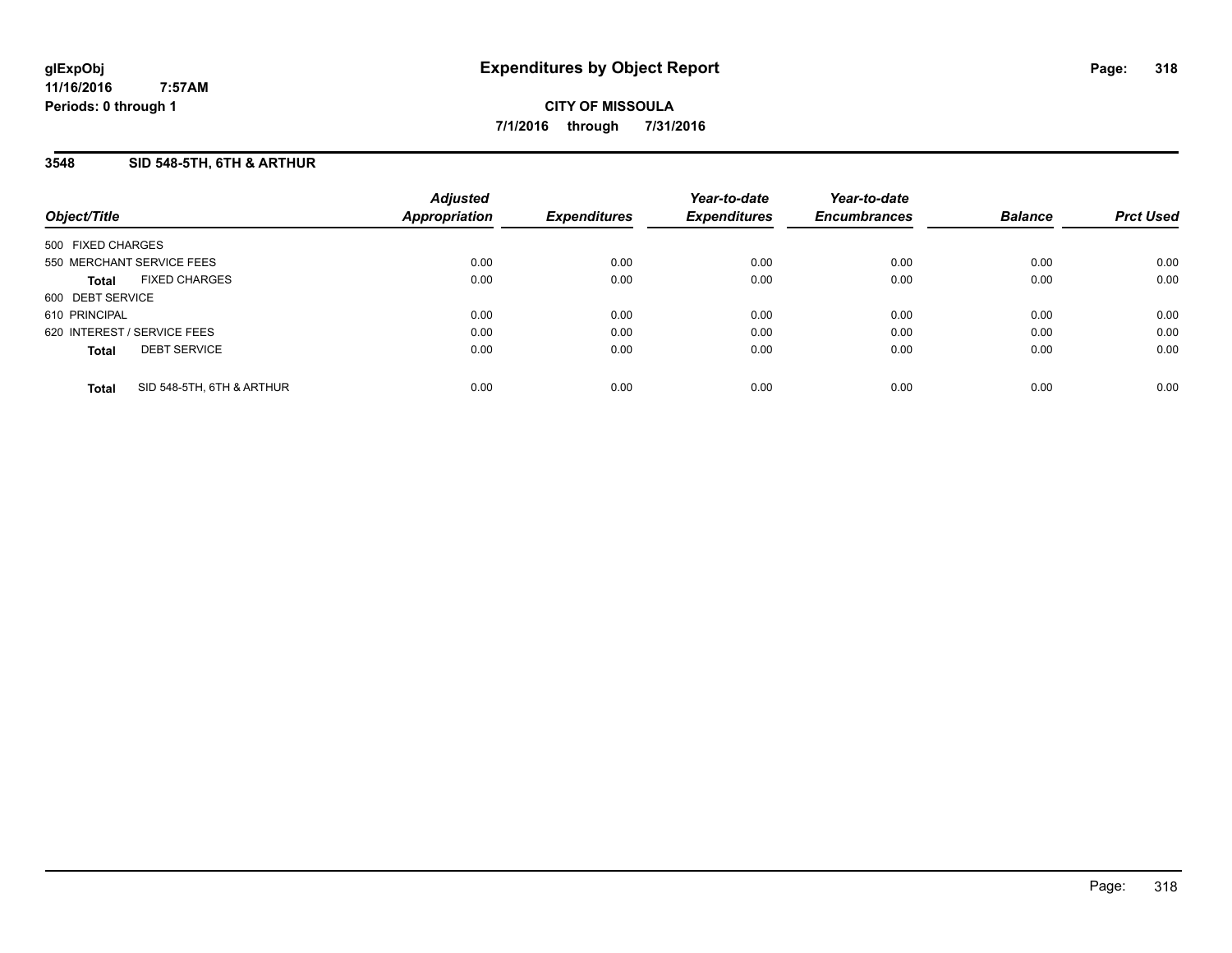### **3549 SID 549 HILLVIEW WAY**

| Object/Title                        | <b>Adjusted</b><br><b>Appropriation</b> | <b>Expenditures</b> | Year-to-date<br><b>Expenditures</b> | Year-to-date<br><b>Encumbrances</b> | <b>Balance</b> | <b>Prct Used</b> |
|-------------------------------------|-----------------------------------------|---------------------|-------------------------------------|-------------------------------------|----------------|------------------|
| 600 DEBT SERVICE                    |                                         |                     |                                     |                                     |                |                  |
| 610 PRINCIPAL                       | 0.00                                    | 0.00                | 0.00                                | 0.00                                | 0.00           | 0.00             |
| 620 INTEREST / SERVICE FEES         | 0.00                                    | 0.00                | 0.00                                | 0.00                                | 0.00           | 0.00             |
| <b>DEBT SERVICE</b><br><b>Total</b> | 0.00                                    | 0.00                | 0.00                                | 0.00                                | 0.00           | 0.00             |
| NON-DEPARTMENTAL<br><b>Total</b>    | 0.00                                    | 0.00                | 0.00                                | 0.00                                | 0.00           | 0.00             |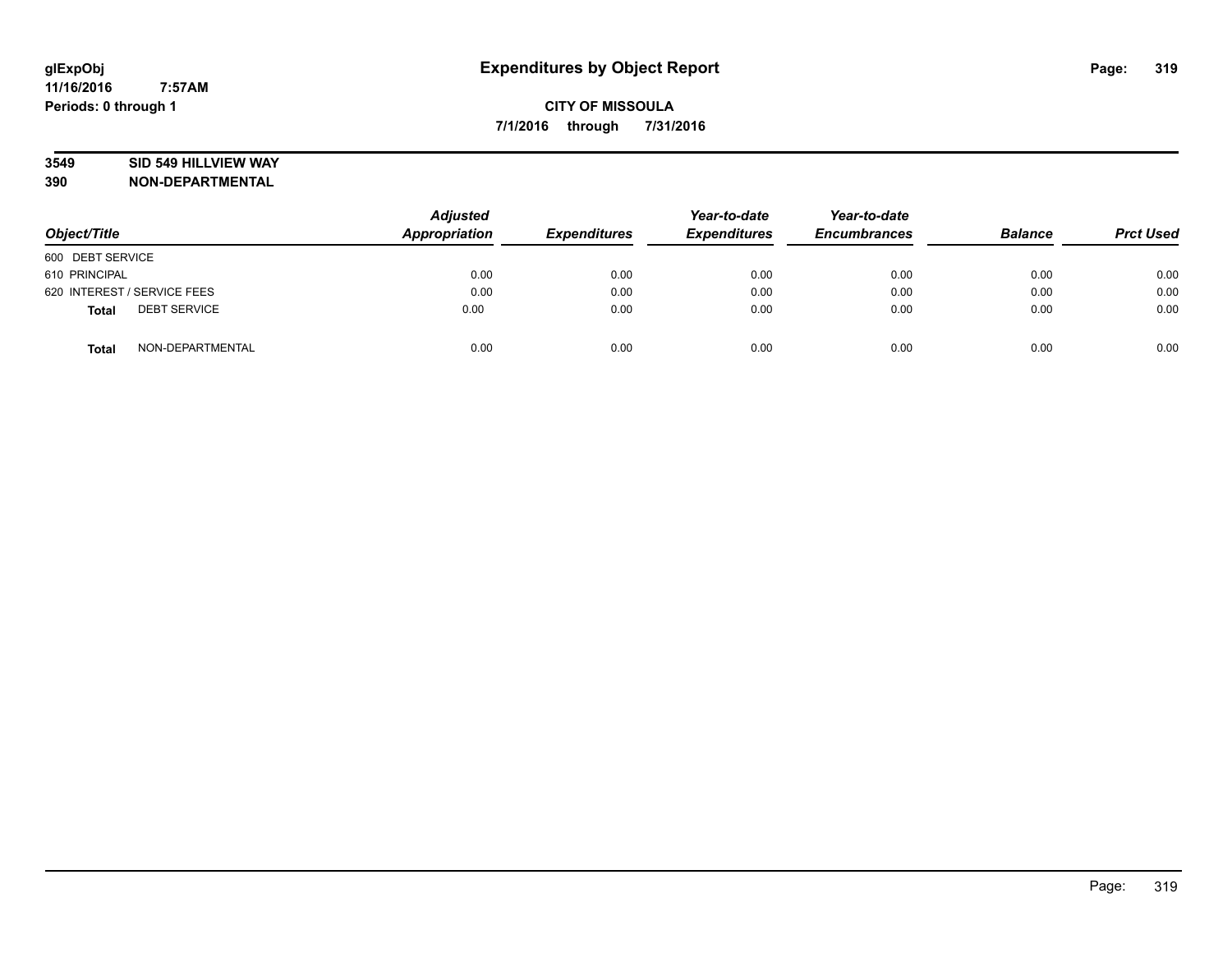**CITY OF MISSOULA 7/1/2016 through 7/31/2016**

### **3549 SID 549 HILLVIEW WAY**

| Object/Title                         | <b>Adjusted</b><br>Appropriation | <b>Expenditures</b> | Year-to-date<br><b>Expenditures</b> | Year-to-date<br><b>Encumbrances</b> | <b>Balance</b> | <b>Prct Used</b> |
|--------------------------------------|----------------------------------|---------------------|-------------------------------------|-------------------------------------|----------------|------------------|
| 600 DEBT SERVICE                     |                                  |                     |                                     |                                     |                |                  |
| 610 PRINCIPAL                        | 0.00                             | 0.00                | 0.00                                | 0.00                                | 0.00           | 0.00             |
| 620 INTEREST / SERVICE FEES          | 0.00                             | 0.00                | 0.00                                | 0.00                                | 0.00           | 0.00             |
| <b>DEBT SERVICE</b><br><b>Total</b>  | 0.00                             | 0.00                | 0.00                                | 0.00                                | 0.00           | 0.00             |
| SID 549 HILLVIEW WAY<br><b>Total</b> | 0.00                             | 0.00                | 0.00                                | 0.00                                | 0.00           | 0.00             |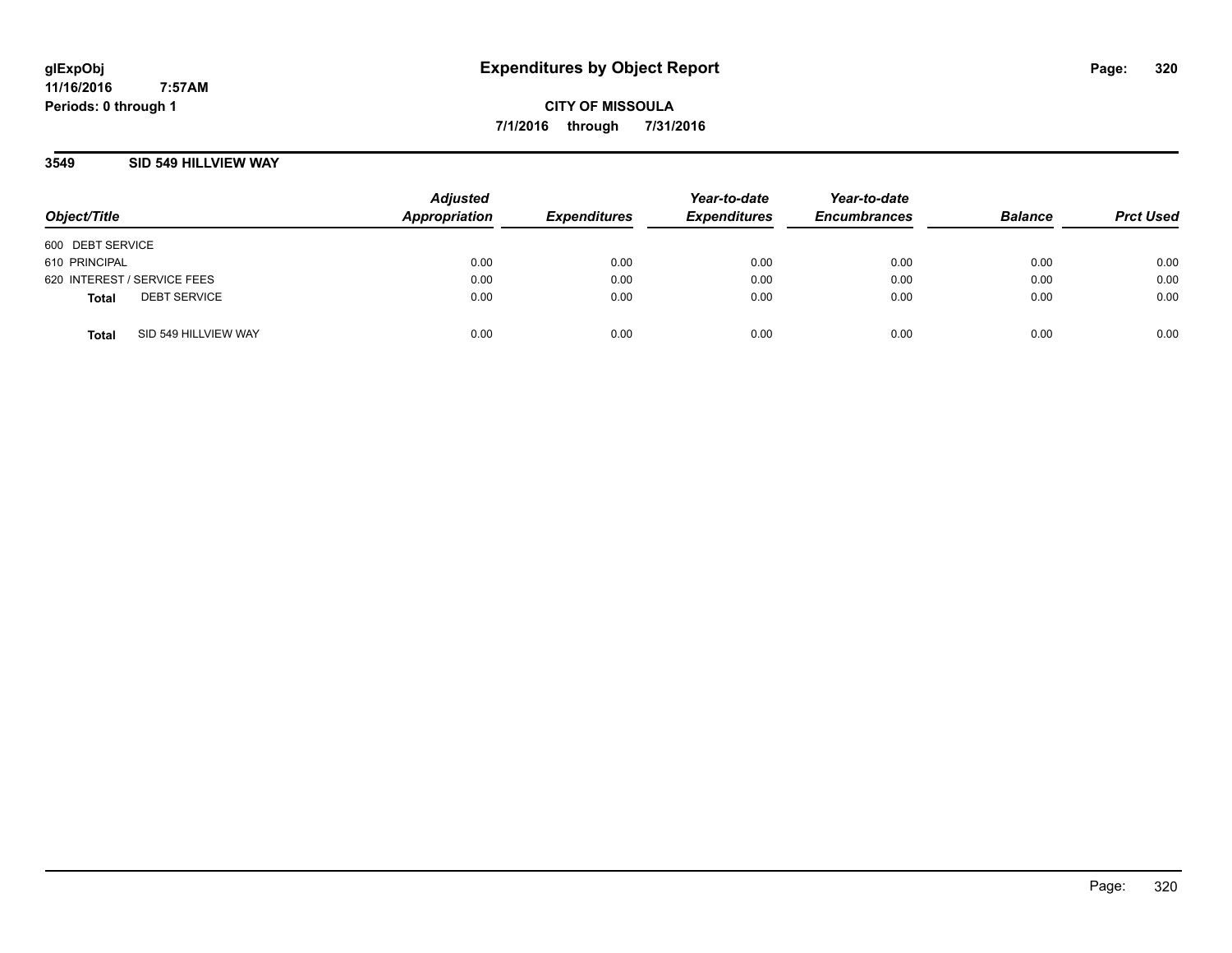### **4060 CAPITAL IMPROVEMENT PROGRAM FUND**

|                           |                                   | <b>Adjusted</b> |                     | Year-to-date        | Year-to-date        |                |                  |
|---------------------------|-----------------------------------|-----------------|---------------------|---------------------|---------------------|----------------|------------------|
| Object/Title              |                                   | Appropriation   | <b>Expenditures</b> | <b>Expenditures</b> | <b>Encumbrances</b> | <b>Balance</b> | <b>Prct Used</b> |
| 100 PERSONAL SERVICES     |                                   |                 |                     |                     |                     |                |                  |
| 110 SALARIES AND WAGES    |                                   | 0.00            | 0.00                | 0.00                | 0.00                | 0.00           | 0.00             |
|                           | <b>140 EMPLOYER CONTRIBUTIONS</b> | 0.00            | 0.00                | 0.00                | 0.00                | 0.00           | 0.00             |
| <b>Total</b>              | PERSONAL SERVICES                 | 0.00            | 0.00                | 0.00                | 0.00                | 0.00           | 0.00             |
| 300 PURCHASED SERVICES    |                                   |                 |                     |                     |                     |                |                  |
|                           | 350 PROFESSIONAL SERVICES         | 0.00            | 0.00                | 0.00                | 0.00                | 0.00           | 0.00             |
| <b>Total</b>              | PURCHASED SERVICES                | 0.00            | 0.00                | 0.00                | 0.00                | 0.00           | 0.00             |
| 500 FIXED CHARGES         |                                   |                 |                     |                     |                     |                |                  |
|                           | 550 MERCHANT SERVICE FEES         | 0.00            | 0.00                | 0.00                | 0.00                | 0.00           | 0.00             |
| <b>Total</b>              | <b>FIXED CHARGES</b>              | 0.00            | 0.00                | 0.00                | 0.00                | 0.00           | 0.00             |
| 600 DEBT SERVICE          |                                   |                 |                     |                     |                     |                |                  |
| 610 PRINCIPAL             |                                   | 0.00            | 0.00                | 0.00                | 0.00                | 0.00           | 0.00             |
|                           | 620 INTEREST / SERVICE FEES       | 0.00            | 700.00              | 700.00              | 0.00                | $-700.00$      | 0.00             |
| <b>Total</b>              | <b>DEBT SERVICE</b>               | 0.00            | 700.00              | 700.00              | 0.00                | $-700.00$      | 0.00             |
| 800 OTHER OBJECTS         |                                   |                 |                     |                     |                     |                |                  |
|                           | 820 TRANSFERS TO OTHER FUNDS      | 0.00            | 0.00                | 0.00                | 0.00                | 0.00           | 0.00             |
| <b>Total</b>              | OTHER OBJECTS                     | 0.00            | 0.00                | 0.00                | 0.00                | 0.00           | 0.00             |
| 900 CAPITAL OUTLAY        |                                   |                 |                     |                     |                     |                |                  |
| 920 BUILDINGS             |                                   | 0.00            | 0.00                | 0.00                | 0.00                | 0.00           | 0.00             |
| 930 IMPROVEMENTS          |                                   | 0.00            | 0.00                | 0.00                | 0.00                | 0.00           | 0.00             |
|                           | 940 MACHINERY & EQUIPMENT         | 0.00            | 81,472.21           | 81,472.21           | 0.00                | $-81,472.21$   | 0.00             |
| 941 DUI DIGITAL EQUIPMENT |                                   | 0.00            | 0.00                | 0.00                | 0.00                | 0.00           | 0.00             |
| <b>Total</b>              | <b>CAPITAL OUTLAY</b>             | 0.00            | 81,472.21           | 81,472.21           | 0.00                | $-81,472.21$   | 0.00             |
| <b>Total</b>              | NON-DEPARTMENTAL                  | 0.00            | 82,172.21           | 82,172.21           | 0.00                | $-82,172.21$   | 0.00             |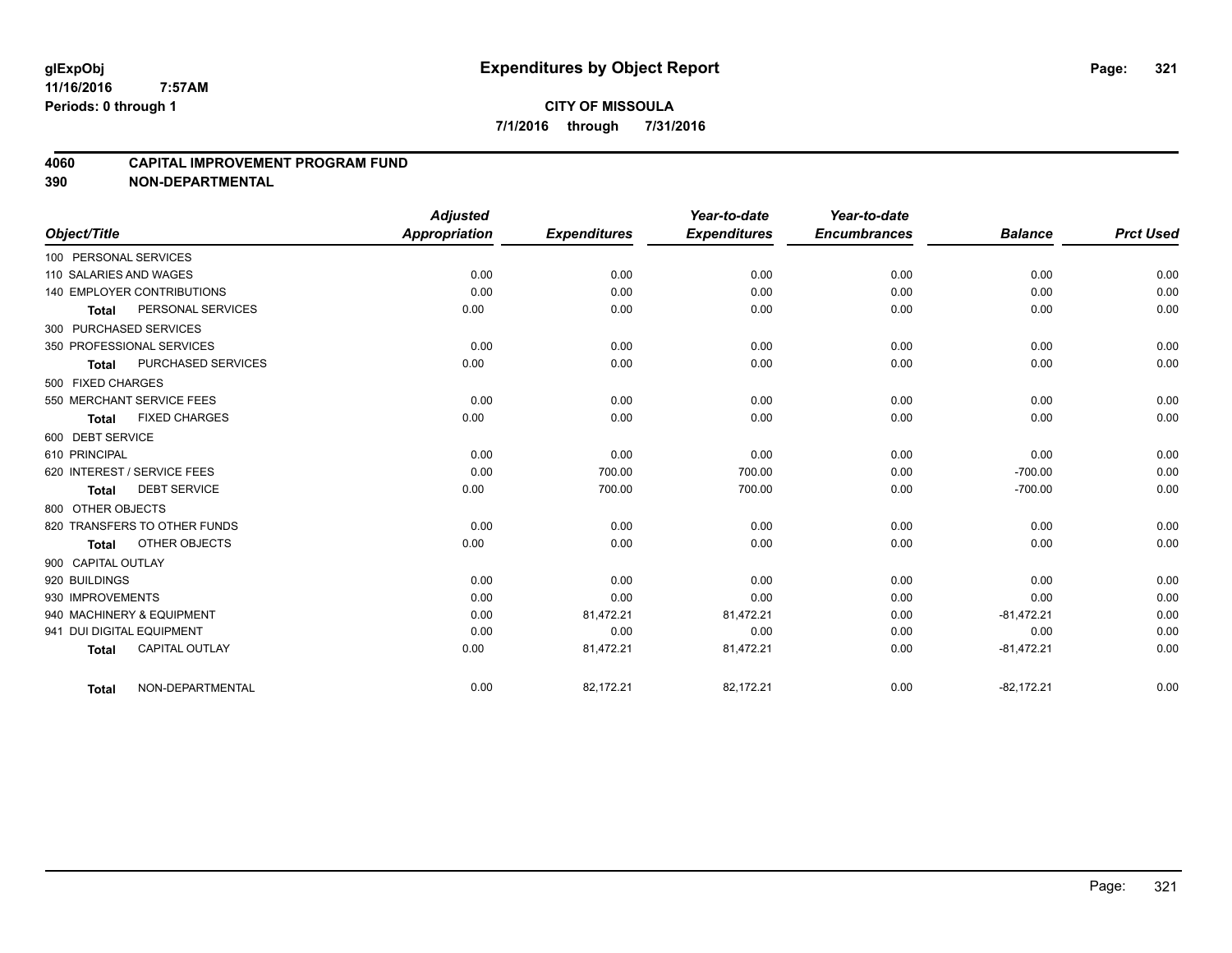**CITY OF MISSOULA 7/1/2016 through 7/31/2016**

#### **4060 CAPITAL IMPROVEMENT PROGRAM FUND**

|                                           | <b>Adjusted</b>      |                     | Year-to-date        | Year-to-date        |                |                  |
|-------------------------------------------|----------------------|---------------------|---------------------|---------------------|----------------|------------------|
| Object/Title                              | <b>Appropriation</b> | <b>Expenditures</b> | <b>Expenditures</b> | <b>Encumbrances</b> | <b>Balance</b> | <b>Prct Used</b> |
| 100 PERSONAL SERVICES                     |                      |                     |                     |                     |                |                  |
| 110 SALARIES AND WAGES                    | 0.00                 | 0.00                | 0.00                | 0.00                | 0.00           | 0.00             |
| <b>140 EMPLOYER CONTRIBUTIONS</b>         | 0.00                 | 0.00                | 0.00                | 0.00                | 0.00           | 0.00             |
| PERSONAL SERVICES<br><b>Total</b>         | 0.00                 | 0.00                | 0.00                | 0.00                | 0.00           | 0.00             |
| 300 PURCHASED SERVICES                    |                      |                     |                     |                     |                |                  |
| 350 PROFESSIONAL SERVICES                 | 0.00                 | 0.00                | 0.00                | 0.00                | 0.00           | 0.00             |
| <b>PURCHASED SERVICES</b><br><b>Total</b> | 0.00                 | 0.00                | 0.00                | 0.00                | 0.00           | 0.00             |
| 500 FIXED CHARGES                         |                      |                     |                     |                     |                |                  |
| 550 MERCHANT SERVICE FEES                 | 0.00                 | 0.00                | 0.00                | 0.00                | 0.00           | 0.00             |
| <b>FIXED CHARGES</b><br><b>Total</b>      | 0.00                 | 0.00                | 0.00                | 0.00                | 0.00           | 0.00             |
| 600 DEBT SERVICE                          |                      |                     |                     |                     |                |                  |
| 610 PRINCIPAL                             | 0.00                 | 0.00                | 0.00                | 0.00                | 0.00           | 0.00             |
| 620 INTEREST / SERVICE FEES               | 0.00                 | 700.00              | 700.00              | 0.00                | $-700.00$      | 0.00             |
| <b>DEBT SERVICE</b><br><b>Total</b>       | 0.00                 | 700.00              | 700.00              | 0.00                | $-700.00$      | 0.00             |
| 800 OTHER OBJECTS                         |                      |                     |                     |                     |                |                  |
| 820 TRANSFERS TO OTHER FUNDS              | 0.00                 | 0.00                | 0.00                | 0.00                | 0.00           | 0.00             |
| <b>OTHER OBJECTS</b><br><b>Total</b>      | 0.00                 | 0.00                | 0.00                | 0.00                | 0.00           | 0.00             |
| 900 CAPITAL OUTLAY                        |                      |                     |                     |                     |                |                  |
| 920 BUILDINGS                             | 0.00                 | 0.00                | 0.00                | 0.00                | 0.00           | 0.00             |
| 930 IMPROVEMENTS                          | 0.00                 | 0.00                | 0.00                | 0.00                | 0.00           | 0.00             |
| 940 MACHINERY & EQUIPMENT                 | 0.00                 | 81,472.21           | 81,472.21           | 0.00                | $-81,472.21$   | 0.00             |
| 941 DUI DIGITAL EQUIPMENT                 | 0.00                 | 0.00                | 0.00                | 0.00                | 0.00           | 0.00             |
| <b>CAPITAL OUTLAY</b><br><b>Total</b>     | 0.00                 | 81,472.21           | 81,472.21           | 0.00                | $-81,472.21$   | 0.00             |
| CAPITAL IMPROVEMENT PROGRAM FUN<br>Total  | 0.00                 | 82,172.21           | 82,172.21           | 0.00                | $-82,172.21$   | 0.00             |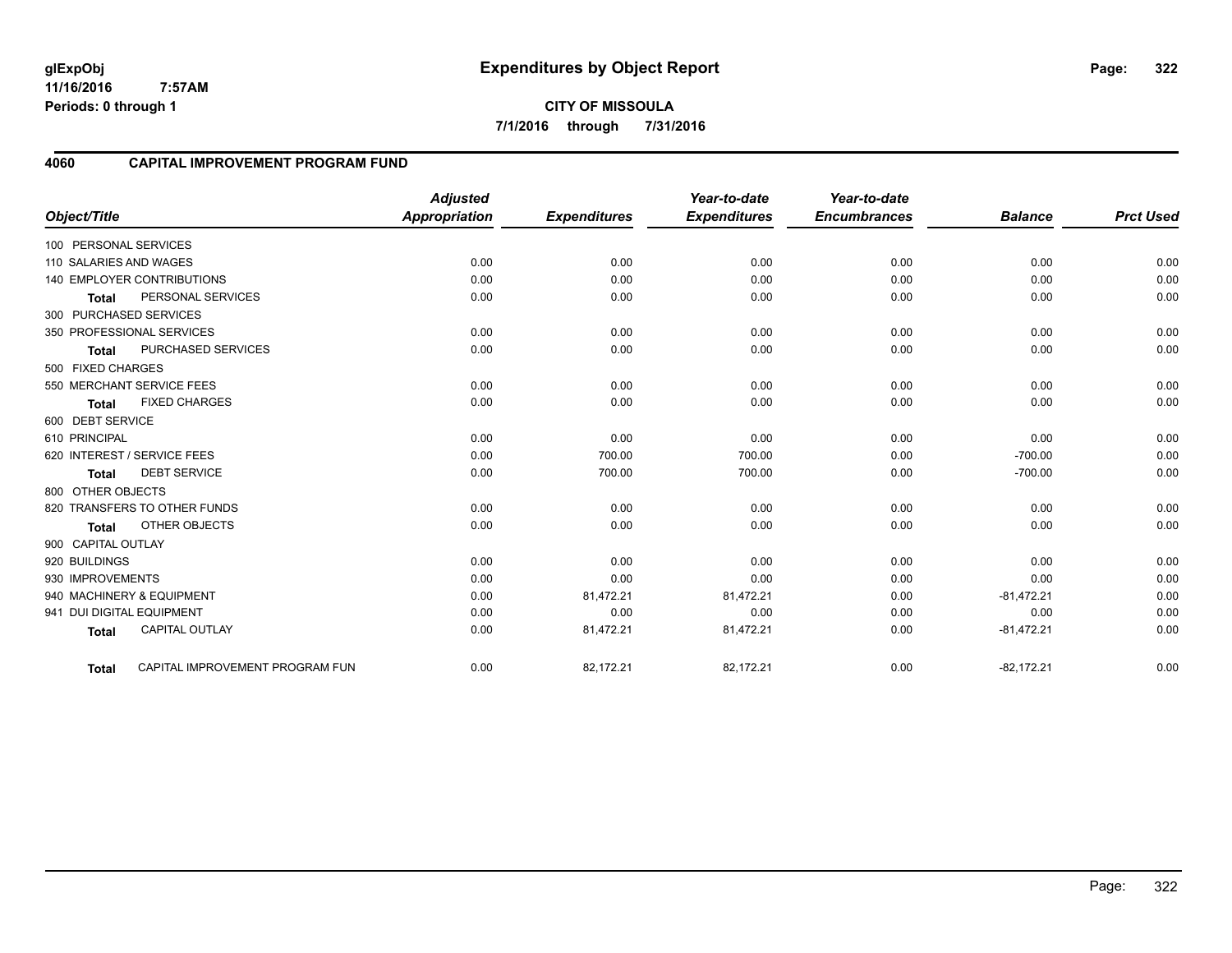#### **4130 1997 G O BOND OPEN SPACE PURCHASE FUND**

| Object/Title                 |                       | <b>Adjusted</b><br><b>Appropriation</b> | <b>Expenditures</b> | Year-to-date<br><b>Expenditures</b> | Year-to-date<br><b>Encumbrances</b> | <b>Balance</b> | <b>Prct Used</b> |
|------------------------------|-----------------------|-----------------------------------------|---------------------|-------------------------------------|-------------------------------------|----------------|------------------|
| 500 FIXED CHARGES            |                       |                                         |                     |                                     |                                     |                |                  |
| 550 MERCHANT SERVICE FEES    |                       | 0.00                                    | 0.00                | 0.00                                | 0.00                                | 0.00           | 0.00             |
| <b>Total</b>                 | <b>FIXED CHARGES</b>  | 0.00                                    | 0.00                | 0.00                                | 0.00                                | 0.00           | 0.00             |
| 800 OTHER OBJECTS            |                       |                                         |                     |                                     |                                     |                |                  |
| 820 TRANSFERS TO OTHER FUNDS |                       | 0.00                                    | 0.00                | 0.00                                | 0.00                                | 0.00           | 0.00             |
| Total                        | OTHER OBJECTS         | 0.00                                    | 0.00                | 0.00                                | 0.00                                | 0.00           | 0.00             |
| 900 CAPITAL OUTLAY           |                       |                                         |                     |                                     |                                     |                |                  |
| 930 IMPROVEMENTS             |                       | 0.00                                    | 0.00                | 0.00                                | 0.00                                | 0.00           | 0.00             |
| Total                        | <b>CAPITAL OUTLAY</b> | 0.00                                    | 0.00                | 0.00                                | 0.00                                | 0.00           | 0.00             |
| <b>Total</b>                 | NON-DEPARTMENTAL      | 0.00                                    | 0.00                | 0.00                                | 0.00                                | 0.00           | 0.00             |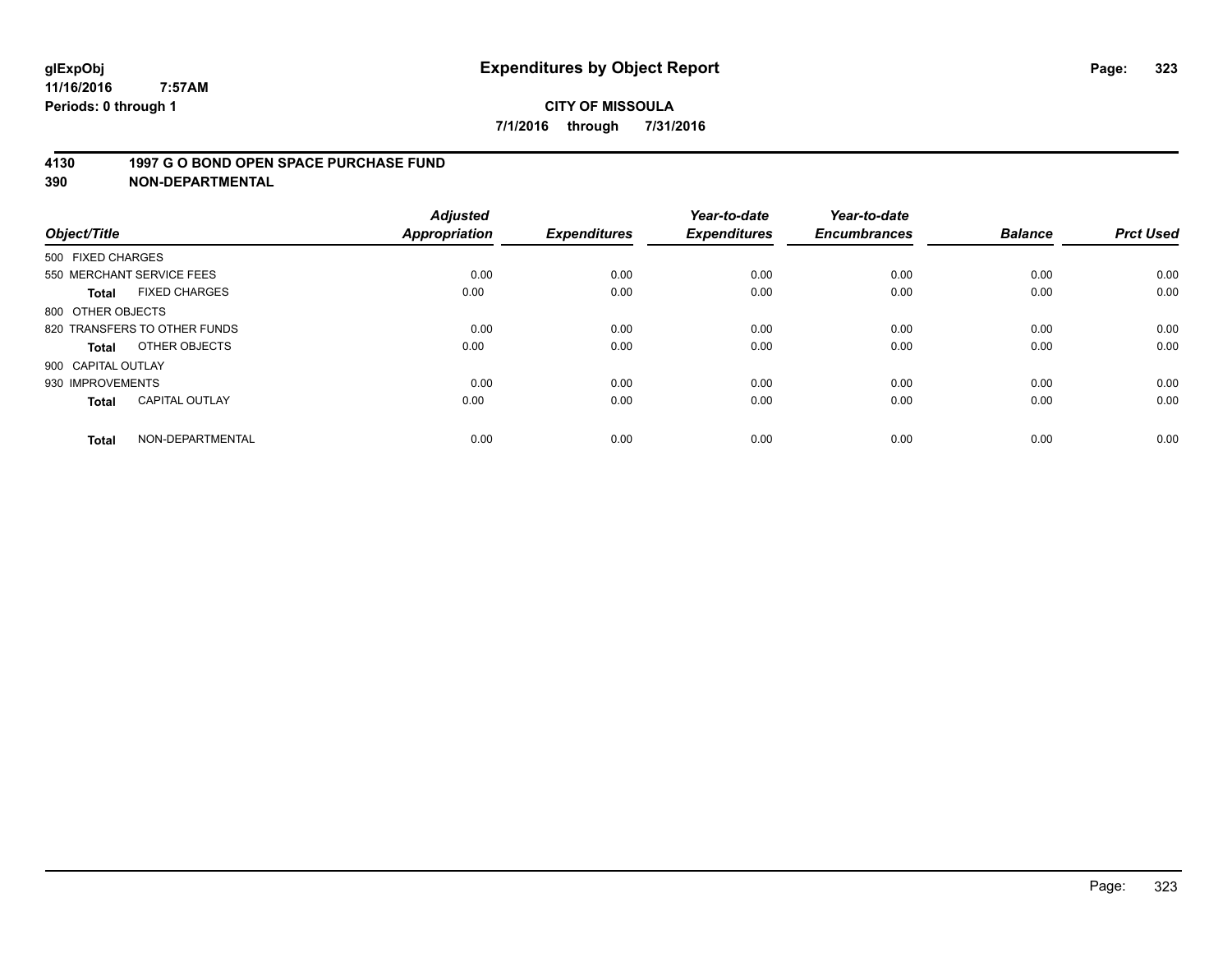**CITY OF MISSOULA 7/1/2016 through 7/31/2016**

### **4130 1997 G O BOND OPEN SPACE PURCHASE FUND**

| Object/Title       |                                   | <b>Adjusted</b><br><b>Appropriation</b> | <b>Expenditures</b> | Year-to-date<br><b>Expenditures</b> | Year-to-date<br><b>Encumbrances</b> | <b>Balance</b> | <b>Prct Used</b> |
|--------------------|-----------------------------------|-----------------------------------------|---------------------|-------------------------------------|-------------------------------------|----------------|------------------|
| 500 FIXED CHARGES  |                                   |                                         |                     |                                     |                                     |                |                  |
|                    | 550 MERCHANT SERVICE FEES         | 0.00                                    | 0.00                | 0.00                                | 0.00                                | 0.00           | 0.00             |
| <b>Total</b>       | <b>FIXED CHARGES</b>              | 0.00                                    | 0.00                | 0.00                                | 0.00                                | 0.00           | 0.00             |
| 800 OTHER OBJECTS  |                                   |                                         |                     |                                     |                                     |                |                  |
|                    | 820 TRANSFERS TO OTHER FUNDS      | 0.00                                    | 0.00                | 0.00                                | 0.00                                | 0.00           | 0.00             |
| <b>Total</b>       | OTHER OBJECTS                     | 0.00                                    | 0.00                | 0.00                                | 0.00                                | 0.00           | 0.00             |
| 900 CAPITAL OUTLAY |                                   |                                         |                     |                                     |                                     |                |                  |
| 930 IMPROVEMENTS   |                                   | 0.00                                    | 0.00                | 0.00                                | 0.00                                | 0.00           | 0.00             |
| <b>Total</b>       | <b>CAPITAL OUTLAY</b>             | 0.00                                    | 0.00                | 0.00                                | 0.00                                | 0.00           | 0.00             |
| <b>Total</b>       | 1997 G O BOND OPEN SPACE PURCHASI | 0.00                                    | 0.00                | 0.00                                | 0.00                                | 0.00           | 0.00             |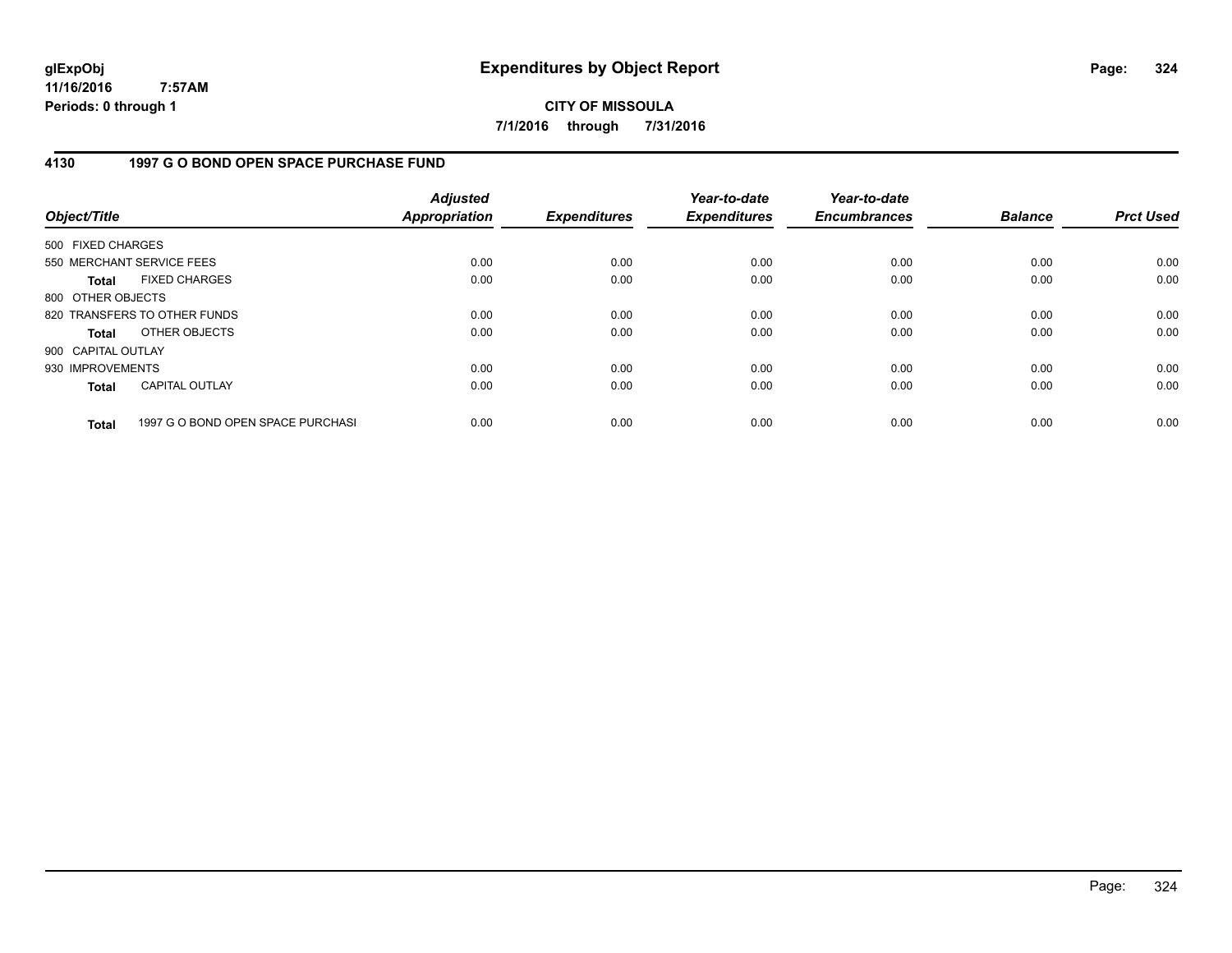## **4196 NEW FIRE STATION GO BOND**

**300 FIRE**

|                                       | <b>Adjusted</b>      |                     | Year-to-date        | Year-to-date        |                |                  |
|---------------------------------------|----------------------|---------------------|---------------------|---------------------|----------------|------------------|
| Object/Title                          | <b>Appropriation</b> | <b>Expenditures</b> | <b>Expenditures</b> | <b>Encumbrances</b> | <b>Balance</b> | <b>Prct Used</b> |
| 500 FIXED CHARGES                     |                      |                     |                     |                     |                |                  |
| 550 MERCHANT SERVICE FEES             | 0.00                 | 0.00                | 0.00                | 0.00                | 0.00           | 0.00             |
| <b>FIXED CHARGES</b><br><b>Total</b>  | 0.00                 | 0.00                | 0.00                | 0.00                | 0.00           | 0.00             |
| 800 OTHER OBJECTS                     |                      |                     |                     |                     |                |                  |
| 820 TRANSFERS TO OTHER FUNDS          | 0.00                 | 0.00                | 0.00                | 0.00                | 0.00           | 0.00             |
| OTHER OBJECTS<br>Total                | 0.00                 | 0.00                | 0.00                | 0.00                | 0.00           | 0.00             |
| 900 CAPITAL OUTLAY                    |                      |                     |                     |                     |                |                  |
| 920 BUILDINGS                         | 0.00                 | 0.00                | 0.00                | 0.00                | 0.00           | 0.00             |
| 930 IMPROVEMENTS                      | 0.00                 | 0.00                | 0.00                | 0.00                | 0.00           | 0.00             |
| 940 MACHINERY & EQUIPMENT             | 0.00                 | 0.00                | 0.00                | 0.00                | 0.00           | 0.00             |
| <b>CAPITAL OUTLAY</b><br><b>Total</b> | 0.00                 | 0.00                | 0.00                | 0.00                | 0.00           | 0.00             |
| <b>FIRE</b><br><b>Total</b>           | 0.00                 | 0.00                | 0.00                | 0.00                | 0.00           | 0.00             |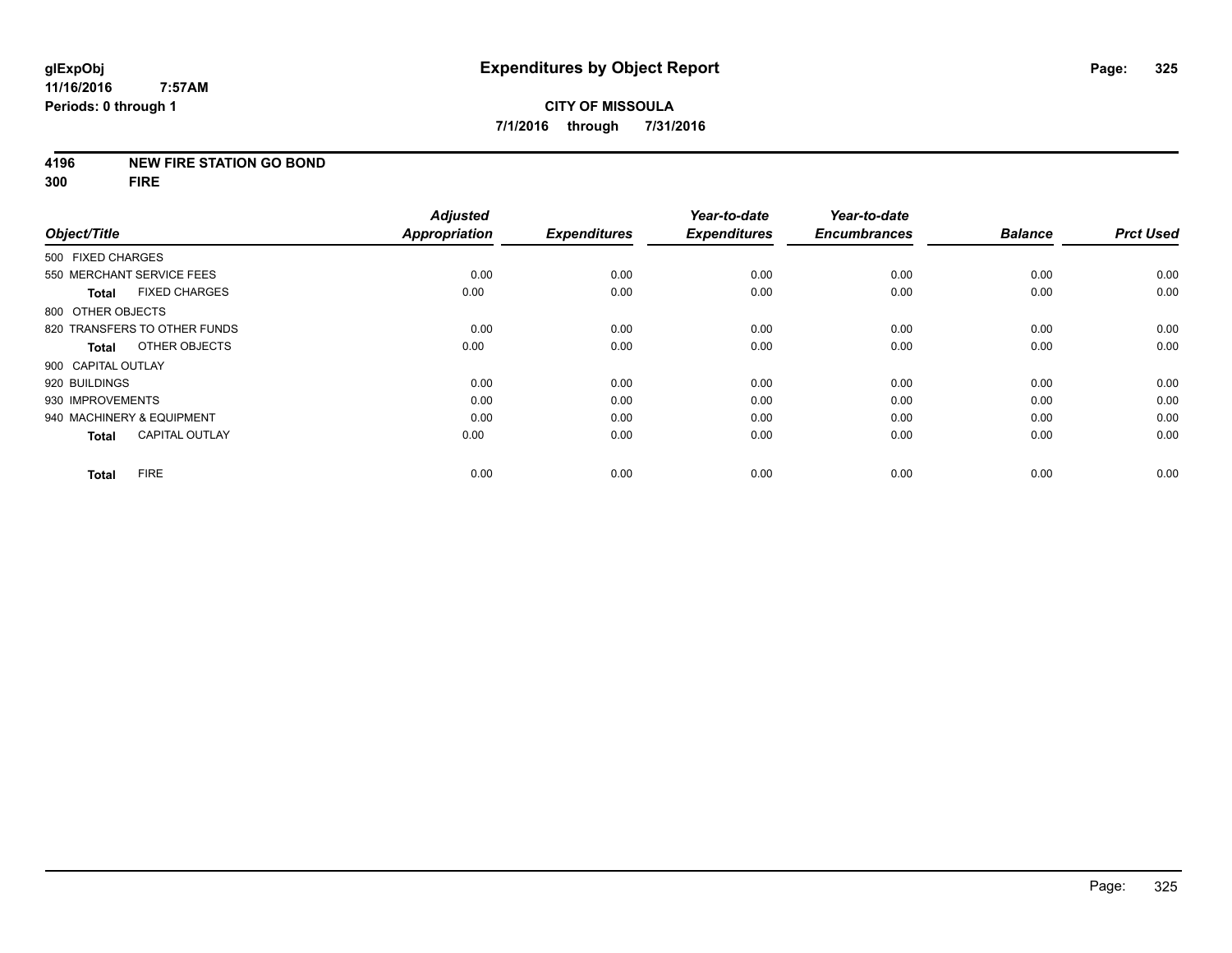# **4196 NEW FIRE STATION GO BOND**

| Object/Title              |                              | <b>Adjusted</b><br><b>Appropriation</b> | <b>Expenditures</b> | Year-to-date<br><b>Expenditures</b> | Year-to-date<br><b>Encumbrances</b> | <b>Balance</b> | <b>Prct Used</b> |
|---------------------------|------------------------------|-----------------------------------------|---------------------|-------------------------------------|-------------------------------------|----------------|------------------|
|                           |                              |                                         |                     |                                     |                                     |                |                  |
| 500 FIXED CHARGES         |                              |                                         |                     |                                     |                                     |                |                  |
| 550 MERCHANT SERVICE FEES |                              | 0.00                                    | 0.00                | 0.00                                | 0.00                                | 0.00           | 0.00             |
| <b>Total</b>              | <b>FIXED CHARGES</b>         | 0.00                                    | 0.00                | 0.00                                | 0.00                                | 0.00           | 0.00             |
| 800 OTHER OBJECTS         |                              |                                         |                     |                                     |                                     |                |                  |
|                           | 820 TRANSFERS TO OTHER FUNDS | 0.00                                    | 0.00                | 0.00                                | 0.00                                | 0.00           | 0.00             |
| <b>Total</b>              | OTHER OBJECTS                | 0.00                                    | 0.00                | 0.00                                | 0.00                                | 0.00           | 0.00             |
| 900 CAPITAL OUTLAY        |                              |                                         |                     |                                     |                                     |                |                  |
| 920 BUILDINGS             |                              | 0.00                                    | 0.00                | 0.00                                | 0.00                                | 0.00           | 0.00             |
| 930 IMPROVEMENTS          |                              | 0.00                                    | 0.00                | 0.00                                | 0.00                                | 0.00           | 0.00             |
| 940 MACHINERY & EQUIPMENT |                              | 0.00                                    | 0.00                | 0.00                                | 0.00                                | 0.00           | 0.00             |
| <b>Total</b>              | <b>CAPITAL OUTLAY</b>        | 0.00                                    | 0.00                | 0.00                                | 0.00                                | 0.00           | 0.00             |
| <b>Total</b>              | NEW FIRE STATION GO BOND     | 0.00                                    | 0.00                | 0.00                                | 0.00                                | 0.00           | 0.00             |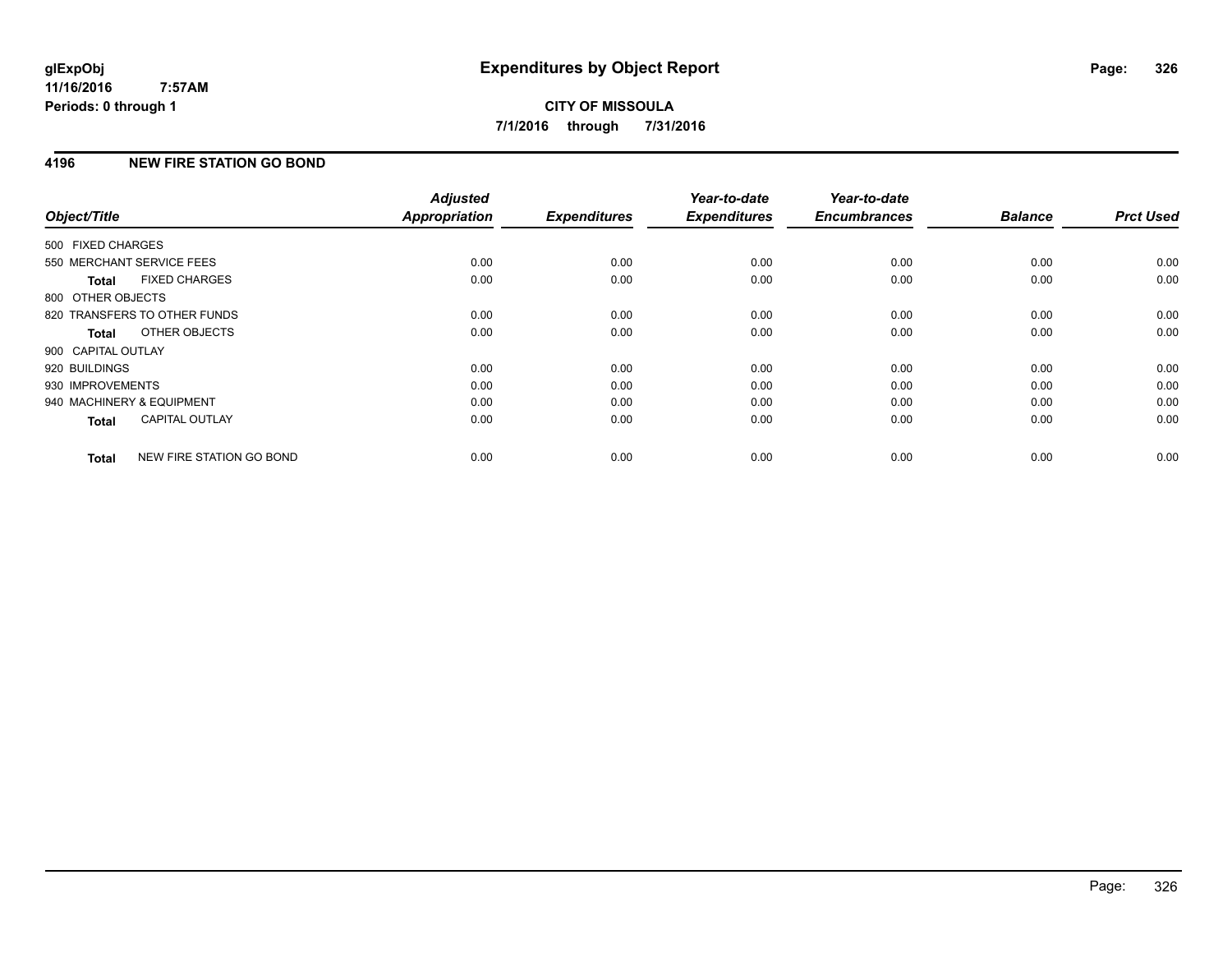#### **4450 S/C CONSTRUCTION FUND FOR FY06**

| Object/Title                            | <b>Adjusted</b><br><b>Appropriation</b> | <b>Expenditures</b> | Year-to-date<br><b>Expenditures</b> | Year-to-date<br><b>Encumbrances</b> | <b>Balance</b> | <b>Prct Used</b> |
|-----------------------------------------|-----------------------------------------|---------------------|-------------------------------------|-------------------------------------|----------------|------------------|
| 500 FIXED CHARGES                       |                                         |                     |                                     |                                     |                |                  |
| 550 MERCHANT SERVICE FEES               | 0.00                                    | 0.00                | 0.00                                | 0.00                                | 0.00           | 0.00             |
| <b>FIXED CHARGES</b><br><b>Total</b>    | 0.00                                    | 0.00                | 0.00                                | 0.00                                | 0.00           | 0.00             |
| 800 OTHER OBJECTS                       |                                         |                     |                                     |                                     |                |                  |
| 820 TRANSFERS TO OTHER FUNDS            | 0.00                                    | 0.00                | 0.00                                | 0.00                                | 0.00           | 0.00             |
| OTHER OBJECTS<br><b>Total</b>           | 0.00                                    | 0.00                | 0.00                                | 0.00                                | 0.00           | 0.00             |
| PUBLIC WORKS OPERATIONS<br><b>Total</b> | 0.00                                    | 0.00                | 0.00                                | 0.00                                | 0.00           | 0.00             |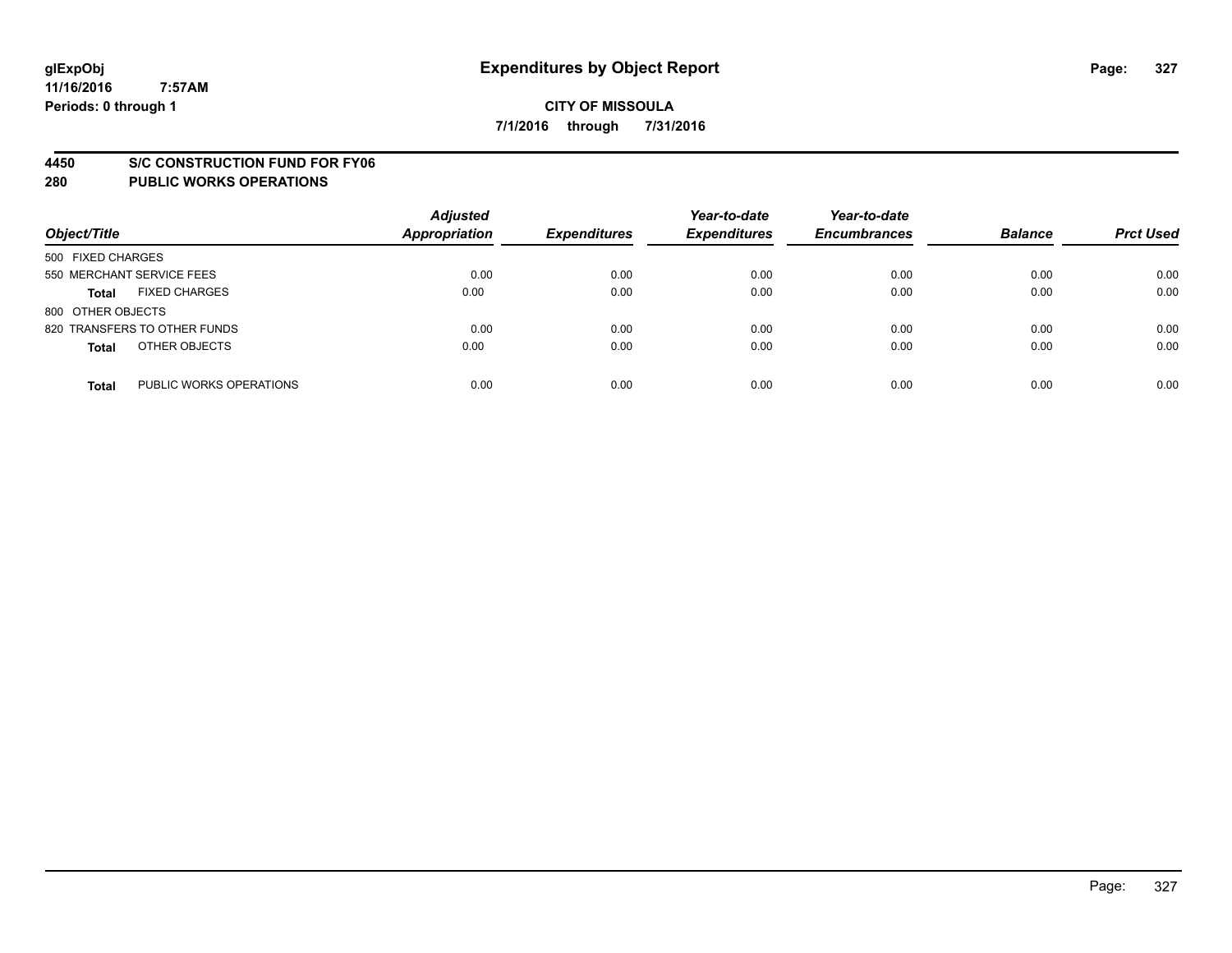**CITY OF MISSOULA 7/1/2016 through 7/31/2016**

## **4450 S/C CONSTRUCTION FUND FOR FY06**

| Object/Title                         |                                | <b>Adjusted</b><br><b>Appropriation</b> | <b>Expenditures</b> | Year-to-date<br><b>Expenditures</b> | Year-to-date<br><b>Encumbrances</b> | <b>Balance</b> | <b>Prct Used</b> |
|--------------------------------------|--------------------------------|-----------------------------------------|---------------------|-------------------------------------|-------------------------------------|----------------|------------------|
| 500 FIXED CHARGES                    |                                |                                         |                     |                                     |                                     |                |                  |
| 550 MERCHANT SERVICE FEES            |                                | 0.00                                    | 0.00                | 0.00                                | 0.00                                | 0.00           | 0.00             |
| <b>FIXED CHARGES</b><br><b>Total</b> |                                | 0.00                                    | 0.00                | 0.00                                | 0.00                                | 0.00           | 0.00             |
| 800 OTHER OBJECTS                    |                                |                                         |                     |                                     |                                     |                |                  |
| 820 TRANSFERS TO OTHER FUNDS         |                                | 0.00                                    | 0.00                | 0.00                                | 0.00                                | 0.00           | 0.00             |
| OTHER OBJECTS<br><b>Total</b>        |                                | 0.00                                    | 0.00                | 0.00                                | 0.00                                | 0.00           | 0.00             |
| <b>Total</b>                         | S/C CONSTRUCTION FUND FOR FY06 | 0.00                                    | 0.00                | 0.00                                | 0.00                                | 0.00           | 0.00             |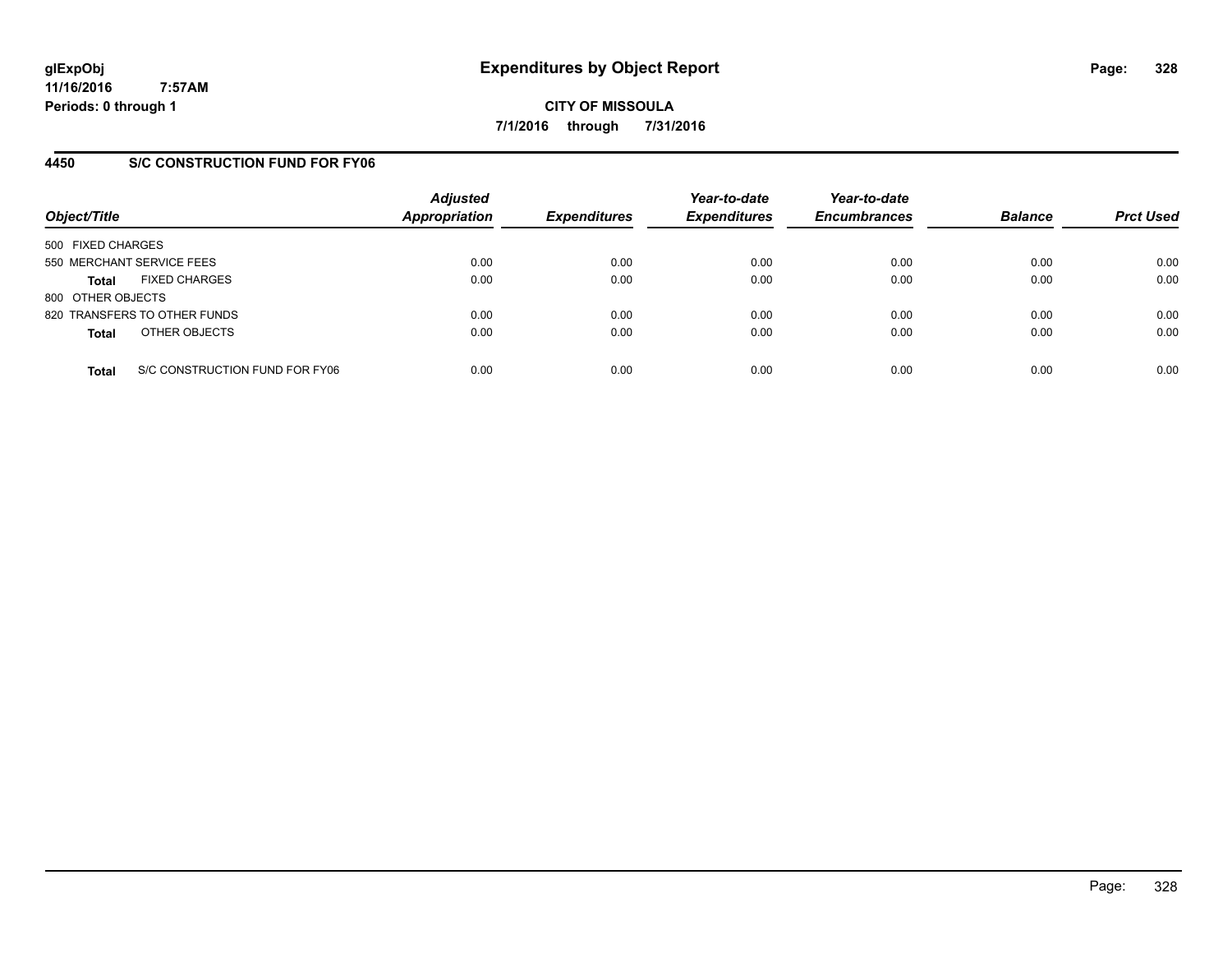#### **4451 FY07 S/C BOND FUND**

| Object/Title                            | <b>Adjusted</b><br><b>Appropriation</b> | <b>Expenditures</b> | Year-to-date<br><b>Expenditures</b> | Year-to-date<br><b>Encumbrances</b> | <b>Balance</b> | <b>Prct Used</b> |
|-----------------------------------------|-----------------------------------------|---------------------|-------------------------------------|-------------------------------------|----------------|------------------|
| 500 FIXED CHARGES                       |                                         |                     |                                     |                                     |                |                  |
| 550 MERCHANT SERVICE FEES               | 0.00                                    | 0.00                | 0.00                                | 0.00                                | 0.00           | 0.00             |
| <b>FIXED CHARGES</b><br><b>Total</b>    | 0.00                                    | 0.00                | 0.00                                | 0.00                                | 0.00           | 0.00             |
| 800 OTHER OBJECTS                       |                                         |                     |                                     |                                     |                |                  |
| 820 TRANSFERS TO OTHER FUNDS            | 0.00                                    | 0.00                | 0.00                                | 0.00                                | 0.00           | 0.00             |
| OTHER OBJECTS<br><b>Total</b>           | 0.00                                    | 0.00                | 0.00                                | 0.00                                | 0.00           | 0.00             |
| PUBLIC WORKS OPERATIONS<br><b>Total</b> | 0.00                                    | 0.00                | 0.00                                | 0.00                                | 0.00           | 0.00             |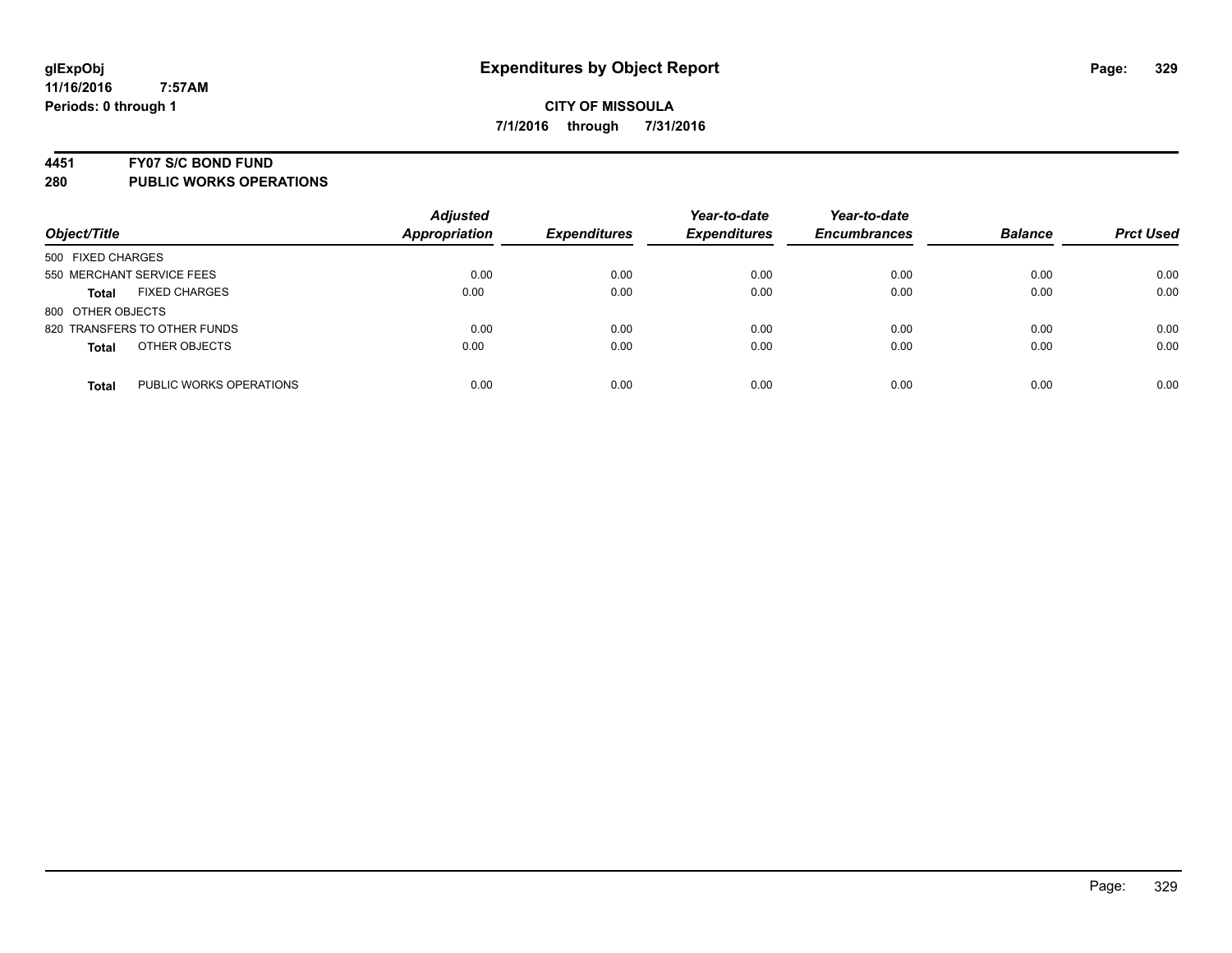**CITY OF MISSOULA 7/1/2016 through 7/31/2016**

## **4451 FY07 S/C BOND FUND**

| Object/Title                         | <b>Adjusted</b><br><b>Appropriation</b> | <b>Expenditures</b> | Year-to-date<br><b>Expenditures</b> | Year-to-date<br><b>Encumbrances</b> | <b>Balance</b> | <b>Prct Used</b> |
|--------------------------------------|-----------------------------------------|---------------------|-------------------------------------|-------------------------------------|----------------|------------------|
| 500 FIXED CHARGES                    |                                         |                     |                                     |                                     |                |                  |
| 550 MERCHANT SERVICE FEES            | 0.00                                    | 0.00                | 0.00                                | 0.00                                | 0.00           | 0.00             |
| <b>FIXED CHARGES</b><br><b>Total</b> | 0.00                                    | 0.00                | 0.00                                | 0.00                                | 0.00           | 0.00             |
| 800 OTHER OBJECTS                    |                                         |                     |                                     |                                     |                |                  |
| 820 TRANSFERS TO OTHER FUNDS         | 0.00                                    | 0.00                | 0.00                                | 0.00                                | 0.00           | 0.00             |
| OTHER OBJECTS<br><b>Total</b>        | 0.00                                    | 0.00                | 0.00                                | 0.00                                | 0.00           | 0.00             |
| FY07 S/C BOND FUND<br>Total          | 0.00                                    | 0.00                | 0.00                                | 0.00                                | 0.00           | 0.00             |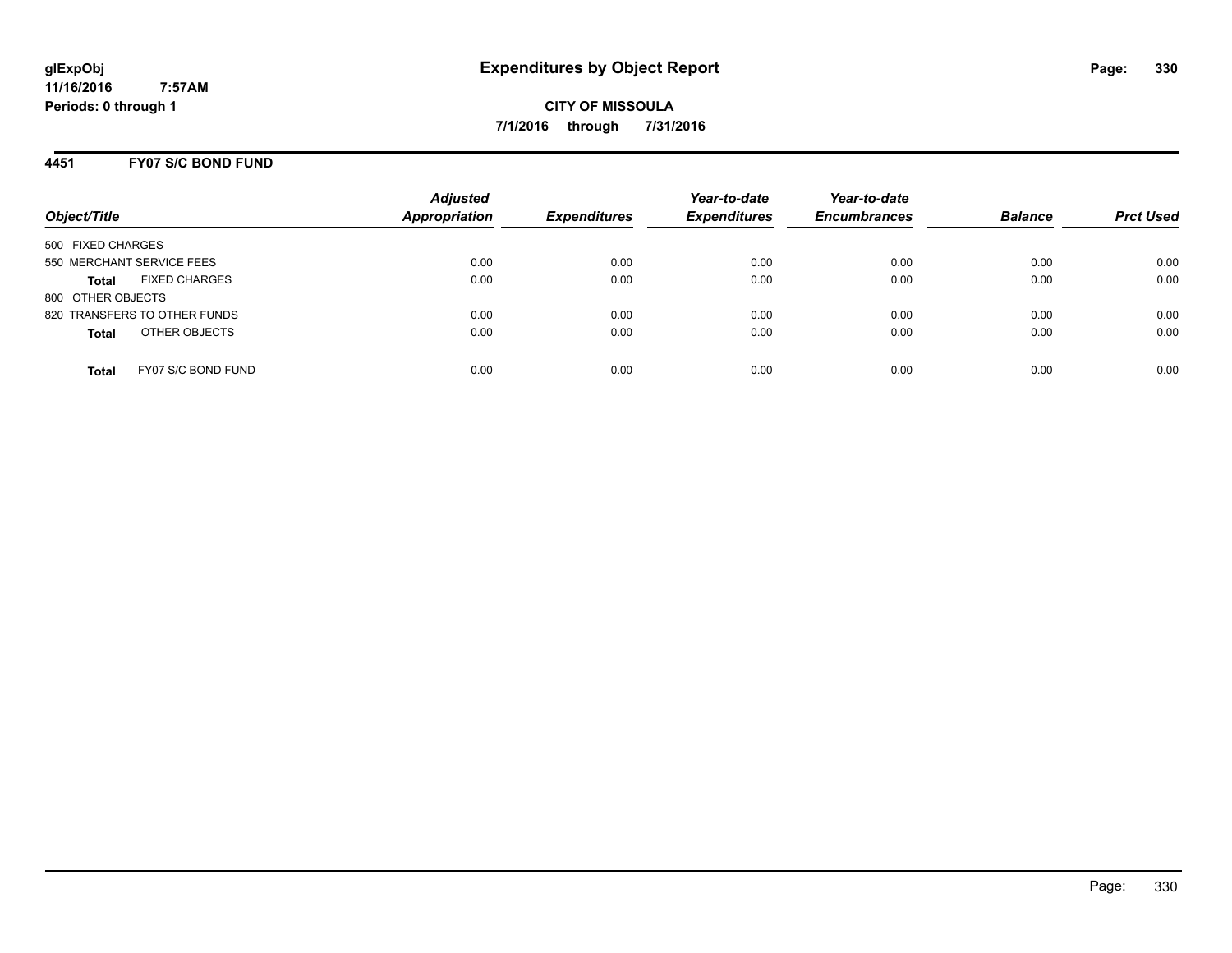#### **4452 S/C CONSTRUCTION FUND FOR FY 08 BOND SAL**

| Object/Title       |                           | <b>Adjusted</b><br><b>Appropriation</b> | <b>Expenditures</b> | Year-to-date<br><b>Expenditures</b> | Year-to-date<br><b>Encumbrances</b> | <b>Balance</b> | <b>Prct Used</b> |
|--------------------|---------------------------|-----------------------------------------|---------------------|-------------------------------------|-------------------------------------|----------------|------------------|
| 500 FIXED CHARGES  |                           |                                         |                     |                                     |                                     |                |                  |
|                    | 550 MERCHANT SERVICE FEES | 0.00                                    | 0.00                | 0.00                                | 0.00                                | 0.00           | 0.00             |
| <b>Total</b>       | <b>FIXED CHARGES</b>      | 0.00                                    | 0.00                | 0.00                                | 0.00                                | 0.00           | 0.00             |
| 900 CAPITAL OUTLAY |                           |                                         |                     |                                     |                                     |                |                  |
| 930 IMPROVEMENTS   |                           | 0.00                                    | 0.00                | 0.00                                | 0.00                                | 0.00           | 0.00             |
| <b>Total</b>       | <b>CAPITAL OUTLAY</b>     | 0.00                                    | 0.00                | 0.00                                | 0.00                                | 0.00           | 0.00             |
| <b>Total</b>       | PUBLIC WORKS OPERATIONS   | 0.00                                    | 0.00                | 0.00                                | 0.00                                | 0.00           | 0.00             |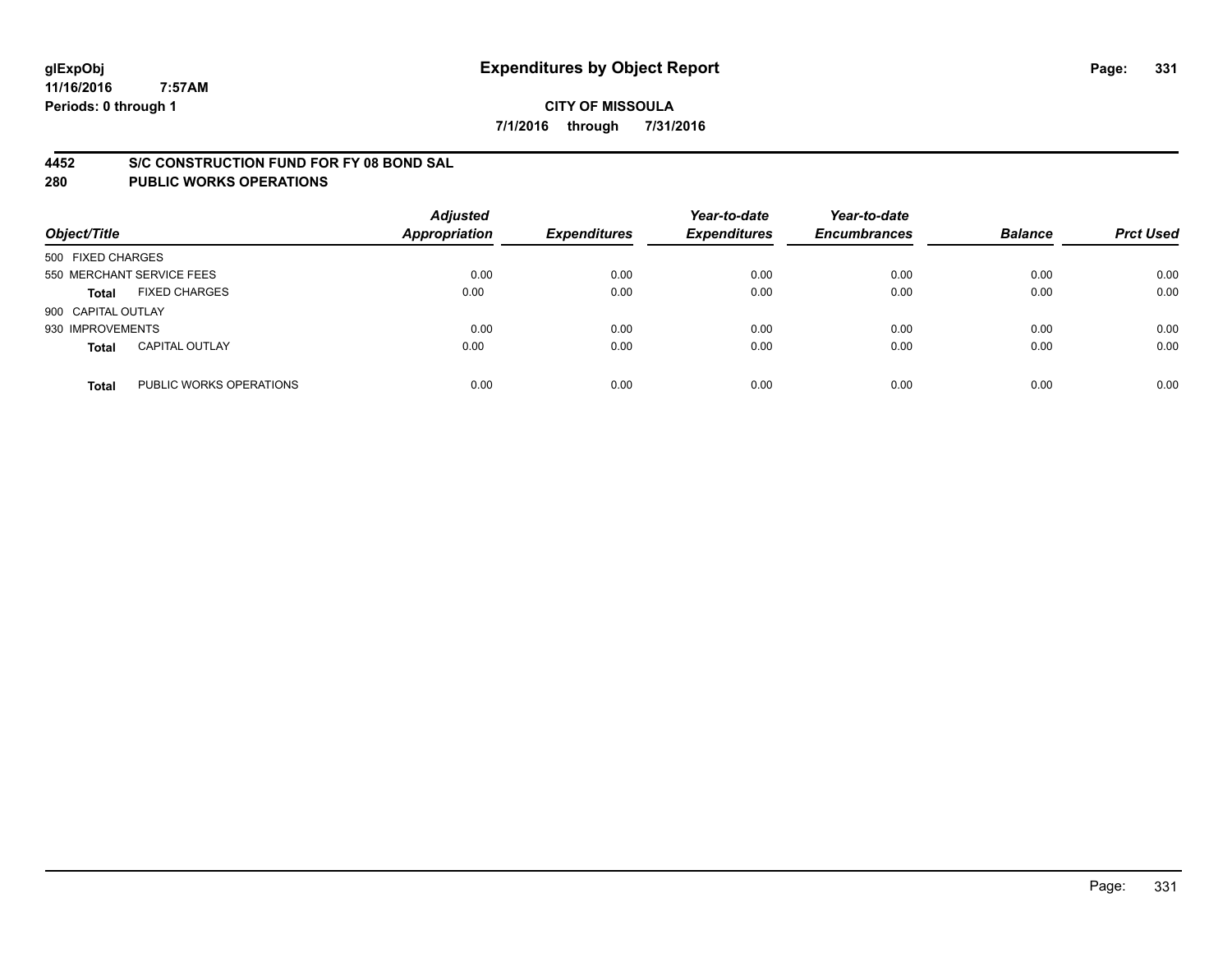**CITY OF MISSOULA 7/1/2016 through 7/31/2016**

# **4452 S/C CONSTRUCTION FUND FOR FY 08 BOND SAL**

| Object/Title       |                                    | <b>Adjusted</b><br>Appropriation | <b>Expenditures</b> | Year-to-date<br><b>Expenditures</b> | Year-to-date<br><b>Encumbrances</b> | <b>Balance</b> | <b>Prct Used</b> |
|--------------------|------------------------------------|----------------------------------|---------------------|-------------------------------------|-------------------------------------|----------------|------------------|
| 500 FIXED CHARGES  |                                    |                                  |                     |                                     |                                     |                |                  |
|                    | 550 MERCHANT SERVICE FEES          | 0.00                             | 0.00                | 0.00                                | 0.00                                | 0.00           | 0.00             |
| <b>Total</b>       | <b>FIXED CHARGES</b>               | 0.00                             | 0.00                | 0.00                                | 0.00                                | 0.00           | 0.00             |
| 900 CAPITAL OUTLAY |                                    |                                  |                     |                                     |                                     |                |                  |
| 930 IMPROVEMENTS   |                                    | 0.00                             | 0.00                | 0.00                                | 0.00                                | 0.00           | 0.00             |
| <b>Total</b>       | <b>CAPITAL OUTLAY</b>              | 0.00                             | 0.00                | 0.00                                | 0.00                                | 0.00           | 0.00             |
| <b>Total</b>       | S/C CONSTRUCTION FUND FOR FY 08 B( | 0.00                             | 0.00                | 0.00                                | 0.00                                | 0.00           | 0.00             |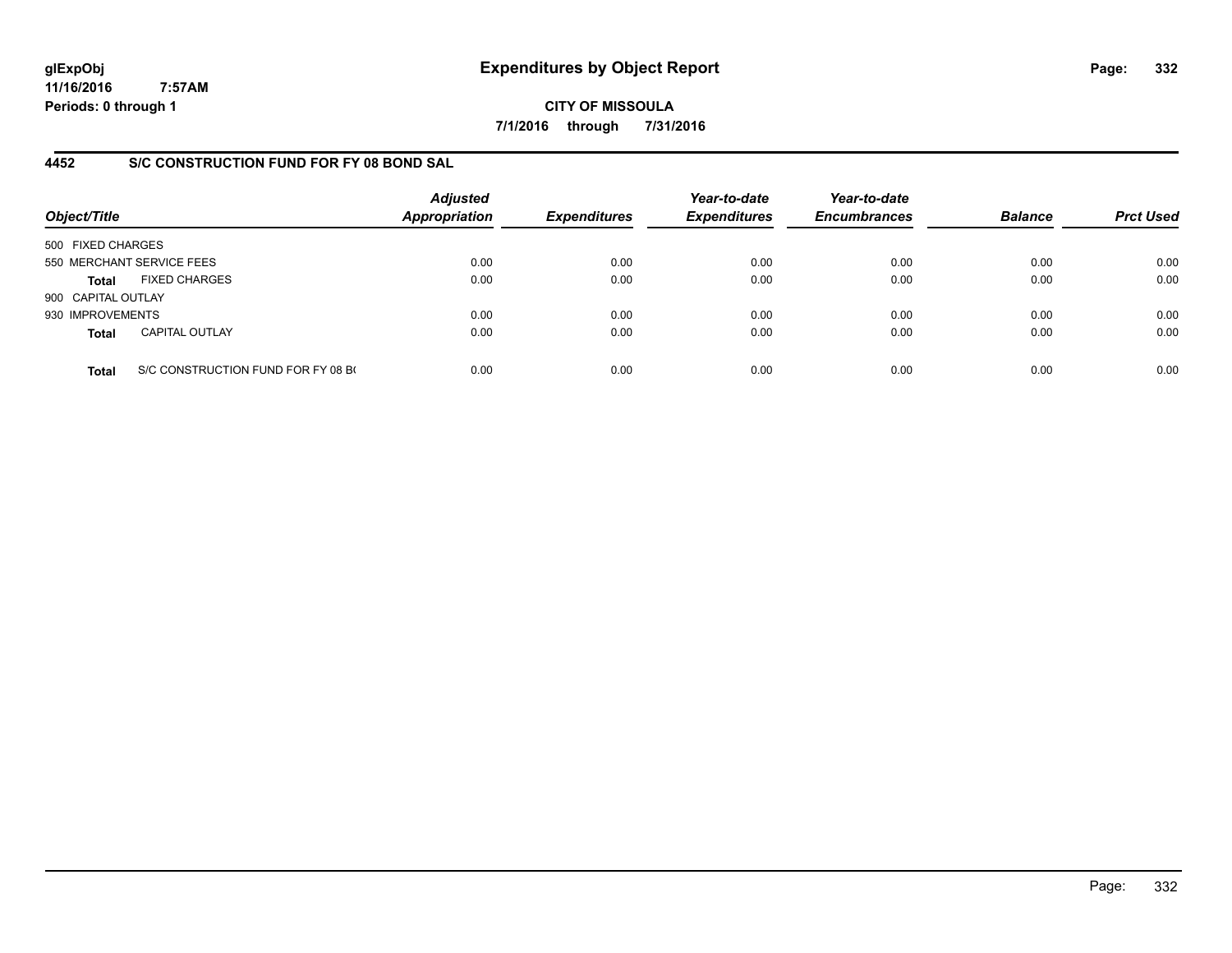#### **4453 S/C CONSTRUCTION FUND FY09 BOND**

| Object/Title       |                              | <b>Adjusted</b><br><b>Appropriation</b> | <b>Expenditures</b> | Year-to-date<br><b>Expenditures</b> | Year-to-date<br><b>Encumbrances</b> | <b>Balance</b> | <b>Prct Used</b> |
|--------------------|------------------------------|-----------------------------------------|---------------------|-------------------------------------|-------------------------------------|----------------|------------------|
| 500 FIXED CHARGES  |                              |                                         |                     |                                     |                                     |                |                  |
|                    | 550 MERCHANT SERVICE FEES    | 0.00                                    | 0.00                | 0.00                                | 0.00                                | 0.00           | 0.00             |
| <b>Total</b>       | <b>FIXED CHARGES</b>         | 0.00                                    | 0.00                | 0.00                                | 0.00                                | 0.00           | 0.00             |
| 800 OTHER OBJECTS  |                              |                                         |                     |                                     |                                     |                |                  |
|                    | 820 TRANSFERS TO OTHER FUNDS | 0.00                                    | 0.00                | 0.00                                | 0.00                                | 0.00           | 0.00             |
| Total              | OTHER OBJECTS                | 0.00                                    | 0.00                | 0.00                                | 0.00                                | 0.00           | 0.00             |
| 900 CAPITAL OUTLAY |                              |                                         |                     |                                     |                                     |                |                  |
| 930 IMPROVEMENTS   |                              | 0.00                                    | 0.00                | 0.00                                | 0.00                                | 0.00           | 0.00             |
| Total              | <b>CAPITAL OUTLAY</b>        | 0.00                                    | 0.00                | 0.00                                | 0.00                                | 0.00           | 0.00             |
| <b>Total</b>       | PUBLIC WORKS OPERATIONS      | 0.00                                    | 0.00                | 0.00                                | 0.00                                | 0.00           | 0.00             |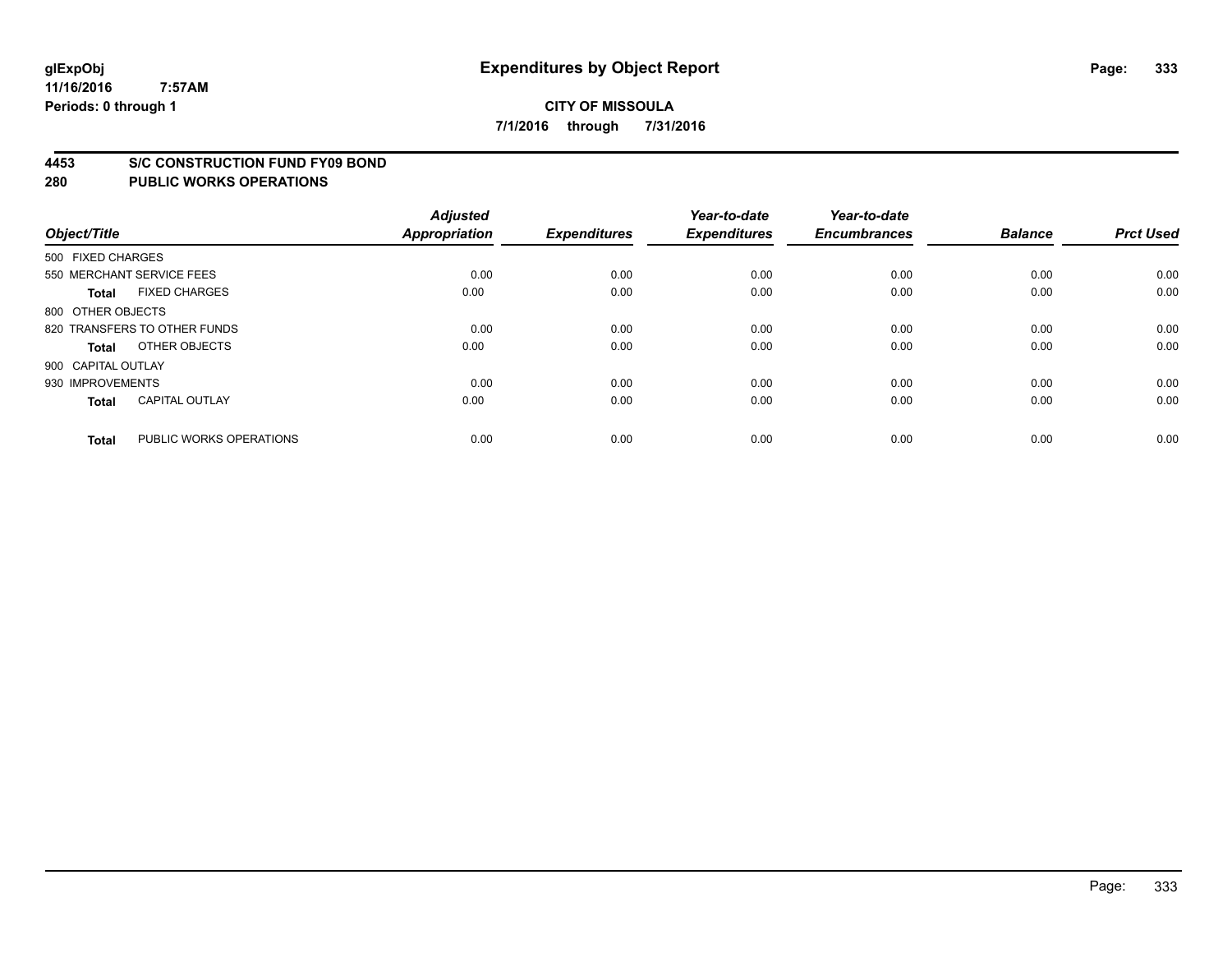#### **4453 S/C CONSTRUCTION FUND FY09 BOND**

**390 NON-DEPARTMENTAL**

| Object/Title                  | <b>Adjusted</b><br>Appropriation | <b>Expenditures</b> | Year-to-date<br><b>Expenditures</b> | Year-to-date<br><b>Encumbrances</b> | <b>Balance</b> | <b>Prct Used</b> |
|-------------------------------|----------------------------------|---------------------|-------------------------------------|-------------------------------------|----------------|------------------|
| 500 FIXED CHARGES             |                                  |                     |                                     |                                     |                |                  |
| 500 FIXED CHARGES             | 0.00                             | 0.00                | 0.00                                | 0.00                                | 0.00           | 0.00             |
| 550 MERCHANT SERVICE FEES     | 0.00                             | 0.00                | 0.00                                | 0.00                                | 0.00           | 0.00             |
| <b>FIXED CHARGES</b><br>Total | 0.00                             | 0.00                | 0.00                                | 0.00                                | 0.00           | 0.00             |
| NON-DEPARTMENTAL<br>Total     | 0.00                             | 0.00                | 0.00                                | 0.00                                | 0.00           | 0.00             |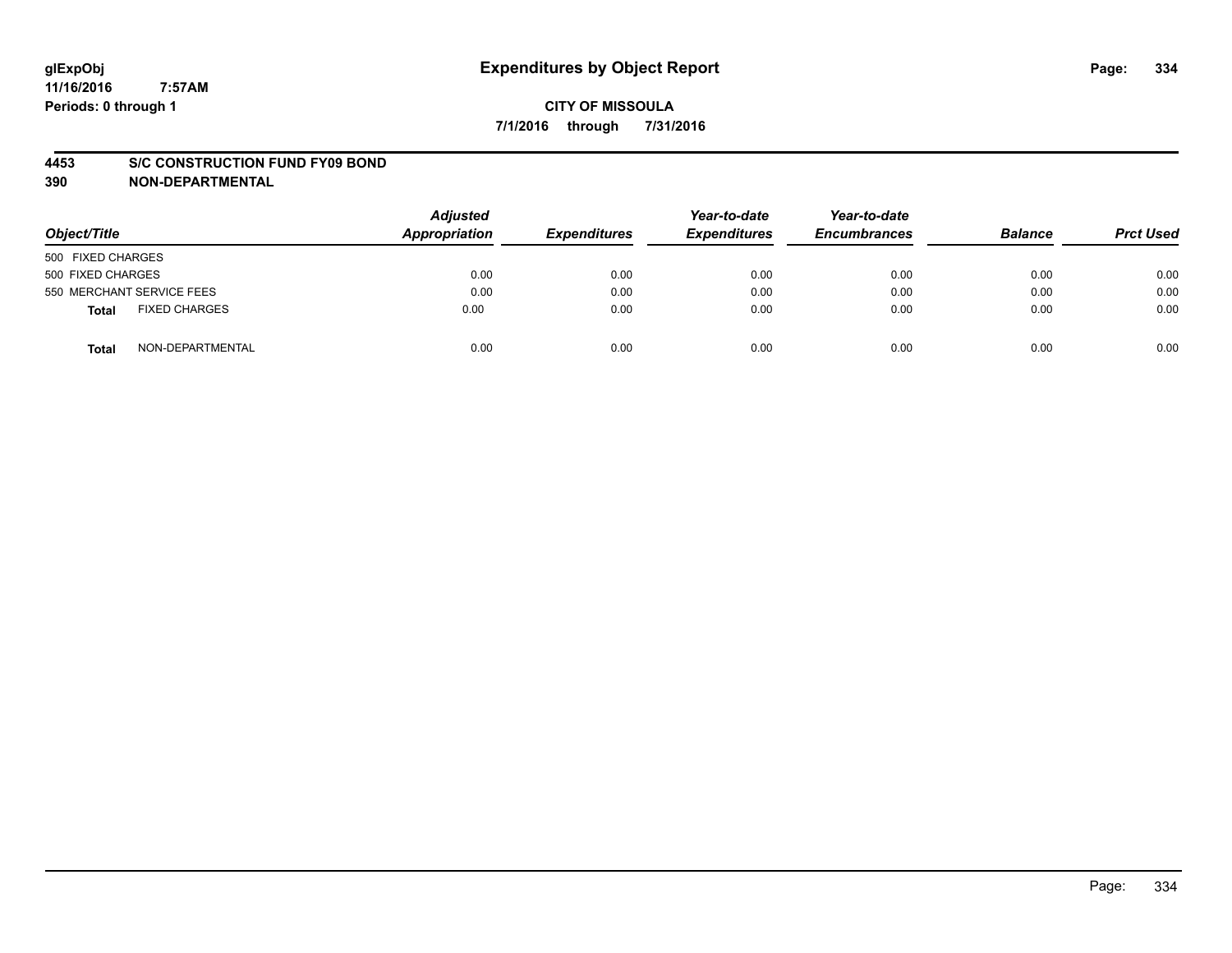**CITY OF MISSOULA 7/1/2016 through 7/31/2016**

## **4453 S/C CONSTRUCTION FUND FY09 BOND**

| Object/Title       |                                 | <b>Adjusted</b><br>Appropriation | <b>Expenditures</b> | Year-to-date<br><b>Expenditures</b> | Year-to-date<br><b>Encumbrances</b> | <b>Balance</b> | <b>Prct Used</b> |
|--------------------|---------------------------------|----------------------------------|---------------------|-------------------------------------|-------------------------------------|----------------|------------------|
| 500 FIXED CHARGES  |                                 |                                  |                     |                                     |                                     |                |                  |
| 500 FIXED CHARGES  |                                 | 0.00                             | 0.00                | 0.00                                | 0.00                                | 0.00           | 0.00             |
|                    | 550 MERCHANT SERVICE FEES       | 0.00                             | 0.00                | 0.00                                | 0.00                                | 0.00           | 0.00             |
| <b>Total</b>       | <b>FIXED CHARGES</b>            | 0.00                             | 0.00                | 0.00                                | 0.00                                | 0.00           | 0.00             |
| 800 OTHER OBJECTS  |                                 |                                  |                     |                                     |                                     |                |                  |
|                    | 820 TRANSFERS TO OTHER FUNDS    | 0.00                             | 0.00                | 0.00                                | 0.00                                | 0.00           | 0.00             |
| Total              | OTHER OBJECTS                   | 0.00                             | 0.00                | 0.00                                | 0.00                                | 0.00           | 0.00             |
| 900 CAPITAL OUTLAY |                                 |                                  |                     |                                     |                                     |                |                  |
| 930 IMPROVEMENTS   |                                 | 0.00                             | 0.00                | 0.00                                | 0.00                                | 0.00           | 0.00             |
| <b>Total</b>       | <b>CAPITAL OUTLAY</b>           | 0.00                             | 0.00                | 0.00                                | 0.00                                | 0.00           | 0.00             |
| <b>Total</b>       | S/C CONSTRUCTION FUND FY09 BOND | 0.00                             | 0.00                | 0.00                                | 0.00                                | 0.00           | 0.00             |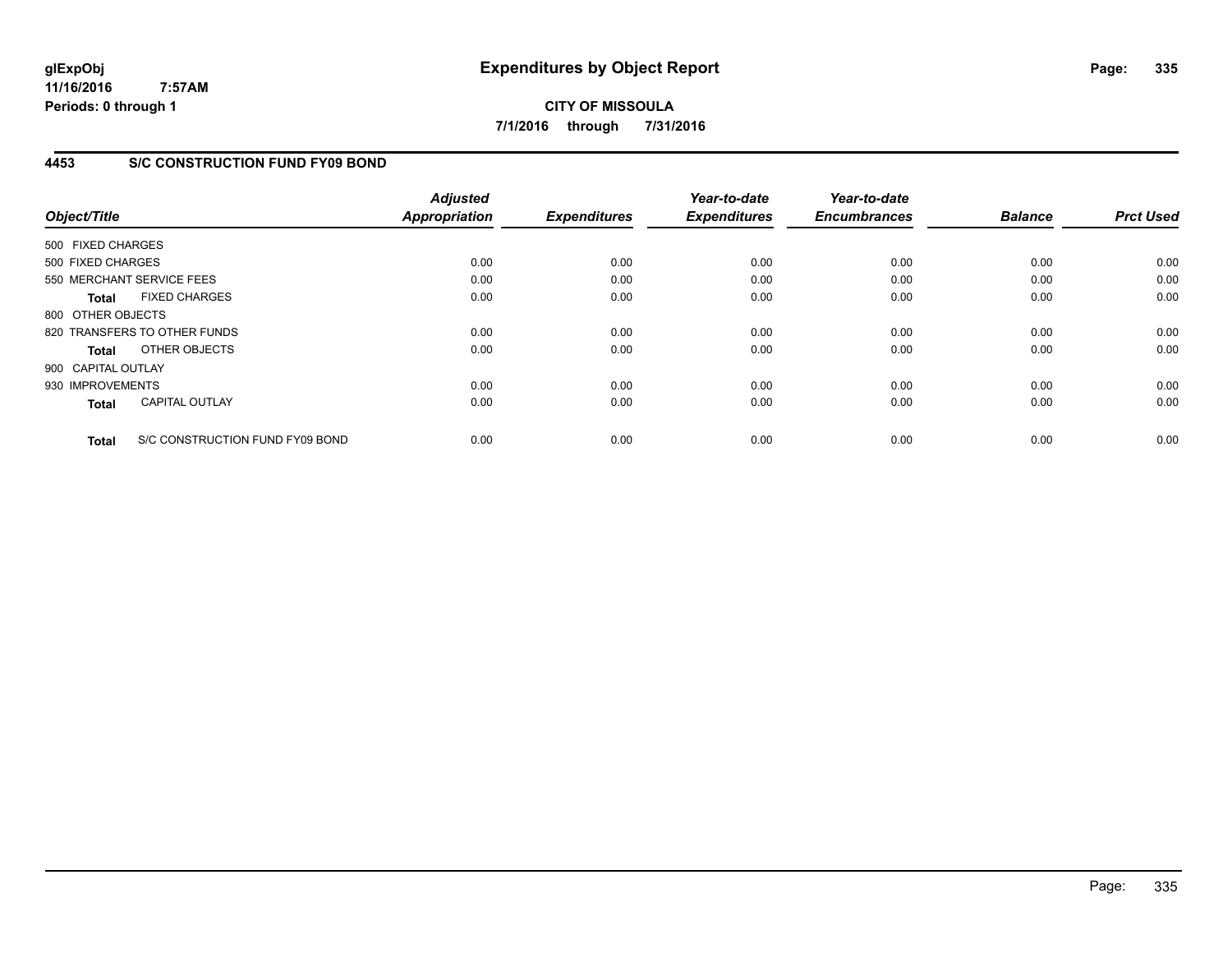#### **4454 S/C CONSTRUCTION FUND FOR FY10**

| Object/Title       |                           | <b>Adjusted</b><br>Appropriation | <b>Expenditures</b> | Year-to-date<br><b>Expenditures</b> | Year-to-date<br><b>Encumbrances</b> | <b>Balance</b> | <b>Prct Used</b> |
|--------------------|---------------------------|----------------------------------|---------------------|-------------------------------------|-------------------------------------|----------------|------------------|
| 500 FIXED CHARGES  |                           |                                  |                     |                                     |                                     |                |                  |
|                    | 550 MERCHANT SERVICE FEES | 0.00                             | 0.00                | 0.00                                | 0.00                                | 0.00           | 0.00             |
| <b>Total</b>       | <b>FIXED CHARGES</b>      | 0.00                             | 0.00                | 0.00                                | 0.00                                | 0.00           | 0.00             |
| 900 CAPITAL OUTLAY |                           |                                  |                     |                                     |                                     |                |                  |
| 930 IMPROVEMENTS   |                           | 0.00                             | 0.00                | 0.00                                | 0.00                                | 0.00           | 0.00             |
| <b>Total</b>       | <b>CAPITAL OUTLAY</b>     | 0.00                             | 0.00                | 0.00                                | 0.00                                | 0.00           | 0.00             |
| <b>Total</b>       | PUBLIC WORKS OPERATIONS   | 0.00                             | 0.00                | 0.00                                | 0.00                                | 0.00           | 0.00             |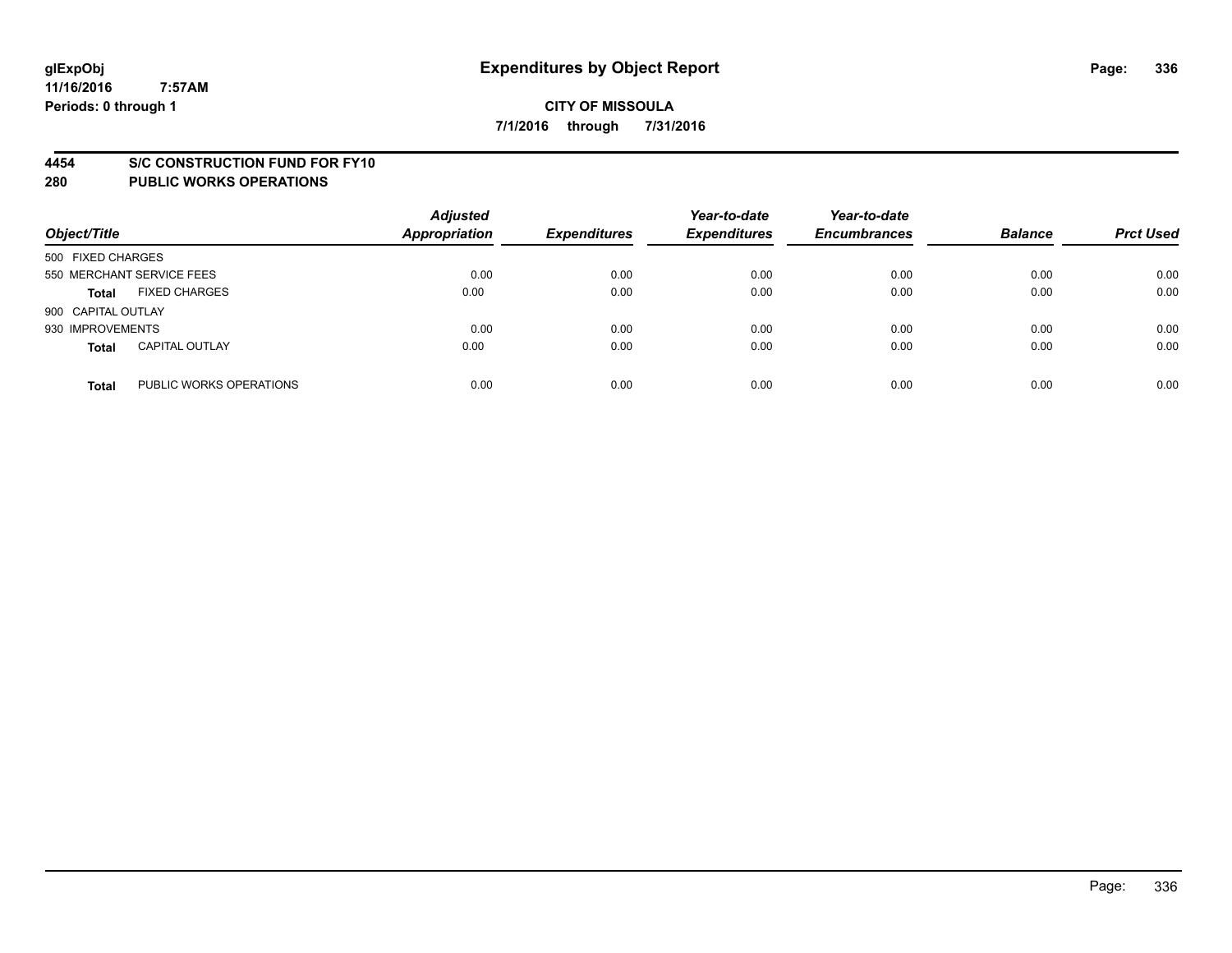**CITY OF MISSOULA 7/1/2016 through 7/31/2016**

## **4454 S/C CONSTRUCTION FUND FOR FY10**

| Object/Title       |                                | <b>Adjusted</b><br><b>Appropriation</b> | <b>Expenditures</b> | Year-to-date<br><b>Expenditures</b> | Year-to-date<br><b>Encumbrances</b> | <b>Balance</b> | <b>Prct Used</b> |
|--------------------|--------------------------------|-----------------------------------------|---------------------|-------------------------------------|-------------------------------------|----------------|------------------|
| 500 FIXED CHARGES  |                                |                                         |                     |                                     |                                     |                |                  |
|                    | 550 MERCHANT SERVICE FEES      | 0.00                                    | 0.00                | 0.00                                | 0.00                                | 0.00           | 0.00             |
| Total              | <b>FIXED CHARGES</b>           | 0.00                                    | 0.00                | 0.00                                | 0.00                                | 0.00           | 0.00             |
| 900 CAPITAL OUTLAY |                                |                                         |                     |                                     |                                     |                |                  |
| 930 IMPROVEMENTS   |                                | 0.00                                    | 0.00                | 0.00                                | 0.00                                | 0.00           | 0.00             |
| <b>Total</b>       | <b>CAPITAL OUTLAY</b>          | 0.00                                    | 0.00                | 0.00                                | 0.00                                | 0.00           | 0.00             |
| <b>Total</b>       | S/C CONSTRUCTION FUND FOR FY10 | 0.00                                    | 0.00                | 0.00                                | 0.00                                | 0.00           | 0.00             |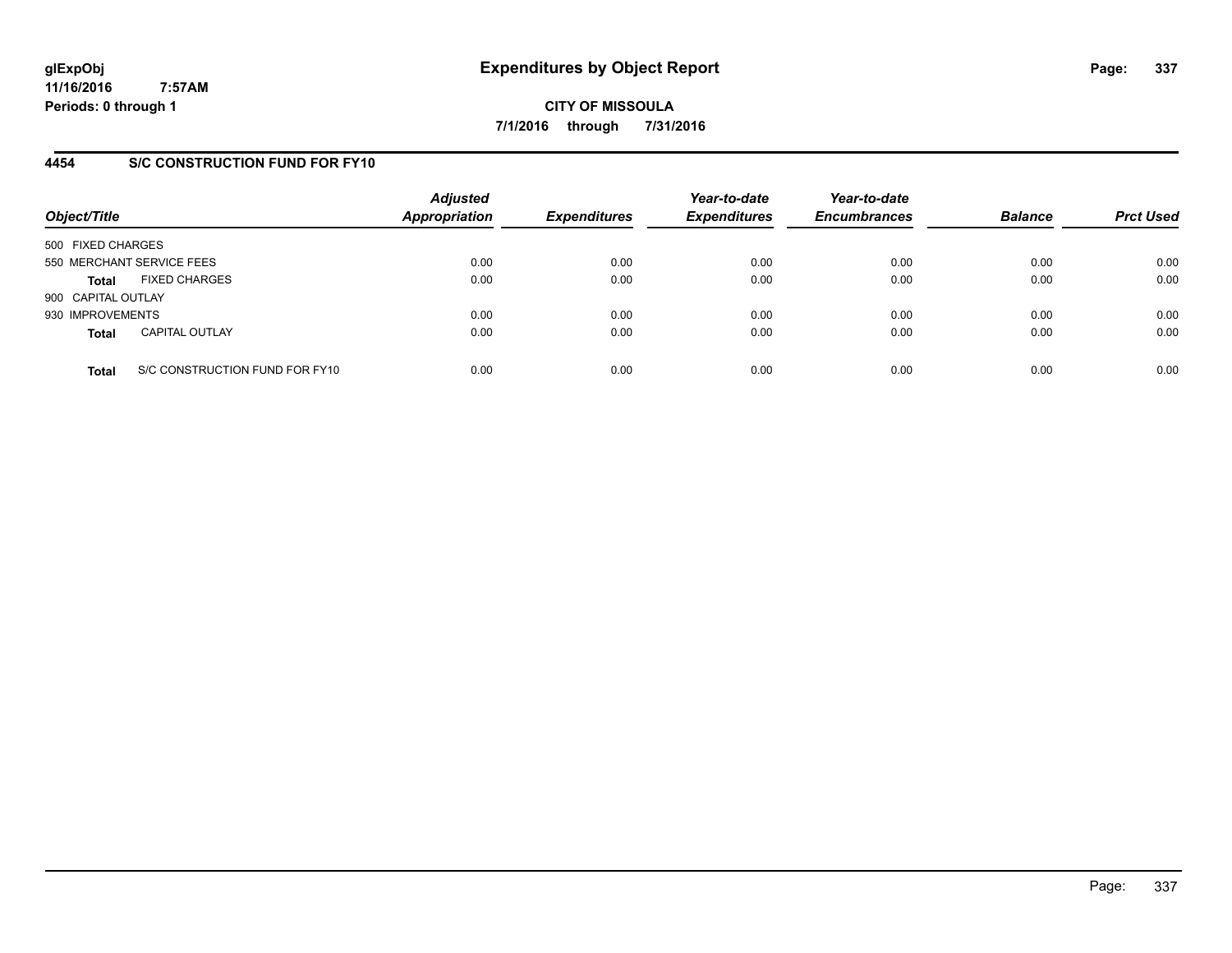**4455 FY11 S/C CONSTRUCTION FUND**

| Object/Title                            | <b>Adjusted</b><br><b>Appropriation</b> | <b>Expenditures</b> | Year-to-date<br><b>Expenditures</b> | Year-to-date<br><b>Encumbrances</b> | <b>Balance</b> | <b>Prct Used</b> |
|-----------------------------------------|-----------------------------------------|---------------------|-------------------------------------|-------------------------------------|----------------|------------------|
| 500 FIXED CHARGES                       |                                         |                     |                                     |                                     |                |                  |
| 550 MERCHANT SERVICE FEES               | 0.00                                    | 0.00                | 0.00                                | 0.00                                | 0.00           | 0.00             |
| <b>FIXED CHARGES</b><br><b>Total</b>    | 0.00                                    | 0.00                | 0.00                                | 0.00                                | 0.00           | 0.00             |
| 900 CAPITAL OUTLAY                      |                                         |                     |                                     |                                     |                |                  |
| 930 IMPROVEMENTS                        | 0.00                                    | 0.00                | 0.00                                | 0.00                                | 0.00           | 0.00             |
| <b>CAPITAL OUTLAY</b><br><b>Total</b>   | 0.00                                    | 0.00                | 0.00                                | 0.00                                | 0.00           | 0.00             |
| PUBLIC WORKS OPERATIONS<br><b>Total</b> | 0.00                                    | 0.00                | 0.00                                | 0.00                                | 0.00           | 0.00             |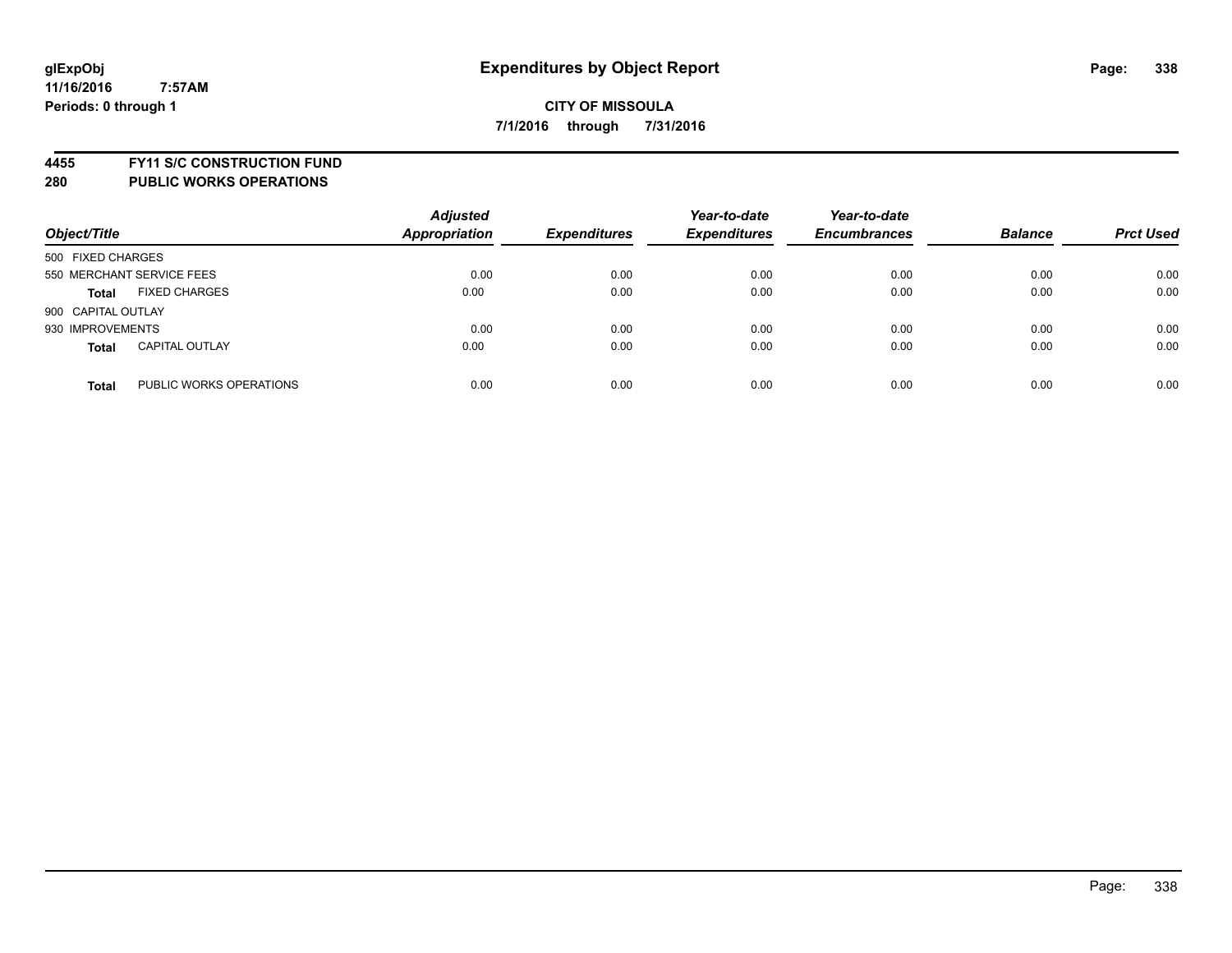## **4455 FY11 S/C CONSTRUCTION FUND**

| Object/Title       |                                   | <b>Adjusted</b><br><b>Appropriation</b> | <b>Expenditures</b> | Year-to-date<br><b>Expenditures</b> | Year-to-date<br><b>Encumbrances</b> | <b>Balance</b> | <b>Prct Used</b> |
|--------------------|-----------------------------------|-----------------------------------------|---------------------|-------------------------------------|-------------------------------------|----------------|------------------|
| 500 FIXED CHARGES  |                                   |                                         |                     |                                     |                                     |                |                  |
|                    | 550 MERCHANT SERVICE FEES         | 0.00                                    | 0.00                | 0.00                                | 0.00                                | 0.00           | 0.00             |
| <b>Total</b>       | <b>FIXED CHARGES</b>              | 0.00                                    | 0.00                | 0.00                                | 0.00                                | 0.00           | 0.00             |
| 900 CAPITAL OUTLAY |                                   |                                         |                     |                                     |                                     |                |                  |
| 930 IMPROVEMENTS   |                                   | 0.00                                    | 0.00                | 0.00                                | 0.00                                | 0.00           | 0.00             |
| <b>Total</b>       | <b>CAPITAL OUTLAY</b>             | 0.00                                    | 0.00                | 0.00                                | 0.00                                | 0.00           | 0.00             |
| <b>Total</b>       | <b>FY11 S/C CONSTRUCTION FUND</b> | 0.00                                    | 0.00                | 0.00                                | 0.00                                | 0.00           | 0.00             |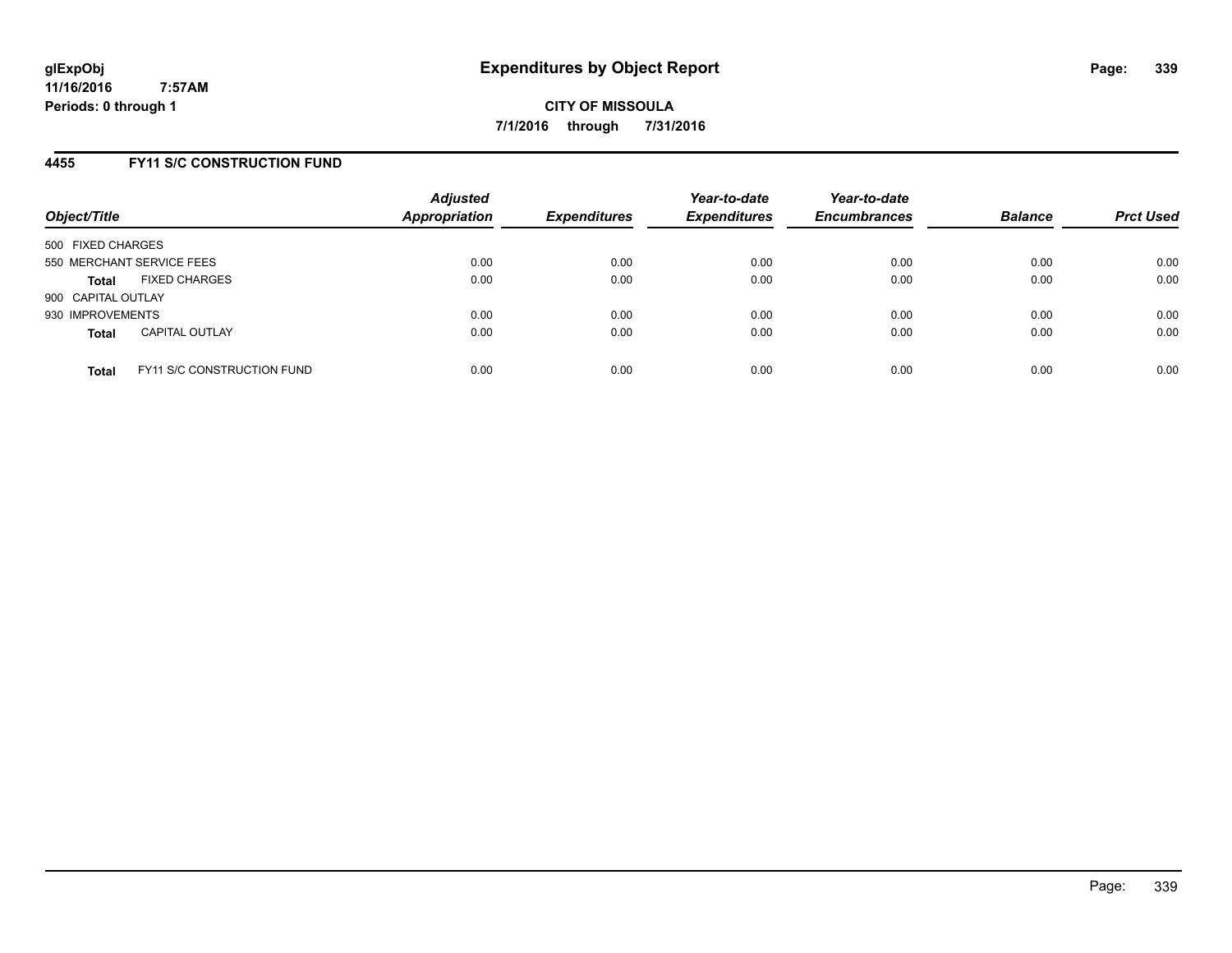# **4456 FY12 S/C CONSTRUCTION FUND**

| Object/Title       |                              | <b>Adjusted</b><br>Appropriation | <b>Expenditures</b> | Year-to-date<br><b>Expenditures</b> | Year-to-date<br><b>Encumbrances</b> | <b>Balance</b> | <b>Prct Used</b> |
|--------------------|------------------------------|----------------------------------|---------------------|-------------------------------------|-------------------------------------|----------------|------------------|
| 500 FIXED CHARGES  |                              |                                  |                     |                                     |                                     |                |                  |
|                    | 550 MERCHANT SERVICE FEES    | 0.00                             | 0.00                | 0.00                                | 0.00                                | 0.00           | 0.00             |
| <b>Total</b>       | <b>FIXED CHARGES</b>         | 0.00                             | 0.00                | 0.00                                | 0.00                                | 0.00           | 0.00             |
| 800 OTHER OBJECTS  |                              |                                  |                     |                                     |                                     |                |                  |
|                    | 820 TRANSFERS TO OTHER FUNDS | 0.00                             | 0.00                | 0.00                                | 0.00                                | 0.00           | 0.00             |
| Total              | OTHER OBJECTS                | 0.00                             | 0.00                | 0.00                                | 0.00                                | 0.00           | 0.00             |
| 900 CAPITAL OUTLAY |                              |                                  |                     |                                     |                                     |                |                  |
| 930 IMPROVEMENTS   |                              | 0.00                             | 0.00                | 0.00                                | 0.00                                | 0.00           | 0.00             |
| Total              | <b>CAPITAL OUTLAY</b>        | 0.00                             | 0.00                | 0.00                                | 0.00                                | 0.00           | 0.00             |
| <b>Total</b>       | PUBLIC WORKS OPERATIONS      | 0.00                             | 0.00                | 0.00                                | 0.00                                | 0.00           | 0.00             |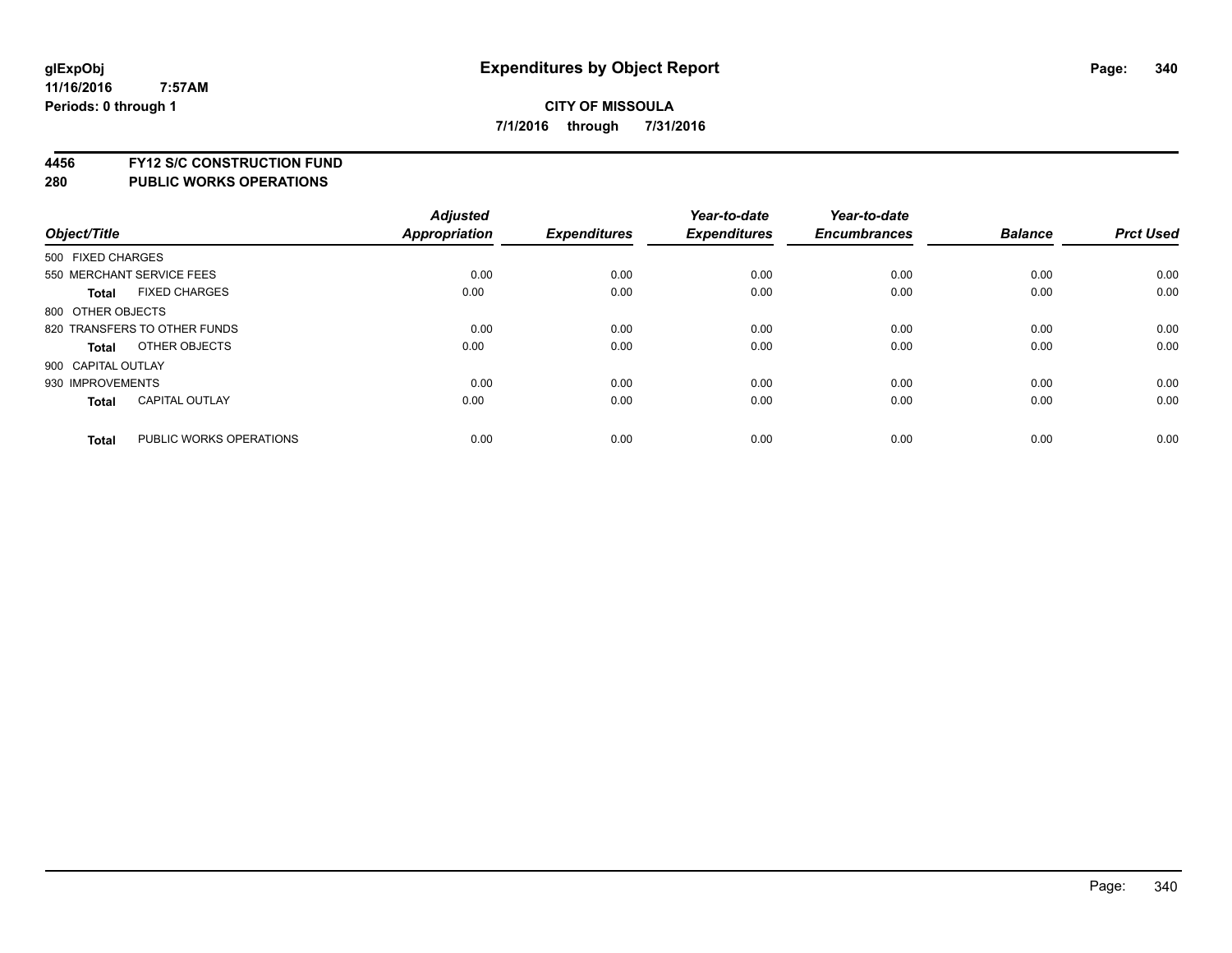## **4456 FY12 S/C CONSTRUCTION FUND**

| Object/Title       |                                   | <b>Adjusted</b><br><b>Appropriation</b> | <b>Expenditures</b> | Year-to-date<br><b>Expenditures</b> | Year-to-date<br><b>Encumbrances</b> | <b>Balance</b> | <b>Prct Used</b> |
|--------------------|-----------------------------------|-----------------------------------------|---------------------|-------------------------------------|-------------------------------------|----------------|------------------|
| 500 FIXED CHARGES  |                                   |                                         |                     |                                     |                                     |                |                  |
|                    | 550 MERCHANT SERVICE FEES         | 0.00                                    | 0.00                | 0.00                                | 0.00                                | 0.00           | 0.00             |
| <b>Total</b>       | <b>FIXED CHARGES</b>              | 0.00                                    | 0.00                | 0.00                                | 0.00                                | 0.00           | 0.00             |
| 800 OTHER OBJECTS  |                                   |                                         |                     |                                     |                                     |                |                  |
|                    | 820 TRANSFERS TO OTHER FUNDS      | 0.00                                    | 0.00                | 0.00                                | 0.00                                | 0.00           | 0.00             |
| <b>Total</b>       | OTHER OBJECTS                     | 0.00                                    | 0.00                | 0.00                                | 0.00                                | 0.00           | 0.00             |
| 900 CAPITAL OUTLAY |                                   |                                         |                     |                                     |                                     |                |                  |
| 930 IMPROVEMENTS   |                                   | 0.00                                    | 0.00                | 0.00                                | 0.00                                | 0.00           | 0.00             |
| Total              | <b>CAPITAL OUTLAY</b>             | 0.00                                    | 0.00                | 0.00                                | 0.00                                | 0.00           | 0.00             |
| <b>Total</b>       | <b>FY12 S/C CONSTRUCTION FUND</b> | 0.00                                    | 0.00                | 0.00                                | 0.00                                | 0.00           | 0.00             |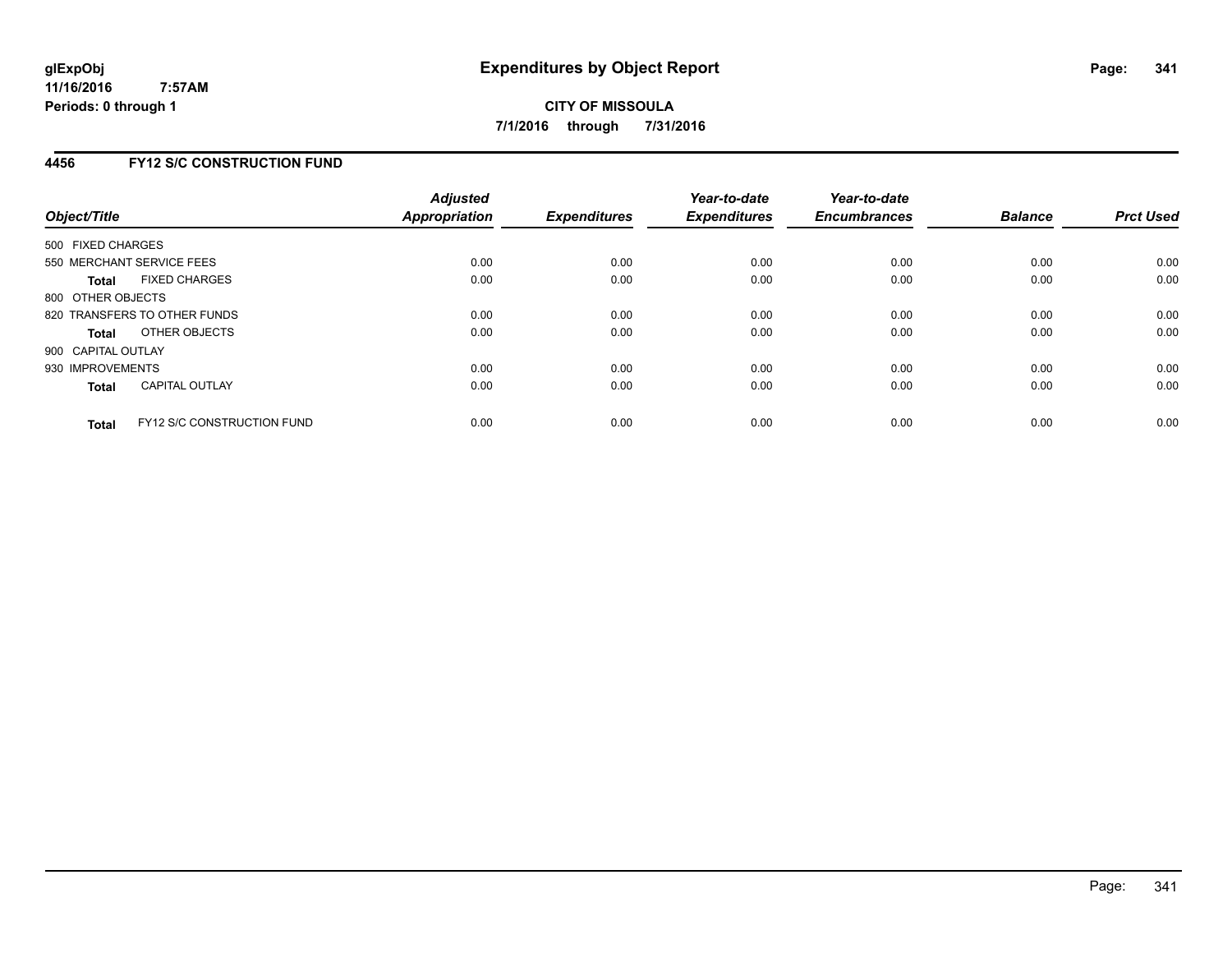#### **4457 FY13 SIDEWALK/CURB CONSTRUCTION**

| Object/Title       |                              | <b>Adjusted</b><br>Appropriation | <b>Expenditures</b> | Year-to-date<br><b>Expenditures</b> | Year-to-date<br><b>Encumbrances</b> | <b>Balance</b> | <b>Prct Used</b> |
|--------------------|------------------------------|----------------------------------|---------------------|-------------------------------------|-------------------------------------|----------------|------------------|
|                    |                              |                                  |                     |                                     |                                     |                |                  |
|                    | 300 PURCHASED SERVICES       |                                  |                     |                                     |                                     |                |                  |
|                    | 350 PROFESSIONAL SERVICES    | 0.00                             | 0.00                | 0.00                                | 0.00                                | 0.00           | 0.00             |
| <b>Total</b>       | PURCHASED SERVICES           | 0.00                             | 0.00                | 0.00                                | 0.00                                | 0.00           | 0.00             |
| 500 FIXED CHARGES  |                              |                                  |                     |                                     |                                     |                |                  |
|                    | 550 MERCHANT SERVICE FEES    | 0.00                             | 0.00                | 0.00                                | 0.00                                | 0.00           | 0.00             |
| <b>Total</b>       | <b>FIXED CHARGES</b>         | 0.00                             | 0.00                | 0.00                                | 0.00                                | 0.00           | 0.00             |
| 800 OTHER OBJECTS  |                              |                                  |                     |                                     |                                     |                |                  |
|                    | 820 TRANSFERS TO OTHER FUNDS | 0.00                             | 0.00                | 0.00                                | 0.00                                | 0.00           | 0.00             |
| Total              | OTHER OBJECTS                | 0.00                             | 0.00                | 0.00                                | 0.00                                | 0.00           | 0.00             |
| 900 CAPITAL OUTLAY |                              |                                  |                     |                                     |                                     |                |                  |
| 930 IMPROVEMENTS   |                              | 0.00                             | 0.00                | 0.00                                | 0.00                                | 0.00           | 0.00             |
| <b>Total</b>       | <b>CAPITAL OUTLAY</b>        | 0.00                             | 0.00                | 0.00                                | 0.00                                | 0.00           | 0.00             |
| <b>Total</b>       | PUBLIC WORKS OPERATIONS      | 0.00                             | 0.00                | 0.00                                | 0.00                                | 0.00           | 0.00             |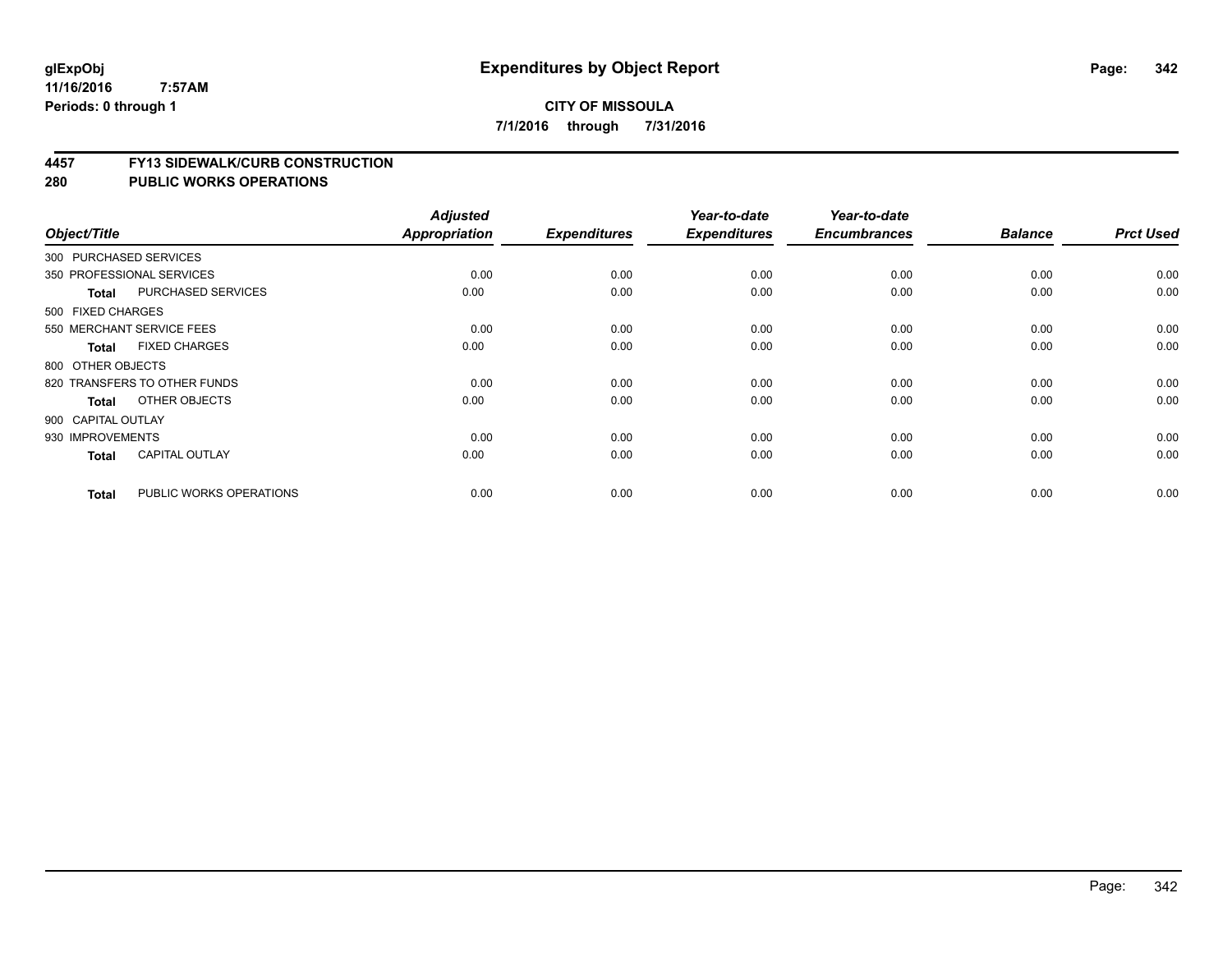**CITY OF MISSOULA 7/1/2016 through 7/31/2016**

# **4457 FY13 SIDEWALK/CURB CONSTRUCTION**

| Object/Title           |                                 | <b>Adjusted</b><br><b>Appropriation</b> | <b>Expenditures</b> | Year-to-date<br><b>Expenditures</b> | Year-to-date<br><b>Encumbrances</b> | <b>Balance</b> | <b>Prct Used</b> |
|------------------------|---------------------------------|-----------------------------------------|---------------------|-------------------------------------|-------------------------------------|----------------|------------------|
| 300 PURCHASED SERVICES |                                 |                                         |                     |                                     |                                     |                |                  |
|                        | 350 PROFESSIONAL SERVICES       | 0.00                                    | 0.00                | 0.00                                | 0.00                                | 0.00           | 0.00             |
| <b>Total</b>           | PURCHASED SERVICES              | 0.00                                    | 0.00                | 0.00                                | 0.00                                | 0.00           | 0.00             |
| 500 FIXED CHARGES      |                                 |                                         |                     |                                     |                                     |                |                  |
|                        | 550 MERCHANT SERVICE FEES       | 0.00                                    | 0.00                | 0.00                                | 0.00                                | 0.00           | 0.00             |
| <b>Total</b>           | <b>FIXED CHARGES</b>            | 0.00                                    | 0.00                | 0.00                                | 0.00                                | 0.00           | 0.00             |
| 800 OTHER OBJECTS      |                                 |                                         |                     |                                     |                                     |                |                  |
|                        | 820 TRANSFERS TO OTHER FUNDS    | 0.00                                    | 0.00                | 0.00                                | 0.00                                | 0.00           | 0.00             |
| Total                  | OTHER OBJECTS                   | 0.00                                    | 0.00                | 0.00                                | 0.00                                | 0.00           | 0.00             |
| 900 CAPITAL OUTLAY     |                                 |                                         |                     |                                     |                                     |                |                  |
| 930 IMPROVEMENTS       |                                 | 0.00                                    | 0.00                | 0.00                                | 0.00                                | 0.00           | 0.00             |
| <b>Total</b>           | <b>CAPITAL OUTLAY</b>           | 0.00                                    | 0.00                | 0.00                                | 0.00                                | 0.00           | 0.00             |
| <b>Total</b>           | FY13 SIDEWALK/CURB CONSTRUCTION | 0.00                                    | 0.00                | 0.00                                | 0.00                                | 0.00           | 0.00             |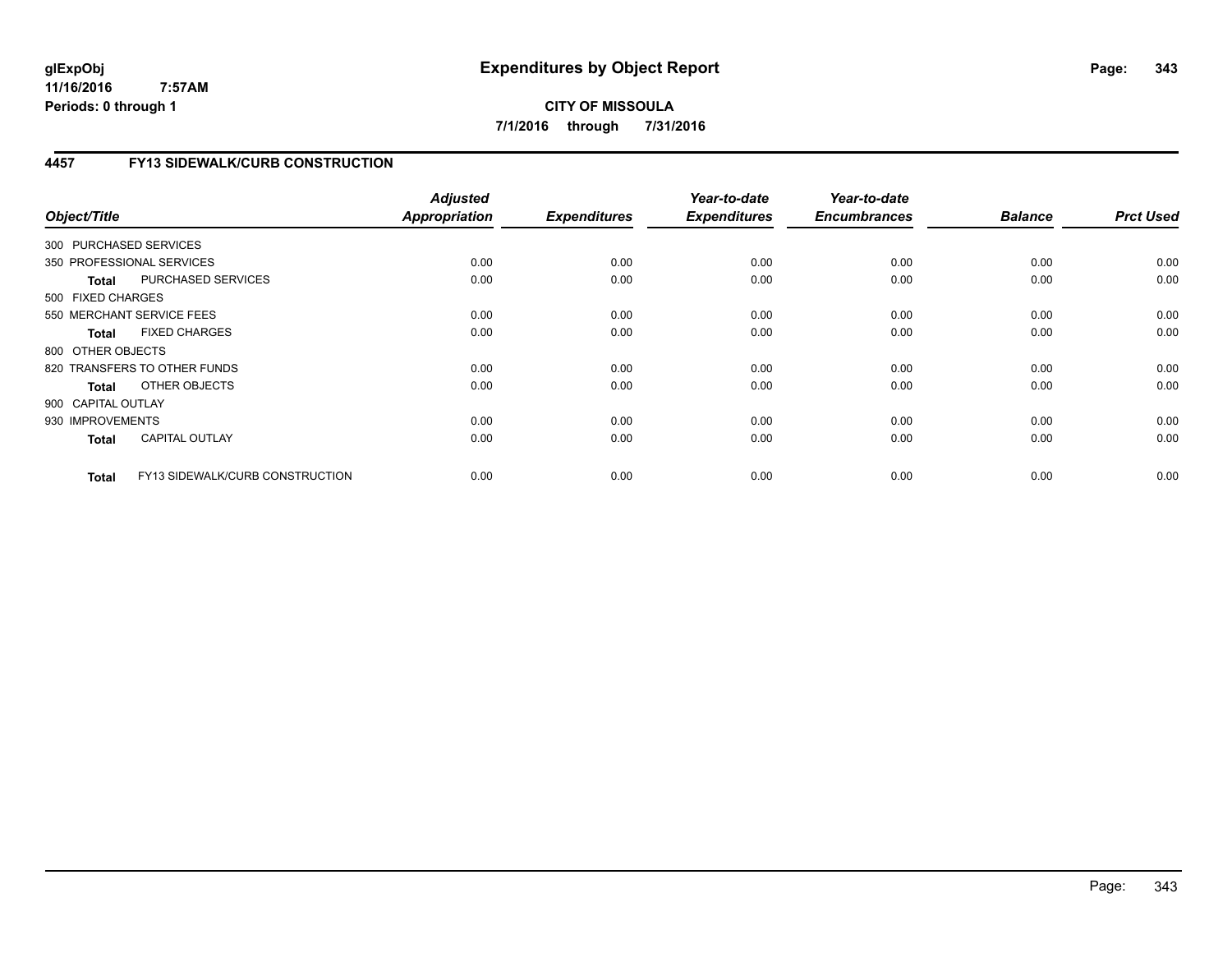#### **4458 FY14 SIDEWALK & CURB CONSTRUCTION**

|                    |                              | <b>Adjusted</b> |                     | Year-to-date        | Year-to-date        |                |                  |
|--------------------|------------------------------|-----------------|---------------------|---------------------|---------------------|----------------|------------------|
| Object/Title       |                              | Appropriation   | <b>Expenditures</b> | <b>Expenditures</b> | <b>Encumbrances</b> | <b>Balance</b> | <b>Prct Used</b> |
| 500 FIXED CHARGES  |                              |                 |                     |                     |                     |                |                  |
|                    | 550 MERCHANT SERVICE FEES    | 0.00            | 0.00                | 0.00                | 0.00                | 0.00           | 0.00             |
| <b>Total</b>       | <b>FIXED CHARGES</b>         | 0.00            | 0.00                | 0.00                | 0.00                | 0.00           | 0.00             |
| 800 OTHER OBJECTS  |                              |                 |                     |                     |                     |                |                  |
|                    | 820 TRANSFERS TO OTHER FUNDS | 0.00            | 0.00                | 0.00                | 0.00                | 0.00           | 0.00             |
| Total              | OTHER OBJECTS                | 0.00            | 0.00                | 0.00                | 0.00                | 0.00           | 0.00             |
| 900 CAPITAL OUTLAY |                              |                 |                     |                     |                     |                |                  |
| 930 IMPROVEMENTS   |                              | 0.00            | 0.00                | 0.00                | 0.00                | 0.00           | 0.00             |
| Total              | <b>CAPITAL OUTLAY</b>        | 0.00            | 0.00                | 0.00                | 0.00                | 0.00           | 0.00             |
| <b>Total</b>       | PUBLIC WORKS OPERATIONS      | 0.00            | 0.00                | 0.00                | 0.00                | 0.00           | 0.00             |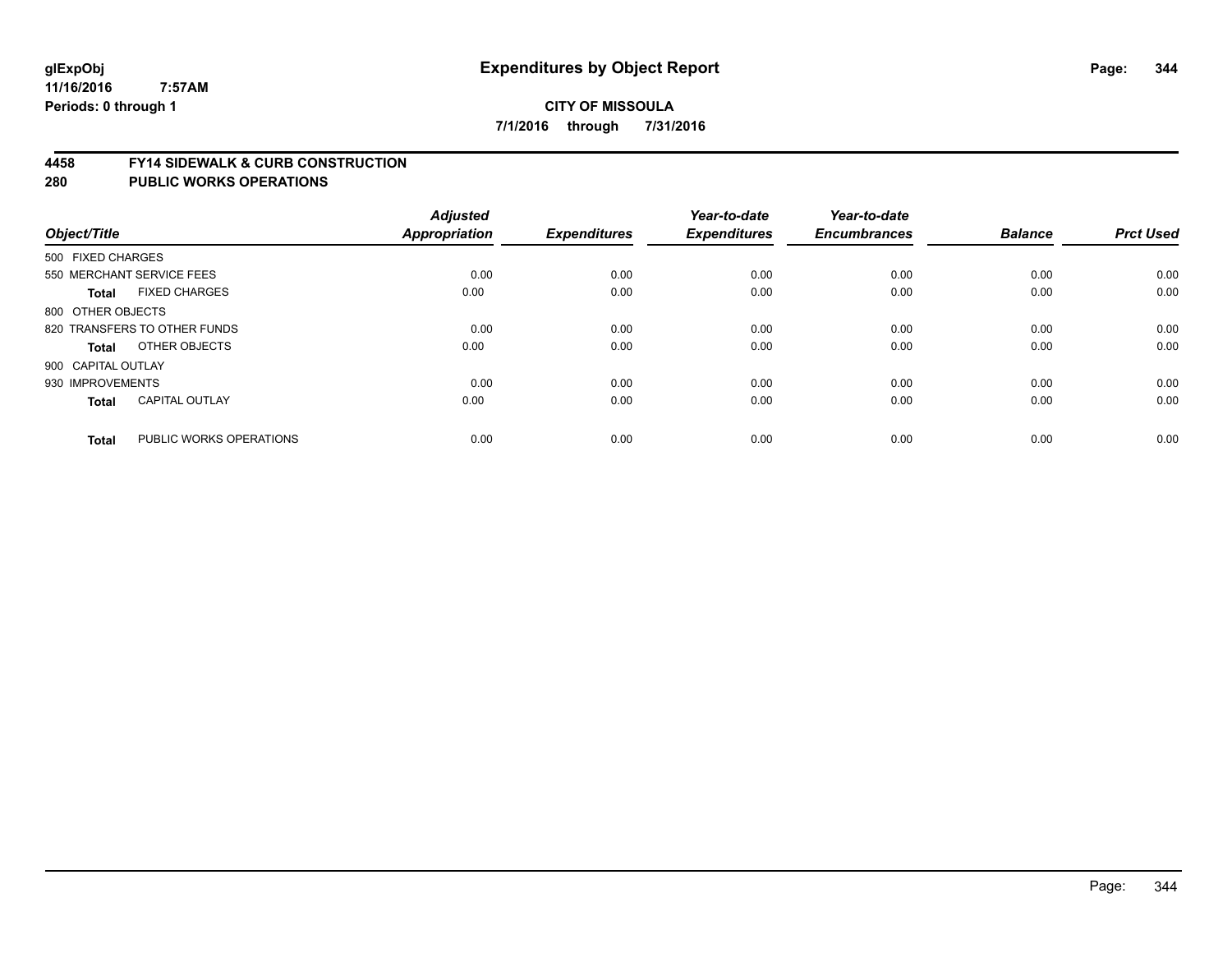**CITY OF MISSOULA 7/1/2016 through 7/31/2016**

# **4458 FY14 SIDEWALK & CURB CONSTRUCTION**

| Object/Title       |                                              | <b>Adjusted</b><br><b>Appropriation</b> | <b>Expenditures</b> | Year-to-date<br><b>Expenditures</b> | Year-to-date<br><b>Encumbrances</b> | <b>Balance</b> | <b>Prct Used</b> |
|--------------------|----------------------------------------------|-----------------------------------------|---------------------|-------------------------------------|-------------------------------------|----------------|------------------|
| 500 FIXED CHARGES  |                                              |                                         |                     |                                     |                                     |                |                  |
|                    | 550 MERCHANT SERVICE FEES                    | 0.00                                    | 0.00                | 0.00                                | 0.00                                | 0.00           | 0.00             |
| <b>Total</b>       | <b>FIXED CHARGES</b>                         | 0.00                                    | 0.00                | 0.00                                | 0.00                                | 0.00           | 0.00             |
| 800 OTHER OBJECTS  |                                              |                                         |                     |                                     |                                     |                |                  |
|                    | 820 TRANSFERS TO OTHER FUNDS                 | 0.00                                    | 0.00                | 0.00                                | 0.00                                | 0.00           | 0.00             |
| <b>Total</b>       | OTHER OBJECTS                                | 0.00                                    | 0.00                | 0.00                                | 0.00                                | 0.00           | 0.00             |
| 900 CAPITAL OUTLAY |                                              |                                         |                     |                                     |                                     |                |                  |
| 930 IMPROVEMENTS   |                                              | 0.00                                    | 0.00                | 0.00                                | 0.00                                | 0.00           | 0.00             |
| <b>Total</b>       | <b>CAPITAL OUTLAY</b>                        | 0.00                                    | 0.00                | 0.00                                | 0.00                                | 0.00           | 0.00             |
| <b>Total</b>       | <b>FY14 SIDEWALK &amp; CURB CONSTRUCTIOL</b> | 0.00                                    | 0.00                | 0.00                                | 0.00                                | 0.00           | 0.00             |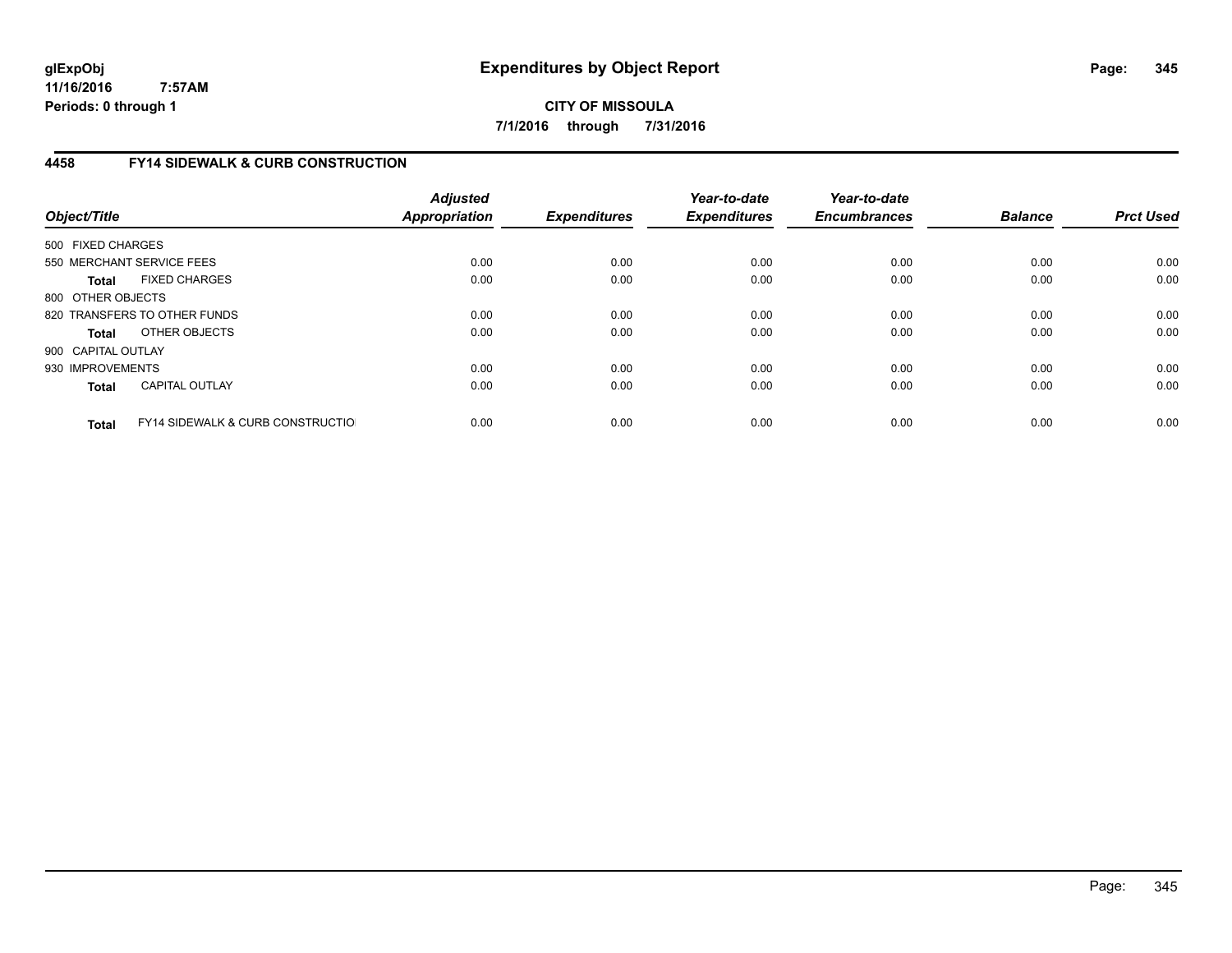#### **4459 FY15 SIDEWALK/CURB CONSTRUCTION**

| Object/Title       |                              | <b>Adjusted</b><br><b>Appropriation</b> | <b>Expenditures</b> | Year-to-date<br><b>Expenditures</b> | Year-to-date<br><b>Encumbrances</b> | <b>Balance</b> | <b>Prct Used</b> |
|--------------------|------------------------------|-----------------------------------------|---------------------|-------------------------------------|-------------------------------------|----------------|------------------|
| 500 FIXED CHARGES  |                              |                                         |                     |                                     |                                     |                |                  |
|                    | 550 MERCHANT SERVICE FEES    | 0.00                                    | 0.00                | 0.00                                | 0.00                                | 0.00           | 0.00             |
| <b>Total</b>       | <b>FIXED CHARGES</b>         | 0.00                                    | 0.00                | 0.00                                | 0.00                                | 0.00           | 0.00             |
| 800 OTHER OBJECTS  |                              |                                         |                     |                                     |                                     |                |                  |
|                    | 820 TRANSFERS TO OTHER FUNDS | 0.00                                    | 0.00                | 0.00                                | 0.00                                | 0.00           | 0.00             |
| Total              | OTHER OBJECTS                | 0.00                                    | 0.00                | 0.00                                | 0.00                                | 0.00           | 0.00             |
| 900 CAPITAL OUTLAY |                              |                                         |                     |                                     |                                     |                |                  |
| 930 IMPROVEMENTS   |                              | 0.00                                    | 0.00                | 0.00                                | 0.00                                | 0.00           | 0.00             |
| <b>Total</b>       | <b>CAPITAL OUTLAY</b>        | 0.00                                    | 0.00                | 0.00                                | 0.00                                | 0.00           | 0.00             |
| <b>Total</b>       | PUBLIC WORKS OPERATIONS      | 0.00                                    | 0.00                | 0.00                                | 0.00                                | 0.00           | 0.00             |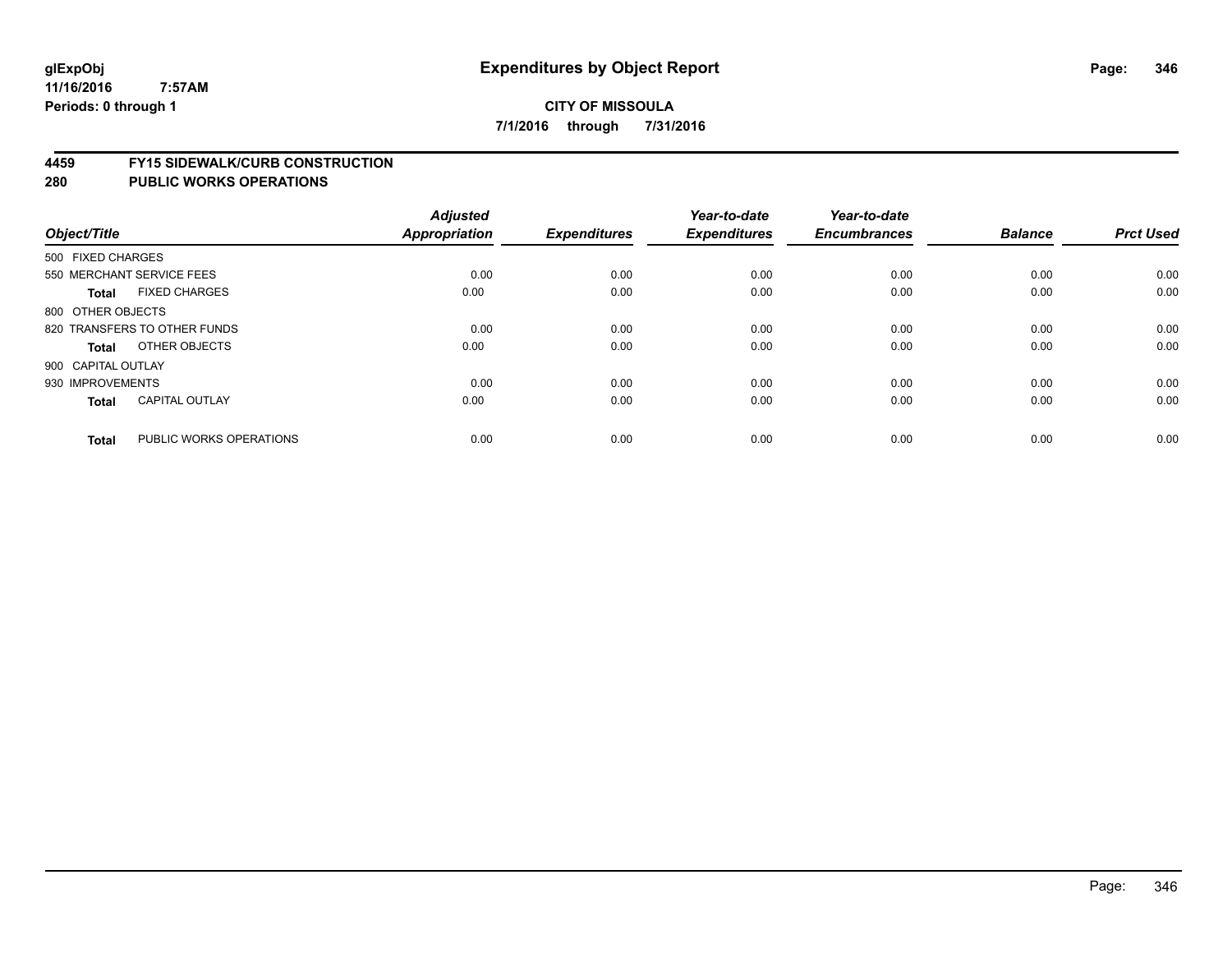**CITY OF MISSOULA 7/1/2016 through 7/31/2016**

# **4459 FY15 SIDEWALK/CURB CONSTRUCTION**

| Object/Title       |                                        | <b>Adjusted</b><br><b>Appropriation</b> | <b>Expenditures</b> | Year-to-date<br><b>Expenditures</b> | Year-to-date<br><b>Encumbrances</b> | <b>Balance</b> | <b>Prct Used</b> |
|--------------------|----------------------------------------|-----------------------------------------|---------------------|-------------------------------------|-------------------------------------|----------------|------------------|
| 500 FIXED CHARGES  |                                        |                                         |                     |                                     |                                     |                |                  |
|                    | 550 MERCHANT SERVICE FEES              | 0.00                                    | 0.00                | 0.00                                | 0.00                                | 0.00           | 0.00             |
| <b>Total</b>       | <b>FIXED CHARGES</b>                   | 0.00                                    | 0.00                | 0.00                                | 0.00                                | 0.00           | 0.00             |
| 800 OTHER OBJECTS  |                                        |                                         |                     |                                     |                                     |                |                  |
|                    | 820 TRANSFERS TO OTHER FUNDS           | 0.00                                    | 0.00                | 0.00                                | 0.00                                | 0.00           | 0.00             |
| <b>Total</b>       | OTHER OBJECTS                          | 0.00                                    | 0.00                | 0.00                                | 0.00                                | 0.00           | 0.00             |
| 900 CAPITAL OUTLAY |                                        |                                         |                     |                                     |                                     |                |                  |
| 930 IMPROVEMENTS   |                                        | 0.00                                    | 0.00                | 0.00                                | 0.00                                | 0.00           | 0.00             |
| <b>Total</b>       | <b>CAPITAL OUTLAY</b>                  | 0.00                                    | 0.00                | 0.00                                | 0.00                                | 0.00           | 0.00             |
| <b>Total</b>       | <b>FY15 SIDEWALK/CURB CONSTRUCTION</b> | 0.00                                    | 0.00                | 0.00                                | 0.00                                | 0.00           | 0.00             |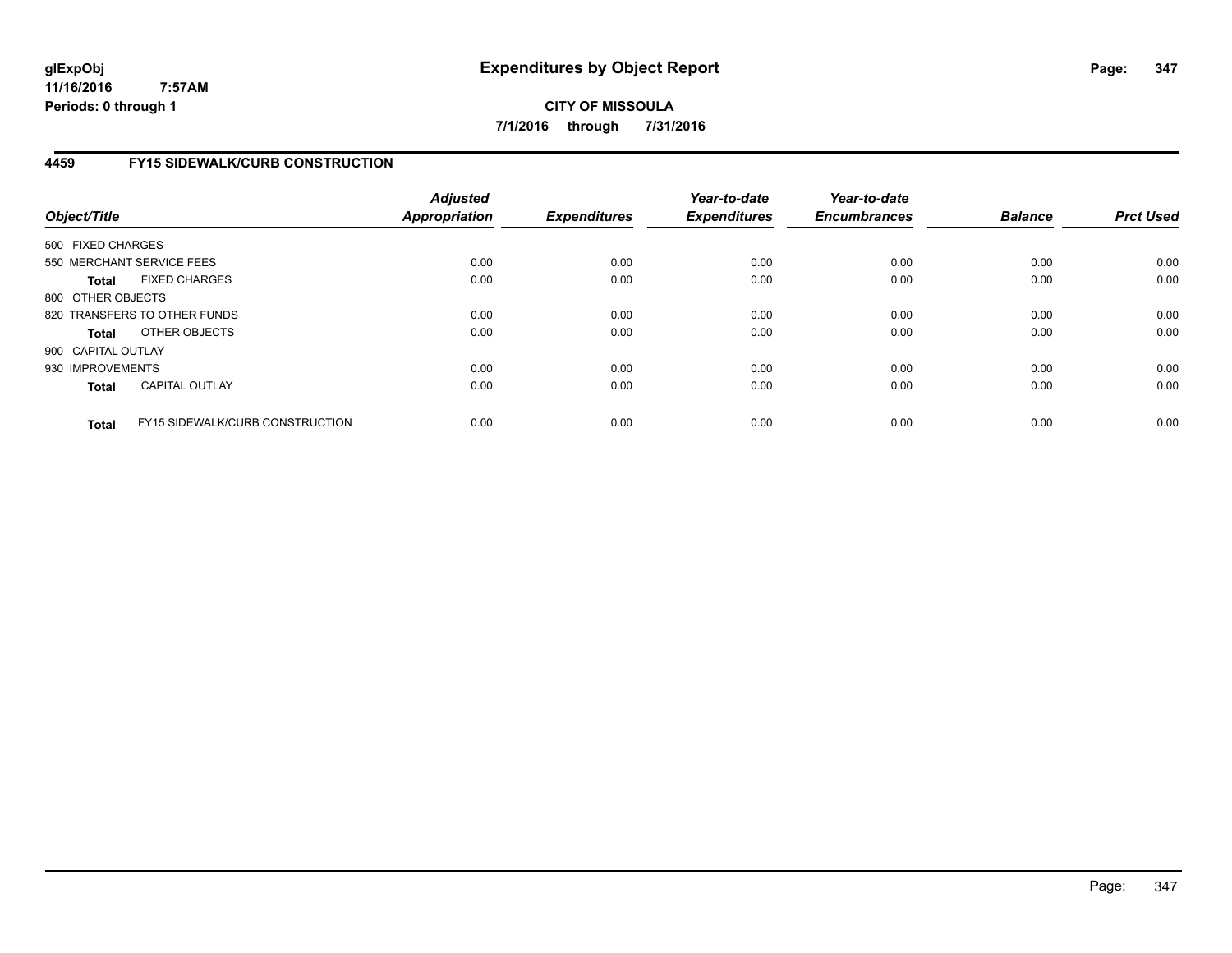#### **4460 FY16 SIDEWALK/CURB CONSTRUCTION**

| Object/Title                 |                         | <b>Adjusted</b><br>Appropriation | <b>Expenditures</b> | Year-to-date<br><b>Expenditures</b> | Year-to-date<br><b>Encumbrances</b> | <b>Balance</b> | <b>Prct Used</b> |
|------------------------------|-------------------------|----------------------------------|---------------------|-------------------------------------|-------------------------------------|----------------|------------------|
|                              |                         |                                  |                     |                                     |                                     |                |                  |
| 500 FIXED CHARGES            |                         |                                  |                     |                                     |                                     |                |                  |
| 550 MERCHANT SERVICE FEES    |                         | 0.00                             | 0.00                | 0.00                                | 0.00                                | 0.00           | 0.00             |
| <b>Total</b>                 | <b>FIXED CHARGES</b>    | 0.00                             | 0.00                | 0.00                                | 0.00                                | 0.00           | 0.00             |
| 800 OTHER OBJECTS            |                         |                                  |                     |                                     |                                     |                |                  |
| 820 TRANSFERS TO OTHER FUNDS |                         | 0.00                             | 0.00                | 0.00                                | 0.00                                | 0.00           | 0.00             |
| <b>Total</b>                 | OTHER OBJECTS           | 0.00                             | 0.00                | 0.00                                | 0.00                                | 0.00           | 0.00             |
| 900 CAPITAL OUTLAY           |                         |                                  |                     |                                     |                                     |                |                  |
| 930 IMPROVEMENTS             |                         | 0.00                             | 0.00                | 0.00                                | 0.00                                | 0.00           | 0.00             |
| <b>Total</b>                 | <b>CAPITAL OUTLAY</b>   | 0.00                             | 0.00                | 0.00                                | 0.00                                | 0.00           | 0.00             |
| <b>Total</b>                 | PUBLIC WORKS OPERATIONS | 0.00                             | 0.00                | 0.00                                | 0.00                                | 0.00           | 0.00             |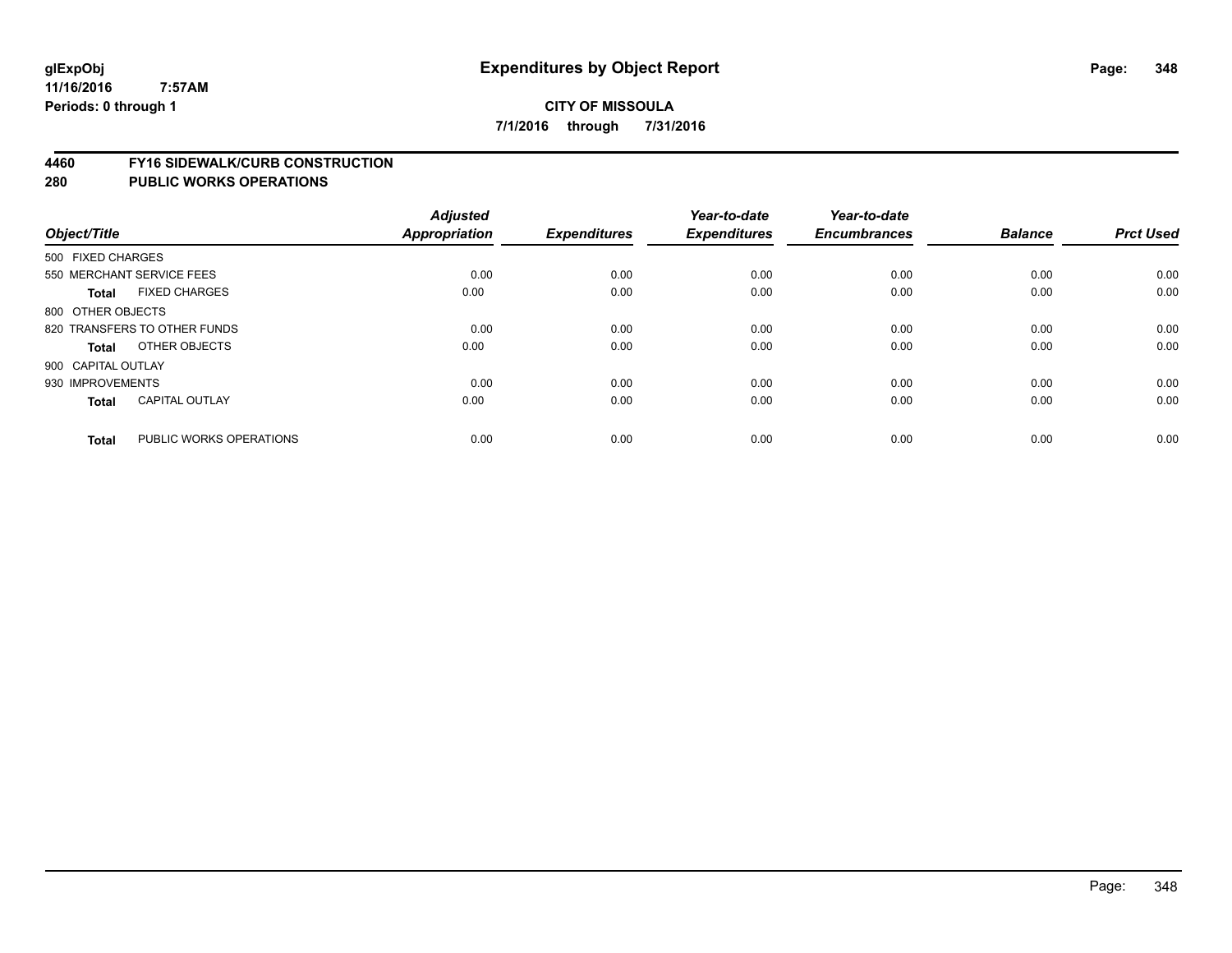**CITY OF MISSOULA 7/1/2016 through 7/31/2016**

# **4460 FY16 SIDEWALK/CURB CONSTRUCTION**

| Object/Title       |                                        | <b>Adjusted</b><br><b>Appropriation</b> | <b>Expenditures</b> | Year-to-date<br><b>Expenditures</b> | Year-to-date<br><b>Encumbrances</b> | <b>Balance</b> | <b>Prct Used</b> |
|--------------------|----------------------------------------|-----------------------------------------|---------------------|-------------------------------------|-------------------------------------|----------------|------------------|
| 500 FIXED CHARGES  |                                        |                                         |                     |                                     |                                     |                |                  |
|                    | 550 MERCHANT SERVICE FEES              | 0.00                                    | 0.00                | 0.00                                | 0.00                                | 0.00           | 0.00             |
| <b>Total</b>       | <b>FIXED CHARGES</b>                   | 0.00                                    | 0.00                | 0.00                                | 0.00                                | 0.00           | 0.00             |
| 800 OTHER OBJECTS  |                                        |                                         |                     |                                     |                                     |                |                  |
|                    | 820 TRANSFERS TO OTHER FUNDS           | 0.00                                    | 0.00                | 0.00                                | 0.00                                | 0.00           | 0.00             |
| <b>Total</b>       | OTHER OBJECTS                          | 0.00                                    | 0.00                | 0.00                                | 0.00                                | 0.00           | 0.00             |
| 900 CAPITAL OUTLAY |                                        |                                         |                     |                                     |                                     |                |                  |
| 930 IMPROVEMENTS   |                                        | 0.00                                    | 0.00                | 0.00                                | 0.00                                | 0.00           | 0.00             |
| <b>Total</b>       | <b>CAPITAL OUTLAY</b>                  | 0.00                                    | 0.00                | 0.00                                | 0.00                                | 0.00           | 0.00             |
| <b>Total</b>       | <b>FY16 SIDEWALK/CURB CONSTRUCTION</b> | 0.00                                    | 0.00                | 0.00                                | 0.00                                | 0.00           | 0.00             |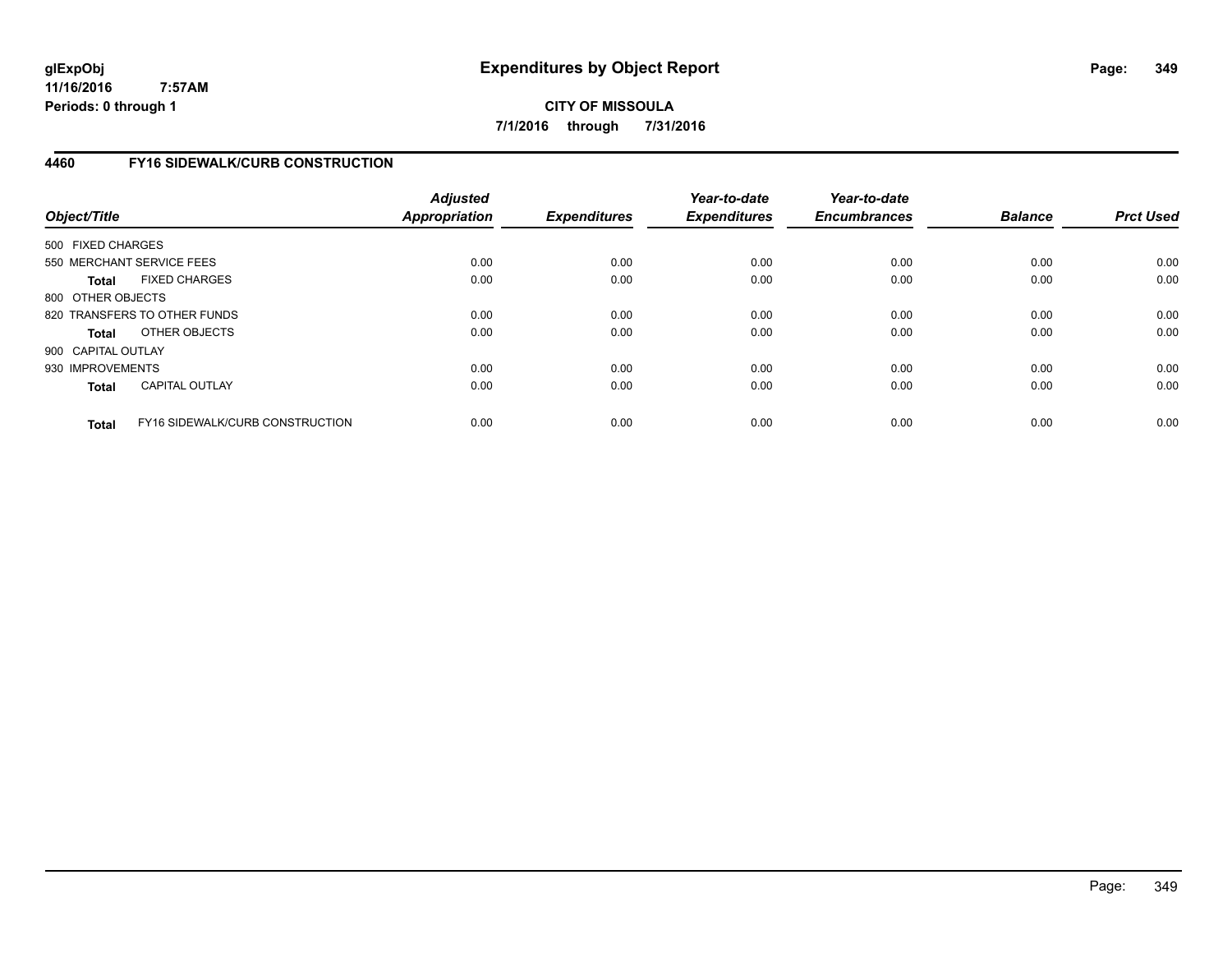#### **4461 FY17 SIDEWALK/CURB CONSTRUCTION**

| Object/Title       |                           | <b>Adjusted</b><br><b>Appropriation</b> | <b>Expenditures</b> | Year-to-date<br><b>Expenditures</b> | Year-to-date<br><b>Encumbrances</b> | <b>Balance</b> | <b>Prct Used</b> |
|--------------------|---------------------------|-----------------------------------------|---------------------|-------------------------------------|-------------------------------------|----------------|------------------|
| 500 FIXED CHARGES  |                           |                                         |                     |                                     |                                     |                |                  |
|                    | 550 MERCHANT SERVICE FEES | 0.00                                    | 0.00                | 0.00                                | 0.00                                | 0.00           | 0.00             |
| <b>Total</b>       | <b>FIXED CHARGES</b>      | 0.00                                    | 0.00                | 0.00                                | 0.00                                | 0.00           | 0.00             |
| 900 CAPITAL OUTLAY |                           |                                         |                     |                                     |                                     |                |                  |
| 930 IMPROVEMENTS   |                           | 0.00                                    | 0.00                | 0.00                                | 0.00                                | 0.00           | 0.00             |
| <b>Total</b>       | <b>CAPITAL OUTLAY</b>     | 0.00                                    | 0.00                | 0.00                                | 0.00                                | 0.00           | 0.00             |
| <b>Total</b>       | PUBLIC WORKS OPERATIONS   | 0.00                                    | 0.00                | 0.00                                | 0.00                                | 0.00           | 0.00             |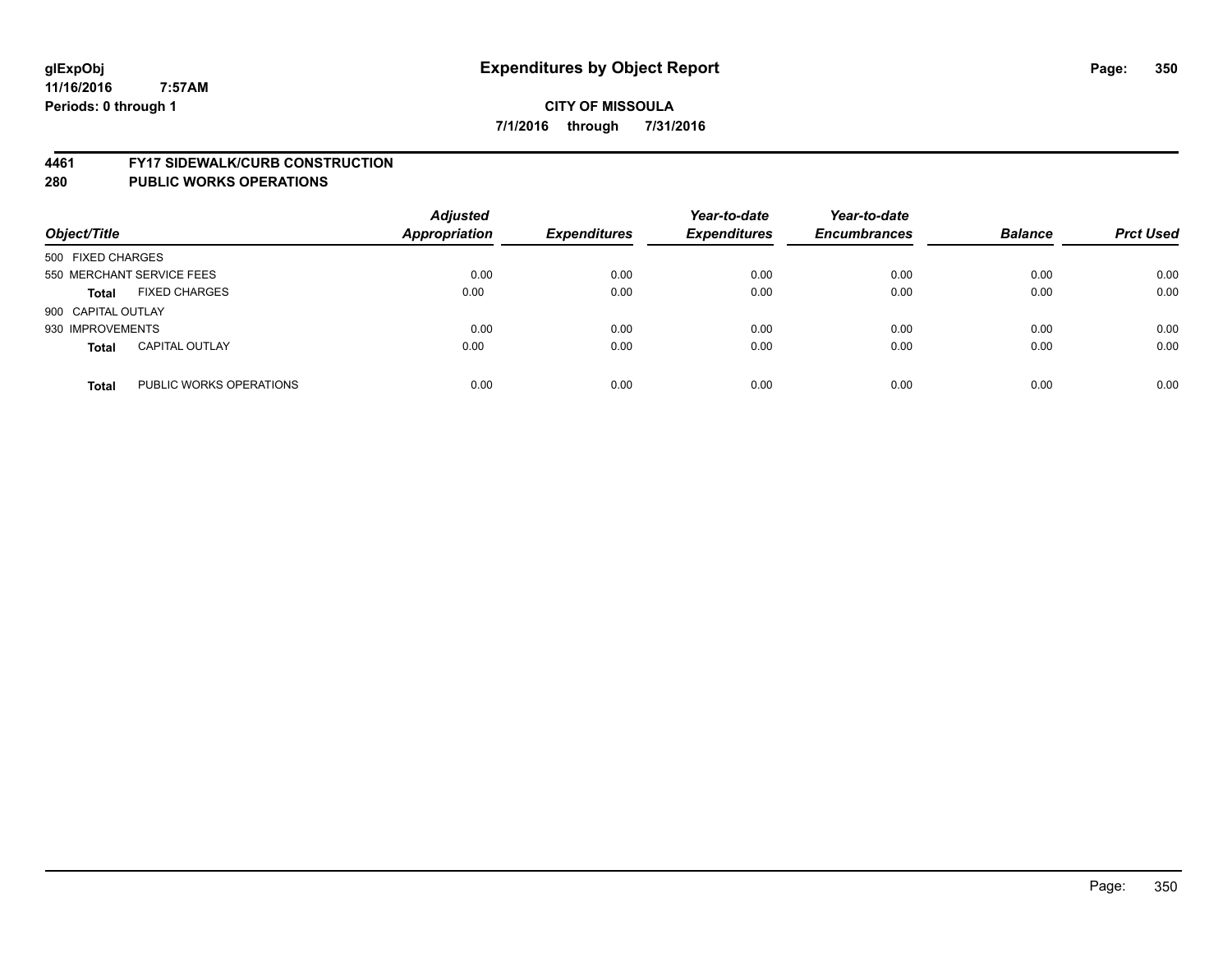# **CITY OF MISSOULA 7/1/2016 through 7/31/2016**

# **4461 FY17 SIDEWALK/CURB CONSTRUCTION**

| Object/Title       |                                        | <b>Adjusted</b><br>Appropriation | <b>Expenditures</b> | Year-to-date<br><b>Expenditures</b> | Year-to-date<br><b>Encumbrances</b> | <b>Balance</b> | <b>Prct Used</b> |
|--------------------|----------------------------------------|----------------------------------|---------------------|-------------------------------------|-------------------------------------|----------------|------------------|
| 500 FIXED CHARGES  |                                        |                                  |                     |                                     |                                     |                |                  |
|                    | 550 MERCHANT SERVICE FEES              | 0.00                             | 0.00                | 0.00                                | 0.00                                | 0.00           | 0.00             |
| Total              | <b>FIXED CHARGES</b>                   | 0.00                             | 0.00                | 0.00                                | 0.00                                | 0.00           | 0.00             |
| 900 CAPITAL OUTLAY |                                        |                                  |                     |                                     |                                     |                |                  |
| 930 IMPROVEMENTS   |                                        | 0.00                             | 0.00                | 0.00                                | 0.00                                | 0.00           | 0.00             |
| <b>Total</b>       | <b>CAPITAL OUTLAY</b>                  | 0.00                             | 0.00                | 0.00                                | 0.00                                | 0.00           | 0.00             |
| <b>Total</b>       | <b>FY17 SIDEWALK/CURB CONSTRUCTION</b> | 0.00                             | 0.00                | 0.00                                | 0.00                                | 0.00           | 0.00             |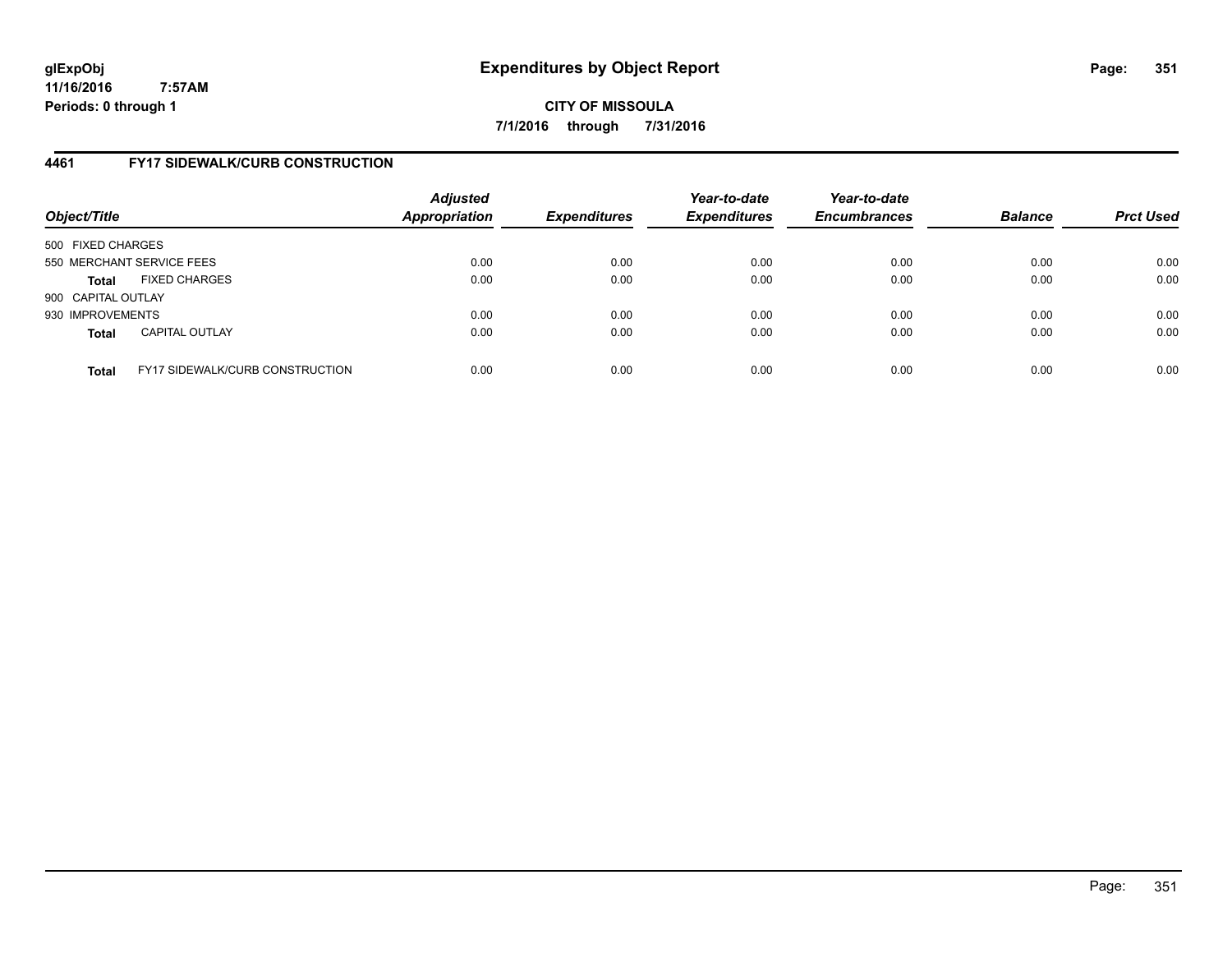# **CITY OF MISSOULA 7/1/2016 through 7/31/2016**

**4531 SID 531 TRAFFIC CALMING**

**000 \*\*\* Title Not Found \*\*\***

| Object/Title                            | <b>Adjusted</b><br>Appropriation | <b>Expenditures</b> | Year-to-date<br><b>Expenditures</b> | Year-to-date<br><b>Encumbrances</b> | <b>Balance</b> | <b>Prct Used</b> |
|-----------------------------------------|----------------------------------|---------------------|-------------------------------------|-------------------------------------|----------------|------------------|
| 500 FIXED CHARGES                       |                                  |                     |                                     |                                     |                |                  |
| 550 MERCHANT SERVICE FEES               | 0.00                             | 0.00                | 0.00                                | 0.00                                | 0.00           | 0.00             |
| <b>FIXED CHARGES</b><br><b>Total</b>    | 0.00                             | 0.00                | 0.00                                | 0.00                                | 0.00           | 0.00             |
| 600 DEBT SERVICE                        |                                  |                     |                                     |                                     |                |                  |
| 620 INTEREST / SERVICE FEES             | 0.00                             | 0.00                | 0.00                                | 0.00                                | 0.00           | 0.00             |
| <b>DEBT SERVICE</b><br><b>Total</b>     | 0.00                             | 0.00                | 0.00                                | 0.00                                | 0.00           | 0.00             |
| *** Title Not Found ***<br><b>Total</b> | 0.00                             | 0.00                | 0.00                                | 0.00                                | 0.00           | 0.00             |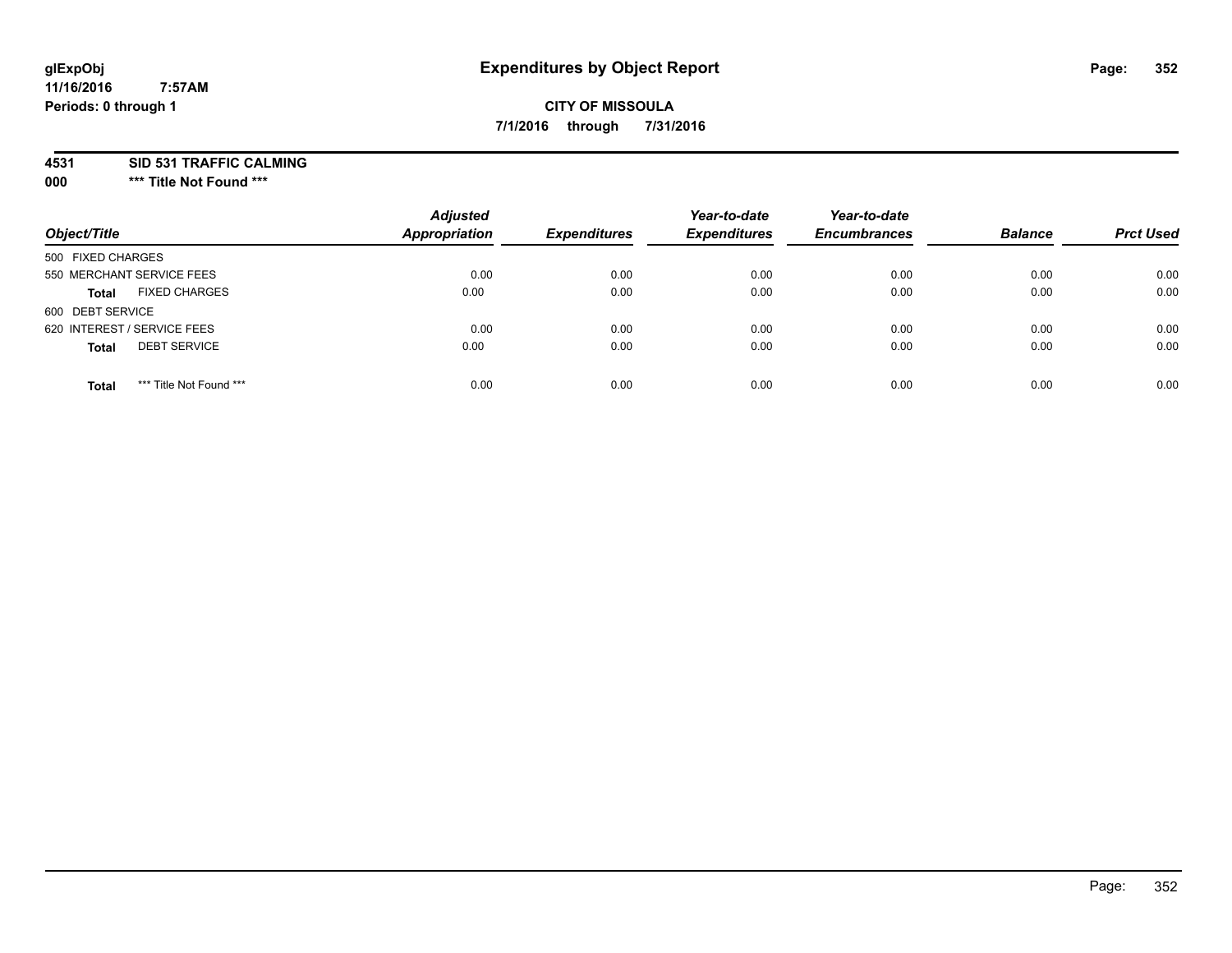# **4531 SID 531 TRAFFIC CALMING**

**390 NON-DEPARTMENTAL**

| Object/Title       |                           | <b>Adjusted</b><br>Appropriation | <b>Expenditures</b> | Year-to-date<br><b>Expenditures</b> | Year-to-date<br><b>Encumbrances</b> | <b>Balance</b> | <b>Prct Used</b> |
|--------------------|---------------------------|----------------------------------|---------------------|-------------------------------------|-------------------------------------|----------------|------------------|
| 500 FIXED CHARGES  |                           |                                  |                     |                                     |                                     |                |                  |
|                    | 550 MERCHANT SERVICE FEES | 0.00                             | 0.00                | 0.00                                | 0.00                                | 0.00           | 0.00             |
| <b>Total</b>       | <b>FIXED CHARGES</b>      | 0.00                             | 0.00                | 0.00                                | 0.00                                | 0.00           | 0.00             |
| 900 CAPITAL OUTLAY |                           |                                  |                     |                                     |                                     |                |                  |
| 930 IMPROVEMENTS   |                           | 0.00                             | 0.00                | 0.00                                | 0.00                                | 0.00           | 0.00             |
| <b>Total</b>       | <b>CAPITAL OUTLAY</b>     | 0.00                             | 0.00                | 0.00                                | 0.00                                | 0.00           | 0.00             |
| <b>Total</b>       | NON-DEPARTMENTAL          | 0.00                             | 0.00                | 0.00                                | 0.00                                | 0.00           | 0.00             |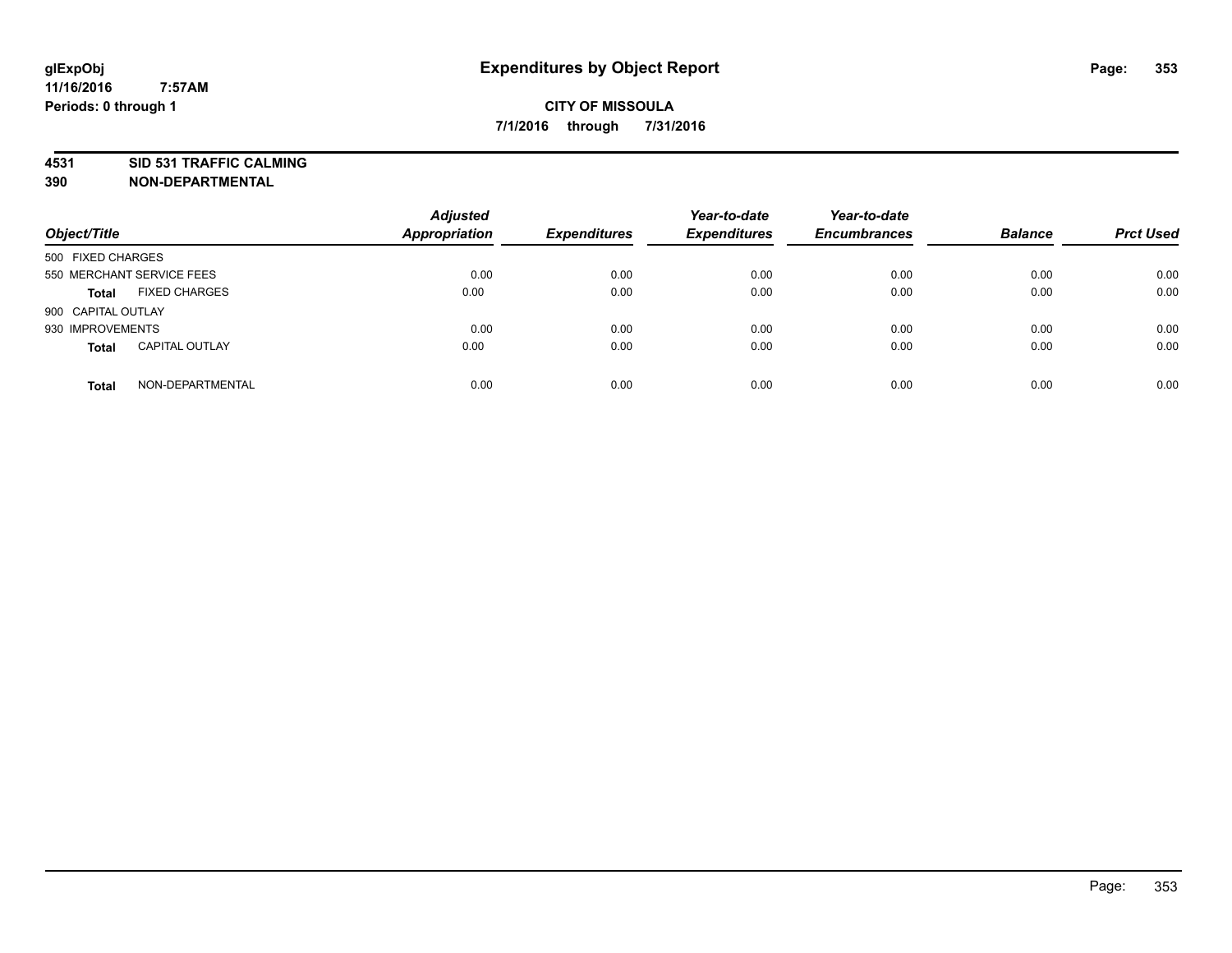# **4531 SID 531 TRAFFIC CALMING**

| Object/Title                |                           | <b>Adjusted</b><br>Appropriation | <b>Expenditures</b> | Year-to-date<br><b>Expenditures</b> | Year-to-date<br><b>Encumbrances</b> | <b>Balance</b> | <b>Prct Used</b> |
|-----------------------------|---------------------------|----------------------------------|---------------------|-------------------------------------|-------------------------------------|----------------|------------------|
| 500 FIXED CHARGES           |                           |                                  |                     |                                     |                                     |                |                  |
|                             | 550 MERCHANT SERVICE FEES | 0.00                             | 0.00                | 0.00                                | 0.00                                | 0.00           | 0.00             |
| <b>Total</b>                | <b>FIXED CHARGES</b>      | 0.00                             | 0.00                | 0.00                                | 0.00                                | 0.00           | 0.00             |
| 600 DEBT SERVICE            |                           |                                  |                     |                                     |                                     |                |                  |
| 620 INTEREST / SERVICE FEES |                           | 0.00                             | 0.00                | 0.00                                | 0.00                                | 0.00           | 0.00             |
| <b>Total</b>                | <b>DEBT SERVICE</b>       | 0.00                             | 0.00                | 0.00                                | 0.00                                | 0.00           | 0.00             |
| 900 CAPITAL OUTLAY          |                           |                                  |                     |                                     |                                     |                |                  |
| 930 IMPROVEMENTS            |                           | 0.00                             | 0.00                | 0.00                                | 0.00                                | 0.00           | 0.00             |
| <b>Total</b>                | <b>CAPITAL OUTLAY</b>     | 0.00                             | 0.00                | 0.00                                | 0.00                                | 0.00           | 0.00             |
| <b>Total</b>                | SID 531 TRAFFIC CALMING   | 0.00                             | 0.00                | 0.00                                | 0.00                                | 0.00           | 0.00             |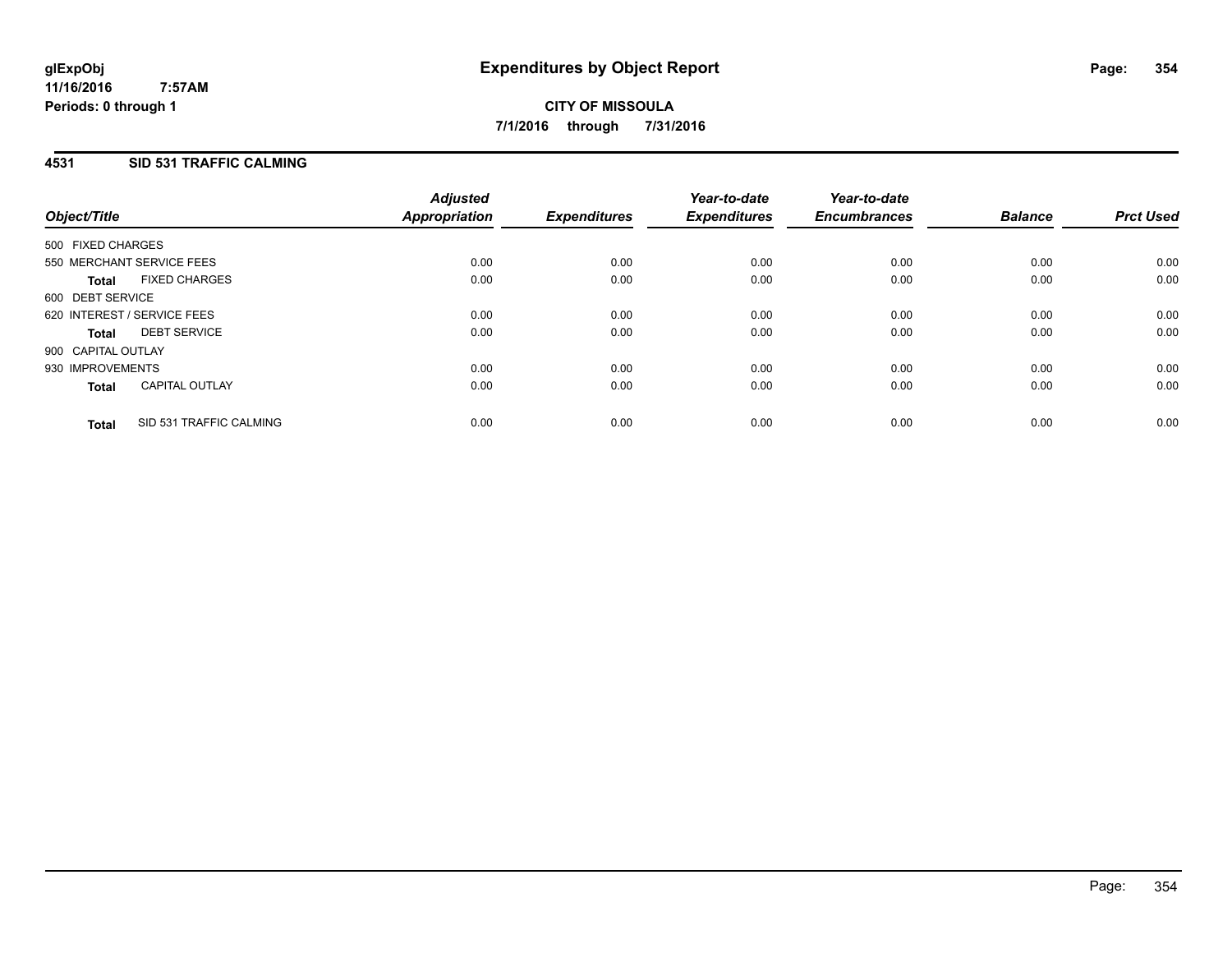## **4532 MALONEY RANCH SID**

**390 NON-DEPARTMENTAL**

| Object/Title              |                       | <b>Adjusted</b><br><b>Appropriation</b> | <b>Expenditures</b> | Year-to-date<br><b>Expenditures</b> | Year-to-date<br><b>Encumbrances</b> | <b>Balance</b> | <b>Prct Used</b> |
|---------------------------|-----------------------|-----------------------------------------|---------------------|-------------------------------------|-------------------------------------|----------------|------------------|
| 500 FIXED CHARGES         |                       |                                         |                     |                                     |                                     |                |                  |
| 550 MERCHANT SERVICE FEES |                       | 0.00                                    | 0.00                | 0.00                                | 0.00                                | 0.00           | 0.00             |
| <b>Total</b>              | <b>FIXED CHARGES</b>  | 0.00                                    | 0.00                | 0.00                                | 0.00                                | 0.00           | 0.00             |
| 900 CAPITAL OUTLAY        |                       |                                         |                     |                                     |                                     |                |                  |
| 930 IMPROVEMENTS          |                       | 0.00                                    | 0.00                | 0.00                                | 0.00                                | 0.00           | 0.00             |
| <b>Total</b>              | <b>CAPITAL OUTLAY</b> | 0.00                                    | 0.00                | 0.00                                | 0.00                                | 0.00           | 0.00             |
| <b>Total</b>              | NON-DEPARTMENTAL      | 0.00                                    | 0.00                | 0.00                                | 0.00                                | 0.00           | 0.00             |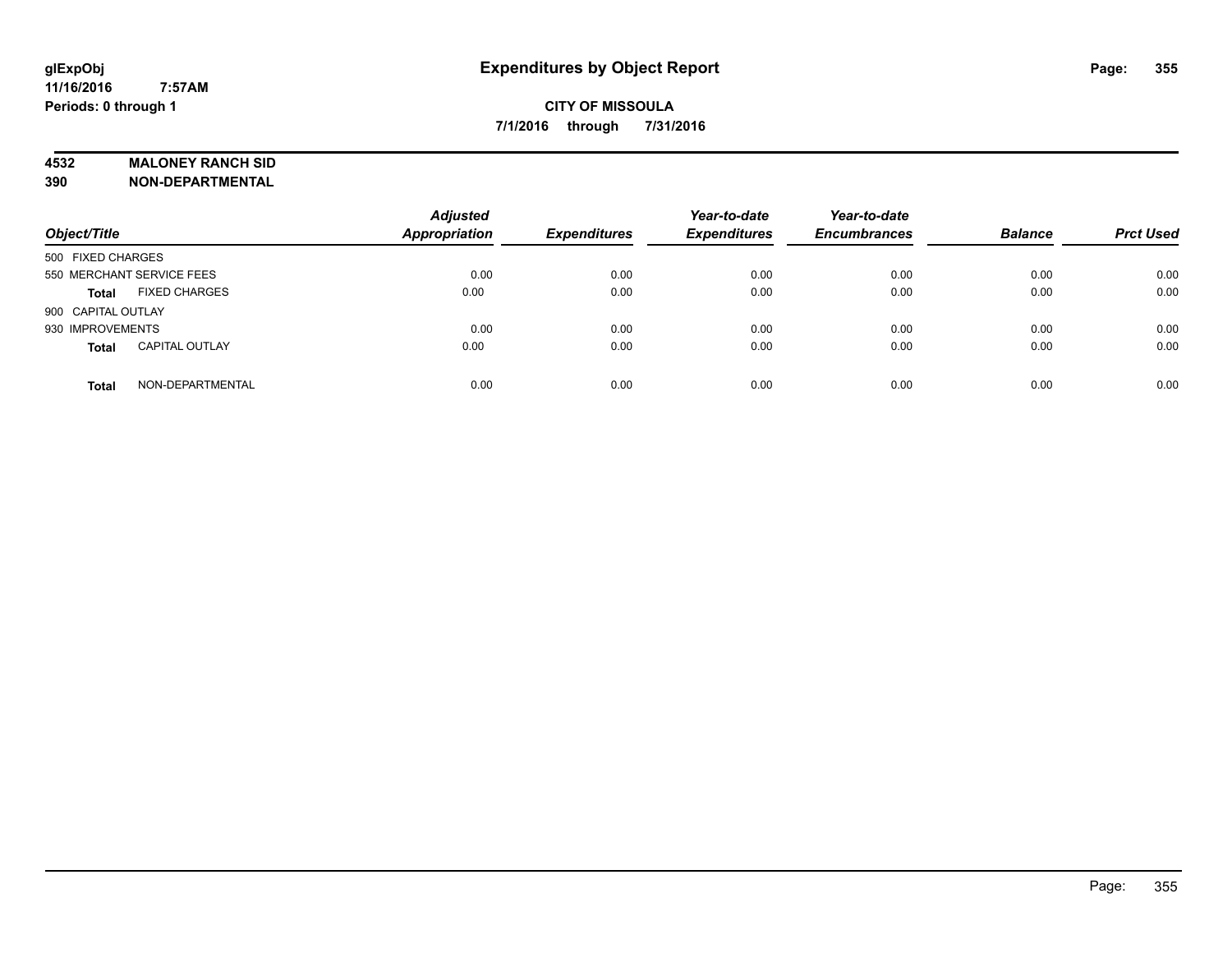**CITY OF MISSOULA 7/1/2016 through 7/31/2016**

### **4532 MALONEY RANCH SID**

| Object/Title                             | <b>Adjusted</b><br>Appropriation | <b>Expenditures</b> | Year-to-date<br><b>Expenditures</b> | Year-to-date<br><b>Encumbrances</b> | <b>Balance</b> | <b>Prct Used</b> |
|------------------------------------------|----------------------------------|---------------------|-------------------------------------|-------------------------------------|----------------|------------------|
| 500 FIXED CHARGES                        |                                  |                     |                                     |                                     |                |                  |
| 550 MERCHANT SERVICE FEES                | 0.00                             | 0.00                | 0.00                                | 0.00                                | 0.00           | 0.00             |
| <b>FIXED CHARGES</b><br><b>Total</b>     | 0.00                             | 0.00                | 0.00                                | 0.00                                | 0.00           | 0.00             |
| 900 CAPITAL OUTLAY                       |                                  |                     |                                     |                                     |                |                  |
| 930 IMPROVEMENTS                         | 0.00                             | 0.00                | 0.00                                | 0.00                                | 0.00           | 0.00             |
| <b>CAPITAL OUTLAY</b><br><b>Total</b>    | 0.00                             | 0.00                | 0.00                                | 0.00                                | 0.00           | 0.00             |
| <b>MALONEY RANCH SID</b><br><b>Total</b> | 0.00                             | 0.00                | 0.00                                | 0.00                                | 0.00           | 0.00             |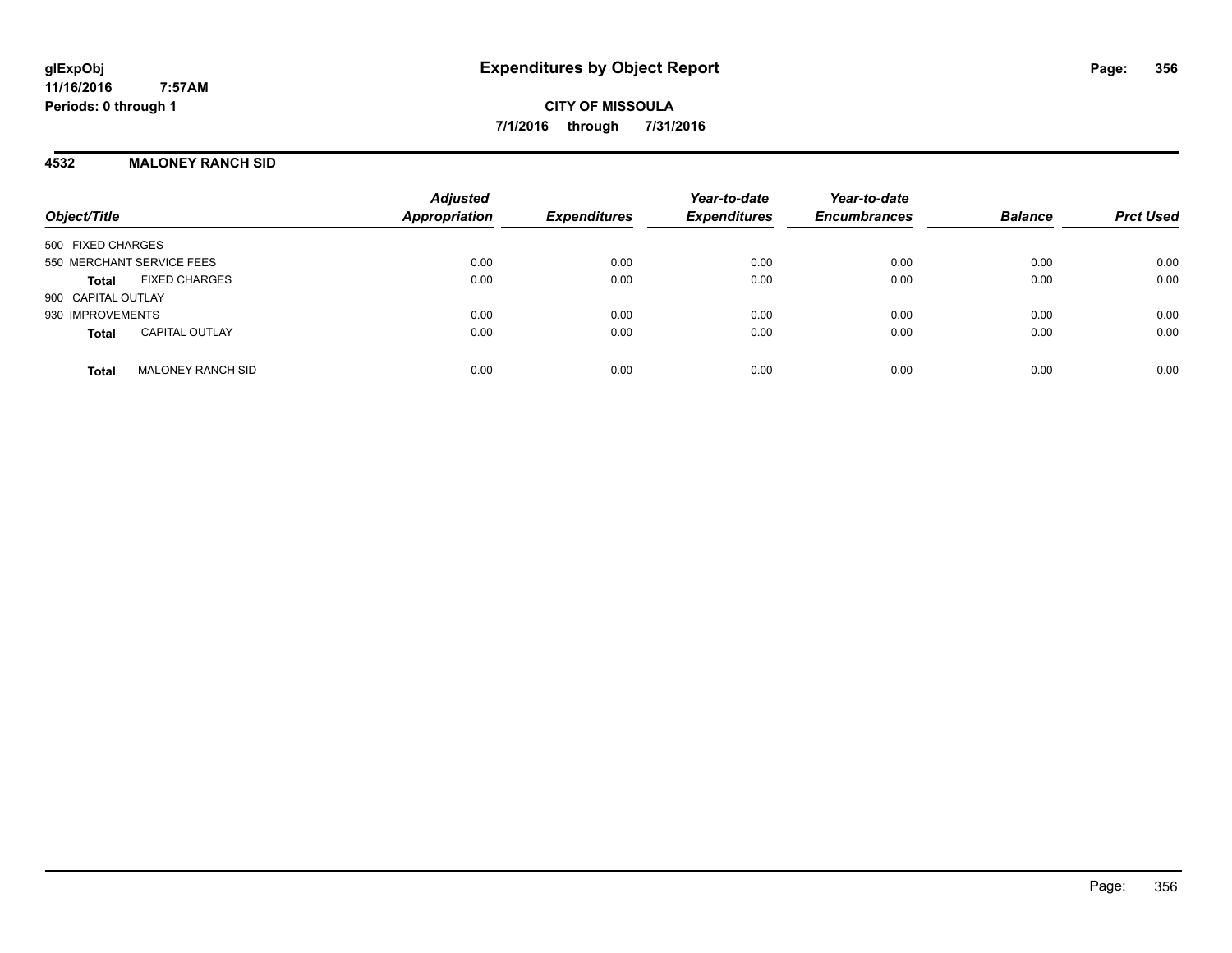**4533 RATTLESNAKE SEWER SID 390 NON-DEPARTMENTAL**

| Object/Title                         | <b>Adjusted</b><br>Appropriation | <b>Expenditures</b> | Year-to-date<br><b>Expenditures</b> | Year-to-date<br><b>Encumbrances</b> | <b>Balance</b> | <b>Prct Used</b> |
|--------------------------------------|----------------------------------|---------------------|-------------------------------------|-------------------------------------|----------------|------------------|
| 500 FIXED CHARGES                    |                                  |                     |                                     |                                     |                |                  |
| 550 MERCHANT SERVICE FEES            | 0.00                             | 0.00                | 0.00                                | 0.00                                | 0.00           | 0.00             |
| <b>FIXED CHARGES</b><br><b>Total</b> | 0.00                             | 0.00                | 0.00                                | 0.00                                | 0.00           | 0.00             |
| NON-DEPARTMENTAL<br><b>Total</b>     | 0.00                             | 0.00                | 0.00                                | 0.00                                | 0.00           | 0.00             |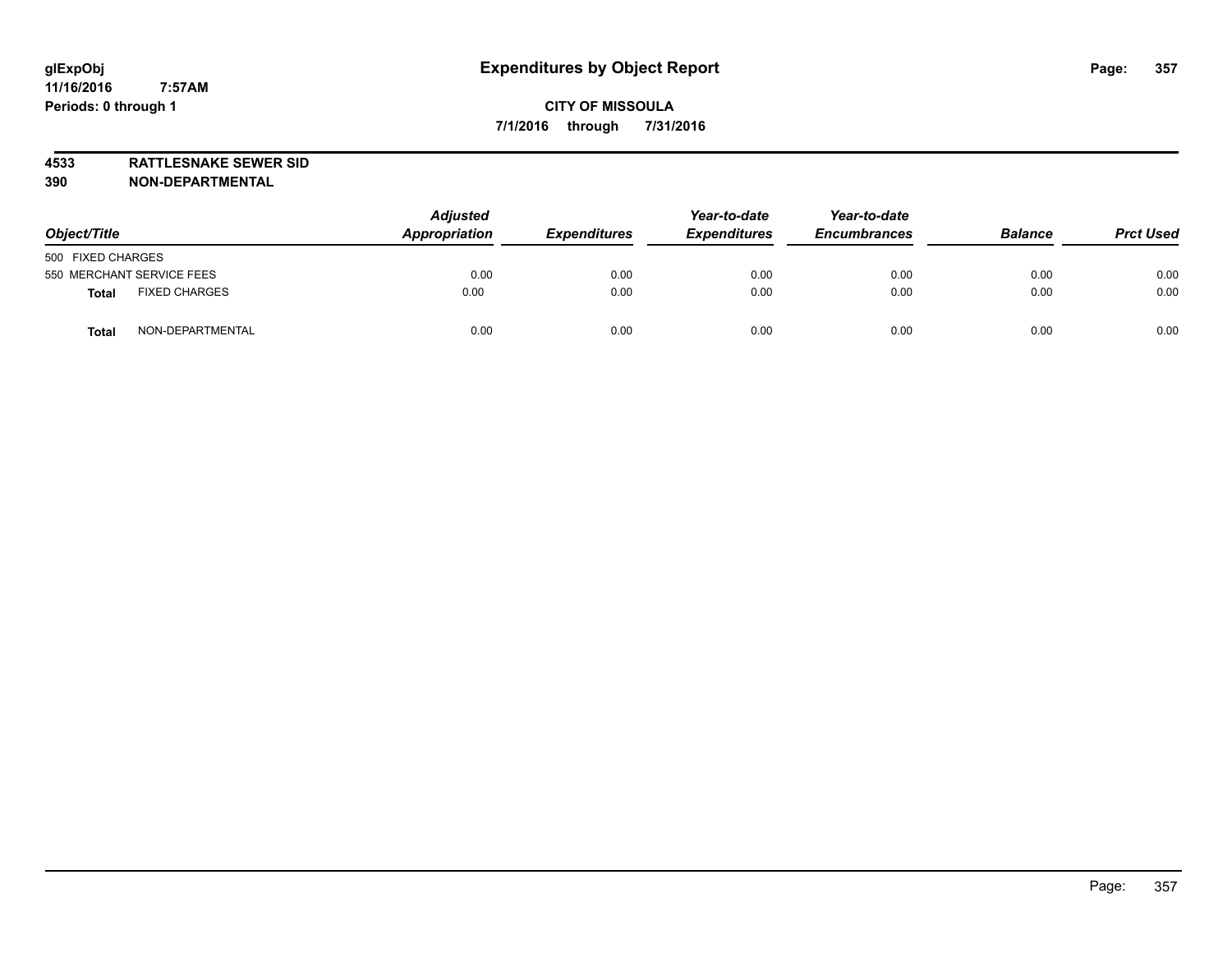**CITY OF MISSOULA 7/1/2016 through 7/31/2016**

## **4533 RATTLESNAKE SEWER SID**

| Object/Title                         | <b>Adjusted</b><br>Appropriation | <b>Expenditures</b> | Year-to-date<br><b>Expenditures</b> | Year-to-date<br><b>Encumbrances</b> | <b>Balance</b> | <b>Prct Used</b> |
|--------------------------------------|----------------------------------|---------------------|-------------------------------------|-------------------------------------|----------------|------------------|
| 500 FIXED CHARGES                    |                                  |                     |                                     |                                     |                |                  |
| 550 MERCHANT SERVICE FEES            | 0.00                             | 0.00                | 0.00                                | 0.00                                | 0.00           | 0.00             |
| <b>FIXED CHARGES</b><br><b>Total</b> | 0.00                             | 0.00                | 0.00                                | 0.00                                | 0.00           | 0.00             |
| RATTLESNAKE SEWER SID<br>Total       | 0.00                             | 0.00                | 0.00                                | 0.00                                | 0.00           | 0.00             |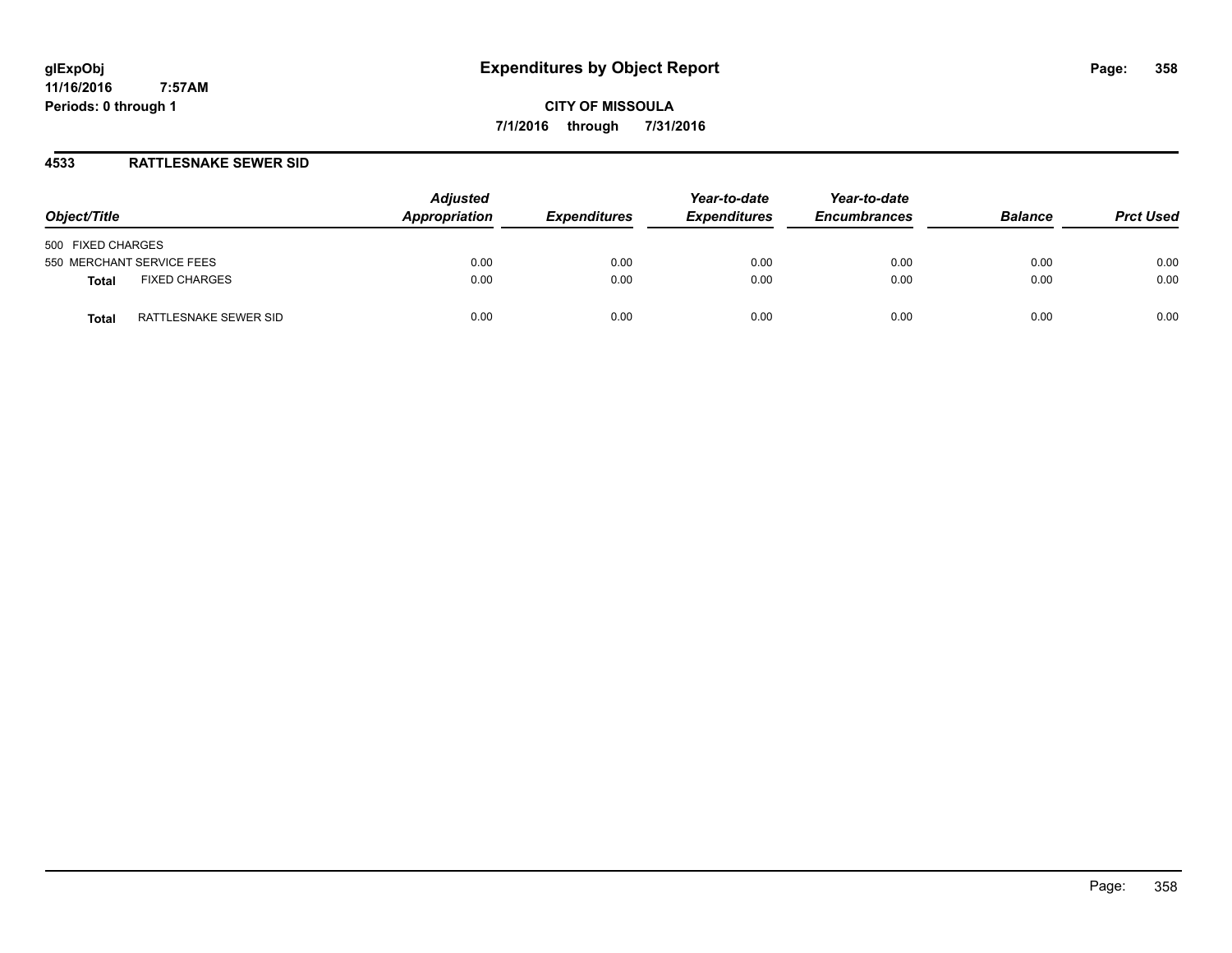## **4534 SID 534 LINCOLNWOOD**

**390 NON-DEPARTMENTAL**

| Object/Title                         | <b>Adjusted</b><br><b>Appropriation</b> | <b>Expenditures</b> | Year-to-date<br><b>Expenditures</b> | Year-to-date<br><b>Encumbrances</b> | <b>Balance</b> | <b>Prct Used</b> |
|--------------------------------------|-----------------------------------------|---------------------|-------------------------------------|-------------------------------------|----------------|------------------|
| 500 FIXED CHARGES                    |                                         |                     |                                     |                                     |                |                  |
| 550 MERCHANT SERVICE FEES            | 0.00                                    | 0.00                | 0.00                                | 0.00                                | 0.00           | 0.00             |
| <b>FIXED CHARGES</b><br><b>Total</b> | 0.00                                    | 0.00                | 0.00                                | 0.00                                | 0.00           | 0.00             |
| 800 OTHER OBJECTS                    |                                         |                     |                                     |                                     |                |                  |
| 820 TRANSFERS TO OTHER FUNDS         | 0.00                                    | 0.00                | 0.00                                | 0.00                                | 0.00           | 0.00             |
| OTHER OBJECTS<br><b>Total</b>        | 0.00                                    | 0.00                | 0.00                                | 0.00                                | 0.00           | 0.00             |
| NON-DEPARTMENTAL<br><b>Total</b>     | 0.00                                    | 0.00                | 0.00                                | 0.00                                | 0.00           | 0.00             |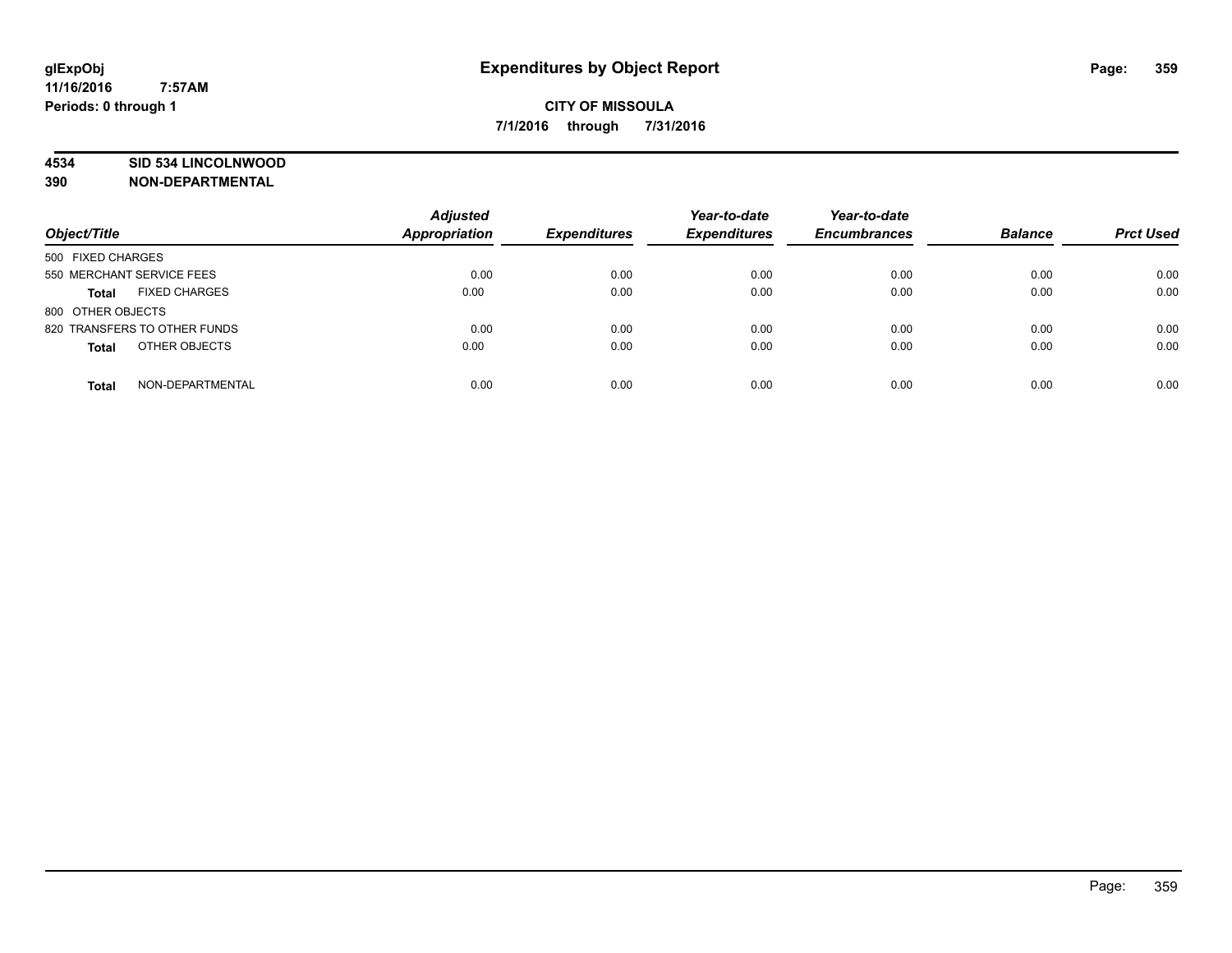**CITY OF MISSOULA 7/1/2016 through 7/31/2016**

## **4534 SID 534 LINCOLNWOOD**

| Object/Title                 |                      | <b>Adjusted</b><br><b>Appropriation</b> | <b>Expenditures</b> | Year-to-date<br><b>Expenditures</b> | Year-to-date<br><b>Encumbrances</b> | <b>Balance</b> | <b>Prct Used</b> |
|------------------------------|----------------------|-----------------------------------------|---------------------|-------------------------------------|-------------------------------------|----------------|------------------|
| 500 FIXED CHARGES            |                      |                                         |                     |                                     |                                     |                |                  |
| 550 MERCHANT SERVICE FEES    |                      | 0.00                                    | 0.00                | 0.00                                | 0.00                                | 0.00           | 0.00             |
| <b>Total</b>                 | <b>FIXED CHARGES</b> | 0.00                                    | 0.00                | 0.00                                | 0.00                                | 0.00           | 0.00             |
| 800 OTHER OBJECTS            |                      |                                         |                     |                                     |                                     |                |                  |
| 820 TRANSFERS TO OTHER FUNDS |                      | 0.00                                    | 0.00                | 0.00                                | 0.00                                | 0.00           | 0.00             |
| <b>Total</b>                 | OTHER OBJECTS        | 0.00                                    | 0.00                | 0.00                                | 0.00                                | 0.00           | 0.00             |
|                              |                      |                                         |                     |                                     |                                     |                |                  |
| <b>Total</b>                 | SID 534 LINCOLNWOOD  | 0.00                                    | 0.00                | 0.00                                | 0.00                                | 0.00           | 0.00             |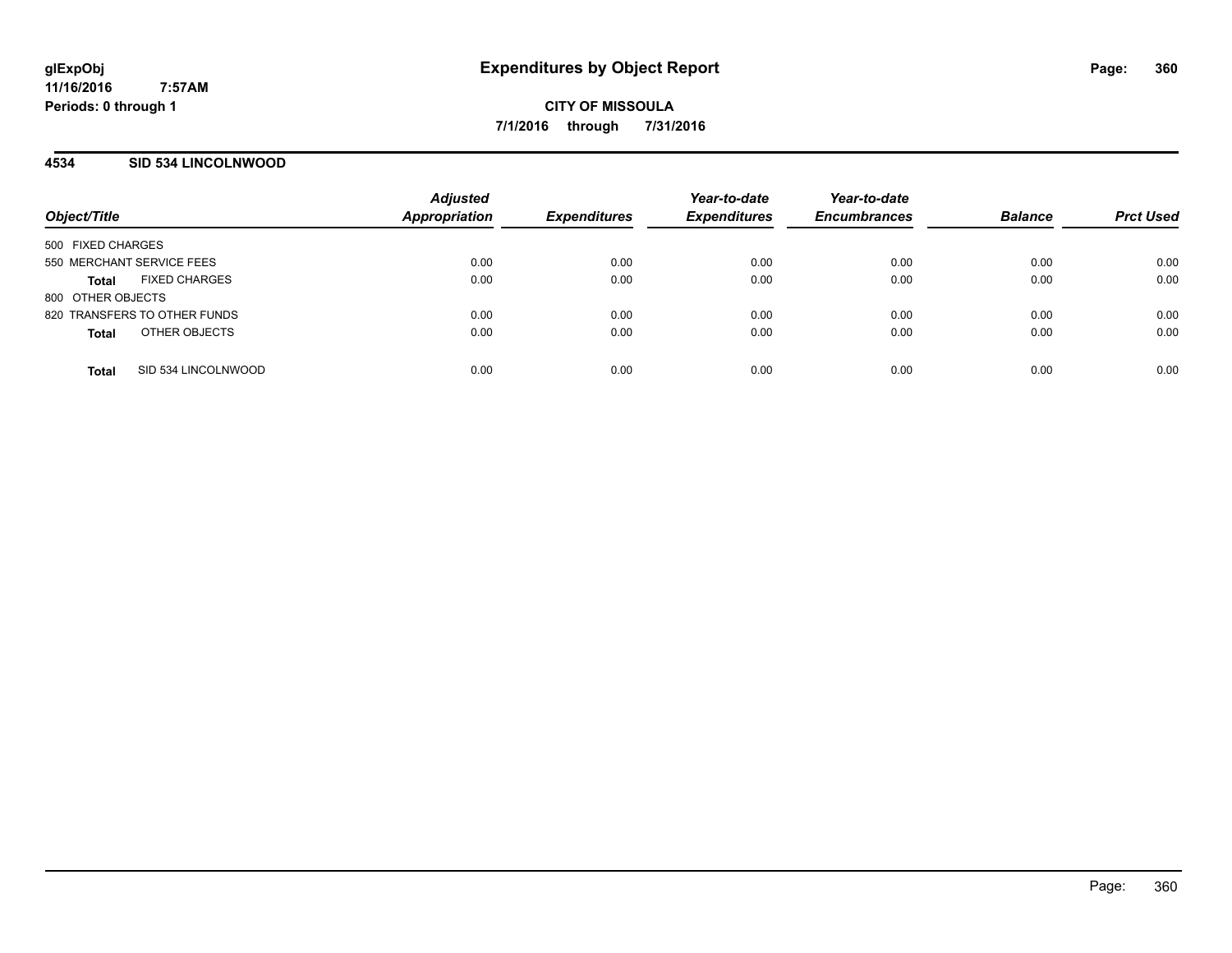# **glExpObj Expenditures by Object Report Page: 361**

#### **11/16/2016 7:57AM Periods: 0 through 1**

# **CITY OF MISSOULA 7/1/2016 through 7/31/2016**

#### **4535 SLANT STREET TRAFFIC CALMING**

**000 \*\*\* Title Not Found \*\*\***

| Object/Title                            | <b>Adjusted</b><br><b>Appropriation</b> | <b>Expenditures</b> | Year-to-date<br><b>Expenditures</b> | Year-to-date<br><b>Encumbrances</b> | <b>Balance</b> | <b>Prct Used</b> |
|-----------------------------------------|-----------------------------------------|---------------------|-------------------------------------|-------------------------------------|----------------|------------------|
| 500 FIXED CHARGES                       |                                         |                     |                                     |                                     |                |                  |
| 550 MERCHANT SERVICE FEES               | 0.00                                    | 0.00                | 0.00                                | 0.00                                | 0.00           | 0.00             |
| <b>FIXED CHARGES</b><br><b>Total</b>    | 0.00                                    | 0.00                | 0.00                                | 0.00                                | 0.00           | 0.00             |
| 600 DEBT SERVICE                        |                                         |                     |                                     |                                     |                |                  |
| 620 INTEREST / SERVICE FEES             | 0.00                                    | 0.00                | 0.00                                | 0.00                                | 0.00           | 0.00             |
| <b>DEBT SERVICE</b><br><b>Total</b>     | 0.00                                    | 0.00                | 0.00                                | 0.00                                | 0.00           | 0.00             |
| *** Title Not Found ***<br><b>Total</b> | 0.00                                    | 0.00                | 0.00                                | 0.00                                | 0.00           | 0.00             |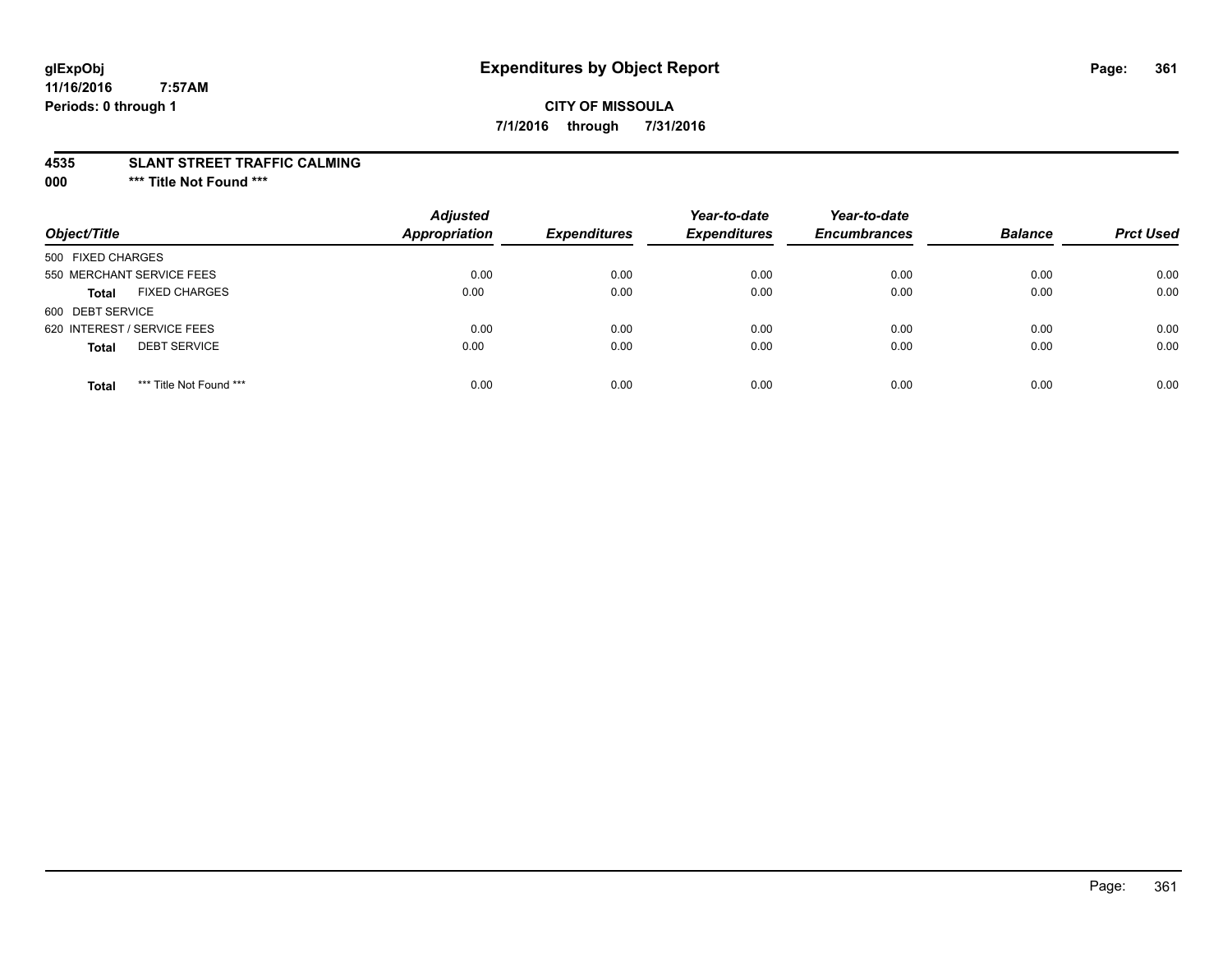# **4535 SLANT STREET TRAFFIC CALMING**

| Object/Title                |                              | <b>Adjusted</b><br><b>Appropriation</b> | <b>Expenditures</b> | Year-to-date<br><b>Expenditures</b> | Year-to-date<br><b>Encumbrances</b> | <b>Balance</b> | <b>Prct Used</b> |
|-----------------------------|------------------------------|-----------------------------------------|---------------------|-------------------------------------|-------------------------------------|----------------|------------------|
| 500 FIXED CHARGES           |                              |                                         |                     |                                     |                                     |                |                  |
| 550 MERCHANT SERVICE FEES   |                              | 0.00                                    | 0.00                | 0.00                                | 0.00                                | 0.00           | 0.00             |
| <b>Total</b>                | <b>FIXED CHARGES</b>         | 0.00                                    | 0.00                | 0.00                                | 0.00                                | 0.00           | 0.00             |
| 600 DEBT SERVICE            |                              |                                         |                     |                                     |                                     |                |                  |
| 620 INTEREST / SERVICE FEES |                              | 0.00                                    | 0.00                | 0.00                                | 0.00                                | 0.00           | 0.00             |
| <b>Total</b>                | <b>DEBT SERVICE</b>          | 0.00                                    | 0.00                | 0.00                                | 0.00                                | 0.00           | 0.00             |
| <b>Total</b>                | SLANT STREET TRAFFIC CALMING | 0.00                                    | 0.00                | 0.00                                | 0.00                                | 0.00           | 0.00             |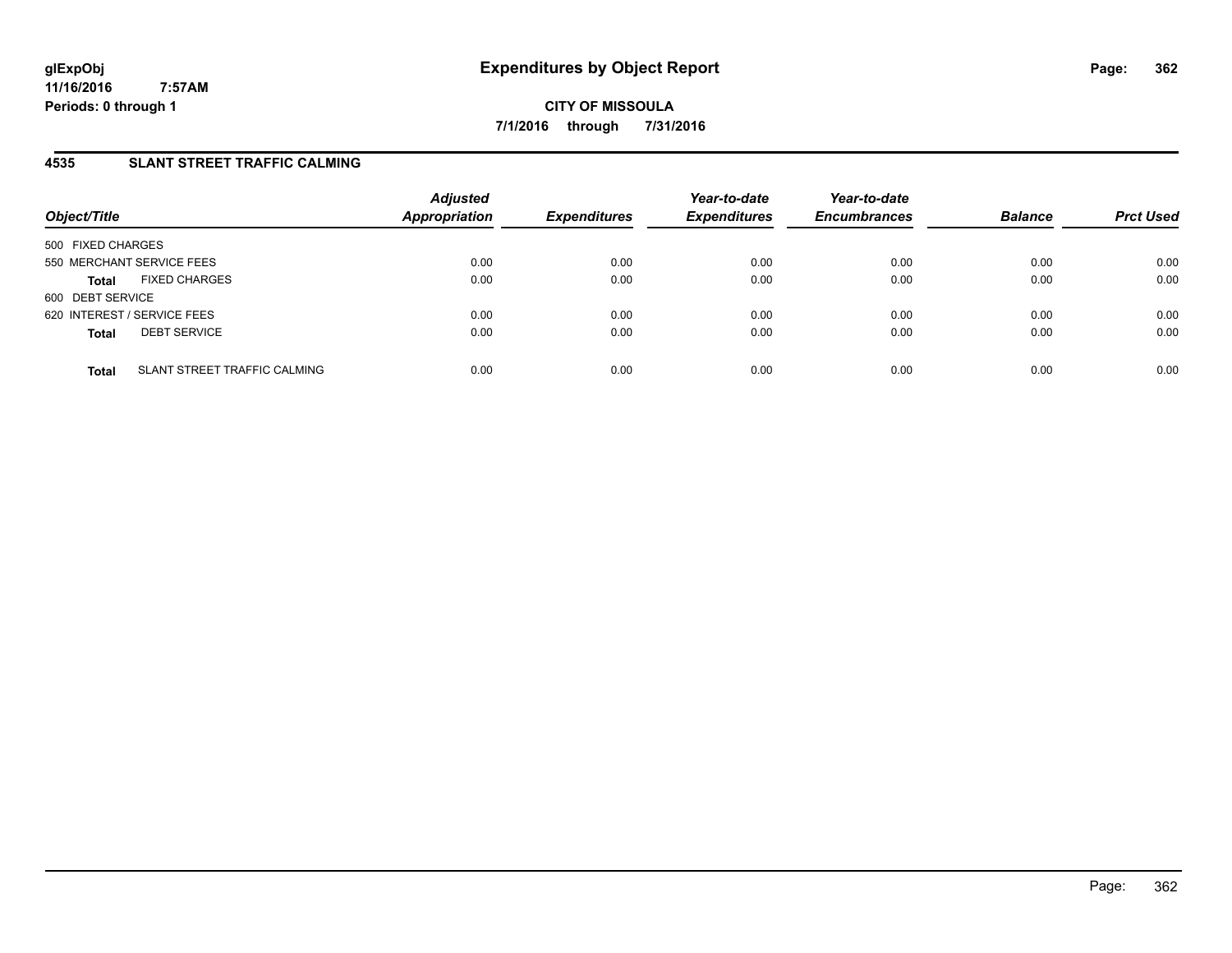#### **4536 SID536 LINCOLNWOOD SWR PH2**

| Object/Title                         | <b>Adjusted</b><br>Appropriation | <b>Expenditures</b> | Year-to-date<br><b>Expenditures</b> | Year-to-date<br><b>Encumbrances</b> | <b>Balance</b> | <b>Prct Used</b> |
|--------------------------------------|----------------------------------|---------------------|-------------------------------------|-------------------------------------|----------------|------------------|
| 500 FIXED CHARGES                    |                                  |                     |                                     |                                     |                |                  |
| 550 MERCHANT SERVICE FEES            | 0.00                             | 0.00                | 0.00                                | 0.00                                | 0.00           | 0.00             |
| <b>FIXED CHARGES</b><br><b>Total</b> | 0.00                             | 0.00                | 0.00                                | 0.00                                | 0.00           | 0.00             |
| NON-DEPARTMENTAL<br>Total            | 0.00                             | 0.00                | 0.00                                | 0.00                                | 0.00           | 0.00             |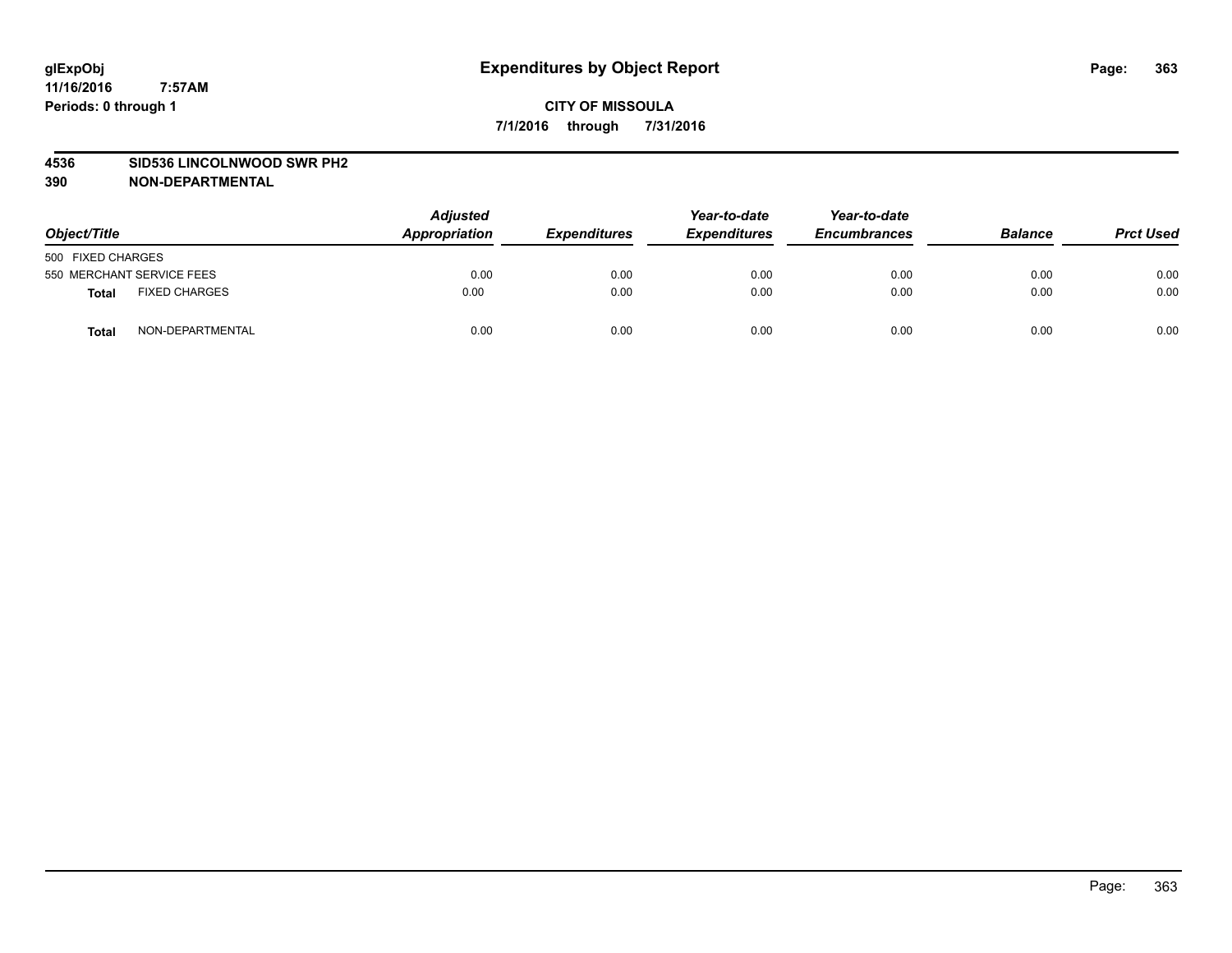**CITY OF MISSOULA 7/1/2016 through 7/31/2016**

## **4536 SID536 LINCOLNWOOD SWR PH2**

| Object/Title                         | <b>Adjusted</b><br>Appropriation | <b>Expenditures</b> | Year-to-date<br><b>Expenditures</b> | Year-to-date<br><b>Encumbrances</b> | <b>Balance</b> | <b>Prct Used</b> |
|--------------------------------------|----------------------------------|---------------------|-------------------------------------|-------------------------------------|----------------|------------------|
| 500 FIXED CHARGES                    |                                  |                     |                                     |                                     |                |                  |
| 550 MERCHANT SERVICE FEES            | 0.00                             | 0.00                | 0.00                                | 0.00                                | 0.00           | 0.00             |
| <b>FIXED CHARGES</b><br><b>Total</b> | 0.00                             | 0.00                | 0.00                                | 0.00                                | 0.00           | 0.00             |
| SID536 LINCOLNWOOD SWR PH2<br>Total  | 0.00                             | 0.00                | 0.00                                | 0.00                                | 0.00           | 0.00             |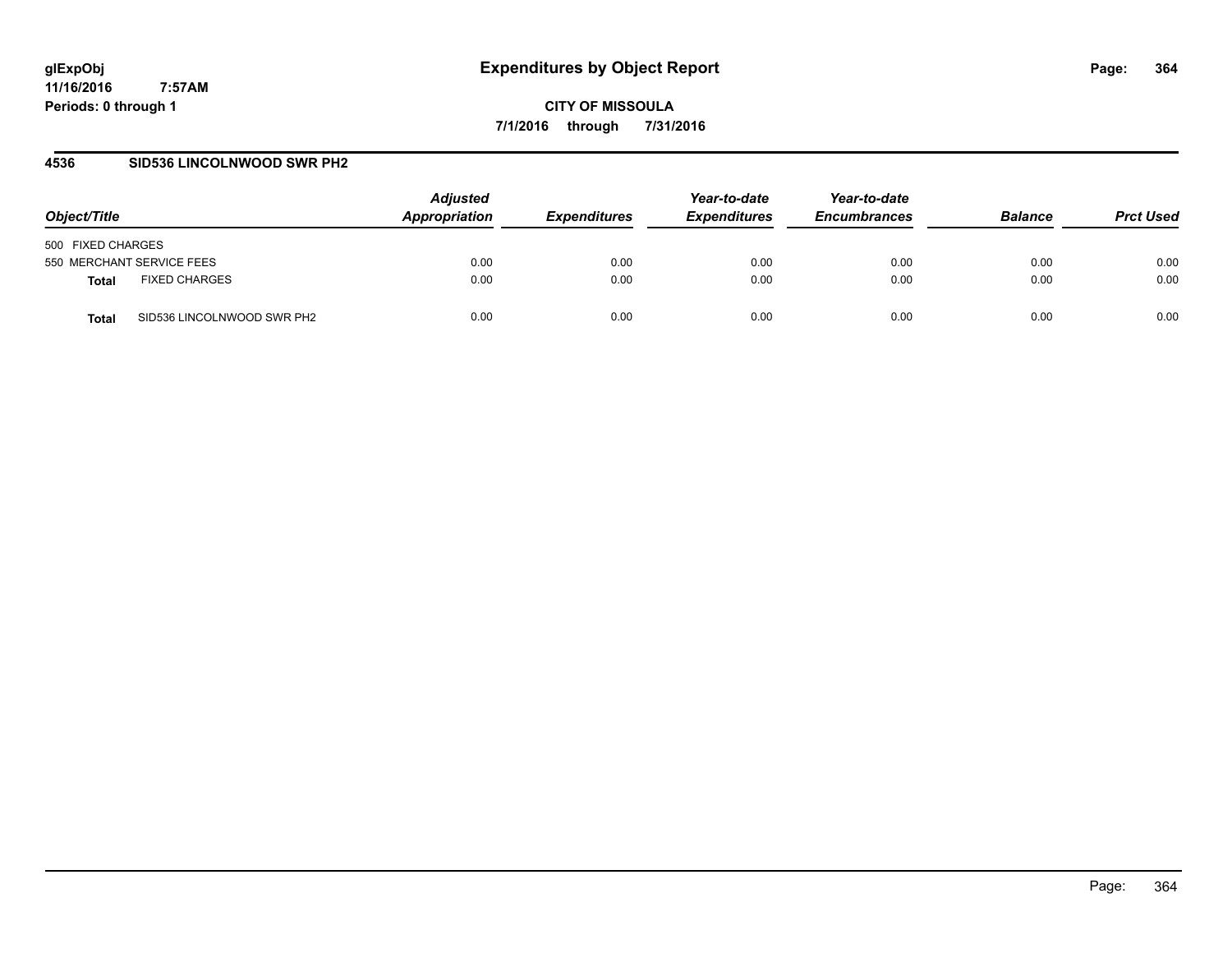# **CITY OF MISSOULA 7/1/2016 through 7/31/2016**

#### **4539 SID 539 4th STREET**

**000 \*\*\* Title Not Found \*\*\***

| Object/Title                            | <b>Adjusted</b><br><b>Appropriation</b> | <b>Expenditures</b> | Year-to-date<br><b>Expenditures</b> | Year-to-date<br><b>Encumbrances</b> | <b>Balance</b> | <b>Prct Used</b> |
|-----------------------------------------|-----------------------------------------|---------------------|-------------------------------------|-------------------------------------|----------------|------------------|
| 500 FIXED CHARGES                       |                                         |                     |                                     |                                     |                |                  |
| 550 MERCHANT SERVICE FEES               | 0.00                                    | 0.00                | 0.00                                | 0.00                                | 0.00           | 0.00             |
| <b>FIXED CHARGES</b><br><b>Total</b>    | 0.00                                    | 0.00                | 0.00                                | 0.00                                | 0.00           | 0.00             |
| 600 DEBT SERVICE                        |                                         |                     |                                     |                                     |                |                  |
| 620 INTEREST / SERVICE FEES             | 0.00                                    | 0.00                | 0.00                                | 0.00                                | 0.00           | 0.00             |
| <b>DEBT SERVICE</b><br><b>Total</b>     | 0.00                                    | 0.00                | 0.00                                | 0.00                                | 0.00           | 0.00             |
| *** Title Not Found ***<br><b>Total</b> | 0.00                                    | 0.00                | 0.00                                | 0.00                                | 0.00           | 0.00             |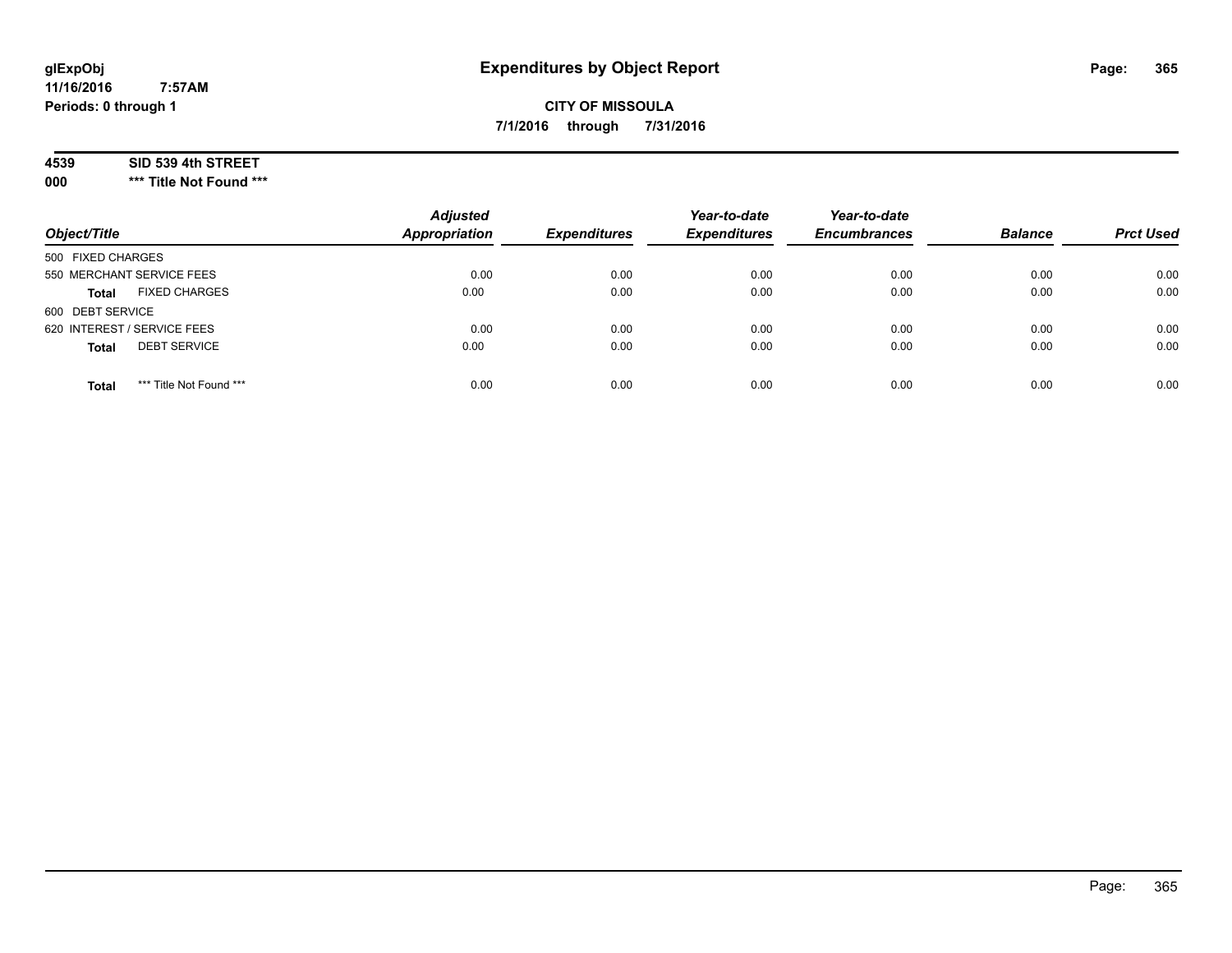## **4539 SID 539 4th STREET**

**11/16/2016**

**Periods: 0 through 1**

| Object/Title                         | <b>Adjusted</b><br><b>Appropriation</b> | <b>Expenditures</b> | Year-to-date<br><b>Expenditures</b> | Year-to-date<br><b>Encumbrances</b> | <b>Balance</b> | <b>Prct Used</b> |
|--------------------------------------|-----------------------------------------|---------------------|-------------------------------------|-------------------------------------|----------------|------------------|
| 500 FIXED CHARGES                    |                                         |                     |                                     |                                     |                |                  |
| 550 MERCHANT SERVICE FEES            | 0.00                                    | 0.00                | 0.00                                | 0.00                                | 0.00           | 0.00             |
| <b>FIXED CHARGES</b><br><b>Total</b> | 0.00                                    | 0.00                | 0.00                                | 0.00                                | 0.00           | 0.00             |
| 600 DEBT SERVICE                     |                                         |                     |                                     |                                     |                |                  |
| 620 INTEREST / SERVICE FEES          | 0.00                                    | 0.00                | 0.00                                | 0.00                                | 0.00           | 0.00             |
| <b>DEBT SERVICE</b><br><b>Total</b>  | 0.00                                    | 0.00                | 0.00                                | 0.00                                | 0.00           | 0.00             |
| SID 539 4th STREET<br><b>Total</b>   | 0.00                                    | 0.00                | 0.00                                | 0.00                                | 0.00           | 0.00             |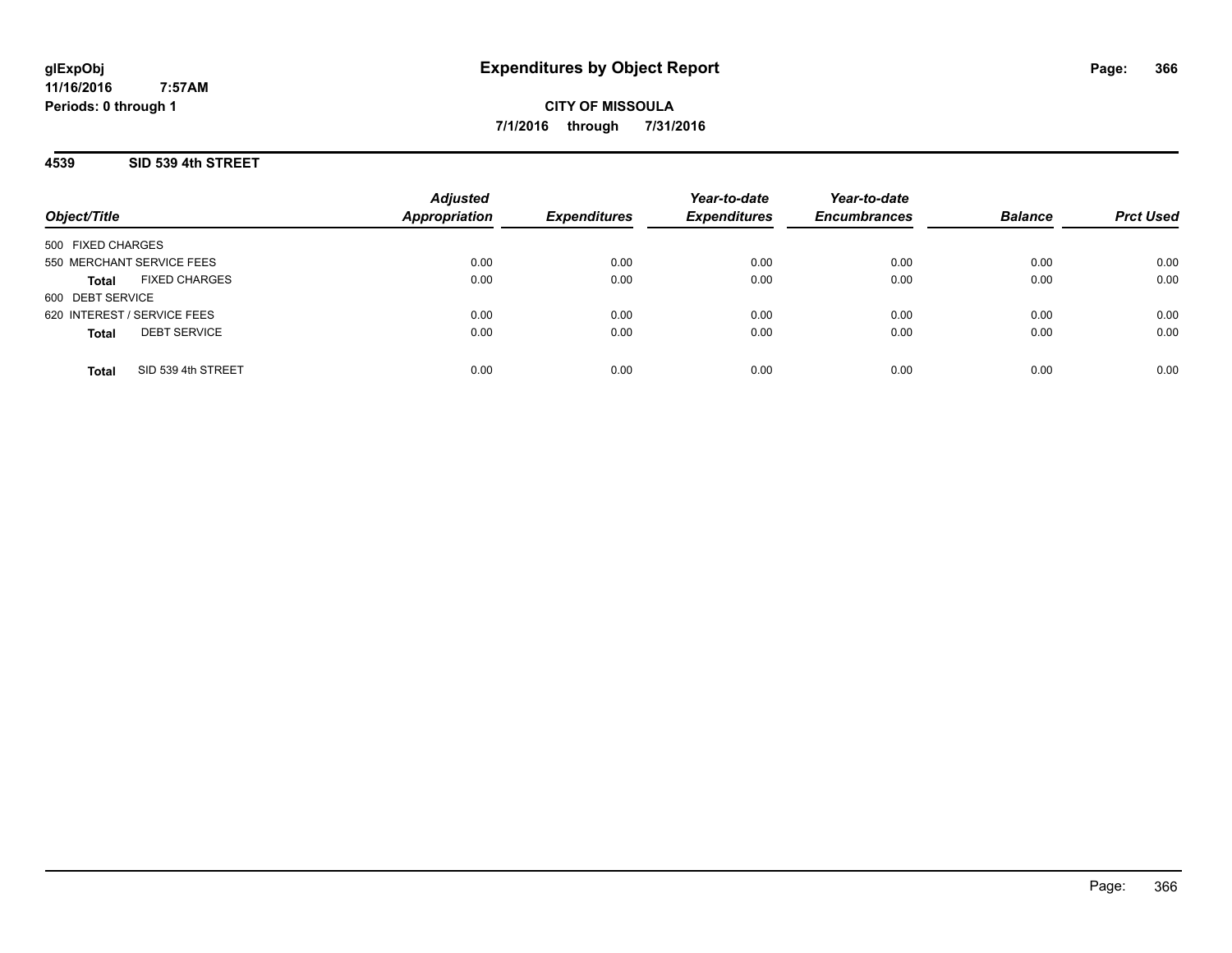#### **4540 SID 540 ENGLAND BLVD**

| Object/Title       |                              | <b>Adjusted</b><br><b>Appropriation</b> | <b>Expenditures</b> | Year-to-date<br><b>Expenditures</b> | Year-to-date<br><b>Encumbrances</b> | <b>Balance</b> | <b>Prct Used</b> |
|--------------------|------------------------------|-----------------------------------------|---------------------|-------------------------------------|-------------------------------------|----------------|------------------|
|                    | 300 PURCHASED SERVICES       |                                         |                     |                                     |                                     |                |                  |
|                    | 350 PROFESSIONAL SERVICES    | 0.00                                    | 0.00                | 0.00                                | 0.00                                | 0.00           | 0.00             |
| <b>Total</b>       | <b>PURCHASED SERVICES</b>    | 0.00                                    | 0.00                | 0.00                                | 0.00                                | 0.00           | 0.00             |
| 500 FIXED CHARGES  |                              |                                         |                     |                                     |                                     |                |                  |
|                    | 550 MERCHANT SERVICE FEES    | 0.00                                    | 0.00                | 0.00                                | 0.00                                | 0.00           | 0.00             |
| <b>Total</b>       | <b>FIXED CHARGES</b>         | 0.00                                    | 0.00                | 0.00                                | 0.00                                | 0.00           | 0.00             |
| 800 OTHER OBJECTS  |                              |                                         |                     |                                     |                                     |                |                  |
|                    | 820 TRANSFERS TO OTHER FUNDS | 0.00                                    | 0.00                | 0.00                                | 0.00                                | 0.00           | 0.00             |
| <b>Total</b>       | OTHER OBJECTS                | 0.00                                    | 0.00                | 0.00                                | 0.00                                | 0.00           | 0.00             |
| 900 CAPITAL OUTLAY |                              |                                         |                     |                                     |                                     |                |                  |
| 930 IMPROVEMENTS   |                              | 0.00                                    | 0.00                | 0.00                                | 0.00                                | 0.00           | 0.00             |
| <b>Total</b>       | <b>CAPITAL OUTLAY</b>        | 0.00                                    | 0.00                | 0.00                                | 0.00                                | 0.00           | 0.00             |
| <b>Total</b>       | NON-DEPARTMENTAL             | 0.00                                    | 0.00                | 0.00                                | 0.00                                | 0.00           | 0.00             |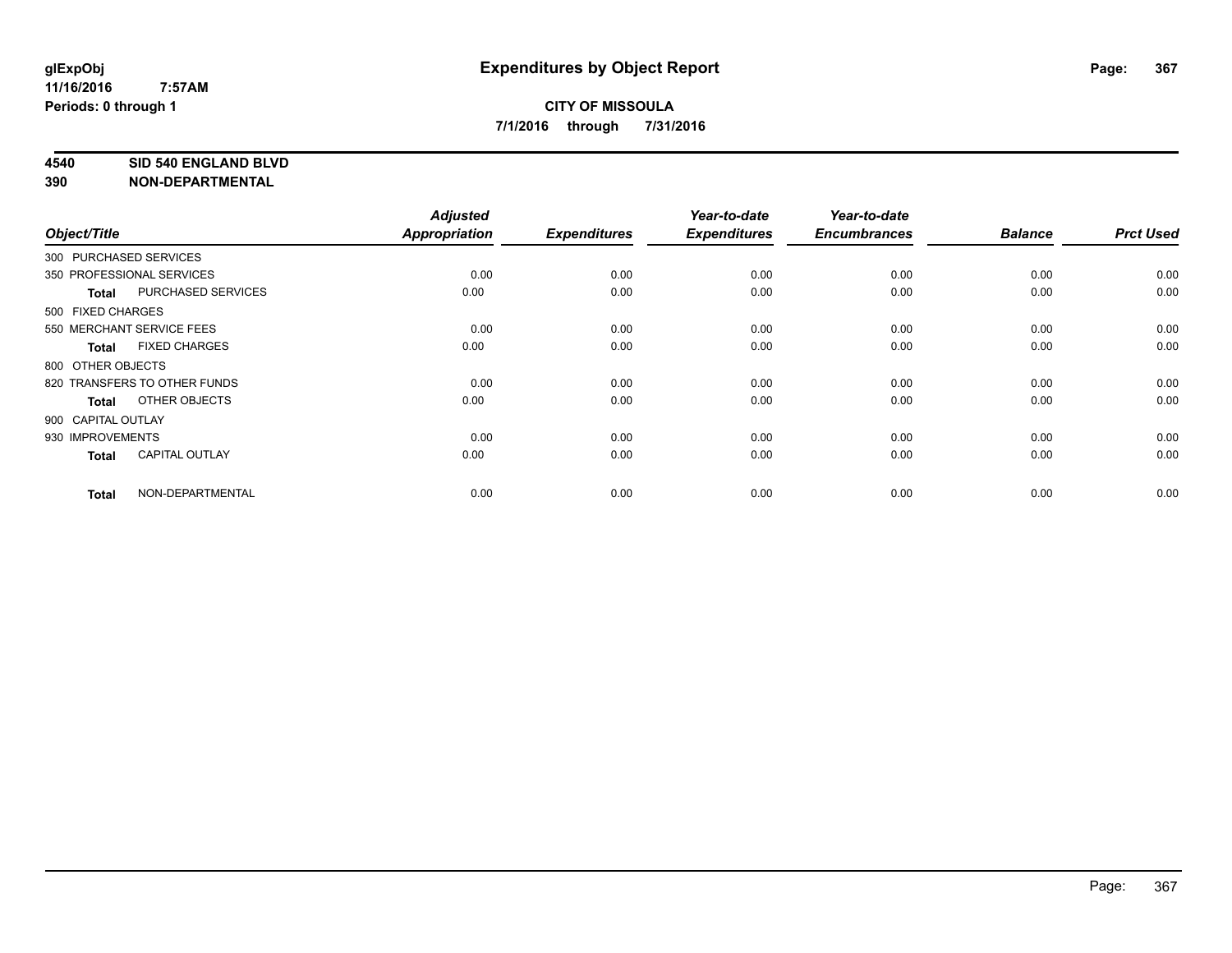## **4540 SID 540 ENGLAND BLVD**

| Object/Title           |                              | <b>Adjusted</b><br>Appropriation | <b>Expenditures</b> | Year-to-date<br><b>Expenditures</b> | Year-to-date<br><b>Encumbrances</b> | <b>Balance</b> | <b>Prct Used</b> |
|------------------------|------------------------------|----------------------------------|---------------------|-------------------------------------|-------------------------------------|----------------|------------------|
| 300 PURCHASED SERVICES |                              |                                  |                     |                                     |                                     |                |                  |
|                        | 350 PROFESSIONAL SERVICES    | 0.00                             | 0.00                | 0.00                                | 0.00                                | 0.00           | 0.00             |
| <b>Total</b>           | PURCHASED SERVICES           | 0.00                             | 0.00                | 0.00                                | 0.00                                | 0.00           | 0.00             |
| 500 FIXED CHARGES      |                              |                                  |                     |                                     |                                     |                |                  |
|                        | 550 MERCHANT SERVICE FEES    | 0.00                             | 0.00                | 0.00                                | 0.00                                | 0.00           | 0.00             |
| <b>Total</b>           | <b>FIXED CHARGES</b>         | 0.00                             | 0.00                | 0.00                                | 0.00                                | 0.00           | 0.00             |
| 800 OTHER OBJECTS      |                              |                                  |                     |                                     |                                     |                |                  |
|                        | 820 TRANSFERS TO OTHER FUNDS | 0.00                             | 0.00                | 0.00                                | 0.00                                | 0.00           | 0.00             |
| Total                  | OTHER OBJECTS                | 0.00                             | 0.00                | 0.00                                | 0.00                                | 0.00           | 0.00             |
| 900 CAPITAL OUTLAY     |                              |                                  |                     |                                     |                                     |                |                  |
| 930 IMPROVEMENTS       |                              | 0.00                             | 0.00                | 0.00                                | 0.00                                | 0.00           | 0.00             |
| <b>Total</b>           | <b>CAPITAL OUTLAY</b>        | 0.00                             | 0.00                | 0.00                                | 0.00                                | 0.00           | 0.00             |
| <b>Total</b>           | SID 540 ENGLAND BLVD         | 0.00                             | 0.00                | 0.00                                | 0.00                                | 0.00           | 0.00             |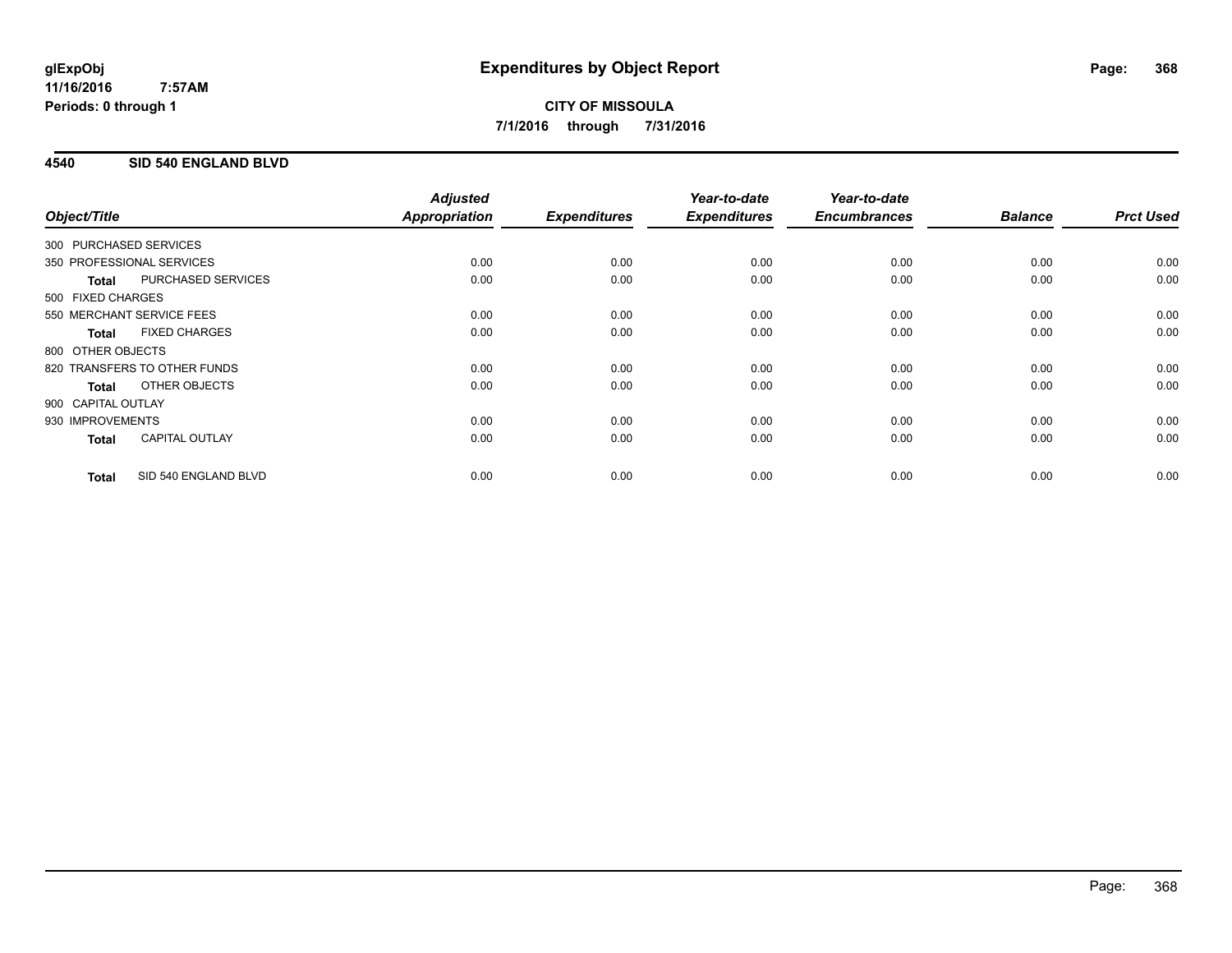#### **4541 SID 541 PINEVIEW PARK**

|                                       | <b>Adjusted</b> | <b>Expenditures</b> | Year-to-date<br><b>Expenditures</b> | Year-to-date        |                |                  |
|---------------------------------------|-----------------|---------------------|-------------------------------------|---------------------|----------------|------------------|
| Object/Title                          | Appropriation   |                     |                                     | <b>Encumbrances</b> | <b>Balance</b> | <b>Prct Used</b> |
| 500 FIXED CHARGES                     |                 |                     |                                     |                     |                |                  |
| 500 FIXED CHARGES                     | 0.00            | 0.00                | 0.00                                | 0.00                | 0.00           | 0.00             |
| 550 MERCHANT SERVICE FEES             | 0.00            | 0.00                | 0.00                                | 0.00                | 0.00           | 0.00             |
| <b>FIXED CHARGES</b><br>Total         | 0.00            | 0.00                | 0.00                                | 0.00                | 0.00           | 0.00             |
| 900 CAPITAL OUTLAY                    |                 |                     |                                     |                     |                |                  |
| 930 IMPROVEMENTS                      | 0.00            | 0.00                | 0.00                                | 0.00                | 0.00           | 0.00             |
| <b>CAPITAL OUTLAY</b><br><b>Total</b> | 0.00            | 0.00                | 0.00                                | 0.00                | 0.00           | 0.00             |
| NON-DEPARTMENTAL<br><b>Total</b>      | 0.00            | 0.00                | 0.00                                | 0.00                | 0.00           | 0.00             |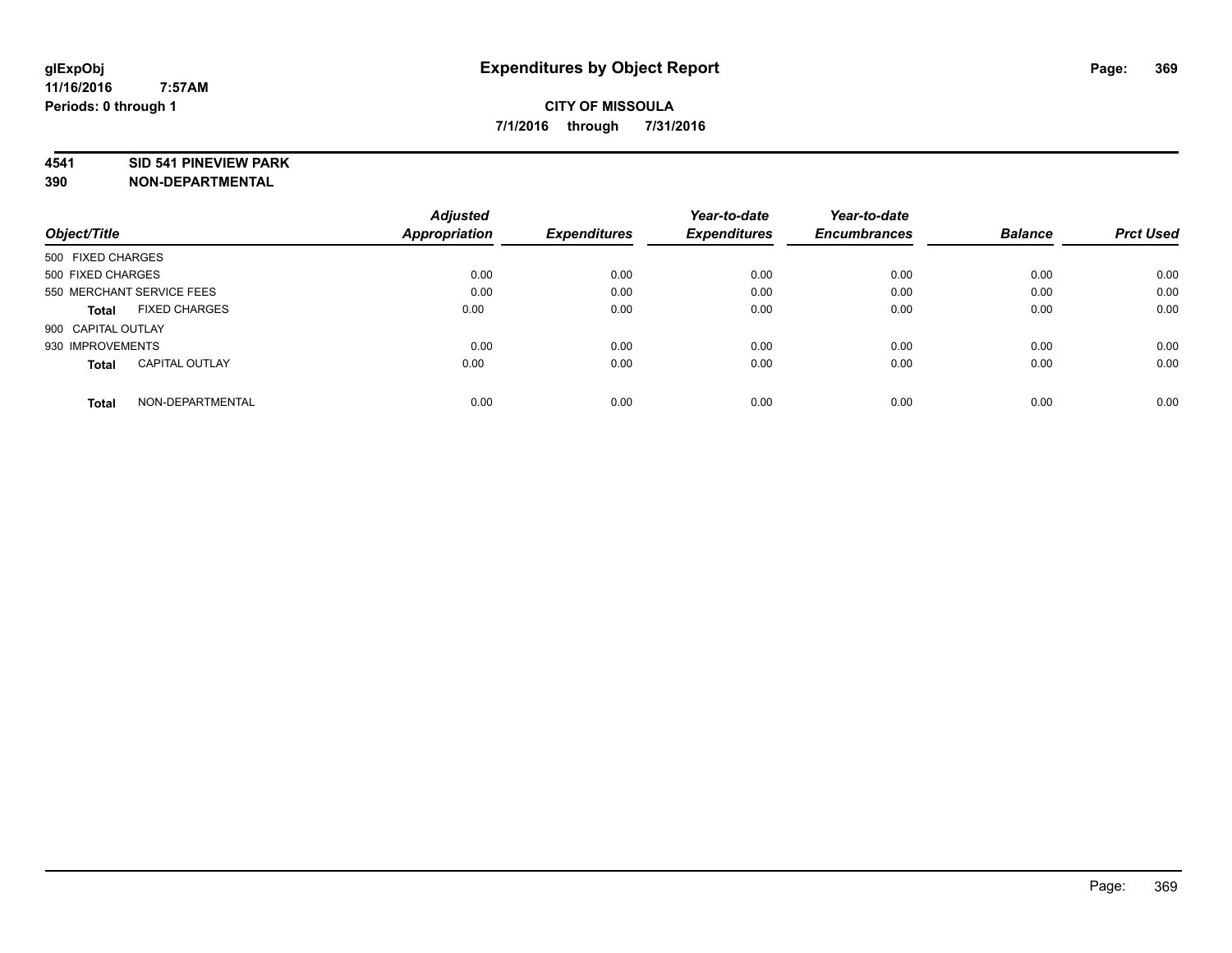**CITY OF MISSOULA 7/1/2016 through 7/31/2016**

## **4541 SID 541 PINEVIEW PARK**

| Object/Title              |                       | <b>Adjusted</b><br>Appropriation | <b>Expenditures</b> | Year-to-date<br><b>Expenditures</b> | Year-to-date<br><b>Encumbrances</b> | <b>Balance</b> | <b>Prct Used</b> |
|---------------------------|-----------------------|----------------------------------|---------------------|-------------------------------------|-------------------------------------|----------------|------------------|
| 500 FIXED CHARGES         |                       |                                  |                     |                                     |                                     |                |                  |
| 500 FIXED CHARGES         |                       | 0.00                             | 0.00                | 0.00                                | 0.00                                | 0.00           | 0.00             |
| 550 MERCHANT SERVICE FEES |                       | 0.00                             | 0.00                | 0.00                                | 0.00                                | 0.00           | 0.00             |
| <b>Total</b>              | <b>FIXED CHARGES</b>  | 0.00                             | 0.00                | 0.00                                | 0.00                                | 0.00           | 0.00             |
| 900 CAPITAL OUTLAY        |                       |                                  |                     |                                     |                                     |                |                  |
| 930 IMPROVEMENTS          |                       | 0.00                             | 0.00                | 0.00                                | 0.00                                | 0.00           | 0.00             |
| <b>Total</b>              | <b>CAPITAL OUTLAY</b> | 0.00                             | 0.00                | 0.00                                | 0.00                                | 0.00           | 0.00             |
| <b>Total</b>              | SID 541 PINEVIEW PARK | 0.00                             | 0.00                | 0.00                                | 0.00                                | 0.00           | 0.00             |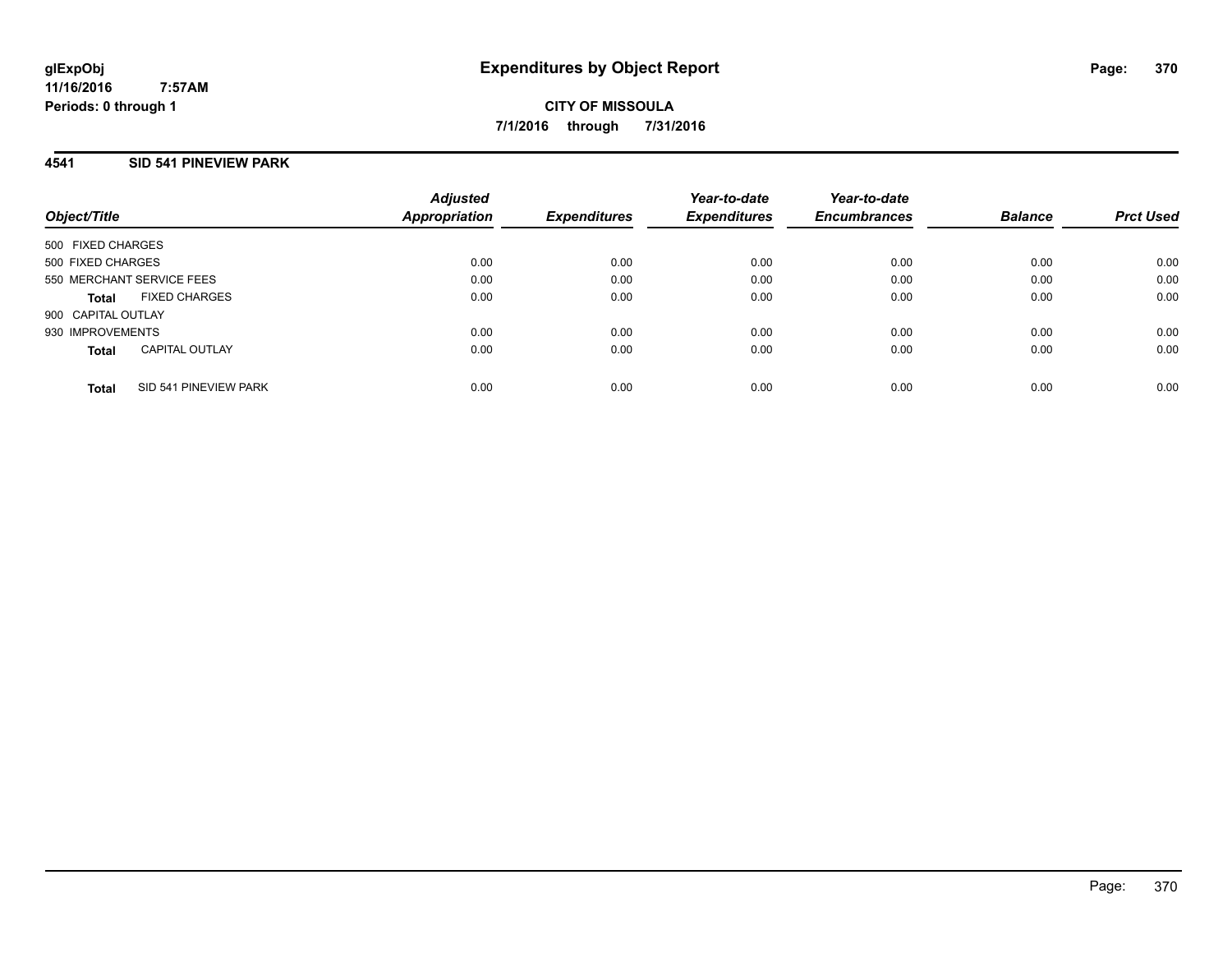## **4542 SID 542 HILLVIEW WAY**

| Object/Title                         | <b>Adjusted</b><br><b>Appropriation</b> | <b>Expenditures</b> | Year-to-date<br><b>Expenditures</b> | Year-to-date<br><b>Encumbrances</b> | <b>Balance</b> | <b>Prct Used</b> |
|--------------------------------------|-----------------------------------------|---------------------|-------------------------------------|-------------------------------------|----------------|------------------|
| 300 PURCHASED SERVICES               |                                         |                     |                                     |                                     |                |                  |
| 350 PROFESSIONAL SERVICES            | 0.00                                    | 0.00                | 0.00                                | 0.00                                | 0.00           | 0.00             |
| PURCHASED SERVICES<br><b>Total</b>   | 0.00                                    | 0.00                | 0.00                                | 0.00                                | 0.00           | 0.00             |
| 500 FIXED CHARGES                    |                                         |                     |                                     |                                     |                |                  |
| 550 MERCHANT SERVICE FEES            | 0.00                                    | 0.00                | 0.00                                | 0.00                                | 0.00           | 0.00             |
| <b>FIXED CHARGES</b><br><b>Total</b> | 0.00                                    | 0.00                | 0.00                                | 0.00                                | 0.00           | 0.00             |
| NON-DEPARTMENTAL<br><b>Total</b>     | 0.00                                    | 0.00                | 0.00                                | 0.00                                | 0.00           | 0.00             |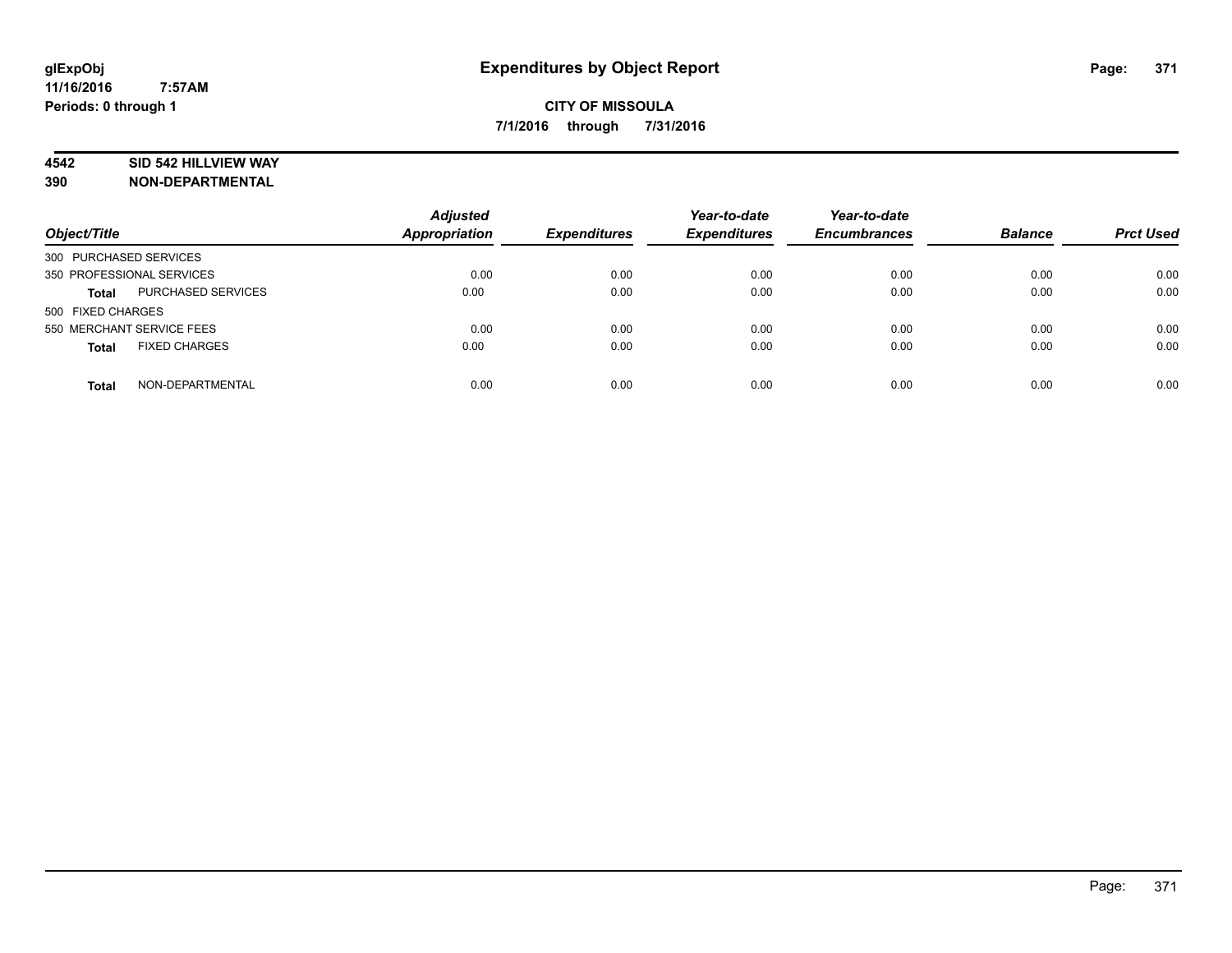## **4542 SID 542 HILLVIEW WAY**

| Object/Title                         | <b>Adjusted</b><br><b>Appropriation</b> | <b>Expenditures</b> | Year-to-date<br><b>Expenditures</b> | Year-to-date<br><b>Encumbrances</b> | <b>Balance</b> | <b>Prct Used</b> |
|--------------------------------------|-----------------------------------------|---------------------|-------------------------------------|-------------------------------------|----------------|------------------|
| 300 PURCHASED SERVICES               |                                         |                     |                                     |                                     |                |                  |
| 350 PROFESSIONAL SERVICES            | 0.00                                    | 0.00                | 0.00                                | 0.00                                | 0.00           | 0.00             |
| PURCHASED SERVICES<br><b>Total</b>   | 0.00                                    | 0.00                | 0.00                                | 0.00                                | 0.00           | 0.00             |
| 500 FIXED CHARGES                    |                                         |                     |                                     |                                     |                |                  |
| 550 MERCHANT SERVICE FEES            | 0.00                                    | 0.00                | 0.00                                | 0.00                                | 0.00           | 0.00             |
| <b>FIXED CHARGES</b><br><b>Total</b> | 0.00                                    | 0.00                | 0.00                                | 0.00                                | 0.00           | 0.00             |
| SID 542 HILLVIEW WAY<br><b>Total</b> | 0.00                                    | 0.00                | 0.00                                | 0.00                                | 0.00           | 0.00             |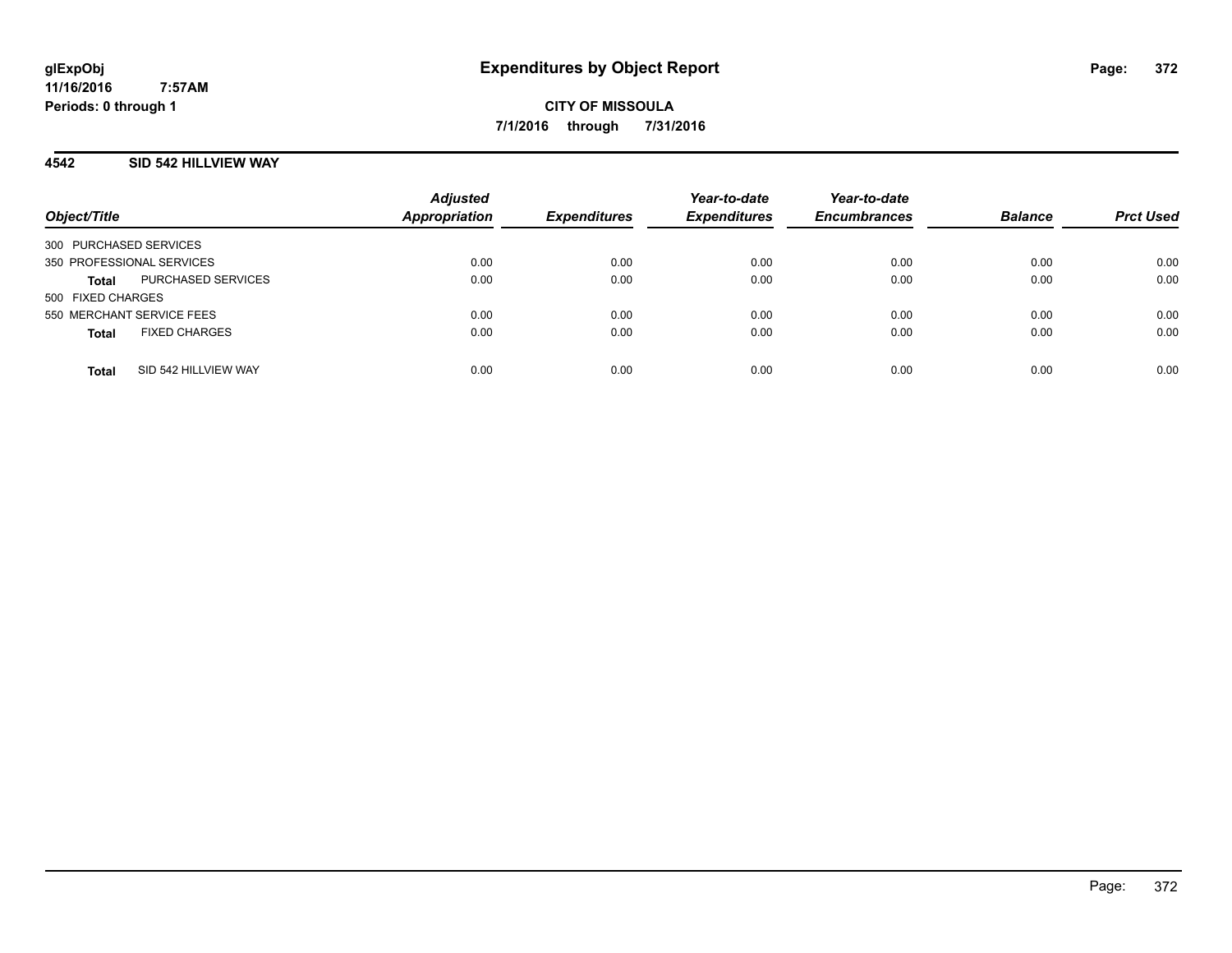# **CITY OF MISSOULA 7/1/2016 through 7/31/2016**

**4543 SID 543 TRAFFIC CALMING**

**000 \*\*\* Title Not Found \*\*\***

| Object/Title                            | <b>Adjusted</b><br>Appropriation | <b>Expenditures</b> | Year-to-date<br><b>Expenditures</b> | Year-to-date<br><b>Encumbrances</b> | <b>Balance</b> | <b>Prct Used</b> |
|-----------------------------------------|----------------------------------|---------------------|-------------------------------------|-------------------------------------|----------------|------------------|
| 500 FIXED CHARGES                       |                                  |                     |                                     |                                     |                |                  |
| 550 MERCHANT SERVICE FEES               | 0.00                             | 0.00                | 0.00                                | 0.00                                | 0.00           | 0.00             |
| <b>FIXED CHARGES</b><br><b>Total</b>    | 0.00                             | 0.00                | 0.00                                | 0.00                                | 0.00           | 0.00             |
| 600 DEBT SERVICE                        |                                  |                     |                                     |                                     |                |                  |
| 620 INTEREST / SERVICE FEES             | 0.00                             | 0.00                | 0.00                                | 0.00                                | 0.00           | 0.00             |
| <b>DEBT SERVICE</b><br><b>Total</b>     | 0.00                             | 0.00                | 0.00                                | 0.00                                | 0.00           | 0.00             |
| *** Title Not Found ***<br><b>Total</b> | 0.00                             | 0.00                | 0.00                                | 0.00                                | 0.00           | 0.00             |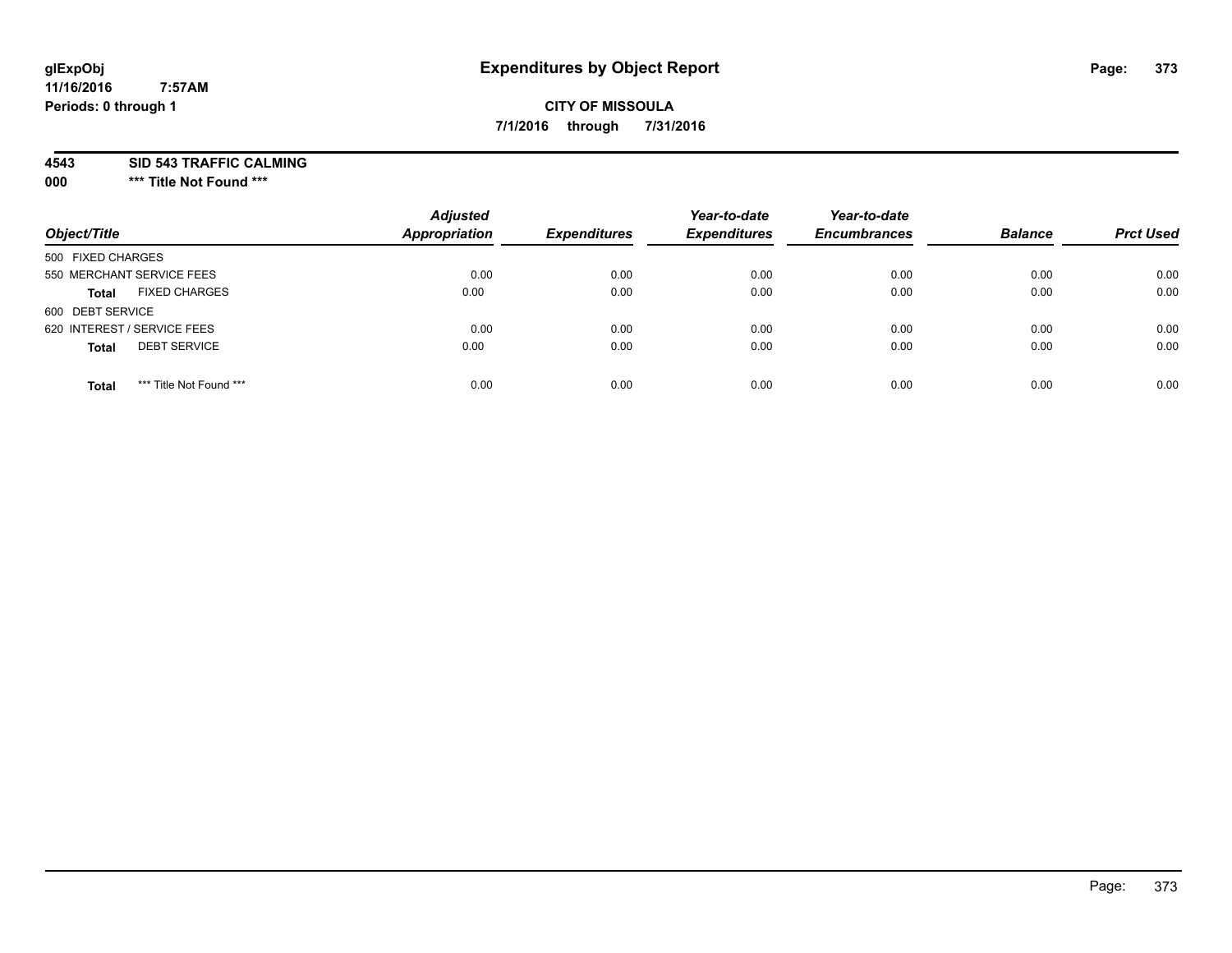**4543 SID 543 TRAFFIC CALMING**

| Object/Title           |                           | <b>Adjusted</b><br>Appropriation | <b>Expenditures</b> | Year-to-date<br><b>Expenditures</b> | Year-to-date<br><b>Encumbrances</b> | <b>Balance</b> | <b>Prct Used</b> |
|------------------------|---------------------------|----------------------------------|---------------------|-------------------------------------|-------------------------------------|----------------|------------------|
| 300 PURCHASED SERVICES |                           |                                  |                     |                                     |                                     |                |                  |
|                        | 350 PROFESSIONAL SERVICES | 0.00                             | 0.00                | 0.00                                | 0.00                                | 0.00           | 0.00             |
| <b>Total</b>           | PURCHASED SERVICES        | 0.00                             | 0.00                | 0.00                                | 0.00                                | 0.00           | 0.00             |
| 500 FIXED CHARGES      |                           |                                  |                     |                                     |                                     |                |                  |
|                        | 550 MERCHANT SERVICE FEES | 0.00                             | 0.00                | 0.00                                | 0.00                                | 0.00           | 0.00             |
| <b>Total</b>           | <b>FIXED CHARGES</b>      | 0.00                             | 0.00                | 0.00                                | 0.00                                | 0.00           | 0.00             |
| 900 CAPITAL OUTLAY     |                           |                                  |                     |                                     |                                     |                |                  |
| 930 IMPROVEMENTS       |                           | 0.00                             | 0.00                | 0.00                                | 0.00                                | 0.00           | 0.00             |
| <b>Total</b>           | <b>CAPITAL OUTLAY</b>     | 0.00                             | 0.00                | 0.00                                | 0.00                                | 0.00           | 0.00             |
| <b>Total</b>           | NON-DEPARTMENTAL          | 0.00                             | 0.00                | 0.00                                | 0.00                                | 0.00           | 0.00             |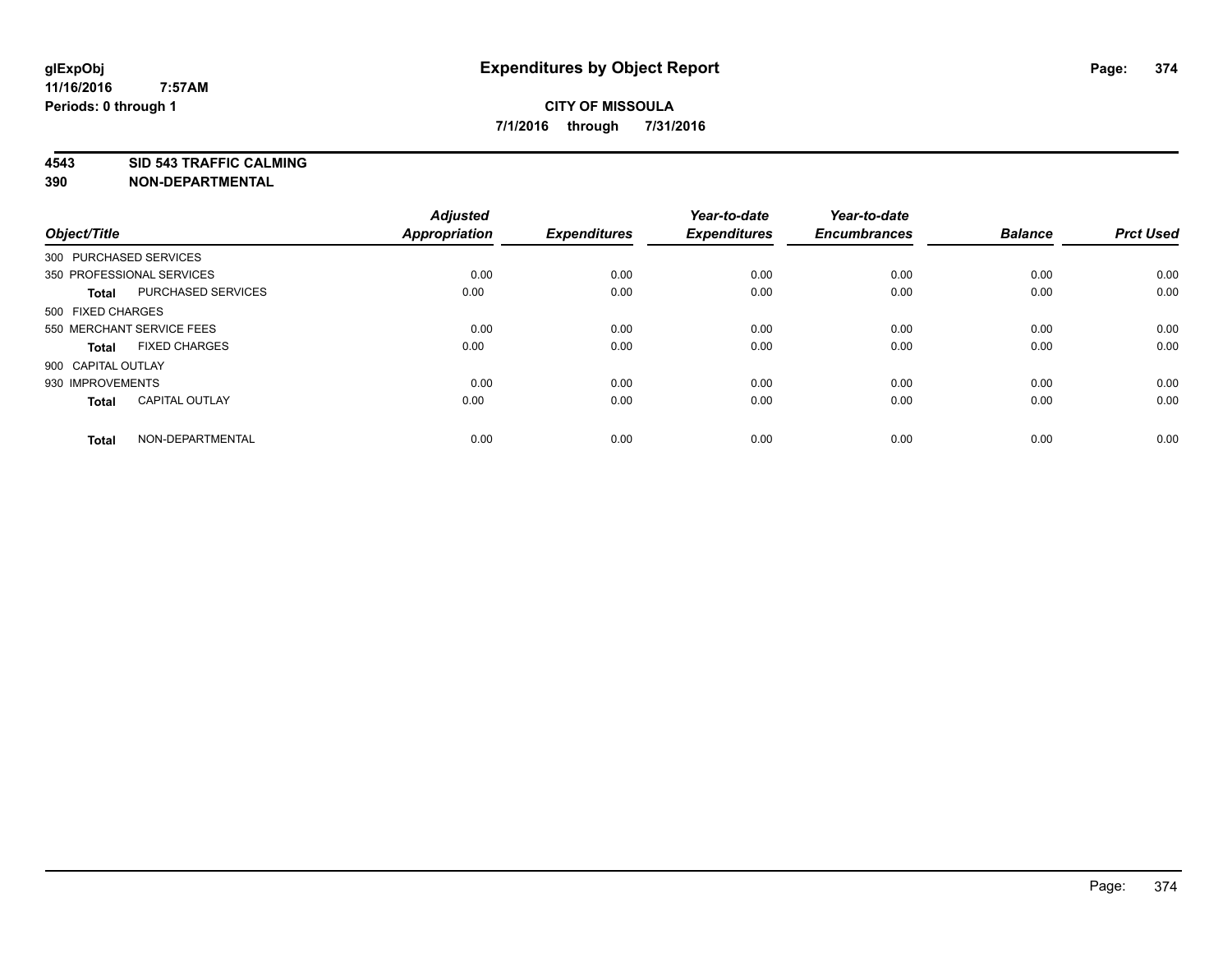## **4543 SID 543 TRAFFIC CALMING**

| Object/Title           |                             | <b>Adjusted</b><br>Appropriation | <b>Expenditures</b> | Year-to-date<br><b>Expenditures</b> | Year-to-date<br><b>Encumbrances</b> | <b>Balance</b> | <b>Prct Used</b> |
|------------------------|-----------------------------|----------------------------------|---------------------|-------------------------------------|-------------------------------------|----------------|------------------|
| 300 PURCHASED SERVICES |                             |                                  |                     |                                     |                                     |                |                  |
|                        | 350 PROFESSIONAL SERVICES   | 0.00                             | 0.00                | 0.00                                | 0.00                                | 0.00           | 0.00             |
| <b>Total</b>           | PURCHASED SERVICES          | 0.00                             | 0.00                | 0.00                                | 0.00                                | 0.00           | 0.00             |
| 500 FIXED CHARGES      |                             |                                  |                     |                                     |                                     |                |                  |
|                        | 550 MERCHANT SERVICE FEES   | 0.00                             | 0.00                | 0.00                                | 0.00                                | 0.00           | 0.00             |
| <b>Total</b>           | <b>FIXED CHARGES</b>        | 0.00                             | 0.00                | 0.00                                | 0.00                                | 0.00           | 0.00             |
| 600 DEBT SERVICE       |                             |                                  |                     |                                     |                                     |                |                  |
|                        | 620 INTEREST / SERVICE FEES | 0.00                             | 0.00                | 0.00                                | 0.00                                | 0.00           | 0.00             |
| Total                  | <b>DEBT SERVICE</b>         | 0.00                             | 0.00                | 0.00                                | 0.00                                | 0.00           | 0.00             |
| 900 CAPITAL OUTLAY     |                             |                                  |                     |                                     |                                     |                |                  |
| 930 IMPROVEMENTS       |                             | 0.00                             | 0.00                | 0.00                                | 0.00                                | 0.00           | 0.00             |
| <b>Total</b>           | <b>CAPITAL OUTLAY</b>       | 0.00                             | 0.00                | 0.00                                | 0.00                                | 0.00           | 0.00             |
| <b>Total</b>           | SID 543 TRAFFIC CALMING     | 0.00                             | 0.00                | 0.00                                | 0.00                                | 0.00           | 0.00             |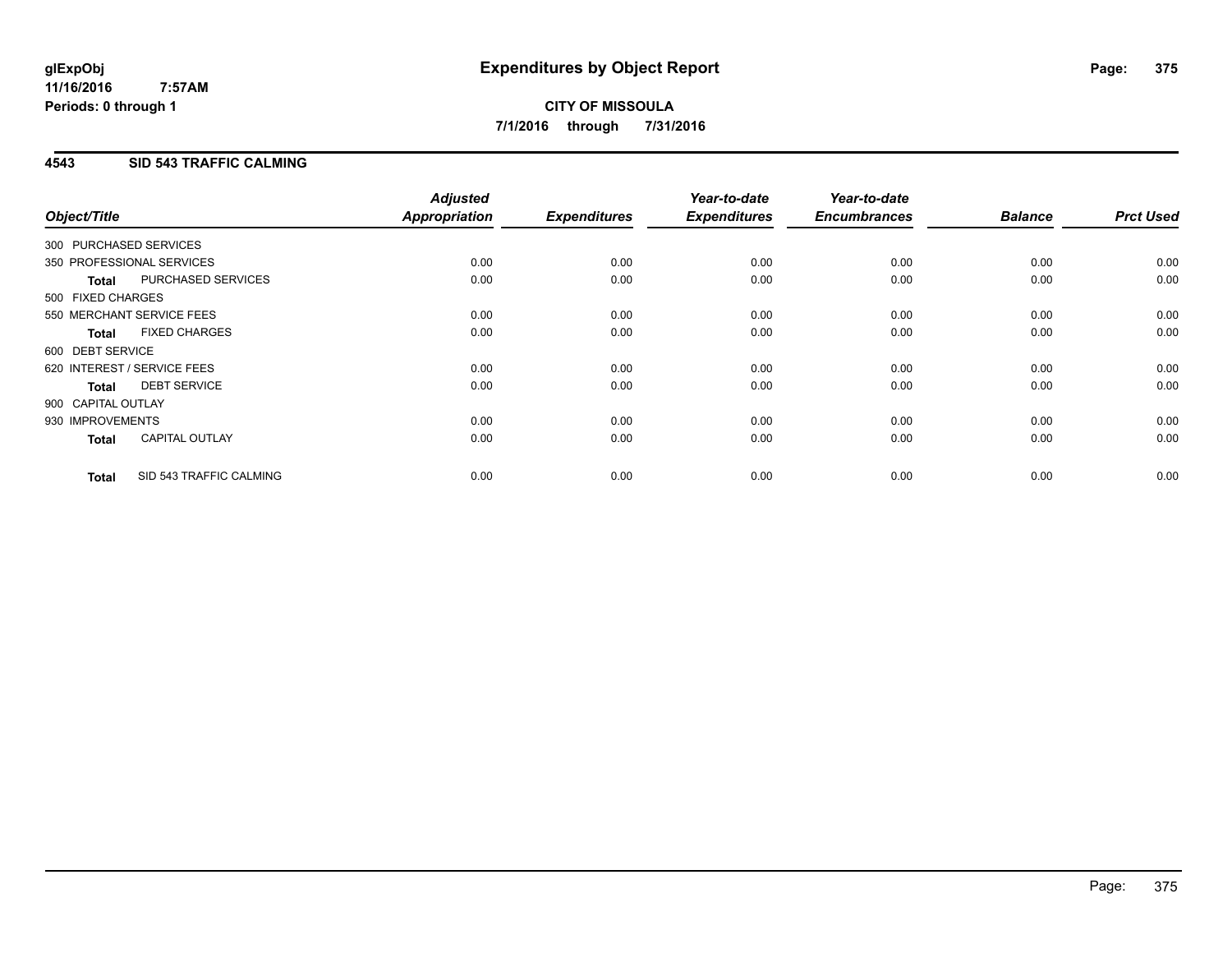#### **4544 MILLER CREEK MITIGATION FUND**

| Object/Title                          | <b>Adjusted</b><br>Appropriation | <b>Expenditures</b> | Year-to-date<br><b>Expenditures</b> | Year-to-date<br><b>Encumbrances</b> | <b>Balance</b> | <b>Prct Used</b> |
|---------------------------------------|----------------------------------|---------------------|-------------------------------------|-------------------------------------|----------------|------------------|
| 500 FIXED CHARGES                     |                                  |                     |                                     |                                     |                |                  |
| 550 MERCHANT SERVICE FEES             | 0.00                             | 0.00                | 0.00                                | 0.00                                | 0.00           | 0.00             |
| <b>FIXED CHARGES</b><br><b>Total</b>  | 0.00                             | 0.00                | 0.00                                | 0.00                                | 0.00           | 0.00             |
| 900 CAPITAL OUTLAY                    |                                  |                     |                                     |                                     |                |                  |
| 930 IMPROVEMENTS                      | 0.00                             | 0.00                | 0.00                                | 0.00                                | 0.00           | 0.00             |
| <b>CAPITAL OUTLAY</b><br><b>Total</b> | 0.00                             | 0.00                | 0.00                                | 0.00                                | 0.00           | 0.00             |
| NON-DEPARTMENTAL<br><b>Total</b>      | 0.00                             | 0.00                | 0.00                                | 0.00                                | 0.00           | 0.00             |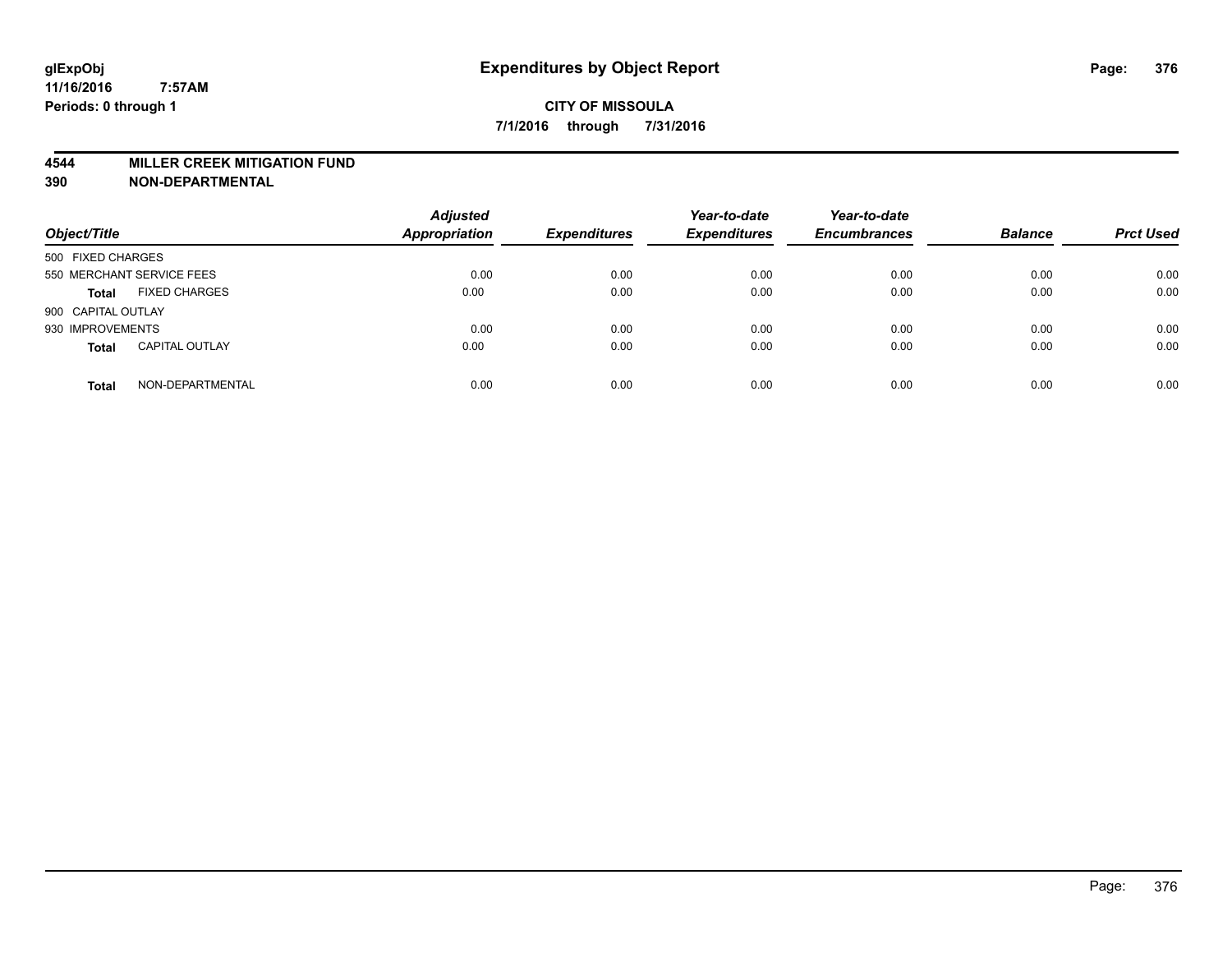**CITY OF MISSOULA 7/1/2016 through 7/31/2016**

## **4544 MILLER CREEK MITIGATION FUND**

| Object/Title                                 | <b>Adjusted</b><br>Appropriation | <b>Expenditures</b> | Year-to-date<br><b>Expenditures</b> | Year-to-date<br><b>Encumbrances</b> | <b>Balance</b> | <b>Prct Used</b> |
|----------------------------------------------|----------------------------------|---------------------|-------------------------------------|-------------------------------------|----------------|------------------|
| 500 FIXED CHARGES                            |                                  |                     |                                     |                                     |                |                  |
| 550 MERCHANT SERVICE FEES                    | 0.00                             | 0.00                | 0.00                                | 0.00                                | 0.00           | 0.00             |
| <b>FIXED CHARGES</b><br><b>Total</b>         | 0.00                             | 0.00                | 0.00                                | 0.00                                | 0.00           | 0.00             |
| 900 CAPITAL OUTLAY                           |                                  |                     |                                     |                                     |                |                  |
| 930 IMPROVEMENTS                             | 0.00                             | 0.00                | 0.00                                | 0.00                                | 0.00           | 0.00             |
| <b>CAPITAL OUTLAY</b><br><b>Total</b>        | 0.00                             | 0.00                | 0.00                                | 0.00                                | 0.00           | 0.00             |
| MILLER CREEK MITIGATION FUND<br><b>Total</b> | 0.00                             | 0.00                | 0.00                                | 0.00                                | 0.00           | 0.00             |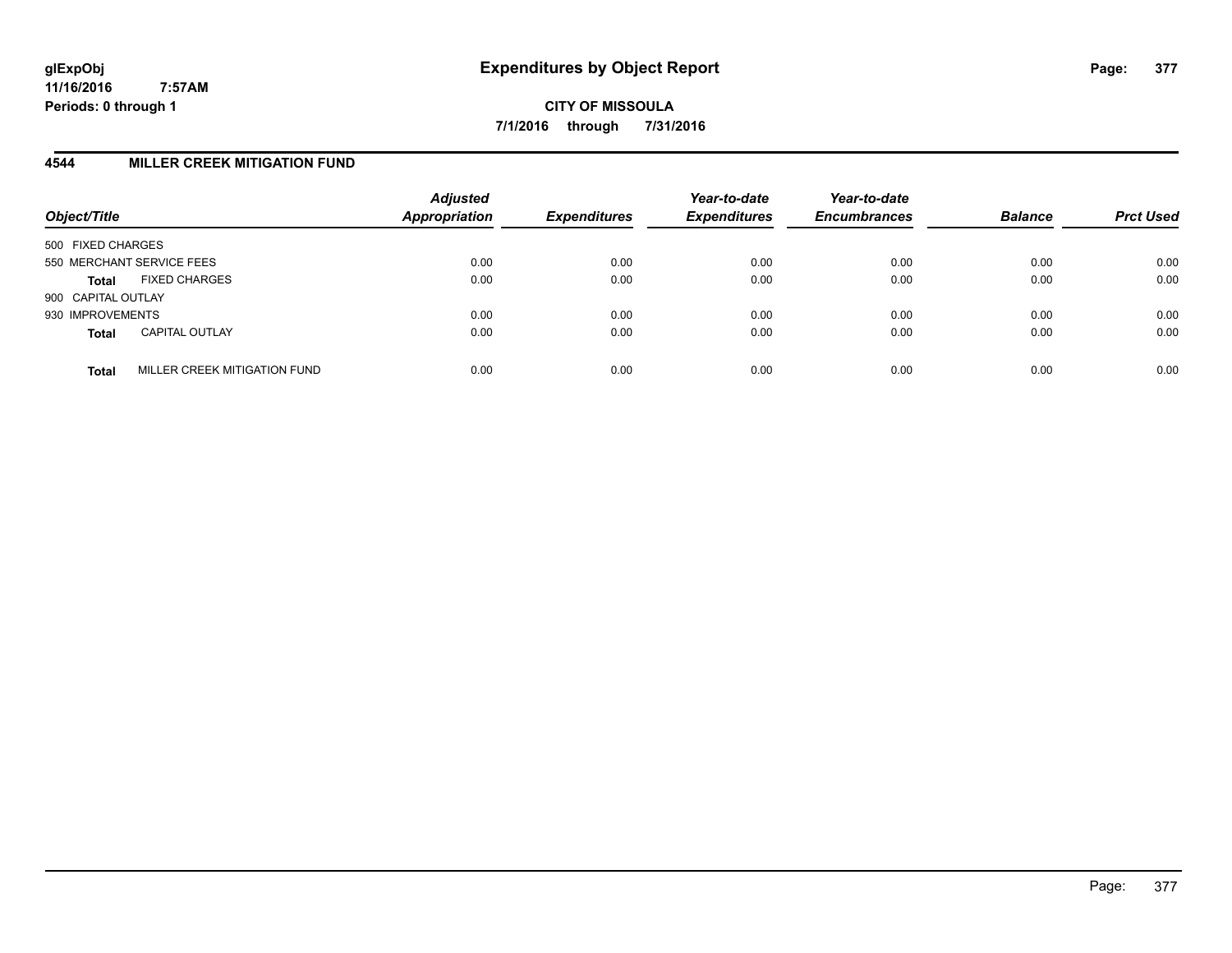#### **4545 MILLER CREEK TWITE CONSTRUCTION**

| Object/Title       |                           | <b>Adjusted</b><br><b>Appropriation</b> | <b>Expenditures</b> | Year-to-date<br><b>Expenditures</b> | Year-to-date<br><b>Encumbrances</b> | <b>Balance</b> | <b>Prct Used</b> |
|--------------------|---------------------------|-----------------------------------------|---------------------|-------------------------------------|-------------------------------------|----------------|------------------|
|                    | 300 PURCHASED SERVICES    |                                         |                     |                                     |                                     |                |                  |
|                    | 350 PROFESSIONAL SERVICES | 0.00                                    | 0.00                | 0.00                                | 0.00                                | 0.00           | 0.00             |
| <b>Total</b>       | <b>PURCHASED SERVICES</b> | 0.00                                    | 0.00                | 0.00                                | 0.00                                | 0.00           | 0.00             |
| 500 FIXED CHARGES  |                           |                                         |                     |                                     |                                     |                |                  |
|                    | 550 MERCHANT SERVICE FEES | 0.00                                    | 0.00                | 0.00                                | 0.00                                | 0.00           | 0.00             |
| Total              | <b>FIXED CHARGES</b>      | 0.00                                    | 0.00                | 0.00                                | 0.00                                | 0.00           | 0.00             |
| 900 CAPITAL OUTLAY |                           |                                         |                     |                                     |                                     |                |                  |
| 930 IMPROVEMENTS   |                           | 0.00                                    | 0.00                | 0.00                                | 0.00                                | 0.00           | 0.00             |
| Total              | <b>CAPITAL OUTLAY</b>     | 0.00                                    | 0.00                | 0.00                                | 0.00                                | 0.00           | 0.00             |
| <b>Total</b>       | NON-DEPARTMENTAL          | 0.00                                    | 0.00                | 0.00                                | 0.00                                | 0.00           | 0.00             |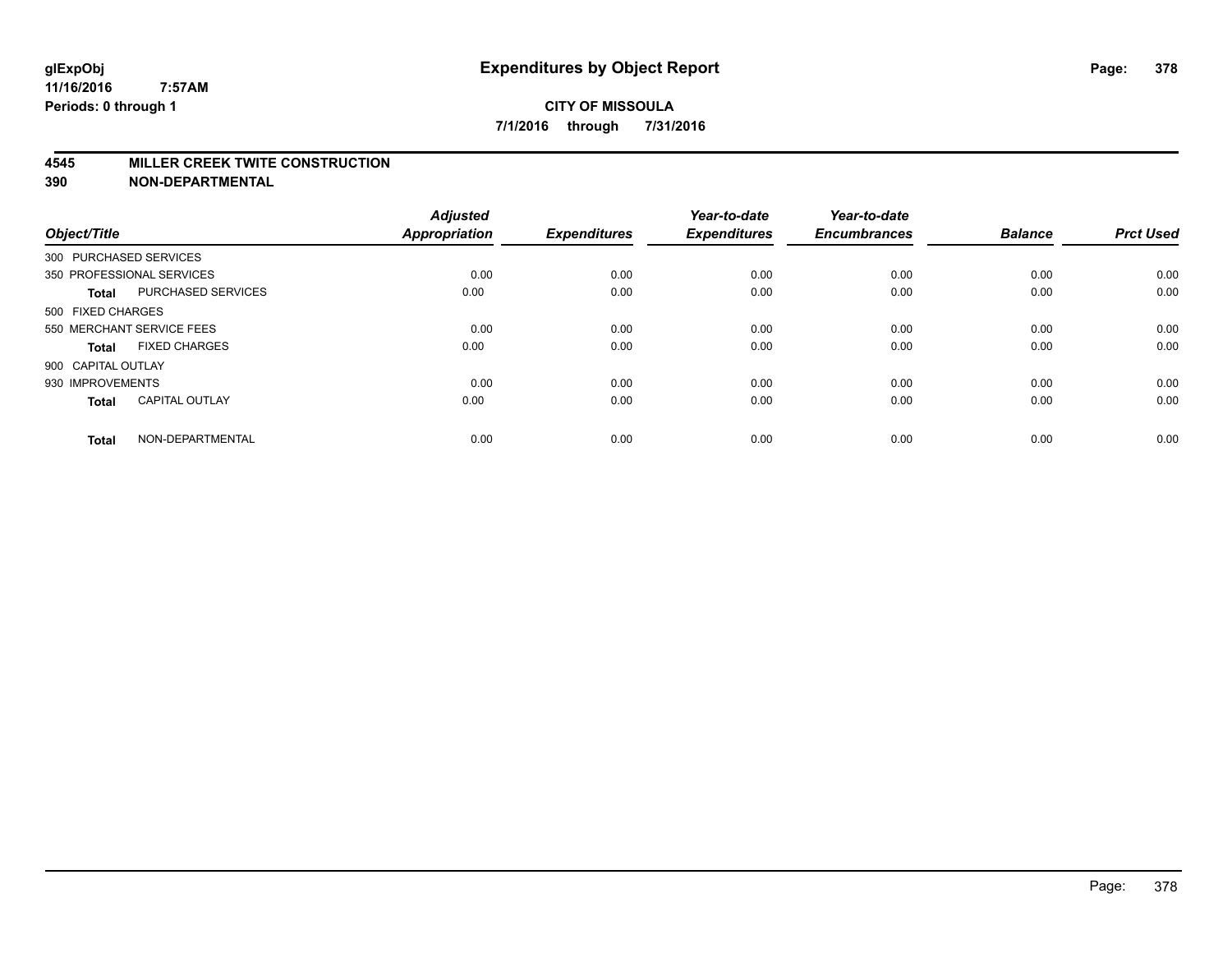**CITY OF MISSOULA 7/1/2016 through 7/31/2016**

# **4545 MILLER CREEK TWITE CONSTRUCTION**

| Object/Title           |                                 | <b>Adjusted</b><br><b>Appropriation</b> | <b>Expenditures</b> | Year-to-date<br><b>Expenditures</b> | Year-to-date<br><b>Encumbrances</b> | <b>Balance</b> | <b>Prct Used</b> |
|------------------------|---------------------------------|-----------------------------------------|---------------------|-------------------------------------|-------------------------------------|----------------|------------------|
| 300 PURCHASED SERVICES |                                 |                                         |                     |                                     |                                     |                |                  |
|                        | 350 PROFESSIONAL SERVICES       | 0.00                                    | 0.00                | 0.00                                | 0.00                                | 0.00           | 0.00             |
| Total                  | PURCHASED SERVICES              | 0.00                                    | 0.00                | 0.00                                | 0.00                                | 0.00           | 0.00             |
| 500 FIXED CHARGES      |                                 |                                         |                     |                                     |                                     |                |                  |
|                        | 550 MERCHANT SERVICE FEES       | 0.00                                    | 0.00                | 0.00                                | 0.00                                | 0.00           | 0.00             |
| <b>Total</b>           | <b>FIXED CHARGES</b>            | 0.00                                    | 0.00                | 0.00                                | 0.00                                | 0.00           | 0.00             |
| 900 CAPITAL OUTLAY     |                                 |                                         |                     |                                     |                                     |                |                  |
| 930 IMPROVEMENTS       |                                 | 0.00                                    | 0.00                | 0.00                                | 0.00                                | 0.00           | 0.00             |
| <b>Total</b>           | <b>CAPITAL OUTLAY</b>           | 0.00                                    | 0.00                | 0.00                                | 0.00                                | 0.00           | 0.00             |
| <b>Total</b>           | MILLER CREEK TWITE CONSTRUCTION | 0.00                                    | 0.00                | 0.00                                | 0.00                                | 0.00           | 0.00             |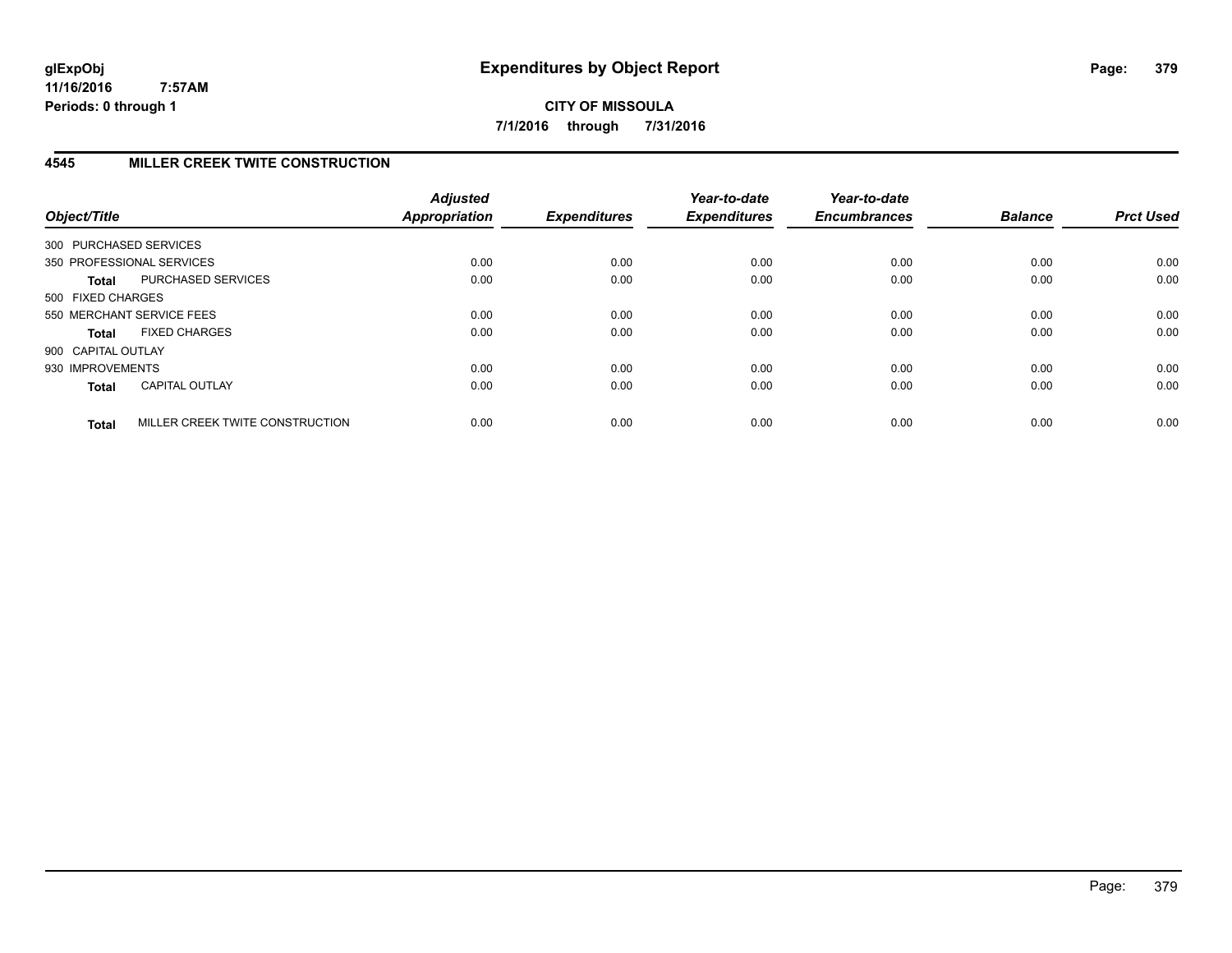## **4546 MILLER CREEK MALOHNEY CONSTRUCTION**

| Object/Title           |                           | <b>Adjusted</b><br><b>Appropriation</b> | <b>Expenditures</b> | Year-to-date<br><b>Expenditures</b> | Year-to-date<br><b>Encumbrances</b> | <b>Balance</b> | <b>Prct Used</b> |
|------------------------|---------------------------|-----------------------------------------|---------------------|-------------------------------------|-------------------------------------|----------------|------------------|
| 300 PURCHASED SERVICES |                           |                                         |                     |                                     |                                     |                |                  |
|                        | 350 PROFESSIONAL SERVICES | 0.00                                    | 0.00                | 0.00                                | 0.00                                | 0.00           | 0.00             |
| <b>Total</b>           | PURCHASED SERVICES        | 0.00                                    | 0.00                | 0.00                                | 0.00                                | 0.00           | 0.00             |
| 500 FIXED CHARGES      |                           |                                         |                     |                                     |                                     |                |                  |
|                        | 550 MERCHANT SERVICE FEES | 0.00                                    | 0.00                | 0.00                                | 0.00                                | 0.00           | 0.00             |
| <b>Total</b>           | <b>FIXED CHARGES</b>      | 0.00                                    | 0.00                | 0.00                                | 0.00                                | 0.00           | 0.00             |
| 900 CAPITAL OUTLAY     |                           |                                         |                     |                                     |                                     |                |                  |
| 930 IMPROVEMENTS       |                           | 0.00                                    | 0.00                | 0.00                                | 0.00                                | 0.00           | 0.00             |
| <b>Total</b>           | <b>CAPITAL OUTLAY</b>     | 0.00                                    | 0.00                | 0.00                                | 0.00                                | 0.00           | 0.00             |
| <b>Total</b>           | NON-DEPARTMENTAL          | 0.00                                    | 0.00                | 0.00                                | 0.00                                | 0.00           | 0.00             |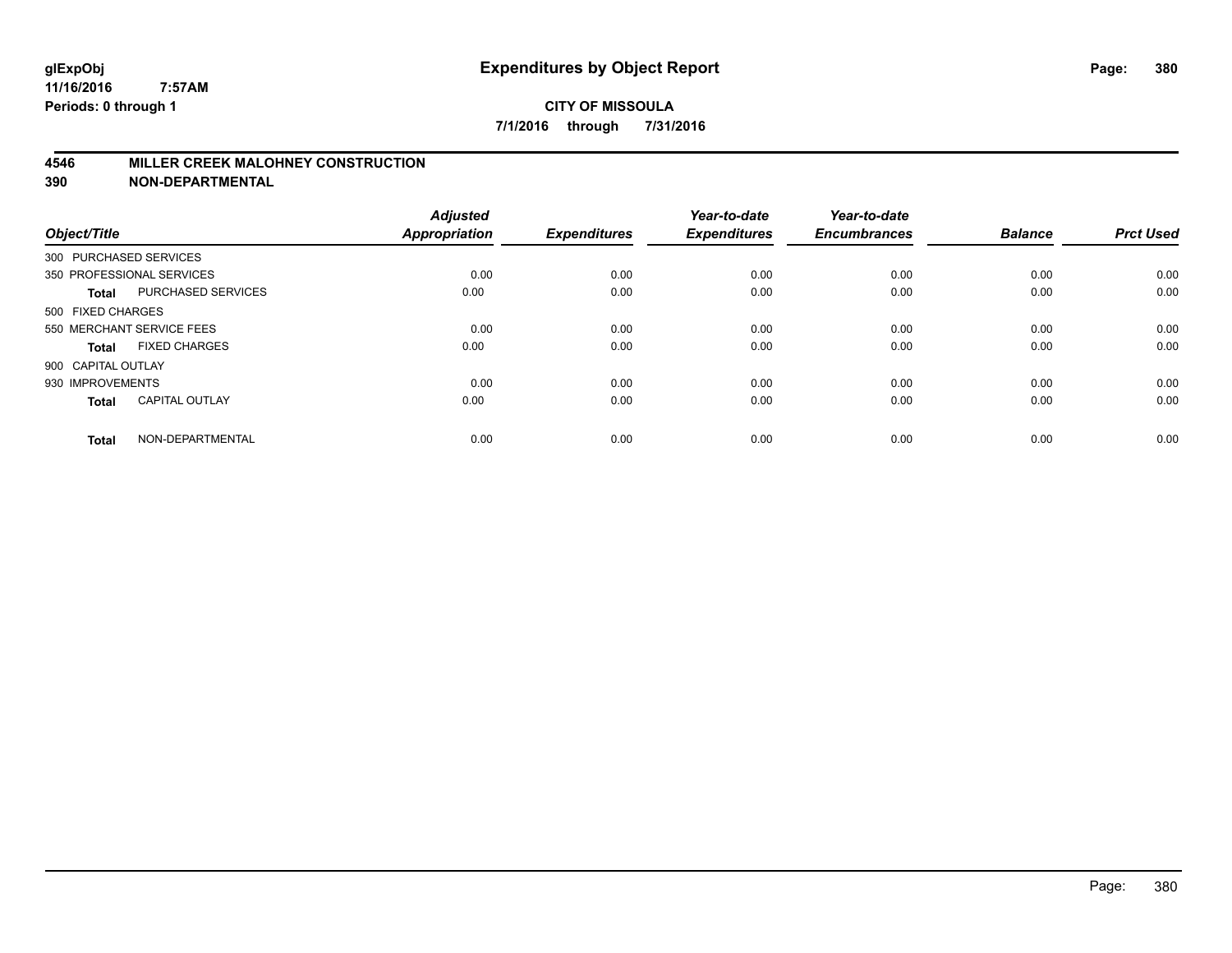**CITY OF MISSOULA 7/1/2016 through 7/31/2016**

# **4546 MILLER CREEK MALOHNEY CONSTRUCTION**

| Object/Title           |                                 | <b>Adjusted</b><br>Appropriation | <b>Expenditures</b> | Year-to-date<br><b>Expenditures</b> | Year-to-date<br><b>Encumbrances</b> | <b>Balance</b> | <b>Prct Used</b> |
|------------------------|---------------------------------|----------------------------------|---------------------|-------------------------------------|-------------------------------------|----------------|------------------|
| 300 PURCHASED SERVICES |                                 |                                  |                     |                                     |                                     |                |                  |
|                        | 350 PROFESSIONAL SERVICES       | 0.00                             | 0.00                | 0.00                                | 0.00                                | 0.00           | 0.00             |
| <b>Total</b>           | PURCHASED SERVICES              | 0.00                             | 0.00                | 0.00                                | 0.00                                | 0.00           | 0.00             |
| 500 FIXED CHARGES      |                                 |                                  |                     |                                     |                                     |                |                  |
|                        | 550 MERCHANT SERVICE FEES       | 0.00                             | 0.00                | 0.00                                | 0.00                                | 0.00           | 0.00             |
| <b>Total</b>           | <b>FIXED CHARGES</b>            | 0.00                             | 0.00                | 0.00                                | 0.00                                | 0.00           | 0.00             |
| 900 CAPITAL OUTLAY     |                                 |                                  |                     |                                     |                                     |                |                  |
| 930 IMPROVEMENTS       |                                 | 0.00                             | 0.00                | 0.00                                | 0.00                                | 0.00           | 0.00             |
| <b>Total</b>           | CAPITAL OUTLAY                  | 0.00                             | 0.00                | 0.00                                | 0.00                                | 0.00           | 0.00             |
| <b>Total</b>           | MILLER CREEK MALOHNEY CONSTRUCT | 0.00                             | 0.00                | 0.00                                | 0.00                                | 0.00           | 0.00             |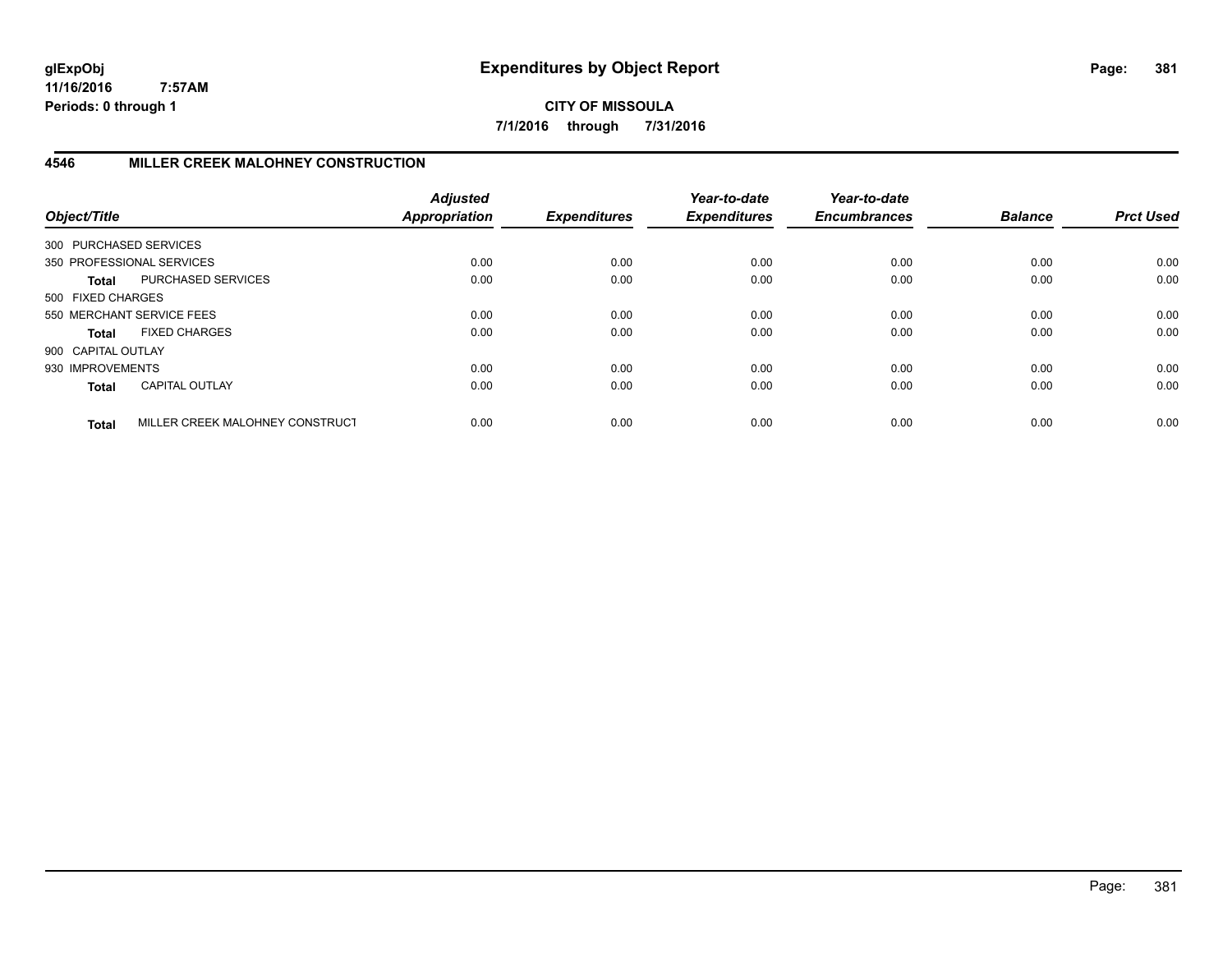#### **4547 MILLER CREEK MCCARTHY CONSTRUCTION**

| Object/Title       |                           | <b>Adjusted</b><br><b>Appropriation</b> | <b>Expenditures</b> | Year-to-date<br><b>Expenditures</b> | Year-to-date<br><b>Encumbrances</b> | <b>Balance</b> | <b>Prct Used</b> |
|--------------------|---------------------------|-----------------------------------------|---------------------|-------------------------------------|-------------------------------------|----------------|------------------|
|                    | 300 PURCHASED SERVICES    |                                         |                     |                                     |                                     |                |                  |
|                    | 350 PROFESSIONAL SERVICES | 0.00                                    | 0.00                | 0.00                                | 0.00                                | 0.00           | 0.00             |
| <b>Total</b>       | <b>PURCHASED SERVICES</b> | 0.00                                    | 0.00                | 0.00                                | 0.00                                | 0.00           | 0.00             |
| 500 FIXED CHARGES  |                           |                                         |                     |                                     |                                     |                |                  |
|                    | 550 MERCHANT SERVICE FEES | 0.00                                    | 0.00                | 0.00                                | 0.00                                | 0.00           | 0.00             |
| Total              | <b>FIXED CHARGES</b>      | 0.00                                    | 0.00                | 0.00                                | 0.00                                | 0.00           | 0.00             |
| 900 CAPITAL OUTLAY |                           |                                         |                     |                                     |                                     |                |                  |
| 930 IMPROVEMENTS   |                           | 0.00                                    | 0.00                | 0.00                                | 0.00                                | 0.00           | 0.00             |
| Total              | <b>CAPITAL OUTLAY</b>     | 0.00                                    | 0.00                | 0.00                                | 0.00                                | 0.00           | 0.00             |
| <b>Total</b>       | NON-DEPARTMENTAL          | 0.00                                    | 0.00                | 0.00                                | 0.00                                | 0.00           | 0.00             |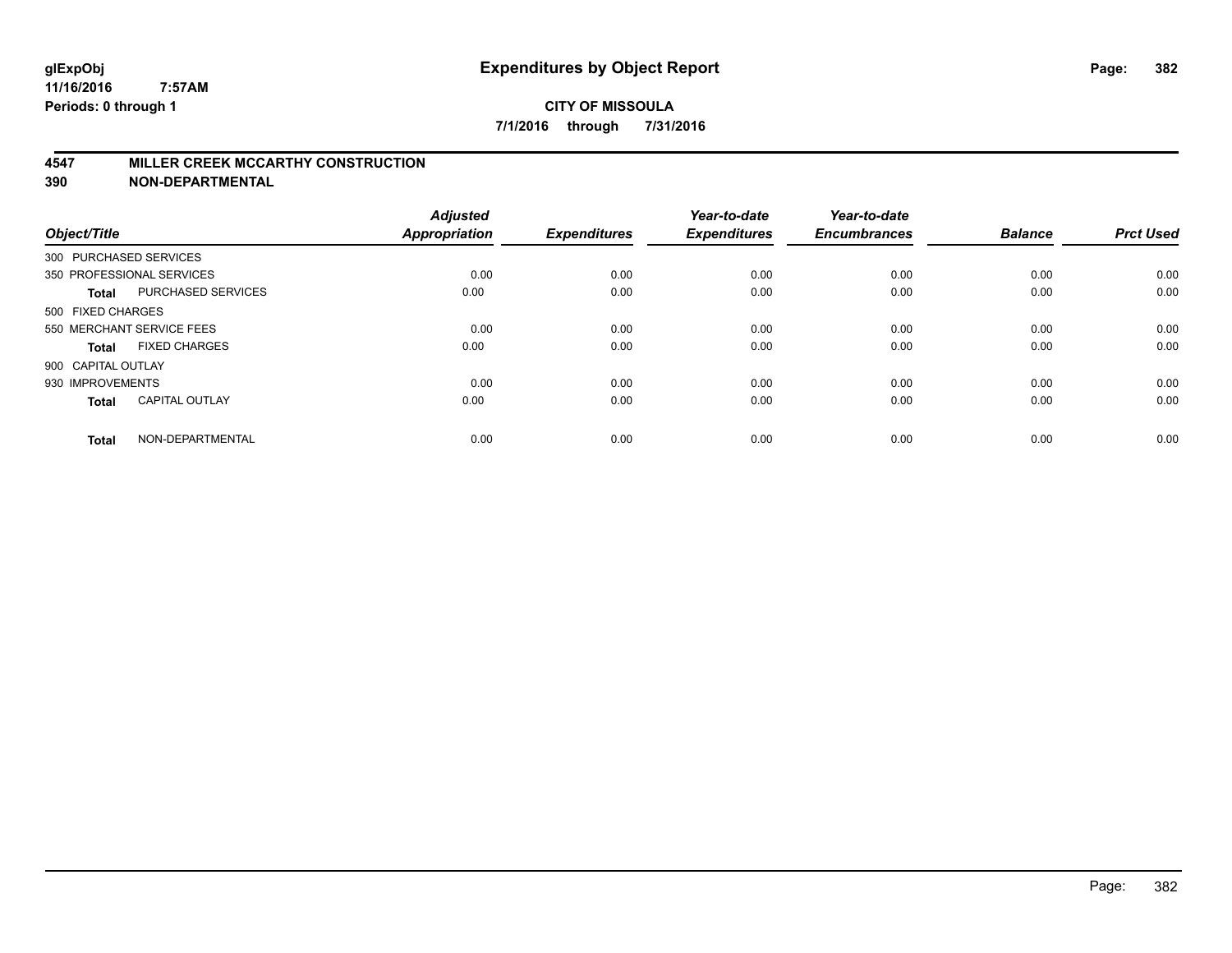**CITY OF MISSOULA 7/1/2016 through 7/31/2016**

# **4547 MILLER CREEK MCCARTHY CONSTRUCTION**

| Object/Title           |                                 | <b>Adjusted</b><br><b>Appropriation</b> | <b>Expenditures</b> | Year-to-date<br><b>Expenditures</b> | Year-to-date<br><b>Encumbrances</b> | <b>Balance</b> | <b>Prct Used</b> |
|------------------------|---------------------------------|-----------------------------------------|---------------------|-------------------------------------|-------------------------------------|----------------|------------------|
| 300 PURCHASED SERVICES |                                 |                                         |                     |                                     |                                     |                |                  |
|                        | 350 PROFESSIONAL SERVICES       | 0.00                                    | 0.00                | 0.00                                | 0.00                                | 0.00           | 0.00             |
| <b>Total</b>           | PURCHASED SERVICES              | 0.00                                    | 0.00                | 0.00                                | 0.00                                | 0.00           | 0.00             |
| 500 FIXED CHARGES      |                                 |                                         |                     |                                     |                                     |                |                  |
|                        | 550 MERCHANT SERVICE FEES       | 0.00                                    | 0.00                | 0.00                                | 0.00                                | 0.00           | 0.00             |
| <b>Total</b>           | <b>FIXED CHARGES</b>            | 0.00                                    | 0.00                | 0.00                                | 0.00                                | 0.00           | 0.00             |
| 900 CAPITAL OUTLAY     |                                 |                                         |                     |                                     |                                     |                |                  |
| 930 IMPROVEMENTS       |                                 | 0.00                                    | 0.00                | 0.00                                | 0.00                                | 0.00           | 0.00             |
| <b>Total</b>           | <b>CAPITAL OUTLAY</b>           | 0.00                                    | 0.00                | 0.00                                | 0.00                                | 0.00           | 0.00             |
| <b>Total</b>           | MILLER CREEK MCCARTHY CONSTRUCT | 0.00                                    | 0.00                | 0.00                                | 0.00                                | 0.00           | 0.00             |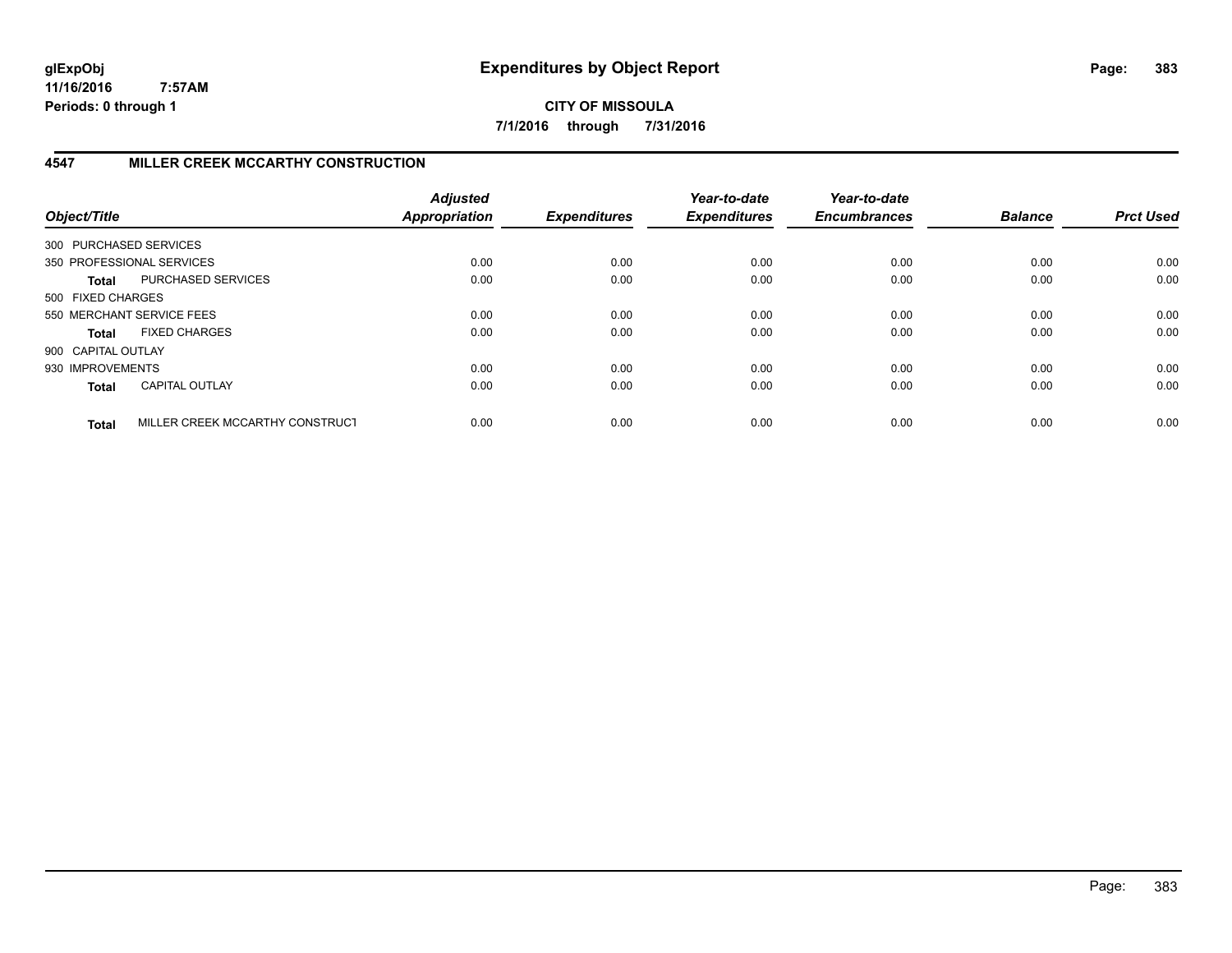#### **4548 5TH,6TH & ARTHUR ROAD IMPROVEMENTS**

| Object/Title       |                              | <b>Adjusted</b><br><b>Appropriation</b> | <b>Expenditures</b> | Year-to-date<br><b>Expenditures</b> | Year-to-date<br><b>Encumbrances</b> | <b>Balance</b> | <b>Prct Used</b> |
|--------------------|------------------------------|-----------------------------------------|---------------------|-------------------------------------|-------------------------------------|----------------|------------------|
|                    | 300 PURCHASED SERVICES       |                                         |                     |                                     |                                     |                |                  |
|                    | 350 PROFESSIONAL SERVICES    | 0.00                                    | 0.00                | 0.00                                | 0.00                                | 0.00           | 0.00             |
| Total              | PURCHASED SERVICES           | 0.00                                    | 0.00                | 0.00                                | 0.00                                | 0.00           | 0.00             |
| 500 FIXED CHARGES  |                              |                                         |                     |                                     |                                     |                |                  |
|                    | 550 MERCHANT SERVICE FEES    | 0.00                                    | 0.00                | 0.00                                | 0.00                                | 0.00           | 0.00             |
| Total              | <b>FIXED CHARGES</b>         | 0.00                                    | 0.00                | 0.00                                | 0.00                                | 0.00           | 0.00             |
| 800 OTHER OBJECTS  |                              |                                         |                     |                                     |                                     |                |                  |
|                    | 820 TRANSFERS TO OTHER FUNDS | 0.00                                    | 0.00                | 0.00                                | 0.00                                | 0.00           | 0.00             |
| Total              | OTHER OBJECTS                | 0.00                                    | 0.00                | 0.00                                | 0.00                                | 0.00           | 0.00             |
| 900 CAPITAL OUTLAY |                              |                                         |                     |                                     |                                     |                |                  |
| 930 IMPROVEMENTS   |                              | 0.00                                    | 0.00                | 0.00                                | 0.00                                | 0.00           | 0.00             |
| <b>Total</b>       | <b>CAPITAL OUTLAY</b>        | 0.00                                    | 0.00                | 0.00                                | 0.00                                | 0.00           | 0.00             |
| <b>Total</b>       | NON-DEPARTMENTAL             | 0.00                                    | 0.00                | 0.00                                | 0.00                                | 0.00           | 0.00             |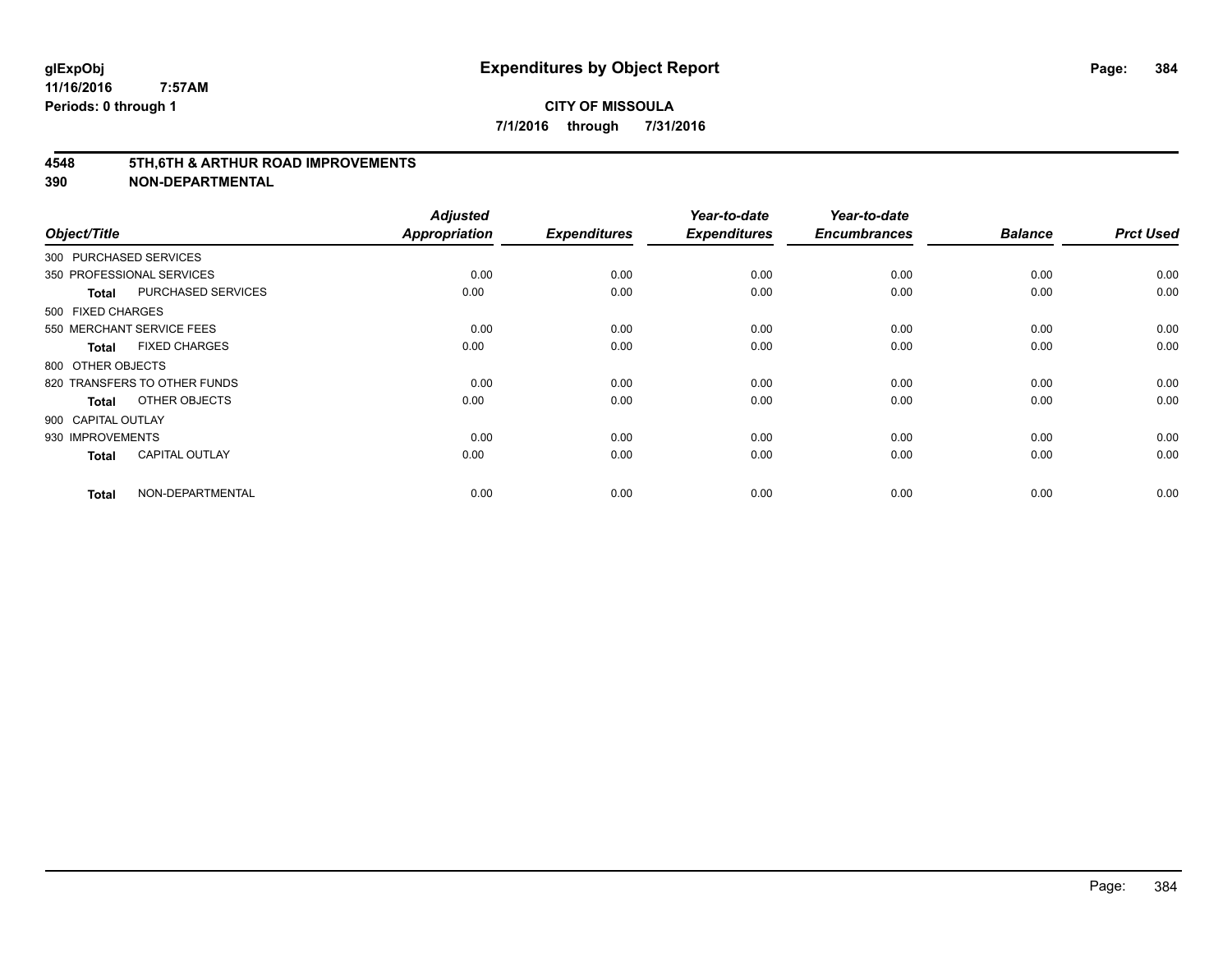**CITY OF MISSOULA 7/1/2016 through 7/31/2016**

# **4548 5TH,6TH & ARTHUR ROAD IMPROVEMENTS**

| Object/Title           |                                   | <b>Adjusted</b><br>Appropriation | <b>Expenditures</b> | Year-to-date<br><b>Expenditures</b> | Year-to-date<br><b>Encumbrances</b> | <b>Balance</b> | <b>Prct Used</b> |
|------------------------|-----------------------------------|----------------------------------|---------------------|-------------------------------------|-------------------------------------|----------------|------------------|
| 300 PURCHASED SERVICES |                                   |                                  |                     |                                     |                                     |                |                  |
|                        | 350 PROFESSIONAL SERVICES         | 0.00                             | 0.00                | 0.00                                | 0.00                                | 0.00           | 0.00             |
| <b>Total</b>           | PURCHASED SERVICES                | 0.00                             | 0.00                | 0.00                                | 0.00                                | 0.00           | 0.00             |
| 500 FIXED CHARGES      |                                   |                                  |                     |                                     |                                     |                |                  |
|                        | 550 MERCHANT SERVICE FEES         | 0.00                             | 0.00                | 0.00                                | 0.00                                | 0.00           | 0.00             |
| <b>Total</b>           | <b>FIXED CHARGES</b>              | 0.00                             | 0.00                | 0.00                                | 0.00                                | 0.00           | 0.00             |
| 800 OTHER OBJECTS      |                                   |                                  |                     |                                     |                                     |                |                  |
|                        | 820 TRANSFERS TO OTHER FUNDS      | 0.00                             | 0.00                | 0.00                                | 0.00                                | 0.00           | 0.00             |
| <b>Total</b>           | OTHER OBJECTS                     | 0.00                             | 0.00                | 0.00                                | 0.00                                | 0.00           | 0.00             |
| 900 CAPITAL OUTLAY     |                                   |                                  |                     |                                     |                                     |                |                  |
| 930 IMPROVEMENTS       |                                   | 0.00                             | 0.00                | 0.00                                | 0.00                                | 0.00           | 0.00             |
| <b>Total</b>           | <b>CAPITAL OUTLAY</b>             | 0.00                             | 0.00                | 0.00                                | 0.00                                | 0.00           | 0.00             |
| <b>Total</b>           | 5TH, 6TH & ARTHUR ROAD IMPROVEMEN | 0.00                             | 0.00                | 0.00                                | 0.00                                | 0.00           | 0.00             |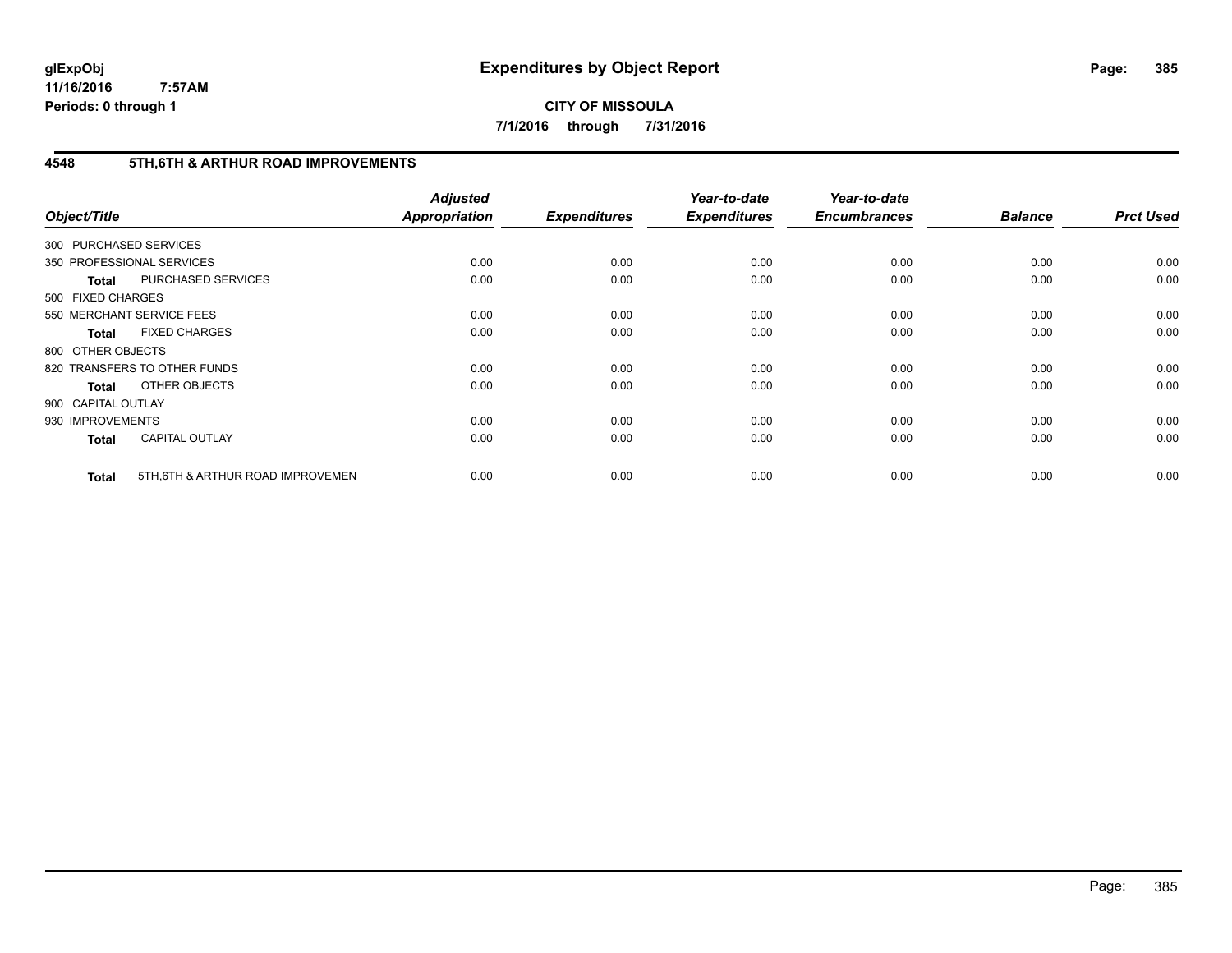#### **4549 SID 549 HILLVIEW WAY**

| Object/Title           |                              | <b>Adjusted</b><br><b>Appropriation</b> | <b>Expenditures</b> | Year-to-date<br><b>Expenditures</b> | Year-to-date<br><b>Encumbrances</b> | <b>Balance</b> | <b>Prct Used</b> |
|------------------------|------------------------------|-----------------------------------------|---------------------|-------------------------------------|-------------------------------------|----------------|------------------|
| 300 PURCHASED SERVICES |                              |                                         |                     |                                     |                                     |                |                  |
|                        | 350 PROFESSIONAL SERVICES    | 0.00                                    | 0.00                | 0.00                                | 0.00                                | 0.00           | 0.00             |
| <b>Total</b>           | PURCHASED SERVICES           | 0.00                                    | 0.00                | 0.00                                | 0.00                                | 0.00           | 0.00             |
| 500 FIXED CHARGES      |                              |                                         |                     |                                     |                                     |                |                  |
|                        | 550 MERCHANT SERVICE FEES    | 0.00                                    | 0.00                | 0.00                                | 0.00                                | 0.00           | 0.00             |
| <b>Total</b>           | <b>FIXED CHARGES</b>         | 0.00                                    | 0.00                | 0.00                                | 0.00                                | 0.00           | 0.00             |
| 800 OTHER OBJECTS      |                              |                                         |                     |                                     |                                     |                |                  |
|                        | 820 TRANSFERS TO OTHER FUNDS | 0.00                                    | 0.00                | 0.00                                | 0.00                                | 0.00           | 0.00             |
| <b>Total</b>           | OTHER OBJECTS                | 0.00                                    | 0.00                | 0.00                                | 0.00                                | 0.00           | 0.00             |
| 900 CAPITAL OUTLAY     |                              |                                         |                     |                                     |                                     |                |                  |
| 930 IMPROVEMENTS       |                              | 0.00                                    | 0.00                | 0.00                                | 0.00                                | 0.00           | 0.00             |
| <b>Total</b>           | <b>CAPITAL OUTLAY</b>        | 0.00                                    | 0.00                | 0.00                                | 0.00                                | 0.00           | 0.00             |
| <b>Total</b>           | NON-DEPARTMENTAL             | 0.00                                    | 0.00                | 0.00                                | 0.00                                | 0.00           | 0.00             |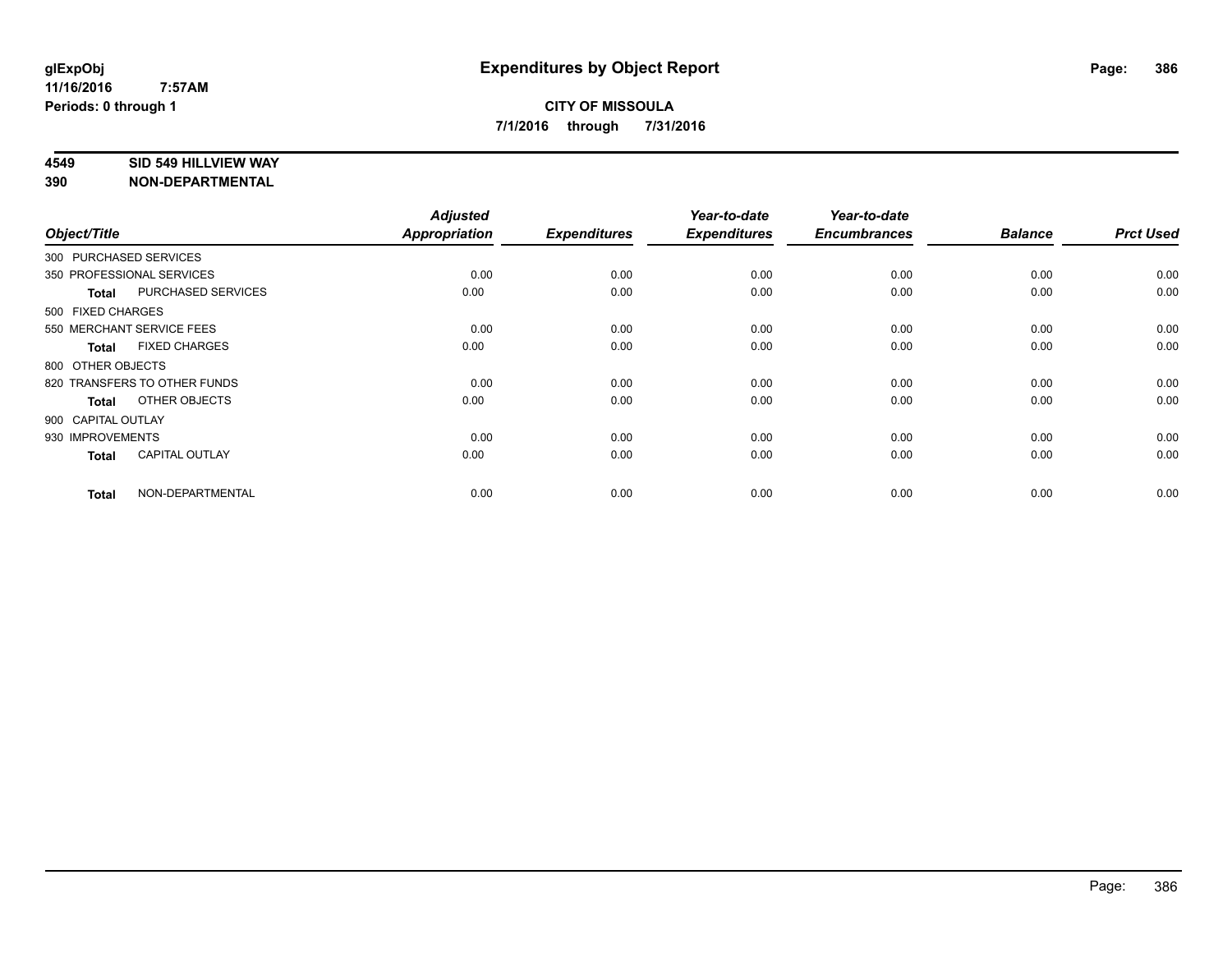## **4549 SID 549 HILLVIEW WAY**

| Object/Title     |                              | <b>Adjusted</b><br><b>Appropriation</b> | <b>Expenditures</b> | Year-to-date<br><b>Expenditures</b> | Year-to-date<br><b>Encumbrances</b> | <b>Balance</b> | <b>Prct Used</b> |
|------------------|------------------------------|-----------------------------------------|---------------------|-------------------------------------|-------------------------------------|----------------|------------------|
|                  | 300 PURCHASED SERVICES       |                                         |                     |                                     |                                     |                |                  |
|                  |                              |                                         |                     |                                     |                                     |                |                  |
|                  | 350 PROFESSIONAL SERVICES    | 0.00                                    | 0.00                | 0.00                                | 0.00                                | 0.00           | 0.00             |
| <b>Total</b>     | PURCHASED SERVICES           | 0.00                                    | 0.00                | 0.00                                | 0.00                                | 0.00           | 0.00             |
|                  | 500 FIXED CHARGES            |                                         |                     |                                     |                                     |                |                  |
|                  | 550 MERCHANT SERVICE FEES    | 0.00                                    | 0.00                | 0.00                                | 0.00                                | 0.00           | 0.00             |
| <b>Total</b>     | <b>FIXED CHARGES</b>         | 0.00                                    | 0.00                | 0.00                                | 0.00                                | 0.00           | 0.00             |
|                  | 800 OTHER OBJECTS            |                                         |                     |                                     |                                     |                |                  |
|                  | 820 TRANSFERS TO OTHER FUNDS | 0.00                                    | 0.00                | 0.00                                | 0.00                                | 0.00           | 0.00             |
| <b>Total</b>     | OTHER OBJECTS                | 0.00                                    | 0.00                | 0.00                                | 0.00                                | 0.00           | 0.00             |
|                  | 900 CAPITAL OUTLAY           |                                         |                     |                                     |                                     |                |                  |
| 930 IMPROVEMENTS |                              | 0.00                                    | 0.00                | 0.00                                | 0.00                                | 0.00           | 0.00             |
| <b>Total</b>     | <b>CAPITAL OUTLAY</b>        | 0.00                                    | 0.00                | 0.00                                | 0.00                                | 0.00           | 0.00             |
| <b>Total</b>     | SID 549 HILLVIEW WAY         | 0.00                                    | 0.00                | 0.00                                | 0.00                                | 0.00           | 0.00             |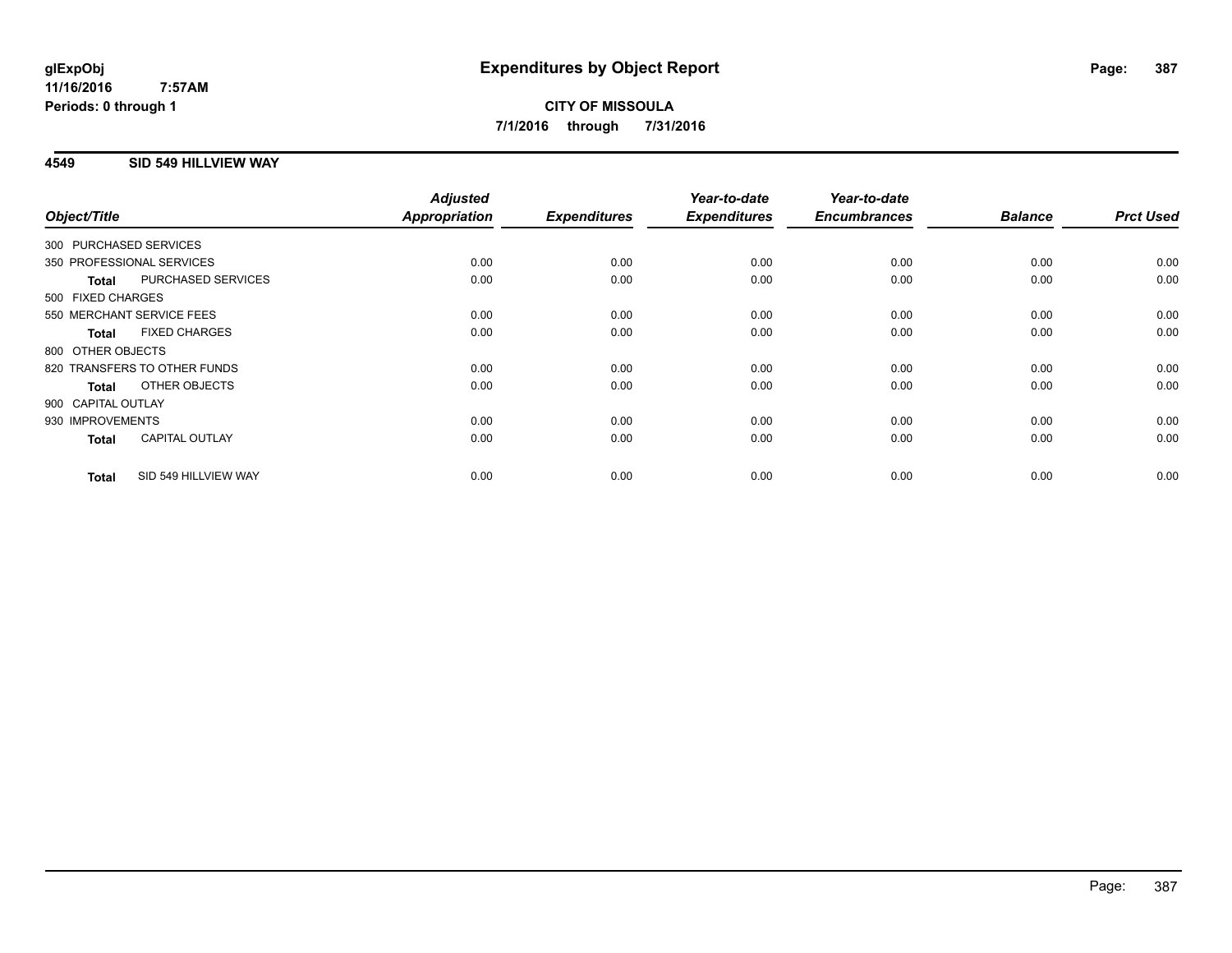## **4745 MALONEY/TWITE MILLER CR \$1.2M CONTRIB**

| Object/Title       |                              | <b>Adjusted</b><br>Appropriation | <b>Expenditures</b> | Year-to-date<br><b>Expenditures</b> | Year-to-date<br><b>Encumbrances</b> | <b>Balance</b> | <b>Prct Used</b> |
|--------------------|------------------------------|----------------------------------|---------------------|-------------------------------------|-------------------------------------|----------------|------------------|
|                    | 300 PURCHASED SERVICES       |                                  |                     |                                     |                                     |                |                  |
|                    | 350 PROFESSIONAL SERVICES    | 0.00                             | 0.00                | 0.00                                | 0.00                                | 0.00           | 0.00             |
| <b>Total</b>       | PURCHASED SERVICES           | 0.00                             | 0.00                | 0.00                                | 0.00                                | 0.00           | 0.00             |
| 500 FIXED CHARGES  |                              |                                  |                     |                                     |                                     |                |                  |
|                    | 550 MERCHANT SERVICE FEES    | 0.00                             | 0.00                | 0.00                                | 0.00                                | 0.00           | 0.00             |
| Total              | <b>FIXED CHARGES</b>         | 0.00                             | 0.00                | 0.00                                | 0.00                                | 0.00           | 0.00             |
| 800 OTHER OBJECTS  |                              |                                  |                     |                                     |                                     |                |                  |
|                    | 820 TRANSFERS TO OTHER FUNDS | 0.00                             | 0.00                | 0.00                                | 0.00                                | 0.00           | 0.00             |
| Total              | OTHER OBJECTS                | 0.00                             | 0.00                | 0.00                                | 0.00                                | 0.00           | 0.00             |
| 900 CAPITAL OUTLAY |                              |                                  |                     |                                     |                                     |                |                  |
| 930 IMPROVEMENTS   |                              | 0.00                             | 0.00                | 0.00                                | 0.00                                | 0.00           | 0.00             |
| <b>Total</b>       | <b>CAPITAL OUTLAY</b>        | 0.00                             | 0.00                | 0.00                                | 0.00                                | 0.00           | 0.00             |
| <b>Total</b>       | NON-DEPARTMENTAL             | 0.00                             | 0.00                | 0.00                                | 0.00                                | 0.00           | 0.00             |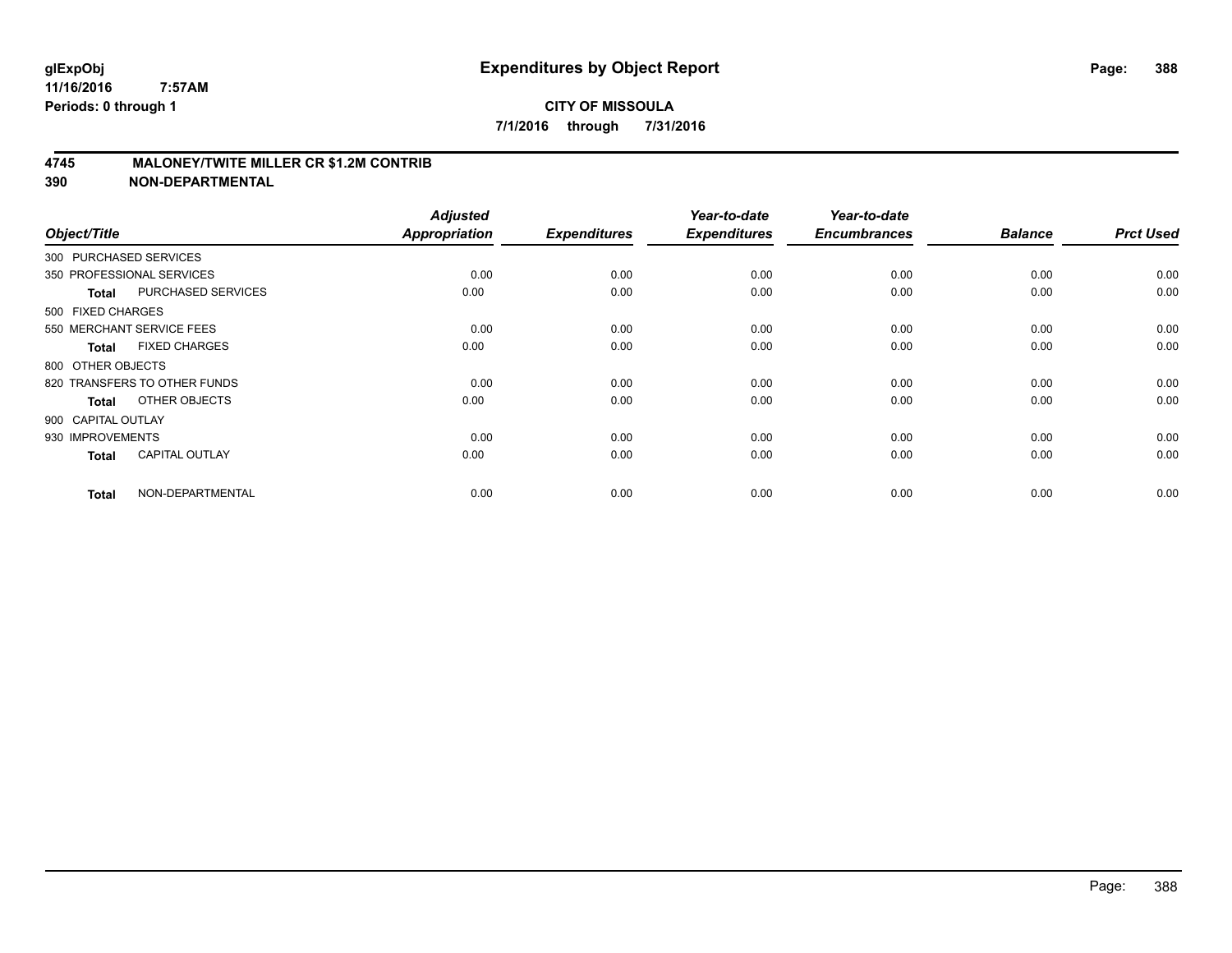**CITY OF MISSOULA 7/1/2016 through 7/31/2016**

# **4745 MALONEY/TWITE MILLER CR \$1.2M CONTRIB**

| Object/Title              |                                    | <b>Adjusted</b><br><b>Appropriation</b> | <b>Expenditures</b> | Year-to-date<br><b>Expenditures</b> | Year-to-date<br><b>Encumbrances</b> | <b>Balance</b> | <b>Prct Used</b> |
|---------------------------|------------------------------------|-----------------------------------------|---------------------|-------------------------------------|-------------------------------------|----------------|------------------|
| 300 PURCHASED SERVICES    |                                    |                                         |                     |                                     |                                     |                |                  |
| 350 PROFESSIONAL SERVICES |                                    | 0.00                                    | 0.00                | 0.00                                | 0.00                                | 0.00           | 0.00             |
| <b>Total</b>              | PURCHASED SERVICES                 | 0.00                                    | 0.00                | 0.00                                | 0.00                                | 0.00           | 0.00             |
| 500 FIXED CHARGES         |                                    |                                         |                     |                                     |                                     |                |                  |
| 550 MERCHANT SERVICE FEES |                                    | 0.00                                    | 0.00                | 0.00                                | 0.00                                | 0.00           | 0.00             |
| <b>Total</b>              | <b>FIXED CHARGES</b>               | 0.00                                    | 0.00                | 0.00                                | 0.00                                | 0.00           | 0.00             |
| 800 OTHER OBJECTS         |                                    |                                         |                     |                                     |                                     |                |                  |
|                           | 820 TRANSFERS TO OTHER FUNDS       | 0.00                                    | 0.00                | 0.00                                | 0.00                                | 0.00           | 0.00             |
| Total                     | OTHER OBJECTS                      | 0.00                                    | 0.00                | 0.00                                | 0.00                                | 0.00           | 0.00             |
| 900 CAPITAL OUTLAY        |                                    |                                         |                     |                                     |                                     |                |                  |
| 930 IMPROVEMENTS          |                                    | 0.00                                    | 0.00                | 0.00                                | 0.00                                | 0.00           | 0.00             |
| <b>Total</b>              | <b>CAPITAL OUTLAY</b>              | 0.00                                    | 0.00                | 0.00                                | 0.00                                | 0.00           | 0.00             |
| <b>Total</b>              | MALONEY/TWITE MILLER CR \$1.2M CON | 0.00                                    | 0.00                | 0.00                                | 0.00                                | 0.00           | 0.00             |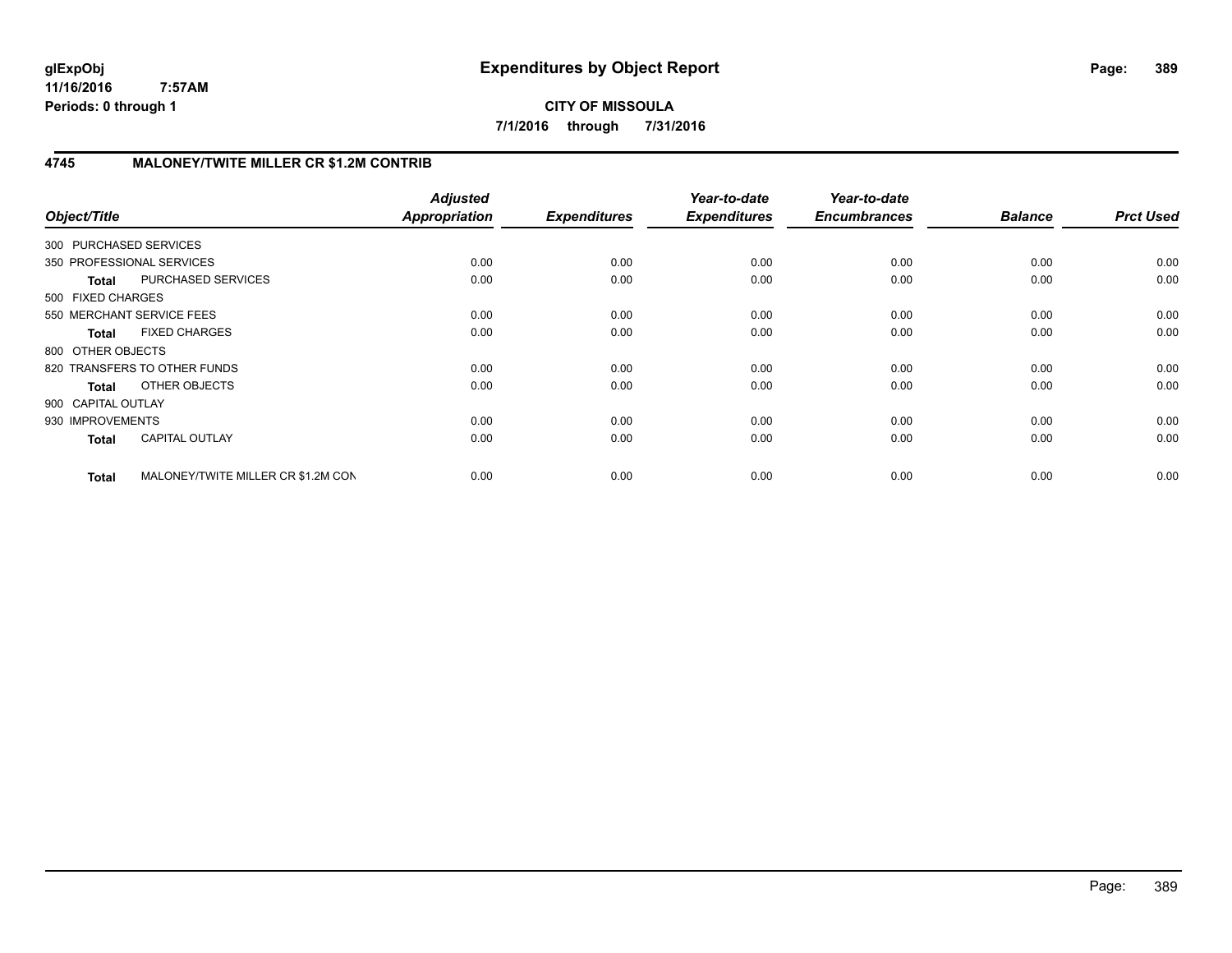**4941 HILLVIEW WAY CONSTRUCTION**

# **280 PUBLIC WORKS OPERATIONS**

|                        |                              | <b>Adjusted</b>      |                     | Year-to-date        | Year-to-date        |                |                  |
|------------------------|------------------------------|----------------------|---------------------|---------------------|---------------------|----------------|------------------|
| Object/Title           |                              | <b>Appropriation</b> | <b>Expenditures</b> | <b>Expenditures</b> | <b>Encumbrances</b> | <b>Balance</b> | <b>Prct Used</b> |
| 200 SUPPLIES           |                              |                      |                     |                     |                     |                |                  |
| 210 OFFICE SUPPLIES    |                              | 0.00                 | 0.00                | 0.00                | 0.00                | 0.00           | 0.00             |
| Total                  | <b>SUPPLIES</b>              | 0.00                 | 0.00                | 0.00                | 0.00                | 0.00           | 0.00             |
| 300 PURCHASED SERVICES |                              |                      |                     |                     |                     |                |                  |
| 310 COMMUNICATIONS     |                              | 0.00                 | 0.00                | 0.00                | 0.00                | 0.00           | 0.00             |
|                        | 320 PRINTING & DUPLICATING   | 0.00                 | 0.00                | 0.00                | 0.00                | 0.00           | 0.00             |
|                        | 350 PROFESSIONAL SERVICES    | 0.00                 | 0.00                | 0.00                | 0.00                | 0.00           | 0.00             |
| Total                  | PURCHASED SERVICES           | 0.00                 | 0.00                | 0.00                | 0.00                | 0.00           | 0.00             |
| 500 FIXED CHARGES      |                              |                      |                     |                     |                     |                |                  |
|                        | 550 MERCHANT SERVICE FEES    | 0.00                 | 0.00                | 0.00                | 0.00                | 0.00           | 0.00             |
| Total                  | <b>FIXED CHARGES</b>         | 0.00                 | 0.00                | 0.00                | 0.00                | 0.00           | 0.00             |
| 800 OTHER OBJECTS      |                              |                      |                     |                     |                     |                |                  |
|                        | 820 TRANSFERS TO OTHER FUNDS | 0.00                 | 0.00                | 0.00                | 0.00                | 0.00           | 0.00             |
| Total                  | <b>OTHER OBJECTS</b>         | 0.00                 | 0.00                | 0.00                | 0.00                | 0.00           | 0.00             |
| 900 CAPITAL OUTLAY     |                              |                      |                     |                     |                     |                |                  |
| 930 IMPROVEMENTS       |                              | 0.00                 | 0.00                | 0.00                | 0.00                | 0.00           | 0.00             |
| Total                  | <b>CAPITAL OUTLAY</b>        | 0.00                 | 0.00                | 0.00                | 0.00                | 0.00           | 0.00             |
| Total                  | PUBLIC WORKS OPERATIONS      | 0.00                 | 0.00                | 0.00                | 0.00                | 0.00           | 0.00             |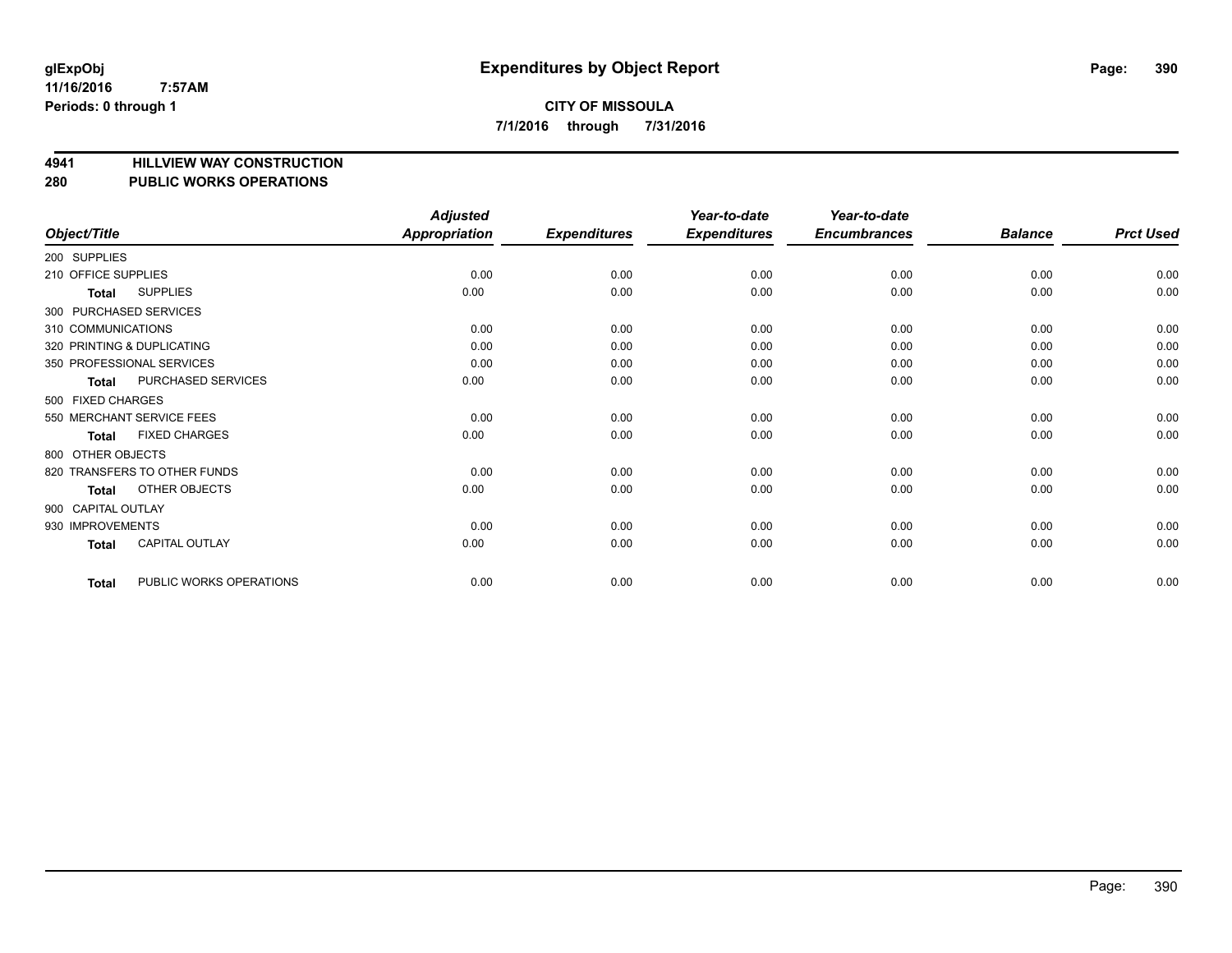**CITY OF MISSOULA 7/1/2016 through 7/31/2016**

## **4941 HILLVIEW WAY CONSTRUCTION**

|                            |                              | <b>Adjusted</b>      |                     | Year-to-date        | Year-to-date        |                |                  |
|----------------------------|------------------------------|----------------------|---------------------|---------------------|---------------------|----------------|------------------|
| Object/Title               |                              | <b>Appropriation</b> | <b>Expenditures</b> | <b>Expenditures</b> | <b>Encumbrances</b> | <b>Balance</b> | <b>Prct Used</b> |
| 200 SUPPLIES               |                              |                      |                     |                     |                     |                |                  |
| 210 OFFICE SUPPLIES        |                              | 0.00                 | 0.00                | 0.00                | 0.00                | 0.00           | 0.00             |
| <b>Total</b>               | <b>SUPPLIES</b>              | 0.00                 | 0.00                | 0.00                | 0.00                | 0.00           | 0.00             |
| 300 PURCHASED SERVICES     |                              |                      |                     |                     |                     |                |                  |
| 310 COMMUNICATIONS         |                              | 0.00                 | 0.00                | 0.00                | 0.00                | 0.00           | 0.00             |
| 320 PRINTING & DUPLICATING |                              | 0.00                 | 0.00                | 0.00                | 0.00                | 0.00           | 0.00             |
|                            | 350 PROFESSIONAL SERVICES    | 0.00                 | 0.00                | 0.00                | 0.00                | 0.00           | 0.00             |
| Total                      | PURCHASED SERVICES           | 0.00                 | 0.00                | 0.00                | 0.00                | 0.00           | 0.00             |
| 500 FIXED CHARGES          |                              |                      |                     |                     |                     |                |                  |
|                            | 550 MERCHANT SERVICE FEES    | 0.00                 | 0.00                | 0.00                | 0.00                | 0.00           | 0.00             |
| <b>Total</b>               | <b>FIXED CHARGES</b>         | 0.00                 | 0.00                | 0.00                | 0.00                | 0.00           | 0.00             |
| 800 OTHER OBJECTS          |                              |                      |                     |                     |                     |                |                  |
|                            | 820 TRANSFERS TO OTHER FUNDS | 0.00                 | 0.00                | 0.00                | 0.00                | 0.00           | 0.00             |
| <b>Total</b>               | OTHER OBJECTS                | 0.00                 | 0.00                | 0.00                | 0.00                | 0.00           | 0.00             |
| 900 CAPITAL OUTLAY         |                              |                      |                     |                     |                     |                |                  |
| 930 IMPROVEMENTS           |                              | 0.00                 | 0.00                | 0.00                | 0.00                | 0.00           | 0.00             |
| <b>Total</b>               | <b>CAPITAL OUTLAY</b>        | 0.00                 | 0.00                | 0.00                | 0.00                | 0.00           | 0.00             |
| <b>Total</b>               | HILLVIEW WAY CONSTRUCTION    | 0.00                 | 0.00                | 0.00                | 0.00                | 0.00           | 0.00             |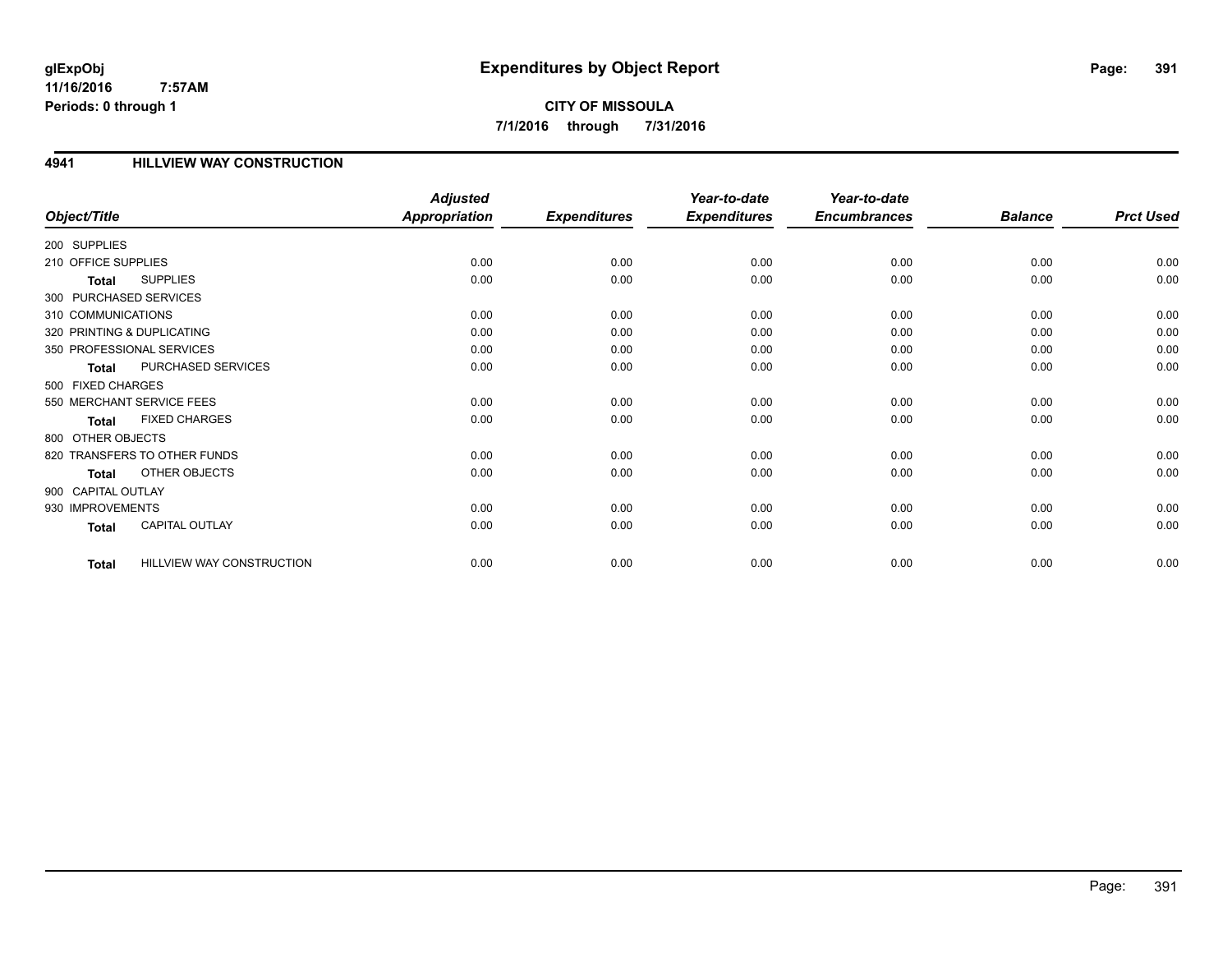# **glExpObj Expenditures by Object Report Page: 392**

**11/16/2016 7:57AM Periods: 0 through 1**

## **CITY OF MISSOULA 7/1/2016 through 7/31/2016**

## **4944 RATTLESNAKE SEWER COLLECTION (544)**

**000 \*\*\* Title Not Found \*\*\***

| Object/Title              |                         | <b>Adjusted</b><br>Appropriation | <b>Expenditures</b> | Year-to-date<br><b>Expenditures</b> | Year-to-date<br><b>Encumbrances</b> | <b>Balance</b> | <b>Prct Used</b> |
|---------------------------|-------------------------|----------------------------------|---------------------|-------------------------------------|-------------------------------------|----------------|------------------|
| 500 FIXED CHARGES         |                         |                                  |                     |                                     |                                     |                |                  |
| 550 MERCHANT SERVICE FEES |                         | 0.00                             | 0.00                | 0.00                                | 0.00                                | 0.00           | 0.00             |
| <b>Total</b>              | <b>FIXED CHARGES</b>    | 0.00                             | 0.00                | 0.00                                | 0.00                                | 0.00           | 0.00             |
| Total                     | *** Title Not Found *** | 0.00                             | 0.00                | 0.00                                | 0.00                                | 0.00           | 0.00             |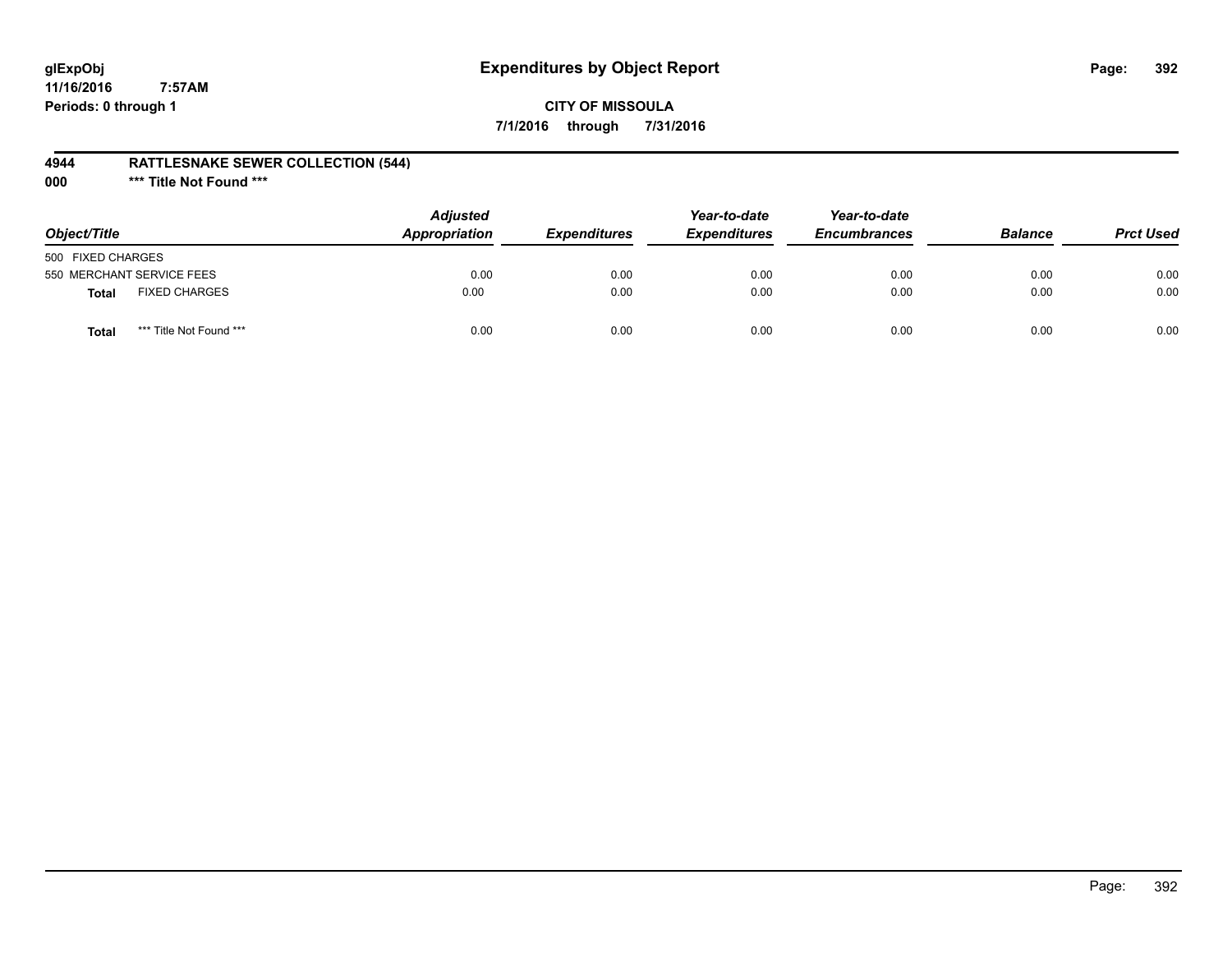## **4944 RATTLESNAKE SEWER COLLECTION (544)**

| Object/Title           |                           | <b>Adjusted</b><br><b>Appropriation</b> | <b>Expenditures</b> | Year-to-date<br><b>Expenditures</b> | Year-to-date<br><b>Encumbrances</b> | <b>Balance</b> | <b>Prct Used</b> |
|------------------------|---------------------------|-----------------------------------------|---------------------|-------------------------------------|-------------------------------------|----------------|------------------|
| 300 PURCHASED SERVICES |                           |                                         |                     |                                     |                                     |                |                  |
|                        | 350 PROFESSIONAL SERVICES | 0.00                                    | 0.00                | 0.00                                | 0.00                                | 0.00           | 0.00             |
| Total                  | PURCHASED SERVICES        | 0.00                                    | 0.00                | 0.00                                | 0.00                                | 0.00           | 0.00             |
| 500 FIXED CHARGES      |                           |                                         |                     |                                     |                                     |                |                  |
|                        | 550 MERCHANT SERVICE FEES | 0.00                                    | 0.00                | 0.00                                | 0.00                                | 0.00           | 0.00             |
| Total                  | <b>FIXED CHARGES</b>      | 0.00                                    | 0.00                | 0.00                                | 0.00                                | 0.00           | 0.00             |
| 600 DEBT SERVICE       |                           |                                         |                     |                                     |                                     |                |                  |
| 610 PRINCIPAL          |                           | 0.00                                    | 0.00                | 0.00                                | 0.00                                | 0.00           | 0.00             |
| <b>Total</b>           | <b>DEBT SERVICE</b>       | 0.00                                    | 0.00                | 0.00                                | 0.00                                | 0.00           | 0.00             |
| 900 CAPITAL OUTLAY     |                           |                                         |                     |                                     |                                     |                |                  |
| 930 IMPROVEMENTS       |                           | 0.00                                    | 0.00                | 0.00                                | 0.00                                | 0.00           | 0.00             |
| <b>Total</b>           | <b>CAPITAL OUTLAY</b>     | 0.00                                    | 0.00                | 0.00                                | 0.00                                | 0.00           | 0.00             |
| <b>Total</b>           | NON-DEPARTMENTAL          | 0.00                                    | 0.00                | 0.00                                | 0.00                                | 0.00           | 0.00             |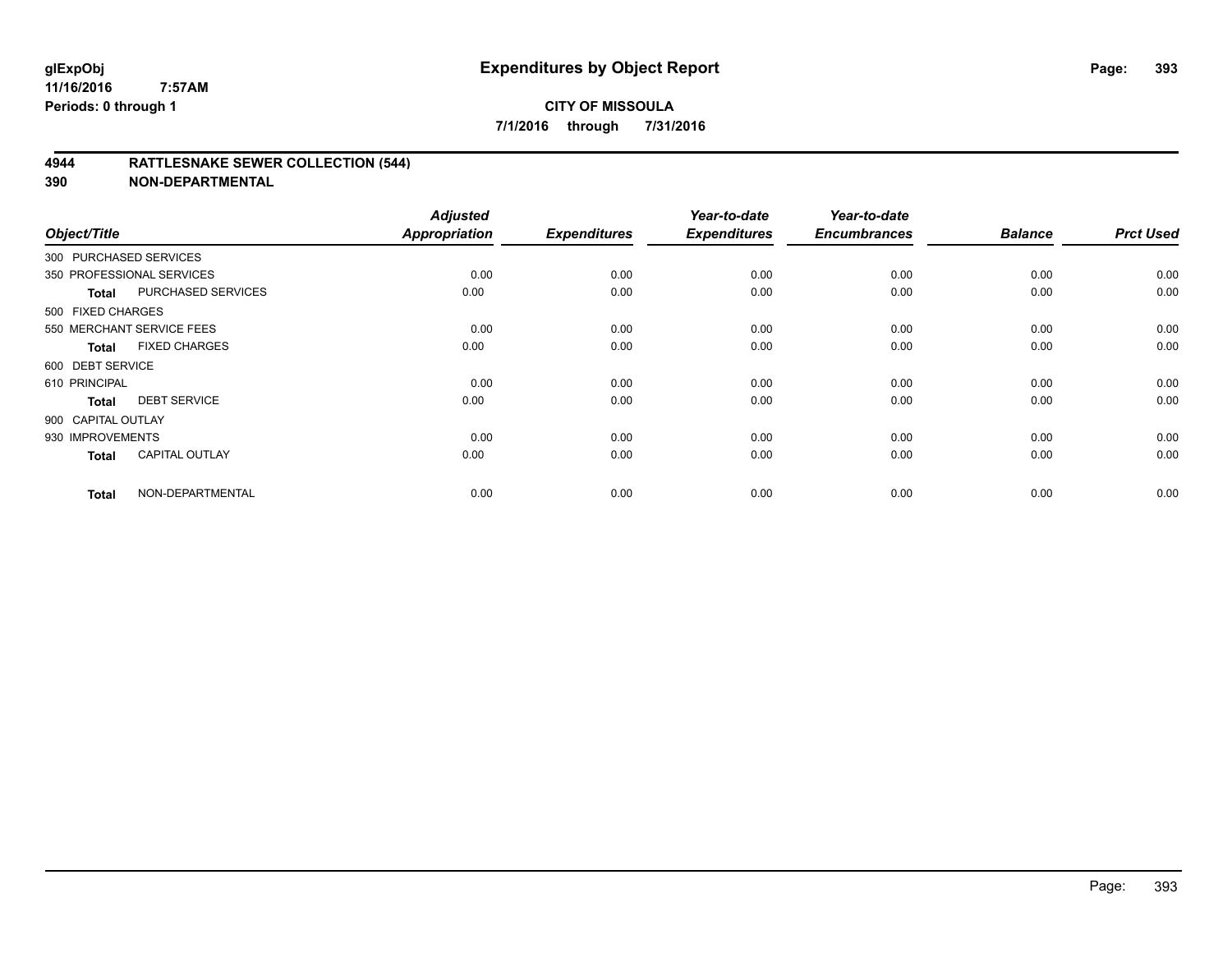## **4944 RATTLESNAKE SEWER COLLECTION (544)**

**550 SID 544 PROJECT**

| Object/Title            |                           | <b>Adjusted</b><br><b>Appropriation</b> | <b>Expenditures</b> | Year-to-date<br><b>Expenditures</b> | Year-to-date<br><b>Encumbrances</b> | <b>Balance</b> | <b>Prct Used</b> |
|-------------------------|---------------------------|-----------------------------------------|---------------------|-------------------------------------|-------------------------------------|----------------|------------------|
| 300 PURCHASED SERVICES  |                           |                                         |                     |                                     |                                     |                |                  |
|                         | 350 PROFESSIONAL SERVICES | 0.00                                    | 0.00                | 0.00                                | 0.00                                | 0.00           | 0.00             |
| Total                   | <b>PURCHASED SERVICES</b> | 0.00                                    | 0.00                | 0.00                                | 0.00                                | 0.00           | 0.00             |
| 500 FIXED CHARGES       |                           |                                         |                     |                                     |                                     |                |                  |
|                         | 550 MERCHANT SERVICE FEES | 0.00                                    | 0.00                | 0.00                                | 0.00                                | 0.00           | 0.00             |
| <b>Total</b>            | <b>FIXED CHARGES</b>      | 0.00                                    | 0.00                | 0.00                                | 0.00                                | 0.00           | 0.00             |
| 900 CAPITAL OUTLAY      |                           |                                         |                     |                                     |                                     |                |                  |
| 915 EASEMENTS           |                           | 0.00                                    | 0.00                | 0.00                                | 0.00                                | 0.00           | 0.00             |
| 930 IMPROVEMENTS        |                           | 0.00                                    | 0.00                | 0.00                                | 0.00                                | 0.00           | 0.00             |
| 960 CAPITAL CONTINGENCY |                           | 0.00                                    | 0.00                | 0.00                                | 0.00                                | 0.00           | 0.00             |
| <b>Total</b>            | <b>CAPITAL OUTLAY</b>     | 0.00                                    | 0.00                | 0.00                                | 0.00                                | 0.00           | 0.00             |
| <b>Total</b>            | SID 544 PROJECT           | 0.00                                    | 0.00                | 0.00                                | 0.00                                | 0.00           | 0.00             |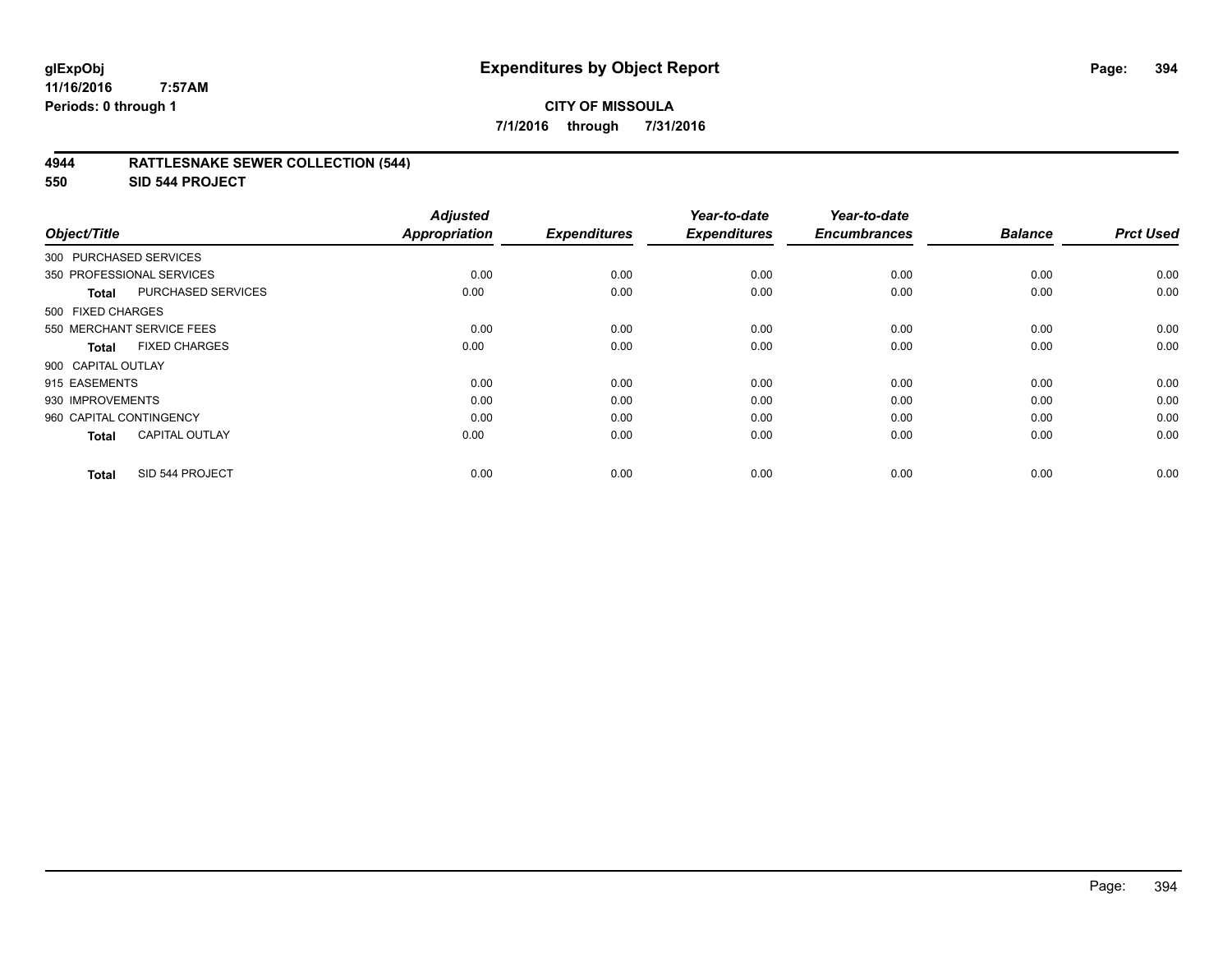## **4944 RATTLESNAKE SEWER COLLECTION (544)**

**555 LOLO STREET PROJECT**

|                                            | <b>Adjusted</b>      |                     | Year-to-date        | Year-to-date        |                |                  |
|--------------------------------------------|----------------------|---------------------|---------------------|---------------------|----------------|------------------|
| Object/Title                               | <b>Appropriation</b> | <b>Expenditures</b> | <b>Expenditures</b> | <b>Encumbrances</b> | <b>Balance</b> | <b>Prct Used</b> |
| 500 FIXED CHARGES                          |                      |                     |                     |                     |                |                  |
| 550 MERCHANT SERVICE FEES                  | 0.00                 | 0.00                | 0.00                | 0.00                | 0.00           | 0.00             |
| <b>FIXED CHARGES</b><br><b>Total</b>       | 0.00                 | 0.00                | 0.00                | 0.00                | 0.00           | 0.00             |
| 900 CAPITAL OUTLAY                         |                      |                     |                     |                     |                |                  |
| 930 IMPROVEMENTS                           | 0.00                 | 0.00                | 0.00                | 0.00                | 0.00           | 0.00             |
| 960 CAPITAL CONTINGENCY                    | 0.00                 | 0.00                | 0.00                | 0.00                | 0.00           | 0.00             |
| <b>CAPITAL OUTLAY</b><br><b>Total</b>      | 0.00                 | 0.00                | 0.00                | 0.00                | 0.00           | 0.00             |
| <b>LOLO STREET PROJECT</b><br><b>Total</b> | 0.00                 | 0.00                | 0.00                | 0.00                | 0.00           | 0.00             |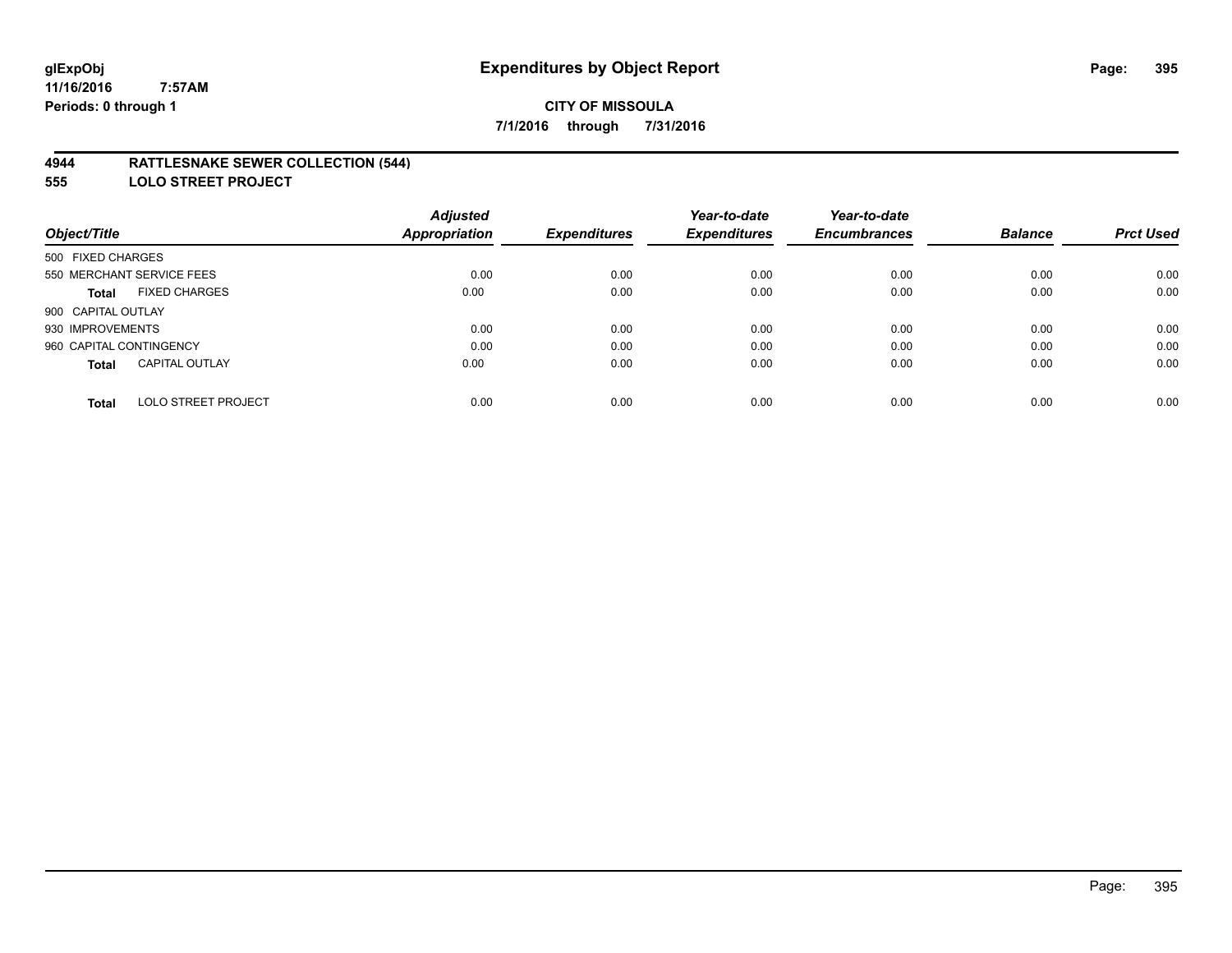**CITY OF MISSOULA 7/1/2016 through 7/31/2016**

# **4944 RATTLESNAKE SEWER COLLECTION (544)**

| Object/Title            |                                  | <b>Adjusted</b><br><b>Appropriation</b> | <b>Expenditures</b> | Year-to-date<br><b>Expenditures</b> | Year-to-date<br><b>Encumbrances</b> | <b>Balance</b> | <b>Prct Used</b> |
|-------------------------|----------------------------------|-----------------------------------------|---------------------|-------------------------------------|-------------------------------------|----------------|------------------|
| 300 PURCHASED SERVICES  |                                  |                                         |                     |                                     |                                     |                |                  |
|                         | 350 PROFESSIONAL SERVICES        | 0.00                                    | 0.00                | 0.00                                | 0.00                                | 0.00           | 0.00             |
| <b>Total</b>            | PURCHASED SERVICES               | 0.00                                    | 0.00                | 0.00                                | 0.00                                | 0.00           | 0.00             |
| 500 FIXED CHARGES       |                                  |                                         |                     |                                     |                                     |                |                  |
|                         | 550 MERCHANT SERVICE FEES        | 0.00                                    | 0.00                | 0.00                                | 0.00                                | 0.00           | 0.00             |
| <b>Total</b>            | <b>FIXED CHARGES</b>             | 0.00                                    | 0.00                | 0.00                                | 0.00                                | 0.00           | 0.00             |
| 600 DEBT SERVICE        |                                  |                                         |                     |                                     |                                     |                |                  |
| 610 PRINCIPAL           |                                  | 0.00                                    | 0.00                | 0.00                                | 0.00                                | 0.00           | 0.00             |
| <b>Total</b>            | <b>DEBT SERVICE</b>              | 0.00                                    | 0.00                | 0.00                                | 0.00                                | 0.00           | 0.00             |
| 900 CAPITAL OUTLAY      |                                  |                                         |                     |                                     |                                     |                |                  |
| 915 EASEMENTS           |                                  | 0.00                                    | 0.00                | 0.00                                | 0.00                                | 0.00           | 0.00             |
| 930 IMPROVEMENTS        |                                  | 0.00                                    | 0.00                | 0.00                                | 0.00                                | 0.00           | 0.00             |
| 960 CAPITAL CONTINGENCY |                                  | 0.00                                    | 0.00                | 0.00                                | 0.00                                | 0.00           | 0.00             |
| <b>Total</b>            | <b>CAPITAL OUTLAY</b>            | 0.00                                    | 0.00                | 0.00                                | 0.00                                | 0.00           | 0.00             |
| <b>Total</b>            | RATTLESNAKE SEWER COLLECTION (54 | 0.00                                    | 0.00                | 0.00                                | 0.00                                | 0.00           | 0.00             |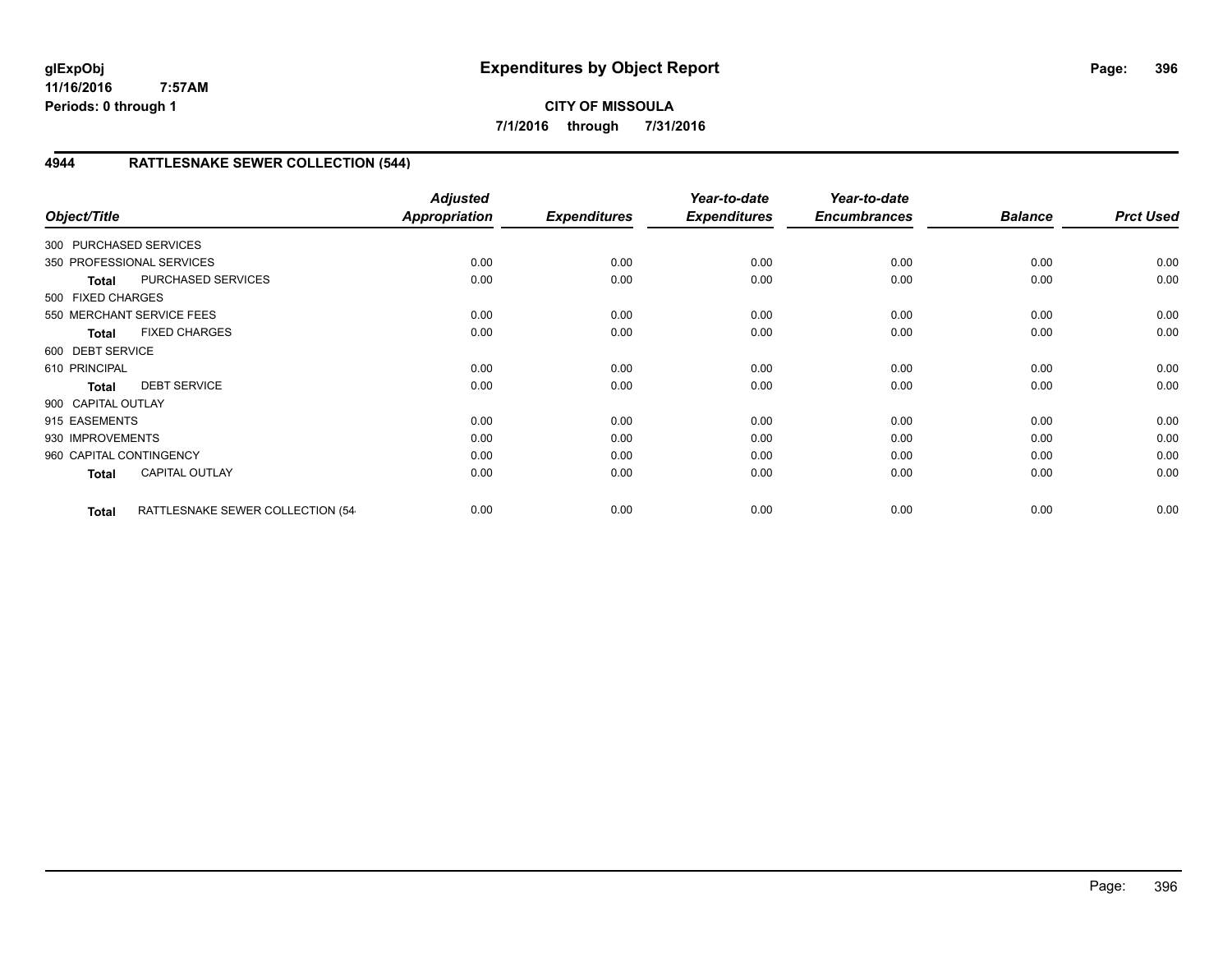## **glExpObj Expenditures by Object Report Page: 397**

### **CITY OF MISSOULA 7/1/2016 through 7/31/2016**

#### **4945 PHILLIPS ST TRAFFIC CALMING**

**000 \*\*\* Title Not Found \*\*\***

| Object/Title                            | <b>Adjusted</b><br><b>Appropriation</b> | <b>Expenditures</b> | Year-to-date<br><b>Expenditures</b> | Year-to-date<br><b>Encumbrances</b> | <b>Balance</b> | <b>Prct Used</b> |
|-----------------------------------------|-----------------------------------------|---------------------|-------------------------------------|-------------------------------------|----------------|------------------|
| 500 FIXED CHARGES                       |                                         |                     |                                     |                                     |                |                  |
| 550 MERCHANT SERVICE FEES               | 0.00                                    | 0.00                | 0.00                                | 0.00                                | 0.00           | 0.00             |
| <b>FIXED CHARGES</b><br><b>Total</b>    | 0.00                                    | 0.00                | 0.00                                | 0.00                                | 0.00           | 0.00             |
| 600 DEBT SERVICE                        |                                         |                     |                                     |                                     |                |                  |
| 620 INTEREST / SERVICE FEES             | 0.00                                    | 0.00                | 0.00                                | 0.00                                | 0.00           | 0.00             |
| <b>DEBT SERVICE</b><br><b>Total</b>     | 0.00                                    | 0.00                | 0.00                                | 0.00                                | 0.00           | 0.00             |
| *** Title Not Found ***<br><b>Total</b> | 0.00                                    | 0.00                | 0.00                                | 0.00                                | 0.00           | 0.00             |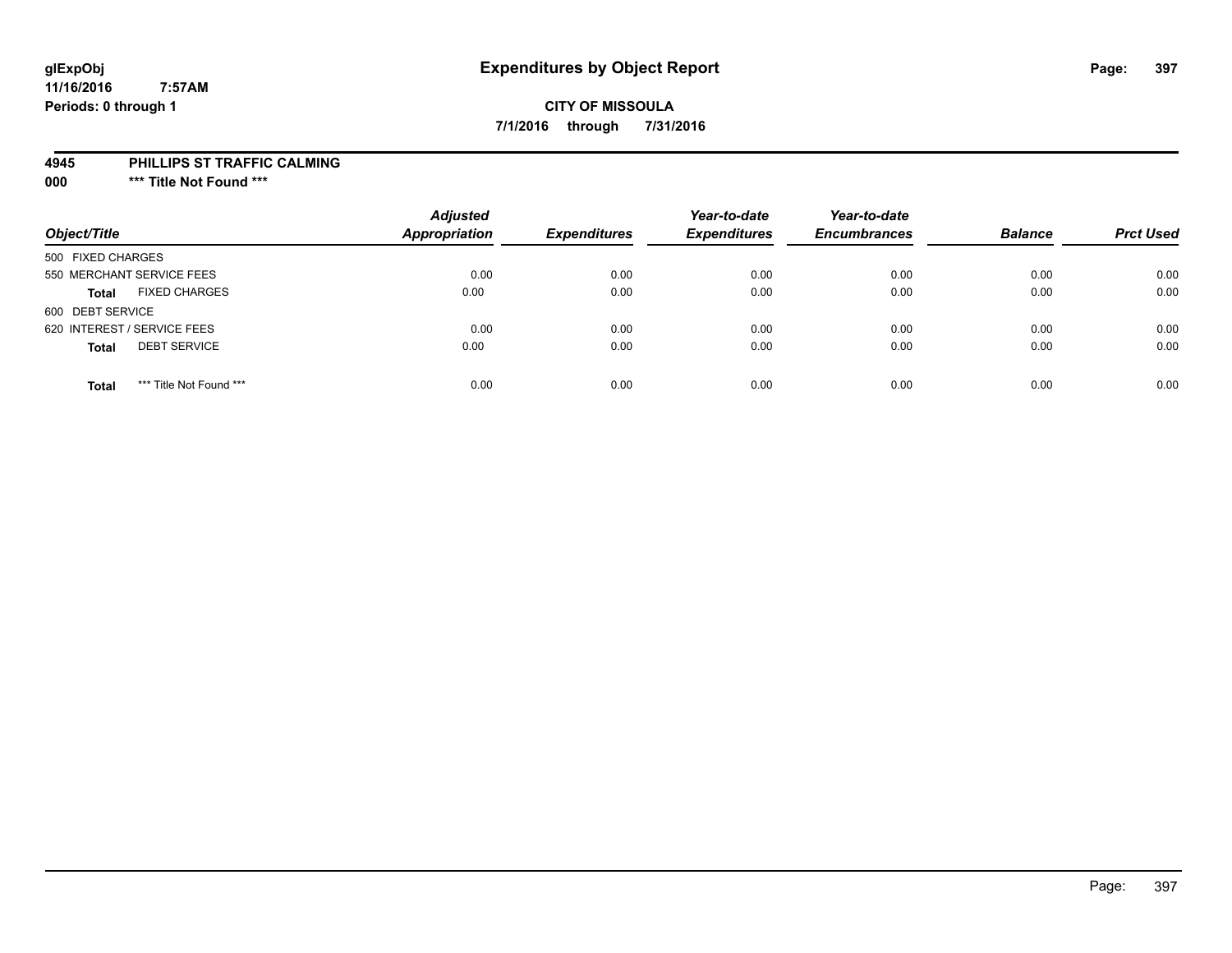### **4945 PHILLIPS ST TRAFFIC CALMING**

| Object/Title                                | <b>Adjusted</b><br><b>Appropriation</b> | <b>Expenditures</b> | Year-to-date<br><b>Expenditures</b> | Year-to-date<br><b>Encumbrances</b> | <b>Balance</b> | <b>Prct Used</b> |
|---------------------------------------------|-----------------------------------------|---------------------|-------------------------------------|-------------------------------------|----------------|------------------|
| 500 FIXED CHARGES                           |                                         |                     |                                     |                                     |                |                  |
| 550 MERCHANT SERVICE FEES                   | 0.00                                    | 0.00                | 0.00                                | 0.00                                | 0.00           | 0.00             |
| <b>FIXED CHARGES</b><br><b>Total</b>        | 0.00                                    | 0.00                | 0.00                                | 0.00                                | 0.00           | 0.00             |
| 600 DEBT SERVICE                            |                                         |                     |                                     |                                     |                |                  |
| 620 INTEREST / SERVICE FEES                 | 0.00                                    | 0.00                | 0.00                                | 0.00                                | 0.00           | 0.00             |
| <b>DEBT SERVICE</b><br><b>Total</b>         | 0.00                                    | 0.00                | 0.00                                | 0.00                                | 0.00           | 0.00             |
| PHILLIPS ST TRAFFIC CALMING<br><b>Total</b> | 0.00                                    | 0.00                | 0.00                                | 0.00                                | 0.00           | 0.00             |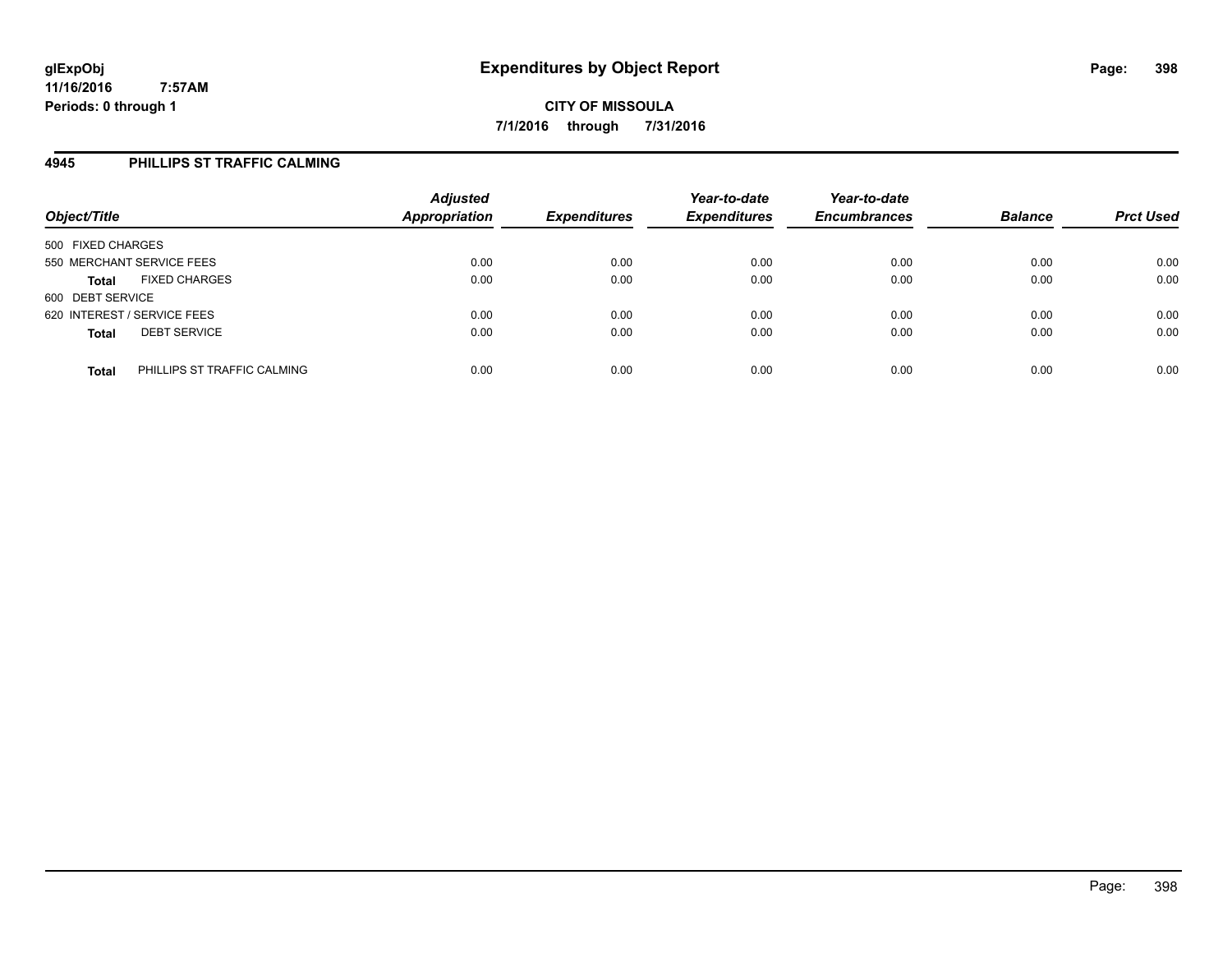## **glExpObj Expenditures by Object Report Page: 399**

### **CITY OF MISSOULA 7/1/2016 through 7/31/2016**

#### **4946 PATTEE CREEK DR. TRAFFIC CALMING**

**000 \*\*\* Title Not Found \*\*\***

| Object/Title                            | <b>Adjusted</b><br>Appropriation | <b>Expenditures</b> | Year-to-date<br><b>Expenditures</b> | Year-to-date<br><b>Encumbrances</b> | <b>Balance</b> | <b>Prct Used</b> |
|-----------------------------------------|----------------------------------|---------------------|-------------------------------------|-------------------------------------|----------------|------------------|
| 500 FIXED CHARGES                       |                                  |                     |                                     |                                     |                |                  |
| 550 MERCHANT SERVICE FEES               | 0.00                             | 0.00                | 0.00                                | 0.00                                | 0.00           | 0.00             |
| <b>FIXED CHARGES</b><br><b>Total</b>    | 0.00                             | 0.00                | 0.00                                | 0.00                                | 0.00           | 0.00             |
| 600 DEBT SERVICE                        |                                  |                     |                                     |                                     |                |                  |
| 620 INTEREST / SERVICE FEES             | 0.00                             | 0.00                | 0.00                                | 0.00                                | 0.00           | 0.00             |
| <b>DEBT SERVICE</b><br><b>Total</b>     | 0.00                             | 0.00                | 0.00                                | 0.00                                | 0.00           | 0.00             |
| *** Title Not Found ***<br><b>Total</b> | 0.00                             | 0.00                | 0.00                                | 0.00                                | 0.00           | 0.00             |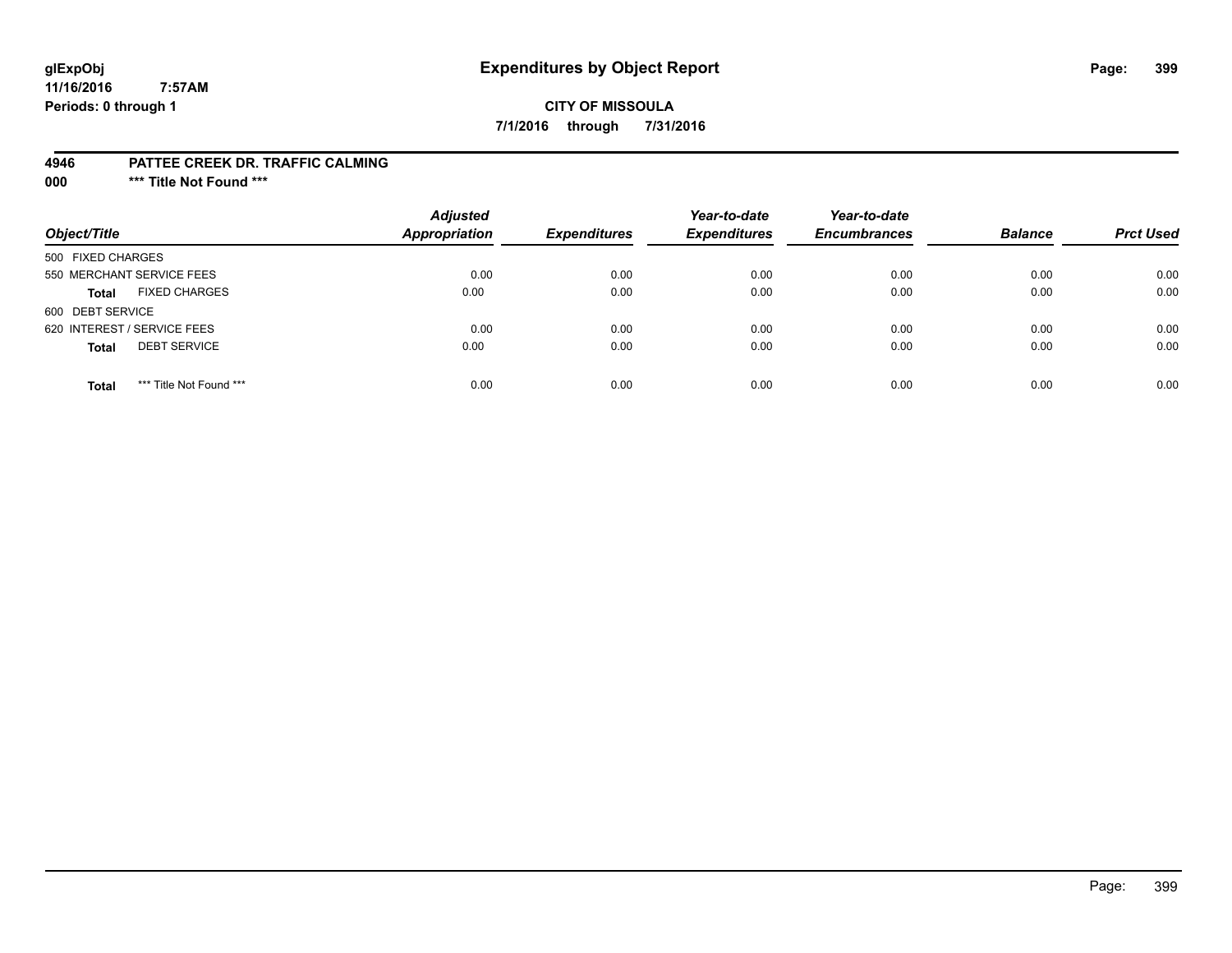#### **4946 PATTEE CREEK DR. TRAFFIC CALMING**

**390 NON-DEPARTMENTAL**

| Object/Title           |                           | <b>Adjusted</b><br><b>Appropriation</b> | <b>Expenditures</b> | Year-to-date<br><b>Expenditures</b> | Year-to-date<br><b>Encumbrances</b> | <b>Balance</b> | <b>Prct Used</b> |
|------------------------|---------------------------|-----------------------------------------|---------------------|-------------------------------------|-------------------------------------|----------------|------------------|
| 300 PURCHASED SERVICES |                           |                                         |                     |                                     |                                     |                |                  |
|                        | 350 PROFESSIONAL SERVICES | 0.00                                    | 0.00                | 0.00                                | 0.00                                | 0.00           | 0.00             |
| <b>Total</b>           | <b>PURCHASED SERVICES</b> | 0.00                                    | 0.00                | 0.00                                | 0.00                                | 0.00           | 0.00             |
| 500 FIXED CHARGES      |                           |                                         |                     |                                     |                                     |                |                  |
|                        | 550 MERCHANT SERVICE FEES | 0.00                                    | 0.00                | 0.00                                | 0.00                                | 0.00           | 0.00             |
| Total                  | <b>FIXED CHARGES</b>      | 0.00                                    | 0.00                | 0.00                                | 0.00                                | 0.00           | 0.00             |
| 900 CAPITAL OUTLAY     |                           |                                         |                     |                                     |                                     |                |                  |
| 930 IMPROVEMENTS       |                           | 0.00                                    | 0.00                | 0.00                                | 0.00                                | 0.00           | 0.00             |
| Total                  | <b>CAPITAL OUTLAY</b>     | 0.00                                    | 0.00                | 0.00                                | 0.00                                | 0.00           | 0.00             |
| <b>Total</b>           | NON-DEPARTMENTAL          | 0.00                                    | 0.00                | 0.00                                | 0.00                                | 0.00           | 0.00             |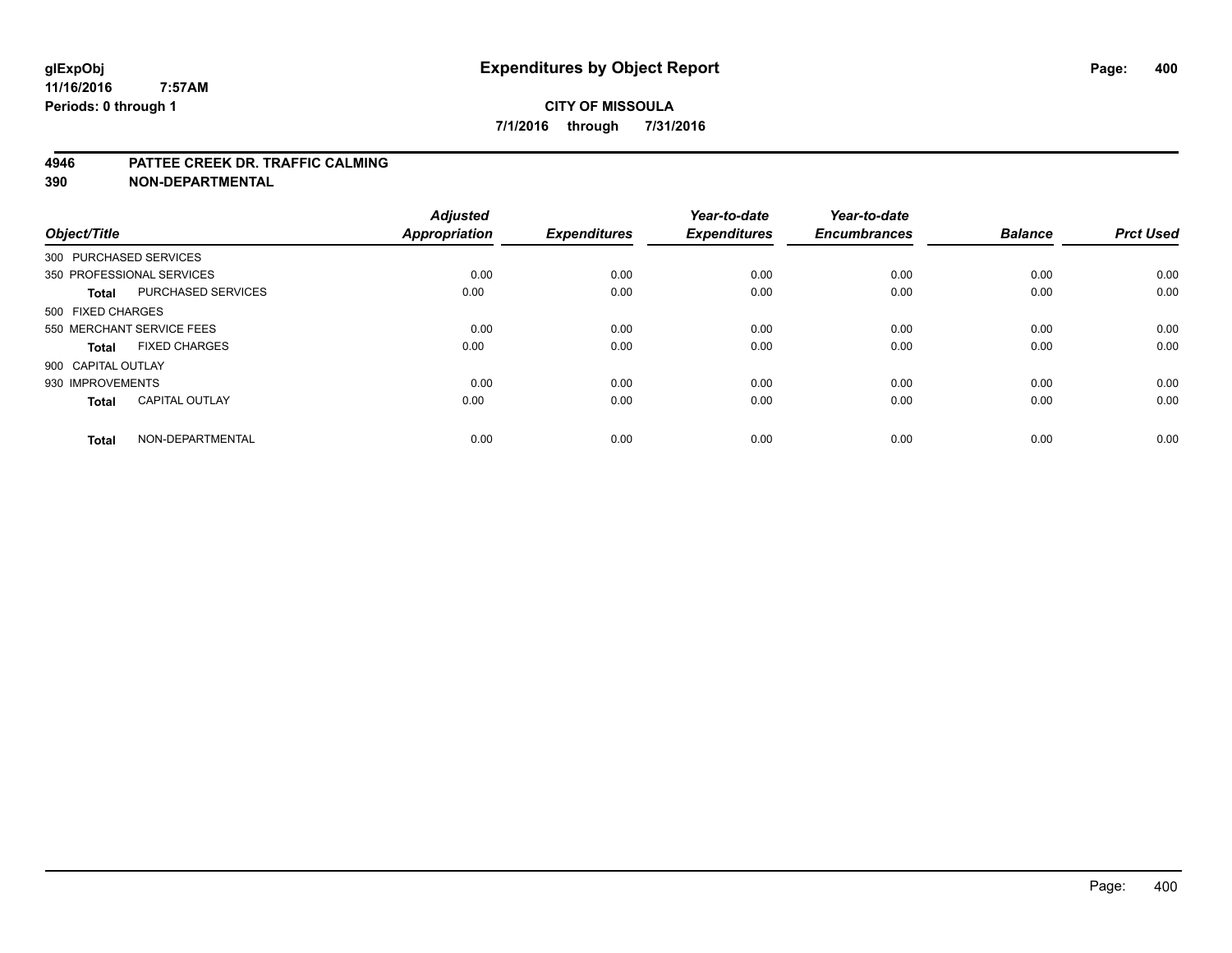### **CITY OF MISSOULA 7/1/2016 through 7/31/2016**

### **4946 PATTEE CREEK DR. TRAFFIC CALMING**

| Object/Title                |                                  | <b>Adjusted</b><br><b>Appropriation</b> | <b>Expenditures</b> | Year-to-date<br><b>Expenditures</b> | Year-to-date<br><b>Encumbrances</b> | <b>Balance</b> | <b>Prct Used</b> |
|-----------------------------|----------------------------------|-----------------------------------------|---------------------|-------------------------------------|-------------------------------------|----------------|------------------|
| 300 PURCHASED SERVICES      |                                  |                                         |                     |                                     |                                     |                |                  |
| 350 PROFESSIONAL SERVICES   |                                  | 0.00                                    | 0.00                | 0.00                                | 0.00                                | 0.00           | 0.00             |
| <b>Total</b>                | PURCHASED SERVICES               | 0.00                                    | 0.00                | 0.00                                | 0.00                                | 0.00           | 0.00             |
| 500 FIXED CHARGES           |                                  |                                         |                     |                                     |                                     |                |                  |
| 550 MERCHANT SERVICE FEES   |                                  | 0.00                                    | 0.00                | 0.00                                | 0.00                                | 0.00           | 0.00             |
| <b>Total</b>                | <b>FIXED CHARGES</b>             | 0.00                                    | 0.00                | 0.00                                | 0.00                                | 0.00           | 0.00             |
| 600 DEBT SERVICE            |                                  |                                         |                     |                                     |                                     |                |                  |
| 620 INTEREST / SERVICE FEES |                                  | 0.00                                    | 0.00                | 0.00                                | 0.00                                | 0.00           | 0.00             |
| <b>Total</b>                | <b>DEBT SERVICE</b>              | 0.00                                    | 0.00                | 0.00                                | 0.00                                | 0.00           | 0.00             |
| 900 CAPITAL OUTLAY          |                                  |                                         |                     |                                     |                                     |                |                  |
| 930 IMPROVEMENTS            |                                  | 0.00                                    | 0.00                | 0.00                                | 0.00                                | 0.00           | 0.00             |
| <b>Total</b>                | <b>CAPITAL OUTLAY</b>            | 0.00                                    | 0.00                | 0.00                                | 0.00                                | 0.00           | 0.00             |
| <b>Total</b>                | PATTEE CREEK DR. TRAFFIC CALMING | 0.00                                    | 0.00                | 0.00                                | 0.00                                | 0.00           | 0.00             |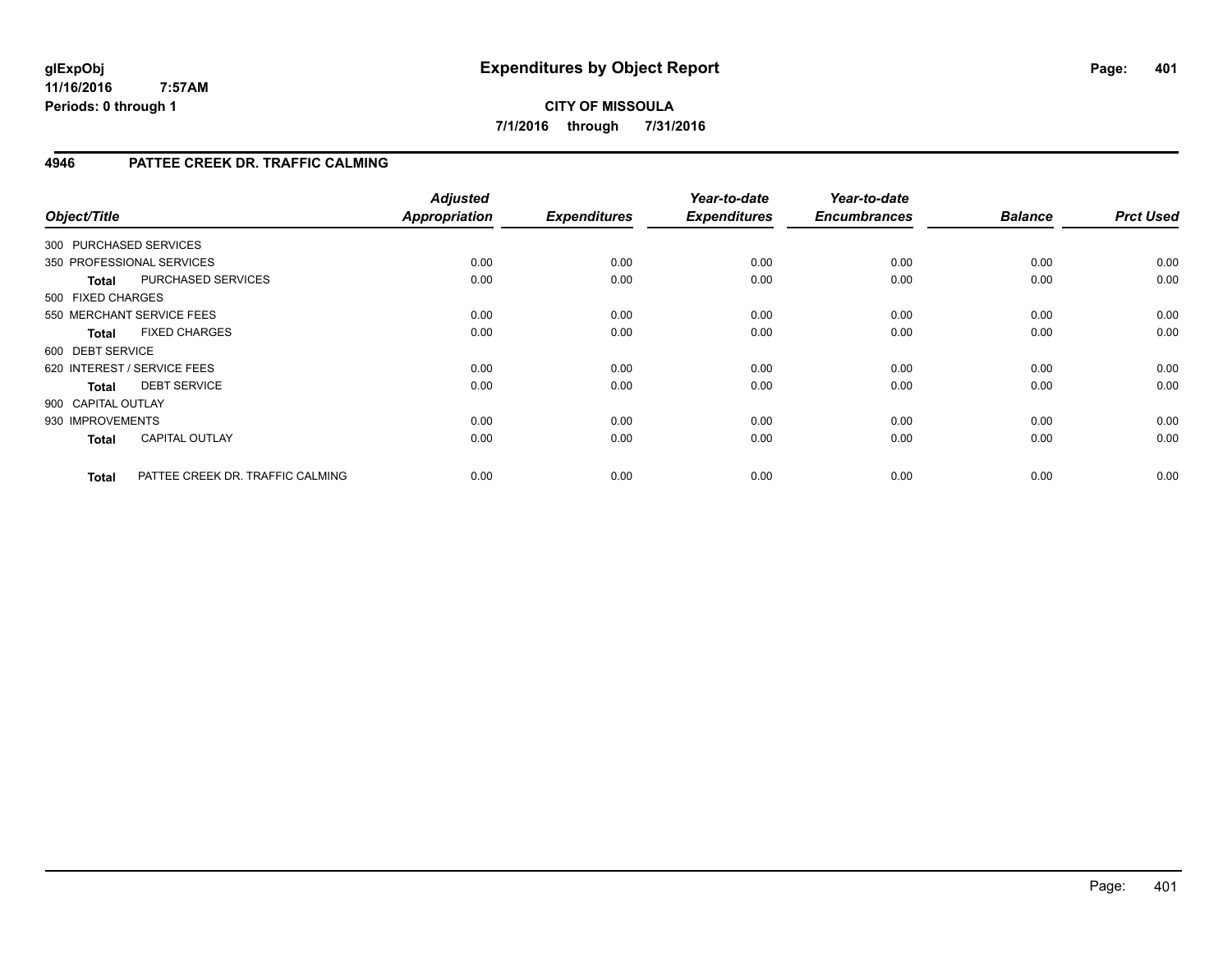#### **4948 STORMWATER OUTFALL RETROFITS**

**390 NON-DEPARTMENTAL**

| Object/Title                              | <b>Adjusted</b><br><b>Appropriation</b> | <b>Expenditures</b> | Year-to-date<br><b>Expenditures</b> | Year-to-date<br><b>Encumbrances</b> | <b>Balance</b> | <b>Prct Used</b> |
|-------------------------------------------|-----------------------------------------|---------------------|-------------------------------------|-------------------------------------|----------------|------------------|
| 300 PURCHASED SERVICES                    |                                         |                     |                                     |                                     |                |                  |
| 350 PROFESSIONAL SERVICES                 | 0.00                                    | 0.00                | 0.00                                | 0.00                                | 0.00           | 0.00             |
| <b>PURCHASED SERVICES</b><br><b>Total</b> | 0.00                                    | 0.00                | 0.00                                | 0.00                                | 0.00           | 0.00             |
| 500 FIXED CHARGES                         |                                         |                     |                                     |                                     |                |                  |
| 550 MERCHANT SERVICE FEES                 | 0.00                                    | 0.00                | 0.00                                | 0.00                                | 0.00           | 0.00             |
| <b>FIXED CHARGES</b><br><b>Total</b>      | 0.00                                    | 0.00                | 0.00                                | 0.00                                | 0.00           | 0.00             |
| NON-DEPARTMENTAL<br><b>Total</b>          | 0.00                                    | 0.00                | 0.00                                | 0.00                                | 0.00           | 0.00             |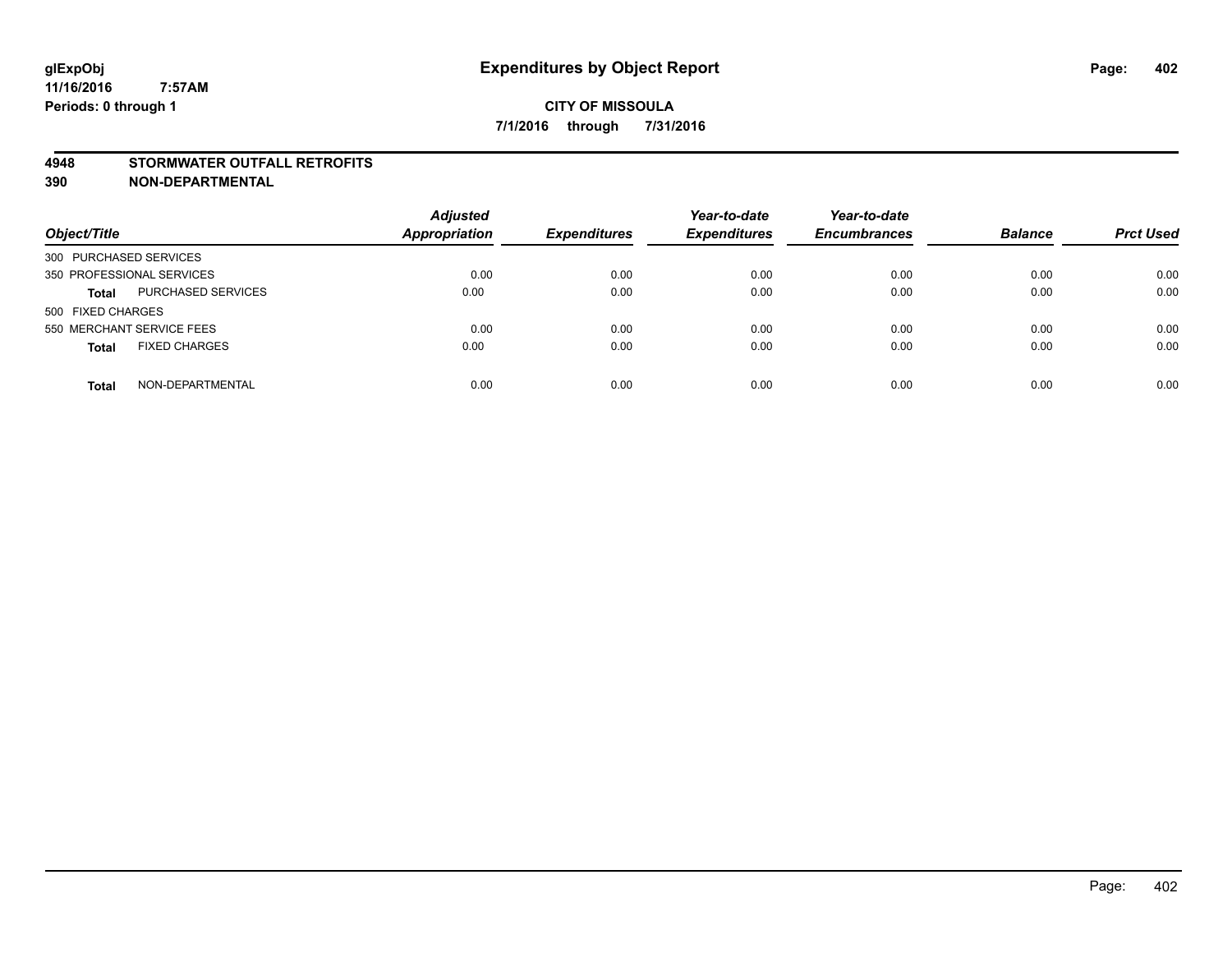### **4948 STORMWATER OUTFALL RETROFITS**

| Object/Title                                 | <b>Adjusted</b><br><b>Appropriation</b> | <b>Expenditures</b> | Year-to-date<br><b>Expenditures</b> | Year-to-date<br><b>Encumbrances</b> | <b>Balance</b> | <b>Prct Used</b> |
|----------------------------------------------|-----------------------------------------|---------------------|-------------------------------------|-------------------------------------|----------------|------------------|
| 300 PURCHASED SERVICES                       |                                         |                     |                                     |                                     |                |                  |
| 350 PROFESSIONAL SERVICES                    | 0.00                                    | 0.00                | 0.00                                | 0.00                                | 0.00           | 0.00             |
| PURCHASED SERVICES<br><b>Total</b>           | 0.00                                    | 0.00                | 0.00                                | 0.00                                | 0.00           | 0.00             |
| 500 FIXED CHARGES                            |                                         |                     |                                     |                                     |                |                  |
| 550 MERCHANT SERVICE FEES                    | 0.00                                    | 0.00                | 0.00                                | 0.00                                | 0.00           | 0.00             |
| <b>FIXED CHARGES</b><br><b>Total</b>         | 0.00                                    | 0.00                | 0.00                                | 0.00                                | 0.00           | 0.00             |
| STORMWATER OUTFALL RETROFITS<br><b>Total</b> | 0.00                                    | 0.00                | 0.00                                | 0.00                                | 0.00           | 0.00             |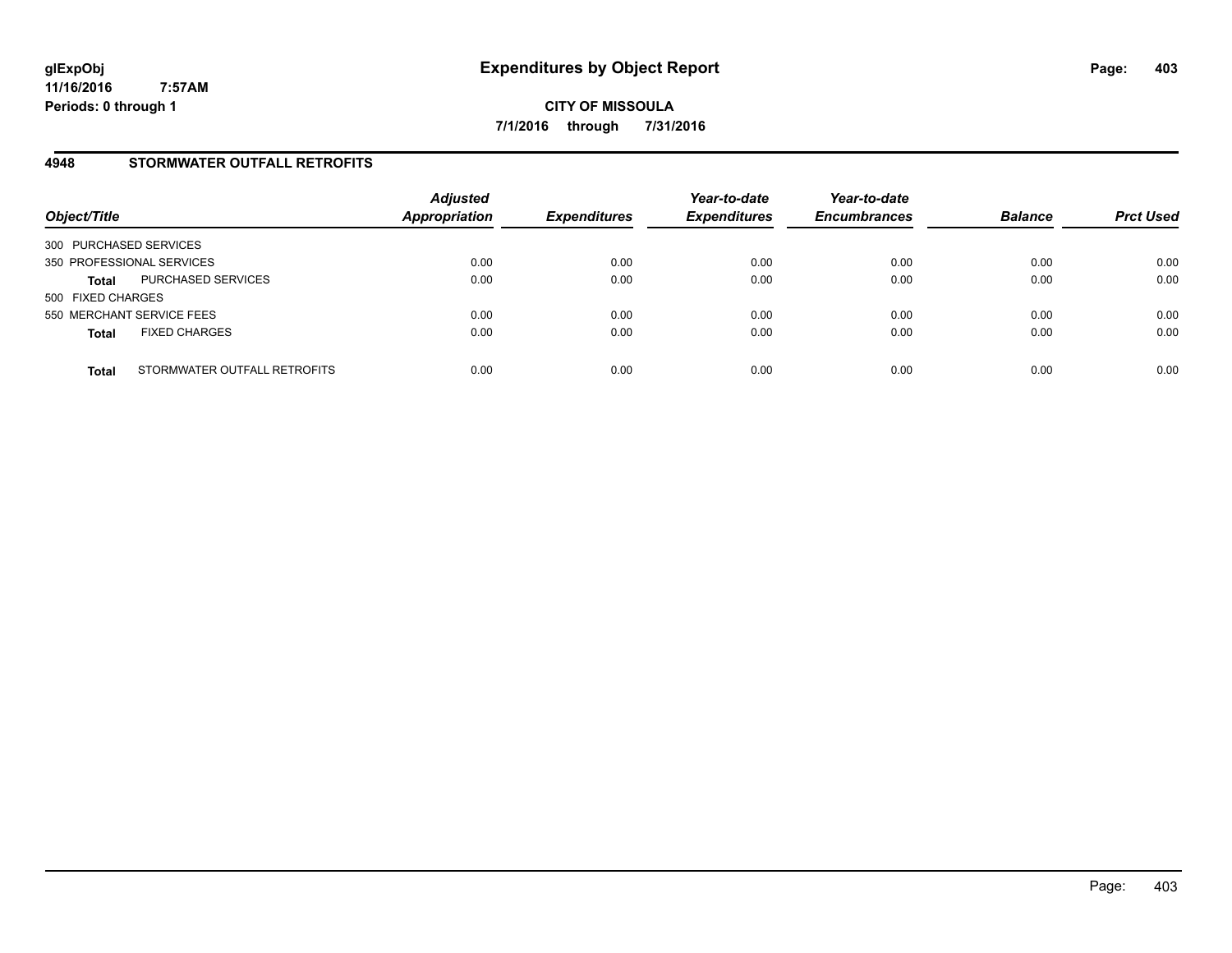#### **4949 WAYFINDING PROJECT**

**390 NON-DEPARTMENTAL**

|                          |                                   | <b>Adjusted</b>      |                     | Year-to-date        | Year-to-date        |                |                  |
|--------------------------|-----------------------------------|----------------------|---------------------|---------------------|---------------------|----------------|------------------|
| Object/Title             |                                   | <b>Appropriation</b> | <b>Expenditures</b> | <b>Expenditures</b> | <b>Encumbrances</b> | <b>Balance</b> | <b>Prct Used</b> |
| 100 PERSONAL SERVICES    |                                   |                      |                     |                     |                     |                |                  |
| 110 SALARIES AND WAGES   |                                   | 0.00                 | 0.00                | 0.00                | 0.00                | 0.00           | 0.00             |
|                          | <b>140 EMPLOYER CONTRIBUTIONS</b> | 0.00                 | 0.00                | 0.00                | 0.00                | 0.00           | 0.00             |
| <b>Total</b>             | PERSONAL SERVICES                 | 0.00                 | 0.00                | 0.00                | 0.00                | 0.00           | 0.00             |
| 200 SUPPLIES             |                                   |                      |                     |                     |                     |                |                  |
| 210 OFFICE SUPPLIES      |                                   | 0.00                 | 0.00                | 0.00                | 0.00                | 0.00           | 0.00             |
| <b>Total</b>             | <b>SUPPLIES</b>                   | 0.00                 | 0.00                | 0.00                | 0.00                | 0.00           | 0.00             |
| 300 PURCHASED SERVICES   |                                   |                      |                     |                     |                     |                |                  |
|                          | 350 PROFESSIONAL SERVICES         | 0.00                 | 430.00              | 430.00              | 0.00                | $-430.00$      | 0.00             |
| 360 REPAIR & MAINTENANCE |                                   | 0.00                 | 0.00                | 0.00                | 0.00                | 0.00           | 0.00             |
| <b>Total</b>             | PURCHASED SERVICES                | 0.00                 | 430.00              | 430.00              | 0.00                | $-430.00$      | 0.00             |
| 500 FIXED CHARGES        |                                   |                      |                     |                     |                     |                |                  |
|                          | 550 MERCHANT SERVICE FEES         | 0.00                 | 0.00                | 0.00                | 0.00                | 0.00           | 0.00             |
| <b>Total</b>             | <b>FIXED CHARGES</b>              | 0.00                 | 0.00                | 0.00                | 0.00                | 0.00           | 0.00             |
| 900 CAPITAL OUTLAY       |                                   |                      |                     |                     |                     |                |                  |
| 930 IMPROVEMENTS         |                                   | 0.00                 | 0.00                | 0.00                | 0.00                | 0.00           | 0.00             |
|                          | 940 MACHINERY & EQUIPMENT         | 0.00                 | 0.00                | 0.00                | 0.00                | 0.00           | 0.00             |
| <b>Total</b>             | <b>CAPITAL OUTLAY</b>             | 0.00                 | 0.00                | 0.00                | 0.00                | 0.00           | 0.00             |
| <b>Total</b>             | NON-DEPARTMENTAL                  | 0.00                 | 430.00              | 430.00              | 0.00                | $-430.00$      | 0.00             |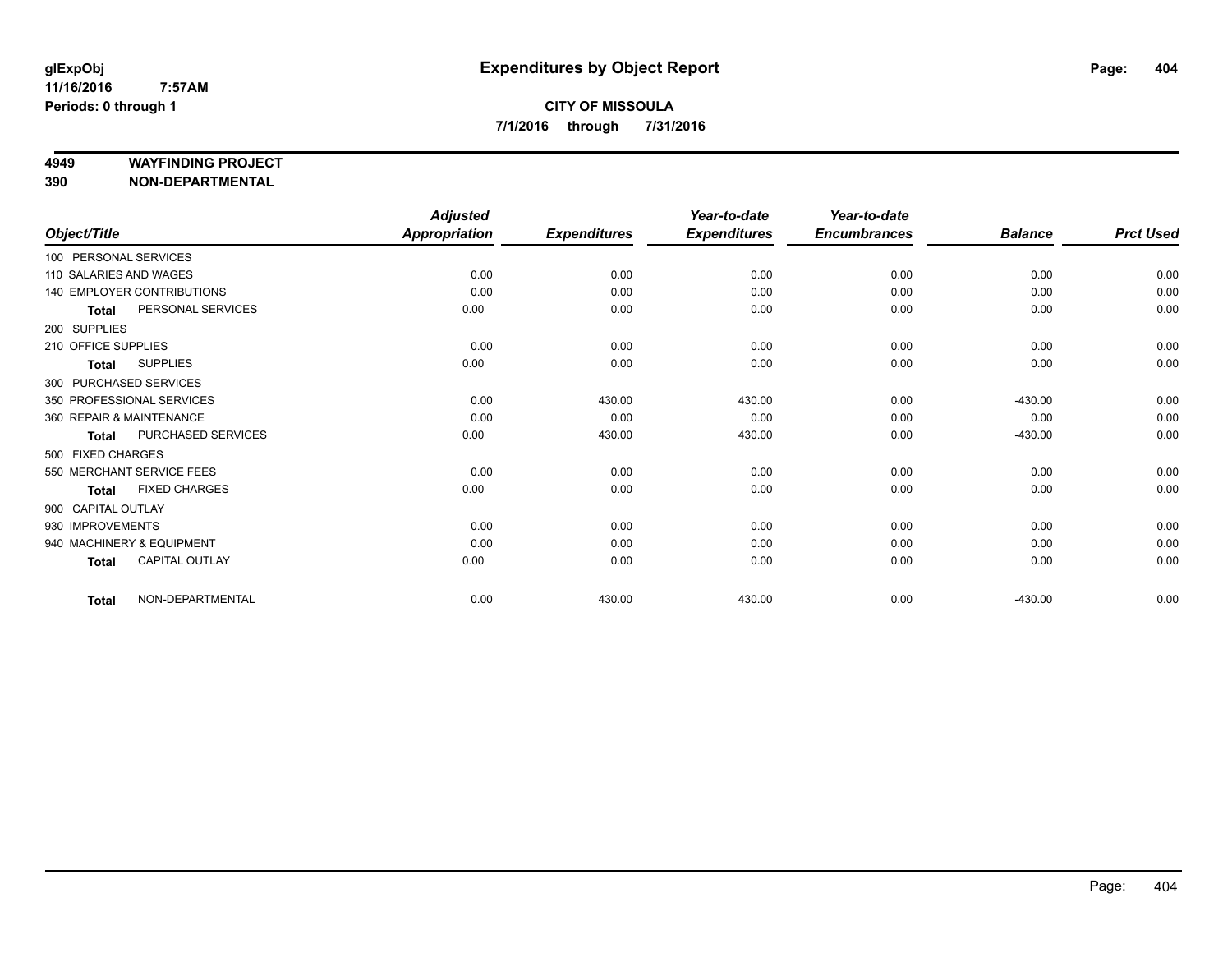### **CITY OF MISSOULA 7/1/2016 through 7/31/2016**

### **4949 WAYFINDING PROJECT**

|                          |                            | <b>Adjusted</b>      |                     | Year-to-date        | Year-to-date        |                |                  |
|--------------------------|----------------------------|----------------------|---------------------|---------------------|---------------------|----------------|------------------|
| Object/Title             |                            | <b>Appropriation</b> | <b>Expenditures</b> | <b>Expenditures</b> | <b>Encumbrances</b> | <b>Balance</b> | <b>Prct Used</b> |
| 100 PERSONAL SERVICES    |                            |                      |                     |                     |                     |                |                  |
| 110 SALARIES AND WAGES   |                            | 0.00                 | 0.00                | 0.00                | 0.00                | 0.00           | 0.00             |
|                          | 140 EMPLOYER CONTRIBUTIONS | 0.00                 | 0.00                | 0.00                | 0.00                | 0.00           | 0.00             |
| <b>Total</b>             | PERSONAL SERVICES          | 0.00                 | 0.00                | 0.00                | 0.00                | 0.00           | 0.00             |
| 200 SUPPLIES             |                            |                      |                     |                     |                     |                |                  |
| 210 OFFICE SUPPLIES      |                            | 0.00                 | 0.00                | 0.00                | 0.00                | 0.00           | 0.00             |
| <b>Total</b>             | <b>SUPPLIES</b>            | 0.00                 | 0.00                | 0.00                | 0.00                | 0.00           | 0.00             |
| 300 PURCHASED SERVICES   |                            |                      |                     |                     |                     |                |                  |
|                          | 350 PROFESSIONAL SERVICES  | 0.00                 | 430.00              | 430.00              | 0.00                | $-430.00$      | 0.00             |
| 360 REPAIR & MAINTENANCE |                            | 0.00                 | 0.00                | 0.00                | 0.00                | 0.00           | 0.00             |
| <b>Total</b>             | PURCHASED SERVICES         | 0.00                 | 430.00              | 430.00              | 0.00                | $-430.00$      | 0.00             |
| 500 FIXED CHARGES        |                            |                      |                     |                     |                     |                |                  |
|                          | 550 MERCHANT SERVICE FEES  | 0.00                 | 0.00                | 0.00                | 0.00                | 0.00           | 0.00             |
| <b>Total</b>             | <b>FIXED CHARGES</b>       | 0.00                 | 0.00                | 0.00                | 0.00                | 0.00           | 0.00             |
| 900 CAPITAL OUTLAY       |                            |                      |                     |                     |                     |                |                  |
| 930 IMPROVEMENTS         |                            | 0.00                 | 0.00                | 0.00                | 0.00                | 0.00           | 0.00             |
|                          | 940 MACHINERY & EQUIPMENT  | 0.00                 | 0.00                | 0.00                | 0.00                | 0.00           | 0.00             |
| <b>Total</b>             | CAPITAL OUTLAY             | 0.00                 | 0.00                | 0.00                | 0.00                | 0.00           | 0.00             |
| <b>Total</b>             | <b>WAYFINDING PROJECT</b>  | 0.00                 | 430.00              | 430.00              | 0.00                | $-430.00$      | 0.00             |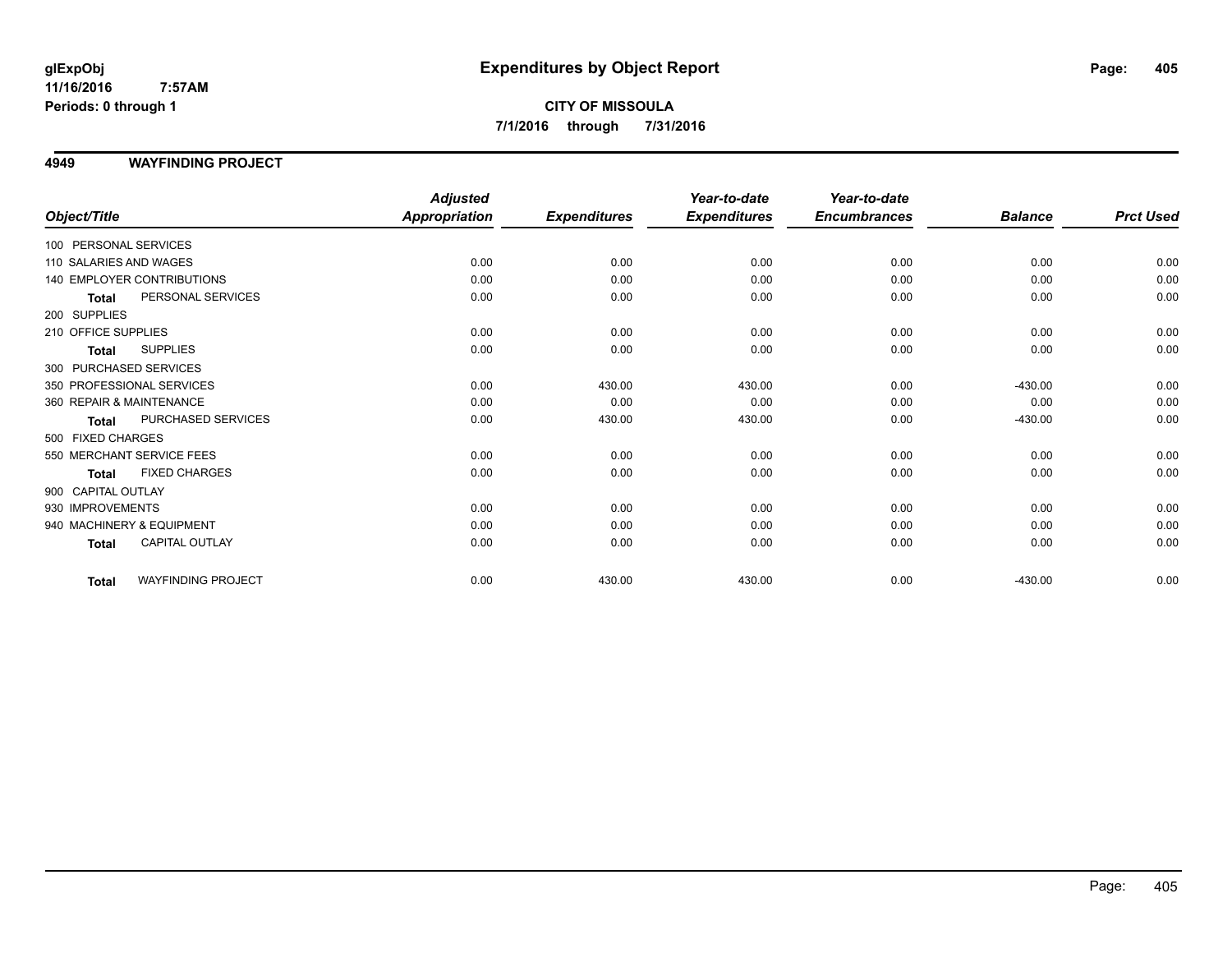#### **4990 ARRA ENHANCEMENTS**

**500 N HIGGINS STREETSCAPE**

| Object/Title                          | <b>Adjusted</b><br><b>Appropriation</b> | <b>Expenditures</b> | Year-to-date<br><b>Expenditures</b> | Year-to-date<br><b>Encumbrances</b> | <b>Balance</b> | <b>Prct Used</b> |
|---------------------------------------|-----------------------------------------|---------------------|-------------------------------------|-------------------------------------|----------------|------------------|
| 500 FIXED CHARGES                     |                                         |                     |                                     |                                     |                |                  |
| 550 MERCHANT SERVICE FEES             | 0.00                                    | 0.00                | 0.00                                | 0.00                                | 0.00           | 0.00             |
| <b>FIXED CHARGES</b><br><b>Total</b>  | 0.00                                    | 0.00                | 0.00                                | 0.00                                | 0.00           | 0.00             |
| 900 CAPITAL OUTLAY                    |                                         |                     |                                     |                                     |                |                  |
| 930 IMPROVEMENTS                      | 0.00                                    | 0.00                | 0.00                                | 0.00                                | 0.00           | 0.00             |
| <b>CAPITAL OUTLAY</b><br><b>Total</b> | 0.00                                    | 0.00                | 0.00                                | 0.00                                | 0.00           | 0.00             |
| N HIGGINS STREETSCAPE<br><b>Total</b> | 0.00                                    | 0.00                | 0.00                                | 0.00                                | 0.00           | 0.00             |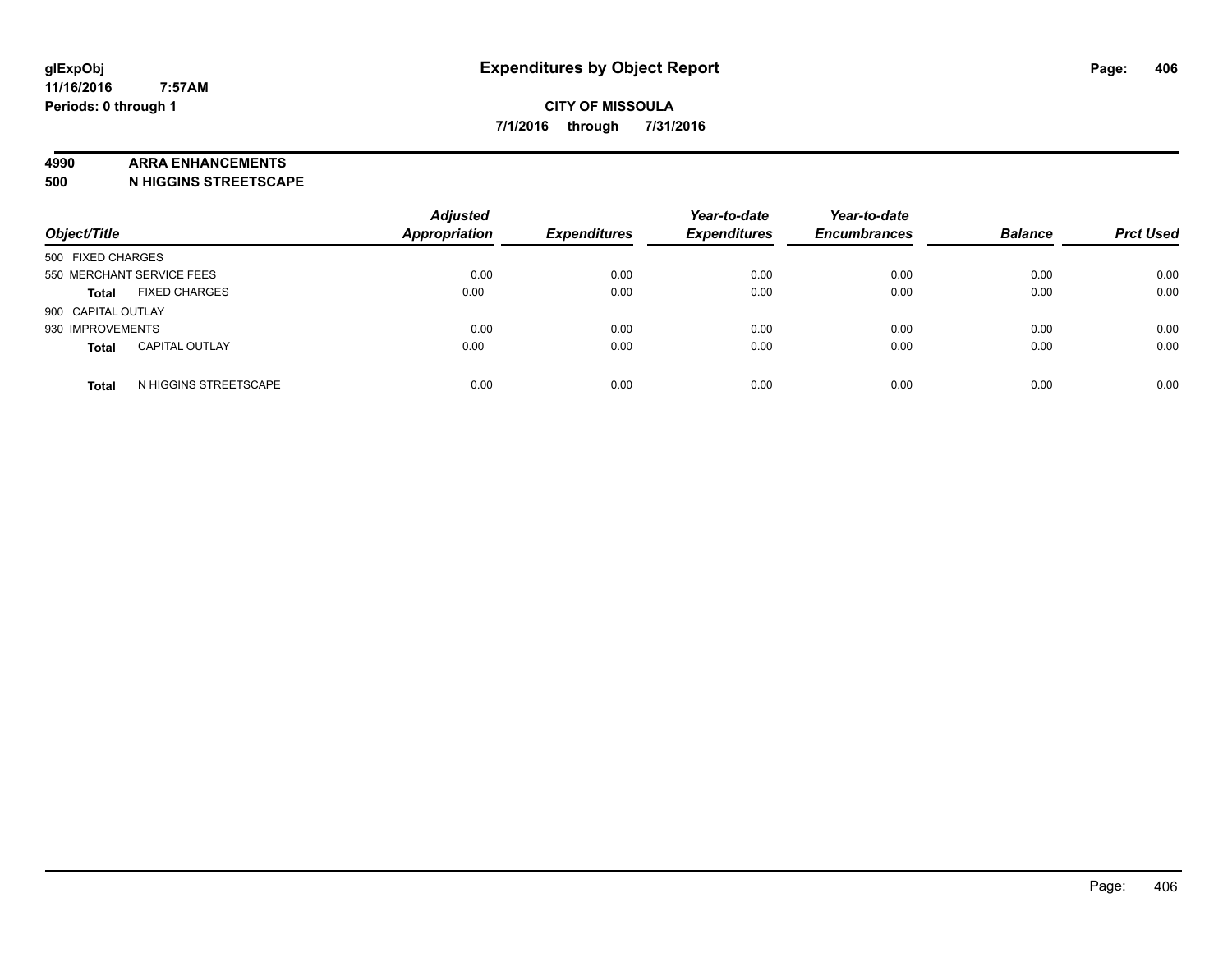### **CITY OF MISSOULA 7/1/2016 through 7/31/2016**

**4990 ARRA ENHANCEMENTS**

**510 CURB RAMPS**

|                    |                           | <b>Adjusted</b>      |                     | Year-to-date        | Year-to-date        |                |                  |
|--------------------|---------------------------|----------------------|---------------------|---------------------|---------------------|----------------|------------------|
| Object/Title       |                           | <b>Appropriation</b> | <b>Expenditures</b> | <b>Expenditures</b> | <b>Encumbrances</b> | <b>Balance</b> | <b>Prct Used</b> |
| 500 FIXED CHARGES  |                           |                      |                     |                     |                     |                |                  |
|                    | 550 MERCHANT SERVICE FEES | 0.00                 | 0.00                | 0.00                | 0.00                | 0.00           | 0.00             |
| <b>Total</b>       | <b>FIXED CHARGES</b>      | 0.00                 | 0.00                | 0.00                | 0.00                | 0.00           | 0.00             |
| 900 CAPITAL OUTLAY |                           |                      |                     |                     |                     |                |                  |
| 930 IMPROVEMENTS   |                           | 0.00                 | 0.00                | 0.00                | 0.00                | 0.00           | 0.00             |
| <b>Total</b>       | <b>CAPITAL OUTLAY</b>     | 0.00                 | 0.00                | 0.00                | 0.00                | 0.00           | 0.00             |
| <b>Total</b>       | <b>CURB RAMPS</b>         | 0.00                 | 0.00                | 0.00                | 0.00                | 0.00           | 0.00             |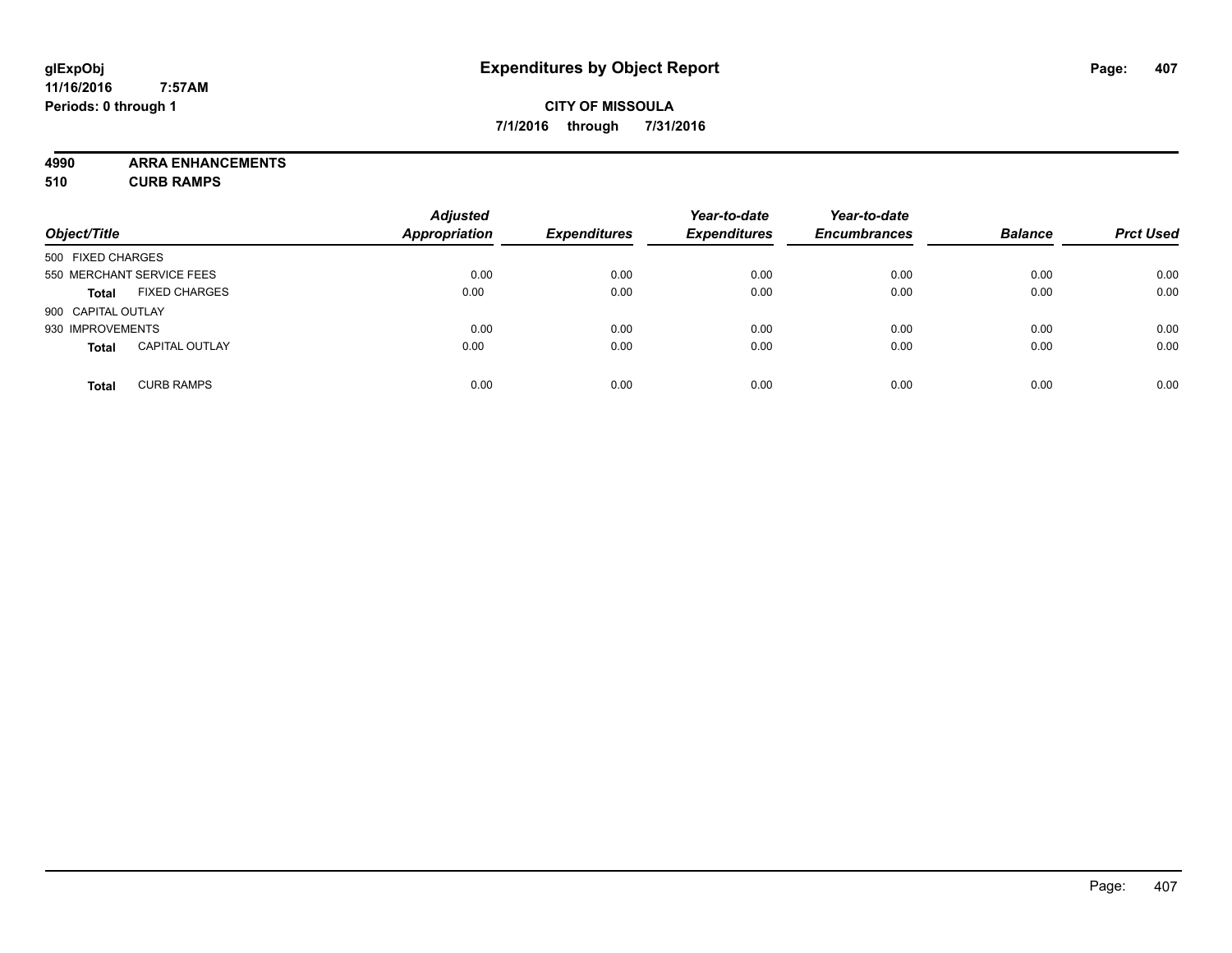### **CITY OF MISSOULA 7/1/2016 through 7/31/2016**

#### **4990 ARRA ENHANCEMENTS**

**515 RSNAKE GATEWAY GREENOUGH DRIVE**

| Object/Title              |                                | <b>Adjusted</b><br>Appropriation | <b>Expenditures</b> | Year-to-date<br><b>Expenditures</b> | Year-to-date<br><b>Encumbrances</b> | <b>Balance</b> | <b>Prct Used</b> |
|---------------------------|--------------------------------|----------------------------------|---------------------|-------------------------------------|-------------------------------------|----------------|------------------|
| 500 FIXED CHARGES         |                                |                                  |                     |                                     |                                     |                |                  |
| 550 MERCHANT SERVICE FEES |                                | 0.00                             | 0.00                | 0.00                                | 0.00                                | 0.00           | 0.00             |
| <b>Total</b>              | <b>FIXED CHARGES</b>           | 0.00                             | 0.00                | 0.00                                | 0.00                                | 0.00           | 0.00             |
| 900 CAPITAL OUTLAY        |                                |                                  |                     |                                     |                                     |                |                  |
| 930 IMPROVEMENTS          |                                | 0.00                             | 0.00                | 0.00                                | 0.00                                | 0.00           | 0.00             |
| <b>Total</b>              | <b>CAPITAL OUTLAY</b>          | 0.00                             | 0.00                | 0.00                                | 0.00                                | 0.00           | 0.00             |
| <b>Total</b>              | RSNAKE GATEWAY GREENOUGH DRIVE | 0.00                             | 0.00                | 0.00                                | 0.00                                | 0.00           | 0.00             |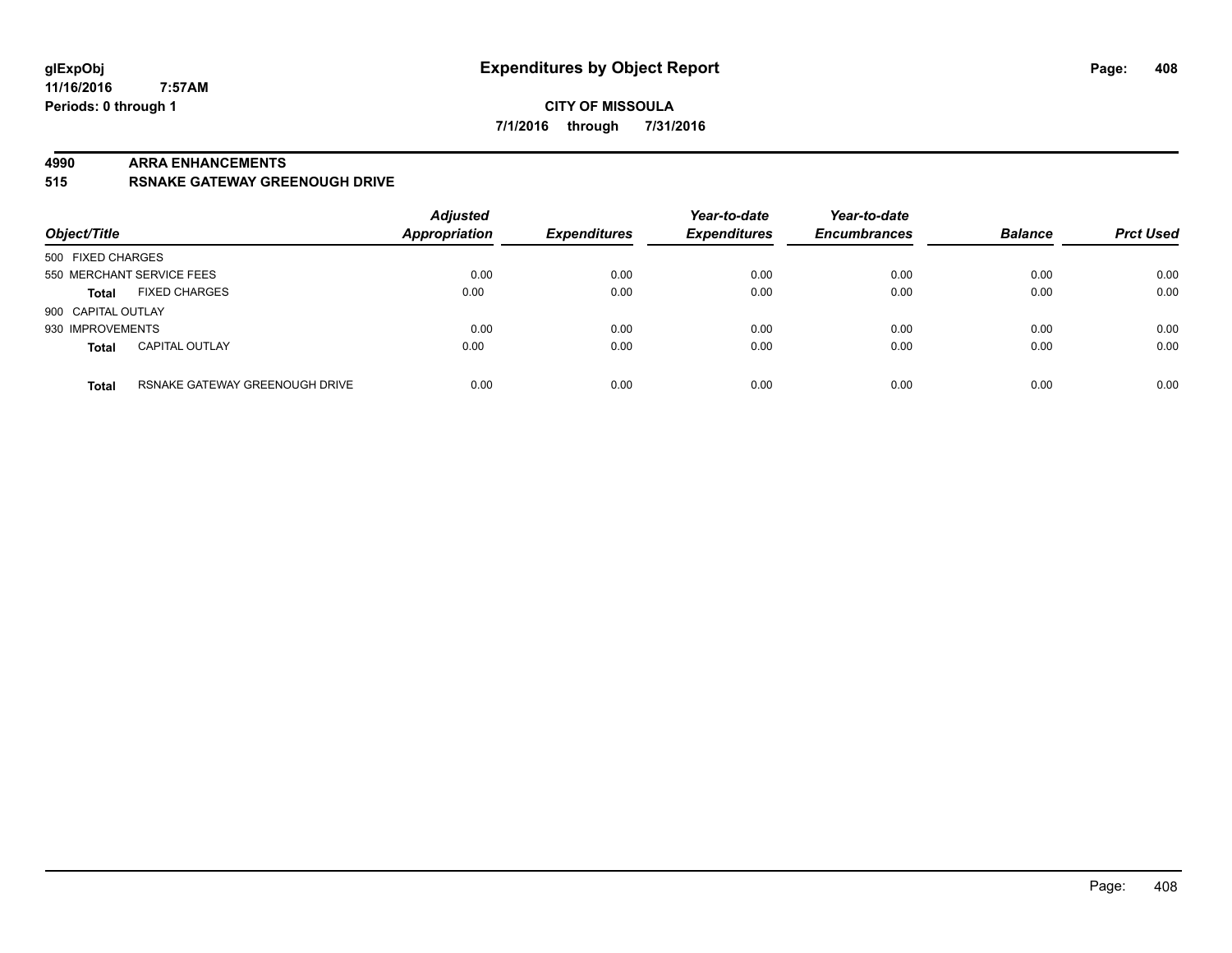**CITY OF MISSOULA 7/1/2016 through 7/31/2016**

### **4990 ARRA ENHANCEMENTS**

| Object/Title                             | <b>Adjusted</b><br><b>Appropriation</b> | <b>Expenditures</b> | Year-to-date<br><b>Expenditures</b> | Year-to-date<br><b>Encumbrances</b> | <b>Balance</b> | <b>Prct Used</b> |
|------------------------------------------|-----------------------------------------|---------------------|-------------------------------------|-------------------------------------|----------------|------------------|
| 500 FIXED CHARGES                        |                                         |                     |                                     |                                     |                |                  |
| 550 MERCHANT SERVICE FEES                | 0.00                                    | 0.00                | 0.00                                | 0.00                                | 0.00           | 0.00             |
| <b>FIXED CHARGES</b><br><b>Total</b>     | 0.00                                    | 0.00                | 0.00                                | 0.00                                | 0.00           | 0.00             |
| 900 CAPITAL OUTLAY                       |                                         |                     |                                     |                                     |                |                  |
| 930 IMPROVEMENTS                         | 0.00                                    | 0.00                | 0.00                                | 0.00                                | 0.00           | 0.00             |
| <b>CAPITAL OUTLAY</b><br><b>Total</b>    | 0.00                                    | 0.00                | 0.00                                | 0.00                                | 0.00           | 0.00             |
| <b>ARRA ENHANCEMENTS</b><br><b>Total</b> | 0.00                                    | 0.00                | 0.00                                | 0.00                                | 0.00           | 0.00             |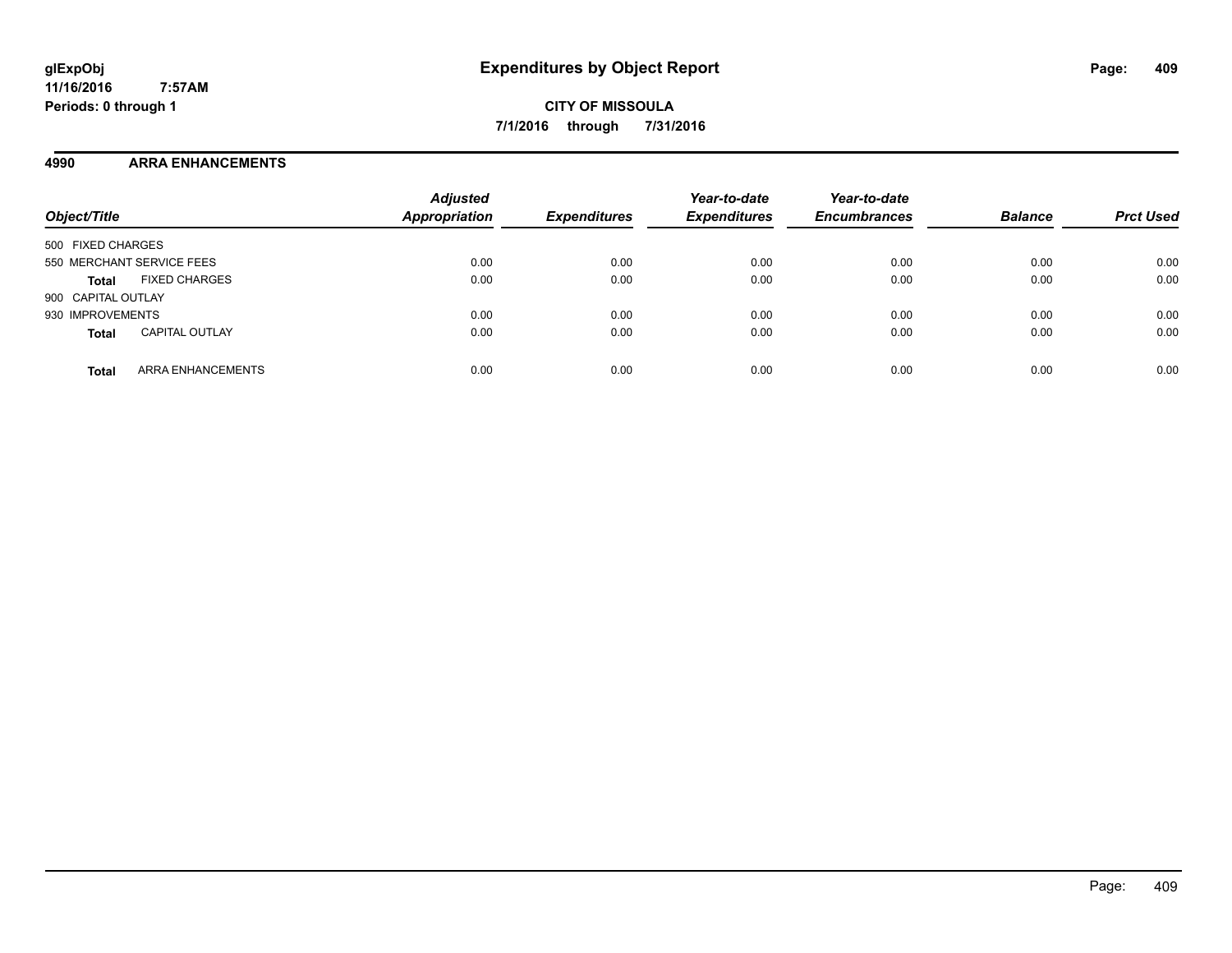#### **4991 ARRA HB645**

**500 N HIGGINS STREETSCAPE**

| Object/Title       |                           | <b>Adjusted</b><br><b>Appropriation</b> | <b>Expenditures</b> | Year-to-date<br><b>Expenditures</b> | Year-to-date<br><b>Encumbrances</b> | <b>Balance</b> | <b>Prct Used</b> |
|--------------------|---------------------------|-----------------------------------------|---------------------|-------------------------------------|-------------------------------------|----------------|------------------|
| 500 FIXED CHARGES  |                           |                                         |                     |                                     |                                     |                |                  |
|                    | 550 MERCHANT SERVICE FEES | 0.00                                    | 0.00                | 0.00                                | 0.00                                | 0.00           | 0.00             |
| <b>Total</b>       | <b>FIXED CHARGES</b>      | 0.00                                    | 0.00                | 0.00                                | 0.00                                | 0.00           | 0.00             |
| 900 CAPITAL OUTLAY |                           |                                         |                     |                                     |                                     |                |                  |
| 930 IMPROVEMENTS   |                           | 0.00                                    | 0.00                | 0.00                                | 0.00                                | 0.00           | 0.00             |
| <b>Total</b>       | <b>CAPITAL OUTLAY</b>     | 0.00                                    | 0.00                | 0.00                                | 0.00                                | 0.00           | 0.00             |
| <b>Total</b>       | N HIGGINS STREETSCAPE     | 0.00                                    | 0.00                | 0.00                                | 0.00                                | 0.00           | 0.00             |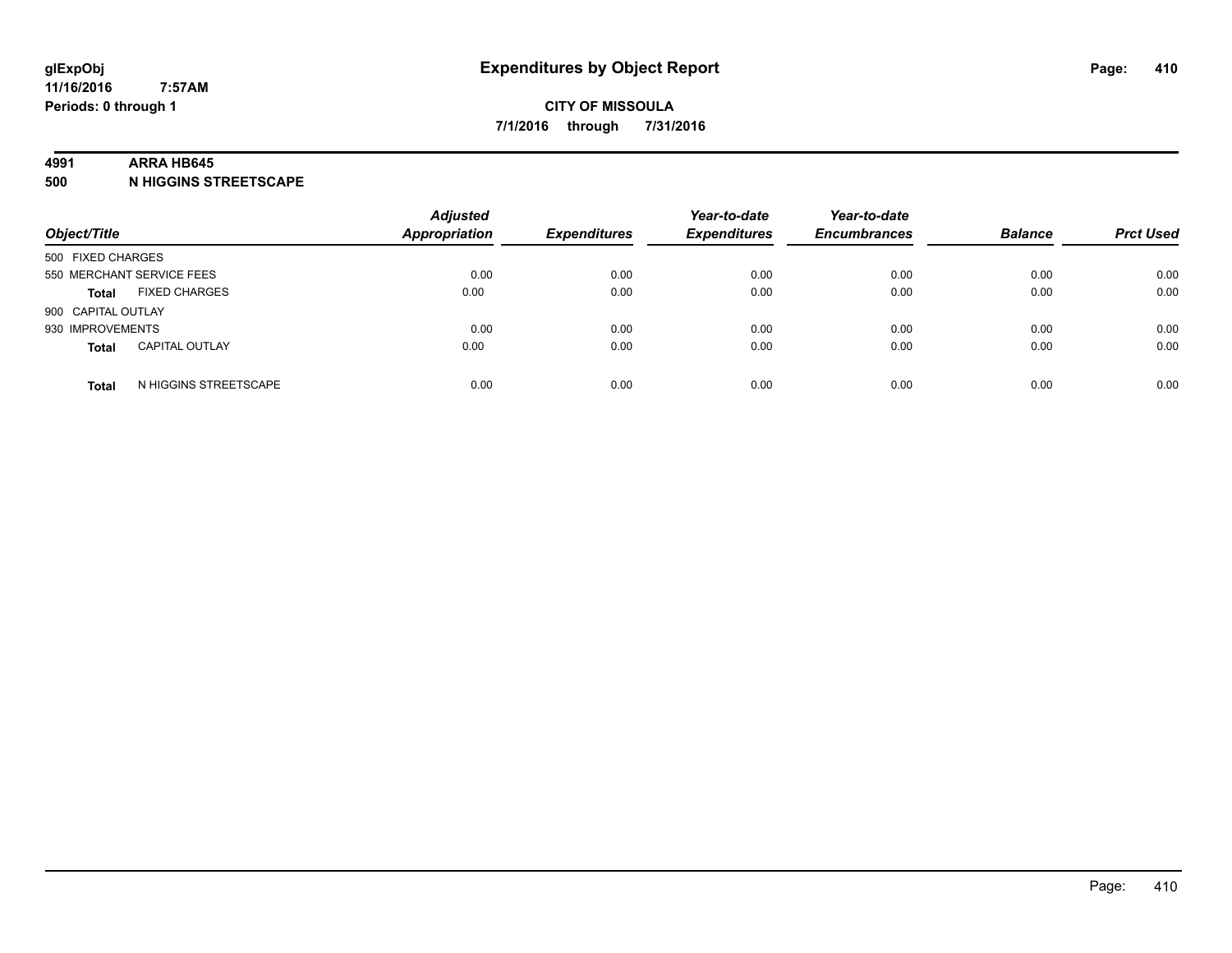### **4991 ARRA HB645**

**520 N HIGGINS PAVING**

| Object/Title                          |                  | <b>Adjusted</b><br>Appropriation | <b>Expenditures</b> | Year-to-date<br><b>Expenditures</b> | Year-to-date<br><b>Encumbrances</b> | <b>Balance</b> | <b>Prct Used</b> |
|---------------------------------------|------------------|----------------------------------|---------------------|-------------------------------------|-------------------------------------|----------------|------------------|
| 500 FIXED CHARGES                     |                  |                                  |                     |                                     |                                     |                |                  |
| 550 MERCHANT SERVICE FEES             |                  | 0.00                             | 0.00                | 0.00                                | 0.00                                | 0.00           | 0.00             |
| <b>FIXED CHARGES</b><br><b>Total</b>  |                  | 0.00                             | 0.00                | 0.00                                | 0.00                                | 0.00           | 0.00             |
| 900 CAPITAL OUTLAY                    |                  |                                  |                     |                                     |                                     |                |                  |
| 930 IMPROVEMENTS                      |                  | 0.00                             | 0.00                | 0.00                                | 0.00                                | 0.00           | 0.00             |
| <b>CAPITAL OUTLAY</b><br><b>Total</b> |                  | 0.00                             | 0.00                | 0.00                                | 0.00                                | 0.00           | 0.00             |
| <b>Total</b>                          | N HIGGINS PAVING | 0.00                             | 0.00                | 0.00                                | 0.00                                | 0.00           | 0.00             |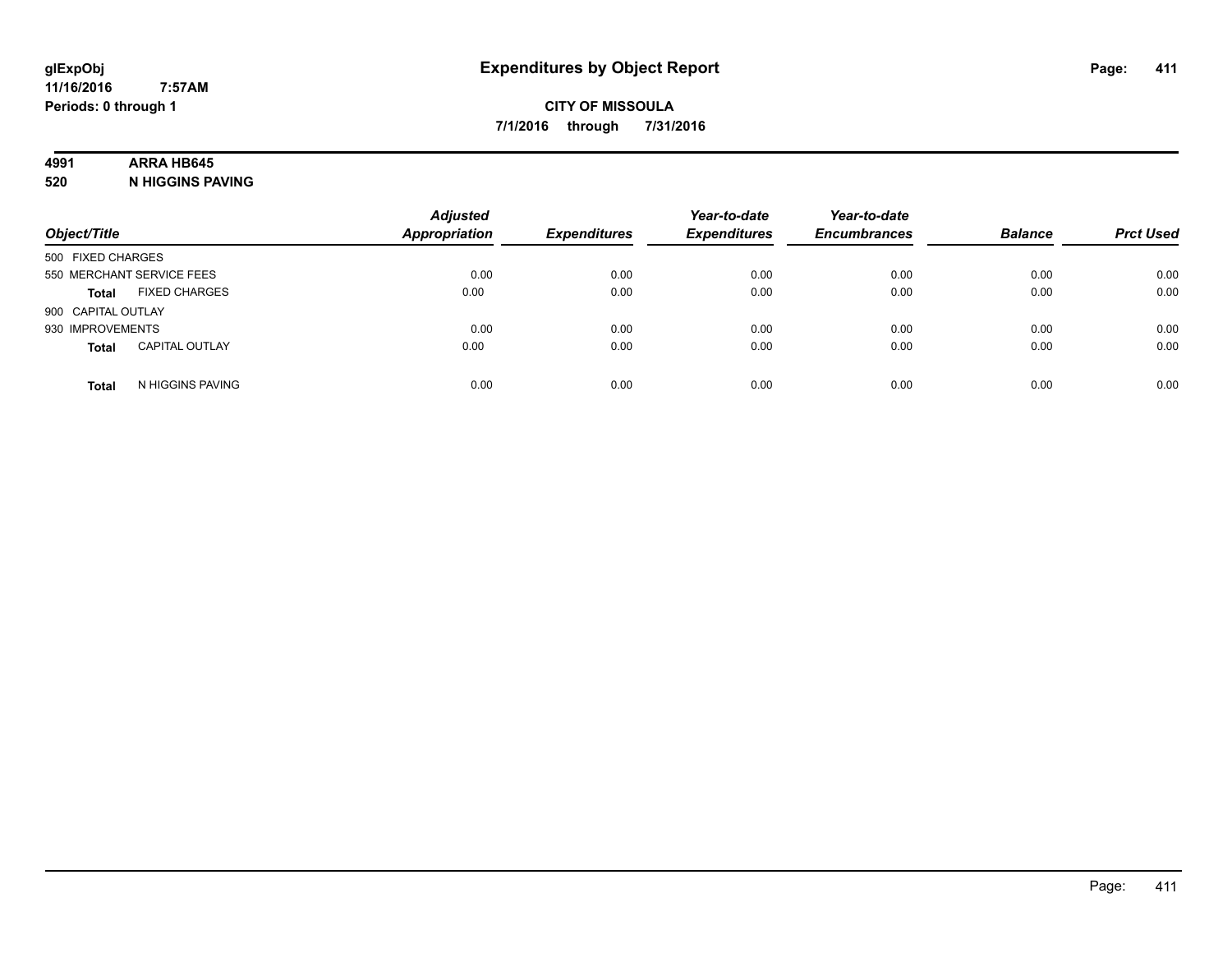### **CITY OF MISSOULA 7/1/2016 through 7/31/2016**

#### **4991 ARRA HB645**

**525 BROOKS ST CURB & SW IMPROVEMENTS**

| Object/Title                                    | <b>Adjusted</b><br><b>Appropriation</b> | <b>Expenditures</b> | Year-to-date<br><b>Expenditures</b> | Year-to-date<br><b>Encumbrances</b> | <b>Balance</b> | <b>Prct Used</b> |
|-------------------------------------------------|-----------------------------------------|---------------------|-------------------------------------|-------------------------------------|----------------|------------------|
| 500 FIXED CHARGES                               |                                         |                     |                                     |                                     |                |                  |
| 550 MERCHANT SERVICE FEES                       | 0.00                                    | 0.00                | 0.00                                | 0.00                                | 0.00           | 0.00             |
| <b>FIXED CHARGES</b><br><b>Total</b>            | 0.00                                    | 0.00                | 0.00                                | 0.00                                | 0.00           | 0.00             |
| 900 CAPITAL OUTLAY                              |                                         |                     |                                     |                                     |                |                  |
| 930 IMPROVEMENTS                                | 0.00                                    | 0.00                | 0.00                                | 0.00                                | 0.00           | 0.00             |
| <b>CAPITAL OUTLAY</b><br><b>Total</b>           | 0.00                                    | 0.00                | 0.00                                | 0.00                                | 0.00           | 0.00             |
| BROOKS ST CURB & SW IMPROVEMENT<br><b>Total</b> | 0.00                                    | 0.00                | 0.00                                | 0.00                                | 0.00           | 0.00             |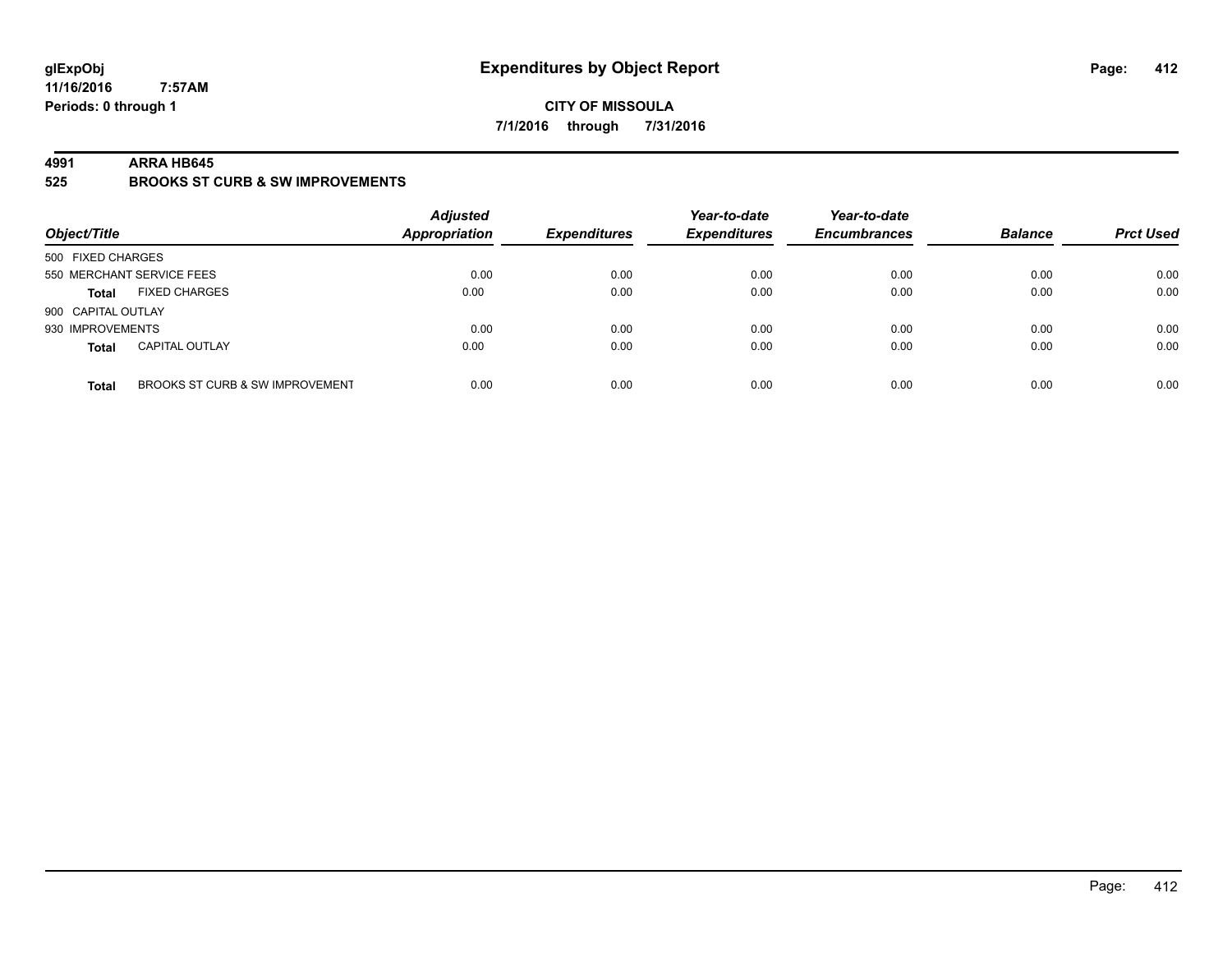# **4991 ARRA HB645**

**530 CURB RAMPS**

|                       |                            | <b>Adjusted</b>      |                     | Year-to-date        | Year-to-date        |                |                  |
|-----------------------|----------------------------|----------------------|---------------------|---------------------|---------------------|----------------|------------------|
| Object/Title          |                            | <b>Appropriation</b> | <b>Expenditures</b> | <b>Expenditures</b> | <b>Encumbrances</b> | <b>Balance</b> | <b>Prct Used</b> |
| 100 PERSONAL SERVICES |                            |                      |                     |                     |                     |                |                  |
|                       | 140 EMPLOYER CONTRIBUTIONS | 0.00                 | 0.00                | 0.00                | 0.00                | 0.00           | 0.00             |
| <b>Total</b>          | PERSONAL SERVICES          | 0.00                 | 0.00                | 0.00                | 0.00                | 0.00           | 0.00             |
| 500 FIXED CHARGES     |                            |                      |                     |                     |                     |                |                  |
|                       | 550 MERCHANT SERVICE FEES  | 0.00                 | 0.00                | 0.00                | 0.00                | 0.00           | 0.00             |
| <b>Total</b>          | <b>FIXED CHARGES</b>       | 0.00                 | 0.00                | 0.00                | 0.00                | 0.00           | 0.00             |
| 900 CAPITAL OUTLAY    |                            |                      |                     |                     |                     |                |                  |
| 930 IMPROVEMENTS      |                            | 0.00                 | 0.00                | 0.00                | 0.00                | 0.00           | 0.00             |
| Total                 | <b>CAPITAL OUTLAY</b>      | 0.00                 | 0.00                | 0.00                | 0.00                | 0.00           | 0.00             |
| <b>Total</b>          | <b>CURB RAMPS</b>          | 0.00                 | 0.00                | 0.00                | 0.00                | 0.00           | 0.00             |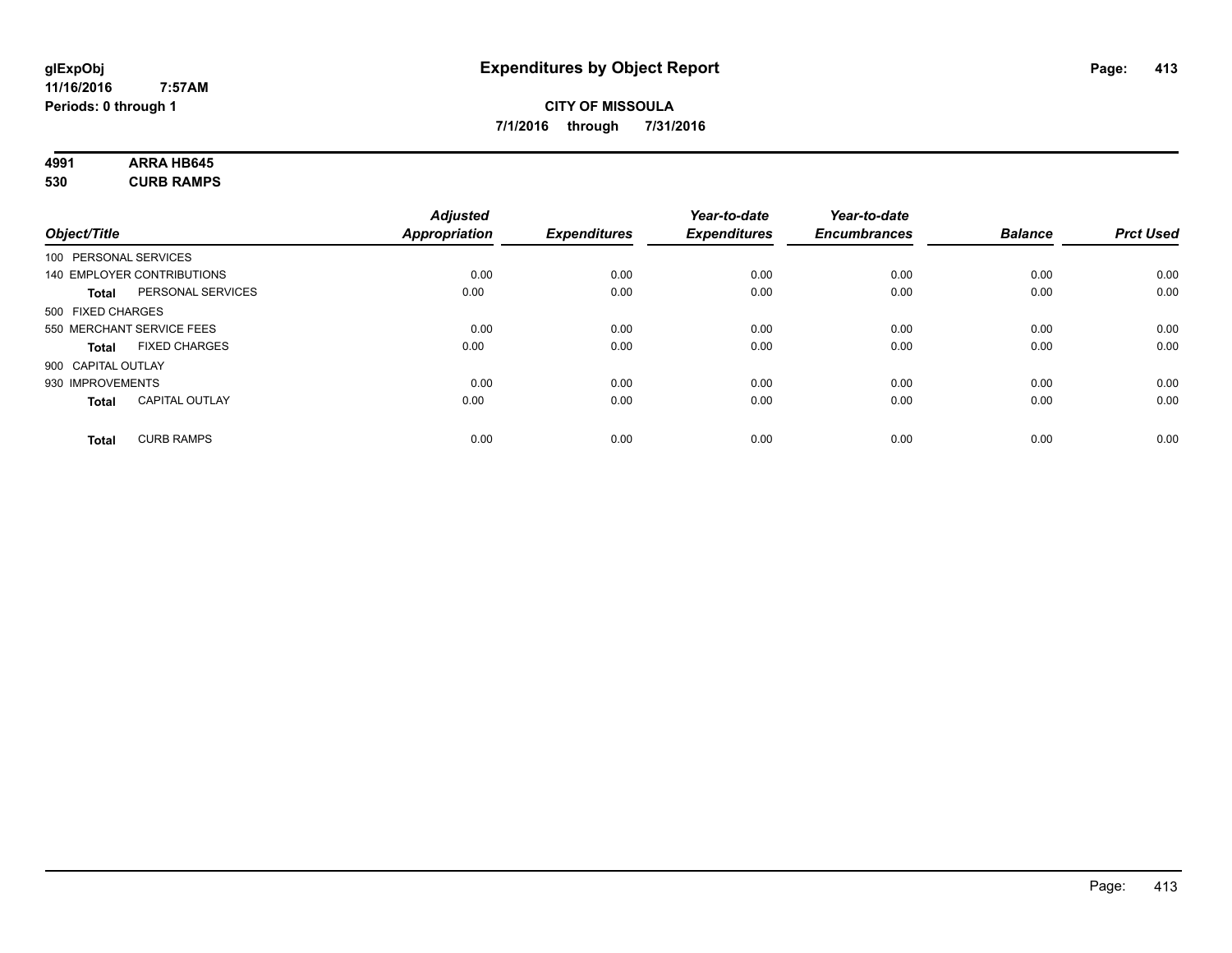### **CITY OF MISSOULA 7/1/2016 through 7/31/2016**

#### **4991 ARRA HB645**

**535 PARKS PLAYGROUND INSTALLS**

|                                           | <b>Adjusted</b>      |                     | Year-to-date        | Year-to-date        |                |                  |
|-------------------------------------------|----------------------|---------------------|---------------------|---------------------|----------------|------------------|
| Object/Title                              | <b>Appropriation</b> | <b>Expenditures</b> | <b>Expenditures</b> | <b>Encumbrances</b> | <b>Balance</b> | <b>Prct Used</b> |
| 100 PERSONAL SERVICES                     |                      |                     |                     |                     |                |                  |
| 110 SALARIES AND WAGES                    | 0.00                 | 0.00                | 0.00                | 0.00                | 0.00           | 0.00             |
| 120 OVERTIME/TERMINATION                  | 0.00                 | 0.00                | 0.00                | 0.00                | 0.00           | 0.00             |
| 140 EMPLOYER CONTRIBUTIONS                | 0.00                 | 0.00                | 0.00                | 0.00                | 0.00           | 0.00             |
| PERSONAL SERVICES<br><b>Total</b>         | 0.00                 | 0.00                | 0.00                | 0.00                | 0.00           | 0.00             |
| 500 FIXED CHARGES                         |                      |                     |                     |                     |                |                  |
| 550 MERCHANT SERVICE FEES                 | 0.00                 | 0.00                | 0.00                | 0.00                | 0.00           | 0.00             |
| <b>FIXED CHARGES</b><br><b>Total</b>      | 0.00                 | 0.00                | 0.00                | 0.00                | 0.00           | 0.00             |
| 900 CAPITAL OUTLAY                        |                      |                     |                     |                     |                |                  |
| 930 IMPROVEMENTS                          | 0.00                 | 0.00                | 0.00                | 0.00                | 0.00           | 0.00             |
| <b>CAPITAL OUTLAY</b><br>Total            | 0.00                 | 0.00                | 0.00                | 0.00                | 0.00           | 0.00             |
| PARKS PLAYGROUND INSTALLS<br><b>Total</b> | 0.00                 | 0.00                | 0.00                | 0.00                | 0.00           | 0.00             |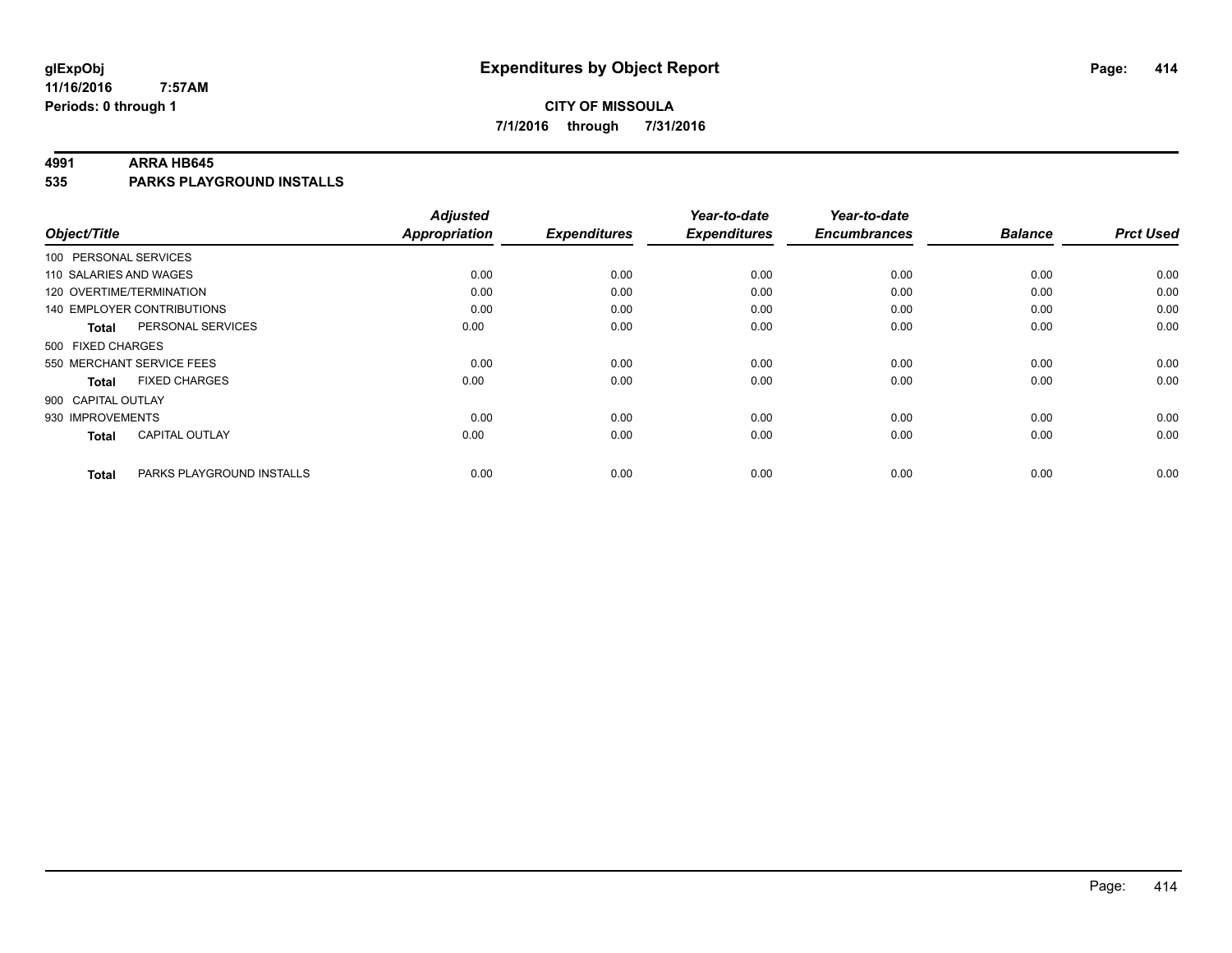#### **4991 ARRA HB645**

**540 GREENOUGH PARK BRIDGE**

| Object/Title       |                              | <b>Adjusted</b><br><b>Appropriation</b> | <b>Expenditures</b> | Year-to-date<br><b>Expenditures</b> | Year-to-date<br><b>Encumbrances</b> | <b>Balance</b> | <b>Prct Used</b> |
|--------------------|------------------------------|-----------------------------------------|---------------------|-------------------------------------|-------------------------------------|----------------|------------------|
|                    | 100 PERSONAL SERVICES        |                                         |                     |                                     |                                     |                |                  |
|                    | 120 OVERTIME/TERMINATION     | 0.00                                    | 0.00                | 0.00                                | 0.00                                | 0.00           | 0.00             |
|                    | 140 EMPLOYER CONTRIBUTIONS   | 0.00                                    | 0.00                | 0.00                                | 0.00                                | 0.00           | 0.00             |
| Total              | PERSONAL SERVICES            | 0.00                                    | 0.00                | 0.00                                | 0.00                                | 0.00           | 0.00             |
| 500 FIXED CHARGES  |                              |                                         |                     |                                     |                                     |                |                  |
|                    | 550 MERCHANT SERVICE FEES    | 0.00                                    | 0.00                | 0.00                                | 0.00                                | 0.00           | 0.00             |
| <b>Total</b>       | <b>FIXED CHARGES</b>         | 0.00                                    | 0.00                | 0.00                                | 0.00                                | 0.00           | 0.00             |
| 900 CAPITAL OUTLAY |                              |                                         |                     |                                     |                                     |                |                  |
| 930 IMPROVEMENTS   |                              | 0.00                                    | 0.00                | 0.00                                | 0.00                                | 0.00           | 0.00             |
| <b>Total</b>       | <b>CAPITAL OUTLAY</b>        | 0.00                                    | 0.00                | 0.00                                | 0.00                                | 0.00           | 0.00             |
| <b>Total</b>       | <b>GREENOUGH PARK BRIDGE</b> | 0.00                                    | 0.00                | 0.00                                | 0.00                                | 0.00           | 0.00             |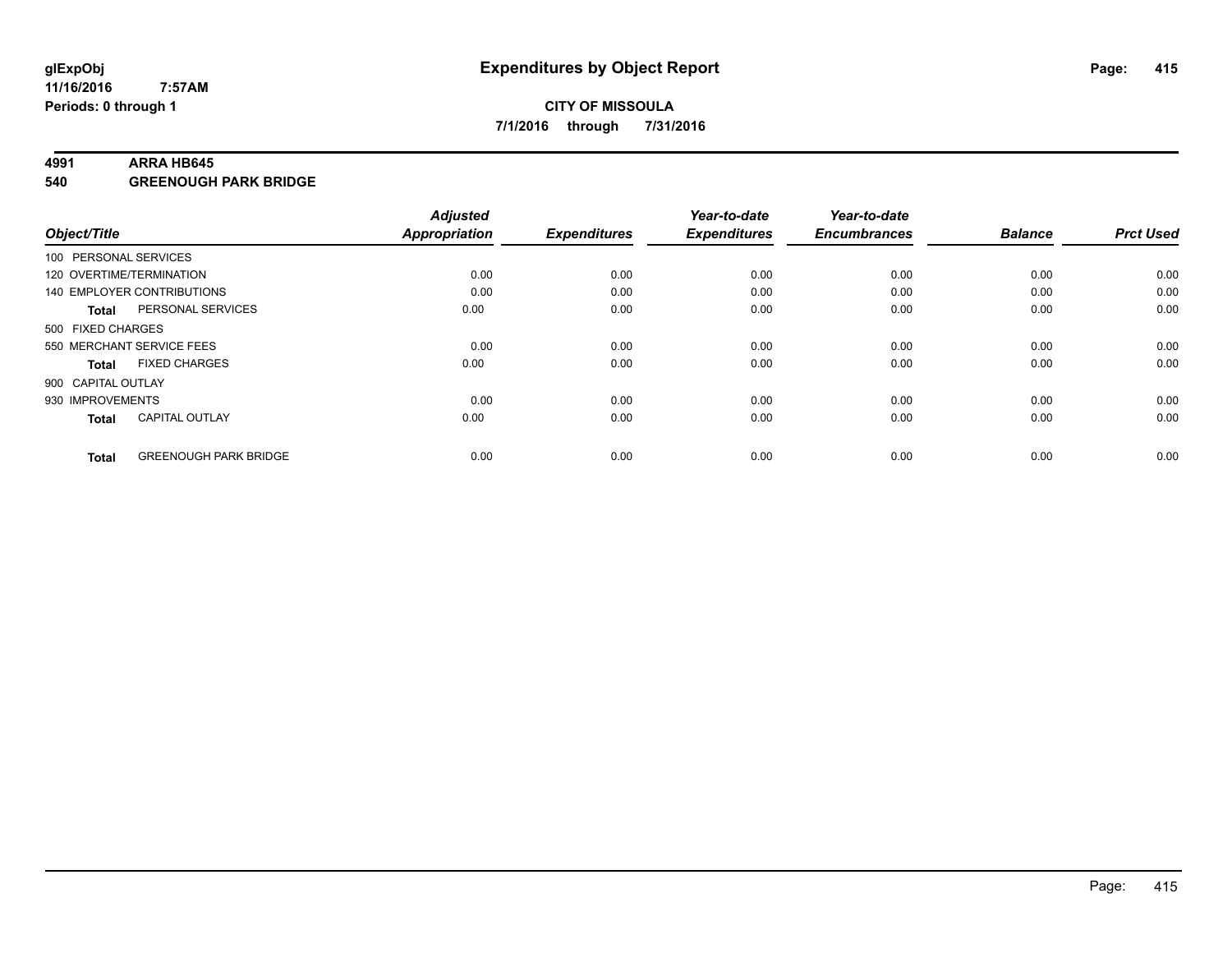**4991 ARRA HB645**

|                                       | <b>Adjusted</b>      |                     | Year-to-date        | Year-to-date        |                |                  |
|---------------------------------------|----------------------|---------------------|---------------------|---------------------|----------------|------------------|
| Object/Title                          | <b>Appropriation</b> | <b>Expenditures</b> | <b>Expenditures</b> | <b>Encumbrances</b> | <b>Balance</b> | <b>Prct Used</b> |
| 100 PERSONAL SERVICES                 |                      |                     |                     |                     |                |                  |
| 110 SALARIES AND WAGES                | 0.00                 | 0.00                | 0.00                | 0.00                | 0.00           | 0.00             |
| 120 OVERTIME/TERMINATION              | 0.00                 | 0.00                | 0.00                | 0.00                | 0.00           | 0.00             |
| <b>140 EMPLOYER CONTRIBUTIONS</b>     | 0.00                 | 0.00                | 0.00                | 0.00                | 0.00           | 0.00             |
| PERSONAL SERVICES<br><b>Total</b>     | 0.00                 | 0.00                | 0.00                | 0.00                | 0.00           | 0.00             |
| 500 FIXED CHARGES                     |                      |                     |                     |                     |                |                  |
| 550 MERCHANT SERVICE FEES             | 0.00                 | 0.00                | 0.00                | 0.00                | 0.00           | 0.00             |
| <b>FIXED CHARGES</b><br><b>Total</b>  | 0.00                 | 0.00                | 0.00                | 0.00                | 0.00           | 0.00             |
| 900 CAPITAL OUTLAY                    |                      |                     |                     |                     |                |                  |
| 930 IMPROVEMENTS                      | 0.00                 | 0.00                | 0.00                | 0.00                | 0.00           | 0.00             |
| <b>CAPITAL OUTLAY</b><br><b>Total</b> | 0.00                 | 0.00                | 0.00                | 0.00                | 0.00           | 0.00             |
| ARRA HB645<br><b>Total</b>            | 0.00                 | 0.00                | 0.00                | 0.00                | 0.00           | 0.00             |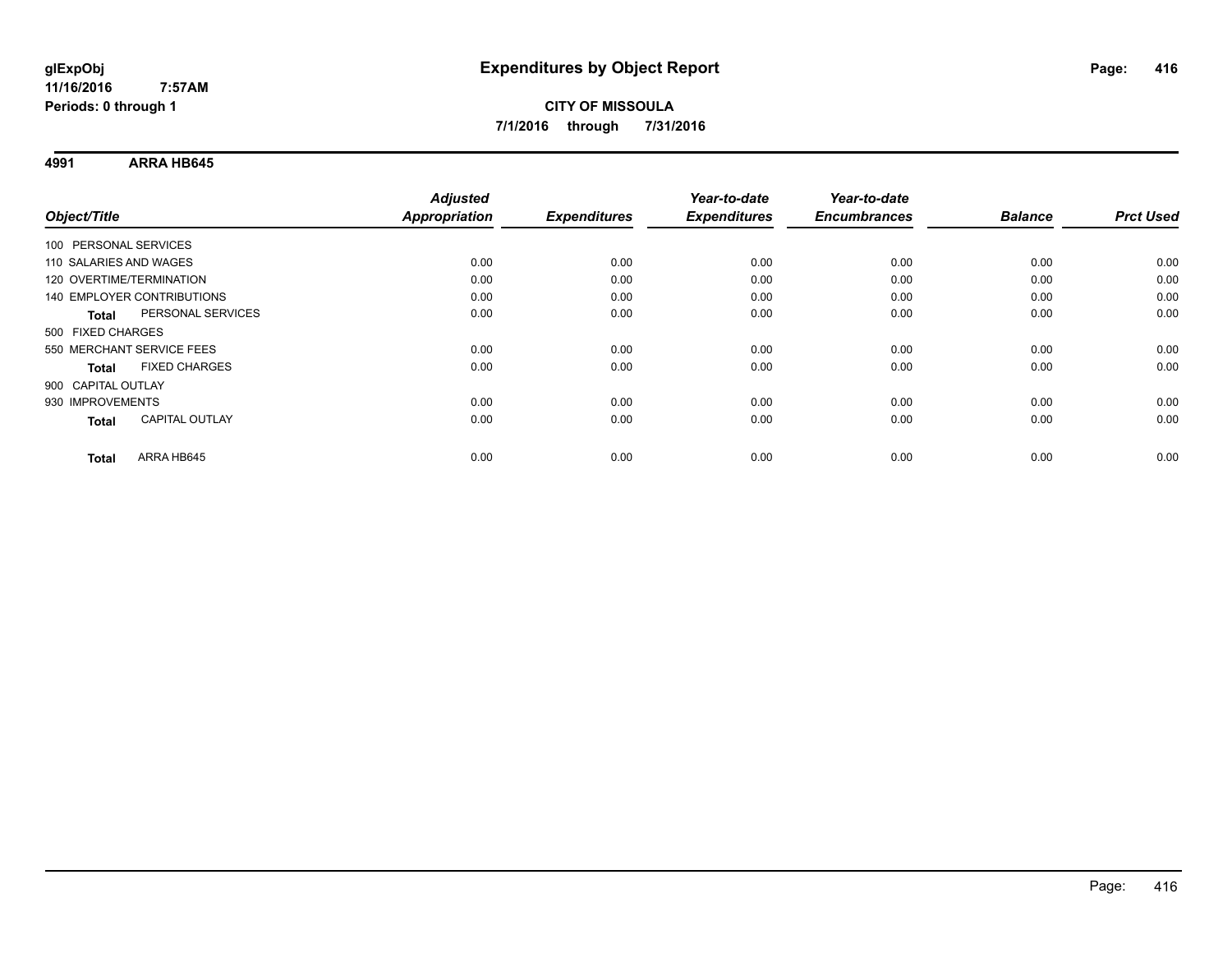**4992 WFL MILLER CREEK ROAD**

**390 NON-DEPARTMENTAL**

| Object/Title                          | <b>Adjusted</b><br><b>Appropriation</b> | <b>Expenditures</b> | Year-to-date<br><b>Expenditures</b> | Year-to-date<br><b>Encumbrances</b> | <b>Balance</b> | <b>Prct Used</b> |
|---------------------------------------|-----------------------------------------|---------------------|-------------------------------------|-------------------------------------|----------------|------------------|
| 500 FIXED CHARGES                     |                                         |                     |                                     |                                     |                |                  |
| 550 MERCHANT SERVICE FEES             | 0.00                                    | 0.00                | 0.00                                | 0.00                                | 0.00           | 0.00             |
| <b>FIXED CHARGES</b><br><b>Total</b>  | 0.00                                    | 0.00                | 0.00                                | 0.00                                | 0.00           | 0.00             |
| 900 CAPITAL OUTLAY                    |                                         |                     |                                     |                                     |                |                  |
| 930 IMPROVEMENTS                      | 0.00                                    | 0.00                | 0.00                                | 0.00                                | 0.00           | 0.00             |
| <b>CAPITAL OUTLAY</b><br><b>Total</b> | 0.00                                    | 0.00                | 0.00                                | 0.00                                | 0.00           | 0.00             |
| NON-DEPARTMENTAL<br><b>Total</b>      | 0.00                                    | 0.00                | 0.00                                | 0.00                                | 0.00           | 0.00             |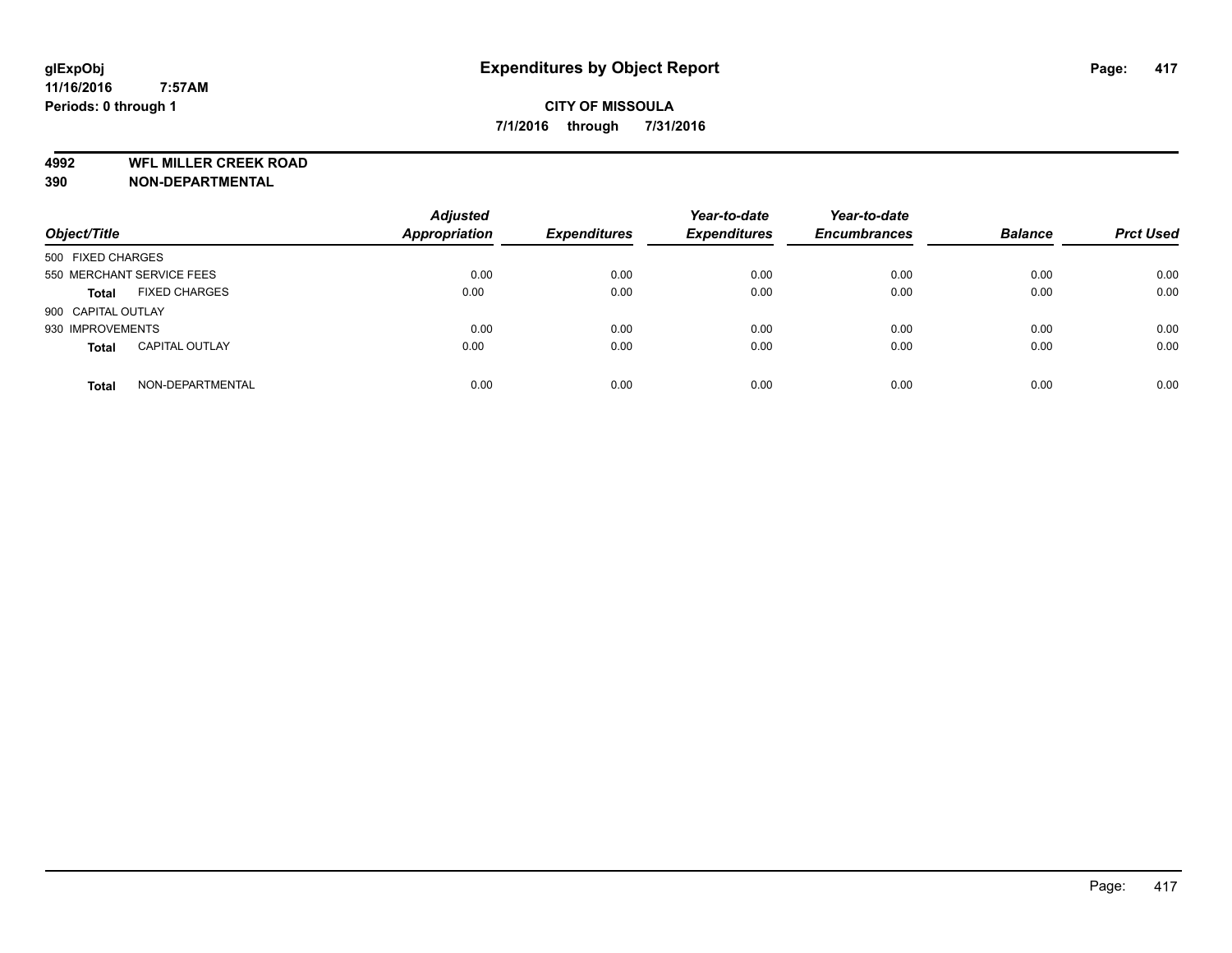### **4992 WFL MILLER CREEK ROAD**

| Object/Title                                 | <b>Adjusted</b><br><b>Appropriation</b> | <b>Expenditures</b> | Year-to-date<br><b>Expenditures</b> | Year-to-date<br><b>Encumbrances</b> | <b>Balance</b> | <b>Prct Used</b> |
|----------------------------------------------|-----------------------------------------|---------------------|-------------------------------------|-------------------------------------|----------------|------------------|
| 500 FIXED CHARGES                            |                                         |                     |                                     |                                     |                |                  |
| 550 MERCHANT SERVICE FEES                    | 0.00                                    | 0.00                | 0.00                                | 0.00                                | 0.00           | 0.00             |
| <b>FIXED CHARGES</b><br><b>Total</b>         | 0.00                                    | 0.00                | 0.00                                | 0.00                                | 0.00           | 0.00             |
| 900 CAPITAL OUTLAY                           |                                         |                     |                                     |                                     |                |                  |
| 930 IMPROVEMENTS                             | 0.00                                    | 0.00                | 0.00                                | 0.00                                | 0.00           | 0.00             |
| <b>CAPITAL OUTLAY</b><br><b>Total</b>        | 0.00                                    | 0.00                | 0.00                                | 0.00                                | 0.00           | 0.00             |
| <b>WFL MILLER CREEK ROAD</b><br><b>Total</b> | 0.00                                    | 0.00                | 0.00                                | 0.00                                | 0.00           | 0.00             |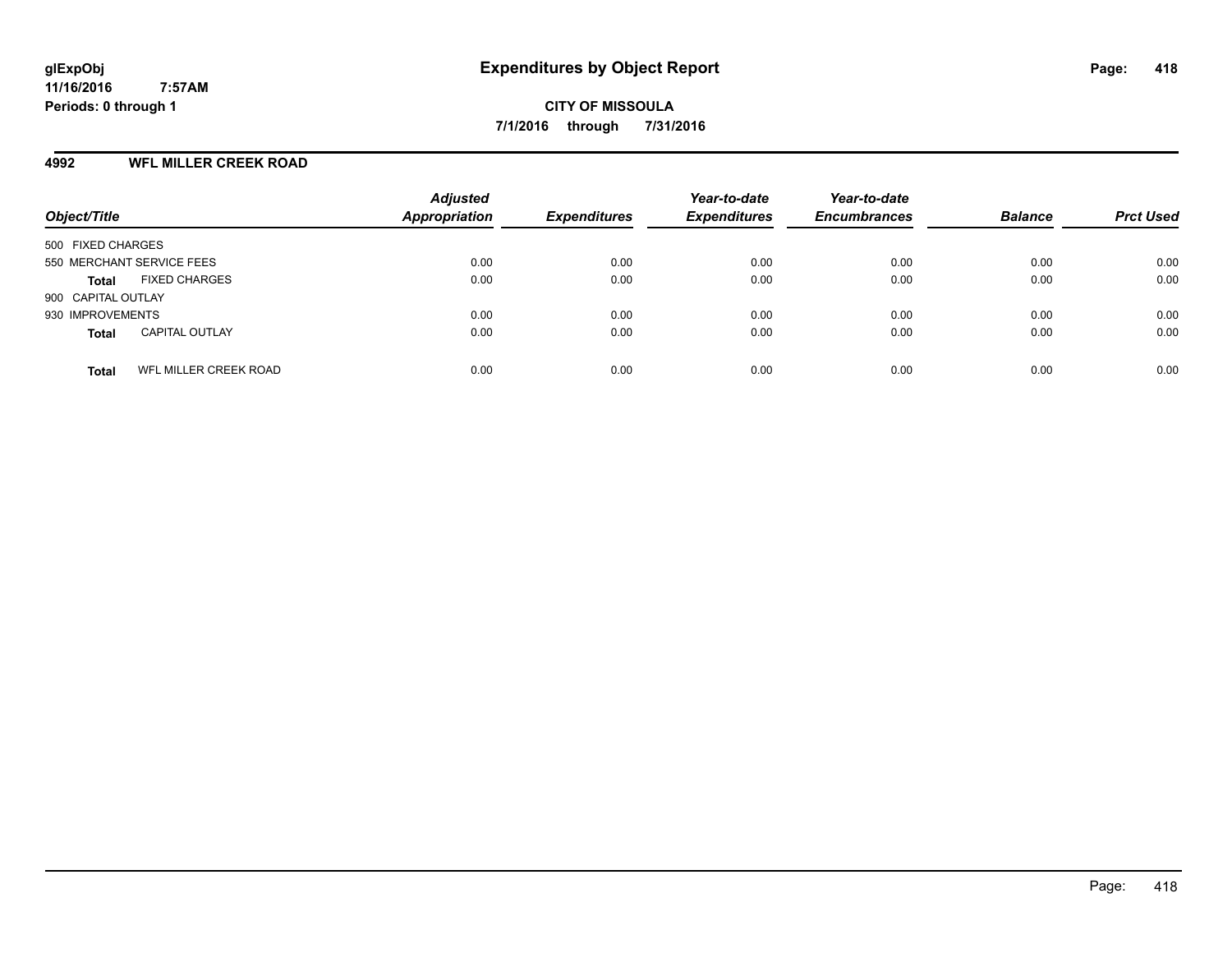#### **4993 WESTERN FEDERAL LANDS**

#### **280 PUBLIC WORKS OPERATIONS**

| Object/Title           |                                   | <b>Adjusted</b><br><b>Appropriation</b> | <b>Expenditures</b> | Year-to-date<br><b>Expenditures</b> | Year-to-date<br><b>Encumbrances</b> | <b>Balance</b> | <b>Prct Used</b> |
|------------------------|-----------------------------------|-----------------------------------------|---------------------|-------------------------------------|-------------------------------------|----------------|------------------|
| 100 PERSONAL SERVICES  |                                   |                                         |                     |                                     |                                     |                |                  |
| 110 SALARIES AND WAGES |                                   | 0.00                                    | 0.00                | 0.00                                | 0.00                                | 0.00           | 0.00             |
|                        | <b>140 EMPLOYER CONTRIBUTIONS</b> | 0.00                                    | 0.00                | 0.00                                | 0.00                                | 0.00           | 0.00             |
| <b>Total</b>           | PERSONAL SERVICES                 | 0.00                                    | 0.00                | 0.00                                | 0.00                                | 0.00           | 0.00             |
| 300 PURCHASED SERVICES |                                   |                                         |                     |                                     |                                     |                |                  |
|                        | 350 PROFESSIONAL SERVICES         | 0.00                                    | 0.00                | 0.00                                | 0.00                                | 0.00           | 0.00             |
| <b>Total</b>           | PURCHASED SERVICES                | 0.00                                    | 0.00                | 0.00                                | 0.00                                | 0.00           | 0.00             |
| 500 FIXED CHARGES      |                                   |                                         |                     |                                     |                                     |                |                  |
|                        | 550 MERCHANT SERVICE FEES         | 0.00                                    | 0.00                | 0.00                                | 0.00                                | 0.00           | 0.00             |
| <b>Total</b>           | <b>FIXED CHARGES</b>              | 0.00                                    | 0.00                | 0.00                                | 0.00                                | 0.00           | 0.00             |
| 900 CAPITAL OUTLAY     |                                   |                                         |                     |                                     |                                     |                |                  |
| 930 IMPROVEMENTS       |                                   | 0.00                                    | 0.00                | 0.00                                | 0.00                                | 0.00           | 0.00             |
| <b>Total</b>           | <b>CAPITAL OUTLAY</b>             | 0.00                                    | 0.00                | 0.00                                | 0.00                                | 0.00           | 0.00             |
| <b>Total</b>           | PUBLIC WORKS OPERATIONS           | 0.00                                    | 0.00                | 0.00                                | 0.00                                | 0.00           | 0.00             |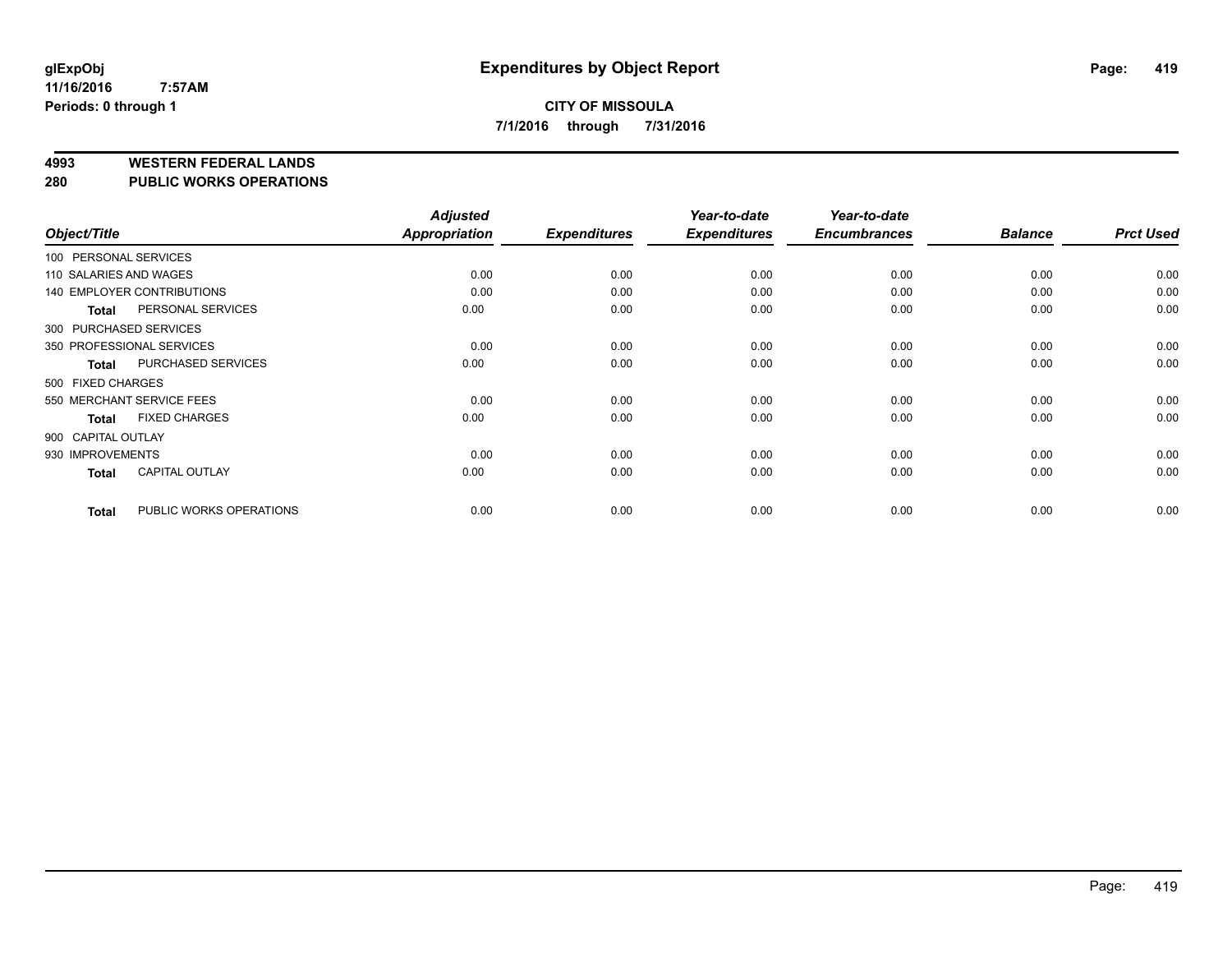**CITY OF MISSOULA 7/1/2016 through 7/31/2016**

### **4993 WESTERN FEDERAL LANDS**

|                        |                                   | <b>Adjusted</b> |                     | Year-to-date        | Year-to-date        |                |                  |
|------------------------|-----------------------------------|-----------------|---------------------|---------------------|---------------------|----------------|------------------|
| Object/Title           |                                   | Appropriation   | <b>Expenditures</b> | <b>Expenditures</b> | <b>Encumbrances</b> | <b>Balance</b> | <b>Prct Used</b> |
| 100 PERSONAL SERVICES  |                                   |                 |                     |                     |                     |                |                  |
| 110 SALARIES AND WAGES |                                   | 0.00            | 0.00                | 0.00                | 0.00                | 0.00           | 0.00             |
|                        | <b>140 EMPLOYER CONTRIBUTIONS</b> | 0.00            | 0.00                | 0.00                | 0.00                | 0.00           | 0.00             |
| <b>Total</b>           | PERSONAL SERVICES                 | 0.00            | 0.00                | 0.00                | 0.00                | 0.00           | 0.00             |
| 300 PURCHASED SERVICES |                                   |                 |                     |                     |                     |                |                  |
|                        | 350 PROFESSIONAL SERVICES         | 0.00            | 0.00                | 0.00                | 0.00                | 0.00           | 0.00             |
| <b>Total</b>           | PURCHASED SERVICES                | 0.00            | 0.00                | 0.00                | 0.00                | 0.00           | 0.00             |
| 500 FIXED CHARGES      |                                   |                 |                     |                     |                     |                |                  |
|                        | 550 MERCHANT SERVICE FEES         | 0.00            | 0.00                | 0.00                | 0.00                | 0.00           | 0.00             |
| <b>Total</b>           | <b>FIXED CHARGES</b>              | 0.00            | 0.00                | 0.00                | 0.00                | 0.00           | 0.00             |
| 900 CAPITAL OUTLAY     |                                   |                 |                     |                     |                     |                |                  |
| 930 IMPROVEMENTS       |                                   | 0.00            | 0.00                | 0.00                | 0.00                | 0.00           | 0.00             |
| <b>Total</b>           | <b>CAPITAL OUTLAY</b>             | 0.00            | 0.00                | 0.00                | 0.00                | 0.00           | 0.00             |
| <b>Total</b>           | <b>WESTERN FEDERAL LANDS</b>      | 0.00            | 0.00                | 0.00                | 0.00                | 0.00           | 0.00             |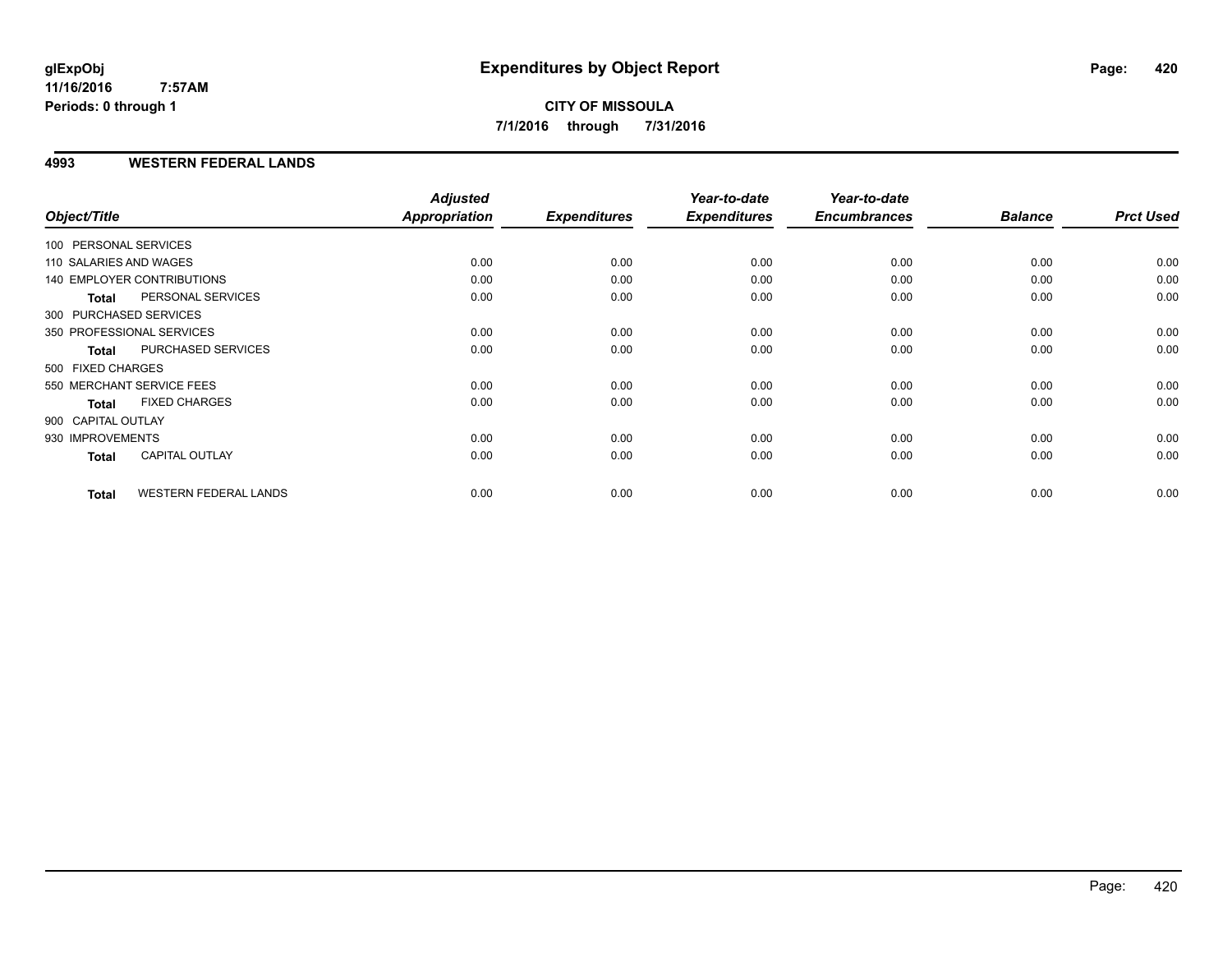#### **5020 CIVIC STADIUM**

**395 PARKING COMMISSION**

| Object/Title                |                      | <b>Adjusted</b><br><b>Appropriation</b> | <b>Expenditures</b> | Year-to-date<br><b>Expenditures</b> | Year-to-date<br><b>Encumbrances</b> | <b>Balance</b> | <b>Prct Used</b> |
|-----------------------------|----------------------|-----------------------------------------|---------------------|-------------------------------------|-------------------------------------|----------------|------------------|
| 500 FIXED CHARGES           |                      |                                         |                     |                                     |                                     |                |                  |
| 500 FIXED CHARGES           |                      | 0.00                                    | 0.00                | 0.00                                | 0.00                                | 0.00           | 0.00             |
| 550 MERCHANT SERVICE FEES   |                      | 0.00                                    | 0.00                | 0.00                                | 0.00                                | 0.00           | 0.00             |
| <b>Total</b>                | <b>FIXED CHARGES</b> | 0.00                                    | 0.00                | 0.00                                | 0.00                                | 0.00           | 0.00             |
| 600 DEBT SERVICE            |                      |                                         |                     |                                     |                                     |                |                  |
| 610 PRINCIPAL               |                      | 0.00                                    | 0.00                | 0.00                                | 0.00                                | 0.00           | 0.00             |
| 620 INTEREST / SERVICE FEES |                      | 0.00                                    | 0.00                | 0.00                                | 0.00                                | 0.00           | 0.00             |
| <b>Total</b>                | <b>DEBT SERVICE</b>  | 0.00                                    | 0.00                | 0.00                                | 0.00                                | 0.00           | 0.00             |
| 800 OTHER OBJECTS           |                      |                                         |                     |                                     |                                     |                |                  |
| 830 DEPRECIATION            |                      | 0.00                                    | 0.00                | 0.00                                | 0.00                                | 0.00           | 0.00             |
| <b>Total</b>                | OTHER OBJECTS        | 0.00                                    | 0.00                | 0.00                                | 0.00                                | 0.00           | 0.00             |
| <b>Total</b>                | PARKING COMMISSION   | 0.00                                    | 0.00                | 0.00                                | 0.00                                | 0.00           | 0.00             |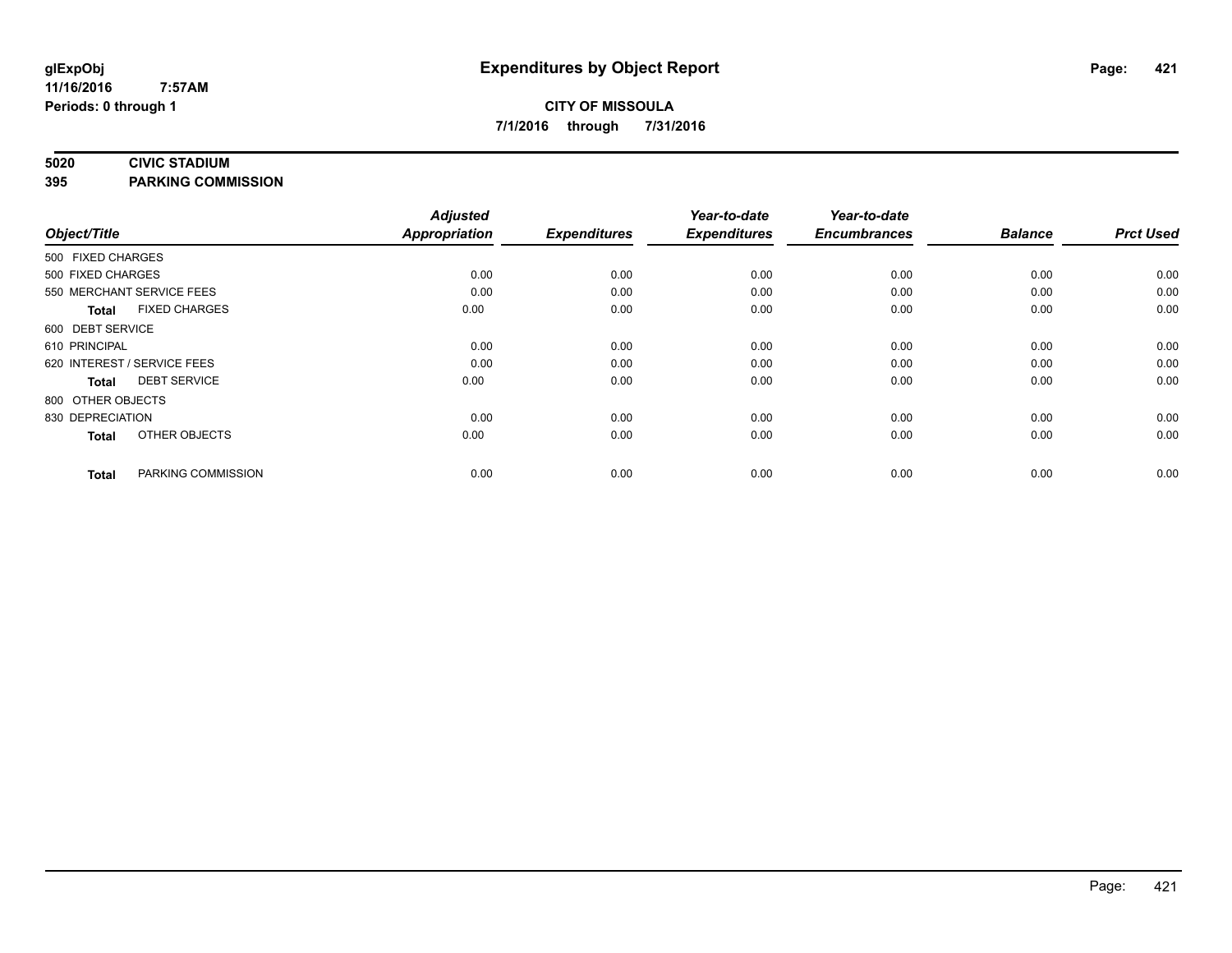**5020 CIVIC STADIUM**

|                                      | <b>Adjusted</b>      |                     | Year-to-date        | Year-to-date        | <b>Balance</b> | <b>Prct Used</b> |
|--------------------------------------|----------------------|---------------------|---------------------|---------------------|----------------|------------------|
| Object/Title                         | <b>Appropriation</b> | <b>Expenditures</b> | <b>Expenditures</b> | <b>Encumbrances</b> |                |                  |
| 500 FIXED CHARGES                    |                      |                     |                     |                     |                |                  |
| 500 FIXED CHARGES                    | 0.00                 | 0.00                | 0.00                | 0.00                | 0.00           | 0.00             |
| 550 MERCHANT SERVICE FEES            | 0.00                 | 0.00                | 0.00                | 0.00                | 0.00           | 0.00             |
| <b>FIXED CHARGES</b><br><b>Total</b> | 0.00                 | 0.00                | 0.00                | 0.00                | 0.00           | 0.00             |
| 600 DEBT SERVICE                     |                      |                     |                     |                     |                |                  |
| 610 PRINCIPAL                        | 0.00                 | 0.00                | 0.00                | 0.00                | 0.00           | 0.00             |
| 620 INTEREST / SERVICE FEES          | 0.00                 | 0.00                | 0.00                | 0.00                | 0.00           | 0.00             |
| <b>DEBT SERVICE</b><br><b>Total</b>  | 0.00                 | 0.00                | 0.00                | 0.00                | 0.00           | 0.00             |
| 800 OTHER OBJECTS                    |                      |                     |                     |                     |                |                  |
| 830 DEPRECIATION                     | 0.00                 | 0.00                | 0.00                | 0.00                | 0.00           | 0.00             |
| OTHER OBJECTS<br><b>Total</b>        | 0.00                 | 0.00                | 0.00                | 0.00                | 0.00           | 0.00             |
| <b>CIVIC STADIUM</b><br><b>Total</b> | 0.00                 | 0.00                | 0.00                | 0.00                | 0.00           | 0.00             |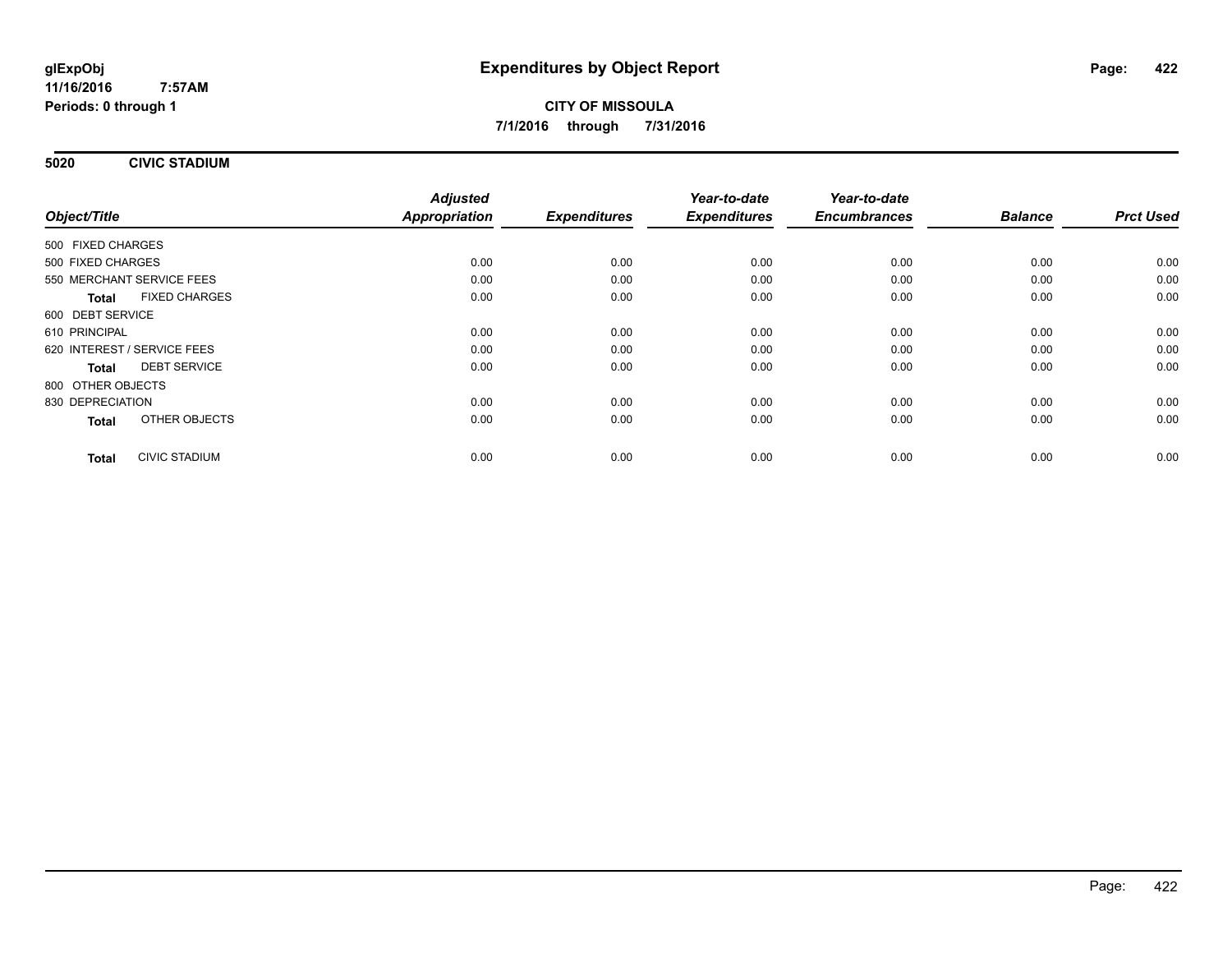## **5210 WATER**

|                                       | <b>Adjusted</b> |                     | Year-to-date        | Year-to-date        |                |                  |
|---------------------------------------|-----------------|---------------------|---------------------|---------------------|----------------|------------------|
| Object/Title                          | Appropriation   | <b>Expenditures</b> | <b>Expenditures</b> | <b>Encumbrances</b> | <b>Balance</b> | <b>Prct Used</b> |
| 100 PERSONAL SERVICES                 |                 |                     |                     |                     |                |                  |
| 110 SALARIES AND WAGES                | 0.00            | 155.45              | 155.45              | 0.00                | $-155.45$      | 0.00             |
| <b>140 EMPLOYER CONTRIBUTIONS</b>     | 0.00            | 26.48               | 26.48               | 0.00                | $-26.48$       | 0.00             |
| PERSONAL SERVICES<br><b>Total</b>     | 0.00            | 181.93              | 181.93              | 0.00                | $-181.93$      | 0.00             |
| 300 PURCHASED SERVICES                |                 |                     |                     |                     |                |                  |
| 350 PROFESSIONAL SERVICES             | 0.00            | 0.00                | 0.00                | 0.00                | 0.00           | 0.00             |
| 390 OTHER PURCHASED SERVICES          | 0.00            | 0.00                | 0.00                | 0.00                | 0.00           | 0.00             |
| PURCHASED SERVICES<br><b>Total</b>    | 0.00            | 0.00                | 0.00                | 0.00                | 0.00           | 0.00             |
| 500 FIXED CHARGES                     |                 |                     |                     |                     |                |                  |
| 550 MERCHANT SERVICE FEES             | 0.00            | 0.00                | 0.00                | 0.00                | 0.00           | 0.00             |
| <b>FIXED CHARGES</b><br><b>Total</b>  | 0.00            | 0.00                | 0.00                | 0.00                | 0.00           | 0.00             |
| 900 CAPITAL OUTLAY                    |                 |                     |                     |                     |                |                  |
| 910 LAND                              | 0.00            | 0.00                | 0.00                | 0.00                | 0.00           | 0.00             |
| 920 BUILDINGS                         | 0.00            | 0.00                | 0.00                | 0.00                | 0.00           | 0.00             |
| 930 IMPROVEMENTS                      | 0.00            | 0.00                | 0.00                | 0.00                | 0.00           | 0.00             |
| 940 MACHINERY & EQUIPMENT             | 0.00            | 0.00                | 0.00                | 0.00                | 0.00           | 0.00             |
| <b>CAPITAL OUTLAY</b><br><b>Total</b> | 0.00            | 0.00                | 0.00                | 0.00                | 0.00           | 0.00             |
| <b>WATER</b><br><b>Total</b>          | 0.00            | 181.93              | 181.93              | 0.00                | $-181.93$      | 0.00             |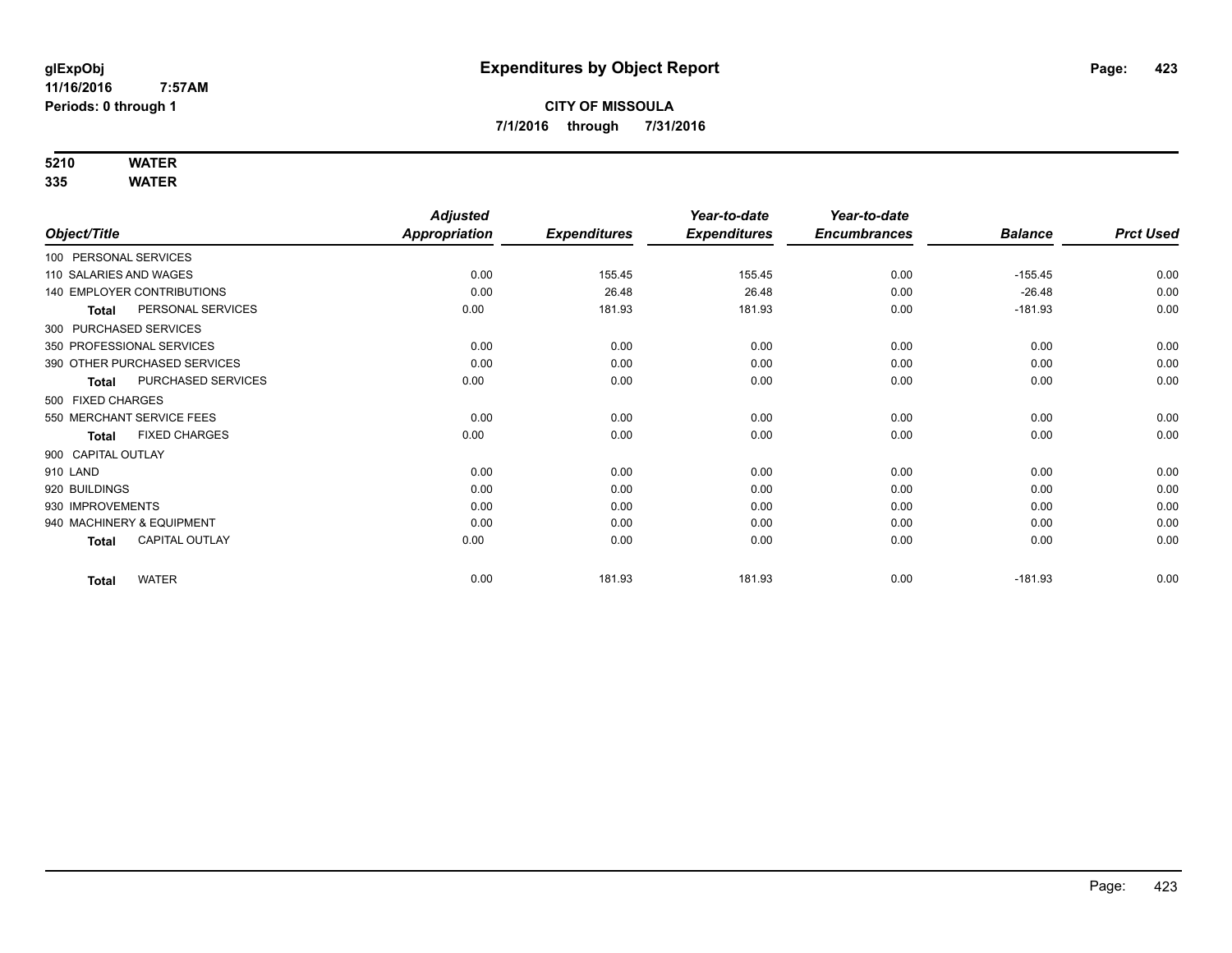|                                       | <b>Adjusted</b> |                     | Year-to-date        | Year-to-date        |                |                  |
|---------------------------------------|-----------------|---------------------|---------------------|---------------------|----------------|------------------|
| Object/Title                          | Appropriation   | <b>Expenditures</b> | <b>Expenditures</b> | <b>Encumbrances</b> | <b>Balance</b> | <b>Prct Used</b> |
| 100 PERSONAL SERVICES                 |                 |                     |                     |                     |                |                  |
| 110 SALARIES AND WAGES                | 0.00            | 155.45              | 155.45              | 0.00                | $-155.45$      | 0.00             |
| 140 EMPLOYER CONTRIBUTIONS            | 0.00            | 26.48               | 26.48               | 0.00                | $-26.48$       | 0.00             |
| PERSONAL SERVICES<br><b>Total</b>     | 0.00            | 181.93              | 181.93              | 0.00                | $-181.93$      | 0.00             |
| 300 PURCHASED SERVICES                |                 |                     |                     |                     |                |                  |
| 350 PROFESSIONAL SERVICES             | 0.00            | 0.00                | 0.00                | 0.00                | 0.00           | 0.00             |
| 390 OTHER PURCHASED SERVICES          | 0.00            | 0.00                | 0.00                | 0.00                | 0.00           | 0.00             |
| PURCHASED SERVICES<br><b>Total</b>    | 0.00            | 0.00                | 0.00                | 0.00                | 0.00           | 0.00             |
| 500 FIXED CHARGES                     |                 |                     |                     |                     |                |                  |
| 550 MERCHANT SERVICE FEES             | 0.00            | 0.00                | 0.00                | 0.00                | 0.00           | 0.00             |
| <b>FIXED CHARGES</b><br>Total         | 0.00            | 0.00                | 0.00                | 0.00                | 0.00           | 0.00             |
| 900 CAPITAL OUTLAY                    |                 |                     |                     |                     |                |                  |
| 910 LAND                              | 0.00            | 0.00                | 0.00                | 0.00                | 0.00           | 0.00             |
| 920 BUILDINGS                         | 0.00            | 0.00                | 0.00                | 0.00                | 0.00           | 0.00             |
| 930 IMPROVEMENTS                      | 0.00            | 0.00                | 0.00                | 0.00                | 0.00           | 0.00             |
| 940 MACHINERY & EQUIPMENT             | 0.00            | 0.00                | 0.00                | 0.00                | 0.00           | 0.00             |
| <b>CAPITAL OUTLAY</b><br><b>Total</b> | 0.00            | 0.00                | 0.00                | 0.00                | 0.00           | 0.00             |
| <b>WATER</b><br><b>Total</b>          | 0.00            | 181.93              | 181.93              | 0.00                | $-181.93$      | 0.00             |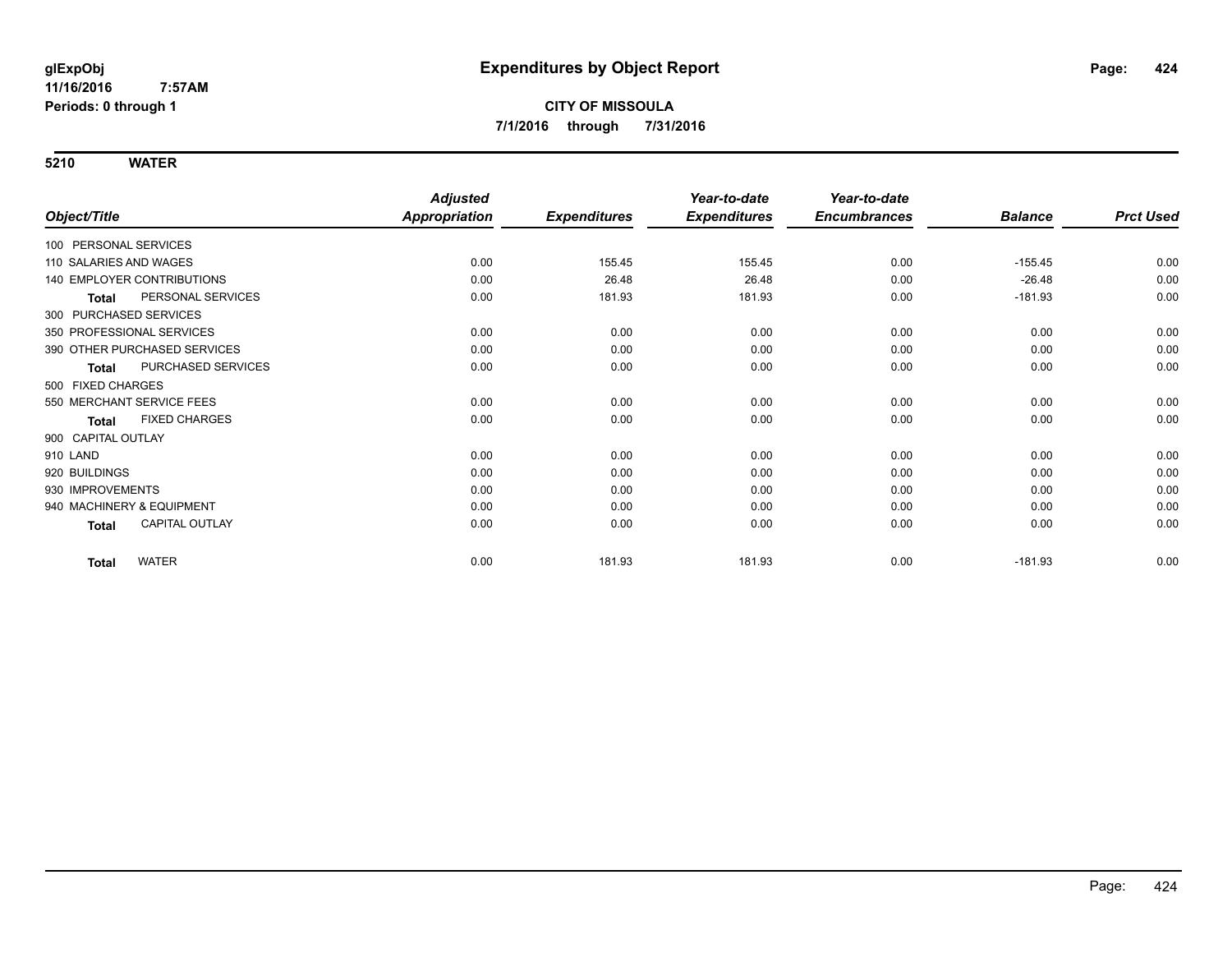### **CITY OF MISSOULA 7/1/2016 through 7/31/2016**

### **5211 WATER REVENUE COLLECTION & CLEARING**

|                                      | <b>Adjusted</b> |                     | Year-to-date        | Year-to-date        |                |                  |
|--------------------------------------|-----------------|---------------------|---------------------|---------------------|----------------|------------------|
| Object/Title                         | Appropriation   | <b>Expenditures</b> | <b>Expenditures</b> | <b>Encumbrances</b> | <b>Balance</b> | <b>Prct Used</b> |
| 500 FIXED CHARGES                    |                 |                     |                     |                     |                |                  |
| 500 FIXED CHARGES                    | 0.00            | 0.00                | 0.00                | 0.00                | 0.00           | 0.00             |
| 550 MERCHANT SERVICE FEES            | 0.00            | 0.00                | 0.00                | 0.00                | 0.00           | 0.00             |
| <b>FIXED CHARGES</b><br><b>Total</b> | 0.00            | 0.00                | 0.00                | 0.00                | 0.00           | 0.00             |
| 800 OTHER OBJECTS                    |                 |                     |                     |                     |                |                  |
| 820 TRANSFERS TO OTHER FUNDS         | 0.00            | 0.00                | 0.00                | 0.00                | 0.00           | 0.00             |
| OTHER OBJECTS<br><b>Total</b>        | 0.00            | 0.00                | 0.00                | 0.00                | 0.00           | 0.00             |
| <b>WATER</b><br><b>Total</b>         | 0.00            | 0.00                | 0.00                | 0.00                | 0.00           | 0.00             |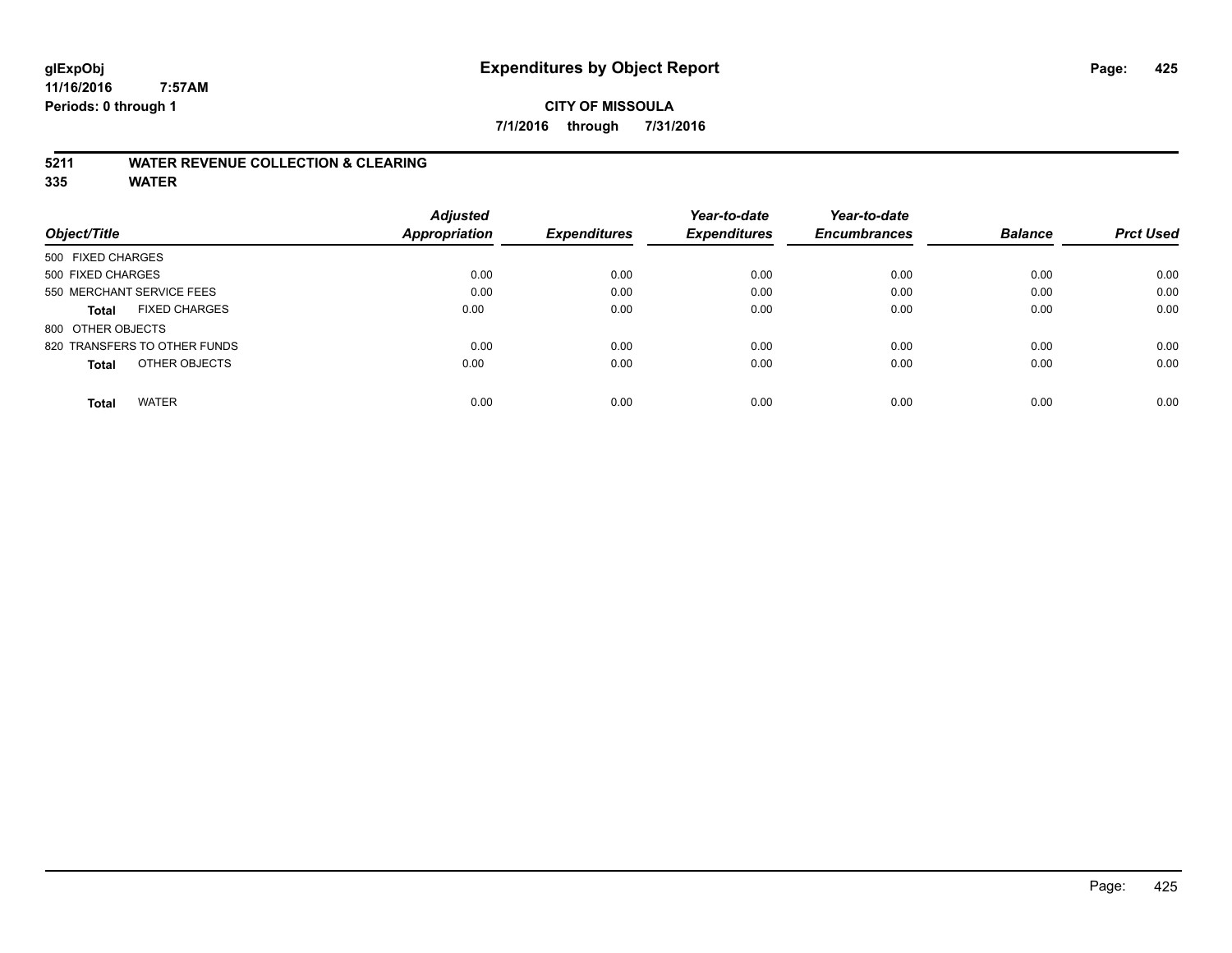**CITY OF MISSOULA 7/1/2016 through 7/31/2016**

### **5211 WATER REVENUE COLLECTION & CLEARING**

| Object/Title              |                                  | <b>Adjusted</b><br><b>Appropriation</b> | <b>Expenditures</b> | Year-to-date<br><b>Expenditures</b> | Year-to-date<br><b>Encumbrances</b> | <b>Balance</b> | <b>Prct Used</b> |
|---------------------------|----------------------------------|-----------------------------------------|---------------------|-------------------------------------|-------------------------------------|----------------|------------------|
| 500 FIXED CHARGES         |                                  |                                         |                     |                                     |                                     |                |                  |
| 500 FIXED CHARGES         |                                  | 0.00                                    | 0.00                | 0.00                                | 0.00                                | 0.00           | 0.00             |
| 550 MERCHANT SERVICE FEES |                                  | 0.00                                    | 0.00                | 0.00                                | 0.00                                | 0.00           | 0.00             |
| <b>Total</b>              | <b>FIXED CHARGES</b>             | 0.00                                    | 0.00                | 0.00                                | 0.00                                | 0.00           | 0.00             |
| 800 OTHER OBJECTS         |                                  |                                         |                     |                                     |                                     |                |                  |
|                           | 820 TRANSFERS TO OTHER FUNDS     | 0.00                                    | 0.00                | 0.00                                | 0.00                                | 0.00           | 0.00             |
| <b>Total</b>              | OTHER OBJECTS                    | 0.00                                    | 0.00                | 0.00                                | 0.00                                | 0.00           | 0.00             |
| <b>Total</b>              | WATER REVENUE COLLECTION & CLEAF | 0.00                                    | 0.00                | 0.00                                | 0.00                                | 0.00           | 0.00             |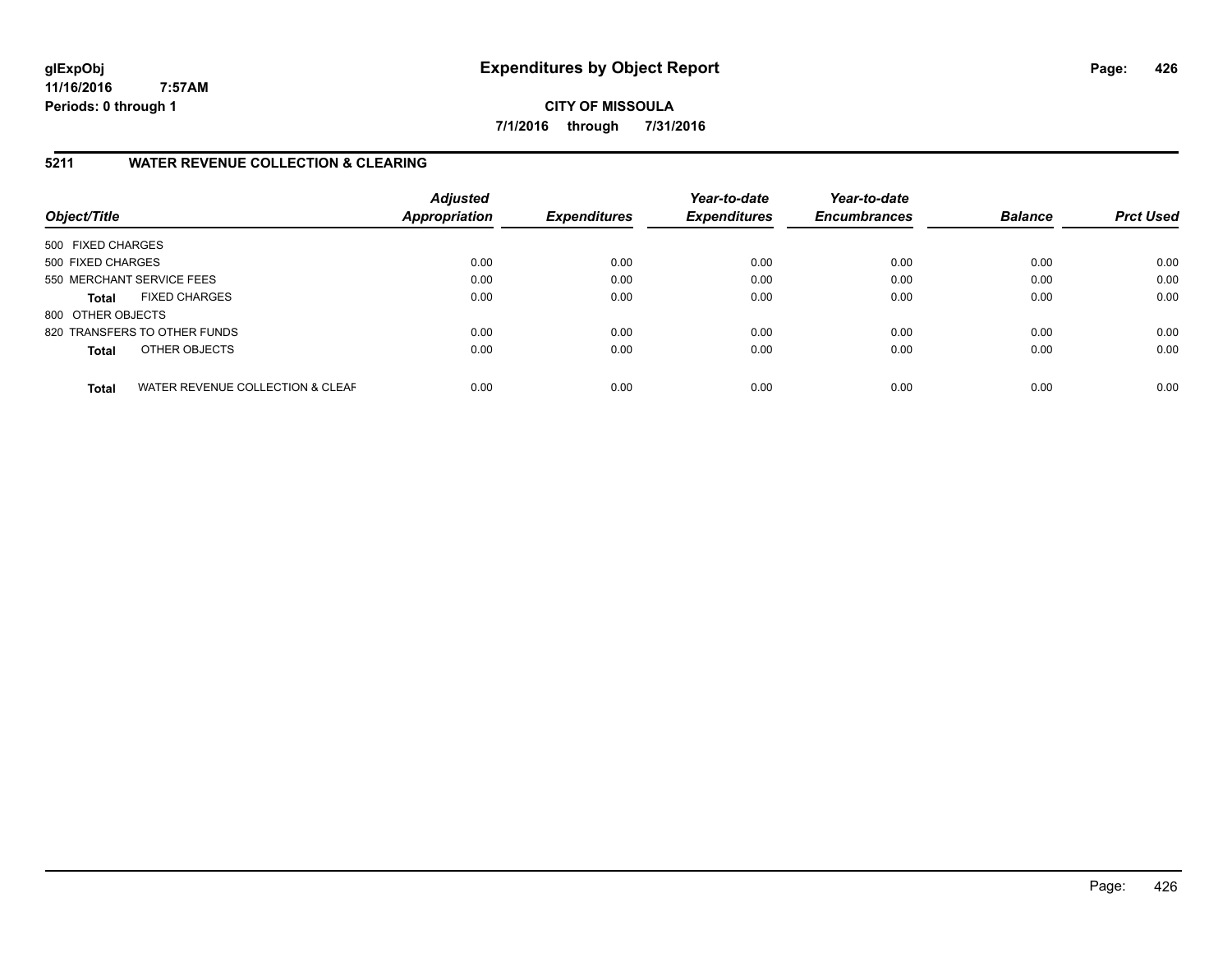# **5215 WATER LOAN FUND**

|                                      | <b>Adjusted</b>      |                     | Year-to-date        | Year-to-date        |                |                  |
|--------------------------------------|----------------------|---------------------|---------------------|---------------------|----------------|------------------|
| Object/Title                         | <b>Appropriation</b> | <b>Expenditures</b> | <b>Expenditures</b> | <b>Encumbrances</b> | <b>Balance</b> | <b>Prct Used</b> |
| 500 FIXED CHARGES                    |                      |                     |                     |                     |                |                  |
| 550 MERCHANT SERVICE FEES            | 0.00                 | 0.00                | 0.00                | 0.00                | 0.00           | 0.00             |
| <b>FIXED CHARGES</b><br><b>Total</b> | 0.00                 | 0.00                | 0.00                | 0.00                | 0.00           | 0.00             |
| 800 OTHER OBJECTS                    |                      |                     |                     |                     |                |                  |
| 820 TRANSFERS TO OTHER FUNDS         | 0.00                 | 0.00                | 0.00                | 0.00                | 0.00           | 0.00             |
| OTHER OBJECTS<br><b>Total</b>        | 0.00                 | 0.00                | 0.00                | 0.00                | 0.00           | 0.00             |
| <b>WATER</b><br><b>Total</b>         | 0.00                 | 0.00                | 0.00                | 0.00                | 0.00           | 0.00             |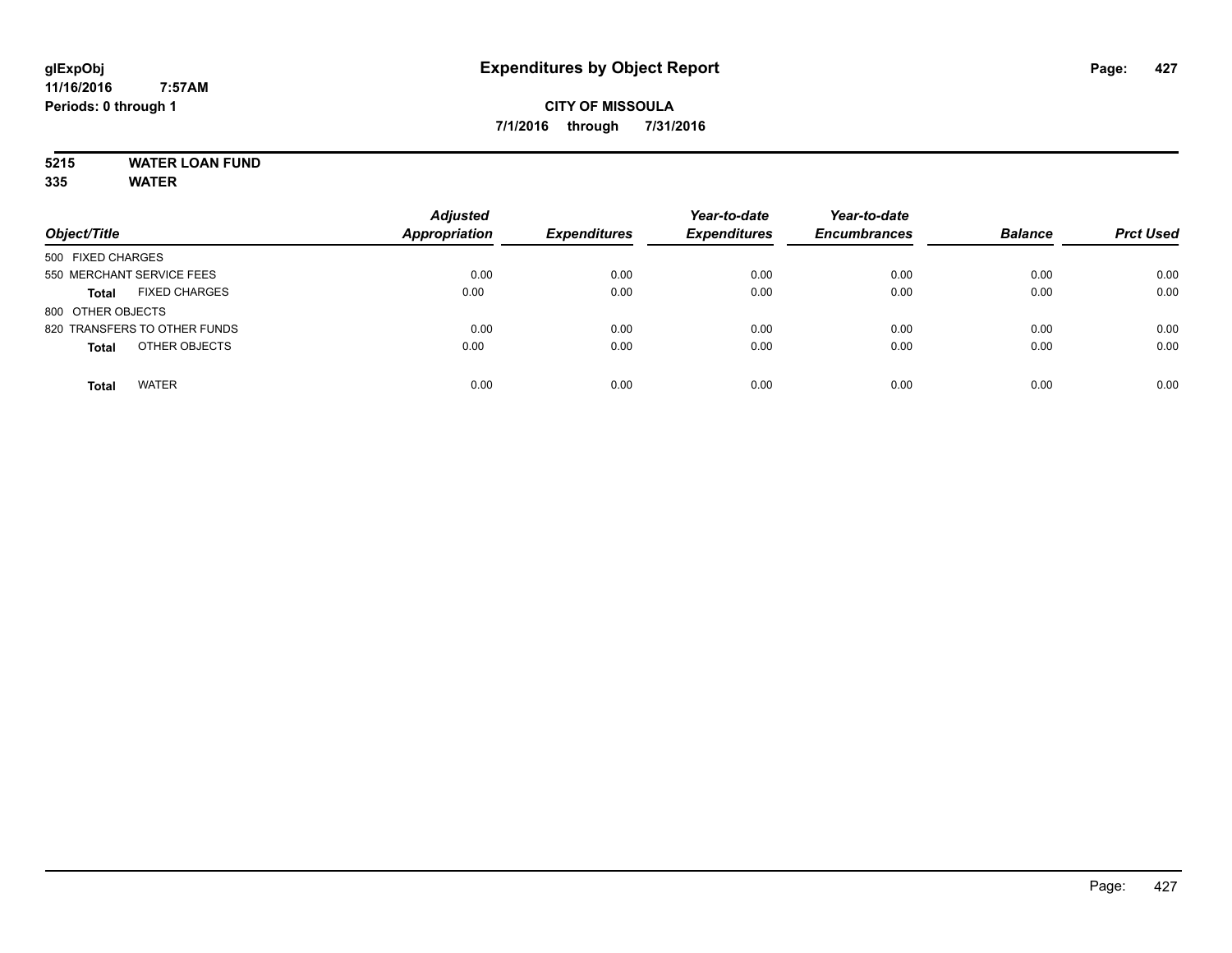**CITY OF MISSOULA 7/1/2016 through 7/31/2016**

### **5215 WATER LOAN FUND**

| Object/Title                         | <b>Adjusted</b><br><b>Appropriation</b> | <b>Expenditures</b> | Year-to-date<br><b>Expenditures</b> | Year-to-date<br><b>Encumbrances</b> | <b>Balance</b> | <b>Prct Used</b> |
|--------------------------------------|-----------------------------------------|---------------------|-------------------------------------|-------------------------------------|----------------|------------------|
| 500 FIXED CHARGES                    |                                         |                     |                                     |                                     |                |                  |
| 550 MERCHANT SERVICE FEES            | 0.00                                    | 0.00                | 0.00                                | 0.00                                | 0.00           | 0.00             |
| <b>FIXED CHARGES</b><br><b>Total</b> | 0.00                                    | 0.00                | 0.00                                | 0.00                                | 0.00           | 0.00             |
| 800 OTHER OBJECTS                    |                                         |                     |                                     |                                     |                |                  |
| 820 TRANSFERS TO OTHER FUNDS         | 0.00                                    | 0.00                | 0.00                                | 0.00                                | 0.00           | 0.00             |
| OTHER OBJECTS<br><b>Total</b>        | 0.00                                    | 0.00                | 0.00                                | 0.00                                | 0.00           | 0.00             |
|                                      |                                         |                     |                                     |                                     |                |                  |
| <b>WATER LOAN FUND</b><br>Total      | 0.00                                    | 0.00                | 0.00                                | 0.00                                | 0.00           | 0.00             |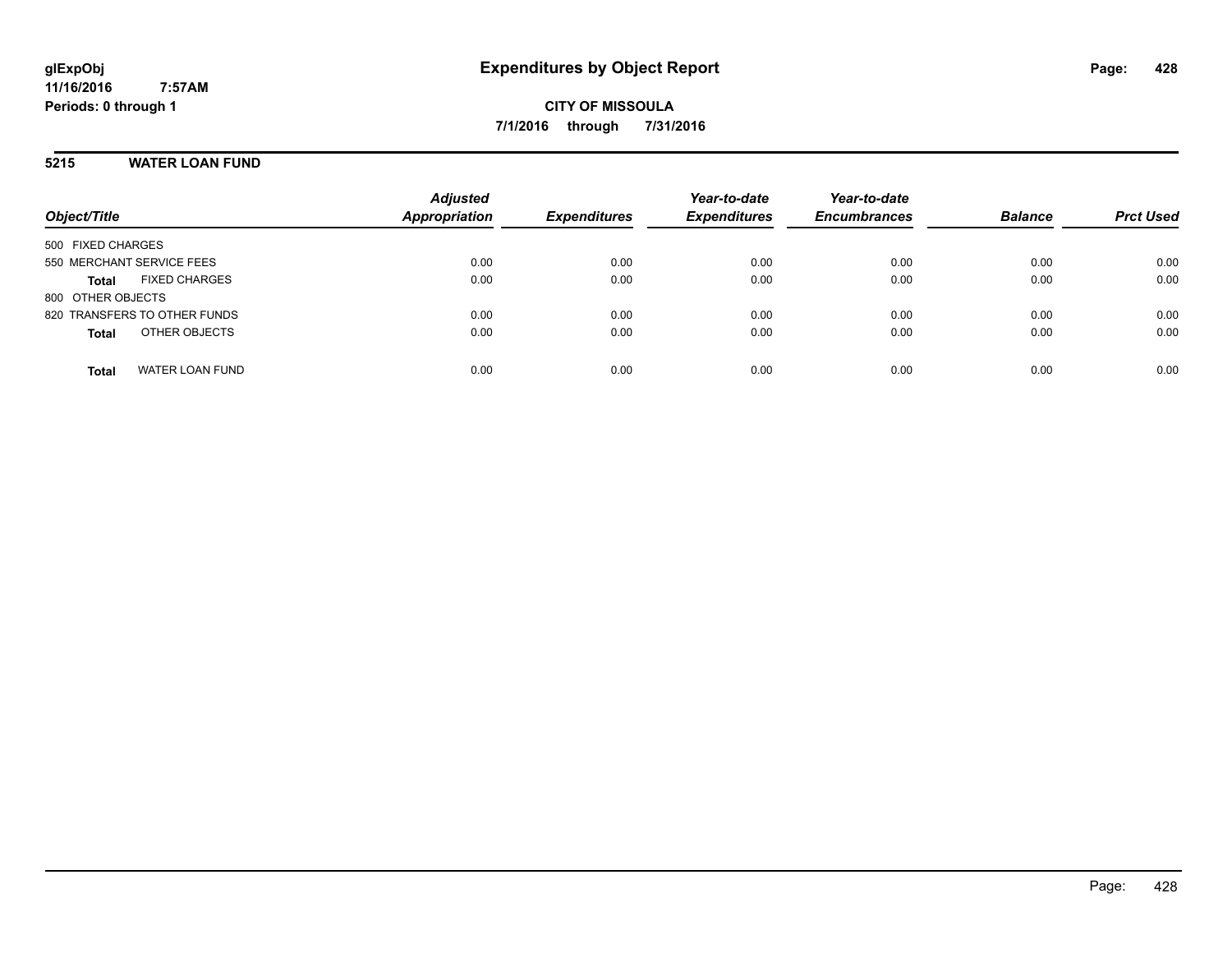**5220 WATER R&D FUND**

|                                      | <b>Adjusted</b>                                                                                                                                                                                                                                                |                       | Year-to-date                | Year-to-date                |                             |                        |
|--------------------------------------|----------------------------------------------------------------------------------------------------------------------------------------------------------------------------------------------------------------------------------------------------------------|-----------------------|-----------------------------|-----------------------------|-----------------------------|------------------------|
|                                      |                                                                                                                                                                                                                                                                |                       |                             |                             |                             | <b>Prct Used</b>       |
|                                      |                                                                                                                                                                                                                                                                |                       |                             |                             |                             |                        |
|                                      | 0.00                                                                                                                                                                                                                                                           | 0.00                  | 0.00                        | 0.00                        | 0.00                        | 0.00                   |
| <b>SUPPLIES</b><br><b>Total</b>      | 0.00                                                                                                                                                                                                                                                           | 0.00                  | 0.00                        | 0.00                        | 0.00                        | 0.00                   |
|                                      |                                                                                                                                                                                                                                                                |                       |                             |                             |                             |                        |
|                                      | 0.00                                                                                                                                                                                                                                                           | 0.00                  | 0.00                        | 0.00                        | 0.00                        | 0.00                   |
| <b>FIXED CHARGES</b><br><b>Total</b> | 0.00                                                                                                                                                                                                                                                           | 0.00                  | 0.00                        | 0.00                        | 0.00                        | 0.00                   |
|                                      |                                                                                                                                                                                                                                                                |                       |                             |                             |                             |                        |
|                                      | 0.00                                                                                                                                                                                                                                                           | 0.00                  | 0.00                        | 0.00                        | 0.00                        | 0.00                   |
|                                      | 0.00                                                                                                                                                                                                                                                           | 0.00                  | 0.00                        | 0.00                        | 0.00                        | 0.00                   |
| <b>DEBT SERVICE</b><br><b>Total</b>  | 0.00                                                                                                                                                                                                                                                           | 0.00                  | 0.00                        | 0.00                        | 0.00                        | 0.00                   |
|                                      |                                                                                                                                                                                                                                                                |                       |                             |                             |                             |                        |
|                                      | 0.00                                                                                                                                                                                                                                                           | 0.00                  | 0.00                        | 0.00                        | 0.00                        | 0.00                   |
| OTHER OBJECTS<br><b>Total</b>        | 0.00                                                                                                                                                                                                                                                           | 0.00                  | 0.00                        | 0.00                        | 0.00                        | 0.00                   |
|                                      |                                                                                                                                                                                                                                                                |                       |                             |                             |                             | 0.00                   |
|                                      | Object/Title<br>200 SUPPLIES<br>210 OFFICE SUPPLIES<br>500 FIXED CHARGES<br>550 MERCHANT SERVICE FEES<br>600 DEBT SERVICE<br>610 PRINCIPAL<br>620 INTEREST / SERVICE FEES<br>800 OTHER OBJECTS<br>820 TRANSFERS TO OTHER FUNDS<br><b>WATER</b><br><b>Total</b> | Appropriation<br>0.00 | <b>Expenditures</b><br>0.00 | <b>Expenditures</b><br>0.00 | <b>Encumbrances</b><br>0.00 | <b>Balance</b><br>0.00 |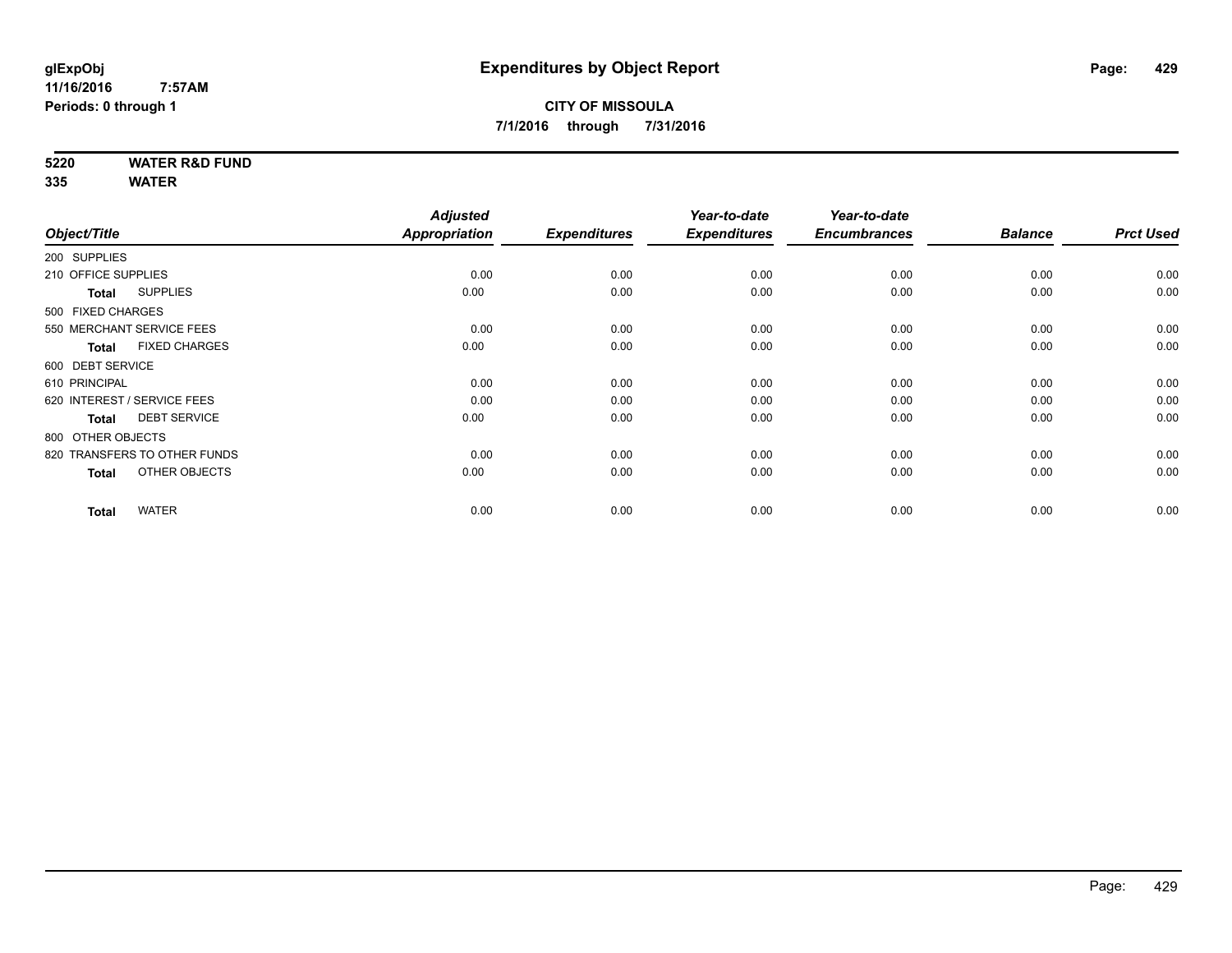### **5220 WATER R&D FUND**

|                                 |                           | <b>Adjusted</b> |                     | Year-to-date        | Year-to-date        |                |                  |
|---------------------------------|---------------------------|-----------------|---------------------|---------------------|---------------------|----------------|------------------|
| Object/Title                    |                           | Appropriation   | <b>Expenditures</b> | <b>Expenditures</b> | <b>Encumbrances</b> | <b>Balance</b> | <b>Prct Used</b> |
| 200 SUPPLIES                    |                           |                 |                     |                     |                     |                |                  |
| 210 OFFICE SUPPLIES             |                           | 0.00            | 0.00                | 0.00                | 0.00                | 0.00           | 0.00             |
| <b>SUPPLIES</b><br><b>Total</b> |                           | 0.00            | 0.00                | 0.00                | 0.00                | 0.00           | 0.00             |
| 500 FIXED CHARGES               |                           |                 |                     |                     |                     |                |                  |
| 550 MERCHANT SERVICE FEES       |                           | 0.00            | 0.00                | 0.00                | 0.00                | 0.00           | 0.00             |
| <b>Total</b>                    | <b>FIXED CHARGES</b>      | 0.00            | 0.00                | 0.00                | 0.00                | 0.00           | 0.00             |
| 600 DEBT SERVICE                |                           |                 |                     |                     |                     |                |                  |
| 610 PRINCIPAL                   |                           | 0.00            | 0.00                | 0.00                | 0.00                | 0.00           | 0.00             |
| 620 INTEREST / SERVICE FEES     |                           | 0.00            | 0.00                | 0.00                | 0.00                | 0.00           | 0.00             |
| <b>Total</b>                    | <b>DEBT SERVICE</b>       | 0.00            | 0.00                | 0.00                | 0.00                | 0.00           | 0.00             |
| 800 OTHER OBJECTS               |                           |                 |                     |                     |                     |                |                  |
| 820 TRANSFERS TO OTHER FUNDS    |                           | 0.00            | 0.00                | 0.00                | 0.00                | 0.00           | 0.00             |
| <b>Total</b>                    | OTHER OBJECTS             | 0.00            | 0.00                | 0.00                | 0.00                | 0.00           | 0.00             |
| <b>Total</b>                    | <b>WATER R&amp;D FUND</b> | 0.00            | 0.00                | 0.00                | 0.00                | 0.00           | 0.00             |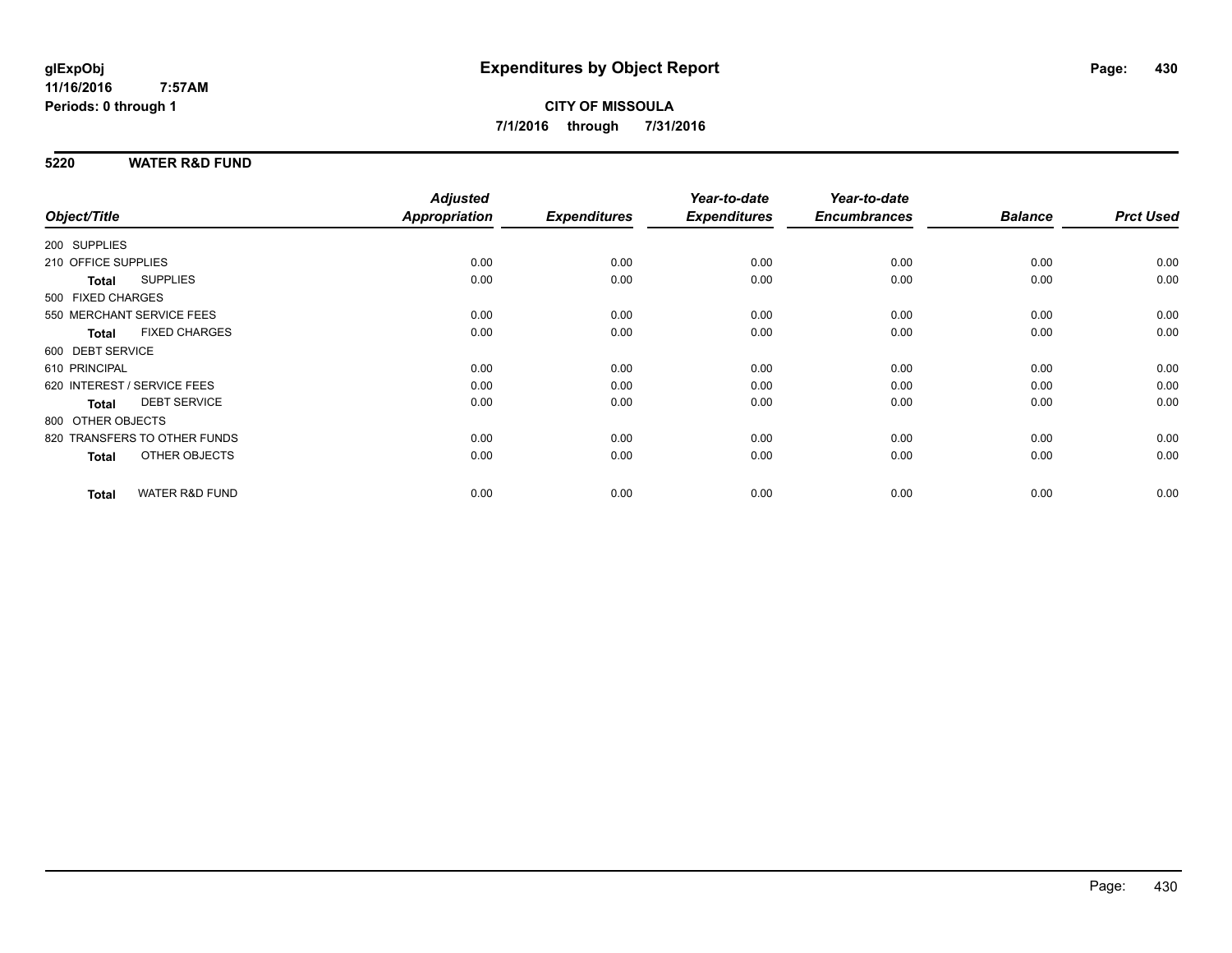### **CITY OF MISSOULA 7/1/2016 through 7/31/2016**

### **5240 WATER CONSTRUCTION FUND**

| Object/Title              |                      | <b>Adjusted</b><br>Appropriation | <b>Expenditures</b> | Year-to-date<br><b>Expenditures</b> | Year-to-date<br><b>Encumbrances</b> | <b>Balance</b> | <b>Prct Used</b> |
|---------------------------|----------------------|----------------------------------|---------------------|-------------------------------------|-------------------------------------|----------------|------------------|
| 500 FIXED CHARGES         |                      |                                  |                     |                                     |                                     |                |                  |
| 550 MERCHANT SERVICE FEES |                      | 0.00                             | 0.00                | 0.00                                | 0.00                                | 0.00           | 0.00             |
| Total                     | <b>FIXED CHARGES</b> | 0.00                             | 0.00                | 0.00                                | 0.00                                | 0.00           | 0.00             |
| Total                     | <b>WATER</b>         | 0.00                             | 0.00                | 0.00                                | 0.00                                | 0.00           | 0.00             |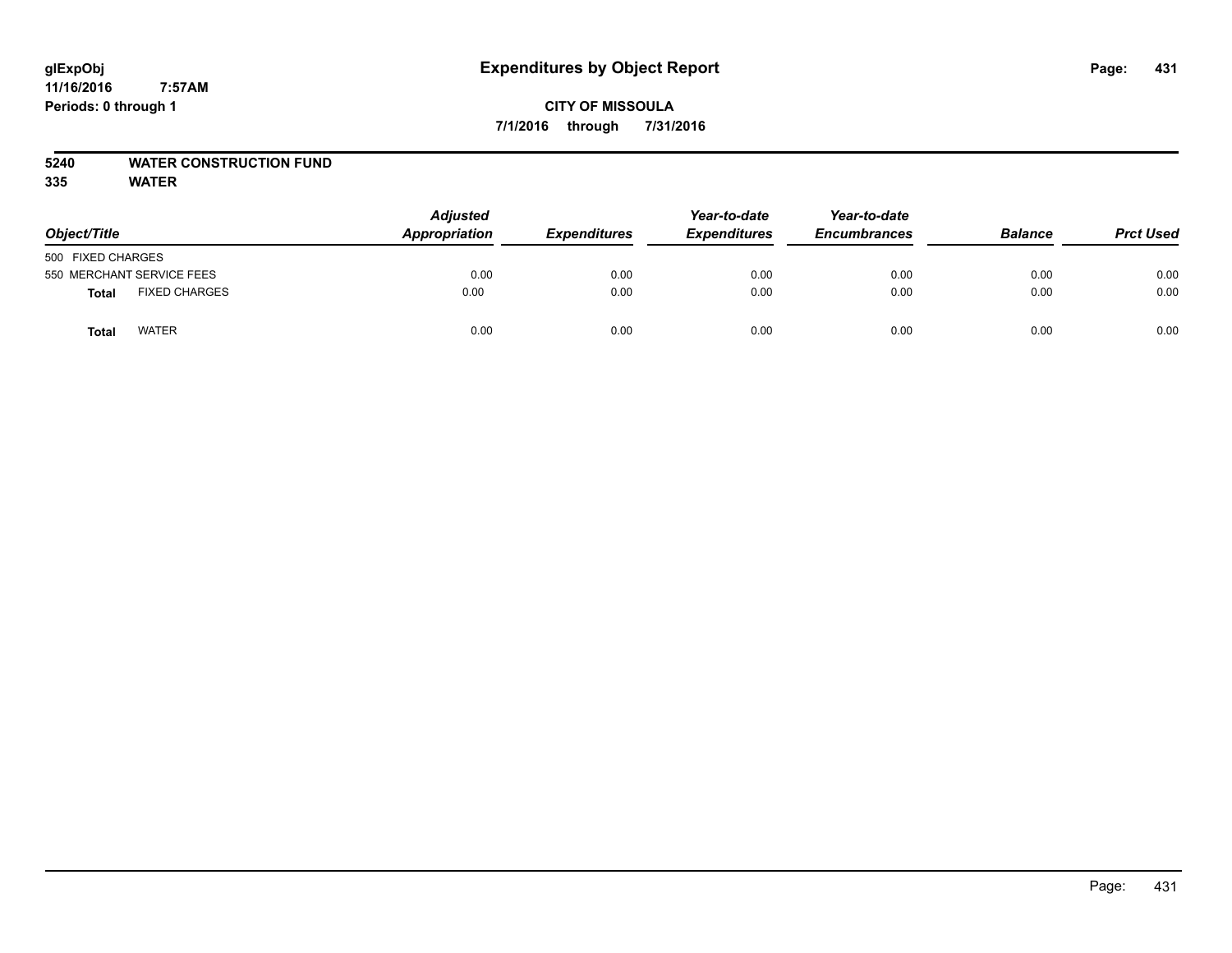**CITY OF MISSOULA 7/1/2016 through 7/31/2016**

### **5240 WATER CONSTRUCTION FUND**

| Object/Title                         | <b>Adjusted</b><br>Appropriation | <b>Expenditures</b> | Year-to-date<br><b>Expenditures</b> | Year-to-date<br><b>Encumbrances</b> | <b>Balance</b> | <b>Prct Used</b> |
|--------------------------------------|----------------------------------|---------------------|-------------------------------------|-------------------------------------|----------------|------------------|
| 500 FIXED CHARGES                    |                                  |                     |                                     |                                     |                |                  |
| 550 MERCHANT SERVICE FEES            | 0.00                             | 0.00                | 0.00                                | 0.00                                | 0.00           | 0.00             |
| <b>FIXED CHARGES</b><br><b>Total</b> | 0.00                             | 0.00                | 0.00                                | 0.00                                | 0.00           | 0.00             |
| WATER CONSTRUCTION FUND<br>Total     | 0.00                             | 0.00                | 0.00                                | 0.00                                | 0.00           | 0.00             |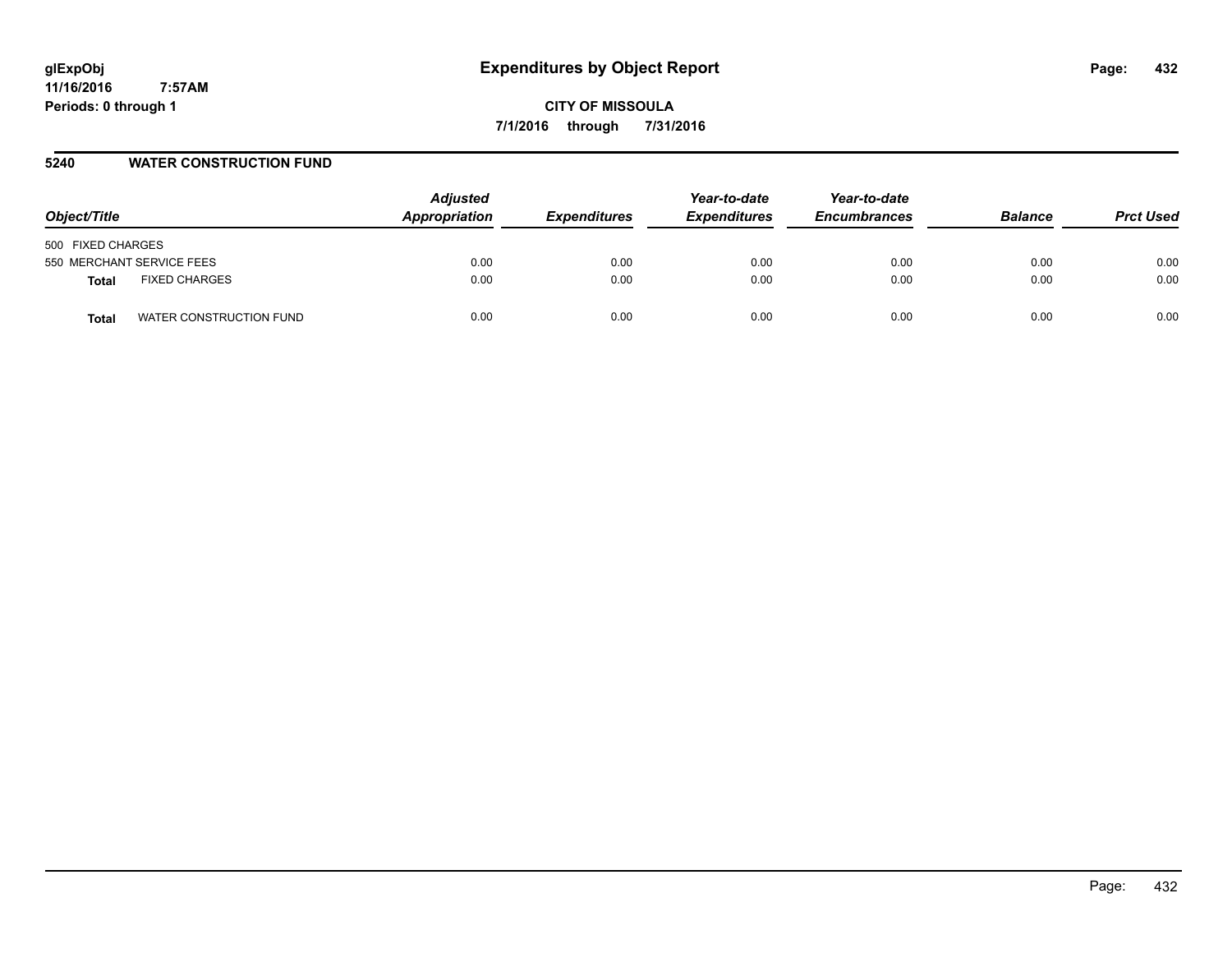# **CITY OF MISSOULA 7/1/2016 through 7/31/2016**

# **5250 WATER PURCHASE LOAN**

|                                      | <b>Adjusted</b> | <b>Expenditures</b> | Year-to-date<br><b>Expenditures</b> | Year-to-date<br><b>Encumbrances</b> | <b>Balance</b> | <b>Prct Used</b> |
|--------------------------------------|-----------------|---------------------|-------------------------------------|-------------------------------------|----------------|------------------|
| Object/Title                         | Appropriation   |                     |                                     |                                     |                |                  |
| 500 FIXED CHARGES                    |                 |                     |                                     |                                     |                |                  |
| 550 MERCHANT SERVICE FEES            | 0.00            | 0.00                | 0.00                                | 0.00                                | 0.00           | 0.00             |
| <b>FIXED CHARGES</b><br><b>Total</b> | 0.00            | 0.00                | 0.00                                | 0.00                                | 0.00           | 0.00             |
| 600 DEBT SERVICE                     |                 |                     |                                     |                                     |                |                  |
| 610 PRINCIPAL                        | 0.00            | 0.00                | 0.00                                | 0.00                                | 0.00           | 0.00             |
| 620 INTEREST / SERVICE FEES          | 0.00            | 0.00                | 0.00                                | 0.00                                | 0.00           | 0.00             |
| <b>DEBT SERVICE</b><br><b>Total</b>  | 0.00            | 0.00                | 0.00                                | 0.00                                | 0.00           | 0.00             |
| <b>WASTEWATER</b><br>Total           | 0.00            | 0.00                | 0.00                                | 0.00                                | 0.00           | 0.00             |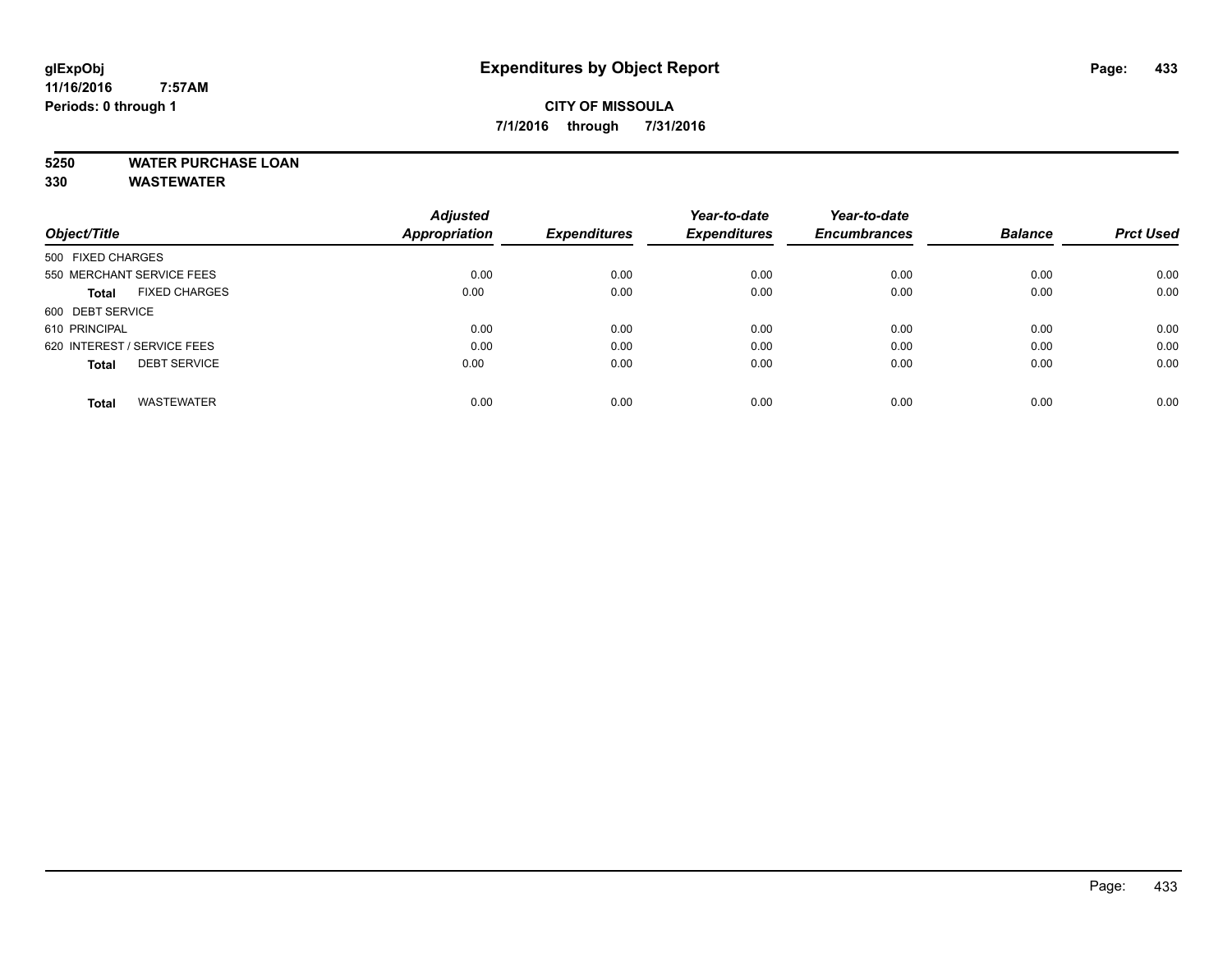# **5250 WATER PURCHASE LOAN**

| Object/Title                               | <b>Adjusted</b><br>Appropriation | <b>Expenditures</b> | Year-to-date<br><b>Expenditures</b> | Year-to-date<br><b>Encumbrances</b> | <b>Balance</b> | <b>Prct Used</b> |
|--------------------------------------------|----------------------------------|---------------------|-------------------------------------|-------------------------------------|----------------|------------------|
| 500 FIXED CHARGES                          |                                  |                     |                                     |                                     |                |                  |
| 550 MERCHANT SERVICE FEES                  | 0.00                             | 0.00                | 0.00                                | 0.00                                | 0.00           | 0.00             |
| <b>FIXED CHARGES</b><br><b>Total</b>       | 0.00                             | 0.00                | 0.00                                | 0.00                                | 0.00           | 0.00             |
| 600 DEBT SERVICE                           |                                  |                     |                                     |                                     |                |                  |
| 610 PRINCIPAL                              | 0.00                             | 0.00                | 0.00                                | 0.00                                | 0.00           | 0.00             |
| 620 INTEREST / SERVICE FEES                | 0.00                             | 0.00                | 0.00                                | 0.00                                | 0.00           | 0.00             |
| <b>DEBT SERVICE</b><br><b>Total</b>        | 0.00                             | 0.00                | 0.00                                | 0.00                                | 0.00           | 0.00             |
| <b>WATER PURCHASE LOAN</b><br><b>Total</b> | 0.00                             | 0.00                | 0.00                                | 0.00                                | 0.00           | 0.00             |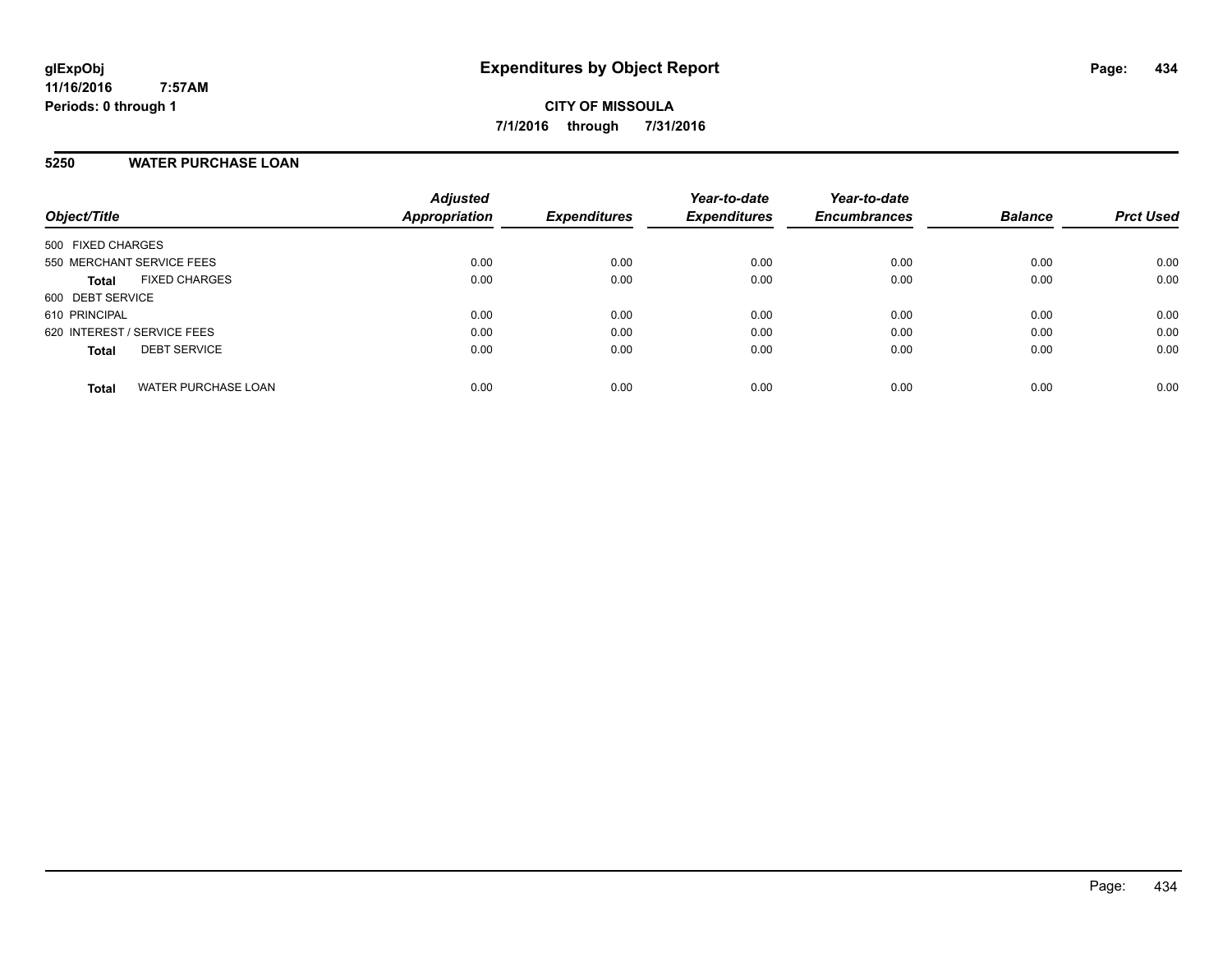# **5310 SEWER OPERATING BUDGET FUND**

|                                       | <b>Adjusted</b> |                     | Year-to-date        | Year-to-date        |                |                  |
|---------------------------------------|-----------------|---------------------|---------------------|---------------------|----------------|------------------|
| Object/Title                          | Appropriation   | <b>Expenditures</b> | <b>Expenditures</b> | <b>Encumbrances</b> | <b>Balance</b> | <b>Prct Used</b> |
| 100 PERSONAL SERVICES                 |                 |                     |                     |                     |                |                  |
| 110 SALARIES AND WAGES                | 1,254,449.00    | 82,425.47           | 82,425.47           | 0.00                | 1,172,023.53   | 6.57             |
| 115 SALARIES/HEALTH INSURANCE BENEFIT | 0.00            | 0.00                | 0.00                | 0.00                | 0.00           | 0.00             |
| 120 OVERTIME/TERMINATION              | 19,000.00       | 1,294.93            | 1,294.93            | 0.00                | 17,705.07      | 6.82             |
| 130 OTHER                             | 51,957.00       | 0.00                | 0.00                | 0.00                | 51,957.00      | 0.00             |
| 135 OPEB EXPENSE                      | 0.00            | 0.00                | 0.00                | 0.00                | 0.00           | 0.00             |
| 140 EMPLOYER CONTRIBUTIONS            | 563,306.00      | 53,952.66           | 53,952.66           | 0.00                | 509,353.34     | 9.58             |
| 141 STATE RETIREMENT CONTRIBUTIONS    | 0.00            | 0.00                | 0.00                | 0.00                | 0.00           | 0.00             |
| 145 OPEB CONTRIBUTION                 | 0.00            | 0.00                | 0.00                | 0.00                | 0.00           | 0.00             |
| 190 PENSION EXPENSE                   | 0.00            | 0.00                | 0.00                | 0.00                | 0.00           | 0.00             |
| PERSONAL SERVICES<br><b>Total</b>     | 1,888,712.00    | 137,673.06          | 137,673.06          | 0.00                | 1,751,038.94   | 7.29             |
| 200 SUPPLIES                          |                 |                     |                     |                     |                |                  |
| 210 OFFICE SUPPLIES                   | 170,170.00      | 134.55              | 134.55              | 0.00                | 170,035.45     | 0.08             |
| 220 OPERATING SUPPLIES                | 146,400.00      | 716.68              | 716.68              | 0.00                | 145,683.32     | 0.49             |
| 230 REPAIR/MAINTENANCE                | 81,050.00       | 2,668.11            | 2,668.11            | 0.00                | 78,381.89      | 3.29             |
| 231 GASOLINE                          | 60,000.00       | 0.00                | 0.00                | 0.00                | 60,000.00      | 0.00             |
| 240 OTHER SUPPLIES                    | 4,000.00        | 54.37               | 54.37               | 0.00                | 3,945.63       | 1.36             |
| <b>SUPPLIES</b><br><b>Total</b>       | 461,620.00      | 3,573.71            | 3,573.71            | 0.00                | 458,046.29     | 0.77             |
| 300 PURCHASED SERVICES                |                 |                     |                     |                     |                |                  |
| 310 COMMUNICATIONS                    | 3,570.00        | 4.38                | 4.38                | 0.00                | 3,565.62       | 0.12             |
| 320 PRINTING & DUPLICATING            | 3,000.00        | 0.00                | 0.00                | 0.00                | 3,000.00       | 0.00             |
| 330 PUBLICITY, SUBSCRIPTIONS & DUES   | 3,000.00        | 194.00              | 194.00              | 0.00                | 2,806.00       | 6.47             |
| 341 ELECTRICITY & NATURAL GAS         | 617,779.00      | 0.00                | 0.00                | 0.00                | 617,779.00     | 0.00             |
| 343 WATER CHARGES                     | 10,248.00       | 0.00                | 0.00                | 0.00                | 10,248.00      | 0.00             |
| 344 TELEPHONE SERVICE                 | 16,337.00       | 642.00              | 642.00              | 0.00                | 15,695.00      | 3.93             |
| 345 GARBAGE                           | 21,636.00       | 2,180.20            | 2,180.20            | 0.00                | 19,455.80      | 10.08            |
| 350 PROFESSIONAL SERVICES             | 70,000.00       | 5,023.00            | 5,023.00            | 0.00                | 64,977.00      | 7.18             |
| 360 REPAIR & MAINTENANCE              | 339,154.00      | 1,827.22            | 1,827.22            | 0.00                | 337,326.78     | 0.54             |
| 370 TRAVEL                            | 12,500.00       | 0.00                | 0.00                | 0.00                | 12,500.00      | 0.00             |
| 380 TRAINING                          | 7,600.00        | 0.00                | 0.00                | 0.00                | 7,600.00       | 0.00             |
| 390 OTHER PURCHASED SERVICES          | 432,900.00      | 0.00                | 0.00                | 0.00                | 432,900.00     | 0.00             |
| PURCHASED SERVICES<br><b>Total</b>    | 1,537,724.00    | 9,870.80            | 9,870.80            | 0.00                | 1,527,853.20   | 0.64             |
| 500 FIXED CHARGES                     |                 |                     |                     |                     |                |                  |
| 500 FIXED CHARGES                     | 1,455,838.00    | 200.00              | 200.00              | 0.00                | 1,455,638.00   | 0.01             |
|                                       |                 |                     |                     |                     |                |                  |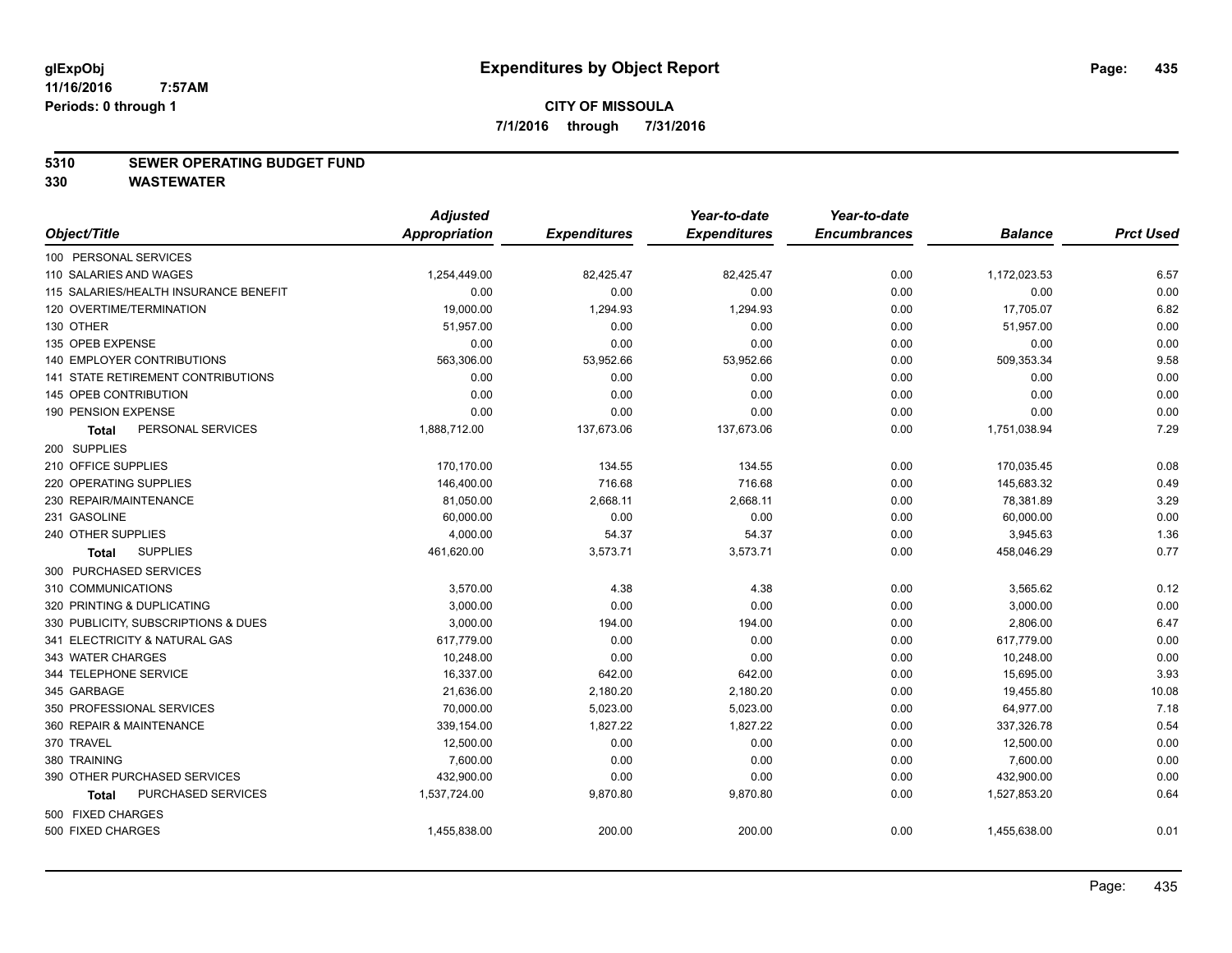# **5310 SEWER OPERATING BUDGET FUND**

|                    |                                   | <b>Adjusted</b> |                     | Year-to-date        | Year-to-date        |                |                  |
|--------------------|-----------------------------------|-----------------|---------------------|---------------------|---------------------|----------------|------------------|
| Object/Title       |                                   | Appropriation   | <b>Expenditures</b> | <b>Expenditures</b> | <b>Encumbrances</b> | <b>Balance</b> | <b>Prct Used</b> |
| <b>Total</b>       | <b>FIXED CHARGES</b>              | 1,455,838.00    | 200.00              | 200.00              | 0.00                | 1,455,638.00   | 0.01             |
| 600 DEBT SERVICE   |                                   |                 |                     |                     |                     |                |                  |
| 610 PRINCIPAL      |                                   | 0.00            | 0.00                | 0.00                | 0.00                | 0.00           | 0.00             |
|                    | 620 INTEREST / SERVICE FEES       | 0.00            | 0.00                | 0.00                | 0.00                | 0.00           | 0.00             |
| <b>Total</b>       | <b>DEBT SERVICE</b>               | 0.00            | 0.00                | 0.00                | 0.00                | 0.00           | 0.00             |
|                    | 700 GRANTS & CONTRIBUTIONS        |                 |                     |                     |                     |                |                  |
|                    | 700 GRANTS & CONTRIBUTIONS        | 1,500.00        | 0.00                | 0.00                | 0.00                | 1,500.00       | 0.00             |
| <b>Total</b>       | <b>GRANTS &amp; CONTRIBUTIONS</b> | 1,500.00        | 0.00                | 0.00                | 0.00                | 1,500.00       | 0.00             |
| 800 OTHER OBJECTS  |                                   |                 |                     |                     |                     |                |                  |
|                    | 820 TRANSFERS TO OTHER FUNDS      | 0.00            | 0.00                | 0.00                | 0.00                | 0.00           | 0.00             |
| 830 DEPRECIATION   |                                   | 0.00            | 0.00                | 0.00                | 0.00                | 0.00           | 0.00             |
| <b>Total</b>       | OTHER OBJECTS                     | 0.00            | 0.00                | 0.00                | 0.00                | 0.00           | 0.00             |
| 900 CAPITAL OUTLAY |                                   |                 |                     |                     |                     |                |                  |
|                    | 940 MACHINERY & EQUIPMENT         | 0.00            | 0.00                | 0.00                | 0.00                | 0.00           | 0.00             |
| <b>Total</b>       | <b>CAPITAL OUTLAY</b>             | 0.00            | 0.00                | 0.00                | 0.00                | 0.00           | 0.00             |
| <b>Total</b>       | <b>WASTEWATER</b>                 | 5,345,394.00    | 151,317.57          | 151,317.57          | 0.00                | 5,194,076.43   | 2.83             |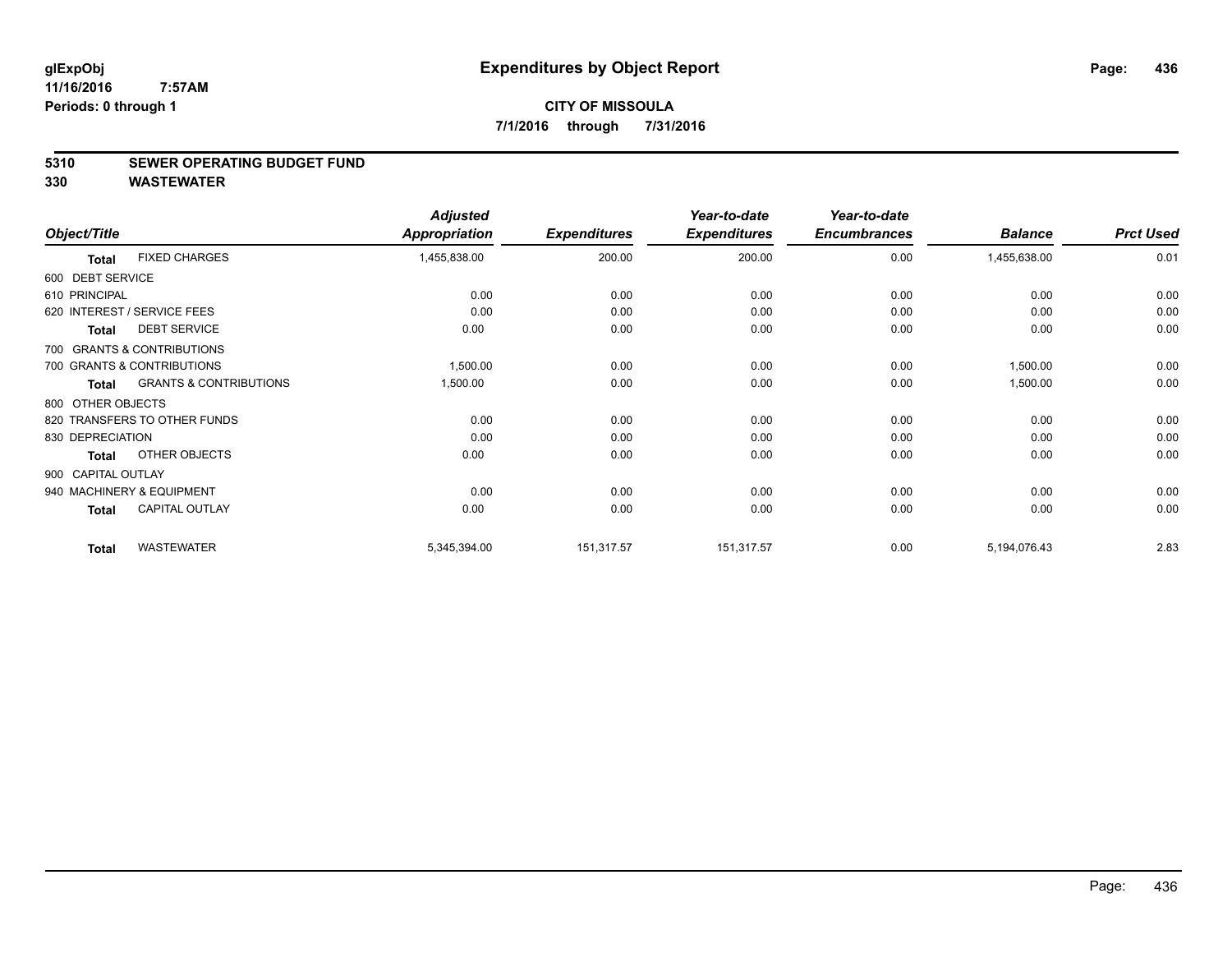# **5310 SEWER OPERATING BUDGET FUND**

|                                           | <b>Adjusted</b>      |                     | Year-to-date        | Year-to-date        |                |                  |
|-------------------------------------------|----------------------|---------------------|---------------------|---------------------|----------------|------------------|
| Object/Title                              | <b>Appropriation</b> | <b>Expenditures</b> | <b>Expenditures</b> | <b>Encumbrances</b> | <b>Balance</b> | <b>Prct Used</b> |
| 100 PERSONAL SERVICES                     |                      |                     |                     |                     |                |                  |
| 110 SALARIES AND WAGES                    | 1,254,449.00         | 82,425.47           | 82,425.47           | 0.00                | 1,172,023.53   | 6.57             |
| 115 SALARIES/HEALTH INSURANCE BENEFIT     | 0.00                 | 0.00                | 0.00                | 0.00                | 0.00           | 0.00             |
| 120 OVERTIME/TERMINATION                  | 19,000.00            | 1,294.93            | 1,294.93            | 0.00                | 17,705.07      | 6.82             |
| 130 OTHER                                 | 51,957.00            | 0.00                | 0.00                | 0.00                | 51,957.00      | 0.00             |
| 135 OPEB EXPENSE                          | 0.00                 | 0.00                | 0.00                | 0.00                | 0.00           | 0.00             |
| 140 EMPLOYER CONTRIBUTIONS                | 563,306.00           | 53,952.66           | 53,952.66           | 0.00                | 509,353.34     | 9.58             |
| <b>141 STATE RETIREMENT CONTRIBUTIONS</b> | 0.00                 | 0.00                | 0.00                | 0.00                | 0.00           | 0.00             |
| 145 OPEB CONTRIBUTION                     | 0.00                 | 0.00                | 0.00                | 0.00                | 0.00           | 0.00             |
| 190 PENSION EXPENSE                       | 0.00                 | 0.00                | 0.00                | 0.00                | 0.00           | 0.00             |
| PERSONAL SERVICES<br><b>Total</b>         | 1,888,712.00         | 137,673.06          | 137,673.06          | 0.00                | 1,751,038.94   | 7.29             |
| 200 SUPPLIES                              |                      |                     |                     |                     |                |                  |
| 210 OFFICE SUPPLIES                       | 170,170.00           | 134.55              | 134.55              | 0.00                | 170,035.45     | 0.08             |
| 220 OPERATING SUPPLIES                    | 146,400.00           | 716.68              | 716.68              | 0.00                | 145,683.32     | 0.49             |
| 230 REPAIR/MAINTENANCE                    | 81,050.00            | 2,668.11            | 2,668.11            | 0.00                | 78,381.89      | 3.29             |
| 231 GASOLINE                              | 60,000.00            | 0.00                | 0.00                | 0.00                | 60,000.00      | 0.00             |
| 240 OTHER SUPPLIES                        | 4,000.00             | 54.37               | 54.37               | 0.00                | 3,945.63       | 1.36             |
| <b>SUPPLIES</b><br><b>Total</b>           | 461,620.00           | 3,573.71            | 3,573.71            | 0.00                | 458,046.29     | 0.77             |
| 300 PURCHASED SERVICES                    |                      |                     |                     |                     |                |                  |
| 310 COMMUNICATIONS                        | 3,570.00             | 4.38                | 4.38                | 0.00                | 3,565.62       | 0.12             |
| 320 PRINTING & DUPLICATING                | 3,000.00             | 0.00                | 0.00                | 0.00                | 3,000.00       | 0.00             |
| 330 PUBLICITY, SUBSCRIPTIONS & DUES       | 3,000.00             | 194.00              | 194.00              | 0.00                | 2,806.00       | 6.47             |
| 341 ELECTRICITY & NATURAL GAS             | 617,779.00           | 0.00                | 0.00                | 0.00                | 617,779.00     | 0.00             |
| 343 WATER CHARGES                         | 10,248.00            | 0.00                | 0.00                | 0.00                | 10,248.00      | 0.00             |
| 344 TELEPHONE SERVICE                     | 16,337.00            | 642.00              | 642.00              | 0.00                | 15,695.00      | 3.93             |
| 345 GARBAGE                               | 21,636.00            | 2,180.20            | 2,180.20            | 0.00                | 19,455.80      | 10.08            |
| 350 PROFESSIONAL SERVICES                 | 70,000.00            | 5,023.00            | 5,023.00            | 0.00                | 64,977.00      | 7.18             |
| 360 REPAIR & MAINTENANCE                  | 339,154.00           | 1,827.22            | 1,827.22            | 0.00                | 337,326.78     | 0.54             |
| 370 TRAVEL                                | 12,500.00            | 0.00                | 0.00                | 0.00                | 12,500.00      | 0.00             |
| 380 TRAINING                              | 7,600.00             | 0.00                | 0.00                | 0.00                | 7,600.00       | 0.00             |
| 390 OTHER PURCHASED SERVICES              | 432,900.00           | 0.00                | 0.00                | 0.00                | 432,900.00     | 0.00             |
| PURCHASED SERVICES<br>Total               | 1,537,724.00         | 9,870.80            | 9,870.80            | 0.00                | 1,527,853.20   | 0.64             |
| 500 FIXED CHARGES                         |                      |                     |                     |                     |                |                  |
| 500 FIXED CHARGES                         | 1,455,838.00         | 200.00              | 200.00              | 0.00                | 1,455,638.00   | 0.01             |
| <b>FIXED CHARGES</b><br><b>Total</b>      | 1,455,838.00         | 200.00              | 200.00              | 0.00                | 1,455,638.00   | 0.01             |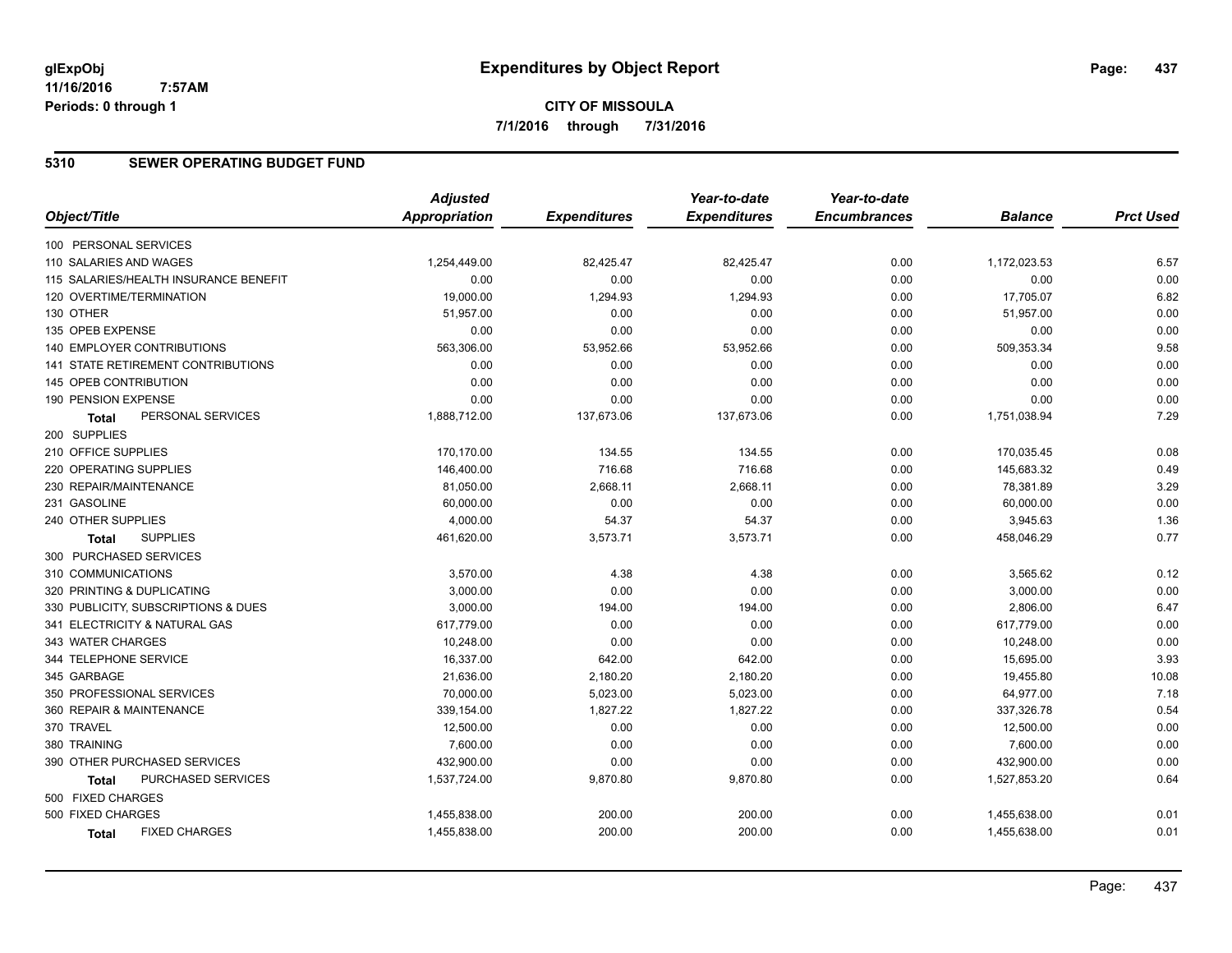# **CITY OF MISSOULA 7/1/2016 through 7/31/2016**

# **5310 SEWER OPERATING BUDGET FUND**

|                    |                                   | <b>Adjusted</b>      |                     | Year-to-date        | Year-to-date        |                |                  |
|--------------------|-----------------------------------|----------------------|---------------------|---------------------|---------------------|----------------|------------------|
| Object/Title       |                                   | <b>Appropriation</b> | <b>Expenditures</b> | <b>Expenditures</b> | <b>Encumbrances</b> | <b>Balance</b> | <b>Prct Used</b> |
| 600 DEBT SERVICE   |                                   |                      |                     |                     |                     |                |                  |
| 610 PRINCIPAL      |                                   | 0.00                 | 0.00                | 0.00                | 0.00                | 0.00           | 0.00             |
|                    | 620 INTEREST / SERVICE FEES       | 0.00                 | 0.00                | 0.00                | 0.00                | 0.00           | 0.00             |
| <b>Total</b>       | <b>DEBT SERVICE</b>               | 0.00                 | 0.00                | 0.00                | 0.00                | 0.00           | 0.00             |
|                    | 700 GRANTS & CONTRIBUTIONS        |                      |                     |                     |                     |                |                  |
|                    | 700 GRANTS & CONTRIBUTIONS        | 1,500.00             | 0.00                | 0.00                | 0.00                | 1,500.00       | 0.00             |
| Total              | <b>GRANTS &amp; CONTRIBUTIONS</b> | 1,500.00             | 0.00                | 0.00                | 0.00                | 1,500.00       | 0.00             |
| 800 OTHER OBJECTS  |                                   |                      |                     |                     |                     |                |                  |
|                    | 820 TRANSFERS TO OTHER FUNDS      | 0.00                 | 0.00                | 0.00                | 0.00                | 0.00           | 0.00             |
| 830 DEPRECIATION   |                                   | 0.00                 | 0.00                | 0.00                | 0.00                | 0.00           | 0.00             |
| <b>Total</b>       | OTHER OBJECTS                     | 0.00                 | 0.00                | 0.00                | 0.00                | 0.00           | 0.00             |
| 900 CAPITAL OUTLAY |                                   |                      |                     |                     |                     |                |                  |
|                    | 940 MACHINERY & EQUIPMENT         | 0.00                 | 0.00                | 0.00                | 0.00                | 0.00           | 0.00             |
| <b>Total</b>       | <b>CAPITAL OUTLAY</b>             | 0.00                 | 0.00                | 0.00                | 0.00                | 0.00           | 0.00             |
|                    |                                   |                      |                     |                     |                     |                |                  |
| <b>Total</b>       | SEWER OPERATING BUDGET FUND       | 5,345,394.00         | 151,317.57          | 151,317.57          | 0.00                | 5,194,076.43   | 2.83             |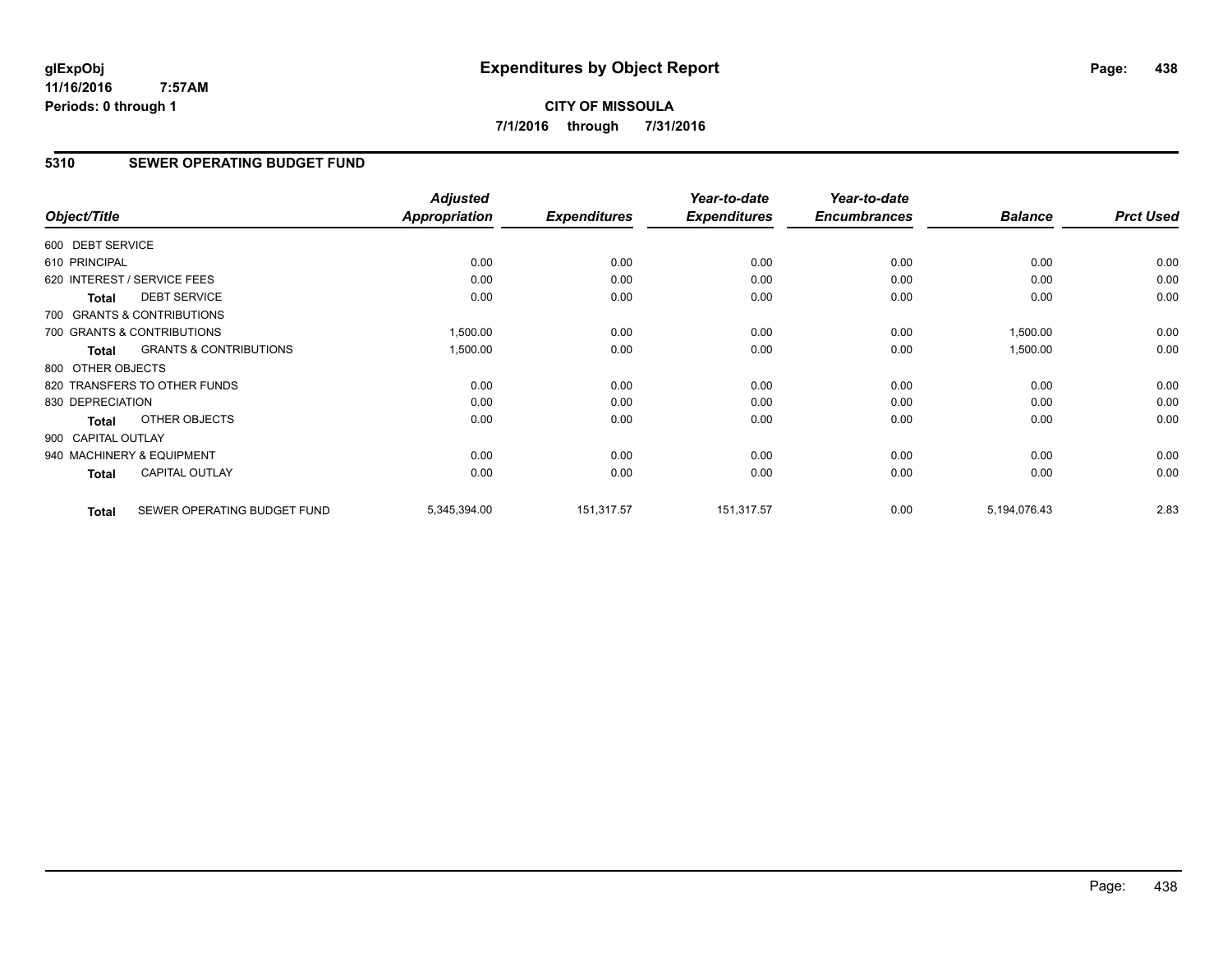# **CITY OF MISSOULA 7/1/2016 through 7/31/2016**

# **5311 SEWER REVENUE COLLECTION & CLEARING FUND**

|                                      | <b>Adjusted</b> |                     | Year-to-date        | Year-to-date        |                |                  |
|--------------------------------------|-----------------|---------------------|---------------------|---------------------|----------------|------------------|
| Object/Title                         | Appropriation   | <b>Expenditures</b> | <b>Expenditures</b> | <b>Encumbrances</b> | <b>Balance</b> | <b>Prct Used</b> |
| 500 FIXED CHARGES                    |                 |                     |                     |                     |                |                  |
| 500 FIXED CHARGES                    | 0.00            | 0.00                | 0.00                | 0.00                | 0.00           | 0.00             |
| 550 MERCHANT SERVICE FEES            | 0.00            | 0.00                | 0.00                | 0.00                | 0.00           | 0.00             |
| <b>FIXED CHARGES</b><br><b>Total</b> | 0.00            | 0.00                | 0.00                | 0.00                | 0.00           | 0.00             |
| 800 OTHER OBJECTS                    |                 |                     |                     |                     |                |                  |
| 800 OTHER OBJECTS                    | 0.00            | 0.00                | 0.00                | 0.00                | 0.00           | 0.00             |
| 820 TRANSFERS TO OTHER FUNDS         | 0.00            | 0.00                | 0.00                | 0.00                | 0.00           | 0.00             |
| OTHER OBJECTS<br><b>Total</b>        | 0.00            | 0.00                | 0.00                | 0.00                | 0.00           | 0.00             |
| <b>WASTEWATER</b><br><b>Total</b>    | 0.00            | 0.00                | 0.00                | 0.00                | 0.00           | 0.00             |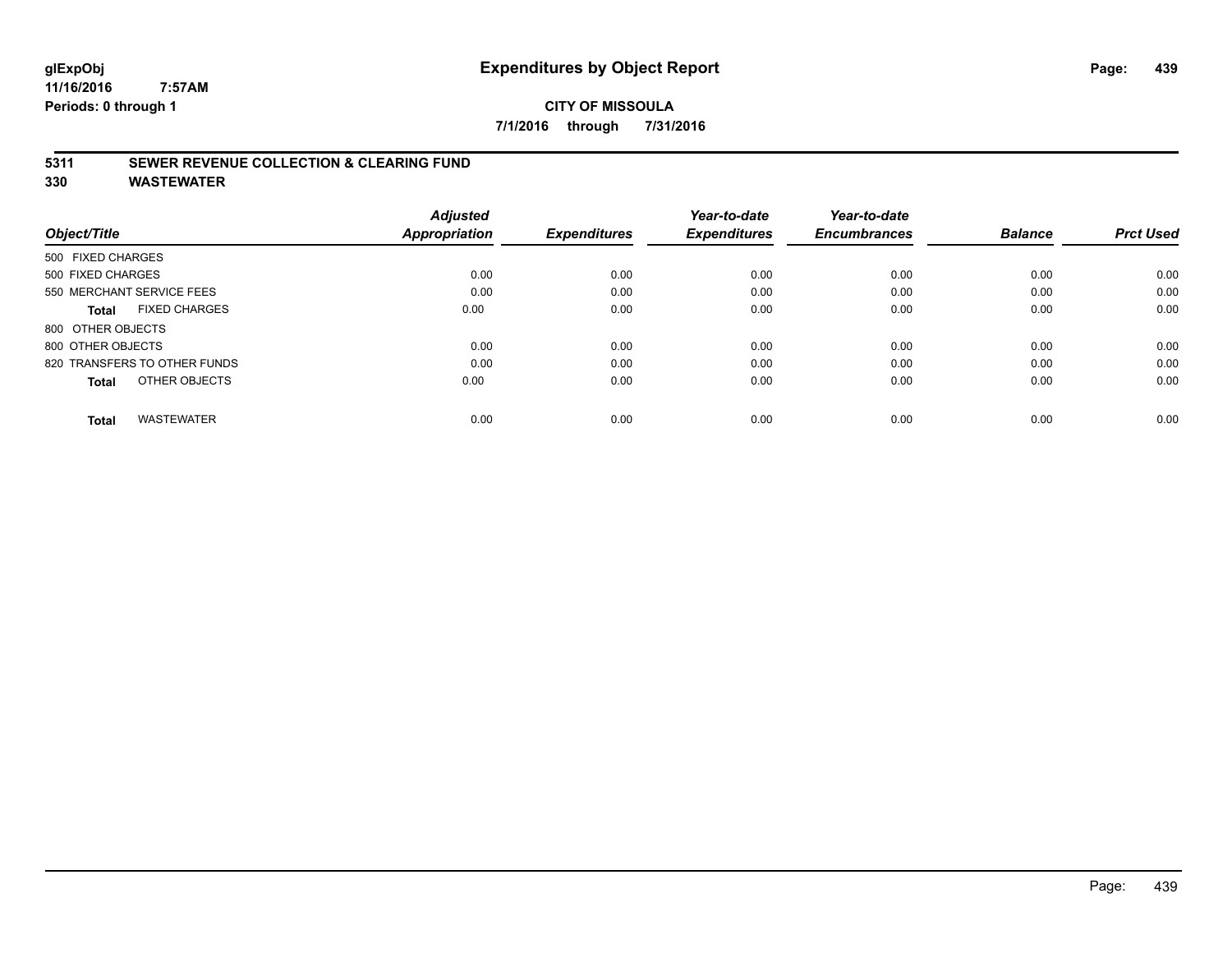**CITY OF MISSOULA 7/1/2016 through 7/31/2016**

# **5311 SEWER REVENUE COLLECTION & CLEARING FUND**

| Object/Title              |                                  | <b>Adjusted</b><br><b>Appropriation</b> | <b>Expenditures</b> | Year-to-date<br><b>Expenditures</b> | Year-to-date<br><b>Encumbrances</b> | <b>Balance</b> | <b>Prct Used</b> |
|---------------------------|----------------------------------|-----------------------------------------|---------------------|-------------------------------------|-------------------------------------|----------------|------------------|
| 500 FIXED CHARGES         |                                  |                                         |                     |                                     |                                     |                |                  |
| 500 FIXED CHARGES         |                                  | 0.00                                    | 0.00                | 0.00                                | 0.00                                | 0.00           | 0.00             |
| 550 MERCHANT SERVICE FEES |                                  | 0.00                                    | 0.00                | 0.00                                | 0.00                                | 0.00           | 0.00             |
| <b>Total</b>              | <b>FIXED CHARGES</b>             | 0.00                                    | 0.00                | 0.00                                | 0.00                                | 0.00           | 0.00             |
| 800 OTHER OBJECTS         |                                  |                                         |                     |                                     |                                     |                |                  |
| 800 OTHER OBJECTS         |                                  | 0.00                                    | 0.00                | 0.00                                | 0.00                                | 0.00           | 0.00             |
|                           | 820 TRANSFERS TO OTHER FUNDS     | 0.00                                    | 0.00                | 0.00                                | 0.00                                | 0.00           | 0.00             |
| <b>Total</b>              | OTHER OBJECTS                    | 0.00                                    | 0.00                | 0.00                                | 0.00                                | 0.00           | 0.00             |
| <b>Total</b>              | SEWER REVENUE COLLECTION & CLEAF | 0.00                                    | 0.00                | 0.00                                | 0.00                                | 0.00           | 0.00             |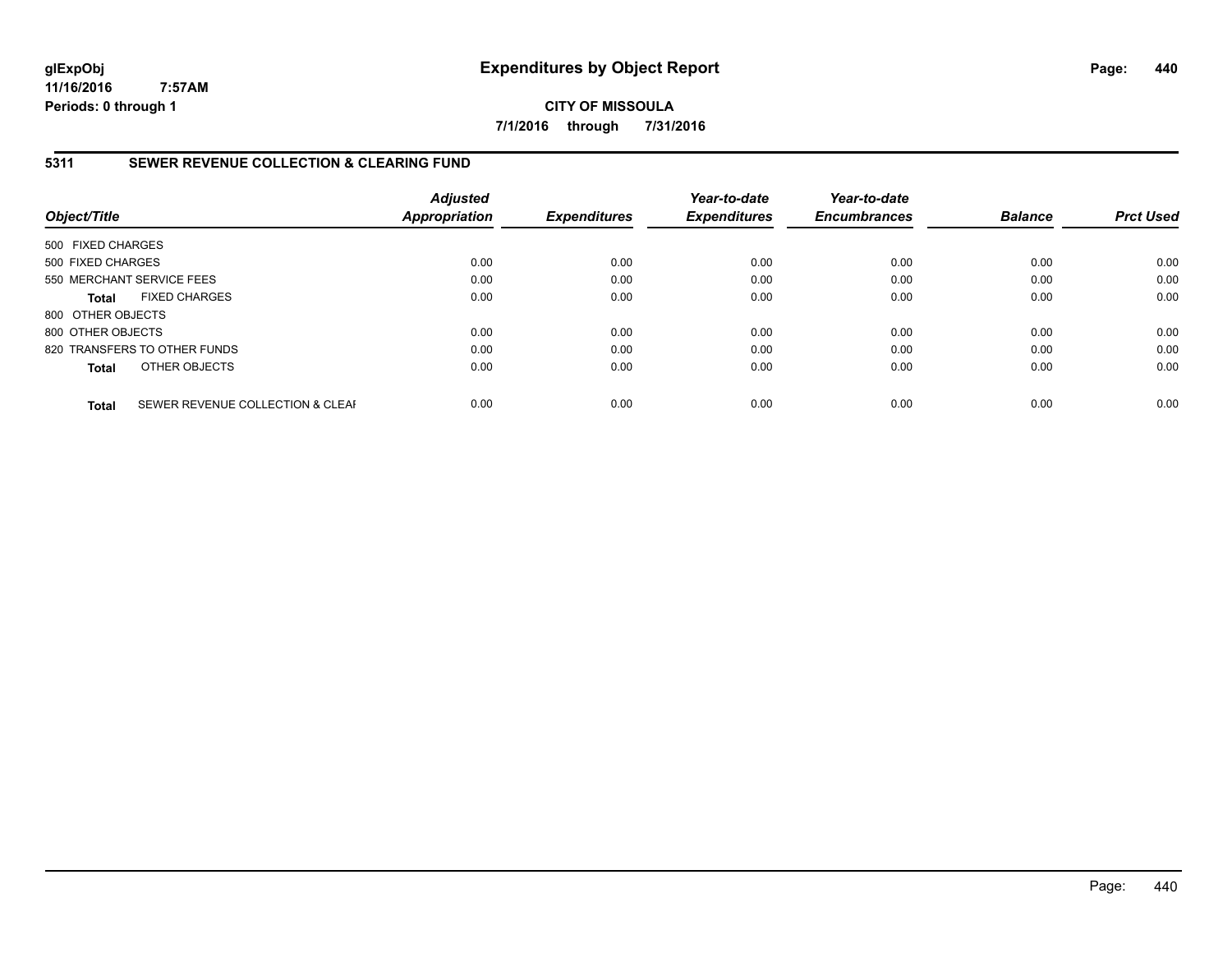# **5315 SEWER LOAN FUND**

|                              |                    | <b>Adjusted</b>      |                     | Year-to-date        | Year-to-date        |                |                  |
|------------------------------|--------------------|----------------------|---------------------|---------------------|---------------------|----------------|------------------|
| Object/Title                 |                    | <b>Appropriation</b> | <b>Expenditures</b> | <b>Expenditures</b> | <b>Encumbrances</b> | <b>Balance</b> | <b>Prct Used</b> |
| 300 PURCHASED SERVICES       |                    |                      |                     |                     |                     |                |                  |
| 390 OTHER PURCHASED SERVICES |                    | 0.00                 | 0.00                | 0.00                | 0.00                | 0.00           | 0.00             |
| Total                        | PURCHASED SERVICES | 0.00                 | 0.00                | 0.00                | 0.00                | 0.00           | 0.00             |
| 800 OTHER OBJECTS            |                    |                      |                     |                     |                     |                |                  |
| 820 TRANSFERS TO OTHER FUNDS |                    | 0.00                 | 0.00                | 0.00                | 0.00                | 0.00           | 0.00             |
| 845 CONTINGENCY              |                    | 0.00                 | 0.00                | 0.00                | 0.00                | 0.00           | 0.00             |
| <b>Total</b>                 | OTHER OBJECTS      | 0.00                 | 0.00                | 0.00                | 0.00                | 0.00           | 0.00             |
| <b>Total</b>                 | <b>WASTEWATER</b>  | 0.00                 | 0.00                | 0.00                | 0.00                | 0.00           | 0.00             |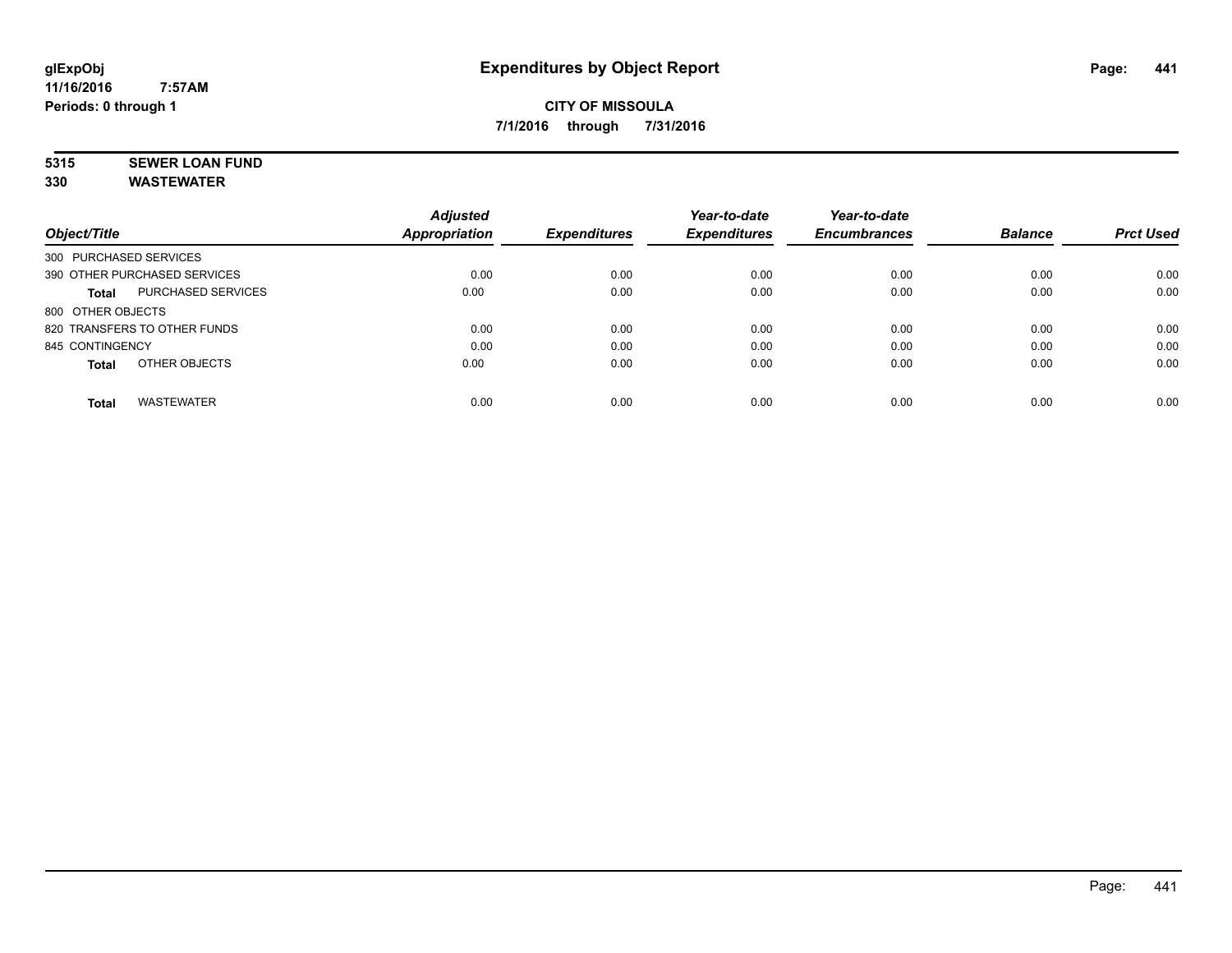# **5315 SEWER LOAN FUND**

| Object/Title                           | <b>Adjusted</b><br><b>Appropriation</b> | <b>Expenditures</b> | Year-to-date<br><b>Expenditures</b> | Year-to-date<br><b>Encumbrances</b> | <b>Balance</b> | <b>Prct Used</b> |
|----------------------------------------|-----------------------------------------|---------------------|-------------------------------------|-------------------------------------|----------------|------------------|
| 300 PURCHASED SERVICES                 |                                         |                     |                                     |                                     |                |                  |
| 390 OTHER PURCHASED SERVICES           | 0.00                                    | 0.00                | 0.00                                | 0.00                                | 0.00           | 0.00             |
| PURCHASED SERVICES<br>Total            | 0.00                                    | 0.00                | 0.00                                | 0.00                                | 0.00           | 0.00             |
| 800 OTHER OBJECTS                      |                                         |                     |                                     |                                     |                |                  |
| 820 TRANSFERS TO OTHER FUNDS           | 0.00                                    | 0.00                | 0.00                                | 0.00                                | 0.00           | 0.00             |
| 845 CONTINGENCY                        | 0.00                                    | 0.00                | 0.00                                | 0.00                                | 0.00           | 0.00             |
| OTHER OBJECTS<br>Total                 | 0.00                                    | 0.00                | 0.00                                | 0.00                                | 0.00           | 0.00             |
| <b>SEWER LOAN FUND</b><br><b>Total</b> | 0.00                                    | 0.00                | 0.00                                | 0.00                                | 0.00           | 0.00             |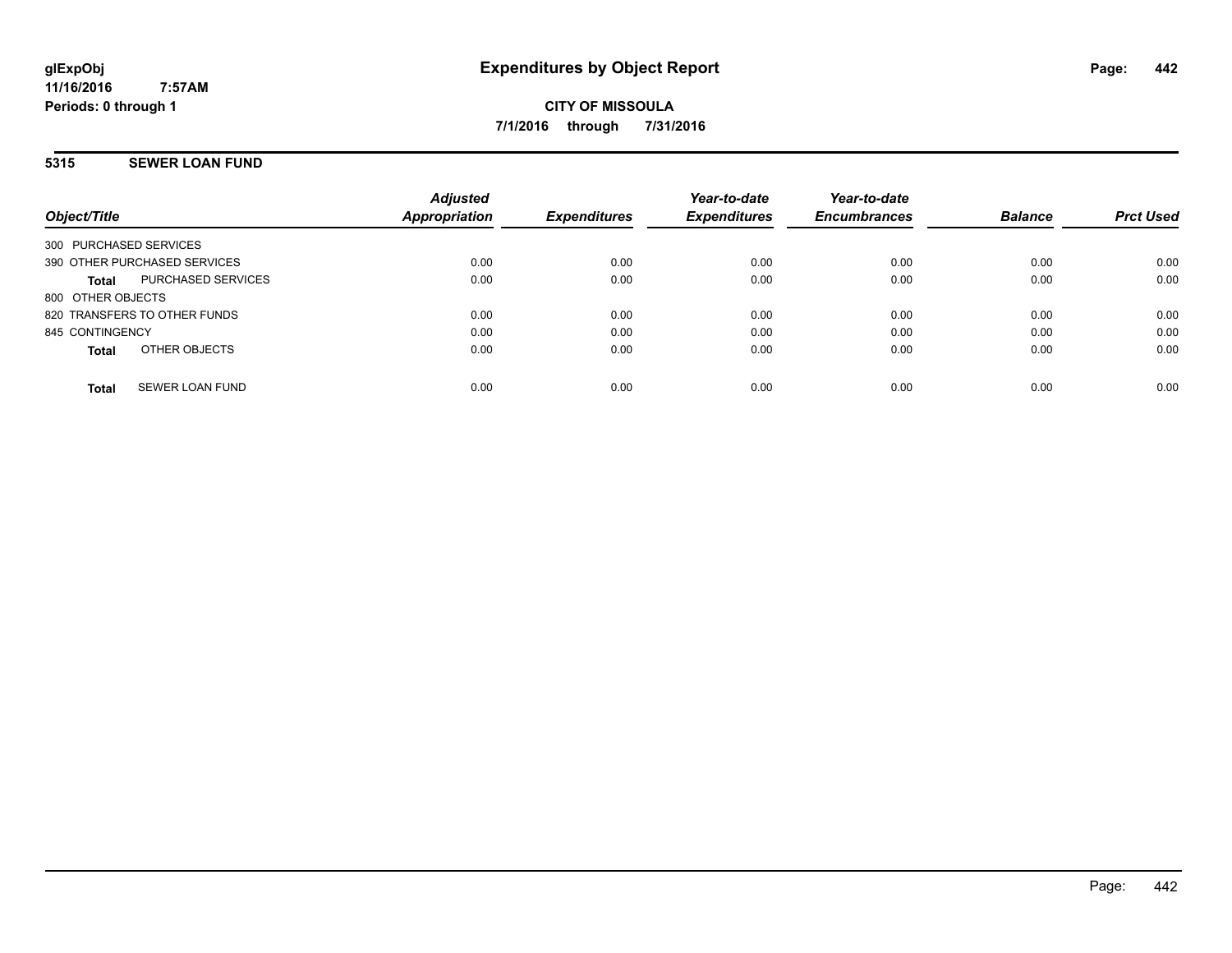# **CITY OF MISSOULA 7/1/2016 through 7/31/2016**

# **5320 SEWER REPLACEMENT & DEPRECIATION FUND**

|                                       | <b>Adjusted</b>      |                     | Year-to-date        | Year-to-date        |                |                  |
|---------------------------------------|----------------------|---------------------|---------------------|---------------------|----------------|------------------|
| Object/Title                          | <b>Appropriation</b> | <b>Expenditures</b> | <b>Expenditures</b> | <b>Encumbrances</b> | <b>Balance</b> | <b>Prct Used</b> |
| 300 PURCHASED SERVICES                |                      |                     |                     |                     |                |                  |
| 350 PROFESSIONAL SERVICES             | 0.00                 | 0.00                | 0.00                | 0.00                | 0.00           | 0.00             |
| 360 REPAIR & MAINTENANCE              | 0.00                 | 312.50              | 312.50              | 0.00                | $-312.50$      | 0.00             |
| PURCHASED SERVICES<br><b>Total</b>    | 0.00                 | 312.50              | 312.50              | 0.00                | $-312.50$      | 0.00             |
| 600 DEBT SERVICE                      |                      |                     |                     |                     |                |                  |
| 610 PRINCIPAL                         | 0.00                 | 0.00                | 0.00                | 0.00                | 0.00           | 0.00             |
| 620 INTEREST / SERVICE FEES           | 0.00                 | 0.00                | 0.00                | 0.00                | 0.00           | 0.00             |
| <b>DEBT SERVICE</b><br>Total          | 0.00                 | 0.00                | 0.00                | 0.00                | 0.00           | 0.00             |
| 800 OTHER OBJECTS                     |                      |                     |                     |                     |                |                  |
| 820 TRANSFERS TO OTHER FUNDS          | 0.00                 | 0.00                | 0.00                | 0.00                | 0.00           | 0.00             |
| 830 DEPRECIATION                      | 0.00                 | 0.00                | 0.00                | 0.00                | 0.00           | 0.00             |
| OTHER OBJECTS<br><b>Total</b>         | 0.00                 | 0.00                | 0.00                | 0.00                | 0.00           | 0.00             |
| 900 CAPITAL OUTLAY                    |                      |                     |                     |                     |                |                  |
| 910 LAND                              | 0.00                 | 0.00                | 0.00                | 0.00                | 0.00           | 0.00             |
| 930 IMPROVEMENTS                      | 0.00                 | 0.00                | 0.00                | 0.00                | 0.00           | 0.00             |
| 940 MACHINERY & EQUIPMENT             | 0.00                 | 0.00                | 0.00                | 0.00                | 0.00           | 0.00             |
| <b>CAPITAL OUTLAY</b><br><b>Total</b> | 0.00                 | 0.00                | 0.00                | 0.00                | 0.00           | 0.00             |
| <b>WASTEWATER</b><br><b>Total</b>     | 0.00                 | 312.50              | 312.50              | 0.00                | $-312.50$      | 0.00             |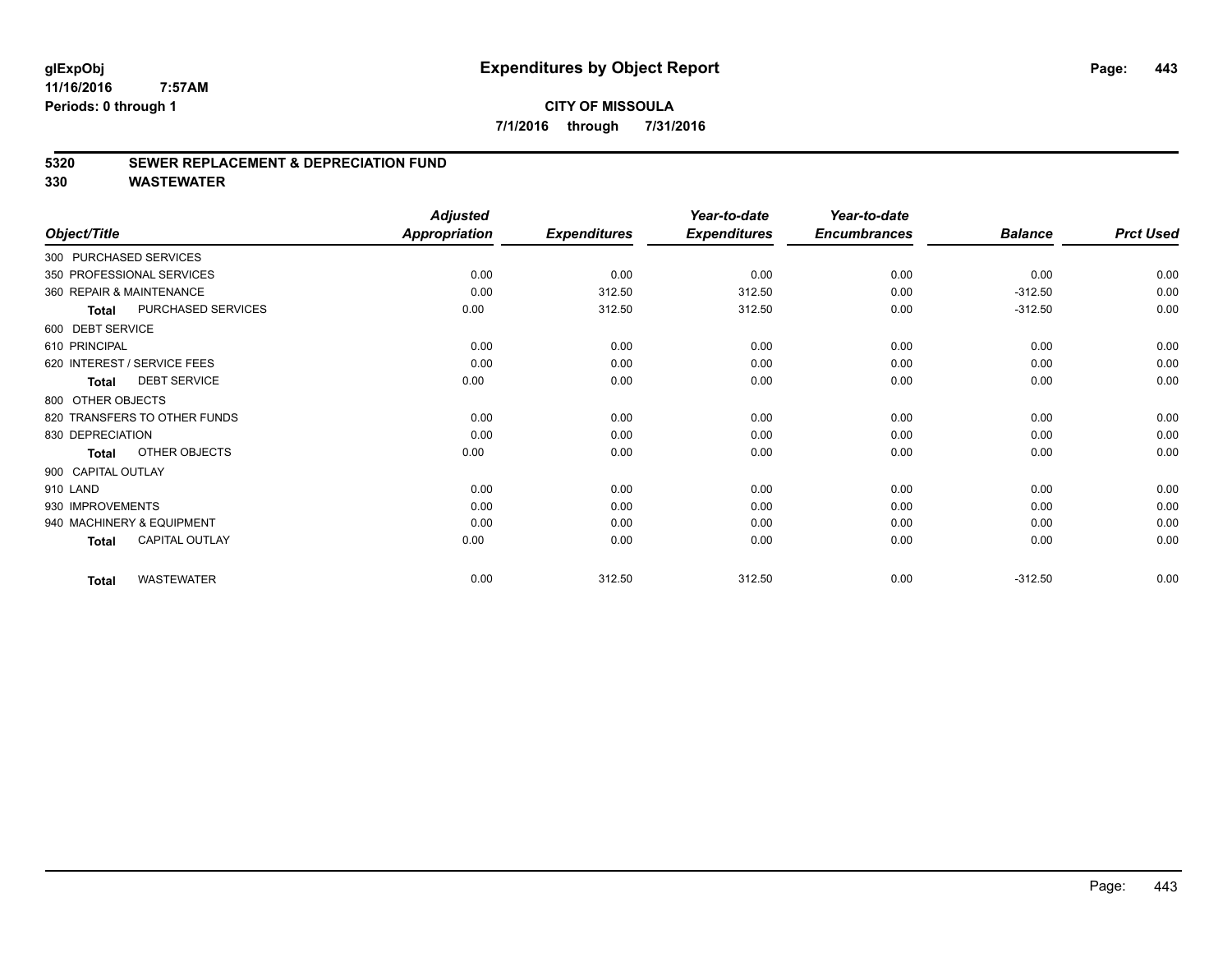# **CITY OF MISSOULA 7/1/2016 through 7/31/2016**

# **5320 SEWER REPLACEMENT & DEPRECIATION FUND**

|                        |                                  | <b>Adjusted</b>      |                     | Year-to-date        | Year-to-date        |                |                  |
|------------------------|----------------------------------|----------------------|---------------------|---------------------|---------------------|----------------|------------------|
| Object/Title           |                                  | <b>Appropriation</b> | <b>Expenditures</b> | <b>Expenditures</b> | <b>Encumbrances</b> | <b>Balance</b> | <b>Prct Used</b> |
| 300 PURCHASED SERVICES |                                  |                      |                     |                     |                     |                |                  |
|                        | 350 PROFESSIONAL SERVICES        | 0.00                 | 0.00                | 0.00                | 0.00                | 0.00           | 0.00             |
|                        | 360 REPAIR & MAINTENANCE         | 0.00                 | 312.50              | 312.50              | 0.00                | $-312.50$      | 0.00             |
| <b>Total</b>           | PURCHASED SERVICES               | 0.00                 | 312.50              | 312.50              | 0.00                | $-312.50$      | 0.00             |
| 600 DEBT SERVICE       |                                  |                      |                     |                     |                     |                |                  |
| 610 PRINCIPAL          |                                  | 0.00                 | 0.00                | 0.00                | 0.00                | 0.00           | 0.00             |
|                        | 620 INTEREST / SERVICE FEES      | 0.00                 | 0.00                | 0.00                | 0.00                | 0.00           | 0.00             |
| Total                  | <b>DEBT SERVICE</b>              | 0.00                 | 0.00                | 0.00                | 0.00                | 0.00           | 0.00             |
| 800 OTHER OBJECTS      |                                  |                      |                     |                     |                     |                |                  |
|                        | 820 TRANSFERS TO OTHER FUNDS     | 0.00                 | 0.00                | 0.00                | 0.00                | 0.00           | 0.00             |
| 830 DEPRECIATION       |                                  | 0.00                 | 0.00                | 0.00                | 0.00                | 0.00           | 0.00             |
| Total                  | OTHER OBJECTS                    | 0.00                 | 0.00                | 0.00                | 0.00                | 0.00           | 0.00             |
| 900 CAPITAL OUTLAY     |                                  |                      |                     |                     |                     |                |                  |
| 910 LAND               |                                  | 0.00                 | 0.00                | 0.00                | 0.00                | 0.00           | 0.00             |
| 930 IMPROVEMENTS       |                                  | 0.00                 | 0.00                | 0.00                | 0.00                | 0.00           | 0.00             |
|                        | 940 MACHINERY & EQUIPMENT        | 0.00                 | 0.00                | 0.00                | 0.00                | 0.00           | 0.00             |
| Total                  | <b>CAPITAL OUTLAY</b>            | 0.00                 | 0.00                | 0.00                | 0.00                | 0.00           | 0.00             |
| <b>Total</b>           | SEWER REPLACEMENT & DEPRECIATIOI | 0.00                 | 312.50              | 312.50              | 0.00                | $-312.50$      | 0.00             |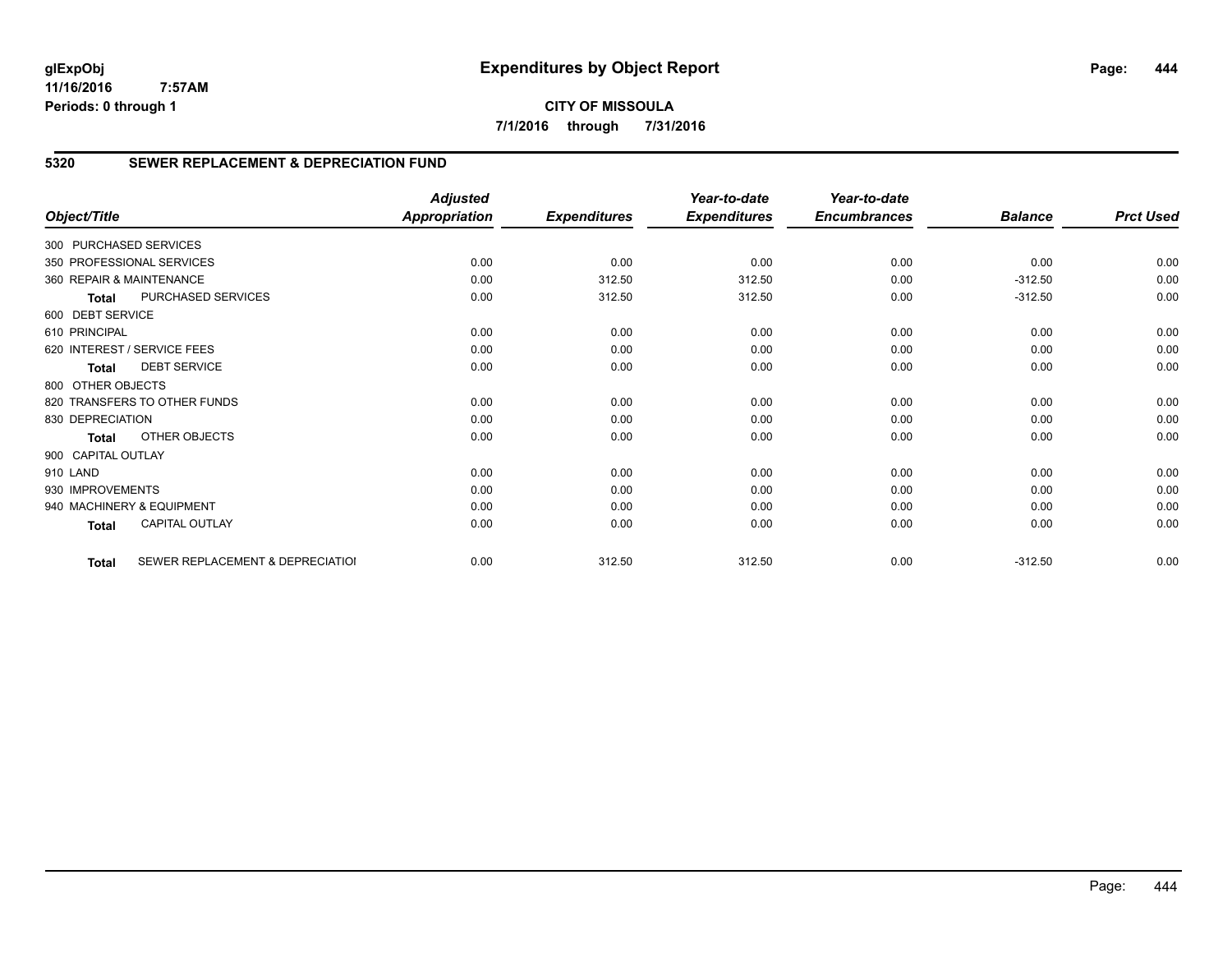# **5325 SEWER DEVELOPMENT FEE FUND**

|                             |                              | <b>Adjusted</b>      |                     | Year-to-date        | Year-to-date        |                |                  |
|-----------------------------|------------------------------|----------------------|---------------------|---------------------|---------------------|----------------|------------------|
| Object/Title                |                              | <b>Appropriation</b> | <b>Expenditures</b> | <b>Expenditures</b> | <b>Encumbrances</b> | <b>Balance</b> | <b>Prct Used</b> |
| 300 PURCHASED SERVICES      |                              |                      |                     |                     |                     |                |                  |
| 350 PROFESSIONAL SERVICES   |                              | 0.00                 | 0.00                | 0.00                | 0.00                | 0.00           | 0.00             |
| 360 REPAIR & MAINTENANCE    |                              | 0.00                 | 0.00                | 0.00                | 0.00                | 0.00           | 0.00             |
| <b>Total</b>                | PURCHASED SERVICES           | 0.00                 | 0.00                | 0.00                | 0.00                | 0.00           | 0.00             |
| 500 FIXED CHARGES           |                              |                      |                     |                     |                     |                |                  |
|                             | 550 MERCHANT SERVICE FEES    | 0.00                 | 0.00                | 0.00                | 0.00                | 0.00           | 0.00             |
| <b>Total</b>                | <b>FIXED CHARGES</b>         | 0.00                 | 0.00                | 0.00                | 0.00                | 0.00           | 0.00             |
| 600 DEBT SERVICE            |                              |                      |                     |                     |                     |                |                  |
| 610 PRINCIPAL               |                              | 0.00                 | 0.00                | 0.00                | 0.00                | 0.00           | 0.00             |
| 620 INTEREST / SERVICE FEES |                              | 0.00                 | 0.00                | 0.00                | 0.00                | 0.00           | 0.00             |
| <b>Total</b>                | <b>DEBT SERVICE</b>          | 0.00                 | 0.00                | 0.00                | 0.00                | 0.00           | 0.00             |
| 800 OTHER OBJECTS           |                              |                      |                     |                     |                     |                |                  |
|                             | 820 TRANSFERS TO OTHER FUNDS | 0.00                 | 0.00                | 0.00                | 0.00                | 0.00           | 0.00             |
| <b>Total</b>                | <b>OTHER OBJECTS</b>         | 0.00                 | 0.00                | 0.00                | 0.00                | 0.00           | 0.00             |
| 900 CAPITAL OUTLAY          |                              |                      |                     |                     |                     |                |                  |
| 900 CAPITAL OUTLAY          |                              | 0.00                 | 0.00                | 0.00                | 0.00                | 0.00           | 0.00             |
| 910 LAND                    |                              | 0.00                 | 0.00                | 0.00                | 0.00                | 0.00           | 0.00             |
| 920 BUILDINGS               |                              | 0.00                 | 0.00                | 0.00                | 0.00                | 0.00           | 0.00             |
| 930 IMPROVEMENTS            |                              | 0.00                 | 0.00                | 0.00                | 0.00                | 0.00           | 0.00             |
| <b>Total</b>                | <b>CAPITAL OUTLAY</b>        | 0.00                 | 0.00                | 0.00                | 0.00                | 0.00           | 0.00             |
| <b>Total</b>                | <b>WASTEWATER</b>            | 0.00                 | 0.00                | 0.00                | 0.00                | 0.00           | 0.00             |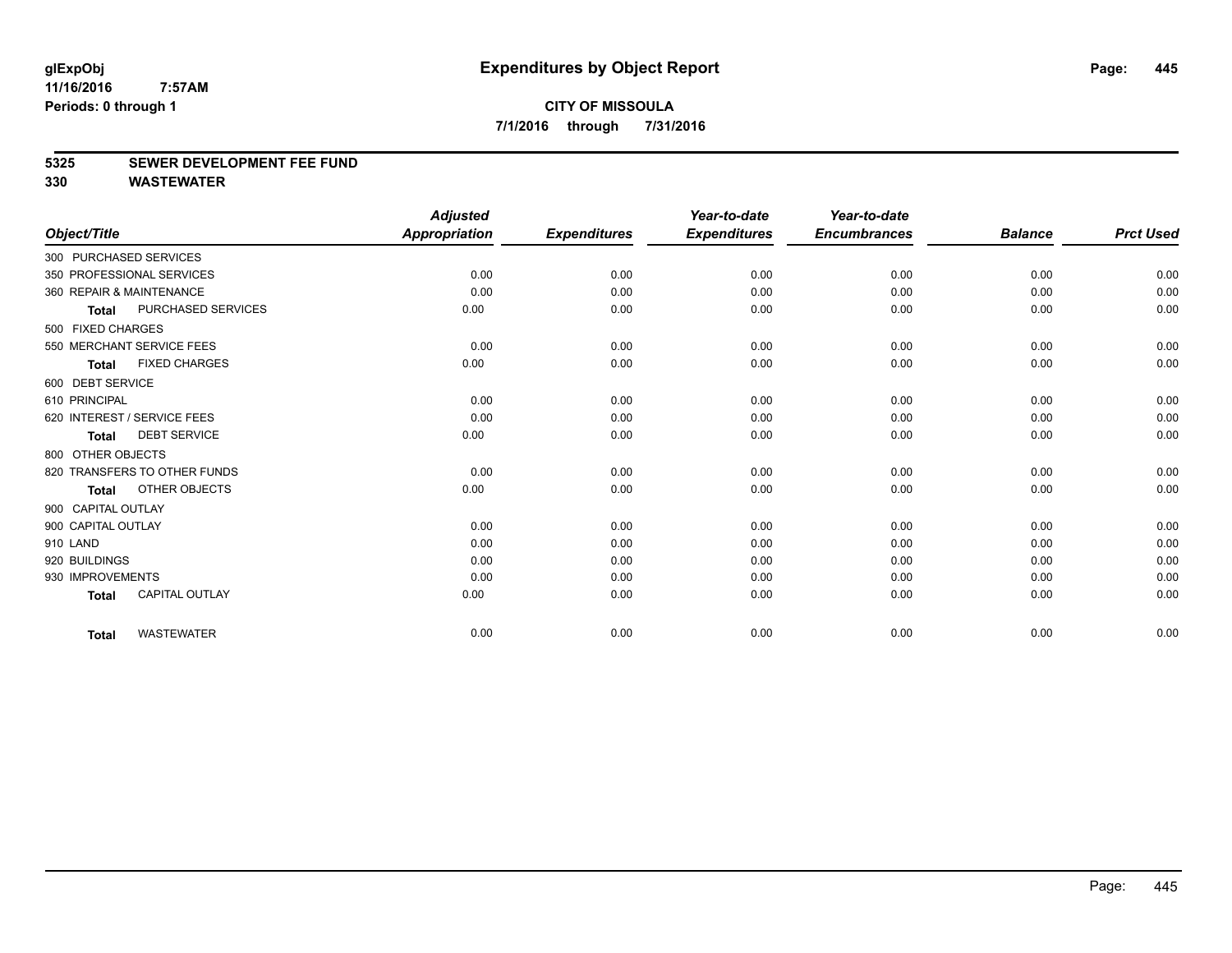**CITY OF MISSOULA 7/1/2016 through 7/31/2016**

# **5325 SEWER DEVELOPMENT FEE FUND**

|                          |                              | <b>Adjusted</b>      |                     | Year-to-date        | Year-to-date        |                |                  |
|--------------------------|------------------------------|----------------------|---------------------|---------------------|---------------------|----------------|------------------|
| Object/Title             |                              | <b>Appropriation</b> | <b>Expenditures</b> | <b>Expenditures</b> | <b>Encumbrances</b> | <b>Balance</b> | <b>Prct Used</b> |
| 300 PURCHASED SERVICES   |                              |                      |                     |                     |                     |                |                  |
|                          | 350 PROFESSIONAL SERVICES    | 0.00                 | 0.00                | 0.00                | 0.00                | 0.00           | 0.00             |
| 360 REPAIR & MAINTENANCE |                              | 0.00                 | 0.00                | 0.00                | 0.00                | 0.00           | 0.00             |
| <b>Total</b>             | <b>PURCHASED SERVICES</b>    | 0.00                 | 0.00                | 0.00                | 0.00                | 0.00           | 0.00             |
| 500 FIXED CHARGES        |                              |                      |                     |                     |                     |                |                  |
|                          | 550 MERCHANT SERVICE FEES    | 0.00                 | 0.00                | 0.00                | 0.00                | 0.00           | 0.00             |
| <b>Total</b>             | <b>FIXED CHARGES</b>         | 0.00                 | 0.00                | 0.00                | 0.00                | 0.00           | 0.00             |
| 600 DEBT SERVICE         |                              |                      |                     |                     |                     |                |                  |
| 610 PRINCIPAL            |                              | 0.00                 | 0.00                | 0.00                | 0.00                | 0.00           | 0.00             |
|                          | 620 INTEREST / SERVICE FEES  | 0.00                 | 0.00                | 0.00                | 0.00                | 0.00           | 0.00             |
| <b>Total</b>             | <b>DEBT SERVICE</b>          | 0.00                 | 0.00                | 0.00                | 0.00                | 0.00           | 0.00             |
| 800 OTHER OBJECTS        |                              |                      |                     |                     |                     |                |                  |
|                          | 820 TRANSFERS TO OTHER FUNDS | 0.00                 | 0.00                | 0.00                | 0.00                | 0.00           | 0.00             |
| Total                    | <b>OTHER OBJECTS</b>         | 0.00                 | 0.00                | 0.00                | 0.00                | 0.00           | 0.00             |
| 900 CAPITAL OUTLAY       |                              |                      |                     |                     |                     |                |                  |
| 900 CAPITAL OUTLAY       |                              | 0.00                 | 0.00                | 0.00                | 0.00                | 0.00           | 0.00             |
| 910 LAND                 |                              | 0.00                 | 0.00                | 0.00                | 0.00                | 0.00           | 0.00             |
| 920 BUILDINGS            |                              | 0.00                 | 0.00                | 0.00                | 0.00                | 0.00           | 0.00             |
| 930 IMPROVEMENTS         |                              | 0.00                 | 0.00                | 0.00                | 0.00                | 0.00           | 0.00             |
| <b>Total</b>             | <b>CAPITAL OUTLAY</b>        | 0.00                 | 0.00                | 0.00                | 0.00                | 0.00           | 0.00             |
| <b>Total</b>             | SEWER DEVELOPMENT FEE FUND   | 0.00                 | 0.00                | 0.00                | 0.00                | 0.00           | 0.00             |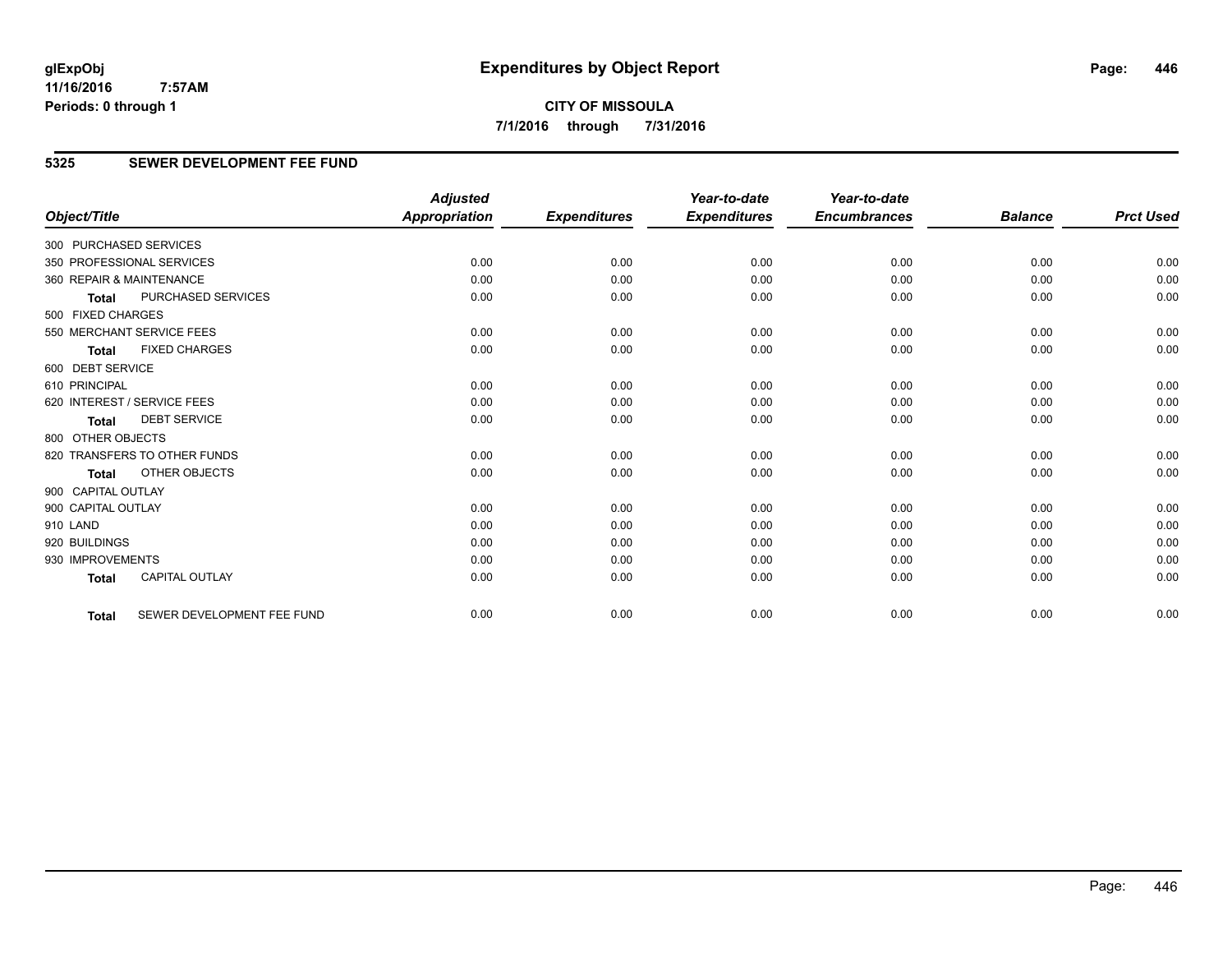# **5340 SEWER CONSTRUCTION FUND**

|                          |                              | <b>Adjusted</b> |                     | Year-to-date        | Year-to-date        |                |                  |
|--------------------------|------------------------------|-----------------|---------------------|---------------------|---------------------|----------------|------------------|
| Object/Title             |                              | Appropriation   | <b>Expenditures</b> | <b>Expenditures</b> | <b>Encumbrances</b> | <b>Balance</b> | <b>Prct Used</b> |
| 300 PURCHASED SERVICES   |                              |                 |                     |                     |                     |                |                  |
|                          | 350 PROFESSIONAL SERVICES    | 0.00            | 0.00                | 0.00                | 0.00                | 0.00           | 0.00             |
| 360 REPAIR & MAINTENANCE |                              | 0.00            | 0.00                | 0.00                | 0.00                | 0.00           | 0.00             |
| <b>Total</b>             | <b>PURCHASED SERVICES</b>    | 0.00            | 0.00                | 0.00                | 0.00                | 0.00           | 0.00             |
| 500 FIXED CHARGES        |                              |                 |                     |                     |                     |                |                  |
|                          | 550 MERCHANT SERVICE FEES    | 0.00            | 0.00                | 0.00                | 0.00                | 0.00           | 0.00             |
| <b>Total</b>             | <b>FIXED CHARGES</b>         | 0.00            | 0.00                | 0.00                | 0.00                | 0.00           | 0.00             |
| 800 OTHER OBJECTS        |                              |                 |                     |                     |                     |                |                  |
|                          | 820 TRANSFERS TO OTHER FUNDS | 0.00            | 0.00                | 0.00                | 0.00                | 0.00           | 0.00             |
| Total                    | OTHER OBJECTS                | 0.00            | 0.00                | 0.00                | 0.00                | 0.00           | 0.00             |
| 900 CAPITAL OUTLAY       |                              |                 |                     |                     |                     |                |                  |
| 930 IMPROVEMENTS         |                              | 0.00            | 0.00                | 0.00                | 0.00                | 0.00           | 0.00             |
|                          | 940 MACHINERY & EQUIPMENT    | 0.00            | 0.00                | 0.00                | 0.00                | 0.00           | 0.00             |
| <b>Total</b>             | <b>CAPITAL OUTLAY</b>        | 0.00            | 0.00                | 0.00                | 0.00                | 0.00           | 0.00             |
| <b>Total</b>             | <b>WASTEWATER</b>            | 0.00            | 0.00                | 0.00                | 0.00                | 0.00           | 0.00             |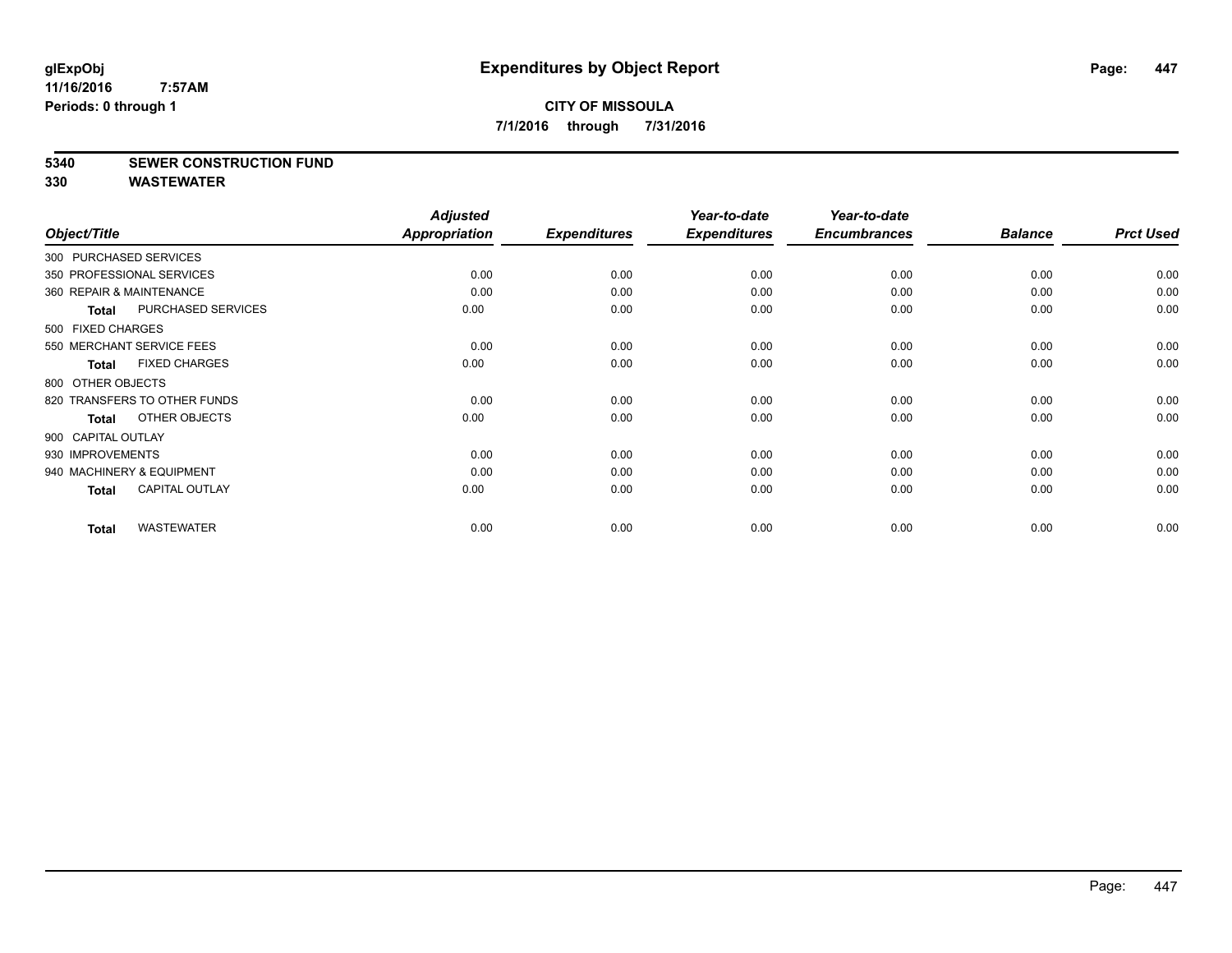# **5340 SEWER CONSTRUCTION FUND**

**334 STORM WATER**

| Object/Title           |                                   | <b>Adjusted</b><br>Appropriation | <b>Expenditures</b> | Year-to-date<br><b>Expenditures</b> | Year-to-date<br><b>Encumbrances</b> | <b>Balance</b> | <b>Prct Used</b> |
|------------------------|-----------------------------------|----------------------------------|---------------------|-------------------------------------|-------------------------------------|----------------|------------------|
| 100 PERSONAL SERVICES  |                                   |                                  |                     |                                     |                                     |                |                  |
|                        |                                   |                                  |                     |                                     |                                     |                |                  |
| 130 OTHER              |                                   | 0.00                             | 0.00                | 0.00                                | 0.00                                | 0.00           | 0.00             |
|                        | <b>140 EMPLOYER CONTRIBUTIONS</b> | 0.00                             | 0.00                | 0.00                                | 0.00                                | 0.00           | 0.00             |
| <b>Total</b>           | PERSONAL SERVICES                 | 0.00                             | 0.00                | 0.00                                | 0.00                                | 0.00           | 0.00             |
| 200 SUPPLIES           |                                   |                                  |                     |                                     |                                     |                |                  |
| 210 OFFICE SUPPLIES    |                                   | 0.00                             | 0.00                | 0.00                                | 0.00                                | 0.00           | 0.00             |
| 231 GASOLINE           |                                   | 0.00                             | 0.00                | 0.00                                | 0.00                                | 0.00           | 0.00             |
| <b>Total</b>           | <b>SUPPLIES</b>                   | 0.00                             | 0.00                | 0.00                                | 0.00                                | 0.00           | 0.00             |
| 300 PURCHASED SERVICES |                                   |                                  |                     |                                     |                                     |                |                  |
| 344 TELEPHONE SERVICE  |                                   | 0.00                             | 0.00                | 0.00                                | 0.00                                | 0.00           | 0.00             |
| 370 TRAVEL             |                                   | 0.00                             | 0.00                | 0.00                                | 0.00                                | 0.00           | 0.00             |
| 380 TRAINING           |                                   | 0.00                             | 0.00                | 0.00                                | 0.00                                | 0.00           | 0.00             |
| <b>Total</b>           | PURCHASED SERVICES                | 0.00                             | 0.00                | 0.00                                | 0.00                                | 0.00           | 0.00             |
| <b>Total</b>           | <b>STORM WATER</b>                | 0.00                             | 0.00                | 0.00                                | 0.00                                | 0.00           | 0.00             |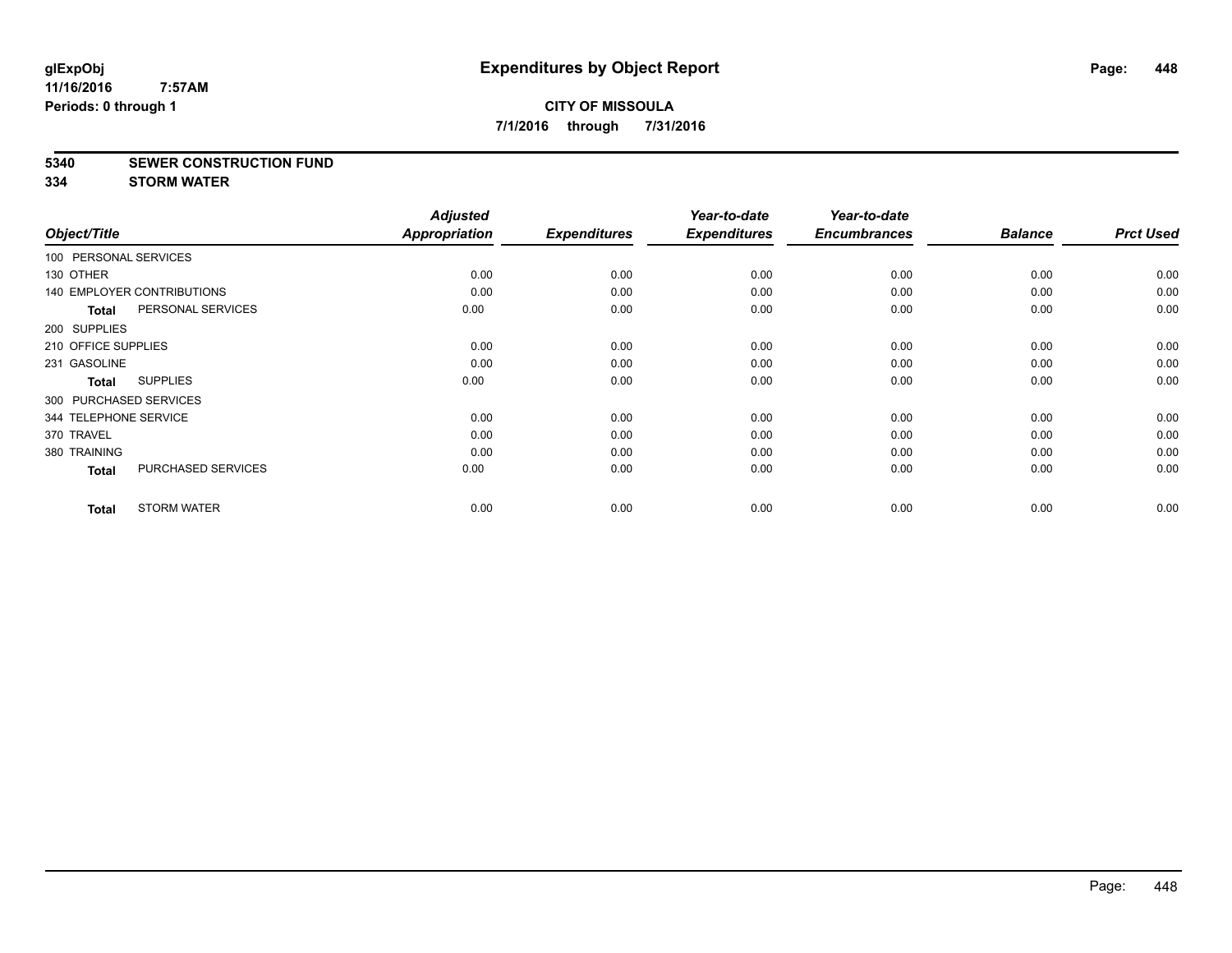#### **5340 SEWER CONSTRUCTION FUND**

**390 NON-DEPARTMENTAL**

| Object/Title       |                       | <b>Adjusted</b><br>Appropriation | <b>Expenditures</b> | Year-to-date<br><b>Expenditures</b> | Year-to-date<br><b>Encumbrances</b> | <b>Balance</b> | <b>Prct Used</b> |
|--------------------|-----------------------|----------------------------------|---------------------|-------------------------------------|-------------------------------------|----------------|------------------|
| 900 CAPITAL OUTLAY |                       |                                  |                     |                                     |                                     |                |                  |
| 930 IMPROVEMENTS   |                       | 0.00                             | 0.00                | 0.00                                | 0.00                                | 0.00           | 0.00             |
| Total              | <b>CAPITAL OUTLAY</b> | 0.00                             | 0.00                | 0.00                                | 0.00                                | 0.00           | 0.00             |
| Total              | NON-DEPARTMENTAL      | 0.00                             | 0.00                | 0.00                                | 0.00                                | 0.00           | 0.00             |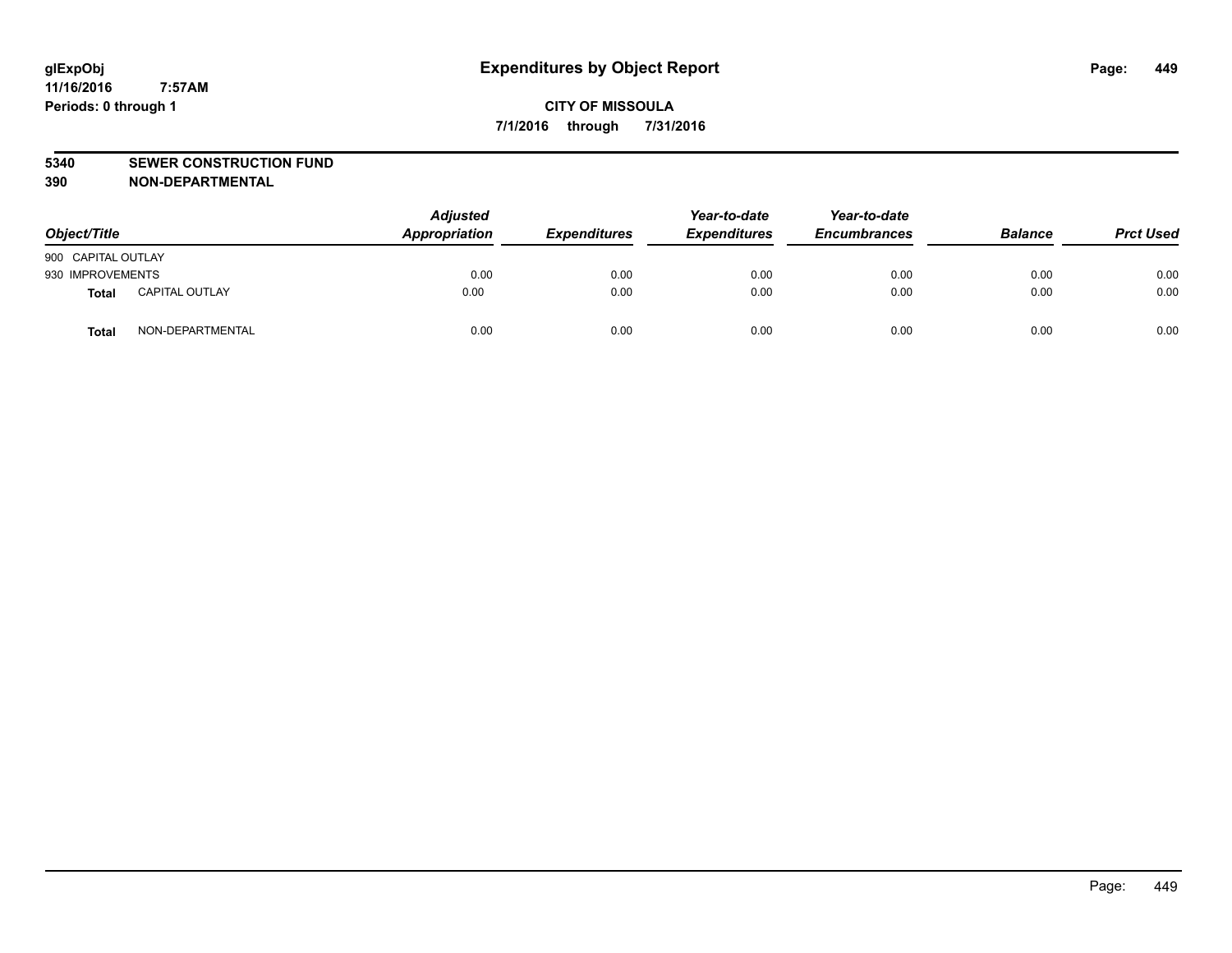**5340 SEWER CONSTRUCTION FUND**

| Object/Title             |                                   | <b>Adjusted</b><br><b>Appropriation</b> | <b>Expenditures</b> | Year-to-date<br><b>Expenditures</b> | Year-to-date<br><b>Encumbrances</b> | <b>Balance</b> | <b>Prct Used</b> |
|--------------------------|-----------------------------------|-----------------------------------------|---------------------|-------------------------------------|-------------------------------------|----------------|------------------|
| 100 PERSONAL SERVICES    |                                   |                                         |                     |                                     |                                     |                |                  |
| 130 OTHER                |                                   | 0.00                                    | 0.00                | 0.00                                | 0.00                                | 0.00           | 0.00             |
|                          | <b>140 EMPLOYER CONTRIBUTIONS</b> | 0.00                                    | 0.00                | 0.00                                | 0.00                                | 0.00           | 0.00             |
| <b>Total</b>             | PERSONAL SERVICES                 | 0.00                                    | 0.00                | 0.00                                | 0.00                                | 0.00           | 0.00             |
| 200 SUPPLIES             |                                   |                                         |                     |                                     |                                     |                |                  |
| 210 OFFICE SUPPLIES      |                                   | 0.00                                    | 0.00                | 0.00                                | 0.00                                | 0.00           | 0.00             |
| 231 GASOLINE             |                                   | 0.00                                    | 0.00                | 0.00                                | 0.00                                | 0.00           | 0.00             |
| <b>Total</b>             | <b>SUPPLIES</b>                   | 0.00                                    | 0.00                | 0.00                                | 0.00                                | 0.00           | 0.00             |
| 300 PURCHASED SERVICES   |                                   |                                         |                     |                                     |                                     |                |                  |
| 344 TELEPHONE SERVICE    |                                   | 0.00                                    | 0.00                | 0.00                                | 0.00                                | 0.00           | 0.00             |
|                          | 350 PROFESSIONAL SERVICES         | 0.00                                    | 0.00                | 0.00                                | 0.00                                | 0.00           | 0.00             |
| 360 REPAIR & MAINTENANCE |                                   | 0.00                                    | 0.00                | 0.00                                | 0.00                                | 0.00           | 0.00             |
| 370 TRAVEL               |                                   | 0.00                                    | 0.00                | 0.00                                | 0.00                                | 0.00           | 0.00             |
| 380 TRAINING             |                                   | 0.00                                    | 0.00                | 0.00                                | 0.00                                | 0.00           | 0.00             |
| <b>Total</b>             | PURCHASED SERVICES                | 0.00                                    | 0.00                | 0.00                                | 0.00                                | 0.00           | 0.00             |
| 500 FIXED CHARGES        |                                   |                                         |                     |                                     |                                     |                |                  |
|                          | 550 MERCHANT SERVICE FEES         | 0.00                                    | 0.00                | 0.00                                | 0.00                                | 0.00           | 0.00             |
| Total                    | <b>FIXED CHARGES</b>              | 0.00                                    | 0.00                | 0.00                                | 0.00                                | 0.00           | 0.00             |
| 800 OTHER OBJECTS        |                                   |                                         |                     |                                     |                                     |                |                  |
|                          | 820 TRANSFERS TO OTHER FUNDS      | 0.00                                    | 0.00                | 0.00                                | 0.00                                | 0.00           | 0.00             |
| <b>Total</b>             | OTHER OBJECTS                     | 0.00                                    | 0.00                | 0.00                                | 0.00                                | 0.00           | 0.00             |
| 900 CAPITAL OUTLAY       |                                   |                                         |                     |                                     |                                     |                |                  |
| 930 IMPROVEMENTS         |                                   | 0.00                                    | 0.00                | 0.00                                | 0.00                                | 0.00           | 0.00             |
|                          | 940 MACHINERY & EQUIPMENT         | 0.00                                    | 0.00                | 0.00                                | 0.00                                | 0.00           | 0.00             |
| <b>Total</b>             | <b>CAPITAL OUTLAY</b>             | 0.00                                    | 0.00                | 0.00                                | 0.00                                | 0.00           | 0.00             |
| <b>Total</b>             | SEWER CONSTRUCTION FUND           | 0.00                                    | 0.00                | 0.00                                | 0.00                                | 0.00           | 0.00             |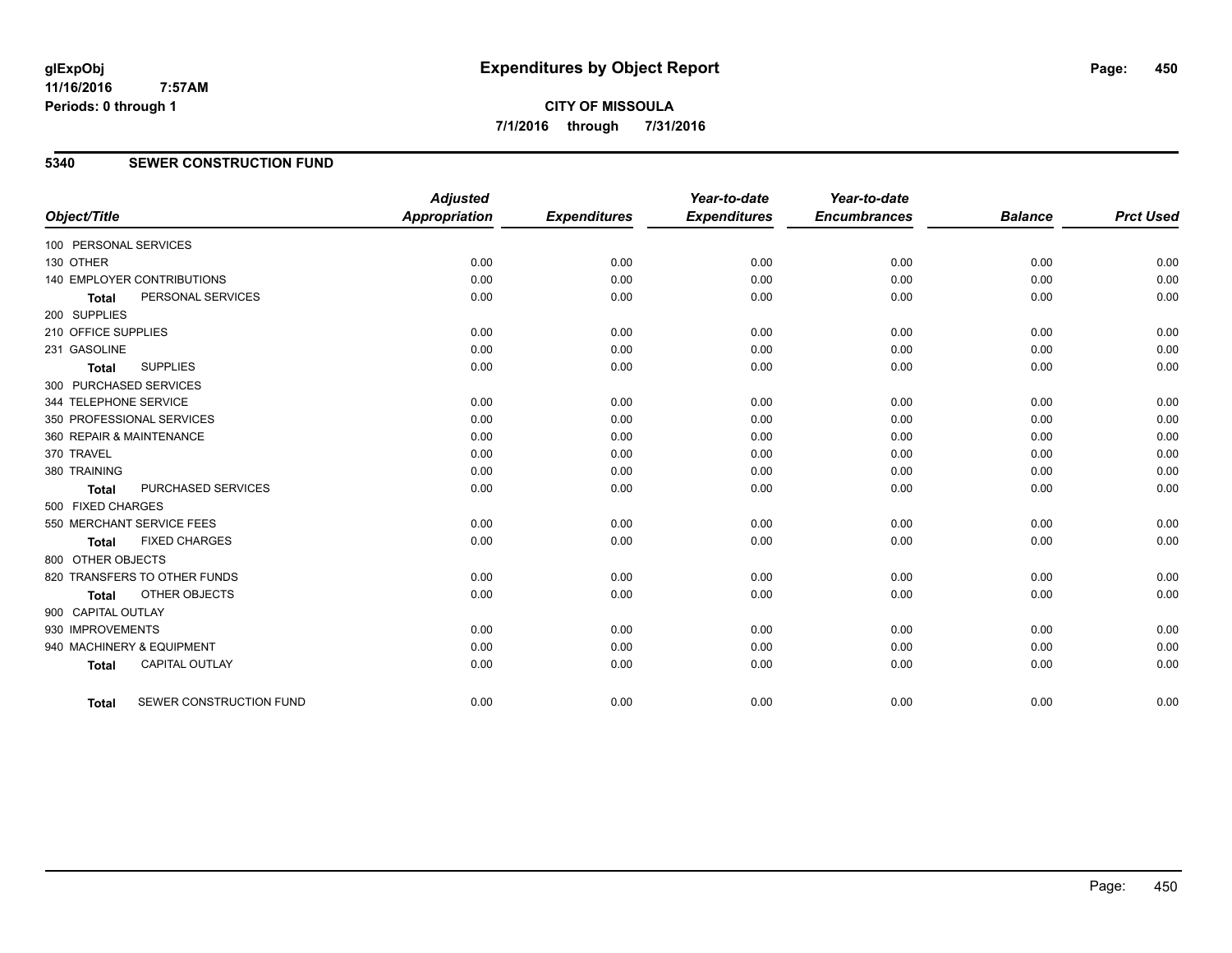# **glExpObj Expenditures by Object Report Page: 451**

**11/16/2016 7:57AM Periods: 0 through 1**

# **CITY OF MISSOULA 7/1/2016 through 7/31/2016**

#### **5361 2001 SEWER REVENUE BONDS-DEBT SERVICE**

|                                      | <b>Adjusted</b> |                     | Year-to-date        | Year-to-date        |                |                  |
|--------------------------------------|-----------------|---------------------|---------------------|---------------------|----------------|------------------|
| Object/Title                         | Appropriation   | <b>Expenditures</b> | <b>Expenditures</b> | <b>Encumbrances</b> | <b>Balance</b> | <b>Prct Used</b> |
| 500 FIXED CHARGES                    |                 |                     |                     |                     |                |                  |
| 550 MERCHANT SERVICE FEES            | 0.00            | 0.00                | 0.00                | 0.00                | 0.00           | 0.00             |
| <b>FIXED CHARGES</b><br><b>Total</b> | 0.00            | 0.00                | 0.00                | 0.00                | 0.00           | 0.00             |
| 600 DEBT SERVICE                     |                 |                     |                     |                     |                |                  |
| 610 PRINCIPAL                        | 0.00            | 0.00                | 0.00                | 0.00                | 0.00           | 0.00             |
| 620 INTEREST / SERVICE FEES          | 0.00            | 0.00                | 0.00                | 0.00                | 0.00           | 0.00             |
| <b>DEBT SERVICE</b><br><b>Total</b>  | 0.00            | 0.00                | 0.00                | 0.00                | 0.00           | 0.00             |
| <b>WASTEWATER</b><br><b>Total</b>    | 0.00            | 0.00                | 0.00                | 0.00                | 0.00           | 0.00             |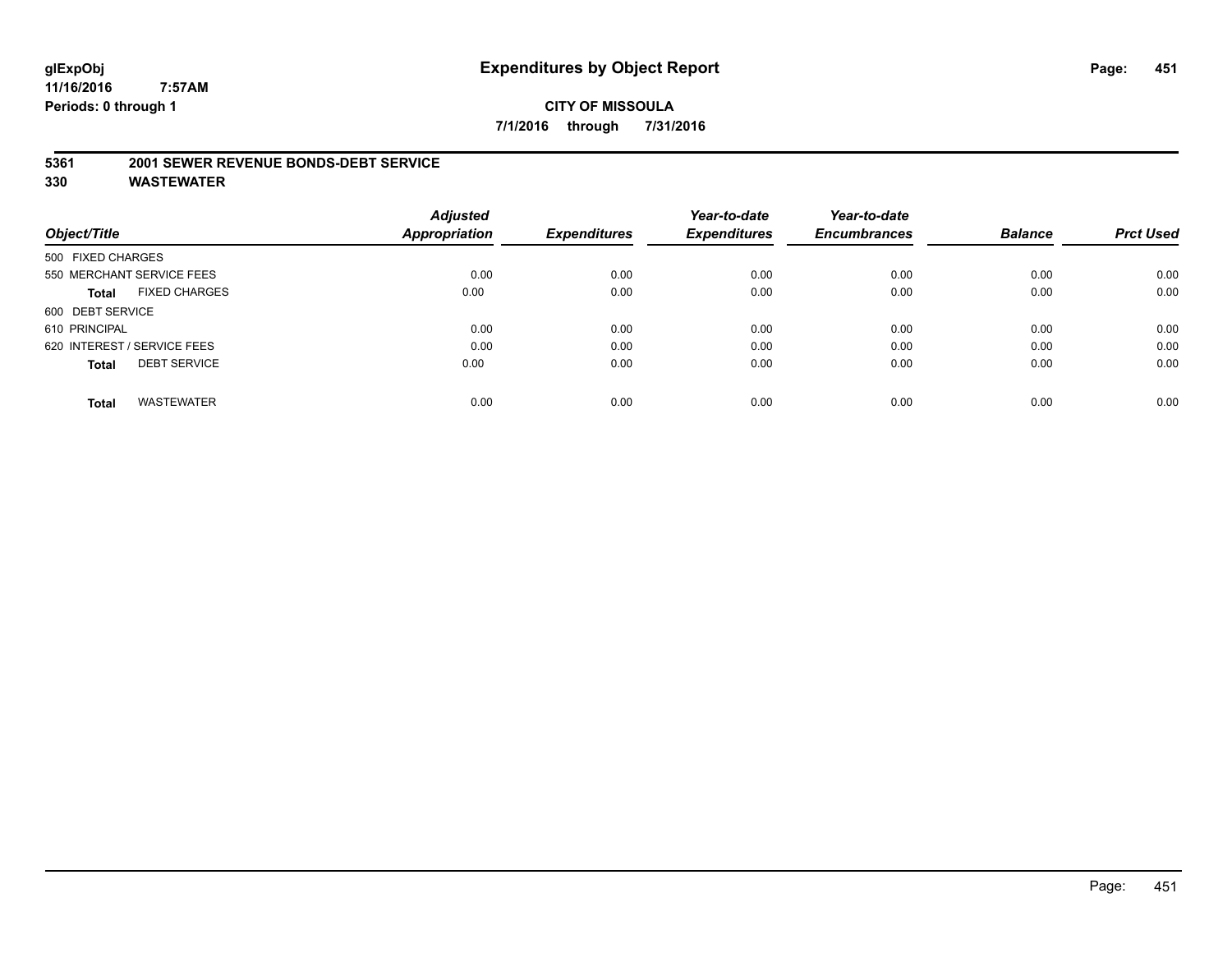**CITY OF MISSOULA 7/1/2016 through 7/31/2016**

# **5361 2001 SEWER REVENUE BONDS-DEBT SERVICE**

| Object/Title      |                                  | <b>Adjusted</b><br><b>Appropriation</b> | <b>Expenditures</b> | Year-to-date<br><b>Expenditures</b> | Year-to-date<br><b>Encumbrances</b> | <b>Balance</b> | <b>Prct Used</b> |
|-------------------|----------------------------------|-----------------------------------------|---------------------|-------------------------------------|-------------------------------------|----------------|------------------|
| 500 FIXED CHARGES |                                  |                                         |                     |                                     |                                     |                |                  |
|                   | 550 MERCHANT SERVICE FEES        | 0.00                                    | 0.00                | 0.00                                | 0.00                                | 0.00           | 0.00             |
| <b>Total</b>      | <b>FIXED CHARGES</b>             | 0.00                                    | 0.00                | 0.00                                | 0.00                                | 0.00           | 0.00             |
| 600 DEBT SERVICE  |                                  |                                         |                     |                                     |                                     |                |                  |
| 610 PRINCIPAL     |                                  | 0.00                                    | 0.00                | 0.00                                | 0.00                                | 0.00           | 0.00             |
|                   | 620 INTEREST / SERVICE FEES      | 0.00                                    | 0.00                | 0.00                                | 0.00                                | 0.00           | 0.00             |
| <b>Total</b>      | <b>DEBT SERVICE</b>              | 0.00                                    | 0.00                | 0.00                                | 0.00                                | 0.00           | 0.00             |
| <b>Total</b>      | 2001 SEWER REVENUE BONDS-DEBT SE | 0.00                                    | 0.00                | 0.00                                | 0.00                                | 0.00           | 0.00             |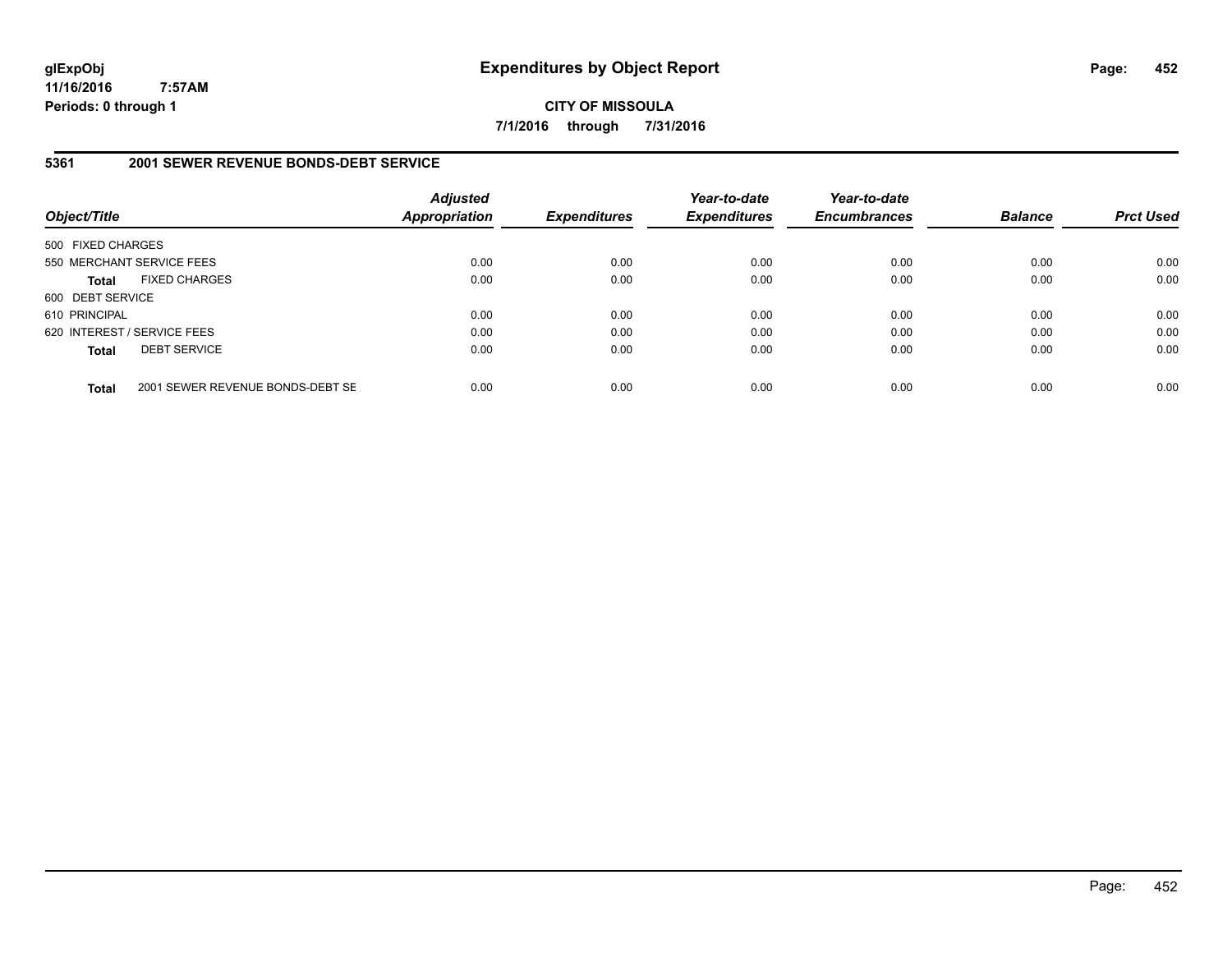# **CITY OF MISSOULA 7/1/2016 through 7/31/2016**

# **5362 00 SEWER REVENUE BOND - SERIES B DEBT SE**

| Object/Title                         | <b>Adjusted</b><br><b>Appropriation</b> | <b>Expenditures</b> | Year-to-date<br><b>Expenditures</b> | Year-to-date<br><b>Encumbrances</b> | <b>Balance</b> | <b>Prct Used</b> |
|--------------------------------------|-----------------------------------------|---------------------|-------------------------------------|-------------------------------------|----------------|------------------|
| 500 FIXED CHARGES                    |                                         |                     |                                     |                                     |                |                  |
| 550 MERCHANT SERVICE FEES            | 0.00                                    | 0.00                | 0.00                                | 0.00                                | 0.00           | 0.00             |
| <b>FIXED CHARGES</b><br><b>Total</b> | 0.00                                    | 0.00                | 0.00                                | 0.00                                | 0.00           | 0.00             |
| 600 DEBT SERVICE                     |                                         |                     |                                     |                                     |                |                  |
| 610 PRINCIPAL                        | 0.00                                    | 0.00                | 0.00                                | 0.00                                | 0.00           | 0.00             |
| 620 INTEREST / SERVICE FEES          | 0.00                                    | 0.00                | 0.00                                | 0.00                                | 0.00           | 0.00             |
| <b>DEBT SERVICE</b><br><b>Total</b>  | 0.00                                    | 0.00                | 0.00                                | 0.00                                | 0.00           | 0.00             |
| 800 OTHER OBJECTS                    |                                         |                     |                                     |                                     |                |                  |
| 820 TRANSFERS TO OTHER FUNDS         | 0.00                                    | 0.00                | 0.00                                | 0.00                                | 0.00           | 0.00             |
| OTHER OBJECTS<br><b>Total</b>        | 0.00                                    | 0.00                | 0.00                                | 0.00                                | 0.00           | 0.00             |
|                                      |                                         |                     |                                     |                                     |                |                  |
| <b>WASTEWATER</b><br><b>Total</b>    | 0.00                                    | 0.00                | 0.00                                | 0.00                                | 0.00           | 0.00             |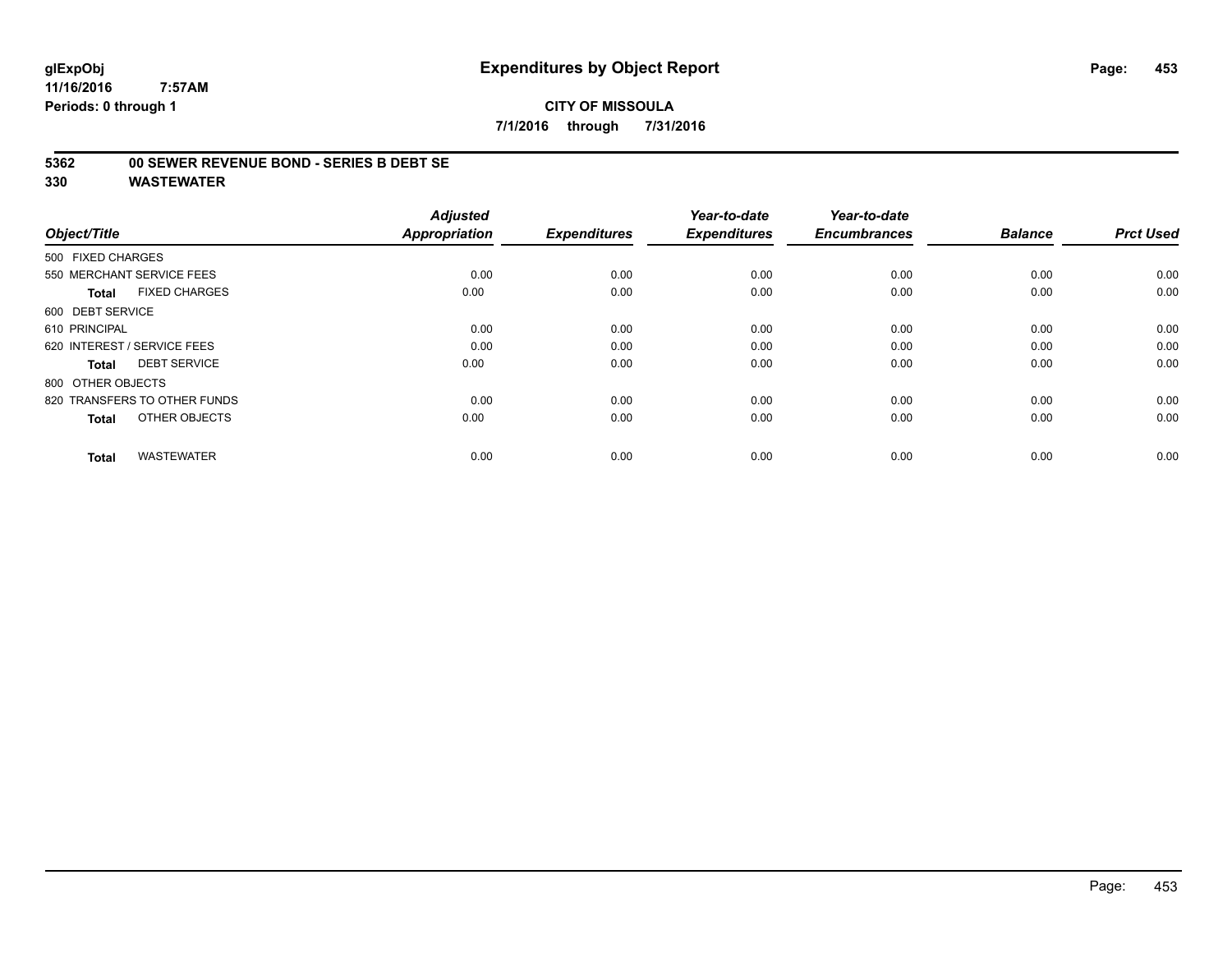# **CITY OF MISSOULA 7/1/2016 through 7/31/2016**

# **5362 00 SEWER REVENUE BOND - SERIES B DEBT SE**

| Object/Title      |                                    | <b>Adjusted</b><br><b>Appropriation</b> | <b>Expenditures</b> | Year-to-date<br><b>Expenditures</b> | Year-to-date<br><b>Encumbrances</b> | <b>Balance</b> | <b>Prct Used</b> |
|-------------------|------------------------------------|-----------------------------------------|---------------------|-------------------------------------|-------------------------------------|----------------|------------------|
| 500 FIXED CHARGES |                                    |                                         |                     |                                     |                                     |                |                  |
|                   | 550 MERCHANT SERVICE FEES          | 0.00                                    | 0.00                | 0.00                                | 0.00                                | 0.00           | 0.00             |
| <b>Total</b>      | <b>FIXED CHARGES</b>               | 0.00                                    | 0.00                | 0.00                                | 0.00                                | 0.00           | 0.00             |
| 600 DEBT SERVICE  |                                    |                                         |                     |                                     |                                     |                |                  |
| 610 PRINCIPAL     |                                    | 0.00                                    | 0.00                | 0.00                                | 0.00                                | 0.00           | 0.00             |
|                   | 620 INTEREST / SERVICE FEES        | 0.00                                    | 0.00                | 0.00                                | 0.00                                | 0.00           | 0.00             |
| <b>Total</b>      | <b>DEBT SERVICE</b>                | 0.00                                    | 0.00                | 0.00                                | 0.00                                | 0.00           | 0.00             |
| 800 OTHER OBJECTS |                                    |                                         |                     |                                     |                                     |                |                  |
|                   | 820 TRANSFERS TO OTHER FUNDS       | 0.00                                    | 0.00                | 0.00                                | 0.00                                | 0.00           | 0.00             |
| <b>Total</b>      | OTHER OBJECTS                      | 0.00                                    | 0.00                | 0.00                                | 0.00                                | 0.00           | 0.00             |
| <b>Total</b>      | 00 SEWER REVENUE BOND - SERIES B E | 0.00                                    | 0.00                | 0.00                                | 0.00                                | 0.00           | 0.00             |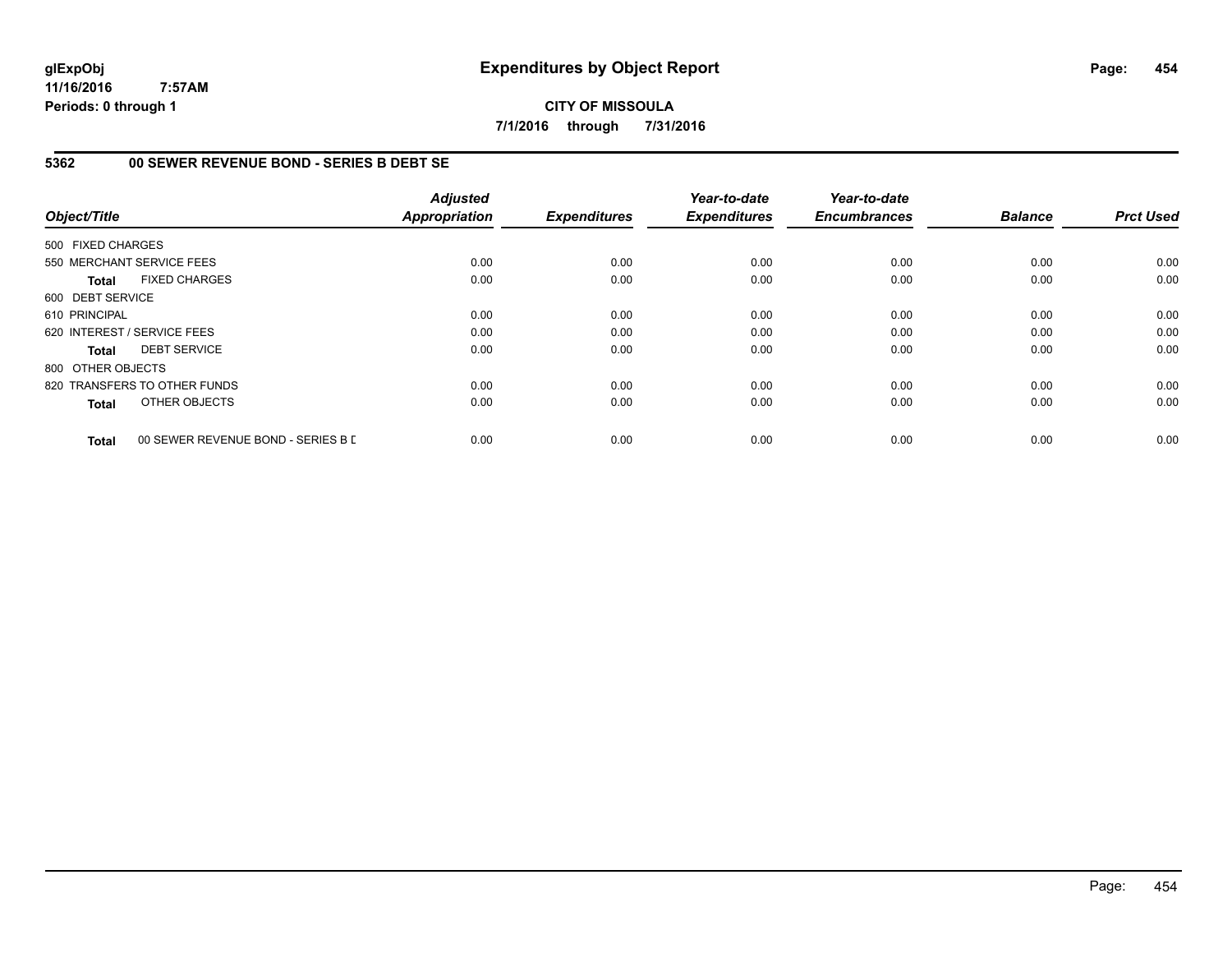# **glExpObj Expenditures by Object Report Page: 455**

**11/16/2016 7:57AM Periods: 0 through 1**

# **CITY OF MISSOULA 7/1/2016 through 7/31/2016**

# **5363 92 SEWER REVENUE BOND SERIES A DEBT SERV**

|                             |                           | <b>Adjusted</b>      |                     | Year-to-date        | Year-to-date        |                |                  |
|-----------------------------|---------------------------|----------------------|---------------------|---------------------|---------------------|----------------|------------------|
| Object/Title                |                           | <b>Appropriation</b> | <b>Expenditures</b> | <b>Expenditures</b> | <b>Encumbrances</b> | <b>Balance</b> | <b>Prct Used</b> |
| 500 FIXED CHARGES           |                           |                      |                     |                     |                     |                |                  |
|                             | 550 MERCHANT SERVICE FEES | 0.00                 | 0.00                | 0.00                | 0.00                | 0.00           | 0.00             |
| Total                       | <b>FIXED CHARGES</b>      | 0.00                 | 0.00                | 0.00                | 0.00                | 0.00           | 0.00             |
| 600 DEBT SERVICE            |                           |                      |                     |                     |                     |                |                  |
| 610 PRINCIPAL               |                           | 0.00                 | 0.00                | 0.00                | 0.00                | 0.00           | 0.00             |
| 620 INTEREST / SERVICE FEES |                           | 0.00                 | 0.00                | 0.00                | 0.00                | 0.00           | 0.00             |
| <b>Total</b>                | <b>DEBT SERVICE</b>       | 0.00                 | 0.00                | 0.00                | 0.00                | 0.00           | 0.00             |
| <b>Total</b>                | <b>WASTEWATER</b>         | 0.00                 | 0.00                | 0.00                | 0.00                | 0.00           | 0.00             |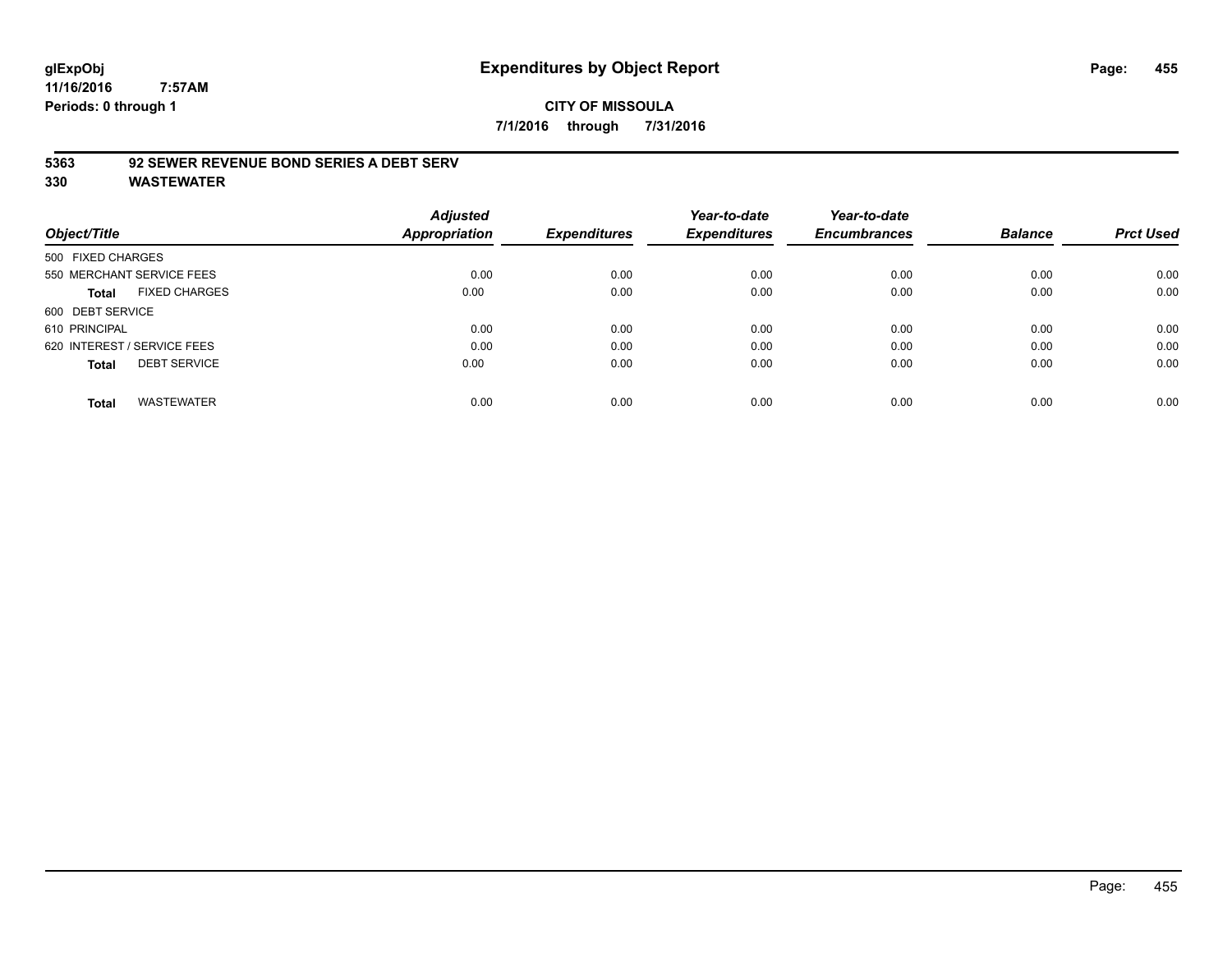**CITY OF MISSOULA 7/1/2016 through 7/31/2016**

# **5363 92 SEWER REVENUE BOND SERIES A DEBT SERV**

| Object/Title                |                                   | <b>Adjusted</b><br><b>Appropriation</b> | <b>Expenditures</b> | Year-to-date<br><b>Expenditures</b> | Year-to-date<br><b>Encumbrances</b> | <b>Balance</b> | <b>Prct Used</b> |
|-----------------------------|-----------------------------------|-----------------------------------------|---------------------|-------------------------------------|-------------------------------------|----------------|------------------|
| 500 FIXED CHARGES           |                                   |                                         |                     |                                     |                                     |                |                  |
| 550 MERCHANT SERVICE FEES   |                                   | 0.00                                    | 0.00                | 0.00                                | 0.00                                | 0.00           | 0.00             |
| <b>Total</b>                | <b>FIXED CHARGES</b>              | 0.00                                    | 0.00                | 0.00                                | 0.00                                | 0.00           | 0.00             |
| 600 DEBT SERVICE            |                                   |                                         |                     |                                     |                                     |                |                  |
| 610 PRINCIPAL               |                                   | 0.00                                    | 0.00                | 0.00                                | 0.00                                | 0.00           | 0.00             |
| 620 INTEREST / SERVICE FEES |                                   | 0.00                                    | 0.00                | 0.00                                | 0.00                                | 0.00           | 0.00             |
| <b>Total</b>                | <b>DEBT SERVICE</b>               | 0.00                                    | 0.00                | 0.00                                | 0.00                                | 0.00           | 0.00             |
| <b>Total</b>                | 92 SEWER REVENUE BOND SERIES A DE | 0.00                                    | 0.00                | 0.00                                | 0.00                                | 0.00           | 0.00             |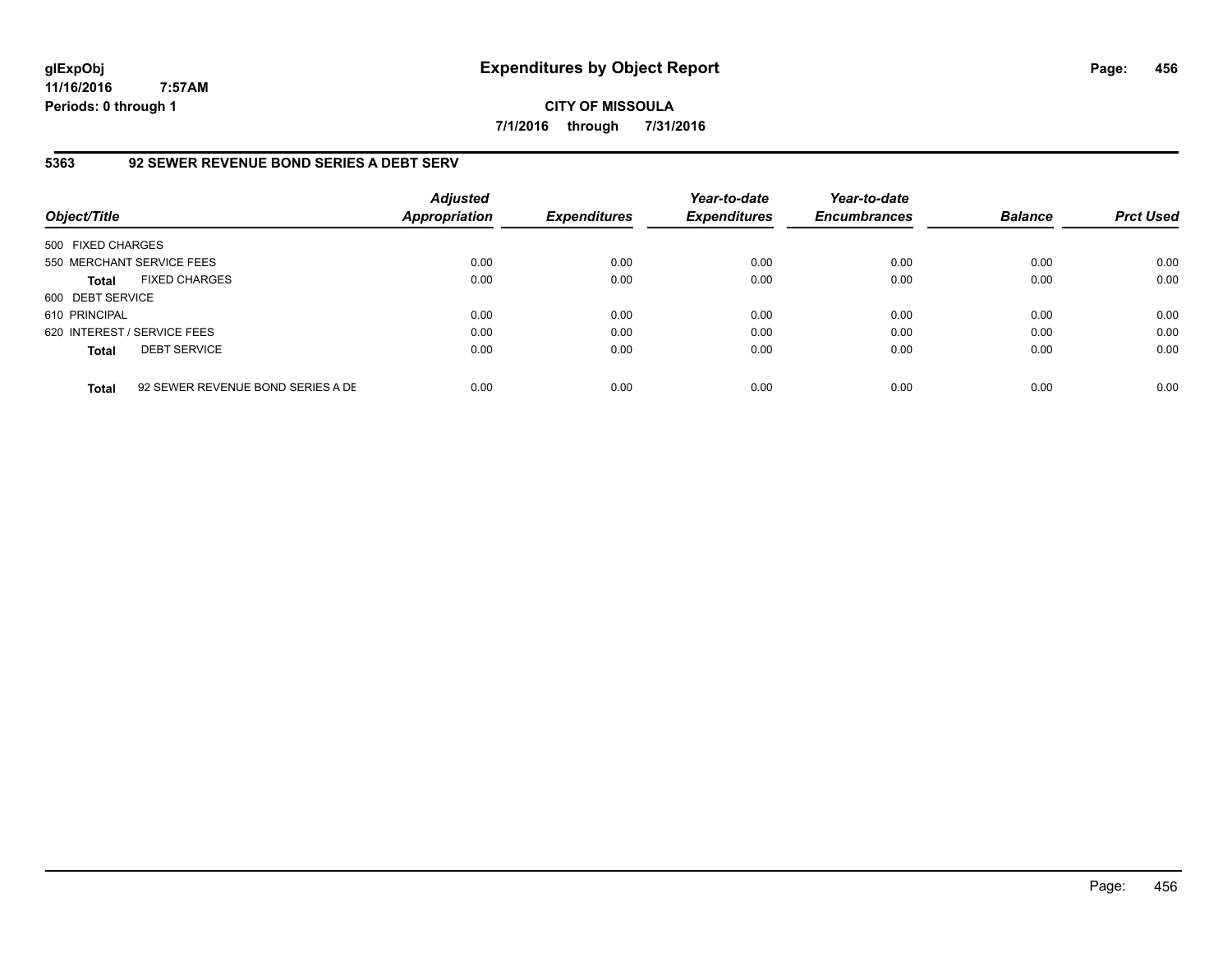# **glExpObj Expenditures by Object Report Page: 457**

**11/16/2016 7:57AM Periods: 0 through 1**

# **CITY OF MISSOULA 7/1/2016 through 7/31/2016**

#### **5364 92 SEWER REVENUE BOND - SERIES B DEBT S**

|                                     | <b>Adjusted</b>      |                     | Year-to-date        | Year-to-date        |                |                  |
|-------------------------------------|----------------------|---------------------|---------------------|---------------------|----------------|------------------|
| Object/Title                        | <b>Appropriation</b> | <b>Expenditures</b> | <b>Expenditures</b> | <b>Encumbrances</b> | <b>Balance</b> | <b>Prct Used</b> |
| 500 FIXED CHARGES                   |                      |                     |                     |                     |                |                  |
| 550 MERCHANT SERVICE FEES           | 0.00                 | 0.00                | 0.00                | 0.00                | 0.00           | 0.00             |
| <b>FIXED CHARGES</b><br>Total       | 0.00                 | 0.00                | 0.00                | 0.00                | 0.00           | 0.00             |
| 600 DEBT SERVICE                    |                      |                     |                     |                     |                |                  |
| 610 PRINCIPAL                       | 0.00                 | 0.00                | 0.00                | 0.00                | 0.00           | 0.00             |
| 620 INTEREST / SERVICE FEES         | 0.00                 | 0.00                | 0.00                | 0.00                | 0.00           | 0.00             |
| <b>DEBT SERVICE</b><br><b>Total</b> | 0.00                 | 0.00                | 0.00                | 0.00                | 0.00           | 0.00             |
| <b>WASTEWATER</b><br><b>Total</b>   | 0.00                 | 0.00                | 0.00                | 0.00                | 0.00           | 0.00             |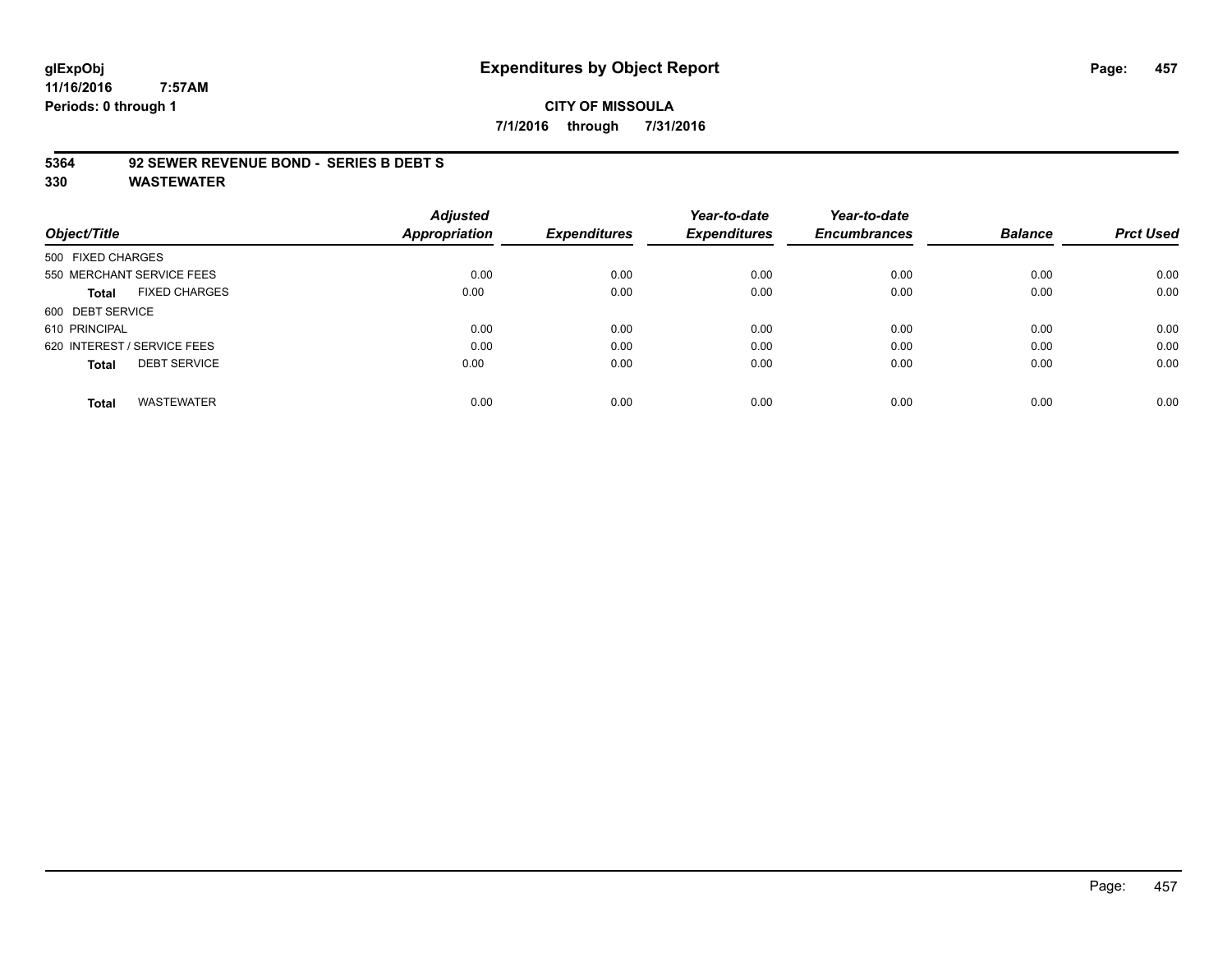# **CITY OF MISSOULA 7/1/2016 through 7/31/2016**

# **5364 92 SEWER REVENUE BOND - SERIES B DEBT S**

| Object/Title      |                                    | Adjusted<br><b>Appropriation</b> | <b>Expenditures</b> | Year-to-date<br><b>Expenditures</b> | Year-to-date<br><b>Encumbrances</b> | <b>Balance</b> | <b>Prct Used</b> |
|-------------------|------------------------------------|----------------------------------|---------------------|-------------------------------------|-------------------------------------|----------------|------------------|
| 500 FIXED CHARGES |                                    |                                  |                     |                                     |                                     |                |                  |
|                   | 550 MERCHANT SERVICE FEES          | 0.00                             | 0.00                | 0.00                                | 0.00                                | 0.00           | 0.00             |
| <b>Total</b>      | <b>FIXED CHARGES</b>               | 0.00                             | 0.00                | 0.00                                | 0.00                                | 0.00           | 0.00             |
| 600 DEBT SERVICE  |                                    |                                  |                     |                                     |                                     |                |                  |
| 610 PRINCIPAL     |                                    | 0.00                             | 0.00                | 0.00                                | 0.00                                | 0.00           | 0.00             |
|                   | 620 INTEREST / SERVICE FEES        | 0.00                             | 0.00                | 0.00                                | 0.00                                | 0.00           | 0.00             |
| <b>Total</b>      | <b>DEBT SERVICE</b>                | 0.00                             | 0.00                | 0.00                                | 0.00                                | 0.00           | 0.00             |
| <b>Total</b>      | 92 SEWER REVENUE BOND - SERIES B I | 0.00                             | 0.00                | 0.00                                | 0.00                                | 0.00           | 0.00             |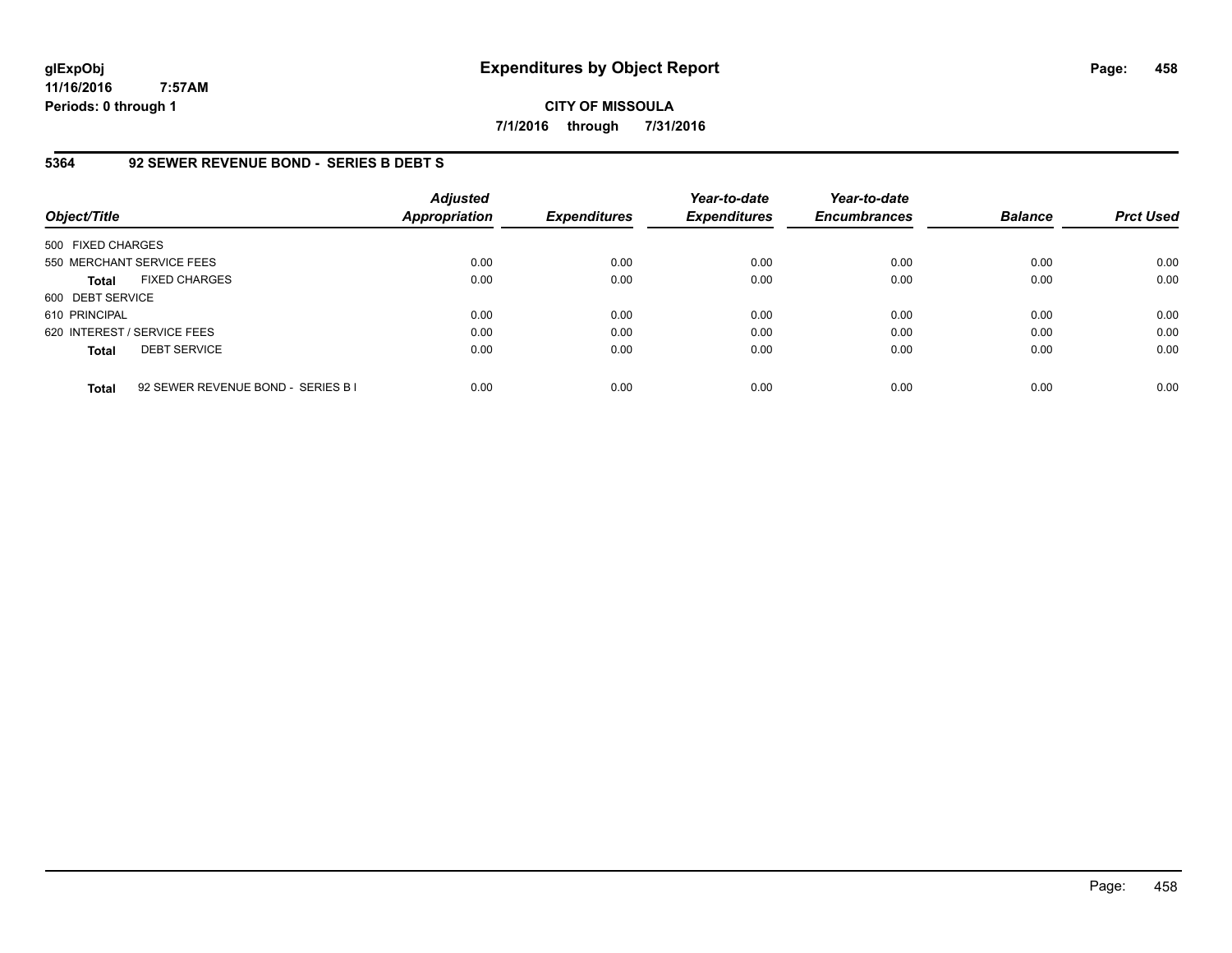# **CITY OF MISSOULA 7/1/2016 through 7/31/2016**

# **5365 99 SEWER REVENUE BONDS DEBT SERVICE FUND**

| Object/Title                         | <b>Adjusted</b><br>Appropriation | <b>Expenditures</b> | Year-to-date<br><b>Expenditures</b> | Year-to-date<br><b>Encumbrances</b> | <b>Balance</b> | <b>Prct Used</b> |
|--------------------------------------|----------------------------------|---------------------|-------------------------------------|-------------------------------------|----------------|------------------|
| 500 FIXED CHARGES                    |                                  |                     |                                     |                                     |                |                  |
| 550 MERCHANT SERVICE FEES            | 0.00                             | 0.00                | 0.00                                | 0.00                                | 0.00           | 0.00             |
| <b>FIXED CHARGES</b><br><b>Total</b> | 0.00                             | 0.00                | 0.00                                | 0.00                                | 0.00           | 0.00             |
| 600 DEBT SERVICE                     |                                  |                     |                                     |                                     |                |                  |
| 610 PRINCIPAL                        | 0.00                             | 0.00                | 0.00                                | 0.00                                | 0.00           | 0.00             |
| 620 INTEREST / SERVICE FEES          | 0.00                             | 0.00                | 0.00                                | 0.00                                | 0.00           | 0.00             |
| <b>DEBT SERVICE</b><br><b>Total</b>  | 0.00                             | 0.00                | 0.00                                | 0.00                                | 0.00           | 0.00             |
| <b>WASTEWATER</b><br><b>Total</b>    | 0.00                             | 0.00                | 0.00                                | 0.00                                | 0.00           | 0.00             |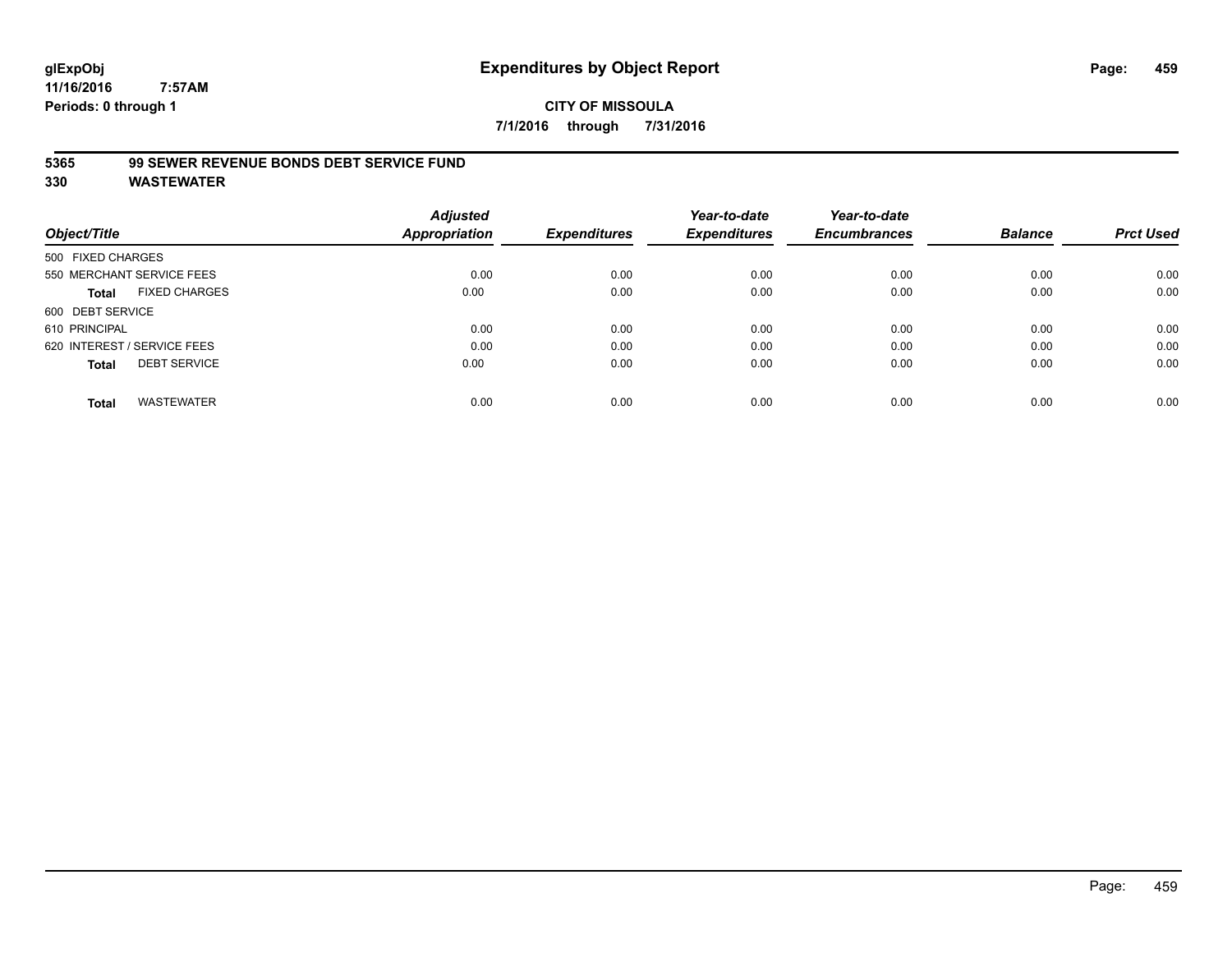**CITY OF MISSOULA 7/1/2016 through 7/31/2016**

# **5365 99 SEWER REVENUE BONDS DEBT SERVICE FUND**

| Object/Title                |                                  | <b>Adjusted</b><br><b>Appropriation</b> | <b>Expenditures</b> | Year-to-date<br><b>Expenditures</b> | Year-to-date<br><b>Encumbrances</b> | <b>Balance</b> | <b>Prct Used</b> |
|-----------------------------|----------------------------------|-----------------------------------------|---------------------|-------------------------------------|-------------------------------------|----------------|------------------|
| 500 FIXED CHARGES           |                                  |                                         |                     |                                     |                                     |                |                  |
|                             | 550 MERCHANT SERVICE FEES        | 0.00                                    | 0.00                | 0.00                                | 0.00                                | 0.00           | 0.00             |
| <b>Total</b>                | <b>FIXED CHARGES</b>             | 0.00                                    | 0.00                | 0.00                                | 0.00                                | 0.00           | 0.00             |
| 600 DEBT SERVICE            |                                  |                                         |                     |                                     |                                     |                |                  |
| 610 PRINCIPAL               |                                  | 0.00                                    | 0.00                | 0.00                                | 0.00                                | 0.00           | 0.00             |
| 620 INTEREST / SERVICE FEES |                                  | 0.00                                    | 0.00                | 0.00                                | 0.00                                | 0.00           | 0.00             |
| <b>Total</b>                | <b>DEBT SERVICE</b>              | 0.00                                    | 0.00                | 0.00                                | 0.00                                | 0.00           | 0.00             |
| <b>Total</b>                | 99 SEWER REVENUE BONDS DEBT SERV | 0.00                                    | 0.00                | 0.00                                | 0.00                                | 0.00           | 0.00             |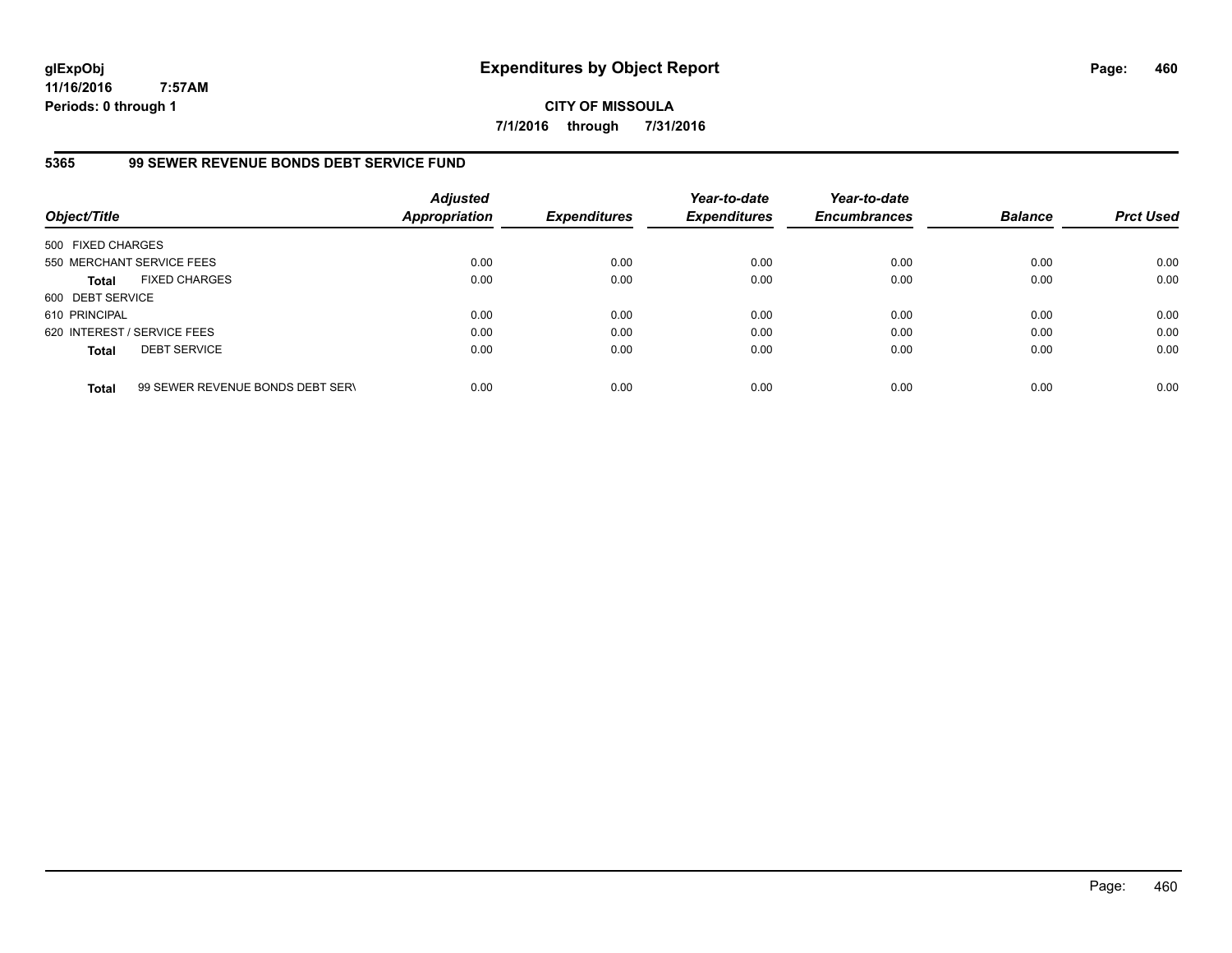# **CITY OF MISSOULA 7/1/2016 through 7/31/2016**

# **5366 92 SEWER REVENUE BOND - SERIES A BOND RE**

| Object/Title                         | <b>Adjusted</b><br>Appropriation | <b>Expenditures</b> | Year-to-date<br><b>Expenditures</b> | Year-to-date<br><b>Encumbrances</b> | <b>Balance</b> | <b>Prct Used</b> |
|--------------------------------------|----------------------------------|---------------------|-------------------------------------|-------------------------------------|----------------|------------------|
| 500 FIXED CHARGES                    |                                  |                     |                                     |                                     |                |                  |
| 550 MERCHANT SERVICE FEES            | 0.00                             | 0.00                | 0.00                                | 0.00                                | 0.00           | 0.00             |
| <b>FIXED CHARGES</b><br><b>Total</b> | 0.00                             | 0.00                | 0.00                                | 0.00                                | 0.00           | 0.00             |
| 800 OTHER OBJECTS                    |                                  |                     |                                     |                                     |                |                  |
| 820 TRANSFERS TO OTHER FUNDS         | 0.00                             | 0.00                | 0.00                                | 0.00                                | 0.00           | 0.00             |
| OTHER OBJECTS<br><b>Total</b>        | 0.00                             | 0.00                | 0.00                                | 0.00                                | 0.00           | 0.00             |
| <b>WASTEWATER</b><br><b>Total</b>    | 0.00                             | 0.00                | 0.00                                | 0.00                                | 0.00           | 0.00             |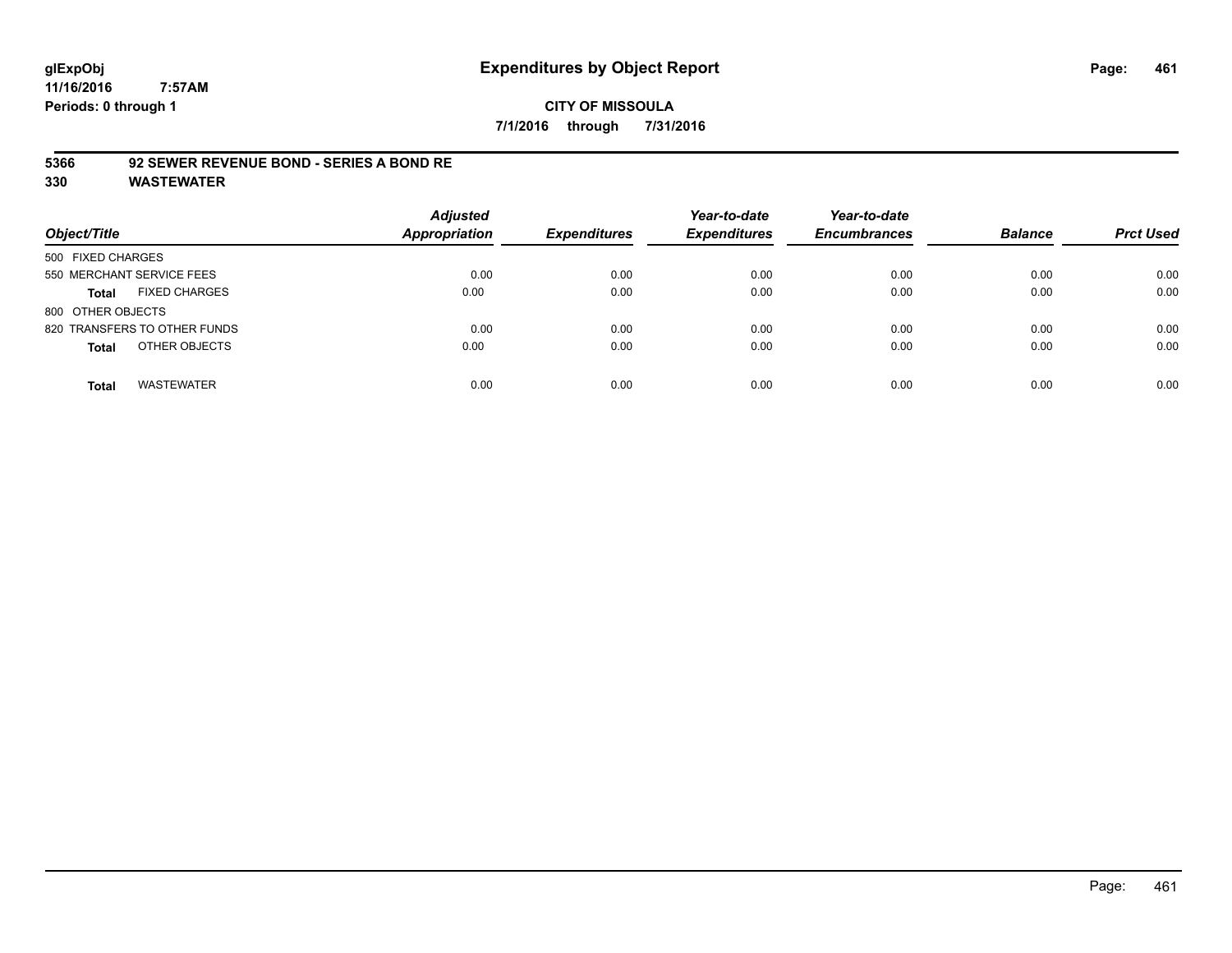**CITY OF MISSOULA 7/1/2016 through 7/31/2016**

#### **5366 92 SEWER REVENUE BOND - SERIES A BOND RE**

| Object/Title              |                                    | <b>Adjusted</b><br><b>Appropriation</b> | <b>Expenditures</b> | Year-to-date<br><b>Expenditures</b> | Year-to-date<br><b>Encumbrances</b> | <b>Balance</b> | <b>Prct Used</b> |
|---------------------------|------------------------------------|-----------------------------------------|---------------------|-------------------------------------|-------------------------------------|----------------|------------------|
| 500 FIXED CHARGES         |                                    |                                         |                     |                                     |                                     |                |                  |
| 550 MERCHANT SERVICE FEES |                                    | 0.00                                    | 0.00                | 0.00                                | 0.00                                | 0.00           | 0.00             |
| <b>Total</b>              | <b>FIXED CHARGES</b>               | 0.00                                    | 0.00                | 0.00                                | 0.00                                | 0.00           | 0.00             |
| 800 OTHER OBJECTS         |                                    |                                         |                     |                                     |                                     |                |                  |
|                           | 820 TRANSFERS TO OTHER FUNDS       | 0.00                                    | 0.00                | 0.00                                | 0.00                                | 0.00           | 0.00             |
| <b>Total</b>              | OTHER OBJECTS                      | 0.00                                    | 0.00                | 0.00                                | 0.00                                | 0.00           | 0.00             |
| <b>Total</b>              | 92 SEWER REVENUE BOND - SERIES A B | 0.00                                    | 0.00                | 0.00                                | 0.00                                | 0.00           | 0.00             |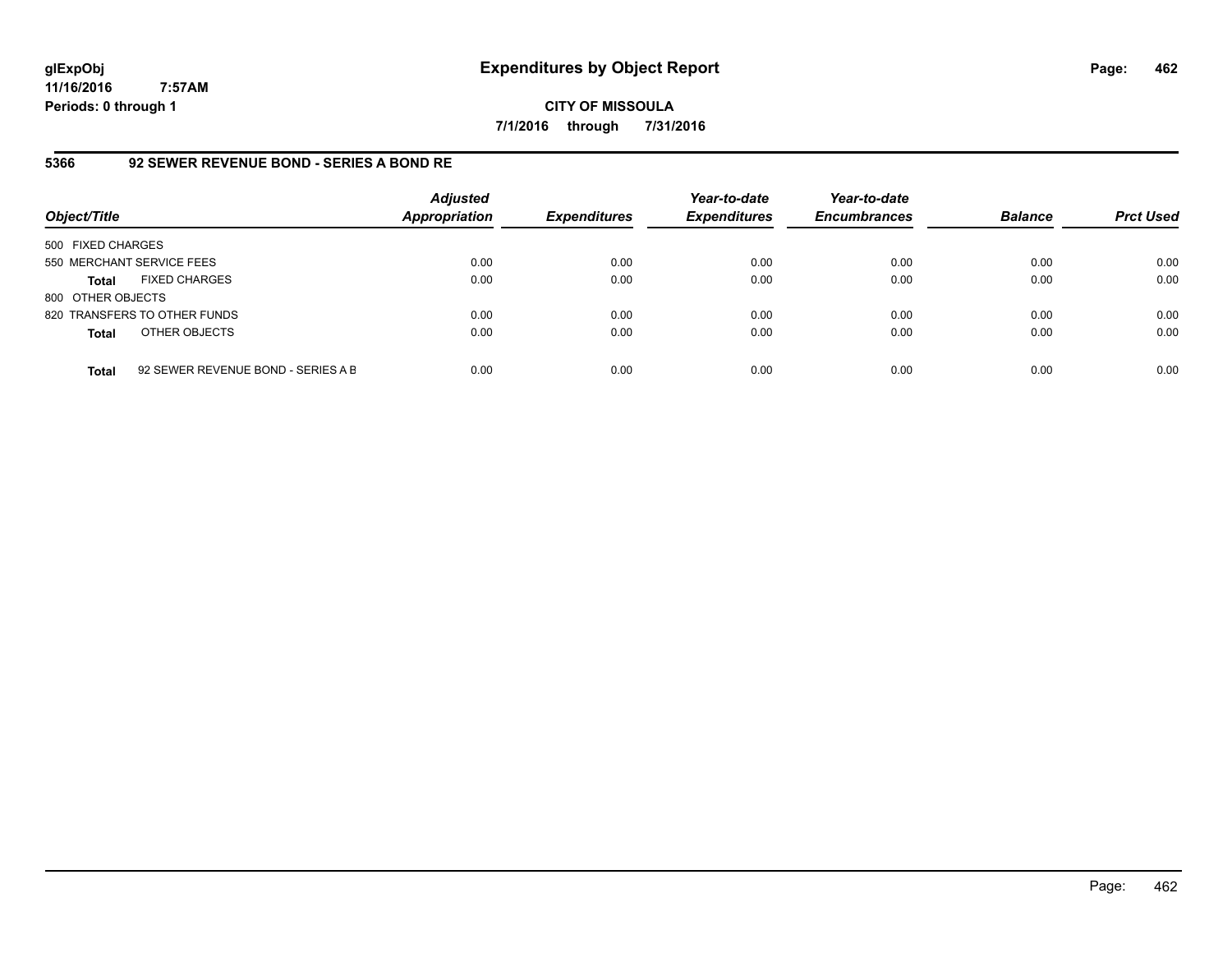# **CITY OF MISSOULA 7/1/2016 through 7/31/2016**

# **5367 92 SEWER REVENUE BOND - SERIES B BOND RE**

| Object/Title                         | <b>Adjusted</b><br><b>Appropriation</b> | <b>Expenditures</b> | Year-to-date<br><b>Expenditures</b> | Year-to-date<br><b>Encumbrances</b> | <b>Balance</b> | <b>Prct Used</b> |
|--------------------------------------|-----------------------------------------|---------------------|-------------------------------------|-------------------------------------|----------------|------------------|
| 500 FIXED CHARGES                    |                                         |                     |                                     |                                     |                |                  |
| 550 MERCHANT SERVICE FEES            | 0.00                                    | 0.00                | 0.00                                | 0.00                                | 0.00           | 0.00             |
| <b>FIXED CHARGES</b><br><b>Total</b> | 0.00                                    | 0.00                | 0.00                                | 0.00                                | 0.00           | 0.00             |
| 800 OTHER OBJECTS                    |                                         |                     |                                     |                                     |                |                  |
| 820 TRANSFERS TO OTHER FUNDS         | 0.00                                    | 0.00                | 0.00                                | 0.00                                | 0.00           | 0.00             |
| OTHER OBJECTS<br><b>Total</b>        | 0.00                                    | 0.00                | 0.00                                | 0.00                                | 0.00           | 0.00             |
| <b>WASTEWATER</b><br><b>Total</b>    | 0.00                                    | 0.00                | 0.00                                | 0.00                                | 0.00           | 0.00             |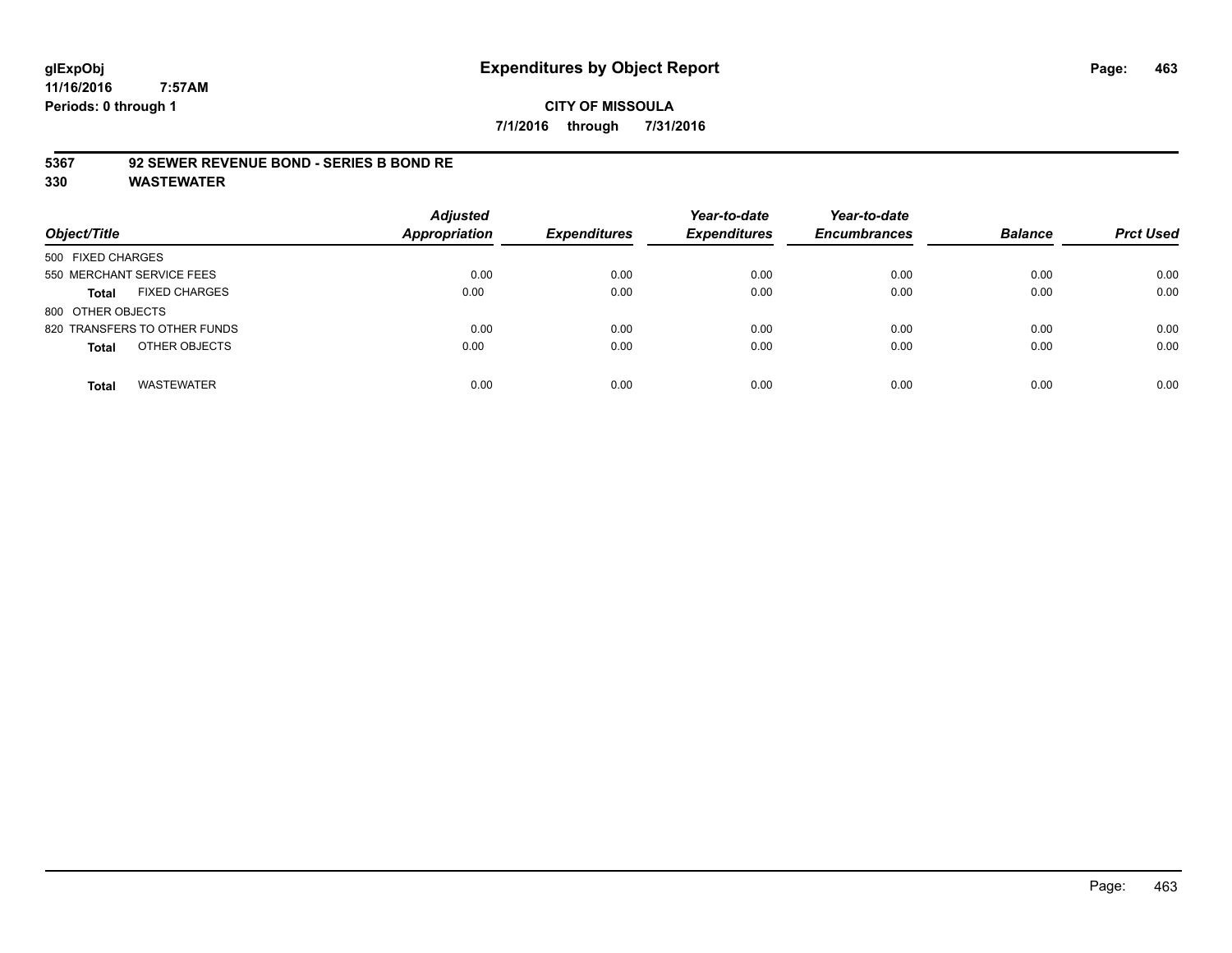# **CITY OF MISSOULA 7/1/2016 through 7/31/2016**

# **5367 92 SEWER REVENUE BOND - SERIES B BOND RE**

| Object/Title              |                                    | <b>Adjusted</b><br><b>Appropriation</b> | <b>Expenditures</b> | Year-to-date<br><b>Expenditures</b> | Year-to-date<br><b>Encumbrances</b> | <b>Balance</b> | <b>Prct Used</b> |
|---------------------------|------------------------------------|-----------------------------------------|---------------------|-------------------------------------|-------------------------------------|----------------|------------------|
| 500 FIXED CHARGES         |                                    |                                         |                     |                                     |                                     |                |                  |
| 550 MERCHANT SERVICE FEES |                                    | 0.00                                    | 0.00                | 0.00                                | 0.00                                | 0.00           | 0.00             |
| <b>Total</b>              | <b>FIXED CHARGES</b>               | 0.00                                    | 0.00                | 0.00                                | 0.00                                | 0.00           | 0.00             |
| 800 OTHER OBJECTS         |                                    |                                         |                     |                                     |                                     |                |                  |
|                           | 820 TRANSFERS TO OTHER FUNDS       | 0.00                                    | 0.00                | 0.00                                | 0.00                                | 0.00           | 0.00             |
| <b>Total</b>              | OTHER OBJECTS                      | 0.00                                    | 0.00                | 0.00                                | 0.00                                | 0.00           | 0.00             |
| <b>Total</b>              | 92 SEWER REVENUE BOND - SERIES B E | 0.00                                    | 0.00                | 0.00                                | 0.00                                | 0.00           | 0.00             |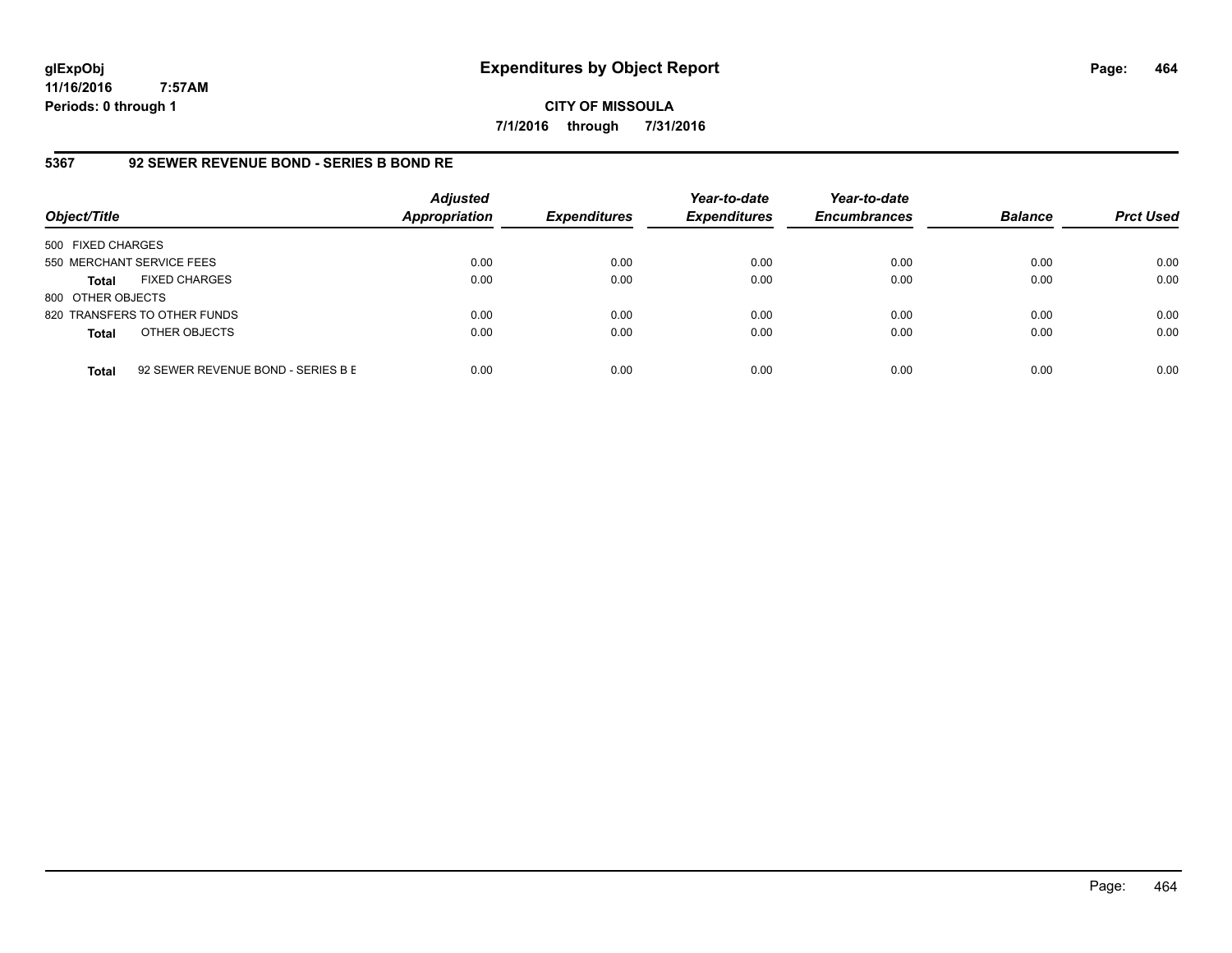# **5368 00 SEWER REVENUE BOND RESERVE FUND**

| Object/Title                         | <b>Adjusted</b><br><b>Appropriation</b> | <b>Expenditures</b> | Year-to-date<br><b>Expenditures</b> | Year-to-date<br><b>Encumbrances</b> | <b>Balance</b> | <b>Prct Used</b> |
|--------------------------------------|-----------------------------------------|---------------------|-------------------------------------|-------------------------------------|----------------|------------------|
| 500 FIXED CHARGES                    |                                         |                     |                                     |                                     |                |                  |
| 550 MERCHANT SERVICE FEES            | 0.00                                    | 0.00                | 0.00                                | 0.00                                | 0.00           | 0.00             |
| <b>FIXED CHARGES</b><br><b>Total</b> | 0.00                                    | 0.00                | 0.00                                | 0.00                                | 0.00           | 0.00             |
| 800 OTHER OBJECTS                    |                                         |                     |                                     |                                     |                |                  |
| 820 TRANSFERS TO OTHER FUNDS         | 0.00                                    | 0.00                | 0.00                                | 0.00                                | 0.00           | 0.00             |
| OTHER OBJECTS<br><b>Total</b>        | 0.00                                    | 0.00                | 0.00                                | 0.00                                | 0.00           | 0.00             |
| <b>WASTEWATER</b><br><b>Total</b>    | 0.00                                    | 0.00                | 0.00                                | 0.00                                | 0.00           | 0.00             |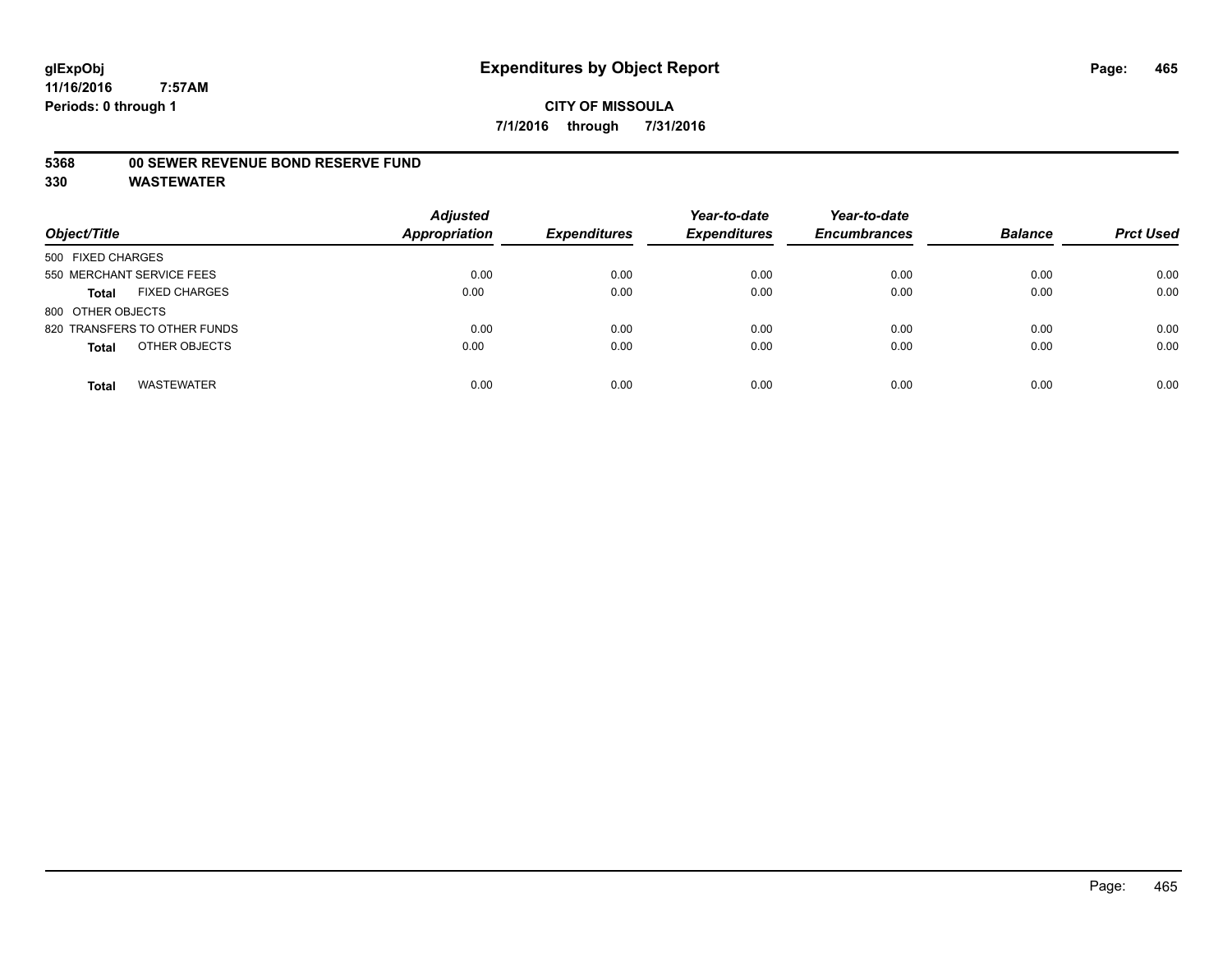**CITY OF MISSOULA 7/1/2016 through 7/31/2016**

# **5368 00 SEWER REVENUE BOND RESERVE FUND**

| Object/Title              |                                  | <b>Adjusted</b><br>Appropriation | <b>Expenditures</b> | Year-to-date<br><b>Expenditures</b> | Year-to-date<br><b>Encumbrances</b> | <b>Balance</b> | <b>Prct Used</b> |
|---------------------------|----------------------------------|----------------------------------|---------------------|-------------------------------------|-------------------------------------|----------------|------------------|
| 500 FIXED CHARGES         |                                  |                                  |                     |                                     |                                     |                |                  |
| 550 MERCHANT SERVICE FEES |                                  | 0.00                             | 0.00                | 0.00                                | 0.00                                | 0.00           | 0.00             |
| Total                     | <b>FIXED CHARGES</b>             | 0.00                             | 0.00                | 0.00                                | 0.00                                | 0.00           | 0.00             |
| 800 OTHER OBJECTS         |                                  |                                  |                     |                                     |                                     |                |                  |
|                           | 820 TRANSFERS TO OTHER FUNDS     | 0.00                             | 0.00                | 0.00                                | 0.00                                | 0.00           | 0.00             |
| <b>Total</b>              | OTHER OBJECTS                    | 0.00                             | 0.00                | 0.00                                | 0.00                                | 0.00           | 0.00             |
| <b>Total</b>              | 00 SEWER REVENUE BOND RESERVE FU | 0.00                             | 0.00                | 0.00                                | 0.00                                | 0.00           | 0.00             |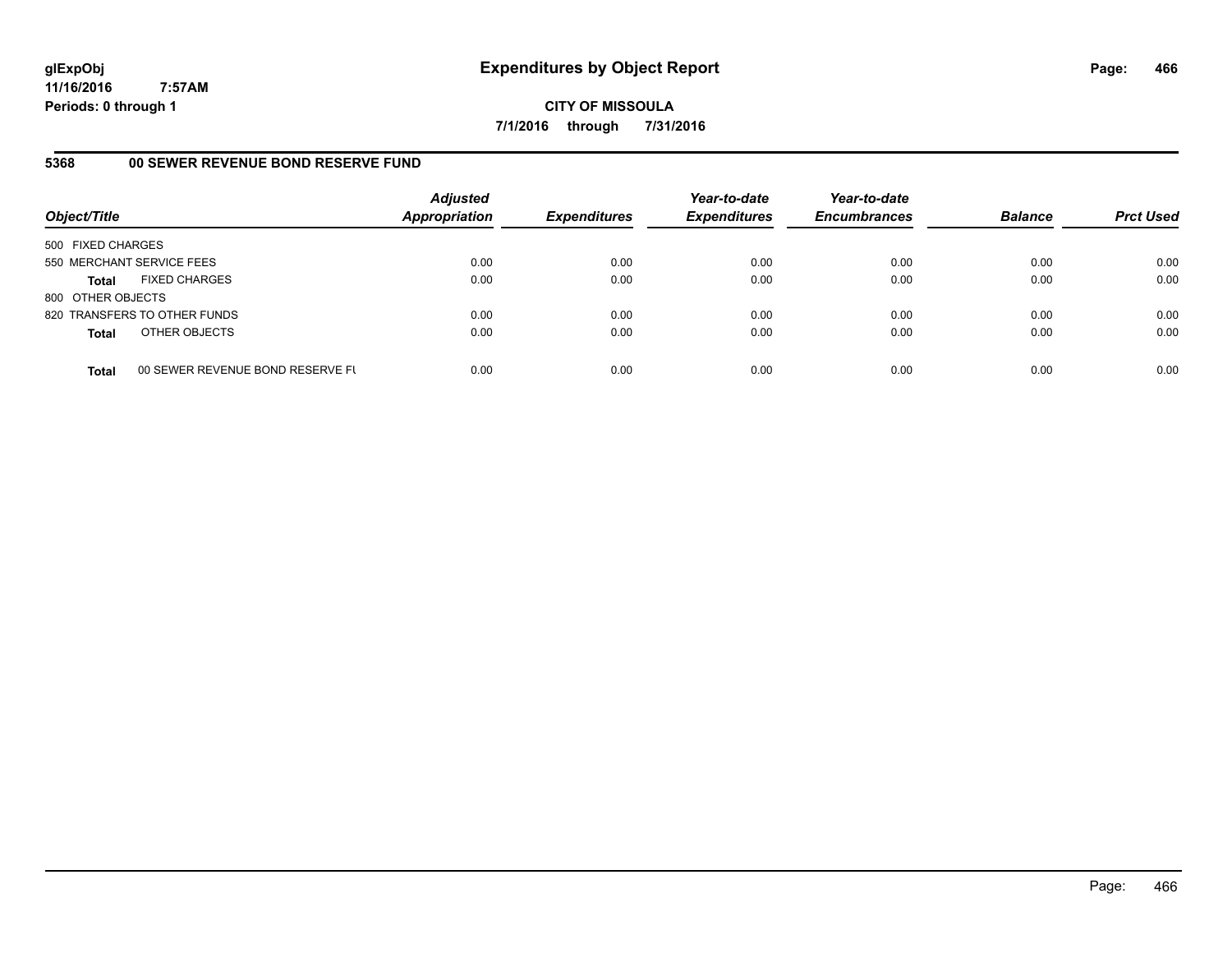#### **5369 2001 SEWER REVENUE BOND**

| Object/Title                         | <b>Adjusted</b><br><b>Appropriation</b> | <b>Expenditures</b> | Year-to-date<br><b>Expenditures</b> | Year-to-date<br><b>Encumbrances</b> | <b>Balance</b> | <b>Prct Used</b> |
|--------------------------------------|-----------------------------------------|---------------------|-------------------------------------|-------------------------------------|----------------|------------------|
| 500 FIXED CHARGES                    |                                         |                     |                                     |                                     |                |                  |
| 550 MERCHANT SERVICE FEES            | 0.00                                    | 0.00                | 0.00                                | 0.00                                | 0.00           | 0.00             |
| <b>FIXED CHARGES</b><br><b>Total</b> | 0.00                                    | 0.00                | 0.00                                | 0.00                                | 0.00           | 0.00             |
| 800 OTHER OBJECTS                    |                                         |                     |                                     |                                     |                |                  |
| 820 TRANSFERS TO OTHER FUNDS         | 0.00                                    | 0.00                | 0.00                                | 0.00                                | 0.00           | 0.00             |
| OTHER OBJECTS<br><b>Total</b>        | 0.00                                    | 0.00                | 0.00                                | 0.00                                | 0.00           | 0.00             |
| <b>WASTEWATER</b><br><b>Total</b>    | 0.00                                    | 0.00                | 0.00                                | 0.00                                | 0.00           | 0.00             |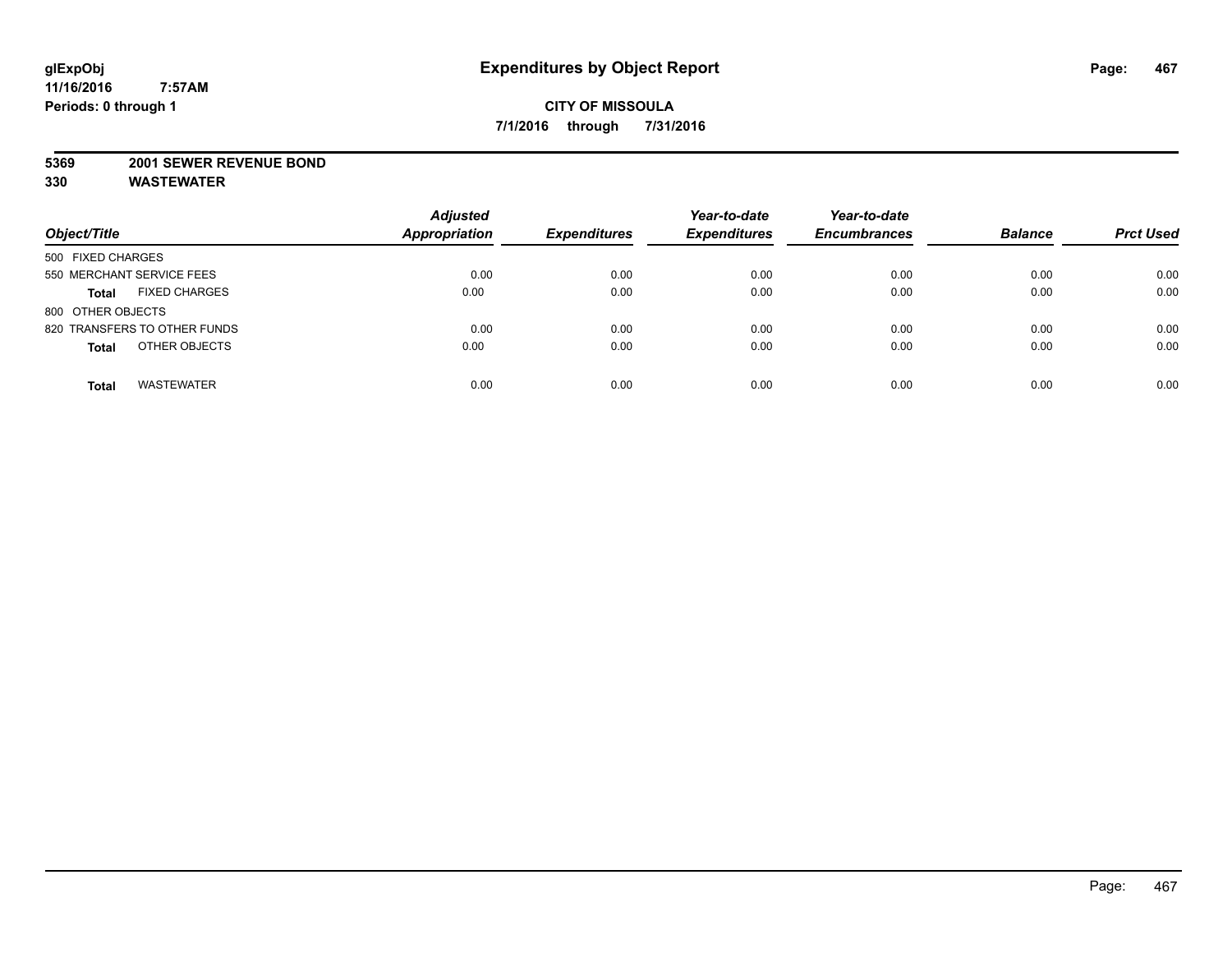# **5369 2001 SEWER REVENUE BOND**

| Object/Title                            | <b>Adjusted</b><br>Appropriation | <b>Expenditures</b> | Year-to-date<br><b>Expenditures</b> | Year-to-date<br><b>Encumbrances</b> | <b>Balance</b> | <b>Prct Used</b> |
|-----------------------------------------|----------------------------------|---------------------|-------------------------------------|-------------------------------------|----------------|------------------|
| 500 FIXED CHARGES                       |                                  |                     |                                     |                                     |                |                  |
| 550 MERCHANT SERVICE FEES               | 0.00                             | 0.00                | 0.00                                | 0.00                                | 0.00           | 0.00             |
| <b>FIXED CHARGES</b><br><b>Total</b>    | 0.00                             | 0.00                | 0.00                                | 0.00                                | 0.00           | 0.00             |
| 800 OTHER OBJECTS                       |                                  |                     |                                     |                                     |                |                  |
| 820 TRANSFERS TO OTHER FUNDS            | 0.00                             | 0.00                | 0.00                                | 0.00                                | 0.00           | 0.00             |
| OTHER OBJECTS<br><b>Total</b>           | 0.00                             | 0.00                | 0.00                                | 0.00                                | 0.00           | 0.00             |
| 2001 SEWER REVENUE BOND<br><b>Total</b> | 0.00                             | 0.00                | 0.00                                | 0.00                                | 0.00           | 0.00             |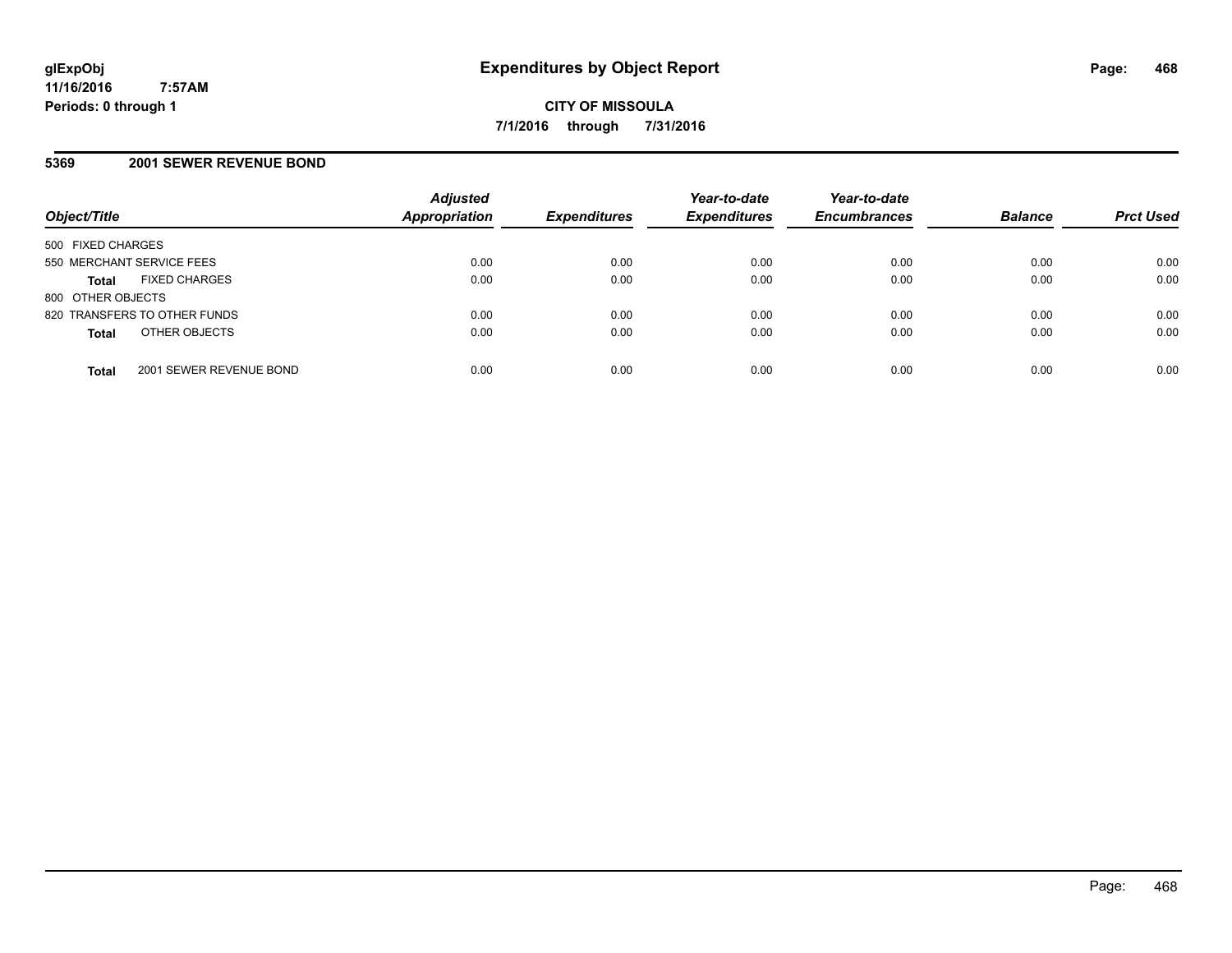#### **5370 99 SEWER REVENUE BOND RESERVE FUND**

| Object/Title                         | <b>Adjusted</b><br><b>Appropriation</b> | <b>Expenditures</b> | Year-to-date<br><b>Expenditures</b> | Year-to-date<br><b>Encumbrances</b> | <b>Balance</b> | <b>Prct Used</b> |
|--------------------------------------|-----------------------------------------|---------------------|-------------------------------------|-------------------------------------|----------------|------------------|
| 500 FIXED CHARGES                    |                                         |                     |                                     |                                     |                |                  |
| 550 MERCHANT SERVICE FEES            | 0.00                                    | 0.00                | 0.00                                | 0.00                                | 0.00           | 0.00             |
| <b>FIXED CHARGES</b><br><b>Total</b> | 0.00                                    | 0.00                | 0.00                                | 0.00                                | 0.00           | 0.00             |
| 800 OTHER OBJECTS                    |                                         |                     |                                     |                                     |                |                  |
| 820 TRANSFERS TO OTHER FUNDS         | 0.00                                    | 0.00                | 0.00                                | 0.00                                | 0.00           | 0.00             |
| OTHER OBJECTS<br><b>Total</b>        | 0.00                                    | 0.00                | 0.00                                | 0.00                                | 0.00           | 0.00             |
| <b>WASTEWATER</b><br><b>Total</b>    | 0.00                                    | 0.00                | 0.00                                | 0.00                                | 0.00           | 0.00             |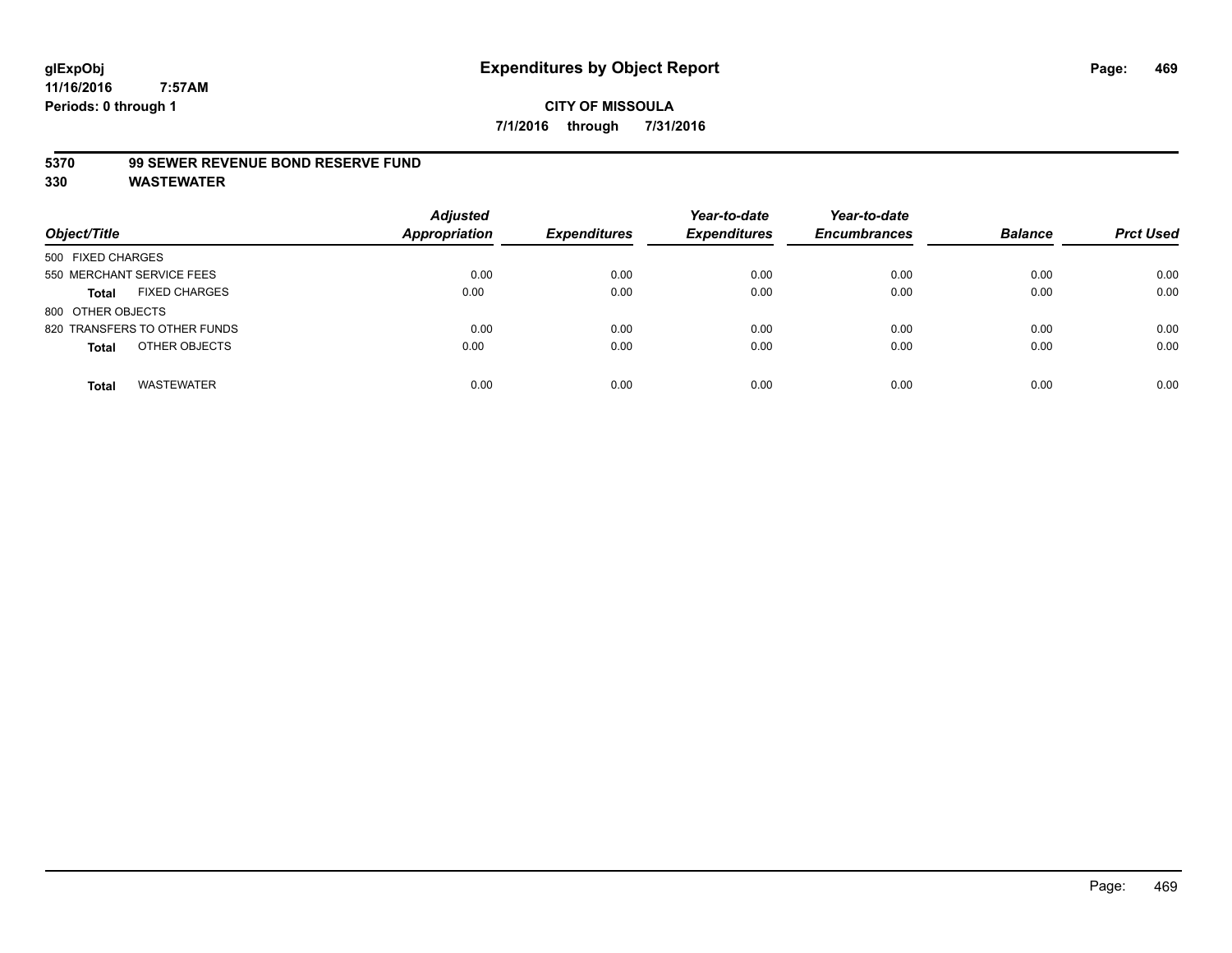**CITY OF MISSOULA 7/1/2016 through 7/31/2016**

## **5370 99 SEWER REVENUE BOND RESERVE FUND**

| Object/Title              |                                  | <b>Adjusted</b><br><b>Appropriation</b> | <b>Expenditures</b> | Year-to-date<br><b>Expenditures</b> | Year-to-date<br><b>Encumbrances</b> | <b>Balance</b> | <b>Prct Used</b> |
|---------------------------|----------------------------------|-----------------------------------------|---------------------|-------------------------------------|-------------------------------------|----------------|------------------|
| 500 FIXED CHARGES         |                                  |                                         |                     |                                     |                                     |                |                  |
| 550 MERCHANT SERVICE FEES |                                  | 0.00                                    | 0.00                | 0.00                                | 0.00                                | 0.00           | 0.00             |
| <b>Total</b>              | <b>FIXED CHARGES</b>             | 0.00                                    | 0.00                | 0.00                                | 0.00                                | 0.00           | 0.00             |
| 800 OTHER OBJECTS         |                                  |                                         |                     |                                     |                                     |                |                  |
|                           | 820 TRANSFERS TO OTHER FUNDS     | 0.00                                    | 0.00                | 0.00                                | 0.00                                | 0.00           | 0.00             |
| <b>Total</b>              | OTHER OBJECTS                    | 0.00                                    | 0.00                | 0.00                                | 0.00                                | 0.00           | 0.00             |
| <b>Total</b>              | 99 SEWER REVENUE BOND RESERVE FL | 0.00                                    | 0.00                | 0.00                                | 0.00                                | 0.00           | 0.00             |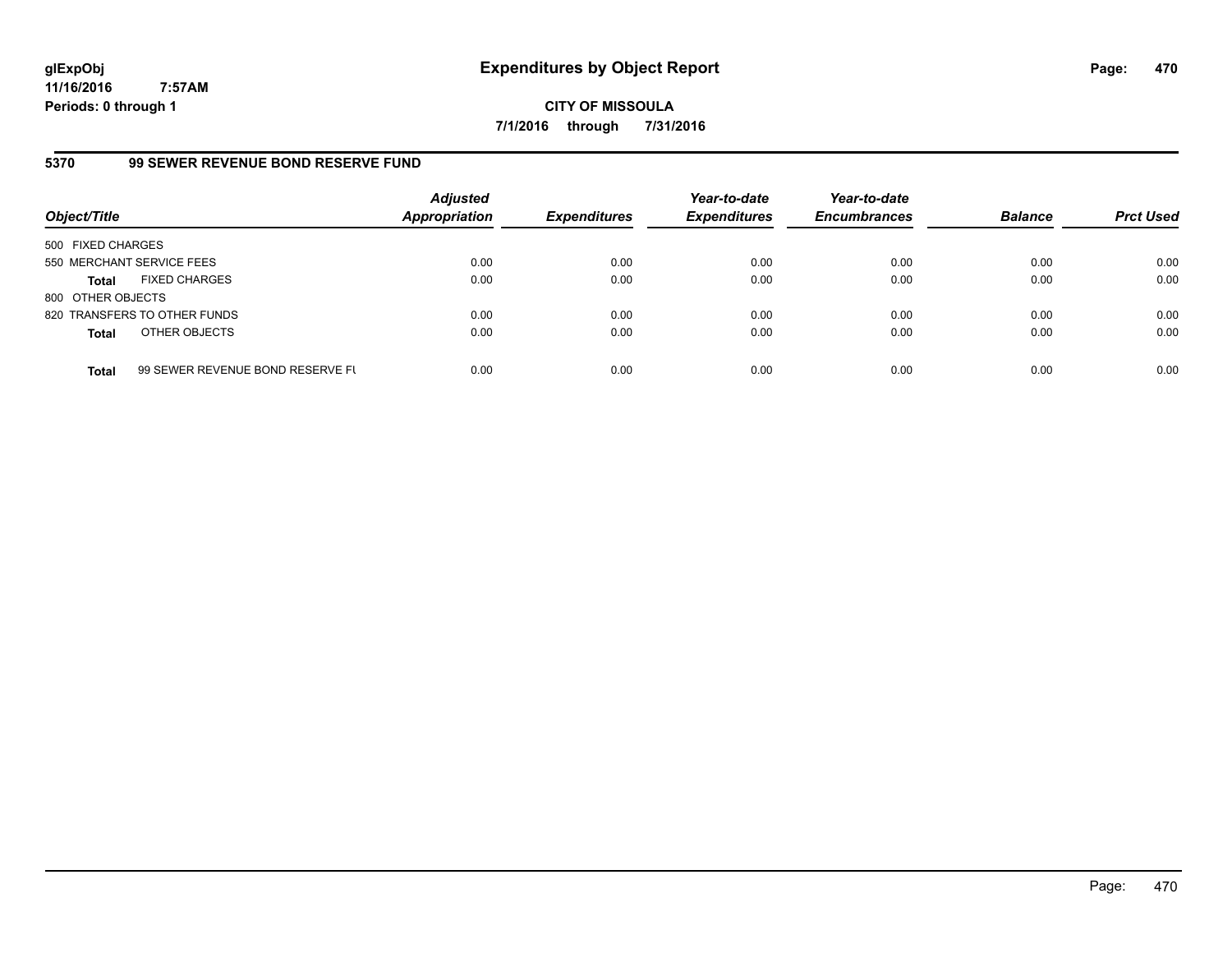## **5371 2002 SEWER BONDS**

|                                      | <b>Adjusted</b>      |                     | Year-to-date        | Year-to-date        |                |                  |
|--------------------------------------|----------------------|---------------------|---------------------|---------------------|----------------|------------------|
| Object/Title                         | <b>Appropriation</b> | <b>Expenditures</b> | <b>Expenditures</b> | <b>Encumbrances</b> | <b>Balance</b> | <b>Prct Used</b> |
| 500 FIXED CHARGES                    |                      |                     |                     |                     |                |                  |
| 550 MERCHANT SERVICE FEES            | 0.00                 | 0.00                | 0.00                | 0.00                | 0.00           | 0.00             |
| <b>FIXED CHARGES</b><br><b>Total</b> | 0.00                 | 0.00                | 0.00                | 0.00                | 0.00           | 0.00             |
| 600 DEBT SERVICE                     |                      |                     |                     |                     |                |                  |
| 610 PRINCIPAL                        | 0.00                 | 0.00                | 0.00                | 0.00                | 0.00           | 0.00             |
| 620 INTEREST / SERVICE FEES          | 0.00                 | 0.00                | 0.00                | 0.00                | 0.00           | 0.00             |
| <b>DEBT SERVICE</b><br><b>Total</b>  | 0.00                 | 0.00                | 0.00                | 0.00                | 0.00           | 0.00             |
| <b>WASTEWATER</b><br><b>Total</b>    | 0.00                 | 0.00                | 0.00                | 0.00                | 0.00           | 0.00             |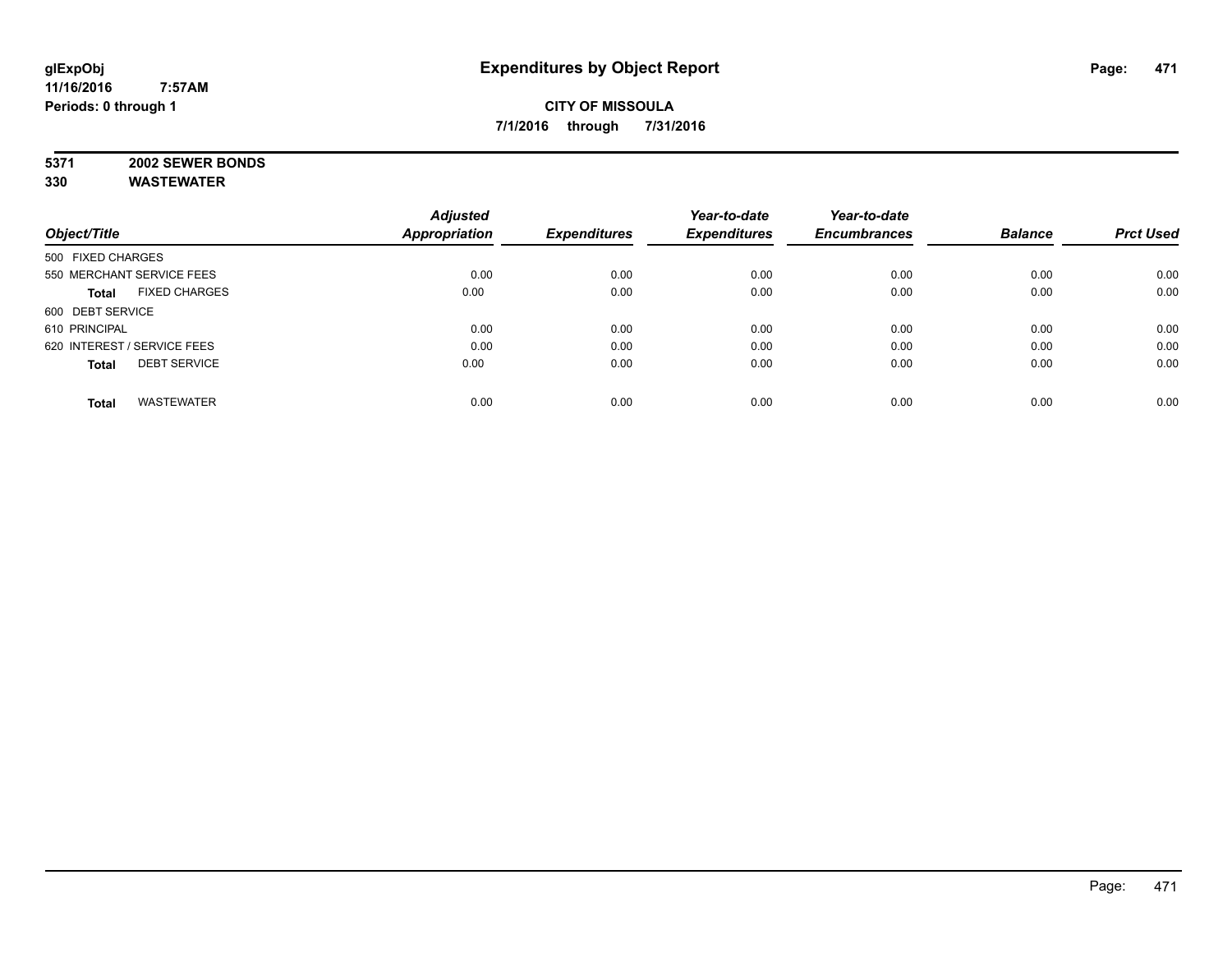**CITY OF MISSOULA 7/1/2016 through 7/31/2016**

#### **5371 2002 SEWER BONDS**

| Object/Title                         | <b>Adjusted</b><br><b>Appropriation</b> | <b>Expenditures</b> | Year-to-date<br><b>Expenditures</b> | Year-to-date<br><b>Encumbrances</b> | <b>Balance</b> | <b>Prct Used</b> |
|--------------------------------------|-----------------------------------------|---------------------|-------------------------------------|-------------------------------------|----------------|------------------|
| 500 FIXED CHARGES                    |                                         |                     |                                     |                                     |                |                  |
| 550 MERCHANT SERVICE FEES            | 0.00                                    | 0.00                | 0.00                                | 0.00                                | 0.00           | 0.00             |
| <b>FIXED CHARGES</b><br><b>Total</b> | 0.00                                    | 0.00                | 0.00                                | 0.00                                | 0.00           | 0.00             |
| 600 DEBT SERVICE                     |                                         |                     |                                     |                                     |                |                  |
| 610 PRINCIPAL                        | 0.00                                    | 0.00                | 0.00                                | 0.00                                | 0.00           | 0.00             |
| 620 INTEREST / SERVICE FEES          | 0.00                                    | 0.00                | 0.00                                | 0.00                                | 0.00           | 0.00             |
| <b>DEBT SERVICE</b><br><b>Total</b>  | 0.00                                    | 0.00                | 0.00                                | 0.00                                | 0.00           | 0.00             |
| 2002 SEWER BONDS<br><b>Total</b>     | 0.00                                    | 0.00                | 0.00                                | 0.00                                | 0.00           | 0.00             |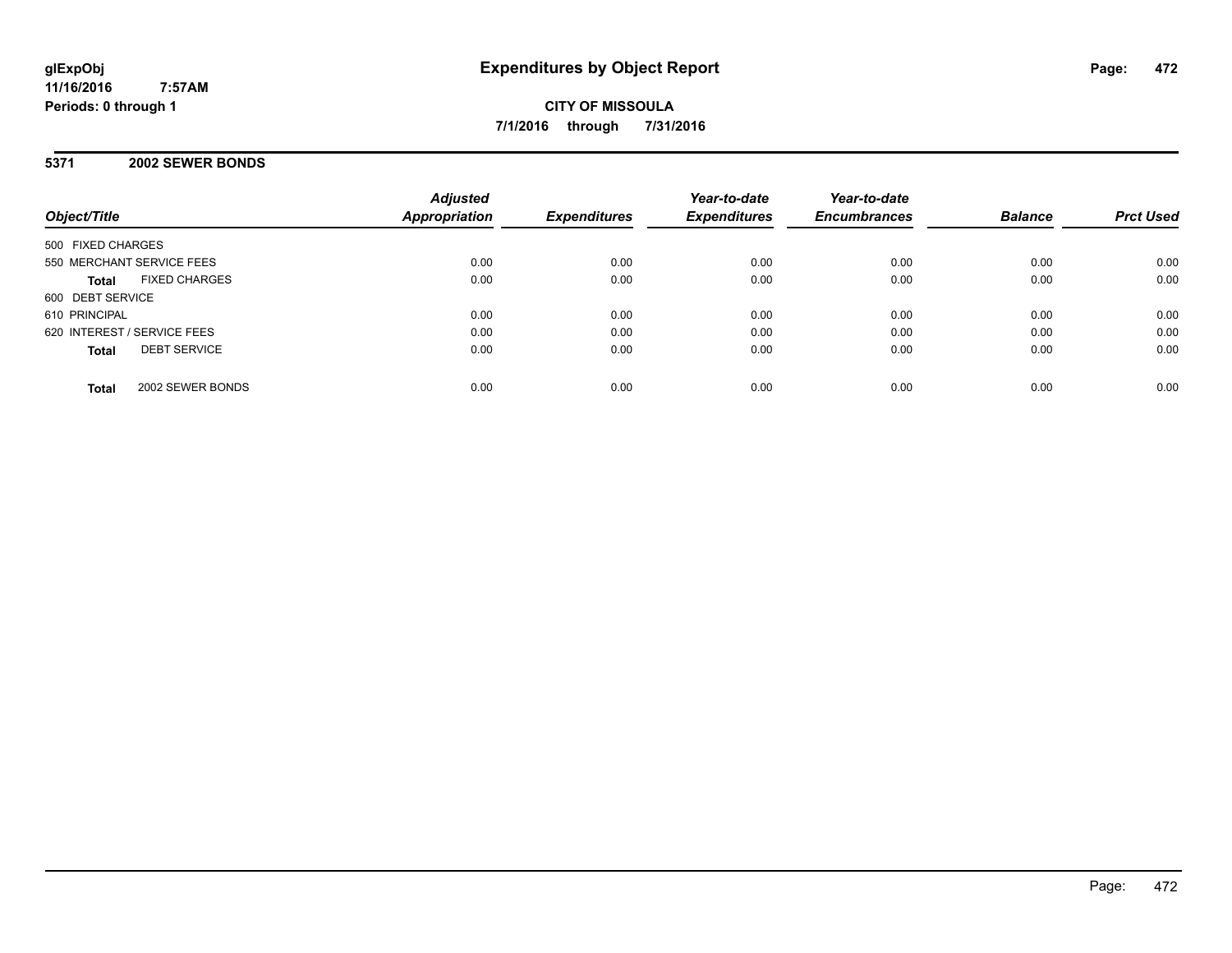#### **5372 2002 SEWER REVENUE BOND**

| Object/Title                         | <b>Adjusted</b><br>Appropriation | <b>Expenditures</b> | Year-to-date<br><b>Expenditures</b> | Year-to-date<br><b>Encumbrances</b> | <b>Balance</b> | <b>Prct Used</b> |
|--------------------------------------|----------------------------------|---------------------|-------------------------------------|-------------------------------------|----------------|------------------|
| 500 FIXED CHARGES                    |                                  |                     |                                     |                                     |                |                  |
| 550 MERCHANT SERVICE FEES            | 0.00                             | 0.00                | 0.00                                | 0.00                                | 0.00           | 0.00             |
| <b>FIXED CHARGES</b><br><b>Total</b> | 0.00                             | 0.00                | 0.00                                | 0.00                                | 0.00           | 0.00             |
| 800 OTHER OBJECTS                    |                                  |                     |                                     |                                     |                |                  |
| 820 TRANSFERS TO OTHER FUNDS         | 0.00                             | 0.00                | 0.00                                | 0.00                                | 0.00           | 0.00             |
| OTHER OBJECTS<br><b>Total</b>        | 0.00                             | 0.00                | 0.00                                | 0.00                                | 0.00           | 0.00             |
| <b>WASTEWATER</b><br><b>Total</b>    | 0.00                             | 0.00                | 0.00                                | 0.00                                | 0.00           | 0.00             |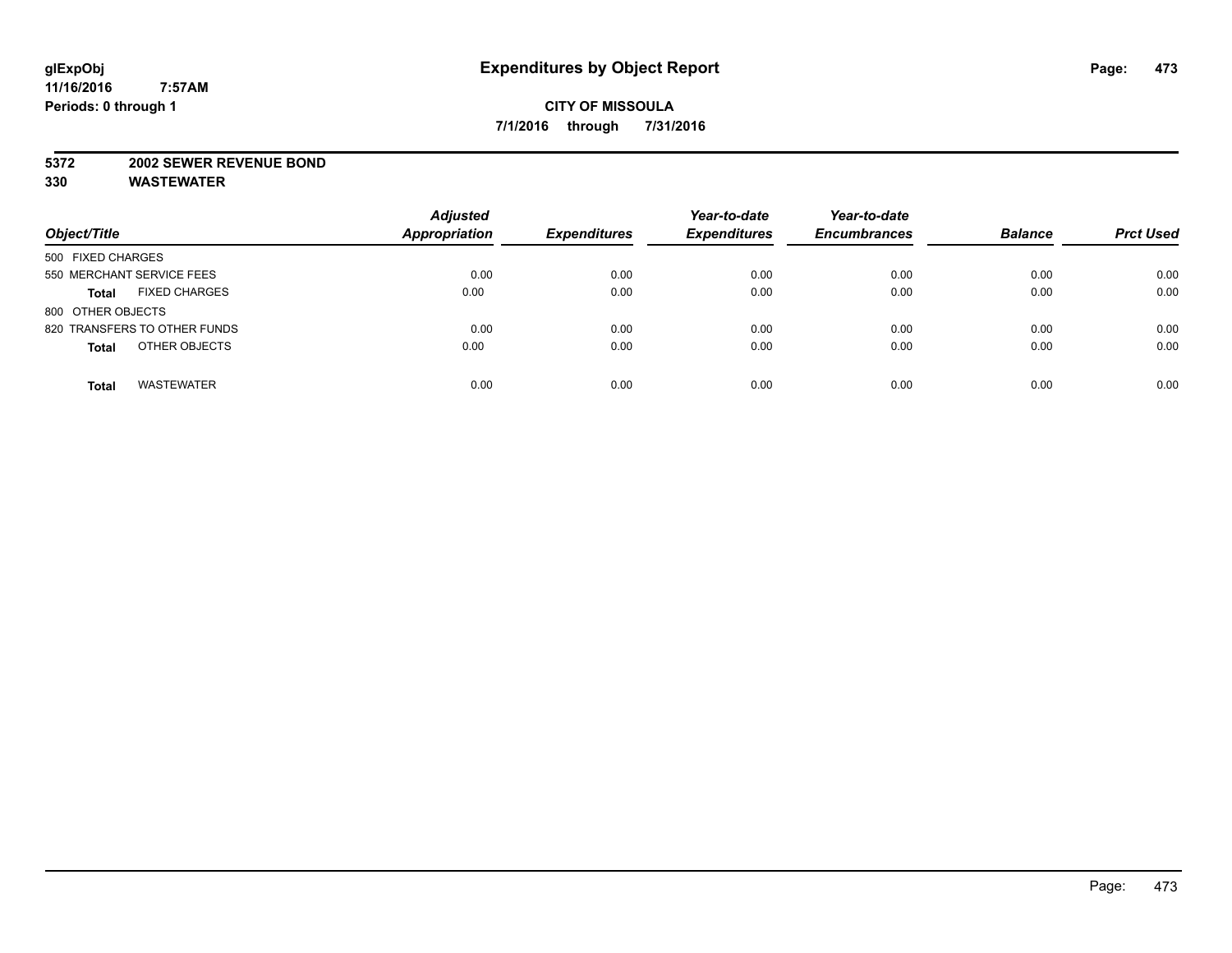#### **5372 2002 SEWER REVENUE BOND**

| Object/Title                            | <b>Adjusted</b><br>Appropriation | <b>Expenditures</b> | Year-to-date<br><b>Expenditures</b> | Year-to-date<br><b>Encumbrances</b> | <b>Balance</b> | <b>Prct Used</b> |
|-----------------------------------------|----------------------------------|---------------------|-------------------------------------|-------------------------------------|----------------|------------------|
| 500 FIXED CHARGES                       |                                  |                     |                                     |                                     |                |                  |
| 550 MERCHANT SERVICE FEES               | 0.00                             | 0.00                | 0.00                                | 0.00                                | 0.00           | 0.00             |
| <b>FIXED CHARGES</b><br><b>Total</b>    | 0.00                             | 0.00                | 0.00                                | 0.00                                | 0.00           | 0.00             |
| 800 OTHER OBJECTS                       |                                  |                     |                                     |                                     |                |                  |
| 820 TRANSFERS TO OTHER FUNDS            | 0.00                             | 0.00                | 0.00                                | 0.00                                | 0.00           | 0.00             |
| OTHER OBJECTS<br><b>Total</b>           | 0.00                             | 0.00                | 0.00                                | 0.00                                | 0.00           | 0.00             |
| 2002 SEWER REVENUE BOND<br><b>Total</b> | 0.00                             | 0.00                | 0.00                                | 0.00                                | 0.00           | 0.00             |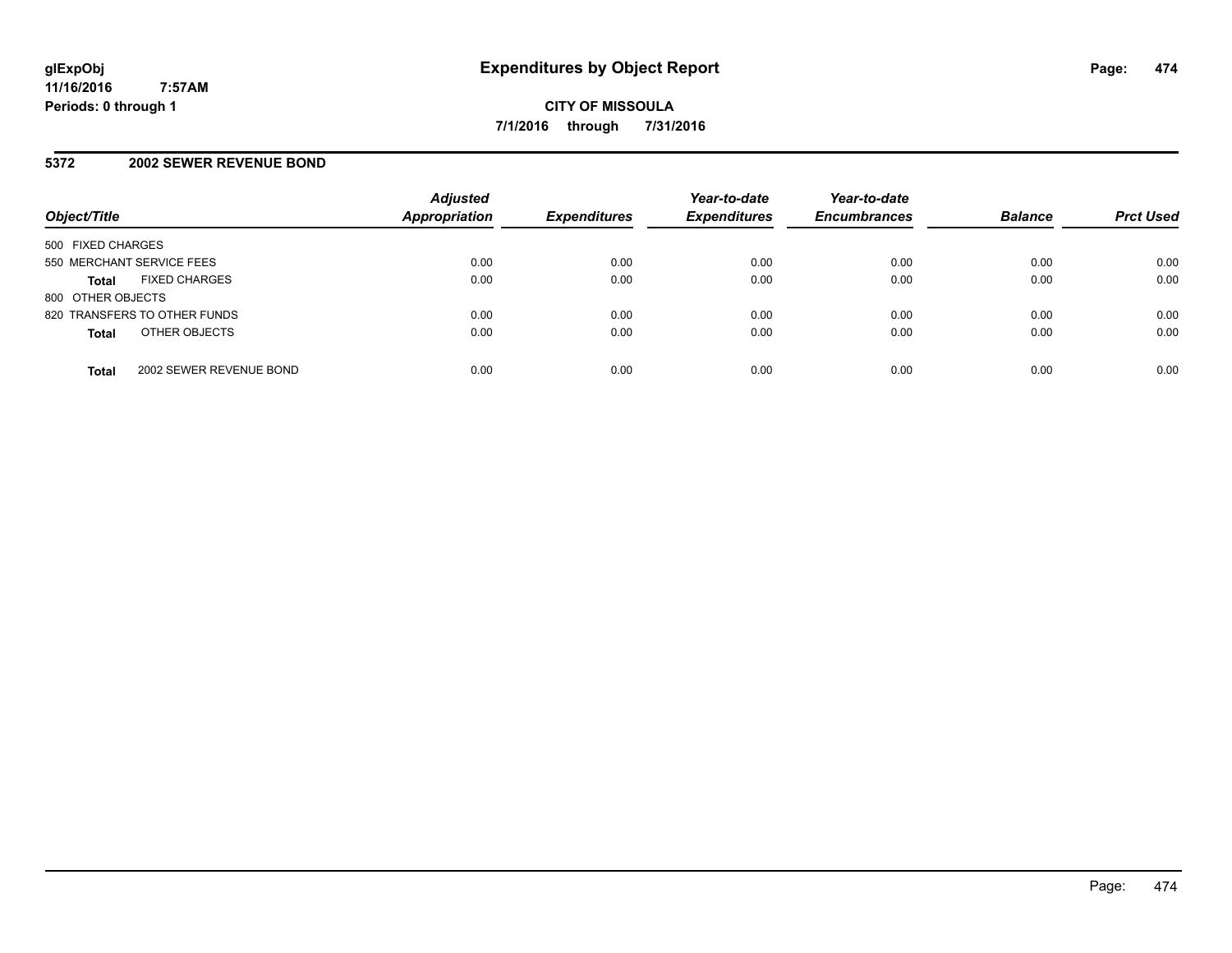#### **5373 2002 WWTP UPGRADE REVENUE BOND**

|                                      | <b>Adjusted</b>      |                     | Year-to-date        | Year-to-date        |                |                  |
|--------------------------------------|----------------------|---------------------|---------------------|---------------------|----------------|------------------|
| Object/Title                         | <b>Appropriation</b> | <b>Expenditures</b> | <b>Expenditures</b> | <b>Encumbrances</b> | <b>Balance</b> | <b>Prct Used</b> |
| 500 FIXED CHARGES                    |                      |                     |                     |                     |                |                  |
| 550 MERCHANT SERVICE FEES            | 0.00                 | 0.00                | 0.00                | 0.00                | 0.00           | 0.00             |
| <b>FIXED CHARGES</b><br><b>Total</b> | 0.00                 | 0.00                | 0.00                | 0.00                | 0.00           | 0.00             |
| 600 DEBT SERVICE                     |                      |                     |                     |                     |                |                  |
| 610 PRINCIPAL                        | 0.00                 | 0.00                | 0.00                | 0.00                | 0.00           | 0.00             |
| 620 INTEREST / SERVICE FEES          | 0.00                 | 0.00                | 0.00                | 0.00                | 0.00           | 0.00             |
| <b>DEBT SERVICE</b><br><b>Total</b>  | 0.00                 | 0.00                | 0.00                | 0.00                | 0.00           | 0.00             |
|                                      |                      |                     |                     |                     |                |                  |
| <b>WASTEWATER</b><br><b>Total</b>    | 0.00                 | 0.00                | 0.00                | 0.00                | 0.00           | 0.00             |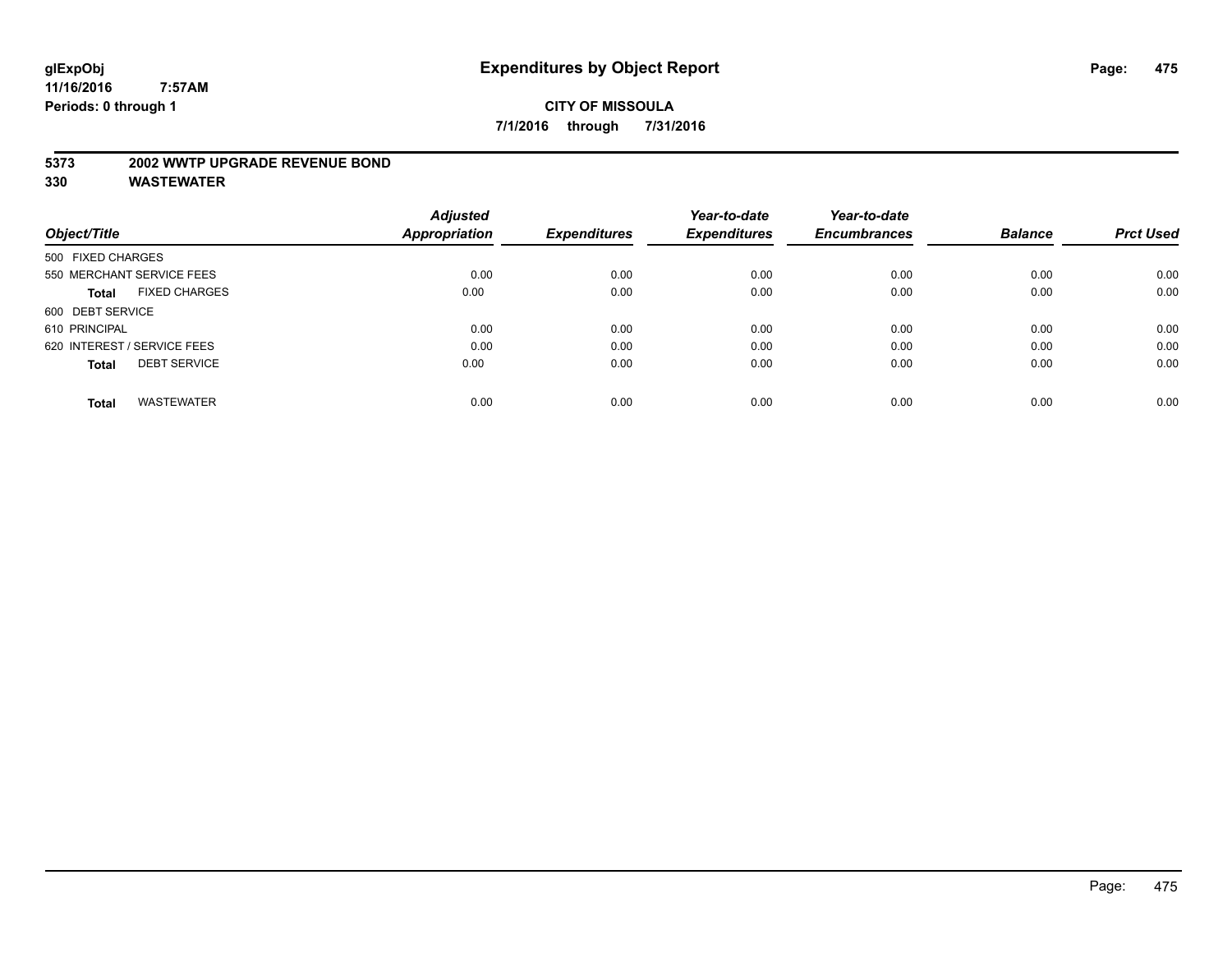**CITY OF MISSOULA 7/1/2016 through 7/31/2016**

## **5373 2002 WWTP UPGRADE REVENUE BOND**

| Object/Title                         |                                | <b>Adjusted</b><br><b>Appropriation</b> | <b>Expenditures</b> | Year-to-date<br><b>Expenditures</b> | Year-to-date<br><b>Encumbrances</b> | <b>Balance</b> | <b>Prct Used</b> |
|--------------------------------------|--------------------------------|-----------------------------------------|---------------------|-------------------------------------|-------------------------------------|----------------|------------------|
| 500 FIXED CHARGES                    |                                |                                         |                     |                                     |                                     |                |                  |
| 550 MERCHANT SERVICE FEES            |                                | 0.00                                    | 0.00                | 0.00                                | 0.00                                | 0.00           | 0.00             |
| <b>FIXED CHARGES</b><br><b>Total</b> |                                | 0.00                                    | 0.00                | 0.00                                | 0.00                                | 0.00           | 0.00             |
| 600 DEBT SERVICE                     |                                |                                         |                     |                                     |                                     |                |                  |
| 610 PRINCIPAL                        |                                | 0.00                                    | 0.00                | 0.00                                | 0.00                                | 0.00           | 0.00             |
| 620 INTEREST / SERVICE FEES          |                                | 0.00                                    | 0.00                | 0.00                                | 0.00                                | 0.00           | 0.00             |
| <b>DEBT SERVICE</b><br><b>Total</b>  |                                | 0.00                                    | 0.00                | 0.00                                | 0.00                                | 0.00           | 0.00             |
| <b>Total</b>                         | 2002 WWTP UPGRADE REVENUE BOND | 0.00                                    | 0.00                | 0.00                                | 0.00                                | 0.00           | 0.00             |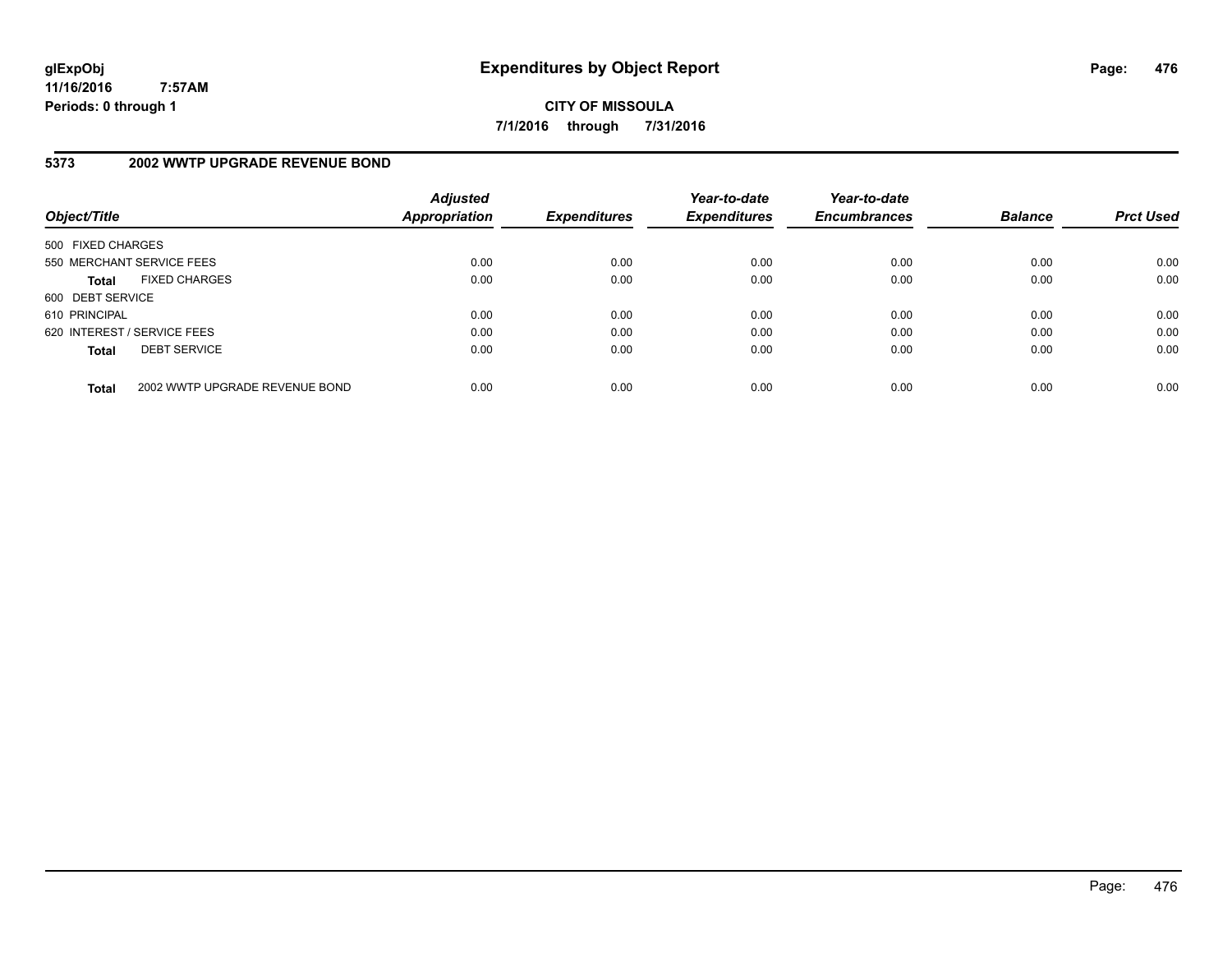#### **5374 2002 WWTP UPGRADE RESERVE**

| Object/Title                         | <b>Adjusted</b><br><b>Appropriation</b> | <b>Expenditures</b> | Year-to-date<br><b>Expenditures</b> | Year-to-date<br><b>Encumbrances</b> | <b>Balance</b> | <b>Prct Used</b> |
|--------------------------------------|-----------------------------------------|---------------------|-------------------------------------|-------------------------------------|----------------|------------------|
| 500 FIXED CHARGES                    |                                         |                     |                                     |                                     |                |                  |
| 550 MERCHANT SERVICE FEES            | 0.00                                    | 0.00                | 0.00                                | 0.00                                | 0.00           | 0.00             |
| <b>FIXED CHARGES</b><br><b>Total</b> | 0.00                                    | 0.00                | 0.00                                | 0.00                                | 0.00           | 0.00             |
| 600 DEBT SERVICE                     |                                         |                     |                                     |                                     |                |                  |
| 610 PRINCIPAL                        | 0.00                                    | 0.00                | 0.00                                | 0.00                                | 0.00           | 0.00             |
| 620 INTEREST / SERVICE FEES          | 0.00                                    | 0.00                | 0.00                                | 0.00                                | 0.00           | 0.00             |
| <b>DEBT SERVICE</b><br><b>Total</b>  | 0.00                                    | 0.00                | 0.00                                | 0.00                                | 0.00           | 0.00             |
| 800 OTHER OBJECTS                    |                                         |                     |                                     |                                     |                |                  |
| 820 TRANSFERS TO OTHER FUNDS         | 0.00                                    | 0.00                | 0.00                                | 0.00                                | 0.00           | 0.00             |
| OTHER OBJECTS<br><b>Total</b>        | 0.00                                    | 0.00                | 0.00                                | 0.00                                | 0.00           | 0.00             |
|                                      |                                         |                     |                                     |                                     |                |                  |
| <b>WASTEWATER</b><br><b>Total</b>    | 0.00                                    | 0.00                | 0.00                                | 0.00                                | 0.00           | 0.00             |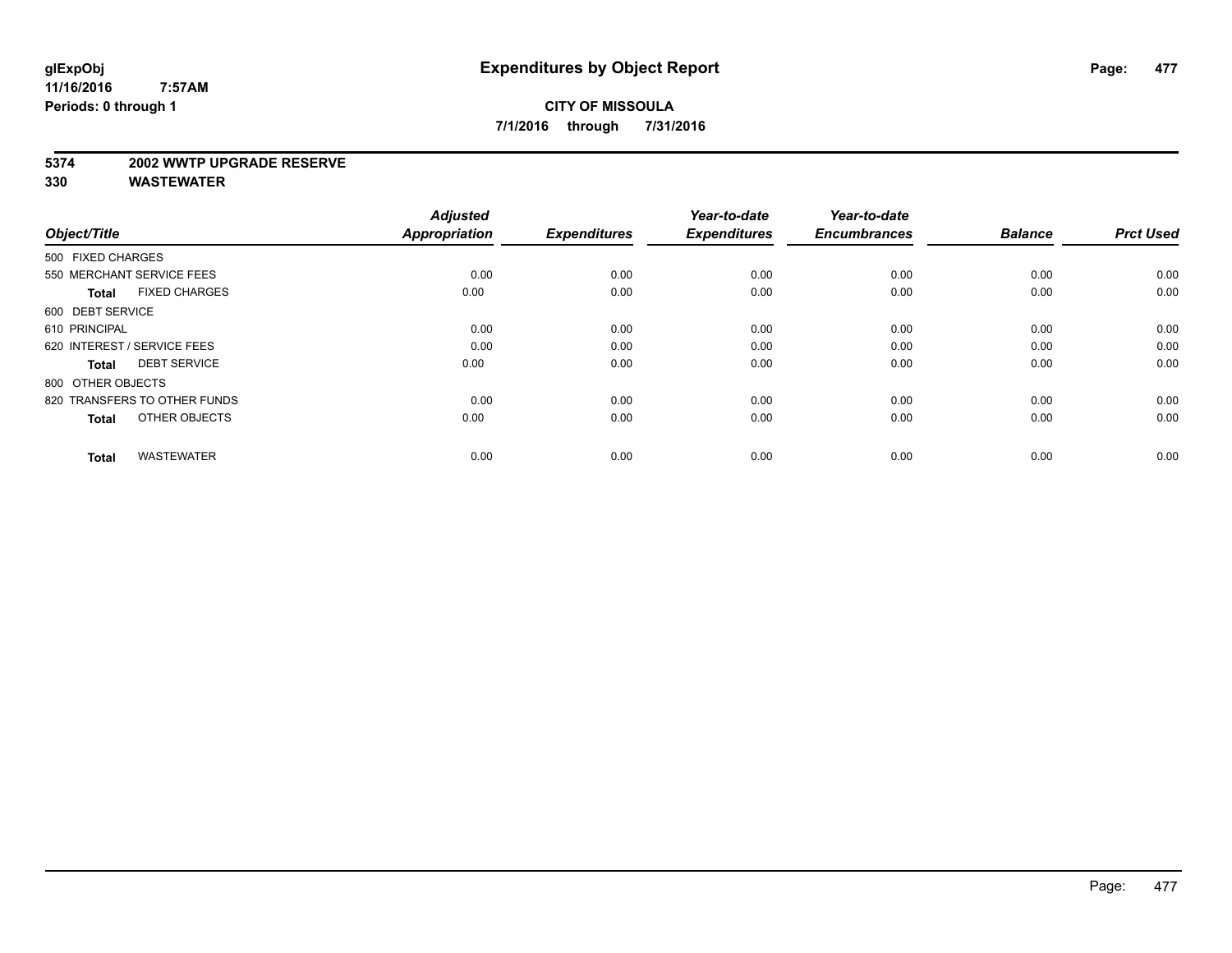#### **5374 2002 WWTP UPGRADE RESERVE**

| Object/Title      |                              | <b>Adjusted</b><br>Appropriation | <b>Expenditures</b> | Year-to-date<br><b>Expenditures</b> | Year-to-date<br><b>Encumbrances</b> | <b>Balance</b> | <b>Prct Used</b> |
|-------------------|------------------------------|----------------------------------|---------------------|-------------------------------------|-------------------------------------|----------------|------------------|
| 500 FIXED CHARGES |                              |                                  |                     |                                     |                                     |                |                  |
|                   | 550 MERCHANT SERVICE FEES    | 0.00                             | 0.00                | 0.00                                | 0.00                                | 0.00           | 0.00             |
| <b>Total</b>      | <b>FIXED CHARGES</b>         | 0.00                             | 0.00                | 0.00                                | 0.00                                | 0.00           | 0.00             |
| 600 DEBT SERVICE  |                              |                                  |                     |                                     |                                     |                |                  |
| 610 PRINCIPAL     |                              | 0.00                             | 0.00                | 0.00                                | 0.00                                | 0.00           | 0.00             |
|                   | 620 INTEREST / SERVICE FEES  | 0.00                             | 0.00                | 0.00                                | 0.00                                | 0.00           | 0.00             |
| Total             | <b>DEBT SERVICE</b>          | 0.00                             | 0.00                | 0.00                                | 0.00                                | 0.00           | 0.00             |
| 800 OTHER OBJECTS |                              |                                  |                     |                                     |                                     |                |                  |
|                   | 820 TRANSFERS TO OTHER FUNDS | 0.00                             | 0.00                | 0.00                                | 0.00                                | 0.00           | 0.00             |
| <b>Total</b>      | OTHER OBJECTS                | 0.00                             | 0.00                | 0.00                                | 0.00                                | 0.00           | 0.00             |
| <b>Total</b>      | 2002 WWTP UPGRADE RESERVE    | 0.00                             | 0.00                | 0.00                                | 0.00                                | 0.00           | 0.00             |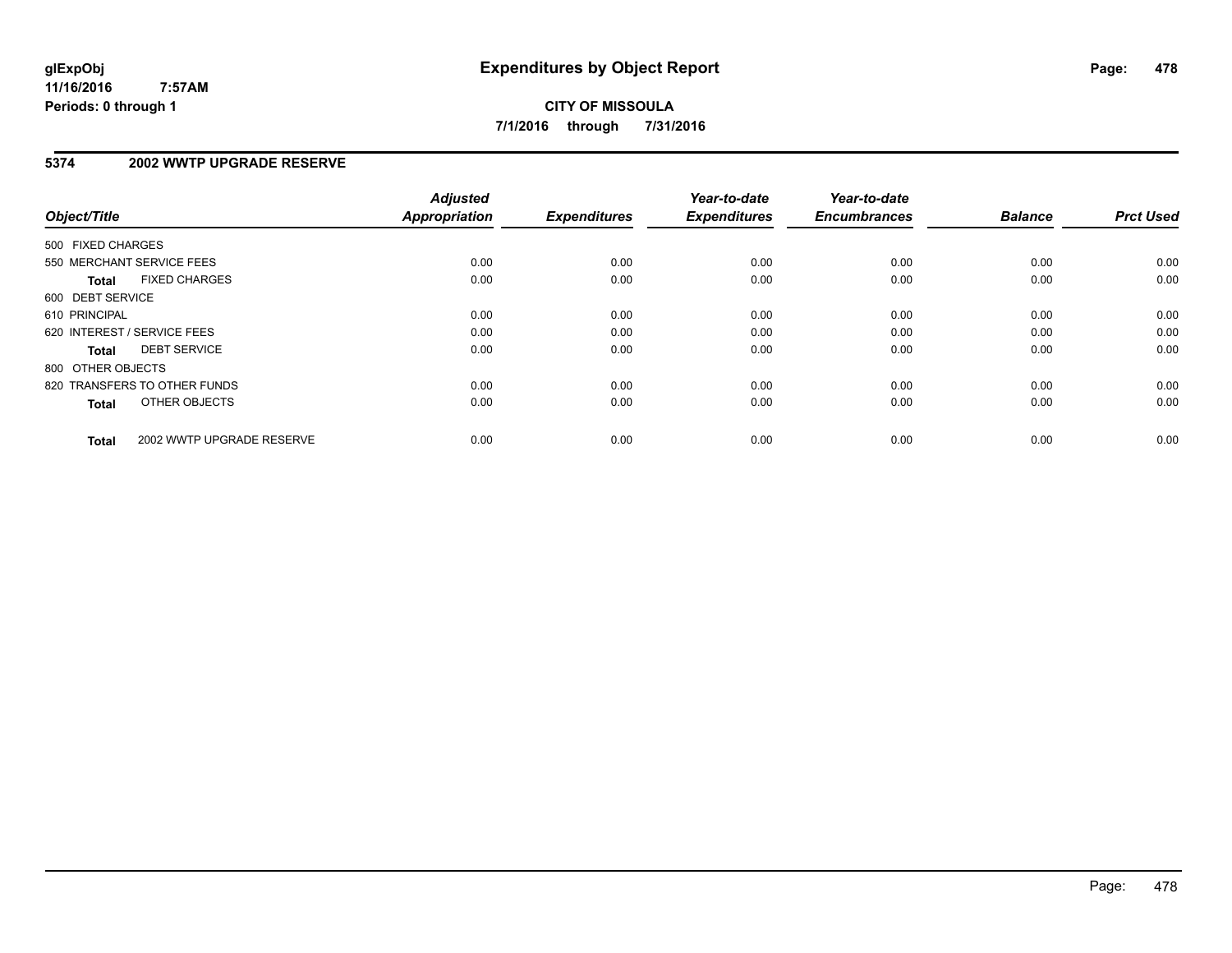#### **5375 2003 WWTP SRF \$3.8M EPA DEBT**

|                                      | <b>Adjusted</b> |                     | Year-to-date        | Year-to-date        |                |                  |
|--------------------------------------|-----------------|---------------------|---------------------|---------------------|----------------|------------------|
| Object/Title                         | Appropriation   | <b>Expenditures</b> | <b>Expenditures</b> | <b>Encumbrances</b> | <b>Balance</b> | <b>Prct Used</b> |
| 500 FIXED CHARGES                    |                 |                     |                     |                     |                |                  |
| 550 MERCHANT SERVICE FEES            | 0.00            | 0.00                | 0.00                | 0.00                | 0.00           | 0.00             |
| <b>FIXED CHARGES</b><br><b>Total</b> | 0.00            | 0.00                | 0.00                | 0.00                | 0.00           | 0.00             |
| 600 DEBT SERVICE                     |                 |                     |                     |                     |                |                  |
| 610 PRINCIPAL                        | 0.00            | 0.00                | 0.00                | 0.00                | 0.00           | 0.00             |
| 620 INTEREST / SERVICE FEES          | 0.00            | 0.00                | 0.00                | 0.00                | 0.00           | 0.00             |
| <b>DEBT SERVICE</b><br><b>Total</b>  | 0.00            | 0.00                | 0.00                | 0.00                | 0.00           | 0.00             |
| <b>WASTEWATER</b><br>Total           | 0.00            | 0.00                | 0.00                | 0.00                | 0.00           | 0.00             |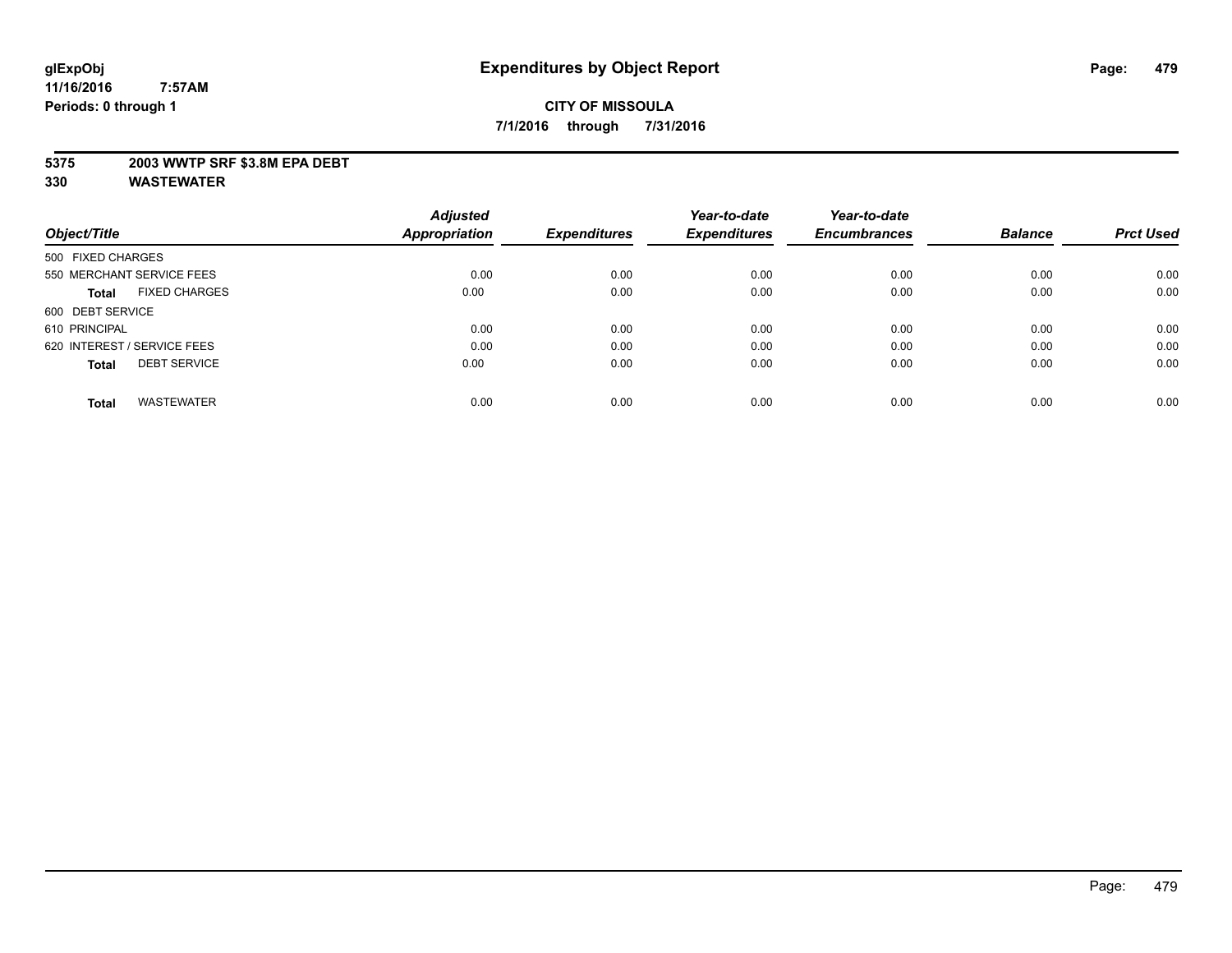#### **5375 2003 WWTP SRF \$3.8M EPA DEBT**

| Object/Title                                  | <b>Adjusted</b><br>Appropriation | <b>Expenditures</b> | Year-to-date<br><b>Expenditures</b> | Year-to-date<br><b>Encumbrances</b> | <b>Balance</b> | <b>Prct Used</b> |
|-----------------------------------------------|----------------------------------|---------------------|-------------------------------------|-------------------------------------|----------------|------------------|
| 500 FIXED CHARGES                             |                                  |                     |                                     |                                     |                |                  |
| 550 MERCHANT SERVICE FEES                     | 0.00                             | 0.00                | 0.00                                | 0.00                                | 0.00           | 0.00             |
| <b>FIXED CHARGES</b><br><b>Total</b>          | 0.00                             | 0.00                | 0.00                                | 0.00                                | 0.00           | 0.00             |
| 600 DEBT SERVICE                              |                                  |                     |                                     |                                     |                |                  |
| 610 PRINCIPAL                                 | 0.00                             | 0.00                | 0.00                                | 0.00                                | 0.00           | 0.00             |
| 620 INTEREST / SERVICE FEES                   | 0.00                             | 0.00                | 0.00                                | 0.00                                | 0.00           | 0.00             |
| <b>DEBT SERVICE</b><br><b>Total</b>           | 0.00                             | 0.00                | 0.00                                | 0.00                                | 0.00           | 0.00             |
| 2003 WWTP SRF \$3.8M EPA DEBT<br><b>Total</b> | 0.00                             | 0.00                | 0.00                                | 0.00                                | 0.00           | 0.00             |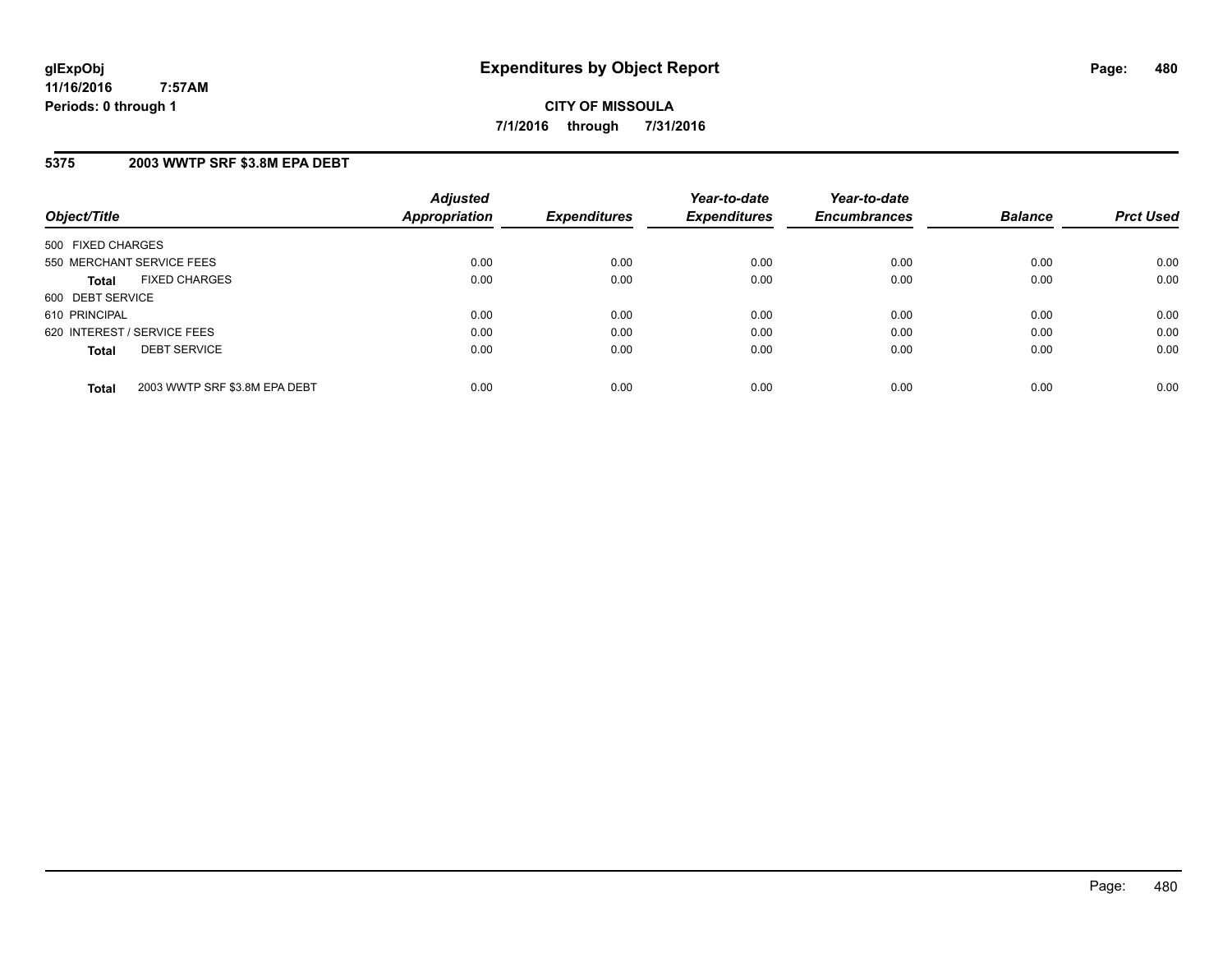#### **5376 2003 WWTP SRF \$3.8M EPA RESERVE**

| Object/Title                         | <b>Adjusted</b><br><b>Appropriation</b> | <b>Expenditures</b> | Year-to-date<br><b>Expenditures</b> | Year-to-date<br><b>Encumbrances</b> | <b>Balance</b> | <b>Prct Used</b> |
|--------------------------------------|-----------------------------------------|---------------------|-------------------------------------|-------------------------------------|----------------|------------------|
| 500 FIXED CHARGES                    |                                         |                     |                                     |                                     |                |                  |
| 550 MERCHANT SERVICE FEES            | 0.00                                    | 0.00                | 0.00                                | 0.00                                | 0.00           | 0.00             |
| <b>FIXED CHARGES</b><br><b>Total</b> | 0.00                                    | 0.00                | 0.00                                | 0.00                                | 0.00           | 0.00             |
| 800 OTHER OBJECTS                    |                                         |                     |                                     |                                     |                |                  |
| 820 TRANSFERS TO OTHER FUNDS         | 0.00                                    | 0.00                | 0.00                                | 0.00                                | 0.00           | 0.00             |
| OTHER OBJECTS<br><b>Total</b>        | 0.00                                    | 0.00                | 0.00                                | 0.00                                | 0.00           | 0.00             |
| <b>WASTEWATER</b><br><b>Total</b>    | 0.00                                    | 0.00                | 0.00                                | 0.00                                | 0.00           | 0.00             |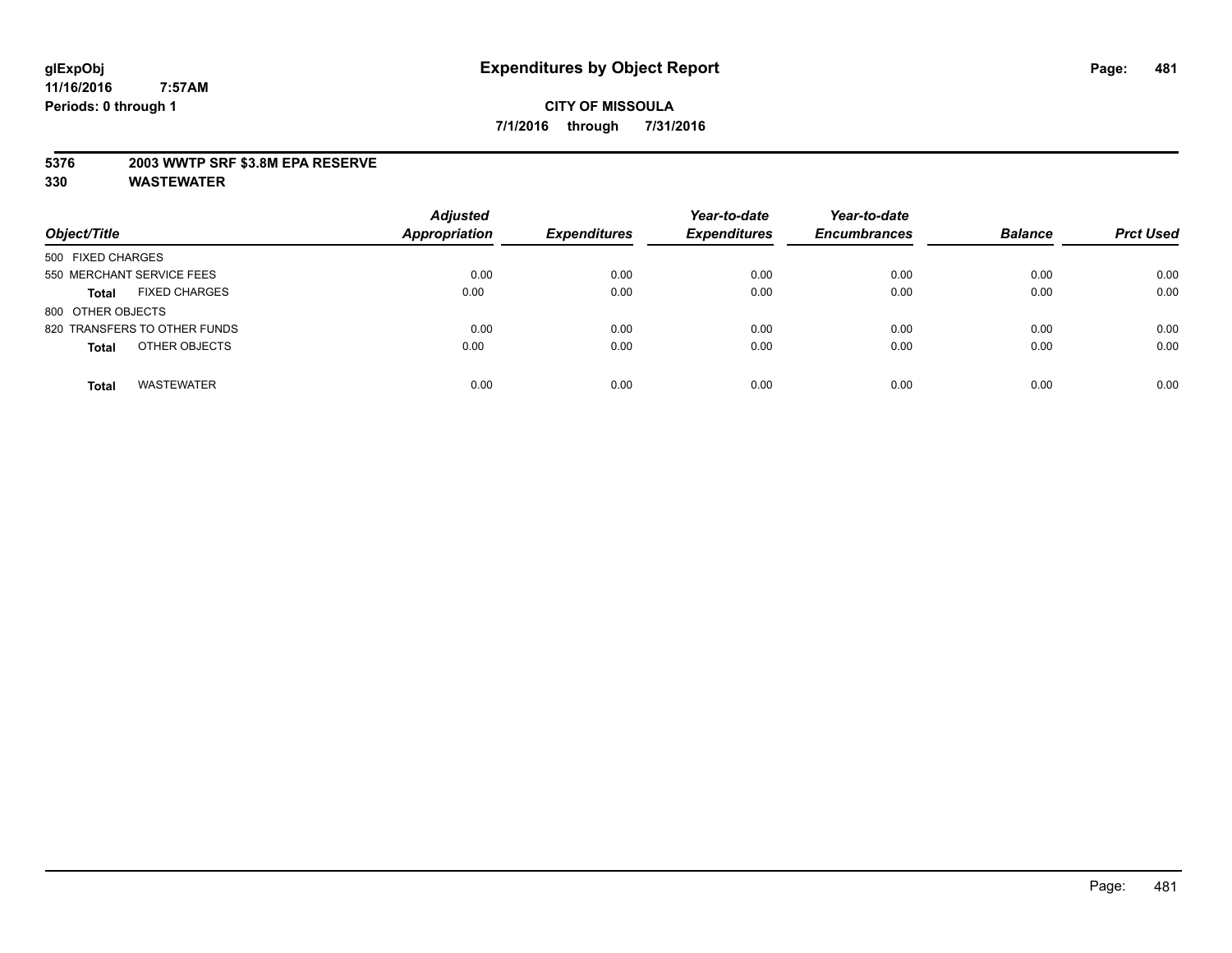**CITY OF MISSOULA 7/1/2016 through 7/31/2016**

#### **5376 2003 WWTP SRF \$3.8M EPA RESERVE**

| Object/Title              |                                  | <b>Adjusted</b><br><b>Appropriation</b> | <b>Expenditures</b> | Year-to-date<br><b>Expenditures</b> | Year-to-date<br><b>Encumbrances</b> | <b>Balance</b> | <b>Prct Used</b> |
|---------------------------|----------------------------------|-----------------------------------------|---------------------|-------------------------------------|-------------------------------------|----------------|------------------|
| 500 FIXED CHARGES         |                                  |                                         |                     |                                     |                                     |                |                  |
| 550 MERCHANT SERVICE FEES |                                  | 0.00                                    | 0.00                | 0.00                                | 0.00                                | 0.00           | 0.00             |
| <b>Total</b>              | <b>FIXED CHARGES</b>             | 0.00                                    | 0.00                | 0.00                                | 0.00                                | 0.00           | 0.00             |
| 800 OTHER OBJECTS         |                                  |                                         |                     |                                     |                                     |                |                  |
|                           | 820 TRANSFERS TO OTHER FUNDS     | 0.00                                    | 0.00                | 0.00                                | 0.00                                | 0.00           | 0.00             |
| <b>Total</b>              | OTHER OBJECTS                    | 0.00                                    | 0.00                | 0.00                                | 0.00                                | 0.00           | 0.00             |
| <b>Total</b>              | 2003 WWTP SRF \$3.8M EPA RESERVE | 0.00                                    | 0.00                | 0.00                                | 0.00                                | 0.00           | 0.00             |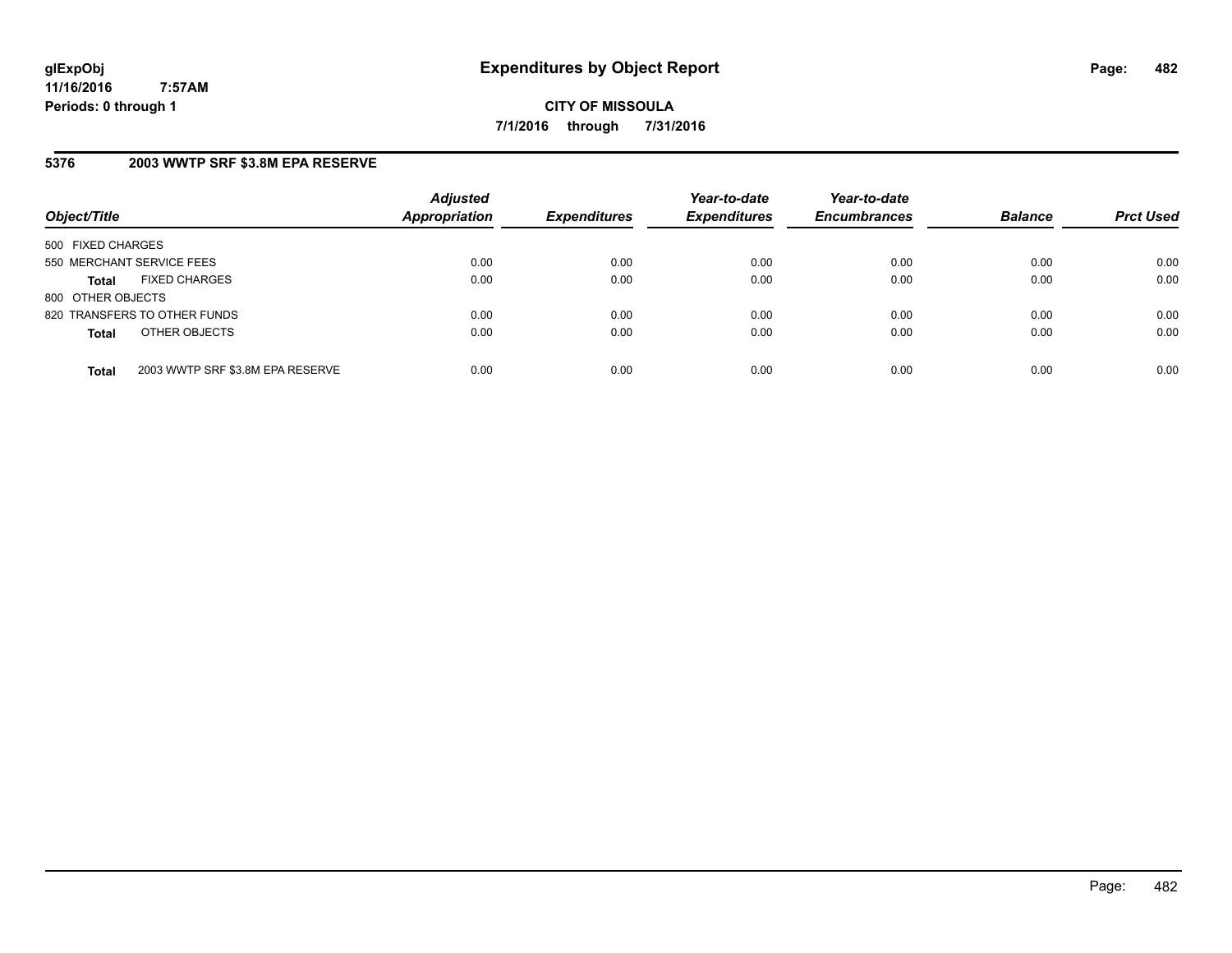#### **5377 2004 WWTP \$3.023 LOAN DEBT SERVICE**

|                                      | <b>Adjusted</b>      |                     | Year-to-date        | Year-to-date        |                |                  |
|--------------------------------------|----------------------|---------------------|---------------------|---------------------|----------------|------------------|
| Object/Title                         | <b>Appropriation</b> | <b>Expenditures</b> | <b>Expenditures</b> | <b>Encumbrances</b> | <b>Balance</b> | <b>Prct Used</b> |
| 500 FIXED CHARGES                    |                      |                     |                     |                     |                |                  |
| 550 MERCHANT SERVICE FEES            | 0.00                 | 0.00                | 0.00                | 0.00                | 0.00           | 0.00             |
| <b>FIXED CHARGES</b><br><b>Total</b> | 0.00                 | 0.00                | 0.00                | 0.00                | 0.00           | 0.00             |
| 600 DEBT SERVICE                     |                      |                     |                     |                     |                |                  |
| 610 PRINCIPAL                        | 0.00                 | 0.00                | 0.00                | 0.00                | 0.00           | 0.00             |
| 620 INTEREST / SERVICE FEES          | 0.00                 | 0.00                | 0.00                | 0.00                | 0.00           | 0.00             |
| <b>DEBT SERVICE</b><br><b>Total</b>  | 0.00                 | 0.00                | 0.00                | 0.00                | 0.00           | 0.00             |
| <b>WASTEWATER</b><br><b>Total</b>    | 0.00                 | 0.00                | 0.00                | 0.00                | 0.00           | 0.00             |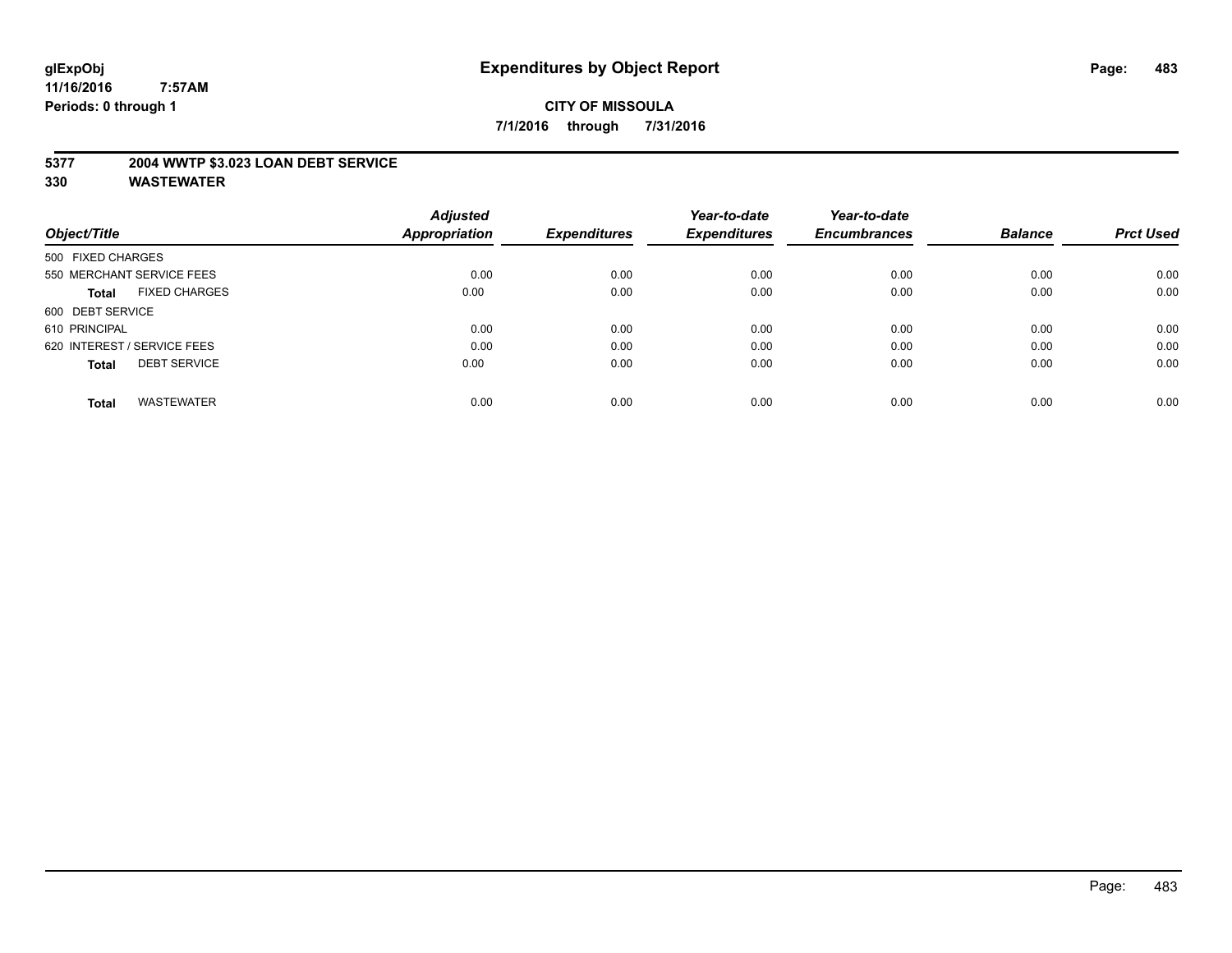**CITY OF MISSOULA 7/1/2016 through 7/31/2016**

#### **5377 2004 WWTP \$3.023 LOAN DEBT SERVICE**

| Object/Title      |                                     | <b>Adjusted</b><br>Appropriation | <b>Expenditures</b> | Year-to-date<br><b>Expenditures</b> | Year-to-date<br><b>Encumbrances</b> | <b>Balance</b> | <b>Prct Used</b> |
|-------------------|-------------------------------------|----------------------------------|---------------------|-------------------------------------|-------------------------------------|----------------|------------------|
| 500 FIXED CHARGES |                                     |                                  |                     |                                     |                                     |                |                  |
|                   | 550 MERCHANT SERVICE FEES           | 0.00                             | 0.00                | 0.00                                | 0.00                                | 0.00           | 0.00             |
| <b>Total</b>      | <b>FIXED CHARGES</b>                | 0.00                             | 0.00                | 0.00                                | 0.00                                | 0.00           | 0.00             |
| 600 DEBT SERVICE  |                                     |                                  |                     |                                     |                                     |                |                  |
| 610 PRINCIPAL     |                                     | 0.00                             | 0.00                | 0.00                                | 0.00                                | 0.00           | 0.00             |
|                   | 620 INTEREST / SERVICE FEES         | 0.00                             | 0.00                | 0.00                                | 0.00                                | 0.00           | 0.00             |
| <b>Total</b>      | <b>DEBT SERVICE</b>                 | 0.00                             | 0.00                | 0.00                                | 0.00                                | 0.00           | 0.00             |
| <b>Total</b>      | 2004 WWTP \$3.023 LOAN DEBT SERVICE | 0.00                             | 0.00                | 0.00                                | 0.00                                | 0.00           | 0.00             |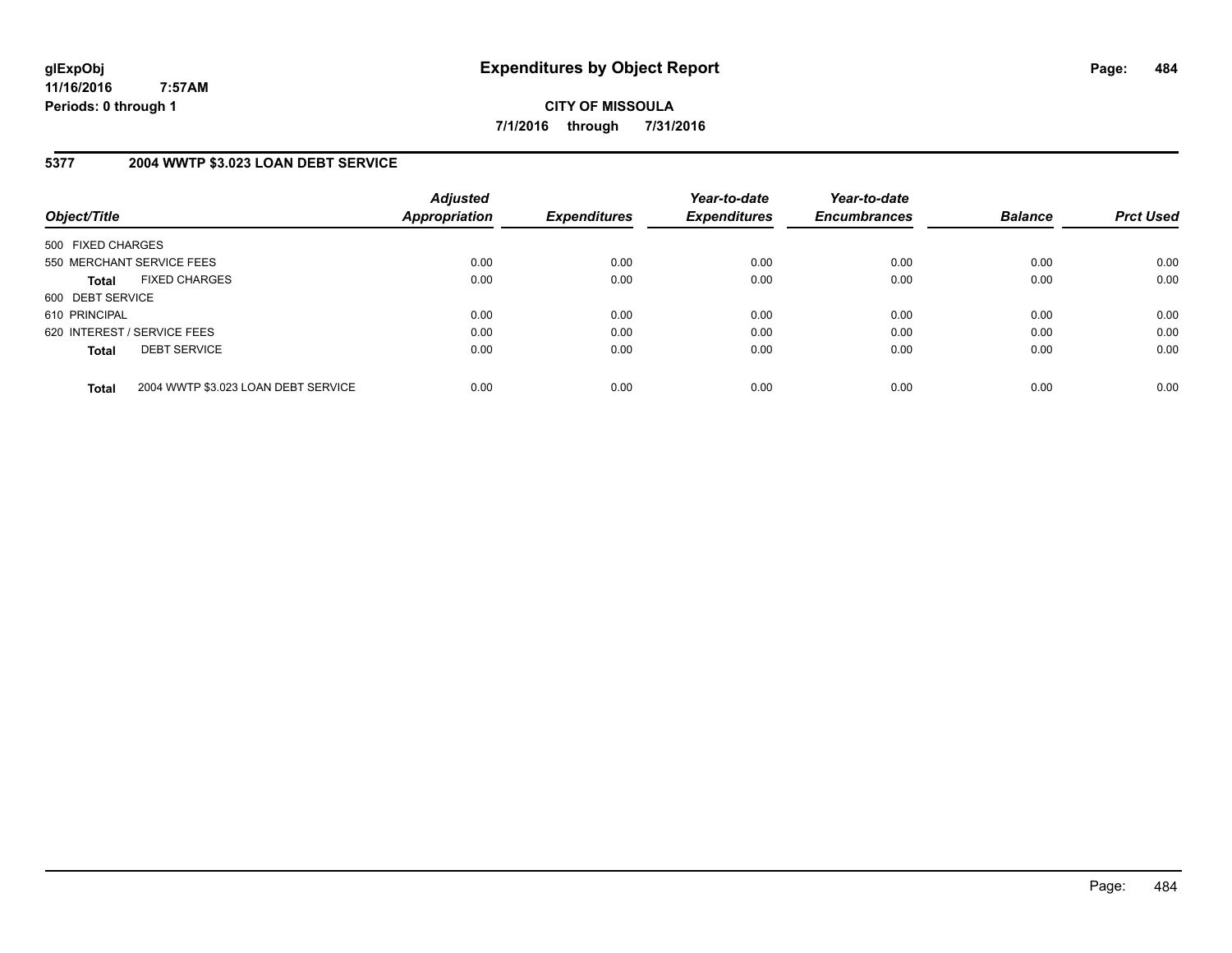#### **5378 2004 WWTP \$3.023 LOAN RESERVE**

| Object/Title                         | <b>Adjusted</b><br><b>Appropriation</b> | <b>Expenditures</b> | Year-to-date<br><b>Expenditures</b> | Year-to-date<br><b>Encumbrances</b> | <b>Balance</b> | <b>Prct Used</b> |
|--------------------------------------|-----------------------------------------|---------------------|-------------------------------------|-------------------------------------|----------------|------------------|
| 500 FIXED CHARGES                    |                                         |                     |                                     |                                     |                |                  |
| 550 MERCHANT SERVICE FEES            | 0.00                                    | 0.00                | 0.00                                | 0.00                                | 0.00           | 0.00             |
| <b>FIXED CHARGES</b><br><b>Total</b> | 0.00                                    | 0.00                | 0.00                                | 0.00                                | 0.00           | 0.00             |
| 800 OTHER OBJECTS                    |                                         |                     |                                     |                                     |                |                  |
| 820 TRANSFERS TO OTHER FUNDS         | 0.00                                    | 0.00                | 0.00                                | 0.00                                | 0.00           | 0.00             |
| OTHER OBJECTS<br><b>Total</b>        | 0.00                                    | 0.00                | 0.00                                | 0.00                                | 0.00           | 0.00             |
| <b>WASTEWATER</b><br><b>Total</b>    | 0.00                                    | 0.00                | 0.00                                | 0.00                                | 0.00           | 0.00             |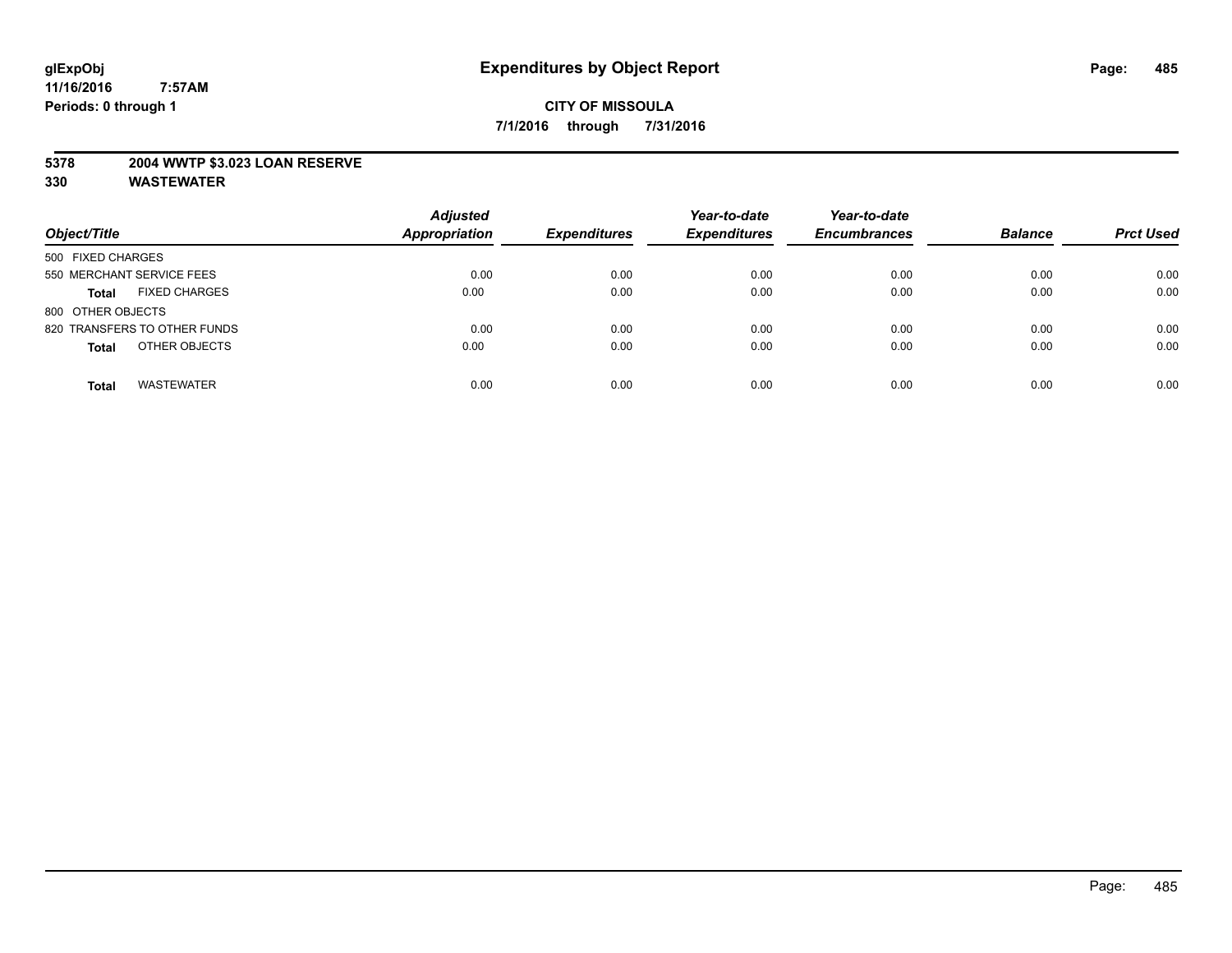#### **5378 2004 WWTP \$3.023 LOAN RESERVE**

| Object/Title              |                                | <b>Adjusted</b><br><b>Appropriation</b> | <b>Expenditures</b> | Year-to-date<br><b>Expenditures</b> | Year-to-date<br><b>Encumbrances</b> | <b>Balance</b> | <b>Prct Used</b> |
|---------------------------|--------------------------------|-----------------------------------------|---------------------|-------------------------------------|-------------------------------------|----------------|------------------|
| 500 FIXED CHARGES         |                                |                                         |                     |                                     |                                     |                |                  |
| 550 MERCHANT SERVICE FEES |                                | 0.00                                    | 0.00                | 0.00                                | 0.00                                | 0.00           | 0.00             |
| <b>Total</b>              | <b>FIXED CHARGES</b>           | 0.00                                    | 0.00                | 0.00                                | 0.00                                | 0.00           | 0.00             |
| 800 OTHER OBJECTS         |                                |                                         |                     |                                     |                                     |                |                  |
|                           | 820 TRANSFERS TO OTHER FUNDS   | 0.00                                    | 0.00                | 0.00                                | 0.00                                | 0.00           | 0.00             |
| <b>Total</b>              | OTHER OBJECTS                  | 0.00                                    | 0.00                | 0.00                                | 0.00                                | 0.00           | 0.00             |
| <b>Total</b>              | 2004 WWTP \$3.023 LOAN RESERVE | 0.00                                    | 0.00                | 0.00                                | 0.00                                | 0.00           | 0.00             |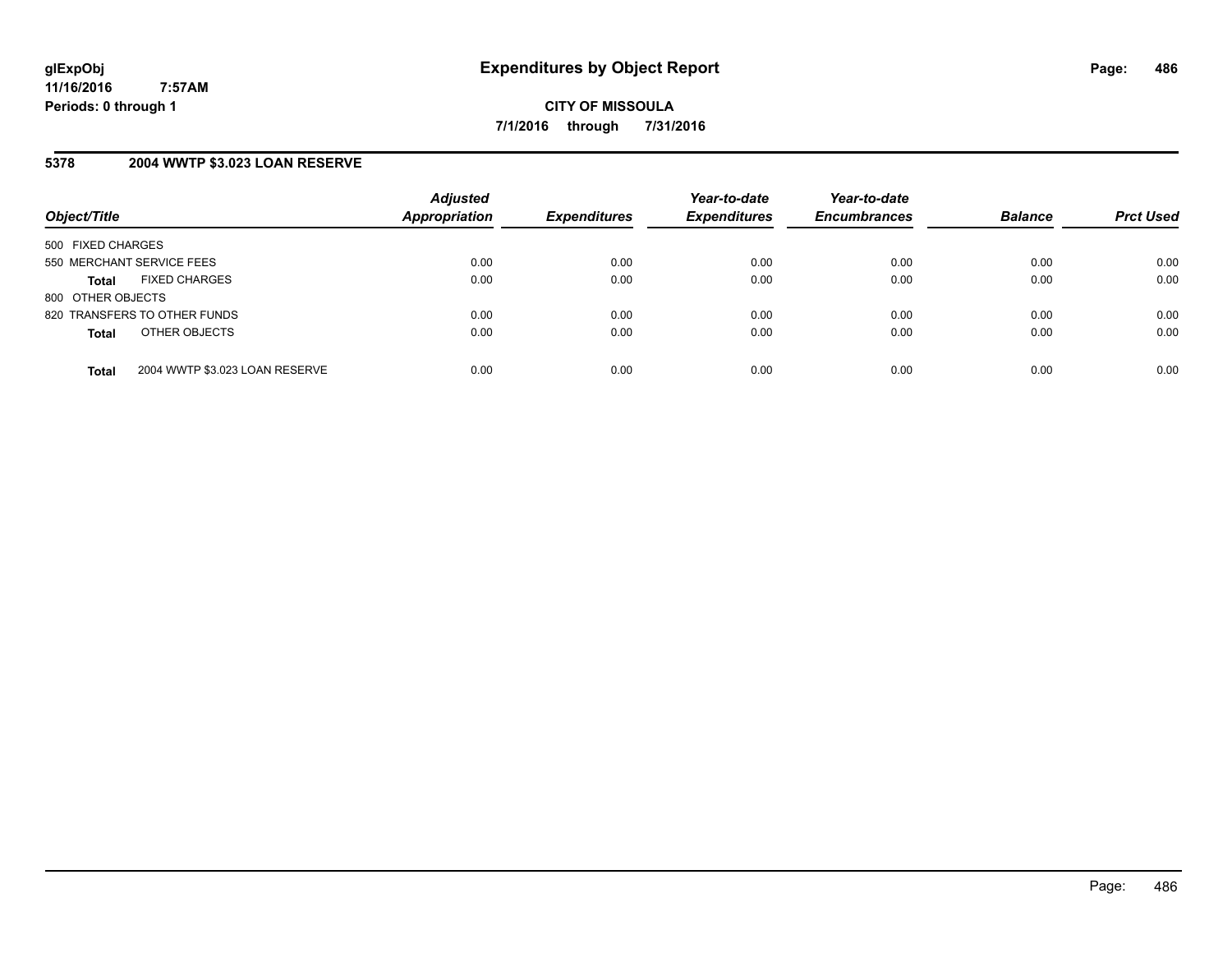## **CITY OF MISSOULA 7/1/2016 through 7/31/2016**

#### **5379 2005 BRICH/BRDY/LIN/GIL SRF DEBT**

| Object/Title                         | <b>Adjusted</b><br><b>Appropriation</b> | <b>Expenditures</b> | Year-to-date<br><b>Expenditures</b> | Year-to-date<br><b>Encumbrances</b> | <b>Balance</b> | <b>Prct Used</b> |
|--------------------------------------|-----------------------------------------|---------------------|-------------------------------------|-------------------------------------|----------------|------------------|
|                                      |                                         |                     |                                     |                                     |                |                  |
| 500 FIXED CHARGES                    |                                         |                     |                                     |                                     |                |                  |
| 550 MERCHANT SERVICE FEES            | 0.00                                    | 0.00                | 0.00                                | 0.00                                | 0.00           | 0.00             |
| <b>FIXED CHARGES</b><br><b>Total</b> | 0.00                                    | 0.00                | 0.00                                | 0.00                                | 0.00           | 0.00             |
| 600 DEBT SERVICE                     |                                         |                     |                                     |                                     |                |                  |
| 610 PRINCIPAL                        | 0.00                                    | 0.00                | 0.00                                | 0.00                                | 0.00           | 0.00             |
| 620 INTEREST / SERVICE FEES          | 0.00                                    | 0.00                | 0.00                                | 0.00                                | 0.00           | 0.00             |
| <b>DEBT SERVICE</b><br><b>Total</b>  | 0.00                                    | 0.00                | 0.00                                | 0.00                                | 0.00           | 0.00             |
| 800 OTHER OBJECTS                    |                                         |                     |                                     |                                     |                |                  |
| 820 TRANSFERS TO OTHER FUNDS         | 0.00                                    | 0.00                | 0.00                                | 0.00                                | 0.00           | 0.00             |
| OTHER OBJECTS<br><b>Total</b>        | 0.00                                    | 0.00                | 0.00                                | 0.00                                | 0.00           | 0.00             |
|                                      |                                         |                     |                                     |                                     |                |                  |
| <b>WASTEWATER</b><br><b>Total</b>    | 0.00                                    | 0.00                | 0.00                                | 0.00                                | 0.00           | 0.00             |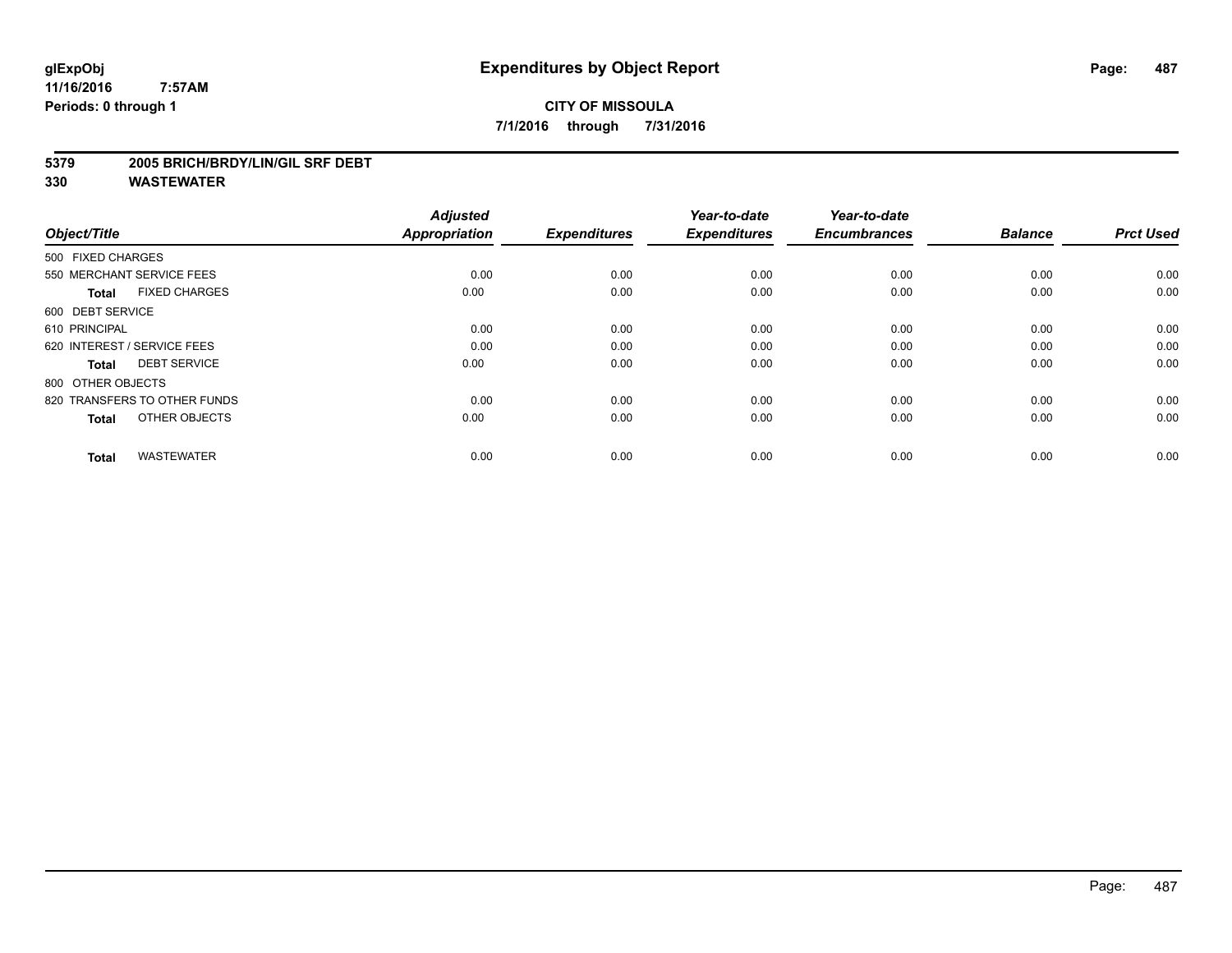**CITY OF MISSOULA 7/1/2016 through 7/31/2016**

#### **5379 2005 BRICH/BRDY/LIN/GIL SRF DEBT**

| Object/Title      |                                  | <b>Adjusted</b><br><b>Appropriation</b> | <b>Expenditures</b> | Year-to-date<br><b>Expenditures</b> | Year-to-date<br><b>Encumbrances</b> | <b>Balance</b> | <b>Prct Used</b> |
|-------------------|----------------------------------|-----------------------------------------|---------------------|-------------------------------------|-------------------------------------|----------------|------------------|
| 500 FIXED CHARGES |                                  |                                         |                     |                                     |                                     |                |                  |
|                   | 550 MERCHANT SERVICE FEES        | 0.00                                    | 0.00                | 0.00                                | 0.00                                | 0.00           | 0.00             |
| <b>Total</b>      | <b>FIXED CHARGES</b>             | 0.00                                    | 0.00                | 0.00                                | 0.00                                | 0.00           | 0.00             |
| 600 DEBT SERVICE  |                                  |                                         |                     |                                     |                                     |                |                  |
| 610 PRINCIPAL     |                                  | 0.00                                    | 0.00                | 0.00                                | 0.00                                | 0.00           | 0.00             |
|                   | 620 INTEREST / SERVICE FEES      | 0.00                                    | 0.00                | 0.00                                | 0.00                                | 0.00           | 0.00             |
| Total             | <b>DEBT SERVICE</b>              | 0.00                                    | 0.00                | 0.00                                | 0.00                                | 0.00           | 0.00             |
| 800 OTHER OBJECTS |                                  |                                         |                     |                                     |                                     |                |                  |
|                   | 820 TRANSFERS TO OTHER FUNDS     | 0.00                                    | 0.00                | 0.00                                | 0.00                                | 0.00           | 0.00             |
| <b>Total</b>      | OTHER OBJECTS                    | 0.00                                    | 0.00                | 0.00                                | 0.00                                | 0.00           | 0.00             |
| <b>Total</b>      | 2005 BRICH/BRDY/LIN/GIL SRF DEBT | 0.00                                    | 0.00                | 0.00                                | 0.00                                | 0.00           | 0.00             |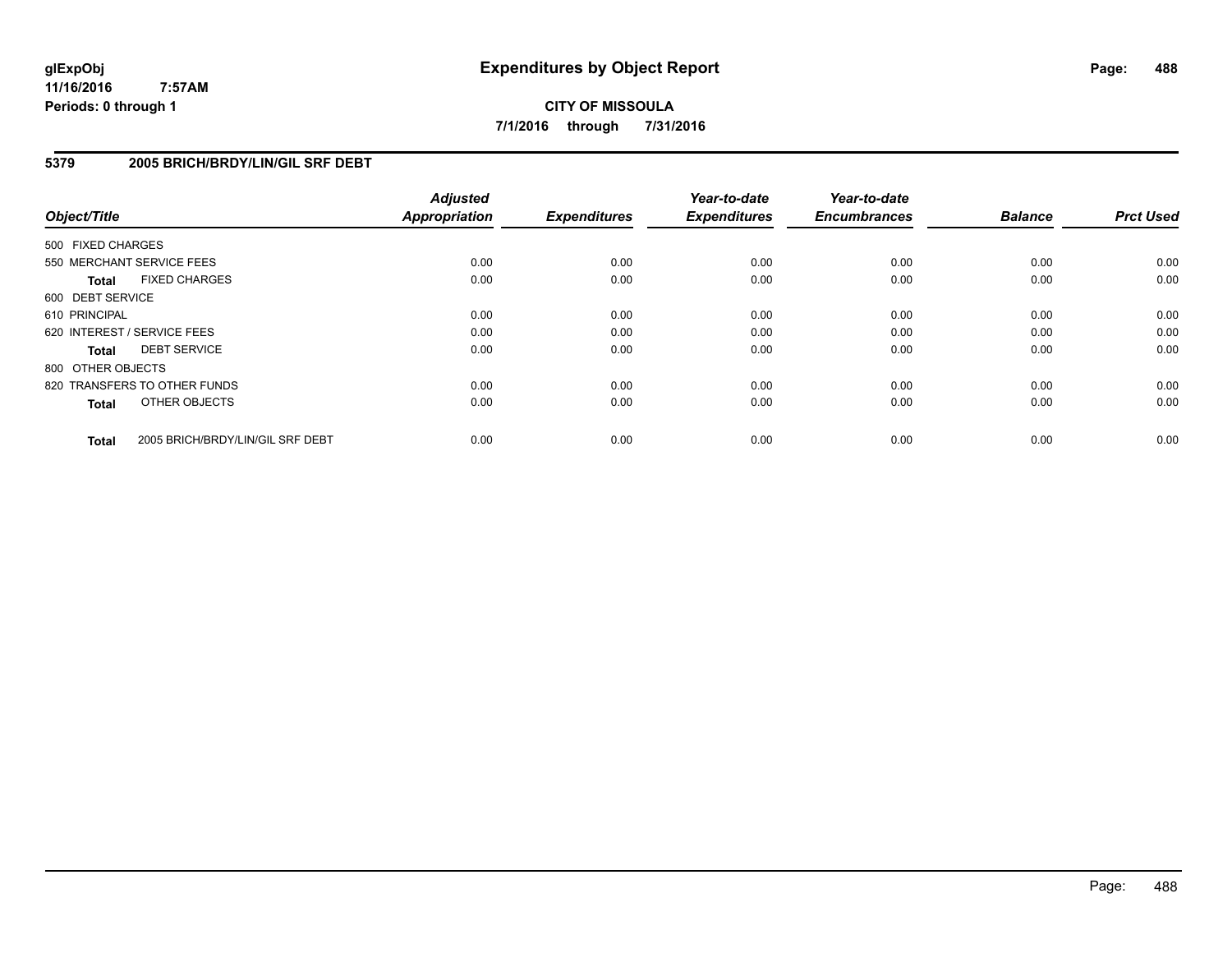#### **5380 BRDWY/BIRCH/GILBERT/LINCOLNWOOD**

| Object/Title                         | <b>Adjusted</b><br><b>Appropriation</b> | <b>Expenditures</b> | Year-to-date<br><b>Expenditures</b> | Year-to-date<br><b>Encumbrances</b> | <b>Balance</b> | <b>Prct Used</b> |
|--------------------------------------|-----------------------------------------|---------------------|-------------------------------------|-------------------------------------|----------------|------------------|
| 500 FIXED CHARGES                    |                                         |                     |                                     |                                     |                |                  |
| 550 MERCHANT SERVICE FEES            | 0.00                                    | 0.00                | 0.00                                | 0.00                                | 0.00           | 0.00             |
| <b>FIXED CHARGES</b><br><b>Total</b> | 0.00                                    | 0.00                | 0.00                                | 0.00                                | 0.00           | 0.00             |
| 600 DEBT SERVICE                     |                                         |                     |                                     |                                     |                |                  |
| 610 PRINCIPAL                        | 0.00                                    | 0.00                | 0.00                                | 0.00                                | 0.00           | 0.00             |
| 620 INTEREST / SERVICE FEES          | 0.00                                    | 0.00                | 0.00                                | 0.00                                | 0.00           | 0.00             |
| <b>DEBT SERVICE</b><br><b>Total</b>  | 0.00                                    | 0.00                | 0.00                                | 0.00                                | 0.00           | 0.00             |
| 800 OTHER OBJECTS                    |                                         |                     |                                     |                                     |                |                  |
| 820 TRANSFERS TO OTHER FUNDS         | 0.00                                    | 0.00                | 0.00                                | 0.00                                | 0.00           | 0.00             |
| OTHER OBJECTS<br><b>Total</b>        | 0.00                                    | 0.00                | 0.00                                | 0.00                                | 0.00           | 0.00             |
|                                      |                                         |                     |                                     |                                     |                |                  |
| <b>WASTEWATER</b><br><b>Total</b>    | 0.00                                    | 0.00                | 0.00                                | 0.00                                | 0.00           | 0.00             |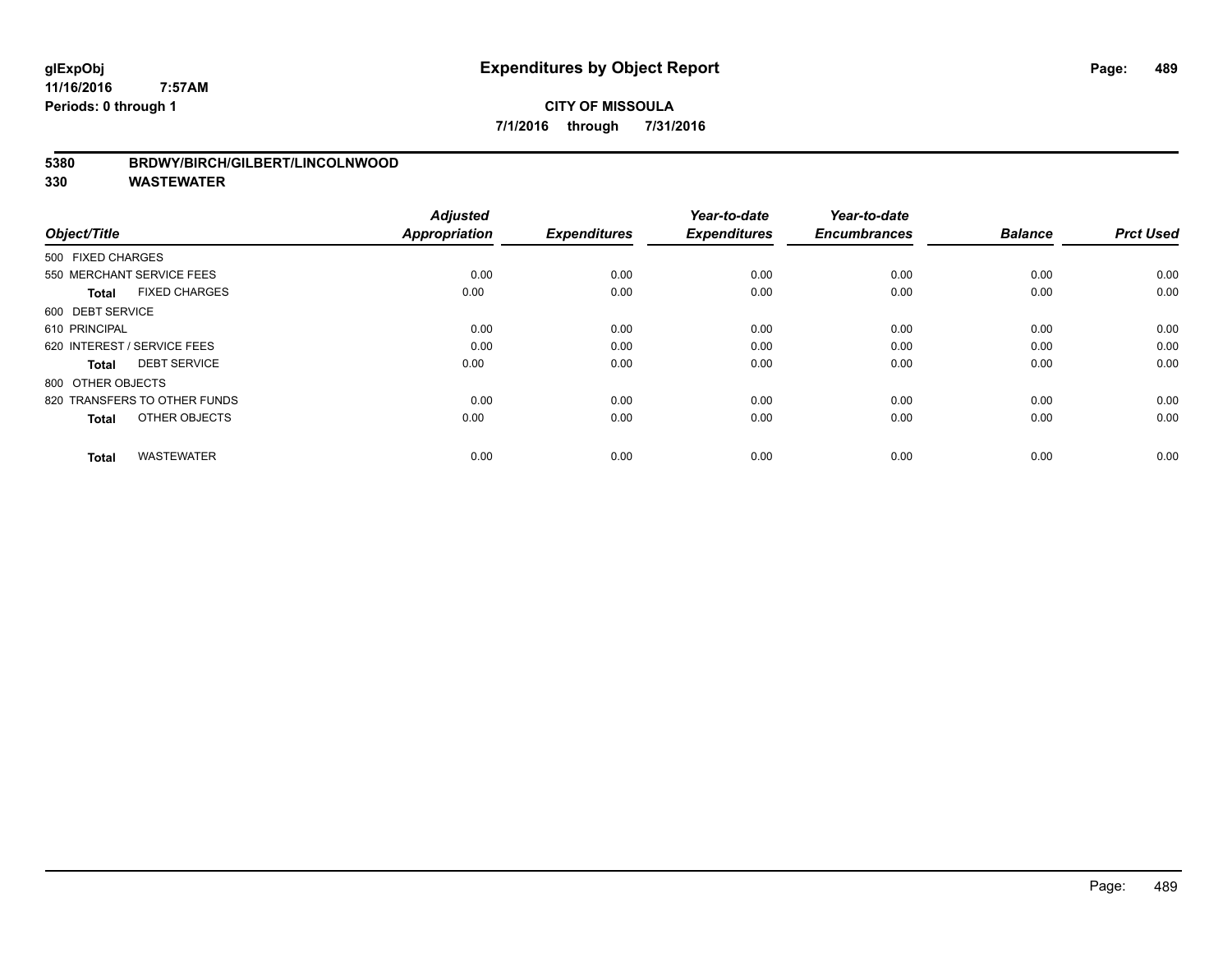**CITY OF MISSOULA 7/1/2016 through 7/31/2016**

#### **5380 BRDWY/BIRCH/GILBERT/LINCOLNWOOD**

| Object/Title      |                                 | <b>Adjusted</b><br><b>Appropriation</b> | <b>Expenditures</b> | Year-to-date<br><b>Expenditures</b> | Year-to-date<br><b>Encumbrances</b> | <b>Balance</b> | <b>Prct Used</b> |
|-------------------|---------------------------------|-----------------------------------------|---------------------|-------------------------------------|-------------------------------------|----------------|------------------|
| 500 FIXED CHARGES |                                 |                                         |                     |                                     |                                     |                |                  |
|                   | 550 MERCHANT SERVICE FEES       | 0.00                                    | 0.00                | 0.00                                | 0.00                                | 0.00           | 0.00             |
| Total             | <b>FIXED CHARGES</b>            | 0.00                                    | 0.00                | 0.00                                | 0.00                                | 0.00           | 0.00             |
| 600 DEBT SERVICE  |                                 |                                         |                     |                                     |                                     |                |                  |
| 610 PRINCIPAL     |                                 | 0.00                                    | 0.00                | 0.00                                | 0.00                                | 0.00           | 0.00             |
|                   | 620 INTEREST / SERVICE FEES     | 0.00                                    | 0.00                | 0.00                                | 0.00                                | 0.00           | 0.00             |
| Total             | <b>DEBT SERVICE</b>             | 0.00                                    | 0.00                | 0.00                                | 0.00                                | 0.00           | 0.00             |
| 800 OTHER OBJECTS |                                 |                                         |                     |                                     |                                     |                |                  |
|                   | 820 TRANSFERS TO OTHER FUNDS    | 0.00                                    | 0.00                | 0.00                                | 0.00                                | 0.00           | 0.00             |
| <b>Total</b>      | OTHER OBJECTS                   | 0.00                                    | 0.00                | 0.00                                | 0.00                                | 0.00           | 0.00             |
| <b>Total</b>      | BRDWY/BIRCH/GILBERT/LINCOLNWOOD | 0.00                                    | 0.00                | 0.00                                | 0.00                                | 0.00           | 0.00             |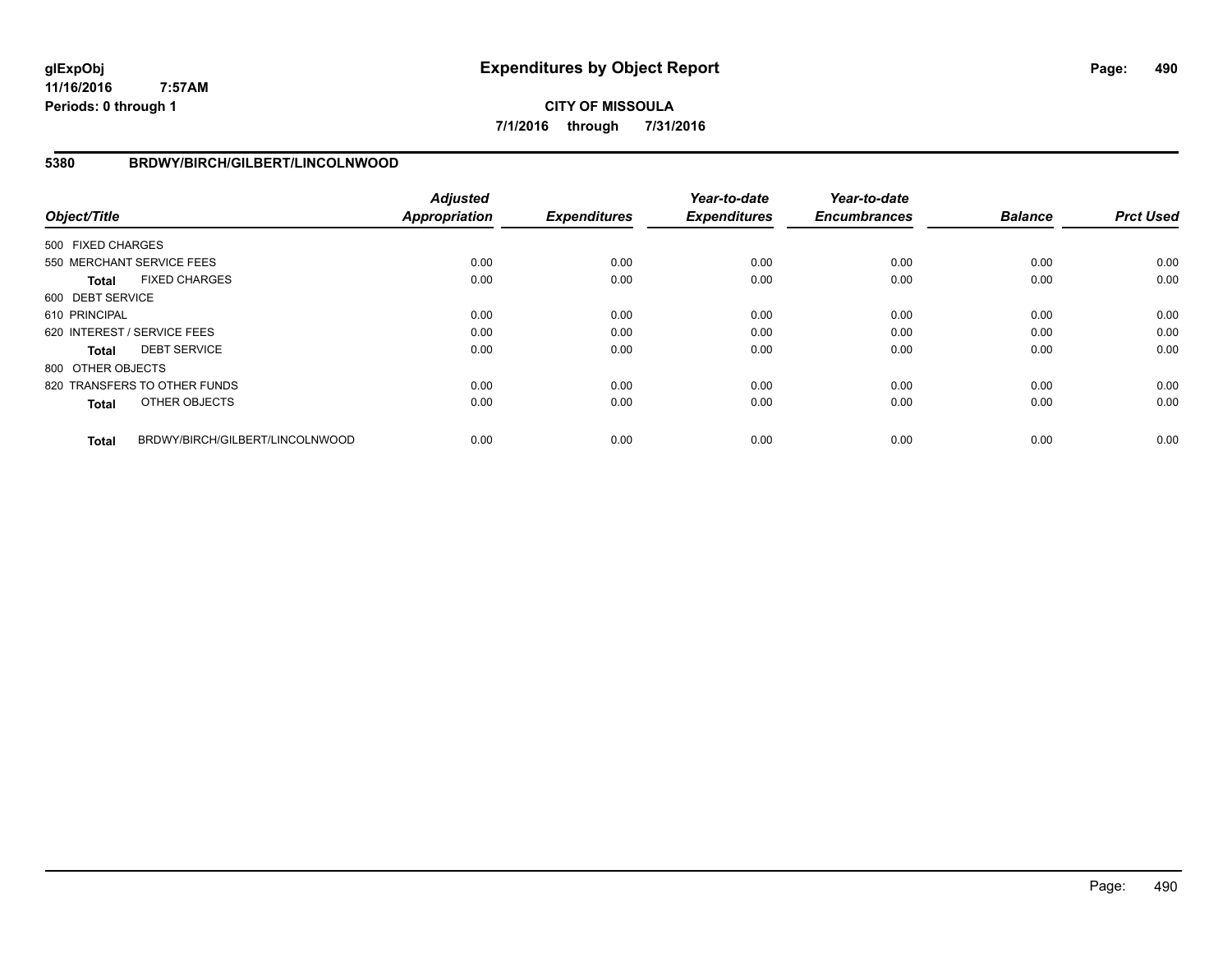## **CITY OF MISSOULA 7/1/2016 through 7/31/2016**

#### **5381 LINCOLNWOOD PH2 DEBT SERVICE**

| Object/Title                         | <b>Adjusted</b><br><b>Appropriation</b> | <b>Expenditures</b> | Year-to-date<br><b>Expenditures</b> | Year-to-date<br><b>Encumbrances</b> | <b>Balance</b> | <b>Prct Used</b> |
|--------------------------------------|-----------------------------------------|---------------------|-------------------------------------|-------------------------------------|----------------|------------------|
| 500 FIXED CHARGES                    |                                         |                     |                                     |                                     |                |                  |
| 550 MERCHANT SERVICE FEES            | 0.00                                    | 0.00                | 0.00                                | 0.00                                | 0.00           | 0.00             |
| <b>FIXED CHARGES</b><br><b>Total</b> | 0.00                                    | 0.00                | 0.00                                | 0.00                                | 0.00           | 0.00             |
| 600 DEBT SERVICE                     |                                         |                     |                                     |                                     |                |                  |
| 610 PRINCIPAL                        | 0.00                                    | 0.00                | 0.00                                | 0.00                                | 0.00           | 0.00             |
| 620 INTEREST / SERVICE FEES          | 0.00                                    | 0.00                | 0.00                                | 0.00                                | 0.00           | 0.00             |
| <b>DEBT SERVICE</b><br><b>Total</b>  | 0.00                                    | 0.00                | 0.00                                | 0.00                                | 0.00           | 0.00             |
| 800 OTHER OBJECTS                    |                                         |                     |                                     |                                     |                |                  |
| 820 TRANSFERS TO OTHER FUNDS         | 0.00                                    | 0.00                | 0.00                                | 0.00                                | 0.00           | 0.00             |
| OTHER OBJECTS<br><b>Total</b>        | 0.00                                    | 0.00                | 0.00                                | 0.00                                | 0.00           | 0.00             |
|                                      |                                         |                     |                                     |                                     |                |                  |
| <b>WASTEWATER</b><br><b>Total</b>    | 0.00                                    | 0.00                | 0.00                                | 0.00                                | 0.00           | 0.00             |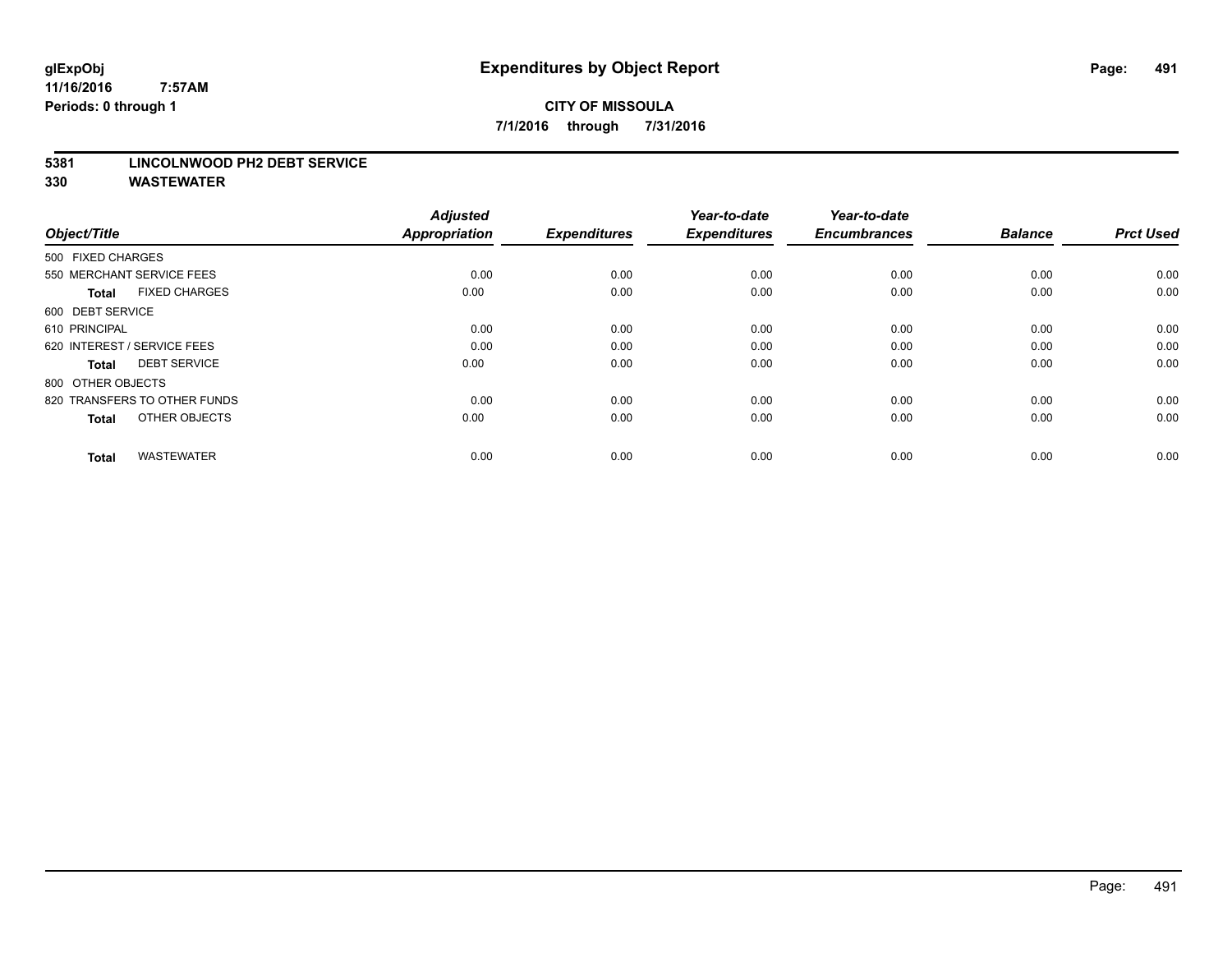**CITY OF MISSOULA 7/1/2016 through 7/31/2016**

#### **5381 LINCOLNWOOD PH2 DEBT SERVICE**

| Object/Title      |                              | <b>Adjusted</b><br><b>Appropriation</b> | <b>Expenditures</b> | Year-to-date<br><b>Expenditures</b> | Year-to-date<br><b>Encumbrances</b> | <b>Balance</b> | <b>Prct Used</b> |
|-------------------|------------------------------|-----------------------------------------|---------------------|-------------------------------------|-------------------------------------|----------------|------------------|
| 500 FIXED CHARGES |                              |                                         |                     |                                     |                                     |                |                  |
|                   | 550 MERCHANT SERVICE FEES    | 0.00                                    | 0.00                | 0.00                                | 0.00                                | 0.00           | 0.00             |
| <b>Total</b>      | <b>FIXED CHARGES</b>         | 0.00                                    | 0.00                | 0.00                                | 0.00                                | 0.00           | 0.00             |
| 600 DEBT SERVICE  |                              |                                         |                     |                                     |                                     |                |                  |
| 610 PRINCIPAL     |                              | 0.00                                    | 0.00                | 0.00                                | 0.00                                | 0.00           | 0.00             |
|                   | 620 INTEREST / SERVICE FEES  | 0.00                                    | 0.00                | 0.00                                | 0.00                                | 0.00           | 0.00             |
| Total             | <b>DEBT SERVICE</b>          | 0.00                                    | 0.00                | 0.00                                | 0.00                                | 0.00           | 0.00             |
| 800 OTHER OBJECTS |                              |                                         |                     |                                     |                                     |                |                  |
|                   | 820 TRANSFERS TO OTHER FUNDS | 0.00                                    | 0.00                | 0.00                                | 0.00                                | 0.00           | 0.00             |
| <b>Total</b>      | OTHER OBJECTS                | 0.00                                    | 0.00                | 0.00                                | 0.00                                | 0.00           | 0.00             |
| <b>Total</b>      | LINCOLNWOOD PH2 DEBT SERVICE | 0.00                                    | 0.00                | 0.00                                | 0.00                                | 0.00           | 0.00             |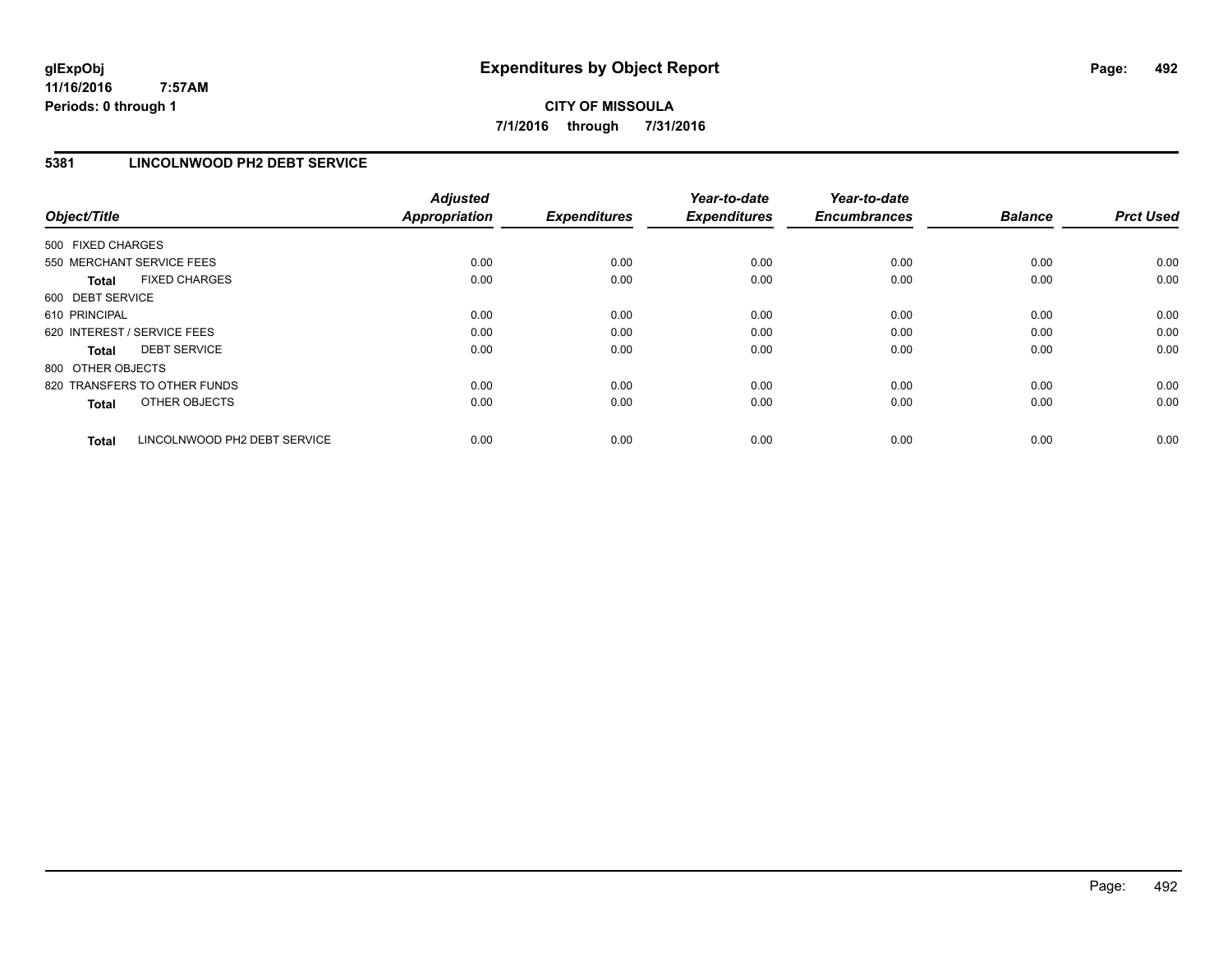#### **5382 LINCOLNWOOD PH2 RESERVE FUND**

| Object/Title                         | <b>Adjusted</b><br><b>Appropriation</b> | <b>Expenditures</b> | Year-to-date<br><b>Expenditures</b> | Year-to-date<br><b>Encumbrances</b> | <b>Balance</b> | <b>Prct Used</b> |
|--------------------------------------|-----------------------------------------|---------------------|-------------------------------------|-------------------------------------|----------------|------------------|
| 500 FIXED CHARGES                    |                                         |                     |                                     |                                     |                |                  |
| 550 MERCHANT SERVICE FEES            | 0.00                                    | 0.00                | 0.00                                | 0.00                                | 0.00           | 0.00             |
| <b>FIXED CHARGES</b><br><b>Total</b> | 0.00                                    | 0.00                | 0.00                                | 0.00                                | 0.00           | 0.00             |
| 600 DEBT SERVICE                     |                                         |                     |                                     |                                     |                |                  |
| 610 PRINCIPAL                        | 0.00                                    | 0.00                | 0.00                                | 0.00                                | 0.00           | 0.00             |
| 620 INTEREST / SERVICE FEES          | 0.00                                    | 0.00                | 0.00                                | 0.00                                | 0.00           | 0.00             |
| <b>DEBT SERVICE</b><br><b>Total</b>  | 0.00                                    | 0.00                | 0.00                                | 0.00                                | 0.00           | 0.00             |
| 800 OTHER OBJECTS                    |                                         |                     |                                     |                                     |                |                  |
| 820 TRANSFERS TO OTHER FUNDS         | 0.00                                    | 0.00                | 0.00                                | 0.00                                | 0.00           | 0.00             |
| OTHER OBJECTS<br><b>Total</b>        | 0.00                                    | 0.00                | 0.00                                | 0.00                                | 0.00           | 0.00             |
|                                      |                                         |                     |                                     |                                     |                |                  |
| <b>WASTEWATER</b><br><b>Total</b>    | 0.00                                    | 0.00                | 0.00                                | 0.00                                | 0.00           | 0.00             |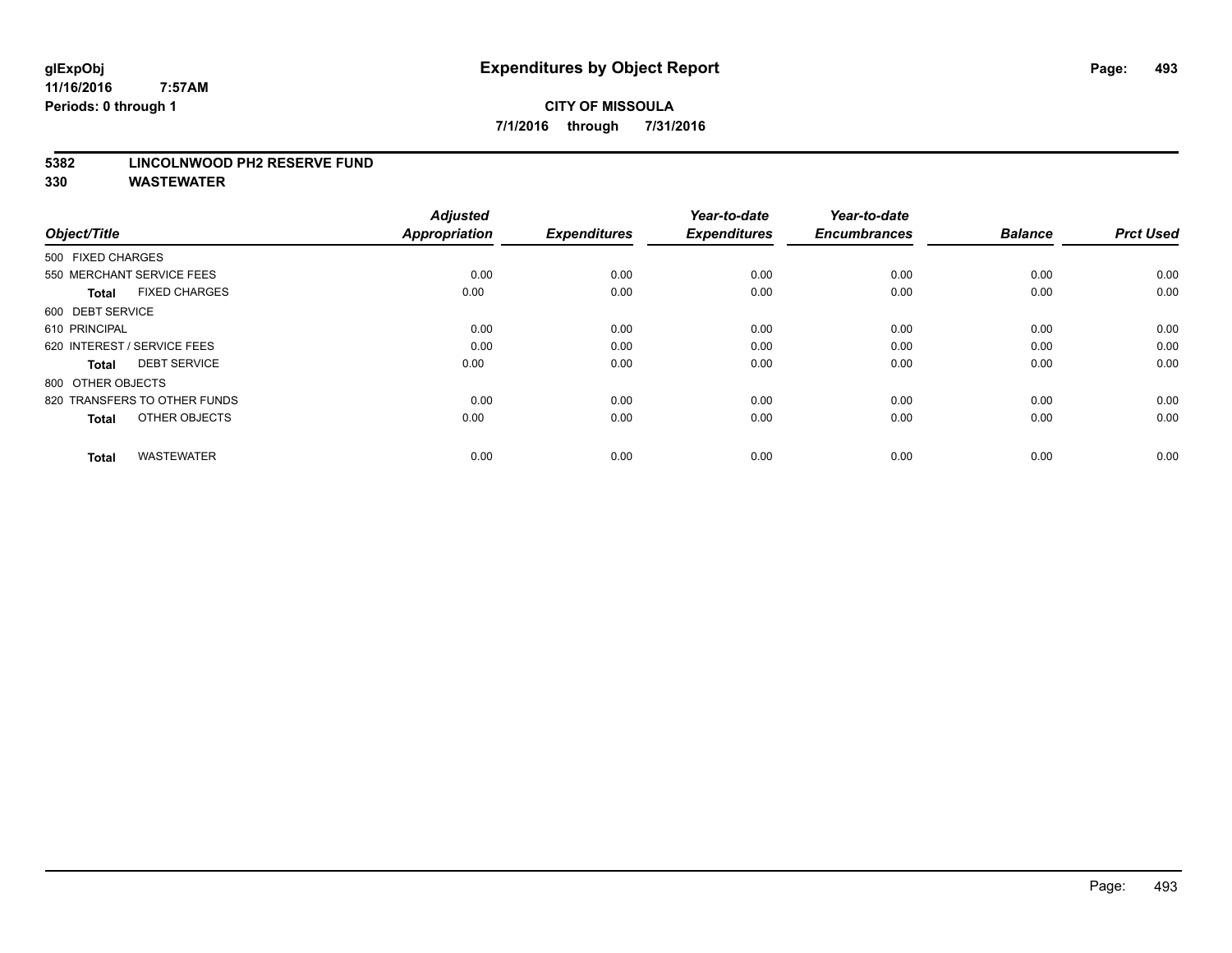**CITY OF MISSOULA 7/1/2016 through 7/31/2016**

#### **5382 LINCOLNWOOD PH2 RESERVE FUND**

| Object/Title      |                              | <b>Adjusted</b><br><b>Appropriation</b> | <b>Expenditures</b> | Year-to-date<br><b>Expenditures</b> | Year-to-date<br><b>Encumbrances</b> | <b>Balance</b> | <b>Prct Used</b> |
|-------------------|------------------------------|-----------------------------------------|---------------------|-------------------------------------|-------------------------------------|----------------|------------------|
| 500 FIXED CHARGES |                              |                                         |                     |                                     |                                     |                |                  |
|                   | 550 MERCHANT SERVICE FEES    | 0.00                                    | 0.00                | 0.00                                | 0.00                                | 0.00           | 0.00             |
| <b>Total</b>      | <b>FIXED CHARGES</b>         | 0.00                                    | 0.00                | 0.00                                | 0.00                                | 0.00           | 0.00             |
| 600 DEBT SERVICE  |                              |                                         |                     |                                     |                                     |                |                  |
| 610 PRINCIPAL     |                              | 0.00                                    | 0.00                | 0.00                                | 0.00                                | 0.00           | 0.00             |
|                   | 620 INTEREST / SERVICE FEES  | 0.00                                    | 0.00                | 0.00                                | 0.00                                | 0.00           | 0.00             |
| Total             | <b>DEBT SERVICE</b>          | 0.00                                    | 0.00                | 0.00                                | 0.00                                | 0.00           | 0.00             |
| 800 OTHER OBJECTS |                              |                                         |                     |                                     |                                     |                |                  |
|                   | 820 TRANSFERS TO OTHER FUNDS | 0.00                                    | 0.00                | 0.00                                | 0.00                                | 0.00           | 0.00             |
| <b>Total</b>      | OTHER OBJECTS                | 0.00                                    | 0.00                | 0.00                                | 0.00                                | 0.00           | 0.00             |
| <b>Total</b>      | LINCOLNWOOD PH2 RESERVE FUND | 0.00                                    | 0.00                | 0.00                                | 0.00                                | 0.00           | 0.00             |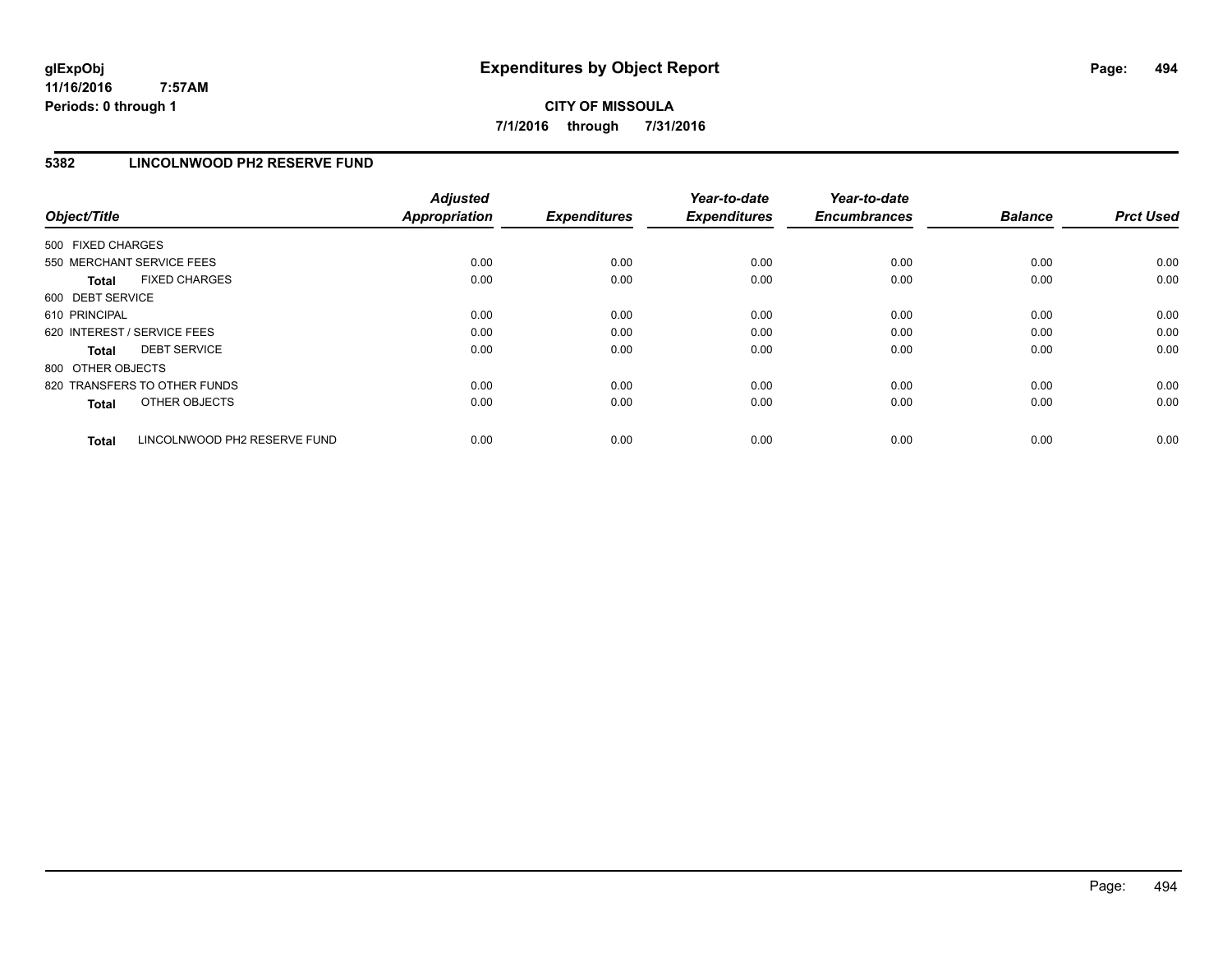#### **5383 FY09 RATTLESNAKE SEWER DEBT SVS**

| Object/Title                         | <b>Adjusted</b><br><b>Appropriation</b> | <b>Expenditures</b> | Year-to-date<br><b>Expenditures</b> | Year-to-date<br><b>Encumbrances</b> | <b>Balance</b> | <b>Prct Used</b> |
|--------------------------------------|-----------------------------------------|---------------------|-------------------------------------|-------------------------------------|----------------|------------------|
| 500 FIXED CHARGES                    |                                         |                     |                                     |                                     |                |                  |
| 550 MERCHANT SERVICE FEES            | 0.00                                    | 0.00                | 0.00                                | 0.00                                | 0.00           | 0.00             |
| <b>FIXED CHARGES</b><br><b>Total</b> | 0.00                                    | 0.00                | 0.00                                | 0.00                                | 0.00           | 0.00             |
| 600 DEBT SERVICE                     |                                         |                     |                                     |                                     |                |                  |
| 610 PRINCIPAL                        | 0.00                                    | 0.00                | 0.00                                | 0.00                                | 0.00           | 0.00             |
| 620 INTEREST / SERVICE FEES          | 0.00                                    | 0.00                | 0.00                                | 0.00                                | 0.00           | 0.00             |
| <b>DEBT SERVICE</b><br><b>Total</b>  | 0.00                                    | 0.00                | 0.00                                | 0.00                                | 0.00           | 0.00             |
| 800 OTHER OBJECTS                    |                                         |                     |                                     |                                     |                |                  |
| 820 TRANSFERS TO OTHER FUNDS         | 0.00                                    | 0.00                | 0.00                                | 0.00                                | 0.00           | 0.00             |
| OTHER OBJECTS<br><b>Total</b>        | 0.00                                    | 0.00                | 0.00                                | 0.00                                | 0.00           | 0.00             |
|                                      |                                         |                     |                                     |                                     |                |                  |
| <b>WASTEWATER</b><br><b>Total</b>    | 0.00                                    | 0.00                | 0.00                                | 0.00                                | 0.00           | 0.00             |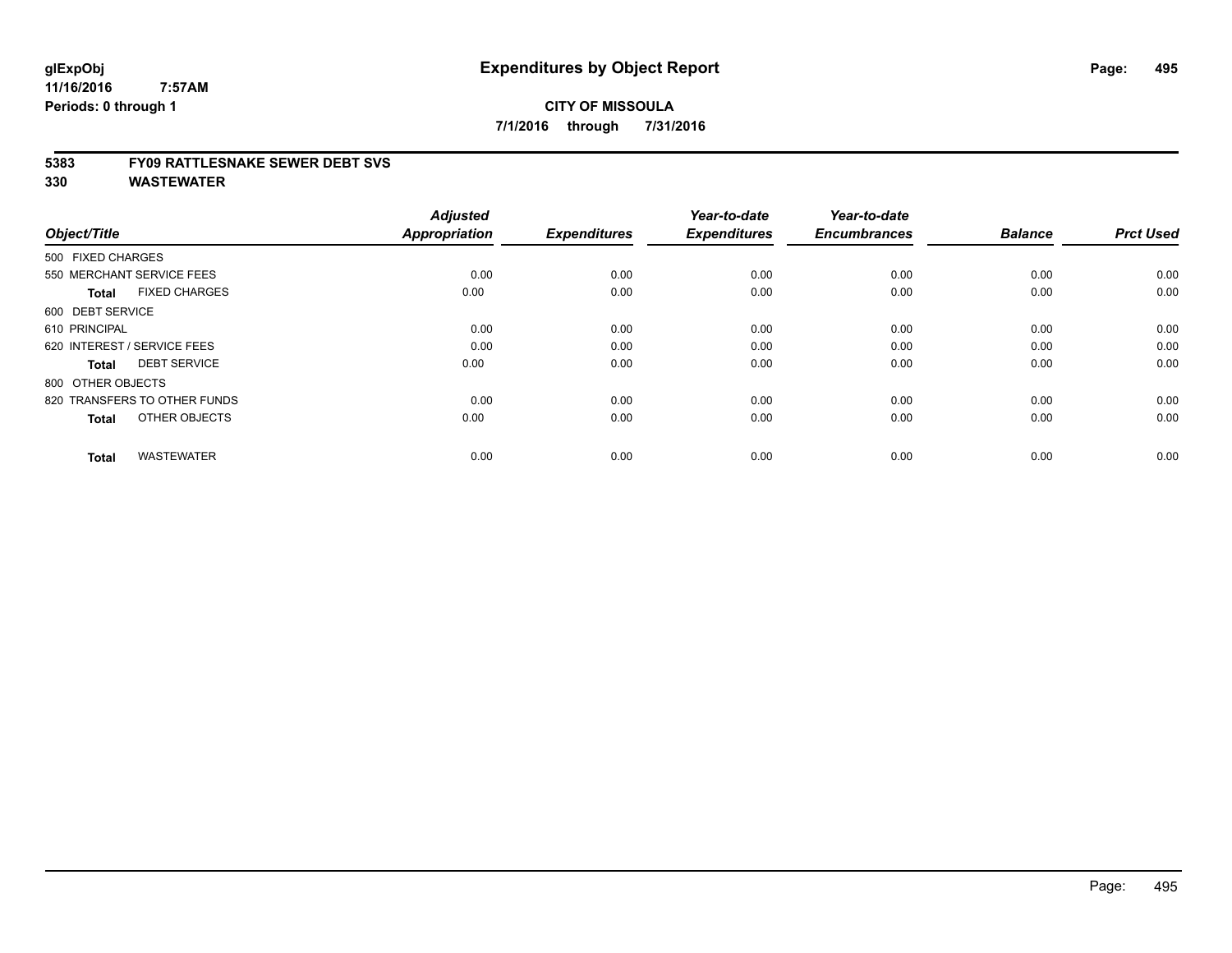## **CITY OF MISSOULA 7/1/2016 through 7/31/2016**

#### **5383 FY09 RATTLESNAKE SEWER DEBT SVS**

**550 SID 544 PROJECT**

|                                      | <b>Adjusted</b>      |                     | Year-to-date        | Year-to-date        |                |                  |
|--------------------------------------|----------------------|---------------------|---------------------|---------------------|----------------|------------------|
| Object/Title                         | <b>Appropriation</b> | <b>Expenditures</b> | <b>Expenditures</b> | <b>Encumbrances</b> | <b>Balance</b> | <b>Prct Used</b> |
| 500 FIXED CHARGES                    |                      |                     |                     |                     |                |                  |
| 550 MERCHANT SERVICE FEES            | 0.00                 | 0.00                | 0.00                | 0.00                | 0.00           | 0.00             |
| <b>FIXED CHARGES</b><br><b>Total</b> | 0.00                 | 0.00                | 0.00                | 0.00                | 0.00           | 0.00             |
| 600 DEBT SERVICE                     |                      |                     |                     |                     |                |                  |
| 610 PRINCIPAL                        | 0.00                 | 0.00                | 0.00                | 0.00                | 0.00           | 0.00             |
| 620 INTEREST / SERVICE FEES          | 0.00                 | 0.00                | 0.00                | 0.00                | 0.00           | 0.00             |
| <b>DEBT SERVICE</b><br><b>Total</b>  | 0.00                 | 0.00                | 0.00                | 0.00                | 0.00           | 0.00             |
| SID 544 PROJECT<br><b>Total</b>      | 0.00                 | 0.00                | 0.00                | 0.00                | 0.00           | 0.00             |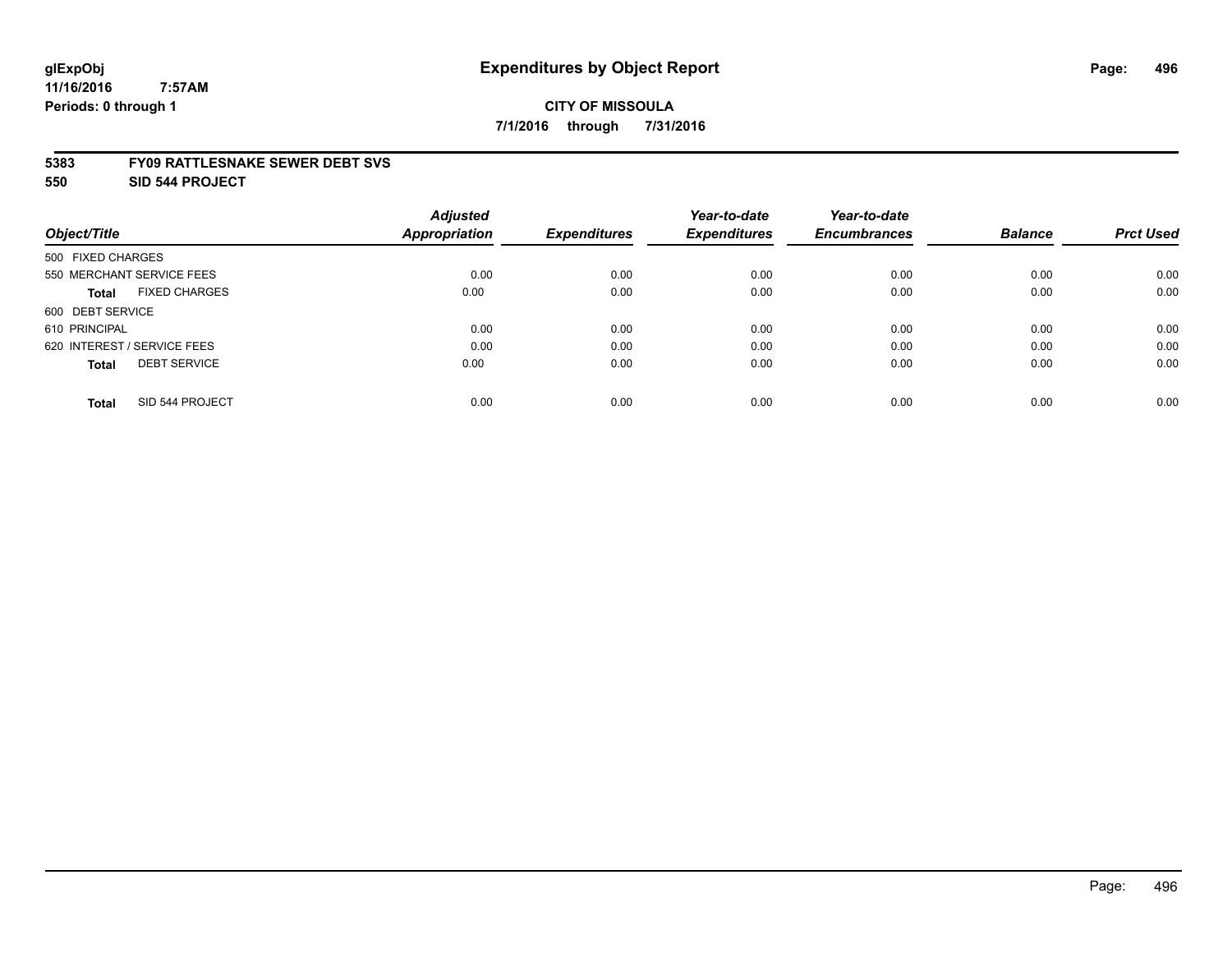**CITY OF MISSOULA 7/1/2016 through 7/31/2016**

## **5383 FY09 RATTLESNAKE SEWER DEBT SVS**

| Object/Title      |                                 | <b>Adjusted</b><br><b>Appropriation</b> | <b>Expenditures</b> | Year-to-date<br><b>Expenditures</b> | Year-to-date<br><b>Encumbrances</b> | <b>Balance</b> | <b>Prct Used</b> |
|-------------------|---------------------------------|-----------------------------------------|---------------------|-------------------------------------|-------------------------------------|----------------|------------------|
| 500 FIXED CHARGES |                                 |                                         |                     |                                     |                                     |                |                  |
|                   | 550 MERCHANT SERVICE FEES       | 0.00                                    | 0.00                | 0.00                                | 0.00                                | 0.00           | 0.00             |
| <b>Total</b>      | <b>FIXED CHARGES</b>            | 0.00                                    | 0.00                | 0.00                                | 0.00                                | 0.00           | 0.00             |
| 600 DEBT SERVICE  |                                 |                                         |                     |                                     |                                     |                |                  |
| 610 PRINCIPAL     |                                 | 0.00                                    | 0.00                | 0.00                                | 0.00                                | 0.00           | 0.00             |
|                   | 620 INTEREST / SERVICE FEES     | 0.00                                    | 0.00                | 0.00                                | 0.00                                | 0.00           | 0.00             |
| <b>Total</b>      | <b>DEBT SERVICE</b>             | 0.00                                    | 0.00                | 0.00                                | 0.00                                | 0.00           | 0.00             |
| 800 OTHER OBJECTS |                                 |                                         |                     |                                     |                                     |                |                  |
|                   | 820 TRANSFERS TO OTHER FUNDS    | 0.00                                    | 0.00                | 0.00                                | 0.00                                | 0.00           | 0.00             |
| <b>Total</b>      | OTHER OBJECTS                   | 0.00                                    | 0.00                | 0.00                                | 0.00                                | 0.00           | 0.00             |
| <b>Total</b>      | FY09 RATTLESNAKE SEWER DEBT SVS | 0.00                                    | 0.00                | 0.00                                | 0.00                                | 0.00           | 0.00             |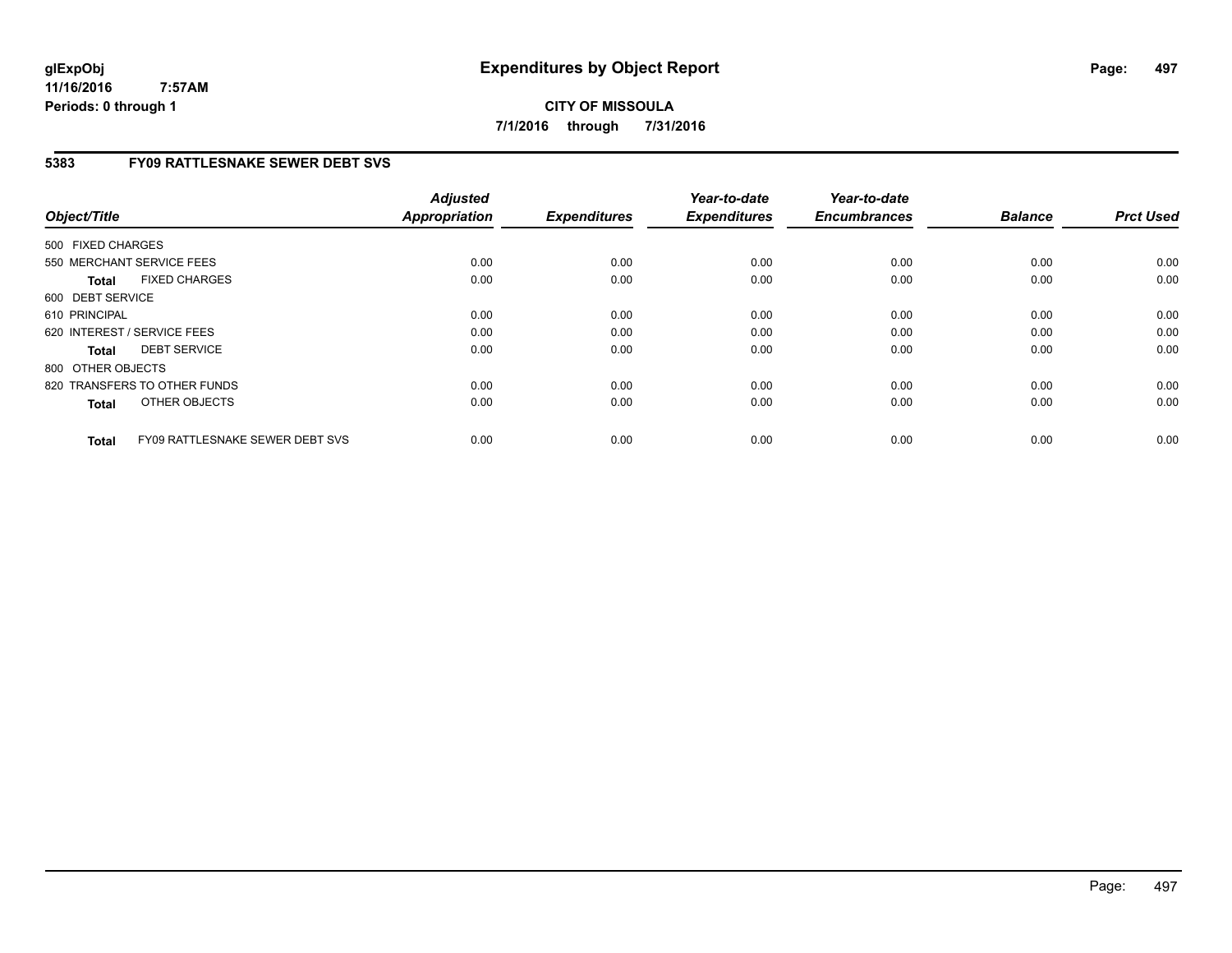## **CITY OF MISSOULA 7/1/2016 through 7/31/2016**

# **5384 09 LOLO BOND RESERVE**

|                                      | <b>Adjusted</b>      |                     | Year-to-date        | Year-to-date        |                |                  |
|--------------------------------------|----------------------|---------------------|---------------------|---------------------|----------------|------------------|
| Object/Title                         | <b>Appropriation</b> | <b>Expenditures</b> | <b>Expenditures</b> | <b>Encumbrances</b> | <b>Balance</b> | <b>Prct Used</b> |
| 500 FIXED CHARGES                    |                      |                     |                     |                     |                |                  |
| 550 MERCHANT SERVICE FEES            | 0.00                 | 0.00                | 0.00                | 0.00                | 0.00           | 0.00             |
| <b>FIXED CHARGES</b><br><b>Total</b> | 0.00                 | 0.00                | 0.00                | 0.00                | 0.00           | 0.00             |
| 800 OTHER OBJECTS                    |                      |                     |                     |                     |                |                  |
| 820 TRANSFERS TO OTHER FUNDS         | 0.00                 | 0.00                | 0.00                | 0.00                | 0.00           | 0.00             |
| OTHER OBJECTS<br><b>Total</b>        | 0.00                 | 0.00                | 0.00                | 0.00                | 0.00           | 0.00             |
| <b>WASTEWATER</b><br><b>Total</b>    | 0.00                 | 0.00                | 0.00                | 0.00                | 0.00           | 0.00             |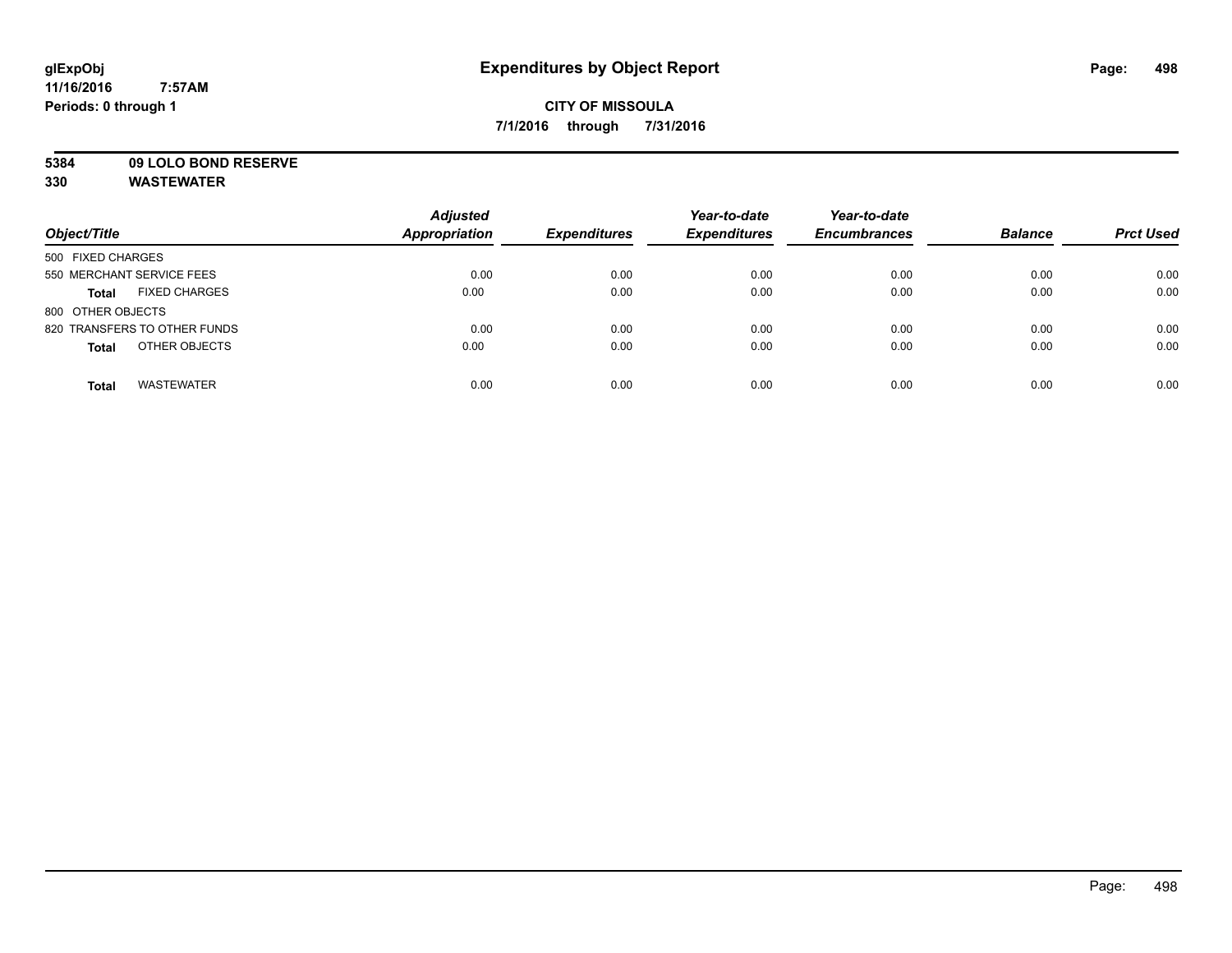## **5384 09 LOLO BOND RESERVE**

| Object/Title                         | <b>Adjusted</b><br><b>Appropriation</b> | <b>Expenditures</b> | Year-to-date<br><b>Expenditures</b> | Year-to-date<br><b>Encumbrances</b> | <b>Balance</b> | <b>Prct Used</b> |
|--------------------------------------|-----------------------------------------|---------------------|-------------------------------------|-------------------------------------|----------------|------------------|
| 500 FIXED CHARGES                    |                                         |                     |                                     |                                     |                |                  |
| 550 MERCHANT SERVICE FEES            | 0.00                                    | 0.00                | 0.00                                | 0.00                                | 0.00           | 0.00             |
| <b>FIXED CHARGES</b><br><b>Total</b> | 0.00                                    | 0.00                | 0.00                                | 0.00                                | 0.00           | 0.00             |
| 800 OTHER OBJECTS                    |                                         |                     |                                     |                                     |                |                  |
| 820 TRANSFERS TO OTHER FUNDS         | 0.00                                    | 0.00                | 0.00                                | 0.00                                | 0.00           | 0.00             |
| OTHER OBJECTS<br><b>Total</b>        | 0.00                                    | 0.00                | 0.00                                | 0.00                                | 0.00           | 0.00             |
| 09 LOLO BOND RESERVE<br><b>Total</b> | 0.00                                    | 0.00                | 0.00                                | 0.00                                | 0.00           | 0.00             |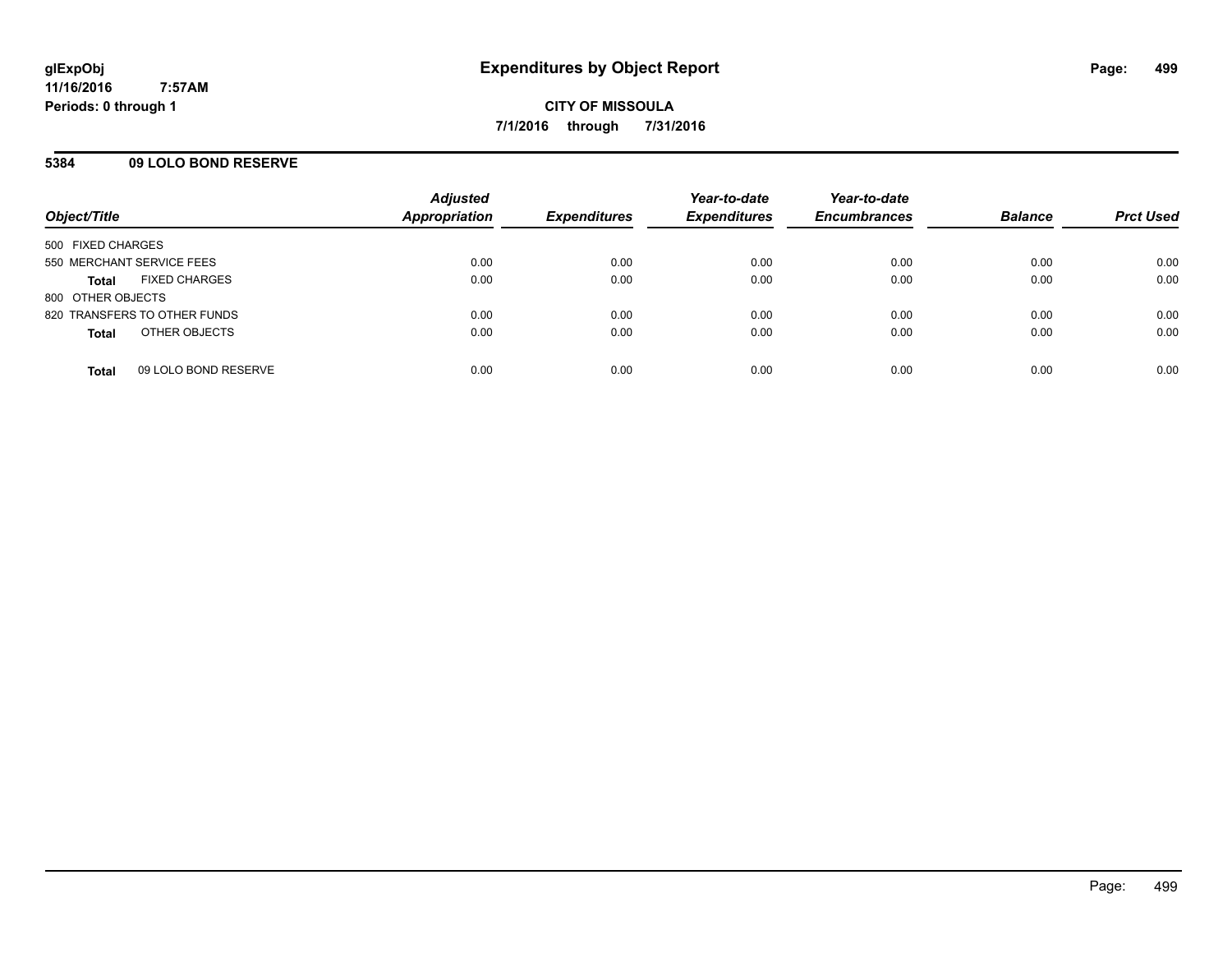## **CITY OF MISSOULA 7/1/2016 through 7/31/2016**

#### **5385 HEADWORKS 2010 BOND RESERVE**

| Object/Title                 | <b>Adjusted</b><br>Appropriation | <b>Expenditures</b> | Year-to-date<br><b>Expenditures</b> | Year-to-date<br><b>Encumbrances</b> | <b>Balance</b> | <b>Prct Used</b> |
|------------------------------|----------------------------------|---------------------|-------------------------------------|-------------------------------------|----------------|------------------|
| 800 OTHER OBJECTS            |                                  |                     |                                     |                                     |                |                  |
| 820 TRANSFERS TO OTHER FUNDS | 0.00                             | 0.00                | 0.00                                | 0.00                                | 0.00           | 0.00             |
| OTHER OBJECTS<br>Total       | 0.00                             | 0.00                | 0.00                                | 0.00                                | 0.00           | 0.00             |
| <b>WASTEWATER</b><br>Total   | 0.00                             | 0.00                | 0.00                                | 0.00                                | 0.00           | 0.00             |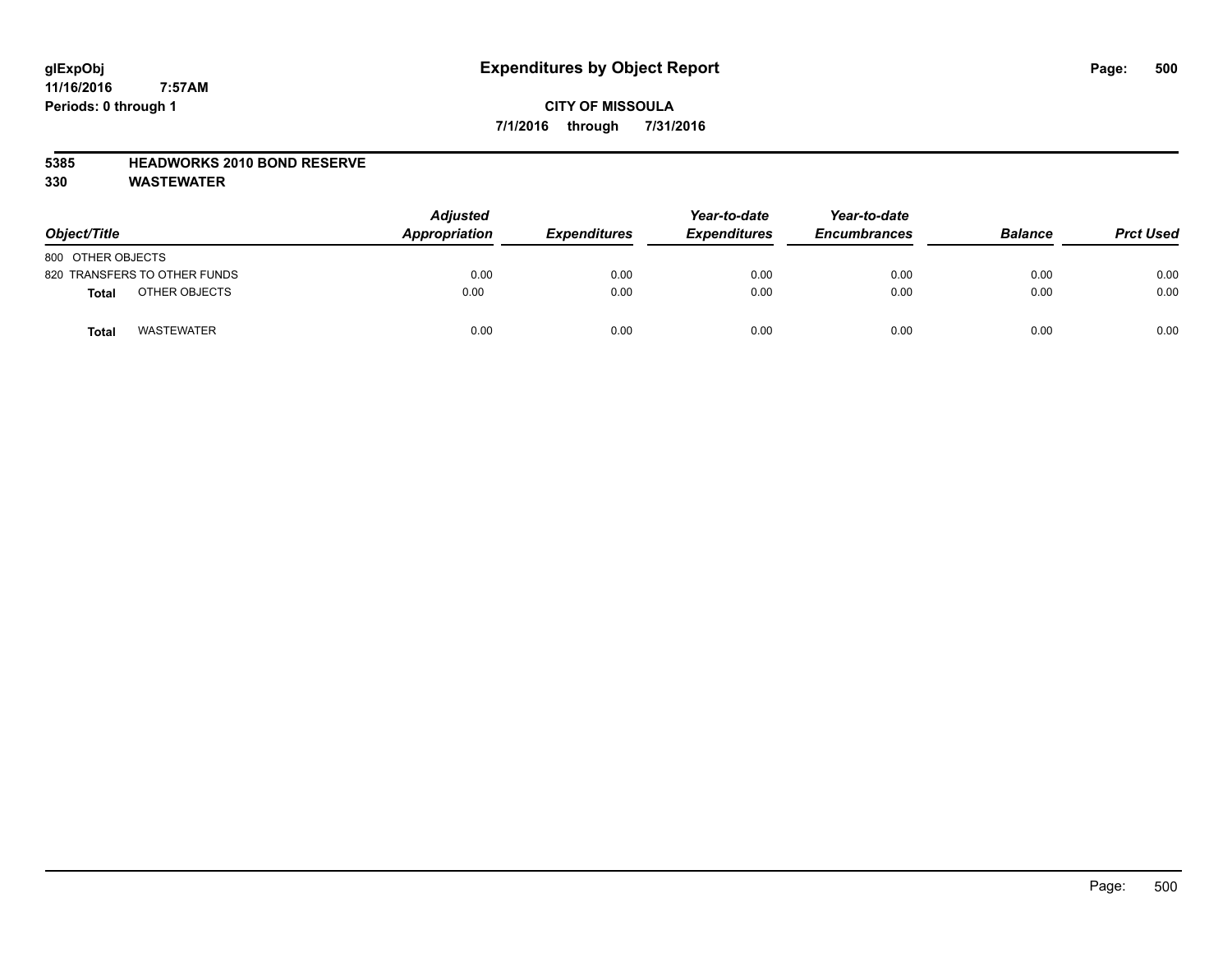**CITY OF MISSOULA 7/1/2016 through 7/31/2016**

## **5385 HEADWORKS 2010 BOND RESERVE**

| Object/Title                                | <b>Adjusted</b><br>Appropriation | <b>Expenditures</b> | Year-to-date<br><b>Expenditures</b> | Year-to-date<br><b>Encumbrances</b> | <b>Balance</b> | <b>Prct Used</b> |
|---------------------------------------------|----------------------------------|---------------------|-------------------------------------|-------------------------------------|----------------|------------------|
| 800 OTHER OBJECTS                           |                                  |                     |                                     |                                     |                |                  |
| 820 TRANSFERS TO OTHER FUNDS                | 0.00                             | 0.00                | 0.00                                | 0.00                                | 0.00           | 0.00             |
| OTHER OBJECTS<br><b>Total</b>               | 0.00                             | 0.00                | 0.00                                | 0.00                                | 0.00           | 0.00             |
| <b>HEADWORKS 2010 BOND RESERVE</b><br>Total | 0.00                             | 0.00                | 0.00                                | 0.00                                | 0.00           | 0.00             |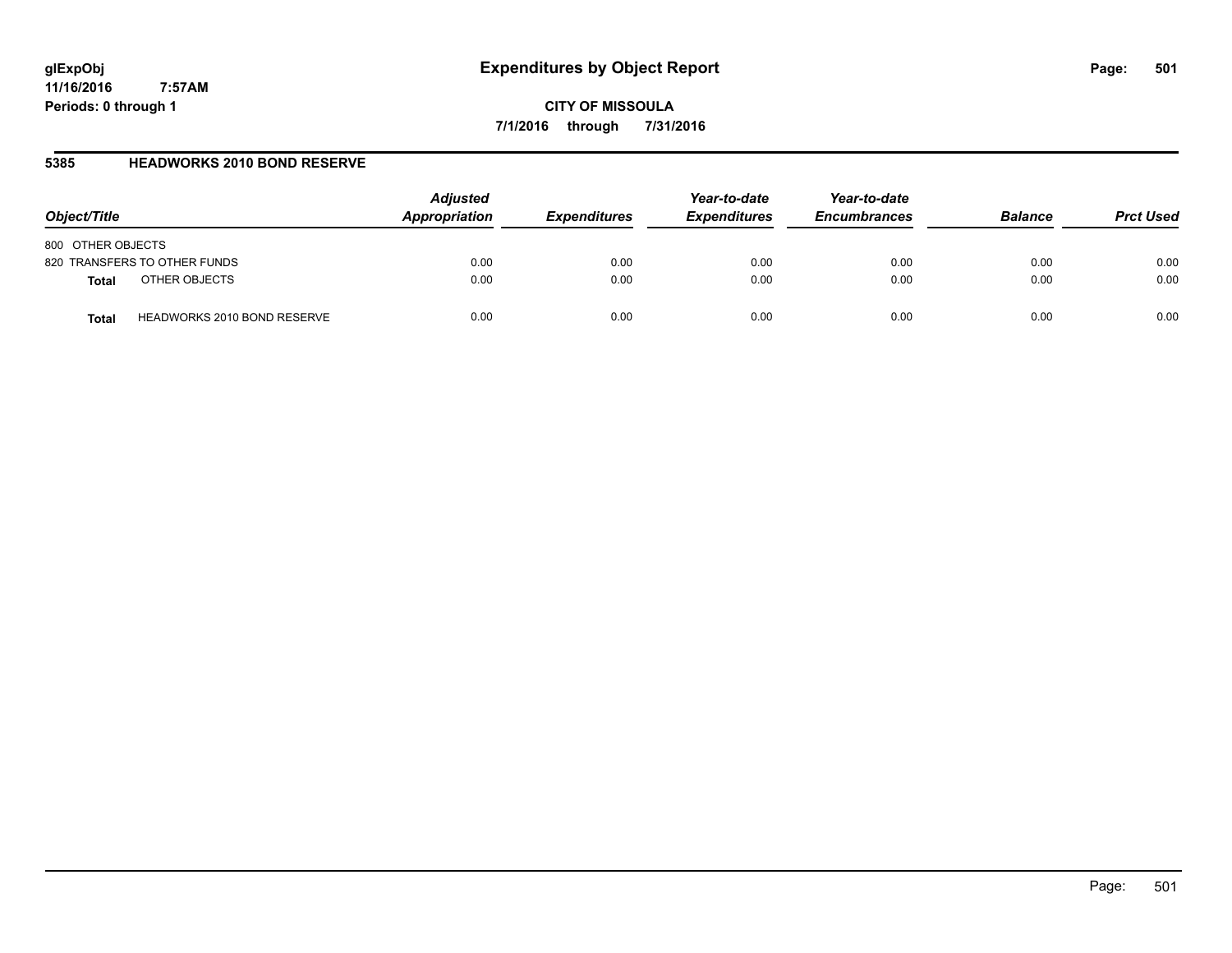## **CITY OF MISSOULA 7/1/2016 through 7/31/2016**

#### **5386 FY10 HEADWORKS DEBT SERVICE**

|                                      | <b>Adjusted</b>      |                     | Year-to-date        | Year-to-date        |                |                  |
|--------------------------------------|----------------------|---------------------|---------------------|---------------------|----------------|------------------|
| Object/Title                         | <b>Appropriation</b> | <b>Expenditures</b> | <b>Expenditures</b> | <b>Encumbrances</b> | <b>Balance</b> | <b>Prct Used</b> |
| 500 FIXED CHARGES                    |                      |                     |                     |                     |                |                  |
| 550 MERCHANT SERVICE FEES            | 0.00                 | 0.00                | 0.00                | 0.00                | 0.00           | 0.00             |
| <b>FIXED CHARGES</b><br><b>Total</b> | 0.00                 | 0.00                | 0.00                | 0.00                | 0.00           | 0.00             |
| 600 DEBT SERVICE                     |                      |                     |                     |                     |                |                  |
| 610 PRINCIPAL                        | 0.00                 | 0.00                | 0.00                | 0.00                | 0.00           | 0.00             |
| 620 INTEREST / SERVICE FEES          | 0.00                 | 0.00                | 0.00                | 0.00                | 0.00           | 0.00             |
| <b>DEBT SERVICE</b><br><b>Total</b>  | 0.00                 | 0.00                | 0.00                | 0.00                | 0.00           | 0.00             |
| <b>WASTEWATER</b><br><b>Total</b>    | 0.00                 | 0.00                | 0.00                | 0.00                | 0.00           | 0.00             |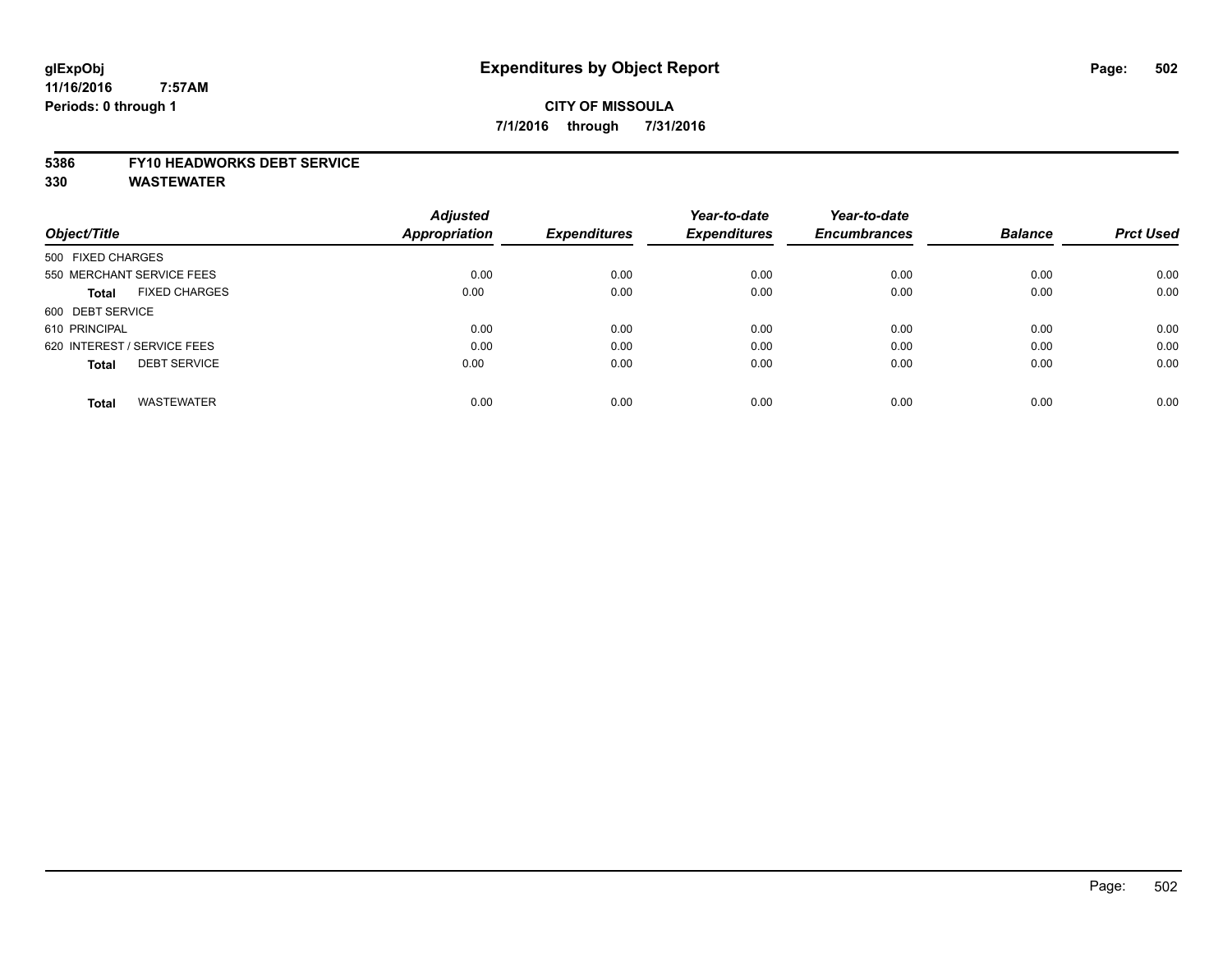**CITY OF MISSOULA 7/1/2016 through 7/31/2016**

#### **5386 FY10 HEADWORKS DEBT SERVICE**

| Object/Title                |                             | <b>Adjusted</b><br>Appropriation | <b>Expenditures</b> | Year-to-date<br><b>Expenditures</b> | Year-to-date<br><b>Encumbrances</b> | <b>Balance</b> | <b>Prct Used</b> |
|-----------------------------|-----------------------------|----------------------------------|---------------------|-------------------------------------|-------------------------------------|----------------|------------------|
| 500 FIXED CHARGES           |                             |                                  |                     |                                     |                                     |                |                  |
| 550 MERCHANT SERVICE FEES   |                             | 0.00                             | 0.00                | 0.00                                | 0.00                                | 0.00           | 0.00             |
| <b>Total</b>                | <b>FIXED CHARGES</b>        | 0.00                             | 0.00                | 0.00                                | 0.00                                | 0.00           | 0.00             |
| 600 DEBT SERVICE            |                             |                                  |                     |                                     |                                     |                |                  |
| 610 PRINCIPAL               |                             | 0.00                             | 0.00                | 0.00                                | 0.00                                | 0.00           | 0.00             |
| 620 INTEREST / SERVICE FEES |                             | 0.00                             | 0.00                | 0.00                                | 0.00                                | 0.00           | 0.00             |
| <b>Total</b>                | <b>DEBT SERVICE</b>         | 0.00                             | 0.00                | 0.00                                | 0.00                                | 0.00           | 0.00             |
| <b>Total</b>                | FY10 HEADWORKS DEBT SERVICE | 0.00                             | 0.00                | 0.00                                | 0.00                                | 0.00           | 0.00             |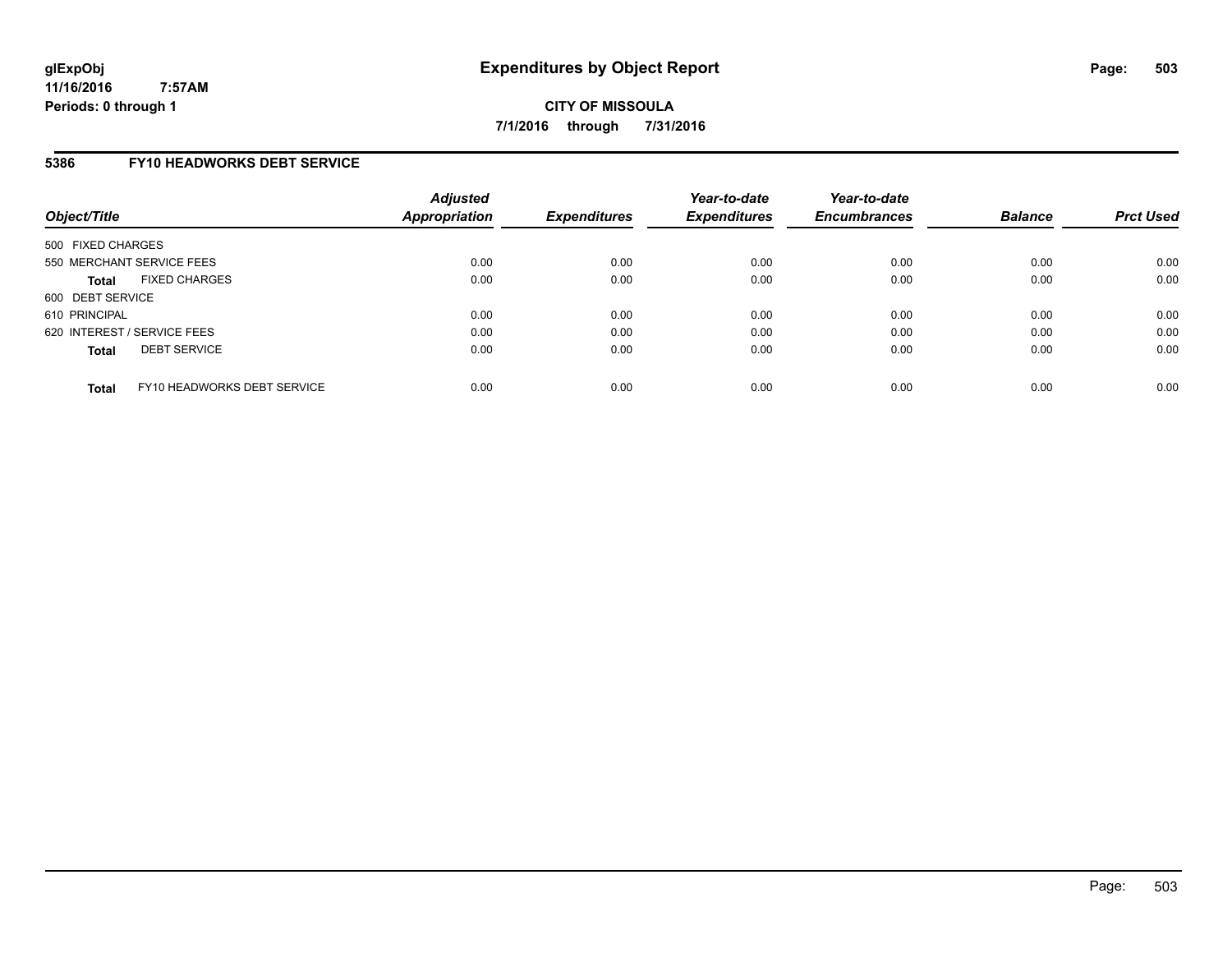## **glExpObj Expenditures by Object Report Page: 504**

**11/16/2016 7:57AM Periods: 0 through 1**

## **CITY OF MISSOULA 7/1/2016 through 7/31/2016**

#### **5387 FY11 SEWER \$1.29M BOND DEBT SERVICE**

|                                      | <b>Adjusted</b>      |                     | Year-to-date        | Year-to-date        |                |                  |
|--------------------------------------|----------------------|---------------------|---------------------|---------------------|----------------|------------------|
| Object/Title                         | <b>Appropriation</b> | <b>Expenditures</b> | <b>Expenditures</b> | <b>Encumbrances</b> | <b>Balance</b> | <b>Prct Used</b> |
| 500 FIXED CHARGES                    |                      |                     |                     |                     |                |                  |
| 550 MERCHANT SERVICE FEES            | 0.00                 | 0.00                | 0.00                | 0.00                | 0.00           | 0.00             |
| <b>FIXED CHARGES</b><br><b>Total</b> | 0.00                 | 0.00                | 0.00                | 0.00                | 0.00           | 0.00             |
| 600 DEBT SERVICE                     |                      |                     |                     |                     |                |                  |
| 610 PRINCIPAL                        | 0.00                 | 0.00                | 0.00                | 0.00                | 0.00           | 0.00             |
| 620 INTEREST / SERVICE FEES          | 0.00                 | 0.00                | 0.00                | 0.00                | 0.00           | 0.00             |
| <b>DEBT SERVICE</b><br><b>Total</b>  | 0.00                 | 0.00                | 0.00                | 0.00                | 0.00           | 0.00             |
| <b>WASTEWATER</b><br><b>Total</b>    | 0.00                 | 0.00                | 0.00                | 0.00                | 0.00           | 0.00             |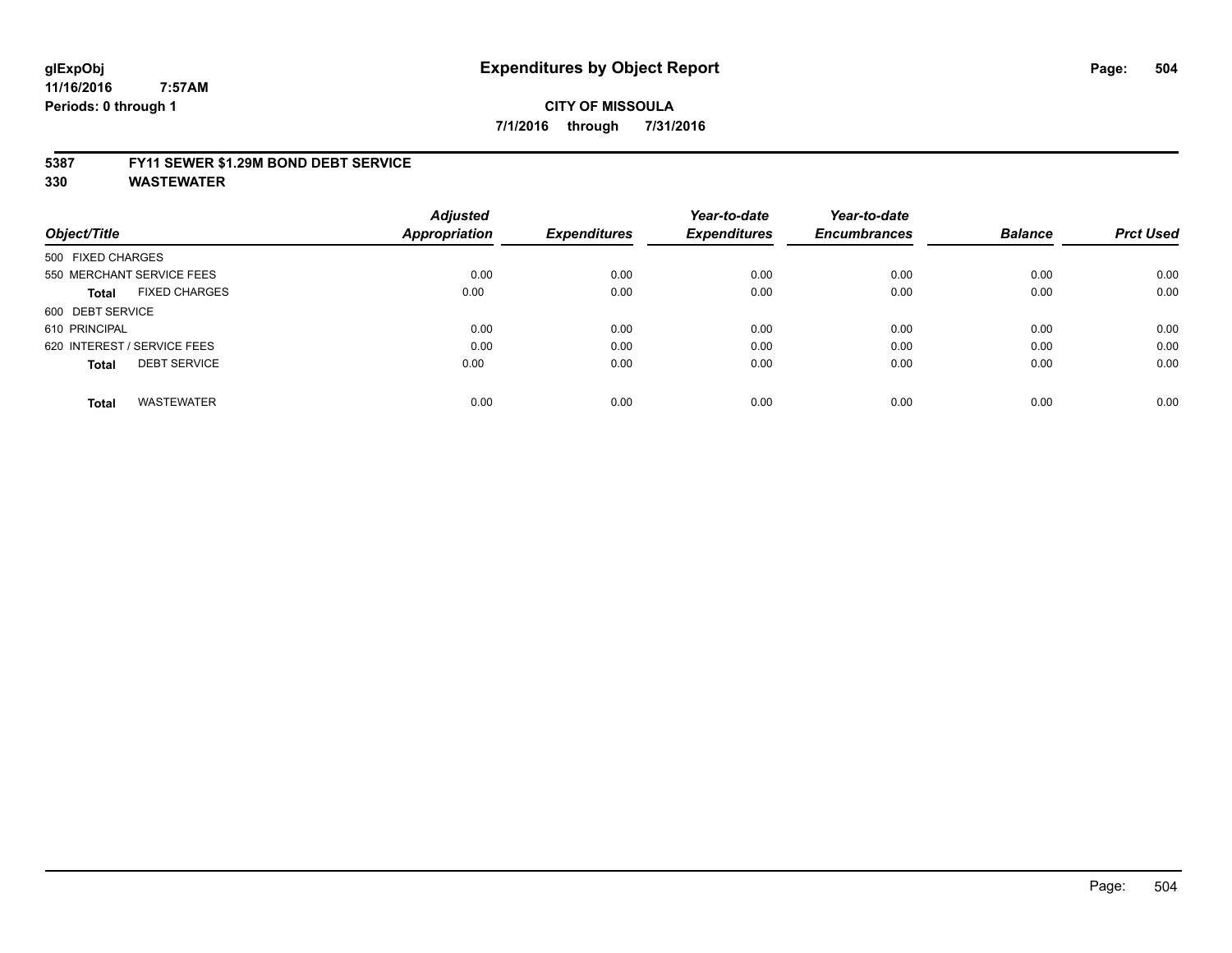**CITY OF MISSOULA 7/1/2016 through 7/31/2016**

### **5387 FY11 SEWER \$1.29M BOND DEBT SERVICE**

| Object/Title      |                                     | <b>Adjusted</b><br>Appropriation | <b>Expenditures</b> | Year-to-date<br><b>Expenditures</b> | Year-to-date<br><b>Encumbrances</b> | <b>Balance</b> | <b>Prct Used</b> |
|-------------------|-------------------------------------|----------------------------------|---------------------|-------------------------------------|-------------------------------------|----------------|------------------|
| 500 FIXED CHARGES |                                     |                                  |                     |                                     |                                     |                |                  |
|                   | 550 MERCHANT SERVICE FEES           | 0.00                             | 0.00                | 0.00                                | 0.00                                | 0.00           | 0.00             |
| <b>Total</b>      | <b>FIXED CHARGES</b>                | 0.00                             | 0.00                | 0.00                                | 0.00                                | 0.00           | 0.00             |
| 600 DEBT SERVICE  |                                     |                                  |                     |                                     |                                     |                |                  |
| 610 PRINCIPAL     |                                     | 0.00                             | 0.00                | 0.00                                | 0.00                                | 0.00           | 0.00             |
|                   | 620 INTEREST / SERVICE FEES         | 0.00                             | 0.00                | 0.00                                | 0.00                                | 0.00           | 0.00             |
| <b>Total</b>      | <b>DEBT SERVICE</b>                 | 0.00                             | 0.00                | 0.00                                | 0.00                                | 0.00           | 0.00             |
| <b>Total</b>      | FY11 SEWER \$1.29M BOND DEBT SERVIC | 0.00                             | 0.00                | 0.00                                | 0.00                                | 0.00           | 0.00             |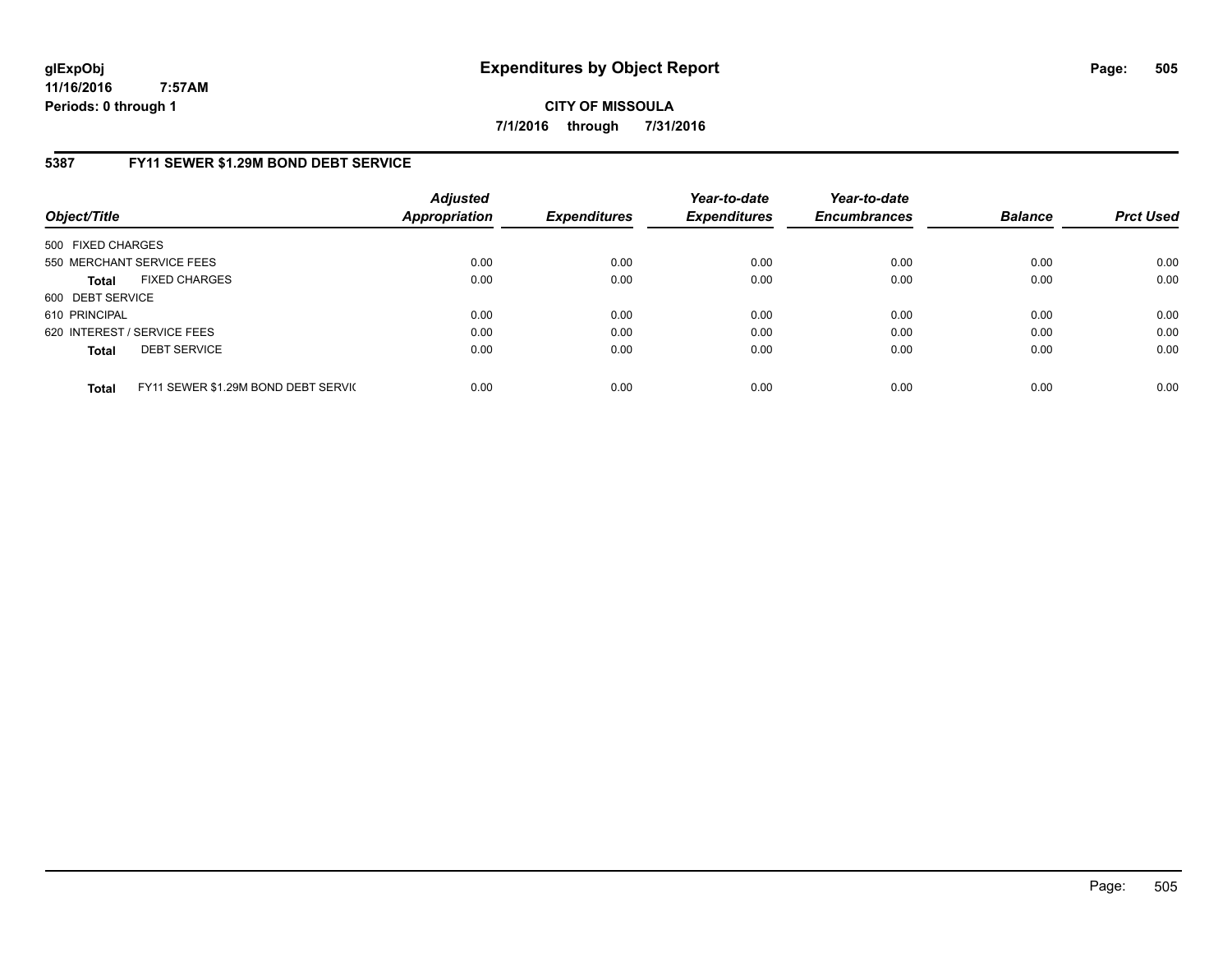#### **5388 FY11 \$1.29M SEWER BOND RESERVE**

**330 WASTEWATER**

| Object/Title                         | <b>Adjusted</b><br><b>Appropriation</b> | <b>Expenditures</b> | Year-to-date<br><b>Expenditures</b> | Year-to-date<br><b>Encumbrances</b> | <b>Balance</b> | <b>Prct Used</b> |
|--------------------------------------|-----------------------------------------|---------------------|-------------------------------------|-------------------------------------|----------------|------------------|
| 500 FIXED CHARGES                    |                                         |                     |                                     |                                     |                |                  |
| 550 MERCHANT SERVICE FEES            | 0.00                                    | 0.00                | 0.00                                | 0.00                                | 0.00           | 0.00             |
| <b>FIXED CHARGES</b><br><b>Total</b> | 0.00                                    | 0.00                | 0.00                                | 0.00                                | 0.00           | 0.00             |
| 800 OTHER OBJECTS                    |                                         |                     |                                     |                                     |                |                  |
| 820 TRANSFERS TO OTHER FUNDS         | 0.00                                    | 0.00                | 0.00                                | 0.00                                | 0.00           | 0.00             |
| OTHER OBJECTS<br><b>Total</b>        | 0.00                                    | 0.00                | 0.00                                | 0.00                                | 0.00           | 0.00             |
| <b>WASTEWATER</b><br><b>Total</b>    | 0.00                                    | 0.00                | 0.00                                | 0.00                                | 0.00           | 0.00             |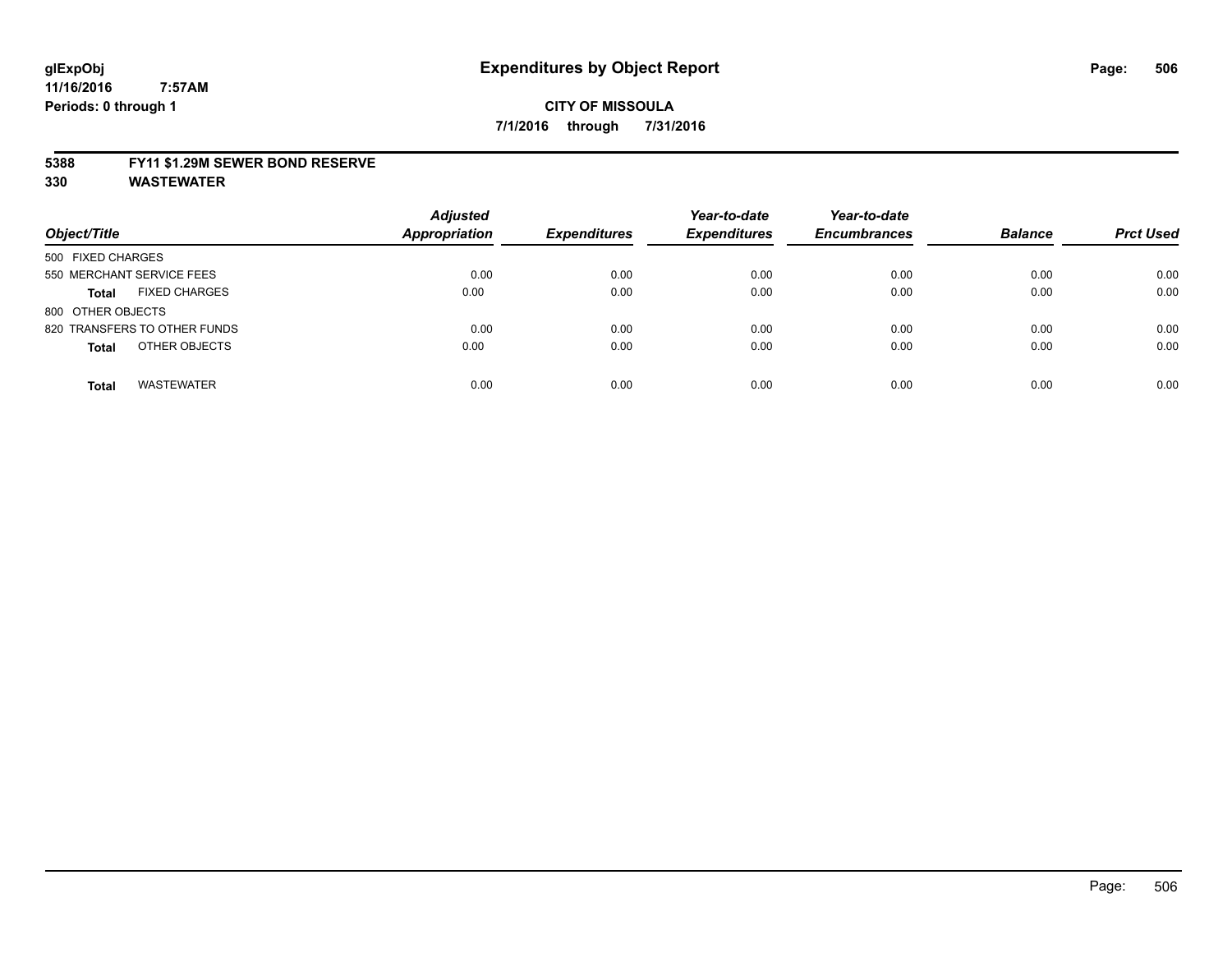**CITY OF MISSOULA 7/1/2016 through 7/31/2016**

### **5388 FY11 \$1.29M SEWER BOND RESERVE**

| Object/Title                         |                                 | <b>Adjusted</b><br><b>Appropriation</b> | <b>Expenditures</b> | Year-to-date<br><b>Expenditures</b> | Year-to-date<br><b>Encumbrances</b> | <b>Balance</b> | <b>Prct Used</b> |
|--------------------------------------|---------------------------------|-----------------------------------------|---------------------|-------------------------------------|-------------------------------------|----------------|------------------|
| 500 FIXED CHARGES                    |                                 |                                         |                     |                                     |                                     |                |                  |
| 550 MERCHANT SERVICE FEES            |                                 | 0.00                                    | 0.00                | 0.00                                | 0.00                                | 0.00           | 0.00             |
| <b>FIXED CHARGES</b><br><b>Total</b> |                                 | 0.00                                    | 0.00                | 0.00                                | 0.00                                | 0.00           | 0.00             |
| 800 OTHER OBJECTS                    |                                 |                                         |                     |                                     |                                     |                |                  |
| 820 TRANSFERS TO OTHER FUNDS         |                                 | 0.00                                    | 0.00                | 0.00                                | 0.00                                | 0.00           | 0.00             |
| OTHER OBJECTS<br><b>Total</b>        |                                 | 0.00                                    | 0.00                | 0.00                                | 0.00                                | 0.00           | 0.00             |
| <b>Total</b>                         | FY11 \$1.29M SEWER BOND RESERVE | 0.00                                    | 0.00                | 0.00                                | 0.00                                | 0.00           | 0.00             |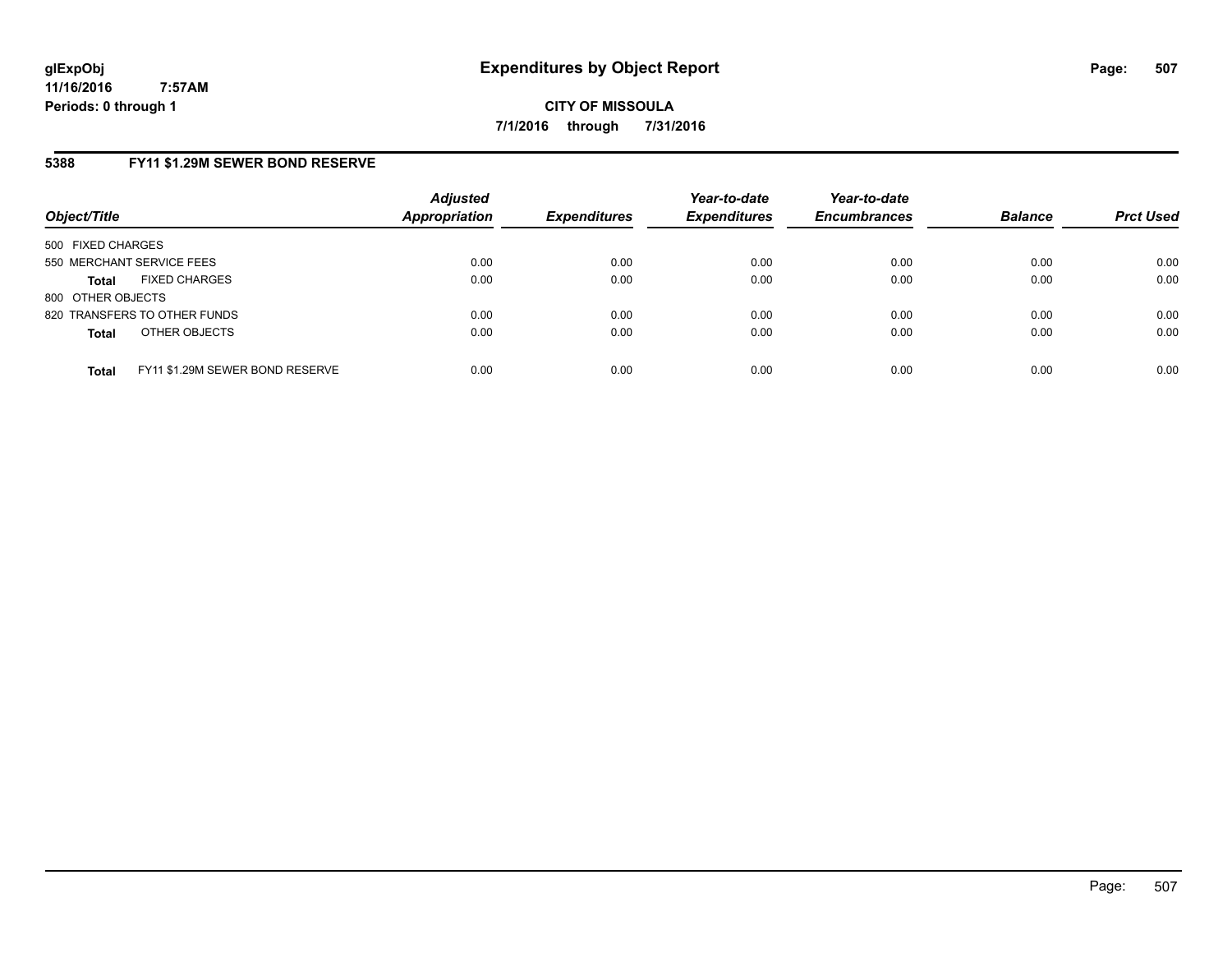# **glExpObj Expenditures by Object Report Page: 508**

**11/16/2016 7:57AM Periods: 0 through 1**

## **CITY OF MISSOULA 7/1/2016 through 7/31/2016**

#### **5389 FY15 SEWER REVENUE BOND DEBT SERVICE**

**330 WASTEWATER**

| Object/Title                         | <b>Adjusted</b><br><b>Appropriation</b> | <b>Expenditures</b> | Year-to-date<br><b>Expenditures</b> | Year-to-date<br><b>Encumbrances</b> | <b>Balance</b> | <b>Prct Used</b> |
|--------------------------------------|-----------------------------------------|---------------------|-------------------------------------|-------------------------------------|----------------|------------------|
| 500 FIXED CHARGES                    |                                         |                     |                                     |                                     |                |                  |
| 550 MERCHANT SERVICE FEES            | 0.00                                    | 0.00                | 0.00                                | 0.00                                | 0.00           | 0.00             |
| <b>FIXED CHARGES</b><br><b>Total</b> | 0.00                                    | 0.00                | 0.00                                | 0.00                                | 0.00           | 0.00             |
| 600 DEBT SERVICE                     |                                         |                     |                                     |                                     |                |                  |
| 610 PRINCIPAL                        | 0.00                                    | 0.00                | 0.00                                | 0.00                                | 0.00           | 0.00             |
| 620 INTEREST / SERVICE FEES          | 0.00                                    | 0.00                | 0.00                                | 0.00                                | 0.00           | 0.00             |
| <b>DEBT SERVICE</b><br><b>Total</b>  | 0.00                                    | 0.00                | 0.00                                | 0.00                                | 0.00           | 0.00             |
| <b>WASTEWATER</b><br><b>Total</b>    | 0.00                                    | 0.00                | 0.00                                | 0.00                                | 0.00           | 0.00             |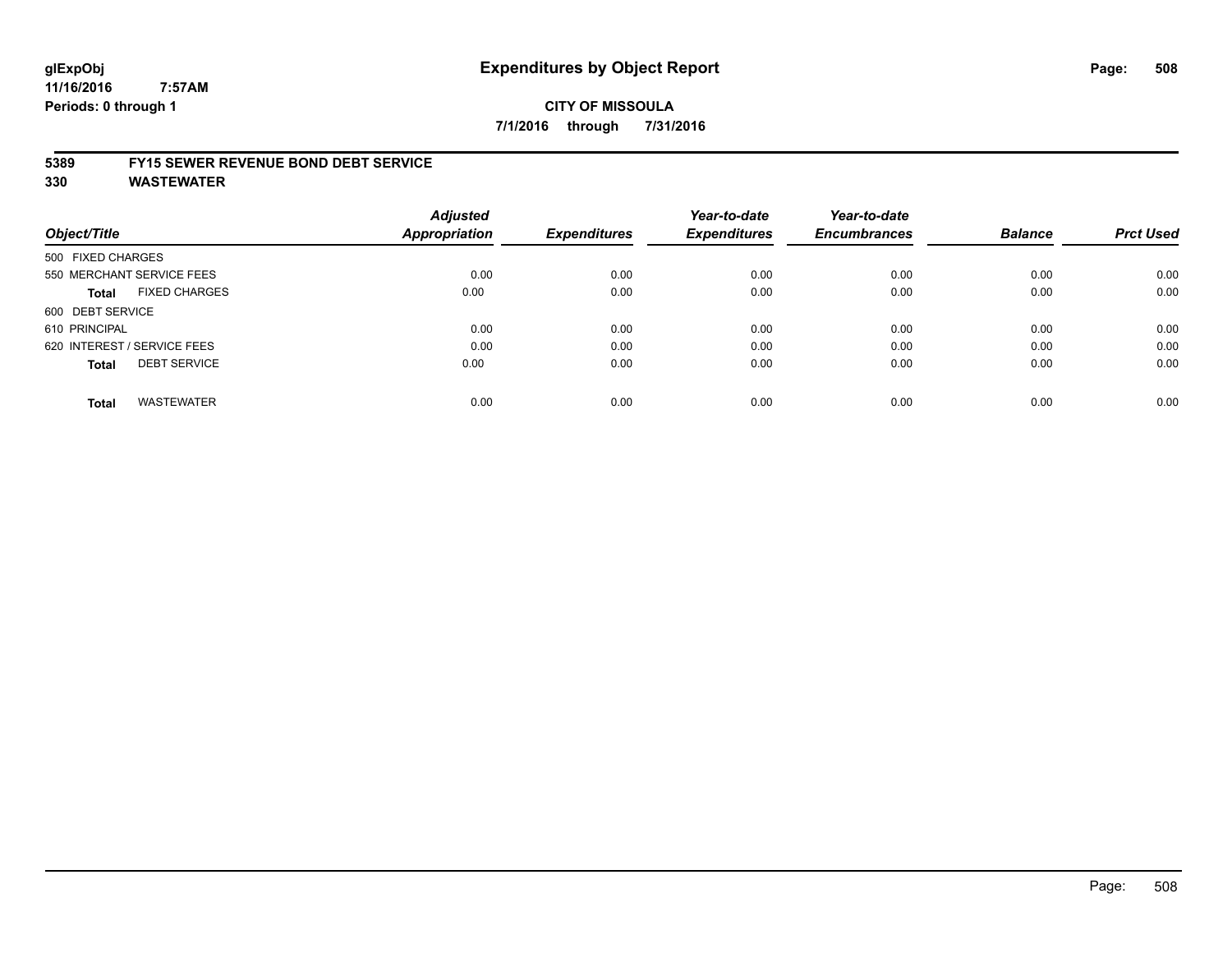**CITY OF MISSOULA 7/1/2016 through 7/31/2016**

## **5389 FY15 SEWER REVENUE BOND DEBT SERVICE**

| Object/Title                |                                  | <b>Adjusted</b><br><b>Appropriation</b> | <b>Expenditures</b> | Year-to-date<br><b>Expenditures</b> | Year-to-date<br><b>Encumbrances</b> | <b>Balance</b> | <b>Prct Used</b> |
|-----------------------------|----------------------------------|-----------------------------------------|---------------------|-------------------------------------|-------------------------------------|----------------|------------------|
| 500 FIXED CHARGES           |                                  |                                         |                     |                                     |                                     |                |                  |
|                             | 550 MERCHANT SERVICE FEES        | 0.00                                    | 0.00                | 0.00                                | 0.00                                | 0.00           | 0.00             |
| <b>Total</b>                | <b>FIXED CHARGES</b>             | 0.00                                    | 0.00                | 0.00                                | 0.00                                | 0.00           | 0.00             |
| 600 DEBT SERVICE            |                                  |                                         |                     |                                     |                                     |                |                  |
| 610 PRINCIPAL               |                                  | 0.00                                    | 0.00                | 0.00                                | 0.00                                | 0.00           | 0.00             |
| 620 INTEREST / SERVICE FEES |                                  | 0.00                                    | 0.00                | 0.00                                | 0.00                                | 0.00           | 0.00             |
| <b>Total</b>                | <b>DEBT SERVICE</b>              | 0.00                                    | 0.00                | 0.00                                | 0.00                                | 0.00           | 0.00             |
| <b>Total</b>                | FY15 SEWER REVENUE BOND DEBT SEF | 0.00                                    | 0.00                | 0.00                                | 0.00                                | 0.00           | 0.00             |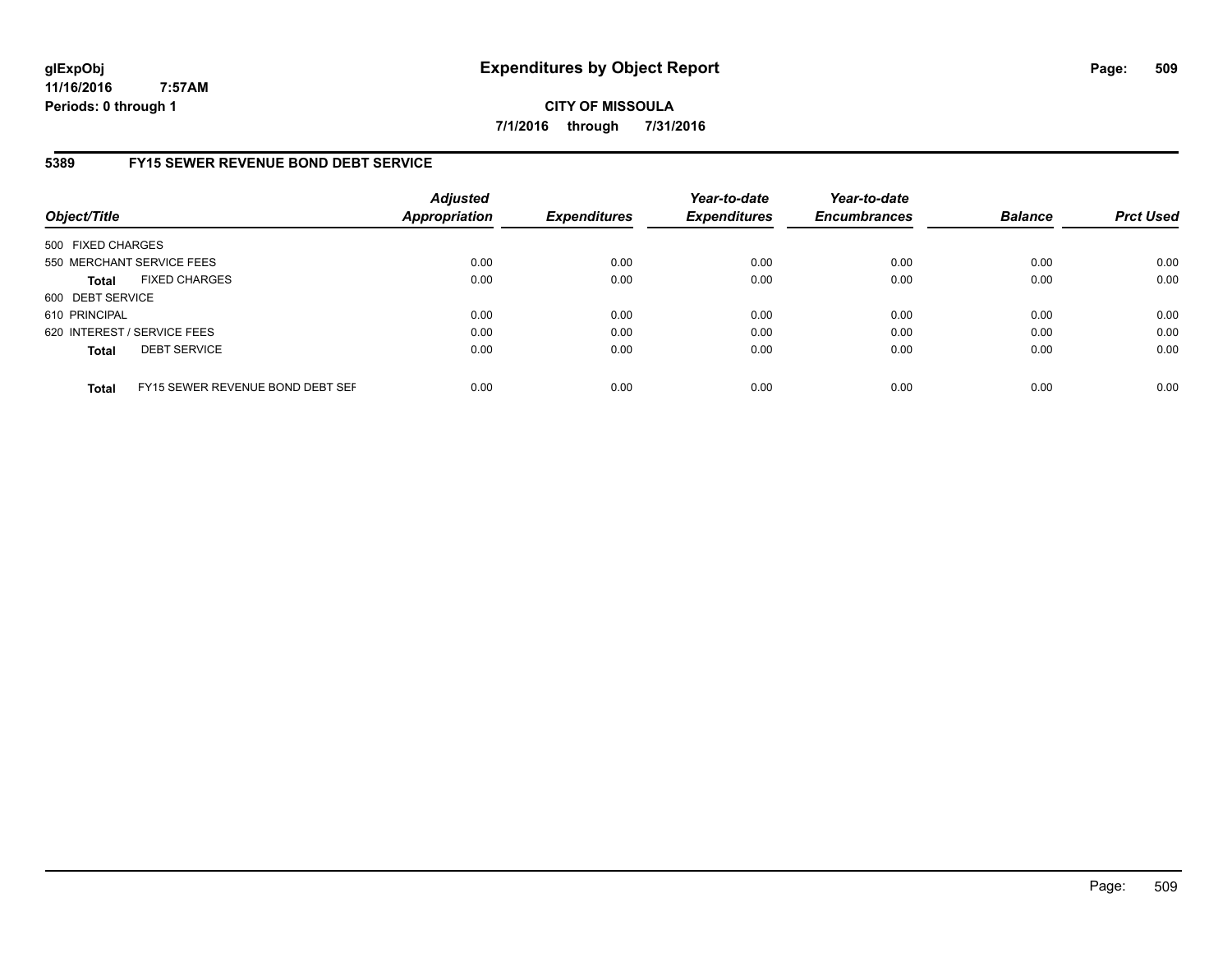## **CITY OF MISSOULA 7/1/2016 through 7/31/2016**

#### **5390 FY15 SEWER BOND DEBT RESERVE**

**330 WASTEWATER**

| Object/Title                         | <b>Adjusted</b><br><b>Appropriation</b> | <b>Expenditures</b> | Year-to-date<br><b>Expenditures</b> | Year-to-date<br><b>Encumbrances</b> | <b>Balance</b> | <b>Prct Used</b> |
|--------------------------------------|-----------------------------------------|---------------------|-------------------------------------|-------------------------------------|----------------|------------------|
| 500 FIXED CHARGES                    |                                         |                     |                                     |                                     |                |                  |
| 550 MERCHANT SERVICE FEES            | 0.00                                    | 0.00                | 0.00                                | 0.00                                | 0.00           | 0.00             |
| <b>FIXED CHARGES</b><br><b>Total</b> | 0.00                                    | 0.00                | 0.00                                | 0.00                                | 0.00           | 0.00             |
| 800 OTHER OBJECTS                    |                                         |                     |                                     |                                     |                |                  |
| 820 TRANSFERS TO OTHER FUNDS         | 0.00                                    | 0.00                | 0.00                                | 0.00                                | 0.00           | 0.00             |
| OTHER OBJECTS<br><b>Total</b>        | 0.00                                    | 0.00                | 0.00                                | 0.00                                | 0.00           | 0.00             |
| <b>WASTEWATER</b><br><b>Total</b>    | 0.00                                    | 0.00                | 0.00                                | 0.00                                | 0.00           | 0.00             |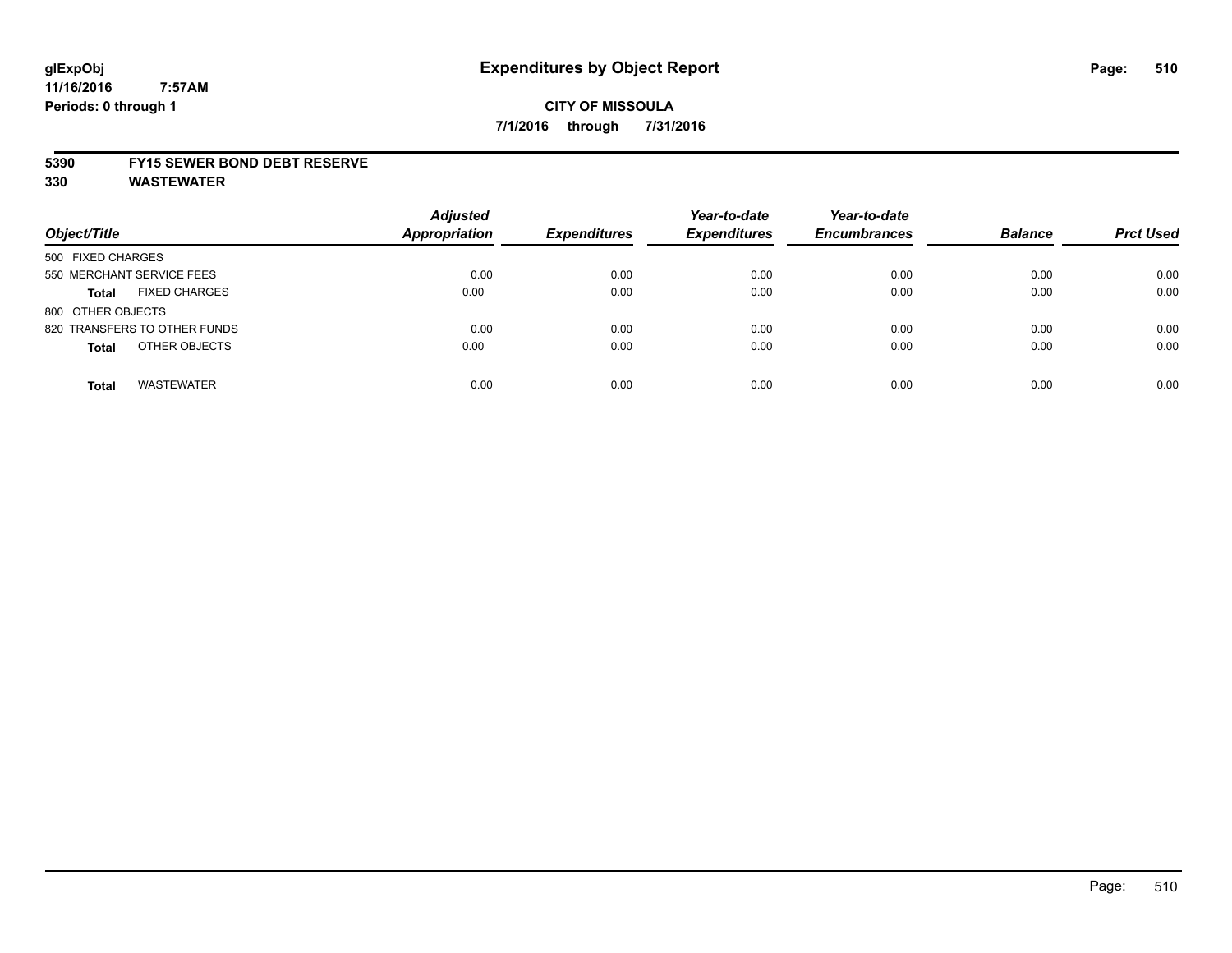### **5390 FY15 SEWER BOND DEBT RESERVE**

| Object/Title              |                              | <b>Adjusted</b><br>Appropriation | <b>Expenditures</b> | Year-to-date<br><b>Expenditures</b> | Year-to-date<br><b>Encumbrances</b> | <b>Balance</b> | <b>Prct Used</b> |
|---------------------------|------------------------------|----------------------------------|---------------------|-------------------------------------|-------------------------------------|----------------|------------------|
| 500 FIXED CHARGES         |                              |                                  |                     |                                     |                                     |                |                  |
| 550 MERCHANT SERVICE FEES |                              | 0.00                             | 0.00                | 0.00                                | 0.00                                | 0.00           | 0.00             |
| <b>Total</b>              | <b>FIXED CHARGES</b>         | 0.00                             | 0.00                | 0.00                                | 0.00                                | 0.00           | 0.00             |
| 800 OTHER OBJECTS         |                              |                                  |                     |                                     |                                     |                |                  |
|                           | 820 TRANSFERS TO OTHER FUNDS | 0.00                             | 0.00                | 0.00                                | 0.00                                | 0.00           | 0.00             |
| <b>Total</b>              | OTHER OBJECTS                | 0.00                             | 0.00                | 0.00                                | 0.00                                | 0.00           | 0.00             |
| <b>Total</b>              | FY15 SEWER BOND DEBT RESERVE | 0.00                             | 0.00                | 0.00                                | 0.00                                | 0.00           | 0.00             |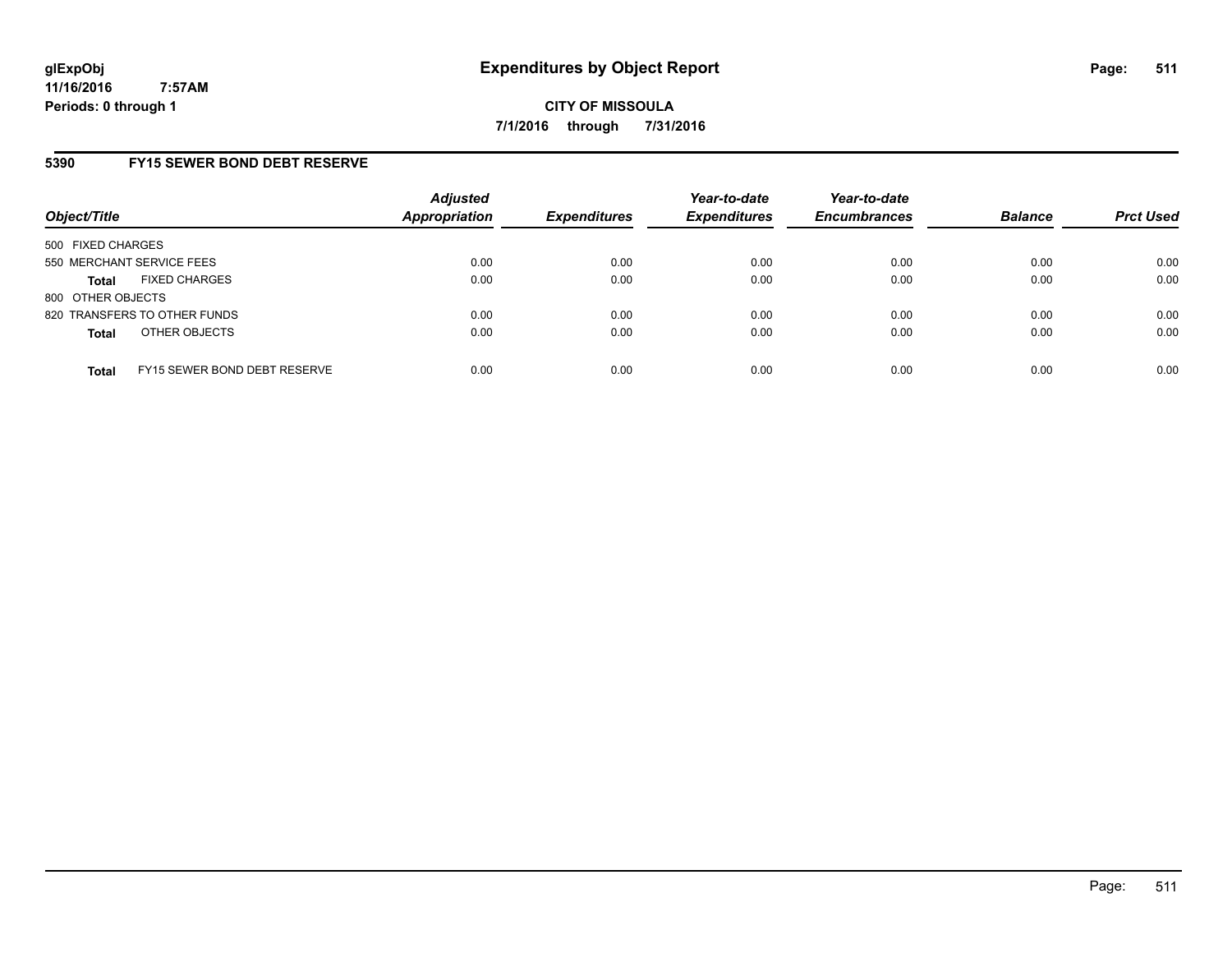**5450 STORMWATER UTILITIY**

**334 STORM WATER**

|                                     | <b>Adjusted</b> |                     | Year-to-date        | Year-to-date        |                |                  |
|-------------------------------------|-----------------|---------------------|---------------------|---------------------|----------------|------------------|
| Object/Title                        | Appropriation   | <b>Expenditures</b> | <b>Expenditures</b> | <b>Encumbrances</b> | <b>Balance</b> | <b>Prct Used</b> |
| 100 PERSONAL SERVICES               |                 |                     |                     |                     |                |                  |
| 110 SALARIES AND WAGES              | 0.00            | 0.00                | 0.00                | 0.00                | 0.00           | 0.00             |
| 140 EMPLOYER CONTRIBUTIONS          | 0.00            | 0.00                | 0.00                | 0.00                | 0.00           | 0.00             |
| PERSONAL SERVICES<br><b>Total</b>   | 0.00            | 0.00                | 0.00                | 0.00                | 0.00           | 0.00             |
| 200 SUPPLIES                        |                 |                     |                     |                     |                |                  |
| 210 OFFICE SUPPLIES                 | 0.00            | 0.00                | 0.00                | 0.00                | 0.00           | 0.00             |
| <b>SUPPLIES</b><br><b>Total</b>     | 0.00            | 0.00                | 0.00                | 0.00                | 0.00           | 0.00             |
| 300 PURCHASED SERVICES              |                 |                     |                     |                     |                |                  |
| 310 COMMUNICATIONS                  | 0.00            | 0.00                | 0.00                | 0.00                | 0.00           | 0.00             |
| 330 PUBLICITY, SUBSCRIPTIONS & DUES | 0.00            | 0.00                | 0.00                | 0.00                | 0.00           | 0.00             |
| 350 PROFESSIONAL SERVICES           | 0.00            | 0.00                | 0.00                | 0.00                | 0.00           | 0.00             |
| 370 TRAVEL                          | 0.00            | 0.00                | 0.00                | 0.00                | 0.00           | 0.00             |
| PURCHASED SERVICES<br><b>Total</b>  | 0.00            | 0.00                | 0.00                | 0.00                | 0.00           | 0.00             |
| 600 DEBT SERVICE                    |                 |                     |                     |                     |                |                  |
| 620 INTEREST / SERVICE FEES         | 0.00            | 0.00                | 0.00                | 0.00                | 0.00           | 0.00             |
| <b>DEBT SERVICE</b><br><b>Total</b> | 0.00            | 0.00                | 0.00                | 0.00                | 0.00           | 0.00             |
| <b>STORM WATER</b><br><b>Total</b>  | 0.00            | 0.00                | 0.00                | 0.00                | 0.00           | 0.00             |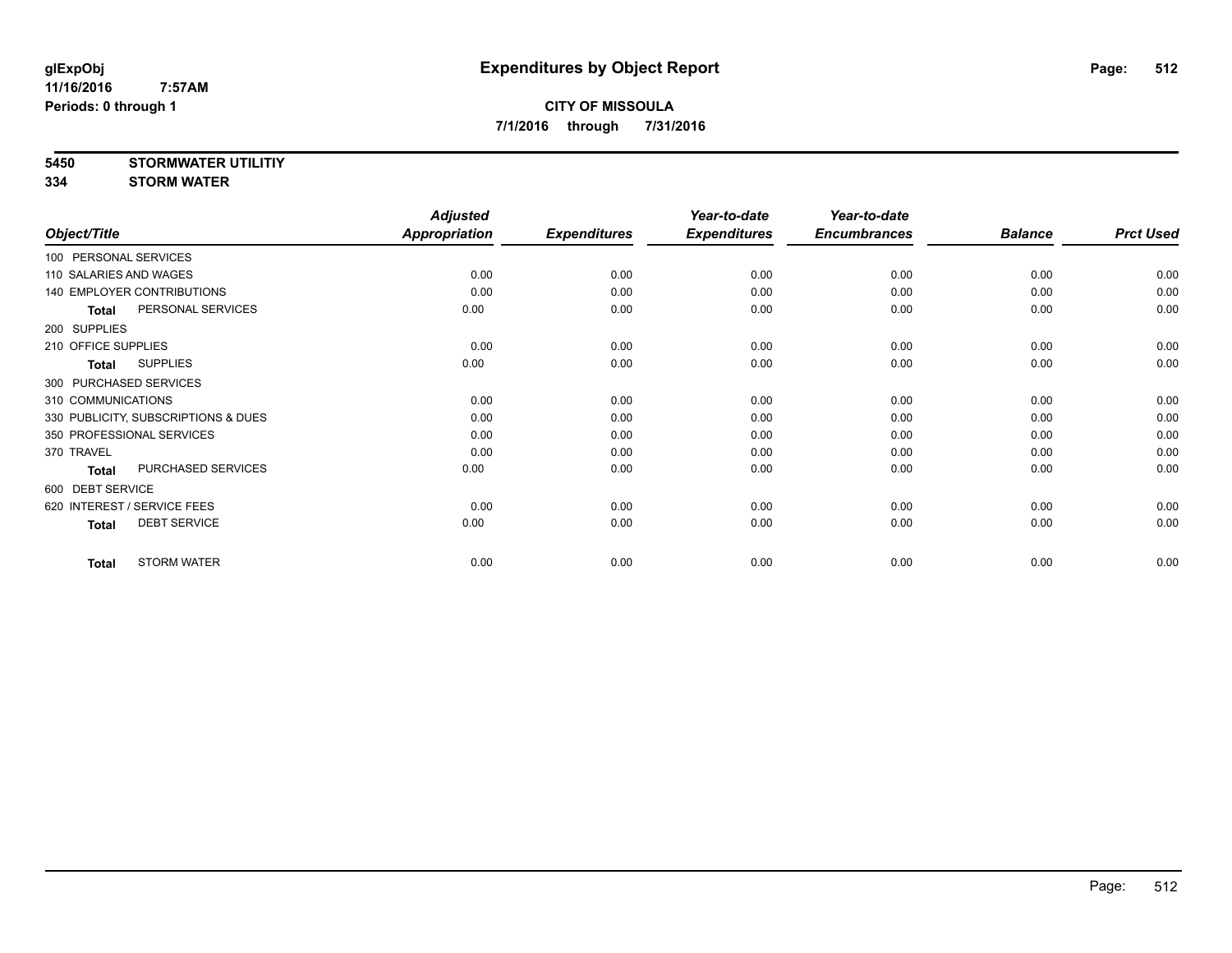**CITY OF MISSOULA 7/1/2016 through 7/31/2016**

### **5450 STORMWATER UTILITIY**

|                                     | <b>Adjusted</b>      |                     | Year-to-date        | Year-to-date        |                |                  |
|-------------------------------------|----------------------|---------------------|---------------------|---------------------|----------------|------------------|
| Object/Title                        | <b>Appropriation</b> | <b>Expenditures</b> | <b>Expenditures</b> | <b>Encumbrances</b> | <b>Balance</b> | <b>Prct Used</b> |
| 100 PERSONAL SERVICES               |                      |                     |                     |                     |                |                  |
| 110 SALARIES AND WAGES              | 0.00                 | 0.00                | 0.00                | 0.00                | 0.00           | 0.00             |
| 140 EMPLOYER CONTRIBUTIONS          | 0.00                 | 0.00                | 0.00                | 0.00                | 0.00           | 0.00             |
| PERSONAL SERVICES<br><b>Total</b>   | 0.00                 | 0.00                | 0.00                | 0.00                | 0.00           | 0.00             |
| 200 SUPPLIES                        |                      |                     |                     |                     |                |                  |
| 210 OFFICE SUPPLIES                 | 0.00                 | 0.00                | 0.00                | 0.00                | 0.00           | 0.00             |
| <b>SUPPLIES</b><br>Total            | 0.00                 | 0.00                | 0.00                | 0.00                | 0.00           | 0.00             |
| 300 PURCHASED SERVICES              |                      |                     |                     |                     |                |                  |
| 310 COMMUNICATIONS                  | 0.00                 | 0.00                | 0.00                | 0.00                | 0.00           | 0.00             |
| 330 PUBLICITY, SUBSCRIPTIONS & DUES | 0.00                 | 0.00                | 0.00                | 0.00                | 0.00           | 0.00             |
| 350 PROFESSIONAL SERVICES           | 0.00                 | 0.00                | 0.00                | 0.00                | 0.00           | 0.00             |
| 370 TRAVEL                          | 0.00                 | 0.00                | 0.00                | 0.00                | 0.00           | 0.00             |
| PURCHASED SERVICES<br><b>Total</b>  | 0.00                 | 0.00                | 0.00                | 0.00                | 0.00           | 0.00             |
| 600 DEBT SERVICE                    |                      |                     |                     |                     |                |                  |
| 620 INTEREST / SERVICE FEES         | 0.00                 | 0.00                | 0.00                | 0.00                | 0.00           | 0.00             |
| <b>DEBT SERVICE</b><br><b>Total</b> | 0.00                 | 0.00                | 0.00                | 0.00                | 0.00           | 0.00             |
| STORMWATER UTILITIY<br><b>Total</b> | 0.00                 | 0.00                | 0.00                | 0.00                | 0.00           | 0.00             |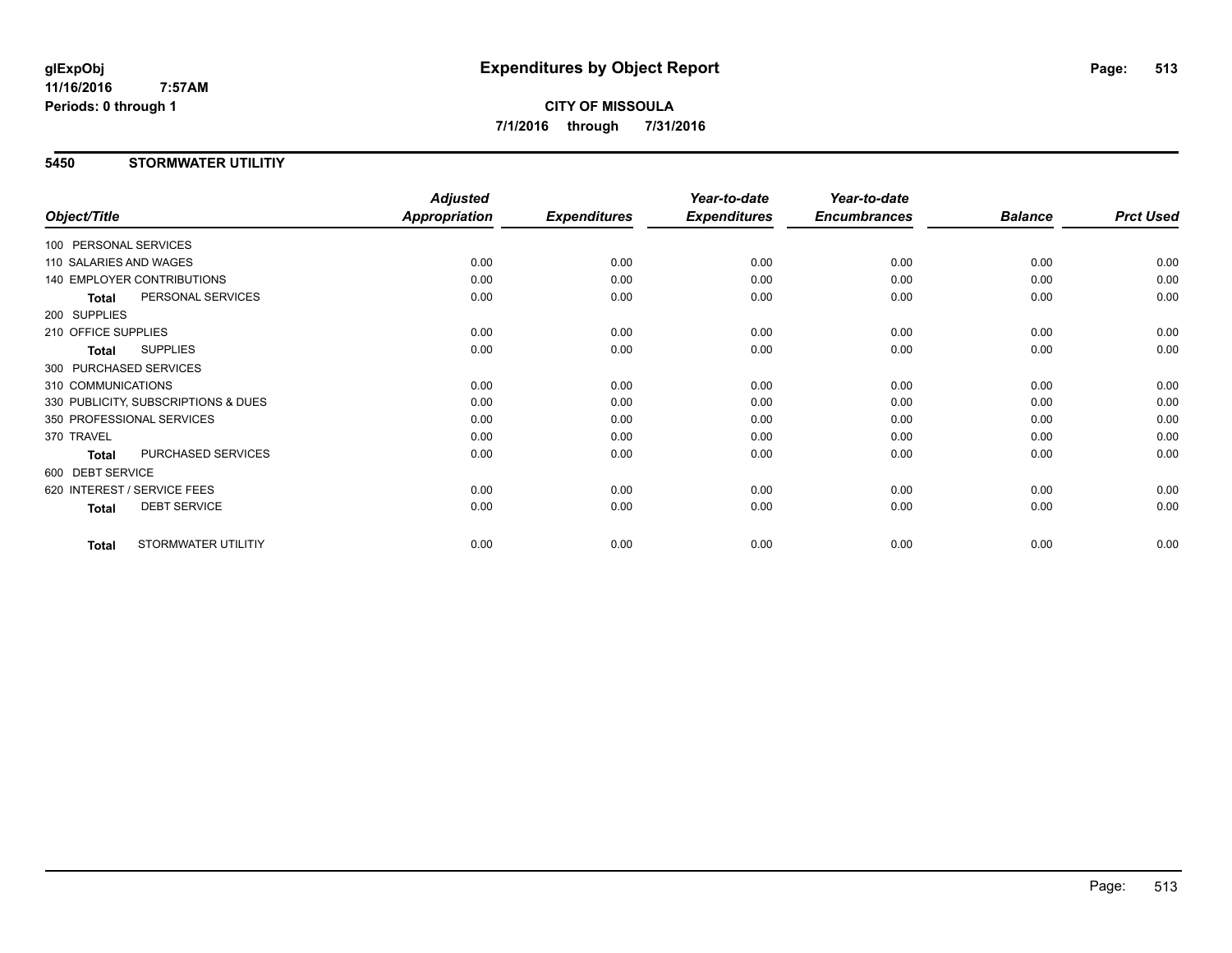### **5711 AQUATICS**

**370 PARKS & RECREATION**

|                                       | <b>Adjusted</b> |                     | Year-to-date        | Year-to-date        |                |                  |
|---------------------------------------|-----------------|---------------------|---------------------|---------------------|----------------|------------------|
| Object/Title                          | Appropriation   | <b>Expenditures</b> | <b>Expenditures</b> | <b>Encumbrances</b> | <b>Balance</b> | <b>Prct Used</b> |
| 100 PERSONAL SERVICES                 |                 |                     |                     |                     |                |                  |
| 110 SALARIES AND WAGES                | 0.00            | 74,539.09           | 74,539.09           | 0.00                | $-74,539.09$   | 0.00             |
| 115 SALARIES/HEALTH INSURANCE BENEFIT | 0.00            | 0.00                | 0.00                | 0.00                | 0.00           | 0.00             |
| 120 OVERTIME/TERMINATION              | 0.00            | 106.66              | 106.66              | 0.00                | $-106.66$      | 0.00             |
| 135 OPEB EXPENSE                      | 0.00            | 0.00                | 0.00                | 0.00                | 0.00           | 0.00             |
| 140 EMPLOYER CONTRIBUTIONS            | 0.00            | 18,367.81           | 18,367.81           | 0.00                | $-18,367.81$   | 0.00             |
| 141 STATE RETIREMENT CONTRIBUTIONS    | 0.00            | 0.00                | 0.00                | 0.00                | 0.00           | 0.00             |
| 145 OPEB CONTRIBUTION                 | 0.00            | 0.00                | 0.00                | 0.00                | 0.00           | 0.00             |
| 190 PENSION EXPENSE                   | 0.00            | 0.00                | 0.00                | 0.00                | 0.00           | 0.00             |
| PERSONAL SERVICES<br>Total            | 0.00            | 93,013.56           | 93,013.56           | 0.00                | $-93,013.56$   | 0.00             |
| 200 SUPPLIES                          |                 |                     |                     |                     |                |                  |
| 210 OFFICE SUPPLIES                   | 0.00            | 0.00                | 0.00                | 0.00                | 0.00           | 0.00             |
| 220 OPERATING SUPPLIES                | 0.00            | 92.06               | 92.06               | 0.00                | $-92.06$       | 0.00             |
| 230 REPAIR/MAINTENANCE                | 0.00            | 9,080.53            | 9,080.53            | 0.00                | $-9,080.53$    | 0.00             |
| 231 GASOLINE                          | 0.00            | 0.00                | 0.00                | 0.00                | 0.00           | 0.00             |
| 240 OTHER SUPPLIES                    | 0.00            | 7,374.14            | 7,374.14            | 0.00                | $-7,374.14$    | 0.00             |
| 250 SUPPLIES FOR RESALE               | 0.00            | 0.00                | 0.00                | 0.00                | 0.00           | 0.00             |
| <b>SUPPLIES</b><br><b>Total</b>       | 0.00            | 16,546.73           | 16,546.73           | 0.00                | $-16,546.73$   | 0.00             |
| 300 PURCHASED SERVICES                |                 |                     |                     |                     |                |                  |
| 310 COMMUNICATIONS                    | 0.00            | 0.00                | 0.00                | 0.00                | 0.00           | 0.00             |
| 320 PRINTING & DUPLICATING            | 0.00            | 32.00               | 32.00               | 0.00                | $-32.00$       | 0.00             |
| 330 PUBLICITY, SUBSCRIPTIONS & DUES   | 0.00            | 99.00               | 99.00               | 0.00                | $-99.00$       | 0.00             |
| 340 SEWER                             | 0.00            | 3,056.19            | 3,056.19            | 0.00                | $-3,056.19$    | 0.00             |
| 341 ELECTRICITY & NATURAL GAS         | 0.00            | 0.00                | 0.00                | 0.00                | 0.00           | 0.00             |
| 343 WATER CHARGES                     | 0.00            | 0.00                | 0.00                | 0.00                | 0.00           | 0.00             |
| 344 TELEPHONE SERVICE                 | 0.00            | 409.34              | 409.34              | 0.00                | $-409.34$      | 0.00             |
| 345 GARBAGE                           | 0.00            | 311.57              | 311.57              | 0.00                | $-311.57$      | 0.00             |
| 350 PROFESSIONAL SERVICES             | 0.00            | 4,886.00            | 4,886.00            | 0.00                | $-4,886.00$    | 0.00             |
| 360 REPAIR & MAINTENANCE              | 0.00            | 0.00                | 0.00                | 0.00                | 0.00           | 0.00             |
| 370 TRAVEL                            | 0.00            | 0.00                | 0.00                | 0.00                | 0.00           | 0.00             |
| 380 TRAINING                          | 0.00            | 0.00                | 0.00                | 0.00                | 0.00           | 0.00             |
| 390 OTHER PURCHASED SERVICES          | 0.00            | 0.00                | 0.00                | 0.00                | 0.00           | 0.00             |
| PURCHASED SERVICES<br><b>Total</b>    | 0.00            | 8,794.10            | 8,794.10            | 0.00                | $-8,794.10$    | 0.00             |
| 500 FIXED CHARGES                     |                 |                     |                     |                     |                |                  |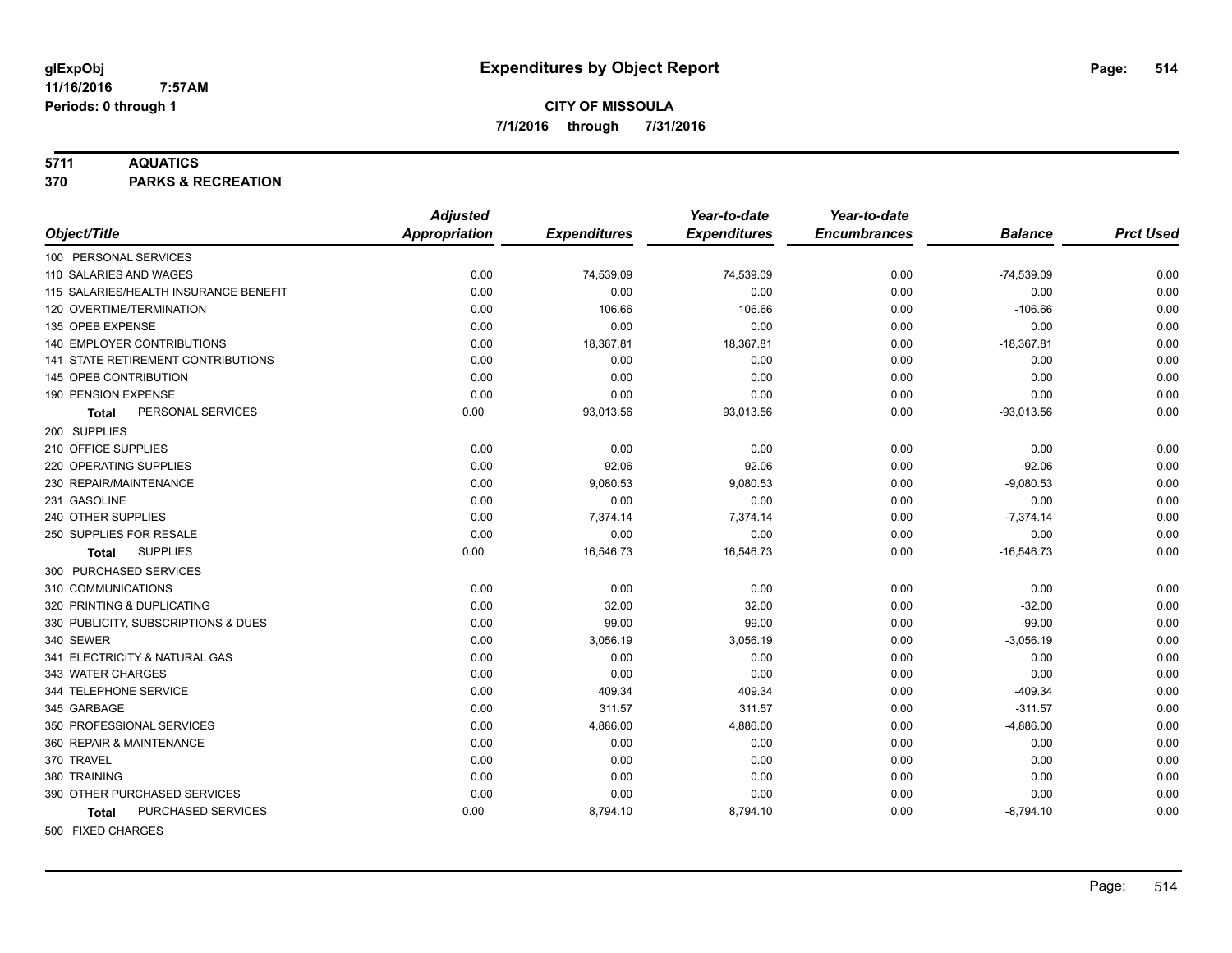### **5711 AQUATICS**

**370 PARKS & RECREATION**

| Object/Title       |                              | <b>Adjusted</b><br><b>Appropriation</b> | <b>Expenditures</b> | Year-to-date<br><b>Expenditures</b> | Year-to-date<br><b>Encumbrances</b> | <b>Balance</b> | <b>Prct Used</b> |
|--------------------|------------------------------|-----------------------------------------|---------------------|-------------------------------------|-------------------------------------|----------------|------------------|
| 500 FIXED CHARGES  |                              | 0.00                                    | 0.00                | 0.00                                | 0.00                                | 0.00           | 0.00             |
|                    | 550 MERCHANT SERVICE FEES    | 0.00                                    | 0.00                | 0.00                                | 0.00                                | 0.00           | 0.00             |
| Total              | <b>FIXED CHARGES</b>         | 0.00                                    | 0.00                | 0.00                                | 0.00                                | 0.00           | 0.00             |
| 600 DEBT SERVICE   |                              |                                         |                     |                                     |                                     |                |                  |
| 610 PRINCIPAL      |                              | 0.00                                    | 0.00                | 0.00                                | 0.00                                | 0.00           | 0.00             |
| <b>Total</b>       | <b>DEBT SERVICE</b>          | 0.00                                    | 0.00                | 0.00                                | 0.00                                | 0.00           | 0.00             |
| 800 OTHER OBJECTS  |                              |                                         |                     |                                     |                                     |                |                  |
|                    | 820 TRANSFERS TO OTHER FUNDS | 0.00                                    | 0.00                | 0.00                                | 0.00                                | 0.00           | 0.00             |
| <b>Total</b>       | OTHER OBJECTS                | 0.00                                    | 0.00                | 0.00                                | 0.00                                | 0.00           | 0.00             |
| 900 CAPITAL OUTLAY |                              |                                         |                     |                                     |                                     |                |                  |
| 920 BUILDINGS      |                              | 0.00                                    | 0.00                | 0.00                                | 0.00                                | 0.00           | 0.00             |
| 930 IMPROVEMENTS   |                              | 0.00                                    | 0.00                | 0.00                                | 0.00                                | 0.00           | 0.00             |
|                    | 940 MACHINERY & EQUIPMENT    | 0.00                                    | 0.00                | 0.00                                | 0.00                                | 0.00           | 0.00             |
| Total              | <b>CAPITAL OUTLAY</b>        | 0.00                                    | 0.00                | 0.00                                | 0.00                                | 0.00           | 0.00             |
| <b>Total</b>       | PARKS & RECREATION           | 0.00                                    | 118,354.39          | 118,354.39                          | 0.00                                | $-118,354.39$  | 0.00             |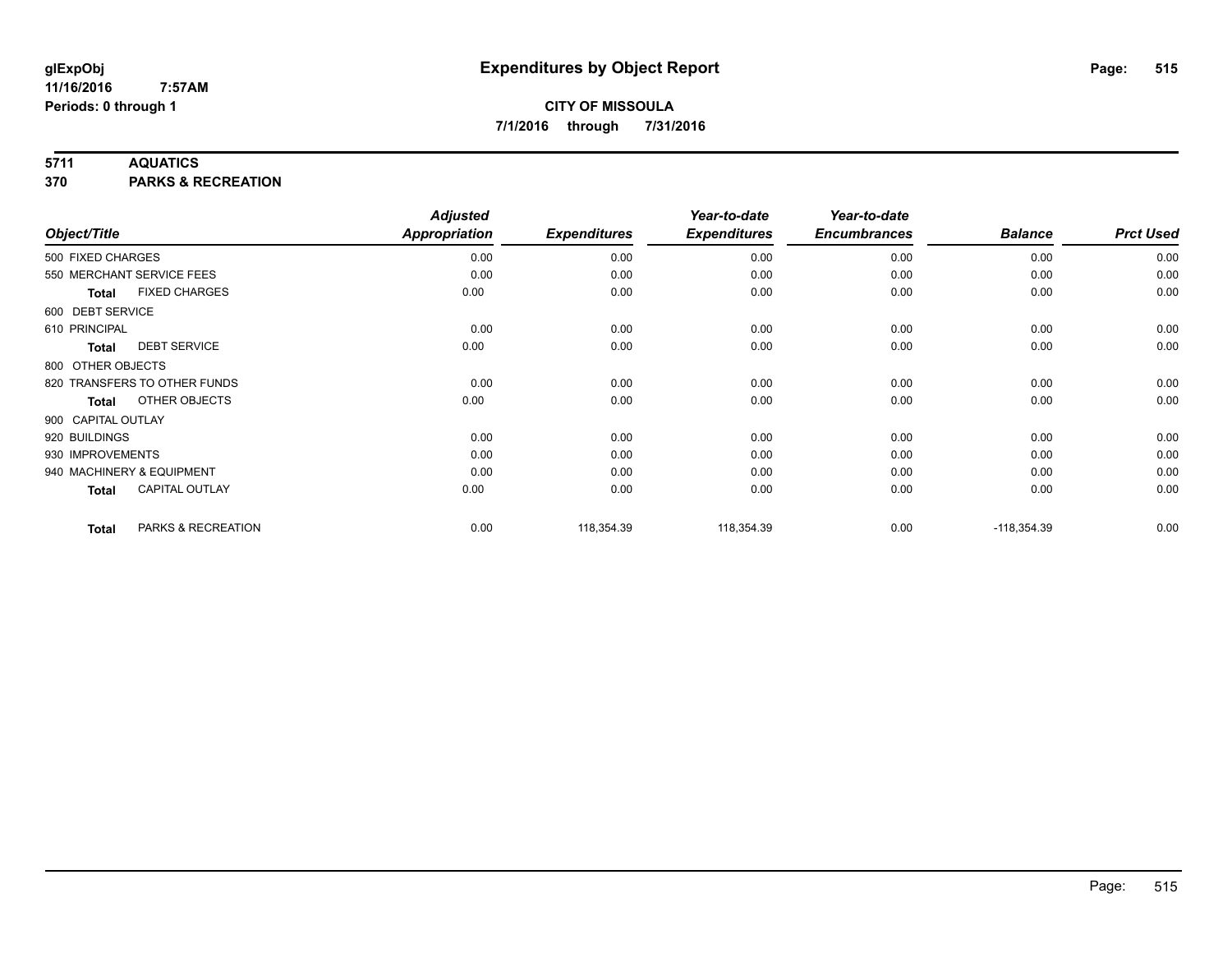### **5711 AQUATICS**

**371 AQUATICS SALARIES**

| Object/Title                             | <b>Adjusted</b><br><b>Appropriation</b> | <b>Expenditures</b> | Year-to-date<br><b>Expenditures</b> | Year-to-date<br><b>Encumbrances</b> | <b>Balance</b> | <b>Prct Used</b> |
|------------------------------------------|-----------------------------------------|---------------------|-------------------------------------|-------------------------------------|----------------|------------------|
| 100 PERSONAL SERVICES                    |                                         |                     |                                     |                                     |                |                  |
| 110 SALARIES AND WAGES                   | 0.00                                    | 0.00                | 0.00                                | 0.00                                | 0.00           | 0.00             |
| 120 OVERTIME/TERMINATION                 | 0.00                                    | 0.00                | 0.00                                | 0.00                                | 0.00           | 0.00             |
| 135 OPEB EXPENSE                         | 0.00                                    | 0.00                | 0.00                                | 0.00                                | 0.00           | 0.00             |
| 140 EMPLOYER CONTRIBUTIONS               | 0.00                                    | 0.00                | 0.00                                | 0.00                                | 0.00           | 0.00             |
| 141 STATE RETIREMENT CONTRIBUTIONS       | 0.00                                    | 0.00                | 0.00                                | 0.00                                | 0.00           | 0.00             |
| 145 OPEB CONTRIBUTION                    | 0.00                                    | 0.00                | 0.00                                | 0.00                                | 0.00           | 0.00             |
| PERSONAL SERVICES<br><b>Total</b>        | 0.00                                    | 0.00                | 0.00                                | 0.00                                | 0.00           | 0.00             |
| <b>AQUATICS SALARIES</b><br><b>Total</b> | 0.00                                    | 0.00                | 0.00                                | 0.00                                | 0.00           | 0.00             |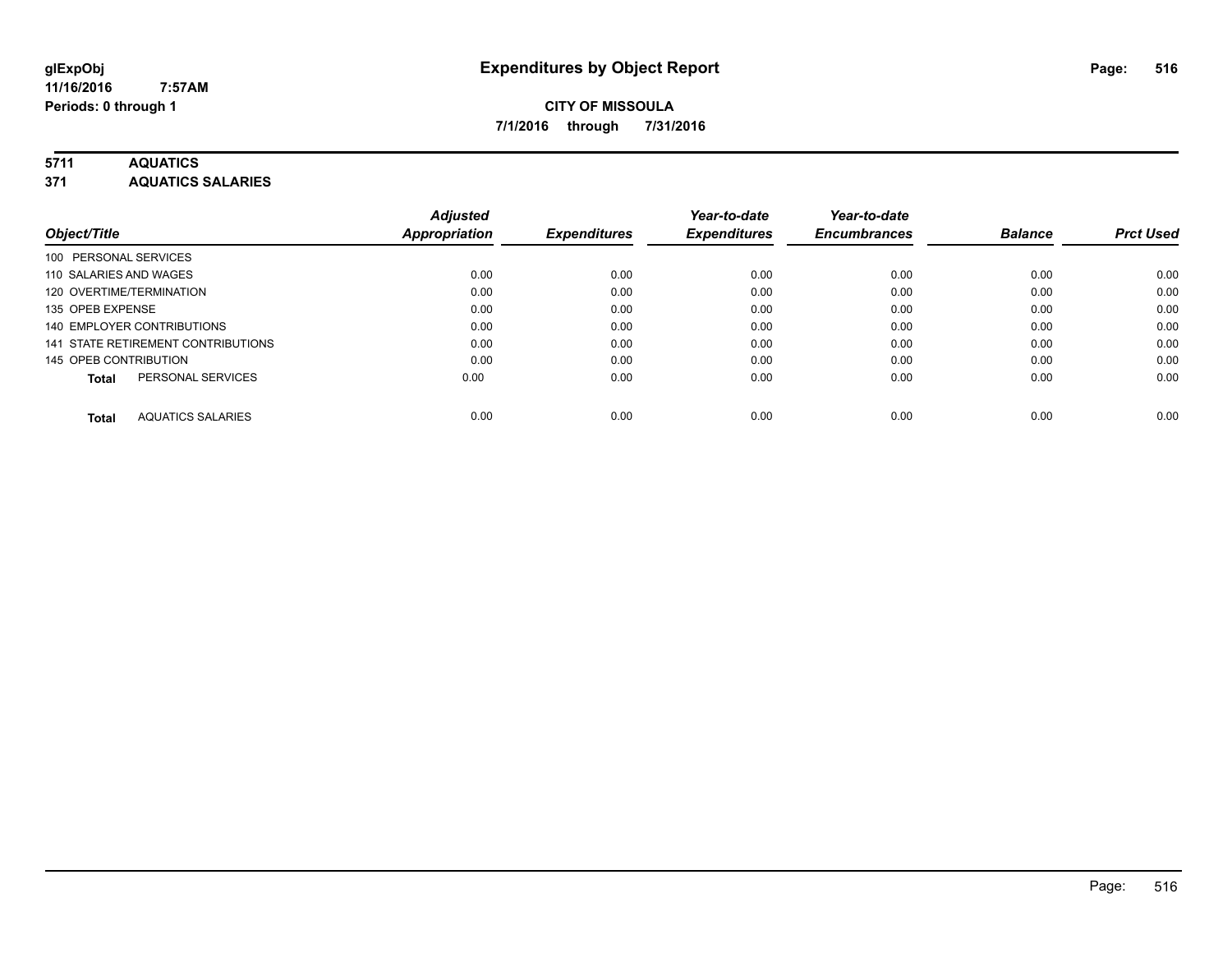### **5711 AQUATICS**

**390 NON-DEPARTMENTAL**

| Object/Title                          | <b>Adjusted</b><br>Appropriation | <b>Expenditures</b> | Year-to-date<br><b>Expenditures</b> | Year-to-date<br><b>Encumbrances</b> | <b>Balance</b> | <b>Prct Used</b> |
|---------------------------------------|----------------------------------|---------------------|-------------------------------------|-------------------------------------|----------------|------------------|
| 800 OTHER OBJECTS                     |                                  |                     |                                     |                                     |                |                  |
| 830 DEPRECIATION                      | 0.00                             | 0.00                | 0.00                                | 0.00                                | 0.00           | 0.00             |
| OTHER OBJECTS<br><b>Total</b>         | 0.00                             | 0.00                | 0.00                                | 0.00                                | 0.00           | 0.00             |
| 900 CAPITAL OUTLAY                    |                                  |                     |                                     |                                     |                |                  |
| 900 CAPITAL OUTLAY                    | 0.00                             | 0.00                | 0.00                                | 0.00                                | 0.00           | 0.00             |
| <b>CAPITAL OUTLAY</b><br><b>Total</b> | 0.00                             | 0.00                | 0.00                                | 0.00                                | 0.00           | 0.00             |
| NON-DEPARTMENTAL<br><b>Total</b>      | 0.00                             | 0.00                | 0.00                                | 0.00                                | 0.00           | 0.00             |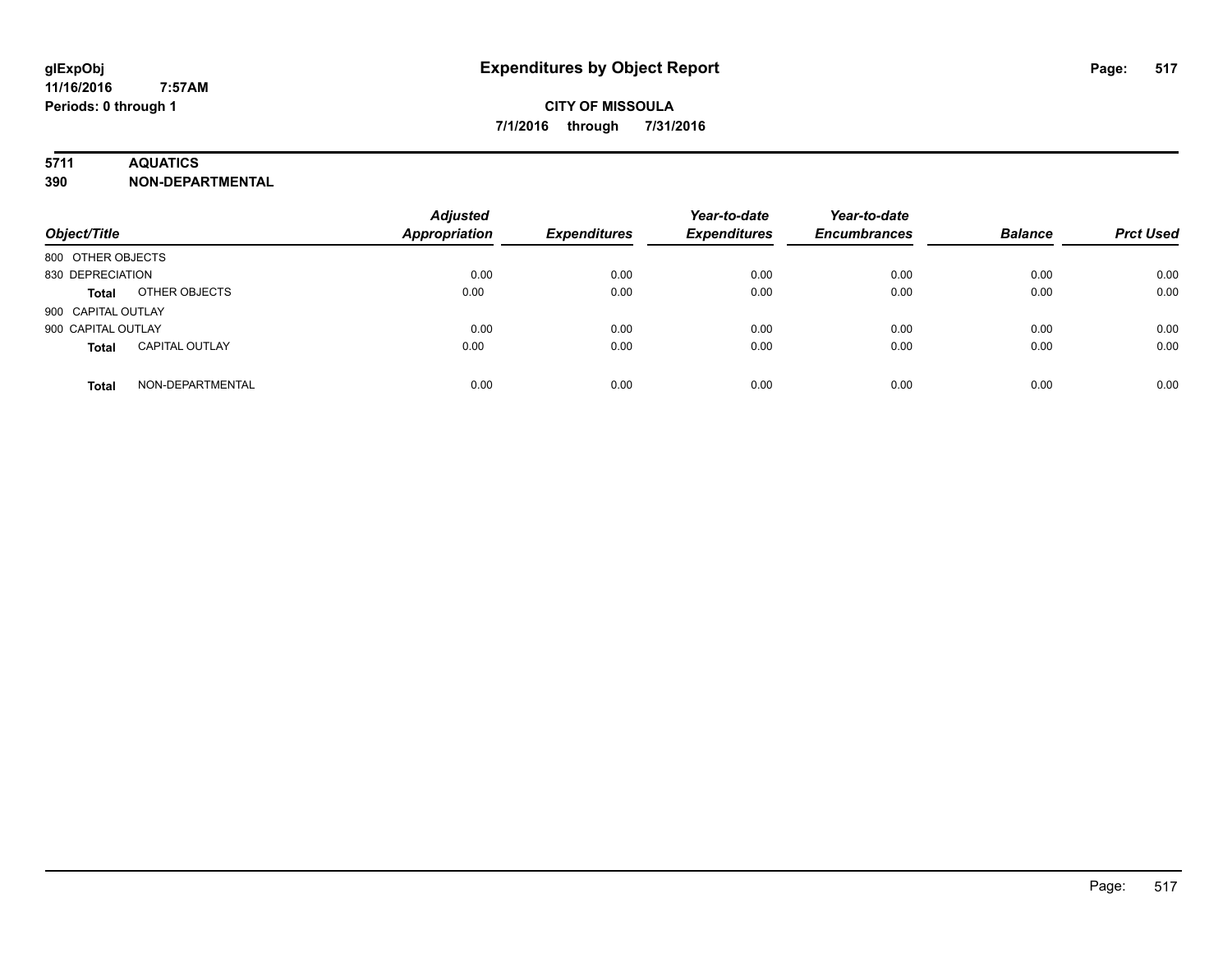**5711 AQUATICS**

|                                       | <b>Adjusted</b>      |                     | Year-to-date        | Year-to-date        |                |                  |
|---------------------------------------|----------------------|---------------------|---------------------|---------------------|----------------|------------------|
| Object/Title                          | <b>Appropriation</b> | <b>Expenditures</b> | <b>Expenditures</b> | <b>Encumbrances</b> | <b>Balance</b> | <b>Prct Used</b> |
| 100 PERSONAL SERVICES                 |                      |                     |                     |                     |                |                  |
| 110 SALARIES AND WAGES                | 0.00                 | 74,539.09           | 74,539.09           | 0.00                | $-74,539.09$   | 0.00             |
| 115 SALARIES/HEALTH INSURANCE BENEFIT | 0.00                 | 0.00                | 0.00                | 0.00                | 0.00           | 0.00             |
| 120 OVERTIME/TERMINATION              | 0.00                 | 106.66              | 106.66              | 0.00                | $-106.66$      | 0.00             |
| 135 OPEB EXPENSE                      | 0.00                 | 0.00                | 0.00                | 0.00                | 0.00           | 0.00             |
| 140 EMPLOYER CONTRIBUTIONS            | 0.00                 | 18,367.81           | 18,367.81           | 0.00                | $-18,367.81$   | 0.00             |
| 141 STATE RETIREMENT CONTRIBUTIONS    | 0.00                 | 0.00                | 0.00                | 0.00                | 0.00           | 0.00             |
| 145 OPEB CONTRIBUTION                 | 0.00                 | 0.00                | 0.00                | 0.00                | 0.00           | 0.00             |
| 190 PENSION EXPENSE                   | 0.00                 | 0.00                | 0.00                | 0.00                | 0.00           | 0.00             |
| PERSONAL SERVICES<br><b>Total</b>     | 0.00                 | 93,013.56           | 93,013.56           | 0.00                | $-93,013.56$   | 0.00             |
| 200 SUPPLIES                          |                      |                     |                     |                     |                |                  |
| 210 OFFICE SUPPLIES                   | 0.00                 | 0.00                | 0.00                | 0.00                | 0.00           | 0.00             |
| 220 OPERATING SUPPLIES                | 0.00                 | 92.06               | 92.06               | 0.00                | $-92.06$       | 0.00             |
| 230 REPAIR/MAINTENANCE                | 0.00                 | 9,080.53            | 9,080.53            | 0.00                | $-9,080.53$    | 0.00             |
| 231 GASOLINE                          | 0.00                 | 0.00                | 0.00                | 0.00                | 0.00           | 0.00             |
| 240 OTHER SUPPLIES                    | 0.00                 | 7,374.14            | 7,374.14            | 0.00                | $-7,374.14$    | 0.00             |
| 250 SUPPLIES FOR RESALE               | 0.00                 | 0.00                | 0.00                | 0.00                | 0.00           | 0.00             |
| <b>SUPPLIES</b><br>Total              | 0.00                 | 16,546.73           | 16,546.73           | 0.00                | $-16,546.73$   | 0.00             |
| 300 PURCHASED SERVICES                |                      |                     |                     |                     |                |                  |
| 310 COMMUNICATIONS                    | 0.00                 | 0.00                | 0.00                | 0.00                | 0.00           | 0.00             |
| 320 PRINTING & DUPLICATING            | 0.00                 | 32.00               | 32.00               | 0.00                | $-32.00$       | 0.00             |
| 330 PUBLICITY, SUBSCRIPTIONS & DUES   | 0.00                 | 99.00               | 99.00               | 0.00                | $-99.00$       | 0.00             |
| 340 SEWER                             | 0.00                 | 3,056.19            | 3,056.19            | 0.00                | $-3,056.19$    | 0.00             |
| 341 ELECTRICITY & NATURAL GAS         | 0.00                 | 0.00                | 0.00                | 0.00                | 0.00           | 0.00             |
| 343 WATER CHARGES                     | 0.00                 | 0.00                | 0.00                | 0.00                | 0.00           | 0.00             |
| 344 TELEPHONE SERVICE                 | 0.00                 | 409.34              | 409.34              | 0.00                | $-409.34$      | 0.00             |
| 345 GARBAGE                           | 0.00                 | 311.57              | 311.57              | 0.00                | $-311.57$      | 0.00             |
| 350 PROFESSIONAL SERVICES             | 0.00                 | 4,886.00            | 4,886.00            | 0.00                | $-4,886.00$    | 0.00             |
| 360 REPAIR & MAINTENANCE              | 0.00                 | 0.00                | 0.00                | 0.00                | 0.00           | 0.00             |
| 370 TRAVEL                            | 0.00                 | 0.00                | 0.00                | 0.00                | 0.00           | 0.00             |
| 380 TRAINING                          | 0.00                 | 0.00                | 0.00                | 0.00                | 0.00           | 0.00             |
| 390 OTHER PURCHASED SERVICES          | 0.00                 | 0.00                | 0.00                | 0.00                | 0.00           | 0.00             |
| PURCHASED SERVICES<br>Total           | 0.00                 | 8,794.10            | 8,794.10            | 0.00                | $-8,794.10$    | 0.00             |
| 500 FIXED CHARGES                     |                      |                     |                     |                     |                |                  |
| 500 FIXED CHARGES                     | 0.00                 | 0.00                | 0.00                | 0.00                | 0.00           | 0.00             |
|                                       |                      |                     |                     |                     |                |                  |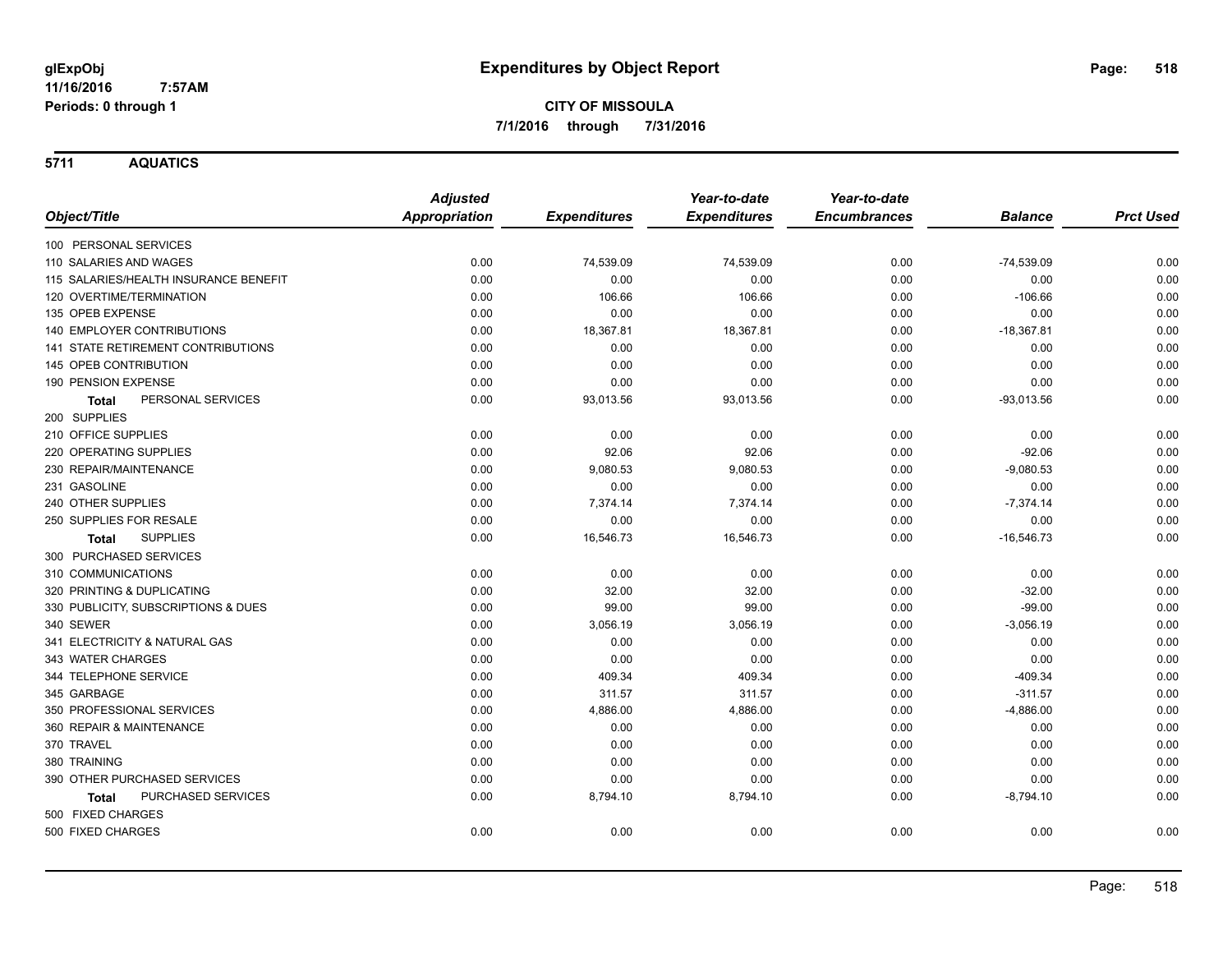**5711 AQUATICS**

|                                       | <b>Adjusted</b>      |                     | Year-to-date        | Year-to-date        |                |                  |
|---------------------------------------|----------------------|---------------------|---------------------|---------------------|----------------|------------------|
| Object/Title                          | <b>Appropriation</b> | <b>Expenditures</b> | <b>Expenditures</b> | <b>Encumbrances</b> | <b>Balance</b> | <b>Prct Used</b> |
| 550 MERCHANT SERVICE FEES             | 0.00                 | 0.00                | 0.00                | 0.00                | 0.00           | 0.00             |
| <b>FIXED CHARGES</b><br><b>Total</b>  | 0.00                 | 0.00                | 0.00                | 0.00                | 0.00           | 0.00             |
| 600 DEBT SERVICE                      |                      |                     |                     |                     |                |                  |
| 610 PRINCIPAL                         | 0.00                 | 0.00                | 0.00                | 0.00                | 0.00           | 0.00             |
| <b>DEBT SERVICE</b><br>Total          | 0.00                 | 0.00                | 0.00                | 0.00                | 0.00           | 0.00             |
| 800 OTHER OBJECTS                     |                      |                     |                     |                     |                |                  |
| 820 TRANSFERS TO OTHER FUNDS          | 0.00                 | 0.00                | 0.00                | 0.00                | 0.00           | 0.00             |
| 830 DEPRECIATION                      | 0.00                 | 0.00                | 0.00                | 0.00                | 0.00           | 0.00             |
| OTHER OBJECTS<br><b>Total</b>         | 0.00                 | 0.00                | 0.00                | 0.00                | 0.00           | 0.00             |
| 900 CAPITAL OUTLAY                    |                      |                     |                     |                     |                |                  |
| 900 CAPITAL OUTLAY                    | 0.00                 | 0.00                | 0.00                | 0.00                | 0.00           | 0.00             |
| 920 BUILDINGS                         | 0.00                 | 0.00                | 0.00                | 0.00                | 0.00           | 0.00             |
| 930 IMPROVEMENTS                      | 0.00                 | 0.00                | 0.00                | 0.00                | 0.00           | 0.00             |
| 940 MACHINERY & EQUIPMENT             | 0.00                 | 0.00                | 0.00                | 0.00                | 0.00           | 0.00             |
| <b>CAPITAL OUTLAY</b><br><b>Total</b> | 0.00                 | 0.00                | 0.00                | 0.00                | 0.00           | 0.00             |
| <b>AQUATICS</b><br><b>Total</b>       | 0.00                 | 118,354.39          | 118,354.39          | 0.00                | $-118,354.39$  | 0.00             |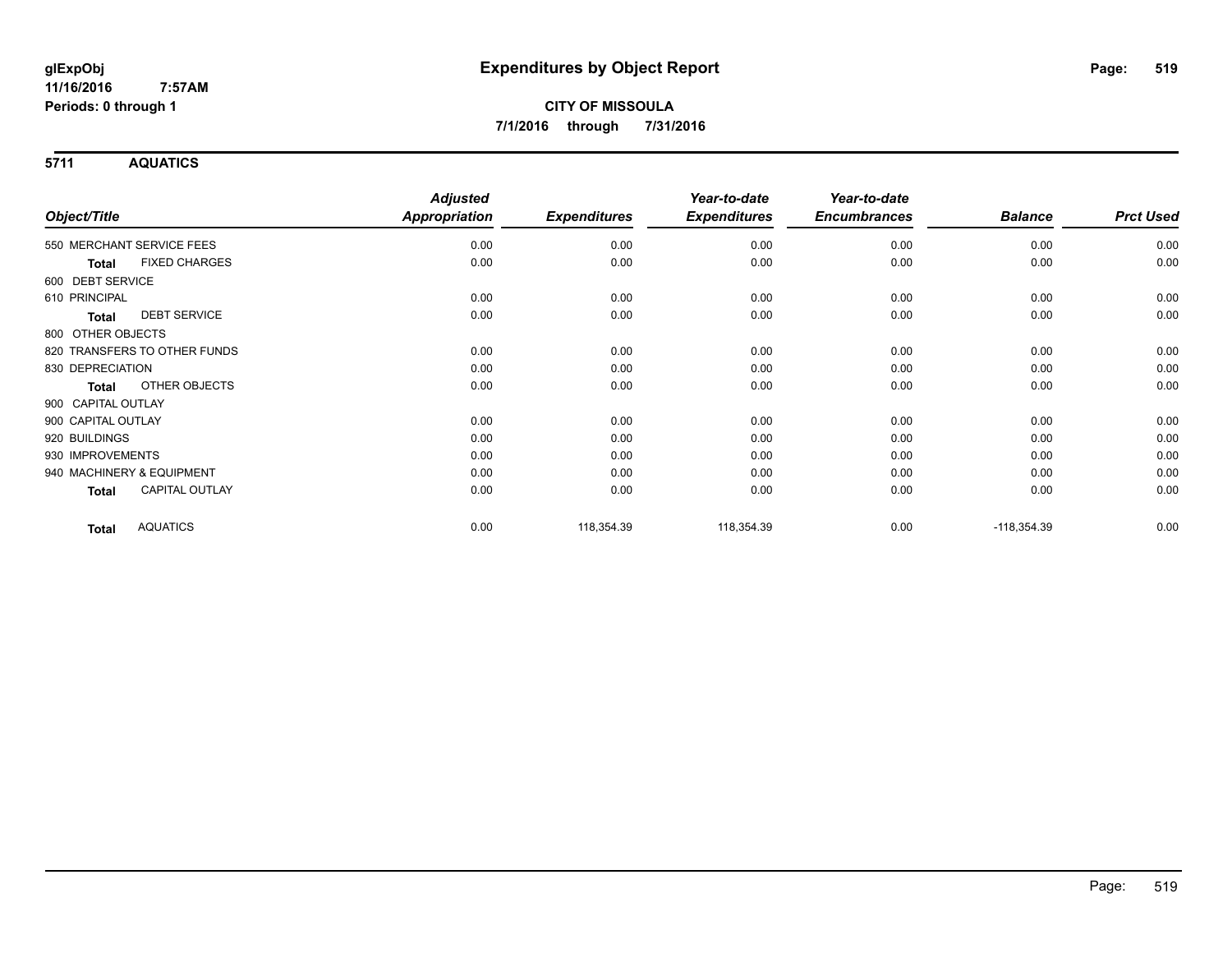#### **6050 EMPLOYEE BENEFIT PLAN FUND**

**390 NON-DEPARTMENTAL**

|                      |                                      | <b>Adjusted</b> |                     | Year-to-date        | Year-to-date        |                |                  |
|----------------------|--------------------------------------|-----------------|---------------------|---------------------|---------------------|----------------|------------------|
| Object/Title         |                                      | Appropriation   | <b>Expenditures</b> | <b>Expenditures</b> | <b>Encumbrances</b> | <b>Balance</b> | <b>Prct Used</b> |
|                      | 300 PURCHASED SERVICES               |                 |                     |                     |                     |                |                  |
|                      | 350 PROFESSIONAL SERVICES            | 0.00            | 0.00                | 0.00                | 0.00                | 0.00           | 0.00             |
| 351 INSURANCE CLAIMS |                                      | 0.00            | 300,984.21          | 300,984.21          | 0.00                | $-300,984.21$  | 0.00             |
| 352 HEALTH PROGRAMS  |                                      | 0.00            | 0.00                | 0.00                | 0.00                | 0.00           | 0.00             |
|                      | 353 ADMINISTRATION EXPENDITURES      | 0.00            | 57,545.10           | 57,545.10           | 0.00                | $-57,545.10$   | 0.00             |
|                      | 354 TRANSITIONAL REINSURANCE PROGRAM | 0.00            | 0.00                | 0.00                | 0.00                | 0.00           | 0.00             |
| <b>Total</b>         | <b>PURCHASED SERVICES</b>            | 0.00            | 358,529.31          | 358,529.31          | 0.00                | $-358,529.31$  | 0.00             |
| 500 FIXED CHARGES    |                                      |                 |                     |                     |                     |                |                  |
|                      | 550 MERCHANT SERVICE FEES            | 0.00            | 0.00                | 0.00                | 0.00                | 0.00           | 0.00             |
| <b>Total</b>         | <b>FIXED CHARGES</b>                 | 0.00            | 0.00                | 0.00                | 0.00                | 0.00           | 0.00             |
|                      | 700 GRANTS & CONTRIBUTIONS           |                 |                     |                     |                     |                |                  |
|                      | 700 GRANTS & CONTRIBUTIONS           | 0.00            | 0.00                | 0.00                | 0.00                | 0.00           | 0.00             |
| <b>Total</b>         | <b>GRANTS &amp; CONTRIBUTIONS</b>    | 0.00            | 0.00                | 0.00                | 0.00                | 0.00           | 0.00             |
| 800 OTHER OBJECTS    |                                      |                 |                     |                     |                     |                |                  |
|                      | 820 TRANSFERS TO OTHER FUNDS         | 0.00            | 0.00                | 0.00                | 0.00                | 0.00           | 0.00             |
| <b>Total</b>         | OTHER OBJECTS                        | 0.00            | 0.00                | 0.00                | 0.00                | 0.00           | 0.00             |
| <b>Total</b>         | NON-DEPARTMENTAL                     | 0.00            | 358,529.31          | 358,529.31          | 0.00                | $-358,529.31$  | 0.00             |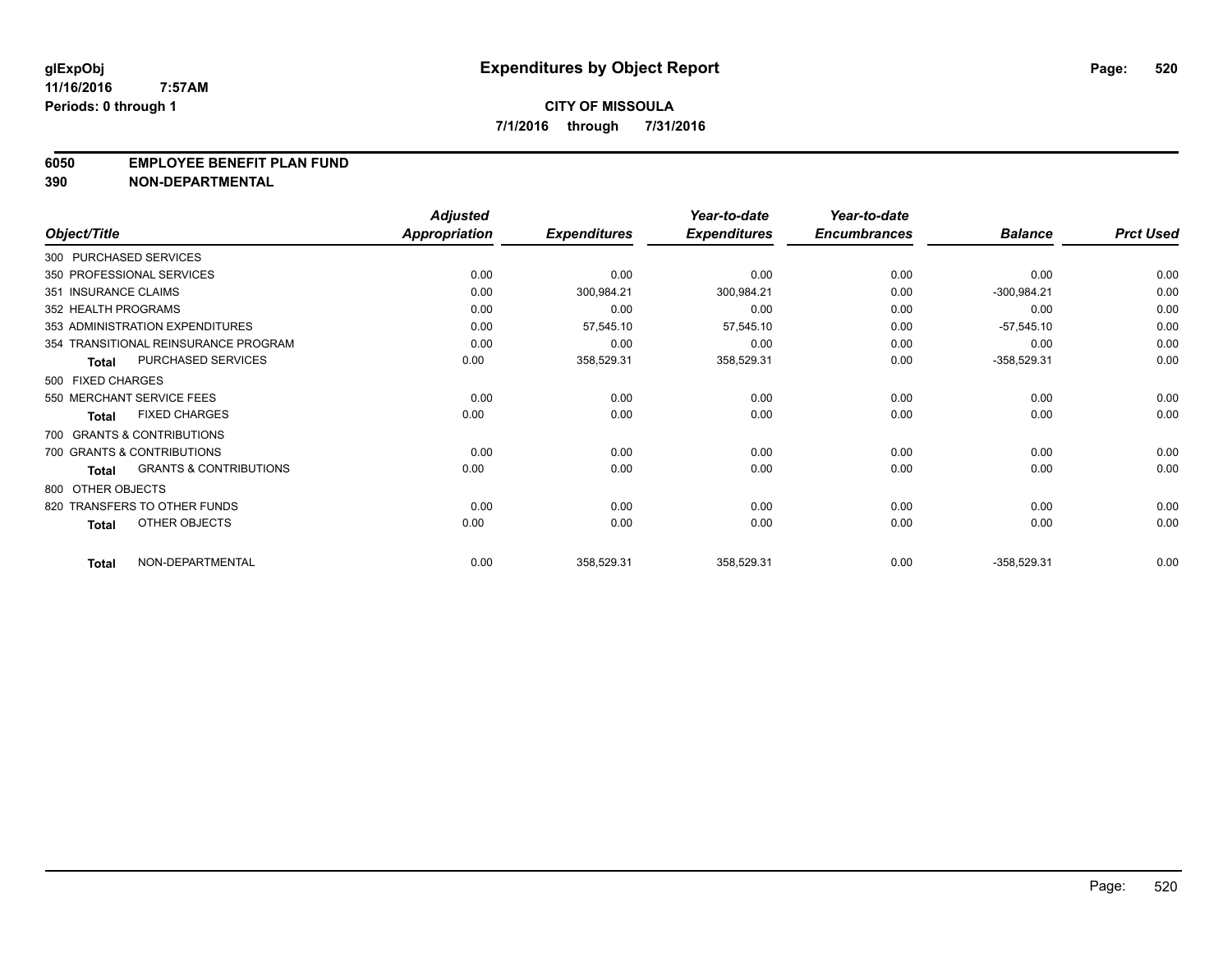### **6050 EMPLOYEE BENEFIT PLAN FUND**

|                        |                                      | <b>Adjusted</b> |                     | Year-to-date        | Year-to-date        |                |                  |
|------------------------|--------------------------------------|-----------------|---------------------|---------------------|---------------------|----------------|------------------|
| Object/Title           |                                      | Appropriation   | <b>Expenditures</b> | <b>Expenditures</b> | <b>Encumbrances</b> | <b>Balance</b> | <b>Prct Used</b> |
| 300 PURCHASED SERVICES |                                      |                 |                     |                     |                     |                |                  |
|                        | 350 PROFESSIONAL SERVICES            | 0.00            | 0.00                | 0.00                | 0.00                | 0.00           | 0.00             |
| 351 INSURANCE CLAIMS   |                                      | 0.00            | 300,984.21          | 300,984.21          | 0.00                | $-300,984.21$  | 0.00             |
| 352 HEALTH PROGRAMS    |                                      | 0.00            | 0.00                | 0.00                | 0.00                | 0.00           | 0.00             |
|                        | 353 ADMINISTRATION EXPENDITURES      | 0.00            | 57,545.10           | 57,545.10           | 0.00                | $-57,545.10$   | 0.00             |
|                        | 354 TRANSITIONAL REINSURANCE PROGRAM | 0.00            | 0.00                | 0.00                | 0.00                | 0.00           | 0.00             |
| <b>Total</b>           | PURCHASED SERVICES                   | 0.00            | 358,529.31          | 358,529.31          | 0.00                | $-358,529.31$  | 0.00             |
| 500 FIXED CHARGES      |                                      |                 |                     |                     |                     |                |                  |
|                        | 550 MERCHANT SERVICE FEES            | 0.00            | 0.00                | 0.00                | 0.00                | 0.00           | 0.00             |
| <b>Total</b>           | <b>FIXED CHARGES</b>                 | 0.00            | 0.00                | 0.00                | 0.00                | 0.00           | 0.00             |
|                        | 700 GRANTS & CONTRIBUTIONS           |                 |                     |                     |                     |                |                  |
|                        | 700 GRANTS & CONTRIBUTIONS           | 0.00            | 0.00                | 0.00                | 0.00                | 0.00           | 0.00             |
| <b>Total</b>           | <b>GRANTS &amp; CONTRIBUTIONS</b>    | 0.00            | 0.00                | 0.00                | 0.00                | 0.00           | 0.00             |
| 800 OTHER OBJECTS      |                                      |                 |                     |                     |                     |                |                  |
|                        | 820 TRANSFERS TO OTHER FUNDS         | 0.00            | 0.00                | 0.00                | 0.00                | 0.00           | 0.00             |
| <b>Total</b>           | OTHER OBJECTS                        | 0.00            | 0.00                | 0.00                | 0.00                | 0.00           | 0.00             |
| <b>Total</b>           | EMPLOYEE BENEFIT PLAN FUND           | 0.00            | 358,529.31          | 358,529.31          | 0.00                | $-358,529.31$  | 0.00             |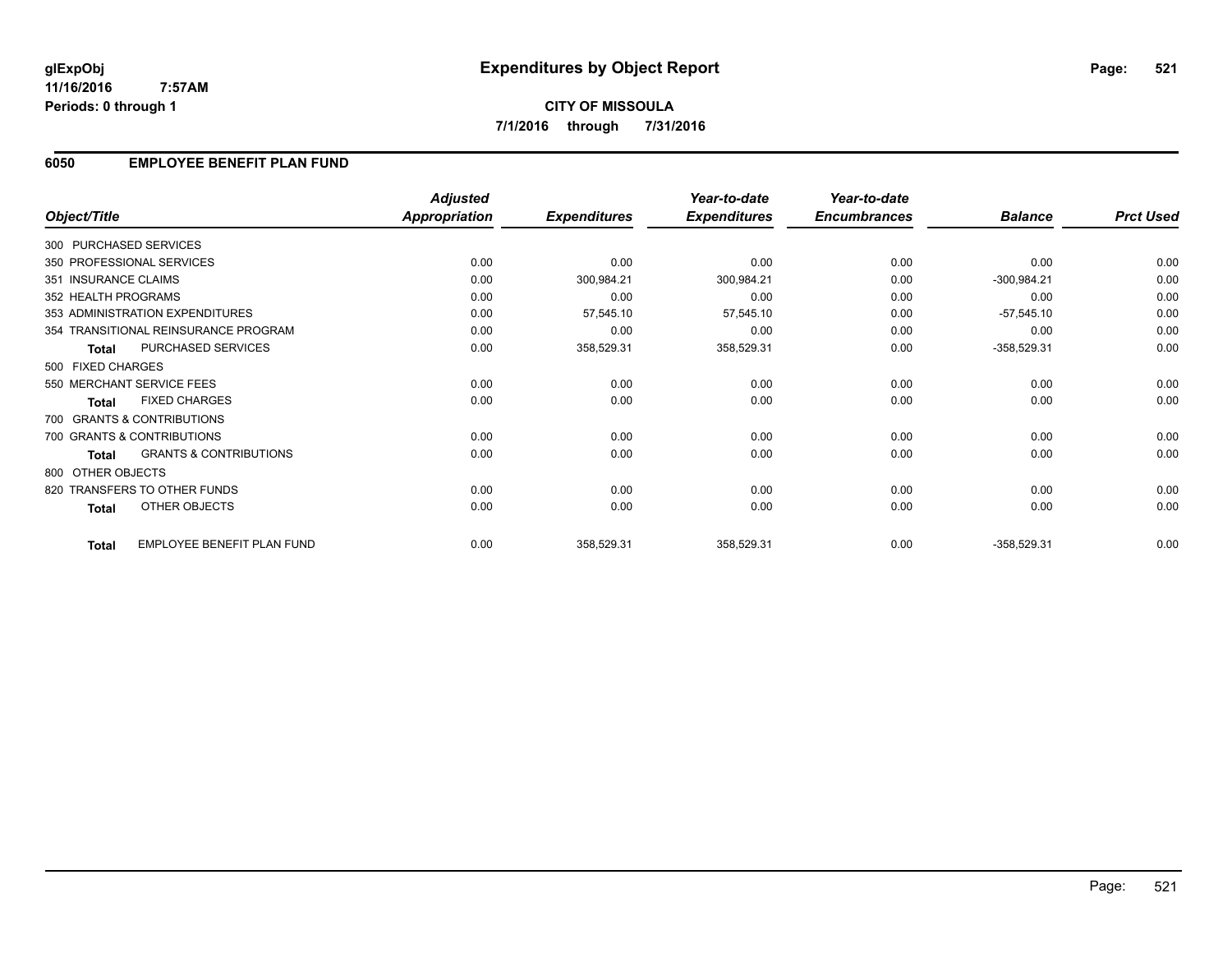**7370 PARKING COMMISSION FUND**

|                                       | <b>Adjusted</b>      |                     | Year-to-date        | Year-to-date        |                |                  |
|---------------------------------------|----------------------|---------------------|---------------------|---------------------|----------------|------------------|
| Object/Title                          | <b>Appropriation</b> | <b>Expenditures</b> | <b>Expenditures</b> | <b>Encumbrances</b> | <b>Balance</b> | <b>Prct Used</b> |
| 100 PERSONAL SERVICES                 |                      |                     |                     |                     |                |                  |
| 110 SALARIES AND WAGES                | 455,965.00           | 25,984.56           | 25,984.56           | 0.00                | 429,980.44     | 5.70             |
| 115 SALARIES/HEALTH INSURANCE BENEFIT | 0.00                 | 0.00                | 0.00                | 0.00                | 0.00           | 0.00             |
| 120 OVERTIME/TERMINATION              | 7,234.00             | 27.40               | 27.40               | 0.00                | 7,206.60       | 0.38             |
| 130 OTHER                             | 0.00                 | 0.00                | 0.00                | 0.00                | 0.00           | 0.00             |
| 135 OPEB EXPENSE                      | 0.00                 | 0.00                | 0.00                | 0.00                | 0.00           | 0.00             |
| 140 EMPLOYER CONTRIBUTIONS            | 202,678.00           | 20,095.45           | 20,095.45           | 0.00                | 182,582.55     | 9.91             |
| 141 STATE RETIREMENT CONTRIBUTIONS    | 0.00                 | 0.00                | 0.00                | 0.00                | 0.00           | 0.00             |
| 145 OPEB CONTRIBUTION                 | 0.00                 | 0.00                | 0.00                | 0.00                | 0.00           | 0.00             |
| PERSONAL SERVICES<br><b>Total</b>     | 665,877.00           | 46,107.41           | 46,107.41           | 0.00                | 619,769.59     | 6.92             |
| 200 SUPPLIES                          |                      |                     |                     |                     |                |                  |
| 210 OFFICE SUPPLIES                   | 5,700.00             | 155.10              | 155.10              | 0.00                | 5,544.90       | 2.72             |
| 220 OPERATING SUPPLIES                | 14,700.00            | 149.87              | 149.87              | 0.00                | 14,550.13      | 1.02             |
| 230 REPAIR/MAINTENANCE                | 18,000.00            | 118.55              | 118.55              | 0.00                | 17,881.45      | 0.66             |
| 231 GASOLINE                          | 7,200.00             | 0.00                | 0.00                | 0.00                | 7,200.00       | 0.00             |
| 240 OTHER SUPPLIES                    | 0.00                 | 0.00                | 0.00                | 0.00                | 0.00           | 0.00             |
| <b>SUPPLIES</b><br>Total              | 45,600.00            | 423.52              | 423.52              | 0.00                | 45,176.48      | 0.93             |
| 300 PURCHASED SERVICES                |                      |                     |                     |                     |                |                  |
| 310 COMMUNICATIONS                    | 17,338.00            | 5,946.61            | 5,946.61            | 0.00                | 11,391.39      | 34.30            |
| 320 PRINTING & DUPLICATING            | 10,000.00            | 0.00                | 0.00                | 0.00                | 10,000.00      | 0.00             |
| 330 PUBLICITY, SUBSCRIPTIONS & DUES   | 5,000.00             | 290.00              | 290.00              | 0.00                | 4,710.00       | 5.80             |
| 340 SEWER                             | 141.00               | 72.03               | 72.03               | 0.00                | 68.97          | 51.09            |
| 341 ELECTRICITY & NATURAL GAS         | 37,898.00            | 0.00                | 0.00                | 0.00                | 37,898.00      | 0.00             |
| 343 WATER CHARGES                     | 4,000.00             | 0.00                | 0.00                | 0.00                | 4,000.00       | 0.00             |
| 344 TELEPHONE SERVICE                 | 6,300.00             | 0.00                | 0.00                | 0.00                | 6,300.00       | 0.00             |
| 345 GARBAGE                           | 3,744.00             | 421.48              | 421.48              | 0.00                | 3,322.52       | 11.26            |
| 350 PROFESSIONAL SERVICES             | 61,250.00            | 0.00                | 0.00                | 0.00                | 61,250.00      | 0.00             |
| 360 REPAIR & MAINTENANCE              | 64,800.00            | 329.61              | 329.61              | 0.00                | 64,470.39      | 0.51             |
| 370 TRAVEL                            | 6,000.00             | 252.75              | 252.75              | 0.00                | 5,747.25       | 4.21             |
| 380 TRAINING                          | 3,500.00             | 350.00              | 350.00              | 0.00                | 3,150.00       | 10.00            |
| 390 OTHER PURCHASED SERVICES          | 198,357.00           | 650.85              | 650.85              | 0.00                | 197,706.15     | 0.33             |
| PURCHASED SERVICES<br><b>Total</b>    | 418,328.00           | 8,313.33            | 8,313.33            | 0.00                | 410,014.67     | 1.99             |
| 400 BUILDING MATERIALS                |                      |                     |                     |                     |                |                  |
| <b>400 BUILDING MATERIALS</b>         | 0.00                 | 0.00                | 0.00                | 0.00                | 0.00           | 0.00             |
|                                       |                      |                     |                     |                     |                |                  |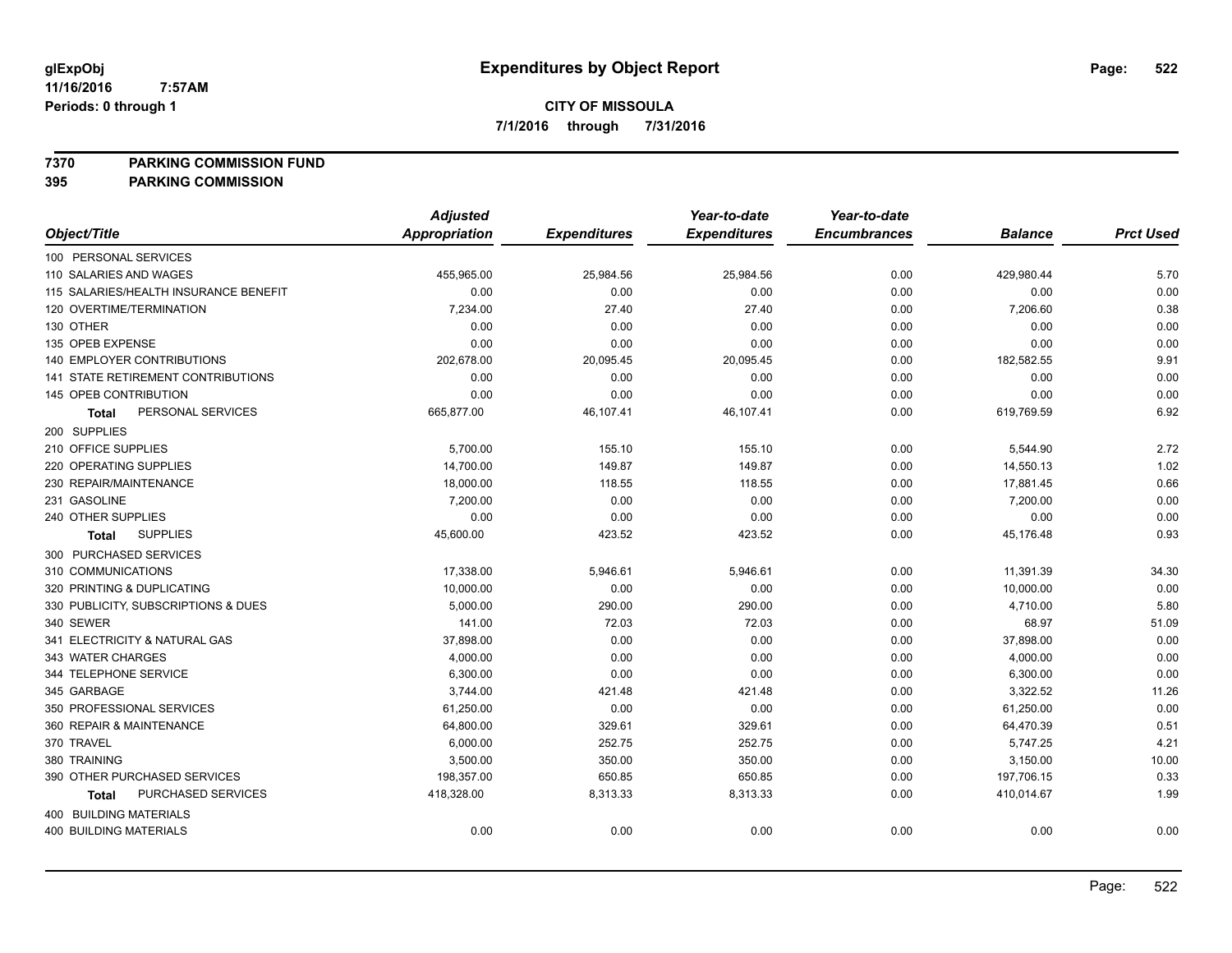**7370 PARKING COMMISSION FUND**

|                    |                                   | <b>Adjusted</b> |                     | Year-to-date        | Year-to-date        |                |                  |
|--------------------|-----------------------------------|-----------------|---------------------|---------------------|---------------------|----------------|------------------|
| Object/Title       |                                   | Appropriation   | <b>Expenditures</b> | <b>Expenditures</b> | <b>Encumbrances</b> | <b>Balance</b> | <b>Prct Used</b> |
| <b>Total</b>       | <b>BUILDING MATERIALS</b>         | 0.00            | 0.00                | 0.00                | 0.00                | 0.00           | 0.00             |
| 500 FIXED CHARGES  |                                   |                 |                     |                     |                     |                |                  |
| 500 FIXED CHARGES  |                                   | 168,621.00      | 1,650.00            | 1,650.00            | 0.00                | 166,971.00     | 0.98             |
|                    | 550 MERCHANT SERVICE FEES         | 21,500.00       | 0.00                | 0.00                | 0.00                | 21,500.00      | 0.00             |
| <b>Total</b>       | <b>FIXED CHARGES</b>              | 190.121.00      | 1,650.00            | 1,650.00            | 0.00                | 188.471.00     | 0.87             |
| 600 DEBT SERVICE   |                                   |                 |                     |                     |                     |                |                  |
| 610 PRINCIPAL      |                                   | 181,400.00      | 90,200.00           | 90,200.00           | 0.00                | 91,200.00      | 49.72            |
|                    | 620 INTEREST / SERVICE FEES       | 29,583.00       | 15,298.88           | 15,298.88           | 0.00                | 14,284.12      | 51.72            |
| <b>Total</b>       | <b>DEBT SERVICE</b>               | 210,983.00      | 105,498.88          | 105,498.88          | 0.00                | 105,484.12     | 50.00            |
|                    | 700 GRANTS & CONTRIBUTIONS        |                 |                     |                     |                     |                |                  |
|                    | 700 GRANTS & CONTRIBUTIONS        | 74,000.00       | 2,500.00            | 2,500.00            | 0.00                | 71,500.00      | 3.38             |
| <b>Total</b>       | <b>GRANTS &amp; CONTRIBUTIONS</b> | 74,000.00       | 2,500.00            | 2,500.00            | 0.00                | 71,500.00      | 3.38             |
| 800 OTHER OBJECTS  |                                   |                 |                     |                     |                     |                |                  |
|                    | 820 TRANSFERS TO OTHER FUNDS      | 309,510.00      | 26,036.25           | 26,036.25           | 0.00                | 283,473.75     | 8.41             |
| 845 CONTINGENCY    |                                   | 48.965.00       | 0.00                | 0.00                | 0.00                | 48.965.00      | 0.00             |
| <b>Total</b>       | OTHER OBJECTS                     | 358,475.00      | 26,036.25           | 26,036.25           | 0.00                | 332,438.75     | 7.26             |
| 900 CAPITAL OUTLAY |                                   |                 |                     |                     |                     |                |                  |
| 920 BUILDINGS      |                                   | 0.00            | 0.00                | 0.00                | 0.00                | 0.00           | 0.00             |
| 930 IMPROVEMENTS   |                                   | 0.00            | 0.00                | 0.00                | 0.00                | 0.00           | 0.00             |
|                    | 940 MACHINERY & EQUIPMENT         | 0.00            | 7,120.00            | 7,120.00            | 0.00                | $-7,120.00$    | 0.00             |
| <b>Total</b>       | <b>CAPITAL OUTLAY</b>             | 0.00            | 7,120.00            | 7,120.00            | 0.00                | $-7,120.00$    | 0.00             |
| <b>Total</b>       | PARKING COMMISSION                | 1,963,384.00    | 197,649.39          | 197,649.39          | 0.00                | 1,765,734.61   | 10.07            |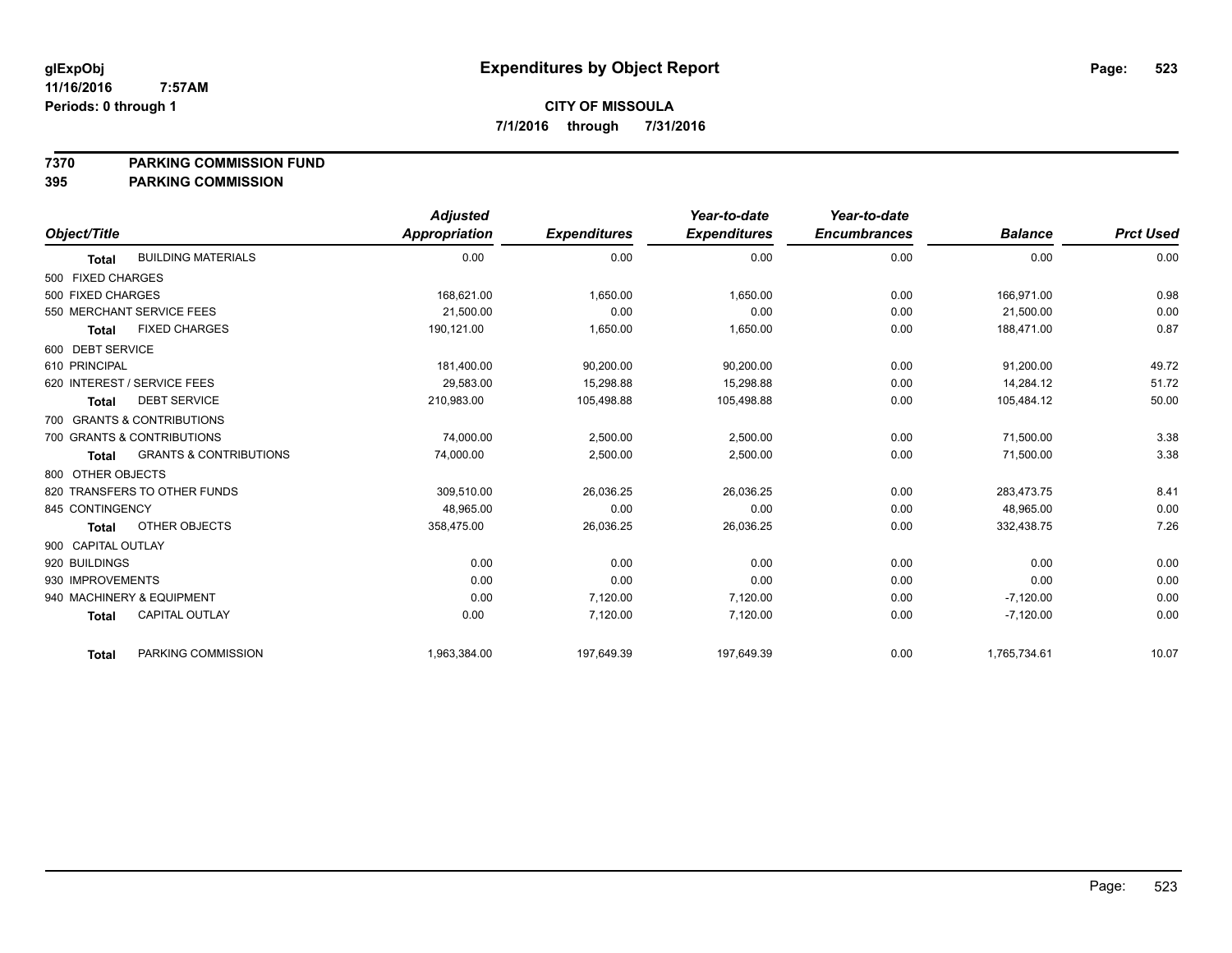#### **7370 PARKING COMMISSION FUND**

**900 DEPRECIATION**

| Object/Title                          | <b>Adjusted</b><br><b>Appropriation</b> | <b>Expenditures</b> | Year-to-date<br><b>Expenditures</b> | Year-to-date<br><b>Encumbrances</b> | <b>Balance</b> | <b>Prct Used</b> |
|---------------------------------------|-----------------------------------------|---------------------|-------------------------------------|-------------------------------------|----------------|------------------|
| 800 OTHER OBJECTS                     |                                         |                     |                                     |                                     |                |                  |
| 830 DEPRECIATION                      | 0.00                                    | 0.00                | 0.00                                | 0.00                                | 0.00           | 0.00             |
| OTHER OBJECTS<br><b>Total</b>         | 0.00                                    | 0.00                | 0.00                                | 0.00                                | 0.00           | 0.00             |
| 900 CAPITAL OUTLAY                    |                                         |                     |                                     |                                     |                |                  |
| 940 MACHINERY & EQUIPMENT             | 0.00                                    | 0.00                | 0.00                                | 0.00                                | 0.00           | 0.00             |
| <b>CAPITAL OUTLAY</b><br><b>Total</b> | 0.00                                    | 0.00                | 0.00                                | 0.00                                | 0.00           | 0.00             |
| <b>DEPRECIATION</b><br><b>Total</b>   | 0.00                                    | 0.00                | 0.00                                | 0.00                                | 0.00           | 0.00             |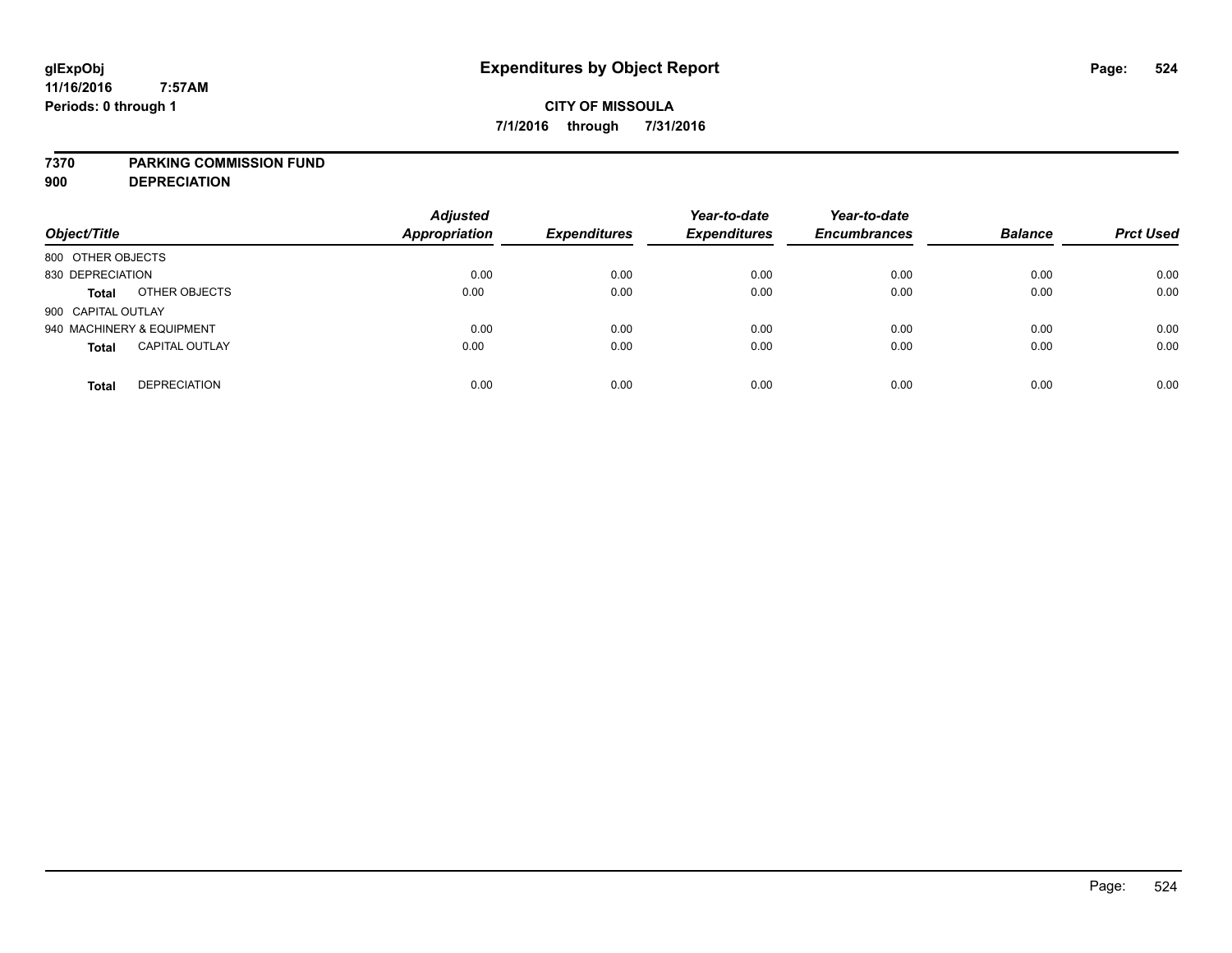### **7370 PARKING COMMISSION FUND**

|                                       | <b>Adjusted</b>      |                     | Year-to-date        | Year-to-date        |                |                  |
|---------------------------------------|----------------------|---------------------|---------------------|---------------------|----------------|------------------|
| Object/Title                          | <b>Appropriation</b> | <b>Expenditures</b> | <b>Expenditures</b> | <b>Encumbrances</b> | <b>Balance</b> | <b>Prct Used</b> |
| 100 PERSONAL SERVICES                 |                      |                     |                     |                     |                |                  |
| 110 SALARIES AND WAGES                | 455,965.00           | 25,984.56           | 25,984.56           | 0.00                | 429,980.44     | 5.70             |
| 115 SALARIES/HEALTH INSURANCE BENEFIT | 0.00                 | 0.00                | 0.00                | 0.00                | 0.00           | 0.00             |
| 120 OVERTIME/TERMINATION              | 7,234.00             | 27.40               | 27.40               | 0.00                | 7,206.60       | 0.38             |
| 130 OTHER                             | 0.00                 | 0.00                | 0.00                | 0.00                | 0.00           | 0.00             |
| 135 OPEB EXPENSE                      | 0.00                 | 0.00                | 0.00                | 0.00                | 0.00           | 0.00             |
| 140 EMPLOYER CONTRIBUTIONS            | 202,678.00           | 20,095.45           | 20,095.45           | 0.00                | 182,582.55     | 9.91             |
| 141 STATE RETIREMENT CONTRIBUTIONS    | 0.00                 | 0.00                | 0.00                | 0.00                | 0.00           | 0.00             |
| 145 OPEB CONTRIBUTION                 | 0.00                 | 0.00                | 0.00                | 0.00                | 0.00           | 0.00             |
| PERSONAL SERVICES<br><b>Total</b>     | 665,877.00           | 46,107.41           | 46,107.41           | 0.00                | 619,769.59     | 6.92             |
| 200 SUPPLIES                          |                      |                     |                     |                     |                |                  |
| 210 OFFICE SUPPLIES                   | 5,700.00             | 155.10              | 155.10              | 0.00                | 5,544.90       | 2.72             |
| 220 OPERATING SUPPLIES                | 14,700.00            | 149.87              | 149.87              | 0.00                | 14,550.13      | 1.02             |
| 230 REPAIR/MAINTENANCE                | 18,000.00            | 118.55              | 118.55              | 0.00                | 17,881.45      | 0.66             |
| 231 GASOLINE                          | 7,200.00             | 0.00                | 0.00                | 0.00                | 7,200.00       | 0.00             |
| 240 OTHER SUPPLIES                    | 0.00                 | 0.00                | 0.00                | 0.00                | 0.00           | 0.00             |
| <b>SUPPLIES</b><br>Total              | 45,600.00            | 423.52              | 423.52              | 0.00                | 45,176.48      | 0.93             |
| 300 PURCHASED SERVICES                |                      |                     |                     |                     |                |                  |
| 310 COMMUNICATIONS                    | 17,338.00            | 5,946.61            | 5,946.61            | 0.00                | 11,391.39      | 34.30            |
| 320 PRINTING & DUPLICATING            | 10,000.00            | 0.00                | 0.00                | 0.00                | 10,000.00      | 0.00             |
| 330 PUBLICITY, SUBSCRIPTIONS & DUES   | 5,000.00             | 290.00              | 290.00              | 0.00                | 4,710.00       | 5.80             |
| 340 SEWER                             | 141.00               | 72.03               | 72.03               | 0.00                | 68.97          | 51.09            |
| 341 ELECTRICITY & NATURAL GAS         | 37,898.00            | 0.00                | 0.00                | 0.00                | 37,898.00      | 0.00             |
| 343 WATER CHARGES                     | 4,000.00             | 0.00                | 0.00                | 0.00                | 4,000.00       | 0.00             |
| 344 TELEPHONE SERVICE                 | 6,300.00             | 0.00                | 0.00                | 0.00                | 6,300.00       | 0.00             |
| 345 GARBAGE                           | 3,744.00             | 421.48              | 421.48              | 0.00                | 3,322.52       | 11.26            |
| 350 PROFESSIONAL SERVICES             | 61,250.00            | 0.00                | 0.00                | 0.00                | 61,250.00      | 0.00             |
| 360 REPAIR & MAINTENANCE              | 64,800.00            | 329.61              | 329.61              | 0.00                | 64,470.39      | 0.51             |
| 370 TRAVEL                            | 6,000.00             | 252.75              | 252.75              | 0.00                | 5,747.25       | 4.21             |
| 380 TRAINING                          | 3,500.00             | 350.00              | 350.00              | 0.00                | 3,150.00       | 10.00            |
| 390 OTHER PURCHASED SERVICES          | 198,357.00           | 650.85              | 650.85              | 0.00                | 197,706.15     | 0.33             |
| PURCHASED SERVICES<br><b>Total</b>    | 418,328.00           | 8,313.33            | 8,313.33            | 0.00                | 410,014.67     | 1.99             |
| 400 BUILDING MATERIALS                |                      |                     |                     |                     |                |                  |
| <b>400 BUILDING MATERIALS</b>         | 0.00                 | 0.00                | 0.00                | 0.00                | 0.00           | 0.00             |
| <b>BUILDING MATERIALS</b><br>Total    | 0.00                 | 0.00                | 0.00                | 0.00                | 0.00           | 0.00             |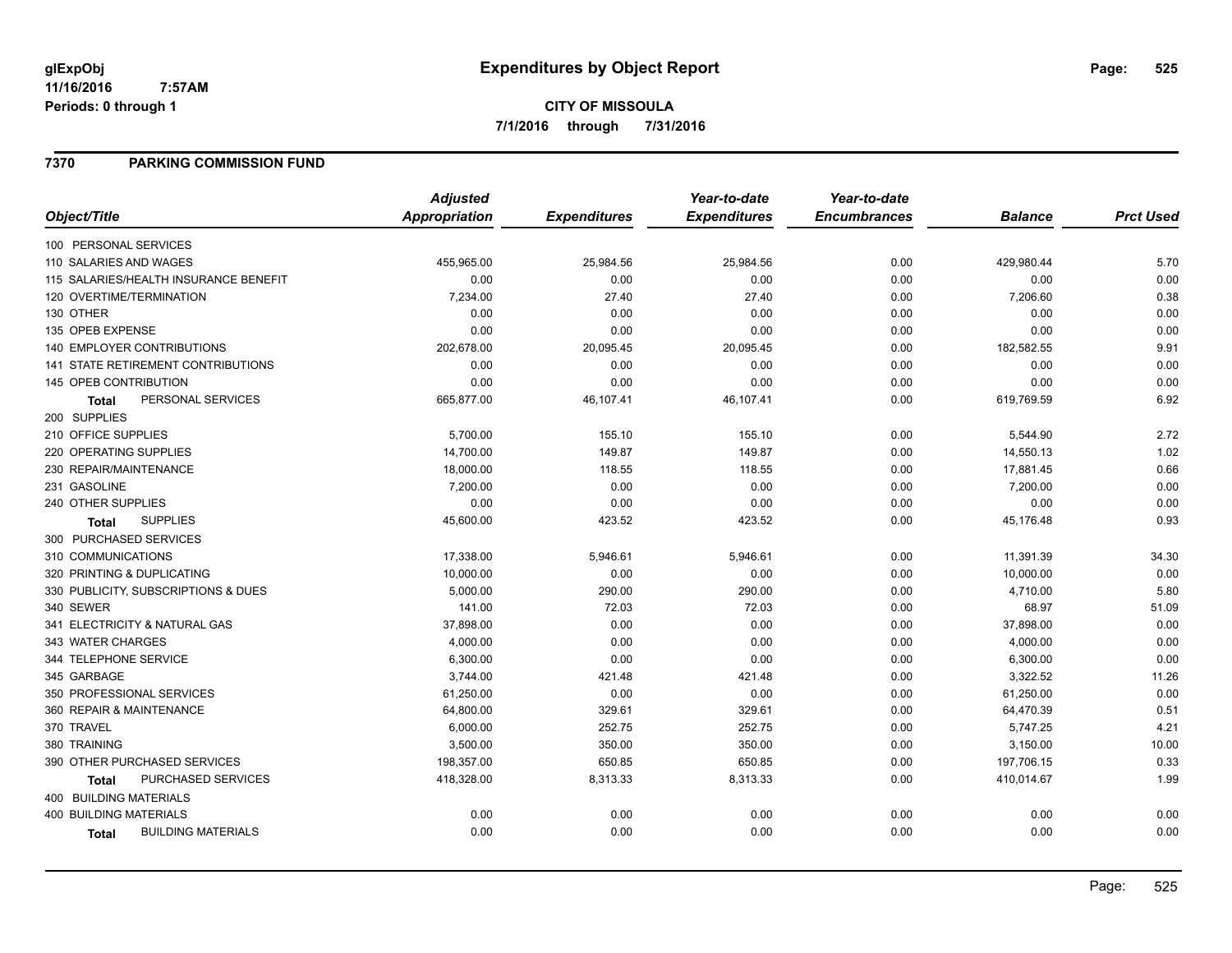### **7370 PARKING COMMISSION FUND**

|                    |                                   | <b>Adjusted</b> |                     | Year-to-date        | Year-to-date        |                |                  |
|--------------------|-----------------------------------|-----------------|---------------------|---------------------|---------------------|----------------|------------------|
| Object/Title       |                                   | Appropriation   | <b>Expenditures</b> | <b>Expenditures</b> | <b>Encumbrances</b> | <b>Balance</b> | <b>Prct Used</b> |
| 500 FIXED CHARGES  |                                   |                 |                     |                     |                     |                |                  |
| 500 FIXED CHARGES  |                                   | 168,621.00      | 1,650.00            | 1,650.00            | 0.00                | 166,971.00     | 0.98             |
|                    | 550 MERCHANT SERVICE FEES         | 21,500.00       | 0.00                | 0.00                | 0.00                | 21,500.00      | 0.00             |
| <b>Total</b>       | <b>FIXED CHARGES</b>              | 190.121.00      | 1,650.00            | 1,650.00            | 0.00                | 188.471.00     | 0.87             |
| 600 DEBT SERVICE   |                                   |                 |                     |                     |                     |                |                  |
| 610 PRINCIPAL      |                                   | 181,400.00      | 90,200.00           | 90,200.00           | 0.00                | 91,200.00      | 49.72            |
|                    | 620 INTEREST / SERVICE FEES       | 29,583.00       | 15,298.88           | 15,298.88           | 0.00                | 14,284.12      | 51.72            |
| <b>Total</b>       | <b>DEBT SERVICE</b>               | 210,983.00      | 105,498.88          | 105,498.88          | 0.00                | 105,484.12     | 50.00            |
|                    | 700 GRANTS & CONTRIBUTIONS        |                 |                     |                     |                     |                |                  |
|                    | 700 GRANTS & CONTRIBUTIONS        | 74,000.00       | 2,500.00            | 2,500.00            | 0.00                | 71,500.00      | 3.38             |
| Total              | <b>GRANTS &amp; CONTRIBUTIONS</b> | 74,000.00       | 2,500.00            | 2,500.00            | 0.00                | 71,500.00      | 3.38             |
| 800 OTHER OBJECTS  |                                   |                 |                     |                     |                     |                |                  |
|                    | 820 TRANSFERS TO OTHER FUNDS      | 309,510.00      | 26,036.25           | 26,036.25           | 0.00                | 283,473.75     | 8.41             |
| 830 DEPRECIATION   |                                   | 0.00            | 0.00                | 0.00                | 0.00                | 0.00           | 0.00             |
| 845 CONTINGENCY    |                                   | 48,965.00       | 0.00                | 0.00                | 0.00                | 48,965.00      | 0.00             |
| <b>Total</b>       | OTHER OBJECTS                     | 358,475.00      | 26,036.25           | 26,036.25           | 0.00                | 332,438.75     | 7.26             |
| 900 CAPITAL OUTLAY |                                   |                 |                     |                     |                     |                |                  |
| 920 BUILDINGS      |                                   | 0.00            | 0.00                | 0.00                | 0.00                | 0.00           | 0.00             |
| 930 IMPROVEMENTS   |                                   | 0.00            | 0.00                | 0.00                | 0.00                | 0.00           | 0.00             |
|                    | 940 MACHINERY & EQUIPMENT         | 0.00            | 7,120.00            | 7,120.00            | 0.00                | $-7,120.00$    | 0.00             |
| <b>Total</b>       | CAPITAL OUTLAY                    | 0.00            | 7,120.00            | 7,120.00            | 0.00                | $-7,120.00$    | 0.00             |
| <b>Total</b>       | PARKING COMMISSION FUND           | 1,963,384.00    | 197,649.39          | 197,649.39          | 0.00                | 1,765,734.61   | 10.07            |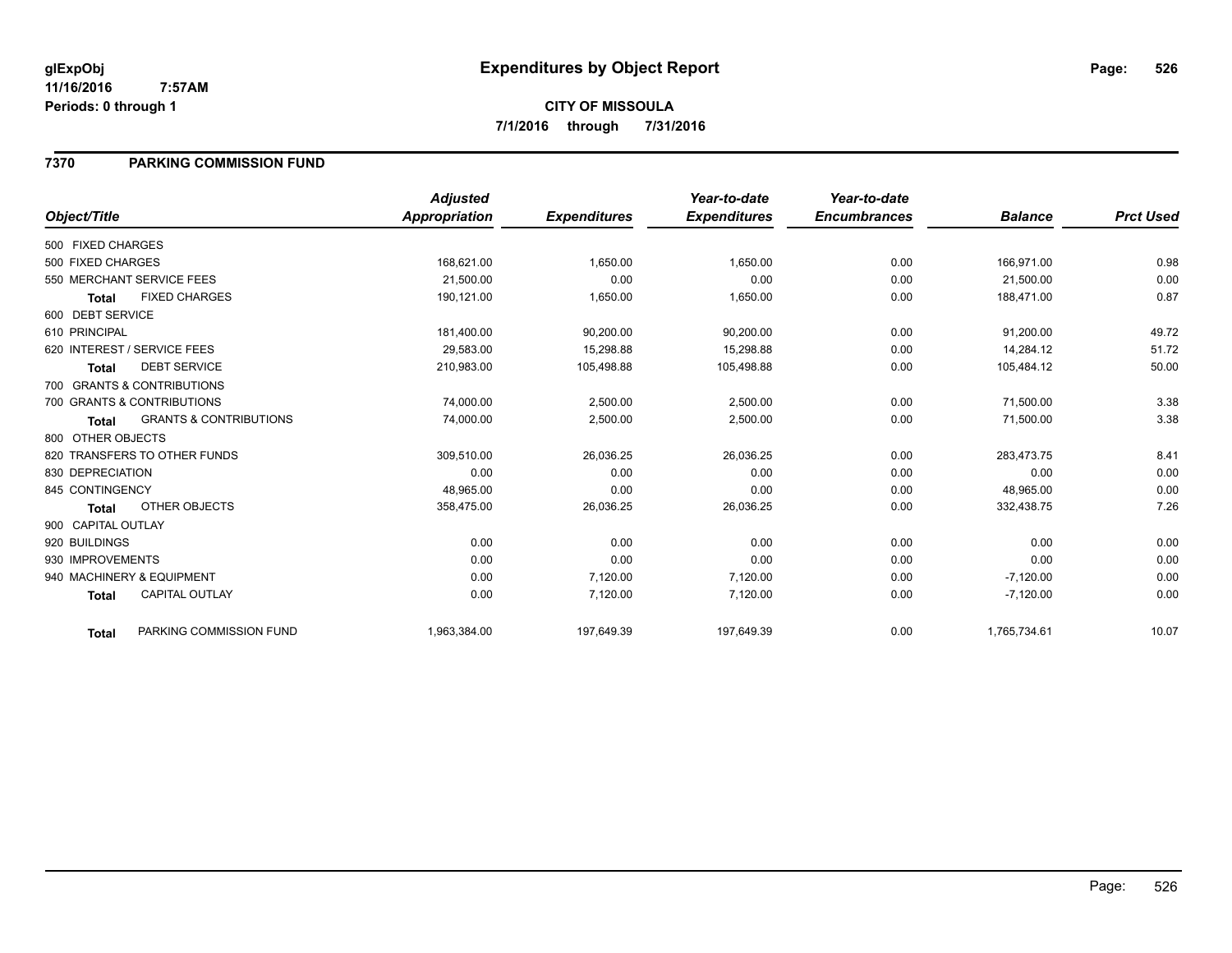#### **7371 FRONT STREET PARKING BONDS**

| Object/Title                         | <b>Adjusted</b><br><b>Appropriation</b> | <b>Expenditures</b> | Year-to-date<br><b>Expenditures</b> | Year-to-date<br><b>Encumbrances</b> | <b>Balance</b> | <b>Prct Used</b> |
|--------------------------------------|-----------------------------------------|---------------------|-------------------------------------|-------------------------------------|----------------|------------------|
|                                      |                                         |                     |                                     |                                     |                |                  |
| 500 FIXED CHARGES                    |                                         |                     |                                     |                                     |                |                  |
| 550 MERCHANT SERVICE FEES            | 0.00                                    | 0.00                | 0.00                                | 0.00                                | 0.00           | 0.00             |
| <b>FIXED CHARGES</b><br><b>Total</b> | 0.00                                    | 0.00                | 0.00                                | 0.00                                | 0.00           | 0.00             |
| 600 DEBT SERVICE                     |                                         |                     |                                     |                                     |                |                  |
| 620 INTEREST / SERVICE FEES          | 0.00                                    | 0.00                | 0.00                                | 0.00                                | 0.00           | 0.00             |
| <b>DEBT SERVICE</b><br><b>Total</b>  | 0.00                                    | 0.00                | 0.00                                | 0.00                                | 0.00           | 0.00             |
| 800 OTHER OBJECTS                    |                                         |                     |                                     |                                     |                |                  |
| 820 TRANSFERS TO OTHER FUNDS         | 0.00                                    | 0.00                | 0.00                                | 0.00                                | 0.00           | 0.00             |
| OTHER OBJECTS<br><b>Total</b>        | 0.00                                    | 0.00                | 0.00                                | 0.00                                | 0.00           | 0.00             |
|                                      |                                         |                     |                                     |                                     |                |                  |
| PARKING COMMISSION<br><b>Total</b>   | 0.00                                    | 0.00                | 0.00                                | 0.00                                | 0.00           | 0.00             |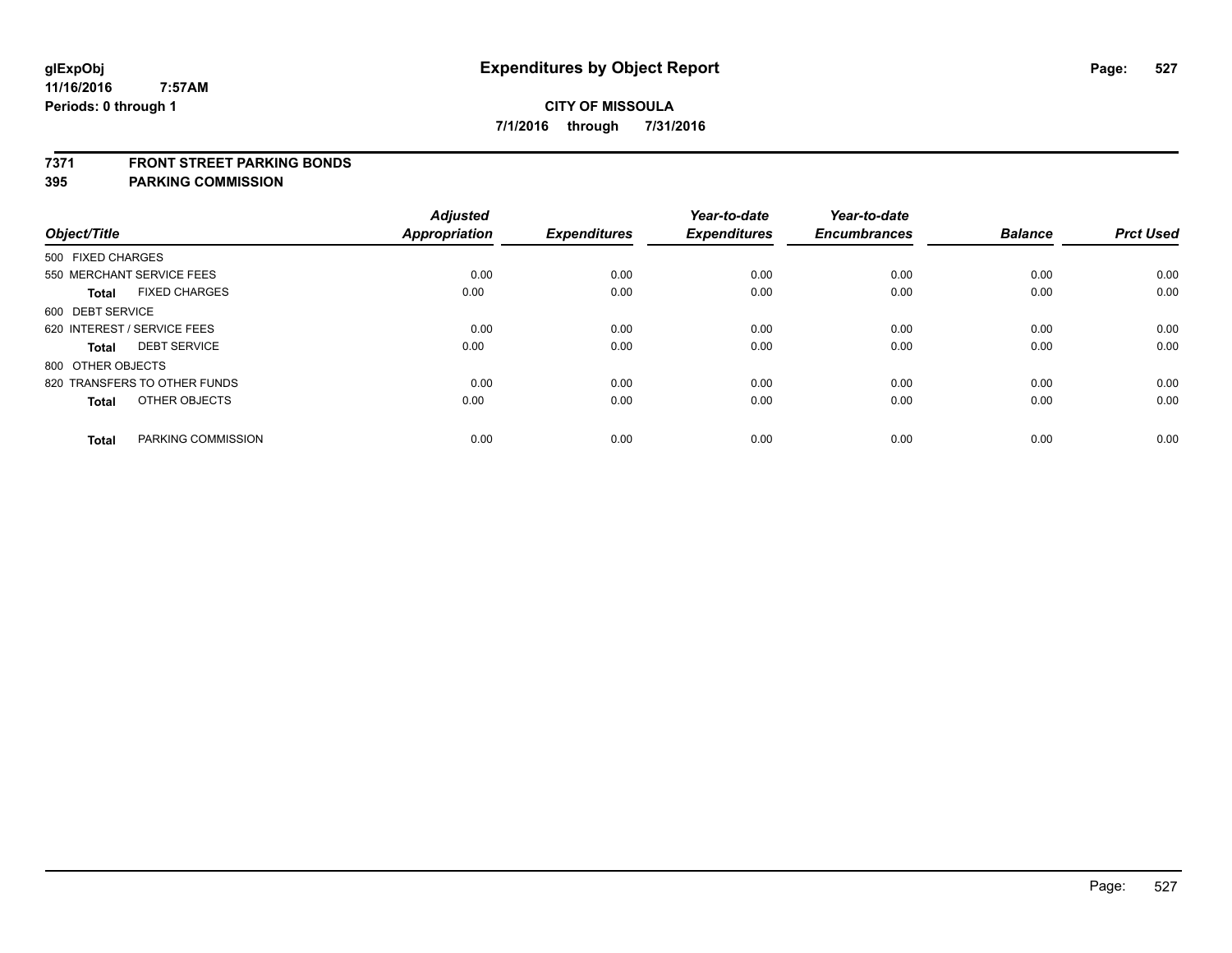### **7371 FRONT STREET PARKING BONDS**

| Object/Title      |                                   | <b>Adjusted</b><br><b>Appropriation</b> | <b>Expenditures</b> | Year-to-date<br><b>Expenditures</b> | Year-to-date<br><b>Encumbrances</b> | <b>Balance</b> | <b>Prct Used</b> |
|-------------------|-----------------------------------|-----------------------------------------|---------------------|-------------------------------------|-------------------------------------|----------------|------------------|
| 500 FIXED CHARGES |                                   |                                         |                     |                                     |                                     |                |                  |
|                   | 550 MERCHANT SERVICE FEES         | 0.00                                    | 0.00                | 0.00                                | 0.00                                | 0.00           | 0.00             |
| <b>Total</b>      | <b>FIXED CHARGES</b>              | 0.00                                    | 0.00                | 0.00                                | 0.00                                | 0.00           | 0.00             |
| 600 DEBT SERVICE  |                                   |                                         |                     |                                     |                                     |                |                  |
|                   | 620 INTEREST / SERVICE FEES       | 0.00                                    | 0.00                | 0.00                                | 0.00                                | 0.00           | 0.00             |
| <b>Total</b>      | <b>DEBT SERVICE</b>               | 0.00                                    | 0.00                | 0.00                                | 0.00                                | 0.00           | 0.00             |
| 800 OTHER OBJECTS |                                   |                                         |                     |                                     |                                     |                |                  |
|                   | 820 TRANSFERS TO OTHER FUNDS      | 0.00                                    | 0.00                | 0.00                                | 0.00                                | 0.00           | 0.00             |
| <b>Total</b>      | OTHER OBJECTS                     | 0.00                                    | 0.00                | 0.00                                | 0.00                                | 0.00           | 0.00             |
| <b>Total</b>      | <b>FRONT STREET PARKING BONDS</b> | 0.00                                    | 0.00                | 0.00                                | 0.00                                | 0.00           | 0.00             |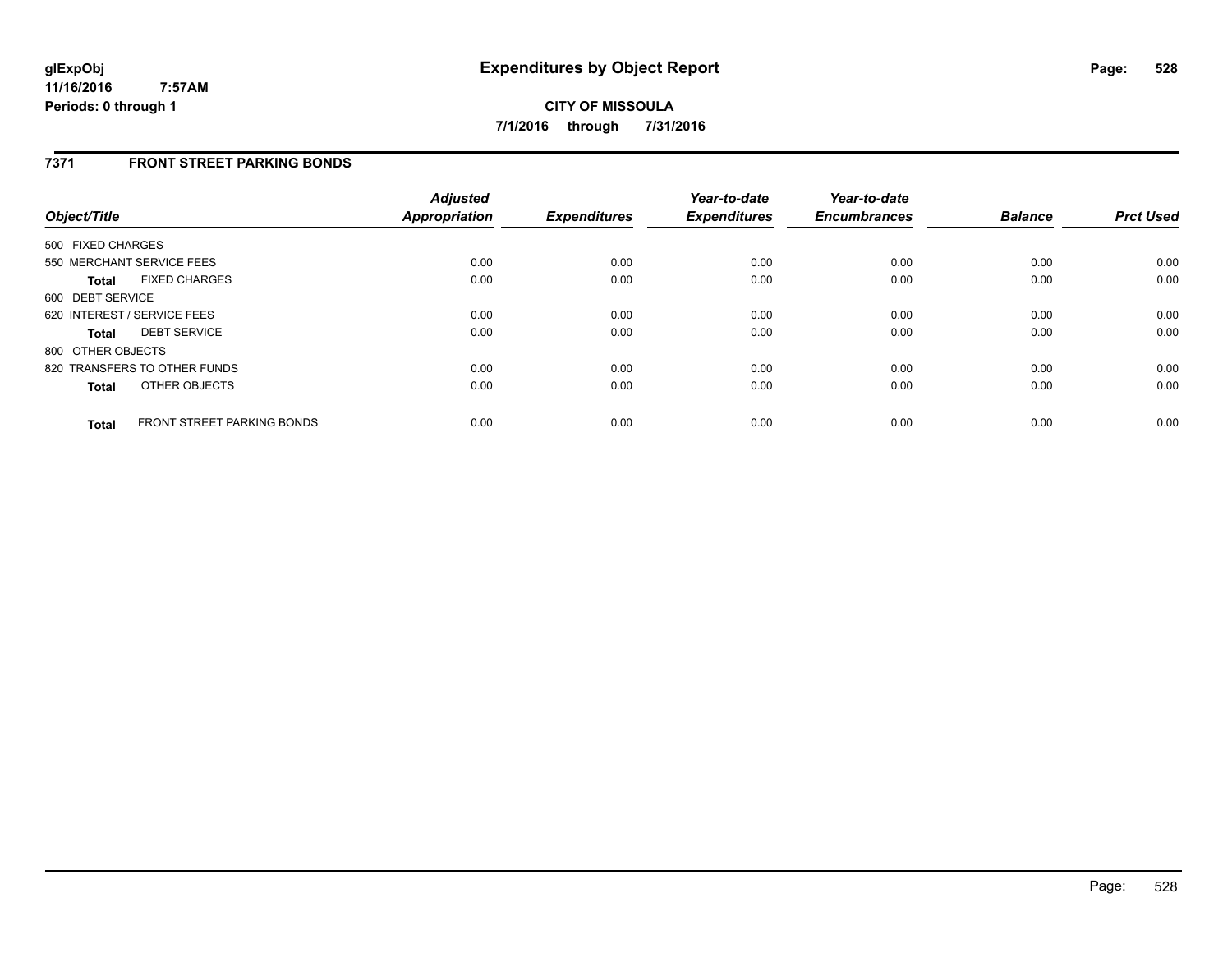#### **7372 SINKING FUND/FRONT ST PARKING BONDS**

| Object/Title                         | <b>Adjusted</b><br>Appropriation | <b>Expenditures</b> | Year-to-date<br><b>Expenditures</b> | Year-to-date<br><b>Encumbrances</b> | <b>Balance</b> | <b>Prct Used</b> |
|--------------------------------------|----------------------------------|---------------------|-------------------------------------|-------------------------------------|----------------|------------------|
| 500 FIXED CHARGES                    |                                  |                     |                                     |                                     |                |                  |
| 550 MERCHANT SERVICE FEES            | 0.00                             | 0.00                | 0.00                                | 0.00                                | 0.00           | 0.00             |
| <b>FIXED CHARGES</b><br><b>Total</b> | 0.00                             | 0.00                | 0.00                                | 0.00                                | 0.00           | 0.00             |
| 600 DEBT SERVICE                     |                                  |                     |                                     |                                     |                |                  |
| 610 PRINCIPAL                        | 0.00                             | 0.00                | 0.00                                | 0.00                                | 0.00           | 0.00             |
| 620 INTEREST / SERVICE FEES          | 0.00                             | 0.00                | 0.00                                | 0.00                                | 0.00           | 0.00             |
| <b>DEBT SERVICE</b><br><b>Total</b>  | 0.00                             | 0.00                | 0.00                                | 0.00                                | 0.00           | 0.00             |
| 800 OTHER OBJECTS                    |                                  |                     |                                     |                                     |                |                  |
| 820 TRANSFERS TO OTHER FUNDS         | 0.00                             | 0.00                | 0.00                                | 0.00                                | 0.00           | 0.00             |
| OTHER OBJECTS<br><b>Total</b>        | 0.00                             | 0.00                | 0.00                                | 0.00                                | 0.00           | 0.00             |
|                                      |                                  |                     |                                     |                                     |                |                  |
| PARKING COMMISSION<br><b>Total</b>   | 0.00                             | 0.00                | 0.00                                | 0.00                                | 0.00           | 0.00             |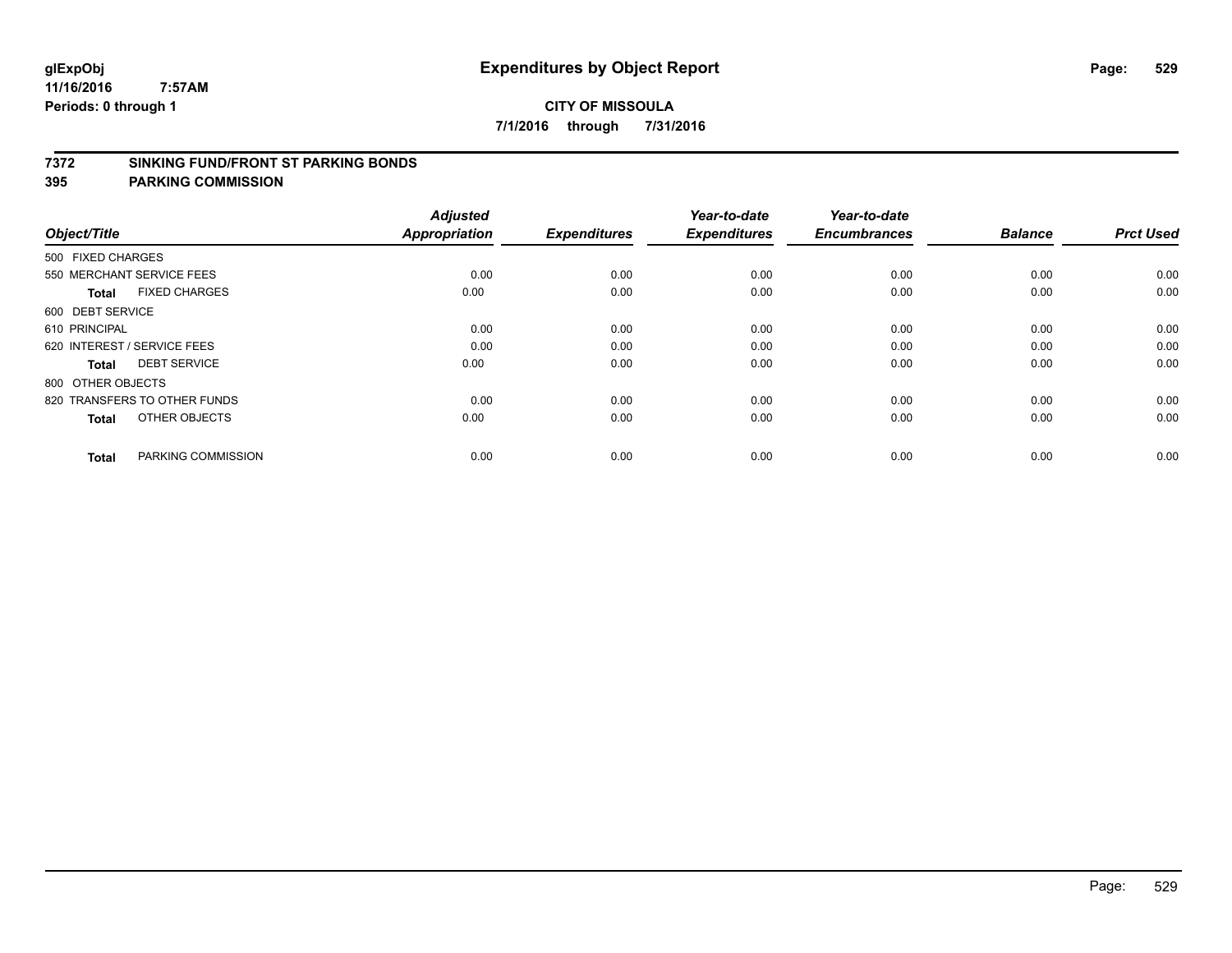**CITY OF MISSOULA 7/1/2016 through 7/31/2016**

### **7372 SINKING FUND/FRONT ST PARKING BONDS**

| Object/Title                |                                   | <b>Adjusted</b><br><b>Appropriation</b> | <b>Expenditures</b> | Year-to-date<br><b>Expenditures</b> | Year-to-date<br><b>Encumbrances</b> | <b>Balance</b> | <b>Prct Used</b> |
|-----------------------------|-----------------------------------|-----------------------------------------|---------------------|-------------------------------------|-------------------------------------|----------------|------------------|
|                             |                                   |                                         |                     |                                     |                                     |                |                  |
| 500 FIXED CHARGES           |                                   |                                         |                     |                                     |                                     |                |                  |
|                             | 550 MERCHANT SERVICE FEES         | 0.00                                    | 0.00                | 0.00                                | 0.00                                | 0.00           | 0.00             |
| <b>Total</b>                | <b>FIXED CHARGES</b>              | 0.00                                    | 0.00                | 0.00                                | 0.00                                | 0.00           | 0.00             |
| 600 DEBT SERVICE            |                                   |                                         |                     |                                     |                                     |                |                  |
| 610 PRINCIPAL               |                                   | 0.00                                    | 0.00                | 0.00                                | 0.00                                | 0.00           | 0.00             |
| 620 INTEREST / SERVICE FEES |                                   | 0.00                                    | 0.00                | 0.00                                | 0.00                                | 0.00           | 0.00             |
| <b>Total</b>                | <b>DEBT SERVICE</b>               | 0.00                                    | 0.00                | 0.00                                | 0.00                                | 0.00           | 0.00             |
| 800 OTHER OBJECTS           |                                   |                                         |                     |                                     |                                     |                |                  |
|                             | 820 TRANSFERS TO OTHER FUNDS      | 0.00                                    | 0.00                | 0.00                                | 0.00                                | 0.00           | 0.00             |
| <b>Total</b>                | OTHER OBJECTS                     | 0.00                                    | 0.00                | 0.00                                | 0.00                                | 0.00           | 0.00             |
| <b>Total</b>                | SINKING FUND/FRONT ST PARKING BON | 0.00                                    | 0.00                | 0.00                                | 0.00                                | 0.00           | 0.00             |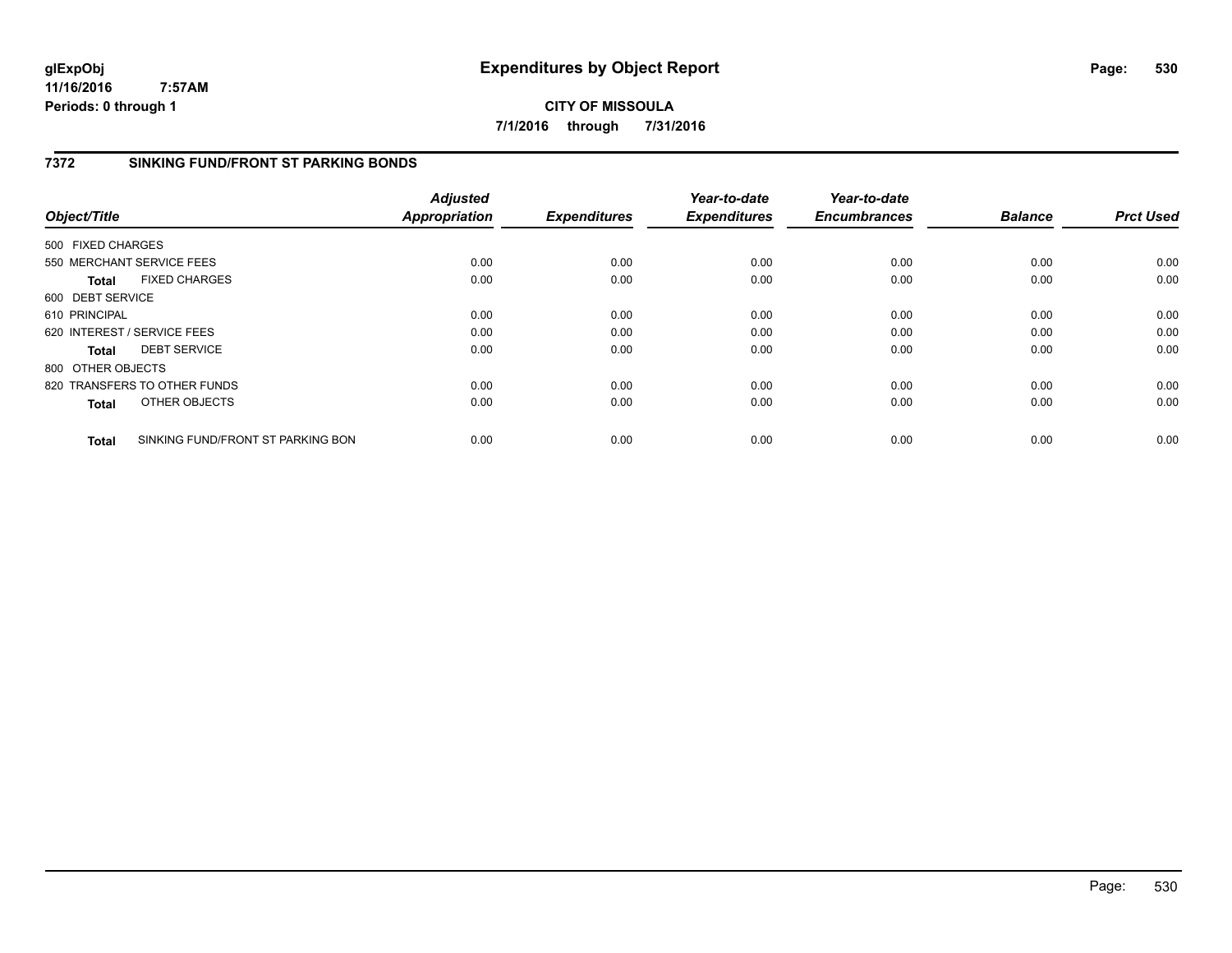#### **7373 MPC SERIES 2010B CONSTRUCTION**

|                                           | <b>Adjusted</b>      |                     | Year-to-date        | Year-to-date        |                |                  |
|-------------------------------------------|----------------------|---------------------|---------------------|---------------------|----------------|------------------|
| Object/Title                              | <b>Appropriation</b> | <b>Expenditures</b> | <b>Expenditures</b> | <b>Encumbrances</b> | <b>Balance</b> | <b>Prct Used</b> |
| 300 PURCHASED SERVICES                    |                      |                     |                     |                     |                |                  |
| 350 PROFESSIONAL SERVICES                 | 0.00                 | 0.00                | 0.00                | 0.00                | 0.00           | 0.00             |
| 390 OTHER PURCHASED SERVICES              | 0.00                 | 0.00                | 0.00                | 0.00                | 0.00           | 0.00             |
| <b>PURCHASED SERVICES</b><br><b>Total</b> | 0.00                 | 0.00                | 0.00                | 0.00                | 0.00           | 0.00             |
| 500 FIXED CHARGES                         |                      |                     |                     |                     |                |                  |
| 550 MERCHANT SERVICE FEES                 | 0.00                 | 0.00                | 0.00                | 0.00                | 0.00           | 0.00             |
| <b>FIXED CHARGES</b><br><b>Total</b>      | 0.00                 | 0.00                | 0.00                | 0.00                | 0.00           | 0.00             |
| 600 DEBT SERVICE                          |                      |                     |                     |                     |                |                  |
| 600 DEBT SERVICE                          | 0.00                 | 0.00                | 0.00                | 0.00                | 0.00           | 0.00             |
| 610 PRINCIPAL                             | 0.00                 | 0.00                | 0.00                | 0.00                | 0.00           | 0.00             |
| 620 INTEREST / SERVICE FEES               | 0.00                 | 0.00                | 0.00                | 0.00                | 0.00           | 0.00             |
| <b>DEBT SERVICE</b><br><b>Total</b>       | 0.00                 | 0.00                | 0.00                | 0.00                | 0.00           | 0.00             |
| 800 OTHER OBJECTS                         |                      |                     |                     |                     |                |                  |
| 820 TRANSFERS TO OTHER FUNDS              | 0.00                 | 0.00                | 0.00                | 0.00                | 0.00           | 0.00             |
| OTHER OBJECTS<br><b>Total</b>             | 0.00                 | 0.00                | 0.00                | 0.00                | 0.00           | 0.00             |
| 900 CAPITAL OUTLAY                        |                      |                     |                     |                     |                |                  |
| 900 CAPITAL OUTLAY                        | 0.00                 | 0.00                | 0.00                | 0.00                | 0.00           | 0.00             |
| 920 BUILDINGS                             | 0.00                 | 0.00                | 0.00                | 0.00                | 0.00           | 0.00             |
| 930 IMPROVEMENTS                          | 0.00                 | 0.00                | 0.00                | 0.00                | 0.00           | 0.00             |
| <b>CAPITAL OUTLAY</b><br><b>Total</b>     | 0.00                 | 0.00                | 0.00                | 0.00                | 0.00           | 0.00             |
| PARKING COMMISSION<br><b>Total</b>        | 0.00                 | 0.00                | 0.00                | 0.00                | 0.00           | 0.00             |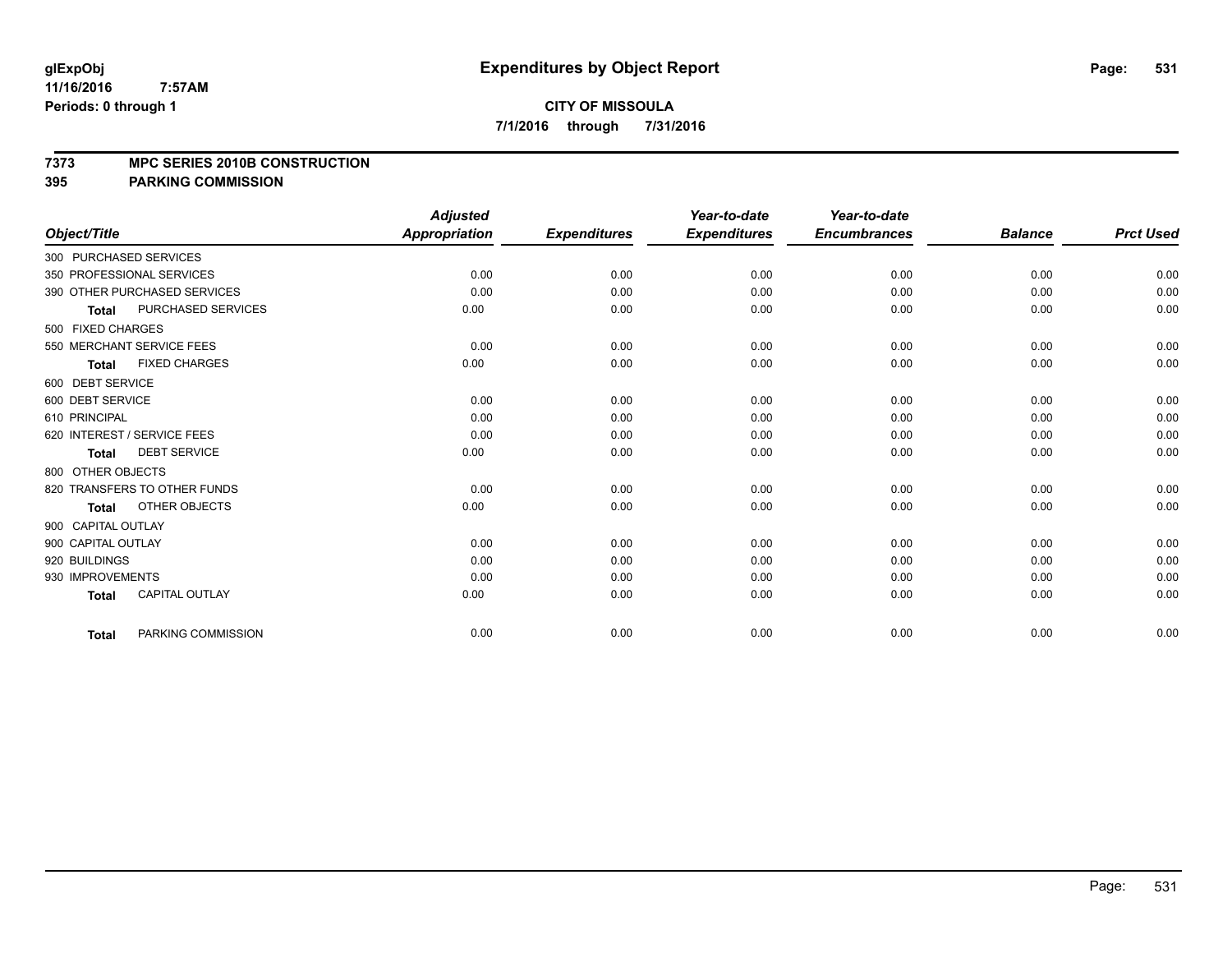#### **7373 MPC SERIES 2010B CONSTRUCTION**

**900 DEPRECIATION**

| Object/Title                         | <b>Adjusted</b><br><b>Appropriation</b> | <b>Expenditures</b> | Year-to-date<br><b>Expenditures</b> | Year-to-date<br><b>Encumbrances</b> | <b>Balance</b> | <b>Prct Used</b> |
|--------------------------------------|-----------------------------------------|---------------------|-------------------------------------|-------------------------------------|----------------|------------------|
| 500 FIXED CHARGES                    |                                         |                     |                                     |                                     |                |                  |
| 550 MERCHANT SERVICE FEES            | 0.00                                    | 0.00                | 0.00                                | 0.00                                | 0.00           | 0.00             |
| <b>FIXED CHARGES</b><br><b>Total</b> | 0.00                                    | 0.00                | 0.00                                | 0.00                                | 0.00           | 0.00             |
| 800 OTHER OBJECTS                    |                                         |                     |                                     |                                     |                |                  |
| 830 DEPRECIATION                     | 0.00                                    | 0.00                | 0.00                                | 0.00                                | 0.00           | 0.00             |
| OTHER OBJECTS<br><b>Total</b>        | 0.00                                    | 0.00                | 0.00                                | 0.00                                | 0.00           | 0.00             |
| <b>DEPRECIATION</b><br><b>Total</b>  | 0.00                                    | 0.00                | 0.00                                | 0.00                                | 0.00           | 0.00             |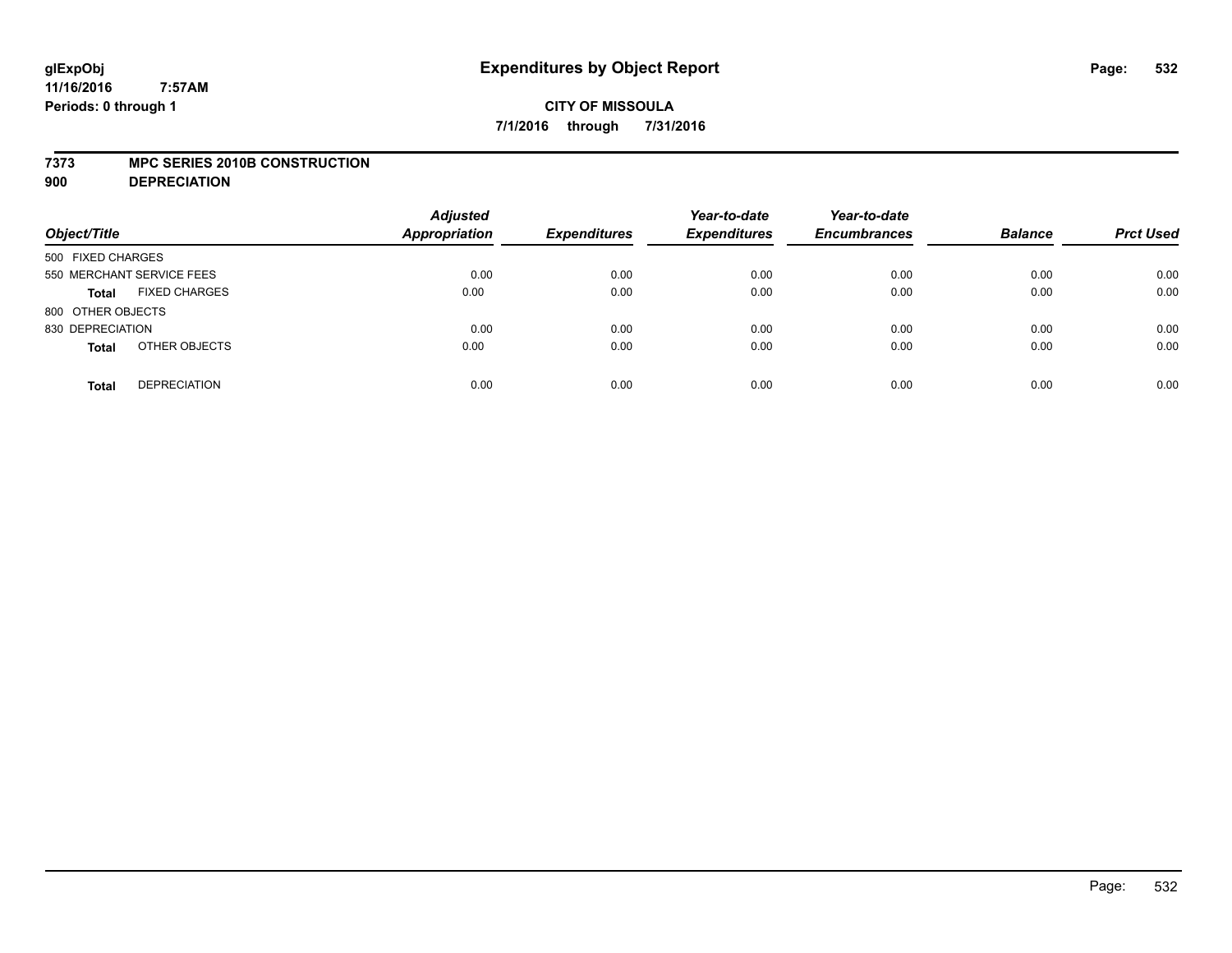### **7373 MPC SERIES 2010B CONSTRUCTION**

| Object/Title                           | <b>Adjusted</b><br><b>Appropriation</b> | <b>Expenditures</b> | Year-to-date<br><b>Expenditures</b> | Year-to-date<br><b>Encumbrances</b> | <b>Balance</b> | <b>Prct Used</b> |
|----------------------------------------|-----------------------------------------|---------------------|-------------------------------------|-------------------------------------|----------------|------------------|
| 300 PURCHASED SERVICES                 |                                         |                     |                                     |                                     |                |                  |
| 350 PROFESSIONAL SERVICES              | 0.00                                    | 0.00                | 0.00                                | 0.00                                | 0.00           | 0.00             |
| 390 OTHER PURCHASED SERVICES           | 0.00                                    | 0.00                | 0.00                                | 0.00                                | 0.00           | 0.00             |
| PURCHASED SERVICES<br><b>Total</b>     | 0.00                                    | 0.00                | 0.00                                | 0.00                                | 0.00           | 0.00             |
| 500 FIXED CHARGES                      |                                         |                     |                                     |                                     |                |                  |
| 550 MERCHANT SERVICE FEES              | 0.00                                    | 0.00                | 0.00                                | 0.00                                | 0.00           | 0.00             |
| <b>FIXED CHARGES</b><br>Total          | 0.00                                    | 0.00                | 0.00                                | 0.00                                | 0.00           | 0.00             |
| 600 DEBT SERVICE                       |                                         |                     |                                     |                                     |                |                  |
| 600 DEBT SERVICE                       | 0.00                                    | 0.00                | 0.00                                | 0.00                                | 0.00           | 0.00             |
| 610 PRINCIPAL                          | 0.00                                    | 0.00                | 0.00                                | 0.00                                | 0.00           | 0.00             |
| 620 INTEREST / SERVICE FEES            | 0.00                                    | 0.00                | 0.00                                | 0.00                                | 0.00           | 0.00             |
| <b>DEBT SERVICE</b><br><b>Total</b>    | 0.00                                    | 0.00                | 0.00                                | 0.00                                | 0.00           | 0.00             |
| 800 OTHER OBJECTS                      |                                         |                     |                                     |                                     |                |                  |
| 820 TRANSFERS TO OTHER FUNDS           | 0.00                                    | 0.00                | 0.00                                | 0.00                                | 0.00           | 0.00             |
| 830 DEPRECIATION                       | 0.00                                    | 0.00                | 0.00                                | 0.00                                | 0.00           | 0.00             |
| OTHER OBJECTS<br>Total                 | 0.00                                    | 0.00                | 0.00                                | 0.00                                | 0.00           | 0.00             |
| 900 CAPITAL OUTLAY                     |                                         |                     |                                     |                                     |                |                  |
| 900 CAPITAL OUTLAY                     | 0.00                                    | 0.00                | 0.00                                | 0.00                                | 0.00           | 0.00             |
| 920 BUILDINGS                          | 0.00                                    | 0.00                | 0.00                                | 0.00                                | 0.00           | 0.00             |
| 930 IMPROVEMENTS                       | 0.00                                    | 0.00                | 0.00                                | 0.00                                | 0.00           | 0.00             |
| <b>CAPITAL OUTLAY</b><br><b>Total</b>  | 0.00                                    | 0.00                | 0.00                                | 0.00                                | 0.00           | 0.00             |
| MPC SERIES 2010B CONSTRUCTION<br>Total | 0.00                                    | 0.00                | 0.00                                | 0.00                                | 0.00           | 0.00             |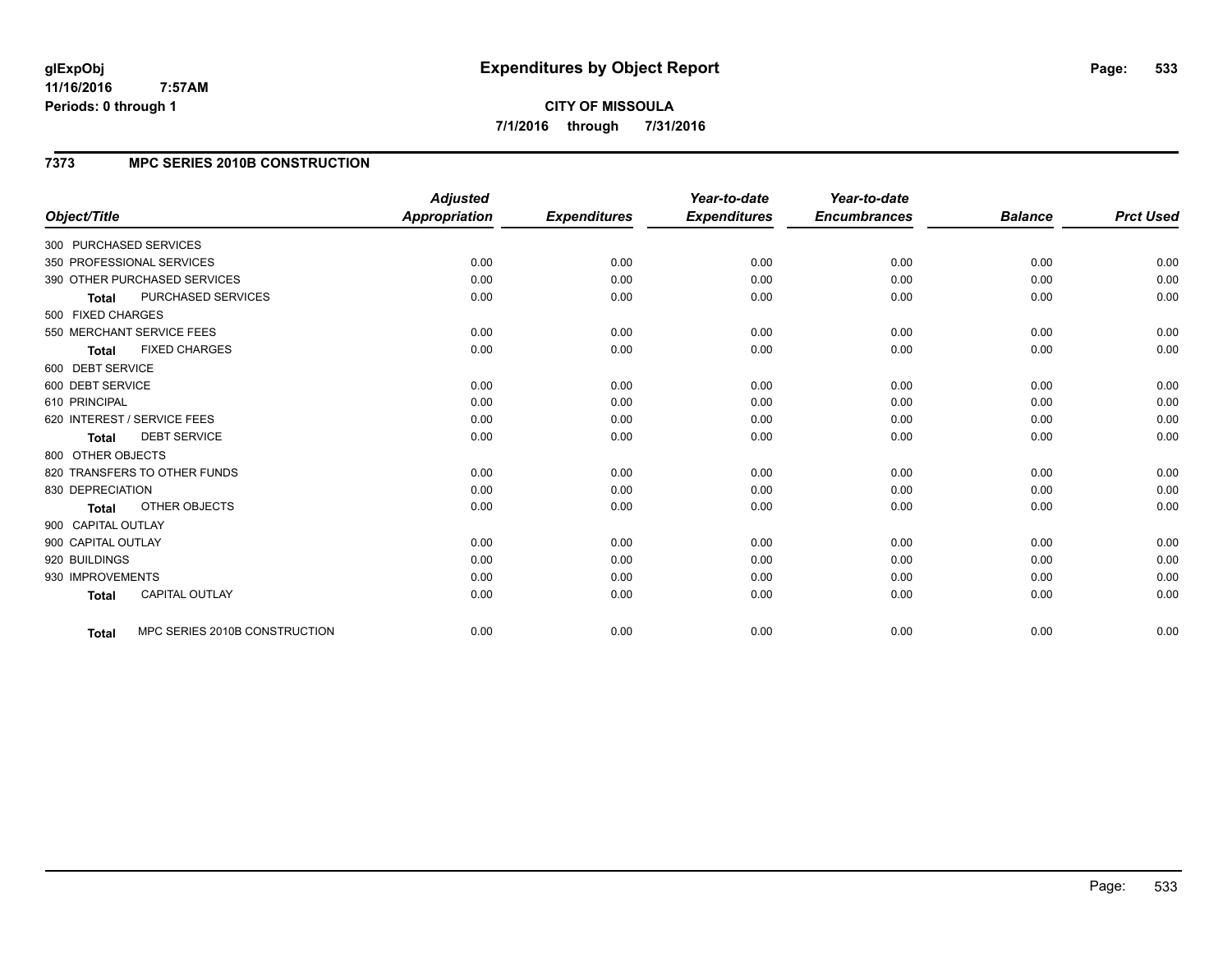#### **7374 RESERVE FUND-PARKING BONDS**

|                                       | <b>Adjusted</b> |                     | Year-to-date        | Year-to-date        |                |                  |
|---------------------------------------|-----------------|---------------------|---------------------|---------------------|----------------|------------------|
| Object/Title                          | Appropriation   | <b>Expenditures</b> | <b>Expenditures</b> | <b>Encumbrances</b> | <b>Balance</b> | <b>Prct Used</b> |
| 500 FIXED CHARGES                     |                 |                     |                     |                     |                |                  |
| 550 MERCHANT SERVICE FEES             | 0.00            | 0.00                | 0.00                | 0.00                | 0.00           | 0.00             |
| <b>FIXED CHARGES</b><br>Total         | 0.00            | 0.00                | 0.00                | 0.00                | 0.00           | 0.00             |
| 900 CAPITAL OUTLAY                    |                 |                     |                     |                     |                |                  |
| 920 BUILDINGS                         | 0.00            | 0.00                | 0.00                | 0.00                | 0.00           | 0.00             |
| 930 IMPROVEMENTS                      | 0.00            | 0.00                | 0.00                | 0.00                | 0.00           | 0.00             |
| <b>CAPITAL OUTLAY</b><br><b>Total</b> | 0.00            | 0.00                | 0.00                | 0.00                | 0.00           | 0.00             |
| PARKING COMMISSION<br><b>Total</b>    | 0.00            | 0.00                | 0.00                | 0.00                | 0.00           | 0.00             |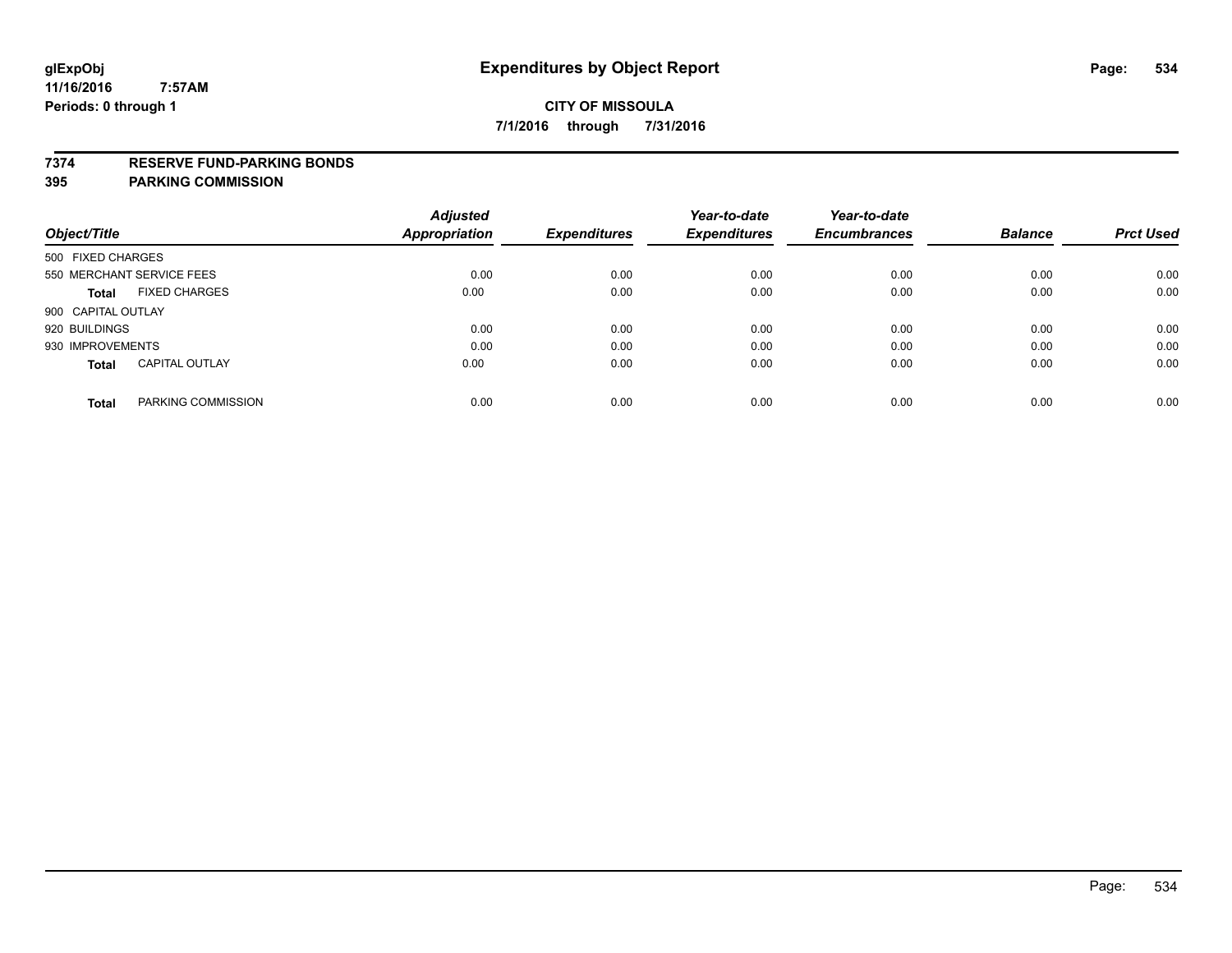**CITY OF MISSOULA 7/1/2016 through 7/31/2016**

### **7374 RESERVE FUND-PARKING BONDS**

| Object/Title       |                                   | <b>Adjusted</b><br>Appropriation | <b>Expenditures</b> | Year-to-date<br><b>Expenditures</b> | Year-to-date<br><b>Encumbrances</b> | <b>Balance</b> | <b>Prct Used</b> |
|--------------------|-----------------------------------|----------------------------------|---------------------|-------------------------------------|-------------------------------------|----------------|------------------|
| 500 FIXED CHARGES  |                                   |                                  |                     |                                     |                                     |                |                  |
|                    | 550 MERCHANT SERVICE FEES         | 0.00                             | 0.00                | 0.00                                | 0.00                                | 0.00           | 0.00             |
| <b>Total</b>       | <b>FIXED CHARGES</b>              | 0.00                             | 0.00                | 0.00                                | 0.00                                | 0.00           | 0.00             |
| 900 CAPITAL OUTLAY |                                   |                                  |                     |                                     |                                     |                |                  |
| 920 BUILDINGS      |                                   | 0.00                             | 0.00                | 0.00                                | 0.00                                | 0.00           | 0.00             |
| 930 IMPROVEMENTS   |                                   | 0.00                             | 0.00                | 0.00                                | 0.00                                | 0.00           | 0.00             |
| <b>Total</b>       | <b>CAPITAL OUTLAY</b>             | 0.00                             | 0.00                | 0.00                                | 0.00                                | 0.00           | 0.00             |
| <b>Total</b>       | <b>RESERVE FUND-PARKING BONDS</b> | 0.00                             | 0.00                | 0.00                                | 0.00                                | 0.00           | 0.00             |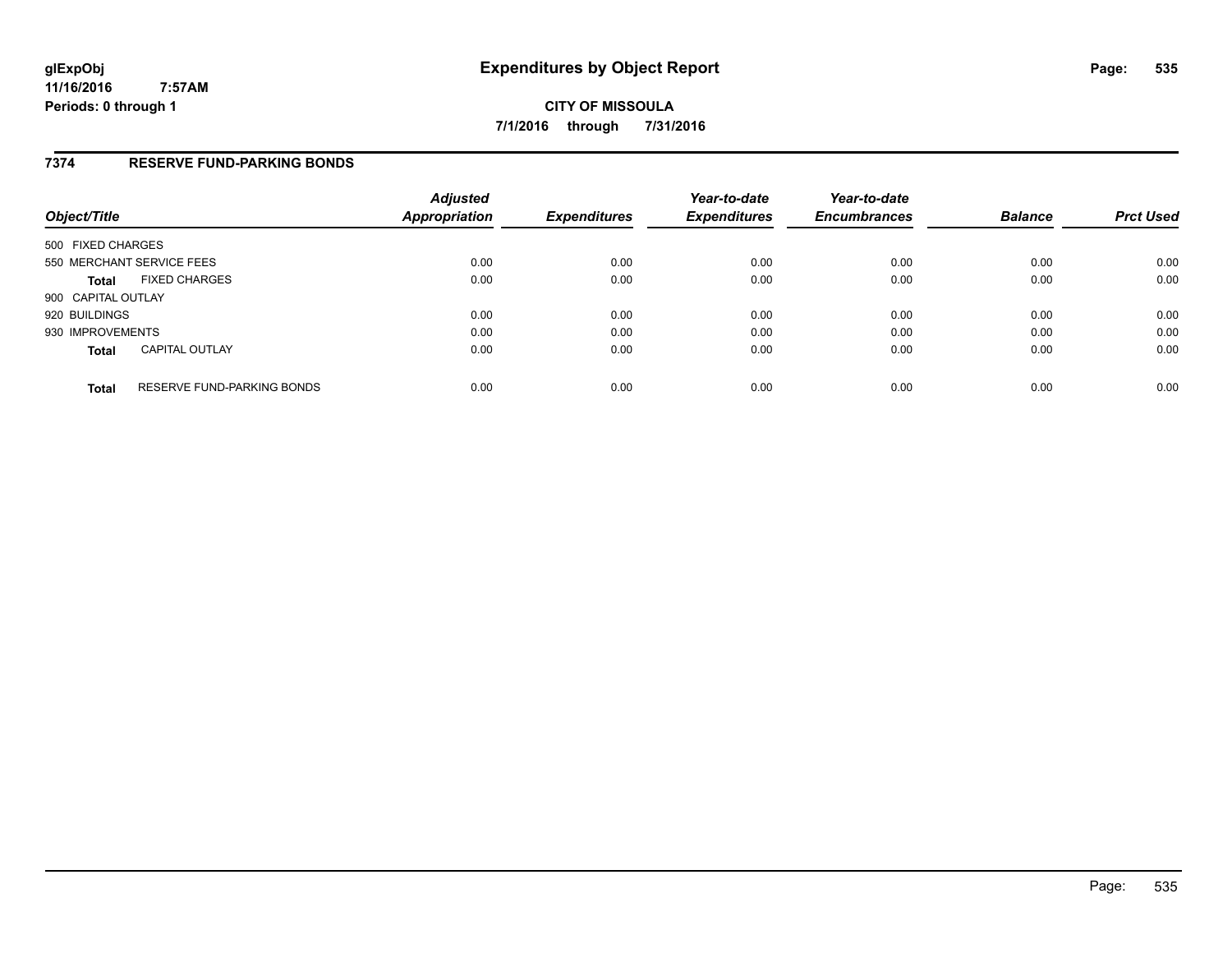#### **7375 PLEDGED TAX INCREMENT-2010B BOND**

| Object/Title           |                              | <b>Adjusted</b><br>Appropriation | <b>Expenditures</b> | Year-to-date<br><b>Expenditures</b> | Year-to-date<br><b>Encumbrances</b> | <b>Balance</b> | <b>Prct Used</b> |
|------------------------|------------------------------|----------------------------------|---------------------|-------------------------------------|-------------------------------------|----------------|------------------|
| 300 PURCHASED SERVICES |                              |                                  |                     |                                     |                                     |                |                  |
|                        | 390 OTHER PURCHASED SERVICES | 0.00                             | 0.00                | 0.00                                | 0.00                                | 0.00           | 0.00             |
| <b>Total</b>           | PURCHASED SERVICES           | 0.00                             | 0.00                | 0.00                                | 0.00                                | 0.00           | 0.00             |
| 500 FIXED CHARGES      |                              |                                  |                     |                                     |                                     |                |                  |
|                        | 550 MERCHANT SERVICE FEES    | 0.00                             | 0.00                | 0.00                                | 0.00                                | 0.00           | 0.00             |
| <b>Total</b>           | <b>FIXED CHARGES</b>         | 0.00                             | 0.00                | 0.00                                | 0.00                                | 0.00           | 0.00             |
| 800 OTHER OBJECTS      |                              |                                  |                     |                                     |                                     |                |                  |
|                        | 820 TRANSFERS TO OTHER FUNDS | 0.00                             | 0.00                | 0.00                                | 0.00                                | 0.00           | 0.00             |
| <b>Total</b>           | OTHER OBJECTS                | 0.00                             | 0.00                | 0.00                                | 0.00                                | 0.00           | 0.00             |
|                        |                              |                                  |                     |                                     |                                     |                |                  |
| <b>Total</b>           | PARKING COMMISSION           | 0.00                             | 0.00                | 0.00                                | 0.00                                | 0.00           | 0.00             |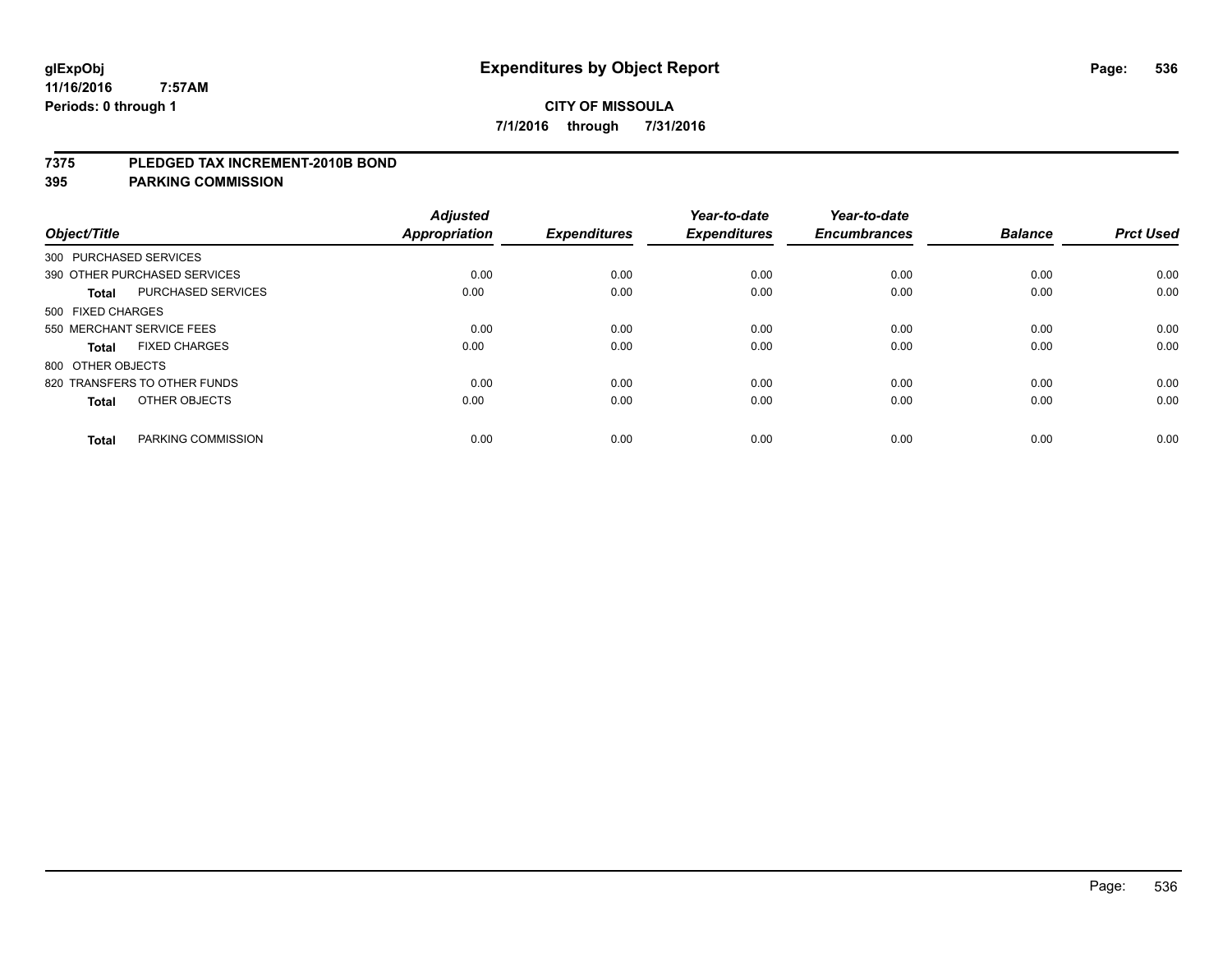**CITY OF MISSOULA 7/1/2016 through 7/31/2016**

### **7375 PLEDGED TAX INCREMENT-2010B BOND**

| Object/Title           |                                  | <b>Adjusted</b><br><b>Appropriation</b> | <b>Expenditures</b> | Year-to-date<br><b>Expenditures</b> | Year-to-date<br><b>Encumbrances</b> | <b>Balance</b> | <b>Prct Used</b> |
|------------------------|----------------------------------|-----------------------------------------|---------------------|-------------------------------------|-------------------------------------|----------------|------------------|
| 300 PURCHASED SERVICES |                                  |                                         |                     |                                     |                                     |                |                  |
|                        | 390 OTHER PURCHASED SERVICES     | 0.00                                    | 0.00                | 0.00                                | 0.00                                | 0.00           | 0.00             |
| <b>Total</b>           | PURCHASED SERVICES               | 0.00                                    | 0.00                | 0.00                                | 0.00                                | 0.00           | 0.00             |
| 500 FIXED CHARGES      |                                  |                                         |                     |                                     |                                     |                |                  |
|                        | 550 MERCHANT SERVICE FEES        | 0.00                                    | 0.00                | 0.00                                | 0.00                                | 0.00           | 0.00             |
| <b>Total</b>           | <b>FIXED CHARGES</b>             | 0.00                                    | 0.00                | 0.00                                | 0.00                                | 0.00           | 0.00             |
| 800 OTHER OBJECTS      |                                  |                                         |                     |                                     |                                     |                |                  |
|                        | 820 TRANSFERS TO OTHER FUNDS     | 0.00                                    | 0.00                | 0.00                                | 0.00                                | 0.00           | 0.00             |
| <b>Total</b>           | OTHER OBJECTS                    | 0.00                                    | 0.00                | 0.00                                | 0.00                                | 0.00           | 0.00             |
| Total                  | PLEDGED TAX INCREMENT-2010B BOND | 0.00                                    | 0.00                | 0.00                                | 0.00                                | 0.00           | 0.00             |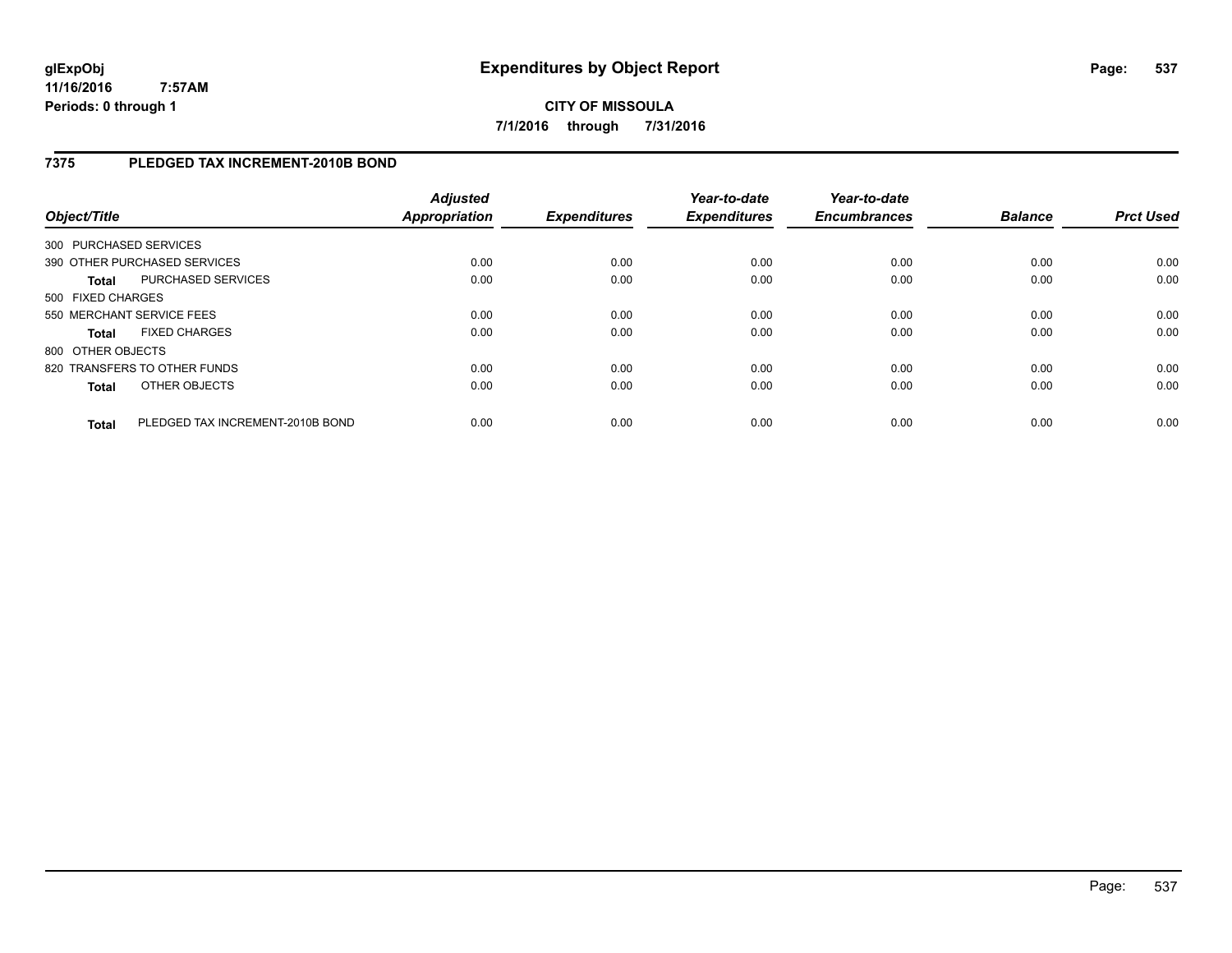#### **7376 MPC 2010A BONDS DEBT INTEREST**

| Object/Title                         | <b>Adjusted</b><br><b>Appropriation</b> | <b>Expenditures</b> | Year-to-date<br><b>Expenditures</b> | Year-to-date<br><b>Encumbrances</b> | <b>Balance</b> | <b>Prct Used</b> |
|--------------------------------------|-----------------------------------------|---------------------|-------------------------------------|-------------------------------------|----------------|------------------|
| 500 FIXED CHARGES                    |                                         |                     |                                     |                                     |                |                  |
| 550 MERCHANT SERVICE FEES            | 0.00                                    | 0.00                | 0.00                                | 0.00                                | 0.00           | 0.00             |
| <b>FIXED CHARGES</b><br><b>Total</b> | 0.00                                    | 0.00                | 0.00                                | 0.00                                | 0.00           | 0.00             |
| 600 DEBT SERVICE                     |                                         |                     |                                     |                                     |                |                  |
| 620 INTEREST / SERVICE FEES          | 0.00                                    | 0.00                | 0.00                                | 0.00                                | 0.00           | 0.00             |
| <b>DEBT SERVICE</b><br>Total         | 0.00                                    | 0.00                | 0.00                                | 0.00                                | 0.00           | 0.00             |
| 800 OTHER OBJECTS                    |                                         |                     |                                     |                                     |                |                  |
| 820 TRANSFERS TO OTHER FUNDS         | 0.00                                    | 0.00                | 0.00                                | 0.00                                | 0.00           | 0.00             |
| OTHER OBJECTS<br><b>Total</b>        | 0.00                                    | 0.00                | 0.00                                | 0.00                                | 0.00           | 0.00             |
|                                      |                                         |                     |                                     |                                     |                |                  |
| PARKING COMMISSION<br><b>Total</b>   | 0.00                                    | 0.00                | 0.00                                | 0.00                                | 0.00           | 0.00             |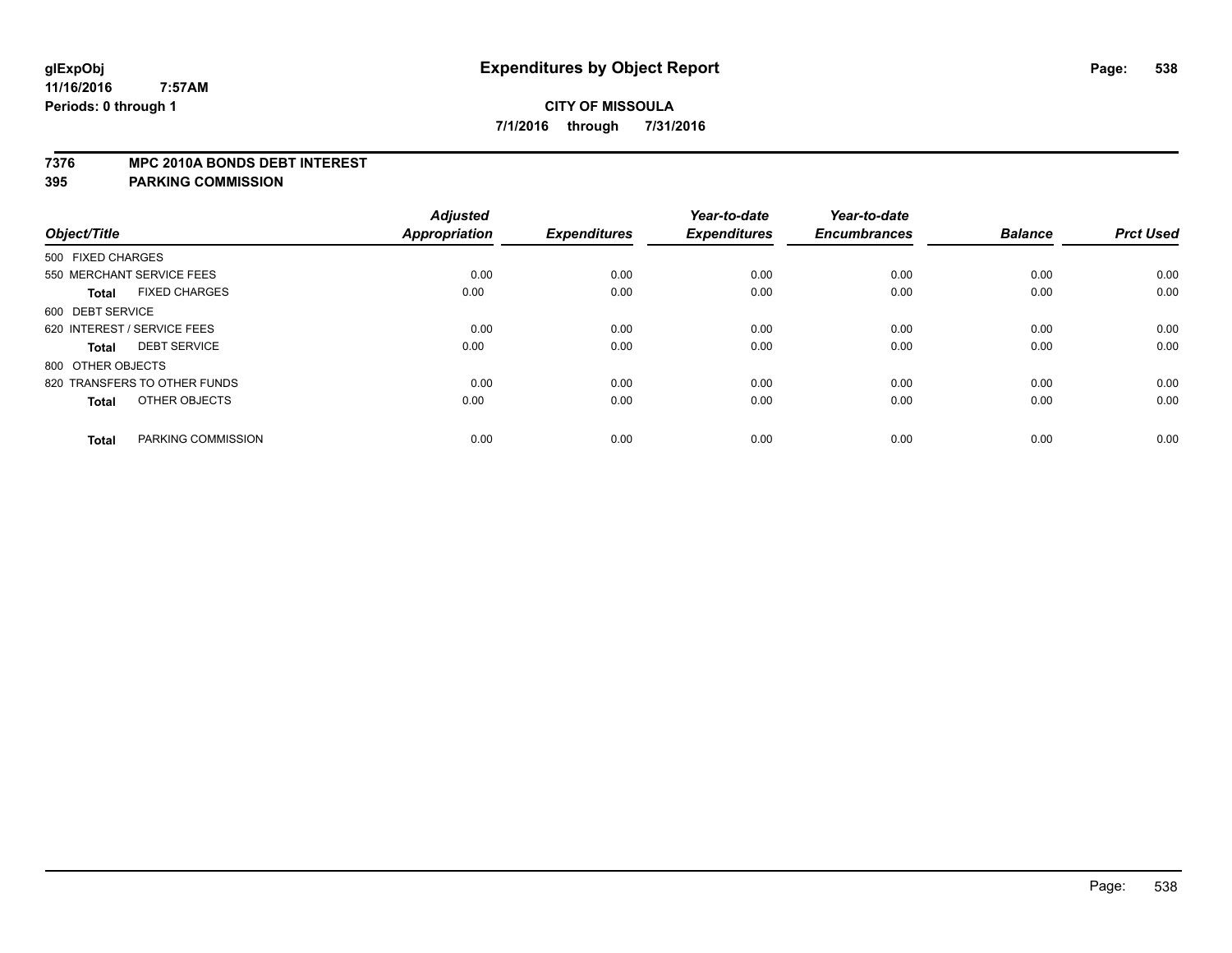### **7376 MPC 2010A BONDS DEBT INTEREST**

| Object/Title      |                               | <b>Adjusted</b><br>Appropriation | <b>Expenditures</b> | Year-to-date<br><b>Expenditures</b> | Year-to-date<br><b>Encumbrances</b> | <b>Balance</b> | <b>Prct Used</b> |
|-------------------|-------------------------------|----------------------------------|---------------------|-------------------------------------|-------------------------------------|----------------|------------------|
| 500 FIXED CHARGES |                               |                                  |                     |                                     |                                     |                |                  |
|                   | 550 MERCHANT SERVICE FEES     | 0.00                             | 0.00                | 0.00                                | 0.00                                | 0.00           | 0.00             |
| <b>Total</b>      | <b>FIXED CHARGES</b>          | 0.00                             | 0.00                | 0.00                                | 0.00                                | 0.00           | 0.00             |
| 600 DEBT SERVICE  |                               |                                  |                     |                                     |                                     |                |                  |
|                   | 620 INTEREST / SERVICE FEES   | 0.00                             | 0.00                | 0.00                                | 0.00                                | 0.00           | 0.00             |
| <b>Total</b>      | <b>DEBT SERVICE</b>           | 0.00                             | 0.00                | 0.00                                | 0.00                                | 0.00           | 0.00             |
| 800 OTHER OBJECTS |                               |                                  |                     |                                     |                                     |                |                  |
|                   | 820 TRANSFERS TO OTHER FUNDS  | 0.00                             | 0.00                | 0.00                                | 0.00                                | 0.00           | 0.00             |
| <b>Total</b>      | OTHER OBJECTS                 | 0.00                             | 0.00                | 0.00                                | 0.00                                | 0.00           | 0.00             |
| <b>Total</b>      | MPC 2010A BONDS DEBT INTEREST | 0.00                             | 0.00                | 0.00                                | 0.00                                | 0.00           | 0.00             |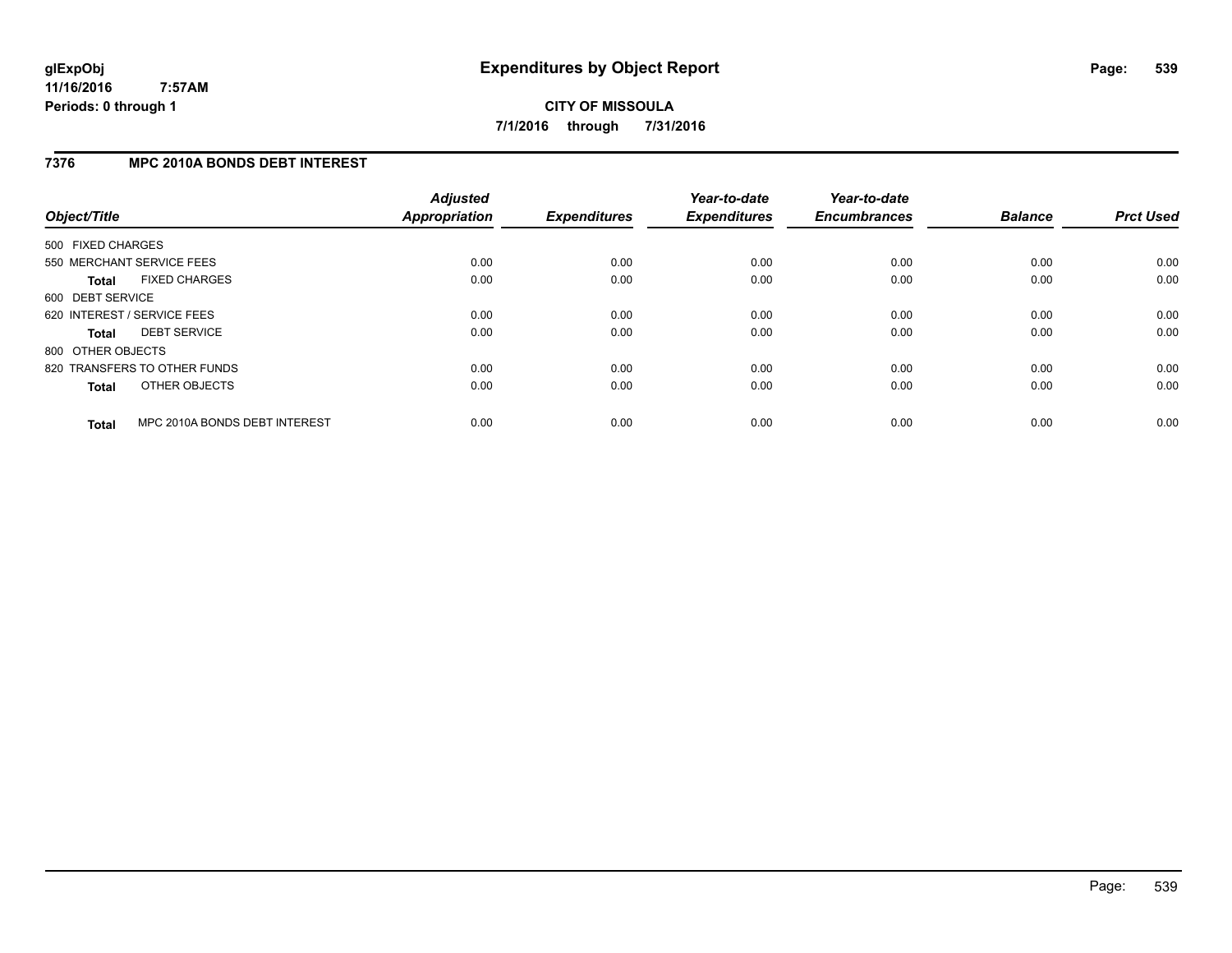#### **7377 MPC 2010A BONDS SINKING FUND**

| Object/Title                         | <b>Adjusted</b><br><b>Appropriation</b> | <b>Expenditures</b> | Year-to-date<br><b>Expenditures</b> | Year-to-date<br><b>Encumbrances</b> | <b>Balance</b> | <b>Prct Used</b> |
|--------------------------------------|-----------------------------------------|---------------------|-------------------------------------|-------------------------------------|----------------|------------------|
| 500 FIXED CHARGES                    |                                         |                     |                                     |                                     |                |                  |
| 550 MERCHANT SERVICE FEES            | 0.00                                    | 0.00                | 0.00                                | 0.00                                | 0.00           | 0.00             |
| <b>FIXED CHARGES</b><br><b>Total</b> | 0.00                                    | 0.00                | 0.00                                | 0.00                                | 0.00           | 0.00             |
| 600 DEBT SERVICE                     |                                         |                     |                                     |                                     |                |                  |
| 610 PRINCIPAL                        | 0.00                                    | 0.00                | 0.00                                | 0.00                                | 0.00           | 0.00             |
| 620 INTEREST / SERVICE FEES          | 0.00                                    | 0.00                | 0.00                                | 0.00                                | 0.00           | 0.00             |
| <b>DEBT SERVICE</b><br><b>Total</b>  | 0.00                                    | 0.00                | 0.00                                | 0.00                                | 0.00           | 0.00             |
| 800 OTHER OBJECTS                    |                                         |                     |                                     |                                     |                |                  |
| 820 TRANSFERS TO OTHER FUNDS         | 0.00                                    | 0.00                | 0.00                                | 0.00                                | 0.00           | 0.00             |
| OTHER OBJECTS<br><b>Total</b>        | 0.00                                    | 0.00                | 0.00                                | 0.00                                | 0.00           | 0.00             |
|                                      |                                         |                     |                                     |                                     |                |                  |
| PARKING COMMISSION<br><b>Total</b>   | 0.00                                    | 0.00                | 0.00                                | 0.00                                | 0.00           | 0.00             |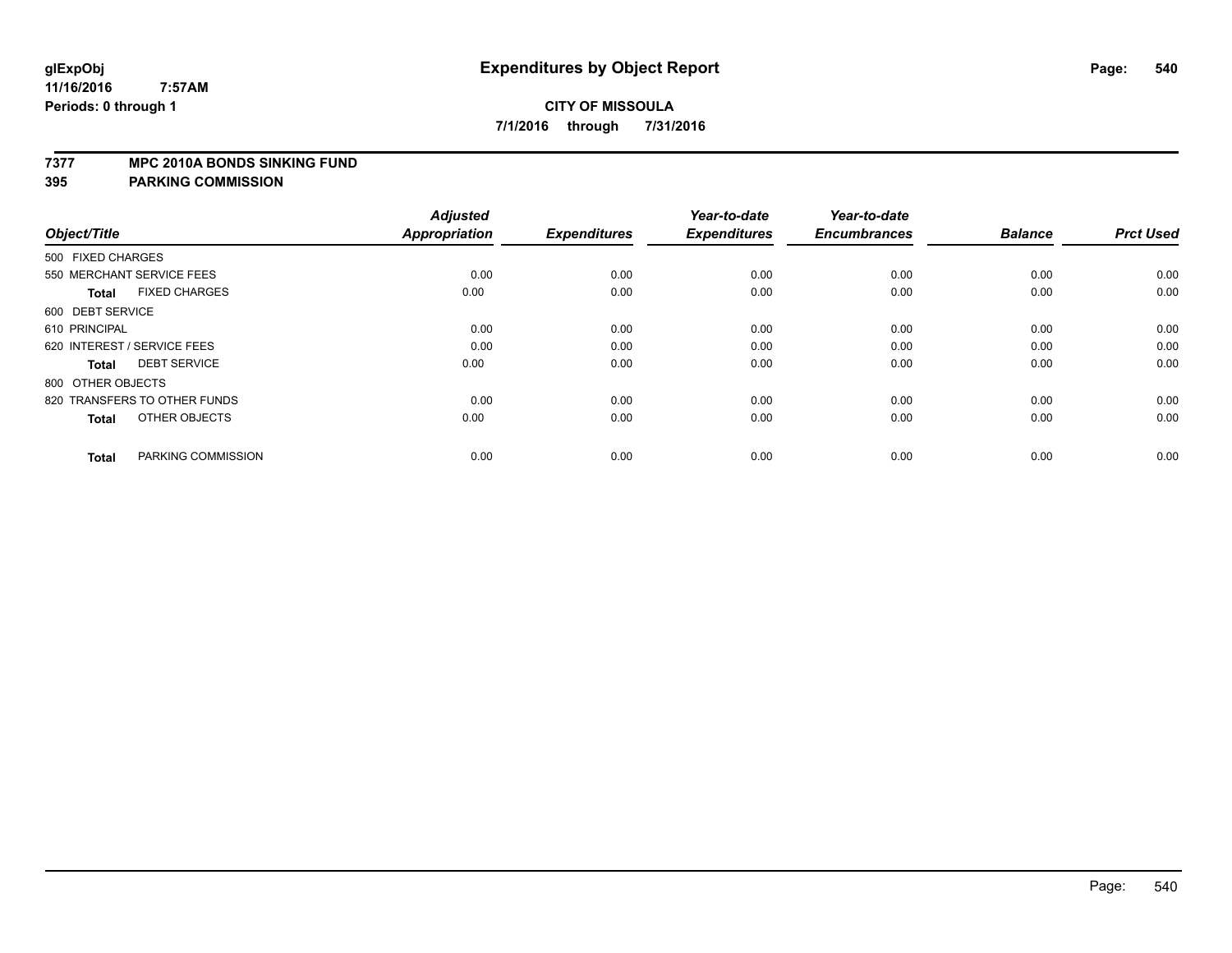# **CITY OF MISSOULA 7/1/2016 through 7/31/2016**

### **7377 MPC 2010A BONDS SINKING FUND**

| Object/Title      |                              | <b>Adjusted</b><br><b>Appropriation</b> | <b>Expenditures</b> | Year-to-date<br><b>Expenditures</b> | Year-to-date<br><b>Encumbrances</b> | <b>Balance</b> | <b>Prct Used</b> |
|-------------------|------------------------------|-----------------------------------------|---------------------|-------------------------------------|-------------------------------------|----------------|------------------|
| 500 FIXED CHARGES |                              |                                         |                     |                                     |                                     |                |                  |
|                   | 550 MERCHANT SERVICE FEES    | 0.00                                    | 0.00                | 0.00                                | 0.00                                | 0.00           | 0.00             |
| <b>Total</b>      | <b>FIXED CHARGES</b>         | 0.00                                    | 0.00                | 0.00                                | 0.00                                | 0.00           | 0.00             |
| 600 DEBT SERVICE  |                              |                                         |                     |                                     |                                     |                |                  |
| 610 PRINCIPAL     |                              | 0.00                                    | 0.00                | 0.00                                | 0.00                                | 0.00           | 0.00             |
|                   | 620 INTEREST / SERVICE FEES  | 0.00                                    | 0.00                | 0.00                                | 0.00                                | 0.00           | 0.00             |
| <b>Total</b>      | <b>DEBT SERVICE</b>          | 0.00                                    | 0.00                | 0.00                                | 0.00                                | 0.00           | 0.00             |
| 800 OTHER OBJECTS |                              |                                         |                     |                                     |                                     |                |                  |
|                   | 820 TRANSFERS TO OTHER FUNDS | 0.00                                    | 0.00                | 0.00                                | 0.00                                | 0.00           | 0.00             |
| <b>Total</b>      | OTHER OBJECTS                | 0.00                                    | 0.00                | 0.00                                | 0.00                                | 0.00           | 0.00             |
| <b>Total</b>      | MPC 2010A BONDS SINKING FUND | 0.00                                    | 0.00                | 0.00                                | 0.00                                | 0.00           | 0.00             |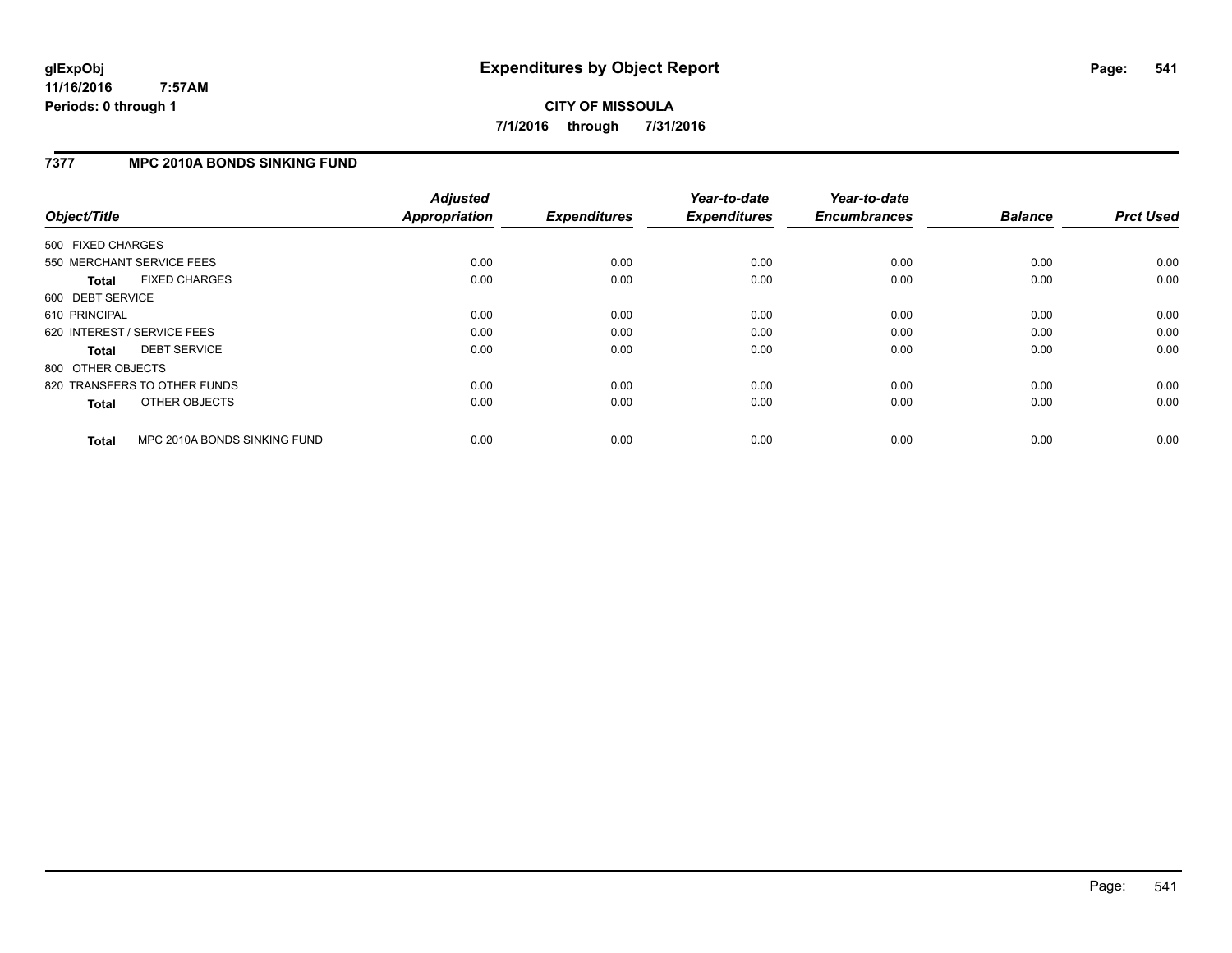**7378 MPC 2010A BOND RESERVE**

**395 PARKING COMMISSION**

|                    |                              | <b>Adjusted</b>      |                     | Year-to-date        | Year-to-date        |                |                  |
|--------------------|------------------------------|----------------------|---------------------|---------------------|---------------------|----------------|------------------|
| Object/Title       |                              | <b>Appropriation</b> | <b>Expenditures</b> | <b>Expenditures</b> | <b>Encumbrances</b> | <b>Balance</b> | <b>Prct Used</b> |
| 500 FIXED CHARGES  |                              |                      |                     |                     |                     |                |                  |
|                    | 550 MERCHANT SERVICE FEES    | 0.00                 | 0.00                | 0.00                | 0.00                | 0.00           | 0.00             |
| <b>Total</b>       | <b>FIXED CHARGES</b>         | 0.00                 | 0.00                | 0.00                | 0.00                | 0.00           | 0.00             |
| 800 OTHER OBJECTS  |                              |                      |                     |                     |                     |                |                  |
|                    | 820 TRANSFERS TO OTHER FUNDS | 0.00                 | 0.00                | 0.00                | 0.00                | 0.00           | 0.00             |
| Total              | OTHER OBJECTS                | 0.00                 | 0.00                | 0.00                | 0.00                | 0.00           | 0.00             |
| 900 CAPITAL OUTLAY |                              |                      |                     |                     |                     |                |                  |
| 930 IMPROVEMENTS   |                              | 0.00                 | 0.00                | 0.00                | 0.00                | 0.00           | 0.00             |
| <b>Total</b>       | <b>CAPITAL OUTLAY</b>        | 0.00                 | 0.00                | 0.00                | 0.00                | 0.00           | 0.00             |
| <b>Total</b>       | PARKING COMMISSION           | 0.00                 | 0.00                | 0.00                | 0.00                | 0.00           | 0.00             |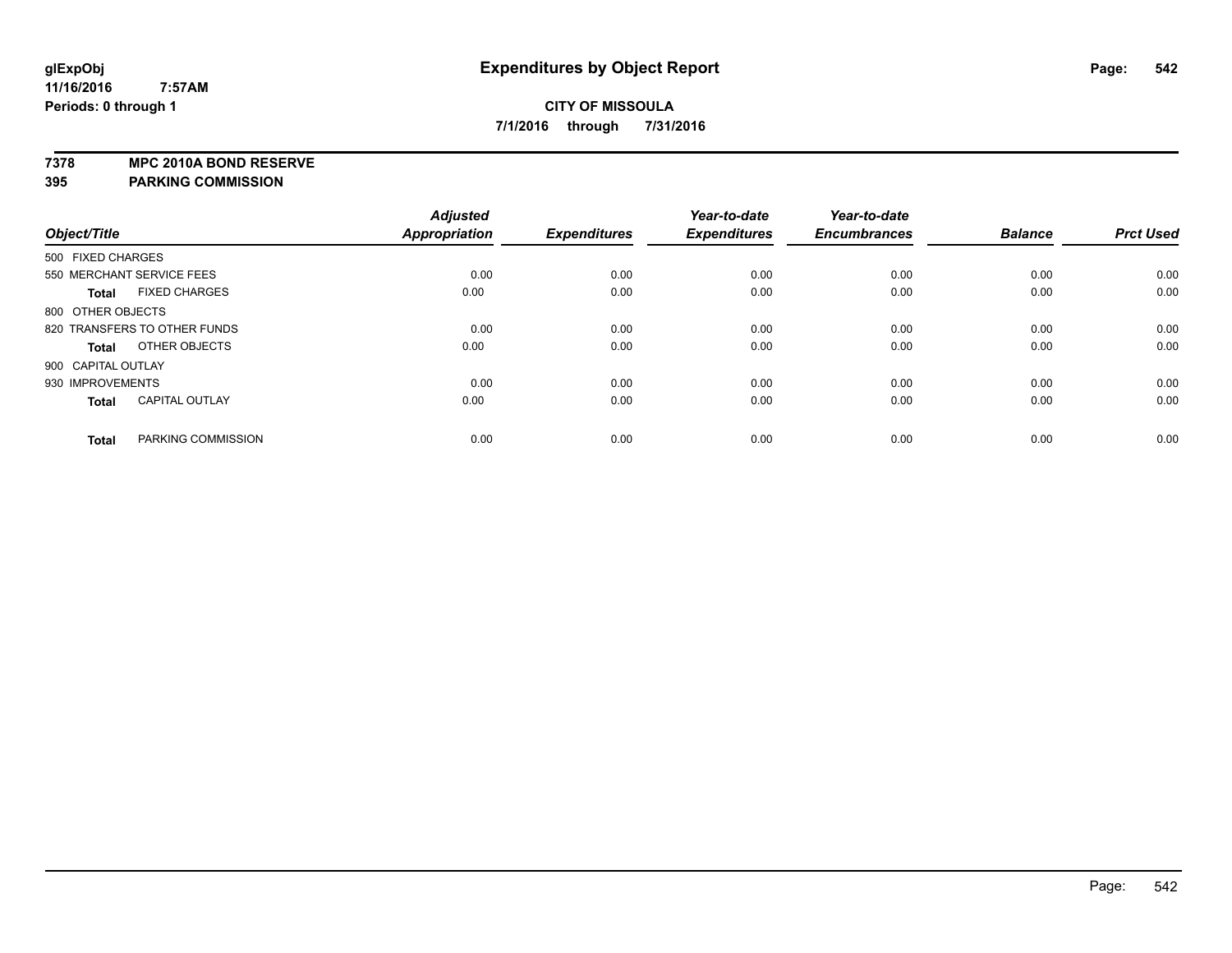#### **7378 MPC 2010A BOND RESERVE**

| Object/Title       |                              | <b>Adjusted</b><br><b>Appropriation</b> | <b>Expenditures</b> | Year-to-date<br><b>Expenditures</b> | Year-to-date<br><b>Encumbrances</b> | <b>Balance</b> | <b>Prct Used</b> |
|--------------------|------------------------------|-----------------------------------------|---------------------|-------------------------------------|-------------------------------------|----------------|------------------|
| 500 FIXED CHARGES  |                              |                                         |                     |                                     |                                     |                |                  |
|                    | 550 MERCHANT SERVICE FEES    | 0.00                                    | 0.00                | 0.00                                | 0.00                                | 0.00           | 0.00             |
| <b>Total</b>       | <b>FIXED CHARGES</b>         | 0.00                                    | 0.00                | 0.00                                | 0.00                                | 0.00           | 0.00             |
| 800 OTHER OBJECTS  |                              |                                         |                     |                                     |                                     |                |                  |
|                    | 820 TRANSFERS TO OTHER FUNDS | 0.00                                    | 0.00                | 0.00                                | 0.00                                | 0.00           | 0.00             |
| <b>Total</b>       | OTHER OBJECTS                | 0.00                                    | 0.00                | 0.00                                | 0.00                                | 0.00           | 0.00             |
| 900 CAPITAL OUTLAY |                              |                                         |                     |                                     |                                     |                |                  |
| 930 IMPROVEMENTS   |                              | 0.00                                    | 0.00                | 0.00                                | 0.00                                | 0.00           | 0.00             |
| Total              | <b>CAPITAL OUTLAY</b>        | 0.00                                    | 0.00                | 0.00                                | 0.00                                | 0.00           | 0.00             |
| <b>Total</b>       | MPC 2010A BOND RESERVE       | 0.00                                    | 0.00                | 0.00                                | 0.00                                | 0.00           | 0.00             |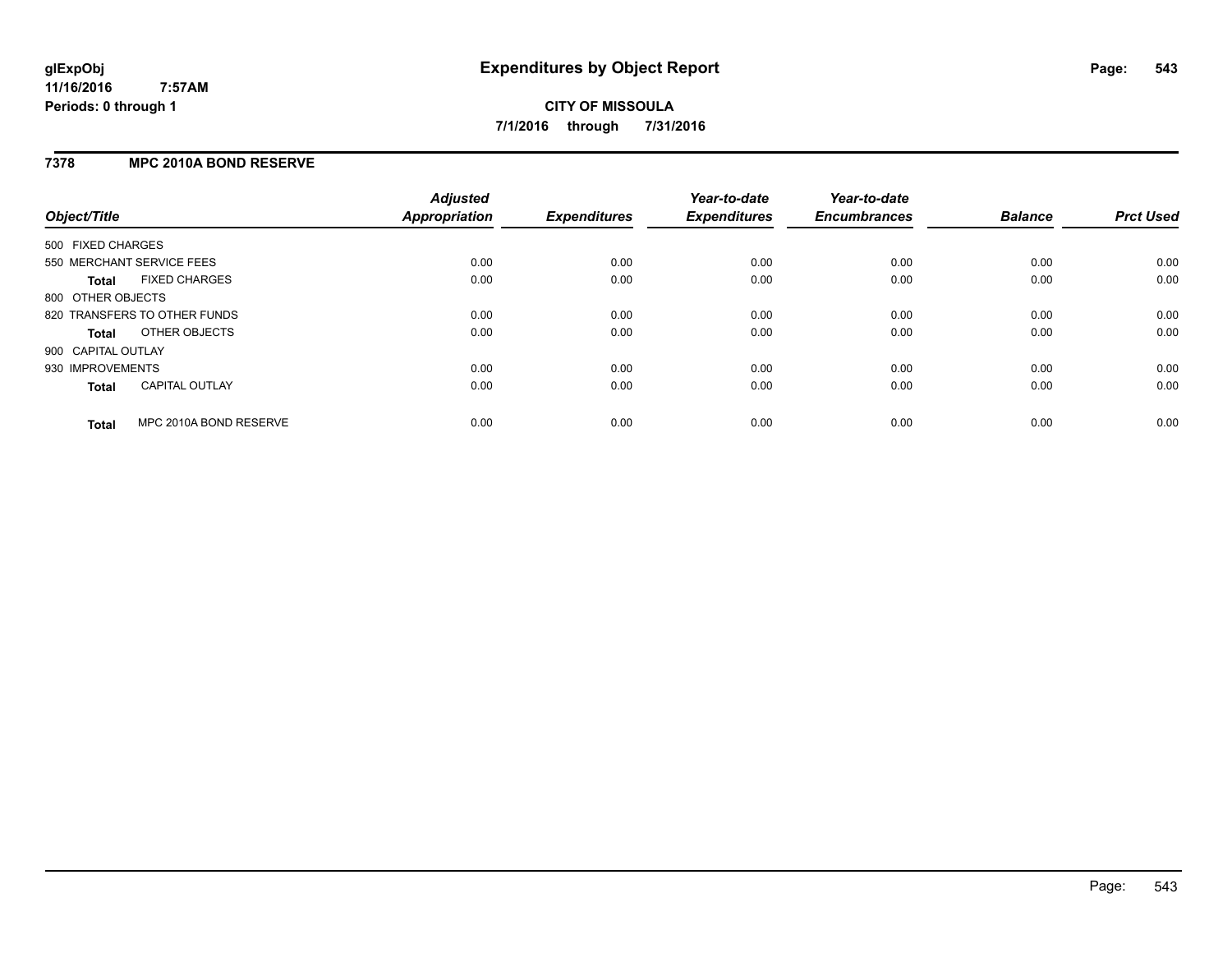#### **7380 BUSINESS IMPROVEMENT DISTRICT**

**375 BUSINESS IMPROVEMENT DISTRICT**

| Object/Title      |                                      | <b>Adjusted</b><br><b>Appropriation</b> | <b>Expenditures</b> | Year-to-date<br><b>Expenditures</b> | Year-to-date<br><b>Encumbrances</b> | <b>Balance</b> | <b>Prct Used</b> |
|-------------------|--------------------------------------|-----------------------------------------|---------------------|-------------------------------------|-------------------------------------|----------------|------------------|
|                   | 300 PURCHASED SERVICES               |                                         |                     |                                     |                                     |                |                  |
|                   | 350 PROFESSIONAL SERVICES            | 0.00                                    | 50,000.00           | 50,000.00                           | 0.00                                | $-50.000.00$   | 0.00             |
| Total             | PURCHASED SERVICES                   | 0.00                                    | 50,000.00           | 50,000.00                           | 0.00                                | $-50,000.00$   | 0.00             |
| 500 FIXED CHARGES |                                      |                                         |                     |                                     |                                     |                |                  |
|                   | 550 MERCHANT SERVICE FEES            | 0.00                                    | 0.00                | 0.00                                | 0.00                                | 0.00           | 0.00             |
| Total             | <b>FIXED CHARGES</b>                 | 0.00                                    | 0.00                | 0.00                                | 0.00                                | 0.00           | 0.00             |
| 800 OTHER OBJECTS |                                      |                                         |                     |                                     |                                     |                |                  |
| 845 CONTINGENCY   |                                      | 0.00                                    | 0.00                | 0.00                                | 0.00                                | 0.00           | 0.00             |
| <b>Total</b>      | OTHER OBJECTS                        | 0.00                                    | 0.00                | 0.00                                | 0.00                                | 0.00           | 0.00             |
| <b>Total</b>      | <b>BUSINESS IMPROVEMENT DISTRICT</b> | 0.00                                    | 50,000.00           | 50,000.00                           | 0.00                                | $-50.000.00$   | 0.00             |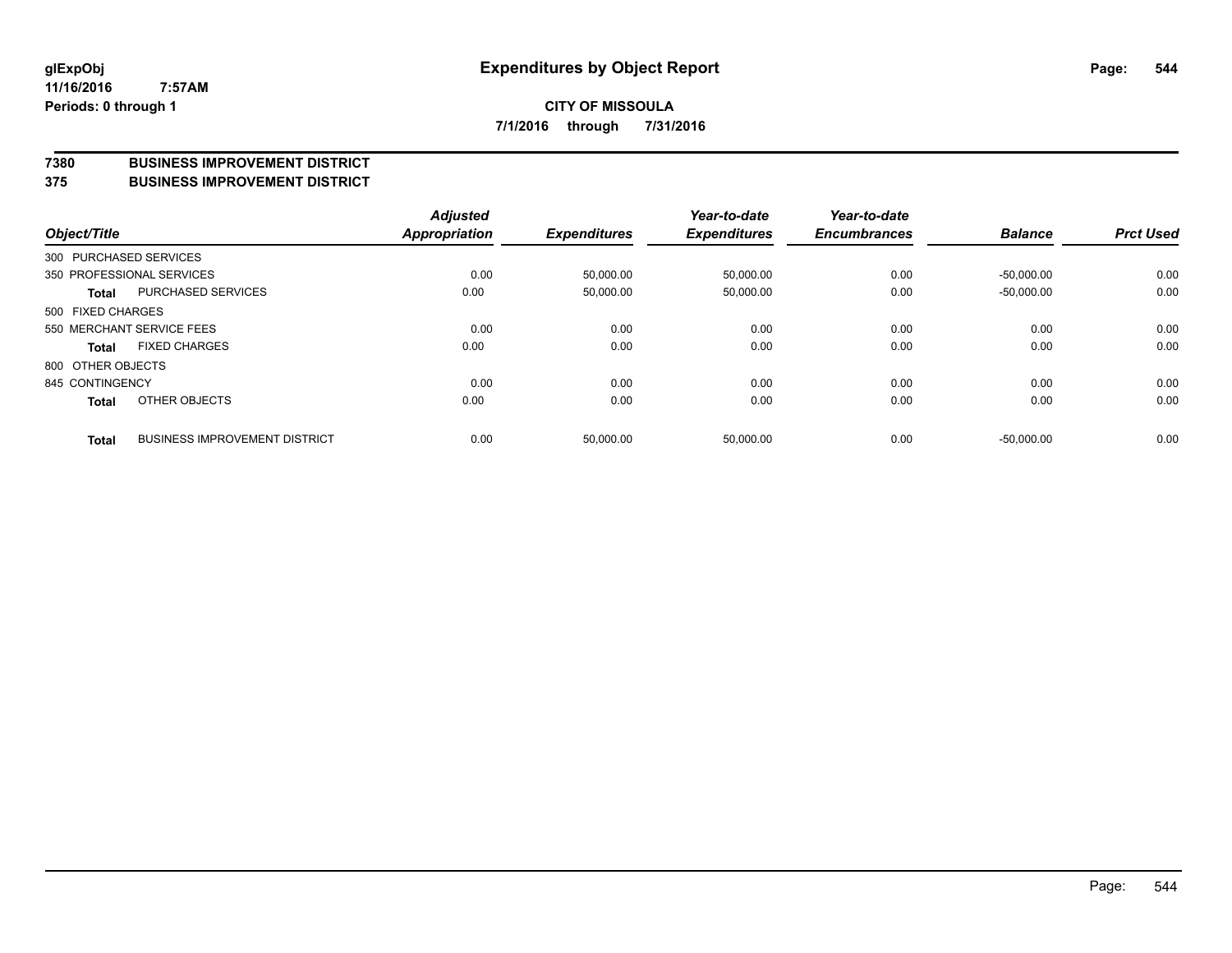#### **7380 BUSINESS IMPROVEMENT DISTRICT**

| Object/Title           |                                      | <b>Adjusted</b><br><b>Appropriation</b> | <b>Expenditures</b> | Year-to-date<br><b>Expenditures</b> | Year-to-date<br><b>Encumbrances</b> | <b>Balance</b> | <b>Prct Used</b> |
|------------------------|--------------------------------------|-----------------------------------------|---------------------|-------------------------------------|-------------------------------------|----------------|------------------|
| 300 PURCHASED SERVICES |                                      |                                         |                     |                                     |                                     |                |                  |
|                        | 350 PROFESSIONAL SERVICES            | 0.00                                    | 50,000.00           | 50,000.00                           | 0.00                                | $-50.000.00$   | 0.00             |
| Total                  | PURCHASED SERVICES                   | 0.00                                    | 50,000.00           | 50,000.00                           | 0.00                                | $-50,000.00$   | 0.00             |
| 500 FIXED CHARGES      |                                      |                                         |                     |                                     |                                     |                |                  |
|                        | 550 MERCHANT SERVICE FEES            | 0.00                                    | 0.00                | 0.00                                | 0.00                                | 0.00           | 0.00             |
| Total                  | <b>FIXED CHARGES</b>                 | 0.00                                    | 0.00                | 0.00                                | 0.00                                | 0.00           | 0.00             |
| 800 OTHER OBJECTS      |                                      |                                         |                     |                                     |                                     |                |                  |
| 845 CONTINGENCY        |                                      | 0.00                                    | 0.00                | 0.00                                | 0.00                                | 0.00           | 0.00             |
| <b>Total</b>           | OTHER OBJECTS                        | 0.00                                    | 0.00                | 0.00                                | 0.00                                | 0.00           | 0.00             |
| <b>Total</b>           | <b>BUSINESS IMPROVEMENT DISTRICT</b> | 0.00                                    | 50.000.00           | 50.000.00                           | 0.00                                | $-50.000.00$   | 0.00             |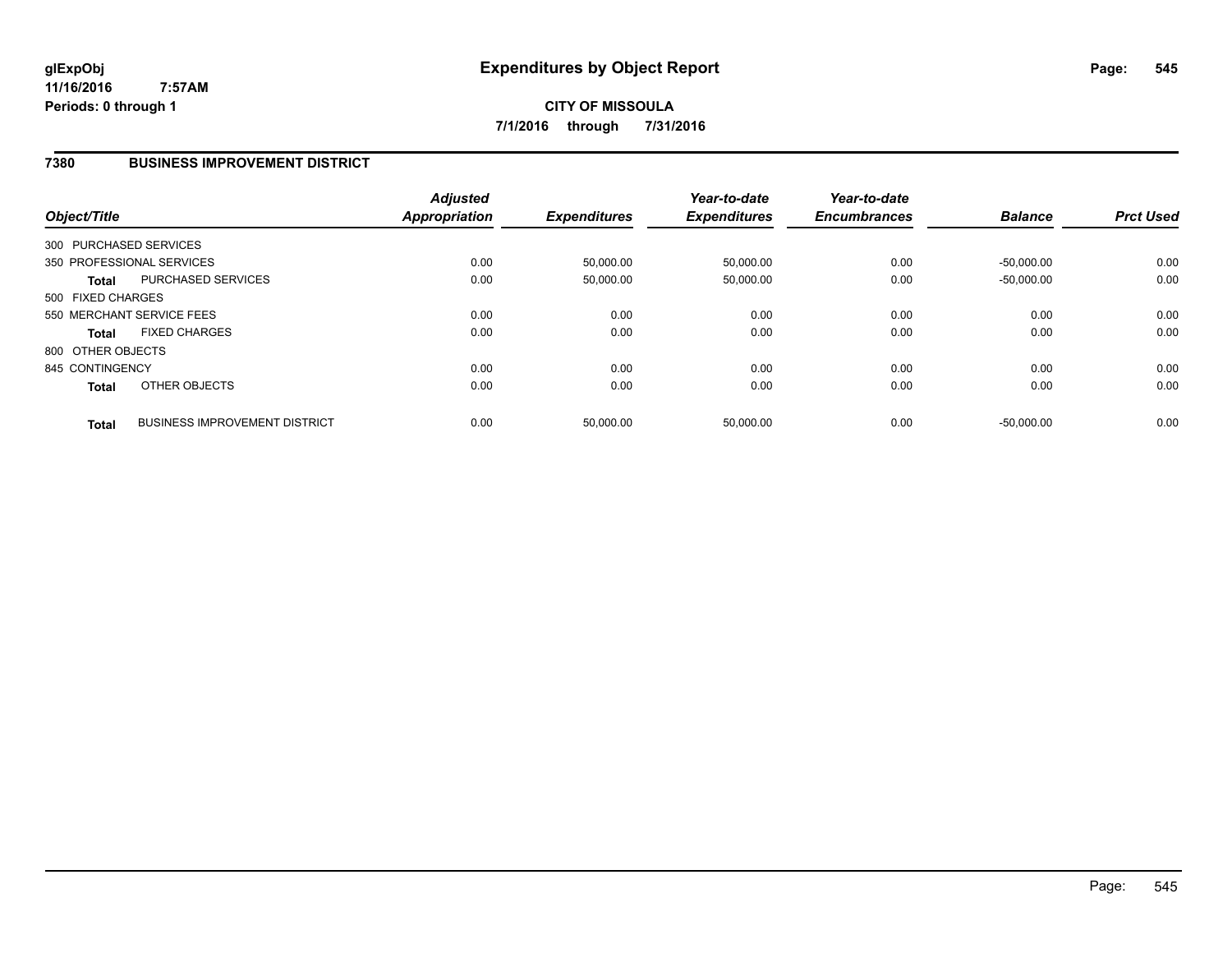#### **CITY OF MISSOULA 7/1/2016 through 7/31/2016**

#### **7381 TOURISM BUSINESS IMPROVEMENT DISTRICT**

**375 BUSINESS IMPROVEMENT DISTRICT**

| Object/Title                                         | <b>Adjusted</b><br><b>Appropriation</b> | <b>Expenditures</b> | Year-to-date<br><b>Expenditures</b> | Year-to-date<br><b>Encumbrances</b> | <b>Balance</b> | <b>Prct Used</b> |
|------------------------------------------------------|-----------------------------------------|---------------------|-------------------------------------|-------------------------------------|----------------|------------------|
| 300 PURCHASED SERVICES                               |                                         |                     |                                     |                                     |                |                  |
| 390 OTHER PURCHASED SERVICES                         | 0.00                                    | 0.00                | 0.00                                | 0.00                                | 0.00           | 0.00             |
| PURCHASED SERVICES<br><b>Total</b>                   | 0.00                                    | 0.00                | 0.00                                | 0.00                                | 0.00           | 0.00             |
| 500 FIXED CHARGES                                    |                                         |                     |                                     |                                     |                |                  |
| 550 MERCHANT SERVICE FEES                            | 0.00                                    | 0.00                | 0.00                                | 0.00                                | 0.00           | 0.00             |
| <b>FIXED CHARGES</b><br><b>Total</b>                 | 0.00                                    | 0.00                | 0.00                                | 0.00                                | 0.00           | 0.00             |
| <b>BUSINESS IMPROVEMENT DISTRICT</b><br><b>Total</b> | 0.00                                    | 0.00                | 0.00                                | 0.00                                | 0.00           | 0.00             |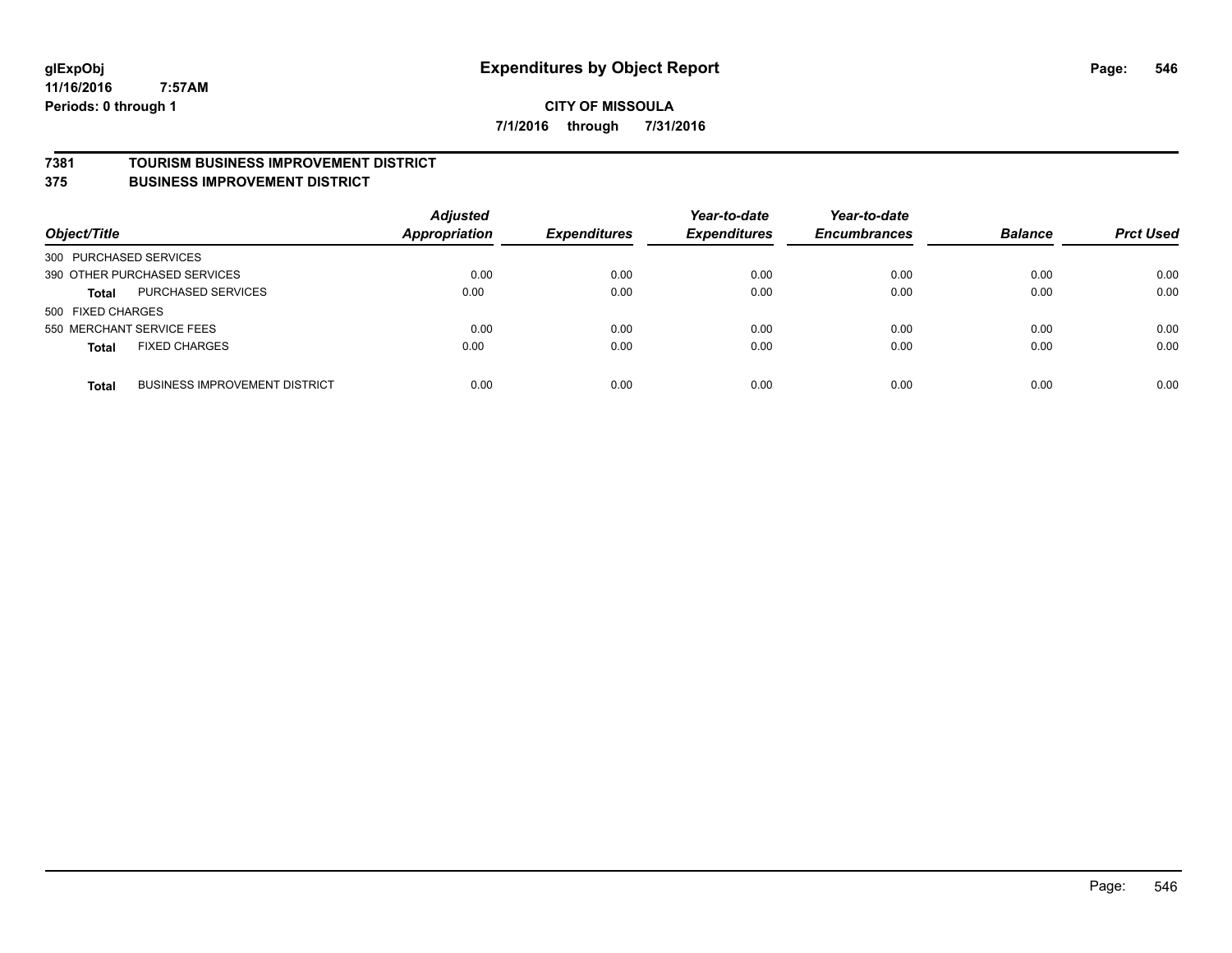**CITY OF MISSOULA 7/1/2016 through 7/31/2016**

#### **7381 TOURISM BUSINESS IMPROVEMENT DISTRICT**

| Object/Title                 |                                  | <b>Adjusted</b><br><b>Appropriation</b> | <b>Expenditures</b> | Year-to-date<br><b>Expenditures</b> | Year-to-date<br><b>Encumbrances</b> | <b>Balance</b> | <b>Prct Used</b> |
|------------------------------|----------------------------------|-----------------------------------------|---------------------|-------------------------------------|-------------------------------------|----------------|------------------|
| 300 PURCHASED SERVICES       |                                  |                                         |                     |                                     |                                     |                |                  |
| 390 OTHER PURCHASED SERVICES |                                  | 0.00                                    | 0.00                | 0.00                                | 0.00                                | 0.00           | 0.00             |
| <b>Total</b>                 | PURCHASED SERVICES               | 0.00                                    | 0.00                | 0.00                                | 0.00                                | 0.00           | 0.00             |
| 500 FIXED CHARGES            |                                  |                                         |                     |                                     |                                     |                |                  |
| 550 MERCHANT SERVICE FEES    |                                  | 0.00                                    | 0.00                | 0.00                                | 0.00                                | 0.00           | 0.00             |
| <b>Total</b>                 | <b>FIXED CHARGES</b>             | 0.00                                    | 0.00                | 0.00                                | 0.00                                | 0.00           | 0.00             |
| <b>Total</b>                 | TOURISM BUSINESS IMPROVEMENT DIS | 0.00                                    | 0.00                | 0.00                                | 0.00                                | 0.00           | 0.00             |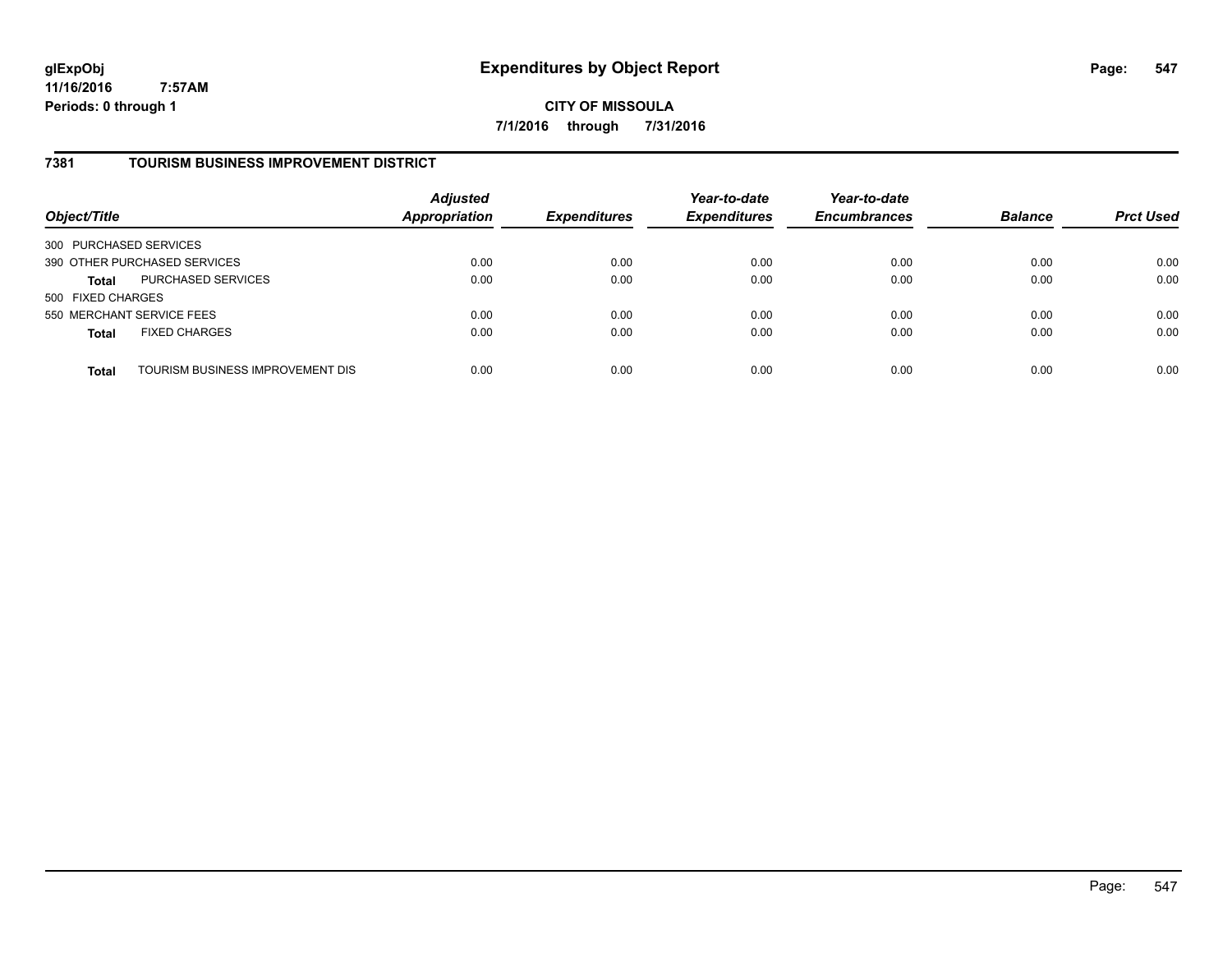# **7382 5.75M TIF RESERVE**

**390 NON-DEPARTMENTAL**

| Object/Title                     | <b>Adjusted</b><br>Appropriation | <b>Expenditures</b> | Year-to-date<br><b>Expenditures</b> | Year-to-date<br><b>Encumbrances</b> | <b>Balance</b> | <b>Prct Used</b> |
|----------------------------------|----------------------------------|---------------------|-------------------------------------|-------------------------------------|----------------|------------------|
| 800 OTHER OBJECTS                |                                  |                     |                                     |                                     |                |                  |
| 820 TRANSFERS TO OTHER FUNDS     | 0.00                             | 0.00                | 0.00                                | 0.00                                | 0.00           | 0.00             |
| OTHER OBJECTS<br><b>Total</b>    | 0.00                             | 0.00                | 0.00                                | 0.00                                | 0.00           | 0.00             |
| NON-DEPARTMENTAL<br><b>Total</b> | 0.00                             | 0.00                | 0.00                                | 0.00                                | 0.00           | 0.00             |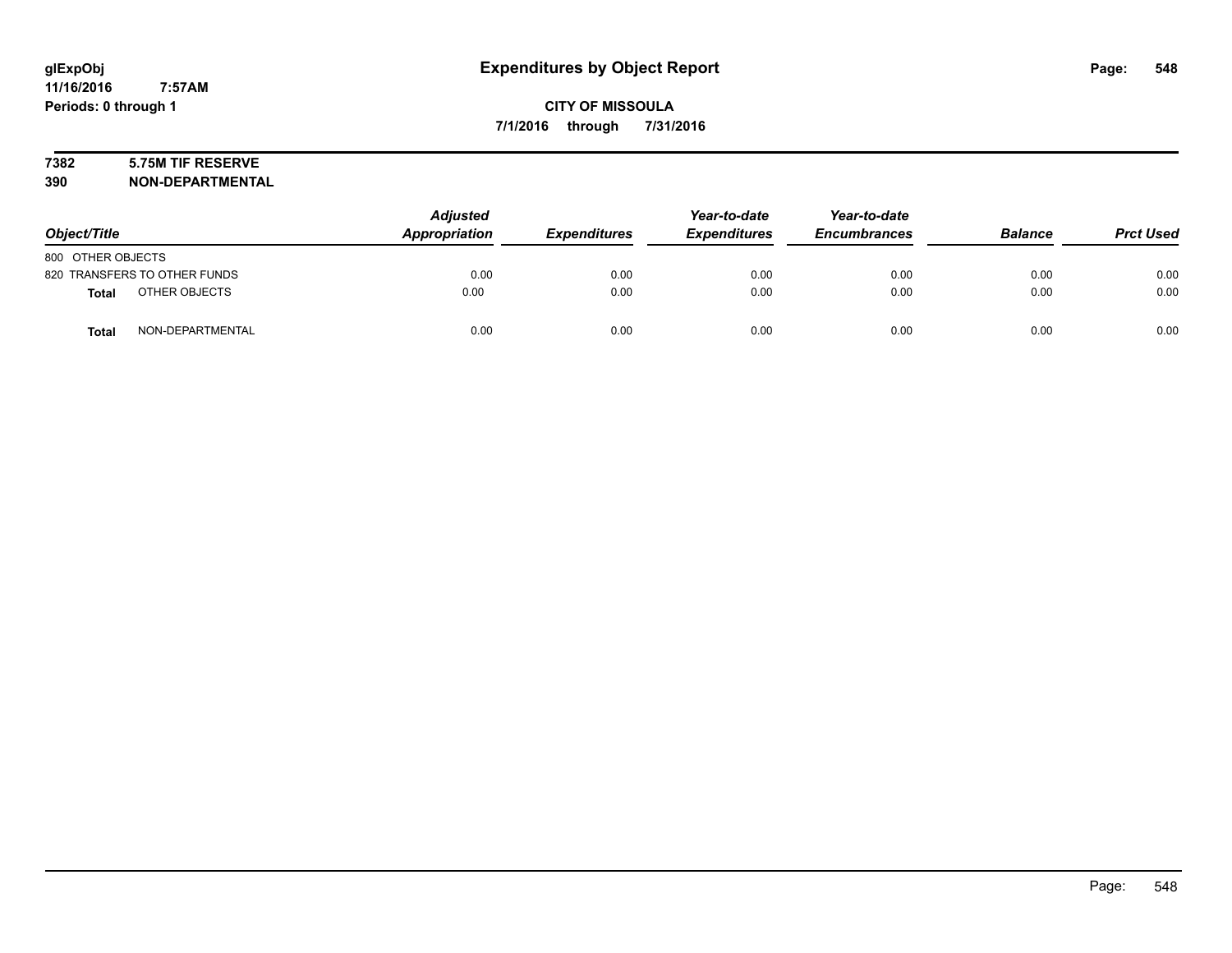**CITY OF MISSOULA 7/1/2016 through 7/31/2016**

#### **7382 5.75M TIF RESERVE**

| Object/Title                      | <b>Adjusted</b><br>Appropriation | <b>Expenditures</b> | Year-to-date<br><b>Expenditures</b> | Year-to-date<br><b>Encumbrances</b> | <b>Balance</b> | <b>Prct Used</b> |
|-----------------------------------|----------------------------------|---------------------|-------------------------------------|-------------------------------------|----------------|------------------|
| 800 OTHER OBJECTS                 |                                  |                     |                                     |                                     |                |                  |
| 820 TRANSFERS TO OTHER FUNDS      | 0.00                             | 0.00                | 0.00                                | 0.00                                | 0.00           | 0.00             |
| OTHER OBJECTS<br><b>Total</b>     | 0.00                             | 0.00                | 0.00                                | 0.00                                | 0.00           | 0.00             |
| 5.75M TIF RESERVE<br><b>Total</b> | 0.00                             | 0.00                | 0.00                                | 0.00                                | 0.00           | 0.00             |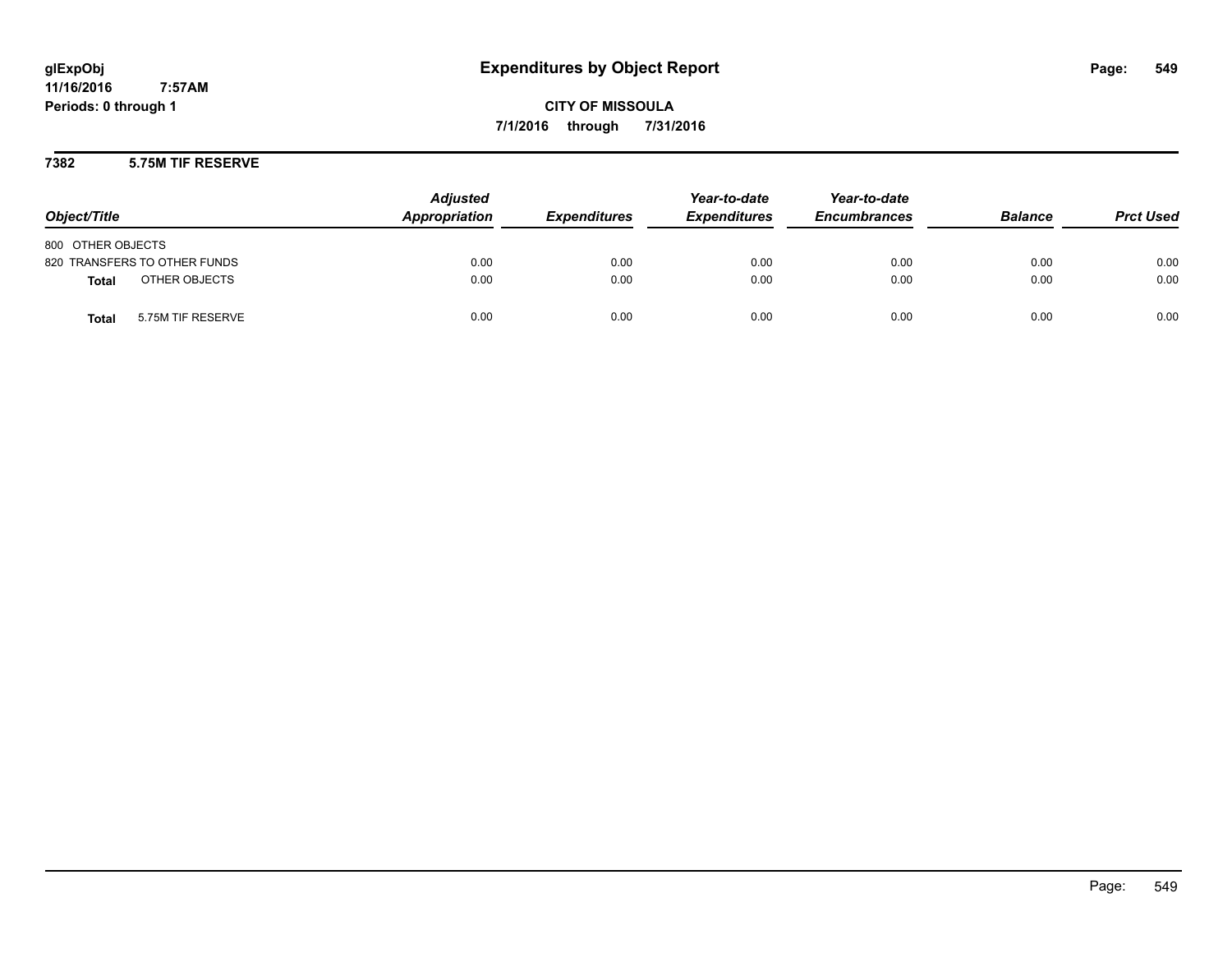#### **7383 RIVERFRONT TRIANGLE URD**

| Object/Title              |                                   | <b>Adjusted</b><br>Appropriation | <b>Expenditures</b> | Year-to-date<br><b>Expenditures</b> | Year-to-date<br><b>Encumbrances</b> | <b>Balance</b> | <b>Prct Used</b> |
|---------------------------|-----------------------------------|----------------------------------|---------------------|-------------------------------------|-------------------------------------|----------------|------------------|
| 300 PURCHASED SERVICES    |                                   |                                  |                     |                                     |                                     |                |                  |
| 350 PROFESSIONAL SERVICES |                                   | 0.00                             | 0.00                | 0.00                                | 0.00                                | 0.00           | 0.00             |
| <b>Total</b>              | PURCHASED SERVICES                | 0.00                             | 0.00                | 0.00                                | 0.00                                | 0.00           | 0.00             |
| 500 FIXED CHARGES         |                                   |                                  |                     |                                     |                                     |                |                  |
|                           | 550 MERCHANT SERVICE FEES         | 0.00                             | 0.00                | 0.00                                | 0.00                                | 0.00           | 0.00             |
| <b>Total</b>              | <b>FIXED CHARGES</b>              | 0.00                             | 0.00                | 0.00                                | 0.00                                | 0.00           | 0.00             |
|                           | 700 GRANTS & CONTRIBUTIONS        |                                  |                     |                                     |                                     |                |                  |
|                           | 700 GRANTS & CONTRIBUTIONS        | 0.00                             | 0.00                | 0.00                                | 0.00                                | 0.00           | 0.00             |
| <b>Total</b>              | <b>GRANTS &amp; CONTRIBUTIONS</b> | 0.00                             | 0.00                | 0.00                                | 0.00                                | 0.00           | 0.00             |
| 800 OTHER OBJECTS         |                                   |                                  |                     |                                     |                                     |                |                  |
|                           | 820 TRANSFERS TO OTHER FUNDS      | 0.00                             | 0.00                | 0.00                                | 0.00                                | 0.00           | 0.00             |
| 845 CONTINGENCY           |                                   | 36,962.00                        | 0.00                | 0.00                                | 0.00                                | 36,962.00      | 0.00             |
| <b>Total</b>              | OTHER OBJECTS                     | 36,962.00                        | 0.00                | 0.00                                | 0.00                                | 36,962.00      | 0.00             |
| <b>Total</b>              | <b>MRA</b>                        | 36,962.00                        | 0.00                | 0.00                                | 0.00                                | 36,962.00      | 0.00             |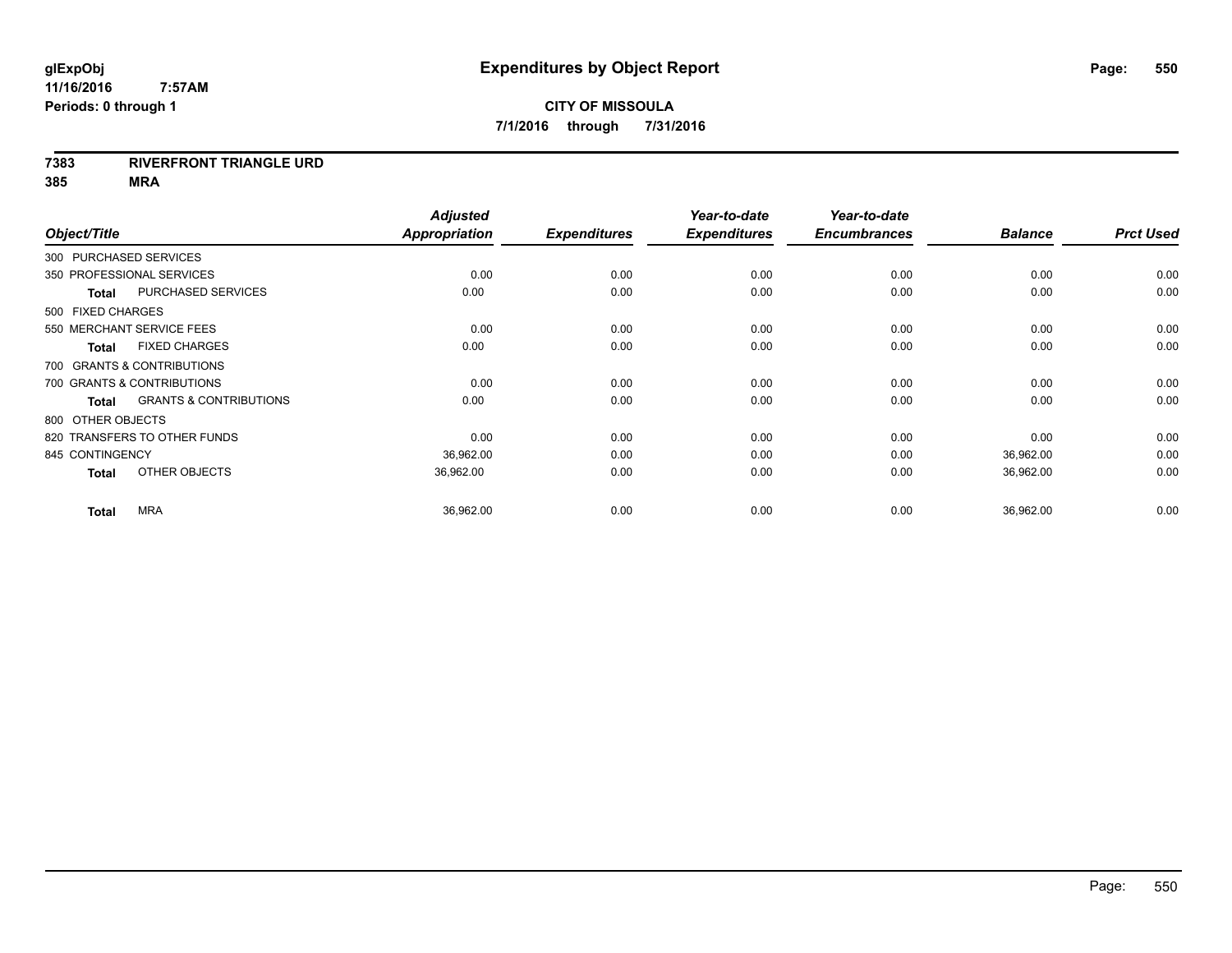# **CITY OF MISSOULA 7/1/2016 through 7/31/2016**

#### **7383 RIVERFRONT TRIANGLE URD**

| Object/Title      |                                   | <b>Adjusted</b><br><b>Appropriation</b> | <b>Expenditures</b> | Year-to-date<br><b>Expenditures</b> | Year-to-date<br><b>Encumbrances</b> | <b>Balance</b> | <b>Prct Used</b> |
|-------------------|-----------------------------------|-----------------------------------------|---------------------|-------------------------------------|-------------------------------------|----------------|------------------|
|                   |                                   |                                         |                     |                                     |                                     |                |                  |
|                   | 300 PURCHASED SERVICES            |                                         |                     |                                     |                                     |                |                  |
|                   | 350 PROFESSIONAL SERVICES         | 0.00                                    | 0.00                | 0.00                                | 0.00                                | 0.00           | 0.00             |
| <b>Total</b>      | <b>PURCHASED SERVICES</b>         | 0.00                                    | 0.00                | 0.00                                | 0.00                                | 0.00           | 0.00             |
| 500 FIXED CHARGES |                                   |                                         |                     |                                     |                                     |                |                  |
|                   | 550 MERCHANT SERVICE FEES         | 0.00                                    | 0.00                | 0.00                                | 0.00                                | 0.00           | 0.00             |
| <b>Total</b>      | <b>FIXED CHARGES</b>              | 0.00                                    | 0.00                | 0.00                                | 0.00                                | 0.00           | 0.00             |
|                   | 700 GRANTS & CONTRIBUTIONS        |                                         |                     |                                     |                                     |                |                  |
|                   | 700 GRANTS & CONTRIBUTIONS        | 0.00                                    | 0.00                | 0.00                                | 0.00                                | 0.00           | 0.00             |
| Total             | <b>GRANTS &amp; CONTRIBUTIONS</b> | 0.00                                    | 0.00                | 0.00                                | 0.00                                | 0.00           | 0.00             |
| 800 OTHER OBJECTS |                                   |                                         |                     |                                     |                                     |                |                  |
|                   | 820 TRANSFERS TO OTHER FUNDS      | 0.00                                    | 0.00                | 0.00                                | 0.00                                | 0.00           | 0.00             |
| 845 CONTINGENCY   |                                   | 36,962.00                               | 0.00                | 0.00                                | 0.00                                | 36,962.00      | 0.00             |
| <b>Total</b>      | OTHER OBJECTS                     | 36,962.00                               | 0.00                | 0.00                                | 0.00                                | 36,962.00      | 0.00             |
| <b>Total</b>      | <b>RIVERFRONT TRIANGLE URD</b>    | 36,962.00                               | 0.00                | 0.00                                | 0.00                                | 36,962.00      | 0.00             |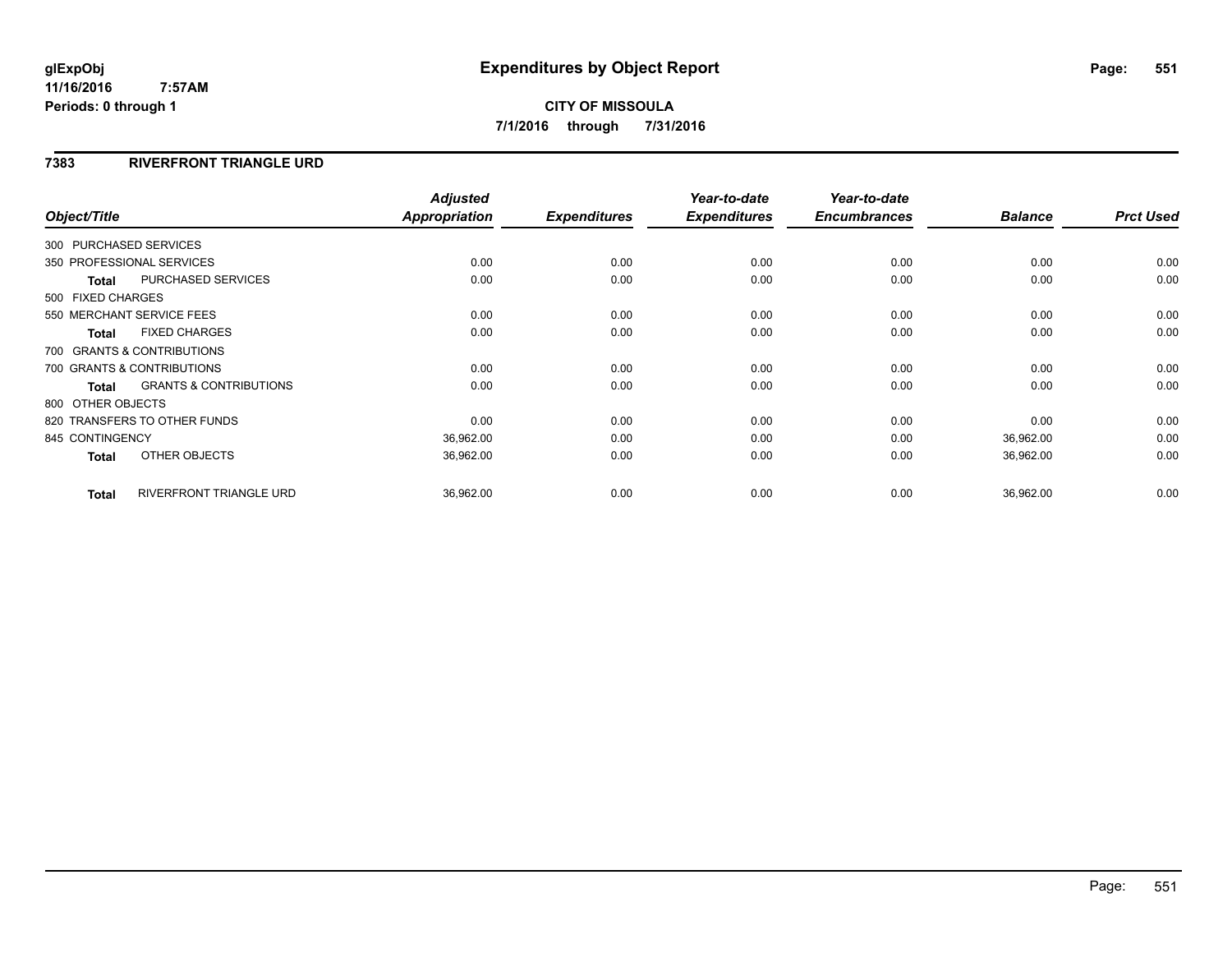#### **7384 NRSS DEBT SERVICE CLEARING**

| Object/Title                  | <b>Adjusted</b><br>Appropriation | <b>Expenditures</b> | Year-to-date<br><b>Expenditures</b> | Year-to-date<br><b>Encumbrances</b> | <b>Balance</b> | <b>Prct Used</b> |
|-------------------------------|----------------------------------|---------------------|-------------------------------------|-------------------------------------|----------------|------------------|
| 800 OTHER OBJECTS             |                                  |                     |                                     |                                     |                |                  |
| 820 TRANSFERS TO OTHER FUNDS  | 59,452.00                        | 0.00                | 0.00                                | 0.00                                | 59,452.00      | 0.00             |
| OTHER OBJECTS<br><b>Total</b> | 59.452.00                        | 0.00                | 0.00                                | 0.00                                | 59.452.00      | 0.00             |
| <b>MRA</b><br>Total           | 59,452.00                        | 0.00                | 0.00                                | 0.00                                | 59,452.00      | 0.00             |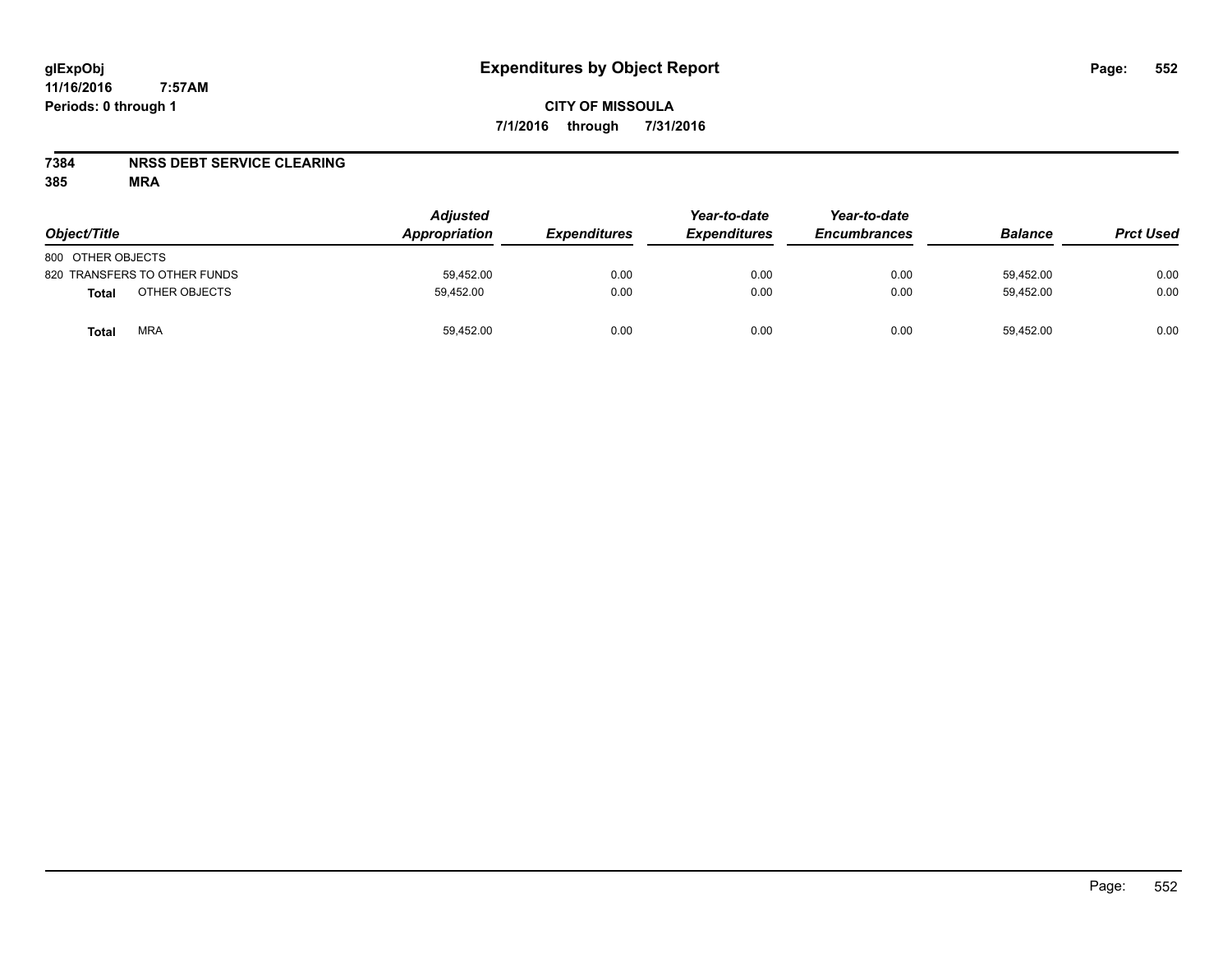#### **7384 NRSS DEBT SERVICE CLEARING**

| Object/Title                               | <b>Adjusted</b><br>Appropriation | <b>Expenditures</b> | Year-to-date<br><b>Expenditures</b> | Year-to-date<br><b>Encumbrances</b> | <b>Balance</b> | <b>Prct Used</b> |
|--------------------------------------------|----------------------------------|---------------------|-------------------------------------|-------------------------------------|----------------|------------------|
| 800 OTHER OBJECTS                          |                                  |                     |                                     |                                     |                |                  |
| 820 TRANSFERS TO OTHER FUNDS               | 59.452.00                        | 0.00                | 0.00                                | 0.00                                | 59.452.00      | 0.00             |
| OTHER OBJECTS<br><b>Total</b>              | 59.452.00                        | 0.00                | 0.00                                | 0.00                                | 59.452.00      | 0.00             |
| NRSS DEBT SERVICE CLEARING<br><b>Total</b> | 59,452.00                        | 0.00                | 0.00                                | 0.00                                | 59.452.00      | 0.00             |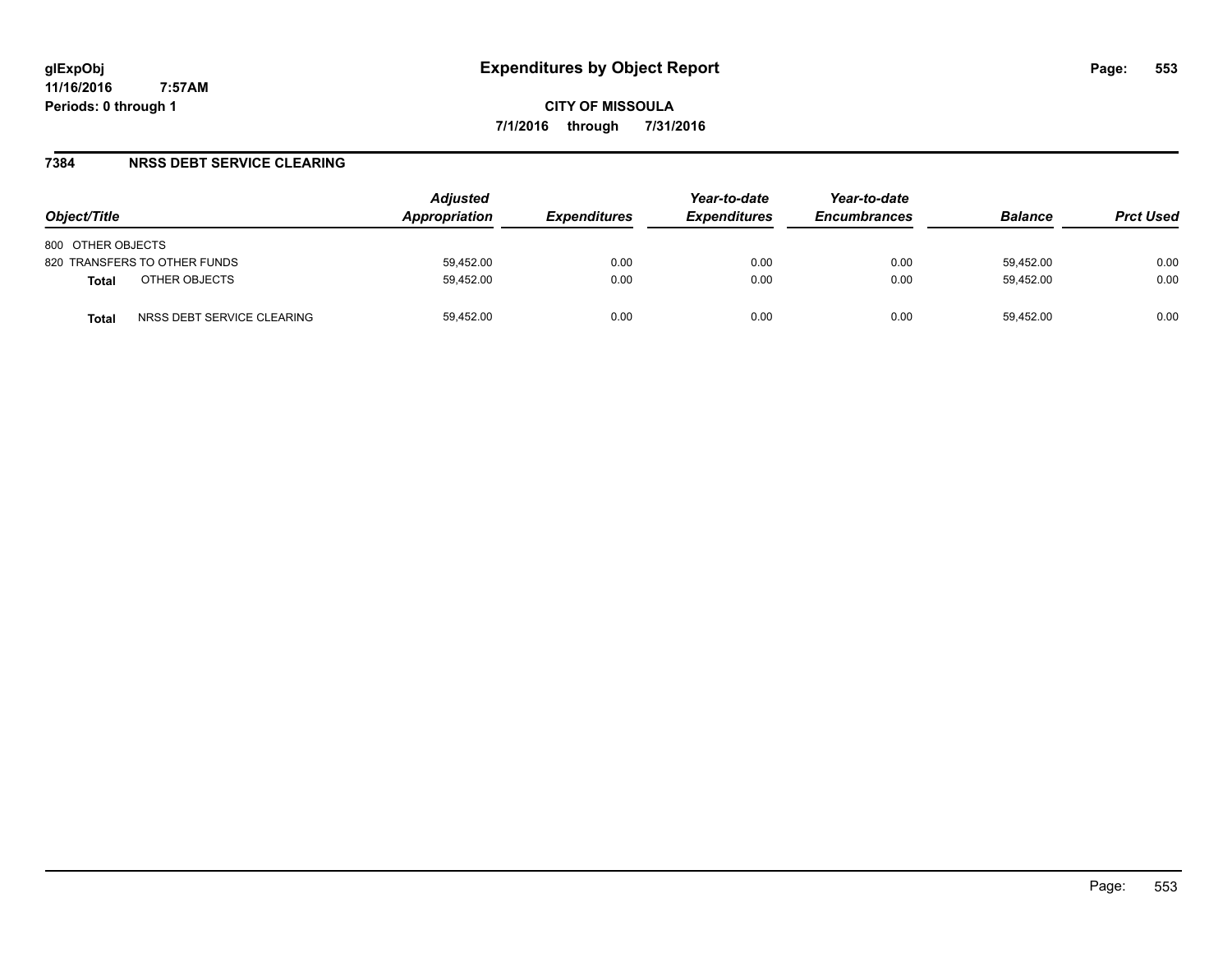# **7385 FRONT STREET URD**

|                    |                                   | <b>Adjusted</b>      |                     | Year-to-date        | Year-to-date        |                |                  |
|--------------------|-----------------------------------|----------------------|---------------------|---------------------|---------------------|----------------|------------------|
| Object/Title       |                                   | <b>Appropriation</b> | <b>Expenditures</b> | <b>Expenditures</b> | <b>Encumbrances</b> | <b>Balance</b> | <b>Prct Used</b> |
|                    | 300 PURCHASED SERVICES            |                      |                     |                     |                     |                |                  |
|                    | 350 PROFESSIONAL SERVICES         | 0.00                 | 0.00                | 0.00                | 0.00                | 0.00           | 0.00             |
| Total              | PURCHASED SERVICES                | 0.00                 | 0.00                | 0.00                | 0.00                | 0.00           | 0.00             |
| 500 FIXED CHARGES  |                                   |                      |                     |                     |                     |                |                  |
|                    | 550 MERCHANT SERVICE FEES         | 0.00                 | 0.00                | 0.00                | 0.00                | 0.00           | 0.00             |
| <b>Total</b>       | <b>FIXED CHARGES</b>              | 0.00                 | 0.00                | 0.00                | 0.00                | 0.00           | 0.00             |
|                    | 700 GRANTS & CONTRIBUTIONS        |                      |                     |                     |                     |                |                  |
|                    | 700 GRANTS & CONTRIBUTIONS        | 35,000.00            | 25,000.00           | 25,000.00           | 0.00                | 10,000.00      | 71.43            |
| Total              | <b>GRANTS &amp; CONTRIBUTIONS</b> | 35,000.00            | 25,000.00           | 25,000.00           | 0.00                | 10,000.00      | 71.43            |
| 800 OTHER OBJECTS  |                                   |                      |                     |                     |                     |                |                  |
| 845 CONTINGENCY    |                                   | 569,034.00           | 0.00                | 0.00                | 0.00                | 569,034.00     | 0.00             |
| Total              | OTHER OBJECTS                     | 569,034.00           | 0.00                | 0.00                | 0.00                | 569,034.00     | 0.00             |
| 900 CAPITAL OUTLAY |                                   |                      |                     |                     |                     |                |                  |
| 930 IMPROVEMENTS   |                                   | 25,000.00            | 0.00                | 0.00                | 0.00                | 25,000.00      | 0.00             |
| <b>Total</b>       | <b>CAPITAL OUTLAY</b>             | 25,000.00            | 0.00                | 0.00                | 0.00                | 25,000.00      | 0.00             |
| <b>Total</b>       | <b>MRA</b>                        | 629,034.00           | 25,000.00           | 25,000.00           | 0.00                | 604,034.00     | 3.97             |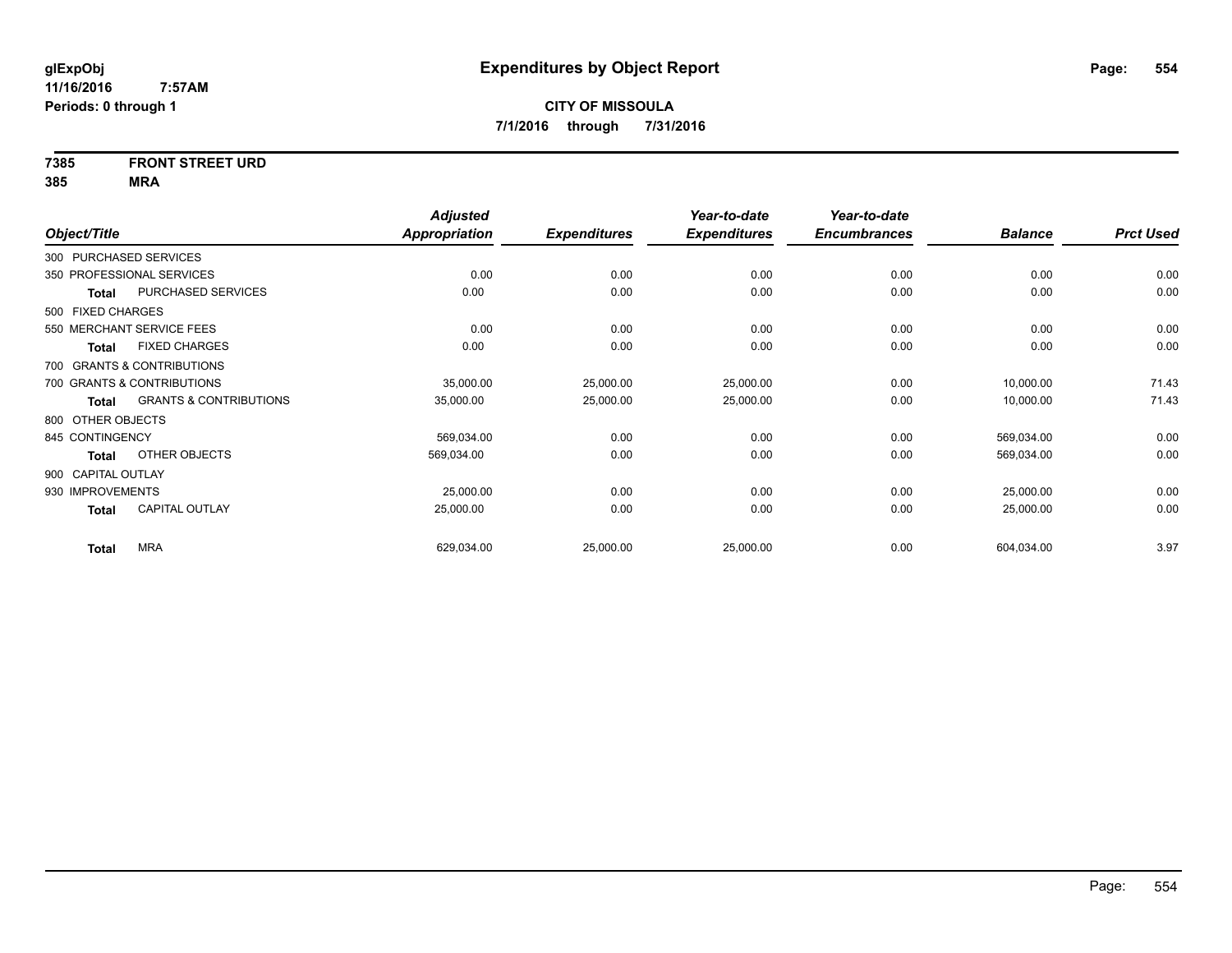#### **7385 FRONT STREET URD**

|                    |                                   | <b>Adjusted</b>      |                     | Year-to-date        | Year-to-date        |                |                  |
|--------------------|-----------------------------------|----------------------|---------------------|---------------------|---------------------|----------------|------------------|
| Object/Title       |                                   | <b>Appropriation</b> | <b>Expenditures</b> | <b>Expenditures</b> | <b>Encumbrances</b> | <b>Balance</b> | <b>Prct Used</b> |
|                    | 300 PURCHASED SERVICES            |                      |                     |                     |                     |                |                  |
|                    | 350 PROFESSIONAL SERVICES         | 0.00                 | 0.00                | 0.00                | 0.00                | 0.00           | 0.00             |
| Total              | PURCHASED SERVICES                | 0.00                 | 0.00                | 0.00                | 0.00                | 0.00           | 0.00             |
| 500 FIXED CHARGES  |                                   |                      |                     |                     |                     |                |                  |
|                    | 550 MERCHANT SERVICE FEES         | 0.00                 | 0.00                | 0.00                | 0.00                | 0.00           | 0.00             |
| <b>Total</b>       | <b>FIXED CHARGES</b>              | 0.00                 | 0.00                | 0.00                | 0.00                | 0.00           | 0.00             |
|                    | 700 GRANTS & CONTRIBUTIONS        |                      |                     |                     |                     |                |                  |
|                    | 700 GRANTS & CONTRIBUTIONS        | 35,000.00            | 25,000.00           | 25,000.00           | 0.00                | 10,000.00      | 71.43            |
| <b>Total</b>       | <b>GRANTS &amp; CONTRIBUTIONS</b> | 35,000.00            | 25,000.00           | 25,000.00           | 0.00                | 10,000.00      | 71.43            |
| 800 OTHER OBJECTS  |                                   |                      |                     |                     |                     |                |                  |
| 845 CONTINGENCY    |                                   | 569,034.00           | 0.00                | 0.00                | 0.00                | 569,034.00     | 0.00             |
| Total              | OTHER OBJECTS                     | 569,034.00           | 0.00                | 0.00                | 0.00                | 569,034.00     | 0.00             |
| 900 CAPITAL OUTLAY |                                   |                      |                     |                     |                     |                |                  |
| 930 IMPROVEMENTS   |                                   | 25,000.00            | 0.00                | 0.00                | 0.00                | 25,000.00      | 0.00             |
| Total              | <b>CAPITAL OUTLAY</b>             | 25,000.00            | 0.00                | 0.00                | 0.00                | 25,000.00      | 0.00             |
| <b>Total</b>       | FRONT STREET URD                  | 629,034.00           | 25,000.00           | 25,000.00           | 0.00                | 604,034.00     | 3.97             |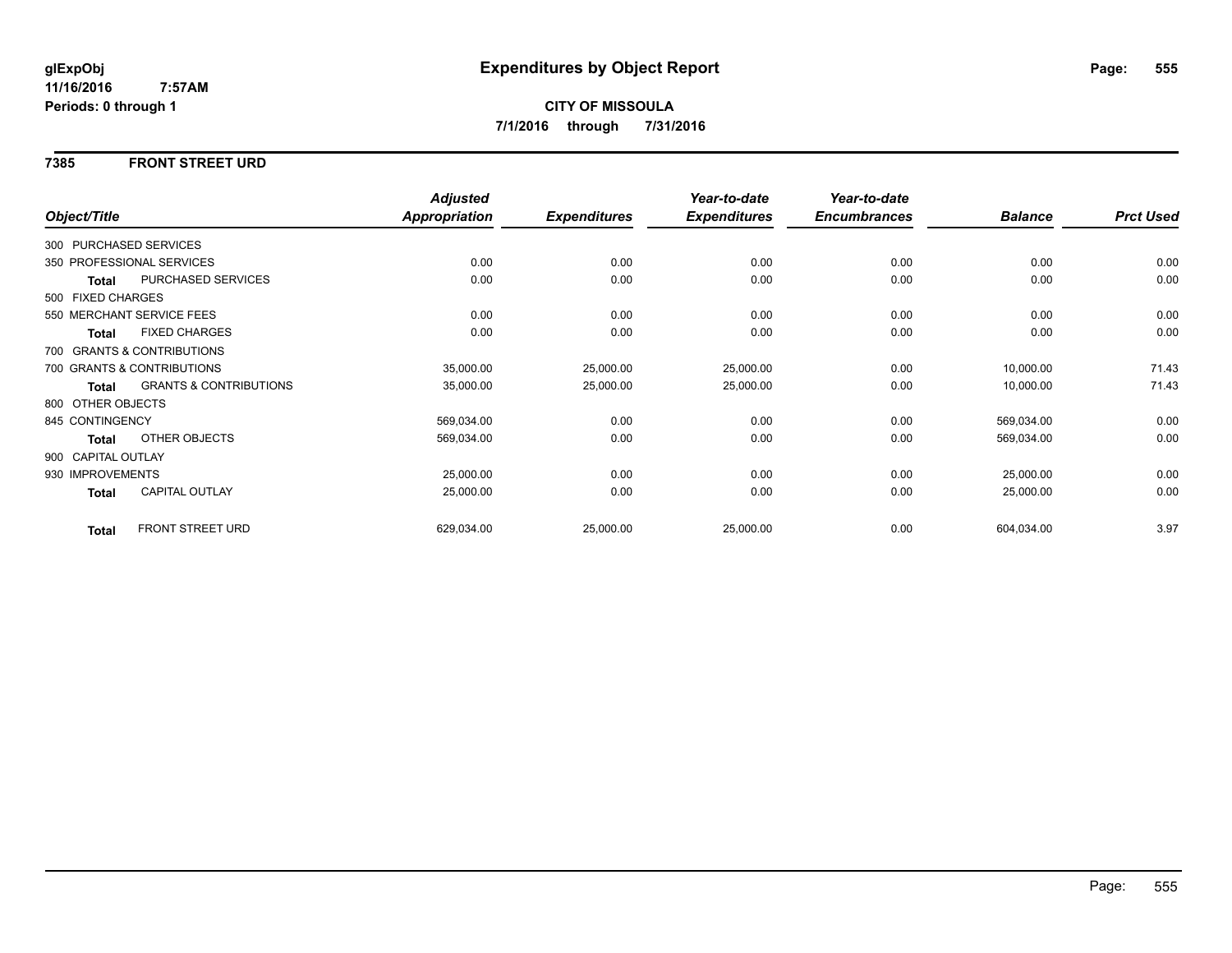#### **7386 DEBT SERVICE-SAFEWAY/ST PAT 1.5M**

| Object/Title                          | <b>Adjusted</b><br><b>Appropriation</b> | <b>Expenditures</b> | Year-to-date<br><b>Expenditures</b> | Year-to-date<br><b>Encumbrances</b> | <b>Balance</b> | <b>Prct Used</b> |
|---------------------------------------|-----------------------------------------|---------------------|-------------------------------------|-------------------------------------|----------------|------------------|
| 500 FIXED CHARGES                     |                                         |                     |                                     |                                     |                |                  |
| 550 MERCHANT SERVICE FEES             | 0.00                                    | 0.00                | 0.00                                | 0.00                                | 0.00           | 0.00             |
| <b>FIXED CHARGES</b><br><b>Total</b>  | 0.00                                    | 0.00                | 0.00                                | 0.00                                | 0.00           | 0.00             |
| 900 CAPITAL OUTLAY                    |                                         |                     |                                     |                                     |                |                  |
| 930 IMPROVEMENTS                      | 0.00                                    | 0.00                | 0.00                                | 0.00                                | 0.00           | 0.00             |
| <b>CAPITAL OUTLAY</b><br><b>Total</b> | 0.00                                    | 0.00                | 0.00                                | 0.00                                | 0.00           | 0.00             |
| <b>MRA</b><br><b>Total</b>            | 0.00                                    | 0.00                | 0.00                                | 0.00                                | 0.00           | 0.00             |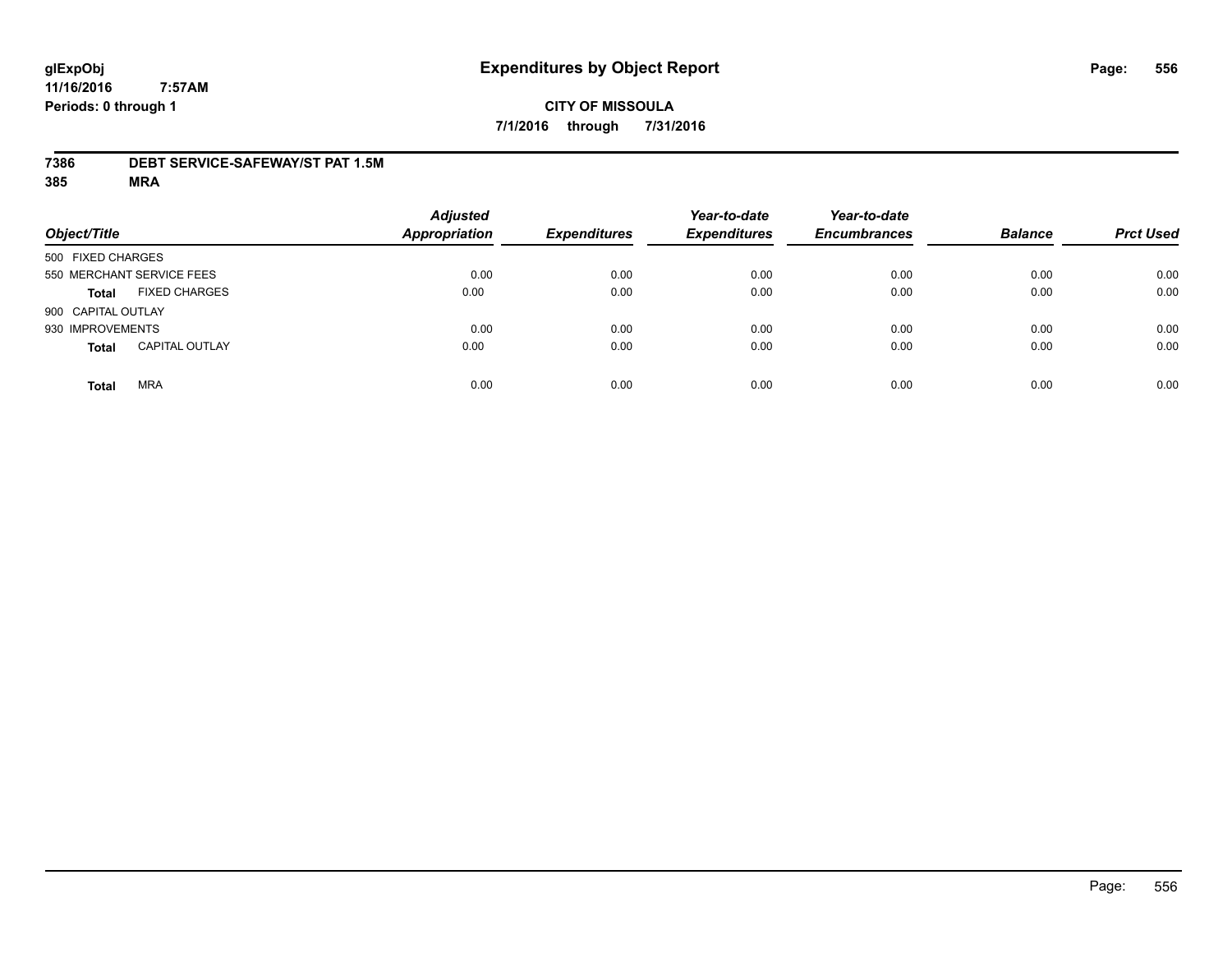#### **7386 DEBT SERVICE-SAFEWAY/ST PAT 1.5M**

**390 NON-DEPARTMENTAL**

|                   |                             | <b>Adjusted</b> |                     | Year-to-date        | Year-to-date        |                |                  |
|-------------------|-----------------------------|-----------------|---------------------|---------------------|---------------------|----------------|------------------|
| Object/Title      |                             | Appropriation   | <b>Expenditures</b> | <b>Expenditures</b> | <b>Encumbrances</b> | <b>Balance</b> | <b>Prct Used</b> |
| 500 FIXED CHARGES |                             |                 |                     |                     |                     |                |                  |
|                   | 550 MERCHANT SERVICE FEES   | 0.00            | 0.00                | 0.00                | 0.00                | 0.00           | 0.00             |
| <b>Total</b>      | <b>FIXED CHARGES</b>        | 0.00            | 0.00                | 0.00                | 0.00                | 0.00           | 0.00             |
| 600 DEBT SERVICE  |                             |                 |                     |                     |                     |                |                  |
| 610 PRINCIPAL     |                             | 38.539.00       | 18.297.25           | 18.297.25           | 0.00                | 20.241.75      | 47.48            |
|                   | 620 INTEREST / SERVICE FEES | 88.473.00       | 45.208.75           | 45,208.75           | 0.00                | 43.264.25      | 51.10            |
| <b>Total</b>      | <b>DEBT SERVICE</b>         | 127.012.00      | 63,506.00           | 63,506.00           | 0.00                | 63.506.00      | 50.00            |
| <b>Total</b>      | NON-DEPARTMENTAL            | 127,012.00      | 63.506.00           | 63.506.00           | 0.00                | 63.506.00      | 50.00            |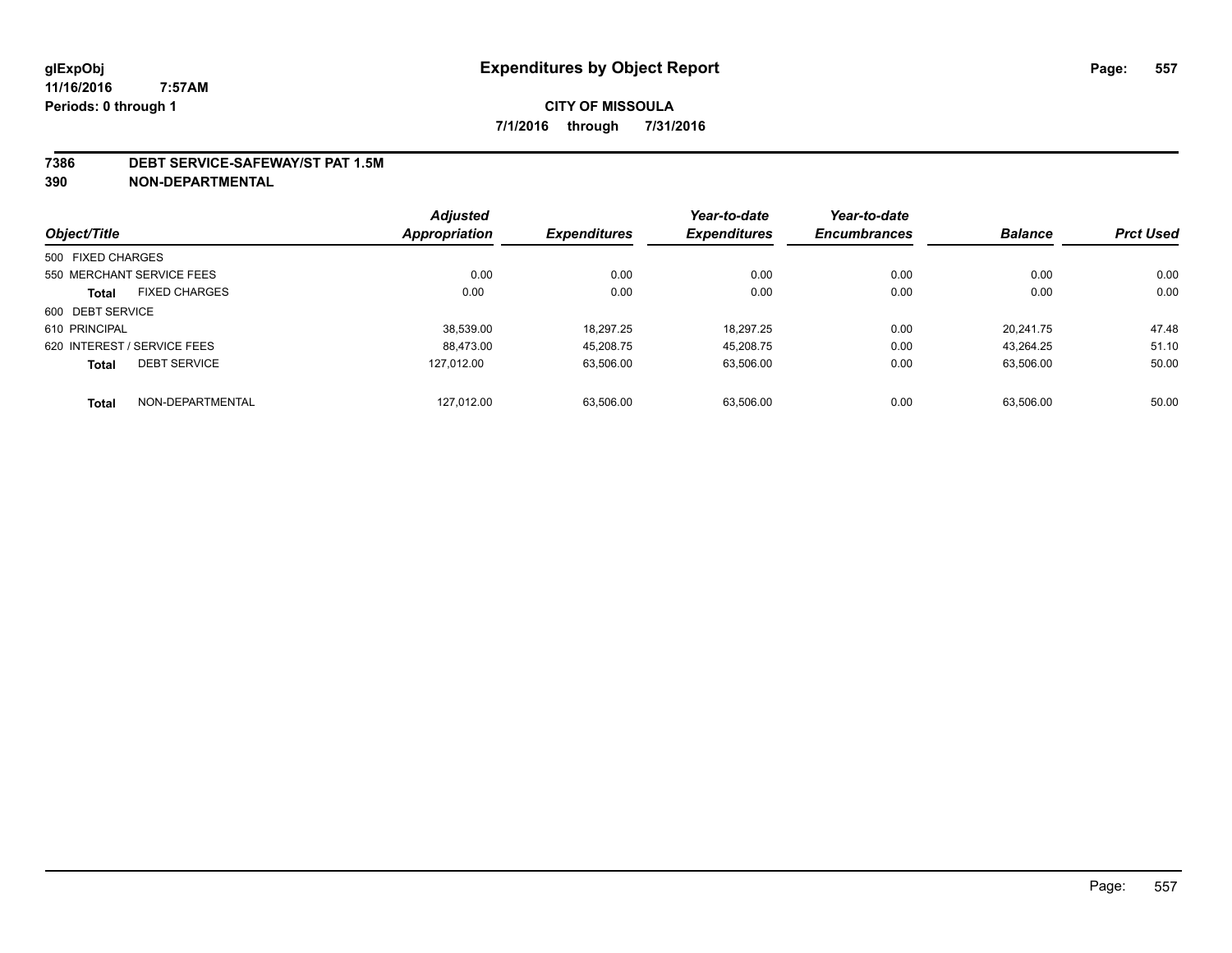**CITY OF MISSOULA 7/1/2016 through 7/31/2016**

### **7386 DEBT SERVICE-SAFEWAY/ST PAT 1.5M**

|                    |                                  | <b>Adjusted</b> |                     | Year-to-date        | Year-to-date        |                |                  |
|--------------------|----------------------------------|-----------------|---------------------|---------------------|---------------------|----------------|------------------|
| Object/Title       |                                  | Appropriation   | <b>Expenditures</b> | <b>Expenditures</b> | <b>Encumbrances</b> | <b>Balance</b> | <b>Prct Used</b> |
| 500 FIXED CHARGES  |                                  |                 |                     |                     |                     |                |                  |
|                    | 550 MERCHANT SERVICE FEES        | 0.00            | 0.00                | 0.00                | 0.00                | 0.00           | 0.00             |
| <b>Total</b>       | <b>FIXED CHARGES</b>             | 0.00            | 0.00                | 0.00                | 0.00                | 0.00           | 0.00             |
| 600 DEBT SERVICE   |                                  |                 |                     |                     |                     |                |                  |
| 610 PRINCIPAL      |                                  | 38,539.00       | 18,297.25           | 18,297.25           | 0.00                | 20,241.75      | 47.48            |
|                    | 620 INTEREST / SERVICE FEES      | 88.473.00       | 45,208.75           | 45,208.75           | 0.00                | 43,264.25      | 51.10            |
| <b>Total</b>       | <b>DEBT SERVICE</b>              | 127,012.00      | 63,506.00           | 63,506.00           | 0.00                | 63,506.00      | 50.00            |
| 900 CAPITAL OUTLAY |                                  |                 |                     |                     |                     |                |                  |
| 930 IMPROVEMENTS   |                                  | 0.00            | 0.00                | 0.00                | 0.00                | 0.00           | 0.00             |
| Total              | <b>CAPITAL OUTLAY</b>            | 0.00            | 0.00                | 0.00                | 0.00                | 0.00           | 0.00             |
| <b>Total</b>       | DEBT SERVICE-SAFEWAY/ST PAT 1.5M | 127.012.00      | 63.506.00           | 63.506.00           | 0.00                | 63.506.00      | 50.00            |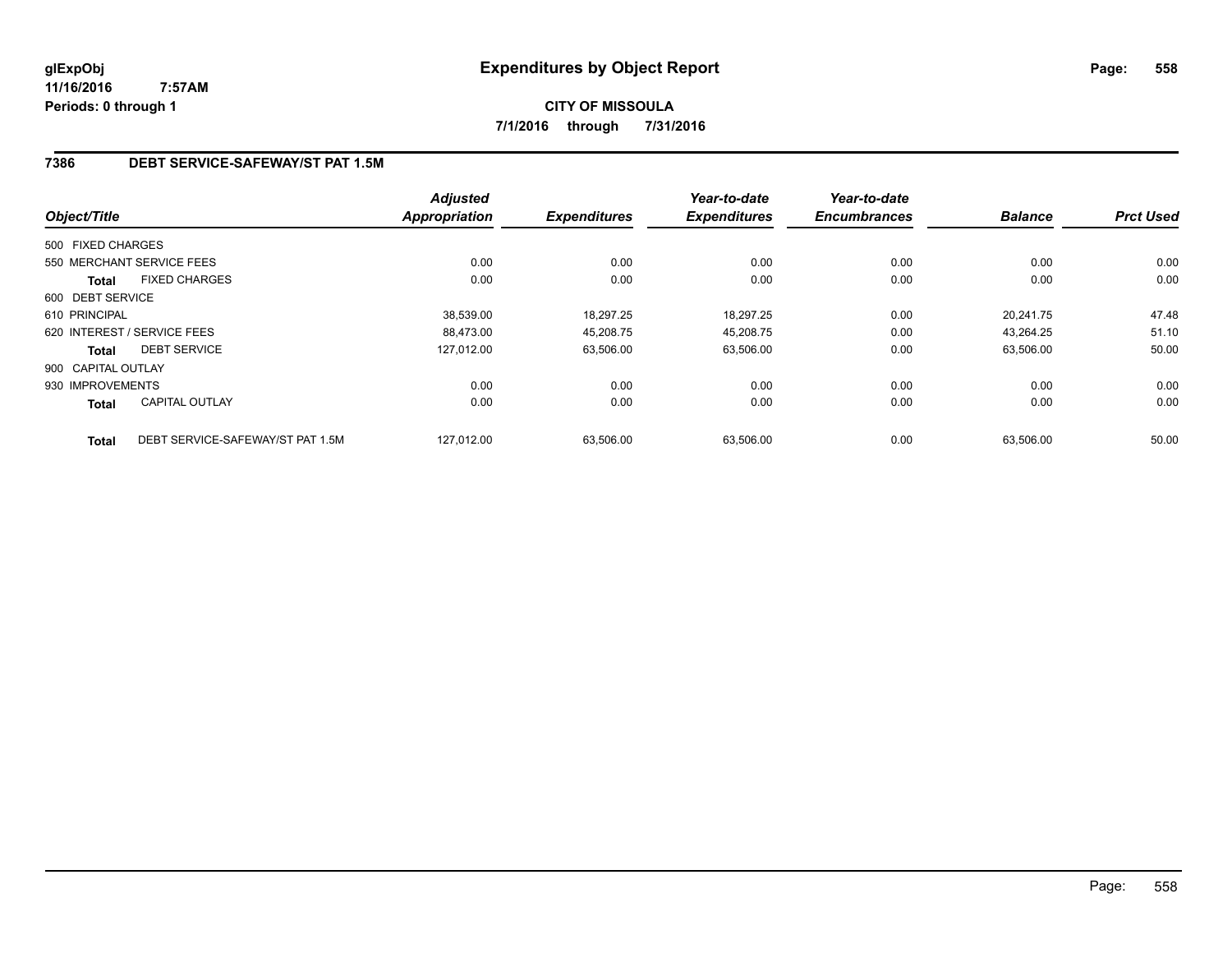#### **7387 DEBT SERVICE-BROWNFIELD RLF 1.125M**

**390 NON-DEPARTMENTAL**

|                                     | <b>Adjusted</b> |                     | Year-to-date        | Year-to-date        |                |                  |
|-------------------------------------|-----------------|---------------------|---------------------|---------------------|----------------|------------------|
| Object/Title                        | Appropriation   | <b>Expenditures</b> | <b>Expenditures</b> | <b>Encumbrances</b> | <b>Balance</b> | <b>Prct Used</b> |
| 500 FIXED CHARGES                   |                 |                     |                     |                     |                |                  |
| 550 MERCHANT SERVICE FEES           | 0.00            | 0.00                | 0.00                | 0.00                | 0.00           | 0.00             |
| <b>FIXED CHARGES</b><br>Total       | 0.00            | 0.00                | 0.00                | 0.00                | 0.00           | 0.00             |
| 600 DEBT SERVICE                    |                 |                     |                     |                     |                |                  |
| 610 PRINCIPAL                       | 29.830.00       | 0.00                | 0.00                | 0.00                | 29.830.00      | 0.00             |
| 620 INTEREST / SERVICE FEES         | 24.886.00       | 0.00                | 0.00                | 0.00                | 24.886.00      | 0.00             |
| <b>DEBT SERVICE</b><br><b>Total</b> | 54.716.00       | 0.00                | 0.00                | 0.00                | 54.716.00      | 0.00             |
|                                     |                 |                     |                     |                     |                |                  |
| NON-DEPARTMENTAL<br><b>Total</b>    | 54.716.00       | 0.00                | 0.00                | 0.00                | 54.716.00      | 0.00             |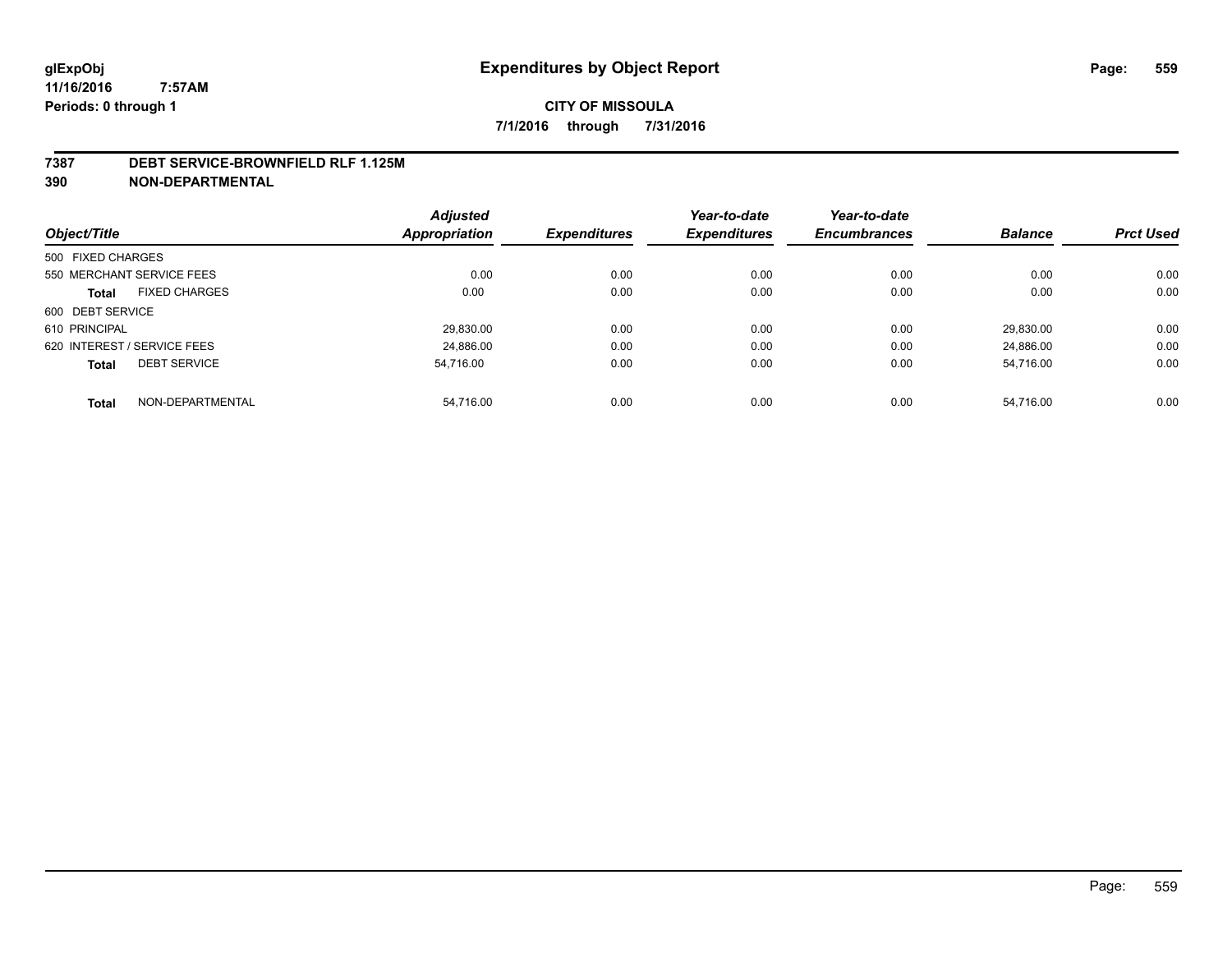**CITY OF MISSOULA 7/1/2016 through 7/31/2016**

#### **7387 DEBT SERVICE-BROWNFIELD RLF 1.125M**

| Object/Title                |                                    | <b>Adjusted</b><br><b>Appropriation</b> | <b>Expenditures</b> | Year-to-date<br><b>Expenditures</b> | Year-to-date<br><b>Encumbrances</b> | <b>Balance</b> | <b>Prct Used</b> |
|-----------------------------|------------------------------------|-----------------------------------------|---------------------|-------------------------------------|-------------------------------------|----------------|------------------|
| 500 FIXED CHARGES           |                                    |                                         |                     |                                     |                                     |                |                  |
| 550 MERCHANT SERVICE FEES   |                                    | 0.00                                    | 0.00                | 0.00                                | 0.00                                | 0.00           | 0.00             |
| <b>Total</b>                | <b>FIXED CHARGES</b>               | 0.00                                    | 0.00                | 0.00                                | 0.00                                | 0.00           | 0.00             |
| 600 DEBT SERVICE            |                                    |                                         |                     |                                     |                                     |                |                  |
| 610 PRINCIPAL               |                                    | 29,830.00                               | 0.00                | 0.00                                | 0.00                                | 29.830.00      | 0.00             |
| 620 INTEREST / SERVICE FEES |                                    | 24.886.00                               | 0.00                | 0.00                                | 0.00                                | 24.886.00      | 0.00             |
| <b>Total</b>                | <b>DEBT SERVICE</b>                | 54,716.00                               | 0.00                | 0.00                                | 0.00                                | 54.716.00      | 0.00             |
| <b>Total</b>                | DEBT SERVICE-BROWNFIELD RLF 1.125M | 54,716.00                               | 0.00                | 0.00                                | 0.00                                | 54.716.00      | 0.00             |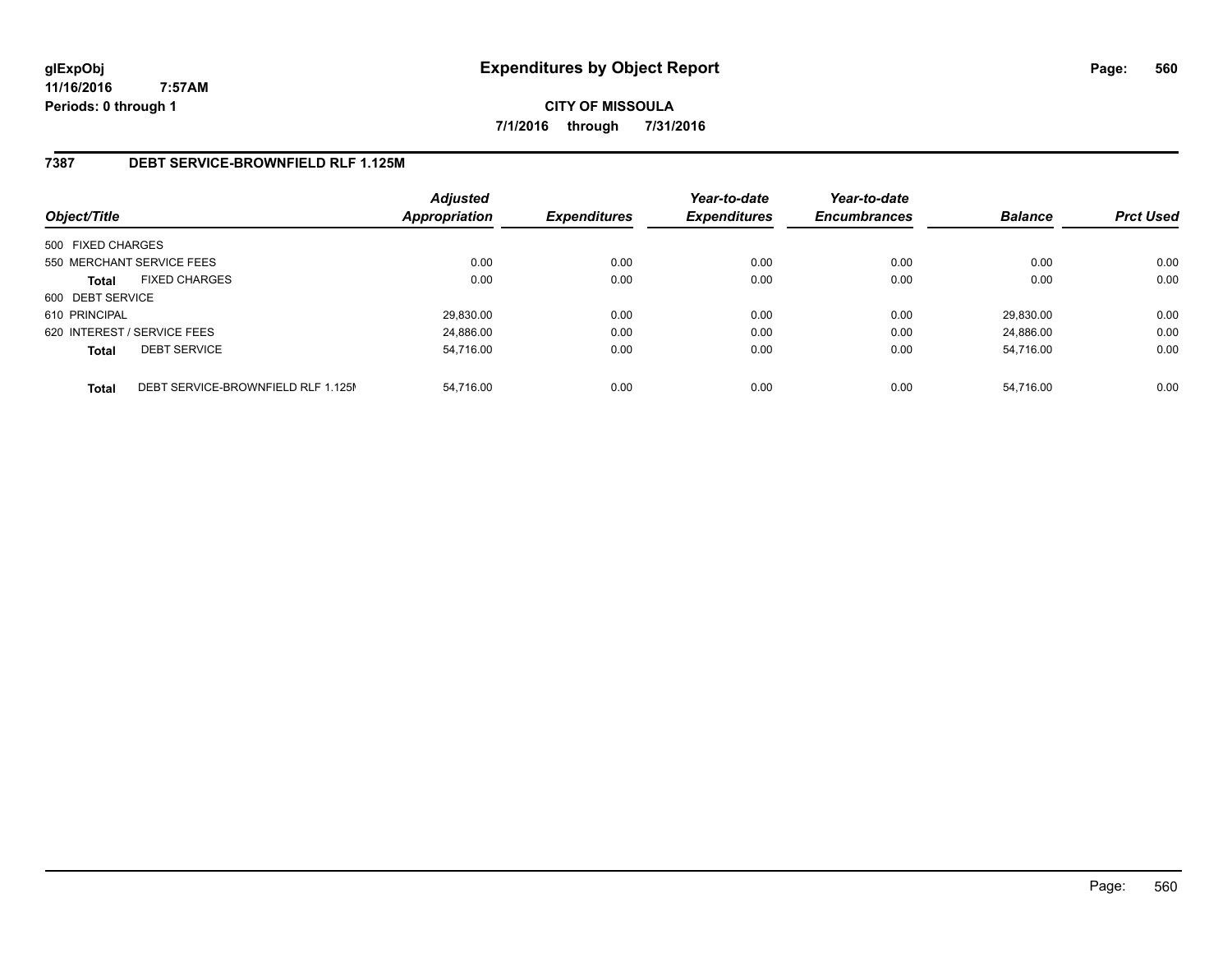# **7388 RESERVE-3.6m TIF**

**390 NON-DEPARTMENTAL**

| Object/Title                         | <b>Adjusted</b><br><b>Appropriation</b> | <b>Expenditures</b> | Year-to-date<br><b>Expenditures</b> | Year-to-date<br><b>Encumbrances</b> | <b>Balance</b> | <b>Prct Used</b> |
|--------------------------------------|-----------------------------------------|---------------------|-------------------------------------|-------------------------------------|----------------|------------------|
| 500 FIXED CHARGES                    |                                         |                     |                                     |                                     |                |                  |
| 550 MERCHANT SERVICE FEES            | 0.00                                    | 0.00                | 0.00                                | 0.00                                | 0.00           | 0.00             |
| <b>FIXED CHARGES</b><br><b>Total</b> | 0.00                                    | 0.00                | 0.00                                | 0.00                                | 0.00           | 0.00             |
| 800 OTHER OBJECTS                    |                                         |                     |                                     |                                     |                |                  |
| 820 TRANSFERS TO OTHER FUNDS         | 0.00                                    | 0.00                | 0.00                                | 0.00                                | 0.00           | 0.00             |
| OTHER OBJECTS<br><b>Total</b>        | 0.00                                    | 0.00                | 0.00                                | 0.00                                | 0.00           | 0.00             |
| NON-DEPARTMENTAL<br><b>Total</b>     | 0.00                                    | 0.00                | 0.00                                | 0.00                                | 0.00           | 0.00             |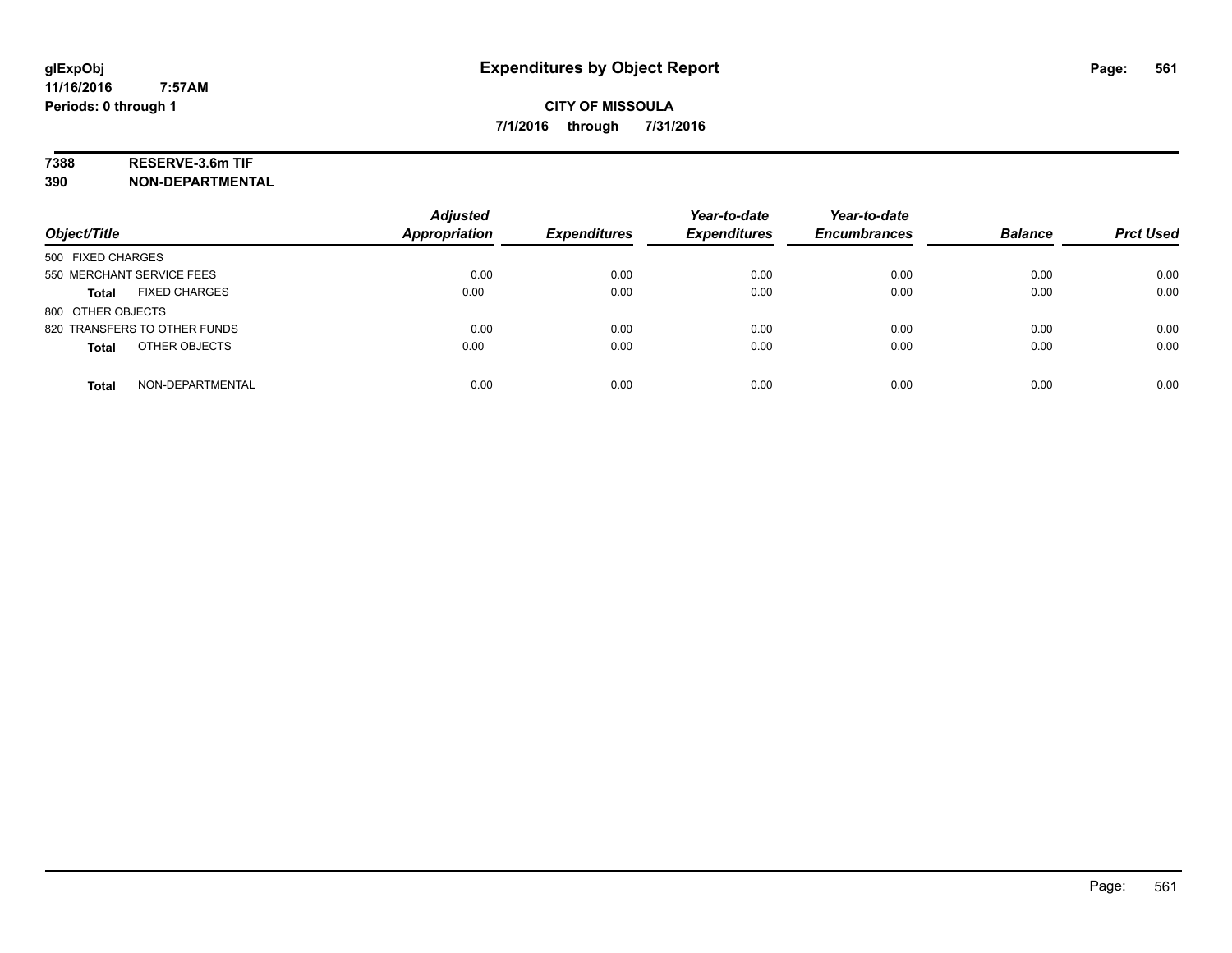#### **7388 RESERVE-3.6m TIF**

| Object/Title                         | <b>Adjusted</b><br><b>Appropriation</b> | <b>Expenditures</b> | Year-to-date<br><b>Expenditures</b> | Year-to-date<br><b>Encumbrances</b> | <b>Balance</b> | <b>Prct Used</b> |
|--------------------------------------|-----------------------------------------|---------------------|-------------------------------------|-------------------------------------|----------------|------------------|
| 500 FIXED CHARGES                    |                                         |                     |                                     |                                     |                |                  |
| 550 MERCHANT SERVICE FEES            | 0.00                                    | 0.00                | 0.00                                | 0.00                                | 0.00           | 0.00             |
| <b>FIXED CHARGES</b><br><b>Total</b> | 0.00                                    | 0.00                | 0.00                                | 0.00                                | 0.00           | 0.00             |
| 800 OTHER OBJECTS                    |                                         |                     |                                     |                                     |                |                  |
| 820 TRANSFERS TO OTHER FUNDS         | 0.00                                    | 0.00                | 0.00                                | 0.00                                | 0.00           | 0.00             |
| OTHER OBJECTS<br><b>Total</b>        | 0.00                                    | 0.00                | 0.00                                | 0.00                                | 0.00           | 0.00             |
| RESERVE-3.6m TIF<br>Total            | 0.00                                    | 0.00                | 0.00                                | 0.00                                | 0.00           | 0.00             |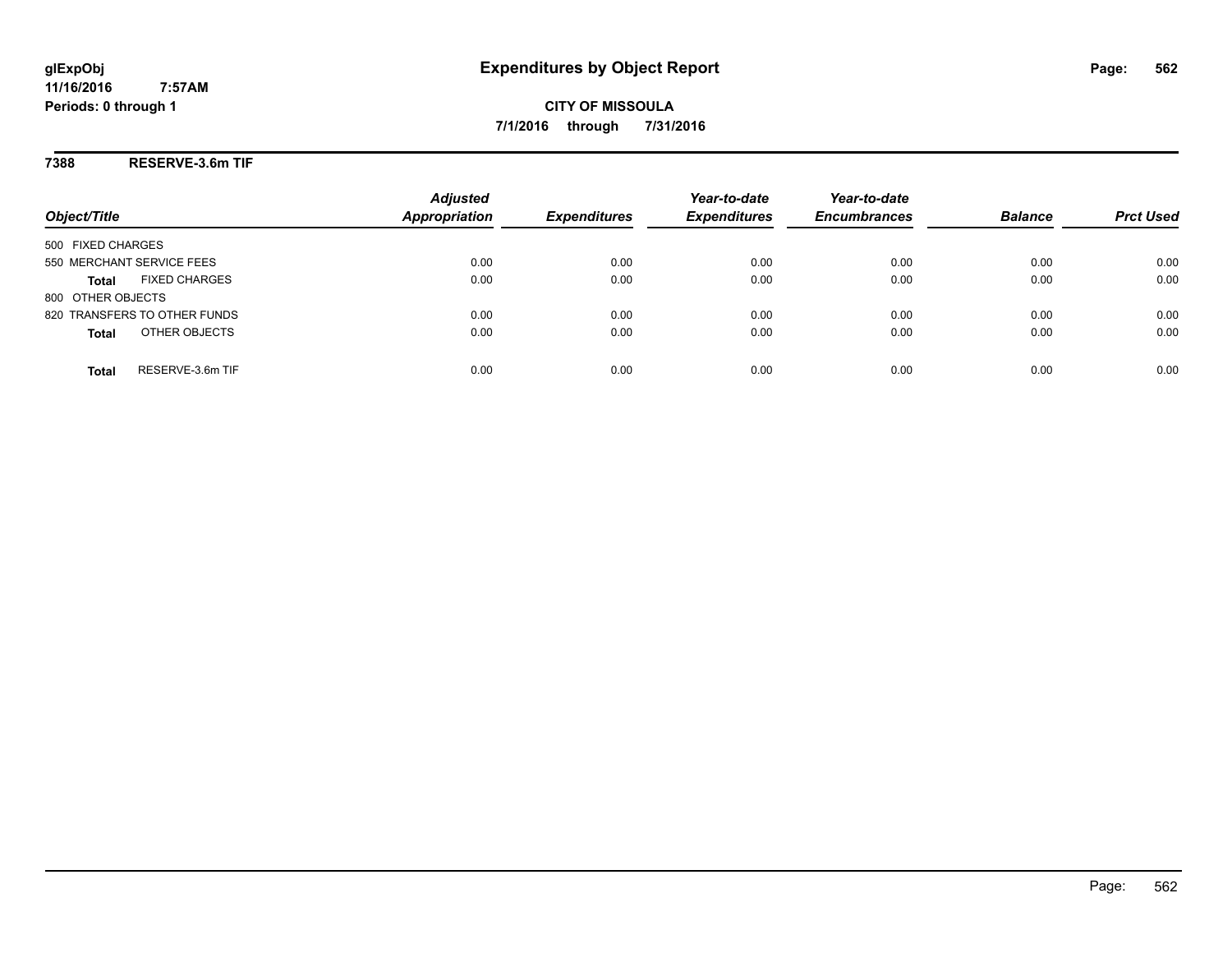# **CITY OF MISSOULA 7/1/2016 through 7/31/2016**

#### **7389 DEBT SERVICE - 3.6M/5.75M**

|                                                   | <b>Adjusted</b>      |                     | Year-to-date        | Year-to-date        |                |                  |
|---------------------------------------------------|----------------------|---------------------|---------------------|---------------------|----------------|------------------|
| Object/Title                                      | <b>Appropriation</b> | <b>Expenditures</b> | <b>Expenditures</b> | <b>Encumbrances</b> | <b>Balance</b> | <b>Prct Used</b> |
| 500 FIXED CHARGES                                 |                      |                     |                     |                     |                |                  |
| 550 MERCHANT SERVICE FEES                         | 0.00                 | 0.00                | 0.00                | 0.00                | 0.00           | 0.00             |
| <b>FIXED CHARGES</b><br><b>Total</b>              | 0.00                 | 0.00                | 0.00                | 0.00                | 0.00           | 0.00             |
| 600 DEBT SERVICE                                  |                      |                     |                     |                     |                |                  |
| 610 PRINCIPAL                                     | 0.00                 | 0.00                | 0.00                | 0.00                | 0.00           | 0.00             |
| 620 INTEREST / SERVICE FEES                       | 0.00                 | 0.00                | 0.00                | 0.00                | 0.00           | 0.00             |
| <b>DEBT SERVICE</b><br><b>Total</b>               | 0.00                 | 0.00                | 0.00                | 0.00                | 0.00           | 0.00             |
| 700 GRANTS & CONTRIBUTIONS                        |                      |                     |                     |                     |                |                  |
| 700 GRANTS & CONTRIBUTIONS                        | 0.00                 | 0.00                | 0.00                | 0.00                | 0.00           | 0.00             |
| <b>GRANTS &amp; CONTRIBUTIONS</b><br><b>Total</b> | 0.00                 | 0.00                | 0.00                | 0.00                | 0.00           | 0.00             |
|                                                   |                      |                     |                     |                     |                |                  |
| <b>MRA</b><br><b>Total</b>                        | 0.00                 | 0.00                | 0.00                | 0.00                | 0.00           | 0.00             |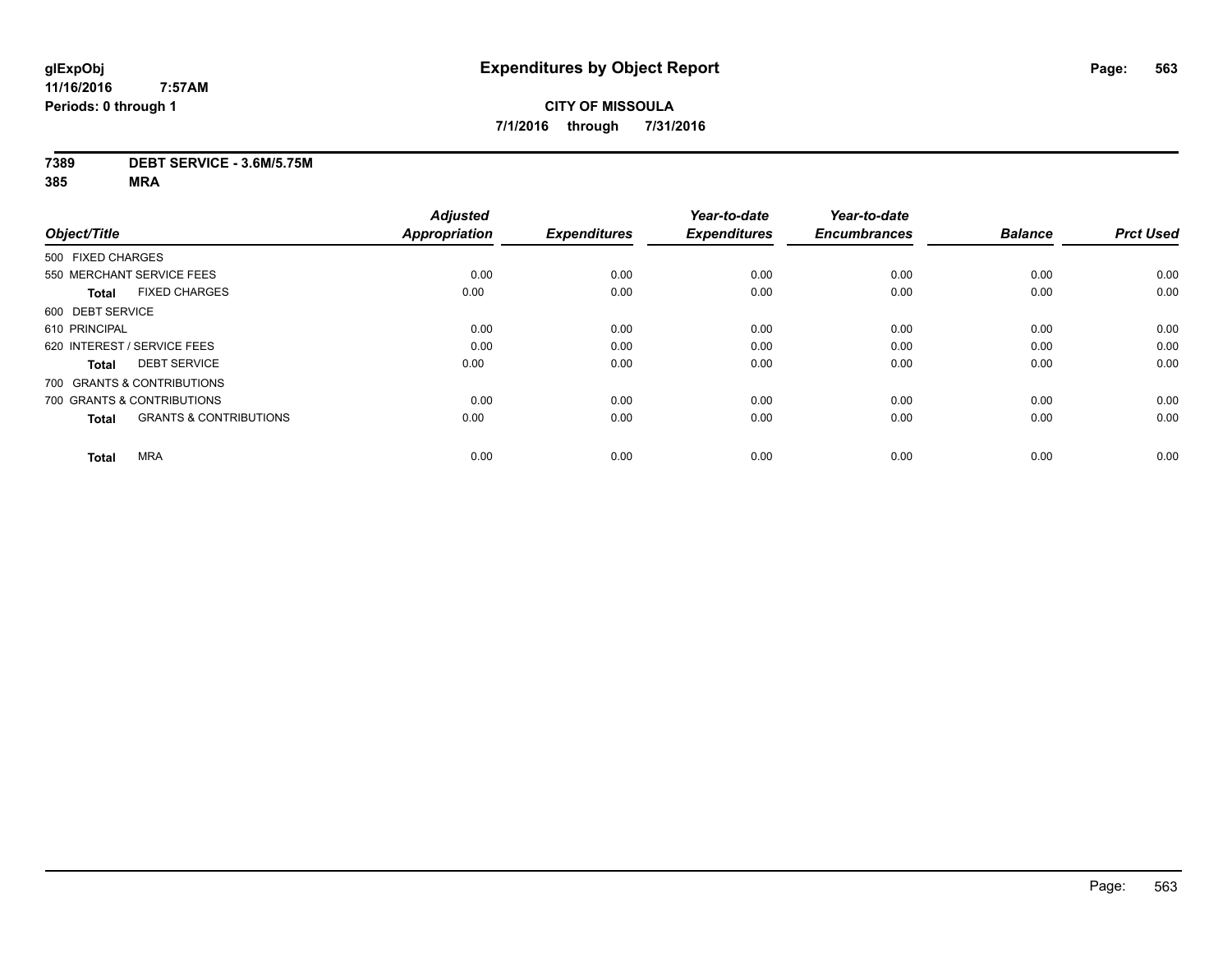**7389 DEBT SERVICE - 3.6M/5.75M**

**390 NON-DEPARTMENTAL**

|                             |                      | <b>Adjusted</b> |                     | Year-to-date        | Year-to-date        |                |                  |
|-----------------------------|----------------------|-----------------|---------------------|---------------------|---------------------|----------------|------------------|
| Object/Title                |                      | Appropriation   | <b>Expenditures</b> | <b>Expenditures</b> | <b>Encumbrances</b> | <b>Balance</b> | <b>Prct Used</b> |
| 500 FIXED CHARGES           |                      |                 |                     |                     |                     |                |                  |
| 550 MERCHANT SERVICE FEES   |                      | 0.00            | 0.00                | 0.00                | 0.00                | 0.00           | 0.00             |
| <b>Total</b>                | <b>FIXED CHARGES</b> | 0.00            | 0.00                | 0.00                | 0.00                | 0.00           | 0.00             |
| 600 DEBT SERVICE            |                      |                 |                     |                     |                     |                |                  |
| 610 PRINCIPAL               |                      | 393.000.00      | 0.00                | 0.00                | 0.00                | 393.000.00     | 0.00             |
| 620 INTEREST / SERVICE FEES |                      | 283.312.00      | 0.00                | 0.00                | 0.00                | 283.312.00     | 0.00             |
| <b>Total</b>                | <b>DEBT SERVICE</b>  | 676.312.00      | 0.00                | 0.00                | 0.00                | 676.312.00     | 0.00             |
| <b>Total</b>                | NON-DEPARTMENTAL     | 676.312.00      | 0.00                | 0.00                | 0.00                | 676.312.00     | 0.00             |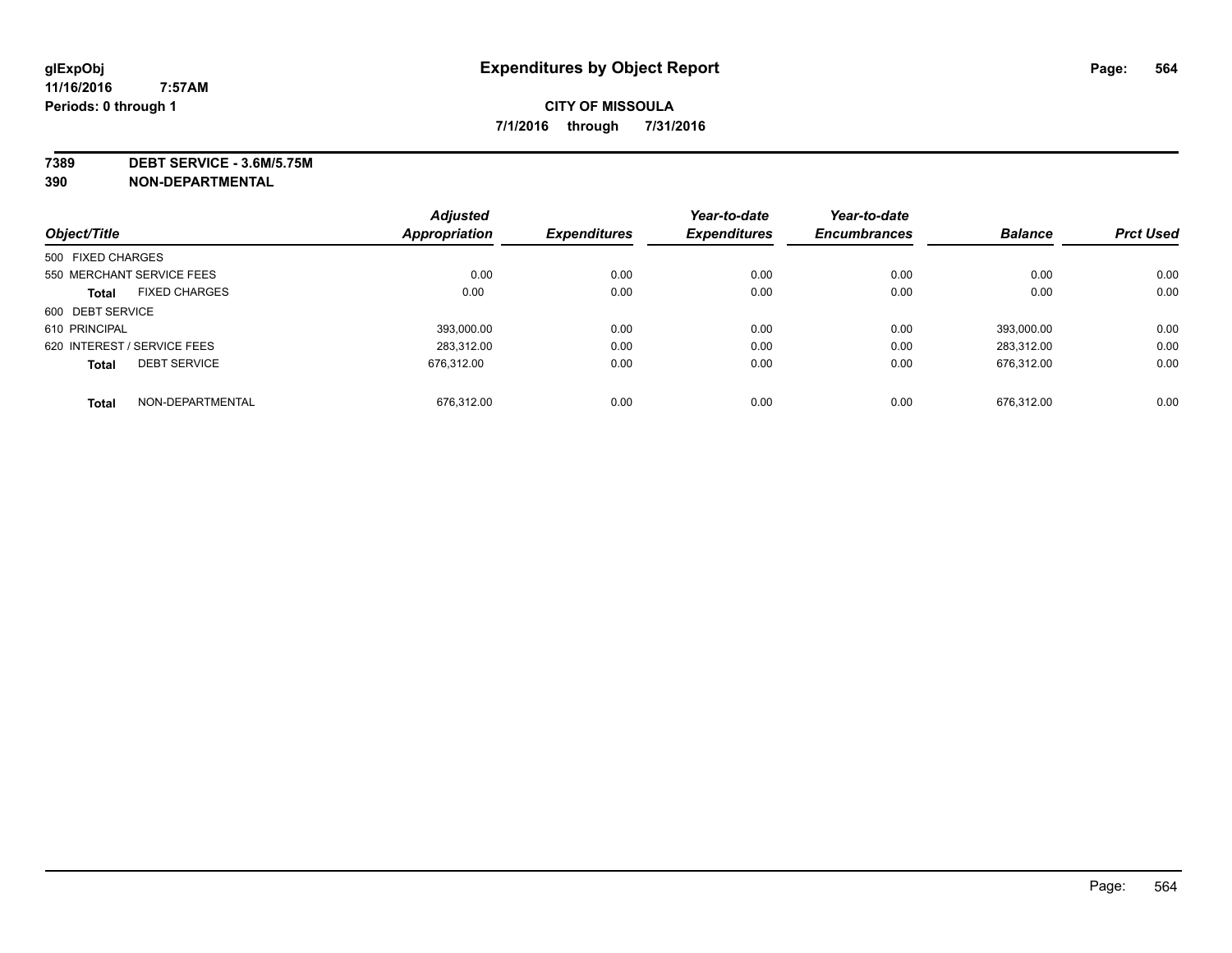#### **7389 DEBT SERVICE - 3.6M/5.75M**

| Object/Title                                      | <b>Adjusted</b><br><b>Appropriation</b> | <b>Expenditures</b> | Year-to-date<br><b>Expenditures</b> | Year-to-date<br><b>Encumbrances</b> | <b>Balance</b> | <b>Prct Used</b> |
|---------------------------------------------------|-----------------------------------------|---------------------|-------------------------------------|-------------------------------------|----------------|------------------|
| 500 FIXED CHARGES                                 |                                         |                     |                                     |                                     |                |                  |
| 550 MERCHANT SERVICE FEES                         | 0.00                                    | 0.00                | 0.00                                | 0.00                                | 0.00           | 0.00             |
| <b>FIXED CHARGES</b><br><b>Total</b>              | 0.00                                    | 0.00                | 0.00                                | 0.00                                | 0.00           | 0.00             |
| 600 DEBT SERVICE                                  |                                         |                     |                                     |                                     |                |                  |
| 610 PRINCIPAL                                     | 393,000.00                              | 0.00                | 0.00                                | 0.00                                | 393,000.00     | 0.00             |
| 620 INTEREST / SERVICE FEES                       | 283,312.00                              | 0.00                | 0.00                                | 0.00                                | 283,312.00     | 0.00             |
| <b>DEBT SERVICE</b><br><b>Total</b>               | 676,312.00                              | 0.00                | 0.00                                | 0.00                                | 676.312.00     | 0.00             |
| 700 GRANTS & CONTRIBUTIONS                        |                                         |                     |                                     |                                     |                |                  |
| 700 GRANTS & CONTRIBUTIONS                        | 0.00                                    | 0.00                | 0.00                                | 0.00                                | 0.00           | 0.00             |
| <b>GRANTS &amp; CONTRIBUTIONS</b><br><b>Total</b> | 0.00                                    | 0.00                | 0.00                                | 0.00                                | 0.00           | 0.00             |
| DEBT SERVICE - 3.6M/5.75M<br><b>Total</b>         | 676,312.00                              | 0.00                | 0.00                                | 0.00                                | 676,312.00     | 0.00             |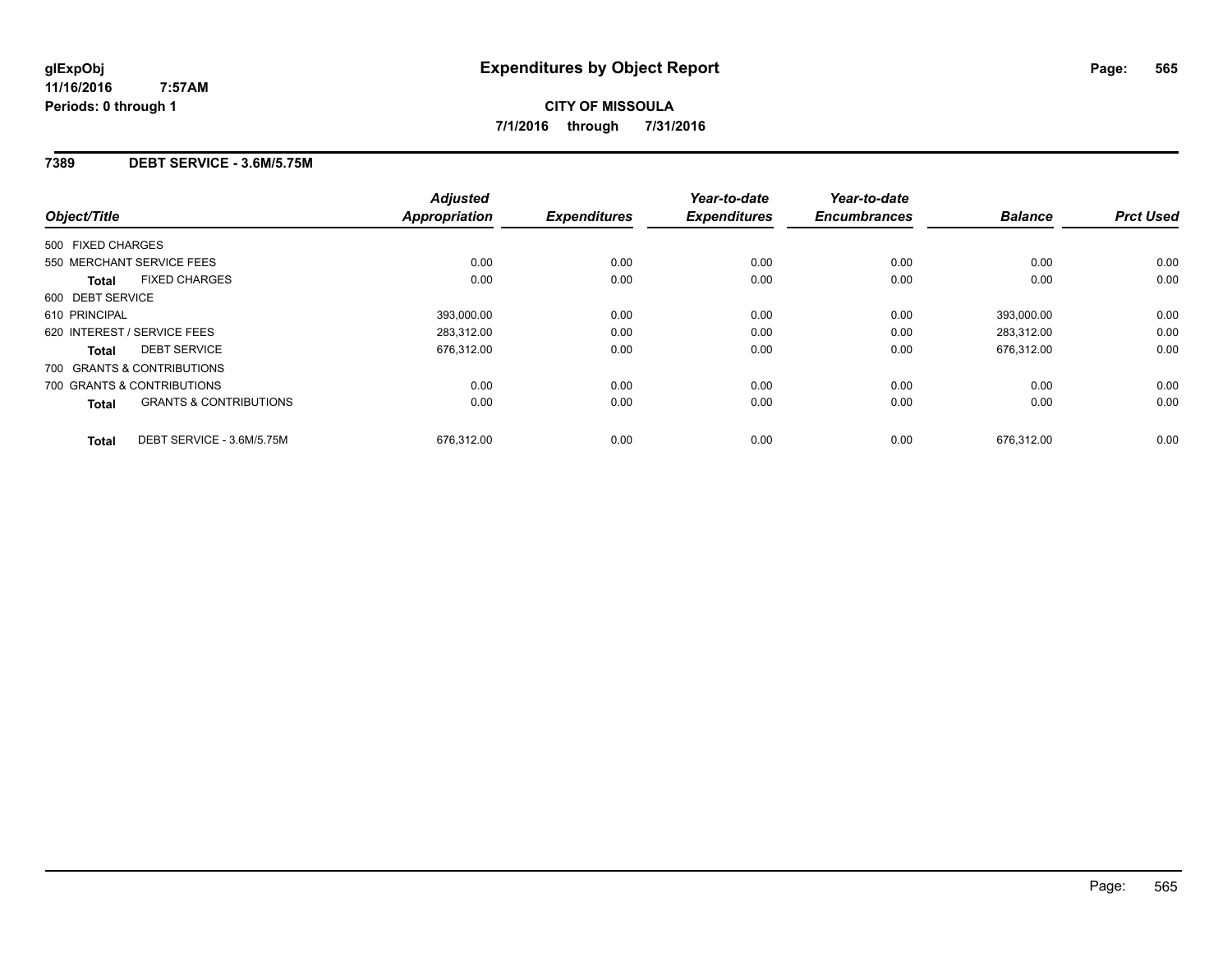## **CITY OF MISSOULA 7/1/2016 through 7/31/2016**

# **7390 URDII CLEARING - 3.6M TIF**

| Object/Title                         | <b>Adjusted</b><br><b>Appropriation</b> | <b>Expenditures</b> | Year-to-date<br><b>Expenditures</b> | Year-to-date<br><b>Encumbrances</b> | <b>Balance</b> | <b>Prct Used</b> |
|--------------------------------------|-----------------------------------------|---------------------|-------------------------------------|-------------------------------------|----------------|------------------|
| 500 FIXED CHARGES                    |                                         |                     |                                     |                                     |                |                  |
| 550 MERCHANT SERVICE FEES            | 0.00                                    | 0.00                | 0.00                                | 0.00                                | 0.00           | 0.00             |
| <b>FIXED CHARGES</b><br><b>Total</b> | 0.00                                    | 0.00                | 0.00                                | 0.00                                | 0.00           | 0.00             |
| 800 OTHER OBJECTS                    |                                         |                     |                                     |                                     |                |                  |
| 820 TRANSFERS TO OTHER FUNDS         | 0.00                                    | 0.00                | 0.00                                | 0.00                                | 0.00           | 0.00             |
| OTHER OBJECTS<br><b>Total</b>        | 0.00                                    | 0.00                | 0.00                                | 0.00                                | 0.00           | 0.00             |
| <b>MRA</b><br><b>Total</b>           | 0.00                                    | 0.00                | 0.00                                | 0.00                                | 0.00           | 0.00             |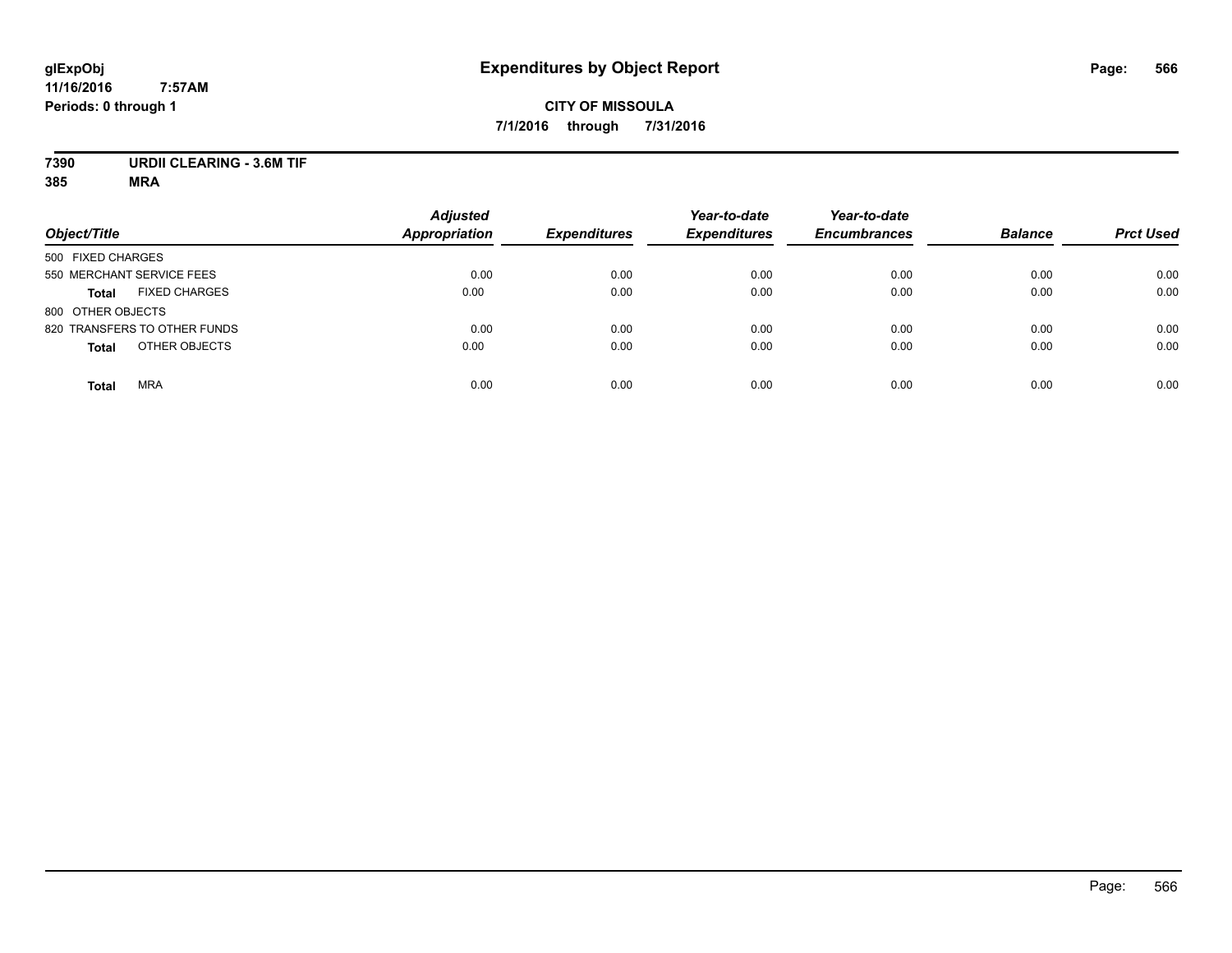**7390 URDII CLEARING - 3.6M TIF**

**390 NON-DEPARTMENTAL**

| Object/Title                         | <b>Adjusted</b><br><b>Appropriation</b> | <b>Expenditures</b> | Year-to-date<br><b>Expenditures</b> | Year-to-date<br><b>Encumbrances</b> | <b>Balance</b> | <b>Prct Used</b> |
|--------------------------------------|-----------------------------------------|---------------------|-------------------------------------|-------------------------------------|----------------|------------------|
|                                      |                                         |                     |                                     |                                     |                |                  |
| 500 FIXED CHARGES                    |                                         |                     |                                     |                                     |                |                  |
| 550 MERCHANT SERVICE FEES            | 0.00                                    | 0.00                | 0.00                                | 0.00                                | 0.00           | 0.00             |
| <b>FIXED CHARGES</b><br><b>Total</b> | 0.00                                    | 0.00                | 0.00                                | 0.00                                | 0.00           | 0.00             |
| 800 OTHER OBJECTS                    |                                         |                     |                                     |                                     |                |                  |
| 820 TRANSFERS TO OTHER FUNDS         | 2,125,154.00                            | 0.00                | 0.00                                | 0.00                                | 2.125.154.00   | 0.00             |
| OTHER OBJECTS<br><b>Total</b>        | 2,125,154.00                            | 0.00                | 0.00                                | 0.00                                | 2,125,154.00   | 0.00             |
| NON-DEPARTMENTAL<br><b>Total</b>     | 2,125,154.00                            | 0.00                | 0.00                                | 0.00                                | 2,125,154.00   | 0.00             |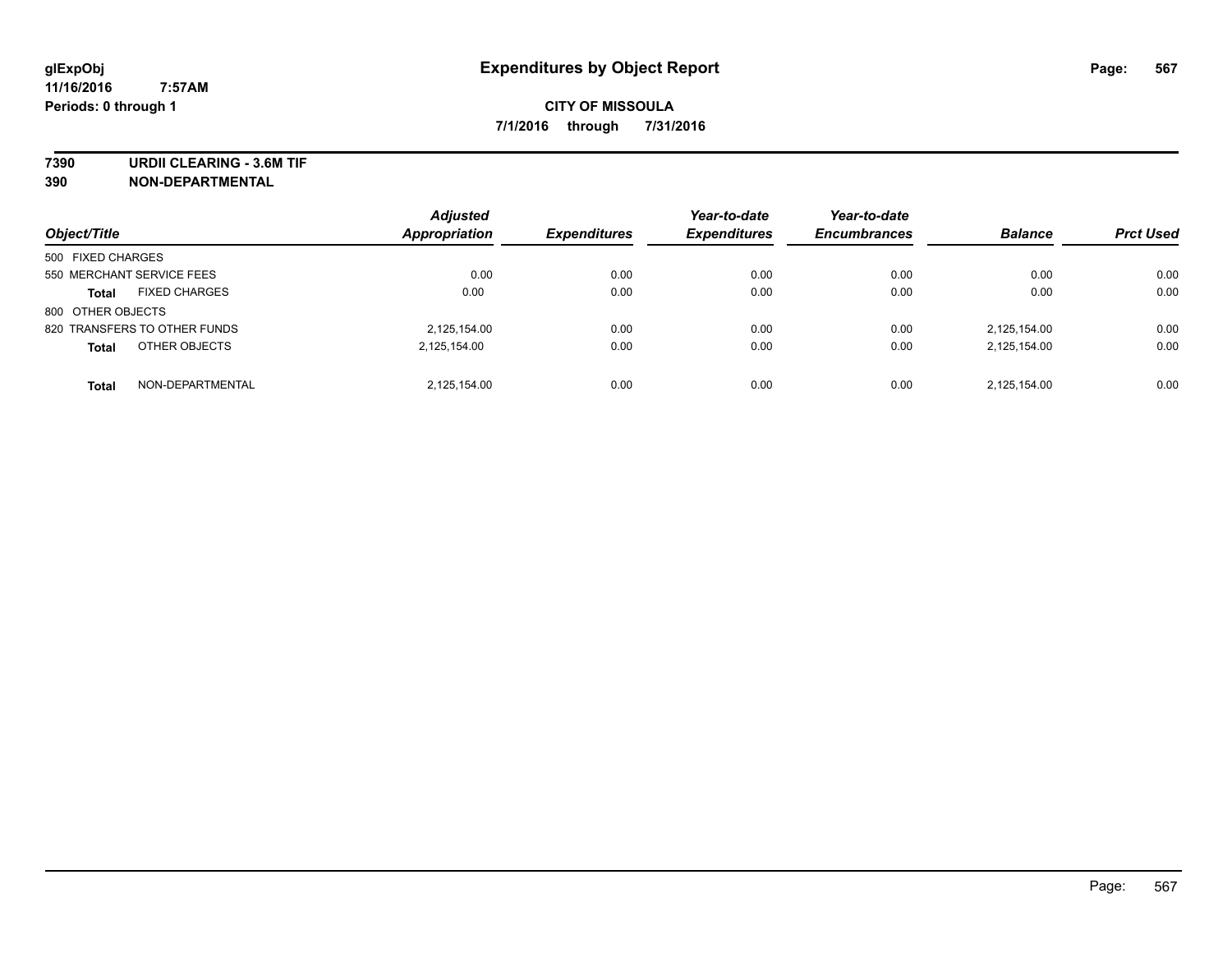#### **7390 URDII CLEARING - 3.6M TIF**

| Object/Title                              | <b>Adjusted</b><br>Appropriation | <b>Expenditures</b> | Year-to-date<br><b>Expenditures</b> | Year-to-date<br><b>Encumbrances</b> | <b>Balance</b> | <b>Prct Used</b> |
|-------------------------------------------|----------------------------------|---------------------|-------------------------------------|-------------------------------------|----------------|------------------|
| 500 FIXED CHARGES                         |                                  |                     |                                     |                                     |                |                  |
| 550 MERCHANT SERVICE FEES                 | 0.00                             | 0.00                | 0.00                                | 0.00                                | 0.00           | 0.00             |
| <b>FIXED CHARGES</b><br><b>Total</b>      | 0.00                             | 0.00                | 0.00                                | 0.00                                | 0.00           | 0.00             |
| 800 OTHER OBJECTS                         |                                  |                     |                                     |                                     |                |                  |
| 820 TRANSFERS TO OTHER FUNDS              | 2,125,154.00                     | 0.00                | 0.00                                | 0.00                                | 2,125,154.00   | 0.00             |
| OTHER OBJECTS<br><b>Total</b>             | 2,125,154.00                     | 0.00                | 0.00                                | 0.00                                | 2,125,154.00   | 0.00             |
| URDII CLEARING - 3.6M TIF<br><b>Total</b> | 2,125,154.00                     | 0.00                | 0.00                                | 0.00                                | 2.125.154.00   | 0.00             |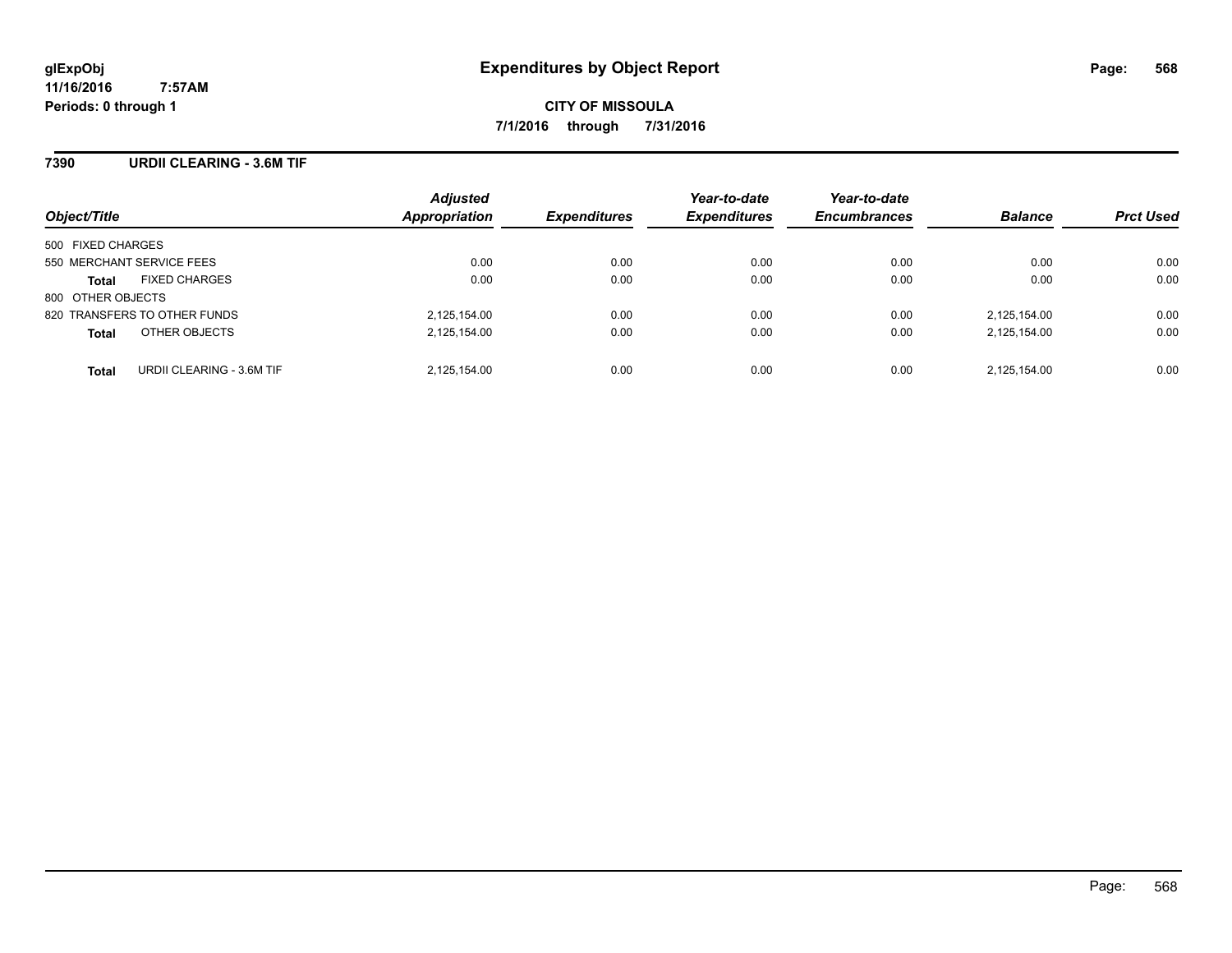# **CITY OF MISSOULA 7/1/2016 through 7/31/2016**

#### **7391 MRA - URD I FUND 385 MRA**

| Object/Title      |                           | <b>Adjusted</b><br>Appropriation | <b>Expenditures</b> | Year-to-date<br><b>Expenditures</b> | Year-to-date<br><b>Encumbrances</b> | <b>Balance</b> | <b>Prct Used</b> |
|-------------------|---------------------------|----------------------------------|---------------------|-------------------------------------|-------------------------------------|----------------|------------------|
| 500 FIXED CHARGES |                           |                                  |                     |                                     |                                     |                |                  |
|                   | 550 MERCHANT SERVICE FEES | 0.00                             | 0.00                | 0.00                                | 0.00                                | 0.00           | 0.00             |
| <b>Total</b>      | <b>FIXED CHARGES</b>      | 0.00                             | 0.00                | 0.00                                | 0.00                                | 0.00           | 0.00             |
| <b>Total</b>      | <b>MRA</b>                | 0.00                             | 0.00                | 0.00                                | 0.00                                | 0.00           | 0.00             |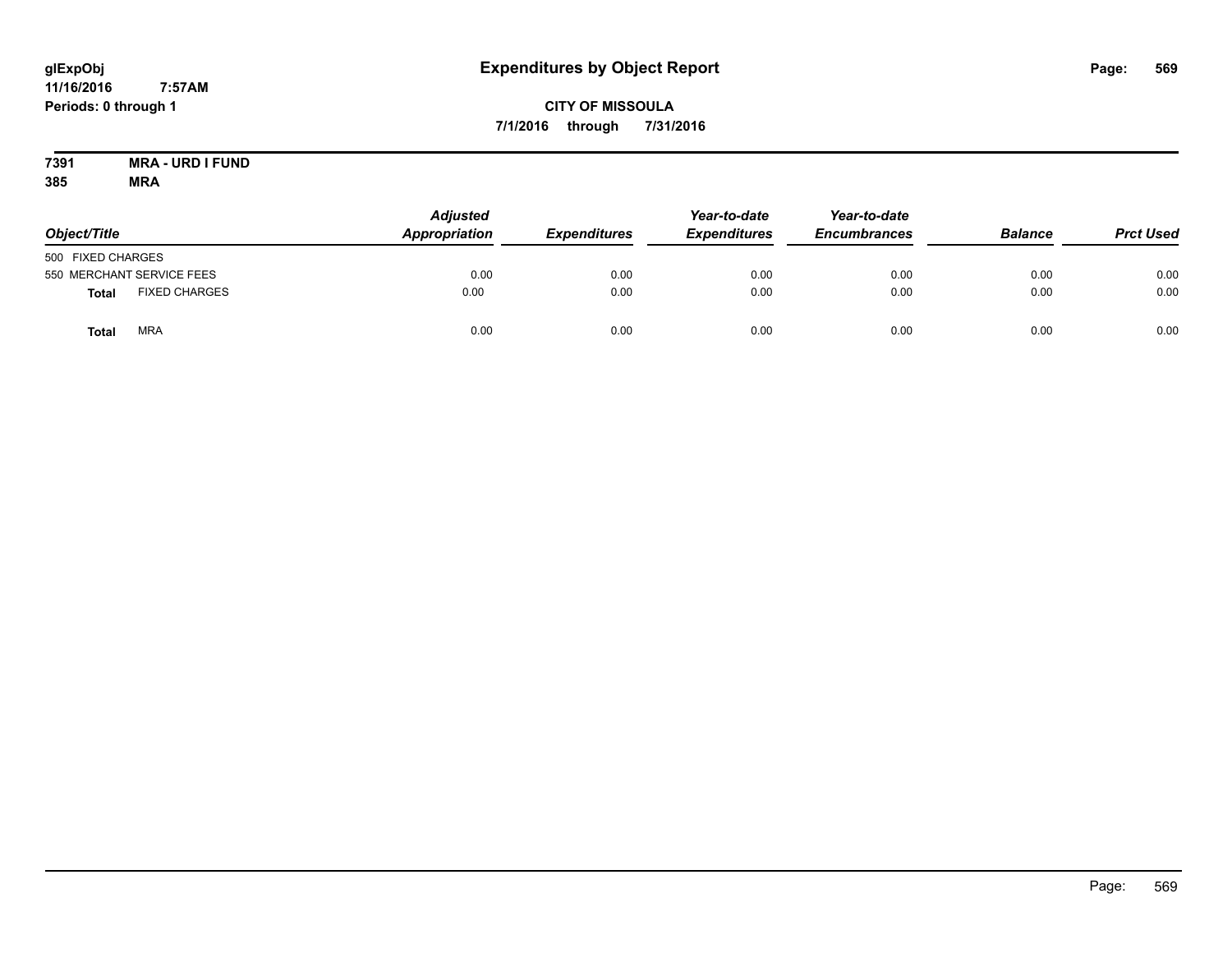# **CITY OF MISSOULA 7/1/2016 through 7/31/2016**

# **7391 MRA - URD I FUND**

**900 DEPRECIATION**

| Object/Title              |                      | <b>Adjusted</b><br>Appropriation | <b>Expenditures</b> | Year-to-date<br><b>Expenditures</b> | Year-to-date<br><b>Encumbrances</b> | <b>Balance</b> | <b>Prct Used</b> |
|---------------------------|----------------------|----------------------------------|---------------------|-------------------------------------|-------------------------------------|----------------|------------------|
| 500 FIXED CHARGES         |                      |                                  |                     |                                     |                                     |                |                  |
| 550 MERCHANT SERVICE FEES |                      | 0.00                             | 0.00                | 0.00                                | 0.00                                | 0.00           | 0.00             |
| <b>Total</b>              | <b>FIXED CHARGES</b> | 0.00                             | 0.00                | 0.00                                | 0.00                                | 0.00           | 0.00             |
| <b>Total</b>              | <b>DEPRECIATION</b>  | 0.00                             | 0.00                | 0.00                                | 0.00                                | 0.00           | 0.00             |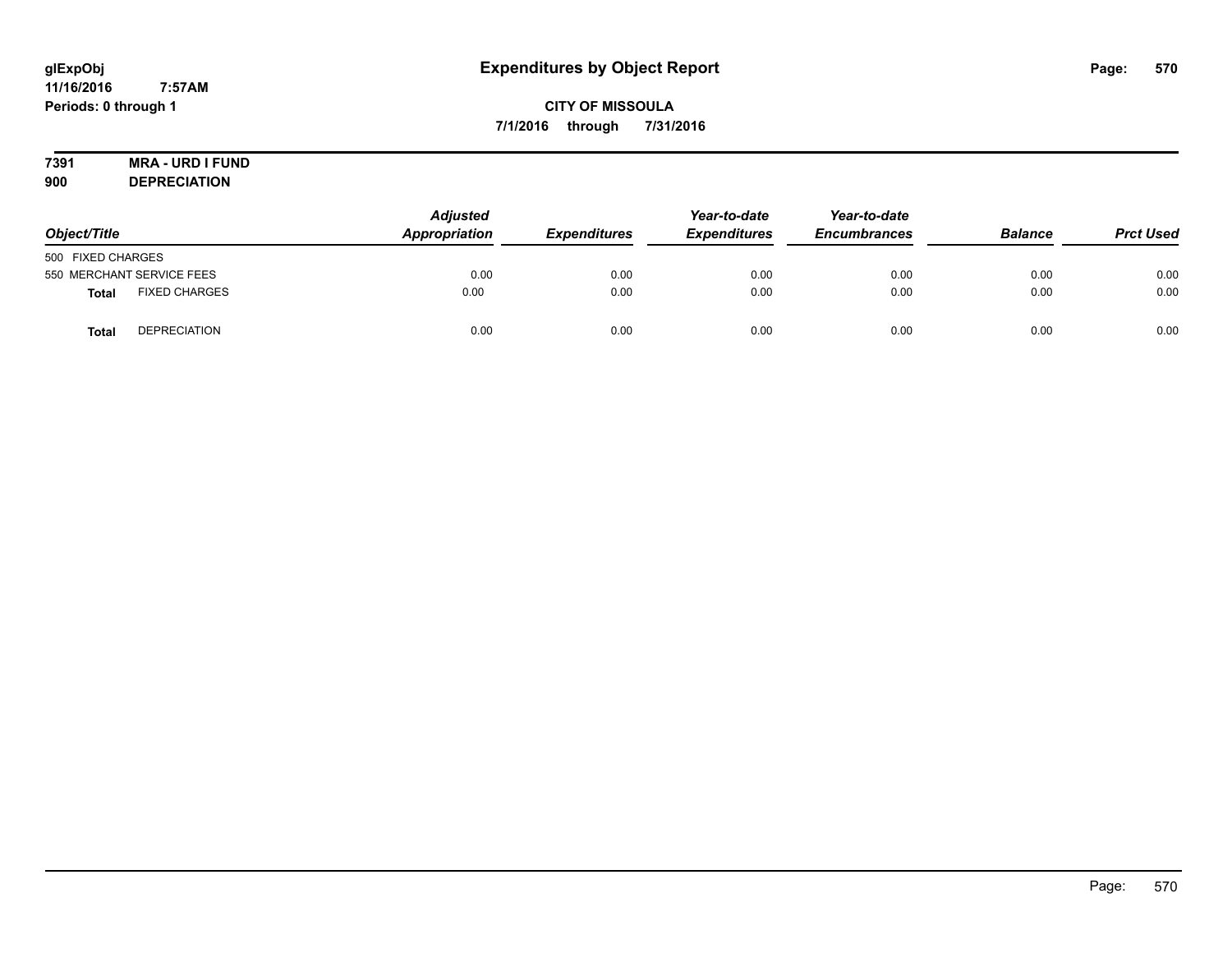**CITY OF MISSOULA 7/1/2016 through 7/31/2016**

**7391 MRA - URD I FUND**

| Object/Title                         | <b>Adjusted</b><br>Appropriation | <b>Expenditures</b> | Year-to-date<br><b>Expenditures</b> | Year-to-date<br><b>Encumbrances</b> | <b>Balance</b> | <b>Prct Used</b> |
|--------------------------------------|----------------------------------|---------------------|-------------------------------------|-------------------------------------|----------------|------------------|
| 500 FIXED CHARGES                    |                                  |                     |                                     |                                     |                |                  |
| 550 MERCHANT SERVICE FEES            | 0.00                             | 0.00                | 0.00                                | 0.00                                | 0.00           | 0.00             |
| <b>FIXED CHARGES</b><br><b>Total</b> | 0.00                             | 0.00                | 0.00                                | 0.00                                | 0.00           | 0.00             |
| MRA - URD I FUND<br>Total            | 0.00                             | 0.00                | 0.00                                | 0.00                                | 0.00           | 0.00             |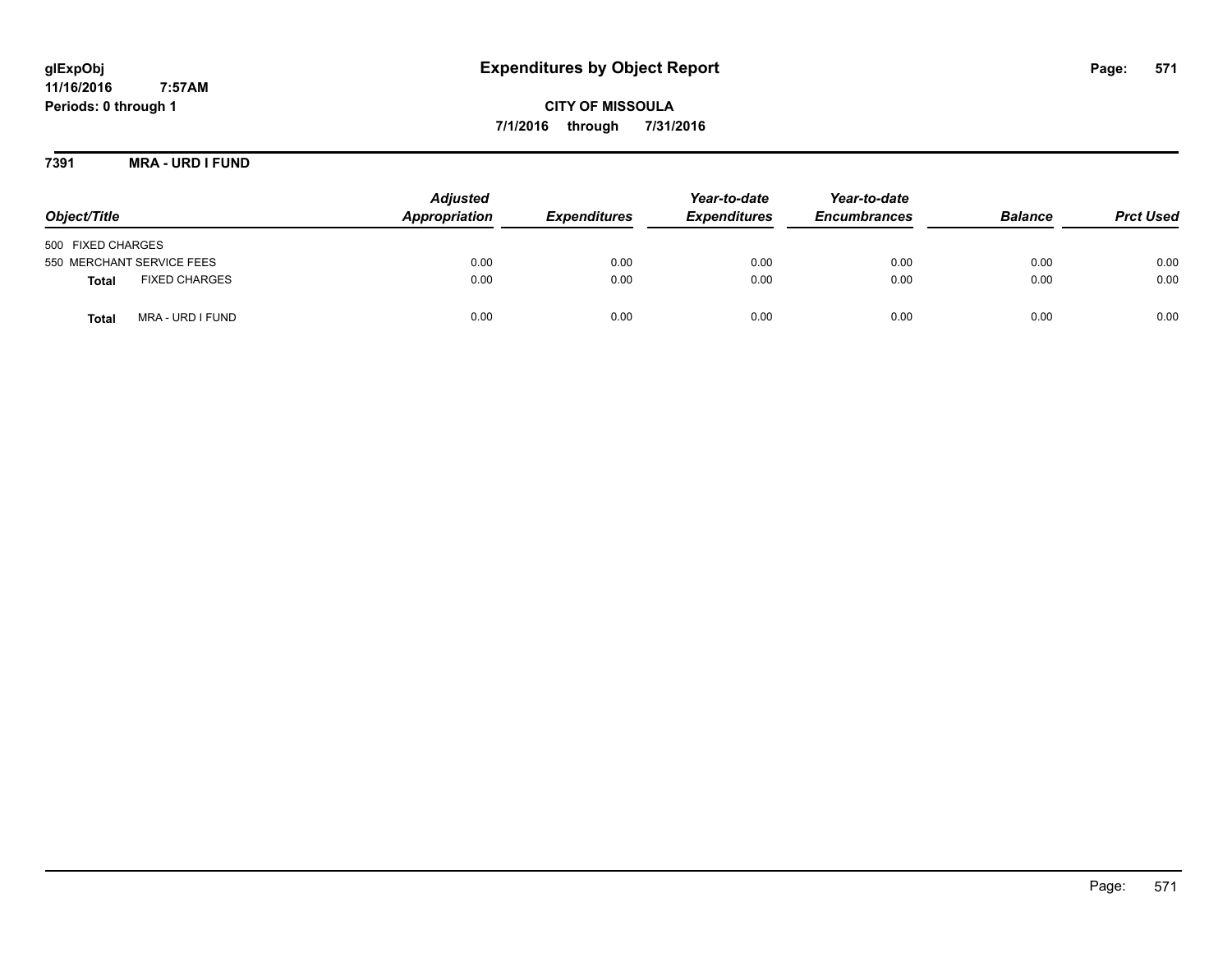**7392 MRA - URD II FUND**

|                                                   | <b>Adjusted</b> |                     | Year-to-date        | Year-to-date        |                |                  |
|---------------------------------------------------|-----------------|---------------------|---------------------|---------------------|----------------|------------------|
| Object/Title                                      | Appropriation   | <b>Expenditures</b> | <b>Expenditures</b> | <b>Encumbrances</b> | <b>Balance</b> | <b>Prct Used</b> |
| 300 PURCHASED SERVICES                            |                 |                     |                     |                     |                |                  |
| 344 TELEPHONE SERVICE                             | 0.00            | 0.00                | 0.00                | 0.00                | 0.00           | 0.00             |
| 350 PROFESSIONAL SERVICES                         | 32.551.00       | 0.00                | 0.00                | 0.00                | 32,551.00      | 0.00             |
| <b>PURCHASED SERVICES</b><br><b>Total</b>         | 32,551.00       | 0.00                | 0.00                | 0.00                | 32,551.00      | 0.00             |
| 500 FIXED CHARGES                                 |                 |                     |                     |                     |                |                  |
| 550 MERCHANT SERVICE FEES                         | 0.00            | 0.00                | 0.00                | 0.00                | 0.00           | 0.00             |
| <b>FIXED CHARGES</b><br><b>Total</b>              | 0.00            | 0.00                | 0.00                | 0.00                | 0.00           | 0.00             |
| 700 GRANTS & CONTRIBUTIONS                        |                 |                     |                     |                     |                |                  |
| 700 GRANTS & CONTRIBUTIONS                        | 582.715.00      | 0.00                | 0.00                | 0.00                | 582,715.00     | 0.00             |
| <b>GRANTS &amp; CONTRIBUTIONS</b><br><b>Total</b> | 582,715.00      | 0.00                | 0.00                | 0.00                | 582,715.00     | 0.00             |
| 800 OTHER OBJECTS                                 |                 |                     |                     |                     |                |                  |
| 820 TRANSFERS TO OTHER FUNDS                      | 250,000.00      | 0.00                | 0.00                | 0.00                | 250,000.00     | 0.00             |
| 845 CONTINGENCY                                   | 1,486,500.00    | 0.00                | 0.00                | 0.00                | 1,486,500.00   | 0.00             |
| OTHER OBJECTS<br><b>Total</b>                     | 1,736,500.00    | 0.00                | 0.00                | 0.00                | 1,736,500.00   | 0.00             |
| 900 CAPITAL OUTLAY                                |                 |                     |                     |                     |                |                  |
| 910 LAND                                          | 0.00            | 0.00                | 0.00                | 0.00                | 0.00           | 0.00             |
| 920 BUILDINGS                                     | 0.00            | 0.00                | 0.00                | 0.00                | 0.00           | 0.00             |
| 930 IMPROVEMENTS                                  | 110,000.00      | 0.00                | 0.00                | 0.00                | 110,000.00     | 0.00             |
| <b>CAPITAL OUTLAY</b><br><b>Total</b>             | 110,000.00      | 0.00                | 0.00                | 0.00                | 110,000.00     | 0.00             |
| <b>MRA</b><br><b>Total</b>                        | 2,461,766.00    | 0.00                | 0.00                | 0.00                | 2,461,766.00   | 0.00             |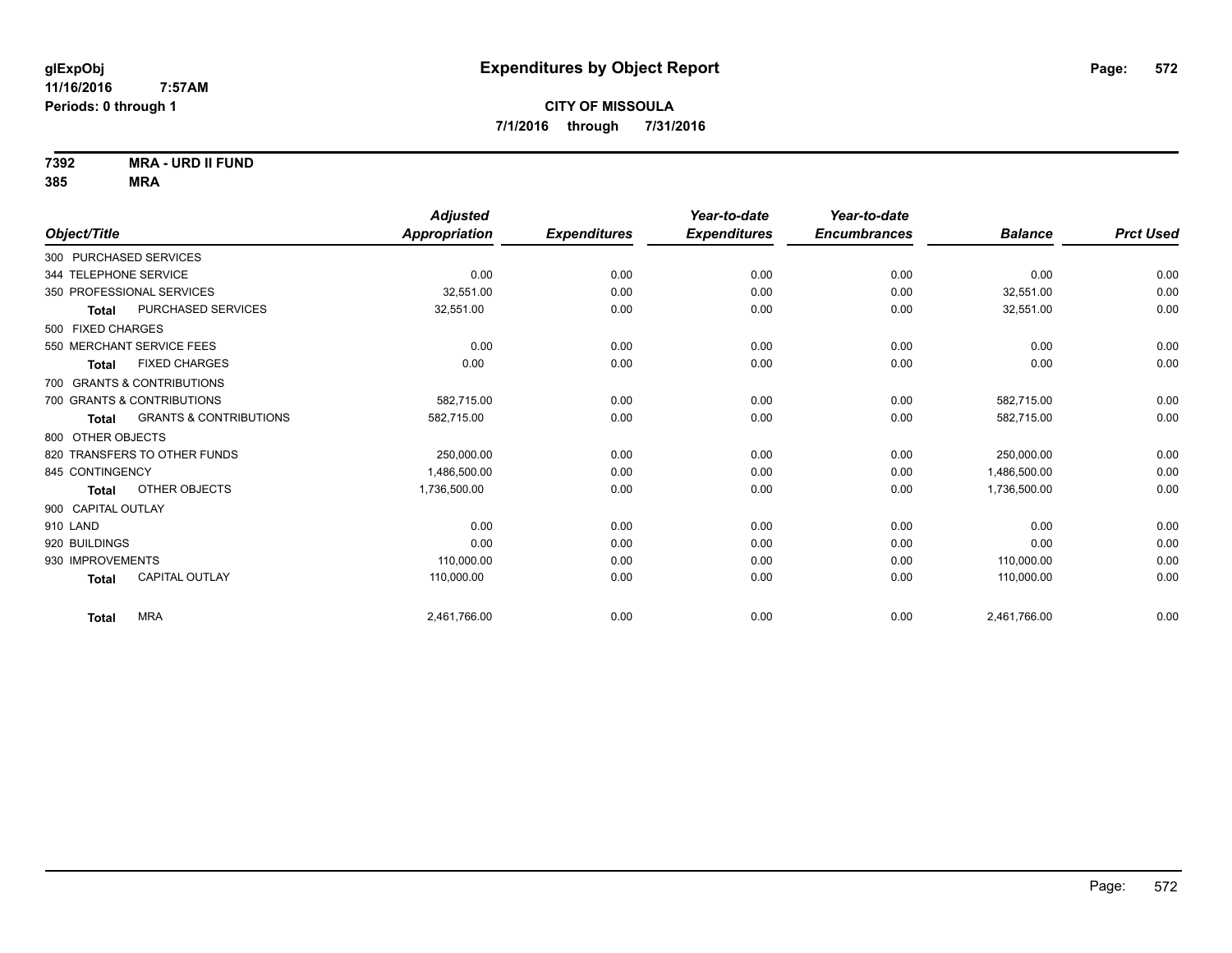#### **7392 MRA - URD II FUND**

|                            |                                   | <b>Adjusted</b> |                     | Year-to-date        | Year-to-date        |                |                  |
|----------------------------|-----------------------------------|-----------------|---------------------|---------------------|---------------------|----------------|------------------|
| Object/Title               |                                   | Appropriation   | <b>Expenditures</b> | <b>Expenditures</b> | <b>Encumbrances</b> | <b>Balance</b> | <b>Prct Used</b> |
| 300 PURCHASED SERVICES     |                                   |                 |                     |                     |                     |                |                  |
| 344 TELEPHONE SERVICE      |                                   | 0.00            | 0.00                | 0.00                | 0.00                | 0.00           | 0.00             |
| 350 PROFESSIONAL SERVICES  |                                   | 32.551.00       | 0.00                | 0.00                | 0.00                | 32,551.00      | 0.00             |
| <b>Total</b>               | PURCHASED SERVICES                | 32,551.00       | 0.00                | 0.00                | 0.00                | 32,551.00      | 0.00             |
| 500 FIXED CHARGES          |                                   |                 |                     |                     |                     |                |                  |
| 550 MERCHANT SERVICE FEES  |                                   | 0.00            | 0.00                | 0.00                | 0.00                | 0.00           | 0.00             |
| <b>Total</b>               | <b>FIXED CHARGES</b>              | 0.00            | 0.00                | 0.00                | 0.00                | 0.00           | 0.00             |
| 700 GRANTS & CONTRIBUTIONS |                                   |                 |                     |                     |                     |                |                  |
| 700 GRANTS & CONTRIBUTIONS |                                   | 582,715.00      | 0.00                | 0.00                | 0.00                | 582.715.00     | 0.00             |
| <b>Total</b>               | <b>GRANTS &amp; CONTRIBUTIONS</b> | 582,715.00      | 0.00                | 0.00                | 0.00                | 582,715.00     | 0.00             |
| 800 OTHER OBJECTS          |                                   |                 |                     |                     |                     |                |                  |
|                            | 820 TRANSFERS TO OTHER FUNDS      | 250,000.00      | 0.00                | 0.00                | 0.00                | 250,000.00     | 0.00             |
| 845 CONTINGENCY            |                                   | 1,486,500.00    | 0.00                | 0.00                | 0.00                | 1,486,500.00   | 0.00             |
| <b>Total</b>               | OTHER OBJECTS                     | 1,736,500.00    | 0.00                | 0.00                | 0.00                | 1,736,500.00   | 0.00             |
| 900 CAPITAL OUTLAY         |                                   |                 |                     |                     |                     |                |                  |
| 910 LAND                   |                                   | 0.00            | 0.00                | 0.00                | 0.00                | 0.00           | 0.00             |
| 920 BUILDINGS              |                                   | 0.00            | 0.00                | 0.00                | 0.00                | 0.00           | 0.00             |
| 930 IMPROVEMENTS           |                                   | 110,000.00      | 0.00                | 0.00                | 0.00                | 110.000.00     | 0.00             |
| <b>Total</b>               | <b>CAPITAL OUTLAY</b>             | 110,000.00      | 0.00                | 0.00                | 0.00                | 110,000.00     | 0.00             |
| <b>Total</b>               | MRA - URD II FUND                 | 2,461,766.00    | 0.00                | 0.00                | 0.00                | 2,461,766.00   | 0.00             |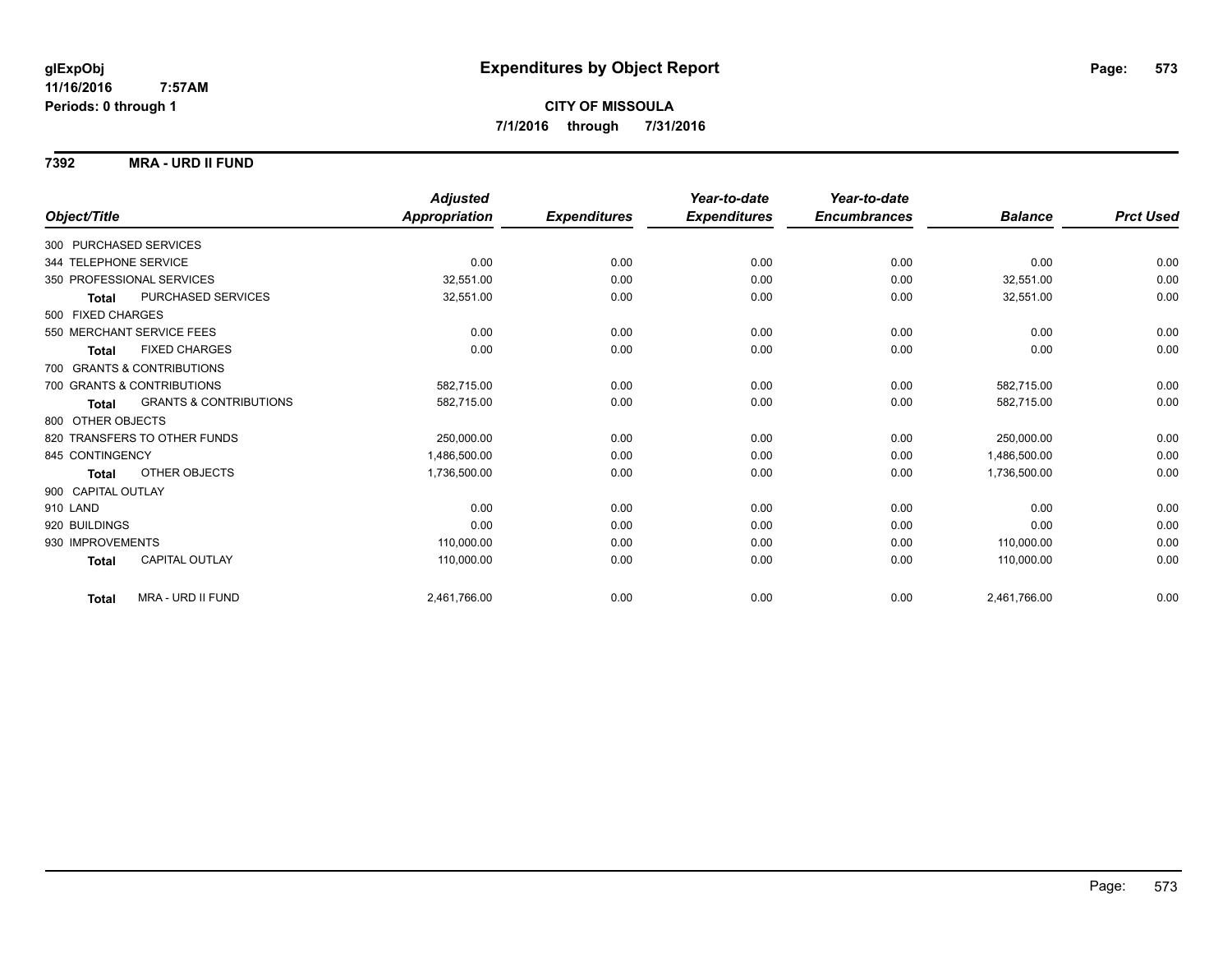**7393 MRA - URD III FUND**

|                                            | <b>Adjusted</b> |                     | Year-to-date        | Year-to-date        |                |                  |
|--------------------------------------------|-----------------|---------------------|---------------------|---------------------|----------------|------------------|
| Object/Title                               | Appropriation   | <b>Expenditures</b> | <b>Expenditures</b> | <b>Encumbrances</b> | <b>Balance</b> | <b>Prct Used</b> |
| 100 PERSONAL SERVICES                      |                 |                     |                     |                     |                |                  |
| 110 SALARIES AND WAGES                     | 405,647.00      | 24,304.53           | 24,304.53           | 0.00                | 381,342.47     | 5.99             |
| 115 SALARIES/HEALTH INSURANCE BENEFIT      | 0.00            | 0.00                | 0.00                | 0.00                | 0.00           | 0.00             |
| 120 OVERTIME/TERMINATION                   | 5,000.00        | 0.00                | 0.00                | 0.00                | 5,000.00       | 0.00             |
| 140 EMPLOYER CONTRIBUTIONS                 | 129,626.00      | 13,480.43           | 13,480.43           | 0.00                | 116, 145.57    | 10.40            |
| 141 STATE RETIREMENT CONTRIBUTIONS         | 0.00            | 0.00                | 0.00                | 0.00                | 0.00           | 0.00             |
| 190 PENSION EXPENSE                        | 0.00            | 0.00                | 0.00                | 0.00                | 0.00           | 0.00             |
| PERSONAL SERVICES<br><b>Total</b>          | 540,273.00      | 37,784.96           | 37,784.96           | 0.00                | 502,488.04     | 6.99             |
| 200 SUPPLIES                               |                 |                     |                     |                     |                |                  |
| 210 OFFICE SUPPLIES                        | 4,000.00        | 0.00                | 0.00                | 0.00                | 4,000.00       | 0.00             |
| 220 OPERATING SUPPLIES                     | 500.00          | 0.00                | 0.00                | 0.00                | 500.00         | 0.00             |
| 230 REPAIR/MAINTENANCE                     | 828.00          | 0.00                | 0.00                | 0.00                | 828.00         | 0.00             |
| 231 GASOLINE                               | 400.00          | 0.00                | 0.00                | 0.00                | 400.00         | 0.00             |
| 240 OTHER SUPPLIES                         | 3,398.00        | 0.00                | 0.00                | 0.00                | 3,398.00       | 0.00             |
| <b>SUPPLIES</b><br>Total                   | 9,126.00        | 0.00                | 0.00                | 0.00                | 9,126.00       | 0.00             |
| 300 PURCHASED SERVICES                     |                 |                     |                     |                     |                |                  |
| 310 COMMUNICATIONS                         | 800.00          | 5.83                | 5.83                | 0.00                | 794.17         | 0.73             |
| 320 PRINTING & DUPLICATING                 | 3.000.00        | 0.00                | 0.00                | 0.00                | 3,000.00       | 0.00             |
| 330 PUBLICITY, SUBSCRIPTIONS & DUES        | 3,000.00        | 150.00              | 150.00              | 0.00                | 2,850.00       | 5.00             |
| 344 TELEPHONE SERVICE                      | 1,300.00        | 0.00                | 0.00                | 0.00                | 1,300.00       | 0.00             |
| 345 GARBAGE                                | 565.00          | 0.00                | 0.00                | 0.00                | 565.00         | 0.00             |
| 350 PROFESSIONAL SERVICES                  | 931,188.00      | 0.00                | 0.00                | 0.00                | 931,188.00     | 0.00             |
| 360 REPAIR & MAINTENANCE                   | 6,990.00        | 0.00                | 0.00                | 0.00                | 6,990.00       | 0.00             |
| 370 TRAVEL                                 | 3,500.00        | 0.00                | 0.00                | 0.00                | 3,500.00       | 0.00             |
| 380 TRAINING                               | 4,500.00        | 0.00                | 0.00                | 0.00                | 4,500.00       | 0.00             |
| 390 OTHER PURCHASED SERVICES               | 500.00          | 0.00                | 0.00                | 0.00                | 500.00         | 0.00             |
| PURCHASED SERVICES<br>Total                | 955,343.00      | 155.83              | 155.83              | 0.00                | 955,187.17     | 0.02             |
| 500 FIXED CHARGES                          |                 |                     |                     |                     |                |                  |
| 550 MERCHANT SERVICE FEES                  | 0.00            | 0.00                | 0.00                | 0.00                | 0.00           | 0.00             |
| <b>FIXED CHARGES</b><br>Total              | 0.00            | 0.00                | 0.00                | 0.00                | 0.00           | 0.00             |
| 700 GRANTS & CONTRIBUTIONS                 |                 |                     |                     |                     |                |                  |
| 700 GRANTS & CONTRIBUTIONS                 | 7,944,937.00    | 0.00                | 0.00                | 0.00                | 7,944,937.00   | 0.00             |
| <b>GRANTS &amp; CONTRIBUTIONS</b><br>Total | 7,944,937.00    | 0.00                | 0.00                | 0.00                | 7,944,937.00   | 0.00             |
|                                            |                 |                     |                     |                     |                |                  |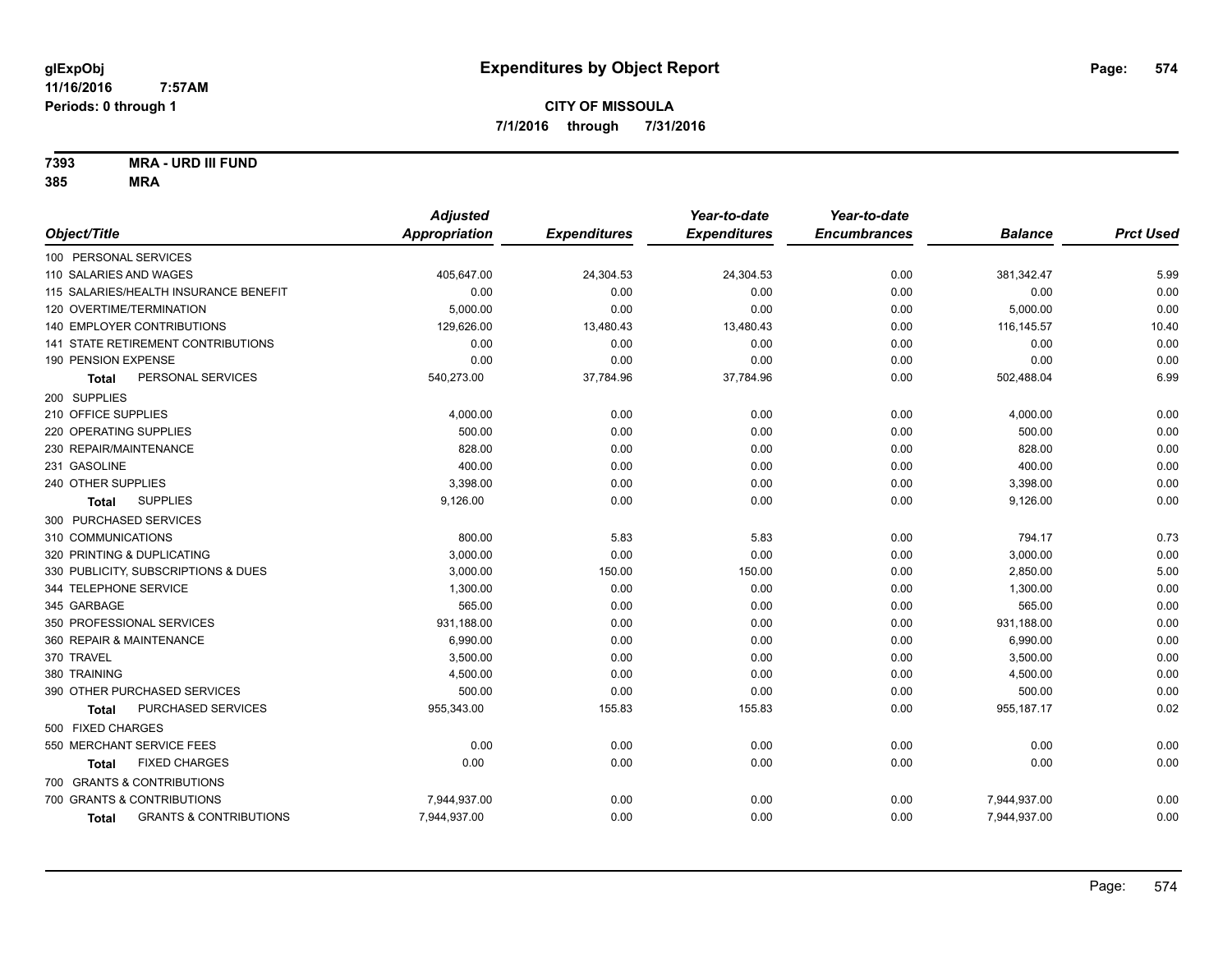# **7393 MRA - URD III FUND**

| Object/Title                 |                       | <b>Adjusted</b><br>Appropriation | <b>Expenditures</b> | Year-to-date<br><b>Expenditures</b> | Year-to-date<br><b>Encumbrances</b> | <b>Balance</b> | <b>Prct Used</b> |
|------------------------------|-----------------------|----------------------------------|---------------------|-------------------------------------|-------------------------------------|----------------|------------------|
| 800 OTHER OBJECTS            |                       |                                  |                     |                                     |                                     |                |                  |
| 820 TRANSFERS TO OTHER FUNDS |                       | 0.00                             | 0.00                | 0.00                                | 0.00                                | 0.00           | 0.00             |
| 845 CONTINGENCY              |                       | 1.067.682.00                     | 0.00                | 0.00                                | 0.00                                | 1.067.682.00   | 0.00             |
| <b>Total</b>                 | OTHER OBJECTS         | 1.067.682.00                     | 0.00                | 0.00                                | 0.00                                | 1,067,682.00   | 0.00             |
| 900 CAPITAL OUTLAY           |                       |                                  |                     |                                     |                                     |                |                  |
| 930 IMPROVEMENTS             |                       | 5.268.094.00                     | 0.00                | 0.00                                | 0.00                                | 5.268.094.00   | 0.00             |
| 940 MACHINERY & EQUIPMENT    |                       | 5.000.00                         | 0.00                | 0.00                                | 0.00                                | 5.000.00       | 0.00             |
| <b>Total</b>                 | <b>CAPITAL OUTLAY</b> | 5.273.094.00                     | 0.00                | 0.00                                | 0.00                                | 5,273,094.00   | 0.00             |
| <b>MRA</b><br><b>Total</b>   |                       | 15.790.455.00                    | 37.940.79           | 37.940.79                           | 0.00                                | 15.752.514.21  | 0.24             |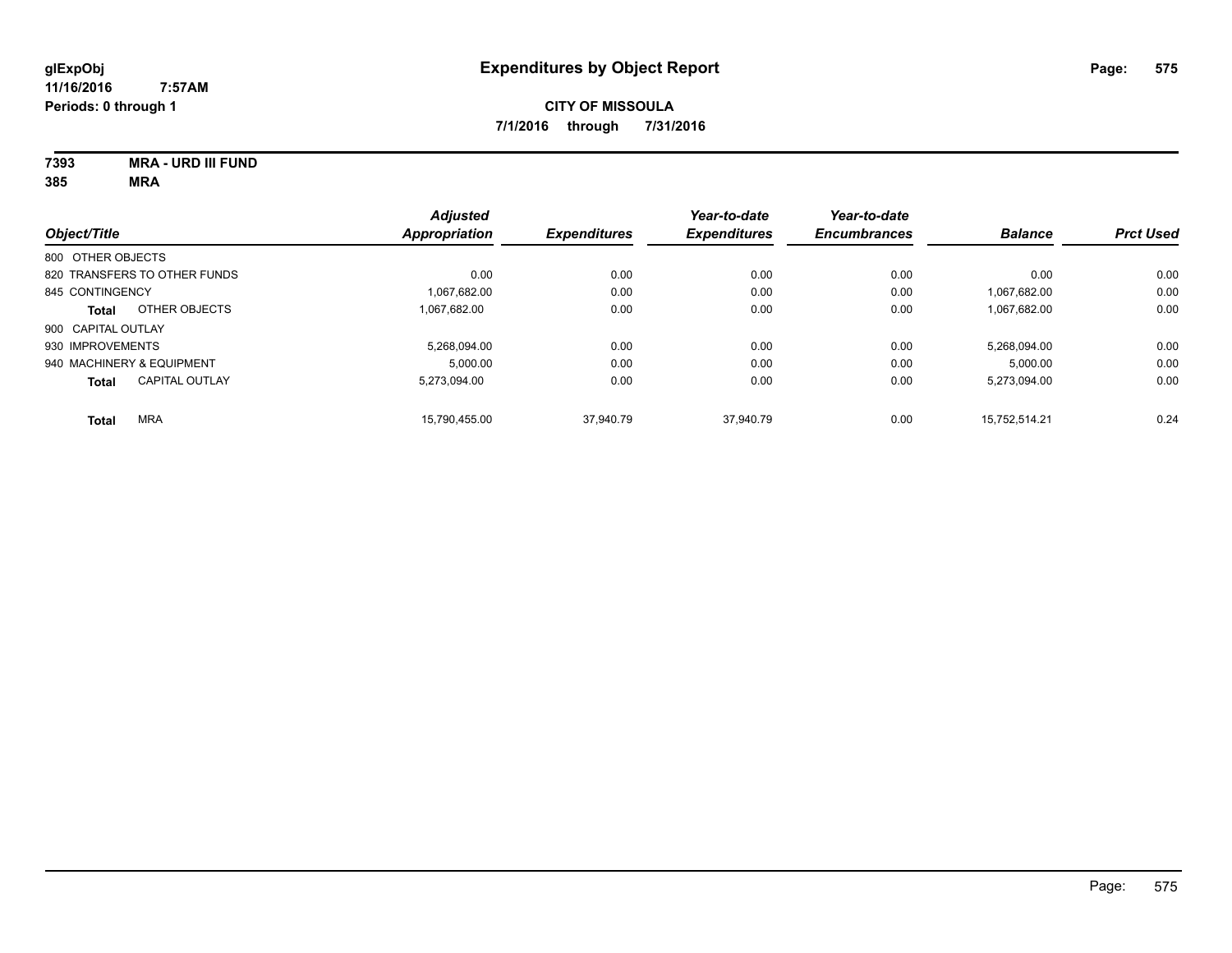# **7393 MRA - URD III FUND**

**900 DEPRECIATION**

| Object/Title                         | <b>Adjusted</b><br><b>Appropriation</b> | <b>Expenditures</b> | Year-to-date<br><b>Expenditures</b> | Year-to-date<br><b>Encumbrances</b> | <b>Balance</b> | <b>Prct Used</b> |
|--------------------------------------|-----------------------------------------|---------------------|-------------------------------------|-------------------------------------|----------------|------------------|
| 500 FIXED CHARGES                    |                                         |                     |                                     |                                     |                |                  |
| 550 MERCHANT SERVICE FEES            | 0.00                                    | 0.00                | 0.00                                | 0.00                                | 0.00           | 0.00             |
| <b>FIXED CHARGES</b><br><b>Total</b> | 0.00                                    | 0.00                | 0.00                                | 0.00                                | 0.00           | 0.00             |
| 800 OTHER OBJECTS                    |                                         |                     |                                     |                                     |                |                  |
| 830 DEPRECIATION                     | 0.00                                    | 0.00                | 0.00                                | 0.00                                | 0.00           | 0.00             |
| OTHER OBJECTS<br><b>Total</b>        | 0.00                                    | 0.00                | 0.00                                | 0.00                                | 0.00           | 0.00             |
| <b>DEPRECIATION</b><br><b>Total</b>  | 0.00                                    | 0.00                | 0.00                                | 0.00                                | 0.00           | 0.00             |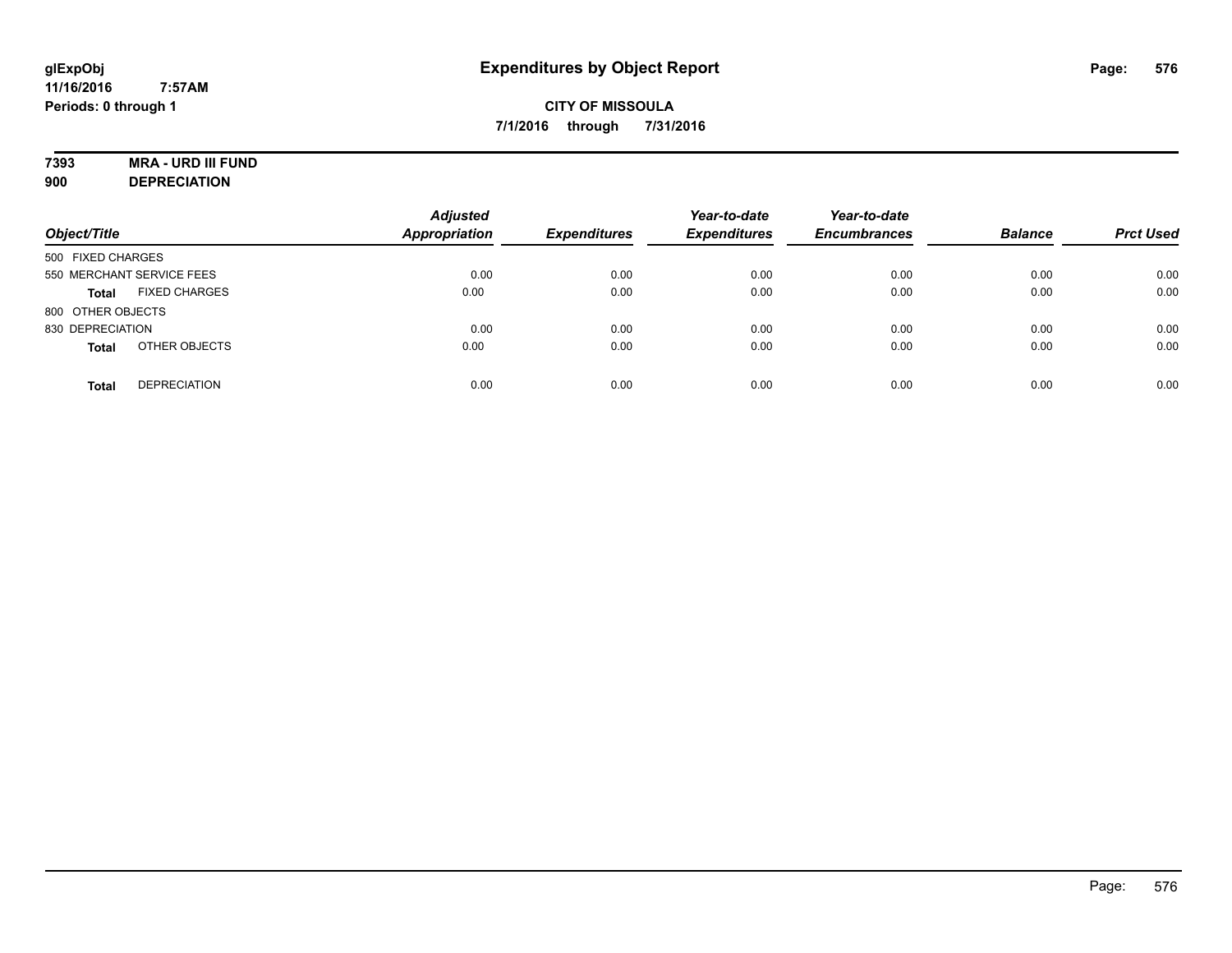#### **7393 MRA - URD III FUND**

|                                                   | <b>Adjusted</b> |                     | Year-to-date        | Year-to-date        |                |                  |
|---------------------------------------------------|-----------------|---------------------|---------------------|---------------------|----------------|------------------|
| Object/Title                                      | Appropriation   | <b>Expenditures</b> | <b>Expenditures</b> | <b>Encumbrances</b> | <b>Balance</b> | <b>Prct Used</b> |
| 100 PERSONAL SERVICES                             |                 |                     |                     |                     |                |                  |
| 110 SALARIES AND WAGES                            | 405,647.00      | 24,304.53           | 24,304.53           | 0.00                | 381,342.47     | 5.99             |
| 115 SALARIES/HEALTH INSURANCE BENEFIT             | 0.00            | 0.00                | 0.00                | 0.00                | 0.00           | 0.00             |
| 120 OVERTIME/TERMINATION                          | 5,000.00        | 0.00                | 0.00                | 0.00                | 5,000.00       | 0.00             |
| 140 EMPLOYER CONTRIBUTIONS                        | 129,626.00      | 13,480.43           | 13,480.43           | 0.00                | 116, 145.57    | 10.40            |
| <b>141 STATE RETIREMENT CONTRIBUTIONS</b>         | 0.00            | 0.00                | 0.00                | 0.00                | 0.00           | 0.00             |
| 190 PENSION EXPENSE                               | 0.00            | 0.00                | 0.00                | 0.00                | 0.00           | 0.00             |
| PERSONAL SERVICES<br><b>Total</b>                 | 540,273.00      | 37,784.96           | 37,784.96           | 0.00                | 502,488.04     | 6.99             |
| 200 SUPPLIES                                      |                 |                     |                     |                     |                |                  |
| 210 OFFICE SUPPLIES                               | 4,000.00        | 0.00                | 0.00                | 0.00                | 4,000.00       | 0.00             |
| 220 OPERATING SUPPLIES                            | 500.00          | 0.00                | 0.00                | 0.00                | 500.00         | 0.00             |
| 230 REPAIR/MAINTENANCE                            | 828.00          | 0.00                | 0.00                | 0.00                | 828.00         | 0.00             |
| 231 GASOLINE                                      | 400.00          | 0.00                | 0.00                | 0.00                | 400.00         | 0.00             |
| 240 OTHER SUPPLIES                                | 3,398.00        | 0.00                | 0.00                | 0.00                | 3,398.00       | 0.00             |
| <b>SUPPLIES</b><br><b>Total</b>                   | 9,126.00        | 0.00                | 0.00                | 0.00                | 9,126.00       | 0.00             |
| 300 PURCHASED SERVICES                            |                 |                     |                     |                     |                |                  |
| 310 COMMUNICATIONS                                | 800.00          | 5.83                | 5.83                | 0.00                | 794.17         | 0.73             |
| 320 PRINTING & DUPLICATING                        | 3,000.00        | 0.00                | 0.00                | 0.00                | 3,000.00       | 0.00             |
| 330 PUBLICITY, SUBSCRIPTIONS & DUES               | 3,000.00        | 150.00              | 150.00              | 0.00                | 2,850.00       | 5.00             |
| 344 TELEPHONE SERVICE                             | 1,300.00        | 0.00                | 0.00                | 0.00                | 1,300.00       | 0.00             |
| 345 GARBAGE                                       | 565.00          | 0.00                | 0.00                | 0.00                | 565.00         | 0.00             |
| 350 PROFESSIONAL SERVICES                         | 931,188.00      | 0.00                | 0.00                | 0.00                | 931,188.00     | 0.00             |
| 360 REPAIR & MAINTENANCE                          | 6,990.00        | 0.00                | 0.00                | 0.00                | 6,990.00       | 0.00             |
| 370 TRAVEL                                        | 3,500.00        | 0.00                | 0.00                | 0.00                | 3,500.00       | 0.00             |
| 380 TRAINING                                      | 4,500.00        | 0.00                | 0.00                | 0.00                | 4,500.00       | 0.00             |
| 390 OTHER PURCHASED SERVICES                      | 500.00          | 0.00                | 0.00                | 0.00                | 500.00         | 0.00             |
| PURCHASED SERVICES<br><b>Total</b>                | 955,343.00      | 155.83              | 155.83              | 0.00                | 955, 187. 17   | 0.02             |
| 500 FIXED CHARGES                                 |                 |                     |                     |                     |                |                  |
| 550 MERCHANT SERVICE FEES                         | 0.00            | 0.00                | 0.00                | 0.00                | 0.00           | 0.00             |
| <b>FIXED CHARGES</b><br><b>Total</b>              | 0.00            | 0.00                | 0.00                | 0.00                | 0.00           | 0.00             |
| 700 GRANTS & CONTRIBUTIONS                        |                 |                     |                     |                     |                |                  |
| 700 GRANTS & CONTRIBUTIONS                        | 7,944,937.00    | 0.00                | 0.00                | 0.00                | 7,944,937.00   | 0.00             |
| <b>GRANTS &amp; CONTRIBUTIONS</b><br><b>Total</b> | 7,944,937.00    | 0.00                | 0.00                | 0.00                | 7,944,937.00   | 0.00             |
| 800 OTHER OBJECTS                                 |                 |                     |                     |                     |                |                  |
| 820 TRANSFERS TO OTHER FUNDS                      | 0.00            | 0.00                | 0.00                | 0.00                | 0.00           | 0.00             |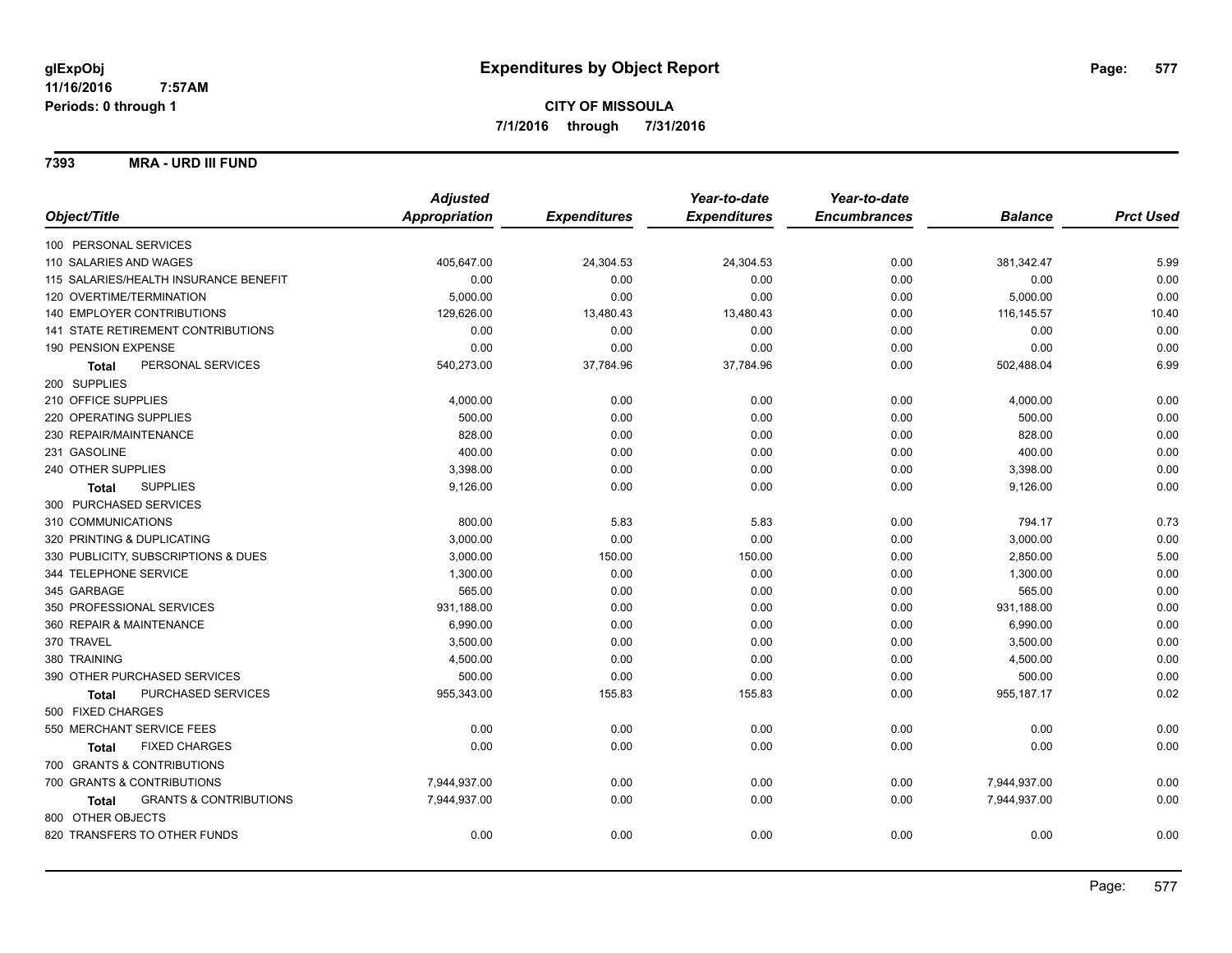#### **7393 MRA - URD III FUND**

| Object/Title                       | <b>Adjusted</b><br>Appropriation | <b>Expenditures</b> | Year-to-date<br><b>Expenditures</b> | Year-to-date<br><b>Encumbrances</b> | <b>Balance</b> | <b>Prct Used</b> |
|------------------------------------|----------------------------------|---------------------|-------------------------------------|-------------------------------------|----------------|------------------|
| 830 DEPRECIATION                   | 0.00                             | 0.00                | 0.00                                | 0.00                                | 0.00           | 0.00             |
| 845 CONTINGENCY                    | 1.067.682.00                     | 0.00                | 0.00                                | 0.00                                | 1.067.682.00   | 0.00             |
| OTHER OBJECTS<br><b>Total</b>      | 1.067.682.00                     | 0.00                | 0.00                                | 0.00                                | 1.067.682.00   | 0.00             |
| 900 CAPITAL OUTLAY                 |                                  |                     |                                     |                                     |                |                  |
| 930 IMPROVEMENTS                   | 5.268.094.00                     | 0.00                | 0.00                                | 0.00                                | 5.268.094.00   | 0.00             |
| 940 MACHINERY & EQUIPMENT          | 5.000.00                         | 0.00                | 0.00                                | 0.00                                | 5.000.00       | 0.00             |
| CAPITAL OUTLAY<br><b>Total</b>     | 5.273.094.00                     | 0.00                | 0.00                                | 0.00                                | 5.273.094.00   | 0.00             |
| MRA - URD III FUND<br><b>Total</b> | 15.790.455.00                    | 37.940.79           | 37.940.79                           | 0.00                                | 15.752.514.21  | 0.24             |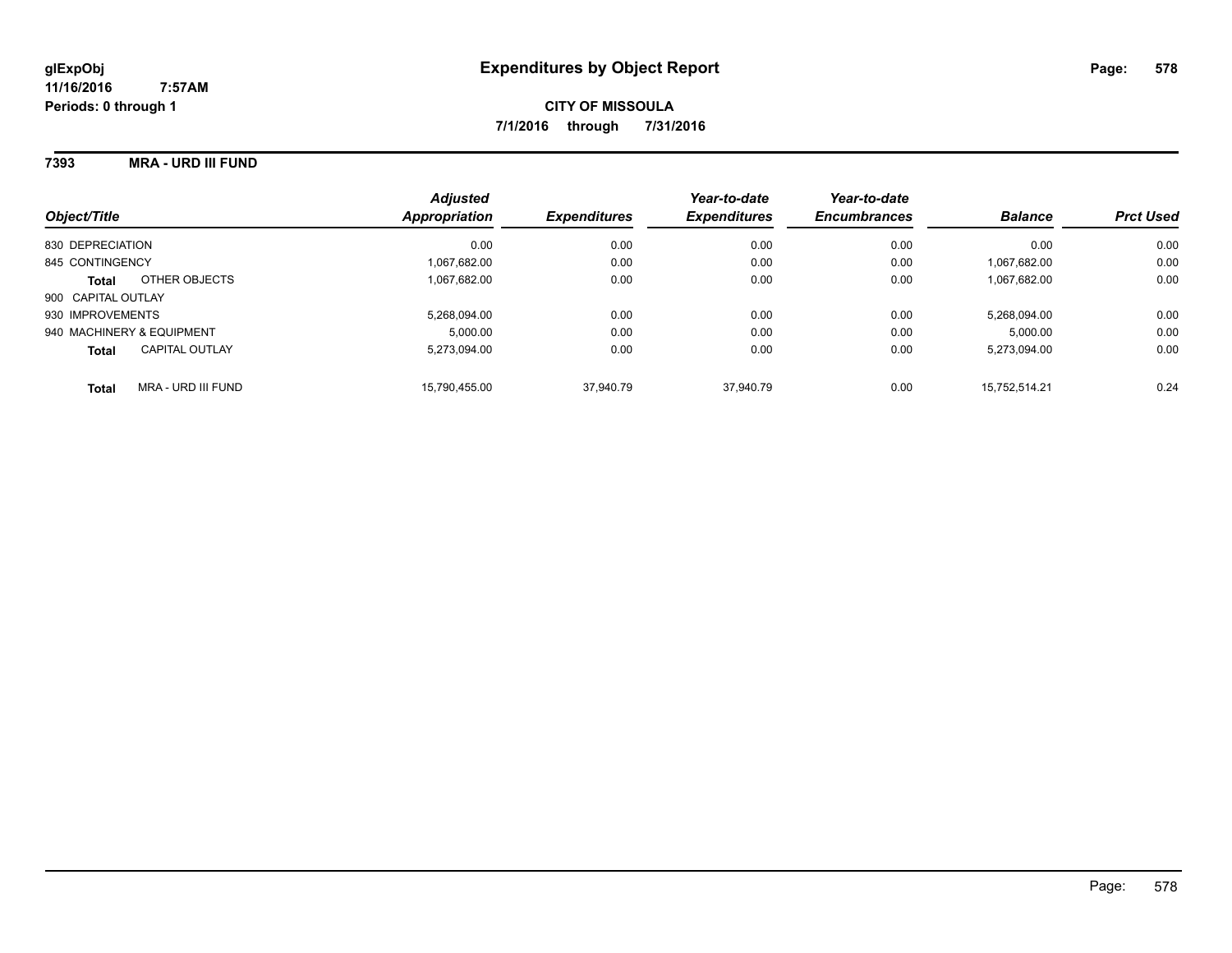#### **7394 MRA URD III TI DEBT CLEARING FUND**

| Object/Title                  | <b>Adjusted</b><br>Appropriation | <b>Expenditures</b> | Year-to-date<br><b>Expenditures</b> | Year-to-date<br><b>Encumbrances</b> | <b>Balance</b> | <b>Prct Used</b> |
|-------------------------------|----------------------------------|---------------------|-------------------------------------|-------------------------------------|----------------|------------------|
| 800 OTHER OBJECTS             |                                  |                     |                                     |                                     |                |                  |
| 820 TRANSFERS TO OTHER FUNDS  | 1,744,938.00                     | 0.00                | 0.00                                | 0.00                                | 1.744.938.00   | 0.00             |
| OTHER OBJECTS<br><b>Total</b> | 1,744,938.00                     | 0.00                | 0.00                                | 0.00                                | 1,744,938.00   | 0.00             |
| <b>MRA</b><br>Total           | 1,744,938.00                     | 0.00                | 0.00                                | 0.00                                | 1,744,938.00   | 0.00             |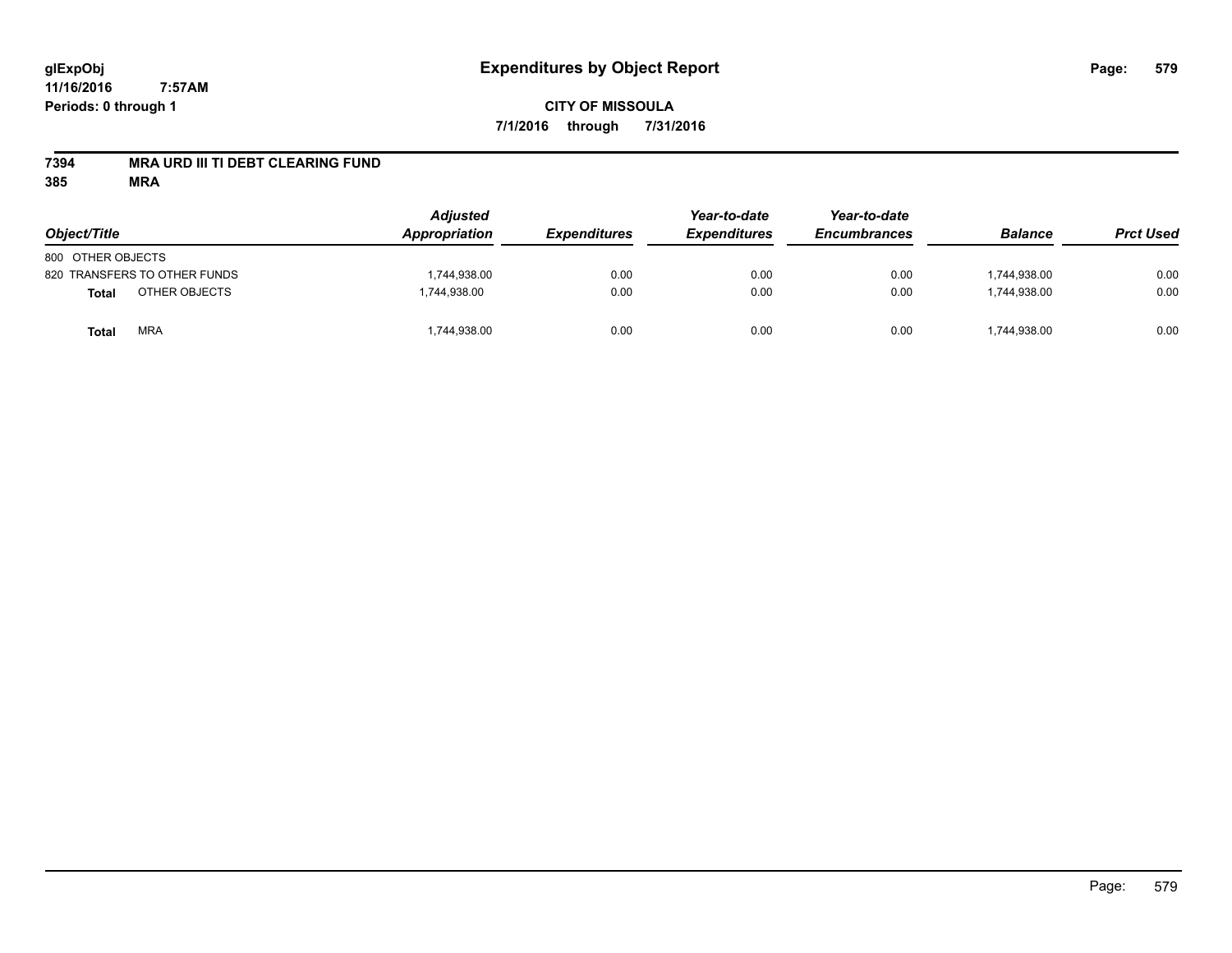**CITY OF MISSOULA 7/1/2016 through 7/31/2016**

### **7394 MRA URD III TI DEBT CLEARING FUND**

| Object/Title                                      | <b>Adjusted</b><br>Appropriation | <b>Expenditures</b> | Year-to-date<br><b>Expenditures</b> | Year-to-date<br><b>Encumbrances</b> | <b>Balance</b> | <b>Prct Used</b> |
|---------------------------------------------------|----------------------------------|---------------------|-------------------------------------|-------------------------------------|----------------|------------------|
| 800 OTHER OBJECTS                                 |                                  |                     |                                     |                                     |                |                  |
| 820 TRANSFERS TO OTHER FUNDS                      | 1,744,938.00                     | 0.00                | 0.00                                | 0.00                                | 1,744,938.00   | 0.00             |
| OTHER OBJECTS<br><b>Total</b>                     | 1,744,938.00                     | 0.00                | 0.00                                | 0.00                                | 1.744.938.00   | 0.00             |
| MRA URD III TI DEBT CLEARING FUND<br><b>Total</b> | ,744,938.00                      | 0.00                | 0.00                                | 0.00                                | 1,744,938.00   | 0.00             |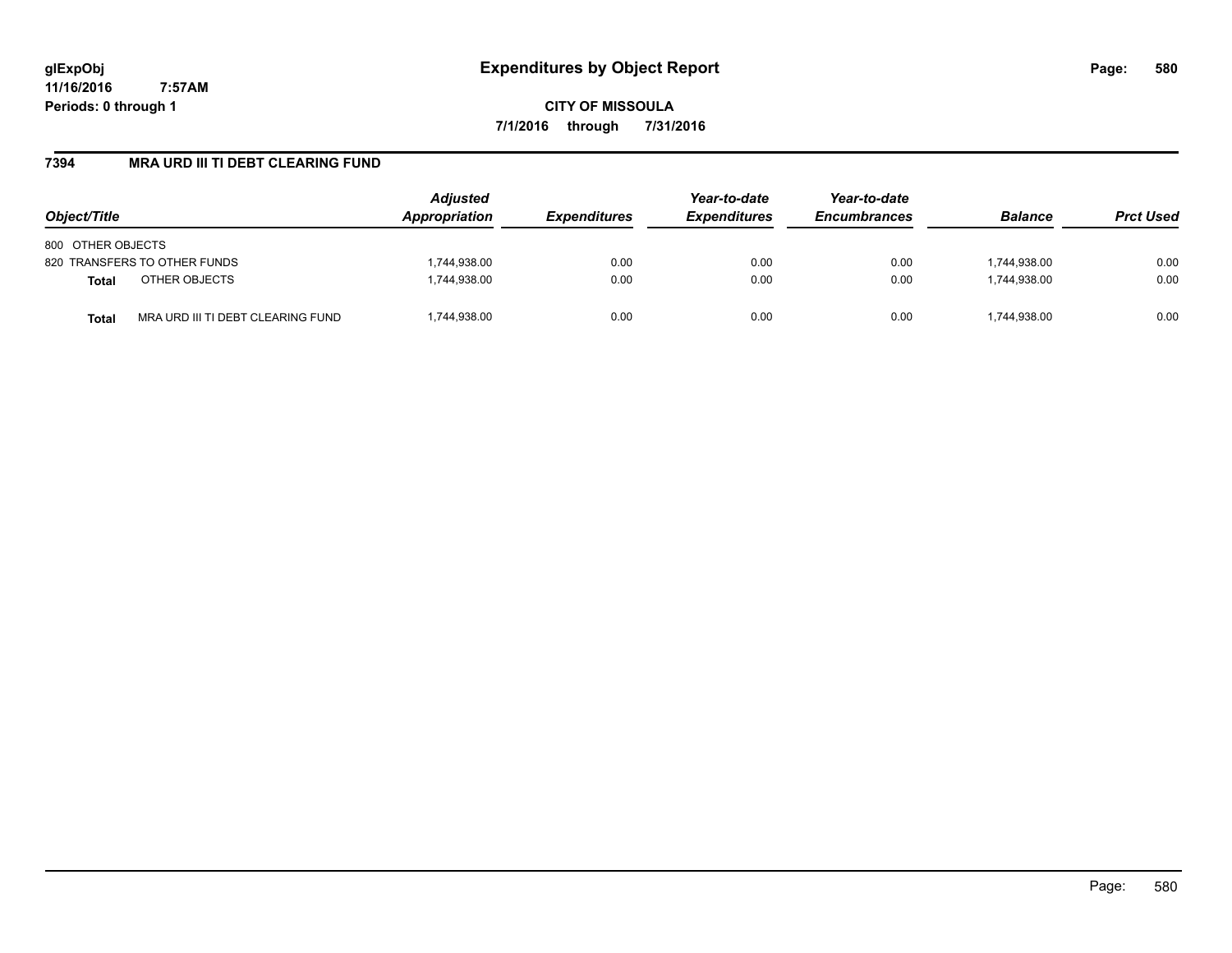# **CITY OF MISSOULA 7/1/2016 through 7/31/2016**

#### **7395 MRA TAX INCREMENT DEBT SERVICE**

| Object/Title                        | <b>Adjusted</b><br>Appropriation | <b>Expenditures</b> | Year-to-date<br><b>Expenditures</b> | Year-to-date<br><b>Encumbrances</b> | <b>Balance</b> | <b>Prct Used</b> |
|-------------------------------------|----------------------------------|---------------------|-------------------------------------|-------------------------------------|----------------|------------------|
| 600 DEBT SERVICE                    |                                  |                     |                                     |                                     |                |                  |
| 610 PRINCIPAL                       | 125,000.00                       | 0.00                | 0.00                                | 0.00                                | 125.000.00     | 0.00             |
| 620 INTEREST / SERVICE FEES         | 218,200.00                       | 0.00                | 0.00                                | 0.00                                | 218,200.00     | 0.00             |
| <b>DEBT SERVICE</b><br><b>Total</b> | 343,200.00                       | 0.00                | 0.00                                | 0.00                                | 343.200.00     | 0.00             |
| <b>MRA</b><br><b>Total</b>          | 343,200.00                       | 0.00                | 0.00                                | 0.00                                | 343,200.00     | 0.00             |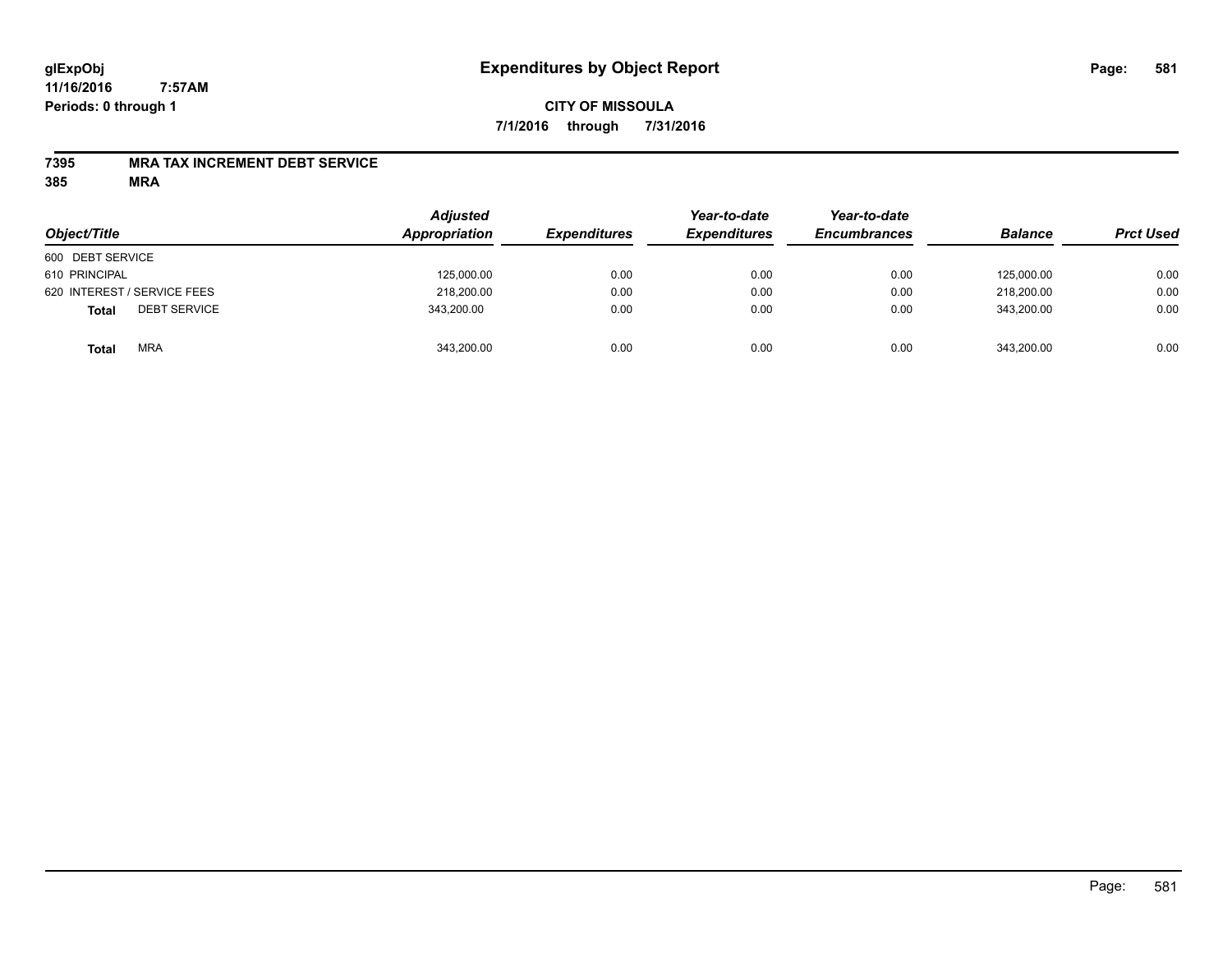**CITY OF MISSOULA 7/1/2016 through 7/31/2016**

### **7395 MRA TAX INCREMENT DEBT SERVICE**

| Object/Title                |                                | <b>Adjusted</b><br>Appropriation | <b>Expenditures</b> | Year-to-date<br><b>Expenditures</b> | Year-to-date<br><b>Encumbrances</b> | <b>Balance</b> | <b>Prct Used</b> |
|-----------------------------|--------------------------------|----------------------------------|---------------------|-------------------------------------|-------------------------------------|----------------|------------------|
| 600 DEBT SERVICE            |                                |                                  |                     |                                     |                                     |                |                  |
| 610 PRINCIPAL               |                                | 125,000.00                       | 0.00                | 0.00                                | 0.00                                | 125.000.00     | 0.00             |
| 620 INTEREST / SERVICE FEES |                                | 218,200.00                       | 0.00                | 0.00                                | 0.00                                | 218,200.00     | 0.00             |
| <b>Total</b>                | <b>DEBT SERVICE</b>            | 343,200.00                       | 0.00                | 0.00                                | 0.00                                | 343.200.00     | 0.00             |
| <b>Total</b>                | MRA TAX INCREMENT DEBT SERVICE | 343.200.00                       | 0.00                | 0.00                                | 0.00                                | 343.200.00     | 0.00             |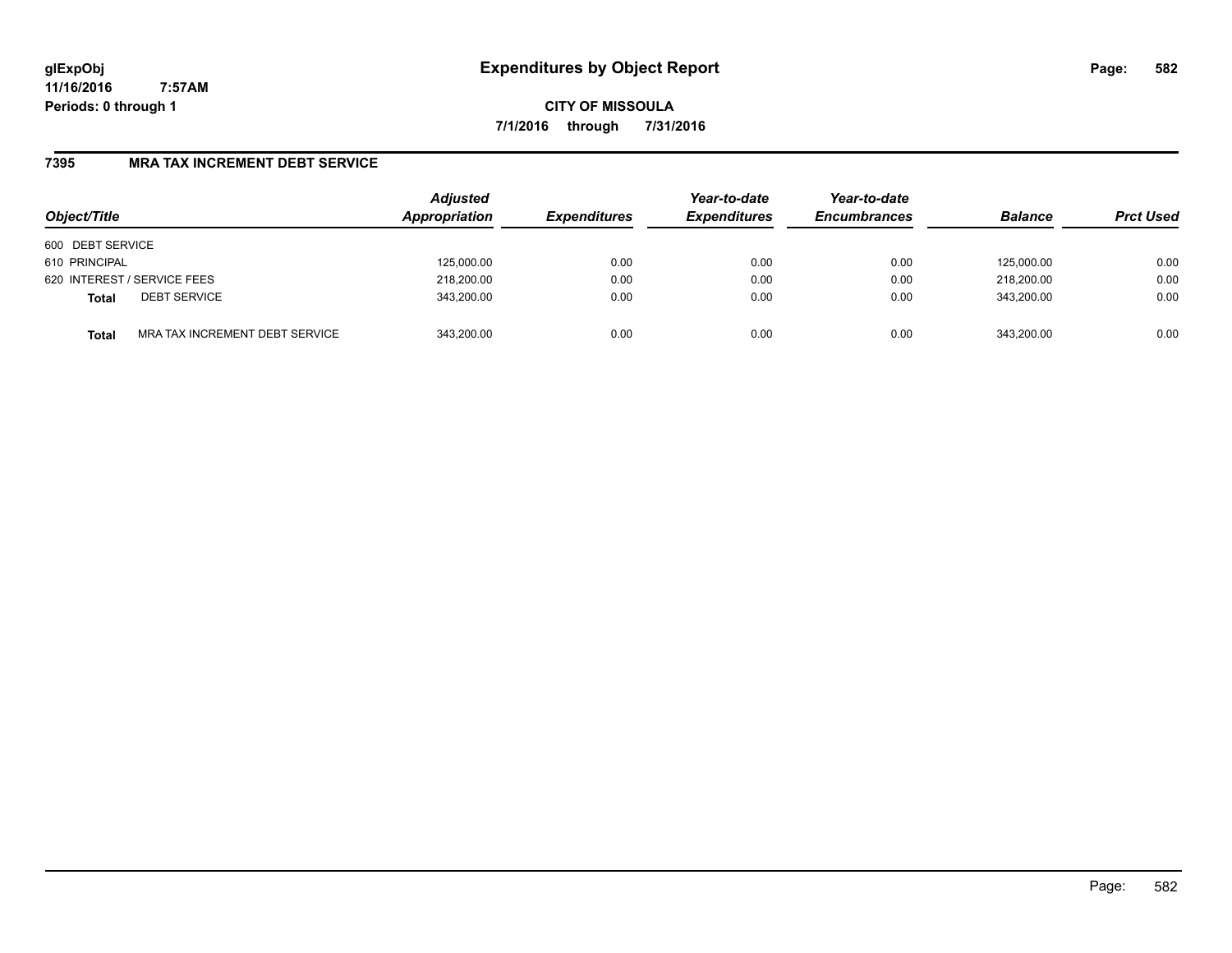#### **7396 NRSS DEBT SERVICE SINKING FUND**

| Object/Title                        | <b>Adjusted</b><br><b>Appropriation</b> | <b>Expenditures</b> | Year-to-date<br><b>Expenditures</b> | Year-to-date<br><b>Encumbrances</b> | <b>Balance</b> | <b>Prct Used</b> |
|-------------------------------------|-----------------------------------------|---------------------|-------------------------------------|-------------------------------------|----------------|------------------|
| 600 DEBT SERVICE                    |                                         |                     |                                     |                                     |                |                  |
| 620 INTEREST / SERVICE FEES         | 31,690.00                               | 0.00                | 0.00                                | 0.00                                | 31,690.00      | 0.00             |
| <b>DEBT SERVICE</b><br><b>Total</b> | 31,690.00                               | 0.00                | 0.00                                | 0.00                                | 31,690.00      | 0.00             |
| 800 OTHER OBJECTS                   |                                         |                     |                                     |                                     |                |                  |
| 820 TRANSFERS TO OTHER FUNDS        | 0.00                                    | 0.00                | 0.00                                | 0.00                                | 0.00           | 0.00             |
| OTHER OBJECTS<br><b>Total</b>       | 0.00                                    | 0.00                | 0.00                                | 0.00                                | 0.00           | 0.00             |
| <b>MRA</b><br><b>Total</b>          | 31,690.00                               | 0.00                | 0.00                                | 0.00                                | 31,690.00      | 0.00             |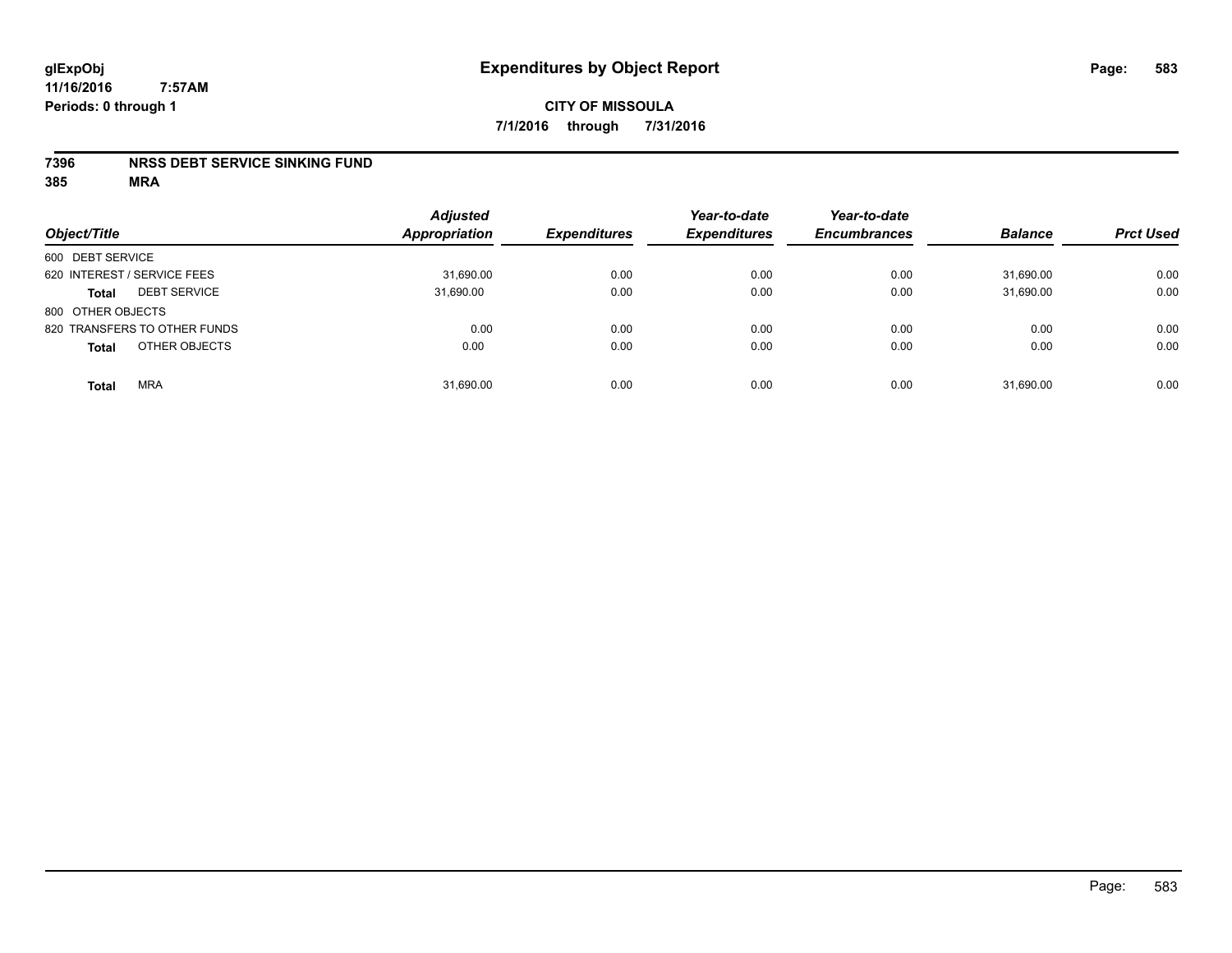#### **7396 NRSS DEBT SERVICE SINKING FUND**

**390 NON-DEPARTMENTAL**

| Object/Title     |                     | <b>Adjusted</b><br>Appropriation | <b>Expenditures</b> | Year-to-date<br><b>Expenditures</b> | Year-to-date<br><b>Encumbrances</b> | <b>Balance</b> | <b>Prct Used</b> |
|------------------|---------------------|----------------------------------|---------------------|-------------------------------------|-------------------------------------|----------------|------------------|
| 600 DEBT SERVICE |                     |                                  |                     |                                     |                                     |                |                  |
| 610 PRINCIPAL    |                     | 0.00                             | 0.00                | 0.00                                | 0.00                                | 0.00           | 0.00             |
| Total            | <b>DEBT SERVICE</b> | 0.00                             | 0.00                | 0.00                                | 0.00                                | 0.00           | 0.00             |
| Total            | NON-DEPARTMENTAL    | 0.00                             | 0.00                | 0.00                                | 0.00                                | 0.00           | 0.00             |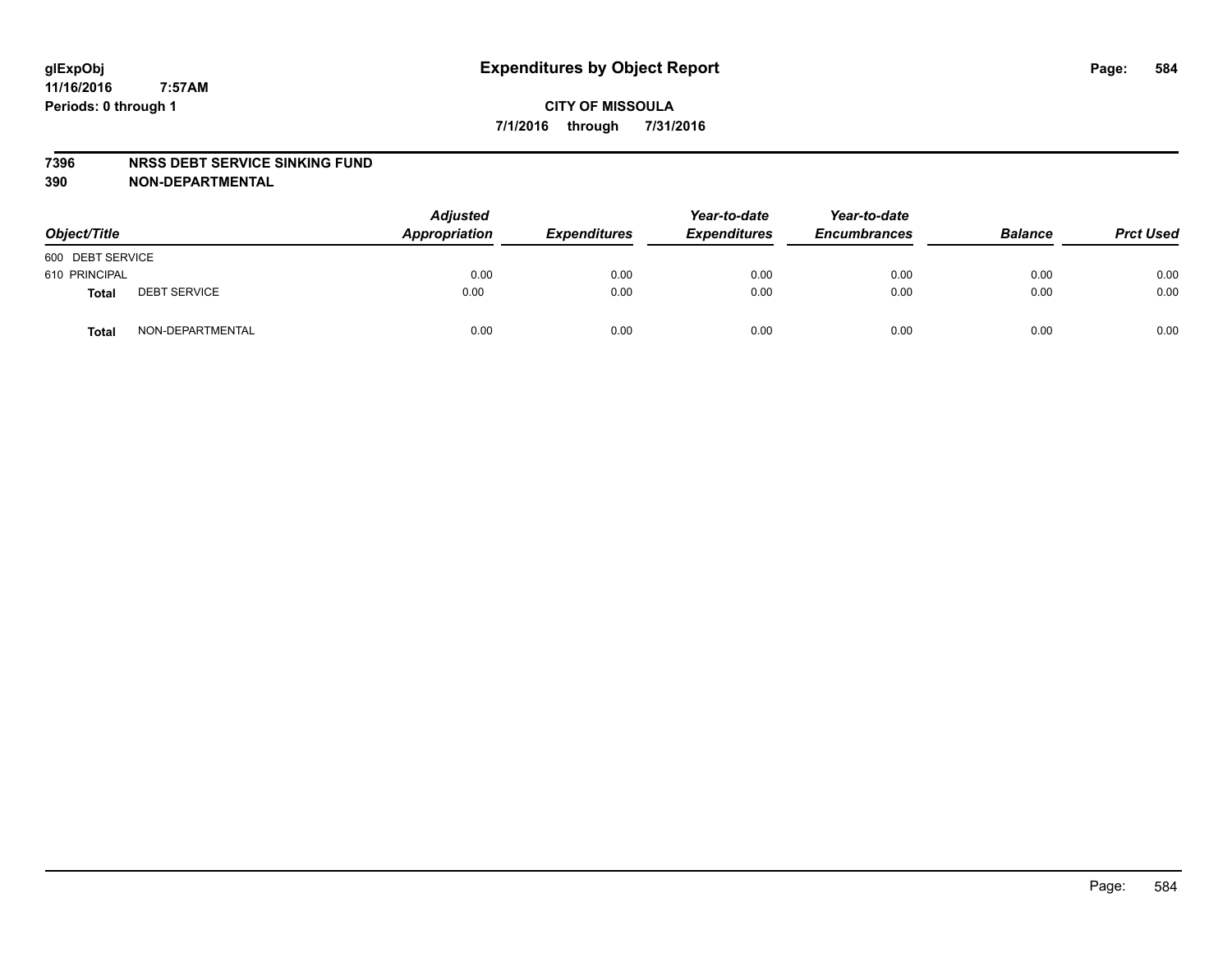### **7396 NRSS DEBT SERVICE SINKING FUND**

| Object/Title      |                                | <b>Adjusted</b><br>Appropriation | <b>Expenditures</b> | Year-to-date<br><b>Expenditures</b> | Year-to-date<br><b>Encumbrances</b> | <b>Balance</b> | <b>Prct Used</b> |
|-------------------|--------------------------------|----------------------------------|---------------------|-------------------------------------|-------------------------------------|----------------|------------------|
| 600 DEBT SERVICE  |                                |                                  |                     |                                     |                                     |                |                  |
| 610 PRINCIPAL     |                                | 0.00                             | 0.00                | 0.00                                | 0.00                                | 0.00           | 0.00             |
|                   | 620 INTEREST / SERVICE FEES    | 31,690.00                        | 0.00                | 0.00                                | 0.00                                | 31,690.00      | 0.00             |
| <b>Total</b>      | <b>DEBT SERVICE</b>            | 31,690.00                        | 0.00                | 0.00                                | 0.00                                | 31.690.00      | 0.00             |
| 800 OTHER OBJECTS |                                |                                  |                     |                                     |                                     |                |                  |
|                   | 820 TRANSFERS TO OTHER FUNDS   | 0.00                             | 0.00                | 0.00                                | 0.00                                | 0.00           | 0.00             |
| <b>Total</b>      | OTHER OBJECTS                  | 0.00                             | 0.00                | 0.00                                | 0.00                                | 0.00           | 0.00             |
| <b>Total</b>      | NRSS DEBT SERVICE SINKING FUND | 31,690.00                        | 0.00                | 0.00                                | 0.00                                | 31.690.00      | 0.00             |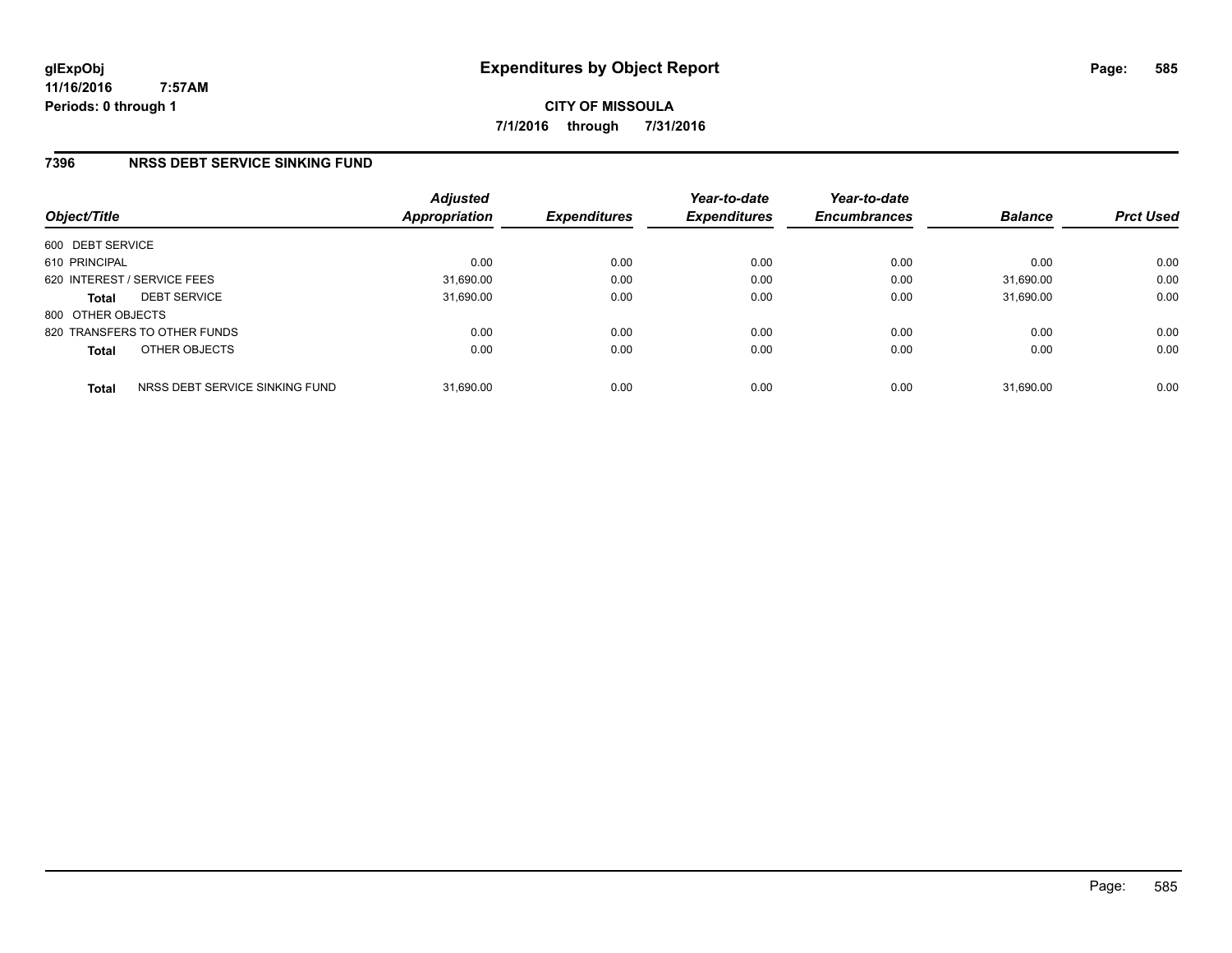#### **7397 NORTH RESERVE/SCOTT ST URD**

|                              |                                     | <b>Adjusted</b>      |                     | Year-to-date        | Year-to-date        |                |                  |
|------------------------------|-------------------------------------|----------------------|---------------------|---------------------|---------------------|----------------|------------------|
| Object/Title                 |                                     | <b>Appropriation</b> | <b>Expenditures</b> | <b>Expenditures</b> | <b>Encumbrances</b> | <b>Balance</b> | <b>Prct Used</b> |
| 100 PERSONAL SERVICES        |                                     |                      |                     |                     |                     |                |                  |
| 110 SALARIES AND WAGES       |                                     | 0.00                 | 0.00                | 0.00                | 0.00                | 0.00           | 0.00             |
| 120 OVERTIME/TERMINATION     |                                     | 0.00                 | 0.00                | 0.00                | 0.00                | 0.00           | 0.00             |
| 140 EMPLOYER CONTRIBUTIONS   |                                     | 0.00                 | 0.00                | 0.00                | 0.00                | 0.00           | 0.00             |
| <b>Total</b>                 | PERSONAL SERVICES                   | 0.00                 | 0.00                | 0.00                | 0.00                | 0.00           | 0.00             |
| 200 SUPPLIES                 |                                     |                      |                     |                     |                     |                |                  |
| 210 OFFICE SUPPLIES          |                                     | 0.00                 | 0.00                | 0.00                | 0.00                | 0.00           | 0.00             |
| 220 OPERATING SUPPLIES       |                                     | 0.00                 | 0.00                | 0.00                | 0.00                | 0.00           | 0.00             |
| 230 REPAIR/MAINTENANCE       |                                     | 0.00                 | 0.00                | 0.00                | 0.00                | 0.00           | 0.00             |
| 231 GASOLINE                 |                                     | 0.00                 | 0.00                | 0.00                | 0.00                | 0.00           | 0.00             |
| 240 OTHER SUPPLIES           |                                     | 0.00                 | 0.00                | 0.00                | 0.00                | 0.00           | 0.00             |
| Total                        | <b>SUPPLIES</b>                     | 0.00                 | 0.00                | 0.00                | 0.00                | 0.00           | 0.00             |
| 300 PURCHASED SERVICES       |                                     |                      |                     |                     |                     |                |                  |
| 310 COMMUNICATIONS           |                                     | 0.00                 | 0.00                | 0.00                | 0.00                | 0.00           | 0.00             |
| 320 PRINTING & DUPLICATING   |                                     | 0.00                 | 0.00                | 0.00                | 0.00                | 0.00           | 0.00             |
|                              | 330 PUBLICITY, SUBSCRIPTIONS & DUES | 0.00                 | 0.00                | 0.00                | 0.00                | 0.00           | 0.00             |
| 344 TELEPHONE SERVICE        |                                     | 0.00                 | 0.00                | 0.00                | 0.00                | 0.00           | 0.00             |
| 345 GARBAGE                  |                                     | 0.00                 | 0.00                | 0.00                | 0.00                | 0.00           | 0.00             |
| 350 PROFESSIONAL SERVICES    |                                     | 7,550.00             | 0.00                | 0.00                | 0.00                | 7,550.00       | 0.00             |
| 360 REPAIR & MAINTENANCE     |                                     | 0.00                 | 0.00                | 0.00                | 0.00                | 0.00           | 0.00             |
| <b>Total</b>                 | <b>PURCHASED SERVICES</b>           | 7,550.00             | 0.00                | 0.00                | 0.00                | 7,550.00       | 0.00             |
| 500 FIXED CHARGES            |                                     |                      |                     |                     |                     |                |                  |
| 550 MERCHANT SERVICE FEES    |                                     | 0.00                 | 0.00                | 0.00                | 0.00                | 0.00           | 0.00             |
| <b>Total</b>                 | <b>FIXED CHARGES</b>                | 0.00                 | 0.00                | 0.00                | 0.00                | 0.00           | 0.00             |
| 700 GRANTS & CONTRIBUTIONS   |                                     |                      |                     |                     |                     |                |                  |
| 700 GRANTS & CONTRIBUTIONS   |                                     | 0.00                 | 0.00                | 0.00                | 0.00                | 0.00           | 0.00             |
| <b>Total</b>                 | <b>GRANTS &amp; CONTRIBUTIONS</b>   | 0.00                 | 0.00                | 0.00                | 0.00                | 0.00           | 0.00             |
| 800 OTHER OBJECTS            |                                     |                      |                     |                     |                     |                |                  |
| 820 TRANSFERS TO OTHER FUNDS |                                     | 0.00                 | 0.00                | 0.00                | 0.00                | 0.00           | 0.00             |
| 845 CONTINGENCY              |                                     | 20,212.00            | 0.00                | 0.00                | 0.00                | 20,212.00      | 0.00             |
| Total                        | OTHER OBJECTS                       | 20,212.00            | 0.00                | 0.00                | 0.00                | 20,212.00      | 0.00             |
| <b>Total</b>                 | <b>MRA</b>                          | 27,762.00            | 0.00                | 0.00                | 0.00                | 27,762.00      | 0.00             |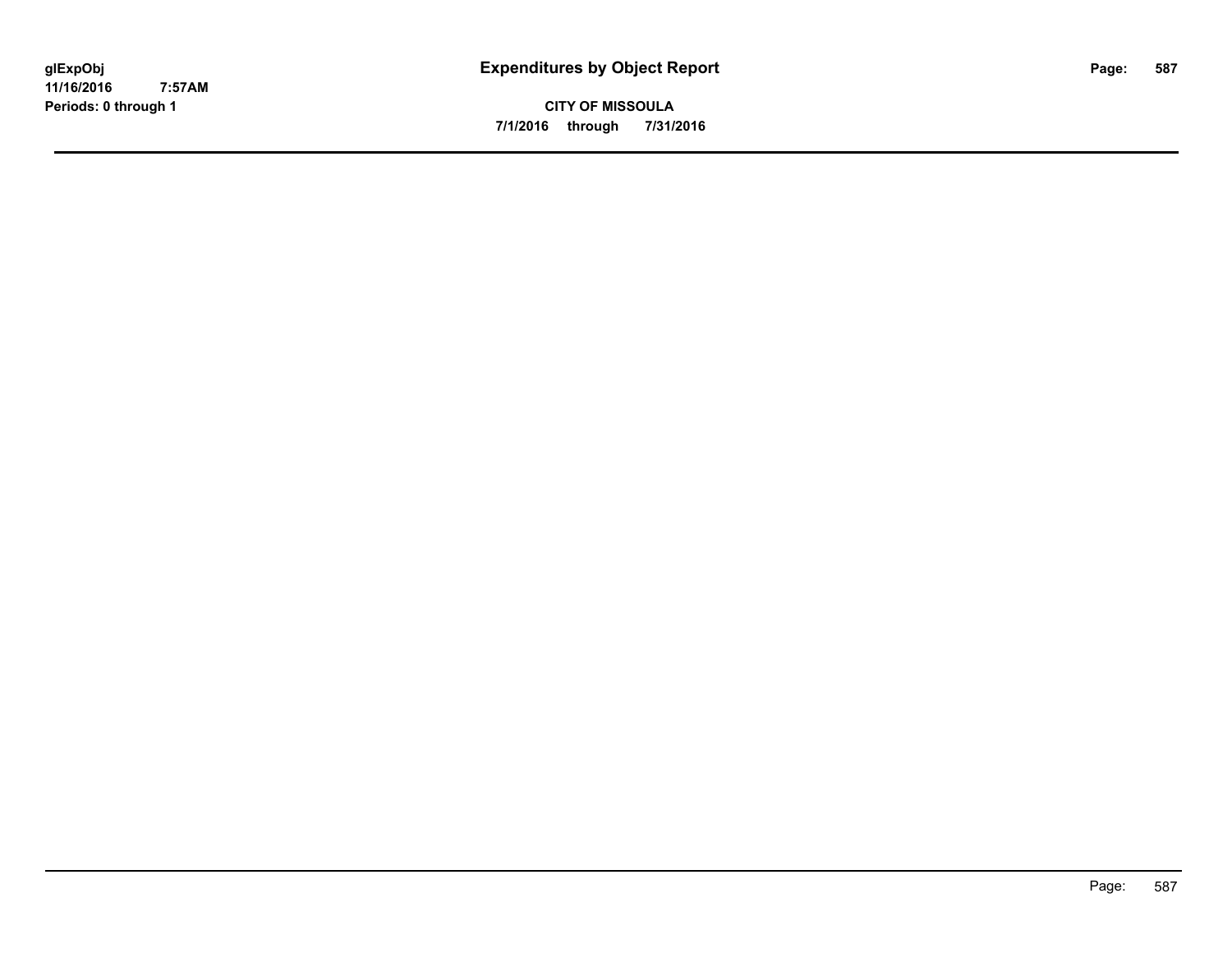### **7397 NORTH RESERVE/SCOTT ST URD**

| Object/Title                               | <b>Adjusted</b><br><b>Appropriation</b> | <b>Expenditures</b> | Year-to-date<br><b>Expenditures</b> | Year-to-date<br><b>Encumbrances</b> | <b>Balance</b> | <b>Prct Used</b> |
|--------------------------------------------|-----------------------------------------|---------------------|-------------------------------------|-------------------------------------|----------------|------------------|
| 100 PERSONAL SERVICES                      |                                         |                     |                                     |                                     |                |                  |
| 110 SALARIES AND WAGES                     | 0.00                                    | 0.00                | 0.00                                | 0.00                                | 0.00           | 0.00             |
| 120 OVERTIME/TERMINATION                   | 0.00                                    | 0.00                | 0.00                                | 0.00                                | 0.00           | 0.00             |
| 140 EMPLOYER CONTRIBUTIONS                 | 0.00                                    | 0.00                | 0.00                                | 0.00                                | 0.00           | 0.00             |
| PERSONAL SERVICES<br><b>Total</b>          | 0.00                                    | 0.00                | 0.00                                | 0.00                                | 0.00           | 0.00             |
| 200 SUPPLIES                               |                                         |                     |                                     |                                     |                |                  |
| 210 OFFICE SUPPLIES                        | 0.00                                    | 0.00                | 0.00                                | 0.00                                | 0.00           | 0.00             |
| 220 OPERATING SUPPLIES                     | 0.00                                    | 0.00                | 0.00                                | 0.00                                | 0.00           | 0.00             |
| 230 REPAIR/MAINTENANCE                     | 0.00                                    | 0.00                | 0.00                                | 0.00                                | 0.00           | 0.00             |
| 231 GASOLINE                               | 0.00                                    | 0.00                | 0.00                                | 0.00                                | 0.00           | 0.00             |
| 240 OTHER SUPPLIES                         | 0.00                                    | 0.00                | 0.00                                | 0.00                                | 0.00           | 0.00             |
| <b>SUPPLIES</b><br>Total                   | 0.00                                    | 0.00                | 0.00                                | 0.00                                | 0.00           | 0.00             |
| 300 PURCHASED SERVICES                     |                                         |                     |                                     |                                     |                |                  |
| 310 COMMUNICATIONS                         | 0.00                                    | 0.00                | 0.00                                | 0.00                                | 0.00           | 0.00             |
| 320 PRINTING & DUPLICATING                 | 0.00                                    | 0.00                | 0.00                                | 0.00                                | 0.00           | 0.00             |
| 330 PUBLICITY, SUBSCRIPTIONS & DUES        | 0.00                                    | 0.00                | 0.00                                | 0.00                                | 0.00           | 0.00             |
| 344 TELEPHONE SERVICE                      | 0.00                                    | 0.00                | 0.00                                | 0.00                                | 0.00           | 0.00             |
| 345 GARBAGE                                | 0.00                                    | 0.00                | 0.00                                | 0.00                                | 0.00           | 0.00             |
| 350 PROFESSIONAL SERVICES                  | 7,550.00                                | 0.00                | 0.00                                | 0.00                                | 7,550.00       | 0.00             |
| 360 REPAIR & MAINTENANCE                   | 0.00                                    | 0.00                | 0.00                                | 0.00                                | 0.00           | 0.00             |
| PURCHASED SERVICES<br><b>Total</b>         | 7,550.00                                | 0.00                | 0.00                                | 0.00                                | 7,550.00       | 0.00             |
| 500 FIXED CHARGES                          |                                         |                     |                                     |                                     |                |                  |
| 550 MERCHANT SERVICE FEES                  | 0.00                                    | 0.00                | 0.00                                | 0.00                                | 0.00           | 0.00             |
| <b>FIXED CHARGES</b><br>Total              | 0.00                                    | 0.00                | 0.00                                | 0.00                                | 0.00           | 0.00             |
| 700 GRANTS & CONTRIBUTIONS                 |                                         |                     |                                     |                                     |                |                  |
| 700 GRANTS & CONTRIBUTIONS                 | 0.00                                    | 0.00                | 0.00                                | 0.00                                | 0.00           | 0.00             |
| <b>GRANTS &amp; CONTRIBUTIONS</b><br>Total | 0.00                                    | 0.00                | 0.00                                | 0.00                                | 0.00           | 0.00             |
| 800 OTHER OBJECTS                          |                                         |                     |                                     |                                     |                |                  |
| 820 TRANSFERS TO OTHER FUNDS               | 0.00                                    | 0.00                | 0.00                                | 0.00                                | 0.00           | 0.00             |
| 845 CONTINGENCY                            | 20,212.00                               | 0.00                | 0.00                                | 0.00                                | 20,212.00      | 0.00             |
| OTHER OBJECTS<br><b>Total</b>              | 20,212.00                               | 0.00                | 0.00                                | 0.00                                | 20,212.00      | 0.00             |
| NORTH RESERVE/SCOTT ST URD<br>Total        | 27,762.00                               | 0.00                | 0.00                                | 0.00                                | 27,762.00      | 0.00             |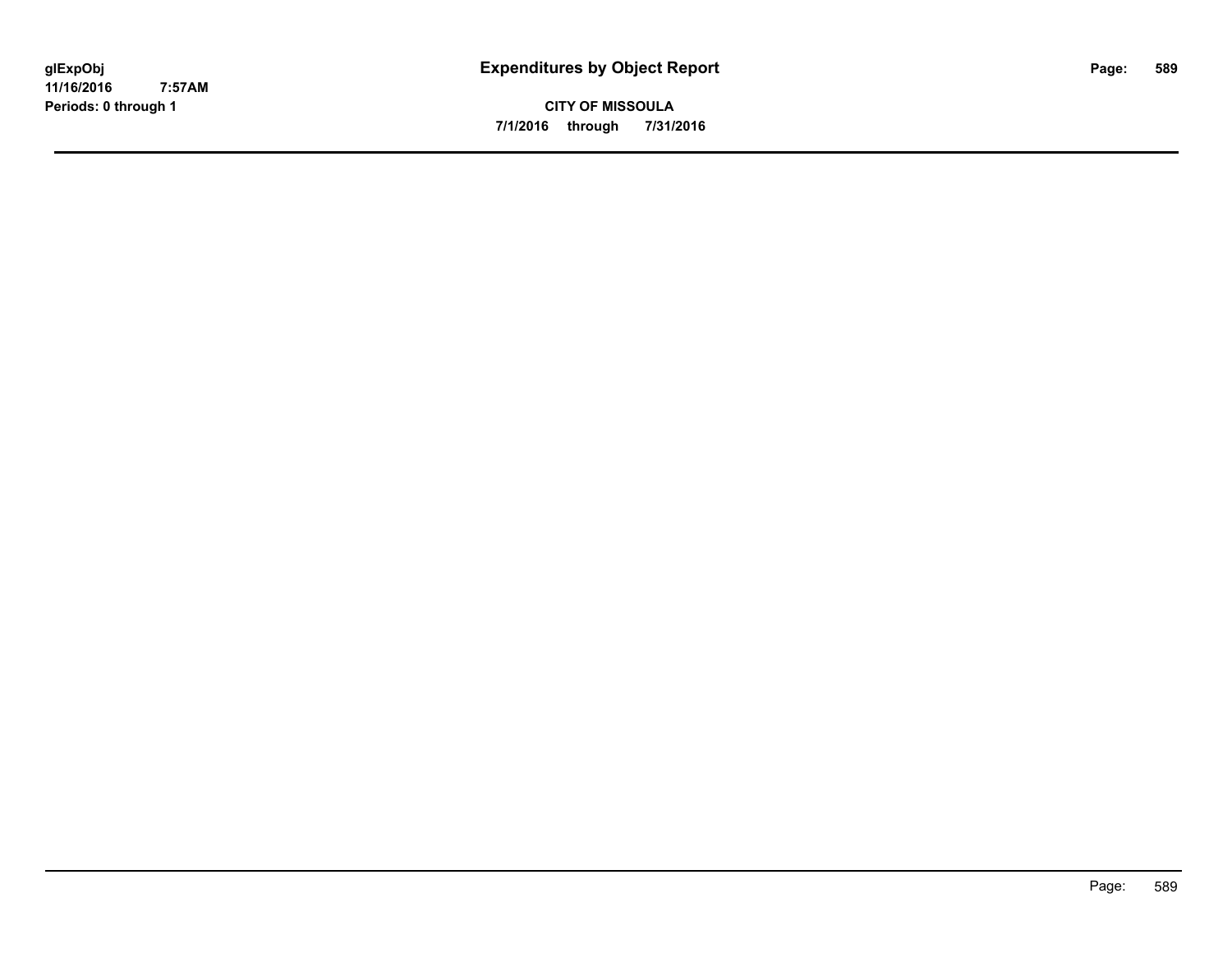**7398 HELLGATE URD**

| Object/Title           |                                   | <b>Adjusted</b><br>Appropriation | <b>Expenditures</b> | Year-to-date<br><b>Expenditures</b> | Year-to-date<br><b>Encumbrances</b> | <b>Balance</b> | <b>Prct Used</b> |
|------------------------|-----------------------------------|----------------------------------|---------------------|-------------------------------------|-------------------------------------|----------------|------------------|
| 300 PURCHASED SERVICES |                                   |                                  |                     |                                     |                                     |                |                  |
|                        |                                   |                                  |                     |                                     |                                     |                |                  |
|                        | 350 PROFESSIONAL SERVICES         | 0.00                             | 0.00                | 0.00                                | 0.00                                | 0.00           | 0.00             |
| <b>Total</b>           | PURCHASED SERVICES                | 0.00                             | 0.00                | 0.00                                | 0.00                                | 0.00           | 0.00             |
|                        | 700 GRANTS & CONTRIBUTIONS        |                                  |                     |                                     |                                     |                |                  |
|                        | 700 GRANTS & CONTRIBUTIONS        | 0.00                             | 0.00                | 0.00                                | 0.00                                | 0.00           | 0.00             |
| <b>Total</b>           | <b>GRANTS &amp; CONTRIBUTIONS</b> | 0.00                             | 0.00                | 0.00                                | 0.00                                | 0.00           | 0.00             |
| 800 OTHER OBJECTS      |                                   |                                  |                     |                                     |                                     |                |                  |
| 845 CONTINGENCY        |                                   | 0.00                             | 0.00                | 0.00                                | 0.00                                | 0.00           | 0.00             |
| <b>Total</b>           | OTHER OBJECTS                     | 0.00                             | 0.00                | 0.00                                | 0.00                                | 0.00           | 0.00             |
| 900 CAPITAL OUTLAY     |                                   |                                  |                     |                                     |                                     |                |                  |
| 920 BUILDINGS          |                                   | 0.00                             | 0.00                | 0.00                                | 0.00                                | 0.00           | 0.00             |
| 930 IMPROVEMENTS       |                                   | 0.00                             | 0.00                | 0.00                                | 0.00                                | 0.00           | 0.00             |
| <b>Total</b>           | CAPITAL OUTLAY                    | 0.00                             | 0.00                | 0.00                                | 0.00                                | 0.00           | 0.00             |
| <b>Total</b>           | <b>MRA</b>                        | 0.00                             | 0.00                | 0.00                                | 0.00                                | 0.00           | 0.00             |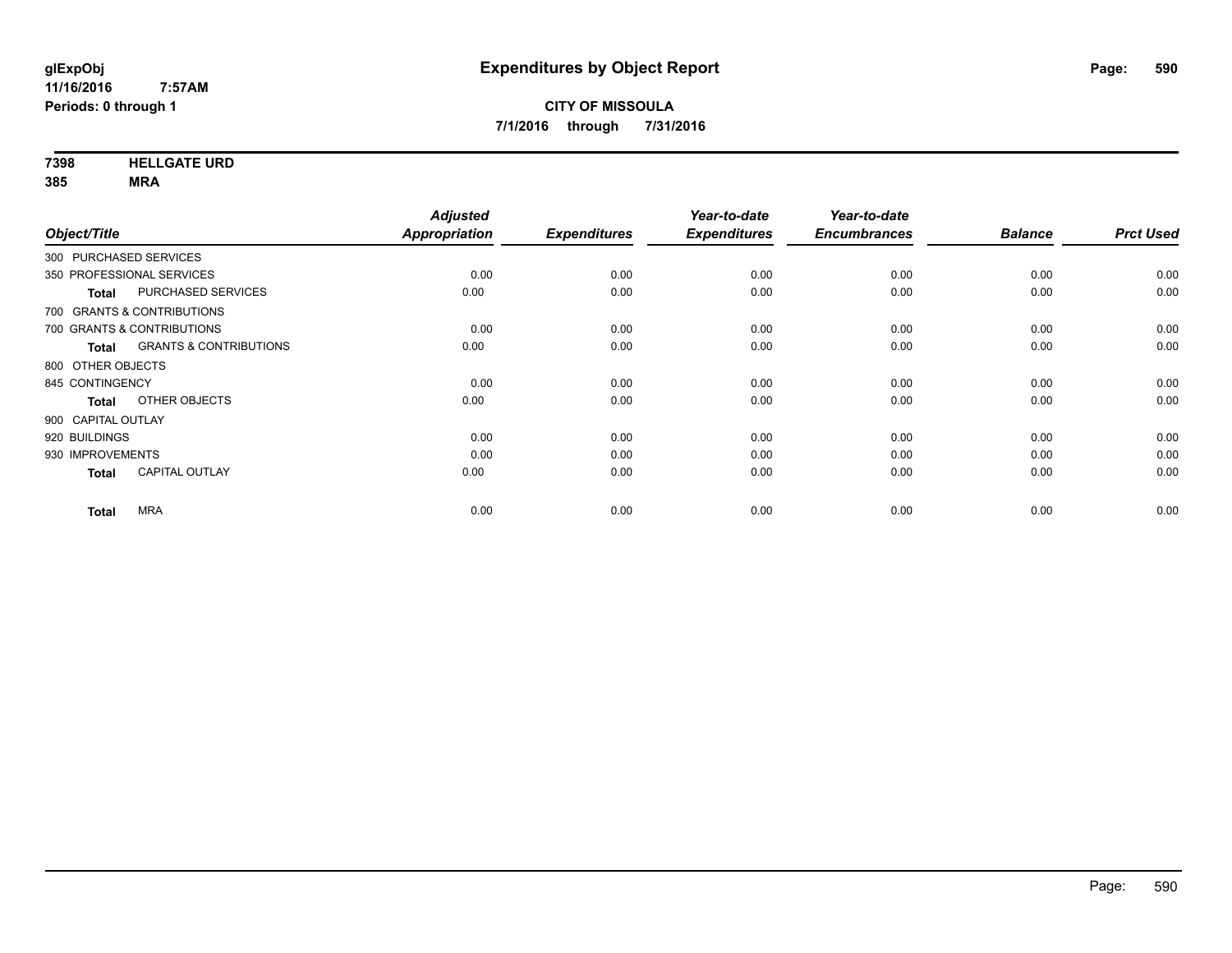#### **7398 HELLGATE URD**

| Object/Title           |                                   | <b>Adjusted</b><br>Appropriation | <b>Expenditures</b> | Year-to-date<br><b>Expenditures</b> | Year-to-date<br><b>Encumbrances</b> | <b>Balance</b> | <b>Prct Used</b> |
|------------------------|-----------------------------------|----------------------------------|---------------------|-------------------------------------|-------------------------------------|----------------|------------------|
|                        |                                   |                                  |                     |                                     |                                     |                |                  |
| 300 PURCHASED SERVICES |                                   |                                  |                     |                                     |                                     |                |                  |
|                        | 350 PROFESSIONAL SERVICES         | 0.00                             | 0.00                | 0.00                                | 0.00                                | 0.00           | 0.00             |
| <b>Total</b>           | PURCHASED SERVICES                | 0.00                             | 0.00                | 0.00                                | 0.00                                | 0.00           | 0.00             |
|                        | 700 GRANTS & CONTRIBUTIONS        |                                  |                     |                                     |                                     |                |                  |
|                        | 700 GRANTS & CONTRIBUTIONS        | 0.00                             | 0.00                | 0.00                                | 0.00                                | 0.00           | 0.00             |
| Total                  | <b>GRANTS &amp; CONTRIBUTIONS</b> | 0.00                             | 0.00                | 0.00                                | 0.00                                | 0.00           | 0.00             |
| 800 OTHER OBJECTS      |                                   |                                  |                     |                                     |                                     |                |                  |
| 845 CONTINGENCY        |                                   | 0.00                             | 0.00                | 0.00                                | 0.00                                | 0.00           | 0.00             |
| <b>Total</b>           | OTHER OBJECTS                     | 0.00                             | 0.00                | 0.00                                | 0.00                                | 0.00           | 0.00             |
| 900 CAPITAL OUTLAY     |                                   |                                  |                     |                                     |                                     |                |                  |
| 920 BUILDINGS          |                                   | 0.00                             | 0.00                | 0.00                                | 0.00                                | 0.00           | 0.00             |
| 930 IMPROVEMENTS       |                                   | 0.00                             | 0.00                | 0.00                                | 0.00                                | 0.00           | 0.00             |
| <b>Total</b>           | <b>CAPITAL OUTLAY</b>             | 0.00                             | 0.00                | 0.00                                | 0.00                                | 0.00           | 0.00             |
|                        |                                   |                                  |                     |                                     |                                     |                |                  |
| <b>Total</b>           | <b>HELLGATE URD</b>               | 0.00                             | 0.00                | 0.00                                | 0.00                                | 0.00           | 0.00             |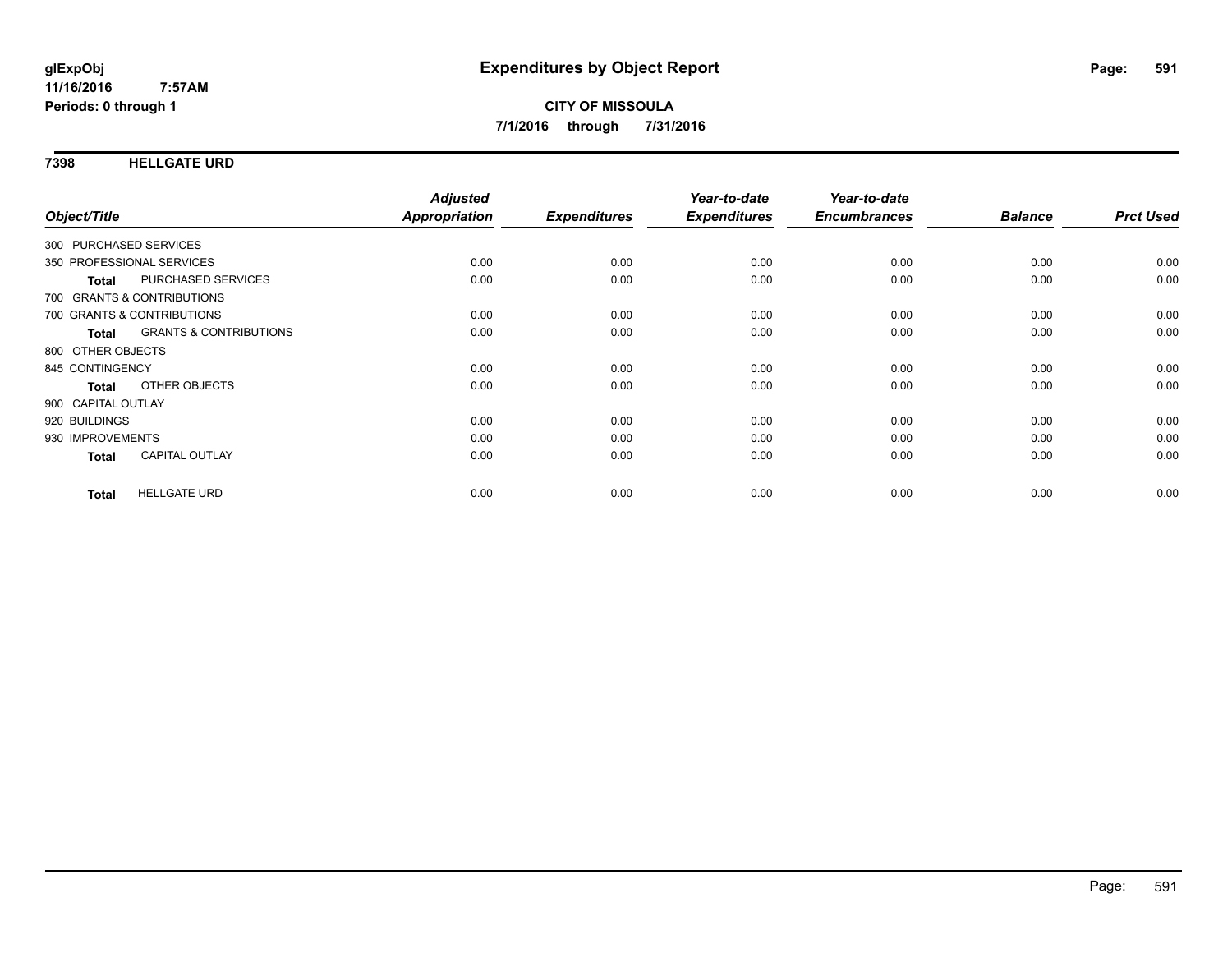#### **7399 INTERMOUNTAIN BOND DEBT SERVICE**

|                   |                             | <b>Adjusted</b>      |                     | Year-to-date        | Year-to-date        |                |                  |
|-------------------|-----------------------------|----------------------|---------------------|---------------------|---------------------|----------------|------------------|
| Object/Title      |                             | <b>Appropriation</b> | <b>Expenditures</b> | <b>Expenditures</b> | <b>Encumbrances</b> | <b>Balance</b> | <b>Prct Used</b> |
| 500 FIXED CHARGES |                             |                      |                     |                     |                     |                |                  |
|                   | 550 MERCHANT SERVICE FEES   | 0.00                 | 0.00                | 0.00                | 0.00                | 0.00           | 0.00             |
| <b>Total</b>      | <b>FIXED CHARGES</b>        | 0.00                 | 0.00                | 0.00                | 0.00                | 0.00           | 0.00             |
| 600 DEBT SERVICE  |                             |                      |                     |                     |                     |                |                  |
| 610 PRINCIPAL     |                             | 78.500.00            | 0.00                | 0.00                | 0.00                | 78.500.00      | 0.00             |
|                   | 620 INTEREST / SERVICE FEES | 67.437.00            | 600.00              | 600.00              | 0.00                | 66.837.00      | 0.89             |
| <b>Total</b>      | <b>DEBT SERVICE</b>         | 145.937.00           | 600.00              | 600.00              | 0.00                | 145.337.00     | 0.41             |
| <b>Total</b>      | <b>MRA</b>                  | 145.937.00           | 600.00              | 600.00              | 0.00                | 145.337.00     | 0.41             |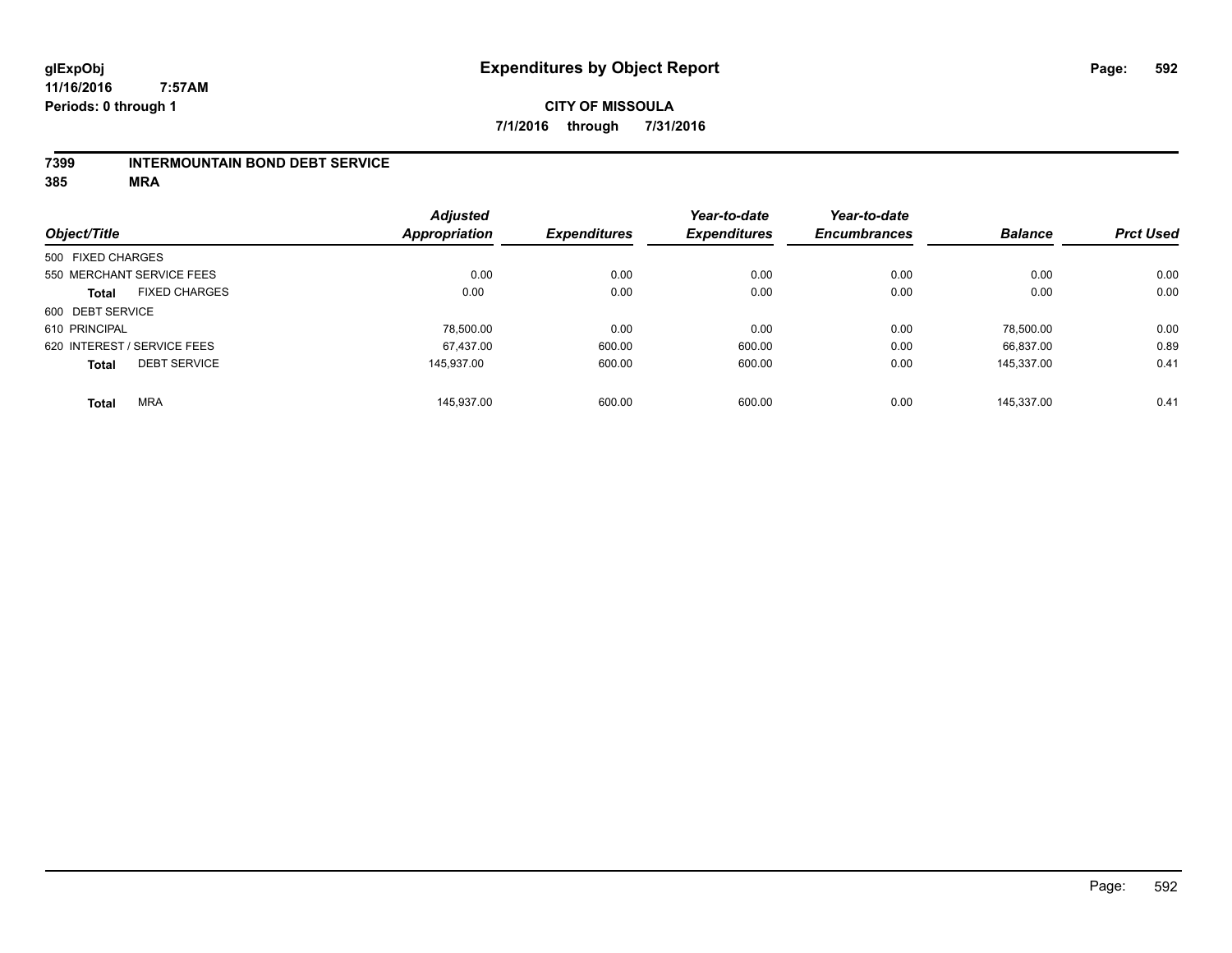#### **7399 INTERMOUNTAIN BOND DEBT SERVICE**

**390 NON-DEPARTMENTAL**

| Object/Title      |                              | <b>Adjusted</b><br>Appropriation | <b>Expenditures</b> | Year-to-date<br><b>Expenditures</b> | Year-to-date<br><b>Encumbrances</b> | <b>Balance</b> | <b>Prct Used</b> |
|-------------------|------------------------------|----------------------------------|---------------------|-------------------------------------|-------------------------------------|----------------|------------------|
| 800 OTHER OBJECTS |                              |                                  |                     |                                     |                                     |                |                  |
|                   | 820 TRANSFERS TO OTHER FUNDS | 0.00                             | 0.00                | 0.00                                | 0.00                                | 0.00           | 0.00             |
| <b>Total</b>      | OTHER OBJECTS                | 0.00                             | 0.00                | 0.00                                | 0.00                                | 0.00           | 0.00             |
| <b>Total</b>      | NON-DEPARTMENTAL             | 0.00                             | 0.00                | 0.00                                | 0.00                                | 0.00           | 0.00             |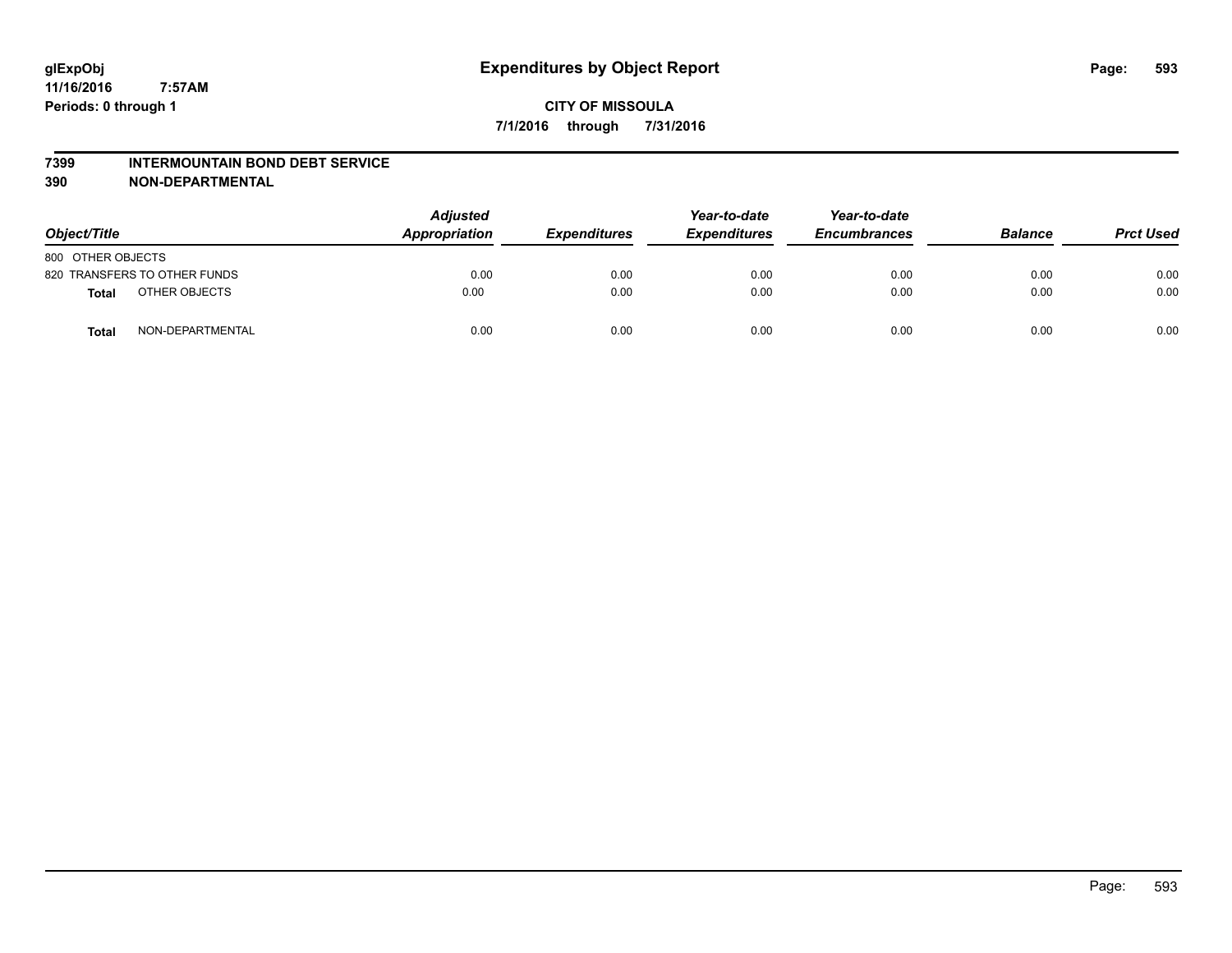**CITY OF MISSOULA 7/1/2016 through 7/31/2016**

# **7399 INTERMOUNTAIN BOND DEBT SERVICE**

| Object/Title      |                                        | <b>Adjusted</b><br><b>Appropriation</b> | <b>Expenditures</b> | Year-to-date<br><b>Expenditures</b> | Year-to-date<br><b>Encumbrances</b> | <b>Balance</b> | <b>Prct Used</b> |
|-------------------|----------------------------------------|-----------------------------------------|---------------------|-------------------------------------|-------------------------------------|----------------|------------------|
|                   |                                        |                                         |                     |                                     |                                     |                |                  |
| 500 FIXED CHARGES |                                        |                                         |                     |                                     |                                     |                |                  |
|                   | 550 MERCHANT SERVICE FEES              | 0.00                                    | 0.00                | 0.00                                | 0.00                                | 0.00           | 0.00             |
| <b>Total</b>      | <b>FIXED CHARGES</b>                   | 0.00                                    | 0.00                | 0.00                                | 0.00                                | 0.00           | 0.00             |
| 600 DEBT SERVICE  |                                        |                                         |                     |                                     |                                     |                |                  |
| 610 PRINCIPAL     |                                        | 78,500.00                               | 0.00                | 0.00                                | 0.00                                | 78,500.00      | 0.00             |
|                   | 620 INTEREST / SERVICE FEES            | 67.437.00                               | 600.00              | 600.00                              | 0.00                                | 66.837.00      | 0.89             |
| Total             | <b>DEBT SERVICE</b>                    | 145,937.00                              | 600.00              | 600.00                              | 0.00                                | 145,337.00     | 0.41             |
| 800 OTHER OBJECTS |                                        |                                         |                     |                                     |                                     |                |                  |
|                   | 820 TRANSFERS TO OTHER FUNDS           | 0.00                                    | 0.00                | 0.00                                | 0.00                                | 0.00           | 0.00             |
| Total             | OTHER OBJECTS                          | 0.00                                    | 0.00                | 0.00                                | 0.00                                | 0.00           | 0.00             |
| <b>Total</b>      | <b>INTERMOUNTAIN BOND DEBT SERVICE</b> | 145.937.00                              | 600.00              | 600.00                              | 0.00                                | 145.337.00     | 0.41             |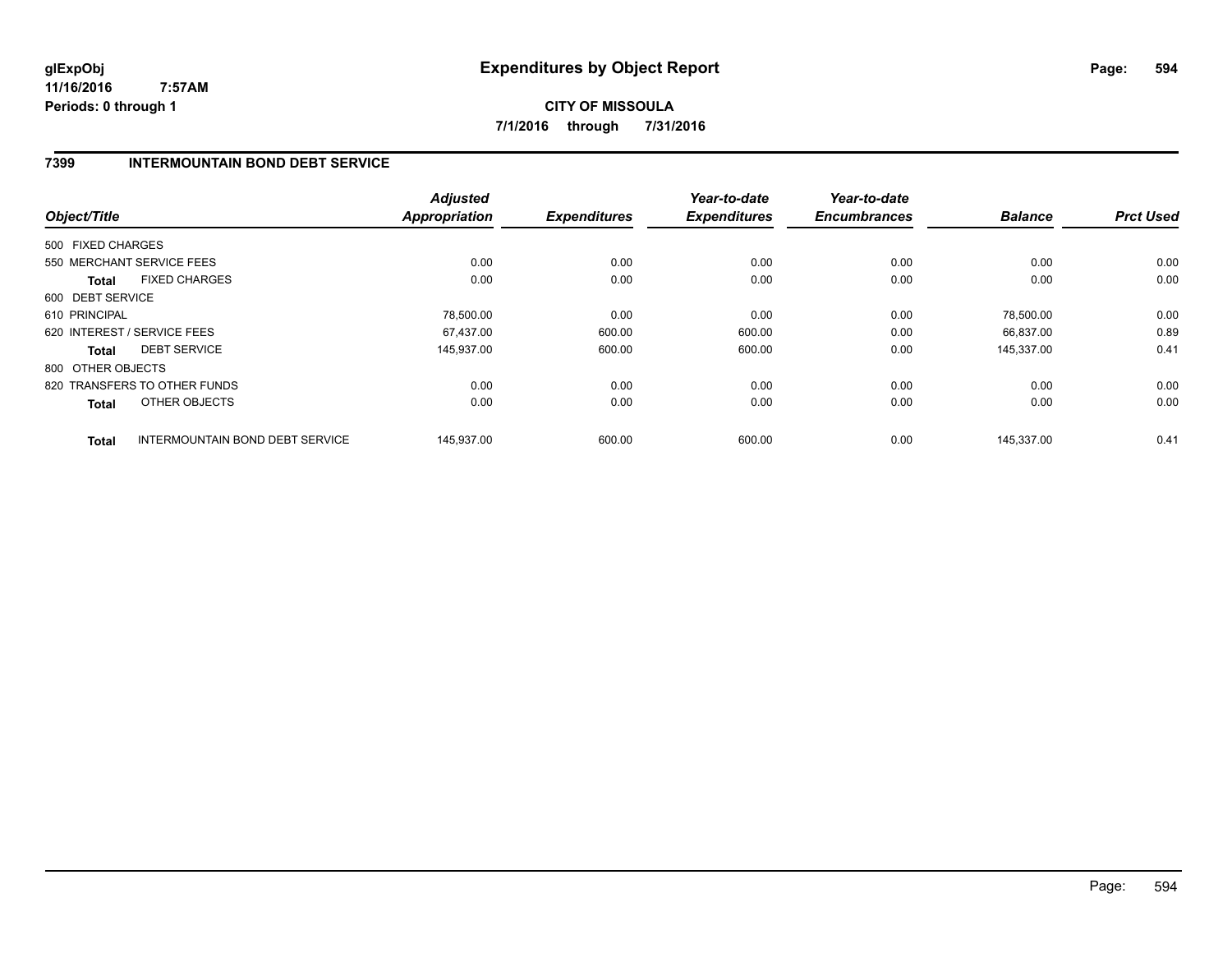#### **7400 FRONT ST BOND CLEARING**

|                   |                                   | <b>Adjusted</b>      |                     | Year-to-date        | Year-to-date        |                |                  |
|-------------------|-----------------------------------|----------------------|---------------------|---------------------|---------------------|----------------|------------------|
| Object/Title      |                                   | <b>Appropriation</b> | <b>Expenditures</b> | <b>Expenditures</b> | <b>Encumbrances</b> | <b>Balance</b> | <b>Prct Used</b> |
| 500 FIXED CHARGES |                                   |                      |                     |                     |                     |                |                  |
|                   | 550 MERCHANT SERVICE FEES         | 0.00                 | 0.00                | 0.00                | 0.00                | 0.00           | 0.00             |
| <b>Total</b>      | <b>FIXED CHARGES</b>              | 0.00                 | 0.00                | 0.00                | 0.00                | 0.00           | 0.00             |
|                   | 700 GRANTS & CONTRIBUTIONS        |                      |                     |                     |                     |                |                  |
|                   | 700 GRANTS & CONTRIBUTIONS        | 0.00                 | 0.00                | 0.00                | 0.00                | 0.00           | 0.00             |
| <b>Total</b>      | <b>GRANTS &amp; CONTRIBUTIONS</b> | 0.00                 | 0.00                | 0.00                | 0.00                | 0.00           | 0.00             |
| 800 OTHER OBJECTS |                                   |                      |                     |                     |                     |                |                  |
|                   | 820 TRANSFERS TO OTHER FUNDS      | 616.443.00           | 0.00                | 0.00                | 0.00                | 616.443.00     | 0.00             |
| <b>Total</b>      | OTHER OBJECTS                     | 616.443.00           | 0.00                | 0.00                | 0.00                | 616.443.00     | 0.00             |
| <b>Total</b>      | <b>MRA</b>                        | 616.443.00           | 0.00                | 0.00                | 0.00                | 616.443.00     | 0.00             |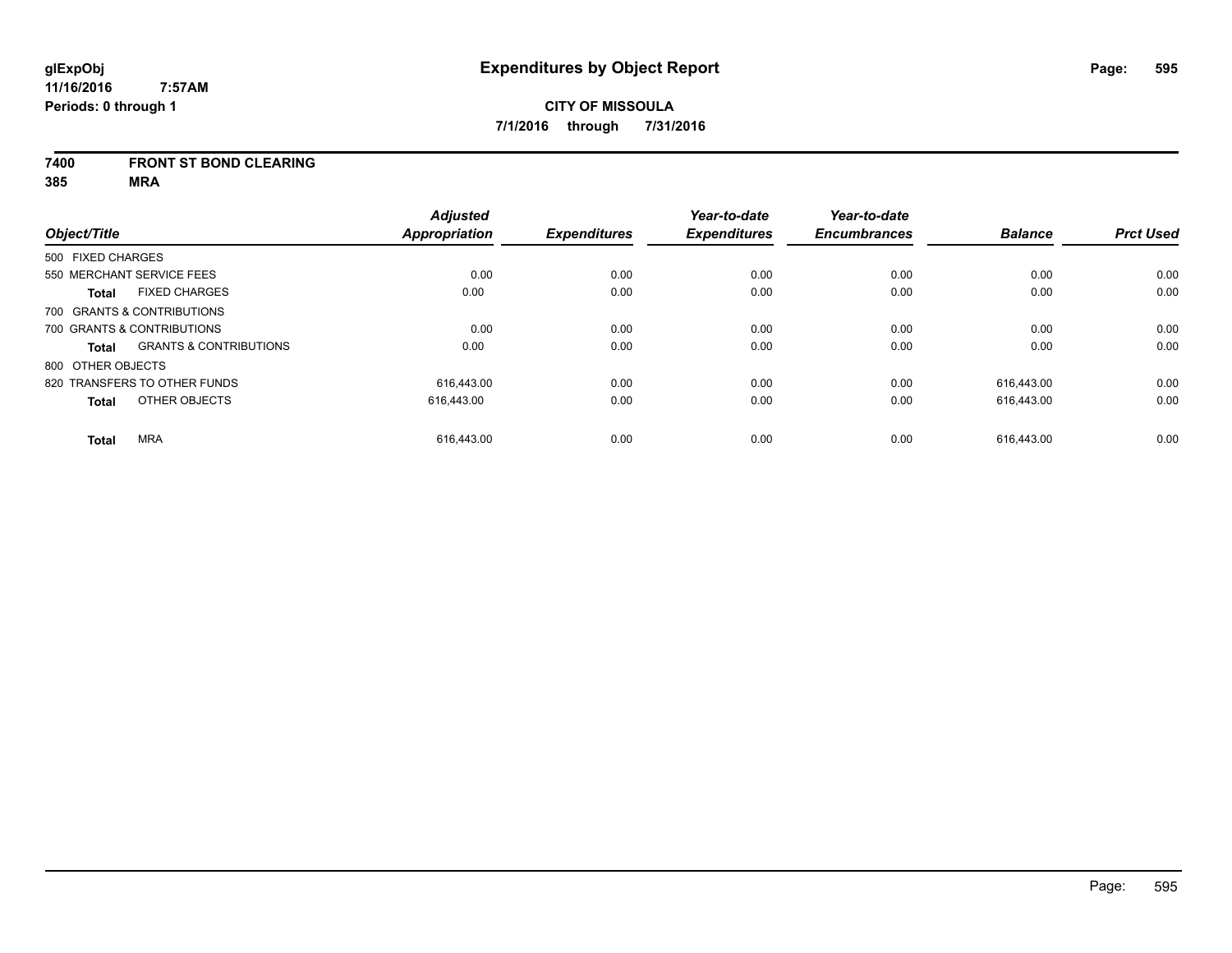### **7400 FRONT ST BOND CLEARING**

| Object/Title                 |                                   | <b>Adjusted</b><br><b>Appropriation</b> | <b>Expenditures</b> | Year-to-date<br><b>Expenditures</b> | Year-to-date<br><b>Encumbrances</b> | <b>Balance</b> | <b>Prct Used</b> |
|------------------------------|-----------------------------------|-----------------------------------------|---------------------|-------------------------------------|-------------------------------------|----------------|------------------|
| 500 FIXED CHARGES            |                                   |                                         |                     |                                     |                                     |                |                  |
| 550 MERCHANT SERVICE FEES    |                                   | 0.00                                    | 0.00                | 0.00                                | 0.00                                | 0.00           | 0.00             |
| <b>Total</b>                 | <b>FIXED CHARGES</b>              | 0.00                                    | 0.00                | 0.00                                | 0.00                                | 0.00           | 0.00             |
| 700 GRANTS & CONTRIBUTIONS   |                                   |                                         |                     |                                     |                                     |                |                  |
| 700 GRANTS & CONTRIBUTIONS   |                                   | 0.00                                    | 0.00                | 0.00                                | 0.00                                | 0.00           | 0.00             |
| <b>Total</b>                 | <b>GRANTS &amp; CONTRIBUTIONS</b> | 0.00                                    | 0.00                | 0.00                                | 0.00                                | 0.00           | 0.00             |
| 800 OTHER OBJECTS            |                                   |                                         |                     |                                     |                                     |                |                  |
| 820 TRANSFERS TO OTHER FUNDS |                                   | 616,443.00                              | 0.00                | 0.00                                | 0.00                                | 616.443.00     | 0.00             |
| <b>Total</b>                 | <b>OTHER OBJECTS</b>              | 616,443.00                              | 0.00                | 0.00                                | 0.00                                | 616,443.00     | 0.00             |
| <b>Total</b>                 | <b>FRONT ST BOND CLEARING</b>     | 616.443.00                              | 0.00                | 0.00                                | 0.00                                | 616.443.00     | 0.00             |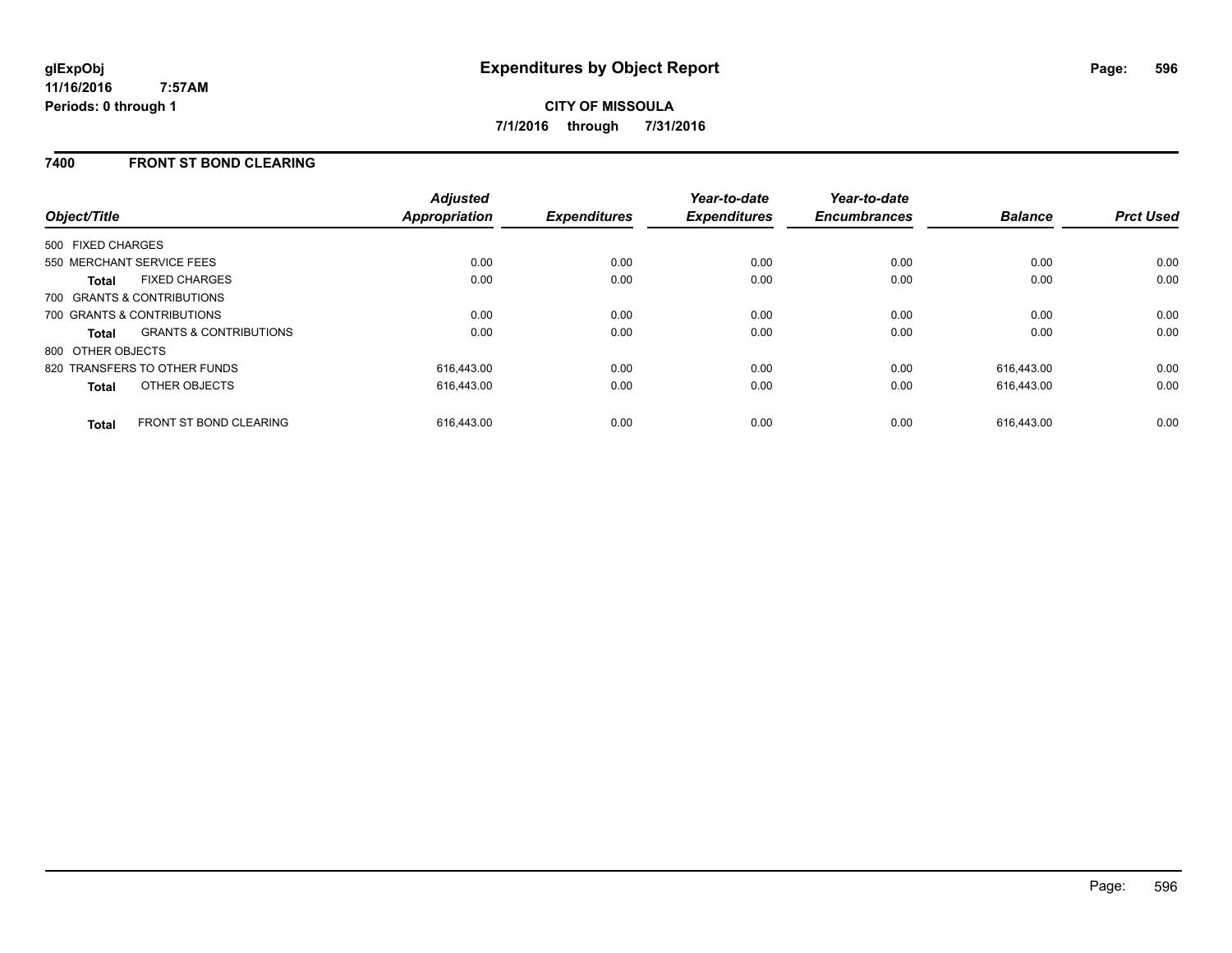#### **7401 FRONT ST PARKING STRUCTURE**

| Object/Title                |                              | <b>Adjusted</b><br><b>Appropriation</b> | <b>Expenditures</b> | Year-to-date<br><b>Expenditures</b> | Year-to-date<br><b>Encumbrances</b> | <b>Balance</b> | <b>Prct Used</b> |
|-----------------------------|------------------------------|-----------------------------------------|---------------------|-------------------------------------|-------------------------------------|----------------|------------------|
| 300 PURCHASED SERVICES      |                              |                                         |                     |                                     |                                     |                |                  |
|                             | 390 OTHER PURCHASED SERVICES | 0.00                                    | 0.00                | 0.00                                | 0.00                                | 0.00           | 0.00             |
| <b>Total</b>                | <b>PURCHASED SERVICES</b>    | 0.00                                    | 0.00                | 0.00                                | 0.00                                | 0.00           | 0.00             |
| 500 FIXED CHARGES           |                              |                                         |                     |                                     |                                     |                |                  |
| 550 MERCHANT SERVICE FEES   |                              | 0.00                                    | 0.00                | 0.00                                | 0.00                                | 0.00           | 0.00             |
| <b>Total</b>                | <b>FIXED CHARGES</b>         | 0.00                                    | 0.00                | 0.00                                | 0.00                                | 0.00           | 0.00             |
| 600 DEBT SERVICE            |                              |                                         |                     |                                     |                                     |                |                  |
| 610 PRINCIPAL               |                              | 74,000.00                               | 0.00                | 0.00                                | 0.00                                | 74,000.00      | 0.00             |
| 620 INTEREST / SERVICE FEES |                              | 132,340.00                              | 0.00                | 0.00                                | 0.00                                | 132,340.00     | 0.00             |
| <b>Total</b>                | <b>DEBT SERVICE</b>          | 206,340.00                              | 0.00                | 0.00                                | 0.00                                | 206,340.00     | 0.00             |
| 800 OTHER OBJECTS           |                              |                                         |                     |                                     |                                     |                |                  |
|                             | 820 TRANSFERS TO OTHER FUNDS | 0.00                                    | 0.00                | 0.00                                | 0.00                                | 0.00           | 0.00             |
| <b>Total</b>                | OTHER OBJECTS                | 0.00                                    | 0.00                | 0.00                                | 0.00                                | 0.00           | 0.00             |
| <b>Total</b>                | <b>MRA</b>                   | 206,340.00                              | 0.00                | 0.00                                | 0.00                                | 206,340.00     | 0.00             |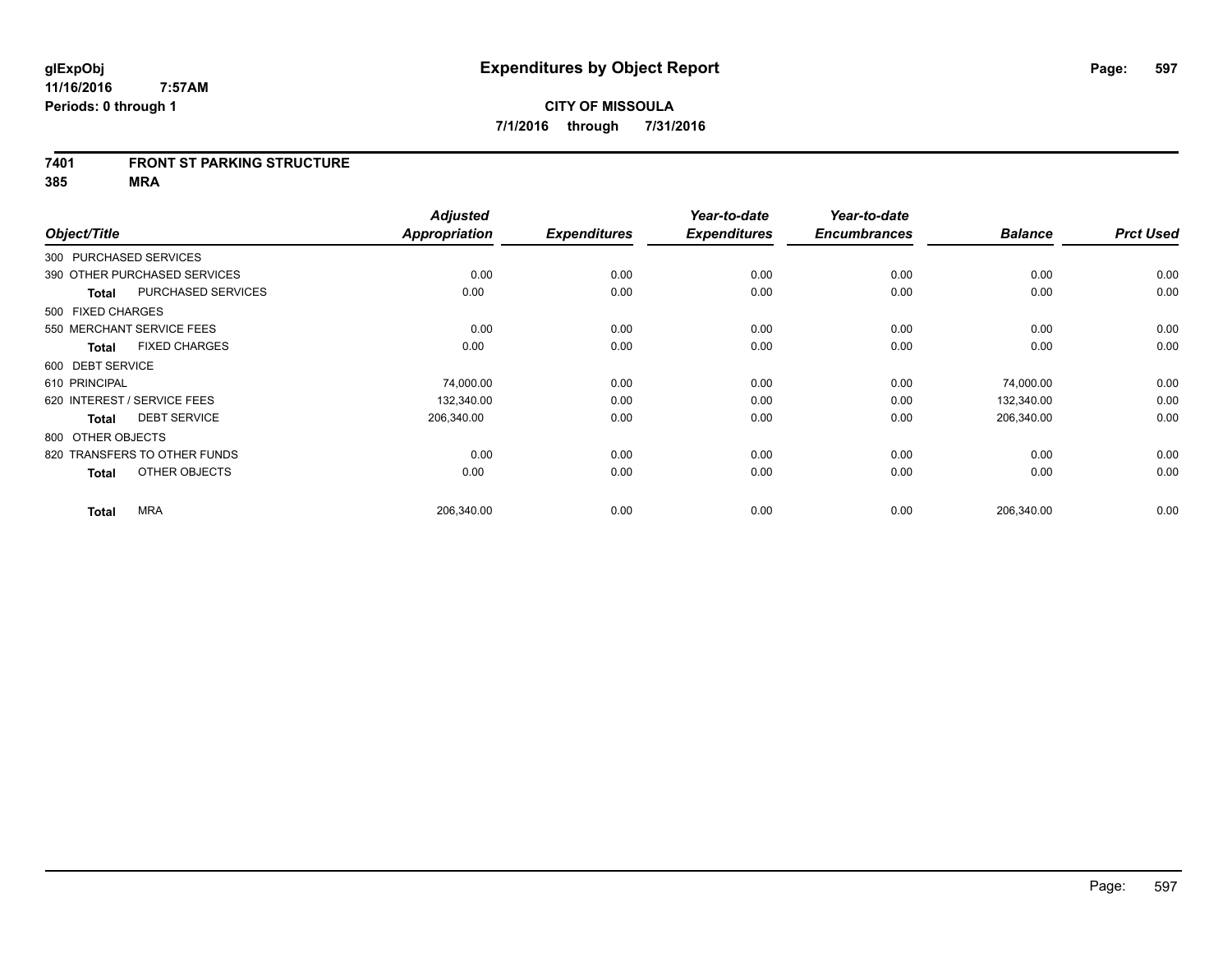# **7401 FRONT ST PARKING STRUCTURE**

| Object/Title      |                                   | <b>Adjusted</b><br>Appropriation | <b>Expenditures</b> | Year-to-date<br><b>Expenditures</b> | Year-to-date<br><b>Encumbrances</b> | <b>Balance</b> | <b>Prct Used</b> |
|-------------------|-----------------------------------|----------------------------------|---------------------|-------------------------------------|-------------------------------------|----------------|------------------|
|                   |                                   |                                  |                     |                                     |                                     |                |                  |
|                   | 300 PURCHASED SERVICES            |                                  |                     |                                     |                                     |                |                  |
|                   | 390 OTHER PURCHASED SERVICES      | 0.00                             | 0.00                | 0.00                                | 0.00                                | 0.00           | 0.00             |
| <b>Total</b>      | PURCHASED SERVICES                | 0.00                             | 0.00                | 0.00                                | 0.00                                | 0.00           | 0.00             |
| 500 FIXED CHARGES |                                   |                                  |                     |                                     |                                     |                |                  |
|                   | 550 MERCHANT SERVICE FEES         | 0.00                             | 0.00                | 0.00                                | 0.00                                | 0.00           | 0.00             |
| <b>Total</b>      | <b>FIXED CHARGES</b>              | 0.00                             | 0.00                | 0.00                                | 0.00                                | 0.00           | 0.00             |
| 600 DEBT SERVICE  |                                   |                                  |                     |                                     |                                     |                |                  |
| 610 PRINCIPAL     |                                   | 74,000.00                        | 0.00                | 0.00                                | 0.00                                | 74,000.00      | 0.00             |
|                   | 620 INTEREST / SERVICE FEES       | 132,340.00                       | 0.00                | 0.00                                | 0.00                                | 132,340.00     | 0.00             |
| <b>Total</b>      | <b>DEBT SERVICE</b>               | 206,340.00                       | 0.00                | 0.00                                | 0.00                                | 206,340.00     | 0.00             |
| 800 OTHER OBJECTS |                                   |                                  |                     |                                     |                                     |                |                  |
|                   | 820 TRANSFERS TO OTHER FUNDS      | 0.00                             | 0.00                | 0.00                                | 0.00                                | 0.00           | 0.00             |
| <b>Total</b>      | OTHER OBJECTS                     | 0.00                             | 0.00                | 0.00                                | 0.00                                | 0.00           | 0.00             |
| <b>Total</b>      | <b>FRONT ST PARKING STRUCTURE</b> | 206,340.00                       | 0.00                | 0.00                                | 0.00                                | 206,340.00     | 0.00             |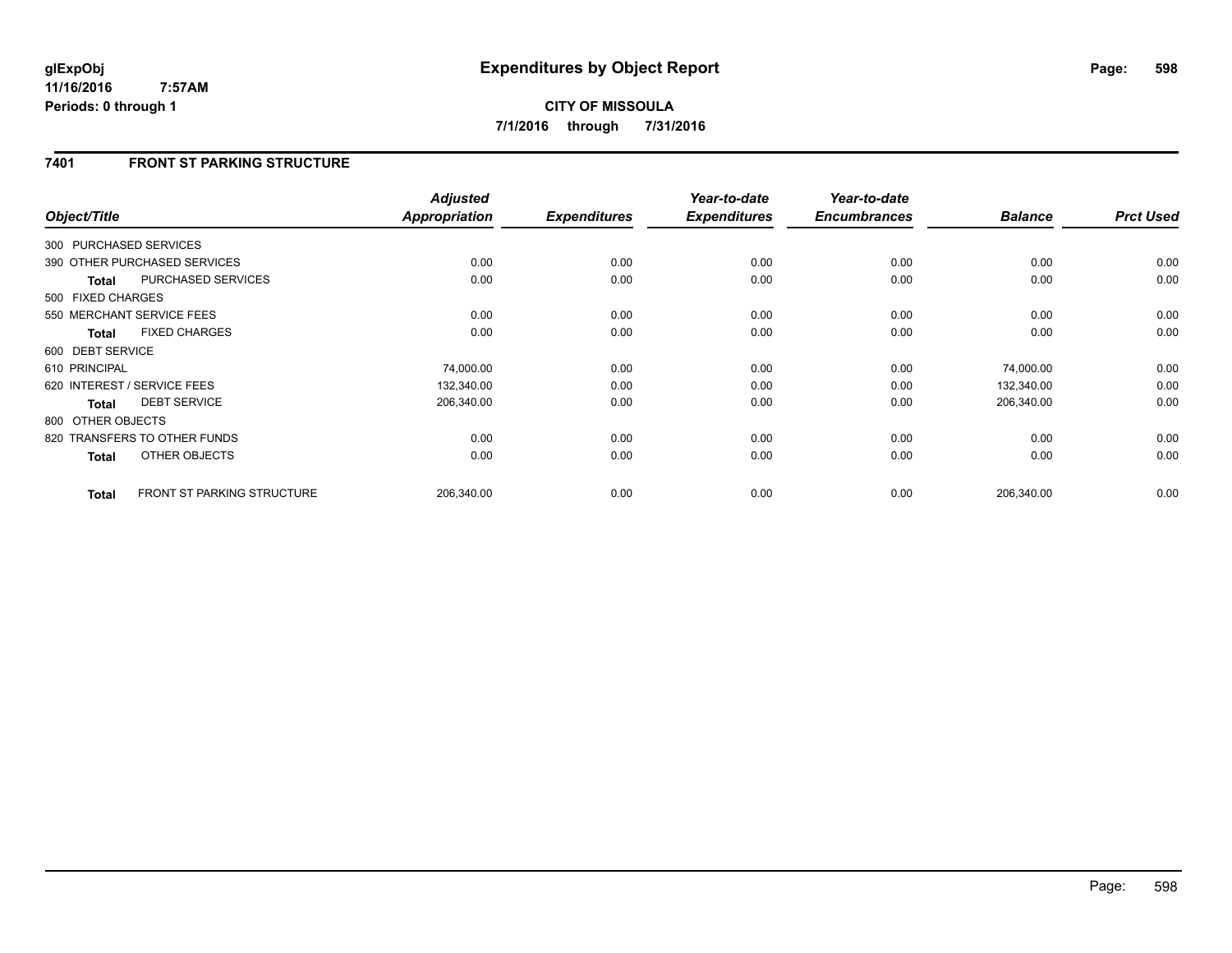#### **7402 FRONT ST SUBORDINATE LIEN NOTE**

|                   |                                   | <b>Adjusted</b> |                     | Year-to-date        | Year-to-date        |                |                  |
|-------------------|-----------------------------------|-----------------|---------------------|---------------------|---------------------|----------------|------------------|
| Object/Title      |                                   | Appropriation   | <b>Expenditures</b> | <b>Expenditures</b> | <b>Encumbrances</b> | <b>Balance</b> | <b>Prct Used</b> |
| 500 FIXED CHARGES |                                   |                 |                     |                     |                     |                |                  |
|                   | 550 MERCHANT SERVICE FEES         | 0.00            | 0.00                | 0.00                | 0.00                | 0.00           | 0.00             |
| <b>Total</b>      | <b>FIXED CHARGES</b>              | 0.00            | 0.00                | 0.00                | 0.00                | 0.00           | 0.00             |
| 600 DEBT SERVICE  |                                   |                 |                     |                     |                     |                |                  |
| 610 PRINCIPAL     |                                   | 34,930.00       | 0.00                | 0.00                | 0.00                | 34,930.00      | 0.00             |
|                   | 620 INTEREST / SERVICE FEES       | 96,231.00       | 0.00                | 0.00                | 0.00                | 96,231.00      | 0.00             |
| <b>Total</b>      | <b>DEBT SERVICE</b>               | 131,161.00      | 0.00                | 0.00                | 0.00                | 131,161.00     | 0.00             |
|                   | 700 GRANTS & CONTRIBUTIONS        |                 |                     |                     |                     |                |                  |
|                   | 700 GRANTS & CONTRIBUTIONS        | 0.00            | 0.00                | 0.00                | 0.00                | 0.00           | 0.00             |
| <b>Total</b>      | <b>GRANTS &amp; CONTRIBUTIONS</b> | 0.00            | 0.00                | 0.00                | 0.00                | 0.00           | 0.00             |
| 800 OTHER OBJECTS |                                   |                 |                     |                     |                     |                |                  |
|                   | 820 TRANSFERS TO OTHER FUNDS      | 0.00            | 0.00                | 0.00                | 0.00                | 0.00           | 0.00             |
| <b>Total</b>      | OTHER OBJECTS                     | 0.00            | 0.00                | 0.00                | 0.00                | 0.00           | 0.00             |
| <b>Total</b>      | <b>MRA</b>                        | 131,161.00      | 0.00                | 0.00                | 0.00                | 131,161.00     | 0.00             |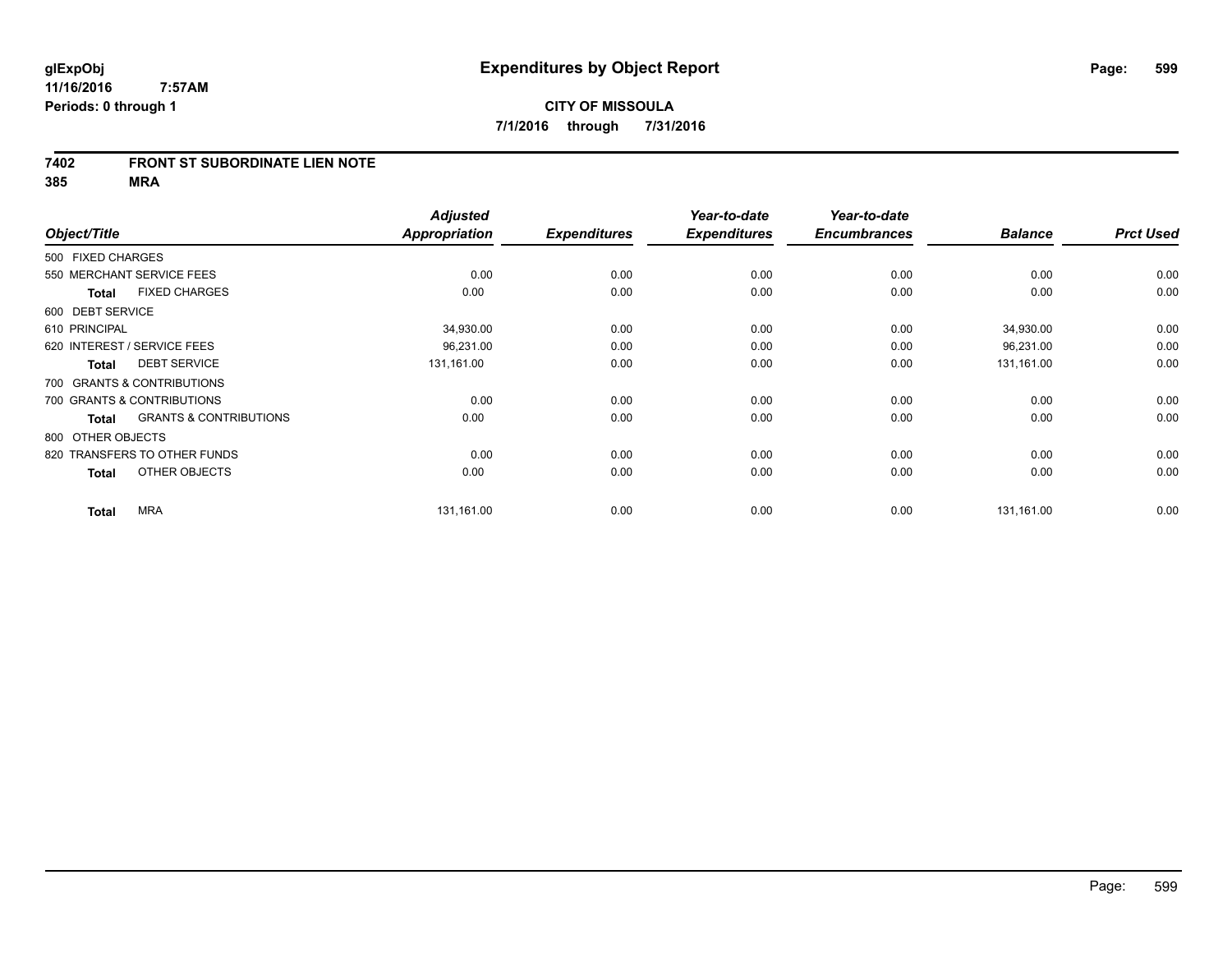**CITY OF MISSOULA 7/1/2016 through 7/31/2016**

# **7402 FRONT ST SUBORDINATE LIEN NOTE**

| Object/Title      |                                   | <b>Adjusted</b><br><b>Appropriation</b> | <b>Expenditures</b> | Year-to-date<br><b>Expenditures</b> | Year-to-date<br><b>Encumbrances</b> | <b>Balance</b> | <b>Prct Used</b> |
|-------------------|-----------------------------------|-----------------------------------------|---------------------|-------------------------------------|-------------------------------------|----------------|------------------|
| 500 FIXED CHARGES |                                   |                                         |                     |                                     |                                     |                |                  |
|                   | 550 MERCHANT SERVICE FEES         | 0.00                                    | 0.00                | 0.00                                | 0.00                                | 0.00           | 0.00             |
| <b>Total</b>      | <b>FIXED CHARGES</b>              | 0.00                                    | 0.00                | 0.00                                | 0.00                                | 0.00           | 0.00             |
| 600 DEBT SERVICE  |                                   |                                         |                     |                                     |                                     |                |                  |
| 610 PRINCIPAL     |                                   | 34,930.00                               | 0.00                | 0.00                                | 0.00                                | 34,930.00      | 0.00             |
|                   | 620 INTEREST / SERVICE FEES       | 96,231.00                               | 0.00                | 0.00                                | 0.00                                | 96,231.00      | 0.00             |
| <b>Total</b>      | <b>DEBT SERVICE</b>               | 131,161.00                              | 0.00                | 0.00                                | 0.00                                | 131,161.00     | 0.00             |
|                   | 700 GRANTS & CONTRIBUTIONS        |                                         |                     |                                     |                                     |                |                  |
|                   | 700 GRANTS & CONTRIBUTIONS        | 0.00                                    | 0.00                | 0.00                                | 0.00                                | 0.00           | 0.00             |
| Total             | <b>GRANTS &amp; CONTRIBUTIONS</b> | 0.00                                    | 0.00                | 0.00                                | 0.00                                | 0.00           | 0.00             |
| 800 OTHER OBJECTS |                                   |                                         |                     |                                     |                                     |                |                  |
|                   | 820 TRANSFERS TO OTHER FUNDS      | 0.00                                    | 0.00                | 0.00                                | 0.00                                | 0.00           | 0.00             |
| <b>Total</b>      | <b>OTHER OBJECTS</b>              | 0.00                                    | 0.00                | 0.00                                | 0.00                                | 0.00           | 0.00             |
| <b>Total</b>      | FRONT ST SUBORDINATE LIEN NOTE    | 131,161.00                              | 0.00                | 0.00                                | 0.00                                | 131,161.00     | 0.00             |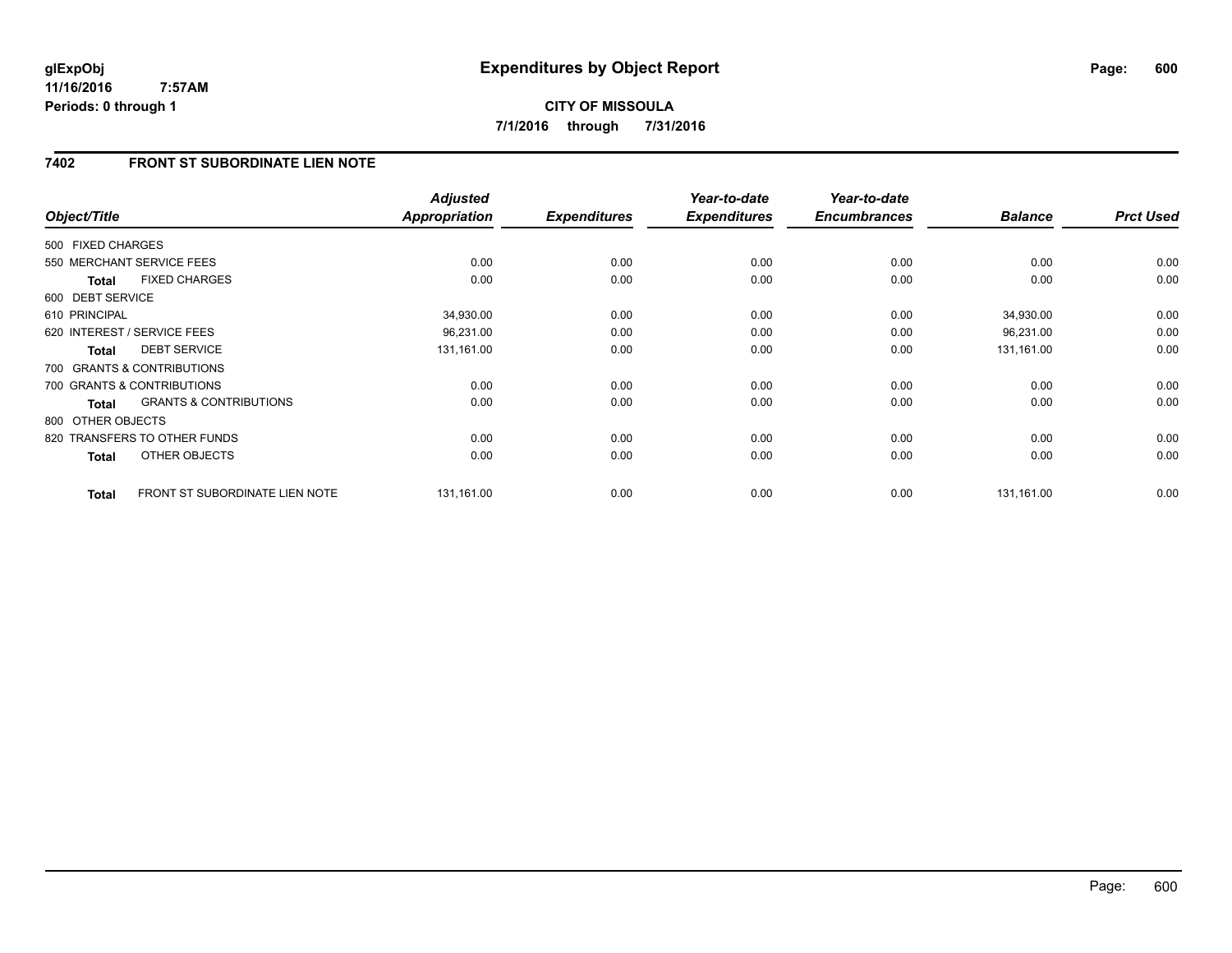# **glExpObj Expenditures by Object Report Page: 601**

**11/16/2016 7:57AM Periods: 0 through 1**

#### **7447 COURT COLLECTED PARKING FINES**

**230 MUNICIPAL COURT**

| Object/Title                   | <b>Adjusted</b><br>Appropriation | <b>Expenditures</b> | Year-to-date<br><b>Expenditures</b> | Year-to-date<br><b>Encumbrances</b> | <b>Balance</b> | <b>Prct Used</b> |
|--------------------------------|----------------------------------|---------------------|-------------------------------------|-------------------------------------|----------------|------------------|
| 500 FIXED CHARGES              |                                  |                     |                                     |                                     |                |                  |
| 500 FIXED CHARGES              | 0.00                             | 0.00                | 0.00                                | 0.00                                | 0.00           | 0.00             |
| 550 MERCHANT SERVICE FEES      | 0.00                             | 0.00                | 0.00                                | 0.00                                | 0.00           | 0.00             |
| <b>FIXED CHARGES</b><br>Total  | 0.00                             | 0.00                | 0.00                                | 0.00                                | 0.00           | 0.00             |
| <b>MUNICIPAL COURT</b><br>Tota | 0.00                             | 0.00                | 0.00                                | 0.00                                | 0.00           | 0.00             |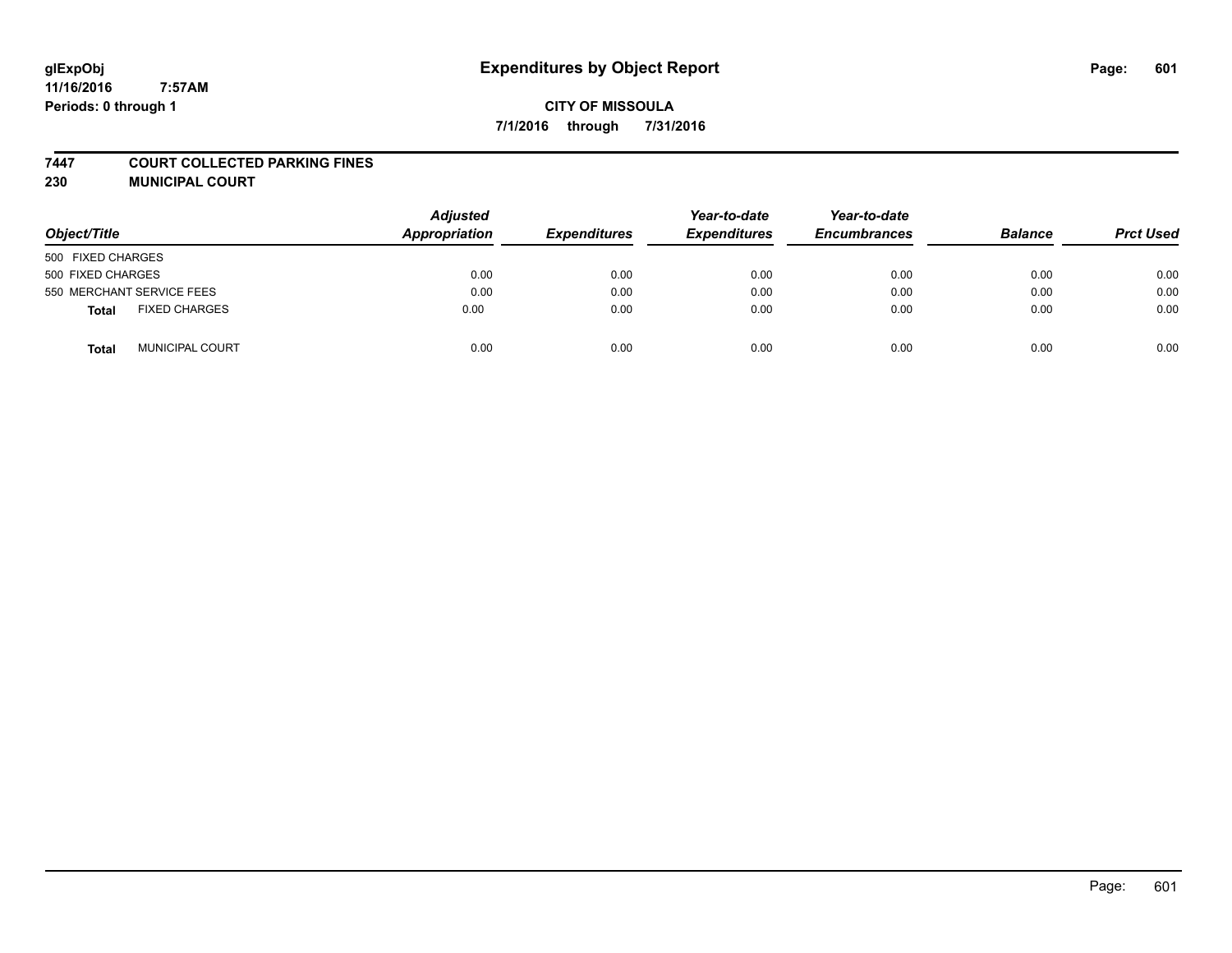# **glExpObj Expenditures by Object Report Page: 602**

**11/16/2016 7:57AM Periods: 0 through 1**

**CITY OF MISSOULA 7/1/2016 through 7/31/2016**

### **7447 COURT COLLECTED PARKING FINES**

| Object/Title      |                                      | <b>Adjusted</b><br>Appropriation | <b>Expenditures</b> | Year-to-date<br><b>Expenditures</b> | Year-to-date<br><b>Encumbrances</b> | <b>Balance</b> | <b>Prct Used</b> |
|-------------------|--------------------------------------|----------------------------------|---------------------|-------------------------------------|-------------------------------------|----------------|------------------|
| 500 FIXED CHARGES |                                      |                                  |                     |                                     |                                     |                |                  |
| 500 FIXED CHARGES |                                      | 0.00                             | 0.00                | 0.00                                | 0.00                                | 0.00           | 0.00             |
|                   | 550 MERCHANT SERVICE FEES            | 0.00                             | 0.00                | 0.00                                | 0.00                                | 0.00           | 0.00             |
| <b>Total</b>      | <b>FIXED CHARGES</b>                 | 0.00                             | 0.00                | 0.00                                | 0.00                                | 0.00           | 0.00             |
| <b>Total</b>      | <b>COURT COLLECTED PARKING FINES</b> | 0.00                             | 0.00                | 0.00                                | 0.00                                | 0.00           | 0.00             |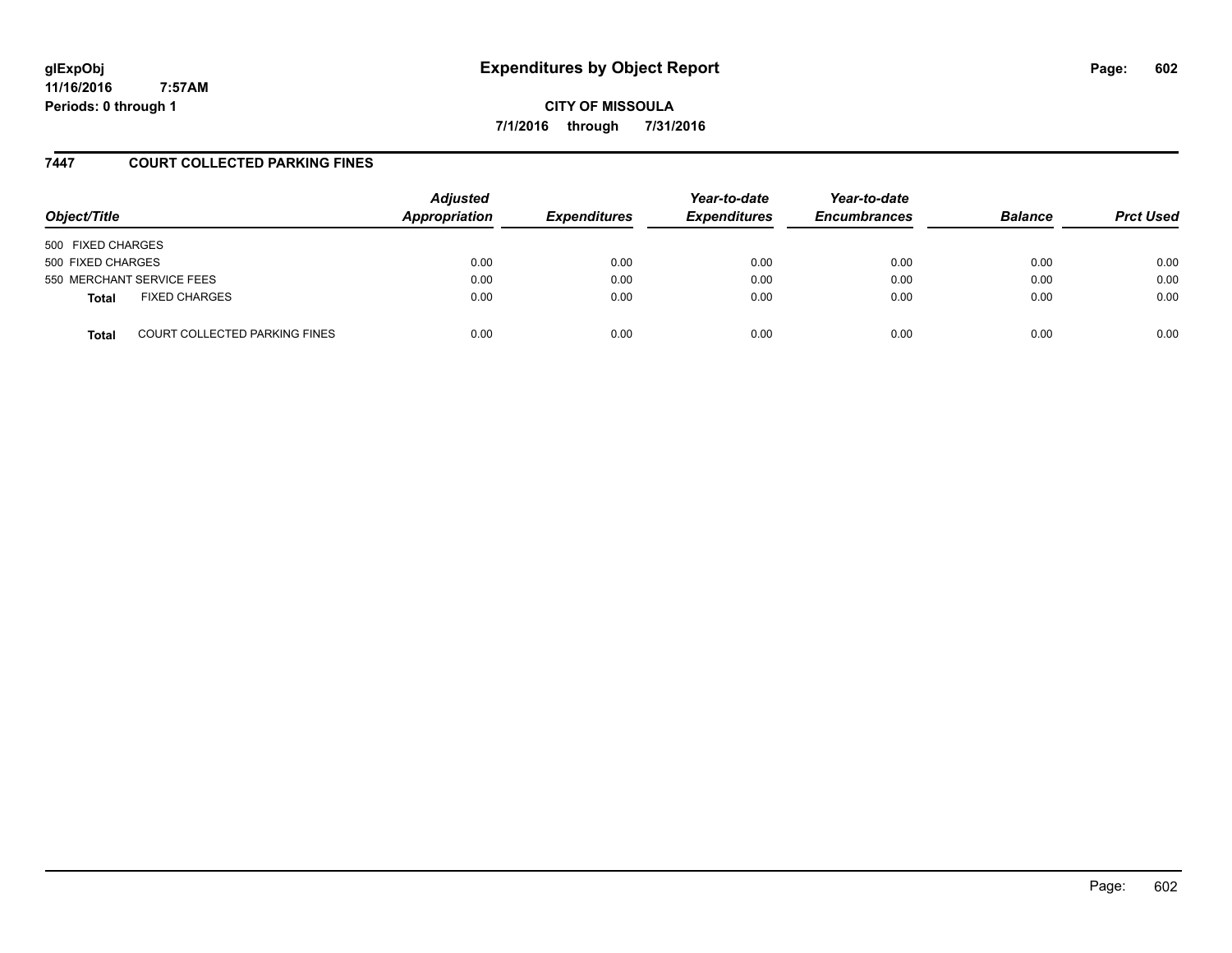#### **7458 COURT SURCHARGE**

**230 MUNICIPAL COURT**

| Object/Title                         | <b>Adjusted</b><br>Appropriation | <b>Expenditures</b> | Year-to-date<br><b>Expenditures</b> | Year-to-date<br><b>Encumbrances</b> | <b>Balance</b> | <b>Prct Used</b> |
|--------------------------------------|----------------------------------|---------------------|-------------------------------------|-------------------------------------|----------------|------------------|
| 500 FIXED CHARGES                    |                                  |                     |                                     |                                     |                |                  |
| 500 FIXED CHARGES                    | 0.00                             | 0.00                | 0.00                                | 0.00                                | 0.00           | 0.00             |
| 550 MERCHANT SERVICE FEES            | 0.00                             | 0.00                | 0.00                                | 0.00                                | 0.00           | 0.00             |
| <b>FIXED CHARGES</b><br><b>Total</b> | 0.00                             | 0.00                | 0.00                                | 0.00                                | 0.00           | 0.00             |
| <b>MUNICIPAL COURT</b><br>Total      | 0.00                             | 0.00                | 0.00                                | 0.00                                | 0.00           | 0.00             |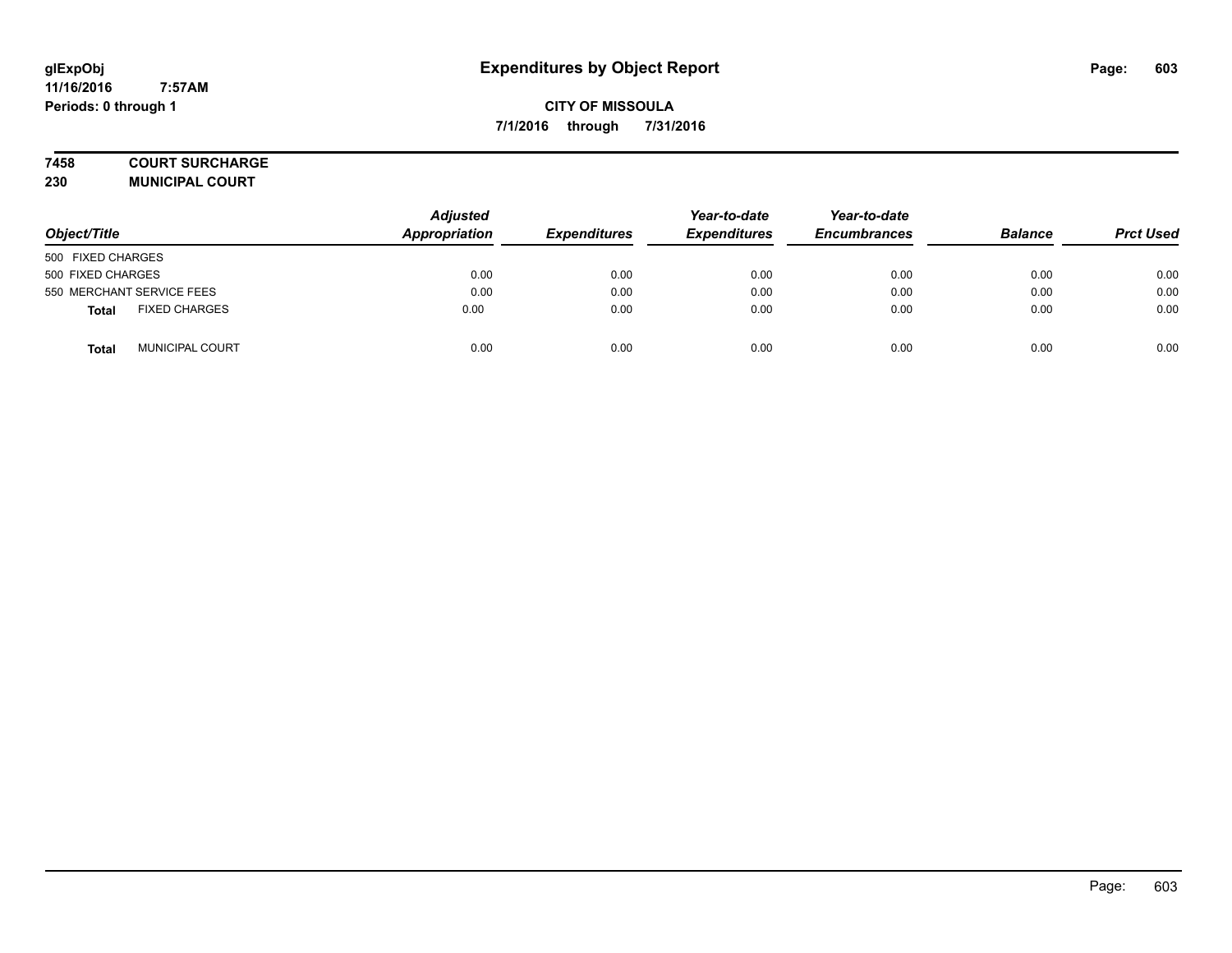**CITY OF MISSOULA 7/1/2016 through 7/31/2016**

#### **7458 COURT SURCHARGE**

| Object/Title              |                        | <b>Adjusted</b><br>Appropriation | <b>Expenditures</b> | Year-to-date<br><b>Expenditures</b> | Year-to-date<br><b>Encumbrances</b> | <b>Balance</b> | <b>Prct Used</b> |
|---------------------------|------------------------|----------------------------------|---------------------|-------------------------------------|-------------------------------------|----------------|------------------|
| 500 FIXED CHARGES         |                        |                                  |                     |                                     |                                     |                |                  |
| 500 FIXED CHARGES         |                        | 0.00                             | 0.00                | 0.00                                | 0.00                                | 0.00           | 0.00             |
| 550 MERCHANT SERVICE FEES |                        | 0.00                             | 0.00                | 0.00                                | 0.00                                | 0.00           | 0.00             |
| Total                     | <b>FIXED CHARGES</b>   | 0.00                             | 0.00                | 0.00                                | 0.00                                | 0.00           | 0.00             |
| <b>Total</b>              | <b>COURT SURCHARGE</b> | 0.00                             | 0.00                | 0.00                                | 0.00                                | 0.00           | 0.00             |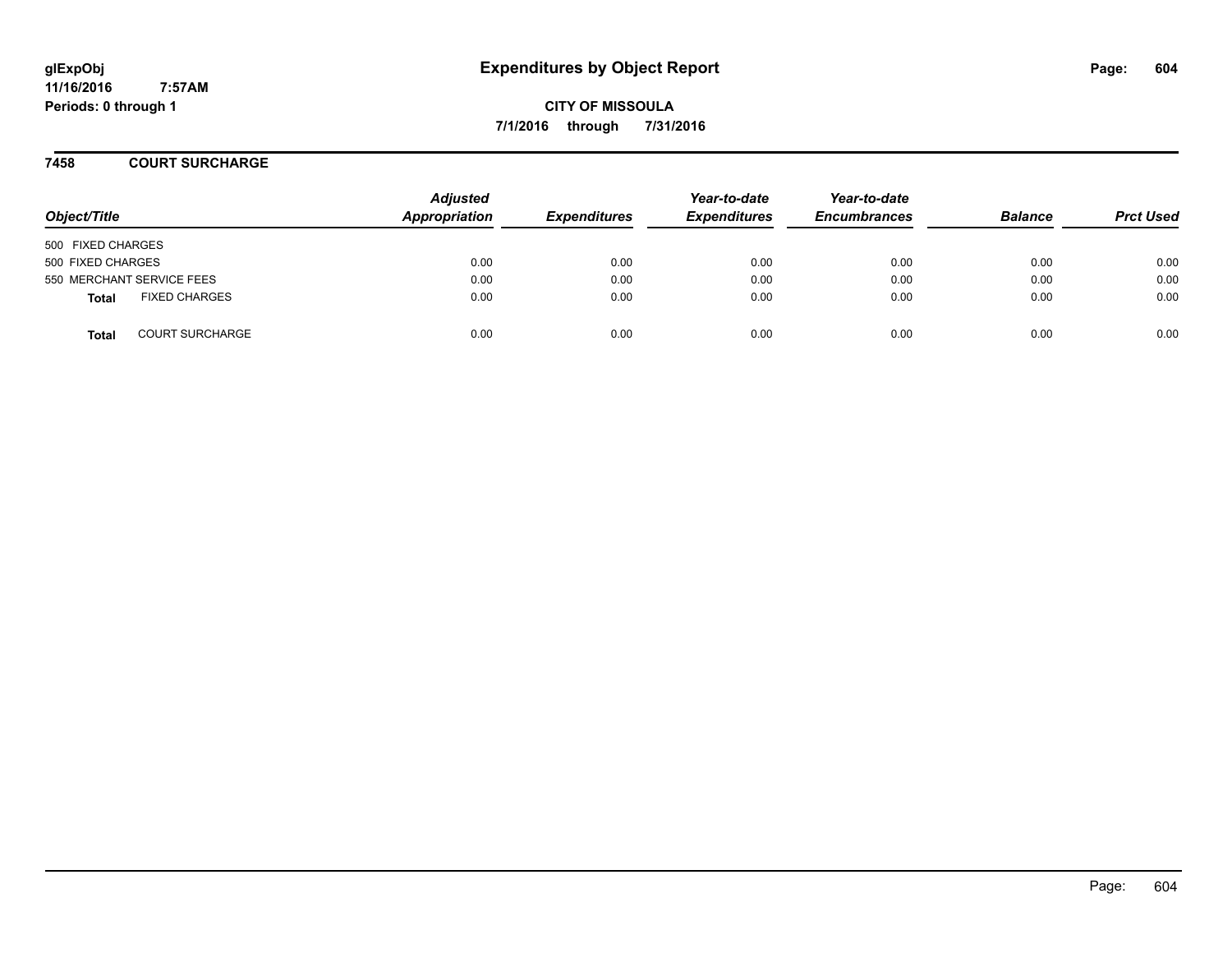# **glExpObj Expenditures by Object Report Page: 605**

# **CITY OF MISSOULA 7/1/2016 through 7/31/2016**

**7469 PUBLIC DEFENDER FEES 230 MUNICIPAL COURT**

| Object/Title                           | <b>Adjusted</b><br>Appropriation | <b>Expenditures</b> | Year-to-date<br><b>Expenditures</b> | Year-to-date<br><b>Encumbrances</b> | <b>Balance</b> | <b>Prct Used</b> |
|----------------------------------------|----------------------------------|---------------------|-------------------------------------|-------------------------------------|----------------|------------------|
| 500 FIXED CHARGES                      |                                  |                     |                                     |                                     |                |                  |
| 500 FIXED CHARGES                      | 0.00                             | 0.00                | 0.00                                | 0.00                                | 0.00           | 0.00             |
| 550 MERCHANT SERVICE FEES              | 0.00                             | 0.00                | 0.00                                | 0.00                                | 0.00           | 0.00             |
| <b>FIXED CHARGES</b><br><b>Total</b>   | 0.00                             | 0.00                | 0.00                                | 0.00                                | 0.00           | 0.00             |
| <b>MUNICIPAL COURT</b><br><b>Total</b> | 0.00                             | 0.00                | 0.00                                | 0.00                                | 0.00           | 0.00             |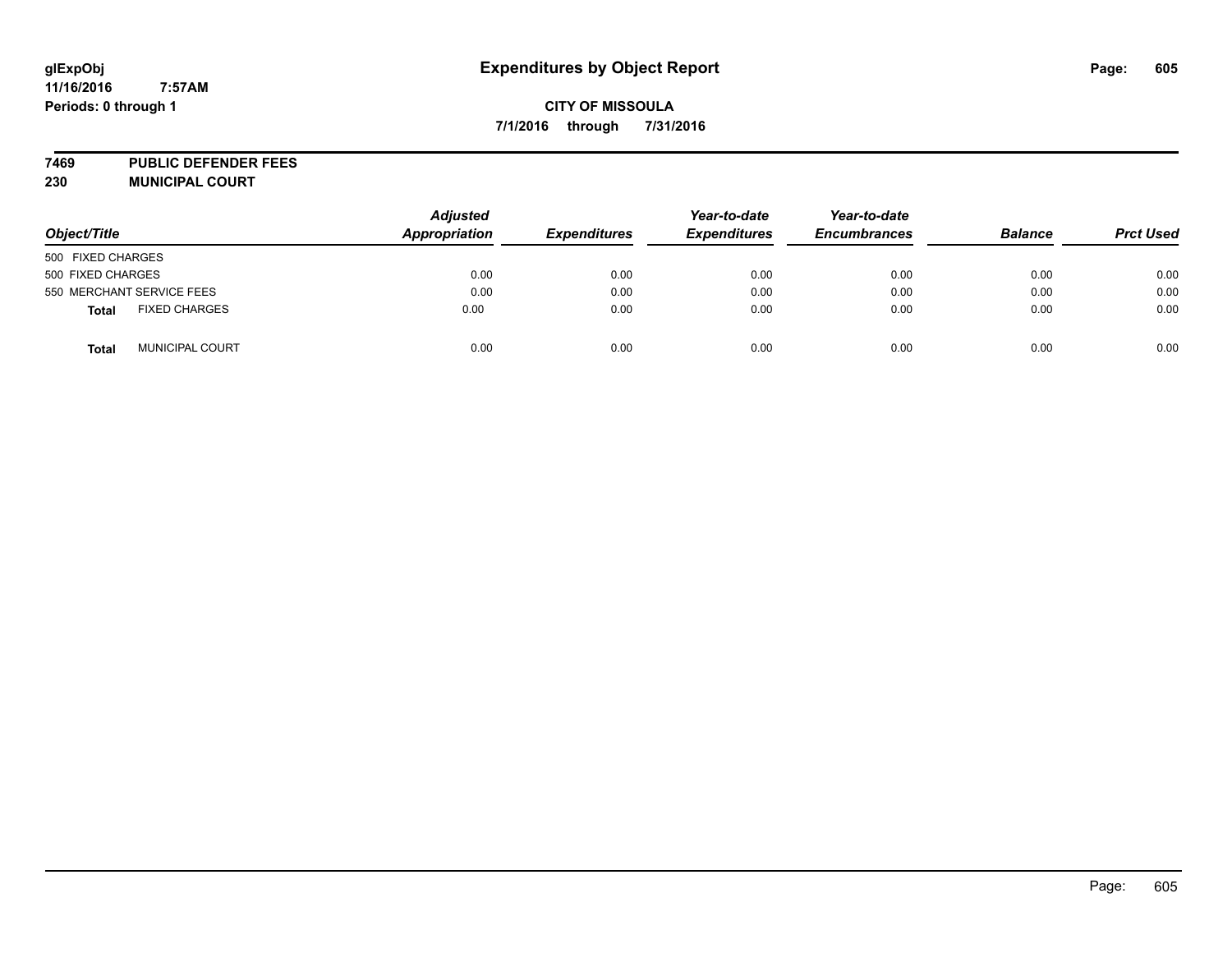**CITY OF MISSOULA 7/1/2016 through 7/31/2016**

#### **7469 PUBLIC DEFENDER FEES**

| Object/Title                         | <b>Adjusted</b><br>Appropriation | <b>Expenditures</b> | Year-to-date<br><b>Expenditures</b> | Year-to-date<br><b>Encumbrances</b> | <b>Balance</b> | <b>Prct Used</b> |
|--------------------------------------|----------------------------------|---------------------|-------------------------------------|-------------------------------------|----------------|------------------|
| 500 FIXED CHARGES                    |                                  |                     |                                     |                                     |                |                  |
| 500 FIXED CHARGES                    | 0.00                             | 0.00                | 0.00                                | 0.00                                | 0.00           | 0.00             |
| 550 MERCHANT SERVICE FEES            | 0.00                             | 0.00                | 0.00                                | 0.00                                | 0.00           | 0.00             |
| <b>FIXED CHARGES</b><br><b>Total</b> | 0.00                             | 0.00                | 0.00                                | 0.00                                | 0.00           | 0.00             |
| PUBLIC DEFENDER FEES<br>Total        | 0.00                             | 0.00                | 0.00                                | 0.00                                | 0.00           | 0.00             |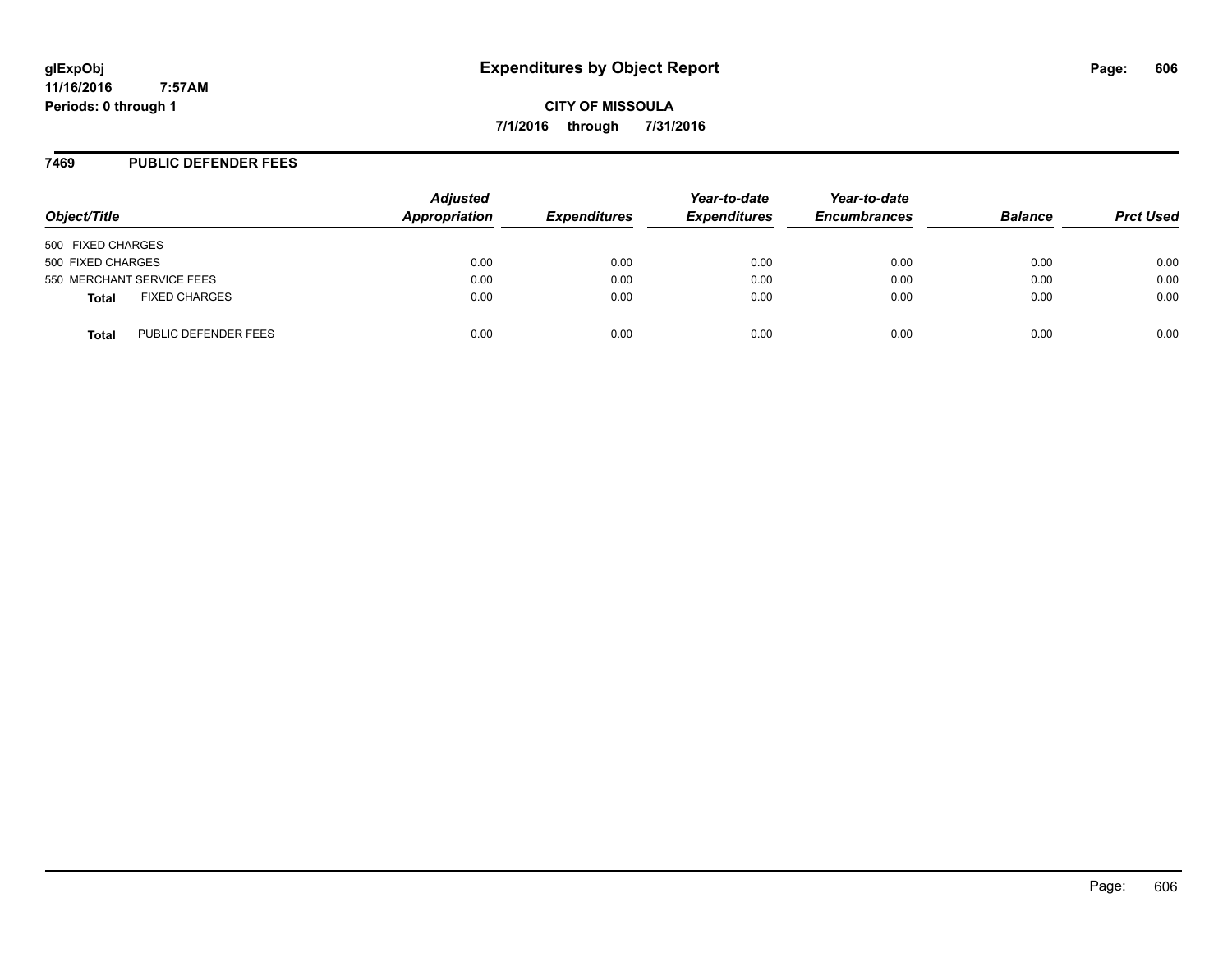# **7903 COUNTY CLEARING**

**390 NON-DEPARTMENTAL**

| Object/Title              |                      | <b>Adjusted</b><br><b>Appropriation</b> | <b>Expenditures</b> | Year-to-date<br><b>Expenditures</b> | Year-to-date<br><b>Encumbrances</b> | <b>Balance</b> | <b>Prct Used</b> |
|---------------------------|----------------------|-----------------------------------------|---------------------|-------------------------------------|-------------------------------------|----------------|------------------|
| 500 FIXED CHARGES         |                      |                                         |                     |                                     |                                     |                |                  |
| 550 MERCHANT SERVICE FEES |                      | 0.00                                    | 0.00                | 0.00                                | 0.00                                | 0.00           | 0.00             |
| <b>Total</b>              | <b>FIXED CHARGES</b> | 0.00                                    | 0.00                | 0.00                                | 0.00                                | 0.00           | 0.00             |
| 800 OTHER OBJECTS         |                      |                                         |                     |                                     |                                     |                |                  |
| 845 CONTINGENCY           |                      | 0.00                                    | 0.00                | 0.00                                | 0.00                                | 0.00           | 0.00             |
| <b>Total</b>              | OTHER OBJECTS        | 0.00                                    | 0.00                | 0.00                                | 0.00                                | 0.00           | 0.00             |
| <b>Total</b>              | NON-DEPARTMENTAL     | 0.00                                    | 0.00                | 0.00                                | 0.00                                | 0.00           | 0.00             |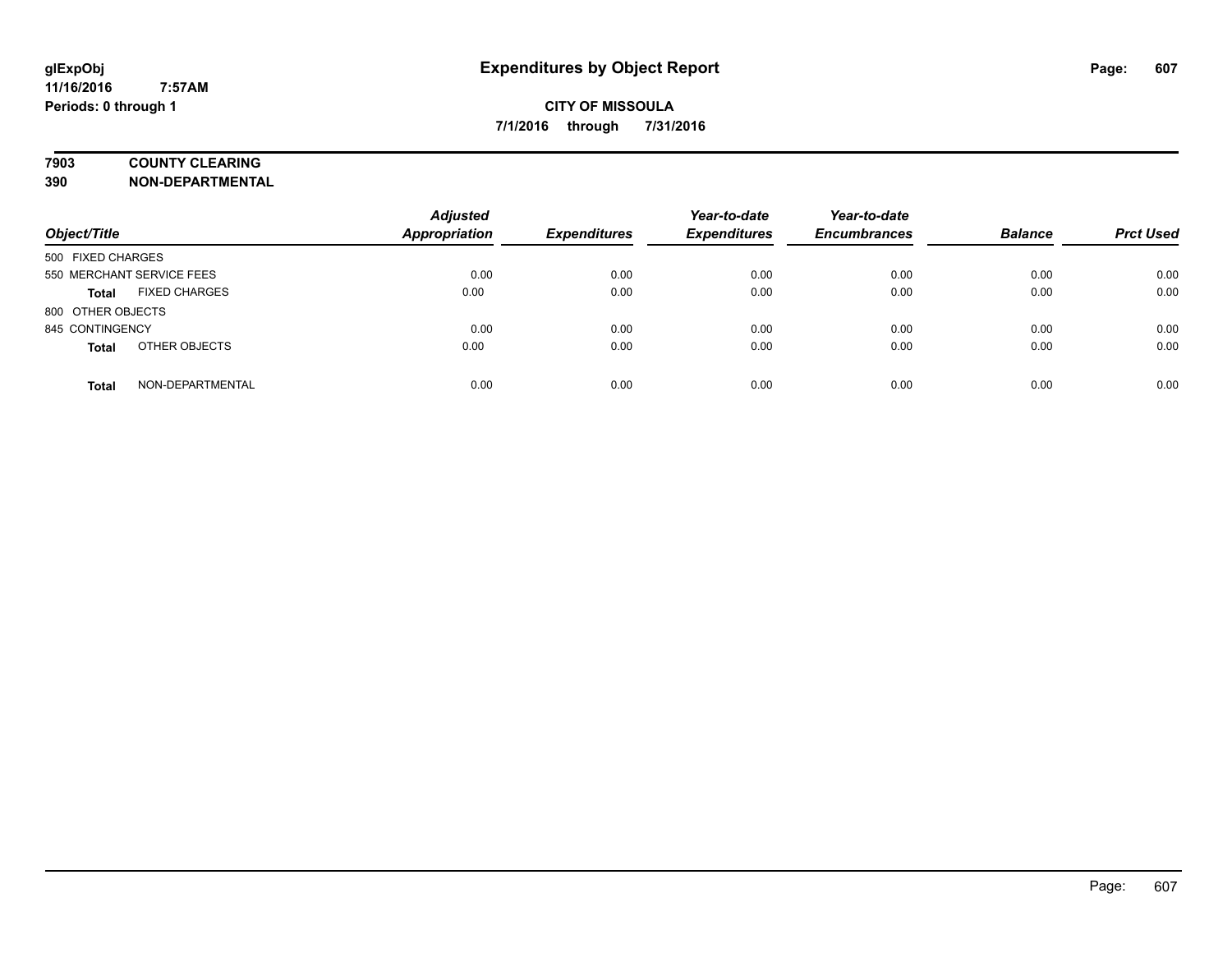**CITY OF MISSOULA 7/1/2016 through 7/31/2016**

#### **7903 COUNTY CLEARING**

| Object/Title      |                           | <b>Adjusted</b><br><b>Appropriation</b> | <b>Expenditures</b> | Year-to-date<br><b>Expenditures</b> | Year-to-date<br><b>Encumbrances</b> | <b>Balance</b> | <b>Prct Used</b> |
|-------------------|---------------------------|-----------------------------------------|---------------------|-------------------------------------|-------------------------------------|----------------|------------------|
| 500 FIXED CHARGES |                           |                                         |                     |                                     |                                     |                |                  |
|                   | 550 MERCHANT SERVICE FEES | 0.00                                    | 0.00                | 0.00                                | 0.00                                | 0.00           | 0.00             |
| <b>Total</b>      | <b>FIXED CHARGES</b>      | 0.00                                    | 0.00                | 0.00                                | 0.00                                | 0.00           | 0.00             |
| 800 OTHER OBJECTS |                           |                                         |                     |                                     |                                     |                |                  |
| 845 CONTINGENCY   |                           | 0.00                                    | 0.00                | 0.00                                | 0.00                                | 0.00           | 0.00             |
| <b>Total</b>      | OTHER OBJECTS             | 0.00                                    | 0.00                | 0.00                                | 0.00                                | 0.00           | 0.00             |
| <b>Total</b>      | <b>COUNTY CLEARING</b>    | 0.00                                    | 0.00                | 0.00                                | 0.00                                | 0.00           | 0.00             |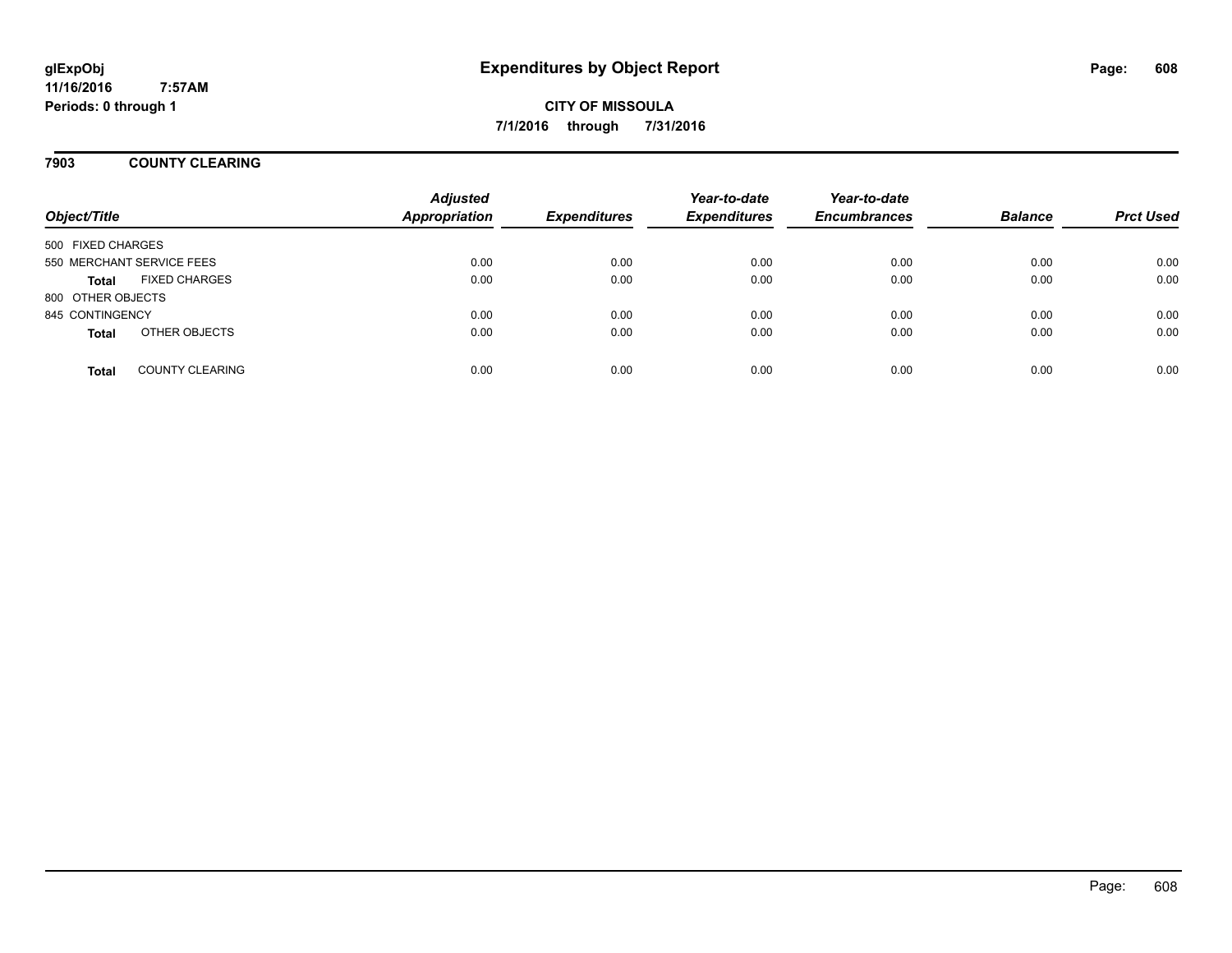#### **7904 SEWER REBATE**

**280 PUBLIC WORKS OPERATIONS**

|                                         | <b>Adjusted</b>      |                     | Year-to-date        | Year-to-date        |                |                  |
|-----------------------------------------|----------------------|---------------------|---------------------|---------------------|----------------|------------------|
| Object/Title                            | <b>Appropriation</b> | <b>Expenditures</b> | <b>Expenditures</b> | <b>Encumbrances</b> | <b>Balance</b> | <b>Prct Used</b> |
| 500 FIXED CHARGES                       |                      |                     |                     |                     |                |                  |
| 500 FIXED CHARGES                       | 0.00                 | 0.00                | 0.00                | 0.00                | 0.00           | 0.00             |
| 550 MERCHANT SERVICE FEES               | 0.00                 | 0.00                | 0.00                | 0.00                | 0.00           | 0.00             |
| <b>FIXED CHARGES</b><br><b>Total</b>    | 0.00                 | 0.00                | 0.00                | 0.00                | 0.00           | 0.00             |
| 800 OTHER OBJECTS                       |                      |                     |                     |                     |                |                  |
| 820 TRANSFERS TO OTHER FUNDS            | 0.00                 | 0.00                | 0.00                | 0.00                | 0.00           | 0.00             |
| OTHER OBJECTS<br><b>Total</b>           | 0.00                 | 0.00                | 0.00                | 0.00                | 0.00           | 0.00             |
| PUBLIC WORKS OPERATIONS<br><b>Total</b> | 0.00                 | 0.00                | 0.00                | 0.00                | 0.00           | 0.00             |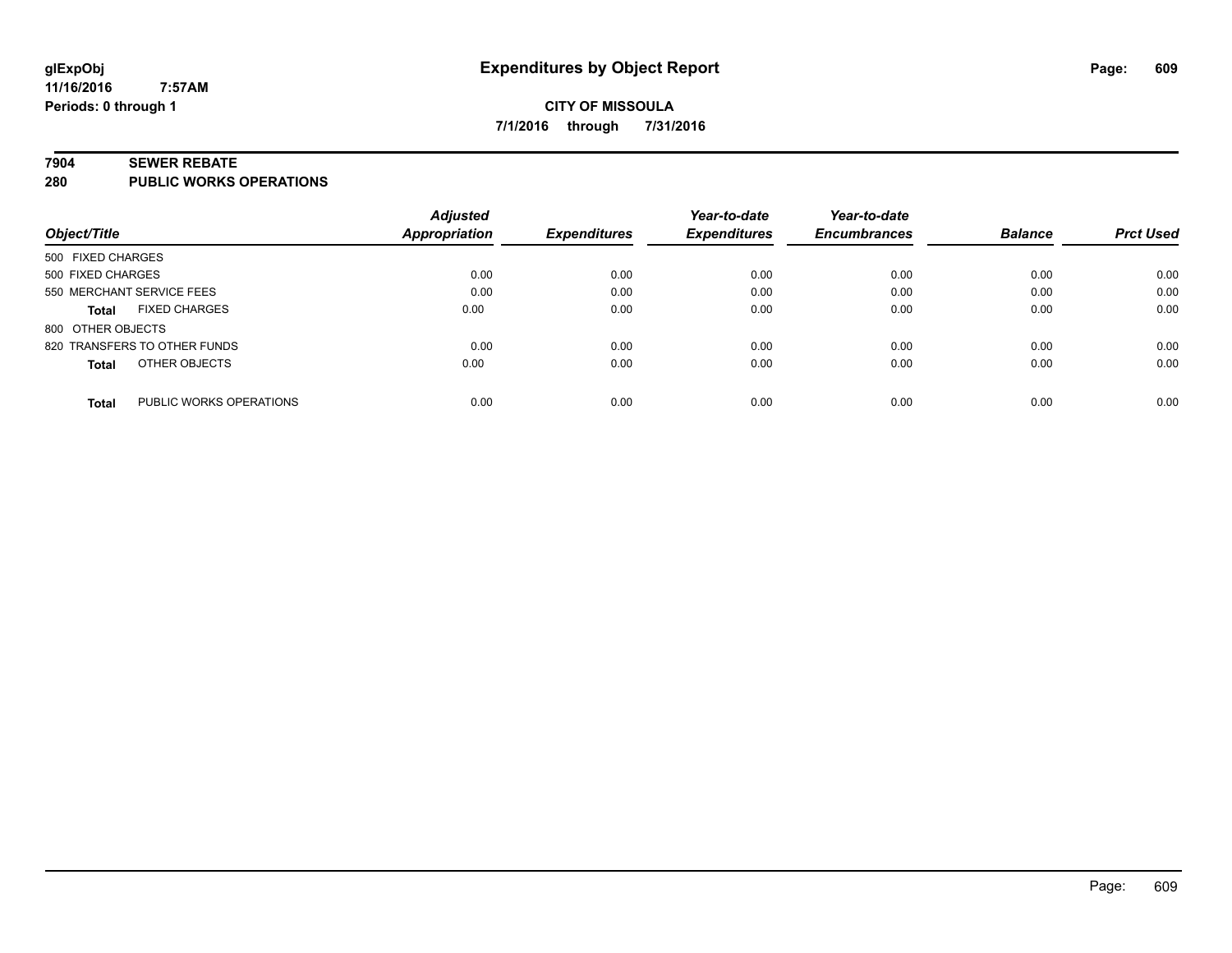#### **7904 SEWER REBATE**

| Object/Title                         | <b>Adjusted</b><br>Appropriation | <b>Expenditures</b> | Year-to-date<br><b>Expenditures</b> | Year-to-date<br><b>Encumbrances</b> | <b>Balance</b> | <b>Prct Used</b> |
|--------------------------------------|----------------------------------|---------------------|-------------------------------------|-------------------------------------|----------------|------------------|
| 500 FIXED CHARGES                    |                                  |                     |                                     |                                     |                |                  |
| 500 FIXED CHARGES                    | 0.00                             | 0.00                | 0.00                                | 0.00                                | 0.00           | 0.00             |
| 550 MERCHANT SERVICE FEES            | 0.00                             | 0.00                | 0.00                                | 0.00                                | 0.00           | 0.00             |
| <b>FIXED CHARGES</b><br><b>Total</b> | 0.00                             | 0.00                | 0.00                                | 0.00                                | 0.00           | 0.00             |
| 800 OTHER OBJECTS                    |                                  |                     |                                     |                                     |                |                  |
| 820 TRANSFERS TO OTHER FUNDS         | 0.00                             | 0.00                | 0.00                                | 0.00                                | 0.00           | 0.00             |
| OTHER OBJECTS<br><b>Total</b>        | 0.00                             | 0.00                | 0.00                                | 0.00                                | 0.00           | 0.00             |
| <b>SEWER REBATE</b><br><b>Total</b>  | 0.00                             | 0.00                | 0.00                                | 0.00                                | 0.00           | 0.00             |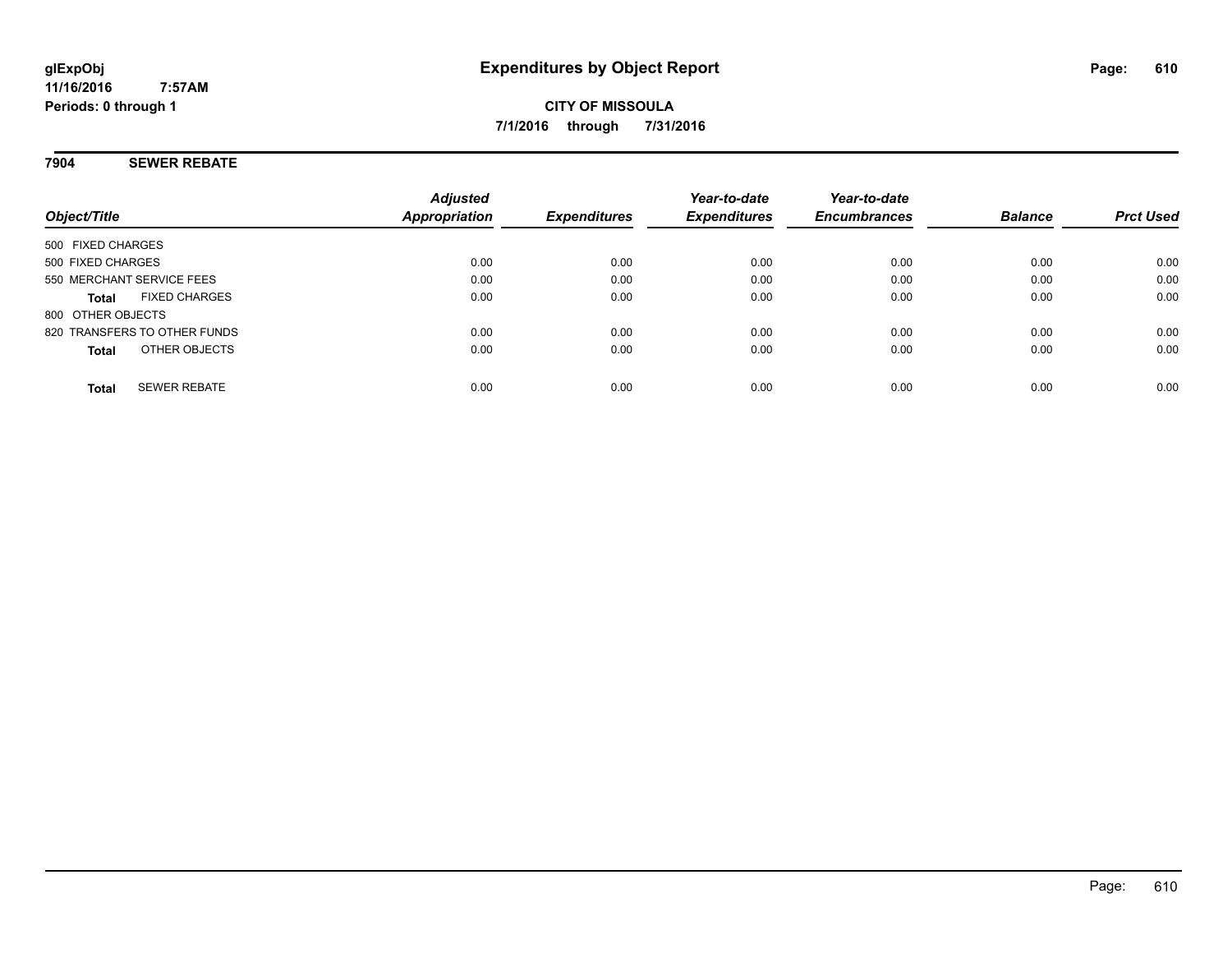#### **7905 WYE SEWER RSID 8489**

**280 PUBLIC WORKS OPERATIONS**

|                                         | <b>Adjusted</b> | Year-to-date        | Year-to-date        |                     |                |                  |
|-----------------------------------------|-----------------|---------------------|---------------------|---------------------|----------------|------------------|
| Object/Title                            | Appropriation   | <b>Expenditures</b> | <b>Expenditures</b> | <b>Encumbrances</b> | <b>Balance</b> | <b>Prct Used</b> |
| 500 FIXED CHARGES                       |                 |                     |                     |                     |                |                  |
| 500 FIXED CHARGES                       | 0.00            | 0.00                | 0.00                | 0.00                | 0.00           | 0.00             |
| 550 MERCHANT SERVICE FEES               | 0.00            | 0.00                | 0.00                | 0.00                | 0.00           | 0.00             |
| <b>FIXED CHARGES</b><br><b>Total</b>    | 0.00            | 0.00                | 0.00                | 0.00                | 0.00           | 0.00             |
| PUBLIC WORKS OPERATIONS<br><b>Total</b> | 0.00            | 0.00                | 0.00                | 0.00                | 0.00           | 0.00             |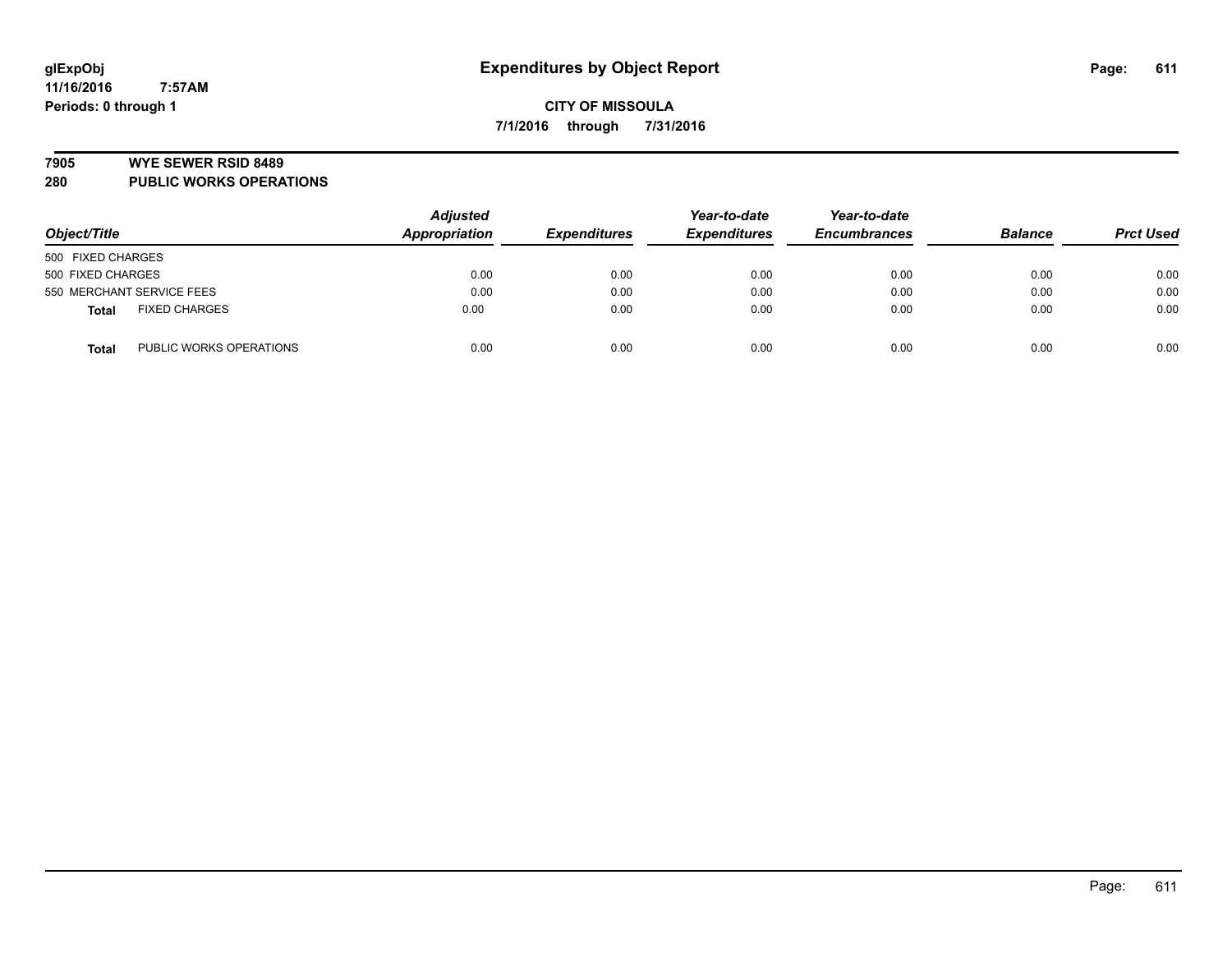**CITY OF MISSOULA 7/1/2016 through 7/31/2016**

#### **7905 WYE SEWER RSID 8489**

| Object/Title              |                      | <b>Adjusted</b><br>Appropriation | <b>Expenditures</b> | Year-to-date<br><b>Expenditures</b> | Year-to-date<br><b>Encumbrances</b> | <b>Balance</b> | <b>Prct Used</b> |
|---------------------------|----------------------|----------------------------------|---------------------|-------------------------------------|-------------------------------------|----------------|------------------|
| 500 FIXED CHARGES         |                      |                                  |                     |                                     |                                     |                |                  |
| 500 FIXED CHARGES         |                      | 0.00                             | 0.00                | 0.00                                | 0.00                                | 0.00           | 0.00             |
| 550 MERCHANT SERVICE FEES |                      | 0.00                             | 0.00                | 0.00                                | 0.00                                | 0.00           | 0.00             |
| <b>Total</b>              | <b>FIXED CHARGES</b> | 0.00                             | 0.00                | 0.00                                | 0.00                                | 0.00           | 0.00             |
| <b>Total</b>              | WYE SEWER RSID 8489  | 0.00                             | 0.00                | 0.00                                | 0.00                                | 0.00           | 0.00             |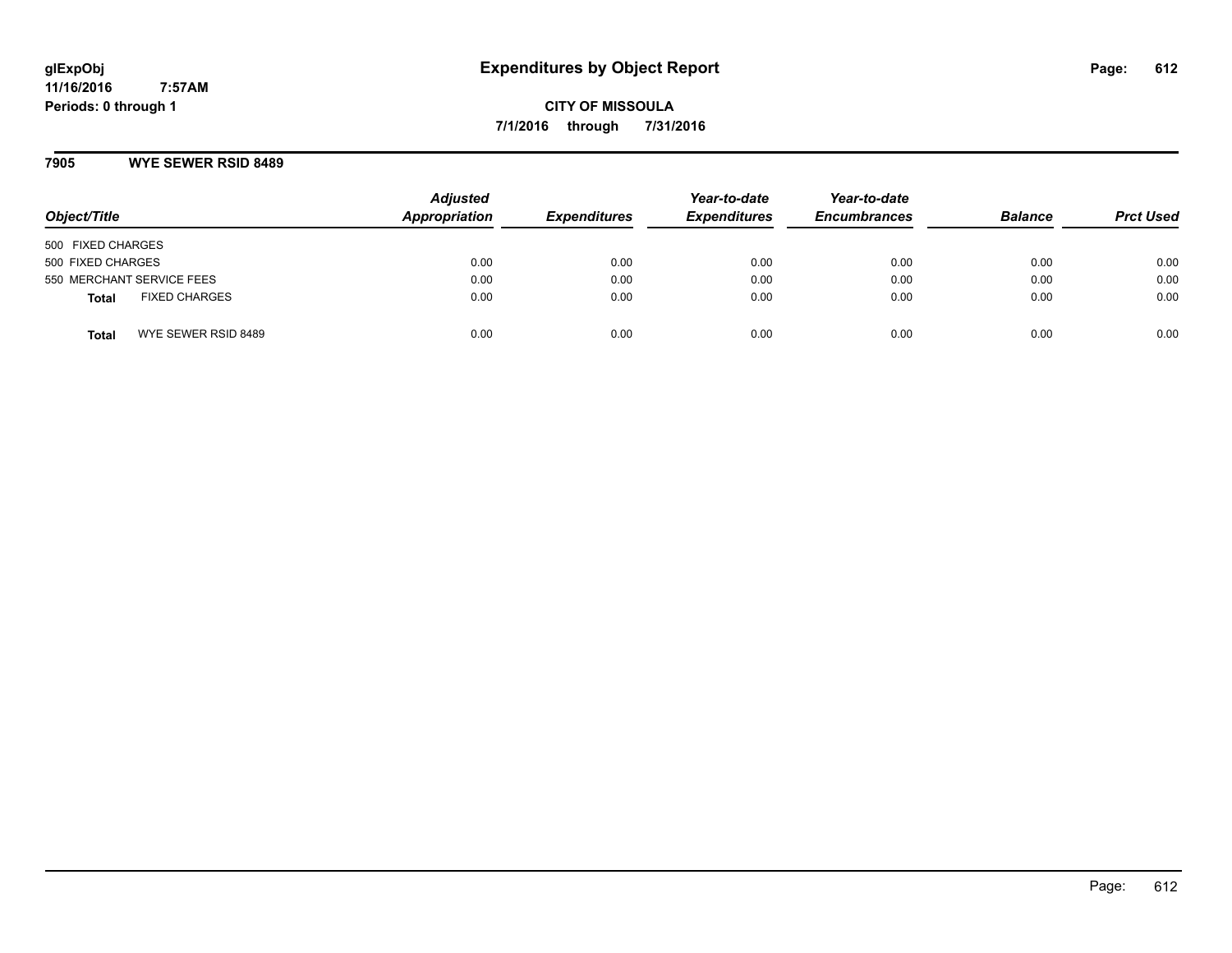#### **7911 RESIDENTIAL INSPECTION FUND**

**310 BUILDING INSPECTION**

|                                            | <b>Adjusted</b>      | <b>Expenditures</b> | Year-to-date<br><b>Expenditures</b> | Year-to-date<br><b>Encumbrances</b> | <b>Balance</b> | <b>Prct Used</b> |
|--------------------------------------------|----------------------|---------------------|-------------------------------------|-------------------------------------|----------------|------------------|
| Object/Title                               | <b>Appropriation</b> |                     |                                     |                                     |                |                  |
| 200 SUPPLIES                               |                      |                     |                                     |                                     |                |                  |
| 220 OPERATING SUPPLIES                     | 0.00                 | 0.00                | 0.00                                | 0.00                                | 0.00           | 0.00             |
| 240 OTHER SUPPLIES                         | 0.00                 | 0.00                | 0.00                                | 0.00                                | 0.00           | 0.00             |
| <b>SUPPLIES</b><br>Total                   | 0.00                 | 0.00                | 0.00                                | 0.00                                | 0.00           | 0.00             |
| 300 PURCHASED SERVICES                     |                      |                     |                                     |                                     |                |                  |
| 310 COMMUNICATIONS                         | 0.00                 | 0.00                | 0.00                                | 0.00                                | 0.00           | 0.00             |
| 320 PRINTING & DUPLICATING                 | 0.00                 | 0.00                | 0.00                                | 0.00                                | 0.00           | 0.00             |
| 330 PUBLICITY, SUBSCRIPTIONS & DUES        | 0.00                 | 0.00                | 0.00                                | 0.00                                | 0.00           | 0.00             |
| <b>PURCHASED SERVICES</b><br>Total         | 0.00                 | 0.00                | 0.00                                | 0.00                                | 0.00           | 0.00             |
| 500 FIXED CHARGES                          |                      |                     |                                     |                                     |                |                  |
| 550 MERCHANT SERVICE FEES                  | 0.00                 | 0.00                | 0.00                                | 0.00                                | 0.00           | 0.00             |
| <b>FIXED CHARGES</b><br><b>Total</b>       | 0.00                 | 0.00                | 0.00                                | 0.00                                | 0.00           | 0.00             |
| <b>BUILDING INSPECTION</b><br><b>Total</b> | 0.00                 | 0.00                | 0.00                                | 0.00                                | 0.00           | 0.00             |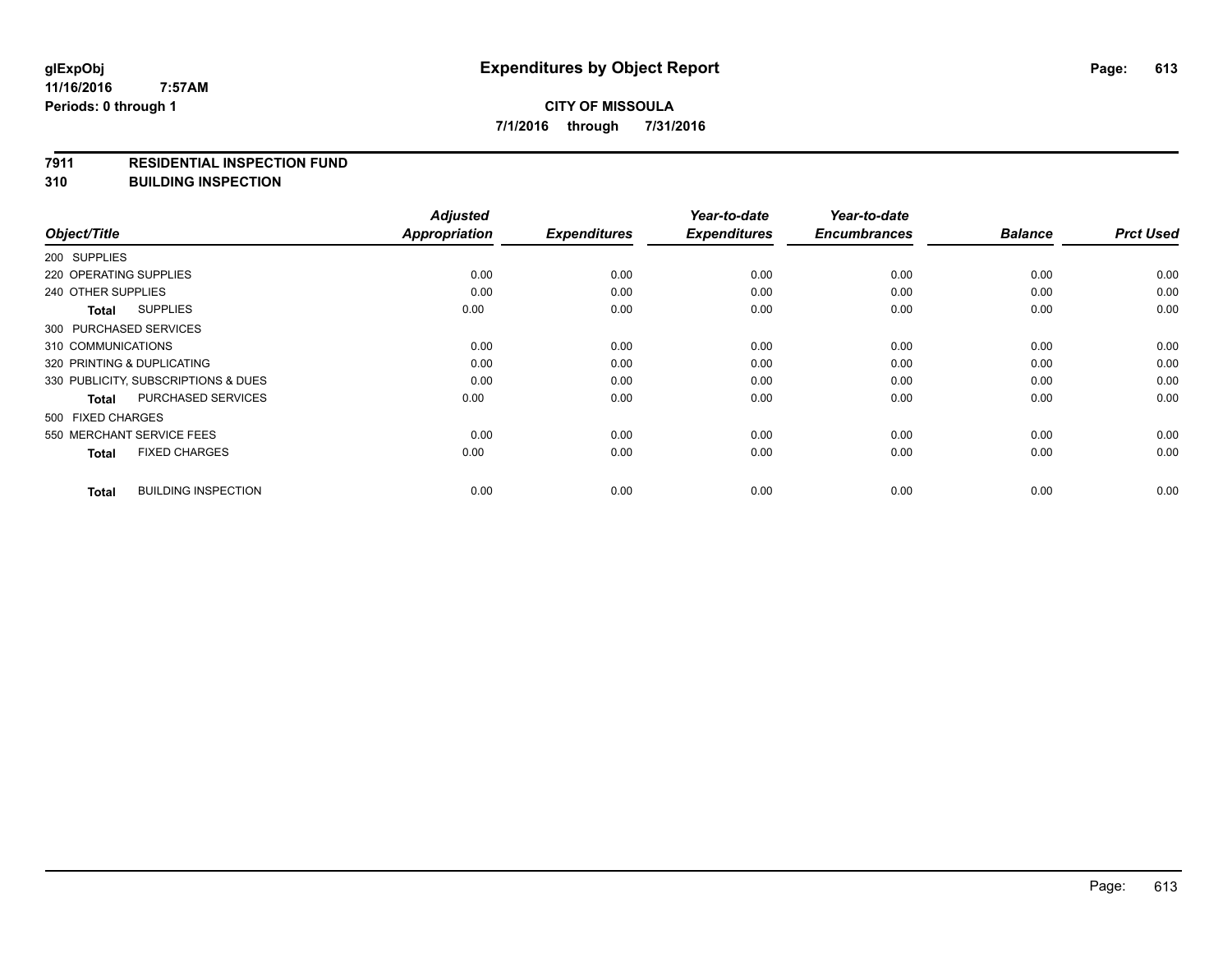**11/16/2016 7:57AM Periods: 0 through 1**

## **CITY OF MISSOULA 7/1/2016 through 7/31/2016**

#### **7911 RESIDENTIAL INSPECTION FUND**

| Object/Title                                       | <b>Adjusted</b><br>Appropriation | <b>Expenditures</b> | Year-to-date<br><b>Expenditures</b> | Year-to-date<br><b>Encumbrances</b> | <b>Balance</b> | <b>Prct Used</b> |
|----------------------------------------------------|----------------------------------|---------------------|-------------------------------------|-------------------------------------|----------------|------------------|
|                                                    |                                  |                     |                                     |                                     |                |                  |
| 200 SUPPLIES                                       |                                  |                     |                                     |                                     |                |                  |
| 220 OPERATING SUPPLIES                             | 0.00                             | 0.00                | 0.00                                | 0.00                                | 0.00           | 0.00             |
| 240 OTHER SUPPLIES                                 | 0.00                             | 0.00                | 0.00                                | 0.00                                | 0.00           | 0.00             |
| <b>SUPPLIES</b><br>Total                           | 0.00                             | 0.00                | 0.00                                | 0.00                                | 0.00           | 0.00             |
| 300 PURCHASED SERVICES                             |                                  |                     |                                     |                                     |                |                  |
| 310 COMMUNICATIONS                                 | 0.00                             | 0.00                | 0.00                                | 0.00                                | 0.00           | 0.00             |
| 320 PRINTING & DUPLICATING                         | 0.00                             | 0.00                | 0.00                                | 0.00                                | 0.00           | 0.00             |
| 330 PUBLICITY, SUBSCRIPTIONS & DUES                | 0.00                             | 0.00                | 0.00                                | 0.00                                | 0.00           | 0.00             |
| <b>PURCHASED SERVICES</b><br><b>Total</b>          | 0.00                             | 0.00                | 0.00                                | 0.00                                | 0.00           | 0.00             |
| 500 FIXED CHARGES                                  |                                  |                     |                                     |                                     |                |                  |
| 550 MERCHANT SERVICE FEES                          | 0.00                             | 0.00                | 0.00                                | 0.00                                | 0.00           | 0.00             |
| <b>FIXED CHARGES</b><br><b>Total</b>               | 0.00                             | 0.00                | 0.00                                | 0.00                                | 0.00           | 0.00             |
| <b>RESIDENTIAL INSPECTION FUND</b><br><b>Total</b> | 0.00                             | 0.00                | 0.00                                | 0.00                                | 0.00           | 0.00             |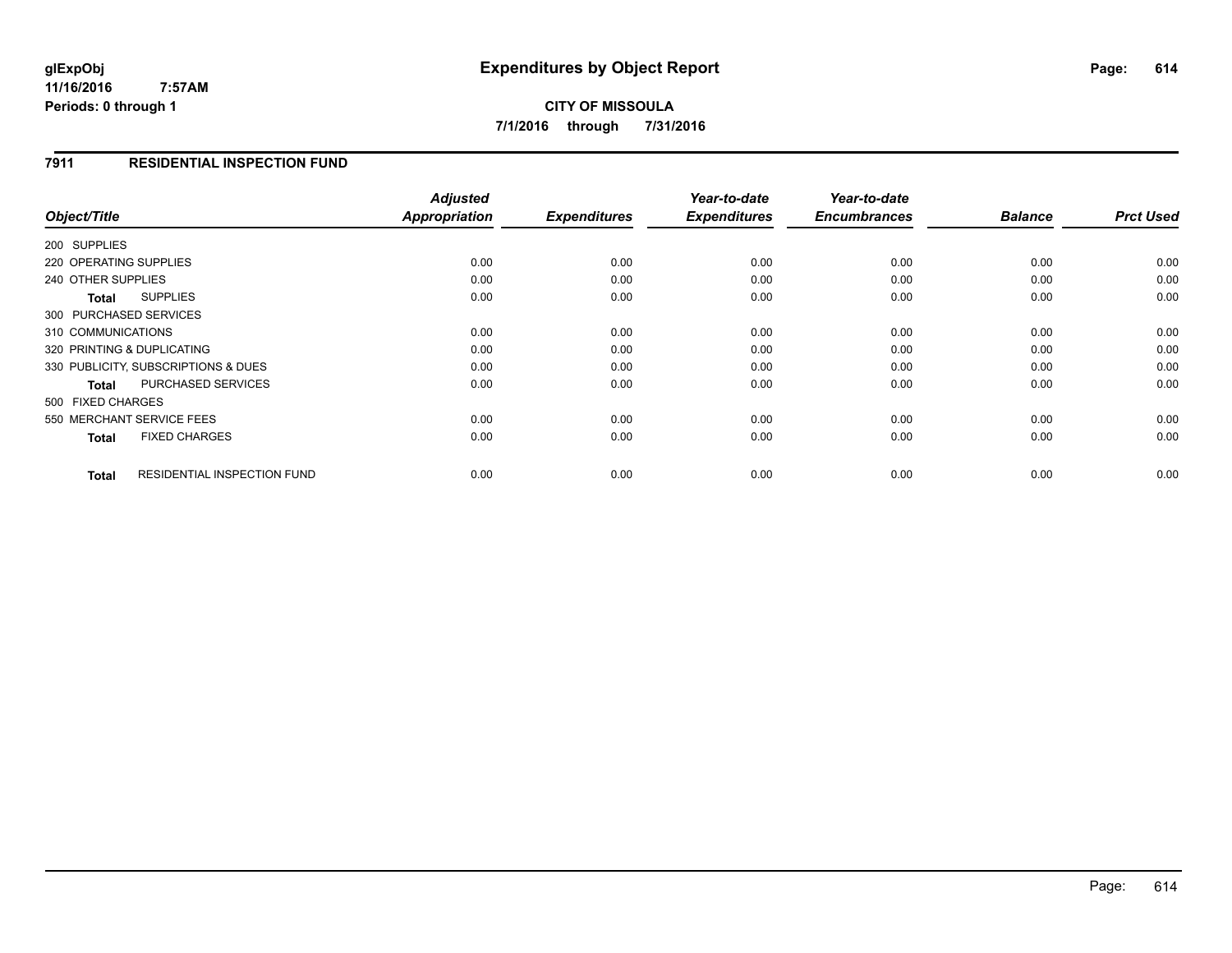# **glExpObj Expenditures by Object Report Page: 615**

**11/16/2016 7:57AM Periods: 0 through 1**

#### **CITY OF MISSOULA 7/1/2016 through 7/31/2016**

#### **9000 GENERAL FIXED ASSETS ACCOUNT GROUP**

**900 DEPRECIATION**

| Object/Title                          | <b>Adjusted</b><br><b>Appropriation</b> | <b>Expenditures</b> | Year-to-date<br><b>Expenditures</b> | Year-to-date<br><b>Encumbrances</b> | <b>Balance</b> | <b>Prct Used</b> |
|---------------------------------------|-----------------------------------------|---------------------|-------------------------------------|-------------------------------------|----------------|------------------|
| 800 OTHER OBJECTS                     |                                         |                     |                                     |                                     |                |                  |
| 830 DEPRECIATION                      | 0.00                                    | 0.00                | 0.00                                | 0.00                                | 0.00           | 0.00             |
| OTHER OBJECTS<br>Total                | 0.00                                    | 0.00                | 0.00                                | 0.00                                | 0.00           | 0.00             |
| 900 CAPITAL OUTLAY                    |                                         |                     |                                     |                                     |                |                  |
| 900 CAPITAL OUTLAY                    | 0.00                                    | 0.00                | 0.00                                | 0.00                                | 0.00           | 0.00             |
| <b>CAPITAL OUTLAY</b><br><b>Total</b> | 0.00                                    | 0.00                | 0.00                                | 0.00                                | 0.00           | 0.00             |
| <b>DEPRECIATION</b><br><b>Total</b>   | 0.00                                    | 0.00                | 0.00                                | 0.00                                | 0.00           | 0.00             |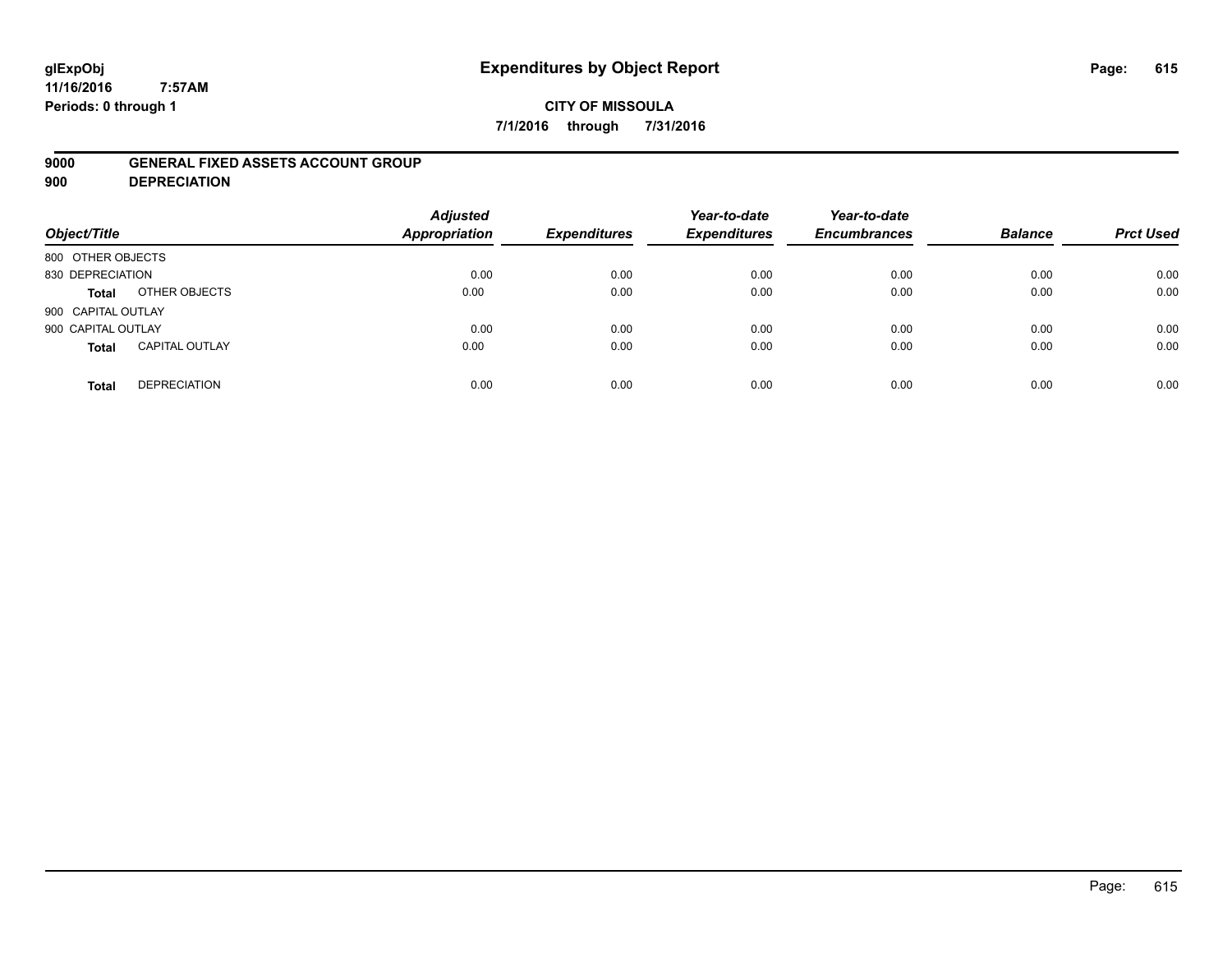**11/16/2016 7:57AM Periods: 0 through 1**

**CITY OF MISSOULA 7/1/2016 through 7/31/2016**

#### **9000 GENERAL FIXED ASSETS ACCOUNT GROUP**

| Object/Title       |                                         | <b>Adjusted</b><br><b>Appropriation</b> | <b>Expenditures</b> | Year-to-date<br><b>Expenditures</b> | Year-to-date<br><b>Encumbrances</b> | <b>Balance</b> | <b>Prct Used</b> |
|--------------------|-----------------------------------------|-----------------------------------------|---------------------|-------------------------------------|-------------------------------------|----------------|------------------|
| 800 OTHER OBJECTS  |                                         |                                         |                     |                                     |                                     |                |                  |
| 830 DEPRECIATION   |                                         | 0.00                                    | 0.00                | 0.00                                | 0.00                                | 0.00           | 0.00             |
| <b>Total</b>       | OTHER OBJECTS                           | 0.00                                    | 0.00                | 0.00                                | 0.00                                | 0.00           | 0.00             |
| 900 CAPITAL OUTLAY |                                         |                                         |                     |                                     |                                     |                |                  |
| 900 CAPITAL OUTLAY |                                         | 0.00                                    | 0.00                | 0.00                                | 0.00                                | 0.00           | 0.00             |
| <b>Total</b>       | <b>CAPITAL OUTLAY</b>                   | 0.00                                    | 0.00                | 0.00                                | 0.00                                | 0.00           | 0.00             |
| <b>Total</b>       | <b>GENERAL FIXED ASSETS ACCOUNT GRC</b> | 0.00                                    | 0.00                | 0.00                                | 0.00                                | 0.00           | 0.00             |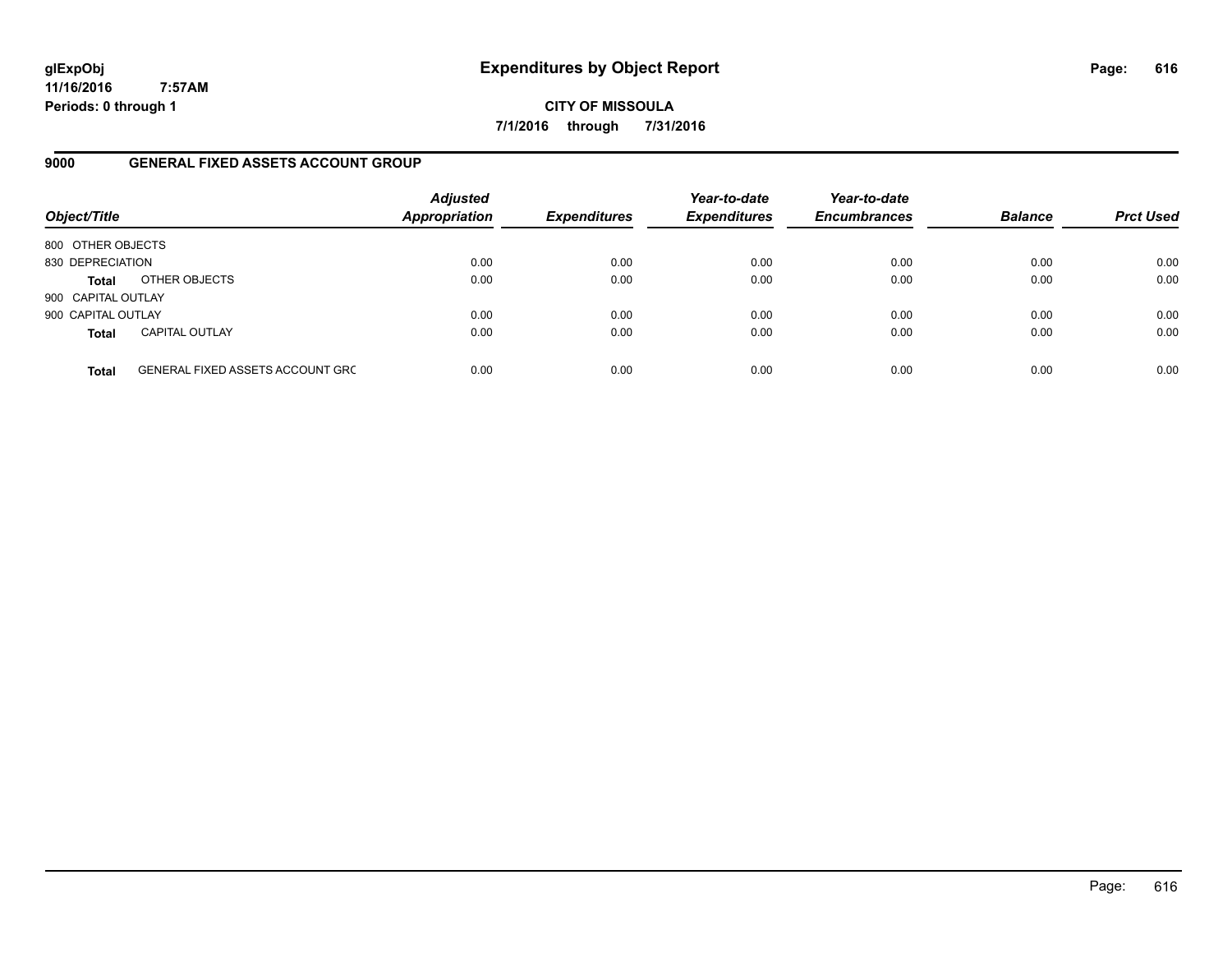#### *Grand Totals*

|                                           | <b>Adjusted</b> |                     | Year-to-date        | Year-to-date        |                |                  |
|-------------------------------------------|-----------------|---------------------|---------------------|---------------------|----------------|------------------|
| Object/Title                              | Appropriation   | <b>Expenditures</b> | <b>Expenditures</b> | <b>Encumbrances</b> | <b>Balance</b> | <b>Prct User</b> |
| 100 PERSONAL SERVICES                     |                 |                     |                     |                     |                |                  |
| 110 SALARIES AND WAGES                    | 29,966,542.00   | 1,917,076.42        | 1,917,076.42        | 0.00                | 28,049,465.58  | 6.4              |
| 115 SALARIES/HEALTH INSURANCE BENEFIT     | 775,431.00      | 52,369.20           | 52,369.20           | 0.00                | 723,061.80     | 6.7              |
| 120 OVERTIME/TERMINATION                  | 1,208,103.00    | 69,928.10           | 69,928.10           | 0.00                | 1,138,174.90   | 5.7              |
| 121 OUTSIDE HIRE OVERTIME                 | 75,000.00       | 8,101.50            | 8,101.50            | 0.00                | 66,898.50      | 10.8             |
| 122 COURT & CELL PHONE OT                 | 23,342.00       | 1,539.81            | 1,539.81            | 0.00                | 21,802.19      | 6.6              |
| 123 CELL PHONE OVERTIME                   | 60,690.00       | 0.00                | 0.00                | 0.00                | 60,690.00      | 0.0              |
| 130 OTHER                                 | 258,464.00      | 377.74              | 377.74              | 0.00                | 258,086.26     | 0.1              |
| 133 EDUCATION COMPENSATION                | 0.00            | 1,032.00            | 1,032.00            | 0.00                | $-1,032.00$    | 0.0              |
| 135 OPEB EXPENSE                          | 0.00            | 0.00                | 0.00                | 0.00                | 0.00           | 0.0              |
| <b>140 EMPLOYER CONTRIBUTIONS</b>         | 13,020,544.00   | 891,090.70          | 891,090.70          | 0.00                | 12,129,453.30  | 6.8              |
| <b>141 STATE RETIREMENT CONTRIBUTIONS</b> | 2,439,433.00    | 349,736.90          | 349,736.90          | 0.00                | 2,089,696.10   | 14.3             |
| 145 OPEB CONTRIBUTION                     | 0.00            | 0.00                | 0.00                | 0.00                | 0.00           | 0.0              |
| 190 PENSION EXPENSE                       | 0.00            | 0.00                | 0.00                | 0.00                | 0.00           | 0.0              |
| PERSONAL SERVICES<br><b>Total</b>         | 47,827,549.00   | 3,291,252.37        | 3,291,252.37        | 0.00                | 44,536,296.63  | 6.8              |
| 200 SUPPLIES                              |                 |                     |                     |                     |                |                  |
| 210 OFFICE SUPPLIES                       | 287,723.00      | 769.12              | 769.12              | 0.00                | 286,953.88     | 0.2              |
| 220 OPERATING SUPPLIES                    | 900,228.00      | 30,379.60           | 30,379.60           | 0.00                | 869,848.40     | 3.3              |
| 230 REPAIR/MAINTENANCE                    | 543,096.00      | 16,326.79           | 16,326.79           | 0.00                | 526,769.21     | 3.0              |
| 231 GASOLINE                              | 659,751.00      | 78.87               | 78.87               | 0.00                | 659,672.13     | 0.0              |
| 240 OTHER SUPPLIES                        | 128,777.00      | 7,578.42            | 7,578.42            | 0.00                | 121,198.58     | 5.8              |
| 250 SUPPLIES FOR RESALE                   | 500.00          | 0.00                | 0.00                | 0.00                | 500.00         | 0.0              |
| <b>SUPPLIES</b><br><b>Total</b>           | 2,520,075.00    | 55,132.80           | 55,132.80           | 0.00                | 2,464,942.20   | 2.1              |
| 300 PURCHASED SERVICES                    |                 |                     |                     |                     |                |                  |
| 310 COMMUNICATIONS                        | 146,984.00      | 52,088.71           | 52,088.71           | 0.00                | 94,895.29      | 35.4             |
| 320 PRINTING & DUPLICATING                | 90,281.00       | 32.00               | 32.00               | 0.00                | 90,249.00      | 0.0              |
| 330 PUBLICITY, SUBSCRIPTIONS & DUES       | 159,634.00      | 12,272.38           | 12,272.38           | 0.00                | 147,361.62     | 7.6              |
| 340 SEWER                                 | 6,581.00        | 5,339.88            | 5,339.88            | 0.00                | 1,241.12       | 81.1             |
| 341 ELECTRICITY & NATURAL GAS             | 1,204,098.00    | 59.85               | 59.85               | 0.00                | 1,204,038.15   | 0.0              |
| 342 STORM WATER                           | 22,023.00       | 0.00                | 0.00                | 0.00                | 22,023.00      | 0.0              |
|                                           |                 |                     |                     |                     |                |                  |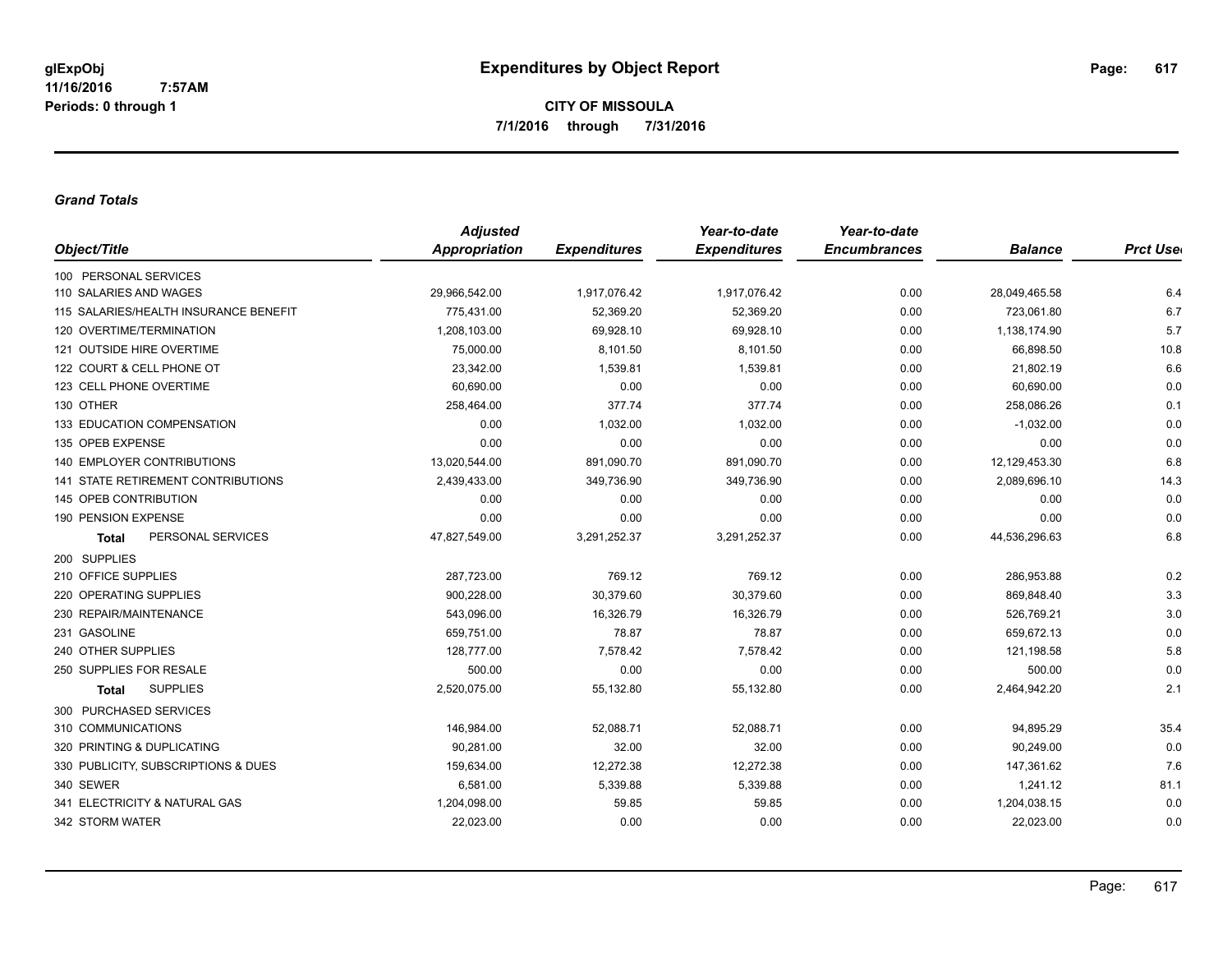*Grand Totals [Continued]*

|                                      | <b>Adjusted</b>      |                     | Year-to-date        | Year-to-date        |                |                  |
|--------------------------------------|----------------------|---------------------|---------------------|---------------------|----------------|------------------|
| Object/Title                         | <b>Appropriation</b> | <b>Expenditures</b> | <b>Expenditures</b> | <b>Encumbrances</b> | <b>Balance</b> | <b>Prct Uset</b> |
| 343 WATER CHARGES                    | 199,163.00           | 0.00                | 0.00                | 0.00                | 199,163.00     | 0.0              |
| 344 TELEPHONE SERVICE                | 292,759.00           | 8,638.54            | 8,638.54            | 0.00                | 284,120.46     | 2.9              |
| 345 GARBAGE                          | 85,445.00            | 9,787.30            | 9,787.30            | 0.00                | 75,657.70      | 11.4             |
| 350 PROFESSIONAL SERVICES            | 2,242,465.00         | 71,761.66           | 71,761.66           | 0.00                | 2,170,703.34   | 3.2              |
| 351 INSURANCE CLAIMS                 | 0.00                 | 300,984.21          | 300,984.21          | 0.00                | $-300,984.21$  | 0.0              |
| 352 HEALTH PROGRAMS                  | 0.00                 | 0.00                | 0.00                | 0.00                | 0.00           | 0.0              |
| 353 ADMINISTRATION EXPENDITURES      | 0.00                 | 57,545.10           | 57,545.10           | 0.00                | $-57,545.10$   | 0.0              |
| 354 TRANSITIONAL REINSURANCE PROGRAM | 0.00                 | 0.00                | 0.00                | 0.00                | 0.00           | 0.0              |
| 360 REPAIR & MAINTENANCE             | 1,424,772.00         | 124,226.43          | 124,226.43          | 0.00                | 1,300,545.57   | 8.7              |
| 370 TRAVEL                           | 171,228.00           | 500.75              | 500.75              | 0.00                | 170,727.25     | 0.2              |
| 380 TRAINING                         | 172,043.00           | 2,210.00            | 2,210.00            | 0.00                | 169,833.00     | 1.2              |
| 390 OTHER PURCHASED SERVICES         | 1,018,412.00         | 2,434.85            | 2,434.85            | 0.00                | 1,015,977.15   | 0.2              |
| 392 DONATIONS AND SALES              | 0.00                 | $-167.00$           | $-167.00$           | 0.00                | 167.00         | 0.0              |
| PURCHASED SERVICES<br><b>Total</b>   | 7,235,888.00         | 647,714.66          | 647,714.66          | 0.00                | 6,588,173.34   | 8.9              |
| <b>400 BUILDING MATERIALS</b>        |                      |                     |                     |                     |                |                  |
| <b>400 BUILDING MATERIALS</b>        | 62,263.00            | 5,046.79            | 5,046.79            | 0.00                | 57,216.21      | 8.1              |
| <b>BUILDING MATERIALS</b><br>Total   | 62.263.00            | 5,046.79            | 5,046.79            | 0.00                | 57,216.21      | 8.1              |
| 500 FIXED CHARGES                    |                      |                     |                     |                     |                |                  |
| 500 FIXED CHARGES                    | 3,183,864.00         | 446,851.58          | 446,851.58          | 0.00                | 2,737,012.42   | 14.0             |
| 530 EQUIPMENT RENTAL                 | 500.00               | 0.00                | 0.00                | 0.00                | 500.00         | 0.0              |
| 550 MERCHANT SERVICE FEES            | 66,600.00            | 0.00                | 0.00                | 0.00                | 66,600.00      | 0.0              |
| <b>FIXED CHARGES</b><br><b>Total</b> | 3,250,964.00         | 446,851.58          | 446,851.58          | 0.00                | 2,804,112.42   | 13.7             |
| 600 DEBT SERVICE                     |                      |                     |                     |                     |                |                  |
| 600 DEBT SERVICE                     | 0.00                 | 0.00                | 0.00                | 0.00                | 0.00           | 0.0              |
| 610 PRINCIPAL                        | 1,531,000.00         | 154,938.48          | 154,938.48          | 0.00                | 1,376,061.52   | 10.1             |
| 615 JUDGMENT LEVY DEBT PAYMENT       | 0.00                 | 0.00                | 0.00                | 0.00                | 0.00           | 0.0              |
| 620 INTEREST / SERVICE FEES          | 986,676.00           | 65,929.41           | 65,929.41           | 0.00                | 920,746.59     | 6.6              |
| <b>DEBT SERVICE</b><br>Total         | 2,517,676.00         | 220,867.89          | 220,867.89          | 0.00                | 2,296,808.11   | 8.7              |
| 700 GRANTS & CONTRIBUTIONS           |                      |                     |                     |                     |                |                  |
| 700 GRANTS & CONTRIBUTIONS           | 11,071,777.00        | 28,061.62           | 28,061.62           | 0.00                | 11,043,715.38  | 0.2              |
| 751 RECREATION SCHOLARSHIPS          | 0.00                 | 0.00                | 0.00                | 0.00                | 0.00           | 0.0              |